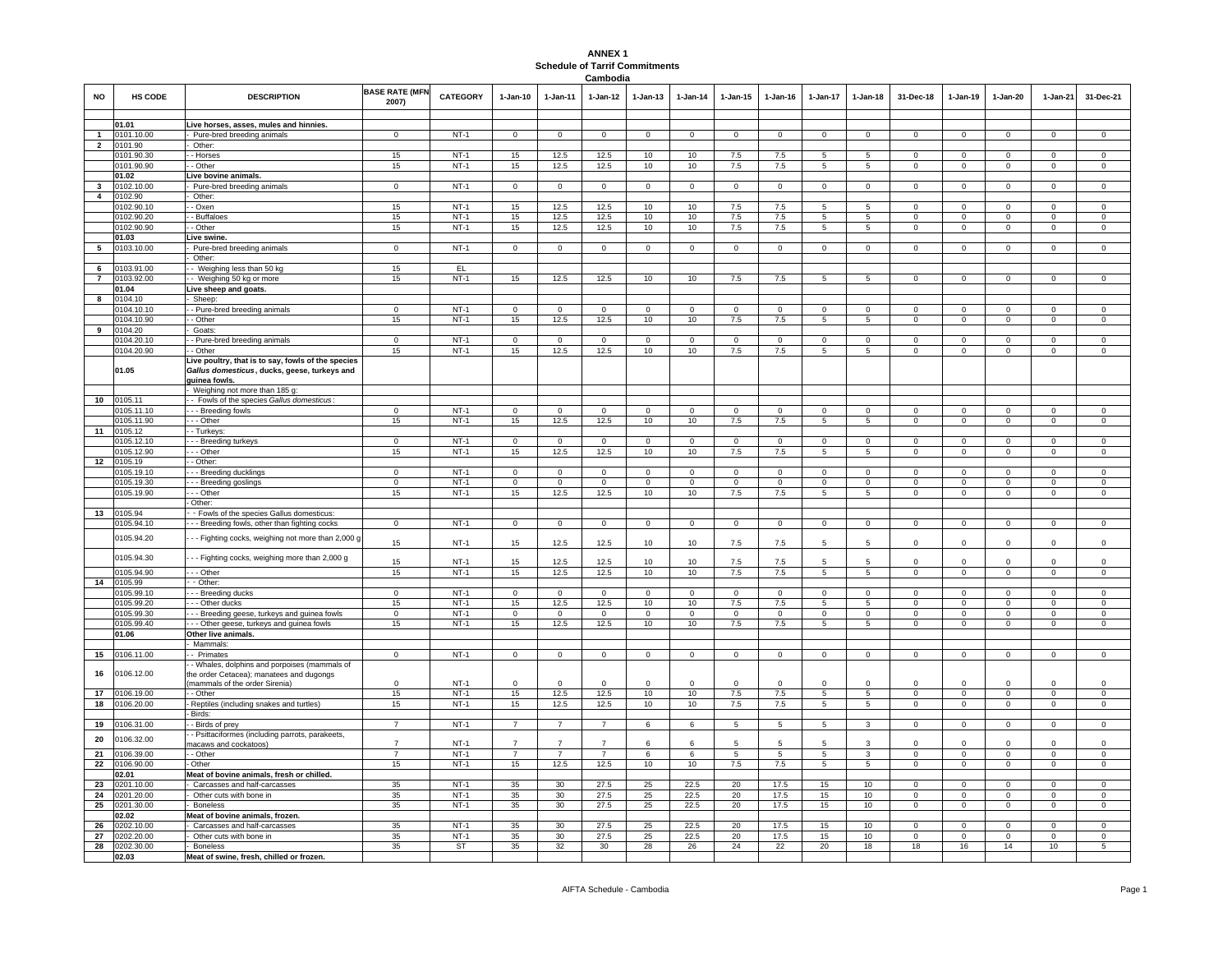|    |                             | Fresh or chilled:                                                            |          |                  |          |                 |              |          |              |          |              |                        |                  |                             |                               |                         |                    |                               |
|----|-----------------------------|------------------------------------------------------------------------------|----------|------------------|----------|-----------------|--------------|----------|--------------|----------|--------------|------------------------|------------------|-----------------------------|-------------------------------|-------------------------|--------------------|-------------------------------|
| 29 | 0203.11.00                  | - Carcasses and half-carcasses                                               | 35       | $NT-2$           | 35       | 32              | 30           | 27       | 24           | 21       | 20           | 18                     | 15               | 15                          | 12                            | 10                      | 9                  | $\Omega$                      |
| 30 | 0203.12.00                  | - Hams, shoulders and cuts thereof, with bone ir                             |          |                  |          |                 |              |          |              |          |              |                        |                  |                             |                               |                         |                    |                               |
|    |                             |                                                                              | 35       | $NT-2$           | 35       | 32              | 30           | 27       | 24           | 21       | 20           | 18                     | 15               | 15                          | 12                            | 10                      | 9                  | $\mathsf 0$                   |
| 31 | 0203.19.00                  | - Other                                                                      | 35       | $NT-2$           | 35       | 32              | 30           | 27       | 24           | 21       | 20           | 18                     | 15               | 15                          | 12                            | 10                      | 9                  | $\mathsf 0$                   |
|    |                             | Frozen:                                                                      |          |                  |          |                 |              |          |              |          |              |                        |                  |                             |                               |                         |                    |                               |
| 32 | 0203.21.00                  | - Carcasses and half-carcasses                                               | 35       | $NT-2$           | 35       | 32              | 30           | 27       | 24           | 21       | 20           | 18                     | 15               | 15                          | 12                            | 10                      | 9                  | $\mathbf 0$                   |
| 33 | 0203.22.00                  | Hams, shoulders and cuts thereof, with bone in                               |          |                  |          |                 |              |          |              |          |              |                        |                  |                             |                               |                         |                    |                               |
|    |                             |                                                                              | 35       | NT-2             | 35       | 32              | 30           | 27       | 24           | 21       | 20           | 18                     | 15               | 15                          | 12                            | 10                      | 9                  | $\mathbf 0$                   |
| 34 | 0203.29.00                  | - Other                                                                      | 35       | $NT-2$           | 35       | 32              | 30           | 27       | 24           | 21       | 20           | 18                     | 15               | 15                          | 12                            | 10                      | 9                  | $\mathsf 0$                   |
|    |                             |                                                                              |          |                  |          |                 |              |          |              |          |              |                        |                  |                             |                               |                         |                    |                               |
|    | 02.04                       | Meat of sheep or goats, fresh, chilled or frozen                             |          |                  |          |                 |              |          |              |          |              |                        |                  |                             |                               |                         |                    |                               |
| 35 | 0204.10.00                  | Carcasses and half-carcasses of lamb, fresh or                               |          |                  |          |                 |              |          |              |          |              |                        |                  |                             |                               |                         |                    |                               |
|    |                             | hilled                                                                       | 35       | $NT-1$           | 35       | 30              | 27.5         | 25       | 22.5         | 20       | 17.5         | 15                     | 10               | $\mathbf 0$                 | $\mathbf 0$                   | $\mathbf 0$             | 0                  | $\mathbf 0$                   |
|    |                             | Other meat of sheep, fresh or chilled:                                       |          |                  |          |                 |              |          |              |          |              |                        |                  |                             |                               |                         |                    |                               |
| 36 | 0204.21.00                  | - Carcasses and half-carcasses                                               | 35       | $NT-1$           | 35       | 30              | 27.5         | 25       | 22.5         | 20       | 17.5         | 15                     | 10               | $\circ$                     | $\mathbf 0$                   | $^{\circ}$              | 0                  | $\mathbf 0$                   |
| 37 | 0204.22.00                  | - Other cuts with bone in                                                    | 35       | $NT-1$           | 35       | 30              | 27.5         | 25       | 22.5         | 20       | 17.5         | 15                     | 10               | 0                           | $\mathbf 0$                   | $\mathbf 0$             | 0                  | 0                             |
| 38 | 0204.23.00                  | - Boneless                                                                   | 35       | $NT-1$           | 35       | 30              | 27.5         | 25       | 22.5         | 20       | 17.5         | 15 <sub>15</sub>       | 10               | $\circ$                     | $\mathbf 0$                   | $\circ$                 | $\mathbf 0$        | $\mathsf 0$                   |
|    |                             |                                                                              |          |                  |          |                 |              |          |              |          |              |                        |                  |                             |                               |                         |                    |                               |
| 39 | 0204.30.00                  | Carcasses and half-carcasses of lamb, frozen                                 | 35       | $NT-1$           | 35       | 30              | 27.5         | 25       | 22.5         | 20       | 17.5         | 15                     | 10               | 0                           | $\mathbf 0$                   | 0                       | $\mathbf 0$        | 0                             |
|    |                             | Other meat of sheep, frozen:                                                 |          |                  |          |                 |              |          |              |          |              |                        |                  |                             |                               |                         |                    |                               |
| 40 | 0204.41.00                  | - Carcasses and half-carcasses                                               | 35       | $NT-1$           | 35       | 30              | 27.5         | 25       | 22.5         | 20       | 17.5         | 15                     | 10               | $\Omega$                    | $\mathbf 0$                   | $\mathbf 0$             | $\mathbf 0$        | $\mathbf 0$                   |
| 41 | 0204.42.00                  | - Other cuts with bone in                                                    | 35       | $NT-1$           | 35       | 30              | 27.5         | 25       | 22.5         | 20       | 17.5         | 15                     | 10               | $\mathbf 0$                 | $\mathbf 0$                   | $\mathbf 0$             | 0                  | 0                             |
| 42 | 0204.43.00                  | - Boneless                                                                   | 35       | $NT-1$           | 35       | 30              | 27.5         | 25       | 22.5         | 20       | 17.5         | 15                     | 10               | 0                           | $\mathbf 0$                   | $\mathbf 0$             | 0                  | 0                             |
|    |                             |                                                                              |          |                  |          |                 |              |          |              |          |              |                        |                  |                             |                               |                         |                    |                               |
| 43 | 0204.50.00                  | Meat of goats                                                                | 35       | $NT-1$           | 35       | 30              | 27.5         | 25       | 22.5         | 20       | 17.5         | 15                     | 10               | $\mathsf 0$                 | $\mathbf 0$                   | $\mathsf 0$             | $\mathbf 0$        | 0                             |
| 44 | 0205.00.00                  | Meat of horses, asses, mules or hinnies, fresh,                              |          |                  |          |                 |              |          |              |          |              |                        |                  |                             |                               |                         |                    |                               |
|    |                             | chilled or frozen.                                                           | 35       | $NT-1$           | 35       | 30              | 27.5         | 25       | 22.5         | 20       | 17.5         | 15                     | 10               | 0                           | $\mathbf 0$                   | 0                       | 0                  | 0                             |
|    |                             | Edible offal of bovine animals, swine, sheep,                                |          |                  |          |                 |              |          |              |          |              |                        |                  |                             |                               |                         |                    |                               |
|    | 02.06                       | goats, horses, asses, mules or hinnies, fresh,                               |          |                  |          |                 |              |          |              |          |              |                        |                  |                             |                               |                         |                    |                               |
|    |                             | chilled or frozen.                                                           |          |                  |          |                 |              |          |              |          |              |                        |                  |                             |                               |                         |                    |                               |
| 45 | 0206.10.00                  | Of bovine animals, fresh or chilled                                          | 35       | $NT-1$           | 35       | 30              | 27.5         | 25       | 22.5         | 20       | 17.5         | 15                     | 10               | $\mathbf 0$                 | $\overline{0}$                | $^{\circ}$              | $\mathbf 0$        | $\circ$                       |
|    |                             | Of bovine animals, frozen:                                                   |          |                  |          |                 |              |          |              |          |              |                        |                  |                             |                               |                         |                    |                               |
| 46 | 0206.21.00                  | - Tongues                                                                    | 35       | $NT-1$           | 35       | 30              | 27.5         | 25       | 22.5         | 20       | 17.5         | 15                     | 10               | $\mathbf 0$                 | $\overline{0}$                | $\circ$                 | $\mathbf 0$        | $\mathsf 0$                   |
| 47 | 0206.22.00                  | - Livers                                                                     | 35       | $NT-1$           | 35       | 30              | 27.5         | 25       | 22.5         | 20       | 17.5         | 15                     | 10               | 0                           | $\mathbf 0$                   | 0                       | $\mathbf 0$        | 0                             |
| 48 | 0206.29.00                  | Other                                                                        | 35       | $NT-1$           | 35       | 30              | 27.5         | 25       | 22.5         | 20       | 17.5         | 15                     | 10               | 0                           | $\mathbf 0$                   | 0                       | 0                  | 0                             |
| 49 | 0206.30.00                  | Of swine, fresh or chilled                                                   | 35       | $NT-1$           | 35       | 30              | 27.5         | 25       | 22.5         | 20       | 17.5         | 15                     | 10 <sup>10</sup> | $\mathbf 0$                 | $\overline{0}$                | $\overline{0}$          | $\circ$            | $\mathbf 0$                   |
|    |                             | Of swine, frozen:                                                            |          |                  |          |                 |              |          |              |          |              |                        |                  |                             |                               |                         |                    |                               |
| 50 | 0206.41.00                  | - Livers                                                                     | 35       | $NT-1$           | 35       | 30              | 27.5         | 25       | 22.5         | 20       | 17.5         | 15                     | 10               | $\Omega$                    | $\mathbf 0$                   | $\mathbf 0$             | $\Omega$           | 0                             |
| 51 | 0206.49.00                  | - Other                                                                      | 35       | $NT-1$           | 35       | 30              | 27.5         | 25       | 22.5         | 20       | 17.5         | 15                     | 10               | 0                           | $\mathbf 0$                   | 0                       | $\mathbf 0$        | $\mathbf 0$                   |
| 52 | 0206.80.00                  | Other, fresh or chilled                                                      | 35       | $NT-1$           | 35       | 30              | 27.5         | 25       | 22.5         | 20       | 17.5         | 15                     | 10               | 0                           | $\mathbf 0$                   | 0                       | 0                  | $\mathbf 0$                   |
| 53 | 0206.90.00                  | Other, frozen                                                                | 35       | $NT-1$           | 35       | 30              | 27.5         | 25       | 22.5         | 20       | 17.5         | 15                     | 10               | $\mathbf{0}$                | $\overline{0}$                | $\mathbf{0}$            | $^{\circ}$         | $\mathbf 0$                   |
|    |                             | Meat and edible offal, of the poultry of heading                             |          |                  |          |                 |              |          |              |          |              |                        |                  |                             |                               |                         |                    |                               |
|    | 02.07                       | 01.05. fresh. chilled or frozen                                              |          |                  |          |                 |              |          |              |          |              |                        |                  |                             |                               |                         |                    |                               |
|    |                             | Of fowls of the species Gallus domesticus:                                   |          |                  |          |                 |              |          |              |          |              |                        |                  |                             |                               |                         |                    |                               |
| 54 | 0207.11.00                  |                                                                              |          |                  |          |                 |              |          |              |          |              |                        |                  |                             |                               |                         |                    |                               |
|    |                             |                                                                              |          |                  |          |                 |              |          |              |          |              |                        |                  |                             |                               |                         |                    |                               |
|    |                             | - Not cut in pieces, fresh or chilled                                        | 35       | E                |          |                 |              |          |              |          |              |                        |                  |                             |                               |                         |                    |                               |
| 55 | 0207.12.00                  | - Not cut in pieces, frozen                                                  | 35       | EL.              |          |                 |              |          |              |          |              |                        |                  |                             |                               |                         |                    |                               |
| 56 | 0207.13.00                  | - Cuts and offal, fresh or chilled                                           | 35       | EL.              |          |                 |              |          |              |          |              |                        |                  |                             |                               |                         |                    |                               |
| 57 | 0207.14                     | - Cuts and offal, frozen:                                                    |          |                  |          |                 |              |          |              |          |              |                        |                  |                             |                               |                         |                    |                               |
|    | 0207.14.10                  | - - Wings                                                                    | 35       | EL.              |          |                 |              |          |              |          |              |                        |                  |                             |                               |                         |                    |                               |
|    | 0207.14.20                  | - - Thighs                                                                   | 35       | E                |          |                 |              |          |              |          |              |                        |                  |                             |                               |                         |                    |                               |
|    | 0207.14.30                  | - - Livers                                                                   | 35       | EL.              |          |                 |              |          |              |          |              |                        |                  |                             |                               |                         |                    |                               |
|    | 0207.14.90                  | - - Other                                                                    | 35       | EL               |          |                 |              |          |              |          |              |                        |                  |                             |                               |                         |                    |                               |
|    |                             | Of turkeys:                                                                  |          |                  |          |                 |              |          |              |          |              |                        |                  |                             |                               |                         |                    |                               |
| 58 | 0207.24.00                  | - Not cut in pieces, fresh or chilled                                        | 35       | $NT-1$           | 35       | 30              | 27.5         | 25       | 22.5         | 20       | 17.5         | 15                     | 10               | $\mathbf 0$                 | $\overline{0}$                | $\mathbf 0$             | $\Omega$           | $\mathsf 0$                   |
| 59 | 0207.25.00                  | - Not cut in pieces, frozen                                                  | 35       | $NT-1$           | 35       | 30              | 27.5         | 25       | 22.5         | 20       | 17.5         | 15                     | 10               | $\circ$                     | $\overline{0}$                | $\circ$                 | $\mathbf 0$        | $\,0\,$                       |
| 60 | 0207.26.00                  | - Cuts and offal, fresh or chilled                                           | 35       | $NT-1$           | 35       | 30              | 27.5         | 25       | 22.5         | 20       | 17.5         | 15                     | 10 <sup>10</sup> | $\mathbf 0$                 | $\mathsf 0$                   | $\circ$                 | $\mathbf 0$        | $\mathbf 0$                   |
| 61 | 0207.27                     | - Cuts and offal, frozen:                                                    |          |                  |          |                 |              |          |              |          |              |                        |                  |                             |                               |                         |                    |                               |
|    | 0207.27.10                  | . - - Livers                                                                 | 35       | $NT-1$           | 35       | 30              | 27.5         | 25       | 22.5         | 20       | 17.5         | 15                     | 10               | $^{\circ}$                  | $^{\circ}$                    | $^{\circ}$              | $^{\circ}$         | $^{\circ}$                    |
|    | 0207.27.90                  | - - Other                                                                    | 35       | $NT-1$           | 35       | 30              | 27.5         | 25       | 22.5         | 20       | 17.5         | 15                     | 10               | $\mathbf 0$                 | $\mathbf 0$                   | $\mathbf 0$             | $\Omega$           | $\mathsf 0$                   |
|    |                             | Of ducks, geese or guinea fowls:                                             |          |                  |          |                 |              |          |              |          |              |                        |                  |                             |                               |                         |                    |                               |
| 62 | 0207.32                     | Not cut in pieces, fresh or chilled:                                         |          |                  |          |                 |              |          |              |          |              |                        |                  |                             |                               |                         |                    |                               |
|    | 0207.32.10                  | - - Of ducks                                                                 | 35       | EL.              |          |                 |              |          |              |          |              |                        |                  |                             |                               |                         |                    |                               |
|    | 0207.32.20                  | - - Of geese or guinea fowls                                                 | 35       | EL.              |          |                 |              |          |              |          |              |                        |                  |                             |                               |                         |                    |                               |
| 63 | 0207.33                     |                                                                              |          |                  |          |                 |              |          |              |          |              |                        |                  |                             |                               |                         |                    |                               |
|    | 0207.33.10                  | - Not cut in pieces, frozen:                                                 | 35       | E                |          |                 |              |          |              |          |              |                        |                  |                             |                               |                         |                    |                               |
|    |                             | $-$ Of ducks                                                                 |          |                  |          |                 |              |          |              |          |              |                        |                  |                             |                               |                         |                    |                               |
|    | 0207.33.20                  | - - Of geese or guinea fowls                                                 | 35       | EL.              |          |                 |              |          |              |          |              |                        |                  |                             |                               |                         |                    |                               |
| 64 | 0207.34.00                  | - Fatty livers, fresh or chilled                                             | 35       | $NT-1$           | 35       | 30              | 27.5         | 25       | 22.5         | 20       | 17.5         | 15                     | 10 <sup>10</sup> | $^{\circ}$                  | $\mathbf 0$                   | $^{\circ}$              | $\mathbf 0$        | $\mathbf 0$                   |
| 65 | 0207.35.00                  | - Other, fresh or chilled                                                    | 35       | $NT-1$           | 35       | 30              | 27.5         | 25       | 22.5         | 20       | 17.5         | 15 <sub>15</sub>       | 10 <sup>10</sup> | $\mathbf 0$                 | $\overline{0}$                | $\mathbf{0}$            | 0                  | $\mathbf 0$                   |
| 66 | 0207.36                     | Other frozen                                                                 |          |                  |          |                 |              |          |              |          |              |                        |                  |                             |                               |                         |                    |                               |
|    | 0207.36.10                  | -- Fatty livers                                                              | 35       | E                |          |                 |              |          |              |          |              |                        |                  |                             |                               |                         |                    |                               |
|    | 0207.36.90                  | - - Other                                                                    | 35       | EL.              |          |                 |              |          |              |          |              |                        |                  |                             |                               |                         |                    |                               |
|    | 02.08                       | Other meat and edible meat offal, fresh, chilled                             |          |                  |          |                 |              |          |              |          |              |                        |                  |                             |                               |                         |                    |                               |
|    |                             | or frozen.                                                                   |          |                  |          |                 |              |          |              |          |              |                        |                  |                             |                               |                         |                    |                               |
| 67 | 0208.10.00                  | Of rabbits or hares                                                          | 35       | $NT-1$           | 35       | 30 <sup>°</sup> | 27.5         | 25       | 22.5         | 20       | 17.5         | 15 <sub>15</sub>       | 10 <sup>10</sup> | $\mathbf 0$                 | $\mathbf 0$                   | $^{\circ}$              | $\mathbf 0$        | $\mathbf{0}$                  |
| 68 | 0208.30.00                  | Of primates                                                                  | 35       | $NT-1$           | 35       | 30              | 27.5         | 25       | 22.5         | 20       | 17.5         | 15                     | 10 <sup>10</sup> | $\mathbf 0$                 | $\mathbf 0$                   | $\mathbf{0}$            | $\mathbf 0$        | $\circ$                       |
|    |                             |                                                                              |          |                  |          |                 |              |          |              |          |              |                        |                  |                             |                               |                         |                    |                               |
|    |                             | Of whales, dolphins and porpoises (mammals of                                |          |                  |          |                 |              |          |              |          |              |                        |                  |                             |                               |                         |                    |                               |
| 69 | 0208.40.00                  | the order Cetacea); of manatees and dugongs<br>mammals of the order Sirenia) |          |                  |          |                 |              |          |              |          |              |                        |                  |                             |                               |                         |                    |                               |
|    |                             |                                                                              | 35       | $NT-1$           | 35       | 30              | 27.5         | 25       | 22.5         | 20       | 17.5         | 15                     | 10               | $\mathbf 0$                 | $\mathbf 0$                   | $\Omega$                | 0                  | $\mathbf 0$                   |
| 70 | 0208.50.00<br>71 0208.90.00 | Of reptiles (including snakes and turtles)<br>Other                          | 35<br>35 | $NT-1$<br>$NT-1$ | 35<br>35 | 30<br>30        | 27.5<br>27.5 | 25<br>25 | 22.5<br>22.5 | 20<br>20 | 17.5<br>17.5 | 15 <sub>15</sub><br>15 | 10<br>10         | $\mathbf 0$<br>$\mathbf{0}$ | $\mathbf 0$<br>$\overline{0}$ | $\circ$<br>$\mathbf{0}$ | $\circ$<br>$\circ$ | $\mathbf 0$<br>$\overline{0}$ |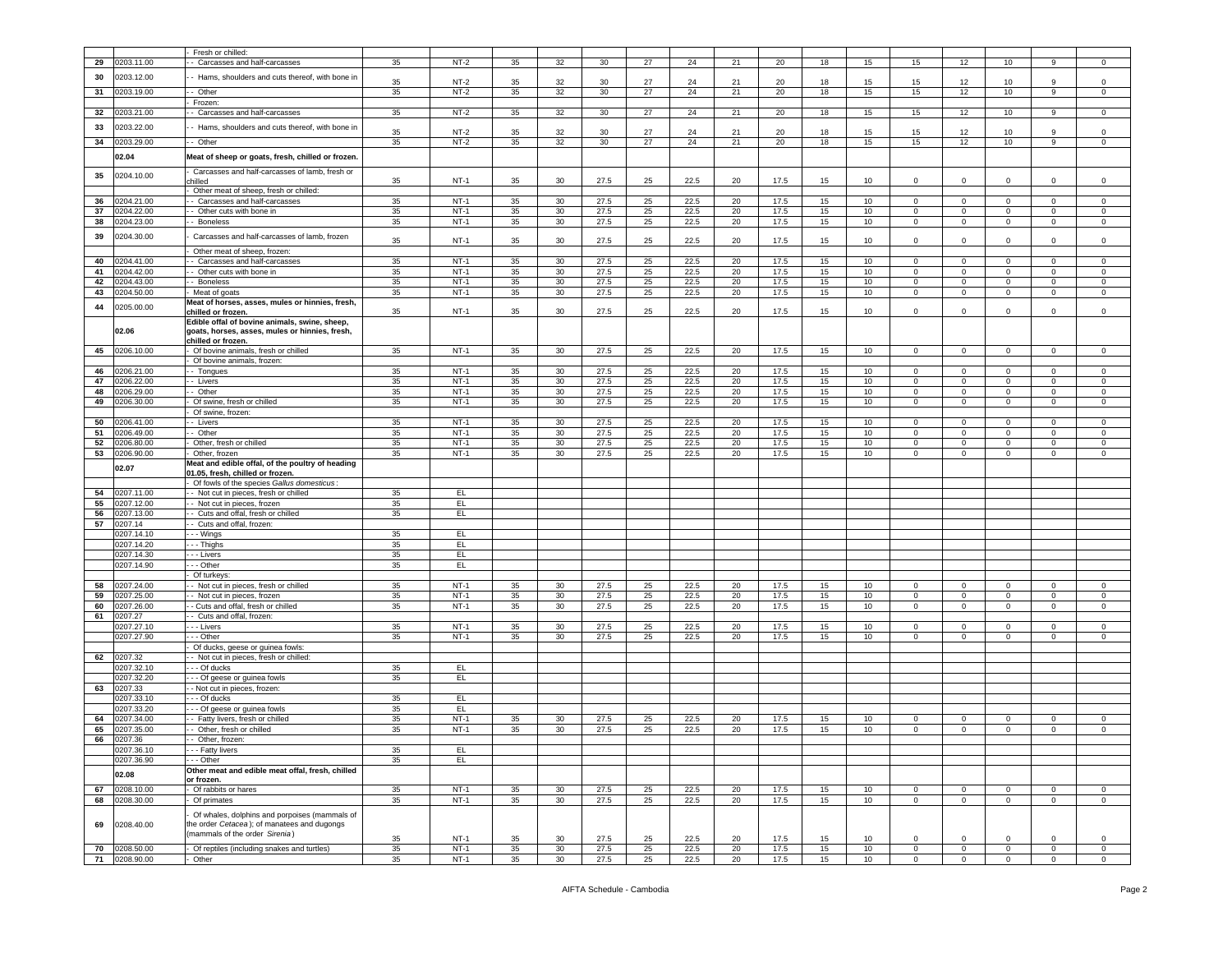| 72       | 0209.00.00               | Pig fat, free of lean meat, and poultry fat, not<br>rendered or otherwise extracted, fresh, chilled,<br>frozen, salted, in brine, dried or smoked.                                                                                                            | 35             | $NT-1$           | 35             | 30             | 27.5           | 25             | 22.5           | 20             | 17.5       | 15                   | 10                                | $\mathbf 0$             | $\mathbf 0$                      | $\mathbf 0$                    | $\mathbf 0$                   | $\mathsf 0$                   |
|----------|--------------------------|---------------------------------------------------------------------------------------------------------------------------------------------------------------------------------------------------------------------------------------------------------------|----------------|------------------|----------------|----------------|----------------|----------------|----------------|----------------|------------|----------------------|-----------------------------------|-------------------------|----------------------------------|--------------------------------|-------------------------------|-------------------------------|
|          | 02.10                    | Meat and edible meat offal, salted, in brine,<br>dried or smoked; edible flours and meals of<br>meat or meat offal.                                                                                                                                           |                |                  |                |                |                |                |                |                |            |                      |                                   |                         |                                  |                                |                               |                               |
|          |                          | Meat of swine:                                                                                                                                                                                                                                                |                |                  |                |                |                |                |                |                |            |                      |                                   |                         |                                  |                                |                               |                               |
| 73       | 0210.11.00               | - Hams, shoulders and cuts thereof, with bone in                                                                                                                                                                                                              |                |                  |                |                |                |                |                |                |            |                      |                                   |                         |                                  |                                |                               |                               |
|          |                          |                                                                                                                                                                                                                                                               | 35             | $NT-1$           | 35             | 30             | 27.5           | 25             | 22.5           | 20             | 17.5       | 15                   | 10                                | $\Omega$                | $\Omega$                         | $\Omega$                       | $\Omega$                      | $\Omega$                      |
| 74<br>75 | 210.12.00<br>0210.19     | - Bellies (streaky) and cuts thereof                                                                                                                                                                                                                          | 35             | $NT-1$           | 35             | 30             | 27.5           | 25             | 22.5           | 20             | 17.5       | 15                   | 10                                | $\overline{0}$          | $\overline{0}$                   | $\overline{0}$                 | $\overline{0}$                | $\overline{0}$                |
|          | 0210.19.10               | - Other:<br>- - Bacon                                                                                                                                                                                                                                         | 35             | $NT-1$           | 35             | 30             | 27.5           | 25             | 22.5           | 20             | 17.5       | 15                   | 10                                | $\Omega$                | $\Omega$                         | $\Omega$                       | $\Omega$                      | $\Omega$                      |
|          | 0210.19.20               | - - Hams, boneless                                                                                                                                                                                                                                            | 35             | $NT-1$           | 35             | 30             | 27.5           | 25             | 22.5           | 20             | 17.5       | 15                   | 10                                | $\mathbf{0}$            | $\overline{0}$                   | $\mathbf{0}$                   | $\overline{0}$                | $\overline{0}$                |
|          | 0210.19.90               | $-$ Other                                                                                                                                                                                                                                                     | $35\,$         | $NT-1$           | 35             | 30             | 27.5           | 25             | 22.5           | $20\,$         | 17.5       | $15\,$               | 10                                | $\mathbf{0}$            | $\overline{0}$                   | $\overline{0}$                 | $\mathbf{O}$                  | $\mathbf 0$                   |
| 76       | 210.20.00                | Meat of bovine animals                                                                                                                                                                                                                                        | 35             | $NT-1$           | 35             | 30             | 27.5           | 25             | 22.5           | 20             | 17.5       | 15                   | 10                                | $\overline{0}$          | $\overline{0}$                   | $\overline{0}$                 | $\overline{0}$                | $\overline{0}$                |
|          |                          | Other, including edible flours and meals of meat                                                                                                                                                                                                              |                |                  |                |                |                |                |                |                |            |                      |                                   |                         |                                  |                                |                               |                               |
|          |                          | or meat offal                                                                                                                                                                                                                                                 |                |                  |                |                |                |                |                |                |            |                      |                                   |                         |                                  |                                |                               |                               |
| 77       | 0210.91.00               | - Of primates                                                                                                                                                                                                                                                 | 15             | $NT-1$           | 15             | 12.5           | 12.5           | 10             | 10             | 7.5            | 7.5        | $5\overline{5}$      | $5\overline{5}$                   | $\mathsf 0$             | $\mathsf 0$                      | $\mathbf{0}$                   | $\mathsf 0$                   | $\mathsf 0$                   |
| 78       | 0210.92.00               | - Of whales, dolphins and porpoises (mammals<br>of the order Cetacea); of manatees and dugongs<br>(mammals of the order Sirenia)                                                                                                                              |                |                  |                |                |                |                |                |                | 7.5        | 5                    | 5                                 | $\Omega$                | $\Omega$                         |                                | $\Omega$                      | $\Omega$                      |
| 79       | 0210.93.00               | - Of reptiles (including snakes and turtles)                                                                                                                                                                                                                  | 15<br>15       | $NT-1$<br>$NT-1$ | 15<br>15       | 12.5<br>12.5   | 12.5<br>12.5   | 10<br>10       | 10<br>10       | 7.5<br>7.5     | 7.5        | $\overline{5}$       | 5                                 | $\Omega$                | $\overline{0}$                   | $\mathbf 0$<br>$\overline{0}$  | $\Omega$                      | $\overline{0}$                |
| 80       | 0210.99                  | - Other:                                                                                                                                                                                                                                                      |                |                  |                |                |                |                |                |                |            |                      |                                   |                         |                                  |                                |                               |                               |
|          | 0210.99.10               | - - Freeze dried chicken dice                                                                                                                                                                                                                                 | 35             | $NT-1$           | 35             | 30             | 27.5           | 25             | 22.5           | 20             | 17.5       | 15                   | 10 <sub>1</sub>                   | $\mathbf 0$             | $\mathsf 0$                      | $\mathbf{0}$                   | $\mathbf 0$                   | $\mathsf 0$                   |
|          | 0210.99.20               | - - Dried pork skin                                                                                                                                                                                                                                           | 35             | $NT-1$           | 35             | 30             | 27.5           | 25             | 22.5           | 20             | 17.5       | 15                   | 10 <sup>10</sup>                  | $\mathbf{0}$            | $\overline{0}$                   | $\overline{0}$                 | $\overline{0}$                | $\overline{0}$                |
|          | 0210.99.90               | $-$ Other                                                                                                                                                                                                                                                     | $35\,$         | $NT-1$           | 35             | 30             | 27.5           | 25             | 22.5           | 20             | 17.5       | 15                   | 10                                | $\overline{0}$          | $\mathbf{0}$                     | $\mathbf{0}$                   | $\overline{0}$                | $\overline{0}$                |
|          | 03.01                    | Live fish.                                                                                                                                                                                                                                                    |                |                  |                |                |                |                |                |                |            |                      |                                   |                         |                                  |                                |                               |                               |
| 81       | 301.10                   | Ornamental fish:                                                                                                                                                                                                                                              |                |                  |                |                |                |                |                |                |            |                      |                                   |                         |                                  |                                |                               |                               |
|          | 301.10.10                | - Fish fry                                                                                                                                                                                                                                                    | 15             | $NT-1$           | 15             | 12.5           | 12.5           | $10$           | $10$           | 7.5            | $7.5\,$    | 5                    | $\sqrt{5}$                        |                         | $\mathsf 0$                      | $\mathbf 0$                    | $\mathbf 0$                   | $\mathbf 0$                   |
|          | 0301.10.20               | - Other, marine fish                                                                                                                                                                                                                                          | 15             | $NT-1$           | 15             | 12.5           | 12.5           | 10             | 10             | 7.5            | 7.5        | 5<br>$\overline{5}$  | 5                                 | $\Omega$<br>$\mathbf 0$ | $\overline{0}$<br>$\overline{0}$ | $\overline{0}$                 | $\overline{0}$                | $\overline{0}$                |
|          | 0301.10.30               | - Other, freshwater fish<br>Other live fish:                                                                                                                                                                                                                  | 15             | $NT-1$           | 15             | 12.5           | 12.5           | 10             | 10             | 7.5            | 7.5        |                      | $\overline{5}$                    |                         |                                  | $\mathsf{O}\xspace$            | $\mathbf 0$                   | $\overline{0}$                |
| 82       | 0301.91.00               | - Trout (Salmo trutta, Oncorhynchus mykiss,<br>Oncorhynchus clarki, Oncorhynchus aguabonita<br>Oncorhynchus gilae, Oncorhynchus apache and<br>Oncorhynchus chrysogaster)                                                                                      | 15             | $NT-1$           | 15             | 12.5           | 12.5           | 10             | 10             | 7.5            | 7.5        |                      | 5                                 | $\Omega$                | $\mathbf 0$                      | $\Omega$                       | $\Omega$                      | $\Omega$                      |
| 83       | 0301.92.00               | - Eels (Anguilla spp.)                                                                                                                                                                                                                                        | 15             | $NT-1$           | 15             | 12.5           | 12.5           | 10             | 10             | 7.5            | 7.5        | 5 <sup>5</sup>       | $5\overline{5}$                   | $\overline{0}$          | $\overline{0}$                   | $\mathbf{0}$                   | $\overline{0}$                | $\overline{0}$                |
| 84       | 0301.93                  | - Carp:                                                                                                                                                                                                                                                       |                |                  |                |                |                |                |                |                |            |                      |                                   |                         |                                  |                                |                               |                               |
|          | 0301.93.10               | - - Breeding, other than fry                                                                                                                                                                                                                                  | 15             | EL               |                |                |                |                |                |                |            |                      |                                   |                         |                                  |                                |                               |                               |
|          | 301.93.90                | - - Other                                                                                                                                                                                                                                                     | 15             | EL               |                |                |                |                |                |                |            |                      |                                   |                         |                                  |                                |                               |                               |
| 85       | 301.94.00                | - Bluefin tunas (Thunnus thynnus)                                                                                                                                                                                                                             | 15             | $NT-1$           | 15             | 12.5           | 12.5           | 10             | 10             | 7.5            | 7.5        | $\overline{5}$       | 5                                 | $\overline{0}$          | $\overline{0}$                   | $\overline{0}$                 | $\overline{0}$                | $\overline{0}$                |
| 86       | 301.95.00                | Southern bluefin tunas (Thunnus maccoyii)<br>- Other:                                                                                                                                                                                                         | 15             | $NT-1$           | 15             | 12.5           | 12.5           | 10             | 10             | 7.5            | 7.5        | 5                    | $5\overline{5}$                   | $\Omega$                | $\mathbf 0$                      | $\mathbf{0}$                   | $\mathsf 0$                   | $\mathsf 0$                   |
| 87       | 0301.99                  | - - Milkfish or lapu lapu fry:                                                                                                                                                                                                                                |                |                  |                |                |                |                |                |                |            |                      |                                   |                         |                                  |                                |                               |                               |
|          | 301.99.11                | - - - - Breeding                                                                                                                                                                                                                                              | $\overline{0}$ | $NT-1$           | $\overline{0}$ | $\overline{0}$ | $\overline{0}$ | $\overline{0}$ | $\overline{0}$ | $\overline{0}$ | $\Omega$   | $\Omega$             | $\overline{0}$                    | $\Omega$                | $\overline{0}$                   | $\Omega$                       | $\overline{0}$                | $\overline{0}$                |
|          | 0301.99.19               | - - - - Other                                                                                                                                                                                                                                                 | 15             | $NT-1$           | 15             | 12.5           | 12.5           | 10             | 10             | 7.5            | 7.5        | 5                    | 5                                 | $\overline{0}$          | $\overline{0}$                   | $\overline{0}$                 | $\overline{0}$                | $\overline{0}$                |
|          |                          | - - Other fish fry:                                                                                                                                                                                                                                           |                |                  |                |                |                |                |                |                |            |                      |                                   |                         |                                  |                                |                               |                               |
|          | 0301.99.21               | --- Breeding                                                                                                                                                                                                                                                  | $\Omega$       | $NT-1$           | $\Omega$       | $\Omega$       | $\Omega$       | $\Omega$       | $\Omega$       | $\Omega$       | $\Omega$   | $\Omega$             | $\Omega$                          | $\Omega$                | $\Omega$                         | $\Omega$                       | $\Omega$                      | $\Omega$                      |
|          | 0301.99.29               | $- -$ Other                                                                                                                                                                                                                                                   | 15             | $NT-1$           | 15             | 12.5           | 12.5           | 10             | 10             | 7.5            | 7.5        | 5                    | $5\overline{5}$                   | $\overline{0}$          | $\overline{0}$                   | $\mathbf{0}$                   | $\overline{0}$                | $\mathbf 0$                   |
|          |                          | - - Other marine fish:                                                                                                                                                                                                                                        |                |                  |                |                |                |                |                |                |            |                      |                                   |                         |                                  |                                |                               |                               |
|          | 0301.99.31               | - - - Milk fish breeder                                                                                                                                                                                                                                       | 15             | $NT-1$           | 15             | 12.5           | 12.5           | 10             | 10             | 7.5            | 7.5        | 5                    | 5                                 | $\circ$                 | $\overline{0}$                   | $\overline{0}$                 | $\overline{0}$                | $\overline{0}$                |
|          | 301.99.39<br>0301.99.40  | --- Other<br>- - Other freshwater fish                                                                                                                                                                                                                        | 15<br>15       | $NT-1$<br>$NT-1$ | 15<br>15       | 12.5<br>12.5   | 12.5<br>12.5   | 10<br>10       | 10<br>10       | 7.5<br>7.5     | 7.5<br>7.5 | 5<br>$5^{\circ}$     | $\overline{5}$<br>$5\overline{5}$ | $\mathbf 0$<br>$\Omega$ | $\mathbf 0$<br>$\overline{0}$    | $\mathbf{0}$<br>$\overline{0}$ | $\mathsf 0$<br>$\mathbf 0$    | $\mathbf 0$<br>$\mathsf 0$    |
|          |                          | Fish, fresh or chilled, excluding fish fillets and                                                                                                                                                                                                            |                |                  |                |                |                |                |                |                |            |                      |                                   |                         |                                  |                                |                               |                               |
|          | 03.02                    | other fish meat of heading 03.04.                                                                                                                                                                                                                             |                |                  |                |                |                |                |                |                |            |                      |                                   |                         |                                  |                                |                               |                               |
|          |                          | Salmonidae, excluding livers and roes:                                                                                                                                                                                                                        |                |                  |                |                |                |                |                |                |            |                      |                                   |                         |                                  |                                |                               |                               |
| 88       | 0302.11.00               | - Trout (Salmo trutta, Oncorhynchus mykiss,<br>Oncorhynchus clarki, Oncorhynchus aguabonita,<br>Oncorhynchus gilae, Oncorhynchus apache and<br>Oncorhynchus chrysogaster)                                                                                     | 15             | $NT-1$           | 15             | 12.5           | 12.5           | 10             | 10             | 7.5            | 7.5        | 5                    | 5                                 | $\mathbf 0$             | $\mathsf 0$                      | $\mathbf 0$                    | $\mathbf 0$                   | $\mathbf 0$                   |
| 89       | 0302.12.00               | - Pacific salmon (Oncorhynchus nerka,<br>Oncorhynchus gorbuscha, Oncorhynchus keta,<br>Oncorhynchus tschawytscha, Oncorhynchus<br>kisutch, Oncorhynchus masou and Oncorhynchus<br>rhodurus), Atlantic salmon (Salmo salar) and<br>Danube salmon (Hucho hucho) | 15             | $NT-1$           | 15             | 12.5           | 12.5           | 10             | 10             | 7.5            | 7.5        | 5                    | 5                                 | $\Omega$                | $\Omega$                         | $^{\circ}$                     | $\mathbf 0$                   | $^{\circ}$                    |
| 90       | 0302.19.00               | - - Other                                                                                                                                                                                                                                                     | 15             | $NT-1$           | 15             | 12.5           | 12.5           | 10             | 10             | 7.5            | 7.5        | 5                    | $\overline{5}$                    | $\mathsf 0$             | $\overline{0}$                   | $\overline{0}$                 | $\mathbf 0$                   | $\overline{0}$                |
|          |                          | Flat fish (Pleuronectidae, Bothidae,<br>Cynoglossidae, Soleidae, Scophthalmidae and<br>Citharidae), excluding livers and roes:<br>- Halibut (Reinhardtius hippoglossoides,                                                                                    |                |                  |                |                |                |                |                |                |            |                      |                                   |                         |                                  |                                |                               |                               |
| 91       | 0302.21.00               | Hippoglossus hippoglossus, Hippoglossus<br>stenolepis)                                                                                                                                                                                                        | 15             | $NT-1$           | 15             | 12.5           | 12.5           | 10             | 10             | 7.5            | 7.5        |                      | 5                                 |                         | 0                                | 0                              | $\mathbf 0$                   | $\mathsf 0$                   |
| 92       | 0302.22.00               | - Plaice (Pleuronectes platessa)                                                                                                                                                                                                                              | 15             | $NT-1$           | 15             | 12.5           | 12.5           | 10             | 10             | 7.5            | 7.5        | $5\phantom{.0}$      | $5\overline{5}$                   | $\mathsf 0$             | $\overline{0}$                   | $\overline{0}$                 | $\overline{0}$                | $\mathbf 0$                   |
| 93<br>94 | 0302.23.00<br>0302.29.00 | - Sole (Solea spp.)<br>- Other                                                                                                                                                                                                                                | 15<br>15       | $NT-1$<br>$NT-1$ | 15<br>15       | 12.5<br>12.5   | 12.5<br>12.5   | 10<br>10       | 10<br>10       | 7.5<br>7.5     | 7.5<br>7.5 | $5\phantom{.0}$<br>5 | $5\overline{)}$<br>5              | $\mathbf 0$<br>$\Omega$ | $\mathbf{0}$<br>$\mathbf 0$      | $\mathbf{0}$<br>$\mathbf 0$    | $\overline{0}$<br>$\mathsf 0$ | $\overline{0}$<br>$\mathsf 0$ |
|          |                          |                                                                                                                                                                                                                                                               |                |                  |                |                |                |                |                |                |            |                      |                                   |                         |                                  |                                |                               |                               |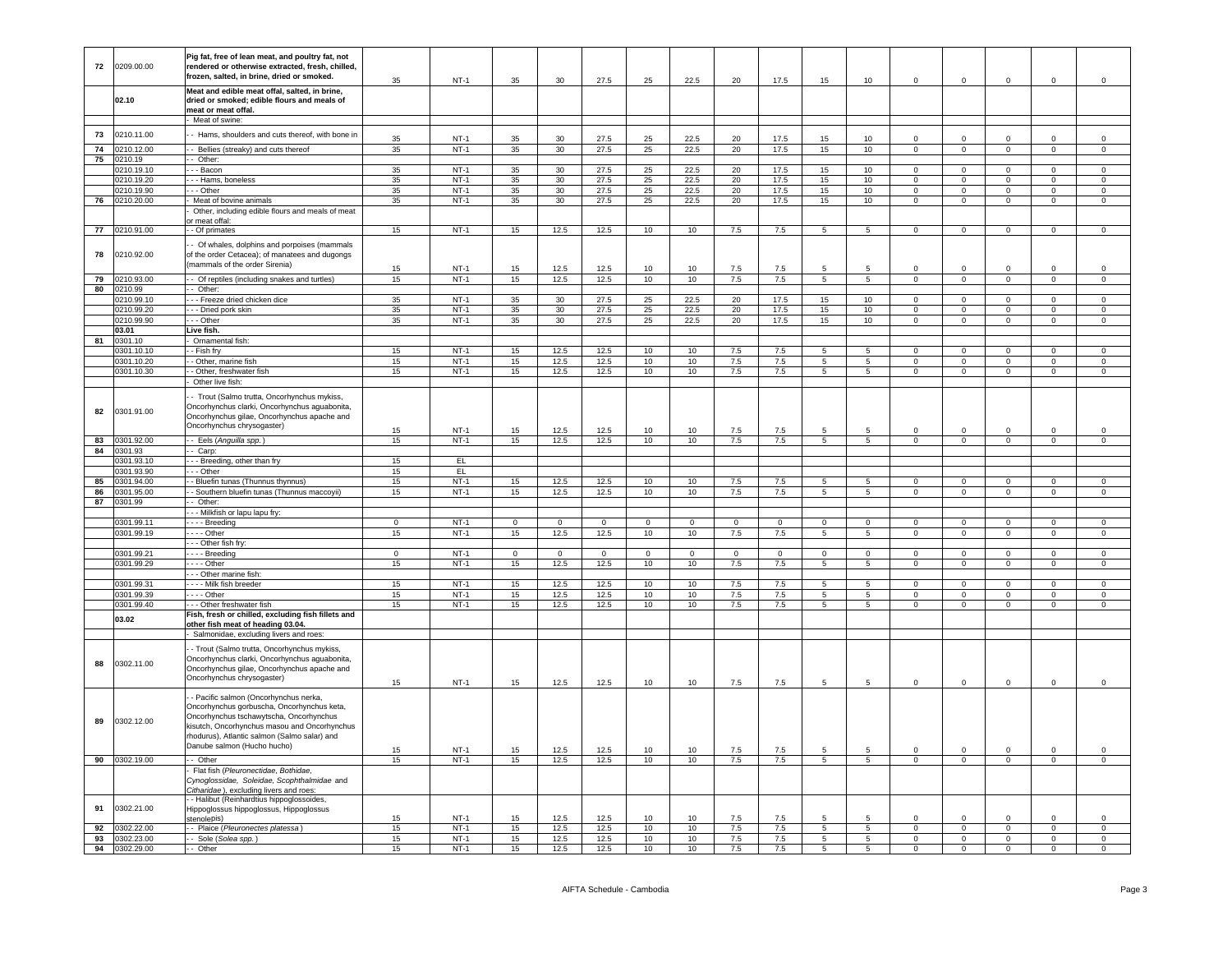|     |                          | Tunas (of the genus Thunnus), skipjack or stripe-<br>pellied bonito (Euthynnus (Katsuwonus) pelamis),<br>excluding livers and roes: |    |        |    |              |      |          |                  |            |     |                 |                 |                |                               |                               |                               |                               |
|-----|--------------------------|-------------------------------------------------------------------------------------------------------------------------------------|----|--------|----|--------------|------|----------|------------------|------------|-----|-----------------|-----------------|----------------|-------------------------------|-------------------------------|-------------------------------|-------------------------------|
| 95  | 0302.31.00               | - Albacore or longfinned tunas (Thunnus<br>alalunga)                                                                                | 15 | $NT-1$ | 15 | 12.5         | 12.5 | 10       | 10 <sup>10</sup> | 7.5        | 7.5 |                 |                 |                | $\Omega$                      | $\Omega$                      | $\Omega$                      | $\Omega$                      |
| 96  | 0302.32.00               | - Yellowfin tunas (Thunnus albacares)                                                                                               | 15 | $NT-1$ | 15 | 12.5         | 12.5 | 10       | 10               | 7.5        | 7.5 | $5\overline{5}$ | $5\overline{5}$ | $\mathsf 0$    | $\circ$                       | $\mathbf{0}$                  | $\mathsf 0$                   | $\mathsf 0$                   |
| 97  | 0302.33.00               | - Skipjack or stripe-bellied bonito                                                                                                 | 15 | $NT-1$ | 15 | 12.5         | 12.5 | 10       | 10               | 7.5        | 7.5 | 5 <sub>5</sub>  | 5               | $\circ$        | $\overline{0}$                | $\circ$                       | $\mathbf 0$                   | $\circ$                       |
| 98  |                          |                                                                                                                                     | 15 | $NT-1$ | 15 | 12.5         | 12.5 | 10       | 10               |            |     | 5               | $\overline{5}$  | $\Omega$       | $\overline{0}$                | $\mathbf{0}$                  | $\mathbf 0$                   | $\mathsf 0$                   |
|     | 0302.34.00               | - Bigeye tunas (Thunnus obesus)                                                                                                     |    |        |    |              |      |          |                  | 7.5        | 7.5 |                 |                 |                |                               |                               |                               |                               |
| 99  | 0302.35.00               | - Bluefin tunas (Thunnus thynnus)                                                                                                   | 15 | $NT-1$ | 15 | 12.5         | 12.5 | 10       | 10               | 7.5        | 7.5 | $\overline{5}$  | $\sqrt{5}$      | $\mathsf 0$    | $\overline{0}$                | $\mathbf 0$                   | $\mathbf 0$                   | $\mathsf 0$                   |
| 100 | 0302.36.00               | Southern bluefin tunas (Thunnus maccoyii)                                                                                           | 15 | $NT-1$ | 15 | 12.5         | 12.5 | 10       | 10               | 7.5        | 7.5 | 5               | 5               | $\Omega$       | $\Omega$                      | $^{\circ}$                    | $\Omega$                      | $\,0\,$                       |
| 101 | 0302.39.00               | - Other                                                                                                                             | 15 | $NT-1$ | 15 | 12.5         | 12.5 | 10       | 10               | 7.5        | 7.5 | $\overline{5}$  | 5               | $\overline{0}$ | $\overline{0}$                | $\overline{0}$                | $\overline{0}$                | $\overline{0}$                |
|     |                          | Herrings (Clupea harengus, Clupea pallasii),                                                                                        |    |        |    |              |      |          |                  |            |     |                 |                 |                |                               |                               |                               |                               |
| 102 | 0302.40.00               | xcluding livers and roes                                                                                                            | 15 | $NT-1$ | 15 | 12.5         | 12.5 | 10       | 10 <sup>1</sup>  | 7.5        | 7.5 | $\overline{5}$  | $5\overline{5}$ | $\Omega$       | $\mathbf 0$                   | $\Omega$                      | $\Omega$                      | $\Omega$                      |
| 103 | 0302.50.00               | Cod (Gadus morhua, Gadus ogac, Gadus<br>nacrocephalus), excluding livers and roes                                                   | 15 | $NT-1$ | 15 | 12.5         | 12.5 | 10       | 10               | 7.5        | 7.5 | 5.              | 5               | $\Omega$       | $\Omega$                      | $\Omega$                      | $\Omega$                      | $\mathbf 0$                   |
|     |                          |                                                                                                                                     |    |        |    |              |      |          |                  |            |     |                 |                 |                |                               |                               |                               |                               |
|     |                          | Other fish, excluding livers and roes:                                                                                              |    |        |    |              |      |          |                  |            |     |                 |                 |                |                               |                               |                               |                               |
|     |                          | - Sardines (Sardina pilchardus, Sardinops spp.)                                                                                     |    |        |    |              |      |          |                  |            |     |                 |                 |                |                               |                               |                               |                               |
| 104 | 0302.61.00               | sardinella (Sardinella spp.), brisling or sprats                                                                                    |    |        |    |              |      |          | 10 <sup>1</sup>  |            |     | $5\overline{5}$ | $5\overline{5}$ | $\Omega$       | $\Omega$                      | $\Omega$                      | $\Omega$                      | $\Omega$                      |
|     |                          | Sprattus sprattus)                                                                                                                  | 15 | $NT-1$ | 15 | 12.5         | 12.5 | 10       |                  | 7.5        | 7.5 |                 |                 |                |                               |                               |                               |                               |
| 105 | 0302.62.00               | - Haddock (Melanogrammus aeglefinus)                                                                                                | 15 | $NT-1$ | 15 | 12.5         | 12.5 | 10       | 10               | 7.5        | 7.5 | 5               | 5               | $^{\circ}$     | $\overline{0}$                | $\overline{0}$                | $\overline{0}$                | $\overline{0}$                |
| 106 | 0302.63.00               | Coalfish (Pollachius virens)                                                                                                        | 15 | $NT-1$ | 15 | 12.5         | 12.5 | 10       | 10               | 7.5        | 7.5 | 5               | $\overline{5}$  | $\mathsf 0$    | $\mathbf 0$                   | $\mathsf 0$                   | $\mathsf 0$                   | $\,0\,$                       |
| 107 | 0302.64.00               | - Mackerel (Scomber scombrus, Scomber                                                                                               |    |        |    |              |      |          |                  |            |     |                 |                 |                |                               |                               |                               |                               |
|     |                          | australasicus. Scomber iaponicus)                                                                                                   | 15 | $NT-1$ | 15 | 12.5         | 12.5 | 10       | 10               | 7.5        | 7.5 |                 |                 | $\Omega$       | $\Omega$                      | 0                             |                               | $\mathbf 0$                   |
| 108 | 0302.65.00               | - Dogfish and other sharks                                                                                                          | 15 | $NT-1$ | 15 | 12.5         | 12.5 | 10       | 10               | 7.5        | 7.5 | 5               | 5               | $\mathbf{0}$   | $\overline{0}$                | $\overline{0}$                | $\mathbf 0$                   | $\mathsf 0$                   |
| 109 | 0302.66.00               | - Eels (Anguilla spp.)                                                                                                              | 15 | $NT-1$ | 15 | 12.5         | 12.5 | 10       | 10               | 7.5        | 7.5 | 5               | $5\overline{5}$ | $\mathbf 0$    | $\overline{0}$                | $\mathbf 0$                   | $\mathbf 0$                   | $\mathsf 0$                   |
| 110 | 0302.67.00               | - Swordfish (Xiphias gladius)                                                                                                       | 15 | $NT-1$ | 15 | 12.5         | 12.5 | 10       | 10               | 7.5        | 7.5 | $\overline{5}$  | $5\overline{)}$ | $\overline{0}$ | $\overline{0}$                | $\overline{0}$                | $\overline{0}$                | $\overline{0}$                |
| 111 | 0302.68.00               | - Toothfish (Dissostichus spp.)                                                                                                     | 15 | $NT-1$ | 15 | 12.5         | 12.5 | 10       | 10               | 7.5        | 7.5 | 5               | 5               | $\mathsf 0$    | $\mathbf 0$                   | $\mathbf 0$                   | $\mathsf 0$                   | $\mathsf 0$                   |
| 112 | 0302.69                  | - Other:                                                                                                                            |    |        |    |              |      |          |                  |            |     |                 |                 |                |                               |                               |                               |                               |
|     | 0302.69.10               | - - Marine fish                                                                                                                     | 15 | $NT-1$ | 15 | 12.5         | 12.5 | 10       | 10               | 7.5        | 7.5 | 5               | 5               | $\Omega$       | $\overline{0}$                | $\overline{0}$                | $^{\circ}$                    | 0                             |
|     |                          |                                                                                                                                     | 15 | $NT-1$ | 15 |              |      |          |                  |            | 7.5 | 5               | $\overline{5}$  | $\Omega$       |                               |                               |                               |                               |
| 113 | 0302.69.20<br>0302.70.00 | - - Freshwater fish<br>Livers and roes                                                                                              | 15 | $NT-1$ | 15 | 12.5<br>12.5 | 12.5 | 10<br>10 | 10<br>10         | 7.5<br>7.5 | 7.5 | $\overline{5}$  | 5               | $\overline{0}$ | $\mathbf 0$<br>$\overline{0}$ | $\mathsf 0$<br>$\overline{0}$ | $\mathbf 0$<br>$\overline{0}$ | $\mathbf 0$<br>$\overline{0}$ |
|     |                          |                                                                                                                                     |    |        |    |              | 12.5 |          |                  |            |     |                 |                 |                |                               |                               |                               |                               |
|     | 03.03                    | Fish, frozen, excluding fish fillets and other fish                                                                                 |    |        |    |              |      |          |                  |            |     |                 |                 |                |                               |                               |                               |                               |
|     |                          | meat of heading 03.04.                                                                                                              |    |        |    |              |      |          |                  |            |     |                 |                 |                |                               |                               |                               |                               |
|     |                          | Pacific salmon (Oncorhynchus nerka,                                                                                                 |    |        |    |              |      |          |                  |            |     |                 |                 |                |                               |                               |                               |                               |
|     |                          | Oncorhynchus gorbuscha, Oncorhynchus keta,                                                                                          |    |        |    |              |      |          |                  |            |     |                 |                 |                |                               |                               |                               |                               |
|     |                          | Oncorhynchus tschawytscha, Oncorhynchus                                                                                             |    |        |    |              |      |          |                  |            |     |                 |                 |                |                               |                               |                               |                               |
|     |                          | kisutch, Oncorhynchus masou and Oncorhynchus                                                                                        |    |        |    |              |      |          |                  |            |     |                 |                 |                |                               |                               |                               |                               |
|     |                          | rhodurus), excluding livers and roes:                                                                                               |    |        |    |              |      |          |                  |            |     |                 |                 |                |                               |                               |                               |                               |
|     |                          |                                                                                                                                     |    |        |    |              |      |          |                  |            |     |                 |                 |                |                               |                               |                               |                               |
| 114 | 0303.11.00               | - Sockeye salmon (red salmon) (Oncorhynchus                                                                                         | 15 | $NT-1$ | 15 | 12.5         | 12.5 | 10       | 10               | 7.5        | 7.5 |                 | 5               | $\Omega$       | $\mathbf 0$                   | $\mathbf 0$                   | $\mathbf 0$                   | $\mathbf 0$                   |
|     |                          | erka)                                                                                                                               |    |        |    |              |      |          |                  |            |     |                 |                 |                |                               |                               |                               |                               |
|     | 115 0303.19.00           | - Other                                                                                                                             | 15 | $NT-1$ | 15 | 12.5         | 12.5 | 10       | 10               | 7.5        | 7.5 | $5\overline{5}$ | $5\overline{5}$ | $\overline{0}$ | $\overline{0}$                | $\overline{0}$                | $\mathsf 0$                   | $\overline{0}$                |
|     |                          | Other salmonidae, excluding livers and roes:                                                                                        |    |        |    |              |      |          |                  |            |     |                 |                 |                |                               |                               |                               |                               |
|     |                          |                                                                                                                                     |    |        |    |              |      |          |                  |            |     |                 |                 |                |                               |                               |                               |                               |
|     |                          |                                                                                                                                     |    |        |    |              |      |          |                  |            |     |                 |                 |                |                               |                               |                               |                               |
|     |                          |                                                                                                                                     |    |        |    |              |      |          |                  |            |     |                 |                 |                |                               |                               |                               |                               |
|     |                          | - Trout (Salmo trutta, Oncorhynchus mykiss,                                                                                         |    |        |    |              |      |          |                  |            |     |                 |                 |                |                               |                               |                               |                               |
| 116 | 0303.21.00               | Oncorhynchus clarki, Oncorhynchus aguabonita,                                                                                       |    |        |    |              |      |          |                  |            |     |                 |                 |                |                               |                               |                               |                               |
|     |                          | Oncorhynchus gilae, Oncorhynchus apache and                                                                                         |    |        |    |              |      |          |                  |            |     |                 |                 |                |                               |                               |                               |                               |
|     |                          | Oncorhynchus chrysogaster)                                                                                                          | 15 | $NT-1$ | 15 | 12.5         | 12.5 | 10       | 10               | 7.5        | 7.5 | 5               | 5               | $\mathbf 0$    | $\mathbf 0$                   | $\mathbf 0$                   | $\mathbf 0$                   | $\mathsf 0$                   |
| 117 |                          | - Atlantic salmon (Salmo salar) and Danube                                                                                          |    |        |    |              |      |          |                  |            |     |                 |                 |                |                               |                               |                               |                               |
|     | 0303.22.00               | salmon (Hucho hucho)                                                                                                                | 15 | $NT-1$ | 15 | 12.5         | 12.5 | 10       | 10 <sup>10</sup> | 7.5        | 7.5 |                 |                 |                | $\Omega$                      | $\Omega$                      | $\Omega$                      | $\Omega$                      |
|     | 118 0303.29.00           | - Other                                                                                                                             | 15 | $NT-1$ | 15 | 12.5         | 12.5 | 10       | 10               | 7.5        | 7.5 | $5\overline{5}$ | $5\overline{5}$ | $\overline{0}$ | $\overline{0}$                | $\overline{0}$                | $\mathbf{0}$                  | $\overline{0}$                |
|     |                          | Flat fish (Pleuronectidae, Bothidae,                                                                                                |    |        |    |              |      |          |                  |            |     |                 |                 |                |                               |                               |                               |                               |
|     |                          | Cynoglossidae, Soleidae, Scophthalmidae and                                                                                         |    |        |    |              |      |          |                  |            |     |                 |                 |                |                               |                               |                               |                               |
|     |                          | Citharidae), excluding livers and roes:                                                                                             |    |        |    |              |      |          |                  |            |     |                 |                 |                |                               |                               |                               |                               |
|     |                          | - Halibut (Reinhardtius hippoglossoides,                                                                                            |    |        |    |              |      |          |                  |            |     |                 |                 |                |                               |                               |                               |                               |
| 119 | 0303.31.00               | Hippoglossus hippoglossus, Hippoglossus                                                                                             |    |        |    |              |      |          |                  |            |     |                 |                 |                |                               |                               |                               |                               |
|     |                          | stenolepis)                                                                                                                         | 15 | $NT-1$ | 15 | 12.5         | 12.5 | 10       | 10               | 7.5        | 7.5 | 5               |                 | $\Omega$       | $\mathbf 0$                   | $\Omega$                      | $\Omega$                      | $\mathsf 0$                   |
| 120 | 0303.32.00               | - Plaice (Pleuronectes platessa)                                                                                                    | 15 | $NT-1$ | 15 | 12.5         | 12.5 | 10       | 10               | 7.5        | 7.5 | 5               | $5\overline{)}$ | $\mathsf 0$    | $\overline{0}$                | $\overline{0}$                | $\overline{0}$                | $\overline{0}$                |
| 121 | 0303.33.00               |                                                                                                                                     | 15 | $NT-1$ | 15 | 12.5         | 12.5 | 10       | 10               | 7.5        | 7.5 | 5               | 5               | $^{\circ}$     | $\mathbf 0$                   | $\mathsf 0$                   | $\mathsf 0$                   | $\mathbf 0$                   |
|     |                          | - Sole (Solea spp.)<br>- Other                                                                                                      | 15 | $NT-1$ |    | 12.5         |      |          |                  |            |     | $\overline{5}$  | $5\overline{5}$ | $\Omega$       | $\mathbf 0$                   | $\circ$                       | $\Omega$                      | $\mathsf 0$                   |
| 122 | 0303.39.00               |                                                                                                                                     |    |        | 15 |              | 12.5 | 10       | 10               | 7.5        | 7.5 |                 |                 |                |                               |                               |                               |                               |
|     |                          | Tunas (of the genus Thunnus), skipjack or stripe-                                                                                   |    |        |    |              |      |          |                  |            |     |                 |                 |                |                               |                               |                               |                               |
|     |                          | pellied bonito (Euthynnus (Katsuwonus) pelamis),                                                                                    |    |        |    |              |      |          |                  |            |     |                 |                 |                |                               |                               |                               |                               |
|     |                          | excluding livers and roes:                                                                                                          |    |        |    |              |      |          |                  |            |     |                 |                 |                |                               |                               |                               |                               |
|     |                          |                                                                                                                                     |    |        |    |              |      |          |                  |            |     |                 |                 |                |                               |                               |                               |                               |
| 123 | 0303.41.00               | - Albacore or longfinned tunas (Thunnus                                                                                             | 15 |        | 15 |              |      |          | 10               | 7.5        | 7.5 | 5               | 5               | $\mathbf 0$    | $\mathbf 0$                   | $\mathbf 0$                   | $\mathbf 0$                   | $\mathbf 0$                   |
|     |                          | alalunga)                                                                                                                           |    | $NT-1$ |    | 12.5         | 12.5 | 10       |                  |            |     |                 |                 |                |                               |                               |                               |                               |
| 124 | 0303.42.00               | - Yellowfin tunas (Thunnus albacares)                                                                                               | 15 | $NT-1$ | 15 | 12.5         | 12.5 | 10       | 10               | 7.5        | 7.5 | 5               | $5^{\circ}$     | $\overline{0}$ | $\overline{0}$                | $\circ$                       | $\mathbf 0$                   | $\circ$                       |
| 125 | 0303.43.00               | - Skipjack or stripe-bellied bonito                                                                                                 | 15 | $NT-1$ | 15 | 12.5         | 12.5 | 10       | 10               | 7.5        | 7.5 | $5\phantom{.0}$ | $5\overline{5}$ | $\overline{0}$ | $\overline{0}$                | $\overline{0}$                | $\mathsf 0$                   | $\mathsf 0$                   |
| 126 | 0303.44.00               | - Bigeye tunas (Thunnus obesus)                                                                                                     | 15 | $NT-1$ | 15 | 12.5         | 12.5 | 10       | 10               | 7.5        | 7.5 | 5               | $\overline{5}$  | $\overline{0}$ | $\overline{0}$                | $\overline{0}$                | $\mathbf{0}$                  | $\mathsf 0$                   |
| 127 | 0303.45.00               | - Bluefin tunas (Thunnus thynnus)                                                                                                   | 15 | $NT-1$ | 15 | 12.5         | 12.5 | 10       | 10               | $7.5\,$    | 7.5 | 5               | $\,$ 5 $\,$     | $\mathbf 0$    | $\mathsf 0$                   | $\mathbf 0$                   | $\mathsf 0$                   | $\mathbf 0$                   |
|     |                          |                                                                                                                                     |    |        |    |              |      |          |                  |            |     |                 |                 |                |                               |                               |                               |                               |
| 128 | 0303.46.00               | Southern bluefin tunas (Thunnus maccoyii)                                                                                           | 15 | $NT-1$ | 15 | 12.5         | 12.5 | 10       | 10               | 7.5        | 7.5 | 5               |                 | $\Omega$       | $\Omega$                      | $\Omega$                      | $\Omega$                      | $\mathbf 0$                   |
| 129 | 0303.49.00               | - Other                                                                                                                             | 15 | $NT-1$ | 15 | 12.5         | 12.5 | 10       | 10               | 7.5        | 7.5 | $5\overline{)}$ | $5\overline{)}$ | $\overline{0}$ | $\overline{0}$                | $\overline{0}$                | $\overline{0}$                | $\overline{0}$                |
|     |                          |                                                                                                                                     |    |        |    |              |      |          |                  |            |     |                 |                 |                |                               |                               |                               |                               |
|     |                          | Herrings (Clupea harengus, Clupea pallasii) and                                                                                     |    |        |    |              |      |          |                  |            |     |                 |                 |                |                               |                               |                               |                               |
|     |                          | cod (Gadus morhua, Gadus ogac, Gadus                                                                                                |    |        |    |              |      |          |                  |            |     |                 |                 |                |                               |                               |                               |                               |
|     |                          | macrocephalus), excluding livers and roes:                                                                                          |    |        |    |              |      |          |                  |            |     |                 |                 |                |                               |                               |                               |                               |
| 130 | 0303.51.00               | - Herrings (Clupea harengus, Clupea pallasii)                                                                                       | 15 | $NT-1$ | 15 | 12.5         | 12.5 | 10       | 10 <sup>1</sup>  | 7.5        | 7.5 | $5^{\circ}$     | -5              | $\Omega$       | $\Omega$                      | $\Omega$                      | $\Omega$                      | $\Omega$                      |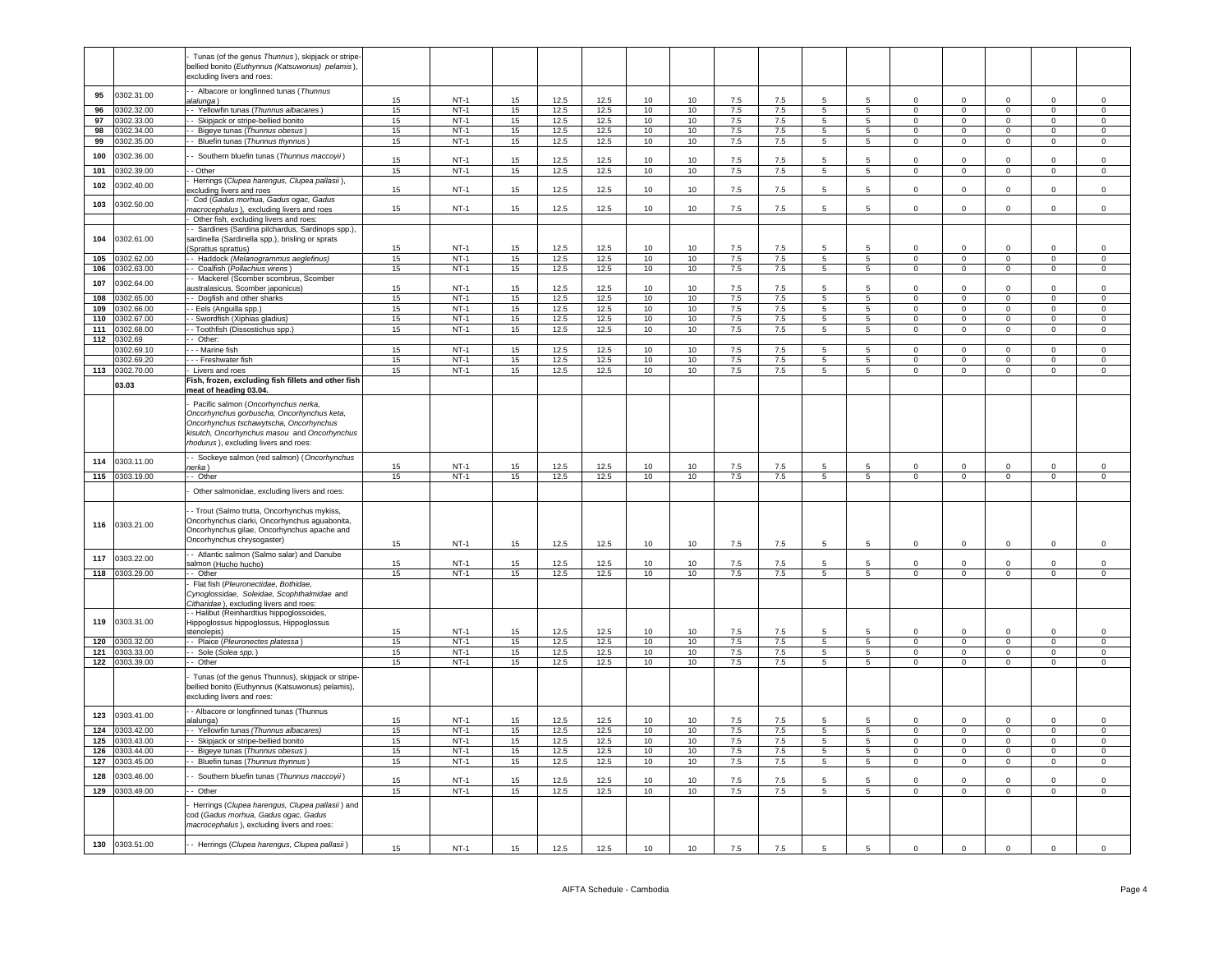| 131              | 0303.52.00     | - Cod (Gadus morhua, Gadus ogac, Gadus               |    |             |    |      |      |    |      |        |      |                 |                 |                |                |                |                |                |
|------------------|----------------|------------------------------------------------------|----|-------------|----|------|------|----|------|--------|------|-----------------|-----------------|----------------|----------------|----------------|----------------|----------------|
|                  |                | macrocephalus)                                       | 15 | $NT-1$      | 15 | 12.5 | 12.5 | 10 | 10   | 7.5    | 7.5  | 5               | 5               | $\Omega$       | $\Omega$       | $\Omega$       | $\Omega$       | $\Omega$       |
|                  |                | Swordfish (Xiphias gladius) and toothfish            |    |             |    |      |      |    |      |        |      |                 |                 |                |                |                |                |                |
|                  |                |                                                      |    |             |    |      |      |    |      |        |      |                 |                 |                |                |                |                |                |
|                  |                | Dissostichus spp.), excluding livers and roes:       |    |             |    |      |      |    |      |        |      |                 |                 |                |                |                |                |                |
| 132              | 0303.61.00     | - Swordfish (Xiphias gladius)                        | 15 | $NT-1$      | 15 | 12.5 | 12.5 | 10 | 10   | 7.5    | 7.5  | $5\phantom{.0}$ | $5\phantom{.0}$ | $\mathbf 0$    | $\,0\,$        | $\mathbf 0$    | $\Omega$       | $\,0\,$        |
| 133              | 0303.62.00     | - Toothfish (Dissostichus spp.                       | 15 | $NT-1$      | 15 | 12.5 | 12.5 | 10 | 10   | 7.5    | 7.5  | $\overline{5}$  | 5               | $\overline{0}$ | $\overline{0}$ | $\overline{0}$ | $\overline{0}$ | $\overline{0}$ |
|                  |                | Other fish, excluding livers and roes                |    |             |    |      |      |    |      |        |      |                 |                 |                |                |                |                |                |
|                  |                |                                                      |    |             |    |      |      |    |      |        |      |                 |                 |                |                |                |                |                |
|                  |                | - Sardines (Sardina pilchardus, Sardinops spp.),     |    |             |    |      |      |    |      |        |      |                 |                 |                |                |                |                |                |
| 134              | 0303.71.00     | sardinella (Sardinella spp.), brisling or sprats     |    |             |    |      |      |    |      |        |      |                 |                 |                |                |                |                |                |
|                  |                | (Sprattus sprattus)                                  | 15 | $NT-1$      | 15 | 12.5 | 12.5 | 10 | 10   | 7.5    | 7.5  | 5               | 5               | $^{\circ}$     | $\overline{0}$ | $\mathbf 0$    | $\mathbf 0$    | $\mathbf 0$    |
| 135              | 0303.72.00     | - Haddock (Melanogrammus aeglefinus)                 | 15 | $NT-1$      | 15 | 12.5 | 12.5 | 10 | 10   | 7.5    | 7.5  | $\overline{5}$  | $\overline{5}$  | $\Omega$       | $\mathbf 0$    | $\mathbf 0$    | $\Omega$       | $\mathbf 0$    |
|                  |                |                                                      |    |             |    |      |      |    |      |        |      |                 |                 |                |                |                |                |                |
| 136              | 0303.73.00     | - Coalfish (Pollachius virens)                       | 15 | $NT-1$      | 15 | 12.5 | 12.5 | 10 | 10   | 7.5    | 7.5  | $5\phantom{.0}$ | $\overline{5}$  | $\overline{0}$ | $\mathbf 0$    | $\mathbf 0$    | $\mathsf 0$    | $\mathsf 0$    |
|                  |                | - Mackerel (Scomber scombrus, Scomber                |    |             |    |      |      |    |      |        |      |                 |                 |                |                |                |                |                |
| 137              | 0303.74.00     | australasicus, Scomber japonicus)                    | 15 | $NT-1$      | 15 | 12.5 | 12.5 | 10 | 10   | 7.5    | 7.5  | 5               |                 | $\Omega$       | $\mathbf 0$    | $\Omega$       | $\Omega$       | $\Omega$       |
| 138              | 0303.75.00     | -- Dogfish and other sharks                          | 15 | $NT-1$      | 15 | 12.5 | 12.5 | 10 | 10   | 7.5    | 7.5  | $5\overline{5}$ | $5\overline{5}$ | $\overline{0}$ | $\overline{0}$ | $\overline{0}$ | $\circ$        | $\overline{0}$ |
|                  |                |                                                      |    |             |    |      |      |    |      |        |      |                 |                 |                |                |                |                |                |
| 139              | 303.76.00      | - Eels (Anguilla spp.)                               | 15 | $NT-1$      | 15 | 12.5 | 12.5 | 10 | 10   | 7.5    | 7.5  | $\overline{5}$  | $\overline{5}$  | $\mathbf 0$    | $\overline{0}$ | $\circ$        | $\overline{0}$ | $\overline{0}$ |
|                  |                | Sea bass (Dicentrarchus labrax, Dicentrarchus        |    |             |    |      |      |    |      |        |      |                 |                 |                |                |                |                |                |
| 140              | 0303.77.00     | ounctatus)                                           | 15 | $NT-1$      | 15 | 12.5 | 12.5 | 10 | 10   | 75     | 75   | 5               |                 | $\Omega$       | $\Omega$       | $\Omega$       | $\Omega$       | $\mathbf 0$    |
| 141              | 303.78.00      |                                                      | 15 | $NT-1$      | 15 | 12.5 | 12.5 | 10 | 10   | 7.5    | 7.5  | $\overline{5}$  | 5               | $\overline{0}$ | $\overline{0}$ | $\overline{0}$ | $\overline{0}$ | $\overline{0}$ |
|                  |                | - Hake (Merluccius spp., Urophycis spp.)             |    |             |    |      |      |    |      |        |      |                 |                 |                |                |                |                |                |
| 142              | 303.79         | - Other                                              |    |             |    |      |      |    |      |        |      |                 |                 |                |                |                |                |                |
|                  | 0303.79.10     | - - Marine fish                                      | 15 | <b>ST</b>   | 15 | 14   | 13   | 13 | 12   | 12     | 11   | 10              | 9               | 9              | 8              | $\overline{7}$ | $\overline{7}$ | 5              |
|                  |                |                                                      |    |             |    |      |      |    |      |        |      |                 |                 | 9              |                | $\overline{7}$ | $\overline{7}$ |                |
|                  | 1303.79.20     | - - - Freshwater fish                                | 15 | ST          | 15 | 14   | 13   | 13 | 12   | 12     | 11   | 10 <sub>1</sub> | 9               |                | 8              |                |                | 5              |
| $\overline{143}$ | 0303.80        | Livers and roes:                                     |    |             |    |      |      |    |      |        |      |                 |                 |                |                |                |                |                |
|                  | 303.80.10      | - Livers                                             | 15 | $NT-1$      | 15 | 12.5 | 12.5 | 10 | 10   | 7.5    | 7.5  | 5               | 5               | $\overline{0}$ | $\overline{0}$ | $\overline{0}$ | $\overline{0}$ | $\overline{0}$ |
|                  | 0303.80.20     | - Roes                                               | 15 | $NT-1$      | 15 | 12.5 | 12.5 | 10 | 10   | 7.5    | 7.5  | 5               | $5\phantom{.0}$ | $\Omega$       | $\mathsf 0$    | $\mathsf 0$    | $\mathsf 0$    | $\,0\,$        |
|                  |                |                                                      |    |             |    |      |      |    |      |        |      |                 |                 |                |                |                |                |                |
|                  | 03.04          | Fish fillets and other fish meat (whether or not     |    |             |    |      |      |    |      |        |      |                 |                 |                |                |                |                |                |
|                  |                | minced), fresh, chilled or frozen.                   |    |             |    |      |      |    |      |        |      |                 |                 |                |                |                |                |                |
|                  |                | - Fresh or chilled:                                  |    |             |    |      |      |    |      |        |      |                 |                 |                |                |                |                |                |
| 144              | 0304.11.00     | -- Swordfish (Xiphias gladius)                       | 35 | $NT-1$      | 35 | 30   | 27.5 | 25 | 22.5 | 20     | 17.5 | 15              | 10              | $\mathbf{0}$   | $\mathbf{0}$   | $\mathbf{0}$   | $\mathbf 0$    | $\circ$        |
|                  |                |                                                      |    |             |    |      |      |    |      |        |      |                 |                 |                |                |                |                |                |
| 145              | 0304.12.00     | - - Toothfish (Dissostichus spp.)                    | 35 | $NT-1$      | 35 | 30   | 27.5 | 25 | 22.5 | 20     | 17.5 | 15              | 10              | $\overline{0}$ | $\mathbf 0$    | $\overline{0}$ | $\mathbf 0$    | $\circ$        |
| 146              | 0304.19.00     | - Other                                              | 35 | $NT-1$      | 35 | 30   | 27.5 | 25 | 22.5 | 20     | 17.5 | 15              | 10              | $\overline{0}$ | $\overline{0}$ | $\overline{0}$ | $\overline{0}$ | $\overline{0}$ |
|                  |                | Frozen fillets:                                      |    |             |    |      |      |    |      |        |      |                 |                 |                |                |                |                |                |
| 147              |                |                                                      | 35 | $NT-1$      | 35 | 30   | 27.5 | 25 | 22.5 |        |      |                 | 10              | $\mathsf 0$    |                |                | $\Omega$       |                |
|                  | 0304.21.00     | Swordfish (Xiphias gladius)                          |    |             |    |      |      |    |      | 20     | 17.5 | 15              |                 |                | $\mathbf 0$    | $\mathbf 0$    |                | $\,0\,$        |
| 148              | 0304.22.00     | - Toothfish (Dissostichus spp.)                      | 35 | $NT-1$      | 35 | 30   | 27.5 | 25 | 22.5 | 20     | 17.5 | 15              | 10              | $\mathbf 0$    | $\mathbf 0$    | $\mathbf 0$    | $\mathbf 0$    | $\mathsf 0$    |
| 149              | 304.29.00      | - Other                                              | 35 | $NT-1$      | 35 | 30   | 27.5 | 25 | 22.5 | $20\,$ | 17.5 | 15              | 10              | $\Omega$       | $\mathbf 0$    | $\mathbf 0$    | $\mathbf 0$    | $\mathsf 0$    |
|                  |                | Other:                                               |    |             |    |      |      |    |      |        |      |                 |                 |                |                |                |                |                |
| 150              |                |                                                      |    |             |    |      |      |    |      |        |      |                 |                 | 18             |                |                | 10             | 5              |
|                  | 0304.91.00     | - Swordfish (Xiphias gladius)                        | 35 | ST          | 35 | 32   | 30   | 28 | 26   | 24     | 22   | 20              | 18              |                | 16             | 14             |                |                |
| 151              | 0304.92.00     | - Toothfish (Dissostichus spp.                       | 35 | ST          | 35 | 32   | 30   | 28 | 26   | $24\,$ | 22   | 20              | 18              | 18             | 16             | 14             | 10             | 5              |
|                  | 152 0304.99.00 | - Other                                              | 35 | ST          | 35 | 32   | 30   | 28 | 26   | 24     | 22   | 20              | 18              | 18             | 16             | 14             | 10             | 5              |
|                  |                | Fish, dried, salted or in brine; smoked fish,        |    |             |    |      |      |    |      |        |      |                 |                 |                |                |                |                |                |
|                  |                |                                                      |    |             |    |      |      |    |      |        |      |                 |                 |                |                |                |                |                |
|                  | 03.05          | whether or not cooked before or during the           |    |             |    |      |      |    |      |        |      |                 |                 |                |                |                |                |                |
|                  |                |                                                      |    |             |    |      |      |    |      |        |      |                 |                 |                |                |                |                |                |
|                  |                | smoking process; flours, meals and pellets of        |    |             |    |      |      |    |      |        |      |                 |                 |                |                |                |                |                |
|                  |                | fish, fit for human consumption.                     |    |             |    |      |      |    |      |        |      |                 |                 |                |                |                |                |                |
|                  |                |                                                      |    |             |    |      |      |    |      |        |      |                 |                 |                |                |                |                |                |
| 153              | 0305.10.00     | Flours, meals and pellets of fish, fit for human     |    |             |    |      |      |    |      |        |      |                 |                 | $\Omega$       | $\mathbf 0$    |                | $\Omega$       | $\mathbf 0$    |
|                  |                | consumption                                          | 35 | $NT-1$      | 35 | 30   | 27.5 | 25 | 22.5 | 20     | 17.5 | 15              | 10              |                |                | $\mathsf 0$    |                |                |
|                  |                | Livers and roes of fish, dried, smoked, salted or    |    |             |    |      |      |    |      |        |      |                 |                 |                |                |                |                |                |
| 154              | 0305.20        | n brine:                                             |    |             |    |      |      |    |      |        |      |                 |                 |                |                |                |                |                |
|                  | 305.20.10      | - Of freshwater fish, dried, salted or in brine      | 35 | $NT-1$      | 35 | 30   | 27.5 | 25 | 22.5 | 20     | 17.5 | 15              | 10 <sup>1</sup> | $\Omega$       | $\Omega$       | $\Omega$       | $\Omega$       | $\Omega$       |
|                  |                |                                                      |    |             |    |      |      |    |      |        |      |                 |                 |                |                |                |                |                |
|                  | 0305.20.90     | - Other                                              | 35 | $NT-1$      | 35 | 30   | 27.5 | 25 | 22.5 | 20     | 17.5 | 15              | 10              | $\mathsf 0$    | $\overline{0}$ | $\mathbf 0$    | $\mathbf 0$    | $\overline{0}$ |
| 155              | 0305.30.00     | Fish fillets, dried, salted or in brine, but not     |    |             |    |      |      |    |      |        |      |                 |                 |                |                |                |                |                |
|                  |                | moked                                                | 35 | <b>NT-1</b> | 35 | 30   | 27.5 | 25 | 22.5 | 20     | 17.5 | 15              | 10              | $\mathbf 0$    | $\mathbf 0$    | $\mathbf 0$    | $\mathbf 0$    | $\mathsf 0$    |
|                  |                | Smoked fish, including fillets:                      |    |             |    |      |      |    |      |        |      |                 |                 |                |                |                |                |                |
|                  |                |                                                      |    |             |    |      |      |    |      |        |      |                 |                 |                |                |                |                |                |
|                  |                | - Pacific salmon (Oncorhynchus nerka,                |    |             |    |      |      |    |      |        |      |                 |                 |                |                |                |                |                |
|                  |                |                                                      |    |             |    |      |      |    |      |        |      |                 |                 |                |                |                |                |                |
|                  |                | Oncorhynchus gorbuscha, Oncorhynchus keta,           |    |             |    |      |      |    |      |        |      |                 |                 |                |                |                |                |                |
| 156              | 0305.41.00     | Oncorhynchus tschawytscha, Oncorhynchus              |    |             |    |      |      |    |      |        |      |                 |                 |                |                |                |                |                |
|                  |                | kisutch, Oncorhynchus masou and Oncorhynchus         |    |             |    |      |      |    |      |        |      |                 |                 |                |                |                |                |                |
|                  |                | rhodurus), Atlantic salmon (Salmo salar) and         |    |             |    |      |      |    |      |        |      |                 |                 |                |                |                |                |                |
|                  |                | Danube salmon (Hucho hucho)                          |    |             |    |      |      |    |      |        |      |                 |                 |                |                |                |                |                |
|                  |                |                                                      | 35 | $NT-1$      | 35 | 30   | 27.5 | 25 | 22.5 | 20     | 17.5 | 15              | 10              | $\mathsf 0$    | $\mathbf 0$    | $\Omega$       | $\mathsf 0$    | $\,0\,$        |
|                  |                |                                                      |    |             |    |      |      |    |      |        |      |                 |                 |                |                |                |                |                |
| 157              | 0305.42.00     | - Herrings (Clupea harengus, Clupea pallasii)        | 35 | $NT-1$      | 35 | 30   | 27.5 | 25 | 22.5 | 20     | 17.5 | 15              | 10              | $\mathsf 0$    | $\overline{0}$ | $\mathbf 0$    | $\mathbf 0$    | $\mathsf 0$    |
| 158              | 0305.49.00     | - Other                                              | 35 | $NT-1$      | 35 | 30   | 27.5 | 25 | 22.5 | 20     | 17.5 | 15              | 10              | $\Omega$       | $\mathbf 0$    | $\overline{0}$ | $\Omega$       | $\mathbf 0$    |
|                  |                |                                                      |    |             |    |      |      |    |      |        |      |                 |                 |                |                |                |                |                |
|                  |                | Dried fish, whether or not salted but not smoked:    |    |             |    |      |      |    |      |        |      |                 |                 |                |                |                |                |                |
|                  |                |                                                      |    |             |    |      |      |    |      |        |      |                 |                 |                |                |                |                |                |
| 159              |                | - Cod (Gadus morhua, Gadus ogac, Gadus               |    |             |    |      |      |    |      |        |      |                 |                 |                |                |                |                |                |
|                  | 0305.51.00     | nacrocephalus)                                       | 35 | $NT-1$      | 35 | 30   | 27.5 | 25 | 22.5 | 20     | 17.5 | 15              | 10              | $\mathbf 0$    | $\,0\,$        | $\mathsf 0$    | $\mathsf 0$    | $\,0\,$        |
|                  |                |                                                      |    |             |    |      |      |    |      |        |      |                 |                 |                |                |                |                |                |
| 160              | 0305.59        | - Other:                                             |    |             |    |      |      |    |      |        |      |                 |                 |                |                |                |                |                |
|                  | 0305.59.10     | - - Sharks' fins                                     | 35 | ST          | 35 | 32   | 30   | 28 | 26   | $24\,$ | 22   | $20\,$          | 18              | 18             | $16\,$         | 14             | 10             | 5              |
|                  |                |                                                      |    |             |    |      |      |    |      |        |      |                 |                 |                |                |                |                |                |
|                  | 0305.59.20     | - Marine fish, including ikan bilis (anchovies)      | 35 | ST          | 35 | 32   | 30   | 28 | 26   | 24     | 22   | 20              | 18              | 18             | 16             | 14             | 10             | 5              |
|                  | 0305.59.90     | - - Other                                            | 35 | ST          | 35 | 32   | 30   | 28 | 26   | 24     | 22   | 20              | 18              | 18             | 16             | 14             | 10             | 5              |
|                  |                |                                                      |    |             |    |      |      |    |      |        |      |                 |                 |                |                |                |                |                |
|                  |                | Fish, salted but not dried or smoked and fish in     |    |             |    |      |      |    |      |        |      |                 |                 |                |                |                |                |                |
|                  |                |                                                      |    |             |    |      |      |    |      |        |      |                 |                 |                |                |                |                |                |
| 161              |                |                                                      |    |             |    |      |      |    |      |        |      |                 |                 |                |                |                |                |                |
|                  | 0305.61.00     | - Herrings (Clupea harengus, Clupea pallasii)        | 35 | $NT-1$      | 35 | 30   | 27.5 | 25 | 22.5 | 20     | 17.5 | 15              | 10              | $\mathbf{0}$   | $\mathbf 0$    | $\mathbf 0$    | $\mathbf 0$    | $\mathsf 0$    |
|                  |                |                                                      |    |             |    |      |      |    |      |        |      |                 |                 |                |                |                |                |                |
| 162              | 305.62.00      | - Cod (Gadus morhua, Gadus ogac, Gadus               |    |             |    |      |      |    |      |        |      |                 |                 | $\mathbf 0$    | $\mathbf 0$    | $\mathbf 0$    | $\mathbf 0$    |                |
|                  |                | macrocephalus)                                       | 35 | $NT-1$      | 35 | 30   | 27.5 | 25 | 22.5 | 20     | 17.5 | 15              | 10 <sub>1</sub> |                |                |                |                | $\overline{0}$ |
| 163              | 0305.63.00     | - Anchovies (Engraulis spp.)                         | 35 | $NT-1$      | 35 | 30   | 27.5 | 25 | 22.5 | 20     | 17.5 | 15              | 10              | $\Omega$       | $\overline{0}$ | $\mathbf 0$    | $\Omega$       | $\mathsf 0$    |
| 164              | 0305.69        | - Other:                                             |    |             |    |      |      |    |      |        |      |                 |                 |                |                |                |                |                |
|                  | 0305.69.10     |                                                      | 35 | $NT-1$      | 35 | 30   | 27.5 | 25 | 22.5 | 20     | 17.5 | 15              | 10              | $\Omega$       | $\mathsf 0$    | $\Omega$       | $\Omega$       | $\Omega$       |
|                  | 0305.69.90     | - - Marine fish, including sharks' fins<br>--- Other | 35 | $NT-1$      | 35 | 30   | 27.5 | 25 | 22.5 | 20     | 17.5 | 15              | 10              | $\Omega$       | $\mathbf 0$    | $\mathbf 0$    | $\Omega$       | $\mathbf 0$    |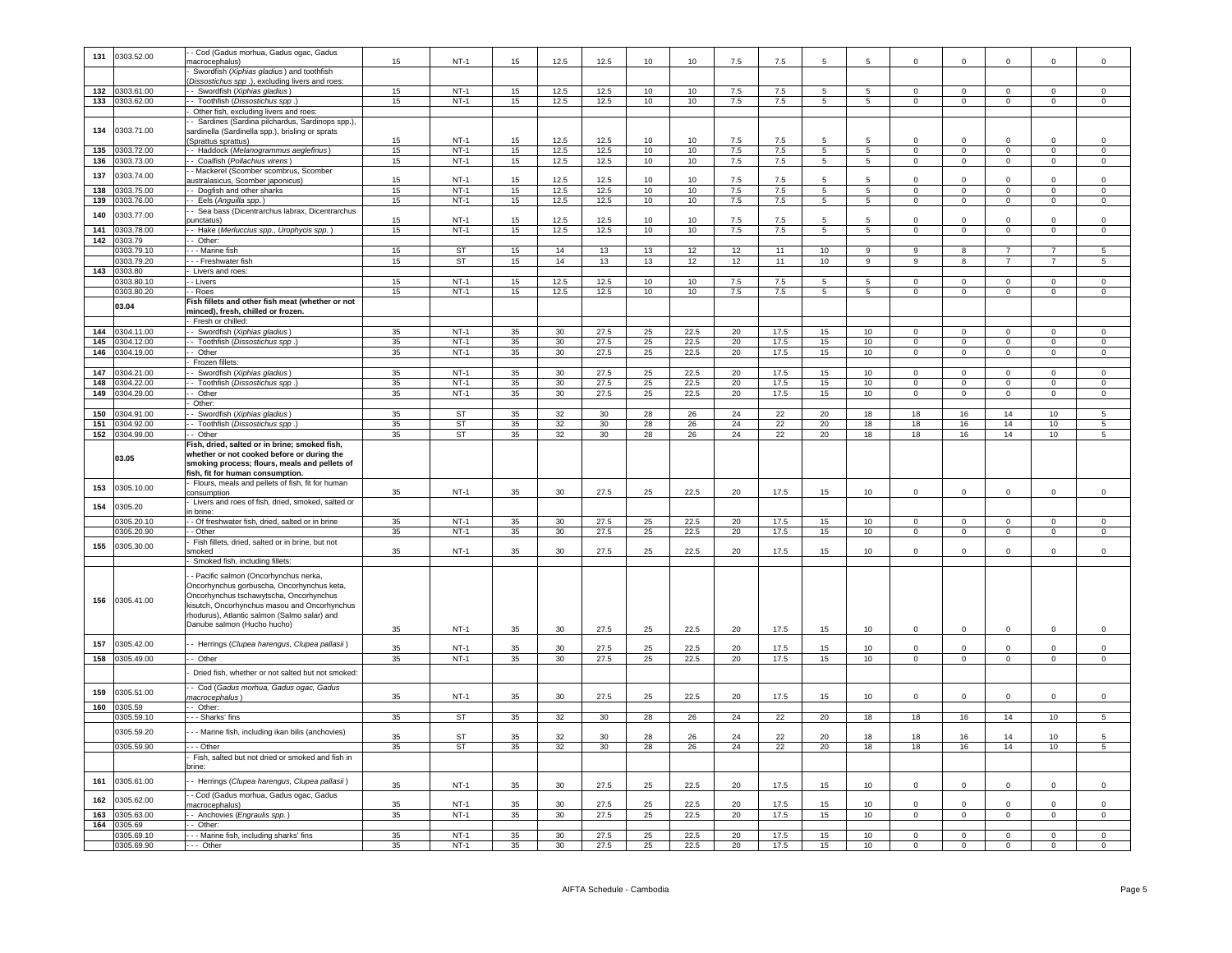|     |                           | Crustaceans, whether in shell or not, live, fresh,<br>chilled, frozen, dried, salted or in brine;                                                                                                                                                                                                                                       |             |                  |             |              |              |              |              |             |             |                  |                  |                             |                                  |                                  |                            |                            |
|-----|---------------------------|-----------------------------------------------------------------------------------------------------------------------------------------------------------------------------------------------------------------------------------------------------------------------------------------------------------------------------------------|-------------|------------------|-------------|--------------|--------------|--------------|--------------|-------------|-------------|------------------|------------------|-----------------------------|----------------------------------|----------------------------------|----------------------------|----------------------------|
|     | 03.06                     | crustaceans, in shell, cooked by steaming or by<br>boiling in water, whether or not chilled, frozen,                                                                                                                                                                                                                                    |             |                  |             |              |              |              |              |             |             |                  |                  |                             |                                  |                                  |                            |                            |
|     |                           | dried, salted or in brine; flours, meals and<br>pellets of crustaceans, fit for human<br>consumption.                                                                                                                                                                                                                                   |             |                  |             |              |              |              |              |             |             |                  |                  |                             |                                  |                                  |                            |                            |
|     |                           | Frozen:                                                                                                                                                                                                                                                                                                                                 |             |                  |             |              |              |              |              |             |             |                  |                  |                             |                                  |                                  |                            |                            |
| 165 | 0306.11.00                | - Rock lobster and other sea crawfish (Palinurus                                                                                                                                                                                                                                                                                        |             |                  |             |              |              |              |              |             |             |                  |                  |                             |                                  |                                  |                            |                            |
| 166 | 0306.12.00                | spp., Panulirus spp., Jasus spp.)<br>- Lobsters (Homarus spp.)                                                                                                                                                                                                                                                                          | 15<br>15    | $NT-1$<br>$NT-1$ | 15<br>15    | 12.5<br>12.5 | 12.5<br>12.5 | 10<br>10     | 10<br>10     | 7.5<br>7.5  | 7.5<br>7.5  | 5<br>5           | 5<br>$5^{\circ}$ | $\Omega$<br>$\mathbf 0$     | $\Omega$<br>$\mathbf 0$          | $\Omega$<br>$\circ$              | $\Omega$<br>$\mathbf 0$    | 0<br>$\mathsf 0$           |
| 167 | 0306.13.00                | Shrimps and prawns                                                                                                                                                                                                                                                                                                                      | 15          | <b>ST</b>        | 15          | 14           | 13           | 13           | 12           | 12          | 11          | 10               | $\boldsymbol{9}$ | 9                           | 8                                | $\overline{7}$                   | $\overline{7}$             | $\,$ 5                     |
| 168 | 0306.14.00                | - Crabs                                                                                                                                                                                                                                                                                                                                 | 15          | $NT-1$           | 15          | 12.5         | 12.5         | 10           | 10           | 7.5         | 7.5         | 5                | $5\overline{)}$  | $\mathbf 0$                 | $\mathbf 0$                      | $\circ$                          | 0                          | 0                          |
| 169 | 0306.19.00                | Other, including flours, meals and pellets of                                                                                                                                                                                                                                                                                           |             |                  |             |              |              |              |              |             |             |                  |                  |                             |                                  |                                  |                            |                            |
|     |                           | rustaceans, fit for human consumption<br>Not frozen:                                                                                                                                                                                                                                                                                    | 15          | $NT-1$           | 15          | 12.5         | 12.5         | 10           | 10           | 7.5         | 7.5         | 5                | 5                | 0                           | $\mathbf 0$                      | 0                                | 0                          | 0                          |
|     |                           | - Rock lobster and other sea crawfish (Palinurus                                                                                                                                                                                                                                                                                        |             |                  |             |              |              |              |              |             |             |                  |                  |                             |                                  |                                  |                            |                            |
| 170 | 0306.21                   | spp., Panulirus spp., Jasus spp.):                                                                                                                                                                                                                                                                                                      |             |                  |             |              |              |              |              |             |             |                  |                  |                             |                                  |                                  |                            |                            |
|     | 0306.21.10                | -- Breeding                                                                                                                                                                                                                                                                                                                             | $\mathbf 0$ | $NT-1$           | $\mathbf 0$ | $\circ$      | $\mathbf 0$  | $\mathbf{0}$ | $\mathbf{0}$ | $\mathbf 0$ | $\mathbf 0$ | $\mathbf 0$      | $\mathbf{0}$     | $\mathbf 0$                 | $\mathbf 0$                      | $\overline{0}$                   | $\mathbf 0$                | 0                          |
|     | 0306.21.20                | - - Other, live                                                                                                                                                                                                                                                                                                                         | 15          | $NT-1$           | 15          | 12.5         | 12.5         | 10           | 10           | 7.5         | 7.5         | $\overline{5}$   | 5                | $\circ$                     | $\overline{0}$                   | $\mathbf 0$                      | $\mathbf 0$                | $\mathsf 0$                |
|     | 0306.21.30                | - - Fresh or chilled<br>- - Other:                                                                                                                                                                                                                                                                                                      | 15          | $NT-1$           | 15          | 12.5         | 12.5         | 10           | 10           | 7.5         | 7.5         | 5                | 5                | $\mathbf 0$                 | $\mathbf 0$                      | $\circ$                          | $\mathbf 0$                | $\mathsf 0$                |
|     | 0306.21.91                | - - - In airtight containers                                                                                                                                                                                                                                                                                                            | 15          | $NT-1$           | 15          | 12.5         | 12.5         | 10           | 10           | 7.5         | 7.5         | 5                | 5                | 0                           | $\mathbf 0$                      | 0                                | 0                          | 0                          |
|     | 0306.21.99                | $- -$ Other                                                                                                                                                                                                                                                                                                                             | 15          | $NT-1$           | 15          | 12.5         | 12.5         | 10           | 10           | 7.5         | 7.5         | 5                | $5^{\circ}$      | $\mathbf{0}$                | $\mathbf 0$                      | $\overline{0}$                   | $\mathbf 0$                | $\mathsf 0$                |
| 171 | 0306.22                   | - Lobsters (Homarus spp.):                                                                                                                                                                                                                                                                                                              |             |                  |             |              |              |              |              |             |             |                  |                  |                             |                                  |                                  |                            |                            |
|     | 0306.22.10                | - - Breeding                                                                                                                                                                                                                                                                                                                            | $\mathbf 0$ | $NT-1$<br>$NT-1$ | $\mathbf 0$ | $\mathbf 0$  | $\mathbf 0$  | $\mathbf 0$  | $\mathbf 0$  | $\mathbf 0$ | $\mathbf 0$ | $\mathbf 0$      | $\circ$          | 0                           | $\mathbf 0$                      | $\mathbf 0$                      | $\mathbf 0$                | 0                          |
|     | 0306.22.20<br>0306.22.30  | - - Other, live<br>-- Fresh or chilled                                                                                                                                                                                                                                                                                                  | 15<br>15    | $NT-1$           | 15<br>15    | 12.5<br>12.5 | 12.5<br>12.5 | 10<br>10     | 10<br>10     | 7.5<br>7.5  | 7.5<br>7.5  | 5<br>5           | 5<br>5           | $\mathbf 0$<br>$\mathbf{0}$ | $\mathbf 0$<br>$\mathbf 0$       | $\overline{0}$<br>$\overline{0}$ | $\mathbf 0$<br>$\mathbf 0$ | $\mathbf 0$<br>$\mathbf 0$ |
|     |                           | - - Dried:                                                                                                                                                                                                                                                                                                                              |             |                  |             |              |              |              |              |             |             |                  |                  |                             |                                  |                                  |                            |                            |
|     | 0306.22.41                | - - - In airtight containers                                                                                                                                                                                                                                                                                                            | 15          | $NT-1$           | 15          | 12.5         | 12.5         | 10           | 10           | 7.5         | 7.5         | 5                | 5                | $\mathbf{0}$                | $\mathbf 0$                      | $\mathbf 0$                      | $\circ$                    | 0                          |
|     | 0306.22.49                | $- -$ Other                                                                                                                                                                                                                                                                                                                             | 15          | $NT-1$           | 15          | 12.5         | 12.5         | 10           | 10           | 7.5         | 7.5         | 5                | 5                | 0                           | $\mathbf 0$                      | $\circ$                          | $\mathbf 0$                | $\mathsf 0$                |
|     |                           | - - Other:                                                                                                                                                                                                                                                                                                                              |             |                  |             |              |              |              |              |             |             |                  |                  |                             |                                  |                                  |                            |                            |
|     | 0306.22.91<br>0306.22.99  | - - - In airtight containers<br>$- -$ Other                                                                                                                                                                                                                                                                                             | 15<br>15    | $NT-1$<br>$NT-1$ | 15<br>15    | 12.5<br>12.5 | 12.5<br>12.5 | 10<br>10     | 10<br>10     | 7.5<br>7.5  | 7.5<br>7.5  | 5<br>$5^{\circ}$ | 5<br>$5^{\circ}$ | $\mathbf 0$<br>$\mathbf 0$  | $\mathbf 0$<br>$\mathbf 0$       | $\mathbf 0$<br>$\overline{0}$    | 0<br>$\mathbf 0$           | 0<br>$\mathsf 0$           |
| 172 | 0306.23                   | - Shrimps and prawns:                                                                                                                                                                                                                                                                                                                   |             |                  |             |              |              |              |              |             |             |                  |                  |                             |                                  |                                  |                            |                            |
|     | 0306.23.10                | - - Breeding                                                                                                                                                                                                                                                                                                                            | $\mathbf 0$ | $NT-1$           | $\mathbf 0$ | $\mathbf 0$  | $\mathbf 0$  | $\mathbf 0$  | $\mathbf 0$  | $\mathbf 0$ | $\mathbf 0$ | $\mathbf 0$      | $\mathbf 0$      | $\mathbf 0$                 | $\mathbf 0$                      | $\mathbf 0$                      | $\mathbf 0$                | 0                          |
|     | 0306.23.20                | - - Other, live                                                                                                                                                                                                                                                                                                                         | 15          | $NT-1$           | 15          | 12.5         | 12.5         | 10           | 10           | 7.5         | 7.5         | 5                | 5                | $\circ$                     | $\mathbf 0$                      | $\mathbf 0$                      | $\mathbf 0$                | $\mathbf 0$                |
|     | 0306.23.30                | - - Fresh or chilled<br>- - Dried:                                                                                                                                                                                                                                                                                                      | 15          | $NT-1$           | 15          | 12.5         | 12.5         | 10           | 10           | 7.5         | 7.5         | 5                | 5                | $\mathbf 0$                 | $\mathbf 0$                      | $\overline{0}$                   | $\mathbf 0$                | $\mathbf 0$                |
|     | 0306.23.41                | - - - In airtight containers                                                                                                                                                                                                                                                                                                            | 15          | $NT-1$           | 15          | 12.5         | 12.5         | 10           | 10           | 7.5         | 7.5         | $\overline{5}$   | 5                | $\mathbf{0}$                | $\overline{0}$                   | $\circ$                          | $\circ$                    | 0                          |
|     | 0306.23.49                | $- -$ Other                                                                                                                                                                                                                                                                                                                             | 15          | $NT-1$           | 15          | 12.5         | 12.5         | 10           | 10           | 7.5         | 7.5         | 5                | $5^{\circ}$      | $\mathbf 0$                 | $\mathbf 0$                      | $\circ$                          | $\mathbf 0$                | $\mathsf 0$                |
|     |                           | - - Other:                                                                                                                                                                                                                                                                                                                              |             |                  |             |              |              |              |              |             |             |                  |                  |                             |                                  |                                  |                            |                            |
|     | 0306.23.91                | --- In airtight containers                                                                                                                                                                                                                                                                                                              | 15          | $NT-1$           | 15          | 12.5         | 12.5         | 10           | 10           | 7.5         | 7.5         | 5                | 5                | $\mathbf{0}$                | $\mathbf 0$                      | $\mathbf 0$                      | 0                          | 0                          |
| 173 | 0306.23.99<br>0306.24     | $- -$ Other<br>- Crabs:                                                                                                                                                                                                                                                                                                                 | 15          | $NT-1$           | 15          | 12.5         | 12.5         | 10           | 10           | 7.5         | 7.5         | 5 <sup>5</sup>   | $5^{\circ}$      | $\mathbf{0}$                | $\mathbf 0$                      | $\mathbf{0}$                     | 0                          | $\mathsf 0$                |
|     | 0306.24.10                | - - Live                                                                                                                                                                                                                                                                                                                                | 15          | $NT-1$           | 15          | 12.5         | 12.5         | 10           | 10           | 7.5         | 7.5         | 5                | 5                | $\mathbf 0$                 | $\mathbf 0$                      | $\mathbf 0$                      | $\mathbf 0$                | 0                          |
|     | 0306.24.20                | - - Fresh or chilled                                                                                                                                                                                                                                                                                                                    | 15          | $NT-1$           | 15          | 12.5         | 12.5         | 10           | 10           | 7.5         | 7.5         | 5                | $5\overline{)}$  | $\mathbf 0$                 | $\overline{0}$                   | $\circ$                          | $\mathsf 0$                | $\mathsf 0$                |
|     |                           | - - Other:                                                                                                                                                                                                                                                                                                                              |             |                  |             |              |              |              |              |             |             |                  |                  |                             |                                  |                                  |                            |                            |
|     | 0306.24.91                | - - - In airtight containers                                                                                                                                                                                                                                                                                                            | 15          | $NT-1$           | 15          | 12.5         | 12.5         | 10           | 10           | 7.5         | 7.5         | 5                | $5^{\circ}$      | $\mathbf{0}$                | $\mathbf 0$                      | $\mathbf 0$                      | $\mathbf 0$                | 0                          |
|     | 0306.24.99                | $--$ Other<br>- Other, including flours, meals and pellets of                                                                                                                                                                                                                                                                           | 15          | $NT-1$           | 15          | 12.5         | 12.5         | 10           | 10           | 7.5         | 7.5         | $\overline{5}$   | 5                | $\circ$                     | $\mathbf 0$                      | $\circ$                          | $\mathbf 0$                | $\mathsf 0$                |
| 174 | 0306.29                   | rustaceans, fit for human consumption:                                                                                                                                                                                                                                                                                                  |             |                  |             |              |              |              |              |             |             |                  |                  |                             |                                  |                                  |                            |                            |
|     | 0306.29.10                | - - Live                                                                                                                                                                                                                                                                                                                                | 15          | $NT-1$           | 15          | 12.5         | 12.5         | 10           | 10           | 7.5         | 7.5         | 5                | 5                | $\Omega$                    | $\mathsf 0$                      | $\mathbf 0$                      | $\mathbf 0$                | $\mathsf 0$                |
|     | 0306.29.20                | - - Fresh or chilled                                                                                                                                                                                                                                                                                                                    | 15          | $NT-1$           | 15          | 12.5         | 12.5         | 10           | 10           | 7.5         | 7.5         | $5^{\circ}$      | 5                | $\overline{0}$              | $\overline{0}$                   | $\mathbf{0}$                     | $\mathbf 0$                | $\circ$                    |
|     | 0306.29.91                | - - Other:<br>- - - In airtight containers                                                                                                                                                                                                                                                                                              | 15          | $NT-1$           | 15          | 12.5         | 12.5         | 10           | 10           | 7.5         | 7.5         | 5                | 5                | $\circ$                     | $\mathbf 0$                      | $\circ$                          | $\mathbf 0$                | 0                          |
|     | 0306.29.99                | $\cdots$ - Other                                                                                                                                                                                                                                                                                                                        | 15          | $NT-1$           | 15          | 12.5         | 12.5         | 10           | 10           | 7.5         | 7.5         | 5                | $5^{\circ}$      | 0                           | $\mathbf 0$                      | $\circ$                          | 0                          | $\mathsf 0$                |
|     | 03.07                     | Molluscs, whether in shell or not, live, fresh,<br>chilled, frozen, dried, salted or in brine; aquatic<br>invertebrates other than crustaceans and<br>molluscs, live, fresh, chilled, frozen, dried,<br>salted or in brine; flours, meals and pellets of<br>aquatic invertebrates other than crustaceans,<br>fit for human consumption. |             |                  |             |              |              |              |              |             |             |                  |                  |                             |                                  |                                  |                            |                            |
| 175 | 0307.10                   | Oysters:                                                                                                                                                                                                                                                                                                                                |             |                  |             |              |              |              |              |             |             |                  |                  |                             |                                  |                                  |                            |                            |
|     | 0307.10.10                | - Live                                                                                                                                                                                                                                                                                                                                  | 15          | $NT-1$           | 15          | 12.5         | 12.5         | 10           | 10           | 7.5         | 7.5         | 5                | 5                | $\mathbf{0}$                | $\mathbf 0$                      | 0                                | $\mathbf 0$                | 0                          |
|     | 0307.10.20<br>0307.10.30  | - Fresh, chilled or frozen<br>- Dried, salted or in brine                                                                                                                                                                                                                                                                               | 15          | $NT-1$<br>$NT-1$ | 15          | 12.5<br>12.5 | 12.5<br>12.5 | 10           | 10           | 7.5         | 7.5         | 5                | 5                | $\mathbf 0$                 | $\mathbf 0$                      | 0                                | $\mathbf 0$                | 0<br>$\mathbf 0$           |
|     |                           | Scallops, including queen scallops, of the genera<br>Pecten, Chlamys or Placopecten:                                                                                                                                                                                                                                                    | 15          |                  | 15          |              |              | 10           | 10           | 7.5         | 7.5         | 5                | $\overline{5}$   | $\circ$                     | $\mathbf 0$                      | $\mathbf 0$                      | 0                          |                            |
|     | 176 0307.21               | - Live, fresh or chilled:                                                                                                                                                                                                                                                                                                               |             |                  |             |              |              |              |              |             |             |                  |                  |                             |                                  |                                  |                            |                            |
|     | 0307.21.10                | . Live                                                                                                                                                                                                                                                                                                                                  | 15          | $NT-1$           | 15          | 12.5         | 12.5         | 10           | 10           | 7.5         | 7.5         | $5\overline{)}$  | $5\overline{)}$  | $\overline{0}$              | $\overline{0}$                   | $\mathbf{0}$                     | $\overline{0}$             | $\circ$                    |
|     | 0307.21.20                | - - Fresh or chilled                                                                                                                                                                                                                                                                                                                    | 15          | $NT-1$           | 15          | 12.5         | 12.5         | 10           | 10           | 7.5         | 7.5         | 5                | $5^{\circ}$      | $\mathbf 0$                 | $\mathbf 0$                      | $\circ$                          | $\circ$                    | $\mathbf 0$                |
|     | 177 0307.29<br>0307.29.10 | - Other:<br>- - Frozen                                                                                                                                                                                                                                                                                                                  | 15          | $NT-1$           | 15          | 12.5         | 12.5         | 10           | 10           | 7.5         | 7.5         | 5                | 5                | $\mathbf 0$                 | $\overline{0}$                   | $\mathbf{0}$                     | $\mathbf{0}$               | $\mathbf 0$                |
|     | 0307.29.20                | - - Dried, salted or in brine                                                                                                                                                                                                                                                                                                           | 15          | $NT-1$           | 15          | 12.5         | 12.5         | 10           | 10           | 7.5         | 7.5         | 5 <sup>5</sup>   | $5^{\circ}$      | $\circ$                     | $\mathbf 0$                      | $\mathbf{0}$                     | $\circ$                    | $\mathbf 0$                |
|     |                           | Mussels (Mytilus spp., Perna spp.):                                                                                                                                                                                                                                                                                                     |             |                  |             |              |              |              |              |             |             |                  |                  |                             |                                  |                                  |                            |                            |
| 178 | 0307.31                   | - Live, fresh or chilled:                                                                                                                                                                                                                                                                                                               |             |                  |             |              |              |              |              |             |             |                  |                  |                             |                                  |                                  |                            |                            |
|     | 0307.31.10                | -- Live<br>--- Fresh or chilled                                                                                                                                                                                                                                                                                                         | 15          | $NT-1$<br>$NT-1$ | 15          | 12.5         | 12.5         | 10           | 10           | 7.5         | 7.5         | $5^{\circ}$      | 5                | $\circ$                     | $\overline{0}$<br>$\overline{0}$ | $\mathbf{0}$                     | $\mathbf 0$                | $\mathsf 0$                |
|     | 0307.31.20                |                                                                                                                                                                                                                                                                                                                                         | 15          |                  | 15          | 12.5         | 12.5         | 10           | 10           | 7.5         | 7.5         | $5\overline{5}$  | $5\overline{5}$  | $\overline{0}$              |                                  | $\mathbf{0}$                     | $\overline{0}$             | $\overline{0}$             |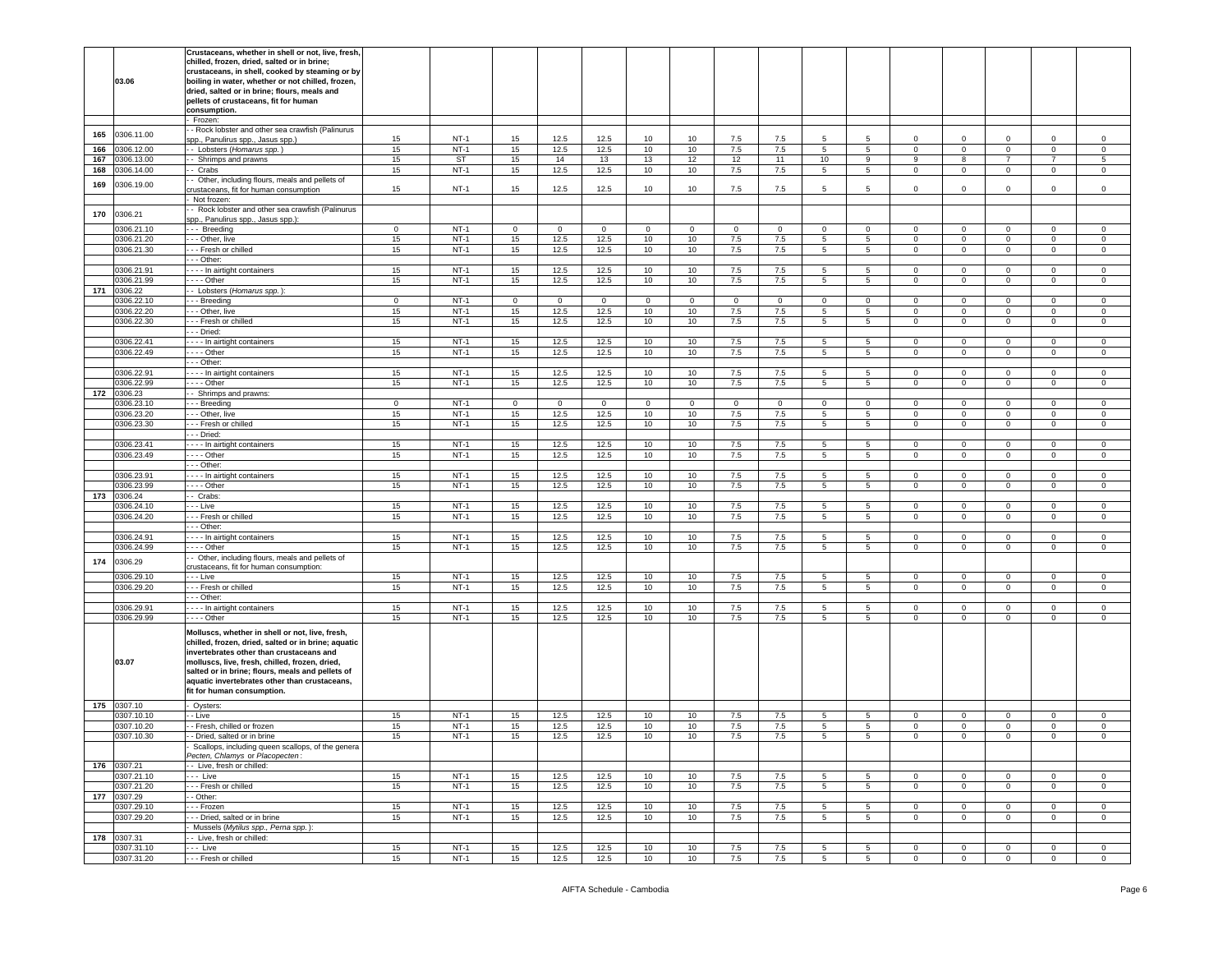| 179 | 307.39      | - Other                                                                                                                                                                                                                                                    |                |        |                |                |                |    |      |                 |                 |                 |                  |                |                         |                |                |                |
|-----|-------------|------------------------------------------------------------------------------------------------------------------------------------------------------------------------------------------------------------------------------------------------------------|----------------|--------|----------------|----------------|----------------|----|------|-----------------|-----------------|-----------------|------------------|----------------|-------------------------|----------------|----------------|----------------|
|     | 0307.39.10  | - - - Frozen                                                                                                                                                                                                                                               | 15             | $NT-1$ | 15             | 12.5           | 12.5           | 10 | 10   | 7.5             | 7.5             |                 | 5                |                |                         |                |                | $\mathbf 0$    |
|     |             |                                                                                                                                                                                                                                                            |                |        |                |                |                |    |      |                 |                 |                 |                  |                |                         |                |                |                |
|     | 0307.39.20  | --- Dried, salted or in brine                                                                                                                                                                                                                              | 15             | $NT-1$ | 15             | 12.5           | 12.5           | 10 | 10   | 7.5             | 7.5             | $5\overline{5}$ | 5 <sub>5</sub>   | $\overline{0}$ | $\mathbf{0}$            | $\mathbf{0}$   | $\mathbf{0}$   | $\circ$        |
|     |             | Cuttle fish (Sepia officinalis, Rossia macrosoma,<br>Sepiola spp.) and squid (Ommastrephes spp.,<br>Loligo spp., Nototodarus spp., Sepioteuthis spp.):                                                                                                     |                |        |                |                |                |    |      |                 |                 |                 |                  |                |                         |                |                |                |
| 180 | 0307.41     | -- Live, fresh or chilled:                                                                                                                                                                                                                                 |                |        |                |                |                |    |      |                 |                 |                 |                  |                |                         |                |                |                |
|     | 0307.41.10  | - - - Live                                                                                                                                                                                                                                                 | 15             | $NT-1$ | 15             | 12.5           | 12.5           | 10 | 10   | 7.5             | 7.5             | 5               | 5                | $\Omega$       | $\overline{0}$          | $\Omega$       | $\Omega$       | $\mathbf{0}$   |
|     | 0307.41.20  | - - - Fresh or chilled                                                                                                                                                                                                                                     | 15             | $NT-1$ | 15             | 12.5           | 12.5           | 10 | 10   | 7.5             | 7.5             | $5\phantom{.0}$ | $5\overline{5}$  | $\mathbf 0$    | $\overline{0}$          | $\overline{0}$ | $\mathbf 0$    | $\overline{0}$ |
| 181 | 307.49      | - Other:                                                                                                                                                                                                                                                   |                |        |                |                |                |    |      |                 |                 |                 |                  |                |                         |                |                |                |
|     | 307.49.10   | - - Frozen                                                                                                                                                                                                                                                 | 15             | ST     | 15             | 14             | 13             | 13 | 12   | 12              | 11              | 10              | 9                | 9              | 8                       | $\overline{7}$ | $\overline{7}$ | 5              |
|     |             |                                                                                                                                                                                                                                                            |                |        |                |                |                |    |      |                 |                 |                 |                  | 9              | 8                       | $\overline{7}$ |                | 5              |
|     | 0307.49.20  | - - Dried, salted or in brine                                                                                                                                                                                                                              | 15             | ST     | 15             | 14             | 13             | 13 | 12   | 12              | 11              | 10              | $\boldsymbol{9}$ |                |                         |                |                |                |
|     |             | Octopus (Octopus spp.)                                                                                                                                                                                                                                     |                |        |                |                |                |    |      |                 |                 |                 |                  |                |                         |                |                |                |
| 182 | 0307.51     | -- Live, fresh or chilled:                                                                                                                                                                                                                                 |                |        |                |                |                |    |      |                 |                 |                 |                  |                |                         |                |                |                |
|     | 0307.51.10  | $-$ - Live                                                                                                                                                                                                                                                 | 15             | $NT-1$ | 15             | 12.5           | 12.5           | 10 | 10   | 7.5             | 7.5             | 5               | 5                | $\Omega$       | $\Omega$                | $\Omega$       | $\Omega$       | $\Omega$       |
|     | 0307.51.20  | - - - Fresh or chilled                                                                                                                                                                                                                                     | 15             | $NT-1$ | 15             | 12.5           | 12.5           | 10 | 10   | 7.5             | 7.5             | 5               | $5\overline{)}$  | $\Omega$       | $\Omega$                | $\mathbf 0$    | $\Omega$       | $\overline{0}$ |
| 183 | 0307.59     | - Other:                                                                                                                                                                                                                                                   |                |        |                |                |                |    |      |                 |                 |                 |                  |                |                         |                |                |                |
|     | 0307.59.10  | - - - Frozen                                                                                                                                                                                                                                               | 15             | $NT-1$ | 15             | 12.5           | 12.5           | 10 | 10   | 7.5             | 7.5             | 5               | 5                | $\Omega$       | $\overline{0}$          | $\mathbf{0}$   | $^{\circ}$     | $\mathbf 0$    |
|     | 0307.59.20  |                                                                                                                                                                                                                                                            | 15             | $NT-1$ | 15             | 12.5           | 12.5           | 10 | 10   | 7.5             | 7.5             | 5               | $5\overline{5}$  | $\overline{0}$ | $\overline{0}$          | $\mathbf{0}$   | $\mathbf 0$    | $\mathsf 0$    |
|     | 0307.60     | - - - Dried, salted or in brine                                                                                                                                                                                                                            |                |        |                |                |                |    |      |                 |                 |                 |                  |                |                         |                |                |                |
| 184 |             | Snails, other than sea snails:                                                                                                                                                                                                                             |                |        |                |                |                |    |      |                 |                 |                 |                  |                |                         |                |                |                |
|     | 307.60.10   | - Live                                                                                                                                                                                                                                                     | 15             | $NT-1$ | 15             | 12.5           | 12.5           | 10 | 10   | 7.5             | 7.5             | 5               | $5\overline{)}$  | $\mathsf 0$    | $\mathbf 0$             | $\mathbf 0$    | $\mathsf 0$    | $\mathsf 0$    |
|     | 0307.60.20  | - Fresh, chilled or frozen                                                                                                                                                                                                                                 | 15             | $NT-1$ | 15             | 12.5           | 12.5           | 10 | 10   | $7.5$           | 7.5             | 5               | 5                | $\mathbf 0$    | $\mathbf 0$             | $\mathbf 0$    | $\mathsf 0$    | $\mathbf 0$    |
|     | 0307.60.30  | - Dried, salted or in brine                                                                                                                                                                                                                                | 15             | $NT-1$ | 15             | 12.5           | 12.5           | 10 | 10   | $7.5\,$         | 7.5             | $\overline{5}$  | $\overline{5}$   | $\mathbf 0$    | $\,0\,$                 | $\circ$        | $\mathbf 0$    | $\mathbf 0$    |
|     |             | Other, including flours, meals and pellets of<br>aquatic invertebrates other than crustaceans, fit for<br>human consumption:                                                                                                                               |                |        |                |                |                |    |      |                 |                 |                 |                  |                |                         |                |                |                |
| 185 | 0307.91     | - Live, fresh or chilled:                                                                                                                                                                                                                                  |                |        |                |                |                |    |      |                 |                 |                 |                  |                |                         |                |                |                |
|     | 307.91.10   | - - Live                                                                                                                                                                                                                                                   | 15             | $NT-1$ | 15             | 12.5           | 12.5           | 10 | 10   | 7.5             | 7.5             | 5               | 5                | $\mathbf 0$    | $\overline{0}$          | $\mathbf 0$    | $\mathsf 0$    | $\,0\,$        |
|     | 0307.91.20  | - - Fresh or chilled                                                                                                                                                                                                                                       | 15             | $NT-1$ | 15             | 12.5           | 12.5           | 10 | 10   | 7.5             | 7.5             | 5               | $\sqrt{5}$       | $\Omega$       | $\mathbf 0$             | $\mathsf 0$    | $\Omega$       | $\,0\,$        |
| 186 | 0307.99     | - - Other:                                                                                                                                                                                                                                                 |                |        |                |                |                |    |      |                 |                 |                 |                  |                |                         |                |                |                |
|     | 0307.99.10  | - - Frozen                                                                                                                                                                                                                                                 | 15             | $NT-1$ | 15             | 12.5           | 12.5           | 10 | 10   | 7.5             | 7.5             | $\overline{5}$  | 5                | $\overline{0}$ | $\overline{0}$          | $\overline{0}$ | $\overline{0}$ | $\overline{0}$ |
|     |             |                                                                                                                                                                                                                                                            |                |        |                |                |                |    |      |                 |                 |                 |                  |                |                         |                |                |                |
|     | 0307.99.20  | - - Beches-de-mer (trepang), dried, salted or in                                                                                                                                                                                                           | 15             | $NT-1$ | 15             | 12.5           |                | 10 | 10   | 7.5             |                 | 5               | 5                | $\Omega$       | $\mathbf 0$             | $\Omega$       | $\Omega$       | $\mathbf 0$    |
|     |             | brine                                                                                                                                                                                                                                                      |                |        |                |                | 12.5           |    |      |                 | 7.5             |                 |                  |                |                         |                |                |                |
|     | 0307.99.90  | $- -$ Other                                                                                                                                                                                                                                                | 15             | $NT-1$ | 15             | 12.5           | 12.5           | 10 | 10   | 7.5             | 7.5             | $\overline{5}$  | 5                | $\overline{0}$ | $\overline{0}$          | $\overline{0}$ | $\overline{0}$ | $\overline{0}$ |
|     | 04.01       | Milk and cream, not concentrated nor<br>containing added sugar or other sweetening<br>matter.                                                                                                                                                              |                |        |                |                |                |    |      |                 |                 |                 |                  |                |                         |                |                |                |
| 187 | 0401.10.00  | Of a fat content, by weight, not exceeding 1%                                                                                                                                                                                                              | $\overline{7}$ | $NT-1$ | $\overline{7}$ | $\overline{7}$ | $\overline{7}$ | 6  | 6    | $5\phantom{.0}$ | $5\phantom{.0}$ | 5               | 3                | $\overline{0}$ | $\mathbf 0$             | $\Omega$       | $\Omega$       | $\mathsf 0$    |
|     |             | Of a fat content, by weight, exceeding 1% but not                                                                                                                                                                                                          |                |        |                |                |                |    |      |                 |                 |                 |                  |                |                         |                |                |                |
| 188 | 0401.20.00  | exceeding 6%                                                                                                                                                                                                                                               |                | $NT-1$ |                |                | $\overline{7}$ | 6  | 6    | 5               | 5               | 5               | 3                | $\mathsf 0$    | $\mathbf 0$             | $\mathbf 0$    | $\mathbf 0$    | $\mathsf 0$    |
| 189 | 0401.30.00  | - Of a fat content, by weight, exceeding 6%                                                                                                                                                                                                                | $\overline{7}$ | $NT-1$ | $\overline{7}$ | $\overline{7}$ | $\overline{7}$ | 6  | 6    | 5               | 5               | $5 -$           | $\overline{3}$   | $\Omega$       | $\mathbf 0$             | $\mathbf{0}$   | $\Omega$       | $\mathbf 0$    |
|     |             | Milk and cream, concentrated or containing                                                                                                                                                                                                                 |                |        |                |                |                |    |      |                 |                 |                 |                  |                |                         |                |                |                |
|     | 04.02       | added sugar or other sweetening matter.                                                                                                                                                                                                                    |                |        |                |                |                |    |      |                 |                 |                 |                  |                |                         |                |                |                |
| 190 | 0402.10     | In powder, granules or other solid forms, of a fat<br>content, by weight, not exceeding 1.5%                                                                                                                                                               |                |        |                |                |                |    |      |                 |                 |                 |                  |                |                         |                |                |                |
|     |             |                                                                                                                                                                                                                                                            |                |        |                |                |                |    |      |                 |                 |                 |                  |                |                         |                |                |                |
|     | 0402.10.30  | - In containers of a gross weight of 20 kg or more                                                                                                                                                                                                         | 15             | $NT-1$ | 15             | 12.5           | 12.5           | 10 | 10   | 7.5             | 7.5             | 5               |                  | $\Omega$       | $\mathbf 0$             | 0              | $\mathbf 0$    | $\mathbf 0$    |
|     | 0402.10.90  | - Other                                                                                                                                                                                                                                                    | 15             | $NT-1$ | 15             | 12.5           | 12.5           | 10 | 10   | 7.5             | 7.5             | 5               | $5\overline{5}$  | $\overline{0}$ | $\overline{0}$          | $\mathbf 0$    | $\mathbf 0$    | $\mathbf 0$    |
|     |             | In powder, granules or other solid forms, of a fat                                                                                                                                                                                                         |                |        |                |                |                |    |      |                 |                 |                 |                  |                |                         |                |                |                |
|     |             | content, by weight, exceeding 1.5%:<br>- Not containing added sugar or other sweetening                                                                                                                                                                    |                |        |                |                |                |    |      |                 |                 |                 |                  |                |                         |                |                |                |
| 191 | 0402.21     | matter:                                                                                                                                                                                                                                                    |                |        |                |                |                |    |      |                 |                 |                 |                  |                |                         |                |                |                |
|     |             | - - In containers of a gross weight of 20 kg or                                                                                                                                                                                                            |                |        |                |                |                |    |      |                 |                 |                 |                  |                |                         |                |                |                |
|     | 0402.21.20  | more                                                                                                                                                                                                                                                       | 15             | $NT-1$ | 15             | 12.5           | 12.5           | 10 | 10   | 7.5             | 7.5             | 5               | 5                | $\mathbf 0$    | $\mathbf 0$             | $\mathsf 0$    | $\mathsf 0$    | $\mathsf 0$    |
|     | 1402.21.90  | - - Other                                                                                                                                                                                                                                                  | 15             | $NT-1$ | 15             | 12.5           | 12.5           | 10 | 10   | 7.5             | 7.5             | 5               | $5\overline{5}$  | $\mathbf{0}$   | $\mathbf 0$             | $\mathbf{0}$   | $\mathbf 0$    | $\mathbf 0$    |
| 192 | 0402.29     | - Other:                                                                                                                                                                                                                                                   |                |        |                |                |                |    |      |                 |                 |                 |                  |                |                         |                |                |                |
|     |             |                                                                                                                                                                                                                                                            |                |        |                |                |                |    |      |                 |                 |                 |                  |                |                         |                |                |                |
|     | 0402.29.20  | - - In containers of a gross weight of 20 kg or<br>more                                                                                                                                                                                                    | 15             | $NT-1$ | 15             | 12.5           | 12.5           | 10 | 10   | 7.5             | 7.5             | 5               |                  | $\Omega$       | $\mathbf 0$             | $\mathbf 0$    | $\Omega$       | $\mathsf 0$    |
|     | 0402.29.90  | --- Other                                                                                                                                                                                                                                                  | 15             | $NT-1$ | 15             | 12.5           | 12.5           | 10 | 10   | 7.5             | 7.5             | 5               | $5\phantom{.0}$  | $\overline{0}$ | $\overline{0}$          | $\overline{0}$ | $\mathbf 0$    | $\overline{0}$ |
|     |             | Other:                                                                                                                                                                                                                                                     |                |        |                |                |                |    |      |                 |                 |                 |                  |                |                         |                |                |                |
|     |             |                                                                                                                                                                                                                                                            |                |        |                |                |                |    |      |                 |                 |                 |                  |                |                         |                |                |                |
| 193 | 0402.91.00  | - Not containing added sugar or other sweetening                                                                                                                                                                                                           |                |        |                |                |                |    |      |                 |                 |                 |                  |                |                         |                |                |                |
|     |             | natter                                                                                                                                                                                                                                                     | 15             | $NT-1$ | 15             | 12.5           | 12.5           | 10 | 10   | 7.5             | 7.5             | 5               | -5               | $\Omega$       | $\Omega$                | $\Omega$       | $\Omega$       | $\mathbf 0$    |
| 194 | 0402.99.00  | - Other                                                                                                                                                                                                                                                    | 15             | $NT-1$ | 15             | 12.5           | 12.5           | 10 | 10   | 7.5             | 7.5             | $\overline{5}$  | $\overline{5}$   | $\Omega$       | $\overline{0}$          | $\Omega$       | $\overline{0}$ | $\overline{0}$ |
|     | 04.03       | Buttermilk, curdled milk and cream, yogurt,<br>kephir and other fermented or acidified milk<br>and cream, whether or not concentrated or<br>containing added sugar or other sweetening<br>matter or flavoured or containing added fruit,<br>nuts or cocoa. |                |        |                |                |                |    |      |                 |                 |                 |                  |                |                         |                |                |                |
|     | 195 0403.10 | - Yogurt:                                                                                                                                                                                                                                                  |                |        |                |                |                |    |      |                 |                 |                 |                  |                |                         |                |                |                |
|     |             |                                                                                                                                                                                                                                                            |                |        |                |                |                |    |      |                 |                 |                 |                  |                |                         |                |                |                |
|     |             | - Containing fruit, nuts, cocoa or flavouring matter                                                                                                                                                                                                       |                |        |                |                |                |    |      |                 |                 |                 |                  |                |                         |                |                |                |
|     |             | iquid yogurt:                                                                                                                                                                                                                                              |                |        |                |                |                |    |      |                 |                 |                 |                  |                |                         |                |                |                |
|     | 0403.10.11  | --- In liquid form, including condensed form                                                                                                                                                                                                               | 35             | $NT-1$ | 35             | 30             | 27.5           | 25 | 22.5 | 20              | 17.5            | 15              | 10 <sup>10</sup> | $\Omega$       | $\Omega$                | $\Omega$       | $\Omega$       | $\Omega$       |
|     | 0403.10.19  | - Other                                                                                                                                                                                                                                                    | 35             | $NT-1$ | 35             | 30             | 27.5           | 25 | 22.5 | 20              | 17.5            | 15              | 10 <sub>1</sub>  | $\mathsf 0$    | $\mathbf 0$             | $\mathsf 0$    | $\mathsf 0$    | $\mathsf 0$    |
|     |             | - Other:                                                                                                                                                                                                                                                   |                |        |                |                |                |    |      |                 |                 |                 |                  |                |                         |                |                |                |
|     | 0403.10.91  | - - In condensed form                                                                                                                                                                                                                                      | 35             | $NT-1$ | 35             | 30             | 27.5           | 25 | 22.5 | 20              | 17.5            | 15              | 10 <sup>10</sup> | $\mathbf{0}$   | $\mathbf 0$             | $\mathbf{0}$   | $\Omega$       | $\mathbf 0$    |
|     | 0403.10.99  | - - - Other                                                                                                                                                                                                                                                | 35             | $NT-1$ | 35             | 30             | 27.5           | 25 | 22.5 | 20              | 17.5            | 15              | 10 <sup>10</sup> | $\mathbf 0$    | $\overline{0}$          | $\mathbf 0$    | $\mathbf 0$    | $\mathsf 0$    |
| 196 | 0403.90     | Other:                                                                                                                                                                                                                                                     |                |        |                |                |                |    |      |                 |                 |                 |                  |                |                         |                |                |                |
|     | 1403.90.10  | - Buttermilk                                                                                                                                                                                                                                               | 35             | $NT-1$ | 35             | 30             | 27.5           | 25 | 22.5 | 20              | 17.5            | 15              | 10 <sub>1</sub>  | $\Omega$       | $\mathsf 0$             | $\Omega$       | $\mathsf 0$    | $\mathsf 0$    |
|     | 0403.90.90  |                                                                                                                                                                                                                                                            | 35             | $NT-1$ | 35             | 30             | 27.5           | 25 | 22.5 | 20              | 17.5            | 15              | 10               | $\mathbf 0$    | $\overline{\mathbf{0}}$ | $\mathbf 0$    | $\mathbf 0$    | $\mathbf 0$    |
|     |             | - Other                                                                                                                                                                                                                                                    |                |        |                |                |                |    |      |                 |                 |                 |                  |                |                         |                |                |                |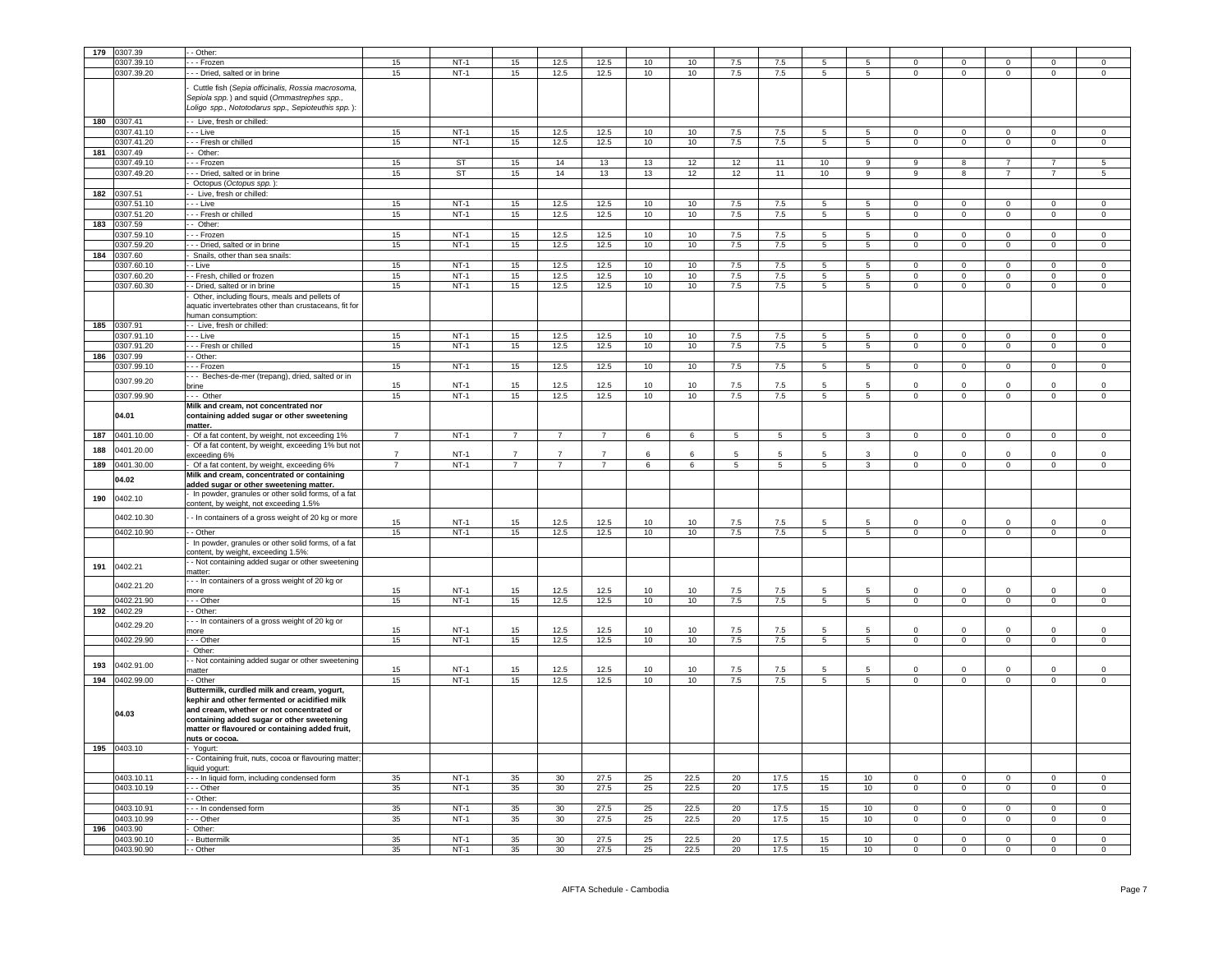|     |            | Whey, whether or not concentrated or                                                        |             |        |                            |                        |                             |                              |                               |                        |             |             |                        |                |                               |                             |                            |                            |
|-----|------------|---------------------------------------------------------------------------------------------|-------------|--------|----------------------------|------------------------|-----------------------------|------------------------------|-------------------------------|------------------------|-------------|-------------|------------------------|----------------|-------------------------------|-----------------------------|----------------------------|----------------------------|
|     |            | containing added sugar or other sweetening                                                  |             |        |                            |                        |                             |                              |                               |                        |             |             |                        |                |                               |                             |                            |                            |
|     |            | matter; products consisting of natural milk                                                 |             |        |                            |                        |                             |                              |                               |                        |             |             |                        |                |                               |                             |                            |                            |
|     | 04.04      | constituents, whether or not containing added                                               |             |        |                            |                        |                             |                              |                               |                        |             |             |                        |                |                               |                             |                            |                            |
|     |            | sugar or other sweetening matter, not                                                       |             |        |                            |                        |                             |                              |                               |                        |             |             |                        |                |                               |                             |                            |                            |
|     |            | elsewhere specified or included.                                                            |             |        |                            |                        |                             |                              |                               |                        |             |             |                        |                |                               |                             |                            |                            |
|     |            | Whey and modified whey, whether or not                                                      |             |        |                            |                        |                             |                              |                               |                        |             |             |                        |                |                               |                             |                            |                            |
| 197 | 0404.10    | concentrated or containing added sugar or other                                             |             |        |                            |                        |                             |                              |                               |                        |             |             |                        |                |                               |                             |                            |                            |
|     |            | sweetening matter:                                                                          |             |        |                            |                        |                             |                              |                               |                        |             |             |                        |                |                               |                             |                            |                            |
|     |            | - Fit for human consumption:                                                                |             |        |                            |                        |                             |                              |                               |                        |             |             |                        |                |                               |                             |                            |                            |
|     | 0404.10.11 | - - Whey                                                                                    | 35          | $NT-1$ | 35                         | 30 <sup>2</sup>        | 27.5                        | 25                           | 22.5                          | 20                     | 17.5        | 15          | 10                     | $\Omega$       | $\overline{0}$                | $\Omega$                    | $\Omega$                   | $\Omega$                   |
|     | 0404.10.19 | - - Other                                                                                   | 35          | $NT-1$ | 35                         | 30 <sup>°</sup>        | 27.5                        | 25                           | 22.5                          | 20                     | 17.5        | 15          | 10                     | $\mathbf 0$    | $\mathsf 0$                   | $\mathbf{0}$                | $\mathbf 0$                | $\mathsf 0$                |
|     |            | - Fit for animal feeding:                                                                   |             |        |                            |                        |                             |                              |                               |                        |             |             |                        |                |                               |                             |                            |                            |
|     | 0404.10.91 | $-$ Whey                                                                                    | 35          | $NT-1$ | 35                         | 30                     | 27.5                        | 25                           | 22.5                          | 20                     | 17.5        | 15          | 10                     | $\mathbf 0$    | $\mathbf 0$                   | $\mathbf 0$                 | $\mathbf 0$                | $\mathsf 0$                |
|     | 0404.10.99 | - Other                                                                                     | 35          | $NT-1$ | 35                         | 30                     | 27.5                        | 25                           | 22.5                          | 20                     | 17.5        | 15          | 10                     | $\mathbf 0$    | $\mathsf 0$                   | $\mathbf 0$                 | $\mathbf 0$                | $\mathsf 0$                |
| 198 | 0404.90.00 | Other                                                                                       | 35          | $NT-1$ | 35                         | 30                     | 27.5                        | 25                           | 22.5                          | 20                     | 17.5        | 15          | 10                     | $\mathbf 0$    | $\mathbf 0$                   | $\circ$                     | $\mathbf 0$                | $\mathsf 0$                |
|     | 04.05      | Butter and other fats and oils derived from milk;                                           |             |        |                            |                        |                             |                              |                               |                        |             |             |                        |                |                               |                             |                            |                            |
|     |            | dairy spreads.                                                                              |             |        |                            |                        |                             |                              |                               |                        |             |             |                        |                |                               |                             |                            |                            |
| 199 | 0405.10.00 | <b>Butter</b>                                                                               | 35          | $NT-1$ | 35                         | 30                     | 27.5                        | 25                           | 22.5                          | 20                     | 17.5        | 15          | 10                     | $\mathsf 0$    | $\mathbf 0$                   | $\mathsf 0$                 | $\Omega$                   | $\mathsf 0$                |
| 200 | 0405.20.00 | Dairy spreads                                                                               | 35          | $NT-1$ | 35                         | 30                     | 27.5                        | 25                           | 22.5                          | 20                     | 17.5        | 15          | 10                     | $\circ$        | $\overline{0}$                | $\overline{0}$              | $\overline{0}$             | $\overline{0}$             |
| 201 | 0405.90    | Other:                                                                                      |             |        |                            |                        |                             |                              |                               |                        |             |             |                        |                |                               |                             |                            |                            |
|     | 0405.90.10 | - Anhydrous butterfat                                                                       | 35          | $NT-1$ | 35                         | 30                     | 27.5                        | 25                           | 22.5                          | 20                     | 17.5        | 15          | 10                     | $\Omega$       | $\mathbf 0$                   | $\mathbf 0$                 | $\Omega$                   | $\Omega$                   |
|     | 0405.90.20 | - Butter oil                                                                                | 35          | $NT-1$ | 35                         | 30                     | 27.5                        | 25                           | 22.5                          | 20                     | 17.5        | 15          | 10 <sub>1</sub>        | $\Omega$       | $\Omega$                      | $\overline{0}$              | $\Omega$                   | $\Omega$                   |
|     | 0405.90.30 | - Ghee                                                                                      | 35          | $NT-1$ | 35                         | 30 <sup>°</sup>        | 27.5                        | 25                           | 22.5                          | 20                     | 17.5        | 15          | 10                     | $\mathbf 0$    | $\mathbf 0$                   | $\mathbf 0$                 | $\mathbf 0$                | $\mathsf 0$                |
|     | 0405.90.90 | - Other                                                                                     | 35          | $NT-1$ | 35                         | 30                     | 27.5                        | 25                           | 22.5                          | 20                     | 17.5        | 15          | 10                     | $\overline{0}$ | $\overline{0}$                | $\overline{0}$              | $\mathsf 0$                | $\mathsf{O}\xspace$        |
|     | 04.06      | Cheese and curd.                                                                            |             |        |                            |                        |                             |                              |                               |                        |             |             |                        |                |                               |                             |                            |                            |
| 202 | 0406.10    | Fresh (unripened or uncured) cheese, including                                              |             |        |                            |                        |                             |                              |                               |                        |             |             |                        |                |                               |                             |                            |                            |
|     |            | vhey cheese, and curd:                                                                      |             |        |                            |                        |                             |                              |                               |                        |             |             |                        |                |                               |                             |                            |                            |
|     | 0406.10.10 | - Fresh (unripened or uncured) cheese, including                                            | 35          | $NT-1$ | 35                         | 30                     | 27.5                        | 25                           | 22.5                          | 20                     | 17.5        | 15          | 10                     | $\Omega$       | $\Omega$                      | $\Omega$                    | $\Omega$                   | $\mathsf 0$                |
|     |            | whey cheese<br>- Other                                                                      | 35          | $NT-1$ |                            |                        |                             |                              |                               |                        |             |             |                        | $\overline{0}$ | $\overline{0}$                | $\overline{0}$              | $\overline{0}$             | $\overline{0}$             |
|     | 0406.10.90 |                                                                                             |             |        | 35                         | 30                     | 27.5                        | 25                           | 22.5                          | 20                     | 17.5        | 15          | 10                     |                |                               |                             |                            |                            |
| 203 | 0406.20    | Grated or powdered cheese, of all kinds:                                                    |             |        |                            |                        |                             |                              |                               |                        |             |             |                        |                |                               |                             |                            |                            |
|     | 0406.20.10 | - In packages of a gross weight exceeding 20 kg                                             | 35          | $NT-1$ | 35                         | 30                     | 27.5                        | 25                           | 22.5                          | 20                     | 17.5        | 15          | 10 <sup>1</sup>        | $\Omega$       | $\Omega$                      | $\Omega$                    | $\Omega$                   | $\Omega$                   |
|     | 0406.20.90 | - Other                                                                                     | 35          | $NT-1$ | 35                         | 30                     | 27.5                        | 25                           | 22.5                          | 20                     | 17.5        | 15          | 10 <sup>10</sup>       | $\Omega$       | $\mathsf 0$                   | $\overline{0}$              | $\mathbf 0$                | $\mathsf 0$                |
| 204 | 0406.30.00 | Processed cheese, not grated or powdered                                                    | 35          | $NT-1$ | 35                         | 30                     | 27.5                        | 25                           | 22.5                          | 20                     | 17.5        | 15          | 10 <sup>10</sup>       | $\mathbf 0$    | $\mathbf 0$                   | $\circ$                     | $\mathbf 0$                | $\mathsf 0$                |
|     |            |                                                                                             |             |        |                            |                        |                             |                              |                               |                        |             |             |                        |                |                               |                             |                            |                            |
| 205 | 0406.40.00 | Blue-veined cheese and other cheese containing                                              |             |        |                            |                        |                             |                              |                               |                        |             |             |                        |                |                               |                             |                            |                            |
|     |            | veins produced by Penicillium roqueforti                                                    | 35          | $NT-1$ | 35                         | 30                     | 27.5                        | 25                           | 22.5                          | 20                     | 17.5        | 15          | 10                     | $\Omega$       | $\Omega$                      | $\Omega$                    | $\Omega$                   | $\mathsf 0$                |
| 206 | 0406.90.00 | Other cheese                                                                                | 35          | $NT-1$ | 35                         | 30                     | 27.5                        | 25                           | 22.5                          | 20                     | 17.5        | 15          | 10                     | $\overline{0}$ | $\overline{0}$                | $\overline{0}$              | $\overline{0}$             | $\overline{0}$             |
|     |            | Birds' eggs, in shell, fresh, preserved or                                                  |             |        |                            |                        |                             |                              |                               |                        |             |             |                        |                |                               |                             |                            |                            |
| 207 | 04.07      | <u>cooked.</u>                                                                              |             |        |                            |                        |                             |                              |                               |                        |             |             |                        |                |                               |                             |                            |                            |
|     |            | For hatching, including for breeding:                                                       |             |        |                            |                        |                             |                              |                               |                        |             |             |                        |                |                               |                             |                            |                            |
|     |            |                                                                                             |             |        |                            |                        |                             |                              |                               |                        | $\mathbf 0$ |             |                        |                |                               |                             |                            |                            |
|     | 0407.00.11 |                                                                                             | $\mathbf 0$ | $NT-1$ |                            |                        |                             |                              |                               |                        |             | $\circ$     |                        | $\mathbf 0$    |                               |                             |                            |                            |
|     | 0407.00.12 | - Hens' eggs                                                                                | $\mathbf 0$ | $NT-1$ | $\mathsf 0$<br>$\mathbf 0$ | $\mathbf 0$<br>$\circ$ | $\mathbf{0}$<br>$\mathbf 0$ | $\mathbf{0}$<br>$\mathbf{0}$ | $\overline{0}$<br>$\mathbf 0$ | $\mathbf 0$<br>$\circ$ | $\mathbf 0$ | $\circ$     | $\mathbf 0$<br>$\circ$ | $\mathbf 0$    | $\mathsf 0$<br>$\overline{0}$ | $\mathbf 0$<br>$\mathbf{0}$ | $\mathsf 0$<br>$\mathbf 0$ | $\mathsf 0$<br>$\mathbf 0$ |
|     |            | Ducks' eggs                                                                                 |             |        |                            |                        |                             |                              |                               |                        |             |             |                        |                |                               |                             |                            |                            |
|     | 0407.00.19 | - Other<br>Other:                                                                           | $\mathbf 0$ | $NT-1$ | $\mathbf 0$                | $\mathbf 0$            | $\mathbf 0$                 | $\mathbf{0}$                 | $\mathbf 0$                   | $\mathbf 0$            | $\mathbf 0$ | $\mathbf 0$ | $\mathbf 0$            | $\mathbf 0$    | $\mathbf 0$                   | $\mathbf 0$                 | $\mathbf 0$                | $\mathsf 0$                |
|     | 0407.00.91 |                                                                                             | 35          | $NT-1$ |                            | 30                     |                             |                              | 22.5                          |                        | 17.5        | 15          |                        | $\mathsf 0$    | $\mathsf 0$                   | $\mathbf 0$                 | $\mathbf 0$                | $\mathsf 0$                |
|     | 0407.00.92 | - Hens' eggs                                                                                | 35          | $NT-1$ | 35                         | 30                     | 27.5                        | 25                           |                               | 20                     | 17.5        | 15          | 10                     | $\mathsf 0$    | $\mathsf 0$                   | $\mathbf 0$                 | $\mathbf 0$                |                            |
|     |            | - Ducks' eggs                                                                               | 35          |        | 35                         |                        | 27.5                        | 25                           | 22.5                          | 20                     |             |             | 10                     | $\Omega$       | $\overline{0}$                |                             | $\mathbf 0$                | $\,0\,$                    |
|     | 0407.00.99 | - Other                                                                                     |             | $NT-1$ | 35                         | 30                     | 27.5                        | 25                           | 22.5                          | 20                     | 17.5        | 15          | 10                     |                |                               | $\mathbf 0$                 |                            | $\,0\,$                    |
|     |            | Birds' eggs, not in shell, and egg yolks, fresh,                                            |             |        |                            |                        |                             |                              |                               |                        |             |             |                        |                |                               |                             |                            |                            |
|     |            | dried, cooked by steaming or by boiling in                                                  |             |        |                            |                        |                             |                              |                               |                        |             |             |                        |                |                               |                             |                            |                            |
|     | 04.08      | water, moulded, frozen or otherwise preserved,                                              |             |        |                            |                        |                             |                              |                               |                        |             |             |                        |                |                               |                             |                            |                            |
|     |            | whether or not containing added sugar or other                                              |             |        |                            |                        |                             |                              |                               |                        |             |             |                        |                |                               |                             |                            |                            |
|     |            | sweetening matter.                                                                          |             |        |                            |                        |                             |                              |                               |                        |             |             |                        |                |                               |                             |                            |                            |
|     |            | Egg yolks:                                                                                  |             |        |                            |                        |                             |                              |                               |                        |             |             |                        |                |                               |                             |                            |                            |
| 208 | 0408.11.00 | - Dried                                                                                     | 35          | $NT-1$ | 35                         | 30                     | 27.5                        | 25                           | 22.5                          | 20                     | 17.5        | 15          | 10                     | $\mathbf{0}$   | $\mathsf 0$                   | $\mathbf{0}$                | $\mathsf 0$                | $\mathsf 0$                |
| 209 | 0408.19.00 | - Other                                                                                     | 35          | $NT-1$ | 35                         | 30                     | 27.5                        | 25                           | 22.5                          | 20                     | 17.5        | 15          | 10                     | $\Omega$       | $\mathbf 0$                   | $\circ$                     | $\Omega$                   | $\mathbf 0$                |
|     |            | Other:                                                                                      |             |        |                            |                        |                             |                              |                               |                        |             |             |                        |                |                               |                             |                            |                            |
| 210 | 0408.91.00 | - Dried                                                                                     | 35          | $NT-1$ | 35                         | 30                     | 27.5                        | 25                           | 22.5                          | 20                     | 17.5        | 15          | 10                     | $\overline{0}$ | $\overline{0}$                | $\mathbf{0}$                | $\overline{0}$             | $\overline{0}$             |
| 211 | 0408.99.00 | - Other                                                                                     | 35          | $NT-1$ | 35                         | 30                     | 27.5                        | 25                           | 22.5                          | 20                     | 17.5        | 15          | 10                     | $\Omega$       | $\mathbf 0$                   | $\mathbf 0$                 | $\Omega$                   | $\mathbf 0$                |
| 212 | 0409.00.00 | Natural honey.                                                                              | 35          | $NT-1$ | 35                         | 30                     | 27.5                        | 25                           | 22.5                          | 20                     | 17.5        | 15          | 10 <sub>1</sub>        | $\Omega$       | $\mathsf 0$                   | $\mathbf 0$                 | $\mathsf 0$                | $\Omega$                   |
|     |            | Edible products of animal origin, not elsewhere                                             |             |        |                            |                        |                             |                              |                               |                        |             |             |                        |                |                               |                             |                            |                            |
| 213 | 04.10      | specified or included.                                                                      |             |        |                            |                        |                             |                              |                               |                        |             |             |                        |                |                               |                             |                            |                            |
|     | 0410.00.10 | Birds' nests                                                                                | 35          | $NT-1$ | 35                         | 30 <sup>2</sup>        | 27.5                        | 25                           | 22.5                          | 20                     | 17.5        | 15          | 10                     | $\Omega$       | $\overline{0}$                | $\overline{0}$              | $\mathbf 0$                | $\circ$                    |
|     | 0410.00.90 | Other                                                                                       | 35          | $NT-1$ | 35                         | 30 <sup>°</sup>        | 27.5                        | $25\,$                       | 22.5                          | 20                     | 17.5        | 15          | 10 <sub>1</sub>        | $\mathsf 0$    | $\mathsf 0$                   | $\mathbf 0$                 | $\mathsf 0$                | $\mathsf 0$                |
| 214 |            | Human hair, unworked, whether or not washed                                                 |             |        |                            |                        |                             |                              |                               |                        |             |             |                        |                |                               |                             |                            |                            |
|     | 0501.00.00 | or scoured; waste of human hair.                                                            | 15          | $NT-1$ | 15                         | 12.5                   | 12.5                        | 10                           | 10                            | 7.5                    | 7.5         | -5          | $5\overline{5}$        | $\Omega$       | $\mathsf 0$                   | $\mathbf 0$                 | $\Omega$                   | $\,0\,$                    |
|     |            | Pigs', hogs' or boars' bristles and hair; badger                                            |             |        |                            |                        |                             |                              |                               |                        |             |             |                        |                |                               |                             |                            |                            |
|     | 05.02      | hair and other brush making hair; waste of                                                  |             |        |                            |                        |                             |                              |                               |                        |             |             |                        |                |                               |                             |                            |                            |
|     |            | such bristles or hair.                                                                      |             |        |                            |                        |                             |                              |                               |                        |             |             |                        |                |                               |                             |                            |                            |
| 215 | 0502.10.00 | Pigs', hogs' or boars' bristles and hair and waste                                          |             |        |                            |                        |                             |                              |                               |                        |             | 5           | 5                      |                | $\mathbf 0$                   | $\mathbf 0$                 | $\mathbf 0$                | $\mathbf 0$                |
|     |            | ereof                                                                                       | 15          | $NT-1$ | 15                         | 12.5                   | 12.5                        | 10                           | 10                            | 7.5                    | 7.5         |             |                        | $\mathbf 0$    |                               |                             |                            |                            |
| 216 | 0502.90.00 | Other                                                                                       | 15          | $NT-1$ | 15                         | 12.5                   | 12.5                        | 10                           | 10                            | 7.5                    | 7.5         | 5           | 5                      | $\mathbf 0$    | $\mathbf 0$                   | $\mathbf 0$                 | $\mathbf 0$                | $\mathsf 0$                |
|     |            | Guts, bladders and stomachs of animals (other                                               |             |        |                            |                        |                             |                              |                               |                        |             |             |                        |                |                               |                             |                            |                            |
| 217 | 0504.00.00 | than fish), whole and pieces thereof, fresh,<br>chilled, frozen, salted, in brine, dried or |             |        |                            |                        |                             |                              |                               |                        |             |             |                        |                |                               |                             |                            |                            |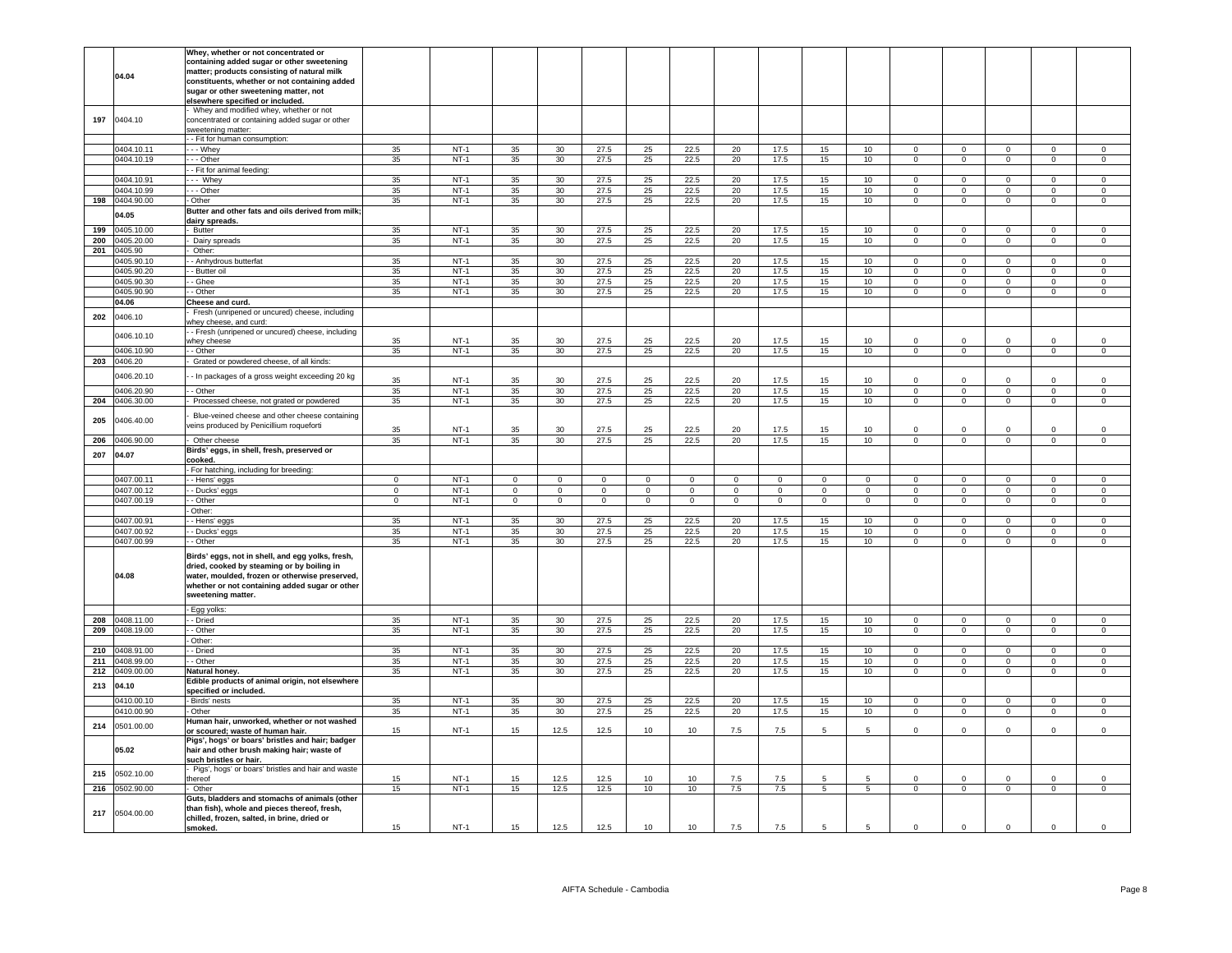|     | 05.05                 | Skins and other parts of birds, with their<br>feathers or down, feathers and parts of feathers<br>whether or not with trimmed edges) and down,<br>not further worked than cleaned, disinfected or<br>reated for preservation; powder and waste of<br>feathers or parts of feathers. |             |                  |                |              |              |              |              |              |             |                 |                 |                            |                            |                         |                               |                            |
|-----|-----------------------|-------------------------------------------------------------------------------------------------------------------------------------------------------------------------------------------------------------------------------------------------------------------------------------|-------------|------------------|----------------|--------------|--------------|--------------|--------------|--------------|-------------|-----------------|-----------------|----------------------------|----------------------------|-------------------------|-------------------------------|----------------------------|
|     | 218 0505.10           | Feathers of a kind used for stuffing; down:                                                                                                                                                                                                                                         |             |                  |                |              |              |              |              |              |             |                 |                 |                            |                            |                         |                               |                            |
|     | 0505.10.10            | - Duck feathers                                                                                                                                                                                                                                                                     | 15          | $NT-1$           | 15             | 12.5         | 12.5         | 10           | 10           | 7.5          | 7.5         | 5               | 5               | $\mathbf 0$                | $\mathbf 0$                | $\overline{0}$          | $\mathbf{0}$                  | $\mathbf 0$                |
|     | 0505.10.90            | - Other                                                                                                                                                                                                                                                                             | 15          | $NT-1$           | 15             | 12.5         | 12.5         | 10           | 10           | 7.5          | 7.5         | 5               | 5               | $\circ$                    | $\mathbf 0$                | $\circ$                 | $\mathbf 0$                   | $\mathbf 0$                |
| 219 | 0505.90               | Other:                                                                                                                                                                                                                                                                              |             |                  |                |              |              |              |              |              |             |                 |                 |                            |                            |                         |                               |                            |
|     | 0505.90.10            | - Duck feathers<br>- Other                                                                                                                                                                                                                                                          | 15          | $NT-1$<br>$NT-1$ | 15             | 12.5         | 12.5         | 10           | 10           | 7.5          | 7.5         | 5<br>5          | 5               | $\mathbf 0$                | $\mathsf 0$<br>$\mathsf 0$ | 0<br>$\mathsf 0$        | $\mathbf 0$<br>$\overline{0}$ | $\mathbf 0$<br>$\mathsf 0$ |
|     | 0505.90.90            | Bones and horn-cores, unworked, defatted,                                                                                                                                                                                                                                           | 15          |                  | 15             | 12.5         | 12.5         | 10           | 10           | $7.5\,$      | 7.5         |                 | 5               | $\circ$                    |                            |                         |                               |                            |
|     | 05.06                 | simply prepared (but not cut to shape), treated<br>with acid or degelatinised; powder and waste of<br>these products.                                                                                                                                                               |             |                  |                |              |              |              |              |              |             |                 |                 |                            |                            |                         |                               |                            |
| 220 | 0506.10.00            | Ossein and bones treated with acid                                                                                                                                                                                                                                                  | 15          | ST               | 15             | 14           | 13           | 13           | 12           | 12           | 11          | 10              | 9               | 9                          | 8                          | $\overline{7}$          | $\overline{7}$                | 5                          |
| 221 | 0506.90.00            | Other<br>vory, tortoise-shell, whalebone and whalebone                                                                                                                                                                                                                              | 15          | $NT-1$           | 15             | 12.5         | 12.5         | 10           | 10           | 7.5          | 7.5         | 5               | 5 <sub>5</sub>  | 0                          | $\mathbf 0$                | $\mathbf 0$             | $\mathbf{0}$                  | $\mathbf 0$                |
|     | 05.07                 | hair, horns, antlers, hooves, nails, claws and<br>beaks, unworked or simply prepared but not<br>cut to shape; powder and waste of these<br>products.                                                                                                                                |             |                  |                |              |              |              |              |              |             |                 |                 |                            |                            |                         |                               |                            |
|     | 222 0507.10           | Ivory; ivory powder and waste:                                                                                                                                                                                                                                                      |             |                  |                |              |              |              |              |              |             |                 |                 |                            |                            |                         |                               |                            |
|     | 0507.10.10            | - Rhinoceros horns; ivory powder and waste                                                                                                                                                                                                                                          | 15          | $NT-1$           | 15             | 12.5         | 12.5         | 10           | 10           | 7.5          | 7.5         | 5               | 5 <sup>5</sup>  | $\circ$                    | $\mathsf 0$                | $\circ$                 | $\mathbf 0$                   | $\mathbf 0$                |
|     | 0507.10.90            | - Other                                                                                                                                                                                                                                                                             | 15          | $NT-1$           | 15             | 12.5         | 12.5         | 10           | 10           | 7.5          | 7.5         | 5               | 5               | $\mathbf 0$                | $\mathbf 0$                | $\mathbf 0$             | $\overline{0}$                | $\mathsf 0$                |
| 223 | 0507.90<br>0507.90.10 | Other:<br>- Horns, antlers, hooves, nails, claws and beaks                                                                                                                                                                                                                          |             | $NT-1$           |                |              |              |              |              |              |             | 5               | $5\overline{5}$ |                            |                            | $\Omega$                |                               | $\Omega$                   |
|     | 0507.90.20            | - Tortoise-shell                                                                                                                                                                                                                                                                    | 15<br>15    | $NT-1$           | 15<br>15       | 12.5<br>12.5 | 12.5<br>12.5 | 10<br>10     | 10<br>10     | 7.5<br>7.5   | 7.5<br>7.5  | 5               | 5               | $\circ$<br>$\mathbf 0$     | $\mathbf 0$<br>$\mathbf 0$ | $\mathbf 0$             | $\mathbf 0$<br>$\mathbf{0}$   | $\mathbf 0$                |
|     | 0507.90.90            | - Other                                                                                                                                                                                                                                                                             | 15          | $NT-1$           | 15             | 12.5         | 12.5         | 10           | 10           | 7.5          | 7.5         | 5               | $5^{\circ}$     | $\mathbf 0$                | $\mathbf 0$                | $\mathbf 0$             | $\mathbf 0$                   | 0                          |
|     |                       |                                                                                                                                                                                                                                                                                     |             |                  |                |              |              |              |              |              |             |                 |                 |                            |                            |                         |                               |                            |
| 224 | 05.08                 | Coral and similar materials, unworked or simply<br>prepared but not otherwise worked; shells of<br>molluscs, crustaceans or echinoderms and<br>cuttle-bone, unworked or simply prepared but<br>not cut to shape, powder and waste thereof.                                          |             |                  |                |              |              |              |              |              |             |                 |                 |                            |                            |                         |                               |                            |
|     | 0508.00.10            | Coral and similar materials                                                                                                                                                                                                                                                         | 15          | $NT-1$           | 15             | 12.5         | 12.5         | 10           | 10           | 7.5          | 7.5         | $5\phantom{.0}$ | $5^{\circ}$     | $\overline{0}$             | $\mathsf 0$                | $\mathbf 0$             | $\mathbf{0}$                  | $\mathbf 0$                |
|     | 0508.00.20            | Shells of molluscs, crustaceans or echinoderms                                                                                                                                                                                                                                      |             |                  |                |              |              |              |              |              |             |                 |                 |                            |                            |                         |                               |                            |
|     | 0508.00.90            | - Other                                                                                                                                                                                                                                                                             | 15<br>15    | $NT-1$<br>$NT-1$ | 15<br>15       | 12.5<br>12.5 | 12.5<br>12.5 | 10<br>10     | 10<br>10     | 7.5<br>7.5   | 7.5<br>7.5  | 5<br>5          | 5<br>5          | $\mathbf 0$<br>$\mathbf 0$ | $\mathsf 0$<br>$\mathbf 0$ | $\Omega$<br>$\mathbf 0$ | $\mathbf{0}$<br>$\mathbf{0}$  | $\mathsf 0$<br>$\mathbf 0$ |
| 225 | 05.10                 | Ambergris, castoreum, civet and musk;<br>cantharides; bile, whether or not dried; glands<br>and other animal products used in the<br>preparation of pharmaceutical products, fresh,<br>chilled, frozen or otherwise provisionally<br>preserved.                                     |             |                  |                |              |              |              |              |              |             |                 |                 |                            |                            |                         |                               |                            |
|     | 0510.00.10            | Cantharides                                                                                                                                                                                                                                                                         | 15          | $NT-1$           | 15             | 12.5         | 12.5         | 10           | 10           | 7.5          | 7.5         | 5               | 5               | $\mathbf 0$                | $\mathsf 0$                | 0                       | $\mathbf{0}$                  | $\mathbf 0$                |
|     | 0510.00.20            | Musk                                                                                                                                                                                                                                                                                | 15          | $NT-1$           | 15             | 12.5         | 12.5         | 10           | 10           | $7.5\,$      | 7.5         | 5               | $5\overline{5}$ | $\overline{0}$             | $\mathsf 0$                | $\mathsf 0$             | $\mathbf 0$                   | $\mathsf 0$                |
|     | 0510.00.90            | Other                                                                                                                                                                                                                                                                               | 15          | $NT-1$           | 15             | 12.5         | 12.5         | 10           | 10           | 7.5          | 7.5         | 5               | 5               | $\overline{0}$             | $\mathbf 0$                | $\mathbf 0$             | $\mathbf{0}$                  | 0                          |
|     | 05.11                 | Animal products not elsewhere specified or<br>included; dead animals of Chapter 1 or 3, unfit<br>for human consumption.                                                                                                                                                             |             |                  |                |              |              |              |              |              |             |                 |                 |                            |                            |                         |                               |                            |
| 226 | 0511.10.00            | Bovine semen                                                                                                                                                                                                                                                                        | $\circ$     | $NT-1$           | $\overline{0}$ | $\mathbf 0$  | $\mathsf 0$  | $\mathbf 0$  | $\mathbf{0}$ | $\mathbf{0}$ | $\mathbf 0$ | $\mathbf{0}$    | $\mathbf 0$     | $\mathbf 0$                | $\mathbf 0$                | $\overline{0}$          | $\mathbf{0}$                  | $\mathbf 0$                |
| 227 | 0511.91               | Other:<br>- Products of fish or crustaceans, molluscs or<br>other aquatic invertebrates; dead animals of<br>Chapter 3:                                                                                                                                                              |             |                  |                |              |              |              |              |              |             |                 |                 |                            |                            |                         |                               |                            |
|     | 0511.91.10            | - - Dead animals of Chapter 3                                                                                                                                                                                                                                                       | 15          | $NT-1$           | 15             | 12.5         | 12.5         | 10           | 10           | 7.5          | 7.5         | 5               | 5               | $\mathbf 0$                | $\mathbf 0$                | 0                       | $\mathbf{0}$                  | $\mathbf 0$                |
|     | 0511.91.20            | - - Roes                                                                                                                                                                                                                                                                            | 15          | $NT-1$           | 15             | 12.5         | 12.5         | 10           | 10           | $7.5\,$      | 7.5         | $5\phantom{.0}$ | $5^{\circ}$     | $\mathbf 0$                | $\mathbf 0$                | $\mathbf 0$             | $\mathbf 0$                   | $\mathbf 0$                |
|     | 0511.91.30            | - - Artemia eggs (brine shrimp eggs)                                                                                                                                                                                                                                                | 15          | $NT-1$           | 15             | 12.5         | 12.5         | 10           | 10           | 7.5          | 7.5         | 5               | 5 <sub>5</sub>  | $\mathbf 0$                | $\mathsf 0$                | $\mathbf 0$             | $\mathbf 0$                   | $\mathsf 0$                |
|     | 0511.91.40            | - - Fish bladders                                                                                                                                                                                                                                                                   | 15          | $NT-1$           | 15             | 12.5         | 12.5         | 10           | 10           | 7.5          | 7.5         | 5               | $5^{\circ}$     | $\mathbf 0$                | $\mathsf 0$                | $\mathbf 0$             | $\mathbf 0$                   | $\mathbf 0$                |
| 228 | 0511.91.90<br>0511.99 | - - Other<br>- Other:                                                                                                                                                                                                                                                               | 15          | $NT-1$           | 15             | 12.5         | 12.5         | 10           | 10           | 7.5          | 7.5         | $5\phantom{.0}$ | $5^{\circ}$     | $\mathbf{0}$               | $\mathbf 0$                | $\mathbf 0$             | $\mathbf{0}$                  | $\mathsf 0$                |
|     |                       | - - Domestic animal semen:                                                                                                                                                                                                                                                          |             |                  |                |              |              |              |              |              |             |                 |                 |                            |                            |                         |                               |                            |
|     | 0511.99.11            | --- Of swine, sheep or goats                                                                                                                                                                                                                                                        | $\mathbf 0$ | $NT-1$           | $\mathbf{0}$   | $\circ$      | $\mathbf 0$  | $\mathbf 0$  | $\mathbf 0$  | $\mathbf 0$  | $\mathbf 0$ | $\mathbf 0$     | $\mathbf 0$     | $\mathbf 0$                | $\mathbf 0$                | 0                       | 0                             | $\mathbf 0$                |
|     | 0511.99.19            | --- Other                                                                                                                                                                                                                                                                           | $\mathbf 0$ | $NT-1$           | $\mathbf 0$    | $\mathbf 0$  | $\mathbf 0$  | $\mathbf 0$  | 0            | 0            | 0           | $\mathbf 0$     | 0               | $\mathbf 0$                | $\mathsf 0$                | $\mathbf 0$             | $\mathbf 0$                   | $\mathsf 0$                |
|     | 0511.99.20            | - - Silk worm eggs                                                                                                                                                                                                                                                                  | $\mathbf 0$ | $NT-1$           | $\mathbf{0}$   | $\circ$      | $\mathbf 0$  | $\mathbf{0}$ | 0            | $\mathbf 0$  | $\mathbf 0$ | $\circ$         | $\mathbf 0$     | $\mathbf 0$                | $\mathbf 0$                | $\mathbf 0$             | $\mathbf{0}$                  | $\mathsf 0$                |
|     | 0511.99.90<br>06.01   | - - Other<br>Bulbs, tubers, tuberous roots, corms, crowns<br>and rhizomes, dormant, in growth or in flower;<br>chicory plants and roots other than roots of<br>heading 12.12.                                                                                                       | 0           | $NT-1$           | $\mathbf{0}$   | $\mathbf{0}$ | $\mathbf 0$  | $\mathbf{0}$ | 0            | $\circ$      | 0           | $\mathbf 0$     | $\mathbf 0$     | $\mathbf 0$                | $\mathbf 0$                | $\mathbf 0$             | 0                             | 0                          |
| 229 | 0601.10.00            | Bulbs, tubers, tuberous roots, corms, crowns and<br>hizomes, dormant                                                                                                                                                                                                                | 15          | $NT-1$           | 15             | 12.5         | 12.5         | 10           | 10           | 7.5          | 7.5         | 5 <sup>5</sup>  | 5 <sub>5</sub>  | $\mathbf{0}$               | $\mathbf 0$                | $\circ$                 | $\mathbf{0}$                  | $\circ$                    |
| 230 | 0601.20               | Bulbs, tubers, tuberous roots, corms, crowns and<br>hizomes, in growth or in flower; chicory plants and<br>oots:                                                                                                                                                                    |             |                  |                |              |              |              |              |              |             |                 |                 |                            |                            |                         |                               |                            |
|     | 0601.20.10            | - Chicory plants                                                                                                                                                                                                                                                                    | 15          | $NT-1$           | 15             | 12.5         | 12.5         | 10           | 10           | 7.5          | 7.5         | $5\phantom{.0}$ | 5               | $\overline{0}$             | $\mathbf 0$                | $\mathbf 0$             | $\overline{0}$                | $\overline{0}$             |
|     | 0601.20.20            | - Chicory roots                                                                                                                                                                                                                                                                     | 15          | $NT-1$           | 15             | 12.5         | 12.5         | 10           | 10           | 7.5          | 7.5         | 5               | 5               | $\overline{0}$             | $\mathbf{0}$               | $\mathbf 0$             | 0                             | $\mathbf{0}$               |
|     | 0601.20.90            | - Other                                                                                                                                                                                                                                                                             | 15          | $NT-1$           | 15             | 12.5         | 12.5         | 10           | 10           | 7.5          | 7.5         | $5\overline{5}$ | 5 <sub>5</sub>  | $\mathbf 0$                | $\,0\,$                    | $\mathsf 0$             | $\mathbf 0$                   | $\mathsf 0$                |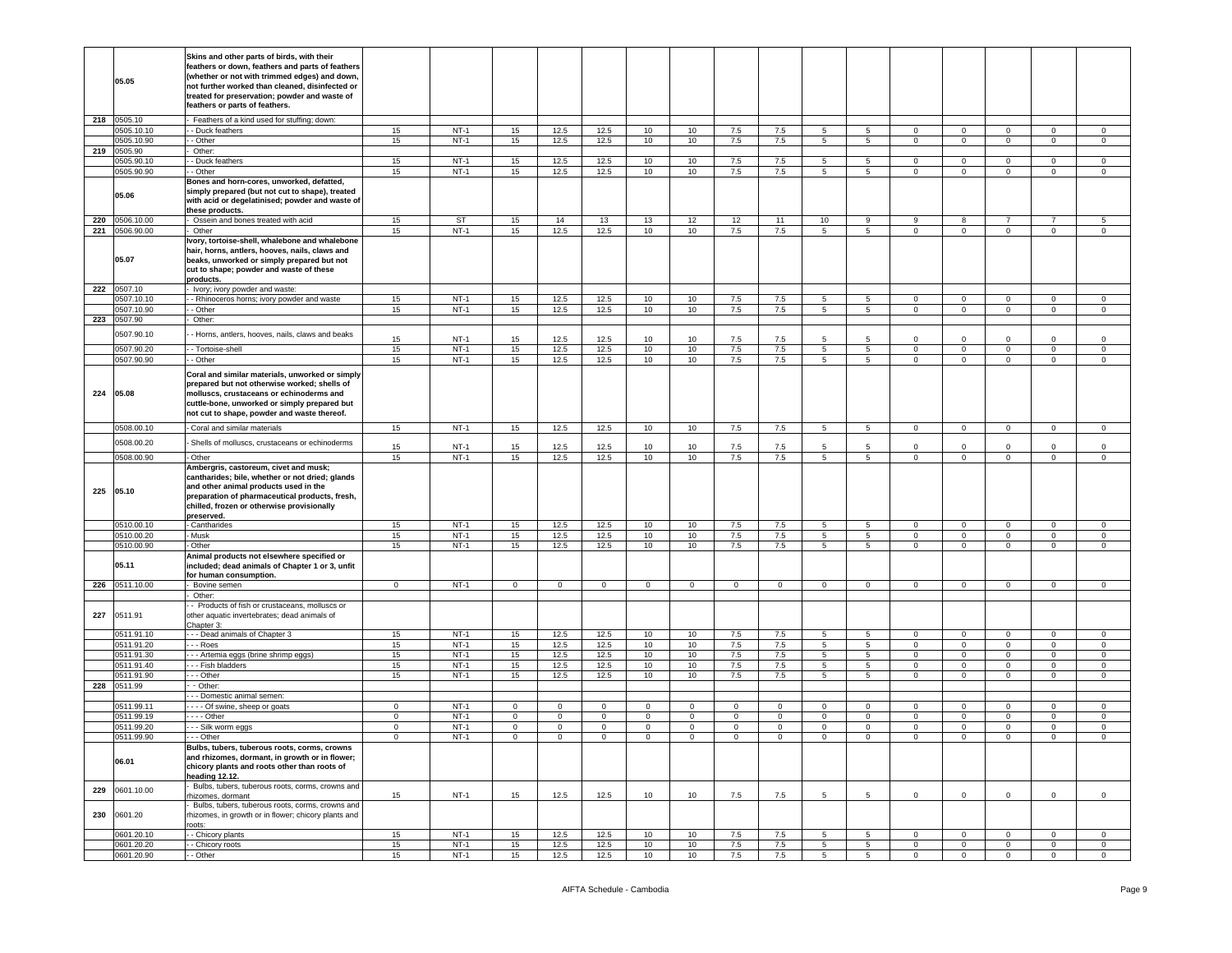|     | 06.02                   | Other live plants (including their roots),                                                                                                                                                                                                                            |                |             |                |                |                |                |             |             |                 |                 |                 |                |                |                |                |                |
|-----|-------------------------|-----------------------------------------------------------------------------------------------------------------------------------------------------------------------------------------------------------------------------------------------------------------------|----------------|-------------|----------------|----------------|----------------|----------------|-------------|-------------|-----------------|-----------------|-----------------|----------------|----------------|----------------|----------------|----------------|
|     |                         | cuttings and slips; mushroom spawn.                                                                                                                                                                                                                                   |                |             |                |                |                |                |             |             |                 |                 |                 |                |                |                |                |                |
| 231 | 0602.10                 | Unrooted cuttings and slips:                                                                                                                                                                                                                                          |                |             |                |                |                |                |             |             |                 |                 |                 |                |                |                |                |                |
|     | 0602.10.10              | - Orchid cuttings and slips                                                                                                                                                                                                                                           | 15             | EL.         |                |                |                |                |             |             |                 |                 |                 |                |                |                |                |                |
|     | 0602.10.20              | - Rubber wood                                                                                                                                                                                                                                                         | 15             | EL.         |                |                |                |                |             |             |                 |                 |                 |                |                |                |                |                |
|     | 0602.10.90              | - Other                                                                                                                                                                                                                                                               | 15             | E           |                |                |                |                |             |             |                 |                 |                 |                |                |                |                |                |
|     |                         | Trees, shrubs and bushes, grafted or not, of                                                                                                                                                                                                                          |                |             |                |                |                |                |             |             |                 |                 |                 |                |                |                |                |                |
| 232 | 0602.20.00              | inds which bear edible fruit or nuts                                                                                                                                                                                                                                  | 15             | $NT-1$      | 15             | 12.5           | 12.5           | 10             | 10          | 7.5         | 7.5             | 5               | 5               | 0              | 0              | $\mathbf 0$    | $\mathbf 0$    | $^{\circ}$     |
|     |                         |                                                                                                                                                                                                                                                                       |                |             |                |                |                |                |             |             |                 |                 |                 |                |                |                |                |                |
| 233 | 0602.30.00              | Rhododendrons and azaleas, grafted or not                                                                                                                                                                                                                             | 15             | $NT-1$      | 15             | 12.5           | 12.5           | 10             | 10          | 7.5         | 7.5             | $5^{\circ}$     | 5 <sub>5</sub>  | $\mathbf{0}$   | $\mathbf 0$    | $\mathbf{0}$   | $\overline{0}$ | $\overline{0}$ |
| 234 | 0602.40.00              | Roses, grafted or not                                                                                                                                                                                                                                                 | 15             | EL.         |                |                |                |                |             |             |                 |                 |                 |                |                |                |                |                |
| 235 | 0602.90                 | Other:                                                                                                                                                                                                                                                                |                |             |                |                |                |                |             |             |                 |                 |                 |                |                |                |                |                |
|     | 0602.90.10              | - Rooted orchid cuttings and slips                                                                                                                                                                                                                                    | 15             | <b>HSL</b>  |                |                |                |                |             |             |                 |                 |                 |                |                |                |                |                |
|     |                         |                                                                                                                                                                                                                                                                       |                | $NT-1$      |                |                |                |                |             | 0           |                 | $\circ$         | $^{\circ}$      | 0              |                | $\mathbf 0$    | $\mathbf 0$    | 0              |
|     | 0602.90.20              | - Orchid seedlings                                                                                                                                                                                                                                                    | 0              |             | $\mathbf{0}$   | $\mathbf{0}$   | $\mathbf{0}$   | $\overline{0}$ | $\mathbf 0$ |             | $\mathbf 0$     |                 |                 |                | $\mathbf 0$    |                |                |                |
|     | 0602.90.30              | - Aquarium plants                                                                                                                                                                                                                                                     | 15             | <b>HSL</b>  |                |                |                |                |             |             |                 |                 |                 |                |                |                |                |                |
|     | 0602.90.40              | - Budded rubber stumps                                                                                                                                                                                                                                                | 15             | <b>HSL</b>  |                |                |                |                |             |             |                 |                 |                 |                |                |                |                |                |
|     | 0602.90.50              | - Rubber seedlings                                                                                                                                                                                                                                                    | $\mathbf 0$    | $NT-1$      | 0              | $\Omega$       | $\Omega$       | 0              | $\Omega$    | $\Omega$    | $\Omega$        | $\Omega$        |                 | 0              | 0              | $\Omega$       | $\Omega$       | $\Omega$       |
|     | 0602.90.60              | - Rubber budwood                                                                                                                                                                                                                                                      | $\mathbf 0$    | $NT-1$      | $\mathbf 0$    | $\mathbf 0$    | $\mathsf 0$    | $\,0\,$        | $\mathsf 0$ | $\mathbf 0$ | $\mathbf 0$     | $\mathbf 0$     | $\mathbf 0$     | $\mathbf 0$    | $\mathbf 0$    | $\mathbf 0$    | $\mathsf 0$    | $\mathsf 0$    |
|     | 0602.90.90              | - Other                                                                                                                                                                                                                                                               | 15             | <b>HSL</b>  |                |                |                |                |             |             |                 |                 |                 |                |                |                |                |                |
|     |                         |                                                                                                                                                                                                                                                                       |                |             |                |                |                |                |             |             |                 |                 |                 |                |                |                |                |                |
|     | 06.03                   | Cut flowers and flower buds of a kind suitable<br>for bouquets or for ornamental purposes, fresh,<br>dried, dyed, bleached, impregnated or<br>otherwise prepared.                                                                                                     |                |             |                |                |                |                |             |             |                 |                 |                 |                |                |                |                |                |
|     |                         | - Fresh:                                                                                                                                                                                                                                                              |                |             |                |                |                |                |             |             |                 |                 |                 |                |                |                |                |                |
| 236 | 0603.11.00              | - Roses                                                                                                                                                                                                                                                               | 15             | $NT-1$      | 15             | 12.5           | 12.5           | 10             | 10          | 7.5         | 7.5             | $5\overline{5}$ | 5               | $\mathbf{0}$   | $\mathsf 0$    | $\circ$        | $\circ$        | $\circ$        |
| 237 | 0603.12.00              | - Carnations                                                                                                                                                                                                                                                          | 15             | $NT-1$      | 15             | 12.5           | 12.5           | 10             | 10          | 7.5         | 7.5             | 5               | 5               | 0              | $\mathbf 0$    | $\mathbf 0$    | $\mathbf 0$    | 0              |
| 238 | 0603.13.00              | - Orchids                                                                                                                                                                                                                                                             | 15             | $NT-1$      | 15             | 12.5           | 12.5           | 10             | 10          | 7.5         | 7.5             | 5               | 5               | 0              | $\mathsf 0$    | $\mathbf 0$    | $\mathbf 0$    | 0              |
| 239 | 0603.14.00              |                                                                                                                                                                                                                                                                       |                | $NT-1$      |                | 12.5           | 12.5           |                |             | $7.5\,$     | 7.5             |                 |                 |                |                | $\mathbf 0$    | $\mathbf 0$    |                |
|     |                         | - Chrysanthemums                                                                                                                                                                                                                                                      | 15             |             | 15             |                |                | 10             | 10          |             |                 | 5               | 5               | $\mathbf{0}$   | $\mathbf 0$    |                |                | $\mathbf 0$    |
| 240 | 0603.19.00              | - Other                                                                                                                                                                                                                                                               | 15             | $NT-1$      | 15             | 12.5           | 12.5           | 10             | 10          | 7.5         | 7.5             | 5               | 5               | $\mathbf{0}$   | $\mathbf 0$    | $\mathbf{0}$   | $\mathbf 0$    | 0              |
| 241 | 0603.90.00              | Other                                                                                                                                                                                                                                                                 | 15             | $NT-1$      | 15             | 12.5           | 12.5           | 10             | 10          | $7.5\,$     | 7.5             | $5^{\circ}$     | 5 <sub>5</sub>  | $\mathbf 0$    | $\mathsf 0$    | $\mathbf{0}$   | $\circ$        | $\mathsf 0$    |
|     | 06.04                   | Foliage, branches and other parts of plants,<br>without flowers or flower buds, and grasses,<br>mosses and lichens, being goods of a kind<br>suitable for bouquets or for ornamental<br>purposes, fresh, dried, dyed, bleached,<br>impregnated or otherwise prepared. |                |             |                |                |                |                |             |             |                 |                 |                 |                |                |                |                |                |
|     | 242 0604.10.00          | Mosses and lichens                                                                                                                                                                                                                                                    | 15             | $NT-1$      | 15             | 12.5           | 12.5           | 10             | 10          | 7.5         | 7.5             | $5\overline{5}$ | $5\overline{5}$ | $\overline{0}$ | $\overline{0}$ | $\mathbf{0}$   | $\mathbf 0$    | $\circ$        |
|     |                         |                                                                                                                                                                                                                                                                       |                |             |                |                |                |                |             |             |                 |                 |                 |                |                |                |                |                |
|     |                         | Other:                                                                                                                                                                                                                                                                |                |             |                |                |                |                |             |             |                 |                 |                 |                |                |                |                |                |
| 243 | 0604.91.00              | Fresh                                                                                                                                                                                                                                                                 | 15             | $NT-1$      | 15             | 12.5           | 12.5           | 10             | 10          | 7.5         | 7.5             | $\,$ 5 $\,$     | 5               | $\mathbf 0$    | $\mathbf 0$    | $\mathbf 0$    | $\mathbf 0$    | $\mathsf 0$    |
| 244 | 0604.99.00              | - Other                                                                                                                                                                                                                                                               | 15             | <b>ST</b>   | 15             | 14             | 13             | 13             | 12          | 12          | 11              | 10              | 9               | 9              | 8              | $\overline{7}$ | $\overline{7}$ | 5              |
|     | 07.01                   | Potatoes, fresh or chilled.                                                                                                                                                                                                                                           |                |             |                |                |                |                |             |             |                 |                 |                 |                |                |                |                |                |
| 245 | 0701.10.00              | Seed                                                                                                                                                                                                                                                                  | $\mathbf{0}$   | $NT-1$      | $\mathbf{0}$   | $\circ$        | $\mathbf 0$    | $\overline{0}$ | $^{\circ}$  | $\circ$     | $\mathbf 0$     | $\circ$         | $\Omega$        | $\mathbf{0}$   | $\mathbf 0$    | $^{\circ}$     | $\mathbf{0}$   | $^{\circ}$     |
|     |                         |                                                                                                                                                                                                                                                                       |                |             |                |                |                |                |             |             |                 |                 |                 |                |                |                |                |                |
|     |                         |                                                                                                                                                                                                                                                                       |                |             |                |                |                |                |             |             |                 |                 |                 |                |                |                |                |                |
| 246 | 0701.90.00              | Other                                                                                                                                                                                                                                                                 | $\overline{7}$ | $NT-1$      | $\overline{7}$ | $\overline{7}$ | $\overline{7}$ | 6              | 6           | 5           | 5               | 5               | 3               | $\mathbf 0$    | $\mathbf 0$    | $\mathbf 0$    | $\mathbf 0$    | $\mathsf 0$    |
| 247 | 0702.00.00              | Tomatoes, fresh or chilled.                                                                                                                                                                                                                                           | $\overline{7}$ | EL.         |                |                |                |                |             |             |                 |                 |                 |                |                |                |                |                |
|     |                         | Onions, shallots, garlic, leeks and other                                                                                                                                                                                                                             |                |             |                |                |                |                |             |             |                 |                 |                 |                |                |                |                |                |
|     | 07.03                   | alliaceous vegetables, fresh or chilled.                                                                                                                                                                                                                              |                |             |                |                |                |                |             |             |                 |                 |                 |                |                |                |                |                |
| 248 | 0703.10                 | Onions and shallots:                                                                                                                                                                                                                                                  |                |             |                |                |                |                |             |             |                 |                 |                 |                |                |                |                |                |
|     |                         |                                                                                                                                                                                                                                                                       |                |             |                |                |                |                |             |             |                 |                 |                 |                |                |                |                |                |
|     |                         | - Onions:                                                                                                                                                                                                                                                             |                |             |                |                |                |                |             |             |                 |                 |                 |                |                |                |                |                |
|     | 0703.10.1               | --- Bulbs for propagation                                                                                                                                                                                                                                             | $\mathbf{0}$   | <b>NT-1</b> | $\mathbf{0}$   | $\mathbf{0}$   | $\mathbf 0$    | $\mathbf 0$    | $\mathbf 0$ | $\mathbf 0$ | 0               | 0               | $^{\circ}$      | $\mathbf{0}$   | $\mathbf 0$    | $^{\circ}$     | $\mathbf{0}$   | 0              |
|     | 0703.10.19              | --- Other                                                                                                                                                                                                                                                             | $\overline{7}$ | $NT-1$      | $\overline{7}$ | $\overline{7}$ | $\overline{7}$ | 6              | 6           | 5           | 5               | 5               | 3               | $\circ$        | $\mathsf 0$    | $\mathbf 0$    | $\circ$        | $\Omega$       |
|     |                         | - Shallots:                                                                                                                                                                                                                                                           |                |             |                |                |                |                |             |             |                 |                 |                 |                |                |                |                |                |
|     | 0703.10.21              | - - Bulbs for propagation                                                                                                                                                                                                                                             | $\mathbf 0$    | $NT-1$      | $\mathbf 0$    | $\mathbf 0$    | $\mathbf 0$    | $\mathsf 0$    | $\mathbf 0$ | $\mathbf 0$ | $\mathbf 0$     | $\mathbf 0$     | $\mathbf 0$     | $\mathbf 0$    | $\mathsf 0$    | $\mathbf 0$    | $\mathbf 0$    | 0              |
|     | 0703.10.29              | - - Other                                                                                                                                                                                                                                                             | $\overline{7}$ | $NT-1$      | $\overline{7}$ | $\overline{7}$ | $\overline{7}$ | 6              | 6           | 5           | 5               | 5               | 3               | $\mathbf{0}$   | $\mathbf 0$    | $\mathbf 0$    | $\mathbf 0$    | $\circ$        |
| 249 | 0703.20                 | Garlic:                                                                                                                                                                                                                                                               |                |             |                |                |                |                |             |             |                 |                 |                 |                |                |                |                |                |
|     |                         |                                                                                                                                                                                                                                                                       | $\mathbf 0$    |             |                |                | $\mathbf 0$    |                |             | $\mathbf 0$ | $\Omega$        | $\Omega$        | $\mathbf 0$     | $\mathbf 0$    |                | $\mathbf 0$    | $\mathbf 0$    | $\Omega$       |
|     | 1703.20.10              | - Bulbs for propagation                                                                                                                                                                                                                                               |                | $NT-1$      | $\mathbf 0$    | $\mathbf 0$    |                | $\mathbf 0$    | $\mathbf 0$ |             |                 |                 |                 |                | $\mathsf 0$    |                |                |                |
|     | 1703.20.90              | - Other                                                                                                                                                                                                                                                               | $\overline{7}$ | $NT-1$      | $\overline{7}$ | $\overline{7}$ | $\overline{7}$ | 6              | 6           | 5           | 5               | $\overline{5}$  | 3               | $\mathbf 0$    | $\overline{0}$ | $\mathbf 0$    | $\overline{0}$ | $\mathsf 0$    |
| 250 | 0703.90                 | Leeks and other alliaceous vegetables:                                                                                                                                                                                                                                |                |             |                |                |                |                |             |             |                 |                 |                 |                |                |                |                |                |
|     | 0703.90.10              | - Bulbs for propagation                                                                                                                                                                                                                                               | $\mathsf 0$    | $NT-1$      | $\mathbf{0}$   | $\mathbf 0$    | $\mathsf 0$    | $\overline{0}$ | $\mathbf 0$ | $\circ$     | $\mathbf 0$     | $\mathbf{0}$    | $\mathbf 0$     | $\mathbf{0}$   | $\mathbf 0$    | $\mathbf 0$    | $\mathbf 0$    | 0              |
|     | 0703.90.90              | - Other                                                                                                                                                                                                                                                               | $\overline{7}$ | $NT-1$      | $\overline{7}$ | $\overline{7}$ | $\overline{7}$ | 6              | 6           | 5           | 5               | 5               | 3               | $\mathbf{0}$   | $\mathbf 0$    | $\mathbf{0}$   | $\mathbf 0$    | 0              |
|     | 07.04                   | Cabbages, cauliflowers, kohlrabi, kale and<br>similar edible brassicas, fresh or chilled.                                                                                                                                                                             |                |             |                |                |                |                |             |             |                 |                 |                 |                |                |                |                |                |
| 251 | 0704.10                 | Cauliflowers and headed broccoli                                                                                                                                                                                                                                      |                |             |                |                |                |                |             |             |                 |                 |                 |                |                |                |                |                |
|     | 0704.10.10              | - Cauliflowers                                                                                                                                                                                                                                                        | 7              | EL.         |                |                |                |                |             |             |                 |                 |                 |                |                |                |                |                |
|     | 0704.10.20              | - Headed broccoli                                                                                                                                                                                                                                                     | $\overline{7}$ | EL.         |                |                |                |                |             |             |                 |                 |                 |                |                |                |                |                |
| 252 | 0704.20.00              | <b>Brussels sprouts</b>                                                                                                                                                                                                                                               | 7              | $NT-1$      | 7              | 7              | 7              | 6              | 6           | 5           | 5               | 5               |                 | $\mathbf{0}$   | $\mathbf 0$    | $\mathbf 0$    | $\mathbf 0$    | 0              |
| 253 | 0704.90                 | Other:                                                                                                                                                                                                                                                                |                |             |                |                |                |                |             |             |                 |                 |                 |                |                |                |                |                |
|     |                         |                                                                                                                                                                                                                                                                       | $\overline{7}$ |             |                |                |                |                |             |             |                 |                 |                 |                |                |                |                |                |
|     | 0704.90.10              | - Cabbages                                                                                                                                                                                                                                                            | $\overline{7}$ | EL.         |                |                |                |                |             |             |                 |                 |                 |                |                |                |                |                |
|     | 0704.90.90              | - Other                                                                                                                                                                                                                                                               |                | EL.         |                |                |                |                |             |             |                 |                 |                 |                |                |                |                |                |
|     | 07.05                   | Lettuce (Lactuca sativa) and chicory<br>(Cichorium spp.), fresh or chilled.                                                                                                                                                                                           |                |             |                |                |                |                |             |             |                 |                 |                 |                |                |                |                |                |
|     |                         | - Lettuce:                                                                                                                                                                                                                                                            |                |             |                |                |                |                |             |             |                 |                 |                 |                |                |                |                |                |
| 254 | 0705.11.00              | - Cabbage lettuce (head lettuce)                                                                                                                                                                                                                                      | $\overline{7}$ | EL.         |                |                |                |                |             |             |                 |                 |                 |                |                |                |                |                |
| 255 | 0705.19.00              | - Other                                                                                                                                                                                                                                                               | $\overline{7}$ | EL.         |                |                |                |                |             |             |                 |                 |                 |                |                |                |                |                |
|     |                         | Chicory:                                                                                                                                                                                                                                                              |                |             |                |                |                |                |             |             |                 |                 |                 |                |                |                |                |                |
|     |                         | - Witloof chicory (Cichorium intybus var.                                                                                                                                                                                                                             |                |             |                |                |                |                |             |             |                 |                 |                 |                |                |                |                |                |
| 256 | 0705.21.00              | foliosum)                                                                                                                                                                                                                                                             | $\overline{7}$ | $NT-1$      | $\overline{7}$ | $\overline{7}$ | $\overline{7}$ | 6              | 6           | 5           | 5               | 5               | 3               | $\mathbf 0$    | $\mathsf 0$    | $\mathbf 0$    | $\mathbf 0$    | $\mathsf 0$    |
|     |                         |                                                                                                                                                                                                                                                                       | $\overline{7}$ |             | $\overline{7}$ |                |                |                |             |             |                 |                 |                 |                |                |                |                |                |
|     | 257 0705.29.00<br>07.06 | - Other<br>Carrots, turnips, salad beetroot, salsify,<br>celeriac, radishes and similar edible roots,                                                                                                                                                                 |                | $NT-1$      |                | $\overline{7}$ | $\overline{7}$ | 6              | 6           | 5           | $5\phantom{.0}$ | 5               | 3               | $\overline{0}$ | $\mathsf 0$    | $\mathbf{0}$   | $\mathsf 0$    | $\circ$        |
|     | 258 0706.10             | fresh or chilled.<br>- Carrots and turnips:                                                                                                                                                                                                                           |                |             |                |                |                |                |             |             |                 |                 |                 |                |                |                |                |                |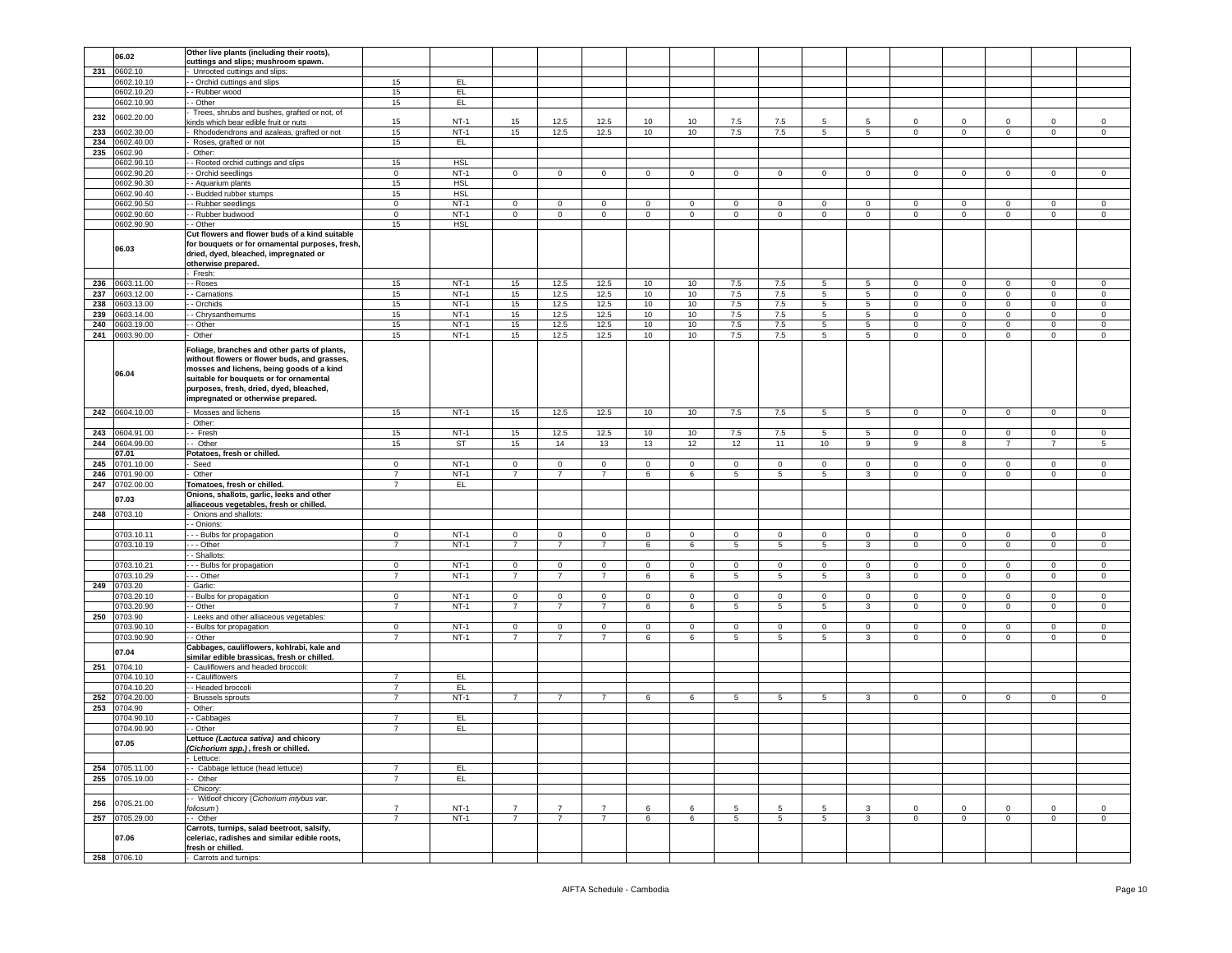|     | 0706.10.10     |                                                   |                |             |                |                |                |                |                 |                 |                 |                 |                |                 |                |                |                |                     |
|-----|----------------|---------------------------------------------------|----------------|-------------|----------------|----------------|----------------|----------------|-----------------|-----------------|-----------------|-----------------|----------------|-----------------|----------------|----------------|----------------|---------------------|
|     |                | - Carrots                                         |                | EL.         |                |                |                |                |                 |                 |                 |                 |                |                 |                |                |                |                     |
|     | 0706.10.20     | - Turnips                                         | $\overline{7}$ | EL.         |                |                |                |                |                 |                 |                 |                 |                |                 |                |                |                |                     |
| 259 | 0706.90.00     | - Other                                           | $\overline{7}$ | EL.         |                |                |                |                |                 |                 |                 |                 |                |                 |                |                |                |                     |
| 260 | 0707.00.00     | Cucumbers and gherkins, fresh or chilled.         | $\overline{7}$ | EL.         |                |                |                |                |                 |                 |                 |                 |                |                 |                |                |                |                     |
|     |                | Leguminous vegetables, shelled or unshelled,      |                |             |                |                |                |                |                 |                 |                 |                 |                |                 |                |                |                |                     |
|     | 07.08          |                                                   |                |             |                |                |                |                |                 |                 |                 |                 |                |                 |                |                |                |                     |
|     |                | fresh or chilled.                                 |                |             |                |                |                |                |                 |                 |                 |                 |                |                 |                |                |                |                     |
| 261 | 0708.10.00     | - Peas (Pisum sativum)                            | $\overline{7}$ | $NT-1$      | $\overline{7}$ | $\overline{7}$ | $\overline{7}$ | 6              | 6               | -5              | $\sqrt{5}$      | -5              | $\mathcal{R}$  | $\Omega$        | $\Omega$       | $\Omega$       | $\Omega$       | $\Omega$            |
| 262 | 0708.20.00     | Beans (Vigna spp., Phaseolus spp.)                | $\overline{7}$ | EL.         |                |                |                |                |                 |                 |                 |                 |                |                 |                |                |                |                     |
|     | 263 0708.90.00 | Other leguminous vegetables                       | $\overline{7}$ | $NT-1$      | $\overline{7}$ |                |                | 6              | 6               | 5               | 5               | 5               | 3              | $\overline{0}$  | $\mathbf 0$    | $\Omega$       | $\mathbf 0$    |                     |
|     |                |                                                   |                |             |                |                |                |                |                 |                 |                 |                 |                |                 |                |                |                |                     |
|     | 07.09          | Other vegetables, fresh or chilled.               |                |             |                |                |                |                |                 |                 |                 |                 |                |                 |                |                |                |                     |
| 264 | 0709.20.00     | Asparagus                                         | $\overline{7}$ | $NT-1$      | $\overline{7}$ | $\overline{7}$ | $\overline{7}$ | 6              | 6               | 5               | 5               | 5               | 3              | $\Omega$        | $\mathbf 0$    | $\mathbf 0$    | $\mathbf 0$    | $^{\circ}$          |
| 265 | 0709.30.00     | Aubergines (egg-plants)                           | $\overline{7}$ | $NT-1$      | $\overline{7}$ | $\overline{7}$ | $\overline{7}$ | 6              | 6               | 5               | -5              | $5^{\circ}$     | 3              | $\Omega$        | $\Omega$       | $\Omega$       | $\Omega$       | $\Omega$            |
| 266 | 0709.40.00     | Celery other than celeriac                        | $\overline{7}$ | $NT-1$      | $\overline{7}$ | $\overline{7}$ | $\overline{7}$ | 6              | 6               | 5               | $5\phantom{.0}$ | 5               | 3              | $\mathsf 0$     | $\mathsf 0$    | $\mathsf 0$    | $\mathsf 0$    | $\mathsf 0$         |
|     |                |                                                   |                |             |                |                |                |                |                 |                 |                 |                 |                |                 |                |                |                |                     |
|     |                | Mushrooms and truffles:                           |                |             |                |                |                |                |                 |                 |                 |                 |                |                 |                |                |                |                     |
| 267 | 0709.51.00     | - Mushrooms of the genus Agaricus                 | $\overline{7}$ | $NT-1$      | $\overline{7}$ | $\overline{7}$ | $\overline{7}$ | 6              | 6               | $\sqrt{5}$      | 5               | 5               | $\mathbf{R}$   | $\mathbf 0$     | $\mathsf 0$    | $\mathsf 0$    | $\mathbf 0$    | $^{\circ}$          |
| 268 | 0709.59.00     | - Other                                           | $\overline{7}$ | $NT-1$      | $\overline{7}$ | $\overline{7}$ | $\overline{7}$ | 6              | 6               | 5               | 5               | 5               | 3              | $\mathbf{0}$    | $\overline{0}$ | $\overline{0}$ | $\overline{0}$ | $\overline{0}$      |
|     |                |                                                   |                |             |                |                |                |                |                 |                 |                 |                 |                |                 |                |                |                |                     |
| 269 | 0709.60        | Fruits of the genus Capsicum or of the genus      |                |             |                |                |                |                |                 |                 |                 |                 |                |                 |                |                |                |                     |
|     |                | Pimenta:                                          |                |             |                |                |                |                |                 |                 |                 |                 |                |                 |                |                |                |                     |
|     | 0709.60.10     | - - Chillies, other than giant chillies           | $\overline{7}$ | $NT-1$      | $\overline{7}$ | $\overline{7}$ | $\overline{7}$ | 6              | 6               | 5               | -5              | 5               | 3              | $\mathbf{0}$    | $\mathbf 0$    | $\mathbf{0}$   | $\mathbf 0$    | $^{\circ}$          |
|     | 0709.60.90     | - Other                                           | $\overline{7}$ | $NT-1$      | $\overline{7}$ | $\overline{7}$ | $\overline{7}$ | 6              | 6               | $\overline{5}$  | $\overline{5}$  | $\overline{5}$  | $\overline{3}$ | $\overline{0}$  | $\overline{0}$ | $\overline{0}$ | $\overline{0}$ | $\overline{0}$      |
|     |                |                                                   |                |             |                |                |                |                |                 |                 |                 |                 |                |                 |                |                |                |                     |
| 270 | 0709.70.00     | Spinach, New Zealand spinach and orache           | $\overline{7}$ |             | $\overline{7}$ |                | $\overline{7}$ |                |                 |                 |                 |                 |                |                 |                |                |                |                     |
|     |                | pinach (garden spinach)                           |                | $NT-1$      |                | $\overline{7}$ |                | $\epsilon$     | 6               | 5               | 5               | 5               | $\mathbf{R}$   | $\Omega$        | $\Omega$       | $\Omega$       | $\Omega$       | $\Omega$            |
| 271 | 0709.90        | - Other:                                          |                |             |                |                |                |                |                 |                 |                 |                 |                |                 |                |                |                |                     |
|     | 0709.90.10     | - Globe artichokes                                | $\overline{7}$ | EL.         |                |                |                |                |                 |                 |                 |                 |                |                 |                |                |                |                     |
|     | 0709.90.90     | - - Other                                         | $\overline{7}$ | EL.         |                |                |                |                |                 |                 |                 |                 |                |                 |                |                |                |                     |
|     |                |                                                   |                |             |                |                |                |                |                 |                 |                 |                 |                |                 |                |                |                |                     |
|     | 07.10          | Vegetables (uncooked or cooked by steaming        |                |             |                |                |                |                |                 |                 |                 |                 |                |                 |                |                |                |                     |
|     |                | or boiling in water), frozen.                     |                |             |                |                |                |                |                 |                 |                 |                 |                |                 |                |                |                |                     |
|     | 272 0710.10.00 | Potatoes                                          | $\overline{7}$ | <b>NT-1</b> | $\overline{7}$ | $\overline{7}$ | $\overline{7}$ | 6              | 6               | 5               | $5\phantom{.0}$ | $5\phantom{.0}$ | $\mathbf{3}$   | $\overline{0}$  | $\mathsf 0$    | $\mathsf 0$    | $\mathbf 0$    | 0                   |
|     |                |                                                   |                |             |                |                |                |                |                 |                 |                 |                 |                |                 |                |                |                |                     |
|     |                | Leguminous vegetables, shelled or unshelled:      |                |             |                |                |                |                |                 |                 |                 |                 |                |                 |                |                |                |                     |
|     |                |                                                   |                |             |                |                |                |                |                 |                 |                 |                 |                |                 |                |                |                |                     |
|     | 273 0710.21.00 | - Peas (Pisum sativum)                            | $\overline{7}$ | $NT-1$      | $\overline{7}$ | $\overline{7}$ | $\overline{7}$ | 6              | 6               | 5               | 5               | 5               | 3              | $\overline{0}$  | $\mathbf 0$    | $\Omega$       | $\mathbf 0$    | $\Omega$            |
|     | 274 0710.22.00 | - Beans (Vigna spp., Phaseolus spp.)              | $\overline{7}$ | $NT-1$      | $\overline{7}$ | $\overline{7}$ | $\overline{7}$ | 6              | 6               | 5               | -5              | 5               | $\mathbf{3}$   | $\Omega$        | $\overline{0}$ | $\Omega$       | $\mathbf 0$    | $\mathbf 0$         |
| 275 | 0710.29.00     | - Other                                           | $\overline{7}$ | $NT-1$      | $\overline{7}$ | $\overline{7}$ | $\overline{7}$ | 6              | 6               | $\overline{5}$  | $5^{\circ}$     | $5^{\circ}$     | 3              | $\Omega$        | $\mathsf 0$    | $\Omega$       | $\mathsf 0$    | $\mathsf 0$         |
|     |                | Spinach, New Zealand spinach and orache           |                |             |                |                |                |                |                 |                 |                 |                 |                |                 |                |                |                |                     |
| 276 | 0710.30.00     |                                                   | $\overline{7}$ | $NT-1$      | $\overline{7}$ | $\overline{7}$ | $\overline{7}$ | 6              |                 | 5               | $\overline{a}$  |                 | $\mathbf{z}$   | $\Omega$        | $\Omega$       | $\Omega$       | $\Omega$       | $\Omega$            |
|     |                | spinach (garden spinach)                          |                |             |                |                |                |                | 6               |                 |                 | 5               |                |                 |                |                |                |                     |
| 277 | 710.40.00      | - Sweet corn                                      | $\overline{7}$ | $NT-1$      | $\overline{7}$ | $\overline{7}$ | $\overline{7}$ | 6              | 6               | $\overline{5}$  | 5               | 5               | 3              | $\mathbf 0$     | $\mathbf 0$    | $\mathbf{0}$   | $\mathbf 0$    | $\mathsf 0$         |
| 278 | 0710.80.00     | - Other vegetables                                | $\overline{7}$ | $NT-1$      | $\overline{7}$ | $\overline{7}$ | $\overline{7}$ | 6              | 6               | 5               | $5^{\circ}$     | 5               | 3              | $\Omega$        | $\mathsf 0$    | $\mathsf 0$    | $\Omega$       | $\mathsf{O}\xspace$ |
|     | 279 0710.90.00 | - Mixtures of vegetables                          | $\overline{7}$ | $NT-1$      | $\overline{7}$ | $\overline{7}$ | $\overline{7}$ | 6              | 6               | $5\phantom{.0}$ | $\overline{5}$  | $5\overline{5}$ | $\mathbf{3}$   | $\mathbf 0$     | $\overline{0}$ | $\mathbf{0}$   | $\mathsf 0$    | $\mathbf 0$         |
|     |                |                                                   |                |             |                |                |                |                |                 |                 |                 |                 |                |                 |                |                |                |                     |
|     |                | Vegetables provisionally preserved (for           |                |             |                |                |                |                |                 |                 |                 |                 |                |                 |                |                |                |                     |
|     |                | example, by sulphur dioxide gas, in brine, in     |                |             |                |                |                |                |                 |                 |                 |                 |                |                 |                |                |                |                     |
|     | 07.11          | sulphur water or in other preservative            |                |             |                |                |                |                |                 |                 |                 |                 |                |                 |                |                |                |                     |
|     |                | solutions), but unsuitable in that state for      |                |             |                |                |                |                |                 |                 |                 |                 |                |                 |                |                |                |                     |
|     |                | immediate consumption.                            |                |             |                |                |                |                |                 |                 |                 |                 |                |                 |                |                |                |                     |
|     |                |                                                   |                |             |                |                |                |                |                 |                 |                 |                 |                |                 |                |                |                |                     |
|     |                |                                                   |                |             |                |                |                |                |                 |                 |                 |                 |                |                 |                |                |                |                     |
|     | 280 0711.20    | Olives:                                           |                |             |                |                |                |                |                 |                 |                 |                 |                |                 |                |                |                |                     |
|     | 0711.20.10     | - Preserved by sulphur dioxide gas                | $\overline{7}$ | $NT-1$      | $\overline{7}$ | $\overline{7}$ | $\overline{7}$ | 6              | 6               | $\overline{5}$  | $\overline{5}$  | $\overline{5}$  | 3              | $\overline{0}$  | $\overline{0}$ | $\overline{0}$ | $\overline{0}$ | $\overline{0}$      |
|     |                |                                                   | $\overline{7}$ |             | $\overline{7}$ | $\overline{7}$ | $\overline{7}$ |                |                 |                 | $5^{\circ}$     | 5               |                |                 |                |                |                |                     |
|     | 1711.20.90     | - Other                                           |                | $NT-1$      |                |                |                | $\,6\,$        | 6               | 5               |                 |                 | $\mathbf{3}$   | $\mathsf 0$     | $\mathbf 0$    | $\mathsf 0$    | $\mathsf 0$    | $\mathsf 0$         |
|     | 281 0711.40    | Cucumbers and gherkins:                           |                |             |                |                |                |                |                 |                 |                 |                 |                |                 |                |                |                |                     |
|     | 0711.40.10     | - Preserved by sulphur dioxide gas                | $\overline{7}$ | ST          | $\overline{7}$ | $\overline{7}$ | $\overline{7}$ | $\overline{7}$ | 6               | 6               | 6               | 6               | -5             | -5              | 5              | -5             | 5              | 5                   |
|     | 1711.40.90     | - Other                                           | $\overline{7}$ | <b>ST</b>   | $\overline{7}$ | $\overline{7}$ | $\overline{7}$ | $\overline{7}$ | $\kappa$        | 6               | $\mathbf{6}$    | 6               | $5^{\circ}$    | $5\overline{2}$ | $\overline{5}$ | 5 <sub>1</sub> | 5              | $5^{\circ}$         |
|     |                |                                                   |                |             |                |                |                |                |                 |                 |                 |                 |                |                 |                |                |                |                     |
|     |                | Mushrooms and truffles:                           |                |             |                |                |                |                |                 |                 |                 |                 |                |                 |                |                |                |                     |
| 282 | 0711.51        | - Mushrooms of the genus Agaricus:                |                |             |                |                |                |                |                 |                 |                 |                 |                |                 |                |                |                |                     |
|     | 0711.51.10     | --- Preserved by sulphur dioxide gas              | $\overline{7}$ | $NT-1$      | $\overline{7}$ |                |                | 6              | 6               | 5               | 5               | 5               | $\mathcal{R}$  | $\Omega$        | $\mathbf 0$    | $\Omega$       | $\overline{0}$ | $\Omega$            |
|     | 0711.51.90     | $- -$ Other                                       | $\overline{7}$ | $NT-1$      | $\overline{7}$ | $\overline{7}$ | $\overline{7}$ | 6              | 6               | 5               | 5               | 5               | 3              | $\mathbf{0}$    | $\overline{0}$ | $\mathbf{0}$   | $\mathbf 0$    | $\mathbf{0}$        |
|     | 0711.59        |                                                   |                |             |                |                |                |                |                 |                 |                 |                 |                |                 |                |                |                |                     |
| 283 |                | - Other:                                          |                |             |                |                |                |                |                 |                 |                 |                 |                |                 |                |                |                |                     |
|     | 0711.59.10     | - - Preserved by sulphur dioxide gas              | $\overline{7}$ | $NT-1$      | $\overline{7}$ | $\overline{7}$ | $\overline{7}$ | 6              | 6               | $\overline{5}$  | 5               | 5               | 3              | $\overline{0}$  | $\overline{0}$ | $\overline{0}$ | $\overline{0}$ | $\overline{0}$      |
|     | 711.59.90      | - - Other                                         | $\overline{7}$ | $NT-1$      | $\overline{7}$ | $\overline{7}$ | $\overline{7}$ | 6              | 6               | 5               | 5               | 5               | 3              | $\mathbf 0$     | $\mathsf 0$    | $\mathbf 0$    | $\mathbf 0$    | $\mathsf 0$         |
| 284 | 0711.90        | Other vegetables; mixtures of vegetables:         |                |             |                |                |                |                |                 |                 |                 |                 |                |                 |                |                |                |                     |
|     | 1711.90.10     | - Sweet corn                                      | $\overline{7}$ | $NT-1$      | $\overline{7}$ | $\overline{7}$ | $\overline{7}$ | 6              | 6               | -5              | 5               | -5              | $\mathcal{R}$  | $\Omega$        | $\mathbf 0$    | $\Omega$       | $\Omega$       | $\Omega$            |
|     | 0711.90.20     | - Chillies                                        | $\overline{7}$ |             | $\overline{7}$ | $\overline{7}$ | $\overline{7}$ |                | $\epsilon$      | 5.              | -5              |                 | $\mathbf{R}$   | $\Omega$        |                | $\Omega$       | $\Omega$       | $\Omega$            |
|     |                |                                                   |                | $NT-1$      |                |                |                | 6              |                 |                 |                 | 5               |                |                 | $\mathsf 0$    |                |                |                     |
|     | 0711.90.30     | - Capers                                          | $\overline{7}$ | $NT-1$      | $\overline{7}$ | $\overline{7}$ | $\overline{7}$ | 6              | $6\overline{6}$ | $\overline{5}$  | 5               | $\overline{5}$  | 3              | $\overline{0}$  | $\overline{0}$ | $\overline{0}$ | $\overline{0}$ | $\overline{0}$      |
|     | 0711.90.40     | - Onions, preserved by sulphur dioxide gas        | $\overline{7}$ | $NT-1$      | $\overline{7}$ | $\overline{7}$ | $\overline{7}$ | 6              | 6               | 5               | $5^{\circ}$     | 5 <sup>5</sup>  | $\overline{3}$ | $\Omega$        | $\mathbf 0$    | $\mathbf{0}$   | $\mathbf 0$    | $\Omega$            |
|     |                | - Onions, preserved other than by sulphur dioxide |                |             |                |                |                |                |                 |                 |                 |                 |                |                 |                |                |                |                     |
|     | 0711.90.50     |                                                   | $\overline{7}$ | NT-1        | $\overline{7}$ | $\overline{7}$ | $\overline{7}$ | 6              | 6               | 5               | 5               | 5               | 3              | $\mathbf 0$     | $\mathsf 0$    | $\mathsf 0$    | $\mathsf 0$    | $\mathbf 0$         |
|     |                |                                                   |                |             |                |                | $\overline{7}$ |                | 6               |                 |                 |                 |                |                 |                |                |                |                     |
|     | 0711.90.60     | - Other, preserved by sulphur dioxide gas         | $\overline{7}$ | $NT-1$      | $\overline{7}$ | $\overline{7}$ |                | 6              |                 | $\overline{5}$  | 5               | 5               | 3              | $\overline{0}$  | $\overline{0}$ | $\overline{0}$ | $\overline{0}$ | $\overline{0}$      |
|     | 0711.90.90     | - Other                                           | $\overline{7}$ | $NT-1$      | $\overline{7}$ | $\overline{7}$ | $\overline{7}$ | 6              | 6               | $5\phantom{.0}$ | $\overline{5}$  | 5               | $\mathbf{3}$   | $\Omega$        | $\mathbf 0$    | $\mathsf 0$    | $\mathsf 0$    | $\mathsf 0$         |
|     |                | Dried vegetables, whole, cut, sliced, broken or   |                |             |                |                |                |                |                 |                 |                 |                 |                |                 |                |                |                |                     |
|     | 07.12          | in powder, but not further prepared.              |                |             |                |                |                |                |                 |                 |                 |                 |                |                 |                |                |                |                     |
|     |                |                                                   | $\overline{7}$ |             | $\overline{7}$ | $\overline{7}$ | $\overline{7}$ | $\overline{7}$ |                 |                 | 6               |                 | 5              |                 |                | 5              | $5^{\circ}$    | 5                   |
|     | 285 0712.20.00 | Onions                                            |                | ST          |                |                |                |                | 6               | 6               |                 | 6               |                | $5\overline{)}$ | $\sqrt{5}$     |                |                |                     |
|     |                | Mushrooms, wood ears (Auricularia spp.), jelly    |                |             |                |                |                |                |                 |                 |                 |                 |                |                 |                |                |                |                     |
|     |                | fungi (Tremella spp.) and truffles:               |                |             |                |                |                |                |                 |                 |                 |                 |                |                 |                |                |                |                     |
| 286 | 0712.31.00     | - - Mushrooms of the genus Agaricus               | $\overline{7}$ | $NT-1$      | $\overline{7}$ | $\overline{7}$ | $\overline{7}$ | 6              | $\kappa$        | -5              | -5              | -5              | $\mathcal{R}$  | $\Omega$        | $\mathbf 0$    | $\Omega$       | $\Omega$       | $\Omega$            |
| 287 | 0712.32.00     | - Wood ears (Auricularia spp.)                    | 7              | $NT-1$      | $\overline{7}$ | $\overline{7}$ | $\overline{7}$ | 6              | $\epsilon$      | $5^{\circ}$     | 5.              | 5               | $\mathbf{R}$   | $\Omega$        | $\mathsf 0$    | $\Omega$       | $\Omega$       | $\Omega$            |
|     |                |                                                   | $\overline{7}$ |             | $\overline{7}$ | $\overline{7}$ | $\overline{7}$ |                |                 |                 | $\overline{5}$  | $\overline{5}$  |                |                 |                |                |                |                     |
| 288 | 0712.33.00     | - Jelly fungi (Tremella spp.)                     |                | $NT-1$      |                |                |                | 6              | $6\overline{6}$ | $\overline{5}$  |                 |                 | 3              | $\overline{0}$  | $\overline{0}$ | $\overline{0}$ | $\overline{0}$ | $\overline{0}$      |
| 289 | 0712.39        | -- Other:                                         |                |             |                |                |                |                |                 |                 |                 |                 |                |                 |                |                |                |                     |
|     | 0712.39.10     | - - - Truffles                                    | $\overline{7}$ | $NT-1$      | $\overline{7}$ | $\overline{7}$ | $\overline{7}$ | 6              | 6               | 5               | 5               | 5               | 3              | $\mathsf 0$     | $\mathsf 0$    | $\mathbf 0$    | $\mathbf 0$    | $\mathbf 0$         |
|     |                |                                                   | $\overline{7}$ | $NT-1$      | $\overline{7}$ | $\overline{7}$ | $\overline{7}$ |                | 6               |                 | 5               | 5               | 3              | $\mathbf{0}$    |                | $\mathbf{0}$   | $\mathbf 0$    | $^{\circ}$          |
|     | 0712.39.20     | - - - Shiitake (dong-gu)                          |                |             |                |                |                | 6              |                 | 5               |                 |                 |                |                 | $\bf{0}$       |                |                |                     |
|     | 0712.39.90     | - - Other                                         | $\overline{7}$ | $NT-1$      | $\overline{7}$ | $\overline{7}$ | $\overline{7}$ | 6              | 6               | $5\phantom{.0}$ | $\overline{5}$  | 5               | $\mathbf{3}$   | $\circ$         | $\mathbf 0$    | $\mathsf 0$    | $\mathbf 0$    | $\mathsf 0$         |
| 290 | 0712.90        | Other vegetables; mixtures of vegetables:         |                |             |                |                |                |                |                 |                 |                 |                 |                |                 |                |                |                |                     |
|     | 0712.90.10     | - - Garlic                                        | $\overline{7}$ | $NT-1$      | $\overline{7}$ | $\overline{7}$ | $\overline{7}$ | 6              |                 | 5               | 5               | 5               | 3              | $\mathbf 0$     | $\mathsf 0$    | $\Omega$       | $\mathsf 0$    | $\mathbf 0$         |
|     | 0712.90.90     | - - Other                                         | 7              | $NT-1$      | $\overline{7}$ | $\overline{7}$ |                | 6              |                 | 5               | 5               | 5               | 3              | $\Omega$        | $\mathsf 0$    | $\mathsf 0$    | $\mathbf 0$    | $\mathbf 0$         |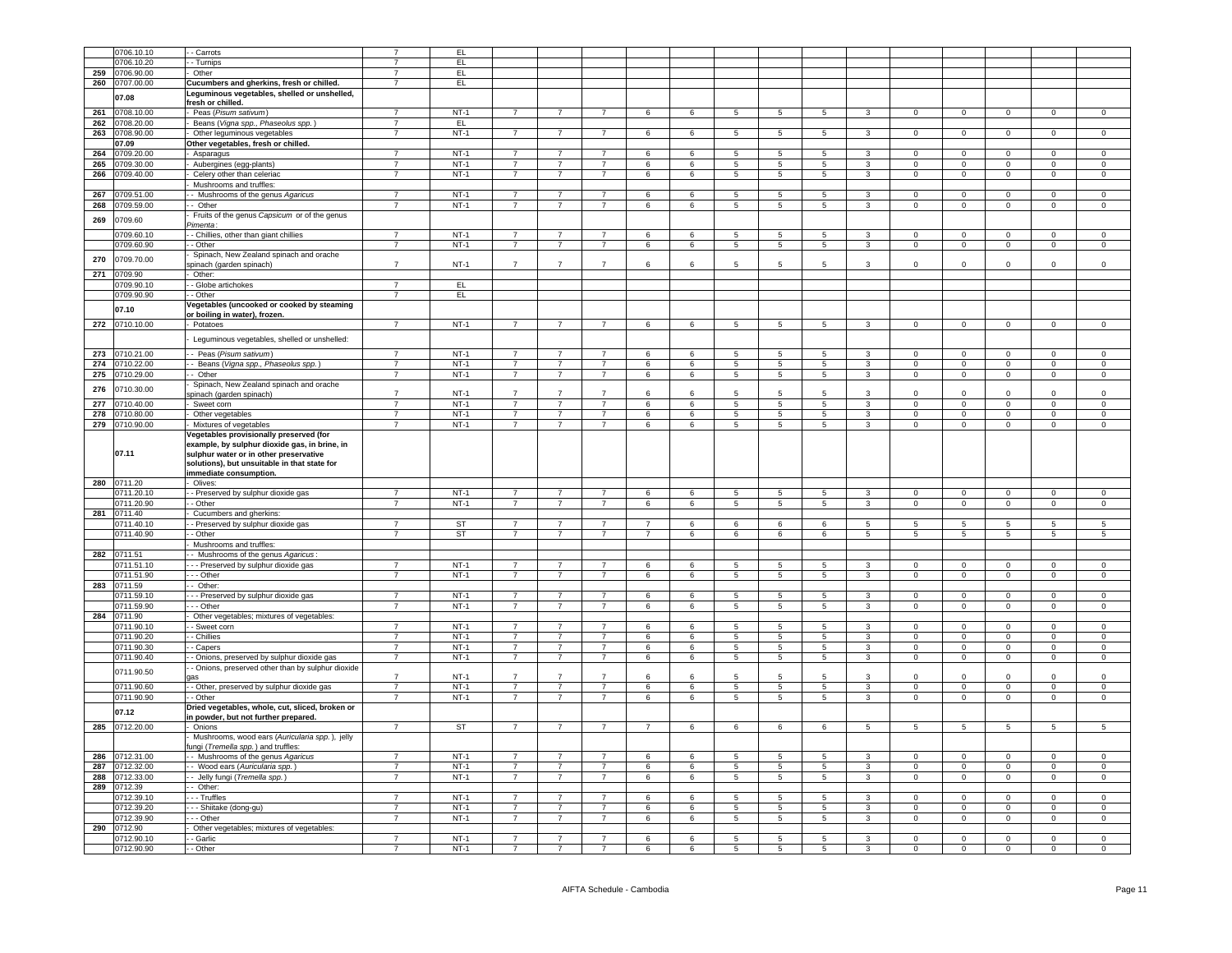|     | 07.13          | Dried leguminous vegetables, shelled, whether                                                                                                                                                                                            |                |            |                |                 |                |                |                 |                 |                 |                 |                         |                |                |                |                |                |
|-----|----------------|------------------------------------------------------------------------------------------------------------------------------------------------------------------------------------------------------------------------------------------|----------------|------------|----------------|-----------------|----------------|----------------|-----------------|-----------------|-----------------|-----------------|-------------------------|----------------|----------------|----------------|----------------|----------------|
|     |                | <u>or not skinned or split.</u>                                                                                                                                                                                                          |                |            |                |                 |                |                |                 |                 |                 |                 |                         |                |                |                |                |                |
| 291 | 0713.10        | Peas (Pisum sativum):                                                                                                                                                                                                                    |                |            |                |                 |                |                |                 |                 |                 |                 |                         |                |                |                |                |                |
|     | 0713.10.10     | - Suitable for sowing                                                                                                                                                                                                                    | $\overline{0}$ | $NT-1$     | $\overline{0}$ | $\overline{0}$  | $\overline{0}$ | $\overline{0}$ | $\circ$         | $\overline{0}$  | $\mathbf 0$     | $\overline{0}$  | $\overline{0}$          | $\circ$        | $\overline{0}$ | $\mathbf 0$    | $\circ$        | $\overline{0}$ |
|     | 0713.10.90     | - Other                                                                                                                                                                                                                                  | $\overline{7}$ | $NT-1$     | $7^{\circ}$    | $\overline{7}$  | $7^{\circ}$    | 6              | 6               | $5\overline{5}$ | $5\phantom{.0}$ | $5\overline{5}$ | $\mathbf{3}$            | $\overline{0}$ | $\overline{0}$ | $\overline{0}$ | $\overline{0}$ | $\overline{0}$ |
|     | 292 0713.20    | Chickpeas (garbanzos):                                                                                                                                                                                                                   |                |            |                |                 |                |                |                 |                 |                 |                 |                         |                |                |                |                |                |
|     | 0713.20.10     | - Suitable for sowing                                                                                                                                                                                                                    | $\overline{0}$ | $NT-1$     | $\Omega$       | $\overline{0}$  | $\Omega$       | $\overline{0}$ | $\Omega$        | $\overline{0}$  | $\Omega$        | $\Omega$        | $\Omega$                | $\Omega$       | $\overline{0}$ | $\Omega$       | $\Omega$       | $\Omega$       |
|     | 0713.20.90     |                                                                                                                                                                                                                                          |                | $NT-1$     |                |                 |                |                |                 |                 |                 |                 |                         |                |                |                |                |                |
|     |                | - Other                                                                                                                                                                                                                                  | $\overline{7}$ |            | $\overline{7}$ | $\overline{7}$  | $\overline{7}$ | 6              | 6               | 5               | $5\phantom{.0}$ | 5               | $\mathbf{3}$            | $\mathsf 0$    | $\circ$        | $\mathbf{0}$   | $\mathsf 0$    | $\mathsf 0$    |
|     |                | Beans (Vigna spp., Phaseolus spp.)                                                                                                                                                                                                       |                |            |                |                 |                |                |                 |                 |                 |                 |                         |                |                |                |                |                |
| 293 | 0713.31        | - Beans of the species Vigna mungo (L.) Hepper                                                                                                                                                                                           |                |            |                |                 |                |                |                 |                 |                 |                 |                         |                |                |                |                |                |
|     |                | or Vigna radiata (L.) Wilczek:                                                                                                                                                                                                           |                |            |                |                 |                |                |                 |                 |                 |                 |                         |                |                |                |                |                |
|     | 0713.31.10     | - - Suitable for sowing                                                                                                                                                                                                                  | $\mathbf 0$    | $NT-1$     | $\overline{0}$ | $\overline{0}$  | $\mathbf 0$    | $\overline{0}$ | $\pmb{0}$       | $\mathsf 0$     | $\pmb{0}$       | $\mathbf 0$     | $\mathbf 0$             | $\mathsf 0$    | $\mathbf 0$    | $\mathbf 0$    | $\mathbf 0$    | $\mathsf 0$    |
|     | 0713.31.90     | - - Other                                                                                                                                                                                                                                | $\overline{7}$ | $NT-1$     | $\overline{7}$ | $\overline{7}$  | $\overline{7}$ | $\overline{6}$ | 6               | 5               | 5               | $5\overline{5}$ | $\mathbf{3}$            | $\overline{0}$ | $\overline{0}$ | $\overline{0}$ | $\mathbf 0$    | $\overline{0}$ |
|     |                |                                                                                                                                                                                                                                          |                |            |                |                 |                |                |                 |                 |                 |                 |                         |                |                |                |                |                |
| 294 | 0713.32        | - Small red (Adzuki) beans (Phaseolus or Vigna                                                                                                                                                                                           |                |            |                |                 |                |                |                 |                 |                 |                 |                         |                |                |                |                |                |
|     |                | angularis):                                                                                                                                                                                                                              |                |            |                |                 |                |                |                 |                 |                 |                 |                         |                |                |                |                |                |
|     | 0713.32.10     | --- Suitable for sowing                                                                                                                                                                                                                  | $\Omega$       | $NT-1$     | $\overline{0}$ | $\mathbf{0}$    | $\mathbf 0$    | $\overline{0}$ | $\mathbf 0$     | $\overline{0}$  | $\mathbf 0$     | $\mathbf{0}$    | $\mathbf{0}$            | $\Omega$       | $\overline{0}$ | $\circ$        | $\mathbf 0$    | $\mathbf 0$    |
|     | 0713.32.90     | - - Other                                                                                                                                                                                                                                | $\overline{7}$ | $NT-1$     | $\overline{7}$ | $\overline{7}$  | $\overline{7}$ | 6              | 6               | 5               | 5               | 5               | $\overline{3}$          | $\mathbf 0$    | $\mathbf 0$    | $\mathbf{0}$   | $\mathbf 0$    | $\mathbf 0$    |
|     |                | - Kidney beans, including white pea beans                                                                                                                                                                                                |                |            |                |                 |                |                |                 |                 |                 |                 |                         |                |                |                |                |                |
| 295 | 0713.33        | Phaseolus vulgaris):                                                                                                                                                                                                                     |                |            |                |                 |                |                |                 |                 |                 |                 |                         |                |                |                |                |                |
|     | 0713.33.10     | - Suitable for sowing                                                                                                                                                                                                                    | $\mathbf 0$    | $NT-1$     | $\mathsf 0$    | $\mathbf 0$     | $\mathsf 0$    | $\overline{0}$ | $\pmb{0}$       | $\mathsf 0$     | $\pmb{0}$       | $\mathbf 0$     | $\mathbf 0$             | $\mathsf 0$    | $\mathbf 0$    | $\mathbf 0$    | $\mathbf 0$    | $\mathsf 0$    |
|     | 0713.33.90     | - Other                                                                                                                                                                                                                                  | $\overline{7}$ | $NT-1$     | $\overline{7}$ | $\overline{7}$  | $\overline{7}$ | $\,6\,$        | $\,6\,$         | $5\phantom{.0}$ | $5\phantom{.0}$ | 5               | $\mathbf{3}$            | $\mathbf 0$    | $\mathbf 0$    | $\mathbf 0$    | $\mathsf 0$    | $\mathsf 0$    |
|     |                |                                                                                                                                                                                                                                          |                |            |                |                 |                |                |                 |                 |                 |                 |                         |                |                |                |                |                |
| 296 | 0713.39        | Other:                                                                                                                                                                                                                                   |                |            |                |                 |                |                |                 |                 |                 |                 |                         |                |                |                |                |                |
|     | 0713.39.10     | - Suitable for sowing                                                                                                                                                                                                                    | $\Omega$       | $NT-1$     | $\overline{0}$ | $\overline{0}$  | $\overline{0}$ | $\overline{0}$ | $\Omega$        | $\overline{0}$  | $\Omega$        | $\Omega$        | $\Omega$                | $\Omega$       | $\overline{0}$ | $\Omega$       | $\overline{0}$ | $\mathbf 0$    |
|     | 0713.39.90     | - Other                                                                                                                                                                                                                                  | $\overline{7}$ | $NT-1$     | $\overline{7}$ | $\overline{7}$  | $\overline{7}$ | 6              | 6               | 5               | 5               | 5               | 3                       | $\mathbf 0$    | $\mathbf 0$    | $\mathbf 0$    | $\Omega$       | $\mathbf 0$    |
|     | 297 0713.40    | Lentils:                                                                                                                                                                                                                                 |                |            |                |                 |                |                |                 |                 |                 |                 |                         |                |                |                |                |                |
|     | 0713.40.10     | - Suitable for sowing                                                                                                                                                                                                                    | $\mathbf{0}$   | $NT-1$     | $\circ$        | $\mathbf{0}$    | $\mathbf 0$    | $\mathbf{0}$   | $\mathbf 0$     | $\mathbf 0$     | $\mathbf 0$     | $\mathbf 0$     | $\mathbf 0$             | $\mathbf 0$    | $\mathbf 0$    | $\mathbf 0$    | $\mathbf 0$    | $\mathbf 0$    |
|     |                | - Other                                                                                                                                                                                                                                  | $\overline{7}$ | $NT-1$     | $\overline{7}$ | $\overline{7}$  | $\overline{7}$ |                |                 |                 |                 | 5               |                         | $\mathbf 0$    |                | $\mathbf 0$    | $\mathbf 0$    | $\mathsf 0$    |
|     | 0713.40.90     |                                                                                                                                                                                                                                          |                |            |                |                 |                | 6              | 6               | 5               | 5               |                 | $\mathbf{3}$            |                | $\mathbf 0$    |                |                |                |
|     |                | Broad beans (Vicia faba var. major) and horse                                                                                                                                                                                            |                |            |                |                 |                |                |                 |                 |                 |                 |                         |                |                |                |                |                |
| 298 | 0713.50        | eans (Vicia faba var. equina, Vicia faba var.                                                                                                                                                                                            |                |            |                |                 |                |                |                 |                 |                 |                 |                         |                |                |                |                |                |
|     |                | ninor):                                                                                                                                                                                                                                  |                |            |                |                 |                |                |                 |                 |                 |                 |                         |                |                |                |                |                |
|     | 0713.50.10     | - Suitable for sowing                                                                                                                                                                                                                    | $\overline{0}$ | $NT-1$     | $\mathsf 0$    | $\mathbf 0$     | $\mathsf 0$    | $\overline{0}$ | $\mathsf 0$     | $\overline{0}$  | $\mathsf 0$     | $\mathbf 0$     | $\mathsf 0$             | $\mathsf 0$    | $\mathbf 0$    | $\mathsf 0$    | $\mathsf 0$    | $\mathsf 0$    |
|     | 0713.50.90     | - Other                                                                                                                                                                                                                                  | $\overline{7}$ | $NT-1$     | $\overline{7}$ | $7\overline{ }$ | $\overline{7}$ | 6              | 6               | $5\overline{5}$ | $5\overline{5}$ | $5\overline{5}$ | $\mathbf{3}$            | $\overline{0}$ | $\overline{0}$ | $\overline{0}$ | $\overline{0}$ | $\overline{0}$ |
|     | 299 0713.90    | Other:                                                                                                                                                                                                                                   |                |            |                |                 |                |                |                 |                 |                 |                 |                         |                |                |                |                |                |
|     |                |                                                                                                                                                                                                                                          | $\Omega$       | $NT-1$     |                |                 |                |                |                 |                 |                 |                 |                         | $\Omega$       |                |                |                |                |
|     | 0713.90.10     | - Suitable for sowing                                                                                                                                                                                                                    |                |            | $\overline{0}$ | $\overline{0}$  | $\mathbf 0$    | $\overline{0}$ | $\pmb{0}$       | $\overline{0}$  | $\mathbf 0$     | $\overline{0}$  | $\overline{0}$          |                | $\overline{0}$ | $\overline{0}$ | $\mathbf 0$    | $\mathbf 0$    |
|     | 0713.90.90     | - Other                                                                                                                                                                                                                                  | $\overline{7}$ | $NT-1$     | $\overline{7}$ | $\overline{7}$  | $\overline{7}$ | 6              | 6               | $\overline{5}$  | $\overline{5}$  | 5               | $\overline{3}$          | $\overline{0}$ | $\overline{0}$ | $\overline{0}$ | $\overline{0}$ | $\overline{0}$ |
|     | 07.14          | Manioc, arrowroot, salep, Jerusalem artichokes,<br>sweet potatoes and similar roots and tubers<br>with high starch or inulin content, fresh, chilled,<br>frozen or dried, whether or not sliced or in the<br>form of pellets; sago pith. |                |            |                |                 |                |                |                 |                 |                 |                 |                         |                |                |                |                |                |
|     |                |                                                                                                                                                                                                                                          |                |            |                |                 |                |                |                 |                 |                 |                 |                         |                |                |                |                |                |
|     | 300 0714.10    | Manioc (cassava):                                                                                                                                                                                                                        |                |            |                |                 |                |                |                 |                 |                 |                 |                         |                |                |                |                |                |
|     |                | - Sliced or in the form of pellets:                                                                                                                                                                                                      |                |            |                |                 |                |                |                 |                 |                 |                 |                         |                |                |                |                |                |
|     | 0714.10.11     | - - Dried chips                                                                                                                                                                                                                          | $\overline{7}$ | $NT-1$     | $\overline{7}$ |                 | $\overline{7}$ | 6              | 6               | 5               | $5\overline{5}$ | 5               | 3                       | $\mathbf{0}$   | $^{\circ}$     | $\Omega$       | $\Omega$       | $\mathbf 0$    |
|     | 0714.10.19     | - - Other                                                                                                                                                                                                                                | $\overline{7}$ | $NT-1$     | $\overline{7}$ | $\overline{7}$  | $\overline{7}$ | 6              | 6               | $5\phantom{.0}$ | $5\phantom{.0}$ | $5\overline{5}$ | 3                       | $\overline{0}$ | $\overline{0}$ | $\overline{0}$ | $\mathbf 0$    | $\overline{0}$ |
|     |                |                                                                                                                                                                                                                                          |                | $NT-1$     |                |                 |                |                |                 |                 |                 |                 |                         |                |                |                |                |                |
|     | 0714.10.90     | - Other                                                                                                                                                                                                                                  | $\overline{7}$ |            | $\overline{7}$ | $\overline{7}$  | $\overline{7}$ | 6              | 6               | $5\overline{)}$ | 5               | $5\overline{5}$ | $\overline{\mathbf{3}}$ | $\overline{0}$ | $\overline{0}$ | $\mathbf{0}$   | $\overline{0}$ | $\overline{0}$ |
|     | 301 0714.20.00 | Sweet potatoes                                                                                                                                                                                                                           | $\overline{7}$ | $NT-1$     | $\overline{7}$ | $\overline{7}$  | $\overline{7}$ | 6              | $\,6\,$         | $5\phantom{.0}$ | $\,$ 5 $\,$     | 5               | $\mathbf{3}$            | $\mathbf 0$    | $\mathbf 0$    | $\mathbf 0$    | $\mathbf 0$    | $\mathsf 0$    |
| 302 | 0714.90        | Other:                                                                                                                                                                                                                                   |                |            |                |                 |                |                |                 |                 |                 |                 |                         |                |                |                |                |                |
|     | 0714.90.10     | Sago pith                                                                                                                                                                                                                                | $\overline{7}$ | $NT-1$     | $\overline{7}$ | $\overline{7}$  | $\overline{7}$ | 6              | 6               | 5               | 5               | 5               | 3                       | $^{\circ}$     | $\,0\,$        | $^{\circ}$     | $\mathbf 0$    | $\mathbf 0$    |
|     | 0714.90.90     | - Other                                                                                                                                                                                                                                  | $\overline{7}$ | $NT-1$     | $\overline{7}$ | $\overline{7}$  | $\overline{7}$ | 6              | 6               | $\overline{5}$  | 5               | $5\phantom{.0}$ | $\overline{3}$          | $\,0\,$        | $\overline{0}$ | $\mathbf 0$    | $\overline{0}$ | $\mathbf 0$    |
|     |                |                                                                                                                                                                                                                                          |                |            |                |                 |                |                |                 |                 |                 |                 |                         |                |                |                |                |                |
|     | 08.01          | Coconuts, Brazil nuts and cashew nuts, fresh<br>or dried, whether or not shelled or peeled.<br>Coconuts:                                                                                                                                 |                |            |                |                 |                |                |                 |                 |                 |                 |                         |                |                |                |                |                |
| 303 | 0801.11.00     | - Desiccated                                                                                                                                                                                                                             | $\overline{7}$ | EL         |                |                 |                |                |                 |                 |                 |                 |                         |                |                |                |                |                |
|     |                |                                                                                                                                                                                                                                          |                |            |                |                 |                |                |                 |                 |                 |                 |                         |                |                |                |                |                |
| 304 | 0801.19.00     | Other                                                                                                                                                                                                                                    | $\overline{7}$ | EL         |                |                 |                |                |                 |                 |                 |                 |                         |                |                |                |                |                |
|     |                | Brazil nuts:                                                                                                                                                                                                                             |                |            |                |                 |                |                |                 |                 |                 |                 |                         |                |                |                |                |                |
| 305 | 0801.21.00     | - In shell                                                                                                                                                                                                                               | $\overline{7}$ | $NT-1$     | $\overline{7}$ | $\overline{7}$  | $\overline{7}$ | 6              | $6\overline{6}$ | $\overline{5}$  | 5               | 5               | 3                       | $\mathbf{0}$   | $\overline{0}$ | $\mathbf{0}$   | $\overline{0}$ | $\overline{0}$ |
| 306 | 0801.22.00     | - Shelled                                                                                                                                                                                                                                | $\overline{7}$ | $NT-1$     | $\overline{7}$ | $\overline{7}$  | $\overline{7}$ | 6              | 6               | $5\overline{5}$ | $5\phantom{.0}$ | $5\overline{5}$ | $\mathbf{3}$            | $\mathsf 0$    | $\circ$        | $\circ$        | $\mathbf 0$    | $\circ$        |
|     |                | Cashew nuts:                                                                                                                                                                                                                             |                |            |                |                 |                |                |                 |                 |                 |                 |                         |                |                |                |                |                |
|     | 307 0801.31.00 | - In shell                                                                                                                                                                                                                               | $\overline{7}$ | <b>HSL</b> |                |                 |                |                |                 |                 |                 |                 |                         |                |                |                |                |                |
|     |                | - Shelled                                                                                                                                                                                                                                | $\overline{7}$ |            |                |                 |                |                |                 |                 |                 |                 |                         |                |                |                |                |                |
| 308 | 0801.32.00     |                                                                                                                                                                                                                                          |                | <b>HSL</b> |                |                 |                |                |                 |                 |                 |                 |                         |                |                |                |                |                |
|     | 08.02          | Other nuts, fresh or dried, whether or not<br>shelled or peeled.<br>Almonds:                                                                                                                                                             |                |            |                |                 |                |                |                 |                 |                 |                 |                         |                |                |                |                |                |
|     | 309 0802.11.00 | - In shell                                                                                                                                                                                                                               | $\overline{7}$ | $NT-1$     | $\overline{7}$ | $\overline{7}$  | $\overline{7}$ | 6              | 6               | 5               | 5               | 5               | 3                       | $\Omega$       | $\Omega$       | $\Omega$       | $\Omega$       | $\Omega$       |
|     |                |                                                                                                                                                                                                                                          |                |            |                |                 |                |                |                 |                 |                 |                 |                         |                |                |                |                |                |
|     | 310 0802.12.00 | - Shelled                                                                                                                                                                                                                                | $\overline{7}$ | $NT-1$     | $\overline{7}$ | $7\overline{ }$ | $\overline{7}$ | 6              | 6               | $5\overline{5}$ | $5\phantom{.0}$ | $5\overline{5}$ | $\mathbf{3}$            | $\overline{0}$ | $\overline{0}$ | $\overline{0}$ | $\mathbf 0$    | $\overline{0}$ |
|     |                | Hazelnuts or filberts (Corylus spp.)                                                                                                                                                                                                     |                |            |                |                 |                |                |                 |                 |                 |                 |                         |                |                |                |                |                |
|     | 311 0802.21.00 | - In shell                                                                                                                                                                                                                               | $\overline{7}$ | $NT-1$     | $\overline{7}$ | $\overline{7}$  | $\overline{7}$ | 6              | 6               | $5\phantom{.0}$ | 5               | 5               | $\mathbf{3}$            | $\Omega$       | $\mathbf 0$    | $\mathbf{0}$   | $\mathsf 0$    | $\mathbf 0$    |
| 312 | 0802.22.00     | Shelled                                                                                                                                                                                                                                  | $\overline{7}$ | $NT-1$     | $\overline{7}$ | $\overline{7}$  | $\overline{7}$ | 6              | 6               | 5               | 5               | $5^{\circ}$     | 3                       | $\mathbf 0$    | $\mathbf{0}$   | $\mathbf{0}$   | $\mathbf 0$    | $\mathbf 0$    |
|     |                | Walnuts:                                                                                                                                                                                                                                 |                |            |                |                 |                |                |                 |                 |                 |                 |                         |                |                |                |                |                |
|     |                |                                                                                                                                                                                                                                          |                |            |                |                 |                |                |                 |                 |                 |                 |                         |                |                |                |                |                |
| 313 | 0802.31.00     | In shell                                                                                                                                                                                                                                 | $\overline{7}$ | $NT-1$     | $\overline{7}$ | $\overline{7}$  | $\overline{7}$ | 6              | 6               | $5 -$           | -5              | -5              | 3                       | $\Omega$       | $\mathbf 0$    | $\mathbf{0}$   | $\Omega$       | $\mathbf 0$    |
| 314 | 0802.32.00     | - Shelled                                                                                                                                                                                                                                | $\overline{7}$ | $NT-1$     | $\overline{7}$ | $\overline{7}$  | $\overline{7}$ | 6              | $\epsilon$      | 5.              | -5              | 5               | $\mathbf{3}$            | $\Omega$       | $\mathbf 0$    | $\mathbf 0$    | $\mathsf 0$    | $\mathbf 0$    |
| 315 | 0802.40.00     | Chestnuts (Castanea spp.)                                                                                                                                                                                                                | $\overline{7}$ | $NT-1$     |                | $\overline{7}$  | $\overline{7}$ | 6              | 6               | $\overline{5}$  | $5\overline{5}$ | $\overline{5}$  | $\overline{\mathbf{3}}$ | $\Omega$       | $\overline{0}$ | $\Omega$       | $\overline{0}$ | $\Omega$       |
|     | 316 0802.50.00 | Pistachios                                                                                                                                                                                                                               | $\overline{7}$ | $NT-1$     | $\overline{7}$ | $\overline{7}$  | $\overline{7}$ | 6              | 6               | $\overline{5}$  | 5               | $5\overline{)}$ | $\overline{3}$          | $\mathbf 0$    | $\overline{0}$ | $\mathbf 0$    | $\mathbf 0$    | $\overline{0}$ |
|     | 317 0802.60.00 | Macadamia nuts                                                                                                                                                                                                                           | $\overline{7}$ | $NT-1$     | $\overline{7}$ | $\overline{7}$  | $\overline{7}$ | 6              | 6               | $5\phantom{.0}$ | $5\phantom{.0}$ | $5\phantom{.0}$ | $\mathbf{3}$            | $\mathbf{0}$   | $\circ$        | $\mathbf{0}$   | $\mathbf 0$    | $\mathsf 0$    |
|     | 318 0802.90    | Other:                                                                                                                                                                                                                                   |                |            |                |                 |                |                |                 |                 |                 |                 |                         |                |                |                |                |                |
|     |                |                                                                                                                                                                                                                                          |                |            |                |                 |                |                |                 |                 |                 |                 |                         |                |                |                |                |                |
|     | 0802.90.10     | - Areca nuts (betel nuts)                                                                                                                                                                                                                | $\overline{7}$ | $NT-1$     | $\overline{7}$ | $\overline{7}$  | $\overline{7}$ | 6              | 6               | 5               | -5              | $5\phantom{.0}$ | $\mathbf{3}$            | $\mathsf 0$    | $\overline{0}$ | $\mathbf{0}$   | $\mathbf 0$    | $\mathbf 0$    |
|     | 0802.90.90     | - Other                                                                                                                                                                                                                                  | $\overline{7}$ | $NT-1$     | $\overline{7}$ | $\overline{7}$  | $\overline{7}$ | 6              | 6               | 5               | $5\phantom{.0}$ | 5               | $\mathbf{3}$            | $\mathsf 0$    | $\circ$        | $\mathbf{0}$   | $\mathbf 0$    | $\mathsf 0$    |
|     | 319 08.03      | Bananas, including plantains, fresh or dried.                                                                                                                                                                                            |                |            |                |                 |                |                |                 |                 |                 |                 |                         |                |                |                |                |                |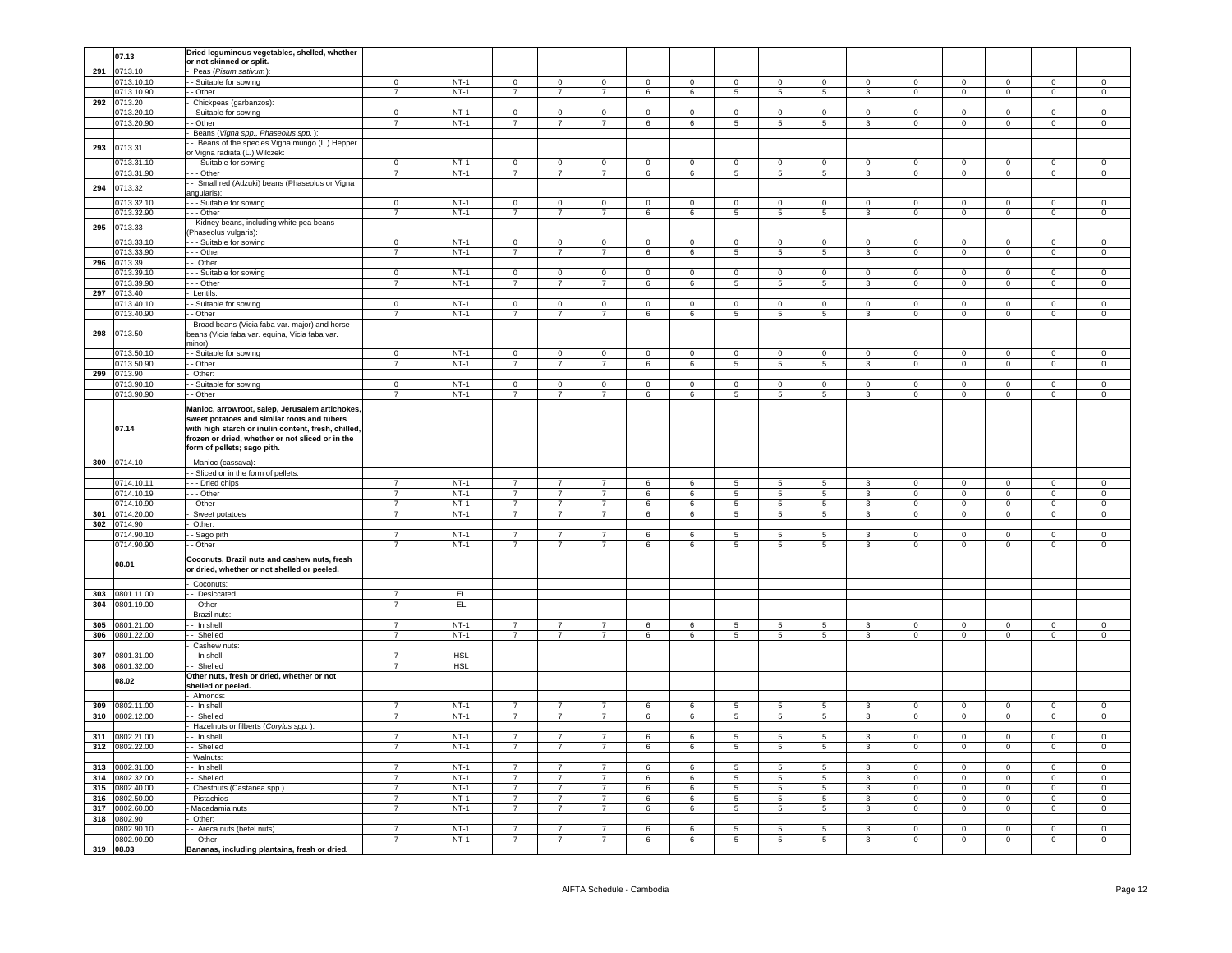|     | 0803.00.10     | Pisang mas, pisang rastali, pisang berangan and    |                |             |                |                |                |                |   |                 |                 |                 |              |                |                |                |                |                |
|-----|----------------|----------------------------------------------------|----------------|-------------|----------------|----------------|----------------|----------------|---|-----------------|-----------------|-----------------|--------------|----------------|----------------|----------------|----------------|----------------|
|     |                | isang embun                                        | $\overline{7}$ | <b>NT-1</b> | 7              |                |                | 6              | 6 | 5               | 5               | 5               | 3            | 0              | $\mathbf 0$    | 0              | $\mathbf 0$    | 0              |
|     | 0803.00.90     | Other                                              | $\overline{7}$ | $NT-1$      | $\overline{7}$ | $\overline{7}$ | $\overline{7}$ | 6              | 6 | 5               | $5\phantom{.0}$ | 5               | 3            | $\mathbf 0$    | $\mathbf 0$    | $\mathbf 0$    | $\mathbf 0$    | $\circ$        |
|     |                |                                                    |                |             |                |                |                |                |   |                 |                 |                 |              |                |                |                |                |                |
|     | 08.04          | Dates, figs, pineapples, avocados, guavas,         |                |             |                |                |                |                |   |                 |                 |                 |              |                |                |                |                |                |
|     |                | mangoes and mangosteens, fresh or dried.           |                |             |                |                |                |                |   |                 |                 |                 |              |                |                |                |                |                |
| 320 | 0804.10.00     | Dates                                              | $\overline{7}$ | $NT-1$      | $\overline{7}$ |                |                | 6              | 6 | 5               | 5               | 5               | 3            | $\Omega$       | $\mathbf 0$    | $\mathbf 0$    | $\Omega$       | 0              |
| 321 | 0804.20.00     | Figs                                               | $\overline{7}$ | $NT-1$      | $\overline{7}$ | $\overline{7}$ | $\overline{7}$ | 6              | 6 | 5               | $5\phantom{.0}$ | 5               | $\mathbf{3}$ | $\mathbf 0$    | $\mathbf 0$    | $\mathsf 0$    | $\Omega$       | $\mathsf 0$    |
| 322 | 0804.30.00     | Pineapples                                         | $\overline{7}$ | EL.         |                |                |                |                |   |                 |                 |                 |              |                |                |                |                |                |
|     |                |                                                    |                |             |                |                |                |                |   |                 |                 |                 |              |                |                |                |                |                |
| 323 | 0804.40.00     | Avocados                                           | $\overline{7}$ | $NT-1$      | $7^{\circ}$    | $\overline{7}$ | $\overline{7}$ | 6              | 6 | 5               | 5               | 5               | 3            | $\mathbf 0$    | $\overline{0}$ | $\overline{0}$ | $\overline{0}$ | $\mathsf 0$    |
| 324 | 0804.50        | Guavas, mangoes and mangosteens:                   |                |             |                |                |                |                |   |                 |                 |                 |              |                |                |                |                |                |
|     | 0804.50.1      | Guavas                                             | $\overline{7}$ | EL.         |                |                |                |                |   |                 |                 |                 |              |                |                |                |                |                |
|     |                |                                                    | $\overline{7}$ |             |                |                |                |                |   |                 |                 |                 |              |                |                |                |                |                |
|     | 0804.50.20     | Mangoes                                            |                | EL          |                |                |                |                |   |                 |                 |                 |              |                |                |                |                |                |
|     | 0804.50.30     | - Mangosteens                                      | $\overline{7}$ | EL.         |                |                |                |                |   |                 |                 |                 |              |                |                |                |                |                |
|     | 08.05          | Citrus fruit, fresh or dried.                      |                |             |                |                |                |                |   |                 |                 |                 |              |                |                |                |                |                |
| 325 | 0805.10        | Oranges                                            |                |             |                |                |                |                |   |                 |                 |                 |              |                |                |                |                |                |
|     |                |                                                    |                |             |                |                |                |                |   |                 |                 |                 |              |                |                |                |                |                |
|     | 0805.10.1      | - Fresh                                            | $\overline{7}$ | EL.         |                |                |                |                |   |                 |                 |                 |              |                |                |                |                |                |
|     | 0805.10.20     | - Dried                                            | $\overline{7}$ | EL.         |                |                |                |                |   |                 |                 |                 |              |                |                |                |                |                |
|     |                |                                                    |                |             |                |                |                |                |   |                 |                 |                 |              |                |                |                |                |                |
| 326 | 0805.20.00     | Mandarins (including tangerines and satsumas);     |                |             |                |                |                |                |   |                 |                 |                 |              |                |                |                |                |                |
|     |                | clementines, wilkings and similar citrus hybrids   | $\overline{7}$ | $NT-1$      | $\overline{7}$ | $\overline{7}$ |                | 6              | 6 | 5               | 5               | 5               | 3            | 0              | $\mathbf 0$    | 0              | $\mathbf 0$    | $\mathbf 0$    |
|     |                |                                                    |                |             |                |                |                |                |   |                 |                 |                 |              |                |                |                |                |                |
| 327 | 805.40.00      | Grapefruit, including pomelos                      | $\overline{7}$ | $NT-1$      | $\overline{7}$ | $\overline{7}$ | $\overline{7}$ | 6              | 6 | $5\overline{)}$ | $5\phantom{.0}$ | $5\phantom{.0}$ | $\mathbf{3}$ | $\mathbf 0$    | $\overline{0}$ | $\overline{0}$ | $\overline{0}$ | $\mathsf 0$    |
| 328 | 0805.50.00     | Lemons (Citrus limon, Citrus limonum) and limes    |                |             |                |                |                |                |   |                 |                 |                 |              |                |                |                |                |                |
|     |                | Citrus aurantifolia, Citrus latifolia)             | $\overline{7}$ | $NT-1$      | $\overline{7}$ | 7              |                | 6              | 6 | 5               | 5               | 5               | 3            | $\Omega$       | $\mathbf 0$    | $^{\circ}$     | $\Omega$       | $\mathsf 0$    |
| 329 | 0805.90.00     | Other                                              | $\overline{7}$ | $NT-1$      | $\overline{7}$ | $\overline{7}$ | $\overline{7}$ | 6              | 6 | 5               | 5               | 5               | $\mathbf{3}$ | $\mathbf{0}$   | $\mathbf 0$    | $\mathbf 0$    | $\mathbf 0$    | $\mathsf 0$    |
|     | 08.06          | Grapes, fresh or dried.                            |                |             |                |                |                |                |   |                 |                 |                 |              |                |                |                |                |                |
|     |                |                                                    |                |             |                |                |                |                |   |                 |                 |                 |              |                |                |                |                |                |
| 330 | 0806.10.00     | Fresh                                              | $\overline{7}$ | <b>ST</b>   | $\overline{7}$ | $\overline{7}$ | $\overline{7}$ | $\overline{7}$ | 6 | 6               | 6               | 6               | 5            | 5              | $\overline{5}$ | 5              | 5              | 5              |
| 331 | 0806.20.00     | Dried                                              | $\overline{7}$ | $NT-1$      | $\overline{7}$ | $\overline{7}$ | $\overline{7}$ | 6              | 6 | 5               | 5               | 5               | 3            | $\mathbf 0$    | $\mathbf 0$    | $\mathbf 0$    | 0              | $\mathbf 0$    |
|     |                | Melons (including watermelons) and papaws          |                |             |                |                |                |                |   |                 |                 |                 |              |                |                |                |                |                |
|     | 08.07          | (papayas), fresh.                                  |                |             |                |                |                |                |   |                 |                 |                 |              |                |                |                |                |                |
|     |                | Melons (including watermelons):                    |                |             |                |                |                |                |   |                 |                 |                 |              |                |                |                |                |                |
|     |                |                                                    |                |             |                |                |                |                |   |                 |                 |                 |              |                |                |                |                |                |
| 332 | 0807.11.00     | - Watermelons                                      | $\overline{7}$ | EL.         |                |                |                |                |   |                 |                 |                 |              |                |                |                |                |                |
| 333 | 0807.19.00     | - Other                                            | $\overline{7}$ | E           |                |                |                |                |   |                 |                 |                 |              |                |                |                |                |                |
| 334 | 0807.20        | Papaws (papayas):                                  |                |             |                |                |                |                |   |                 |                 |                 |              |                |                |                |                |                |
|     | 0807.20.10     | - Mardi backcross solo (betik solo)                | $\overline{7}$ | $NT-1$      | 7              | 7              | 7              | 6              | 6 | 5               | 5               | 5               | 3            | $^{\circ}$     | $\mathbf 0$    | $\mathbf 0$    | $\mathbf 0$    | $\mathsf 0$    |
|     |                |                                                    |                |             |                |                |                |                |   |                 |                 |                 |              |                |                |                |                |                |
|     | 0807.20.90     | - Other                                            | $\overline{7}$ | $NT-1$      | 7              | $\overline{7}$ | $\overline{7}$ | 6              | 6 | 5               | 5               | 5               | 3            | $\mathbf{0}$   | $\overline{0}$ | $\mathbf{0}$   | 0              | $\mathbf 0$    |
|     | 08.08          | Apples, pears and quinces, fresh.                  |                |             |                |                |                |                |   |                 |                 |                 |              |                |                |                |                |                |
| 335 | 0808.10.00     | Apples                                             | $\overline{7}$ | $NT-1$      | $\overline{7}$ | $\overline{7}$ | $\overline{7}$ | 6              | 6 | 5               | $5\phantom{.0}$ | 5               | $\mathbf{3}$ | $\mathbf{0}$   | $\,0\,$        | $\mathbf 0$    | $\mathbf 0$    | 0              |
| 336 | 0808.20.00     | Pears and quinces                                  | $\overline{7}$ | $NT-1$      | $\overline{7}$ | $\overline{7}$ | $\overline{7}$ | 6              | 6 | 5               | 5               | 5               | 3            | $\mathbf{0}$   | $\mathsf 0$    | $\circ$        | $\mathbf 0$    | $\mathsf 0$    |
|     |                |                                                    |                |             |                |                |                |                |   |                 |                 |                 |              |                |                |                |                |                |
|     | 08.09          | Apricots, cherries, peaches (including             |                |             |                |                |                |                |   |                 |                 |                 |              |                |                |                |                |                |
|     |                | nectarines), plums and sloes, fresh.               |                |             |                |                |                |                |   |                 |                 |                 |              |                |                |                |                |                |
| 337 | 0809.10.00     | Apricots                                           | 7              | $NT-1$      | 7              | 7              | $\overline{7}$ | 6              | 6 | 5               | 5               | 5               | 3            | $^{\circ}$     | $\mathbf{0}$   | $^{\circ}$     | $^{\circ}$     | 0              |
| 338 | 0809.20.00     | Cherries                                           | $\overline{7}$ | $NT-1$      | $\overline{7}$ | $\overline{7}$ | $\overline{7}$ | 6              | 6 | 5               | 5               | 5               | 3            | $\mathbf 0$    | $\mathbf 0$    | $\mathbf 0$    | $\mathbf 0$    | $\mathsf 0$    |
| 339 | 0809.30.00     | Peaches, including nectarines                      | $\overline{7}$ | $NT-1$      | $\overline{7}$ | $\overline{7}$ | $\overline{7}$ | 6              | 6 | 5               | $5\phantom{.0}$ | 5               | $\mathbf{3}$ | $\mathbf 0$    | $\mathbf 0$    | $\mathsf 0$    | $\mathbf 0$    | $\,0\,$        |
| 340 | 0809.40.00     | Plums and sloes                                    | $\overline{7}$ | $NT-1$      | $\overline{7}$ | $\overline{7}$ | $\overline{7}$ | 6              | 6 | 5               | 5               | 5               | $\mathbf{3}$ | $\mathbf 0$    | $\mathbf{0}$   | $\overline{0}$ | $\mathbf 0$    | 0              |
|     |                |                                                    |                |             |                |                |                |                |   |                 |                 |                 |              |                |                |                |                |                |
|     | 08.10          | Other fruit, fresh.                                |                |             |                |                |                |                |   |                 |                 |                 |              |                |                |                |                |                |
| 341 | 0810.10.00     | Strawberries                                       | $\overline{7}$ | $NT-1$      | $\overline{7}$ | $\overline{7}$ | $\overline{7}$ | 6              | 6 | 5               | 5               | 5               | 3            | $\overline{0}$ | $\overline{0}$ | $\overline{0}$ | $\overline{0}$ | $\mathbf{0}$   |
|     |                | Raspberries, blackberries, mulberries and          |                |             |                |                |                |                |   |                 |                 |                 |              |                |                |                |                |                |
| 342 | 0810.20.00     | oganberries                                        | $\overline{7}$ | NT-1        | $\overline{7}$ | $\overline{7}$ | $\overline{7}$ | 6              | 6 | 5               | 5               | 5               | 3            | $\mathbf 0$    | $\mathbf 0$    | $\mathbf 0$    | 0              | 0              |
|     |                | Cranberries, bilberries and other fruits of the    |                |             |                |                |                |                |   |                 |                 |                 |              |                |                |                |                |                |
| 343 | 0810.40.00     | enus Vaccinium                                     | $\overline{7}$ | $NT-1$      | 7              | $\overline{7}$ | $\overline{7}$ | 6              | 6 | 5               | 5               | 5               | 3            | $\mathbf 0$    | $\mathbf 0$    | 0              | $\Omega$       | 0              |
|     |                |                                                    | $\overline{7}$ |             | $\overline{7}$ | $\overline{7}$ | $\overline{7}$ |                |   |                 |                 |                 |              |                |                |                |                |                |
| 344 | 0810.50.00     | Kiwifruit                                          |                | $NT-1$      |                |                |                | 6              | 6 | 5               | $5\phantom{.0}$ | 5               | $\mathbf{3}$ | $\mathbf 0$    | $\mathbf 0$    | $\mathbf 0$    | $\mathbf 0$    | $\,0\,$        |
| 345 | 0810.60.00     | Durians                                            | $\overline{7}$ | $NT-1$      | 7              | 7              | $\overline{7}$ | 6              | 6 | 5               | 5               | 5               | 3            | 0              | $\overline{0}$ | $\mathbf 0$    | 0              | 0              |
| 346 | 0810.90        | Other:                                             |                |             |                |                |                |                |   |                 |                 |                 |              |                |                |                |                |                |
|     | 0810.90.1      | Longans                                            | $\overline{7}$ | $NT-1$      | 7              | 7              | $\overline{7}$ | 6              | 6 | 5               | 5               | 5               | 3            | 0              | $\mathbf 0$    | 0              | 0              | $\mathbf 0$    |
|     | 0810.90.20     | - Lychees                                          | $\overline{7}$ | $NT-1$      | $\overline{7}$ | $\overline{7}$ | $\overline{7}$ | 6              | 6 | 5               | 5               | 5               | 3            | $\Omega$       | $\mathbf 0$    | $\mathbf 0$    | 0              | $\mathsf 0$    |
|     |                |                                                    |                |             |                | $\overline{7}$ | $\overline{7}$ |                |   |                 |                 |                 |              |                |                |                |                |                |
|     | 0810.90.30     | - Rambutan                                         | $\overline{7}$ | $NT-1$      | $\overline{7}$ |                |                | 6              | 6 | 5               | 5               | 5               | $\mathbf{3}$ | $\Omega$       | $\mathbf 0$    | $\mathsf 0$    | $\mathbf 0$    | $\,0\,$        |
|     | 0810.90.40     | - Langsat; starfruits                              | 7              | $NT-1$      | $\overline{7}$ | $\overline{7}$ | 7              | 6              | 6 | 5               | 5               | 5               | 3            | 0              | $\mathbf 0$    | $\mathbf 0$    | 0              | 0              |
|     | 0810.90.50     | - Jackfruits (cempedak and nangka)                 | $\overline{7}$ | $NT-1$      | $\overline{7}$ | $\overline{7}$ | $\overline{7}$ | 6              | 6 | 5               | 5               | 5               | 3            | $\Omega$       | $\mathbf 0$    | $\mathbf 0$    | $\mathbf 0$    | $\,0\,$        |
|     | 0810.90.60     | - Tamarinds                                        | $\overline{7}$ | $NT-1$      | 7              | $\overline{7}$ | $\overline{7}$ | 6              | 6 | 5               | 5               | 5               | 3            | $\mathbf 0$    | $\mathbf 0$    | $\mathbf 0$    | 0              | $\mathbf 0$    |
|     | 0810.90.70     | - Mata kucing                                      | $\overline{7}$ | $NT-1$      | $\overline{7}$ | $\overline{7}$ | $\overline{7}$ | 6              | 6 | 5               | 5               | 5               | 3            | $\mathbf 0$    | $\mathbf 0$    | $\mathbf 0$    | $\mathbf 0$    | $\mathbf 0$    |
|     |                |                                                    |                |             |                |                |                |                |   |                 |                 |                 |              |                |                |                |                |                |
|     | 0810.90.80     | - Black, white or red currants and gooseberries    |                |             |                |                |                |                |   |                 |                 |                 |              |                |                |                |                |                |
|     |                |                                                    | $\overline{7}$ | $NT-1$      | $\overline{7}$ | $\overline{7}$ | $\overline{7}$ | 6              | 6 | 5               | 5               | -5              | 3            | $\mathbf 0$    | $\Omega$       | $\Omega$       | $\mathbf 0$    | $\mathsf 0$    |
|     | 0810.90.90     | - Other                                            | $\overline{7}$ | $NT-1$      | $\overline{7}$ | $\overline{7}$ | $\overline{7}$ | 6              | 6 | 5               | 5               | 5               | 3            | 0              | $\,0\,$        | 0              | $\mathbf 0$    | 0              |
|     |                | Fruit and nuts, uncooked or cooked by              |                |             |                |                |                |                |   |                 |                 |                 |              |                |                |                |                |                |
|     |                | steaming or boiling in water, frozen, whether or   |                |             |                |                |                |                |   |                 |                 |                 |              |                |                |                |                |                |
|     | 08.11          | not containing added sugar or other                |                |             |                |                |                |                |   |                 |                 |                 |              |                |                |                |                |                |
|     |                |                                                    |                |             |                |                |                |                |   |                 |                 |                 |              |                |                |                |                |                |
|     |                | sweetening matter.                                 |                |             |                |                |                |                |   |                 |                 |                 |              |                |                |                |                |                |
| 347 | 0811.10.00     | Strawberries                                       | 7              | $NT-1$      | 7              | 7              | 7              | 6              | 6 | 5               | 5               | 5               | 3            | $\mathbf 0$    | $\mathbf 0$    | 0              | $\mathbf 0$    | 0              |
|     |                | Raspberries, blackberries, mulberries              |                |             |                |                |                |                |   |                 |                 |                 |              |                |                |                |                |                |
| 348 | 0811.20.00     | loganberries, black, white or red currants and     |                |             |                |                |                |                |   |                 |                 |                 |              |                |                |                |                |                |
|     |                | gooseberries                                       | $\overline{7}$ | $NT-1$      |                | $\overline{7}$ | $\overline{7}$ | 6              | 6 | $5\overline{5}$ | 5               | 5               | 3            | $\Omega$       | $\mathbf 0$    | $\mathbf 0$    | $\mathbf 0$    | $\mathsf 0$    |
|     | 349 0811.90.00 | Other                                              | $\overline{7}$ | $NT-1$      | $\overline{7}$ | $\overline{7}$ | $\overline{7}$ | 6              | 6 | 5               | $5\phantom{.0}$ | 5               | $\mathbf{3}$ | $\mathbf 0$    | $\mathbf 0$    | $\mathsf 0$    | $\mathsf 0$    | $\mathsf 0$    |
|     |                | Fruit and nuts, provisionally preserved (for       |                |             |                |                |                |                |   |                 |                 |                 |              |                |                |                |                |                |
|     |                |                                                    |                |             |                |                |                |                |   |                 |                 |                 |              |                |                |                |                |                |
|     |                | example, by sulphur dioxide gas, in brine, in      |                |             |                |                |                |                |   |                 |                 |                 |              |                |                |                |                |                |
|     | 08.12          | sulphur water or in other preservative             |                |             |                |                |                |                |   |                 |                 |                 |              |                |                |                |                |                |
|     |                | solutions), but unsuitable in that state for       |                |             |                |                |                |                |   |                 |                 |                 |              |                |                |                |                |                |
|     |                | immediate consumption.                             |                |             |                |                |                |                |   |                 |                 |                 |              |                |                |                |                |                |
|     | 350 0812.10.00 | Cherries                                           | $\overline{7}$ | $NT-1$      | $\overline{7}$ | $\overline{7}$ | $\overline{7}$ | 6              | 6 | $5\overline{)}$ | $5\phantom{.0}$ | $5^{\circ}$     | $\mathbf{3}$ | $\overline{0}$ | $\overline{0}$ | $\mathbf{0}$   | $\overline{0}$ | $\overline{0}$ |
|     |                |                                                    |                |             |                |                |                |                |   |                 |                 |                 |              |                |                |                |                |                |
| 351 | 0812.90.00     | Other                                              | $\overline{7}$ | $NT-1$      | $\overline{7}$ | $\overline{7}$ | $\overline{7}$ | 6              | 6 | $5^{\circ}$     | $5\overline{5}$ | 5 <sup>5</sup>  | $\mathbf{3}$ | $\mathbf{0}$   | $\mathbf{0}$   | $\overline{0}$ | $\overline{0}$ | $\circ$        |
|     |                | Fruit, dried, other than that of headings 08.01 to |                |             |                |                |                |                |   |                 |                 |                 |              |                |                |                |                |                |
|     | 08.13          | 08.06; mixtures of nuts or dried fruits of this    |                |             |                |                |                |                |   |                 |                 |                 |              |                |                |                |                |                |
|     |                | Chapter.                                           |                |             |                |                |                |                |   |                 |                 |                 |              |                |                |                |                |                |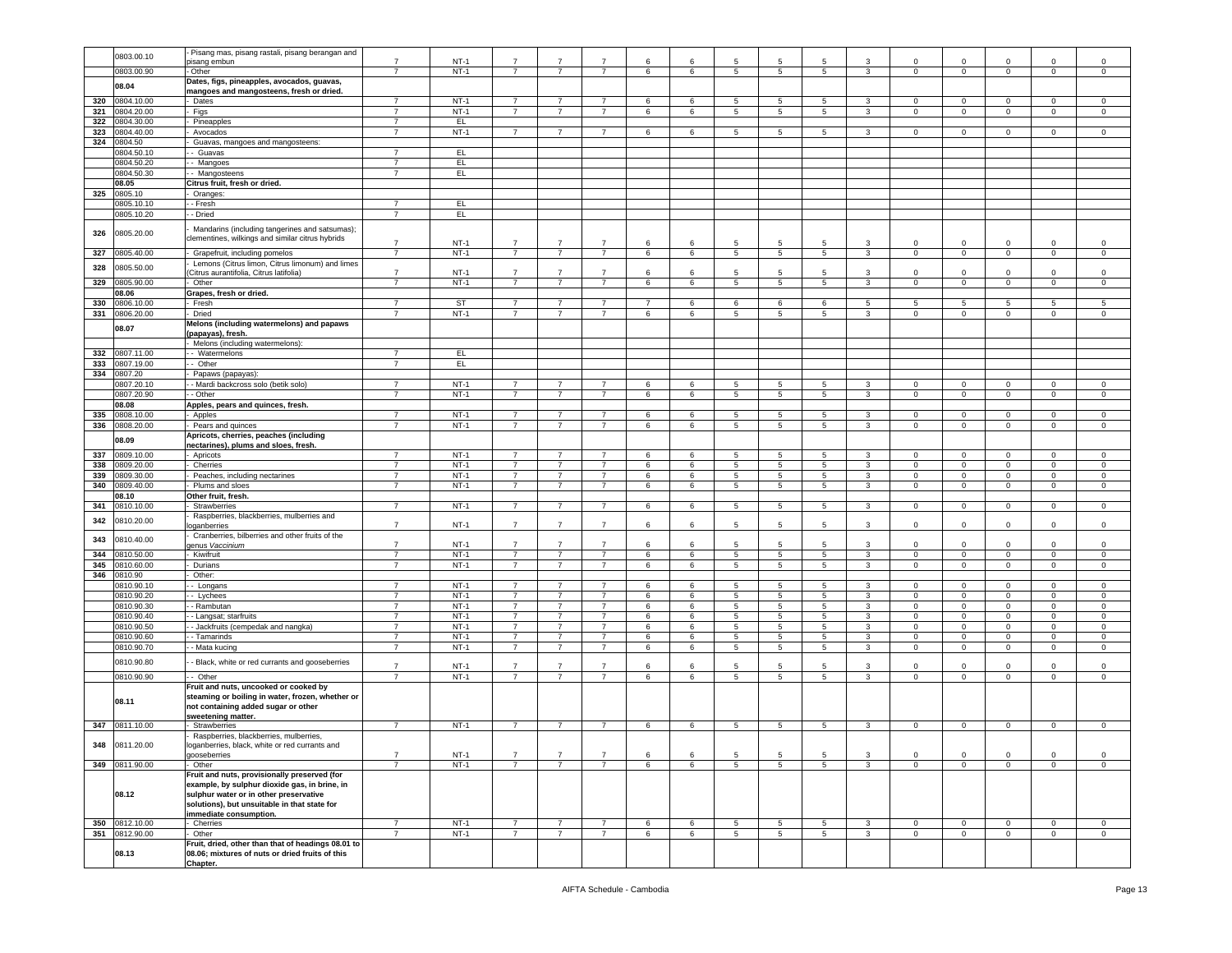| 352 | 0813.10.00     | Apricots                                             | $\overline{7}$ | $NT-1$     | $\overline{7}$ | $\overline{7}$  |                | 6  | 6    | 5   | 5               |                 | 3               |                | $\mathbf 0$    | $^{\circ}$     |                | $\overline{0}$  |
|-----|----------------|------------------------------------------------------|----------------|------------|----------------|-----------------|----------------|----|------|-----|-----------------|-----------------|-----------------|----------------|----------------|----------------|----------------|-----------------|
|     |                |                                                      |                |            |                |                 |                |    |      |     |                 | 5               |                 | 0              |                |                | $\mathbf 0$    |                 |
| 353 | 0813.20.00     | Prunes                                               | $\overline{7}$ | $NT-1$     | $\overline{7}$ | $\overline{7}$  | $\overline{7}$ | 6  | 6    | 5   | 5               | 5               | 3               | $\Omega$       | $\circ$        | $\mathbf 0$    | $\mathbf 0$    | $\mathbf 0$     |
| 354 | 0813.30.00     | Apples                                               | $\overline{7}$ | $NT-1$     | $\overline{7}$ | $\overline{7}$  | $\overline{7}$ | 6  | 6    | 5   | 5               | 5 <sup>5</sup>  | 3               | $\mathbf 0$    | $\mathbf 0$    | $\mathbf{0}$   | $\mathbf{0}$   | $\mathbf 0$     |
| 355 | 0813.40        | Other fruit:                                         |                |            |                |                 |                |    |      |     |                 |                 |                 |                |                |                |                |                 |
|     | 0813.40.10     | - Longans                                            | $\overline{7}$ | $NT-1$     | $\overline{7}$ | $\overline{7}$  | $\overline{7}$ | 6  | 6    | 5   | 5               | 5               | $\mathbf{3}$    | $\Omega$       | $\circ$        | $\mathbf 0$    | $\mathbf 0$    | $\mathsf 0$     |
|     |                |                                                      | $\overline{7}$ |            |                |                 | $\overline{7}$ |    |      |     |                 |                 |                 |                |                |                |                |                 |
|     | 0813.40.20     | - Tamarinds                                          |                | $NT-1$     | $\overline{7}$ | $\overline{7}$  |                | 6  | 6    | 5   | 5               | 5               | 3               | $\mathbf 0$    | $\mathbf 0$    | $\circ$        | $\mathsf 0$    | $\mathbf 0$     |
|     | 0813.40.90     | - Other                                              | $\overline{7}$ | $NT-1$     | $\overline{7}$ | $\overline{7}$  | $\overline{7}$ | 6  | 6    | 5   | 5               | $5^{\circ}$     | $\mathbf{3}$    | $\circ$        | $\circ$        | $\overline{0}$ | $\overline{0}$ | $\overline{0}$  |
|     |                |                                                      |                |            |                |                 |                |    |      |     |                 |                 |                 |                |                |                |                |                 |
| 356 | 0813.50        | Mixtures of nuts or dried fruits of this Chapter:    |                |            |                |                 |                |    |      |     |                 |                 |                 |                |                |                |                |                 |
|     |                | - Of which cashew nuts or Brazil nuts or dried fruit |                |            |                |                 |                |    |      |     |                 |                 |                 |                |                |                |                |                 |
|     | 0813.50.10     | predominate by weight                                | $\overline{7}$ | $NT-1$     | $\overline{7}$ | $\overline{7}$  | $\overline{7}$ | 6  | 6    | 5   | 5               | 5               | 3               | $\mathbf 0$    | 0              | $\circ$        | $\mathbf 0$    | $\mathsf 0$     |
|     |                | - Of which dates or nuts other than cashew nuts      |                |            |                |                 |                |    |      |     |                 |                 |                 |                |                |                |                |                 |
|     | 0813.50.20     |                                                      | $\overline{7}$ | $NT-1$     | $\overline{7}$ | $\overline{7}$  | $\overline{7}$ | 6  | 6    | 5   | 5               | -5              | 3               | $\Omega$       | $\Omega$       | $\mathbf 0$    | $\mathbf 0$    | $\overline{0}$  |
|     |                | or Brazil nuts predominate by weight                 |                |            |                |                 |                |    |      |     |                 |                 |                 |                |                |                |                |                 |
|     | 0813.50.90     | - Other                                              | $\overline{7}$ | $NT-1$     | $\overline{7}$ | $\overline{7}$  | $\overline{7}$ | 6  | 6    | 5   | $5\phantom{.0}$ | $5\overline{5}$ | $\mathbf{3}$    | $\mathbf 0$    | $\mathsf 0$    | $\mathbf 0$    | $\mathsf 0$    | $\mathsf 0$     |
|     |                | Peel of citrus fruit or melons (including            |                |            |                |                 |                |    |      |     |                 |                 |                 |                |                |                |                |                 |
|     |                | watermelons), fresh, frozen, dried or                |                |            |                |                 |                |    |      |     |                 |                 |                 |                |                |                |                |                 |
| 357 | 0814.00.00     | provisionally preserved in brine, in sulphur         |                |            |                |                 |                |    |      |     |                 |                 |                 |                |                |                |                |                 |
|     |                | water or in other preservative solutions.            | $\overline{7}$ | $NT-1$     | $\overline{7}$ | 7               | $\overline{7}$ | 6  | 6    | 5   | 5               | 5               | 3               | $\mathbf 0$    | 0              | $\mathbf 0$    | $\mathsf 0$    | $\mathbf 0$     |
|     |                |                                                      |                |            |                |                 |                |    |      |     |                 |                 |                 |                |                |                |                |                 |
|     |                | Coffee, whether or not roasted or                    |                |            |                |                 |                |    |      |     |                 |                 |                 |                |                |                |                |                 |
|     | 09.01          | decaffeinated; coffee husks and skins; coffee        |                |            |                |                 |                |    |      |     |                 |                 |                 |                |                |                |                |                 |
|     |                | substitutes containing coffee in any proportion.     |                |            |                |                 |                |    |      |     |                 |                 |                 |                |                |                |                |                 |
|     |                |                                                      |                |            |                |                 |                |    |      |     |                 |                 |                 |                |                |                |                |                 |
|     |                | Coffee, not roasted:                                 |                |            |                |                 |                |    |      |     |                 |                 |                 |                |                |                |                |                 |
| 358 | 0901.11        | - Not decaffeinated:                                 |                |            |                |                 |                |    |      |     |                 |                 |                 |                |                |                |                |                 |
|     | 901.11.10      | - - Arabica WIB or Robusta OIB                       | 15             | ST         | 15             | 14              | 13             | 13 | 12   | 12  | 11              | 10              | 9               | 9              | 8              | 7              | -7             | 5               |
|     | 901.11.90      | - - Other                                            | 15             | <b>ST</b>  | 15             | 14              | 13             | 13 | 12   | 12  | 11              | 10              | 9               | 9              | 8              | $\overline{7}$ | $\overline{7}$ | 5               |
|     |                |                                                      |                |            |                |                 |                |    |      |     |                 |                 |                 |                |                |                |                |                 |
| 359 | 0901.12        | - Decaffeinated:                                     |                |            |                |                 |                |    |      |     |                 |                 |                 |                |                |                |                |                 |
|     | 0901.12.10     | - - Arabica WIB or Robusta OIB                       | 15             | $NT-1$     | 15             | 12.5            | 12.5           | 10 | 10   | 7.5 | 7.5             | 5               | $5\overline{5}$ | $\mathbf 0$    | $\mathbf{0}$   | $\mathbf{0}$   | $\mathbf 0$    | $\mathbf 0$     |
|     | 0901.12.90     | - - Other                                            | 15             | $NT-1$     | 15             | 12.5            | 12.5           | 10 | 10   | 7.5 | 7.5             | 5               | $5\overline{)}$ | $\Omega$       | $\mathbf 0$    | $\mathbf 0$    | $\mathsf 0$    | $\mathbf 0$     |
|     |                | Coffee, roasted:                                     |                |            |                |                 |                |    |      |     |                 |                 |                 |                |                |                |                |                 |
| 360 | 0901.21        | - Not decaffeinated:                                 |                |            |                |                 |                |    |      |     |                 |                 |                 |                |                |                |                |                 |
|     |                |                                                      |                |            |                |                 |                |    |      |     |                 |                 |                 |                |                |                |                |                 |
|     | 0901.21.10     | -- Unground                                          | 35             | $NT-1$     | 35             | 30 <sup>°</sup> | 27.5           | 25 | 22.5 | 20  | 17.5            | 15              | 10              | $^{\circ}$     | $\mathbf 0$    | $\mathbf 0$    | $\mathbf{0}$   | $\mathbf{0}$    |
|     | 0901.21.20     | - - Ground                                           | 35             | $NT-1$     | 35             | 30              | 27.5           | 25 | 22.5 | 20  | 17.5            | 15              | 10              | $\Omega$       | $\circ$        | $\circ$        | $\mathbf 0$    | $\mathbf 0$     |
| 361 | 0901.22        | - Decaffeinated:                                     |                |            |                |                 |                |    |      |     |                 |                 |                 |                |                |                |                |                 |
|     | 901.22.10      | - - Unground                                         | 35             | $NT-1$     | 35             | 30              | 27.5           | 25 | 22.5 | 20  | 17.5            | 15              | 10              | $\mathbf 0$    | 0              | $\mathbf{0}$   | $\mathbf 0$    | $\mathbf 0$     |
|     | 901.22.20      | - - Ground                                           | 35             | $NT-1$     | 35             | 30 <sup>°</sup> | 27.5           | 25 | 22.5 | 20  | 17.5            | 15              | 10              | $\mathbf 0$    | $\mathbf 0$    | $\circ$        | $\mathbf 0$    | $\mathbf 0$     |
|     |                | Other:                                               |                |            |                |                 |                |    |      |     |                 |                 |                 |                |                |                |                |                 |
| 362 | 0901.90        |                                                      |                |            |                |                 |                |    |      |     |                 |                 |                 |                |                |                |                |                 |
|     | 0901.90.10     | - Coffee husks and skins                             | 35             | $NT-1$     | 35             | 30              | 27.5           | 25 | 22.5 | 20  | 17.5            | 15              | 10              | $\mathbf 0$    | $\mathbf{O}$   | $\mathbf{0}$   | $\mathbf 0$    | $\mathbf 0$     |
|     | 0901.90.20     | - Coffee substitutes containing coffee               | 35             | $NT-1$     | 35             | 30              | 27.5           | 25 | 22.5 | 20  | 17.5            | 15              | 10              | $\mathbf 0$    | $\mathbf 0$    | $\mathbf 0$    | $\mathsf 0$    | $\mathbf 0$     |
|     | 09.02          | Tea, whether or not flavoured.                       |                |            |                |                 |                |    |      |     |                 |                 |                 |                |                |                |                |                 |
|     |                | Green tea (not fermented) in immediate packings      |                |            |                |                 |                |    |      |     |                 |                 |                 |                |                |                |                |                 |
| 363 | 0902.10        | of a content not exceeding 3 kg:                     |                |            |                |                 |                |    |      |     |                 |                 |                 |                |                |                |                |                 |
|     |                |                                                      |                |            |                |                 |                |    |      |     |                 |                 |                 |                |                |                |                |                 |
|     | 0902.10.10     | - Leaves                                             | $\overline{7}$ | $NT-1$     | $\overline{7}$ | $\overline{7}$  | $\overline{7}$ | 6  | 6    | 5   | $5\phantom{.0}$ | 5               | $\mathbf{3}$    | $\mathbf 0$    | $\mathbf 0$    | $\mathbf{0}$   | $\mathbf{0}$   | $\mathbf 0$     |
|     | 0902.10.90     | - Other                                              | $\overline{7}$ | $NT-1$     | $\overline{7}$ | $\overline{7}$  | $\overline{7}$ | 6  | 6    | 5   | 5               | $5^{\circ}$     | 3               | $\mathbf 0$    | $\mathbf{0}$   | $\mathbf{0}$   | $\mathbf{0}$   | $\mathbf 0$     |
| 364 | 0902.20        | Other green tea (not fermented):                     |                |            |                |                 |                |    |      |     |                 |                 |                 |                |                |                |                |                 |
|     | 902.20.10      | - Leaves                                             | $\overline{7}$ | $NT-1$     | $\overline{7}$ | 7               | $\overline{7}$ | 6  | 6    | 5   | 5               | 5               | $\mathbf{3}$    | $\mathbf 0$    | 0              | $\mathbf 0$    | $\mathbf 0$    | $\mathbf 0$     |
|     | 902.20.90      | - Other                                              | $\overline{7}$ | $NT-1$     | $\overline{7}$ | $\overline{7}$  | $\overline{7}$ | 6  | 6    | 5   | 5               | 5               | $\mathbf{3}$    | $\mathbf 0$    | $\mathbf 0$    | $\mathbf{0}$   | $\mathbf 0$    | $\mathbf 0$     |
|     |                | Black tea (fermented) and partly fermented tea,      |                |            |                |                 |                |    |      |     |                 |                 |                 |                |                |                |                |                 |
| 365 | 0902.30        |                                                      |                |            |                |                 |                |    |      |     |                 |                 |                 |                |                |                |                |                 |
|     |                | in immediate packings of a content not exceeding 3   |                |            |                |                 |                |    |      |     |                 |                 |                 |                |                |                |                |                 |
|     |                |                                                      |                |            |                |                 |                |    |      |     |                 |                 |                 |                |                |                |                |                 |
|     | 0902.30.10     | - - Leaves                                           | $\overline{7}$ | <b>HSL</b> |                |                 |                |    |      |     |                 |                 |                 |                |                |                |                |                 |
|     | 0902.30.90     | - Other                                              | $\overline{7}$ | <b>HSL</b> |                |                 |                |    |      |     |                 |                 |                 |                |                |                |                |                 |
| 366 | 0902.40        | Other black tea (fermented) and other partly         |                |            |                |                 |                |    |      |     |                 |                 |                 |                |                |                |                |                 |
|     |                | ermented tea                                         |                |            |                |                 |                |    |      |     |                 |                 |                 |                |                |                |                |                 |
|     | 0902.40.10     | - Leaves                                             | $\overline{7}$ | <b>HSL</b> |                |                 |                |    |      |     |                 |                 |                 |                |                |                |                |                 |
|     | 0902.40.90     | - Other                                              | $\overline{7}$ | <b>HSL</b> |                |                 |                |    |      |     |                 |                 |                 |                |                |                |                |                 |
|     |                |                                                      | $\overline{7}$ | $NT-1$     | $\overline{7}$ | $\overline{7}$  | $\overline{7}$ |    |      |     |                 |                 |                 |                |                |                |                |                 |
| 367 | 0903.00.00     | Maté.                                                |                |            |                |                 |                | 6  | 6    | 5   | 5               | 5               | 3               | 0              | $\mathbf{0}$   | 0              | $\mathbf 0$    | $\mathbf 0$     |
|     |                | Pepper of the genus Piper; dried or crushed or       |                |            |                |                 |                |    |      |     |                 |                 |                 |                |                |                |                |                 |
|     | 09.04          | ground fruits of the genus Capsicum or of the        |                |            |                |                 |                |    |      |     |                 |                 |                 |                |                |                |                |                 |
|     |                | genus Pimenta.                                       |                |            |                |                 |                |    |      |     |                 |                 |                 |                |                |                |                |                 |
|     |                | Pepper:                                              |                |            |                |                 |                |    |      |     |                 |                 |                 |                |                |                |                |                 |
| 368 | 0904.11        | - Neither crushed nor ground:                        |                |            |                |                 |                |    |      |     |                 |                 |                 |                |                |                |                |                 |
|     | 0904.11.10     | - - - White                                          | 15             | $NT-1$     | 15             | 12.5            | 12.5           | 10 | 10   | 7.5 | 7.5             | 5               | $5\phantom{.0}$ | $\mathbf 0$    | $\mathbf{O}$   | $\mathbf 0$    | $\overline{0}$ | $\mathbf 0$     |
|     | 0904.11.20     | - - Black                                            |                | $NT-1$     | 15             | 12.5            | 12.5           |    |      | 7.5 |                 | 5               |                 | $\mathbf 0$    | $\mathbf{0}$   | $\mathbf 0$    | $\mathbf{0}$   | $\mathbf 0$     |
|     |                |                                                      | 15             |            |                |                 |                | 10 | 10   |     | 7.5             |                 | 5               |                |                |                |                |                 |
|     | 0904.11.90     | - - Other                                            | 15             | $NT-1$     | 15             | 12.5            | 12.5           | 10 | 10   | 7.5 | 7.5             | 5               | $5^{\circ}$     | 0              | $\mathbf{O}$   | $\mathbf{0}$   | $\mathbf 0$    | $\mathbf 0$     |
| 369 | 0904.12        | - Crushed or ground:                                 |                |            |                |                 |                |    |      |     |                 |                 |                 |                |                |                |                |                 |
|     | 0904.12.10     | - - White                                            | 15             | $NT-1$     | 15             | 12.5            | 12.5           | 10 | 10   | 7.5 | 7.5             | 5               | $5\overline{5}$ | 0              | $\mathbf{0}$   | $\mathbf 0$    | $\mathbf 0$    | $\mathbf 0$     |
|     | 0904.12.20     | - - Black                                            | 15             | $NT-1$     | 15             | 12.5            | 12.5           | 10 | 10   | 7.5 | 7.5             | 5               | $5\phantom{.0}$ | 0              | $\mathbf 0$    | $\mathbf 0$    | $\mathbf 0$    | $\mathsf 0$     |
|     | 0904.12.90     | - - Other                                            | 15             | $NT-1$     | 15             | 12.5            | 12.5           | 10 | 10   | 7.5 | $7.5\,$         | 5               | $5\overline{)}$ | 0              | $\mathbf 0$    | $\mathbf 0$    | $\mathbf 0$    | $\mathsf 0$     |
|     |                |                                                      |                |            |                |                 |                |    |      |     |                 |                 |                 |                |                |                |                |                 |
| 370 | 0904.20        | Fruits of the genus Capsicum or of the genus         |                |            |                |                 |                |    |      |     |                 |                 |                 |                |                |                |                |                 |
|     |                | Pimenta, dried or crushed or ground:                 |                |            |                |                 |                |    |      |     |                 |                 |                 |                |                |                |                |                 |
|     | 0904.20.10     | - Chillies, dried                                    | 15             | <b>ST</b>  | 15             | 14              | 13             | 13 | 12   | 12  | 11              | 10              | 9               | 9              | 8              | $7^{\circ}$    | $\overline{7}$ | $5\overline{5}$ |
|     | 0904.20.20     | - Chillies, crushed or ground                        | 15             | <b>ST</b>  | 15             | 14              | 13             | 13 | 12   | 12  | 11              | 10              | $\overline{9}$  | 9              | $\overline{8}$ | $\overline{7}$ | $\overline{7}$ | $5\phantom{.0}$ |
|     |                |                                                      | 15             | <b>ST</b>  | 15             | 14              | 13             | 13 | 12   | 12  | 11              | 10              | 9               | 9              | 8              | $\overline{7}$ | $\overline{7}$ | $5\overline{5}$ |
|     | 0904.20.90     | - Other                                              |                |            |                |                 |                |    |      |     |                 |                 |                 |                |                |                |                |                 |
|     |                |                                                      |                |            |                |                 |                |    |      |     |                 |                 |                 |                |                |                |                |                 |
|     | 371 0905.00.00 | Vanilla.                                             | 15             | $NT-1$     | 15             | 12.5            | 12.5           | 10 | 10   | 7.5 | 7.5             | 5 <sub>5</sub>  | $5\overline{)}$ | $\overline{0}$ | $\overline{0}$ | $\mathbf{0}$   | $\overline{0}$ | $\overline{0}$  |
|     | 09.06          | Cinnamon and cinnamon-tree flowers.                  |                |            |                |                 |                |    |      |     |                 |                 |                 |                |                |                |                |                 |
|     |                | Neither crushed nor ground:                          |                |            |                |                 |                |    |      |     |                 |                 |                 |                |                |                |                |                 |
|     |                |                                                      |                |            |                |                 |                |    |      |     |                 |                 |                 |                |                |                |                |                 |
| 372 | 0906.11.00     | - Cinnamon (Cinnamomum zeylanicum Blume)             | 15             | $NT-1$     | 15             | 12.5            | 12.5           | 10 | 10   | 7.5 | 7.5             | -5              | 5               | $\mathbf 0$    | $\Omega$       | $\mathbf 0$    | $\mathbf 0$    | $\mathbf 0$     |
| 373 | 0906.19.00     | - Other                                              | 15             | $NT-1$     | 15             | 12.5            | 12.5           | 10 | 10   | 7.5 | 7.5             | 5               | $5\overline{)}$ | $\mathbf 0$    | $\mathbf 0$    | $\mathbf{0}$   | $\mathsf 0$    | $\mathbf 0$     |
|     | 374 0906.20.00 | - Crushed or ground                                  | 15             | $NT-1$     | 15             | 12.5            | 12.5           | 10 | 10   | 7.5 | 7.5             | $5^{\circ}$     | $5\overline{5}$ | $\circ$        | $\overline{0}$ | $\overline{0}$ | $\overline{0}$ | $\overline{0}$  |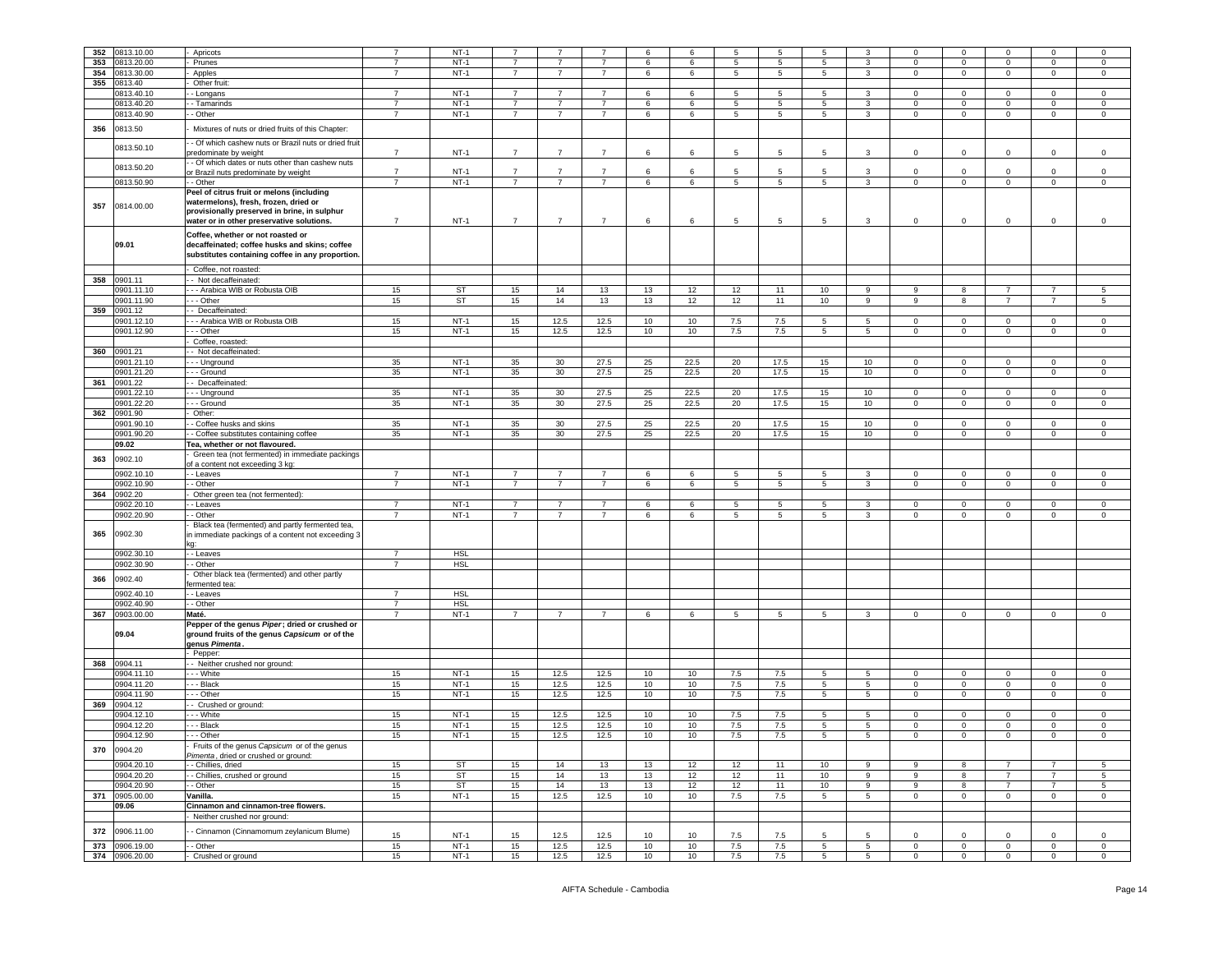| 375 | 0907.00.00     | Cloves (whole fruit, cloves and stems).                   | 15                  | NT-1      | 15             | 12.5            | 12.5           | 10             | 10          | 7.5         | 7.5             | 5                |                  | 0              | $\mathbf 0$             |                |                 | $\mathbf 0$     |
|-----|----------------|-----------------------------------------------------------|---------------------|-----------|----------------|-----------------|----------------|----------------|-------------|-------------|-----------------|------------------|------------------|----------------|-------------------------|----------------|-----------------|-----------------|
|     | 09.08          | Nutmeg, mace and cardamoms.                               |                     |           |                |                 |                |                |             |             |                 |                  |                  |                |                         |                |                 |                 |
| 376 | 0908.10.00     | Nutmeg                                                    | 15                  | $NT-1$    | 15             | 12.5            | 12.5           | 10             | 10          | 7.5         | 7.5             | 5                | 5                | $^{\circ}$     | $\mathbf 0$             | $^{\circ}$     | $^{\circ}$      | 0               |
| 377 | 0908.20.00     | Mace                                                      | 15                  | $NT-1$    | 15             | 12.5            | 12.5           | 10             | 10          | 7.5         | 7.5             | 5                | 5                | $\mathbf 0$    | $\mathbf 0$             | 0              | 0               | $\mathsf 0$     |
| 378 | 0908.30.00     |                                                           | 15                  | $NT-1$    |                | 12.5            |                | 10             | 10          |             |                 | 5 <sub>5</sub>   |                  | $\circ$        | $\mathsf 0$             |                | $\mathbf 0$     | $\,0\,$         |
|     |                | Cardamoms                                                 |                     |           | 15             |                 | 12.5           |                |             | 7.5         | 7.5             |                  | $5\phantom{.0}$  |                |                         | $\mathbf 0$    |                 |                 |
|     | 09.09          | Seeds of anise, badian, fennel, coriander, cumir          |                     |           |                |                 |                |                |             |             |                 |                  |                  |                |                         |                |                 |                 |
| 379 | 0909.10        | or caraway; juniper berries.<br>Seeds of anise or badian: |                     |           |                |                 |                |                |             |             |                 |                  |                  |                |                         |                |                 |                 |
|     | 0909.10.10     | - Of anise                                                |                     |           |                |                 |                |                |             |             |                 |                  |                  |                |                         |                |                 |                 |
|     |                |                                                           | 15                  | $NT-1$    | 15             | 12.5            | 12.5           | 10             | 10          | 7.5         | 7.5             | 5                | 5                | $^{\circ}$     | $\mathbf{0}$            | $\mathbf{0}$   | $\mathbf 0$     | 0               |
|     | 0909.10.20     | - Of badian                                               | 15                  | $NT-1$    | 15             | 12.5            | 12.5           | 10             | 10          | 7.5         | 7.5             | 5                | 5                | $\mathbf{0}$   | $\mathbf 0$             | $\mathbf 0$    | 0               | 0               |
| 380 | 0909.20.00     | Seeds of coriander                                        | 15                  | $NT-1$    | 15             | 12.5            | 12.5           | 10             | 10          | 7.5         | 7.5             | 5                | $5^{\circ}$      | 0              | $\mathbf 0$             | $\mathbf 0$    | 0               | 0               |
| 381 | 0909.30.00     | Seeds of cumin                                            | 15                  | $NT-1$    | 15             | 12.5            | 12.5           | 10             | 10          | 7.5         | 7.5             | 5                | 5                | 0              | $\mathsf 0$             | $\mathbf 0$    | $\mathbf 0$     | 0               |
| 382 | 0909.40.00     | Seeds of caraway                                          | 15                  | $NT-1$    | 15             | 12.5            | 12.5           | 10             | 10          | 7.5         | 7.5             | 5                | 5                | 0              | $\mathsf 0$             | $\mathbf 0$    | 0               | 0               |
| 383 | 0909.50.00     | Seeds of fennel; juniper berries                          | 15                  | $NT-1$    | 15             | 12.5            | 12.5           | 10             | 10          | 7.5         | 7.5             | 5                | $\overline{5}$   | $\circ$        | $\mathbf 0$             | $\mathsf 0$    | $\mathbf 0$     | $\,0\,$         |
|     | 09.10          | Ginger, saffron, turmeric (curcuma), thyme, bay           |                     |           |                |                 |                |                |             |             |                 |                  |                  |                |                         |                |                 |                 |
|     |                | eaves, curry and other spices.                            |                     |           |                |                 |                |                |             |             |                 |                  |                  |                |                         |                |                 |                 |
| 384 | 0910.10.00     | Ginger                                                    | 15                  | $NT-1$    | 15             | 12.5            | 12.5           | 10             | 10          | 7.5         | 7.5             | 5                | 5                | 0              | $\overline{0}$          | 0              | $\Omega$        | 0               |
| 385 | 0910.20.00     | Saffron                                                   | 15                  | $NT-1$    | 15             | 12.5            | 12.5           | 10             | 10          | 7.5         | 7.5             | 5                | 5                | $\mathbf 0$    | $\overline{0}$          | $\mathsf 0$    | $\mathbf 0$     | $\,0\,$         |
| 386 | 0910.30.00     | Turmeric (curcuma)                                        | 15                  | <b>ST</b> | 15             | 14              | 13             | 13             | 12          | 12          | 11              | 10               | 9                | 9              | 8                       | $\overline{7}$ | $\overline{7}$  | $\sqrt{5}$      |
|     |                | Other spices:                                             |                     |           |                |                 |                |                |             |             |                 |                  |                  |                |                         |                |                 |                 |
|     |                |                                                           |                     |           |                |                 |                |                |             |             |                 |                  |                  |                |                         |                |                 |                 |
| 387 | 0910.91.00     | - Mixtures referred to in Note 1(b) to this Chapter       | 15                  | $NT-1$    | 15             | 12.5            | 12.5           | 10             | 10          | 7.5         | 7.5             | 5                | 5                | 0              | $\mathbf 0$             | 0              | 0               | $\mathsf 0$     |
| 388 | 0910.99        | - Other:                                                  |                     |           |                |                 |                |                |             |             |                 |                  |                  |                |                         |                |                 |                 |
|     | 0910.99.10     |                                                           | 15                  | $NT-1$    | 15             | 12.5            | 12.5           | 10             | 10          | 7.5         | 7.5             | 5                | 5                | $\mathbf 0$    | $\overline{0}$          | $\mathbf 0$    | $\mathbf 0$     | $\mathsf 0$     |
|     | 0910.99.20     | - - Thyme; bay leaves                                     | 15                  | $NT-1$    | 15             |                 | 12.5           | 10             |             | 7.5         | 7.5             | 5                | $\overline{5}$   | 0              |                         |                | $\mathbf 0$     |                 |
|     |                | - - Curry                                                 |                     |           |                | 12.5            |                |                | 10          |             |                 |                  |                  |                | $\overline{0}$          | $\mathbf 0$    |                 | 0               |
|     | 0910.99.90     | - - Other                                                 | 15                  | $NT-1$    | 15             | 12.5            | 12.5           | 10             | 10          | 7.5         | 7.5             | 5                | 5                | 0              | $\mathbf 0$             | $\mathbf 0$    | 0               | 0               |
|     | 10.01          | Wheat and meslin.                                         |                     |           |                |                 |                |                |             |             |                 |                  |                  |                |                         |                |                 |                 |
| 389 | 1001.10.00     | Durum wheat                                               | $\overline{7}$      | $NT-1$    | 7              | 7               | $\overline{7}$ | 6              | 6           | 5           | 5               | 5                | 3                | $\mathbf 0$    | $\mathbf 0$             | $\mathbf 0$    | 0               | $\mathbf 0$     |
| 390 | 1001.90        | Other:                                                    |                     |           |                |                 |                |                |             |             |                 |                  |                  |                |                         |                |                 |                 |
|     |                | - Fit for human consumption:                              |                     |           |                |                 |                |                |             |             |                 |                  |                  |                |                         |                |                 |                 |
|     | 1001.90.11     | - - Meslin                                                | $\overline{7}$      | <b>ST</b> | 7              | $\overline{7}$  | $\overline{7}$ | $\overline{7}$ | 6           | 6           | 6               | 6                | 5                | 5              | 5                       | 5              | 5               | 5               |
|     | 1001.90.19     | - - Other                                                 | $\overline{7}$      | ST        | $\overline{7}$ | $\overline{7}$  | $\overline{7}$ | $\overline{7}$ | 6           | 6           | 6               | 6                | 5                | 5              | $5\phantom{.0}$         | 5              | $5\phantom{.0}$ | $\sqrt{5}$      |
|     |                | - Other:                                                  |                     |           |                |                 |                |                |             |             |                 |                  |                  |                |                         |                |                 |                 |
|     | 1001.90.91     | - - Meslir                                                | $\overline{7}$      | <b>ST</b> | $\overline{7}$ | $\overline{7}$  | $\overline{7}$ | $\overline{7}$ | 6           | 6           | 6               | 6                | 5                | 5              | 5                       | 5              | 5               | 5               |
|     | 1001.90.99     | - - Other                                                 | $\overline{7}$      | <b>ST</b> | 7              | $\overline{7}$  | $\overline{7}$ | $\overline{7}$ | 6           | 6           | 6               | 6                | $\overline{5}$   | 5              | 5                       | 5              | 5               | $\sqrt{5}$      |
| 391 | 1002.00.00     | ₹ye.                                                      | $\overline{7}$      | $NT-1$    | $\overline{7}$ | $\overline{7}$  | $\overline{7}$ | 6              | 6           | 5           | 5               | 5                | 3                | $\mathbf 0$    | $\mathbf 0$             | 0              | 0               | $\mathbf 0$     |
| 392 | 1003.00.00     | <b>Barley.</b>                                            | 7                   | $NT-1$    | 7              | 7               | 7              | 6              | 6           | 5           | 5               | 5                | 3                | $^{\circ}$     | $\mathbf 0$             | $^{\circ}$     | $^{\circ}$      | $\mathbf 0$     |
| 393 | 1004.00.00     | Oats.                                                     | 7                   | $NT-1$    | 7              | 7               | $\overline{7}$ | 6              | 6           | 5           | 5               | 5                | 3                | $\mathbf 0$    | $\mathbf 0$             | $\mathbf 0$    | 0               | $\mathbf 0$     |
|     | 10.05          | Maize (corn).                                             |                     |           |                |                 |                |                |             |             |                 |                  |                  |                |                         |                |                 |                 |
| 394 | 1005.10.00     | Seed                                                      | $\mathbf 0$         | $NT-1$    | $\mathbf 0$    | 0               | 0              | $\mathbf 0$    | $\mathbf 0$ | 0           | $\mathbf 0$     | $\mathbf 0$      | $\mathbf 0$      | $\mathbf 0$    | $\,0\,$                 | $\mathbf 0$    | $\mathbf 0$     | 0               |
| 395 | 1005.90        | Other:                                                    |                     |           |                |                 |                |                |             |             |                 |                  |                  |                |                         |                |                 |                 |
|     |                |                                                           |                     |           |                |                 |                |                |             |             |                 |                  |                  |                |                         |                |                 |                 |
|     | 005.90.10      | - Popcorn                                                 | 7                   | $NT-1$    | 7              | 7               | 7              | 6              | 6           | 5           | 5               | 5                | 3                | $\mathbf{0}$   | $\mathbf{0}$            | $\mathbf{0}$   | 0               | $\mathbf 0$     |
|     | 1005.90.90     | - Other                                                   | $\overline{7}$      | $NT-1$    | 7              | $\overline{7}$  | $\overline{7}$ | 6              | 6           | 5           | 5               | 5                | 3                | $\mathbf 0$    | $\overline{0}$          | $\overline{0}$ | 0               | $\mathbf 0$     |
|     | 10.06          | Rice.                                                     |                     |           |                |                 |                |                |             |             |                 |                  |                  |                |                         |                |                 |                 |
| 396 | 1006.10.00     | Rice in the husk (paddy or rough)                         | $\overline{7}$      | $NT-1$    | $\overline{7}$ | $\overline{7}$  | $\overline{7}$ | 6              | 6           | 5           | 5               | 5                | 3                | $\mathbf 0$    | $\mathbf 0$             | $\overline{0}$ | 0               | 0               |
| 397 | 1006.20        | Husked (brown) rice:                                      |                     |           |                |                 |                |                |             |             |                 |                  |                  |                |                         |                |                 |                 |
|     | 006.20.10      | - Thai Hom Mali rice                                      | $\overline{7}$      | $NT-1$    | 7              | 7               | 7              | 6              | 6           | 5           | 5               | 5                | 3                | $^{\circ}$     | $\mathbf 0$             | $^{\circ}$     | 0               | $\mathbf 0$     |
|     | 1006.20.90     | - Other                                                   | $\overline{7}$      | $NT-1$    | 7              | 7               | $\overline{7}$ | 6              | 6           | 5           | 5               | 5                | 3                | $\mathbf 0$    | $\mathbf 0$             | $\mathbf 0$    | 0               | $\mathbf 0$     |
| 398 | 1006.30        | Semi-milled or wholly milled rice, whether or not         |                     |           |                |                 |                |                |             |             |                 |                  |                  |                |                         |                |                 |                 |
|     |                | olished or glazed                                         |                     |           |                |                 |                |                |             |             |                 |                  |                  |                |                         |                |                 |                 |
|     |                | - Fragrant rice                                           |                     |           |                |                 |                |                |             |             |                 |                  |                  |                |                         |                |                 |                 |
|     | 1006.30.15     | - - Thai Hom Mali rice                                    | 7                   | NT-1      | 7              |                 |                | 6              | 6           | 5           | 5               | 5                | 3                | $^{\circ}$     | $\overline{0}$          | 0              | 0               | 0               |
|     | 1006.30.19     | - - Other                                                 | $\overline{7}$      | $NT-1$    | $\overline{7}$ | $\overline{7}$  | $\overline{7}$ | 6              | 6           | 5           | $5\phantom{.0}$ | 5                | 3                | $\Omega$       | $\mathbf 0$             | $\mathbf 0$    | $\mathbf 0$     | $\mathsf 0$     |
|     | 1006.30.20     | - Parboiled rice                                          | $\overline{7}$      | $NT-1$    | 7              | $\overline{7}$  | $\overline{7}$ | 6              | 6           | 5           | 5               | 5                | 3                | $\mathbf 0$    | $\mathbf 0$             | $\mathbf 0$    | 0               | $\mathbf 0$     |
|     | 1006.30.30     | - Glutinous rice (pulot)                                  | $\overline{7}$      | $NT-1$    | $\overline{7}$ | $\overline{7}$  | $\overline{7}$ | 6              | 6           | 5           | 5               | 5                | 3                | $\Omega$       | $\mathbf 0$             | $\mathbf 0$    | $\mathbf 0$     | $\mathbf 0$     |
|     | 1006.30.90     | - Other                                                   | $\overline{7}$      | $NT-1$    | $\overline{7}$ | $\overline{7}$  | $\overline{7}$ | 6              | 6           | 5           | 5               | 5                | 3                | $\mathbf 0$    | $\overline{\mathbf{0}}$ | $\mathbf 0$    | $\mathbf 0$     | $\,0\,$         |
| 399 | 1006.40.00     | Broken rice                                               | $\overline{7}$      | <b>ST</b> | 7              | 7               | $\overline{7}$ | $\overline{7}$ | 6           | 6           | 6               | 6                | 5                | 5              | 5                       | 5              | 5               | 5               |
| 400 | 1007.00.00     | Grain sorghum.                                            | $\overline{7}$      | $NT-1$    | $\overline{7}$ | $\overline{7}$  | $\overline{7}$ | 6              | 6           | 5           | 5               | 5                | 3                | $\mathbf 0$    | $\overline{0}$          | $\overline{0}$ | $\mathbf 0$     | $\mathsf 0$     |
|     |                | Buckwheat, millet and canary seed; other                  |                     |           |                |                 |                |                |             |             |                 |                  |                  |                |                         |                |                 |                 |
|     | 10.08          | cereals.                                                  |                     |           |                |                 |                |                |             |             |                 |                  |                  |                |                         |                |                 |                 |
| 401 | 1008.10.00     | Buckwheat                                                 | $\overline{7}$      | $NT-1$    | $\overline{7}$ |                 | $\overline{7}$ | 6              | 6           | 5           | -5              | 5                | 3                | $\Omega$       | $\mathbf 0$             | $\Omega$       | $\Omega$        | $\mathbf 0$     |
| 402 | 1008.20.00     | Millet                                                    | $\overline{7}$      | $NT-1$    | $\overline{7}$ | $\overline{7}$  | $\overline{7}$ | 6              | 6           | 5           | 5               | 5                | $\mathbf{3}$     | $\Omega$       | $\,0\,$                 | $\overline{0}$ | $\mathsf 0$     | $\mathbf 0$     |
| 403 | 1008.30.00     |                                                           |                     | $NT-1$    | $\mathsf 0$    | 0               |                |                |             |             |                 |                  | $\mathbf 0$      | 0              | $\mathbf 0$             |                | 0               |                 |
| 404 | 008.90.00      | Canary seed                                               | 0<br>$\overline{7}$ |           |                | $\overline{7}$  | 0              | 0              | $\mathbf 0$ | 0           | $\overline{0}$  | $\mathbf 0$      |                  |                |                         | $\mathbf 0$    |                 | 0               |
|     |                | Other cereals                                             |                     | $NT-1$    | 7              |                 | $\overline{7}$ | 6              | 6           | 5           | 5               | 5                | 3                | 0              | $\mathbf 0$             | $\mathbf 0$    | 0               | 0               |
| 405 | 11.01          | Wheat or meslin flour.                                    |                     |           |                |                 |                |                |             |             |                 |                  |                  |                |                         |                |                 |                 |
|     | 1101.00.10     | Wheat flour                                               | 35                  | $NT-1$    | 35             | 30              | 27.5           | 25             | 22.5        | 20          | 17.5            | 15               | 10               | 0              | $\mathbf 0$             | 0              | $\mathbf 0$     | 0               |
|     | 1101.00.20     | Meslin flour                                              | 35                  | $NT-1$    | 35             | 30              | 27.5           | 25             | 22.5        | 20          | 17.5            | 15               | 10               | $\circ$        | $\mathsf 0$             | $\mathbf 0$    | $\mathbf 0$     | $\mathsf 0$     |
|     | 11.02          | Cereal flours other than of wheat or meslin.              |                     |           |                |                 |                |                |             |             |                 |                  |                  |                |                         |                |                 |                 |
|     | 406 1102.10.00 | · Rye flour                                               | 35                  | N I - 1   | 35             | 30.             | 27.5           | 25             | 22.5        | zu          | 77.5            | 15               | 1υ.              | -0             |                         |                |                 | 0               |
|     | 407 1102.20.00 | Maize (corn) flour                                        | 35                  | ST        | 35             | 32              | 30             | 28             | 26          | 24          | 22              | 20               | 18               | 18             | 16                      | 14             | 10              | $5\phantom{.0}$ |
|     | 408 1102.90.00 | Other                                                     | 35                  | $NT-1$    | 35             | 30              | 27.5           | 25             | 22.5        | 20          | 17.5            | 15               | 10 <sup>10</sup> | $\mathbf{O}$   | $\overline{0}$          | $\circ$        | $\mathbf 0$     | $\circ$         |
|     | 11.03          | Cereal groats, meal and pellets.                          |                     |           |                |                 |                |                |             |             |                 |                  |                  |                |                         |                |                 |                 |
|     |                | Groats and meal:                                          |                     |           |                |                 |                |                |             |             |                 |                  |                  |                |                         |                |                 |                 |
|     | 409 1103.11    | - Of wheat:                                               |                     |           |                |                 |                |                |             |             |                 |                  |                  |                |                         |                |                 |                 |
|     | 1103.11.20     | - - Durum or hard wheat semolina                          | 35                  | $NT-1$    | 35             | 30 <sup>°</sup> | 27.5           | 25             | 22.5        | 20          | 17.5            | 15 <sub>15</sub> | 10 <sub>1</sub>  | $\mathbf{0}$   | $\overline{0}$          | $\overline{0}$ | $\overline{0}$  | $\overline{0}$  |
|     | 1103.11.90     | - - Other                                                 | 35                  | $NT-1$    | 35             | 30              | 27.5           | 25             | 22.5        | 20          | 17.5            | 15               | 10               | $\mathbf 0$    | $\mathbf 0$             | $\overline{0}$ | $\mathbf 0$     | $\mathbf 0$     |
| 410 | 1103.13.00     | - Of maize (corn)                                         | $\overline{7}$      | $NT-1$    | $7^{\circ}$    | $\overline{7}$  | $\overline{7}$ | 6              | 6           | $5^{\circ}$ | $5\phantom{.0}$ | 5 <sub>5</sub>   | $\mathbf{3}$     | $\overline{0}$ | $\overline{0}$          | $\overline{0}$ | $\mathsf 0$     | $\mathsf 0$     |
|     |                |                                                           |                     |           |                |                 |                |                |             |             |                 |                  |                  |                |                         |                |                 |                 |
|     | 411 1103.19    | - Of other cereals:                                       |                     |           |                |                 |                |                |             |             |                 |                  |                  |                |                         |                |                 |                 |
|     | 1103.19.10     | - - Of meslin                                             | 35                  | $NT-1$    | 35             | 30              | 27.5           | 25             | 22.5        | 20          | 17.5            | 15               | 10               | $\mathbf 0$    | $\mathbf 0$             | $\mathbf{0}$   | $\mathbf 0$     | 0               |
|     | 1103.19.20     | - - Of rice                                               | 35                  | $NT-1$    | 35             | 30 <sup>°</sup> | 27.5           | 25             | 22.5        | 20          | 17.5            | 15               | 10 <sup>10</sup> | $\mathbf 0$    | $\mathbf 0$             | $\overline{0}$ | $\mathsf 0$     | $\overline{0}$  |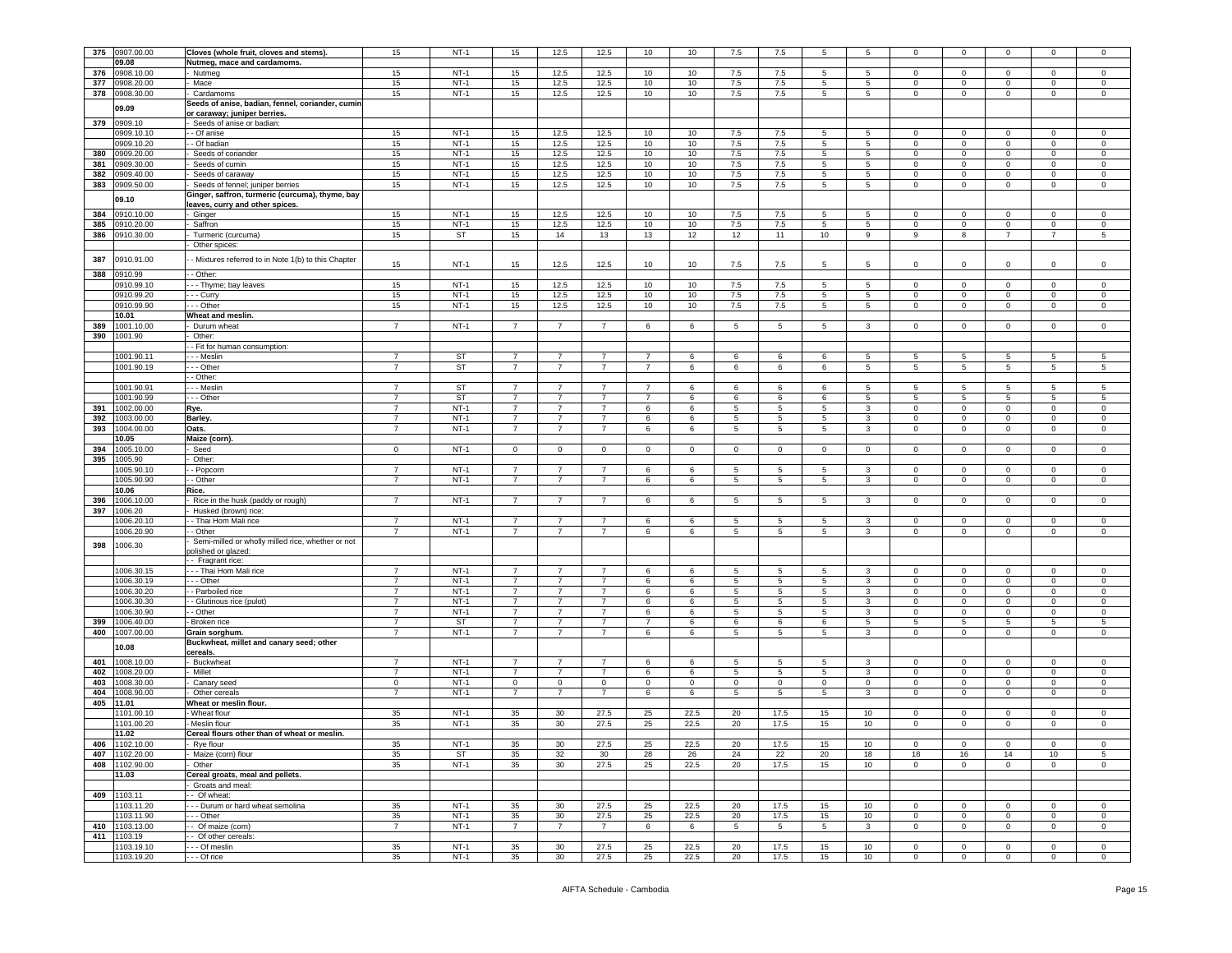|     | 1103.19.90     | .-- Other                                              | 35                               | $NT-1$    | 35                               | 30              | 27.5           | 25           | 22.5       | 20              | 17.5           | 15              | 10               |                | $\Omega$     |                | $\Omega$       | $\Omega$    |
|-----|----------------|--------------------------------------------------------|----------------------------------|-----------|----------------------------------|-----------------|----------------|--------------|------------|-----------------|----------------|-----------------|------------------|----------------|--------------|----------------|----------------|-------------|
|     | 412 1103.20.00 | Pellets                                                | 35                               | $NT-1$    | 35                               | 30 <sup>°</sup> | 27.5           | 25           | 22.5       | 20              | 17.5           | 15              | 10               | $\mathbf 0$    | $\mathbf{0}$ | $^{\circ}$     | $\mathbf{0}$   | 0           |
|     |                |                                                        |                                  |           |                                  |                 |                |              |            |                 |                |                 |                  |                |              |                |                |             |
|     |                | Cereal grains otherwise worked (for example,           |                                  |           |                                  |                 |                |              |            |                 |                |                 |                  |                |              |                |                |             |
|     | 11.04          | hulled, rolled, flaked, pearled, sliced or kibbled),   |                                  |           |                                  |                 |                |              |            |                 |                |                 |                  |                |              |                |                |             |
|     |                | except rice of heading 10.06; germ of cereals,         |                                  |           |                                  |                 |                |              |            |                 |                |                 |                  |                |              |                |                |             |
|     |                | whole, rolled, flaked or ground.                       |                                  |           |                                  |                 |                |              |            |                 |                |                 |                  |                |              |                |                |             |
|     |                | Rolled or flaked grains:                               |                                  |           |                                  |                 |                |              |            |                 |                |                 |                  |                |              |                |                |             |
| 413 | 1104.12.00     | - Of oats                                              | $\overline{7}$                   | $NT-1$    | $\overline{7}$                   | $\overline{7}$  | $\overline{7}$ | 6            | 6          | 5               | 5              | 5               | 3                | $\mathbf 0$    | $\mathbf 0$  | 0              | $\mathbf 0$    | $\mathbf 0$ |
| 414 | 1104.19        | - Of other cereals:                                    |                                  |           |                                  |                 |                |              |            |                 |                |                 |                  |                |              |                |                |             |
|     | 1104.19.10     | --- Of maize (corn)                                    | $\overline{7}$                   | $NT-1$    | 7                                | 7               | 7              | 6            | 6          | -5              | -5             | 5               | 3                | $\mathbf{0}$   | $^{\circ}$   | 0              | $\mathbf{0}$   | $\mathbf 0$ |
|     | 1104.19.90     | --- Other                                              | $\overline{7}$                   | $NT-1$    | $\overline{7}$                   | $\overline{7}$  | $\overline{7}$ | 6            | 6          |                 | 5              | 5               | 3                | $\overline{0}$ | $\mathbf 0$  | $\mathbf 0$    | $\mathbf 0$    | $\mathbf 0$ |
|     |                |                                                        |                                  |           |                                  |                 |                |              |            | $5\phantom{.0}$ |                |                 |                  |                |              |                |                |             |
|     |                | Other worked grains (for example, hulled,              |                                  |           |                                  |                 |                |              |            |                 |                |                 |                  |                |              |                |                |             |
| 415 | 1104.22.00     | earled, sliced or kibbled):<br>- Of oats               | $\overline{7}$                   | $NT-1$    | $\overline{7}$                   |                 | 7              | 6            | 6          | 5               | 5              | 5               | 3                | $\mathbf 0$    | 0            | $^{\circ}$     | 0              | $\mathbf 0$ |
|     |                |                                                        | $\overline{7}$                   | $NT-1$    | $\overline{7}$                   | $\overline{7}$  | $\overline{7}$ |              |            |                 |                |                 |                  |                |              | $\mathbf{0}$   |                |             |
| 416 | 1104.23.00     | - Of maize (corn)                                      |                                  |           |                                  |                 |                | 6            | 6          | $5\phantom{.0}$ | 5              | $5\overline{5}$ | 3                | $\overline{0}$ | $\mathbf 0$  |                | $\mathbf 0$    | $\mathbf 0$ |
| 417 | 1104.29        | - - Of other cereals:                                  |                                  |           |                                  |                 |                |              |            |                 |                |                 |                  |                |              |                |                |             |
|     | 1104.29.20     | - - Of barley                                          | $\overline{7}$<br>$\overline{7}$ | $NT-1$    | $\overline{7}$<br>$\overline{7}$ |                 | $\overline{7}$ | 6            | 6          | 5               | 5              | 5               | 3                | $\Omega$       | $^{\circ}$   | $\Omega$       | $\Omega$       | $\Omega$    |
|     | 1104.29.90     | $-$ Other                                              |                                  | $NT-1$    |                                  | $\overline{7}$  | $\overline{7}$ | $\,6$        | 6          | $5\phantom{.0}$ | $\overline{5}$ | 5               | 3                | $\mathbf 0$    | $\mathbf 0$  | $\mathbf 0$    | $\mathsf 0$    | $\Omega$    |
| 418 | 1104.30.00     | Germ of cereals, whole, rolled, flaked or ground       | $\overline{7}$                   |           |                                  |                 | $\overline{7}$ |              |            |                 |                |                 |                  |                |              |                |                |             |
|     |                |                                                        |                                  | $NT-1$    | $\overline{7}$                   | $\overline{7}$  |                | 6            | 6          | 5               | 5              | 5               | 3                | $\mathbf 0$    | $^{\circ}$   | 0              | 0              | $\mathbf 0$ |
|     | 11.05          | Flour, meal, powder, flakes, granules and              |                                  |           |                                  |                 |                |              |            |                 |                |                 |                  |                |              |                |                |             |
|     | 1105.10.00     | pellets of potatoes.                                   |                                  | $NT-1$    |                                  |                 |                |              |            | 20              |                |                 |                  |                |              | $\Omega$       |                |             |
| 419 |                | - Flour, meal and powder                               | 35                               |           | 35                               | 30              | 27.5           | 25           | 22.5       |                 | 17.5           | 15              | 10 <sup>10</sup> | $\overline{0}$ | $\mathbf 0$  |                | $\mathbf{0}$   | 0           |
| 420 | 1105.20.00     | - Flakes, granules and pellets                         | 35                               | $NT-1$    | 35                               | 30 <sup>°</sup> | 27.5           | 25           | 22.5       | 20              | 17.5           | 15              | 10               | $\mathbf{0}$   | 0            | $\mathbf 0$    | 0              | $\mathbf 0$ |
|     |                | Flour, meal and powder of the dried leguminous         |                                  |           |                                  |                 |                |              |            |                 |                |                 |                  |                |              |                |                |             |
|     | 11.06          | vegetables of heading 07.13, of sago or of roots       |                                  |           |                                  |                 |                |              |            |                 |                |                 |                  |                |              |                |                |             |
|     |                | or tubers of heading 07.14 or of the products of       |                                  |           |                                  |                 |                |              |            |                 |                |                 |                  |                |              |                |                |             |
|     |                | Chapter 8.                                             |                                  |           |                                  |                 |                |              |            |                 |                |                 |                  |                |              |                |                |             |
| 421 | 1106.10.00     | Of the dried leguminous vegetables of heading<br>07.13 | 35                               | $NT-1$    | 35                               | 30              | 27.5           | 25           | 22.5       | 20              | 17.5           | 15              | 10               | $\mathbf 0$    | $\mathbf 0$  | 0              | $\mathbf 0$    | $\mathbf 0$ |
|     |                |                                                        |                                  |           |                                  |                 |                |              |            |                 |                |                 |                  |                |              |                |                |             |
| 422 | 1106.20        | Of sago or of roots or tubers of heading 07.14:        |                                  |           |                                  |                 |                |              |            |                 |                |                 |                  |                |              |                |                |             |
|     | 1106.20.10     | - Of manioc (cassava)                                  | 35                               | $NT-1$    | 35                               | 30              | 27.5           | 25           | 22.5       | 20              | 17.5           | 15              | 10               | $\mathbf{0}$   | $\mathbf 0$  | $\Omega$       | $\mathbf 0$    | $\mathsf 0$ |
|     |                | - Of sago:                                             |                                  |           |                                  |                 |                |              |            |                 |                |                 |                  |                |              |                |                |             |
|     | 1106.20.21     | - - Meal                                               | 35                               | $NT-1$    | 35                               | 30              | 27.5           | 25           | 22.5       | 20              | 17.5           | 15              | 10               | $\mathbf 0$    | 0            | $\Omega$       | 0              | $\mathbf 0$ |
|     |                |                                                        |                                  |           |                                  |                 |                |              |            |                 |                |                 |                  |                |              |                |                |             |
|     | 1106.20.29     | - - Other                                              | 35                               | $NT-1$    | 35                               | 30 <sup>°</sup> | 27.5           | 25           | 22.5       | 20              | 17.5           | 15              | 10               | $\mathbf 0$    | $\mathbf 0$  | $\Omega$       | $\mathbf 0$    | $\mathsf 0$ |
|     | 1106.20.90     | - Other                                                | 35                               | $NT-1$    | 35                               | 30              | 27.5           | 25           | 22.5       | 20              | 17.5           | 15              | 10               | 0              | 0            | 0              | 0              | $\mathbf 0$ |
| 423 | 1106.30.00     | Of the products of Chapter 8                           | 35                               | $NT-1$    | 35                               | 30              | 27.5           | 25           | 22.5       | 20              | 17.5           | 15              | 10               | $\overline{0}$ | $\mathbf 0$  | $\mathbf 0$    | $\mathbf 0$    | $\mathsf 0$ |
|     | 11.07          | Malt, whether or not roasted.                          |                                  |           |                                  |                 |                |              |            |                 |                |                 |                  |                |              |                |                |             |
| 424 | 1107.10.00     | - Not roasted                                          | $\overline{7}$                   | $NT-1$    | $\overline{7}$                   | $\overline{7}$  | $\overline{7}$ | 6            | 6          | 5               | 5              | 5               | 3                | $\mathbf 0$    | 0            | 0              | $\mathbf{0}$   | $\mathbf 0$ |
| 425 | 1107.20.00     | Roasted                                                | $\overline{7}$                   | $NT-1$    | $\overline{7}$                   | $\overline{7}$  | $\overline{7}$ | 6            | 6          | $\overline{5}$  | $\overline{5}$ | 5               | 3                | $\overline{0}$ | $\mathbf 0$  | $\Omega$       | $\mathbf 0$    | $\mathbf 0$ |
|     | 11.08          | Starches; inulin.                                      |                                  |           |                                  |                 |                |              |            |                 |                |                 |                  |                |              |                |                |             |
|     |                | Starches:                                              |                                  |           |                                  |                 |                |              |            |                 |                |                 |                  |                |              |                |                |             |
| 426 | 1108.11.00     | - Wheat starch                                         | 35                               | $NT-1$    | 35                               | 30 <sup>°</sup> | 27.5           | 25           | 22.5       | 20              | 17.5           | 15              | 10               | $\mathbf 0$    | 0            | $\Omega$       | $\mathbf{0}$   | $\mathbf 0$ |
| 427 | 1108.12.00     | - Maize (corn) starch                                  | 35                               | EL.       |                                  |                 |                |              |            |                 |                |                 |                  |                |              |                |                |             |
| 428 | 1108.13.00     | Potato starch                                          | 35                               | $NT-1$    | 35                               | 30 <sup>°</sup> | 27.5           | 25           | 22.5       | 20              | 17.5           | 15              | 10               | $\mathbf 0$    | 0            | $\Omega$       | $\mathbf 0$    | $\mathsf 0$ |
| 429 | 1108.14.00     | - - Manioc (cassava) starch                            | 35                               | $NT-1$    | 35                               | 30              | 27.5           | 25           | 22.5       | 20              | 17.5           | 15              | 10               | 0              | 0            | 0              | 0              | $\mathbf 0$ |
| 430 | 1108.19        | - Other starches:                                      |                                  |           |                                  |                 |                |              |            |                 |                |                 |                  |                |              |                |                |             |
|     | 1108.19.10     | - - - Sago                                             | 35                               | $NT-1$    | 35                               | 30              | 27.5           | 25           | 22.5       | 20              | 17.5           | 15              | 10               | $\mathbf 0$    | $^{\circ}$   | $^{\circ}$     | $\mathbf{0}$   | $\mathbf 0$ |
|     | 1108.19.90     | --- Other                                              | 35                               | $NT-1$    | 35                               | 30              | 27.5           | 25           | 22.5       | 20              | 17.5           | 15              | 10               | $\mathbf 0$    | 0            | 0              | 0              | $\mathsf 0$ |
| 431 | 1108.20.00     | Inulin                                                 | 35                               | $NT-1$    | 35                               | 30 <sup>°</sup> | 27.5           | 25           | 22.5       | 20              | 17.5           | 15              | 10               | $\mathbf 0$    | 0            | 0              | $\mathbf 0$    | $\mathsf 0$ |
| 432 | 1109.00.00     | Wheat gluten, whether or not dried.                    | 35                               | $NT-1$    | 35                               | 30              | 27.5           | 25           | 22.5       | 20              | 17.5           | 15              | 10               | $\mathbf 0$    | 0            | $\mathbf 0$    | 0              | $\mathbf 0$ |
| 433 | 12.01          | Soya beans, whether or not broken.                     |                                  |           |                                  |                 |                |              |            |                 |                |                 |                  |                |              |                |                |             |
|     | 1201.00.10     | - Suitable for sowing                                  | $\mathbf 0$                      | $NT-1$    | $\mathbf 0$                      | $^{\circ}$      | $\mathbf 0$    | $\mathbf{0}$ | $^{\circ}$ | $\mathbf 0$     | $\mathbf{0}$   | $\overline{0}$  | $\mathbf{0}$     | $\mathbf 0$    | $^{\circ}$   | $^{\circ}$     | $\mathbf{0}$   | $\mathbf 0$ |
|     | 1201.00.90     | - Other                                                | 15                               | $NT-1$    | 15                               | 12.5            | 12.5           | 10           | 10         | 7.5             | 7.5            | 5               | 5                | $\mathbf 0$    | $\mathbf 0$  | 0              | $\mathbf 0$    | $\mathbf 0$ |
|     | 12.02          | Ground-nuts, not roasted or otherwise cooked,          |                                  |           |                                  |                 |                |              |            |                 |                |                 |                  |                |              |                |                |             |
|     |                | whether or not shelled or broken.                      |                                  |           |                                  |                 |                |              |            |                 |                |                 |                  |                |              |                |                |             |
| 434 | 1202.10        | · In shell:                                            |                                  |           |                                  |                 |                |              |            |                 |                |                 |                  |                |              |                |                |             |
|     | 202.10.10      | - Suitable for sowing                                  | $\mathbf 0$                      | $NT-1$    | 0                                | $\mathbf 0$     | $\mathbf 0$    | $\circ$      | 0          | $\mathbf 0$     | $\mathbf 0$    | $\circ$         | $\mathbf 0$      | 0              | 0            | 0              | 0              | $\mathbf 0$ |
|     | 202.10.90      | - Other                                                | 15                               | $NT-1$    | 15                               | 12.5            | 12.5           | 10           | 10         | 7.5             | 7.5            | $5\phantom{.0}$ | $5\phantom{.0}$  | $\mathbf 0$    | $\mathbf 0$  | $\mathsf 0$    | $\mathbf 0$    | $\mathsf 0$ |
| 435 | 1202.20.00     | Shelled, whether or not broken                         | 15                               | ST        | 15                               | 14              | 13             | 13           | 12         | 12              | 11             | 10              | 9                | 9              | 8            | 7              | 7              | 5           |
| 436 | 1203.00.00     | Copra.                                                 | 15                               | $NT-1$    | 15                               | 12.5            | 12.5           | 10           | 10         | 7.5             | 7.5            | $\overline{5}$  | 5                | $\mathbf 0$    | $\mathbf 0$  | $\mathbf 0$    | $\mathbf 0$    | $\Omega$    |
| 437 | 1204.00.00     | Linseed, whether or not broken.                        | 15                               | $NT-1$    | 15                               | 12.5            | 12.5           | 10           | 10         | 7.5             | 7.5            | $5\phantom{.0}$ | $5\phantom{.0}$  | 0              | 0            | 0              | $\mathbf 0$    | $\mathbf 0$ |
|     | 12.05          | Rape or colza seeds, whether or not broken.            |                                  |           |                                  |                 |                |              |            |                 |                |                 |                  |                |              |                |                |             |
| 438 | 1205.10.00     | - Low erucic acid rape or colza seeds                  | 15                               | $NT-1$    | 15                               | 12.5            | 12.5           | 10           | 10         | 7.5             | 7.5            | 5               | 5                | $\mathbf 0$    | $^{\circ}$   | $\Omega$       | $\mathbf{0}$   | $\mathbf 0$ |
| 439 | 1205.90.00     | - Other                                                | 15                               | $NT-1$    | 15                               | 12.5            | 12.5           | 10           | 10         | 7.5             | 7.5            | 5               | 5                | 0              | 0            | 0              | 0              | $\mathbf 0$ |
| 440 | 1206.00.00     | Sunflower seeds, whether or not broken.                | 15                               | $NT-1$    | 15                               | 12.5            | 12.5           | 10           | 10         | 7.5             | 7.5            | 5               | 5                | $\Omega$       | $\Omega$     | $\mathbf 0$    | $\mathbf 0$    | $\Omega$    |
|     |                | Other oil seeds and oleaginous fruits, whether         |                                  |           |                                  |                 |                |              |            |                 |                |                 |                  |                |              |                |                |             |
|     | 2.07           | or not broken.                                         |                                  |           |                                  |                 |                |              |            |                 |                |                 |                  |                |              |                |                |             |
| 441 | 1207.20.00     | - Cotton seeds                                         | 15                               | $NT-1$    | 15                               | 12.5            | 12.5           | 10           | 10         | 7.5             | 7.5            | 5               | 5                | 0              | 0            | $\mathbf 0$    | 0              | $\mathbf 0$ |
| 442 | 1207.40.00     | Sesamum seeds                                          | 15                               | ST        | 15                               | 14              | 13             | 13           | 12         | 12              | 11             | 10              | 9                | 9              | 8            | $\overline{7}$ | $\overline{7}$ | 5           |
| 443 | 1207.50.00     | Mustard seeds                                          | 15                               | $NT-1$    | 15                               | 12.5            | 12.5           | 10           | 10         | 7.5             | 7.5            | 5               | 5                | $\overline{0}$ | 0            | $\mathbf 0$    | $\mathbf{0}$   | $\mathbf 0$ |
|     |                | Other:                                                 |                                  |           |                                  |                 |                |              |            |                 |                |                 |                  |                |              |                |                |             |
| 444 | 1207.91.00     | - Poppy seeds                                          | 15                               | $NT-1$    | 15                               | 12.5            | 12.5           | 10           | 10         | $7.5\,$         | 7.5            | $\sqrt{5}$      | $5\phantom{.0}$  | $\mathbf 0$    | $\mathbf 0$  | $\mathbf 0$    | $\mathbf 0$    | $\mathsf 0$ |
| 445 | 1207.99        | - Other:                                               |                                  |           |                                  |                 |                |              |            |                 |                |                 |                  |                |              |                |                |             |
|     |                |                                                        |                                  |           |                                  |                 |                |              |            |                 |                |                 |                  |                |              | $\overline{7}$ | $\overline{7}$ |             |
|     | 1207.99.20     | - - Palm nuts and kernels                              | 15                               | <b>ST</b> | 15                               | 14              | 13             | 13           | 12         | 12              | 11             | 10              | 9                | 9              | 8            |                |                | 5           |
|     | 1207.99.30     | - - Safflower seeds                                    | 15                               | ST        | 15                               | 14              | 13             | 13           | 12         | 12              | 11             | 10              | 9                | 9              | 8            | $\overline{7}$ | 7              | 5           |
|     | 1207.99.90     | - - Other                                              | 15                               | ST        | 15                               | 14              | 13             | 13           | 12         | 12              | 11             | 10              | 9                | 9              | 8            | $\overline{7}$ | $\overline{7}$ | 5           |
|     | 12.08          | Flours and meals of oil seeds or oleaginous            |                                  |           |                                  |                 |                |              |            |                 |                |                 |                  |                |              |                |                |             |
|     |                | fruits, other than those of mustard.                   |                                  |           |                                  |                 |                |              |            |                 |                |                 |                  |                |              |                |                |             |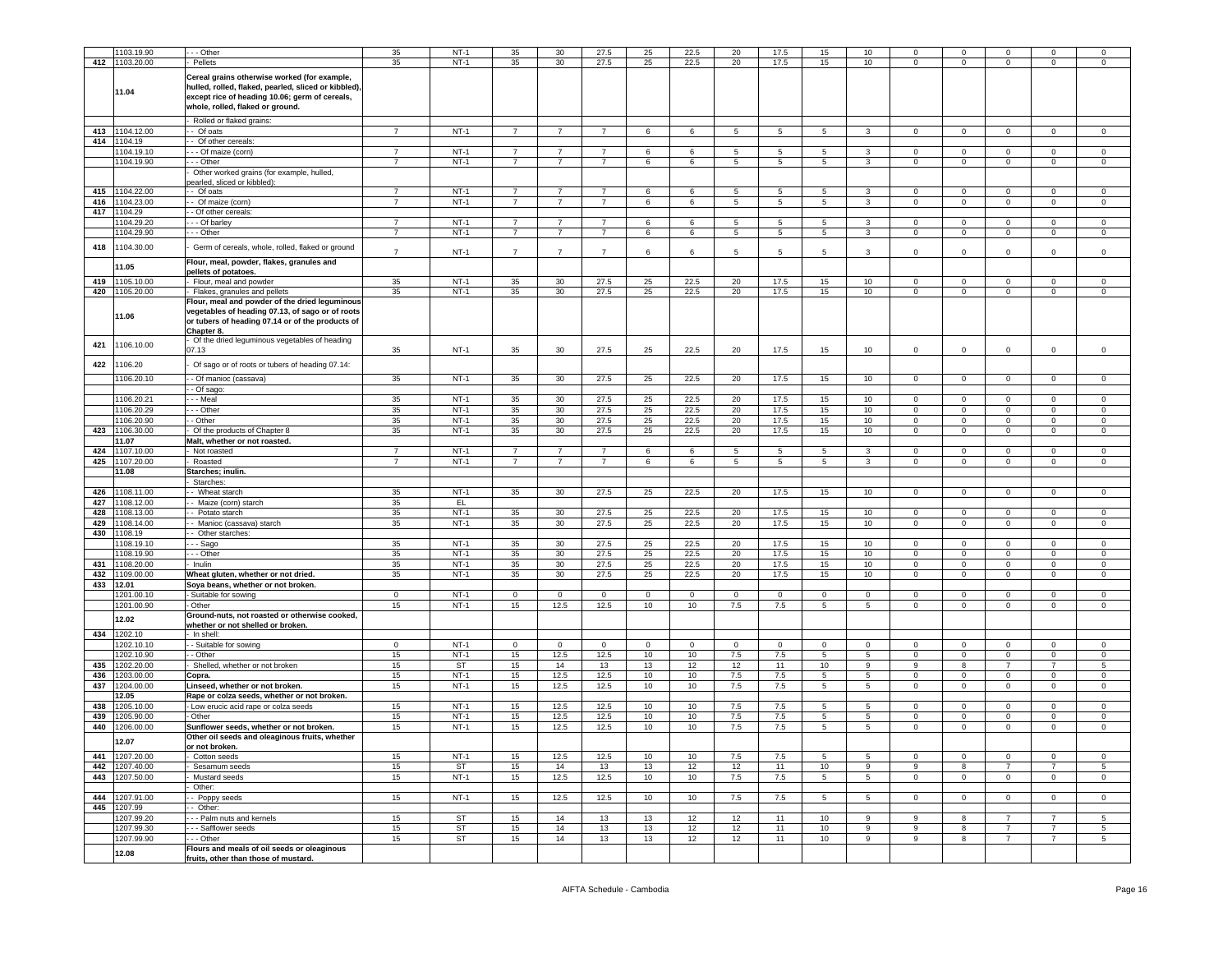| 446 | 1208.10.00               |                                                        |                | $NT-1$    | 35             | 30             | 27.5            | 25             | 22.5           | 20          | 17.5        | 15              | 10               | 0              | $\mathbf 0$    |                 |                                  | $\mathbf 0$     |
|-----|--------------------------|--------------------------------------------------------|----------------|-----------|----------------|----------------|-----------------|----------------|----------------|-------------|-------------|-----------------|------------------|----------------|----------------|-----------------|----------------------------------|-----------------|
| 447 | 1208.90.00               | Of soya beans<br>Other                                 | 35<br>35       | $NT-1$    | 35             | 30             | 27.5            | 25             | 22.5           | 20          | 17.5        | 15              | 10               | $\Omega$       | $\mathbf 0$    | 0               | 0                                | 0               |
|     |                          |                                                        |                |           |                |                |                 |                |                |             |             |                 |                  |                |                |                 |                                  |                 |
|     | 12.09                    | Seeds, fruit and spores, of a kind used for<br>sowing. |                |           |                |                |                 |                |                |             |             |                 |                  |                |                |                 |                                  |                 |
| 448 | 1209.10.00               | Sugar beet seed                                        | $\mathbf 0$    | $NT-1$    | $\circ$        | $\mathbf 0$    | $\mathbf 0$     | $\circ$        | $\mathbf 0$    | 0           | $\mathbf 0$ | $\mathbf 0$     | $\mathbf 0$      | $\mathbf 0$    | $\mathbf 0$    | $\mathbf 0$     | 0                                | 0               |
|     |                          | Seeds of forage plants:                                |                |           |                |                |                 |                |                |             |             |                 |                  |                |                |                 |                                  |                 |
| 449 | 209.21.00                | - - Lucerne (alfalfa) seed                             | $\mathbf 0$    | $NT-1$    | $\mathbf 0$    | $\circ$        | $\mathbf{0}$    | $\mathbf 0$    | $^{\circ}$     | $\circ$     | $\mathbf 0$ | $\circ$         | $\mathbf{0}$     | $\mathbf{0}$   | $\mathbf 0$    | $\overline{0}$  | $\mathbf{0}$                     | $\mathbf 0$     |
| 450 | 1209.22.00               | -- Clover (Trifolium spp.) seed                        | $\mathbf 0$    | $NT-1$    | $\mathbf 0$    | $\mathbf 0$    | $\mathbf 0$     | $\circ$        | $\mathbf 0$    | 0           | $\mathbf 0$ | 0               | $\mathbf 0$      | $\mathbf 0$    | $\mathbf 0$    | $\mathbf 0$     | $\mathbf 0$                      | $\mathsf 0$     |
| 451 | 209.23.00                | - - Fescue seed                                        | $\mathbf 0$    | $NT-1$    | $\mathbf 0$    | $\mathsf 0$    | $\mathbf 0$     | $\mathbf 0$    | $\mathbf 0$    | $\mathbf 0$ | $\mathsf 0$ | $\circ$         | $\mathbf 0$      | $\circ$        | $\mathbf 0$    | $\mathbf 0$     | $\mathbf 0$                      | $\,0\,$         |
|     |                          |                                                        |                |           |                |                |                 |                |                |             |             |                 |                  |                |                |                 |                                  |                 |
| 452 | 1209.24.00               | - Kentucky blue grass (Poa pratensis L.) seed          | $\mathbf 0$    | $NT-1$    | $\mathbf 0$    | $\circ$        | $\mathbf 0$     | $\mathbf 0$    | 0              | 0           | $\mathbf 0$ | 0               | $\mathsf 0$      | $\mathbf 0$    | $\mathbf 0$    | $\mathbf 0$     | $\mathbf 0$                      | $\,0\,$         |
|     |                          | - Rye grass (Lolium multiflorum Lam., Lolium           |                |           |                |                |                 |                |                |             |             |                 |                  |                |                |                 |                                  |                 |
| 453 | 209.25.00                | berenne L.) seed                                       | $\mathbf 0$    | $NT-1$    | $\mathbf 0$    | $\mathbf 0$    | $\mathbf 0$     | $\mathsf 0$    | 0              | $\mathbf 0$ | $\mathbf 0$ | 0               | $\mathsf 0$      | $\mathbf 0$    | $\mathsf 0$    | $\mathbf 0$     | $\mathbf 0$                      | $\mathsf 0$     |
| 454 | 209.29.00                | - Other                                                | $\mathbf 0$    | $NT-1$    | $\mathbf 0$    | $\circ$        | $\mathbf 0$     | $\mathbf 0$    | $\mathbf 0$    | $\mathbf 0$ | $\mathbf 0$ | $\circ$         | $\mathsf 0$      | $\mathbf 0$    | $\mathbf 0$    | $\circ$         | $\mathbf 0$                      | $\,0\,$         |
|     |                          | Seeds of herbaceous plants cultivated principally      |                |           |                |                |                 |                |                |             |             |                 |                  |                |                |                 |                                  |                 |
| 455 | 1209.30.00               | for their flowers                                      | $\mathbf 0$    | $NT-1$    | $\mathbf 0$    | $\mathbf 0$    | $\mathsf 0$     | $\mathbf 0$    | 0              | 0           | $\mathbf 0$ | $\circ$         | $\mathbf 0$      | $\circ$        | $\mathbf 0$    | $\mathbf 0$     | $\mathbf 0$                      | $\mathbf 0$     |
|     |                          | Other:                                                 |                |           |                |                |                 |                |                |             |             |                 |                  |                |                |                 |                                  |                 |
| 456 | 209.91.00                | - Vegetable seeds                                      | $\circ$        | $NT-1$    | $\circ$        | $\circ$        | $\mathbf 0$     | $\circ$        | $\mathbf{0}$   | $\mathbf 0$ | $\mathbf 0$ | $\circ$         | $\circ$          | $\circ$        | $\mathbf{0}$   | $\mathbf{0}$    | $\circ$                          | $\mathbf 0$     |
| 457 | 1209.99                  | - Other:                                               |                |           |                |                |                 |                |                |             |             |                 |                  |                |                |                 |                                  |                 |
|     | 209.99.10                | - - Rubber seeds or kenaf seeds                        | $\mathbf 0$    | $NT-1$    | 0              | $\mathbf 0$    | $\mathbf 0$     | $\mathbf 0$    | 0              | 0           | $\mathbf 0$ | 0               | $\mathbf 0$      | 0              | $\mathbf 0$    | $\mathbf 0$     | $\mathbf 0$                      | 0               |
|     | 1209.99.90               | - - Other                                              | $\mathbf 0$    | $NT-1$    | $\mathsf 0$    | $\mathbf 0$    | $\mathbf 0$     | $\mathbf 0$    | $\overline{0}$ | $\mathbf 0$ | $\mathsf 0$ | $\mathsf 0$     | $\mathbf 0$      | $\mathbf 0$    | $\mathbf 0$    | $\circ$         | $\mathsf 0$                      | $\mathsf 0$     |
|     |                          | Hop cones, fresh or dried, whether or not              |                |           |                |                |                 |                |                |             |             |                 |                  |                |                |                 |                                  |                 |
|     | 12.10                    | ground, powdered or in the form of pellets;            |                |           |                |                |                 |                |                |             |             |                 |                  |                |                |                 |                                  |                 |
|     |                          | lupulin.                                               |                |           |                |                |                 |                |                |             |             |                 |                  |                |                |                 |                                  |                 |
| 458 | 1210.10.00               | Hop cones, neither ground nor powdered nor in          |                |           |                |                |                 |                |                |             |             |                 |                  |                |                |                 |                                  |                 |
|     |                          | the form of pellets                                    | 15             | $NT-1$    | 15             | 12.5           | 12.5            | 10             | 10             | 7.5         | 7.5         | 5               | 5                | $\mathbf 0$    | $\mathbf 0$    | $\mathbf 0$     | $\mathbf 0$                      | $\mathsf 0$     |
| 459 | 1210.20.00               | Hop cones, ground, powdered or in the form of          |                |           |                |                |                 |                |                |             |             |                 |                  |                |                |                 |                                  |                 |
|     |                          | pellets; lupulin                                       | 15             | $NT-1$    | 15             | 12.5           | 12.5            | 10             | 10             | 7.5         | 7.5         | 5               | $5^{\circ}$      | $\circ$        | $\overline{0}$ | $\circ$         | $\circ$                          | $\mathsf 0$     |
|     |                          | Plants and parts of plants (including seeds and        |                |           |                |                |                 |                |                |             |             |                 |                  |                |                |                 |                                  |                 |
|     |                          | fruits), of a kind used primarily in perfumery, in     |                |           |                |                |                 |                |                |             |             |                 |                  |                |                |                 |                                  |                 |
|     | 12.11                    | pharmacy or for insecticidal, fungicidal or            |                |           |                |                |                 |                |                |             |             |                 |                  |                |                |                 |                                  |                 |
|     |                          | similar purposes, fresh or dried, whether or not       |                |           |                |                |                 |                |                |             |             |                 |                  |                |                |                 |                                  |                 |
|     |                          | cut, crushed or powdered.                              |                |           |                |                |                 |                |                |             |             |                 |                  |                |                |                 |                                  |                 |
|     | 460 1211.20              | - Ginseng roots:                                       |                |           |                |                |                 |                |                |             |             |                 |                  |                |                |                 |                                  |                 |
|     | 1211.20.10               | - In cut, crushed or powdered forms                    | 35             | $NT-1$    | 35             | 30             | 27.5            | 25             | 22.5           | 20          | 17.5        | 15              | 10               | 0              | $\mathbf 0$    | $\mathbf 0$     | $\mathbf 0$                      | 0               |
|     | 1211.20.90               | - Other                                                | 35             | $NT-1$    | 35             | 30             | 27.5            | 25             | 22.5           | 20          | 17.5        | 15              | 10               | $\circ$        | $\overline{0}$ | $\circ$         | $\mathbf 0$                      | $\mathsf 0$     |
| 461 | 1211.30                  | Coca leaf:                                             |                |           |                |                |                 |                |                |             |             |                 |                  |                |                |                 |                                  |                 |
|     | 1211.30.10               | - In cut, crushed or powdered forms                    | 35             | $NT-1$    | 35             | 30             | 27.5            | 25             | 22.5           | 20          | 17.5        | 15              | 10               | 0              | $\mathbf 0$    | 0               | 0                                | 0               |
|     | 1211.30.90               | - Other                                                | 35             | $NT-1$    | 35             | 30             | 27.5            | 25             | 22.5           | 20          | 17.5        | 15              | 10 <sup>10</sup> | $\mathbf 0$    | $\mathbf 0$    | $\overline{0}$  | $\mathbf{0}$                     | $\circ$         |
| 462 | 1211.40.00               | Poppy straw                                            | 35             | $NT-1$    | 35             | 30             | 27.5            | 25             | 22.5           | 20          | 17.5        | 15              | 10 <sup>10</sup> | $\mathbf 0$    | $\mathbf 0$    | $\mathbf 0$     | $\mathbf 0$                      | $\mathbf 0$     |
|     | 1211.90                  | Other:                                                 |                |           |                |                |                 |                |                |             |             |                 |                  |                |                |                 |                                  |                 |
| 463 |                          |                                                        |                |           |                |                |                 |                |                |             |             |                 |                  |                |                |                 |                                  |                 |
|     |                          | - Of a kind used primarily in pharmacy:                |                |           |                |                |                 |                |                |             |             |                 |                  |                |                |                 |                                  |                 |
|     |                          |                                                        |                |           |                |                |                 |                |                |             |             |                 |                  |                |                |                 |                                  |                 |
|     | 1211.90.11               | - - Cannabis, in cut, crushed or powdered forms        | 35             | ST        | 35             | 32             | 30              | 28             | 26             | 24          | 22          | 20              | 18               | 18             | 16             | 14              | 10                               | 5               |
|     | 1211.90.12               | --- Cannabis, in other forms                           | 35             | ST        | 35             | 32             | 30              | 28             | 26             | 24          | 22          | 20              | 18               | 18             | 16             | 14              | 10                               | 5               |
|     | 1211.90.13               | - - - Rauwolfia serpentina roots                       | 35             | ST        | 35             | 32             | 30 <sup>2</sup> | 28             | 26             | 24          | 22          | 20              | 18               | 18             | 16             | 14              | 10                               | 5               |
|     | 1211.90.14               | --- Other, in cut, crushed or powdered forms           | 35             | ST        | 35             | 32             | 30              | 28             | 26             | 24          | 22          | 20              | 18               | 18             | 16             | 14              | 10                               | $\sqrt{5}$      |
|     | 1211.90.19               | - - Other                                              | 35             | <b>ST</b> | 35             | 32             | 30 <sup>2</sup> | 28             | 26             | 24          | 22          | 20              | 18               | 18             | 16             | 14              | 10                               | 5               |
|     |                          | - Other:                                               |                |           |                |                |                 |                |                |             |             |                 |                  |                |                |                 |                                  |                 |
|     | 1211.90.91               |                                                        |                |           |                |                |                 |                |                |             |             |                 |                  |                |                |                 |                                  |                 |
|     |                          | - - Pyrethrum, in cut, crushed or powdered forms       | 35             | <b>ST</b> | 35             | 32             | 30              | 28             | 26             | 24          | 22          | 20              | 18               | 18             | 16             | 14              | 10 <sup>10</sup>                 | 5               |
|     | 1211.90.92               | -- Pyrethrum, in other forms                           | 35             | <b>ST</b> | 35             | 32             | 30 <sup>2</sup> | 28             | 26             | 24          | 22          | 20              | 18               | 18             | 16             | 14              | 10                               | 5               |
|     | 1211.90.94               | - - Sandalwood                                         | $\overline{7}$ | ST        | $\overline{7}$ | $\overline{7}$ | $\overline{7}$  | $\overline{7}$ | 6              | 6           | 6           | 6               | $5^{\circ}$      | 5              | 5              | $5\overline{5}$ | 5                                | 5               |
|     | 1211.90.95               | - - Gaharu wood chips                                  | 35             | ST        | 35             | 32             | 30              | 28             | 26             | 24          | 22          | 20              | 18               | 18             | 16             | 14              | 10                               | 5               |
|     | 1211.90.96               | - - Liquorice roots                                    | 35             | <b>ST</b> | 35             | 32             | 30              | 28             | 26             | 24          | 22          | 20              | 18               | 18             | 16             | 14              | 10                               | 5               |
|     | 1211.90.99               | - - - Other                                            | 35             | ST        | 35             | 32             | 30              | 28             | 26             | 24          | 22          | 20              | 18               | 18             | 16             | 14              | 10                               | 5               |
|     |                          | Locust beans, seaweeds and other algae, sugar          |                |           |                |                |                 |                |                |             |             |                 |                  |                |                |                 |                                  |                 |
|     |                          | beet and sugar cane, fresh, chilled, frozen or         |                |           |                |                |                 |                |                |             |             |                 |                  |                |                |                 |                                  |                 |
|     |                          | dried, whether or not ground; fruit stones and         |                |           |                |                |                 |                |                |             |             |                 |                  |                |                |                 |                                  |                 |
|     |                          | kernels and other vegetable products                   |                |           |                |                |                 |                |                |             |             |                 |                  |                |                |                 |                                  |                 |
|     | 12.12                    | (including unroasted chicory roots of the              |                |           |                |                |                 |                |                |             |             |                 |                  |                |                |                 |                                  |                 |
|     |                          | variety Cichorium intybus sativum) of a kind           |                |           |                |                |                 |                |                |             |             |                 |                  |                |                |                 |                                  |                 |
|     |                          | used primarily for human consumption, not              |                |           |                |                |                 |                |                |             |             |                 |                  |                |                |                 |                                  |                 |
|     |                          | elsewhere specified or included.                       |                |           |                |                |                 |                |                |             |             |                 |                  |                |                |                 |                                  |                 |
|     | 464 1212.20              | Seaweeds and other algae:                              |                |           |                |                |                 |                |                |             |             |                 |                  |                |                |                 |                                  |                 |
|     |                          | - Fresh, chilled or dried, of a kind used in dyeing,   |                |           |                |                |                 |                |                |             |             |                 |                  |                |                |                 |                                  |                 |
|     |                          | tanning, perfumery, pharmacy, or for insecticidal,     |                |           |                |                |                 |                |                |             |             |                 |                  |                |                |                 |                                  |                 |
|     |                          | fungicidal or similar purposes:                        |                |           |                |                |                 |                |                |             |             |                 |                  |                |                |                 |                                  |                 |
|     | 1212.20.11               | - - - Of a kind used in pharmacy                       | 15             | $NT-1$    | 15             | 12.5           | 12.5            | 10             | 10             | 7.5         | 7.5         | 5               | 5                | $\mathbf 0$    | $\mathbf 0$    | $\mathbf 0$     | $\mathbf 0$                      | $\mathbf 0$     |
|     | 1212.20.19               | - - - Other                                            | 15             | $NT-1$    | 15             | 12.5           | 12.5            | 10             | 10             | 7.5         | 7.5         | 5               | 5 <sub>5</sub>   | $\mathbf 0$    | $\mathbf 0$    | $\overline{0}$  | 0                                | $\mathbf 0$     |
|     | 1212.20.20               | - Other, fresh, chilled or dried, unfit for human      |                | $NT-1$    |                | 12.5           |                 | 10             | 10             |             |             | 5               | 5                | $\mathbf 0$    | $\mathbf 0$    | $\mathbf 0$     | $\mathbf 0$                      | $\,0\,$         |
|     |                          | consumption                                            | 15             |           | 15             |                | 12.5            |                |                | $7.5\,$     | 7.5         |                 |                  | $\mathbf 0$    |                |                 |                                  |                 |
|     | 1212.20.90               | - Other<br>Other:                                      | 15             | $NT-1$    | 15             | 12.5           | 12.5            | 10             | 10             | 7.5         | 7.5         | $5\phantom{.0}$ | 5 <sub>5</sub>   |                | $\mathbf 0$    | $\mathbf 0$     | $\mathbf 0$                      | $\mathsf 0$     |
|     | 465 1212.91.00           | - Sugar beet                                           | 15             | $NT-1$    | 15             | 12.5           | 12.5            | 10             | 10             | 7.5         | 7.5         | 5               | 5                | $\overline{0}$ | $\overline{0}$ | $\overline{0}$  | $\mathbf 0$                      | $\mathbf{0}$    |
|     | 466 1212.99              | - Other:                                               |                |           |                |                |                 |                |                |             |             |                 |                  |                |                |                 |                                  |                 |
|     |                          | - - - Sugar cane:                                      |                |           |                |                |                 |                |                |             |             |                 |                  |                |                |                 |                                  |                 |
|     | 1212.99.11               | ---- Suitable for sowing                               | $\mathbf 0$    | $NT-1$    | $\mathbf 0$    | $\circ$        | $\mathbf 0$     | $\mathbf 0$    | $\mathbf 0$    | 0           | $\mathbf 0$ | $\mathbf 0$     | $\mathbf 0$      | $\mathbf 0$    | $\mathbf 0$    | 0               | $\mathbf 0$                      | 0               |
|     | 1212.99.19<br>1212.99.20 | - - - - Other<br>- - - Locust bean seeds               | 15<br>15       | ST<br>ST  | 15<br>15       | 14<br>14       | 13<br>13        | 13<br>13       | 12<br>12       | 12<br>12    | 11<br>11    | 10<br>10        | 9<br>9           | 9<br>9         | 8<br>8         | $\overline{7}$  | $\overline{7}$<br>$\overline{7}$ | $\sqrt{5}$<br>5 |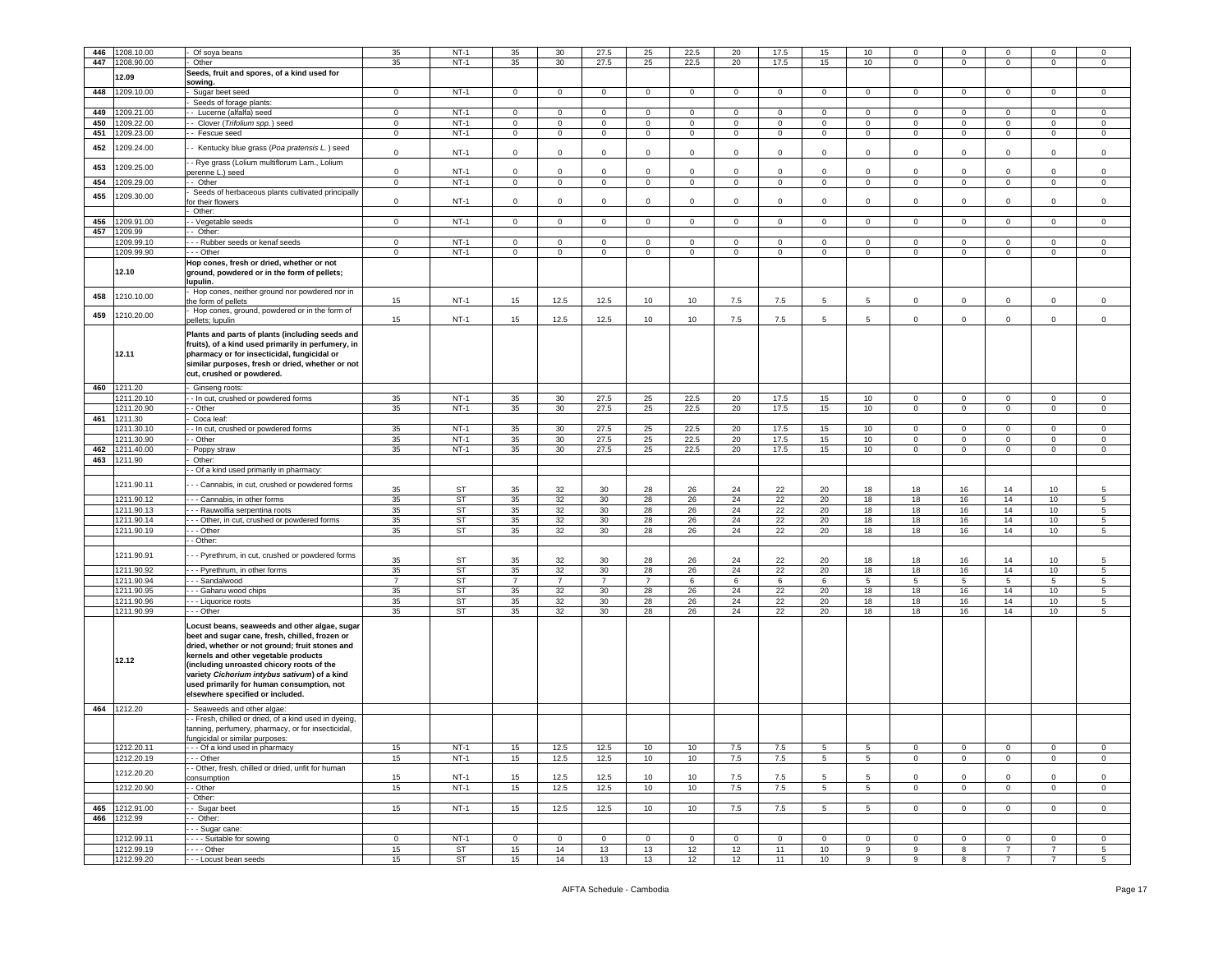|     | 1212.99.30     | - - Melon seeds                                           | 15             | <b>ST</b>   | 15             | 14             | 13             | 13          | 12          | 12             | 11              | 10              | 9                             | 9              | 8              |                            |                | 5              |
|-----|----------------|-----------------------------------------------------------|----------------|-------------|----------------|----------------|----------------|-------------|-------------|----------------|-----------------|-----------------|-------------------------------|----------------|----------------|----------------------------|----------------|----------------|
|     | 1212.99.90     | - - Other                                                 | 15             | <b>ST</b>   | 15             | 14             | 13             | 13          | 12          | 12             | 11              | 10              | 9                             | 9              | 8              |                            |                | 5              |
|     |                | Cereal straw and husks, unprepared, whether               |                |             |                |                |                |             |             |                |                 |                 |                               |                |                |                            |                |                |
| 467 | 1213.00.00     | or not chopped, ground, pressed or in the form            |                |             |                |                |                |             |             |                |                 |                 |                               |                |                |                            |                |                |
|     |                | of pellets.                                               | 15             | $NT-1$      | 15             | 12.5           | 12.5           | 10          | 10          | 7.5            | 7.5             | 5               | 5                             | $\mathbf 0$    | $\mathbf 0$    | $\mathbf 0$                | $\mathbf 0$    | $\mathsf 0$    |
|     |                | Swedes, mangolds, fodder roots, hay, lucerne              |                |             |                |                |                |             |             |                |                 |                 |                               |                |                |                            |                |                |
|     |                | (alfalfa), clover, sainfoin, forage kale, lupines,        |                |             |                |                |                |             |             |                |                 |                 |                               |                |                |                            |                |                |
|     | 12.14          | vetches and similar forage products, whether              |                |             |                |                |                |             |             |                |                 |                 |                               |                |                |                            |                |                |
|     |                | or not in the form of pellets.                            |                |             |                |                |                |             |             |                |                 |                 |                               |                |                |                            |                |                |
|     |                |                                                           |                |             |                |                |                |             |             |                |                 |                 |                               |                |                |                            |                |                |
|     | 468 1214.10.00 | Lucerne (alfalfa) meal and pellets                        | 15             | $NT-1$      | 15             | 12.5           | 12.5           | 10          | 10          | 7.5            | 7.5             | 5               | $5\overline{5}$               | $\overline{0}$ | $\mathbf{0}$   | $\mathbf{0}$               | $\mathbf{0}$   | $\mathbf{0}$   |
|     | 469 1214.90.00 | Other                                                     | 15             | $NT-1$      | 15             | 12.5           | 12.5           | 10          | 10          | 7.5            | 7.5             | 5               | 5                             | $\overline{0}$ | $\mathbf 0$    | $\mathbf 0$                | $\mathsf 0$    | $\mathsf 0$    |
|     | 3.01           | .ac; natural gums, resins, gum-resins and                 |                |             |                |                |                |             |             |                |                 |                 |                               |                |                |                            |                |                |
|     |                | pleoresins (for example, balsams).                        |                |             |                |                |                |             |             |                |                 |                 |                               |                |                |                            |                |                |
| 470 | 1301.20.00     | Gum Arabic                                                | $\Omega$       | $NT-1$      | $\Omega$       | $\overline{0}$ | $\mathbf 0$    | $\mathbf 0$ | $\mathbf 0$ | $\Omega$       | $\mathbf 0$     | $\Omega$        | $\mathbf 0$                   | $\Omega$       | $\mathbf 0$    | $\mathbf 0$                | $\Omega$       | $\Omega$       |
| 471 | 1301.90        | Other                                                     |                |             |                |                |                |             |             |                |                 |                 |                               |                |                |                            |                |                |
|     | 1301.90.10     | - Gum benjamin                                            | 35             | $NT-1$      | 35             | 30             | 27.5           | 25          | 22.5        | 20             | 17.5            | 15              | 10                            | $\mathbf 0$    | $\mathbf 0$    | $\mathbf 0$                | $\mathbf 0$    | $\mathsf 0$    |
|     | 1301.90.20     | - Gum damar                                               | 15             | $NT-1$      | 15             | 12.5           | 12.5           | 10          | 10          | 7.5            | 7.5             | 5               | $5^{\circ}$                   | $\Omega$       | $\Omega$       | $\mathbf 0$                | $\Omega$       | $\mathsf 0$    |
|     | 1301.90.30     | - Cannabis resins                                         | 35             | $NT-1$      | 35             | 30             | 27.5           | 25          | 22.5        | 20             | 17.5            | 15              | 10                            | $\mathbf 0$    | $\mathbf 0$    | $\mathbf 0$                | $\mathbf 0$    | $\mathbf 0$    |
|     | 1301.90.90     | - Other                                                   | 15             | <b>NT-1</b> | 15             | 12.5           | 12.5           | 10          | 10          | 7.5            | 7.5             | $5\overline{5}$ | 5 <sub>5</sub>                | $\mathbf{0}$   | $\overline{0}$ | $\overline{0}$             | $\overline{0}$ | $\overline{0}$ |
|     |                |                                                           |                |             |                |                |                |             |             |                |                 |                 |                               |                |                |                            |                |                |
|     |                | Vegetable saps and extracts; pectic                       |                |             |                |                |                |             |             |                |                 |                 |                               |                |                |                            |                |                |
|     |                | substances, pectinates and pectates; agar-agar            |                |             |                |                |                |             |             |                |                 |                 |                               |                |                |                            |                |                |
|     | 13.02          | and other mucilages and thickeners, whether or            |                |             |                |                |                |             |             |                |                 |                 |                               |                |                |                            |                |                |
|     |                | not modified, derived from vegetable products.            |                |             |                |                |                |             |             |                |                 |                 |                               |                |                |                            |                |                |
|     |                |                                                           |                |             |                |                |                |             |             |                |                 |                 |                               |                |                |                            |                |                |
|     |                | Vegetable saps and extracts:                              |                |             |                |                |                |             |             |                |                 |                 |                               |                |                |                            |                |                |
|     | 472 1302.11    | - Opium:                                                  |                |             |                |                |                |             |             |                |                 |                 |                               |                |                |                            |                |                |
|     | 1302.11.10     | - - Pulvis opii                                           | 15             | <b>ST</b>   | 15             | 14             | 13             | 13          | 12          | 12             | 11              | 10              | 9                             | 9              | 8              | 7                          | $\overline{7}$ | -5             |
|     | 1302.11.90     | - Other                                                   | 15             | ST          | 15             | 14             | 13             | 13          | 12          | 12             | 11              | 10              | 9                             | 9              | 8              | $\overline{7}$             | $\overline{7}$ | 5              |
| 473 | 1302.12.00     | - Of liquorice                                            | 15             | $NT-1$      | 15             | 12.5           | 12.5           | 10          | 10          | 7.5            | $7.5\,$         | $5\overline{5}$ | 5                             | $\Omega$       | $\mathbf 0$    | $\Omega$                   | $\mathsf 0$    | $\mathsf 0$    |
| 474 | 1302.13.00     | - Of hops                                                 | 15             | $NT-1$      | 15             | 12.5           | 12.5           | 10          | 10          | 7.5            | 7.5             | $5\overline{5}$ | $5\overline{5}$               | $\overline{0}$ | $\mathbf 0$    | $\mathbf 0$                | $\mathsf 0$    | $\mathsf 0$    |
| 475 | 1302.19        | Other:                                                    |                |             |                |                |                |             |             |                |                 |                 |                               |                |                |                            |                |                |
|     | 1302.19.20     | - Extracts and tinctures of cannabis                      | 15             | <b>ST</b>   | 15             | $14$           | $13\,$         | 13          | 12          | 12             | 11              | 10              | 9                             | 9              | 8              | $\overline{7}$             | $\overline{7}$ | 5              |
|     | 1302.19.30     | - Other medicinal extracts                                | 15             | <b>ST</b>   | 15             | 14             | 13             | 13          | 12          | 12             | 11              | 10              | $\overline{9}$                | $\overline{9}$ | $\overline{8}$ | $\overline{7}$             | $\overline{7}$ | 5              |
|     |                | - - Vegetable saps and extracts of pyrethrum or of        |                |             |                |                |                |             |             |                |                 |                 |                               |                |                |                            |                |                |
|     | 1302.19.40     | the roots of plants containing rotenone                   | 15             | ST          | 15             | 14             | 13             | 13          | 12          | 12             | 11              | 10              | 9                             | $\mathsf{Q}$   | 8              | $\overline{7}$             | $\overline{7}$ | 5              |
|     |                |                                                           |                |             |                |                |                |             |             |                |                 |                 |                               |                |                |                            |                |                |
|     | 302.19.50      | - - Japan (or Chinese) lacquer (natural lacquer)          | 15             | ST          | 15             | 14             | 13             | 13          | 12          | 12             | 11              | 10              | 9                             | 9              | 8              | $\overline{7}$             | $\overline{7}$ |                |
|     | 1302.19.90     | - - Othe                                                  | 15             | <b>ST</b>   | 15             | 14             | 13             | 13          | 12          | 12             | 11              | 10              | 9                             | 9              | 8              | $\overline{7}$             | $\overline{7}$ | $\,$ 5 $\,$    |
|     | 476 1302.20.00 | Pectic substances, pectinates and pectates                | 15             | $NT-1$      | 15             | 12.5           | 12.5           | 10          | 10          | 7.5            | 7.5             | 5               | 5                             | $\Omega$       | $\overline{0}$ | $\overline{0}$             | $\overline{0}$ | $\Omega$       |
|     |                | Mucilages and thickeners, whether or not                  |                |             |                |                |                |             |             |                |                 |                 |                               |                |                |                            |                |                |
|     |                | nodified, derived from vegetable products:                |                |             |                |                |                |             |             |                |                 |                 |                               |                |                |                            |                |                |
| 477 | 1302.31.00     | - Agar-agar                                               | 15             | $NT-1$      | 15             | 12.5           | 12.5           | 10          | 10          | $7.5\,$        | 7.5             | 5               | 5                             | $\mathbf 0$    | $\mathbf 0$    | $\mathbf 0$                | $\mathsf 0$    | $\mathbf 0$    |
|     |                | - Mucilages and thickeners, whether or not                |                |             |                |                |                |             |             |                |                 |                 |                               |                |                |                            |                |                |
| 478 | 1302.32.00     | nodified, derived from locust beans, locust bean          |                |             |                |                |                |             |             |                |                 |                 |                               |                |                |                            |                |                |
|     |                | seeds or quar seeds                                       | 15             | ST          | 15             | 14             | 13             | 13          | 12          | 12             | 11              | 10              | 9                             | 9              | 8              | $\overline{7}$             | $\overline{7}$ | 5              |
| 479 | 1302.39        | - Other:                                                  |                |             |                |                |                |             |             |                |                 |                 |                               |                |                |                            |                |                |
|     | 1302.39.10     | - - Carrageenan                                           | 15             | $NT-1$      | 15             | 12.5           | 12.5           | 10          | 10          | 7.5            | 7.5             | 5               | 5                             | $\mathbf 0$    | $\overline{0}$ | $\circ$                    | $\mathbf 0$    | $\mathbf 0$    |
|     | 1302.39.90     | - - Other                                                 | 15             | <b>NT-1</b> | 15             | 12.5           | 12.5           | 10          | 10          | 7.5            | 7.5             | $5\overline{5}$ | $5\overline{5}$               | $\mathbf{0}$   | $\overline{0}$ | $\mathbf{0}$               | $\overline{0}$ | $\mathbf 0$    |
|     |                |                                                           |                |             |                |                |                |             |             |                |                 |                 |                               |                |                |                            |                |                |
|     |                | Vegetable materials of a kind used primarily for          |                |             |                |                |                |             |             |                |                 |                 |                               |                |                |                            |                |                |
|     | 14.01          | plaiting (for example, bamboos, rattans, reeds,           |                |             |                |                |                |             |             |                |                 |                 |                               |                |                |                            |                |                |
|     |                | rushes, osier, raffia, cleaned, bleached or dyed          |                |             |                |                |                |             |             |                |                 |                 |                               |                |                |                            |                |                |
|     |                | cereal straw, and lime bark).                             |                |             |                |                |                |             |             |                |                 |                 |                               |                |                |                            |                |                |
|     | 480 1401.10.00 | Bamboos                                                   | 15             | $NT-1$      | 15             | 12.5           | 12.5           | 10          | 10          | 7.5            | 7.5             | 5               | 5                             | $\Omega$       | $\overline{0}$ | $\Omega$                   | $\mathbf 0$    | $\Omega$       |
| 481 | 1401.20.00     | Rattans                                                   | 15             | $NT-1$      | 15             | 12.5           | 12.5           |             | 10          | 7.5            | 7.5             | $5\overline{5}$ |                               | $\overline{0}$ | $\overline{0}$ |                            | $\mathsf 0$    | $\mathbf 0$    |
| 482 | 1401.90.00     | Other                                                     | 15             | $NT-1$      | 15             | 12.5           | 12.5           | 10<br>10    | 10          | 7.5            | 7.5             | $\overline{5}$  | 5<br>$\overline{\phantom{0}}$ | $\mathbf{0}$   | $\overline{0}$ | $\mathbf 0$<br>$\mathbf 0$ | $\overline{0}$ | $\mathbf 0$    |
|     |                |                                                           |                |             |                |                |                |             |             |                |                 |                 |                               |                |                |                            |                |                |
|     | 14.04          | Vegetable products not elsewhere specified or<br>ncluded. |                |             |                |                |                |             |             |                |                 |                 |                               |                |                |                            |                |                |
| 483 | 1404.20.00     | Cotton linters                                            | 15             | $NT-1$      | 15             | 12.5           | 12.5           | 10          | 10          | 7.5            | 7.5             | -5              | 5 <sup>5</sup>                | $\Omega$       | $\Omega$       | $\Omega$                   | $\Omega$       | $\Omega$       |
| 484 | 1404.90        | Other:                                                    |                |             |                |                |                |             |             |                |                 |                 |                               |                |                |                            |                |                |
|     |                |                                                           |                |             |                |                |                |             |             |                |                 |                 |                               |                |                |                            |                |                |
|     | 1404.90.10     | - Betel leaves, biri leaves and betel-nut leaves          | 15             | $NT-1$      | 15             | 12.5           | 12.5           | 10          | 10          | 7.5            | 7.5             | 5               | -5                            | $\Omega$       | $\Omega$       | $\Omega$                   | $\Omega$       | $\Omega$       |
|     | 1404.90.20     | - Barks of a kind used primarily in tanning               | 15             | $NT-1$      | 15             | 12.5           | 12.5           | 10          | 10          | 7.5            | 7.5             | $5\overline{)}$ | $5\overline{5}$               | $\circ$        | $\mathbf 0$    | $\mathbf 0$                | $\mathsf 0$    | $\circ$        |
|     |                |                                                           |                |             |                |                |                |             |             |                |                 |                 |                               |                |                |                            |                |                |
|     | 404.90.90      | - Other                                                   | 15             | $NT-1$      | 15             | 12.5           | 12.5           | 10          | 10          | 7.5            | 7.5             | $5\overline{)}$ | $5\overline{)}$               | $\mathbf 0$    | $\overline{0}$ | $\mathbf 0$                | $\overline{0}$ | $\mathsf 0$    |
| 485 | 1501.00.00     | ig fat (including lard) and poultry fat, other            | $\overline{7}$ |             | $\overline{7}$ | $\overline{7}$ | $\overline{7}$ | 6           | $\epsilon$  | 5              | 5               | 5               | $\mathcal{R}$                 | $\Omega$       | $\Omega$       |                            | $\Omega$       | $\Omega$       |
|     |                | than that of heading 02.09 or 15.03.                      |                | $NT-1$      |                |                |                |             |             |                |                 |                 |                               |                |                | $\Omega$                   |                |                |
| 486 | 15.02          | Fats of bovine animals, sheep or goats, other             |                |             |                |                |                |             |             |                |                 |                 |                               |                |                |                            |                |                |
|     |                | than those of heading 15.03.                              |                |             |                |                |                |             |             |                |                 |                 |                               |                |                |                            |                |                |
|     |                | Tallow:                                                   |                |             |                |                |                |             |             |                |                 |                 |                               |                |                |                            |                |                |
|     | 1502.00.11     | - Edible                                                  | 7              | $NT-1$      | $\overline{7}$ | $\overline{7}$ | $\overline{7}$ | 6           | 6           | 5              | 5               | 5               | 3                             | $\mathbf{0}$   | $\mathbf 0$    | $\mathbf 0$                | $\mathbf 0$    | $\mathsf 0$    |
|     | 1502.00.19     | - Other                                                   | $\overline{7}$ | $NT-1$      | $\overline{7}$ | $\overline{7}$ | $\overline{7}$ | 6           | 6           | 5              | $\,$ 5 $\,$     | $\sqrt{5}$      | $\mathbf{3}$                  | $\mathbf 0$    | $\mathbf 0$    | $\mathbf 0$                | $\mathsf 0$    | $\mathsf 0$    |
|     |                | Other:                                                    |                |             |                |                |                |             |             |                |                 |                 |                               |                |                |                            |                |                |
|     | 1502.00.91     | - Edible                                                  | $\overline{7}$ | $NT-1$      | $\overline{7}$ | $\overline{7}$ | $\overline{7}$ | 6           | 6           | $\overline{5}$ | $5\phantom{.0}$ | $\overline{5}$  | $\overline{3}$                | $\mathsf 0$    | $\,0\,$        | $\mathsf 0$                | $\mathsf 0$    | $^{\circ}$     |
|     | 1502.00.99     | - Other                                                   | $\overline{7}$ | $NT-1$      | $\overline{7}$ | $\overline{7}$ | $\overline{7}$ | 6           | 6           | 5              | $\overline{5}$  | 5               | $\overline{3}$                | $\Omega$       | $\mathbf 0$    | $\mathbf 0$                | $\overline{0}$ | $\Omega$       |
|     |                | ard stearin, lard oil, oleostearin, oleo-oil and          |                |             |                |                |                |             |             |                |                 |                 |                               |                |                |                            |                |                |
| 487 | 15.03          | tallow oil, not emulsified or mixed or otherwise          |                |             |                |                |                |             |             |                |                 |                 |                               |                |                |                            |                |                |
|     |                | prepared.                                                 |                |             |                |                |                |             |             |                |                 |                 |                               |                |                |                            |                |                |
|     | 1503.00.10     | Lard stearin or oleostearin                               | $\overline{7}$ | $NT-1$      | $\overline{7}$ | $\overline{7}$ | $\overline{7}$ | 6           | 6           | 5              | 5               | 5               | $\mathbf{3}$                  | $\mathbf 0$    | $\mathsf 0$    | $\mathsf 0$                | $\mathsf 0$    | $\mathsf 0$    |
|     | 1503.00.90     | Other                                                     |                | $NT-1$      | $\overline{7}$ | $\overline{7}$ |                | 6           | 6           | $\overline{5}$ | 5               | $\overline{5}$  | 3                             | $\overline{0}$ | $\overline{0}$ | $\mathbf 0$                | $\overline{0}$ | $^{\circ}$     |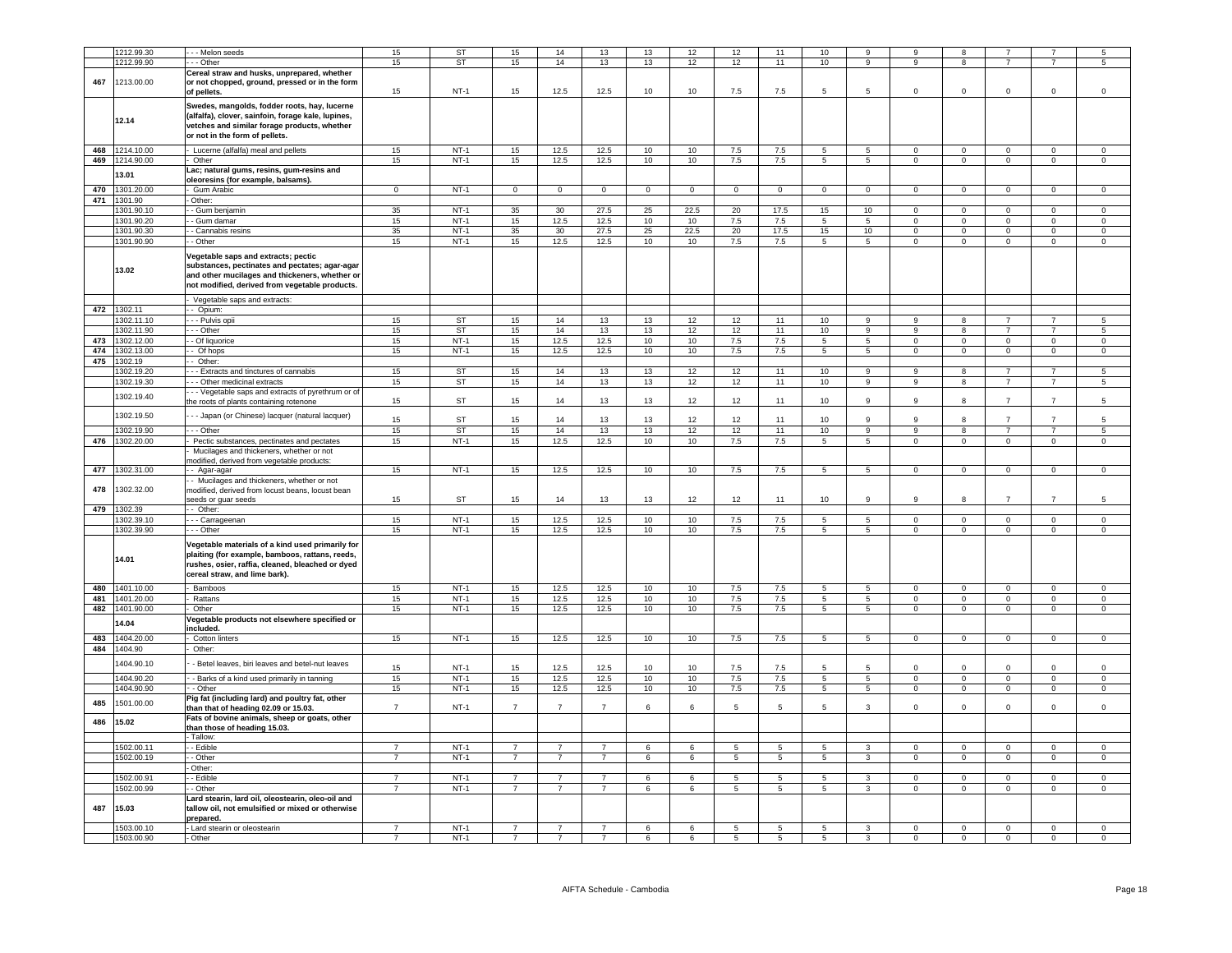|     |            | Fats and oils and their fractions, of fish or       |                          |           |                |                |                |                 |                 |                 |                 |                 |              |                |                 |                 |                |                |
|-----|------------|-----------------------------------------------------|--------------------------|-----------|----------------|----------------|----------------|-----------------|-----------------|-----------------|-----------------|-----------------|--------------|----------------|-----------------|-----------------|----------------|----------------|
|     | 15.04      | marine mammals, whether or not refined, but         |                          |           |                |                |                |                 |                 |                 |                 |                 |              |                |                 |                 |                |                |
|     |            |                                                     |                          |           |                |                |                |                 |                 |                 |                 |                 |              |                |                 |                 |                |                |
|     |            | not chemically modified.                            |                          |           |                |                |                |                 |                 |                 |                 |                 |              |                |                 |                 |                |                |
| 488 | 1504.10    | Fish-liver oils and their fractions:                |                          |           |                |                |                |                 |                 |                 |                 |                 |              |                |                 |                 |                |                |
|     | 1504.10.10 | - Fit for human consumption                         | $\overline{7}$           | $NT-1$    | $\overline{7}$ | 7              | $\overline{7}$ | 6               | 6               | 5               | 5               | 5               | 3            | $\mathbf 0$    | $\mathbf 0$     | 0               | $\mathbf 0$    | 0              |
|     |            |                                                     | $\overline{7}$           | $NT-1$    | $\overline{7}$ | $\overline{7}$ | $\overline{7}$ |                 |                 |                 | $5\phantom{.0}$ | $5\phantom{.0}$ |              | $\circ$        |                 |                 | $\mathsf 0$    |                |
|     | 1504.10.90 | - Other                                             |                          |           |                |                |                | 6               | 6               | $5\phantom{.0}$ |                 |                 | $\mathbf{3}$ |                | $\mathbf 0$     | $\mathsf 0$     |                | $\,0\,$        |
|     |            | Fats and oils and their fractions, of fish, other   |                          |           |                |                |                |                 |                 |                 |                 |                 |              |                |                 |                 |                |                |
| 489 | 1504.20    | han liver oils:                                     |                          |           |                |                |                |                 |                 |                 |                 |                 |              |                |                 |                 |                |                |
|     |            |                                                     | $\overline{7}$           |           | $\overline{7}$ |                |                |                 |                 |                 |                 |                 |              |                |                 |                 |                |                |
|     | 1504.20.10 | - Solid fractions, not chemically modified          |                          | $NT-1$    |                |                |                | 6               | 6               | 5               | 5               | 5               | 3            | 0              | $\mathbf 0$     | 0               | 0              | $\mathbf 0$    |
|     | 1504.20.90 | - Other                                             | $\overline{7}$           | $NT-1$    | $\overline{7}$ | $\overline{7}$ | $\overline{7}$ | 6               | 6               | $5\phantom{.0}$ | $\overline{5}$  | $5\overline{5}$ | $\mathbf{3}$ | $\overline{0}$ | $\mathbf 0$     | $\overline{0}$  | $\mathbf 0$    | $\overline{0}$ |
|     |            | Fats and oils and their fractions, of marine        |                          |           |                |                |                |                 |                 |                 |                 |                 |              |                |                 |                 |                |                |
| 490 | 1504.30    |                                                     |                          |           |                |                |                |                 |                 |                 |                 |                 |              |                |                 |                 |                |                |
|     |            | nammals:                                            |                          |           |                |                |                |                 |                 |                 |                 |                 |              |                |                 |                 |                |                |
|     | 1504.30.10 | - Solid fractions, not chemically modified          | $\overline{7}$           | $NT-1$    | $\overline{7}$ | $\overline{7}$ | $\overline{7}$ | 6               | 6               | 5               | 5               | 5               | 3            | 0              | $\mathbf 0$     | 0               | $\mathbf 0$    | $\mathbf 0$    |
|     | 1504.30.90 | - Other                                             | $\overline{7}$           | $NT-1$    | $\overline{7}$ | $\overline{7}$ | $\overline{7}$ | 6               | 6               | 5               | 5               | 5               | $\mathbf{3}$ | $\mathbf 0$    | $\mathbf 0$     | $\mathsf 0$     | $\mathsf 0$    | $\mathsf 0$    |
|     |            |                                                     |                          |           |                |                |                |                 |                 |                 |                 |                 |              |                |                 |                 |                |                |
| 491 | 15.05      | Wool grease and fatty substances derived            |                          |           |                |                |                |                 |                 |                 |                 |                 |              |                |                 |                 |                |                |
|     |            | herefrom (including lanolin).                       |                          |           |                |                |                |                 |                 |                 |                 |                 |              |                |                 |                 |                |                |
|     | 1505.00.10 | Lanolin                                             | $\overline{7}$           | $NT-1$    | $\overline{7}$ | $\overline{7}$ | $\overline{7}$ | 6               | 6               | 5               | 5               | 5               | 3            | 0              | $\mathbf 0$     | 0               | $\mathbf 0$    | $\mathbf 0$    |
|     |            |                                                     |                          |           |                |                |                |                 |                 |                 |                 |                 |              |                |                 |                 |                |                |
|     | 1505.00.90 | Other                                               | $\overline{7}$           | $NT-1$    | $\overline{7}$ | $\overline{7}$ | 7              | 6               | 6               | 5               | 5               | 5               | 3            | $\overline{0}$ | $\mathbf 0$     | $\mathbf{0}$    | $\mathbf 0$    | $\mathbf 0$    |
|     |            | Other animal fats and oils and their fractions,     |                          |           |                |                |                |                 |                 |                 |                 |                 |              |                |                 |                 |                |                |
|     |            |                                                     |                          |           |                |                |                |                 |                 |                 |                 |                 |              |                |                 |                 |                |                |
| 492 | 1506.00.00 | whether or not refined, but not chemically          |                          |           |                |                |                |                 |                 |                 |                 |                 |              |                |                 |                 |                |                |
|     |            | modified.                                           | $\overline{7}$           | $NT-1$    | $\overline{7}$ | $\overline{7}$ | $\overline{7}$ | 6               | 6               | 5               | 5               | 5               | 3            | 0              | $\mathbf 0$     | 0               | $\mathbf 0$    | $\mathsf 0$    |
|     |            | Soya-bean oil and its fractions, whether or not     |                          |           |                |                |                |                 |                 |                 |                 |                 |              |                |                 |                 |                |                |
|     | 15.07      |                                                     |                          |           |                |                |                |                 |                 |                 |                 |                 |              |                |                 |                 |                |                |
|     |            | efined, but not chemically modified.                |                          |           |                |                |                |                 |                 |                 |                 |                 |              |                |                 |                 |                |                |
| 493 | 1507.10.00 | Crude oil, whether or not degummed                  | $\overline{\phantom{a}}$ | $NT-1$    | $\overline{7}$ | $\overline{7}$ | $\overline{7}$ | 6               | 6               | $\overline{5}$  | $\overline{5}$  | $\overline{5}$  | $\mathbf{3}$ | $\mathbf 0$    | $\overline{0}$  | $\mathbf{0}$    | $\overline{0}$ | $\mathsf 0$    |
| 494 | 1507.90    | Other:                                              |                          |           |                |                |                |                 |                 |                 |                 |                 |              |                |                 |                 |                |                |
|     |            |                                                     |                          |           |                |                |                |                 |                 |                 |                 |                 |              |                |                 |                 |                |                |
|     | 1507.90.10 | - Fractions of unrefined soya-bean oil              | $\overline{7}$           | <b>ST</b> | $\overline{7}$ | $\overline{7}$ | $\overline{7}$ | 7               | 6               | 6               | 6               | 6               | 5            | 5              | $5\phantom{.0}$ | 5               | 5              | 5              |
|     | 1507.90.20 | - Refined oil                                       | $\overline{7}$           | ST        | 7              | 7              | 7              | $\overline{7}$  | 6               | 6               | 6               | 6               | 5            | 5              | 5               | 5               | 5              | 5              |
|     |            |                                                     |                          |           |                |                |                |                 |                 |                 |                 |                 |              |                |                 |                 |                |                |
|     | 1507.90.90 | - Other                                             | $\overline{7}$           | ST        | $\overline{7}$ | $\overline{7}$ | $\overline{7}$ | $\overline{7}$  | 6               | 6               | 6               | 6               | $5^{\circ}$  | 5              | $5\phantom{.0}$ | $5\overline{5}$ | 5              | 5              |
|     |            | Ground-nut oil and its fractions, whether or not    |                          |           |                |                |                |                 |                 |                 |                 |                 |              |                |                 |                 |                |                |
|     | 15.08      | efined, but not chemically modified.                |                          |           |                |                |                |                 |                 |                 |                 |                 |              |                |                 |                 |                |                |
|     |            |                                                     |                          |           |                |                |                |                 |                 |                 |                 |                 |              |                |                 |                 |                |                |
| 495 | 1508.10.00 | Crude oil                                           | $\overline{7}$           | ST        | $\overline{7}$ | 7              | $\overline{7}$ | $\overline{7}$  | 6               | 6               | 6               | 6               | 5            | 5              | 5               | 5               | 5              | 5              |
| 496 | 1508.90    | Other:                                              |                          |           |                |                |                |                 |                 |                 |                 |                 |              |                |                 |                 |                |                |
|     |            | - Fractions of unrefined ground-nut oil:            |                          |           |                |                |                |                 |                 |                 |                 |                 |              |                |                 |                 |                |                |
|     |            |                                                     |                          |           |                |                |                |                 |                 |                 |                 |                 |              |                |                 |                 |                |                |
|     | 1508.90.11 | - - Solid fractions, not chemically modified        | $\overline{7}$           | $NT-1$    | $\overline{7}$ | $\overline{7}$ | $\overline{7}$ | 6               | 6               | 5               | 5               | 5               | 3            | 0              | $\mathbf 0$     | 0               | $\mathbf 0$    | $\mathsf 0$    |
|     | 1508.90.19 | - - Other                                           | $\overline{7}$           | $NT-1$    | $\overline{7}$ | $\overline{7}$ | $\overline{7}$ | 6               | 6               | 5               | 5               | 5               | $\mathbf{3}$ | $\mathbf 0$    | $\mathbf 0$     | $\mathbf 0$     | $\mathsf 0$    | $\mathsf 0$    |
|     |            | - Refined oil:                                      |                          |           |                |                |                |                 |                 |                 |                 |                 |              |                |                 |                 |                |                |
|     |            |                                                     |                          |           |                |                |                |                 |                 |                 |                 |                 |              |                |                 |                 |                |                |
|     | 1508.90.21 | - - Solid fractions, not chemically modified        | $\overline{7}$           | $NT-1$    | $\overline{7}$ | $\overline{7}$ | $\overline{7}$ | 6               | 6               | 5               | 5               | 5               | 3            | $\mathbf 0$    | $\,0\,$         | $\mathbf 0$     | $\mathbf 0$    | $\mathsf 0$    |
|     | 1508.90.29 | - - Other                                           | $\overline{7}$           | $NT-1$    | 7              | $\overline{7}$ | 7              | 6               | 6               | 5               | 5               | 5               | 3            | $\overline{0}$ | $\mathbf 0$     | $\mathbf{0}$    | $\mathbf{0}$   | $\mathbf{0}$   |
|     |            |                                                     |                          |           |                |                |                |                 |                 |                 |                 |                 |              |                |                 |                 |                |                |
|     |            | - Other:                                            |                          |           |                |                |                |                 |                 |                 |                 |                 |              |                |                 |                 |                |                |
|     | 1508.90.91 | - Solid fractions, not chemically modified          | $\overline{7}$           | $NT-1$    | $\overline{7}$ | $\overline{7}$ | $\overline{7}$ | $\,6\,$         | 6               | 5               | 5               | 5               | 3            | $\mathbf 0$    | $\mathbf 0$     | 0               | $\mathbf 0$    | $\,0\,$        |
|     | 1508.90.99 | - - Other                                           | $\overline{7}$           | $NT-1$    | $\overline{7}$ | $\overline{7}$ | $\overline{7}$ | 6               | 6               | 5               | 5               | 5               | 3            | $\mathbf 0$    | $\mathbf 0$     | $\mathbf 0$     | $\mathbf 0$    | 0              |
|     |            |                                                     |                          |           |                |                |                |                 |                 |                 |                 |                 |              |                |                 |                 |                |                |
|     | 15.09      | Olive oil and its fractions, whether or not         |                          |           |                |                |                |                 |                 |                 |                 |                 |              |                |                 |                 |                |                |
|     |            | efined, but not chemically modified.                |                          |           |                |                |                |                 |                 |                 |                 |                 |              |                |                 |                 |                |                |
| 497 | 1509.10    | Virgin:                                             |                          |           |                |                |                |                 |                 |                 |                 |                 |              |                |                 |                 |                |                |
|     |            |                                                     |                          |           |                |                |                |                 |                 |                 |                 |                 |              |                |                 |                 |                |                |
|     | 1509.10.10 | - In packings of a net weight not exceeding 30 kg   |                          |           |                |                |                |                 |                 |                 |                 |                 |              |                |                 |                 |                |                |
|     |            |                                                     | $\overline{7}$           | $NT-1$    | $\overline{7}$ |                | $\overline{7}$ | 6               |                 | 5               |                 | 5               |              | 0              | $\mathbf 0$     |                 | $\mathbf 0$    | 0              |
|     | 1509.10.90 | - Other                                             | $\overline{7}$           | $NT-1$    | $\overline{7}$ | $\overline{7}$ | $\overline{7}$ | 6               | 6               | 5               | 5               | $5\overline{5}$ | $\mathbf{3}$ | $\mathbf 0$    | $\mathbf 0$     | $\circ$         | $\mathbf 0$    | $\mathbf 0$    |
|     |            |                                                     |                          |           |                |                |                |                 |                 |                 |                 |                 |              |                |                 |                 |                |                |
| 498 | 1509.90    | Other:                                              |                          |           |                |                |                |                 |                 |                 |                 |                 |              |                |                 |                 |                |                |
|     |            | - Fractions of unrefined oil:                       |                          |           |                |                |                |                 |                 |                 |                 |                 |              |                |                 |                 |                |                |
|     |            |                                                     |                          |           |                |                |                |                 |                 |                 |                 |                 |              |                |                 |                 |                |                |
|     | 1509.90.11 | - - In packings of a net weight not exceeding 30 kg | $\overline{7}$           | $NT-1$    | $\overline{7}$ | $\overline{7}$ | $\overline{7}$ | 6               | 6               | 5               | 5               | 5               |              |                | $\mathbf 0$     | $\mathbf 0$     |                | $\mathsf 0$    |
|     |            |                                                     |                          |           |                |                |                |                 |                 |                 |                 |                 | 3            | 0              |                 |                 | 0              |                |
|     | 1509.90.19 | $-$ Other                                           | $\overline{7}$           | $NT-1$    | $\overline{7}$ | $\overline{7}$ | $\overline{7}$ | $6\overline{6}$ | $6\overline{6}$ | $5\phantom{.0}$ | 5               | $5\overline{5}$ | 3            | $\overline{0}$ | $\overline{0}$  | $\mathbf{0}$    | $\overline{0}$ | $\overline{0}$ |
|     |            | - Refined oil:                                      |                          |           |                |                |                |                 |                 |                 |                 |                 |              |                |                 |                 |                |                |
|     |            |                                                     |                          |           |                |                |                |                 |                 |                 |                 |                 |              |                |                 |                 |                |                |
|     | 1509.90.21 | - - In packings of net weight not exceeding 30 kg   |                          |           |                |                |                |                 |                 |                 |                 |                 |              |                |                 |                 |                |                |
|     |            |                                                     | $\overline{7}$           | $NT-1$    | $\overline{7}$ | $\overline{7}$ | $\overline{7}$ | 6               | 6               | 5               | -5              | 5               | 3            | $\mathbf 0$    | $\overline{0}$  | $\mathbf 0$     | $\circ$        | $\mathsf 0$    |
|     | 1509.90.29 | $- -$ Other                                         | $\overline{7}$           | $NT-1$    | $\overline{7}$ | $\overline{7}$ | $\overline{7}$ | 6               | 6               | $\overline{5}$  | $\overline{5}$  | $\overline{5}$  | 3            | $\circ$        | $\overline{0}$  | $\overline{0}$  | $\overline{0}$ | $\mathsf 0$    |
|     |            | - Other:                                            |                          |           |                |                |                |                 |                 |                 |                 |                 |              |                |                 |                 |                |                |
|     |            |                                                     |                          |           |                |                |                |                 |                 |                 |                 |                 |              |                |                 |                 |                |                |
|     | 1509.90.91 | - - In packings of net weight not exceeding 30 kg   |                          |           |                |                |                |                 |                 |                 |                 |                 |              |                |                 |                 |                |                |
|     |            |                                                     | $\overline{7}$           | $NT-1$    | $\overline{7}$ | $\overline{7}$ | $\overline{7}$ | 6               | 6               | 5               | -5              | 5               | 3            | $\mathbf 0$    | $\Omega$        | $\Omega$        | $\mathbf 0$    | $\mathsf 0$    |
|     | 1509.90.99 | $\cdot$ - Other                                     | -7                       | $NT-1$    | $\overline{7}$ | $\overline{7}$ | $\overline{7}$ | 6               | 6               | 5               | 5               | 5               | 3            | $\mathbf 0$    | $\mathbf 0$     | $\mathbf 0$     | $\mathbf 0$    | $\mathsf 0$    |
|     |            |                                                     |                          |           |                |                |                |                 |                 |                 |                 |                 |              |                |                 |                 |                |                |
|     |            | Other oils and their fractions, obtained solely     |                          |           |                |                |                |                 |                 |                 |                 |                 |              |                |                 |                 |                |                |
|     |            | from olives, whether or not refined, but not        |                          |           |                |                |                |                 |                 |                 |                 |                 |              |                |                 |                 |                |                |
| 499 | 15.10      | chemically modified, including blends of these      |                          |           |                |                |                |                 |                 |                 |                 |                 |              |                |                 |                 |                |                |
|     |            |                                                     |                          |           |                |                |                |                 |                 |                 |                 |                 |              |                |                 |                 |                |                |
|     |            | oils or fractions with oils or fractions of         |                          |           |                |                |                |                 |                 |                 |                 |                 |              |                |                 |                 |                |                |
|     |            | eading 15.09.                                       |                          |           |                |                |                |                 |                 |                 |                 |                 |              |                |                 |                 |                |                |
|     | 1510.00.10 | Crude oil                                           | $\overline{\phantom{a}}$ | $NT-1$    | $\overline{7}$ | $\overline{7}$ | $\overline{7}$ | 6               | 6               | $5\overline{)}$ | $5\phantom{.0}$ | $\overline{5}$  | $\mathbf{3}$ | $\overline{0}$ | $\overline{0}$  | $\mathbf 0$     | $\mathbf 0$    | $\,0\,$        |
|     |            |                                                     |                          |           |                |                |                |                 |                 |                 |                 |                 |              |                |                 |                 |                |                |
|     |            | Other:                                              |                          |           |                |                |                |                 |                 |                 |                 |                 |              |                |                 |                 |                |                |
|     | 1510.00.91 | - Fractions of unrefined oil                        | $\overline{7}$           | $NT-1$    | $\overline{7}$ | 7              | 7              | 6               | 6               | 5               | 5               | 5               | 3            | $^{\circ}$     | $\mathbf{0}$    | $^{\circ}$      | $\mathbf 0$    | $\mathbf 0$    |
|     | 1510.00.92 | - Refined oil                                       | $\overline{7}$           | $NT-1$    | $\overline{7}$ | $\overline{7}$ | 7              | 6               | 6               | 5               | 5               | 5               | 3            | $\mathbf 0$    | $\mathbf 0$     | $\mathbf 0$     | 0              | $\mathbf 0$    |
|     |            |                                                     |                          |           |                |                |                |                 |                 |                 |                 |                 |              |                |                 |                 |                |                |
|     | 1510.00.99 | - Other                                             |                          | $NT-$     |                |                |                |                 |                 |                 |                 |                 |              |                |                 |                 |                |                |
|     |            | Palm oil and its fractions, whether or not          |                          |           |                |                |                |                 |                 |                 |                 |                 |              |                |                 |                 |                |                |
|     | 15.11      | refined, but not chemically modified.               |                          |           |                |                |                |                 |                 |                 |                 |                 |              |                |                 |                 |                |                |
|     |            |                                                     |                          |           |                |                |                |                 |                 |                 |                 |                 |              |                |                 |                 |                |                |
| 500 | 1511.10.00 | Crude oil                                           | $\overline{7}$           | ST        | $\overline{7}$ | $\overline{7}$ | $\overline{7}$ | $\overline{7}$  | 6               | 6               | 6               | 6               | 5            | 5              | 5               | 5               | 5              | 5              |
| 501 | 1511.90    | Other:                                              |                          |           |                |                |                |                 |                 |                 |                 |                 |              |                |                 |                 |                |                |
|     |            | - Fractions of unrefined oil, not chemically        |                          |           |                |                |                |                 |                 |                 |                 |                 |              |                |                 |                 |                |                |
|     | 1511.90.10 | nodified                                            | $\overline{7}$           | $NT-1$    | $\overline{7}$ | $\overline{7}$ | $\overline{7}$ | 6               | $\epsilon$      | 5               | -5              | 5               | 3            | $\Omega$       | $\mathbf 0$     | $\Omega$        | $\mathbf 0$    | $\mathbf 0$    |
|     |            |                                                     |                          |           |                |                |                |                 |                 |                 |                 |                 |              |                |                 |                 |                |                |
|     | 1511.90.90 | - Other                                             | $\overline{7}$           | $NT-1$    | $\overline{7}$ | $\overline{7}$ | $\overline{7}$ | 6               | 6               | 5               | 5               | $5\overline{5}$ | $\mathbf{3}$ | $\circ$        | $\overline{0}$  | $\mathbf{0}$    | $\mathbf 0$    | $\mathbf{0}$   |
|     |            | Sunflower-seed, safflower or cotton-seed oil        |                          |           |                |                |                |                 |                 |                 |                 |                 |              |                |                 |                 |                |                |
|     | 15.12      | and fractions thereof, whether or not refined,      |                          |           |                |                |                |                 |                 |                 |                 |                 |              |                |                 |                 |                |                |
|     |            |                                                     |                          |           |                |                |                |                 |                 |                 |                 |                 |              |                |                 |                 |                |                |
|     |            | but not chemically modified.                        |                          |           |                |                |                |                 |                 |                 |                 |                 |              |                |                 |                 |                |                |
|     |            | Sunflower-seed or safflower oil and fractions       |                          |           |                |                |                |                 |                 |                 |                 |                 |              |                |                 |                 |                |                |
|     |            | thereof:                                            |                          |           |                |                |                |                 |                 |                 |                 |                 |              |                |                 |                 |                |                |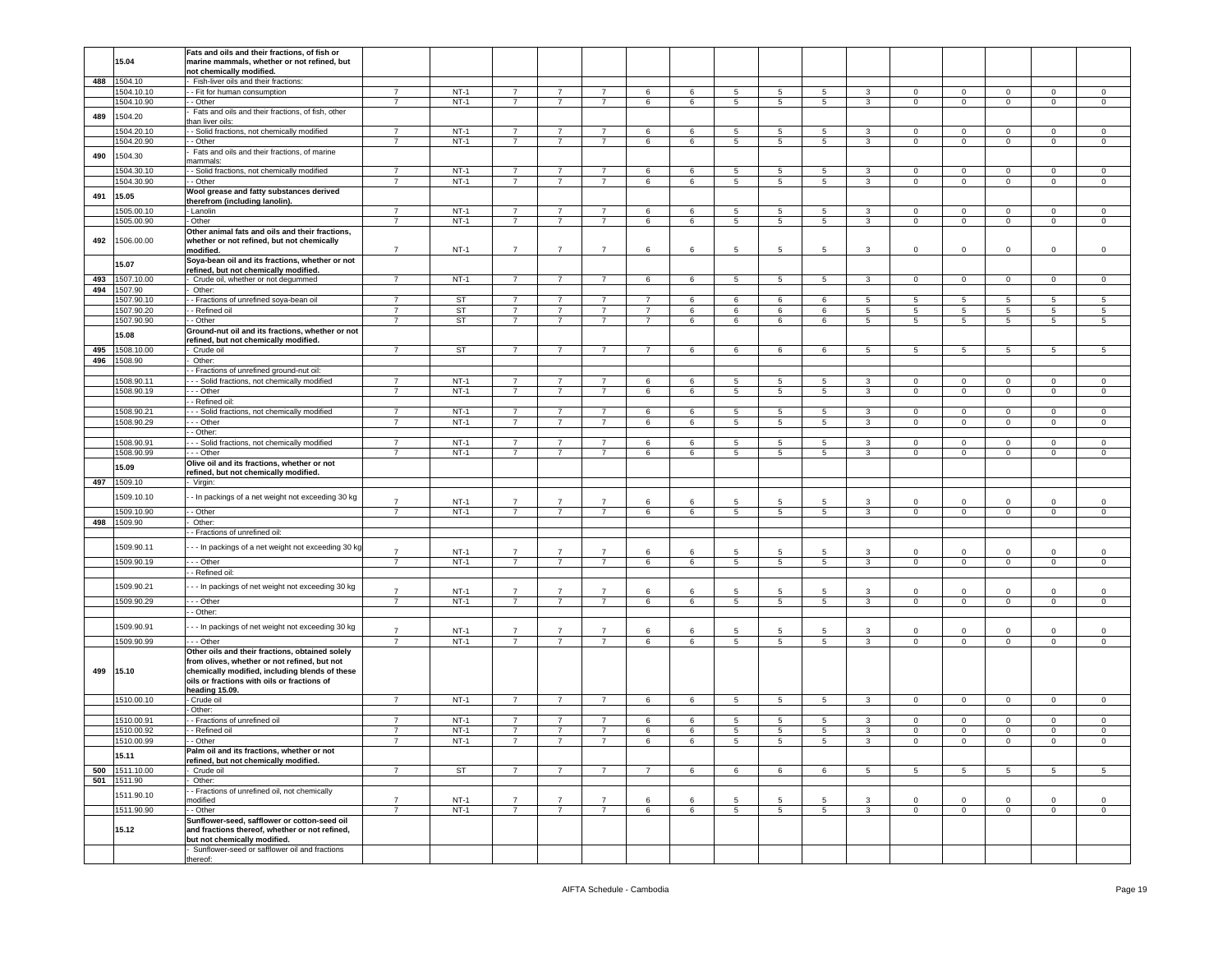|     |             |                                                                                                                               | $\overline{7}$ |             |                |                 |                | 6              |    | 5               |                 | 5               |                | $\Omega$        |                 | $\Omega$        | $\Omega$        |                 |
|-----|-------------|-------------------------------------------------------------------------------------------------------------------------------|----------------|-------------|----------------|-----------------|----------------|----------------|----|-----------------|-----------------|-----------------|----------------|-----------------|-----------------|-----------------|-----------------|-----------------|
| 502 | 1512.11.00  | - Crude oil                                                                                                                   |                | $NT-1$      |                |                 |                |                | 6  |                 | -5              |                 |                |                 | $\mathbf 0$     |                 |                 | $^{\circ}$      |
| 503 | 1512.19     | - Other:                                                                                                                      |                |             |                |                 |                |                |    |                 |                 |                 |                |                 |                 |                 |                 |                 |
|     | 1512.19.10  | - - Fractions of unrefined sunflower-seed or                                                                                  |                |             |                |                 |                |                |    |                 |                 |                 |                |                 |                 |                 |                 |                 |
|     |             | safflower oil                                                                                                                 | $\overline{7}$ | ST          | $\overline{7}$ | $\overline{7}$  | $\overline{7}$ | $\overline{7}$ | 6  | 6               | 6               | 6               | 5              | 5               | 5               |                 | 5               | -5              |
|     | 1512.19.20  | - - Refined oil                                                                                                               | $\overline{7}$ | ST          | $\overline{7}$ | $\overline{7}$  | $\overline{7}$ | $\overline{7}$ | 6  | 6               | 6               | 6               | 5              | 5               | $\sqrt{5}$      | 5               | 5               | 5               |
|     | 1512.19.90  | - - Other                                                                                                                     | $\overline{7}$ | <b>ST</b>   | $\overline{7}$ | $\overline{7}$  | $\overline{7}$ | $\overline{7}$ | 6  | 6               | 6               | 6               | $5^{\circ}$    | $5\overline{)}$ | $\overline{5}$  | $5\phantom{.0}$ | $\overline{5}$  | $\overline{5}$  |
|     |             | Cotton-seed oil and its fractions:                                                                                            |                |             |                |                 |                |                |    |                 |                 |                 |                |                 |                 |                 |                 |                 |
|     |             | - Crude oil, whether or not gossypol has been                                                                                 |                |             |                |                 |                |                |    |                 |                 |                 |                |                 |                 |                 |                 |                 |
| 504 | 1512.21.00  | emoved                                                                                                                        | $\overline{7}$ | $NT-1$      | $\overline{7}$ | $\overline{7}$  | $\overline{7}$ | 6              | 6  | 5               | 5               | 5               | 3              | $\mathbf{0}$    | $\mathbf 0$     | $\mathbf 0$     | $\mathbf 0$     | $\mathsf 0$     |
| 505 | 1512.29     | - Other:                                                                                                                      |                |             |                |                 |                |                |    |                 |                 |                 |                |                 |                 |                 |                 |                 |
|     | 1512.29.10  | - - Fractions of unrefined cotton-seed oil                                                                                    | $\overline{7}$ | $NT-1$      | $\overline{7}$ | $\overline{7}$  | $\overline{7}$ | 6              | 6  | 5               | 5               | 5               | $\mathbf{3}$   | $\mathbf{0}$    | $\mathbf 0$     | $\mathbf 0$     | $\mathbf 0$     | 0               |
|     | 1512.29.20  | - - Refined oil                                                                                                               | $\overline{7}$ | $NT-1$      | $\overline{7}$ | $\overline{7}$  | $\overline{7}$ | 6              | 6  | 5               | 5               | $\sqrt{5}$      | 3              | $\mathbf 0$     | $\mathbf 0$     | $\mathsf 0$     | $\mathbf 0$     | $^{\circ}$      |
|     |             |                                                                                                                               | $\overline{7}$ |             | $\overline{7}$ | $\overline{7}$  | $\overline{7}$ |                |    |                 |                 |                 |                |                 |                 |                 |                 |                 |
|     | 1512.29.90  | - - Other                                                                                                                     |                | $NT-1$      |                |                 |                | 6              | 6  | 5               | 5               | 5               | 3              | 0               | $\mathbf 0$     | $\mathbf 0$     | $\mathbf 0$     | 0               |
|     | 15.13       | Coconut (copra), palm kernel or babassu oil<br>and fractions thereof, whether or not refined,<br>but not chemically modified. |                |             |                |                 |                |                |    |                 |                 |                 |                |                 |                 |                 |                 |                 |
|     |             | Coconut (copra) oil and its fractions:                                                                                        |                |             |                |                 |                |                |    |                 |                 |                 |                |                 |                 |                 |                 |                 |
| 506 | 1513.11.00  | - Crude oil                                                                                                                   | $\overline{7}$ | $NT-1$      | $\overline{7}$ | $\overline{7}$  | $\overline{7}$ | 6              | 6  | 5               | 5               | 5               | 3              | $\mathbf 0$     | $\mathbf 0$     | $\Omega$        | $\Omega$        | 0               |
| 507 | 1513.19     | - Other:                                                                                                                      |                |             |                |                 |                |                |    |                 |                 |                 |                |                 |                 |                 |                 |                 |
|     | 1513.19.10  | - - Fractions of unrefined coconut oil                                                                                        | $\overline{7}$ | $NT-1$      | $\overline{7}$ | 7               | $\overline{7}$ | 6              | 6  | 5               | 5               | 5               | 3              | $\mathbf{0}$    | $\mathbf 0$     | $\mathbf 0$     | $\mathbf 0$     | 0               |
|     | 1513.19.20  | - - Refined oil                                                                                                               | $\overline{7}$ | $NT-1$      | $\overline{7}$ | $\overline{7}$  | $\overline{7}$ | 6              | 6  | 5               | $5\phantom{.0}$ | 5               | 3              | $\mathbf{0}$    | $\mathbf 0$     | $\mathbf 0$     | $\mathsf 0$     | $\mathsf 0$     |
|     | 1513.19.90  | - - Other                                                                                                                     | $\overline{7}$ | $NT-1$      | $\overline{7}$ | $\overline{7}$  | $\overline{7}$ | 6              | 6  | 5               | 5               | 5               | 3              | $\mathbf{0}$    | $\mathbf 0$     | $\mathbf 0$     | $\mathbf 0$     | 0               |
|     |             |                                                                                                                               |                |             |                |                 |                |                |    |                 |                 |                 |                |                 |                 |                 |                 |                 |
|     |             | Palm kernel or babassu oil and fractions thereof:                                                                             |                |             |                |                 |                |                |    |                 |                 |                 |                |                 |                 |                 |                 |                 |
| 508 |             | - Crude oil                                                                                                                   | $\overline{7}$ | $NT-1$      | $\overline{7}$ | $\overline{7}$  | $\overline{7}$ | 6              | 6  | 5               | 5               | $5^{\circ}$     | 3              | $\mathbf{0}$    | $\mathbf 0$     | $\mathbf 0$     | $\mathbf 0$     | $\mathsf 0$     |
|     | 1513.21.00  |                                                                                                                               |                |             |                |                 |                |                |    |                 |                 |                 |                |                 |                 |                 |                 |                 |
| 509 | 1513.29     | - Other:                                                                                                                      |                |             |                |                 |                |                |    |                 |                 |                 |                |                 |                 |                 |                 |                 |
|     |             | - - Fractions of unrefined palm kernel or babassu                                                                             |                |             |                |                 |                |                |    |                 |                 |                 |                |                 |                 |                 |                 |                 |
|     |             |                                                                                                                               |                |             |                |                 |                |                |    |                 |                 |                 |                |                 |                 |                 |                 |                 |
|     | 1513.29.11  | - - - Solid fractions, not chemically modified, of                                                                            |                |             |                |                 |                |                |    |                 |                 |                 |                |                 |                 |                 |                 |                 |
|     |             | palm kernel stearin or of babassu oil                                                                                         | $\overline{7}$ | $NT-1$      | $\overline{7}$ | $\overline{7}$  | $\overline{7}$ | 6              | 6  | 5               | -5              | 5               | 3              | $\circ$         | $\mathbf 0$     | $\Omega$        | $\circ$         | $\mathbf 0$     |
|     | 1513.29.19  | $- -$ Other                                                                                                                   | $\overline{7}$ | $NT-1$      | $\overline{7}$ | 7               | $\overline{7}$ | 6              | 6  | 5               | $5\phantom{.0}$ | 5               | 3              | $\overline{0}$  | $\overline{0}$  | $\mathbf 0$     | $\mathbf 0$     | $\circ$         |
|     |             | - - Refined oil:                                                                                                              |                |             |                |                 |                |                |    |                 |                 |                 |                |                 |                 |                 |                 |                 |
|     |             | --- Solid fractions, not chemically modified, of                                                                              |                |             |                |                 |                |                |    |                 |                 |                 |                |                 |                 |                 |                 |                 |
|     | 1513.29.21  | palm kernel stearin or babassu oil                                                                                            | $\overline{7}$ | $NT-1$      | $\overline{7}$ | $\overline{7}$  | $\overline{7}$ | 6              | 6  | 5               | $5\overline{5}$ | 5               | 3              | $\mathbf 0$     | $\mathbf 0$     | $\Omega$        | $\circ$         | $\mathbf 0$     |
|     | 1513.29.29  | $- -$ - Other                                                                                                                 | $\overline{7}$ | $NT-1$      | $\overline{7}$ | $\overline{7}$  | $\overline{7}$ | 6              | 6  | $\overline{5}$  | $\overline{5}$  | $\overline{5}$  | 3              | $\mathbf 0$     | $\overline{0}$  | $\overline{0}$  | $\overline{0}$  | $\mathsf 0$     |
|     |             | - - Other:                                                                                                                    |                |             |                |                 |                |                |    |                 |                 |                 |                |                 |                 |                 |                 |                 |
|     |             | - - - Solid fractions, not chemically modified, of                                                                            |                |             |                |                 |                |                |    |                 |                 |                 |                |                 |                 |                 |                 |                 |
|     | 1513.29.91  | palm kernel stearin or babassu oil                                                                                            | $\overline{7}$ | $NT-1$      | $\overline{7}$ | $\overline{7}$  | $\overline{7}$ | 6              | 6  | 5               | -5              | 5               | 3              | $\mathbf 0$     | $\mathbf 0$     | $\Omega$        | $\Omega$        | 0               |
|     | 1513.29.99  | $- -$ Other                                                                                                                   | $\overline{7}$ | $NT-1$      | $\overline{7}$ | $\overline{7}$  | $\overline{7}$ | 6              | 6  | 5               | 5               | $5^{\circ}$     | 3              | $\mathbf{0}$    | $\mathbf 0$     | $\mathbf{0}$    | $\mathbf 0$     | $\mathsf 0$     |
|     |             | Rape, colza or mustard oil and fractions                                                                                      |                |             |                |                 |                |                |    |                 |                 |                 |                |                 |                 |                 |                 |                 |
|     | 15.14       | thereof, whether or not refined, but not<br>chemically modified.                                                              |                |             |                |                 |                |                |    |                 |                 |                 |                |                 |                 |                 |                 |                 |
|     |             | Low erucic acid rape or colza oil and its fractions:                                                                          |                |             |                |                 |                |                |    |                 |                 |                 |                |                 |                 |                 |                 |                 |
|     |             |                                                                                                                               |                |             |                |                 |                |                |    |                 |                 |                 |                |                 |                 |                 |                 |                 |
| 510 | 1514.11.00  | - Crude oil                                                                                                                   | $\overline{7}$ | <b>NT-1</b> | $\overline{7}$ | $\overline{7}$  | $\overline{7}$ | 6              | 6  | 5               | 5               | 5               | 3              | $\overline{0}$  | $\mathbf 0$     | $\mathbf 0$     | $\mathbf 0$     | $\circ$         |
| 511 | 1514.19     | Other:                                                                                                                        |                |             |                |                 |                |                |    |                 |                 |                 |                |                 |                 |                 |                 |                 |
|     | 1514.19.10  | - - Fractions of unrefined oil                                                                                                | $\overline{7}$ | $NT-1$      | 7              | 7               | $\overline{7}$ | 6              | 6  | 5               | -5              | 5               | 3              | $\Omega$        | $\mathbf 0$     | $\Omega$        | $\Omega$        | 0               |
|     | 1514.19.20  | - - Refined oil                                                                                                               | $\overline{7}$ | $NT-1$      | $\overline{7}$ | $\overline{7}$  | $\overline{7}$ | 6              | 6  | 5               | 5               | 5               | 3              | $\mathbf 0$     | $\mathbf 0$     | 0               | $\mathbf 0$     | $\mathsf 0$     |
|     | 1514.19.90  | - - Other                                                                                                                     | $\overline{7}$ | $NT-1$      | $\overline{7}$ | $\overline{7}$  | $\overline{7}$ | 6              | 6  | 5               | 5               | 5 <sup>5</sup>  | 3              | $\circ$         | $\mathbf 0$     | $\mathbf 0$     | $\circ$         | $\mathsf 0$     |
|     |             | Other:                                                                                                                        |                |             |                |                 |                |                |    |                 |                 |                 |                |                 |                 |                 |                 |                 |
|     |             |                                                                                                                               |                |             |                |                 |                |                |    |                 |                 |                 |                |                 |                 |                 |                 |                 |
| 512 | 1514.91     | - Crude oil:                                                                                                                  |                |             |                |                 |                |                |    |                 |                 |                 |                |                 |                 |                 |                 |                 |
|     | 1514.91.10  | - - Rape or colza oil and its fractions                                                                                       | 7              | $NT-1$      | 7              | 7               | 7              | 6              | 6  | 5               | 5               | 5               | 3              | $\mathbf{0}$    | $\mathbf{0}$    | $^{\circ}$      | $\mathbf{0}$    | 0               |
|     | 1514.91.90  | -- Other                                                                                                                      | $\overline{7}$ | $NT-1$      | $\overline{7}$ | $\overline{7}$  | $\overline{7}$ | 6              | 6  | 5               | 5               | 5               | 3              | $\mathbf{0}$    | $\mathbf 0$     | $\mathbf 0$     | $\mathbf 0$     | $\mathsf 0$     |
| 513 | 1514.99     | - Other:                                                                                                                      |                |             |                |                 |                |                |    |                 |                 |                 |                |                 |                 |                 |                 |                 |
|     | 1514.99.10  | - - Fractions of unrefined oil                                                                                                | $\overline{7}$ | $NT-1$      | $\overline{7}$ | $\overline{7}$  | $\overline{7}$ | 6              | 6  | 5               | 5               | 5               | 3              | $\mathbf 0$     | $\mathbf 0$     | $\mathbf 0$     | $\mathbf 0$     | $^{\circ}$      |
|     | 1514.99.20  | - - Refined oil                                                                                                               | $\overline{7}$ | $NT-1$      | $\overline{7}$ | $\overline{7}$  | $\overline{7}$ | 6              | 6  | 5               | 5               | 5               | 3              | 0               | $\mathbf 0$     | 0               | $\mathbf 0$     | 0               |
|     |             | - - Other:                                                                                                                    |                |             |                |                 |                |                |    |                 |                 |                 |                |                 |                 |                 |                 |                 |
|     | 1514.99.91  | - - - Rape or colza oil and its fractions                                                                                     | $\overline{7}$ | $NT-1$      | $\overline{7}$ | $\overline{7}$  | $\overline{7}$ | 6              | 6  | 5               | 5               | 5               | 3              | $\mathbf 0$     | $\mathbf 0$     | $\mathbf 0$     | $\mathbf{0}$    | 0               |
|     | 1514.99.99  | $- -$ - Other                                                                                                                 | $\overline{7}$ | $NT-1$      | $\overline{7}$ | $\overline{7}$  | $\overline{7}$ | 6              | 6  | 5               | 5               | 5               | $\mathbf{3}$   | $\mathbf 0$     | $\mathbf 0$     | $\mathbf 0$     | $\circ$         | $\mathbf 0$     |
|     |             | Other fixed vegetable fats and oils (including                                                                                |                |             |                |                 |                |                |    |                 |                 |                 |                |                 |                 |                 |                 |                 |
|     | 15.15       | jojoba oil) and their fractions, whether or not                                                                               |                |             |                |                 |                |                |    |                 |                 |                 |                |                 |                 |                 |                 |                 |
|     |             | refined, but not chemically modified.                                                                                         |                |             |                |                 |                |                |    |                 |                 |                 |                |                 |                 |                 |                 |                 |
|     |             | Linseed oil and its fractions:                                                                                                |                |             |                |                 |                |                |    |                 |                 |                 |                |                 |                 |                 |                 |                 |
| 514 | 1515.11.00  | - Crude oil                                                                                                                   | 7              | $NT-1$      | 7              | 7               | 7              | 6              | 6  | 5               | 5               | 5               | 3              | $\mathbf{0}$    | $\mathbf{0}$    | $^{\circ}$      | $\mathbf{0}$    | $^{\circ}$      |
| 515 | 1515.19.00  | - Other                                                                                                                       | $\overline{7}$ | $NT-1$      | $\overline{7}$ | $\overline{7}$  | $\overline{7}$ | 6              | 6  | 5               | 5               | 5               | 3              | $\mathbf 0$     | $\mathbf 0$     | $\mathsf 0$     | $\mathbf 0$     | 0               |
|     |             | Maize (corn) oil and its fractions:                                                                                           |                |             |                |                 |                |                |    |                 |                 |                 |                |                 |                 |                 |                 |                 |
| 516 | 1515.21.00  | Crude oil                                                                                                                     | $\overline{7}$ | $NT-1$      | $\overline{7}$ | $\overline{7}$  | $\overline{7}$ | 6              | 6  | 5               | 5               | 5               | 3              | $\mathbf{0}$    | $\mathbf 0$     | $\pmb{0}$       | $\mathsf 0$     | 0               |
| 517 | 1515.29     | Other:                                                                                                                        |                |             |                |                 |                |                |    |                 |                 |                 |                |                 |                 |                 |                 |                 |
|     |             | - - Fractions of unrefined maize (corn) oil:                                                                                  |                |             |                |                 |                |                |    |                 |                 |                 |                |                 |                 |                 |                 |                 |
|     | 1515.29.11  | Solid fractions, not chemically modified                                                                                      | $\overline{7}$ | NT-1        | $\overline{7}$ |                 |                | 6              | -6 | 5               | 5               | 5               | 3              | 0               | $\mathbf 0$     | $\Omega$        | $\mathbf 0$     | 0               |
|     |             |                                                                                                                               |                |             |                |                 |                |                |    |                 |                 |                 |                |                 |                 |                 |                 |                 |
|     | 1515.29.19  | - - - - Other                                                                                                                 | $\overline{7}$ | $NT-1$      | $\overline{7}$ | $\overline{7}$  | $\overline{7}$ | 6              | 6  | 5               | 5               | $5^{\circ}$     | $\mathbf{3}$   | $\mathbf{0}$    | $\mathbf 0$     | $\mathbf 0$     | $\mathbf 0$     | $\mathsf 0$     |
|     |             | - - Other:                                                                                                                    |                |             |                |                 |                |                |    |                 |                 |                 |                |                 |                 |                 |                 |                 |
|     | 1515.29.91  | ---- Solid fractions, not chemically modified                                                                                 | $\overline{7}$ | $NT-1$      | $\overline{7}$ | 7               | $\overline{7}$ | 6              | 6  | 5               | 5               | 5               | 3              | $\mathbf{0}$    | $\mathbf 0$     | $\mathbf 0$     | $\mathbf 0$     | $\mathbf 0$     |
|     | 1515.29.99  | $\cdots$ - Other                                                                                                              | $\overline{7}$ | $NT-1$      | $\overline{7}$ | $7^{\circ}$     | $\overline{7}$ | 6              | 6  | $5\overline{5}$ | $5\phantom{.0}$ | $5\overline{5}$ | 3 <sup>1</sup> | $\overline{0}$  | $\overline{0}$  | $\overline{0}$  | $\overline{0}$  | $\overline{0}$  |
|     | 518 1515.30 | Castor oil and its fractions:                                                                                                 |                |             |                |                 |                |                |    |                 |                 |                 |                |                 |                 |                 |                 |                 |
|     | 1515.30.10  | - Crude oil                                                                                                                   | $\overline{7}$ | ST          | $7^{\circ}$    | $\overline{7}$  | $\overline{7}$ | $\overline{7}$ | 6  | 6               | 6               | 6               | 5 <sub>5</sub> | $5\overline{5}$ | $5\overline{5}$ | 5 <sup>5</sup>  | $5^{\circ}$     | $5\overline{5}$ |
|     | 1515.30.90  | - Other                                                                                                                       | $\overline{7}$ | <b>ST</b>   | $\overline{7}$ | $\overline{7}$  | $\overline{7}$ | $\overline{7}$ | 6  | 6               | 6               | 6               | 5              | $5\overline{5}$ | $5\phantom{.0}$ | $5\overline{5}$ | $5\phantom{.0}$ | $5\phantom{.0}$ |
|     | 519 1515.50 | Sesame oil and its fractions:                                                                                                 |                |             |                |                 |                |                |    |                 |                 |                 |                |                 |                 |                 |                 |                 |
|     | 1515.50.10  | - Crude oil                                                                                                                   | $\overline{7}$ | $NT-1$      | 7              | 7               | $\overline{7}$ | 6              |    | 5               |                 | $5\overline{5}$ |                |                 | $\overline{0}$  |                 | $\mathbf{0}$    | $\overline{0}$  |
|     | 1515.50.20  |                                                                                                                               |                |             |                |                 |                |                | 6  |                 | 5               |                 | 3              | $\mathbf{0}$    |                 | $\mathbf{0}$    |                 |                 |
|     |             | - Fractions of unrefined sesame oil                                                                                           | $\overline{7}$ | $NT-1$      | $\overline{7}$ | $\overline{7}$  | $\overline{7}$ | 6              | 6  | 5               | 5               | $5\overline{5}$ | $\mathbf{3}$   | $\mathbf{0}$    | $\mathbf 0$     | $\mathbf 0$     | $\mathbf 0$     | $\mathbf 0$     |
|     | 1515.50.90  | - Other                                                                                                                       | $\overline{7}$ | NT-1        | 7              | $7\overline{ }$ | $\overline{7}$ | 6              | 6  | $5\overline{5}$ | $5\phantom{.0}$ | $5\overline{5}$ | $\mathbf{3}$   | $\mathbf{0}$    | $\mathbf 0$     | $\overline{0}$  | $\mathsf 0$     | $\mathbf 0$     |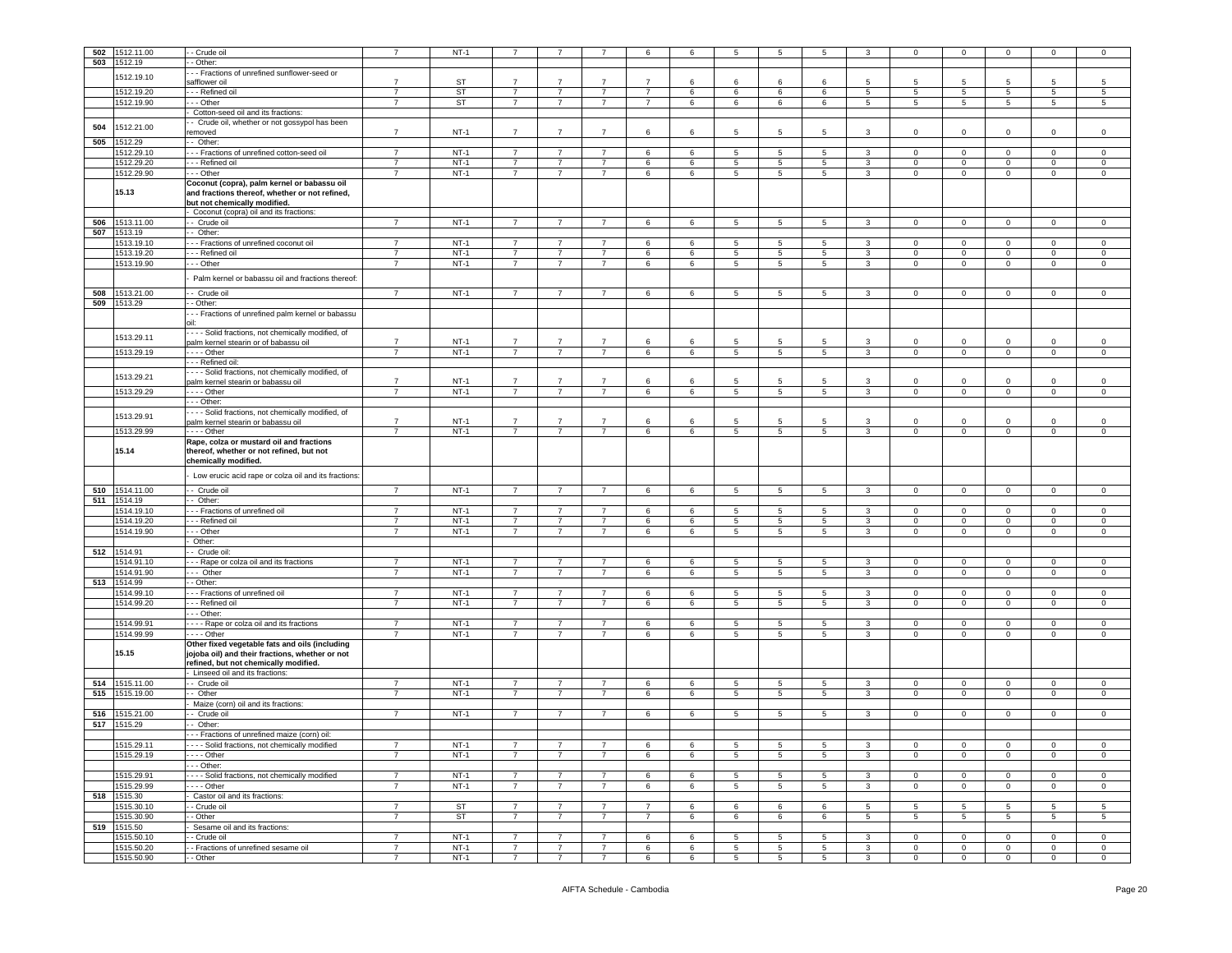| 520 | 1515.90    | Other:                                             |                |        |                |                |                |   |   |                 |                 |                 |              |                |             |              |              |                |
|-----|------------|----------------------------------------------------|----------------|--------|----------------|----------------|----------------|---|---|-----------------|-----------------|-----------------|--------------|----------------|-------------|--------------|--------------|----------------|
|     |            | - Tengkawang oil:                                  |                |        |                |                |                |   |   |                 |                 |                 |              |                |             |              |              |                |
|     | 1515.90.11 | - - Crude oil                                      | $\overline{7}$ | $NT-1$ | $\overline{7}$ | $\overline{7}$ | $\overline{7}$ | 6 | 6 | 5               | 5               | 5               | 3            | $\mathbf 0$    | $\mathbf 0$ | 0            | $\mathbf 0$  | $\mathbf 0$    |
|     | 1515.90.12 | - - Fractions of unrefined oil                     | $\overline{7}$ | $NT-1$ | $\overline{7}$ | $\overline{7}$ | $\overline{7}$ | 6 | 6 | $\sqrt{5}$      | 5               | 5               | $\mathbf{3}$ | $\mathbf 0$    | $\mathbf 0$ | $\mathbf 0$  | $\mathsf 0$  | $\mathsf 0$    |
|     | 1515.90.19 | - - Other                                          | $\overline{7}$ | $NT-1$ | $\overline{7}$ | $\overline{7}$ | $\overline{7}$ | 6 | 6 | $5\overline{)}$ | 5               | 5               | 3            | 0              | $\mathbf 0$ | $\mathbf 0$  | 0            | $\mathbf 0$    |
|     |            |                                                    |                |        |                |                |                |   |   |                 |                 |                 |              |                |             |              |              |                |
|     |            | - Other:                                           |                |        |                |                |                |   |   |                 |                 |                 |              |                |             |              |              |                |
|     | 1515.90.91 | - - - Crude oil                                    | $\overline{7}$ | $NT-1$ | -7             | 7              | 7              | 6 | 6 | 5               | 5               | 5               | 3            | $\mathbf 0$    | $\mathbf 0$ | $^{\circ}$   | $\mathbf{0}$ | $\mathbf 0$    |
|     | 1515.90.92 | - - Fractions of unrefined oil                     | $\overline{7}$ | $NT-1$ | $\overline{7}$ | $\overline{7}$ | $\overline{7}$ | 6 | 6 | 5               | 5               | 5               | 3            | $\mathbf 0$    | $\mathsf 0$ | $\mathbf 0$  | $\mathbf 0$  | $\mathbf 0$    |
|     | 1515.90.99 | - - Other                                          | $\overline{7}$ | $NT-1$ | $\overline{7}$ | $\overline{7}$ | $\overline{7}$ | 6 | 6 | $\sqrt{5}$      | 5               | $\sqrt{5}$      | 3            | $\mathbf 0$    | $\mathbf 0$ | $\mathbf 0$  | $\mathbf 0$  | $\mathsf 0$    |
|     |            |                                                    |                |        |                |                |                |   |   |                 |                 |                 |              |                |             |              |              |                |
|     |            | Animal or vegetable fats and oils and their        |                |        |                |                |                |   |   |                 |                 |                 |              |                |             |              |              |                |
|     |            | fractions, partly or wholly hydrogenated, inter-   |                |        |                |                |                |   |   |                 |                 |                 |              |                |             |              |              |                |
|     | 15.16      | esterified, re-esterified or elaidinised, whether  |                |        |                |                |                |   |   |                 |                 |                 |              |                |             |              |              |                |
|     |            | or not refined, but not further prepared.          |                |        |                |                |                |   |   |                 |                 |                 |              |                |             |              |              |                |
|     |            |                                                    |                |        |                |                |                |   |   |                 |                 |                 |              |                |             |              |              |                |
| 521 | 1516.10    | Animal fats and oils and their fractions:          |                |        |                |                |                |   |   |                 |                 |                 |              |                |             |              |              |                |
|     | 1516.10.10 | - - In packings of a net weight of 10 kg or more   | 7              | NT-1   | 7              | 7              | 7              | 6 | 6 | 5               | 5               | 5               | 3            | $\mathbf 0$    | $\mathbf 0$ | $^{\circ}$   | $\mathbf{0}$ | $\mathbf 0$    |
|     | 1516.10.90 | - Other                                            | $\overline{7}$ | $NT-1$ | $\overline{7}$ | $\overline{7}$ | $\overline{7}$ | 6 | 6 | $5\overline{5}$ | 5               | 5               | $\mathbf{3}$ | $\mathbf 0$    | $\mathsf 0$ | $\mathbf 0$  | $\mathbf 0$  | $\mathbf 0$    |
|     |            |                                                    |                |        |                |                |                |   |   |                 |                 |                 |              |                |             |              |              |                |
| 522 | 1516.20    | Vegetable fats and oils and their fractions:       |                |        |                |                |                |   |   |                 |                 |                 |              |                |             |              |              |                |
|     |            | - Re-esterified fats and oils and their fractions: |                |        |                |                |                |   |   |                 |                 |                 |              |                |             |              |              |                |
|     |            |                                                    |                |        |                |                |                |   |   |                 |                 |                 |              |                |             |              |              |                |
|     | 1516.20.11 | - - - Of soya-bean                                 | $\overline{7}$ | $NT-1$ | $\overline{7}$ | $\overline{7}$ | $\overline{7}$ | 6 | 6 | $5\phantom{.0}$ | 5               | 5               | 3            | $\overline{0}$ | $\,0\,$     | $\mathbf 0$  | $\mathbf 0$  | $\mathsf 0$    |
|     | 1516.20.12 | - - Of palm oil, crude                             | $\overline{7}$ | $NT-1$ | $\overline{7}$ | $\overline{7}$ | $\overline{7}$ | 6 | 6 | $5\overline{5}$ | 5               | $5\phantom{.0}$ | 3            | $\mathbf 0$    | $\mathbf 0$ | $\mathbf 0$  | $\mathbf 0$  | $\mathbf 0$    |
|     | 1516.20.13 | - - Of palm oil, other than crude                  | $\overline{7}$ | $NT-1$ | $\overline{7}$ | $\overline{7}$ | $\overline{7}$ | 6 | 6 | $5\overline{5}$ | 5               | 5               | 3            | 0              | $\mathbf 0$ | $\mathbf 0$  | 0            | $\mathbf 0$    |
|     |            |                                                    |                |        |                |                |                |   |   |                 |                 |                 |              |                |             |              |              |                |
|     | 1516.20.14 | - - Of coconuts                                    | $\overline{7}$ | $NT-1$ | $\overline{7}$ | $\overline{7}$ | $\overline{7}$ | 6 | 6 | $\sqrt{5}$      | 5               | $\,$ 5          | 3            | 0              | $\mathbf 0$ | $\mathbf 0$  | $\mathbf 0$  | $\mathsf 0$    |
|     | 1516.20.15 | - - Of palm kernel oil                             | $\overline{7}$ | $NT-1$ | $\overline{7}$ | $\overline{7}$ | 7              | 6 | 6 | 5               | 5               | 5               | 3            | 0              | $\mathbf 0$ | $\mathbf 0$  | 0            | $\mathbf 0$    |
|     | 1516.20.16 | - - Of ground-nuts                                 | $\overline{7}$ | $NT-1$ | $\overline{7}$ | $\overline{7}$ | $\overline{7}$ | 6 | 6 | $5\overline{)}$ | 5               | 5               | $\mathbf{3}$ | $\mathbf{0}$   | $\mathsf 0$ | $\mathbf 0$  | $\mathbf 0$  | $\mathbf 0$    |
|     | 1516.20.17 | -- Of linseed                                      | $\overline{7}$ | $NT-1$ | $\overline{7}$ | 7              | $\overline{7}$ | 6 | 6 | 5               | 5               | 5               | 3            | $\mathbf{0}$   | $\mathbf 0$ | 0            | 0            | 0              |
|     | 1516.20.18 | - - Of olives                                      | $\overline{7}$ | $NT-1$ | $\overline{7}$ | $\overline{7}$ | $\overline{7}$ | 6 | 6 | $5^{\circ}$     | 5               | 5               | 3            | 0              | $\mathsf 0$ | $\mathbf 0$  | 0            | $\mathbf 0$    |
|     |            |                                                    |                |        |                |                |                |   |   |                 |                 |                 |              |                |             |              |              |                |
|     | 1516.20.19 | --- Other                                          | $\overline{7}$ | $NT-1$ | $\overline{7}$ | $\overline{7}$ | $\overline{7}$ | 6 | 6 | $5\overline{5}$ | $\overline{5}$  | 5               | $\mathbf{3}$ | $\mathbf 0$    | $\mathsf 0$ | $\mathbf 0$  | $\mathsf 0$  | $\mathsf 0$    |
|     |            | - Hydrogenated fats in flakes:                     |                |        |                |                |                |   |   |                 |                 |                 |              |                |             |              |              |                |
|     | 1516.20.21 | - - Of ground-nuts, soya beans, palm oil or        |                |        |                |                |                |   |   |                 |                 |                 |              |                |             |              |              |                |
|     |            | coconuts                                           | $\overline{7}$ | $NT-1$ | $\overline{7}$ | $\overline{7}$ | $\overline{7}$ | 6 | 6 | 5               | 5               | 5               | 3            | 0              | $\mathbf 0$ | $\Omega$     | 0            | $\mathbf 0$    |
|     | 1516.20.22 | --- Of linseed                                     | $\overline{7}$ | $NT-1$ | $\overline{7}$ | $\overline{7}$ | $\overline{7}$ | 6 | 6 | $5\overline{5}$ | 5               | 5               | $\mathbf{3}$ | $\mathbf{0}$   | $\mathsf 0$ | $\mathbf 0$  | $\mathbf 0$  | $\mathsf 0$    |
|     |            |                                                    |                |        | $\overline{7}$ |                |                |   |   |                 |                 |                 |              |                |             |              |              |                |
|     | 1516.20.23 | - - - Of olives                                    | $\overline{7}$ | $NT-1$ |                | $\overline{7}$ | $\overline{7}$ | 6 | 6 | $5\overline{5}$ | 5               | 5               | 3            | $\mathbf 0$    | $\mathbf 0$ | $\mathbf 0$  | $\mathbf 0$  | $\mathbf 0$    |
|     | 1516.20.29 | --- Other                                          | $\overline{7}$ | $NT-1$ | $\overline{7}$ | $\overline{7}$ | $\overline{7}$ | 6 | 6 | $5\overline{5}$ | 5               | 5               | 3            | $\mathbf 0$    | $\mathbf 0$ | $\mathbf 0$  | $\mathbf 0$  | $\mathbf 0$    |
|     | 1516.20.30 | - Refined, bleached and deodorised (RBD) palm      |                |        |                |                |                |   |   |                 |                 |                 |              |                |             |              |              |                |
|     |            | kernel stearin                                     | $\overline{7}$ | $NT-1$ | $\overline{7}$ | $\overline{7}$ | $\overline{7}$ | 6 | 6 | 5               | -5              | 5               | 3            | $\mathsf 0$    | $\mathbf 0$ | 0            | $\mathbf 0$  | $\mathsf 0$    |
|     |            |                                                    |                |        |                |                |                |   |   |                 |                 |                 |              |                |             |              |              |                |
|     | 1516.20.40 | - Hydrogenated and refined, bleached and           |                |        |                |                |                |   |   |                 |                 |                 |              |                |             |              |              |                |
|     |            | deodorised (RBD) palm kernel stearin or olein      | $\overline{7}$ | $NT-1$ | $\overline{7}$ | 7              | $\overline{7}$ | 6 | 6 | 5               | 5               | 5               | 3            | $\mathbf 0$    | $\mathbf 0$ | 0            | 0            | $\mathsf 0$    |
|     |            | - Palm stearin, crude, with an iodine value not    |                |        |                |                |                |   |   |                 |                 |                 |              |                |             |              |              |                |
|     | 1516.20.50 |                                                    | $\overline{7}$ | $NT-1$ | $\overline{7}$ | $\overline{7}$ | $\overline{7}$ | 6 | 6 | 5               | 5               | 5               | 3            | $\mathbf{0}$   |             | $\mathbf 0$  | $\mathbf 0$  | $\mathbf 0$    |
|     |            | exceeding 48                                       |                |        |                |                |                |   |   |                 |                 |                 |              |                | $\mathsf 0$ |              |              |                |
|     | 1516.20.60 | - Palm kernel stearin, crude                       | $\overline{7}$ | $NT-1$ | $\overline{7}$ | $\overline{7}$ | $\overline{7}$ | 6 | 6 | $5\overline{5}$ | 5               | 5               | 3            | $\overline{0}$ | $\mathbf 0$ | $\mathbf 0$  | 0            | $\mathsf 0$    |
|     |            | - Refined, bleached and deodorised (RBD) palm      |                |        |                |                |                |   |   |                 |                 |                 |              |                |             |              |              |                |
|     | 1516.20.70 |                                                    |                |        |                |                |                |   |   |                 |                 |                 |              |                |             |              |              |                |
|     |            | stearin with an iodine value not exceeding 48      | $\overline{7}$ | $NT-1$ | $\overline{7}$ | $\overline{7}$ | $\overline{7}$ | 6 | 6 | 5               | 5               | 5               | 3            | 0              | $\mathbf 0$ | $\mathbf 0$  | 0            | $\mathbf 0$    |
|     |            | - Other palm stearin with an iodine value not      |                |        |                |                |                |   |   |                 |                 |                 |              |                |             |              |              |                |
|     | 1516.20.80 | exceeding 48                                       | $\overline{7}$ | $NT-1$ | $\overline{7}$ | $\overline{7}$ | $\overline{7}$ | 6 | 6 | 5               | 5               | 5               | 3            | $\circ$        | $\mathsf 0$ | $\mathbf 0$  | $\mathbf 0$  | $\mathbf 0$    |
|     |            | - Other:                                           |                |        |                |                |                |   |   |                 |                 |                 |              |                |             |              |              |                |
|     |            |                                                    | $\overline{7}$ |        | $\overline{7}$ | $\overline{7}$ | $\overline{7}$ |   |   |                 |                 |                 |              |                |             |              |              |                |
|     | 1516.20.91 | - - Of ground-nuts, palm oil or coconuts           |                | $NT-1$ |                |                |                | 6 | 6 | 5               | 5               | 5               | 3            | 0              | $\mathbf 0$ | 0            | 0            | $\mathbf 0$    |
|     | 1516.20.92 | - - Of linseed                                     | $\overline{7}$ | $NT-1$ | $\overline{7}$ | 7              | $\overline{7}$ | 6 | 6 | 5               | 5               | 5               | 3            | $\mathbf{0}$   | $\mathbf 0$ | $\mathbf 0$  | $\mathbf{0}$ | $\mathsf 0$    |
|     | 1516.20.93 | - - - Of olives                                    | 7              | $NT-1$ | 7              | 7              | 7              | 6 | 6 | 5               | 5               | 5               | 3            | $\mathbf{0}$   | $\mathbf 0$ | 0            | $\mathbf{0}$ | $\mathbf 0$    |
|     | 1516.20.99 | --- Other                                          | $\overline{7}$ | $NT-1$ | $\overline{7}$ | $\overline{7}$ | $\overline{7}$ | 6 | 6 | $5^{\circ}$     | 5               | 5               | $\mathbf{3}$ | $\circ$        | $\mathsf 0$ | $\mathbf 0$  | $\mathbf 0$  | $\mathbf 0$    |
|     |            | Margarine; edible mixtures or preparations of      |                |        |                |                |                |   |   |                 |                 |                 |              |                |             |              |              |                |
|     |            | animal or vegetable fats or oils or of fractions   |                |        |                |                |                |   |   |                 |                 |                 |              |                |             |              |              |                |
|     | 15.17      | of different fats or oils of this Chapter, other   |                |        |                |                |                |   |   |                 |                 |                 |              |                |             |              |              |                |
|     |            |                                                    |                |        |                |                |                |   |   |                 |                 |                 |              |                |             |              |              |                |
|     |            | than edible fats or oils or their fractions of     |                |        |                |                |                |   |   |                 |                 |                 |              |                |             |              |              |                |
|     |            | heading 15.16.                                     |                |        |                |                |                |   |   |                 |                 |                 |              |                |             |              |              |                |
| 523 | 1517.10.00 | Margarine, excluding liquid margarine              | $\overline{7}$ | $NT-1$ | $\overline{7}$ | $\overline{7}$ | $\overline{7}$ | 6 | 6 | $5\overline{5}$ | $5\phantom{.0}$ | $5\overline{5}$ | $\mathbf{3}$ | $\overline{0}$ | $\mathbf 0$ | $\mathbf{0}$ | $\mathbf 0$  | $\mathsf 0$    |
| 524 | 1517.90    | Other:                                             |                |        |                |                |                |   |   |                 |                 |                 |              |                |             |              |              |                |
|     | 1517.90.10 | - Imitation ghee                                   | $\overline{7}$ | $NT-1$ | $\overline{7}$ | $\overline{7}$ | $\overline{7}$ | 6 | 6 | 5               | 5               | 5               | 3            | $\mathbf 0$    | $\mathbf 0$ | 0            | 0            | $\mathsf 0$    |
|     | 1517.90.20 | - Liquid margarine                                 | $\overline{7}$ | $NT-1$ | $\overline{7}$ | $\overline{7}$ | $\overline{7}$ | 6 | 6 | $\sqrt{5}$      | 5               | 5               | 3            | $\mathbf 0$    | $\mathbf 0$ | $\mathbf 0$  | $\mathbf 0$  | $\mathsf 0$    |
|     | 1517.90.30 | - Mould release preparation                        | 7              | $NT-1$ | $\overline{7}$ | $\overline{7}$ | 7              | 6 | 6 | 5               | 5               | 5               | 3            | 0              | $\mathbf 0$ | $\mathbf 0$  | 0            | $\mathbf 0$    |
|     |            |                                                    |                |        |                |                |                |   |   |                 |                 |                 |              |                |             |              |              |                |
|     |            | - Imitation lard; shortening:                      |                |        |                |                |                |   |   |                 |                 |                 |              |                |             |              |              |                |
|     | 1517.90.43 | - - Shortening                                     | $\overline{7}$ | $NT-1$ | $\overline{7}$ | 7              | $\overline{7}$ | 6 | 6 | 5               | 5               | 5               | 3            | $\mathbf 0$    | $\mathbf 0$ | 0            | 0            | $\mathbf 0$    |
|     | 1517.90.44 | - - Imitation lard                                 | $\overline{7}$ | $NT-1$ | $\overline{7}$ | $\overline{7}$ | $\overline{7}$ | 6 | 6 | $5^{\circ}$     | -5              | 5               | 3            | 0              | $\mathsf 0$ | $\Omega$     | $\mathbf 0$  | $\Omega$       |
|     |            | - Other mixtures or preparations of vegetable fats |                |        |                |                |                |   |   |                 |                 |                 |              |                |             |              |              |                |
|     |            | or oils or of their fractions:                     |                |        |                |                |                |   |   |                 |                 |                 |              |                |             |              |              |                |
|     | 1517.90.50 | - - - Solid mixtures or preparations               | $\overline{7}$ | $NT-1$ | $\overline{7}$ | $\overline{7}$ |                | 6 | 6 | 5               | 5               | 5               | 3            | $\Omega$       | $\mathbf 0$ | 0            | 0            | $\mathbf 0$    |
|     |            |                                                    |                |        |                |                |                |   |   |                 |                 |                 |              |                |             |              |              |                |
|     |            | - - Liquid mixtures or preparations.               |                |        |                |                |                |   |   |                 |                 |                 |              |                |             |              |              |                |
|     | 1517.90.61 | - - - - In which ground-nut oil predominates       | $\overline{7}$ | $NT-1$ | $\overline{7}$ | $\overline{7}$ | $\overline{7}$ | 6 | 6 | $5\overline{5}$ | 5               | $5\phantom{.0}$ | 3            | $\mathbf 0$    | $\mathsf 0$ | $\mathbf 0$  | $\mathbf 0$  | $\mathsf 0$    |
|     | 1517.90.62 | - - - - In which palm oil predominates             | $\overline{7}$ | $NT-1$ | $\overline{7}$ | $\overline{7}$ | $\overline{7}$ | 6 | 6 | $5^{\circ}$     | 5               | 5               | 3            | $\overline{0}$ | $\mathsf 0$ | $\mathbf 0$  | $\mathbf 0$  | $\mathbf 0$    |
|     |            |                                                    |                |        |                |                |                |   |   |                 |                 |                 |              |                |             |              |              |                |
|     | 1517.90.63 | - - - In which crude palm kernel oil predominates  | $\overline{7}$ | $NT-1$ | $\overline{7}$ | $\overline{7}$ | $\overline{7}$ | 6 | 6 | 5               | 5               | 5               | $\mathbf{3}$ | $\mathsf 0$    | $\mathsf 0$ | $\circ$      | $\mathbf 0$  | $\mathbf 0$    |
|     |            |                                                    |                |        |                |                |                |   |   |                 |                 |                 |              |                |             |              |              |                |
|     | 1517.90.64 | --- In which refined, bleached and deodorised      |                |        |                |                |                |   |   |                 |                 |                 |              |                |             |              |              |                |
|     |            | (RBD) palm kernel oil predominates                 | $\overline{7}$ | $NT-1$ | $\overline{7}$ | $\overline{7}$ | $\overline{7}$ | 6 | 6 | 5               | $\overline{5}$  | 5               | 3            | $\mathsf 0$    | $\mathsf 0$ | $\mathbf 0$  | $\mathbf 0$  | $\mathsf 0$    |
|     |            | --- In which crude palm kernel olein               |                |        |                |                |                |   |   |                 |                 |                 |              |                |             |              |              |                |
|     | 1517.90.65 |                                                    | $\overline{7}$ | $NT-1$ | $\overline{7}$ | $\overline{7}$ | $\overline{7}$ | 6 |   | 5               | 5               | 5               |              | $\circ$        | $\mathsf 0$ | $\mathbf 0$  | $\mathbf 0$  | $\mathbf 0$    |
|     |            | predominates                                       |                |        |                |                |                |   | 6 |                 |                 |                 | 3            |                |             |              |              |                |
|     |            | --- In which refined, bleached and deoderised      |                |        |                |                |                |   |   |                 |                 |                 |              |                |             |              |              |                |
|     | 1517.90.66 | (RBD) palm kernel olein predominates               |                |        |                |                |                |   |   |                 |                 |                 |              |                |             |              |              |                |
|     |            |                                                    | $\overline{7}$ | $NT-1$ | $\overline{7}$ | $\overline{7}$ | $\overline{7}$ | 6 | 6 | $\sqrt{5}$      | 5               | 5               | 3            | $\mathbf{0}$   | $\mathbf 0$ | $\circ$      | $\mathbf{0}$ | $\overline{0}$ |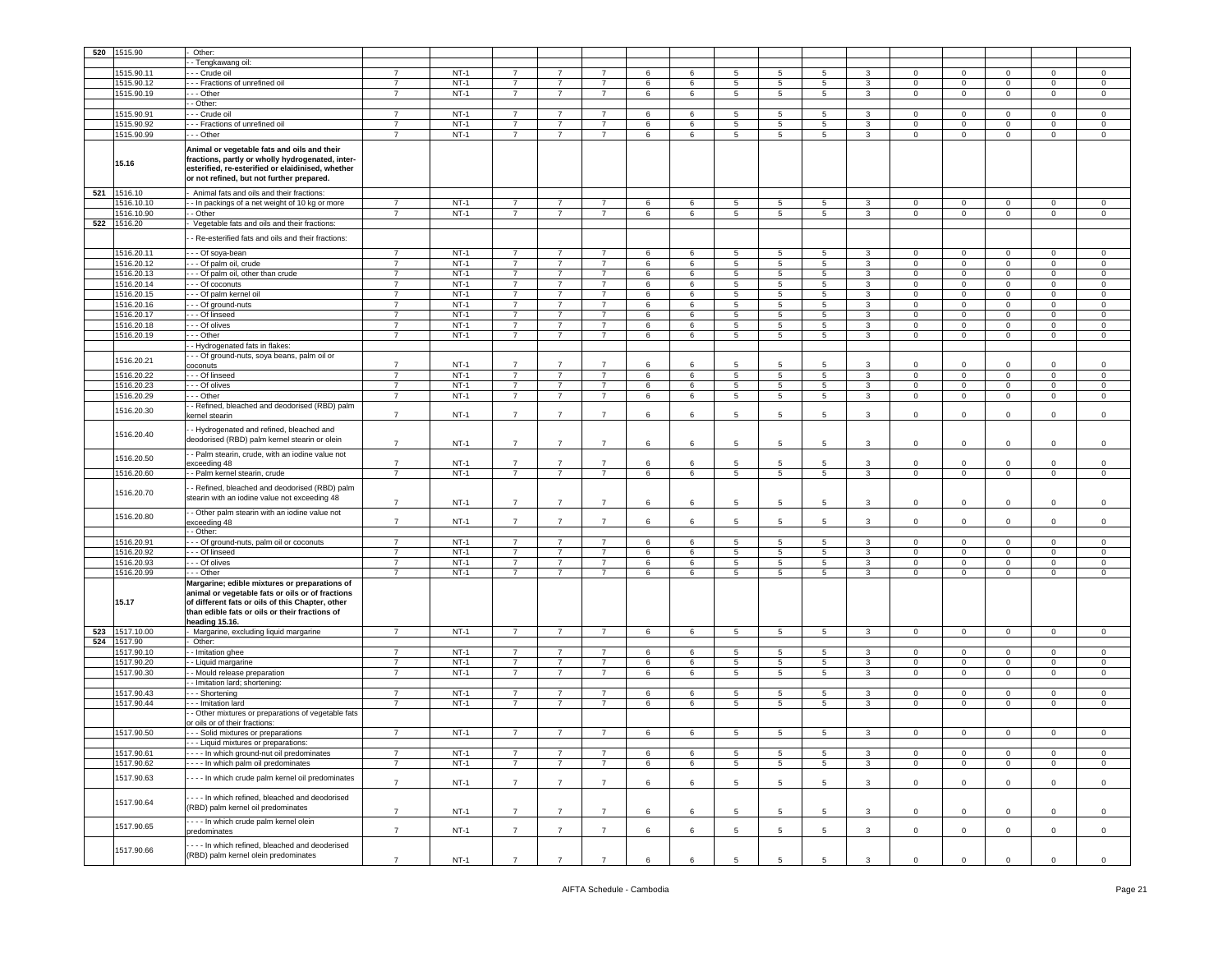|     | 1517.90.67               | --- In which soya-bean oil predominates                                                                                                                                                                                                                                                                                                                                                                                  | 7              | $NT-1$           |                      |                 |                        | 6        | 6            | 5               | 5               |                   |              |                        | $\Omega$                    | $\Omega$                    | $\mathbf 0$                |                             |
|-----|--------------------------|--------------------------------------------------------------------------------------------------------------------------------------------------------------------------------------------------------------------------------------------------------------------------------------------------------------------------------------------------------------------------------------------------------------------------|----------------|------------------|----------------------|-----------------|------------------------|----------|--------------|-----------------|-----------------|-------------------|--------------|------------------------|-----------------------------|-----------------------------|----------------------------|-----------------------------|
|     |                          |                                                                                                                                                                                                                                                                                                                                                                                                                          |                |                  |                      |                 |                        |          |              |                 |                 |                   |              |                        |                             |                             |                            |                             |
|     | 1517.90.68               | - - - In which illipenut oil predominates                                                                                                                                                                                                                                                                                                                                                                                | $\overline{7}$ | $NT-1$           |                      |                 |                        | 6        | 6            | 5               | 5               | 5                 | 3            | 0                      | 0                           | $\mathbf 0$                 | $\mathbf 0$                | $\mathbf 0$                 |
|     | 1517.90.69               | $- -$ - Other                                                                                                                                                                                                                                                                                                                                                                                                            | $\overline{7}$ | $NT-1$           | $\overline{7}$       | $\overline{7}$  | $\overline{7}$         | 6        | 6            | 5               | $5\phantom{.0}$ | $5^{\circ}$       | $\mathbf{3}$ | $\mathbf 0$            | $\mathbf{0}$                | $\mathsf 0$                 | $\mathbf 0$                | $\circ$                     |
|     | 1517.90.90               | - Other                                                                                                                                                                                                                                                                                                                                                                                                                  | $\overline{7}$ | $NT-1$           | $\overline{7}$       | $\overline{7}$  | $\overline{7}$         | 6        | 6            | 5               | 5               | $5^{\circ}$       | $\mathbf{3}$ | 0                      | $\mathbf{0}$                | $\overline{0}$              | $\mathbf 0$                | $\circ$                     |
| 525 | 15.18                    | Animal or vegetable fats and oils and their<br>fractions, boiled, oxidised, dehydrated,<br>sulphurised, blown, polymerised by heat in<br>vacuum or in inert gas or otherwise chemically<br>modified, excluding those of heading 15.16;<br>inedible mixtures or preparations of animal or<br>vegetable fats or oils or of fractions of different<br>fats or oils of this Chapter, not elsewhere<br>specified or included. |                |                  |                      |                 |                        |          |              |                 |                 |                   |              |                        |                             |                             |                            |                             |
|     |                          | Animal or vegetable fats and oils and their<br>fractions, boiled, oxidised, dehydrated, sulphurised,<br>blown, polymerised by heat in vacuum or in inert<br>gas or otherwise chemically modified excluding<br>those of heading 15.16:                                                                                                                                                                                    |                |                  |                      |                 |                        |          |              |                 |                 |                   |              |                        |                             |                             |                            |                             |
|     | 1518.00.12               | - Animal fats and oils                                                                                                                                                                                                                                                                                                                                                                                                   | $\overline{7}$ | $NT-1$           | $\overline{7}$       | $\overline{7}$  | $\overline{7}$         | 6        | 6            | 5               | $5\phantom{.0}$ | 5                 | 3            | 0                      | $\mathbf 0$                 | $\mathbf 0$                 | $\mathbf 0$                | $\mathbf 0$                 |
|     | 1518.00.14               | - Ground-nut, soya-bean, palm or coconut oil                                                                                                                                                                                                                                                                                                                                                                             | $\overline{7}$ | $NT-1$           | $\overline{7}$       | $\overline{7}$  | $\overline{7}$         |          |              |                 |                 | 5                 |              | 0                      | $\mathbf 0$                 | $\mathsf 0$                 | 0                          | $^{\circ}$                  |
|     |                          |                                                                                                                                                                                                                                                                                                                                                                                                                          |                |                  |                      |                 |                        | 6        | 6            | 5               | 5               |                   | 3            |                        |                             |                             |                            |                             |
|     | 1518.00.15               | - Linseed oil and its fractions                                                                                                                                                                                                                                                                                                                                                                                          | $\overline{7}$ | $NT-1$           | $\overline{7}$       | $\overline{7}$  | $\overline{7}$         | 6        | 6            | 5               | $5\phantom{.0}$ | $5^{\circ}$       | 3            | $\Omega$               | $\mathbf{0}$                | $\mathbf{0}$                | $\mathbf 0$                | $\circ$                     |
|     | 1518.00.16               | - Olive oil and its fractions                                                                                                                                                                                                                                                                                                                                                                                            | $\overline{7}$ | $NT-1$           | $\overline{7}$       | $\overline{7}$  | $\overline{7}$         | 6        | 6            | 5               | 5               | 5                 | 3            | 0                      | $\mathbf{0}$                | $\mathbf{0}$                | $\mathbf 0$                | $\mathbf 0$                 |
|     | 1518.00.19               | - Other                                                                                                                                                                                                                                                                                                                                                                                                                  | $\overline{7}$ | $NT-1$           | $\overline{7}$       | $\overline{7}$  | $\overline{7}$         | 6        | 6            | 5               | 5               | $5^{\circ}$       | $\mathbf{3}$ | 0                      | $\mathbf 0$                 | $\mathbf 0$                 | $\mathbf 0$                | 0                           |
|     | 1518.00.20               | - Inedible mixtures or preparations of animal fats or<br>oils or of fractions of different fats or oils                                                                                                                                                                                                                                                                                                                  | $\overline{7}$ | $NT-1$           | $\overline{7}$       | $\overline{7}$  | $\overline{7}$         | 6        | 6            | 5               | 5               | 5                 | 3            | 0                      | 0                           | $\mathsf 0$                 | $\mathbf 0$                | $\circ$                     |
|     |                          | Inedible mixtures or preparations of vegetable fats<br>or oils or of fractions of different fats or oils:                                                                                                                                                                                                                                                                                                                |                |                  |                      |                 |                        |          |              |                 |                 |                   |              |                        |                             |                             |                            |                             |
|     | 1518.00.31               | - - Of palm oil (including palm kernels)                                                                                                                                                                                                                                                                                                                                                                                 | $\overline{7}$ | $NT-1$           | $\overline{7}$       | $\overline{7}$  | $\overline{7}$         | 6        | 6            | 5               | 5               | 5                 | 3            | $\mathbf{0}$           | $\mathbf{0}$                | $\mathbf{0}$                | $\mathbf{0}$               | $\mathbf 0$                 |
|     | 1518.00.32               | - Of ground-nuts, soya-beans or coconuts                                                                                                                                                                                                                                                                                                                                                                                 | $\overline{7}$ | $NT-1$           | $\overline{7}$       | 7               | $\overline{7}$         | 6        | 6            | 5               | 5               | 5                 | 3            | $\mathbf 0$            | $\mathbf{0}$                | $\mathbf{0}$                | $\mathbf 0$                | $\mathbf 0$                 |
|     | 1518.00.33               | - Of linseed                                                                                                                                                                                                                                                                                                                                                                                                             | $\overline{7}$ | $NT-1$           | $\overline{7}$       | 7               | $\overline{7}$         | 6        | 6            | 5               | 5               | 5                 | $\mathbf{3}$ | 0                      | 0                           | $\mathbf{0}$                | $\mathbf 0$                | 0                           |
|     |                          |                                                                                                                                                                                                                                                                                                                                                                                                                          |                |                  |                      |                 |                        |          |              |                 |                 |                   |              |                        |                             |                             |                            |                             |
|     | 1518.00.34               | - Of olives                                                                                                                                                                                                                                                                                                                                                                                                              | $\overline{7}$ | $NT-1$           | $\overline{7}$       | $\overline{7}$  | $\overline{7}$         | 6        | 6            | 5               | $\,$ 5 $\,$     | 5                 | $\mathbf{3}$ | $\Omega$               | $\mathsf 0$                 | $\mathsf 0$                 | $\mathbf 0$                | $\mathbf 0$                 |
|     | 1518.00.39               | - Other                                                                                                                                                                                                                                                                                                                                                                                                                  | $\overline{7}$ | $NT-1$           | $\overline{7}$       | $\overline{7}$  | $\overline{7}$         | 6        | 6            | 5               | 5               | 5                 | 3            | 0                      | $\mathbf{0}$                | $\mathbf{0}$                | $\mathbf 0$                | $^{\circ}$                  |
|     | 1518.00.60               | Inedible mixtures or preparations of animal fats or<br>oils or of fractions thereof and vegetable fats or oils<br>or fractions thereof                                                                                                                                                                                                                                                                                   | $\overline{7}$ | $NT-1$           | $\overline{7}$       | $\overline{7}$  | $\overline{7}$         | 6        | 6            | 5               | 5               | 5                 | 3            | $\overline{0}$         | $\circ$                     | $\circ$                     | $\mathbf 0$                | $\circ$                     |
| 526 | 15.20                    | Glycerol, crude; glycerol waters and glycerol<br>lyes.                                                                                                                                                                                                                                                                                                                                                                   |                |                  |                      |                 |                        |          |              |                 |                 |                   |              |                        |                             |                             |                            |                             |
|     | 1520.00.10               | - Crude glycerol                                                                                                                                                                                                                                                                                                                                                                                                         | $\overline{7}$ | $NT-1$           | $\overline{7}$       | $\overline{7}$  | $\overline{7}$         | 6        | 6            | 5               | 5               | 5                 | 3            | 0                      | 0                           | $\mathbf 0$                 | $\mathbf 0$                | 0                           |
|     | 1520.00.90               | - Other                                                                                                                                                                                                                                                                                                                                                                                                                  | $\overline{7}$ | $NT-1$           | $\overline{7}$       | $\overline{7}$  | $\overline{7}$         | 6        | 6            | 5               | 5               | 5 <sub>5</sub>    | $\mathbf{3}$ | $\mathbf 0$            | $\mathbf{0}$                | $\mathsf 0$                 | $\mathsf 0$                | $\mathsf 0$                 |
|     |                          | Vegetable waxes (other than triglycerides),                                                                                                                                                                                                                                                                                                                                                                              |                |                  |                      |                 |                        |          |              |                 |                 |                   |              |                        |                             |                             |                            |                             |
|     | 15.21                    | beeswax, other insect waxes and spermaceti,<br>whether or not refined or coloured.                                                                                                                                                                                                                                                                                                                                       |                |                  |                      |                 |                        |          |              |                 |                 |                   |              |                        |                             |                             |                            |                             |
|     |                          |                                                                                                                                                                                                                                                                                                                                                                                                                          |                |                  |                      |                 |                        |          |              |                 |                 |                   |              |                        |                             |                             |                            |                             |
| 527 | 1521.10.00               | Vegetable waxes                                                                                                                                                                                                                                                                                                                                                                                                          | $\overline{7}$ | $NT-1$           | $\overline{7}$       | $\overline{7}$  | $\overline{7}$         | 6        | 6            | $5\phantom{.0}$ | $5\overline{5}$ | $5^{\circ}$       | $\mathbf{3}$ | $\mathbf{0}$           | $\overline{0}$              | $\overline{0}$              | $\mathbf 0$                | $\circ$                     |
| 528 | 1521.90                  | Other:                                                                                                                                                                                                                                                                                                                                                                                                                   |                |                  |                      |                 |                        |          |              |                 |                 |                   |              |                        |                             |                             |                            |                             |
|     | 1521.90.10               | - Beeswax and other insect waxes                                                                                                                                                                                                                                                                                                                                                                                         | $\overline{7}$ | $NT-1$           | $\overline{7}$       | $\overline{7}$  | $\overline{7}$         | 6        | 6            | 5               | 5               | 5                 | $\mathbf{3}$ | 0                      | 0                           | $\mathbf{0}$                | $\mathbf 0$                | $\circ$                     |
|     | 1521.90.20               | - Spermaceti                                                                                                                                                                                                                                                                                                                                                                                                             | $\overline{7}$ | $NT-1$           | $\overline{7}$       | $\overline{7}$  | $\overline{7}$         | 6        | 6            | 5               | $\,$ 5 $\,$     | 5                 | $\mathbf{3}$ | $\Omega$               | $\mathbf 0$                 | $\mathsf 0$                 | $\mathsf 0$                | $\mathbf 0$                 |
| 529 | 15.22                    | Degras; residues resulting from the treatment<br>of fatty substances or animal or vegetable<br>waxes.                                                                                                                                                                                                                                                                                                                    |                |                  |                      |                 |                        |          |              |                 |                 |                   |              |                        |                             |                             |                            |                             |
|     | 1522.00.10               | - Degras                                                                                                                                                                                                                                                                                                                                                                                                                 | $\overline{7}$ | $NT-1$           | $\overline{7}$       | $\overline{7}$  | $\overline{7}$         | 6        | 6            | 5               | $5\overline{5}$ | $5\overline{)}$   | 3            | $\mathbf{0}$           | $\mathbf{0}$                | $\overline{0}$              | $\circ$                    | $\circ$                     |
|     |                          |                                                                                                                                                                                                                                                                                                                                                                                                                          | $\overline{7}$ |                  |                      | $\overline{7}$  |                        |          |              |                 |                 |                   |              |                        |                             |                             |                            |                             |
| 530 | 1522.00.90<br>1601.00.00 | Other<br>Sausages and similar products, of meat, meat<br>offal or blood; food preparations based on<br>these products.                                                                                                                                                                                                                                                                                                   | 35             | $NT-1$<br>$NT-1$ | $\overline{7}$<br>35 | 30              | $\overline{7}$<br>27.5 | 6<br>25  | 6<br>22.5    | 5<br>20         | 5<br>17.5       | $5^{\circ}$<br>15 | 3<br>10      | $\mathbf{0}$<br>0      | $\mathbf{0}$<br>$\mathbf 0$ | $\mathbf{0}$<br>$\mathbf 0$ | $\mathbf 0$<br>$\mathbf 0$ | $\circ$<br>$\mathbf 0$      |
|     | 16.02                    | Other prepared or preserved meat, meat offal or<br>blood.                                                                                                                                                                                                                                                                                                                                                                |                |                  |                      |                 |                        |          |              |                 |                 |                   |              |                        |                             |                             |                            |                             |
| 531 | 1602.10                  | Homogenised preparations:                                                                                                                                                                                                                                                                                                                                                                                                |                |                  |                      |                 |                        |          |              |                 |                 |                   |              |                        |                             |                             |                            |                             |
|     | 1602.10.10               |                                                                                                                                                                                                                                                                                                                                                                                                                          | 35             | $NT-1$           | 35                   | 30              |                        |          | 22.5         | 20              |                 | 15                | 10           | 0                      | 0                           | $\mathbf 0$                 | $\mathbf 0$                | 0                           |
|     |                          | - Containing pork, in airtight containers                                                                                                                                                                                                                                                                                                                                                                                |                |                  |                      |                 | 27.5                   | 25       |              |                 | 17.5            |                   |              |                        |                             |                             |                            |                             |
|     | 1602.10.90               | - Other                                                                                                                                                                                                                                                                                                                                                                                                                  | 35             | $NT-1$           | 35                   | 30              | 27.5                   | 25       | 22.5         | 20              | 17.5            | 15                | 10           | $\mathbf{0}$           | $\mathbf 0$                 | $\mathsf 0$                 | $\overline{0}$             | $\mathbf 0$                 |
| 532 | 1602.20.00               | Of liver of any animal                                                                                                                                                                                                                                                                                                                                                                                                   | 35             | $NT-1$           | 35                   | 30              | 27.5                   | 25       | 22.5         | 20              | 17.5            | 15                | 10           | $\circ$                | $\mathbf{0}$                | $\mathbf{0}$                | $\circ$                    | $\circ$                     |
|     |                          | Of poultry of heading 01.05:                                                                                                                                                                                                                                                                                                                                                                                             |                |                  |                      |                 |                        |          |              |                 |                 |                   |              |                        |                             |                             |                            |                             |
| 533 | 1602.31.00               | - Of turkeys                                                                                                                                                                                                                                                                                                                                                                                                             | 35             | $NT-1$           | 35                   | 30              | 27.5                   | 25       | 22.5         | 20              | 17.5            | 15                | 10           | 0                      | $\overline{0}$              | $\overline{0}$              | $\circ$                    | $^{\circ}$                  |
| 534 | 1602.32                  | Of fowls of the species Gallus domesticus:                                                                                                                                                                                                                                                                                                                                                                               |                |                  |                      |                 |                        |          |              |                 |                 |                   |              |                        |                             |                             |                            |                             |
|     |                          |                                                                                                                                                                                                                                                                                                                                                                                                                          |                |                  |                      |                 |                        |          |              |                 |                 |                   |              |                        | $\Omega$                    |                             |                            |                             |
|     | 1602.32.10               | --- Chicken curry, in airtight containers                                                                                                                                                                                                                                                                                                                                                                                | 35             | $NT-1$           | 35                   | 30              | 27.5                   | 25       | 22.5         | 20              | 17.5            | 15                | 10           | $^{\circ}$             |                             | $\mathbf{0}$                | $\mathbf 0$                | $\circ$                     |
|     | 1602.32.90               | $- -$ Other                                                                                                                                                                                                                                                                                                                                                                                                              | 35             | $NT-1$           | 35                   | 30              | 27.5                   | 25       | 22.5         | 20              | 17.5            | 15                | 10           | $\Omega$               | $\mathbf 0$                 | $\mathbf 0$                 | $\circ$                    | $\circ$                     |
|     | 535 1602.39.00           | - Other                                                                                                                                                                                                                                                                                                                                                                                                                  | 35             | $NT-1$           | 35                   | 30              | 27.5                   | 25       | 22.5         | $20\,$          | 17.5            | 15                | 10           | $\mathbf 0$            | $\mathbf 0$                 | $\mathbf{0}$                | $\mathbf 0$                | $\,0\,$                     |
|     |                          | Of swine:                                                                                                                                                                                                                                                                                                                                                                                                                |                |                  |                      |                 |                        |          |              |                 |                 |                   |              |                        |                             |                             |                            |                             |
| 536 | 1602.41                  | - Hams and cuts thereof:                                                                                                                                                                                                                                                                                                                                                                                                 |                |                  |                      |                 |                        |          |              |                 |                 |                   |              |                        |                             |                             |                            |                             |
|     |                          |                                                                                                                                                                                                                                                                                                                                                                                                                          |                |                  |                      |                 |                        |          |              |                 |                 |                   |              |                        |                             |                             |                            |                             |
|     | 1602.41.10               | -- In airtight containers                                                                                                                                                                                                                                                                                                                                                                                                | 35             | $NT-1$           | 35                   | 30 <sup>°</sup> | 27.5                   | 25       | 22.5         | 20              | 17.5            | 15                | 10           | $\mathbf 0$            | $\mathbf{0}$                | $\overline{0}$              | $\overline{0}$             | $\circ$                     |
|     | 1602.41.90               | - - Other                                                                                                                                                                                                                                                                                                                                                                                                                | 35             | $NT-1$           | 35                   | 30              | 27.5                   | 25       | 22.5         | 20              | 17.5            | 15                | 10           | $\mathbf 0$            | $\mathbf{0}$                | $\mathbf{0}$                | $\mathbf{0}$               | $\circ$                     |
| 537 | 1602.42                  | - Shoulders and cuts thereof:                                                                                                                                                                                                                                                                                                                                                                                            |                |                  |                      |                 |                        |          |              |                 |                 |                   |              |                        |                             |                             |                            |                             |
|     | 1602.42.10               | -- In airtight containers                                                                                                                                                                                                                                                                                                                                                                                                | 35             | $NT-1$           | 35                   | 30              | 27.5                   | 25       | 22.5         | 20              | 17.5            | 15                | 10           | $\mathbf 0$            | $\mathbf{0}$                | $\circ$                     | $\circ$                    | $\mathbf 0$                 |
|     | 1602.42.90               | - - Other                                                                                                                                                                                                                                                                                                                                                                                                                | 35             | $NT-1$           | 35                   | 30              | 27.5                   | 25       | 22.5         | 20              | 17.5            | 15                | 10           | $\mathbf 0$            | $\mathbf{0}$                | $\mathbf{0}$                | $\mathbf 0$                | $\mathbf 0$                 |
|     |                          |                                                                                                                                                                                                                                                                                                                                                                                                                          |                |                  |                      |                 |                        |          |              |                 |                 |                   |              |                        |                             |                             |                            |                             |
|     | 538 1602.49              | - Other, including mixtures:                                                                                                                                                                                                                                                                                                                                                                                             |                |                  |                      |                 |                        |          |              |                 |                 |                   |              |                        |                             |                             |                            |                             |
|     |                          | - - - Luncheon meat:                                                                                                                                                                                                                                                                                                                                                                                                     |                |                  |                      |                 |                        |          |              |                 |                 |                   |              |                        |                             |                             |                            |                             |
|     | 1602.49.11<br>1602.49.19 | - - - - In airtight containers<br>$---$ Other                                                                                                                                                                                                                                                                                                                                                                            | 35<br>35       | $NT-1$<br>$NT-1$ | 35<br>35             | 30<br>30        | 27.5<br>27.5           | 25<br>25 | 22.5<br>22.5 | 20<br>20        | 17.5<br>17.5    | 15<br>15          | 10<br>10     | $\circ$<br>$\mathbf 0$ | $\mathbf 0$<br>$\circ$      | $\overline{0}$<br>$\circ$   | $\mathbf 0$<br>$\mathbf 0$ | $\mathbf{0}$<br>$\mathbf 0$ |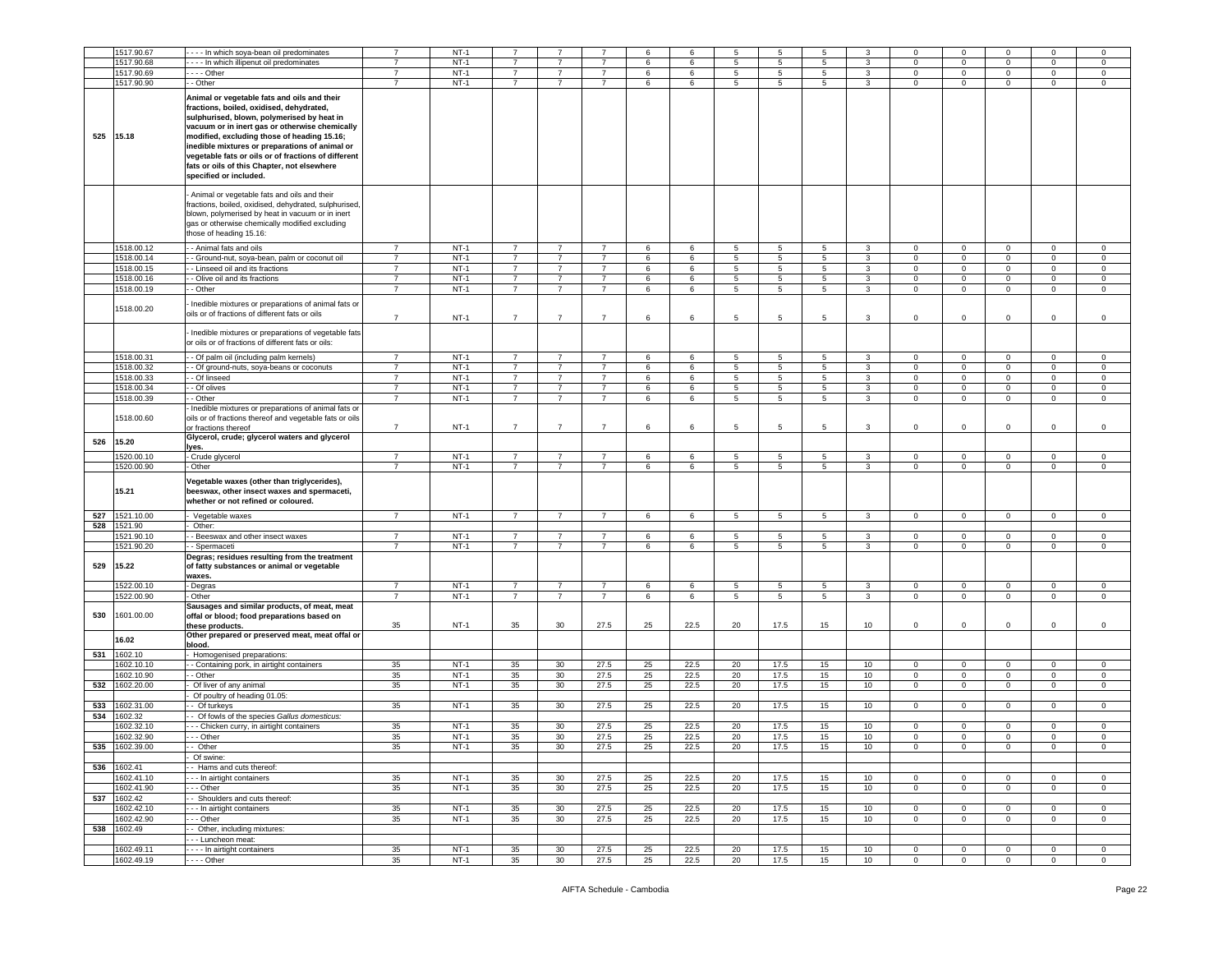|     |                | - - Other:                                     |                |        |                 |                 |                |                 |                 |             |                 |             |                         |                |                         |                |                |              |
|-----|----------------|------------------------------------------------|----------------|--------|-----------------|-----------------|----------------|-----------------|-----------------|-------------|-----------------|-------------|-------------------------|----------------|-------------------------|----------------|----------------|--------------|
|     | 1602.49.91     | ---- In airtight containers                    | 35             | $NT-1$ | 35              | 30              | 27.5           | 25              | 22.5            | 20          | 17.5            | 15          | 10                      | $\Omega$       | $\mathbf 0$             | $\Omega$       | $\mathbf 0$    | $\mathsf 0$  |
|     | 1602.49.99     | - - - - Other                                  | 35             | $NT-1$ | 35              | 30              | 27.5           | 25              | 22.5            | 20          | 17.5            | 15          | 10                      | 0              | $\mathbf 0$             | 0              | 0              | $\mathbf 0$  |
| 539 | 1602.50.00     | Of bovine animals                              | 35             | $NT-1$ | 35              | 30              | 27.5           | 25              | 22.5            | 20          | 17.5            | 15          | 10                      | $\mathbf 0$    | $\mathbf 0$             | $\mathbf 0$    | $\circ$        | $\mathsf 0$  |
|     |                | Other, including preparations of blood of any  |                |        |                 |                 |                |                 |                 |             |                 |             |                         |                |                         |                |                |              |
| 540 | 1602.90        |                                                |                |        |                 |                 |                |                 |                 |             |                 |             |                         |                |                         |                |                |              |
|     |                | animal:                                        |                |        |                 |                 |                |                 |                 |             |                 |             |                         |                |                         |                |                |              |
|     | 1602.90.10     | - Mutton curry, in airtight containers         | 35             | $NT-1$ | 35              | 30              | 27.5           | 25              | 22.5            | 20          | 17.5            | 15          | 10 <sup>10</sup>        | 0              | $\mathbf 0$             | $^{\circ}$     | 0              | $\mathbf 0$  |
|     | 1602.90.90     | -- Other                                       | 35             | $NT-1$ | 35              | 30              | 27.5           | 25              | 22.5            | 20          | 17.5            | 15          | 10 <sub>1</sub>         | $\mathbf 0$    | $\mathbf 0$             | $\circ$        | $\mathbf 0$    | $\mathsf 0$  |
|     |                | Extracts and juices of meat, fish or           |                |        |                 |                 |                |                 |                 |             |                 |             |                         |                |                         |                |                |              |
| 541 | 16.03          | crustaceans, molluscs or other aquatic         |                |        |                 |                 |                |                 |                 |             |                 |             |                         |                |                         |                |                |              |
|     |                |                                                |                |        |                 |                 |                |                 |                 |             |                 |             |                         |                |                         |                |                |              |
|     |                | invertebrates.                                 |                |        |                 |                 |                |                 |                 |             |                 |             |                         |                |                         |                |                |              |
|     | 1603.00.10     | - Of chicken, with herbs                       | 35             | $NT-1$ | 35              | 30              | 27.5           | 25              | 22.5            | 20          | 17.5            | 15          | 10                      | $\mathbf 0$    | $\mathbf 0$             | $\mathbf 0$    | 0              | $\mathsf 0$  |
|     | 1603.00.20     | - Of chicken, without herbs                    | 35             | $NT-1$ | 35              | 30              | 27.5           | 25              | 22.5            | 20          | 17.5            | 15          | 10                      | $\mathbf 0$    | $\mathbf 0$             | $\mathbf 0$    | $\mathbf 0$    | $\mathsf 0$  |
|     | 1603.00.30     | Other, with herbs                              | 35             | $NT-1$ | 35              | 30              | 27.5           | 25              | 22.5            | 20          | 17.5            | 15          | 10                      | $\mathbf 0$    | $\mathbf 0$             | $\mathbf 0$    | 0              | 0            |
|     |                | Other                                          |                | $NT-1$ |                 |                 | 27.5           |                 |                 |             |                 |             |                         |                |                         |                |                |              |
|     | 1603.00.90     |                                                | 35             |        | 35              | 30 <sup>°</sup> |                | 25              | 22.5            | 20          | 17.5            | 15          | 10                      | $\mathbf 0$    | $\mathbf 0$             | $\mathbf 0$    | $\mathsf 0$    | $\,0\,$      |
|     | 16.04          | Prepared or preserved fish; caviar and caviar  |                |        |                 |                 |                |                 |                 |             |                 |             |                         |                |                         |                |                |              |
|     |                | substitutes prepared from fish eggs.           |                |        |                 |                 |                |                 |                 |             |                 |             |                         |                |                         |                |                |              |
|     |                | - Fish, whole or in pieces, but not minced:    |                |        |                 |                 |                |                 |                 |             |                 |             |                         |                |                         |                |                |              |
| 542 | 1604.11        | -- Salmon:                                     |                |        |                 |                 |                |                 |                 |             |                 |             |                         |                |                         |                |                |              |
|     |                | - - - In airtight containers                   |                | $NT-1$ | 35              |                 | 27.5           | 25              | 22.5            |             |                 |             |                         |                |                         |                |                |              |
|     | 1604.11.10     |                                                | 35             |        |                 | 30              |                |                 |                 | 20          | 17.5            | 15          | 10                      | $\mathbf 0$    | $\overline{\mathbf{0}}$ | $^{\circ}$     | $\mathbf 0$    | 0            |
|     | 1604.11.90     | - - Other                                      | 35             | $NT-1$ | 35              | 30              | 27.5           | 25              | 22.5            | 20          | 17.5            | 15          | 10                      | $\mathbf 0$    | $\mathbf 0$             | $\circ$        | $\mathbf 0$    | $\mathsf 0$  |
| 543 | 1604.12        | -- Herrings:                                   |                |        |                 |                 |                |                 |                 |             |                 |             |                         |                |                         |                |                |              |
|     | 1604.12.10     | - - - In airtight containers                   | 7              | NT-1   | 7               | 7               | $\overline{7}$ | 6               | 6               | 5           | 5               | 5           | 3                       | $\mathbf 0$    | $\mathbf 0$             | $\mathbf 0$    | $^{\circ}$     | 0            |
|     |                |                                                |                |        |                 |                 |                |                 |                 |             |                 |             |                         |                |                         |                |                |              |
|     | 604.12.90      | --- Other                                      | $\overline{7}$ | $NT-1$ | $\overline{7}$  | $\overline{7}$  | $\overline{7}$ | 6               | 6               | 5           | 5               | 5           | $\mathbf{3}$            | $\mathbf 0$    | $\overline{0}$          | $\mathbf 0$    | $\Omega$       | $\mathsf 0$  |
| 544 | 1604.13        | - Sardines, sardinella and brisling or sprats: |                |        |                 |                 |                |                 |                 |             |                 |             |                         |                |                         |                |                |              |
|     |                | - - Sardines:                                  |                |        |                 |                 |                |                 |                 |             |                 |             |                         |                |                         |                |                |              |
|     | 1604.13.11     | - - - - In airtight containers                 | $\overline{7}$ | $NT-1$ | $\overline{7}$  | 7               | $\overline{7}$ | 6               | 6               | 5           | 5               | 5           | 3                       | 0              | $\mathbf 0$             | 0              | 0              | $\mathbf 0$  |
|     |                |                                                |                |        |                 |                 |                |                 |                 |             |                 |             |                         |                |                         |                |                |              |
|     | 1604.13.19     | - - - - Other                                  | 7              | $NT-1$ | 7               | 7               | $\overline{7}$ | 6               | 6               | 5           | 5               | 5           | 3                       | $\mathbf 0$    | $\mathbf 0$             | $\mathbf{0}$   | 0              | $\mathbf 0$  |
|     |                | - - Other:                                     |                |        |                 |                 |                |                 |                 |             |                 |             |                         |                |                         |                |                |              |
|     | 1604.13.91     | - - - - In airtight containers                 | $\overline{7}$ | $NT-1$ | $\overline{7}$  | $\overline{7}$  | $\overline{7}$ | 6               | 6               | 5           | 5               | 5           | 3                       | $\Omega$       | $\overline{\mathbf{0}}$ | $\mathbf 0$    | $\mathbf 0$    | 0            |
|     | 1604.13.99     | - - - - Other                                  | $\overline{7}$ | $NT-1$ | $\overline{7}$  | $\overline{7}$  | $\overline{7}$ | 6               | 6               | 5           | 5               | 5           | 3                       | 0              | $\mathbf 0$             | $\circ$        | $\mathbf 0$    | $\mathsf 0$  |
|     |                |                                                |                |        |                 |                 |                |                 |                 |             |                 |             |                         |                |                         |                |                |              |
| 545 | 1604.14        | - - Tunas, skipjack and bonito (Sarda spp.):   |                |        |                 |                 |                |                 |                 |             |                 |             |                         |                |                         |                |                |              |
|     | 1604.14.10     | - - - In airtight containers                   | 7              | NT-1   | 7               | 7               | 7              | 6               | 6               | 5           | -5              | 5           | 3                       | $\mathbf{0}$   | $\mathbf 0$             | $\mathbf 0$    | 0              | 0            |
|     | 1604.14.90     | $- -$ Other                                    | $\overline{7}$ | $NT-1$ | $\overline{7}$  | $\overline{7}$  | $\overline{7}$ | 6               | 6               | 5           | 5               | 5           | 3                       | $\mathbf 0$    | $\mathbf 0$             | $\mathbf 0$    | $\Omega$       | $\mathsf 0$  |
| 546 | 1604.15        | - Mackerel:                                    |                |        |                 |                 |                |                 |                 |             |                 |             |                         |                |                         |                |                |              |
|     |                |                                                |                |        |                 |                 |                |                 |                 |             |                 |             |                         |                |                         |                |                |              |
|     | 604.15.10      | - - In airtight containers                     | $\overline{7}$ | $NT-1$ | $\overline{7}$  | $\overline{7}$  | $\overline{7}$ | 6               | 6               | 5           | 5               | 5           | 3                       | 0              | $\mathbf 0$             | 0              | $\mathbf 0$    | 0            |
|     | 1604.15.90     | - - Other                                      | $\overline{7}$ | $NT-1$ | $\overline{7}$  | $\overline{7}$  | $\overline{7}$ | 6               | 6               | 5           | 5               | 5           | 3                       | $\mathbf 0$    | $\mathbf 0$             | $\mathbf{0}$   | $\mathbf 0$    | $\mathbf 0$  |
| 547 | 1604.16        | - - Anchovies:                                 |                |        |                 |                 |                |                 |                 |             |                 |             |                         |                |                         |                |                |              |
|     | 604.16.10      | - - In airtight containers                     | 35             | $NT-1$ | 35              | 30              | 27.5           | 25              | 22.5            | 20          | 17.5            | 15          | 10                      | $\mathbf 0$    | $\mathbf 0$             | $\Omega$       | $\Omega$       | $\mathsf 0$  |
|     |                |                                                |                |        |                 |                 |                |                 |                 |             |                 |             |                         |                |                         |                |                |              |
|     | 1604.16.90     | - - Other                                      | 35             | $NT-1$ | 35              | 30              | 27.5           | 25              | 22.5            | 20          | 17.5            | 15          | 10                      | $\mathbf 0$    | $\overline{0}$          | $\mathsf 0$    | $\mathbf 0$    | $\,0\,$      |
| 548 | 1604.19        | - Other:                                       |                |        |                 |                 |                |                 |                 |             |                 |             |                         |                |                         |                |                |              |
|     | 1604.19.20     | -- Horse mackerel, in airtight containers      | 35             | $NT-1$ | 35              | 30              | 27.5           | 25              | 22.5            | 20          | 17.5            | 15          | 10                      | $^{\circ}$     | $\mathbf{0}$            | $^{\circ}$     | $\mathbf{0}$   | $\mathbf 0$  |
|     | 1604.19.30     | --- Other, in airtight containers              | 35             | $NT-1$ | 35              | 30              | 27.5           | 25              | 22.5            | 20          | 17.5            | 15          | 10                      | $\circ$        | $\mathbf 0$             | $\mathbf{0}$   | 0              | $\mathbf 0$  |
|     |                |                                                |                |        |                 |                 |                |                 |                 |             |                 |             |                         |                |                         |                |                |              |
|     | 1604.19.90     | $- -$ Other                                    | 35             | $NT-1$ | 35              | 30              | 27.5           | 25              | 22.5            | 20          | 17.5            | 15          | 10                      | $\mathbf 0$    | $\mathbf 0$             | $\mathbf 0$    | $\Omega$       | $\mathsf 0$  |
| 549 | 1604.20        | Other prepared or preserved fish:              |                |        |                 |                 |                |                 |                 |             |                 |             |                         |                |                         |                |                |              |
|     |                | - Sharks' fins, prepared and ready for use:    |                |        |                 |                 |                |                 |                 |             |                 |             |                         |                |                         |                |                |              |
|     | 1604.20.11     | -- In airtight containers                      | 35             | $NT-1$ | 35              | 30              | 27.5           | 25              | 22.5            | 20          | 17.5            | 15          | 10                      | $\circ$        | $\mathbf 0$             | $^{\circ}$     | 0              | $\mathbf 0$  |
|     |                |                                                |                |        |                 |                 |                |                 |                 |             |                 |             |                         |                |                         |                |                |              |
|     | 1604.20.19     | - - - Other                                    | 35             | $NT-1$ | 35              | 30              | 27.5           | 25              | 22.5            | 20          | 17.5            | 15          | 10                      | $\mathbf 0$    | $\overline{0}$          | $\mathbf{0}$   | 0              | $\mathbf 0$  |
|     |                | - Fish sausages:                               |                |        |                 |                 |                |                 |                 |             |                 |             |                         |                |                         |                |                |              |
|     | 1604.20.21     | -- In airtight containers                      | 35             | $NT-1$ | 35              | 30              | 27.5           | 25              | 22.5            | 20          | 17.5            | 15          | 10                      | $\mathbf 0$    | $\,0\,$                 | $\mathbf 0$    | 0              | 0            |
|     | 1604.20.29     | - - Other                                      | 35             | $NT-1$ | 35              | 30              | 27.5           | 25              | 22.5            | 20          | 17.5            | 15          | 10 <sup>10</sup>        | 0              | $\mathbf 0$             | $\circ$        | $\mathbf 0$    | $\mathsf 0$  |
|     |                |                                                |                |        |                 |                 |                |                 |                 |             |                 |             |                         |                |                         |                |                |              |
|     |                | - Other:                                       |                |        |                 |                 |                |                 |                 |             |                 |             |                         |                |                         |                |                |              |
|     | 1604.20.91     | - - - In airtight containers                   | 35             | NT-1   | 35              | 30              | 27.5           | 25              | 22.5            | 20          | 17.5            | 15          | 10 <sup>10</sup>        | $\circ$        | $\mathbf 0$             | $^{\circ}$     | 0              | 0            |
|     | 1604.20.99     | --- Other                                      | 35             | $NT-1$ | 35              | 30              | 27.5           | 25              | 22.5            | 20          | 17.5            | 15          | 10                      | $\mathbf 0$    | $\overline{0}$          | $\mathbf 0$    | $\Omega$       | $\mathsf 0$  |
| 550 | 1604.30        | Caviar and caviar substitutes:                 |                |        |                 |                 |                |                 |                 |             |                 |             |                         |                |                         |                |                |              |
|     | 604.30.10      |                                                | 35             | $NT-1$ | 35              | 30              | 27.5           |                 | 22.5            | 20          | 17.5            | 15          | 10                      |                | $\mathbf 0$             |                |                |              |
|     |                | - In airtight containers                       |                |        |                 |                 |                | 25              |                 |             |                 |             |                         | $\mathbf 0$    |                         | 0              | 0              | 0            |
|     | 1604.30.90     | - Other                                        | 35             | $NT-1$ | 35              | 30              | 27.5           | 25              | 22.5            | 20          | 17.5            | 15          | 10                      | $\mathbf 0$    | $\overline{0}$          | $\overline{0}$ | $\mathbf 0$    | $\mathbf 0$  |
|     | 16.05          | Crustaceans, molluscs and other aquatic        |                |        |                 |                 |                |                 |                 |             |                 |             |                         |                |                         |                |                |              |
|     |                | invertebrates, prepared or preserved.          |                |        |                 |                 |                |                 |                 |             |                 |             |                         |                |                         |                |                |              |
| 551 | 1605.10        | Crab:                                          |                |        |                 |                 |                |                 |                 |             |                 |             |                         |                |                         |                |                |              |
|     | 1605.10.10     | - In airtight containers                       | 35             | $NT-1$ | 35              | 30              | 27.5           | 25              | 22.5            | 20          | 17.5            | 15          | 10                      | $\mathbf 0$    | $\overline{\mathbf{0}}$ | 0              | $\Omega$       | 0            |
|     |                |                                                |                |        |                 |                 |                |                 |                 |             |                 |             |                         |                |                         |                |                |              |
|     | 1605.10.90     | - Other                                        | 35             | $NT-1$ | 35              | 30              | 27.5           | 25              | 22.5            | 20          | 17.5            | 15          | 10                      | 0              | $\mathbf 0$             | $\mathbf 0$    | 0              | 0            |
| 552 | 1605.20        | Shrimps and prawns:                            |                |        |                 |                 |                |                 |                 |             |                 |             |                         |                |                         |                |                |              |
|     |                | - Shrimp paste:                                |                |        |                 |                 |                |                 |                 |             |                 |             |                         |                |                         |                |                |              |
|     | 1605.20.1      | -- In airtight containers                      | 35             | ST     | 35              | 32              | 30             | 28              | 26              | 24          | 22              | 20          | 18                      | 18             | 16                      | 14             | 10             | 5            |
|     |                |                                                |                |        |                 |                 |                |                 |                 |             |                 |             |                         |                |                         |                | 10             |              |
|     | 1605.20.19     | - - Other                                      | 35             | ST     | 35              | 32              | 30             | 28              | 26              | 24          | 22              | 20          | 18                      | 18             | 16                      | 14             |                | 5            |
|     |                | - Other:                                       |                |        |                 |                 |                |                 |                 |             |                 |             |                         |                |                         |                |                |              |
|     | 1605.20.91     | - - - In airtight containers                   | 35             | ST     | 35              | 32              | 30             | 28              | 26              | 24          | 22              | 20          | 18                      | 18             | 16                      | 14             | 10             | $\sqrt{5}$   |
|     | 1605.20.99     | ⊶ - Other                                      | 35             | sт     | 35              | 32              | 30             | 28              | 26              | 24          | 22              | 20          | 18                      | 18             | 16                      | 14             | 10             | 5            |
|     |                |                                                |                |        |                 |                 |                |                 |                 |             |                 |             |                         |                |                         |                |                |              |
| 553 | 1605.30.00     | - Lobster                                      | 35             | $NT-1$ | 35              | 30              | 27.5           | 25              | 22.5            | 20          | 17.5            | 15          | 10                      | $\mathbf 0$    | $\mathbf 0$             | $\circ$        | $\mathbf 0$    | $\mathbf 0$  |
| 554 | 1605.40        | Other crustaceans:                             |                |        |                 |                 |                |                 |                 |             |                 |             |                         |                |                         |                |                |              |
|     | 1605.40.10     | - In airtight containers                       | 35             | $NT-1$ | 35              | 30              | 27.5           | 25              | 22.5            | 20          | 17.5            | 15          | 10                      | $\mathbf 0$    | $\mathbf{0}$            | $\mathbf 0$    | $\mathbf 0$    | 0            |
|     | 1605.40.90     | - Other                                        | 35             | $NT-1$ | 35              | 30              | 27.5           | 25              | 22.5            | 20          | 17.5            | 15          | 10                      | $\mathbf 0$    | $\overline{0}$          | $\mathbf{0}$   | $\overline{0}$ | $\mathbf{0}$ |
|     |                |                                                |                |        |                 |                 |                |                 |                 |             |                 |             |                         |                |                         |                |                |              |
| 555 | 1605.90        | Other:                                         |                |        |                 |                 |                |                 |                 |             |                 |             |                         |                |                         |                |                |              |
|     | 1605.90.10     | - Abalone                                      | 35             | $NT-1$ | 35              | 30              | 27.5           | 25              | 22.5            | 20          | 17.5            | 15          | 10                      | $\mathbf 0$    | $\mathbf 0$             | $\circ$        | $\mathbf 0$    | $\mathbf 0$  |
|     | 1605.90.90     | - Other                                        | 35             | $NT-1$ | 35              | 30 <sup>°</sup> | 27.5           | 25              | 22.5            | 20          | 17.5            | 15          | 10                      | $\mathbf 0$    | $\mathbf 0$             | $\mathbf 0$    | $\mathbf 0$    | $\mathsf 0$  |
|     |                | Cane or beet sugar and chemically pure         |                |        |                 |                 |                |                 |                 |             |                 |             |                         |                |                         |                |                |              |
|     | 17.01          |                                                |                |        |                 |                 |                |                 |                 |             |                 |             |                         |                |                         |                |                |              |
|     |                | sucrose, in solid form.                        |                |        |                 |                 |                |                 |                 |             |                 |             |                         |                |                         |                |                |              |
|     |                | Raw sugar not containing added flavouring or   |                |        |                 |                 |                |                 |                 |             |                 |             |                         |                |                         |                |                |              |
|     |                | colouring matter:                              |                |        |                 |                 |                |                 |                 |             |                 |             |                         |                |                         |                |                |              |
|     | 556 1701.11.00 | - Cane sugar                                   | $7^{\circ}$    | $NT-1$ | $7\overline{ }$ | $\overline{7}$  | $\overline{7}$ | $6\overline{6}$ | $6\overline{6}$ | $5^{\circ}$ | $5\overline{5}$ | $5^{\circ}$ | $\overline{\mathbf{3}}$ | $\overline{0}$ | $\overline{0}$          | $\overline{0}$ | $\overline{0}$ | $\mathbf{0}$ |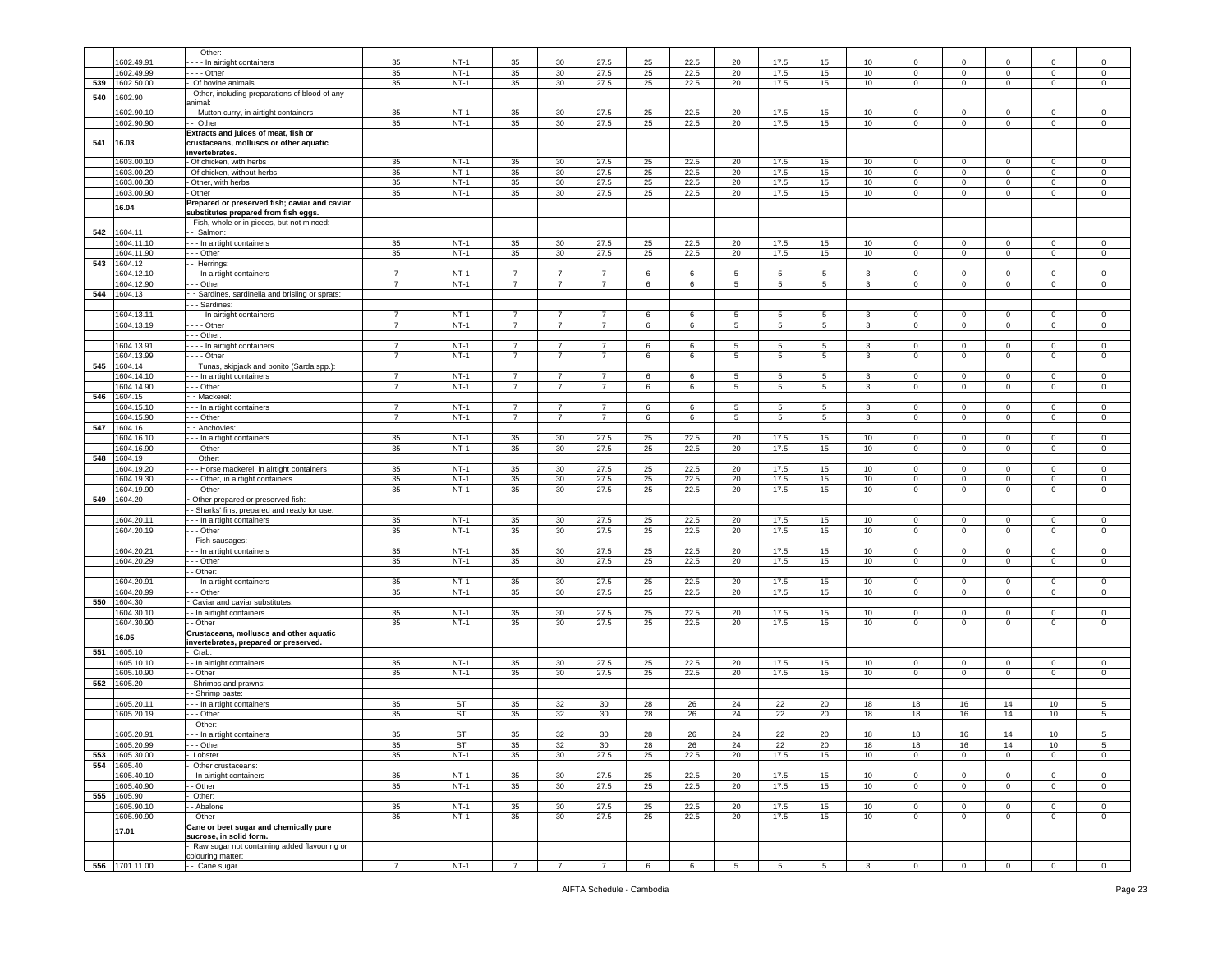| 557        | 1701.12.00               | Beet sugar                                                         | 7                                | $NT-1$           |                                  |                                  |                                  | 6          | 6       | 5      | 5                     | 5                |                   | $\mathbf{0}$                 | $\mathbf 0$                | $\Omega$                   | $\mathbf{0}$                | $^{\circ}$                |
|------------|--------------------------|--------------------------------------------------------------------|----------------------------------|------------------|----------------------------------|----------------------------------|----------------------------------|------------|---------|--------|-----------------------|------------------|-------------------|------------------------------|----------------------------|----------------------------|-----------------------------|---------------------------|
|            |                          | Other:                                                             |                                  |                  |                                  |                                  |                                  |            |         |        |                       |                  |                   |                              |                            |                            |                             |                           |
| 558        | 1701.91.00               | Containing added flavouring or colouring matter                    | $\overline{7}$                   | $NT-1$           | $\overline{7}$                   | $\overline{7}$                   | $\overline{7}$                   | 6          | 6       | 5      | -5                    | 5                | 3                 | 0                            | $\mathbf 0$                | $\Omega$                   | 0                           | $\mathsf 0$               |
| 559        | 1701.99                  | - Other:                                                           |                                  |                  |                                  |                                  |                                  |            |         |        |                       |                  |                   |                              |                            |                            |                             |                           |
|            |                          | -- Refined sugar:                                                  |                                  |                  |                                  |                                  |                                  |            |         |        |                       |                  |                   |                              |                            |                            |                             |                           |
|            | 1701.99.11               | - - - White                                                        | $\overline{7}$                   | $NT-1$           | $\overline{7}$                   | 7                                | 7                                | 6          | 6       | 5      | 5                     | 5                | 3                 | $\mathbf{0}$                 | $\mathbf 0$                | 0                          | $\mathbf{0}$                | $\circ$                   |
|            | 1701.99.19               | $--$ Other                                                         | $\overline{7}$                   | $NT-1$           | $\overline{7}$                   | $\overline{7}$                   | $\overline{7}$                   | 6          | 6       | 5      | 5                     | 5                | 3                 | 0                            | $\mathbf 0$                | 0                          | $\mathbf 0$                 | 0                         |
|            | 1701.99.90               | - - Other<br>Other sugars, including chemically pure               | $\overline{7}$                   | $NT-1$           | $\overline{7}$                   | $\overline{7}$                   | $\overline{7}$                   | 6          | 6       | 5      | 5                     | 5                | 3                 | 0                            | $\mathbf 0$                | 0                          | $\mathbf 0$                 | 0                         |
|            |                          | lactose, maltose, glucose and fructose, in solid                   |                                  |                  |                                  |                                  |                                  |            |         |        |                       |                  |                   |                              |                            |                            |                             |                           |
|            | 17.02                    | form; sugar syrups not containing added                            |                                  |                  |                                  |                                  |                                  |            |         |        |                       |                  |                   |                              |                            |                            |                             |                           |
|            |                          | flavouring or colouring matter; artificial honey,                  |                                  |                  |                                  |                                  |                                  |            |         |        |                       |                  |                   |                              |                            |                            |                             |                           |
|            |                          | whether or not mixed with natural honey;<br>caramel.               |                                  |                  |                                  |                                  |                                  |            |         |        |                       |                  |                   |                              |                            |                            |                             |                           |
|            |                          | Lactose and lactose syrup:                                         |                                  |                  |                                  |                                  |                                  |            |         |        |                       |                  |                   |                              |                            |                            |                             |                           |
|            |                          | - Containing by weight 99% or more lactose                         |                                  |                  |                                  |                                  |                                  |            |         |        |                       |                  |                   |                              |                            |                            |                             |                           |
| 560        | 1702.11.00               | expressed as anhydrous lactose, calculated on the                  | $\overline{7}$                   |                  | $\overline{7}$                   |                                  | $\overline{7}$                   |            |         | 5      |                       |                  |                   |                              |                            |                            |                             |                           |
| 561        | 1702.19.00               | dry matter<br>- Other                                              | $\overline{7}$                   | NT-1<br>$NT-1$   | $\overline{7}$                   | 7                                | $\overline{7}$                   | 6<br>6     | 6<br>6  | 5      | -5<br>5               | 5<br>$5^{\circ}$ | 3                 | $\mathbf 0$<br>$\mathbf 0$   | $\mathbf 0$<br>$\mathbf 0$ | 0                          | $\mathbf 0$<br>$\mathbf 0$  | $^{\circ}$<br>$\mathsf 0$ |
| 562        | 1702.20.00               | Maple sugar and maple syrup                                        | $\overline{7}$                   | $NT-1$           | $\overline{7}$                   | $\overline{7}$                   | $\overline{7}$                   | 6          | 6       | 5      | 5                     | 5                | $\mathbf{3}$      | $\mathbf 0$                  | $\,0\,$                    | $\mathsf 0$                | $\mathsf 0$                 | $\mathbf 0$               |
|            |                          | Glucose and glucose syrup, not containing                          |                                  |                  |                                  |                                  |                                  |            |         |        |                       |                  |                   |                              |                            |                            |                             |                           |
| 563        | 1702.30                  | ructose or containing in the dry state less than                   |                                  |                  |                                  |                                  |                                  |            |         |        |                       |                  |                   |                              |                            |                            |                             |                           |
|            | 1702.30.10               | 20% by weight of fructose:<br>- Glucose                            | $\overline{7}$                   | $NT-1$           | $\overline{7}$                   | $\overline{7}$                   | $\overline{7}$                   | 6          | 6       | 5      | 5                     | $5^{\circ}$      | 3                 | $\mathbf{0}$                 | $\mathbf 0$                | $\mathbf 0$                | $\mathbf 0$                 | $\mathbf 0$               |
|            | 1702.30.20               | - Glucose syrup                                                    | $\overline{7}$                   | $NT-1$           | $\overline{7}$                   | $\overline{7}$                   | $\overline{7}$                   | 6          | 6       | 5      | 5                     | 5                | 3                 | $\mathbf{0}$                 | $\mathbf 0$                | $\mathbf 0$                | $\mathbf 0$                 | 0                         |
|            |                          | Glucose and glucose syrup, containing in the dry                   |                                  |                  |                                  |                                  |                                  |            |         |        |                       |                  |                   |                              |                            |                            |                             |                           |
| 564        | 1702.40.00               | state at least 20% but less than 50% by weight of                  |                                  |                  |                                  |                                  |                                  |            |         |        |                       |                  |                   |                              |                            |                            |                             |                           |
| 565        | 1702.50.00               | ructose, excluding invert sugar<br>Chemically pure fructose        | $\overline{7}$<br>$\overline{7}$ | $NT-1$<br>$NT-1$ | $\overline{7}$<br>$\overline{7}$ | $\overline{7}$<br>$\overline{7}$ | $\overline{7}$<br>$\overline{7}$ | 6<br>$\,6$ | 6<br>6  | 5<br>5 | 5<br>5                | 5<br>5           | 3<br>$\mathbf{3}$ | 0<br>$\mathbf 0$             | $\mathbf 0$<br>$\mathbf 0$ | $\Omega$<br>$\mathbf 0$    | 0<br>$\mathbf 0$            | $^{\circ}$<br>$\Omega$    |
|            |                          | Other fructose and fructose syrup, containing in                   |                                  |                  |                                  |                                  |                                  |            |         |        |                       |                  |                   |                              |                            |                            |                             |                           |
| 566        | 1702.60                  | the dry state more than 50% by weight of fructose,                 |                                  |                  |                                  |                                  |                                  |            |         |        |                       |                  |                   |                              |                            |                            |                             |                           |
|            |                          | excluding invert sugar:                                            |                                  |                  |                                  |                                  |                                  |            |         |        |                       |                  |                   |                              |                            |                            |                             |                           |
|            | 1702.60.10<br>1702.60.20 | - Fructose<br>- Fructose syrup                                     | $\overline{7}$<br>$\overline{7}$ | $NT-1$<br>$NT-1$ | $\overline{7}$<br>$\overline{7}$ | $\overline{7}$<br>7              | $\overline{7}$<br>$\overline{7}$ | 6<br>6     | 6<br>6  | 5<br>5 | 5<br>5                | 5<br>5           | 3<br>3            | $\mathbf{0}$<br>$\mathbf{0}$ | $\mathbf 0$<br>$\mathbf 0$ | $\mathbf 0$<br>0           | $\mathbf 0$<br>$\mathbf{0}$ | $\mathsf 0$<br>0          |
|            |                          | Other, including invert sugar and other sugar and                  |                                  |                  |                                  |                                  |                                  |            |         |        |                       |                  |                   |                              |                            |                            |                             |                           |
| 567        | 1702.90                  | sugar syrup blends containing in the dry state 50%                 |                                  |                  |                                  |                                  |                                  |            |         |        |                       |                  |                   |                              |                            |                            |                             |                           |
|            |                          | by weight of fructose:                                             | $\overline{7}$                   |                  |                                  |                                  | $\overline{7}$                   |            |         |        |                       |                  |                   |                              |                            |                            |                             |                           |
|            | 1702.90.10               | - Maltose<br>- Artificial honey, whether or not mixed with         |                                  | $NT-1$           | $\overline{7}$                   | $\overline{7}$                   |                                  | 6          | 6       | 5      | 5                     | 5                | 3                 | $\mathbf 0$                  | $\mathbf 0$                | $\mathsf 0$                | $\mathbf 0$                 | $\mathsf 0$               |
|            | 1702.90.20               | atural honey                                                       | $\overline{7}$                   | $NT-1$           | $\overline{7}$                   | $\overline{7}$                   | $\overline{7}$                   | 6          | 6       | 5      | 5                     | 5                | 3                 | 0                            | $\mathbf 0$                | $\mathbf 0$                | $\mathbf 0$                 | $\mathsf 0$               |
|            | 1702.90.30               | - Flavoured or coloured sugars (excluding                          |                                  |                  |                                  |                                  |                                  |            |         |        |                       |                  |                   |                              |                            |                            |                             |                           |
|            | 1702.90.40               | naltose)<br>- Caramel                                              | $\overline{7}$<br>$\overline{7}$ | $NT-1$<br>$NT-1$ | $\overline{7}$<br>$\overline{7}$ | $\overline{7}$<br>$\overline{7}$ | $\overline{7}$<br>$\overline{7}$ | 6<br>6     | -6<br>6 | 5<br>5 | -5<br>$5\phantom{.0}$ | 5<br>$5^{\circ}$ | 3<br>3            | 0<br>$\mathbf{0}$            | $\mathbf 0$<br>$\mathbf 0$ | $\mathbf 0$<br>$\mathbf 0$ | $\Omega$<br>$\mathsf 0$     | 0<br>$\circ$              |
|            | 1702.90.90               | - Other                                                            | $\overline{7}$                   | $NT-1$           | $\overline{7}$                   | 7                                | $\overline{7}$                   | 6          | 6       | 5      | 5                     | 5                | 3                 | $\mathbf{0}$                 | $\mathbf 0$                | $\mathbf 0$                | $\mathbf{0}$                | 0                         |
|            | 17.03                    | Molasses resulting from the extraction or                          |                                  |                  |                                  |                                  |                                  |            |         |        |                       |                  |                   |                              |                            |                            |                             |                           |
|            |                          | refining of sugar.                                                 |                                  |                  |                                  |                                  |                                  |            |         |        |                       |                  |                   |                              |                            |                            |                             |                           |
| 568        | 1703.10                  | Cane molasses:                                                     |                                  |                  |                                  |                                  |                                  |            |         |        |                       |                  |                   |                              |                            |                            |                             |                           |
|            | 1703.10.10               | - Containing added flavouring or colouring matter                  | $\overline{7}$                   | NT-1             | $\overline{7}$                   | $\overline{7}$                   | $\overline{7}$                   | 6          | 6       | 5      | 5                     | 5                | 3                 | 0                            | $\mathbf 0$                | $\mathbf 0$                | 0                           | $^{\circ}$                |
|            | 1703.10.90               | - Other                                                            | $\overline{7}$                   | $NT-1$           | $\overline{7}$                   | $\overline{7}$                   | $\overline{7}$                   | 6          | 6       | 5      | 5                     | 5                | 3                 | 0                            | $\mathbf 0$                | $\mathbf 0$                | $\mathbf 0$                 | 0                         |
| 569        | 1703.90                  | Other:                                                             |                                  |                  |                                  |                                  |                                  |            |         |        |                       |                  |                   |                              |                            |                            |                             |                           |
|            | 1703.90.10               | - Containing added flavouring or colouring matter                  | $\overline{7}$                   | $NT-1$           | $\overline{7}$                   | $\overline{7}$                   | $\overline{7}$                   | 6          | 6       | 5      | 5                     | 5                | 3                 | 0                            | $\mathbf 0$                | $\Omega$                   | $\Omega$                    | $^{\circ}$                |
|            | 1703.90.90               | - Other                                                            | $\overline{7}$                   | $NT-1$           | $\overline{7}$                   | $\overline{7}$                   | $\overline{7}$                   | 6          | 6       | 5      | 5                     | $5^{\circ}$      | 3                 | $\mathbf 0$                  | $\mathbf 0$                | $\mathbf 0$                | $\mathbf 0$                 | $\mathsf 0$               |
|            | 17.04                    | Sugar confectionery (including white                               |                                  |                  |                                  |                                  |                                  |            |         |        |                       |                  |                   |                              |                            |                            |                             |                           |
|            |                          | chocolate), not containing cocoa                                   | $\overline{7}$                   | $NT-1$           | $\overline{7}$                   | $\overline{7}$                   | $\overline{7}$                   |            |         |        |                       |                  |                   |                              |                            |                            |                             |                           |
| 570<br>571 | 1704.10.00<br>1704.90    | Chewing gum, whether or not sugar-coated<br>Other:                 |                                  |                  |                                  |                                  |                                  | 6          | 6       | 5      | 5                     | 5                | 3                 | $\mathbf{0}$                 | $\mathbf 0$                | $\mathbf 0$                | $\mathbf 0$                 | $^{\circ}$                |
|            | 1704.90.10               | - Medicated sweets                                                 | 7                                | $NT-1$           | 7                                | 7                                | 7                                | 6          | 6       | 5      | 5                     | 5                | 3                 | $\mathbf{0}$                 | $\mathbf{0}$               | $^{\circ}$                 | $\mathbf{0}$                | $\mathbf 0$               |
|            | 1704.90.20               | - White chocolate                                                  | $\overline{7}$                   | $NT-1$           | $\overline{7}$                   | $\overline{7}$                   | $\overline{7}$                   | 6          | 6       | 5      | 5                     | 5                | 3                 | $\mathbf 0$                  | $\mathbf 0$                | $\mathbf 0$                | $\mathbf 0$                 | 0                         |
|            | 1704.90.90               | - Other                                                            | $\overline{7}$                   | $NT-1$           | $\overline{7}$                   | $\overline{7}$                   | $\overline{7}$                   | 6          | 6       | 5      | $5\phantom{.0}$       | $5\overline{)}$  | 3                 | $\mathbf{0}$                 | $\mathbf 0$                | $\mathbf 0$                | $\mathbf 0$                 | $\mathbf 0$               |
| 572        | 1801.00.00               | Cocoa beans, whole or broken, raw or roasted.                      | 15                               | $NT-1$           | 15                               | 12.5                             | 12.5                             | 10         | 10      | 7.5    | 7.5                   | 5                | 5                 | $\mathbf 0$                  | $\mathbf 0$                | $\mathbf 0$                | $\mathbf 0$                 | $\mathbf 0$               |
| 573        | 802.00.00                | Cocoa shells, husks, skins and other cocoa                         |                                  |                  |                                  |                                  |                                  |            |         |        |                       |                  |                   |                              |                            |                            |                             |                           |
|            |                          | waste.                                                             | 15                               | $NT-1$           | 15                               | 12.5                             | 12.5                             | 10         | 10      | 7.5    | 7.5                   | 5                | 5                 | 0                            | $\mathbf 0$                | 0                          | $\mathbf 0$                 | $\mathsf 0$               |
| 574        | 18.03<br>1803.10.00      | Cocoa paste, whether or not defatted.<br>Not defatted              | 35                               | $NT-1$           | 35                               | 30                               | 27.5                             | 25         | 22.5    | 20     | 17.5                  | 15               | 10                | $\mathbf{0}$                 | $\mathbf{0}$               | $^{\circ}$                 | $^{\circ}$                  | 0                         |
| 575        | 1803.20.00               | Wholly or partly defatted                                          | 35                               | $NT-1$           | 35                               | 30                               | 27.5                             | 25         | 22.5    | 20     | 17.5                  | 15               | 10                | $\mathbf 0$                  | $\mathbf 0$                | $\mathbf 0$                | $\mathbf 0$                 | $^{\circ}$                |
| 576        | 1804.00.00               | Cocoa butter, fat and oil.                                         | 35                               | $NT-1$           | 35                               | 30 <sup>°</sup>                  | 27.5                             | 25         | 22.5    | 20     | 17.5                  | 15               | $10$              | $\Omega$                     | $\Omega$                   | $\Omega$                   | $\Omega$                    | $\Omega$                  |
| 577        | 1805.00.00               | Cocoa powder, not containing added sugar or                        |                                  |                  |                                  |                                  |                                  |            |         |        |                       |                  |                   |                              |                            |                            |                             |                           |
|            |                          | other sweetening matter.<br>Chocolate and other food preparations  | 35                               | $NT-1$           | 35                               | 30                               | 27.5                             | 25         | 22.5    | 20     | 17.5                  | 15               | 10                | 0                            | $\mathbf 0$                | $\mathbf 0$                | 0                           | 0                         |
|            | 18.06                    | containing cocoa.                                                  |                                  |                  |                                  |                                  |                                  |            |         |        |                       |                  |                   |                              |                            |                            |                             |                           |
| 578        | 1806.10.00               | Cocoa powder, containing added sugar or other<br>sweetening matter | 35                               | $NT-1$           | 35                               | 30                               | 27.5                             | 25         | 22.5    | 20     | 17.5                  | 15               | 10                | $\mathbf{0}$                 | $\mathbf 0$                | $\mathbf 0$                | $\mathbf 0$                 | $\mathbf 0$               |
|            |                          | Other preparations in blocks, slabs or bars                        |                                  |                  |                                  |                                  |                                  |            |         |        |                       |                  |                   |                              |                            |                            |                             |                           |
|            |                          | weighing more than 2 kg or in liquid, paste, powder,               |                                  |                  |                                  |                                  |                                  |            |         |        |                       |                  |                   |                              |                            |                            |                             |                           |
| 579        | 1806.20                  | granular or other bulk form in containers or                       |                                  |                  |                                  |                                  |                                  |            |         |        |                       |                  |                   |                              |                            |                            |                             |                           |
|            |                          | immediate packings, of a content exceeding 2 kg:                   |                                  |                  |                                  |                                  |                                  |            |         |        |                       |                  |                   |                              |                            |                            |                             |                           |
|            | 1806.20.10               | - Chocolate confectionery in blocks, slabs or bars                 | 35                               | $NT-1$           | 35                               | 30                               | 27.5                             | 25         | 22.5    | 20     | 17.5                  | 15               | 10                | $\mathbf{0}$                 | $\mathbf 0$                | $\Omega$                   | $\mathbf 0$                 | $\mathsf 0$               |
|            |                          |                                                                    |                                  |                  |                                  |                                  |                                  |            |         |        |                       |                  |                   |                              |                            |                            |                             |                           |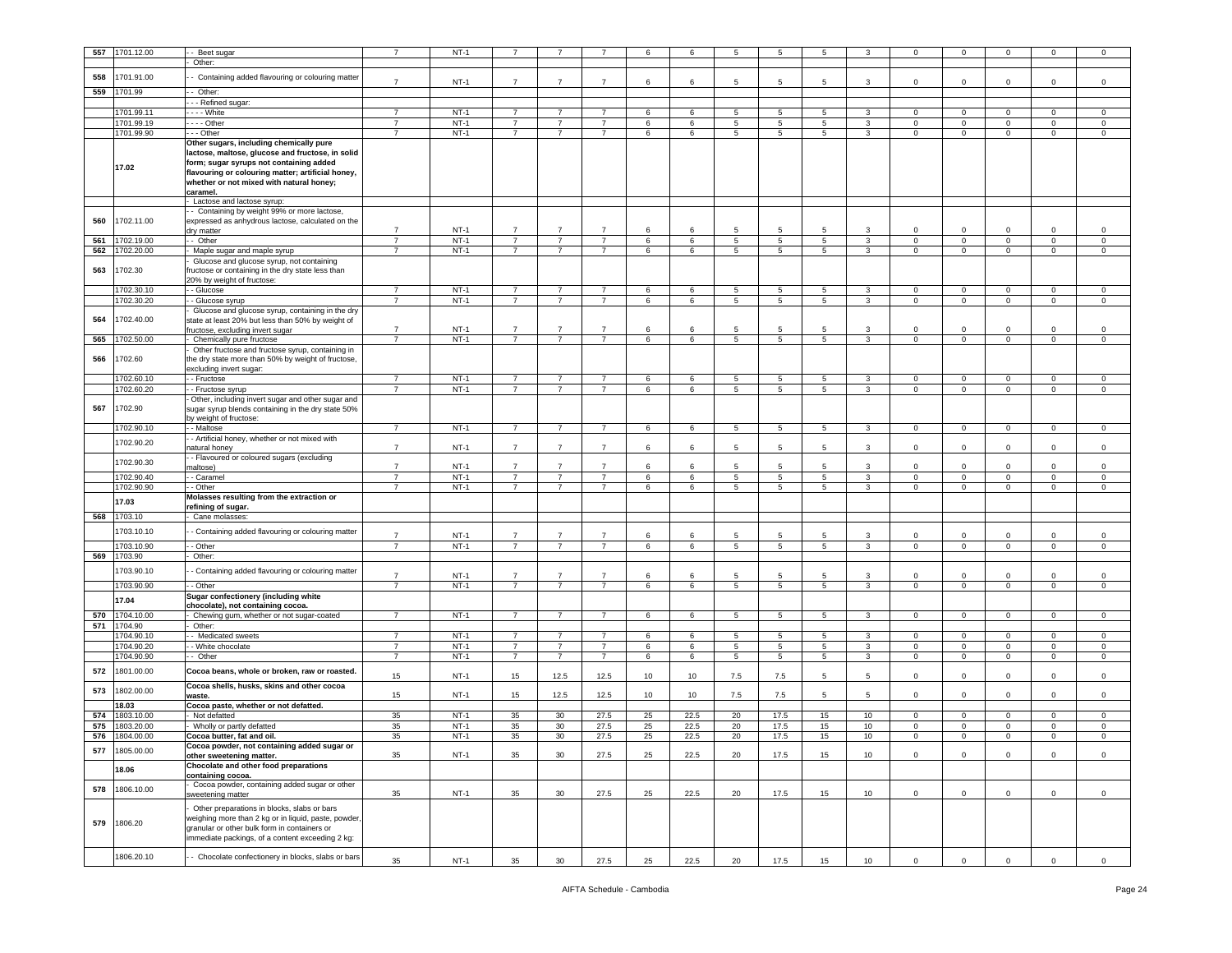|     | 1806.20.90            | - Other                                                                                                                                                                                                                                                                                                                                                                                                                                                            | 35 | $NT-1$           | 35       | 30           | 27.5         | 25       | 22.5             | 20      | 17.5       | 15              | 10 <sup>1</sup>        |                         |                           |                                  |                               |                                  |
|-----|-----------------------|--------------------------------------------------------------------------------------------------------------------------------------------------------------------------------------------------------------------------------------------------------------------------------------------------------------------------------------------------------------------------------------------------------------------------------------------------------------------|----|------------------|----------|--------------|--------------|----------|------------------|---------|------------|-----------------|------------------------|-------------------------|---------------------------|----------------------------------|-------------------------------|----------------------------------|
|     |                       |                                                                                                                                                                                                                                                                                                                                                                                                                                                                    |    |                  |          |              |              |          |                  |         |            |                 |                        |                         |                           |                                  |                               |                                  |
|     |                       | Other, in blocks, slabs or bars:                                                                                                                                                                                                                                                                                                                                                                                                                                   |    |                  |          |              |              |          |                  |         |            |                 |                        |                         |                           |                                  |                               |                                  |
| 580 | 1806.31               | - Filled:                                                                                                                                                                                                                                                                                                                                                                                                                                                          |    |                  |          |              |              |          |                  |         |            |                 |                        |                         |                           |                                  |                               |                                  |
|     | 806.31.10             | - - Chocolate confectionery in blocks, slabs or                                                                                                                                                                                                                                                                                                                                                                                                                    |    |                  |          |              |              |          |                  |         |            |                 |                        | $\Omega$                | $\Omega$                  | $\Omega$                         | $\Omega$                      | $\mathbf 0$                      |
|     | 1806.31.90            | bars<br>--- Other                                                                                                                                                                                                                                                                                                                                                                                                                                                  | 35 | $NT-1$<br>$NT-1$ | 35       | 30<br>30     | 27.5<br>27.5 | 25<br>25 | 22.5             | 20      | 17.5       | 15              | 10<br>10 <sup>10</sup> |                         | $\overline{0}$            | $\mathbf{0}$                     | $\mathbf{0}$                  | $\overline{0}$                   |
|     |                       |                                                                                                                                                                                                                                                                                                                                                                                                                                                                    | 35 |                  | 35       |              |              |          | 22.5             | 20      | 17.5       | 15              |                        | $\overline{0}$          |                           |                                  |                               |                                  |
| 581 | 1806.32               | - Not filled:                                                                                                                                                                                                                                                                                                                                                                                                                                                      |    |                  |          |              |              |          |                  |         |            |                 |                        |                         |                           |                                  |                               |                                  |
|     | 1806.32.10            | - Chocolate confectionery in blocks, slabs or<br>ars                                                                                                                                                                                                                                                                                                                                                                                                               | 35 | $NT-1$           | 35       | 30           | 27.5         | 25       | 22.5             | 20      | 17.5       | 15              | 10                     | $\Omega$                | $\mathbf 0$               | $\Omega$                         | $\Omega$                      | $\,0\,$                          |
|     |                       | - - Other                                                                                                                                                                                                                                                                                                                                                                                                                                                          | 35 | $NT-1$           | 35       | 30           | 27.5         | 25       | 22.5             | 20      | 17.5       | 15              | 10                     | $\overline{0}$          | $\overline{0}$            | $\overline{0}$                   | $\overline{0}$                | $\mathsf 0$                      |
| 582 | 1806.32.90<br>1806.90 | Other:                                                                                                                                                                                                                                                                                                                                                                                                                                                             |    |                  |          |              |              |          |                  |         |            |                 |                        |                         |                           |                                  |                               |                                  |
|     |                       |                                                                                                                                                                                                                                                                                                                                                                                                                                                                    |    |                  |          |              |              |          |                  |         |            |                 |                        |                         |                           |                                  |                               |                                  |
|     | 1806.90.10            | - Chocolate confectionery in tablets or pastilles                                                                                                                                                                                                                                                                                                                                                                                                                  | 35 | $NT-1$           | 35       | 30           | 27.5         | 25       | 22.5             | 20      | 17.5       | 15              | 10 <sup>10</sup>       | $\mathbf 0$             | $\mathsf 0$               | $^{\circ}$                       | $\mathbf 0$                   | $\,0\,$                          |
|     |                       |                                                                                                                                                                                                                                                                                                                                                                                                                                                                    |    |                  |          |              |              |          |                  |         |            |                 |                        |                         |                           |                                  |                               |                                  |
|     | 1806.90.20            | - Food preparations of flour, meal, starch or malt<br>extract, containing 40% or more but less than 50%<br>by weight of cocoa; food preparations of goods of<br>headings 04.01 to 04.04, containing 5% or more<br>but less than 10% by weight of cocoa, specially<br>prepared for infant use, not put up for retail sale                                                                                                                                           | 35 | $NT-1$           | 35       | 30           | 27.5         | 25       | 22.5             | 20      | 17.5       | 15              | 10                     | $\mathbf 0$             | $\mathbf 0$               | $\mathbf 0$                      | $\mathbf 0$                   | $\mathbf 0$                      |
|     | 1806.90.90            | - Other                                                                                                                                                                                                                                                                                                                                                                                                                                                            | 35 | $NT-1$           | 35       | 30           | 27.5         | 25       | 22.5             | 20      | 17.5       | 15              | 10                     | $\mathsf 0$             | $\mathsf 0$               | $\mathbf{0}$                     | $\mathsf 0$                   | $\mathsf 0$                      |
|     | 19.01                 | Malt extract; food preparations of flour, groats,<br>meal, starch or malt extract, not containing<br>cocoa or containing less than 40% by weight of<br>cocoa calculated on a totally defatted basis, not<br>elsewhere specified or included; food<br>preparations of goods of headings 04.01 to<br>04.04, not containing cocoa or containing less<br>than 5% by weight of cocoa calculated on a<br>totally defatted basis, not elsewhere specified<br>or included. |    |                  |          |              |              |          |                  |         |            |                 |                        |                         |                           |                                  |                               |                                  |
| 583 | 1901.10               | Preparations for infant use, put up for retail sale:                                                                                                                                                                                                                                                                                                                                                                                                               |    |                  |          |              |              |          |                  |         |            |                 |                        |                         |                           |                                  |                               |                                  |
|     | 1901.10.10            |                                                                                                                                                                                                                                                                                                                                                                                                                                                                    |    |                  |          |              |              |          |                  |         |            |                 |                        |                         |                           |                                  |                               |                                  |
|     |                       | - Of malt extract                                                                                                                                                                                                                                                                                                                                                                                                                                                  | 15 | $NT-1$           | 15       | 12.5         | 12.5         | 10       | 10               | 7.5     | 7.5        | 5               | 5                      | $\mathbf{0}$            | $^{\circ}$                | $\mathbf{0}$                     | $\mathbf{0}$                  | $\mathbf{0}$                     |
|     | 1901.10.20            | - Of goods of headings 04.01 to 04.04<br>- Of soya-bean powder                                                                                                                                                                                                                                                                                                                                                                                                     | 15 | $NT-1$<br>$NT-1$ | 15<br>15 | 12.5<br>12.5 | 12.5<br>12.5 | 10       | 10               | 7.5     | 7.5<br>7.5 | 5<br>5          | 5                      | $\mathsf 0$<br>$\Omega$ | $\circ$<br>$\overline{0}$ | $\overline{0}$<br>$\overline{0}$ | $\mathbf 0$<br>$\overline{0}$ | $\overline{0}$<br>$\overline{0}$ |
|     | 1901.10.30            |                                                                                                                                                                                                                                                                                                                                                                                                                                                                    | 15 |                  |          |              |              | 10       | 10               | 7.5     |            |                 | $5\phantom{.0}$        |                         |                           |                                  |                               |                                  |
|     | 1901.10.90            | - Other<br>Mixes and doughs for the preparation of bakers'                                                                                                                                                                                                                                                                                                                                                                                                         | 15 | $NT-1$           | 15       | 12.5         | 12.5         | 10       | 10               | 7.5     | 7.5        | $\overline{5}$  | 5                      | $\overline{0}$          | $\overline{0}$            | $\overline{0}$                   | $\overline{0}$                | $\overline{0}$                   |
| 584 | 1901.20               | vares of heading 19.05:                                                                                                                                                                                                                                                                                                                                                                                                                                            |    |                  |          |              |              |          |                  |         |            |                 |                        |                         |                           |                                  |                               |                                  |
|     |                       | - Of flour, groats, meal, starch or malt extract, not                                                                                                                                                                                                                                                                                                                                                                                                              |    |                  |          |              |              |          |                  |         |            |                 |                        |                         |                           |                                  |                               |                                  |
|     | 1901.20.10            | containing cocoa                                                                                                                                                                                                                                                                                                                                                                                                                                                   | 15 | $NT-1$           | 15       | 12.5         | 12.5         | 10       | 10               | 7.5     | 7.5        | 5               | 5                      | $\mathsf 0$             | $\mathsf 0$               | $\mathsf 0$                      | $\mathsf 0$                   | $\mathsf 0$                      |
|     |                       | Of flour, groats, meal, starch or malt extract,                                                                                                                                                                                                                                                                                                                                                                                                                    |    |                  |          |              |              |          |                  |         |            |                 |                        |                         |                           |                                  |                               |                                  |
|     | 1901.20.20            | ontaining cocoa                                                                                                                                                                                                                                                                                                                                                                                                                                                    | 15 | $NT-1$           | 15       | 12.5         | 12.5         | 10       | 10               | 7.5     | 7.5        | 5               | $5\overline{5}$        | $\mathbf 0$             | $\mathbf 0$               | $\mathbf 0$                      | $\mathbf 0$                   | $\mathsf 0$                      |
|     | 1901.20.30            | - Other, not containing cocoa                                                                                                                                                                                                                                                                                                                                                                                                                                      | 15 | $NT-1$           | 15       | 12.5         | 12.5         | 10       | 10               | $7.5\,$ | $7.5\,$    | 5               | $5\overline{5}$        | $\mathbf 0$             | $\mathbf 0$               | $\circ$                          | $\mathbf 0$                   | $\mathsf 0$                      |
|     | 1901.20.40            | - Other, containing cocoa                                                                                                                                                                                                                                                                                                                                                                                                                                          | 15 | $NT-1$           | 15       | 12.5         | 12.5         | 10       | 10               | 7.5     | 7.5        | $\overline{5}$  | $\overline{5}$         | $\overline{0}$          | $\overline{0}$            | $\overline{0}$                   | $\overline{0}$                | $\overline{0}$                   |
| 585 | 1901.90               | Other:                                                                                                                                                                                                                                                                                                                                                                                                                                                             |    |                  |          |              |              |          |                  |         |            |                 |                        |                         |                           |                                  |                               |                                  |
|     | 1901.90.10            | - Infant food, not put up for retail sale                                                                                                                                                                                                                                                                                                                                                                                                                          | 15 | $NT-1$           | 15       | 12.5         | 12.5         | 10       | 10               | 7.5     | 7.5        | 5               | $\overline{5}$         | $\overline{0}$          | $\overline{\mathbf{0}}$   | $\overline{0}$                   | $\overline{0}$                | $\overline{0}$                   |
|     | 1901.90.20            | - Malt extract                                                                                                                                                                                                                                                                                                                                                                                                                                                     | 15 | $NT-1$           | 15       | 12.5         | 12.5         | 10       | 10               | 7.5     | 7.5        | 5               | $5^{\circ}$            | $\Omega$                | $\overline{0}$            | $\circ$                          | $\Omega$                      | $\mathbf 0$                      |
|     |                       | - Other, of goods of heading 04.01 to 04.04:                                                                                                                                                                                                                                                                                                                                                                                                                       |    |                  |          |              |              |          |                  |         |            |                 |                        |                         |                           |                                  |                               |                                  |
|     | 1901.90.31            | - - Filled milk                                                                                                                                                                                                                                                                                                                                                                                                                                                    | 15 | $NT-1$           | 15       | 12.5         | 12.5         | 10       | 10               | 7.5     | 7.5        | $5^{\circ}$     | $5\overline{5}$        | $\Omega$                | $\Omega$                  | $\Omega$                         | $\Omega$                      | $\Omega$                         |
|     | 1901.90.39            | - - Other                                                                                                                                                                                                                                                                                                                                                                                                                                                          | 15 | $NT-1$           | 15       | 12.5         | 12.5         | 10       | 10               | 7.5     | 7.5        | $5\phantom{.0}$ | $5\overline{5}$        | $\overline{0}$          | $\mathbf 0$               | $\overline{0}$                   | $\mathbf 0$                   | $\mathsf 0$                      |
|     |                       | - Other soya-based preparations:                                                                                                                                                                                                                                                                                                                                                                                                                                   |    |                  |          |              |              |          |                  |         |            |                 |                        |                         |                           |                                  |                               |                                  |
|     | 1901.90.41            | - - In powder form                                                                                                                                                                                                                                                                                                                                                                                                                                                 | 15 | $NT-1$           | 15       | 12.5         | 12.5         | 10       | 10               | 7.5     | 7.5        | -5              | 5                      | $\Omega$                | $\Omega$                  | $\Omega$                         | $\Omega$                      | $\mathsf 0$                      |
|     | 1901.90.49            | $\overline{\cdot}$ in other form                                                                                                                                                                                                                                                                                                                                                                                                                                   | 15 | $NT-1$           | 15       | 12.5         | 12.5         | 10       | 10 <sup>10</sup> | 7.5     | 7.5        | 5               | 5                      | $\Omega$                | $\mathsf 0$               | $\circ$                          | $\mathsf 0$                   | $\mathbf 0$                      |
|     | 1901.90.90            | - Other                                                                                                                                                                                                                                                                                                                                                                                                                                                            | 15 | $NT-1$           | 15       | 12.5         | 12.5         | 10       | 10               | 7.5     | 7.5        | 5 <sub>5</sub>  | $5\overline{)}$        | $\Omega$                | $\overline{0}$            | $\mathbf 0$                      | $\mathsf 0$                   | $\mathsf 0$                      |
|     | 19.02                 | Pasta, whether or not cooked or stuffed (with<br>meat or other substances) or otherwise<br>prepared, such as Spaghetti, macaroni,<br>noodles, lasagne, gnocchi, ravioli, cannelloni;<br>couscous, whether or not prepared.                                                                                                                                                                                                                                         |    |                  |          |              |              |          |                  |         |            |                 |                        |                         |                           |                                  |                               |                                  |
|     |                       | Uncooked pasta, not stuffed or otherwise<br>prepared:                                                                                                                                                                                                                                                                                                                                                                                                              |    |                  |          |              |              |          |                  |         |            |                 |                        |                         |                           |                                  |                               |                                  |
|     | 586 1902.11.00        | - Containing eggs                                                                                                                                                                                                                                                                                                                                                                                                                                                  | 15 | $NT-1$           | 15       | 12.5         | 12.5         | 10       | 10               | 7.5     | 7.5        | 5               | 5                      | $\circ$                 | $\overline{0}$            | $\circ$                          | $\Omega$                      | $\circ$                          |
|     | 587 1902.19           | - Other:                                                                                                                                                                                                                                                                                                                                                                                                                                                           |    |                  |          |              |              |          |                  |         |            |                 |                        |                         |                           |                                  |                               |                                  |
|     | 1902.19.20            | - - Rice vermicelli (bee hoon)                                                                                                                                                                                                                                                                                                                                                                                                                                     | 15 | $NT-1$           | 15       | 12.5         | 12.5         | 10       | 10               | 7.5     | 7.5        | 5               | $5\overline{)}$        | $\mathbf{0}$            | $\circ$                   | $\mathbf{0}$                     | $\circ$                       | $\mathsf 0$                      |
|     | 1902.19.90            | - - Other                                                                                                                                                                                                                                                                                                                                                                                                                                                          | 15 | $NT-1$           | 15       | 12.5         | 12.5         | 10       | 10               | 7.5     | 7.5        | $\overline{5}$  | $\sqrt{5}$             | $\mathsf 0$             | $\overline{0}$            | $\mathbf{0}$                     | $\overline{0}$                | $\mathsf 0$                      |
|     |                       | Stuffed pasta, whether or not cooked or                                                                                                                                                                                                                                                                                                                                                                                                                            |    |                  |          |              |              |          |                  |         |            |                 |                        |                         |                           |                                  |                               |                                  |
| 588 | 1902.20               | otherwise prepared                                                                                                                                                                                                                                                                                                                                                                                                                                                 |    |                  |          |              |              |          |                  |         |            |                 |                        |                         |                           |                                  |                               |                                  |
|     | 1902.20.10            | - Stuffed with meat or meat offal                                                                                                                                                                                                                                                                                                                                                                                                                                  | 15 | $NT-1$           | 15       | 12.5         | 12.5         | 10       | 10               | 7.5     | 7.5        | -5              | 5                      | $\Omega$                | $\Omega$                  | $\Omega$                         | $\Omega$                      | $\Omega$                         |
|     | 1902.20.90            | - Other                                                                                                                                                                                                                                                                                                                                                                                                                                                            | 15 | $NT-1$           | 15       | 12.5         | 12.5         | 10       | 10               | 7.5     | 7.5        | 5               | 5 <sup>5</sup>         | $\mathbf 0$             | $\mathbf 0$               | $\overline{0}$                   | $\mathbf 0$                   | $\mathbf 0$                      |
| 589 | 1902.30               | Other pasta:                                                                                                                                                                                                                                                                                                                                                                                                                                                       |    |                  |          |              |              |          |                  |         |            |                 |                        |                         |                           |                                  |                               |                                  |
|     | 1902.30.10            | - Instant noodles                                                                                                                                                                                                                                                                                                                                                                                                                                                  | 15 | $NT-1$           | 15       | 12.5         | 12.5         | 10       | 10               | 7.5     | 7.5        | 5               | 5                      | $\mathbf 0$             | $\circ$                   | $\overline{0}$                   | $\mathbf 0$                   | $\mathbf 0$                      |
|     | 1902.30.20            | - Instant rice vermicelli                                                                                                                                                                                                                                                                                                                                                                                                                                          | 15 | $NT-1$           | 15       | 12.5         | 12.5         | 10       | 10               | 7.5     | 7.5        | 5               | $5^{\circ}$            | $\circ$                 | $\overline{0}$            | $\circ$                          | $\circ$                       | $\circ$                          |
|     | 1902.30.90            | - Other                                                                                                                                                                                                                                                                                                                                                                                                                                                            | 15 | $NT-1$           | 15       | 12.5         | 12.5         | 10       | 10               | 7.5     | 7.5        | 5               | 5                      | $\mathbf{0}$            | $^{\circ}$                | $\overline{0}$                   | $\mathbf{0}$                  | $\mathbf{0}$                     |
| 590 | 902.40.00             | Couscous                                                                                                                                                                                                                                                                                                                                                                                                                                                           | 15 | $NT-1$           | 15       | 12.5         | 12.5         | 10       | 10               | 7.5     | 7.5        | 5 <sup>5</sup>  | $5\overline{5}$        | $\mathbf 0$             | $\overline{0}$            | $\overline{0}$                   | $\mathbf 0$                   | $\mathbf 0$                      |
| 591 | 1903.00.00            | Tapioca and substitutes therefor prepared from<br>starch, in the form of flakes, grains, pearls,<br>siftings or in similar forms.                                                                                                                                                                                                                                                                                                                                  | 35 | $NT-1$           | 35       | 30           | 27.5         | 25       | 22.5             | 20      | 17.5       | 15              | 10                     | $\mathsf 0$             | $\Omega$                  | $\mathsf 0$                      | $\Omega$                      | $\mathsf 0$                      |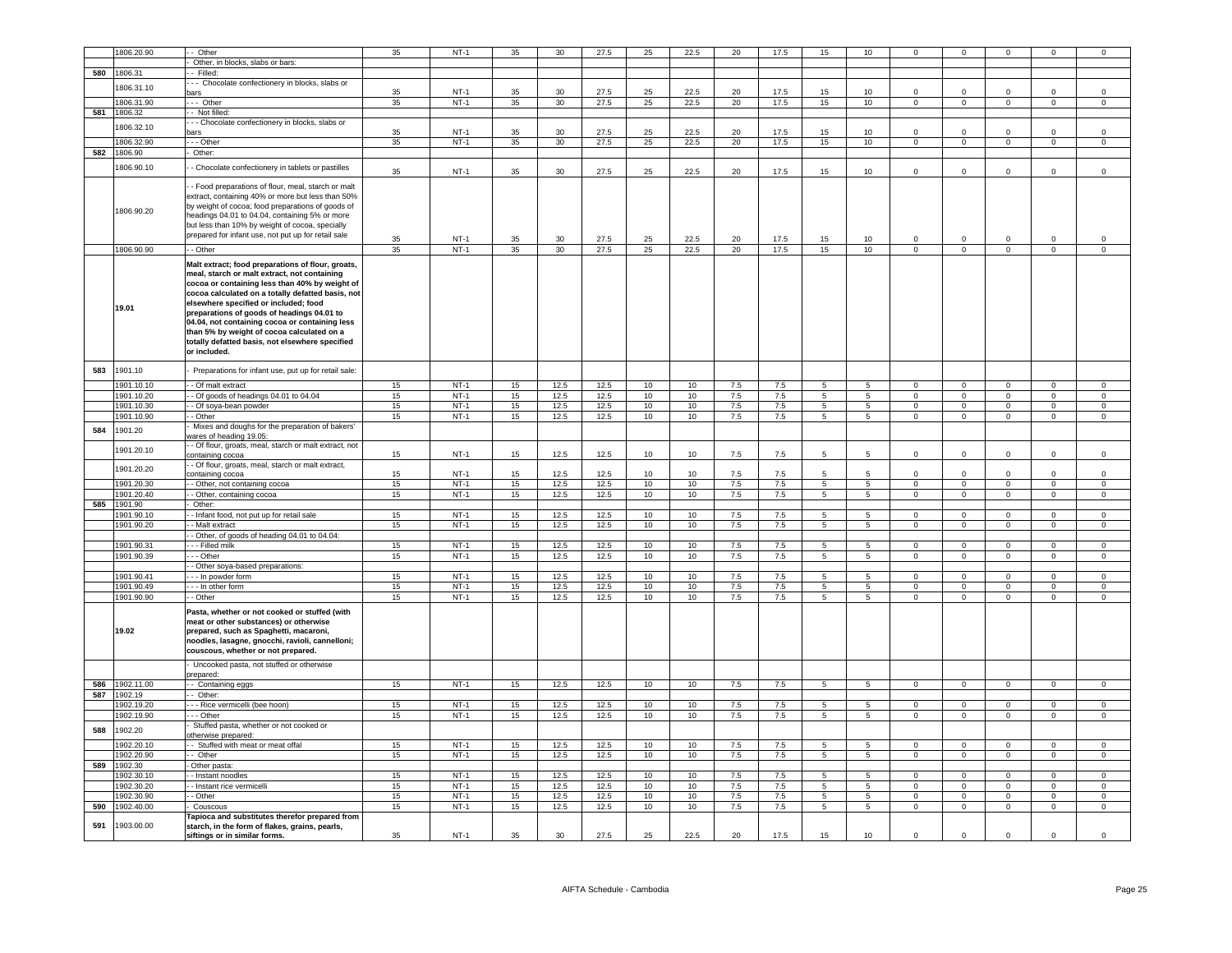|     | 19.04                 | Prepared foods obtained by the swelling or<br>roasting of cereals or cereal products (for<br>example, corn flakes); cereals (other than maize<br>(corn)), in grain form or in the form of flakes or<br>other worked grains (except flour, groats and<br>meal), pre-cooked or otherwise prepared, not<br>elsewhere specified or included. |                |        |                |                 |                |    |      |    |                                    |             |              |                |                |                |                |                  |
|-----|-----------------------|------------------------------------------------------------------------------------------------------------------------------------------------------------------------------------------------------------------------------------------------------------------------------------------------------------------------------------------|----------------|--------|----------------|-----------------|----------------|----|------|----|------------------------------------|-------------|--------------|----------------|----------------|----------------|----------------|------------------|
| 592 | 1904.10.00            | Prepared foods obtained by the swelling or<br>roasting of cereals or cereal products                                                                                                                                                                                                                                                     | 35             | $NT-1$ | 35             | 30              | 27.5           | 25 | 22.5 | 20 | 17.5                               | 15          | 10           | $\mathbf 0$    | $\mathbf 0$    | $\mathbf 0$    | $\mathbf 0$    | $\mathbf 0$      |
| 593 | 1904.20.00            | Prepared foods obtained from unroasted cereal<br>flakes or from mixtures of unroasted cereal flakes<br>and roasted cereal flakes or swelled cereals                                                                                                                                                                                      |                |        |                |                 |                |    |      |    |                                    |             |              |                |                |                |                |                  |
|     |                       |                                                                                                                                                                                                                                                                                                                                          | 35             | $NT-1$ | 35             | 30              | 27.5           | 25 | 22.5 | 20 | 17.5                               | 15          | 10           | $\mathbf 0$    | $\mathbf 0$    | $\Omega$       | $\mathbf 0$    | $\mathsf 0$      |
| 594 | 904.30.00             | Bulgur wheat                                                                                                                                                                                                                                                                                                                             | 35             | $NT-1$ | 35             | 30              | 27.5           | 25 | 22.5 | 20 | 17.5                               | 15          | 10           | $\overline{0}$ | $\overline{0}$ | $\overline{0}$ | $\mathbf 0$    | $\mathsf 0$      |
| 595 | 904.90                | Other:                                                                                                                                                                                                                                                                                                                                   |                |        |                |                 |                |    |      |    |                                    |             |              |                |                |                |                |                  |
|     | 1904.90.10            | - Rice preparations, including pre-cooked rice                                                                                                                                                                                                                                                                                           | 35             | $NT-1$ | 35             | 30              | 27.5           | 25 | 22.5 | 20 | 17.5                               | 15          | 10           | $\circ$        | $\Omega$       | $\mathbf 0$    | $\Omega$       | $\mathbf 0$      |
|     | 1904.90.90            | - Other                                                                                                                                                                                                                                                                                                                                  | 35             | $NT-1$ | 35             | 30 <sup>°</sup> | 27.5           | 25 | 22.5 | 20 | 17.5                               | 15          | 10           | $\mathbf 0$    | $\circ$        | $\overline{0}$ | $\mathbf 0$    | $\circ$          |
|     | 19.05                 | Bread, pastry, cakes, biscuits and other bakers'<br>wares, whether or not containing cocoa;<br>communion wafers, empty cachets of a kind<br>suitable for pharmaceutical use, sealing wafers,<br>rice paper and similar products.                                                                                                         |                | $NT-1$ |                |                 |                |    |      |    |                                    |             |              |                |                |                |                |                  |
| 596 | 1905.10.00            | Crispbread                                                                                                                                                                                                                                                                                                                               | $\overline{7}$ |        | $\overline{7}$ | 7               | $\overline{7}$ | 6  | 6    | 5  | $5\phantom{.0}$                    | 5           | 3            | $\mathbf 0$    | 0              | $\mathbf 0$    | $\mathbf 0$    | 0                |
|     | 597 1905.20.00        | Gingerbread and the like                                                                                                                                                                                                                                                                                                                 | $\overline{7}$ | $NT-1$ | $\overline{7}$ | $\overline{7}$  | $\overline{7}$ | 6  | 6    | 5  | $5\overline{5}$                    | $5^{\circ}$ | 3            | $\mathbf 0$    | $\overline{0}$ | $\mathbf{0}$   | $\circ$        | $\circ$          |
|     |                       | Sweet biscuits; waffles and wafers:                                                                                                                                                                                                                                                                                                      |                |        |                |                 |                |    |      |    |                                    |             |              |                |                |                |                |                  |
| 598 | 1905.31<br>1905.31.10 | - Sweet biscuits:                                                                                                                                                                                                                                                                                                                        | $\overline{7}$ | $NT-1$ | $\overline{7}$ | $\overline{7}$  | $\overline{7}$ | 6  | 6    | 5  |                                    | 5           | $\mathbf{3}$ | $\circ$        | $\mathbf 0$    | $\mathbf 0$    | $\mathbf 0$    |                  |
|     | 1905.31.20            | - - Not containing cocoa<br>-- Containing cocoa                                                                                                                                                                                                                                                                                          | $\overline{7}$ | $NT-1$ | $\overline{7}$ | 7               | $\overline{7}$ | 6  | 6    | 5  | $5\phantom{.0}$<br>$5\phantom{.0}$ | 5           | $\mathbf{3}$ | $\mathbf 0$    | $\mathbf 0$    | $\mathsf 0$    | $\mathbf 0$    | 0<br>$\mathsf 0$ |
| 599 | 1905.32.00            | - Waffles and wafers                                                                                                                                                                                                                                                                                                                     | $\overline{7}$ | $NT-1$ | $7^{\circ}$    | $\overline{7}$  | $\overline{7}$ | 6  | 6    | 5  | $5\overline{5}$                    | 5           | $\mathbf{3}$ | $\mathbf 0$    | $\overline{0}$ | $\overline{0}$ | $\overline{0}$ | $\mathsf 0$      |
|     |                       | Rusks, toasted bread and similar toasted                                                                                                                                                                                                                                                                                                 |                |        |                |                 |                |    |      |    |                                    |             |              |                |                |                |                |                  |
| 600 | 905.40.00             | products                                                                                                                                                                                                                                                                                                                                 | $\overline{7}$ | $NT-1$ | $\overline{7}$ | $\overline{7}$  | $\overline{7}$ | 6  | 6    | 5  | 5                                  | 5.          | $\mathbf{3}$ | $\circ$        | $\mathbf 0$    | $\mathbf 0$    | $\mathbf{0}$   | $\mathbf 0$      |
| 601 | 1905.90               | Other:                                                                                                                                                                                                                                                                                                                                   |                |        |                |                 |                |    |      |    |                                    |             |              |                |                |                |                |                  |
|     | 1905.90.10            | - Unsweetened teething biscuits                                                                                                                                                                                                                                                                                                          | $\overline{7}$ | $NT-1$ | $\overline{7}$ | $\overline{7}$  | $\overline{7}$ | 6  | 6    | 5  | $5\phantom{.0}$                    | $5^{\circ}$ | $\mathbf{3}$ | $\circ$        | $\overline{0}$ | $\mathbf{0}$   | $\mathbf 0$    | $\mathbf 0$      |
|     | 1905.90.20            | - Other unsweetened biscuits                                                                                                                                                                                                                                                                                                             | $\overline{7}$ | $NT-1$ | $\overline{7}$ | $\overline{7}$  | $\overline{7}$ | 6  | 6    | 5  | $5\phantom{.0}$                    | 5           | $\mathbf{3}$ | $\mathbf 0$    | $\mathsf 0$    | $\mathbf{0}$   | $\mathbf 0$    | $\mathsf 0$      |
|     | 905.90.30             | - Cakes                                                                                                                                                                                                                                                                                                                                  | $\overline{7}$ | $NT-1$ | $\overline{7}$ | $\overline{7}$  | $\overline{7}$ | 6  | 6    | 5  | 5                                  | 5           | 3            | $\mathbf 0$    | $\mathbf 0$    | $\mathbf{0}$   | $\mathbf 0$    | 0                |
|     | 1905.90.40            | - Pastries                                                                                                                                                                                                                                                                                                                               | $\overline{7}$ | $NT-1$ | $\overline{7}$ | $\overline{7}$  | $\overline{7}$ | 6  | 6    | 5  | $5\phantom{.0}$                    | 5           | 3            | $\mathbf 0$    | $\mathsf 0$    | $\mathbf{0}$   | $\mathbf 0$    | $\mathbf 0$      |
|     | 1905.90.50            | - Flourless bakers' wares                                                                                                                                                                                                                                                                                                                | $\overline{7}$ | $NT-1$ | $\overline{7}$ | $\overline{7}$  | $\overline{7}$ | 6  | 6    | 5  | 5                                  | $5^{\circ}$ | $\mathbf{3}$ | $\mathbf 0$    | $\overline{0}$ | $\mathbf{0}$   | $\mathbf 0$    | $\mathbf 0$      |
|     | 1905.90.60            | - Empty cachets and similar products of a kind<br>suitable for pharmaceutical use<br>- Communion wafers, sealing wafers, rice paper                                                                                                                                                                                                      | $\overline{7}$ | $NT-1$ | $\overline{7}$ | $\overline{7}$  | $\overline{7}$ | 6  | 6    | 5  | 5                                  | 5           | 3            | $\mathbf 0$    | $\mathbf 0$    | $\mathbf 0$    | $\mathbf 0$    | $\mathsf 0$      |
|     | 1905.90.70            | and similar products                                                                                                                                                                                                                                                                                                                     | $\overline{7}$ | $NT-1$ | $\overline{7}$ | $\overline{7}$  | $\overline{7}$ | 6  | 6    | 5  | 5                                  | 5           | 3            | $\mathbf 0$    | $\mathbf 0$    | $\mathbf 0$    | $\mathbf 0$    | $\mathsf 0$      |
|     | 1905.90.80            | - Other crisp savoury food products                                                                                                                                                                                                                                                                                                      | $\overline{7}$ | $NT-1$ | $\overline{7}$ | $\overline{7}$  | $\overline{7}$ | 6  | 6    | 5  | $5\phantom{.0}$                    | 5           | $\mathbf{3}$ | $\mathbf 0$    | 0              | $\mathsf 0$    | 0              | $\mathbf 0$      |
|     | 1905.90.90            | - Other                                                                                                                                                                                                                                                                                                                                  | $\overline{7}$ | $NT-1$ | $\overline{7}$ | $\overline{7}$  | $\overline{7}$ | 6  | 6    | 5  | $\,$ 5 $\,$                        | 5           | $\mathbf{3}$ | $\mathbf 0$    | $\mathsf 0$    | $\mathbf 0$    | $\mathbf 0$    | $\,0\,$          |
|     | 20.01                 | Vegetables, fruit, nuts and other edible parts of<br>plants, prepared or preserved by vinegar or<br>acetic acid.                                                                                                                                                                                                                         |                |        |                |                 |                |    |      |    |                                    |             |              |                |                |                |                |                  |
| 602 | 2001.10.00            | Cucumbers and gherkins                                                                                                                                                                                                                                                                                                                   | 35             | ST     | 35             | 32              | 30             | 28 | 26   | 24 | 22                                 | 20          | 18           | 18             | 16             | 14             | 10             | 5                |
| 603 | 2001.90               | Other:                                                                                                                                                                                                                                                                                                                                   |                |        |                |                 |                |    |      |    |                                    |             |              |                |                |                |                |                  |
|     | 001.90.10             | - Onions                                                                                                                                                                                                                                                                                                                                 | 35             | $NT-1$ | 35             | 30              | 27.5           | 25 | 22.5 | 20 | 17.5                               | 15          | 10           | $\mathbf 0$    | $\mathbf 0$    | $\mathbf{0}$   | $\mathbf 0$    | $\mathbf 0$      |
|     | 2001.90.90            | - Other                                                                                                                                                                                                                                                                                                                                  | 35             | $NT-1$ | 35             | 30 <sup>°</sup> | 27.5           | 25 | 22.5 | 20 | 17.5                               | 15          | 10           | $\mathbf 0$    | $\mathbf 0$    | $\mathbf 0$    | $\mathbf 0$    | $\mathsf 0$      |
|     | 20.02                 | <b>Tomatoes prepared or preserved otherwise</b><br>than by vinegar or acetic acid.                                                                                                                                                                                                                                                       |                |        |                |                 |                |    |      |    |                                    |             |              |                |                |                |                |                  |
|     | 604 2002.10           | Tomatoes, whole or in pieces:                                                                                                                                                                                                                                                                                                            |                |        |                |                 |                |    |      |    |                                    |             |              |                |                |                |                |                  |
|     |                       | - Cooked otherwise than by steaming or boiling in                                                                                                                                                                                                                                                                                        |                |        |                |                 |                |    |      |    |                                    |             |              |                |                |                |                |                  |
|     | 2002.10.10            | water                                                                                                                                                                                                                                                                                                                                    | 35             | $NT-1$ | 35             | 30              | 27.5           | 25 | 22.5 | 20 | 17.5                               | 15          | 10           | $\Omega$       | $\Omega$       | $\Omega$       | $\Omega$       | $\mathbf 0$      |
|     | 2002.10.90            | - Other                                                                                                                                                                                                                                                                                                                                  | 35             | $NT-1$ | 35             | 30              | 27.5           | 25 | 22.5 | 20 | 17.5                               | 15          | 10           | $\mathsf 0$    | $\mathbf 0$    | $\mathsf 0$    | $\mathbf 0$    | $\mathsf 0$      |
| 605 | 2002.90               | Other:                                                                                                                                                                                                                                                                                                                                   |                |        |                |                 |                |    |      |    |                                    |             |              |                |                |                |                |                  |
|     | 2002.90.10            | - Tomato paste                                                                                                                                                                                                                                                                                                                           | 35             | $NT-1$ | 35             | 30 <sub>o</sub> | 27.5           | 25 | 22.5 | 20 | 17.5                               | 15          | 10           | $\mathbf{0}$   | $\mathbf 0$    | $\mathbf{0}$   | $\mathbf 0$    | $\mathbf{0}$     |
|     | 2002.90.90<br>20.03   | - Other<br>Mushrooms and truffles, prepared or preserved                                                                                                                                                                                                                                                                                 | 35             | $NT-1$ | 35             | 30 <sup>°</sup> | 27.5           | 25 | 22.5 | 20 | 17.5                               | 15          | 10           | $\mathbf 0$    | $\mathbf 0$    | $\overline{0}$ | $\mathbf 0$    | $\mathbf 0$      |
| 606 | 2003.10.00            | otherwise than by vinegar or acetic acid.<br>Mushrooms of the genus Agaricus                                                                                                                                                                                                                                                             | 35             | $NT-1$ | 35             | 30              | 27.5           | 25 | 22.5 | 20 | 17.5                               | 15          | 10           | $\mathbf 0$    | $\mathbf 0$    | $\mathbf 0$    | $\mathsf 0$    | $\,0\,$          |
| 607 | 2003.20.00            | Truffles                                                                                                                                                                                                                                                                                                                                 | 35             | $NT-1$ | 35             | 30              | 27.5           | 25 | 22.5 | 20 | 17.5                               | 15          | 10           | $\mathbf 0$    | 0              | $\mathbf 0$    | 0              | 0                |
| 608 | 2003.90.00            | Other                                                                                                                                                                                                                                                                                                                                    | 35             | $NT-1$ | 35             | 30              | 27.5           | 25 | 22.5 | 20 | 17.5                               | 15          | 10           | $\mathbf 0$    | $\overline{0}$ | $\mathbf{0}$   | $\mathbf 0$    | $\mathbf 0$      |
|     | 20.04                 | Other vegetables prepared or preserved<br>otherwise than by vinegar or acetic acid<br>frozen, other than products of heading 20.06.                                                                                                                                                                                                      |                |        |                |                 |                |    |      |    |                                    |             |              |                |                |                |                |                  |
| 609 | 2004.10.00            | Potatoes                                                                                                                                                                                                                                                                                                                                 | 35             | $NT-1$ | 35             | 30              | 27.5           | 25 | 22.5 | 20 | 17.5                               | 15          | 10           | $\circ$        | $\overline{0}$ | $\mathbf{0}$   | $\mathbf 0$    | $\mathsf 0$      |
| 610 | 2004.90               | Other vegetables and mixtures of vegetables:                                                                                                                                                                                                                                                                                             |                |        |                |                 |                |    |      |    |                                    |             |              |                |                |                |                |                  |
|     | 2004.90.10            | - Infant food                                                                                                                                                                                                                                                                                                                            | 35             | $NT-1$ | 35             | 30              | 27.5           | 25 | 22.5 | 20 | 17.5                               | 15          | 10           | $\mathbf 0$    | $\mathbf 0$    | $\mathbf 0$    | 0              | $\mathbf 0$      |
|     | 2004.90.90            | - Other                                                                                                                                                                                                                                                                                                                                  | 35             | $NT-1$ | 35             | 30              | 27.5           | 25 | 22.5 | 20 | 17.5                               | 15          | 10           | $\overline{0}$ | $\overline{0}$ | $\overline{0}$ | $\overline{0}$ | $\overline{0}$   |
|     | 20.05                 | Other vegetables prepared or preserved<br>otherwise than by vinegar or acetic acid, not<br>frozen, other than products of heading 20.06.                                                                                                                                                                                                 |                |        |                |                 |                |    |      |    |                                    |             |              |                |                |                |                |                  |
| 611 | 2005.10.00            | Homogenised vegetables                                                                                                                                                                                                                                                                                                                   | 35             | $NT-1$ | 35             | 30              | 27.5           | 25 | 22.5 | 20 | 17.5                               | 15          | 10           | $\circ$        | $\overline{0}$ | $\mathbf{0}$   | $\mathbf 0$    | $\mathbf 0$      |
|     | 612 2005.20           | Potatoes:                                                                                                                                                                                                                                                                                                                                |                |        |                |                 |                |    |      |    |                                    |             |              |                |                |                |                |                  |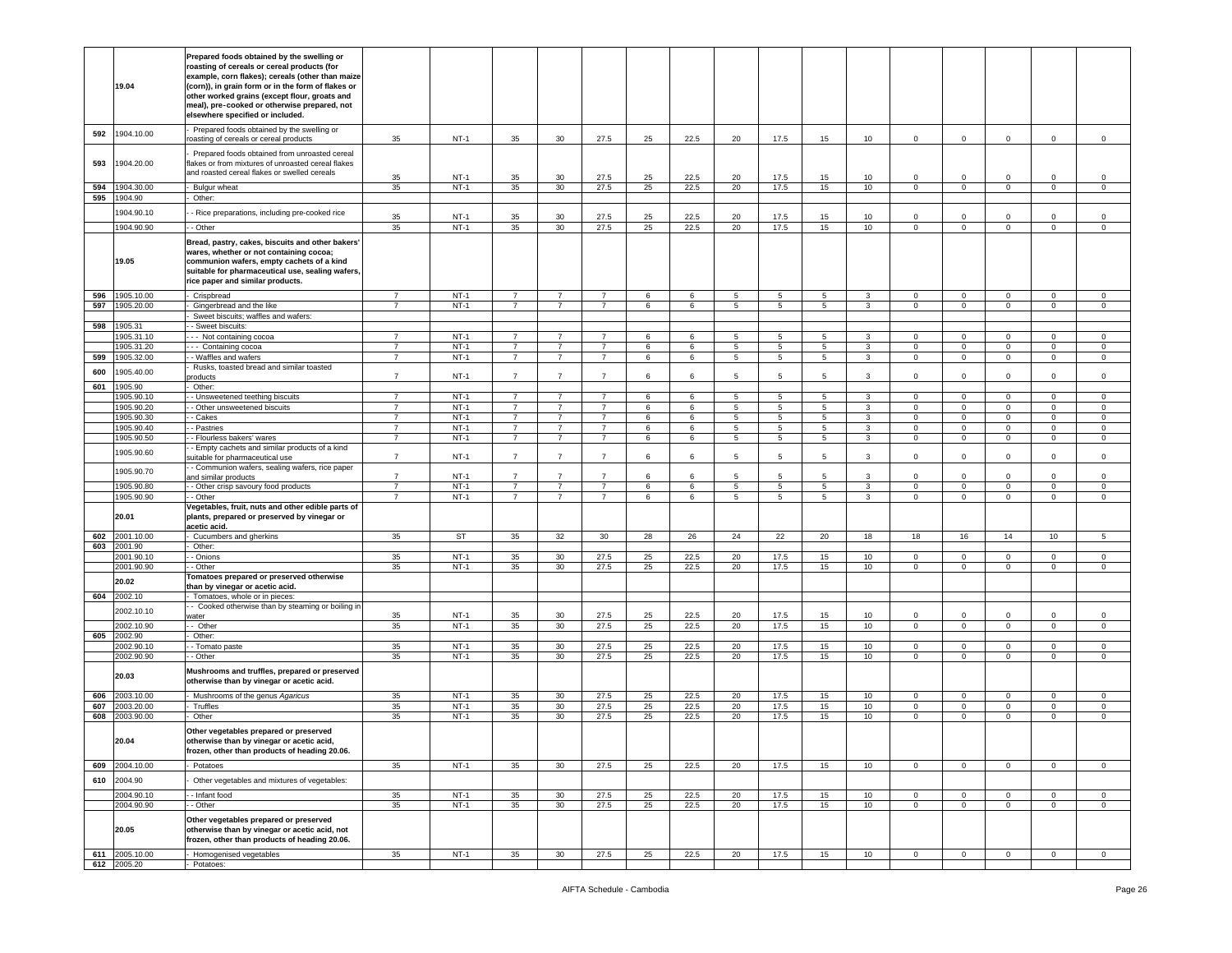|     | 2005.20.10     | - Chips and sticks                                   | 35             | $NT-1$    | 35             | 30              | 27.5            | 25     | 22.5       | 20 | 17.5 | 15              | 10 | $\Omega$    | $\mathbf 0$         |             | $\Omega$        | $\mathbf 0$     |
|-----|----------------|------------------------------------------------------|----------------|-----------|----------------|-----------------|-----------------|--------|------------|----|------|-----------------|----|-------------|---------------------|-------------|-----------------|-----------------|
|     | 2005.20.90     | Other                                                | 35             | $NT-1$    | 35             | 30              | 27.5            | 25     | 22.5       | 20 | 17.5 | 15              | 10 | 0           | $\mathbf 0$         | $^{\circ}$  | 0               | $\mathbf 0$     |
|     |                |                                                      |                |           |                |                 |                 |        |            |    |      |                 |    |             |                     |             |                 |                 |
| 613 | 2005.40.00     | Peas (Pisum sativum)                                 | 35             | $NT-1$    | 35             | 30              | 27.5            | 25     | 22.5       | 20 | 17.5 | 15              | 10 | $\mathbf 0$ | $\,0\,$             | $\mathbf 0$ | $\mathbf 0$     | $\,0\,$         |
|     |                | Beans (Vigna spp., Phaseolus spp.)                   |                |           |                |                 |                 |        |            |    |      |                 |    |             |                     |             |                 |                 |
| 614 | 2005.51.00     | - Beans, shelled                                     | 35             | $NT-1$    | 35             | 30              | 27.5            | 25     | 22.5       | 20 | 17.5 | 15              | 10 | $\Omega$    | $\mathbf 0$         | $\Omega$    | $\Omega$        | $\Omega$        |
| 615 | 2005.59.00     | Other                                                | 35             | $NT-1$    | 35             | 30              | 27.5            | 25     | 22.5       | 20 | 17.5 | 15              | 10 | $\mathbf 0$ | $\,0\,$             | $\mathbf 0$ | $\mathbf 0$     | $\,0\,$         |
| 616 | 2005.60.00     | Asparagus                                            | 35             | $NT-1$    | 35             | 30              | 27.5            | 25     | 22.5       | 20 | 17.5 | 15              | 10 | 0           | $\mathbf 0$         | 0           | 0               | 0               |
| 617 | 2005.70.00     | Olives                                               | 35             | $NT-1$    | 35             | 30              | 27.5            | $25\,$ | 22.5       | 20 | 17.5 | 15              | 10 | $\mathbf 0$ | $\,0\,$             | $\mathbf 0$ | $\mathbf 0$     | $\,0\,$         |
| 618 | 2005.80.00     | Sweet corn (Zea mays var. saccharata)                | 35             | $NT-1$    | 35             | 30              | 27.5            | 25     | 22.5       | 20 | 17.5 | 15              | 10 | $\mathbf 0$ | $\mathbf 0$         | $\mathbf 0$ | $\mathbf 0$     | $\mathbf 0$     |
|     |                |                                                      |                |           |                |                 |                 |        |            |    |      |                 |    |             |                     |             |                 |                 |
|     |                | Other vegetables and mixtures of vegetables:         |                |           |                |                 |                 |        |            |    |      |                 |    |             |                     |             |                 |                 |
|     |                |                                                      |                |           |                |                 |                 |        |            |    |      |                 |    |             |                     |             |                 |                 |
| 619 | 2005.91.00     | - Bamboo shoots                                      | 35             | ST        | 35             | 32              | 30              | 28     | 26         | 24 | 22   | 20              | 18 | 18          | 16                  | 14          | 10              | 5               |
| 620 | 2005.99.00     | - Other                                              | 35             | ST        | 35             | 32              | 30 <sup>°</sup> | 28     | 26         | 24 | 22   | 20              | 18 | 18          | 16                  | 14          | $10$            | 5               |
|     |                | Vegetables, fruit, nuts, fruit-peel and other        |                |           |                |                 |                 |        |            |    |      |                 |    |             |                     |             |                 |                 |
| 621 | 2006.00.00     | parts of plants, preserved by sugar (drained,        |                |           |                |                 |                 |        |            |    |      |                 |    |             |                     |             |                 |                 |
|     |                | glace or crystallised).                              | 35             | $NT-1$    | 35             | 30              | 27.5            | 25     | 22.5       | 20 | 17.5 | 15              | 10 | $\mathbf 0$ | 0                   | 0           | 0               | $\mathbf 0$     |
|     |                | Jams, fruit jellies, marmalades, fruit or nut        |                |           |                |                 |                 |        |            |    |      |                 |    |             |                     |             |                 |                 |
|     | 20.07          | puree and fruit or nut pastes, obtained by           |                |           |                |                 |                 |        |            |    |      |                 |    |             |                     |             |                 |                 |
|     |                | cooking, whether or not containing added             |                |           |                |                 |                 |        |            |    |      |                 |    |             |                     |             |                 |                 |
|     |                | sugar or other sweetening matter.                    |                |           |                |                 |                 |        |            |    |      |                 |    |             |                     |             |                 |                 |
|     | 622 2007.10.00 | Homogenised preparations                             | $\overline{7}$ | $NT-1$    |                |                 | $\overline{7}$  | 6      | 6          | 5  | -5   | -5              | 3  | $\Omega$    | $\mathbf 0$         | $\Omega$    | $\Omega$        | 0               |
|     |                | Other:                                               |                |           |                |                 |                 |        |            |    |      |                 |    |             |                     |             |                 |                 |
| 623 | 2007.91.00     | - Citrus fruit                                       | $\overline{7}$ | $NT-1$    | $\overline{7}$ | 7               | $\overline{7}$  | 6      | 6          | 5  | 5    | 5               | 3  | 0           | $\mathbf 0$         | $\mathbf 0$ | $\mathbf 0$     | 0               |
| 624 | 2007.99        | - Other:                                             |                |           |                |                 |                 |        |            |    |      |                 |    |             |                     |             |                 |                 |
|     |                |                                                      |                |           |                |                 |                 |        |            |    |      |                 |    |             |                     |             |                 |                 |
|     | 2007.99.10     | - - Fruit grains and pastes other than of mangoes    | $\overline{7}$ | $NT-1$    | 7              | -7              | $\overline{7}$  | 6      | $\epsilon$ | 5  |      | 5               | 3  | $\Omega$    | $^{\circ}$          | $\Omega$    | $\Omega$        |                 |
|     |                | bineapples or strawberries                           |                |           |                |                 |                 |        |            |    | -5   |                 |    |             |                     |             |                 | 0               |
|     | 2007.99.90     | - - Other                                            | $\overline{7}$ | $NT-1$    | $\overline{7}$ | $\overline{7}$  | $\overline{7}$  | 6      | 6          | 5  | 5    | $5\overline{5}$ | 3  | $\mathbf 0$ | $\mathbf{0}$        | $\mathbf 0$ | $\mathbf 0$     | $\mathsf 0$     |
|     |                | Fruit, nuts and other edible parts of plants,        |                |           |                |                 |                 |        |            |    |      |                 |    |             |                     |             |                 |                 |
|     |                | otherwise prepared or preserved, whether or          |                |           |                |                 |                 |        |            |    |      |                 |    |             |                     |             |                 |                 |
|     | 20.08          | not containing added sugar or other                  |                |           |                |                 |                 |        |            |    |      |                 |    |             |                     |             |                 |                 |
|     |                | sweetening matter or spirit, not elsewhere           |                |           |                |                 |                 |        |            |    |      |                 |    |             |                     |             |                 |                 |
|     |                | specified or included.                               |                |           |                |                 |                 |        |            |    |      |                 |    |             |                     |             |                 |                 |
|     |                | Nuts, ground-nuts and other seeds, whether or        |                |           |                |                 |                 |        |            |    |      |                 |    |             |                     |             |                 |                 |
|     |                | ot mixed together:                                   |                |           |                |                 |                 |        |            |    |      |                 |    |             |                     |             |                 |                 |
| 625 | 2008.11        | - Ground-nuts:                                       |                |           |                |                 |                 |        |            |    |      |                 |    |             |                     |             |                 |                 |
|     | 2008.11.10     | - - Roasted                                          | 35             | $NT-1$    | 35             | 30 <sup>°</sup> | 27.5            | 25     | 22.5       | 20 | 17.5 | 15              | 10 | $\mathbf 0$ | $\mathbf 0$         | $^{\circ}$  | $\mathbf 0$     | $\mathbf 0$     |
|     | 2008.11.20     | - - Peanut butter                                    | 35             | $NT-1$    | 35             | 30              | 27.5            | 25     | 22.5       | 20 | 17.5 | 15              | 10 | 0           | $\mathbf 0$         | 0           | $\mathbf 0$     | $\mathsf 0$     |
|     | 2008.11.90     | - Other                                              | 35             | $NT-1$    | 35             | 30              | 27.5            | 25     | 22.5       | 20 | 17.5 | 15              | 10 | $\mathbf 0$ | $\mathbf 0$         | $\mathbf 0$ | $\mathbf 0$     | $\,0\,$         |
| 626 | 2008.19        | - Other, including mixtures:                         |                |           |                |                 |                 |        |            |    |      |                 |    |             |                     |             |                 |                 |
|     |                |                                                      |                |           |                |                 |                 |        |            |    |      |                 |    |             |                     |             |                 |                 |
|     | 008.19.10      | - - Cashew nuts                                      | 35             | <b>ST</b> | 35             | 32              | 30              | 28     | 26         | 24 | 22   | 20              | 18 | 18          | 16                  | 14          | 10              | 5               |
|     | 2008.19.90     | - - Other                                            | 35             | ST        | 35             | 32              | 30              | 28     | 26         | 24 | 22   | 20              | 18 | 18          | 16                  | 14          | 10              | 5               |
| 627 | 2008.20.00     | Pineapples                                           | 35             | $NT-1$    | 35             | 30              | 27.5            | 25     | 22.5       | 20 | 17.5 | 15              | 10 | $\circ$     | $\mathbf 0$         | 0           | $\mathbf 0$     | $\mathsf 0$     |
| 628 | 2008.30        | Citrus fruit:                                        |                |           |                |                 |                 |        |            |    |      |                 |    |             |                     |             |                 |                 |
|     |                | - Containing added sugar or other sweetening         |                |           |                |                 |                 |        |            |    |      |                 |    |             |                     |             |                 |                 |
|     | 2008.30.10     | natter or spirits                                    | 35             | $NT-1$    | 35             | 30              | 27.5            | 25     | 22.5       | 20 | 17.5 | 15              | 10 | $\mathbf 0$ | $\mathbf 0$         | $\mathbf 0$ | $\mathbf 0$     | $\,0\,$         |
|     | 2008.30.90     | - Other                                              | 35             | $NT-1$    | 35             | 30              | 27.5            | 25     | 22.5       | 20 | 17.5 | 15              | 10 | 0           | $^{\circ}$          | $\mathbf 0$ | 0               | 0               |
| 629 | 2008.40        | Pears:                                               |                |           |                |                 |                 |        |            |    |      |                 |    |             |                     |             |                 |                 |
|     |                | - Containing added sugar or other sweetening         |                |           |                |                 |                 |        |            |    |      |                 |    |             |                     |             |                 |                 |
|     | 2008.40.10     | natter or spirits                                    | 35             | $NT-1$    | 35             | 30              | 27.5            | 25     | 22.5       | 20 | 17.5 | 15              | 10 | $\mathbf 0$ | $\mathbf 0$         |             | $\mathbf 0$     | 0               |
|     | 2008.40.90     | - Other                                              | 35             | $NT-1$    | 35             | 30              | 27.5            | 25     | 22.5       | 20 | 17.5 | 15              | 10 | $\mathbf 0$ | $\mathbf 0$         | $\mathbf 0$ | $\mathbf 0$     | $\mathbf 0$     |
| 630 | 2008.50        | Apricots:                                            |                |           |                |                 |                 |        |            |    |      |                 |    |             |                     |             |                 |                 |
|     |                |                                                      |                |           |                |                 |                 |        |            |    |      |                 |    |             |                     |             |                 |                 |
|     | 2008.50.10     | - Containing added sugar or other sweetening         | 35             | $NT-1$    | 35             | 30              | 27.5            | 25     | 22.5       | 20 | 17.5 | 15              | 10 | 0           | $^{\circ}$          | 0           | $\mathbf 0$     | 0               |
|     | 2008.50.90     | natter or spirits<br>- Other                         | 35             | $NT-1$    | 35             | 30 <sup>°</sup> | 27.5            | 25     | 22.5       | 20 | 17.5 | 15              | 10 | 0           | $\mathbf 0$         | $\mathbf 0$ | $\mathbf 0$     | 0               |
|     |                |                                                      |                |           |                |                 |                 |        |            |    |      |                 |    |             |                     |             |                 |                 |
| 631 | 2008.60        | Cherries:                                            |                |           |                |                 |                 |        |            |    |      |                 |    |             |                     |             |                 |                 |
|     | 2008.60.10     | - Containing added sugar or other sweetening         |                |           |                |                 |                 |        |            |    |      |                 |    |             |                     |             |                 |                 |
|     |                | natter or spirits                                    | 35             | $NT-1$    | 35             | 30              | 27.5            | 25     | 22.5       | 20 | 17.5 | 15              | 10 | 0           | $\mathbf 0$         | 0           | $\mathbf 0$     | 0               |
|     | 2008.60.90     | - Other                                              | 35             | $NT-1$    | 35             | 30              | 27.5            | 25     | 22.5       | 20 | 17.5 | 15              | 10 | 0           | $\mathbf 0$         | $\mathbf 0$ | $\mathbf 0$     | $\mathsf 0$     |
| 632 | 2008.70        | Peaches, including nectarines:                       |                |           |                |                 |                 |        |            |    |      |                 |    |             |                     |             |                 |                 |
|     | 2008.70.10     | - Containing added sugar or other sweetening         |                |           |                |                 |                 |        |            |    |      |                 |    |             |                     |             |                 |                 |
|     |                | natter or spirits                                    | 35             | $NT-1$    | 35             | 30              | 27.5            | 25     | 22.5       | 20 | 17.5 | 15              | 10 | 0           | $^{\circ}$          | 0           | $\mathbf 0$     | 0               |
|     | 008.70.90      | - Other                                              | 35             | $NT-1$    | 35             | 30 <sup>°</sup> | 27.5            | 25     | 22.5       | 20 | 17.5 | 15              | 10 | $\mathbf 0$ | $\mathbf 0$         | $\mathbf 0$ | $\mathbf 0$     | $\mathsf 0$     |
|     | 633 2008.80    | <b>Strawberries</b>                                  |                |           |                |                 |                 |        |            |    |      |                 |    |             |                     |             |                 |                 |
|     |                | - Containing added sugar or other sweetening         |                |           |                |                 |                 |        |            |    |      |                 |    |             |                     |             |                 |                 |
|     | 2008.80.10     | natter or spirits                                    | 35             | $NT-1$    | 35             | 30              | 27.5            | 25     | 22.5       | 20 | 17.5 | 15              | 10 | 0           | $\mathbf 0$         |             | $\Omega$        | $\mathbf 0$     |
|     | 2008.80.90     | - Other                                              | 35             | $NT-1$    | 35             | 30              | 27.5            | 25     | 22.5       | 20 | 17.5 | 15              | 10 | $\circ$     | $\mathbf 0$         | $\mathbf 0$ | $\circ$         | $\mathsf 0$     |
|     |                | Other, including mixtures other than those of        |                |           |                |                 |                 |        |            |    |      |                 |    |             |                     |             |                 |                 |
|     |                | ubheading 2008.19:                                   |                |           |                |                 |                 |        |            |    |      |                 |    |             |                     |             |                 |                 |
| 634 | 2008.91.00     | - Palm hearts                                        | 35             | $NT-1$    | 35             | 30              | 27.5            | 25     | 22.5       | 20 | 17.5 | 15              | 10 | 0           | 0                   | $^{\circ}$  | 0               | 0               |
| 635 | 2008.92        | - Mixtures:                                          |                |           |                |                 |                 |        |            |    |      |                 |    |             |                     |             |                 |                 |
|     |                |                                                      |                |           |                |                 |                 |        |            |    |      |                 |    |             |                     |             |                 |                 |
|     | 2008.92.10     | - - Of stems, roots and other edible parts of plants | 35             | $NT-1$    | 35             | 30 <sup>°</sup> | 27.5            | 25     | 22.5       | 20 | 17.5 | 15              | 10 | $\mathbf 0$ | $\mathsf{O}\xspace$ | $\mathbf 0$ | $\mathbf{0}$    | $\mathsf 0$     |
|     |                |                                                      |                |           |                |                 |                 |        |            |    |      |                 |    |             |                     |             |                 |                 |
|     | 2008.92.20     | - - Other, containing added sugar or other           |                |           |                |                 |                 |        |            |    |      |                 |    |             |                     |             |                 |                 |
|     |                | sweetening matter or spirits                         | 35             | $NT-1$    | 35             | 30              | 27.5            | 25     | 22.5       | 20 | 17.5 | 15              | 10 | 0           | 0                   | $\mathbf 0$ | 0               | $\mathsf 0$     |
|     | 2008.92.90     | - - Other                                            | 35             | $NT-1$    | 35             | 30 <sup>°</sup> | 27.5            | 25     | 22.5       | 20 | 17.5 | 15              | 10 | $\mathbf 0$ | $\mathbf 0$         | $\circ$     | $\mathbf{0}$    | $\circ$         |
| 636 | 2008.99        | - Other:                                             |                |           |                |                 |                 |        |            |    |      |                 |    |             |                     |             |                 |                 |
|     | 2008.99.10     | - Lychees                                            | 35             | <b>ST</b> | 35             | 32              | 30 <sup>°</sup> | 28     | 26         | 24 | 22   | 20              | 18 | 18          | 16                  | 14          | 10 <sub>1</sub> | 5               |
|     | 2008.99.20     | - - Longans                                          | 35             | <b>ST</b> | 35             | 32              | 30              | 28     | 26         | 24 | 22   | 20              | 18 | 18          | 16                  | 14          | 10              | 5               |
|     |                |                                                      |                |           |                |                 |                 |        |            |    |      |                 |    |             |                     |             |                 |                 |
|     | 2008.99.30     | - - Of stems, roots and other edible parts of plants | 35             | ST        | 35             | 32              | 30 <sup>°</sup> | 28     | 26         | 24 | 22   | 20              | 18 | 18          | 16                  | 14          | 10              | $\sqrt{5}$      |
|     |                | -- Other, containing added sugar or other            |                |           |                |                 |                 |        |            |    |      |                 |    |             |                     |             |                 |                 |
|     | 2008.99.40     | sweetening matter or spirits                         | 35             | ST        | 35             | 32              | 30 <sup>°</sup> | 28     | 26         | 24 | 22   | 20              | 18 | 18          | 16                  | 14          | 10              | $5\phantom{.0}$ |
|     |                |                                                      |                |           |                |                 |                 |        |            |    |      |                 |    |             |                     |             |                 |                 |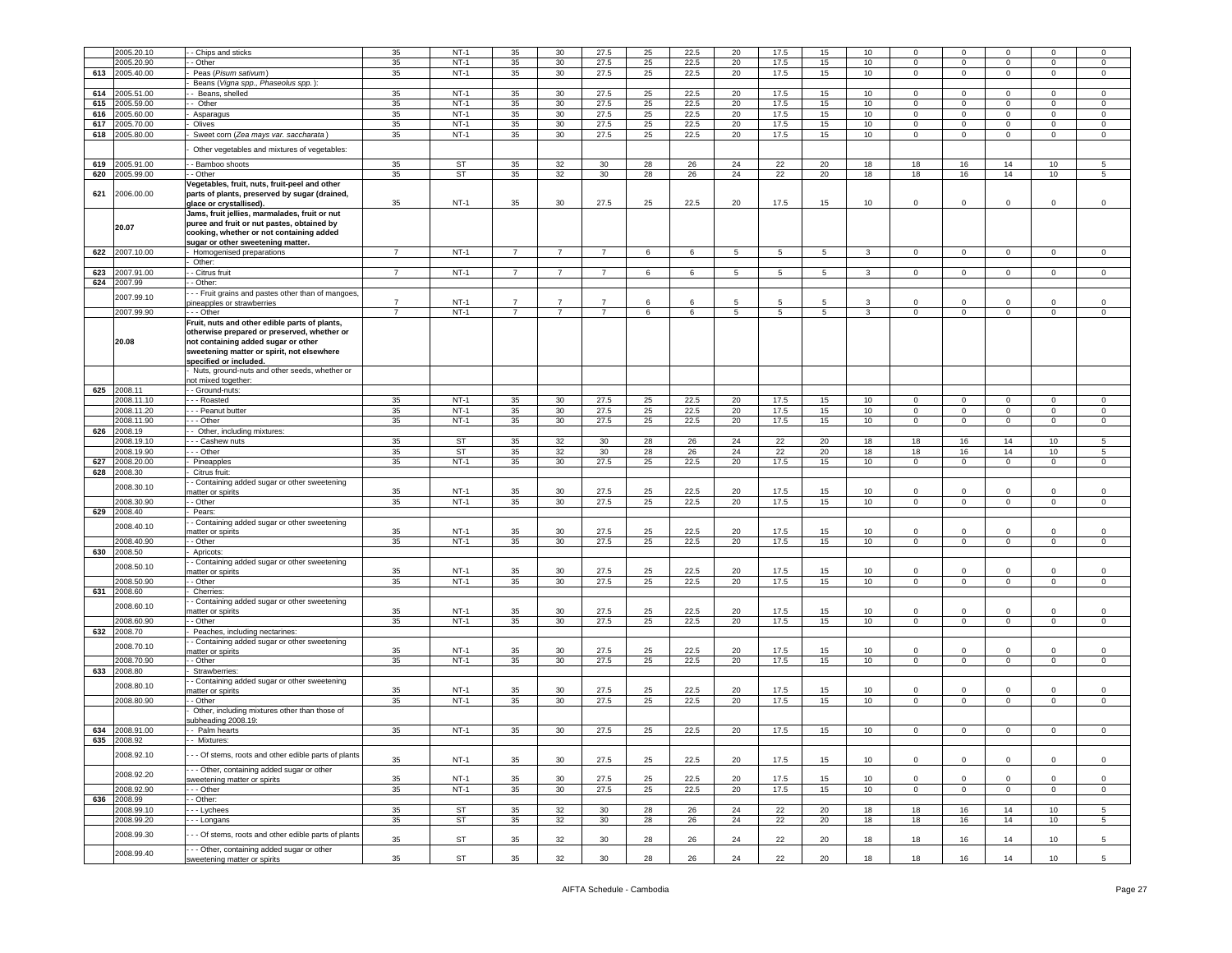|     | 2008.99.90 | - - - Other                                                                                    | 35             | <b>ST</b> | 35             | 32              | 30             | 28 | 26   | 24              | 22   | 20              | 18           | 18             | 16             | 14           | 10             | 5              |
|-----|------------|------------------------------------------------------------------------------------------------|----------------|-----------|----------------|-----------------|----------------|----|------|-----------------|------|-----------------|--------------|----------------|----------------|--------------|----------------|----------------|
|     |            | Fruit juices (including grape must) and                                                        |                |           |                |                 |                |    |      |                 |      |                 |              |                |                |              |                |                |
|     |            | vegetable juices, unfermented and not                                                          |                |           |                |                 |                |    |      |                 |      |                 |              |                |                |              |                |                |
|     | 20.09      | containing added spirit, whether or not                                                        |                |           |                |                 |                |    |      |                 |      |                 |              |                |                |              |                |                |
|     |            | containing added sugar other sweetening                                                        |                |           |                |                 |                |    |      |                 |      |                 |              |                |                |              |                |                |
|     |            | matter.                                                                                        |                |           |                |                 |                |    |      |                 |      |                 |              |                |                |              |                |                |
|     |            | Orange juice:                                                                                  |                |           |                |                 |                |    |      |                 |      |                 |              |                |                |              |                |                |
| 637 | 2009.11.00 | - Frozen                                                                                       | 35             | $NT-1$    | 35             | 30              | 27.5           | 25 | 22.5 | 20              | 17.5 | 15              | 10           | $\overline{0}$ | 0              | 0            | $\mathbf 0$    | $\mathbf 0$    |
|     |            |                                                                                                |                |           |                |                 |                |    |      |                 |      |                 |              |                |                |              |                |                |
| 638 | 2009.12.00 | - Not frozen, of a Brix value not exceeding 20                                                 | 35             | $NT-1$    | 35             | 30              | 27.5           | 25 | 22.5 | 20              | 17.5 | 15              | 10           | $\overline{0}$ | $\mathbf 0$    | $\mathbf 0$  | $\overline{0}$ | $\overline{0}$ |
| 639 | 2009.19.00 | Other                                                                                          | 35             | $NT-1$    | 35             | 30              | 27.5           | 25 | 22.5 | 20              | 17.5 | 15              | 10           | $\mathbf 0$    | $\mathbf 0$    | $\mathsf 0$  | $\mathbf 0$    | $\mathbf 0$    |
|     |            | Grapefruit (including pomelo) juice:                                                           |                |           |                |                 |                |    |      |                 |      |                 |              |                |                |              |                |                |
| 640 | 009.21.00  | - Of a Brix value not exceeding 20                                                             | 35             | $NT-1$    | 35             | 30              | 27.5           | 25 | 22.5 | 20              | 17.5 | 15              | 10           | $\mathbf 0$    | 0              | 0            | $\mathbf{0}$   | $\mathbf 0$    |
| 641 | 2009.29.00 | - Other                                                                                        | 35             | $NT-1$    | 35             | 30              | 27.5           | 25 | 22.5 | 20              | 17.5 | 15              | 10           | $\mathbf 0$    | $\mathbf 0$    | $\Omega$     | $\mathbf 0$    | $\mathbf 0$    |
|     |            | Juice of any other single citrus fruit:                                                        |                |           |                |                 |                |    |      |                 |      |                 |              |                |                |              |                |                |
| 642 | 2009.31.00 | - Of a Brix value not exceeding 20                                                             | 35             | $NT-1$    | 35             | 30              | 27.5           | 25 | 22.5 | 20              | 17.5 | 15              | 10           | $\mathbf 0$    | 0              | 0            | $\mathbf 0$    | $\mathsf 0$    |
| 643 | 2009.39.00 | - Other                                                                                        | 35             | $NT-1$    | 35             | 30              | 27.5           | 25 | 22.5 | 20              | 17.5 | 15              | 10           | $\overline{0}$ | $\mathbf 0$    | $\mathbf{0}$ | $\mathbf 0$    | $\mathbf 0$    |
|     |            | Pineapple juice:                                                                               |                |           |                |                 |                |    |      |                 |      |                 |              |                |                |              |                |                |
| 644 | 2009.41.00 | - Of a Brix value not exceeding 20                                                             | 35             | $NT-1$    | 35             | 30              | 27.5           | 25 | 22.5 | 20              | 17.5 | 15              | 10           | $\mathbf 0$    | 0              | 0            | $\mathbf 0$    | $\mathsf 0$    |
| 645 | 2009.49.00 | $-$ Other                                                                                      | 35             | $NT-1$    | 35             | 30              | 27.5           | 25 | 22.5 | 20              | 17.5 | 15              | 10           | $\overline{0}$ | $\mathbf 0$    | $\mathbf 0$  | $\overline{0}$ | $\overline{0}$ |
| 646 | 009.50.00  | Tomato juice                                                                                   | 35             | $NT-1$    | 35             | 30 <sup>°</sup> | 27.5           | 25 | 22.5 | 20              | 17.5 | 15              | 10           | $\mathbf 0$    | $\mathbf 0$    | $\mathbf 0$  | $\mathbf 0$    | $\mathbf 0$    |
|     |            | Grape juice (including grape must):                                                            |                |           |                |                 |                |    |      |                 |      |                 |              |                |                |              |                |                |
| 647 | 009.61.00  | - Of a Brix value not exceeding 30                                                             | 35             | $NT-1$    | 35             | 30 <sup>°</sup> | 27.5           | 25 | 22.5 | 20              | 17.5 | 15              | 10           | $\mathbf 0$    | 0              | $\mathbf{0}$ | $\mathbf{0}$   | $\mathbf 0$    |
| 648 | 2009.69.00 | - Other                                                                                        | 35             | $NT-1$    | 35             | 30              | 27.5           | 25 | 22.5 | 20              | 17.5 | 15              | 10           | $\mathbf 0$    | $\mathbf 0$    | $\mathbf{0}$ | $\mathbf 0$    | $\mathbf 0$    |
|     |            | Apple juice:                                                                                   |                |           |                |                 |                |    |      |                 |      |                 |              |                |                |              |                |                |
| 649 | 2009.71.00 | - Of a Brix value not exceeding 20                                                             | 35             | $NT-1$    | 35             | 30              | 27.5           | 25 | 22.5 | 20              | 17.5 | 15              | 10           | $\mathbf 0$    | $\mathbf 0$    | $\mathsf 0$  | $\mathbf 0$    | $\mathbf 0$    |
| 650 | 2009.79.00 | - Other                                                                                        | 35             | $NT-1$    | 35             | 30              | 27.5           | 25 | 22.5 | 20              | 17.5 | 15              | 10           | $\overline{0}$ | $\mathbf 0$    | $\mathbf 0$  | $\mathbf 0$    | $\mathbf 0$    |
| 651 | 2009.80    | Juice of any other single fruit or vegetable:                                                  |                |           |                |                 |                |    |      |                 |      |                 |              |                |                |              |                |                |
|     | 2009.80.10 | - Blackcurrant juice                                                                           | 35             | $NT-1$    | 35             | 30              | 27.5           | 25 | 22.5 | 20              | 17.5 | 15              | 10           | $\mathsf 0$    | 0              | $\Omega$     | 0              | $\mathbf 0$    |
|     | 2009.80.90 | - Other                                                                                        | 35             | $NT-1$    | 35             | 30              | 27.5           | 25 | 22.5 | 20              | 17.5 | 15              | 10           | $\overline{0}$ | $\overline{0}$ | $\mathbf 0$  | $\overline{0}$ | $\overline{0}$ |
| 652 | 2009.90.00 | Mixtures of juices                                                                             | 35             | $NT-1$    | 35             | 30 <sup>°</sup> | 27.5           | 25 | 22.5 | 20              | 17.5 | 15              | 10           | $\mathbf 0$    | $\mathbf 0$    | $\mathbf 0$  | $\mathbf 0$    | $\mathbf 0$    |
|     |            |                                                                                                |                |           |                |                 |                |    |      |                 |      |                 |              |                |                |              |                |                |
|     |            | Extracts, essences and concentrates, of coffee,                                                |                |           |                |                 |                |    |      |                 |      |                 |              |                |                |              |                |                |
|     |            | tea or maté, and preparations with a basis of                                                  |                |           |                |                 |                |    |      |                 |      |                 |              |                |                |              |                |                |
|     | 21.01      | these products or with a basis of coffee, tea or                                               |                |           |                |                 |                |    |      |                 |      |                 |              |                |                |              |                |                |
|     |            | maté; roasted chicory and other roasted coffee                                                 |                |           |                |                 |                |    |      |                 |      |                 |              |                |                |              |                |                |
|     |            | substitutes, and extracts, essences and                                                        |                |           |                |                 |                |    |      |                 |      |                 |              |                |                |              |                |                |
|     |            | concentrates thereof.                                                                          |                |           |                |                 |                |    |      |                 |      |                 |              |                |                |              |                |                |
|     |            |                                                                                                |                |           |                |                 |                |    |      |                 |      |                 |              |                |                |              |                |                |
|     |            | Extracts, essences and concentrates of coffee,                                                 |                |           |                |                 |                |    |      |                 |      |                 |              |                |                |              |                |                |
|     |            | and preparations with a basis of these extracts,                                               |                |           |                |                 |                |    |      |                 |      |                 |              |                |                |              |                |                |
|     |            | essences or concentrates or with a basis of coffee:                                            |                |           |                |                 |                |    |      |                 |      |                 |              |                |                |              |                |                |
| 653 | 2101.11    | - Extracts, essences and concentrates:                                                         |                |           |                |                 |                |    |      |                 |      |                 |              |                |                |              |                |                |
|     | 2101.11.10 | --- Instant coffee                                                                             | 35             | ST        | 35             | 32              | 30             | 28 | 26   | 24              | 22   | 20              | 18           | 18             | 16             | 14           | 10             | 5              |
|     | 2101.11.90 | - - - Other                                                                                    | 35             | ST        | 35             | 32              | 30             | 28 | 26   | 24              | 22   | 20              | 18           | 18             | 16             | 14           | 10             | 5              |
|     |            |                                                                                                |                |           |                |                 |                |    |      |                 |      |                 |              |                |                |              |                |                |
| 654 | 2101.12.00 | - Preparations with a basis of extracts, essences<br>or concentrates or with a basis of coffee |                |           |                |                 |                |    |      |                 |      |                 |              |                |                |              |                |                |
|     |            |                                                                                                | 35             | $NT-1$    | 35             | 30              | 27.5           | 25 | 22.5 | 20              | 17.5 | 15              | 10           | $\mathbf 0$    | 0              | 0            | 0              | $\mathbf 0$    |
|     |            | Extracts, essences and concentrates, of tea or                                                 |                |           |                |                 |                |    |      |                 |      |                 |              |                |                |              |                |                |
| 655 | 2101.20    | maté, and preparations with a basis of these                                                   |                |           |                |                 |                |    |      |                 |      |                 |              |                |                |              |                |                |
|     |            | extracts, essences or concentrates or with a basis                                             |                |           |                |                 |                |    |      |                 |      |                 |              |                |                |              |                |                |
|     |            | of tea or maté:                                                                                |                |           |                |                 |                |    |      |                 |      |                 |              |                |                |              |                |                |
|     | 2101.20.10 |                                                                                                |                |           |                |                 |                |    |      |                 |      |                 |              |                |                |              |                |                |
|     |            | - Tea preparations consisting of a mixture of tea,                                             |                |           |                |                 |                |    |      |                 |      |                 |              |                |                |              |                |                |
|     |            | milk powder and sugar                                                                          | 35             | ST        | 35             | 32              | 30             | 28 | 26   | 24              | 22   | 20              | 18           | 18             | 16             | 14           | 10             | 5              |
|     | 2101.20.90 | -- Other                                                                                       | 35             | ST        | 35             | 32              | 30             | 28 | 26   | 24              | 22   | 20              | 18           | 18             | 16             | 14           | 10             | 5              |
|     |            | Roasted chicory and other roasted coffee                                                       |                |           |                |                 |                |    |      |                 |      |                 |              |                |                |              |                |                |
| 656 | 2101.30.00 | substitutes, and extracts, essences and                                                        |                |           |                |                 |                |    |      |                 |      |                 |              |                |                |              |                |                |
|     |            | concentrates thereof                                                                           | 35             | $NT-1$    | 35             | 30              | 27.5           | 25 | 22.5 | 20              | 17.5 | 15              | 10           | $\mathbf 0$    | 0              | 0            | $\mathbf{0}$   | $\mathbf 0$    |
|     |            | Yeasts (active or inactive); other single-cell                                                 |                |           |                |                 |                |    |      |                 |      |                 |              |                |                |              |                |                |
|     | 21.02      | micro-organisms, dead (but not including                                                       |                |           |                |                 |                |    |      |                 |      |                 |              |                |                |              |                |                |
|     |            | vaccines of heading 30.02); prepared baking                                                    |                |           |                |                 |                |    |      |                 |      |                 |              |                |                |              |                |                |
|     |            | powders.                                                                                       |                |           |                |                 |                |    |      |                 |      |                 |              |                |                |              |                |                |
| 657 | 2102.10    | Active yeasts:                                                                                 | $\overline{7}$ |           | $\overline{7}$ | $\overline{7}$  | $\overline{7}$ |    |      |                 |      |                 |              |                |                |              |                |                |
|     | 102.10.10  | - Bread yeasts                                                                                 |                | $NT-1$    |                |                 |                | 6  | 6    | 5               | 5    | 5               | 3            | $\mathbf 0$    | 0              | 0            | $\mathbf 0$    | $\mathbf 0$    |
|     | 2102.10.90 | - Other                                                                                        | $\overline{7}$ | $NT-1$    | $\overline{7}$ | $\overline{7}$  | $\overline{7}$ | 6  | 6    | $5\overline{5}$ | 5    | $5\overline{5}$ | $\mathbf{3}$ | $\overline{0}$ | $\mathbf 0$    | $\mathbf 0$  | 0              | $\mathsf 0$    |
| 658 | 2102.20.00 | Inactive yeasts; other single-cell micro-                                                      | $\overline{7}$ |           | 7              |                 | $\overline{7}$ | 6  | 6    | 5               | 5    | 5               | 3            | $\Omega$       | $^{\circ}$     | $\Omega$     | $\Omega$       | $\Omega$       |
|     |            | organisms, dead                                                                                | $\overline{7}$ | $NT-1$    | $\overline{7}$ | $\overline{7}$  | $\overline{7}$ |    |      |                 |      |                 |              |                |                |              |                |                |
| 659 | 2102.30.00 | Prepared baking powders                                                                        |                | $NT-1$    |                |                 |                | 6  | 6    | $5^{\circ}$     | 5    | $5\overline{5}$ | 3            | $\mathbf{0}$   | $\mathbf 0$    | $\mathbf 0$  | $\mathbf 0$    | $\mathbf 0$    |
|     | 21.03      | Sauces and preparations therefor; mixed                                                        |                |           |                |                 |                |    |      |                 |      |                 |              |                |                |              |                |                |
|     |            | condiments and mixed seasonings; mustard<br>flour and meal and prepared mustard.               |                |           |                |                 |                |    |      |                 |      |                 |              |                |                |              |                |                |
| 660 | 2103.10.00 | Soya sauce                                                                                     | 35             | $NT-1$    | 35             | 30              | 27.5           | 25 | 22.5 | 20              | 17.5 | 15              | 10           | 0              | 0              | 0            | 0              | 0              |
| 661 | 2103.20.00 | Tomato ketchup and other tomato sauces                                                         | 35             | $NT-1$    | 35             | 30 <sup>°</sup> | 27.5           | 25 | 22.5 | 20              | 17.5 | 15              | 10           | $\mathbf{0}$   | $\mathbf 0$    | $\mathbf 0$  | $\mathbf 0$    | $\mathsf 0$    |
|     |            |                                                                                                |                |           |                |                 |                |    |      |                 |      |                 |              |                |                |              |                |                |
| 662 | 2103.30.00 | Mustard flour and meal and prepared mustard                                                    | 35             | $NT-1$    | 35             | 30              | 27.5           | 25 | 22.5 | 20              | 17.5 | 15              | 10           | $\mathbf 0$    | $\mathbf 0$    | $\mathbf 0$  | $\mathbf{0}$   | $\mathsf 0$    |
| 663 | 2103.90    | Other:                                                                                         |                |           |                |                 |                |    |      |                 |      |                 |              |                |                |              |                |                |
|     | 2103.90.10 | - Chilli sauce                                                                                 | 35             | $NT-1$    | 35             | 30 <sup>°</sup> | 27.5           | 25 | 22.5 | 20              | 17.5 | 15              | 10           | $\mathbf{0}$   | $\mathbf 0$    | $\mathbf 0$  | $\mathbf{0}$   | $\mathbf 0$    |
|     |            | - Mixed condiments and mixed seasonings,                                                       |                |           |                |                 |                |    |      |                 |      |                 |              |                |                |              |                |                |
|     | 2103.90.20 | including belachan (blachan)                                                                   | 15             | $NT-1$    | 15             | 12.5            | 12.5           | 10 | 10   | 7.5             | 7.5  | 5               | 5            | $\mathbf 0$    | 0              | 0            | $\Omega$       | $\mathbf 0$    |
|     | 2103.90.30 | - Fish sauce                                                                                   | 35             | $NT-1$    | 35             | 30              | 27.5           | 25 | 22.5 | 20              | 17.5 | 15              | 10           | $\mathsf 0$    | 0              | 0            | $\mathbf 0$    | $\mathbf 0$    |
|     | 2103.90.90 | - Other                                                                                        | 35             | $NT-1$    | 35             | 30 <sup>°</sup> | 27.5           | 25 | 22.5 | 20              | 17.5 | 15              | 10           | $\overline{0}$ | $\mathsf 0$    | $\mathbf 0$  | $\mathbf 0$    | $\mathsf 0$    |
|     | 21.04      | Soups and broths and preparations therefor;<br>homogenised composite food preparations.        |                |           |                |                 |                |    |      |                 |      |                 |              |                |                |              |                |                |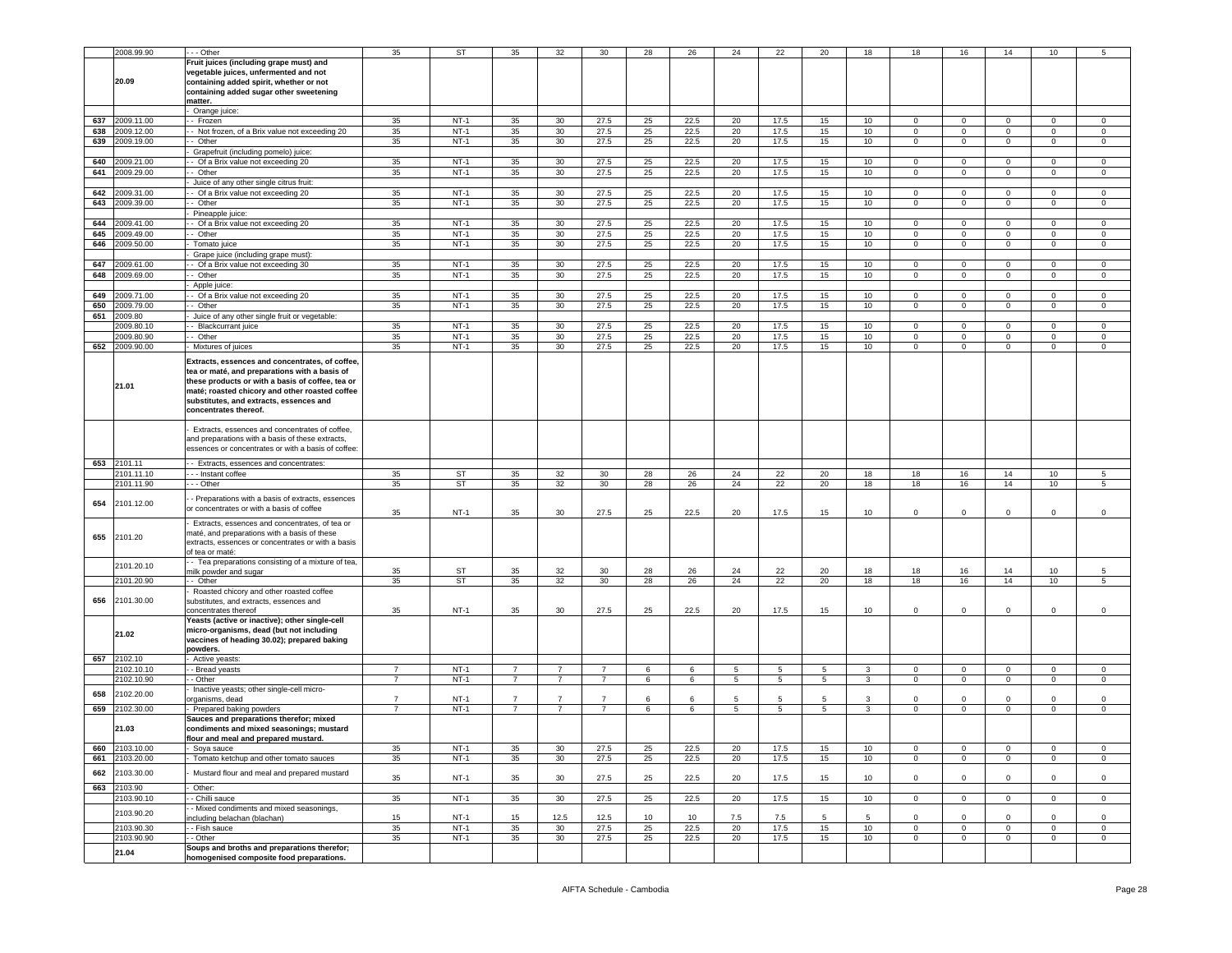| 664 | 2104.10                  | Soups and broths and preparations therefor:                                                               |                                  |                  |                                  |                                  |                                  |          |              |                |                                |                 |                              |                             |                               |                                  |                              |                               |
|-----|--------------------------|-----------------------------------------------------------------------------------------------------------|----------------------------------|------------------|----------------------------------|----------------------------------|----------------------------------|----------|--------------|----------------|--------------------------------|-----------------|------------------------------|-----------------------------|-------------------------------|----------------------------------|------------------------------|-------------------------------|
|     | 104.10.10                | Containing meat                                                                                           | 35                               | $NT-1$           | 35                               | $30\,$                           | 27.5                             | 25       | 22.5         | 20             | 17.5                           | 15              | 10                           | $\mathbf 0$                 | $\mathsf 0$                   | 0                                | $\mathbf 0$                  | $\mathsf 0$                   |
|     | 2104.10.90               | - Other                                                                                                   | 15                               | $NT-1$           | 15                               | 12.5                             | 12.5                             | 10       | 10           | 7.5            | 7.5                            | 5               | 5                            | $\circ$                     | $\overline{0}$                | $\mathbf{0}$                     | $\mathbf 0$                  | $\circ$                       |
| 665 | 2104.20                  | Homogenised composite food preparations:                                                                  |                                  |                  |                                  |                                  |                                  |          |              |                |                                |                 |                              |                             |                               |                                  |                              |                               |
|     | 104.20.10                | - Containing meat                                                                                         | 35                               | $NT-1$           | 35                               | $30\,$                           | 27.5                             | 25       | 22.5         | 20             | 17.5                           | 15              | 10                           | $\mathbf 0$                 | $^{\circ}$                    | $\mathbf 0$                      | $\Omega$                     | $\mathsf 0$                   |
|     | 2104.20.90               | - Other                                                                                                   | 35                               | $NT-1$           | 35                               | 30                               | 27.5                             | 25       | 22.5         | 20             | 17.5                           | 15              | 10                           | $\mathbf 0$                 | $\overline{0}$                | $\mathsf 0$                      | $\mathsf 0$                  | $\,0\,$                       |
| 666 | 2105.00.00               | Ice cream and other edible ice, whether or not<br>containing cocoa.                                       | 35                               | $NT-1$           | 35                               | 30                               | 27.5                             | 25       | 22.5         | 20             | 17.5                           | 15              | 10                           | 0                           | $\mathbf 0$                   | $\mathbf 0$                      | $\mathbf 0$                  | $\mathsf 0$                   |
|     |                          | Food preparations not elsewhere specified or                                                              |                                  |                  |                                  |                                  |                                  |          |              |                |                                |                 |                              |                             |                               |                                  |                              |                               |
|     | 21.06                    | included.                                                                                                 |                                  |                  |                                  |                                  |                                  |          |              |                |                                |                 |                              |                             |                               |                                  |                              |                               |
| 667 | 2106.10.00               | Protein concentrates and textured protein<br>substances                                                   | 35                               | $NT-1$           | 35                               | 30                               | 27.5                             | 25       | 22.5         | 20             | 17.5                           | 15              | 10                           | $\circ$                     | $\mathbf 0$                   | $\mathbf 0$                      | $\mathbf 0$                  | $\mathsf 0$                   |
| 668 | 2106.90                  | Other:                                                                                                    |                                  |                  |                                  |                                  |                                  |          |              |                |                                |                 |                              |                             |                               |                                  |                              |                               |
|     | 106.90.10                | - Dried bean curd and bean curd sticks                                                                    | $\overline{7}$                   | $NT-1$           | $\overline{7}$                   | $\overline{7}$                   | $\overline{7}$                   | 6        | 6            | 5              | 5                              | 5               | 3                            | $\mathbf 0$                 | $\mathbf 0$                   | $\mathbf 0$                      | $\mathbf 0$                  | $\mathsf 0$                   |
|     | 2106.90.20               | - Flavoured or coloured syrups                                                                            | $\overline{7}$                   | $NT-1$           | $\overline{7}$                   | $\overline{7}$                   | $\overline{7}$                   | 6        | 6            | 5              | 5                              | $5\overline{)}$ | $\overline{3}$               | $\mathbf{0}$                | $\overline{0}$                | $\circ$                          | $\mathbf 0$                  | $\mathsf 0$                   |
|     | 2106.90.30<br>2106.90.40 | - Non-dairy creamer<br>- Autolysed yeast preparations                                                     | $\overline{7}$<br>$\overline{7}$ | $NT-1$<br>$NT-1$ | $\overline{7}$<br>$\overline{7}$ | $\overline{7}$<br>$\overline{7}$ | $\overline{7}$<br>$\overline{7}$ | 6<br>6   | 6<br>6       | 5<br>5         | 5<br>5                         | 5<br>5          | $\mathbf{3}$<br>3            | $\mathbf 0$<br>$\mathbf 0$  | $\mathbf 0$<br>$\mathbf 0$    | $\mathbf 0$<br>$\mathbf{0}$      | $\mathbf 0$<br>$\mathbf 0$   | $\mathsf 0$<br>$\mathsf 0$    |
|     |                          | - Non-alcoholic preparations of a kind used for the                                                       |                                  |                  |                                  |                                  |                                  |          |              |                |                                |                 |                              |                             |                               |                                  |                              |                               |
|     |                          | manufacture of beverages:                                                                                 |                                  |                  |                                  |                                  |                                  |          |              |                |                                |                 |                              |                             |                               |                                  |                              |                               |
|     | 2106.90.51               | --- Preparations of a kind used as raw material for                                                       |                                  |                  |                                  |                                  |                                  |          |              |                |                                |                 |                              |                             |                               |                                  |                              |                               |
|     |                          | the manufacture of composite concentrates                                                                 | $\overline{7}$                   | $NT-1$           | $\overline{7}$                   | $\overline{7}$                   | $\overline{7}$                   | 6        | 6            | 5              | 5                              | 5               | 3                            | 0                           | $\mathbf 0$                   | 0                                | 0                            | $\mathsf 0$                   |
|     | 2106.90.52               | --- Composite concentrates for simple dilution with                                                       |                                  |                  |                                  | $\overline{7}$                   |                                  |          |              | 5              |                                | $5\overline{5}$ |                              |                             |                               |                                  |                              |                               |
|     | 2106.90.53               | water to make beverages<br>- - - Ginseng based products                                                   | $\overline{7}$<br>$\overline{7}$ | $NT-1$<br>$NT-1$ | $\overline{7}$<br>$\overline{7}$ | $\overline{7}$                   | $\overline{7}$<br>$\overline{7}$ | 6<br>6   | 6<br>6       | $\overline{5}$ | 5<br>5                         | $5\overline{)}$ | 3<br>$\overline{3}$          | $\mathbf 0$<br>$\circ$      | $^{\circ}$<br>$\overline{0}$  | $\mathbf 0$<br>$\mathbf 0$       | $\mathbf 0$<br>$\mathbf 0$   | $\mathsf 0$<br>$\,0\,$        |
|     | 2106.90.59               | - - Other                                                                                                 | $\overline{7}$                   | $NT-1$           | $\overline{7}$                   | $\overline{7}$                   | $\overline{7}$                   | 6        | 6            | 5              | 5                              | 5               | 3                            | $\mathbf 0$                 | $\mathbf 0$                   | $\mathbf 0$                      | $\mathbf 0$                  | $\mathsf 0$                   |
|     |                          | - Alcoholic preparations of a kind used for the                                                           |                                  |                  |                                  |                                  |                                  |          |              |                |                                |                 |                              |                             |                               |                                  |                              |                               |
|     |                          | manufacture of beverages:                                                                                 |                                  |                  |                                  |                                  |                                  |          |              |                |                                |                 |                              |                             |                               |                                  |                              |                               |
|     |                          | -- Preparations of a kind used as raw material for                                                        |                                  |                  |                                  |                                  |                                  |          |              |                |                                |                 |                              |                             |                               |                                  |                              |                               |
|     |                          | the manufacture of composite concentrates:                                                                |                                  |                  |                                  |                                  |                                  |          |              |                |                                |                 |                              |                             |                               |                                  |                              |                               |
|     | 2106.90.61               | Of a kind used for the manufacture of<br>alcoholic beverages, in liquid form                              | $\overline{7}$                   | $NT-1$           | $\overline{7}$                   | $\overline{7}$                   | $\overline{7}$                   | 6        | 6            | 5              | 5                              | 5               | 3                            | $\mathbf 0$                 | $\mathbf 0$                   | 0                                | $\mathbf 0$                  | $\mathsf 0$                   |
|     |                          | --- Of a kind used for the manufacture of                                                                 |                                  |                  |                                  |                                  |                                  |          |              |                |                                |                 |                              |                             |                               |                                  |                              |                               |
|     | 2106.90.62               | alcoholic beverages, in other form                                                                        | $\overline{7}$                   | $NT-1$           | $\overline{7}$                   | $\overline{7}$                   | $\overline{7}$                   | 6        | 6            | 5              | 5                              | 5               | 3                            | $\circ$                     | $\mathbf 0$                   | $\circ$                          | $\mathbf 0$                  | $\mathsf 0$                   |
|     |                          | -- Composite concentrates for simple dilution with<br>water to make beverages:                            |                                  |                  |                                  |                                  |                                  |          |              |                |                                |                 |                              |                             |                               |                                  |                              |                               |
|     |                          | --- Of a kind used for the manufacture of                                                                 |                                  |                  |                                  |                                  |                                  |          |              |                |                                |                 |                              |                             |                               |                                  |                              |                               |
|     | 2106.90.64               | alcoholic beverages, in liquid form                                                                       | $\overline{7}$                   | $NT-1$           | $\overline{7}$                   | $\overline{7}$                   | $\overline{7}$                   | 6        | 6            | 5              | 5                              | 5               | 3                            | $\mathsf 0$                 | $\mathbf 0$                   | $\mathbf 0$                      | $\mathsf 0$                  | $\,0\,$                       |
|     | 2106.90.65               | --- Of a kind used for the manufacture of<br>alcoholic beverages, in other form                           | $\overline{7}$                   | $NT-1$           | $\overline{7}$                   | $\overline{7}$                   | $\overline{7}$                   | 6        | 6            | 5              | 5                              | 5               | 3                            | 0                           | $\mathbf 0$                   | $\mathbf 0$                      | $\mathbf 0$                  | $\mathsf 0$                   |
|     | 2106.90.69               | - - Other                                                                                                 | $\overline{7}$                   | $NT-1$           | $\overline{7}$                   | $\overline{7}$                   | $\overline{7}$                   | 6        | 6            | 5              | 5                              | 5               | $\mathbf{3}$                 | $\mathbf{0}$                | $\mathbf 0$                   | $\circ$                          | $\mathbf 0$                  | $\mathsf 0$                   |
|     | 2106.90.70               | - Food supplements                                                                                        | $\overline{7}$                   | $NT-1$           | $\overline{7}$                   | $\overline{7}$                   | $\overline{7}$                   | 6        | 6            | 5              | 5                              | 5               | 3                            | $\mathbf{0}$                | $\mathbf 0$                   | $\overline{0}$                   | 0                            | $\mathbf 0$                   |
|     | 2106.90.80               | - Other mixtures of chemicals with foodstuffs or<br>other substances with nutritive value, of a kind used |                                  |                  |                                  |                                  |                                  |          |              |                |                                |                 |                              |                             |                               |                                  |                              |                               |
|     |                          | for food processing                                                                                       | $\overline{7}$                   | $NT-1$           | $\overline{7}$                   | $\overline{7}$                   | $\overline{7}$                   | 6        | 6            | 5              | 5                              | $5\overline{5}$ | 3                            | $\Omega$                    | $\Omega$                      | $\Omega$                         | $\Omega$                     | $\mathsf 0$                   |
|     |                          | - Other:                                                                                                  |                                  |                  |                                  |                                  |                                  |          |              |                |                                |                 |                              |                             |                               |                                  |                              |                               |
|     | 2106.90.91               | - - - Fortificant premixes                                                                                | 7                                | $NT-1$           | $\overline{7}$                   | 7                                | $\overline{7}$                   | 6        | 6            | 5              | 5                              | 5               | 3                            | 0                           | $\mathbf 0$                   | $\mathbf 0$                      | 0                            | 0                             |
|     | 2106.90.92               | - - - Ginseng based preparations                                                                          | $\overline{7}$                   | $NT-1$           | $\overline{7}$                   | $\overline{7}$                   | $\overline{7}$                   | 6        | 6            | 5              | $5\phantom{.0}$                | 5               | $\mathbf{3}$                 | $\mathbf{0}$                | $\mathbf 0$                   | $\mathbf{0}$                     | $\mathbf{0}$                 | $\mathsf 0$                   |
|     | 2106.90.93               | -- Food preparations for lactase deficient infants                                                        | $\overline{7}$                   | $NT-1$           | $\overline{7}$                   | $\overline{7}$                   | $\overline{7}$                   | 6        | -6           | 5              | 5                              | 5               | 3                            | $\Omega$                    | $\mathbf 0$                   | $\mathbf 0$                      | $\Omega$                     | $\mathsf 0$                   |
|     | 2106.90.94               | --- Other infant food preparations                                                                        | $\overline{7}$                   | $NT-1$           | $\overline{7}$                   | $\overline{7}$                   | $\overline{7}$                   | 6        | 6            | 5              | 5                              | 5               | $\mathbf{3}$                 | $\mathbf 0$                 | $\overline{0}$                | $\mathbf 0$                      | $\mathbf 0$                  | $\mathbf 0$                   |
|     | 2106.90.95<br>2106.90.99 | - - - Seri kaya<br>- - - Other                                                                            | $\overline{7}$<br>$\overline{7}$ | $NT-1$<br>$NT-1$ | $\overline{7}$<br>$\overline{7}$ | $\overline{7}$<br>$\overline{7}$ | $\overline{7}$<br>$\overline{7}$ | 6<br>6   | 6<br>6       | 5<br>5         | $5\phantom{.0}$<br>$\,$ 5 $\,$ | 5<br>5          | $\mathbf{3}$<br>$\mathbf{3}$ | $\circ$<br>$\mathbf 0$      | $\mathbf 0$<br>$\mathsf 0$    | $\circ$<br>$\mathbf 0$           | $\mathbf 0$<br>$\mathsf 0$   | $\,0\,$<br>$\mathsf 0$        |
|     |                          | Waters, including natural or artificial mineral                                                           |                                  |                  |                                  |                                  |                                  |          |              |                |                                |                 |                              |                             |                               |                                  |                              |                               |
|     | 22.01                    | waters and aerated waters, not containing                                                                 |                                  |                  |                                  |                                  |                                  |          |              |                |                                |                 |                              |                             |                               |                                  |                              |                               |
|     |                          | added sugar or other sweetening matter nor<br>flavoured; ice and snow.                                    |                                  |                  |                                  |                                  |                                  |          |              |                |                                |                 |                              |                             |                               |                                  |                              |                               |
| 669 | 2201.10.00               | Mineral waters and aerated waters                                                                         | 35                               | $NT-1$           | 35                               | 30                               | 27.5                             | 25       | 22.5         | 20             | 17.5                           | 15              | 10                           | $\mathbf 0$                 | $\mathbf 0$                   | $\mathbf 0$                      | 0                            | $\mathbf 0$                   |
| 670 | 2201.90                  | Other:                                                                                                    |                                  |                  |                                  |                                  |                                  |          |              |                |                                |                 |                              |                             |                               |                                  |                              |                               |
|     | 2201.90.10               | - Ice and snow                                                                                            | 35                               | $NT-1$           | 35                               | 30                               | 27.5                             | 25       | 22.5         | 20             | 17.5                           | 15              | 10                           | $\mathbf 0$                 | $\mathbf 0$                   | $\mathbf 0$                      | $\mathbf 0$                  | $\,0\,$                       |
|     | 2201.90.90               | - Other<br>Waters, including mineral waters and aerated                                                   | 35                               | $NT-1$           | 35                               | 30                               | 27.5                             | 25       | 22.5         | 20             | 17.5                           | 15              | 10                           | 0                           | $\mathbf 0$                   | $\mathbf 0$                      | 0                            | 0                             |
|     |                          | waters, containing added sugar or other                                                                   |                                  |                  |                                  |                                  |                                  |          |              |                |                                |                 |                              |                             |                               |                                  |                              |                               |
|     | 22.02                    | sweetening matter or flavoured, and other non-                                                            |                                  |                  |                                  |                                  |                                  |          |              |                |                                |                 |                              |                             |                               |                                  |                              |                               |
|     |                          | alcoholic beverages, not including fruit or<br>vegetable juices of heading 20.09.                         |                                  |                  |                                  |                                  |                                  |          |              |                |                                |                 |                              |                             |                               |                                  |                              |                               |
|     |                          | - Waters, including mineral waters and aerated                                                            |                                  |                  |                                  |                                  |                                  |          |              |                |                                |                 |                              |                             |                               |                                  |                              |                               |
| 671 | 2202.10                  | waters, containing added sugar or other                                                                   |                                  |                  |                                  |                                  |                                  |          |              |                |                                |                 |                              |                             |                               |                                  |                              |                               |
|     |                          | sweetening matter or flavoured:<br>- Sparkling mineral waters or aerated waters,                          |                                  |                  |                                  |                                  |                                  |          |              |                |                                |                 |                              |                             |                               |                                  |                              |                               |
|     | 2202.10.10               | flavoured                                                                                                 | 35                               | $NT-1$           | 35                               | 30                               | 27.5                             | 25       | 22.5         | 20             | 17.5                           | 15              | 10 <sub>1</sub>              | $\circ$                     | $\mathbf 0$                   | $\mathbf{0}$                     | $\mathbf{0}$                 | $\mathbf 0$                   |
|     | 2202.10.90               | - Other                                                                                                   | 35                               | $NT-1$           | 35                               | 30                               | 27.5                             | 25       | 22.5         | 20             | 17.5                           | 15              | 10                           | $\overline{0}$              | $\overline{0}$                | $\overline{0}$                   | $\overline{0}$               | $\mathsf 0$                   |
| 672 | 2202.90                  | Other:                                                                                                    |                                  |                  |                                  |                                  |                                  |          |              |                |                                |                 |                              |                             |                               |                                  |                              |                               |
|     | 2202.90.10<br>2202.90.20 | - Flavoured UHT milk drink<br>- Soya milk drink                                                           | 35<br>35                         | $NT-1$<br>$NT-1$ | 35<br>35                         | 30<br>30 <sup>°</sup>            | 27.5<br>27.5                     | 25<br>25 | 22.5<br>22.5 | 20<br>20       | 17.5<br>17.5                   | 15<br>15        | 10<br>10                     | $\mathbf 0$<br>$\mathbf{0}$ | $\mathbf 0$<br>$\overline{0}$ | $\overline{0}$<br>$\overline{0}$ | $\mathbf{0}$<br>$\mathbf{0}$ | $\mathsf 0$<br>$\overline{0}$ |
|     | 2202.90.30               | - Non-aerated beverages ready for immediate                                                               |                                  |                  |                                  |                                  |                                  |          |              |                |                                |                 |                              |                             |                               |                                  |                              |                               |
|     |                          | consumption without dilution                                                                              | 35                               | $NT-1$           | 35                               | 30                               | 27.5                             | 25       | 22.5         | 20             | 17.5                           | 15              | 10                           | $\Omega$                    | $\mathbf 0$                   | $\Omega$                         | $\Omega$                     | 0                             |
| 673 | 2202.90.90<br>22.03      | - Other<br>Beer made from malt.                                                                           | 35                               | $NT-1$           | 35                               | 30                               | 27.5                             | 25       | 22.5         | 20             | 17.5                           | 15              | 10                           | $\circ$                     | $\mathbf 0$                   | $\circ$                          | $\mathbf 0$                  | $\mathsf 0$                   |
|     | 2203.00.10               | - Stout or porter                                                                                         | 35                               | $NT-2$           | 35                               | $32\,$                           | 30                               | 27       | 24           | $21\,$         | 20                             | 18              | 15                           | 15                          | $12\,$                        | 10                               | 9                            | $\mathsf 0$                   |
|     |                          |                                                                                                           |                                  |                  |                                  |                                  |                                  |          |              |                |                                |                 |                              |                             |                               |                                  |                              |                               |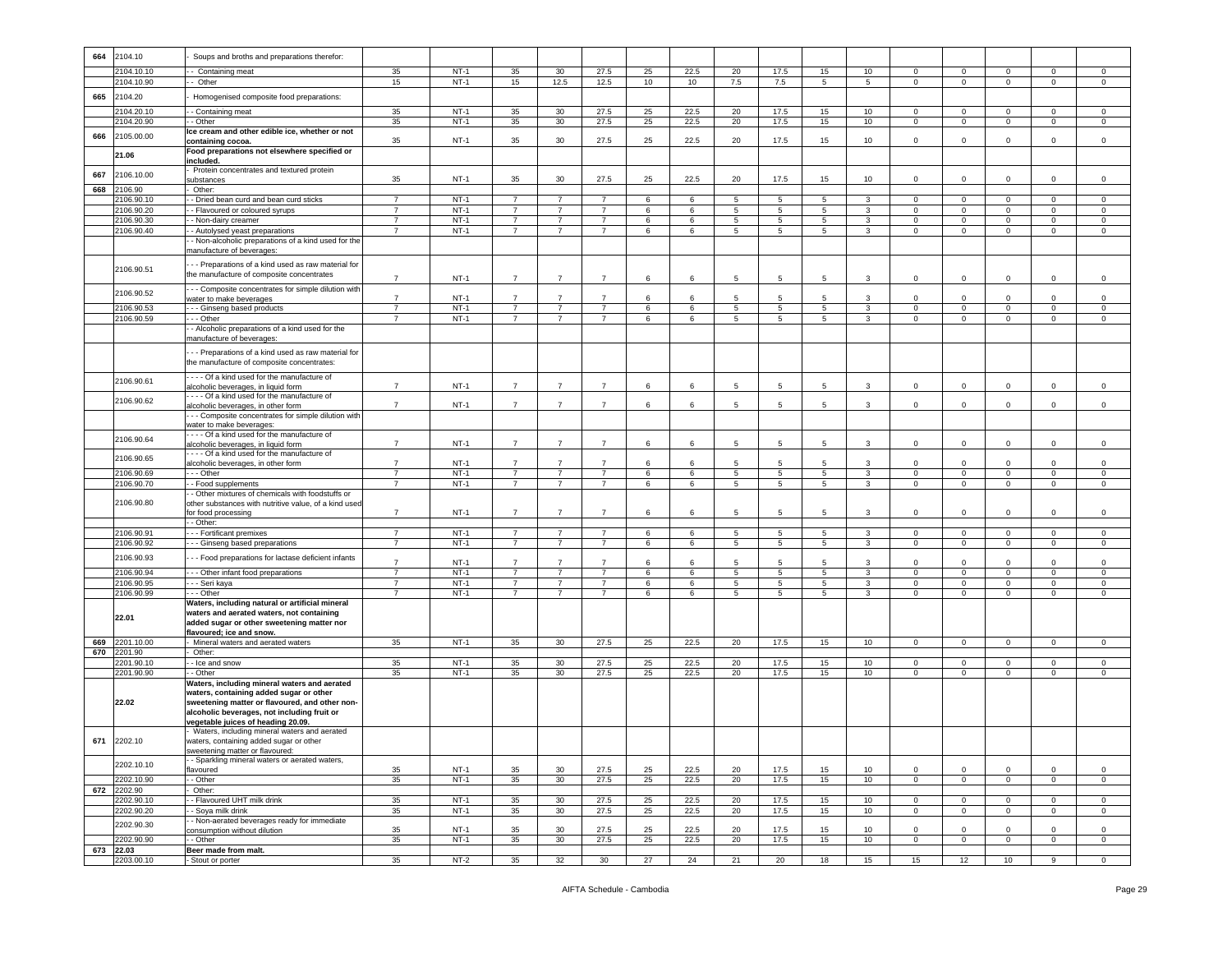|     | 2203.00.90     | Other, including ale                                                                 | 35  | $NT-2$ | 35 | 32   | 30   | 27 | 24 | 21      | 20      | 18              | 15              | 15             | 12             | 10          |             |              |
|-----|----------------|--------------------------------------------------------------------------------------|-----|--------|----|------|------|----|----|---------|---------|-----------------|-----------------|----------------|----------------|-------------|-------------|--------------|
|     |                | Wine of fresh grapes, including fortified wines;                                     |     |        |    |      |      |    |    |         |         |                 |                 |                |                |             |             |              |
|     | 22.04          | grape must other than that of heading 20.09.                                         |     |        |    |      |      |    |    |         |         |                 |                 |                |                |             |             |              |
|     |                |                                                                                      |     |        |    |      |      |    |    |         |         |                 |                 |                |                |             |             |              |
|     | 674 2204.10.00 | Sparkling wine                                                                       | 15  | $NT-1$ | 15 | 12.5 | 12.5 | 10 | 10 | 7.5     | 7.5     | 5               | 5               | $\mathbf 0$    | $\mathbf 0$    | $\Omega$    | $\mathbf 0$ | $\mathsf 0$  |
|     |                | Other wine; grape must with fermentation                                             |     |        |    |      |      |    |    |         |         |                 |                 |                |                |             |             |              |
|     |                | prevented or arrested by the addition of alcohol:                                    |     |        |    |      |      |    |    |         |         |                 |                 |                |                |             |             |              |
|     | 675 2204.21    | -- In containers holding 2 I or less:                                                |     |        |    |      |      |    |    |         |         |                 |                 |                |                |             |             |              |
|     |                | - - Wine:                                                                            |     |        |    |      |      |    |    |         |         |                 |                 |                |                |             |             |              |
|     |                | - - - Of an alcoholic strength by volume not                                         |     |        |    |      |      |    |    |         |         |                 |                 |                |                |             |             |              |
|     | 2204.21.11     | exceeding 15% vol                                                                    | 15  | $NT-1$ | 15 | 12.5 | 12.5 | 10 | 10 | 7.5     | 7.5     | 5               | 5               | $\mathbf 0$    | $\mathbf 0$    | $\Omega$    | $\mathbf 0$ | $^{\circ}$   |
|     | 2204.21.12     | - - - Of an alcoholic strength by volume exceeding                                   |     |        |    |      |      |    |    |         |         |                 |                 |                |                |             |             |              |
|     |                | 5% vol                                                                               | 15  | $NT-1$ | 15 | 12.5 | 12.5 | 10 | 10 | 7.5     | 7.5     | 5               | 5               | $\mathbf 0$    | $\mathbf 0$    | $\mathbf 0$ | $\mathbf 0$ | $\mathsf 0$  |
|     |                | - - Grape must with fermentation prevented or                                        |     |        |    |      |      |    |    |         |         |                 |                 |                |                |             |             |              |
|     |                | arrested by the addition of alcohol:<br>- - - Of an alcoholic strength by volume not |     |        |    |      |      |    |    |         |         |                 |                 |                |                |             |             |              |
|     | 2204.21.21     | exceeding 15% vol                                                                    | 15  | $NT-1$ | 15 | 12.5 | 12.5 | 10 | 10 | 7.5     | 7.5     | 5               | 5               | 0              | $^{\circ}$     | $\mathbf 0$ | 0           | 0            |
|     | 2204.21.22     | - - - Of an alcoholic strength by volume exceeding                                   |     |        |    |      |      |    |    |         |         |                 |                 |                |                |             |             |              |
|     |                | 15% vol                                                                              | 15  | $NT-1$ | 15 | 12.5 | 12.5 | 10 | 10 | 7.5     | 7.5     | 5               | 5               | $\mathbf 0$    | $\mathbf 0$    | $\Omega$    | 0           | $\Omega$     |
| 676 | 2204.29        | - Other:                                                                             |     |        |    |      |      |    |    |         |         |                 |                 |                |                |             |             |              |
|     |                | - - Wine:                                                                            |     |        |    |      |      |    |    |         |         |                 |                 |                |                |             |             |              |
|     | 2204.29.11     | --- Of an alcoholic strength by volume not                                           |     |        |    |      |      |    |    |         |         | 5               |                 |                |                |             |             |              |
|     |                | exceeding 15% vol<br>- - - Of an alcoholic strength by volume exceeding              | 15  | $NT-1$ | 15 | 12.5 | 12.5 | 10 | 10 | 7.5     | 7.5     |                 | 5               | 0              | $^{\circ}$     | $\mathbf 0$ | $\mathbf 0$ | $^{\circ}$   |
|     | 2204.29.12     | 5% vol                                                                               | 15  | $NT-1$ | 15 | 12.5 | 12.5 | 10 | 10 | 7.5     | 7.5     | 5               | 5               | $\mathbf 0$    | $\mathbf 0$    | $\circ$     | $\circ$     | $\mathbf 0$  |
|     |                | - - Grape must with fermentation prevented or                                        |     |        |    |      |      |    |    |         |         |                 |                 |                |                |             |             |              |
|     |                | arrested by the addition of alcohol:                                                 |     |        |    |      |      |    |    |         |         |                 |                 |                |                |             |             |              |
|     | 2204.29.21     | --- Of an alcoholic strength by volume not                                           |     |        |    |      |      |    |    |         |         |                 |                 |                |                |             |             |              |
|     |                | exceeding 15% vol                                                                    | 15  | $NT-1$ | 15 | 12.5 | 12.5 | 10 | 10 | 7.5     | 7.5     | 5               | 5               | 0              | $^{\circ}$     | $\Omega$    | $\mathbf 0$ | $^{\circ}$   |
|     | 2204.29.22     | ---- Of an alcoholic strength by volume exceeding<br>15% vol                         | 15  | $NT-1$ | 15 | 12.5 | 12.5 | 10 | 10 | 7.5     | 7.5     | 5               | -5              | $\mathbf 0$    | $^{\circ}$     | $\Omega$    | $\Omega$    | $\mathbf 0$  |
| 677 | 2204.30        | Other grape must:                                                                    |     |        |    |      |      |    |    |         |         |                 |                 |                |                |             |             |              |
|     |                | - Of an alcoholic strength by volume not                                             |     |        |    |      |      |    |    |         |         |                 |                 |                |                |             |             |              |
|     | 2204.30.10     | exceeding 15% vol                                                                    | 15  | $NT-1$ | 15 | 12.5 | 12.5 | 10 | 10 | 7.5     | 7.5     | 5               | -5              | $\mathbf 0$    | $\mathbf 0$    | $\Omega$    | $\mathbf 0$ | $\Omega$     |
|     | 2204.30.20     | - Of an alcoholic strength by volume exceeding                                       |     |        |    |      |      |    |    |         |         |                 |                 |                |                |             |             |              |
|     |                | 15% vol                                                                              | 15  | $NT-1$ | 15 | 12.5 | 12.5 | 10 | 10 | 7.5     | 7.5     | 5               | 5               | 0              | $\mathbf 0$    | 0           | $\mathbf 0$ | 0            |
|     |                | Vermouth and other wine of fresh grapes                                              |     |        |    |      |      |    |    |         |         |                 |                 |                |                |             |             |              |
|     | 22.05          | flavoured with plants or aromatic substances.                                        |     |        |    |      |      |    |    |         |         |                 |                 |                |                |             |             |              |
| 678 | 2205.10        | - In containers holding 2 I or less:                                                 |     |        |    |      |      |    |    |         |         |                 |                 |                |                |             |             |              |
|     |                | - Of an alcoholic strength by volume not                                             |     |        |    |      |      |    |    |         |         |                 |                 |                |                |             |             |              |
|     | 2205.10.10     | exceeding 15% vol                                                                    | 15  | $NT-1$ | 15 | 12.5 | 12.5 | 10 | 10 | 7.5     | 7.5     | 5               | 5               | 0              | $\mathbf 0$    | $\mathbf 0$ | $\mathbf 0$ | $\mathsf 0$  |
|     | 2205.10.20     | - Of an alcoholic strength by volume exceeding                                       |     |        |    |      |      |    |    |         |         |                 |                 |                |                |             |             |              |
|     |                | 5% vol                                                                               | 15  | $NT-1$ | 15 | 12.5 | 12.5 | 10 | 10 | 7.5     | 7.5     | 5               | -5              | $\mathbf 0$    | $\mathbf 0$    | $\Omega$    | 0           | 0            |
| 679 | 2205.90        | Other:                                                                               |     |        |    |      |      |    |    |         |         |                 |                 |                |                |             |             |              |
|     | 2205.90.10     | - Of an alcoholic strength by volume not<br>xceeding 15% vol                         | 15  | $NT-1$ | 15 | 12.5 | 12.5 | 10 | 10 | 7.5     | 7.5     | 5               | 5               | $\mathbf 0$    | $\mathbf 0$    | 0           | $\mathbf 0$ | $\mathsf 0$  |
|     |                | - Of an alcoholic strength by volume exceeding                                       |     |        |    |      |      |    |    |         |         |                 |                 |                |                |             |             |              |
|     | 2205.90.20     | 5% vol                                                                               | 15  | $NT-1$ | 15 | 12.5 | 12.5 | 10 | 10 | 7.5     | 7.5     | 5               | 5               | $\mathbf 0$    | $\mathbf 0$    | $\mathbf 0$ | $\mathbf 0$ | $\mathsf 0$  |
|     |                | Other fermented beverages (for example, cider,                                       |     |        |    |      |      |    |    |         |         |                 |                 |                |                |             |             |              |
|     |                | perry, mead); mixtures of fermented beverages                                        |     |        |    |      |      |    |    |         |         |                 |                 |                |                |             |             |              |
| 680 | 22.06          | and mixtures of fermented beverages and non-                                         |     |        |    |      |      |    |    |         |         |                 |                 |                |                |             |             |              |
|     |                | alcoholic beverages, not elsewhere specified or                                      |     |        |    |      |      |    |    |         |         |                 |                 |                |                |             |             |              |
|     | 2206.00.10     | included.<br>- Cider or perry                                                        | 15  | $NT-1$ | 15 | 12.5 | 12.5 | 10 | 10 | 7.5     | 7.5     | 5               | 5               | $\mathbf 0$    | $\mathbf 0$    | $\mathbf 0$ | $\mathbf 0$ | $\mathsf 0$  |
|     | 2206.00.20     | Sake (rice wine)                                                                     | 15  | $NT-1$ | 15 | 12.5 | 12.5 | 10 | 10 | 7.5     | 7.5     | $5^{\circ}$     | $5\overline{5}$ | $\mathbf 0$    | $\mathbf 0$    | $\mathbf 0$ | $\mathbf 0$ | $\mathbf 0$  |
|     | 2206.00.30     | Toddy                                                                                | 15  | $NT-1$ | 15 | 12.5 | 12.5 | 10 | 10 | 7.5     | 7.5     | 5               | $5\overline{)}$ | 0              | $\mathbf 0$    | 0           | $\mathbf 0$ | $^{\circ}$   |
|     | 2206.00.40     | Shandy                                                                               | 15  | $NT-1$ | 15 | 12.5 | 12.5 | 10 | 10 | $7.5\,$ | $7.5\,$ | 5               | $\overline{5}$  | $\mathbf 0$    | $\mathbf 0$    | $\mathsf 0$ | $\mathsf 0$ | $\mathsf 0$  |
|     | 2206.00.90     | Other, including mead                                                                | 15  | $NT-1$ | 15 | 12.5 | 12.5 | 10 | 10 | 7.5     | 7.5     | $5\overline{)}$ | 5               | $\mathbf{0}$   | $\overline{0}$ | $\mathbf 0$ | $\mathsf 0$ | $\mathbf 0$  |
|     |                | Undenatured ethyl alcohol of an alcoholic                                            |     |        |    |      |      |    |    |         |         |                 |                 |                |                |             |             |              |
|     | 22.07          | strength by volume of 80% vol or higher; ethyl                                       |     |        |    |      |      |    |    |         |         |                 |                 |                |                |             |             |              |
|     |                | alcohol and other spirits, denatured, of any<br>strength.                            |     |        |    |      |      |    |    |         |         |                 |                 |                |                |             |             |              |
|     |                | Undenatured ethyl alcohol of an alcoholic                                            |     |        |    |      |      |    |    |         |         |                 |                 |                |                |             |             |              |
| 681 | 2207.10.00     | strength by volume of 80% vol or higher                                              | 15  | $NT-1$ | 15 | 12.5 | 12.5 | 10 | 10 | 7.5     | 7.5     | 5               | 5               | $\mathbf 0$    | $\,0\,$        | $\mathbf 0$ | $\mathbf 0$ | $\mathbf 0$  |
| 682 | 2207.20        | Ethyl alcohol and other spirits, denatured, of any                                   |     |        |    |      |      |    |    |         |         |                 |                 |                |                |             |             |              |
|     |                | strength:                                                                            |     |        |    |      |      |    |    |         |         |                 |                 |                |                |             |             |              |
|     |                | - Denatured ethyl alcohol, including methylated                                      |     |        |    |      |      |    |    |         |         |                 |                 |                |                |             |             |              |
|     |                | :pirits:                                                                             |     |        |    |      |      |    |    |         |         |                 |                 |                |                |             |             |              |
|     | 2207.20.11     | - - Ethyl alcohol of an alcoholic strength by<br>volume exceeding 99% vol            | 15. | $NT-1$ |    | 12.5 | 12.5 | 10 | 10 | $\sim$  | 7.5     |                 |                 |                |                |             |             | $^{\circ}$   |
|     | 2207.20.19     | - - - Other                                                                          | 15  | $NT-1$ | 15 | 12.5 | 12.5 | 10 | 10 | 7.5     | 7.5     | $5\overline{5}$ | $5\overline{)}$ | $\overline{0}$ | $\mathbf 0$    | $\mathbf 0$ | $\mathbf 0$ | $\mathbf 0$  |
|     | 2207.20.90     | - Other                                                                              | 15  | $NT-1$ | 15 | 12.5 | 12.5 | 10 | 10 | 7.5     | 7.5     | $5\overline{5}$ | 5 <sub>5</sub>  | $\mathbf 0$    | $\mathbf 0$    | $\mathbf 0$ | $\mathbf 0$ | $\mathbf 0$  |
|     |                | Undenatured ethyl alcohol of an alcoholic                                            |     |        |    |      |      |    |    |         |         |                 |                 |                |                |             |             |              |
|     | 22.08          | strength by volume of less than 80% vol;                                             |     |        |    |      |      |    |    |         |         |                 |                 |                |                |             |             |              |
|     |                | spirits, liqueurs and other spirituous                                               |     |        |    |      |      |    |    |         |         |                 |                 |                |                |             |             |              |
|     |                | beverages.<br>Spirits obtained by distilling grape wine or grape                     |     |        |    |      |      |    |    |         |         |                 |                 |                |                |             |             |              |
| 683 | 2208.20        | arc:                                                                                 |     |        |    |      |      |    |    |         |         |                 |                 |                |                |             |             |              |
|     |                | - Brandy of an alcoholic strength by volume not                                      |     |        |    |      |      |    |    |         |         |                 |                 |                |                |             |             |              |
|     | 2208.20.10     | exceeding 46% vol                                                                    | 15  | $NT-1$ | 15 | 12.5 | 12.5 | 10 | 10 | 7.5     | 7.5     | 5               | 5               | $\mathbf 0$    | $\mathbf 0$    | $\mathbf 0$ | $\mathbf 0$ | $\mathbf 0$  |
|     | 2208.20.20     | - Brandy of an alcoholic strength by volume                                          |     |        |    |      |      |    |    |         |         |                 |                 |                |                |             |             |              |
|     |                | exceeding 46% vol                                                                    | 15  | $NT-1$ | 15 | 12.5 | 12.5 | 10 | 10 | 7.5     | 7.5     | 5               | 5               | $\mathbf 0$    | $\mathbf 0$    | $\Omega$    | $\mathbf 0$ | $\mathbf{0}$ |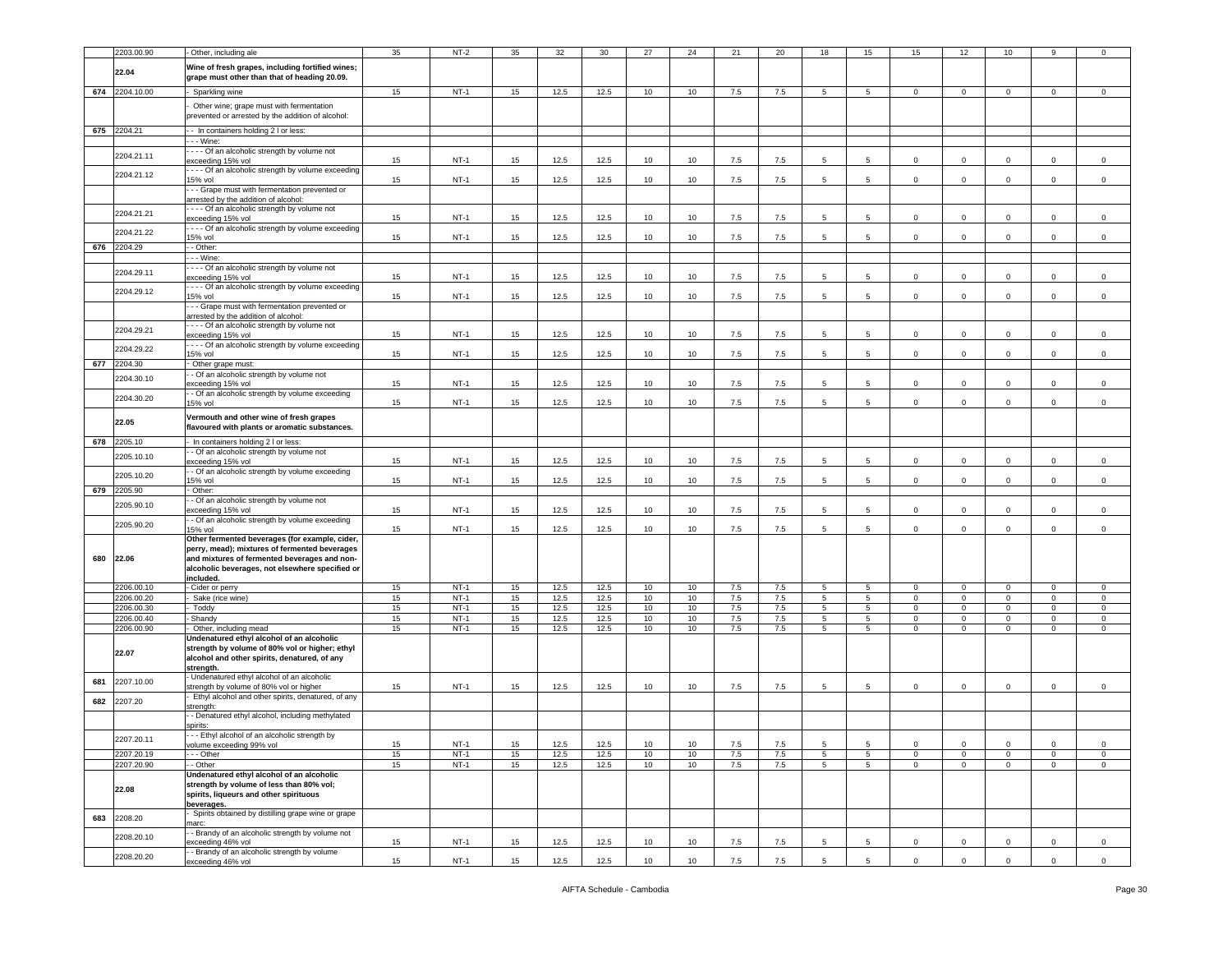|            | 2208.20.30               | - Other, of an alcoholic strength by volume not<br>exceeding 46% vol                        | 15                               | $NT-1$           | 15                               | 12.5                             | 12.5                             | 10                   | 10                   | 7.5                          | 7.5                               |                                  | 5                   | $\mathbf 0$                      | $^{\circ}$                       | 0                                | $^{\circ}$                       | $\mathbf 0$                      |
|------------|--------------------------|---------------------------------------------------------------------------------------------|----------------------------------|------------------|----------------------------------|----------------------------------|----------------------------------|----------------------|----------------------|------------------------------|-----------------------------------|----------------------------------|---------------------|----------------------------------|----------------------------------|----------------------------------|----------------------------------|----------------------------------|
|            | 2208.20.40               | - Other, of an alcoholic strength by volume                                                 |                                  |                  |                                  |                                  |                                  |                      |                      |                              |                                   |                                  |                     |                                  |                                  |                                  |                                  |                                  |
|            |                          | exceeding 46% vol                                                                           | 15                               | $NT-1$           | 15                               | 12.5                             | 12.5                             | 10                   | 10                   | 7.5                          | 7.5                               | 5                                | 5                   | $\mathsf 0$                      | $\mathsf 0$                      | $\circ$                          | $\mathbf 0$                      | $\mathsf 0$                      |
| 684        | 2208.30                  | Whiskies:<br>- Of an alcoholic strength by volume not                                       |                                  |                  |                                  |                                  |                                  |                      |                      |                              |                                   |                                  |                     |                                  |                                  |                                  |                                  |                                  |
|            | 2208.30.10               | xceeding 46% vol                                                                            | 15                               | <b>ST</b>        | 15                               | 14                               | 13                               | 13                   | 12                   | 12                           | 11                                | 10                               | 9                   | 9                                | 8                                | $\overline{7}$                   | $\overline{7}$                   | 5                                |
|            | 2208.30.20               | - Of an alcoholic strength by volume exceeding                                              |                                  |                  |                                  |                                  |                                  |                      |                      |                              |                                   |                                  |                     |                                  |                                  |                                  |                                  |                                  |
|            |                          | 46% vol<br>Rum and other spirits obtained by distilling                                     | 15                               | ST               | 15                               | 14                               | 13                               | 13                   | 12                   | 12                           | 11                                | 10                               | 9                   | 9                                | 8                                | $\overline{7}$                   | $\overline{7}$                   | 5                                |
| 685        | 2208.40                  | ermented sugar-cane products:                                                               |                                  |                  |                                  |                                  |                                  |                      |                      |                              |                                   |                                  |                     |                                  |                                  |                                  |                                  |                                  |
|            | 2208.40.10               | - Of an alcoholic strength by volume not                                                    |                                  |                  |                                  |                                  |                                  |                      |                      |                              |                                   |                                  |                     |                                  |                                  |                                  |                                  |                                  |
|            |                          | exceeding 46% vol<br>- Of an alcoholic strength by volume exceeding                         | 15                               | $NT-1$           | 15                               | 12.5                             | 12.5                             | 10 <sub>1</sub>      | 10                   | 7.5                          | $7.5\,$                           | 5                                | 5                   | $\mathsf 0$                      | 0                                | $\mathbf 0$                      | $\mathsf 0$                      | $\mathbf 0$                      |
|            | 2208.40.20               | 16% vol                                                                                     | 15                               | $NT-1$           | 15                               | 12.5                             | 12.5                             | 10                   | 10                   | 7.5                          | 7.5                               | 5                                | 5                   | $\mathsf 0$                      | $\mathsf 0$                      | $\mathsf 0$                      | $\mathsf 0$                      | $\mathbf 0$                      |
|            | 686 2208.50              | Gin and Geneva:                                                                             |                                  |                  |                                  |                                  |                                  |                      |                      |                              |                                   |                                  |                     |                                  |                                  |                                  |                                  |                                  |
|            | 2208.50.10               | - Of an alcoholic strength by volume not                                                    | 15                               | $NT-1$           | 15                               | 12.5                             | 12.5                             | 10                   | $10$                 | 7.5                          | 7.5                               | 5                                | 5                   | $\Omega$                         | $^{\circ}$                       | $\mathsf 0$                      | $\Omega$                         | $\Omega$                         |
|            |                          | xceeding 46% vol<br>- Of an alcoholic strength by volume exceeding                          |                                  |                  |                                  |                                  |                                  |                      |                      |                              |                                   |                                  |                     |                                  |                                  |                                  |                                  |                                  |
|            | 2208.50.20               | 46% vol                                                                                     | 15                               | $NT-1$           | 15                               | 12.5                             | 12.5                             | 10                   | 10                   | 7.5                          | $7.5\,$                           | -5                               | 5                   | $^{\circ}$                       | $^{\circ}$                       | $\mathsf 0$                      | $\mathbf 0$                      | $\mathsf{O}\xspace$              |
|            | 687 2208.60              | - Vodka:                                                                                    |                                  |                  |                                  |                                  |                                  |                      |                      |                              |                                   |                                  |                     |                                  |                                  |                                  |                                  |                                  |
|            | 2208.60.10               | - Of an alcoholic strength by volume not<br>xceeding 46% vol                                | 15                               | $NT-1$           | 15                               | 12.5                             | 12.5                             | 10                   | 10                   | 7.5                          | 7.5                               | 5                                | 5                   | $\mathbf 0$                      | $\mathbf 0$                      | $\mathbf 0$                      | $\mathbf 0$                      | $\mathbf 0$                      |
|            | 2208.60.20               | - Of an alcoholic strength by volume exceeding                                              |                                  |                  |                                  |                                  |                                  |                      |                      |                              |                                   |                                  |                     |                                  |                                  |                                  |                                  |                                  |
| 688        | 2208.70                  | 46% vol                                                                                     | 15                               | $NT-1$           | 15                               | 12.5                             | 12.5                             | 10                   | 10                   | 7.5                          | $7.5\,$                           | 5                                | 5                   | $\mathsf 0$                      | $\mathsf 0$                      | $\mathsf 0$                      | $\mathsf 0$                      | $\mathbf 0$                      |
|            |                          | - Liqueurs and cordials:<br>- Of an alcoholic strength by volume not                        |                                  |                  |                                  |                                  |                                  |                      |                      |                              |                                   |                                  |                     |                                  |                                  |                                  |                                  |                                  |
|            | 2208.70.10               | exceeding 57% vol                                                                           | 15                               | $NT-1$           | 15                               | 12.5                             | 12.5                             | 10                   | 10                   | 7.5                          | 7.5                               | $5^{\circ}$                      | 5                   | $\mathbf 0$                      | $\mathbf 0$                      | $\mathsf{O}\xspace$              | $\mathbf 0$                      | $\mathsf 0$                      |
|            | 2208.70.20               | - Of an alcoholic strength by volume exceeding                                              | 15                               | $NT-1$           | 15                               | 12.5                             | 12.5                             | 10                   | 10                   | 7.5                          | 7.5                               | -5                               | 5                   | $\Omega$                         | $\Omega$                         | $\Omega$                         | $\Omega$                         | $\Omega$                         |
| 689        | 2208.90                  | 57% vol<br>- Other:                                                                         |                                  |                  |                                  |                                  |                                  |                      |                      |                              |                                   |                                  |                     |                                  |                                  |                                  |                                  |                                  |
|            | 2208.90.10               | - Medicated samsu of an alcoholic strength by                                               |                                  |                  |                                  |                                  |                                  |                      |                      |                              |                                   |                                  |                     |                                  |                                  |                                  |                                  |                                  |
|            |                          | volume not exceeding 40% vol                                                                | 15                               | $NT-1$           | 15                               | 12.5                             | 12.5                             | 10                   | 10                   | 7.5                          | 7.5                               | -5                               | 5                   | $\mathbf 0$                      | $\mathbf 0$                      | $\mathsf 0$                      | $\mathbf 0$                      | $\mathbf 0$                      |
|            | 2208.90.20               | - Medicated samsu of an alcoholic strength by<br>olume exceeding 40% vol                    | 15                               | $NT-1$           | 15                               | 12.5                             | 12.5                             | 10                   | 10                   | 7.5                          | 7.5                               | 5                                | 5                   | $\mathbf 0$                      | $\mathbf 0$                      | $\mathsf 0$                      | $\mathbf 0$                      | $\mathsf 0$                      |
|            | 2208.90.30               | - Other samsu of an alcoholic strength by volume                                            |                                  |                  |                                  |                                  |                                  |                      |                      |                              |                                   |                                  |                     |                                  |                                  |                                  |                                  |                                  |
|            |                          | not exceeding 40% vol<br>- Other samsu of an alcoholic strength by volume                   | 15                               | $NT-1$           | 15                               | 12.5                             | 12.5                             | 10                   | 10                   | 7.5                          | $7.5\,$                           | 5                                | 5                   | $\mathsf 0$                      | $\mathsf 0$                      | $\mathbf 0$                      | $\mathsf 0$                      | $\mathbf 0$                      |
|            | 2208.90.40               | exceeding 40% vol                                                                           | 15                               | $NT-1$           | 15                               | 12.5                             | 12.5                             | 10                   | 10                   | 7.5                          | 7.5                               | 5                                | 5                   | $\mathsf 0$                      | $\mathsf 0$                      | $\mathsf 0$                      | $\mathsf 0$                      | $\mathsf{O}\xspace$              |
|            | 2208.90.50               | - Arrack or pineapple spirit of an alcoholic                                                |                                  |                  |                                  |                                  |                                  |                      |                      |                              |                                   |                                  |                     |                                  |                                  |                                  |                                  |                                  |
|            |                          | strength by volume not exceeding 40% vol<br>- Arrack or pineapple spirit of an alcoholic    | $15\,$                           | $NT-1$           | 15                               | 12.5                             | 12.5                             | 10                   | $10$                 | 7.5                          | $7.5\,$                           | 5                                | 5                   | $\mathsf 0$                      | $\mathsf 0$                      | $\mathsf{O}\xspace$              | $\mathsf 0$                      | $\mathsf{O}\xspace$              |
|            | 2208.90.60               | strength by volume exceeding 40% vol                                                        | 15                               | <b>NT-1</b>      | 15                               | 12.5                             | 12.5                             | 10                   | 10                   | 7.5                          | 7.5                               | -5                               | 5                   | $^{\circ}$                       | $^{\circ}$                       | $\mathsf 0$                      | $\mathsf 0$                      | $\mathbf 0$                      |
|            | 2208.90.70               | - Bitters and similar beverages of an alcoholic                                             |                                  |                  |                                  |                                  |                                  |                      |                      |                              |                                   |                                  |                     |                                  |                                  |                                  |                                  |                                  |
|            |                          | strength not exceeding 57% vol<br>- Bitters and similar beverages of an alcoholic           | 15                               | $NT-1$           | 15                               | 12.5                             | 12.5                             | 10                   | 10                   | 7.5                          | $7.5\,$                           | 5                                | 5                   | $\mathsf 0$                      | $\mathsf 0$                      | $\mathsf 0$                      | $\mathsf 0$                      | $\mathbf 0$                      |
|            | 2208.90.80               | strength exceeding 57% vol                                                                  | 15                               | $NT-1$           | 15                               | 12.5                             | 12.5                             | 10                   | 10                   | 7.5                          | 7.5                               | -5                               | 5                   | $\Omega$                         | $\Omega$                         | $\Omega$                         | $\Omega$                         | $\Omega$                         |
|            | 2208.90.90               | - - Other                                                                                   | 15                               | $NT-1$           | 15                               | 12.5                             | 12.5                             | 10                   | 10                   | 7.5                          | 7.5                               | $\overline{5}$                   | 5                   | $\mathsf 0$                      | $\mathsf 0$                      | $\overline{0}$                   | $\mathbf 0$                      | $\mathsf 0$                      |
| 690        | 2209.00.00               | Vinegar and substitutes for vinegar obtained<br>from acetic acid.                           | $\overline{7}$                   | $NT-1$           | $\overline{7}$                   | $\overline{7}$                   | $\overline{7}$                   | 6                    | $6\overline{6}$      | 5                            | 5                                 | -5                               | 3                   | $\Omega$                         | $\Omega$                         | $\Omega$                         | $\mathbf 0$                      | $\mathsf{O}\xspace$              |
|            |                          | Flours, meals and pellets, of meat or meat offal,                                           |                                  |                  |                                  |                                  |                                  |                      |                      |                              |                                   |                                  |                     |                                  |                                  |                                  |                                  |                                  |
|            | 23.01                    | of fish or of crustaceans, molluscs or other                                                |                                  |                  |                                  |                                  |                                  |                      |                      |                              |                                   |                                  |                     |                                  |                                  |                                  |                                  |                                  |
|            |                          | aquatic invertebrates, unfit for human<br>consumption; greaves.                             |                                  |                  |                                  |                                  |                                  |                      |                      |                              |                                   |                                  |                     |                                  |                                  |                                  |                                  |                                  |
| 691        | 2301.10.00               | Flours, meals and pellets, of meat or meat offal;                                           |                                  |                  |                                  |                                  |                                  |                      |                      |                              |                                   |                                  |                     |                                  |                                  |                                  |                                  |                                  |
|            |                          | greaves<br>Flours, meals and pellets, of fish or of                                         | $\overline{7}$                   | $NT-1$           | $\overline{7}$                   | $\overline{7}$                   | $\overline{7}$                   | 6                    | 6                    | 5                            | 5                                 | 5                                | $\mathbf{3}$        | $\mathbf 0$                      | $\mathsf 0$                      | $\circ$                          | $\mathbf 0$                      | $\mathsf 0$                      |
| 692        | 2301.20.00               | crustaceans, molluscs or other aquatic                                                      |                                  |                  |                                  |                                  |                                  |                      |                      |                              |                                   |                                  |                     |                                  |                                  |                                  |                                  |                                  |
|            |                          | invertebrates                                                                               | $\overline{7}$                   | $NT-1$           | $\overline{7}$                   | $\overline{7}$                   | $\overline{7}$                   | 6                    | 6                    | 5                            | 5                                 | 5                                | $\mathbf{3}$        | $\mathsf 0$                      | $\mathbf 0$                      | $\mathsf 0$                      | $\mathbf 0$                      | $\mathsf{O}\xspace$              |
|            |                          | Bran, sharps and other residues, whether or<br>not in the form of pellets, derived from the |                                  |                  |                                  |                                  |                                  |                      |                      |                              |                                   |                                  |                     |                                  |                                  |                                  |                                  |                                  |
|            | 23.02                    | sifting, milling or other working of cereals or of                                          |                                  |                  |                                  |                                  |                                  |                      |                      |                              |                                   |                                  |                     |                                  |                                  |                                  |                                  |                                  |
|            |                          | eguminous plants.                                                                           |                                  |                  |                                  |                                  |                                  |                      |                      |                              |                                   |                                  |                     |                                  |                                  |                                  |                                  |                                  |
| 693<br>694 | 2302.10.00<br>2302.30.00 | - Of maize (corn)<br>Of wheat                                                               | $\overline{7}$<br>$\overline{7}$ | $NT-1$<br>$NT-1$ | $\overline{7}$<br>$\overline{7}$ | $\overline{7}$<br>$\overline{7}$ | $\overline{7}$<br>$\overline{7}$ | $6\overline{6}$<br>6 | 6<br>6               | 5<br>$\overline{5}$          | $5\overline{)}$<br>$\overline{5}$ | $\overline{5}$<br>$\overline{5}$ | 3<br>$\overline{3}$ | $\overline{0}$<br>$\overline{0}$ | $\overline{0}$<br>$\overline{0}$ | $\overline{0}$<br>$\overline{0}$ | $\overline{0}$<br>$\overline{0}$ | $\overline{0}$<br>$\overline{0}$ |
| 695        | 2302.40                  | Of other cereals:                                                                           |                                  |                  |                                  |                                  |                                  |                      |                      |                              |                                   |                                  |                     |                                  |                                  |                                  |                                  |                                  |
|            | 302.40.1                 | - Of rice                                                                                   | $\overline{7}$                   | $NT-1$           | $\overline{7}$                   |                                  |                                  | 6                    | 6                    | $5\overline{5}$              | 5                                 | 5                                | 3                   | $\Omega$                         | $\Omega$                         | $\Omega$                         | $\Omega$                         | $\Omega$                         |
|            | 2302.40.90               | - Other                                                                                     | $\overline{7}$<br>$\overline{7}$ | $NT-1$           | $\overline{7}$                   | $\overline{7}$                   | $\overline{7}$                   | 6                    | 6                    | $5\overline{5}$              | 5                                 | $5^{\circ}$                      | 3                   | $\Omega$                         | $\Omega$                         | $\Omega$                         | $\Omega$                         | $\Omega$                         |
|            | 696 2302.50.00           | Of leguminous plants<br>Residues of starch manufacture and similar                          |                                  | $NT-1$           | $\overline{7}$                   | $\overline{7}$                   | $\overline{7}$                   | 6                    | 6                    | 5                            | $5^{\circ}$                       | $5^{\circ}$                      | 3                   | $\mathbf{O}$                     | $\mathbf{0}$                     | $\mathbf{0}$                     | $\overline{0}$                   | $\mathbf 0$                      |
|            |                          | residues, beet-pulp, bagasse and other waste                                                |                                  |                  |                                  |                                  |                                  |                      |                      |                              |                                   |                                  |                     |                                  |                                  |                                  |                                  |                                  |
|            | 23.03                    | of sugar manufacture, brewing or distilling                                                 |                                  |                  |                                  |                                  |                                  |                      |                      |                              |                                   |                                  |                     |                                  |                                  |                                  |                                  |                                  |
|            |                          | dregs and waste, whether or not in the form of<br>pellets.                                  |                                  |                  |                                  |                                  |                                  |                      |                      |                              |                                   |                                  |                     |                                  |                                  |                                  |                                  |                                  |
|            |                          | Residues of starch manufacture and similar                                                  |                                  |                  |                                  |                                  |                                  |                      |                      |                              |                                   |                                  |                     |                                  |                                  |                                  |                                  |                                  |
| 697        | 2303.10                  | esidues:                                                                                    |                                  |                  |                                  |                                  |                                  |                      |                      |                              |                                   |                                  |                     |                                  |                                  |                                  |                                  |                                  |
|            | 2303.10.10<br>303.10.90  | - Of manioc (cassava) or sago<br>- Other                                                    | $\overline{7}$<br>$\overline{7}$ | $NT-1$<br>$NT-1$ | $\overline{7}$<br>$\overline{7}$ | $\overline{7}$<br>$\overline{7}$ | $\overline{7}$<br>$\overline{7}$ | 6<br>6               | 6<br>$6\overline{6}$ | $\sqrt{5}$<br>$\overline{5}$ | 5<br>$\overline{5}$               | 5<br>$5^{\circ}$                 | 3<br>$\overline{3}$ | $\Omega$<br>$\mathsf 0$          | $\mathbf 0$<br>$\overline{0}$    | $\mathsf 0$<br>$\overline{0}$    | $\mathbf{0}$<br>$\overline{0}$   | $\mathbf{0}$<br>$\overline{0}$   |
|            |                          | Beet-pulp, bagasse and other waste of sugar                                                 |                                  |                  |                                  |                                  |                                  |                      |                      |                              |                                   |                                  |                     |                                  |                                  |                                  |                                  |                                  |
| 698        | 2303.20.00               | nanufacture                                                                                 |                                  | $NT-1$           |                                  |                                  |                                  |                      | 6                    |                              |                                   |                                  |                     |                                  | $\Omega$                         | $\Omega$                         | $\Omega$                         | $\Omega$                         |
| 699        | 2303.30.00               | Brewing or distilling dregs and waste                                                       | $\overline{7}$                   | $NT-1$           | $\overline{7}$                   | $\overline{7}$                   | $\overline{7}$                   | $\epsilon$           | 6                    | 5                            | 5                                 | 5                                | 3                   | $\mathbf 0$                      | $\mathsf 0$                      | $\mathsf 0$                      | $\Omega$                         | $\Omega$                         |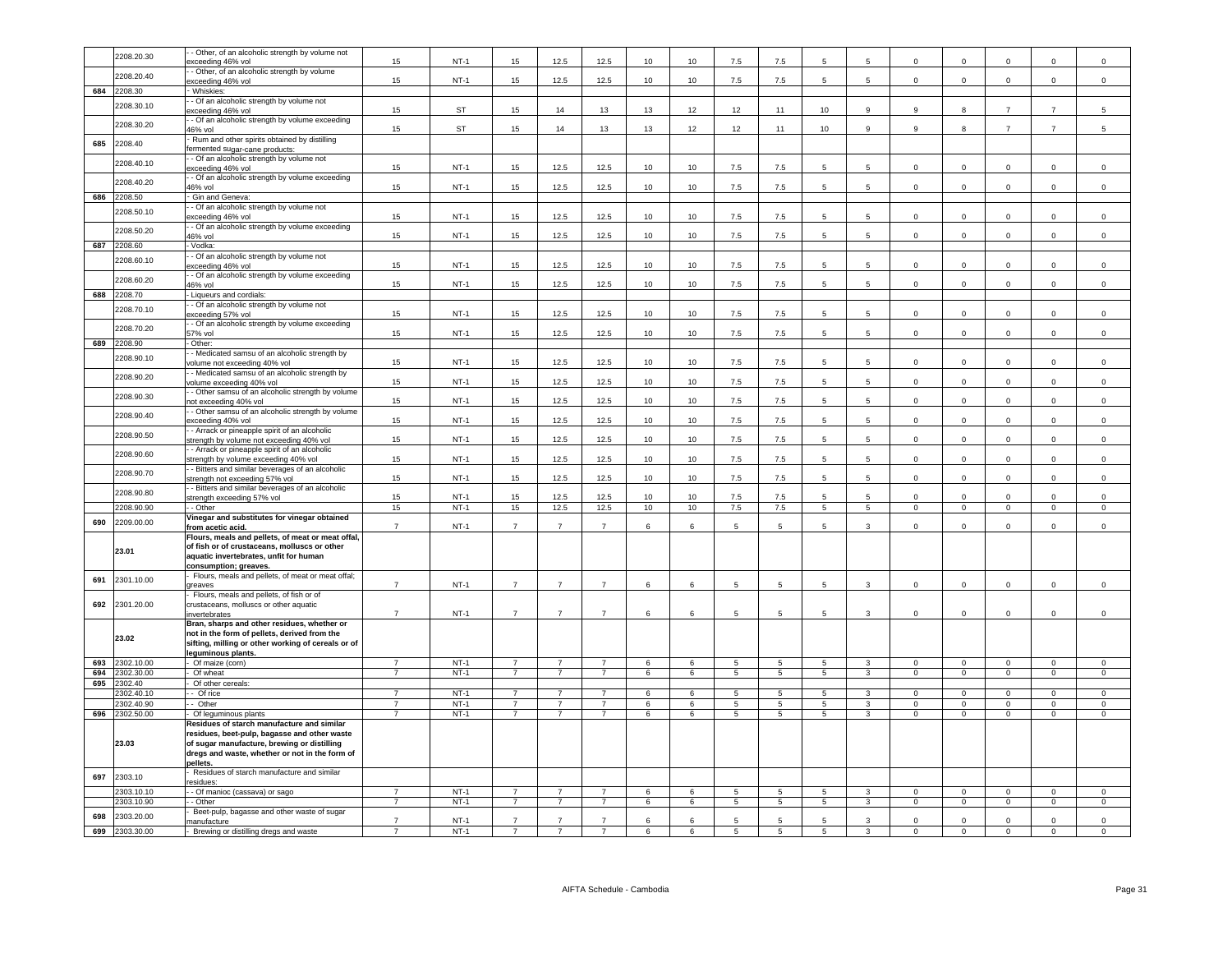| 700        | 2304.00.00                | Oil-cake and other solid residues, whether or<br>not ground or in the form of pellets, resulting<br>from the extraction of soya-bean oil.                                                              | $\overline{7}$                   | <b>ST</b>           | $\overline{7}$                   | $\overline{7}$                   | $\overline{7}$                   | $\overline{7}$      | 6                | 6                    | 6                   | 6               | 5                            | 5                       | 5                       | 5                             | 5                             | 5                             |
|------------|---------------------------|--------------------------------------------------------------------------------------------------------------------------------------------------------------------------------------------------------|----------------------------------|---------------------|----------------------------------|----------------------------------|----------------------------------|---------------------|------------------|----------------------|---------------------|-----------------|------------------------------|-------------------------|-------------------------|-------------------------------|-------------------------------|-------------------------------|
| 701        | 2305.00.00                | Oil-cake and other solid residues, whether or<br>not ground or in the form of pellets, resulting<br>from the extraction of ground-nut oil.                                                             | $\overline{7}$                   | $NT-1$              | $\overline{7}$                   | $\overline{7}$                   | $\overline{7}$                   | 6                   | 6                | $\overline{5}$       | 5                   | 5               | $\mathbf{3}$                 | $\mathbf 0$             | $\mathbf 0$             | $\mathbf 0$                   | $\mathsf 0$                   | $\mathsf 0$                   |
|            | 23.06                     | Oil-cake and other solid residues, whether or<br>not ground or in the form of pellets, resulting<br>from the extraction of vegetable fats or oils,<br>other than those of heading 23.04 or 23.05.      |                                  |                     |                                  |                                  |                                  |                     |                  |                      |                     |                 |                              |                         |                         |                               |                               |                               |
| 702        | 2306.10.00                | Of cotton seeds                                                                                                                                                                                        | $\overline{7}$                   | $NT-1$              | $\overline{7}$                   | $\overline{7}$                   | $\overline{7}$                   | 6                   | 6                | $\overline{5}$       | $\overline{5}$      | $\overline{5}$  | $\mathbf{3}$                 | $\Omega$                | $\overline{0}$          | $\Omega$                      | $\Omega$                      | $\overline{0}$                |
| 703        | 2306.20.00                | Of linseed                                                                                                                                                                                             | $\overline{7}$                   | $NT-1$              | $\overline{7}$                   | $\overline{7}$                   | $\overline{7}$                   | 6                   | 6                | $5\overline{)}$      | $\overline{5}$      | $5\overline{)}$ | $\overline{3}$               | $\Omega$                | $\overline{0}$          | $\mathbf 0$                   | $\mathbf 0$                   | $\overline{0}$                |
| 704        | 2306.30.00                | Of sunflower seeds                                                                                                                                                                                     | $\overline{7}$                   | $NT-1$              | $\overline{7}$                   | $\overline{7}$                   | $\overline{7}$                   | 6                   | 6                | $\overline{5}$       | $5\overline{)}$     | 5               | $\overline{3}$               | $\circ$                 | $\overline{0}$          | $\overline{0}$                | $\overline{0}$                | $\overline{0}$                |
|            |                           | Of rape or colza seeds:                                                                                                                                                                                |                                  |                     |                                  |                                  |                                  |                     |                  |                      |                     |                 |                              |                         |                         |                               |                               |                               |
| 705        | 2306.41.00                | - Of low erucic acid rape or colza seeds                                                                                                                                                               | $\overline{7}$<br>$\overline{7}$ | ST                  | $\overline{7}$                   | $\overline{7}$                   | $\overline{7}$<br>$\overline{7}$ | $\overline{7}$      | 6                | 6                    | 6                   | 6               | $5\overline{5}$              | -5                      | 5                       | 5                             | 5                             | $5\phantom{.0}$               |
| 706<br>707 | 2306.49.00<br>306.50.00   | - Other<br>Of coconut or copra                                                                                                                                                                         | $\overline{7}$                   | <b>ST</b><br>$NT-1$ | $\overline{7}$<br>$\overline{7}$ | $\overline{7}$<br>$\overline{7}$ | $\overline{7}$                   | $\overline{7}$<br>6 | $6^{\circ}$<br>6 | 6<br>5               | 6<br>$\overline{5}$ | 6<br>5          | 5<br>$\overline{3}$          | -5<br>$\mathbf 0$       | 5<br>$\overline{0}$     | $5^{\circ}$<br>$\overline{0}$ | $5^{\circ}$<br>$\mathbf 0$    | $\sqrt{5}$<br>$\overline{0}$  |
| 708        | 306.60.00                 | Of palm nuts or kernels                                                                                                                                                                                | $\overline{7}$                   | $NT-1$              | $\overline{7}$                   | $\overline{7}$                   | $\overline{7}$                   | 6                   | 6                | $5\phantom{.0}$      | $5\phantom{.0}$     | -5              | $\mathbf{3}$                 | $\Omega$                | $\overline{0}$          | $\mathbf 0$                   | $\mathbf 0$                   | $\mathsf 0$                   |
| 709        | 306.90                    | Other:                                                                                                                                                                                                 |                                  |                     |                                  |                                  |                                  |                     |                  |                      |                     |                 |                              |                         |                         |                               |                               |                               |
|            | 2306.90.20                | - Of maize (corn) germ                                                                                                                                                                                 | $\overline{7}$                   | $NT-1$              | $\overline{7}$                   | $\overline{7}$                   | $\overline{\phantom{a}}$         | 6                   | 6                | $\overline{5}$       | $5\overline{)}$     | 5               | $\overline{3}$               | $\Omega$                | $\overline{0}$          | $\Omega$                      | $\Omega$                      | $\overline{0}$                |
|            | 306.90.90                 | - Other                                                                                                                                                                                                | $\overline{7}$                   | $NT-1$              | $\overline{7}$                   | $\overline{7}$                   | $\overline{7}$                   | 6                   | 6                | 5                    | $5\phantom{.0}$     | 5               | $\mathbf{3}$                 | $\Omega$                | $\mathbf 0$             | $\mathbf 0$                   | $\mathsf 0$                   | $\mathbf 0$                   |
| 710        | 2307.00.00                | Wine lees; argol.                                                                                                                                                                                      | $\overline{7}$                   | $NT-1$              | $\overline{7}$                   | $\overline{7}$                   | $\overline{7}$                   | 6                   | 6                | $5\phantom{.0}$      | 5                   | $5^{\circ}$     | $\mathbf{3}$                 | $\mathsf 0$             | $\overline{0}$          | $\overline{0}$                | $\overline{0}$                | $\overline{0}$                |
| 711        | 2308.00.00                | Vegetable materials and vegetable waste,<br>vegetable residues and by-products, whether<br>or not in the form of pellets, of a kind used in<br>animal feeding, not elsewhere specified or<br>included. | $\overline{7}$                   | $NT-1$              | $\overline{7}$                   | $\overline{7}$                   | $\overline{7}$                   | 6                   | 6                | 5                    | 5                   | 5               | $\mathbf{3}$                 | $\mathbf 0$             | $\mathbf 0$             | $\mathbf 0$                   | $\mathbf 0$                   | $\mathbf 0$                   |
|            | 23.09                     | Preparations of a kind used in animal feeding.                                                                                                                                                         |                                  |                     |                                  |                                  |                                  |                     |                  |                      |                     |                 |                              |                         |                         |                               |                               |                               |
|            |                           |                                                                                                                                                                                                        |                                  |                     |                                  |                                  |                                  |                     |                  |                      |                     |                 |                              |                         |                         |                               |                               |                               |
| 712        | 2309.10                   | - Dog or cat food, put up for retail sale:                                                                                                                                                             |                                  |                     |                                  |                                  |                                  |                     |                  |                      |                     |                 |                              | $\overline{0}$          |                         |                               |                               |                               |
|            | 309.10.1                  | - Containing meat<br>$-$ Other                                                                                                                                                                         | 35                               | $NT-1$<br>$NT-1$    | 35                               | 30                               | 27.5                             | 25                  | 22.5             | 20                   | 17.5                | 15              | 10                           | $\Omega$                | $\overline{0}$          | $\overline{0}$<br>$\Omega$    | $\overline{0}$<br>$\mathbf 0$ | $\overline{0}$<br>$\mathbf 0$ |
|            | 2309.10.90<br>713 2309.90 | Other:                                                                                                                                                                                                 | 35                               |                     | 35                               | 30                               | 27.5                             | 25                  | 22.5             | 20                   | 17.5                | 15              | 10                           |                         | $\mathbf 0$             |                               |                               |                               |
|            |                           | - Complete feed:                                                                                                                                                                                       |                                  |                     |                                  |                                  |                                  |                     |                  |                      |                     |                 |                              |                         |                         |                               |                               |                               |
|            | 309.90.11                 | -- Of a kind suitable for poultry                                                                                                                                                                      | $\overline{7}$                   | $NT-1$              | $\overline{7}$                   | $\overline{7}$                   | $\overline{7}$                   | 6                   | 6                | $5\overline{)}$      | $5\overline{)}$     | 5               | $\overline{3}$               | $\mathbf 0$             | $\overline{0}$          | $\overline{0}$                | $\overline{0}$                | $\overline{0}$                |
|            | 309.90.12                 | -- Of a kind suitable for swine                                                                                                                                                                        | $\overline{7}$                   | $NT-1$              | $\overline{7}$                   | $\overline{7}$                   | $\overline{7}$                   | 6                   | 6                | $5\phantom{.0}$      | 5                   | 5               | $\mathbf{3}$                 | $\mathbf 0$             | $\mathsf 0$             | $\overline{0}$                | $\mathbf 0$                   | $\mathbf 0$                   |
|            | 2309.90.13                | - - Of a kind suitable for prawns                                                                                                                                                                      | $\overline{7}$                   | $NT-1$              | $\overline{7}$                   | $\overline{7}$                   | $\overline{7}$                   | 6                   | 6                | $\,$ 5 $\,$          | 5                   | 5               | $\mathbf{3}$                 | $\mathbf 0$             | $\mathsf 0$             | $\mathbf 0$                   | $\mathsf 0$                   | $\,0\,$                       |
|            | 2309.90.19                | --- Other                                                                                                                                                                                              | $\overline{7}$                   | $NT-1$              | $\overline{7}$                   | $\overline{7}$                   | $\overline{7}$                   | 6                   | 6                | $\overline{5}$       | $\overline{5}$      | $\overline{5}$  | $\overline{3}$               | $\Omega$                | $\overline{0}$          | $\overline{0}$                | $\overline{0}$                | $\overline{0}$                |
|            | 2309.90.20<br>2309.90.30  | - Premixes, feed supplements or feed additives<br>- Other, containing meat                                                                                                                             | $\overline{7}$<br>$\overline{7}$ | $NT-1$<br>$NT-1$    | $\overline{7}$<br>$\overline{7}$ | $\overline{7}$<br>$\overline{7}$ | $\overline{7}$<br>$\overline{7}$ | 6<br>6              | ĥ                | 5<br>$5\phantom{.0}$ | 5<br>5              | 5<br>5          | $\mathbf{3}$<br>$\mathbf{3}$ | $\Omega$<br>$\mathbf 0$ | $\Omega$<br>$\circ$     | $\mathbf 0$<br>$\mathbf 0$    | $\Omega$<br>$\mathsf 0$       | $^{\circ}$<br>$\mathbb O$     |
|            | 309.90.90                 | - Other                                                                                                                                                                                                | $\overline{7}$                   | $NT-1$              | $\overline{7}$                   | $\overline{7}$                   | $\overline{7}$                   | 6                   | 6<br>6           | $\overline{5}$       | 5                   | 5               | 3                            | $\overline{0}$          | $\overline{0}$          | $\overline{0}$                | $\overline{0}$                | $\overline{0}$                |
|            | 24.01                     | Unmanufactured tobacco; tobacco refuse.                                                                                                                                                                |                                  |                     |                                  |                                  |                                  |                     |                  |                      |                     |                 |                              |                         |                         |                               |                               |                               |
| 714        | 2401.10                   | Tobacco, not stemmed/stripped:                                                                                                                                                                         |                                  |                     |                                  |                                  |                                  |                     |                  |                      |                     |                 |                              |                         |                         |                               |                               |                               |
|            | 2401.10.10                | - - Virginia type, flue-cured                                                                                                                                                                          | 15                               | $NT-2$              | 15                               | 14                               | 13                               | 13                  | 12               | 12                   | 11                  | 11              | 10                           | 10 <sup>1</sup>         | 8                       | 8                             | $\overline{7}$                | $\mathbf 0$                   |
|            | 2401.10.20                | - Virginia type, other than flue-cured                                                                                                                                                                 | 15                               | $NT-2$              | 15                               | 14                               | 13                               | 13                  | 12               | 12                   | 11                  | 11              | 10                           | 10                      | $\overline{\mathbf{g}}$ | 8                             |                               | $\overline{0}$                |
|            | 2401.10.30                | - - Other, flue-cured                                                                                                                                                                                  | 15                               | $NT-2$              | 15                               | 14                               | 13                               | 13                  | 12               | 12                   | 11                  | 11              | 10                           | 10                      | $\overline{\mathbf{8}}$ | $\overline{8}$                | $\overline{7}$                | $\overline{0}$                |
|            | 2401.10.90                | - Other, other than flue-cured                                                                                                                                                                         | 15                               | $NT-2$              | 15                               | 14                               | 13                               | 13                  | 12               | 12                   | 11                  | 11              | 10                           | 10                      | 8                       | 8                             | $\overline{7}$                | $\mathbf{0}$                  |
|            | 715 2401.20<br>2401.20.10 | Tobacco, partly or wholly stemmed/stripped:                                                                                                                                                            |                                  | ST                  | 15                               | 14                               | 13                               | 13                  |                  | 12                   | 11                  | 10              |                              | 9                       | 8                       | $\overline{7}$                |                               |                               |
|            | 2401.20.20                | - Virginia type, flue-cured<br>- Virginia type, other than flue-cured                                                                                                                                  | 15<br>15                         | <b>ST</b>           | 15                               | 14                               | 13                               | 13                  | 12<br>12         | 12                   | 11                  | 10              | 9<br>9                       | 9                       | 8                       | $\overline{7}$                | -7<br>$\overline{7}$          | -5<br>$5\phantom{.0}$         |
|            | 2401.20.30                | - Oriental type                                                                                                                                                                                        | 15                               | <b>ST</b>           | 15                               | 14                               | 13                               | 13                  | 12               | 12                   | 11                  | 10              | $\overline{9}$               | 9                       | $\overline{\mathbf{8}}$ | $\overline{7}$                | $\overline{7}$                | 5                             |
|            | 2401.20.40                | - Burley type                                                                                                                                                                                          | 15                               | ST                  | 15                               | 14                               | 13                               | 13                  | 12               | 12                   | 11                  | 10              | $\overline{9}$               | $\mathbf{Q}$            | 8                       | $\overline{7}$                | $\overline{7}$                | $5\phantom{.0}$               |
|            | 2401.20.50                | - Other, flue-cured                                                                                                                                                                                    | 15                               | <b>ST</b>           | 15                               | 14                               | 13                               | 13                  | 12               | 12                   | 11                  | 10              | $\overline{9}$               | $\mathbf{Q}$            | $\overline{8}$          | $\overline{7}$                | $\overline{7}$                | $\overline{5}$                |
|            | 2401.20.90                | - Other, other than flue-cured                                                                                                                                                                         | 15                               | ST                  | 15                               | 14                               | 13                               | 13                  | 12               | 12                   | 11                  | 10              | $\overline{9}$               | $\overline{a}$          | $\overline{8}$          | $\overline{7}$                | $\overline{7}$                | $5\overline{5}$               |
| 716        | 2401.30                   | Tobacco refuse                                                                                                                                                                                         |                                  |                     |                                  |                                  |                                  |                     |                  |                      |                     |                 |                              |                         |                         |                               |                               |                               |
|            | 2401.30.10                | - Tobacco stems                                                                                                                                                                                        | 15                               | $NT-2$              | 15                               | 14                               | 13                               | 13                  | 12               | 12                   | 11                  | 11              | 10                           | 10                      | 8                       | 8                             | $\overline{7}$                | $\circ$                       |
|            | 2401.30.90<br>24.02       | - Other<br>Cigars, cheroots, cigarillos and cigarettes, of<br>tobacco or of tobacco substitutes.                                                                                                       | 15                               | $NT-2$              | 15                               | 14                               | 13                               | 13                  | 12               | 12                   | 11                  | 11              | 10                           | 10                      | 8                       | 8                             | $\overline{7}$                | $\mathbf{0}$                  |
| 717        | 2402.10.00                | Cigars, cheroots and cigarillos, containing<br>tobacco                                                                                                                                                 | 35                               | EL.                 |                                  |                                  |                                  |                     |                  |                      |                     |                 |                              |                         |                         |                               |                               |                               |
| 718        | 2402.20                   | Cigarettes containing tobacco:                                                                                                                                                                         |                                  |                     |                                  |                                  |                                  |                     |                  |                      |                     |                 |                              |                         |                         |                               |                               |                               |
|            | 402.20.10                 | - Beedies                                                                                                                                                                                              | $\overline{7}$                   | $NT-2$              | $\overline{7}$                   | $\overline{7}$                   | $\overline{7}$                   | 6                   | 6                | 6                    | 5                   | 5               | 5                            | 5                       | $\overline{4}$          | 3                             | $\overline{2}$                | $\overline{0}$                |
|            | 402.20.90                 | - Other                                                                                                                                                                                                | $\overline{7}$                   | $NT-2$              | $\overline{7}$                   | $\overline{7}$                   | $\overline{7}$                   | 6                   | 6                | 6                    | $\overline{5}$      | $5\overline{)}$ | $\overline{5}$               | $5^{\circ}$             | $\overline{4}$          | $\overline{3}$                | $\overline{2}$                | $\overline{0}$                |
| 719        | 2402.90                   | Other:                                                                                                                                                                                                 |                                  |                     |                                  |                                  |                                  |                     |                  |                      |                     |                 |                              |                         |                         |                               |                               |                               |
|            | 2402.90.10                | - Cigars, cheroots and cigarillos of tobacco<br>substitutes                                                                                                                                            | 35                               | $NT-2$              | 35                               | 32                               | 30                               | 27                  | 24               | 21                   | 20                  | 18              | 15                           | 15                      | 12                      | 10                            | 9                             | $\mathbf 0$                   |
|            | 2402.90.20                | - Cigarettes of tobacco substitutes                                                                                                                                                                    | 35                               | $NT-2$              | 35                               | 32                               | 30                               | 27                  | 24               | 21                   | 20                  | 18              | 15                           | 15                      | 12                      | 10                            | 9                             | $\mathbf 0$                   |
|            | 24.03                     | Other manufactured tobacco and manufactured<br>tobacco substitutes; "homogenised" or<br>"reconstituted" tobacco; tobacco extracts and<br>essences.                                                     |                                  |                     |                                  |                                  |                                  |                     |                  |                      |                     |                 |                              |                         |                         |                               |                               |                               |
| 720        | 2403.10                   | Smoking tobacco, whether or not containing<br>obacco substitutes in any proportion:<br>- Packed for retail sale:                                                                                       |                                  |                     |                                  |                                  |                                  |                     |                  |                      |                     |                 |                              |                         |                         |                               |                               |                               |
|            | 2403.10.11                | - - - Blended tobacco                                                                                                                                                                                  | 35                               | EL                  |                                  |                                  |                                  |                     |                  |                      |                     |                 |                              |                         |                         |                               |                               |                               |
|            | 2403.10.19                | - - Other                                                                                                                                                                                              | 35                               | EL.                 |                                  |                                  |                                  |                     |                  |                      |                     |                 |                              |                         |                         |                               |                               |                               |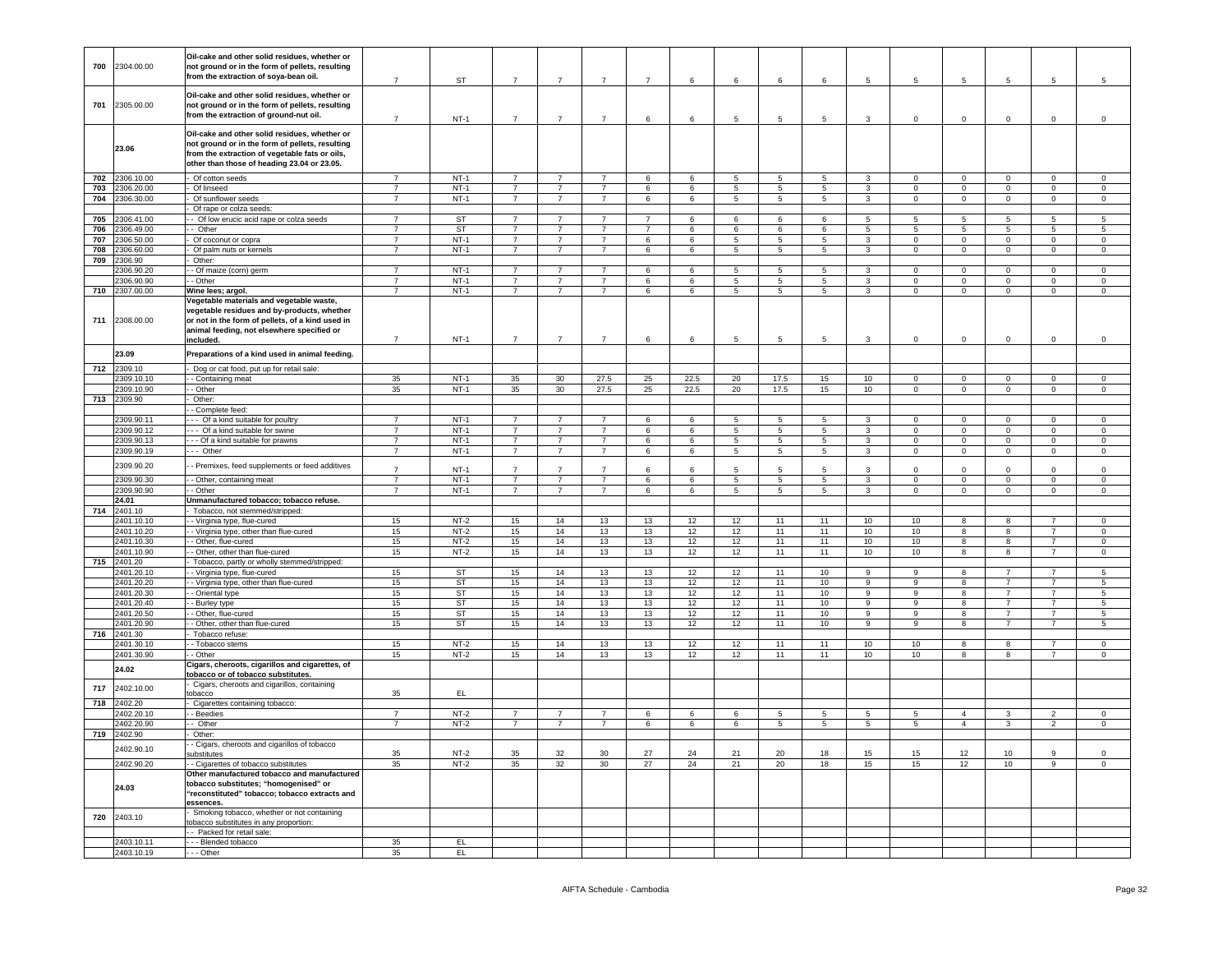|     |            | - Other manufactured tobacco for cigarette                                                                                                                                                   |    |           |    |                 |      |    |      |         |      |                 |                 |                |             |                |                |                |
|-----|------------|----------------------------------------------------------------------------------------------------------------------------------------------------------------------------------------------|----|-----------|----|-----------------|------|----|------|---------|------|-----------------|-----------------|----------------|-------------|----------------|----------------|----------------|
|     |            | naking:                                                                                                                                                                                      |    |           |    |                 |      |    |      |         |      |                 |                 |                |             |                |                |                |
|     | 2403.10.21 | - - Blended tobacco                                                                                                                                                                          | 35 | EL.       |    |                 |      |    |      |         |      |                 |                 |                |             |                |                |                |
|     | 2403.10.29 | - - Other                                                                                                                                                                                    | 35 | EL.       |    |                 |      |    |      |         |      |                 |                 |                |             |                |                |                |
|     | 2403.10.90 | - Other                                                                                                                                                                                      | 35 | EL.       |    |                 |      |    |      |         |      |                 |                 |                |             |                |                |                |
|     |            | Other:                                                                                                                                                                                       |    |           |    |                 |      |    |      |         |      |                 |                 |                |             |                |                |                |
| 721 | 2403.91.00 | - "Homogenised" or "reconstituted" tobacco                                                                                                                                                   | 35 | $NT-1$    | 35 | 30 <sup>°</sup> | 27.5 | 25 | 22.5 | 20      | 17.5 | 15              | 10              | $\mathbf{0}$   | $\mathbf 0$ | 0              | 0              | $\mathbf 0$    |
| 722 | 2403.99    | Other:                                                                                                                                                                                       |    |           |    |                 |      |    |      |         |      |                 |                 |                |             |                |                |                |
|     | 2403.99.10 | --- Tobacco extracts and essences                                                                                                                                                            | 35 | ST        | 35 | 32              | 30   | 28 | 26   | 24      | 22   | 20              | 18              | 18             | 16          | 14             | 10             | 5              |
|     | 2403.99.30 | -- Manufactured tobacco substitutes                                                                                                                                                          | 35 | ST        | 35 | 32              | 30   | 28 | 26   | 24      | 22   | 20              | 18              | 18             | 16          | 14             | 10             | 5              |
|     | 2403.99.40 | - - Snuff                                                                                                                                                                                    | 35 | <b>ST</b> | 35 | 32              | 30   | 28 | 26   | 24      | 22   | 20              | 18              | 18             | 16          | 14             | 10             | 5              |
|     |            | - - Other smokeless tobacco, including chewing                                                                                                                                               |    |           |    |                 |      |    |      |         |      |                 |                 |                |             |                |                |                |
|     | 2403.99.50 | and sucking tobacco                                                                                                                                                                          | 35 | ST        | 35 | 32              | 30   | 28 | 26   | 24      | 22   | 20              | 18              | 18             | 16          | 14             | 10             | 5              |
|     | 2403.99.60 | - - - Ang Hoon                                                                                                                                                                               | 35 | <b>ST</b> | 35 | 32              | 30   | 28 | 26   | 24      | 22   | 20              | 18              | 18             | 16          | 14             | 10             | 5              |
|     | 2403.99.90 | - - Other                                                                                                                                                                                    | 35 | ST        | 35 | 32              | 30   | 28 |      | 24      | 22   | 20              |                 | 18             | 16          | 14             | 10             | 5              |
|     |            | Salt (including table salt and denatured salt)                                                                                                                                               |    |           |    |                 |      |    | 26   |         |      |                 | 18              |                |             |                |                |                |
| 723 | 25.01      | and pure sodium chloride, whether or not in<br>aqueous solution or containing added anti-                                                                                                    |    |           |    |                 |      |    |      |         |      |                 |                 |                |             |                |                |                |
|     |            | caking or free-flowing agents; sea water.                                                                                                                                                    |    |           |    |                 |      |    |      |         |      |                 |                 |                |             |                |                |                |
|     | 2501.00.10 | - Table salt                                                                                                                                                                                 | 35 | <b>ST</b> | 35 | 32              | 30   | 28 | 26   | 24      | 22   | 20              | 18              | 18             | 16          | 14             | 10             | 5              |
|     |            | Other salt containing at least 94.7% of sodium<br>chloride calculated on a dry basis:                                                                                                        |    |           |    |                 |      |    |      |         |      |                 |                 |                |             |                |                |                |
|     | 2501.00.41 | - In package of a net weight of less than 45 kg                                                                                                                                              | 15 | ST        | 15 | 14              | 13   | 13 | 12   | 12      | 11   | 10              | 9               | 9              | 8           |                | $\overline{7}$ | 5              |
|     | 2501.00.49 | - Other                                                                                                                                                                                      | 15 | <b>ST</b> | 15 | 14              | 13   | 13 | 12   | 12      | 11   | 10              | 9               | 9              | 8           | $\overline{7}$ | 7              | 5              |
|     | 2501.00.50 | Sea water                                                                                                                                                                                    | 15 | ST        | 15 | 14              | 13   | 13 | 12   | 12      | 11   | 10              | 9               | 9              | 8           | $\overline{7}$ | 7              | 5              |
|     | 2501.00.90 | - Other                                                                                                                                                                                      | 15 | ST        | 15 | 14              | 13   | 13 | 12   | 12      | 11   | 10              | 9               | 9              | 8           | $\overline{7}$ | $\overline{7}$ | 5              |
| 724 | 2502.00.00 | Unroasted iron pyrites.                                                                                                                                                                      | 15 | $NT-1$    | 15 | 12.5            | 12.5 | 10 | 10   | 7.5     | 7.5  | 5               | $5\overline{5}$ | 0              | $\mathbf 0$ | 0              | $\mathbf 0$    | $\mathbf 0$    |
| 725 | 2503.00.00 | Sulphur of all kinds, other than sublimed<br>sulphur, precipitated sulphur and colloidal                                                                                                     |    |           |    |                 |      |    |      |         |      |                 |                 |                |             |                |                |                |
|     |            | sulphur.                                                                                                                                                                                     | 15 | $NT-1$    | 15 | 12.5            | 12.5 | 10 | 10   | 7.5     | 7.5  | 5               | 5               | $\mathbf 0$    | $\mathbf 0$ | 0              | $\mathbf 0$    | $\mathsf 0$    |
|     | 25.04      | Natural graphite.                                                                                                                                                                            |    |           |    |                 |      |    |      |         |      |                 |                 |                |             |                |                |                |
| 726 | 2504.10.00 | - In powder or in flakes                                                                                                                                                                     | 15 | $NT-1$    | 15 | 12.5            | 12.5 | 10 | 10   | 7.5     | 7.5  | 5               | 5               | 0              | $\mathbf 0$ | $\Omega$       | $\mathbf{0}$   | $\mathbf 0$    |
| 727 | 2504.90.00 | Other                                                                                                                                                                                        | 15 | $NT-1$    | 15 | 12.5            | 12.5 | 10 | 10   | $7.5\,$ | 7.5  | $5\phantom{.0}$ | $5\overline{)}$ | $\mathbf 0$    | $\mathbf 0$ | $\mathbf 0$    | $\mathbf 0$    | $\mathbf 0$    |
|     | 25.05      | Natural sands of all kinds, whether or not<br>coloured, other than metal-bearing sands of<br>Chapter 26.                                                                                     |    |           |    |                 |      |    |      |         |      |                 |                 |                |             |                |                |                |
| 728 | 2505.10.00 | Silica sands and quartz sands                                                                                                                                                                | 15 | $NT-1$    | 15 | 12.5            | 12.5 | 10 | 10   | 7.5     | 7.5  | 5               | 5               | $\mathbf 0$    | $\mathbf 0$ | 0              | 0              | 0              |
| 729 | 2505.90.00 | Other                                                                                                                                                                                        | 15 | $NT-1$    | 15 | 12.5            | 12.5 | 10 | 10   | 7.5     | 7.5  | 5               | $5^{\circ}$     | $\mathbf 0$    | $\mathbf 0$ | $\mathbf{0}$   | $\mathbf 0$    | $\mathbf 0$    |
|     |            |                                                                                                                                                                                              |    |           |    |                 |      |    |      |         |      |                 |                 |                |             |                |                |                |
|     | 25.06      | Quartz (other than natural sands); quartzite,<br>whether or not roughly trimmed or merely cut,<br>by sawing or otherwise, into blocks or slabs of<br>a rectangular (including square) shape. |    |           |    |                 |      |    |      |         |      |                 |                 |                |             |                |                |                |
|     |            |                                                                                                                                                                                              |    |           |    |                 |      |    |      |         |      |                 |                 |                |             |                |                |                |
| 730 | 2506.10.00 | Quartz                                                                                                                                                                                       | 15 | $NT-1$    | 15 | 12.5            | 12.5 | 10 | 10   | 7.5     | 7.5  | 5               | 5               | $\mathbf 0$    | $\mathbf 0$ | $\mathbf{0}$   | $\mathbf{0}$   | $\mathbf 0$    |
| 731 | 1506.20.00 | Quartzite                                                                                                                                                                                    | 15 | $NT-1$    | 15 | 12.5            | 12.5 | 10 | 10   | 7.5     | 7.5  | 5               | 5               | $\mathbf 0$    | $\mathsf 0$ | $\mathbf 0$    | $\mathbf 0$    | $\mathbf 0$    |
| 732 | 2507.00.00 | Kaolin and other kaolinic clays, whether or not<br>calcined.                                                                                                                                 | 15 | $NT-1$    | 15 | 12.5            | 12.5 | 10 | 10   | 7.5     | 7.5  | 5               | 5               | $\mathbf 0$    | $\mathsf 0$ | $\mathbf 0$    | $\mathbf 0$    | $\mathbf 0$    |
|     | 25.08      | Other clays (not including expanded clays of<br>heading 68.06), andalusite, kyanite and<br>sillimanite, whether or not calcined; mullite;<br>chamotte or dinas earths.                       |    |           |    |                 |      |    |      |         |      |                 |                 |                |             |                |                |                |
| 733 | 2508.10.00 | Bentonite                                                                                                                                                                                    | 15 | ST        | 15 | $14$            | 13   | 13 | 12   | 12      | 11   | 10              | 9               | 9              | 8           | $\overline{7}$ | $\overline{7}$ | 5              |
| 734 | 2508.30.00 | Fire-clay                                                                                                                                                                                    | 15 | $NT-1$    | 15 | 12.5            | 12.5 | 10 | 10   | 7.5     | 7.5  | $5^{\circ}$     | 5               | $\overline{0}$ | $\mathbf 0$ | $\mathbf 0$    | $\overline{0}$ | $\overline{0}$ |
| 735 | 2508.40.00 | Other clays                                                                                                                                                                                  | 15 | $NT-1$    | 15 | 12.5            | 12.5 | 10 | 10   | 7.5     | 7.5  | 5               | 5               | 0              | $\mathbf 0$ | $\mathbf 0$    | $\mathbf 0$    | $\mathsf 0$    |
| 736 | 2508.50.00 | Andalusite, kyanite and sillimanite                                                                                                                                                          | 15 | $NT-1$    | 15 | 12.5            | 12.5 | 10 | 10   | 7.5     | 7.5  | $5\phantom{.0}$ | $5\overline{)}$ | $\mathbf{0}$   | $\mathbf 0$ | $\mathbf{0}$   | $\mathbf{0}$   | $\mathsf 0$    |
| 737 | .508.60.00 | Mullite                                                                                                                                                                                      | 15 | $NT-1$    | 15 | 12.5            | 12.5 | 10 | 10   | 7.5     | 7.5  | 5               | 5               | $\mathbf 0$    | $\mathbf 0$ | 0              | $\mathbf{0}$   | $\mathbf 0$    |
| 738 | 2508.70.00 | Chamotte or dinas earths                                                                                                                                                                     | 15 | $NT-1$    | 15 | 12.5            | 12.5 | 10 | 10   | 7.5     | 7.5  | 5               | 5               | $\circ$        | $\mathsf 0$ | $\mathbf 0$    | $\mathbf 0$    | $\mathbf 0$    |
| 739 | 2509.00.00 | Chalk.                                                                                                                                                                                       | 15 | $NT-1$    | 15 | 12.5            | 12.5 | 10 | 10   | 7.5     | 7.5  | $5^{\circ}$     | $5^{\circ}$     | $\mathbf 0$    | $\mathbf 0$ | $\mathbf 0$    | $\mathbf 0$    | $\mathbf 0$    |
|     | 25.10      | Natural calcium phosphates, natural aluminium<br>calcium phosphates and phosphatic chalk.                                                                                                    |    |           |    |                 |      |    |      |         |      |                 |                 |                |             |                |                |                |
| 740 | 2510.10    | Unground:                                                                                                                                                                                    |    |           |    |                 |      |    |      |         |      |                 |                 |                |             |                |                |                |
|     | 2510.10.10 | - Apatite                                                                                                                                                                                    | 15 | NT-1      | 15 | 12.5            | 12.5 | 10 | 10   | 7.5     | 7.5  | 5               | 5               | $\mathbf{0}$   | $\mathbf 0$ | $\mathbf 0$    | $\mathbf{0}$   | $\mathbf 0$    |
|     | 2510.10.90 | - Other                                                                                                                                                                                      | 15 | $NT-1$    | 15 | 12.5            | 12.5 | 10 | 10   | 7.5     | 7.5  | 5               | 5               | $\Omega$       | $\mathbf 0$ | $\mathbf 0$    | $\mathbf 0$    | $\mathbf 0$    |
| 741 | 2510.20    | Ground:                                                                                                                                                                                      |    |           |    |                 |      |    |      |         |      |                 |                 |                |             |                |                |                |
|     | 2510.20.10 | - Apatite                                                                                                                                                                                    | 15 | $NT-1$    | 15 | 12.5            | 12.5 | 10 | 10   | 7.5     | 7.5  | 5               | 5               | 0              | $\mathbf 0$ | $\mathbf 0$    | 0              | $\mathbf 0$    |
|     | 2510.20.90 | - Other                                                                                                                                                                                      | 15 | $NT-1$    | 15 | 12.5            | 12.5 | 10 | 10   | 7.5     | 7.5  | $5\phantom{.0}$ | 5               | $\mathbf 0$    | $\mathsf 0$ | $\mathbf 0$    | $\mathbf 0$    | $\mathbf 0$    |
|     | 25.11      | Natural barium sulphate (barytes); natural<br>barium carbonate (witherite), whether or not<br>calcined, other than barium oxide of heading<br>28.16.                                         |    |           |    |                 |      |    |      |         |      |                 |                 |                |             |                |                |                |
| 742 | 2511.10.00 | - Natural barium sulphate (barytes)                                                                                                                                                          | 15 | <b>ST</b> | 15 | 14              | 13   | 13 | 12   | 12      | 11   | 10              | 9               | 9              | 8           | $\overline{7}$ | $\overline{7}$ | $5^{\circ}$    |
| 743 | 2511.20.00 | Natural barium carbonate (witherite)                                                                                                                                                         | 15 | $NT-1$    | 15 | 12.5            | 12.5 | 10 | 10   | 7.5     | 7.5  | $5\overline{)}$ | 5               | $\mathbf 0$    | $\mathsf 0$ | $\mathbf{0}$   | $\mathbf 0$    | $\mathsf 0$    |
| 744 | 2512.00.00 | Siliceous fossil meals (for example, kieselguhr,<br>tripolite and diatomite) and similar siliceous<br>earths, whether or not calcined, of an apparent<br>specific gravity of 1 or less.      | 15 | $NT-1$    | 15 | 12.5            | 12.5 | 10 | 10   | 7.5     | 7.5  | 5               | 5               | $\overline{0}$ | $\mathbf 0$ | $\mathbf 0$    | $\mathbf 0$    | $\mathsf 0$    |
|     | 25.13      | Pumice stone; emery; natural corundum,<br>natural garnet and other natural abrasives,<br>whether or not heat-treated.                                                                        |    |           |    |                 |      |    |      |         |      |                 |                 |                |             |                |                |                |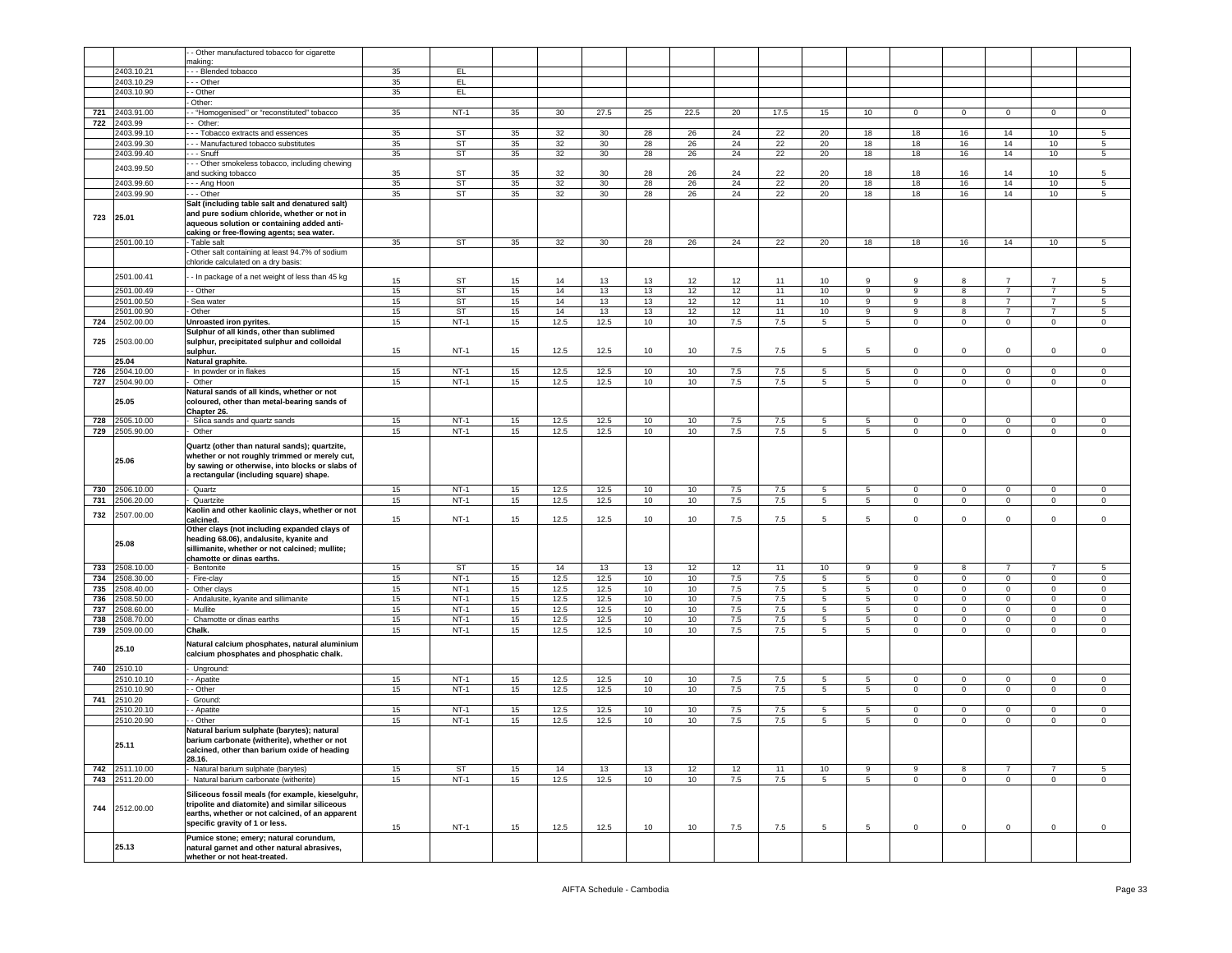| 745        | 2513.10.00               | Pumice stone                                                                                                                                                                                                                                                                                                                                                                                                                                                                       | 15                               | $NT-1$       | 15                               | 12.5                             | 12.5                             | 10             | 10     | 7.5     | 7.5                  | 5                |                   | 0                | $\mathbf 0$             |                                 |                  | $\mathbf 0$      |
|------------|--------------------------|------------------------------------------------------------------------------------------------------------------------------------------------------------------------------------------------------------------------------------------------------------------------------------------------------------------------------------------------------------------------------------------------------------------------------------------------------------------------------------|----------------------------------|--------------|----------------------------------|----------------------------------|----------------------------------|----------------|--------|---------|----------------------|------------------|-------------------|------------------|-------------------------|---------------------------------|------------------|------------------|
| 746        | 2513.20.00               | Emery, natural corundum, natural garnet and                                                                                                                                                                                                                                                                                                                                                                                                                                        |                                  |              |                                  |                                  |                                  |                |        |         |                      |                  |                   |                  |                         |                                 |                  |                  |
| 747        | 2514.00.00               | other natural abrasives<br>Slate, whether or not roughly trimmed or merely<br>cut, by sawing or otherwise, into blocks or                                                                                                                                                                                                                                                                                                                                                          | 15                               | $NT-1$       | 15                               | 12.5                             | 12.5                             | 10             | 10     | 7.5     | 7.5                  | 5                | 5                 | $\mathbf 0$      | $\mathsf 0$             | $\mathbf 0$                     | $\mathbf 0$      | $\mathsf 0$      |
|            | 25.15                    | slabs of a rectangular (including square) shape.<br>Marble, travertine, ecaussine and other<br>calcareous monumental or building stone of an<br>apparent specific gravity of 2.5 or more, and<br>alabaster, whether or not roughly trimmed or<br>merely cut, by sawing or otherwise, into blocks<br>or slabs of a rectangular (including square)<br>shape.                                                                                                                         | $\overline{7}$                   | $NT-1$       | $\overline{7}$                   | $\overline{7}$                   | $\overline{7}$                   | 6              | 6      | 5       | 5                    | 5                | 3                 | $\mathbf 0$      | $\mathbf 0$             | $\mathbf 0$                     | $\mathbf 0$      | $\mathbf 0$      |
|            |                          | Marble and travertine:                                                                                                                                                                                                                                                                                                                                                                                                                                                             |                                  |              |                                  |                                  |                                  |                |        |         |                      |                  |                   |                  |                         |                                 |                  |                  |
| 748        | 2515.11.00               | - Crude or roughly trimmed                                                                                                                                                                                                                                                                                                                                                                                                                                                         | $\overline{7}$                   | $NT-1$       | $\overline{7}$                   | $\overline{7}$                   | $\overline{7}$                   | 6              | 6      | 5       | 5                    | 5                | $\mathbf{3}$      | $\mathbf{O}$     | $\overline{0}$          | $\overline{0}$                  | $\overline{0}$   | $\mathsf 0$      |
| 749        | 2515.12                  | Merely cut, by sawing or otherwise, into blocks<br>or slabs of a rectangular (including square) shape:                                                                                                                                                                                                                                                                                                                                                                             |                                  |              |                                  |                                  |                                  |                |        |         |                      |                  |                   |                  |                         |                                 |                  |                  |
|            | 2515.12.10               | - - - Blocks                                                                                                                                                                                                                                                                                                                                                                                                                                                                       | $\overline{7}$                   | $NT-1$       | $\overline{7}$                   | $\overline{7}$                   | $\overline{7}$                   | 6              | 6      | 5       | 5                    | 5                | 3                 | $\mathbf 0$      | $\mathbf 0$             | $\mathbf{0}$                    | $\mathbf 0$      | $\mathsf 0$      |
|            | 2515.12.20               | -- Slabs<br>Ecaussine and other calcareous monumental or                                                                                                                                                                                                                                                                                                                                                                                                                           | $\overline{7}$                   | $NT-1$       | $\overline{7}$                   | $\overline{7}$                   | $\overline{7}$                   | 6              | 6      | 5       | $5\phantom{.0}$      | 5                | $\mathbf{3}$      | $\mathbf 0$      | $\mathbf 0$             | $\mathsf 0$                     | $\mathsf 0$      | $\mathsf 0$      |
| 750        | 2515.20.00               | puilding stone: alabaster                                                                                                                                                                                                                                                                                                                                                                                                                                                          | $\overline{7}$                   | $NT-1$       | $\overline{7}$                   | $\overline{7}$                   | $\overline{7}$                   | 6              | 6      | 5       | 5                    | 5                | 3                 | $\mathbf 0$      | $\overline{0}$          | $\mathbf 0$                     | $\mathbf 0$      | $\mathsf 0$      |
|            | 25.16                    | Granite, porphyry, basalt, sandstone and other<br>monumental or building stone, whether or not<br>roughly trimmed or merely cut, by sawing or<br>otherwise, into blocks or slabs of a rectangular<br>(including square) shape.                                                                                                                                                                                                                                                     |                                  |              |                                  |                                  |                                  |                |        |         |                      |                  |                   |                  |                         |                                 |                  |                  |
| 751        | 2516.11.00               | Granite:<br>- Crude or roughly trimmed                                                                                                                                                                                                                                                                                                                                                                                                                                             | $\overline{7}$                   | ST           | $\overline{7}$                   | $\overline{7}$                   | $\overline{7}$                   | $\overline{7}$ | 6      | 6       | 6                    | 6                | 5                 | 5                | 5                       | 5                               | 5                | 5                |
| 752        | 2516.12                  | - Merely cut, by sawing or otherwise, into blocks<br>or slabs of a rectangular (including square) shape:                                                                                                                                                                                                                                                                                                                                                                           |                                  |              |                                  |                                  |                                  |                |        |         |                      |                  |                   |                  |                         |                                 |                  |                  |
|            | 2516.12.10               | - - Blocks                                                                                                                                                                                                                                                                                                                                                                                                                                                                         | 7                                | ST           | $\overline{7}$                   | $\overline{7}$                   | $\overline{7}$                   | $\overline{7}$ | 6      | 6       | 6                    | 6                | 5                 | 5                | 5                       | 5                               | 5                | 5                |
|            | 2516.12.20               | - - Slabs                                                                                                                                                                                                                                                                                                                                                                                                                                                                          | $\overline{7}$                   | ST           | $\overline{7}$                   | $\overline{7}$                   | $\overline{7}$                   | $\overline{7}$ | 6      | 6       | $\,6\,$              | 6                | $5\phantom{.0}$   | $5\phantom{.0}$  | $\sqrt{5}$              | 5                               | $\sqrt{5}$       | $\sqrt{5}$       |
| 753<br>754 | 2516.20.00<br>2516.90.00 | Sandstone<br>Other monumental or building stone                                                                                                                                                                                                                                                                                                                                                                                                                                    | $\overline{7}$<br>$\overline{7}$ | ST<br>$NT-1$ | $\overline{7}$<br>$\overline{7}$ | $\overline{7}$<br>$\overline{7}$ | $\overline{7}$<br>$\overline{7}$ | 7<br>6         | 6<br>6 | 6<br>5  | 6<br>$5\phantom{.0}$ | 6<br>$5^{\circ}$ | 5<br>$\mathbf{3}$ | 5<br>$\mathbf 0$ | 5<br>$\overline{0}$     | $5\overline{5}$<br>$\mathbf{0}$ | 5<br>$\mathbf 0$ | 5<br>$\mathsf 0$ |
|            | 25.17                    | Pebbles, gravel, broken or crushed stone, of a<br>kind commonly used for concrete aggregates,<br>for road metalling or for railway or other ballast,<br>shingle and flint, whether or not heat-treated;<br>macadam of slag, dross or similar industrial<br>waste, whether or not incorporating the<br>materials cited in the first part of the heading;<br>tarred macadam; granules, chippings and<br>powder, of stones of heading 25.15 or 25.16,<br>whether or not heat-treated. |                                  |              |                                  |                                  |                                  |                |        |         |                      |                  |                   |                  |                         |                                 |                  |                  |
| 755        | 2517.10.00               | Pebbles, gravel, broken or crushed stone, of a<br>kind commonly used for concrete aggregates, for<br>road metalling or for railway or other ballast,<br>shingle and flint, whether or not heat-treated                                                                                                                                                                                                                                                                             | $\overline{7}$                   | $NT-1$       | $\overline{7}$                   | $\overline{7}$                   | $\overline{7}$                   | $\,6\,$        | 6      | 5       | 5                    | 5                | 3                 | $\mathbf 0$      | $\mathbf 0$             | $\mathbf 0$                     | $\mathbf 0$      | $\mathsf 0$      |
| 756        | 2517.20.00               | Macadam of slag, dross or similar industrial                                                                                                                                                                                                                                                                                                                                                                                                                                       |                                  |              |                                  |                                  |                                  |                |        |         |                      |                  |                   |                  |                         |                                 |                  |                  |
|            |                          | waste, whether or not incorporating the materials<br>cited in subheading 2517.10                                                                                                                                                                                                                                                                                                                                                                                                   | $\overline{7}$                   | $NT-1$       | $\overline{7}$                   | $\overline{7}$                   | $\overline{7}$                   | 6              | 6      | 5       | 5                    | 5                | 3                 | 0                | $\overline{\mathbf{0}}$ | $\mathbf 0$                     | $\mathbf 0$      | 0                |
|            | 757 2517.30.00           | Tarred macadam                                                                                                                                                                                                                                                                                                                                                                                                                                                                     | $\overline{7}$                   | $NT-1$       | $\overline{7}$                   | $\overline{7}$                   | $\overline{7}$                   | 6              | 6      | 5       | $5\overline{)}$      | 5                | $\overline{3}$    | $\mathbf 0$      | $\overline{0}$          | $\mathbf{0}$                    | $\overline{0}$   | $\mathbf 0$      |
|            |                          | Granules, chippings and powder, of stones of<br>heading 25.15 or 25.16, whether or not heat-<br>treated:                                                                                                                                                                                                                                                                                                                                                                           |                                  |              |                                  |                                  |                                  |                |        |         |                      |                  |                   |                  |                         |                                 |                  |                  |
| 758        | 2517.41.00               | - Of marble                                                                                                                                                                                                                                                                                                                                                                                                                                                                        | $\overline{7}$<br>$\overline{7}$ | $NT-1$       | $\overline{7}$<br>$\overline{7}$ | $\overline{7}$<br>$\overline{7}$ | $\overline{7}$<br>$\overline{7}$ | 6              | 6      | 5       | 5                    | 5                | 3                 | $\mathbf 0$      | $\mathbf 0$             | $\mathbf{0}$                    | 0                | 0                |
| 759        | 2517.49.00<br>25.18      | - Other<br>Dolomite, whether or not calcined or sintered,<br>including dolomite roughly trimmed or merely<br>cut, by sawing or otherwise, into blocks or<br>slabs of a rectangular (including square) shape;<br>dolomite ramming mix                                                                                                                                                                                                                                               |                                  | $NT-1$       |                                  |                                  |                                  | 6              | 6      | 5       | $5\phantom{.0}$      | 5                | $\mathbf{3}$      | $\mathbf 0$      | $\mathbf 0$             | $\mathbf{0}$                    | $\mathsf 0$      | $\mathsf 0$      |
| 760        | 2518.10.00               | Dolomite, not calcined or sintered                                                                                                                                                                                                                                                                                                                                                                                                                                                 | 15                               | $NT-1$       | 15                               | 12.5                             | 12.5                             | 10             | 10     | $7.5\,$ | $7.5\,$              | 5                | 5                 | $\mathbf 0$      | $\mathbf 0$             | $\mathbf 0$                     | $\mathbf 0$      | $\mathsf 0$      |
| 761        | 2518.20.00               | Calcined or sintered dolomite                                                                                                                                                                                                                                                                                                                                                                                                                                                      | 15                               | $NT-1$       | 15                               | 12.5                             | 12.5                             | 10             | 10     | 7.5     | 7.5                  | 5                | 5                 | $\mathsf 0$      | $\overline{0}$          | $\mathbf 0$                     | $\mathbf 0$      | $\mathsf 0$      |
| 762        | 2518.30.00<br>25.19      | Dolomite ramming mix<br>Natural magnesium carbonate (magnesite);<br>fused magnesia; dead-burned (sintered)<br>magnesia, whether or not containing small<br>quantities of other oxides added before<br>sintering; other magnesium oxide, whether or<br>not pure.                                                                                                                                                                                                                    | 15                               | $NT-1$       | 15                               | 12.5                             | 12.5                             | 10             | 10     | 7.5     | 7.5                  | 5                | 5                 | $\mathbf 0$      | $\overline{0}$          | $\mathbf 0$                     | $\Omega$         | $\mathbf 0$      |
|            | 763 2519.10.00           | Natural magnesium carbonate (magnesite)                                                                                                                                                                                                                                                                                                                                                                                                                                            | 15                               | $NT-1$       | 15                               | 12.5                             | 12.5                             | 10             | 10     | 7.5     | 7.5                  | 5                | $5^{\circ}$       | $\overline{0}$   | $\mathbf 0$             | $\overline{0}$                  | $\overline{0}$   | $\circ$          |
|            | 764 2519.90.00<br>25.20  | Other<br>Gypsum; anhydrite; plasters (consisting of<br>calcined gypsum or calcium sulphate) whether<br>or not coloured, with or without small quantities<br>of accelerators or retarders.                                                                                                                                                                                                                                                                                          | 15                               | $NT-1$       | 15                               | 12.5                             | 12.5                             | 10             | 10     | 7.5     | 7.5                  | $5^{\circ}$      | 5 <sub>5</sub>    | $\mathbf{O}$     | $\overline{0}$          | $\overline{0}$                  | $\mathbf 0$      | $\circ$          |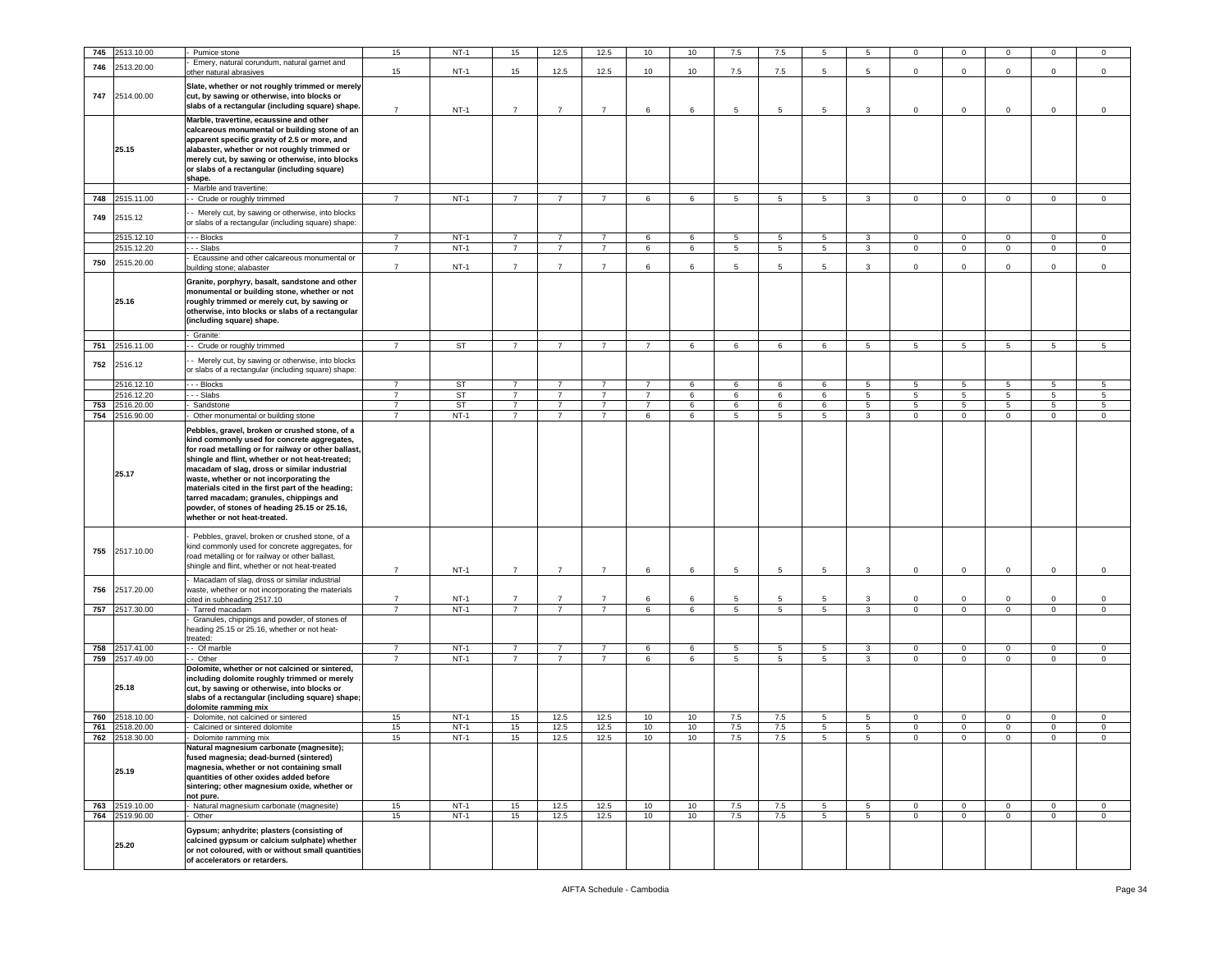| 765 | 2520.10.00     | Gypsum; anhydrite                                              |                                  | <b>NT-1</b>      |                                  |                                  |                                  | 6              | 6      | 5                    |                 |                 |                   | $\Omega$         | 0                             |                   |                  | 0                   |
|-----|----------------|----------------------------------------------------------------|----------------------------------|------------------|----------------------------------|----------------------------------|----------------------------------|----------------|--------|----------------------|-----------------|-----------------|-------------------|------------------|-------------------------------|-------------------|------------------|---------------------|
| 766 | 520.20         | Plasters:                                                      |                                  |                  |                                  |                                  |                                  |                |        |                      |                 |                 |                   |                  |                               |                   |                  |                     |
|     |                |                                                                |                                  |                  |                                  |                                  |                                  |                |        |                      |                 |                 |                   |                  |                               |                   |                  |                     |
|     | 2520.20.10     | - Of a kind suitable for use in dentistry                      | 7                                | $NT-1$           | $\overline{7}$                   | 7                                | $\overline{7}$                   | 6              | 6      | 5                    | 5               | 5               | 3                 | $\mathbf{0}$     | $\overline{0}$                | $\mathbf{0}$      | 0                | $\mathbf 0$         |
|     | 2520.20.90     | - Other                                                        | $\overline{7}$                   | $NT-1$           | $\overline{7}$                   | $\overline{7}$                   | $\overline{7}$                   | 6              | 6      | 5                    | 5               | 5               | $\mathbf{3}$      | $\circ$          | $\mathbf 0$                   | $\circ$           | $\mathbf 0$      | $\mathbf 0$         |
|     |                |                                                                |                                  |                  |                                  |                                  |                                  |                |        |                      |                 |                 |                   |                  |                               |                   |                  |                     |
|     |                | Limestone flux; limestone and other calcareous                 |                                  |                  |                                  |                                  |                                  |                |        |                      |                 |                 |                   |                  |                               |                   |                  |                     |
| 767 | 2521.00.00     | stone, of a kind used for the manufacture of                   |                                  |                  |                                  |                                  |                                  |                |        |                      |                 |                 |                   |                  |                               |                   |                  |                     |
|     |                |                                                                |                                  |                  |                                  |                                  |                                  |                |        |                      |                 |                 |                   |                  |                               |                   |                  |                     |
|     |                | lime or cement.                                                | $\overline{7}$                   | $NT-1$           | $\overline{7}$                   | $\overline{7}$                   | $\overline{7}$                   | 6              | 6      | 5                    | 5               | $5\overline{5}$ | 3                 | $\mathbf 0$      | $^{\circ}$                    | $\mathbf 0$       | $\mathbf 0$      | $\mathsf 0$         |
|     |                | Quicklime, slaked lime and hydraulic lime, other               |                                  |                  |                                  |                                  |                                  |                |        |                      |                 |                 |                   |                  |                               |                   |                  |                     |
|     |                |                                                                |                                  |                  |                                  |                                  |                                  |                |        |                      |                 |                 |                   |                  |                               |                   |                  |                     |
|     | 25.22          | than calcium oxide and hydroxide of heading                    |                                  |                  |                                  |                                  |                                  |                |        |                      |                 |                 |                   |                  |                               |                   |                  |                     |
|     |                | 28.25.                                                         |                                  |                  |                                  |                                  |                                  |                |        |                      |                 |                 |                   |                  |                               |                   |                  |                     |
| 768 | 522.10.00      |                                                                | $\overline{7}$                   | $NT-1$           | $\overline{7}$                   |                                  |                                  |                |        | 5                    | 5               | 5               | 3                 |                  |                               |                   |                  |                     |
|     |                | Quicklime                                                      |                                  |                  |                                  |                                  |                                  | 6              | 6      |                      |                 |                 |                   | 0                | $\mathbf 0$                   | 0                 | 0                | 0                   |
| 769 | 2522.20.00     | Slaked lime                                                    | $\overline{7}$                   | $NT-1$           | $\overline{7}$                   | $\overline{7}$                   | $\overline{7}$                   | 6              | 6      | 5                    | $5\phantom{.0}$ | 5               | 3                 | $\mathbf 0$      | $\mathbf 0$                   | $\circ$           | $\mathbf 0$      | $\mathsf{O}\xspace$ |
|     |                |                                                                |                                  |                  |                                  |                                  |                                  |                |        |                      |                 |                 |                   |                  |                               |                   |                  |                     |
| 770 | 2522.30.00     | - Hydraulic lime                                               | $\overline{7}$                   | $NT-1$           | $\overline{7}$                   | $\overline{7}$                   | $\overline{7}$                   | 6              | 6      | 5                    | 5               | 5               | $\mathbf{3}$      | $\mathbf 0$      | $\mathbf 0$                   | $\circ$           | $\mathbf 0$      | $\mathbf 0$         |
|     |                | Portland cement, aluminous cement, slag                        |                                  |                  |                                  |                                  |                                  |                |        |                      |                 |                 |                   |                  |                               |                   |                  |                     |
|     |                |                                                                |                                  |                  |                                  |                                  |                                  |                |        |                      |                 |                 |                   |                  |                               |                   |                  |                     |
|     | 25.23          | cement, supersulphate cement and similar                       |                                  |                  |                                  |                                  |                                  |                |        |                      |                 |                 |                   |                  |                               |                   |                  |                     |
|     |                | hydraulic cements, whether or not coloured or                  |                                  |                  |                                  |                                  |                                  |                |        |                      |                 |                 |                   |                  |                               |                   |                  |                     |
|     |                |                                                                |                                  |                  |                                  |                                  |                                  |                |        |                      |                 |                 |                   |                  |                               |                   |                  |                     |
|     |                | in the form of clinkers.                                       |                                  |                  |                                  |                                  |                                  |                |        |                      |                 |                 |                   |                  |                               |                   |                  |                     |
| 771 | 2523.10        | Cement clinkers:                                               |                                  |                  |                                  |                                  |                                  |                |        |                      |                 |                 |                   |                  |                               |                   |                  |                     |
|     |                |                                                                |                                  |                  |                                  |                                  |                                  |                |        |                      |                 |                 |                   |                  |                               |                   |                  |                     |
|     | 2523.10.10     | - Of a kind used in the manufacture of white                   |                                  |                  |                                  |                                  |                                  |                |        |                      |                 |                 |                   |                  |                               |                   |                  |                     |
|     |                | ement                                                          | 15                               | ST               | 15                               | 14                               | 13                               | 13             | 12     | 12                   | 11              | 10              | 9                 | 9                | 8                             | $\overline{7}$    | $\overline{7}$   | 5                   |
|     |                |                                                                |                                  |                  |                                  |                                  |                                  |                |        |                      |                 |                 |                   |                  |                               |                   |                  |                     |
|     | 2523.10.90     | - Other                                                        | 15                               | ST               | 15                               | 14                               | 13                               | 13             | 12     | 12                   | 11              | 10              | 9                 | 9                | 8                             | $\overline{7}$    | $\overline{7}$   | 5                   |
|     |                | Portland cement:                                               |                                  |                  |                                  |                                  |                                  |                |        |                      |                 |                 |                   |                  |                               |                   |                  |                     |
|     |                |                                                                |                                  |                  |                                  |                                  |                                  |                |        |                      |                 |                 |                   |                  |                               |                   |                  |                     |
| 772 | 2523.21.00     | - White cement, whether or not artificially                    |                                  |                  |                                  |                                  |                                  |                |        |                      |                 |                 |                   |                  |                               |                   |                  |                     |
|     |                | coloured                                                       | 15                               | $NT-1$           | 15                               | 12.5                             | 12.5                             | 10             | 10     | 7.5                  | 7.5             | 5               | 5                 | $\mathbf 0$      | $\mathbf 0$                   | $\mathbf 0$       | $\mathbf 0$      | $\mathsf 0$         |
|     |                |                                                                |                                  |                  |                                  |                                  |                                  |                |        |                      |                 |                 |                   |                  |                               |                   |                  |                     |
| 773 | 2523.29        | $-$ Other:                                                     |                                  |                  |                                  |                                  |                                  |                |        |                      |                 |                 |                   |                  |                               |                   |                  |                     |
|     | 523.29.10      | - - Coloured cement                                            | 15                               | $NT-1$           | 15                               | 12.5                             | 12.5                             | 10             | 10     | 7.5                  | 7.5             | 5               | 5                 | $\mathbf 0$      | $\mathbf 0$                   | $\mathbf 0$       | $\mathbf 0$      | 0                   |
|     |                |                                                                |                                  |                  |                                  |                                  |                                  |                |        |                      |                 |                 |                   |                  |                               |                   |                  |                     |
|     | 2523.29.90     | - - Other                                                      | 15                               | $NT-1$           | 15                               | 12.5                             | 12.5                             | 10             | 10     | 7.5                  | 7.5             | 5               | $5\phantom{.0}$   | $\mathbf 0$      | $\mathbf 0$                   | $\mathbf 0$       | $\mathbf 0$      | $\mathsf 0$         |
| 774 | 2523.30.00     | Aluminous cement                                               | 15                               | $NT-1$           | 15                               | 12.5                             | 12.5                             | 10             | 10     | 7.5                  | 7.5             | 5               | 5                 | $\circ$          | $\mathbf 0$                   | $\overline{0}$    | $\mathbf 0$      | $\mathbf 0$         |
|     |                |                                                                |                                  |                  |                                  |                                  |                                  |                |        |                      |                 |                 |                   |                  |                               |                   |                  |                     |
| 775 | 2523.90.00     | Other hydraulic cements                                        | 15                               | $NT-1$           | 15                               | 12.5                             | 12.5                             | 10             | 10     | 7.5                  | 7.5             | 5               | 5 <sub>5</sub>    | $\mathbf{0}$     | $\mathbf 0$                   | $\circ$           | $\mathbf 0$      | 0                   |
|     | 25.24          | Asbestos.                                                      |                                  |                  |                                  |                                  |                                  |                |        |                      |                 |                 |                   |                  |                               |                   |                  |                     |
|     |                |                                                                |                                  |                  |                                  |                                  |                                  |                |        |                      |                 |                 |                   |                  |                               |                   |                  |                     |
| 776 | 2524.10.00     | Crocidolite                                                    | $\overline{7}$                   | $NT-1$           | $\overline{7}$                   | $\overline{7}$                   | $\overline{7}$                   | 6              | 6      | 5                    | 5               | 5               | 3                 | $\mathbf 0$      | $\mathbf 0$                   | $\mathbf 0$       | $\mathbf 0$      | 0                   |
| 777 | 2524.90.00     | - Other                                                        | $\overline{7}$                   | $NT-1$           | $\overline{7}$                   | $\overline{7}$                   | $\overline{7}$                   | 6              | 6      | 5                    | $5\phantom{.0}$ | 5               | 3                 | $\circ$          | $\mathbf 0$                   | $\mathbf{0}$      | $\mathbf 0$      | $\mathbf 0$         |
|     |                |                                                                |                                  |                  |                                  |                                  |                                  |                |        |                      |                 |                 |                   |                  |                               |                   |                  |                     |
|     | 25.25          | Mica, including splittings; mica waste.                        |                                  |                  |                                  |                                  |                                  |                |        |                      |                 |                 |                   |                  |                               |                   |                  |                     |
|     |                | Crude mica and mica rifted into sheets or                      |                                  |                  |                                  |                                  |                                  |                |        |                      |                 |                 |                   |                  |                               |                   |                  |                     |
| 778 | 2525.10.00     |                                                                |                                  |                  |                                  |                                  |                                  |                |        |                      |                 |                 |                   |                  |                               |                   |                  |                     |
|     |                | splittings                                                     | $\overline{7}$                   | $NT-1$           | $\overline{7}$                   | $\overline{7}$                   | $\overline{7}$                   | 6              | 6      | 5                    | 5               | 5               | 3                 | $\Omega$         | $\Omega$                      | $\Omega$          | $\Omega$         | 0                   |
| 779 | !525.20.00     | - Mica powder                                                  | $\overline{7}$                   | $NT-1$           | $\overline{7}$                   | $\overline{7}$                   | $\overline{7}$                   | 6              | 6      | 5                    | 5               | 5               | $\mathbf{3}$      | $\circ$          | $\mathbf 0$                   | $\circ$           | $\mathbf 0$      | $\,0\,$             |
|     |                |                                                                |                                  |                  |                                  |                                  |                                  |                |        |                      |                 |                 |                   |                  |                               |                   |                  |                     |
| 780 | !525.30.00     | Mica waste                                                     | $\overline{7}$                   | $NT-1$           | $\overline{7}$                   | $\overline{7}$                   | $\overline{7}$                   | 6              | 6      | 5                    | 5               | 5               | 3                 | 0                | $\mathbf 0$                   | $\mathbf 0$       | 0                | $\mathsf 0$         |
|     |                |                                                                |                                  |                  |                                  |                                  |                                  |                |        |                      |                 |                 |                   |                  |                               |                   |                  |                     |
|     |                | Natural steatite, whether or not roughly                       |                                  |                  |                                  |                                  |                                  |                |        |                      |                 |                 |                   |                  |                               |                   |                  |                     |
|     |                | trimmed or merely cut, by sawing or otherwise,                 |                                  |                  |                                  |                                  |                                  |                |        |                      |                 |                 |                   |                  |                               |                   |                  |                     |
|     | 25.26          |                                                                |                                  |                  |                                  |                                  |                                  |                |        |                      |                 |                 |                   |                  |                               |                   |                  |                     |
|     |                | into blocks or slabs of a rectangular (including               |                                  |                  |                                  |                                  |                                  |                |        |                      |                 |                 |                   |                  |                               |                   |                  |                     |
|     |                | square) shape; talc.                                           |                                  |                  |                                  |                                  |                                  |                |        |                      |                 |                 |                   |                  |                               |                   |                  |                     |
| 781 | 2526.10.00     | - Not crushed, not powdered                                    | 15                               | $NT-1$           | 15                               | 12.5                             | 12.5                             | 10             | 10     | 7.5                  | 7.5             | 5               | 5                 | $\mathbf{0}$     | $\overline{0}$                | $\overline{0}$    | $\mathbf{0}$     | $\circ$             |
|     |                |                                                                |                                  |                  |                                  |                                  |                                  |                |        |                      |                 |                 |                   |                  |                               |                   |                  |                     |
|     | 2526.20        | Crushed or powdered:                                           |                                  |                  |                                  |                                  |                                  |                |        |                      |                 |                 |                   |                  |                               |                   |                  |                     |
| 782 |                |                                                                |                                  |                  |                                  |                                  |                                  |                |        |                      |                 |                 |                   |                  |                               |                   |                  |                     |
|     |                |                                                                |                                  |                  |                                  |                                  |                                  |                |        |                      |                 |                 |                   |                  |                               |                   |                  |                     |
|     | 2526.20.10     | - Talc powder                                                  | 15                               | $NT-1$           | 15                               | 12.5                             | 12.5                             | 10             | 10     | 7.5                  | 7.5             | 5               | $\overline{5}$    | $\mathbf{0}$     | $\mathbf 0$                   | $\mathbf{0}$      | $\mathbf 0$      | 0                   |
|     |                |                                                                |                                  |                  |                                  |                                  |                                  |                |        |                      |                 |                 |                   |                  |                               |                   |                  |                     |
|     | 2526.20.90     | - Other                                                        | 15                               | $NT-1$           | 15                               | 12.5                             | 12.5                             | 10             | 10     | 7.5                  | 7.5             | 5               | $5^{\circ}$       | $\mathbf 0$      | $\mathbf 0$                   | $\circ$           | $\mathbf 0$      | $\mathbf 0$         |
|     |                | Natural borates and concentrates thereof                       |                                  |                  |                                  |                                  |                                  |                |        |                      |                 |                 |                   |                  |                               |                   |                  |                     |
|     |                | (whether or not calcined), but not including                   |                                  |                  |                                  |                                  |                                  |                |        |                      |                 |                 |                   |                  |                               |                   |                  |                     |
|     |                |                                                                |                                  |                  |                                  |                                  |                                  |                |        |                      |                 |                 |                   |                  |                               |                   |                  |                     |
|     | 25.28          | borates separated from natural brine; natural                  |                                  |                  |                                  |                                  |                                  |                |        |                      |                 |                 |                   |                  |                               |                   |                  |                     |
|     |                | boric acid containing not more than 85% of                     |                                  |                  |                                  |                                  |                                  |                |        |                      |                 |                 |                   |                  |                               |                   |                  |                     |
|     |                |                                                                |                                  |                  |                                  |                                  |                                  |                |        |                      |                 |                 |                   |                  |                               |                   |                  |                     |
|     |                | H <sub>3</sub> B0 <sub>3</sub> calculated on the dry weight.   |                                  |                  |                                  |                                  |                                  |                |        |                      |                 |                 |                   |                  |                               |                   |                  |                     |
|     |                | Natural sodium borates and concentrates thereof                |                                  |                  |                                  |                                  |                                  |                |        |                      |                 |                 |                   |                  |                               |                   |                  |                     |
| 783 | 2528.10.00     |                                                                |                                  |                  |                                  |                                  |                                  |                |        |                      |                 |                 |                   |                  |                               |                   |                  |                     |
|     |                | whether or not calcined)                                       | 15                               | $NT-1$           | 15                               | 12.5                             | 12.5                             | 10             | 10     | 7.5                  | 7.5             | 5               | 5                 | $\mathbf 0$      | $\mathbf 0$                   | $\mathbf 0$       | $\mathbf 0$      | $\,0\,$             |
| 784 | !528.90.00     | Other                                                          | 15                               | $NT-1$           | 15                               | 12.5                             | 12.5                             | 10             | 10     | 7.5                  | 7.5             | 5               | $5^{\circ}$       | 0                | $\mathbf 0$                   | $\overline{0}$    | $\mathbf 0$      | 0                   |
|     |                |                                                                |                                  |                  |                                  |                                  |                                  |                |        |                      |                 |                 |                   |                  |                               |                   |                  |                     |
|     | 25.29          | Feldspar; leucite; nepheline and nepheline                     |                                  |                  |                                  |                                  |                                  |                |        |                      |                 |                 |                   |                  |                               |                   |                  |                     |
|     |                | syenite; fluorspar.                                            |                                  |                  |                                  |                                  |                                  |                |        |                      |                 |                 |                   |                  |                               |                   |                  |                     |
| 785 | 2529.10.00     | Feldspar                                                       | 15                               | $NT-1$           | 15                               | 12.5                             | 12.5                             | 10             | 10     | 7.5                  | 7.5             | $5\phantom{.0}$ | $5\overline{5}$   | $\mathbf 0$      | $\mathbf 0$                   | $\overline{0}$    | $\overline{0}$   | $\circ$             |
|     |                |                                                                |                                  |                  |                                  |                                  |                                  |                |        |                      |                 |                 |                   |                  |                               |                   |                  |                     |
|     |                | - Fluorspar:                                                   |                                  |                  |                                  |                                  |                                  |                |        |                      |                 |                 |                   |                  |                               |                   |                  |                     |
|     |                | - Containing by weight 97% or less of calcium                  |                                  |                  |                                  |                                  |                                  |                |        |                      |                 |                 |                   |                  |                               |                   |                  |                     |
| 786 | 2529.21.00     | fluoride                                                       | 15                               | $NT-1$           | 15                               | 12.5                             | 12.5                             | 10             | 10     | 7.5                  | 7.5             | 5               | 5                 | 0                | $\mathbf 0$                   | $\mathbf 0$       | $\Omega$         | $\mathsf 0$         |
|     |                |                                                                |                                  |                  |                                  |                                  |                                  |                |        |                      |                 |                 |                   |                  |                               |                   |                  |                     |
|     |                | - Containing by weight more than 97% of calcium                |                                  |                  |                                  |                                  |                                  |                |        |                      |                 |                 |                   |                  |                               |                   |                  |                     |
| 787 | 2529.22.00     | fluoride                                                       | 15                               | $NT-1$           | 15                               | 12.5                             | 12.5                             | 10             | 10     | 7.5                  | 7.5             | $5\overline{5}$ | 5                 | $\mathbf 0$      | $^{\circ}$                    | $\mathbf 0$       | $\mathbf 0$      | $\mathsf 0$         |
|     |                |                                                                |                                  |                  |                                  |                                  |                                  |                |        |                      |                 |                 |                   |                  |                               |                   |                  |                     |
| 788 | !529.30.00     | Leucite; nepheline and nepheline syenite                       | 15                               | $NT-1$           | 15                               | 12.5                             | 12.5                             | 10             | 10     | $7.5\,$              | 7.5             | 5               | 5                 | $\mathbf 0$      | $\mathbf 0$                   | $\mathbf 0$       | $\mathbf 0$      | $\mathsf 0$         |
|     |                | Mineral substances not elsewhere specified or                  |                                  |                  |                                  |                                  |                                  |                |        |                      |                 |                 |                   |                  |                               |                   |                  |                     |
|     | 25.30          |                                                                |                                  |                  |                                  |                                  |                                  |                |        |                      |                 |                 |                   |                  |                               |                   |                  |                     |
|     |                | included.                                                      |                                  |                  |                                  |                                  |                                  |                |        |                      |                 |                 |                   |                  |                               |                   |                  |                     |
|     |                |                                                                |                                  |                  |                                  |                                  |                                  |                |        |                      |                 |                 |                   |                  |                               |                   |                  |                     |
| 789 | 2530.10.00     | Vermiculite, perlite and chlorites, unexpanded                 |                                  |                  |                                  |                                  |                                  |                |        |                      |                 |                 |                   |                  |                               |                   |                  |                     |
|     |                |                                                                | 15                               | $NT-1$           | 15                               | 12.5                             | 12.5                             | 10             | 10     | 7.5                  | 7.5             | 5               | 5                 | $\circ$          | $\mathbf 0$                   | 0                 | $\mathbf 0$      | $\,0\,$             |
|     |                | Kieserite, epsomite (natural magnesium                         |                                  |                  |                                  |                                  |                                  |                |        |                      |                 |                 |                   |                  |                               |                   |                  |                     |
| 790 | 2530.20        |                                                                |                                  |                  |                                  |                                  |                                  |                |        |                      |                 |                 |                   |                  |                               |                   |                  |                     |
|     |                | sulphates)                                                     |                                  |                  |                                  |                                  |                                  |                |        |                      |                 |                 |                   |                  |                               |                   |                  |                     |
|     | 2530.20.10     | - Kieserite                                                    | 15                               | <b>NT-1</b>      | 15                               | 12.5                             | 12.5                             | 10             | 10     | 7.5                  | 7.5             | 5               | 5                 | $^{\circ}$       | $\mathbf 0$                   | 0                 | $\Omega$         | 0                   |
|     |                |                                                                |                                  |                  |                                  |                                  |                                  |                |        |                      |                 |                 |                   |                  |                               |                   |                  |                     |
|     | 2530.20.20     | - Epsomite                                                     | 15                               | $NT-1$           | 15                               | 12.5                             | 12.5                             | 10             | 10     | 7.5                  | 7.5             | 5               | 5                 | $\mathbf 0$      | $^{\circ}$                    | $\mathbf 0$       | $\Omega$         | $\mathbf 0$         |
| 791 | 2530.90.00     | Other                                                          | 15                               | $NT-1$           | 15                               | 12.5                             | 12.5                             | 10             | 10     | 7.5                  | 7.5             | $\overline{5}$  | 5                 | $\mathbf 0$      | $\overline{0}$                | $\mathbf 0$       | $\mathbf 0$      | $\mathbf 0$         |
|     |                |                                                                |                                  |                  |                                  |                                  |                                  |                |        |                      |                 |                 |                   |                  |                               |                   |                  |                     |
|     |                | Iron ores and concentrates, including roasted                  |                                  |                  |                                  |                                  |                                  |                |        |                      |                 |                 |                   |                  |                               |                   |                  |                     |
|     | 26.01          | iron pyrites.                                                  |                                  |                  |                                  |                                  |                                  |                |        |                      |                 |                 |                   |                  |                               |                   |                  |                     |
|     |                |                                                                |                                  |                  |                                  |                                  |                                  |                |        |                      |                 |                 |                   |                  |                               |                   |                  |                     |
|     |                | Iron ores and concentrates, other than roasted                 |                                  |                  |                                  |                                  |                                  |                |        |                      |                 |                 |                   |                  |                               |                   |                  |                     |
|     |                | iron pyrites:                                                  |                                  |                  |                                  |                                  |                                  |                |        |                      |                 |                 |                   |                  |                               |                   |                  |                     |
|     |                |                                                                |                                  |                  |                                  |                                  |                                  |                |        |                      |                 |                 |                   |                  |                               |                   |                  |                     |
|     | 792 2601.11.00 | - Non-agglomerated                                             | $\overline{7}$                   | ST               | $\overline{7}$                   | $\overline{7}$                   | $\overline{7}$                   | $\overline{7}$ | 6      | 6                    | 6               | 6               | 5                 | 5                | $5\overline{5}$               | 5                 | 5                | 5                   |
| 793 | 2601.12.00     | - - Agglomerated                                               | $\overline{7}$                   | ST               | $\overline{7}$                   | $\overline{7}$                   | $\overline{7}$                   | $\overline{7}$ | 6      | 6                    | 6               | 6               | 5 <sub>5</sub>    | 5 <sub>5</sub>   | 5                             | 5 <sub>5</sub>    | 5                | 5                   |
|     |                |                                                                |                                  |                  |                                  |                                  |                                  |                |        |                      |                 |                 |                   |                  |                               |                   |                  |                     |
| 794 | 2601.20.00     | - Roasted iron pyrites                                         | $\overline{7}$                   | $NT-1$           | $\overline{7}$                   | $\overline{7}$                   | $\overline{7}$                   | 6              | 6      | 5                    | 5               | 5               | $\mathbf{3}$      | $\circ$          | $\mathbf{0}$                  | $\mathbf{0}$      | $\mathbf{0}$     | $\mathbf 0$         |
|     |                |                                                                |                                  |                  |                                  |                                  |                                  |                |        |                      |                 |                 |                   |                  |                               |                   |                  |                     |
|     |                | Manganese ores and concentrates, including                     |                                  |                  |                                  |                                  |                                  |                |        |                      |                 |                 |                   |                  |                               |                   |                  |                     |
|     |                | ferruginous manganese ores and concentrates                    |                                  |                  |                                  |                                  |                                  |                |        |                      |                 |                 |                   |                  |                               |                   |                  |                     |
| 795 | 2602.00.00     | with a manganese content of 20% or more.                       |                                  |                  |                                  |                                  |                                  |                |        |                      |                 |                 |                   |                  |                               |                   |                  |                     |
|     |                |                                                                |                                  |                  |                                  |                                  |                                  |                |        |                      |                 |                 |                   |                  |                               |                   |                  |                     |
|     | 796 2603.00.00 | calculated on the dry weight.<br>Copper ores and concentrates. | $\overline{7}$<br>$\overline{7}$ | $NT-1$<br>$NT-1$ | $\overline{7}$<br>$\overline{7}$ | $\overline{7}$<br>$\overline{7}$ | $\overline{7}$<br>$\overline{7}$ | 6<br>6         | 6<br>6 | 5<br>$5\overline{5}$ | 5<br>5          | 5<br>5          | 3<br>$\mathbf{3}$ | 0<br>$\mathbf 0$ | $\mathbf 0$<br>$\overline{0}$ | 0<br>$\mathbf{0}$ | 0<br>$\mathbf 0$ | 0<br>$\circ$        |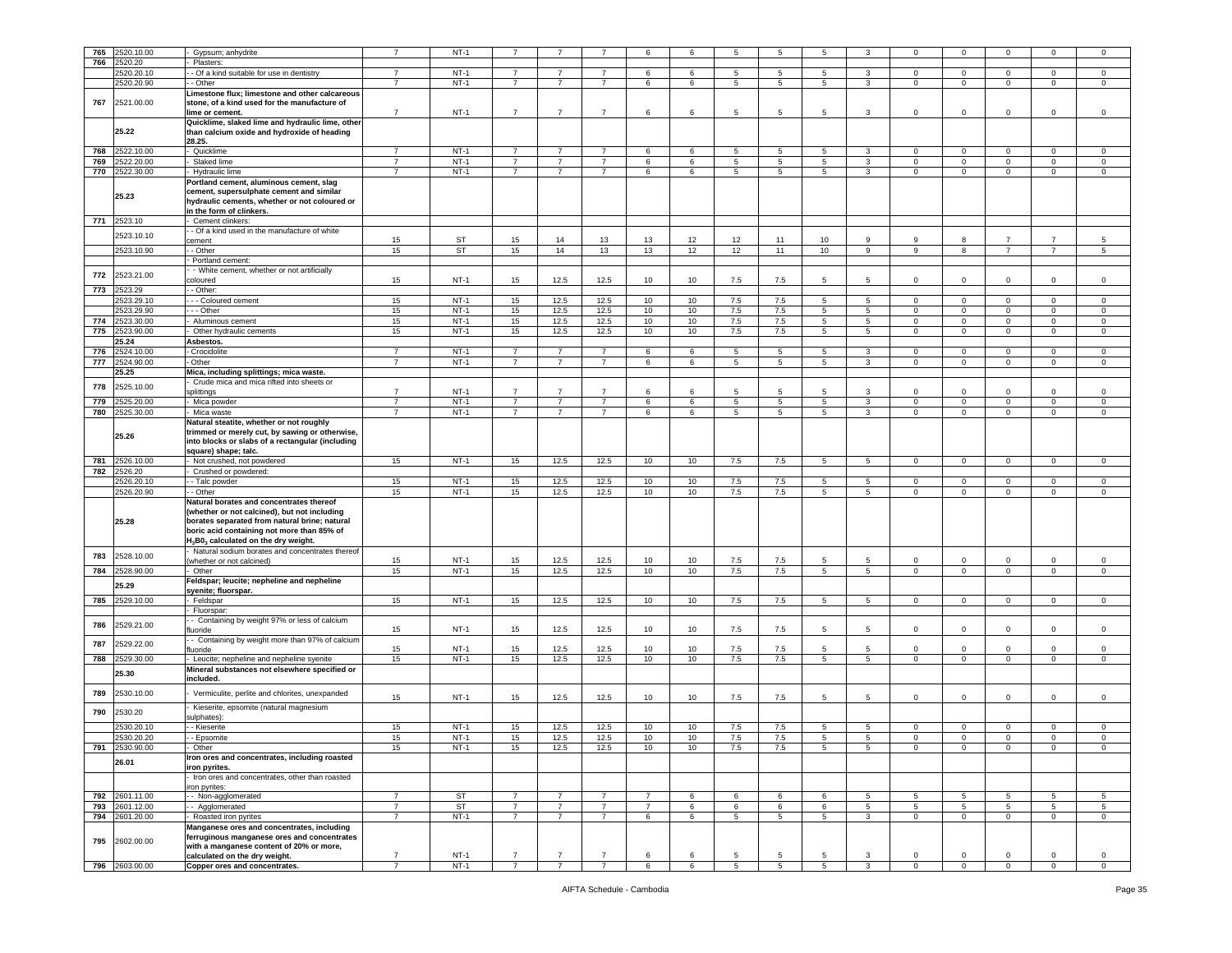| 797 | 2604.00.00     | Nickel ores and concentrates.                          |                | $NT-1$    | $\overline{7}$ | $\overline{7}$ |                | 6              | 6            | 5           | 5               | 5           | 3               | $\mathbf 0$  | $\mathsf 0$             |                 |             |              |
|-----|----------------|--------------------------------------------------------|----------------|-----------|----------------|----------------|----------------|----------------|--------------|-------------|-----------------|-------------|-----------------|--------------|-------------------------|-----------------|-------------|--------------|
|     |                |                                                        | $\overline{7}$ |           |                |                |                |                |              |             |                 |             |                 |              |                         | $\mathbf 0$     | 0           | 0            |
| 798 | 00.00.00       | <b>Cobalt ores and concentrates.</b>                   | $\overline{7}$ | $NT-1$    | $\overline{7}$ | $\overline{7}$ | $\overline{7}$ | 6              | 6            | 5           | $5\phantom{.0}$ | 5           | 3               | $\circ$      | $\mathbf 0$             | $\mathbf 0$     | $\mathbf 0$ | $\mathsf 0$  |
| 799 | 2606.00.00     | Aluminium ores and concentrates.                       | $\overline{7}$ | <b>ST</b> | $\overline{7}$ | 7              | $\overline{7}$ | 7              | 6            | 6           | 6               | 6           | 5               | 5            | 5                       | 5               | 5           | 5            |
| 800 | 2607.00.00     | Lead ores and concentrates.                            | $\overline{7}$ | <b>ST</b> | $\overline{7}$ | $\overline{7}$ | $\overline{7}$ | $\overline{7}$ | 6            | 6           | 6               | 6           | 5               | 5            | 5                       | $5\overline{5}$ | 5           | 5            |
| 801 | 2608.00.00     | Zinc ores and concentrates.                            | $\overline{7}$ | <b>ST</b> | $\overline{7}$ | $\overline{7}$ | $\overline{7}$ | $\overline{7}$ | 6            | 6           | 6               | 6           | $5\overline{)}$ | 5            | 5                       | $5\overline{)}$ | 5           | 5            |
|     |                |                                                        | $\overline{7}$ | $NT-1$    | $\overline{7}$ |                | $\overline{7}$ |                |              |             | 5               |             |                 |              |                         |                 |             |              |
| 802 | 00.00.00       | Tin ores and concentrates.                             |                |           |                | $\overline{7}$ |                | 6              | 6            | 5           |                 | 5           | 3               | $\mathbf 0$  | $\mathbf 0$             | $\mathbf{0}$    | $\mathbf 0$ | 0            |
| 803 | 2610.00.00     | Chromium ores and concentrates.                        | $\overline{7}$ | <b>ST</b> | $\overline{7}$ | $\overline{7}$ | $\overline{7}$ | $\overline{7}$ | 6            | 6           | 6               | 6           | 5               | 5            | 5                       | 5               | 5           | 5            |
| 804 | 2611.00.00     | Tungsten ores and concentrates.                        | $\overline{7}$ | $NT-1$    | $\overline{7}$ | 7              | $\overline{7}$ | 6              | 6            | 5           | 5               | 5           | $\mathbf{3}$    | $\mathbf 0$  | $\mathbf 0$             | $\mathbf{0}$    | 0           | $\mathbf 0$  |
|     | 26.12          | Uranium or thorium ores and concentrates.              |                |           |                |                |                |                |              |             |                 |             |                 |              |                         |                 |             |              |
| 805 | 2612.10.00     | Uranium ores and concentrates                          | $\overline{7}$ | $NT-1$    | $\overline{7}$ | $\overline{7}$ | $\overline{7}$ | 6              | 6            | 5           | $\overline{5}$  | $5^{\circ}$ | $\mathbf{3}$    | $\Omega$     | $\overline{0}$          | $\mathbf{0}$    | $\mathbf 0$ | 0            |
|     |                |                                                        |                |           |                |                |                |                |              |             |                 |             |                 |              |                         |                 |             |              |
| 806 | 2612.20.00     | Thorium ores and concentrates                          | $\overline{7}$ | $NT-1$    | $\overline{7}$ | $\overline{7}$ | $\overline{7}$ | 6              | 6            | 5           | 5               | 5           | 3               | $\mathbf 0$  | $\mathbf 0$             | $\mathbf{0}$    | $\mathbf 0$ | $\mathsf 0$  |
|     | 26.13          | Molybdenum ores and concentrates.                      |                |           |                |                |                |                |              |             |                 |             |                 |              |                         |                 |             |              |
| 807 | 2613.10.00     | Roasted                                                | $\overline{7}$ | $NT-1$    | $\overline{7}$ | $\overline{7}$ | $\overline{7}$ | 6              | 6            | 5           | 5               | 5           | 3               | $\mathbf 0$  | 0                       | $\mathbf 0$     | 0           | 0            |
| 808 | 2613.90.00     | Other                                                  | $\overline{7}$ | $NT-1$    | $\overline{7}$ | $\overline{7}$ | $\overline{7}$ | 6              | 6            | 5           | 5               | 5           | 3               | $\circ$      | $\mathbf 0$             | $\mathbf{0}$    | $\mathbf 0$ | $\mathsf 0$  |
| 809 | 26.14          | <b>Titanium ores and concentrates.</b>                 |                |           |                |                |                |                |              |             |                 |             |                 |              |                         |                 |             |              |
|     |                | Ilmenite ores and concentrates                         |                | <b>ST</b> |                |                |                |                |              |             |                 |             |                 |              |                         |                 |             |              |
|     | 2614.00.10     |                                                        | $\overline{7}$ |           | $\overline{7}$ | 7              | $\overline{7}$ | 7              | 6            | 6           | 6               | 6           | 5               | 5            | 5                       | 5               | 5           | 5            |
|     | 2614.00.90     | - Other                                                | $\overline{7}$ | $NT-1$    | $\overline{7}$ | $\overline{7}$ | $\overline{7}$ | 6              | 6            | 5           | $5\phantom{.0}$ | $5^{\circ}$ | 3               | $\mathbf 0$  | $\overline{0}$          | $\mathbf{0}$    | $\mathbf 0$ | $\mathsf 0$  |
|     | 26.15          | Niobium, tantalum, vanadium or zirconium ores          |                |           |                |                |                |                |              |             |                 |             |                 |              |                         |                 |             |              |
|     |                | and concentrates.                                      |                |           |                |                |                |                |              |             |                 |             |                 |              |                         |                 |             |              |
| 810 | 2615.10.00     | Zirconium ores and concentrates                        | $\overline{7}$ | $NT-1$    | $\overline{7}$ | 7              | $\overline{7}$ | 6              | 6            | 5           | 5               | 5           | 3               | $\mathbf 0$  | $\overline{0}$          | $\mathbf 0$     | $\mathbf 0$ | $\mathbf 0$  |
| 811 | 2615.90.00     | Other                                                  | $\overline{7}$ | $NT-1$    | $\overline{7}$ | $\overline{7}$ | $\overline{7}$ | 6              | 6            | 5           | 5               | 5           | $\mathbf{3}$    | $\circ$      | $\overline{\mathbf{0}}$ | $\mathbf{0}$    | $\mathbf 0$ | $\,0\,$      |
|     |                |                                                        |                |           |                |                |                |                |              |             |                 |             |                 |              |                         |                 |             |              |
|     | 26.16          | Precious metal ores and concentrates.                  |                |           |                |                |                |                |              |             |                 |             |                 |              |                         |                 |             |              |
| 812 | 2616.10.00     | Silver ores and concentrates                           | $\overline{7}$ | $NT-1$    | $\overline{7}$ | $\overline{7}$ | $\overline{7}$ | 6              | 6            | 5           | 5               | 5           | 3               | $\mathbf 0$  | $\circ$                 | $\mathbf 0$     | $\circ$     | $\mathsf 0$  |
| 813 | 2616.90.00     | Other                                                  | $\overline{7}$ | $NT-1$    | 7              | 7              | $\overline{7}$ | 6              | 6            | 5           | 5               | 5           | $\mathbf{3}$    | $\mathbf{0}$ | $\overline{0}$          | $\overline{0}$  | 0           | $\mathbf 0$  |
|     | 26.17          | Other ores and concentrates.                           |                |           |                |                |                |                |              |             |                 |             |                 |              |                         |                 |             |              |
| 814 | 2617.10.00     | Antimony ores and concentrates                         | $\overline{7}$ | $NT-1$    | $\overline{7}$ | $\overline{7}$ | $\overline{7}$ | 6              | 6            | 5           | $\overline{5}$  | 5           | $\mathbf{3}$    | $\circ$      | $\overline{0}$          | $\mathbf{0}$    | $\mathbf 0$ | 0            |
|     | 2617.90.00     | Other                                                  | $\overline{7}$ | $NT-1$    | $\overline{7}$ | $\overline{7}$ | $\overline{7}$ |                | 6            | 5           | $5\phantom{.0}$ | $5^{\circ}$ | $\mathbf{3}$    | $\mathbf 0$  | $\mathbf 0$             | $\overline{0}$  | 0           | $\,0\,$      |
| 815 |                |                                                        |                |           |                |                |                | 6              |              |             |                 |             |                 |              |                         |                 |             |              |
| 816 | 2618.00.00     | Granulated slag (slag sand) from the                   |                |           |                |                |                |                |              |             |                 |             |                 |              |                         |                 |             |              |
|     |                | manufacture of iron or steel.                          | $\overline{7}$ | $NT-1$    | $\overline{7}$ | $\overline{7}$ | $\overline{7}$ | 6              | 6            | 5           | 5               | 5           | 3               | $\mathbf 0$  | $\mathbf 0$             | $\mathbf 0$     | 0           | $\mathsf 0$  |
|     |                | Slag, dross (other than granulated slag),              |                |           |                |                |                |                |              |             |                 |             |                 |              |                         |                 |             |              |
| 817 | 2619.00.00     | scalings and other waste from the manufacture          |                |           |                |                |                |                |              |             |                 |             |                 |              |                         |                 |             |              |
|     |                | of iron or steel.                                      | $\overline{7}$ | $NT-1$    | $\overline{7}$ | $\overline{7}$ | $\overline{7}$ | 6              | 6            | 5           | 5               | 5           | $\mathbf{3}$    | $\mathsf 0$  | $\mathsf 0$             | $\mathbf 0$     | 0           | $\,0\,$      |
|     |                | Slag, ash and residues (other than from the            |                |           |                |                |                |                |              |             |                 |             |                 |              |                         |                 |             |              |
|     | 26.20          |                                                        |                |           |                |                |                |                |              |             |                 |             |                 |              |                         |                 |             |              |
|     |                | manufacture of iron or steel), containing              |                |           |                |                |                |                |              |             |                 |             |                 |              |                         |                 |             |              |
|     |                | metals, arsenic or their compounds.                    |                |           |                |                |                |                |              |             |                 |             |                 |              |                         |                 |             |              |
|     |                | Containing mainly zinc:                                |                |           |                |                |                |                |              |             |                 |             |                 |              |                         |                 |             |              |
| 818 | 2620.11.00     | - Hard zinc spelter                                    | $\overline{7}$ | $NT-1$    | $\overline{7}$ | $\overline{7}$ | $\overline{7}$ | 6              | 6            | 5           | $\overline{5}$  | 5           | 3               | $\mathbf 0$  | $\overline{\mathbf{0}}$ | $\mathbf 0$     | $\mathbf 0$ | 0            |
| 819 | 620.19.00      | - Other                                                | $\overline{7}$ | $NT-1$    | $\overline{7}$ | 7              | $\overline{7}$ | 6              | 6            | 5           | 5               | 5           | 3               | $\mathbf 0$  | $\mathbf 0$             | $\mathbf{0}$    | $\mathbf 0$ | $\mathsf 0$  |
|     |                | Containing mainly lead:                                |                |           |                |                |                |                |              |             |                 |             |                 |              |                         |                 |             |              |
|     |                |                                                        |                |           |                |                |                |                |              |             |                 |             |                 |              |                         |                 |             |              |
| 820 | 2620.21.00     | - Leaded gasoline sludges and leaded anti-knock        |                |           |                |                |                |                |              |             |                 |             |                 |              |                         |                 |             |              |
|     |                | compound sludges                                       | $\overline{7}$ | $NT-1$    | $\overline{7}$ | $\overline{7}$ | $\overline{7}$ | 6              | 6            | 5           | 5               | 5           | 3               | $\Omega$     | $\Omega$                | $\Omega$        | $\Omega$    | $\mathbf 0$  |
| 821 | 620.29.00      | - Other                                                | $\overline{7}$ | $NT-1$    | $\overline{7}$ | $\overline{7}$ | $\overline{7}$ | 6              | 6            | 5           | 5               | 5           | $\mathbf{3}$    | $\mathbf 0$  | $\mathbf 0$             | $\mathbf{0}$    | $\mathbf 0$ | $\mathsf 0$  |
| 822 | 620.30.00      | Containing mainly copper                               | $\overline{7}$ | $NT-1$    | $\overline{7}$ | $\overline{7}$ | $\overline{7}$ | 6              | $\,6\,$      | 5           | $\,$ 5 $\,$     | 5           | $\mathbf{3}$    | $\circ$      | $\mathsf 0$             | $\mathsf 0$     | $\mathbf 0$ | $\,0\,$      |
| 823 | 620.40.00      | Containing mainly aluminium                            | $\overline{7}$ | $NT-1$    | $\overline{7}$ | 7              | $\overline{7}$ | 6              | 6            | 5           | 5               | 5           | $\mathbf{3}$    | $\mathbf 0$  | $\mathbf{0}$            | $\overline{0}$  | $\mathbf 0$ | 0            |
|     |                | Containing arsenic, mercury, thallium or their         |                |           |                |                |                |                |              |             |                 |             |                 |              |                         |                 |             |              |
|     |                | mixtures, of a kind used for the extraction of arsenic |                |           |                |                |                |                |              |             |                 |             |                 |              |                         |                 |             |              |
| 824 | 2620.60.00     |                                                        |                |           |                |                |                |                |              |             |                 |             |                 |              |                         |                 |             |              |
|     |                | or those metals or for the manufacture of their        |                |           |                |                |                |                |              |             |                 |             |                 |              |                         |                 |             |              |
|     |                | chemical compounds                                     | $\overline{7}$ | $NT-1$    | $\overline{7}$ | $\overline{7}$ | $\overline{7}$ | 6              | 6            | 5           | 5               | 5           | 3               | $\circ$      | $\mathbf 0$             | $\mathbf 0$     | 0           | $\mathbf 0$  |
|     |                | Other:                                                 |                |           |                |                |                |                |              |             |                 |             |                 |              |                         |                 |             |              |
|     |                | - Containing antimony, beryllium, cadmium,             |                |           |                |                |                |                |              |             |                 |             |                 |              |                         |                 |             |              |
| 825 | 2620.91.00     | chromium or their mixtures                             | $\overline{7}$ | <b>ST</b> | $\overline{7}$ | 7              | $\overline{7}$ | 7              | 6            | 6           | 6               | 6           | 5               | 5            | 5                       | 5               | -5          | 5            |
| 826 | 2620.99.00     | - Other                                                | $\overline{7}$ | <b>ST</b> | $\overline{7}$ | $\overline{7}$ | $\overline{7}$ | $\overline{7}$ | 6            | 6           | $\,6$           | 6           | 5               | 5            | $\overline{5}$          | 5               | 5           | 5            |
|     |                | Other slag and ash, including seaweed ash              |                |           |                |                |                |                |              |             |                 |             |                 |              |                         |                 |             |              |
|     | 26.21          |                                                        |                |           |                |                |                |                |              |             |                 |             |                 |              |                         |                 |             |              |
|     |                | (kelp); ash and residues from the incineration         |                |           |                |                |                |                |              |             |                 |             |                 |              |                         |                 |             |              |
|     |                | of municipal waste.                                    |                |           |                |                |                |                |              |             |                 |             |                 |              |                         |                 |             |              |
| 827 | 2621.10.00     | Ash and residues from the incineration of              |                |           |                |                |                |                |              |             |                 |             |                 |              |                         |                 |             |              |
|     |                | municipal waste                                        | $\overline{7}$ | $NT-1$    | $\overline{7}$ | $\overline{7}$ | $\overline{7}$ | 6              | 6            | 5           | 5               | 5           | 3               | $\mathsf 0$  | $\mathsf 0$             | $\mathbf 0$     | $\mathbf 0$ | $\mathsf 0$  |
|     | 828 2621.90.00 | Other                                                  | $\overline{7}$ | $NT-1$    | $\overline{7}$ | 7              | $\overline{7}$ | 6              | 6            | 5           | $5\phantom{.0}$ | 5           | 3               | $\mathbf 0$  | $\overline{0}$          | $\mathbf{0}$    | $\mathbf 0$ | $\circ$      |
|     |                | Coal; briquettes, ovoids and similar solid fuels       |                |           |                |                |                |                |              |             |                 |             |                 |              |                         |                 |             |              |
|     | 27.01          | manufactured from coal.                                |                |           |                |                |                |                |              |             |                 |             |                 |              |                         |                 |             |              |
|     |                | Coal, whether or not pulverised, but not               |                |           |                |                |                |                |              |             |                 |             |                 |              |                         |                 |             |              |
|     |                | agglomerated:                                          |                |           |                |                |                |                |              |             |                 |             |                 |              |                         |                 |             |              |
| 829 | 2701.11.00     | - Anthracite                                           | $\mathbf 0$    | $NT-1$    | $\mathbf{0}$   | $\mathbf 0$    | $\mathbf 0$    | $\circ$        | $\mathbf 0$  | $\circ$     | $\mathbf 0$     | $\circ$     | $\circ$         | $\circ$      | $\overline{0}$          | $\mathbf{0}$    | $\mathbf 0$ | $\mathsf 0$  |
|     |                |                                                        |                |           |                |                |                |                |              |             |                 |             |                 |              |                         |                 |             |              |
| 830 | 2701.12        | - Bituminous coal:                                     |                |           |                |                |                |                |              |             |                 |             |                 |              |                         |                 |             |              |
|     | 701.12.10      | - - Coking coal                                        | $\mathbf 0$    | $NT-1$    | $\mathbf 0$    | $\mathbf 0$    | $\mathbf 0$    | $\mathbf 0$    | $\mathbf 0$  | $\mathsf 0$ | $\pmb{0}$       | $\mathbf 0$ | $\mathbf 0$     | $\circ$      | $\mathbf 0$             | $\mathbf 0$     | $\mathbf 0$ | $\,0\,$      |
|     | 2701.12.90     | - - Other                                              | $\mathbf{0}$   | $NT-1$    | $\overline{0}$ | $\circ$        | $\mathbf 0$    | $\mathbf{0}$   | $\mathbf{0}$ | $\mathbf 0$ | $\mathbf 0$     | $\circ$     | $\mathbf{0}$    | $\mathbf 0$  | $\mathbf 0$             | $\mathbf{0}$    | $\mathbf 0$ | $\mathbf 0$  |
| 831 | 2701.19.00     | - Other coal                                           | $\mathbf 0$    | $NT-1$    | $\mathbf 0$    | $\mathbf 0$    | $\mathbf 0$    | $\circ$        | $\mathbf{0}$ | $\mathbf 0$ | $\mathbf 0$     | $\mathbf 0$ | $\circ$         | $\mathbf 0$  | $\overline{0}$          | $\mathbf{0}$    | $\mathbf 0$ | $\mathsf 0$  |
|     |                | Briquettes, ovoids and similar solid fuels             |                |           |                |                |                |                |              |             |                 |             |                 |              |                         |                 |             |              |
| 832 | 2701.20.00     | nanufactured from coal                                 | $\mathbf 0$    | $NT-1$    | $\mathbf 0$    | $\mathbf 0$    | $\mathsf 0$    | $\mathsf 0$    | $\mathbf 0$  | $\mathbf 0$ | $\mathbf 0$     | $\Omega$    | $\mathbf 0$     | $\mathbf 0$  | $\mathsf 0$             | $\mathbf 0$     | $\mathbf 0$ | $\mathsf 0$  |
|     |                |                                                        |                |           |                |                |                |                |              |             |                 |             |                 |              |                         |                 |             |              |
|     | 27.02          | ignite, whether or not agglomerated, excludin.         |                |           |                |                |                |                |              |             |                 |             |                 |              |                         |                 |             |              |
|     |                |                                                        |                |           |                |                |                |                |              |             |                 |             |                 |              |                         |                 |             |              |
| 833 | 2702.10.00     | Lignite, whether or not pulverised, but not            |                |           |                |                |                |                |              |             |                 |             |                 |              |                         |                 |             |              |
|     |                | agglomerated                                           | $\mathbf 0$    | $NT-1$    | $\mathbf 0$    | $\mathbf 0$    | $\mathbf{0}$   | $\circ$        | $\mathbf{0}$ | $\mathsf 0$ | $\mathbf 0$     | $\circ$     | $\circ$         | $\mathbf 0$  | $\mathbf 0$             | $\mathbf{0}$    | $\mathbf 0$ | $\mathbf 0$  |
| 834 | 2702.20.00     | Agglomerated lignite                                   | $\mathbf 0$    | $NT-1$    | $\mathbf 0$    | $\mathbf 0$    | $\mathsf 0$    | $\mathbf 0$    | $\mathbf 0$  | $\circ$     | $\mathbf 0$     | $\circ$     | $\mathbf 0$     | $\mathbf 0$  | $\overline{0}$          | $\mathbf 0$     | $\mathbf 0$ | $\mathbf 0$  |
|     |                | Peat (including peat litter), whether or not           |                |           |                |                |                |                |              |             |                 |             |                 |              |                         |                 |             |              |
| 835 | 27.03          | agglomerated.                                          |                |           |                |                |                |                |              |             |                 |             |                 |              |                         |                 |             |              |
|     |                |                                                        |                |           |                |                |                |                |              |             |                 |             |                 |              |                         |                 |             |              |
|     | 2703.00.10     | Peat, whether or not compressed into bales, but        |                |           |                |                |                |                |              |             |                 |             |                 |              |                         |                 |             |              |
|     |                | not agglomerated                                       | $\mathbf 0$    | $NT-1$    | $\Omega$       | $\circ$        | $\mathbf{0}$   | $\Omega$       | 0            | $\Omega$    | $\mathbf 0$     | $\Omega$    | $\mathbf 0$     | $\Omega$     | $\mathbf 0$             | $\mathbf 0$     | $\Omega$    | $\mathbf 0$  |
|     | 2703.00.20     | Agglomerated peat                                      | $\mathbf{0}$   | $NT-1$    | $\mathbf 0$    | $\mathbf 0$    | $\mathbf{0}$   | $\circ$        | $\mathbf{0}$ | $\mathbf 0$ | $\overline{0}$  | $\mathbf 0$ | $\circ$         | $\mathbf{0}$ | $\overline{0}$          | $\mathbf{0}$    | $\mathbf 0$ | $\mathbf{0}$ |
|     |                | Coke and semi-coke of coal, of lignite or of           |                |           |                |                |                |                |              |             |                 |             |                 |              |                         |                 |             |              |
|     | 836 27.04      | peat, whether or not agglomerated; retort              |                |           |                |                |                |                |              |             |                 |             |                 |              |                         |                 |             |              |
|     |                | carbon.                                                |                |           |                |                |                |                |              |             |                 |             |                 |              |                         |                 |             |              |
|     |                |                                                        |                |           |                |                |                |                |              |             |                 |             |                 |              |                         |                 |             |              |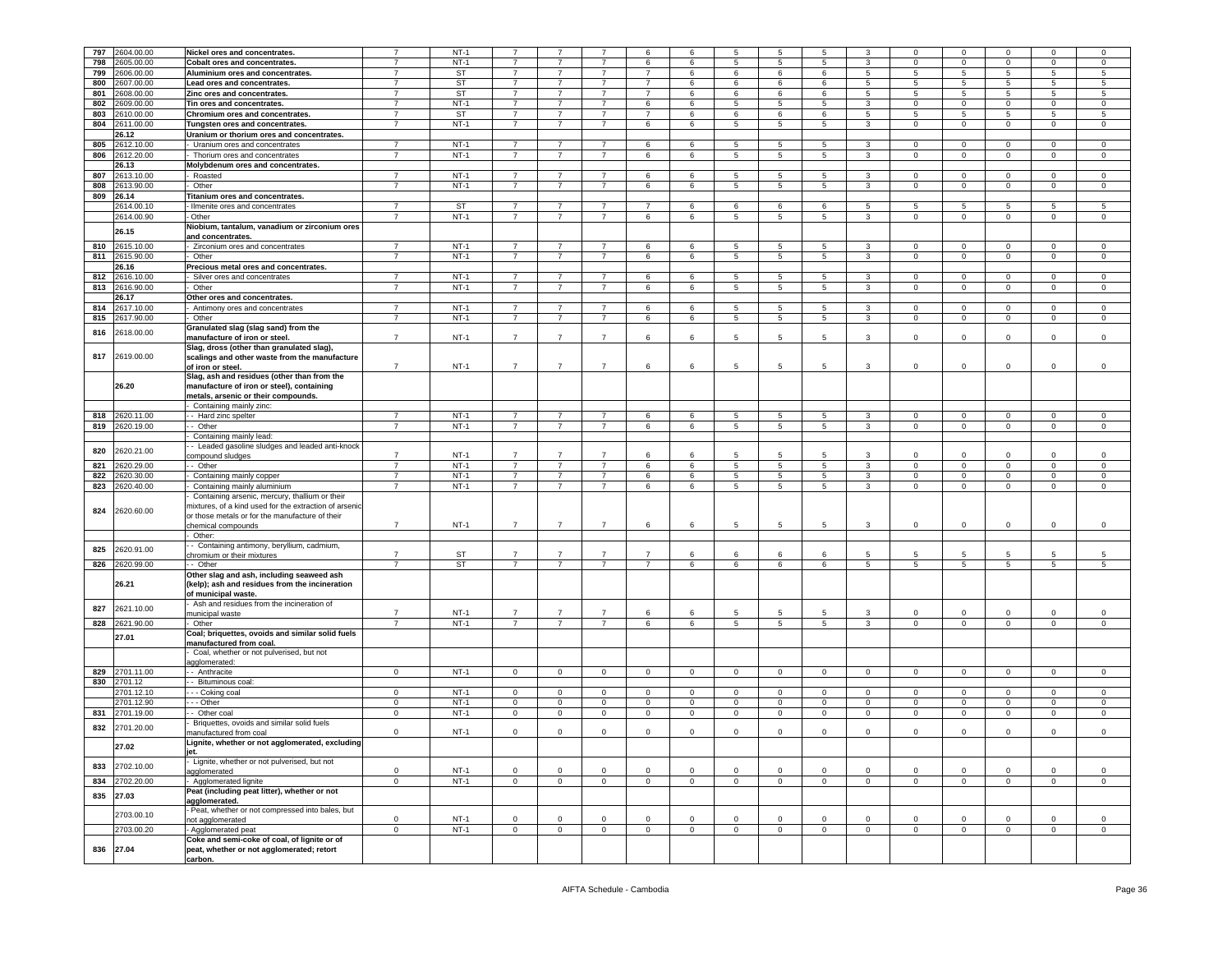|     | 2704.00.10  |                                                                     |                | $NT-1$    | $\mathbf 0$    | $\mathbf 0$    |                |                 | $\mathbf 0$  |                | $\mathbf 0$    | $\mathbf 0$ | $\Omega$        | $\Omega$       | $\Omega$       | $\Omega$       | $\Omega$       |             |
|-----|-------------|---------------------------------------------------------------------|----------------|-----------|----------------|----------------|----------------|-----------------|--------------|----------------|----------------|-------------|-----------------|----------------|----------------|----------------|----------------|-------------|
|     |             | Coke and semi-coke of coal                                          | $\mathbf 0$    |           |                |                | $\mathsf 0$    | $\mathbf 0$     |              | $\mathbf 0$    |                |             |                 |                |                |                |                | 0           |
|     | 2704.00.20  | Coke and semi-coke of lignite or of peat                            | $\overline{0}$ | $NT-1$    | $\mathbf 0$    | $\mathbf 0$    | $\overline{0}$ | $\overline{0}$  | $\mathbf{0}$ | $\mathbf 0$    | $\mathbf{0}$   | $\circ$     | $\circ$         | $\mathbf{0}$   | $\mathbf{0}$   | $\mathbf{0}$   | $\mathsf 0$    | $\circ$     |
|     | 2704.00.30  | Retort carbon                                                       | $\mathbf 0$    | $NT-1$    | $\mathbf{0}$   | $\mathbf 0$    | $\mathbf 0$    | $\mathbf{0}$    | $\mathbf 0$  | $\mathbf 0$    | $\mathbf 0$    | $\mathbf 0$ | $\circ$         | $\mathbf 0$    | $\mathbf{0}$   | $\mathbf{0}$   | $\mathbf 0$    | $\mathbf 0$ |
|     |             | Coal gas, water gas, producer gas and similar                       |                |           |                |                |                |                 |              |                |                |             |                 |                |                |                |                |             |
| 837 | 2705.00.00  | gases, other than petroleum gases and other                         |                |           |                |                |                |                 |              |                |                |             |                 |                |                |                |                |             |
|     |             |                                                                     | $\mathbf 0$    | $NT-1$    |                | $\mathbf 0$    | $\mathsf 0$    |                 |              |                | $\mathbf 0$    |             | $\circ$         | $\mathbf 0$    | $\mathbf 0$    | $\mathbf 0$    | $\mathbf 0$    |             |
|     |             | gaseous hydrocarbons.                                               |                |           | $\mathbf 0$    |                |                | $\mathbf 0$     | $\pmb{0}$    | $\mathsf 0$    |                | $\mathsf 0$ |                 |                |                |                |                | $\,0\,$     |
|     |             | Tar distilled from coal, from lignite or from peat,                 |                |           |                |                |                |                 |              |                |                |             |                 |                |                |                |                |             |
|     |             | and other mineral tars, whether or not                              |                |           |                |                |                |                 |              |                |                |             |                 |                |                |                |                |             |
| 838 | 2706.00.00  | dehydrated or partially distilled, including                        |                |           |                |                |                |                 |              |                |                |             |                 |                |                |                |                |             |
|     |             | reconstituted tars.                                                 | $\overline{7}$ | $NT-1$    | $\overline{7}$ | $\overline{7}$ | $\overline{7}$ | 6               | 6            | 5              | 5              | 5           | 3               | $\mathbf 0$    | $\mathsf 0$    | $\mathbf 0$    | $\mathbf 0$    | $\mathsf 0$ |
|     |             |                                                                     |                |           |                |                |                |                 |              |                |                |             |                 |                |                |                |                |             |
|     |             | Oils and other products of the distillation of                      |                |           |                |                |                |                 |              |                |                |             |                 |                |                |                |                |             |
|     |             |                                                                     |                |           |                |                |                |                 |              |                |                |             |                 |                |                |                |                |             |
|     | 27.07       | high temperature coal tar; similar products in                      |                |           |                |                |                |                 |              |                |                |             |                 |                |                |                |                |             |
|     |             | which the weight of the aromatic constituents                       |                |           |                |                |                |                 |              |                |                |             |                 |                |                |                |                |             |
|     |             | exceeds that of the non-aromatic constituents.                      |                |           |                |                |                |                 |              |                |                |             |                 |                |                |                |                |             |
|     |             |                                                                     |                |           |                |                |                |                 |              |                |                |             |                 |                |                |                |                |             |
| 839 | 2707.10.00  | Benzol (benzene)                                                    | $\overline{7}$ | $NT-1$    | $\overline{7}$ | 7              | $\overline{7}$ | 6               | 6            | 5              | 5              | 5           | 3               | $\mathbf 0$    | $\overline{0}$ | $\mathbf{0}$   | $\mathbf 0$    | $\mathbf 0$ |
| 840 | 2707.20.00  | Toluol (toluene)                                                    | $\overline{7}$ | $NT-1$    | $\overline{7}$ | $\overline{7}$ | $\overline{7}$ | 6               | 6            | 5              | $\,$ 5         | 5           | $\mathbf{3}$    | $\mathsf 0$    | $\mathbf 0$    | $\mathsf 0$    | $\mathsf 0$    | $\mathbf 0$ |
| 841 |             |                                                                     | $\overline{7}$ | $NT-1$    | $\overline{7}$ | $\overline{7}$ | $\overline{7}$ | 6               | 6            |                | 5              | 5           | 3               |                | $\overline{0}$ | $\mathbf{0}$   |                |             |
|     | 2707.30.00  | Xylol (xylenes)                                                     |                |           |                |                |                |                 |              | 5              |                |             |                 | $\mathbf{0}$   |                |                | 0              | $\mathsf 0$ |
| 842 | 2707.40.00  | Naphthalene                                                         | $\overline{7}$ | $NT-1$    | $\overline{7}$ | $\overline{7}$ | $\overline{7}$ | 6               | 6            | 5              | $\overline{5}$ | 5           | 3               | $\circ$        | $\mathbf{0}$   | $\mathbf 0$    | $\mathbf 0$    | $\mathsf 0$ |
|     |             |                                                                     |                |           |                |                |                |                 |              |                |                |             |                 |                |                |                |                |             |
|     |             | Other aromatic hydrocarbon mixtures of which                        |                |           |                |                |                |                 |              |                |                |             |                 |                |                |                |                |             |
| 843 | 2707.50.00  | 65% or more by volume (including losses) distils at                 |                |           |                |                |                |                 |              |                |                |             |                 |                |                |                |                |             |
|     |             | 250°C by the ASTM D 86 method                                       |                |           |                |                |                |                 |              |                |                |             |                 |                |                |                |                |             |
|     |             |                                                                     | $\overline{7}$ | $NT-1$    | $\overline{7}$ | $\overline{7}$ | $\overline{7}$ | 6               | 6            | 5              | 5              | 5           | 3               | $\mathbf 0$    | $\mathsf 0$    | $\mathbf 0$    | $\mathbf 0$    | $\mathbf 0$ |
|     |             | Other:                                                              |                |           |                |                |                |                 |              |                |                |             |                 |                |                |                |                |             |
| 844 | 2707.91.00  | - Creosote oils                                                     | $\overline{7}$ | $NT-1$    | $\overline{7}$ | $\overline{7}$ | $\overline{7}$ | $6\overline{6}$ | 6            | $\overline{5}$ | 5              | 5           | $\overline{3}$  | $\overline{0}$ | $\overline{0}$ | $\overline{0}$ | $\overline{0}$ | $\mathbf 0$ |
|     |             |                                                                     |                |           |                |                |                |                 |              |                |                |             |                 |                |                |                |                |             |
| 845 | 2707.99     | - Other:                                                            |                |           |                |                |                |                 |              |                |                |             |                 |                |                |                |                |             |
|     | 2707.99.20  | - - Carbon black feedstock                                          | 15             | $NT-1$    | 15             | 12.5           | 12.5           | 10              | 10           | 7.5            | 7.5            | 5           | 5               | $\circ$        | $\mathbf{0}$   | $\mathbf{0}$   | $\mathbf 0$    | $\circ$     |
|     | 2707.99.90  | $- -$ Other                                                         | 15             | $NT-1$    | 15             | 12.5           | 12.5           | 10              | 10           | 7.5            | 7.5            | 5           | $5^{\circ}$     | $\mathbf 0$    | $\mathbf{0}$   | $\overline{0}$ | $\mathbf 0$    | $\mathbf 0$ |
|     |             | Pitch and pitch coke, obtained from coal tar or                     |                |           |                |                |                |                 |              |                |                |             |                 |                |                |                |                |             |
|     | 27.08       |                                                                     |                |           |                |                |                |                 |              |                |                |             |                 |                |                |                |                |             |
|     |             | from other mineral tars.                                            |                |           |                |                |                |                 |              |                |                |             |                 |                |                |                |                |             |
| 846 | 2708.10.00  | Pitch                                                               | $\overline{7}$ | $NT-1$    | $\overline{7}$ | $\overline{7}$ | $\overline{7}$ | 6               | 6            | 5              | $\,$ 5 $\,$    | 5           | $\mathbf{3}$    | $\mathbf 0$    | $\mathbf 0$    | $\mathbf{0}$   | $\mathbf 0$    | $\mathbf 0$ |
| 847 | 2708.20.00  | Pitch coke                                                          | $\overline{7}$ | $NT-1$    | $\overline{7}$ | $\overline{7}$ | $\overline{7}$ | 6               | 6            | 5              | 5              | 5           | $\mathbf{3}$    | $\mathbf 0$    | $\overline{0}$ | $\overline{0}$ | 0              | $\mathbf 0$ |
|     |             | Petroleum oils and oils obtained from                               |                |           |                |                |                |                 |              |                |                |             |                 |                |                |                |                |             |
| 848 | 27.09       |                                                                     |                |           |                |                |                |                 |              |                |                |             |                 |                |                |                |                |             |
|     |             | bituminous minerals, crude.                                         |                |           |                |                |                |                 |              |                |                |             |                 |                |                |                |                |             |
|     | 2709.00.10  | Crude petroleum oils                                                | $\overline{7}$ | <b>ST</b> | $\overline{7}$ | $\overline{7}$ | $\overline{7}$ | $\overline{7}$  | 6            | 6              | 6              | 6           | 5               | 5              | 5              | 5              | 5              | 5           |
|     | 2709.00.20  | Condensates                                                         | $\overline{7}$ | ST        | $\overline{7}$ | 7              | $\overline{7}$ | 7               | 6            | 6              | 6              | 6           | 5               | 5              | 5              | 5              | 5              | 5           |
|     |             |                                                                     |                |           |                |                |                |                 |              |                |                |             |                 |                |                |                |                |             |
|     | 2709.00.90  | - Other                                                             | $\overline{7}$ | <b>ST</b> | $\overline{7}$ | $\overline{7}$ | $\overline{7}$ | $\overline{7}$  | 6            | 6              | 6              | 6           | $5\overline{5}$ | 5              | 5              | 5 <sub>5</sub> | 5              | 5           |
|     |             | Petroleum oils and oils obtained from                               |                |           |                |                |                |                 |              |                |                |             |                 |                |                |                |                |             |
|     |             |                                                                     |                |           |                |                |                |                 |              |                |                |             |                 |                |                |                |                |             |
|     |             | bituminous minerals, other than crude;                              |                |           |                |                |                |                 |              |                |                |             |                 |                |                |                |                |             |
|     |             | preparations not elsewhere specified or                             |                |           |                |                |                |                 |              |                |                |             |                 |                |                |                |                |             |
|     | 27.10       | included, containing by weight 70% or more of                       |                |           |                |                |                |                 |              |                |                |             |                 |                |                |                |                |             |
|     |             |                                                                     |                |           |                |                |                |                 |              |                |                |             |                 |                |                |                |                |             |
|     |             | petroleum oils or of oils obtained from                             |                |           |                |                |                |                 |              |                |                |             |                 |                |                |                |                |             |
|     |             | bituminous minerals, these oils being the basic                     |                |           |                |                |                |                 |              |                |                |             |                 |                |                |                |                |             |
|     |             | constituents of the preparations; waste oils.                       |                |           |                |                |                |                 |              |                |                |             |                 |                |                |                |                |             |
|     |             |                                                                     |                |           |                |                |                |                 |              |                |                |             |                 |                |                |                |                |             |
|     |             |                                                                     |                |           |                |                |                |                 |              |                |                |             |                 |                |                |                |                |             |
|     |             | Petroleum oils and oils obtained from bituminous                    |                |           |                |                |                |                 |              |                |                |             |                 |                |                |                |                |             |
|     |             | minerals (other than crude) and preparations not                    |                |           |                |                |                |                 |              |                |                |             |                 |                |                |                |                |             |
|     |             | elsewhere specified or included, containing by                      |                |           |                |                |                |                 |              |                |                |             |                 |                |                |                |                |             |
|     |             | weight 70% or more of petroleum oils or of oils                     |                |           |                |                |                |                 |              |                |                |             |                 |                |                |                |                |             |
|     |             |                                                                     |                |           |                |                |                |                 |              |                |                |             |                 |                |                |                |                |             |
|     |             | obtained from bituminous minerals, these oils being                 |                |           |                |                |                |                 |              |                |                |             |                 |                |                |                |                |             |
|     |             | the basic constituents of the preparations, other                   |                |           |                |                |                |                 |              |                |                |             |                 |                |                |                |                |             |
|     |             | than waste oils :                                                   |                |           |                |                |                |                 |              |                |                |             |                 |                |                |                |                |             |
|     |             |                                                                     |                |           |                |                |                |                 |              |                |                |             |                 |                |                |                |                |             |
|     | 849 2710.11 | - - Light oils and preparations:                                    |                |           |                |                |                |                 |              |                |                |             |                 |                |                |                |                |             |
|     |             | - - - Motor spirit:                                                 |                |           |                |                |                |                 |              |                |                |             |                 |                |                |                |                |             |
|     | 2710.11.11  | - - - - Premium leaded                                              | 35/0.02\$/l    | EL.       |                |                |                |                 |              |                |                |             |                 |                |                |                |                |             |
|     |             |                                                                     |                |           |                |                |                |                 |              |                |                |             |                 |                |                |                |                |             |
|     | 2710.11.12  | - - - - Premium unleaded                                            | 35/0.02\$/l    | EL.       |                |                |                |                 |              |                |                |             |                 |                |                |                |                |             |
|     | 2710.11.13  | Regular leaded                                                      | 35/0.02\$/l    | EL.       |                |                |                |                 |              |                |                |             |                 |                |                |                |                |             |
|     | 2710.11.14  | Regular unleaded                                                    | 35/0.02\$/l    | EL        |                |                |                |                 |              |                |                |             |                 |                |                |                |                |             |
|     |             |                                                                     | 35/0.02\$/l    | EL        |                |                |                |                 |              |                |                |             |                 |                |                |                |                |             |
|     | 2710.11.15  | Other, leaded                                                       |                |           |                |                |                |                 |              |                |                |             |                 |                |                |                |                |             |
|     | 2710.11.16  | - Other, unleaded                                                   | 35/0.02\$/l    | EL.       |                |                |                |                 |              |                |                |             |                 |                |                |                |                |             |
|     | 2710.11.20  | -- Aviation spirit                                                  | $\overline{7}$ | EL.       |                |                |                |                 |              |                |                |             |                 |                |                |                |                |             |
|     | 2710.11.30  | - - Tetrapropylene                                                  | 15             | EL.       |                |                |                |                 |              |                |                |             |                 |                |                |                |                |             |
|     |             |                                                                     |                |           |                |                |                |                 |              |                |                |             |                 |                |                |                |                |             |
|     | 2710.11.40  | - - White spirit                                                    | 35/0.02\$/l    | E         |                |                |                |                 |              |                |                |             |                 |                |                |                |                |             |
|     |             | - - Low aromatic solvents containing by weight                      |                |           |                |                |                |                 |              |                |                |             |                 |                |                |                |                |             |
|     | 2710.11.50  | less than 1% aromatic content                                       | 15             | EL.       |                |                |                |                 |              |                |                |             |                 |                |                |                |                |             |
|     | 2710.11.60  | --- Other solvent spirits                                           | 15             | E         |                |                |                |                 |              |                |                |             |                 |                |                |                |                |             |
|     |             |                                                                     |                |           |                |                |                |                 |              |                |                |             |                 |                |                |                |                |             |
|     | 2710.11.70  | --- Naphtha, reformate or preparations for                          |                |           |                |                |                |                 |              |                |                |             |                 |                |                |                |                |             |
|     |             | preparing spirits                                                   | 15             | EL.       |                |                |                |                 |              |                |                |             |                 |                |                |                |                |             |
|     | 2710.11.90  | --- Other                                                           | 15             | EL.       |                |                |                |                 |              |                |                |             |                 |                |                |                |                |             |
|     | 850 2710.19 |                                                                     |                |           |                |                |                |                 |              |                |                |             |                 |                |                |                |                |             |
|     |             | - - Other:                                                          |                |           |                |                |                |                 |              |                |                |             |                 |                |                |                |                |             |
|     |             | - - Medium oils and preparations:                                   |                |           |                |                |                |                 |              |                |                |             |                 |                |                |                |                |             |
|     |             |                                                                     |                |           |                |                |                |                 |              |                |                |             |                 |                |                |                |                |             |
|     |             |                                                                     |                |           |                |                |                |                 |              |                |                |             |                 |                |                |                |                |             |
|     | 2710.19.13  | ---- Aviation turbine fuel (jet fuel) having a flash                |                |           |                |                |                |                 |              |                |                |             |                 |                |                |                |                |             |
|     |             | point of not less than 23oC                                         | $\overline{7}$ | EL.       |                |                |                |                 |              |                |                |             |                 |                |                |                |                |             |
|     |             | - - - - Aviation turbine fuel (jet fuel) having a flash             |                |           |                |                |                |                 |              |                |                |             |                 |                |                |                |                |             |
|     | 2710.19.14  | point of less than 23°C                                             | $\overline{7}$ | EL.       |                |                |                |                 |              |                |                |             |                 |                |                |                |                |             |
|     |             |                                                                     |                |           |                |                |                |                 |              |                |                |             |                 |                |                |                |                |             |
|     | 2710.19.16  | - - - Kerosene                                                      | $\overline{7}$ | EL.       |                |                |                |                 |              |                |                |             |                 |                |                |                |                |             |
|     | 2710.19.19  | $\cdots$ Other                                                      | $\overline{7}$ | E         |                |                |                |                 |              |                |                |             |                 |                |                |                |                |             |
|     | 2710.19.20  | - - Topped crudes                                                   | 15             | EL.       |                |                |                |                 |              |                |                |             |                 |                |                |                |                |             |
|     |             |                                                                     |                |           |                |                |                |                 |              |                |                |             |                 |                |                |                |                |             |
|     | 2710.19.30  | --- Carbon black feedstock                                          | 15             | E         |                |                |                |                 |              |                |                |             |                 |                |                |                |                |             |
|     | 2710.19.41  | - - Lubricating oils and greases:<br>---- Lubricating oil feedstock | 15             | EL.       |                |                |                |                 |              |                |                |             |                 |                |                |                |                |             |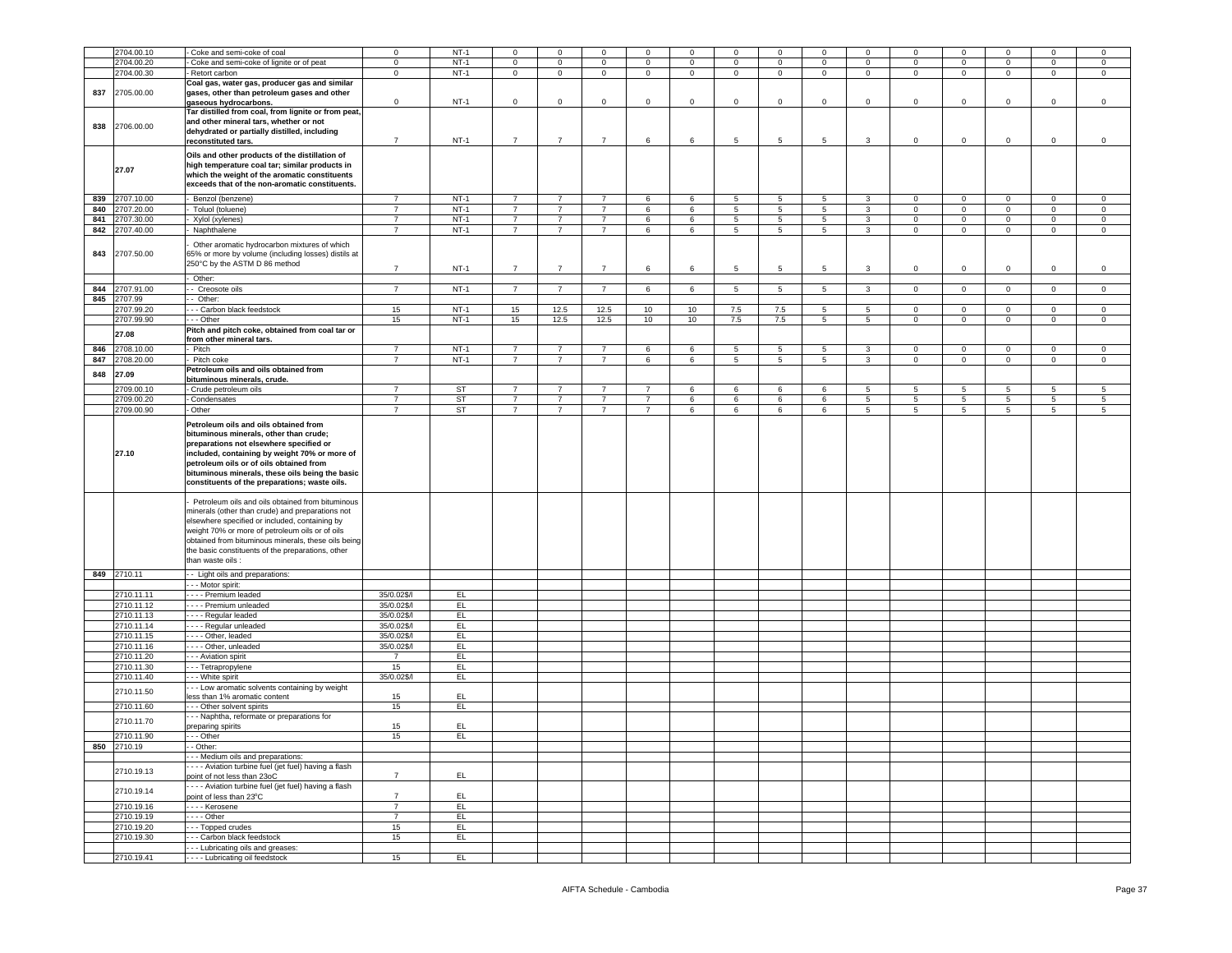|     | 2710.19.42     | Lubricating oils for aircraft engines             | 15             | EL        |                |                |                |                |             |                 |              |                |                |                |                |                |                |                |
|-----|----------------|---------------------------------------------------|----------------|-----------|----------------|----------------|----------------|----------------|-------------|-----------------|--------------|----------------|----------------|----------------|----------------|----------------|----------------|----------------|
|     |                |                                                   |                |           |                |                |                |                |             |                 |              |                |                |                |                |                |                |                |
|     | 2710.19.43     | - - - - Other lubricating oils                    | 15             | EL.       |                |                |                |                |             |                 |              |                |                |                |                |                |                |                |
|     | 2710.19.44     | ---- Lubricating greases                          | $\overline{7}$ | EL.       |                |                |                |                |             |                 |              |                |                |                |                |                |                |                |
|     | 2710.19.50     | --- Hydraulic brake fluid                         | 35             | EL.       |                |                |                |                |             |                 |              |                |                |                |                |                |                |                |
|     | 2710.19.60     | --- Transformer and circuit breakers oils         | 15             | EL.       |                |                |                |                |             |                 |              |                |                |                |                |                |                |                |
|     |                | - - - Fuel oils:                                  |                |           |                |                |                |                |             |                 |              |                |                |                |                |                |                |                |
|     |                |                                                   |                |           |                |                |                |                |             |                 |              |                |                |                |                |                |                |                |
|     | 2710.19.71     | - - - - High speed diesel fuel                    | 15/0.04\$/l    | EL.       |                |                |                |                |             |                 |              |                |                |                |                |                |                |                |
|     | 2710.19.72     | - - - - Other diesel fuel                         | 15/0.04\$/     | EL.       |                |                |                |                |             |                 |              |                |                |                |                |                |                |                |
|     | 2710.19.79     | - - - - Other fuel oils                           | $\overline{7}$ | EL.       |                |                |                |                |             |                 |              |                |                |                |                |                |                |                |
|     | 2710.19.90     | - - - Other                                       | 15/0.04\$/     | EL.       |                |                |                |                |             |                 |              |                |                |                |                |                |                |                |
|     |                |                                                   |                |           |                |                |                |                |             |                 |              |                |                |                |                |                |                |                |
|     |                | Waste oils:                                       |                |           |                |                |                |                |             |                 |              |                |                |                |                |                |                |                |
|     |                | - Containing polychlorinated biphenyls (PCBs),    |                |           |                |                |                |                |             |                 |              |                |                |                |                |                |                |                |
| 851 | 2710.91.00     | polychlorinated terphenyls (PCTs) or              |                |           |                |                |                |                |             |                 |              |                |                |                |                |                |                |                |
|     |                | oolybrominated biphenyls (PBBs)                   | 15             | ST        | 15             | 14             | 13             | 13             | 12          | 12              | 11           | 10             | 9              | 9              | 8              | $\overline{7}$ | $\overline{7}$ | 5              |
|     | 852 2710.99.00 | $-$ Other                                         | 15             | <b>ST</b> | 15             | 14             | 13             | 13             | 12          | 12              | 11           | 10             | 9              | 9              | 8              | $\overline{7}$ | $\overline{7}$ | 5              |
|     |                | Petroleum gases and other gaseous                 |                |           |                |                |                |                |             |                 |              |                |                |                |                |                |                |                |
|     | 27.11          |                                                   |                |           |                |                |                |                |             |                 |              |                |                |                |                |                |                |                |
|     |                | hydrocarbons.                                     |                |           |                |                |                |                |             |                 |              |                |                |                |                |                |                |                |
|     |                | - Liquefied:                                      |                |           |                |                |                |                |             |                 |              |                |                |                |                |                |                |                |
| 853 | 2711.11.00     | - - Natural gas                                   | $\mathbf 0$    | $NT-1$    | $\overline{0}$ | $\overline{0}$ | $\mathbf 0$    | $\overline{0}$ | $\mathbf 0$ | $\overline{0}$  | $\mathbf 0$  | $\overline{0}$ | $\mathbf 0$    | 0              | $\,0\,$        | $\Omega$       | $\Omega$       | $\mathbf 0$    |
| 854 | 2711.12.00     | - Propane                                         | $\mathbf 0$    | $NT-1$    | $\mathbf 0$    | $\circ$        | $\mathbf 0$    | $\mathbf 0$    | $\mathbf 0$ | $\mathbf 0$     | $\mathbf{0}$ | $\mathbf 0$    | $\mathbf 0$    | $\mathbf 0$    | $\mathsf 0$    | $\mathbf 0$    | $\mathbf 0$    | $\mathbf 0$    |
| 855 | 2711.13.00     | - Butanes                                         | $\mathsf 0$    | $NT-1$    | $\overline{0}$ | $\overline{0}$ | $\mathsf 0$    | $\overline{0}$ | $\mathsf 0$ | $\circ$         | $\mathbf 0$  | $\overline{0}$ | $\mathbf 0$    | $\overline{0}$ | $\mathbf 0$    | $\mathbf 0$    | $\overline{0}$ | $\mathsf{O}$   |
|     |                |                                                   |                |           |                |                |                |                |             |                 |              |                |                |                |                |                |                |                |
| 856 | 2711.14        | Ethylene, propylene, butylene and butadiene:      |                |           |                |                |                |                |             |                 |              |                |                |                |                |                |                |                |
|     |                |                                                   |                |           |                |                |                |                |             |                 |              |                |                |                |                |                |                |                |
|     | 2711.14.10     | --- Ethylene                                      | $\mathbf 0$    | $NT-1$    | $\mathbf{0}$   | $\circ$        | $\mathbf 0$    | $\mathbf{0}$   | $\mathbf 0$ | $\mathbf{0}$    | $\mathbf{0}$ | $\mathbf 0$    | $\mathbf 0$    | $\mathbf 0$    | $\mathbf 0$    | $\mathbf 0$    | $\mathbf 0$    | $\mathbf 0$    |
|     | 2711.14.90     | - - Other                                         | $\mathbf 0$    | $NT-1$    | $\mathbf 0$    | $\mathbf{0}$   | $\mathbf 0$    | $\mathsf 0$    | $\circ$     | $\mathbf 0$     | $\mathbf{0}$ | $\mathbf 0$    | $\circ$        | $\mathbf 0$    | $\mathsf 0$    | $\circ$        | $\mathbf 0$    | $\mathbf 0$    |
| 857 | 2711.19.00     | - Other                                           | $\mathbf{0}$   | $NT-1$    | $\mathbf 0$    | $\overline{0}$ | $\mathsf 0$    | $\mathbf 0$    | $\mathbf 0$ | $\overline{0}$  | $\mathbf 0$  | $\overline{0}$ | $\mathbf 0$    | 0              | $\mathbf 0$    | $\mathbf 0$    | $\mathbf 0$    | $\mathbf 0$    |
|     |                | In gaseous state:                                 |                |           |                |                |                |                |             |                 |              |                |                |                |                |                |                |                |
| 858 | 2711.21.00     | - Natural gas                                     | $\mathbf 0$    | $NT-1$    | $\mathbf{0}$   | $\overline{0}$ | $\mathbf{0}$   | $\overline{0}$ | $\mathbf 0$ | $\overline{0}$  | $\mathbf 0$  | $\mathbf{0}$   | $\mathbf{0}$   | $\mathbf{0}$   | $\mathbf 0$    | $^{\circ}$     | $\mathbf{0}$   | 0              |
|     |                |                                                   |                |           |                |                |                |                |             |                 |              |                |                |                |                |                |                |                |
| 859 | 2711.29.00     | - Other                                           | $\mathbf 0$    | $NT-1$    | $\mathbf 0$    | $\circ$        | $\mathbf 0$    | $\mathbf 0$    | $\mathbf 0$ | $\mathbf 0$     | $\mathbf{0}$ | $\mathbf 0$    | $\mathbf 0$    | $\mathbf 0$    | $\mathsf 0$    | $\mathbf 0$    | $\mathbf 0$    | $\mathbf 0$    |
|     |                | Petroleum jelly; paraffin wax, microcrystalline   |                |           |                |                |                |                |             |                 |              |                |                |                |                |                |                |                |
|     |                |                                                   |                |           |                |                |                |                |             |                 |              |                |                |                |                |                |                |                |
|     |                | petroleum wax, slack wax, ozokerite, lignite      |                |           |                |                |                |                |             |                 |              |                |                |                |                |                |                |                |
|     | 27.12          | wax, peat wax, other mineral waxes, and similar   |                |           |                |                |                |                |             |                 |              |                |                |                |                |                |                |                |
|     |                | products obtained by synthesis or by other        |                |           |                |                |                |                |             |                 |              |                |                |                |                |                |                |                |
|     |                | processes, whether or not coloured.               |                |           |                |                |                |                |             |                 |              |                |                |                |                |                |                |                |
|     |                |                                                   |                |           |                |                |                |                |             |                 |              |                |                |                |                |                |                |                |
| 860 | 2712.10.00     | Petroleum jelly                                   | $35\,$         | $NT-2$    | 35             | 32             | 30             | 27             | 24          | 21              | 20           | 18             | 15             | 15             | 12             | 10             | 9              | $\mathsf 0$    |
| 861 | 2712.20.00     | Paraffin wax containing by weight less than       |                |           |                |                |                |                |             |                 |              |                |                |                |                |                |                |                |
|     |                | .75% of oil                                       | 35             | $NT-2$    | 35             | 32             | 30             | 27             | 24          | 21              | 20           | 18             | 15             | 15             | 12             | 10             | 9              | $\mathbf 0$    |
| 862 | 2712.90        | Other:                                            |                |           |                |                |                |                |             |                 |              |                |                |                |                |                |                |                |
|     | 2712.90.10     | - Paraffin wax                                    | $35\,$         | $NT-2$    | 35             | 32             | 30             | 27             | 24          | 21              | 20           | 18             | 15             | 15             | 12             | 10             | 9              | $\mathbf 0$    |
|     | 2712.90.90     | - Other                                           | 35             | $NT-2$    | 35             | 32             | 30             | 27             | 24          | 21              | 20           | 18             | 15             | 15             | 12             | 10             | $\overline{9}$ | $\mathsf 0$    |
|     |                |                                                   |                |           |                |                |                |                |             |                 |              |                |                |                |                |                |                |                |
|     |                | Petroleum coke, petroleum bitumen and other       |                |           |                |                |                |                |             |                 |              |                |                |                |                |                |                |                |
|     | 27.13          | residues of petroleum oils or of oils obtained    |                |           |                |                |                |                |             |                 |              |                |                |                |                |                |                |                |
|     |                | from bituminous minerals.                         |                |           |                |                |                |                |             |                 |              |                |                |                |                |                |                |                |
|     |                | Petroleum coke:                                   |                |           |                |                |                |                |             |                 |              |                |                |                |                |                |                |                |
|     | 2713.11.00     | - Not calcined                                    | 7              | $NT-1$    | $\overline{7}$ | 7              | 7              | 6              | 6           | $5\overline{5}$ | 5            | 5              | 3              | $\mathbf{0}$   | $\mathbf 0$    | $^{\circ}$     | $\mathbf{0}$   | $\mathbf 0$    |
| 863 |                |                                                   |                |           | $\overline{7}$ | $\overline{7}$ | $\overline{7}$ | $\overline{7}$ | 6           | 6               | 6            | 6              | 5 <sup>5</sup> |                |                |                | 5              | 5              |
|     |                |                                                   |                |           |                |                |                |                |             |                 |              |                |                |                |                |                |                |                |
| 864 | 2713.12.00     | - Calcined                                        | $\overline{7}$ | ST        |                |                |                |                |             |                 |              |                |                | 5              | 5              | 5              |                |                |
| 865 | 2713.20.00     | Petroleum bitumen                                 | $\overline{7}$ | $NT-1$    | $\overline{7}$ | $\overline{7}$ | $\overline{7}$ | 6              | 6           | $\overline{5}$  | 5            | 5              | $\mathbf{3}$   | $\mathsf 0$    | $\mathbf 0$    | $\mathsf 0$    | $\mathsf 0$    | $\overline{0}$ |
|     | 2713.90.00     | Other residues of petroleum oils or of oils       |                |           |                |                |                |                |             |                 |              |                |                |                |                |                |                |                |
| 866 |                | obtained from bituminous minerals                 | $\overline{7}$ | $NT-1$    | $\overline{7}$ | $\overline{7}$ | $\overline{7}$ | 6              | 6           | 5               | 5            | 5              | 3              | 0              | $\mathbf 0$    | 0              | 0              | $\mathsf 0$    |
|     |                | Bitumen and asphalt, natural; bituminous or oil   |                |           |                |                |                |                |             |                 |              |                |                |                |                |                |                |                |
|     | 27.14          | shale and tar sands; asphaltites and asphaltic    |                |           |                |                |                |                |             |                 |              |                |                |                |                |                |                |                |
|     |                | rocks.                                            |                |           |                |                |                |                |             |                 |              |                |                |                |                |                |                |                |
|     |                |                                                   | $\overline{7}$ | $NT-1$    | $\overline{7}$ | $\overline{7}$ | $\overline{7}$ |                | 6           |                 | 5            |                | 3              | $\mathbf 0$    |                | 0              |                |                |
| 867 | 2714.10.00     | Bituminous or oil shale and tar sands             |                |           |                |                |                | 6              |             | $5\overline{5}$ |              | 5              |                |                | $\mathbf 0$    |                | 0              | $\mathbf 0$    |
| 868 | 2714.90.00     | Other                                             | $\overline{7}$ | $NT-1$    | $\overline{7}$ | $\overline{7}$ | $\overline{7}$ | 6              | 6           | $5\overline{5}$ | 5            | 5              | 3              | $\mathbf 0$    | $\mathsf 0$    | $\mathbf 0$    | $\mathbf 0$    | $\mathbf 0$    |
|     |                | Bituminous mixtures based on natural asphalt,     |                |           |                |                |                |                |             |                 |              |                |                |                |                |                |                |                |
|     |                |                                                   |                |           |                |                |                |                |             |                 |              |                |                |                |                |                |                |                |
| 869 | 2715.00.00     | on natural bitumen, on petroleum bitumen, on      |                |           |                |                |                |                |             |                 |              |                |                |                |                |                |                |                |
|     |                | mineral tar or on mineral tar pitch (for example, |                |           |                |                |                |                |             |                 |              |                |                |                |                |                |                |                |
|     |                | bituminous mastics, cut-backs).                   | $\overline{7}$ | $NT-1$    | $\overline{7}$ | $\overline{7}$ | $\overline{7}$ | 6              | 6           | 5               | 5            | 5              | 3              | $\mathbf 0$    | $\mathbf 0$    | $\mathbf 0$    | 0              | $\mathbf 0$    |
| 870 | 2716.00.00     | Electrical energy.                                | $\overline{7}$ | $NT-1$    | $\overline{7}$ | $\overline{7}$ | $\overline{7}$ | 6              | 6           | $5^{\circ}$     | 5            | 5              | 3              | 0              | $\mathsf 0$    | $\mathbf 0$    | $\mathbf 0$    | $\mathbf 0$    |
|     | 28.01          | Fluorine, chlorine, bromine and iodine.           |                |           |                |                |                |                |             |                 |              |                |                |                |                |                |                |                |
|     |                |                                                   |                |           |                |                |                |                |             |                 |              |                |                |                |                |                |                |                |
| 871 | 2801.10.00     | Chlorine                                          | $\overline{7}$ | $NT-1$    | $\overline{7}$ | $\overline{7}$ | $\overline{7}$ | 6              | 6           | $5\overline{5}$ | 5            | 5              | 3              | 0              | $\mathbf 0$    | 0              | 0              | $\mathbf 0$    |
| 872 | 2801.20.00     | lodine                                            | $\overline{7}$ | $NT-1$    | $\overline{7}$ | $\overline{7}$ | $\overline{7}$ | 6              | 6           | $5\overline{5}$ | 5            | 5              | $\mathbf{3}$   | $\circ$        | $\mathbf 0$    | $\circ$        | $\mathbf{0}$   | $\mathbf 0$    |
| 873 | 2801.30.00     | Fluorine; bromine                                 | $\overline{7}$ | $NT-1$    | $\overline{7}$ | $\overline{7}$ | $\overline{7}$ | 6              | 6           | $5\overline{5}$ | 5            | 5              | $\mathbf{3}$   | $\mathbf 0$    | $\mathsf 0$    | $\mathbf 0$    | $\mathbf 0$    | $\mathsf 0$    |
|     |                | Sulphur, sublimed or precipitated; colloidal      |                |           |                |                |                |                |             |                 |              |                |                |                |                |                |                |                |
| 874 | 2802.00.00     | sulphur.                                          | $\overline{7}$ | $NT-1$    | $\overline{7}$ | $\overline{7}$ | $\overline{7}$ | 6              | 6           | 5               | 5            | 5              | 3              | $\mathbf 0$    | $\mathbf 0$    | 0              | $\mathbf 0$    | $\mathbf 0$    |
|     |                | Carbon (carbon blacks and other forms of          |                |           |                |                |                |                |             |                 |              |                |                |                |                |                |                |                |
| 875 | 28.03          |                                                   |                |           |                |                |                |                |             |                 |              |                |                |                |                |                |                |                |
|     |                | carbon not elsewhere specified or included).      |                |           |                |                |                |                |             |                 |              |                |                |                |                |                |                |                |
|     | 2803.00.10     | - Rubber grade carbon black                       |                | ST        |                |                |                |                |             |                 |              |                |                |                |                |                |                | 5              |
|     | 2803.00.20     | - Acetylene black                                 | $\overline{7}$ | ST        | $\overline{7}$ | $\overline{7}$ | $\overline{7}$ | $\overline{7}$ | 6           | 6               | 6            | 6              | 5              | 5              | 5              | 5              | 5              | 5              |
|     | 2803.00.30     | - Other carbon blacks                             | $\overline{7}$ | ST        | $\overline{7}$ | $\overline{7}$ | $\overline{7}$ | $\overline{7}$ | 6           | 6               | 6            | 6              | 5              | 5              | 5              | 5              | 5              | 5              |
|     | 2803.00.90     | - Other                                           | $\overline{7}$ | <b>ST</b> | $\overline{7}$ | $\overline{7}$ | $\overline{7}$ | $\overline{7}$ | 6           | 6               | 6            | 6              | $5^{\circ}$    | 5              | $\overline{5}$ | 5              | 5              | 5              |
|     | 28.04          |                                                   |                |           |                |                |                |                |             |                 |              |                |                |                |                |                |                |                |
|     |                | Hydrogen, rare gases and other non-metals.        |                |           | 7              | 7              | 7              |                |             |                 |              |                | 3              |                |                | $\mathbf{0}$   |                |                |
|     | 876 2804.10.00 | - Hydrogen                                        | $\overline{7}$ | $NT-1$    |                |                |                | 6              | 6           | $5\overline{5}$ | 5            | 5              |                | $\overline{0}$ | $\mathbf{0}$   |                | $\overline{0}$ | 0              |
|     |                | Rare gases:                                       |                |           |                |                |                |                |             |                 |              |                |                |                |                |                |                |                |
| 877 | 2804.21.00     | - Argon                                           | $\overline{7}$ | $NT-1$    | $\overline{7}$ | $\overline{7}$ | $\overline{7}$ | 6              | 6           | 5               | 5            | 5              | $\mathbf{3}$   | $\mathbf 0$    | $\mathsf 0$    | $\mathbf{0}$   | $\mathbf 0$    | $\mathbf 0$    |
| 878 | 2804.29.00     | - Other                                           | $\overline{7}$ | $NT-1$    | $\overline{7}$ | 7              | $\overline{7}$ | 6              | 6           | 5               | 5            | 5              | 3              | $\mathbf 0$    | $\mathbf 0$    | 0              | 0              | 0              |
| 879 | 2804.30.00     | Nitrogen                                          | $\overline{7}$ | $NT-1$    | $\overline{7}$ | $\overline{7}$ | $\overline{7}$ | 6              | 6           | 5               | 5            | 5              | 3              | $\overline{0}$ | $\mathsf 0$    | $\mathbf 0$    | $\mathbf 0$    | $\mathsf 0$    |
|     |                |                                                   | $\overline{7}$ |           | $\overline{7}$ | $\overline{7}$ |                |                |             |                 |              |                | 3              |                |                | $\mathbf 0$    |                |                |
| 880 | 2804.40.00     | Oxygen                                            |                | $NT-1$    |                |                | $\overline{7}$ | 6              | 6           | $5\overline{5}$ | 5            | 5              |                | $\overline{0}$ | $\mathbf{0}$   |                | $\overline{0}$ | $\mathbf 0$    |
| 881 | 2804.50.00     | Boron; tellurium<br>Silicon:                      | $\overline{7}$ | $NT-1$    | $\overline{7}$ | $\overline{7}$ | $\overline{7}$ | 6              | 6           | $5^{\circ}$     | 5            | 5              | 3              | $\overline{0}$ | $\mathbf 0$    | $\mathbf 0$    | $\mathbf 0$    | $\mathsf 0$    |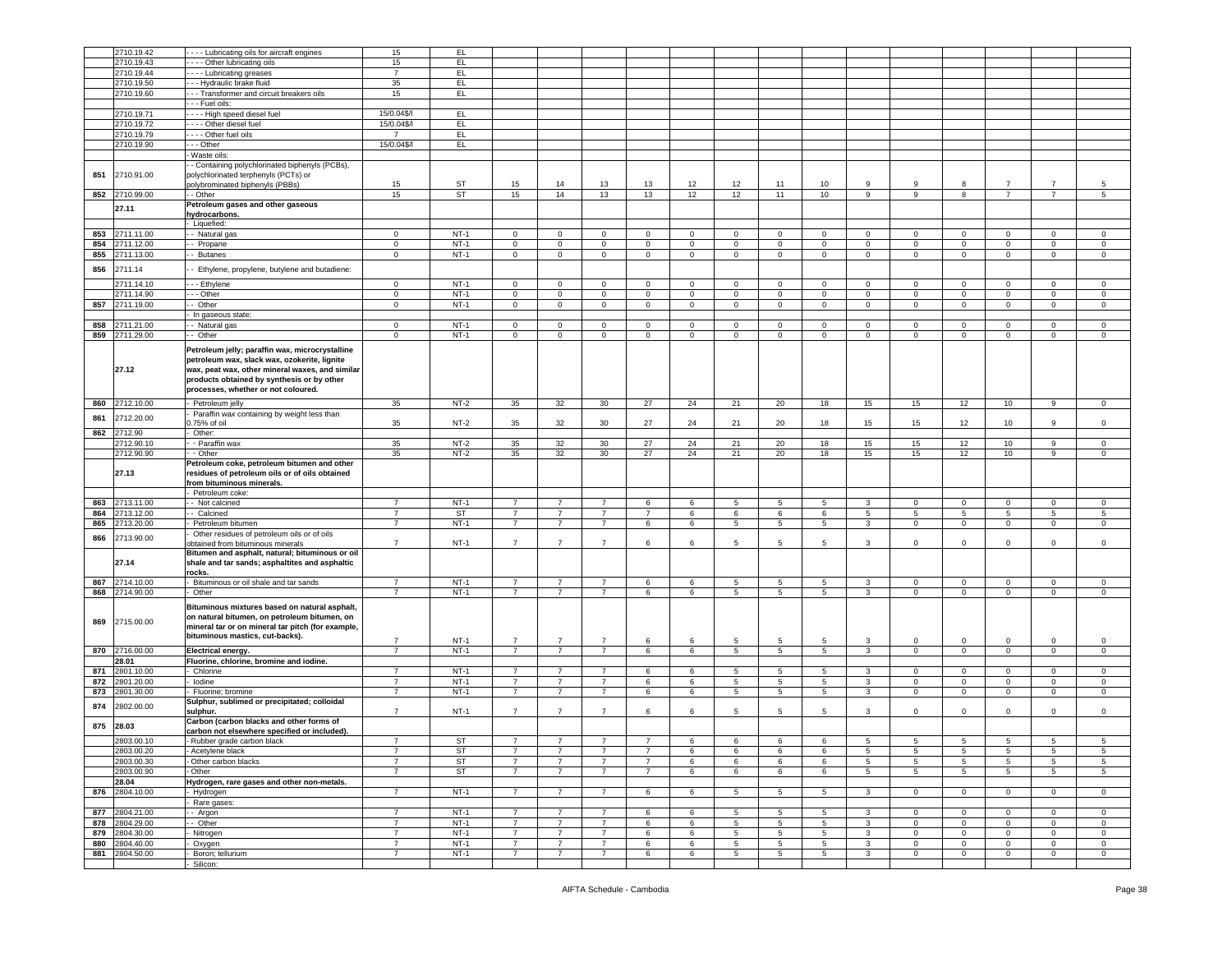|     |                     | Containing by weight not less than 99.99% of                                                                                                  |                |             |                |                |                |                |            |                  |                 |                     |                              |              |                |                |              |              |
|-----|---------------------|-----------------------------------------------------------------------------------------------------------------------------------------------|----------------|-------------|----------------|----------------|----------------|----------------|------------|------------------|-----------------|---------------------|------------------------------|--------------|----------------|----------------|--------------|--------------|
| 882 | 2804.61.00          | silicon                                                                                                                                       | $\overline{7}$ | $NT-1$      | $\overline{7}$ | $\overline{7}$ | $\overline{7}$ | 6              | -6         | 5                |                 | 5                   | -3                           | $\Omega$     | $\Omega$       | $\Omega$       | $\Omega$     | 0            |
| 883 | 2804.69.00          | - Other                                                                                                                                       | $\overline{7}$ | $NT-1$      | $\overline{7}$ | $\overline{7}$ | $\overline{7}$ | 6              | 6          | 5                | 5               | 5                   | 3                            | $\mathbf 0$  | $\mathbf 0$    | 0              | $\mathbf 0$  | 0            |
| 884 | 2804.70.00          | Phosphorus                                                                                                                                    | $\overline{7}$ | $NT-1$      | 7              | $\overline{7}$ | $\overline{7}$ | 6              | 6          | 5                | 5               | 5                   | 3                            | 0            | $^{\circ}$     | 0              | 0            | $\mathsf 0$  |
| 885 | 2804.80.00          | Arsenic                                                                                                                                       | $\overline{7}$ | $NT-1$      | $\overline{7}$ | $\overline{7}$ | $\overline{7}$ | 6              | 6          | 5                | 5               | 5                   | 3                            | 0            | $\mathbf 0$    | $\mathbf 0$    | 0            | $\mathbf 0$  |
| 886 | 2804.90.00          | Selenium                                                                                                                                      | 7              | $NT-1$      | $\overline{7}$ | 7              | $\overline{7}$ | 6              | 6          | 5                | 5               | $5\overline{5}$     | 3                            | 0            | $\mathbf 0$    | $\mathbf 0$    | 0            | 0            |
|     |                     | Alkali or alkaline-earth metals; rare-earth                                                                                                   |                |             |                |                |                |                |            |                  |                 |                     |                              |              |                |                |              |              |
|     | 28.05               | metals, scandium and yttrium, whether or not                                                                                                  |                |             |                |                |                |                |            |                  |                 |                     |                              |              |                |                |              |              |
|     |                     | intermixed or interalloyed; mercury.                                                                                                          |                |             |                |                |                |                |            |                  |                 |                     |                              |              |                |                |              |              |
|     |                     | Alkali or alkaline-earth metals:                                                                                                              |                |             |                |                |                |                |            |                  |                 |                     |                              |              |                |                |              |              |
| 887 | 2805.11.00          | - Sodium                                                                                                                                      | $\overline{7}$ | $NT-1$      | 7              |                | $\overline{7}$ | 6              | 6          | 5                | 5               | 5                   | 3                            | 0            | $\circ$        | 0              | 0            | 0            |
| 888 | 2805.12.00          | - Calcium                                                                                                                                     | $\overline{7}$ | $NT-1$      | $\overline{7}$ | 7              | $\overline{7}$ | 6              | 6          | 5                | 5               | $5\overline{)}$     | 3                            | $\mathbf 0$  | $\mathbf 0$    | $\mathbf 0$    | $\mathbf 0$  | $\mathsf 0$  |
| 889 | 2805.19.00          | -- Other                                                                                                                                      | 7              | $NT-1$      | $\overline{7}$ | 7              | $\overline{7}$ | 6              | 6          | 5                | 5               | $5\overline{5}$     | 3                            | $\mathbf{0}$ | $\mathbf{0}$   | $\mathbf 0$    | $\mathbf 0$  | $\mathbf 0$  |
| 890 | 2805.30.00          | Rare-earth metals, scandium and yttrium                                                                                                       |                |             |                |                |                |                |            |                  |                 |                     |                              |              |                |                |              |              |
|     |                     | whether or not intermixed or interalloyed                                                                                                     | $\overline{7}$ | $NT-1$      | $\overline{7}$ | $\overline{7}$ | $\overline{7}$ | 6              | 6          | 5                | 5               | 5                   | 3                            | 0            | $\mathbf 0$    | 0              | 0            | 0            |
| 891 | 2805.40.00          | · Mercury                                                                                                                                     | $\overline{7}$ | $NT-1$      | $\overline{7}$ | $\overline{7}$ | $\overline{7}$ | 6              | 6          | $\overline{5}$   | 5               | 5                   | $\overline{3}$               | $\mathbf 0$  | $\mathbf 0$    | $\mathbf 0$    | $\mathbf 0$  | $\,0\,$      |
|     | 28.06               | Hydrogen chloride (hydrochloric acid);                                                                                                        |                |             |                |                |                |                |            |                  |                 |                     |                              |              |                |                |              |              |
|     |                     | chlorosulphuric acid.                                                                                                                         |                |             |                |                |                |                |            |                  |                 |                     |                              |              |                |                |              |              |
| 892 | 2806.10.00          | Hydrogen chloride (hydrochloric acid)                                                                                                         | $\mathbf 0$    | $NT-1$      | $\mathbf 0$    | $\mathbf 0$    | $\mathsf 0$    | $\mathbf 0$    | $\Omega$   | $\mathsf 0$      | 0               | $\mathbf 0$         | $\mathbf 0$                  | $\Omega$     | $\mathbf 0$    | $\Omega$       | $\Omega$     | $\mathsf 0$  |
| 893 | 2806.20.00          | Chlorosulphuric acid                                                                                                                          | $\overline{7}$ | $NT-1$      | $\overline{7}$ | $\overline{7}$ | 7              | 6              | 6          | 5                | 5               | 5                   | 3                            | $\mathbf{0}$ | $\mathbf 0$    | $^{\circ}$     | $\mathbf 0$  | $\mathsf 0$  |
| 894 | 2807.00.00          | Sulphuric acid; oleum.                                                                                                                        | $\overline{7}$ | $NT-1$      | $\overline{7}$ | $\overline{7}$ | $\overline{7}$ | 6              | 6          | 5                | 5               | 5                   | 3                            | 0            | $\mathbf 0$    | 0              | $\mathbf 0$  | $\mathsf 0$  |
| 895 | 2808.00.00          | Nitric acid; sulphonitric acids.                                                                                                              | $\overline{7}$ | $NT-1$      | $\overline{7}$ | $\overline{7}$ | $\overline{7}$ | 6              | 6          | 5                | 5               | 5                   | $\mathbf{3}$                 | $\mathbf 0$  | $\mathbf 0$    | $\mathsf 0$    | $\mathbf 0$  | $\,0\,$      |
|     | 28.09               | Diphosphorous pentaoxide; phosphoric acid;<br>polyphosphoric acids, whether or not<br>chemically defined.                                     |                |             |                |                |                |                |            |                  |                 |                     |                              |              |                |                |              |              |
| 896 | 2809.10.00          | Diphosphorus pentaoxide                                                                                                                       | $\overline{7}$ | $NT-1$      | $\overline{7}$ | $\overline{7}$ | $\overline{7}$ | 6              | 6          | $5\phantom{.0}$  | $5\phantom{.0}$ | 5                   | $\mathbf{3}$                 | $\mathbf 0$  | $\mathbf 0$    | $\mathbf 0$    | $\mathbf 0$  | $\mathsf 0$  |
| 897 | 2809.20             | Phosphoric acid and polyphosphoric acids:                                                                                                     |                |             |                |                |                |                |            |                  |                 |                     |                              |              |                |                |              |              |
|     | 2809.20.3           | - - Food grade                                                                                                                                | $\overline{7}$ | $NT-1$      | $\overline{7}$ | $\overline{7}$ | $\overline{7}$ | 6              | 6          | 5                | 5               | 5                   | 3                            | $\mathbf 0$  | $\mathbf 0$    | $\mathbf 0$    | $\mathbf 0$  | $\mathsf 0$  |
|     | 2809.20.90          | - Other                                                                                                                                       | $\overline{7}$ | $NT-1$      | $\overline{7}$ | $\overline{7}$ | $\overline{7}$ | 6              | 6          | 5                | 5               | 5                   | 3                            | $\Omega$     | $\mathbf 0$    | 0              | $\mathbf 0$  | $\,0\,$      |
| 898 | 2810.00.00          | Oxides of boron; boric acids.                                                                                                                 | $\overline{7}$ | $NT-1$      | $\overline{7}$ | 7              | $\overline{7}$ | 6              | 6          | 5                | 5               | 5                   | $\mathbf{3}$                 | 0            | $\mathbf 0$    | $\mathbf 0$    | $\mathbf 0$  | 0            |
|     | 28.11               | Other inorganic acids and other inorganic                                                                                                     |                |             |                |                |                |                |            |                  |                 |                     |                              |              |                |                |              |              |
|     |                     | oxygen compounds of non-metals.<br>Other inorganic acids:                                                                                     |                |             |                |                |                |                |            |                  |                 |                     |                              |              |                |                |              |              |
| 899 | 2811.11.00          | - Hydrogen fluoride (hydrofluoric acid)                                                                                                       | 7              | NT-1        | -7             | 7              | -7             |                | -6         |                  | -5              | 5                   | 3                            | $\mathbf{0}$ | $\mathbf 0$    | $^{\circ}$     | $\mathbf{0}$ | $\mathbf 0$  |
|     | 2811.19             |                                                                                                                                               |                |             |                |                |                | 6              |            | 5                |                 |                     |                              |              |                |                |              |              |
| 900 | 2811.19.10          | - Other:                                                                                                                                      | $\overline{7}$ | $NT-1$      | $\overline{7}$ | $\overline{7}$ | $\overline{7}$ | 6              | 6          | 5                | 5               | 5                   | 3                            | $^{\circ}$   | $\,0\,$        | $\mathbf 0$    | $\mathbf 0$  | 0            |
|     | 2811.19.90          | - - Arsenic acid<br>- - Other                                                                                                                 | $\overline{7}$ | $NT-1$      | $\overline{7}$ | $\overline{7}$ | $\overline{7}$ | 6              | 6          | 5                | 5               | 5                   | $\mathbf{3}$                 | 0            | $\mathbf 0$    | $\mathbf 0$    | $\mathbf 0$  | $\mathsf 0$  |
|     |                     | Other inorganic oxygen compounds of non-                                                                                                      |                |             |                |                |                |                |            |                  |                 |                     |                              |              |                |                |              |              |
|     |                     | netals:                                                                                                                                       |                |             |                |                |                |                |            |                  |                 |                     |                              |              |                |                |              |              |
| 901 | 2811.21.00          | - Carbon dioxide                                                                                                                              | $\overline{7}$ | $NT-1$      | $\overline{7}$ | 7              | $\overline{7}$ | 6              | 6          | 5                | 5               | 5                   | 3                            | $\mathbf{0}$ | $\mathbf 0$    | $\mathbf 0$    | 0            | $\mathbf 0$  |
| 902 | 2811.22             | Silicon dioxide                                                                                                                               |                |             |                |                |                |                |            |                  |                 |                     |                              |              |                |                |              |              |
|     | 2811.22.10          | - - Silica powder                                                                                                                             | $\overline{7}$ | $NT-1$      | $\overline{7}$ | $\overline{7}$ | $\overline{7}$ | 6              | 6          | 5                | 5               | 5                   | 3                            | $\mathbf 0$  | $\mathsf 0$    | $^{\circ}$     | $\mathbf 0$  | 0            |
|     | 2811.22.90          | - - - Other                                                                                                                                   | $\overline{7}$ | $NT-1$      | $\overline{7}$ | 7              | $\overline{7}$ | 6              | 6          | 5                | 5               | 5                   | 3                            | 0            | $\mathbf 0$    | $\mathbf 0$    | 0            | 0            |
| 903 | 2811.29             | - Other:                                                                                                                                      |                |             |                |                |                |                |            |                  |                 |                     |                              |              |                |                |              |              |
|     | 2811.29.10          | - - - Diarsenic pentaoxide                                                                                                                    | $\overline{7}$ | $NT-1$      | 7              | 7              | 7              | 6              | 6          | 5                | 5               | 5                   | 3                            | 0            | $\mathbf 0$    | $^{\circ}$     | 0            | 0            |
|     | 2811.29.90          | - - Other                                                                                                                                     | $\overline{7}$ | $NT-1$      | $\overline{7}$ | $\overline{7}$ | $\overline{7}$ | 6              | 6          | 5                | 5               | 5                   | 3                            | 0            | $\mathbf 0$    | 0              | $\mathbf 0$  | $\mathsf 0$  |
|     | 28.12               | Halides and halide oxides of non-metals.                                                                                                      |                |             |                |                |                |                |            |                  |                 |                     |                              |              |                |                |              |              |
| 904 | 2812.10.00          | Chlorides and chloride oxides                                                                                                                 | $\overline{7}$ | NT-1        | 7              | 7              | 7              | 6              | 6          | 5                | 5               | 5                   | 3                            | 0            | $\mathbf 0$    | 0              | 0            | 0            |
| 905 | 2812.90.00          | Other                                                                                                                                         | $\overline{7}$ | $NT-1$      | $\overline{7}$ | $\overline{7}$ | $\overline{7}$ | 6              | 6          | 5                | $\overline{5}$  | 5                   | $\mathbf{3}$                 | $\mathbf 0$  | $\mathbf 0$    | $\mathsf 0$    | $\mathbf 0$  | $\,0\,$      |
|     | 28.13               | Sulphides of non-metals; commercial                                                                                                           |                |             |                |                |                |                |            |                  |                 |                     |                              |              |                |                |              |              |
|     |                     | phosphorus trisulphide                                                                                                                        |                |             |                |                |                |                |            |                  |                 |                     |                              |              |                |                |              |              |
| 906 | 2813.10.00          | Carbon disulphide                                                                                                                             | $\overline{7}$ | NT-1        | -7             | 7              | -7             | 6              | 6          | 5                | 5               | 5                   | 3                            | $\mathbf{0}$ | $\mathbf 0$    | $^{\circ}$     | 0            | 0            |
| 907 | 2813.90.00          | Other                                                                                                                                         | $\overline{7}$ | $NT-1$      | $\overline{7}$ | $\overline{7}$ | $\overline{7}$ | 6              | 6          | 5                | 5               | 5                   | $\mathbf{3}$                 | $\circ$      | $\mathbf 0$    | $\mathbf 0$    | $\circ$      | $\mathsf 0$  |
|     | 28.14               | Ammonia, anhydrous or in aqueous solution.                                                                                                    |                |             |                |                |                |                |            |                  |                 |                     |                              |              |                |                |              |              |
| 908 | 2814.10.00          | Anhydrous ammonia                                                                                                                             | $\overline{7}$ | $NT-1$      | 7              | $\overline{7}$ | $\overline{7}$ | 6              | 6          | 5                | 5               | 5                   | 3                            | 0            | $^{\circ}$     | 0              | 0            | $\mathbf 0$  |
| 909 | 2814.20.00<br>28.15 | Ammonia in aqueous solution<br>Sodium hydroxide (caustic soda); potassium<br>hydroxide (caustic potash); peroxides of<br>sodium or potassium. | $\overline{7}$ | $NT-1$      | 7              | 7              | 7              | 6              | 6          | 5                | 5               | 5                   | 3                            | $\mathbf{0}$ | $\mathbf{0}$   | $\mathbf{0}$   | $\mathbf 0$  | $\mathsf 0$  |
|     |                     | Sodium hydroxide (caustic soda):                                                                                                              |                |             |                |                |                |                |            |                  |                 |                     |                              |              |                |                |              |              |
| 910 | 2815.11.00          | - Solid                                                                                                                                       | 0              | $NT-1$      | $\mathbf 0$    | $\mathbf{0}$   | $\mathbf 0$    | $\mathsf 0$    | $\pmb{0}$  | $\mathbf 0$      | $\mathbf 0$     | $\mathbf 0$         | $\mathbf 0$                  | $\mathbf{0}$ | $\mathbf 0$    | $\mathbf 0$    | $\mathbf 0$  | $\mathsf 0$  |
| 911 | 2815.12.00          | - In aqueous solution (soda lye or liquid soda)                                                                                               | 0              | <b>NT-1</b> | $\mathbf 0$    | 0              | $\mathbf 0$    | $\mathbf 0$    | $^{\circ}$ | 0                | $^{\circ}$      | $\mathbf 0$         | $\mathbf 0$                  | 0            | $^{\circ}$     | $^{\circ}$     | 0            | $\mathbf 0$  |
| 912 | 2815.20.00          | Potassium hydroxide (caustic potash)                                                                                                          | $\overline{7}$ | $NT-1$      | $\overline{7}$ | $\overline{7}$ | $\overline{7}$ | 6              | 6          | 5                | $5\phantom{.0}$ | 5                   | $\mathbf{3}$                 | $\mathbf 0$  | $\mathbf 0$    | $\mathbf 0$    | $\mathbf 0$  | $\mathsf 0$  |
| 913 | 2815.30.00          | Peroxides of sodium or potassium                                                                                                              | $\overline{7}$ | $NT-1$      | $\overline{7}$ | 7              | $\overline{7}$ | 6              | 6          | 5                | 5               | $5\overline{)}$     | 3                            | $\mathbf 0$  | $\mathbf 0$    | $\mathbf 0$    | $\mathbf 0$  | $\mathbf 0$  |
|     | 28.16               | Hydroxide and peroxide of magnesium; oxides,<br>hydroxides and peroxides, of strontium or<br>barium.                                          |                |             |                |                |                |                |            |                  |                 |                     |                              |              |                |                |              |              |
| 914 | 2816.10.00          | - Hydroxide and peroxide of magnesium                                                                                                         | $\overline{7}$ | $NT-1$      | $\overline{7}$ | $\overline{7}$ | $\overline{7}$ | 6              | 6          | 5                | 5               | 5                   | 3                            | $\circ$      | $\overline{0}$ | $\mathbf 0$    | $\mathbf 0$  | $\mathsf 0$  |
| 915 | 2816.40.00          | Oxides, hydroxides and peroxides, of strontium                                                                                                |                |             |                |                |                |                |            |                  |                 |                     |                              |              |                |                |              |              |
|     | $916$ 28.17         | oarium                                                                                                                                        | $\overline{7}$ | $NT-1$      | $\overline{7}$ | $\overline{7}$ | $\overline{7}$ | 6              | 6          | 5                | 5               | 5                   | 3                            | $\mathbf 0$  | $\mathbf 0$    | $\mathbf 0$    | $\mathbf 0$  | $\mathsf 0$  |
|     | 2817.00.10          | Zinc oxide; zinc peroxide.<br>- Zinc oxide                                                                                                    | $\overline{7}$ | $NT-1$      | $\overline{7}$ | 7              | 7              | 6              | -6         |                  |                 |                     |                              | $\mathbf{0}$ | $\overline{0}$ | $\overline{0}$ | $\mathbf{0}$ | $\mathbf{0}$ |
|     | 2817.00.20          | - Zinc peroxide                                                                                                                               | $\overline{7}$ | $NT-1$      | $\overline{7}$ | $\overline{7}$ | $\overline{7}$ | 6              | 6          | 5<br>$5^{\circ}$ | 5<br>5          | 5<br>5 <sub>5</sub> | $\mathbf{3}$<br>$\mathbf{3}$ | $\mathbf 0$  | $\mathbf{0}$   | $\mathbf{0}$   | $\mathbf 0$  | $\mathbf 0$  |
|     | 28.18               | Artificial corundum, whether or not chemically<br>defined; aluminium oxide; aluminium<br>hydroxide.                                           |                |             |                |                |                |                |            |                  |                 |                     |                              |              |                |                |              |              |
| 917 | 2818.10.00          | Artificial corundum, whether or not chemically<br>defined                                                                                     | $\overline{7}$ | $NT-1$      | $\overline{7}$ | $\overline{7}$ | $\overline{7}$ | 6              | 6          | 5                | $\overline{5}$  | 5                   | $\mathbf{3}$                 | $\mathsf 0$  | $\mathbf 0$    | $\mathbf 0$    | $\mathbf 0$  | $\mathsf 0$  |
| 918 | 2818.20.00          | Aluminium oxide, other than artificial corundum                                                                                               | $\overline{7}$ | ST          | $\overline{7}$ | $\overline{7}$ | $\overline{7}$ | $\overline{7}$ | 6          | 6                | 6               | 6                   | 5                            | 5            | 5              | 5              | 5            | 5            |
|     | 919 2818.30.00      | Aluminium hydroxide                                                                                                                           | $\overline{7}$ | $NT-1$      | $\overline{7}$ | $\overline{7}$ | $\overline{7}$ | 6              | 6          | $5\phantom{.0}$  | $5\phantom{.0}$ | 5                   | 3                            | $\mathbf 0$  | $\mathbf 0$    | $\mathbf{0}$   | $\mathbf{0}$ | $\mathbf{0}$ |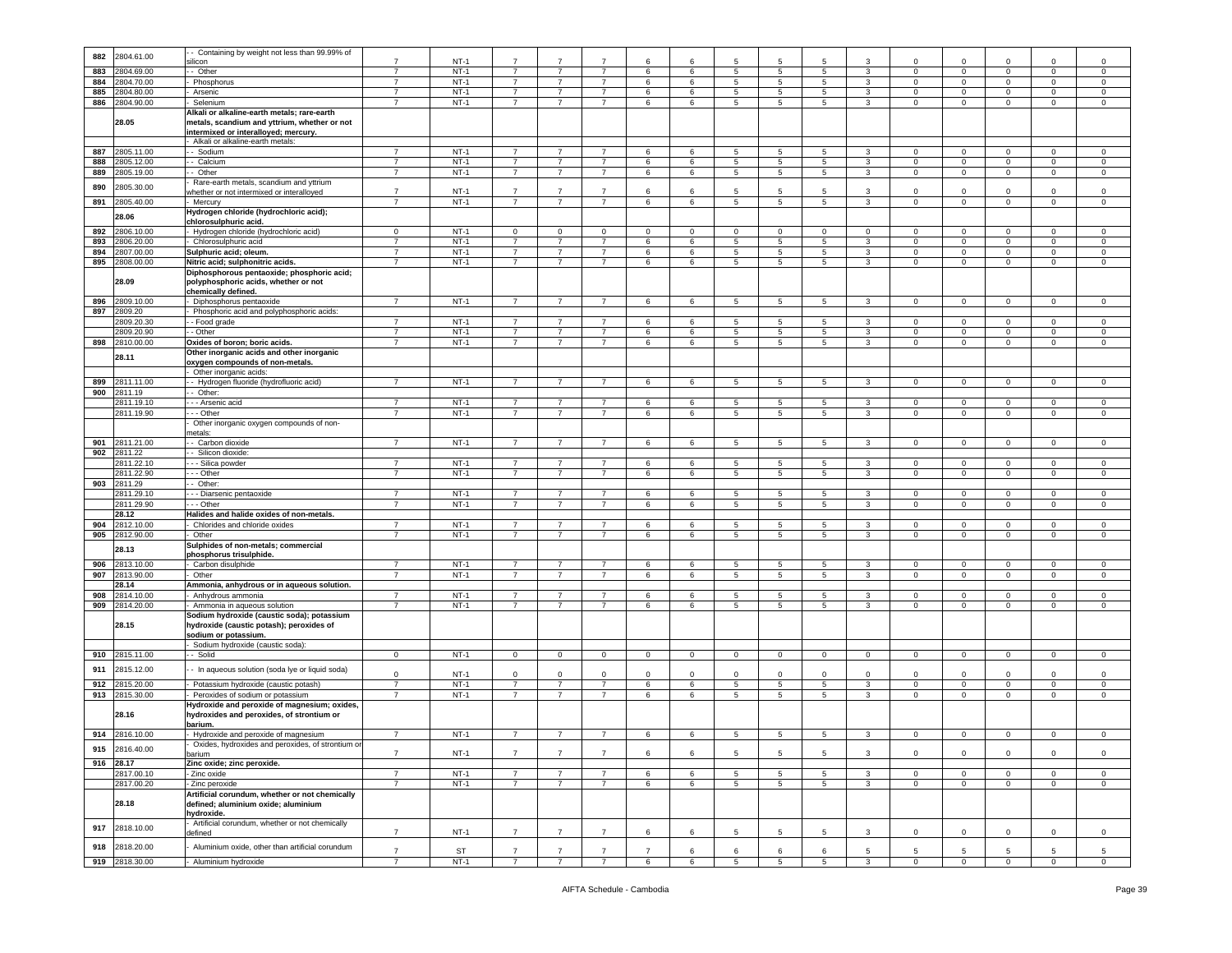|     | 28.19                            | Chromium oxides and hydroxides.                                                                                                   |                                  |                  |                                  |                                  |                                  |                |        |                                   |                 |                      |                   |                             |                               |                            |                            |                            |
|-----|----------------------------------|-----------------------------------------------------------------------------------------------------------------------------------|----------------------------------|------------------|----------------------------------|----------------------------------|----------------------------------|----------------|--------|-----------------------------------|-----------------|----------------------|-------------------|-----------------------------|-------------------------------|----------------------------|----------------------------|----------------------------|
| 920 | 2819.10.00                       | Chromium trioxide                                                                                                                 | 7                                | $NT-1$           | -7                               | 7                                | -7                               | 6              | 6      | 5                                 | 5               | 5                    | 3                 | $\mathbf{0}$                | $\mathbf{0}$                  | $^{\circ}$                 | $^{\circ}$                 | $\mathbf 0$                |
| 921 | 2819.90.00                       | Other                                                                                                                             | $\overline{7}$                   | $NT-1$           | $\overline{7}$                   | $\overline{7}$                   | $\overline{7}$                   | 6              | 6      | 5                                 | 5               | 5                    | 3                 | $\mathbf 0$                 | $\mathbf 0$                   | 0                          | $\mathbf 0$                | $\mathsf 0$                |
|     | 28.20                            | Manganese oxides.                                                                                                                 |                                  |                  |                                  |                                  |                                  |                |        |                                   |                 |                      |                   |                             |                               |                            |                            |                            |
| 922 | 2820.10.00                       | Manganese dioxide                                                                                                                 | 7                                | $NT-1$           | 7                                | 7                                |                                  | 6              | 6      | 5                                 | 5               | 5                    | 3                 | $\mathbf 0$                 | $^{\circ}$                    | 0                          | 0                          | $^{\circ}$                 |
|     |                                  |                                                                                                                                   | $\overline{7}$                   | $NT-1$           | $\overline{7}$                   | $\overline{7}$                   | $\overline{7}$                   |                |        |                                   |                 |                      |                   |                             |                               |                            |                            |                            |
| 923 | 2820.90.00                       | Other                                                                                                                             |                                  |                  |                                  |                                  |                                  | 6              | 6      | 5                                 | $\overline{5}$  | 5                    | $\mathbf{3}$      | $\mathbf 0$                 | $\,0\,$                       | $\mathbf 0$                | $\mathbf 0$                | $\,0\,$                    |
|     |                                  | Iron oxides and hydroxides; earth colours                                                                                         |                                  |                  |                                  |                                  |                                  |                |        |                                   |                 |                      |                   |                             |                               |                            |                            |                            |
|     | 28.21                            | containing 70% or more by weight of combined                                                                                      |                                  |                  |                                  |                                  |                                  |                |        |                                   |                 |                      |                   |                             |                               |                            |                            |                            |
|     |                                  | iron evaluated as Fe <sub>2</sub> O <sub>3</sub>                                                                                  |                                  |                  |                                  |                                  |                                  |                |        |                                   |                 |                      |                   |                             |                               |                            |                            |                            |
| 924 | 2821.10.00                       | Iron oxides and hydroxides                                                                                                        | $\overline{7}$                   | $NT-1$           | $\overline{7}$                   | $\overline{7}$                   | $\overline{7}$                   | $\,6\,$        | 6      | $\,$ 5 $\,$                       | 5               | $\,$ 5 $\,$          | 3                 | $\mathbf 0$                 | $\,0\,$                       | $\mathbf 0$                | $\mathbf 0$                | $\,0\,$                    |
| 925 | 2821.20.00                       | Earth colours                                                                                                                     | $\overline{7}$                   | ST               | 7                                | $\overline{7}$                   | $\overline{7}$                   | $\overline{7}$ | 6      | 6                                 | 6               | 6                    | 5                 | 5                           | 5                             | 5                          | 5                          | 5                          |
|     |                                  |                                                                                                                                   |                                  |                  |                                  |                                  |                                  |                |        |                                   |                 |                      |                   |                             |                               |                            |                            |                            |
| 926 | 2822.00.00                       | Cobalt oxides and hydroxides; commercial                                                                                          |                                  |                  |                                  |                                  |                                  |                |        |                                   |                 |                      |                   |                             |                               |                            |                            |                            |
|     |                                  | cobalt oxides.                                                                                                                    | $\overline{7}$                   | $NT-1$           | 7                                | $\overline{7}$                   | $\overline{7}$                   | 6              | 6      | 5                                 | 5               | 5                    | 3                 | 0                           | $^{\circ}$                    | 0                          | 0                          | 0                          |
|     | 927 2823.00.00                   | Titanium oxides.                                                                                                                  | $\overline{7}$                   | $NT-1$           | $\overline{7}$                   | 7                                | $\overline{7}$                   | 6              | 6      | 5                                 | $5\phantom{.0}$ | $5\phantom{.0}$      | 3                 | $\overline{0}$              | $\mathbf 0$                   | $\mathbf 0$                | $\mathbf 0$                | $\mathbf 0$                |
|     | 28.24                            | Lead oxides; red lead and orange lead.                                                                                            |                                  |                  |                                  |                                  |                                  |                |        |                                   |                 |                      |                   |                             |                               |                            |                            |                            |
| 928 | 2824.10.00                       | Lead monoxide (litharge, massicot)                                                                                                | $\overline{7}$                   | $NT-1$           | $\overline{7}$                   | $\overline{7}$                   | $\overline{7}$                   | 6              | 6      | 5                                 | 5               | 5                    | 3                 | $\Omega$                    | $\overline{0}$                | $\Omega$                   | $\Omega$                   | 0                          |
|     |                                  |                                                                                                                                   |                                  | $NT-1$           | $\overline{7}$                   | $\overline{7}$                   | $\overline{7}$                   |                |        | 5                                 |                 | 5                    |                   |                             |                               |                            |                            |                            |
| 929 | 2824.90.00                       | Other                                                                                                                             |                                  |                  |                                  |                                  |                                  | 6              | 6      |                                   | 5               |                      | 3                 | $\mathbf 0$                 | $\mathbf 0$                   | 0                          | $\mathbf 0$                | $\mathsf 0$                |
|     | 28.25                            | Hydrazine and hydroxylamine and their<br>inorganic salts; other inorganic bases; other<br>metal oxides, hydroxides and peroxides. |                                  |                  |                                  |                                  |                                  |                |        |                                   |                 |                      |                   |                             |                               |                            |                            |                            |
| 930 | 2825.10.00                       | Hydrazine and hydroxylamine and their inorganic                                                                                   |                                  |                  |                                  |                                  |                                  |                |        |                                   |                 |                      |                   |                             |                               |                            |                            |                            |
|     |                                  | salts                                                                                                                             | $\overline{7}$                   | $NT-1$           | $\overline{7}$                   | $\overline{7}$                   | $\overline{7}$                   | 6              | 6      | 5                                 | -5              | 5                    | 3                 | $\Omega$                    | $\mathbf 0$                   | $\Omega$                   | 0                          | $\mathsf 0$                |
| 931 | 2825.20.00                       | - Lithium oxide and hydroxide                                                                                                     | $\overline{7}$                   | $NT-1$           | $\overline{7}$                   | 7                                | $\overline{7}$                   | 6              | 6      | 5                                 | 5               | 5                    | 3                 | $\mathbf{0}$                | $\mathbf 0$                   | 0                          | $\mathbf 0$                | 0                          |
| 932 | 825.30.00                        | Vanadium oxides and hydroxides                                                                                                    | $\overline{7}$                   | $NT-1$           | $\overline{7}$                   | $\overline{7}$                   | $\overline{7}$                   | 6              | 6      | 5                                 | 5               | 5                    | 3                 | $\mathbf 0$                 | $\mathbf 0$                   | $\mathbf 0$                | $\mathbf 0$                | $\mathsf 0$                |
| 933 | 2825.40.00                       | Nickel oxides and hydroxides                                                                                                      | $\overline{7}$                   | $NT-1$           | $\overline{7}$                   | $\overline{7}$                   | $\overline{7}$                   | 6              | 6      | $\overline{5}$                    | $\overline{5}$  | $\overline{5}$       | $\mathbf{3}$      | 0                           | $\mathbf 0$                   | 0                          | 0                          | 0                          |
| 934 | 2825.50.00                       | Copper oxides and hydroxides                                                                                                      | $\overline{7}$                   | $NT-1$           | $\overline{7}$                   | $\overline{7}$                   | $\overline{7}$                   | 6              | 6      | 5                                 | 5               | 5                    | 3                 | 0                           | $\mathbf 0$                   | 0                          | $\mathbf 0$                | 0                          |
|     |                                  |                                                                                                                                   | $\overline{7}$                   |                  | $\overline{7}$                   | $\overline{7}$                   |                                  |                |        |                                   |                 |                      |                   | $\Omega$                    |                               |                            |                            |                            |
| 935 | 2825.60.00                       | Germanium oxides and zirconium dioxide                                                                                            |                                  | $NT-1$           |                                  |                                  | $\overline{7}$                   | 6              | 6      | 5                                 | 5               | 5                    | 3                 |                             | $\mathbf 0$                   | 0                          | $\mathbf 0$                | $\mathsf 0$                |
| 936 | 825.70.00                        | Molybdenum oxides and hydroxides                                                                                                  | 7                                | $NT-1$           | $\overline{7}$                   | 7                                | $\overline{7}$                   | 6              | 6      | 5                                 | 5               | 5                    | 3                 | 0                           | $\mathbf 0$                   | 0                          | 0                          | 0                          |
| 937 | 825.80.00                        | Antimony oxides                                                                                                                   | $\overline{7}$                   | $NT-1$           | $\overline{7}$                   | $\overline{7}$                   | $\overline{7}$                   | 6              | 6      | 5                                 | 5               | 5                    | 3                 | $\Omega$                    | $\mathbf 0$                   | $\mathbf 0$                | $\Omega$                   | $\,0\,$                    |
| 938 | 2825.90.00                       | Other                                                                                                                             | $\overline{7}$                   | $NT-1$           | $\overline{7}$                   | $\overline{7}$                   | $\overline{7}$                   | 6              | 6      | 5                                 | 5               | 5                    | 3                 | $\mathbf 0$                 | $\overline{0}$                | $\mathsf 0$                | $\mathbf 0$                | $\,0\,$                    |
|     | 28.26                            | Fluorides; fluorosilicates, fluoroaluminates and<br>other complex fluorine salts.                                                 |                                  |                  |                                  |                                  |                                  |                |        |                                   |                 |                      |                   |                             |                               |                            |                            |                            |
|     |                                  | Fluorides:                                                                                                                        |                                  |                  |                                  |                                  |                                  |                |        |                                   |                 |                      |                   |                             |                               |                            |                            |                            |
| 939 | 2826.12.00                       | - Of aluminium                                                                                                                    | 7                                | $NT-1$           | 7                                | 7                                | 7                                | 6              | 6      | 5                                 | 5               | 5                    | 3                 | $^{\circ}$                  | $\mathbf 0$                   | $\mathbf 0$                | $^{\circ}$                 | 0                          |
| 940 | 826.19.00                        | - Other                                                                                                                           | $\overline{7}$                   | $NT-1$           | $\overline{7}$                   | $\overline{7}$                   | $\overline{7}$                   | 6              | 6      | 5                                 | 5               | 5                    | $\mathbf{3}$      | $\mathbf 0$                 | $\mathbf 0$                   | $\mathbf 0$                | $\mathbf 0$                | $\mathsf 0$                |
|     |                                  |                                                                                                                                   |                                  |                  |                                  |                                  |                                  |                |        |                                   |                 |                      |                   |                             |                               |                            |                            |                            |
| 941 | 2826.30.00                       | Sodium hexafluoroaluminate (synthetic cryolite)                                                                                   | $\overline{7}$                   | $NT-1$           | $\overline{7}$                   | $\overline{7}$                   | $\overline{7}$                   | 6              | 6      | 5                                 | 5               | 5                    | $\mathbf{3}$      | $\Omega$                    | $\Omega$                      | $\Omega$                   | $\mathbf 0$                | 0                          |
| 942 | 2826.90.00                       | Other                                                                                                                             | 7                                | $NT-1$           | $\overline{7}$                   | $\overline{7}$                   | $\overline{7}$                   | 6              | 6      | 5                                 | $\overline{5}$  | 5                    | 3                 | 0                           | $\mathbf 0$                   | $\mathbf 0$                | $\mathbf 0$                | 0                          |
|     |                                  |                                                                                                                                   |                                  |                  |                                  |                                  |                                  |                |        |                                   |                 |                      |                   |                             |                               |                            |                            |                            |
|     | 28.27                            | Chlorides, chloride oxides and chloride<br>hydroxides; bromides and bromide oxides;<br>iodides and iodide oxides.                 |                                  |                  |                                  |                                  |                                  |                |        |                                   |                 |                      |                   |                             |                               |                            |                            |                            |
| 943 | 2827.10.00                       | Ammonium chloride                                                                                                                 | $\overline{7}$                   | $NT-1$           | $\overline{7}$                   | 7                                | $\overline{7}$                   | 6              | 6      | 5                                 | 5               | 5                    | 3                 | $\mathsf 0$                 | $\mathbf 0$                   | $\mathbf 0$                | $\mathbf 0$                | $\mathsf 0$                |
| 944 | 2827.20                          | Calcium chloride:                                                                                                                 |                                  |                  |                                  |                                  |                                  |                |        |                                   |                 |                      |                   |                             |                               |                            |                            |                            |
|     | 2827.20.10                       | - Commercial grade                                                                                                                | $\overline{7}$                   | $NT-1$           | $\overline{7}$                   | $\overline{7}$                   | $\overline{7}$                   | 6              | 6      | 5                                 | 5               | 5                    | 3                 | $\mathbf 0$                 | $\overline{0}$                | $\Omega$                   | $\Omega$                   | $\mathsf 0$                |
|     | 2827.20.90                       | - Other                                                                                                                           | $\overline{7}$                   | $NT-1$           | $\overline{7}$                   | $\overline{7}$                   | $\overline{7}$                   | 6              | 6      | 5                                 | 5               | 5                    | $\mathbf{3}$      | 0                           | $\mathbf 0$                   | $\mathbf 0$                | $\mathbf 0$                | 0                          |
|     |                                  |                                                                                                                                   |                                  |                  |                                  |                                  |                                  |                |        |                                   |                 |                      |                   |                             |                               |                            |                            |                            |
|     |                                  | Other chlorides:                                                                                                                  |                                  |                  |                                  |                                  |                                  |                |        |                                   |                 |                      |                   |                             |                               |                            |                            |                            |
| 945 | 2827.31.00                       | - Of magnesium                                                                                                                    | $\overline{7}$                   | $NT-1$           | 7                                | 7                                | 7                                | 6              | 6      | 5                                 | 5               | 5                    | 3                 | $^{\circ}$                  | $\mathbf{0}$                  |                            | $\mathbf{0}$               | 0                          |
| 946 | 2827.32.00                       | - - Of aluminium                                                                                                                  | 7                                | $NT-1$           | 7                                | 7                                | 7                                | 6              | 6      | 5                                 | 5               | 5                    | 3                 |                             |                               | $\mathbf 0$                |                            |                            |
| 947 | 2827.35.00                       |                                                                                                                                   |                                  |                  |                                  |                                  |                                  |                |        |                                   |                 |                      |                   | $\mathbf 0$                 | $\mathbf 0$                   | 0                          | 0                          | $\mathbf 0$                |
|     |                                  |                                                                                                                                   |                                  |                  |                                  |                                  |                                  |                |        |                                   |                 |                      |                   |                             |                               |                            |                            |                            |
|     |                                  | - Of nickel                                                                                                                       | $\overline{7}$                   | $NT-1$           | $\overline{7}$                   | $\overline{7}$                   | $\overline{7}$                   | 6              | 6      | 5                                 | 5               | 5                    | 3                 | $\mathbf 0$                 | $\mathbf 0$                   | $\mathbf 0$                | $\mathbf 0$                | $\mathsf 0$                |
| 948 | 2827.39.00                       | - Other                                                                                                                           | $\overline{7}$                   | $NT-1$           | $\overline{7}$                   | $\overline{7}$                   | $\overline{7}$                   | 6              | 6      | 5                                 | 5               | $\overline{5}$       | $\mathbf{3}$      | $\mathbf 0$                 | $\,0\,$                       | $\mathbf 0$                | 0                          | 0                          |
|     |                                  | Chloride oxides and chloride hydroxides:                                                                                          |                                  |                  |                                  |                                  |                                  |                |        |                                   |                 |                      |                   |                             |                               |                            |                            |                            |
| 949 | 2827.41.00                       | Of copper                                                                                                                         | $\overline{7}$                   | $NT-1$           | $\overline{7}$                   | 7                                | 7                                | 6              | 6      | 5                                 | 5               | 5                    | 3                 | 0                           | $\,0\,$                       | $\mathbf 0$                | 0                          | 0                          |
| 950 | 2827.49.00                       | - Other                                                                                                                           | 7                                | $NT-1$           | $\overline{7}$                   | 7                                | 7                                | 6              | 6      | 5                                 | 5               | 5                    | 3                 | 0                           | $\mathbf 0$                   | 0                          | 0                          | $\mathbf 0$                |
|     |                                  |                                                                                                                                   |                                  |                  |                                  |                                  |                                  |                |        |                                   |                 |                      |                   |                             |                               |                            |                            |                            |
|     |                                  | Bromides and bromide oxides                                                                                                       |                                  |                  | $\overline{7}$                   | -7                               | 7                                |                |        |                                   |                 |                      |                   |                             |                               |                            |                            |                            |
| 951 | 2827.51.00                       | - Bromides of sodium or of potassium                                                                                              | $\overline{7}$                   | $NT-1$           |                                  |                                  |                                  | 6              | 6      | 5                                 | 5               | 5                    | 3                 | 0                           | $\mathbf 0$                   | 0                          | 0                          | 0                          |
| 952 | 2827.59.00                       | - Other                                                                                                                           | $\overline{7}$                   | $NT-1$           | 7                                | $\overline{7}$                   | $\overline{7}$                   | 6              | 6      | 5                                 | 5               | 5                    | 3                 | 0                           | $\mathbf 0$                   | 0                          | $\mathbf 0$                | $\mathbf 0$                |
| 953 | 2827.60.00                       | lodides and iodide oxides                                                                                                         | $\overline{7}$                   | $NT-1$           | $\overline{7}$                   | 7                                | $\overline{7}$                   | 6              | 6      | 5                                 | 5               | $5\overline{)}$      | 3                 | $\mathbf 0$                 | $\mathbf 0$                   | $\overline{0}$             | $\mathbf 0$                | $\circ$                    |
|     | 28.28                            | Hypochlorites; commercial calcium<br>hypochlorite; chlorites; hypobromites                                                        |                                  |                  |                                  |                                  |                                  |                |        |                                   |                 |                      |                   |                             |                               |                            |                            |                            |
| 954 | 2828.10.00                       | Commercial calcium hypochlorite and other                                                                                         |                                  |                  |                                  |                                  |                                  |                |        |                                   |                 |                      |                   |                             |                               |                            |                            |                            |
|     |                                  | calcium hypochlorites                                                                                                             | $\mathbf 0$                      | $NT-1$           | $\mathbf 0$                      | $\mathbf 0$                      | 0                                | $\mathbf 0$    | 0      | $\mathbf 0$                       | 0               | $\mathbf 0$          | $\mathbf 0$       | 0                           | $^{\circ}$                    | $\Omega$                   | $\Omega$                   | $\mathbf 0$                |
| 955 | 2828.90                          | Other:                                                                                                                            |                                  |                  |                                  |                                  |                                  |                |        |                                   |                 |                      |                   |                             |                               |                            |                            |                            |
|     | 2828.90.10                       | - Sodium hypochlorite                                                                                                             | $\overline{7}$                   | $NT-1$           | $\overline{7}$                   | $\overline{7}$                   | $\overline{7}$                   | 6              | 6      | 5                                 | 5               | 5                    | 3                 | $\mathbf 0$                 | $\mathbf 0$                   | 0                          | $\mathbf 0$                | 0                          |
|     | 2828.90.90                       | - Other                                                                                                                           | $\overline{7}$                   | $NT-1$           | 7                                | $\overline{7}$                   | 7                                | 6              | 6      | 5                                 | 5               | 5                    | 3                 | 0                           | 0                             | 0                          | 0                          | $\mathbf 0$                |
|     | 28.29                            | Chlorates and perchlorates; bromates and<br>perbromates; iodates and periodates.                                                  |                                  |                  |                                  |                                  |                                  |                |        |                                   |                 |                      |                   |                             |                               |                            |                            |                            |
|     |                                  | Chlorates:                                                                                                                        |                                  |                  |                                  |                                  |                                  |                |        |                                   |                 |                      |                   |                             |                               |                            |                            |                            |
| 956 | 2829.11.00                       | - Of sodium                                                                                                                       | $\overline{7}$                   | $NT-1$           | $\overline{7}$                   | $\overline{7}$                   | $\overline{7}$                   | 6              | 6      | 5                                 | 5               | 5                    | $\mathbf{3}$      | $\Omega$                    | $\mathbf 0$                   | $\Omega$                   | $\Omega$                   | $\Omega$                   |
|     | 957 2829.19.00                   | - Other                                                                                                                           | $\overline{7}$                   | $NT-1$           | $\overline{7}$                   | $\overline{7}$                   |                                  | 6              | 6      | $\overline{5}$                    | 5               | $\overline{5}$       | 3                 | $\Omega$                    | $\mathbf 0$                   | 0                          | $\Omega$                   | $\Omega$                   |
|     |                                  | Other                                                                                                                             |                                  |                  | $\overline{7}$                   | $\overline{7}$                   | $\overline{7}$                   |                | 6      |                                   |                 |                      |                   | $\mathbf 0$                 | $\mathbf 0$                   | $\mathbf{0}$               |                            |                            |
|     | 958 2829.90.00<br>28.30          | Sulphides; polysulphides, whether or not<br>chemically defined.                                                                   | $\overline{7}$                   | NT-1             |                                  |                                  |                                  | 6              |        | 5                                 | 5               | 5                    | 3                 |                             |                               |                            | $\mathbf 0$                | $\mathbf{0}$               |
|     |                                  | - Sodium sulphides                                                                                                                |                                  | $NT-1$           | $\overline{7}$                   | $\overline{7}$                   | $\overline{7}$                   |                | 6      |                                   |                 |                      |                   | $\overline{0}$              | $\mathbf{0}$                  | $\overline{0}$             | $\mathbf{0}$               | $\overline{0}$             |
|     | 959 2830.10.00                   |                                                                                                                                   | $\overline{7}$                   |                  |                                  |                                  |                                  | 6              |        | 5                                 | 5               | 5                    | 3                 |                             |                               |                            |                            |                            |
| 960 | 2830.90.00                       | Other                                                                                                                             | $\overline{7}$                   | $NT-1$           | $\overline{7}$                   | $\overline{7}$                   | $\overline{7}$                   | 6              | 6      | 5                                 | 5               | $5\overline{5}$      | $\mathbf{3}$      | $\overline{0}$              | $\mathbf 0$                   | $\circ$                    | $\mathbf{0}$               | $\circ$                    |
|     | 28.31                            | Dithionites and sulphoxylates.                                                                                                    |                                  |                  |                                  |                                  |                                  |                |        |                                   |                 |                      |                   |                             |                               |                            |                            |                            |
| 961 | 2831.10.00                       | Of sodium                                                                                                                         | $\overline{7}$                   | $NT-1$           | $\overline{7}$                   | 7                                | $\overline{7}$                   | 6              | 6      | 5                                 | 5               | 5                    | 3                 | $\mathbf 0$                 | $\mathbf 0$                   | $\mathbf 0$                | $\mathbf 0$                | 0                          |
|     | 962 2831.90.00                   | Other                                                                                                                             | $\overline{7}$                   | $NT-1$           | $\overline{7}$                   | $\overline{7}$                   | $\overline{7}$                   | 6              | 6      | 5                                 | $\overline{5}$  | 5                    | $\mathbf{3}$      | $\mathbf 0$                 | $\mathbf 0$                   | $\mathbf 0$                | $\mathbf 0$                | $\,0\,$                    |
|     | 28.32                            |                                                                                                                                   |                                  |                  |                                  |                                  |                                  |                |        |                                   |                 |                      |                   |                             |                               |                            |                            |                            |
|     |                                  | Sulphites; thiosulphates.                                                                                                         |                                  |                  |                                  |                                  | $\overline{7}$                   |                |        |                                   |                 |                      |                   |                             |                               |                            |                            |                            |
| 963 | 2832.10.00                       | Sodium sulphites                                                                                                                  | $\overline{7}$                   | $NT-1$           | $\overline{7}$                   | $\overline{7}$                   |                                  | 6              | 6      | 5                                 | 5               | 5                    | 3                 | $\mathbf 0$                 | $\mathbf 0$                   | 0                          | $\mathbf 0$                | $\mathbf 0$                |
|     | 964 2832.20.00<br>965 2832.30.00 | Other sulphites<br>- Thiosulphates                                                                                                | $\overline{7}$<br>$\overline{7}$ | $NT-1$<br>$NT-1$ | $\overline{7}$<br>$\overline{7}$ | $\overline{7}$<br>$\overline{7}$ | $\overline{7}$<br>$\overline{7}$ | $\,6\,$<br>6   | 6<br>6 | $5\phantom{.0}$<br>$\overline{5}$ | 5<br>5          | $5\phantom{.0}$<br>5 | $\mathbf{3}$<br>3 | $\mathbf{0}$<br>$\mathbf 0$ | $\mathbf 0$<br>$\overline{0}$ | $\mathbf 0$<br>$\mathbf 0$ | $\mathbf 0$<br>$\mathbf 0$ | $\mathbf 0$<br>$\mathsf 0$ |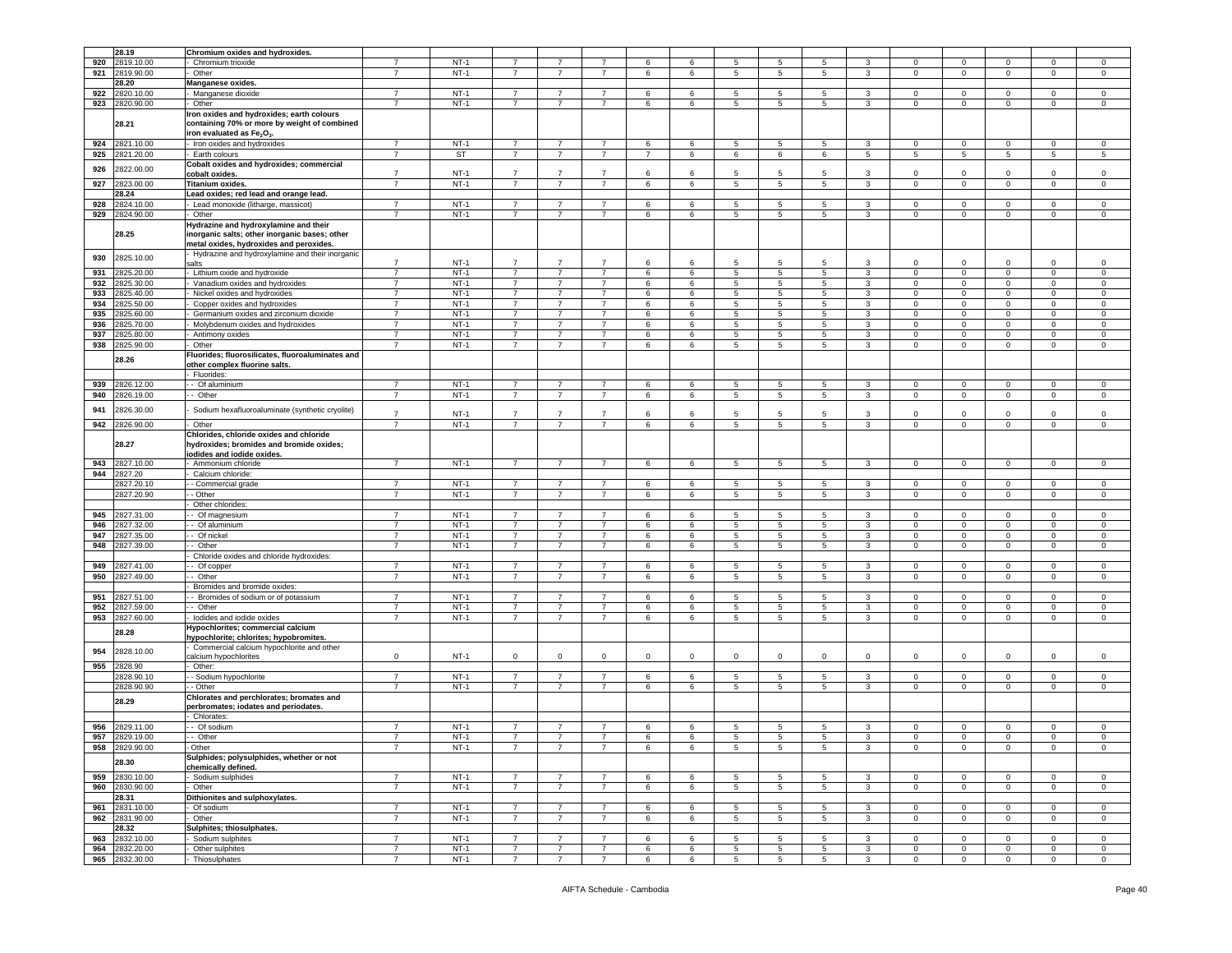|     | 28.33                    | Sulphates; alums; peroxosulphates                                                                                                 |                                  |        |                |                |                |             |              |                 |                 |                 |                |                |                |                |              |                |
|-----|--------------------------|-----------------------------------------------------------------------------------------------------------------------------------|----------------------------------|--------|----------------|----------------|----------------|-------------|--------------|-----------------|-----------------|-----------------|----------------|----------------|----------------|----------------|--------------|----------------|
|     |                          | (persulphates).                                                                                                                   |                                  |        |                |                |                |             |              |                 |                 |                 |                |                |                |                |              |                |
|     |                          | Sodium sulphates:                                                                                                                 |                                  |        |                |                |                |             |              |                 |                 |                 |                |                |                |                |              |                |
| 966 | 2833.11.00               | - Disodium sulphate                                                                                                               | $\overline{7}$                   | $NT-1$ |                |                | $\overline{7}$ | 6           | 6            | 5               | 5               | 5               | 3              | 0              | $\mathbf 0$    | 0              | $\Omega$     | $\mathbf 0$    |
| 967 | 2833.19.00               | - Other                                                                                                                           | $\overline{7}$                   | $NT-1$ | $\overline{7}$ | $\overline{7}$ | $\overline{7}$ | 6           | 6            | 5               | 5               | 5               | $\mathbf{3}$   | $\mathbf 0$    | $\mathbf 0$    | $\mathbf 0$    | $\mathsf 0$  | $\,0\,$        |
|     |                          | Other sulphates:                                                                                                                  |                                  |        |                |                |                |             |              |                 |                 |                 |                |                |                |                |              |                |
| 968 | 2833.21.00               | - Of magnesium                                                                                                                    | $\overline{7}$                   | $NT-1$ | $\overline{7}$ | 7              | $\overline{7}$ | 6           | 6            | $5\overline{)}$ | 5               | $5\overline{)}$ | $\mathbf{3}$   | $\mathbf{0}$   | $\overline{0}$ | $\overline{0}$ | $\mathbf 0$  | $\mathsf 0$    |
| 969 | 2833.22                  | - Of aluminium:                                                                                                                   |                                  |        |                |                |                |             |              |                 |                 |                 |                |                |                |                |              |                |
|     | 2833.22.10               | - - Commercial grade                                                                                                              | $\overline{7}$                   | $NT-1$ | $\overline{7}$ | $\overline{7}$ | $\overline{7}$ | 6           | 6            | 5               | 5               | 5               | 3              | 0              | $\mathbf 0$    | 0              | 0            | $\mathbf 0$    |
|     | 2833.22.90               | - - Other                                                                                                                         | $\overline{7}$                   | $NT-1$ | $\overline{7}$ | $\overline{7}$ | $\overline{7}$ | $\,6$       | 6            | 5               | 5               | $\sqrt{5}$      | 3              | $\mathbf 0$    | $\mathbf 0$    | $\mathbf 0$    | $\mathbf 0$  | 0              |
| 970 | 2833.24.00               | - Of nickel                                                                                                                       | $\overline{7}$                   | $NT-1$ | $\overline{7}$ | $\overline{7}$ | $\overline{7}$ | 6           | 6            | 5               | 5               | 5               | 3              | 0              | $\mathbf 0$    | $\mathbf 0$    | 0            | 0              |
| 971 | 2833.25.00               | Of copper                                                                                                                         | $\overline{7}$                   | $NT-1$ | $\overline{7}$ | $\overline{7}$ | $\overline{7}$ | 6           | 6            | 5               | 5               | 5               | 3              | $\Omega$       | $\mathbf 0$    | $\mathbf 0$    | $\mathbf 0$  | $\mathsf 0$    |
| 972 | 2833.27.00               | - Of barium                                                                                                                       | $\overline{7}$                   | $NT-1$ | $\overline{7}$ | 7              | $\overline{7}$ | 6           | 6            | 5               | 5               | 5               | 3              | 0              | $\mathbf 0$    | 0              | $\mathbf 0$  | $\mathsf 0$    |
| 973 | 2833.29                  | - Other:                                                                                                                          |                                  |        |                |                |                |             |              |                 |                 |                 |                |                |                |                |              |                |
|     | 2833.29.10               | - - Of chromium or zinc                                                                                                           | $\overline{7}$                   | $NT-1$ | $\overline{7}$ | $\overline{7}$ | $\overline{7}$ | 6           | 6            | 5               | 5               | 5               | 3              | $\Omega$       | $\,0\,$        | 0              | $\mathbf 0$  | 0              |
|     | 2833.29.20               | --- Tribasic lead sulphate                                                                                                        | $\overline{7}$                   | $NT-1$ | $\overline{7}$ | $\overline{7}$ | $\overline{7}$ | 6           | 6            | 5               | 5               | 5               | 3              | 0              | $\,0\,$        | $\mathbf 0$    | $\mathbf 0$  | 0              |
|     | 2833.29.90               | --- Other                                                                                                                         | $\overline{7}$                   | $NT-1$ | $\overline{7}$ | $\overline{7}$ | $\overline{7}$ | 6           | 6            | 5               | 5               | 5               | $\mathbf{3}$   | $\mathbf{0}$   | $\mathsf 0$    | $\mathbf 0$    | $\mathbf 0$  | $\mathsf 0$    |
| 974 | 2833.30.00               | - Alums                                                                                                                           | $\overline{7}$                   | $NT-1$ | $\overline{7}$ | $\overline{7}$ | $\overline{7}$ | 6           | 6            | 5               | 5               | 5               | 3              | 0              | $\mathbf 0$    | 0              | $\mathbf 0$  | 0              |
| 975 | 2833.40.00               | Peroxosulphates (persulphates)                                                                                                    | $\overline{7}$                   | $NT-1$ | $\overline{7}$ | $\overline{7}$ | $\overline{7}$ | 6           | 6            | 5               | 5               | 5               | 3              | 0              | $\mathbf 0$    | 0              | 0            | $\mathbf 0$    |
|     |                          |                                                                                                                                   |                                  |        |                |                |                |             |              |                 |                 |                 |                |                |                |                |              |                |
|     | 28.34                    | Nitrites; nitrates.                                                                                                               |                                  |        |                |                |                |             |              |                 |                 |                 |                |                |                |                |              |                |
| 976 | 2834.10.00               | Nitrites                                                                                                                          | $\overline{7}$                   | $NT-1$ | $\overline{7}$ | $\overline{7}$ | $\overline{7}$ | 6           | 6            | 5               | 5               | 5               | 3              | 0              | $\mathbf 0$    | $\mathbf 0$    | 0            | 0              |
|     |                          | Nitrates:                                                                                                                         |                                  |        |                |                |                |             |              |                 |                 |                 |                |                |                |                |              |                |
| 977 | 2834.21.00               | - Of potassium                                                                                                                    | $\overline{7}$                   | $NT-1$ | $\overline{7}$ | $\overline{7}$ | $\overline{7}$ | 6           | 6            | 5               | 5               | 5               | 3              | 0              | $\mathbf 0$    | 0              | 0            | $\mathbf 0$    |
| 978 | 2834.29.00               | - Other                                                                                                                           | $\overline{7}$                   | $NT-1$ | $\overline{7}$ | $\overline{7}$ | $\overline{7}$ | 6           | 6            | 5               | 5               | $5^{\circ}$     | 3              | $\Omega$       | $\mathbf 0$    | $\mathbf 0$    | $\mathbf 0$  | $\mathsf 0$    |
|     | 28.35                    | Phosphinates (hypophosphites), phosphonates<br>(phosphites) and phosphates; polyphosphates,<br>whether or not chemically defined. |                                  |        |                |                |                |             |              |                 |                 |                 |                |                |                |                |              |                |
| 979 | 2835.10.00               | Phosphinates (hypophosphites) and<br>ohosphonates (phosphites)<br>Phosphates:                                                     | $\overline{7}$                   | $NT-1$ | $\overline{7}$ | $\overline{7}$ | $\overline{7}$ | 6           | 6            | 5               | 5               | 5               | 3              | 0              | $\mathbf 0$    | 0              | $\mathbf 0$  | $\mathbf 0$    |
| 980 | 835.22.00                | - Of mono- or disodium                                                                                                            | $\overline{7}$                   | $NT-1$ | $\overline{7}$ | 7              | $\overline{7}$ | 6           | 6            | 5               | 5               | 5               | 3              | $\mathbf 0$    | $\mathbf{0}$   | $\mathbf 0$    | $\mathbf 0$  | $\mathbf 0$    |
| 981 | 2835.24.00               | - Of potassium                                                                                                                    | $\overline{7}$                   | $NT-1$ | $\overline{7}$ | $\overline{7}$ | $\overline{7}$ | 6           | 6            | 5               | 5               | $5^{\circ}$     | 3              | $\Omega$       | $\mathbf 0$    | $\mathbf 0$    | 0            | $\mathbf 0$    |
|     |                          | - Calcium hydrogenorthophosphate ("dicalcium                                                                                      |                                  |        |                |                |                |             |              |                 |                 |                 |                |                |                |                |              |                |
| 982 | 2835.25                  | phosphate"):                                                                                                                      |                                  |        |                |                |                |             |              |                 |                 |                 |                |                |                |                |              |                |
|     | 835.25.10                | --- Feed grade                                                                                                                    | $\overline{7}$                   | $NT-1$ | $\overline{7}$ | $\overline{7}$ | $\overline{7}$ | 6           | 6            | 5               | 5               | 5               | 3              | 0              | $\mathbf 0$    | 0              | $\mathbf 0$  | $\mathbf 0$    |
|     | 2835.25.90               | - - Other                                                                                                                         |                                  | $NT-1$ | 7              | 7              |                | 6           | 6            | 5               | 5               | 5               | 3              | $\mathbf 0$    | $\mathbf 0$    | 0              | $\mathbf 0$  | $\mathbf 0$    |
| 983 | 2835.26.00               | - Other phosphates of calcium                                                                                                     | $\overline{7}$                   | $NT-1$ | $\overline{7}$ | $\overline{7}$ | 7              | 6           | 6            | 5               | 5               | 5               | 3              | $\mathbf 0$    | $\mathbf 0$    | $\mathbf 0$    | $\mathbf 0$  | $\mathbf 0$    |
| 984 | 2835.29.00               | - Other                                                                                                                           | $\overline{7}$                   | $NT-1$ | $\overline{7}$ | $\overline{7}$ | $\overline{7}$ | 6           | 6            | 5               | 5               | $5\overline{5}$ | 3              | 0              | $\mathbf 0$    | $\mathbf 0$    | $\mathbf 0$  | $\mathsf 0$    |
|     |                          | Polyphosphates:                                                                                                                   |                                  |        |                |                |                |             |              |                 |                 |                 |                |                |                |                |              |                |
|     |                          |                                                                                                                                   |                                  |        |                |                |                |             |              |                 |                 |                 |                |                |                |                |              |                |
| 985 | 2835.31.00               | Sodium triphosphate (sodium tripolyphosphate)                                                                                     | $\overline{7}$                   | $NT-1$ | $\overline{7}$ | $\overline{7}$ | $\overline{7}$ | 6           | 6            | 5               | 5               | 5               | 3              | $\Omega$       | $\mathbf 0$    | $\mathbf 0$    | $\Omega$     | $\mathsf 0$    |
| 986 | 2835.39                  | - Other:                                                                                                                          |                                  |        |                |                |                |             |              |                 |                 |                 |                |                |                |                |              |                |
|     | 2835.39.10               |                                                                                                                                   |                                  |        |                |                |                |             |              |                 | 5               | 5               |                |                |                |                |              |                |
|     |                          |                                                                                                                                   |                                  |        |                |                |                |             |              |                 |                 |                 |                |                |                |                |              |                |
|     |                          | - - - Tetrasodium pyrophosphate                                                                                                   | $\overline{7}$                   | $NT-1$ | -7             | 7              | 7              | 6           | 6            | 5               |                 |                 | 3              | $\mathbf{0}$   | $\mathbf{0}$   | $\mathbf 0$    | $\mathbf{0}$ | 0              |
|     | 2835.39.90               | - - - Other                                                                                                                       | 7                                | $NT-1$ | $\overline{7}$ | 7              | $\overline{7}$ | 6           | 6            | 5               | 5               | 5               | 3              | $\mathbf 0$    | $\mathbf{0}$   | $\mathbf 0$    | $\mathbf{0}$ | $\mathbf 0$    |
|     | 28.36                    | Carbonates; peroxocarbonates<br>(percarbonates); commercial ammonium<br>carbonate containing ammonium carbamate.                  |                                  |        |                |                |                |             |              |                 |                 |                 |                |                |                |                |              |                |
| 987 | 2836.20.00               | Disodium carbonate                                                                                                                | $\overline{0}$                   | $NT-1$ | $\overline{0}$ | $\mathbf{0}$   | $\circ$        | $\mathsf 0$ | $\mathbf{0}$ | $\mathbf 0$     | $\mathbf 0$     | $\overline{0}$  | $\mathbf 0$    | $\overline{0}$ | $\mathbf 0$    | $\mathbf 0$    | $\mathbf 0$  | $\mathbf 0$    |
|     |                          | Sodium hydrogencarbonate (sodium                                                                                                  |                                  |        |                |                |                |             |              |                 |                 |                 |                |                |                |                |              |                |
| 988 | 2836.30.00               | vicarbonate)                                                                                                                      | $\overline{7}$                   | $NT-1$ | $\overline{7}$ | $\overline{7}$ | $\overline{7}$ | 6           | 6            | 5               | -5              | 5               | 3              | 0              | $^{\circ}$     | 0              | 0            | $\mathbf 0$    |
| 989 | 2836.40.00               | Potassium carbonates                                                                                                              | $\overline{7}$                   | $NT-1$ | $\overline{7}$ | 7              | $\overline{7}$ | 6           | 6            | 5               | 5               | $5^{\circ}$     | 3              | $\mathbf{0}$   | $\mathbf 0$    | $\mathbf{0}$   | $\mathbf 0$  | $\mathsf 0$    |
| 990 | 2836.50                  | Calcium carbonate:                                                                                                                |                                  |        |                |                |                |             |              |                 |                 |                 |                |                |                |                |              |                |
|     | 2836.50.10               | - Food or pharmaceutical grade                                                                                                    | $\overline{7}$                   | $NT-1$ | $\overline{7}$ | $\overline{7}$ | $\overline{7}$ | 6           | 6            | 5               | 5               | 5               | 3              | $\mathbf 0$    | $\mathbf 0$    | $\mathbf 0$    | $\Omega$     | $\mathsf 0$    |
|     | 2836.50.90               | - Other                                                                                                                           | $\overline{7}$                   | $NT-1$ | $\overline{7}$ | $\overline{7}$ | $\overline{7}$ | 6           | 6            | $\overline{5}$  | $5\phantom{.0}$ | $5\overline{)}$ | $\mathbf{3}$   | $\mathbf 0$    | $\overline{0}$ | $\mathsf 0$    | $\mathbf 0$  | 0              |
| 991 | 2836.60.00               | Barium carbonate                                                                                                                  | $\overline{7}$                   | $NT-1$ | $\overline{7}$ | $\overline{7}$ | $\overline{7}$ | 6           | 6            | 5               | 5               | 5               | 3              | $\mathbf 0$    | $\mathbf 0$    | $\mathbf 0$    | $\mathbf 0$  | $\mathsf 0$    |
|     |                          | Other:                                                                                                                            |                                  |        |                |                |                |             |              |                 |                 |                 |                |                |                |                |              |                |
| 992 | 836.91.00                | - Lithium carbonates                                                                                                              | $\overline{7}$                   | NT-1   | $\overline{7}$ | 7              | 7              | 6           | 6            | 5               | 5               | 5               | 3              | $\mathbf{0}$   | $\mathbf 0$    | 0              | $\mathbf 0$  | 0              |
| 993 | 2836.92.00               | - Strontium carbonate                                                                                                             | $\overline{7}$                   | $NT-1$ | $\overline{7}$ | $\overline{7}$ | $\overline{7}$ | 6           | 6            | 5               | 5               | 5               | 3              | $\mathbf 0$    | $\mathbf 0$    | $\mathbf 0$    | $\mathbf 0$  | $\mathsf 0$    |
| 994 | 2836.99.00               | - Other                                                                                                                           | $\overline{7}$                   | $NT-1$ | $\overline{7}$ | $\overline{7}$ | $\overline{7}$ | 6           | 6            | 5               | 5               | 5               | $\overline{3}$ | $\mathbf 0$    | $\overline{0}$ | $\mathsf 0$    | $\mathbf 0$  | $\,0\,$        |
|     | 28.37                    | Cyanides, cyanide oxides and complex<br>cyanides.                                                                                 |                                  |        |                |                |                |             |              |                 |                 |                 |                |                |                |                |              |                |
|     |                          | Cyanides and cyanide oxides:                                                                                                      |                                  |        |                |                |                |             |              |                 |                 |                 |                |                |                |                |              |                |
| 995 | 2837.11.00               | - Of sodium                                                                                                                       | 7                                | $NT-1$ | 7              |                |                | 6           | 6            | 5               | 5               | 5               | 3              | $^{\circ}$     | $\mathbf 0$    | $\mathbf 0$    | 0            | 0              |
| 996 | 2837.19.00               | - Other                                                                                                                           | $\overline{7}$                   | $NT-1$ | 7              | $\overline{7}$ | $\overline{7}$ | 6           | 6            | 5               | 5               | 5               | 3              | 0              | $\mathbf 0$    | $\mathbf 0$    | $\mathbf 0$  | $\mathsf 0$    |
| 997 | 2837.20.00               | Complex cyanides                                                                                                                  | $\overline{7}$                   | $NT-1$ | $\overline{7}$ | $\overline{7}$ | $\overline{7}$ | 6           | 6            | 5               | 5               | $5\overline{5}$ | $\mathbf{3}$   | $\mathbf 0$    | $\mathbf 0$    | $\mathsf 0$    | $\mathsf 0$  | $\,0\,$        |
|     | 28.39                    | Silicates; commercial alkali metal silicates.                                                                                     |                                  |        |                |                |                |             |              |                 |                 |                 |                |                |                |                |              |                |
|     |                          |                                                                                                                                   |                                  |        |                |                |                |             |              |                 |                 |                 |                |                |                |                |              |                |
|     | 998 2839.11.00           | Of sodium:<br>- - Sodium metasilicates                                                                                            | 7                                | NT-1   | -7             | 7              | 7              | 6           | 6            | 5               | 5               | 5               | 3              | $\mathbf{0}$   | $\overline{0}$ | $\mathbf{0}$   | $\mathbf{0}$ | $\mathbf{0}$   |
| 999 | 2839.19                  | - Other:                                                                                                                          |                                  |        |                |                |                |             |              |                 |                 |                 |                |                |                |                |              |                |
|     |                          |                                                                                                                                   |                                  |        | $\overline{7}$ | $\overline{7}$ | $\overline{7}$ |             |              |                 |                 |                 |                |                |                |                |              |                |
|     | 2839.19.10               | - - Sodium silicates                                                                                                              | $\overline{7}$<br>$\overline{7}$ | $NT-1$ | $\overline{7}$ | $\overline{7}$ |                | 6           | 6            | 5               | 5               | $5\phantom{.0}$ | 3              | $\mathbf 0$    | $\mathbf 0$    | $\mathbf 0$    | $\mathbf 0$  | $\mathsf 0$    |
|     | 2839.19.90               | . - - Other                                                                                                                       |                                  | $NT-1$ |                |                | $\overline{7}$ | 6           | 6            | 5               | 5               | 5               | 3              | $\mathbf 0$    | $\mathbf 0$    | $\mathbf 0$    | $\mathbf 0$  | 0              |
|     | 1000 2839,90.00          | Other                                                                                                                             | $\overline{7}$                   | $NT-1$ | $\overline{7}$ | $\overline{7}$ | $\overline{7}$ | 6           | 6            | 5               | 5               | $5^{\circ}$     | $\mathbf{3}$   | $\mathbf{0}$   | $\mathbf 0$    | $\mathbf{0}$   | $\mathbf 0$  | $\mathbf 0$    |
|     | 28.40                    | Borates; peroxoborates (perborates).                                                                                              |                                  |        |                |                |                |             |              |                 |                 |                 |                |                |                |                |              |                |
|     |                          | Disodium tetraborate (refined borax):                                                                                             |                                  |        |                |                |                |             |              |                 |                 |                 |                |                |                |                |              |                |
|     | 1001 2840.11.00          | - - Anhydrous                                                                                                                     | $\overline{7}$                   | $NT-1$ | $\overline{7}$ | $\overline{7}$ | $\overline{7}$ | 6           | 6            | 5               | 5               | $5\phantom{.0}$ | 3              | $\mathbf{0}$   | $\mathbf 0$    | $\mathbf 0$    | $\mathbf 0$  | $\,0\,$        |
|     | 1002 2840.19.00          | -- Other                                                                                                                          | $\overline{7}$                   | $NT-1$ | $\overline{7}$ | $\overline{7}$ | $\overline{7}$ | 6           | 6            | 5               | 5               | $5\overline{)}$ | $\mathbf{3}$   | $\mathbf 0$    | $\,0\,$        | $\mathbf 0$    | $\mathbf 0$  | $\mathbf 0$    |
|     | 1003 2840.20.00          | Other borates                                                                                                                     | $\overline{7}$                   | $NT-1$ | $\overline{7}$ | $\overline{7}$ | $\overline{7}$ | 6           | 6            | 5               | 5               | 5               | $\mathbf{3}$   | $\mathbf 0$    | $\mathbf 0$    | $\mathbf 0$    | $\mathbf 0$  | $\,0\,$        |
|     | 1004 2840.30.00<br>28.41 | Peroxoborates (perborates)<br>Salts of oxometallic or peroxometallic acids.                                                       | 7                                | $NT-1$ | 7              | 7              | 7              | 6           | 6            | 5               | 5               | 5               | 3              | $\overline{0}$ | $\mathbf 0$    | $\mathbf{0}$   | $\mathbf{0}$ | $\overline{0}$ |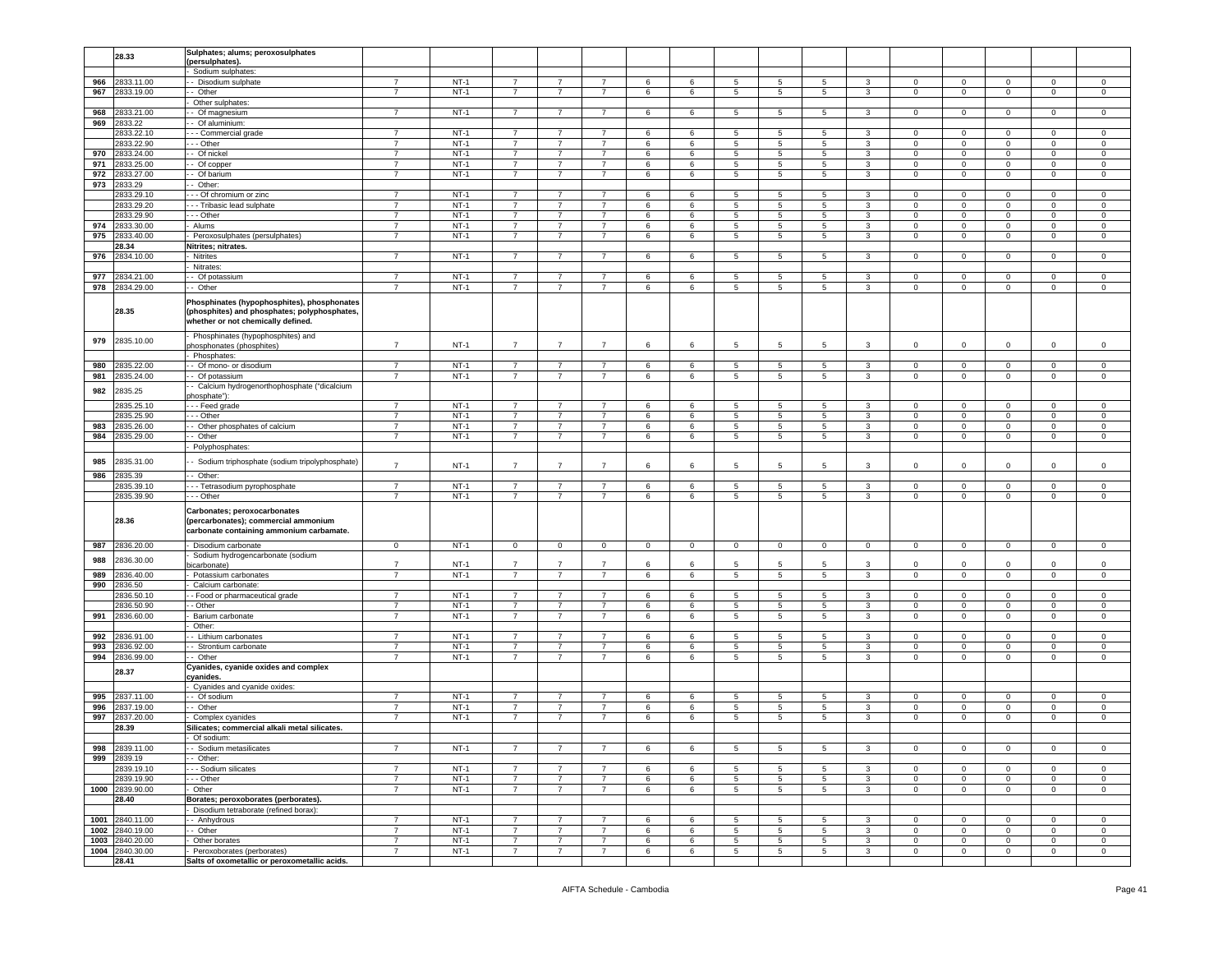| 1005 | 2841.30.00                 | Sodium dichromate                                                                                                                                                                                                                                                       | $\overline{7}$ | $NT-1$           |                |                |                | 6      | 6       | 5              | 5               | 5               | 3              | 0            | $\mathbf 0$                   | $^{\circ}$        | $\mathbf 0$       | 0                      |
|------|----------------------------|-------------------------------------------------------------------------------------------------------------------------------------------------------------------------------------------------------------------------------------------------------------------------|----------------|------------------|----------------|----------------|----------------|--------|---------|----------------|-----------------|-----------------|----------------|--------------|-------------------------------|-------------------|-------------------|------------------------|
|      |                            | Other chromates and dichromates;                                                                                                                                                                                                                                        |                |                  |                |                |                |        |         |                |                 |                 |                |              |                               |                   |                   |                        |
| 1006 | 2841.50.00                 | peroxochromates                                                                                                                                                                                                                                                         | $\overline{7}$ | $NT-1$           | $\overline{7}$ | $\overline{7}$ | $\overline{7}$ | 6      | 6       | 5              | 5               | 5               | $\mathbf{3}$   | $\circ$      | $\mathbf 0$                   | $\mathbf 0$       | $\mathbf 0$       | $\,0\,$                |
|      |                            |                                                                                                                                                                                                                                                                         |                |                  |                |                |                |        |         |                |                 |                 |                |              |                               |                   |                   |                        |
|      |                            | Manganites, manganates and permanganates:                                                                                                                                                                                                                               |                |                  |                |                |                |        |         |                |                 |                 |                |              |                               |                   |                   |                        |
| 1007 | 2841.61.00                 | - Potassium permanganate                                                                                                                                                                                                                                                | $\overline{7}$ | $NT-1$           | $\overline{7}$ | 7              | $\overline{7}$ | 6      | 6       | 5              | 5               | 5               | 3              | $\mathbf{0}$ | $\mathbf 0$                   | $\mathbf 0$       | 0                 | $\mathbf 0$            |
| 1008 | 2841.69.00                 | - Other                                                                                                                                                                                                                                                                 | $\overline{7}$ | $NT-1$           | $\overline{7}$ | $\overline{7}$ | $\overline{7}$ | 6      | 6       | 5              | $5\phantom{.0}$ | 5               | $\mathbf{3}$   | $\mathbf 0$  | $\mathbf 0$                   | $\mathsf 0$       | $\mathbf 0$       | $\,0\,$                |
| 1009 | 2841.70.00                 | Molybdates                                                                                                                                                                                                                                                              | $\overline{7}$ | $NT-1$           | $\overline{7}$ | $\overline{7}$ | $\overline{7}$ | 6      | 6       | $\overline{5}$ | $5\phantom{.0}$ | $\overline{5}$  | $\overline{3}$ | $\mathsf 0$  | $\overline{0}$                | $\overline{0}$    | $\mathsf 0$       | $\,0\,$                |
| 1010 | 2841.80.00                 | Tungstates (wolframates)                                                                                                                                                                                                                                                | $\overline{7}$ | $NT-1$           | $\overline{7}$ | $\overline{7}$ | $\overline{7}$ | 6      | 6       | 5              | 5               | 5               | 3              | 0            | $\mathbf 0$                   | $\mathbf 0$       | $\mathbf 0$       | $\mathsf 0$            |
|      |                            |                                                                                                                                                                                                                                                                         |                |                  |                |                |                |        |         |                |                 |                 |                |              |                               |                   |                   |                        |
| 1011 | 2841.90.00                 | Other                                                                                                                                                                                                                                                                   | $\overline{7}$ | $NT-1$           | $\overline{7}$ | $\overline{7}$ | $\overline{7}$ | 6      | 6       | 5              | $5\phantom{.0}$ | 5               | 3              | $\mathsf 0$  | $\mathbf 0$                   | $\overline{0}$    | $\mathsf 0$       | $\mathsf 0$            |
|      | 28.42                      | Other salts of inorganic acids or peroxoacids<br>(including aluminosilicates whether or not<br>chemically defined), other than azides.                                                                                                                                  |                |                  |                |                |                |        |         |                |                 |                 |                |              |                               |                   |                   |                        |
| 1012 | 2842.10.00                 | Double or complex silicates, including<br>aluminosilicates whether or not chemically defined                                                                                                                                                                            | $\overline{7}$ | $NT-1$           | $\overline{7}$ | $\overline{7}$ | $\overline{7}$ | 6      | 6       | 5              | $5\phantom{.0}$ | 5               | 3              | $\mathbf 0$  | $\mathsf 0$                   | $\mathbf 0$       | $\mathbf 0$       | $\,0\,$                |
| 1013 | 2842.90                    | Other:                                                                                                                                                                                                                                                                  |                |                  |                |                |                |        |         |                |                 |                 |                |              |                               |                   |                   |                        |
|      | 2842.90.10                 | - Sodium arsenite                                                                                                                                                                                                                                                       | $\overline{7}$ | $NT-1$           | $\overline{7}$ | $\overline{7}$ | $\overline{7}$ | 6      | 6       | 5              | 5               | 5               | 3              | $\mathbf 0$  | $\mathbf 0$                   | $\mathbf 0$       | $\circ$           | $\mathsf 0$            |
|      | 2842.90.20                 | - Copper or chromium salts                                                                                                                                                                                                                                              | 7              | $NT-1$           | 7              | 7              | 7              | 6      | 6       | 5              | 5               | 5               | 3              | $\mathbf{0}$ | $\overline{0}$                | $\mathbf{0}$      | $\mathbf 0$       | 0                      |
|      | 2842.90.90<br>28.43        | - Other<br>Colloidal precious metals; inorganic or organic<br>compounds of precious metals, whether or not<br>chemically defined; amalgams of precious<br>metals.                                                                                                       | $\overline{7}$ | $NT-1$           | $\overline{7}$ | $\overline{7}$ | $\overline{7}$ | 6      | 6       | 5              | 5               | 5               | $\mathbf{3}$   | $\mathbf 0$  | $\mathbf 0$                   | $\circ$           | $\mathbf 0$       | $\mathsf 0$            |
| 1014 | 2843.10.00                 | Colloidal precious metals                                                                                                                                                                                                                                               | $\overline{7}$ | $NT-1$           | $\overline{7}$ | $\overline{7}$ | $\overline{7}$ | 6      | 6       | 5              | 5               | 5               | 3              | $\mathbf 0$  | $\mathbf 0$                   | $\circ$           | $\mathbf 0$       | $\mathsf 0$            |
|      |                            | Silver compounds:                                                                                                                                                                                                                                                       |                |                  |                |                |                |        |         |                |                 |                 |                |              |                               |                   |                   |                        |
| 1015 | 2843.21.00                 | - Silver nitrate                                                                                                                                                                                                                                                        | $\overline{7}$ | $NT-1$           | $\overline{7}$ | $\overline{7}$ | $\overline{7}$ | 6      | 6       | 5              | 5               | 5               | 3              | $\mathbf{0}$ | $\mathbf 0$                   | $\mathbf 0$       | $\mathbf 0$       | $\mathbf 0$            |
| 1016 | 2843.29.00                 | - Other                                                                                                                                                                                                                                                                 | $\overline{7}$ | $NT-1$           | $\overline{7}$ | $\overline{7}$ | $\overline{7}$ | 6      | 6       | 5              | 5               | 5               | 3              | $\circ$      | $\mathbf 0$                   | $\mathbf 0$       | $\circ$           | $\mathsf 0$            |
| 1017 | 2843.30.00                 | Gold compounds                                                                                                                                                                                                                                                          | $\overline{7}$ | $NT-1$           | $\overline{7}$ | $\overline{7}$ | $\overline{7}$ | 6      | 6       | $\overline{5}$ | $\overline{5}$  | $\overline{5}$  | $\overline{3}$ | $\mathbf 0$  | $\overline{0}$                | $\mathsf 0$       | $\mathbf 0$       | 0                      |
| 1018 | 2843.90.00                 | Other compounds; amalgams                                                                                                                                                                                                                                               | $\overline{7}$ | $NT-1$           | $\overline{7}$ | $\overline{7}$ | $\overline{7}$ | 6      | 6       | 5              | 5               | 5               | 3              | $\mathbf 0$  | $\mathbf 0$                   | $\circ$           | $\mathbf 0$       | $\mathsf 0$            |
|      | 28.44                      | Radioactive chemical elements and radioactive<br>isotopes (including the fissile or fertile<br>chemical elements and isotopes) and their<br>compounds; mixtures and residues containing<br>these products.                                                              |                |                  |                |                |                |        |         |                |                 |                 |                |              |                               |                   |                   |                        |
|      | 1019 2844.10<br>2844.10.10 | Natural uranium and its compounds; alloys,<br>dispersions (including cermets), ceramic products<br>and mixtures containing natural uranium or natural<br>uranium compounds:<br>- Natural uranium and its compounds                                                      | $\overline{7}$ | $NT-1$           | $\overline{7}$ | $\overline{7}$ | $\overline{7}$ | 6      | 6       | 5              | 5               | 5               | 3              | $\mathbf 0$  | $\,0\,$                       | $\mathbf 0$       | 0                 | 0                      |
|      | 2844.10.90                 | - Other                                                                                                                                                                                                                                                                 | $\overline{7}$ | $NT-1$           | $\overline{7}$ | $\overline{7}$ | $\overline{7}$ | 6      | 6       | 5              | 5               | 5               | 3              | $\mathbf 0$  | $\mathbf 0$                   | $\circ$           | $\mathbf 0$       | $\mathsf 0$            |
|      | 1020 2844.20               | Uranium enriched in U 235 and its compounds;<br>plutonium and its compounds; alloys, dispersions<br>including cermets), ceramic products and mixtures<br>containing uranium enriched in U 235, plutonium or<br>compounds of these products:                             |                |                  |                |                |                |        |         |                |                 |                 |                |              |                               |                   |                   |                        |
|      |                            | - Uranium and its compounds; plutonium and its                                                                                                                                                                                                                          |                |                  |                |                |                |        |         |                |                 |                 |                |              |                               |                   |                   |                        |
|      | 2844.20.10                 | ompounds                                                                                                                                                                                                                                                                | $\overline{7}$ | $NT-1$           | $\overline{7}$ | $\overline{7}$ | $\overline{7}$ | 6      | 6       | 5              | 5               | 5               | 3              | 0            | $\mathbf 0$                   | $\Omega$          | 0                 | 0                      |
|      | 2844.20.90                 | - Other                                                                                                                                                                                                                                                                 | $\overline{7}$ | $NT-1$           | $\overline{7}$ | $\overline{7}$ | $\overline{7}$ | 6      | 6       | 5              | 5               | 5               | $\mathbf{3}$   | $\circ$      | $\overline{0}$                | $\circ$           | $\mathbf 0$       | $\mathsf 0$            |
| 1021 | 2844.30                    | Uranium depleted in U 235 and its compounds;<br>horium and its compounds; alloys, dispersions<br>including cermets), ceramic products and mixtures<br>containing uranium depleted in U 235, thorium or<br>compounds of these products:                                  |                |                  |                |                |                |        |         |                |                 |                 |                |              |                               |                   |                   |                        |
|      | 2844.30.10                 | - Uranium and its compounds; thorium and its                                                                                                                                                                                                                            | $\overline{7}$ |                  | $\overline{7}$ | $\overline{7}$ | $\overline{7}$ |        |         | 5              |                 | 5               |                | $\Omega$     |                               |                   |                   |                        |
|      | 2844.30.90                 | ompounds<br>- Other                                                                                                                                                                                                                                                     | $\overline{7}$ | $NT-1$<br>$NT-1$ | $\overline{7}$ | $\overline{7}$ | $\overline{7}$ | 6<br>6 | 6<br>6  | 5              | 5<br>5          | 5               | 3<br>3         | $\mathbf{0}$ | $\mathsf 0$<br>$\overline{0}$ | 0<br>$\mathbf{0}$ | 0<br>$\mathbf{0}$ | $\mathsf 0$<br>$\circ$ |
|      | 1022 2844.40               | Radioactive elements and isotopes and<br>compounds other than those of subheading<br>2844.10, 2844.20 or 2844.30; alloys, dispersions<br>including cermets), ceramic products and mixtures<br>containing these elements, isotopes or compounds;<br>adioactive residues: |                |                  |                |                |                |        |         |                |                 |                 |                |              |                               |                   |                   |                        |
|      |                            | - Radioactive elements and isotopes and<br>compounds; radioactive residues:                                                                                                                                                                                             |                |                  |                |                |                |        |         |                |                 |                 |                |              |                               |                   |                   |                        |
|      | 2844.40.11                 | - - Radium and its salts                                                                                                                                                                                                                                                | $\overline{7}$ | $NT-1$           | $\overline{7}$ | $\overline{7}$ | $\overline{7}$ | 6      | 6       | 5              | $\overline{5}$  | 5               | 3              | $\mathbf 0$  | $\mathbf 0$                   | $\mathbf 0$       | 0                 | $\mathsf 0$            |
|      | 2844.40.19                 | - - Other                                                                                                                                                                                                                                                               |                | $NT-1$           |                |                |                | 6      | 6       | 5              | 5               | 5               | 3              | $^{\circ}$   | $^{\circ}$                    | $\mathbf 0$       | 0                 | 0                      |
|      | 2844.40.90                 | - Other                                                                                                                                                                                                                                                                 | $\overline{7}$ | $NT-1$           | $\overline{7}$ | $\overline{7}$ | $\overline{7}$ | 6      | 6       | 5              | $\overline{5}$  | 5               | $\mathbf{3}$   | $\mathbf 0$  | $\mathbf 0$                   | $\mathsf 0$       | $\mathbf 0$       | $\,0\,$                |
|      |                            | Spent (irradiated) fuel elements (cartridges) of                                                                                                                                                                                                                        |                |                  |                |                |                |        |         |                |                 |                 |                |              |                               |                   |                   |                        |
| 1023 | 2844.50.00                 | nuclear reactors                                                                                                                                                                                                                                                        | $\overline{7}$ | $NT-1$           | $\overline{7}$ | $\overline{7}$ | $\overline{7}$ | 6      | 6       | 5              | $5\phantom{.0}$ | 5               | 3              | $\mathsf 0$  | $\mathbf 0$                   | $\mathsf 0$       | $\mathsf 0$       | $\,0\,$                |
|      | 28.45                      | Isotopes other than those of heading 28.44;<br>compounds, inorganic or organic, of such<br>sotopes, whether or not chemically defined.<br>Heavy water (deuterium oxide)                                                                                                 | $\overline{7}$ | $NT-1$           | $\overline{7}$ | $\overline{7}$ | $\overline{7}$ |        |         |                |                 |                 |                |              |                               |                   |                   |                        |
|      | 1024 2845.10.00            |                                                                                                                                                                                                                                                                         |                |                  |                |                |                | 6      | 6       | 5              | $5\phantom{.0}$ | $5\overline{5}$ | $\mathbf{3}$   | $\mathbf{O}$ | $\mathbf{0}$                  | $\mathbf{0}$      | $\mathbf 0$       | $\mathbf 0$            |
|      | 1025 2845.90.00            | Other                                                                                                                                                                                                                                                                   | $\overline{7}$ | $NT-1$           | $\overline{7}$ | $\overline{7}$ | $\overline{7}$ | 6      | 6       | 5              | 5               | $5^{\circ}$     | 3              | $\mathbf 0$  | $\mathbf{0}$                  | $\overline{0}$    | $\mathbf 0$       | $\circ$                |
|      | 28.46                      | Compounds, inorganic or organic, of rare-earth<br>metals, of yttrium or of scandium or of mixtures<br>of these metals.                                                                                                                                                  |                |                  |                |                |                |        |         |                |                 |                 |                |              |                               |                   |                   |                        |
|      | 1026 2846.10.00            | Cerium compounds                                                                                                                                                                                                                                                        | $\overline{7}$ | $NT-1$           | $\overline{7}$ | $\overline{7}$ | $\overline{7}$ | 6      | $\,6\,$ | 5              | $\sqrt{5}$      | 5               | $\mathbf{3}$   | $\mathbf 0$  | $\overline{\mathbf{0}}$       | $\mathbf 0$       | $\mathbf 0$       | $\circ$                |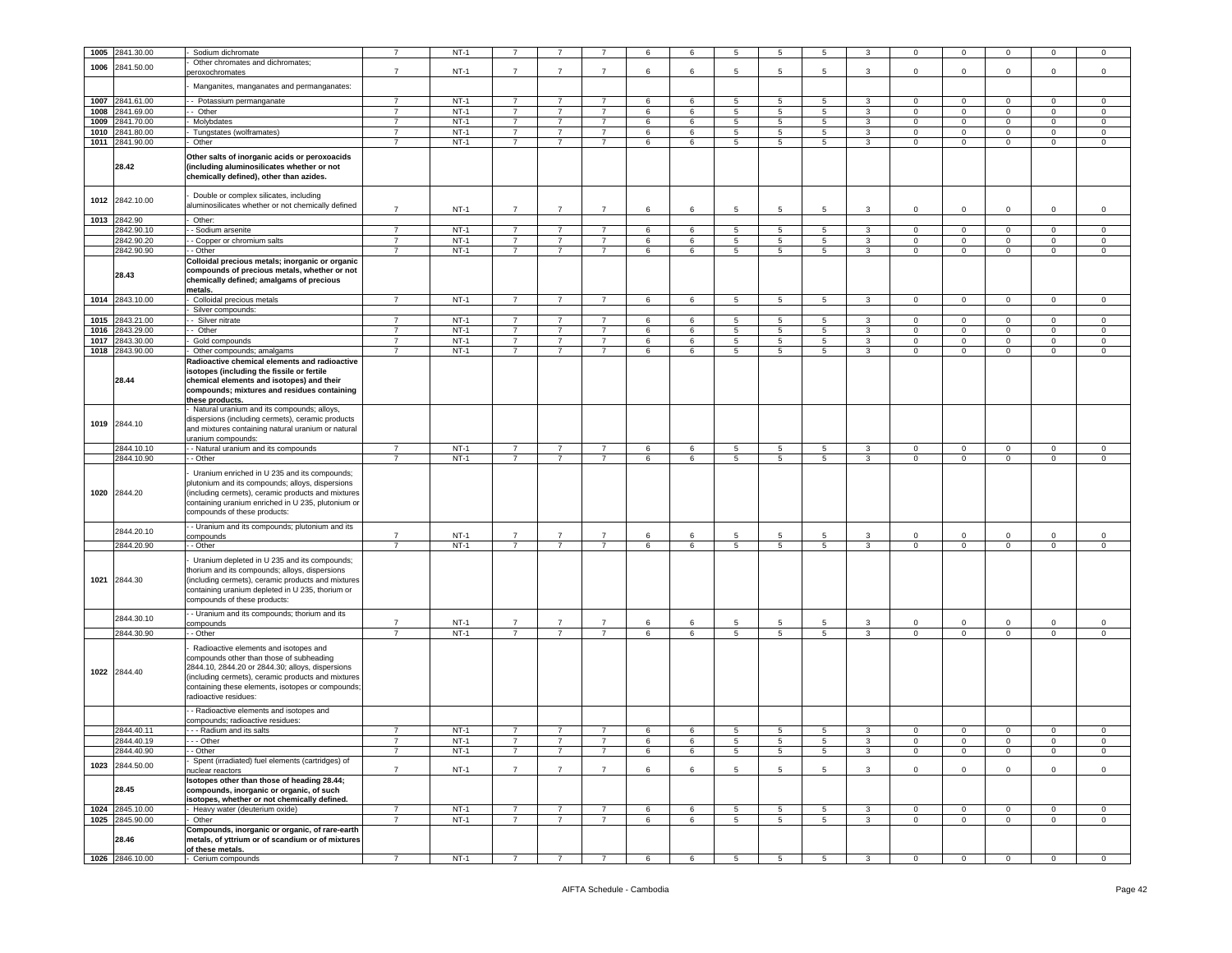|      | 1027 2846.90.00 | Other                                              | $\overline{7}$           | $NT-1$    | 7              |                |                | 6              | 6               |         | 5               |          |              |                |                |             |                 |              |
|------|-----------------|----------------------------------------------------|--------------------------|-----------|----------------|----------------|----------------|----------------|-----------------|---------|-----------------|----------|--------------|----------------|----------------|-------------|-----------------|--------------|
|      |                 |                                                    |                          |           |                |                |                |                |                 | 5       |                 | 5        | -3           | $\mathbf 0$    | $\mathbf 0$    | 0           | $\mathbf 0$     | $\mathbf 0$  |
| 1028 | 28.47           | Hydrogen peroxide, whether or not solidified       |                          |           |                |                |                |                |                 |         |                 |          |              |                |                |             |                 |              |
|      |                 | with urea.                                         |                          |           |                |                |                |                |                 |         |                 |          |              |                |                |             |                 |              |
|      | 2847.00.10      | - In liquid form                                   | $\mathbf 0$              | $NT-1$    | $\mathbf 0$    | $\Omega$       | $\Omega$       | $\Omega$       | $\mathbf 0$     | $\circ$ | $\Omega$        | $\Omega$ | $\Omega$     | $\Omega$       | $\Omega$       | $\Omega$    | $\Omega$        | $\Omega$     |
|      | 2847.00.90      | - Other                                            | $\overline{7}$           | $NT-1$    | $\overline{7}$ | $\overline{7}$ | $\overline{7}$ | 6              | $\,6\,$         | 5       | $5\phantom{.0}$ | 5        | $\mathbf{3}$ | $\mathsf 0$    | $\mathsf 0$    | $\mathbf 0$ | $\mathsf 0$     | $\mathsf 0$  |
| 1029 | 2848.00.00      | Phosphides, whether or not chemically defined,     |                          |           |                |                |                |                |                 |         |                 |          |              |                |                |             |                 |              |
|      |                 | excluding ferrophosphorus.                         | $\overline{7}$           | $NT-1$    | $\overline{7}$ | $\overline{7}$ | $\overline{7}$ | 6              | 6               | 5       | 5               | 5        | 3            | $\mathbf 0$    | $\mathbf 0$    | 0           | $\mathbf 0$     | $\mathsf 0$  |
|      | 28.49           | Carbides, whether or not chemically defined.       |                          |           |                |                |                |                |                 |         |                 |          |              |                |                |             |                 |              |
| 1030 | 2849.10.00      | - Of calcium                                       | $\overline{7}$           | $NT-1$    | $\overline{7}$ | $\overline{7}$ | 7              | 6              | 6               | 5       | 5               | -5       | 3            | $\mathbf 0$    | $\mathbf{0}$   | $\mathbf 0$ | $^{\circ}$      | $\mathbf 0$  |
| 1031 | 2849.20.00      | Of silicon                                         | $\overline{7}$           | $NT-1$    | $\overline{7}$ | $\overline{7}$ | $\overline{7}$ | 6              | 6               | 5       | 5               | 5        | 3            | $\mathbf 0$    | $\mathbf 0$    | $\mathbf 0$ | $\mathbf 0$     | $\mathbf 0$  |
| 1032 | 2849.90.00      | Other                                              | $\overline{7}$           | $NT-1$    | $\overline{7}$ | $\overline{7}$ | $\overline{7}$ | 6              | 6               | 5       | 5               | 5        | 3            | $\circ$        | $\mathbf{0}$   | $\mathbf 0$ | $\circ$         | $\circ$      |
|      |                 | Hydrides, nitrides, azides, silicides and borides, |                          |           |                |                |                |                |                 |         |                 |          |              |                |                |             |                 |              |
|      |                 | whether or not chemically defined, other than      |                          |           |                |                |                |                |                 |         |                 |          |              |                |                |             |                 |              |
| 1033 | 2850.00.00      |                                                    |                          |           |                |                |                |                |                 |         |                 |          |              |                |                |             |                 |              |
|      |                 | compounds which are also carbides of heading       | $\overline{7}$           | $NT-1$    | $\overline{7}$ | $\overline{7}$ | $\overline{7}$ |                |                 |         | 5               |          |              | $\mathbf 0$    | $\mathbf 0$    | $^{\circ}$  |                 |              |
|      |                 | 28.49.                                             |                          |           |                |                |                | 6              | 6               | 5       |                 | 5        | 3            |                |                |             | $\mathbf 0$     | $\mathbf 0$  |
| 1034 | 28.52           | Compounds, inorganic or organic, of mercury,       |                          |           |                |                |                |                |                 |         |                 |          |              |                |                |             |                 |              |
|      |                 | excluding amalgams.                                |                          |           |                |                |                |                |                 |         |                 |          |              |                |                |             |                 |              |
|      | 2852.00.10      | - Mercury sulphate                                 | $\overline{7}$           | <b>ST</b> | -7             | $\overline{7}$ | 7              | 7              | 6               | 6       | 6               | 6        | 5            | 5              | 5              | -5          | 5               | 5            |
|      | 2852.00.20      | Mercury compounds of a kind used as                |                          |           |                |                |                |                |                 |         |                 |          |              |                |                |             |                 |              |
|      |                 | luminophores                                       | $\overline{7}$           | ST        | $\overline{7}$ | $\overline{7}$ | $\overline{7}$ | $\overline{7}$ | 6               | 6       | 6               | 6        | 5            | 5              | 5              | 5           | 5               | -5           |
|      | 2852.00.90      | - Other                                            | $\overline{7}$           | <b>ST</b> | $\overline{7}$ | $\overline{7}$ | $\overline{7}$ | $\overline{7}$ | 6               | 6       | 6               | 6        | 5            | 5              | 5              | 5           | $5\overline{5}$ | 5            |
|      |                 | Other inorganic compounds (including distilled     |                          |           |                |                |                |                |                 |         |                 |          |              |                |                |             |                 |              |
|      |                 | or conductivity water and water of similar         |                          |           |                |                |                |                |                 |         |                 |          |              |                |                |             |                 |              |
|      |                 | purity); liquid air (whether or not rare gases     |                          |           |                |                |                |                |                 |         |                 |          |              |                |                |             |                 |              |
| 1035 | 2853.00.00      | have been removed); compressed air;                |                          |           |                |                |                |                |                 |         |                 |          |              |                |                |             |                 |              |
|      |                 | amalgams, other than amalgams of precious          |                          |           |                |                |                |                |                 |         |                 |          |              |                |                |             |                 |              |
|      |                 | metals.                                            | $\overline{7}$           | ST        | $\overline{7}$ | $\overline{7}$ | $\overline{7}$ | $\overline{7}$ | 6               | 6       | 6               | 6        | 5            | 5              | 5              | 5           | 5               | 5            |
|      | 29.01           | Acyclic hydrocarbons.                              |                          |           |                |                |                |                |                 |         |                 |          |              |                |                |             |                 |              |
| 1036 | 2901.10.00      | - Saturated                                        | $\overline{7}$           | $NT-1$    | $\overline{7}$ | $\overline{7}$ | $\overline{7}$ | 6              | 6               | 5       | 5               | 5        | 3            | $\mathbf{0}$   | $\mathbf{0}$   | 0           | $\mathbf{0}$    | $\mathbf 0$  |
|      |                 |                                                    |                          |           |                |                |                |                |                 |         |                 |          |              |                |                |             |                 |              |
|      |                 | - Unsaturated:                                     |                          |           |                |                |                |                |                 |         |                 |          |              |                |                |             |                 |              |
| 1037 | 2901.21.00      | - Ethylene                                         | $\overline{7}$           | $NT-1$    | $\overline{7}$ | $\overline{7}$ | $\overline{7}$ | 6              | 6               | 5       | $5\phantom{.0}$ | 5        | $\mathbf{3}$ | $\mathbf 0$    | $\mathbf{0}$   | $\mathbf 0$ | $\mathbf 0$     | $\Omega$     |
| 1038 | 2901.22.00      | - Propene (propylene)                              | $\overline{7}$           | $NT-1$    | $\overline{7}$ | $\overline{7}$ | $\overline{7}$ | 6              | 6               | 5       | 5               | 5        | 3            | $\mathbf 0$    | $\mathbf 0$    | 0           | $\mathsf 0$     | $\mathsf 0$  |
| 1039 | 2901.23.00      | - Butene (butylene) and isomers thereof            | $\overline{7}$           | $NT-1$    | $\overline{7}$ | $\overline{7}$ | $\overline{7}$ | 6              | 6               | 5       | 5               | 5        | 3            | $\mathbf 0$    | $\mathbf{0}$   | $\mathbf 0$ | $\mathbf 0$     | $\mathbf 0$  |
| 1040 | 2901.24.00      | - Buta-1,3-diene and isoprene                      | $\overline{7}$           | ST        | $\overline{7}$ | $\overline{7}$ | $\overline{7}$ | $\overline{7}$ | 6               | 6       | 6               | 6        | 5            | 5              | 5              | 5           | 5               | 5            |
| 1041 | 2901.29         | - Other:                                           |                          |           |                |                |                |                |                 |         |                 |          |              |                |                |             |                 |              |
|      | 2901.29.10      | - - Acetylene                                      | $\overline{7}$           | $NT-1$    | $\overline{7}$ | $\overline{7}$ | $\overline{7}$ | 6              | 6               | 5       | 5               | 5        | $\mathbf{3}$ | $\mathbf 0$    | $\overline{0}$ | 0           | $\Omega$        | $\Omega$     |
|      | 2901.29.90      | - - Other                                          | $\overline{7}$           | $NT-1$    | $\overline{7}$ | $\overline{7}$ | $\overline{7}$ | 6              | 6               | 5       | 5               | 5        | 3            | $\mathbf 0$    | $\mathbf 0$    | $\mathbf 0$ | $\mathbf 0$     | $\mathsf 0$  |
|      | 29.02           | Cyclic hydrocarbons.                               |                          |           |                |                |                |                |                 |         |                 |          |              |                |                |             |                 |              |
|      |                 | - Cyclanes, cyclenes and cycloterpenes:            |                          |           |                |                |                |                |                 |         |                 |          |              |                |                |             |                 |              |
|      |                 |                                                    |                          |           |                |                |                |                |                 |         |                 |          |              |                |                |             |                 |              |
| 1042 | 2902.11.00      | -- Cyclohexane                                     | $\overline{7}$           | $NT-1$    | $\overline{7}$ | $\overline{7}$ | $\overline{7}$ | 6              | 6               | 5       | 5               | 5        | 3            | $\circ$        | $\overline{0}$ | $\mathbf 0$ | $\mathbf 0$     | $\mathbf 0$  |
| 1043 | 2902.19.00      | - Other                                            | $\overline{\phantom{a}}$ | $NT-1$    | $\overline{7}$ | $\overline{7}$ | $\overline{7}$ | 6              | $6\overline{6}$ | 5       | 5               | 5        | $\mathbf{3}$ | $\overline{0}$ | $\overline{0}$ | $\mathbf 0$ | $\mathbf 0$     | $\circ$      |
| 1044 | 2902.20.00      | Benzene                                            | $\overline{7}$           | <b>ST</b> | $\overline{7}$ | $\overline{7}$ | $\overline{7}$ | $\overline{7}$ | 6               | 6       | 6               | 6        | 5            | 5              | 5              | 5           | 5               | 5            |
| 1045 | 2902.30.00      | Toluene                                            | $\overline{7}$           | $NT-1$    | $\overline{7}$ | $\overline{7}$ | $\overline{7}$ | 6              | 6               | 5       | 5               | 5        | 3            | $\mathbf 0$    | $\mathbf 0$    | 0           | $\mathbf 0$     | $\mathbf 0$  |
|      |                 | Xylenes:                                           |                          |           |                |                |                |                |                 |         |                 |          |              |                |                |             |                 |              |
| 1046 | 2902.41.00      | - o-Xylenes                                        | $\overline{7}$           | $NT-1$    | $\overline{7}$ | $\overline{7}$ | $\overline{7}$ | 6              | 6               | 5       | 5               | 5        | 3            | $\mathbf 0$    | $\circ$        | $\Omega$    | $\mathbf 0$     | $\mathbf 0$  |
| 1047 | 2902.42.00      | - m-Xylenes                                        | $\overline{7}$           | $NT-1$    | $\overline{7}$ | $\overline{7}$ | $\overline{7}$ | 6              | $6\overline{6}$ | 5       | $\overline{5}$  | 5        | $\mathbf{3}$ | $\overline{0}$ | $\overline{0}$ | $\mathbf 0$ | $\overline{0}$  | $\mathsf 0$  |
| 1048 | 2902.43.00      | - p-Xylenes                                        | $\overline{7}$           | <b>ST</b> | $\overline{7}$ | $\overline{7}$ | $\overline{7}$ | $\overline{7}$ | 6               | 6       | 6               | 6        | 5            | 5              | 5              | 5           | 5               | 5            |
| 1049 | 2902.44.00      | - Mixed xylene isomers                             | $\overline{7}$           | $NT-1$    | $\overline{7}$ | $\overline{7}$ | $\overline{7}$ | 6              | 6               | 5       | 5               | 5        | 3            | $\mathbf 0$    | $\mathbf 0$    | $\mathbf 0$ | $\mathbf 0$     | $\mathbf{0}$ |
| 1050 | 2902.50.00      | - Styrene                                          | $\overline{7}$           | $NT-1$    | $\overline{7}$ | $\overline{7}$ | $\overline{7}$ | 6              | 6               | 5       | 5               | 5        | 3            | $\mathbf 0$    | 0              | 0           | 0               | $\mathbf 0$  |
| 1051 | 2902.60.00      |                                                    | $\overline{7}$           | $NT-1$    | $\overline{7}$ | $\overline{7}$ | $\overline{7}$ | 6              | 6               | 5       | 5               | 5        | 3            | $\circ$        | $\circ$        | $\mathbf 0$ | $\circ$         | $\mathbf 0$  |
|      |                 | - Ethylbenzene                                     | $\overline{\phantom{a}}$ | $NT-1$    | $\overline{7}$ | $\overline{7}$ | $\overline{7}$ |                |                 |         | 5               | 5        |              | $\overline{0}$ | $\overline{0}$ |             |                 |              |
| 1052 | 2902.70.00      | Cumene                                             |                          |           |                |                |                | 6              | 6               | 5       |                 |          | $\mathbf{3}$ |                |                | $\mathbf 0$ | $\mathbf 0$     | $\circ$      |
| 1053 | 2902.90         | Other:                                             |                          |           |                |                |                |                |                 |         |                 |          |              |                |                |             |                 |              |
|      | 2902.90.10      | - Dodecylbenzene                                   | $\overline{7}$           | $NT-1$    | $\overline{7}$ | $\overline{7}$ | $\overline{7}$ | 6              | 6               | 5       | 5               | 5        | 3            | $\mathbf 0$    | $\overline{0}$ | $\mathbf 0$ | $\Omega$        | $\mathbf 0$  |
|      | 2902.90.20      | - Other alkylbenzenes                              | $\overline{7}$           | $NT-1$    | $\overline{7}$ | 7              | $\overline{7}$ | 6              | 6               | 5       | 5               | 5        | 3            | $\mathbf 0$    | $\mathbf 0$    | 0           | $\mathbf 0$     | $\mathbf 0$  |
|      | 2902.90.90      | - Other                                            | $\overline{7}$           | $NT-1$    | $\overline{7}$ | $\overline{7}$ | $\overline{7}$ | 6              | 6               | 5       | 5               | 5        | 3            | $\circ$        | $\mathbf{0}$   | $\mathbf 0$ | $\circ$         | $\mathbf 0$  |
|      | 29.03           | Halogenated derivatives of hydrocarbons.           |                          |           |                |                |                |                |                 |         |                 |          |              |                |                |             |                 |              |
|      |                 | Saturated chlorinated derivatives of acyclic       |                          |           |                |                |                |                |                 |         |                 |          |              |                |                |             |                 |              |
|      |                 | hydrocarbons:                                      |                          |           |                |                |                |                |                 |         |                 |          |              |                |                |             |                 |              |
| 1054 | 2903.11         | - Chloromethane (methyl chloride) and              |                          |           |                |                |                |                |                 |         |                 |          |              |                |                |             |                 |              |
|      |                 | chloroethane (ethyl chloride):                     |                          |           |                |                |                |                |                 |         |                 |          |              |                |                |             |                 |              |
|      | 2903.11.10      | --- Methyl chloride                                | $\overline{7}$           | $NT-1$    | $\overline{7}$ | $\overline{7}$ | $\overline{7}$ | 6              | 6               | 5       | 5               | 5        | 3            | $\mathbf 0$    | $\overline{0}$ | $\mathbf 0$ | $\mathbf 0$     | $\mathbf{0}$ |
|      | 2903.11.90      | --- Other                                          | $\overline{7}$           | $NT-1$    | $\overline{7}$ | $\overline{7}$ | $\overline{7}$ | 6              | 6               | 5       | 5               | 5        | 3            | $\mathbf 0$    | $\mathbf{0}$   | 0           | $\mathbf 0$     | $\mathbf 0$  |
| 1055 | 2903.12.00      | - - Dichloromethane (methylene chloride)           | $\overline{7}$           | $NT-1$    | $\overline{7}$ | $\overline{7}$ | $\overline{7}$ | 6              | 6               | 5       | 5               | 5        | 3            | $\circ$        | $\overline{0}$ | $\mathbf 0$ | $\circ$         | $\circ$      |
| 1056 | 2903.13.00      | Chloroform (trichloromethane)                      | $\overline{7}$           | $NT-1$    | $\overline{7}$ | $\overline{7}$ | $\overline{7}$ | 6              | 6               | 5       | 5               | 5        | 3            | $\mathbf 0$    | $\mathbf 0$    | $^{\circ}$  | $\mathbf 0$     | $\mathbf 0$  |
| 1057 | 903.14.00       | - Carbon tetrachloride                             | $\overline{7}$           | $NT-1$    | $\overline{7}$ | $\overline{7}$ | $\overline{7}$ | 6              | 6               | 5       | 5               | 5        | 3            | $\mathbf 0$    | 0              | 0           | $\mathbf 0$     | $\mathbf 0$  |
|      |                 |                                                    |                          |           |                |                |                |                |                 |         |                 |          |              |                |                |             |                 |              |
| 1058 | 2903.15.00      | - Ethylene dichloride (ISO) (1,2-dichloroethane)   | $\overline{7}$           | $NT-1$    | $\overline{7}$ | $\overline{7}$ | $\overline{7}$ | 6              | 6               | 5       | 5               | 5        | $\mathbf{3}$ | $\Omega$       | $\Omega$       | $\mathbf 0$ | $\mathbf 0$     | $\mathbf 0$  |
|      |                 |                                                    |                          | $NT-1$    |                | $\overline{7}$ |                |                |                 |         |                 |          |              |                |                |             |                 |              |
| 1059 | 2903.19.00      | - Other                                            | $\overline{7}$           |           | $\overline{7}$ |                | $\overline{7}$ | 6              | 6               | 5       | 5               | 5        | 3            | $\mathbf 0$    | $\mathbf{0}$   | 0           | 0               | $\mathbf 0$  |
|      |                 | Unsaturated chlorinated derivatives of acyclic     |                          |           |                |                |                |                |                 |         |                 |          |              |                |                |             |                 |              |
|      |                 | hydrocarbons:                                      |                          |           |                |                |                |                |                 |         |                 |          |              |                |                |             |                 |              |
|      | 1060 2903.21    | - - Vinyl chloride (chloroethylene):               |                          |           |                |                |                |                |                 |         |                 |          |              |                |                |             |                 |              |
|      | 2903.21.10      | -- Vinyl chloride monomer                          | $\overline{7}$           | $NT-1$    | $\overline{7}$ | $\overline{7}$ | $\overline{7}$ | 6              | 6               | 5       | 5               | 5        | 3            | $\mathbf 0$    | $\mathbf 0$    | $^{\circ}$  | $\mathbf 0$     | $\mathbf 0$  |
|      | 2903.21.90      | - - Other                                          | $\overline{7}$           | $NT-1$    | $\overline{7}$ | $\overline{7}$ | $\overline{7}$ | 6              | 6               | 5       | 5               | 5        | 3            | $\mathbf 0$    | 0              | 0           | 0               | $\mathbf 0$  |
| 1061 | 2903.22.00      | -- Trichloroethylene                               | $\overline{7}$           | $NT-1$    | $\overline{7}$ | $\overline{7}$ | $\overline{7}$ | 6              | 6               | 5       | 5               | 5        | 3            | $\mathbf 0$    | $\mathbf{0}$   | 0           | $\mathbf{0}$    | $\mathbf{0}$ |
| 1062 | 2903.23.00      | -- Tetrachloroethylene (perchloroethylene)         | $\overline{7}$           | $NT-1$    | $\overline{7}$ | $\overline{7}$ | $\overline{7}$ | 6              | 6               | 5       | 5               | 5        | 3            | $\mathbf 0$    | $\mathbf 0$    | 0           | $\mathbf 0$     | $\mathbf 0$  |
| 1063 | 2903.29.00      | - Other                                            | $\overline{7}$           | $NT-1$    | $\overline{7}$ | $\overline{7}$ | $\overline{7}$ | 6              | 6               | 5       | 5               | 5        | 3            | $\mathbf 0$    | $\mathbf{0}$   | $\Omega$    | $\mathbf{0}$    | $\mathbf{0}$ |
|      |                 |                                                    |                          |           |                |                |                |                |                 |         |                 |          |              |                |                |             |                 |              |
|      |                 | Fluorinated, brominated or iodinated derivatives   |                          |           |                |                |                |                |                 |         |                 |          |              |                |                |             |                 |              |
|      |                 | of acyclic hydrocarbons:                           |                          |           |                |                |                |                |                 |         |                 |          |              |                |                |             |                 |              |
| 1064 | 2903.31.00      | - Ethylene dibromide (ISO) (1,2-dibromoethane)     |                          |           |                |                |                |                |                 |         |                 |          |              |                |                |             |                 |              |
|      |                 |                                                    | $\overline{7}$           | $NT-1$    | $\overline{7}$ | 7              | $\overline{7}$ | 6              | 6               | 5       | 5               | 5        | 3            | 0              | $\mathbf 0$    | 0           | $\mathbf 0$     | $\mathbf 0$  |
|      | 1065 2903.39.00 | - Other                                            | $\overline{7}$           | $NT-1$    | $\overline{7}$ | $\overline{7}$ | $\overline{7}$ | 6              | 6               | 5       | 5               | 5        | $\mathbf{3}$ | $\mathbf 0$    | $\mathbf 0$    | $\mathbf 0$ | $\mathbf 0$     | $\mathbf 0$  |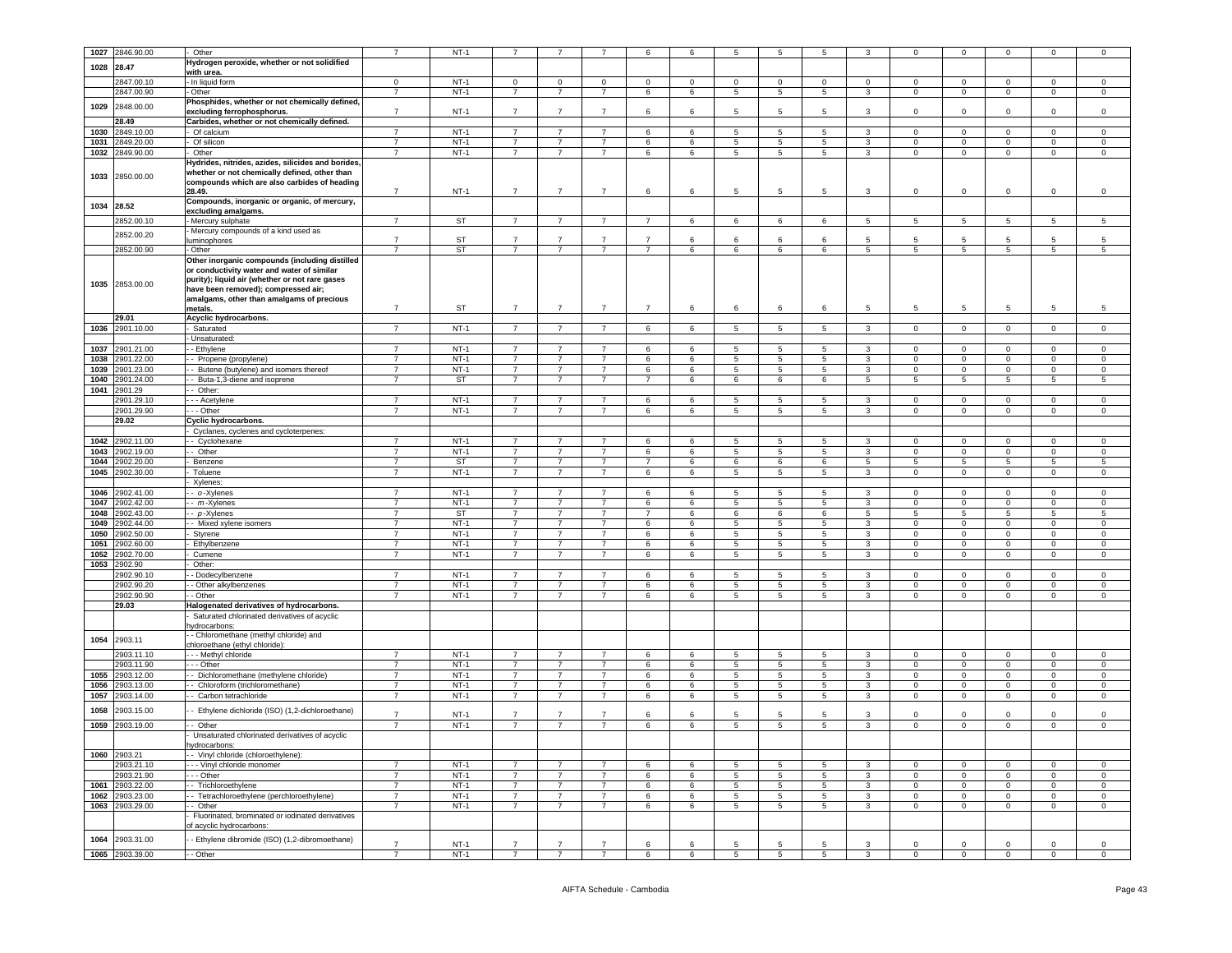|      |                 | Halogenated derivatives of acyclic hydrocarbons     |                |             |                |                |                |                |      |                 |             |                 |                  |                 |                         |                |              |                |
|------|-----------------|-----------------------------------------------------|----------------|-------------|----------------|----------------|----------------|----------------|------|-----------------|-------------|-----------------|------------------|-----------------|-------------------------|----------------|--------------|----------------|
|      |                 | containing two or more different halogens:          |                |             |                |                |                |                |      |                 |             |                 |                  |                 |                         |                |              |                |
|      |                 |                                                     |                |             |                |                |                |                |      |                 |             |                 |                  |                 |                         |                |              |                |
| 1066 | 2903.41.00      | - - Trichlorofluoromethane                          | $\overline{7}$ | $NT-1$      | $\overline{7}$ | $\overline{7}$ | $\overline{7}$ | 6              | 6    | 5               | 5           | 5               | 3                | $\mathbf 0$     | $\mathbf 0$             | $\overline{0}$ | $\mathbf 0$  | $\mathsf 0$    |
| 1067 | 2903.42.00      | -- Dichlorodifluoromethane                          | 7              | $NT-1$      | $\overline{7}$ | 7              | $\overline{7}$ | 6              | 6    | 5               | 5           | 5               | 3                | $\mathbf 0$     | $\mathbf 0$             | $\mathbf 0$    | 0            | $\mathbf 0$    |
| 1068 | 903.43.00       |                                                     | $\overline{7}$ | $NT-1$      | $\overline{7}$ | $\overline{7}$ | $\overline{7}$ | 6              | 6    | 5               | 5           | 5               |                  | $\mathbf 0$     | $\mathbf 0$             | $\mathbf 0$    | $\mathbf 0$  | $\mathsf 0$    |
|      |                 | - - Trichlorotrifluoroethanes                       |                |             |                |                |                |                |      |                 |             |                 | $\mathbf{3}$     |                 |                         |                |              |                |
| 1069 | 2903.44.00      | - Dichlorotetrafluoroethanes and                    |                |             |                |                |                |                |      |                 |             |                 |                  |                 |                         |                |              |                |
|      |                 | chloropentafluoroethane                             | $\overline{7}$ | $NT-1$      | $\overline{7}$ | $\overline{7}$ | $\overline{7}$ | 6              | 6    | 5               | 5           | 5               | 3                | $\Omega$        | $\mathbf 0$             | $\mathbf 0$    | $\Omega$     | $\mathsf 0$    |
|      |                 | - Other derivatives perhalogenated only with        |                |             |                |                |                |                |      |                 |             |                 |                  |                 |                         |                |              |                |
| 1070 | 2903.45.00      | fluorine and chlorine                               | $\overline{7}$ | $NT-1$      | $\overline{7}$ | $\overline{7}$ | $\overline{7}$ | 6              | 6    | 5               | 5           | 5               | 3                | 0               | $\overline{\mathbf{0}}$ | $\mathbf 0$    | $\mathbf 0$  | $\,0\,$        |
|      |                 |                                                     |                |             |                |                |                |                |      |                 |             |                 |                  |                 |                         |                |              |                |
|      |                 | - Bromochlorodifluoromethane,                       |                |             |                |                |                |                |      |                 |             |                 |                  |                 |                         |                |              |                |
| 1071 | 2903.46.00      | bromotrifluoromethane and                           |                |             |                |                |                |                |      |                 |             |                 |                  |                 |                         |                |              |                |
|      |                 | dibromotetrafluoroethanes                           | 7              | $NT-1$      | $\overline{7}$ |                | $\overline{7}$ | 6              | -6   | 5               | 5           | 5               | 3                | 0               | $\mathbf 0$             | 0              | $\Omega$     | 0              |
| 1072 | 2903.47.00      | - Other perhalogenated derivatives                  | $\overline{7}$ | $NT-1$      | $\overline{7}$ | $\overline{7}$ | $\overline{7}$ | $\,6\,$        | 6    | 5               | $\,$ 5 $\,$ | 5               | $\mathbf{3}$     | $\mathbf 0$     | $\mathbf 0$             | $\mathbf 0$    | $\mathbf 0$  | $\mathsf 0$    |
|      |                 |                                                     |                |             |                |                |                |                |      |                 |             |                 |                  |                 |                         |                |              |                |
| 1073 | 2903.49.00      | - Other                                             | 7              | $NT-1$      | $\overline{7}$ | $\overline{7}$ | $\overline{7}$ | 6              | 6    | 5               | 5           | 5               | 3                | $\mathbf{0}$    | $\overline{0}$          | $\overline{0}$ | $\mathbf{0}$ | $\mathbf 0$    |
|      |                 | Halogenated derivatives of cyclanic, cyclenic or    |                |             |                |                |                |                |      |                 |             |                 |                  |                 |                         |                |              |                |
|      |                 | cycloterpenic hydrocarbons:                         |                |             |                |                |                |                |      |                 |             |                 |                  |                 |                         |                |              |                |
|      |                 | - 1,2,3,4,5,6-Hexachlorocyclohexane (HCH            |                |             |                |                |                |                |      |                 |             |                 |                  |                 |                         |                |              |                |
| 1074 | 2903.51.00      |                                                     | $\overline{7}$ | $NT-1$      | $\overline{7}$ | $\overline{7}$ | $\overline{7}$ | 6              | 6    | 5               | 5           | 5               | 3                | $\mathbf{0}$    | $\overline{0}$          | $\mathbf 0$    | $\mathbf 0$  | $\mathsf 0$    |
|      |                 | (ISO)), including lindane (ISO, INN)                |                |             |                |                |                |                |      |                 |             |                 |                  |                 |                         |                |              |                |
| 1075 | 2903.52.00      | - Aldrin (ISO), chlordane (ISO) and heptachlor      |                |             |                |                |                |                |      |                 |             |                 |                  |                 |                         |                |              |                |
|      |                 | ISO)                                                | $\overline{7}$ | $NT-1$      | $\overline{7}$ | $\overline{7}$ | $\overline{7}$ | 6              | 6    | 5               | -5          | 5               | 3                | 0               | $\mathbf 0$             | 0              | $\mathbf 0$  | 0              |
| 1076 | 2903.59.00      | - Other                                             | $\overline{7}$ | $NT-1$      | $\overline{7}$ | $\overline{7}$ | $\overline{7}$ | 6              | 6    | 5               | 5           | 5               | 3                | 0               | $\mathbf 0$             | $\mathbf 0$    | $\mathbf 0$  | $\mathsf 0$    |
|      |                 | Halogenated derivatives of aromatic                 |                |             |                |                |                |                |      |                 |             |                 |                  |                 |                         |                |              |                |
|      |                 |                                                     |                |             |                |                |                |                |      |                 |             |                 |                  |                 |                         |                |              |                |
|      |                 | hydrocarbons:                                       |                |             |                |                |                |                |      |                 |             |                 |                  |                 |                         |                |              |                |
| 1077 | 2903.61.00      | - Chlorobenzene, $o$ -dichlorobenzene and $p$ -     |                |             |                |                |                |                |      |                 |             |                 |                  |                 |                         |                |              |                |
|      |                 | dichlorobenzene                                     | $\overline{7}$ | $NT-1$      | $\overline{7}$ | $\overline{7}$ | $\overline{7}$ | 6              | 6    | 5               | 5           | 5               | 3                | 0               | $\mathbf 0$             | 0              | $\Omega$     | $\mathsf 0$    |
|      |                 | - Hexachlorobenzene (ISO) and DDT (ISO)             |                |             |                |                |                |                |      |                 |             |                 |                  |                 |                         |                |              |                |
| 1078 | 2903.62.00      |                                                     |                |             |                |                |                |                |      |                 |             |                 |                  |                 |                         |                |              |                |
|      |                 | (clofenotane (INN), 1,1,1-trichloro-2,2-bis(p-      | $\overline{7}$ |             | $\overline{7}$ |                | $\overline{7}$ |                |      |                 |             |                 |                  |                 |                         |                |              |                |
|      |                 | chlorophenyl)ethane)                                |                | <b>NT-1</b> |                | 7              |                | 6              |      | 5               | 5           | 5               | 3                | 0               | $\mathbf 0$             | 0              | $\Omega$     | 0              |
| 1079 | 2903.69.00      | $-$ Other                                           | $\overline{7}$ | $NT-1$      | $\overline{7}$ | $\overline{7}$ | $\overline{7}$ | 6              | 6    | 5               | 5           | 5               | 3                | $\mathbf 0$     | $\mathbf 0$             | $\mathbf 0$    | $\mathbf 0$  | $\mathsf 0$    |
|      |                 |                                                     |                |             |                |                |                |                |      |                 |             |                 |                  |                 |                         |                |              |                |
|      | 29.04           | Sulphonated, nitrated or nitrosated derivatives     |                |             |                |                |                |                |      |                 |             |                 |                  |                 |                         |                |              |                |
|      |                 | of hydrocarbons, whether or not halogenated.        |                |             |                |                |                |                |      |                 |             |                 |                  |                 |                         |                |              |                |
|      |                 |                                                     |                |             |                |                |                |                |      |                 |             |                 |                  |                 |                         |                |              |                |
|      |                 | Derivatives containing only sulpho groups, their    |                |             |                |                |                |                |      |                 |             |                 |                  |                 |                         |                |              |                |
| 1080 | 2904.10.00      | salts and ethyl esters                              | $\overline{7}$ | NT-1        | $\overline{7}$ | $\overline{7}$ | $\overline{7}$ | 6              | 6    | 5               | 5           | 5               | 3                | 0               | $\overline{0}$          | 0              | $\mathbf 0$  | $\mathsf 0$    |
|      |                 | Derivatives containing only nitro or only nitroso   |                |             |                |                |                |                |      |                 |             |                 |                  |                 |                         |                |              |                |
| 1081 | 2904.20.00      |                                                     | $\overline{7}$ | $NT-1$      | $\overline{7}$ | $\overline{7}$ | $\overline{7}$ | 6              | 6    | 5               | 5           | 5               | 3                | 0               | $\mathbf 0$             | 0              | 0            | $\mathsf 0$    |
|      |                 | groups                                              |                |             |                |                |                |                |      |                 |             |                 |                  |                 |                         |                |              |                |
| 1082 | 2904.90.00      | - Other                                             | $\overline{7}$ | $NT-1$      | $\overline{7}$ | $\overline{7}$ | $\overline{7}$ | 6              | 6    | 5               | 5           | $5\phantom{.0}$ | $\mathbf{3}$     | $\mathbf 0$     | $\mathbf 0$             | $\overline{0}$ | $\mathbf 0$  | $\overline{0}$ |
|      |                 |                                                     |                |             |                |                |                |                |      |                 |             |                 |                  |                 |                         |                |              |                |
|      | 29.05           | Acyclic alcohols and their halogenated,             |                |             |                |                |                |                |      |                 |             |                 |                  |                 |                         |                |              |                |
|      |                 | sulphonated, nitrated or nitrosated derivatives     |                |             |                |                |                |                |      |                 |             |                 |                  |                 |                         |                |              |                |
|      |                 |                                                     |                |             |                |                |                |                |      |                 |             |                 |                  |                 |                         |                |              |                |
|      |                 | Saturated monohydric alcohols:                      |                |             |                |                |                |                |      |                 |             |                 |                  |                 |                         |                |              |                |
| 1083 | 2905.11.00      | - Methanol (methyl alcohol)                         | 35             | $NT-1$      | 35             | 30             | 27.5           | 25             | 22.5 | 20              | 17.5        | 15              | 10               | $\mathbf{0}$    | $\mathbf 0$             | $\mathbf{0}$   | $\mathbf 0$  | $\mathsf 0$    |
|      |                 |                                                     |                |             |                |                |                |                |      |                 |             |                 |                  |                 |                         |                |              |                |
|      |                 |                                                     |                |             |                |                |                |                |      |                 |             |                 |                  |                 |                         |                |              |                |
| 1084 | 2905.12.00      | - Propan-1-ol (propyl alcohol) and propan-2-ol      |                |             |                |                |                |                |      |                 |             |                 |                  |                 |                         |                |              |                |
|      |                 | isopropyl alcohol)                                  | 35             | $NT-1$      | 35             | 30             | 27.5           | 25             | 22.5 | 20              | 17.5        | 15              | 10               | 0               | $\mathbf 0$             | 0              | $\Omega$     | 0              |
| 1085 | 905.13.00       | - Butan-1-ol (n-butyl alcohol)                      | 35             | $NT-1$      | 35             | 30             | 27.5           | 25             | 22.5 | 20              | 17.5        | 15              | 10 <sup>10</sup> | $\circ$         | $\mathbf 0$             | $\mathbf 0$    | $\mathbf 0$  | $\mathsf 0$    |
| 1086 | 905.14.00       | - Other butanols                                    | 35             | ST          | 35             | 32             | 30             | 28             | 26   | 24              | 22          | 20              | 18               | 18              | 16                      | 14             | 10           | $\sqrt{5}$     |
|      |                 |                                                     |                |             |                |                |                |                |      |                 |             |                 |                  |                 |                         |                |              |                |
| 1087 | 905.16.00       | - Octanol (octyl alcohol) and isomers thereof       | 35             | $NT-1$      | 35             | 30             | 27.5           | 25             | 22.5 | 20              | 17.5        | 15              | 10               | $\mathbf 0$     | $\mathbf 0$             | $\mathsf 0$    | $\mathbf 0$  | $\mathsf 0$    |
|      |                 |                                                     |                |             |                |                |                |                |      |                 |             |                 |                  |                 |                         |                |              |                |
| 1088 | 2905.17.00      | - Dodecan-l-ol (lauryl alcohol), hexadecan-l-ol     |                |             |                |                |                |                |      |                 |             |                 |                  |                 |                         |                |              |                |
|      |                 | cetyl alcohol) and octadecan-I-ol (stearyl alcohol) | 35             | $NT-1$      | 35             | 30             | 27.5           | 25             | 22.5 | 20              | 17.5        | 15              | 10               | $\Omega$        | $\mathbf 0$             | 0              | $\Omega$     | $\overline{0}$ |
|      |                 |                                                     |                |             |                |                |                |                |      |                 |             |                 |                  |                 |                         |                |              |                |
| 1089 | 905.19.00       | - Other                                             | 35             | $NT-1$      | 35             | 30             | 27.5           | 25             | 22.5 | 20              | 17.5        | 15              | 10               | $\mathbf 0$     | $\mathbf 0$             | $\circ$        | $\mathbf 0$  | $\mathsf 0$    |
|      |                 | Unsaturated monohydric alcohols:                    |                |             |                |                |                |                |      |                 |             |                 |                  |                 |                         |                |              |                |
| 1090 | 905.22.00       | - Acyclic terpene alcohols                          | 35             | $NT-1$      | 35             | 30             | 27.5           | 25             | 22.5 | 20              | 17.5        | 15              | 10               | 0               | $\mathbf 0$             | $\mathbf 0$    | 0            | 0              |
| 1091 | 2905.29.00      | - Other                                             |                | $NT-1$      | 35             | 30             | 27.5           | 25             | 22.5 | 20              | 17.5        | 15              | 10               | $\mathbf 0$     | $\mathbf 0$             | $\mathbf 0$    | $\Omega$     | $\mathsf 0$    |
|      |                 |                                                     | 35             |             |                |                |                |                |      |                 |             |                 |                  |                 |                         |                |              |                |
|      |                 | Diols:                                              |                |             |                |                |                |                |      |                 |             |                 |                  |                 |                         |                |              |                |
| 1092 | 2905.31.00      | Ethylene glycol (ethanediol)                        | 35             | ST          | 35             | 32             | 30             | 28             | 26   | 24              | 22          | 20              | 18               | 18              | 16                      | 14             | 10           | 5              |
| 1093 | 2905.32.00      | - Propylene glycol (propane-1,2-diol)               | 35             | $NT-1$      | 35             | 30             | 27.5           | 25             | 22.5 | 20              | 17.5        | 15              | 10               | $\Omega$        | $\mathbf 0$             | $\mathbf 0$    | $\mathbf 0$  | $\mathsf 0$    |
| 1094 | 2905.39.00      | - Other                                             | 35             | $NT-1$      | 35             | 30             | 27.5           | 25             | 22.5 | 20              | 17.5        | 15              | 10               | $\mathbf{0}$    | $\mathbf 0$             | $\mathbf 0$    | 0            | $\mathbf 0$    |
|      |                 |                                                     |                |             |                |                |                |                |      |                 |             |                 |                  |                 |                         |                |              |                |
|      |                 | Other polyhydric alcohols:                          |                |             |                |                |                |                |      |                 |             |                 |                  |                 |                         |                |              |                |
|      |                 | - 2-Ethyl-2-(hydroxymethyl)propane-1,3-diol         |                |             |                |                |                |                |      |                 |             |                 |                  |                 |                         |                |              |                |
| 1095 | 2905.41.00      | (trimethylolpropane)                                | 35             | $NT-1$      | 35             | 30             | 27.5           | 25             | 22.5 | 20              | 17.5        | 15              | 10               | $\Omega$        | $\overline{0}$          | $\mathbf 0$    | $\Omega$     | $\,0\,$        |
| 1096 | 905.42.00       | -- Pentaerythritol                                  | 35             | $NT-1$      | 35             | 30             | 27.5           | 25             | 22.5 | 20              | 17.5        | 15              | 10               | 0               | $\overline{0}$          | $\mathbf 0$    | 0            | 0              |
|      |                 |                                                     |                |             |                |                |                |                |      |                 |             |                 |                  |                 |                         |                |              |                |
| 1097 | 905.43.00       | - Mannitol                                          | 35             | $NT-1$      | 35             | 30             | 27.5           | 25             | 22.5 | 20              | 17.5        | 15              | 10               | $\mathbf 0$     | $\mathbf 0$             | $\mathbf 0$    | $\mathbf 0$  | $\mathsf 0$    |
| 1098 | 2905.44.00      | - - D-glucitol (sorbitol)                           | 35             | $NT-1$      | 35             | 30             | 27.5           | 25             | 22.5 | 20              | 17.5        | 15              | 10               | $\mathbf 0$     | $\mathbf{0}$            | $\mathbf{0}$   | 0            | 0              |
| 1099 | 2905.45.00      | - Glycerol                                          | 35             | $NT-1$      | 35             | 30             | 27.5           | 25             | 22.5 | 20              | 17.5        | 15              | 10               | $\mathbf 0$     | $\mathbf 0$             | $\mathbf 0$    | $\mathbf 0$  | 0              |
|      |                 |                                                     |                |             |                |                |                |                |      |                 |             |                 |                  |                 |                         |                |              |                |
| 1100 | 2905.49.00      | - Other                                             | 35             | $NT-1$      | 35             | 30             | 27.5           | 25             | 22.5 | 20              | 17.5        | 15              | 10               | $\mathbf 0$     | $\overline{\mathbf{0}}$ | $\mathsf 0$    | $\mathbf 0$  | $\mathsf 0$    |
|      |                 | Halogenated, sulphonated, nitrated or nitrosated    |                |             |                |                |                |                |      |                 |             |                 |                  |                 |                         |                |              |                |
|      |                 | derivatives of acyclic alcohols:                    |                |             |                |                |                |                |      |                 |             |                 |                  |                 |                         |                |              |                |
| 1101 | 2905.51.00      | - Ethchlorvynol (INN)                               | 35             | $NT-1$      | 35             | 30             | 27.5           | 25             | 22.5 | 20              | 17.5        | 15              | 10               | 0               | $\mathbf 0$             | 0              | $\mathbf 0$  | 0              |
|      |                 |                                                     |                |             |                |                |                |                |      |                 |             |                 |                  | 0               |                         |                |              | 0              |
|      | 1102 2905.59.00 | -- Other                                            | 35             | NT-1        | 35             | 30             | 27.5           | 25             | 22.5 | 20              | 17.5        | 15              | 10               |                 |                         |                |              |                |
|      |                 | Cyclic alcohols and their halogenated,              |                |             |                |                |                |                |      |                 |             |                 |                  |                 |                         |                |              |                |
|      | 29.06           |                                                     |                |             |                |                |                |                |      |                 |             |                 |                  |                 |                         |                |              |                |
|      |                 | sulphonated, nitrated or nitrosated derivatives.    |                |             |                |                |                |                |      |                 |             |                 |                  |                 |                         |                |              |                |
|      |                 |                                                     |                |             |                |                |                |                |      |                 |             |                 |                  |                 |                         |                |              |                |
|      |                 | Cyclanic, cyclenic or cycloterpenic:                |                |             |                |                |                |                |      |                 |             |                 |                  |                 |                         |                |              |                |
|      | 1103 2906.11.00 | - Menthol                                           | $\overline{7}$ | <b>ST</b>   | $\overline{7}$ | $\overline{7}$ | $\overline{7}$ | $\overline{7}$ | 6    | 6               | 6           | 6               | 5                | $5\phantom{.0}$ | $\overline{5}$          | 5              | 5            | $\sqrt{5}$     |
|      |                 | - Cyclohexanol, methylcyclohexanols and             |                |             |                |                |                |                |      |                 |             |                 |                  |                 |                         |                |              |                |
| 1104 | 2906.12.00      | dimethylcyclohexanols                               | $\overline{7}$ | $NT-1$      | $\overline{7}$ | $\overline{7}$ | $\overline{7}$ | 6              | 6    | 5               | 5           | 5               | 3                | 0               | $\mathbf 0$             | $\mathbf 0$    | $\mathbf 0$  | $\mathsf 0$    |
|      |                 |                                                     | $\overline{7}$ |             | $\overline{7}$ |                |                |                |      |                 |             |                 |                  | $\mathbf{0}$    |                         |                |              |                |
| 1105 | 2906.13.00      | - Sterols and inositols                             |                | $NT-1$      |                | $\overline{7}$ | $\overline{7}$ | 6              | 6    | 5               | 5           | 5               | $\mathbf{3}$     |                 | $\mathbf 0$             | $\circ$        | $\mathbf{0}$ | $\mathbf 0$    |
| 1106 | 2906.19.00      | - Other                                             | $\overline{7}$ | $NT-1$      | $\overline{7}$ | $\overline{7}$ | $\overline{7}$ | 6              | 6    | 5               | 5           | 5               | 3                | $\mathbf{0}$    | $\overline{0}$          | $\mathbf{0}$   | $\mathbf{0}$ | $\mathbf 0$    |
|      |                 | Aromatic:                                           |                |             |                |                |                |                |      |                 |             |                 |                  |                 |                         |                |              |                |
| 1107 | 2906.21.00      | - Benzyl alcohol                                    | $\overline{7}$ | $NT-1$      | $\overline{7}$ | $\overline{7}$ | $\overline{7}$ | 6              | 6    | 5               | 5           | 5               | 3                | $\circ$         | $\mathbf 0$             | 0              | 0            | $\,0\,$        |
|      | 1108 2906.29.00 | - Other                                             | $\overline{7}$ | $NT-1$      | $\overline{7}$ | $\overline{7}$ | $\overline{7}$ | 6              | 6    | $5\phantom{.0}$ | 5           | 5               | $\mathbf{3}$     | $\mathbf{0}$    | $\mathbf 0$             | $\overline{0}$ | $\mathbf 0$  | 0              |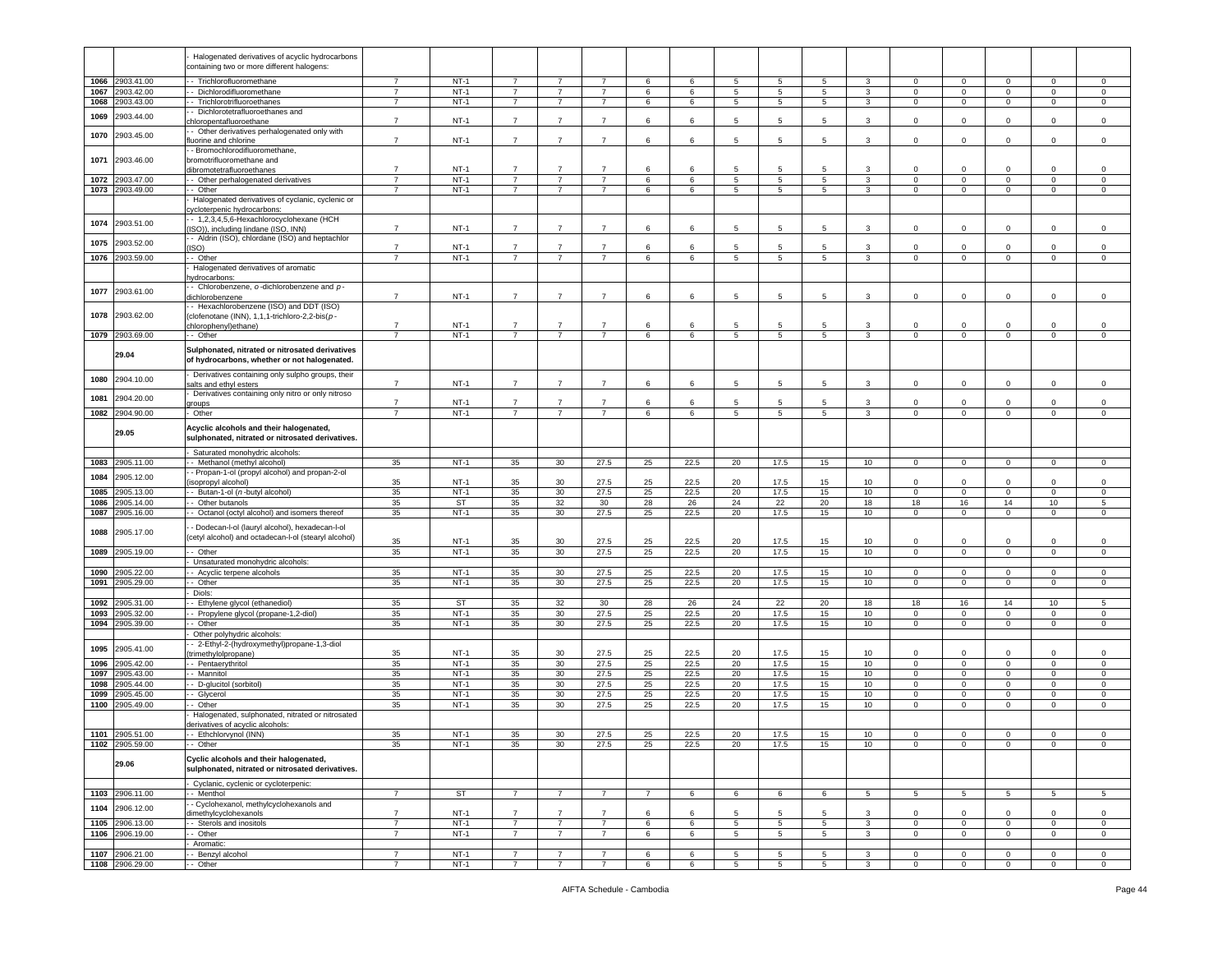|      | 29.07           | Phenols; phenol-alcohols.                                   |                |        |                |                |                |                |                 |                 |                |                 |                |                |                |                |                 |                |
|------|-----------------|-------------------------------------------------------------|----------------|--------|----------------|----------------|----------------|----------------|-----------------|-----------------|----------------|-----------------|----------------|----------------|----------------|----------------|-----------------|----------------|
|      |                 | Monophenols:                                                |                |        |                |                |                |                |                 |                 |                |                 |                |                |                |                |                 |                |
| 1109 | 2907.11.00      | - Phenol (hydroxybenzene) and its salts                     | $\overline{7}$ | $NT-1$ | $\overline{7}$ | $\overline{7}$ | $\overline{7}$ | 6              | 6               | 5               | 5              | 5               | 3              | $\mathbf 0$    | 0              | 0              | $\mathbf 0$     | $\mathbf 0$    |
|      |                 |                                                             |                |        |                |                |                |                |                 |                 |                |                 |                |                |                |                |                 |                |
| 1110 | 2907.12.00      | Cresols and their salts                                     | $\overline{7}$ | $NT-1$ | $\overline{7}$ | $\overline{7}$ | $\overline{7}$ | 6              | 6               | 5               | $\overline{5}$ | $\overline{5}$  | $\mathbf{3}$   | $\mathsf 0$    | $\mathsf 0$    | $\mathbf 0$    | $\mathsf 0$     | $\mathsf 0$    |
| 1111 | 2907.13.00      | - Octylphenol, nonylphenol and their isomers;               |                |        |                |                |                |                |                 |                 |                |                 |                |                |                |                |                 |                |
|      |                 | salts thereof                                               | $\overline{7}$ | $NT-1$ | $\overline{7}$ | $\overline{7}$ | $\overline{7}$ | $\,6$          | 6               | 5               | 5              | 5               | 3              | $\mathbf 0$    | $\mathbf 0$    | $\mathsf 0$    | $\mathbf 0$     | $\mathbf 0$    |
| 1112 | 2907.15.00      | - Naphthols and their salts                                 | $\overline{7}$ | $NT-1$ | $\overline{7}$ | $\overline{7}$ | $\overline{7}$ | 6              | 6               | 5               | 5              | 5               | $\mathbf{3}$   | $\mathbf 0$    | $\mathbf 0$    | $\mathsf 0$    | $\mathbf 0$     | $\mathsf 0$    |
| 1113 | 2907.19.00      | - Other                                                     | $\overline{7}$ | $NT-1$ | $\overline{7}$ | $\overline{7}$ | $\overline{7}$ | $\,6\,$        | 6               | $5\phantom{.0}$ | $\sqrt{5}$     | $\sqrt{5}$      | $\mathbf{3}$   | $\mathbf 0$    | $\mathsf 0$    | $\mathbf 0$    | $\mathbf 0$     | $\mathsf 0$    |
|      |                 |                                                             |                |        |                |                |                |                |                 |                 |                |                 |                |                |                |                |                 |                |
|      |                 | Polyphenols; phenol-alcohols:                               |                |        |                |                |                |                |                 |                 |                |                 |                |                |                |                |                 |                |
| 1114 | 2907.21.00      | - Resorcinol and its salts                                  | $\overline{7}$ | $NT-1$ | $\overline{7}$ | $\overline{7}$ | $\overline{7}$ | 6              | 6               | 5               | 5              | 5               | 3              | $\circ$        | $\mathbf 0$    | $\mathbf 0$    | $\mathbf 0$     | $\mathbf 0$    |
| 1115 | 907.22.00       | - Hydroquinone (quinol) and its salts                       | 7              | $NT-1$ | $\overline{7}$ | $\overline{7}$ | $\overline{7}$ | 6              | 6               | 5               | 5              | 5               | $\mathbf{3}$   | $\mathbf 0$    | $\mathbf 0$    | $\mathsf 0$    | $\mathbf 0$     | $\mathbf 0$    |
|      |                 | - 4,4'-Isopropylidenediphenol (bisphenol A,                 |                |        |                |                |                |                |                 |                 |                |                 |                |                |                |                |                 |                |
| 1116 | 2907.23.00      | diphenylolpropane) and its salts                            | $\overline{7}$ | $NT-1$ | $\overline{7}$ | $\overline{7}$ | $\overline{7}$ | 6              | 6               | 5               | 5              | 5               | 3              | $\mathbf 0$    | $\mathbf 0$    | 0              | $\mathbf 0$     | $\mathbf 0$    |
|      |                 | - Other                                                     | $\overline{7}$ | $NT-1$ | $\overline{7}$ | $\overline{7}$ | $\overline{7}$ |                |                 |                 |                |                 | 3              |                |                | $\mathbf{0}$   |                 |                |
|      | 1117 2907.29.00 |                                                             |                |        |                |                |                | 6              | 6               | $5\phantom{.0}$ | 5              | 5               |                | $\mathbf 0$    | $\mathbf 0$    |                | $\mathbf 0$     | $\mathbf 0$    |
|      |                 | Halogenated, sulphonated, nitrated or                       |                |        |                |                |                |                |                 |                 |                |                 |                |                |                |                |                 |                |
|      | 29.08           | nitrosated derivatives of phenols or phenol-                |                |        |                |                |                |                |                 |                 |                |                 |                |                |                |                |                 |                |
|      |                 | alcohols.                                                   |                |        |                |                |                |                |                 |                 |                |                 |                |                |                |                |                 |                |
|      |                 | Derivatives containing only halogen substituents            |                |        |                |                |                |                |                 |                 |                |                 |                |                |                |                |                 |                |
|      |                 | and their salts:                                            |                |        |                |                |                |                |                 |                 |                |                 |                |                |                |                |                 |                |
|      | 1118 2908.11.00 | - - Pentachlorophenol (ISO)                                 | $\overline{7}$ | $NT-1$ | $\overline{7}$ | $\overline{7}$ | $\overline{7}$ | 6              | 6               | $5\overline{5}$ | 5              | $5\overline{5}$ | 3              | $\mathbf{0}$   | $\mathbf 0$    | $\Omega$       | $\mathbf{0}$    | $\circ$        |
|      |                 |                                                             |                |        |                |                |                |                |                 |                 |                |                 |                |                |                |                |                 |                |
| 1119 | 2908.19.00      | - Other                                                     | $\overline{7}$ | $NT-1$ | $\overline{7}$ | $\overline{7}$ | $\overline{7}$ | 6              | 6               | $\overline{5}$  | 5              | $5\phantom{.0}$ | $\mathbf{3}$   | $\mathsf 0$    | $\mathbf 0$    | $\mathsf 0$    | $\mathsf 0$     | $\mathsf 0$    |
|      |                 | Other:                                                      |                |        |                |                |                |                |                 |                 |                |                 |                |                |                |                |                 |                |
| 1120 | 2908.91.00      | - Dinoseb (ISO) and its salts                               | $\overline{7}$ | $NT-1$ | 7              | $\overline{7}$ | 7              | 6              | 6               | 5               | -5             | 5               | 3              | $\mathbf 0$    | $^{\circ}$     | $^{\circ}$     | $\mathbf{0}$    | $\circ$        |
| 1121 | 2908.99.00      | - Other                                                     | $\overline{7}$ | $NT-1$ | $\overline{7}$ | $\overline{7}$ | $\overline{7}$ | 6              | 6               | 5               | 5              | 5               | 3              | $\overline{0}$ | $\mathbf 0$    | $\mathbf 0$    | $\mathbf 0$     | $\mathbf 0$    |
|      |                 |                                                             |                |        |                |                |                |                |                 |                 |                |                 |                |                |                |                |                 |                |
|      |                 | Ethers, ether-alcohols, ether-phenols, ether-               |                |        |                |                |                |                |                 |                 |                |                 |                |                |                |                |                 |                |
|      |                 | alcohol-phenols, alcohol peroxides, ether                   |                |        |                |                |                |                |                 |                 |                |                 |                |                |                |                |                 |                |
|      | 29.09           | peroxides, ketone peroxides (whether or not                 |                |        |                |                |                |                |                 |                 |                |                 |                |                |                |                |                 |                |
|      |                 |                                                             |                |        |                |                |                |                |                 |                 |                |                 |                |                |                |                |                 |                |
|      |                 | chemically defined), and their halogenated,                 |                |        |                |                |                |                |                 |                 |                |                 |                |                |                |                |                 |                |
|      |                 | sulphonated, nitrated or nitrosated derivatives.            |                |        |                |                |                |                |                 |                 |                |                 |                |                |                |                |                 |                |
|      |                 | Acyclic ethers and their halogenated,                       |                |        |                |                |                |                |                 |                 |                |                 |                |                |                |                |                 |                |
|      |                 | sulphonated, nitrated or nitrosated derivatives:            |                |        |                |                |                |                |                 |                 |                |                 |                |                |                |                |                 |                |
|      | 1122 2909.11.00 |                                                             |                |        |                |                |                |                |                 |                 |                |                 |                |                |                |                |                 |                |
|      |                 | - Diethyl ether                                             | $\overline{7}$ | $NT-1$ |                |                | $\overline{7}$ | 6              | 6               | $5\phantom{.0}$ | 5              | 5               | 3              | $\mathbf 0$    | 0              | $\Omega$       | $\mathbf 0$     | $\mathbf 0$    |
|      | 1123 2909.19    | - Other:                                                    |                |        |                |                |                |                |                 |                 |                |                 |                |                |                |                |                 |                |
|      | 2909.19.10      | --- Methyl tertiary butyl ether                             | $\overline{7}$ | $NT-1$ | $\overline{7}$ | $\overline{7}$ | $\overline{7}$ | 6              | 6               | 5               | 5              | 5               | 3              | $\overline{0}$ | $\mathbf 0$    | $\mathbf 0$    | $\mathbf 0$     | $\mathbf 0$    |
|      | 2909.19.90      | - - - Other                                                 | 7              | $NT-1$ | $\overline{7}$ | $\overline{7}$ | $\overline{7}$ | 6              | $6\overline{6}$ | $5\overline{)}$ | $\overline{5}$ | $\overline{5}$  | $\overline{3}$ | $\overline{0}$ | $\mathbf 0$    | $\mathbf 0$    | $\overline{0}$  | $\overline{0}$ |
|      |                 | Cyclanic, cyclenic or cycloterpenic ethers and              |                |        |                |                |                |                |                 |                 |                |                 |                |                |                |                |                 |                |
|      |                 |                                                             |                |        |                |                |                |                |                 |                 |                |                 |                |                |                |                |                 |                |
| 1124 | 2909.20.00      | their halogenated, sulphonated, nitrated or                 |                |        |                |                |                |                |                 |                 |                |                 |                |                |                |                |                 |                |
|      |                 | nitrosated derivatives                                      | $\overline{7}$ | $NT-1$ | $\overline{7}$ | $\overline{7}$ | $\overline{7}$ | 6              | 6               | 5               | 5              | 5               | 3              | $\mathbf 0$    | $\mathbf 0$    | $\mathsf 0$    | $\mathbf 0$     | $\mathbf 0$    |
| 1125 | 2909.30.00      | Aromatic ethers and their halogenated,                      |                |        |                |                |                |                |                 |                 |                |                 |                |                |                |                |                 |                |
|      |                 | sulphonated, nitrated or nitrosated derivatives             | $\overline{7}$ | $NT-1$ | $\overline{7}$ | $\overline{7}$ | $\overline{7}$ | 6              | 6               | 5               | $\overline{5}$ | 5               | 3              | $\mathsf 0$    | $\mathbf 0$    | $\mathbf 0$    | $\mathbf{0}$    | $\Omega$       |
|      |                 | Ether-alcohols and their halogenated,                       |                |        |                |                |                |                |                 |                 |                |                 |                |                |                |                |                 |                |
|      |                 | sulphonated, nitrated or nitrosated derivatives:            |                |        |                |                |                |                |                 |                 |                |                 |                |                |                |                |                 |                |
| 1126 | 2909.41.00      | - - 2,2'-Oxydiethanol (diethylene glycol, digol)            | $\overline{7}$ | ST     | $\overline{7}$ | 7              | $\overline{7}$ | $\overline{7}$ | 6               | 6               | 6              | 6               | 5              | 5              | 5              | 5              | $5\overline{5}$ | 5              |
|      |                 |                                                             |                |        |                |                |                |                |                 |                 |                |                 |                |                |                |                |                 |                |
| 1127 | 2909.43.00      | - Monobutyl ethers of ethylene glycol or of                 |                |        |                |                |                |                |                 |                 |                |                 |                |                |                |                |                 |                |
|      |                 | diethylene glycol                                           | $\overline{7}$ | $NT-1$ | $\overline{7}$ | $\overline{7}$ | $\overline{7}$ | 6              | 6               | 5               | 5              | 5               | 3              | $\mathbf 0$    | $\mathbf 0$    | 0              | $\mathbf 0$     | $\mathbf 0$    |
| 1128 | 2909.44.00      | - Other monoalkylethers of ethylene glycol or of            |                |        |                |                |                |                |                 |                 |                |                 |                |                |                |                |                 |                |
|      |                 | diethylene glycol                                           | $\overline{7}$ | $NT-1$ | $\overline{7}$ | $\overline{7}$ | $\overline{7}$ | 6              | 6               | 5               | $\overline{5}$ | 5               | 3              | $\mathbf 0$    | $\mathbf 0$    | $\mathbf 0$    | $\mathbf 0$     | $\mathbf 0$    |
| 1129 | 2909.49.00      | - Other                                                     | $\overline{7}$ | $NT-1$ | $\overline{7}$ | $\overline{7}$ | $\overline{7}$ | 6              | 6               | 5               | $\,$ 5 $\,$    | $\overline{5}$  | $\mathbf{3}$   | $\mathbf 0$    | $\mathbf 0$    | $\mathsf 0$    | $\mathbf 0$     | $\mathbf 0$    |
|      |                 | Ether-phenols, ether-alcohol-phenols and their              |                |        |                |                |                |                |                 |                 |                |                 |                |                |                |                |                 |                |
| 1130 | 2909.50.00      |                                                             |                |        |                |                |                |                |                 |                 |                |                 |                |                |                |                |                 |                |
|      |                 | halogenated, sulphonated, nitrated or nitrosated            | $\overline{7}$ |        |                |                |                |                |                 |                 |                |                 |                |                |                |                |                 |                |
|      |                 | derivatives                                                 |                | $NT-1$ | $\overline{7}$ | 7              | $\overline{7}$ | 6              | 6               | 5               | 5              | 5               | 3              | $\mathbf 0$    | 0              | 0              | $\mathbf 0$     | $\mathbf 0$    |
|      |                 | Alcohol peroxides, ether peroxides, ketone                  |                |        |                |                |                |                |                 |                 |                |                 |                |                |                |                |                 |                |
| 1131 | 2909.60.00      | peroxides and their halogenated, sulphonated,               |                |        |                |                |                |                |                 |                 |                |                 |                |                |                |                |                 |                |
|      |                 | nitrated or nitrosated derivatives                          | $\overline{7}$ | $NT-1$ | $\overline{7}$ | $\overline{7}$ | $\overline{7}$ | $\,6$          | 6               | 5               | 5              | 5               | 3              | $\mathbf 0$    | 0              | 0              | 0               | $\mathbf 0$    |
|      |                 | Epoxides, epoxyalcohols, epoxyphenols and                   |                |        |                |                |                |                |                 |                 |                |                 |                |                |                |                |                 |                |
|      |                 | epoxyethers, with a three-membered ring, and                |                |        |                |                |                |                |                 |                 |                |                 |                |                |                |                |                 |                |
|      | 29.10           | their halogenated, sulphonated, nitrated or                 |                |        |                |                |                |                |                 |                 |                |                 |                |                |                |                |                 |                |
|      |                 | nitrosated derivatives                                      |                |        |                |                |                |                |                 |                 |                |                 |                |                |                |                |                 |                |
|      |                 |                                                             | $\overline{7}$ |        | $\overline{7}$ |                |                |                |                 |                 |                |                 |                |                |                |                |                 |                |
| 1132 | 2910.10.00      | Oxirane (ethylene oxide)                                    |                | $NT-1$ |                | $\overline{7}$ | $\overline{7}$ | $\,6$          | 6               | 5               | 5              | 5               | 3              | $\mathbf 0$    | $\mathbf 0$    | $\mathsf 0$    | $\mathbf 0$     | $\mathsf 0$    |
| 1133 | 2910.20.00      | Methyloxirane (propylene oxide)                             | $\overline{7}$ | $NT-1$ | $\overline{7}$ | $\overline{7}$ | $\overline{7}$ | 6              | 6               | $5\overline{)}$ | 5              | $\overline{5}$  | 3              | 0              | 0              | 0              | 0               | $\mathbf 0$    |
|      | 2910.30.00      |                                                             |                |        |                |                |                |                |                 |                 |                |                 |                |                |                |                |                 |                |
| 1134 |                 | 1-Chloro-2,3-epoxypropane (epichlorohydrin)                 | $\overline{7}$ | $NT-1$ | $\overline{7}$ | $\overline{7}$ | $\overline{7}$ | 6              | 6               | 5               | 5              | 5               | 3              | $\mathbf 0$    | $\mathbf 0$    | $\mathsf 0$    | 0               | $\mathbf 0$    |
| 1135 | 2910.40.00      | Dieldrin (ISO, INN)                                         | $\overline{7}$ | $NT-1$ | $\overline{7}$ | $\overline{7}$ | $\overline{7}$ | 6              | 6               | $5\overline{)}$ | 5              | $\overline{5}$  | 3              | $\overline{0}$ | $\overline{0}$ | $\mathbf 0$    | $\mathbf 0$     | $\overline{0}$ |
| 1136 | 2910.90.00      | Other                                                       | $\overline{7}$ | $NT-1$ | $\overline{7}$ | $\overline{7}$ | $\overline{7}$ | 6              | 6               | $5\overline{5}$ | 5              | $5\overline{5}$ | 3              | $\overline{0}$ | $\mathbf 0$    | $\mathbf 0$    | $\mathbf 0$     | $\mathbf 0$    |
|      |                 |                                                             |                |        |                |                |                |                |                 |                 |                |                 |                |                |                |                |                 |                |
|      |                 | Acetals and hemiacetals, whether or not with                |                |        |                |                |                |                |                 |                 |                |                 |                |                |                |                |                 |                |
|      | 1137 2911.00.00 | other oxygen function, and their halogenated,               |                |        |                |                |                |                |                 |                 |                |                 |                |                |                |                |                 |                |
|      |                 | sulphonated, nitrated or nitrosated derivatives.            |                |        |                |                |                |                |                 |                 |                |                 |                |                |                |                |                 |                |
|      |                 |                                                             | $\overline{7}$ | $NT-1$ | $\overline{7}$ | $\overline{7}$ | $\overline{7}$ | 6              | 6               | 5               | 5              | 5               | 3              | $\mathbf 0$    | 0              | 0              | 0               | $\mathsf 0$    |
|      |                 | Aldehydes, whether or not with other oxygen                 |                |        |                |                |                |                |                 |                 |                |                 |                |                |                |                |                 |                |
|      | 29.12           |                                                             |                |        |                |                |                |                |                 |                 |                |                 |                |                |                |                |                 |                |
|      |                 | unction; cyclic polymers or aldenydes;<br>paraformaldehyde. |                |        |                |                |                |                |                 |                 |                |                 |                |                |                |                |                 |                |
|      |                 |                                                             |                |        |                |                |                |                |                 |                 |                |                 |                |                |                |                |                 |                |
|      |                 | Acyclic aldehydes without other oxygen function:            |                |        |                |                |                |                |                 |                 |                |                 |                |                |                |                |                 |                |
|      |                 |                                                             |                |        |                |                |                |                |                 |                 |                |                 |                |                |                |                |                 |                |
|      | 1138 2912.11    | - Methanal (formaldehyde):                                  |                |        |                |                |                |                |                 |                 |                |                 |                |                |                |                |                 |                |
|      | 2912.11.10      | --- Formalin                                                | $\overline{7}$ | $NT-1$ | $\overline{7}$ | $\overline{7}$ | $\overline{7}$ | 6              | 6               | $5\overline{5}$ | 5              | $5\overline{5}$ | 3              | $\overline{0}$ | $\mathbf 0$    | 0              | $\mathbf 0$     | $\mathbf 0$    |
|      | 2912.11.90      | --- Other                                                   | $\overline{7}$ | $NT-1$ | $\overline{7}$ | $\overline{7}$ | $\overline{7}$ | 6              | 6               | $5\overline{5}$ | 5              | $5\overline{5}$ | $\mathbf{3}$   | $\overline{0}$ | $\mathbf 0$    | $\mathbf{0}$   | $\mathbf 0$     | $\circ$        |
|      |                 |                                                             | $\overline{7}$ |        |                | $\overline{7}$ | $\overline{7}$ |                |                 |                 |                |                 |                |                |                |                |                 |                |
|      | 1139 2912.12.00 | - Ethanal (acetaldehyde)                                    |                | $NT-1$ | $\overline{7}$ |                |                | 6              | 6               | $5\phantom{.0}$ | 5              | $\sqrt{5}$      | $\mathbf{3}$   | $\mathbf 0$    | 0              | $\mathsf 0$    | $\mathbf 0$     | $\mathbf 0$    |
|      | 1140 2912.19.00 | - Other                                                     | $\overline{7}$ | $NT-1$ | $\overline{7}$ | $\overline{7}$ | $\overline{7}$ | 6              | 6               | $5\phantom{.0}$ | 5              | 5               | $\mathbf{3}$   | $\overline{0}$ | 0              | $\mathbf 0$    | $\mathbf 0$     | $\mathsf 0$    |
|      |                 |                                                             |                |        |                |                |                |                |                 |                 |                |                 |                |                |                |                |                 |                |
|      |                 | Cyclic aldehydes without other oxygen function:             |                |        |                |                |                |                |                 |                 |                |                 |                |                |                |                |                 |                |
|      | 1141 2912.21.00 | -- Benzaldehyde                                             | $\overline{7}$ | $NT-1$ | 7              | 7              | 7              | 6              | 6               | 5               | 5              | 5               | 3              | $\mathbf 0$    | 0              | $^{\circ}$     | $\mathbf{0}$    | $\mathbf 0$    |
|      | 1142 2912.29.00 | - Other                                                     | $\overline{7}$ | $NT-1$ | $\overline{7}$ | $\overline{7}$ | $\overline{7}$ | 6              | 6               | 5               | 5              | 5               | $\mathbf{3}$   | $\overline{0}$ | $\mathbf 0$    | $\overline{0}$ | $\overline{0}$  | $\mathbf 0$    |
|      |                 |                                                             |                |        |                |                |                |                |                 |                 |                |                 |                |                |                |                |                 |                |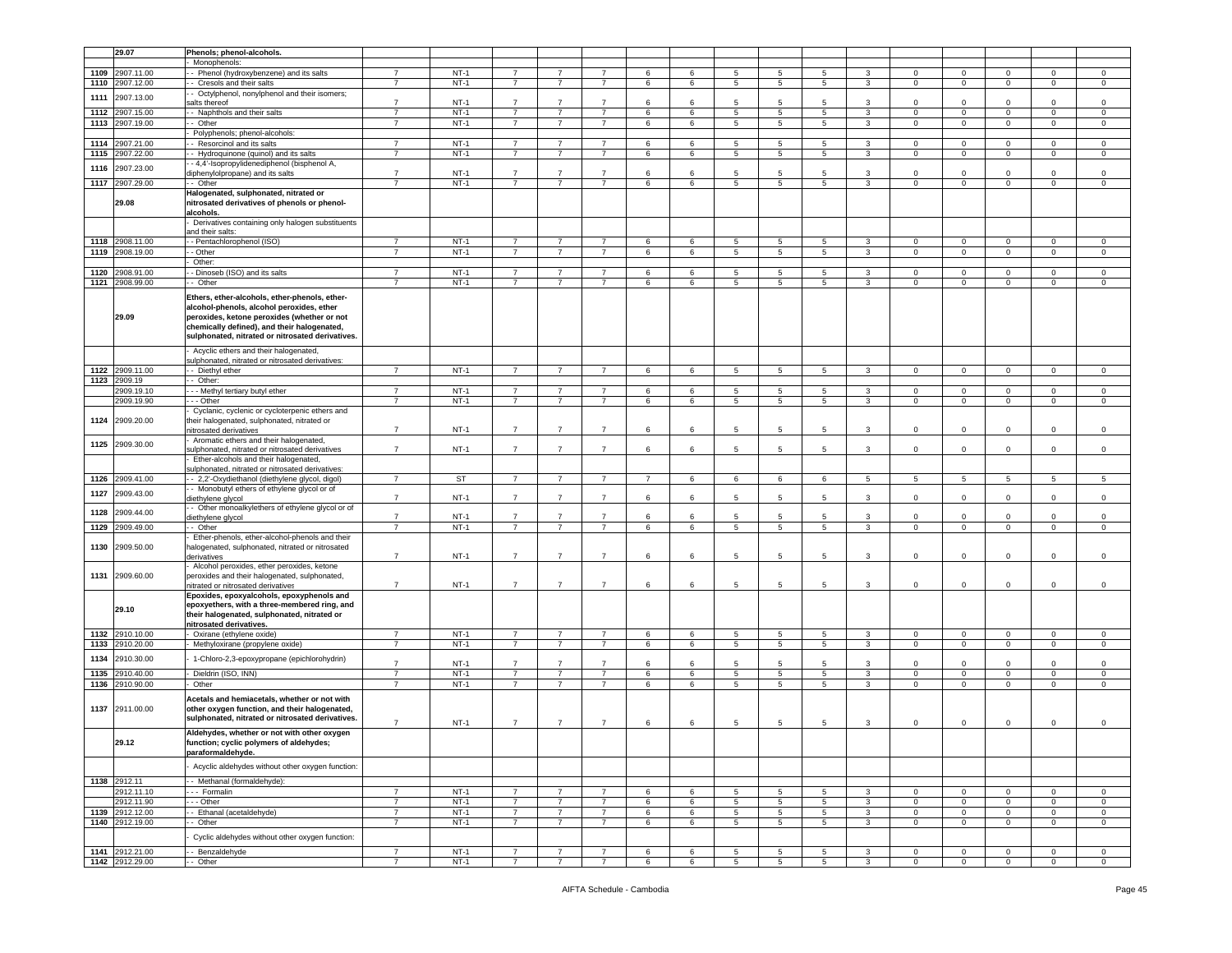|      | 1143 2912.30.00 | Aldehyde-alcohols                                          | $\overline{7}$ | $NT-1$    |                |                |                | 6              | 6           | 5              | 5               | 5               | 3               | 0            | $\mathbf 0$    | $\mathbf 0$     | $\mathbf 0$    | $\overline{0}$ |
|------|-----------------|------------------------------------------------------------|----------------|-----------|----------------|----------------|----------------|----------------|-------------|----------------|-----------------|-----------------|-----------------|--------------|----------------|-----------------|----------------|----------------|
|      |                 |                                                            |                |           |                |                |                |                |             |                |                 |                 |                 |              |                |                 |                |                |
|      |                 | Aldehyde-ethers, aldehyde-phenols and                      |                |           |                |                |                |                |             |                |                 |                 |                 |              |                |                 |                |                |
|      |                 | aldehydes with other oxygen function:                      |                |           |                |                |                |                |             |                |                 |                 |                 |              |                |                 |                |                |
| 1144 | 2912.41.00      | - Vanillin (4-hydroxy-3-methoxybenzaldehyde)               | $\overline{7}$ | $NT-1$    | $\overline{7}$ | $\overline{7}$ | $\overline{7}$ | 6              | 6           | 5              | 5               | 5               | 3               | $\Omega$     | $\mathbf 0$    | $\Omega$        | $\mathsf 0$    | $\mathsf 0$    |
|      |                 |                                                            |                |           |                |                |                |                |             |                |                 |                 |                 |              |                |                 |                |                |
| 1145 | 2912.42.00      | - Ethylvanillin (3-ethoxy-4-hydroxybenzaldehyde)           | $\overline{7}$ |           | $\overline{7}$ | $\overline{7}$ | $\overline{7}$ |                |             |                |                 |                 |                 | $\Omega$     |                |                 |                | $\mathbf 0$    |
|      |                 |                                                            |                | $NT-1$    |                |                |                | 6              | 6           | 5              | 5               | 5               | 3               |              | $\mathbf 0$    | $\mathbf 0$     | $\mathbf 0$    |                |
| 1146 | 2912.49.00      | - Other                                                    | $\overline{7}$ | ST        | $\overline{7}$ | $\overline{7}$ | $\overline{7}$ | $\overline{7}$ | 6           | 6              | 6               | 6               | $5\overline{5}$ | 5            | 5              | $5\overline{5}$ | 5              | 5              |
| 1147 | 2912.50.00      | Cyclic polymers of aldehydes                               | $\overline{7}$ | $NT-1$    | $\overline{7}$ | $\overline{7}$ | $\overline{7}$ | 6              | $\,6$       | $\,$ 5 $\,$    | $\sqrt{5}$      | 5               | $\mathbf{3}$    | $\mathbf 0$  | $\mathbf 0$    | $\mathbf 0$     | $\mathbf 0$    | $\mathbf 0$    |
| 1148 | 2912.60.00      | Paraformaldehyde                                           | $\overline{7}$ | $NT-1$    | $\overline{7}$ | $\overline{7}$ | $\overline{7}$ | 6              | 6           | 5              | 5               | 5               | 3               | $\mathbf 0$  | 0              | $\mathbf 0$     | $\mathbf 0$    | $\mathbf 0$    |
|      |                 | Halogenated, sulphonated, nitrated or                      |                |           |                |                |                |                |             |                |                 |                 |                 |              |                |                 |                |                |
| 1149 | 2913.00.00      | nitrosated derivatives of products of heading              |                |           |                |                |                |                |             |                |                 |                 |                 |              |                |                 |                |                |
|      |                 | 29.12.                                                     | $\overline{7}$ | $NT-1$    | $\overline{7}$ | $\overline{7}$ | $\overline{7}$ | 6              | 6           | 5              | 5               | 5               | 3               | $\circ$      | $\mathbf 0$    | $\mathbf 0$     | $\circ$        | $\mathbf 0$    |
|      |                 |                                                            |                |           |                |                |                |                |             |                |                 |                 |                 |              |                |                 |                |                |
|      |                 | Ketones and quinones, whether or not with                  |                |           |                |                |                |                |             |                |                 |                 |                 |              |                |                 |                |                |
|      | 29.14           | other oxygen function, and their halogenated,              |                |           |                |                |                |                |             |                |                 |                 |                 |              |                |                 |                |                |
|      |                 | sulphonated, nitrated or nitrosated derivatives.           |                |           |                |                |                |                |             |                |                 |                 |                 |              |                |                 |                |                |
|      |                 |                                                            |                |           |                |                |                |                |             |                |                 |                 |                 |              |                |                 |                |                |
|      |                 | Acyclic ketones without other oxygen function:             |                |           |                |                |                |                |             |                |                 |                 |                 |              |                |                 |                |                |
| 1150 |                 |                                                            | $\overline{7}$ | $NT-1$    | $\overline{7}$ | $\overline{7}$ | $\overline{7}$ |                |             | 5              |                 | 5               | 3               | $\Omega$     |                |                 | $\mathsf 0$    |                |
|      | 2914.11.00      | - Acetone                                                  |                |           |                |                |                | 6              | 6           |                | $\overline{5}$  |                 |                 |              | 0              | $\mathbf 0$     |                | $\mathsf 0$    |
| 1151 | 2914.12.00      | - Butanone (methyl ethyl ketone)                           | $\overline{7}$ | $NT-1$    | $\overline{7}$ | $\overline{7}$ | $\overline{7}$ | 6              | 6           | 5              | 5               | 5               | 3               | 0            | 0              | $\mathbf 0$     | $\mathbf 0$    | $\mathbf 0$    |
| 1152 | 2914.13.00      | - 4-Methylpentan-2-one (methyl isobutyl ketone)            |                |           |                |                |                |                |             |                |                 |                 |                 |              |                |                 |                |                |
|      |                 |                                                            | $\overline{7}$ | $NT-1$    | $\overline{7}$ | $\overline{7}$ | $\overline{7}$ | 6              | 6           | 5              | 5               | 5               | 3               | $\mathsf 0$  | $\mathbf 0$    | $\mathbf 0$     | $\mathsf 0$    | $\mathbf 0$    |
|      | 1153 2914.19.00 | - Other                                                    |                | $NT-1$    | $\overline{7}$ | $\overline{7}$ | $\overline{7}$ | 6              | 6           | 5              | $\overline{5}$  | 5               | $\mathbf{3}$    | $\mathbf 0$  | $\mathbf 0$    | $\mathbf 0$     | $\circ$        | $\overline{0}$ |
|      |                 | Cyclanic, cyclenic or cycloterpenic ketones                |                |           |                |                |                |                |             |                |                 |                 |                 |              |                |                 |                |                |
|      |                 | vithout other oxygen function:                             |                |           |                |                |                |                |             |                |                 |                 |                 |              |                |                 |                |                |
| 1154 | 2914.21.00      | - Camphor                                                  | $\overline{7}$ | $NT-1$    | $\overline{7}$ | $\overline{7}$ | $\overline{7}$ | 6              | 6           | 5              | 5               | 5               | $\mathbf{3}$    | $\mathbf 0$  | $\Omega$       | $\Omega$        | $\mathbf 0$    | $\mathbf 0$    |
| 1155 | 2914.22.00      | - Cyclohexanone and methylcyclohexanones                   | $\overline{7}$ | $NT-1$    | $\overline{7}$ | $\overline{7}$ | $\overline{7}$ | 6              | 6           | $\overline{5}$ | 5               | 5               | $\overline{3}$  | $\circ$      | $\overline{0}$ | $\overline{0}$  | $\mathbf 0$    | $\overline{0}$ |
| 1156 | 2914.23.00      | - lonones and methylionones                                | $\overline{7}$ | $NT-1$    | $\overline{7}$ | $\overline{7}$ | $\overline{7}$ | 6              | 6           | 5              | 5               | 5               | 3               | $\mathbf 0$  | $\mathbf 0$    | $\mathbf 0$     | $\mathsf 0$    | $\mathbf 0$    |
| 1157 | 2914.29.00      | - Other                                                    | $\overline{7}$ | $NT-1$    | $\overline{7}$ | $\overline{7}$ | $\overline{7}$ | 6              | 6           | 5              | $5\phantom{.0}$ | $5\overline{)}$ | $\mathbf{3}$    | $\mathbf 0$  | $\circ$        | $\overline{0}$  | $\overline{0}$ | $\mathbf 0$    |
|      |                 |                                                            |                |           |                |                |                |                |             |                |                 |                 |                 |              |                |                 |                |                |
|      |                 | Aromatic ketones without other oxygen function:            |                |           |                |                |                |                |             |                |                 |                 |                 |              |                |                 |                |                |
| 1158 | 2914.31.00      |                                                            | $\overline{7}$ | $NT-1$    | $\overline{7}$ | $\overline{7}$ | $\overline{7}$ | 6              | 6           | 5              | 5               | 5               | 3               | $\mathbf 0$  | $\mathbf 0$    | $\mathbf 0$     | $\circ$        | $\mathbf 0$    |
|      |                 | - Phenylacetone (phenylpropan-2-one)<br>- Other            | $\overline{7}$ |           | $\overline{7}$ | $\overline{7}$ | $\overline{7}$ |                |             |                |                 |                 |                 | $\circ$      | $\mathbf 0$    |                 |                |                |
| 1159 | 2914.39.00      |                                                            |                | $NT-1$    |                |                |                | 6              | 6           | 5              | $\overline{5}$  | 5               | $\mathbf{3}$    |              |                | $\mathsf 0$     | $\mathsf 0$    | $\mathsf 0$    |
| 1160 | 2914.40.00      | Ketone-alcohols and ketone-aldehydes                       | $\overline{7}$ | $NT-1$    | $\overline{7}$ | $\overline{7}$ | $\overline{7}$ | 6              | 6           | 5              | $5\phantom{.0}$ | $5\overline{)}$ | $\mathbf{3}$    | $\mathbf 0$  | $\mathbf 0$    | $\overline{0}$  | $\mathbf 0$    | $\mathbf 0$    |
| 1161 | 2914.50.00      | Ketone-phenols and ketones with other oxygen               |                |           |                |                |                |                |             |                |                 |                 |                 |              |                |                 |                |                |
|      |                 | unction                                                    | $\overline{7}$ | $NT-1$    | $\overline{7}$ | $\overline{7}$ | $\overline{7}$ | 6              | 6           | 5              | 5               | 5               | 3               | $\mathbf 0$  | $\mathbf 0$    | $\mathbf 0$     | $\mathsf 0$    | $\mathbf 0$    |
|      |                 | Quinones:                                                  |                |           |                |                |                |                |             |                |                 |                 |                 |              |                |                 |                |                |
| 1162 | 2914.61.00      | - Anthraquinone                                            | $\overline{7}$ | $NT-1$    | $\overline{7}$ | 7              | $\overline{7}$ | 6              | 6           | 5              | 5               | 5               | 3               | $\mathbf 0$  | 0              | $\mathbf 0$     | $\mathbf 0$    | $\circ$        |
| 1163 | 2914.69.00      | - Other                                                    | $\overline{7}$ | $NT-1$    | $\overline{7}$ | $\overline{7}$ | $\overline{7}$ | 6              | 6           | 5              | $\overline{5}$  | 5               | $\mathbf{3}$    | $\mathbf 0$  | $\mathbf 0$    | $\mathbf 0$     | $\mathsf 0$    | $\mathbf 0$    |
|      |                 | Halogenated, sulphonated, nitrated or nitrosated           |                |           |                |                |                |                |             |                |                 |                 |                 |              |                |                 |                |                |
| 1164 | 2914.70.00      | derivatives                                                | $\overline{7}$ | $NT-1$    | $\overline{7}$ | $\overline{7}$ | $\overline{7}$ | 6              | 6           | 5              | 5               | 5               | 3               | $\Omega$     | $\mathbf 0$    | $\mathbf 0$     | $\mathsf 0$    | $\mathbf 0$    |
|      |                 |                                                            |                |           |                |                |                |                |             |                |                 |                 |                 |              |                |                 |                |                |
|      |                 | Saturated acyclic monocarboxylic acids and                 |                |           |                |                |                |                |             |                |                 |                 |                 |              |                |                 |                |                |
|      | 29.15           | their anhydrides, halides, peroxides and                   |                |           |                |                |                |                |             |                |                 |                 |                 |              |                |                 |                |                |
|      |                 | peroxyacids; their halogenated, sulphonated,               |                |           |                |                |                |                |             |                |                 |                 |                 |              |                |                 |                |                |
|      |                 | nitrated or nitrosated derivatives.                        |                |           |                |                |                |                |             |                |                 |                 |                 |              |                |                 |                |                |
|      |                 | Formic acid, its salts and esters:                         |                |           |                |                |                |                |             |                |                 |                 |                 |              |                |                 |                |                |
| 1165 | 2915.11.00      | - Formic acid                                              | $\overline{7}$ | $NT-1$    | $\overline{7}$ | $\overline{7}$ | $\overline{7}$ | 6              | 6           | 5              | 5               | 5               | 3               | $\mathbf 0$  | $\mathbf 0$    | $\mathbf{0}$    | $\circ$        | $\mathbf 0$    |
| 1166 | 2915.12.00      | - Salts of formic acid                                     | $\overline{7}$ | $NT-1$    | $\overline{7}$ | $\overline{7}$ | $\overline{7}$ | 6              | 6           | 5              | $5\phantom{.0}$ | $5^{\circ}$     | $\mathbf{3}$    | $\circ$      | $\mathbf 0$    | $\mathbf 0$     | $\mathsf 0$    | $\mathbf 0$    |
|      |                 |                                                            |                |           |                | $\overline{7}$ | $\overline{7}$ |                |             |                |                 |                 |                 |              |                |                 |                |                |
| 1167 | 2915.13.00      | - Esters of formic acid                                    | $\overline{7}$ | $NT-1$    | $\overline{7}$ |                |                | 6              | 6           | 5              | 5               | 5               | $\mathbf{3}$    | $\mathbf 0$  | $\mathbf 0$    | $\mathbf 0$     | $\mathsf 0$    | $\mathsf 0$    |
|      |                 | Acetic acid and its salts; acetic anhydride:               |                |           |                |                |                |                |             |                |                 |                 |                 |              |                |                 |                |                |
| 1168 | 2915.21.00      | - Acetic acid                                              | $\mathbf 0$    | $NT-1$    | $^{\circ}$     | $^{\circ}$     | $\mathbf{0}$   | $\mathbf{0}$   | $\mathbf 0$ | $^{\circ}$     | $\mathbf 0$     | $^{\circ}$      | $\circ$         | $^{\circ}$   | $\mathbf{0}$   | $\mathbf 0$     | $\mathbf 0$    | $\mathbf 0$    |
| 1169 | 2915.24.00      | - Acetic anhydride                                         | $\overline{7}$ | $NT-1$    | $\overline{7}$ | $\overline{7}$ | $\overline{7}$ | 6              | 6           | 5              | 5               | 5               | 3               | $\mathbf 0$  | $\mathbf 0$    | 0               | $\mathsf 0$    | $\mathbf 0$    |
| 1170 | 2915.29.00      | - Other                                                    | $\overline{7}$ | $NT-1$    | $\overline{7}$ | $\overline{7}$ | $\overline{7}$ | 6              | 6           | 5              | $\overline{5}$  | 5 <sup>5</sup>  | $\mathbf{3}$    | $\mathbf 0$  | $\mathbf 0$    | $\mathbf 0$     | $\mathsf 0$    | $\mathbf 0$    |
|      |                 | Esters of acetic acid:                                     |                |           |                |                |                |                |             |                |                 |                 |                 |              |                |                 |                |                |
| 1171 | 2915.31.00      | - Ethyl acetate                                            | $\overline{7}$ | $NT-1$    | $\overline{7}$ | $\overline{7}$ | $\overline{7}$ | 6              | 6           | 5              | 5               | 5               | 3               | $\mathbf 0$  | 0              | 0               | $\mathbf 0$    | $\mathbf 0$    |
| 1172 | 2915.32.00      | Vinyl acetate                                              | $\overline{7}$ | $NT-1$    | $\overline{7}$ | $\overline{7}$ | $\overline{7}$ | 6              | 6           | 5              | $\overline{5}$  | 5               | $\mathbf{3}$    | $\mathbf 0$  | $\mathbf{O}$   | $\mathbf{0}$    | $\mathbf{0}$   | $\overline{0}$ |
| 1173 | 2915.33.00      | - n-Butyl acetate                                          | $\overline{7}$ | $NT-1$    | $\overline{7}$ | $\overline{7}$ | $\overline{7}$ | 6              | 6           | 5              | 5               | 5               | 3               | $\mathbf 0$  | $\mathbf 0$    | $\mathbf 0$     | $\mathsf 0$    | $\mathbf 0$    |
| 1174 | 2915.36.00      | - Dinoseb (ISO) acetate                                    | $\overline{7}$ | $NT-1$    | $\overline{7}$ | $\overline{7}$ | $\overline{7}$ | 6              | 6           | 5              | $\overline{5}$  | 5 <sup>5</sup>  | $\mathbf{3}$    | $\circ$      | $\circ$        | $\mathbf 0$     | $\mathsf 0$    | $\mathbf 0$    |
| 1175 | 2915.39.00      | - Other                                                    | $\overline{7}$ | <b>ST</b> | $\overline{7}$ | $\overline{7}$ | $\overline{7}$ | $\overline{7}$ | 6           | 6              | 6               | 6               | 5               | 5            | 5              | 5               | 5              | 5              |
|      |                 | Mono-, di- or trichloroacetic acids, their salts and       |                |           |                |                |                |                |             |                |                 |                 |                 |              |                |                 |                |                |
| 1176 | 2915.40.00      | sters                                                      | $\overline{7}$ | $NT-1$    | $\overline{7}$ | $\overline{7}$ | $\overline{7}$ | 6              | 6           | 5              | 5               | 5               | 3               | $\mathbf 0$  | $\mathbf 0$    | $\mathbf 0$     | $\mathsf 0$    | $^{\circ}$     |
| 1177 | 2915.50.00      | Propionic acid, its salts and esters                       | $\overline{7}$ | $NT-1$    | $\overline{7}$ | $\overline{7}$ | $\overline{7}$ | 6              | 6           | 5              | $\overline{5}$  | 5               | $\mathbf{3}$    | $\mathbf 0$  | $\mathsf 0$    | $\mathbf 0$     | $\mathbf 0$    | $\mathbf 0$    |
|      |                 |                                                            |                |           |                |                |                |                |             |                |                 |                 |                 |              |                |                 |                |                |
| 1178 | 2915.60.00      | Butanoic acids, pentanoic acids, their salts and<br>esters | $\overline{7}$ | $NT-1$    | $\overline{7}$ | $\overline{7}$ | $\overline{7}$ | 6              | 6           | 5              | 5               | 5               | 3               | $\Omega$     | $\mathbf 0$    | 0               | $\mathsf 0$    | $\mathbf 0$    |
|      |                 |                                                            |                |           |                |                |                |                |             |                |                 |                 |                 |              |                |                 |                |                |
| 1179 | 2915.70         | Palmitic acid, stearic acid, their salts and esters:       |                |           |                |                |                |                |             |                |                 |                 |                 |              |                |                 |                |                |
|      |                 |                                                            | $\overline{7}$ | $NT-1$    | $\overline{7}$ | $\overline{7}$ |                | 6              | 6           | 5              | 5               | 5               | 3               | $\Omega$     | $\Omega$       | $\Omega$        | $\Omega$       | $\Omega$       |
|      | 2915.70.10      | - Palmitic acid, its salts and esters                      |                |           |                |                |                |                |             |                |                 |                 |                 |              |                |                 |                |                |
|      | 2915.70.20      | - Stearic acid                                             |                | $NT-1$    |                | $\overline{7}$ |                | 6              | 6           | 5              | 5               | 5               | 3               | $\Omega$     | $\mathbf 0$    | $\mathbf 0$     | $\Omega$       | $\Omega$       |
|      | 2915.70.30      | - Salts and esters of stearic acid                         | $\overline{7}$ | $NT-1$    | 7              | $\overline{7}$ | $\overline{7}$ | 6              | 6           | 5              | $5\overline{5}$ | 5               | $\mathbf{3}$    | $\mathbf{0}$ | $\mathbf{O}$   | $\overline{0}$  | $\mathbf{0}$   | $\overline{0}$ |
|      | 1180 2915.90    | Other:                                                     |                |           |                |                |                |                |             |                |                 |                 |                 |              |                |                 |                |                |
|      | 2915.90.10      | - Acetyl chloride                                          | $\overline{7}$ | $NT-1$    | $\overline{7}$ | 7              | $\overline{7}$ | 6              | 6           | 5              | 5               | 5 <sub>5</sub>  | $\mathbf{3}$    | $\mathbf{0}$ | $\mathbf{0}$   | $\overline{0}$  | $\overline{0}$ | $\overline{0}$ |
|      |                 |                                                            |                |           |                |                |                |                |             |                |                 |                 |                 |              |                |                 |                |                |
|      | 2915.90.20      | - Lauric acid, myristic acid, their salts and esters       | $\overline{7}$ | $NT-1$    | $\overline{7}$ | $\overline{7}$ | $\overline{7}$ | 6              | 6           | 5              | 5               | 5               | 3               | $\mathbf 0$  | $\mathbf 0$    | 0               | $\mathbf 0$    | $\mathsf 0$    |
|      | 2915.90.90      | - Other                                                    | $\overline{7}$ | $NT-1$    | $\overline{7}$ | $\overline{7}$ | $\overline{7}$ | 6              | 6           | 5              | $5\phantom{.0}$ | $5\overline{5}$ | $\mathbf{3}$    | $\mathbf 0$  | $\mathsf 0$    | $\mathbf 0$     | $\mathsf 0$    | $\mathbf 0$    |
|      |                 |                                                            |                |           |                |                |                |                |             |                |                 |                 |                 |              |                |                 |                |                |
|      |                 | Unsaturated acyclic monocarboxylic acids,                  |                |           |                |                |                |                |             |                |                 |                 |                 |              |                |                 |                |                |
|      |                 | cyclic monocarboxylic acids, their anhydrides,             |                |           |                |                |                |                |             |                |                 |                 |                 |              |                |                 |                |                |
|      | 29.16           | halides, peroxides and peroxyacids; their                  |                |           |                |                |                |                |             |                |                 |                 |                 |              |                |                 |                |                |
|      |                 | halogenated, sulphonated, nitrated or                      |                |           |                |                |                |                |             |                |                 |                 |                 |              |                |                 |                |                |
|      |                 | nitrosated derivatives.                                    |                |           |                |                |                |                |             |                |                 |                 |                 |              |                |                 |                |                |
|      |                 |                                                            |                |           |                |                |                |                |             |                |                 |                 |                 |              |                |                 |                |                |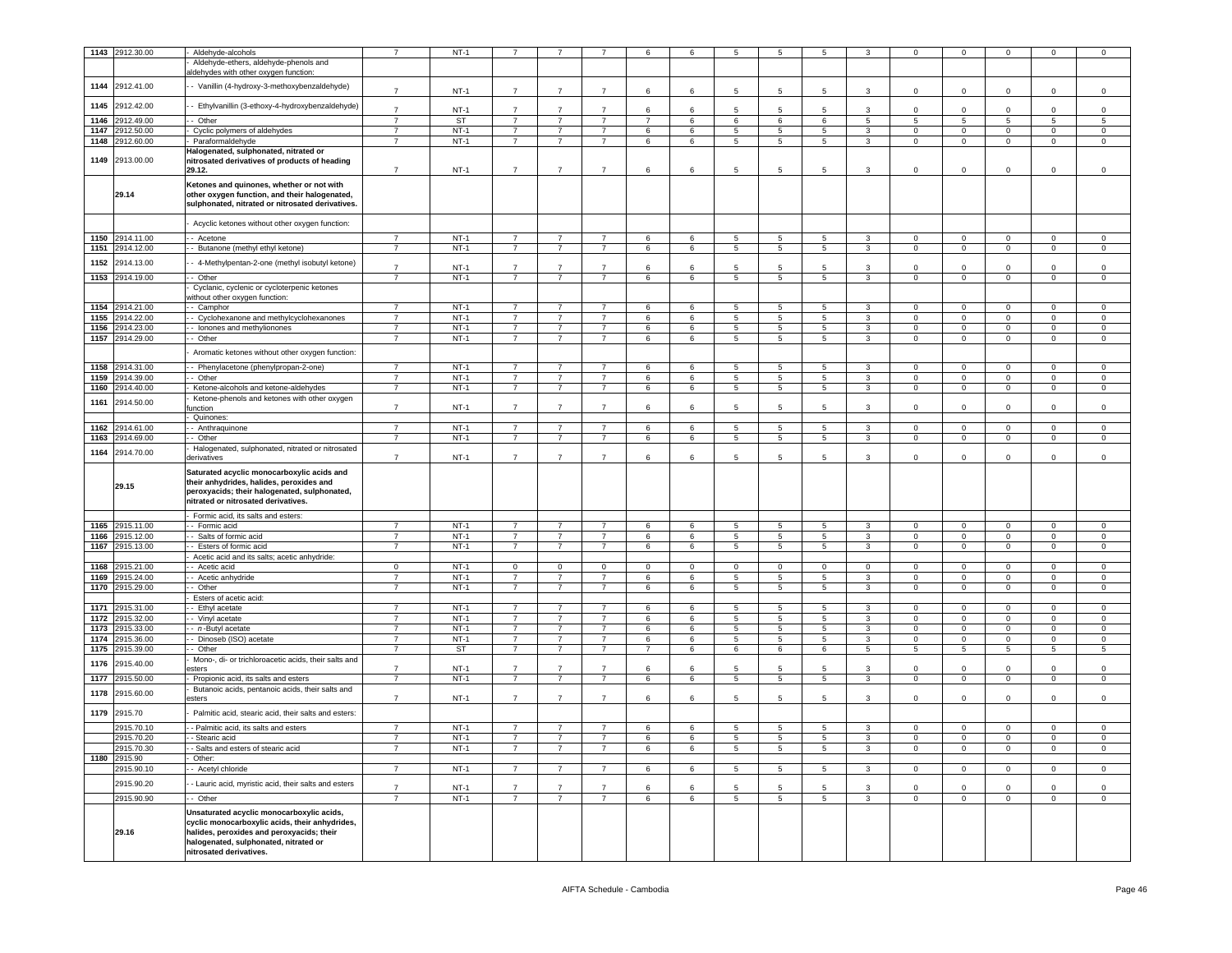|      |                 | Unsaturated acyclic monocarboxylic acids, their       |                |           |                |                |                |                |                |                          |                          |                 |                         |                |                 |                     |                 |                     |
|------|-----------------|-------------------------------------------------------|----------------|-----------|----------------|----------------|----------------|----------------|----------------|--------------------------|--------------------------|-----------------|-------------------------|----------------|-----------------|---------------------|-----------------|---------------------|
|      |                 | anhydrides, halides, peroxides, peroxyacids and       |                |           |                |                |                |                |                |                          |                          |                 |                         |                |                 |                     |                 |                     |
|      |                 | their derivatives:                                    |                |           |                |                |                |                |                |                          |                          |                 |                         |                |                 |                     |                 |                     |
|      | 1181 2916.11.00 |                                                       | $\overline{7}$ | $NT-1$    | $\overline{7}$ | $\overline{7}$ | $\overline{7}$ | 6              | $6^{\circ}$    | 5                        | $\overline{5}$           |                 |                         | $\Omega$       | $\Omega$        | $\Omega$            | $\Omega$        | $\Omega$            |
|      |                 | -- Acrylic acid and its salts                         |                |           |                |                |                |                |                |                          |                          | 5               | 3                       |                |                 |                     |                 |                     |
|      | 1182 2916.12.00 | -- Esters of acrylic acid                             | $\overline{7}$ | $NT-1$    | $\overline{7}$ | $\overline{7}$ | $\overline{7}$ | $6^{\circ}$    | $6^{\circ}$    | 5                        | 5                        | 5               | $3 -$                   | $\Omega$       | $\mathbf{0}$    | $\circ$             | $\mathbf{0}$    | $\circ$             |
|      | 1183 2916.13.00 | - - Methacrylic acid and its salts                    | $\overline{7}$ | $NT-1$    | $\overline{7}$ | $\overline{7}$ | $\overline{7}$ | 6              | 6              | 5                        | 5                        | 5 <sup>5</sup>  | $\mathbf{3}$            | $\Omega$       | $\mathbf{0}$    | $\mathbf 0$         | $\mathbf{0}$    | $\circ$             |
|      | 1184 2916.14    | - Esters of methacrylic acid:                         |                |           |                |                |                |                |                |                          |                          |                 |                         |                |                 |                     |                 |                     |
|      |                 |                                                       |                |           |                |                |                |                |                |                          |                          |                 |                         |                |                 |                     |                 |                     |
|      | 2916.14.10      | - - Methyl methacrylate                               | $\overline{7}$ | $NT-1$    | $\overline{7}$ | $\overline{7}$ | $\overline{7}$ | 6              | 6              | 5                        | $5\phantom{.0}$          | $5\overline{)}$ | $\mathbf{3}$            | $\Omega$       | $\overline{0}$  | $\overline{0}$      | $\Omega$        | $\Omega$            |
|      | 2916.14.90      | --- Other                                             | $\overline{7}$ | $NT-1$    | $\overline{7}$ | $\overline{7}$ | $\overline{7}$ | 6              | 6              | $5\phantom{.0}$          | $5\phantom{.0}$          | $5\overline{5}$ | $\mathbf{3}$            | $\Omega$       | $\overline{0}$  | $\overline{0}$      | $\mathbf 0$     | $\mathsf 0$         |
|      |                 | - Oleic, linoleic or linolenic acids, their salts and |                |           |                |                |                |                |                |                          |                          |                 |                         |                |                 |                     |                 |                     |
| 1185 | 2916.15.00      |                                                       | $\overline{7}$ |           | $\overline{7}$ | $\overline{7}$ | $\overline{7}$ |                | 6              | 5                        | 5                        | 5               | 3                       | $\Omega$       | $\mathbf 0$     | $\Omega$            | $\Omega$        |                     |
|      |                 | sters                                                 |                | $NT-1$    |                |                |                | 6              |                |                          |                          |                 |                         |                |                 |                     |                 | $\,0\,$             |
| 1186 | 2916.19.00      | - Other                                               | $\overline{7}$ | $NT-1$    | $\overline{7}$ | $\overline{7}$ | $\overline{7}$ | $\,6\,$        | $\,6\,$        | $\overline{5}$           | $\overline{\phantom{a}}$ | $\overline{5}$  | $\overline{3}$          | $\Omega$       | $\mathbf 0$     | $\mathbf 0$         | $\mathbf 0$     | $\mathbf 0$         |
|      |                 |                                                       |                |           |                |                |                |                |                |                          |                          |                 |                         |                |                 |                     |                 |                     |
|      |                 | Cyclanic, cyclenic or cycloterpenic                   |                |           |                |                |                |                |                |                          |                          |                 |                         |                |                 |                     |                 |                     |
|      | 1187 2916.20.00 | monocarboxylic acids, their anhydrides, halides,      |                |           |                |                |                |                |                |                          |                          |                 |                         |                |                 |                     |                 |                     |
|      |                 | peroxides, peroxyacids and their derivatives          |                |           |                |                |                |                |                |                          |                          |                 |                         |                |                 |                     |                 |                     |
|      |                 |                                                       | $\overline{7}$ | <b>ST</b> | $\overline{7}$ | $\overline{7}$ | $\overline{7}$ | $\overline{7}$ | 6              | 6                        | 6                        | 6               | 5                       | $\overline{5}$ | 5               | $\overline{5}$      | 5               | 5                   |
|      |                 | Aromatic monocarboxylic acids, their anhydrides,      |                |           |                |                |                |                |                |                          |                          |                 |                         |                |                 |                     |                 |                     |
|      |                 |                                                       |                |           |                |                |                |                |                |                          |                          |                 |                         |                |                 |                     |                 |                     |
|      |                 | nalides, peroxides, peroxyacids and their             |                |           |                |                |                |                |                |                          |                          |                 |                         |                |                 |                     |                 |                     |
|      |                 | derivatives:                                          |                |           |                |                |                |                |                |                          |                          |                 |                         |                |                 |                     |                 |                     |
|      | 1188 2916.31.00 | - - Benzoic acid, its salts and esters                | $\Omega$       | $NT-1$    | $\Omega$       | $\Omega$       | $\Omega$       | $\Omega$       | $\Omega$       | $\Omega$                 | $\Omega$                 | $\Omega$        | $\Omega$                | $\Omega$       | $\Omega$        | $\Omega$            | $\Omega$        | $\Omega$            |
| 1189 | 2916.32.00      | - Benzoyl peroxide and benzoyl chloride               | $\overline{7}$ | $NT-1$    | $\overline{7}$ | $\overline{7}$ | $\overline{7}$ | $6^{\circ}$    | $6^{\circ}$    | 5                        | $\overline{5}$           | 5               | 3                       | $\Omega$       | $\Omega$        | $\Omega$            | $\Omega$        | $\Omega$            |
|      |                 |                                                       |                |           |                |                |                |                |                |                          |                          |                 |                         |                |                 |                     |                 |                     |
|      | 1190 2916.34.00 | - Phenylacetic acid and its salts                     | $\overline{7}$ | $NT-1$    | $\overline{7}$ | $\overline{7}$ | $\overline{7}$ | 6              | 6              | 5                        | 5                        | 5 <sup>5</sup>  | $\mathbf{3}$            | $\Omega$       | $\mathbf{0}$    | $\Omega$            | $\mathbf 0$     | $\mathbf 0$         |
|      | 1191 2916.35.00 | -- Esters of phenylacetic acid                        | $\overline{7}$ | $NT-1$    | $\overline{7}$ | $\overline{7}$ | $\overline{7}$ | 6              | 6              | 5                        | $5\phantom{.0}$          | $5\overline{5}$ | $\mathbf{3}$            | $\overline{0}$ | $\overline{0}$  | $\overline{0}$      | $\mathbf 0$     | $\overline{0}$      |
|      | 1192 2916.36.00 | - Binapacryl (ISO)                                    | $\overline{7}$ | $NT-1$    | 7              | $\overline{7}$ | 7              | 6              | 6              | $5\overline{5}$          | $5\phantom{.0}$          | $5\overline{5}$ | $\mathbf{3}$            | $\overline{0}$ | $\overline{0}$  | $\overline{0}$      | $\overline{0}$  | $\overline{0}$      |
|      |                 |                                                       |                |           |                |                |                |                |                |                          |                          |                 |                         |                |                 |                     |                 |                     |
|      | 1193 2916.39    | -- Other:                                             |                |           |                |                |                |                |                |                          |                          |                 |                         |                |                 |                     |                 |                     |
|      |                 | - - 2,4-Dichlorophenyl acetic acid and its salts and  |                |           |                |                |                |                |                |                          |                          |                 |                         |                |                 |                     |                 |                     |
|      | 2916.39.10      | sters                                                 | $\overline{7}$ | $NT-1$    | $\overline{7}$ |                |                | 6              | 6              | 5                        | 5                        | 5               | 3                       | $\Omega$       | $\mathbf 0$     | $\mathbf 0$         | $\Omega$        | $\mathbf 0$         |
|      | 2916.39.90      |                                                       | $\overline{7}$ | $NT-1$    | $\overline{7}$ | $\overline{7}$ | $\overline{7}$ | 6              | $\,6\,$        | $\overline{\phantom{0}}$ | $\sqrt{5}$               | 5               | $\overline{3}$          | $\Omega$       | $\mathbf 0$     | $\mathbf 0$         | $\mathbf 0$     | $\mathbf 0$         |
|      |                 | - - Other                                             |                |           |                |                |                |                |                |                          |                          |                 |                         |                |                 |                     |                 |                     |
|      |                 | Polycarboxylic acids, their anhydrides, halides,      |                |           |                |                |                |                |                |                          |                          |                 |                         |                |                 |                     |                 |                     |
|      |                 |                                                       |                |           |                |                |                |                |                |                          |                          |                 |                         |                |                 |                     |                 |                     |
|      | 29.17           | peroxides and peroxyacids; their halogenated,         |                |           |                |                |                |                |                |                          |                          |                 |                         |                |                 |                     |                 |                     |
|      |                 | sulphonated, nitrated or nitrosated derivatives.      |                |           |                |                |                |                |                |                          |                          |                 |                         |                |                 |                     |                 |                     |
|      |                 |                                                       |                |           |                |                |                |                |                |                          |                          |                 |                         |                |                 |                     |                 |                     |
|      |                 | Acyclic polycarboxylic acids, their anhydrides,       |                |           |                |                |                |                |                |                          |                          |                 |                         |                |                 |                     |                 |                     |
|      |                 | nalides, peroxides, peroxyacids and their             |                |           |                |                |                |                |                |                          |                          |                 |                         |                |                 |                     |                 |                     |
|      |                 | derivatives:                                          |                |           |                |                |                |                |                |                          |                          |                 |                         |                |                 |                     |                 |                     |
|      | 1194 2917.11.00 | - - Oxalic acid, its salts and esters                 | $\overline{7}$ | $NT-1$    | $\overline{7}$ | $\overline{7}$ | $\overline{7}$ | 6              | 6              | $5\overline{5}$          | 5                        | 5               | $\mathbf{3}$            | $\Omega$       | $\Omega$        | $\Omega$            | $\overline{0}$  | $\Omega$            |
|      |                 |                                                       |                |           |                |                |                |                |                |                          |                          |                 |                         |                |                 |                     |                 |                     |
|      | 1195 2917.12    | - Adipic acid, its salts and esters:                  |                |           |                |                |                |                |                |                          |                          |                 |                         |                |                 |                     |                 |                     |
|      | 2917.12.10      | - - - Dioctyl adipate                                 | $\overline{7}$ | $NT-1$    | $\overline{7}$ | $\overline{7}$ | $\overline{7}$ | $6^{\circ}$    | 6              | 5                        | $\overline{5}$           | -5              | $\mathbf{3}$            | $\Omega$       | $\Omega$        | $\Omega$            | $\Omega$        | $\Omega$            |
|      | 2917.12.90      | - - - Other                                           | $\overline{7}$ | $NT-1$    | $\overline{7}$ | $\overline{7}$ | $\overline{7}$ | 6              | 6              | $5\overline{5}$          | $5\phantom{.0}$          | $5\overline{5}$ | 3 <sup>1</sup>          | $\overline{0}$ | $\overline{0}$  | $\overline{0}$      | $\overline{0}$  | $\overline{0}$      |
|      |                 |                                                       |                |           |                |                |                |                |                |                          |                          |                 |                         |                |                 |                     |                 |                     |
| 1196 | 2917.13.00      | Azelaic acid, sebacic acid, their salts and esters    |                |           |                |                |                |                |                |                          |                          |                 |                         |                |                 |                     |                 |                     |
|      |                 |                                                       | $\overline{7}$ | $NT-1$    | $\overline{7}$ | $\overline{7}$ | $\overline{7}$ | 6              | 6              | 5                        | 5                        | 5               | 3                       | $\Omega$       | $\mathbf 0$     | $\Omega$            | $\Omega$        | $\mathbf 0$         |
| 1197 | 2917.14.00      | - - Maleic anhydride                                  | $\overline{7}$ | $NT-1$    | $\overline{7}$ | $\overline{7}$ | $\overline{7}$ | 6              | 6              | 5                        | 5                        | $\sqrt{5}$      | $\mathbf{3}$            | $\Omega$       | $\mathbf 0$     | $\mathsf{O}\xspace$ | $\mathbf 0$     | $\mathbf 0$         |
| 1198 | 2917.19.00      | - Other                                               | $\overline{7}$ | $NT-1$    | $\overline{7}$ | $\overline{7}$ | $\overline{7}$ | 6              | 6              | 5                        | 5                        | $5\overline{5}$ | $\overline{3}$          | $\Omega$       | $\mathbf 0$     | $\mathsf 0$         | $\mathsf 0$     | $\,0\,$             |
|      |                 |                                                       |                |           |                |                |                |                |                |                          |                          |                 |                         |                |                 |                     |                 |                     |
|      |                 | Cyclanic, cyclenic or cycloterpenic polycarboxylic    |                |           |                |                |                |                |                |                          |                          |                 |                         |                |                 |                     |                 |                     |
| 1199 | 2917.20.00      | acids, their anhydrides, halides, peroxides,          |                |           |                |                |                |                |                |                          |                          |                 |                         |                |                 |                     |                 |                     |
|      |                 | peroxyacids and their derivatives                     | $\overline{7}$ | $NT-1$    | $\overline{7}$ | $\overline{7}$ | $\overline{7}$ | 6              | 6              | 5                        | 5                        | 5               | 3                       | $\mathbf 0$    | $\mathbf 0$     | $\mathbf 0$         | $\mathbf 0$     | $\mathsf 0$         |
|      |                 | Aromatic polycarboxylic acids, their anhydrides,      |                |           |                |                |                |                |                |                          |                          |                 |                         |                |                 |                     |                 |                     |
|      |                 |                                                       |                |           |                |                |                |                |                |                          |                          |                 |                         |                |                 |                     |                 |                     |
|      |                 | nalides, peroxides, peroxyacids and their             |                |           |                |                |                |                |                |                          |                          |                 |                         |                |                 |                     |                 |                     |
|      |                 | derivatives:                                          |                |           |                |                |                |                |                |                          |                          |                 |                         |                |                 |                     |                 |                     |
|      | 1200 2917.32.00 | - - Dioctyl orthophthalates                           | $\overline{7}$ | $NT-1$    | $\overline{7}$ | $\overline{7}$ | $\overline{7}$ | 6              | 6              | 5                        | -5                       | -5              | $\mathbf{3}$            | $\Omega$       | $\overline{0}$  | $\mathbf{0}$        | $\Omega$        | $\mathbf 0$         |
| 1201 | 2917.33.00      |                                                       | $\overline{7}$ | $NT-1$    | $\overline{7}$ | $\overline{7}$ | $\overline{7}$ | 6              | 6              | $\overline{5}$           | 5                        | 5               | $\overline{3}$          | $\Omega$       | $\overline{0}$  | $\mathbf{0}$        | $\mathbf 0$     | $\mathsf 0$         |
|      |                 | - - Dinonyl or didecyl orthophthalates                |                |           |                |                |                |                |                |                          |                          |                 |                         |                |                 |                     |                 |                     |
| 1202 | 2917.34.00      | - Other esters of orthophthalic acid                  | $\overline{7}$ | $NT-1$    | $\overline{7}$ | $\overline{7}$ | $\overline{7}$ | 6              | 6              | $\overline{5}$           | 5                        | 5               | $\overline{3}$          | $\overline{0}$ | $\overline{0}$  | $\overline{0}$      | $\overline{0}$  | $\overline{0}$      |
| 1203 | 2917.35.00      | - Phthalic anhydride                                  | $\overline{7}$ | $NT-1$    | $\overline{7}$ | $\overline{7}$ | $\overline{7}$ | 6              | 6              | 5                        | 5                        | 5               | $\mathbf{3}$            | $\mathbf 0$    | $\Omega$        | $\mathbf{0}$        | $\mathbf 0$     | $\mathbf 0$         |
| 1204 | 2917.36.00      | -- Terephthalic acid and its salts                    | $\overline{7}$ | $NT-1$    | $\overline{7}$ | $\overline{7}$ | $\overline{7}$ | 6              | 6              | 5                        | $5\phantom{.0}$          | 5               | $\overline{\mathbf{3}}$ | $\Omega$       | $\Omega$        | $\mathbf 0$         | $\Omega$        | $\Omega$            |
|      |                 |                                                       | $\overline{7}$ |           | $\overline{7}$ |                | $\overline{7}$ |                |                |                          |                          |                 |                         | $\Omega$       |                 | $\Omega$            | $\Omega$        | $\Omega$            |
| 1205 | 2917.37.00      | - - Dimethyl terephthalate                            |                | $NT-1$    |                | $\overline{7}$ |                | 6              | 6              | $5\overline{)}$          | $\overline{5}$           | 5               | $\overline{\mathbf{3}}$ |                | $\overline{0}$  |                     |                 |                     |
| 1206 | 2917.39         | - - Other:                                            |                |           |                |                |                |                |                |                          |                          |                 |                         |                |                 |                     |                 |                     |
|      | 2917.39.10      | --- Trioctyltrimellitate                              | $\overline{7}$ | ST        | $\overline{7}$ | $\overline{7}$ | $\overline{7}$ | $\overline{7}$ | 6              | 6                        | 6                        | 6               | $5^{\circ}$             | 5              | $5\overline{5}$ | 5 <sub>5</sub>      | $5\overline{5}$ | $5\phantom{.0}$     |
|      |                 | - - Other phthalic plasticizers and esters of         |                |           |                |                |                |                |                |                          |                          |                 |                         |                |                 |                     |                 |                     |
|      | 2917.39.20      | hthalic anhydride                                     | $\overline{7}$ | ST        |                |                |                | $\overline{7}$ | 6              | 6                        | 6                        | 6               | 5                       | 5              | 5               |                     |                 | 5                   |
|      |                 |                                                       |                |           |                |                |                |                |                |                          |                          |                 |                         |                |                 |                     |                 |                     |
|      | 2917.39.90      | - - Other                                             | $\overline{7}$ | <b>ST</b> | $\overline{7}$ | $\overline{7}$ | $\overline{7}$ | $\overline{7}$ | 6              | 6                        | 6                        | 6               | 5 <sub>5</sub>          | 5              | 5               | 5                   | 5               | 5                   |
|      |                 |                                                       |                |           |                |                |                |                |                |                          |                          |                 |                         |                |                 |                     |                 |                     |
|      |                 | Carboxylic acids with additional oxygen               |                |           |                |                |                |                |                |                          |                          |                 |                         |                |                 |                     |                 |                     |
|      | 29.18           | function and their anhydrides, halides,               |                |           |                |                |                |                |                |                          |                          |                 |                         |                |                 |                     |                 |                     |
|      |                 | peroxides and peroxyacids; their halogenated,         |                |           |                |                |                |                |                |                          |                          |                 |                         |                |                 |                     |                 |                     |
|      |                 | sulphonated, nitrated or nitrosated derivatives.      |                |           |                |                |                |                |                |                          |                          |                 |                         |                |                 |                     |                 |                     |
|      |                 |                                                       |                |           |                |                |                |                |                |                          |                          |                 |                         |                |                 |                     |                 |                     |
|      |                 |                                                       |                |           |                |                |                |                |                |                          |                          |                 |                         |                |                 |                     |                 |                     |
|      |                 | Carboxylic acids with alcohol function but without    |                |           |                |                |                |                |                |                          |                          |                 |                         |                |                 |                     |                 |                     |
|      |                 | other oxygen function, their anhydrides, halides,     |                |           |                |                |                |                |                |                          |                          |                 |                         |                |                 |                     |                 |                     |
|      |                 | peroxides, peroxyacids and their derivatives:         |                |           |                |                |                |                |                |                          |                          |                 |                         |                |                 |                     |                 |                     |
|      |                 |                                                       |                |           |                |                |                |                |                |                          |                          |                 |                         |                |                 |                     |                 |                     |
|      | 1207 2918.11.00 | - - Lactic acid, its salts and esters                 | $\overline{7}$ | $NT-1$    | $\overline{7}$ | $\overline{7}$ | $\overline{7}$ | 6              | 6              | 5                        | 5                        | 5               | 3                       | $\overline{0}$ | $\mathbf{0}$    | $\mathbf{0}$        | $\mathbf{0}$    | $\mathbf{0}$        |
|      | 1208 2918.12.00 | -- Tartaric acid                                      | $\overline{7}$ | $NT-1$    | $\overline{7}$ | $\overline{7}$ | $\overline{7}$ | 6              | 6              | $5\phantom{.0}$          | $\overline{5}$           | $5^{\circ}$     | $\mathbf{3}$            | $\overline{0}$ | $\mathbf 0$     | $\mathbf{0}$        | $\mathbf 0$     | $\mathsf{O}\xspace$ |
|      |                 |                                                       |                |           |                |                |                |                |                |                          |                          |                 |                         |                |                 |                     |                 |                     |
|      | 1209 2918.13.00 | -- Salts and esters of tartaric acid                  | $\overline{7}$ | $NT-1$    | $\overline{7}$ | $\overline{7}$ | $\overline{7}$ | 6              | 6              | $\overline{5}$           | $5\overline{)}$          | 5               | $\overline{3}$          | $\overline{0}$ | $\overline{0}$  | $\overline{0}$      | $\overline{0}$  | $\overline{0}$      |
|      | 1210 2918,14.00 | - Citric acid                                         | $\overline{0}$ | $NT-1$    | $\overline{0}$ | $\overline{0}$ | $\overline{0}$ | $\overline{0}$ | $\overline{0}$ | $\overline{0}$           | $\overline{0}$           | $\overline{0}$  | $\overline{0}$          | $\overline{0}$ | $\overline{0}$  | $\overline{0}$      | $\overline{0}$  | $\overline{0}$      |
| 1211 | 2918.15         | Salts and esters of citric acid:                      |                |           |                |                |                |                |                |                          |                          |                 |                         |                |                 |                     |                 |                     |
|      |                 |                                                       | $\overline{7}$ |           | $\overline{7}$ | $\overline{7}$ | $\overline{7}$ |                | 6              |                          |                          |                 |                         |                |                 |                     |                 |                     |
|      | 2918.15.10      | - - - Calcium citrate                                 |                | $NT-1$    |                |                |                | 6              |                | 5                        | $\overline{5}$           | 5               | $\mathbf{3}$            | $\mathsf 0$    | $\mathbf 0$     | $\mathsf 0$         | $\mathsf 0$     | $\,0\,$             |
|      | 2918.15.90      | - - Other                                             | $\overline{7}$ | $NT-1$    | $\overline{7}$ | $\overline{7}$ | $\overline{7}$ | 6              | 6              | 5                        | 5                        | $\,$ 5 $\,$     | $\mathbf{3}$            | $\mathbf 0$    | $\mathbf 0$     | $\mathbf 0$         | $\mathsf 0$     | $\,0\,$             |
|      | 1212 2918.16.00 | - Gluconic acid, its salts and esters                 | $\overline{7}$ | $NT-1$    | $\overline{7}$ | $\overline{7}$ | $\overline{7}$ | 6              | 6              | 5                        | $\overline{5}$           | $5\phantom{.0}$ | $\overline{3}$          | $\mathsf 0$    | $\overline{0}$  | $\mathsf 0$         | $\mathbf 0$     | $\,0\,$             |
|      | 1213 2918.18.00 | - Chlorobenzilate (ISO)                               | $\overline{7}$ | $NT-1$    | $\overline{7}$ | $\overline{7}$ | $\overline{7}$ | 6              | 6              | 5                        | $\overline{5}$           | 5               | $\overline{3}$          | $\mathbf 0$    | $\overline{0}$  | $\overline{0}$      | $\overline{0}$  | 0                   |
|      |                 |                                                       |                |           |                |                |                |                |                |                          |                          |                 |                         |                |                 |                     |                 |                     |
|      | 1214 2918.19.00 | Other                                                 | $\overline{7}$ | <b>ST</b> | $\overline{7}$ | $\overline{7}$ | 7              | $\overline{7}$ | 6              | $\overline{6}$           | 6                        | 6               | $\overline{5}$          | $\overline{5}$ | $\overline{5}$  | $\overline{5}$      | $\overline{5}$  | 5                   |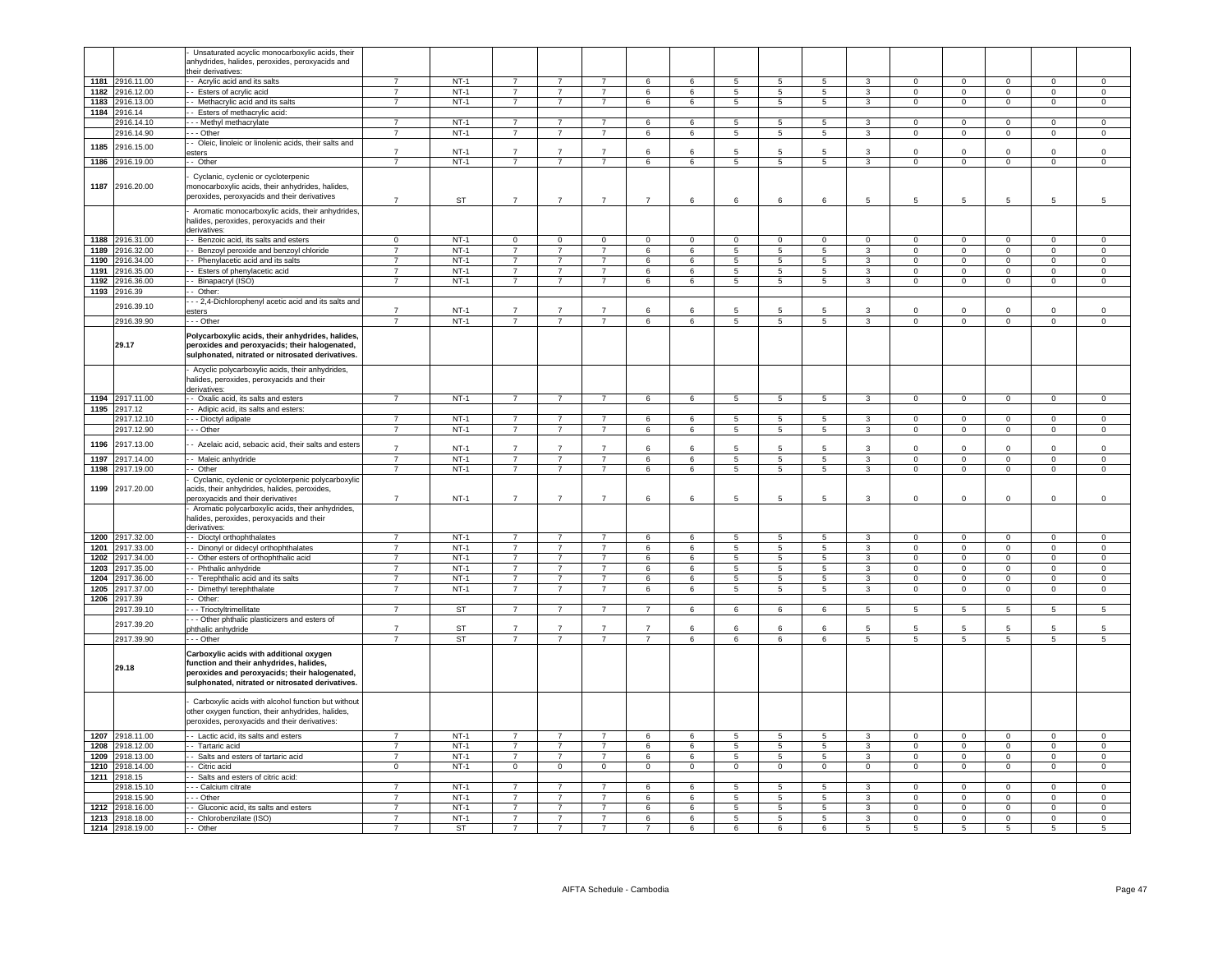|      |                 | Carboxylic acids with phenol function but without                                                  |                |           |                |                |                |                |                |                 |                 |                 |                 |                 |                 |                 |                 |                |
|------|-----------------|----------------------------------------------------------------------------------------------------|----------------|-----------|----------------|----------------|----------------|----------------|----------------|-----------------|-----------------|-----------------|-----------------|-----------------|-----------------|-----------------|-----------------|----------------|
|      |                 | other oxygen function, their anhydrides, halides,                                                  |                |           |                |                |                |                |                |                 |                 |                 |                 |                 |                 |                 |                 |                |
|      |                 | peroxides, peroxyacids and their derivatives:                                                      |                |           |                |                |                |                |                |                 |                 |                 |                 |                 |                 |                 |                 |                |
| 1215 | 2918.21.00      | - Salicylic acid and its salts                                                                     | $\overline{7}$ | $NT-1$    | $\overline{7}$ | $\overline{7}$ | $\overline{7}$ | 6              | 6              | 5               | $5\phantom{.0}$ | 5               | 3               | $\circ$         | $\mathbf 0$     | $\mathbf 0$     | $\mathbf 0$     | $\mathbf 0$    |
| 1216 | 2918.22.00      | - O-Acetylsalicylic acid, its salts and esters                                                     | $\mathbf 0$    | $NT-1$    | $\mathbf 0$    | $\circ$        | $\mathbf{0}$   | $\mathbf 0$    | $\overline{0}$ | 0               | $\mathbf 0$     | $\mathbf 0$     | $\mathbf{0}$    | $\mathbf 0$     | $\mathbf{0}$    | $\overline{0}$  | $\mathbf 0$     | $\circ$        |
| 1217 | 2918.23.00      | - Other esters of salicylic acid and their salts                                                   | $\overline{7}$ | $NT-1$    | $\overline{7}$ | $\overline{7}$ | $\overline{7}$ | 6              | 6              | 5               | 5               | 5               | $\mathbf{3}$    | $\mathbf 0$     | $\mathbf 0$     | $\mathbf{0}$    | $\mathbf 0$     | $\mathbf 0$    |
| 1218 | 2918.29         | - Other:                                                                                           |                |           |                |                |                |                |                |                 |                 |                 |                 |                 |                 |                 |                 |                |
|      | 2918.29.10      | --- Alkyl sulphonic ester of phenol                                                                | $\overline{7}$ | $NT-1$    | $\overline{7}$ | $\overline{7}$ | $\overline{7}$ | 6              | 6              | 5               | 5               | 5               | 3               | $\mathbf 0$     | $\mathbf 0$     | $\overline{0}$  | $\mathbf 0$     | 0              |
|      | 2918.29.90      | --- Other                                                                                          | $\overline{7}$ | $NT-1$    | $\overline{7}$ | $\overline{7}$ | $\overline{7}$ | 6              | 6              | 5               | $5\phantom{.0}$ | 5               | $\mathbf{3}$    | $\mathbf 0$     | $\overline{0}$  | $\mathbf{0}$    | $\mathbf{0}$    | $\mathsf 0$    |
|      |                 | Carboxylic acids with aldehyde or ketone function                                                  |                |           |                |                |                |                |                |                 |                 |                 |                 |                 |                 |                 |                 |                |
|      | 1219 2918.30.00 | but without other oxygen function, their anhydrides,<br>halides, peroxides, peroxyacids and their  |                |           |                |                |                |                |                |                 |                 |                 |                 |                 |                 |                 |                 |                |
|      |                 | derivatives                                                                                        | $\overline{7}$ | $NT-1$    | $\overline{7}$ | 7              | $\overline{7}$ | 6              | 6              | 5               | 5               | 5               | 3               | $\mathbf{0}$    | $\mathsf 0$     | $\mathbf 0$     | 0               | $\mathbf 0$    |
|      |                 | - Other:                                                                                           |                |           |                |                |                |                |                |                 |                 |                 |                 |                 |                 |                 |                 |                |
| 1220 | 2918.91.00      | - 2,4,5-T (ISO) (2,4,5-trichlorophenoxyacetic                                                      |                |           |                |                |                |                |                |                 |                 |                 |                 |                 |                 |                 |                 |                |
|      |                 | acid), its salt and esters                                                                         | $\overline{7}$ | ST        | $\overline{7}$ | $\overline{7}$ | $\overline{7}$ | $\overline{7}$ | 6              | 6               | 6               | 6               | 5               | 5               | 5               | -5              | 5               | 5              |
|      | 1221 2918.99.00 | - Other                                                                                            |                | <b>ST</b> | $\overline{7}$ | $\overline{7}$ | $\overline{7}$ | $\overline{7}$ | 6              | 6               | 6               | 6               | 5               | 5               | 5               | 5               | 5               | 5              |
|      |                 | Phosphoric esters and their salts, including                                                       |                |           |                |                |                |                |                |                 |                 |                 |                 |                 |                 |                 |                 |                |
|      | 29.19           | lactophosphates; their halogenated,                                                                |                |           |                |                |                |                |                |                 |                 |                 |                 |                 |                 |                 |                 |                |
|      |                 | sulphonated, nitrated or nitrosated derivatives.                                                   |                |           |                |                |                |                |                |                 |                 |                 |                 |                 |                 |                 |                 |                |
|      | 1222 2919.10.00 | - Tris(2,3-dibromopropyl) phosphate                                                                | 7              | $NT-1$    | 7              | 7              | 7              | 6              | 6              | 5               | 5               | 5               | 3               | $\mathbf 0$     | $\mathbf 0$     | $\mathbf 0$     | $^{\circ}$      | $\mathbf 0$    |
| 1223 | 2919.90.00      | - Other                                                                                            | $\overline{7}$ | $NT-1$    | $\overline{7}$ | $\overline{7}$ | $\overline{7}$ | 6              | 6              | 5               | 5               | 5               | $\mathbf{3}$    | $\circ$         | $\mathbf{0}$    | $\mathbf{0}$    | $\circ$         | $\mathsf 0$    |
|      |                 |                                                                                                    |                |           |                |                |                |                |                |                 |                 |                 |                 |                 |                 |                 |                 |                |
|      |                 | Esters of other inorganic acids of non-metals                                                      |                |           |                |                |                |                |                |                 |                 |                 |                 |                 |                 |                 |                 |                |
|      | 29.20           | (excluding esters of hydrogen halides) and                                                         |                |           |                |                |                |                |                |                 |                 |                 |                 |                 |                 |                 |                 |                |
|      |                 | their salts; their halogenated, sulphonated,<br>nitrated or nitrosated derivatives.                |                |           |                |                |                |                |                |                 |                 |                 |                 |                 |                 |                 |                 |                |
|      |                 |                                                                                                    |                |           |                |                |                |                |                |                 |                 |                 |                 |                 |                 |                 |                 |                |
|      |                 | Thiophosphoric esters (phosphorothioates) and                                                      |                |           |                |                |                |                |                |                 |                 |                 |                 |                 |                 |                 |                 |                |
|      |                 | their salts; their halogenated, sulphonated, nitrated                                              |                |           |                |                |                |                |                |                 |                 |                 |                 |                 |                 |                 |                 |                |
|      |                 | or nitrosated derivatives:<br>- Parathion (ISO) and parathion-methyl (ISO)                         |                |           |                |                |                |                |                |                 |                 |                 |                 |                 |                 |                 |                 |                |
| 1224 | 2920.11.00      | (methyl-parathion)                                                                                 | 7              | $NT-1$    | $\overline{7}$ | $\overline{7}$ | $\overline{7}$ | 6              | -6             | 5               | -5              | 5               | 3               | $\Omega$        | $\mathsf 0$     | 0               | 0               | $\mathsf 0$    |
| 1225 | 2920.19.00      | - Other                                                                                            | $\overline{7}$ | $NT-1$    | $\overline{7}$ | $\overline{7}$ | $\overline{7}$ | 6              | 6              | 5               | 5               | 5               | $\mathbf{3}$    | $\mathbf 0$     | $\mathbf 0$     | $\circ$         | $\mathbf{0}$    | $\circ$        |
| 1226 | 2920.90         | Other:                                                                                             |                |           |                |                |                |                |                |                 |                 |                 |                 |                 |                 |                 |                 |                |
|      | 2920.90.10      | - Dimethyl sulphate                                                                                | $\overline{7}$ | <b>ST</b> | $\overline{7}$ | $\overline{7}$ | $\overline{7}$ | $\overline{7}$ | 6              | 6               | 6               | 6               | 5               | 5               | 5               | 5               | 5               | 5              |
|      | 2920.90.90      | - Other                                                                                            | $\overline{7}$ | ST        | $\overline{7}$ | $\overline{7}$ | $\overline{7}$ | $\overline{7}$ | 6              | 6               | 6               | 6               | 5               | 5               | 5               | 5               | 5               | 5              |
|      | 29.21           | Amine-function compounds.                                                                          |                |           |                |                |                |                |                |                 |                 |                 |                 |                 |                 |                 |                 |                |
|      |                 | Acyclic monoamines and their derivatives; salts                                                    |                |           |                |                |                |                |                |                 |                 |                 |                 |                 |                 |                 |                 |                |
|      |                 | thereof:                                                                                           |                |           |                |                |                |                |                |                 |                 |                 |                 |                 |                 |                 |                 |                |
| 1227 | 2921.11.00      | - Methylamine, di- or trimethylamine and their<br>salts                                            | $\overline{7}$ | $NT-1$    | $\overline{7}$ | $\overline{7}$ | $\overline{7}$ | 6              | 6              | 5               | 5               | 5               | 3               | $\Omega$        | $\Omega$        | $\Omega$        | $\Omega$        | 0              |
| 1228 | 2921.19.00      | - Other                                                                                            | $\overline{7}$ | $NT-1$    | $\overline{7}$ | $\overline{7}$ | $\overline{7}$ | 6              | 6              | 5               | 5               | 5               | $\mathbf{3}$    | $\circ$         | $\mathbf 0$     | $\mathbf{0}$    | $\circ$         | $\mathsf 0$    |
|      |                 | Acyclic polyamines and their derivatives; salts                                                    |                |           |                |                |                |                |                |                 |                 |                 |                 |                 |                 |                 |                 |                |
|      |                 | thereof:                                                                                           |                |           |                |                |                |                |                |                 |                 |                 |                 |                 |                 |                 |                 |                |
| 1229 | 2921.21.00      | - Ethylenediamine and its salts                                                                    | $\overline{7}$ | $NT-1$    | $\overline{7}$ | $\overline{7}$ | $\overline{7}$ | 6              | 6              | 5               | 5               | 5               | 3               | 0               | $\mathbf 0$     | $\mathbf 0$     | $\mathbf 0$     | 0              |
| 1230 | 2921.22.00      | - Hexamethylenediamine and its salts                                                               | $\overline{7}$ | $NT-1$    | $\overline{7}$ | $\overline{7}$ | $\overline{7}$ | 6              | 6              | 5               | $5\phantom{.0}$ | $5\phantom{.0}$ | $\mathbf{3}$    | $\mathbf 0$     | $\mathbf 0$     | $\overline{0}$  | $\mathbf 0$     | $\circ$        |
| 1231 | 2921.29.00      | - - Other                                                                                          | 7              | $NT-1$    | $\overline{7}$ | 7              | $\overline{7}$ | 6              | 6              | 5               | 5               | 5               | 3               | $\mathbf{0}$    | $\overline{0}$  | $\overline{0}$  | $\mathbf{0}$    | $\mathbf 0$    |
|      |                 | Cyclanic, cyclenic or cycloterpenic mono- or                                                       |                |           |                |                |                |                |                |                 |                 |                 |                 |                 |                 |                 |                 |                |
|      | 1232 2921.30.00 | polyamines, and their derivatives; salts thereof                                                   | $\overline{7}$ | $NT-1$    | $\overline{7}$ | $\overline{7}$ | $\overline{7}$ | 6              | 6              | 5               | 5               | 5               | 3               | $\mathbf 0$     | $\mathbf 0$     | $\circ$         | $\mathbf 0$     | $\mathsf 0$    |
|      |                 | Aromatic monoamines and their derivatives; salts                                                   |                |           |                |                |                |                |                |                 |                 |                 |                 |                 |                 |                 |                 |                |
|      |                 | thereof:                                                                                           |                |           |                |                |                |                |                |                 |                 |                 |                 |                 |                 |                 |                 |                |
| 1233 | 2921.41.00      | - Aniline and its salts                                                                            | 7              | $NT-1$    | $\overline{7}$ | 7              | $\overline{7}$ | 6              | 6              | 5               | 5               | 5               | 3               | 0               | $\mathbf 0$     | $\mathbf 0$     | $\mathbf 0$     | 0              |
| 1234 | 2921.42.00      | - Aniline derivatives and their salts                                                              | $\overline{7}$ | ST        | $\overline{7}$ | $\overline{7}$ | $\overline{7}$ | $\overline{7}$ | 6              | 6               | 6               | 6               | $5\overline{)}$ | $5\overline{ }$ | $5\overline{5}$ | $5\phantom{.0}$ | $5\phantom{.0}$ | $\sqrt{5}$     |
| 1235 | 2921.43.00      | - Toluidines and their derivatives; salts thereof                                                  |                |           |                |                |                |                |                |                 |                 |                 |                 |                 |                 |                 |                 |                |
|      |                 |                                                                                                    | 35             | $NT-1$    | 35             | 30             | 27.5           | 25             | 22.5           | 20              | 17.5            | 15              | 10              | $\mathbf 0$     | $\mathsf 0$     | $\mathbf 0$     | $\mathbf 0$     | $\,0\,$        |
| 1236 | 2921.44.00      | - Diphenylamine and its derivatives; salts thereof                                                 | $\overline{7}$ | $NT-1$    | $\overline{7}$ | $\overline{7}$ | $\overline{7}$ | 6              | 6              | 5               | 5               | 5               | 3               | $\mathbf 0$     | $\mathsf 0$     | 0               | $\mathbf 0$     | $\mathsf 0$    |
|      |                 | - 1-Naphthylamine (alpha-naphthylamine), 2-                                                        |                |           |                |                |                |                |                |                 |                 |                 |                 |                 |                 |                 |                 |                |
| 1237 | 2921.45.00      | naphthylamine (beta-naphthylamine) and their                                                       |                |           |                |                |                |                |                |                 |                 |                 |                 |                 |                 |                 |                 |                |
|      |                 | derivatives; salts therof                                                                          | $\overline{7}$ | $NT-1$    | $\overline{7}$ | $\overline{7}$ | $\overline{7}$ | 6              | 6              | 5               | 5               | 5               | 3               | $\mathbf 0$     | $\mathbf 0$     | $\mathbf 0$     | $\mathbf 0$     | $\mathsf 0$    |
|      |                 | - Amfetamine (INN), benzfetamine (INN),                                                            |                |           |                |                |                |                |                |                 |                 |                 |                 |                 |                 |                 |                 |                |
|      |                 | dexamfetamine (INN), etilamfetamine (INN),                                                         |                |           |                |                |                |                |                |                 |                 |                 |                 |                 |                 |                 |                 |                |
|      | 1238 2921.46.00 | fencamfamin (INN), lefetamine (INN),                                                               |                |           |                |                |                |                |                |                 |                 |                 |                 |                 |                 |                 |                 |                |
|      |                 | levamfetamine (INN), mefenorex (INN) and<br>phentermine (INN); salts thereof                       | 35             | $NT-1$    | 35             | 30             | 27.5           | 25             | 22.5           | 20              | 17.5            | 15              | 10              | 0               | $\mathbf 0$     | 0               | $\mathbf 0$     | 0              |
|      | 1239 2921.49.00 | -- Other                                                                                           | 35             | ST        | 35             | 32             | 30             | 28             | 26             | 24              | 22              | 20              | 18              | 18              | 16              | 14              | 10              | 5              |
|      |                 | Aromatic polyamines and their derivatives; salts                                                   |                |           |                |                |                |                |                |                 |                 |                 |                 |                 |                 |                 |                 |                |
|      |                 | thereof:                                                                                           |                |           |                |                |                |                |                |                 |                 |                 |                 |                 |                 |                 |                 |                |
|      |                 |                                                                                                    |                |           |                |                |                |                |                |                 |                 |                 |                 |                 |                 |                 |                 |                |
|      | 1240 2921.51.00 | - o-, m-, p-Phenylenediamine, diaminotoluenes<br>and their derivatives: salts thereof              |                |           |                |                |                |                |                |                 |                 |                 |                 |                 |                 |                 |                 |                |
|      |                 |                                                                                                    | 7              | ST        | $\overline{7}$ | $\overline{7}$ | $\overline{7}$ | $\overline{7}$ | 6              | 6               | 6               | 6               | 5               | 5               | 5               | 5               | 5               | 5              |
|      | 1241 2921.59.00 | - Other                                                                                            | $\overline{7}$ | ST        | $\overline{7}$ | $\overline{7}$ | $\overline{7}$ | $\overline{7}$ | 6              | 6               | 6               | 6               | $5\overline{5}$ | 5 <sup>5</sup>  | $5\phantom{.0}$ | 5 <sub>5</sub>  | $5^{\circ}$     | 5              |
|      | 29.22           | Oxygen-function amino-compounds.                                                                   |                |           |                |                |                |                |                |                 |                 |                 |                 |                 |                 |                 |                 |                |
|      |                 | Amino-alcohols, other than those containing<br>more than one kind of oxygen function, their ethers |                |           |                |                |                |                |                |                 |                 |                 |                 |                 |                 |                 |                 |                |
|      |                 | and esters; salts thereof:                                                                         |                |           |                |                |                |                |                |                 |                 |                 |                 |                 |                 |                 |                 |                |
|      | 1242 2922.11.00 | - Monoethanolamine and its salts                                                                   | $\overline{7}$ | $NT-1$    | $\overline{7}$ | $\overline{7}$ | $\overline{7}$ | 6              | 6              | 5               | 5               | $5\phantom{.0}$ | 3               | $\mathbf{0}$    | $\overline{0}$  | $\overline{0}$  | $\mathbf{0}$    | $\overline{0}$ |
|      | 1243 2922.12.00 | - - Diethanolamine and its salts                                                                   | $\overline{7}$ | $NT-1$    | $\overline{7}$ | $\overline{7}$ | $\overline{7}$ | 6              | 6              | 5               | 5               | 5               | 3               | $\mathbf{0}$    | $\overline{0}$  | $\overline{0}$  | $\mathbf{0}$    | $\overline{0}$ |
| 1244 | 2922.13.00      | - - Triethanolamine and its salts                                                                  | $\overline{7}$ | $NT-1$    | $\overline{7}$ | $\overline{7}$ | $\overline{7}$ | 6              | 6              | 5               | 5               | 5               | $\mathbf{3}$    | $\circ$         | $\mathbf 0$     | $\circ$         | $\mathbf 0$     | $\,0\,$        |
|      | 1245 2922.14.00 | - - Dextropropoxyphene (INN) and its salts                                                         | $\overline{7}$ | $NT-1$    | $\overline{7}$ | $\overline{7}$ | $\overline{7}$ | 6              | 6              | $5\overline{)}$ | $\overline{5}$  | $5\overline{)}$ | $\overline{3}$  | $\mathsf 0$     | $\overline{0}$  | $\overline{0}$  | $\mathbf 0$     | 0              |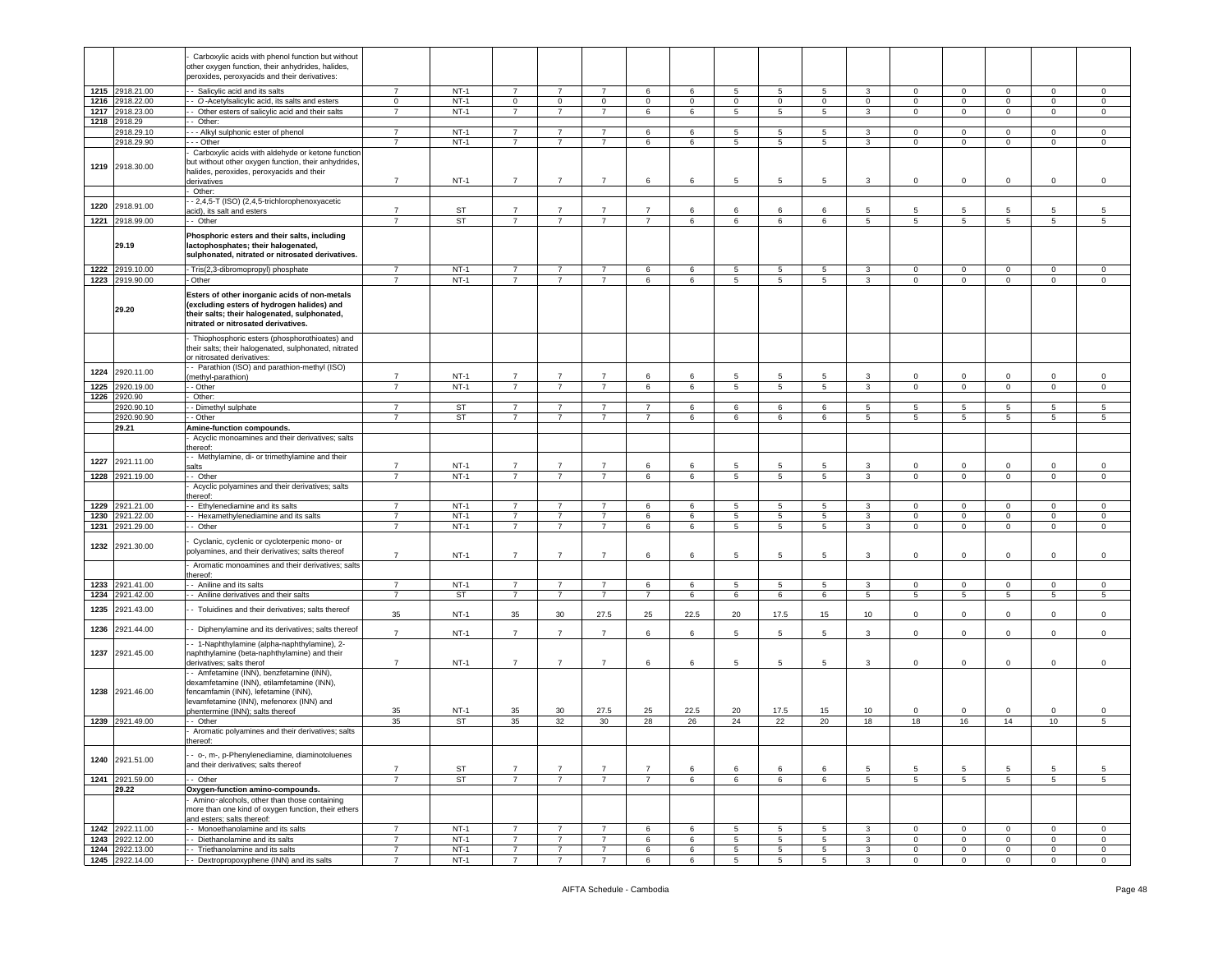|      | 1246 2922.19             | - Other:                                            |                |           |                |                 |                |                |      |    |                 |             |                 |              |                         |                 |                 |             |
|------|--------------------------|-----------------------------------------------------|----------------|-----------|----------------|-----------------|----------------|----------------|------|----|-----------------|-------------|-----------------|--------------|-------------------------|-----------------|-----------------|-------------|
|      |                          | - - Ethambutol and its salts, esters and other      |                |           |                |                 |                |                |      |    |                 |             |                 |              |                         |                 |                 |             |
|      | 2922.19.10               | derivatives suitable for the production of anti-    |                |           |                |                 |                |                |      |    |                 |             |                 |              |                         |                 |                 |             |
|      |                          |                                                     | 35             | ST        | 35             | 32              | 30             | 28             | 26   | 24 | 22              | 20          | 18              | 18           | 16                      | 14              | 10              | 5           |
|      |                          | uberculosis preparations                            |                |           |                |                 |                |                |      |    |                 |             |                 |              |                         |                 |                 |             |
|      | 2922.19.20               | - - D-2-Amino-n-butyl-alcohol                       | 35             | <b>ST</b> | 35             | 32              | 30             | 28             | 26   | 24 | 22              | 20          | 18              | 18           | 16                      | 14              | 10              | $\sqrt{5}$  |
|      | 2922.19.90               | - - Other                                           | 35             | ST        | 35             | 32              | 30             | 28             | 26   | 24 | 22              | 20          | 18              | 18           | 16                      | 14              | 10              | 5           |
|      |                          | Amino-naphthols and other amino-phenols,            |                |           |                |                 |                |                |      |    |                 |             |                 |              |                         |                 |                 |             |
|      |                          | other than those containing more than one kind of   |                |           |                |                 |                |                |      |    |                 |             |                 |              |                         |                 |                 |             |
|      |                          | oxygen function, their ethers and esters; salts     |                |           |                |                 |                |                |      |    |                 |             |                 |              |                         |                 |                 |             |
|      |                          | thereof:                                            |                |           |                |                 |                |                |      |    |                 |             |                 |              |                         |                 |                 |             |
| 1247 | 2922.21.00               | - Aminohydroxynaphthalenesulphonic acids and        |                |           |                |                 |                |                |      |    |                 |             |                 |              |                         |                 |                 |             |
|      |                          | neir salts                                          | $\overline{7}$ | $NT-1$    | $\overline{7}$ | $\overline{7}$  | $\overline{7}$ | 6              | 6    | 5  | 5               | 5           | 3               | 0            | $\mathsf 0$             | $\mathbf 0$     | 0               | $\mathbf 0$ |
| 1248 | 2922.29.00               | - Other                                             | 35             | ST        | 35             | 32              | 30             | 28             | 26   | 24 | 22              | 20          | 18              | 18           | 16                      | 14              | 10              | 5           |
|      |                          | Amino-aldehydes, amino-ketones and amino-           |                |           |                |                 |                |                |      |    |                 |             |                 |              |                         |                 |                 |             |
|      |                          |                                                     |                |           |                |                 |                |                |      |    |                 |             |                 |              |                         |                 |                 |             |
|      |                          | quinones, other than those containing more than     |                |           |                |                 |                |                |      |    |                 |             |                 |              |                         |                 |                 |             |
|      |                          | one kind of oxygen function; salts thereof:         |                |           |                |                 |                |                |      |    |                 |             |                 |              |                         |                 |                 |             |
|      |                          | - Amfepramone (INN), methadone (INN) and            |                |           |                |                 |                |                |      |    |                 |             |                 |              |                         |                 |                 |             |
| 1249 | 2922.31.00               | normethadone (INN); salts thereof                   | 35             | $NT-1$    | 35             | 30              | 27.5           | 25             | 22.5 | 20 | 17.5            | 15          | 10              | $\mathbf 0$  | $\mathbf 0$             | $\mathbf 0$     | 0               | $\mathbf 0$ |
| 1250 | 2922.39.00               | - Other                                             | 35             | $NT-1$    | 35             | 30              | 27.5           | 25             | 22.5 | 20 | 17.5            | 15          | 10              | $\mathbf{0}$ | $\overline{0}$          | $\mathbf{0}$    | $\overline{0}$  | $\mathbf 0$ |
|      |                          | Amino-acids, other than those containing more       |                |           |                |                 |                |                |      |    |                 |             |                 |              |                         |                 |                 |             |
|      |                          | than one kind of oxygen function, and their esters; |                |           |                |                 |                |                |      |    |                 |             |                 |              |                         |                 |                 |             |
|      |                          | salts thereof                                       |                |           |                |                 |                |                |      |    |                 |             |                 |              |                         |                 |                 |             |
| 1251 | 2922.41.00               | - Lysine and its esters; salts thereof              | $\overline{7}$ | $NT-1$    | $\overline{7}$ | $\overline{7}$  | $\overline{7}$ | 6              | 6    | 5  | 5               | 5           | 3               | $\mathbf 0$  | $\mathbf 0$             | $\mathbf 0$     | $\mathbf 0$     | $\mathbf 0$ |
| 1252 | 2922.42                  | - Glutamic acid and its salts:                      |                |           |                |                 |                |                |      |    |                 |             |                 |              |                         |                 |                 |             |
|      | 2922.42.10               | - - Glutamic acid                                   | 35             | $NT-1$    | 35             | 30              | 27.5           | 25             | 22.5 | 20 | 17.5            | 15          | 10              | $\mathbf 0$  | $\overline{0}$          | $\mathbf 0$     | $\mathbf 0$     | $\mathsf 0$ |
|      | 2922.42.20               |                                                     | $\overline{7}$ | $NT-1$    | $\overline{7}$ | $\overline{7}$  | $\overline{7}$ | 6              | 6    | 5  | $5\phantom{.0}$ | 5           |                 | $\circ$      | $\overline{\mathbf{0}}$ | $\mathsf 0$     | $\mathbf 0$     | $\,0\,$     |
|      |                          | - - Monosodium glutamate                            |                |           |                |                 |                |                |      |    |                 |             | $\mathbf{3}$    |              |                         |                 |                 |             |
|      | 2922.42.90               | - - Other salts                                     | 35             | $NT-1$    | 35             | 30              | 27.5           | 25             | 22.5 | 20 | 17.5            | 15          | 10              | $\mathbf 0$  | $\mathbf 0$             | $\mathsf 0$     | $\mathbf 0$     | $\,0\,$     |
| 1253 | 2922.43.00               | - Anthranilic acid and its salts                    | $\overline{7}$ | $NT-1$    | $\overline{7}$ | $\overline{7}$  | $\overline{7}$ | 6              | 6    | 5  | 5               | 5           | 3               | $\mathbf 0$  | $\mathsf 0$             | $\mathbf{0}$    | $\mathbf 0$     | $\mathbf 0$ |
| 1254 | 2922.44.00               | - Tilidine (INN) and its salts                      | 35             | $NT-1$    | 35             | 30 <sup>°</sup> | 27.5           | 25             | 22.5 | 20 | 17.5            | 15          | 10              | $\mathbf 0$  | $\mathbf 0$             | $\mathbf{0}$    | $\mathbf 0$     | $\mathsf 0$ |
| 1255 | 2922.49                  | - Other:                                            |                |           |                |                 |                |                |      |    |                 |             |                 |              |                         |                 |                 |             |
|      | 2922.49.10               | - - Mefenamic acid and its salts                    | 35             | $NT-1$    | 35             | 30              | 27.5           | 25             | 22.5 | 20 | 17.5            | 15          | 10              | $\circ$      | $\overline{0}$          | $\mathbf 0$     | $\circ$         | $\mathsf 0$ |
|      | 2922.49.90               | - - Other                                           | 35             | $NT-1$    | 35             | 30              | 27.5           | 25             | 22.5 | 20 | 17.5            | 15          | 10              | $\mathbf 0$  | $\mathsf 0$             | $\mathbf 0$     | $\mathbf 0$     | $\mathsf 0$ |
|      |                          |                                                     |                |           |                |                 |                |                |      |    |                 |             |                 |              |                         |                 |                 |             |
| 1256 | 2922.50                  | Amino-alcohol-phenols, amino-acid-phenols and       |                |           |                |                 |                |                |      |    |                 |             |                 |              |                         |                 |                 |             |
|      |                          | other amino-compounds with oxygen function:         |                |           |                |                 |                |                |      |    |                 |             |                 |              |                         |                 |                 |             |
|      |                          | - p-Aminosalicylic acid and its salts, esters and   |                |           |                |                 |                |                |      |    |                 |             |                 |              |                         |                 |                 |             |
|      | 2922.50.10               | other derivatives                                   | $\overline{7}$ | $NT-1$    | $\overline{7}$ | $\overline{7}$  | $\overline{7}$ | 6              | 6    | 5  | 5               | -5          | 3               | $\circ$      | $\mathbf 0$             | $\mathbf 0$     | $\mathbf 0$     | $\mathsf 0$ |
|      | 2922.50.90               | - - Other                                           |                | $NT-1$    | $\overline{7}$ | $\overline{7}$  | $\overline{7}$ | 6              | 6    | 5  | 5               | 5           | 3               | $\mathbf 0$  | $\mathbf{0}$            | $\mathbf 0$     | 0               | $\circ$     |
|      |                          |                                                     |                |           |                |                 |                |                |      |    |                 |             |                 |              |                         |                 |                 |             |
|      |                          | Quaternary ammonium salts and hydroxides;           |                |           |                |                 |                |                |      |    |                 |             |                 |              |                         |                 |                 |             |
|      | 29.23                    | lecithins and other phosphoaminolipids,             |                |           |                |                 |                |                |      |    |                 |             |                 |              |                         |                 |                 |             |
|      |                          | whether or not chemically defined.                  |                |           |                |                 |                |                |      |    |                 |             |                 |              |                         |                 |                 |             |
| 1257 | 2923.10.00               |                                                     | $\overline{7}$ | $NT-1$    | $\overline{7}$ | $\overline{7}$  | $\overline{7}$ | 6              | 6    | 5  | 5               | 5           | 3               | $\mathbf 0$  | $\overline{0}$          | $\mathbf{0}$    | $\mathbf 0$     | $\mathsf 0$ |
|      |                          | Choline and its salts                               |                |           |                |                 |                |                |      |    |                 |             |                 |              |                         |                 |                 |             |
| 1258 | 2923.20                  | Lecithins and other phosphoaminolipids:             |                |           |                |                 |                |                |      |    |                 |             |                 |              |                         |                 |                 |             |
|      | 2923.20.10               | - Lecithins, whether or not chemically defined      | $\overline{7}$ |           |                |                 |                |                |      |    |                 |             |                 |              |                         |                 |                 |             |
|      |                          |                                                     |                | $NT-1$    | $\overline{7}$ | $\overline{7}$  | $\overline{7}$ | 6              | 6    | -5 | 5               | -5          | 3               | $\Omega$     | $\mathbf 0$             | $\mathbf 0$     | $\Omega$        | $\mathsf 0$ |
|      | 2923.20.90               | - - Other                                           | 7              | $NT-1$    | $\overline{7}$ | $\overline{7}$  | $\overline{7}$ | 6              | 6    | 5  | 5               | 5           | 3               | $\mathbf 0$  | $\overline{0}$          | $\mathbf 0$     | 0               | $\mathbf 0$ |
| 1259 | 2923.90.00               | Other                                               | $\overline{7}$ | $NT-1$    | $\overline{7}$ | $\overline{7}$  | $\overline{7}$ | 6              | 6    | 5  | 5               | 5           | 3               | $\mathbf{0}$ | $\overline{0}$          | $\mathbf 0$     | $\mathbf 0$     | 0           |
|      | 29.24                    | Carboxyamide-function compounds; amide-             |                |           |                |                 |                |                |      |    |                 |             |                 |              |                         |                 |                 |             |
|      |                          | function compounds of carbonic acid.                |                |           |                |                 |                |                |      |    |                 |             |                 |              |                         |                 |                 |             |
|      |                          | Acyclic amides (including acyclic carbamates)       |                |           |                |                 |                |                |      |    |                 |             |                 |              |                         |                 |                 |             |
|      |                          | and their derivatives; salts thereof:               |                |           |                |                 |                |                |      |    |                 |             |                 |              |                         |                 |                 |             |
|      |                          |                                                     |                |           |                |                 |                |                |      |    |                 |             |                 |              |                         |                 |                 |             |
|      | 1260 2924.11.00          | - Meprobamate (INN)                                 | $\overline{7}$ | <b>ST</b> | $\overline{7}$ |                 |                | $\overline{7}$ | 6    | 6  | 6               | 6           | 5               | 5            | 5                       | 5               | 5               | $\sqrt{5}$  |
| 1261 | 2924.12.00               | - Fluoroacetamide (ISO), monocrotophos (ISO)        |                |           |                |                 |                |                |      |    |                 |             |                 |              |                         |                 |                 |             |
|      |                          | and phosphamidon (ISO)                              | $\overline{7}$ | <b>ST</b> | $\overline{7}$ | $\overline{7}$  | $\overline{7}$ | $\overline{7}$ | 6    | 6  | 6               | 6           | 5               | 5            | 5                       | 5               | 5               | 5           |
|      | 1262 2924.19.00          | - Other                                             | $\overline{7}$ | ST        | $\overline{7}$ | $\overline{7}$  | $\overline{7}$ | 7              | 6    | 6  | 6               | 6           | $5^{\circ}$     | 5            | 5                       | 5               | 5               | 5           |
|      |                          | Cyclic amides (including cyclic carbamates) and     |                |           |                |                 |                |                |      |    |                 |             |                 |              |                         |                 |                 |             |
|      |                          | heir derivatives; salts thereof:                    |                |           |                |                 |                |                |      |    |                 |             |                 |              |                         |                 |                 |             |
|      | 1263 2924.21             | - Ureines and their derivatives; salts thereof:     |                |           |                |                 |                |                |      |    |                 |             |                 |              |                         |                 |                 |             |
|      | 2924.21.10               | - - 4-Ethoxyphenylurea (dulcin)                     | 7              | ST        | $\overline{7}$ | $\overline{7}$  | 7              | 7              | 6    | 6  | 6               | 6           | 5               | 5            | 5                       | 5               | 5               | 5           |
|      | 2924.21.20               | - - Diuron and monuron                              | $\overline{7}$ | ST        | $\overline{7}$ | $\overline{7}$  | $\overline{7}$ | $\overline{7}$ | 6    | 6  | 6               | 6           | $\overline{5}$  | 5            | $5\phantom{.0}$         | $5\phantom{.0}$ | $5\phantom{.0}$ | 5           |
|      | 2924.21.90               | - - Other                                           | $\overline{7}$ | ST        | $\overline{7}$ | $\overline{7}$  | $\overline{7}$ | $\overline{7}$ | 6    | 6  | 6               | 6           | 5 <sub>5</sub>  | 5            | 5                       | $5\overline{5}$ | 5               | 5           |
|      |                          | - 2-Acetamidobenzoic acid (N-acetylanthranilic      |                |           |                |                 |                |                |      |    |                 |             |                 |              |                         |                 |                 |             |
| 1264 | 2924.23.00               | acid) and its salts                                 | $\overline{7}$ | $NT-1$    | $\overline{7}$ | $\overline{7}$  | $\overline{7}$ | 6              | 6    | 5  | 5               | 5           | 3               | $\Omega$     | $\mathbf 0$             | $\mathbf 0$     | $\Omega$        | $\mathbf 0$ |
| 1265 | 2924.24.00               | - Ethinamate (INN)                                  | $\overline{7}$ | $NT-1$    | $\overline{7}$ | $\overline{7}$  | $\overline{7}$ | 6              | 6    | 5  | $5\phantom{.0}$ | $5^{\circ}$ | $\mathbf{3}$    | $\circ$      | $\mathbf 0$             | $\mathbf{0}$    | $\mathbf 0$     | $\,0\,$     |
| 1266 | 2924.29                  | - Other:                                            |                |           |                |                 |                |                |      |    |                 |             |                 |              |                         |                 |                 |             |
|      | 2924.29.10               |                                                     | $\overline{7}$ | ST        | $\overline{7}$ | $\overline{7}$  | $\overline{7}$ | $\overline{7}$ |      |    | 6               |             | 5               |              | 5                       | 5               | 5               |             |
|      |                          | - Aspartame                                         |                |           |                |                 |                |                | 6    | 6  |                 | 6           |                 | 5            |                         |                 |                 | 5           |
|      | 2924.29.20               | - - Butylphenylmethyl carbamate; methyl isopropyl   |                |           |                |                 |                |                |      |    |                 |             |                 |              |                         |                 |                 |             |
|      |                          | phenyl carbamate                                    |                | SI.       |                |                 |                |                |      | 6  | 6               |             |                 |              |                         |                 |                 | 5           |
|      | 2924.29.90               | - - Other                                           | $\overline{7}$ | <b>ST</b> | $\overline{7}$ | $\overline{7}$  | $\overline{7}$ | $\overline{7}$ | 6    | 6  | 6               | 6           | 5               | 5            | 5                       | $5\overline{5}$ | 5               | 5           |
|      |                          | Carboxyimide-function compounds (including          |                |           |                |                 |                |                |      |    |                 |             |                 |              |                         |                 |                 |             |
|      | 29.25                    | saccharin and its salts) and imine-function         |                |           |                |                 |                |                |      |    |                 |             |                 |              |                         |                 |                 |             |
|      |                          | compounds.                                          |                |           |                |                 |                |                |      |    |                 |             |                 |              |                         |                 |                 |             |
|      |                          | Imides and their derivatives; salts thereof:        |                |           |                |                 |                |                |      |    |                 |             |                 |              |                         |                 |                 |             |
|      |                          | - Saccharin and its salts                           | $\overline{7}$ | $NT-1$    | $\overline{7}$ | $\overline{7}$  | $\overline{7}$ | 6              | 6    | 5  | 5               | 5           | 3               | $\mathbf 0$  | $\mathbf{0}$            | $\mathbf{0}$    | $\circ$         | $\mathbf 0$ |
|      | 1267 2925.11.00          |                                                     |                |           |                |                 |                |                |      |    |                 |             |                 |              |                         |                 |                 |             |
|      | 1268 2925.12.00          | -- Glutethimide (INN)                               | $\overline{7}$ | $NT-1$    | $\overline{7}$ | $\overline{7}$  | $\overline{7}$ | 6              | 6    | 5  | 5               | $5^{\circ}$ | $\mathbf{3}$    | $\circ$      | $\mathbf{0}$            | $\mathbf{0}$    | $\overline{0}$  | $\circ$     |
| 1269 | 2925.19.00               | - Other                                             | $\overline{7}$ | $NT-1$    | $\overline{7}$ | $\overline{7}$  | $\overline{7}$ | 6              | 6    | 5  | 5               | 5           | 3               | $\mathbf 0$  | $\mathbf{0}$            | $\overline{0}$  | $\mathbf 0$     | $\mathbf 0$ |
|      |                          | Imines and their derivatives; salts thereof:        |                |           |                |                 |                |                |      |    |                 |             |                 |              |                         |                 |                 |             |
|      |                          |                                                     | $\overline{7}$ |           | $\overline{7}$ | $\overline{7}$  | $\overline{7}$ | $\overline{7}$ | 6    |    |                 |             | 5               | 5            |                         | 5               | 5               |             |
|      | 1270 2925.21.00          | - Chlordimeform (ISO)                               |                | <b>ST</b> |                |                 |                |                |      | 6  | 6               | 6           |                 |              | $5\phantom{.0}$         |                 |                 | 5           |
|      | 1271 2925.29.00<br>29.26 | - Other<br>Nitrile-function compounds.              | $\overline{7}$ | ST        | $\overline{7}$ | $\overline{7}$  | $\overline{7}$ | $\overline{7}$ | 6    | 6  | 6               | 6           | $5\phantom{.0}$ | 5            | $5\phantom{.0}$         | $5\phantom{.0}$ | $5\phantom{.0}$ | 5           |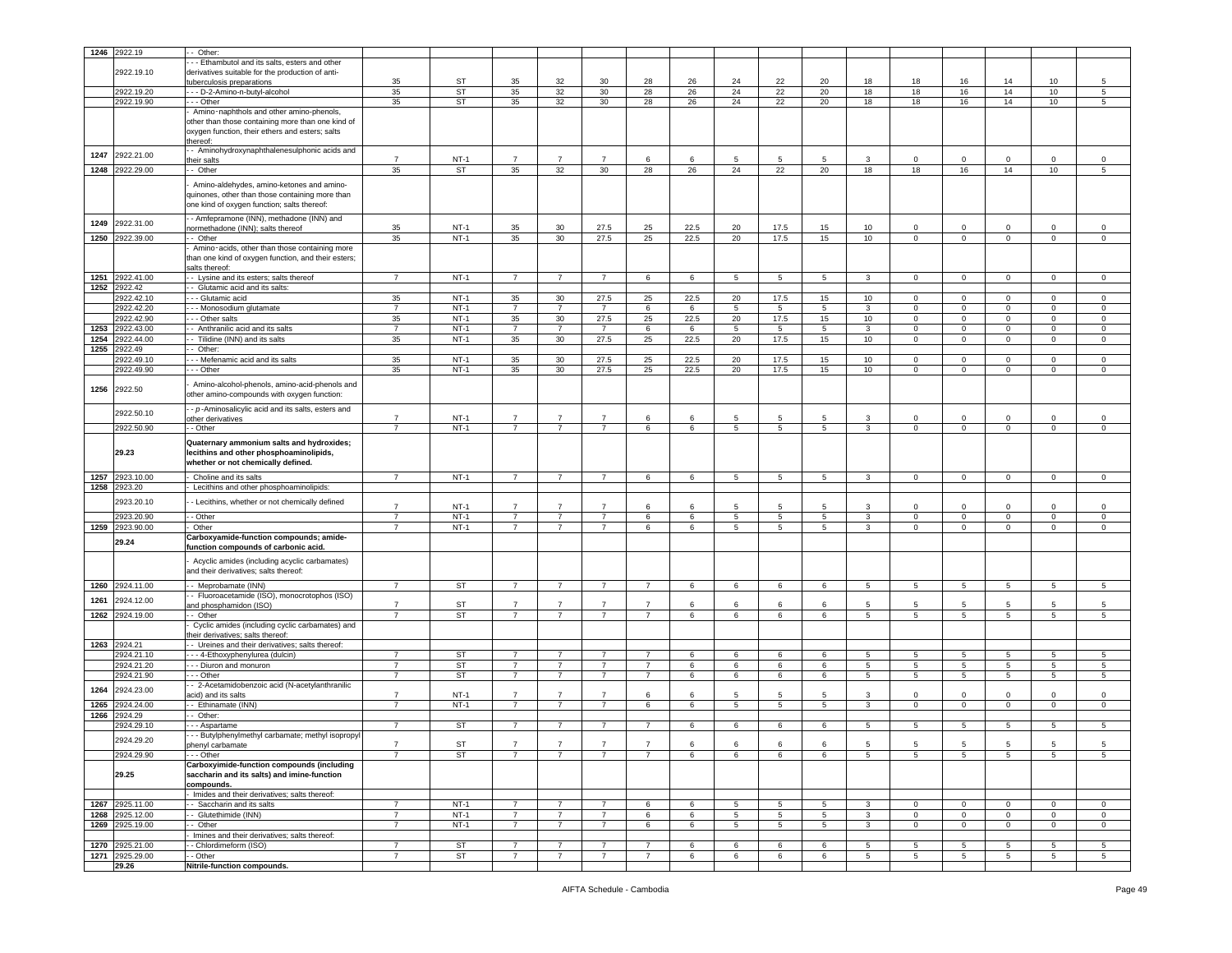| 1272       | 2926.10.00                         | Acrylonitrile                                                                                    | $\overline{7}$                   | $NT-1$              | $\overline{7}$                   | $\overline{7}$                   | $\overline{7}$                   | 6                   | 6           | 5                    | 5                   | 5                    | 3                   | $\mathbf 0$             | $\mathbf 0$                  | $^{\circ}$        | $\mathbf 0$         | $\mathsf 0$              |
|------------|------------------------------------|--------------------------------------------------------------------------------------------------|----------------------------------|---------------------|----------------------------------|----------------------------------|----------------------------------|---------------------|-------------|----------------------|---------------------|----------------------|---------------------|-------------------------|------------------------------|-------------------|---------------------|--------------------------|
| 1273       | 2926.20.00                         | 1-Cyanoguanidine (dicyandiamide)                                                                 | $\overline{7}$                   | $NT-1$              | $\overline{7}$                   | $\overline{7}$                   | $\overline{7}$                   | 6                   | 6           | 5                    | 5                   | 5                    | 3                   | $\mathbf 0$             | $\mathbf 0$                  | $\mathbf 0$       | $\mathbf 0$         | $\mathsf 0$              |
|            |                                    |                                                                                                  |                                  |                     |                                  |                                  |                                  |                     |             |                      |                     |                      |                     |                         |                              |                   |                     |                          |
| 1274       | 2926.30.00                         | Fenproporex (INN) and its salts; methadone<br>INN) intermediate (4-cyano-2-dimethylamino-4, 4-   |                                  |                     |                                  |                                  |                                  |                     |             |                      |                     |                      |                     |                         |                              |                   |                     |                          |
|            |                                    |                                                                                                  | $\overline{7}$                   | $NT-1$              | $\overline{7}$                   | $\overline{7}$                   | $\overline{7}$                   | 6                   | 6           | 5                    | $5\overline{5}$     | 5                    | -3                  | $\Omega$                | $\mathbf 0$                  | $^{\circ}$        | $\Omega$            | $\mathbf 0$              |
|            |                                    | liphenylbutane)                                                                                  | $\overline{7}$                   | <b>ST</b>           | $\overline{7}$                   | $\overline{7}$                   | $\overline{7}$                   | $\overline{7}$      |             |                      |                     | 6                    |                     |                         |                              | $\overline{5}$    | $\overline{5}$      | $\overline{5}$           |
| 1275       | 2926.90.00                         | Other                                                                                            |                                  |                     |                                  |                                  |                                  |                     | 6           | $6\overline{6}$      | $6\phantom{.}6$     |                      | $\overline{5}$      | 5                       | $\overline{5}$               |                   |                     |                          |
| 1276 29.27 |                                    | Diazo-, azo- or azoxy-compounds.                                                                 |                                  |                     |                                  |                                  |                                  |                     |             |                      |                     |                      |                     |                         |                              |                   |                     |                          |
|            | 927.00.10                          | Azodicarbonamide                                                                                 | $\overline{7}$                   | $NT-1$              | $\overline{7}$                   | $\overline{7}$                   | $\overline{7}$                   | 6                   | 6           | $\overline{5}$       | 5                   | 5                    | $\overline{3}$      | $\Omega$                | $\mathbf 0$                  | $\Omega$          | $\mathbf 0$         | $\mathbf 0$              |
|            | 2927.00.90                         | - Other                                                                                          | $\overline{7}$                   | $NT-1$              | $\overline{7}$                   | $\overline{7}$                   | $\overline{7}$                   | 6                   | 6           | 5                    | $\overline{5}$      | 5                    | $\overline{3}$      | $\overline{0}$          | $\overline{0}$               | $\overline{0}$    | $\overline{0}$      | $\overline{0}$           |
| 1277       | 29.28                              | Organic derivatives of hydrazine or of                                                           |                                  |                     |                                  |                                  |                                  |                     |             |                      |                     |                      |                     |                         |                              |                   |                     |                          |
|            |                                    | hydroxylamine.                                                                                   |                                  |                     |                                  |                                  |                                  |                     |             |                      |                     |                      |                     |                         |                              |                   |                     |                          |
|            | 2928.00.10                         | - Linuron                                                                                        | $\overline{7}$                   | $NT-1$              | $\overline{7}$                   | $\overline{7}$                   | $\overline{7}$                   | 6                   | 6           | 5                    | - 5                 | 5                    | 3                   | $^{\circ}$              | $^{\circ}$                   | $^{\circ}$        | $\mathbf 0$         | $\mathbf 0$              |
|            | 2928.00.90                         | - Other                                                                                          | $\overline{7}$                   | $NT-1$              | $\overline{7}$                   | $\overline{7}$                   | $\overline{7}$                   | 6                   | 6           | 5                    | 5                   | $5^{\circ}$          | $\mathbf{3}$        | $\mathbf 0$             | $\overline{0}$               | $\circ$           | $\mathbf{0}$        | $\circ$                  |
|            | 29.29                              | Compounds with other nitrogen function.                                                          |                                  |                     |                                  |                                  |                                  |                     |             |                      |                     |                      |                     |                         |                              |                   |                     |                          |
| 1278       | 2929.10.00                         | - Isocyanates                                                                                    | $\overline{7}$                   | $NT-1$              | $\overline{7}$                   | $\overline{7}$                   | $\overline{7}$                   | 6                   | $6^{\circ}$ | 5                    | 5                   | $5\phantom{.0}$      | $3 -$               | $\Omega$                | $\mathbf{0}$                 | $\mathbf 0$       | $\Omega$            | $\mathbf 0$              |
|            | 1279 2929.90                       | - Other:                                                                                         |                                  |                     |                                  |                                  |                                  |                     |             |                      |                     |                      |                     |                         |                              |                   |                     |                          |
|            | 2929.90.10                         | - - Sodium cyclamate                                                                             | $\overline{7}$                   | $NT-1$              | $\overline{7}$                   | $\overline{7}$                   | $\overline{7}$                   | 6                   | 6           | 5                    | -5                  | 5                    | $\mathbf{3}$        | $\Omega$                | $\mathsf 0$                  | $\mathbf 0$       | $\Omega$            | $\mathsf 0$              |
|            | 2929.90.20                         | - - Other cyclamates                                                                             | $\overline{7}$                   | $NT-1$              | $\overline{7}$                   | $\overline{7}$                   | $\overline{7}$                   | 6                   | 6           | 5                    | 5                   | $5^{\circ}$          | $\mathbf{3}$        | $\mathbf 0$             | $\overline{0}$               | $\circ$           | $\mathbf 0$         | $\circ$                  |
|            |                                    |                                                                                                  | $\overline{7}$                   |                     |                                  |                                  |                                  |                     |             |                      |                     |                      |                     |                         |                              |                   |                     |                          |
|            | 2929.90.90                         | - - Other                                                                                        |                                  | $NT-1$              | $\overline{7}$                   | $\overline{7}$                   | $\overline{7}$                   | 6                   | 6           | 5                    | 5                   | $5\overline{5}$      | $\mathbf{3}$        | $\mathbf 0$             | $\overline{0}$               | $\circ$           | $\mathbf{0}$        | $\circ$                  |
|            | 29.30                              | Organo-sulphur compounds.                                                                        |                                  |                     |                                  |                                  |                                  |                     |             |                      |                     |                      |                     |                         |                              |                   |                     |                          |
| 1280       | 2930.20.00                         | - Thiocarbamates and dithiocarbamates                                                            | $\overline{7}$                   | $NT-1$              | $\overline{7}$                   | $\overline{7}$                   | $\overline{7}$                   | 6                   | 6           | 5                    | - 5                 | 5                    | $\mathbf{3}$        | $\mathbf 0$             | $\mathbf 0$                  | $\circ$           | $\Omega$            | $\mathbf 0$              |
|            | 1281 2930.30.00                    | - Thiuram mono-, di- or tetrasulphides                                                           | $\overline{7}$                   | $NT-1$              | $\overline{7}$                   | $\overline{7}$                   | $\overline{7}$                   | 6                   | 6           | 5                    | -5                  | 5                    | $\mathbf{3}$        | $\Omega$                | $\mathbf 0$                  | $\Omega$          | $\Omega$            | $\mathsf 0$              |
| 1282       | 2930.40.00                         | Methionine                                                                                       | $\overline{7}$                   | $NT-1$              | $\overline{7}$                   | $\overline{7}$                   | $\overline{7}$                   | 6                   | 6           | 5                    | 5                   | $5^{\circ}$          | $\mathbf{3}$        | $\mathbf 0$             | $\mathbf 0$                  | $\mathbf 0$       | $\mathbf 0$         | $\mathbf 0$              |
| 1283       | 2930.50.00                         | Captafol (ISO) and methamidophos (ISO)                                                           | $\overline{7}$                   | $NT-1$              | $\overline{7}$                   | $\overline{7}$                   | $\overline{7}$                   | 6                   | 6           | 5                    | 5                   | 5                    | 3                   | $\mathbf{0}$            | $\mathbf 0$                  | $\mathbf 0$       | $\mathbf 0$         | $\mathbf 0$              |
| 1284       | 2930.90.00                         | Other                                                                                            | $\overline{7}$                   | <b>ST</b>           | $\overline{7}$                   | $\overline{7}$                   | $\overline{7}$                   | $\overline{7}$      | 6           | 6                    | 6                   | 6                    | 5 <sub>5</sub>      | 5                       | $5\phantom{.0}$              | 5 <sub>5</sub>    | 5                   | 5                        |
|            | 1285 29.31                         | Other organo-inorganic compounds.                                                                |                                  |                     |                                  |                                  |                                  |                     |             |                      |                     |                      |                     |                         |                              |                   |                     |                          |
|            | 2931.00.10                         | - Tetraethyl lead                                                                                | $\overline{7}$                   | ST                  | $\overline{7}$                   | $\overline{7}$                   | $\overline{7}$                   | $\overline{7}$      | $\,6\,$     | 6                    | $\,6\,$             | 6                    | 5 <sub>5</sub>      | 5                       | $5\phantom{.0}$              | $5\overline{5}$   | $5^{\circ}$         | 5                        |
|            |                                    |                                                                                                  |                                  |                     |                                  |                                  |                                  |                     |             |                      |                     |                      |                     |                         |                              |                   |                     |                          |
|            | 2931.00.20                         | N-(phosphonomethyl) glycine and salts thereof                                                    | $\overline{7}$                   | <b>ST</b>           | $\overline{7}$                   | $\overline{7}$                   | $\overline{7}$                   | $\overline{7}$      | $\epsilon$  | $\epsilon$           | $\epsilon$          | $\epsilon$           | 5                   | -5                      | 5                            | -5                | 5                   | 5                        |
|            | 2931.00.30                         | - Ethephone                                                                                      | $\overline{7}$                   | <b>ST</b>           | $\overline{7}$                   | $\overline{7}$                   | $\overline{7}$                   | $\overline{7}$      | 6           | 6                    | 6                   | 6                    | $5\overline{5}$     | 5                       | $5\overline{)}$              | $5\phantom{.0}$   | $5\phantom{.0}$     | $\overline{5}$           |
|            | 2931.00.40                         | - Organo-arsenic compounds                                                                       | $\overline{7}$                   | ST                  | $\overline{7}$                   | $\overline{7}$                   | $\overline{7}$                   | $\overline{7}$      | 6           | 6                    | 6                   | 6                    | $\overline{5}$      | 5                       | $\overline{5}$               | $\overline{5}$    | $5\overline{)}$     | $\overline{5}$           |
|            | 2931.00.90                         | · Other                                                                                          | $\overline{7}$                   | <b>ST</b>           | $\overline{7}$                   | $\overline{7}$                   | $\overline{7}$                   | $\overline{7}$      | 6           | 6                    | $\,6\,$             | 6                    | $5\overline{5}$     | 5                       | $\overline{5}$               | $5\phantom{.0}$   | $5\phantom{.0}$     | $\sqrt{5}$               |
|            |                                    | Heterocyclic compounds with oxygen hetero-                                                       |                                  |                     |                                  |                                  |                                  |                     |             |                      |                     |                      |                     |                         |                              |                   |                     |                          |
|            | 29.32                              | atom(s) only.                                                                                    |                                  |                     |                                  |                                  |                                  |                     |             |                      |                     |                      |                     |                         |                              |                   |                     |                          |
|            |                                    | Compounds containing an unfused furan ring<br>whether or not hydrogenated) in the structure:     |                                  |                     |                                  |                                  |                                  |                     |             |                      |                     |                      |                     |                         |                              |                   |                     |                          |
| 1286       | 2932.11.00                         | - Tetrahydrofuran                                                                                | $\overline{7}$                   | $NT-1$              | $\overline{7}$                   | $\overline{7}$                   | $\overline{7}$                   | 6                   | 6           | 5                    | 5                   | 5                    | $\overline{3}$      | $\mathbf 0$             | $\Omega$                     | $\Omega$          | $\Omega$            | $\mathbf 0$              |
| 1287       | 2932.12.00                         | - 2-Furaldehyde (furfuraldehyde)                                                                 | $\overline{7}$                   | $NT-1$              | $\overline{7}$                   | $\overline{7}$                   | $\overline{7}$                   | 6                   | 6           | $\overline{5}$       | 5                   | 5                    | $\mathbf{3}$        | $\mathbf 0$             | $\mathbf 0$                  | $\mathbf 0$       | $\mathbf 0$         | $\mathsf 0$              |
| 1288       | 2932.13.00                         |                                                                                                  |                                  |                     |                                  |                                  |                                  |                     |             |                      |                     |                      |                     |                         |                              |                   |                     |                          |
|            |                                    | - Furfuryl alcohol and tetrahydrofurfuryl alcohol                                                | $\overline{7}$                   | $NT-1$              | 7                                | $\overline{7}$                   | $\overline{7}$                   | 6                   | 6           | 5                    | 5                   | 5                    | 3                   | $\Omega$                | $^{\circ}$                   | $\Omega$          | $\Omega$            | $\mathbf 0$              |
|            | 1289 2932.19.00                    | - Other                                                                                          | $\overline{7}$                   | ST                  | $\overline{7}$                   | $\overline{7}$                   | $\overline{7}$                   | $\overline{7}$      | 6           | 6                    | 6                   | 6                    | $5\overline{5}$     | 5                       | 5                            | $5\overline{5}$   | 5                   | $5\overline{)}$          |
|            |                                    | Lactones:                                                                                        |                                  |                     |                                  |                                  |                                  |                     |             |                      |                     |                      |                     |                         |                              |                   |                     |                          |
| 1290       | 2932.21.00                         | - Coumarin, methylcoumarins and                                                                  |                                  |                     |                                  |                                  |                                  |                     |             |                      |                     |                      |                     |                         |                              |                   |                     |                          |
|            |                                    | ethylcoumarins                                                                                   | $\overline{7}$                   | $NT-1$              | $\overline{7}$                   | $\overline{7}$                   | $\overline{7}$                   | 6                   | 6           | 5                    | -5                  | 5                    | $\mathbf{3}$        | $\Omega$                | $\mathbf 0$                  | $\Omega$          | $\Omega$            | $\Omega$                 |
|            | 1291 2932.29.00                    | - Other lactones                                                                                 | $\overline{7}$                   | $NT-1$              | $\overline{7}$                   | $\overline{7}$                   | $\overline{7}$                   | 6                   | 6           | $\overline{5}$       | 5                   | $\overline{5}$       | $\overline{3}$      | $\overline{0}$          | $\overline{0}$               | $\overline{0}$    | $\overline{0}$      | $\overline{0}$           |
|            |                                    | Other:                                                                                           |                                  |                     |                                  |                                  |                                  |                     |             |                      |                     |                      |                     |                         |                              |                   |                     |                          |
| 1292       | 2932.91.00                         | Isosafrole                                                                                       | $\overline{7}$                   | $NT-1$              | $\overline{7}$                   | $\overline{7}$                   | $\overline{7}$                   | 6                   | 6           | 5                    | 5                   | 5                    | 3                   | $\mathbf 0$             | $\mathbf 0$                  | $\mathbf 0$       | $\mathbf 0$         | $\mathsf 0$              |
| 1293       | 2932.92.00                         | 1-(1,3-Benzodioxol-5-yl)propan-2-one                                                             | $\overline{7}$                   | $NT-1$              | $\overline{7}$                   | $\overline{7}$                   | $\overline{7}$                   | 6                   | 6           | 5                    | 5                   | 5                    | $\mathbf{3}$        | $\Omega$                | $\mathbf 0$                  | $\mathbf{0}$      | $\mathsf 0$         | $\mathsf 0$              |
| 1294       | 2932.93.00                         | - Piperonal                                                                                      | $\overline{7}$                   | $NT-1$              | $\overline{7}$                   | $\overline{7}$                   | $\overline{7}$                   | 6                   | 6           | 5                    | $5\phantom{.0}$     | $5\overline{5}$      | $\mathbf{3}$        | $\mathbf 0$             | $\mathbf 0$                  | $\mathbf{0}$      | $\mathbf 0$         | $\,0\,$                  |
| 1295       | 2932.94.00                         | Safrole                                                                                          | $\overline{7}$                   | $NT-1$              | $\overline{7}$                   | $\overline{7}$                   | $\overline{7}$                   | 6                   | 6           | $\overline{5}$       | $5\phantom{.0}$     | $5\overline{)}$      | $\overline{3}$      | $\Omega$                | $\overline{0}$               | $\overline{0}$    | $\overline{0}$      | $\overline{0}$           |
| 1296       | 2932.95.00                         | - Tetrahydrocannabinols (all isomers)                                                            | $\overline{7}$                   | $NT-1$              | $\overline{7}$                   | $\overline{7}$                   | $\overline{7}$                   | 6                   | 6           | $5\phantom{.0}$      | $\sqrt{5}$          | $5\phantom{.0}$      | $\mathbf{3}$        | $\mathbf 0$             | $\mathbf 0$                  | $\mathbf{0}$      | $\mathsf 0$         | $\,0\,$                  |
| 1297       | 2932.99                            | Other:                                                                                           |                                  |                     |                                  |                                  |                                  |                     |             |                      |                     |                      |                     |                         |                              |                   |                     |                          |
|            | 2932.99.10                         | - Carbofuran                                                                                     | 35                               | <b>ST</b>           | 35                               | 32                               | 30                               | 28                  | 26          | 24                   | 22                  | 20                   | 18                  | 18                      | 16                           | 14                | 10                  | 5                        |
|            | 2932.99.90                         | - - Other                                                                                        | 35                               | ST                  | 35                               | 32                               | 30                               | 28                  | 26          | $24\,$               | 22                  | 20                   | 18                  | 18                      | 16                           | 14                | 10                  | $\sqrt{5}$               |
|            | 29.33                              | Heterocyclic compounds with nitrogen hetero-<br>atom(s) only.                                    |                                  |                     |                                  |                                  |                                  |                     |             |                      |                     |                      |                     |                         |                              |                   |                     |                          |
|            |                                    | Compounds containing an unfused pyrazole ring<br>(whether or not hydrogenated) in the structure: |                                  |                     |                                  |                                  |                                  |                     |             |                      |                     |                      |                     |                         |                              |                   |                     |                          |
| 1298       | 2933.11                            | - Phenazone (antipyrin) and its derivatives:                                                     |                                  |                     |                                  |                                  |                                  |                     |             |                      |                     |                      |                     |                         |                              |                   |                     |                          |
|            | 2933.11.10                         | - - - Dipyrone (analgin)                                                                         |                                  | $NT-1$              |                                  | $\overline{7}$                   |                                  | 6                   | 6           | 5                    | 5                   | 5                    | 3                   | $\Omega$                | $\Omega$                     | $\Omega$          | $\Omega$            | $\Omega$                 |
|            | 2933.11.90                         | --- Other                                                                                        | $\overline{7}$                   | $NT-1$              | $\overline{7}$                   | $\overline{7}$                   | $\overline{7}$                   | 6                   | 6           | 5                    | 5                   | $5\overline{5}$      | $\mathbf{3}$        | $\mathbf 0$             | $\mathbf 0$                  | $\mathbf 0$       | $\mathsf 0$         | $\mathbf 0$              |
| 1299       | 2933.19.00                         | - Other                                                                                          | $\overline{7}$                   | $NT-1$              | $\overline{7}$                   | $\overline{7}$                   | $\overline{7}$                   | 6                   | 6           | 5                    | $5\overline{)}$     | $5\overline{)}$      | $\overline{3}$      | $\Omega$                | $\overline{0}$               | $\Omega$          | $\overline{0}$      | $\overline{0}$           |
|            |                                    | Compounds containing an unfused imidazole<br>ing (whether or not hydrogenated) in the structure: |                                  |                     |                                  |                                  |                                  |                     |             |                      |                     |                      |                     |                         |                              |                   |                     |                          |
|            | 1300 2933.21.00                    | - Hydantoin and its derivatives                                                                  | $\overline{7}$                   | $NT-1$              | $\overline{7}$                   | $\overline{7}$                   | $\overline{7}$                   | 6                   | 6           | 5                    | $5\phantom{.0}$     | 5                    | $\mathbf{3}$        | $\mathbf 0$             | $\mathbf 0$                  | $\mathbf{0}$      | $\mathbf 0$         | $\,0\,$                  |
|            | 1301 2933.29                       | - Other:                                                                                         |                                  |                     |                                  |                                  |                                  |                     |             |                      |                     |                      |                     |                         |                              |                   |                     |                          |
|            | 2933.29.10                         | - - Cimetidine                                                                                   | $\overline{7}$                   | <b>ST</b>           | $\overline{7}$                   | $\overline{7}$                   | $\overline{7}$                   | $\overline{7}$      | 6           | 6                    | 6                   | 6                    | $5\overline{5}$     | 5                       | $5\overline{5}$              | 5                 | 5                   | 5                        |
|            | 2933.29.90                         | $- -$ Other                                                                                      | $\overline{7}$                   | <b>ST</b>           | $\overline{7}$                   | $\overline{7}$                   | $\overline{7}$                   | $\overline{7}$      | 6           | $6\overline{6}$      | 6                   | 6                    | $5\overline{5}$     | $\overline{5}$          | $5\overline{)}$              | $5\overline{5}$   | 5                   | 5                        |
|            |                                    |                                                                                                  |                                  |                     |                                  |                                  |                                  |                     |             |                      |                     |                      |                     |                         |                              |                   |                     |                          |
|            |                                    | Compounds containing an unfused pyridine ring<br>whether or not hydrogenated) in the structure:  |                                  |                     |                                  |                                  |                                  |                     |             |                      |                     |                      |                     |                         |                              |                   |                     |                          |
|            |                                    |                                                                                                  |                                  |                     |                                  |                                  |                                  |                     |             |                      |                     |                      |                     |                         |                              |                   |                     |                          |
|            | 1302 2933.31.00<br>1303 2933.32.00 | - Pyridine and its salts<br>-- Piperidine and its salts                                          | $\overline{7}$<br>$\overline{7}$ | <b>ST</b><br>$NT-1$ | $\overline{7}$<br>$\overline{7}$ | $\overline{7}$<br>$\overline{7}$ | $\overline{7}$<br>$\overline{7}$ | $\overline{7}$<br>6 | 6<br>6      | 6<br>$5\overline{5}$ | 6<br>$\overline{5}$ | 6<br>$5\overline{)}$ | 5<br>$\overline{3}$ | $\,$ 5 $\,$<br>$\Omega$ | $\sqrt{5}$<br>$\overline{0}$ | 5<br>$\mathbf{0}$ | 5<br>$\overline{0}$ | $\,$ 5<br>$\overline{0}$ |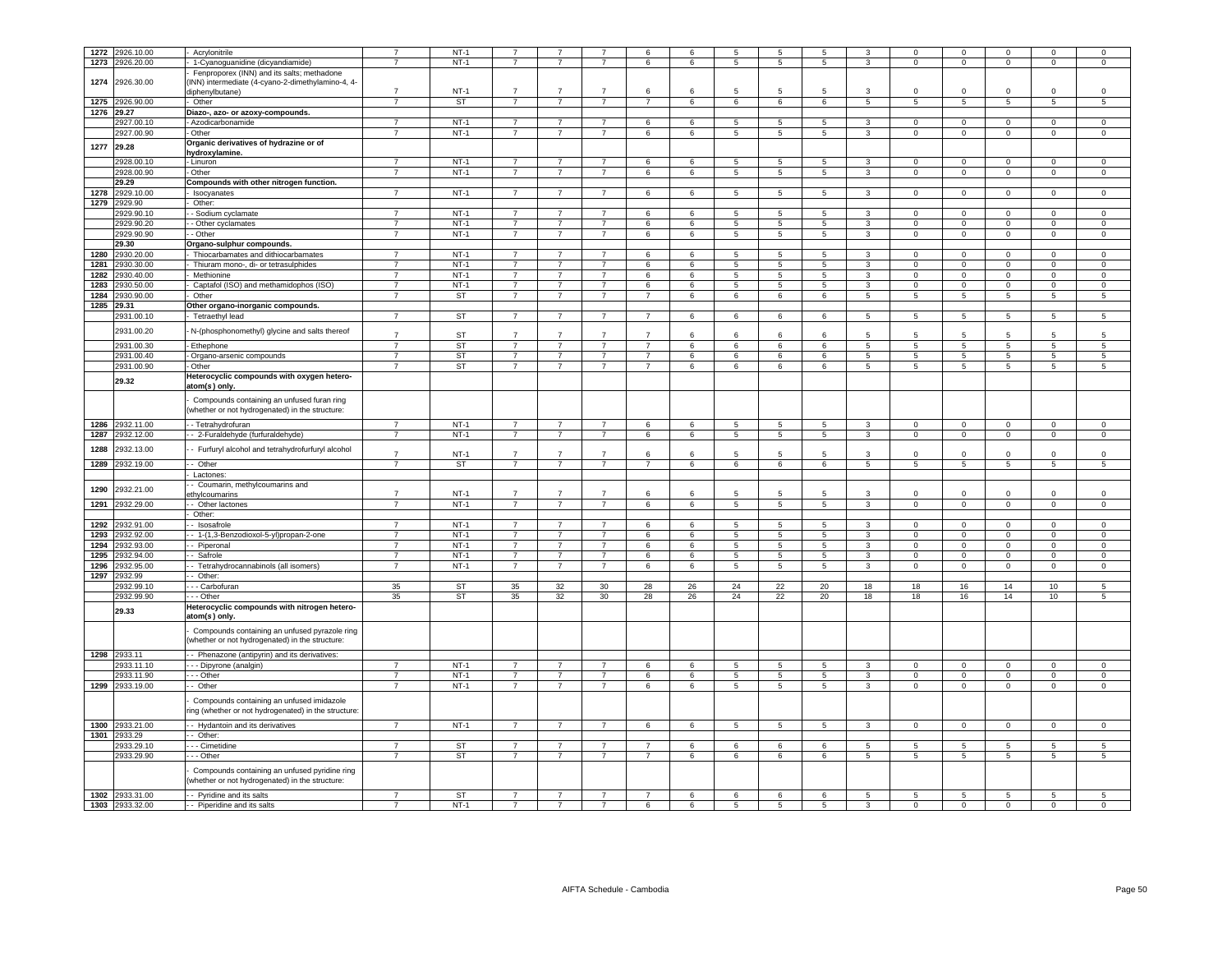|      |                 | - Alfentanil (INN), anileridine (INN), bezitramide                                         |                |           |                |                |                 |                |      |                |                 |                 |                 |                |                          |                |                 |                     |
|------|-----------------|--------------------------------------------------------------------------------------------|----------------|-----------|----------------|----------------|-----------------|----------------|------|----------------|-----------------|-----------------|-----------------|----------------|--------------------------|----------------|-----------------|---------------------|
|      |                 | (INN), bromazepam (INN), difenoxin (INN),                                                  |                |           |                |                |                 |                |      |                |                 |                 |                 |                |                          |                |                 |                     |
|      |                 | diphenoxylate (INN), dipipanone (INN), fentanyl                                            |                |           |                |                |                 |                |      |                |                 |                 |                 |                |                          |                |                 |                     |
|      |                 | (INN), ketobemidone (INN), methylphenidate (INN),                                          |                |           |                |                |                 |                |      |                |                 |                 |                 |                |                          |                |                 |                     |
|      | 1304 2933.33.00 | pentazocine (INN), pethidine (INN), pethidine (INN)                                        |                |           |                |                |                 |                |      |                |                 |                 |                 |                |                          |                |                 |                     |
|      |                 | intermediate A, phencyclidine (INN) (PCP),                                                 |                |           |                |                |                 |                |      |                |                 |                 |                 |                |                          |                |                 |                     |
|      |                 | phenoperidine (INN), pipradrol (INN), piritramide                                          |                |           |                |                |                 |                |      |                |                 |                 |                 |                |                          |                |                 |                     |
|      |                 | (INN), propiram (INN) and trimeperidine (INN);                                             |                |           |                |                |                 |                |      |                |                 |                 |                 |                |                          |                |                 |                     |
|      |                 | salts thereof                                                                              |                |           |                |                |                 |                |      |                |                 |                 |                 |                |                          |                |                 |                     |
|      |                 |                                                                                            | 35             | $NT-1$    | 35             | 30             | 27.5            | 25             | 22.5 | 20             | 17.5            | 15              | 10              | $\mathbf{0}$   | $\mathbf{0}$             | $\mathbf{0}$   | $\mathbf 0$     | $\circ$             |
|      | 1305 2933.39    | - Other:                                                                                   |                |           |                |                |                 |                |      |                |                 |                 |                 |                |                          |                |                 |                     |
|      | 933.39.10       | - - Chlorpheniramine and isoniazid                                                         | 35             | <b>ST</b> | 35             | 32             | 30 <sup>°</sup> | 28             | 26   | 24             | 22              | 20              | 18              | 18             | 16                       | 14             | 10 <sub>1</sub> | $\overline{5}$      |
|      | 2933.39.20      | - - Isonicotinic acid hydrazide and its salts, esters                                      |                |           |                |                |                 |                |      |                |                 |                 |                 |                |                          |                |                 |                     |
|      |                 | ind derivatives, pharmaceutical grade                                                      | 35             | <b>ST</b> | 35             | 32             | 30              | 28             | 26   | 24             | 22              | 20              | 18              | 18             | 16                       | 14             | 10 <sub>1</sub> | 5                   |
|      | 2933.39.30      | - - Paraquat salts                                                                         | 35             | ST        | 35             | 32             | 30              | 28             | 26   | 24             | 22              | 20              | 18              | 18             | 16                       | 14             | 10              | 5                   |
|      | 2933.39.90      | - - Other                                                                                  | 35             | <b>ST</b> | 35             | 32             | 30              | 28             | 26   | 24             | 22              | 20              | 18              | 18             | 16                       | 14             | 10              | $5^{\circ}$         |
|      |                 |                                                                                            |                |           |                |                |                 |                |      |                |                 |                 |                 |                |                          |                |                 |                     |
|      |                 | Compounds containing in the structure a                                                    |                |           |                |                |                 |                |      |                |                 |                 |                 |                |                          |                |                 |                     |
|      |                 | quinoline or isoquinoline ring-system (whether or<br>not hydrogenated), not further fused: |                |           |                |                |                 |                |      |                |                 |                 |                 |                |                          |                |                 |                     |
|      |                 |                                                                                            |                |           |                |                |                 |                |      |                |                 |                 |                 |                |                          |                |                 |                     |
|      | 1306 2933.41.00 | - Levorphanol (INN) and its salts                                                          | 35             | <b>ST</b> | 35             | 32             | 30              | 28             | 26   | 24             | 22              | 20              | 18              | 18             | 16                       | 14             | 10              | 5                   |
|      | 1307 2933.49.00 | - Other                                                                                    | 35             | ST        | 35             | 32             | 30              | 28             | 26   | 24             | 22              | 20              | 18              | 18             | 16                       | 14             | 10              | 5                   |
|      |                 | Compounds containing a pyrimidine ring                                                     |                |           |                |                |                 |                |      |                |                 |                 |                 |                |                          |                |                 |                     |
|      |                 | (whether or not hydrogenated) or piperazine ring in                                        |                |           |                |                |                 |                |      |                |                 |                 |                 |                |                          |                |                 |                     |
|      |                 | he structure:                                                                              |                |           |                |                |                 |                |      |                |                 |                 |                 |                |                          |                |                 |                     |
|      | 1308 2933.52.00 | - Malonylurea (barbituric acid) and its salts                                              | $\overline{7}$ | $NT-1$    | $\overline{7}$ | $\overline{7}$ | $\overline{7}$  | 6              | 6    | 5              | 5               | 5               | $\mathbf{3}$    | $\overline{0}$ | $\overline{0}$           | $\mathbf{0}$   | $\mathbf{0}$    | $\mathbf{0}$        |
|      |                 |                                                                                            |                |           |                |                |                 |                |      |                |                 |                 |                 |                |                          |                |                 |                     |
|      |                 | - Allobarbital (INN), amobarbital (INN), barbital                                          |                |           |                |                |                 |                |      |                |                 |                 |                 |                |                          |                |                 |                     |
|      |                 | (INN), butalbital (INN), butobarbital, cyclobarbital                                       |                |           |                |                |                 |                |      |                |                 |                 |                 |                |                          |                |                 |                     |
|      | 1309 2933.53.00 | (INN), methylphenobarbital (INN), pentobarbital                                            |                |           |                |                |                 |                |      |                |                 |                 |                 |                |                          |                |                 |                     |
|      |                 | (INN), phenobarbital (INN), secbutabarbital (INN),                                         |                |           |                |                |                 |                |      |                |                 |                 |                 |                |                          |                |                 |                     |
|      |                 | secobarbital (INN) and vinylbital (INN); salts thereof                                     | 35             | $NT-1$    | 35             | 30             | 27.5            | 25             | 22.5 | 20             | 17.5            | 15              | 10              | $\mathbf 0$    | $\mathbf 0$              | $\mathbf 0$    | $\mathsf 0$     | $\mathsf 0$         |
| 1310 | 2933.54.00      | - Other derivatives of malonylurea (barbituric                                             |                |           |                |                |                 |                |      |                |                 |                 |                 |                |                          |                |                 |                     |
|      |                 | acid); salts thereof                                                                       | $\overline{7}$ | $NT-1$    | $\overline{7}$ | $\overline{7}$ | $\overline{7}$  | 6              | 6    | 5              | $5\phantom{.0}$ | 5               | $\mathbf{3}$    | $\mathsf 0$    | $\mathsf 0$              | $\mathbf 0$    | $\mathsf 0$     | $\mathsf 0$         |
|      |                 | - Loprazolam (INN), mecloqualone (INN),                                                    |                |           |                |                |                 |                |      |                |                 |                 |                 |                |                          |                |                 |                     |
| 1311 | 2933.55.00      | methaqualone (INN) and zipeprol (INN); salts                                               |                |           |                |                |                 |                |      |                |                 |                 |                 |                |                          |                |                 |                     |
|      |                 | hereof                                                                                     | 35             | $NT-1$    | 35             | 30             | 27.5            | 25             | 22.5 | 20             | 17.5            | 15              | 10              | $\mathbf 0$    | $\mathbf 0$              |                | $\Omega$        | $\mathsf 0$         |
|      | 1312 2933.59    | - Other:                                                                                   |                |           |                |                |                 |                |      |                |                 |                 |                 |                |                          |                |                 |                     |
|      | 2933.59.10      | - - Diazinon                                                                               | $\overline{7}$ | ST        | $\overline{7}$ | $\overline{7}$ | $\overline{7}$  | $\overline{7}$ | 6    | 6              | 6               | 6               | 5 <sub>5</sub>  | 5              | 5                        | 5              | $5^{\circ}$     | 5                   |
|      | 2933.59.90      | - - Other                                                                                  | $\overline{7}$ | ST        | $\overline{7}$ | $\overline{7}$ | $\overline{7}$  | $\overline{7}$ | 6    | 6              | 6               | 6               | $5\overline{5}$ | 5              | 5                        | -5             | 5               | 5                   |
|      |                 |                                                                                            |                |           |                |                |                 |                |      |                |                 |                 |                 |                |                          |                |                 |                     |
|      |                 | Compounds containing an unfused triazine ring                                              |                |           |                |                |                 |                |      |                |                 |                 |                 |                |                          |                |                 |                     |
|      |                 | whether or not hydrogenated) in the structure:                                             |                |           |                |                |                 |                |      |                |                 |                 |                 |                |                          |                |                 |                     |
|      | 1313 2933.61.00 | - Melamine                                                                                 | $\overline{7}$ | $NT-1$    | $\overline{7}$ | $\overline{7}$ | $\overline{7}$  | 6              | 6    | 5              | $5\phantom{.0}$ | -5              | $\mathbf{3}$    | $\Omega$       | $\overline{0}$           | $\Omega$       | $\Omega$        | $\Omega$            |
| 1314 | 933.69.00       | - Other                                                                                    | $\overline{7}$ | <b>ST</b> | $\overline{7}$ | $\overline{7}$ | $\overline{7}$  | $\overline{7}$ | 6    | 6              | 6               | 6               | $\overline{5}$  | 5              | $\overline{\phantom{a}}$ | 5              | $\overline{5}$  | $\overline{5}$      |
|      |                 | Lactams:                                                                                   |                |           |                |                |                 |                |      |                |                 |                 |                 |                |                          |                |                 |                     |
| 1315 | 2933.71.00      |                                                                                            |                |           |                |                |                 |                |      |                |                 |                 |                 |                |                          |                |                 |                     |
|      | 2933.72.00      |                                                                                            |                |           |                |                |                 |                |      |                |                 |                 |                 |                |                          |                |                 |                     |
|      |                 | - 6-Hexanelactam (epsilon-caprolactam)                                                     | $\overline{7}$ | ST        | $\overline{7}$ | $\overline{7}$ | $\overline{7}$  | $\overline{7}$ | 6    | 6              | 6               | 6               | 5               | $\overline{5}$ | $\overline{5}$           | $\overline{5}$ | $\overline{5}$  | $\overline{5}$      |
| 1316 |                 | Clobazam (INN) and methyprylon (INN)                                                       | 35             | $NT-1$    | 35             | 30             | 27.5            | 25             | 22.5 | 20             | 17.5            | 15              | 10 <sub>1</sub> | $\mathbf 0$    | $\mathbf 0$              | $\mathbf{0}$   | $\mathbf 0$     | $\mathbf 0$         |
| 1317 | 2933.79.00      | - Other lactams                                                                            | $\overline{7}$ | $NT-1$    | $\overline{7}$ | $\overline{7}$ | $\overline{7}$  | 6              | 6    | $\overline{5}$ | $5\overline{5}$ | 5               | $\overline{3}$  | $\Omega$       | $\Omega$                 | $\overline{0}$ | $\overline{0}$  | $\Omega$            |
|      |                 | Other:                                                                                     |                |           |                |                |                 |                |      |                |                 |                 |                 |                |                          |                |                 |                     |
|      |                 | - Alprazolam (INN), camazepam (INN),                                                       |                |           |                |                |                 |                |      |                |                 |                 |                 |                |                          |                |                 |                     |
|      |                 | chlordiazepoxide (INN), clonazepam (INN),                                                  |                |           |                |                |                 |                |      |                |                 |                 |                 |                |                          |                |                 |                     |
|      |                 | clorazepate, delorazepam (INN), diazepam (INN),                                            |                |           |                |                |                 |                |      |                |                 |                 |                 |                |                          |                |                 |                     |
|      |                 | estazolam (INN), ethyl loflazepate (INN),                                                  |                |           |                |                |                 |                |      |                |                 |                 |                 |                |                          |                |                 |                     |
|      |                 | fludiazepam (INN), flunitrazepam (INN),                                                    |                |           |                |                |                 |                |      |                |                 |                 |                 |                |                          |                |                 |                     |
|      |                 | flurazepam (INN), halazepam (INN), lorazepam                                               |                |           |                |                |                 |                |      |                |                 |                 |                 |                |                          |                |                 |                     |
|      | 1318 2933.91.00 | (INN), lormetazepam (INN), mazindol (INN),                                                 |                |           |                |                |                 |                |      |                |                 |                 |                 |                |                          |                |                 |                     |
|      |                 | medazepam (INN), midazolam (INN),                                                          |                |           |                |                |                 |                |      |                |                 |                 |                 |                |                          |                |                 |                     |
|      |                 | nimetazepam (INN), nitrazepam (INN),                                                       |                |           |                |                |                 |                |      |                |                 |                 |                 |                |                          |                |                 |                     |
|      |                 | nordazepam (INN), oxazepam (INN), pinazepam                                                |                |           |                |                |                 |                |      |                |                 |                 |                 |                |                          |                |                 |                     |
|      |                 | (INN), prazepam (INN), pyrovalerone (INN),                                                 |                |           |                |                |                 |                |      |                |                 |                 |                 |                |                          |                |                 |                     |
|      |                 | temazepam (INN), tetrazepam (INN) and triazolam                                            |                |           |                |                |                 |                |      |                |                 |                 |                 |                |                          |                |                 |                     |
|      |                 | (INN); salts thereof                                                                       |                | ST        |                |                |                 |                |      |                |                 |                 |                 |                |                          |                |                 | 5                   |
|      | 1319 2933.99    | - Other:                                                                                   | 35             |           | 35             | 32             | 30              | 28             | 26   | 24             | 22              | 20              | 18              | 18             | 16                       | 14             | 10              |                     |
|      | 2933.99.10      | - Mebendazole or parbendazole                                                              | 35             | <b>ST</b> | 35             | 32             | 30              | 28             | 26   | 24             | 22              | 20              | 18              | 18             | 16                       | 14             | 10              | 5                   |
|      | 2933.99.90      | - - Other                                                                                  | 35             | <b>ST</b> | 35             | 32             | 30              | 28             | 26   | 24             | 22              | 20              | 18              | 18             | 16                       | 14             | 10              | 5                   |
|      |                 | Nucleic acids and their salts; whether or not                                              |                |           |                |                |                 |                |      |                |                 |                 |                 |                |                          |                |                 |                     |
|      | 29.34           | chemically defined; other heterocyclic                                                     |                |           |                |                |                 |                |      |                |                 |                 |                 |                |                          |                |                 |                     |
|      |                 | compounds.                                                                                 |                |           |                |                |                 |                |      |                |                 |                 |                 |                |                          |                |                 |                     |
|      |                 |                                                                                            |                |           |                |                |                 |                |      |                |                 |                 |                 |                |                          |                |                 |                     |
| 1320 | 2934.10.00      | Compounds containing an unfused thiazole ring                                              |                |           |                |                |                 |                |      |                |                 |                 |                 |                |                          |                |                 |                     |
|      |                 | (whether or not hydrogenated) in the structure                                             | $\overline{7}$ | <b>ST</b> | $\overline{7}$ | $\overline{7}$ | $\overline{7}$  | $\overline{7}$ | 6    | 6              | 6               | 6               | -5              | $\overline{5}$ | 5                        | -5             | $\overline{5}$  | 5                   |
|      |                 | Compounds containing in the structure a                                                    |                |           |                |                |                 |                |      |                |                 |                 |                 |                |                          |                |                 |                     |
| 1321 | 2934.20.00      | benzothiazole ring-system (whether or not                                                  |                |           |                |                |                 |                |      |                |                 |                 |                 |                |                          |                |                 |                     |
|      |                 | hydrogenated), not further fused                                                           | $\overline{7}$ | $NT-1$    | $\overline{7}$ | $\overline{7}$ | $\overline{7}$  | 6              | 6    | 5              | $5\phantom{.0}$ | 5               | $\mathbf{3}$    | $\mathsf 0$    | $\mathbf 0$              | $\mathbf 0$    | $\mathsf 0$     | $\mathsf{O}\xspace$ |
|      |                 | Compounds containing in the structure a                                                    |                |           |                |                |                 |                |      |                |                 |                 |                 |                |                          |                |                 |                     |
|      | 1322 2934.30.00 | phenothiazine ring-system (whether or not                                                  |                |           |                |                |                 |                |      |                |                 |                 |                 |                |                          |                |                 |                     |
|      |                 | ydrogenated), not further fused<br>Other:                                                  | $\overline{7}$ | $NT-1$    | $\overline{7}$ | $\overline{7}$ | $\overline{7}$  | 6              | 6    | 5              | $5^{\circ}$     | $5\overline{5}$ | 3               | $\Omega$       | $\mathbf 0$              | $\Omega$       | $\Omega$        | $\Omega$            |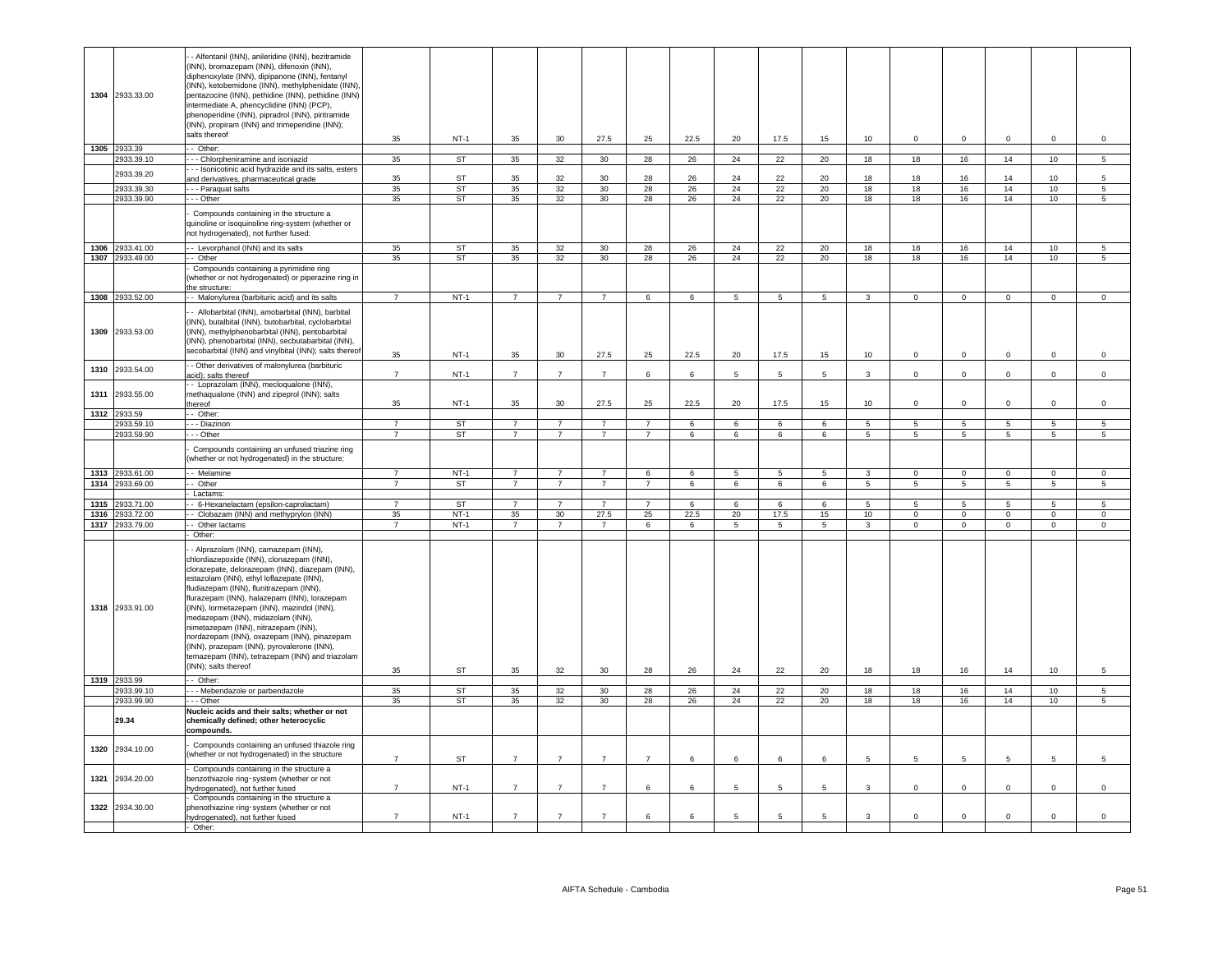|              | 1323 2934.91.00          | - Aminorex (INN), brotizolam (INN), clotiazepam<br>(INN), cloxazolam (INN), dextromoramide (INN),<br>naloxazolam (INN), ketazolam (INN), mesocarb<br>(INN), oxazolam (INN), pemoline (INN),<br>phendimetrazine (INN), phenmetrazine (INN) and<br>sufentanil (INN); salts thereof                                    | 35                         | ST               | 35                          | 32                            | 30                          | 28                         | 26                          | 24                         | 22                             | 20                         | 18                         | 18                          | 16                         | 14                           | 10                         | 5                          |
|--------------|--------------------------|---------------------------------------------------------------------------------------------------------------------------------------------------------------------------------------------------------------------------------------------------------------------------------------------------------------------|----------------------------|------------------|-----------------------------|-------------------------------|-----------------------------|----------------------------|-----------------------------|----------------------------|--------------------------------|----------------------------|----------------------------|-----------------------------|----------------------------|------------------------------|----------------------------|----------------------------|
|              | 1324 2934.99             | - Other:                                                                                                                                                                                                                                                                                                            |                            |                  |                             |                               |                             |                            |                             |                            |                                |                            |                            |                             |                            |                              |                            |                            |
|              | 2934.99.10               | --- Nucleic acid and its salts                                                                                                                                                                                                                                                                                      | 35                         | <b>ST</b>        | 35                          | 32                            | 30                          | 28                         | 26                          | 24                         | 22                             | 20                         | 18                         | 18                          | 16                         | 14                           | 10                         | 5                          |
|              | 2934.99.20               | - - Sultones; sultams; diltiazem                                                                                                                                                                                                                                                                                    | 35                         | <b>ST</b>        | 35                          | 32                            | 30                          | 28                         | 26                          | 24                         | 22                             | $20\,$                     | 18                         | 18                          | 16                         | 14                           | 10                         | 5                          |
|              | 2934.99.30               | - - - 6-Amino penicillanic acid                                                                                                                                                                                                                                                                                     | 35                         | <b>ST</b>        | 35                          | 32                            | 30                          | 28                         | 26                          | 24                         | 22                             | 20                         | 18                         | 18                          | 16                         | 14                           | 10                         | 5                          |
|              | 2934.99.90               | --- Other                                                                                                                                                                                                                                                                                                           | 35                         | <b>ST</b>        | 35                          | 32                            | 30                          | 28                         | 26                          | 24                         | 22                             | 20                         | 18                         | 18                          | 16                         | 14                           | 10                         | 5                          |
| 1325         | 2935.00.00               | Sulphonamides.                                                                                                                                                                                                                                                                                                      | $\overline{7}$             | ST               | $\overline{7}$              | 7                             | 7                           | $\overline{7}$             | 6                           | 6                          | 6                              | 6                          | 5                          | 5                           | 5                          | 5                            | 5                          | 5                          |
|              | 29.36                    | Provitamins and vitamins, natural or<br>reproduced by synthesis (including natural<br>concentrates), derivatives thereof used<br>primarily as vitamins, and intermixtures of the<br>foregoing, whether or not in any solvent.                                                                                       |                            |                  |                             |                               |                             |                            |                             |                            |                                |                            |                            |                             |                            |                              |                            |                            |
| 1326         | 2936.21.00               | Vitamins and their derivatives, unmixed:<br>- Vitamin A and their derivatives                                                                                                                                                                                                                                       | $\mathsf 0$                | $NT-1$           | $\mathbf 0$                 | $\mathbf 0$                   | $\mathbf 0$                 | $\mathbf 0$                | $\mathsf 0$                 | $\mathsf 0$                | $\mathbf 0$                    | $\mathbf 0$                | $\mathbf 0$                | 0                           | $\mathbf 0$                | $\mathbf{0}$                 | 0                          | $\mathbf 0$                |
|              |                          | - Vitamin B <sub>1</sub> and its derivatives                                                                                                                                                                                                                                                                        | $\mathbf 0$                | $NT-1$           |                             |                               |                             |                            |                             |                            |                                |                            |                            |                             |                            |                              |                            |                            |
| 1327<br>1328 | 2936.22.00<br>2936.23.00 | - Vitamin B <sub>2</sub> and its derivatives                                                                                                                                                                                                                                                                        | $\mathsf 0$                | $NT-1$           | $\mathbf{0}$<br>$\mathbf 0$ | $\mathbf 0$<br>$\mathbf 0$    | $\mathbf{0}$<br>$\mathbf 0$ | $\mathbf 0$<br>$\mathbf 0$ | $\mathbf 0$<br>$\mathbf 0$  | $\mathbf 0$<br>$\mathsf 0$ | $\overline{0}$<br>$\mathbf{0}$ | $\mathbf 0$<br>$\mathbf 0$ | $\mathbf 0$<br>$\circ$     | $\mathbf 0$<br>$\mathbf 0$  | $\mathbf 0$<br>$\mathbf 0$ | $\mathbf 0$<br>$\mathbf{0}$  | $\mathbf 0$<br>$\mathbf 0$ | $\circ$<br>$\circ$         |
|              |                          |                                                                                                                                                                                                                                                                                                                     |                            |                  |                             |                               |                             |                            |                             |                            |                                |                            |                            |                             |                            |                              |                            |                            |
| 1329         | 2936.24.00               | - D- or DL-Pantothenic acid (Vitamin B <sub>3</sub> or<br>Vitamin B <sub>5</sub> ) and its derivatives                                                                                                                                                                                                              |                            |                  |                             |                               |                             |                            |                             |                            |                                |                            |                            |                             |                            |                              |                            |                            |
|              | 2936.25.00               | -- Vitamin B <sub>6</sub> and its derivatives                                                                                                                                                                                                                                                                       | 0                          | NT-1<br>$NT-1$   | $\mathbf 0$<br>$\mathbf 0$  | $\mathbf 0$<br>$\overline{0}$ | $\Omega$<br>$\circ$         | 0<br>$\circ$               | 0<br>$\mathsf 0$            | $\mathbf 0$<br>$\mathsf 0$ | 0<br>$\circ$                   | $\mathbf 0$<br>$\circ$     | $\mathbf 0$<br>$\circ$     | $\mathbf 0$<br>$\mathbf{0}$ | 0<br>$\mathbf 0$           | $\mathbf 0$<br>$\mathbf{0}$  | 0<br>$\mathbf 0$           | $\mathbf 0$<br>$\mathbf 0$ |
| 1330         |                          | - Vitamin B <sub>12</sub> and its derivatives                                                                                                                                                                                                                                                                       | $\mathsf 0$                |                  |                             |                               |                             |                            |                             |                            |                                |                            |                            |                             |                            |                              |                            |                            |
| 1331<br>1332 | 2936.26.00               | - Vitamin C and its derivatives                                                                                                                                                                                                                                                                                     | $\mathbf 0$<br>$\mathbf 0$ | $NT-1$<br>$NT-1$ | $\mathbf 0$<br>$\mathbf 0$  | $\mathbf 0$<br>$\mathbf 0$    | $\mathbf 0$<br>$\mathbf 0$  | $\circ$<br>$\mathbf 0$     | $\mathsf 0$<br>$\mathbf 0$  | $\mathsf 0$<br>$\mathbf 0$ | $\mathbf 0$<br>$\Omega$        | $\mathbf 0$<br>$\mathbf 0$ | $\mathsf 0$                | $\mathbf 0$<br>$\mathbf{0}$ | $\mathbf 0$<br>$\mathbf 0$ | $\mathbf{0}$<br>$\mathbf{0}$ | $\mathbf 0$                | $\mathbf 0$<br>$\circ$     |
| 1333         | 2936.27.00               |                                                                                                                                                                                                                                                                                                                     |                            | $NT-1$           |                             |                               |                             |                            |                             |                            |                                |                            | $\mathbf 0$                |                             |                            |                              | 0                          |                            |
| 1334         | 2936.28.00<br>2936.29.00 | - Vitamin E and its derivatives<br>- Other vitamins and their derivatives                                                                                                                                                                                                                                           | 0<br>0                     | $NT-1$           | $\mathbf 0$<br>$\mathbf 0$  | $\mathbf 0$<br>0              | $\mathbf 0$<br>$\mathbf 0$  | $\circ$<br>$\circ$         | $\mathbf{0}$<br>$\mathsf 0$ | $\mathbf 0$<br>$\mathsf 0$ | $\mathbf 0$<br>$\mathbf 0$     | $\mathbf 0$<br>$\mathbf 0$ | $\mathbf 0$<br>$\mathbf 0$ | $\mathbf 0$<br>$\mathbf 0$  | $\mathbf 0$<br>$\mathbf 0$ | $\mathbf 0$<br>$\mathbf 0$   | 0<br>$\mathbf 0$           | $\circ$<br>0               |
| 1335         | 2936.90.00               | Other, including natural concentrates                                                                                                                                                                                                                                                                               | $\overline{0}$             | $NT-1$           | $\overline{0}$              | $\overline{0}$                | $\overline{0}$              | $\overline{0}$             | $\overline{0}$              | $\overline{0}$             | $\overline{0}$                 | $\overline{0}$             | $\overline{0}$             | $\overline{0}$              | $\overline{0}$             | $\overline{0}$               | $\mathbf 0$                | $\mathsf 0$                |
|              | 29.37                    | Hormones, prostaglandins, thromboxanes and<br>leukotrienes, natural or reproduced by<br>synthesis; derivatives and structural analogues<br>thereof, including chain modified polypeptides,<br>used primarily as hormones.                                                                                           |                            |                  |                             |                               |                             |                            |                             |                            |                                |                            |                            |                             |                            |                              |                            |                            |
|              |                          | Polypeptide hormones, protein hormones and<br>glycoprotein hormones, their derivatives and<br>structural analogues:                                                                                                                                                                                                 |                            |                  |                             |                               |                             |                            |                             |                            |                                |                            |                            |                             |                            |                              |                            |                            |
| 1336         | 2937.11.00               | - Somatotropin, its derivatives and structural<br>analogues                                                                                                                                                                                                                                                         | 0                          | NT-1             | $\mathbf 0$                 | $\mathbf 0$                   | $\Omega$                    | $\mathbf 0$                | 0                           | $\mathbf 0$                | 0                              | $\mathbf 0$                | $\mathbf 0$                | $\mathbf 0$                 | 0                          | $\mathbf 0$                  | 0                          | $\mathbf 0$                |
| 1337         | 2937.12.00               | - Insulin and its salts                                                                                                                                                                                                                                                                                             | $\mathsf 0$                | $NT-1$           | $\mathbf 0$                 | $\mathbf 0$                   | $\circ$                     | $\mathbf 0$                | $\mathsf 0$                 | $\mathbf 0$                | $\mathbf 0$                    | $\mathbf 0$                | $\mathbf 0$                | $\mathbf{0}$                | $\mathbf 0$                | $\mathbf{0}$                 | $\mathbf 0$                | $\mathbf 0$                |
| 1338         | 2937.19.00               | - Other                                                                                                                                                                                                                                                                                                             | $\mathsf 0$                | $NT-1$           | $\mathbf 0$                 | $\mathbf 0$                   | $\mathsf 0$                 | $\mathbf 0$                | $\mathbf 0$                 | $\mathbf 0$                | $\mathbf 0$                    | 0                          | $\mathbf 0$                | $\mathsf 0$                 | $\,0\,$                    | $\mathbf 0$                  | 0                          | $\mathbf 0$                |
|              |                          | Steroidal hormones, their derivatives and<br>structural analogues:                                                                                                                                                                                                                                                  |                            |                  |                             |                               |                             |                            |                             |                            |                                |                            |                            |                             |                            |                              |                            |                            |
| 1339         | 2937.21.00               | - Cortisone, hydrocortisone, prednisone<br>(dehydrocortisone) and prednisolone<br>dehydrohydrocortisone)                                                                                                                                                                                                            | $\mathbf 0$                | $NT-1$           | $\mathbf 0$                 | $\mathbf 0$                   | $\mathbf 0$                 | $\circ$                    | $\mathsf 0$                 | $\mathbf 0$                | $\circ$                        | $\mathbf 0$                | $\mathbf 0$                | $\mathbf 0$                 | $\mathbf{0}$               | $\mathbf{0}$                 | $\mathbf 0$                | $\mathbf 0$                |
| 1340         | 2937.22.00               | - Halogenated derivatives of corticosteroidal                                                                                                                                                                                                                                                                       |                            |                  |                             |                               |                             |                            |                             |                            |                                |                            |                            |                             |                            |                              |                            |                            |
|              |                          | hormones                                                                                                                                                                                                                                                                                                            | $\mathsf 0$                | $NT-1$           | $\mathbf 0$                 | $\mathsf 0$                   | $\mathbf 0$                 | $\mathbf 0$                | $\mathbf 0$                 | $\mathsf 0$                | $\Omega$                       | $\Omega$                   | $\Omega$                   | $\mathbf{0}$                | $\mathbf 0$                | $\Omega$                     | $\Omega$                   | $\circ$                    |
| 1341         | 2937.23.00               | - Oestrogens and progestogens                                                                                                                                                                                                                                                                                       | $\mathsf 0$                | $NT-1$           | $\mathbf 0$                 | $\mathbf 0$                   | $\mathbf 0$                 | $\circ$                    | $\mathbf 0$                 | $\mathsf 0$                | $\mathbf 0$                    | $\mathbf 0$                | $\circ$                    | $\mathbf 0$                 | $\mathbf 0$                | $\mathbf 0$                  | $\mathbf 0$                | $\mathbf 0$                |
| 1342         | 2937.29.00               | - Other                                                                                                                                                                                                                                                                                                             | $\mathsf 0$                | $NT-1$           | $\mathbf 0$                 | $\mathbf 0$                   | $\mathbf{0}$                | $\overline{0}$             | $\mathbf 0$                 | $\mathbf 0$                | $\mathbf{0}$                   | $\mathbf 0$                | $\circ$                    | $\mathbf{0}$                | $\mathbf 0$                | $\mathbf{0}$                 | $\mathbf 0$                | $\circ$                    |
|              |                          | Catecholamine hormones, their derivatives and                                                                                                                                                                                                                                                                       |                            |                  |                             |                               |                             |                            |                             |                            |                                |                            |                            |                             |                            |                              |                            |                            |
| 1343         | 2937.31.00               | structural analogues:<br>- Epinephrine                                                                                                                                                                                                                                                                              | $\mathbf 0$                | $NT-1$           | 0                           | $\mathbf 0$                   | $\mathbf{0}$                | $\mathbf 0$                | $\mathbf 0$                 | $\mathbf 0$                | $\mathbf 0$                    | $\mathbf 0$                | $\mathbf 0$                | $\mathbf 0$                 | $\mathbf 0$                | $\mathbf 0$                  | 0                          | $\circ$                    |
| 1344         | 2937.39.00               | - Other                                                                                                                                                                                                                                                                                                             | $\mathbf 0$                | $NT-1$           | $\mathbf 0$                 | $\circ$                       | $\mathbf 0$                 | $\mathbf{0}$               | $\mathbf 0$                 | $\overline{0}$             | $\mathbf{0}$                   | $\circ$                    | $\circ$                    | $\circ$                     | $\overline{0}$             | $\mathbf 0$                  | $\circ$                    | $\mathbf 0$                |
| 1345         | 2937.40.00               | Amino-acid derivatives                                                                                                                                                                                                                                                                                              | $\circ$                    | $NT-1$           | $\mathbf{0}$                | $\mathbf 0$                   | $\mathbf{0}$                | $\mathbf 0$                | $\mathbf 0$                 | 0                          | $\mathbf{0}$                   | $\mathbf{0}$               | $\mathbf 0$                | $\mathbf{0}$                | $\overline{0}$             | $\mathbf 0$                  | $\mathbf 0$                | $\circ$                    |
| 1346         | 2937.50.00               | Prostaglandins, thromboxanes and leukotrienes,<br>their derivatives and structural analogues                                                                                                                                                                                                                        |                            |                  |                             |                               |                             |                            |                             |                            |                                |                            |                            |                             |                            |                              |                            |                            |
|              |                          |                                                                                                                                                                                                                                                                                                                     | $\mathsf 0$                | $NT-1$           | $\mathbf 0$                 | $\mathbf 0$                   | 0                           | $\mathbf 0$                | $\mathsf 0$                 | $\mathsf 0$                | 0                              | $\mathbf 0$                | $\mathbf 0$                | $\mathbf 0$                 | $\mathbf 0$                | $\mathbf 0$                  | 0                          | $\mathsf 0$                |
| 1347         | 2937.90.00               | Other                                                                                                                                                                                                                                                                                                               | $\overline{0}$             | $NT-1$           | $\overline{0}$              | $\mathbf 0$                   | $\mathbf 0$                 | $\overline{0}$             | $\overline{0}$              | $\overline{0}$             | $\overline{0}$                 | $\overline{0}$             | $\overline{0}$             | $\overline{0}$              | $\overline{0}$             | $\overline{0}$               | $\mathbf 0$                | $\overline{0}$             |
|              | 29.38                    | Glycosides, natural or reproduced by<br>synthesis, and their salts, ethers, esters and<br>other derivatives.                                                                                                                                                                                                        |                            |                  |                             |                               |                             |                            |                             |                            |                                |                            |                            |                             |                            |                              |                            |                            |
|              | 1348 2938.10.00          | Rutoside (rutin) and its derivatives                                                                                                                                                                                                                                                                                | $\overline{7}$             | $NT-1$           | $\overline{7}$              | $\overline{7}$                | $\overline{7}$              | 6                          | 6                           | $5\phantom{.0}$            | 5                              | 5                          | 3                          | $\mathbf{0}$                | $\mathbf 0$                | $\mathbf{0}$                 | $\mathbf 0$                | $\mathbf 0$                |
|              | 1349 2938.90.00          | Other                                                                                                                                                                                                                                                                                                               | $\overline{7}$             | $NT-1$           | $\overline{7}$              | 7                             | 7                           | 6                          | 6                           | 5                          | 5                              | 5                          | 3                          | $\mathbf 0$                 | $\mathbf 0$                | $\mathbf 0$                  | $\mathbf 0$                | $\circ$                    |
|              | 29.39                    | Vegetable alkaloids, natural or reproduced by<br>synthesis, and their salts, ethers, esters and<br>other derivatives.                                                                                                                                                                                               |                            |                  |                             |                               |                             |                            |                             |                            |                                |                            |                            |                             |                            |                              |                            |                            |
|              |                          | Alkaloids of opium and their derivatives; salts<br>thereof:                                                                                                                                                                                                                                                         |                            |                  |                             |                               |                             |                            |                             |                            |                                |                            |                            |                             |                            |                              |                            |                            |
|              | 1350 2939.11.00          | - Concentrates of poppy straw; buprenorphine<br>(INN), codeine, dihydrocodeine (INN),<br>ethylmorphine, etorphine (INN), heroin,<br>hydrocodone (INN), hydromorphone (INN),<br>morphine, nicomorphine (INN), oxycodone (INN),<br>oxymorphone (INN), pholcodine (INN), thebacon<br>(INN) and thebaine; salts thereof | 35                         | $NT-1$           | 35                          | 30                            | 27.5                        | 25                         | 22.5                        | 20                         | 17.5                           | 15                         | 10                         | $\mathbf 0$                 | $\mathbf 0$                | $\mathbf 0$                  | $\Omega$                   | $\circ$                    |
| 1351         | 2939.19.00               | -- Other                                                                                                                                                                                                                                                                                                            | 35                         | $NT-1$           | 35                          | 30                            | 27.5                        | 25                         | 22.5                        | 20                         | 17.5                           | 15                         | 10                         | $\mathbf{0}$                | $\overline{0}$             | $\mathbf{0}$                 | $\circ$                    | $\mathbf 0$                |
| 1352         | 2939.20.00               | Alkaloids of cinchona and their derivatives; salts                                                                                                                                                                                                                                                                  |                            |                  |                             |                               |                             |                            |                             |                            |                                |                            |                            |                             |                            |                              |                            |                            |
|              |                          | thereof                                                                                                                                                                                                                                                                                                             | 35                         | $NT-1$           | 35                          | 30                            | 27.5                        | 25                         | 22.5                        | 20                         | 17.5                           | 15                         | 10                         | $\circ$                     | $\mathbf 0$                | $\mathbf 0$                  | $\mathbf 0$                | $\mathbf 0$                |
| 1353         | 2939.30.00               | Caffeine and its salts                                                                                                                                                                                                                                                                                              | $\overline{7}$             | $NT-1$           | $\overline{7}$              | $\overline{7}$                | $\overline{7}$              | 6                          | 6                           | 5                          | $5\overline{5}$                | $\overline{5}$             | $\overline{3}$             | $\overline{0}$              | $\overline{0}$             | $\overline{0}$               | $\overline{0}$             | $\overline{0}$             |
|              |                          | Ephedrines and their salts:                                                                                                                                                                                                                                                                                         |                            |                  |                             |                               |                             |                            |                             |                            |                                |                            |                            |                             |                            |                              |                            |                            |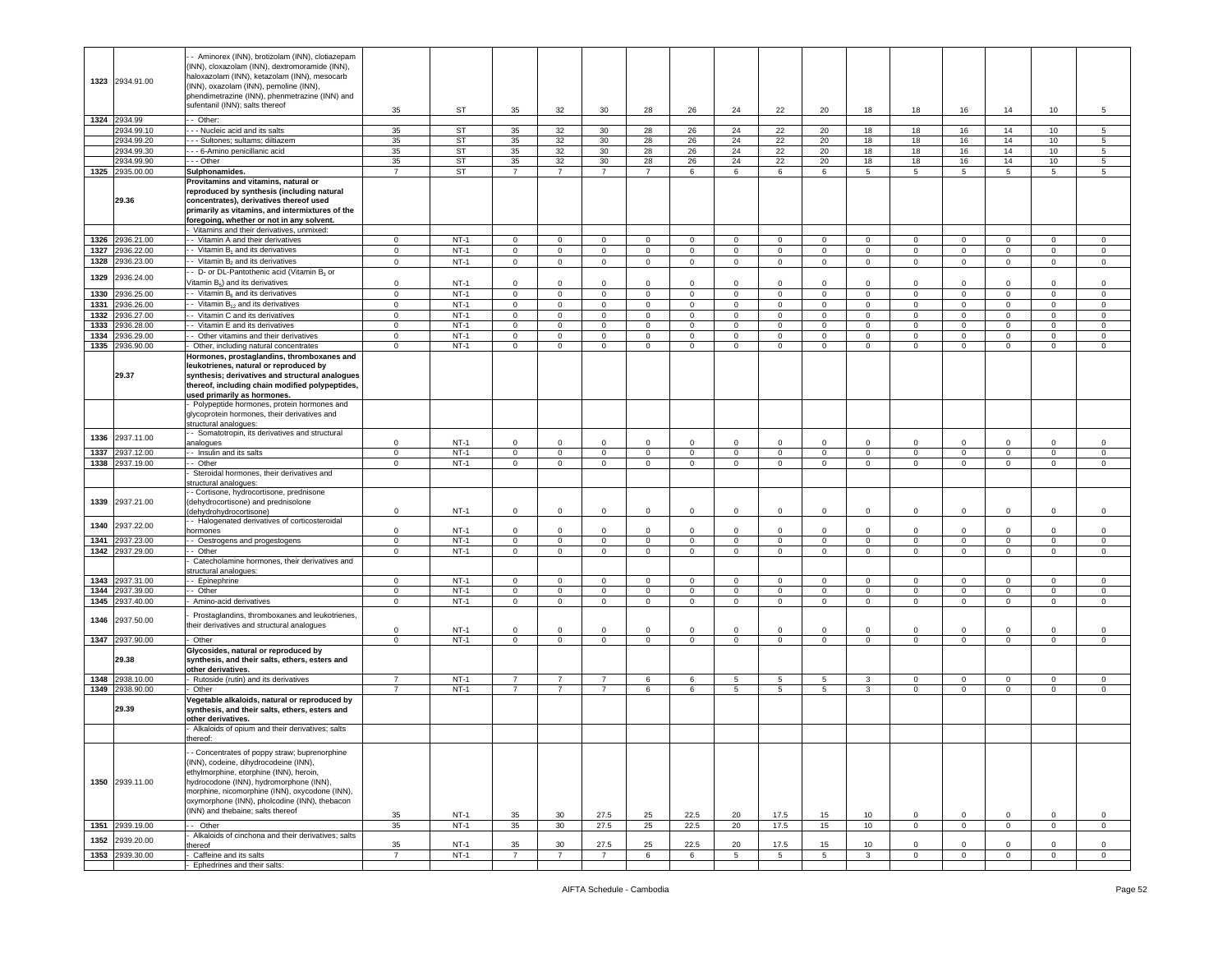|      | 2939.41.00      |                                                       | $\overline{7}$ |           | $\overline{7}$ | $\overline{7}$  |                |                |              |                |                 |                |                |                |                |                | $\Omega$        |              |
|------|-----------------|-------------------------------------------------------|----------------|-----------|----------------|-----------------|----------------|----------------|--------------|----------------|-----------------|----------------|----------------|----------------|----------------|----------------|-----------------|--------------|
| 1354 |                 | - Ephedrine and its salts                             |                | $NT-1$    |                |                 |                | 6              | 6            | 5              | 5               | 5              | 3              | $\Omega$       | $\mathbf 0$    | $\Omega$       |                 | 0            |
| 1355 | 2939.42.00      | - Pseudoephedrine (INN) and its salts                 | 35             | $NT-1$    | 35             | 30              | 27.5           | 25             | 22.5         | 20             | 17.5            | 15             | 10             | 0              | $\mathbf 0$    | 0              | 0               | 0            |
| 1356 | 2939.43.00      | - Cathine (INN) and its salts                         | 35             | $NT-1$    | 35             | 30 <sup>°</sup> | 27.5           | 25             | 22.5         | 20             | 17.5            | 15             | 10             | $\mathbf 0$    | $\mathbf 0$    | $\circ$        | $\mathbf 0$     | $\mathbf 0$  |
|      |                 |                                                       |                |           |                |                 |                |                |              |                |                 |                |                |                |                |                |                 |              |
| 1357 | 2939.49.00      | - Other                                               | 35             | $NT-1$    | 35             | 30              | 27.5           | 25             | 22.5         | 20             | 17.5            | 15             | 10             | $\mathbf 0$    | $\mathbf{0}$   | $\circ$        | $\mathbf 0$     | $\mathbf 0$  |
|      |                 | Theophylline and aminophylline (theophylline-         |                |           |                |                 |                |                |              |                |                 |                |                |                |                |                |                 |              |
|      |                 | ethylenediamine) and their derivatives; salts         |                |           |                |                 |                |                |              |                |                 |                |                |                |                |                |                 |              |
|      |                 |                                                       |                |           |                |                 |                |                |              |                |                 |                |                |                |                |                |                 |              |
|      |                 | hereof:                                               |                |           |                |                 |                |                |              |                |                 |                |                |                |                |                |                 |              |
| 1358 | 2939.51.00      | - Fenetylline (INN) and its salts                     | 35             | $NT-1$    | 35             | 30              | 27.5           | 25             | 22.5         | 20             | 17.5            | 15             | 10             | $\mathbf 0$    | $\mathbf 0$    | $\mathsf 0$    | $\mathbf 0$     | 0            |
| 1359 | 2939.59.00      | - Other                                               | 35             | $NT-1$    | 35             | 30              | 27.5           | 25             | 22.5         | 20             | 17.5            | 15             | 10             | $\mathbf 0$    | $\mathbf 0$    | $\circ$        | $\mathbf 0$     | $\mathsf 0$  |
|      |                 |                                                       |                |           |                |                 |                |                |              |                |                 |                |                |                |                |                |                 |              |
|      |                 | Alkaloids of rye ergot and their derivatives; salts   |                |           |                |                 |                |                |              |                |                 |                |                |                |                |                |                 |              |
|      |                 | hereof:                                               |                |           |                |                 |                |                |              |                |                 |                |                |                |                |                |                 |              |
| 1360 | 2939.61.00      | - Ergometrine (INN) and its salts                     | $\overline{7}$ | $NT-1$    | 7              | $\overline{7}$  | $\overline{7}$ | 6              | 6            | 5              | 5               | 5              | 3              | $\mathbf 0$    | $\mathbf 0$    | $\mathbf 0$    | 0               | $\mathbf 0$  |
|      |                 |                                                       |                |           |                |                 |                |                |              |                |                 |                |                |                |                |                |                 |              |
| 1361 | 2939.62.00      | - Ergotamine(INN) and its salts                       | $\overline{7}$ | $NT-1$    | $\overline{7}$ | $\overline{7}$  | $\overline{7}$ | 6              | 6            | 5              | 5               | 5              | $\mathbf{3}$   | $\mathbf 0$    | $\mathbf 0$    | $\mathbf 0$    | $\mathbf 0$     | $\mathsf 0$  |
| 1362 | 2939.63.00      | - Lysergic acid and its salts                         | $\overline{7}$ | $NT-1$    | $\overline{7}$ | $\overline{7}$  | $\overline{7}$ | 6              | 6            | $\overline{5}$ | $\overline{5}$  | 5              | $\overline{3}$ | $\circ$        | $\overline{0}$ | $\circ$        | $\mathbf 0$     | $\mathsf 0$  |
|      |                 |                                                       |                |           |                |                 |                |                |              |                |                 |                |                |                |                |                |                 |              |
| 1363 | 2939.69.00      | Other                                                 | 35             | $NT-1$    | 35             | 30              | 27.5           | 25             | 22.5         | 20             | 17.5            | 15             | 10             | 0              | $\mathbf 0$    | $\circ$        | $\mathbf 0$     | $\mathsf 0$  |
|      |                 | Other:                                                |                |           |                |                 |                |                |              |                |                 |                |                |                |                |                |                 |              |
|      |                 |                                                       |                |           |                |                 |                |                |              |                |                 |                |                |                |                |                |                 |              |
|      |                 | - Cocaine, ecgonine, levometamfetamine,               |                |           |                |                 |                |                |              |                |                 |                |                |                |                |                |                 |              |
| 1364 | 2939.91         | metamfetamine (INN), metamfetamine racemate;          |                |           |                |                 |                |                |              |                |                 |                |                |                |                |                |                 |              |
|      |                 |                                                       |                |           |                |                 |                |                |              |                |                 |                |                |                |                |                |                 |              |
|      |                 | salts, esters and other derivatives thereof:          |                |           |                |                 |                |                |              |                |                 |                |                |                |                |                |                 |              |
|      |                 |                                                       |                |           |                |                 |                |                |              |                |                 |                |                |                |                |                |                 |              |
|      | 2939.91.10      | - - Cocaine and its derivatives                       | 35             | <b>ST</b> | 35             | 32              | 30             | 28             | 26           | 24             | 22              | 20             | 18             | 18             | 16             | 14             | 10 <sub>1</sub> | 5            |
|      | 2939.91.90      | - - Other                                             | 35             | <b>ST</b> | 35             | 32              | 30             | 28             | 26           | 24             | 22              | 20             | 18             | 18             | 16             | 14             | 10              | 5            |
|      |                 |                                                       |                |           |                |                 |                |                |              |                |                 |                |                |                |                |                |                 |              |
| 1365 | 2939.99         | - Other:                                              |                |           |                |                 |                |                |              |                |                 |                |                |                |                |                |                 |              |
|      | 2939.99.10      | - - Nicotine sulphate                                 | 35             | ST        | 35             | 32              | 30             | 28             | 26           | 24             | 22              | 20             | 18             | 18             | 16             | 14             | 10 <sub>1</sub> | 5            |
|      | 2939.99.90      | - - Other                                             | 35             | ST        | 35             | 32              | 30             | 28             | 26           | 24             | 22              | 20             | 18             | 18             | 16             | 14             | 10              | 5            |
|      |                 |                                                       |                |           |                |                 |                |                |              |                |                 |                |                |                |                |                |                 |              |
|      |                 | Sugars, chemically pure, other than sucrose,          |                |           |                |                 |                |                |              |                |                 |                |                |                |                |                |                 |              |
|      |                 | lactose, maltose, glucose and fructose; sugar         |                |           |                |                 |                |                |              |                |                 |                |                |                |                |                |                 |              |
|      | 1366 2940.00.00 | ethers, sugar acetals and sugar esters, and           |                |           |                |                 |                |                |              |                |                 |                |                |                |                |                |                 |              |
|      |                 |                                                       |                |           |                |                 |                |                |              |                |                 |                |                |                |                |                |                 |              |
|      |                 | their salts, other than products of heading           |                |           |                |                 |                |                |              |                |                 |                |                |                |                |                |                 |              |
|      |                 | 29.37, 29.38 or 29.39.                                | $\overline{7}$ | $NT-1$    | $\overline{7}$ | $\overline{7}$  | $\overline{7}$ | 6              | 6            | 5              | $5\phantom{.0}$ | 5              | $\mathbf{3}$   | $\mathbf 0$    | $\mathbf 0$    | $\mathbf 0$    | $\mathbf 0$     | 0            |
|      | 29.41           | Antibiotics.                                          |                |           |                |                 |                |                |              |                |                 |                |                |                |                |                |                 |              |
|      |                 |                                                       |                |           |                |                 |                |                |              |                |                 |                |                |                |                |                |                 |              |
| 1367 | 2941.10         | Penicillins and their derivatives with a penicillanic |                |           |                |                 |                |                |              |                |                 |                |                |                |                |                |                 |              |
|      |                 | acid structure; salts thereof:                        |                |           |                |                 |                |                |              |                |                 |                |                |                |                |                |                 |              |
|      |                 | - Amoxicillins and its salts:                         |                |           |                |                 |                |                |              |                |                 |                |                |                |                |                |                 |              |
|      |                 |                                                       |                |           |                |                 |                |                |              |                |                 |                |                |                |                |                |                 |              |
|      | 2941.10.11      | - - Non-sterile                                       | $\mathbf 0$    | $NT-1$    | $\mathbf 0$    | 0               | 0              | $\mathbf 0$    | $\mathbf 0$  | $\mathbf 0$    | $\mathbf 0$     | $\mathbf 0$    | $\mathbf 0$    | $\mathbf{0}$   | $\mathbf 0$    | $\mathbf 0$    | 0               | $\mathbf 0$  |
|      | 2941.10.19      | - - Other                                             | $\circ$        | $NT-1$    | $\circ$        | $\mathbf 0$     | $\mathbf 0$    | $\mathbf 0$    | $\mathbf 0$  | $\mathbf 0$    | $\mathbf 0$     | $\mathbf 0$    | $\mathbf 0$    | $\circ$        | $\mathbf 0$    | $\circ$        | $\mathbf 0$     | $\,0\,$      |
|      | 2941.10.20      | - Ampicillin and its salts                            | $\mathbf 0$    | $NT-1$    | $\mathbf{0}$   | 0               | 0              | 0              | $\mathbf 0$  | 0              | $\overline{0}$  | 0              | $\overline{0}$ | $\mathbf{0}$   | $\mathbf 0$    | $\mathbf 0$    | 0               | 0            |
|      |                 |                                                       |                |           |                |                 |                |                |              |                |                 |                |                |                |                |                |                 |              |
|      | 2941.10.90      | - Other                                               | $\mathbf 0$    | $NT-1$    | $\mathsf 0$    | $\mathbf 0$     | $\mathbf 0$    | $\mathbf 0$    | $\mathsf 0$  | $\mathsf 0$    | $\mathsf 0$     | $\mathbf 0$    | $\mathbf 0$    | $\mathsf 0$    | $\mathbf 0$    | $\mathbf 0$    | $\mathbf 0$     | $\,0\,$      |
|      |                 |                                                       |                |           |                |                 |                |                |              |                |                 |                |                |                |                |                |                 |              |
| 1368 | 2941.20.00      | Streptomycins and their derivatives; salts thereof    | $\mathbf 0$    | $NT-1$    | $\mathbf 0$    | $\mathbf 0$     | $\mathbf 0$    | $\mathbf 0$    | $\mathbf 0$  | $\mathbf 0$    | $\mathbf 0$     | $\mathbf 0$    | $\circ$        | $\mathbf 0$    | $\mathsf 0$    | $\mathbf 0$    | $\mathbf 0$     | $\mathsf 0$  |
|      |                 |                                                       |                |           |                |                 |                |                |              |                |                 |                |                |                |                |                |                 |              |
|      |                 |                                                       |                |           |                |                 |                |                |              |                |                 |                |                |                |                |                |                 |              |
| 1369 | 2941.30.00      | Tetracyclines and their derivatives; salts thereof    | 0              | $NT-1$    | 0              | $\mathbf{0}$    | $\mathbf 0$    | 0              | $\mathbf 0$  | $\mathbf 0$    | $\mathbf 0$     | $\mathbf 0$    | $\mathbf 0$    | 0              | $\mathsf 0$    | 0              | 0               | $\mathsf 0$  |
|      |                 |                                                       |                |           |                |                 |                |                |              |                |                 |                |                |                |                |                |                 |              |
| 1370 | 2941.40.00      | Chloramphenicol and its derivatives; salts thereof    |                |           |                |                 |                |                |              |                |                 |                |                |                |                |                |                 |              |
|      |                 |                                                       | $\mathbf 0$    | $NT-1$    | $\mathbf{0}$   | $\mathbf 0$     | $\mathbf 0$    | $\mathbf 0$    | $\mathbf 0$  | $\mathbf 0$    | $\mathbf 0$     | $\mathbf 0$    | $\mathbf 0$    | $\mathbf{0}$   | $\mathbf 0$    | $\mathbf 0$    | $\mathbf 0$     | $\mathsf 0$  |
|      |                 |                                                       |                |           |                |                 |                |                |              |                |                 |                |                |                |                |                |                 |              |
| 1371 | 2941.50.00      | Erythromycin and its derivatives; salts thereof       | $\mathbf 0$    | $NT-1$    | $\mathbf 0$    | $\mathbf 0$     | $\mathbf 0$    | $\mathbf 0$    | $\mathbf 0$  | $\mathbf 0$    | $\mathbf 0$     | $\mathbf 0$    | $\mathsf 0$    | $\mathbf 0$    | $\mathbf 0$    | $\mathbf 0$    | $\mathbf 0$     | $\mathsf 0$  |
|      |                 |                                                       |                |           |                |                 |                |                |              |                |                 |                |                |                |                |                |                 |              |
| 1372 | 2941.90.00      | Other                                                 | $\mathbf 0$    | $NT-1$    | $\overline{0}$ | 0               | $\mathbf 0$    | $\overline{0}$ | $\mathbf 0$  | $\mathbf 0$    | $\mathsf 0$     | $\mathbf{0}$   | $\mathbf 0$    | $\mathbf{0}$   | $\overline{0}$ | $\mathsf 0$    | $\mathbf 0$     | $\,0\,$      |
| 1373 | 2942.00.00      | Other organic compounds.                              | $\overline{7}$ | EL.       |                |                 |                |                |              |                |                 |                |                |                |                |                |                 |              |
|      |                 | Glands and other organs for organo-                   |                |           |                |                 |                |                |              |                |                 |                |                |                |                |                |                 |              |
|      |                 |                                                       |                |           |                |                 |                |                |              |                |                 |                |                |                |                |                |                 |              |
|      |                 | therapeutic uses, dried, whether or not               |                |           |                |                 |                |                |              |                |                 |                |                |                |                |                |                 |              |
|      |                 | powdered; extracts of glands or other organs          |                |           |                |                 |                |                |              |                |                 |                |                |                |                |                |                 |              |
|      |                 |                                                       |                |           |                |                 |                |                |              |                |                 |                |                |                |                |                |                 |              |
|      | 30.01           | or of their secretions for organo-therapeutic         |                |           |                |                 |                |                |              |                |                 |                |                |                |                |                |                 |              |
|      |                 | uses; heparin and its salts; other human or           |                |           |                |                 |                |                |              |                |                 |                |                |                |                |                |                 |              |
|      |                 | animal substances prepared for therapeutic or         |                |           |                |                 |                |                |              |                |                 |                |                |                |                |                |                 |              |
|      |                 | prophylactic uses, not elsewhere specified or         |                |           |                |                 |                |                |              |                |                 |                |                |                |                |                |                 |              |
|      |                 |                                                       |                |           |                |                 |                |                |              |                |                 |                |                |                |                |                |                 |              |
|      |                 | included.                                             |                |           |                |                 |                |                |              |                |                 |                |                |                |                |                |                 |              |
| 1374 | 3001.20.00      | Extracts of glands or other organs or of their        |                |           |                |                 |                |                |              |                |                 |                |                |                |                |                |                 |              |
|      |                 | secretions                                            | $\circ$        | $NT-1$    | $\circ$        | $\mathbf 0$     | $\mathbf 0$    | $\circ$        | $\mathbf 0$  | $\mathbf 0$    | $\mathbf 0$     | $\mathbf 0$    | $\mathbf 0$    | $\circ$        | $\mathbf 0$    | $\mathbf 0$    | $\mathbf 0$     | $\,0\,$      |
| 1375 | 3001.90.00      | Other                                                 | $\mathbf 0$    | $NT-1$    | $\mathsf 0$    | $\mathbf 0$     | $\mathbf 0$    | $\mathsf 0$    | $\mathsf 0$  | $\mathsf 0$    | $\mathbf 0$     | $\mathsf 0$    | $\mathbf 0$    | $\mathbf 0$    | $\mathbf 0$    | $\mathbf 0$    | $\mathsf 0$     | $\mathsf 0$  |
|      |                 |                                                       |                |           |                |                 |                |                |              |                |                 |                |                |                |                |                |                 |              |
|      |                 | Human blood; animal blood prepared for                |                |           |                |                 |                |                |              |                |                 |                |                |                |                |                |                 |              |
|      |                 | therapeutic, prophylactic or diagnostic uses;         |                |           |                |                 |                |                |              |                |                 |                |                |                |                |                |                 |              |
|      |                 | antisera and other blood fractions and modified       |                |           |                |                 |                |                |              |                |                 |                |                |                |                |                |                 |              |
|      |                 |                                                       |                |           |                |                 |                |                |              |                |                 |                |                |                |                |                |                 |              |
|      | 30.02           | immunological products, whether or not                |                |           |                |                 |                |                |              |                |                 |                |                |                |                |                |                 |              |
|      |                 | obtained by means of biotechnological                 |                |           |                |                 |                |                |              |                |                 |                |                |                |                |                |                 |              |
|      |                 | processes; vaccines, toxins, cultures of micro-       |                |           |                |                 |                |                |              |                |                 |                |                |                |                |                |                 |              |
|      |                 |                                                       |                |           |                |                 |                |                |              |                |                 |                |                |                |                |                |                 |              |
|      |                 | organisms (excluding yeasts) and similar              |                |           |                |                 |                |                |              |                |                 |                |                |                |                |                |                 |              |
|      |                 | products.                                             |                |           |                |                 |                |                |              |                |                 |                |                |                |                |                |                 |              |
|      |                 |                                                       |                |           |                |                 |                |                |              |                |                 |                |                |                |                |                |                 |              |
|      |                 | Antisera and other blood fractions and modified       |                |           |                |                 |                |                |              |                |                 |                |                |                |                |                |                 |              |
|      | 1376 3002.10    | immunological products, whether or not obtained       |                |           |                |                 |                |                |              |                |                 |                |                |                |                |                |                 |              |
|      |                 | by means of biotechnological processes:               |                |           |                |                 |                |                |              |                |                 |                |                |                |                |                |                 |              |
|      |                 |                                                       |                |           |                |                 |                |                |              |                |                 |                |                |                |                |                |                 |              |
|      | 3002.10.10      | - Plasma protein solutions                            | $\mathbf 0$    | $NT-1$    | $\mathbf 0$    | 0               | 0              | $\mathbf 0$    | $\mathbf 0$  | 0              | $\overline{0}$  | $\mathbf 0$    | $\mathbf{0}$   | $\mathbf 0$    | $\mathbf 0$    | 0              | $\mathbf 0$     | $\mathbf 0$  |
|      |                 | - Antisera and modified immunological products,       |                |           |                |                 |                |                |              |                |                 |                |                |                |                |                |                 |              |
|      |                 |                                                       |                |           |                |                 |                |                |              |                |                 |                |                |                |                |                |                 |              |
|      | 3002.10.20      | whether or not obtained by means of                   |                |           |                |                 |                |                |              |                |                 |                |                |                |                |                |                 |              |
|      |                 | biotechnological processes                            | $\mathbf 0$    | $NT-1$    | $\mathbf 0$    | $\mathbf 0$     | $\mathbf 0$    | $\mathbf 0$    | $\mathbf 0$  | $\mathbf 0$    | $\mathbf 0$     | $\mathbf 0$    | $\mathbf 0$    | $\circ$        | $\mathbf 0$    | $\mathbf 0$    | $\mathbf 0$     | $\mathbf 0$  |
|      | 3002.10.90      | - Other                                               | $\mathbf 0$    | $NT-1$    | $\circ$        | $\mathbf 0$     | $\overline{0}$ | $\overline{0}$ | $\mathbf{0}$ | $\circ$        | $\overline{0}$  | $\overline{0}$ | $\overline{0}$ | $\overline{0}$ | $\mathbf{0}$   | $\overline{0}$ | $\mathbf{0}$    | $\circ$      |
|      |                 |                                                       |                |           |                |                 |                |                |              |                |                 |                |                |                |                |                |                 |              |
| 1377 | 3002.20         | Vaccines for human medicine:                          |                |           |                |                 |                |                |              |                |                 |                |                |                |                |                |                 |              |
|      | 3002.20.10      | - Tetanus toxoid                                      | $\mathbf 0$    | $NT-1$    | $\circ$        | $\mathbf 0$     | $\mathbf 0$    | $\mathbf 0$    | $\mathbf 0$  | $\mathbf 0$    | $\mathbf 0$     | $\circ$        | $\mathsf 0$    | $\circ$        | $\mathbf 0$    | $\mathbf 0$    | $\mathbf 0$     | $\,0\,$      |
|      |                 |                                                       |                |           |                |                 |                |                |              |                |                 |                |                |                |                |                |                 |              |
|      | 3002.20.20      | - Pertussis, measles, meningitis or polio vaccines    |                |           |                |                 |                |                |              |                |                 |                |                |                |                |                |                 |              |
|      |                 |                                                       | $\mathbf 0$    | $NT-1$    | $\mathbf 0$    | $\mathbf 0$     | $\mathbf 0$    | $\mathbf 0$    | $\mathbf 0$  | $\mathbf 0$    | $\mathbf 0$     | $\mathbf 0$    | $\mathsf 0$    | $\mathbf 0$    | $\overline{0}$ | $\mathbf 0$    | $\mathbf 0$     | $\,0\,$      |
|      | 3002.20.90      | - Other                                               | $\mathbf 0$    | $NT-1$    | $\mathbf 0$    | $\mathbf 0$     | 0              | $\mathbf 0$    | $\mathbf 0$  | $\mathbf 0$    | $\mathbf 0$     | 0              | $\mathbf 0$    | 0              | $\overline{0}$ | $\mathbf 0$    | $\mathbf 0$     | 0            |
|      | 1378 3002.30.00 | Vaccines for veterinary medicine                      | $\mathbf 0$    | $NT-1$    | $\mathbf 0$    | $\mathbf 0$     | $\mathbf 0$    | $\mathbf 0$    | $\mathbf{0}$ | $\mathbf 0$    | $\mathbf 0$     | $\mathbf 0$    | $\mathbf 0$    | $\mathsf 0$    | $\mathbf 0$    | $\mathbf 0$    | $\mathsf 0$     | $\mathsf 0$  |
|      |                 |                                                       |                |           |                |                 |                |                |              |                |                 |                |                |                |                |                |                 |              |
|      | 1379 3002.90.00 | Other                                                 | $\mathbf 0$    | $NT-1$    | $\mathbf{0}$   | $\mathbf{0}$    | $\mathbf 0$    | $\mathbf 0$    | $\mathbf{0}$ | $\mathbf{0}$   | $\mathbf{0}$    | $\mathbf{0}$   | $\mathbf{0}$   | $\mathbf 0$    | $\overline{0}$ | $\overline{0}$ | $\mathbf 0$     | $\mathbf{0}$ |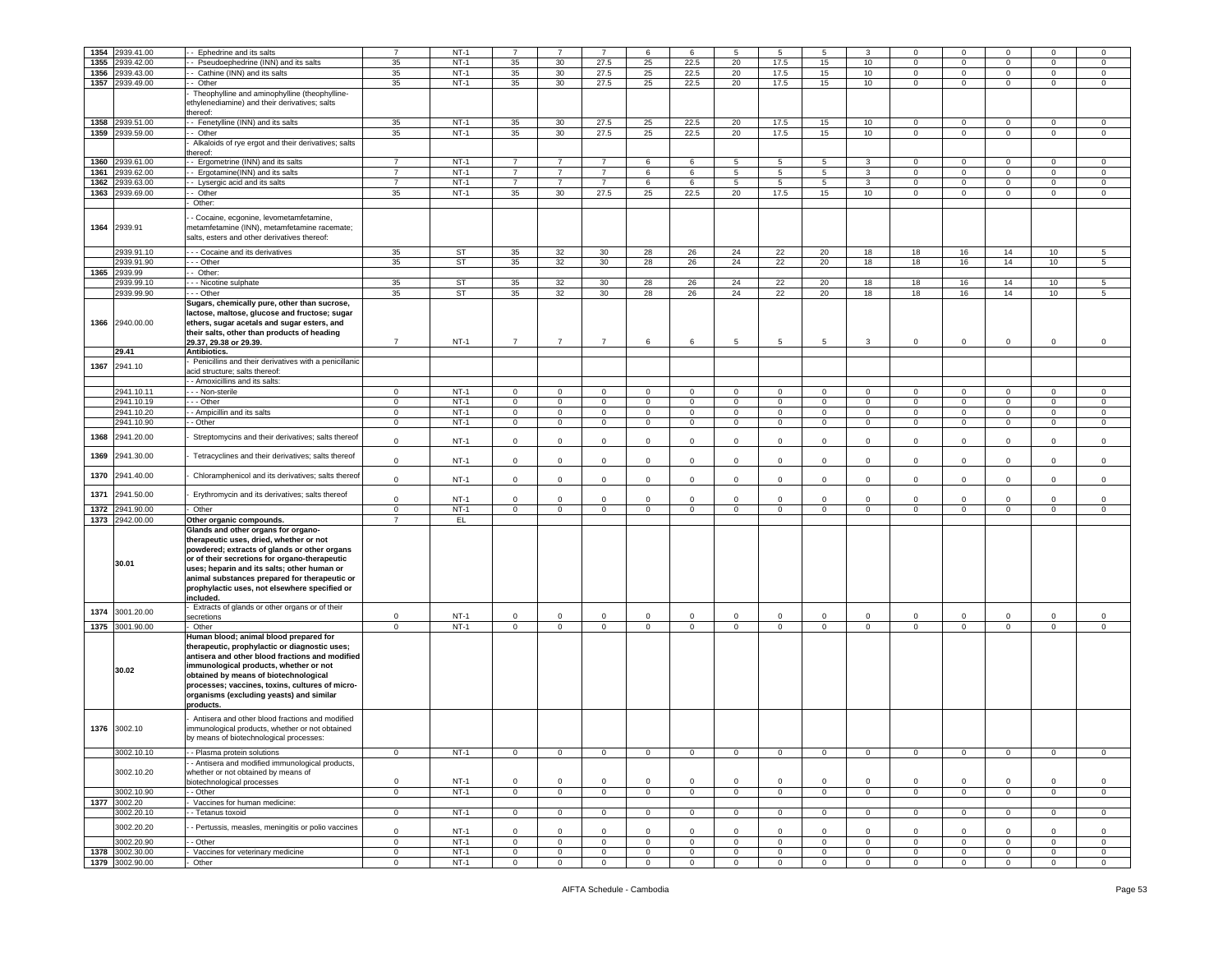|      |                            | Medicaments (excluding goods of heading                                                               |                     |                  |              |                            |                             |                             |             |                            |             |                            |                |                |             |                     |                            |                  |
|------|----------------------------|-------------------------------------------------------------------------------------------------------|---------------------|------------------|--------------|----------------------------|-----------------------------|-----------------------------|-------------|----------------------------|-------------|----------------------------|----------------|----------------|-------------|---------------------|----------------------------|------------------|
|      |                            | 30.02, 30.05 or 30.06) consisting of two or more                                                      |                     |                  |              |                            |                             |                             |             |                            |             |                            |                |                |             |                     |                            |                  |
|      |                            | constituents which have been mixed together                                                           |                     |                  |              |                            |                             |                             |             |                            |             |                            |                |                |             |                     |                            |                  |
|      | 30.03                      | for therapeutic or prophylactic uses, not put up                                                      |                     |                  |              |                            |                             |                             |             |                            |             |                            |                |                |             |                     |                            |                  |
|      |                            | in measured doses or in forms or packings for                                                         |                     |                  |              |                            |                             |                             |             |                            |             |                            |                |                |             |                     |                            |                  |
|      |                            | retail sale.                                                                                          |                     |                  |              |                            |                             |                             |             |                            |             |                            |                |                |             |                     |                            |                  |
|      |                            | Containing penicillins or derivatives thereof, with                                                   |                     |                  |              |                            |                             |                             |             |                            |             |                            |                |                |             |                     |                            |                  |
| 1380 | 3003.10                    | a penicillanic acid structure, or streptomycins or                                                    |                     |                  |              |                            |                             |                             |             |                            |             |                            |                |                |             |                     |                            |                  |
|      |                            | their derivatives:                                                                                    |                     |                  |              |                            |                             |                             |             |                            |             |                            |                |                |             |                     |                            |                  |
|      | 3003.10.10                 | - Containing amoxicillin (INN) or its salts                                                           | $\mathbf 0$         | $NT-1$           | $\mathbf 0$  | $\mathbf 0$                | $\mathbf 0$                 | $\mathbf 0$                 | $\mathbf 0$ | $\mathbf 0$                | 0           | $\circ$                    | 0              | $\mathbf 0$    | $\mathsf 0$ | $\Omega$            | 0                          | $\mathsf 0$      |
|      | 3003.10.20                 | - Containing ampicillin (INN) or its salts                                                            | $\circ$             | $NT-1$           | $\mathbf{0}$ | $\overline{0}$             | $\circ$                     | $\mathbf{0}$                | $\mathbf 0$ | $\circ$                    | $\mathbf 0$ | $\mathbf 0$                | $\circ$        | $\mathbf{0}$   | $\mathsf 0$ | $\mathbf{0}$        | $\mathbf 0$                | $\mathbf 0$      |
|      | 3003.10.90                 | - Other                                                                                               | $\mathbf 0$         | $NT-1$           | $\mathsf 0$  | $\overline{0}$             | $\mathsf 0$                 | $\mathbf 0$                 | $\mathbf 0$ | $\mathsf 0$                | 0           | $\mathbf 0$                | $\mathsf 0$    | $\mathbf 0$    | $\mathsf 0$ | $\mathsf{O}\xspace$ | $\mathsf 0$                | $\mathsf 0$      |
| 1381 | 3003.20.00                 | Containing other antibiotics                                                                          | 0                   | $NT-1$           | $\mathbf 0$  | $\mathbf 0$                | $\mathbf 0$                 | $\mathbf 0$                 | $\mathbf 0$ | $\mathbf 0$                | $\mathbf 0$ | 0                          | $\mathbf 0$    | $\mathbf 0$    | $\mathsf 0$ | $\mathbf 0$         | $\mathbf 0$                | $\mathsf 0$      |
|      |                            |                                                                                                       |                     |                  |              |                            |                             |                             |             |                            |             |                            |                |                |             |                     |                            |                  |
|      |                            | Containing hormones or other products of<br>heading 29.37 but not containing antibiotics:             |                     |                  |              |                            |                             |                             |             |                            |             |                            |                |                |             |                     |                            |                  |
| 1382 | 3003.31.00                 | - - Containing insulin                                                                                | $\mathbf{0}$        | $NT-1$           | 0            | $\mathbf{0}$               | $\mathbf 0$                 | $\mathbf{0}$                | $\mathbf 0$ | $\mathbf 0$                | 0           | 0                          | $\mathbf 0$    | $\mathbf{0}$   | 0           | $\mathbf 0$         | $\mathbf{0}$               | 0                |
| 1383 | 3003.39.00                 | - - Other                                                                                             | $\mathbf 0$         | $NT-1$           | $\mathbf{0}$ | $\mathbf{0}$               | $\mathbf 0$                 | $\mathbf{0}$                | $\mathbf 0$ | $\mathbf 0$                | $\mathbf 0$ | $\mathbf 0$                | $\mathbf 0$    | $\mathbf{0}$   | $\mathbf 0$ | $\mathbf 0$         | $\mathbf 0$                | 0                |
|      |                            |                                                                                                       |                     |                  |              |                            |                             |                             |             |                            |             |                            |                |                |             |                     |                            |                  |
|      | 3003.40.00                 | Containing alkaloids or derivatives thereof but not                                                   |                     |                  |              |                            |                             |                             |             |                            |             |                            |                |                |             |                     |                            |                  |
| 1384 |                            | containing hormones or other products of heading<br>29.37 or antibiotics                              | $\mathbf 0$         | $NT-1$           | 0            | $\mathsf 0$                | $\mathbf 0$                 | $\,0\,$                     | $\Omega$    | $\mathbf 0$                | 0           | $\mathbf 0$                | $\Omega$       | $\mathbf 0$    | $\mathsf 0$ | $\mathbf 0$         | $\circ$                    | $^{\circ}$       |
|      | 1385 3003.90.00            |                                                                                                       | $\mathbf 0$         | $NT-1$           | $\mathbf 0$  | $\mathbf 0$                | $\mathbf 0$                 | $\mathbf 0$                 | $\mathbf 0$ | $\mathbf 0$                | $\mathbf 0$ | 0                          | $\mathbf 0$    | $\mathbf 0$    | $\mathsf 0$ | $\mathbf 0$         | $\mathbf 0$                | $\mathsf 0$      |
|      |                            | Other                                                                                                 |                     |                  |              |                            |                             |                             |             |                            |             |                            |                |                |             |                     |                            |                  |
|      |                            | Medicaments (excluding goods of heading                                                               |                     |                  |              |                            |                             |                             |             |                            |             |                            |                |                |             |                     |                            |                  |
|      |                            | 30.02, 30.05 or 30.06) consisting of mixed or                                                         |                     |                  |              |                            |                             |                             |             |                            |             |                            |                |                |             |                     |                            |                  |
|      |                            | unmixed products for therapeutic or                                                                   |                     |                  |              |                            |                             |                             |             |                            |             |                            |                |                |             |                     |                            |                  |
|      | 30.04                      | prophylatic uses, put up in measured doses                                                            |                     |                  |              |                            |                             |                             |             |                            |             |                            |                |                |             |                     |                            |                  |
|      |                            | (including those in the form of transdermal                                                           |                     |                  |              |                            |                             |                             |             |                            |             |                            |                |                |             |                     |                            |                  |
|      |                            | administration system) or in forms or packings                                                        |                     |                  |              |                            |                             |                             |             |                            |             |                            |                |                |             |                     |                            |                  |
|      |                            | for retail sale.                                                                                      |                     |                  |              |                            |                             |                             |             |                            |             |                            |                |                |             |                     |                            |                  |
| 1386 | 3004.10                    | Containing penicillins or derivatives thereof, with                                                   |                     |                  |              |                            |                             |                             |             |                            |             |                            |                |                |             |                     |                            |                  |
|      |                            | a penicillanic acid structure, or streptomycins or                                                    |                     |                  |              |                            |                             |                             |             |                            |             |                            |                |                |             |                     |                            |                  |
|      |                            | their derivatives:<br>- Containing penicillins or derivatives thereof:                                |                     |                  |              |                            |                             |                             |             |                            |             |                            |                |                |             |                     |                            |                  |
|      |                            |                                                                                                       |                     |                  |              |                            |                             |                             |             |                            |             |                            |                |                |             |                     |                            |                  |
|      | 3004.10.15                 | - - Containing penicillin G (excluding penicillin G<br>benzathine), phenoxymethyl penicillin or salts |                     |                  |              |                            |                             |                             |             |                            |             |                            |                |                |             |                     |                            |                  |
|      |                            | thereof                                                                                               | $\mathbf 0$         | $NT-1$           | $\mathbf 0$  | $\mathbf 0$                | $\mathbf 0$                 | $\mathbf 0$                 | $\mathbf 0$ | $\mathbf 0$                | 0           | $\mathbf 0$                | $\mathbf 0$    | $\mathbf 0$    | $\mathsf 0$ | $\mathbf 0$         | $\mathbf 0$                | $\mathsf 0$      |
|      |                            | - - Containing ampicillin, amoxycillin or salts                                                       |                     |                  |              |                            |                             |                             |             |                            |             |                            |                |                |             |                     |                            |                  |
|      | 3004.10.16                 | thereof, of a kind taken orally                                                                       | $\mathbf 0$         | $NT-1$           | $\mathbf 0$  | $\mathbf 0$                | $\mathbf{0}$                | $\mathbf{0}$                | $\Omega$    | $\Omega$                   | $\mathbf 0$ | $\Omega$                   | $\circ$        | $\mathbf{0}$   | $\mathsf 0$ | $\circ$             | $\mathbf{0}$               | $\mathsf 0$      |
|      | 3004.10.19                 | --- Other                                                                                             | $\mathbf{0}$        | $NT-1$           | $\mathbf 0$  | $\circ$                    | $\mathbf 0$                 | $\mathbf 0$                 | $\mathbf 0$ | 0                          | $\mathbf 0$ | $\mathbf 0$                | $\circ$        | $\mathbf{0}$   | $\mathbf 0$ | $\mathbf 0$         | $\mathbf 0$                | $\mathsf 0$      |
|      |                            |                                                                                                       |                     |                  |              |                            |                             |                             |             |                            |             |                            |                |                |             |                     |                            |                  |
|      |                            | - Containing streptomycins or derivatives thereof:                                                    |                     |                  |              |                            |                             |                             |             |                            |             |                            |                |                |             |                     |                            |                  |
|      | 3004.10.21                 | - - - In ointment form                                                                                | $\mathbf 0$         | $NT-1$           | $\mathbf{0}$ | $\mathbf{0}$               | $\mathbf 0$                 | $\mathbf{0}$                | $\mathbf 0$ | $\circ$                    | $\mathbf 0$ | $\mathbf 0$                | $\mathbf 0$    | $\mathbf{0}$   | $\mathsf 0$ | $\mathbf 0$         | $\mathbf 0$                | $\mathbf 0$      |
|      | 3004.10.29                 | - - Other                                                                                             | $\mathbf 0$         | $NT-1$           | $\mathbf 0$  | $\overline{0}$             | $\mathsf 0$                 | $\mathbf 0$                 | $\mathbf 0$ | 0                          | $\mathbf 0$ | 0                          | $\mathbf 0$    | $\mathbf{0}$   | $\mathbf 0$ | $\mathbf{0}$        | $\mathsf 0$                | 0                |
| 1387 | 3004.20                    | - Containing other antibiotics:                                                                       |                     |                  |              |                            |                             |                             |             |                            |             |                            |                |                |             |                     |                            |                  |
|      |                            |                                                                                                       |                     |                  |              |                            |                             |                             |             |                            |             |                            |                |                |             |                     |                            |                  |
|      |                            | - Containing erythromicin or derivatives thereof:                                                     |                     |                  |              |                            |                             |                             |             |                            |             |                            |                |                |             |                     |                            |                  |
|      | 3004.20.31                 | --- Of a kind taken orally                                                                            | $\mathbf{0}$        | $NT-1$           | $\mathbf{0}$ | $\mathbf{0}$               | $\mathbf 0$                 | $\mathbf{0}$                | $\mathbf 0$ | $\circ$                    | 0           | 0                          | $\mathbf 0$    | $\mathbf{0}$   | $\mathbf 0$ | $\mathbf 0$         | $\mathbf{0}$               | 0                |
|      | 3004.20.32                 | -- In ointment form                                                                                   | $\mathbf 0$         | $NT-1$           | $\mathsf 0$  | $\mathbf 0$                | $\mathbf 0$                 | $\mathbf 0$                 | $\mathbf 0$ | $\mathbf 0$                | $\mathbf 0$ | $\mathbf 0$                | $\mathbf 0$    | $\mathbf 0$    | $\mathsf 0$ | $\mathbf 0$         | $\mathbf 0$                | $\mathsf 0$      |
|      | 3004.20.39                 | - - - Other                                                                                           | $\mathbf 0$         | $NT-1$           | $\mathbf 0$  | $\overline{0}$             | $\overline{0}$              | $\overline{0}$              | $\mathbf 0$ | $\overline{0}$             | $\pmb{0}$   | $\mathbf 0$                | $\overline{0}$ | $\mathbf 0$    | $\mathsf 0$ | $\mathsf 0$         | $\overline{0}$             | $\mathsf 0$      |
|      |                            |                                                                                                       |                     |                  |              |                            |                             |                             |             |                            |             |                            |                |                |             |                     |                            |                  |
|      |                            | - Containing tetracyclines or chloramphenicols or<br>derivatives thereof:                             |                     |                  |              |                            |                             |                             |             |                            |             |                            |                |                |             |                     |                            |                  |
|      | 3004.20.71                 | --- Of a kind taken orally or in ointment form                                                        | $\mathsf 0$         | $NT-1$           | $\mathbf 0$  | $\mathbf 0$                | $\mathsf 0$                 | $\overline{0}$              | $\mathbf 0$ | $\mathbf 0$                | $\mathbf 0$ | $\mathbf{0}$               | $\mathbf 0$    | $\overline{0}$ | $\mathbf 0$ | $\mathbf 0$         | $\mathbf 0$                | $\mathbf{0}$     |
|      |                            |                                                                                                       |                     | $NT-1$           |              |                            |                             |                             |             |                            |             |                            |                |                |             |                     |                            |                  |
|      | 3004.20.79                 | - - Other<br>- Other:                                                                                 | $\mathbf{0}$        |                  | $\mathbf 0$  | $\circ$                    | $\mathbf 0$                 | $\mathbf{0}$                | $\mathbf 0$ | $\circ$                    | $\mathbf 0$ | $\circ$                    | $\mathbf{0}$   | $\overline{0}$ | $\mathbf 0$ | $\mathbf{0}$        | $\mathbf 0$                | 0                |
|      |                            |                                                                                                       |                     |                  |              |                            |                             |                             |             |                            |             |                            |                |                |             |                     |                            |                  |
|      | 3004.20.91                 | - - Of a kind taken orally or in ointment form                                                        | $\mathsf{O}\xspace$ | $NT-1$<br>$NT-1$ | $\mathbf 0$  | $\mathbb O$<br>$\mathbf 0$ | $\mathbf 0$                 | $\,0\,$                     | $\mathbf 0$ | $\mathbf 0$<br>$\mathbf 0$ | 0           | $\mathbf 0$<br>$\mathbf 0$ | $\mathbf 0$    | $\mathbf 0$    | $\mathsf 0$ | $\mathbf 0$         | $\mathbf 0$<br>$\mathbf 0$ | 0<br>$^{\circ}$  |
|      | 3004.20.99                 | - - Other                                                                                             | 0                   |                  | 0            |                            | 0                           | $\mathbf 0$                 | 0           |                            | 0           |                            | 0              | 0              | 0           | $\mathbf 0$         |                            |                  |
|      |                            | Containing hormones or other products of                                                              |                     |                  |              |                            |                             |                             |             |                            |             |                            |                |                |             |                     |                            |                  |
|      | 1388 3004.31.00            | heading 29.37 but not containing antibiotics:                                                         | $\mathbf 0$         | $NT-1$           | $\mathbf{0}$ | $\overline{0}$             | $\mathbf 0$                 | $\overline{0}$              | $\mathbf 0$ | $\circ$                    | $\mathbf 0$ | $\circ$                    | $\mathbf 0$    | $\mathbf{0}$   | $\mathbf 0$ | $\mathbf 0$         | $\mathbf 0$                | $\mathsf 0$      |
|      |                            | - Containing insulin<br>- Containing corticosteroid hormones, their                                   |                     |                  |              |                            |                             |                             |             |                            |             |                            |                |                |             |                     |                            |                  |
| 1389 | 3004.32                    | derivatives or structural analogues:                                                                  |                     |                  |              |                            |                             |                             |             |                            |             |                            |                |                |             |                     |                            |                  |
|      |                            | - - Containing hydrocortisone sodium succinate or                                                     |                     |                  |              |                            |                             |                             |             |                            |             |                            |                |                |             |                     |                            |                  |
|      | 3004.32.40                 | fluocinolone acetonide                                                                                | 0                   | $NT-1$           | $\mathbf 0$  | $\mathbf 0$                | $\mathbf 0$                 | $\mathsf 0$                 | $\mathbf 0$ | $\mathbf 0$                | 0           | $\mathbf 0$                | $\Omega$       | $\mathbf 0$    | 0           | $\Omega$            | $\Omega$                   | $^{\circ}$       |
|      | 3004.32.90                 | - - Other                                                                                             | $\mathbf 0$         | $NT-1$           | $\mathbf{0}$ | $\overline{0}$             | $\mathbf 0$                 | $\mathbf 0$                 | $\mathbf 0$ | $\mathbf 0$                | $\mathbf 0$ | $\mathbf 0$                | $\circ$        | $\mathbf 0$    | $\mathsf 0$ | $\mathbf 0$         | $\mathbf 0$                | $\mathsf 0$      |
| 1390 | 3004.39.00                 | - Other                                                                                               | 0                   | $NT-1$           | $\mathbf 0$  | $\overline{0}$             | $\mathbf 0$                 | $\mathbf 0$                 | $\mathbf 0$ | 0                          | 0           | 0                          | $\mathbf 0$    | 0              | $\mathsf 0$ | $\mathbf 0$         | $\mathbf 0$                | 0                |
|      |                            | Containing alkaloids or derivatives thereof but not                                                   |                     |                  |              |                            |                             |                             |             |                            |             |                            |                |                |             |                     |                            |                  |
| 1391 | 3004.40                    |                                                                                                       |                     |                  |              |                            |                             |                             |             |                            |             |                            |                |                |             |                     |                            |                  |
|      |                            |                                                                                                       |                     |                  |              |                            |                             |                             |             |                            |             |                            |                |                |             |                     |                            |                  |
|      |                            | containing hormones, other products of heading                                                        |                     |                  |              |                            |                             |                             |             |                            |             |                            |                |                |             |                     |                            |                  |
|      |                            | 29.37 or antibiotics:                                                                                 |                     |                  |              |                            |                             |                             |             |                            |             |                            |                |                |             |                     |                            |                  |
|      | 3004.40.10                 | - Containing morphine or its derivatives, for                                                         | $\mathbf 0$         | $NT-1$           | $\mathbf{0}$ |                            |                             |                             | $\mathbf 0$ | $\mathbf 0$                | $\mathbf 0$ | $\mathbf 0$                | $\mathbf 0$    | $\mathbf{0}$   | $\mathbf 0$ | $\mathbf 0$         | $\mathbf 0$                | $\mathsf 0$      |
|      |                            | injection                                                                                             |                     |                  |              | $\mathbf 0$                | $\mathsf 0$                 | $\overline{0}$              |             |                            |             |                            |                |                |             |                     |                            |                  |
|      | 3004.40.20                 | - Containing quinine hydrochloride or<br>tihvdroauinine chloride, for iniection                       | 0                   | $NT-1$           | $\mathbf 0$  | $\circ$                    | $\mathbf 0$                 | $\mathsf 0$                 | $\mathbf 0$ | $\mathbf 0$                | $\mathbf 0$ | $\mathbf 0$                | $\mathbf 0$    | $\mathbf 0$    | $\mathsf 0$ | $\mathbf 0$         | $\mathbf{0}$               | $\mathsf 0$      |
|      |                            |                                                                                                       |                     |                  |              |                            |                             |                             |             |                            |             |                            |                |                |             |                     |                            |                  |
|      | 3004.40.30                 | - Containing quinine sulphate or bisulphate, of a<br>kind taken orally                                | $\mathbf 0$         | $NT-1$           | $\mathbf 0$  | $\circ$                    | $\mathbf 0$                 | $\mathbf{0}$                | $\mathbf 0$ | $\mathbf 0$                | $\mathbf 0$ | $\mathbf 0$                | $\circ$        | $\mathbf{0}$   | $\mathbf 0$ | $\mathbf 0$         | $\mathbf 0$                | $\mathsf 0$      |
|      |                            |                                                                                                       |                     |                  |              |                            |                             |                             |             |                            |             |                            |                |                |             |                     |                            |                  |
|      |                            | - Containing quinine or its salts and other                                                           |                     |                  |              |                            |                             |                             |             |                            |             |                            |                |                |             |                     |                            |                  |
|      | 3004.40.40                 | antimalarial                                                                                          |                     |                  |              |                            |                             |                             |             |                            |             |                            |                |                |             |                     |                            |                  |
|      |                            | substances, other than goods of                                                                       | $\mathsf 0$         |                  | $\mathbf 0$  | $\mathbf 0$                | $\mathbf 0$                 | $\mathbf 0$                 | $\mathbf 0$ | $\mathbf 0$                | $\mathbf 0$ | $\mathsf 0$                | $\Omega$       | $\mathbf{0}$   | $\mathsf 0$ | $\Omega$            | $\circ$                    | $\mathbf 0$      |
|      | 3004.40.50                 | subheading 3004.40.20 or 3004.40.30                                                                   | 0                   | $NT-1$<br>$NT-1$ | 0            | $\mathbf 0$                |                             |                             | $\mathbf 0$ |                            | 0           | 0                          | $\mathbf 0$    | $\mathbf 0$    | 0           | $\mathbf 0$         | 0                          |                  |
|      | 3004.40.60                 | - Containing papaverine or berberine                                                                  | $\mathbf 0$         | $NT-1$           | $\mathbf 0$  | $\circ$                    | $\mathbf{0}$<br>$\mathbf 0$ | $\mathbf 0$<br>$\mathbf{0}$ | $\mathbf 0$ | 0<br>$\circ$               | $\mathbf 0$ | $\circ$                    | $\circ$        | $\mathbf{0}$   | $\mathbf 0$ | $\mathbf{0}$        | $\mathbf 0$                | 0<br>$\mathbf 0$ |
|      |                            | - Containing theophylline                                                                             |                     |                  |              |                            |                             |                             |             |                            |             |                            |                |                |             |                     |                            |                  |
|      | 3004.40.70                 | - Containing atropin sulphate                                                                         | $\mathbf 0$         | $NT-1$           | $\mathbf{0}$ | $\mathbf 0$                | $\mathbf 0$                 | $\mathbf{0}$                | $\mathbf 0$ | $\mathbf 0$                | 0           | $\circ$                    | $\mathbf 0$    | $\mathbf{0}$   | $\mathsf 0$ | $\mathbf{0}$        | $\mathbf{O}$               | $\mathbf 0$      |
|      | 3004.40.90<br>1392 3004.50 | - Other<br>Other medicaments containing vitamins or other                                             | $\circ$             | $NT-1$           | $\mathbf{0}$ | $\circ$                    | $\mathbf 0$                 | $\mathbf{0}$                | $\mathbf 0$ | $\mathbf 0$                | $\mathbf 0$ | $\circ$                    | $\mathbf{0}$   | $\mathbf 0$    | $\mathbf 0$ | $\mathbf{0}$        | $\mathbf 0$                | $\mathbf 0$      |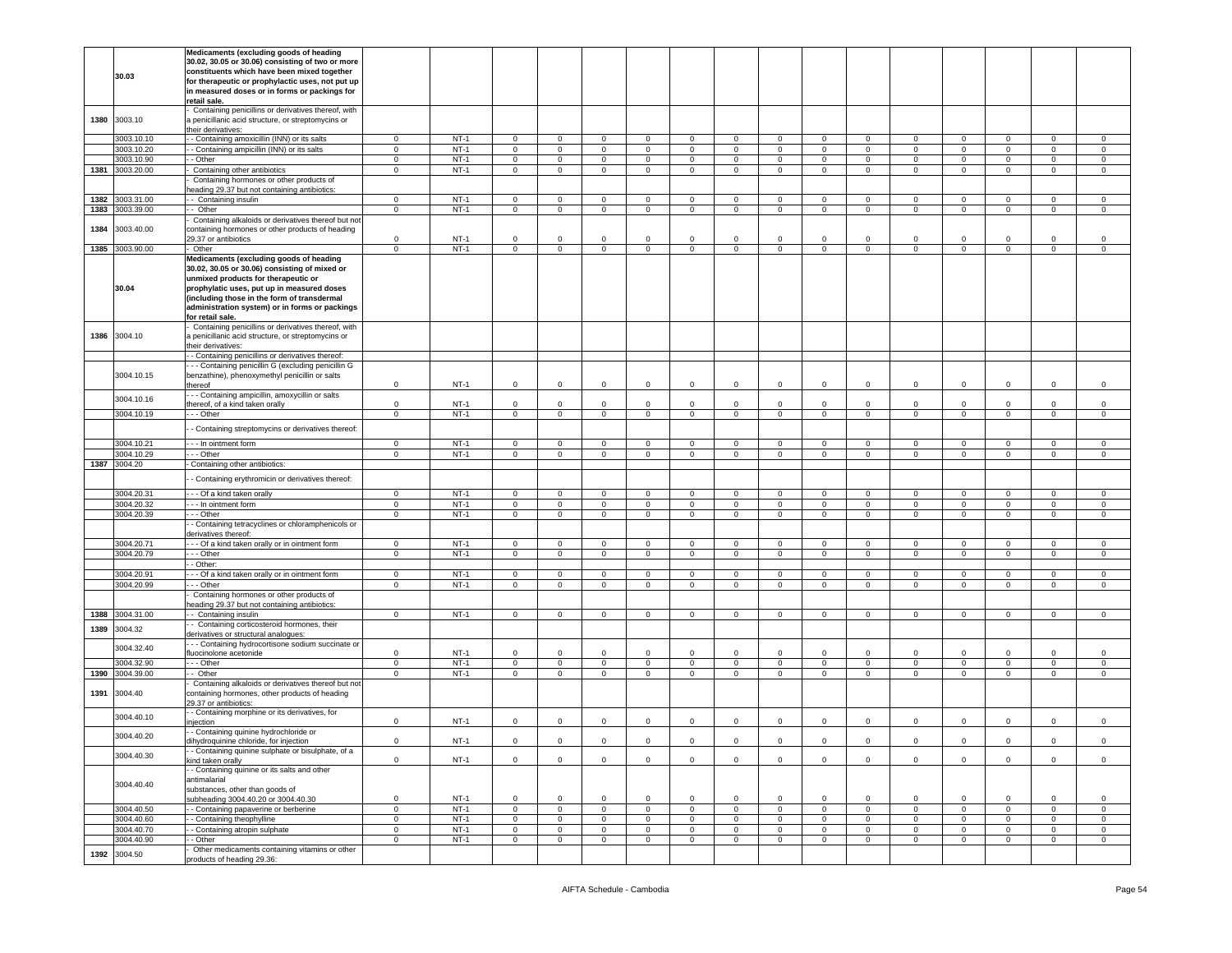|      | 3004.50.10      |                                                                                                                                                                                                                                                                                                                                                                                           | $\mathsf 0$    | $NT-1$ | $\mathbf 0$    |                |                |                |                |                | $\mathbf 0$    | $\mathbf 0$    |                | $\mathbf 0$         | $\mathbf 0$    | $\mathbf 0$    |                | $\mathbf 0$    |
|------|-----------------|-------------------------------------------------------------------------------------------------------------------------------------------------------------------------------------------------------------------------------------------------------------------------------------------------------------------------------------------------------------------------------------------|----------------|--------|----------------|----------------|----------------|----------------|----------------|----------------|----------------|----------------|----------------|---------------------|----------------|----------------|----------------|----------------|
|      |                 | - Of a kind suitable for children, in syrup form                                                                                                                                                                                                                                                                                                                                          |                |        |                | $\mathbf 0$    | 0              | $\mathbf 0$    | $\mathbf 0$    | $\mathbf 0$    |                |                | $\circ$        |                     |                |                | 0              |                |
|      |                 | Other, containing more than one vitamin:                                                                                                                                                                                                                                                                                                                                                  |                |        |                |                |                |                |                |                |                |                |                |                     |                |                |                |                |
|      | 3004.50.81      | - - Containing vitamin B complex                                                                                                                                                                                                                                                                                                                                                          | $\mathbf 0$    | $NT-1$ | 0              | $^{\circ}$     | 0              | $\mathbf 0$    | $\mathbf{0}$   | $\mathbf 0$    | $\mathbf{0}$   | $\mathbf 0$    | 0              | $\mathbf 0$         | $\mathbf 0$    | $\mathbf 0$    | 0              | $\circ$        |
|      |                 |                                                                                                                                                                                                                                                                                                                                                                                           |                |        |                |                |                |                |                |                |                |                |                |                     |                |                |                |                |
|      | 3004.50.89      | - - Other                                                                                                                                                                                                                                                                                                                                                                                 | $\mathsf 0$    | $NT-1$ | $\mathbf 0$    | $\mathsf 0$    | $\mathbf 0$    | $\mathsf 0$    | $\mathbf 0$    | $\mathsf 0$    | $\mathbf 0$    | $\mathbf 0$    | $\mathsf 0$    | $\circ$             | $\mathbf 0$    | $\mathbf 0$    | $\mathbf 0$    | $\mathbf 0$    |
|      | 3004.50.90      | - Other                                                                                                                                                                                                                                                                                                                                                                                   | $\mathbf 0$    | $NT-1$ | $\overline{0}$ | $\overline{0}$ | $\overline{0}$ | $\overline{0}$ | $\overline{0}$ | $\overline{0}$ | $\overline{0}$ | $\overline{0}$ | $\mathbf 0$    | $\overline{0}$      | $\overline{0}$ | $\overline{0}$ | $\overline{0}$ | $\overline{0}$ |
| 1393 | 3004.90         | Other:                                                                                                                                                                                                                                                                                                                                                                                    |                |        |                |                |                |                |                |                |                |                |                |                     |                |                |                |                |
|      |                 | Specialised medicines for cancer, AIDS or other                                                                                                                                                                                                                                                                                                                                           |                |        |                |                |                |                |                |                |                |                |                |                     |                |                |                |                |
|      | 3004.90.10      |                                                                                                                                                                                                                                                                                                                                                                                           |                |        |                |                |                |                |                |                |                |                |                |                     |                |                |                |                |
|      |                 | ntractable diseases                                                                                                                                                                                                                                                                                                                                                                       | $\mathsf 0$    | $NT-1$ | $\mathbf 0$    | $\Omega$       | $\mathbf 0$    | $\mathbf 0$    | $\mathbf 0$    | $\circ$        | $\mathbf{0}$   | $\circ$        | $\Omega$       | $\mathbf 0$         | $\mathbf 0$    | $\circ$        | $\mathbf 0$    | $\mathbf 0$    |
|      |                 | - Closed sterile water for inhalation,                                                                                                                                                                                                                                                                                                                                                    |                |        |                |                |                |                |                |                |                |                |                |                     |                |                |                |                |
|      | 3004.90.20      | pharmaceutical grade                                                                                                                                                                                                                                                                                                                                                                      | $\mathsf 0$    | $NT-1$ | $\mathbf 0$    | $\Omega$       | $\Omega$       | $\Omega$       | $\Omega$       | $\circ$        | $\mathbf{0}$   | $\Omega$       | $\Omega$       | $\Omega$            | $\mathbf 0$    | $\Omega$       | $\Omega$       | $\circ$        |
|      | 3004.90.30      | - - Antiseptics                                                                                                                                                                                                                                                                                                                                                                           | $\mathbf{0}$   | $NT-1$ |                |                |                |                |                |                |                |                |                |                     | $\mathbf{0}$   |                |                |                |
|      |                 |                                                                                                                                                                                                                                                                                                                                                                                           |                |        | $\mathbf 0$    | $\mathbf 0$    | $\mathbf{0}$   | $\mathbf{0}$   | $\mathbf 0$    | $\mathbf 0$    | $\mathbf{0}$   | $\mathbf 0$    | $\circ$        | $\mathbf{0}$        |                | $\mathbf 0$    | $\mathbf{0}$   | $\circ$        |
|      |                 | - Anaesthetics:                                                                                                                                                                                                                                                                                                                                                                           |                |        |                |                |                |                |                |                |                |                |                |                     |                |                |                |                |
|      | 3004.90.41      | - - Containing procaine hydrochloride                                                                                                                                                                                                                                                                                                                                                     | $\mathbf 0$    | $NT-1$ | $\mathbf 0$    | $\mathsf 0$    | $\mathbf 0$    | 0              | $\mathbf 0$    | $\mathbf 0$    | $\pmb{0}$      | $\mathbf 0$    | $\mathbf 0$    | 0                   | $\overline{0}$ | $\mathbf 0$    | 0              | $\mathsf 0$    |
|      | 3004.90.49      | - - Other                                                                                                                                                                                                                                                                                                                                                                                 | $\mathsf 0$    | $NT-1$ | $\mathbf 0$    | $\mathsf 0$    | $\mathbf 0$    | $\mathbf 0$    | $\mathbf 0$    | $\mathsf 0$    | $\mathbf 0$    | $\mathbf 0$    | $\mathbf 0$    | $\mathbf 0$         | $\mathbf 0$    | $\mathbf 0$    |                | $\mathbf 0$    |
|      |                 |                                                                                                                                                                                                                                                                                                                                                                                           |                |        |                |                |                |                |                |                |                |                |                |                     |                |                | 0              |                |
|      |                 | - Analgesics, antipyretics and other medicaments<br>for the treatment of coughs or colds, whether or not<br>containing antihistamines:                                                                                                                                                                                                                                                    |                |        |                |                |                |                |                |                |                |                |                |                     |                |                |                |                |
|      | 3004.90.51      | --- Containing acetylsalicylic acid, paracetamol or                                                                                                                                                                                                                                                                                                                                       |                |        |                |                |                |                |                |                |                |                |                |                     |                |                |                |                |
|      |                 | dipyrone (INN)                                                                                                                                                                                                                                                                                                                                                                            | $\mathsf 0$    | $NT-1$ | $\mathbf 0$    | $\mathbf 0$    | 0              | $\mathbf 0$    | $\mathbf 0$    | $\mathsf 0$    | $\mathbf 0$    | $\mathbf 0$    | $^{\circ}$     | $\Omega$            | $\mathbf 0$    | $\mathbf 0$    | $\mathbf 0$    | $\mathbf 0$    |
|      | 3004.90.59      | --- Other                                                                                                                                                                                                                                                                                                                                                                                 | $\mathsf 0$    | $NT-1$ | $\mathbf 0$    | $\mathsf 0$    | $\mathbf 0$    | $\circ$        | $\mathbf 0$    | $\mathsf 0$    | $\overline{0}$ | $\circ$        | $\mathbf 0$    | $\mathbf 0$         | $\mathbf 0$    | $\mathbf{0}$   | $\mathbf 0$    | $\mathbf 0$    |
|      |                 |                                                                                                                                                                                                                                                                                                                                                                                           |                | $NT-1$ |                |                |                |                |                |                |                |                |                |                     |                |                |                | $\overline{0}$ |
|      | 3004.90.60      | - Antimalarials                                                                                                                                                                                                                                                                                                                                                                           | $\mathbf 0$    |        | $\mathsf 0$    | $\overline{0}$ | $\mathsf 0$    | $\mathsf 0$    | $\overline{0}$ | $\mathbf 0$    | $\mathbf 0$    | $\mathsf 0$    | $\mathsf 0$    | $\mathbf 0$         | $\overline{0}$ | $\mathbf 0$    | $\mathsf 0$    |                |
|      | 3004.90.70      | - Anthelmintic                                                                                                                                                                                                                                                                                                                                                                            | $\mathsf 0$    | $NT-1$ | $\mathbf 0$    | $\mathbf 0$    | $\mathbf 0$    | $\circ$        | $\mathbf 0$    | $\mathsf 0$    | $\mathbf{0}$   | $\mathbf 0$    | $\mathsf 0$    | $\mathbf 0$         | $\mathbf 0$    | $\mathbf 0$    | $\mathbf 0$    | $\mathsf 0$    |
|      |                 | - Transdermal therapeutic system patches for the                                                                                                                                                                                                                                                                                                                                          |                |        |                |                |                |                |                |                |                |                |                |                     |                |                |                |                |
|      | 3004.90.80      | treatment of cancer or heart diseases                                                                                                                                                                                                                                                                                                                                                     | $\mathsf 0$    | $NT-1$ | $\mathbf 0$    | $\mathbf 0$    | $\mathbf 0$    | $\mathbf 0$    | $\mathbf 0$    | $\circ$        | $\mathbf 0$    | $\mathbf 0$    | $\Omega$       | $\mathbf 0$         | $\mathbf 0$    | $\circ$        | $\mathbf 0$    | $\mathbf 0$    |
|      |                 |                                                                                                                                                                                                                                                                                                                                                                                           |                |        |                |                |                |                |                |                |                |                |                |                     |                |                |                |                |
|      |                 | - Other:                                                                                                                                                                                                                                                                                                                                                                                  |                |        |                |                |                |                |                |                |                |                |                |                     |                |                |                |                |
|      | 3004.90.91      |                                                                                                                                                                                                                                                                                                                                                                                           |                |        |                |                |                |                |                |                |                |                |                |                     |                |                |                |                |
|      |                 | - - Sodium chloride solution or glucose solution                                                                                                                                                                                                                                                                                                                                          | $\mathsf 0$    | $NT-1$ | $\mathbf 0$    | $\mathbf 0$    | 0              | $\mathbf 0$    | 0              | $\mathsf 0$    | $\mathbf 0$    | $\mathbf 0$    | $\Omega$       | $\Omega$            | $\mathbf 0$    | $\Omega$       | 0              | $\mathbf 0$    |
|      | 3004.90.92      | - - Sorbitol                                                                                                                                                                                                                                                                                                                                                                              | $\overline{0}$ | $NT-1$ | $\mathbf 0$    | $\mathsf 0$    | $\circ$        | $\mathbf 0$    | $\mathbf 0$    | $\mathsf 0$    | $\circ$        | $\circ$        | $\mathbf 0$    | $\mathbf 0$         | $\overline{0}$ | $\circ$        | $\mathbf 0$    | $\mathbf 0$    |
|      |                 |                                                                                                                                                                                                                                                                                                                                                                                           |                |        |                |                |                |                |                |                |                |                |                |                     |                |                |                |                |
|      | 3004.90.93      | - - Other, containing salbutamol (INN)                                                                                                                                                                                                                                                                                                                                                    | $\mathbf 0$    | $NT-1$ | $\mathbf 0$    | $\mathsf 0$    | $\mathsf 0$    | $\mathsf 0$    | $\mathbf 0$    | $\mathsf 0$    | $\mathsf 0$    | $\mathbf 0$    | $\mathbf 0$    | $\mathbf 0$         | $\mathbf 0$    | $\mathbf 0$    | $\mathbf 0$    | $\mathsf 0$    |
|      | 3004.90.99      | - - Other                                                                                                                                                                                                                                                                                                                                                                                 | $\mathsf 0$    | $NT-1$ | 0              | $\mathbf 0$    | $\mathbf 0$    | $\circ$        | $\mathbf 0$    | $\mathsf 0$    | $\mathbf 0$    | $\mathbf 0$    | 0              | $\mathbf 0$         | $\mathbf 0$    | $\mathbf 0$    | 0              | $\mathsf 0$    |
|      | 30.05           | Wadding, gauze, bandages and similar articles<br>(for example, dressings, adhesive plasters,<br>poultices), impregnated or coated with<br>pharmaceutical substances or put up in forms<br>or packings for retail sale for medical, surgical,<br>dental or veterinary purposes.                                                                                                            |                |        |                |                |                |                |                |                |                |                |                |                     |                |                |                |                |
|      |                 | Adhesive dressings and other articles having an                                                                                                                                                                                                                                                                                                                                           |                |        |                |                |                |                |                |                |                |                |                |                     |                |                |                |                |
| 1394 | 3005.10         |                                                                                                                                                                                                                                                                                                                                                                                           |                |        |                |                |                |                |                |                |                |                |                |                     |                |                |                |                |
|      |                 | adhesive layer:                                                                                                                                                                                                                                                                                                                                                                           |                |        |                |                |                |                |                |                |                |                |                |                     |                |                |                |                |
|      | 3005.10.10      | - Impregnated or coated with pharmaceutical                                                                                                                                                                                                                                                                                                                                               |                |        |                |                |                |                |                |                |                |                |                |                     |                |                |                |                |
|      |                 | substances                                                                                                                                                                                                                                                                                                                                                                                | $\mathsf 0$    | $NT-1$ | $\mathbf 0$    | $\mathsf 0$    | $\mathbf 0$    | $\mathbf 0$    | $\mathbf 0$    | $\mathbf 0$    | $\mathbf 0$    | $\mathbf 0$    | $\mathbf 0$    | $\mathbf 0$         | $\mathbf 0$    | $\circ$        | $\mathbf 0$    | $\mathbf 0$    |
|      | 3005.10.90      | - Other                                                                                                                                                                                                                                                                                                                                                                                   | $\mathbf 0$    | $NT-1$ | $\mathbf 0$    | $\mathsf 0$    | $\mathbf 0$    | $\overline{0}$ | $\mathbf 0$    | $\mathbf 0$    | $\mathbf 0$    | $\mathbf 0$    | $\mathbf 0$    | $\mathbf 0$         | $\mathbf 0$    | $\mathbf 0$    | $\mathbf 0$    | $\mathsf 0$    |
|      |                 |                                                                                                                                                                                                                                                                                                                                                                                           |                |        |                |                |                |                |                |                |                |                |                |                     |                |                |                |                |
|      |                 |                                                                                                                                                                                                                                                                                                                                                                                           |                |        |                |                |                |                |                |                |                |                |                |                     |                |                |                |                |
| 1395 | 3005.90         | Other:                                                                                                                                                                                                                                                                                                                                                                                    |                |        |                |                |                |                |                |                |                |                |                |                     |                |                |                |                |
|      | 3005.90.10      | - Bandages                                                                                                                                                                                                                                                                                                                                                                                | $\mathbf{0}$   | $NT-1$ | 0              | $\mathbf 0$    | $^{\circ}$     | $\circ$        | $\mathbf 0$    | $\mathbf{0}$   | $\mathbf 0$    | $\mathbf 0$    | $^{\circ}$     | $^{\circ}$          | $\overline{0}$ | $\mathbf 0$    | $\mathbf{0}$   | $\circ$        |
|      | 3005.90.20      | - Gauze                                                                                                                                                                                                                                                                                                                                                                                   | $\mathsf 0$    | $NT-1$ | $\mathbf 0$    | $\mathbf 0$    | $\mathbf 0$    | $\circ$        | $\mathbf 0$    | $\mathsf 0$    | $\mathbf 0$    | $\mathbf 0$    | 0              | $\mathbf 0$         | $\mathbf 0$    | $\mathbf 0$    | $\mathbf 0$    | $\mathbf 0$    |
|      |                 | - Other                                                                                                                                                                                                                                                                                                                                                                                   |                |        |                |                |                |                |                |                |                |                |                |                     |                |                |                |                |
|      | 3005.90.90      |                                                                                                                                                                                                                                                                                                                                                                                           | $\mathsf 0$    | $NT-1$ | $\mathbf 0$    | $\mathsf 0$    | $\mathbf 0$    | $\mathsf 0$    | $\mathbf 0$    | $\mathsf 0$    | $\mathbf 0$    | $\mathbf 0$    | $\mathsf 0$    | $\mathbf 0$         | $\mathbf 0$    | $\mathbf 0$    | $\mathbf 0$    | $\mathsf 0$    |
|      | 30.06           | Pharmaceutical goods specified in Note 4 to                                                                                                                                                                                                                                                                                                                                               |                |        |                |                |                |                |                |                |                |                |                |                     |                |                |                |                |
| 1396 | 3006.10         | this Chapter.<br>Sterile surgical catgut, similar sterile suture<br>naterials (including sterile absorbable surgical or<br>dental yarns) and sterile tissue adhesives for<br>surgical wound closure; sterile laminaria and sterile<br>laminaria tents; sterile absorbable surgical or<br>dental haemostatics; sterile surgical or dental<br>adhesion barriers, whether or not absorbable: |                |        |                |                |                |                |                |                |                |                |                |                     |                |                |                |                |
|      |                 | - Sterile absorbable surgical or dental yarn;                                                                                                                                                                                                                                                                                                                                             |                |        |                |                |                |                |                |                |                |                |                |                     |                |                |                |                |
|      | 3006.10.10      | sterile surgical or dental adhesion barriers, whether                                                                                                                                                                                                                                                                                                                                     |                |        |                |                |                |                |                |                |                |                |                |                     |                |                |                |                |
|      |                 | or not absorbable                                                                                                                                                                                                                                                                                                                                                                         | $\mathsf 0$    | $NT-1$ | $\mathbf 0$    | $\mathsf 0$    | $\mathbf 0$    | $\mathbf 0$    | $\mathbf 0$    | $\mathsf 0$    | $\mathbf 0$    | $\mathbf 0$    | $\mathsf 0$    | $\mathbf 0$         | $\mathbf 0$    | $\mathbf 0$    | $\mathbf 0$    | $\mathbf 0$    |
|      | 3006.10.90      | - Other                                                                                                                                                                                                                                                                                                                                                                                   | $\overline{0}$ | $NT-1$ | $\overline{0}$ | $\overline{0}$ | $\overline{0}$ | $\overline{0}$ | $\overline{0}$ | $\overline{0}$ | $\overline{0}$ | $\overline{0}$ | $\overline{0}$ | $\overline{0}$      | $\overline{0}$ | $\overline{0}$ | $\overline{0}$ | $\overline{0}$ |
|      | 3006.20.00      | Blood-grouping reagents                                                                                                                                                                                                                                                                                                                                                                   | $\mathsf 0$    | $NT-1$ | $\mathbf 0$    | $\mathsf 0$    | $\mathbf 0$    | $\circ$        | $\mathbf 0$    | $\mathsf 0$    | $\mathbf{0}$   | $\mathbf 0$    | $\mathsf 0$    | $\mathbf 0$         | $\mathbf 0$    | $\mathbf 0$    | $\mathbf 0$    | $\mathsf 0$    |
| 1397 |                 |                                                                                                                                                                                                                                                                                                                                                                                           |                |        |                |                |                |                |                |                |                |                |                |                     |                |                |                |                |
|      |                 | Opacifying preparations for X-ray examinations;                                                                                                                                                                                                                                                                                                                                           |                |        |                |                |                |                |                |                |                |                |                |                     |                |                |                |                |
| 1398 | 3006.30         | diagnostic reagents designed to be administered to                                                                                                                                                                                                                                                                                                                                        |                |        |                |                |                |                |                |                |                |                |                |                     |                |                |                |                |
|      |                 | the patient:                                                                                                                                                                                                                                                                                                                                                                              |                |        |                |                |                |                |                |                |                |                |                |                     |                |                |                |                |
|      | 3006.30.10      | - Barium sulphate, of a kind taken orally                                                                                                                                                                                                                                                                                                                                                 | $\mathbf 0$    | $NT-1$ | $\mathbf{O}$   | $\circ$        | $\mathbf 0$    | $\circ$        | $\mathbf 0$    | $\circ$        | $\mathbf 0$    | $\mathbf 0$    | $\mathbf 0$    | $\mathbf 0$         | $\mathbf{0}$   | $\mathbf 0$    | $\mathbf 0$    | $\mathbf 0$    |
|      |                 |                                                                                                                                                                                                                                                                                                                                                                                           |                |        |                |                |                |                |                |                |                |                |                |                     |                |                |                |                |
|      | 3006.30.20      | - Reagents of microbial origin, of a kind suitable                                                                                                                                                                                                                                                                                                                                        |                |        |                |                |                |                |                |                |                |                |                |                     |                |                |                |                |
|      |                 | for veterinary biological diagnosis                                                                                                                                                                                                                                                                                                                                                       | $\mathsf 0$    | $NT-1$ | $\mathbf 0$    | $\mathbf 0$    | 0              | 0              | $\mathbf 0$    | $\mathsf 0$    | $\mathbf 0$    | $\mathbf 0$    | $\Omega$       | $\Omega$            | $\mathbf 0$    | $\Omega$       | $\mathbf 0$    | $\mathbf 0$    |
|      | 3006.30.30      | - Other microbial diagnostic reagents                                                                                                                                                                                                                                                                                                                                                     | $\mathbf 0$    | $NT-1$ | $\mathbf 0$    | $\,0\,$        | $\mathbf 0$    | $\circ$        | $\mathbf 0$    | $\mathsf 0$    | $\mathbf 0$    | $\circ$        | $\mathsf 0$    | $\circ$             | $\mathbf 0$    | $\mathbf{0}$   | $\mathbf 0$    | $\mathbf 0$    |
|      |                 | - Other                                                                                                                                                                                                                                                                                                                                                                                   | $\mathsf 0$    | $NT-1$ | 0              | $\mathbf 0$    | $\mathbf 0$    | $\circ$        | $\mathbf 0$    | $\mathbf 0$    | $\mathbf{0}$   | $\mathbf 0$    | $\mathbf 0$    | $\mathbf{0}$        | $\mathbf 0$    | $\mathbf 0$    | 0              | $\mathbf 0$    |
|      | 3006.30.90      |                                                                                                                                                                                                                                                                                                                                                                                           |                |        |                |                |                |                |                |                |                |                |                |                     |                |                |                |                |
| 1399 | 3006.40         | Dental cements and other dental fillings; bone                                                                                                                                                                                                                                                                                                                                            |                |        |                |                |                |                |                |                |                |                |                |                     |                |                |                |                |
|      |                 | reconstruction cements                                                                                                                                                                                                                                                                                                                                                                    |                |        |                |                |                |                |                |                |                |                |                |                     |                |                |                |                |
|      | 3006.40.10      | - Dental cements and other dental fillings                                                                                                                                                                                                                                                                                                                                                | $\mathbf 0$    | $NT-1$ | $\mathbf 0$    | $\mathbf 0$    | $\mathbf 0$    | $\circ$        | $\mathbf 0$    | $\mathbf 0$    | $\mathbf{0}$   | $\mathsf 0$    | $\mathbf{0}$   | $\mathbf 0$         | $\circ$        | $\mathbf{0}$   | $\mathbf 0$    | $\mathsf 0$    |
|      |                 |                                                                                                                                                                                                                                                                                                                                                                                           |                |        |                |                |                |                |                |                |                |                |                |                     |                |                |                |                |
|      | 3006.40.20      | - Bone reconstruction cements                                                                                                                                                                                                                                                                                                                                                             | $\mathbf{0}$   | $NT-1$ | $\mathbf{O}$   | $\mathbf{0}$   | $\mathbf 0$    | $\circ$        | $\mathbf 0$    | $\mathbf 0$    | $\mathbf{0}$   | $\mathbf 0$    | $\mathbf{0}$   | $\mathbf 0$         | $\mathbf{0}$   | $\mathbf{0}$   | $\mathbf{0}$   | $\circ$        |
| 1400 | 3006.50.00      | First-aid boxes and kits                                                                                                                                                                                                                                                                                                                                                                  | $\mathsf 0$    | $NT-1$ | $\mathbf 0$    | $\mathbf{0}$   | $\mathbf{0}$   | $\circ$        | $\mathbf{0}$   | $\mathsf 0$    | $\overline{0}$ | $\circ$        | $\circ$        | $\mathbf{0}$        | $\mathbf 0$    | $\mathbf{0}$   | $\mathbf 0$    | $\mathbf 0$    |
|      |                 | Chemical contraceptive preparations based on                                                                                                                                                                                                                                                                                                                                              |                |        |                |                |                |                |                |                |                |                |                |                     |                |                |                |                |
|      |                 |                                                                                                                                                                                                                                                                                                                                                                                           |                |        |                |                |                |                |                |                |                |                |                |                     |                |                |                |                |
| 1401 | 3006.60.00      | hormones, on other products of heading 29.37 or                                                                                                                                                                                                                                                                                                                                           |                |        |                |                |                |                |                |                |                |                |                |                     |                |                |                |                |
|      | 1402 3006.70.00 | on spermicides<br>Gel preparations designed to be used in human<br>or veterinary medicine as a lubricant for parts of the<br>body for surgical operations or physical<br>examinations or as a coupling agent between the                                                                                                                                                                  | $\mathsf 0$    | $NT-1$ | $\mathsf 0$    | $\mathsf 0$    | $\mathsf 0$    | $\circ$        | $\mathbf 0$    | $\mathbf 0$    | $\mathbf 0$    | $\mathsf 0$    | $\mathbf 0$    | $\mathsf{O}\xspace$ | $\mathsf 0$    | $\mathsf 0$    | $\mathsf 0$    | $\mathsf 0$    |
|      |                 | body and medical instruments<br>Other:                                                                                                                                                                                                                                                                                                                                                    | $\mathbf 0$    | $NT-1$ | $\mathbf{O}$   | $\mathbf{0}$   | $\mathbf 0$    | $\circ$        | $\mathbf{0}$   | $\mathbf{0}$   | $\overline{0}$ | $\overline{0}$ | $\mathbf{0}$   | $\mathbf{O}$        | $\mathbf 0$    | $\overline{0}$ | $\mathbf 0$    | $\mathbf 0$    |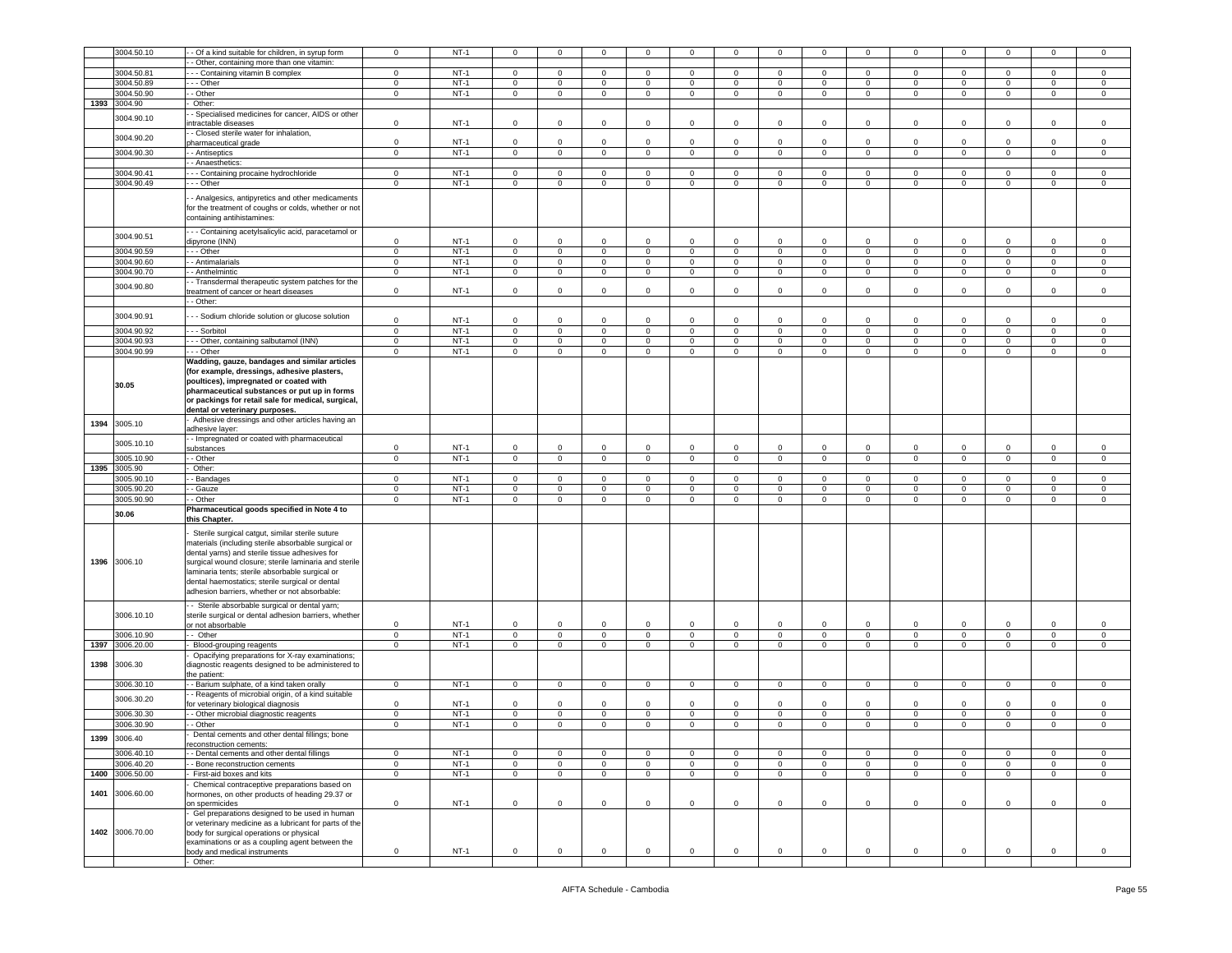| 1403       | 3006.91.00               | - Appliances identifiable for ostomy use                                                   |                                  | $NT-1$           | $\mathbf 0$                      |                                  |                                  |                     | $^{\circ}$           | $\overline{0}$      | $\mathbf 0$                       | $\mathbf 0$          |                     | $\mathbf 0$                | $\mathbf 0$                   |                            |                            |                            |
|------------|--------------------------|--------------------------------------------------------------------------------------------|----------------------------------|------------------|----------------------------------|----------------------------------|----------------------------------|---------------------|----------------------|---------------------|-----------------------------------|----------------------|---------------------|----------------------------|-------------------------------|----------------------------|----------------------------|----------------------------|
|            |                          |                                                                                            | $\Omega$                         |                  | $\circ$                          | $\mathbf 0$                      | $\mathbf 0$                      | $\mathbf 0$         | $\mathbf 0$          | $\mathbf 0$         |                                   | $\mathbf 0$          | $\mathbf 0$         | $\mathbf 0$                |                               | $\mathbf 0$                | $\Omega$                   |                            |
|            | 1404 3006.92.00          | - Waste pharmaceuticals                                                                    |                                  | $NT-1$           |                                  |                                  |                                  |                     |                      |                     | $\mathbf 0$                       |                      |                     |                            | $\mathbf 0$                   |                            |                            | 0                          |
|            |                          | Animal or vegetable fertilisers, whether or not                                            |                                  |                  |                                  |                                  |                                  |                     |                      |                     |                                   |                      |                     |                            |                               |                            |                            |                            |
|            |                          | mixed together or chemically treated; fertilisers                                          |                                  |                  |                                  |                                  |                                  |                     |                      |                     |                                   |                      |                     |                            |                               |                            |                            |                            |
| 1405 31.01 |                          | produced by the mixing or chemical treatment                                               |                                  |                  |                                  |                                  |                                  |                     |                      |                     |                                   |                      |                     |                            |                               |                            |                            |                            |
|            |                          | of animal or vegetable products.                                                           |                                  |                  |                                  |                                  |                                  |                     |                      |                     |                                   |                      |                     |                            |                               |                            |                            |                            |
|            |                          |                                                                                            |                                  |                  |                                  |                                  |                                  |                     |                      |                     |                                   |                      |                     |                            |                               |                            |                            |                            |
|            |                          | - Of solely vegetable origin:                                                              |                                  |                  |                                  |                                  |                                  |                     |                      |                     |                                   |                      |                     |                            |                               |                            |                            |                            |
|            | 3101.00.11               | - Supplement fertilisers in liquid form, not                                               |                                  |                  | $\Omega$                         | $\Omega$                         |                                  |                     |                      |                     |                                   |                      |                     |                            |                               |                            |                            |                            |
|            |                          | chemically treated                                                                         | $\Omega$                         | $NT-1$           |                                  |                                  | $\Omega$                         | $\Omega$            | $\Omega$             | $\Omega$            | $\Omega$                          | $\Omega$             | $\Omega$            | $\Omega$                   | $\Omega$                      | $\Omega$                   | $\Omega$                   | $\Omega$                   |
|            | 3101.00.19               | - Other                                                                                    | $\overline{0}$                   | $NT-1$           | $\overline{0}$                   | $\overline{0}$                   | $\overline{0}$                   | $\overline{0}$      | $\mathbf{0}$         | $\overline{0}$      | $\overline{0}$                    | $\overline{0}$       | $\overline{0}$      | $\mathbf{0}$               | $\overline{0}$                | $\overline{0}$             | $\overline{0}$             | $\overline{0}$             |
|            |                          | Other:                                                                                     |                                  |                  |                                  |                                  |                                  |                     |                      |                     |                                   |                      |                     |                            |                               |                            |                            |                            |
|            | 3101.00.91               | - Supplement fertilisers in liquid form, not                                               |                                  |                  |                                  |                                  |                                  |                     |                      |                     |                                   |                      |                     |                            |                               |                            |                            |                            |
|            |                          | chemically treated                                                                         | $\Omega$                         | $NT-1$           | $\Omega$                         | $\Omega$                         | $\Omega$                         | $\mathbf 0$         | $\Omega$             | $\Omega$            | $\mathbf 0$                       | $\Omega$             | $\Omega$            | $\Omega$                   | $\mathbf 0$                   | $\Omega$                   | $\Omega$                   | $\Omega$                   |
|            | 3101.00.99               | - Other                                                                                    | $\overline{0}$                   | $NT-1$           | $\overline{0}$                   | $\overline{0}$                   | $\overline{0}$                   | $\overline{0}$      | $\overline{0}$       | $\overline{0}$      | $\overline{0}$                    | $\overline{0}$       | $\overline{0}$      | $\overline{0}$             | $\overline{0}$                | $\overline{0}$             | $\overline{0}$             | $\overline{0}$             |
|            | 31.02                    | Mineral or chemical fertilisers, nitrogenous.                                              |                                  |                  |                                  |                                  |                                  |                     |                      |                     |                                   |                      |                     |                            |                               |                            |                            |                            |
|            | 1406 3102.10.00          | Urea, whether or not in aqueous solution                                                   | $\overline{0}$                   | NT-1             | $\overline{0}$                   | $\overline{0}$                   | $\overline{0}$                   | $\overline{0}$      | $\overline{0}$       | $\Omega$            | $\overline{0}$                    | $\overline{0}$       | $\overline{0}$      | $\Omega$                   | $\overline{0}$                | $\overline{0}$             | $\mathbf{0}$               | $\Omega$                   |
|            |                          |                                                                                            |                                  |                  |                                  |                                  |                                  |                     |                      |                     |                                   |                      |                     |                            |                               |                            |                            |                            |
|            |                          | Ammonium sulphate; double salts and mixtures<br>of ammonium sulphate and ammonium nitrate: |                                  |                  |                                  |                                  |                                  |                     |                      |                     |                                   |                      |                     |                            |                               |                            |                            |                            |
|            |                          |                                                                                            |                                  |                  |                                  |                                  |                                  |                     |                      |                     |                                   |                      |                     |                            |                               |                            |                            |                            |
| 1407       | 3102.21.00               | - Ammonium sulphate                                                                        | $\Omega$                         | $NT-1$           | $\mathsf 0$                      | $\mathsf 0$                      | $\mathsf 0$                      | $\mathbf 0$         | $\mathbf 0$          | $\mathsf 0$         | $\mathsf 0$                       | $\mathsf 0$          | $\Omega$            | $\mathsf 0$                | $\,0\,$                       | $\Omega$                   | $\Omega$                   | $\Omega$                   |
| 1408       | 3102.29.00               | - Other                                                                                    | $\overline{0}$                   | $NT-1$           | $\overline{0}$                   | $\overline{0}$                   | $\overline{0}$                   | $\overline{0}$      | $\overline{0}$       | $\overline{0}$      | $\overline{0}$                    | $\overline{0}$       | $\overline{0}$      | $\overline{0}$             | $\overline{0}$                | $\overline{0}$             | $\overline{0}$             | $\overline{0}$             |
|            |                          | Ammonium nitrate, whether or not in aqueous                                                |                                  |                  |                                  |                                  |                                  |                     |                      |                     |                                   |                      |                     |                            |                               |                            |                            |                            |
| 1409       | 3102.30.00               | olution                                                                                    | $\Omega$                         | $NT-1$           | $\Omega$                         | $\Omega$                         | $\Omega$                         | $\Omega$            | $\Omega$             | $\Omega$            | $\Omega$                          | $\Omega$             | $\Omega$            | $\Omega$                   | $\Omega$                      | $\Omega$                   | $\Omega$                   | $\Omega$                   |
|            |                          | Mixtures of ammonium nitrate with calcium                                                  |                                  |                  |                                  |                                  |                                  |                     |                      |                     |                                   |                      |                     |                            |                               |                            |                            |                            |
| 1410       | 3102.40.00               | carbonate or other inorganic non-fertilising                                               |                                  |                  |                                  |                                  |                                  |                     |                      |                     |                                   |                      |                     |                            |                               |                            |                            |                            |
|            |                          | substances                                                                                 | $\mathsf 0$                      | $NT-1$           | $\mathbf 0$                      | $\Omega$                         | $\mathsf 0$                      | $\mathsf{O}\xspace$ | $\Omega$             | $\Omega$            | $\mathbf 0$                       | $\mathbf 0$          | $\Omega$            | $\Omega$                   | $^{\circ}$                    | $\Omega$                   | $\Omega$                   | $\Omega$                   |
| 1411       | 3102.50.00               | Sodium nitrate                                                                             | $\overline{0}$                   | $NT-1$           | $\overline{0}$                   | $\overline{0}$                   | $\overline{0}$                   | $\overline{0}$      | $\overline{0}$       | $\overline{0}$      | $\overline{0}$                    | $\overline{0}$       | $\overline{0}$      | $\overline{0}$             | $\overline{0}$                | $\overline{0}$             | $\overline{0}$             | $\overline{0}$             |
|            |                          | Double salts and mixtures of calcium nitrate and                                           |                                  |                  |                                  |                                  |                                  |                     |                      |                     |                                   |                      |                     |                            |                               |                            |                            |                            |
| 1412       | 3102.60.00               | ammonium nitrate                                                                           | $\mathbf 0$                      | $NT-1$           | $\mathsf{O}\xspace$              | $\mathsf{O}\xspace$              | $\mathsf 0$                      | $\mathsf{O}\xspace$ | $\mathsf 0$          | $\mathbf 0$         | $\mathbf 0$                       | $\mathsf{O}\xspace$  | $\mathsf{O}\xspace$ | $\mathsf 0$                | $\mathbf 0$                   | $\mathsf 0$                | $\mathsf 0$                | $\mathbf 0$                |
|            |                          | Mixtures of urea and ammonium nitrate in                                                   |                                  |                  |                                  |                                  |                                  |                     |                      |                     |                                   |                      |                     |                            |                               |                            |                            |                            |
| 1413       | 3102.80.00               | aqueous or ammoniacal solution                                                             | $\mathsf 0$                      | $NT-1$           | $\mathsf 0$                      | $\mathbf 0$                      | $\mathsf 0$                      | $\mathsf{O}\xspace$ | $\Omega$             | $\mathbf 0$         | $\mathsf 0$                       | $\mathsf 0$          | $\Omega$            | $\mathsf 0$                | $\mathbf 0$                   | $\Omega$                   | $\mathbf 0$                | $\mathsf{O}\xspace$        |
|            |                          | Other, including mixtures not specified in the                                             |                                  |                  |                                  |                                  |                                  |                     |                      |                     |                                   |                      |                     |                            |                               |                            |                            |                            |
| 1414       | 3102.90.00               | pregoing subheadings                                                                       | $\mathbf{0}$                     | $NT-1$           | $\mathbf{0}$                     | $\mathbf{0}$                     | $\mathbf{0}$                     | $\mathsf 0$         | $\Omega$             | $\Omega$            | $\mathbf 0$                       | $\Omega$             | $\circ$             | $\Omega$                   | $\mathbf{0}$                  | $\Omega$                   | $\mathbf{0}$               | $\mathbf 0$                |
|            | 31.03                    | Mineral or chemical fertilisers, phosphatic.                                               |                                  |                  |                                  |                                  |                                  |                     |                      |                     |                                   |                      |                     |                            |                               |                            |                            |                            |
| 1415       | 3103.10                  | Superphosphates:                                                                           |                                  |                  |                                  |                                  |                                  |                     |                      |                     |                                   |                      |                     |                            |                               |                            |                            |                            |
|            |                          |                                                                                            |                                  |                  |                                  |                                  |                                  |                     |                      |                     |                                   |                      |                     |                            |                               |                            |                            |                            |
|            | 3103.10.10               | - Feed grade                                                                               | $\mathsf 0$                      | $NT-1$           | $\mathbf 0$                      | 0                                | $\mathbf 0$                      | $\mathbf 0$         | $^{\circ}$           | 0                   | $^{\circ}$                        | $\mathbf 0$          | $^{\circ}$          | $\mathbf 0$                | $\mathbf 0$                   | $\mathbf 0$                | $\mathbf 0$                | $^{\circ}$                 |
|            | 3103.10.90               | - Other                                                                                    | $\mathbf 0$                      | $NT-1$           | $\mathsf 0$                      | $\mathsf{O}\xspace$              | $\mathbf 0$                      | $\mathsf 0$         | $\mathbf 0$          | 0                   | $\mathbf 0$                       | $\mathsf 0$          | $\mathsf 0$         | $\mathbf 0$                | $\mathbf 0$                   | $\pmb{0}$                  | $\mathsf 0$                | $\mathbf 0$                |
| 1416       | 3103.90                  | Other:                                                                                     |                                  |                  |                                  |                                  |                                  |                     |                      |                     |                                   |                      |                     |                            |                               |                            |                            |                            |
|            | 3103.90.10               | - Calcined phosphatic fertilisers                                                          | $\overline{0}$                   | $NT-1$           | $\overline{0}$                   | $\overline{0}$                   | $\overline{0}$                   | $\overline{0}$      | $\Omega$             | $\Omega$            | $\Omega$                          | $\Omega$             | $\Omega$            | $\Omega$                   | $\overline{0}$                | $\overline{0}$             | $\overline{0}$             | $\Omega$                   |
|            | 3103.90.90               | - Other                                                                                    | $\overline{0}$                   | $NT-1$           | $\mathbf 0$                      | $\overline{0}$                   | $\overline{0}$                   | $\overline{0}$      | $\mathbf 0$          | $\overline{0}$      | $\mathbf 0$                       | $\overline{0}$       | $\overline{0}$      | $\mathbf 0$                | $\overline{0}$                | $\overline{0}$             | $\Omega$                   | $\mathsf 0$                |
|            | 31.04                    | Mineral or chemical fertilisers, potassic.                                                 |                                  |                  |                                  |                                  |                                  |                     |                      |                     |                                   |                      |                     |                            |                               |                            |                            |                            |
| 1417       | 3104.20.00               | Potassium chloride                                                                         | $\mathbf 0$                      | $NT-1$           | $\mathbf 0$                      | $\circ$                          | $\mathbf{0}$                     | $\circ$             | $\mathbf{0}$         | $\mathbf 0$         | $\mathbf 0$                       | $\mathbf 0$          | $\mathbf{0}$        | $\mathbf{0}$               | $\mathbf 0$                   | $\mathbf 0$                | $\mathbf{O}$               | $\mathsf 0$                |
|            | 1418 3104.30.00          | Potassium sulphate                                                                         | $\mathbf 0$                      | $NT-1$           | $\overline{0}$                   | $\overline{0}$                   | $\mathbf 0$                      | $\overline{0}$      | $^{\circ}$           | $\mathbf{0}$        | $\mathbf{0}$                      | $\mathbf{0}$         | $^{\circ}$          | $^{\circ}$                 | $\overline{0}$                | $\overline{0}$             | $\mathbf 0$                | $\mathbf{0}$               |
|            | 1419 3104.90.00          | Other                                                                                      | $\mathsf 0$                      | $NT-1$           | $\overline{0}$                   | $\overline{0}$                   | $\overline{0}$                   | $\overline{0}$      | $\overline{0}$       | $\mathbf 0$         | $\mathbf 0$                       | $\overline{0}$       | $\circ$             | $\circ$                    | $\overline{0}$                | $\mathbf{0}$               | $\overline{0}$             | $\mathsf 0$                |
|            |                          | Mineral or chemical fertilisers containing two or                                          |                                  |                  |                                  |                                  |                                  |                     |                      |                     |                                   |                      |                     |                            |                               |                            |                            |                            |
|            |                          | three of the fertilising elements nitrogen,                                                |                                  |                  |                                  |                                  |                                  |                     |                      |                     |                                   |                      |                     |                            |                               |                            |                            |                            |
|            | 31.05                    | phosphorus and potassium; other fertilisers;                                               |                                  |                  |                                  |                                  |                                  |                     |                      |                     |                                   |                      |                     |                            |                               |                            |                            |                            |
|            |                          | goods of this Chapter in tablets or similar forms                                          |                                  |                  |                                  |                                  |                                  |                     |                      |                     |                                   |                      |                     |                            |                               |                            |                            |                            |
|            |                          | or in packages of a gross weight not exceeding                                             |                                  |                  |                                  |                                  |                                  |                     |                      |                     |                                   |                      |                     |                            |                               |                            |                            |                            |
|            |                          | 10 kg.                                                                                     |                                  |                  |                                  |                                  |                                  |                     |                      |                     |                                   |                      |                     |                            |                               |                            |                            |                            |
|            |                          | Goods of this Chapter in tablets or similar forms                                          |                                  |                  |                                  |                                  |                                  |                     |                      |                     |                                   |                      |                     |                            |                               |                            |                            |                            |
| 1420       | 3105.10.00               | or in packages of a gross weight not exceeding 10                                          |                                  |                  |                                  |                                  |                                  |                     |                      |                     |                                   |                      |                     |                            |                               |                            |                            |                            |
|            |                          |                                                                                            | $\mathbf 0$                      | <b>NT-1</b>      | $\mathsf 0$                      | $\mathbf{0}$                     | $\mathbf 0$                      | $\mathsf 0$         | $\mathsf 0$          | 0                   | $\mathbf 0$                       | $\mathbf 0$          | $\mathbf 0$         | $\mathbf 0$                | $\mathbf 0$                   | $\pmb{0}$                  | $\mathbf 0$                | $\mathsf 0$                |
|            |                          | Mineral or chemical fertilisers containing the                                             |                                  |                  |                                  |                                  |                                  |                     |                      |                     |                                   |                      |                     |                            |                               |                            |                            |                            |
| 1421       | 3105.20.00               | three fertilising elements nitrogen, phosphorus and                                        |                                  |                  |                                  |                                  |                                  |                     |                      |                     |                                   |                      |                     |                            |                               |                            |                            |                            |
|            |                          | potassium                                                                                  | $\Omega$                         | $NT-1$           | $\Omega$                         | $\Omega$                         | $\Omega$                         | $\mathbf 0$         | $\Omega$             | $\Omega$            | $\Omega$                          | $\mathbf 0$          | $\Omega$            | $\Omega$                   | $\mathbf 0$                   | $\Omega$                   | $\Omega$                   | $\Omega$                   |
| 1422       | 3105.30.00               | Diammonium hydrogenorthophosphate                                                          |                                  |                  |                                  |                                  |                                  |                     |                      |                     |                                   |                      |                     |                            |                               |                            |                            |                            |
|            |                          | diammonium phosphate)                                                                      | $\Omega$                         | $NT-1$           | $\mathbf 0$                      | $\circ$                          | $\mathsf 0$                      | $\mathbf{0}$        | $^{\circ}$           | $\mathbf 0$         | $\mathbf 0$                       | $\mathbf 0$          | $\circ$             | $\Omega$                   | $\mathbf 0$                   | $\mathbf 0$                | $\Omega$                   | $\mathsf 0$                |
|            |                          | Ammonium dihydrogenorthophosphate                                                          |                                  |                  |                                  |                                  |                                  |                     |                      |                     |                                   |                      |                     |                            |                               |                            |                            |                            |
|            |                          | monoammonium phosphate) and mixtures thereof                                               |                                  |                  |                                  |                                  |                                  |                     |                      |                     |                                   |                      |                     |                            |                               |                            |                            |                            |
|            | 1423 3105.40.00          | with diammonium hydrogenorthophosphate                                                     |                                  |                  |                                  |                                  |                                  |                     |                      |                     |                                   |                      |                     |                            |                               |                            |                            |                            |
|            |                          | (diammonium phosphate)                                                                     |                                  |                  |                                  |                                  |                                  |                     |                      |                     |                                   |                      |                     |                            |                               |                            |                            |                            |
|            |                          |                                                                                            | $\Omega$                         | $NT-1$           | $\mathbf 0$                      | $\mathbf{0}$                     | $\mathbf 0$                      | $\mathbf{0}$        | $\mathbf{0}$         | $\mathbf 0$         | $\mathbf 0$                       | $\mathbf 0$          | $\mathbf 0$         | $\mathbf 0$                | $\mathbf 0$                   | $\mathbf 0$                | $\mathbf 0$                | $\mathbf 0$                |
|            |                          | Other mineral or chemical fertilisers containing                                           |                                  |                  |                                  |                                  |                                  |                     |                      |                     |                                   |                      |                     |                            |                               |                            |                            |                            |
|            |                          | the two fertilising elements nitrogen and                                                  |                                  |                  |                                  |                                  |                                  |                     |                      |                     |                                   |                      |                     |                            |                               |                            |                            |                            |
|            |                          | phosphorus:                                                                                |                                  |                  |                                  |                                  |                                  |                     |                      |                     |                                   |                      |                     |                            |                               |                            |                            |                            |
|            | 1424 3105.51.00          | - Containing nitrates and phosphates                                                       | $\Omega$                         | $NT-1$           | $\Omega$                         | $\Omega$                         | $\Omega$                         | $\mathsf 0$         | $\mathbf 0$          | $\Omega$            | $\mathbf 0$                       | $\mathbf 0$          | $\Omega$            | $\mathbf 0$                | $\mathbf 0$                   | $\Omega$                   | $\Omega$                   | $\Omega$                   |
|            | 1425 3105.59.00          | - Other                                                                                    | $\mathsf 0$                      | $NT-1$           | $\mathbf 0$                      | $\mathsf 0$                      | $\mathsf 0$                      | $\mathsf 0$         | $\mathsf 0$          | $\mathsf 0$         | $\mathsf 0$                       | $\overline{0}$       | $\mathbf 0$         | $\Omega$                   | $\mathbf 0$                   | $\mathbf{0}$               | $\mathsf 0$                | $\Omega$                   |
|            |                          |                                                                                            |                                  |                  |                                  |                                  |                                  |                     |                      |                     |                                   |                      |                     |                            |                               |                            |                            |                            |
| 1426       | 3105.60.00               | Mineral or chemical fertilisers containing the two                                         |                                  |                  |                                  |                                  |                                  |                     |                      |                     |                                   |                      |                     |                            |                               |                            |                            |                            |
|            |                          | fertilising elements phosphorus and potassium                                              | $\mathsf 0$                      | $NT-1$           | $^{\circ}$                       | $\mathbf 0$                      | $\mathsf 0$                      | $\,0\,$             | $\mathbf 0$          | $\mathbf 0$         | $\mathbf 0$                       | $\mathbf 0$          | 0                   | $^{\circ}$                 | $\mathbf 0$                   | $\mathbf 0$                | $\mathbf 0$                | 0                          |
|            |                          |                                                                                            |                                  |                  |                                  |                                  | $\mathbf 0$                      | $\mathbf{0}$        |                      |                     |                                   |                      |                     |                            |                               |                            |                            | $\Omega$                   |
|            |                          | Other                                                                                      | $\Omega$                         |                  | $\mathbf{0}$                     |                                  |                                  |                     |                      |                     |                                   | $\circ$              |                     | $\mathbf{0}$               |                               |                            | $\mathbf 0$                |                            |
| 1427       | 3105.90.00               |                                                                                            |                                  | $NT-1$           |                                  | $\mathbf 0$                      |                                  |                     | $\mathbf 0$          | $\mathsf{O}\xspace$ | $\mathsf 0$                       |                      | $\mathsf 0$         |                            | $\mathbf 0$                   | $\mathbf 0$                |                            |                            |
|            |                          | Tanning extracts of vegetable origin; tannins                                              |                                  |                  |                                  |                                  |                                  |                     |                      |                     |                                   |                      |                     |                            |                               |                            |                            |                            |
|            | 32.01                    | and their salts, ethers, esters and other                                                  |                                  |                  |                                  |                                  |                                  |                     |                      |                     |                                   |                      |                     |                            |                               |                            |                            |                            |
|            |                          | derivatives.                                                                               |                                  |                  |                                  |                                  |                                  |                     |                      |                     |                                   |                      |                     |                            |                               |                            |                            |                            |
| 1428       | 3201.10.00               | Quebracho extract                                                                          | $\overline{7}$                   | $NT-1$           | $\overline{7}$                   |                                  | $\overline{7}$                   | 6                   | 6                    | 5                   | 5                                 | 5                    | 3                   | $\mathbf{0}$               | $\mathbf 0$                   | $\Omega$                   | $\mathbf 0$                | $\mathsf 0$                |
| 1429       | 3201.20.00               | Wattle extract                                                                             | $\overline{7}$                   | $NT-1$           | $\overline{7}$                   | $\overline{7}$                   | $\overline{7}$                   | 6                   | 6                    | 5                   | 5                                 | 5                    | 3                   | $\mathsf 0$                | $\mathsf 0$                   | $\mathsf 0$                | $\mathsf 0$                | $\mathbf 0$                |
|            | 1430 3201.90             | Other:                                                                                     |                                  |                  |                                  |                                  |                                  |                     |                      |                     |                                   |                      |                     |                            |                               |                            |                            |                            |
|            | 3201.90.10<br>3201.90.90 | - Gambier<br>- Other                                                                       | $\overline{7}$<br>$\overline{7}$ | $NT-1$<br>$NT-1$ | $\overline{7}$<br>$\overline{7}$ | $\overline{7}$<br>$\overline{7}$ | $\overline{7}$<br>$\overline{7}$ | 6<br>6              | 6<br>$6\overline{6}$ | 5<br>$\overline{5}$ | $5\overline{5}$<br>$\overline{5}$ | 5<br>$5\overline{5}$ | $\mathcal{R}$<br>3  | $\Omega$<br>$\overline{0}$ | $\mathbf 0$<br>$\overline{0}$ | $\Omega$<br>$\overline{0}$ | $\Omega$<br>$\overline{0}$ | $\Omega$<br>$\overline{0}$ |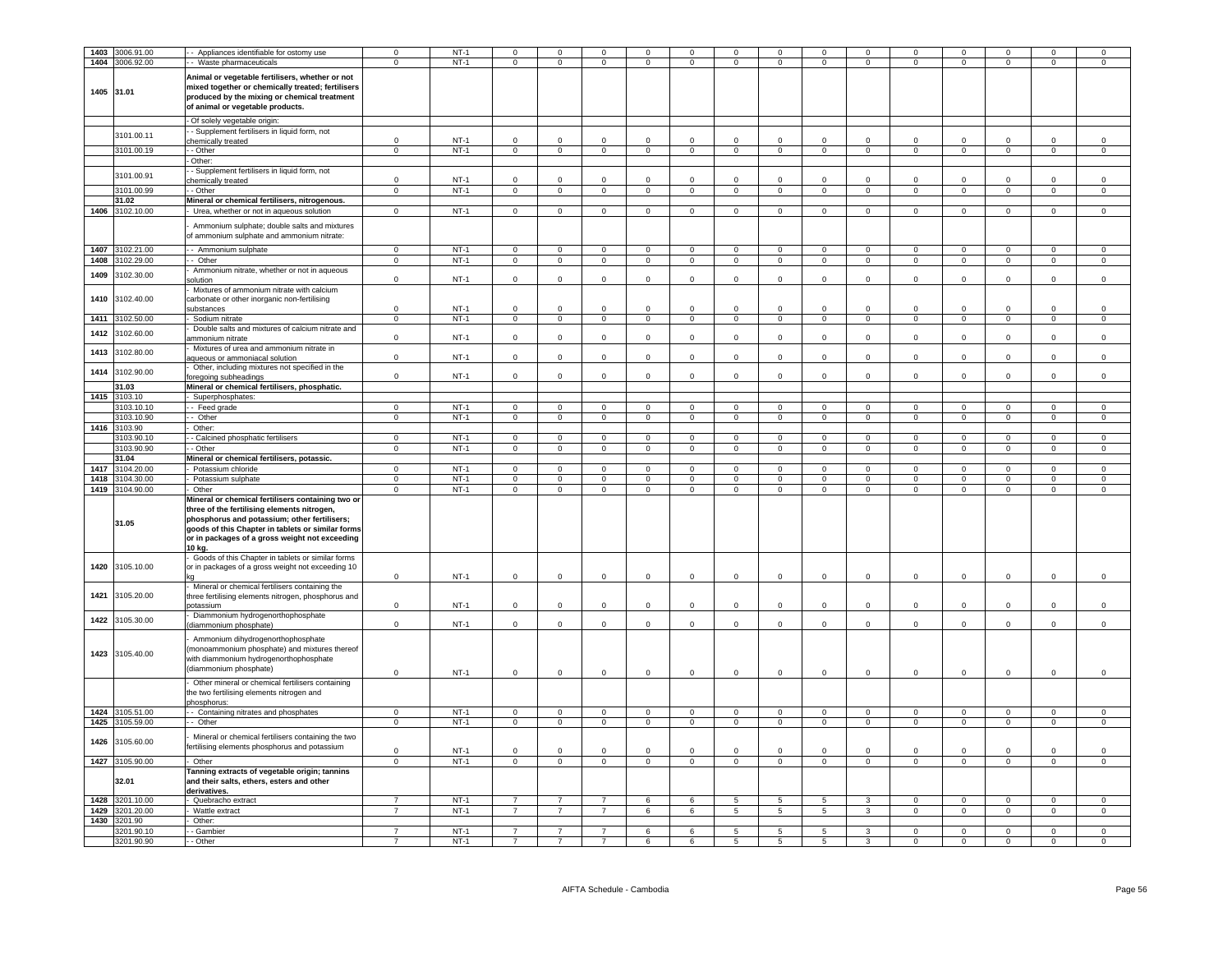|      |                 | Synthetic organic tanning substances;               |                |           |                |                |                |                |             |                |                 |                 |                 |                 |                |                     |                |                |
|------|-----------------|-----------------------------------------------------|----------------|-----------|----------------|----------------|----------------|----------------|-------------|----------------|-----------------|-----------------|-----------------|-----------------|----------------|---------------------|----------------|----------------|
|      |                 | norganic tanning substances; tanning                |                |           |                |                |                |                |             |                |                 |                 |                 |                 |                |                     |                |                |
|      | 32.02           | preparations, whether or not containing natural     |                |           |                |                |                |                |             |                |                 |                 |                 |                 |                |                     |                |                |
|      |                 | tanning substances; enzymatic preparations          |                |           |                |                |                |                |             |                |                 |                 |                 |                 |                |                     |                |                |
|      |                 | for pre-tanning.                                    |                |           |                |                |                |                |             |                |                 |                 |                 |                 |                |                     |                |                |
|      | 1431 3202.10.00 | Synthetic organic tanning substances                | $\overline{7}$ | $NT-1$    | $\overline{7}$ | $\overline{7}$ | $\overline{7}$ | 6              | 6           | 5              | 5               | 5               | 3               | $\mathbf 0$     | $\mathbf 0$    | $\mathbf{0}$        | $\mathbf 0$    | $\mathbf 0$    |
|      | 1432 3202.90.00 | Other                                               | $\overline{7}$ | $NT-1$    | $\overline{7}$ | $\overline{7}$ | $\overline{7}$ | 6              | 6           | 5              | 5               | 5               | $\mathbf{3}$    | $\mathbf 0$     | $\mathbf 0$    | $\mathbf{0}$        | $\mathbf 0$    | $\circ$        |
|      |                 |                                                     |                |           |                |                |                |                |             |                |                 |                 |                 |                 |                |                     |                |                |
|      |                 | Colouring matter of vegetable or animal origin      |                |           |                |                |                |                |             |                |                 |                 |                 |                 |                |                     |                |                |
|      |                 | (including dyeing extracts but excluding animal     |                |           |                |                |                |                |             |                |                 |                 |                 |                 |                |                     |                |                |
|      | 1433 32.03      | black), whether or not chemically defined;          |                |           |                |                |                |                |             |                |                 |                 |                 |                 |                |                     |                |                |
|      |                 | preparations as specified in Note 3 to this         |                |           |                |                |                |                |             |                |                 |                 |                 |                 |                |                     |                |                |
|      |                 | Chapter based on colouring matter of vegetable      |                |           |                |                |                |                |             |                |                 |                 |                 |                 |                |                     |                |                |
|      |                 | or animal origin.                                   |                |           |                |                |                |                |             |                |                 |                 |                 |                 |                |                     |                |                |
|      |                 |                                                     |                |           |                |                |                |                |             |                |                 |                 |                 |                 |                |                     |                |                |
|      | 3203.00.10      | - Of a kind used in the food or drink industries    | $\mathbf{0}$   | $NT-1$    | $\mathbf 0$    | $\mathbf 0$    | $\mathbf 0$    | $\mathbf 0$    | $\mathbf 0$ | 0              | $\mathbf 0$     | 0               | $\mathbf 0$     | $\mathbf 0$     | 0              | $\mathbf 0$         | 0              | 0              |
|      | 3203.00.90      | Other                                               | $\overline{7}$ | $NT-1$    | $\overline{7}$ | $\overline{7}$ | $\overline{7}$ | 6              | $\,6\,$     | 5              | $\overline{5}$  | 5               | $\mathbf{3}$    | $\mathsf 0$     | $\mathsf 0$    | $\mathsf{O}\xspace$ | $\mathbf 0$    | $\mathsf 0$    |
|      |                 | Synthetic organic colouring matter, whether or      |                |           |                |                |                |                |             |                |                 |                 |                 |                 |                |                     |                |                |
|      |                 | not chemically defined; preparations as             |                |           |                |                |                |                |             |                |                 |                 |                 |                 |                |                     |                |                |
|      |                 | specified in Note 3 to this Chapter based on        |                |           |                |                |                |                |             |                |                 |                 |                 |                 |                |                     |                |                |
|      | 32.04           | synthetic organic colouring matter; synthetic       |                |           |                |                |                |                |             |                |                 |                 |                 |                 |                |                     |                |                |
|      |                 | organic products of a kind used as fluorescent      |                |           |                |                |                |                |             |                |                 |                 |                 |                 |                |                     |                |                |
|      |                 | brightening agents or as luminophores,              |                |           |                |                |                |                |             |                |                 |                 |                 |                 |                |                     |                |                |
|      |                 |                                                     |                |           |                |                |                |                |             |                |                 |                 |                 |                 |                |                     |                |                |
|      |                 | whether or not chemically defined.                  |                |           |                |                |                |                |             |                |                 |                 |                 |                 |                |                     |                |                |
|      |                 | Synthetic organic colouring matter and              |                |           |                |                |                |                |             |                |                 |                 |                 |                 |                |                     |                |                |
|      |                 | preparations based thereon as specified in Note 3   |                |           |                |                |                |                |             |                |                 |                 |                 |                 |                |                     |                |                |
|      |                 | o this Chapter:                                     |                |           |                |                |                |                |             |                |                 |                 |                 |                 |                |                     |                |                |
| 1434 |                 |                                                     |                |           |                |                |                |                |             |                |                 |                 |                 |                 |                |                     |                |                |
|      | 3204.11         | - Disperse dyes and preparations based thereon:     |                |           |                |                |                |                |             |                |                 |                 |                 |                 |                |                     |                |                |
|      | 3204.11.10      | -- Crude                                            | $\overline{7}$ | $NT-1$    | $\overline{7}$ | $\overline{7}$ | $\overline{7}$ | 6              | 6           | 5              | 5               | 5               | 3               | $\mathbf 0$     | $\mathbf 0$    | $\mathbf 0$         | 0              | $\mathbf 0$    |
|      | 3204.11.90      | -- Other                                            | $\overline{7}$ | $NT-1$    | $\overline{7}$ | $\overline{7}$ | $\overline{7}$ | 6              | 6           | 5              | 5               | $5^{\circ}$     | $\mathbf{3}$    | $\mathbf 0$     | $\circ$        | $\mathbf{0}$        | $\mathbf 0$    | $\mathbf 0$    |
|      |                 | - Acid dyes, whether or not premetallised, and      |                |           |                |                |                |                |             |                |                 |                 |                 |                 |                |                     |                |                |
|      | 1435 3204.12    | preparations based thereon; mordant dyes and        |                |           |                |                |                |                |             |                |                 |                 |                 |                 |                |                     |                |                |
|      |                 | preparations based thereon:                         |                |           |                |                |                |                |             |                |                 |                 |                 |                 |                |                     |                |                |
|      | 3204.12.10      | --- Acid dyes                                       | $\overline{7}$ | <b>ST</b> | $\overline{7}$ | 7              | $\overline{7}$ | $\overline{7}$ | 6           | 6              | 6               | 6               | 5               | 5               | 5              | 5                   | 5              | 5              |
|      | 3204.12.90      | $-$ Other                                           | $\overline{7}$ | <b>ST</b> | $\overline{7}$ | $\overline{7}$ | $\overline{7}$ | $\overline{7}$ | 6           | 6              | 6               | $6\overline{6}$ | $5\overline{)}$ | $5\phantom{.0}$ | 5              | $5\overline{)}$     | 5              | $\overline{5}$ |
|      |                 |                                                     |                |           |                |                |                |                |             |                |                 |                 |                 |                 |                |                     |                |                |
| 1436 | 3204.13.00      | - Basic dyes and preparations based thereon         | $\overline{7}$ | $NT-1$    | $\overline{7}$ | $\overline{7}$ | $\overline{7}$ | 6              | 6           | 5              | 5               | 5               | $\mathbf{3}$    | $\mathbf 0$     | $\mathsf 0$    | $\mathsf 0$         | $\mathsf 0$    | $\mathbf 0$    |
|      |                 |                                                     |                |           |                |                |                |                |             |                |                 |                 |                 |                 |                |                     |                |                |
| 1437 | 3204.14.00      | - Direct dyes and preparations based thereon        | $\overline{7}$ | <b>ST</b> | $\overline{7}$ | $\overline{7}$ | $\overline{7}$ | $\overline{7}$ | 6           | 6              | 6               | 6               | 5               | 5               | 5              | 5                   | 5              | 5              |
|      |                 |                                                     |                |           |                |                |                |                |             |                |                 |                 |                 |                 |                |                     |                |                |
| 1438 | 3204.15.00      | - Vat dyes (including those usable in that state as |                |           |                |                |                |                |             |                |                 |                 |                 |                 |                |                     |                |                |
|      |                 | pigments) and preparations based thereon            | $\overline{7}$ | ST        | $\overline{7}$ | $\overline{7}$ | $\overline{7}$ | $\overline{7}$ | 6           | 6              | 6               | 6               | 5               | 5               | 5              | $5\overline{5}$     | 5              | 5              |
|      |                 |                                                     |                |           |                |                |                |                |             |                |                 |                 |                 |                 |                |                     |                |                |
| 1439 | 3204.16.00      | - Reactive dyes and preparations based thereon      | $\overline{7}$ | ST        | $\overline{7}$ | $\overline{7}$ | $\overline{7}$ | $\overline{7}$ | 6           | 6              | 6               | 6               | 5               | 5               | 5              | 5                   | 5              | 5              |
| 1440 | 3204.17.00      | - Pigments and preparations based thereon           | $\overline{7}$ | ST        | $\overline{7}$ | $\overline{7}$ | $\overline{7}$ | 7              | 6           | 6              | 6               | 6               | 5               | 5               | 5              | 5                   | 5              | 5              |
|      |                 |                                                     |                |           |                |                |                |                |             |                |                 |                 |                 |                 |                |                     |                |                |
|      |                 | - Other, including mixtures of colouring matter of  |                |           |                |                |                |                |             |                |                 |                 |                 |                 |                |                     |                |                |
| 1441 | 3204.19.00      | wo or more of the subheadings 3204.11 to            | $\overline{7}$ | ST        | $\overline{7}$ | $\overline{7}$ | $\overline{7}$ | $\overline{7}$ | 6           | 6              | 6               | 6               | 5               | 5               | 5              | 5                   | 5              | 5              |
|      |                 | 3204.19                                             |                |           |                |                |                |                |             |                |                 |                 |                 |                 |                |                     |                |                |
| 1442 | 3204.20.00      | Synthetic organic products of a kind used as        | $\overline{7}$ | <b>ST</b> | $\overline{7}$ | $\overline{7}$ | $\overline{7}$ | $\overline{7}$ | 6           | 6              | 6               | 6               | $5\overline{5}$ | 5               | 5              | 5                   | 5              | 5              |
|      |                 | luorescent brightening agents                       | $\overline{7}$ | $NT-1$    | $\overline{7}$ |                | $\overline{7}$ |                |             |                |                 |                 |                 |                 |                |                     |                |                |
|      | 1443 3204.90.00 | Other                                               |                |           |                | 7              |                | 6              | 6           | 5              | 5               | 5               | $\mathbf{3}$    | $\mathbf 0$     | $\mathbf 0$    | $\overline{0}$      | 0              | $\mathbf 0$    |
|      |                 | Colour lakes; preparations as specified in Note     |                |           |                |                |                |                |             |                |                 |                 |                 |                 |                |                     |                |                |
| 1444 | 3205.00.00      | 3 to this Chapter based on colour lakes.            |                |           |                |                |                |                |             |                |                 |                 |                 |                 |                |                     |                |                |
|      |                 |                                                     | $\overline{7}$ | $NT-1$    | $\overline{7}$ | $\overline{7}$ | $\overline{7}$ | 6              | 6           | 5              | 5               | 5               | 3               | $\circ$         | $\mathsf 0$    | $\mathbf 0$         | $\circ$        | $\mathsf 0$    |
|      |                 | Other colouring matter; preparations as             |                |           |                |                |                |                |             |                |                 |                 |                 |                 |                |                     |                |                |
|      |                 | specified in Note 3 to this Chapter, other than     |                |           |                |                |                |                |             |                |                 |                 |                 |                 |                |                     |                |                |
|      | 32.06           | those of heading 32.03, 32.04 or 32.05;             |                |           |                |                |                |                |             |                |                 |                 |                 |                 |                |                     |                |                |
|      |                 | inorganic products of a kind used as                |                |           |                |                |                |                |             |                |                 |                 |                 |                 |                |                     |                |                |
|      |                 | luminophores, whether or not chemically             |                |           |                |                |                |                |             |                |                 |                 |                 |                 |                |                     |                |                |
|      |                 | defined.                                            |                |           |                |                |                |                |             |                |                 |                 |                 |                 |                |                     |                |                |
|      |                 | Pigments and preparations based on titanium         |                |           |                |                |                |                |             |                |                 |                 |                 |                 |                |                     |                |                |
|      |                 | dioxide:                                            |                |           |                |                |                |                |             |                |                 |                 |                 |                 |                |                     |                |                |
| 1445 | 3206.11         | - Containing 80% or more by weight of titanium      |                |           |                |                |                |                |             |                |                 |                 |                 |                 |                |                     |                |                |
|      |                 | dioxide calculated on the dry matter:               |                |           |                |                |                |                |             |                |                 |                 |                 |                 |                |                     |                |                |
|      | 3206.11.10      | - - Pigments                                        | $\overline{7}$ | $NT-1$    | $\overline{7}$ | 7              | $\overline{7}$ | 6              | 6           | 5              | 5               | 5               | 3               | $\mathbf 0$     | $\overline{0}$ | $\mathbf 0$         | $\mathbf 0$    | $\mathbf 0$    |
|      | 3206.11.90      | - - Other                                           | $\overline{7}$ | $NT-1$    | $\overline{7}$ | $\overline{7}$ | $\overline{7}$ | 6              | 6           | 5              | 5               | 5               | $\mathbf{3}$    | $\circ$         | $\overline{0}$ | $\mathbf{0}$        | $\circ$        | $\mathsf 0$    |
| 1446 | 3206.19         | - Other:                                            |                |           |                |                |                |                |             |                |                 |                 |                 |                 |                |                     |                |                |
|      | 206.19.10       | - - Pigments                                        | $\overline{7}$ | $NT-1$    | $\overline{7}$ | $\overline{7}$ | $\overline{7}$ | 6              | 6           | 5              | 5               | 5               | 3               | $\mathbf 0$     | $\mathbf 0$    | $\mathbf 0$         | $\mathbf 0$    | $\mathsf 0$    |
|      | 3206.19.90      | - - Other                                           | $\overline{7}$ | $NT-1$    | $\overline{7}$ | $\overline{7}$ | $\overline{7}$ | 6              | 6           | 5              | $5\phantom{.0}$ | 5               | 3               | $\mathbf{0}$    | $\mathbf 0$    | $\mathbf{0}$        | $\mathbf 0$    | $\mathbf 0$    |
| 1447 | 3206.20         | Pigments and preparations based on chromium         |                |           |                |                |                |                |             |                |                 |                 |                 |                 |                |                     |                |                |
|      |                 | compounds:                                          |                |           |                |                |                |                |             |                |                 |                 |                 |                 |                |                     |                |                |
|      |                 | - Chrome yellow, chrome green, molybdate            |                |           |                |                |                |                |             |                |                 |                 |                 |                 |                |                     |                |                |
|      | 3206.20.10      |                                                     |                |           |                |                |                |                |             |                |                 |                 |                 |                 |                |                     |                |                |
|      |                 | orange or red based on chromium compounds           | $\overline{7}$ | $NT-1$    | $\overline{7}$ | $\overline{7}$ | $\overline{7}$ | 6              | 6           | 5              | 5               | 5               | 3               | $\mathbf 0$     | $\mathbf 0$    | $\mathbf 0$         | $\mathbf 0$    | $\mathsf 0$    |
|      | 3206.20.90      | - Other                                             | $\overline{7}$ | $NT-1$    | $\overline{7}$ | $\overline{7}$ | $\overline{7}$ | 6              | 6           | $\overline{5}$ | 5               | 5               | $\mathbf{3}$    | $\overline{0}$  | $\overline{0}$ | $\overline{0}$      | $\overline{0}$ | $\overline{0}$ |
|      |                 |                                                     |                |           |                |                |                |                |             |                |                 |                 |                 |                 |                |                     |                |                |
|      |                 | Other colouring matter and other preparations:      |                |           |                |                |                |                |             |                |                 |                 |                 |                 |                |                     |                |                |
|      |                 |                                                     |                |           |                |                |                |                |             |                |                 |                 |                 |                 |                |                     |                |                |
| 1448 | 3206.41         | - Ultramarine and preparations based thereon:       |                |           |                |                |                |                |             |                |                 |                 |                 |                 |                |                     |                |                |
|      | 3206.41.10      | - - Preparations                                    | $\overline{7}$ | $NT-1$    | $\overline{7}$ | $\overline{7}$ | $\overline{7}$ | 6              | 6           | 5              | $5\phantom{.0}$ | 5               | $\mathbf{3}$    | $\overline{0}$  | $\mathsf 0$    | $\mathbf{0}$        | $\overline{0}$ | $\overline{0}$ |
|      | 3206.41.90      | $-$ Other                                           | $\overline{7}$ | $NT-1$    | $\overline{7}$ | $\overline{7}$ | $\overline{7}$ | 6              | 6           | 5              | 5               | 5               | $\mathbf{3}$    | $\mathbf{0}$    | $\mathbf 0$    | $\overline{0}$      | $\overline{0}$ | $\overline{0}$ |
|      |                 | - Lithopone and other pigments and preparations     |                |           |                |                |                |                |             |                |                 |                 |                 |                 |                |                     |                |                |
| 1449 | 3206.42         | based on zinc sulphide:                             |                |           |                |                |                |                |             |                |                 |                 |                 |                 |                |                     |                |                |
|      |                 |                                                     |                |           |                |                |                |                |             |                |                 |                 |                 |                 |                |                     |                |                |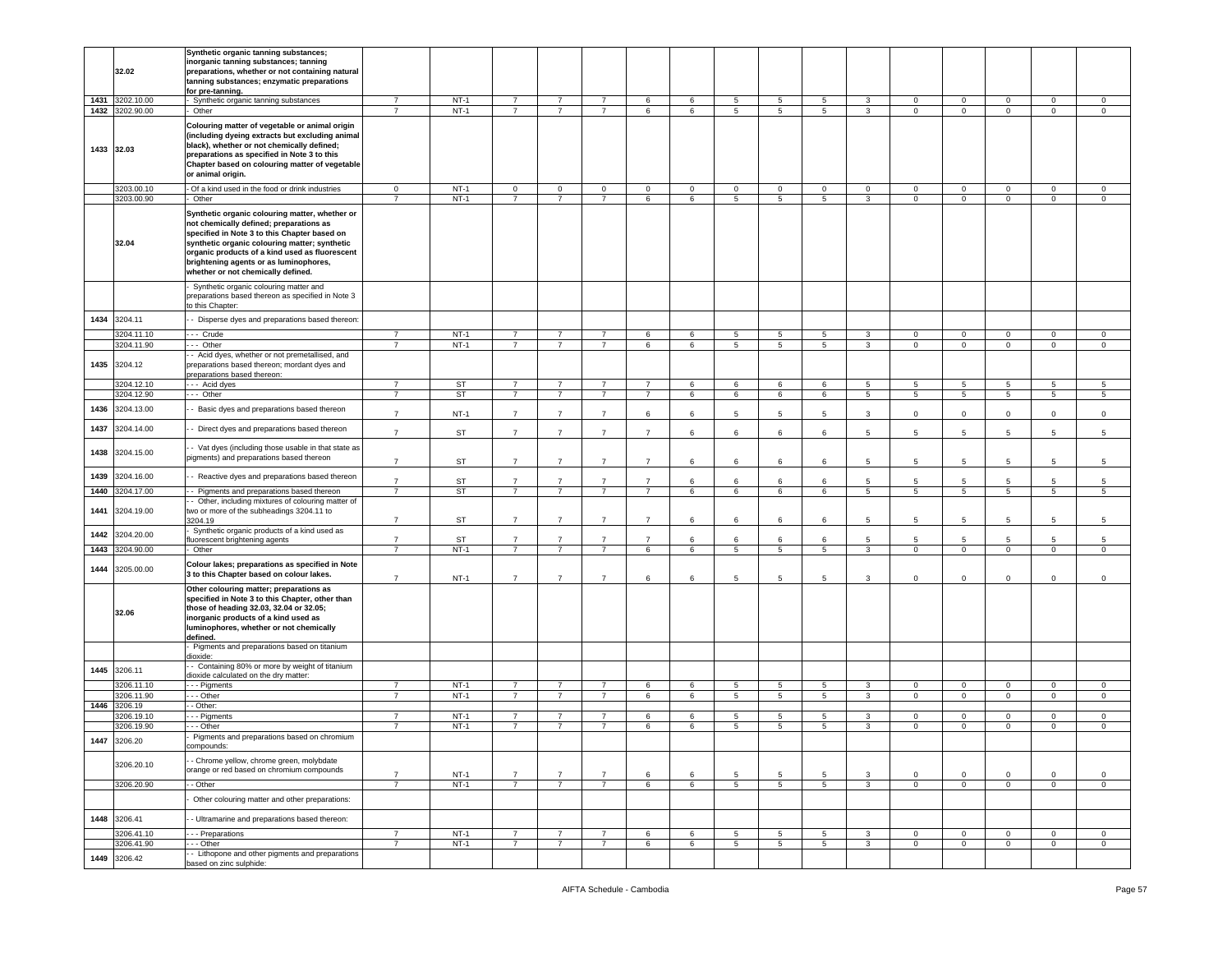|            | 3206.42.10      |                                                                                            |                | $NT-1$ |                |                |                |    |      | 5              |                 | 5                |                  | $\Omega$       | $\Omega$       |                |                |                |
|------------|-----------------|--------------------------------------------------------------------------------------------|----------------|--------|----------------|----------------|----------------|----|------|----------------|-----------------|------------------|------------------|----------------|----------------|----------------|----------------|----------------|
|            |                 | - Preparations                                                                             | $\overline{7}$ |        | $\overline{7}$ | $\overline{7}$ | $\overline{7}$ | 6  | 6    | $\overline{5}$ | $\overline{5}$  | -5               | $\overline{3}$   | $\Omega$       | $\overline{0}$ | $\Omega$       | $\Omega$       | $\Omega$       |
|            | 3206.42.90      | $\overline{-}$ Other                                                                       |                | $NT-1$ |                |                |                |    |      |                |                 |                  |                  |                |                |                |                |                |
| 1450       | 3206.49         | Other:                                                                                     |                |        |                |                |                |    |      |                |                 |                  |                  |                |                |                |                |                |
|            | 8206.49.10      | - - Preparations                                                                           | $\overline{7}$ | $NT-1$ | $\overline{7}$ | $\overline{7}$ | $\overline{7}$ | 6  | 6    | 5              | 5               | 5                | 3                | $\mathbf 0$    | $\,0\,$        | $^{\circ}$     | $\Omega$       | 0              |
|            | 3206.49.90      | - - - Other                                                                                | $\overline{7}$ | $NT-1$ | $\overline{7}$ | $\overline{7}$ | $\overline{7}$ | 6  | 6    | $\overline{5}$ | 5               | 5                | $\overline{3}$   | $\Omega$       | $\overline{0}$ | $\overline{0}$ | $\overline{0}$ | $\overline{0}$ |
| 1451       | 3206.50         | Inorganic products of a kind used as                                                       |                |        |                |                |                |    |      |                |                 |                  |                  |                |                |                |                |                |
|            |                 | luminophores:                                                                              |                |        |                |                |                |    |      |                |                 |                  |                  |                |                |                |                |                |
|            | 3206.50.1       | - Preparations                                                                             | $\overline{7}$ | $NT-1$ | $\overline{7}$ | $\overline{7}$ | $\overline{7}$ | 6  | 6    | 5              | $5\overline{5}$ | 5                | 3                | $\Omega$       | $\Omega$       | $\Omega$       | $\Omega$       | $\Omega$       |
|            | 3206.50.90      | - - Other                                                                                  | $\overline{7}$ | $NT-1$ | $\overline{7}$ | $\overline{7}$ | $\overline{7}$ | 6  | 6    | 5              | 5               | $5^{\circ}$      | $\mathbf{3}$     | $\mathbf 0$    | $\mathbf{0}$   | $\circ$        | $\mathbf 0$    | $\circ$        |
|            |                 | Prepared pigments, prepared opacifiers and                                                 |                |        |                |                |                |    |      |                |                 |                  |                  |                |                |                |                |                |
|            |                 | prepared colours, vitrifiable enamels and                                                  |                |        |                |                |                |    |      |                |                 |                  |                  |                |                |                |                |                |
|            |                 |                                                                                            |                |        |                |                |                |    |      |                |                 |                  |                  |                |                |                |                |                |
|            | 32.07           | glazes, engobes (slips), liquid lustres and<br>similar preparations, of a kind used in the |                |        |                |                |                |    |      |                |                 |                  |                  |                |                |                |                |                |
|            |                 |                                                                                            |                |        |                |                |                |    |      |                |                 |                  |                  |                |                |                |                |                |
|            |                 | ceramic, enamelling or glass industry; glass frit                                          |                |        |                |                |                |    |      |                |                 |                  |                  |                |                |                |                |                |
|            |                 | and other glass, in the form of powder,                                                    |                |        |                |                |                |    |      |                |                 |                  |                  |                |                |                |                |                |
|            |                 | granules or flakes.                                                                        |                |        |                |                |                |    |      |                |                 |                  |                  |                |                |                |                |                |
| 1452       | 3207.10.00      | Prepared pigments, prepared opacifiers,                                                    |                |        |                |                |                |    |      |                |                 |                  |                  |                |                |                |                |                |
|            |                 | prepared colours and similar preparations                                                  | $\overline{7}$ | $NT-1$ | $\overline{7}$ | $\overline{7}$ | $\overline{7}$ | 6  | 6    | 5              | $5\overline{5}$ | 5                | 3                | $\Omega$       | $\mathbf 0$    | $\Omega$       | $\mathbf 0$    | $\mathsf 0$    |
| 1453       | 3207.20         | Vitrifiable enamels and glazes, engobes (slips)                                            |                |        |                |                |                |    |      |                |                 |                  |                  |                |                |                |                |                |
|            |                 | and similar preparations:                                                                  |                |        |                |                |                |    |      |                |                 |                  |                  |                |                |                |                |                |
|            | 207.20.10       | - Enamel frits                                                                             | $\overline{7}$ | $NT-1$ | $\overline{7}$ | $\overline{7}$ | $\overline{7}$ | 6  | 6    | 5              | 5               | 5                | 3                | $\Omega$       | $\mathbf 0$    | $\Omega$       | $\Omega$       | $\mathsf 0$    |
|            | 207.20.90       | - Other                                                                                    | $\overline{7}$ | $NT-1$ | 7              | $\overline{7}$ | $\overline{7}$ | 6  | 6    | 5              | 5               | 5                | 3                | $\mathbf 0$    | $\mathbf 0$    | $^{\circ}$     | $\mathbf 0$    | $\mathsf 0$    |
| 1454       | 207.30.00       | Liquid lustres and similar preparations                                                    | $\overline{7}$ | $NT-1$ | $\overline{7}$ | $\overline{7}$ | $\overline{7}$ | 6  | 6    | 5              | 5               | 5                | $\mathbf{3}$     | $\Omega$       | $\mathbf 0$    | $\mathsf 0$    | $\mathsf 0$    | $\mathbf 0$    |
|            |                 | Glass frit and other glass, in the form of powder,                                         |                |        |                |                |                |    |      |                |                 |                  |                  |                |                |                |                |                |
| 1455       | 3207.40.00      | ranules or flakes                                                                          | $\overline{7}$ | $NT-1$ | $\overline{7}$ | $\overline{7}$ | $\overline{7}$ | 6  | 6    | 5              | $5\overline{5}$ | 5                | 3                | $^{\circ}$     | $^{\circ}$     | $^{\circ}$     | $\Omega$       | $\mathsf 0$    |
|            |                 | Paints and varnishes (including enamels and                                                |                |        |                |                |                |    |      |                |                 |                  |                  |                |                |                |                |                |
|            |                 | lacquers) based on synthetic polymers or                                                   |                |        |                |                |                |    |      |                |                 |                  |                  |                |                |                |                |                |
|            |                 |                                                                                            |                |        |                |                |                |    |      |                |                 |                  |                  |                |                |                |                |                |
|            | 32.08           | chemically modified natural polymers,                                                      |                |        |                |                |                |    |      |                |                 |                  |                  |                |                |                |                |                |
|            |                 | dispersed or dissolved in a non-aqueous                                                    |                |        |                |                |                |    |      |                |                 |                  |                  |                |                |                |                |                |
|            |                 | medium; solutions as defined in Note 4 to this                                             |                |        |                |                |                |    |      |                |                 |                  |                  |                |                |                |                |                |
|            |                 | Chapter.                                                                                   |                |        |                |                |                |    |      |                |                 |                  |                  |                |                |                |                |                |
|            | 1456 3208.10    | - Based on polyesters:                                                                     |                |        |                |                |                |    |      |                |                 |                  |                  |                |                |                |                |                |
|            |                 | - Varnishes (including lacquers):                                                          |                |        |                |                |                |    |      |                |                 |                  |                  |                |                |                |                |                |
|            | 3208.10.11      | --- Of a kind used in dentistry                                                            | 35             | $NT-1$ | 35             | 30             | 27.5           | 25 | 22.5 | 20             | 17.5            | 15               | 10               | $\mathsf 0$    | $\mathbf 0$    | $\mathbf 0$    | $\mathbf 0$    | $\,0\,$        |
|            | 3208.10.19      | --- Other                                                                                  | 35             | $NT-1$ | 35             | 30             | 27.5           | 25 | 22.5 | 20             | 17.5            | 15               | 10               | $\Omega$       | $\overline{0}$ | $\overline{0}$ | $\overline{0}$ | $\mathsf 0$    |
|            | 3208.10.90      | - Other                                                                                    | 35             | $NT-1$ | 35             | 30             | 27.5           | 25 | 22.5 | 20             | 17.5            | 15               | 10               | $\mathbf 0$    | $\,0\,$        | $\mathbf 0$    | $^{\circ}$     | 0              |
| 1457       | 3208.20         | Based on acrylic or vinyl polymers:                                                        |                |        |                |                |                |    |      |                |                 |                  |                  |                |                |                |                |                |
|            |                 | - Anti-fouling or anti-corrosive paints for ships'                                         |                |        |                |                |                |    |      |                |                 |                  |                  |                |                |                |                |                |
|            | 3208.20.40      | ulls                                                                                       | 35             | $NT-1$ | 35             | 30             | 27.5           | 25 | 22.5 | 20             | 17.5            | 15               | 10               | $\Omega$       | $\Omega$       | $\Omega$       | $\Omega$       | $\mathsf 0$    |
|            |                 | - Varnishes (including lacquers), of a kind used in                                        |                |        |                |                |                |    |      |                |                 |                  |                  |                |                |                |                |                |
|            | 3208.20.70      | dentistry                                                                                  | 35             | $NT-1$ | 35             | 30             | 27.5           | 25 | 22.5 | 20             | 17.5            | 15               | 10               | $\Omega$       | $\mathbf 0$    | $\Omega$       | $\Omega$       | $\mathsf 0$    |
|            | 3208.20.90      | - Other                                                                                    | 35             | $NT-1$ | 35             | 30             | 27.5           | 25 | 22.5 | 20             | 17.5            | 15               | 10               | $\mathsf 0$    | $\overline{0}$ | $\overline{0}$ | $\overline{0}$ | $\overline{0}$ |
|            | 1458 3208.90    |                                                                                            |                |        |                |                |                |    |      |                |                 |                  |                  |                |                |                |                |                |
|            |                 | Other:                                                                                     |                |        |                |                |                |    |      |                |                 |                  |                  |                |                |                |                |                |
|            |                 | - Varnishes (including lacquers), exceeding                                                |                |        |                |                |                |    |      |                |                 |                  |                  |                |                |                |                |                |
|            |                 | 00°C heat resistance:                                                                      |                |        |                |                |                |    |      |                |                 |                  |                  |                |                |                |                |                |
|            | 3208.90.11      | - - Of a kind used in dentistry                                                            | 35             | $NT-1$ | 35             | 30             | 27.5           | 25 | 22.5 | 20             | 17.5            | 15               | 10               | $\Omega$       | $\mathbf 0$    | $\mathbf 0$    | $\mathsf 0$    | $\mathsf 0$    |
|            | 3208.90.19      | $-$ Other                                                                                  | 35             | $NT-1$ | 35             | 30             | 27.5           | 25 | 22.5 | 20             | 17.5            | 15               | 10               | $\Omega$       | $\overline{0}$ | $\mathbf{0}$   | $\overline{0}$ | $\overline{0}$ |
|            |                 | Varnishes (including lacquers), not exceeding                                              |                |        |                |                |                |    |      |                |                 |                  |                  |                |                |                |                |                |
|            |                 | 00°C heat resistance:                                                                      |                |        |                |                |                |    |      |                |                 |                  |                  |                |                |                |                |                |
|            | 3208.90.21      | - - Of a kind used in dentistry                                                            | 35             | $NT-1$ | 35             | 30             | 27.5           | 25 | 22.5 | 20             | 17.5            | 15               | 10               | $\Omega$       | $\mathbf 0$    | $\Omega$       | $\mathbf 0$    | $\mathbf 0$    |
|            | 3208.90.29      | - - Other                                                                                  | 35             | $NT-1$ | 35             | 30             | 27.5           | 25 | 22.5 | 20             | 17.5            | 15               | 10 <sub>1</sub>  | $\mathbf 0$    | $\mathbf 0$    | $\mathbf{0}$   | $\mathbf 0$    | $\mathsf 0$    |
|            | 3208.90.90      | - Other                                                                                    | 35             | $NT-1$ | 35             | 30             | 27.5           | 25 | 22.5 | 20             | 17.5            | 15               | 10               | $\overline{0}$ | $\overline{0}$ | $\overline{0}$ | $\overline{0}$ | $\overline{0}$ |
|            |                 |                                                                                            |                |        |                |                |                |    |      |                |                 |                  |                  |                |                |                |                |                |
|            |                 | Paints and varnishes (including enamels and                                                |                |        |                |                |                |    |      |                |                 |                  |                  |                |                |                |                |                |
|            | 32.09           | lacquers) based on synthetic polymers or                                                   |                |        |                |                |                |    |      |                |                 |                  |                  |                |                |                |                |                |
|            |                 | chemically modified natural polymers,                                                      |                |        |                |                |                |    |      |                |                 |                  |                  |                |                |                |                |                |
|            |                 | dispersed or dissolved in an aqueous medium.                                               |                |        |                |                |                |    |      |                |                 |                  |                  |                |                |                |                |                |
|            | 1459 3209.10    |                                                                                            |                |        |                |                |                |    |      |                |                 |                  |                  |                |                |                |                |                |
|            |                 | - Based on acrylic or vinyl polymers:                                                      |                |        |                |                |                |    |      |                |                 |                  |                  |                |                |                |                |                |
|            | 3209.10.10      | - Varnishes (including lacquers)                                                           | 35             | $NT-1$ | 35             | 30             | 27.5           | 25 | 22.5 | 20             | 17.5            | 15               | 10               | $\mathbf{0}$   | $\mathbf 0$    | $^{\circ}$     | $^{\circ}$     | $\circ$        |
|            | 3209.10.40      | - - Leather paints                                                                         | 35             | $NT-1$ | 35             | 30             | 27.5           | 25 | 22.5 | 20             | 17.5            | 15               | 10               | $\overline{0}$ | $\overline{0}$ | $\mathbf 0$    | $\mathbf 0$    | $\mathbf{0}$   |
|            | 3209.10.50      | - Anti-fouling or anti-corrosive paints for ships'                                         |                |        |                |                |                |    |      |                |                 |                  |                  |                |                |                |                |                |
|            |                 | hulls                                                                                      | 35             | $NT-1$ | 35             | 30             | 27.5           | 25 | 22.5 | 20             | 17.5            | 15               | 10               | $\mathbf 0$    | $\mathbf 0$    | $\mathbf 0$    | $\mathbf 0$    | $\mathsf 0$    |
|            | 3209.10.90      | $-$ Other                                                                                  | 35             | $NT-1$ | 35             | 30             | 27.5           | 25 | 22.5 | 20             | 17.5            | 15               | 10               | $\overline{0}$ | $\overline{0}$ | $\overline{0}$ | $\overline{0}$ | $\overline{0}$ |
| 1460       | 3209.90.00      | Other                                                                                      | 35             | $NT-1$ | 35             | 30             | 27.5           | 25 | 22.5 | 20             | 17.5            | 15               | 10 <sub>1</sub>  | $\mathbf 0$    | $\mathbf 0$    | $\mathbf{0}$   | $\mathsf 0$    | $\mathsf 0$    |
|            |                 |                                                                                            |                |        |                |                |                |    |      |                |                 |                  |                  |                |                |                |                |                |
|            |                 | Other paints and varnishes (including enamels,                                             |                |        |                |                |                |    |      |                |                 |                  |                  |                |                |                |                |                |
| 1461 32.10 |                 | lacquers and distempers); prepared water                                                   |                |        |                |                |                |    |      |                |                 |                  |                  |                |                |                |                |                |
|            |                 | pigments of a kind used for finishing leather.                                             |                |        |                |                |                |    |      |                |                 |                  |                  |                |                |                |                |                |
|            |                 | Varnishes (including lacquers):                                                            |                |        |                |                |                |    |      |                |                 |                  |                  |                |                |                |                |                |
|            | 3210.00.11      | - Exceeding 100oC heat-resistance                                                          | 35             | $NT-1$ | 35             | 30             | 27.5           | 25 | 22.5 | 20             | 17.5            | 15               | 10               | $\Omega$       | $\Omega$       | $\Omega$       | $\Omega$       | $\Omega$       |
|            |                 |                                                                                            |                |        | 35             |                | 27.5           |    |      |                |                 |                  |                  |                |                |                |                |                |
|            | 3210.00.19      | - Other                                                                                    | 35             | $NT-1$ |                | 30             |                | 25 | 22.5 | 20             | 17.5            | 15 <sub>15</sub> | 10               | $\mathsf 0$    | $\mathbf 0$    | $\mathsf 0$    | $\mathsf 0$    | $\mathsf 0$    |
|            | 3210.00.20      | Distempers                                                                                 | 35             | $NT-1$ | 35             | 30             | 27.5           | 25 | 22.5 | 20             | 17.5            | 15               | 10               | $\mathbf 0$    | $\mathbf 0$    | $\mathbf 0$    | $\Omega$       | $\mathsf 0$    |
|            | 3210.00.30      | Prepared water pigments of a kind used for                                                 |                |        |                |                |                |    |      |                |                 |                  |                  |                |                |                |                |                |
|            |                 | inishing leather                                                                           | 35             | $NT-1$ | 35             | 30             | 27.5           | 25 | 22.5 | 20             | 17.5            | 15               | 10 <sup>10</sup> | $\Omega$       | $\Omega$       | $\Omega$       | $\Omega$       | $\Omega$       |
|            | 3210.00.50      | Polyurethane tar coating                                                                   | 35             | $NT-1$ | 35             | 30             | 27.5           | 25 | 22.5 | 20             | 17.5            | 15               | 10               | $\circ$        | $\mathbf 0$    | $\mathbf{0}$   | $\mathsf 0$    | $\mathsf 0$    |
|            | 3210.00.90      | - Other                                                                                    | 35             | $NT-1$ | 35             | 30             | 27.5           | 25 | 22.5 | 20             | 17.5            | 15               | 10 <sub>1</sub>  | $\Omega$       | $\mathbf 0$    | $\mathbf{0}$   | $\mathbf 0$    | $\mathbf 0$    |
|            | 1462 3211.00.00 | Prepared driers.                                                                           | 35             | $NT-1$ | 35             | 30             | 27.5           | 25 | 22.5 | 20             | 17.5            | 15               | 10               | $\Omega$       | $\mathbf 0$    | 0              | 0              | 0              |
|            |                 |                                                                                            |                |        |                |                |                |    |      |                |                 |                  |                  |                |                |                |                |                |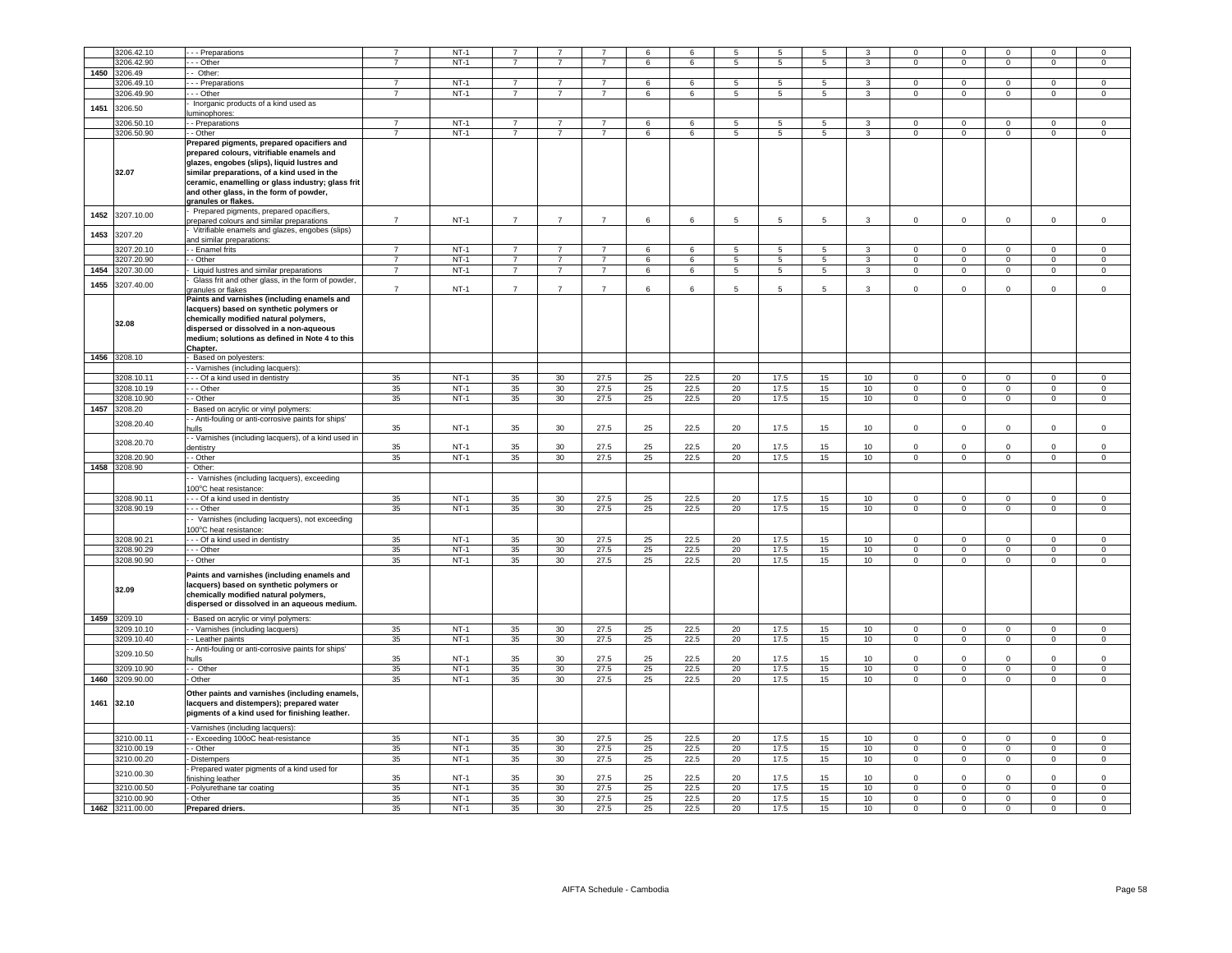|      | 32.12                    | Pigments (including metallic powders and<br>lakes) dispersed in non-aqueous media, in<br>iquid or paste form, of a kind used in the<br>manufacture of paints (including enamels);<br>stamping foils; dyes and other colouring matter<br>put up in forms or packings for retail sale.                                                                                        |                                  |                        |                |                 |                |          |                 |                 |                 |                 |                |                 |                                  |                           |                                  |                                   |
|------|--------------------------|-----------------------------------------------------------------------------------------------------------------------------------------------------------------------------------------------------------------------------------------------------------------------------------------------------------------------------------------------------------------------------|----------------------------------|------------------------|----------------|-----------------|----------------|----------|-----------------|-----------------|-----------------|-----------------|----------------|-----------------|----------------------------------|---------------------------|----------------------------------|-----------------------------------|
|      | 1463 3212.10.00          | Stamping foils                                                                                                                                                                                                                                                                                                                                                              | 35                               | <b>NT-1</b>            | 35             | 30              | 27.5           | 25       | 22.5            | 20              | 17.5            | 15              | 10             | $\overline{0}$  | $\overline{0}$                   | $\overline{0}$            | $\mathsf 0$                      | $\mathsf 0$                       |
|      | 1464 3212.90             | Other:<br>- Pigments (including metallic powders and<br>flakes) dispersed in non-aqueous media, in liquid<br>or paste form, of a kind used in the manufacture of<br>paints (including enamels):                                                                                                                                                                             | 35                               | $NT-1$                 |                |                 |                |          |                 |                 |                 |                 |                | $\Omega$        |                                  |                           |                                  |                                   |
|      | 3212.90.11<br>3212.90.12 | - - - Aluminium paste<br>- Other, for leather                                                                                                                                                                                                                                                                                                                               | 35                               | $NT-1$                 | 35<br>35       | 30<br>30        | 27.5<br>27.5   | 25<br>25 | 22.5<br>22.5    | 20<br>20        | 17.5<br>17.5    | 15<br>15        | 10<br>10       | $\overline{0}$  | $\overline{0}$<br>$\overline{0}$ | $\circ$<br>$\overline{0}$ | $\overline{0}$<br>$\overline{0}$ | $\mathbf 0$<br>$\overline{0}$     |
|      | 3212.90.19               | -- Other                                                                                                                                                                                                                                                                                                                                                                    | 35                               | $NT-1$                 | 35             | 30              | 27.5           | 25       | 22.5            | 20              | 17.5            | 15              | 10             | $\overline{0}$  | $\overline{0}$                   | $\overline{0}$            | $\overline{0}$                   | $\overline{0}$                    |
|      |                          | - Dyes and other colouring matter put up in forms<br>r packings for retail sale:                                                                                                                                                                                                                                                                                            |                                  |                        |                |                 |                |          |                 |                 |                 |                 |                |                 |                                  |                           |                                  |                                   |
|      | 3212.90.21               | - - Of a kind used in the food or drink industries                                                                                                                                                                                                                                                                                                                          | 35                               | $NT-1$                 | 35             | 30              | 27.5           | 25       | 22.5            | 20              | 17.5            | 15              | 10             | $\Omega$        | $\Omega$                         | $\Omega$                  | $\Omega$                         | $\Omega$                          |
|      | 3212.90.29               | - - Other                                                                                                                                                                                                                                                                                                                                                                   | 35                               | $NT-1$                 | 35             | 30 <sup>°</sup> | 27.5           | 25       | 22.5            | 20              | 17.5            | 15              | 10             | $\mathbf 0$     | $\mathbf 0$                      | $\mathbf{0}$              | $\mathsf 0$                      | $\mathsf 0$                       |
|      | 32.13                    | Artists', students' or signboard painters'<br>colours, modifying tints, amusement colours<br>and the like, in tablets, tubes, jars, bottles, pans<br>or in similar forms or packings.                                                                                                                                                                                       |                                  |                        |                |                 |                |          |                 |                 |                 |                 |                |                 |                                  |                           |                                  |                                   |
|      | 1465 3213.10.00          | Colours in sets                                                                                                                                                                                                                                                                                                                                                             | $\overline{7}$<br>$\overline{7}$ | $NT-1$                 | $\overline{7}$ | $\overline{7}$  | $\overline{7}$ | 6        | $6^{\circ}$     | $5^{\circ}$     | -5              | -5              | 3              | $\Omega$        | $\Omega$                         | $\Omega$                  | $\Omega$                         | $\Omega$                          |
|      | 1466 3213.90.00<br>32.14 | Other<br>Glaziers' putty, grafting putty, resin cements,<br>caulking compounds and other mastics;<br>painters' fillings; non-refractory surfacing<br>preparations for facades, indoor walls, floors,<br>ceilings or the like.                                                                                                                                               |                                  | <b>NT-1</b>            | $\overline{7}$ | $\overline{7}$  | $\overline{7}$ | 6        | 6               | $5\overline{5}$ | $5\overline{5}$ | $5\overline{5}$ | 3 <sup>1</sup> | $\overline{0}$  | $\overline{0}$                   | $\overline{0}$            | $\overline{0}$                   | $\overline{0}$                    |
| 1467 | 3214.10.00               | Glaziers' putty, grafting putty, resin cements,<br>caulking compounds and other mastics; painters'<br>illinas                                                                                                                                                                                                                                                               |                                  | $NT-1$                 |                |                 |                | 6        |                 |                 |                 |                 |                | $\Omega$        | $\Omega$                         |                           | $\Omega$                         | $\Omega$                          |
|      | 1468 3214.90.00          | Other                                                                                                                                                                                                                                                                                                                                                                       | $\overline{7}$                   | $NT-1$                 | $\overline{7}$ | $\overline{7}$  | $\overline{7}$ | 6        | 6               | $5\phantom{.0}$ | 5               | $5\overline{5}$ | $\mathbf{3}$   | $\mathbf{0}$    | $\mathbf 0$                      | $\overline{0}$            | $\circ$                          | $\circ$                           |
|      | 32.15                    | Printing ink, writing or drawing ink and other<br>nks, whether or not concentrated or solid.<br>Printing ink:                                                                                                                                                                                                                                                               |                                  |                        |                |                 |                |          |                 |                 |                 |                 |                |                 |                                  |                           |                                  |                                   |
|      | 1469 3215.11             | - Black:                                                                                                                                                                                                                                                                                                                                                                    |                                  |                        |                |                 |                |          |                 |                 |                 |                 |                |                 |                                  |                           |                                  |                                   |
|      | 3215.11.10               | - - Ultra-violet curable inks                                                                                                                                                                                                                                                                                                                                               | $\overline{7}$                   | $NT-1$                 | $\overline{7}$ | $\overline{7}$  | $\overline{7}$ | 6        | $6\overline{6}$ | $\overline{5}$  | $\overline{5}$  | $\overline{5}$  | 3              | $\Omega$        | $\overline{0}$                   | $\Omega$                  | $\overline{0}$                   | $\Omega$                          |
|      | 3215.11.90               | - - Other                                                                                                                                                                                                                                                                                                                                                                   | $\overline{7}$                   | $NT-1$                 | $\overline{7}$ | $\overline{7}$  | $\overline{7}$ | 6        | 6               | 5               | $5\phantom{.0}$ | $5\overline{)}$ | $\overline{3}$ | $\Omega$        | $\mathbf 0$                      | $\overline{0}$            | $\mathbf 0$                      | $\mathbf 0$                       |
|      | 1470 3215.19.00          | - Other                                                                                                                                                                                                                                                                                                                                                                     | $\overline{7}$                   | <b>ST</b>              | 7              | $\overline{7}$  | $\overline{7}$ | 7        | 6               | 6               | 6               | 6               | 5 <sub>5</sub> | $5\overline{5}$ | $5\overline{5}$                  | 5 <sub>5</sub>            | $5\phantom{.0}$                  | $5\phantom{.0}$                   |
|      | 1471 3215.90             | Other:                                                                                                                                                                                                                                                                                                                                                                      |                                  |                        |                |                 |                |          |                 |                 |                 |                 |                |                 |                                  |                           |                                  |                                   |
|      | 3215.90.10               | - Carbon mass of a kind used to manufacture one<br>me carbon paper                                                                                                                                                                                                                                                                                                          | $\overline{7}$                   | $NT-1$                 | $\overline{7}$ | $\overline{7}$  | $\overline{7}$ | $\,6\,$  | $6\overline{6}$ | 5               | 5               | 5               | 3              | $\mathsf 0$     | $\,0\,$                          | $\Omega$                  | $\Omega$                         | $\mathsf{O}\xspace$               |
|      | 3215.90.60               | - Drawing ink and writing ink                                                                                                                                                                                                                                                                                                                                               | $\overline{7}$                   | $NT-1$                 | $\overline{7}$ | $\overline{7}$  | $\overline{7}$ | 6        | 6               | $\overline{5}$  | $\overline{5}$  | $5\overline{)}$ | $\overline{3}$ | $\overline{0}$  | $\overline{0}$                   | $\overline{0}$            | $\overline{0}$                   | $\overline{0}$                    |
|      | 3215.90.90               | - Other                                                                                                                                                                                                                                                                                                                                                                     | 7                                | $NT-1$                 | $\overline{7}$ | $\overline{7}$  | $\overline{7}$ | 6        | 6               | $\overline{5}$  | $\overline{5}$  | 5               | $\overline{3}$ | $\overline{0}$  | $\overline{0}$                   | $\overline{0}$            | $\overline{0}$                   | $\overline{0}$                    |
|      | 33.01                    | Essential oils (terpeneless or not), including<br>concretes and absolutes; resinoids; extracted<br>oleoresins; concentrates of essential oils in<br>fats, in fixed oils, in waxes or the like, obtained<br>by enfleurage or maceration; terpenic by-<br>products of the deterpenation of essential oils;<br>aqueous distillates and aqueous solutions of<br>essential oils. |                                  |                        |                |                 |                |          |                 |                 |                 |                 |                |                 |                                  |                           |                                  |                                   |
|      | 1472 3301.12.00          | Essential oils of citrus fruit:<br>- Of orange                                                                                                                                                                                                                                                                                                                              | 35                               | $NT-1$                 | 35             | 30              | 27.5           | 25       | 22.5            | 20              | 17.5            | 15              | 10             | $\overline{0}$  | $\overline{0}$                   | $\mathbf{0}$              | $\overline{0}$                   | $\mathbf{0}$                      |
|      | 1473 3301.13.00          | - Of lemon                                                                                                                                                                                                                                                                                                                                                                  | 35                               | $NT-1$                 | 35             | 30 <sup>°</sup> | 27.5           | 25       | 22.5            | 20              | 17.5            | 15              | 10             | $\overline{0}$  | $\mathbf 0$                      | $\mathbf 0$               | $\mathbf 0$                      | $\mathbf 0$                       |
|      | 1474 3301.19.00          | - Other                                                                                                                                                                                                                                                                                                                                                                     | 35                               | $NT-1$                 | 35             | 30              | 27.5           | 25       | 22.5            | 20              | 17.5            | 15              | 10             | $\mathbf{0}$    | $\overline{0}$                   | $\overline{0}$            | $\overline{0}$                   | $\circ$                           |
|      |                          | Essential oils other than those of citrus fruit:                                                                                                                                                                                                                                                                                                                            |                                  |                        |                |                 |                |          |                 |                 |                 |                 |                |                 |                                  |                           |                                  |                                   |
| 1475 | 3301.24.00               | Of peppermint (Mentha piperita)                                                                                                                                                                                                                                                                                                                                             | 35                               | $NT-1$                 | 35             | 30              | 27.5           | 25       | 22.5            | 20              | 17.5            | 15              | 10             | $\overline{0}$  | $\mathbf 0$                      | $\mathsf 0$               | $\mathsf 0$                      | $\mathsf 0$                       |
| 1476 | 3301.25.00               | Of other mints<br>- Other:                                                                                                                                                                                                                                                                                                                                                  | 35                               | ST                     | 35             | 32              | 30             | 28       | 26              | 24              | 22              | 20              | 18             | 18              | 16                               | 14                        | 10                               | 5                                 |
| 1477 | 3301.29                  | - - Pharmaceutical grade:                                                                                                                                                                                                                                                                                                                                                   |                                  |                        |                |                 |                |          |                 |                 |                 |                 |                |                 |                                  |                           |                                  |                                   |
|      | 3301.29.11               | - - - Of lemon grass, citronella, nutmeg,<br>cinnamon, ginger, cardamon, fennel or palmrose                                                                                                                                                                                                                                                                                 |                                  |                        |                |                 |                |          |                 |                 |                 |                 |                |                 |                                  |                           |                                  |                                   |
|      |                          |                                                                                                                                                                                                                                                                                                                                                                             | 35                               | <b>ST</b>              | 35             | 32              | 30             | 28       | 26              | 24              | 22              | 20              | 18             | 18              | 16                               | 14                        | 10                               | 5                                 |
|      | 3301.29.12<br>3301.29.19 | Of sandalwood<br>$- -$ Other                                                                                                                                                                                                                                                                                                                                                | 35<br>35                         | <b>ST</b><br>ST        | 35<br>35       | 32<br>32        | 30<br>30       | 28<br>28 | 26<br>26        | 24<br>24        | 22<br>22        | 20              | 18<br>18       | 18<br>18        | 16                               | 14<br>14                  | 10<br>10                         | $5\overline{)}$<br>$\overline{5}$ |
|      |                          | - - Other:                                                                                                                                                                                                                                                                                                                                                                  |                                  |                        |                |                 |                |          |                 |                 |                 | 20              |                |                 | 16                               |                           |                                  |                                   |
|      | 3301.29.91<br>3301.29.92 | - - - Of lemon grass, citronella, nutmeg,<br>cinnamon, ginger, cardamon, fennel or palmrose<br>- Of sandalwood                                                                                                                                                                                                                                                              | 35<br>35                         | <b>ST</b><br><b>ST</b> | 35<br>35       | 32<br>32        | 30<br>30       | 28<br>28 | 26<br>26        | 24<br>24        | 22<br>22        | 20<br>20        | 18<br>18       | 18<br>18        | 16<br>16                         | 14<br>14                  | 10<br>10                         | 5                                 |
|      | 3301.29.99               | . - - - Other                                                                                                                                                                                                                                                                                                                                                               | 35                               | ST                     | 35             | 32              | 30             | 28       | 26              | 24              | 22              | 20              | 18             | 18              | 16                               | 14                        | 10                               | 5                                 |
| 1478 | 3301.30.00               | Resinoids                                                                                                                                                                                                                                                                                                                                                                   | 35                               | $NT-1$                 | 35             | 30 <sup>2</sup> | 27.5           | 25       | 22.5            | 20              | 17.5            | 15              | 10             | $\overline{0}$  | $\overline{0}$                   | $\overline{0}$            | $\overline{0}$                   | $\overline{0}$                    |
| 1479 | 3301.90                  | Other:<br>- Aqueous distillates and aqueous solutions of                                                                                                                                                                                                                                                                                                                    |                                  |                        |                |                 |                |          |                 |                 |                 |                 |                |                 |                                  |                           |                                  |                                   |
|      | 3301.90.10<br>3301.90.90 | essential oils suitable for medicinal use<br>- - Other                                                                                                                                                                                                                                                                                                                      | 35<br>35                         | ST<br><b>ST</b>        | 35<br>35       | 32<br>32        | 30<br>30       | 28<br>28 | 26<br>26        | 24<br>24        | 22<br>22        | 20<br>20        | 18<br>18       | 18<br>18        | 16<br>16                         | 14<br>14                  | 10<br>10                         | 5<br>5                            |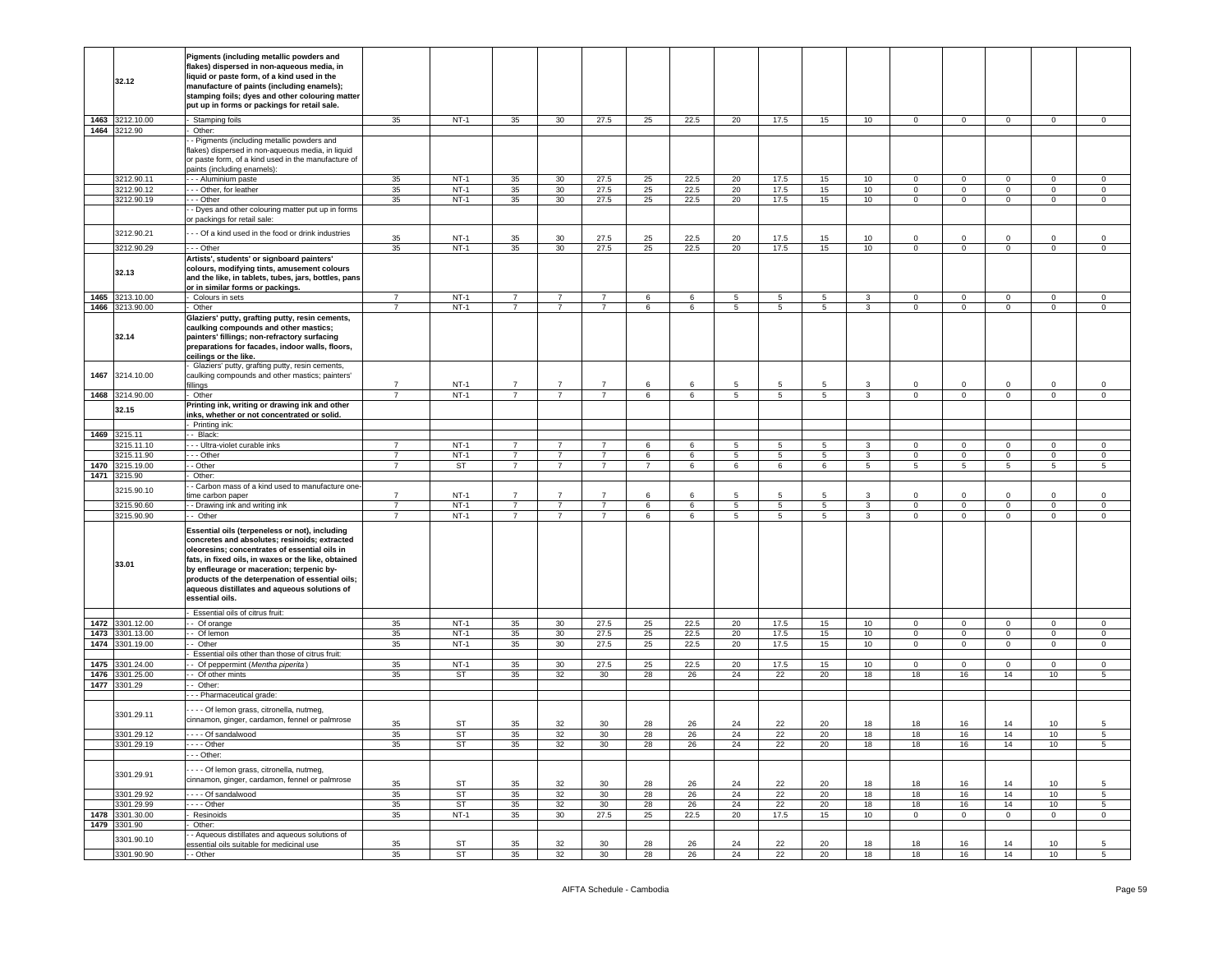|      |                 | Mixtures of odoriferous substances and             |                |           |                |                |                 |                |            |       |                 |                |                 |             |                |                |                |                |
|------|-----------------|----------------------------------------------------|----------------|-----------|----------------|----------------|-----------------|----------------|------------|-------|-----------------|----------------|-----------------|-------------|----------------|----------------|----------------|----------------|
|      |                 |                                                    |                |           |                |                |                 |                |            |       |                 |                |                 |             |                |                |                |                |
|      |                 | mixtures (including alcoholic solutions) with a    |                |           |                |                |                 |                |            |       |                 |                |                 |             |                |                |                |                |
|      |                 | basis of one or more of these substances, of a     |                |           |                |                |                 |                |            |       |                 |                |                 |             |                |                |                |                |
|      | 33.02           | kind used as raw materials in industry; other      |                |           |                |                |                 |                |            |       |                 |                |                 |             |                |                |                |                |
|      |                 | preparations based on odoriferous substances,      |                |           |                |                |                 |                |            |       |                 |                |                 |             |                |                |                |                |
|      |                 | of a kind used for the manufacture of              |                |           |                |                |                 |                |            |       |                 |                |                 |             |                |                |                |                |
|      |                 | beverages.                                         |                |           |                |                |                 |                |            |       |                 |                |                 |             |                |                |                |                |
| 1480 | 3302.10         | Of a kind used in the food or drink industries:    |                |           |                |                |                 |                |            |       |                 |                |                 |             |                |                |                |                |
|      |                 | - Odoriferous alcoholic preparations of a kind     |                |           |                |                |                 |                |            |       |                 |                |                 |             |                |                |                |                |
|      | 3302.10.10      | used in the manufacture of alcoholic beverages, in |                |           |                |                |                 |                |            |       |                 |                |                 |             |                |                |                |                |
|      |                 | liquid form                                        | $\overline{7}$ | $NT-1$    | $\overline{7}$ | $\overline{7}$ | $\overline{7}$  | 6              | 6          | 5     | 5               | 5              | 3               | $\mathbf 0$ | $\Omega$       | $\mathbf 0$    | $\Omega$       | $\mathsf 0$    |
|      |                 | - Odoriferous alcoholic preparations of a kind     |                |           |                |                |                 |                |            |       |                 |                |                 |             |                |                |                |                |
|      | 3302.10.20      |                                                    |                |           |                |                |                 |                |            |       |                 |                |                 |             |                |                |                |                |
|      |                 | used in the manufacture of alcoholic beverages, in |                |           |                |                |                 |                |            |       |                 |                |                 |             |                |                |                |                |
|      |                 | other forms                                        | $\overline{7}$ | $NT-1$    | $\overline{7}$ | $\overline{7}$ | $\overline{7}$  | 6              | $\epsilon$ | 5.    | 5               | 5.             | 3               | $\Omega$    | $\mathsf 0$    | $\Omega$       | $\Omega$       | $\mathsf 0$    |
|      | 3302.10.90      | - Other                                            | $\overline{7}$ | $NT-1$    | $\overline{7}$ | $\overline{7}$ | $\overline{7}$  | 6              | 6          | 5     | $5\phantom{.0}$ | 5              | $\mathbf{3}$    | $\mathsf 0$ | $\overline{0}$ | $\circ$        | $\mathsf 0$    | $\overline{0}$ |
| 1481 | 3302.90.00      | Other                                              | $\overline{7}$ | <b>ST</b> | $\overline{7}$ | $\overline{7}$ | $\overline{7}$  | $\overline{7}$ | 6          | 6     | 6               | 6              | $5\phantom{.0}$ | 5           | 5              | 5              | 5              | 5              |
|      | 1482 3303.00.00 | Perfumes and toilet waters.                        | 35             | <b>ST</b> | 35             | 32             | 30              | 28             | 26         | 24    | 22              | 20             | 18              | 18          | 16             | 14             | 10             | 5              |
|      |                 |                                                    |                |           |                |                |                 |                |            |       |                 |                |                 |             |                |                |                |                |
|      |                 | Beauty or make-up preparations and                 |                |           |                |                |                 |                |            |       |                 |                |                 |             |                |                |                |                |
|      |                 | preparations for the care of the skin (other than  |                |           |                |                |                 |                |            |       |                 |                |                 |             |                |                |                |                |
|      | 33.04           | medicaments), including sunscreen or sun tan       |                |           |                |                |                 |                |            |       |                 |                |                 |             |                |                |                |                |
|      |                 | preparations; manicure or pedicure                 |                |           |                |                |                 |                |            |       |                 |                |                 |             |                |                |                |                |
|      |                 | preparations.                                      |                |           |                |                |                 |                |            |       |                 |                |                 |             |                |                |                |                |
| 1483 | 3304.10.00      | - Lip make-up preparations                         | 35             | $NT-2$    | 35             | 32             | 30              | 27             | 24         | 21    | 20              | 18             | 15              | 15          | 12             | 10             | $\overline{9}$ | $\overline{0}$ |
| 1484 | 3304.20.00      | Eye make-up preparations                           | 35             | $NT-2$    | 35             | 32             | 30              | 27             | 24         | 21    | 20              | 18             | 15              | 15          | 12             | 10             | 9              | $\mathsf 0$    |
| 1485 | 3304.30.00      | Manicure and pedicure preparations                 | 35             | $NT-2$    | 35             | 32             | 30              | 27             | 24         | 21    | 20              | 18             | 15              | 15          | 12             | 10             | $\overline{9}$ | $\overline{0}$ |
|      |                 |                                                    |                |           |                |                |                 |                |            |       |                 |                |                 |             |                |                |                |                |
|      |                 | Other:                                             |                |           |                |                |                 |                |            |       |                 |                |                 |             |                |                |                |                |
| 1486 | 3304.91.00      | - Powders, whether or not compressed               | 35             | EL        |                |                |                 |                |            |       |                 |                |                 |             |                |                |                |                |
| 1487 | 3304.99         | - Other:                                           |                |           |                |                |                 |                |            |       |                 |                |                 |             |                |                |                |                |
|      | 3304.99.10      | - - Face and skin creams and lotions               | 35             | EL.       |                |                |                 |                |            |       |                 |                |                 |             |                |                |                |                |
|      | 3304.99.20      | - - Anti-acne creams                               | 35             | E         |                |                |                 |                |            |       |                 |                |                 |             |                |                |                |                |
|      | 3304.99.90      | - - Other                                          | 35             | EL.       |                |                |                 |                |            |       |                 |                |                 |             |                |                |                |                |
|      |                 |                                                    |                |           |                |                |                 |                |            |       |                 |                |                 |             |                |                |                |                |
|      | 33.05           | Preparations for use on the hair.                  |                |           |                |                |                 |                |            |       |                 |                |                 |             |                |                |                |                |
| 1488 | 3305.10.00      | Shampoos                                           | $\overline{7}$ | EL        |                |                |                 |                |            |       |                 |                |                 |             |                |                |                |                |
| 1489 | 3305.20.00      | Preparations for permanent waving or               |                |           |                |                |                 |                |            |       |                 |                |                 |             |                |                |                |                |
|      |                 | traightening                                       | 15             | $NT-2$    | 15             | 14             | 13              | 13             | 12         | 12    | 11              | 11             | 10              | 10          | 8              | 8              | $\overline{7}$ | $\Omega$       |
| 1490 | 305.30.00       | Hair lacquers                                      | 15             | $NT-2$    | 15             | 14             | 13              | 13             | 12         | 12    | 11              | 11             | 10              | 10          | $\overline{R}$ | $\overline{8}$ | $\overline{7}$ | $\overline{0}$ |
| 1491 | 3305.90.00      | Other                                              | 15             | EL        |                |                |                 |                |            |       |                 |                |                 |             |                |                |                |                |
|      |                 |                                                    |                |           |                |                |                 |                |            |       |                 |                |                 |             |                |                |                |                |
|      |                 | Preparations for oral or dental hygiene,           |                |           |                |                |                 |                |            |       |                 |                |                 |             |                |                |                |                |
|      |                 |                                                    |                |           |                |                |                 |                |            |       |                 |                |                 |             |                |                |                |                |
|      |                 |                                                    |                |           |                |                |                 |                |            |       |                 |                |                 |             |                |                |                |                |
|      | 33.06           | including denture fixative pastes and powders;     |                |           |                |                |                 |                |            |       |                 |                |                 |             |                |                |                |                |
|      |                 | yarn used to clean between the teeth (dental       |                |           |                |                |                 |                |            |       |                 |                |                 |             |                |                |                |                |
|      |                 | floss), in individual retail packages.             |                |           |                |                |                 |                |            |       |                 |                |                 |             |                |                |                |                |
|      | 1492 3306.10    | Dentifrices:                                       |                |           |                |                |                 |                |            |       |                 |                |                 |             |                |                |                |                |
|      |                 |                                                    |                |           |                |                |                 |                |            |       |                 |                |                 |             |                |                |                |                |
|      | 3306.10.10      | - Prophylactic pastes or powders                   | $\overline{7}$ | $NT-1$    | $\overline{7}$ | $\overline{7}$ | $\overline{7}$  | 6              | 6          | $5 -$ | 5               | $5^{\circ}$    | $\mathbf{3}$    | $\Omega$    | $\overline{0}$ | $\Omega$       | $\overline{0}$ | $\mathbf{0}$   |
|      | 3306.10.90      | - Other                                            | $\overline{7}$ | $NT-1$    | $\overline{7}$ | $\overline{7}$ | $\overline{7}$  | 6              | 6          | 5     | $\overline{5}$  | $\overline{5}$ | $\overline{3}$  | $\mathsf 0$ | $\overline{0}$ | $\mathbf{0}$   | $\overline{0}$ | $\overline{0}$ |
|      |                 | Yarn used to clean between the teeth (dental       |                |           |                |                |                 |                |            |       |                 |                |                 |             |                |                |                |                |
| 1493 | 3306.20.00      | (azo                                               | $\overline{7}$ | $NT-1$    | $\overline{7}$ | $\overline{7}$ | $\overline{7}$  | 6              | 6          | 5     | 5               | 5              | $\mathbf{3}$    | $\mathbf 0$ | $\mathsf 0$    | $\mathbf 0$    | $\Omega$       | $\mathsf 0$    |
| 1494 | 3306.90.00      | Other                                              |                | ST        | $\overline{7}$ | $\overline{7}$ | $\overline{7}$  | $\overline{7}$ | 6          | 6     | 6               | 6              | 5               | 5           | 5              | 5              | 5              | 5              |
|      |                 | Pre-shave, shaving or after-shave preparations,    |                |           |                |                |                 |                |            |       |                 |                |                 |             |                |                |                |                |
|      |                 |                                                    |                |           |                |                |                 |                |            |       |                 |                |                 |             |                |                |                |                |
|      |                 | personal deodorants, bath preparations,            |                |           |                |                |                 |                |            |       |                 |                |                 |             |                |                |                |                |
|      |                 | depilatories and other perfumery, cosmetic or      |                |           |                |                |                 |                |            |       |                 |                |                 |             |                |                |                |                |
|      | 33.07           | toilet preparations, not elsewhere specified or    |                |           |                |                |                 |                |            |       |                 |                |                 |             |                |                |                |                |
|      |                 | included; prepared room deodorisers, whether       |                |           |                |                |                 |                |            |       |                 |                |                 |             |                |                |                |                |
|      |                 | or not perfumed or having disinfectant             |                |           |                |                |                 |                |            |       |                 |                |                 |             |                |                |                |                |
|      |                 | properties.                                        |                |           |                |                |                 |                |            |       |                 |                |                 |             |                |                |                |                |
| 1495 |                 |                                                    |                |           |                |                |                 |                |            |       |                 |                |                 |             |                |                |                |                |
|      | 3307.10.00      | Pre-shave, shaving or after-shave preparations     | 35             | $NT-2$    | 35             | 32             | 30              | 27             | 24         | 21    | 20              | 18             | 15              | 15          | 12             | 10             | 9              | $\mathbf 0$    |
| 1496 | 3307.20.00      | Personal deodorants and antiperspirants            | 35             | $NT-2$    | 35             | 32             | 30              | 27             | 24         | 21    | 20              | 18             | 15              | 15          | 12             | 10             | 9              | $\mathsf 0$    |
|      |                 |                                                    |                |           |                |                |                 |                |            |       |                 |                |                 |             |                |                |                |                |
| 1497 | 3307.30.00      | Perfumed bath salts and other bath preparations    | 35             | $NT-2$    | 35             | 32             | 30              | 27             | 24         | 21    | 20              | 18             | 15              | 15          | 12             | 10             | 9              | $\mathsf 0$    |
|      |                 |                                                    |                |           |                |                |                 |                |            |       |                 |                |                 |             |                |                |                |                |
|      |                 | Preparations for perfuming or deodorising rooms,   |                |           |                |                |                 |                |            |       |                 |                |                 |             |                |                |                |                |
|      |                 | including odoriferous preparations used during     |                |           |                |                |                 |                |            |       |                 |                |                 |             |                |                |                |                |
|      |                 | religious rites:                                   |                |           |                |                |                 |                |            |       |                 |                |                 |             |                |                |                |                |
| 1498 | 3307.41.00      | - "Agarbatti" and other odoriferous preparations   |                |           |                |                |                 |                |            |       |                 |                |                 |             |                |                |                |                |
|      |                 | which operate by burning                           | 35             | <b>ST</b> | 35             | 32             | 30              | 28             | 26         | 24    | 22              | 20             | 18              | 18          | 16             | 14             | 10             | 5              |
| 1499 | 3307.49         | $-$ Other:                                         |                |           |                |                |                 |                |            |       |                 |                |                 |             |                |                |                |                |
|      | 3307.49.10      | --- Room perfuming preparations                    | 35             | $NT-2$    | 35             | 32             | 30              | 27             | 24         | 21    | 20              | 18             | 15              | 15          | 12             | 10             | 9              | $\mathbf 0$    |
|      | 3307.49.90      |                                                    |                |           |                |                |                 |                |            |       |                 |                |                 |             |                |                | 9              |                |
|      |                 | - - Other                                          | 35             | $NT-2$    | 35             | 32             | 30 <sup>°</sup> | 27             | 24         | 21    | 20              | 18             | 15              | 15          | 12             | 10             |                | $\overline{0}$ |
|      | 1500 3307.90    | Other:                                             |                |           |                |                |                 |                |            |       |                 |                |                 |             |                |                |                |                |
|      | 3307.90.10      | - Animal toilet preparations                       | 35             | ST        | 35             | 32             | 30              | 28             | 26         | 24    | 22              | 20             | 18              | 18          | 16             | 14             | 10             | 5              |
|      | 3307.90.20      | - Contact lens solutions                           | 35             | ST        | 35             | 32             | 30 <sup>°</sup> | 28             | 26         | 24    | 22              | 20             | 18              | 18          | 16             | 14             | 10             | 5              |
|      |                 | - Papers and tissues, impregnated or coated with   |                |           |                |                |                 |                |            |       |                 |                |                 |             |                |                |                |                |
|      | 3307.90.30      | erfume or cosmetics                                | 35             | <b>ST</b> | 35             | 32             | 30              | 28             | 26         | 24    | 22              | 20             | 18              | 18          | 16             | 14             | 10             | 5              |
|      |                 | - Other perfumery or cosmetics, including          |                |           |                |                |                 |                |            |       |                 |                |                 |             |                |                |                |                |
|      | 3307.90.40      | lepilatories                                       | 35             | <b>ST</b> | 35             | 32             | 30              | 28             | 26         | 24    | 22              | 20             | 18              | 18          | 16             | 14             | 10             | 5              |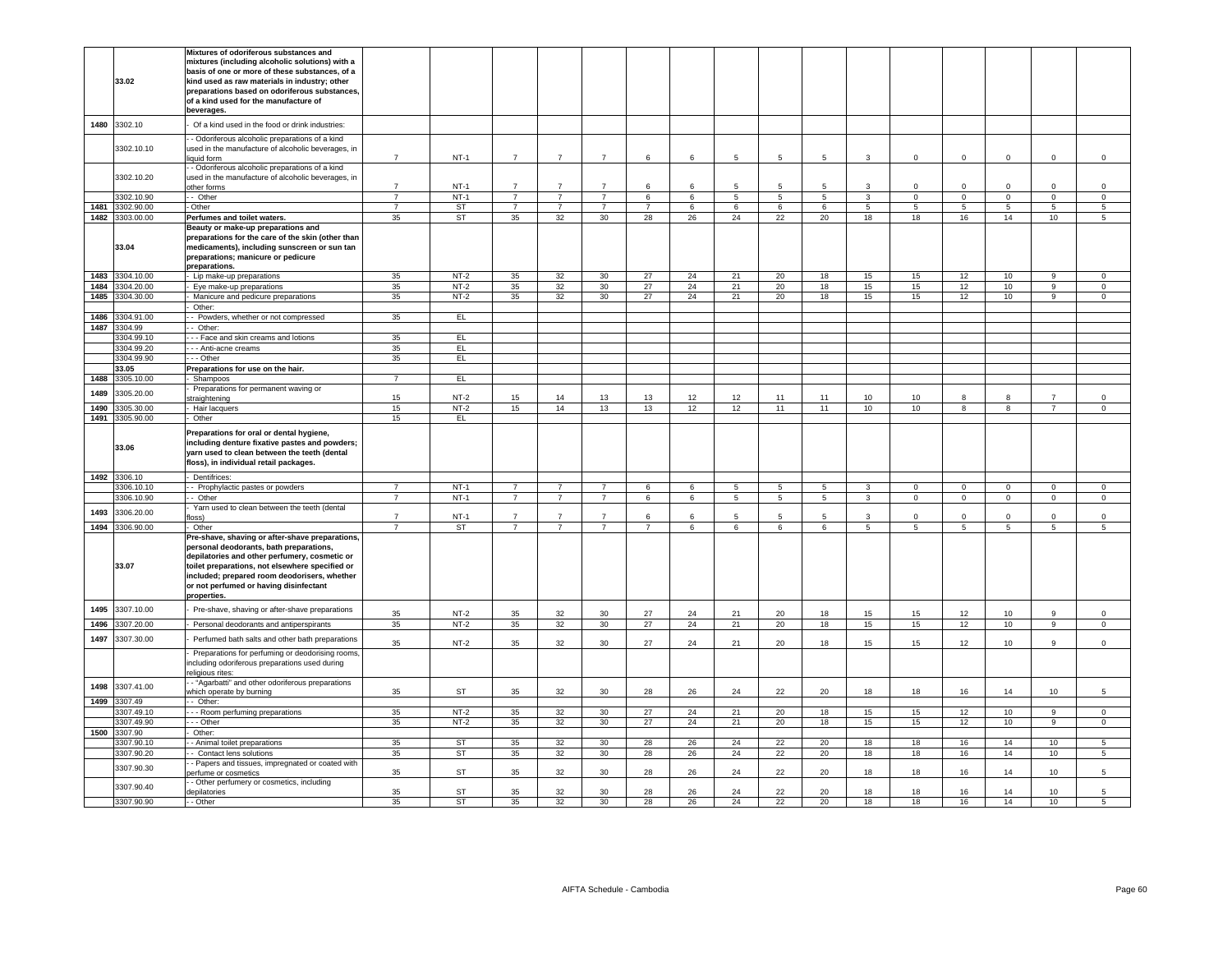|              |                          | Soap; organic surface-active products and             |                                  |                  |                                  |                                  |                |         |                 |                                    |                |                 |                |                               |                        |                               |                             |                            |
|--------------|--------------------------|-------------------------------------------------------|----------------------------------|------------------|----------------------------------|----------------------------------|----------------|---------|-----------------|------------------------------------|----------------|-----------------|----------------|-------------------------------|------------------------|-------------------------------|-----------------------------|----------------------------|
|              |                          | preparations for use as soap, in the form of          |                                  |                  |                                  |                                  |                |         |                 |                                    |                |                 |                |                               |                        |                               |                             |                            |
|              |                          |                                                       |                                  |                  |                                  |                                  |                |         |                 |                                    |                |                 |                |                               |                        |                               |                             |                            |
|              |                          | bars, cakes, moulded pieces or shapes,                |                                  |                  |                                  |                                  |                |         |                 |                                    |                |                 |                |                               |                        |                               |                             |                            |
|              |                          | whether or not containing soap; organic               |                                  |                  |                                  |                                  |                |         |                 |                                    |                |                 |                |                               |                        |                               |                             |                            |
|              | 34.01                    | surface-active products and preparations for          |                                  |                  |                                  |                                  |                |         |                 |                                    |                |                 |                |                               |                        |                               |                             |                            |
|              |                          | washing the skin, in the form of liquid or cream      |                                  |                  |                                  |                                  |                |         |                 |                                    |                |                 |                |                               |                        |                               |                             |                            |
|              |                          | and put up for retail sale, whether or not            |                                  |                  |                                  |                                  |                |         |                 |                                    |                |                 |                |                               |                        |                               |                             |                            |
|              |                          | containing soap; paper, wadding, felt and             |                                  |                  |                                  |                                  |                |         |                 |                                    |                |                 |                |                               |                        |                               |                             |                            |
|              |                          | nonwovens, impregnated, coated or covered             |                                  |                  |                                  |                                  |                |         |                 |                                    |                |                 |                |                               |                        |                               |                             |                            |
|              |                          | with soap or detergent.                               |                                  |                  |                                  |                                  |                |         |                 |                                    |                |                 |                |                               |                        |                               |                             |                            |
|              |                          | Soap and organic surface-active products and          |                                  |                  |                                  |                                  |                |         |                 |                                    |                |                 |                |                               |                        |                               |                             |                            |
|              |                          | preparations, in the form of bars, cakes, moulded     |                                  |                  |                                  |                                  |                |         |                 |                                    |                |                 |                |                               |                        |                               |                             |                            |
|              |                          | pieces or shapes, and paper, wadding, felt and        |                                  |                  |                                  |                                  |                |         |                 |                                    |                |                 |                |                               |                        |                               |                             |                            |
|              |                          |                                                       |                                  |                  |                                  |                                  |                |         |                 |                                    |                |                 |                |                               |                        |                               |                             |                            |
|              |                          | nonwovens, impregnated, coated or covered with        |                                  |                  |                                  |                                  |                |         |                 |                                    |                |                 |                |                               |                        |                               |                             |                            |
|              |                          | soap or detergent:                                    |                                  |                  |                                  |                                  |                |         |                 |                                    |                |                 |                |                               |                        |                               |                             |                            |
| 1501         | 3401.11                  | - For toilet use (including medicated products):      |                                  |                  |                                  |                                  |                |         |                 |                                    |                |                 |                |                               |                        |                               |                             |                            |
|              |                          |                                                       |                                  |                  |                                  |                                  |                |         |                 |                                    |                |                 |                |                               |                        |                               |                             |                            |
|              | 3401.11.10               | -- Medicated products                                 | $\overline{7}$                   | EL.              |                                  |                                  |                |         |                 |                                    |                |                 |                |                               |                        |                               |                             |                            |
|              | 3401.11.20               | - - Bath soap                                         | $\overline{7}$                   | E                |                                  |                                  |                |         |                 |                                    |                |                 |                |                               |                        |                               |                             |                            |
|              |                          | - Other, of felt or nonwovens, impregnated,           |                                  |                  |                                  |                                  |                |         |                 |                                    |                |                 |                |                               |                        |                               |                             |                            |
|              | 3401.11.30               | coated or covered with soap or detergent              | $\overline{7}$                   | EL.              |                                  |                                  |                |         |                 |                                    |                |                 |                |                               |                        |                               |                             |                            |
|              | 3401.11.90               | - - Other                                             | $\overline{7}$                   | EL.              |                                  |                                  |                |         |                 |                                    |                |                 |                |                               |                        |                               |                             |                            |
| 1502         | 3401.19                  | Other:                                                |                                  |                  |                                  |                                  |                |         |                 |                                    |                |                 |                |                               |                        |                               |                             |                            |
|              |                          | - - Of felt or nonwovens, impregnated, coated or      |                                  |                  |                                  |                                  |                |         |                 |                                    |                |                 |                |                               |                        |                               |                             |                            |
|              | 3401.19.10               |                                                       | $\overline{7}$                   | $NT-1$           | $\overline{7}$                   | $\overline{7}$                   | $\overline{7}$ | $\,6\,$ | 6               | 5                                  | 5              | 5               | 3              | $\mathsf 0$                   | $\mathbf 0$            | $\mathbf 0$                   | $\mathbf 0$                 | $\mathsf 0$                |
|              |                          | covered with soap or detergent                        |                                  |                  | $\overline{7}$                   |                                  |                |         |                 |                                    |                |                 |                |                               |                        |                               |                             |                            |
|              | 3401.19.90               | - - Other                                             | $\overline{7}$                   | $NT-1$           |                                  | $\overline{7}$                   | $\overline{7}$ | 6       | 6               | $5^{\circ}$                        | 5              | 5               | 3              | $\mathbf 0$                   | $\mathsf 0$            | $\mathbf 0$                   | $\mathbf 0$                 | $\mathbf 0$                |
|              | 1503 3401.20             | Soap in other forms:                                  |                                  |                  |                                  |                                  |                |         |                 |                                    |                |                 |                |                               |                        |                               |                             |                            |
|              | 3401.20.10               | - Of a kind used for flotation de-inking of recycled  |                                  |                  |                                  |                                  |                |         |                 |                                    |                |                 |                |                               |                        |                               |                             |                            |
|              |                          | paper                                                 | $\overline{7}$                   | $NT-1$           | $\overline{7}$                   | $\overline{7}$                   | $\overline{7}$ | 6       | 6               | 5                                  | 5              | 5               | 3              | 0                             | $\mathbf 0$            | $\Omega$                      | 0                           | $\mathbf 0$                |
|              | 3401.20.90               | - - Other                                             | $\overline{7}$                   | $NT-1$           | $\overline{7}$                   | $\overline{7}$                   | $\overline{7}$ | 6       | 6               | $5\overline{5}$                    | 5              | 5               | 3              | $\mathbf 0$                   | $\mathbf 0$            | $\mathbf 0$                   | $\mathbf 0$                 | $\mathbf 0$                |
|              |                          | Organic surface-active products and preparations      |                                  |                  |                                  |                                  |                |         |                 |                                    |                |                 |                |                               |                        |                               |                             |                            |
|              |                          | for washing the skin, in the form of liquid or cream  |                                  |                  |                                  |                                  |                |         |                 |                                    |                |                 |                |                               |                        |                               |                             |                            |
|              | 1504 3401.30.00          | and put up for retail sale, whether or not containing |                                  |                  |                                  |                                  |                |         |                 |                                    |                |                 |                |                               |                        |                               |                             |                            |
|              |                          | soap                                                  | $\overline{7}$                   | $NT-1$           | $\overline{7}$                   | $\overline{7}$                   | $\overline{7}$ | 6       | 6               | 5                                  | 5              | 5               | 3              | $\mathsf 0$                   | $\mathbf 0$            | $\mathbf 0$                   | $\mathbf 0$                 | $\mathsf{O}$               |
|              |                          |                                                       |                                  |                  |                                  |                                  |                |         |                 |                                    |                |                 |                |                               |                        |                               |                             |                            |
|              |                          | Organic surface-active agents (other than             |                                  |                  |                                  |                                  |                |         |                 |                                    |                |                 |                |                               |                        |                               |                             |                            |
|              |                          | soap); surface-active preparations, washing           |                                  |                  |                                  |                                  |                |         |                 |                                    |                |                 |                |                               |                        |                               |                             |                            |
|              | 34.02                    | preparations (including auxiliary washing             |                                  |                  |                                  |                                  |                |         |                 |                                    |                |                 |                |                               |                        |                               |                             |                            |
|              |                          | preparations) and cleaning preparations,              |                                  |                  |                                  |                                  |                |         |                 |                                    |                |                 |                |                               |                        |                               |                             |                            |
|              |                          | whether or not containing soap, other than            |                                  |                  |                                  |                                  |                |         |                 |                                    |                |                 |                |                               |                        |                               |                             |                            |
|              |                          | those of heading 34.01.                               |                                  |                  |                                  |                                  |                |         |                 |                                    |                |                 |                |                               |                        |                               |                             |                            |
|              |                          | Organic surface-active agents, whether or not put     |                                  |                  |                                  |                                  |                |         |                 |                                    |                |                 |                |                               |                        |                               |                             |                            |
|              |                          | up for retail sale:                                   |                                  |                  |                                  |                                  |                |         |                 |                                    |                |                 |                |                               |                        |                               |                             |                            |
|              |                          | - - Anionic:                                          |                                  |                  |                                  |                                  |                |         |                 |                                    |                |                 |                |                               |                        |                               |                             |                            |
| 1505 3402.11 |                          |                                                       |                                  |                  |                                  |                                  |                |         |                 |                                    |                |                 |                |                               |                        |                               |                             |                            |
|              |                          |                                                       |                                  |                  |                                  |                                  |                |         |                 |                                    |                |                 |                |                               |                        |                               |                             |                            |
|              | 3402.11.10               | -- Sulphated fatty alcohols                           | $\overline{7}$                   | $NT-1$           | $\overline{7}$                   | $\overline{7}$                   | $\overline{7}$ | 6       | 6               | $5\phantom{.0}$                    | 5              | $5\phantom{.0}$ | $\mathbf{3}$   | $\overline{0}$                | $\mathbf 0$            | $\mathbf 0$                   | $\mathbf{0}$                | $\mathsf 0$                |
|              | 3402.11.20               | - - Wetting agents of a kind used in the              |                                  |                  |                                  |                                  |                |         |                 |                                    |                |                 |                |                               |                        |                               |                             |                            |
|              |                          | nanufacture of herbicides                             | $\overline{7}$                   | $NT-1$           | $\overline{7}$                   | $\overline{7}$                   | $\overline{7}$ | 6       | 6               | 5                                  | 5              | 5               | 3              | $\mathbf 0$                   | $\mathsf 0$            | 0                             | $\mathbf 0$                 | $\mathsf 0$                |
|              | 3402.11.90               | - - Other                                             | $\overline{7}$                   | $NT-1$           | $\overline{7}$                   | $\overline{7}$                   | $\overline{7}$ | 6       | 6               | 5                                  | 5              | 5               | 3              | 0                             | $\mathsf 0$            | 0                             | $\mathbf 0$                 | $\mathbf 0$                |
|              | 1506 3402.12             | - Cationic:                                           |                                  |                  |                                  |                                  |                |         |                 |                                    |                |                 |                |                               |                        |                               |                             |                            |
|              |                          | --- Wetting agents of a kind used in the              |                                  |                  |                                  |                                  |                |         |                 |                                    |                |                 |                |                               |                        |                               |                             |                            |
|              | 3402.12.10               | manufacture of herbicides                             | $\overline{7}$                   | $NT-1$           | $\overline{7}$                   | $\overline{7}$                   | $\overline{7}$ | 6       | 6               | 5                                  | 5              | 5               | 3              | 0                             | $\mathsf 0$            | $\Omega$                      | $\mathbf 0$                 | $\mathsf 0$                |
|              | 3402.12.90               | - - - Other                                           | $\overline{7}$                   | $NT-1$           | $\overline{7}$                   | $\overline{7}$                   | $\overline{7}$ | 6       | 6               | $5\overline{5}$                    | 5              | 5               | $\mathbf{3}$   | $\circ$                       | $\mathsf 0$            | $\mathbf 0$                   | $\mathbf 0$                 | $\mathbf 0$                |
| 1507         | 3402.13.00               | - Non-ionic                                           | $\overline{7}$                   | $NT-1$           | $\overline{7}$                   | $\overline{7}$                   | $\overline{7}$ | 6       | $6\overline{6}$ | $5\overline{)}$                    | $\overline{5}$ | $5\overline{)}$ | $\overline{3}$ | $\overline{0}$                | $\overline{0}$         | $\overline{0}$                | $\overline{0}$              | $\overline{0}$             |
| 1508         | 3402.19.00               | - Other                                               | $\overline{7}$                   | $NT-1$           | $\overline{7}$                   | $\overline{7}$                   | $\overline{7}$ | 6       | 6               | $5\overline{5}$                    | 5              | 5               | $\mathbf{3}$   | $\mathbf 0$                   | $\mathsf 0$            | $\mathbf 0$                   | $\mathbf 0$                 | $\mathbf 0$                |
|              |                          |                                                       |                                  |                  |                                  |                                  |                |         |                 |                                    |                |                 |                |                               |                        |                               |                             |                            |
| 1509         | 3402.20                  | Preparations put up for retail sale:                  |                                  |                  |                                  |                                  |                |         |                 |                                    |                |                 |                |                               |                        |                               |                             |                            |
|              |                          | - - In liquid form:                                   |                                  |                  |                                  |                                  |                |         |                 |                                    |                |                 |                |                               |                        |                               |                             |                            |
|              | 3402.20.11               | - - - Anionic surface active preparations             | $\overline{7}$                   | $NT-1$           | $\overline{7}$                   | $\overline{7}$                   | $7^{\circ}$    | 6       | 6               | $5\overline{5}$                    | 5              | $5\overline{5}$ | $\mathbf{3}$   | $\mathbf{0}$                  | $\mathbf 0$            | $\mathbf{0}$                  | $\mathbf{0}$                | $\mathbf 0$                |
|              |                          | - - Anionic washing preparations or cleaning          |                                  |                  |                                  |                                  |                |         |                 |                                    |                |                 |                |                               |                        |                               |                             |                            |
|              | 3402.20.12               | preparations, including bleaching, cleansing or       |                                  |                  |                                  |                                  |                |         |                 |                                    |                |                 |                |                               |                        |                               |                             |                            |
|              |                          | legreasing preparations                               | $\overline{7}$                   | $NT-1$           | $\overline{7}$                   | $\overline{7}$                   | $\overline{7}$ | $\,6\,$ | 6               | 5                                  | 5              | 5               | 3              | $\mathbf 0$                   | $\mathsf 0$            | 0                             | $\mathbf 0$                 | $\mathbf 0$                |
|              | 3402.20.13               | - - Other surface active preparations                 | $\overline{7}$                   | $NT-1$           | $\overline{7}$                   | $\overline{7}$                   | $\overline{7}$ | 6       | 6               | 5                                  | 5              | 5               | 3              | $\mathbf 0$                   | $\mathsf 0$            | $\mathbf 0$                   | $\mathbf 0$                 | $\mathbf 0$                |
|              |                          | - - Other washing preparations or cleaning            |                                  |                  |                                  |                                  |                |         |                 |                                    |                |                 |                |                               |                        |                               |                             |                            |
|              | 3402.20.19               | preparations, including bleaching, cleansing or       |                                  |                  |                                  |                                  |                |         |                 |                                    |                |                 |                |                               |                        |                               |                             |                            |
|              |                          | degreasing preparations                               | $\overline{7}$                   | $NT-1$           | $\overline{7}$                   | $\overline{7}$                   | $\overline{7}$ | 6       | 6               | 5                                  | 5              | 5               | 3              | $\mathbf{0}$                  | $\mathsf 0$            | $\mathbf 0$                   | $\mathbf 0$                 | $\mathbf 0$                |
|              |                          | - - Other:                                            |                                  |                  |                                  |                                  |                |         |                 |                                    |                |                 |                |                               |                        |                               |                             |                            |
|              | 3402.20.91               | - - Anionic surface active preparations               | $\overline{7}$                   | $NT-1$           | $\overline{7}$                   | $\overline{7}$                   | $\overline{7}$ | 6       | 6               | $5\overline{5}$                    | 5              | 5               | $\mathbf{3}$   | $\mathbf 0$                   | $\mathsf 0$            | $\mathbf 0$                   | $\mathbf 0$                 | $\mathbf 0$                |
|              |                          |                                                       |                                  |                  |                                  |                                  |                |         |                 |                                    |                |                 |                |                               |                        |                               |                             |                            |
|              |                          | - - Anionic washing preparations or cleaning          |                                  |                  |                                  |                                  |                |         |                 |                                    |                |                 |                |                               |                        |                               |                             |                            |
|              | 3402.20.92               | preparations, including bleaching, cleansing or       |                                  |                  | $\overline{7}$                   | $\overline{7}$                   | $\overline{7}$ |         |                 |                                    | 5              |                 | 3              |                               |                        |                               |                             |                            |
|              |                          | degreasing preparations                               | $\overline{7}$                   | $NT-1$           |                                  |                                  |                | 6       | 6               | 5                                  |                | 5               |                | 0                             | $\mathsf 0$            | 0                             | $\mathbf 0$                 | $\mathsf 0$                |
|              | 3402.20.93               | - - Other surface active preparations                 | $\overline{7}$                   | $NT-1$           | $\overline{7}$                   | $\overline{7}$                   | $\overline{7}$ | 6       | 6               | $5\overline{5}$                    | 5              | 5               | 3              | $\mathbf 0$                   | $\mathsf 0$            | $\mathbf 0$                   | $\mathbf 0$                 | $\mathbf 0$                |
|              |                          | - - Other washing preparations or cleaning            |                                  |                  |                                  |                                  |                |         |                 |                                    |                |                 |                |                               |                        |                               |                             |                            |
|              | 3402.20.99               | preparations, including bleaching, cleansing or       |                                  |                  |                                  |                                  |                |         |                 |                                    |                |                 |                |                               |                        |                               |                             |                            |
|              |                          | degreasing preparations                               | $\overline{7}$                   | $NT-1$           | $\overline{7}$                   | $\overline{7}$                   | $\overline{7}$ | 6       | 6               | $5\overline{5}$                    | 5              | 5               | $\mathbf{3}$   | $\overline{0}$                | $\mathbf 0$            | $\mathbf{0}$                  | $\mathbf{0}$                | $\mathbf 0$                |
|              | 1510 3402.90             | - Other:                                              |                                  |                  |                                  |                                  |                |         |                 |                                    |                |                 |                |                               |                        |                               |                             |                            |
|              |                          | - - In liquid form:                                   |                                  |                  |                                  |                                  |                |         |                 |                                    |                |                 |                |                               |                        |                               |                             |                            |
|              |                          |                                                       |                                  |                  |                                  |                                  |                |         |                 |                                    |                |                 |                |                               |                        |                               |                             |                            |
|              |                          | - - - Anionic surface active preparations:            |                                  |                  |                                  |                                  |                |         |                 |                                    |                |                 |                |                               |                        |                               |                             |                            |
|              | 3402.90.11               | Wetting agents                                        | $\overline{7}$                   | $NT-1$           | $\overline{7}$                   | $\overline{7}$                   | $\overline{7}$ | 6       | 6               | $5\overline{5}$                    | 5              | 5               | $\mathbf{3}$   | $\mathbf 0$                   | $\mathbf 0$            | $\mathbf{0}$                  | $\mathbf{0}$                | $\mathbf 0$                |
|              | 3402.90.12               | $---$ Other                                           | $\overline{7}$                   | $NT-1$           | $\overline{7}$                   | $\overline{7}$                   | $\overline{7}$ | 6       | 6               | $5\overline{)}$                    | 5              | $5^{\circ}$     | $\mathbf{3}$   | $\overline{0}$                | $\mathbf 0$            | $\circ$                       | $\overline{0}$              | $\mathsf 0$                |
|              |                          | - - Anionic washing preparations or cleaning          |                                  |                  |                                  |                                  |                |         |                 |                                    |                |                 |                |                               |                        |                               |                             |                            |
|              | 3402.90.13               | preparations, including bleaching, cleansing or       |                                  |                  |                                  |                                  |                |         |                 |                                    |                |                 |                |                               |                        |                               |                             |                            |
|              |                          | degreasing preparations                               | $\overline{7}$                   | $NT-1$           | $\overline{7}$                   | $\overline{7}$                   | $\overline{7}$ | 6       | 6               | 5                                  | 5              | 5               | 3              | $\mathbf 0$                   | $\mathbf 0$            | $\Omega$                      | $\mathbf{0}$                | $\mathbf 0$                |
|              |                          | - - - Other surface active preparations:              |                                  |                  |                                  |                                  |                |         |                 |                                    |                |                 |                |                               |                        |                               |                             |                            |
|              | 3402.90.14<br>3402.90.15 | - - - - Wetting agents<br>$- -$ Other                 | $\overline{7}$<br>$\overline{7}$ | $NT-1$<br>$NT-1$ | $\overline{7}$<br>$\overline{7}$ | $\overline{7}$<br>$\overline{7}$ | $\overline{7}$ | 6<br>6  | 6<br>6          | $5\overline{)}$<br>$5\overline{5}$ | 5<br>5         | 5<br>5          | 3<br>3         | $\overline{0}$<br>$\mathbf 0$ | $\,0\,$<br>$\mathbf 0$ | $\overline{0}$<br>$\mathbf 0$ | $\mathbf{0}$<br>$\mathbf 0$ | $\mathsf 0$<br>$\mathsf 0$ |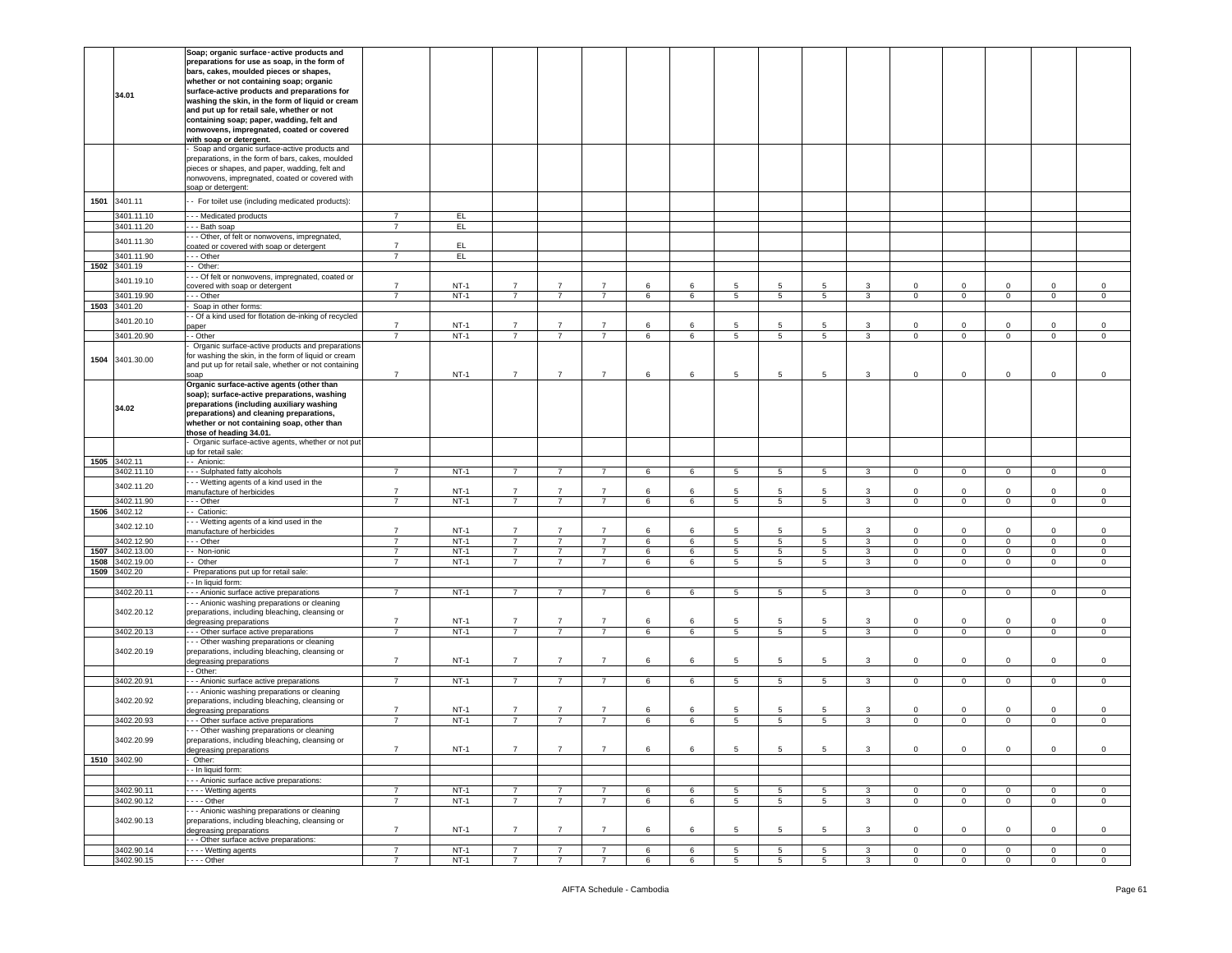|      |                               | - - Other washing preparations or cleaning                                                            |                |                  |                |                       |                |          |              |                 |                 |                 |                  |                            |                            |                            |                   |                        |
|------|-------------------------------|-------------------------------------------------------------------------------------------------------|----------------|------------------|----------------|-----------------------|----------------|----------|--------------|-----------------|-----------------|-----------------|------------------|----------------------------|----------------------------|----------------------------|-------------------|------------------------|
|      | 3402.90.19                    | preparations, including bleaching, cleansing or                                                       |                |                  |                |                       |                |          |              |                 |                 |                 |                  |                            |                            |                            |                   |                        |
|      |                               | degreasing preparations                                                                               | $\overline{7}$ | $NT-1$           | $\overline{7}$ | $\overline{7}$        | $\overline{7}$ | 6        | 6            | 5               | $5\phantom{.0}$ | 5               | $\mathbf{3}$     | $\mathbf 0$                | $\mathbf 0$                | $\mathbf 0$                | $\circ$           | $\mathsf 0$            |
|      |                               | - Other:                                                                                              |                |                  |                |                       |                |          |              |                 |                 |                 |                  |                            |                            |                            |                   |                        |
|      |                               | - - Anionic surface active preparations:                                                              |                |                  |                |                       |                |          |              |                 |                 |                 |                  |                            |                            |                            |                   |                        |
|      | 3402.90.91                    | - - - Wetting agents                                                                                  | $\overline{7}$ | $NT-1$           | $\overline{7}$ | $\overline{7}$        | $\overline{7}$ | 6        | 6            | 5               | 5               | 5               | 3                | $\mathbf 0$                | $\mathbf 0$                | $\mathbf 0$                | $\mathbf 0$       | $\,0\,$                |
|      | 3402.90.92                    | . - - - Other                                                                                         | $\overline{7}$ | $NT-1$           | $\overline{7}$ | $\overline{7}$        | $\overline{7}$ | 6        | 6            | 5               | 5               | 5               | 3                | $\mathbf 0$                | $\mathbf 0$                | $\circ$                    | $\mathbf 0$       | $\mathsf 0$            |
|      |                               |                                                                                                       |                |                  |                |                       |                |          |              |                 |                 |                 |                  |                            |                            |                            |                   |                        |
|      |                               | - - Anionic washing preparations or cleaning                                                          |                |                  |                |                       |                |          |              |                 |                 |                 |                  |                            |                            |                            |                   |                        |
|      | 3402.90.93                    | preparations, including bleaching, cleansing or                                                       |                |                  |                |                       |                |          |              |                 |                 |                 |                  |                            |                            |                            |                   |                        |
|      |                               | degreasing preparations                                                                               | $\overline{7}$ | $NT-1$           | $\overline{7}$ | $\overline{7}$        | $\overline{7}$ | 6        | 6            | $5\overline{5}$ | 5               | $5\overline{5}$ | 3                | $\circ$                    | $\mathbf 0$                | $\mathbf 0$                | $\mathbf 0$       | $\mathsf 0$            |
|      |                               | - - - Other surface active preparations:                                                              |                |                  |                |                       |                |          |              |                 |                 |                 |                  |                            |                            |                            |                   |                        |
|      | 3402.90.94                    | Wetting agents                                                                                        | $\overline{7}$ | $NT-1$           | $\overline{7}$ | $\overline{7}$        | $\overline{7}$ | 6        | 6            | 5               | 5               | 5               | $\mathbf{3}$     | $\mathbf 0$                | $\mathbf 0$                | $\mathbf{0}$               | $\mathbf 0$       | $\mathbf 0$            |
|      | 3402.90.95                    | $- -$ Other                                                                                           | $\overline{7}$ | $NT-1$           | $\overline{7}$ | $\overline{7}$        | $\overline{7}$ | 6        | 6            | 5               | $5\phantom{.0}$ | 5               | $\mathbf{3}$     | $\mathbf 0$                | $\mathbf 0$                | $\mathsf 0$                | $\Omega$          | $\mathsf 0$            |
|      |                               | - - Other washing preparations or cleaning                                                            |                |                  |                |                       |                |          |              |                 |                 |                 |                  |                            |                            |                            |                   |                        |
|      | 3402.90.99                    | preparations, including bleaching, cleansing or                                                       |                |                  |                |                       |                |          |              |                 |                 |                 |                  |                            |                            |                            |                   |                        |
|      |                               | degreasing preparations                                                                               | $\overline{7}$ | $NT-1$           | $\overline{7}$ | $\overline{7}$        | $\overline{7}$ | 6        | 6            | 5               | 5               | 5               | 3                | $\mathbf 0$                | $\mathbf 0$                | $\mathbf 0$                | $\mathbf 0$       | $\mathsf 0$            |
|      |                               |                                                                                                       |                |                  |                |                       |                |          |              |                 |                 |                 |                  |                            |                            |                            |                   |                        |
|      |                               | Lubricating preparations (including cutting-oil                                                       |                |                  |                |                       |                |          |              |                 |                 |                 |                  |                            |                            |                            |                   |                        |
|      |                               | preparations, bolt or nut release preparations,                                                       |                |                  |                |                       |                |          |              |                 |                 |                 |                  |                            |                            |                            |                   |                        |
|      |                               | anti-rust or anti-corrosion preparations and                                                          |                |                  |                |                       |                |          |              |                 |                 |                 |                  |                            |                            |                            |                   |                        |
|      |                               | mould release preparations, based on                                                                  |                |                  |                |                       |                |          |              |                 |                 |                 |                  |                            |                            |                            |                   |                        |
|      |                               | lubricants) and preparations of a kind used for                                                       |                |                  |                |                       |                |          |              |                 |                 |                 |                  |                            |                            |                            |                   |                        |
|      | 34.03                         | the oil or grease treatment of textile materials,                                                     |                |                  |                |                       |                |          |              |                 |                 |                 |                  |                            |                            |                            |                   |                        |
|      |                               |                                                                                                       |                |                  |                |                       |                |          |              |                 |                 |                 |                  |                            |                            |                            |                   |                        |
|      |                               | leather, furskins or other materials, but                                                             |                |                  |                |                       |                |          |              |                 |                 |                 |                  |                            |                            |                            |                   |                        |
|      |                               | excluding preparations containing, as basic                                                           |                |                  |                |                       |                |          |              |                 |                 |                 |                  |                            |                            |                            |                   |                        |
|      |                               | constituents, 70% or more by weight of                                                                |                |                  |                |                       |                |          |              |                 |                 |                 |                  |                            |                            |                            |                   |                        |
|      |                               | petroleum oils or of oils obtained from                                                               |                |                  |                |                       |                |          |              |                 |                 |                 |                  |                            |                            |                            |                   |                        |
|      |                               | bituminous minerals.                                                                                  |                |                  |                |                       |                |          |              |                 |                 |                 |                  |                            |                            |                            |                   |                        |
|      |                               |                                                                                                       |                |                  |                |                       |                |          |              |                 |                 |                 |                  |                            |                            |                            |                   |                        |
|      |                               | Containing petroleum oils or oils obtained from                                                       |                |                  |                |                       |                |          |              |                 |                 |                 |                  |                            |                            |                            |                   |                        |
|      |                               | ituminous minerals:                                                                                   |                |                  |                |                       |                |          |              |                 |                 |                 |                  |                            |                            |                            |                   |                        |
| 1511 | 3403.11                       | - Preparations for the treatment of textile                                                           |                |                  |                |                       |                |          |              |                 |                 |                 |                  |                            |                            |                            |                   |                        |
|      |                               | materials, leather, furskins or other materials:                                                      |                |                  |                |                       |                |          |              |                 |                 |                 |                  |                            |                            |                            |                   |                        |
|      |                               | - - In liquid form:                                                                                   |                |                  |                |                       |                |          |              |                 |                 |                 |                  |                            |                            |                            |                   |                        |
|      | 3403.11.11                    | Lubricating oil preparations                                                                          | $\overline{7}$ | $NT-1$           | 7              | 7                     | $\overline{7}$ | 6        | 6            | 5               | 5               | 5               | 3                | $\mathbf 0$                | $\mathbf 0$                | $\mathbf 0$                | 0                 | $\mathbf 0$            |
|      | 3403.11.19                    | --- Other                                                                                             | $\overline{7}$ | $NT-1$           | $\overline{7}$ | $\overline{7}$        | $\overline{7}$ | 6        | 6            | 5               | 5               | 5               | 3                | $\circ$                    | $\mathbf 0$                | $\mathbf 0$                | $\mathbf 0$       | $\mathsf 0$            |
|      | 3403.11.90                    | - - Other                                                                                             | $\overline{7}$ | $NT-1$           | $\overline{7}$ | $\overline{7}$        | $\overline{7}$ | 6        | 6            | 5               | 5               | 5               | $\overline{3}$   | $\circ$                    | $\overline{0}$             | $\overline{0}$             | $\overline{0}$    | $\mathsf 0$            |
|      | 1512 3403.19                  | - Other:                                                                                              |                |                  |                |                       |                |          |              |                 |                 |                 |                  |                            |                            |                            |                   |                        |
|      |                               | - - In liquid form:                                                                                   |                |                  |                |                       |                |          |              |                 |                 |                 |                  |                            |                            |                            |                   |                        |
|      | 3403.19.11                    | Dil for aircraft engines                                                                              | $\overline{7}$ | $NT-1$           | 7              | 7                     | $\overline{7}$ | 6        | 6            | 5               | 5               | 5               | 3                | $\mathbf 0$                | $\mathbf 0$                | $\mathbf{0}$               | 0                 | $\mathbf 0$            |
|      |                               |                                                                                                       |                |                  |                |                       |                |          |              |                 |                 |                 |                  |                            |                            |                            |                   |                        |
|      | 3403.19.12                    | --- Other preparations containing silicone oil                                                        | $\overline{7}$ | $NT-1$           | $\overline{7}$ | $\overline{7}$        | $\overline{7}$ | 6        | 6            | 5               | 5               | 5               | 3                | $\Omega$                   | $\Omega$                   | $\Omega$                   | $\Omega$          | 0                      |
|      | 3403.19.19                    | $\overline{\cdots}$ - Other                                                                           | $\overline{7}$ | $NT-1$           | $\overline{7}$ | $\overline{7}$        | $\overline{7}$ | 6        | 6            | 5               | $5\phantom{.0}$ | 5               | $\mathbf{3}$     | $\mathbf 0$                | $\mathbf 0$                | $\mathbf 0$                | $\mathsf 0$       | $\mathbf 0$            |
|      | 3403.19.90                    | - - Other                                                                                             | $\overline{7}$ | $NT-1$           | $\overline{7}$ | $\overline{7}$        | $\overline{7}$ | 6        | 6            | 5               | 5               | 5               | $\mathbf{3}$     | $\mathbf 0$                | $\mathbf 0$                | $\circ$                    | $\mathbf 0$       | $\mathsf 0$            |
|      |                               |                                                                                                       |                |                  |                |                       |                |          |              |                 |                 |                 |                  |                            |                            |                            |                   |                        |
|      |                               | Other:                                                                                                |                |                  |                |                       |                |          |              |                 |                 |                 |                  |                            |                            |                            |                   |                        |
| 1513 | 3403.91                       | - Preparations for the treatment of textile                                                           |                |                  |                |                       |                |          |              |                 |                 |                 |                  |                            |                            |                            |                   |                        |
|      |                               | materials, leather, furskins or other materials:                                                      |                |                  |                |                       |                |          |              |                 |                 |                 |                  |                            |                            |                            |                   |                        |
|      |                               | - - - In liquid form:                                                                                 |                |                  |                |                       |                |          |              |                 |                 |                 |                  |                            |                            |                            |                   |                        |
|      | 3403.91.11                    | - - - Preparations containing silicone oil                                                            | $\overline{7}$ | $NT-1$           | $\overline{7}$ | $\overline{7}$        | $\overline{7}$ | 6        | 6            | 5               | 5               | 5               | $\mathbf{3}$     | $\circ$                    | $\mathbf 0$                | $\mathbf 0$                | $\mathbf 0$       | $\mathsf 0$            |
|      | 3403.91.19                    | --- Other                                                                                             | $\overline{7}$ | $NT-1$           | $\overline{7}$ | $\overline{7}$        | $\overline{7}$ | 6        | 6            | $\overline{5}$  | $\overline{5}$  | 5               | $\mathbf{3}$     | $\mathbf 0$                | $\,0\,$                    | $\mathsf 0$                | $\mathbf 0$       | $\,0\,$                |
|      | 3403.91.90                    | - - Other                                                                                             | $\overline{7}$ | $NT-1$           | $\overline{7}$ | $\overline{7}$        | $\overline{7}$ | 6        | 6            | 5               | 5               | 5               | 3                | $\mathbf 0$                | $\mathbf 0$                | $\circ$                    | $\mathbf 0$       | $\mathsf 0$            |
|      | 1514 3403.99                  | Other:                                                                                                |                |                  |                |                       |                |          |              |                 |                 |                 |                  |                            |                            |                            |                   |                        |
|      |                               | - - In liquid form:                                                                                   |                |                  |                |                       |                |          |              |                 |                 |                 |                  |                            |                            |                            |                   |                        |
|      | 3403.99.11                    | - - - Oil for aircraft engines                                                                        | $\overline{7}$ | $NT-1$           | $\overline{7}$ | $\overline{7}$        | $\overline{7}$ | 6        | 6            | 5               | 5               | 5               | 3                | $\mathbf 0$                | $\mathbf{0}$               | $\mathbf 0$                | $\mathbf 0$       | $\mathsf 0$            |
|      |                               |                                                                                                       |                |                  |                |                       |                |          |              |                 |                 |                 |                  |                            |                            |                            |                   |                        |
|      | 3403.99.12                    | - - - Other preparations containing silicone oil                                                      | $\overline{7}$ | $NT-1$           | $\overline{7}$ | $\overline{7}$        | $\overline{7}$ | 6        | 6            | $5\overline{5}$ | 5               | 5               | 3                | $\mathbf 0$                | $\overline{0}$             | $\mathbf 0$                | $\mathbf 0$       | $\mathsf 0$            |
|      | 3403.99.19                    | $\cdots$ - Other                                                                                      | $\overline{7}$ | $NT-1$           | 7              | $\overline{7}$        | $\overline{7}$ | 6        | 6            | 5               | 5               | 5               | 3                | 0                          | $\overline{0}$             | $\mathbf 0$                | 0                 | 0                      |
|      | 3403.99.90                    | $-$ Other                                                                                             | $\overline{7}$ | $NT-1$           | $\overline{7}$ | $\overline{7}$        | $\overline{7}$ | 6        | 6            | 5               | $\overline{5}$  | 5               | $\mathbf{3}$     | $\mathbf 0$                | $\overline{0}$             | $\circ$                    | $\mathbf 0$       | $\mathbf 0$            |
|      | 34.04                         | Artificial waxes and prepared waxes.                                                                  |                |                  |                |                       |                |          |              |                 |                 |                 |                  |                            |                            |                            |                   |                        |
| 1515 | 3404.20.00                    | Of poly(oxyethylene) (polyethylene glycol)                                                            | 35             | $NT-1$           | 35             | 30                    | 27.5           | 25       | 22.5         | 20              | 17.5            | 15              | 10 <sup>10</sup> | $\mathsf 0$                | $\mathbf 0$                | $\mathbf 0$                | $\mathbf 0$       | 0                      |
|      |                               |                                                                                                       | 35             | $NT-1$           |                |                       | 27.5           |          | 22.5         |                 |                 |                 |                  | $\circ$                    | $\mathbf 0$                |                            |                   |                        |
| 1516 | 3404.90.00                    | Other                                                                                                 |                |                  | 35             | 30                    |                | 25       |              | 20              | 17.5            | 15              | 10               |                            |                            | $\circ$                    | $\mathbf 0$       | $\mathsf 0$            |
|      |                               | Polishes and creams, for footwear, furniture,                                                         |                |                  |                |                       |                |          |              |                 |                 |                 |                  |                            |                            |                            |                   |                        |
|      |                               | floors, coachwork, glass or metal, scouring                                                           |                |                  |                |                       |                |          |              |                 |                 |                 |                  |                            |                            |                            |                   |                        |
|      |                               |                                                                                                       |                |                  |                |                       |                |          |              |                 |                 |                 |                  |                            |                            |                            |                   |                        |
|      |                               | pastes and powders and similar preparations                                                           |                |                  |                |                       |                |          |              |                 |                 |                 |                  |                            |                            |                            |                   |                        |
|      |                               | whether or not in the form of paper, wadding,                                                         |                |                  |                |                       |                |          |              |                 |                 |                 |                  |                            |                            |                            |                   |                        |
|      | 34.05                         | elt, nonwovens, cellular plastics or cellular                                                         |                |                  |                |                       |                |          |              |                 |                 |                 |                  |                            |                            |                            |                   |                        |
|      |                               | rubber, impregnated, coated or covered with                                                           |                |                  |                |                       |                |          |              |                 |                 |                 |                  |                            |                            |                            |                   |                        |
|      |                               | such preparations), excluding waxes of                                                                |                |                  |                |                       |                |          |              |                 |                 |                 |                  |                            |                            |                            |                   |                        |
|      |                               | heading 34.04.                                                                                        |                |                  |                |                       |                |          |              |                 |                 |                 |                  |                            |                            |                            |                   |                        |
|      |                               | Polishes, creams and similar preparations for                                                         |                |                  |                |                       |                |          |              |                 |                 |                 |                  |                            |                            |                            |                   |                        |
| 1517 | 3405.10.00                    | ootwear or leather                                                                                    | 35             | $NT-1$           | 35             | 30                    | 27.5           | 25       | 22.5         | 20              | 17.5            | 15              | 10 <sup>10</sup> | $\mathbf 0$                | $\mathsf 0$                | $\mathbf 0$                | 0                 | $\mathsf 0$            |
|      |                               |                                                                                                       |                |                  |                |                       |                |          |              |                 |                 |                 |                  |                            |                            |                            |                   |                        |
|      | 1518 3405.20.00               | Polishes, creams and similar preparations for the<br>maintenance of wooden furniture, floors or other |                |                  |                |                       |                |          |              |                 |                 |                 |                  |                            |                            |                            |                   |                        |
|      |                               |                                                                                                       |                |                  |                | 30                    |                |          | 22.5         | 20              |                 |                 |                  | $\mathbf 0$                | $\mathbf 0$                | $\mathbf 0$                | $\mathbf 0$       |                        |
|      |                               | woodwork                                                                                              | 35             | $NT-1$           | 35             |                       | 27.5           | 25       |              |                 | 17.5            | 15              | 10               |                            |                            |                            |                   | $\,0\,$                |
| 1519 | 3405.30.00                    | Polishes and similar preparations for coachwork,                                                      |                |                  |                |                       |                |          |              |                 |                 |                 |                  |                            |                            |                            |                   |                        |
|      |                               | other than metal polishes                                                                             | 35             | $NT-1$           | 35             | 30                    | 27.5           | 25       | 22.5         | 20              | 17.5            | 15              | 10               | $\mathbf 0$                | $\mathbf 0$                | $\mathbf 0$                | $\mathsf 0$       | $\mathsf 0$            |
| 1520 | 3405.40                       | Scouring pastes and powders and other scouring                                                        |                |                  |                |                       |                |          |              |                 |                 |                 |                  |                            |                            |                            |                   |                        |
|      |                               | reparations:                                                                                          |                |                  |                |                       |                |          |              |                 |                 |                 |                  |                            |                            |                            |                   |                        |
|      | 3405.40.10                    | - Scouring pastes and powders                                                                         | 35             | $NT-1$           | 35             | 30                    | 27.5           | 25       | 22.5         | 20              | 17.5            | 15              | 10 <sup>10</sup> | $\mathbf 0$                | $\mathbf 0$                | $\mathbf 0$                | $\mathbf 0$       | 0                      |
|      | 3405.40.90                    | - Other                                                                                               | 35             | $NT-1$           | 35             | 30                    | 27.5           | 25       | 22.5         | 20              | 17.5            | 15              | 10               | $\overline{0}$             | $\overline{0}$             | $\mathbf{0}$               | $\overline{0}$    | $\circ$                |
| 1521 | 3405.90                       | Other:                                                                                                |                |                  |                |                       |                |          |              |                 |                 |                 |                  |                            |                            |                            |                   |                        |
|      | 3405.90.10                    | Metal polishes                                                                                        | 35             | $NT-1$           | 35             | 30                    | 27.5           | 25       | 22.5         | 20              | 17.5            | 15              | 10 <sup>10</sup> | $\mathbf{0}$               | $\mathbf 0$                | $\circ$                    | $\mathbf 0$       | $\,0\,$                |
|      | 3405.90.90<br>1522 3406.00.00 | - Other<br>Candles, tapers and the like.                                                              | 35<br>35       | $NT-1$<br>$NT-1$ | 35<br>35       | 30<br>30 <sub>o</sub> | 27.5<br>27.5   | 25<br>25 | 22.5<br>22.5 | 20<br>20        | 17.5<br>17.5    | 15<br>15        | 10<br>10         | $\mathbf 0$<br>$\mathbf 0$ | $\mathbf 0$<br>$\mathbf 0$ | $\mathbf 0$<br>$\mathbf 0$ | 0<br>$\mathbf{0}$ | $\,0\,$<br>$\mathbf 0$ |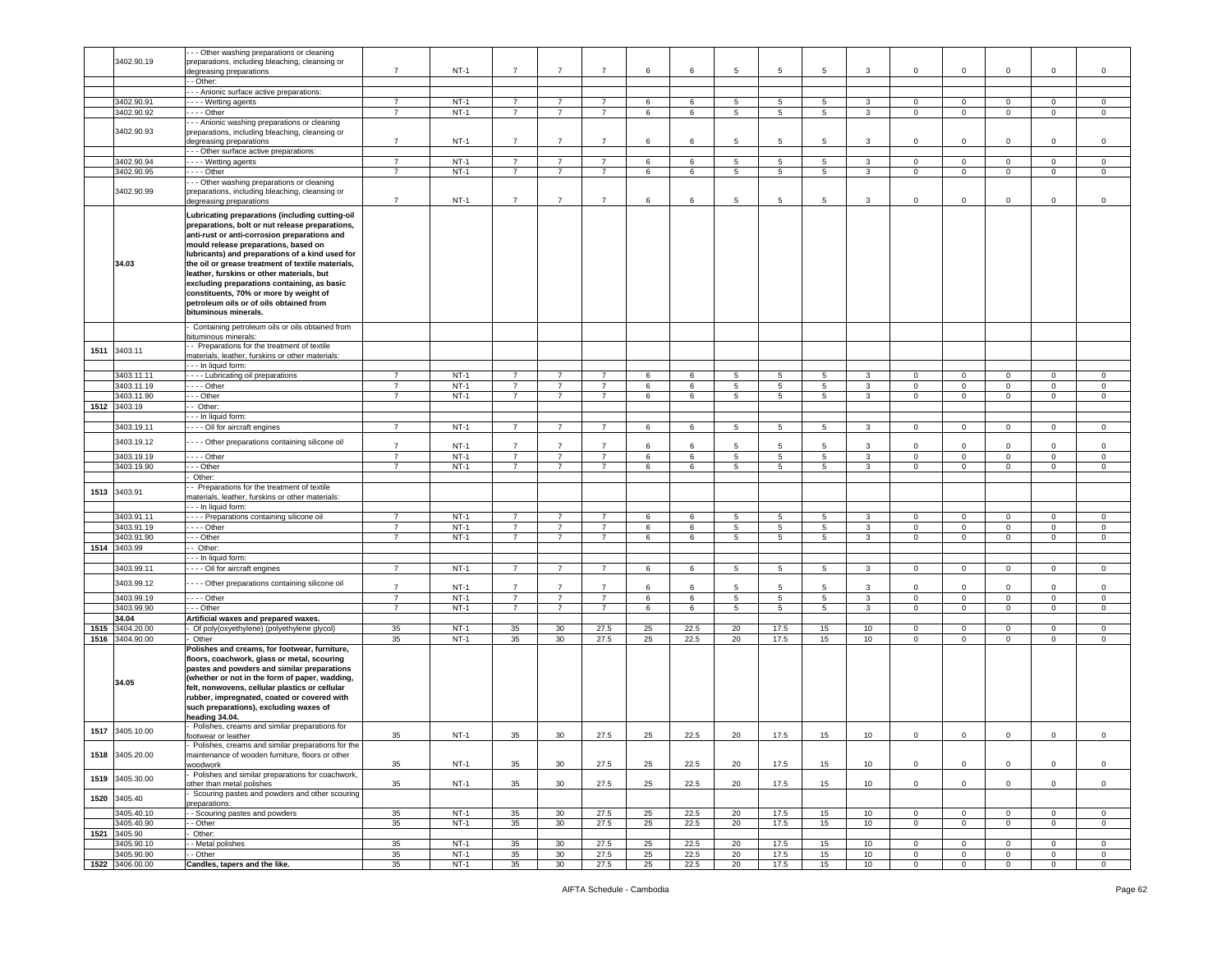|              | 1523 34.07                 | Modelling pastes, including those put up for<br>children's amusement; preparations known as<br>"dental wax" or as "dental impression<br>compounds", put up in sets, in packings for<br>retail sale or in plates, horseshoe shapes,<br>sticks or similar forms; other preparations for |                |                     |                |                                    |                |                |              |          |                |          |                                      |                           |                            |                             |                            |                   |
|--------------|----------------------------|---------------------------------------------------------------------------------------------------------------------------------------------------------------------------------------------------------------------------------------------------------------------------------------|----------------|---------------------|----------------|------------------------------------|----------------|----------------|--------------|----------|----------------|----------|--------------------------------------|---------------------------|----------------------------|-----------------------------|----------------------------|-------------------|
|              |                            | use in dentistry, with a basis of plaster (of<br>calcined gypsum or calcium sulphate).<br>- Modelling pastes, including those put up for                                                                                                                                              |                |                     |                |                                    |                |                |              |          |                |          |                                      |                           |                            |                             |                            |                   |
|              | 3407.00.10                 | children's amusement                                                                                                                                                                                                                                                                  | 35             | $NT-1$              | 35             | 30                                 | 27.5           | 25             | 22.5         | 20       | 17.5           | 15       | 10 <sup>10</sup>                     | $\mathbf 0$               | $\mathbf 0$                | 0                           | $\mathbf 0$                | $\mathsf 0$       |
|              | 3407.00.20                 | - Preparations known as "dental wax" or "dental<br>impression compounds", put up in sets, in packings<br>for retail sale or in plates, horseshoe shapes, sticks<br>or similar forms                                                                                                   | 35             | $NT-1$              | 35             | 30                                 | 27.5           | 25             | 22.5         | 20       | 17.5           | 15       | 10                                   | $\circ$                   | $\mathbf 0$                | $\Omega$                    | $\mathbf 0$                | $\Omega$          |
|              | 3407.00.30                 | Other preparations for use in dentistry, with a<br>basis of plaster (of calcined gypsum or calcium<br>sulphate)                                                                                                                                                                       | 35             | $NT-1$              | 35             | 30                                 | 27.5           | 25             | 22.5         | 20       | 17.5           | 15       | 10                                   | $\mathbf 0$               | $\mathbf 0$                | $\mathsf 0$                 | $\mathsf 0$                | $\mathsf 0$       |
|              | 35.01                      | Casein, caseinates and other casein                                                                                                                                                                                                                                                   |                |                     |                |                                    |                |                |              |          |                |          |                                      |                           |                            |                             |                            |                   |
| 1524         | 3501.10.00                 | derivatives; casein glues.<br>Casein                                                                                                                                                                                                                                                  | 35             | ST                  | 35             | 32                                 | 30             | 28             | 26           | 24       | 22             | 20       | 18                                   | 18                        | 16                         | 14                          | 10                         | 5                 |
| 1525         | 3501.90                    | Other:                                                                                                                                                                                                                                                                                |                |                     |                |                                    |                |                |              |          |                |          |                                      |                           |                            |                             |                            |                   |
|              | 3501.90.10                 | - Caseinates and other casein derivatives                                                                                                                                                                                                                                             | 35             | $NT-1$              | 35             | 30                                 | 27.5           | 25             | 22.5         | 20       | 17.5           | 15       | 10 <sup>10</sup>                     | $\mathbf 0$               | $\mathbf 0$                | $\mathbf{0}$                | $\mathbf 0$                | 0                 |
|              | 3501.90.20<br>35.02        | - Casein glues<br>Albumins (including concentrates of two or<br>more whey proteins, containing by weight more<br>than 80% whey proteins, calculated on the dry<br>matter), albuminates and other albumin<br>derivatives.<br>Egg albumin:                                              | 35             | $NT-1$              | 35             | 30                                 | 27.5           | 25             | 22.5         | 20       | 17.5           | 15       | 10                                   | $\circ$                   | $\mathbf 0$                | $\mathbf 0$                 | $\mathsf 0$                | $\mathbf 0$       |
| 1526         | 3502.11.00                 | - Dried                                                                                                                                                                                                                                                                               | 35             | $NT-1$              | 35             | 30                                 | 27.5           | 25             | 22.5         | 20       | 17.5           | 15       | 10                                   | $\mathbf 0$               | $\mathbf 0$                | 0                           | $\mathbf 0$                | 0                 |
| 1527         | 3502.19.00                 | - Other                                                                                                                                                                                                                                                                               | 35             | $NT-1$              | 35             | 30                                 | 27.5           | 25             | 22.5         | 20       | 17.5           | 15       | 10                                   | $\circ$                   | $\mathbf 0$                | $\mathbf{0}$                | $\mathbf 0$                | $\mathsf 0$       |
| 1528         | 3502.20.00                 | Milk albumin, including concentrates of two or                                                                                                                                                                                                                                        | 35             | $NT-1$              | 35             | 30 <sup>°</sup>                    | 27.5           | 25             | 22.5         | 20       | 17.5           | 15       | 10                                   | $\mathbf 0$               | $\mathbf 0$                | $\Omega$                    | $\mathbf 0$                | $\mathbf 0$       |
| 1529         | 3502.90.00                 | nore whey proteins<br>Other                                                                                                                                                                                                                                                           | 35             | $NT-1$              | 35             | 30                                 | 27.5           | 25             | 22.5         | 20       | 17.5           | 15       | 10                                   | $\mathbf 0$               | $\mathbf 0$                | $\mathbf 0$                 | $\mathbf 0$                | $\mathsf 0$       |
|              | 1530 35.03                 | Gelatin (including gelatin in rectangular<br>(including square) sheets, whether or not<br>surface-worked or coloured) and gelatin<br>derivatives; isinglass; other glues of animal<br>origin, excluding casein glues of heading 35.01.                                                |                |                     |                |                                    |                |                |              |          |                |          |                                      |                           |                            |                             |                            |                   |
|              | 3503.00.10                 | - Glues                                                                                                                                                                                                                                                                               | 35             | ST                  | 35             | 32                                 | 30             | 28             | 26           | 24       | 22             | 20       | 18                                   | 18                        | 16                         | 14                          | 10                         | 5                 |
|              | 3503.00.20                 | Gelatin in powder form with a bloating level of A-<br>250 or B-230 or higher on the Bloom scale                                                                                                                                                                                       | 35             | ST                  | 35             | 32                                 | 30             | 28             | 26           | 24       | 22             | 20       | 18                                   | 18                        | 16                         | 14                          | 10                         | 5                 |
|              | 3503.00.30<br>3503.00.90   | Isinglass<br>Other                                                                                                                                                                                                                                                                    | 35             | <b>ST</b>           | 35             | 32<br>32                           | 30<br>30       | 28             | 26           | 24       | 22             | 20       | 18                                   | 18                        | 16                         | 14                          | 10                         | 5                 |
| 1531         | 3504.00.00                 | Peptones and their derivatives; other protein<br>substances and their derivatives, not elsewhere<br>specified or included; hide powder, whether or<br>not chromed.                                                                                                                    | 35<br>35       | <b>ST</b><br>$NT-1$ | 35<br>35       | 30                                 | 27.5           | 28<br>25       | 26<br>22.5   | 24<br>20 | 22<br>17.5     | 20<br>15 | 18<br>10                             | 18<br>0                   | 16<br>$^{\circ}$           | 14<br>$\Omega$              | 10<br>$\mathbf 0$          | 5<br>0            |
|              | 35.05                      | Dextrins and other modified starches (for<br>example, pregelatinised or esterified starches);<br>glues based on starches, or on dextrins or<br>other modified starches.                                                                                                               |                |                     |                |                                    |                |                |              |          |                |          |                                      |                           |                            |                             |                            |                   |
|              | 1532 3505.10<br>3505.10.10 | Dextrins and other modified starches:                                                                                                                                                                                                                                                 |                | $NT-1$              | 35             |                                    | 27.5           |                |              |          |                |          | 10 <sup>10</sup>                     | $\circ$                   | $\mathbf 0$                | $\mathbf 0$                 |                            | $\mathbf 0$       |
|              | 3505.10.90                 | - Dextrins; soluble or roasted starches<br>- Other                                                                                                                                                                                                                                    | 35<br>35       | $NT-1$              | 35             | 30 <sup>°</sup><br>30 <sup>°</sup> | 27.5           | 25<br>25       | 22.5<br>22.5 | 20<br>20 | 17.5<br>17.5   | 15<br>15 | 10                                   | $\mathbf{0}$              | $\mathbf 0$                | $\mathbf 0$                 | $\mathsf 0$<br>$\mathsf 0$ | 0                 |
| 1533         | 3505.20.00                 | Glues                                                                                                                                                                                                                                                                                 | 35             | $NT-1$              | 35             | 30                                 | 27.5           | 25             | 22.5         | 20       | 17.5           | 15       | 10 <sup>10</sup>                     | $\Omega$                  | $\mathbf 0$                | $\Omega$                    | $\mathbf 0$                | $\Omega$          |
|              | 35.06                      | Prepared glues and other prepared adhesives,<br>not elsewhere specified or included; products<br>suitable for use as glues or adhesives, put up<br>for retail sale as glues or adhesives, not<br>exceeding a net weight of 1 kg.                                                      |                |                     |                |                                    |                |                |              |          |                |          |                                      |                           |                            |                             |                            |                   |
|              | 1534 3506.10.00            | Products suitable for use as glues or adhesives,<br>put up for retail sale as glues or adhesives, not<br>exceeding a net weight of 1 kg                                                                                                                                               | $\overline{7}$ | $NT-1$              | $\overline{7}$ | $\overline{7}$                     | $\overline{7}$ | 6              | 6            | 5        | $\overline{5}$ | 5        | 3                                    | $\mathbf 0$               | $\mathbf 0$                | $\mathbf 0$                 | $\mathbf 0$                | $\mathbf 0$       |
|              |                            | Other:<br>- Adhesives based on polymers of headings                                                                                                                                                                                                                                   |                |                     |                |                                    |                |                |              |          |                |          |                                      |                           |                            |                             |                            |                   |
| 1535         | 3506.91.00                 | 39.01 to 39.13 or on rubber                                                                                                                                                                                                                                                           | $\overline{7}$ | <b>ST</b>           |                | $\overline{7}$                     |                | $\overline{7}$ | 6            | 6        | 6              | 6        |                                      | 5                         | 5                          |                             | 5                          |                   |
| 1536         | 3506.99.00<br>35.07        | - Other<br>Enzymes; prepared enzymes not elsewhere                                                                                                                                                                                                                                    | $\overline{7}$ | $NT-1$              | $\overline{7}$ | $\overline{7}$                     | $\overline{7}$ | 6              | 6            | 5        | $\overline{5}$ | 5        | 3                                    | $\mathbf 0$               | $\mathbf 0$                | $\mathsf 0$                 | $\mathbf 0$                | $\Omega$          |
|              |                            | specified or included.                                                                                                                                                                                                                                                                |                |                     |                |                                    |                |                |              |          |                |          |                                      |                           |                            |                             |                            |                   |
| 1537<br>1538 | 3507.10.00<br>3507.90.00   | Rennet and concentrates thereof<br>Other                                                                                                                                                                                                                                              | 35<br>35       | $NT-1$<br>$NT-1$    | 35<br>35       | 30 <sup>°</sup><br>30              | 27.5<br>27.5   | 25<br>25       | 22.5<br>22.5 | 20<br>20 | 17.5<br>17.5   | 15<br>15 | 10 <sup>10</sup><br>10 <sup>10</sup> | $\circ$<br>$\overline{0}$ | $\mathbf 0$<br>$\mathbf 0$ | $\mathbf 0$<br>$\mathbf{0}$ | $\mathbf 0$<br>$\mathbf 0$ | 0<br>$\mathbf{0}$ |
| 1539         | 3601.00.00                 | Propellent powders.                                                                                                                                                                                                                                                                   | 35             | $NT-1$              | 35             | 30 <sup>°</sup>                    | 27.5           | 25             | 22.5         | 20       | 17.5           | 15       | 10                                   | $\mathbf{0}$              | $\mathbf{0}$               | $\mathbf 0$                 | $\mathbf{0}$               | $\mathbf 0$       |
| 1540         | 3602.00.00                 | Prepared explosives, other than propellent                                                                                                                                                                                                                                            |                |                     |                |                                    |                |                |              |          |                |          |                                      |                           |                            |                             |                            |                   |
|              | 1541 36.03                 | powders.<br>Safety fuses; detonating fuses; percussion or<br>detonating caps; igniters; electric detonators.                                                                                                                                                                          | 15             | ST                  | 15             | 14                                 | 13             | 13             | 12           | 12       | 11             | 10       | 9                                    | 9                         | 8                          | $\overline{7}$              | $\overline{7}$             | 5                 |
|              | 3603.00.10                 | Semi-fuses; elemented caps; signal tubes                                                                                                                                                                                                                                              | 15             | EL.                 |                |                                    |                |                |              |          |                |          |                                      |                           |                            |                             |                            |                   |
|              | 3603.00.20                 | - Safety fuses or detonating fuses                                                                                                                                                                                                                                                    | 15             | EL.                 |                |                                    |                |                |              |          |                |          |                                      |                           |                            |                             |                            |                   |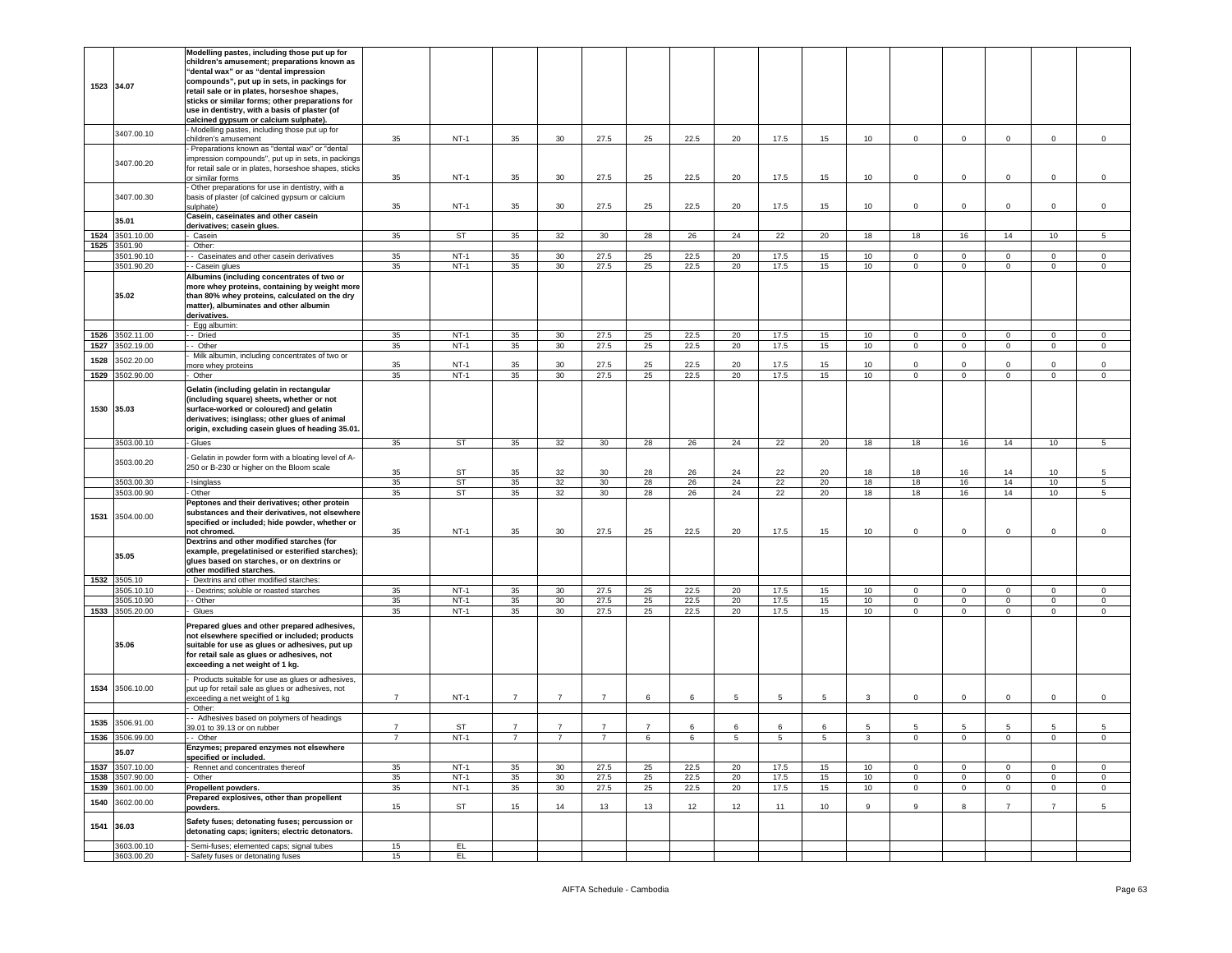|      | 3603.00.90            | Other                                                                                                                                                                                                                  | 15             | EL.    |                |                 |                |    |      |     |      |                  |                  |              |                |                |             |                |
|------|-----------------------|------------------------------------------------------------------------------------------------------------------------------------------------------------------------------------------------------------------------|----------------|--------|----------------|-----------------|----------------|----|------|-----|------|------------------|------------------|--------------|----------------|----------------|-------------|----------------|
|      |                       | Fireworks, signalling flares, rain rockets, fog                                                                                                                                                                        |                |        |                |                 |                |    |      |     |      |                  |                  |              |                |                |             |                |
|      | 36.04                 |                                                                                                                                                                                                                        |                |        |                |                 |                |    |      |     |      |                  |                  |              |                |                |             |                |
|      |                       | signals and other pyrotechnic articles.                                                                                                                                                                                |                | $NT-1$ |                | 30 <sup>2</sup> |                |    |      |     |      |                  |                  |              |                |                |             |                |
|      | 1542 3604.10.00       | Fireworks                                                                                                                                                                                                              | 35             |        | 35             |                 | 27.5           | 25 | 22.5 | 20  | 17.5 | 15               | 10               | $\circ$      | $\mathbf{0}$   | $\mathbf{0}$   | $\mathbf 0$ | $\circ$        |
| 1543 | 3604.90               | Other:                                                                                                                                                                                                                 |                |        |                |                 |                |    |      |     |      |                  |                  |              |                |                |             |                |
|      | 3604.90.10            | - Distress signal equipment                                                                                                                                                                                            | 35             | $NT-1$ | 35             | 30              | 27.5           | 25 | 22.5 | 20  | 17.5 | 15               | 10 <sup>10</sup> | $\mathbf 0$  | $\mathbf 0$    | $\mathbf 0$    | $\mathbf 0$ | $\mathsf 0$    |
|      | 3604.90.20            | - Miniature pyrotechnic munitions and percussion                                                                                                                                                                       |                |        |                |                 |                |    |      |     |      |                  |                  |              |                |                |             |                |
|      |                       | aps for toys                                                                                                                                                                                                           | 35             | $NT-1$ | 35             | 30              | 27.5           | 25 | 22.5 | 20  | 17.5 | 15               | 10               | $\mathbf 0$  | $\,0\,$        | $\mathbf 0$    | $\mathbf 0$ | $\,0\,$        |
|      | 3604.90.90            | - Other                                                                                                                                                                                                                | 35             | $NT-1$ | 35             | 30              | 27.5           | 25 | 22.5 | 20  | 17.5 | 15               | 10               | $\mathbf 0$  | $\mathbf 0$    | $\mathbf{0}$   | $\mathbf 0$ | $\mathsf 0$    |
| 1544 | 3605.00.00            | Matches, other than pyrotechnic articles of                                                                                                                                                                            |                |        |                |                 |                |    |      |     |      |                  |                  |              |                |                |             |                |
|      |                       | heading 36.04.                                                                                                                                                                                                         | 35             | $NT-1$ | 35             | 30              | 27.5           | 25 | 22.5 | 20  | 17.5 | 15               | 10               | $\circ$      | $\mathbf 0$    | $\mathbf 0$    | $\mathbf 0$ | $\mathsf 0$    |
|      | 36.06                 | Ferro-cerium and other pyrophoric alloys in all<br>forms; articles of combustible materials as<br>specified in Note 2 to this Chapter.                                                                                 |                |        |                |                 |                |    |      |     |      |                  |                  |              |                |                |             |                |
| 1545 | 3606.10.00            | Liquid or liquefied-gas fuels in containers of a<br>kind used for filling or refilling cigarette or similar<br>lighters and of a capacity not exceeding 300 cm3                                                        | 35             | $NT-1$ | 35             | 30              | 27.5           | 25 | 22.5 | 20  | 17.5 | 15               | 10               | $\mathbf 0$  | $\mathbf 0$    | $\mathbf 0$    | $\mathbf 0$ | $\mathsf 0$    |
| 1546 | 3606.90               | Other:                                                                                                                                                                                                                 |                |        |                |                 |                |    |      |     |      |                  |                  |              |                |                |             |                |
|      |                       | - Solid or semi-solid fuels, solidified alcohol and                                                                                                                                                                    |                |        |                |                 |                |    |      |     |      |                  |                  |              |                |                |             |                |
|      | 3606.90.10            | imilar prepared fuels                                                                                                                                                                                                  | 35             | $NT-1$ | 35             | 30              | 27.5           | 25 | 22.5 | 20  | 17.5 | 15               | 10               | 0            | $\mathbf 0$    | $\mathbf 0$    | 0           | $\mathbf 0$    |
|      | 3606.90.20            | - Lighter flints                                                                                                                                                                                                       | 35             | $NT-1$ | 35             | 30              | 27.5           | 25 | 22.5 | 20  | 17.5 | 15 <sub>15</sub> | 10               | $\circ$      | $\mathbf 0$    | $\mathbf 0$    | $\mathbf 0$ | $\,0\,$        |
|      |                       | - Other ferro-cerium and other pyrophoric alloys in                                                                                                                                                                    |                |        |                |                 |                |    |      |     |      |                  |                  |              |                |                |             |                |
|      | 3606.90.30            | all forms                                                                                                                                                                                                              | 35             | $NT-1$ | 35             | 30              | 27.5           | 25 | 22.5 | 20  | 17.5 | 15               | 10               | $\mathbf 0$  | $\mathbf 0$    | $\mathbf 0$    | $\Omega$    | $\mathsf 0$    |
|      | 3606.90.40            | - Resin torches, firelighters and the like                                                                                                                                                                             | 35             | $NT-1$ | 35             | 30              | 27.5           | 25 | 22.5 | 20  | 17.5 | 15 <sub>15</sub> | 10 <sub>1</sub>  | $\mathbf 0$  | $\mathbf 0$    | $\circ$        | $\mathbf 0$ | $\mathsf 0$    |
|      | 3606.90.90            | - Other                                                                                                                                                                                                                | 35             | $NT-1$ | 35             | 30              | 27.5           | 25 | 22.5 | 20  | 17.5 | 15               | 10               | $\circ$      | $\mathbf{0}$   | $\circ$        | $\mathbf 0$ | $\mathsf 0$    |
|      | 37.01                 | Photographic plates and film in the flat,<br>sensitised, unexposed, of any material other<br>than paper, paperboard or textiles; instant print<br>film in the flat, sensitised, unexposed, whether<br>or not in packs. |                |        |                |                 |                |    |      |     |      |                  |                  |              |                |                |             |                |
| 1547 | 3701.10.00            | For X-ray                                                                                                                                                                                                              | $\overline{7}$ | $NT-1$ | $\overline{7}$ | $\overline{7}$  | $\overline{7}$ | 6  | 6    | 5   | 5    | 5                | 3                | $\mathbf 0$  | $\mathbf 0$    | $\mathbf{0}$   | $\mathbf 0$ | $\mathsf 0$    |
| 1548 | 3701.20.00            | Instant print film                                                                                                                                                                                                     | 15             | $NT-1$ | 15             | 12.5            | 12.5           | 10 | 10   | 7.5 | 7.5  | 5                | $5^{\circ}$      | $\mathbf{0}$ | $\overline{0}$ | $\mathbf{0}$   | $\mathbf 0$ | $\circ$        |
| 1549 | 3701.30.00            | Other plates and film, with any side exceeding                                                                                                                                                                         |                |        |                |                 |                |    |      |     |      |                  |                  |              |                |                |             |                |
|      |                       | 255 mm                                                                                                                                                                                                                 | 15             | $NT-1$ | 15             | 12.5            | 12.5           | 10 | 10   | 7.5 | 7.5  | 5                | 5                | 0            | $\mathbf 0$    | $\mathbf 0$    | $\mathbf 0$ | $\mathsf 0$    |
|      |                       | Other:                                                                                                                                                                                                                 |                |        |                |                 |                |    |      |     |      |                  |                  |              |                |                |             |                |
| 1550 | 3701.91.00            | - For colour photography (polychrome)                                                                                                                                                                                  | 15             | $NT-1$ | 15             | 12.5            | 12.5           | 10 | 10   | 7.5 | 7.5  | 5                | 5                | $\mathbf 0$  | $\mathbf 0$    | $\mathbf{0}$   | $\mathbf 0$ | $\mathbf 0$    |
|      | 1551 3701.99.00       | - Other                                                                                                                                                                                                                | 15             | $NT-1$ | 15             | 12.5            | 12.5           | 10 | 10   | 7.5 | 7.5  | 5                | $\overline{5}$   | $\mathbf 0$  | $\mathbf 0$    | $\mathbf 0$    | $\mathbf 0$ | $\mathsf 0$    |
|      | 37.02                 | Photographic film in rolls, sensitised,<br>unexposed, of any material other than paper,<br>paperboard or textiles; instant print film in rolls,                                                                        |                |        |                |                 |                |    |      |     |      |                  |                  |              |                |                |             |                |
|      |                       | sensitised, unexposed.                                                                                                                                                                                                 |                |        |                |                 |                |    |      |     |      |                  |                  |              |                |                |             |                |
|      | 1552 3702.10.00       | For X-ray<br>Other film, without perforations, of a width not<br>exceeding 105 mm:                                                                                                                                     | $\overline{7}$ | $NT-1$ | $\overline{7}$ | $\overline{7}$  | $\overline{7}$ | 6  | 6    | 5   | 5    | 5                | 3                | $\circ$      | $\mathbf{0}$   | $\circ$        | $\mathbf 0$ | $\mathbf 0$    |
| 1553 | 3702.31.00            | - For colour photography (polychrome)                                                                                                                                                                                  | 15             | $NT-1$ | 15             | 12.5            | 12.5           | 10 | 10   | 7.5 | 7.5  | 5                | $5^{\circ}$      | $\mathbf 0$  | $\mathbf 0$    | $\mathbf{0}$   | 0           | $\mathbf 0$    |
|      | 1554 3702.32          | - Other, with silver halide emulsion:                                                                                                                                                                                  |                |        |                |                 |                |    |      |     |      |                  |                  |              |                |                |             |                |
|      | 3702.32.40            | - - Of a kind suitable for use in medical, surgical,<br>dental or veterinary sciences or in the printing<br>ndustry                                                                                                    | 15             | $NT-1$ | 15             | 12.5            | 12.5           | 10 | 10   | 7.5 | 7.5  | 5                | 5                | $\Omega$     | $\mathbf 0$    | $\mathbf 0$    | 0           | $\mathsf 0$    |
|      | 3702.32.90            | - - Other                                                                                                                                                                                                              | 15             | $NT-1$ | 15             | 12.5            | 12.5           | 10 | 10   | 7.5 | 7.5  | 5                | $5^{\circ}$      | $\mathbf 0$  | $\mathbf 0$    | $\overline{0}$ | $\mathbf 0$ | $\mathbf 0$    |
| 1555 | 3702.39               | - Other:                                                                                                                                                                                                               |                |        |                |                 |                |    |      |     |      |                  |                  |              |                |                |             |                |
|      | 3702.39.30            | - - Infra-red transparent film                                                                                                                                                                                         | 15             | $NT-1$ | 15             | 12.5            | 12.5           | 10 | 10   | 7.5 | 7.5  | 5                | 5                | $\mathbf 0$  | $\mathbf 0$    | $\mathbf{0}$   | $\mathbf 0$ | $\mathbf 0$    |
|      |                       | - - Of a kind suitable for use in medical, surgical,                                                                                                                                                                   |                |        |                |                 |                |    |      |     |      |                  |                  |              |                |                |             |                |
|      | 3702.39.50            | dental or veterinary sciences or in the printing                                                                                                                                                                       |                |        |                |                 |                |    |      |     |      |                  |                  |              |                |                |             |                |
|      |                       | ndustry                                                                                                                                                                                                                | 15             | $NT-1$ | 15             | 12.5            | 12.5           | 10 | 10   | 7.5 | 7.5  | $5\overline{5}$  | 5                | $\mathbf 0$  | $\mathbf 0$    | $\mathbf 0$    | $\mathbf 0$ | $\mathsf 0$    |
|      | 3702.39.90            | .-- Other                                                                                                                                                                                                              | 15             | $NT-1$ | 15             | 12.5            | 12.5           | 10 | 10   | 7.5 | 7.5  | 5                | 5                | $\mathbf 0$  | $\mathbf 0$    | $\mathbf{0}$   | $\mathbf 0$ | $\mathbf 0$    |
|      |                       | Other film, without perforations, of a width                                                                                                                                                                           |                |        |                |                 |                |    |      |     |      |                  |                  |              |                |                |             |                |
| 1556 | 3702.41               | exceeding 105 mm:<br>- Of a width exceeding 610 mm and of a length<br>exceeding 200 m, for colour photography<br>(polychrome):                                                                                         |                |        |                |                 |                |    |      |     |      |                  |                  |              |                |                |             |                |
|      | 3702.41.30            | - - Of a kind suitable for use in medical, surgical,<br>dental or veterinary sciences or in the printing                                                                                                               |                |        |                |                 |                |    |      |     |      |                  |                  |              |                |                |             |                |
|      |                       | ndustry                                                                                                                                                                                                                | 15             | $NT-1$ | 15             | 12.5            | 12.5           | 10 | 10   | 7.5 | 7.5  | 5                | 5                | 0            | $\,0\,$        | $\mathbf 0$    | 0           | 0              |
|      | 3702.41.90            | - - Other                                                                                                                                                                                                              | 15             | $NT-1$ | 15             | 12.5            | 12.5           | 10 | 10   | 7.5 | 7.5  | 5                | $5^{\circ}$      | 0            | $\mathbf 0$    | $\circ$        | $\mathbf 0$ | $\mathsf 0$    |
| 1557 |                       |                                                                                                                                                                                                                        |                |        |                |                 |                |    |      |     |      |                  |                  |              |                |                |             |                |
|      | 3702.42               | - Of a width exceeding 610 mm and of a length<br>exceeding 200 m, other than for colour<br>bhotography:                                                                                                                |                |        |                |                 |                |    |      |     |      |                  |                  |              |                |                |             |                |
|      | 3702.42.40            | -- Of a kind suitable for use in medical, surgical,<br>dental or veterinary sciences or in the printing                                                                                                                |                | $NT-1$ |                |                 |                | 10 | 10   |     |      | 5                | 5                | 0            | $\mathbf 0$    | 0              | 0           | $\mathbf 0$    |
|      |                       | industry                                                                                                                                                                                                               | 15             |        | 15             | 12.5            | 12.5           |    |      | 7.5 | 7.5  | 5                |                  | $\circ$      | $\mathbf 0$    |                |             |                |
|      | 3702.42.90            | - - Other                                                                                                                                                                                                              | 15             | $NT-1$ | 15             | 12.5            | 12.5           | 10 | 10   | 7.5 | 7.5  |                  | $5\overline{5}$  |              |                | $\circ$        | $\mathbf 0$ | $\mathsf 0$    |
| 1558 | 3702.43               | - Of a width exceeding 610 mm and of a length                                                                                                                                                                          |                |        |                |                 |                |    |      |     |      |                  |                  |              |                |                |             |                |
|      |                       | ot exceeding 200 m:                                                                                                                                                                                                    |                |        |                |                 |                |    |      |     |      |                  |                  |              |                |                |             |                |
|      | 3702.43.30            | -- Infra-red transparent film                                                                                                                                                                                          | 15             | $NT-1$ | 15             | 12.5            | 12.5           | 10 | 10   | 7.5 | 7.5  | 5                | 5                | $\mathbf{0}$ | $\mathbf{0}$   | $\overline{0}$ | $\mathbf 0$ | $\overline{0}$ |
|      |                       | - - Of a kind suitable for use in medical, surgical,<br>dental or veterinary sciences or in the printing                                                                                                               |                |        |                |                 |                |    |      |     |      |                  |                  |              |                |                |             |                |
|      | 3702.43.50            | ndustry                                                                                                                                                                                                                | 15             | $NT-1$ | 15             | 12.5            | 12.5           | 10 | 10   | 7.5 | 7.5  | 5                | 5                | $\circ$      | $\mathbf 0$    | $\Omega$       | 0           | $\mathbf 0$    |
|      | 3702.43.90            | - - Other                                                                                                                                                                                                              | 15             | $NT-1$ | 15             | 12.5            | 12.5           | 10 | 10   | 7.5 | 7.5  | 5                | 5                | $\mathbf 0$  | $\overline{0}$ | $\mathbf{0}$   | $\mathbf 0$ | $\circ$        |
|      |                       | - Of a width exceeding 105 mm but not exceeding                                                                                                                                                                        |                |        |                |                 |                |    |      |     |      |                  |                  |              |                |                |             |                |
| 1559 | 3702.44<br>3702.44.30 | 310 mm:<br>-- Infra-red transparent film                                                                                                                                                                               | 15             | $NT-1$ | 15             | 12.5            | 12.5           | 10 | 10   | 7.5 | 7.5  | 5                | $5\overline{5}$  | $\mathbf 0$  | $\overline{0}$ | $\mathbf{0}$   | $\mathbf 0$ | $\overline{0}$ |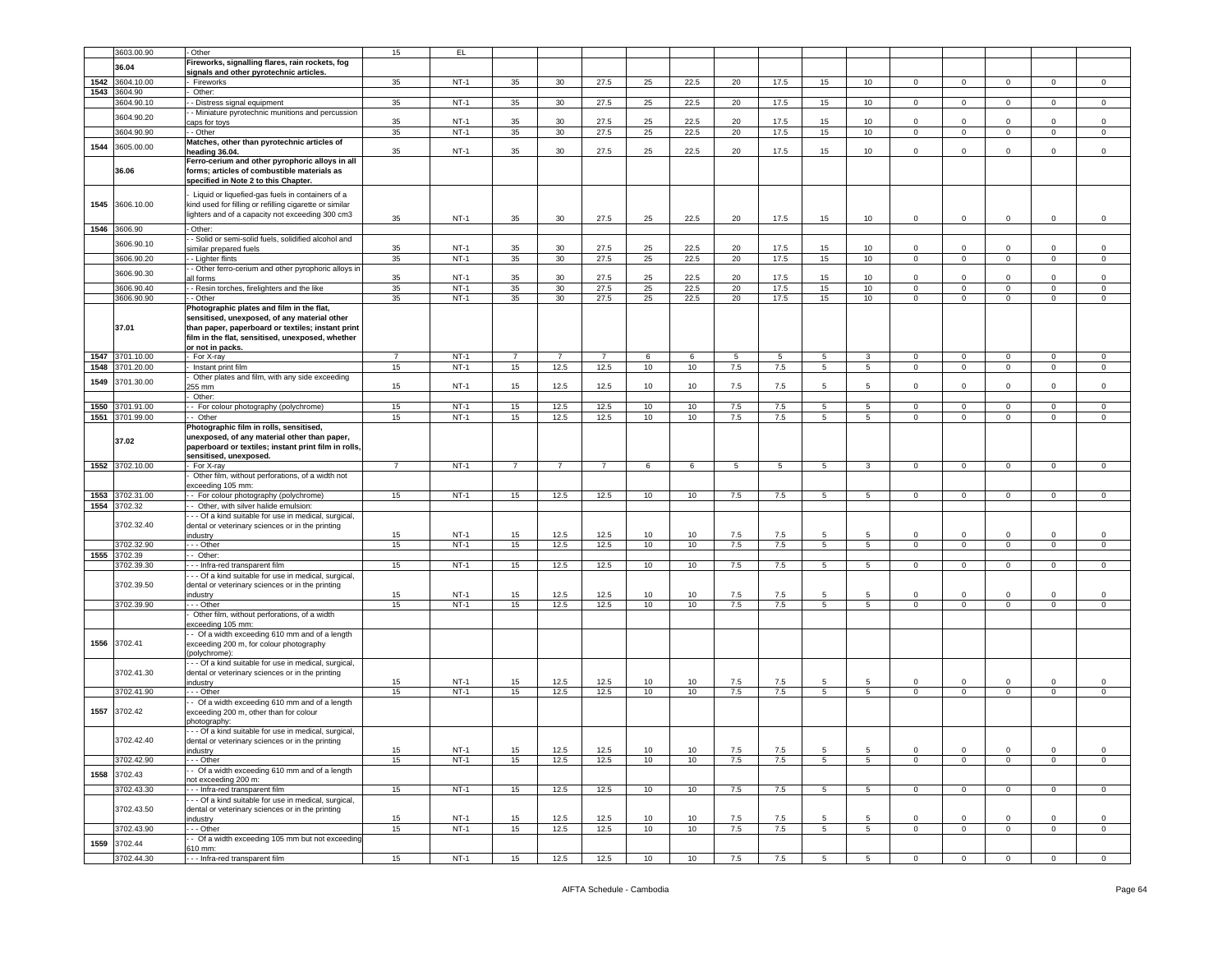|      |                       | - - Of a kind suitable for use in medical, surgical,                                                     |          |                  |          |              |              |                  |                  |            |            |                      |                      |                            |                               |                            |                             |                               |
|------|-----------------------|----------------------------------------------------------------------------------------------------------|----------|------------------|----------|--------------|--------------|------------------|------------------|------------|------------|----------------------|----------------------|----------------------------|-------------------------------|----------------------------|-----------------------------|-------------------------------|
|      | 3702.44.50            | dental or veterinary sciences or in the printing                                                         |          |                  |          |              |              |                  |                  |            |            |                      |                      |                            |                               |                            |                             |                               |
|      | 3702.44.90            | ndustry<br>- - Other                                                                                     | 15<br>15 | $NT-1$<br>$NT-1$ | 15<br>15 | 12.5<br>12.5 | 12.5<br>12.5 | 10<br>10         | 10<br>10         | 7.5<br>7.5 | 7.5<br>7.5 | 5<br>$5^{\circ}$     | 5<br>$5\overline{5}$ | $\mathbf 0$<br>$\mathbf 0$ | $\mathbf 0$<br>$\overline{0}$ | $\Omega$<br>$\mathbf 0$    | $\Omega$<br>$\mathbf 0$     | $^{\circ}$<br>$\mathbf 0$     |
|      |                       |                                                                                                          |          |                  |          |              |              |                  |                  |            |            |                      |                      |                            |                               |                            |                             |                               |
|      |                       | Other film, for colour photography (polychrome):                                                         |          |                  |          |              |              |                  |                  |            |            |                      |                      |                            |                               |                            |                             |                               |
| 1560 | 3702.51               | - Of a width not exceeding 16 mm and of a length<br>not exceeding 14 m:                                  |          |                  |          |              |              |                  |                  |            |            |                      |                      |                            |                               |                            |                             |                               |
|      |                       | - - Of a kind suitable for use in medical, surgical,                                                     |          |                  |          |              |              |                  |                  |            |            |                      |                      |                            |                               |                            |                             |                               |
|      | 3702.51.40            | dental or veterinary sciences or in the printing<br>ndustry                                              | 15       | $NT-1$           | 15       | 12.5         | 12.5         | 10               | 10               | 7.5        | 7.5        | 5                    | 5                    | $\Omega$                   | $\Omega$                      | $\mathbf 0$                | $\mathsf 0$                 | $\mathbf 0$                   |
|      | 3702.51.90            | - - Other                                                                                                | 15       | $NT-1$           | 15       | 12.5         | 12.5         | 10               | 10               | 7.5        | 7.5        | $5\overline{)}$      | $5\overline{)}$      | $\mathbf 0$                | $\mathsf 0$                   | $\overline{0}$             | $\mathbf 0$                 | $\overline{0}$                |
| 1561 | 3702.52               | - Of a width not exceeding 16 mm and of a length                                                         |          |                  |          |              |              |                  |                  |            |            |                      |                      |                            |                               |                            |                             |                               |
|      |                       | exceeding 14 m:                                                                                          |          |                  |          |              |              |                  |                  |            |            |                      |                      |                            |                               |                            |                             |                               |
|      | 3702.52.20            | - - Of a kind suitable for use in cinematography                                                         | 15       | $NT-1$           | 15       | 12.5         | 12.5         | 10               | 10               | 7.5        | 7.5        | 5                    | 5                    | $\mathbf 0$                | $\mathbf 0$                   | $\mathbf 0$                | $\mathsf 0$                 | $\mathbf 0$                   |
|      | 3702.52.50            | -- Of a kind suitable for use in medical, surgical,                                                      |          |                  |          |              |              |                  |                  |            |            |                      |                      |                            |                               |                            |                             |                               |
|      |                       | dental or veterinary sciences or in the printing<br>industry                                             | 15       | $NT-1$           | 15       | 12.5         | 12.5         | 10               | 10               | 7.5        | 7.5        | 5                    | 5                    | $\Omega$                   | 0                             | $\mathsf 0$                | $\mathsf 0$                 | $\mathsf 0$                   |
|      | 3702.52.90            | - - Other                                                                                                | 15       | $NT-1$           | 15       | 12.5         | 12.5         | 10               | 10               | 7.5        | 7.5        | $5^{\circ}$          | $5\overline{5}$      | $\mathbf 0$                | $\mathbf{O}$                  | $\mathbf{0}$               | $\mathbf{0}$                | $\mathbf 0$                   |
| 1562 | 3702.53               | - Of a width exceeding 16 mm but not exceeding<br>35 mm and of a length not exceeding 30 m, for          |          |                  |          |              |              |                  |                  |            |            |                      |                      |                            |                               |                            |                             |                               |
|      |                       | slides:                                                                                                  |          |                  |          |              |              |                  |                  |            |            |                      |                      |                            |                               |                            |                             |                               |
|      |                       | -- Of a kind suitable for use in medical, surgical,                                                      |          |                  |          |              |              |                  |                  |            |            |                      |                      |                            |                               |                            |                             |                               |
|      | 3702.53.40            | dental or veterinary sciences or in the printing<br>dustry                                               | 15       | $NT-1$           | 15       | 12.5         | 12.5         | 10               | 10               | 7.5        | 7.5        | 5                    | 5                    | $\mathbf 0$                | $\mathbf 0$                   | 0                          | $\mathbf 0$                 | $\mathbf 0$                   |
|      | 3702.53.90            | - - Other                                                                                                | 15       | $NT-1$           | 15       | 12.5         | 12.5         | 10               | 10               | 7.5        | 7.5        | 5                    | 5                    | 0                          | $\mathbf 0$                   | $\mathbf 0$                | $\mathbf 0$                 | $\mathbf 0$                   |
| 1563 | 3702.54               | - Of a width exceeding 16 mm but not exceeding                                                           |          |                  |          |              |              |                  |                  |            |            |                      |                      |                            |                               |                            |                             |                               |
|      |                       | 35 mm and of a length not exceeding 30 m, other<br>than for slides:                                      |          |                  |          |              |              |                  |                  |            |            |                      |                      |                            |                               |                            |                             |                               |
|      |                       | -- Of a kind suitable for use in medical, surgical,                                                      |          |                  |          |              |              |                  |                  |            |            |                      |                      |                            |                               |                            |                             |                               |
|      | 3702.54.40            | dental or veterinary sciences or in the printing<br>industrv                                             | 15       | $NT-1$           | 15       | 12.5         | 12.5         | 10               | 10               | 7.5        | 7.5        | 5                    | 5                    | $\Omega$                   | $\Omega$                      | $\Omega$                   | $\Omega$                    | $^{\circ}$                    |
|      | 3702.54.90            | - - Other                                                                                                | 15       | $NT-1$           | 15       | 12.5         | 12.5         | 10               | 10               | 7.5        | 7.5        | 5 <sub>5</sub>       | $5\overline{5}$      | $\mathbf 0$                | $\mathbf 0$                   | $\mathbf 0$                | $\mathsf 0$                 | $\circ$                       |
|      |                       | - Of a width exceeding 16 mm but not exceeding                                                           |          |                  |          |              |              |                  |                  |            |            |                      |                      |                            |                               |                            |                             |                               |
| 1564 | 3702.55               | 35 mm and of a length exceeding 30 m:                                                                    |          |                  |          |              |              |                  |                  |            |            |                      |                      |                            |                               |                            |                             |                               |
|      | 3702.55.20            | - - Of a kind suitable for use in cinematography                                                         |          |                  |          |              |              |                  |                  |            |            |                      |                      |                            |                               |                            |                             |                               |
|      |                       | - - Of a kind suitable for use in medical, surgical,                                                     | 15       | $NT-1$           | 15       | 12.5         | 12.5         | 10               | 10               | 7.5        | 7.5        | 5                    | 5                    | $\mathbf 0$                | $\mathbf 0$                   | $\mathbf 0$                | $\mathsf 0$                 | $\mathsf 0$                   |
|      | 3702.55.50            | dental or veterinary sciences or in the printing                                                         |          |                  |          |              |              |                  |                  |            |            |                      |                      |                            |                               |                            |                             |                               |
|      |                       | industry                                                                                                 | 15       | $NT-1$           | 15       | 12.5         | 12.5         | 10               | 10               | 7.5        | 7.5        | -5                   | 5                    | $\Omega$                   | $\circ$                       | $\circ$                    | $\mathbf{0}$                | $\mathsf 0$                   |
| 1565 | 3702.55.90<br>3702.56 | . - - Other<br>- Of a width exceeding 35 mm:                                                             | 15       | $NT-1$           | 15       | 12.5         | 12.5         | 10               | 10               | 7.5        | 7.5        | $5^{\circ}$          | $5\phantom{.0}$      | $\mathbf{0}$               | $\mathbf 0$                   | $\mathbf{0}$               | $\mathbf{0}$                | $\mathbf{0}$                  |
|      | 3702.56.20            |                                                                                                          |          |                  |          |              |              |                  |                  |            |            |                      |                      |                            |                               |                            |                             |                               |
|      |                       | - - Of a kind suitable for use in cinematography                                                         | 15       | $NT-1$           | 15       | 12.5         | 12.5         | 10               | 10               | 7.5        | 7.5        | 5                    | 5                    | $\circ$                    | $\mathbf 0$                   | $\mathbf 0$                | $\mathbf 0$                 | $\mathsf 0$                   |
|      | 3702.56.50            | --- Of a kind suitable for use in medical, surgical,<br>dental or veterinary sciences or in the printing |          |                  |          |              |              |                  |                  |            |            |                      |                      |                            |                               |                            |                             |                               |
|      |                       | dustry                                                                                                   | 15       | $NT-1$           | 15       | 12.5         | 12.5         | 10               | 10               | 7.5        | 7.5        | 5                    | 5                    | $\mathbf 0$                | $\mathbf 0$                   | $\mathbf 0$                | $\mathsf 0$                 | $\mathbf 0$                   |
|      | 3702.56.90            | - - Other<br>Other:                                                                                      | 15       | $NT-1$           | 15       | 12.5         | 12.5         | 10               | 10               | 7.5        | 7.5        | 5                    | 5                    | $\mathbf 0$                | $\mathbf 0$                   | $\mathsf 0$                | $\mathsf 0$                 | $\mathsf 0$                   |
| 1566 | 3702.91               | - Of a width not exceeding 16 mm:                                                                        |          |                  |          |              |              |                  |                  |            |            |                      |                      |                            |                               |                            |                             |                               |
|      | 3702.91.40            | -- Infra-red transparent film                                                                            | 15       | $NT-1$           | 15       | 12.5         | 12.5         | 10               | 10               | 7.5        | 7.5        | $5^{\circ}$          | $5\overline{5}$      | $\circ$                    | $\mathbf 0$                   | $\mathbf 0$                | $\mathsf 0$                 | $\mathbf 0$                   |
|      | 3702.91.50            | - - Of a kind suitable for use in medical, surgical,<br>dental or veterinary sciences or in the printing |          |                  |          |              |              |                  |                  |            |            |                      |                      |                            |                               |                            |                             |                               |
|      |                       | ndustry                                                                                                  | 15       | $NT-1$           | 15       | 12.5         | 12.5         | 10               | 10               | 7.5        | 7.5        | 5                    | 5                    | $\mathbf 0$                | $\mathbf 0$                   | $\mathbf 0$                | $\mathsf 0$                 | $\mathbf 0$                   |
|      | 3702.91.90            | - - Other                                                                                                | 15       | $NT-1$           | 15       | 12.5         | 12.5         | 10               | 10 <sup>10</sup> | 7.5        | 7.5        | $5^{\circ}$          | $5\overline{5}$      | $\circ$                    | $\mathbf{O}$                  | $\mathbf 0$                | $\mathbf 0$                 | $\mathbf 0$                   |
| 1567 | 3702.93               | - Of a width exceeding 16 mm but not exceeding                                                           |          |                  |          |              |              |                  |                  |            |            |                      |                      |                            |                               |                            |                             |                               |
|      |                       | 35 mm and of a length not exceeding 30 m:                                                                |          |                  |          |              |              |                  |                  |            |            |                      |                      |                            |                               |                            |                             |                               |
|      | 3702.93.40            | --- Infra-red transparent film<br>- - Of a kind suitable for use in medical, surgical,                   | 15       | $NT-1$           | 15       | 12.5         | 12.5         | 10               | 10               | 7.5        | 7.5        | 5 <sub>5</sub>       | 5 <sub>5</sub>       | $\mathbf{0}$               | $\overline{0}$                | $\mathbf{0}$               | $\overline{0}$              | $\mathbf{0}$                  |
|      | 3702.93.50            | dental or veterinary sciences or in the printing                                                         |          |                  |          |              |              |                  |                  |            |            |                      |                      |                            |                               |                            |                             |                               |
|      |                       | industry                                                                                                 | 15       | $NT-1$           | 15       | 12.5         | 12.5         | 10               | 10               | 7.5        | 7.5        | 5                    | 5                    | $\mathbf 0$                | $\mathbf 0$                   | $\mathbf 0$                | $\mathsf 0$                 | $\mathbf 0$                   |
|      | 3702.93.90            | - - Other                                                                                                | 15       | $NT-1$           | 15       | 12.5         | 12.5         | 10               | 10               | 7.5        | 7.5        | 5                    | 5                    | $\mathbf 0$                | $\mathbf{0}$                  | $\mathbf 0$                | $\mathbf 0$                 | $\mathbf 0$                   |
| 1568 | 3702.94               | - Of a width exceeding 16 mm but not exceeding<br>35 mm and of a length exceeding 30 m:                  |          |                  |          |              |              |                  |                  |            |            |                      |                      |                            |                               |                            |                             |                               |
|      | 3702.94.20            |                                                                                                          | 15       | $NT-1$           |          | 12.5         | 12.5         |                  |                  |            |            |                      |                      |                            | $\mathbf{O}$                  |                            |                             | $\overline{0}$                |
|      |                       | --- Infra-red transparent film<br>- - Of a kind suitable for use in medical, surgical,                   |          |                  | 15       |              |              | 10 <sup>10</sup> | 10               | 7.5        | 7.5        | 5                    | 5                    | $\mathbf 0$                |                               | $\mathbf{0}$               | $\mathbf 0$                 |                               |
|      | 3702.94.40            | dental or veterinary sciences or in the printing                                                         |          |                  |          |              |              |                  |                  |            |            |                      |                      |                            |                               |                            |                             |                               |
|      | 3702.94.90            | industry<br>- - Other                                                                                    | 15<br>15 | $NT-1$<br>$NT-1$ | 15<br>15 | 12.5<br>12.5 | 12.5<br>12.5 | 10<br>10         | 10<br>10         | 7.5<br>7.5 | 7.5<br>7.5 | 5<br>5               | 5<br>$5\phantom{.0}$ | $\Omega$<br>$\Omega$       | $\mathbf 0$<br>$\mathbf 0$    | 0<br>$\mathbf 0$           | $\mathbf 0$<br>$\mathsf 0$  | $\mathbf 0$<br>$\mathbf 0$    |
| 1569 | 3702.95               | - Of a width exceeding 35 mm:                                                                            |          |                  |          |              |              |                  |                  |            |            |                      |                      |                            |                               |                            |                             |                               |
|      | 3702.95.20            | - Of a kind suitable for use in cinematography                                                           |          |                  |          |              |              |                  |                  |            |            |                      |                      |                            |                               |                            |                             |                               |
|      | 3702.95.40            | --- Infra-red transparent film                                                                           | 15<br>15 | $NT-1$<br>$NT-1$ | 15<br>15 | 12.5<br>12.5 | 12.5<br>12.5 | 10<br>10         | 10<br>10         | 7.5<br>7.5 | 7.5<br>7.5 | 5<br>$5\overline{5}$ | 5<br>$5\phantom{.0}$ | 0<br>$\mathbf{0}$          | $\mathbf 0$<br>$\mathsf 0$    | $\mathsf 0$<br>$\mathbf 0$ | $\mathbf 0$<br>$\mathbf{0}$ | $\mathsf 0$<br>$\overline{0}$ |
|      | 3702.95.50            | --- Other, of a length of 120 m or more                                                                  | 15       | $NT-1$           | 15       | 12.5         | 12.5         | 10               | 10               | 7.5        | 7.5        | $5^{\circ}$          | $5^{\circ}$          | $\mathbf{0}$               | $\mathbf{0}$                  | $\mathbf{0}$               | $\overline{0}$              | $\circ$                       |
|      |                       | - - Of a kind suitable for use in medical, surgical,                                                     |          |                  |          |              |              |                  |                  |            |            |                      |                      |                            |                               |                            |                             |                               |
|      | 3702.95.60            | dental or veterinary sciences or in the printing<br>ndustry                                              | 15       | $NT-1$           | 15       | 12.5         | 12.5         | 10               | 10               | 7.5        | 7.5        | -5                   | 5                    | $\circ$                    | $\mathbf 0$                   | $\pmb{0}$                  | $\mathbf 0$                 | $\mathbf 0$                   |
|      | 3702.95.90            | - - Other                                                                                                | 15       | $NT-1$           | 15       | 12.5         | 12.5         | 10               | 10               | 7.5        | 7.5        | $5\overline{)}$      | $5\overline{)}$      | $\mathbf 0$                | $\mathbf 0$                   | $\overline{0}$             | $\,0\,$                     | $\overline{0}$                |
|      | 37.03                 | Photographic paper, paperboard and textiles,                                                             |          |                  |          |              |              |                  |                  |            |            |                      |                      |                            |                               |                            |                             |                               |
|      |                       | sensitised, unexposed.                                                                                   |          |                  |          |              |              |                  |                  |            |            |                      |                      |                            |                               |                            |                             |                               |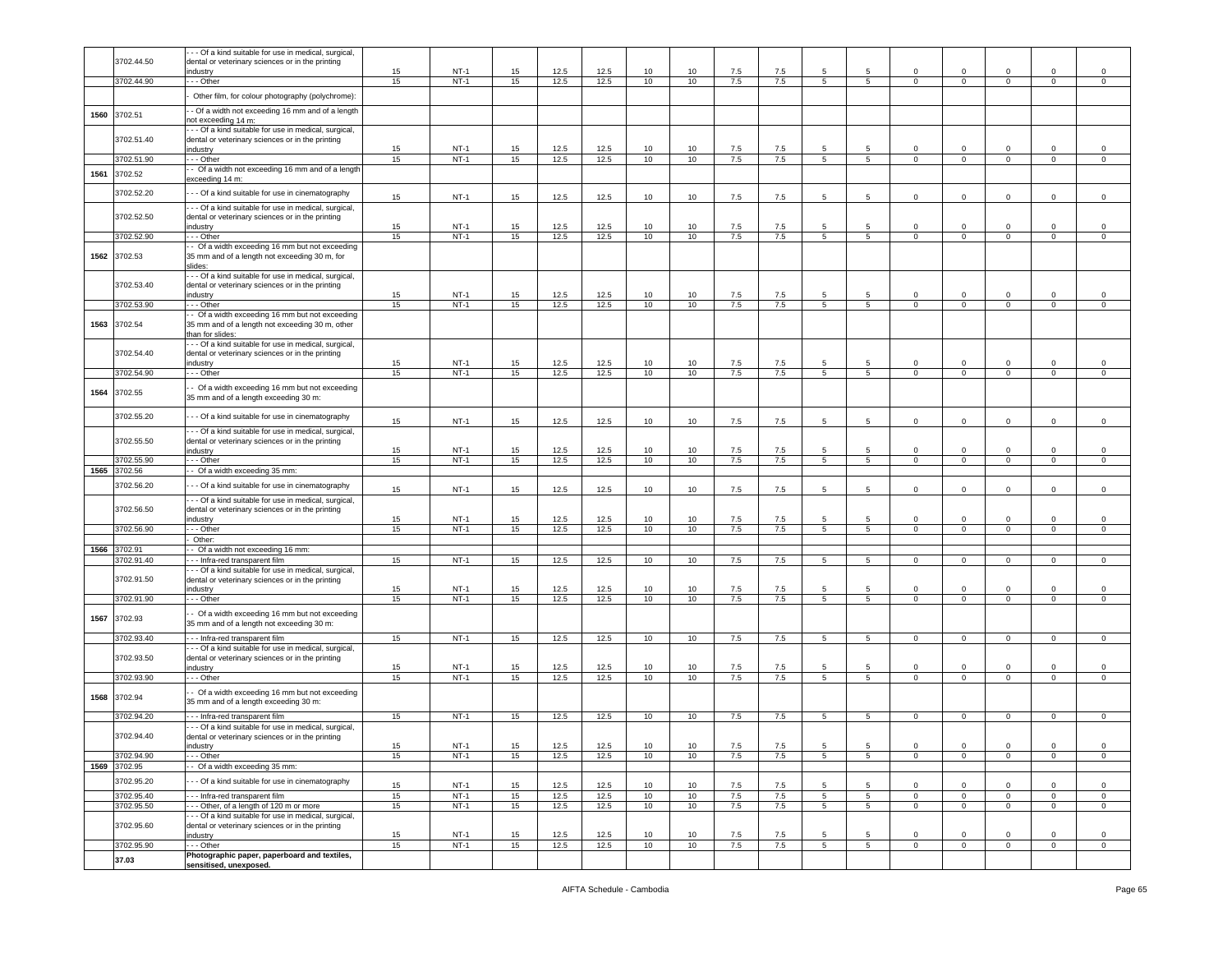| 1570 | 3703.10.00          | In rolls of a width exceeding 610 mm                                                                                                                                                                                                                                                  | 15             | $NT-1$    | 15             | 12.5           | 12.5           | 10             | 10 | 7.5             |                 | 5               | 5               |                | $\mathbf 0$    | $\Omega$       | $\Omega$       |                |
|------|---------------------|---------------------------------------------------------------------------------------------------------------------------------------------------------------------------------------------------------------------------------------------------------------------------------------|----------------|-----------|----------------|----------------|----------------|----------------|----|-----------------|-----------------|-----------------|-----------------|----------------|----------------|----------------|----------------|----------------|
|      |                     |                                                                                                                                                                                                                                                                                       |                |           |                |                |                |                |    |                 | 7.5             |                 |                 | 0              |                |                |                | 0              |
| 1571 | 3703.20.00          | Other, for colour photography (polychrome)                                                                                                                                                                                                                                            | 15             | $NT-1$    | 15             | 12.5           | 12.5           | 10             | 10 | 7.5             | 7.5             | 5               | $\overline{5}$  | $\Omega$       | $\mathbf 0$    | $\mathbf 0$    | $\mathbf 0$    | $\mathsf 0$    |
| 1572 | 3703.90.00          | Other                                                                                                                                                                                                                                                                                 | 15             | $NT-1$    | 15             | 12.5           | 12.5           | 10             | 10 | 7.5             | 7.5             | $5^{\circ}$     | 5               | $\mathbf{0}$   | $\overline{0}$ | $\mathbf 0$    | $\mathbf 0$    | $\mathbf 0$    |
|      |                     | Photographic plates, film, paper, paperboard                                                                                                                                                                                                                                          |                |           |                |                |                |                |    |                 |                 |                 |                 |                |                |                |                |                |
| 1573 | 37.04               | and textiles, exposed but not developed.                                                                                                                                                                                                                                              |                |           |                |                |                |                |    |                 |                 |                 |                 |                |                |                |                |                |
|      | 3704.00.10          | Plates or film for X-ray                                                                                                                                                                                                                                                              | 15             | $NT-1$    | 15             | 12.5           | 12.5           | 10             | 10 | 7.5             | 7.5             | 5               | 5               | $\circ$        | $\mathbf 0$    | $\mathbf{0}$   | $\mathbf 0$    | $\,0\,$        |
|      |                     |                                                                                                                                                                                                                                                                                       |                | $NT-1$    |                |                |                |                |    |                 |                 |                 |                 |                |                |                |                |                |
|      | 3704.00.90          | Other                                                                                                                                                                                                                                                                                 | 15             |           | 15             | 12.5           | 12.5           | 10             | 10 | 7.5             | 7.5             | 5               | $5^{\circ}$     | $\mathbf 0$    | $\mathbf 0$    | $\circ$        | 0              | $\mathsf 0$    |
|      | 37.05               | Photographic plates, and film, exposed and                                                                                                                                                                                                                                            |                |           |                |                |                |                |    |                 |                 |                 |                 |                |                |                |                |                |
|      |                     | developed, other than cinematographic film.                                                                                                                                                                                                                                           |                |           |                |                |                |                |    |                 |                 |                 |                 |                |                |                |                |                |
| 1574 | 3705.10.00          | For offset reproduction                                                                                                                                                                                                                                                               | 15             | $NT-1$    | 15             | 12.5           | 12.5           | 10             | 10 | 7.5             | 7.5             | $5^{\circ}$     | 5               | $\overline{0}$ | $\circ$        | $\overline{0}$ | $\overline{0}$ | $\circ$        |
|      | 1575 3705.90        | Other:                                                                                                                                                                                                                                                                                |                |           |                |                |                |                |    |                 |                 |                 |                 |                |                |                |                |                |
|      |                     |                                                                                                                                                                                                                                                                                       |                |           |                |                |                |                |    |                 |                 |                 |                 |                |                |                |                |                |
|      | 3705.90.10          | - For X-ray                                                                                                                                                                                                                                                                           | 15             | $NT-1$    | 15             | 12.5           | 12.5           | 10             | 10 | 7.5             | 7.5             | 5               | 5               | $\circ$        | $\mathbf{0}$   | $\mathbf{0}$   | $\mathbf 0$    | $\mathsf 0$    |
|      | 3705.90.20          | - Microfilm                                                                                                                                                                                                                                                                           | 15             | $NT-1$    | 15             | 12.5           | 12.5           | 10             | 10 | 7.5             | 7.5             | 5               | 5               | $\mathbf 0$    | $\,0\,$        | $\mathbf 0$    | 0              | 0              |
|      | 3705.90.90          | - Other                                                                                                                                                                                                                                                                               | 15             | $NT-1$    | 15             | 12.5           | 12.5           | 10             | 10 | 7.5             | 7.5             | 5               | 5               | 0              | $\mathbf 0$    | $\mathbf 0$    | $\mathbf 0$    | $\mathsf 0$    |
|      | 37.06               | Cinematographic film, exposed and developed,<br>whether or not incorporating sound track or<br>consisting only of sound track.                                                                                                                                                        |                |           |                |                |                |                |    |                 |                 |                 |                 |                |                |                |                |                |
|      | 1576 3706.10        | Of a width of 35 mm or more:                                                                                                                                                                                                                                                          |                |           |                |                |                |                |    |                 |                 |                 |                 |                |                |                |                |                |
|      |                     | - Newsreels, travelogues, technical and scientific                                                                                                                                                                                                                                    |                |           |                |                |                |                |    |                 |                 |                 |                 |                |                |                |                |                |
|      | 3706.10.10          |                                                                                                                                                                                                                                                                                       |                |           |                |                |                |                |    |                 |                 | 5               | 5               | $\circ$        | $\mathbf{0}$   | $\mathbf 0$    | $\mathbf 0$    |                |
|      |                     | lms                                                                                                                                                                                                                                                                                   | 15             | $NT-1$    | 15             | 12.5           | 12.5           | 10             | 10 | 7.5             | 7.5             |                 |                 |                |                |                |                | $\mathsf 0$    |
|      | 3706.10.30          | - Other documentary films                                                                                                                                                                                                                                                             | 15             | $NT-1$    | 15             | 12.5           | 12.5           | 10             | 10 | 7.5             | 7.5             | $\overline{5}$  | $5\overline{)}$ | $\mathbf 0$    | $\overline{0}$ | $\mathbf 0$    | $\mathsf 0$    | $\,0\,$        |
|      | 3706.10.40          | - Other, consisting only of sound track                                                                                                                                                                                                                                               | 15             | $NT-1$    | 15             | 12.5           | 12.5           | 10             | 10 | 7.5             | 7.5             | 5               | 5               | $\mathbf 0$    | $\mathbf 0$    | $\mathbf 0$    | $\mathbf 0$    | $\mathsf 0$    |
|      | 3706.10.90          | - Other                                                                                                                                                                                                                                                                               | 15             | $NT-1$    | 15             | 12.5           | 12.5           | 10             | 10 | 7.5             | 7.5             | $5^{\circ}$     | $5\overline{)}$ | $\mathbf 0$    | $\overline{0}$ | $\overline{0}$ | $\mathbf 0$    | $\circ$        |
| 1577 | 3706.90             | Other:                                                                                                                                                                                                                                                                                |                |           |                |                |                |                |    |                 |                 |                 |                 |                |                |                |                |                |
|      |                     |                                                                                                                                                                                                                                                                                       |                |           |                |                |                |                |    |                 |                 |                 |                 |                |                |                |                |                |
|      | 3706.90.10          | - Newsreels, travelogues, technical and scientific                                                                                                                                                                                                                                    |                |           |                |                |                |                |    |                 |                 |                 |                 |                |                |                |                |                |
|      |                     | ïlms                                                                                                                                                                                                                                                                                  | 15             | ST        | 15             | 14             | 13             | 13             | 12 | 12              | 11              | 10              | 9               | 9              | 8              | $\overline{7}$ | $\overline{7}$ | 5              |
|      | 3706.90.30          | - Other documentary films                                                                                                                                                                                                                                                             | 15             | ST        | 15             | 14             | 13             | 13             | 12 | 12              | 11              | 10              | 9               | 9              | 8              | $\overline{7}$ | $\overline{7}$ | $\,$ 5         |
|      | 3706.90.40          | - Other, consisting only of sound track                                                                                                                                                                                                                                               | 15             | <b>ST</b> | 15             | 14             | 13             | 13             | 12 | 12              | 11              | 10              | 9               | 9              | 8              | $\overline{7}$ | $\overline{7}$ | $\sqrt{5}$     |
|      | 3706.90.90          | - Other                                                                                                                                                                                                                                                                               | 15             |           |                |                |                |                |    |                 |                 |                 |                 |                |                | $\overline{7}$ | $\overline{7}$ |                |
|      |                     |                                                                                                                                                                                                                                                                                       |                | ST        | 15             | 14             | 13             | 13             | 12 | 12              | 11              | 10              | 9               | 9              | 8              |                |                | 5              |
|      | 37.07               | Chemical preparations for photographic uses<br>(other than varnishes, glues, adhesives and<br>similar preparations); unmixed products for<br>photographic uses, put up in measured<br>portions or put up for retail sale in a form ready<br>for use.                                  |                |           |                |                |                |                |    |                 |                 |                 |                 |                |                |                |                |                |
| 1578 | 3707.10.00          | Sensitising emulsions                                                                                                                                                                                                                                                                 | 15             | $NT-1$    | 15             | 12.5           | 12.5           | 10             | 10 | 7.5             | 7.5             | 5               | $5\overline{5}$ | $\circ$        | $\mathsf 0$    | $\circ$        | $\mathbf 0$    | $\mathsf 0$    |
| 1579 | 3707.90             | Other:                                                                                                                                                                                                                                                                                |                |           |                |                |                |                |    |                 |                 |                 |                 |                |                |                |                |                |
|      |                     |                                                                                                                                                                                                                                                                                       |                |           |                |                |                |                |    |                 |                 |                 |                 |                |                |                |                |                |
|      | 3707.90.10          | - Flashlight materials                                                                                                                                                                                                                                                                | 15             | $NT-1$    | 15             | 12.5           | 12.5           | 10             | 10 | 7.5             | 7.5             | 5               | 5               | $\mathbf{0}$   | $\mathbf 0$    | $\mathbf{0}$   | $\mathbf 0$    | $\mathsf 0$    |
|      | 3707.90.90          | - Other                                                                                                                                                                                                                                                                               | 15             | $NT-1$    | 15             | 12.5           | 12.5           | 10             | 10 | 7.5             | 7.5             | 5               | 5               | $\mathbf{0}$   | $\overline{0}$ | $\mathbf{0}$   | $\mathbf 0$    | $\mathbf 0$    |
|      | 38.01               | Artificial graphite; colloidal or semi-colloidal<br>graphite; preparations based on graphite or<br>other carbon in the form of pastes, blocks,<br>plates or other semi-manufactures.                                                                                                  |                |           |                |                |                |                |    |                 |                 |                 |                 |                |                |                |                |                |
| 1580 | 3801.10.00          | Artificial graphite                                                                                                                                                                                                                                                                   | 7              | ST        | $\overline{7}$ | $\overline{7}$ | $\overline{7}$ | $\overline{7}$ | 6  | 6               | 6               | 6               | $5\phantom{.0}$ | 5              | $\overline{5}$ | 5              | 5              | 5              |
| 1581 | 3801.20.00          | Colloidal or semi-colloidal graphite                                                                                                                                                                                                                                                  | $\overline{7}$ | ST        | $\overline{7}$ | $\overline{7}$ | $\overline{7}$ | $\overline{7}$ | 6  | 6               | 6               | 6               | 5               | 5              | 5              | 5              | 5              | 5              |
|      |                     |                                                                                                                                                                                                                                                                                       |                |           |                |                |                |                |    |                 |                 |                 |                 |                |                |                |                |                |
| 1582 | 3801.30.00          | Carbonaceous pastes for electrodes and similar                                                                                                                                                                                                                                        |                |           |                |                |                |                |    |                 |                 |                 |                 |                |                |                |                |                |
|      |                     | bastes for furnace linings                                                                                                                                                                                                                                                            | $\overline{7}$ | <b>ST</b> | $\overline{7}$ | $\overline{7}$ | $\overline{7}$ | $\overline{7}$ | 6  | 6               | -6              | 6               | 5               | 5              | 5              | 5              | 5              | 5              |
| 1583 | 3801.90.00<br>38.02 | Other<br>Activated carbon; activated natural mineral<br>products; animal black, including spent animal<br>black.                                                                                                                                                                      | $\overline{7}$ | $NT-1$    | $\overline{7}$ | $\overline{7}$ | $\overline{7}$ | 6              | 6  | 5               | $5\phantom{.0}$ | 5               | 3               | $\mathbf{0}$   | $\overline{0}$ | $\mathbf{0}$   | 0              | $\mathbf 0$    |
| 1584 | 3802.10.00          | Activated carbon                                                                                                                                                                                                                                                                      | $\overline{7}$ | $NT-1$    | $\overline{7}$ | $\overline{7}$ | $\overline{7}$ | 6              | 6  | 5               | $5\phantom{.0}$ | 5               | $\mathbf{3}$    | $\mathsf 0$    | $\mathbf 0$    | $\mathbf 0$    | $\mathbf 0$    | $\mathsf 0$    |
| 1585 | 3802.90             | Other:                                                                                                                                                                                                                                                                                |                |           |                |                |                |                |    |                 |                 |                 |                 |                |                |                |                |                |
|      | 3802.90.10          | - Activated bauxite                                                                                                                                                                                                                                                                   | $\overline{7}$ | $NT-1$    | $\overline{7}$ | $\overline{7}$ | $\overline{7}$ | 6              | 6  | 5               | 5               | 5               | $\mathbf{3}$    | $\mathbf{0}$   | $\overline{0}$ | $\mathbf 0$    | $\mathsf 0$    | $\mathsf 0$    |
|      | 3802.90.20          | - Activated clays or activated earths                                                                                                                                                                                                                                                 | $\overline{7}$ | $NT-1$    | $\overline{7}$ | $\overline{7}$ | $\overline{7}$ | 6              | 6  | 5               | 5               | 5               | 3               | $\mathbf 0$    | $\mathbf 0$    | $\overline{0}$ | $\mathbf 0$    | $\mathsf 0$    |
|      |                     |                                                                                                                                                                                                                                                                                       |                |           |                |                |                |                |    |                 |                 |                 |                 |                |                |                |                |                |
|      | 3802.90.90          | - Other                                                                                                                                                                                                                                                                               | $\overline{7}$ | $NT-1$    | $\overline{7}$ | $\overline{7}$ | $\overline{7}$ | 6              | 6  | 5               | 5               | 5               | $\mathbf{3}$    | $\mathbf{0}$   | $\mathbf 0$    | $\mathbf{0}$   | $\mathbf 0$    | 0              |
| 1586 | 3803.00.00          | Tall oil, whether or not refined.                                                                                                                                                                                                                                                     | $\overline{7}$ | $NT-1$    | $\overline{7}$ | $\overline{7}$ | $\overline{7}$ | 6              | 6  | 5               | $\,$ 5          | 5               | $\mathbf{3}$    | $\mathbf 0$    | $\mathbf 0$    | $\mathsf 0$    | $\mathbf 0$    | $\,0\,$        |
|      | 1587 38.04          | Residual lyes from the manufacture of wood<br>pulp, whether or not concentrated, desugared<br>or chemically treated, including lignin                                                                                                                                                 |                |           |                |                |                |                |    |                 |                 |                 |                 |                |                |                |                |                |
|      |                     | sulphonates, but excluding tall oil of heading<br>38.03.                                                                                                                                                                                                                              |                |           |                |                |                |                |    |                 |                 |                 |                 |                |                |                |                |                |
|      | 3804.00.10          |                                                                                                                                                                                                                                                                                       | $\overline{7}$ | $NT-1$    | 7              | 7              | 7              | 6              | 6  | 5               | 5               | 5               | 3               | $\mathbf{0}$   | $\mathbf 0$    | $\mathbf{0}$   | $\mathbf 0$    | $\mathbf 0$    |
|      |                     | Concentrated sulphite lye                                                                                                                                                                                                                                                             |                |           |                |                |                |                |    |                 |                 |                 |                 |                |                |                |                |                |
|      | 3804.00.90<br>38.05 | Other<br>Gum, wood or sulphate turpentine and other<br>terpenic oils produced by the distillation or<br>other treatment of coniferous woods; crude<br>dipentene; sulphite turpentine and other crude<br>para-cymene; pine oil containing alpha-<br>terpineol as the main constituent. | $\overline{7}$ | $NT-1$    | $\overline{7}$ | $\overline{7}$ | $\overline{7}$ | 6              | 6  | 5               | 5               | 5 <sup>5</sup>  | $\mathbf{3}$    | $\circ$        | $\mathbf 0$    | $\circ$        | $\mathbf 0$    | $\mathbf 0$    |
|      |                     |                                                                                                                                                                                                                                                                                       | $\overline{7}$ |           | $\overline{7}$ | $\overline{7}$ |                |                |    |                 |                 |                 |                 |                |                |                |                |                |
| 1588 | 3805.10.00          | Gum, wood or sulphate turpentine oils                                                                                                                                                                                                                                                 |                | $NT-1$    |                |                |                | 6              | 6  | 5               | 5               | 5               | 3               | $\mathbf 0$    | $\mathbf 0$    | 0              | 0              | 0              |
|      | 1589 3805.90.00     | Other                                                                                                                                                                                                                                                                                 | $\overline{7}$ | $NT-1$    | $\overline{7}$ | $\overline{7}$ | $\overline{7}$ | 6              | 6  | $5\overline{5}$ | 5               | 5 <sup>5</sup>  | $\mathbf{3}$    | $\mathbf{0}$   | $\overline{0}$ | $\mathbf{0}$   | $\mathbf{0}$   | $\overline{0}$ |
|      |                     | Rosin and resin acids, and derivatives thereof;                                                                                                                                                                                                                                       |                |           |                |                |                |                |    |                 |                 |                 |                 |                |                |                |                |                |
|      | 38.06               | rosin spirit and rosin oils; run gums.                                                                                                                                                                                                                                                |                |           |                |                |                |                |    |                 |                 |                 |                 |                |                |                |                |                |
| 1590 |                     | Rosin and resin acids                                                                                                                                                                                                                                                                 | $7^{\circ}$    | $NT-1$    | $7^{\circ}$    | $\overline{7}$ | $\overline{7}$ | 6              | 6  | 5               | 5               | 5 <sup>5</sup>  | $\mathbf{3}$    | $\overline{0}$ | $\mathbf{0}$   | $\circ$        | $\mathbf{0}$   | $\mathbf 0$    |
|      | 3806.10.00          |                                                                                                                                                                                                                                                                                       |                |           |                |                |                |                |    |                 |                 |                 |                 |                |                |                |                |                |
| 1591 | 3806.20.00          | Salts of rosin, of resin acids or of derivatives of<br>rosin or resin acids, other than salts of rosin                                                                                                                                                                                |                |           |                |                |                |                |    |                 |                 |                 |                 |                |                |                |                |                |
|      |                     | adducts                                                                                                                                                                                                                                                                               | $\overline{7}$ | $NT-1$    | $\overline{7}$ | $\overline{7}$ | $\overline{7}$ | 6              | 6  | 5               | -5              | 5               | 3               | $\mathbf 0$    | $\mathbf 0$    | $\mathbf 0$    | $\circ$        | $\mathbf 0$    |
| 1592 | 3806.30             | Ester gums:                                                                                                                                                                                                                                                                           |                |           |                |                |                |                |    |                 |                 |                 |                 |                |                |                |                |                |
|      | 3806.30.10          | - In blocks                                                                                                                                                                                                                                                                           | $\overline{7}$ | $NT-1$    | $\overline{7}$ | $\overline{7}$ | $\overline{7}$ | 6              | 6  | $5^{\circ}$     | 5               | $5^{\circ}$     | 3               | $\mathbf{O}$   | $\mathbf{0}$   | $\mathbf{0}$   | $\mathbf{0}$   | $\overline{0}$ |
|      | 3806.30.90          | - Other                                                                                                                                                                                                                                                                               | $\overline{7}$ | $NT-1$    | $\overline{7}$ | $\overline{7}$ | $\overline{7}$ | 6              | 6  | 5               | 5               | $5\overline{5}$ | $\mathbf{3}$    | $\overline{0}$ | $\overline{0}$ | $\mathbf{0}$   | $\mathbf 0$    | $\mathbf{0}$   |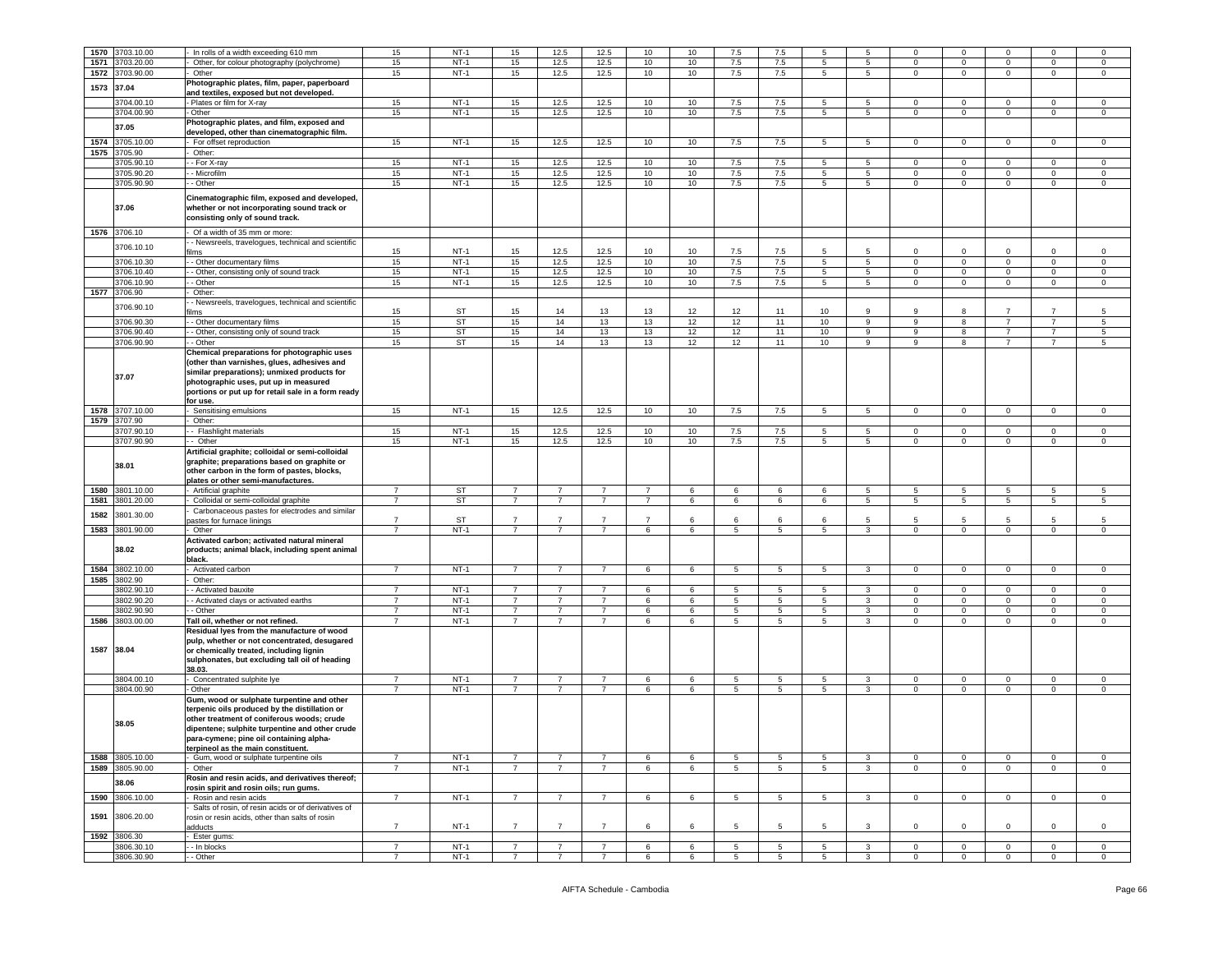| 1593 | 3806.90         | Other:                                                                                                                                                                                                                                                                                                              |                                  |                  |                 |                |                |              |             |                 |                 |                 |                |                |                |                               |                |                     |
|------|-----------------|---------------------------------------------------------------------------------------------------------------------------------------------------------------------------------------------------------------------------------------------------------------------------------------------------------------------|----------------------------------|------------------|-----------------|----------------|----------------|--------------|-------------|-----------------|-----------------|-----------------|----------------|----------------|----------------|-------------------------------|----------------|---------------------|
|      |                 |                                                                                                                                                                                                                                                                                                                     |                                  |                  |                 |                |                |              |             |                 |                 |                 |                |                |                |                               |                |                     |
|      | 3806.90.10      | - Run gums in blocks                                                                                                                                                                                                                                                                                                |                                  | $NT-1$           | $\overline{7}$  |                |                | 6            | 6           | 5               | 5               | 5               | 3              | 0              | $\mathbf 0$    | $\mathbf 0$                   | $\mathbf 0$    | 0                   |
|      | 3806.90.90      | - Other                                                                                                                                                                                                                                                                                                             | 7                                | $NT-1$           | $\overline{7}$  | $\overline{7}$ | $\overline{7}$ | 6            | 6           | 5               | $5\phantom{.0}$ | $5^{\circ}$     | 3              | $\mathbf{0}$   | $\mathbf{0}$   | $\mathbf 0$                   | $\mathsf 0$    | $\mathsf 0$         |
| 1594 | 3807.00.00      | Wood tar; wood tar oils; wood creosote; wood<br>naphtha; vegetable pitch; brewers' pitch and<br>similar preparations based on rosin, resin acids<br>or on vegetable pitch.                                                                                                                                          | $\overline{7}$                   | $NT-1$           | $\overline{7}$  | $\overline{7}$ | $\overline{7}$ | 6            | 6           | 5               | 5               | 5               | 3              | $\mathbf 0$    | $\mathbf 0$    | $\mathbf 0$                   | $\mathbf 0$    | 0                   |
|      | 38.08           | Insecticides, rodenticides, fungicides,<br>herbicides, anti-sprouting products and plant-<br>growth regulators, disinfectants and similar<br>products, put up in forms or packings for retail<br>sale or as preparations or articles (for example,<br>sulphur-treated bands, wicks and candles, and<br>fly-papers). |                                  |                  |                 |                |                |              |             |                 |                 |                 |                |                |                |                               |                |                     |
| 1595 | 3808.50         | Goods specified in Subheading Note 1 to this<br>Chapter:                                                                                                                                                                                                                                                            |                                  |                  |                 |                |                |              |             |                 |                 |                 |                |                |                |                               |                |                     |
|      |                 | - Insecticides:                                                                                                                                                                                                                                                                                                     |                                  |                  |                 |                |                |              |             |                 |                 |                 |                |                |                |                               |                |                     |
|      | 3808.50.11      | - - Intermediate preparations for the manufacture<br>of insecticides                                                                                                                                                                                                                                                | $\mathsf 0$                      | $NT-1$           | $\mathbf 0$     | $\mathbf 0$    | $\mathbf{0}$   | $\circ$      | $\mathbf 0$ | $\mathbf 0$     | $\mathbf 0$     | $\mathbf 0$     | $\mathsf 0$    | $\mathbf{0}$   | $\mathbf 0$    | $\mathsf 0$                   | $\mathbf 0$    | $\mathsf 0$         |
|      | 3808.50.12      | - - In the form of mosquito coils or mosquito coil<br>powder                                                                                                                                                                                                                                                        | $\mathbf 0$                      | $NT-1$           | $\mathbf 0$     | $\mathbf 0$    | $\mathbf 0$    | $\circ$      | $\mathbf 0$ | $\mathbf 0$     | $\mathbf 0$     | $\mathbf 0$     | $\mathsf 0$    | $\mathbf 0$    | $\mathbf 0$    | $\mathsf 0$                   | $\mathbf 0$    | $\mathsf 0$         |
|      | 3808.50.13      | - - In aerosol containers                                                                                                                                                                                                                                                                                           | $\overline{7}$                   | $NT-1$           | $\overline{7}$  | $\overline{7}$ | $\overline{7}$ | 6            | 6           | $\overline{5}$  | $\overline{5}$  | $\overline{5}$  | $\overline{3}$ | $\overline{0}$ | $\overline{0}$ | $\overline{0}$                | $\overline{0}$ | $\overline{0}$      |
|      |                 |                                                                                                                                                                                                                                                                                                                     | $\overline{7}$                   | $NT-1$           | $\overline{7}$  | $\overline{7}$ | $\overline{7}$ |              |             |                 |                 |                 |                |                |                |                               |                |                     |
|      | 3808.50.19      | - - Other                                                                                                                                                                                                                                                                                                           |                                  |                  |                 |                |                | 6            | 6           | 5               | 5               | 5               | 3              | $\mathbf 0$    | $\mathbf 0$    | $\mathbf 0$                   | $\mathbf 0$    | $\mathsf 0$         |
|      | 3808.50.20      | - Fungicides                                                                                                                                                                                                                                                                                                        | $\overline{7}$                   | $NT-1$           | $\overline{7}$  | $\overline{7}$ | $\overline{7}$ | 6            | 6           | 5               | $5\phantom{.0}$ | $5\overline{5}$ | 3              | $\mathbf{0}$   | $\mathbf 0$    | $\mathbf 0$                   | $\mathbf 0$    | $\mathbf 0$         |
|      | 3808.50.30      | - Herbicides, anti-sprouting products and plant-<br>growth regulators                                                                                                                                                                                                                                               | $\mathbf 0$                      | $NT-1$           | $\mathbf 0$     | $\mathsf 0$    | $\mathbf 0$    | $\mathsf 0$  | $\mathbf 0$ | $\mathbf 0$     | $\mathbf 0$     | $\mathbf 0$     | $\mathbf 0$    | $\mathbf 0$    | $\mathbf 0$    | $\Omega$                      | $\mathbf 0$    | $\mathsf 0$         |
|      | 3808.50.40      | - Disinfectants                                                                                                                                                                                                                                                                                                     | $\mathbf 0$                      | $NT-1$           | $\mathbf 0$     | $\mathbf 0$    | $\mathbf{0}$   | $\mathbf{0}$ | $\mathbf 0$ | $\mathbf 0$     | $\mathbf 0$     | $\circ$         | $\circ$        | $\mathbf{0}$   | $\mathbf 0$    | $\mathbf 0$                   | $\mathbf 0$    | $\mathbf 0$         |
|      |                 | - Other:                                                                                                                                                                                                                                                                                                            |                                  |                  |                 |                |                |              |             |                 |                 |                 |                |                |                |                               |                |                     |
|      | 3808.50.91      | - - Wood preservatives, being preparations other<br>than surface coatings, containing insecticides or<br>ungicides                                                                                                                                                                                                  | $\overline{7}$                   | $NT-1$           | $\overline{7}$  | $\overline{7}$ | $\overline{7}$ | 6            | 6           | 5               | 5               | 5               | 3              | $\mathbf 0$    | $\mathbf 0$    | $\mathbf 0$                   | $\mathbf 0$    | $^{\circ}$          |
|      | 3808.50.99      | - Other                                                                                                                                                                                                                                                                                                             | $\overline{7}$                   | $NT-1$           | $\overline{7}$  | $\overline{7}$ | $\overline{7}$ | 6            | 6           | 5               | 5               | 5               | 3              | $\mathbf{0}$   | $\mathbf 0$    | $\mathbf 0$                   | $\mathsf 0$    | $\mathsf 0$         |
|      |                 | Other:                                                                                                                                                                                                                                                                                                              |                                  |                  |                 |                |                |              |             |                 |                 |                 |                |                |                |                               |                |                     |
| 1596 | 3808.91         | - Insecticides                                                                                                                                                                                                                                                                                                      |                                  |                  |                 |                |                |              |             |                 |                 |                 |                |                |                |                               |                |                     |
|      | 3808.91.10      | - - Intermediate preparations for the manufacture                                                                                                                                                                                                                                                                   |                                  |                  |                 |                |                |              |             |                 |                 |                 |                |                |                |                               |                |                     |
|      |                 | of insecticides<br>- - In the form of mosquito coils or mosquito coil                                                                                                                                                                                                                                               | $\overline{7}$                   | $NT-1$           | $\overline{7}$  | $\overline{7}$ | $\overline{7}$ | 6            | 6           | 5               | 5               | 5               | $\mathbf{3}$   | $\mathbf{0}$   | $\mathbf 0$    | $\mathbf 0$                   | $\circ$        | $\mathbf 0$         |
|      | 3808.91.20      | oowder                                                                                                                                                                                                                                                                                                              | $\overline{7}$                   | $NT-1$           | $\overline{7}$  | $\overline{7}$ | $\overline{7}$ | 6            | 6           | 5               | 5               | 5               | 3              | $\mathbf{0}$   | $\mathbf 0$    | $\Omega$                      | $\mathbf 0$    | $\mathsf 0$         |
|      | 3808.91.30      | -- In aerosol containers                                                                                                                                                                                                                                                                                            | $\overline{7}$                   | $NT-1$           | $\overline{7}$  | $\overline{7}$ | $\overline{7}$ | 6            | 6           | 5               | 5               | 5               | 3              | 0              | $\mathbf 0$    | $\mathbf 0$                   | 0              | 0                   |
|      | 3808.91.90      | - - Other                                                                                                                                                                                                                                                                                                           | $\overline{7}$                   | $NT-1$           | $\overline{7}$  | $\overline{7}$ | $\overline{7}$ | 6            | 6           | 5               | $5\phantom{.0}$ | $5^{\circ}$     | 3              | $\mathbf{0}$   | $\mathbf 0$    | $\mathbf 0$                   | $\mathsf 0$    | $\mathsf 0$         |
|      |                 |                                                                                                                                                                                                                                                                                                                     |                                  |                  |                 |                |                |              |             |                 |                 |                 |                |                |                |                               |                |                     |
| 1597 | 3808.92.00      | - Fungicides                                                                                                                                                                                                                                                                                                        | $\overline{7}$                   | $NT-1$           | $\overline{7}$  | $\overline{7}$ | $\overline{7}$ | 6            | 6           | 5               | 5               | $5^{\circ}$     | 3              | $\mathbf{0}$   | $\mathbf 0$    | $\mathbf 0$                   | $\mathbf 0$    | 0                   |
| 1598 | 3808.93.00      | - Herbicides, anti-sprouting products and plant-<br>growth regulators                                                                                                                                                                                                                                               | $\overline{7}$                   | $NT-1$           | $\overline{7}$  | $\overline{7}$ | $\overline{7}$ | 6            | 6           | 5               | 5               | 5               | 3              | 0              | $\mathbf 0$    | $\Omega$                      | $\Omega$       | $^{\circ}$          |
|      |                 |                                                                                                                                                                                                                                                                                                                     |                                  |                  |                 |                |                |              |             |                 |                 |                 |                |                |                |                               |                |                     |
| 1599 | 3808.94.00      | - Disinfectants                                                                                                                                                                                                                                                                                                     | $\overline{7}$                   | $NT-1$           | $\overline{7}$  | $\overline{7}$ | $\overline{7}$ | 6            | 6           | 5               | 5               | $5\overline{5}$ | $\overline{3}$ | $\mathbf{0}$   | $\overline{0}$ | $\overline{0}$                | $\overline{0}$ | $\mathsf 0$         |
| 1600 | 3808.99         | - Other:                                                                                                                                                                                                                                                                                                            |                                  |                  |                 |                |                |              |             |                 |                 |                 |                |                |                |                               |                |                     |
|      | 3808.99.10      | - - Wood preservatives, containing insecticides or                                                                                                                                                                                                                                                                  |                                  |                  |                 |                |                |              |             |                 |                 |                 |                |                |                |                               |                |                     |
|      | 3808.99.90      | ungicides<br>- - Other                                                                                                                                                                                                                                                                                              | $\overline{7}$<br>$\overline{7}$ | $NT-1$<br>$NT-1$ | $\overline{7}$  | $\overline{7}$ | $\overline{7}$ | 6            | 6           | 5               | 5               | 5               | 3              | 0              | $\mathbf 0$    | $\mathbf 0$<br>$\overline{0}$ | $\mathbf 0$    | 0<br>$\overline{0}$ |
|      | 38.09           | Finishing agents, dye carriers to accelerate the<br>dyeing or fixing of dyestuffs and other products<br>and preparations (for example, dressings and<br>mordants), of a kind used in the textile, paper,<br>leather or like industries, not elsewhere<br>specified or included.                                     |                                  |                  | $\overline{7}$  | $\overline{7}$ | $\overline{7}$ | 6            | 6           | 5               | $5\phantom{.0}$ | $5^{\circ}$     | $\overline{3}$ | $\mathbf{0}$   | $\mathbf 0$    |                               | $\overline{0}$ |                     |
| 1601 | 3809.10.00      | With a basis of amylaceous substances                                                                                                                                                                                                                                                                               | $\overline{7}$                   | $NT-1$           | $\overline{7}$  | $\overline{7}$ | $\overline{7}$ | 6            | 6           | $5\overline{)}$ | $5\overline{)}$ | $5\overline{)}$ | $\mathbf{3}$   | $\overline{0}$ | $\overline{0}$ | $\mathbf{0}$                  | $\overline{0}$ | $\mathbf 0$         |
|      |                 | Other:                                                                                                                                                                                                                                                                                                              |                                  |                  |                 |                |                |              |             |                 |                 |                 |                |                |                |                               |                |                     |
| 1602 | 3809.91.00      | - Of a kind used in the textile or like industries                                                                                                                                                                                                                                                                  | $\overline{7}$                   | $NT-1$           | $\overline{7}$  | $\overline{7}$ | $\overline{7}$ | 6            | 6           | 5               | 5               | 5               | 3              | $\mathbf{0}$   | $\mathbf 0$    | $\mathbf 0$                   | $\mathbf 0$    | $\mathbf 0$         |
| 1603 | 3809.92.00      | - Of a kind used in the paper or like industries                                                                                                                                                                                                                                                                    | $\overline{7}$                   | $NT-1$           | $\overline{7}$  | $\overline{7}$ | $\overline{7}$ | 6            | 6           | 5               | 5               | 5               | 3              | $\mathbf{0}$   | $\mathsf 0$    | $\mathbf 0$                   | $\mathsf 0$    | $\mathsf{O}\xspace$ |
| 1604 | 3809.93.00      | - Of a kind used in the leather or like industries                                                                                                                                                                                                                                                                  | $\overline{7}$                   | NT-1             | $\overline{7}$  | $\overline{7}$ | $\overline{7}$ | 6            | 6           | 5               | 5               | 5               | 3              | $\mathbf 0$    | $\mathbf 0$    | $\mathsf 0$                   | $\mathbf 0$    | $\mathsf{O}\xspace$ |
|      | 38.10           | Pickling preparations for metal surfaces; fluxes<br>and other auxiliary preparations for soldering,<br>brazing or welding; soldering, brazing or<br>welding powders and pastes consisting of<br>metal and other materials; preparations of a<br>kind used as cores or coatings for welding<br>electrodes or rods.   |                                  |                  |                 |                |                |              |             |                 |                 |                 |                |                |                |                               |                |                     |
|      | 1605 3810.10.00 | Pickling preparations for metal surfaces;<br>soldering, brazing or welding powders and pastes<br>consisting of metal and other materials                                                                                                                                                                            | $\overline{7}$                   | $NT-1$           | $\overline{7}$  | $\overline{7}$ | $\overline{7}$ | 6            | 6           | 5               | 5               | 5               | 3              | $\mathbf{0}$   | $\mathbf 0$    | $\mathbf 0$                   | $\mathbf 0$    | $\mathsf 0$         |
|      | 1606 3810.90.00 | Other                                                                                                                                                                                                                                                                                                               | $\overline{7}$                   | $NT-1$           | $\overline{7}$  | $\overline{7}$ | $\overline{7}$ | 6            | 6           | $5\overline{)}$ | $5\overline{)}$ | 5               | $\mathbf{3}$   | $\overline{0}$ | $\overline{0}$ | $\overline{0}$                | $\overline{0}$ | $\overline{0}$      |
|      | 38.11           | Anti-knock preparations, oxidation inhibitors,<br>gum inhibitors, viscosity improvers, anti-<br>corrosive preparations and other prepared<br>additives, for mineral oils (including gasoline)<br>or for other liquids used for the same purposes<br>as mineral oils.                                                |                                  |                  |                 |                |                |              |             |                 |                 |                 |                |                |                |                               |                |                     |
|      |                 | Anti-knock preparations:                                                                                                                                                                                                                                                                                            |                                  |                  |                 |                |                |              |             |                 |                 |                 |                |                |                |                               |                |                     |
|      | 1607 3811.11.00 | Based on lead compounds                                                                                                                                                                                                                                                                                             | $\overline{7}$                   | $NT-1$           | $\overline{7}$  | $\overline{7}$ | $\overline{7}$ | 6            | 6           | 5               | $\overline{5}$  | 5               | 3              | $\mathbf{0}$   | $\mathbf 0$    | $\mathbf 0$                   | $\mathsf 0$    | $\mathsf 0$         |
|      | 1608 3811.19.00 | - Other                                                                                                                                                                                                                                                                                                             | $\overline{7}$                   | $NT-1$           | $7\overline{ }$ | $\overline{7}$ | $\overline{7}$ | 6            | 6           | $5\overline{5}$ | $5\overline{5}$ | $5\overline{)}$ | $\mathbf{3}$   | $\overline{0}$ | $\overline{0}$ | $\overline{0}$                | $\overline{0}$ | $\circ$             |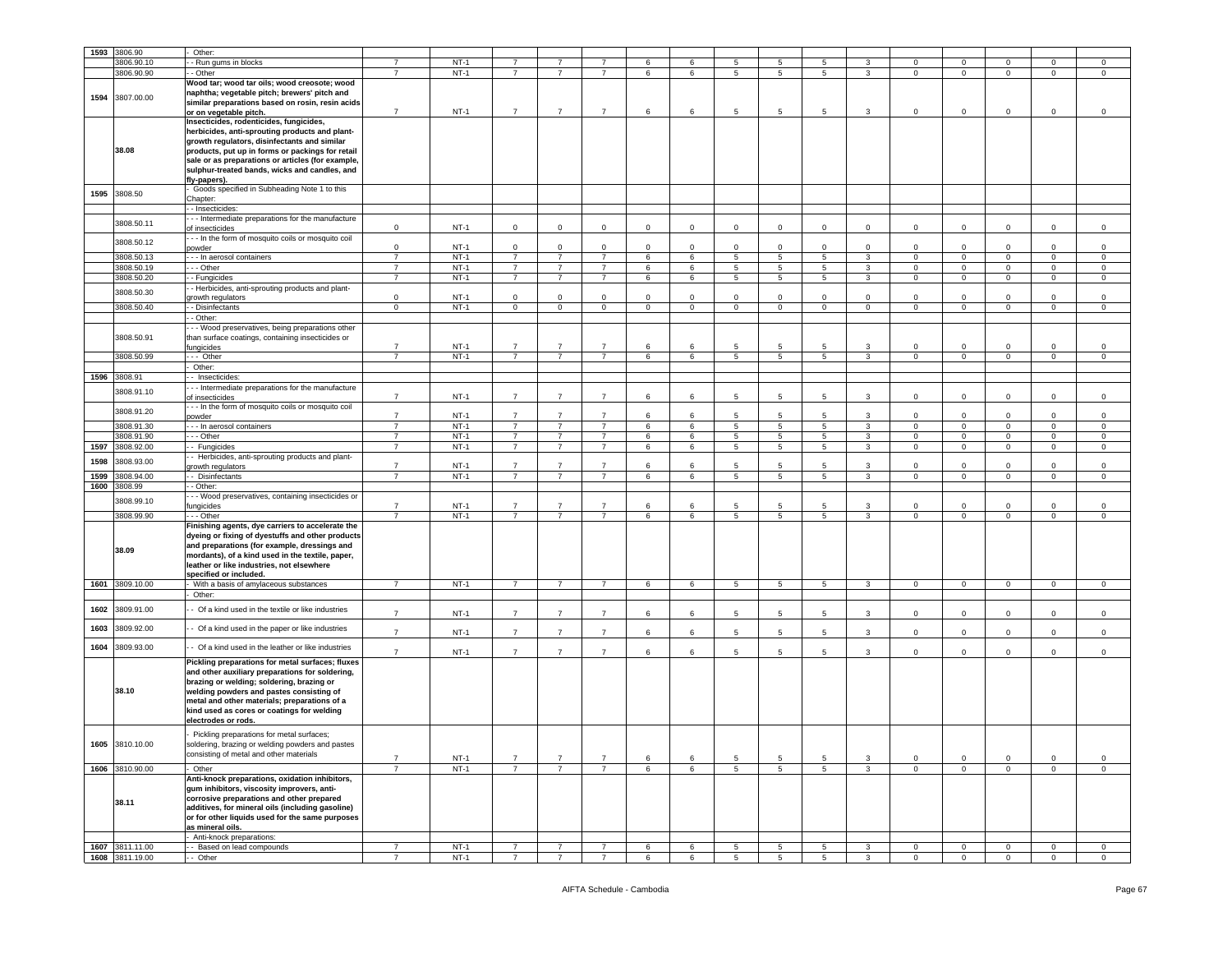|            |                          | Additives for lubricating oils:                                                                                                                             |                                  |            |                |                |                |                |      |                 |                |                 |                         |                |                |                |                |                |
|------------|--------------------------|-------------------------------------------------------------------------------------------------------------------------------------------------------------|----------------------------------|------------|----------------|----------------|----------------|----------------|------|-----------------|----------------|-----------------|-------------------------|----------------|----------------|----------------|----------------|----------------|
|            |                          | Containing petroleum oils or oils obtained from                                                                                                             |                                  |            |                |                |                |                |      |                 |                |                 |                         |                |                |                |                |                |
| 1609       | 3811.21                  | bituminous minerals:                                                                                                                                        |                                  |            |                |                |                |                |      |                 |                |                 |                         |                |                |                |                |                |
|            | 3811.21.10               | --- Put up for retail sale                                                                                                                                  | $\overline{7}$                   | $NT-1$     | $\overline{7}$ | 7              | 7              | 6              | 6    | 5               | 5              | 5               | 3                       | $\overline{0}$ | $\mathbf 0$    | $\mathbf 0$    | 0              | $\circ$        |
|            | 3811.21.90               | - - Other                                                                                                                                                   | $\overline{7}$                   | $NT-1$     | $\overline{7}$ | $\overline{7}$ | $\overline{7}$ | 6              | 6    | $5\phantom{.0}$ | 5              | $\,$ 5 $\,$     | 3                       | $\,0\,$        | $\mathbf 0$    | $\mathbf 0$    | $\mathsf 0$    | $\mathbf 0$    |
| 1610       | 3811.29.00               | - Other                                                                                                                                                     | $\overline{7}$                   | $NT-1$     | $\overline{7}$ | $\overline{7}$ | $\overline{7}$ | 6              | 6    | $5\overline{)}$ | $\overline{5}$ | 5               | $\overline{\mathbf{3}}$ | $\overline{0}$ | $\overline{0}$ | $\overline{0}$ | $\overline{0}$ | $\overline{0}$ |
| 1611       | 3811.90                  | Other:                                                                                                                                                      |                                  |            |                |                |                |                |      |                 |                |                 |                         |                |                |                |                |                |
|            | 3811.90.10               | - Rust preventatives or corrosion inhibitors                                                                                                                | $\overline{7}$                   | $NT-1$     | $\overline{7}$ | $\overline{7}$ | $\overline{7}$ | $\,6\,$        | 6    | $5\phantom{.0}$ | 5              | $\overline{5}$  | 3                       | $\overline{0}$ | $\mathbf 0$    | $\mathbf 0$    | 0              | $\mathbf 0$    |
|            | 3811.90.90               | - Other                                                                                                                                                     | $\overline{7}$                   | $NT-1$     | $\overline{7}$ | $\overline{7}$ | $\overline{7}$ | 6              | 6    | 5               | 5              | 5               | 3                       | $\overline{0}$ | $\mathbf 0$    | $\mathbf 0$    | $\mathbf{0}$   | $\circ$        |
|            |                          | Prepared rubber accelerators; compound                                                                                                                      |                                  |            |                |                |                |                |      |                 |                |                 |                         |                |                |                |                |                |
|            | 38.12                    | plasticisers for rubber or plastics, not<br>elsewhere specified or included; anti-oxidising<br>preparations and other compound stabilisers                  |                                  |            |                |                |                |                |      |                 |                |                 |                         |                |                |                |                |                |
|            |                          | for rubber or plastics.                                                                                                                                     |                                  |            |                |                |                |                |      |                 |                |                 |                         |                |                |                |                |                |
| 1612       | 3812.10.00               | Prepared rubber accelerators                                                                                                                                | $\overline{7}$                   | $NT-1$     | $\overline{7}$ | -7             | $\overline{7}$ | 6              | 6    | 5               | 5              | 5               | $\mathbf{3}$            | $\mathbf{0}$   | $\mathbf 0$    | $\mathbf{0}$   | 0              | 0              |
| 1613       | 3812.20.00               | Compound plasticisers for rubber or plastics                                                                                                                | $\overline{7}$                   | $NT-1$     | $\overline{7}$ | $\overline{7}$ | $\overline{7}$ | 6              | 6    | 5               | 5              | 5               | 3                       | $\mathsf 0$    | $\mathbf 0$    | $\mathbf 0$    | 0              | $\mathbf 0$    |
| 1614       | 3812.30                  | Anti-oxidising preparations and other compound<br>stabilisers for rubber or plastics:                                                                       |                                  |            |                |                |                |                |      |                 |                |                 |                         |                |                |                |                |                |
|            | 3812.30.10               | - White carbon                                                                                                                                              | $\overline{7}$                   | $NT-1$     | $\overline{7}$ | 7              | 7              | 6              | 6    | 5               | 5              | 5               | 3                       | $\overline{0}$ | $\mathbf 0$    | $\mathbf 0$    | 0              | $\mathbf 0$    |
|            | 3812.30.90               | - Other                                                                                                                                                     | $\overline{7}$                   | $NT-1$     | $\overline{7}$ | $\overline{7}$ | $\overline{7}$ | 6              | 6    | $5\phantom{.0}$ | 5              | $5\phantom{.0}$ | 3                       | $\overline{0}$ | $\mathbf 0$    | $\circ$        | $\mathbf 0$    | $\mathbf 0$    |
|            | 1615 3813.00.00          | Preparations and charges for fire-<br>extinguishers; charged fire-extinguishing<br>grenades.                                                                | $\overline{7}$                   | $NT-1$     | $\overline{7}$ | $\overline{7}$ | $\overline{7}$ | 6              | 6    | 5               | 5              | 5               | 3                       | $\mathbf 0$    | $\Omega$       | $\mathbf 0$    | $\mathbf 0$    | $\mathbf 0$    |
|            | 1616 3814.00.00          | Organic composite solvents and thinners, not<br>elsewhere specified or included; prepared paint                                                             |                                  |            |                |                |                |                |      |                 |                |                 |                         |                |                |                |                |                |
|            |                          | or varnish removers.                                                                                                                                        | 35                               | $NT-1$     | 35             | 30             | 27.5           | 25             | 22.5 | 20              | 17.5           | 15              | 10                      | $\mathbf 0$    | $\mathbf 0$    | $\mathbf 0$    | 0              | $\mathbf 0$    |
|            | 38.15                    | Reaction initiators, reaction accelerators and<br>catalytic preparations, not elsewhere specified                                                           |                                  |            |                |                |                |                |      |                 |                |                 |                         |                |                |                |                |                |
|            |                          | or included.                                                                                                                                                |                                  |            |                |                |                |                |      |                 |                |                 |                         |                |                |                |                |                |
|            |                          | Supported catalysts:                                                                                                                                        |                                  |            |                |                |                |                |      |                 |                |                 |                         |                |                |                |                |                |
| 1617       | 3815.11.00               | - With nickel or nickel compounds as the active<br>substance                                                                                                | $\overline{7}$                   | $NT-1$     | $\overline{7}$ | $\overline{7}$ | $\overline{7}$ | 6              | 6    | 5               | 5              | 5               | 3                       | $\mathbf 0$    | $\mathbf 0$    | $\mathbf 0$    | 0              | $\mathbf 0$    |
| 1618       | 3815.12.00               | - With precious metal or precious metal<br>compounds as the active substance                                                                                | $\overline{7}$                   | $NT-1$     | $\overline{7}$ | $\overline{7}$ | $\overline{7}$ | 6              | 6    | 5               | 5              | 5               | 3                       | $\overline{0}$ | $\mathsf 0$    | $\mathbf 0$    | $\mathbf{0}$   | $\mathbf 0$    |
| 1619       | 3815.19.00               | - Other                                                                                                                                                     | $\overline{7}$                   | $NT-1$     | $\overline{7}$ | $\overline{7}$ | $\overline{7}$ | 6              | 6    | $\overline{5}$  | 5              | 5               | 3                       | $\,0\,$        | $\mathbf 0$    | $\mathsf 0$    | $\overline{0}$ | $\mathsf 0$    |
| 1620       | 3815.90.00               | Other                                                                                                                                                       | $\overline{7}$                   | $NT-1$     | $\overline{7}$ | $\overline{7}$ | $\overline{7}$ | 6              | 6    | 5               | 5              | 5               | 3                       | $\mathbf 0$    | $\mathbf 0$    | $\mathbf 0$    | $\mathbf 0$    | $\mathbf 0$    |
|            |                          | Refractory cements, mortars, concretes and                                                                                                                  |                                  |            |                |                |                |                |      |                 |                |                 |                         |                |                |                |                |                |
| 1621       | 38.16                    | similar compositions, other than products of<br>heading 38.01.                                                                                              |                                  |            |                |                |                |                |      |                 |                |                 |                         |                |                |                |                |                |
|            | 3816.00.10               | - Refractory cements                                                                                                                                        | $\overline{7}$                   | $NT-1$     | 7              | 7              | 7              | 6              | 6    | 5               | 5              | 5               | 3                       | $\overline{0}$ | $\mathbf 0$    | $\mathbf 0$    | 0              | $\circ$        |
|            | 3816.00.90               | - Other                                                                                                                                                     | $\overline{7}$                   | $NT-1$     | $\overline{7}$ | $\overline{7}$ | $\overline{7}$ | $\,6$          | 6    | $5\phantom{.0}$ | 5              | $5\phantom{.0}$ | $\mathbf{3}$            | $\mathbf 0$    | $\mathbf 0$    | $\mathbf{0}$   | $\mathbf 0$    | $\mathbf 0$    |
| 1622       | 3817.00.00               | Mixed alkylbenzenes and mixed<br>alkylnaphthalenes, other than those of heading<br>27.07 or 29.02.                                                          | $\overline{7}$                   | ST         | $\overline{7}$ | $\overline{7}$ | $\overline{7}$ | $\overline{7}$ | 6    | 6               | 6              | 6               | 5                       | $\overline{5}$ | 5              | 5              | 5              | 5              |
|            | 1623 3818.00.00          | Chemical elements doped for use in<br>electronics, in the form of discs, wafers or                                                                          |                                  |            |                |                |                |                |      |                 |                |                 |                         |                |                |                |                |                |
|            |                          | similar forms; chemical compounds doped for<br>use in electronics.                                                                                          | $\overline{7}$                   | $NT-1$     | $\overline{7}$ | $\overline{7}$ | $\overline{7}$ | 6              | 6    | 5               | 5              | 5               | 3                       | $\mathbf 0$    | $\mathbf 0$    | $\mathbf 0$    | $\mathbf 0$    | $\mathbf 0$    |
|            |                          | Hydraulic brake fluids and other prepared                                                                                                                   |                                  |            |                |                |                |                |      |                 |                |                 |                         |                |                |                |                |                |
| 1624       | 3819.00.00               | liquids for hydraulic transmission, not<br>containing or containing less than 70% by<br>weight of petroleum oils or oils obtained from                      |                                  | $NT-1$     | 35             | 30             |                |                | 22.5 |                 |                |                 |                         | $\mathbf 0$    |                |                |                |                |
|            |                          | bituminous minerals.<br>Anti-freezing preparations and prepared de-                                                                                         | 35                               |            |                |                | 27.5           | 25             |      | 20              | 17.5           | 15              | 10                      |                | 0              | $\mathbf 0$    | 0              | $\mathbf 0$    |
| 1625       | 3820.00.00               | icing fluids.                                                                                                                                               | 35                               | $NT-1$     | 35             | 30             | 27.5           | 25             | 22.5 | 20              | 17.5           | 15              | 10                      | $\mathbf 0$    | 0              | $\mathbf 0$    | 0              | $\mathbf 0$    |
| 1626 38.21 |                          | Prepared culture media for the development or<br>maintenance of micro-organisms (including<br>viruses and the like) or of plant, human or                   |                                  |            |                |                |                |                |      |                 |                |                 |                         |                |                |                |                |                |
|            |                          | animal cells.<br>Prepared culture media for the development of                                                                                              |                                  |            |                |                |                |                |      |                 |                |                 |                         |                |                |                |                |                |
|            | 3821.00.10<br>3821.00.90 | nicro-organisms<br>Other                                                                                                                                    | $\overline{7}$<br>$\overline{7}$ | EL.<br>EL. |                |                |                |                |      |                 |                |                 |                         |                |                |                |                |                |
|            |                          | Diagnostic or laboratory reagents on a backing,                                                                                                             |                                  |            |                |                |                |                |      |                 |                |                 |                         |                |                |                |                |                |
| 1627 38.22 |                          | prepared diagnostic or laboratory reagents<br>whether or not on a backing, other than those<br>of heading 30.02 or 30.06; certified reference<br>materials. |                                  |            |                |                |                |                |      |                 |                |                 |                         |                |                |                |                |                |
|            | 3822.00.10               | Plates, sheets, film, foil and strip of plastics<br>mpregnated or coated with diagnostic or laboratory<br>reagents                                          | $\overline{7}$                   | $NT-1$     | $\overline{7}$ | $\overline{7}$ | $\overline{7}$ | 6              | 6    | 5               | 5              | 5               | 3                       | $\mathbf 0$    | $\mathbf 0$    | $\mathbf{0}$   | $\mathbf 0$    | $\mathbf 0$    |
|            | 3822.00.20               | Paperboard, cellulose wadding and web of<br>cellulose fibres impregnated or coated with                                                                     |                                  |            |                |                |                |                |      |                 |                |                 |                         |                |                |                |                |                |
|            |                          | diagnostic or laboratory reagents                                                                                                                           | $\overline{7}$                   | $NT-1$     | $\overline{7}$ | $\overline{7}$ | $\overline{7}$ | 6              | 6    | 5               | 5              | 5               | 3                       | $\mathbf 0$    | $\mathbf 0$    | $\mathbf 0$    | 0              | $\mathbf 0$    |
|            | 3822.00.30               | Sterilisation indicator strips and tapes                                                                                                                    | $\overline{7}$                   | $NT-1$     | $\overline{7}$ | $\overline{7}$ | $\overline{7}$ | 6              | 6    | $5\phantom{.0}$ | 5              | $\overline{5}$  | 3                       | $\mathbf 0$    | $\mathbf 0$    | $\mathbf 0$    | $\mathbf 0$    | $\mathbf 0$    |
|            | 3822.00.90               | Other                                                                                                                                                       | $\overline{7}$                   | $NT-1$     | $\overline{7}$ | $\overline{7}$ | $\overline{7}$ | 6              | 6    | $5\overline{)}$ | 5              | $5\overline{)}$ | $\mathbf{3}$            | $\overline{0}$ | $\mathbf 0$    | $\mathbf{0}$   | $\mathbf 0$    | $\mathbf{0}$   |
|            | 38.23                    | Industrial monocarboxylic fatty acids; acid oils                                                                                                            |                                  |            |                |                |                |                |      |                 |                |                 |                         |                |                |                |                |                |
|            |                          | from refining; industrial fatty alcohols.<br>Industrial monocarboxylic fatty acids; acid oils                                                               |                                  |            |                |                |                |                |      |                 |                |                 |                         |                |                |                |                |                |
|            |                          | from refining:                                                                                                                                              |                                  |            |                |                |                |                |      |                 |                |                 |                         |                |                |                |                |                |
| 1628       | 3823.11.00               | - Stearic acid                                                                                                                                              | $\overline{7}$                   | $NT-1$     | $\overline{7}$ | $\overline{7}$ | $\overline{7}$ | 6              | 6    | 5               | 5              | $5\phantom{.0}$ | $\mathbf{3}$            | $\overline{0}$ | $\mathbf 0$    | $\overline{0}$ | $\mathbf 0$    | $\circ$        |
| 1629       | 3823.12.00               | - Oleic acid                                                                                                                                                | $\overline{7}$                   | $NT-1$     | $\overline{7}$ | $\overline{7}$ | $\overline{7}$ | 6              | 6    | 5               | 5              | 5               | 3                       | $\mathbf 0$    | $\mathbf 0$    | $\mathbf{0}$   | 0              | 0              |
| 1630       | 3823.13.00               | - Tall oil fatty acids                                                                                                                                      | $\overline{7}$                   | $NT-1$     | $\overline{7}$ | $\overline{7}$ | $\overline{7}$ | 6              | 6    | $5\overline{5}$ | 5              | $5\overline{5}$ | 3                       | $\overline{0}$ | $\mathbf 0$    | $\overline{0}$ | $\overline{0}$ | $\circ$        |
|            | 1631 3823.19             | - - Other:                                                                                                                                                  |                                  |            |                |                |                |                |      |                 |                |                 |                         |                |                |                |                |                |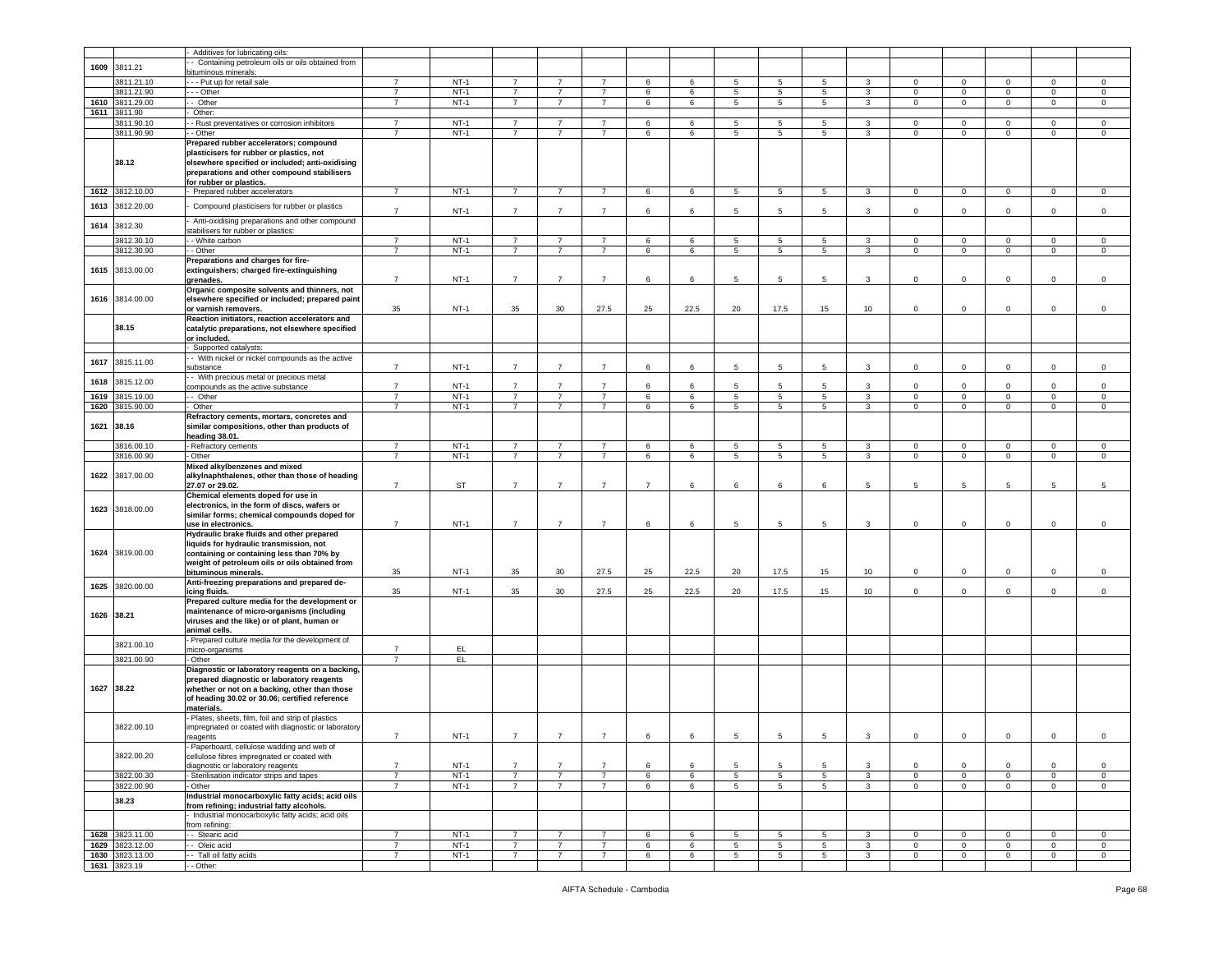|      | 3823.19.10          |                                                                                                                                                                                                                                      | $\overline{7}$ | <b>ST</b> | $\overline{7}$ |                |                | $\overline{7}$  |                 | 6               |                 | 6               |                         |                | 5               |                 |                | 5           |
|------|---------------------|--------------------------------------------------------------------------------------------------------------------------------------------------------------------------------------------------------------------------------------|----------------|-----------|----------------|----------------|----------------|-----------------|-----------------|-----------------|-----------------|-----------------|-------------------------|----------------|-----------------|-----------------|----------------|-------------|
|      |                     | - - Acid oils from refining                                                                                                                                                                                                          |                |           |                |                |                |                 | 6               |                 | 6               |                 | 5                       | 5              |                 | 5               | 5              |             |
|      | 3823.19.90          | - - Other                                                                                                                                                                                                                            | $\overline{7}$ | ST        | $\overline{7}$ | $\overline{7}$ | $\overline{7}$ | $\overline{7}$  | 6               | 6               | 6               | 6               | 5                       | 5              | $5\overline{5}$ | 5               | 5              | $\sqrt{5}$  |
| 1632 | 3823.70             | Industrial fatty alcohols:                                                                                                                                                                                                           |                |           |                |                |                |                 |                 |                 |                 |                 |                         |                |                 |                 |                |             |
|      | 3823.70.10          | - In the form of wax                                                                                                                                                                                                                 | $\overline{7}$ | <b>ST</b> | $\overline{7}$ | $\overline{7}$ | $\overline{7}$ | $\overline{7}$  | 6               | 6               | 6               | 6               | 5                       | 5              | 5               | 5               | 5              | 5           |
|      | 3823.70.90          | - Other                                                                                                                                                                                                                              | $\overline{7}$ | <b>ST</b> | $\overline{7}$ | $\overline{7}$ | $\overline{7}$ | $\overline{7}$  | $6\overline{6}$ | 6               | 6               | 6               | 5                       | $\overline{5}$ | 5               | $5\overline{5}$ | 5              | 5           |
|      |                     |                                                                                                                                                                                                                                      |                |           |                |                |                |                 |                 |                 |                 |                 |                         |                |                 |                 |                |             |
|      | 38.24               | Prepared binders for foundry moulds or cores;<br>chemical products and preparations of the<br>chemical or allied industries (including those<br>consisting of mixtures of natural products), not<br>elsewhere specified or included. |                |           |                |                |                |                 |                 |                 |                 |                 |                         |                |                 |                 |                |             |
| 1633 | 3824.10.00          | Prepared binders for foundry moulds or cores                                                                                                                                                                                         | $\overline{7}$ | $NT-1$    | $\overline{7}$ | $\overline{7}$ | $\overline{7}$ | 6               | 6               | 5               | 5               | 5               | 3                       | $\mathbf 0$    | $\mathsf 0$     | $\mathbf 0$     | $\mathsf 0$    | $\mathsf 0$ |
| 1634 | 3824.30.00          | Non-agglomerated metal carbides mixed<br>ogether or with metallic binders                                                                                                                                                            | $\overline{7}$ | $NT-1$    | $\overline{7}$ | $\overline{7}$ | $\overline{7}$ | 6               | 6               | 5               | 5               | 5               | 3                       | $\mathbf 0$    | $\mathsf 0$     | $\circ$         | $\mathbf 0$    | $\mathsf 0$ |
| 1635 | 3824.40.00          | Prepared additives for cements, mortars or<br>oncretes                                                                                                                                                                               | $\overline{7}$ | $NT-1$    | $\overline{7}$ | $\overline{7}$ | $\overline{7}$ | 6               | 6               | 5               | 5               | 5               | 3                       | $\mathbf 0$    | $\mathbf 0$     | 0               | 0              | $\mathsf 0$ |
| 1636 | 3824.50.00          | Non-refractory mortars and concretes                                                                                                                                                                                                 | $\overline{7}$ | $NT-1$    | $\overline{7}$ | $\overline{7}$ | $\overline{7}$ | $\,6\,$         | 6               | 5               | $5\phantom{.0}$ | 5               | $\mathbf{3}$            | $\mathbf 0$    | $\mathbf 0$     | $\mathbf 0$     | $\mathbf 0$    | $\mathsf 0$ |
| 1637 | 3824.60.00          | Sorbitol other than that of subheading 2905.44                                                                                                                                                                                       | $\overline{7}$ | $NT-1$    | $\overline{7}$ | $\overline{7}$ | $\overline{7}$ | 6               | 6               | 5               | 5               | 5               | 3                       | $\mathbf 0$    | $\mathsf 0$     | $\mathbf 0$     | $\mathbf 0$    | $\mathsf 0$ |
|      |                     | Mixtures containing halogenated derivatives of<br>nethane, ethane or propane:                                                                                                                                                        |                |           |                |                |                |                 |                 |                 |                 |                 |                         |                |                 |                 |                |             |
|      | 1638 3824.71.00     | - Containing chlorofluorocarbons (CFCs),<br>whether or not containing<br>hydrochlorofluorocarbons (HCFCs),<br>perfluorocarbons (PFCs) or hydrofluorocarbons<br>HFCs)                                                                 | $\overline{7}$ | $NT-1$    | $\overline{7}$ | $\overline{7}$ | $\overline{7}$ | 6               | 6               | 5               | $5\phantom{.0}$ | 5               | 3                       | $\mathbf 0$    | $\mathsf 0$     | $\mathbf 0$     | 0              | $\mathsf 0$ |
| 1639 | 3824.72.00          | - Containing bromochlorodifluoromethane,<br>bromotrifluoromethane or                                                                                                                                                                 |                |           |                |                |                |                 |                 |                 |                 |                 |                         |                |                 |                 |                |             |
| 1640 | 3824.73.00          | dibromotetrafluoroethanes<br>- Containing hydrobromofluorocarbons (HBFCs)                                                                                                                                                            | $\overline{7}$ | $NT-1$    | $\overline{7}$ | $\overline{7}$ | $\overline{7}$ | 6               | 6               | 5               | 5               | 5               | 3                       | 0              | $\mathbf 0$     | 0               | $\mathbf 0$    | $\mathsf 0$ |
|      |                     | Containing hydrochlorofluorocarbons (HCFCs),                                                                                                                                                                                         | $\overline{7}$ | $NT-1$    | $\overline{7}$ | $\overline{7}$ | $\overline{7}$ | 6               | 6               | 5               | 5               | 5               | $\mathbf{3}$            | $\circ$        | $\mathbf 0$     | $\mathbf 0$     | $\mathbf 0$    | $\mathsf 0$ |
| 1641 | 3824.74.00          | whether or not containing perfluorocarbons (PFCs)<br>or hydrofluorocarbons (HFCs), but not containing<br>chlorofluorocarbons (CFCs)                                                                                                  | $\overline{7}$ | $NT-1$    | $\overline{7}$ | $\overline{7}$ | $\overline{7}$ | 6               | 6               | 5               | 5               | 5               | 3                       | 0              | $\mathbf 0$     | 0               | $\mathbf 0$    | 0           |
| 1642 | 3824.75.00          | - Containing carbon tetrachloride                                                                                                                                                                                                    | $\overline{7}$ | $NT-1$    | $\overline{7}$ | $\overline{7}$ | $\overline{7}$ | $6\overline{6}$ | 6               | 5               | $5\overline{)}$ | 5               | $\overline{\mathbf{3}}$ | $\circ$        | $\overline{0}$  | $\overline{0}$  | $\overline{0}$ | $\mathbf 0$ |
| 1643 | 3824.76.00          | - Containing 1,1,1-trichloroethane (methyl                                                                                                                                                                                           |                |           |                |                |                |                 |                 |                 |                 |                 |                         |                |                 |                 |                |             |
|      |                     | chloroform)<br>- Containing bromomethane (methyl bromide) or                                                                                                                                                                         | $\overline{7}$ | $NT-1$    | $\overline{7}$ | $\overline{7}$ | $\overline{7}$ | 6               | 6               | 5               | 5               | 5               | 3                       | $\mathbf 0$    | $\mathsf 0$     | $\mathbf 0$     | $\mathsf 0$    | $\mathsf 0$ |
| 1644 | 3824.77.00          | bromochloromethane<br>- Containing perfluorocarbons (PFCs) or                                                                                                                                                                        | $\overline{7}$ | $NT-1$    | $\overline{7}$ | $\overline{7}$ | $\overline{7}$ | 6               | 6               | 5               | 5               | 5               | 3                       | $\mathbf 0$    | $\mathsf 0$     | $\mathbf 0$     | $\mathbf 0$    | $\mathbf 0$ |
| 1645 | 3824.78.00          | hydrofluorocarbons (HFCs), but not containing<br>chlorofluorocarbons (CFCs) or<br>ydrochlorofluorocarbons (HCFCs)                                                                                                                    | $\overline{7}$ | $NT-1$    | $\overline{7}$ | $\overline{7}$ | $\overline{7}$ | 6               | 6               | 5               | 5               | 5               | 3                       | $\mathbf 0$    | $\mathbf 0$     | 0               | $\mathbf 0$    | $\,0\,$     |
| 1646 | 3824.79.00          | - Other                                                                                                                                                                                                                              | $\overline{7}$ | $NT-1$    | $\overline{7}$ | $\overline{7}$ | $\overline{7}$ | 6               | 6               | $\overline{5}$  | $5\phantom{.0}$ | 5               | $\mathbf{3}$            | $\mathsf 0$    | $\mathbf 0$     | $\mathsf 0$     | $\mathsf 0$    | $\mathsf 0$ |
|      |                     | Mixtures and preparations containing oxirane<br>(ethylene oxide), polybrominated biphenyls (PBBs),<br>polychlorinated biphenyls (PCBs), polychlorinated<br>terphenyls (PCTs) or tris(2,3-dibromopropyl)<br>phosphate:                |                |           |                |                |                |                 |                 |                 |                 |                 |                         |                |                 |                 |                |             |
| 1647 | 3824.81.00          | - Containing oxirane (ethylene oxide)                                                                                                                                                                                                | $\overline{7}$ | $NT-1$    | $\overline{7}$ | $\overline{7}$ | $\overline{7}$ | 6               | 6               | 5               | 5               | 5               | 3                       | $\mathbf{0}$   | $\mathbf{0}$    | $\mathbf{0}$    | 0              | $\mathbf 0$ |
| 1648 | 3824.82.00          | - Containing polychlorinated biphenyls (PCBs),<br>polychlorinated terphenyls (PCTs) or<br>polybrominated biphenyls (PBBs)                                                                                                            | $\overline{7}$ | $NT-1$    | $\overline{7}$ | $\overline{7}$ | $\overline{7}$ | 6               | 6               | $5\overline{5}$ | 5               | $5\overline{5}$ | 3                       | $\circ$        | $^{\circ}$      | $\mathbf 0$     | $\mathbf 0$    | $\mathsf 0$ |
| 1649 | 3824.83.00          | - Containing tris(2,3-dibromopropyl) phosphate                                                                                                                                                                                       | $\overline{7}$ | $NT-1$    | $\overline{7}$ | $\overline{7}$ | $\overline{7}$ | 6               | 6               | 5               | 5               | 5               | 3                       | $\circ$        | $\mathbf 0$     | $\mathbf 0$     | $\circ$        | $\,0\,$     |
| 1650 | 3824.90             | Other:                                                                                                                                                                                                                               |                |           |                |                |                |                 |                 |                 |                 |                 |                         |                |                 |                 |                |             |
|      | 3824.90.10          | - Ink removers, stencil correctors and other<br>correcting fluids, put up in packings for retail sale                                                                                                                                | $\overline{7}$ | <b>ST</b> | $\overline{7}$ | $\overline{7}$ | $\overline{7}$ | $\overline{7}$  | 6               | 6               | 6               | 6               | 5                       | 5              | 5               | 5               | 5              | 5           |
|      | 3824.90.20          | - Mixtures of chemicals, of a kind used in the                                                                                                                                                                                       |                |           |                |                |                |                 |                 |                 |                 |                 |                         |                |                 |                 |                |             |
|      |                     | manufacture of foodstuff<br>- Copying pastes with a basis of gelatine, whether                                                                                                                                                       | $\overline{7}$ | <b>ST</b> | $\overline{7}$ | $\overline{7}$ | $\overline{7}$ | $\overline{7}$  | 6               | 6               | 6               | 6               | $\overline{5}$          | 5              | 5               | 5               | 5              | 5           |
|      | 3824.90.30          | presented in bulk or ready for use (for example, on<br>a paper or textile backing)                                                                                                                                                   | $\overline{7}$ | ST        | $\overline{7}$ | $\overline{7}$ | $\overline{7}$ | $\overline{7}$  | 6               | 6               | 6               | 6               | 5                       | 5              | 5               | 5               | 5              | 5           |
|      | 3824.90.40          | - Composite inorganic solvents                                                                                                                                                                                                       | $\overline{7}$ | ST        | $\overline{7}$ | $\overline{7}$ | $\overline{7}$ | $\overline{7}$  | 6               | 6               | $\,6\,$         | 6               | $5\overline{5}$         | 5              | $\sqrt{5}$      | 5 <sub>5</sub>  | $\overline{5}$ | $\sqrt{5}$  |
|      | 3824.90.50          | - Acetone oil                                                                                                                                                                                                                        | $\overline{7}$ | <b>ST</b> | $\overline{7}$ | $\overline{7}$ | $\overline{7}$ | $\overline{7}$  | 6               | 6               | 6               | 6               | $5\overline{)}$         | 5              | $\overline{5}$  | $5\overline{)}$ | 5              | $\sqrt{5}$  |
|      |                     | - Preparations or mixtures containing                                                                                                                                                                                                |                |           |                |                |                |                 |                 |                 |                 |                 |                         |                |                 |                 |                |             |
|      | 3824.90.60          | monosodium glutamate                                                                                                                                                                                                                 | $\overline{7}$ | <b>ST</b> | $\overline{7}$ | $\overline{7}$ | $\overline{7}$ | $\overline{7}$  | 6               | 6               | 6               | 6               | 5                       | 5              | 5               | 5               | 5              | 5           |
|      | 3824.90.90<br>38.25 | - Other<br>Residual products of the chemical or allied<br>industries, not elsewhere specified or included;<br>municipal waste; sewage sludge; other wastes<br>specified in Note 6 to this Chapter.                                   |                | SI.       |                |                |                |                 |                 |                 |                 |                 |                         |                |                 |                 |                |             |
|      | 1651 3825.10.00     | Municipal waste                                                                                                                                                                                                                      | $\overline{7}$ | $NT-1$    | $\overline{7}$ | $\overline{7}$ | $\overline{7}$ | 6               | 6               | 5               | 5               | 5               | $\mathbf{3}$            | $\circ$        | $\mathbf{0}$    | $\mathbf{0}$    | $\circ$        | $\mathsf 0$ |
|      |                     |                                                                                                                                                                                                                                      | $\overline{7}$ | $NT-1$    |                | $\overline{7}$ |                |                 |                 |                 |                 |                 |                         |                |                 |                 |                |             |
| 1652 | 3825.20.00          | Sewage sludge                                                                                                                                                                                                                        |                |           | $\overline{7}$ |                | $\overline{7}$ | 6               | 6               | 5               | 5               | 5               | $\mathbf{3}$            | $\mathbf 0$    | $\mathbf 0$     | $\circ$         | $\mathbf 0$    | $\mathsf 0$ |
| 1653 | 3825.30.00          | Clinical waste                                                                                                                                                                                                                       | $\overline{7}$ | $NT-1$    | $\overline{7}$ | $\overline{7}$ | $\overline{7}$ | 6               | 6               | 5               | 5               | 5               | 3                       | $\mathbf 0$    | $\mathbf 0$     | $\mathbf 0$     | $\mathbf 0$    | $\mathsf 0$ |
|      |                     | Waste organic solvents:                                                                                                                                                                                                              |                |           |                |                |                |                 |                 |                 |                 |                 |                         |                |                 |                 |                |             |
| 1654 | 3825.41.00          | - Halogenated                                                                                                                                                                                                                        | $\overline{7}$ | $NT-1$    | $\overline{7}$ | $\overline{7}$ | $\overline{7}$ | 6               | 6               | 5               | 5               | 5               | 3                       | $\mathbf{0}$   | $\mathbf 0$     | $\mathbf 0$     | $\mathbf 0$    | $\mathbf 0$ |
|      | 1655 3825.49.00     | - Other                                                                                                                                                                                                                              | $\overline{7}$ | $NT-1$    | $\overline{7}$ | $\overline{7}$ | $\overline{7}$ | 6               | 6               | $5^{\circ}$     | 5               | 5 <sub>5</sub>  | $\mathbf{3}$            | $\Omega$       | $\mathbf 0$     | $\mathbf 0$     | $\mathbf 0$    | $\mathbf 0$ |
|      |                     |                                                                                                                                                                                                                                      |                |           |                |                |                |                 |                 |                 |                 |                 |                         |                |                 |                 |                |             |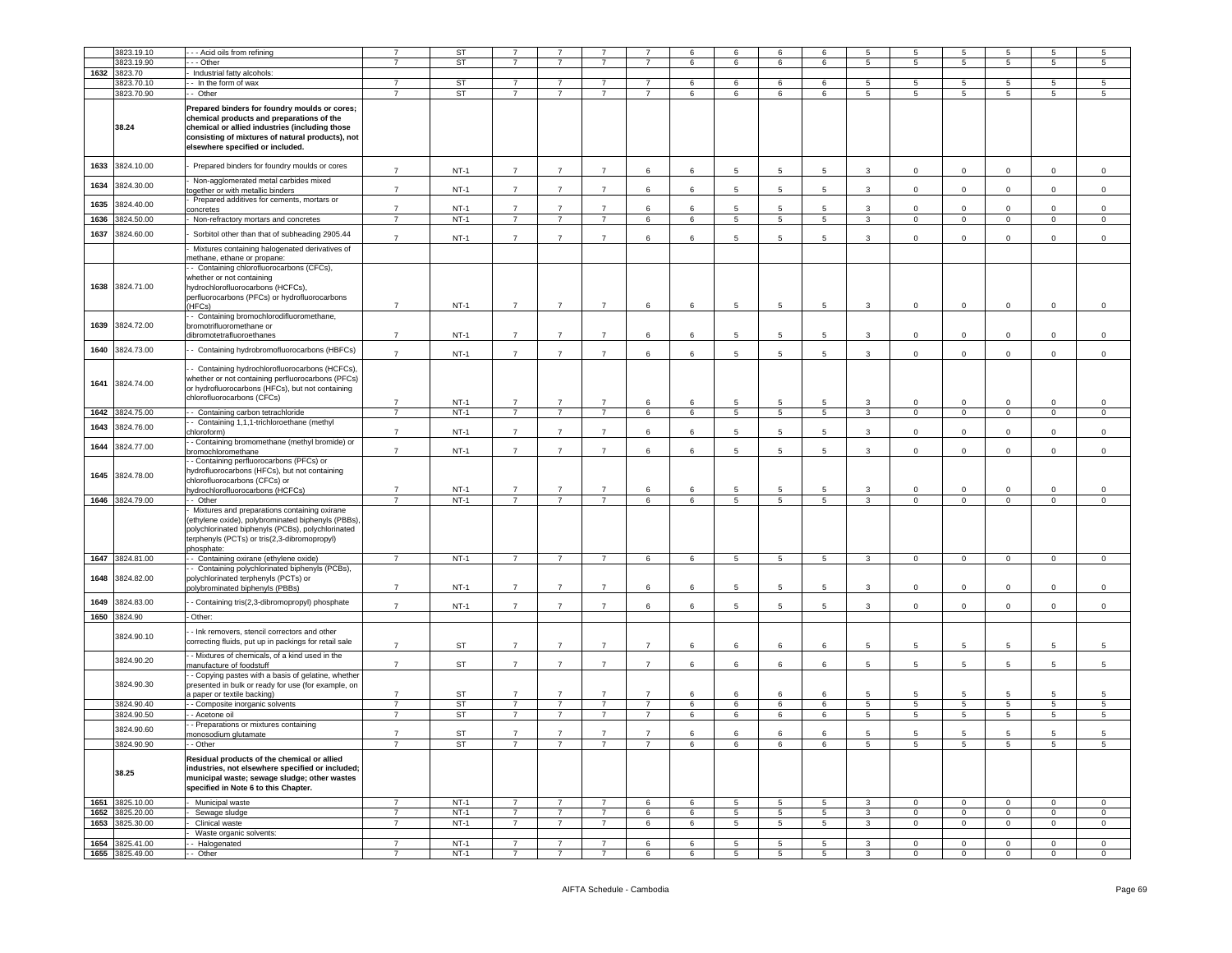| 1656         | 3825.50.00               | Wastes of metal pickling liquors, hydraulic fluids,<br>orake fluids and anti-freeze fluids                         | $\overline{7}$                | $NT-1$           | $\overline{7}$                | $\overline{7}$                | $\overline{7}$                | 6                             | 6                             | 5                             | 5                             |                               | 3                             | $\overline{0}$                | $\mathbf 0$                   | $\mathsf 0$                   | $\mathbf 0$                    | $\Omega$                      |
|--------------|--------------------------|--------------------------------------------------------------------------------------------------------------------|-------------------------------|------------------|-------------------------------|-------------------------------|-------------------------------|-------------------------------|-------------------------------|-------------------------------|-------------------------------|-------------------------------|-------------------------------|-------------------------------|-------------------------------|-------------------------------|--------------------------------|-------------------------------|
|              |                          | Other wastes from chemical or allied industries:                                                                   |                               |                  |                               |                               |                               |                               |                               |                               |                               |                               |                               |                               |                               |                               |                                |                               |
|              | 1657 3825.61.00          | - Mainly containing organic constituents                                                                           | $\overline{7}$                | $NT-1$           | $\overline{7}$                | $\overline{7}$                | $\overline{7}$                | 6                             | 6                             | 5                             | -5                            | -5                            | 3                             | $\Omega$                      | $\Omega$                      | $\Omega$                      | $\Omega$                       | $\ddot{\rm{o}}$               |
|              | 1658 3825.69.00          | - Other                                                                                                            | $\overline{7}$                | $NT-1$           | $\overline{7}$                | $\overline{7}$                | $\overline{7}$                | 6                             | 6                             | 5                             | 5                             | 5                             | 3                             | $\mathbf 0$                   | $\circ$                       | $\mathbf{0}$                  | $\mathbf 0$                    | $\circ$                       |
| 1659         | 3825.90.00<br>39.01      | Other<br>Polymers of ethylene, in primary forms.                                                                   | $\overline{7}$                | $NT-1$           | $\overline{7}$                | $\overline{7}$                | $\overline{7}$                | 6                             | 6                             | 5                             | 5                             | $5\overline{5}$               | $\mathbf{3}$                  | $\mathbf 0$                   | $\mathbf 0$                   | $\circ$                       | $\mathbf{0}$                   | $\mathbf 0$                   |
| 1660         | 3901.10                  | Polyethylene having a specific gravity of less thar<br>0.94:                                                       |                               |                  |                               |                               |                               |                               |                               |                               |                               |                               |                               |                               |                               |                               |                                |                               |
|              | 3901.10.30               | - In the form of liquids or pastes                                                                                 | $\overline{0}$                | $NT-1$           | $\mathbf 0$                   | $\mathbf 0$                   | $\circ$                       | $\mathbf 0$                   | $\overline{0}$                | $\mathbf 0$                   | $\mathbf 0$                   | $\mathbf 0$                   | $\circ$                       | $\mathbf 0$                   | $\mathbf 0$                   | $\mathbf{0}$                  | $\circ$                        | $\mathbf 0$                   |
|              | 3901.10.90               | - Other                                                                                                            | $\mathbf 0$                   | $NT-1$           | $\overline{0}$                | $\mathbf{0}$                  | $\overline{0}$                | $\overline{0}$                | $\overline{0}$                | $\mathsf 0$                   | $\overline{0}$                | $\mathbf{0}$                  | $\overline{0}$                | $\overline{0}$                | $\overline{0}$                | $\overline{0}$                | $\overline{0}$                 | $\mathbf 0$                   |
| 1661         | 3901.20.00               | Polyethylene having a specific gravity of 0.94 or<br>nore                                                          | $\mathbf 0$                   | $NT-1$           | $\mathbf 0$                   | $\mathbf 0$                   | $\mathsf 0$                   | $\mathsf 0$                   | $\mathbf 0$                   | $\mathbf 0$                   | $\mathbf 0$                   | $\mathbf 0$                   | $\mathbf 0$                   | $\mathbf 0$                   | $\mathbf 0$                   | $\mathbf 0$                   | $\mathbf 0$                    | $\mathbf 0$                   |
| 1662         | 3901.30                  | - Ethylene-vinyl acetate copolymers:                                                                               |                               |                  |                               |                               |                               |                               |                               |                               |                               |                               |                               |                               |                               |                               |                                |                               |
|              | 3901.30.30               | - In the form of liquids or pastes                                                                                 | $\Omega$                      | $NT-1$           | $\Omega$                      | $\Omega$                      | $\Omega$                      | $\Omega$                      | $\overline{0}$                | $\overline{0}$                | $\Omega$                      | $\Omega$                      | $\overline{0}$                | $\Omega$                      | $\Omega$                      | $\overline{0}$                | $\Omega$                       | $\Omega$                      |
|              | 3901.30.90               | - Other                                                                                                            | $\overline{0}$                | $NT-1$           | $\overline{0}$                | $\overline{0}$                | $\overline{0}$                | $\overline{0}$                | $\overline{0}$                | $\overline{0}$                | $\Omega$                      | $\Omega$                      | $\overline{0}$                | $\Omega$                      | $\Omega$                      | $\overline{0}$                | $\Omega$                       | $\overline{0}$                |
|              | 1663 3901.90             | Other:                                                                                                             |                               |                  |                               |                               |                               |                               |                               |                               |                               |                               |                               |                               |                               |                               |                                |                               |
|              | 3901.90.30               | - In the form of liquids or pastes<br>- Other                                                                      | $\mathbf 0$                   | $NT-1$<br>$NT-1$ | $\mathsf 0$                   | $\mathbf 0$                   | $\mathbf 0$                   | $\mathbf 0$                   | $\mathbf 0$                   | $\mathsf 0$                   | $\mathbf 0$                   | $\mathbf 0$                   | $\mathbf 0$                   | $\mathbf 0$                   | $\mathbf 0$<br>$\overline{0}$ | $\mathsf 0$                   | $\mathbf 0$                    | $\mathbf 0$                   |
|              | 3901.90.90               | Polymers of propylene or of other olefins, in                                                                      | $\overline{0}$                |                  | $\overline{0}$                | $\overline{0}$                | $\overline{0}$                | $\mathbf{0}$                  | $\mathbf{0}$                  | $\mathbf{0}$                  | $\overline{0}$                | $\overline{0}$                | $\overline{0}$                | $^{\circ}$                    |                               | $\overline{0}$                | $\overline{0}$                 | $\overline{0}$                |
|              | 39.02                    | primary forms.                                                                                                     |                               |                  |                               |                               |                               |                               |                               |                               |                               |                               |                               |                               |                               |                               |                                |                               |
| 1664         | 3902.10                  | Polypropylene:                                                                                                     |                               |                  |                               |                               |                               |                               |                               |                               |                               |                               |                               |                               |                               |                               |                                |                               |
|              | 3902.10.10               | - Powder                                                                                                           | $\mathbf 0$                   | $NT-1$           | $\mathbf 0$                   | $\mathbf 0$                   | $\mathbf 0$                   | $\mathbf 0$                   | $\mathbf 0$                   | $\mathbf 0$                   | $\mathbf 0$                   | $\mathbf 0$                   | $\mathbf 0$                   | $\mathbf 0$                   | 0                             | 0                             | $\mathbf 0$                    | $\mathbf 0$                   |
|              | 3902.10.20               | - Granules                                                                                                         | $\mathbf 0$                   | $NT-1$           | $\mathbf{0}$                  | $\mathbf{0}$                  | $\overline{0}$                | $\circ$                       | $\overline{0}$                | $\mathbf 0$                   | $\overline{0}$                | $\circ$                       | $\circ$                       | $\mathbf{O}$                  | $\mathbf 0$                   | $\overline{0}$                | $\mathbf 0$                    | $\mathbf{0}$                  |
|              | 3902.10.90               | - Other                                                                                                            | $\overline{0}$                | $NT-1$           | $\overline{0}$                | $\overline{0}$                | $\overline{0}$                | $\overline{0}$                | $\overline{0}$                | $\mathsf 0$                   | $\overline{0}$                | $\overline{0}$                | $\overline{0}$                | $\overline{0}$                | $\overline{0}$                | $\overline{0}$                | $\overline{0}$                 | $\overline{0}$                |
|              | 1665 3902.20             | Polyisobutylene:                                                                                                   |                               |                  |                               |                               |                               |                               |                               |                               |                               |                               |                               |                               |                               |                               |                                |                               |
|              | 3902.20.30<br>3902.20.90 | - In the form of liquids or pastes<br>- Other                                                                      | $\mathbf 0$<br>$\overline{0}$ | $NT-1$<br>$NT-1$ | $\mathbf 0$<br>$\overline{0}$ | $\mathsf 0$<br>$\overline{0}$ | $\mathbf 0$<br>$\overline{0}$ | $\mathsf 0$<br>$\overline{0}$ | $\mathbf 0$<br>$\overline{0}$ | $\mathsf 0$<br>$\overline{0}$ | $\mathbf 0$<br>$\overline{0}$ | $\mathsf 0$<br>$\overline{0}$ | $\mathbf 0$<br>$\overline{0}$ | $\mathbf 0$<br>$^{\circ}$     | $\mathbf 0$<br>$\overline{0}$ | $\mathsf 0$<br>$\overline{0}$ | $\mathbf{0}$<br>$\overline{0}$ | $\mathbf 0$<br>$\overline{0}$ |
| 1666         | 3902.30                  | Propylene copolymers:                                                                                              |                               |                  |                               |                               |                               |                               |                               |                               |                               |                               |                               |                               |                               |                               |                                |                               |
|              | 3902.30.30               | - In the form of liquids or pastes                                                                                 | $\mathbf 0$                   | $NT-1$           | $\Omega$                      | $\mathbf 0$                   | $\mathsf 0$                   | $\Omega$                      | $\Omega$                      | $\Omega$                      | $\Omega$                      | $\Omega$                      | $\overline{0}$                | $\Omega$                      | $\mathbf 0$                   | $\overline{0}$                | $\mathsf 0$                    | $\Omega$                      |
|              | 3902.30.90               | - Other                                                                                                            | $\overline{0}$                | $NT-1$           | $\overline{0}$                | $\overline{0}$                | $\overline{0}$                | $\overline{0}$                | $\overline{0}$                | $\overline{0}$                | $\overline{0}$                | $\overline{0}$                | $\overline{0}$                | $\overline{0}$                | $\overline{0}$                | $\overline{0}$                | $\overline{0}$                 | $\overline{0}$                |
| 1667         | 3902.90                  | Other:                                                                                                             |                               |                  |                               |                               |                               |                               |                               |                               |                               |                               |                               |                               |                               |                               |                                |                               |
|              | 3902.90.30               | - In the form of liquids or pastes                                                                                 | $\Omega$                      | $NT-1$           | $\Omega$                      | $\Omega$                      | $\Omega$                      | $\Omega$                      | $\Omega$                      | $\Omega$                      | $\Omega$                      | $\Omega$                      | $\Omega$                      | $\Omega$                      | $\Omega$                      | $\Omega$                      | $\Omega$                       | $\Omega$                      |
|              | 3902.90.90               | - Other                                                                                                            | $\mathbf{0}$                  | $NT-1$           | $\mathbf 0$                   | $\mathbf{0}$                  | $\overline{0}$                | $\overline{0}$                | $\overline{0}$                | $\mathbf 0$                   | $\mathsf 0$                   | $\mathbf{0}$                  | $\overline{0}$                | $\overline{0}$                | $\overline{0}$                | $\overline{0}$                | $\mathbf 0$                    | $\mathbf{0}$                  |
|              | 39.03                    | Polymers of styrene, in primary forms.                                                                             |                               |                  |                               |                               |                               |                               |                               |                               |                               |                               |                               |                               |                               |                               |                                |                               |
|              |                          | Polystyrene:                                                                                                       |                               |                  |                               |                               |                               |                               |                               |                               |                               |                               |                               |                               |                               |                               |                                |                               |
| 1668         | 3903.11.00               | - Expansible<br>- Other                                                                                            | $\mathbf 0$                   | $NT-1$<br>$NT-1$ | $\mathbf 0$<br>$\mathbf{0}$   | $\mathsf 0$<br>$\overline{0}$ | $\mathbf 0$                   | $\mathbf 0$<br>$\mathbf{0}$   | $\mathbf 0$<br>$\overline{0}$ | $\mathsf 0$<br>$\mathbf{0}$   | $\mathsf 0$<br>$\overline{0}$ | $\mathbf 0$<br>$\mathbf 0$    | $\mathsf 0$<br>$\overline{0}$ | $\mathbf 0$<br>$\mathbf 0$    | $\mathsf 0$<br>$^{\circ}$     | $\mathsf 0$<br>$\overline{0}$ | $\mathsf 0$                    | $\mathbf 0$<br>$\mathbf{0}$   |
| 1669<br>1670 | 3903.19.00<br>3903.20    | Styrene-acrylonitrile (SAN) copolymers:                                                                            | 0                             |                  |                               |                               | $\overline{0}$                |                               |                               |                               |                               |                               |                               |                               |                               |                               | $\mathbf{0}$                   |                               |
|              | 3903.20.30               | - In dispersion                                                                                                    | $\Omega$                      | $NT-1$           | $\Omega$                      | $\overline{0}$                | $\Omega$                      | $\overline{0}$                | $\overline{0}$                | $\Omega$                      | $\Omega$                      | $\Omega$                      | $\overline{0}$                | $\Omega$                      | $\Omega$                      | $\overline{0}$                | $\overline{0}$                 | $\Omega$                      |
|              | 3903.20.90               | - Other                                                                                                            | $\overline{0}$                | $NT-1$           | $\overline{0}$                | $\overline{0}$                | $\overline{0}$                | $\overline{0}$                | $\overline{0}$                | $\overline{0}$                | $\overline{0}$                | $\overline{0}$                | $\overline{0}$                | $\Omega$                      | $\overline{0}$                | $\overline{0}$                | $\overline{0}$                 | $\overline{0}$                |
| 1671         | 3903.30                  | Acrylonitrile-butadiene-styrene (ABS)<br>opolymers:                                                                |                               |                  |                               |                               |                               |                               |                               |                               |                               |                               |                               |                               |                               |                               |                                |                               |
|              | 3903.30.30               | - In dispersion                                                                                                    | $\mathsf 0$                   | $NT-1$           | $\mathbf 0$                   | $\mathsf 0$                   | $\mathbf 0$                   | $\mathsf 0$                   | $\overline{0}$                | $\mathbf 0$                   | $\overline{0}$                | $\mathbf 0$                   | $\mathsf 0$                   | $\mathbf 0$                   | $\mathsf 0$                   | $\mathbf 0$                   | $\mathbf 0$                    | $\mathbf 0$                   |
|              | 3903.30.90               | - Other                                                                                                            | $\Omega$                      | $NT-1$           | $\mathbf{0}$                  | $\overline{0}$                | $\mathbf 0$                   | $\Omega$                      | $\overline{0}$                | $\overline{0}$                | $\Omega$                      | $\Omega$                      | $\overline{0}$                | $\Omega$                      | $\Omega$                      | $\overline{0}$                | $\mathbf 0$                    | $\Omega$                      |
| 1672         | 3903.90                  | Other:                                                                                                             |                               |                  |                               |                               |                               |                               |                               |                               |                               |                               |                               |                               |                               |                               |                                |                               |
|              | 3903.90.30<br>3903.90.90 | - In dispersion<br>- Other                                                                                         | $\overline{0}$<br>$\mathbf 0$ | $NT-1$<br>$NT-1$ | $\overline{0}$<br>$\mathbf 0$ | $\overline{0}$<br>$\mathbf 0$ | $\overline{0}$<br>$\mathbf 0$ | $\overline{0}$<br>$\mathbf 0$ | $\overline{0}$<br>$\mathbf 0$ | $\overline{0}$<br>$\mathbf 0$ | $\overline{0}$<br>$\mathbf 0$ | $\overline{0}$<br>$\mathbf 0$ | $\overline{0}$<br>$\mathbf 0$ | $\overline{0}$<br>$\mathbf 0$ | $\overline{0}$<br>$\mathbf 0$ | $\overline{0}$<br>$\mathbf 0$ | $\overline{0}$<br>$\mathbf 0$  | $\Omega$<br>$\mathbf 0$       |
|              |                          | Polymers of vinyl chloride or of other                                                                             |                               |                  |                               |                               |                               |                               |                               |                               |                               |                               |                               |                               |                               |                               |                                |                               |
|              | 39.04                    | nalogenated olefins, in primary forms.                                                                             |                               |                  |                               |                               |                               |                               |                               |                               |                               |                               |                               |                               |                               |                               |                                |                               |
| 1673         | 3904.10                  | Poly(vinyl chloride), not mixed with any other<br>substances:                                                      |                               |                  |                               |                               |                               |                               |                               |                               |                               |                               |                               |                               |                               |                               |                                |                               |
|              | 3904.10.10               | - Homopolymers, suspension type                                                                                    | $\mathbf 0$                   | $NT-1$           | $\mathbf 0$                   | $\mathbf 0$                   | $\mathbf 0$                   | $\mathbf 0$                   | $\overline{0}$                | $\mathbf 0$                   | $\mathbf 0$                   | $\mathbf 0$                   | $\mathbf 0$                   | $\mathbf 0$                   | $\mathbf 0$                   | $\circ$                       | $\circ$                        | $\mathbf 0$                   |
|              | 3904.10.90               | - Other<br>Other poly(vinyl chloride):                                                                             | $\overline{0}$                | $NT-1$           | $\overline{0}$                | $\overline{0}$                | $\overline{0}$                | $\overline{0}$                | $\overline{0}$                | $\mathsf 0$                   | $\overline{0}$                | $\overline{0}$                | $\overline{0}$                | $\overline{0}$                | $\overline{0}$                | $\overline{0}$                | $\overline{0}$                 | $\mathbf{0}$                  |
| 1674         | 3904.21.00               | - Non-plasticised                                                                                                  | $\overline{0}$                | $NT-1$           | $\overline{0}$                | $\overline{0}$                | $\overline{0}$                | $\overline{0}$                | $\overline{0}$                | $\overline{0}$                | $\overline{0}$                | $\overline{0}$                | $\overline{0}$                | $\overline{0}$                | $\overline{0}$                | $\overline{0}$                | $\overline{0}$                 | $\overline{0}$                |
| 1675         | 3904.22.00               | - Plasticised                                                                                                      | $\mathbf 0$                   | $NT-1$           | $\mathsf 0$                   | $\mathbf 0$                   | $\mathbf 0$                   | $\mathbf 0$                   | $\mathsf 0$                   | $\mathsf 0$                   | $\mathbf 0$                   | $\mathsf 0$                   | $\mathbf 0$                   | $\mathbf 0$                   | $\mathbf 0$                   | $\mathbf 0$                   | $\mathsf 0$                    | $\mathbf 0$                   |
| 1676         | 3904.30.00               | Vinyl chloride-vinyl acetate copolymers                                                                            | $^{\circ}$                    | $NT-1$           | $\mathsf 0$                   | $\mathsf 0$                   | $\mathsf 0$                   | $\mathsf{O}\xspace$           | $\mathbf 0$                   | $\mathbf 0$                   | $\mathbf 0$                   | $\mathsf 0$                   | $\mathbf 0$                   | $^{\circ}$                    | $\mathsf{O}\xspace$           | $\circ$                       | $\mathsf 0$                    | $\mathsf{O}\xspace$           |
| 1677         | 3904.40.00               | Other vinyl chloride copolymers                                                                                    | $\Omega$                      | $NT-1$           | $\overline{0}$                | $\overline{0}$                | $\mathbf 0$                   | $\Omega$                      | $\overline{0}$                | $\overline{0}$                | $\Omega$                      | $\overline{0}$                | $\overline{0}$                | $\Omega$                      | $\Omega$                      | $\overline{0}$                | $\mathbf 0$                    | $\Omega$                      |
| 1678         | 3904.50                  | Vinylidene chloride polymers                                                                                       |                               |                  |                               |                               |                               |                               |                               |                               |                               |                               |                               |                               |                               |                               |                                |                               |
|              | 3904.50.40               | - In dispersion                                                                                                    | $\Omega$                      | $NT-1$           | $\Omega$                      | $\Omega$                      | $\Omega$                      | $\mathsf 0$                   | $\Omega$                      | $\Omega$                      | $\Omega$                      | $\Omega$                      | $\Omega$                      | $\Omega$                      | $\Omega$                      | $\Omega$                      | $\Omega$                       | $\Omega$                      |
|              | 3904.50.90               | - Other                                                                                                            | $\overline{0}$                | $NT-1$           | $\overline{0}$                | $\overline{0}$                | $\overline{0}$                | $\overline{0}$                | $\overline{0}$                | $\overline{0}$                | $\mathbf 0$                   | $\overline{0}$                | $\overline{0}$                | $\mathbf 0$                   | $\overline{0}$                | $\overline{0}$                | $\overline{0}$                 | $\mathbf 0$                   |
|              | 1679 3904.61.00          | Fluoro-polymers:<br>- Polytetrafluoroethylene                                                                      | $\mathbf 0$                   | $NT-1$           | $\overline{0}$                | $\circ$                       | $\overline{0}$                | $\overline{0}$                | $\overline{0}$                | $\mathsf 0$                   | $\mathbf{0}$                  | $\circ$                       | $\overline{0}$                | $\mathbf{0}$                  | $\overline{0}$                | $\overline{0}$                | $\overline{0}$                 | $\overline{0}$                |
| 1680         | 3904.69                  | Other:                                                                                                             |                               |                  |                               |                               |                               |                               |                               |                               |                               |                               |                               |                               |                               |                               |                                |                               |
|              | 3904.69.30               | - - In dispersion                                                                                                  | $\mathbf 0$                   | $NT-1$           | $\mathbf 0$                   | $\overline{0}$                | $\overline{0}$                | $\mathbf 0$                   | $\mathbf 0$                   | $\mathbf 0$                   | $\mathsf 0$                   | $\mathbf 0$                   | $\overline{0}$                | $\mathbf 0$                   | $\overline{0}$                | $\overline{0}$                | $\mathsf 0$                    | $\mathsf 0$                   |
|              | 3904.69.90               | - Other                                                                                                            | $\mathbf 0$                   | $NT-1$           | $\mathbf 0$                   | $\mathbf 0$                   | $\mathbf 0$                   | $\mathsf 0$                   | $\mathbf 0$                   | $\mathbf 0$                   | $\mathbf 0$                   | $\mathsf 0$                   | $\overline{0}$                | $^{\circ}$                    | $\mathbf 0$                   | $\mathsf 0$                   | $\mathsf 0$                    | $\mathsf 0$                   |
| 1681         | 3904.90                  | Other:                                                                                                             |                               |                  |                               |                               |                               |                               |                               |                               |                               |                               |                               |                               |                               |                               |                                |                               |
|              | 3904.90.30               | - In dispersion                                                                                                    | $\Omega$                      | $NT-1$           | $\Omega$                      | $\Omega$                      | $\overline{0}$                | $\Omega$                      | $\Omega$                      | $\Omega$                      | $\Omega$                      | $\Omega$                      | $\overline{0}$                | $\Omega$                      | $\Omega$                      | $\overline{0}$                | $\overline{0}$                 | $\Omega$                      |
|              | 3904.90.90               | - Other                                                                                                            | $\mathsf 0$                   | $NT-1$           | $\mathsf 0$                   | $\mathsf 0$                   | $\mathsf 0$                   | $\mathsf 0$                   | $\mathbf 0$                   | $\mathsf 0$                   | $\mathbf 0$                   | $\mathsf 0$                   | $\mathbf 0$                   | $\mathsf 0$                   | $\mathbf 0$                   | $\mathsf{O}\xspace$           | $\mathsf 0$                    | $\Omega$                      |
|              | 39.05                    | Polymers of vinyl acetate or of other vinyl<br>esters, in primary forms; other vinyl polymers<br>in primary forms. |                               |                  |                               |                               |                               |                               |                               |                               |                               |                               |                               |                               |                               |                               |                                |                               |
|              | 3905.12.00               | - Poly(vinyl acetate)                                                                                              | $\Omega$                      | $NT-1$           | $\Omega$                      | $\Omega$                      |                               | $\Omega$                      | $\Omega$                      | $\Omega$                      | $\Omega$                      | $\Omega$                      | $\Omega$                      | $\Omega$                      | $\Omega$                      | $\Omega$                      | $\Omega$                       | $\Omega$                      |
| 1682         | 1683 3905.19.00          | - In aqueous dispersion<br>- Other                                                                                 | $\Omega$                      | $NT-1$           | $\mathbf 0$                   | $\mathbf 0$                   | $\mathsf 0$<br>$\mathbf 0$    | $\mathbf 0$                   | $\mathsf 0$                   | $\Omega$                      | $\Omega$                      | $\Omega$                      | $\mathbf 0$                   | $\Omega$                      | $\Omega$                      | $\mathsf 0$                   | $\mathsf 0$                    | $\overline{0}$                |
|              |                          | Vinyl acetate copolymers:                                                                                          |                               |                  |                               |                               |                               |                               |                               |                               |                               |                               |                               |                               |                               |                               |                                |                               |
|              | 1684 3905.21.00          | - In aqueous dispersion                                                                                            | $\Omega$                      | $NT-1$           | $\Omega$                      | $\Omega$                      | $\Omega$                      | $\mathbf{0}$                  | $\ddot{\mathbf{0}}$           | $\mathbf{0}$                  | $\Omega$                      | $\Omega$                      | $\Omega$                      | $\Omega$                      | $\Omega$                      | $\mathbf 0$                   | $\Omega$                       | $\Omega$                      |
|              | 1685 3905.29.00          | -- Other                                                                                                           | $^{\circ}$                    | $NT-1$           | $\mathbf 0$                   | $\circ$                       | $\overline{0}$                | $\circ$                       | $\mathbf 0$                   | $\mathbf 0$                   | $\overline{0}$                | $\overline{0}$                | $\overline{0}$                | $^{\circ}$                    | $\overline{0}$                | $\mathbf{0}$                  | $\circ$                        | $\Omega$                      |
|              |                          |                                                                                                                    |                               |                  |                               |                               |                               |                               |                               |                               |                               |                               |                               |                               |                               |                               |                                |                               |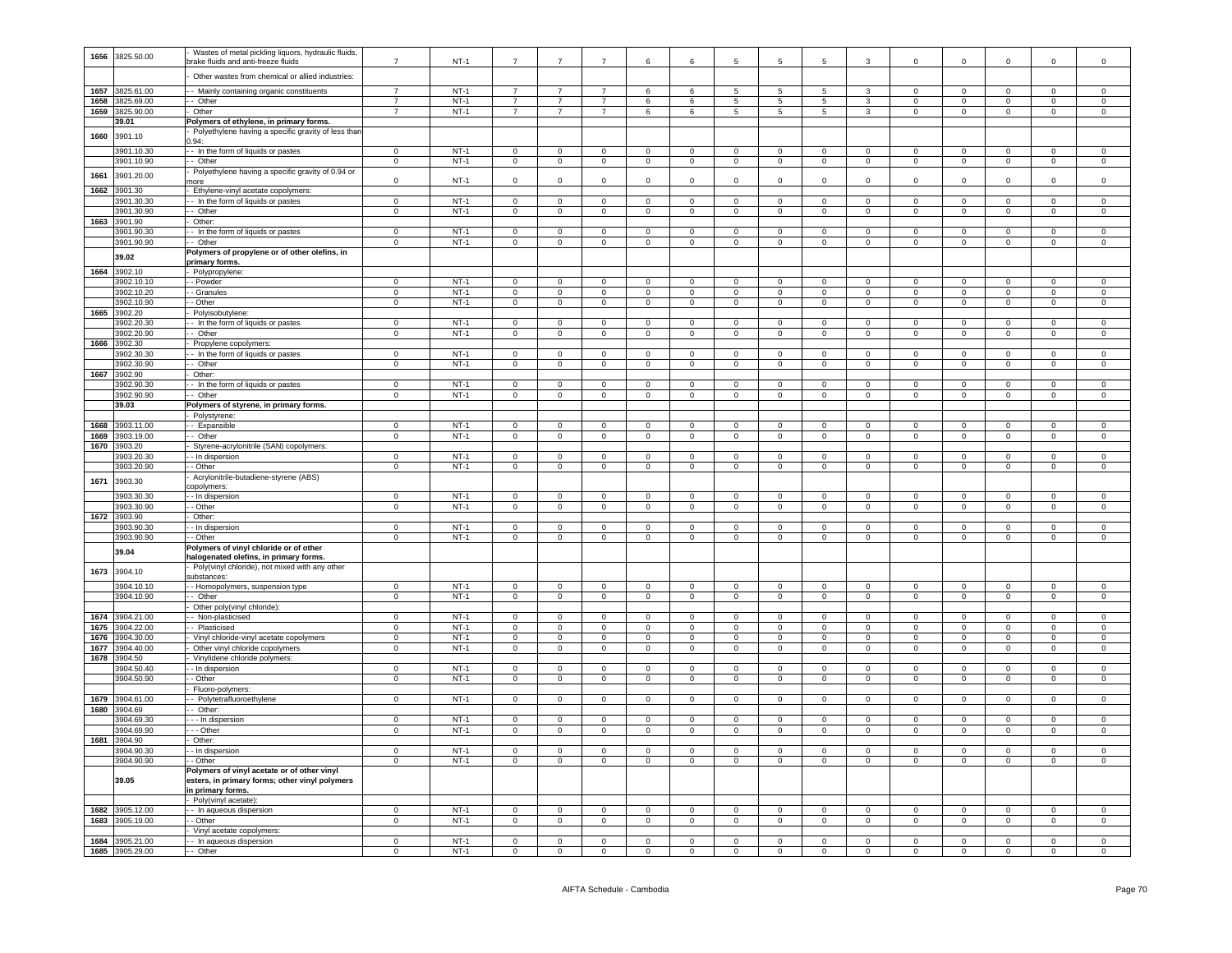| 1686 | 3905.30         | Poly(vinyl alcohol), whether or not containing                                                                                                                      |                     |        |                         |                     |                |                |                |                |                     |                |                |                |                         |                |                |                |
|------|-----------------|---------------------------------------------------------------------------------------------------------------------------------------------------------------------|---------------------|--------|-------------------------|---------------------|----------------|----------------|----------------|----------------|---------------------|----------------|----------------|----------------|-------------------------|----------------|----------------|----------------|
|      |                 | unhydrolysed acetate groups:                                                                                                                                        |                     |        |                         |                     |                |                |                |                |                     |                |                |                |                         |                |                |                |
|      | 3905.30.10      | - In dispersion                                                                                                                                                     | $\mathbf 0$         | $NT-1$ | $\mathbf 0$             | $\mathbf 0$         | $\mathbf 0$    | $\circ$        | $\mathbf 0$    | 0              | $\mathbf 0$         | $\circ$        | $\mathbf 0$    | $\mathbf{0}$   | $\mathbf 0$             | $\mathbf 0$    | $\mathbf 0$    | $\circ$        |
|      | 3905.30.90      | - Other                                                                                                                                                             | $\mathbf{0}$        | $NT-1$ | $\mathbf{0}$            | $\circ$             | $\mathbf 0$    | $\mathbf 0$    | $\mathbf{0}$   | $\mathbf{0}$   | $\mathbf 0$         | $\mathbf 0$    | $\mathbf{0}$   | $\mathbf{0}$   | $\overline{0}$          | $\mathbf{0}$   | 0              | $\mathbf 0$    |
|      |                 | Other:                                                                                                                                                              |                     |        |                         |                     |                |                |                |                |                     |                |                |                |                         |                |                |                |
| 1687 | 3905.91.00      | - Copolymers                                                                                                                                                        | 0                   | $NT-1$ | $\mathbf{0}$            | $\mathsf 0$         | $\mathbf 0$    | $\mathbf 0$    | $\mathbf 0$    | 0              | $\mathbf 0$         | $\mathbf{0}$   | $\overline{0}$ | $\mathbf 0$    | $\,0\,$                 | $\overline{0}$ | $\mathbf 0$    | 0              |
| 1688 | 3905.99.00      | Other                                                                                                                                                               | $\mathbf 0$         | $NT-1$ | $\mathbf 0$             | $\mathbf 0$         | $\mathbf 0$    | $\mathbf 0$    | $\mathbf 0$    | $\mathbf 0$    | $\mathbf 0$         | $\mathbf 0$    | $\circ$        | $\mathbf 0$    | $\mathbf 0$             | $\circ$        | $\mathbf 0$    | $\mathsf 0$    |
|      | 39.06           | Acrylic polymers in primary forms.                                                                                                                                  |                     |        |                         |                     |                |                |                |                |                     |                |                |                |                         |                |                |                |
| 1689 | 3906.10         | - Poly(methyl methacrylate):                                                                                                                                        |                     |        |                         |                     |                |                |                |                |                     |                |                |                |                         |                |                |                |
|      | 3906.10.10      | - - In dispersion                                                                                                                                                   | $\mathbf 0$         | $NT-1$ | $\circ$                 | $\mathbf 0$         | $\mathbf 0$    | $\circ$        | $\mathbf 0$    | $\mathbf 0$    | $\mathbf 0$         | $\circ$        | $\mathsf 0$    | $\mathbf 0$    | $\overline{0}$          | $\mathbf 0$    | $\circ$        | $\mathsf 0$    |
|      | 3906.10.90      | - Other                                                                                                                                                             | $\mathbf 0$         | $NT-1$ | $\mathbf 0$             | $\mathsf 0$         | $\mathbf 0$    | 0              | $\mathbf 0$    | $\mathbf 0$    | $\mathbf 0$         | $\mathbf 0$    | $\mathbf 0$    | 0              | $\overline{\mathbf{0}}$ | $\mathbf 0$    | $\mathbf 0$    | 0              |
| 1690 | 3906.90         | Other:                                                                                                                                                              |                     |        |                         |                     |                |                |                |                |                     |                |                |                |                         |                |                |                |
|      |                 | - Copolymers:                                                                                                                                                       |                     |        |                         |                     |                |                |                |                |                     |                |                |                |                         |                |                |                |
|      | 3906.90.1       | - - - In dispersion                                                                                                                                                 | $\mathbf 0$         | NT-1   | $\mathbf 0$             | 0                   | 0              | $\circ$        | $\mathbf 0$    | $\circ$        | $\mathbf 0$         | 0              | $\mathbf 0$    | $\mathbf 0$    | $\mathbf 0$             | 0              | $^{\circ}$     | 0              |
|      | 3906.90.19      | - - Other                                                                                                                                                           | $\mathbf 0$         | $NT-1$ | $\mathbf 0$             | $\mathbf 0$         | $\mathbf 0$    | $\mathsf 0$    | $\mathbf 0$    | $\mathbf 0$    | $\mathbf 0$         | $\mathbf 0$    | $\mathbf 0$    | $\mathbf 0$    | $\mathbf 0$             | $\mathbf 0$    | $\mathbf 0$    | $\mathsf 0$    |
|      |                 | - Other:                                                                                                                                                            |                     |        |                         |                     |                |                |                |                |                     |                |                |                |                         |                |                |                |
|      | 3906.90.91      | - - In dispersion                                                                                                                                                   | 0                   | $NT-1$ | 0                       | $\mathbf 0$         | $\mathbf 0$    | $\mathbf 0$    | 0              | 0              | $\mathbf 0$         | $\mathbf 0$    | $\mathbf 0$    | 0              | $\overline{0}$          | $\mathbf 0$    | $\mathbf 0$    | 0              |
|      |                 |                                                                                                                                                                     |                     |        |                         |                     |                |                |                |                |                     |                |                |                |                         |                |                |                |
|      | 3906.90.99      | - - Other                                                                                                                                                           | $\mathbf 0$         | $NT-1$ | $\mathbf 0$             | $\mathsf{O}\xspace$ | $\mathbf 0$    | $\mathbf 0$    | $\mathbf 0$    | 0              | $\mathsf{O}\xspace$ | $\mathbf 0$    | $\mathbf 0$    | $\mathbf 0$    | $\mathbf 0$             | $\circ$        | $\mathsf 0$    | $\mathsf 0$    |
|      | 39.07           | Polyacetals, other polyethers and epoxide<br>resins, in primary forms; polycarbonates, alkyd<br>resins, polyallyl esters and other polyesters, in<br>primary forms. |                     |        |                         |                     |                |                |                |                |                     |                |                |                |                         |                |                |                |
| 1691 | 3907.10.00      | Polyacetals                                                                                                                                                         | $\mathsf{O}\xspace$ | $NT-1$ | $\mathbf 0$             | $\mathsf{O}\xspace$ | $\mathbf 0$    | $\mathsf 0$    | $\mathbf 0$    | $\mathbf 0$    | $\mathsf 0$         | $\mathsf 0$    | $\mathsf 0$    | $\mathsf 0$    | $\mathbf 0$             | $\mathsf 0$    | $\mathbf 0$    | $\,0\,$        |
| 1692 | 3907.20.00      | Other polyethers                                                                                                                                                    | $\mathbf 0$         | $NT-1$ | $\mathbf{0}$            | $\mathsf 0$         | $\mathbf 0$    | $\mathbf 0$    | $\mathbf 0$    | 0              | $\mathbf 0$         | $\mathsf 0$    | $\mathbf 0$    | $\mathbf 0$    | $\,0\,$                 | $\overline{0}$ | $\mathbf 0$    | 0              |
| 1693 | 3907.30         | Epoxide resins:                                                                                                                                                     |                     |        |                         |                     |                |                |                |                |                     |                |                |                |                         |                |                |                |
|      | 3907.30.20      | - Powder coatings                                                                                                                                                   | $\mathbf 0$         | $NT-1$ | $\mathbf 0$             | $\circ$             | $\mathbf 0$    | $\circ$        | $^{\circ}$     | $\circ$        | $\mathbf 0$         | $\mathbf 0$    | $\mathbf 0$    | $\mathbf 0$    | $\mathbf 0$             | $^{\circ}$     | 0              | 0              |
|      | 3907.30.30      | - In liquid or paste form                                                                                                                                           | $\mathbf 0$         | $NT-1$ | $\mathbf 0$             | $\mathbf 0$         | $\mathbf 0$    | $\mathbf 0$    | 0              | 0              | $\mathbf 0$         | $\mathbf 0$    | $\mathbf 0$    | 0              | $\mathbf 0$             | 0              | 0              | $\mathsf 0$    |
|      | 3907.30.90      | $-$ Other                                                                                                                                                           | $\mathbf 0$         | $NT-1$ | $\mathbf 0$             | $\mathsf{O}\xspace$ | $\mathbf 0$    | $\mathsf 0$    | $\mathbf 0$    | $\mathbf 0$    | $\mathsf 0$         | $\mathbf 0$    | $\mathbf 0$    | $\mathbf 0$    | $\mathbf 0$             | $\mathbf 0$    | $\mathbf 0$    | $\,0\,$        |
| 1694 | 3907.40.00      | Polycarbonates                                                                                                                                                      | 0                   | $NT-1$ | 0                       | $\mathbf 0$         | $\mathbf 0$    | 0              | 0              | 0              | $\mathbf 0$         | 0              | $\mathbf 0$    | 0              | $\mathbf 0$             | $\mathbf 0$    | 0              | 0              |
| 1695 | 907.50.00       | Alkyd resins                                                                                                                                                        | $\mathsf 0$         | $NT-1$ | $\mathbf 0$             | $\mathsf 0$         | $\mathbf 0$    | $\overline{0}$ | $\mathbf 0$    | $\mathbf 0$    | $\mathbf 0$         | $\mathbf 0$    | $\mathsf 0$    | $\mathbf 0$    | $\mathbf 0$             | $\mathbf 0$    | $\mathbf 0$    | $\,0\,$        |
| 1696 | 3907.60         | - Poly(ethylene terephthalate):                                                                                                                                     |                     |        |                         |                     |                |                |                |                |                     |                |                |                |                         |                |                |                |
|      | 3907.60.10      | - In dispersion                                                                                                                                                     | $\mathbf 0$         | $NT-1$ | $\mathbf 0$             | $\mathbf 0$         | $\mathbf 0$    | $\circ$        | $\mathbf 0$    | 0              | $\mathbf 0$         | $\mathbf 0$    | $\mathbf 0$    | $\mathbf 0$    | $\mathbf 0$             | $\mathbf 0$    | $\mathbf 0$    | 0              |
|      | 3907.60.90      | - Other                                                                                                                                                             | $\mathsf 0$         | $NT-1$ | $\mathbf 0$             | $\mathsf{O}\xspace$ | $\mathbf 0$    | $\mathbf 0$    | 0              | $\overline{0}$ | $\mathbf 0$         | $\mathbf 0$    | $\mathsf 0$    | $\mathbf 0$    | $\overline{\mathbf{0}}$ | $\mathbf 0$    | $\mathbf 0$    | $\,0\,$        |
| 1697 | 3907.70.00      | Poly(lactic acid)                                                                                                                                                   | $\mathbf 0$         | $NT-1$ | $\mathbf{0}$            | $\mathsf 0$         | $\mathbf 0$    | $\mathbf 0$    | $\mathbf 0$    | 0              | $\mathbf 0$         | $\mathbf{0}$   | $\mathbf 0$    | $\mathbf 0$    | $\mathbf{0}$            | $\overline{0}$ | $\mathbf 0$    | 0              |
|      |                 | Other polyesters:                                                                                                                                                   |                     |        |                         |                     |                |                |                |                |                     |                |                |                |                         |                |                |                |
| 1698 | 3907.91         | - Unsaturated:                                                                                                                                                      |                     |        |                         |                     |                |                |                |                |                     |                |                |                |                         |                |                |                |
|      | 3907.91.20      | - - In chip form                                                                                                                                                    | $\mathbf 0$         | $NT-1$ | 0                       | $\mathbf 0$         | $\mathbf 0$    | $\circ$        | 0              | 0              | $\mathbf 0$         | $\mathbf 0$    | $\mathbf 0$    | 0              | $\mathbf 0$             | 0              | 0              | 0              |
|      | 3907.91.90      | - - Other                                                                                                                                                           | $\mathsf 0$         | $NT-1$ | $\mathsf 0$             | $\mathsf 0$         | $\mathsf 0$    | $\bf 0$        | $\mathbf 0$    | $\mathbf 0$    | $\mathbf 0$         | $\mathbf 0$    | $\mathsf 0$    | $\mathbf 0$    | $\mathbf 0$             | $\mathsf 0$    | $\mathbf 0$    | $\,0\,$        |
| 1699 | 3907.99         | - Other:                                                                                                                                                            |                     |        |                         |                     |                |                |                |                |                     |                |                |                |                         |                |                |                |
|      | 3907.99.40      | --- Polyester based powder coatings                                                                                                                                 | $\mathbf 0$         | $NT-1$ | $\mathbf 0$             | $\mathbf 0$         | $\mathbf 0$    | $\circ$        | 0              | $\mathbf 0$    | $\mathbf 0$         | $\mathbf 0$    | $\mathsf 0$    | $\circ$        | $\mathbf 0$             | 0              | $\mathbf 0$    | $\,0\,$        |
|      | 3907.99.90      | --- Other                                                                                                                                                           | $\mathbf 0$         | $NT-1$ | $\mathbf{0}$            | $\mathbf 0$         | $\mathbf{0}$   | $\overline{0}$ | $\mathbf{0}$   | 0              | $\mathbf 0$         | $\mathbf{0}$   | $\mathbf{0}$   | $\mathbf{0}$   | $\overline{0}$          | $\mathbf{0}$   | $\mathbf{0}$   | $\mathsf 0$    |
|      | 39.08           | Polyamides in primary forms.                                                                                                                                        |                     |        |                         |                     |                |                |                |                |                     |                |                |                |                         |                |                |                |
|      |                 |                                                                                                                                                                     |                     |        |                         |                     |                |                |                |                |                     |                |                |                |                         |                |                |                |
| 1700 | 3908.10         | Polyamide-6, -11, -12, -6,6, -6,9, -6,10 or -6,12:                                                                                                                  |                     |        |                         |                     |                |                |                |                |                     |                |                |                |                         |                |                |                |
|      | 3908.10.10      | - - Polyamide-6                                                                                                                                                     | $\mathbf 0$         | $NT-1$ | $\overline{\mathbf{0}}$ | $\mathsf 0$         | $\mathbf 0$    | $\mathsf 0$    | $\mathbf 0$    | 0              | $\mathbf 0$         | $\overline{0}$ | 0              | $\mathbf{0}$   | $\,0\,$                 | $\mathbf 0$    | $\mathbf 0$    | 0              |
|      | 908.10.90       | - Other                                                                                                                                                             | $\mathbf 0$         | $NT-1$ | $\mathbf 0$             | $\mathbf 0$         | $\mathbf 0$    | $\circ$        | 0              | 0              | $\mathbf 0$         | $\mathbf 0$    | $\mathbf 0$    | 0              | $\mathbf 0$             | $\mathbf 0$    | $\mathbf 0$    | $\mathsf 0$    |
| 1701 | 3908.90.00      | Other                                                                                                                                                               | $\mathbf 0$         | $NT-1$ | $\mathbf 0$             | $\mathbf 0$         | $\mathbf 0$    | $\mathbf 0$    | $\mathbf 0$    | 0              | $\mathsf 0$         | $\mathbf 0$    | $\mathbf{0}$   | $\mathbf 0$    | $\mathbf 0$             | $\overline{0}$ | $\mathbf 0$    | $\mathbf 0$    |
|      |                 | Amino-resins, phenolic resins and                                                                                                                                   |                     |        |                         |                     |                |                |                |                |                     |                |                |                |                         |                |                |                |
|      | 39.09           | polyurethanes, in primary forms.                                                                                                                                    |                     |        |                         |                     |                |                |                |                |                     |                |                |                |                         |                |                |                |
| 1702 | 3909.10         | Urea resins; thiourea resins:                                                                                                                                       |                     |        |                         |                     |                |                |                |                |                     |                |                |                |                         |                |                |                |
|      | 3909.10.10      | - Moulding compounds                                                                                                                                                | $\mathbf 0$         | $NT-1$ | $\mathbf 0$             | $\mathbf 0$         | $\mathbf 0$    | $\mathsf 0$    | 0              | $\mathbf 0$    | $\mathsf 0$         | $\mathbf 0$    | $\mathsf 0$    | $\mathbf 0$    | $\mathbf 0$             | 0              | $\mathbf 0$    | 0              |
|      | 3909.10.90      | - Other                                                                                                                                                             | 0                   | $NT-1$ | 0                       | 0                   | $\mathbf 0$    | $\mathbf 0$    | $\mathbf 0$    | 0              | $\mathbf 0$         | 0              | $\mathbf 0$    | 0              | $\overline{0}$          | $\mathbf 0$    | $\mathbf 0$    | 0              |
| 1703 | 3909.20         | Melamine resins:                                                                                                                                                    |                     |        |                         |                     |                |                |                |                |                     |                |                |                |                         |                |                |                |
|      | 3909.20.10      | - Moulding compounds                                                                                                                                                | $\mathbf 0$         | $NT-1$ | $\mathbf 0$             | $\mathbf 0$         | $\mathbf 0$    | $\mathbf 0$    | $\mathbf 0$    | 0              | $\mathbf 0$         | 0              | $\mathbf 0$    | $\mathbf 0$    | $\mathbf 0$             | $\mathbf 0$    | 0              | 0              |
|      | 3909.20.90      | - Other                                                                                                                                                             | $\mathbf 0$         | $NT-1$ | $\mathbf 0$             | $\mathbf 0$         | $\mathbf 0$    | $\mathbf 0$    | $\mathbf 0$    | 0              | $\mathbf 0$         | $\circ$        | $\circ$        | $\Omega$       | $\mathbf 0$             | $\mathbf 0$    | $\Omega$       | 0              |
| 1704 | 3909.30         | Other amino-resins:                                                                                                                                                 |                     |        |                         |                     |                |                |                |                |                     |                |                |                |                         |                |                |                |
|      | 3909.30.10      | - Moulding compounds                                                                                                                                                | $\mathbf 0$         | $NT-1$ | $\mathbf{0}$            | 0                   | $\mathbf 0$    | $\mathbf 0$    | $\mathbf 0$    | $\mathbf 0$    | $\mathbf 0$         | $\mathbf{0}$   | $\mathbf 0$    | 0              | $\mathbf 0$             | $\mathbf 0$    | $\mathbf 0$    | 0              |
|      | 3909.30.90      | - Other                                                                                                                                                             | $\mathbf 0$         | $NT-1$ | $\mathbf 0$             | $\mathsf 0$         | $\mathbf 0$    | $\mathbf{0}$   | $\mathbf{0}$   | 0              | $\mathbf{0}$        | $\circ$        | $\mathbf{0}$   | $\mathbf 0$    | $\mathbf{0}$            | $\mathbf{0}$   | $\mathbf 0$    | $\mathsf 0$    |
| 1705 | 3909.40         | Phenolic resins:                                                                                                                                                    |                     |        |                         |                     |                |                |                |                |                     |                |                |                |                         |                |                |                |
|      |                 | - Moulding compounds other than phenol                                                                                                                              |                     |        |                         |                     |                |                |                |                |                     |                |                |                |                         |                |                |                |
|      | 3909.40.10      | formaldehyde                                                                                                                                                        | $\mathbf 0$         | $NT-1$ | 0                       | $\Omega$            | $\Omega$       | $\mathbf 0$    | $\Omega$       | $\Omega$       | $\mathbf 0$         | $\Omega$       | $\Omega$       | $\Omega$       | $\Omega$                | $\Omega$       | $\Omega$       | 0              |
|      | 3909.40.90      | - - Other                                                                                                                                                           | $\mathbf 0$         | $NT-1$ | $\mathbf 0$             | $\mathsf 0$         | $\mathbf 0$    | $\mathbf 0$    | $\mathbf 0$    | $\mathbf 0$    | $\mathsf 0$         | $\mathbf 0$    | $\overline{0}$ | $\circ$        | $\,0\,$                 | $\mathbf 0$    | $\mathbf 0$    | $\,0\,$        |
| 1706 | 3909.50.00      | Polyurethanes                                                                                                                                                       | $\mathsf 0$         | $NT-1$ | $\mathbf 0$             | $\mathsf{O}\xspace$ | $\mathbf 0$    | $\mathbf 0$    | $\mathsf 0$    | $\mathbf 0$    | $\mathsf 0$         | $\mathsf 0$    | $\mathsf 0$    | $\mathbf 0$    | $\mathbf 0$             | $\mathbf 0$    | $\mathbf 0$    | $\,0\,$        |
| 1707 | 39.10           | Silicones in primary forms.                                                                                                                                         |                     |        |                         |                     |                |                |                |                |                     |                |                |                |                         |                |                |                |
|      | 3910.00.20      | - In dispersion or in the form of solutions                                                                                                                         | $\mathbf 0$         | $NT-1$ | $^{\circ}$              | $\mathbf 0$         | $\mathbf{0}$   | $\circ$        | $^{\circ}$     | $\circ$        | $\mathbf 0$         | $\mathbf{0}$   | $\mathbf 0$    | $\mathbf{0}$   | $\mathbf{0}$            | $^{\circ}$     | $\mathbf{0}$   | $\mathbf 0$    |
|      | 3910.00.90      | Other                                                                                                                                                               | $\mathbf 0$         | $NT-1$ | $\mathbf 0$             | $\mathbf 0$         | $\mathbf 0$    | $\circ$        | $\mathbf 0$    | 0              | $\mathbf 0$         | $\mathbf 0$    | $\mathbf 0$    | $\mathbf 0$    | $\mathbf 0$             | $\mathbf 0$    | $\mathbf 0$    | $\mathsf 0$    |
|      |                 | Petroleum resins, coumarone-indene resins,                                                                                                                          |                     |        |                         |                     |                |                |                |                |                     |                |                |                |                         |                |                |                |
|      | 39.11           | polyterpenes, polysulphides, polysulphones<br>and other products specified in Note 3 to this<br>Chapter, not elsewhere specified or included, in<br>primary forms.  |                     |        |                         |                     |                |                |                |                |                     |                |                |                |                         |                |                |                |
|      | 1708 3911.10    | Petroleum resins, coumarone, indene or                                                                                                                              |                     |        |                         |                     |                |                |                |                |                     |                |                |                |                         |                |                |                |
|      |                 | coumarone-indene resins and polyterpenes:                                                                                                                           |                     |        |                         |                     |                |                |                |                |                     |                |                |                |                         |                |                |                |
|      | 3911.10.10      | - In the form of liquids or pastes                                                                                                                                  | $\mathsf 0$         | $NT-1$ | $\mathbf 0$             | $\mathbf{0}$        | $\mathsf 0$    | $\mathbf 0$    | $\mathbf 0$    | $\mathbf 0$    | $\mathbf 0$         | $\circ$        | $\mathbf 0$    | $\circ$        | $\mathbf 0$             | $\mathbf 0$    | $\mathbf 0$    | $\mathbf 0$    |
|      | 3911.10.90      | -- Other                                                                                                                                                            | $\overline{0}$      | $NT-1$ | $\mathbf{0}$            | $\overline{0}$      | $\overline{0}$ | $\overline{0}$ | $\overline{0}$ | $\overline{0}$ | $\mathbf{0}$        | $\circ$        | $\overline{0}$ | $\overline{0}$ | $\overline{0}$          | $\overline{0}$ | $\overline{0}$ | $\overline{0}$ |
|      | 1709 3911.90.00 | - Other                                                                                                                                                             | $\mathbf 0$         | $NT-1$ | $\mathbf 0$             | $\circ$             | $\mathbf{0}$   | $\mathbf{0}$   | $\circ$        | $\mathbf 0$    | $\mathbf 0$         | $\overline{0}$ | $\circ$        | $\mathbf 0$    | $\overline{0}$          | $\mathbf{0}$   | $\mathbf{0}$   | $\circ$        |
|      | 39.12           | Cellulose and its chemical derivatives, not<br>elsewhere specified or included, in primary<br>forms.<br>- Cellulose acetates:                                       |                     |        |                         |                     |                |                |                |                |                     |                |                |                |                         |                |                |                |
|      | 1710 3912.11.00 | - - Non-plasticised                                                                                                                                                 |                     |        |                         |                     |                |                |                |                |                     |                |                |                |                         |                |                |                |
|      |                 |                                                                                                                                                                     | $\mathsf 0$         | $NT-1$ | $\overline{0}$          | $\overline{0}$      | $\overline{0}$ | $\overline{0}$ | $\overline{0}$ | $\overline{0}$ | $\overline{0}$      | $\circ$        | $\mathbf{0}$   | $\mathbf 0$    | $\overline{0}$          | $\mathbf{0}$   | $\overline{0}$ | $\overline{0}$ |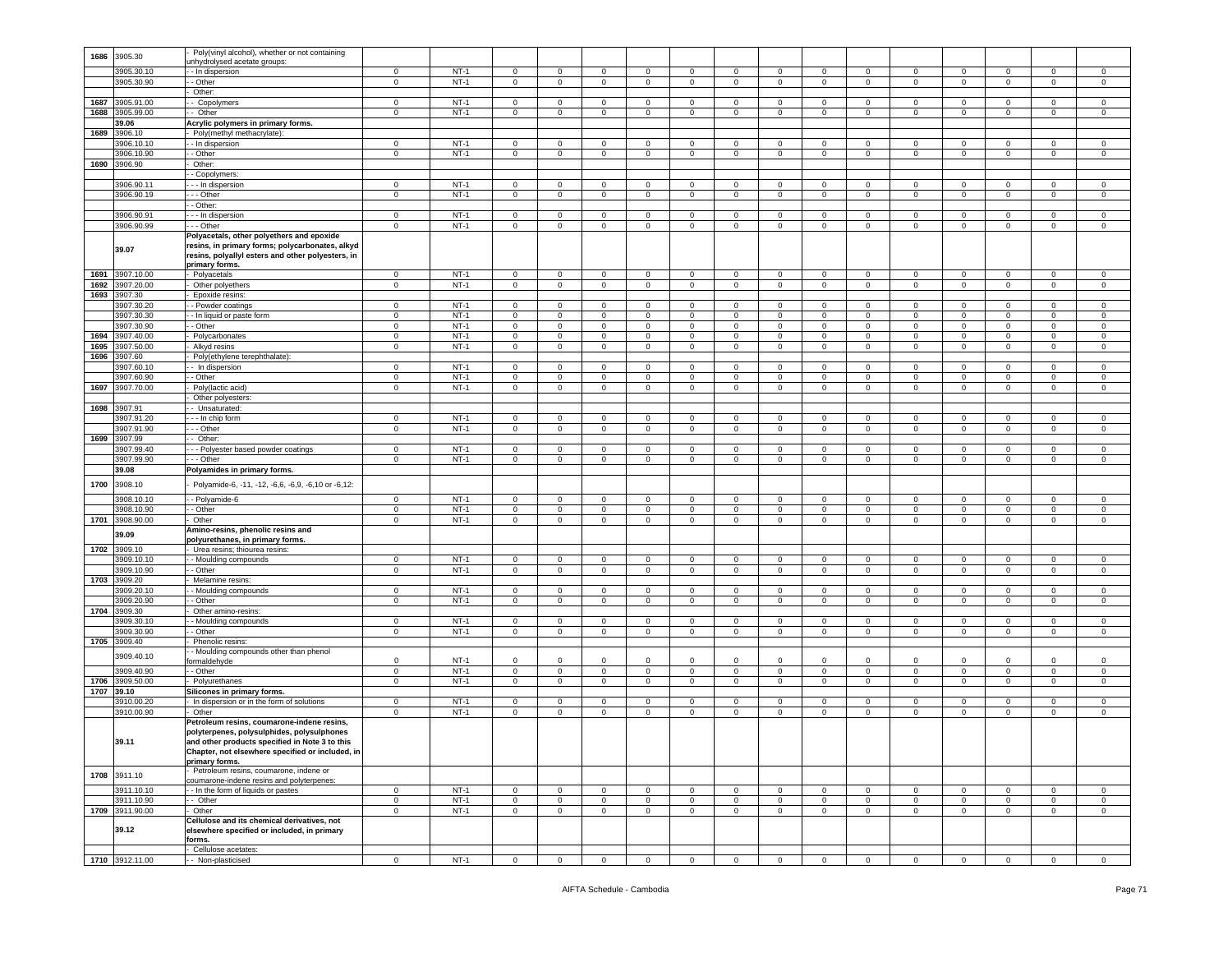| 1711 | 3912.12.00      | - Plasticised                                       | $\mathbf 0$    | $NT-1$      | $\Omega$       | $\mathbf 0$    | $\Omega$       | $\mathsf 0$    | $\Omega$    | $\mathbf 0$     | $\Omega$    | $\Omega$        | $\Omega$        | $\Omega$       | $\Omega$       | $\Omega$       | $\Omega$       | $\Omega$       |
|------|-----------------|-----------------------------------------------------|----------------|-------------|----------------|----------------|----------------|----------------|-------------|-----------------|-------------|-----------------|-----------------|----------------|----------------|----------------|----------------|----------------|
|      | 1712 3912.20    | Cellulose nitrates (including collodions):          |                |             |                |                |                |                |             |                 |             |                 |                 |                |                |                |                |                |
|      |                 | - Non-plasticised:                                  |                |             |                |                |                |                |             |                 |             |                 |                 |                |                |                |                |                |
|      | 3912.20.11      | - Water-based semi-finished nitrocellulose          | $\mathbf 0$    | $NT-1$      | $\mathbf 0$    | $\circ$        | $\mathbf 0$    | $\mathbf 0$    | $\circ$     | $\mathbf 0$     | $\Omega$    | $\mathbf 0$     | $\circ$         | $\mathbf 0$    | $\mathsf 0$    | $\circ$        | $\circ$        | $\Omega$       |
|      | 3912.20.19      | - - - Other                                         |                | $NT-1$      | $\mathbf 0$    | $\mathbf{0}$   |                | $\mathsf 0$    | $\mathbf 0$ | $\mathbf 0$     | $\mathbf 0$ | $^{\circ}$      | $\mathbf 0$     | $\mathbf 0$    | 0              | $\mathbf 0$    | $\mathbf 0$    | $^{\circ}$     |
|      |                 |                                                     | $\mathbf 0$    |             |                |                | $\mathbf 0$    |                |             |                 |             |                 |                 |                |                |                |                |                |
|      | 3912.20.20      | - Plasticised                                       | $\mathbf{0}$   | $NT-1$      | $\mathbf 0$    | $\mathbf 0$    | $\mathbf 0$    | $\overline{0}$ | $\mathbf 0$ | $\overline{0}$  | $\mathbf 0$ | $\circ$         | $\mathsf 0$     | $\circ$        | $\mathsf 0$    | $\mathbf 0$    | $\mathbf 0$    | $\mathsf 0$    |
|      |                 | Cellulose ethers:                                   |                |             |                |                |                |                |             |                 |             |                 |                 |                |                |                |                |                |
| 1713 | 3912.31.00      | - Carboxymethylcellulose and its salts              | $\mathbf{0}$   | $NT-1$      | $\mathbf 0$    | $\mathbf{0}$   | $\mathbf 0$    | $\mathbf 0$    | $\mathbf 0$ | $\mathbf{0}$    | $\mathbf 0$ | $\mathbf 0$     | $\mathbf 0$     | $\circ$        | 0              | $\mathbf 0$    | $\mathbf 0$    | $\mathbf 0$    |
| 1714 | 3912.39.00      | - Other                                             | $\mathbf 0$    | $NT-1$      | $\mathsf 0$    | $\mathbf 0$    | $\mathsf 0$    | $\mathbf 0$    | $\mathbf 0$ | $\mathbf 0$     | $\mathbf 0$ | $\mathbf 0$     | $\mathbf 0$     | $\mathbf 0$    | $\mathsf 0$    | $\mathbf 0$    | $\circ$        | $\mathbf 0$    |
| 1715 |                 |                                                     |                |             |                |                |                |                |             |                 |             |                 |                 |                |                |                |                |                |
|      | 912.90          | Other:                                              |                |             |                |                |                |                |             |                 |             |                 |                 |                |                |                |                |                |
|      | 3912.90.20      | - In the form of granules                           | $\mathbf 0$    | $NT-1$      | $\mathbf 0$    | $\mathsf 0$    | $\mathbf 0$    | $\mathbf 0$    | $\mathbf 0$ | $\mathbf 0$     | $\circ$     | $\mathsf 0$     | $\mathbf 0$     | $\Omega$       | $\mathsf 0$    | $\Omega$       | $\mathbf 0$    | $\Omega$       |
|      | 3912.90.90      | - Other                                             | $\mathbf 0$    | $NT-1$      | $\mathbf{0}$   | $\overline{0}$ | $\mathbf 0$    | $\overline{0}$ | $\mathbf 0$ | $\mathbf{0}$    | $\mathbf 0$ | $\mathbf{0}$    | $\mathbf 0$     | $\mathbf 0$    | $\circ$        | $\mathbf 0$    | $\mathbf{0}$   | 0              |
|      |                 | Natural polymers (for example, alginic acid) and    |                |             |                |                |                |                |             |                 |             |                 |                 |                |                |                |                |                |
|      |                 | modified natural polymers (for example,             |                |             |                |                |                |                |             |                 |             |                 |                 |                |                |                |                |                |
|      | 39.13           |                                                     |                |             |                |                |                |                |             |                 |             |                 |                 |                |                |                |                |                |
|      |                 | hardened proteins, chemical derivatives of          |                |             |                |                |                |                |             |                 |             |                 |                 |                |                |                |                |                |
|      |                 | natural rubber), not elsewhere specified or         |                |             |                |                |                |                |             |                 |             |                 |                 |                |                |                |                |                |
|      |                 | included, in primary forms.                         |                |             |                |                |                |                |             |                 |             |                 |                 |                |                |                |                |                |
|      | 1716 3913.10.00 | Alginic acid, its salts and esters                  | $\mathbf 0$    | $NT-1$      | $\mathbf 0$    | $\overline{0}$ | $\mathsf 0$    | $\mathbf 0$    | $\mathsf 0$ | $\overline{0}$  | $\mathbf 0$ | $\mathsf 0$     | 0               | $\mathbf 0$    | $\mathsf 0$    | $\mathbf 0$    | $\mathsf 0$    | 0              |
| 1717 | 3913.90.00      | Other                                               | $\mathbf 0$    | $NT-1$      | $\mathbf 0$    | $\mathbf{0}$   | $\mathbf 0$    | $\mathbf 0$    | $\mathbf 0$ | $\overline{0}$  | $\mathbf 0$ | $\circ$         | $\circ$         | $\mathbf 0$    | $\mathbf 0$    | $\mathbf{0}$   | $\mathbf 0$    | $\mathsf 0$    |
|      |                 | Ion-exchangers based on polymers of headings        |                |             |                |                |                |                |             |                 |             |                 |                 |                |                |                |                |                |
| 1718 | 39.14           |                                                     |                |             |                |                |                |                |             |                 |             |                 |                 |                |                |                |                |                |
|      |                 | 39.01 to 39.13, in primary forms.                   |                |             |                |                |                |                |             |                 |             |                 |                 |                |                |                |                |                |
|      | 3914.00.10      | Of a kind used in separating mercury or other       |                |             |                |                |                |                |             |                 |             |                 |                 |                |                |                |                |                |
|      |                 | metals from waste water                             | $\mathbf 0$    | $NT-1$      | 0              | 0              | $\Omega$       | $\mathbf 0$    | $\Omega$    | $\mathbf 0$     | $\Omega$    | 0               | $\Omega$        | 0              | $\mathsf 0$    | $\Omega$       | 0              | $\Omega$       |
|      | 3914.00.90      | Other                                               | $\mathbf{0}$   | $NT-1$      | $\circ$        | $\circ$        | $\mathbf 0$    | $\mathbf{0}$   | $\mathbf 0$ | $\mathbf{0}$    | $\mathbf 0$ | $\circ$         | $\circ$         | $\circ$        | $\mathbf 0$    | $\mathbf{0}$   | $\mathbf 0$    | $\mathsf 0$    |
|      | 39.15           | Waste, parings and scrap, of plastics.              |                |             |                |                |                |                |             |                 |             |                 |                 |                |                |                |                |                |
| 1719 | 3915.10.00      | Of polymers of ethylene                             | $\overline{7}$ | $NT-1$      | $\overline{7}$ | $\overline{7}$ | $\overline{7}$ | 6              | 6           | 5               | 5           | 5               | 3               | $\mathbf{0}$   | $\mathsf 0$    | $\mathbf 0$    | $\mathbf{0}$   | $^{\circ}$     |
|      |                 |                                                     | $\overline{7}$ |             |                | $\overline{7}$ |                |                |             |                 |             |                 |                 |                |                |                |                |                |
| 1720 | 3915.20.00      | Of polymers of styrene                              |                | $NT-1$      |                |                |                | 6              | 6           | 5               | 5           | 5               | 3               | $\mathbf 0$    | 0              | $\mathbf 0$    | $\mathbf 0$    | $^{\circ}$     |
| 1721 | 3915.30.00      | Of polymers of vinyl chloride                       | $\overline{7}$ | $NT-1$      | $\overline{7}$ | $\overline{7}$ | $\overline{7}$ | 6              | 6           | $5\phantom{.0}$ | 5           | 5               | 3               | $\overline{0}$ | $\circ$        | $\mathbf{0}$   | $\mathsf 0$    | $\mathbf 0$    |
| 1722 | 3915.90         | Of other plastics:                                  |                |             |                |                |                |                |             |                 |             |                 |                 |                |                |                |                |                |
|      |                 |                                                     |                |             |                |                |                |                |             |                 |             |                 |                 |                |                |                |                |                |
|      | 3915.90.10      | - Of copolymers of vinyl acetate and vinyl chloride |                |             |                |                |                |                |             |                 |             |                 |                 |                |                |                |                |                |
|      |                 | in which the vinyl acetate monomer predominates     | $\overline{7}$ | $NT-1$      | $\overline{7}$ | $\overline{7}$ | $\overline{7}$ | 6              | 6           | 5               | 5           | 5               | 3               | $\Omega$       | $\mathsf 0$    | $\Omega$       | $\Omega$       | $\mathsf 0$    |
|      |                 |                                                     |                |             |                |                |                |                |             |                 |             |                 |                 |                |                |                |                |                |
|      | 3915.90.90      | - Other                                             | 7              | $NT-1$      | $\overline{7}$ | $\overline{7}$ | $\overline{7}$ | 6              | 6           | $\overline{5}$  | 5           | 5               | $\mathbf{3}$    | $\mathbf 0$    | $\mathsf 0$    | $\mathsf 0$    | $\mathsf 0$    | $\mathsf 0$    |
|      |                 | Monofilament of which any cross-sectional           |                |             |                |                |                |                |             |                 |             |                 |                 |                |                |                |                |                |
|      |                 |                                                     |                |             |                |                |                |                |             |                 |             |                 |                 |                |                |                |                |                |
|      | 39.16           | dimension exceeds 1 mm, rods, sticks and            |                |             |                |                |                |                |             |                 |             |                 |                 |                |                |                |                |                |
|      |                 | profile shapes, whether or not surface-worked       |                |             |                |                |                |                |             |                 |             |                 |                 |                |                |                |                |                |
|      |                 | but not otherwise worked, of plastics.              |                |             |                |                |                |                |             |                 |             |                 |                 |                |                |                |                |                |
|      |                 |                                                     |                |             |                |                |                |                |             |                 |             |                 |                 |                |                |                |                |                |
|      | 1723 3916.10    | - Of polymers of ethylene:                          |                |             |                |                |                |                |             |                 |             |                 |                 |                |                |                |                |                |
|      | 3916.10.10      | - Monofilament                                      | $\overline{7}$ | $NT-1$      | $\overline{7}$ | $\overline{7}$ | $\overline{7}$ | 6              | 6           | 5               | 5           | $5\overline{5}$ | $\mathbf{3}$    | $\overline{0}$ | $\mathsf 0$    | $\mathbf{0}$   | $\circ$        | $\mathbf 0$    |
|      | 3916.10.20      | - Rods, sticks and profile shapes                   | $\overline{7}$ | $NT-1$      | $\overline{7}$ | $\overline{7}$ | $\overline{7}$ | 6              | 6           | $\overline{5}$  | 5           | $\overline{5}$  | 3               | $\mathbf{O}$   | $\mathsf 0$    | $\mathbf{0}$   | $\overline{0}$ | $\mathbf 0$    |
| 1724 | 3916.20         | Of polymers of vinyl chloride:                      |                |             |                |                |                |                |             |                 |             |                 |                 |                |                |                |                |                |
|      |                 |                                                     |                |             |                |                |                |                |             |                 |             |                 |                 |                |                |                |                |                |
|      | 3916.20.10      | - Monofilament                                      | $\overline{7}$ | $NT-1$      | $\overline{7}$ | $\overline{7}$ | $\overline{7}$ | 6              | 6           | 5               | 5           | 5               | 3               | $\Omega$       | $\mathbf 0$    | $\Omega$       | $\mathbf{0}$   | $\circ$        |
|      | 3916.20.20      |                                                     |                |             |                |                |                |                |             |                 |             |                 |                 |                |                |                |                |                |
|      |                 | - Rods, sticks and profile shapes                   | $\overline{7}$ | $NT-1$      | 7              | 7              | 7              | 6              | 6           | 5               | 5           | 5               | 3               | $\mathbf{0}$   | $\mathbf 0$    | $\mathbf{0}$   | $\mathbf{0}$   | 0              |
|      |                 |                                                     |                |             |                |                |                |                |             |                 |             |                 |                 |                |                |                |                |                |
| 1725 | 3916.90         | Of other plastics:                                  |                |             |                |                |                |                |             |                 |             |                 |                 |                |                |                |                |                |
|      | 3916.90.40      | - Of hardened proteins                              | $\overline{7}$ | $NT-1$      | $\overline{7}$ | $\overline{7}$ | $\overline{7}$ | 6              | 6           | 5               | 5           | $5\phantom{.0}$ | 3               | $\mathbf{0}$   | $\mathbf 0$    | $\mathbf 0$    | $\mathbf 0$    | $^{\circ}$     |
|      | 3916.90.90      | - Other                                             | $\overline{7}$ | $NT-1$      | $\overline{7}$ | $\overline{7}$ | $\overline{7}$ | 6              | 6           | 5               | 5           | 5               | 3               | $\mathbf 0$    | $\mathsf 0$    | $\mathbf 0$    | $\mathbf 0$    | $\mathsf 0$    |
|      |                 | Tubes, pipes and hoses, and fittings therefor       |                |             |                |                |                |                |             |                 |             |                 |                 |                |                |                |                |                |
|      | 39.17           | (for example, joints, elbows, flanges), of          |                |             |                |                |                |                |             |                 |             |                 |                 |                |                |                |                |                |
|      |                 | plastics.                                           |                |             |                |                |                |                |             |                 |             |                 |                 |                |                |                |                |                |
|      |                 |                                                     |                |             |                |                |                |                |             |                 |             |                 |                 |                |                |                |                |                |
| 1726 | 3917.10         | Artificial guts (sausage casings) of hardened       |                |             |                |                |                |                |             |                 |             |                 |                 |                |                |                |                |                |
|      |                 | protein or of cellulosic materials:                 |                |             |                |                |                |                |             |                 |             |                 |                 |                |                |                |                |                |
|      | 3917.10.10      | - - Of hardened proteins                            | 15             | $NT-1$      | 15             | 12.5           | 12.5           | 10             | 10          | 7.5             | 7.5         | 5               | 5               | $\overline{0}$ | $\overline{0}$ | $\mathbf{0}$   | $\mathbf 0$    | $\mathbf 0$    |
|      | 3917.10.90      | - Other                                             | 15             | $NT-1$      | 15             | 12.5           | 12.5           | 10             | 10          | 7.5             | 7.5         | 5               | $5\overline{5}$ | $\mathbf{O}$   | $\mathsf 0$    | $\mathbf 0$    | $\mathsf 0$    | $\mathsf 0$    |
|      |                 | Tubes, pipes and hoses, rigid:                      |                |             |                |                |                |                |             |                 |             |                 |                 |                |                |                |                |                |
| 1727 | 3917.21.00      | - Of polymers of ethylene                           | 15             | $NT-1$      | 15             | 12.5           | 12.5           | 10             | 10          | 7.5             | 7.5         | 5               | 5               | $\mathbf{0}$   | $\mathsf 0$    | $\Omega$       | $\mathbf 0$    | $\mathbf 0$    |
| 1728 | 3917.22.00      | - Of polymers of propylene                          | 15             | $NT-1$      | 15             | 12.5           | 12.5           | 10             | 10          | 7.5             | 7.5         | 5               | -5              | $\mathbf{0}$   | $\mathbf 0$    | $\mathbf{0}$   | $\mathbf 0$    | 0              |
| 1729 | 3917.23.00      |                                                     | 15             | EL.         |                |                |                |                |             |                 |             |                 |                 |                |                |                |                |                |
|      |                 | - Of polymers of vinyl chloride                     |                |             |                |                |                |                |             |                 |             |                 |                 |                |                |                |                |                |
| 1730 | 917.29.00       | Of other plastics                                   | 15             | EL.         |                |                |                |                |             |                 |             |                 |                 |                |                |                |                |                |
|      |                 | Other tubes, pipes and hoses:                       |                |             |                |                |                |                |             |                 |             |                 |                 |                |                |                |                |                |
|      |                 | - Flexible tubes, pipes and hoses, having a         |                |             |                |                |                |                |             |                 |             |                 |                 |                |                |                |                |                |
| 1731 | 3917.31.00      | minimum burst pressure of 27.6 MPa                  | 15             | $NT-1$      | 15             | 12.5           | 12.5           | 10             | 10          | 7.5             | 7.5         | 5               | 5               | $\mathbf 0$    | 0              | $\mathbf 0$    | $\mathbf 0$    | $\mathsf 0$    |
|      |                 |                                                     |                |             |                |                |                |                |             |                 |             |                 |                 |                |                |                |                |                |
|      |                 | - Other, not reinforced or otherwise combined       |                |             |                |                |                |                |             |                 |             |                 |                 |                |                |                |                |                |
| 1732 | 3917.32         | with other materials, without fittings:             |                |             |                |                |                |                |             |                 |             |                 |                 |                |                |                |                |                |
|      |                 |                                                     |                |             |                |                |                |                |             |                 |             |                 |                 |                |                |                |                |                |
|      | 3917.32.10      | - - - Sausage or ham casings                        | 15             | $NT-1$      | 15             | 12.5           | 12.5           | 10             | 10          | 7.5             | 7.5         | 5               | 5               | $\mathbf{0}$   | 0              | $^{\circ}$     | $\mathbf 0$    | 0              |
|      | 3917.32.90      | --- Other                                           | 15             | $NT-1$      | 15             | 12.5           | 12.5           | 10             | 10          | 7.5             | 7.5         | 5               | 5               | $\circ$        | $\mathsf 0$    | $\mathbf 0$    | $\circ$        | $\Omega$       |
|      |                 |                                                     |                |             |                |                |                |                |             |                 |             |                 |                 |                |                |                |                |                |
| 1733 | 3917.33.00      | - Other, not reinforced or otherwise combined       |                | $NT-1$      |                |                |                |                | 10          |                 |             | 5               | 5               | $\mathbf 0$    | 0              | $\mathbf 0$    | $\mathbf{0}$   | $\Omega$       |
|      |                 | with other materials, with fittings                 | 15             |             | 15             | 12.5           | 12.5           | 10             |             | 7.5             | 7.5         |                 |                 |                |                |                |                |                |
|      | 1734 3917.39.00 | . Uthel                                             | 15             | ১।          |                | 14             | 13             | 13             |             | 12              |             |                 |                 |                |                |                |                |                |
|      | 1735 3917.40.00 | - Fittings                                          | 15             | <b>NT-1</b> | 15             | 12.5           | 12.5           | 10             | 10          | 7.5             | 7.5         | $5\overline{5}$ | $5^{\circ}$     | $\mathbf{0}$   | $\mathbf 0$    | $\mathbf{0}$   | $\mathbf 0$    | $\overline{0}$ |
|      |                 | Floor coverings of plastics, whether or not self-   |                |             |                |                |                |                |             |                 |             |                 |                 |                |                |                |                |                |
|      |                 | adhesive, in rolls or in the form of tiles; wall or |                |             |                |                |                |                |             |                 |             |                 |                 |                |                |                |                |                |
|      | 39.18           |                                                     |                |             |                |                |                |                |             |                 |             |                 |                 |                |                |                |                |                |
|      |                 | ceiling coverings of plastics, as defined in Note   |                |             |                |                |                |                |             |                 |             |                 |                 |                |                |                |                |                |
|      |                 | 9 to this Chapter.                                  |                |             |                |                |                |                |             |                 |             |                 |                 |                |                |                |                |                |
|      | 1736 3918.10    | Of polymers of vinyl chloride:                      |                |             |                |                |                |                |             |                 |             |                 |                 |                |                |                |                |                |
|      |                 | - Floor coverings:                                  |                |             |                |                |                |                |             |                 |             |                 |                 |                |                |                |                |                |
|      | 3918.10.11      | - - - Tiles                                         | $\overline{7}$ | $NT-1$      | $\overline{7}$ | $\overline{7}$ | $\overline{7}$ | 6              | 6           | 5               | 5           | 5               | 3               | $\mathbf{O}$   | $\mathsf 0$    | $\mathbf 0$    | $\mathbf 0$    | $\mathsf 0$    |
|      |                 |                                                     |                |             | $\overline{7}$ |                |                |                |             |                 |             |                 |                 |                |                |                |                |                |
|      | 3918.10.19      | - - Other                                           | $\overline{7}$ | $NT-1$      |                | $\overline{7}$ | $\overline{7}$ | 6              | 6           | $5\phantom{.0}$ | 5           | 5               | 3               | $\overline{0}$ | $\mathsf 0$    | $\mathbf{0}$   | $\mathbf 0$    | $\mathbf 0$    |
|      | 3918.10.90      | - - Other                                           | $\overline{7}$ | $NT-1$      | 7              | $\overline{7}$ | $\overline{7}$ | 6              | 6           | 5               | 5           | 5               | 3               | $\mathbf{0}$   | $\mathbf 0$    | $\overline{0}$ | $\mathbf{0}$   | $\circ$        |
| 1737 | 3918.90         | Of other plastics:<br>- Floor coverings:            |                |             |                |                |                |                |             |                 |             |                 |                 |                |                |                |                |                |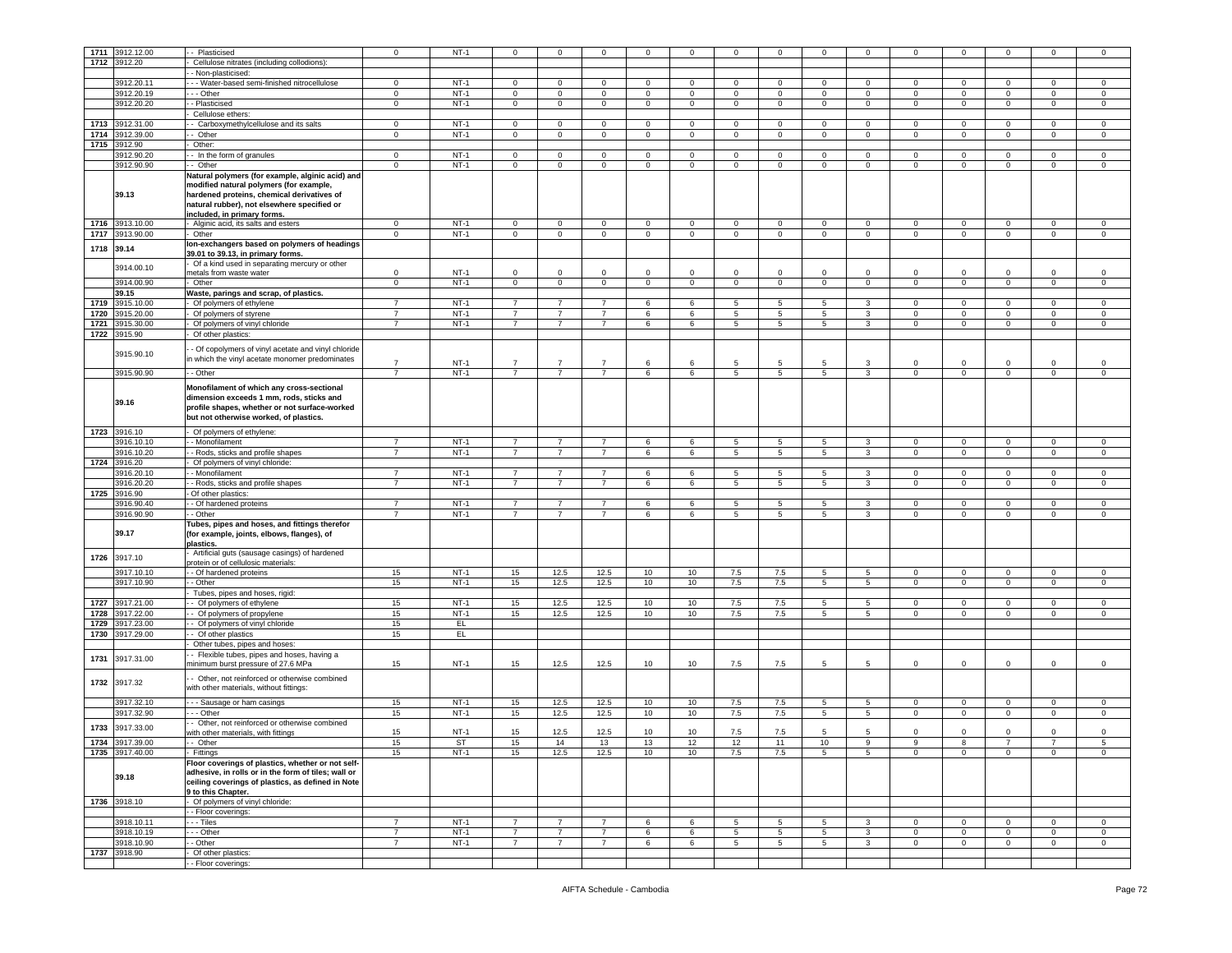|      |                 | -- Tiles, of polyethylene                                                                                                                                           |                |           |                |                |                |                | 6               |                 |                 |                 |                |                |                |                |                |                |
|------|-----------------|---------------------------------------------------------------------------------------------------------------------------------------------------------------------|----------------|-----------|----------------|----------------|----------------|----------------|-----------------|-----------------|-----------------|-----------------|----------------|----------------|----------------|----------------|----------------|----------------|
|      | 3918.90.11      |                                                                                                                                                                     | $\overline{7}$ | $NT-1$    |                |                |                | 6              |                 | 5               | 5               | 5               |                |                | $\mathbf 0$    |                | $\mathbf 0$    | $\mathbf 0$    |
|      | 3918.90.13      | - - Other, of polyethylene                                                                                                                                          | $\overline{7}$ | $NT-1$    | $\overline{7}$ | $\overline{7}$ | $\overline{7}$ | 6              | 6               | 5               | 5               | 5               | 3              | 0              | $\mathbf 0$    | 0              | 0              | $\mathbf 0$    |
|      | 3918.90.19      | - - - Other                                                                                                                                                         | $\overline{7}$ | $NT-1$    | $\overline{7}$ | $\overline{7}$ | $\overline{7}$ | 6              | 6               | $5\overline{5}$ | 5               | 5               | $\mathbf{3}$   | $\mathbf 0$    | $\mathbf 0$    | $\mathbf 0$    | $\mathbf 0$    | $\mathsf 0$    |
|      |                 | - Other:                                                                                                                                                            |                |           |                |                |                |                |                 |                 |                 |                 |                |                |                |                |                |                |
|      | 3918.90.91      | --- Of polyethylene                                                                                                                                                 | $\overline{7}$ | $NT-1$    | $\overline{7}$ | $\overline{7}$ | $\overline{7}$ | 6              | 6               | 5               | 5               | $5\phantom{.0}$ | 3              | 0              | $\mathbf 0$    | $\Omega$       | 0              | $\mathbf 0$    |
|      | 3918.90.99      | - - - Other                                                                                                                                                         | $\overline{7}$ | $NT-1$    | $\overline{7}$ | $\overline{7}$ | $\overline{7}$ | 6              | 6               | $\overline{5}$  | 5               | 5               | $\mathbf{3}$   | $\mathbf 0$    | $\mathsf 0$    | $\mathbf 0$    | $\mathsf 0$    | $\mathsf 0$    |
|      |                 |                                                                                                                                                                     |                |           |                |                |                |                |                 |                 |                 |                 |                |                |                |                |                |                |
|      | 39.19           | Self-adhesive plates, sheets, film, foil, tape,<br>strip and other flat shapes, of plastics, whether<br>or not in rolls.                                            |                |           |                |                |                |                |                 |                 |                 |                 |                |                |                |                |                |                |
|      | 1738 3919.10    |                                                                                                                                                                     |                |           |                |                |                |                |                 |                 |                 |                 |                |                |                |                |                |                |
|      |                 | - In rolls of a width not exceeding 20 cm:                                                                                                                          |                |           |                |                |                |                |                 |                 |                 |                 |                |                |                |                |                |                |
|      | 3919.10.10      | - Of polymers of vinyl chloride                                                                                                                                     | $\overline{7}$ | $NT-1$    | $\overline{7}$ | $\overline{7}$ | $\overline{7}$ | 6              | 6               | $5\overline{5}$ | 5               | $5\overline{5}$ | 3              | $\mathbf 0$    | $\mathbf 0$    | $\mathbf 0$    | $\mathbf 0$    | $\mathbf 0$    |
|      |                 | - Of polyethylene                                                                                                                                                   |                |           |                |                |                |                |                 |                 |                 |                 |                |                |                |                |                |                |
|      | 3919.10.21      | -- Tape of a kind used in the manufacture of<br>telephonic or electric wires                                                                                        | $\overline{7}$ | $NT-1$    | $\overline{7}$ | $\overline{7}$ | $\overline{7}$ | 6              | 6               | 5               | 5               | 5               | 3              | $\mathbf 0$    | $\mathsf 0$    | $\Omega$       | $\mathbf 0$    | $\mathbf 0$    |
|      | 3919.10.29      | - - Other                                                                                                                                                           | $\overline{7}$ | $NT-1$    | $\overline{7}$ | $\overline{7}$ | $\overline{7}$ | 6              | 6               | 5               | 5               | 5               | 3              | 0              | $\mathsf 0$    | 0              | $\mathbf 0$    | $\mathsf 0$    |
|      | 3919.10.90      | - Other                                                                                                                                                             | $\overline{7}$ | $NT-1$    | $\overline{7}$ | $\overline{7}$ | $\overline{7}$ | 6              | 6               | $5\overline{5}$ | 5               | 5               | $\mathbf{3}$   | $\circ$        | $\mathsf 0$    | $\mathbf 0$    | $\mathbf 0$    | $\mathbf 0$    |
| 1739 | 3919.90         | Other:                                                                                                                                                              |                |           |                |                |                |                |                 |                 |                 |                 |                |                |                |                |                |                |
|      | 3919.90.10      | - Of polymers of vinyl chloride                                                                                                                                     | $\overline{7}$ | $NT-1$    | $\overline{7}$ | $\overline{7}$ | $\overline{7}$ | 6              | 6               | 5               | 5               | 5               | 3              | $\mathbf 0$    | $\mathbf 0$    | 0              | 0              | $\mathbf 0$    |
|      | 3919.90.90      | - - Other                                                                                                                                                           | $\overline{7}$ | $NT-1$    | $\overline{7}$ | $\overline{7}$ | $\overline{7}$ | 6              | 6               | $5\overline{)}$ | $\overline{5}$  | 5               | $\mathbf{3}$   | $\mathbf 0$    |                | $\mathbf 0$    | $\mathbf 0$    | $\overline{0}$ |
|      |                 |                                                                                                                                                                     |                |           |                |                |                |                |                 |                 |                 |                 |                |                | $\mathbf 0$    |                |                |                |
|      | 39.20           | Other plates, sheets, film, foil and strip, of<br>plastics, non-cellular and not reinforced,<br>laminated, supported or similarly combined<br>with other materials. |                |           |                |                |                |                |                 |                 |                 |                 |                |                |                |                |                |                |
| 1740 | 3920.10.00      | Of polymers of ethylene                                                                                                                                             | $\overline{7}$ | $NT-1$    | $\overline{7}$ | $\overline{7}$ | $\overline{7}$ | 6              |                 | $5\overline{5}$ |                 | $5\phantom{.0}$ | 3              | $\mathbf 0$    | $\mathbf 0$    | $\mathbf 0$    | $\mathbf{0}$   | $\mathsf 0$    |
|      |                 |                                                                                                                                                                     |                |           |                |                |                |                | 6               |                 | 5               |                 |                |                |                |                |                |                |
| 1741 | 3920.20.00      | Of polymers of propylene                                                                                                                                            | $\overline{7}$ | $NT-1$    | $\overline{7}$ | $\overline{7}$ | $\overline{7}$ | 6              | 6               | $5\overline{5}$ | 5               | 5               | 3              | $\mathbf 0$    | $\mathbf 0$    | $\mathbf 0$    | $\mathbf 0$    | $\mathbf 0$    |
| 1742 | 3920.30         | Of polymers of styrene:                                                                                                                                             |                |           |                |                |                |                |                 |                 |                 |                 |                |                |                |                |                |                |
|      | 8920.30.10      | - Of a kind used as an adhesive by melting                                                                                                                          | $\overline{7}$ | $NT-1$    | $\overline{7}$ | $\overline{7}$ | $\overline{7}$ | 6              | 6               | $5\phantom{.0}$ | 5               | 5               | 3              | 0              | $\mathsf 0$    | $\mathbf 0$    | $\mathbf 0$    | $\mathsf 0$    |
|      | 3920.30.90      | - Other                                                                                                                                                             | $\overline{7}$ | $NT-1$    | $\overline{7}$ | 7              | $\overline{7}$ | 6              | 6               | 5               | 5               | 5               | 3              | 0              | $\mathbf 0$    | 0              | 0              | $\mathbf 0$    |
|      |                 | Of polymers of vinyl chloride:                                                                                                                                      |                |           |                |                |                |                |                 |                 |                 |                 |                |                |                |                |                |                |
|      |                 | - Containing by weight not less than 6% of                                                                                                                          |                |           |                |                |                |                |                 |                 |                 |                 |                |                |                |                |                |                |
| 1743 | 3920.43.00      | plasticisers                                                                                                                                                        | $\overline{7}$ | $NT-1$    | $\overline{7}$ | $\overline{7}$ | $\overline{7}$ | 6              |                 | 5               |                 | 5               |                | $\Omega$       | $\mathbf 0$    | $\Omega$       | 0              | $\mathbf 0$    |
| 1744 | 3920.49.00      | - Other                                                                                                                                                             | $\overline{7}$ | $NT-1$    | $\overline{7}$ | $\overline{7}$ | $\overline{7}$ | 6              | 6               | $5\overline{5}$ | 5               | 5               | $\mathbf{3}$   | $\mathbf 0$    | $\mathsf 0$    | $\mathbf 0$    | $\mathbf 0$    | $\mathbf 0$    |
|      |                 |                                                                                                                                                                     |                |           |                |                |                |                |                 |                 |                 |                 |                |                |                |                |                |                |
|      |                 | Of acrylic polymers:                                                                                                                                                |                |           |                |                |                |                |                 |                 |                 |                 |                |                |                |                |                |                |
| 1745 | 3920.51.00      | Of poly(methyl methacrylate)                                                                                                                                        | $\overline{7}$ | $NT-1$    | $\overline{7}$ | $\overline{7}$ | $\overline{7}$ | 6              | 6               | 5               | 5               | 5               | 3              | $\mathbf 0$    | $\mathsf 0$    | 0              | $\mathbf 0$    | $\mathbf 0$    |
| 1746 | 3920.59.00      | - Other                                                                                                                                                             | $\overline{7}$ | $NT-1$    | $\overline{7}$ | $\overline{7}$ | $\overline{7}$ | 6              | 6               | $5\phantom{.0}$ | $5\phantom{.0}$ | $5\phantom{.0}$ | $\mathbf{3}$   | $\mathbf 0$    | $\mathsf 0$    | $\mathbf 0$    | $\mathbf 0$    | $\mathbf 0$    |
|      |                 | Of polycarbonates, alkyd resins, polyallyl esters                                                                                                                   |                |           |                |                |                |                |                 |                 |                 |                 |                |                |                |                |                |                |
|      |                 | or other polyesters:                                                                                                                                                |                |           |                |                |                |                |                 |                 |                 |                 |                |                |                |                |                |                |
| 1747 | 3920.61.00      | - Of polycarbonates                                                                                                                                                 | $\overline{7}$ | $NT-1$    | $\overline{7}$ | $\overline{7}$ | $\overline{7}$ | 6              | 6               | $5\overline{5}$ | 5               | 5               | 3              | $\mathbf 0$    | $\mathsf 0$    | $\mathbf 0$    | $\mathbf 0$    | $\mathbf 0$    |
| 1748 | 3920.62         | Of poly(ethylene terephthalate):                                                                                                                                    |                |           |                |                |                |                |                 |                 |                 |                 |                |                |                |                |                |                |
|      |                 |                                                                                                                                                                     |                | <b>ST</b> |                |                |                | $\overline{7}$ |                 |                 |                 |                 |                |                |                |                |                |                |
|      | 920.62.10       | - - Film                                                                                                                                                            | $\overline{7}$ |           | $\overline{7}$ | $\overline{7}$ | $\overline{7}$ |                | 6               | 6               | 6               | 6               | 5              | 5              | 5              | 5              | 5              | 5              |
|      | 920.62.90       | - - Other                                                                                                                                                           | $\overline{7}$ | <b>ST</b> | $\overline{7}$ | $\overline{7}$ | $\overline{7}$ | $\overline{7}$ | 6               | 6               | 6               | 6               | 5              | 5              | $\overline{5}$ | 5              | 5              | 5              |
| 1749 | 3920.63.00      | - Of unsaturated polyesters                                                                                                                                         | $\overline{7}$ | $NT-1$    | $\overline{7}$ | $\overline{7}$ | $\overline{7}$ | 6              | 6               | $5\overline{5}$ | 5               | $5\phantom{.0}$ | 3              | $\mathbf 0$    | $\mathbf 0$    | $\mathbf 0$    | $\mathbf 0$    | $\mathsf 0$    |
| 1750 | 3920.69.00      | - Of other polyesters                                                                                                                                               | $\overline{7}$ | ST        | $\overline{7}$ | $\overline{7}$ | $\overline{7}$ | $\overline{7}$ | 6               | 6               | 6               | 6               | $5^{\circ}$    | 5              | 5              | 5              | 5              | 5              |
|      |                 | Of cellulose or its chemical derivatives:                                                                                                                           |                |           |                |                |                |                |                 |                 |                 |                 |                |                |                |                |                |                |
| 1751 | 3920.71         | -- Of regenerated cellulose:                                                                                                                                        |                |           |                |                |                |                |                 |                 |                 |                 |                |                |                |                |                |                |
|      | 3920.71.10      | - - - Cellophane film                                                                                                                                               | $\overline{7}$ | $NT-1$    | $\overline{7}$ | $\overline{7}$ | $\overline{7}$ | 6              | 6               | 5               | 5               | 5               | 3              | $\circ$        | $\mathsf 0$    | $\mathbf 0$    | $\mathbf{0}$   | $\mathsf 0$    |
|      | 3920.71.20      | - - - Viscose tear-off ribbon; foil                                                                                                                                 | $\overline{7}$ | $NT-1$    | 7              | $\overline{7}$ | 7              | 6              | 6               | $5\overline{5}$ | 5               | 5               | 3              | $\overline{0}$ | $\mathbf 0$    | $\mathbf 0$    | 0              | 0              |
|      | 3920.71.90      | --- Other                                                                                                                                                           | $\overline{7}$ | $NT-1$    | $\overline{7}$ |                | $\overline{7}$ | 6              |                 | $5\overline{5}$ |                 | 5               |                | $\circ$        | $\mathbf 0$    |                | $\mathbf 0$    | $\mathsf 0$    |
|      |                 |                                                                                                                                                                     |                |           |                | 7              |                |                | 6               |                 | 5               |                 | 3              |                |                | 0              |                |                |
| 1752 | 3920.73.00      | - Of cellulose acetate                                                                                                                                              | $\overline{7}$ | $NT-1$    | $\overline{7}$ | $\overline{7}$ | $\overline{7}$ | 6              | 6               | $5^{\circ}$     | 5               | 5               | $\mathbf{3}$   | $\mathbf 0$    | $\mathsf 0$    | $\mathbf 0$    | $\mathbf 0$    | $\mathsf 0$    |
| 1753 | 920.79.00       | - Of other cellulose derivatives                                                                                                                                    | $\overline{7}$ | $NT-1$    | $\overline{7}$ | $\overline{7}$ | $\overline{7}$ | 6              | 6               | 5               | 5               | 5               | 3              | 0              | $\mathbf 0$    | $\mathbf 0$    | $\mathbf 0$    | $\mathbf 0$    |
|      |                 | Of other plastics:                                                                                                                                                  |                |           |                |                |                |                |                 |                 |                 |                 |                |                |                |                |                |                |
| 1754 | 3920.91         | - Of poly(vinyl butyral)                                                                                                                                            |                |           |                |                |                |                |                 |                 |                 |                 |                |                |                |                |                |                |
|      | 3920.91.10      | -- Film of a kind used in safety glass, of a<br>thickness exceeding 0.38 mm but not exceeding                                                                       |                |           |                |                |                |                |                 |                 |                 |                 |                |                |                |                |                |                |
|      |                 | 0.76 mm, and of a width not exceeding 2 m                                                                                                                           | $\overline{7}$ | $NT-1$    | $\overline{7}$ | $\overline{7}$ | $\overline{7}$ | 6              | 6               | 5               | 5               | 5               | 3              | $\mathbf 0$    | $\mathsf 0$    | $^{\circ}$     | $\mathbf 0$    | $\mathsf 0$    |
|      | 3920.91.90      | $--$ Other                                                                                                                                                          | $\overline{7}$ | $NT-1$    | $\overline{7}$ | $\overline{7}$ | $\overline{7}$ | 6              | $6\overline{6}$ | $5\overline{)}$ | $\overline{5}$  | 5               | $\overline{3}$ | $\overline{0}$ | $\overline{0}$ | $\overline{0}$ | $\overline{0}$ | $\overline{0}$ |
|      |                 |                                                                                                                                                                     |                |           |                |                |                |                |                 |                 |                 |                 |                |                |                |                |                |                |
| 1755 | 3920.92         | - Of polyamides:                                                                                                                                                    |                |           |                |                |                |                |                 |                 |                 |                 |                |                |                |                |                |                |
|      | 3920.92.10      | - - Of polyamide-6                                                                                                                                                  | $\overline{7}$ | $NT-1$    | $\overline{7}$ | $\overline{7}$ | $\overline{7}$ | 6              | 6               | $5\phantom{.0}$ | 5               | $5\phantom{.0}$ | 3              | $\mathsf 0$    | $\mathbf 0$    | $\mathbf 0$    | $\mathbf 0$    | $\mathsf 0$    |
|      | 3920.92.20      | - - Of a kind used as an adhesive by melting                                                                                                                        | $\overline{7}$ | $NT-1$    | $\overline{7}$ | $\overline{7}$ | $\overline{7}$ | 6              | 6               | $5\overline{5}$ | 5               | 5               | 3              | $\mathbf{0}$   | $\mathbf 0$    | $\mathbf 0$    | 0              | $\mathbf 0$    |
|      | 3920.92.90      | - - Other                                                                                                                                                           | $\overline{7}$ | $NT-1$    | $\overline{7}$ | $\overline{7}$ | $\overline{7}$ | 6              | 6               | $5\overline{5}$ | 5               | 5               | 3              | $\mathbf 0$    | $\mathsf 0$    | $\mathbf 0$    | $\mathbf 0$    | $\mathbf 0$    |
| 1756 | 3920.93         | - Of amino-resins:                                                                                                                                                  |                |           |                |                |                |                |                 |                 |                 |                 |                |                |                |                |                |                |
|      | 3920.93.10      | - - Of a kind used as an adhesive by melting                                                                                                                        | $\overline{7}$ | $NT-1$    | $\overline{7}$ | $\overline{7}$ | $\overline{7}$ | 6              | 6               | 5               | 5               | 5               | 3              | $\mathbf 0$    | $\mathsf 0$    | 0              | $\mathbf 0$    | $\mathsf 0$    |
|      | 3920.93.90      | - - - Other                                                                                                                                                         | $\overline{7}$ | $NT-1$    | $\overline{7}$ | $\overline{7}$ | $\overline{7}$ | 6              | 6               | $5\overline{)}$ | 5               | $5\phantom{.0}$ | 3              | $\mathbf 0$    | $\mathsf 0$    | $\circ$        | $\mathbf 0$    | $\mathsf 0$    |
| 1757 | 3920.94         | -- Of phenolic resins:                                                                                                                                              |                |           |                |                |                |                |                 |                 |                 |                 |                |                |                |                |                |                |
|      | 3920.94.10      | --- Phenol formaldehyde (bakelite) sheets                                                                                                                           | $\overline{7}$ | $NT-1$    | $\overline{7}$ | $\overline{7}$ | $\overline{7}$ | 6              | 6               | 5               | 5               | 5               | 3              | $\mathbf 0$    | $\mathbf 0$    | 0              | 0              | $\mathsf 0$    |
|      |                 |                                                                                                                                                                     |                |           |                |                |                |                |                 |                 |                 |                 |                |                |                |                |                |                |
|      | 3920.94.90      | --- Other                                                                                                                                                           | $\overline{7}$ | $NT-1$    | $\overline{7}$ | $\overline{7}$ | $\overline{7}$ | 6              | 6               | $5\overline{)}$ | 5               | 5               | $\overline{3}$ | $\mathbf 0$    | $\mathbf 0$    | $\mathbf 0$    | $\mathbf 0$    | $\overline{0}$ |
| 1758 | 3920.99.00      | - Of other plastics                                                                                                                                                 | $\overline{7}$ | ST        | $\overline{7}$ | $\overline{7}$ | $\overline{7}$ | $\overline{7}$ | 6               | 6               | 6               | 6               | 5              | 5              | 5              | 5              | 5              | 5              |
|      | 39.21           | Other plates, sheets, film, foil and strip, of<br>plastics.                                                                                                         |                |           |                |                |                |                |                 |                 |                 |                 |                |                |                |                |                |                |
|      |                 | - Cellular:                                                                                                                                                         |                |           |                |                |                |                |                 |                 |                 |                 |                |                |                |                |                |                |
|      | 1759 3921.11    | - - Of polymers of styrene:                                                                                                                                         |                |           |                |                |                |                |                 |                 |                 |                 |                |                |                |                |                |                |
|      | 3921.11.10      | --- Plates and sheets                                                                                                                                               | $\overline{7}$ | $NT-1$    | $\overline{7}$ | $\overline{7}$ | $\overline{7}$ | 6              | 6               | $5\overline{5}$ | 5               | 5               | $\mathbf{3}$   | $\overline{0}$ | $\mathbf 0$    | $\circ$        | $\mathbf{0}$   | $\mathbf 0$    |
|      | 3921.11.90      | - - - Other                                                                                                                                                         | $\overline{7}$ | $NT-1$    | $\overline{7}$ | $\overline{7}$ | $\overline{7}$ | 6              | 6               | 5               | 5               | 5               | 3              | 0              | $\mathbf 0$    | $\mathbf 0$    | $\mathbf{0}$   | 0              |
| 1760 | 3921.12.00      | Of polymers of vinyl chloride                                                                                                                                       | $\overline{7}$ | $NT-1$    | $\overline{7}$ | $\overline{7}$ | $\overline{7}$ | 6              | 6               | 5               | 5               | 5               | 3              | $\mathbf 0$    | $\mathsf 0$    | $\mathbf 0$    | $\mathbf 0$    | $\mathsf 0$    |
|      | 1761 3921.13.00 | - Of polyurethanes                                                                                                                                                  | $\overline{7}$ | $NT-1$    | $\overline{7}$ | $\overline{7}$ |                | 6              |                 | $5\overline{5}$ |                 | $5\overline{5}$ | $\mathbf{3}$   | $\mathbf{0}$   | $\overline{0}$ | $\overline{0}$ | $\overline{0}$ | $\mathsf 0$    |
|      |                 |                                                                                                                                                                     |                |           |                |                | $\overline{7}$ |                | 6               |                 | 5               |                 |                |                |                |                |                |                |
| 1762 | 3921.14         | - Of regenerated cellulose:                                                                                                                                         |                |           |                |                |                |                |                 |                 |                 |                 |                |                |                |                |                |                |
|      | 3921.14.10      | - Plates and sheets                                                                                                                                                 | $\overline{7}$ | $NT-1$    | $\overline{7}$ | $\overline{7}$ | $\overline{7}$ | 6              | 6               | 5               | 5               | 5               | $\mathbf{3}$   | $\mathbf 0$    | $\mathsf 0$    | $\mathbf 0$    | $\mathbf 0$    | $\mathbf 0$    |
|      | 3921.14.90      | $-$ - Other                                                                                                                                                         | $\overline{7}$ | $NT-1$    | $\overline{7}$ | $\overline{7}$ | $\overline{7}$ | 6              | 6               | 5               | 5               | 5               | 3              | $\mathbf 0$    | $\mathbf 0$    | 0              | 0              | $\mathbf 0$    |
| 1763 | 3921.19         | Of other plastics:                                                                                                                                                  |                |           |                |                |                |                |                 |                 |                 |                 |                |                |                |                |                |                |
|      | 3921.19.10      | --- Plates and sheets                                                                                                                                               | $\overline{7}$ | $NT-1$    | $\overline{7}$ | $\overline{7}$ | 7              | 6              | 6               | $5\overline{5}$ | 5               | $5\overline{5}$ | 3              | $\mathbf{0}$   | $\overline{0}$ | $\overline{0}$ | $\mathbf{0}$   | $\overline{0}$ |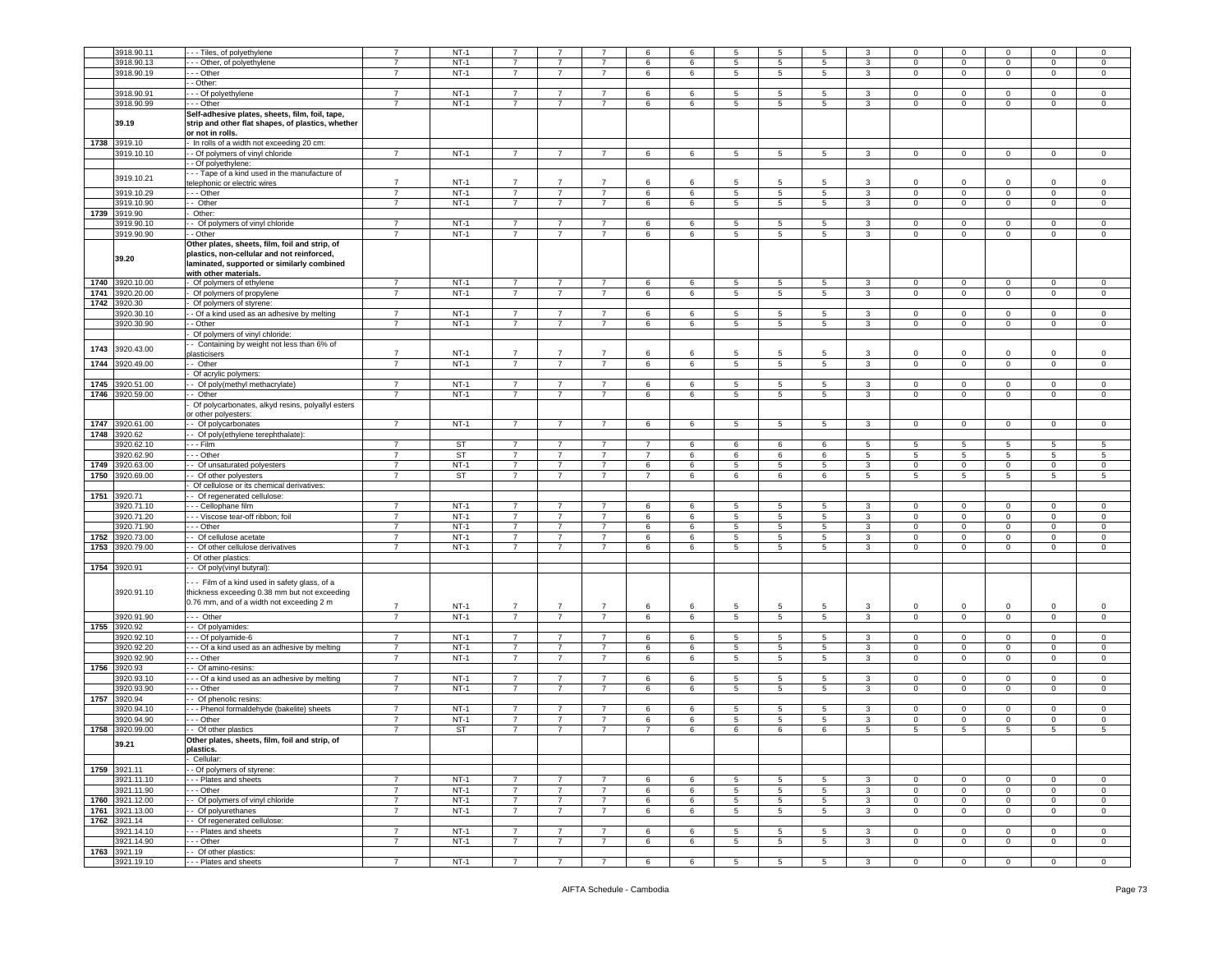|      | 3921.19.90   | - Other                                                                                                                   |                | $NT-1$      |                |                |                 | 6              | 6    | 5       | 5    | 5                |                | $\mathbf 0$    | $\mathbf 0$    | $\Omega$       | 0              | $\mathbf 0$    |
|------|--------------|---------------------------------------------------------------------------------------------------------------------------|----------------|-------------|----------------|----------------|-----------------|----------------|------|---------|------|------------------|----------------|----------------|----------------|----------------|----------------|----------------|
|      |              |                                                                                                                           |                |             |                |                |                 |                |      |         |      |                  |                |                |                |                |                |                |
| 1764 | 3921.90      | Other:                                                                                                                    |                |             |                |                |                 |                |      |         |      |                  |                |                |                |                |                |                |
|      | 3921.90.20   | - Plates and sheets                                                                                                       | 7              | ST          | 7              | 7              | $\overline{7}$  | 7              | 6    | 6       | 6    | 6                | 5              | 5              | 5              | 5              | 5              | 5              |
|      | 3921.90.90   | - Other                                                                                                                   | $\overline{7}$ | ST          | $\overline{7}$ | $\overline{7}$ | $\overline{7}$  | $\overline{7}$ | 6    | 6       | 6    | 6                | $5^{\circ}$    | 5              | 5              | 5              | 5 <sup>5</sup> | 5              |
|      |              | Baths, shower-baths, sinks, wash-basins,                                                                                  |                |             |                |                |                 |                |      |         |      |                  |                |                |                |                |                |                |
|      | 39.22        | bidets, lavatory pans, seats and covers,<br>flushing cisterns and similar sanitary ware, of<br>plastics.                  |                |             |                |                |                 |                |      |         |      |                  |                |                |                |                |                |                |
| 1765 | 3922.10.00   | Baths, shower-baths, sinks and wash-basins                                                                                | $\overline{7}$ | $NT-1$      | $\overline{7}$ | $\overline{7}$ | $\overline{7}$  | 6              | 6    | 5       | 5    | 5                | 3              | $\mathbf 0$    | $\mathbf 0$    | 0              | 0              | $\mathbf 0$    |
| 1766 | 3922.20      | Lavatory seats and covers:                                                                                                |                |             |                |                |                 |                |      |         |      |                  |                |                |                |                |                |                |
|      | 3922.20.10   | - Lavatory covers                                                                                                         | $\overline{7}$ | $NT-1$      | $\overline{7}$ | 7              | $\overline{7}$  | 6              | 6    | 5       | 5    | 5                | 3              | $\mathbf 0$    | $\mathbf 0$    | $\mathbf 0$    | $\mathbf{0}$   | $\mathbf 0$    |
|      | 3922.20.20   | - Lavatory seats                                                                                                          | $\overline{7}$ | $NT-1$      | $\overline{7}$ | $\overline{7}$ | $\overline{7}$  | 6              | 6    | 5       | 5    | 5                | 3              | $\Omega$       | $\mathbf 0$    | $\mathbf 0$    | $\mathbf 0$    | $\Omega$       |
| 1767 | 3922.90      |                                                                                                                           |                |             |                |                |                 |                |      |         |      |                  |                |                |                |                |                |                |
|      |              | Other:                                                                                                                    |                |             |                |                |                 |                |      |         |      |                  |                |                |                |                |                |                |
|      |              | - Flushing water closets (lavatory pans), urinals or<br>ushing cisterns:                                                  |                |             |                |                |                 |                |      |         |      |                  |                |                |                |                |                |                |
|      | 3922.90.11   | - - Parts of flushing cisterns                                                                                            | $\overline{7}$ | $NT-1$      | $\overline{7}$ | $\overline{7}$ | $\overline{7}$  | 6              | 6    | 5       | 5    | 5                | 3              | $\Omega$       | $\mathsf 0$    | $\Omega$       | $\mathbf 0$    | $\mathbf 0$    |
|      | 3922.90.19   | - - Other                                                                                                                 | $\overline{7}$ | $NT-1$      | $\overline{7}$ | 7              | $\overline{7}$  | 6              | 6    | 5       | 5    | $5\phantom{.0}$  | 3              | $\overline{0}$ | $\mathbf 0$    | $\mathbf 0$    | $\mathbf 0$    | $\mathsf 0$    |
|      | 3922.90.90   | - Other                                                                                                                   | $\overline{7}$ | $NT-1$      | $\overline{7}$ | $\overline{7}$ | $\overline{7}$  | 6              | 6    | 5       | 5    | 5                | 3              | $\mathbf 0$    | $\mathsf 0$    | $\mathbf 0$    | $\mathbf 0$    | $\mathbf 0$    |
|      | 39.23        | Articles for the conveyance or packing of<br>goods, of plastics; stoppers, lids, caps and<br>other closures, of plastics. |                |             |                |                |                 |                |      |         |      |                  |                |                |                |                |                |                |
| 1768 | 3923.10.00   | Boxes, cases, crates and similar articles                                                                                 | 15             | <b>ST</b>   | 15             | 14             | 13              | 13             | 12   | 12      | 11   | 10 <sup>1</sup>  | 9              | 9              | 8              | $\overline{7}$ | 7              | 5              |
|      |              |                                                                                                                           |                |             |                |                |                 |                |      |         |      |                  |                |                |                |                |                |                |
|      |              | Sacks and bags (including cones):                                                                                         |                |             |                |                |                 |                |      |         |      |                  |                |                |                |                |                |                |
|      | 1769 3923.21 | Of polymers of ethylene:                                                                                                  |                |             |                |                |                 |                |      |         |      |                  |                |                |                |                |                |                |
|      | 3923.21.10   | - - Aseptic bags reinforced with aluminium foil                                                                           |                |             |                |                |                 |                |      |         |      |                  |                |                |                |                |                |                |
|      |              | other than retort pouches)                                                                                                | 15             | ST          | 15             | 14             | 13              | 13             | 12   | 12      | 11   | 10               |                | 9              | 8              |                |                | 5              |
|      | 3923.21.90   | - - Other                                                                                                                 | 15             | ST          | 15             | 14             | 13              | 13             | 12   | 12      | 11   | 10               | 9              | 9              | 8              | $\overline{7}$ | $\overline{7}$ | 5              |
| 1770 | 3923.29.00   | - Of other plastics                                                                                                       | 15             | $NT-1$      | 15             | 12.5           | 12.5            | 10             | 10   | 7.5     | 7.5  | $5\phantom{.0}$  | $5^{\circ}$    | $\mathbf{0}$   | $\mathbf 0$    | $\mathbf{0}$   | $\mathbf 0$    | $\mathbf 0$    |
| 1771 | 3923.30      | Carboys, bottles, flasks and similar articles:                                                                            |                |             |                |                |                 |                |      |         |      |                  |                |                |                |                |                |                |
|      | 3923.30.10   | Toothpaste tubes                                                                                                          | 15             | ST          | 15             | 14             | 13              | 13             | 12   | 12      | 11   | 10               | 9              | 9              | 8              | 7              | 7              | 5              |
|      |              |                                                                                                                           |                |             |                |                |                 |                |      |         |      |                  |                |                |                |                |                |                |
|      | 3923.30.90   | - Other                                                                                                                   | 15             | ST          | 15             | 14             | 13              | 13             | 12   | 12      | 11   | 10               | 9              | 9              | 8              | 7              | 7              | 5              |
| 1772 | 3923.40.00   | Spools, cops, bobbins and similar supports                                                                                | 15             | $NT-1$      | 15             | 12.5           | 12.5            | 10             | 10   | $7.5\,$ | 7.5  | 5                | 5 <sup>5</sup> | $\circ$        | $\mathsf 0$    | $\mathbf 0$    | $\mathbf 0$    | $\mathbf 0$    |
| 1773 | 3923.50.00   | Stoppers, lids, caps and other closures                                                                                   | 15             | $NT-1$      | 15             | 12.5           | 12.5            | 10             | 10   | 7.5     | 7.5  | 5                | 5              | $\mathsf 0$    | $\mathbf 0$    | 0              | $\mathbf 0$    | $\mathsf 0$    |
| 1774 | 3923.90.00   | Other                                                                                                                     | 15             | $NT-1$      | 15             | 12.5           | 12.5            | 10             | 10   | 7.5     | 7.5  | 5                | 5              | $\mathbf 0$    | $\mathsf 0$    | $\mathbf 0$    | $\mathbf 0$    | $\mathbf 0$    |
|      | 39.24        | Tableware, kitchenware, other household<br>articles and hygienic or toilet articles, of<br>plastics.                      |                |             |                |                |                 |                |      |         |      |                  |                |                |                |                |                |                |
| 1775 | 3924.10.00   | Tableware and kitchenware                                                                                                 | $\overline{7}$ | $NT-1$      | $\overline{7}$ | $\overline{7}$ | $\overline{7}$  | 6              | 6    | 5       | 5    | 5                | 3              | $\mathbf{0}$   | $\overline{0}$ | $\overline{0}$ | $\mathbf{0}$   | $\mathbf{0}$   |
| 1776 | 3924.90      | Other:                                                                                                                    |                |             |                |                |                 |                |      |         |      |                  |                |                |                |                |                |                |
|      |              |                                                                                                                           |                |             |                |                |                 |                |      |         |      |                  |                |                |                |                |                |                |
|      | 3924.90.10   | - Bed pans, urinals (portable type) or chamber-                                                                           | $\overline{7}$ |             | $\overline{7}$ | $\overline{7}$ | $\overline{7}$  |                |      |         |      |                  |                |                |                |                |                | $\Omega$       |
|      |              | ots                                                                                                                       |                | $NT-1$      |                |                |                 | 6              | 6    | 5       |      | 5                | 3              | $\mathbf 0$    | $\mathbf 0$    | $\Omega$       | $\Omega$       |                |
|      | 3924.90.90   | - Other                                                                                                                   | $\overline{7}$ | $NT-1$      | $\overline{7}$ | $\overline{7}$ | $\overline{7}$  | 6              | 6    | 5       | 5    | 5                | 3              | 0              | $\mathbf 0$    | $\mathbf 0$    | 0              | $\mathbf 0$    |
|      | 39.25        | Builders' ware of plastics, not elsewhere                                                                                 |                |             |                |                |                 |                |      |         |      |                  |                |                |                |                |                |                |
|      |              | specified or included.                                                                                                    |                |             |                |                |                 |                |      |         |      |                  |                |                |                |                |                |                |
| 1777 | 3925.10.00   | Reservoirs, tanks, vats and similar containers, of<br>capacity exceeding 300 l                                            | $\overline{7}$ | $NT-1$      | $\overline{7}$ | $\overline{7}$ | $\overline{7}$  | 6              | 6    | 5       | 5    | 5                | 3              | $\mathbf{0}$   | $\mathsf 0$    | $\Omega$       | $\mathbf{0}$   | $\mathsf 0$    |
|      |              | Doors, windows and their frames and thresholds                                                                            |                |             |                |                |                 |                |      |         |      |                  |                |                |                |                |                |                |
| 1778 | 3925.20.00   | or doors                                                                                                                  | $\overline{7}$ | $NT-1$      | $\overline{7}$ | $\overline{7}$ | $\overline{7}$  | 6              | 6    | 5       | -5   | 5                | 3              | $\mathbf{0}$   | $\mathsf 0$    | $\Omega$       | $\Omega$       | $\mathsf 0$    |
|      |              | Shutters, blinds (including Venetian blinds) and                                                                          |                |             |                |                |                 |                |      |         |      |                  |                |                |                |                |                |                |
| 1779 | 3925.30.00   | similar articles and parts thereof                                                                                        | $\overline{7}$ | <b>NT-1</b> | 7              | $\overline{7}$ | $\overline{7}$  | 6              |      | 5       | -5   | 5                | 3              | $\mathbf 0$    | $\mathbf 0$    | $\Omega$       | 0              | $\mathbf 0$    |
|      |              |                                                                                                                           |                |             |                |                |                 |                |      |         |      |                  |                |                |                |                |                | $\mathbf 0$    |
| 1780 | 3925.90.00   | Other                                                                                                                     | $\overline{7}$ | $NT-1$      | $\overline{7}$ | $\overline{7}$ | $\overline{7}$  | 6              | 6    | 5       | 5    | 5                | 3              | $\mathbf 0$    | $\mathsf 0$    | $\mathbf{0}$   | $\mathbf 0$    |                |
|      | 39.26        | Other articles of plastics and articles of other                                                                          |                |             |                |                |                 |                |      |         |      |                  |                |                |                |                |                |                |
|      |              | materials of headings 39.01 to 39.14.                                                                                     |                |             |                |                |                 |                |      |         |      |                  |                |                |                |                |                |                |
| 1781 | 3926.10.00   | Office or school supplies                                                                                                 | $\overline{7}$ | $NT-1$      | $\overline{7}$ | 7              | $\overline{7}$  | 6              | 6    | 5       | 5    | 5                | 3              | $\mathbf 0$    | $\mathbf 0$    | $\mathbf 0$    | 0              | $\mathbf 0$    |
| 1782 | 3926.20      | Articles of apparel and clothing accessories<br>including gloves, mittens and mitts):                                     |                |             |                |                |                 |                |      |         |      |                  |                |                |                |                |                |                |
|      | 3926.20.60   | - Articles of apparel used for protection from                                                                            |                |             |                |                |                 |                |      |         |      |                  |                |                |                |                |                |                |
|      |              | chemical substances, radiation or fire                                                                                    | 15             | $NT-1$      | 15             | 12.5           | 12.5            | 10             | 10   | 7.5     | 7.5  | 5                | 5              | $\Omega$       | $\mathbf 0$    | $\Omega$       | $\Omega$       | $\Omega$       |
|      | 3926.20.90   | - Other                                                                                                                   | 15             | $NT-1$      | 15             | 12.5           | 12.5            | 10             | 10   | 7.5     | 7.5  | 5                | 5              | $\overline{0}$ | $\mathbf 0$    | $\mathbf 0$    | $\mathbf{0}$   | $\mathbf 0$    |
| 1783 | 3926.30.00   | Fittings for furniture, coachwork or the like                                                                             | 35             | ST          | 35             | 32             | 30              | 28             | 26   | 24      | 22   | 20               | 18             | 18             | 16             | 14             | 10             | 5              |
| 1784 | 3926.40.00   | Statuettes and other ornamental articles                                                                                  | 35             | $NT-1$      | 35             | 30             | 27.5            | 25             | 22.5 | 20      | 17.5 | 15               | 10             | $\mathbf 0$    | $\mathbf 0$    | $\mathbf 0$    | $\mathbf 0$    | $\mathbf 0$    |
| 1785 | 3926.90      | Other:                                                                                                                    |                |             |                |                |                 |                |      |         |      |                  |                |                |                |                |                |                |
|      |              |                                                                                                                           |                |             |                |                |                 |                |      |         |      |                  |                |                |                | $\overline{7}$ | $\overline{7}$ |                |
|      | 3926.90.10   | - Floats for fishing nets                                                                                                 | 15             | ST          | 15             | 14             | 13              | 13             | 12   | 12      | 11   | 10 <sup>1</sup>  | 9              | 9              | 8              |                |                | 5              |
|      | 3926.90.20   | - Fans and handscreens, frames and handles                                                                                | 15             | ST          |                | 14             | 13              | 13             |      |         |      |                  | 9              | 9              | 8              | 7              | $\overline{7}$ | 5              |
|      |              | herefor, and parts thereof                                                                                                |                |             | 15             |                |                 |                | 12   | 12      | 11   | 10               |                |                |                |                |                |                |
|      |              | - Hygienic, medical and surgical articles:                                                                                |                |             |                |                |                 |                |      |         |      |                  |                |                |                |                |                |                |
|      | 3926.90.32   | - - Plastic moulds with denture imprints                                                                                  | 15             | ST          | 15             | 14             | 13              | 13             | 12   | 12      | 11   | 10               | 9              | 9              | 8              | 7              | $\overline{7}$ | 5              |
|      | 3926.90.39   | - - Other                                                                                                                 | 15             | <b>ST</b>   | 15             | 14             | 13              | 13             | 12   | 12      | 11   | 10               | 9              | 9              | 8              | $\overline{7}$ | $\overline{7}$ | 5              |
|      |              | Safety and protective devices:                                                                                            |                |             |                |                |                 |                |      |         |      |                  |                |                |                |                |                |                |
|      | 3926.90.41   | - - Police shields                                                                                                        | 15             | ST          | 15             | 14             | 13              | 13             | 12   | 12      | 11   | 10 <sup>10</sup> | 9              | 9              | 8              | $7^{\circ}$    | $\overline{7}$ | 5 <sub>5</sub> |
|      |              | - - Protective masks and similar articles for use in                                                                      |                |             |                |                |                 |                |      |         |      |                  |                |                |                |                |                |                |
|      | 3926.90.42   | welding and similar work                                                                                                  | 15             | <b>ST</b>   | 15             | 14             | 13              | 13             | 12   | 12      | 11   | 10               | 9              | 9              | 8              | $\overline{7}$ | $\overline{7}$ | 5              |
|      |              | - - Life saving cushions for the protection of                                                                            |                |             |                |                |                 |                |      |         |      |                  |                |                |                |                |                |                |
|      | 3926.90.44   |                                                                                                                           | 15             | ST          | 15             | 14             | 13              | 13             | 12   | 12      | 11   | 10               | 9              | 9              | 8              | $\overline{7}$ | $\overline{7}$ | 5              |
|      |              | bersons falling from heights                                                                                              |                |             |                |                |                 |                |      |         |      |                  |                |                |                | $\overline{7}$ |                |                |
|      | 3926.90.45   | - - Reflected light nails                                                                                                 | 15             | <b>ST</b>   | 15             | 14             | 13              | 13             | 12   | 12      | 11   | 10               | 9              | 9              | 8              |                | $\overline{7}$ | 5              |
|      | 3926.90.49   | - - Other                                                                                                                 | 15             | <b>ST</b>   | 15             | 14             | 13              | 13             | 12   | 12      | 11   | 10               | 9              | 9              | 8              | 7              | $\overline{7}$ | 5              |
|      |              | - Articles for industrial uses:                                                                                           |                |             |                |                |                 |                |      |         |      |                  |                |                |                |                |                |                |
|      | 3926.90.53   | - Transmission or conveyor belts or belting                                                                               | 35             | ST          | 35             | 32             | 30 <sup>°</sup> | 28             | 26   | 24      | 22   | 20               | 18             | 18             | 16             | 14             | 10             | 5              |
|      |              |                                                                                                                           |                |             |                |                |                 |                |      |         |      |                  |                |                |                |                |                |                |
|      | 3926.90.55   | - - Plastic J-hooks or bunch blocks for detonators                                                                        | 35             | ST          | 35             | 32             | 30              | 28             | 26   | 24      | 22   | 20               | 18             | 18             | 16             | 14             | 10             | 5              |
|      | 3926.90.59   | - - Other                                                                                                                 | 35             | <b>ST</b>   | 35             | 32             | 30              | 28             | 26   | 24      | 22   | 20               | 18             | 18             | 16             | 14             | 10             | 5              |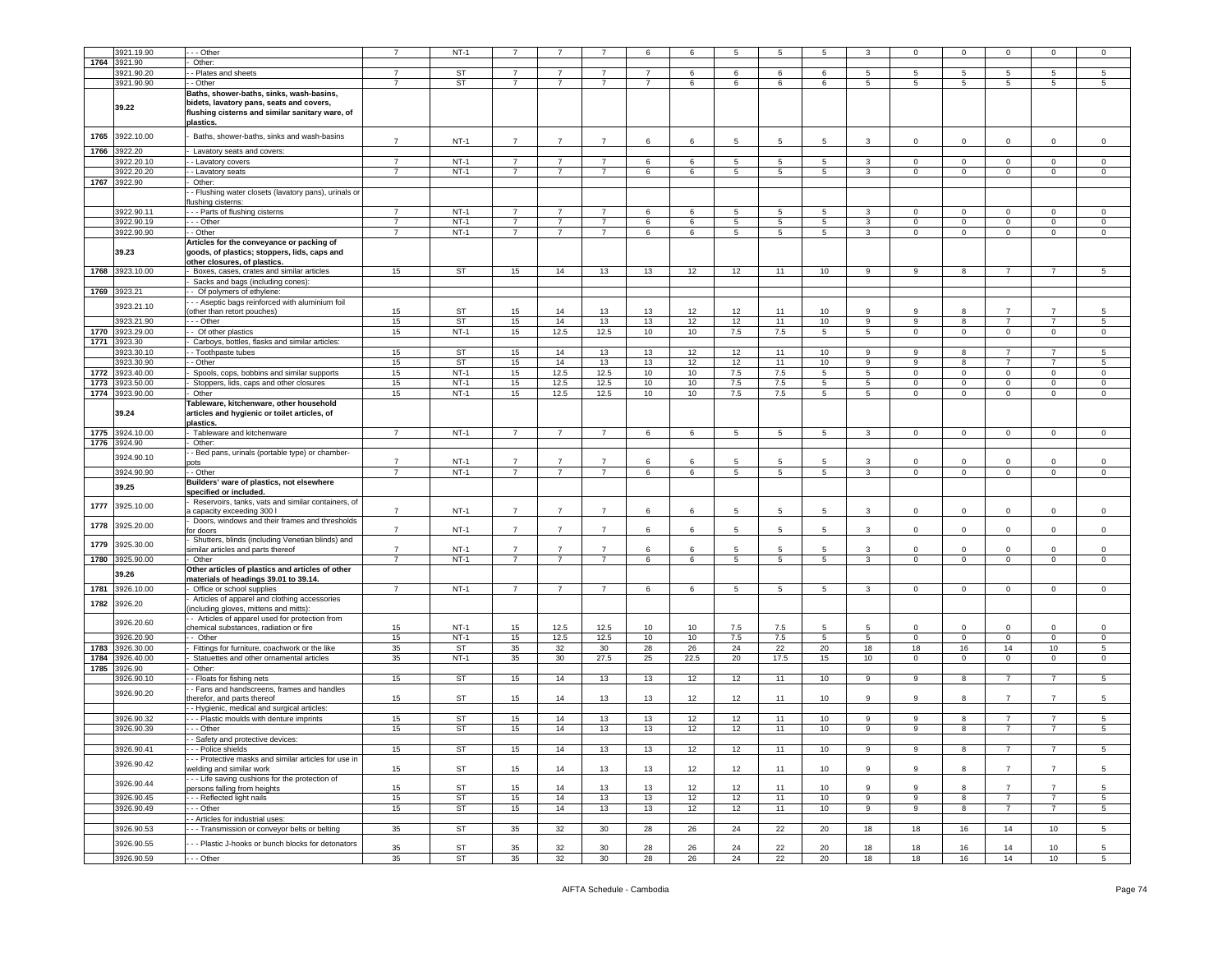|      | 3926.90.60                    | - Poultry feeders                                                                                                                                                                   | 15                               | <b>ST</b>              | 15                               | 14                               | 13                               | 13                               | 12                   | 12                               | 11                                | 10                   | 9                                | 9                             |                                  |                                  |                               |                                  |
|------|-------------------------------|-------------------------------------------------------------------------------------------------------------------------------------------------------------------------------------|----------------------------------|------------------------|----------------------------------|----------------------------------|----------------------------------|----------------------------------|----------------------|----------------------------------|-----------------------------------|----------------------|----------------------------------|-------------------------------|----------------------------------|----------------------------------|-------------------------------|----------------------------------|
|      | 3926.90.70                    | - Corset busks and similar supports for articles of                                                                                                                                 | 15                               | ST                     | 15                               | 14                               | 13                               | 13                               | 12                   | 12                               | 11                                | 10                   | $\mathsf g$                      | 9                             | 8                                | $\overline{7}$                   |                               | $\overline{5}$                   |
|      |                               | apparel or clothing accessories<br>- Cards for jewellery or small objects of personal                                                                                               |                                  |                        |                                  |                                  |                                  |                                  |                      |                                  |                                   |                      |                                  |                               |                                  |                                  |                               |                                  |
|      | 3926.90.80                    | adornment; beads; shoe lasts                                                                                                                                                        | 35                               | ST                     | 35                               | 32                               | 30                               | 28                               | 26                   | 24                               | 22                                | 20                   | 18                               | 18                            | 16                               | 14                               | 10                            | 5                                |
|      | 3926.90.90                    | - Other                                                                                                                                                                             | 35                               | ST                     | 35                               | 32                               | 30 <sup>2</sup>                  | 28                               | 26                   | 24                               | 22                                | 20                   | 18                               | 18                            | 16                               | 14                               | 10                            | $\overline{5}$                   |
|      | 40.01                         | Natural rubber, balata, gutta-percha, guayule,<br>chicle and similar natural gums, in primary<br>forms or in plates, sheets or strip.                                               |                                  |                        |                                  |                                  |                                  |                                  |                      |                                  |                                   |                      |                                  |                               |                                  |                                  |                               |                                  |
| 1786 | 4001.10                       | Natural rubber latex, whether or not pre-                                                                                                                                           |                                  |                        |                                  |                                  |                                  |                                  |                      |                                  |                                   |                      |                                  |                               |                                  |                                  |                               |                                  |
|      |                               | vulcanised:<br>- Exceeding 0.5% ammonia content:                                                                                                                                    |                                  |                        |                                  |                                  |                                  |                                  |                      |                                  |                                   |                      |                                  |                               |                                  |                                  |                               |                                  |
|      | 4001.10.11                    | - Centrifuge concentrate                                                                                                                                                            | $\overline{7}$                   | $NT-1$                 | $\overline{7}$                   | $\overline{7}$                   | $\overline{7}$                   | 6                                | 6                    | 5                                | $\overline{5}$                    | 5                    | $\overline{3}$                   | $\overline{0}$                | $\overline{0}$                   | $\overline{0}$                   | $\overline{0}$                | $\overline{0}$                   |
|      | 4001.10.19                    | - Other                                                                                                                                                                             | $\overline{7}$                   | $NT-1$                 | $\overline{7}$                   | $\overline{7}$                   | $\overline{7}$                   | 6                                | 6                    | 5                                | $5\phantom{.0}$                   | 5                    | $\mathbf{3}$                     | $\mathbf 0$                   | $\mathsf 0$                      | $\mathsf 0$                      | $\mathsf 0$                   | $\mathsf 0$                      |
|      |                               | - Not exceeding 0.5% ammonia content:                                                                                                                                               |                                  |                        |                                  |                                  |                                  |                                  |                      |                                  |                                   |                      |                                  |                               |                                  |                                  |                               |                                  |
|      | 4001.10.21                    | - - Centrifuge concentrate                                                                                                                                                          | $\overline{7}$                   | $NT-1$                 | $\overline{7}$                   | $\overline{7}$<br>$\overline{7}$ | $\overline{7}$<br>$\overline{7}$ | 6                                | 6                    | $\overline{5}$                   | $\overline{5}$                    | $\overline{5}$       | $\overline{3}$                   | $\Omega$                      | $\overline{0}$                   | $\mathbf 0$                      | $\overline{0}$                | $\mathsf 0$                      |
|      | 4001.10.29                    | - Other<br>Natural rubber in other forms:                                                                                                                                           |                                  | $NT-1$                 | $\overline{7}$                   |                                  |                                  | 6                                | 6                    | 5                                | 5                                 | 5                    | 3                                | $\overline{0}$                | $\overline{0}$                   | $\overline{0}$                   | $\overline{0}$                | $\overline{0}$                   |
|      | 1787 4001.21                  | - Smoked sheets:                                                                                                                                                                    |                                  |                        |                                  |                                  |                                  |                                  |                      |                                  |                                   |                      |                                  |                               |                                  |                                  |                               |                                  |
|      | 4001.21.10                    | -- RSS Grade 1                                                                                                                                                                      | $\overline{7}$                   | ST                     | $\overline{7}$                   | 7                                | 7                                | $\overline{7}$                   | 6                    | 6                                | 6                                 | 6                    | 5                                | -5                            | 5                                | 5                                | -5                            | 5                                |
|      | 4001.21.20                    | - - RSS Grade 2                                                                                                                                                                     | $\overline{7}$                   | <b>ST</b>              | $\overline{7}$                   | $\overline{7}$                   | $\overline{7}$                   | $\overline{7}$                   | 6                    | 6                                | 6                                 | 6                    | $5\phantom{.0}$                  | 5                             | $\overline{5}$                   | $5\phantom{.0}$                  | $\,$ 5 $\,$                   | $\sqrt{5}$                       |
|      | 4001.21.30                    | -- RSS Grade 3                                                                                                                                                                      | $\overline{7}$                   | <b>ST</b>              | $\overline{7}$                   | $\overline{7}$                   | $\overline{7}$                   | $\overline{7}$                   | $6\overline{6}$      | 6                                | 6                                 | 6                    | $\overline{5}$                   | $\overline{5}$                | $\overline{5}$                   | $\overline{5}$                   | $\overline{5}$                | 5                                |
|      | 4001.21.40                    | -- RSS Grade 4                                                                                                                                                                      | $\overline{7}$                   | <b>ST</b>              | $\overline{7}$                   | $\overline{7}$                   | $\overline{7}$                   | $\overline{7}$                   | 6                    | 6                                | 6                                 | 6                    | 5                                | 5                             | $\overline{5}$                   | $\overline{5}$                   | 5                             | 5                                |
|      | 4001.21.50<br>4001.21.90      | - - RSS Grade 5<br>-- Other                                                                                                                                                         | $\overline{7}$<br>$\overline{7}$ | <b>ST</b><br>ST        | $\overline{7}$<br>$\overline{7}$ | $\overline{7}$<br>$\overline{7}$ | $\overline{7}$<br>$\overline{7}$ | $\overline{7}$<br>$\overline{7}$ | 6<br>6               | 6<br>6                           | 6<br>6                            | 6<br>$6\overline{6}$ | 5<br>$\overline{5}$              | 5<br>$\overline{5}$           | 5<br>$\overline{5}$              | 5<br>5                           | 5<br>$\overline{5}$           | 5<br>$\overline{5}$              |
| 1788 |                               |                                                                                                                                                                                     |                                  |                        |                                  |                                  |                                  |                                  |                      |                                  |                                   |                      |                                  |                               |                                  |                                  |                               |                                  |
|      | 4001.22                       | - Technically specified natural rubber (TSNR):                                                                                                                                      |                                  |                        |                                  |                                  |                                  |                                  |                      |                                  |                                   |                      |                                  |                               |                                  |                                  |                               |                                  |
|      | 4001.22.10                    | - TSNR 10<br>-- TSNR 20                                                                                                                                                             | $\overline{7}$                   | <b>ST</b><br><b>ST</b> | $\overline{7}$<br>$\overline{7}$ | $\overline{7}$<br>$\overline{7}$ | $\overline{7}$                   | $\overline{7}$                   | 6                    | 6                                | 6                                 | $6\overline{6}$      | 5                                | $5^{\circ}$                   | $\overline{5}$                   | 5                                | $\overline{5}$                | 5                                |
|      | 4001.22.20<br>4001.22.30      | $-$ TSNR L                                                                                                                                                                          | $\overline{7}$                   | <b>ST</b>              | $\overline{7}$                   | $\overline{7}$                   | $\overline{7}$                   | $\overline{7}$<br>$\overline{7}$ | 6<br>6               | 6<br>6                           | 6<br>6                            | 6<br>6               | 5<br>5                           | 5<br>5                        | 5<br>$\overline{5}$              | 5<br>5                           | 5<br>$\overline{5}$           | 5<br>5                           |
|      | 4001.22.40                    | - - TSNR CV                                                                                                                                                                         | $\overline{7}$                   | ST                     | $\overline{7}$                   | $\overline{7}$                   | $\overline{7}$                   | $\overline{7}$                   | 6                    | 6                                | 6                                 | 6                    | $\sqrt{5}$                       | 5                             | $\sqrt{5}$                       | 5                                | $\overline{5}$                | $\sqrt{5}$                       |
|      | 4001.22.50                    | TSNR GP                                                                                                                                                                             | $\overline{7}$                   | ST                     | $\overline{7}$                   | $\overline{7}$                   | $\overline{7}$                   | $\overline{7}$                   | $6\overline{6}$      | 6                                | 6                                 | 6                    | $\overline{5}$                   | $\overline{5}$                | $\overline{5}$                   | $\overline{5}$                   | $\overline{5}$                | 5                                |
|      | 4001.22.90                    | -- Other                                                                                                                                                                            | $\overline{7}$                   | ST                     | $\overline{7}$                   | $\overline{7}$                   | $\overline{7}$                   | $\overline{7}$                   | 6                    | 6                                | $6\phantom{1}$                    | 6                    | 5 <sup>5</sup>                   | 5                             | 5                                | 5                                | $\overline{5}$                | 5                                |
| 1789 | 4001.29                       | $-$ Other:                                                                                                                                                                          |                                  |                        |                                  |                                  |                                  |                                  |                      |                                  |                                   |                      |                                  |                               |                                  |                                  |                               |                                  |
|      | 4001.29.10                    | - - Air-dried sheets                                                                                                                                                                | $\overline{7}$                   | $NT-1$                 | $\overline{7}$                   | 7                                |                                  | 6                                | 6                    | $5^{\circ}$                      | 5                                 | 5                    | 3                                | $\Omega$                      | $\mathsf 0$                      | $\mathbf 0$                      | $\Omega$                      | $\mathbf 0$                      |
|      | 4001.29.20<br>4001.29.30      | - - Latex crepes<br>- - Sole crepes                                                                                                                                                 | $\overline{7}$<br>$\overline{7}$ | $NT-1$<br>$NT-1$       | $7^{\circ}$<br>$\overline{7}$    | $\overline{7}$<br>$\overline{7}$ | $\overline{7}$<br>$\overline{7}$ | 6<br>6                           | 6<br>6               | $5\overline{)}$<br>5             | $5\phantom{.0}$<br>5              | $5^{\circ}$<br>5     | $\mathbf{3}$<br>3                | $\mathbf{0}$<br>$\mathbf 0$   | $\overline{0}$<br>$\overline{0}$ | $\overline{0}$<br>$\mathbf{0}$   | $\circ$<br>$\mathbf 0$        | $\mathsf 0$<br>$\mathbf 0$       |
|      | 4001.29.40                    | - - Remilled crepes, including flat bark crepes                                                                                                                                     |                                  |                        |                                  |                                  |                                  |                                  |                      |                                  |                                   |                      |                                  |                               |                                  |                                  |                               |                                  |
|      | 4001.29.50                    | - - Other crepes                                                                                                                                                                    | $\overline{7}$<br>$\overline{7}$ | $NT-1$<br>$NT-1$       | $\overline{7}$<br>$\overline{7}$ | $\overline{7}$<br>$\overline{7}$ | $\overline{7}$<br>$\overline{7}$ | 6<br>6                           | 6<br>6               | 5<br>5                           | 5<br>$5\phantom{.0}$              | 5<br>5               | 3<br>$\mathbf{3}$                | $\Omega$<br>$\mathsf 0$       | $\Omega$<br>$\mathbf 0$          | $\Omega$<br>$\mathsf 0$          | $\Omega$<br>$\mathsf 0$       | $\Omega$<br>$\mathsf 0$          |
|      | 4001.29.60                    | - - Superior processing rubber                                                                                                                                                      | $\overline{7}$                   | $NT-1$                 | $\overline{7}$                   | $\overline{7}$                   | $\overline{7}$                   | 6                                | 6                    | 5                                | $\overline{5}$                    | 5                    | $\overline{3}$                   | $\overline{0}$                | $\overline{0}$                   | $\overline{0}$                   | $\overline{0}$                | $\overline{0}$                   |
|      | 4001.29.70                    | - - Skim rubber                                                                                                                                                                     | $\overline{7}$                   | $NT-1$                 | $\overline{7}$                   | $\overline{7}$                   | $\overline{7}$                   | 6                                | 6                    | 5                                | $\overline{5}$                    | $5\phantom{.0}$      | $\mathbf{3}$                     | $\mathbf 0$                   | $\overline{0}$                   | $\overline{0}$                   | $\mathsf 0$                   | $\mathsf 0$                      |
|      | 4001.29.80                    | - - Scrap (tree, earth or smoked) and cup lump                                                                                                                                      | $\overline{7}$                   | $NT-1$                 | $\overline{7}$                   |                                  | $\overline{7}$                   | 6                                | 6                    | 5                                | 5                                 | 5                    | 3                                | $\mathsf 0$                   | $\mathbf 0$                      | $\mathbf 0$                      | $\mathbf 0$                   | $\mathsf 0$                      |
|      | 4001.29.90                    | $-$ Other                                                                                                                                                                           | $\overline{7}$                   | $NT-1$                 | $\overline{7}$                   | $\overline{7}$                   | $\overline{7}$                   | 6                                | 6                    | $\overline{5}$                   | $\overline{5}$                    | $5\phantom{.0}$      | $\overline{\mathbf{3}}$          | $\overline{0}$                | $\overline{0}$                   | $\overline{0}$                   | $\overline{0}$                | $\overline{0}$                   |
| 1790 | 4001.30                       | Balata, gutta-percha, guayule, chicle and similar                                                                                                                                   |                                  |                        |                                  |                                  |                                  |                                  |                      |                                  |                                   |                      |                                  |                               |                                  |                                  |                               |                                  |
|      |                               | natural gums:<br>- Jelutong:                                                                                                                                                        |                                  |                        |                                  |                                  |                                  |                                  |                      |                                  |                                   |                      |                                  |                               |                                  |                                  |                               |                                  |
|      | 4001.30.11                    | - In primary forms                                                                                                                                                                  | $\overline{7}$                   | $NT-1$                 | $\overline{7}$                   | 7                                | 7                                | 6                                | 6                    | 5                                | 5                                 | 5                    | 3                                | $\Omega$                      | $\overline{0}$                   | $\Omega$                         | $\Omega$                      | $\Omega$                         |
|      | 4001.30.19                    | - Other                                                                                                                                                                             | $\overline{7}$                   | $NT-1$                 | $\overline{7}$                   | $\overline{7}$                   | $\overline{7}$                   | 6                                | 6                    | 5                                | $5\phantom{.0}$                   | 5                    | 3                                | $\mathbf 0$                   | $\overline{0}$                   | $\mathsf 0$                      | $\mathsf 0$                   | $\,0\,$                          |
|      |                               | - Other:                                                                                                                                                                            |                                  |                        |                                  |                                  |                                  |                                  |                      |                                  |                                   |                      |                                  |                               |                                  |                                  |                               |                                  |
|      | 4001.30.91<br>4001.30.99      | - - In primary forms<br>- Other                                                                                                                                                     | $\overline{7}$<br>$\overline{7}$ | $NT-1$<br>$NT-1$       | $\overline{7}$<br>$\overline{7}$ | $\overline{7}$<br>$\overline{7}$ | $\overline{7}$<br>$\overline{7}$ | 6<br>6                           | 6<br>6               | 5<br>$\overline{5}$              | $5\phantom{.0}$<br>$\overline{5}$ | 5<br>$\overline{5}$  | 3<br>$\overline{3}$              | $\Omega$<br>$\Omega$          | $\mathbf 0$<br>$\overline{0}$    | 0<br>$\overline{0}$              | $\mathbf 0$<br>$\overline{0}$ | $\mathbf 0$<br>$\overline{0}$    |
|      |                               | Synthetic rubber and factice derived from oils,                                                                                                                                     |                                  |                        |                                  |                                  |                                  |                                  |                      |                                  |                                   |                      |                                  |                               |                                  |                                  |                               |                                  |
|      | 40.02                         | in primary forms or in plates, sheets or strip;<br>mixtures of any product of heading 40.01 with<br>any product of this heading, in primary forms or<br>in plates, sheets or strip. |                                  |                        |                                  |                                  |                                  |                                  |                      |                                  |                                   |                      |                                  |                               |                                  |                                  |                               |                                  |
|      |                               | Styrene-butadiene rubber (SBR); carboxylated<br>styrene-butadiene rubber (XSBR):                                                                                                    |                                  |                        |                                  |                                  |                                  |                                  |                      |                                  |                                   |                      |                                  |                               |                                  |                                  |                               |                                  |
| 1791 | 4002.11.00                    | - Latex                                                                                                                                                                             | $\overline{7}$<br>$\overline{7}$ | $NT-1$                 | $\overline{7}$                   | $\overline{7}$                   | $\overline{7}$                   | $\,6\,$                          | 6                    | 5                                | $5^{\circ}$                       | 5                    | $\mathbf{3}$                     | $\Omega$                      | $\mathbf 0$                      | $\mathbf 0$                      | $\Omega$                      | $\mathsf 0$                      |
| 1792 | 4002.19.00<br>1793 4002.20.00 | - Other<br>Butadiene rubber (BR)                                                                                                                                                    | $\overline{7}$                   | $NT-1$<br>$NT-1$       | $\overline{7}$<br>$\overline{7}$ | $\overline{7}$<br>$\overline{7}$ | $\overline{7}$<br>$\overline{7}$ | 6<br>6                           | $6\overline{6}$<br>6 | 5<br>$\overline{5}$              | $\overline{5}$<br>$5^{\circ}$     | 5<br>$5^{\circ}$     | $\overline{3}$<br>$\overline{3}$ | $\overline{0}$<br>$\Omega$    | $\overline{0}$<br>$\overline{0}$ | $\overline{0}$<br>$\overline{0}$ | $\overline{0}$<br>$\Omega$    | $\overline{0}$<br>$\overline{0}$ |
|      |                               | Isobutene-isoprene (butyl) rubber (IIR); halo-                                                                                                                                      |                                  |                        |                                  |                                  |                                  |                                  |                      |                                  |                                   |                      |                                  |                               |                                  |                                  |                               |                                  |
|      |                               | sobutene-isoprene rubber (CIIR or BIIR):                                                                                                                                            |                                  |                        |                                  |                                  |                                  |                                  |                      |                                  |                                   |                      |                                  |                               |                                  |                                  |                               |                                  |
| 1794 | 4002.31.00<br>1795 4002.39.00 | - Isobutene-isoprene (butyl) rubber (IIR)<br>- Other                                                                                                                                | $\overline{7}$<br>$\overline{7}$ | $NT-1$<br>$NT-1$       | $\overline{7}$<br>$\overline{7}$ | $\overline{7}$<br>$\overline{7}$ | $\overline{7}$<br>$\overline{7}$ | 6<br>6                           | 6<br>6               | $\overline{5}$<br>$\overline{5}$ | 5<br>$\overline{5}$               | 5<br>5               | 3<br>$\overline{3}$              | $\mathbf 0$<br>$\overline{0}$ | $\,0\,$<br>$\overline{0}$        | $\mathsf 0$<br>$\overline{0}$    | $\mathsf 0$<br>$\overline{0}$ | $\,0\,$<br>$\overline{0}$        |
|      |                               | Chloroprene (chlorobutadiene) rubber (CR):                                                                                                                                          |                                  |                        |                                  |                                  |                                  |                                  |                      |                                  |                                   |                      |                                  |                               |                                  |                                  |                               |                                  |
| 1796 | 4002.41.00                    | - Latex                                                                                                                                                                             | $\overline{7}$                   | $NT-1$                 |                                  |                                  |                                  | 6                                | 6                    | 5                                | 5                                 | $\overline{5}$       | 3                                | $\overline{0}$                | $\overline{0}$                   | $\overline{0}$                   | $\overline{0}$                | $\overline{0}$                   |
|      | 1797 4002.49.00               | $\cdot$ - Other                                                                                                                                                                     | $\overline{7}$                   | $NT-1$                 | $\overline{7}$                   | $\overline{7}$                   | $\overline{7}$                   | 6                                | 6                    | $\overline{5}$                   | $5^{\circ}$                       | $5 -$                | $\overline{3}$                   | $\Omega$                      | $\overline{0}$                   | $\mathbf 0$                      | $\Omega$                      | $\overline{0}$                   |
|      |                               | Acrylonitrile-butadiene rubber (NBR):                                                                                                                                               |                                  |                        |                                  |                                  |                                  |                                  |                      |                                  |                                   |                      |                                  |                               |                                  |                                  |                               |                                  |
| 1799 | 1798 4002.51.00<br>4002.59.00 | - Latex<br>- Other                                                                                                                                                                  | $\overline{7}$<br>$\overline{7}$ | $NT-1$<br>$NT-1$       | $\overline{7}$<br>$\overline{7}$ | $\overline{7}$<br>$\overline{7}$ | $\overline{7}$<br>$\overline{7}$ | 6<br>6                           | 6                    | 5<br>$\overline{5}$              | 5                                 | 5<br>$\overline{5}$  | 3                                | $\Omega$<br>$\mathsf 0$       | $\mathbf 0$<br>$\overline{0}$    | $\mathbf{0}$<br>$\mathbf{0}$     | $\mathbf 0$                   | $\mathbf 0$<br>$\overline{0}$    |
| 1800 | 4002.60                       | Isoprene rubber (IR):                                                                                                                                                               |                                  |                        |                                  |                                  |                                  |                                  | $\,6\,$              |                                  | $\sqrt{5}$                        |                      | $\mathbf{3}$                     |                               |                                  |                                  | $\mathbf 0$                   |                                  |
|      | 4002.60.10                    | - In primary forms                                                                                                                                                                  | $\overline{7}$                   | $NT-1$                 | $\overline{7}$                   | $\overline{7}$                   | $\overline{7}$                   | 6                                | 6                    | $\overline{5}$                   | $\overline{5}$                    | 5                    | 3                                | $\mathbf 0$                   | $\overline{0}$                   | $\overline{0}$                   | $\mathsf 0$                   | $\overline{0}$                   |
|      | 4002.60.90                    | - Other                                                                                                                                                                             | $\overline{7}$                   | $NT-1$                 | $\overline{7}$                   | $\overline{7}$                   | $\overline{7}$                   | 6                                | 6                    | 5                                | $\overline{5}$                    | 5                    | $\mathbf{3}$                     | $\mathbf 0$                   | $\,0\,$                          | $\mathbf 0$                      | $\mathsf 0$                   | $\,0\,$                          |
| 1801 | 4002.70.00                    | Ethylene-propylene-non-conjugated diene rubbe                                                                                                                                       |                                  |                        |                                  |                                  |                                  |                                  |                      |                                  |                                   |                      |                                  |                               |                                  |                                  |                               |                                  |
|      | 4002.80                       | EPDM)<br>Mixtures of any product of heading 40.01 with an                                                                                                                           | $\overline{7}$                   | $NT-1$                 | $\overline{7}$                   | $\overline{7}$                   | $\overline{7}$                   | 6                                | 6                    | 5                                | 5                                 | 5                    | 3                                | $\mathbf 0$                   | $\mathbf 0$                      | 0                                | $\mathbf 0$                   | $\mathsf 0$                      |
| 1802 |                               | product of this heading:                                                                                                                                                            |                                  |                        |                                  |                                  |                                  |                                  |                      |                                  |                                   |                      |                                  |                               |                                  |                                  |                               |                                  |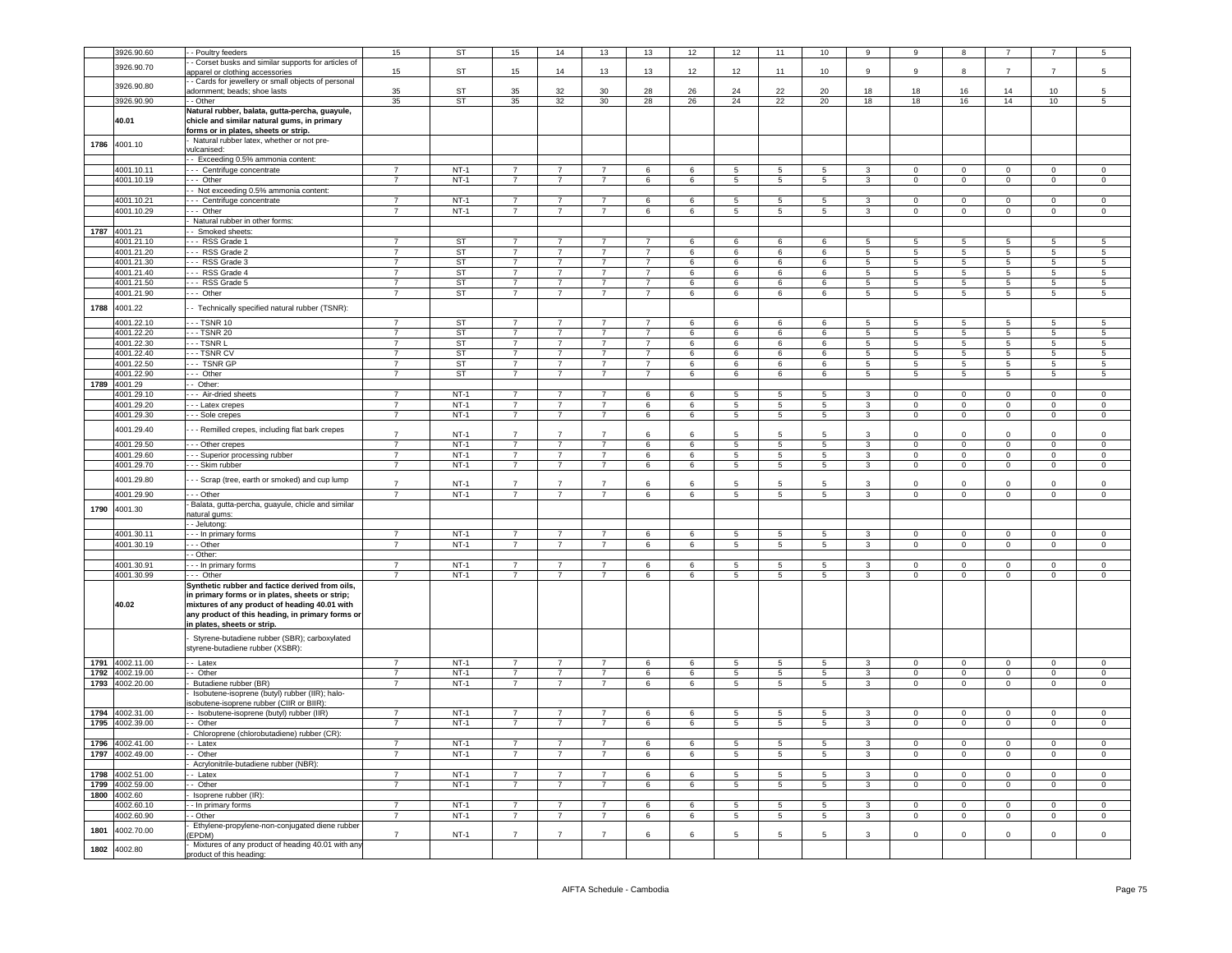|      |                 | - Mixtures of natural rubber latex with synthetic                                                 |                                  |                  |                                  |                |                |         |        |                 |                      |                 |              |                             |                             |                   |                            |                  |
|------|-----------------|---------------------------------------------------------------------------------------------------|----------------------------------|------------------|----------------------------------|----------------|----------------|---------|--------|-----------------|----------------------|-----------------|--------------|-----------------------------|-----------------------------|-------------------|----------------------------|------------------|
|      | 4002.80.10      | ubber latex                                                                                       | $\overline{7}$                   | $NT-1$           | $\overline{7}$                   | $\overline{7}$ | 7              | 6       | 6      | 5               | 5                    | 5               | 3            | $\Omega$                    | $\Omega$                    | $\Omega$          | $\Omega$                   | 0                |
|      | 4002.80.90      | - Other                                                                                           | $\overline{7}$                   | $NT-1$           | $\overline{7}$                   | $\overline{7}$ | $\overline{7}$ | 6       | 6      | 5               | 5                    | 5               | 3            | $\mathbf 0$                 | $\mathbf 0$                 | $\circ$           | $\mathbf 0$                | $\mathsf 0$      |
|      |                 | Other:                                                                                            |                                  |                  |                                  |                |                |         |        |                 |                      |                 |              |                             |                             |                   |                            |                  |
|      | 1803 4002.91    | - Latex:                                                                                          |                                  |                  |                                  |                |                |         |        |                 |                      |                 |              |                             |                             |                   |                            |                  |
|      |                 | - - Of poly(methyl-methacrylate) graft natural                                                    |                                  |                  |                                  |                |                |         |        |                 |                      |                 |              |                             |                             |                   |                            |                  |
|      | 4002.91.10      | ubber                                                                                             | $\overline{7}$                   | $NT-1$           | $\overline{7}$                   | $\overline{7}$ | $\overline{7}$ | 6       | 6      | 5               | 5                    | 5               | 3            | $\Omega$                    | $\Omega$                    | $\Omega$          | $\Omega$                   | $\Omega$         |
|      | 4002.91.90      | - - Other                                                                                         | $\overline{7}$                   | $NT-1$           | $\overline{7}$                   | $\overline{7}$ | $\overline{7}$ | 6       | 6      | 5               | 5                    | $5^{\circ}$     | $\mathbf{3}$ | $\circ$                     | $\mathbf 0$                 | $\mathbf{0}$      | $\mathbf 0$                | $\mathsf 0$      |
| 1804 | 4002.99         | - Other:                                                                                          |                                  |                  |                                  |                |                |         |        |                 |                      |                 |              |                             |                             |                   |                            |                  |
|      | 4002.99.10      | - - Of poly(methyl-methacrylate) graft natural                                                    |                                  |                  |                                  |                |                |         |        |                 |                      |                 |              |                             |                             |                   |                            |                  |
|      |                 | ubber                                                                                             | $\overline{7}$                   | $NT-1$           | $\overline{7}$                   |                |                | 6       | 6      | 5               | 5                    | 5               | 3            | 0                           | $\mathbf 0$                 | 0                 | 0                          | 0                |
|      | 4002.99.90      | - - Other                                                                                         | $\overline{7}$                   | $NT-1$           | $\overline{7}$                   | $\overline{7}$ | $\overline{7}$ | 6       | 6      | $\sqrt{5}$      | $\sqrt{5}$           | 5 <sub>5</sub>  | $\mathbf{3}$ | $\overline{0}$              | $\mathbf 0$                 | $\overline{0}$    | $\mathbf 0$                | $\mathsf 0$      |
| 1805 | 4003.00.00      | Reclaimed rubber in primary forms or in plates,                                                   |                                  |                  |                                  |                |                |         |        |                 |                      |                 |              |                             |                             |                   |                            |                  |
|      |                 | sheets or strip.                                                                                  | $\overline{7}$                   | $NT-1$           | $\overline{7}$                   | $\overline{7}$ | $\overline{7}$ | 6       | 6      | 5               | 5                    | 5               | 3            | $\mathbf 0$                 | $\mathsf 0$                 | $\mathbf 0$       | $\mathbf 0$                | $\mathsf 0$      |
|      |                 | Waste, parings and scrap of rubber (other than                                                    |                                  |                  |                                  |                |                |         |        |                 |                      |                 |              |                             |                             |                   |                            |                  |
| 1806 | 4004.00.00      | hard rubber) and powders and granules                                                             |                                  |                  |                                  |                |                |         |        |                 | 5                    |                 |              |                             |                             |                   |                            |                  |
|      |                 | obtained therefrom.<br>Compounded rubber, unvulcanised, in primary                                | $\overline{7}$                   | $NT-1$           | $\overline{7}$                   | $\overline{7}$ | $\overline{7}$ | 6       | 6      | 5               |                      | 5               | 3            | $\mathbf 0$                 | $\mathsf 0$                 | $\mathbf 0$       | $\mathbf 0$                | $\mathsf 0$      |
|      | 40.05           | forms or in plates, sheets or strip.                                                              |                                  |                  |                                  |                |                |         |        |                 |                      |                 |              |                             |                             |                   |                            |                  |
| 1807 | 4005.10.00      | Compounded with carbon black or silica                                                            | $\overline{7}$                   | $NT-1$           | $\overline{7}$                   | $\overline{7}$ | $\overline{7}$ | $\,6\,$ | 6      | 5               | 5                    | 5               | 3            | $\mathbf 0$                 | $\mathbf 0$                 | $\mathbf{0}$      | $\mathbf 0$                | $\mathsf 0$      |
|      |                 | Solutions; dispersions other than those of                                                        |                                  |                  |                                  |                |                |         |        |                 |                      |                 |              |                             |                             |                   |                            |                  |
| 1808 | 1005.20.00      | ubheading 4005.10                                                                                 | $\overline{7}$                   | $NT-1$           | $\overline{7}$                   | $\overline{7}$ | $\overline{7}$ | 6       | 6      | 5               | 5                    | 5               | 3            | $\mathbf 0$                 | $\mathbf 0$                 | $\mathbf 0$       | $\mathbf 0$                | $\mathsf 0$      |
|      |                 | Other:                                                                                            |                                  |                  |                                  |                |                |         |        |                 |                      |                 |              |                             |                             |                   |                            |                  |
| 1809 | 4005.91.00      | - Plates, sheets and strip                                                                        | $\overline{7}$                   | $NT-1$           | 7                                | $\overline{7}$ | $\overline{7}$ | 6       | 6      | 5               | 5                    | 5               | 3            | $\mathbf 0$                 | $\mathbf 0$                 | $\mathbf 0$       | 0                          | 0                |
|      | 1810 4005.99.00 | - Other                                                                                           | $\overline{7}$                   | $NT-1$           | $\overline{7}$                   | $\overline{7}$ | $\overline{7}$ | 6       | 6      | $5^{\circ}$     | 5                    | $5^{\circ}$     | $\mathbf{3}$ | $\mathbf 0$                 | $\mathbf 0$                 | $\circ$           | $\mathbf 0$                | $\mathsf 0$      |
|      |                 | Other forms (for example, rods, tubes and                                                         |                                  |                  |                                  |                |                |         |        |                 |                      |                 |              |                             |                             |                   |                            |                  |
|      | 40.06           | profile shapes) and articles (for example, discs                                                  |                                  |                  |                                  |                |                |         |        |                 |                      |                 |              |                             |                             |                   |                            |                  |
|      |                 | and rings), of unvulcanised rubber.                                                               |                                  |                  |                                  |                |                |         |        |                 |                      |                 |              |                             |                             |                   |                            |                  |
| 1811 | 4006.10.00      | "Camel-back" strips for retreading rubber tyres                                                   | $\overline{7}$                   | $NT-1$           | $\overline{7}$                   | $\overline{7}$ | $\overline{7}$ |         |        | 5               |                      |                 |              |                             | $\mathbf 0$                 |                   |                            |                  |
| 1812 | 4006.90.00      | Other                                                                                             | $\overline{7}$                   | $NT-1$           | $\overline{7}$                   | $\overline{7}$ | $\overline{7}$ | 6<br>6  | 6<br>6 | 5               | 5<br>$5\phantom{.0}$ | 5<br>5          | 3<br>3       | 0<br>$\mathbf 0$            | $\mathbf 0$                 | 0<br>$\mathbf 0$  | 0<br>$\mathbf 0$           | 0<br>$\mathbf 0$ |
|      | 1813 4007.00.00 | Vulcanised rubber thread and cord.                                                                | $\overline{7}$                   | $NT-1$           | $\overline{7}$                   | $\overline{7}$ | $\overline{7}$ | 6       | 6      | 5               | $\overline{5}$       | $\overline{5}$  | 3            | $\overline{0}$              | $\overline{0}$              | $\circ$           | $\mathbf{0}$               | $\overline{0}$   |
|      |                 |                                                                                                   |                                  |                  |                                  |                |                |         |        |                 |                      |                 |              |                             |                             |                   |                            |                  |
|      | 40.08           | Plates, sheets, strip, rods and profile shapes, of                                                |                                  |                  |                                  |                |                |         |        |                 |                      |                 |              |                             |                             |                   |                            |                  |
|      |                 | vulcanised rubber other than hard rubber.                                                         |                                  |                  |                                  |                |                |         |        |                 |                      |                 |              |                             |                             |                   |                            |                  |
|      |                 | Of cellular rubber:                                                                               |                                  |                  |                                  |                |                |         |        |                 |                      |                 |              |                             |                             |                   |                            |                  |
| 1814 | 4008.11.00      | - Plates, sheets and strip                                                                        | $\overline{7}$                   | $NT-1$           | $\overline{7}$                   | $\overline{7}$ | $\overline{7}$ | 6       | 6      | 5               | 5                    | 5               | $\mathbf{3}$ | $\mathbf 0$                 | $\mathbf 0$                 | $\mathbf{0}$      | $\mathbf 0$                | $\mathbf 0$      |
|      | 1815 4008.19.00 | - Other                                                                                           | $\overline{7}$                   | $NT-1$           | $\overline{7}$                   | $\overline{7}$ | $\overline{7}$ | 6       | 6      | 5               | 5                    | 5               | $\mathbf{3}$ | $\mathbf 0$                 | $\mathbf 0$                 | $\mathbf 0$       | $\mathbf 0$                | $\mathsf 0$      |
|      |                 | Of non-cellular rubber:                                                                           |                                  |                  |                                  |                |                |         |        |                 |                      |                 |              |                             |                             |                   |                            |                  |
| 1816 | 4008.21.00      | - Plates, sheets and strip                                                                        | $\overline{7}$                   | $NT-1$           | $\overline{7}$                   | $\overline{7}$ | $\overline{7}$ | 6       | 6      | 5               | 5                    | 5               | 3            | $\mathbf 0$                 | $\mathbf 0$                 | $\mathbf 0$       | $\mathbf 0$                | $\mathsf 0$      |
| 1817 | 4008.29.00      | - Other                                                                                           | $\overline{7}$                   | $NT-1$           | $\overline{7}$                   | $\overline{7}$ | $\overline{7}$ | 6       | 6      | 5               | 5                    | 5               | $\mathbf{3}$ | $\mathbf 0$                 | $\mathbf 0$                 | $\circ$           | $\mathbf 0$                | $\,0\,$          |
|      |                 | Tubes, pipes and hoses, of vulcanised rubber                                                      |                                  |                  |                                  |                |                |         |        |                 |                      |                 |              |                             |                             |                   |                            |                  |
|      | 40.09           | other than hard rubber, with or without their<br>fittings (for example, joints, elbows, flanges). |                                  |                  |                                  |                |                |         |        |                 |                      |                 |              |                             |                             |                   |                            |                  |
|      |                 | Not reinforced or otherwise combined with other                                                   |                                  |                  |                                  |                |                |         |        |                 |                      |                 |              |                             |                             |                   |                            |                  |
|      |                 | materials:                                                                                        |                                  |                  |                                  |                |                |         |        |                 |                      |                 |              |                             |                             |                   |                            |                  |
|      | 1818 4009.11.00 | - Without fittings                                                                                | 7                                | $NT-1$           | 7                                | 7              | 7              | 6       | 6      | 5               | 5                    | 5               | 3            | $\overline{0}$              | $\mathbf{0}$                | $^{\circ}$        | $\mathbf 0$                | $\mathbf 0$      |
|      | 1819 4009.12.00 | - With fittings                                                                                   | $\overline{7}$                   | $NT-1$           | $\overline{7}$                   | $\overline{7}$ | $\overline{7}$ | 6       | 6      | 5               | 5                    | 5               | $\mathbf{3}$ | $\mathbf 0$                 | $\mathbf 0$                 | $\circ$           | $\mathbf 0$                | $\mathbf 0$      |
|      |                 | Reinforced or otherwise combined only with                                                        |                                  |                  |                                  |                |                |         |        |                 |                      |                 |              |                             |                             |                   |                            |                  |
|      |                 | metal                                                                                             |                                  |                  |                                  |                |                |         |        |                 |                      |                 |              |                             |                             |                   |                            |                  |
|      | 1820 4009.21    | - Without fittings:                                                                               |                                  |                  |                                  |                |                |         |        |                 |                      |                 |              |                             |                             |                   |                            |                  |
|      | 4009.21.10      | - - Mining slurry suction and discharge hoses                                                     |                                  |                  |                                  | $\overline{7}$ | $\overline{7}$ |         |        |                 | 5                    |                 |              |                             |                             |                   |                            |                  |
|      | 4009.21.90      | - - Other                                                                                         | $\overline{7}$<br>$\overline{7}$ | $NT-1$<br>$NT-1$ | $\overline{7}$<br>$\overline{7}$ | $\overline{7}$ | $\overline{7}$ | 6       | 6      | 5               |                      | 5               | 3            | $\mathbf 0$<br>$\mathbf{O}$ | $\mathbf 0$<br>$\mathbf{0}$ | 0<br>$\mathbf{0}$ | $\mathbf 0$<br>$\mathbf 0$ | $\mathsf 0$      |
|      | 1821 4009.22    | - With fittings:                                                                                  |                                  |                  |                                  |                |                | 6       | 6      | $5\overline{)}$ | $5\phantom{.0}$      | $5^{\circ}$     | $\mathbf{3}$ |                             |                             |                   |                            | $\overline{0}$   |
|      |                 |                                                                                                   |                                  |                  |                                  |                |                |         |        |                 |                      |                 |              |                             |                             |                   |                            |                  |
|      | 4009.22.10      | - Mining slurry suction and discharge hoses                                                       | $\overline{7}$                   | $NT-1$           | $\overline{7}$                   |                | $\overline{7}$ | 6       | 6      | 5               | 5                    |                 |              | $\Omega$                    | $\Omega$                    | $\Omega$          | $\Omega$                   | $\Omega$         |
|      | 4009.22.90      | - - Other                                                                                         | $\overline{7}$                   | $NT-1$           | $\overline{7}$                   | $\overline{7}$ | $\overline{7}$ | 6       | 6      | 5               | $5\phantom{.0}$      | 5 <sup>5</sup>  | $\mathbf{3}$ | $\circ$                     | $\mathbf 0$                 | $\mathbf 0$       | $\mathbf 0$                | $\mathsf 0$      |
|      |                 | Reinforced or otherwise combined only with                                                        |                                  |                  |                                  |                |                |         |        |                 |                      |                 |              |                             |                             |                   |                            |                  |
|      |                 | extile materials:                                                                                 |                                  |                  |                                  |                |                |         |        |                 |                      |                 |              |                             |                             |                   |                            |                  |
|      | 1822 4009.31    | - Without fittings:                                                                               |                                  |                  |                                  |                |                |         |        |                 |                      |                 |              |                             |                             |                   |                            |                  |
|      | 4009.31.10      | - - Mining slurry suction and discharge hoses                                                     | $\overline{7}$                   | $NT-1$           | $\overline{7}$                   | $\overline{7}$ | $\overline{7}$ | 6       | 6      | $5\overline{5}$ | -5                   | 5               | 3            | $\circ$                     | $\mathbf{0}$                | $\mathbf 0$       | $\mathbf 0$                | $\mathsf 0$      |
|      | 4009.31.90      | $\cdot$ - Other                                                                                   | $\overline{7}$                   | $NT-1$           | $\overline{7}$                   | $\overline{7}$ | $\overline{7}$ | 6       | 6      | 5               | $5\phantom{.0}$      | $5^{\circ}$     | $\mathbf{3}$ | $\overline{0}$              | $\overline{0}$              | $\overline{0}$    | $\mathbf{0}$               | $\circ$          |
| 1823 | 4009.32         | - With fittings:                                                                                  |                                  |                  |                                  |                |                |         |        |                 |                      |                 |              |                             |                             |                   |                            |                  |
|      |                 |                                                                                                   |                                  |                  |                                  |                |                |         |        |                 |                      |                 |              |                             |                             |                   |                            |                  |
|      | 4009.32.10      | - - Mining slurry suction and discharge hoses                                                     | $\overline{7}$                   | $NT-1$           | $\overline{7}$                   | $\overline{7}$ | $\overline{7}$ | 6       | 6      | $5\overline{5}$ | -5                   | 5               | 3            | $\mathbf 0$                 | $^{\circ}$                  | $\mathbf 0$       | $\mathbf 0$                | $\mathsf 0$      |
|      | 4009.32.90      | - - Other                                                                                         |                                  | $NT-1$           | $\overline{7}$                   | $\overline{7}$ | $\overline{7}$ | 6       | 6      | $\overline{5}$  | $\overline{5}$       | 5               | 3            | $\mathbf 0$                 | $\,0\,$                     | $\mathsf 0$       | $\mathbf 0$                | $\mathsf 0$      |
|      |                 | Reinforced or otherwise combined with other                                                       |                                  |                  |                                  |                |                |         |        |                 |                      |                 |              |                             |                             |                   |                            |                  |
|      |                 | nateriais:                                                                                        |                                  |                  |                                  |                |                |         |        |                 |                      |                 |              |                             |                             |                   |                            |                  |
|      | 1824 4009.41    | - Without fittings:                                                                               |                                  |                  |                                  |                |                |         |        |                 |                      |                 |              |                             |                             |                   |                            |                  |
|      | 4009.41.10      | - - Mining slurry suction and discharge hoses                                                     | $\overline{7}$                   | $NT-1$           | $\overline{7}$                   | $\overline{7}$ | $\overline{7}$ | 6       | 6      | 5               | 5                    | 5               | 3            | $\mathsf 0$                 | $\mathsf 0$                 | $\mathbf 0$       | $\mathbf 0$                | $\mathsf 0$      |
|      | 4009.41.90      | - - Other                                                                                         | $\overline{7}$                   | $NT-1$           | $\overline{7}$                   | $\overline{7}$ | $\overline{7}$ | 6       | 6      | $5^{\circ}$     | 5                    | $5\overline{5}$ | $\mathbf{3}$ | $\mathbf{0}$                | $\overline{0}$              | $\mathbf{0}$      | $\mathbf 0$                | $\mathbf{0}$     |
|      | 1825 4009.42    | - With fittings:                                                                                  |                                  |                  |                                  |                |                |         |        |                 |                      |                 |              |                             |                             |                   |                            |                  |
|      | 4009.42.10      |                                                                                                   |                                  |                  |                                  |                |                |         |        |                 |                      |                 |              |                             |                             |                   |                            |                  |
|      |                 | - - Mining slurry suction and discharge hoses                                                     | $\overline{7}$                   | $NT-1$           | $\overline{7}$                   | $\overline{7}$ | $\overline{7}$ | 6       | 6      | $5\overline{5}$ | 5                    | 5               | 3            | $\mathbf 0$                 | $\mathbf 0$                 | $\mathbf 0$       | $\mathbf 0$                | $\,0\,$          |
|      | 4009.42.90      | - - Other                                                                                         | $\overline{7}$                   | $NT-1$           | $\overline{7}$                   | $\overline{7}$ | $\overline{7}$ | 6       | 6      | 5               | 5                    | 5               | $\mathbf{3}$ | $\mathbf 0$                 | $\mathbf 0$                 | $\mathbf{0}$      | $\mathbf 0$                | $\mathbf 0$      |
|      | 40.10           | Conveyor or transmission belts or belting, of                                                     |                                  |                  |                                  |                |                |         |        |                 |                      |                 |              |                             |                             |                   |                            |                  |
|      |                 | vulcanised rubber.                                                                                |                                  |                  |                                  |                |                |         |        |                 |                      |                 |              |                             |                             |                   |                            |                  |
|      | 1826 4010.11    | Conveyor belts or belting:<br>- Reinforced only with metal:                                       |                                  |                  |                                  |                |                |         |        |                 |                      |                 |              |                             |                             |                   |                            |                  |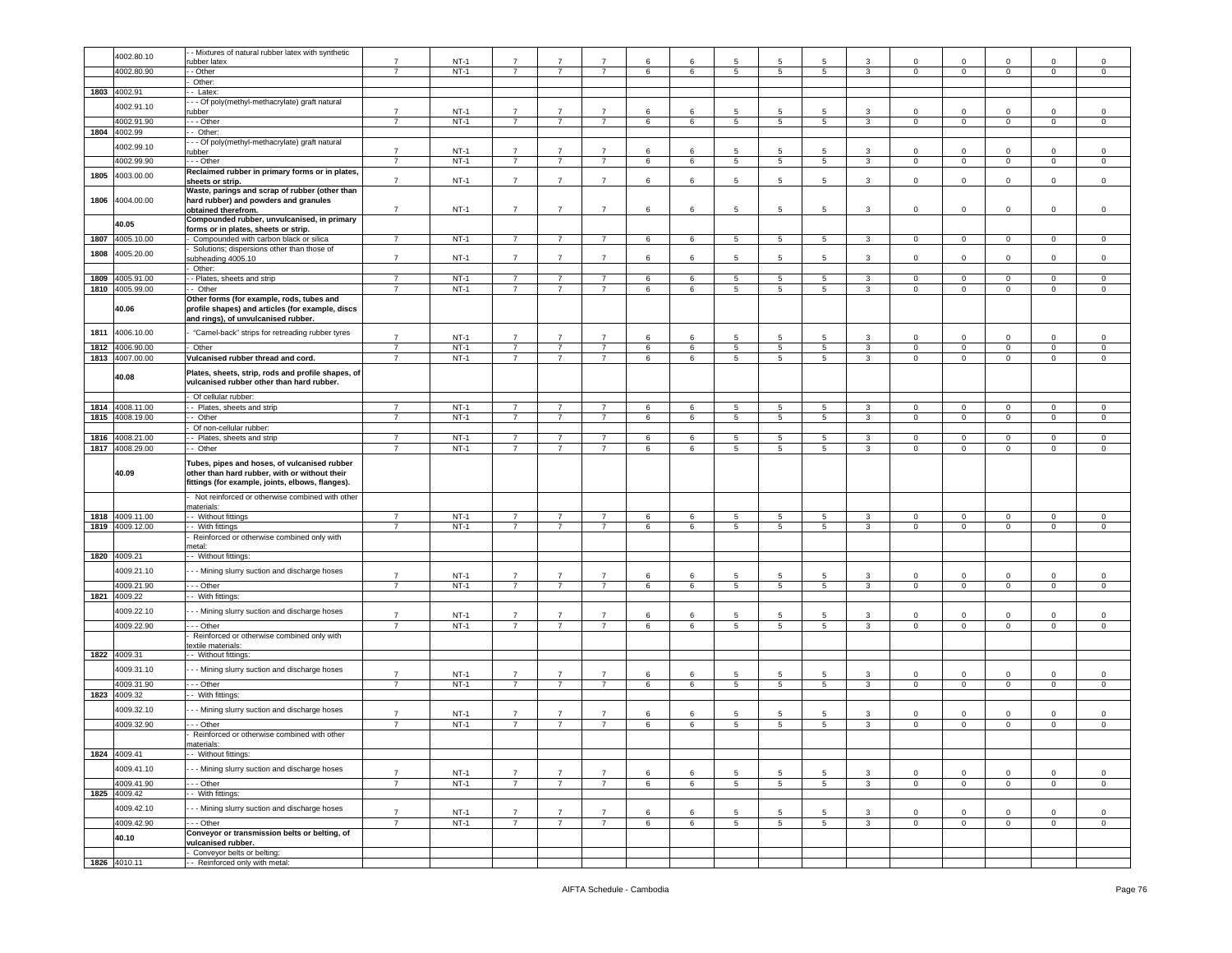|      | 4010.11.10               | - - Of a width exceeding 20 cm                                                 | 35       | $NT-1$           | 35       | 30              | 27.5         | 25       | 22.5         | 20       | 17.5         | 15              | 10               | $\mathbf 0$    | $\mathbf 0$                | $\Omega$                   | $\mathbf 0$    | $\overline{0}$   |
|------|--------------------------|--------------------------------------------------------------------------------|----------|------------------|----------|-----------------|--------------|----------|--------------|----------|--------------|-----------------|------------------|----------------|----------------------------|----------------------------|----------------|------------------|
|      |                          |                                                                                |          | $NT-1$           |          |                 |              |          |              |          | 17.5         |                 |                  |                |                            |                            |                |                  |
|      | 4010.11.90               | - - Other                                                                      | 35       |                  | 35       | 30              | 27.5         | 25       | 22.5         | 20       |              | 15              | 10               | $\mathbf 0$    | $\mathbf{0}$               | $\overline{0}$             | $\mathbf 0$    | $\circ$          |
| 1827 | 4010.12                  | - Reinforced only with textile materials:                                      |          |                  |          |                 |              |          |              |          |              |                 |                  |                |                            |                            |                |                  |
|      | 4010.12.10               | - Of a width exceeding 20 cm                                                   | 35       | $NT-1$           | 35       | 30              | 27.5         | 25       | 22.5         | 20       | 17.5         | 15              | 10               | $\mathbf 0$    | $\mathbf 0$                | $\mathbf 0$                | $\mathbf 0$    | $\mathsf 0$      |
|      | 4010.12.90               | - - Other                                                                      | 35       | $NT-1$           | 35       | 30              | 27.5         | 25       | 22.5         | 20       | 17.5         | 15              | 10               | $\mathbf 0$    | $\mathbf 0$                | $\mathbf{0}$               | 0              | 0                |
| 1828 | 4010.19                  | Other:                                                                         |          |                  |          |                 |              |          |              |          |              |                 |                  |                |                            |                            |                |                  |
|      | 4010.19.10               | - - Of a width exceeding 20 cm                                                 | 35       | $NT-1$           | 35       | 30              | 27.5         | 25       | 22.5         | 20       | 17.5         | 15              | 10               | $\mathbf 0$    | $\mathbf 0$                | $\overline{0}$             | $\mathbf 0$    | $\mathbf 0$      |
|      | 4010.19.90               | - - Other                                                                      | 35       | $NT-1$           | 35       | 30              | 27.5         | 25       | 22.5         | 20       | 17.5         | 15              | 10 <sup>10</sup> | $\mathbf 0$    | $\mathbf 0$                | $\mathbf{0}$               | $\mathbf 0$    | $\mathbf 0$      |
|      |                          | Transmission belts or belting:                                                 |          |                  |          |                 |              |          |              |          |              |                 |                  |                |                            |                            |                |                  |
|      |                          | - Endless transmission belts of trapezoidal cross-                             |          |                  |          |                 |              |          |              |          |              |                 |                  |                |                            |                            |                |                  |
|      |                          | section (V-belts), V-ribbed, of an outside                                     |          |                  |          |                 |              |          |              |          |              |                 |                  |                |                            |                            |                |                  |
| 1829 | 4010.31.00               | circumference exceeding 60 cm but not exceeding                                |          |                  |          |                 |              |          |              |          |              |                 |                  |                |                            |                            |                |                  |
|      |                          | 180 cm                                                                         | 35       | $NT-1$           | 35       | 30              | 27.5         | 25       | 22.5         | 20       | 17.5         | 15              | 10               | $\mathbf 0$    | $\mathbf 0$                | $\mathbf 0$                | $\mathbf 0$    | 0                |
|      |                          | - Endless transmission belts of trapezoidal cross-                             |          |                  |          |                 |              |          |              |          |              |                 |                  |                |                            |                            |                |                  |
|      |                          |                                                                                |          |                  |          |                 |              |          |              |          |              |                 |                  |                |                            |                            |                |                  |
| 1830 | 4010.32.00               | section (V-belts), other than V-ribbed, of an outside                          |          |                  |          |                 |              |          |              |          |              |                 |                  |                |                            |                            |                |                  |
|      |                          | circumference exceeding 60 cm but not exceeding                                |          |                  |          |                 |              |          |              |          |              |                 |                  |                |                            |                            |                |                  |
|      |                          | 180 cm                                                                         | 35       | $NT-1$           | 35       | 30              | 27.5         | 25       | 22.5         | 20       | 17.5         | 15              | 10               | $\mathbf 0$    | $\mathbf 0$                | 0                          | 0              | 0                |
|      |                          | - Endless transmission belts of trapezoidal cross-                             |          |                  |          |                 |              |          |              |          |              |                 |                  |                |                            |                            |                |                  |
| 1831 | 4010.33.00               | section (V-belts), V-ribbed, of an outside                                     |          |                  |          |                 |              |          |              |          |              |                 |                  |                |                            |                            |                |                  |
|      |                          | circumference exceeding 180 cm but not                                         |          |                  |          |                 |              |          |              |          |              |                 |                  |                |                            |                            |                |                  |
|      |                          | exceeding 240 cm                                                               | 35       | $NT-1$           | 35       | 30              | 27.5         | 25       | 22.5         | 20       | 17.5         | 15              | 10 <sup>10</sup> | 0              | $\mathbf 0$                | 0                          | 0              | 0                |
|      |                          | - Endless transmission belts of trapezoidal cross-                             |          |                  |          |                 |              |          |              |          |              |                 |                  |                |                            |                            |                |                  |
| 1832 | 4010.34.00               | section (V-belts), other than V-ribbed, of an outside                          |          |                  |          |                 |              |          |              |          |              |                 |                  |                |                            |                            |                |                  |
|      |                          | circumference exceeding 180 cm but not                                         |          |                  |          |                 |              |          |              |          |              |                 |                  |                |                            |                            |                |                  |
|      |                          | exceeding 240 cm                                                               | 35       | $NT-1$           | 35       | 30              | 27.5         | 25       | 22.5         | 20       | 17.5         | 15              | 10               | $\mathsf 0$    | $\,0\,$                    | $\mathbf 0$                | 0              | 0                |
|      |                          | - Endless synchronous belts, of an outside                                     |          |                  |          |                 |              |          |              |          |              |                 |                  |                |                            |                            |                |                  |
| 1833 | 4010.35.00               | circumference exceeding 60 cm but not exceeding                                |          |                  |          |                 |              |          |              |          |              |                 |                  |                |                            |                            |                |                  |
|      |                          | 150 cm                                                                         | 35       | $NT-1$           | 35       | 30              | 27.5         | 25       | 22.5         | 20       | 17.5         | 15              | 10               | $\mathbf 0$    | $\mathbf 0$                | $\mathbf 0$                | 0              | $\mathsf 0$      |
|      |                          | - Endless synchronous belts, of an outside                                     |          |                  |          |                 |              |          |              |          |              |                 |                  |                |                            |                            |                |                  |
| 1834 | 4010.36.00               | circumference exceeding 150 cm but not                                         |          |                  |          |                 |              |          |              |          |              |                 |                  |                |                            |                            |                |                  |
|      |                          | exceeding 198 cm                                                               | 35       | $NT-1$           | 35       | 30              | 27.5         | 25       | 22.5         | 20       | 17.5         | 15              | 10 <sup>10</sup> | $\Omega$       | $\mathbf 0$                | $\Omega$                   | $^{\circ}$     | 0                |
| 1835 | 4010.39.00               | - Other                                                                        | 35       | $NT-1$           | 35       | 30 <sup>2</sup> | 27.5         | 25       | 22.5         | 20       | 17.5         | 15              | 10               | $\mathbf 0$    | $\overline{0}$             | $\overline{0}$             | $\mathbf 0$    | $\circ$          |
|      | 40.11                    | New pneumatic tyres, of rubber.                                                |          |                  |          |                 |              |          |              |          |              |                 |                  |                |                            |                            |                |                  |
|      |                          | Of a kind used on motor cars (including station                                |          |                  |          |                 |              |          |              |          |              |                 |                  |                |                            |                            |                |                  |
| 1836 | 4011.10.00               | agons and racing cars)                                                         | 15       | EL.              |          |                 |              |          |              |          |              |                 |                  |                |                            |                            |                |                  |
| 1837 | 4011.20                  | Of a kind used on buses or lorries:                                            |          |                  |          |                 |              |          |              |          |              |                 |                  |                |                            |                            |                |                  |
|      | 4011.20.10               | - Of a width not exceeding 450mm                                               | 15       | EL               |          |                 |              |          |              |          |              |                 |                  |                |                            |                            |                |                  |
|      |                          |                                                                                |          |                  |          |                 |              |          |              |          |              |                 |                  |                |                            |                            |                |                  |
|      | 4011.20.90               | - Other                                                                        | 15       | EL.              |          |                 |              |          |              |          |              |                 |                  |                |                            |                            |                |                  |
| 1838 | 4011.30.00               | Of a kind used on aircraft                                                     | 15       | $NT-1$           | 15       | 12.5            | 12.5         | 10       | 10           | 7.5      | 7.5          | -5              | -5               | $\Omega$       | $\mathbf 0$                | $\Omega$                   | $\Omega$       | 0                |
| 1839 | 4011.40.00               | Of a kind used on motorcycles                                                  | 15       | $NT-1$           | 15       | 12.5            | 12.5         | 10       | 10           | $7.5\,$  | 7.5          | 5               | $5\overline{5}$  | $\mathbf 0$    | $\mathbf 0$                | $\mathbf 0$                | $\mathbf 0$    | $\,0\,$          |
| 1840 | 4011.50.00               | Of a kind used on bicycles                                                     | 15       | <b>ST</b>        | 15       | 14              | 13           | 13       | 12           | 12       | 11           | 10              | 9                | 9              | 8                          | $\overline{7}$             | $\overline{7}$ | 5                |
|      |                          | Other, having a "herring-bone" or similar tread:                               |          |                  |          |                 |              |          |              |          |              |                 |                  |                |                            |                            |                |                  |
|      |                          |                                                                                |          |                  |          |                 |              |          |              |          |              |                 |                  |                |                            |                            |                |                  |
| 1841 | 4011.61.00               | - Of a kind used on agricultural or forestry                                   |          |                  |          |                 |              |          |              |          |              |                 |                  |                |                            |                            |                |                  |
|      |                          | vehicles and machines                                                          | 15       | $NT-1$           | 15       | 12.5            | 12.5         | 10       | 10           | 7.5      | 7.5          | 5               | 5                | $\mathbf 0$    | $\mathbf 0$                | $\circ$                    | $\mathbf 0$    | $\mathbf 0$      |
|      |                          | - Of a kind used on construction or industrial                                 |          |                  |          |                 |              |          |              |          |              |                 |                  |                |                            |                            |                |                  |
| 1842 | 4011.62.00               | handling vehicles and machines and having a rim                                |          |                  |          |                 |              |          |              |          |              |                 |                  |                |                            |                            |                |                  |
|      |                          | size not exceeding 61 cm                                                       | 15       | $NT-1$           | 15       | 12.5            | 12.5         | 10       | 10           | 7.5      | 7.5          | 5               | 5                | $\mathbf 0$    | $\mathsf 0$                | $\circ$                    | 0              | $\mathbf 0$      |
|      |                          | - Of a kind used on construction or industrial                                 |          |                  |          |                 |              |          |              |          |              |                 |                  |                |                            |                            |                |                  |
| 1843 | 4011.63.00               | handling vehicles and machines and having a rim                                |          |                  |          |                 |              |          |              |          |              |                 |                  |                |                            |                            |                |                  |
|      |                          | size exceeding 61 cm                                                           | 15       | $NT-1$           | 15       | 12.5            | 12.5         | 10       | 10           | 7.5      | 7.5          | -5              | -5               | $\circ$        | $\overline{0}$             | $\Omega$                   | $\Omega$       | $\mathsf 0$      |
| 1844 | 4011.69.00               | - Other                                                                        | 15       | $NT-1$           | 15       | 12.5            | 12.5         | 10       | 10           | 7.5      | 7.5          | $\overline{5}$  | 5                | $\mathbf{0}$   | $\overline{0}$             | $\circ$                    | $\mathbf 0$    | $\mathsf 0$      |
|      |                          | Other:                                                                         |          |                  |          |                 |              |          |              |          |              |                 |                  |                |                            |                            |                |                  |
| 1845 | 4011.92.00               | - Of a kind used on agricultural or forestry                                   |          |                  |          |                 |              |          |              |          |              |                 |                  |                |                            |                            |                |                  |
|      |                          | rehicles and machines                                                          | 15       | $NT-1$           | 15       | 12.5            | 12.5         | 10       | 10           | 7.5      | 7.5          | 5               | 5                | $\circ$        | $\mathbf 0$                | $\mathbf 0$                | $\mathbf 0$    | $\mathsf 0$      |
|      |                          | - Of a kind used on construction or industrial                                 |          |                  |          |                 |              |          |              |          |              |                 |                  |                |                            |                            |                |                  |
| 1846 | 4011.93.00               | handling vehicles and machines and having a rim                                |          |                  |          |                 |              |          |              |          |              |                 |                  |                |                            |                            |                |                  |
|      |                          | size not exceeding 61 cm                                                       | 15       | $NT-1$           | 15       | 12.5            | 12.5         | 10       | 10           | 7.5      | 7.5          | 5               | 5                | $\mathbf 0$    | $\mathsf 0$                | 0                          | 0              | $\mathsf 0$      |
|      |                          | - Of a kind used on construction or industrial                                 |          |                  |          |                 |              |          |              |          |              |                 |                  |                |                            |                            |                |                  |
| 1847 | 4011.94                  | handling vehicles and machines and having a rim                                |          |                  |          |                 |              |          |              |          |              |                 |                  |                |                            |                            |                |                  |
|      |                          | size exceeding 61 cm:                                                          |          |                  |          |                 |              |          |              |          |              |                 |                  |                |                            |                            |                |                  |
|      | 4011.94.10               | - - Of a kind used on earth moving machinery                                   | 15       | $NT-1$           | 15       | 12.5            | 12.5         | 10       | 10           | 7.5      | 7.5          | 5               | 5                | $\circ$        | $\mathbf 0$                | $\overline{0}$             | $\mathbf 0$    | $\mathsf 0$      |
|      | 4011.94.90               | .-- Other                                                                      | 15       | $NT-1$           | 15       | 12.5            | 12.5         | 10       | 10           | 7.5      | 7.5          | 5               | $5\overline{)}$  | $\mathbf{0}$   | $\mathbf 0$                | $\overline{0}$             | $\mathbf 0$    | $\mathbf 0$      |
|      | 1848 4011.99             | - Other:                                                                       |          |                  |          |                 |              |          |              |          |              |                 |                  |                |                            |                            |                |                  |
|      | 4011.99.10               | - - Of a kind used on vehicles of Chapter 87                                   | 15       | ST               | 15       | 14              | 13           | 13       | 12           | 12       | 11           | 10 <sub>1</sub> | 9                | -9             | 8                          | $\overline{7}$             | 7              | 5                |
|      | 4011.99.20               | - - Of a kind used on earth moving machinery                                   | 15       | ST               | 15       | 14              | 13           | 13       | 12           | 12       | 11           | 10              | 9                | 9              | 8                          | $\overline{7}$             | $\overline{7}$ | 5                |
|      | 4011.99.30               | - - Other, of a width exceeding 450 mm                                         | 15       | ST               | 15       | 14              | 13           | 13       | 12           | 12       | 11           | 10              | 9                | 9              | 8                          | $\overline{7}$             | $\overline{7}$ | $\,$ 5           |
|      | 4011.99.90               | - - Other                                                                      | 15       | ST               | 15       | 14              | 13           | 13       | 12           | 12       | 11           | 10              | $\overline{9}$   | 9              | 8                          | $\overline{7}$             | $\overline{7}$ | 5                |
|      |                          | Retreaded or used pneumatic tyres of rubber;                                   |          |                  |          |                 |              |          |              |          |              |                 |                  |                |                            |                            |                |                  |
|      |                          |                                                                                |          |                  |          |                 |              |          |              |          |              |                 |                  |                |                            |                            |                |                  |
|      |                          |                                                                                |          |                  |          |                 |              |          |              |          |              |                 |                  |                |                            |                            |                |                  |
|      | 40.12                    | solid or cushion tyres, tyre treads and tyre                                   |          |                  |          |                 |              |          |              |          |              |                 |                  |                |                            |                            |                |                  |
|      |                          | flaps, of rubber.                                                              |          |                  |          |                 |              |          |              |          |              |                 |                  |                |                            |                            |                |                  |
|      |                          | Retreaded tyres:                                                               |          |                  |          |                 |              |          |              |          |              |                 |                  |                |                            |                            |                |                  |
|      | 1849 4012.11.00          | - Of a kind used on motor cars (including station                              |          |                  |          |                 |              |          |              |          |              |                 |                  |                |                            |                            |                |                  |
|      |                          | wagons and racing cars)                                                        | 35       | $NT-1$           | 35       | 30              | 27.5         | 25       | 22.5         | 20       | 17.5         | 15              | 10               | $\mathbf 0$    | $\mathbf 0$                | $\circ$                    | $\mathbf 0$    | $\circ$          |
|      | 1850 4012.12             | - Of a kind used on buses or lorries:                                          |          |                  |          |                 |              |          |              |          |              |                 |                  |                |                            |                            |                |                  |
|      | 4012.12.10               | -- Of a width not exceeding 450 mm                                             | 35       | $NT-1$           | 35       | 30              | 27.5         | 25       | 22.5         | 20       | 17.5         | 15              | 10               | $\circ$        | $\overline{\mathbf{0}}$    | $\mathbf 0$                | 0              | 0                |
|      | 4012.12.90               | - - Other                                                                      | 35       | $NT-1$           | 35       | 30              | 27.5         | 25       | 22.5         | 20       | 17.5         | 15              | 10               | $\mathbf 0$    | $\mathbf 0$                | $\circ$                    | $\mathbf 0$    | $\mathsf 0$      |
|      | 1851 4012.13.00          | - Of a kind used on aircraft                                                   | 35       | $NT-1$           | 35       | 30 <sup>°</sup> | 27.5         | 25       | 22.5         | 20       | 17.5         | 15              | 10 <sub>10</sub> | $\overline{0}$ | $\circ$                    | $\overline{0}$             | $\mathbf{0}$   | $\circ$          |
|      | 1852 4012.19             | - Other:                                                                       |          |                  |          |                 |              |          |              |          |              |                 |                  |                |                            |                            |                |                  |
|      | 4012.19.10               | - - Of a kind used on motorcycles                                              | 35       | $NT-1$           | 35       | 30              | 27.5         | 25       | 22.5         | 20       | 17.5         | 15              | 10               | $\mathbf{0}$   | $\mathbf 0$                | $\mathbf 0$                | $\circ$        | $\mathsf 0$      |
|      |                          |                                                                                |          |                  |          |                 |              |          |              |          |              |                 |                  | $\circ$        |                            |                            | 0              |                  |
|      | 4012.19.20<br>4012.19.30 | - - Of a kind used on bicycles<br>- - Of a kind used on earth moving machinery | 35<br>35 | $NT-1$<br>$NT-1$ | 35<br>35 | 30<br>30        | 27.5<br>27.5 | 25<br>25 | 22.5<br>22.5 | 20<br>20 | 17.5<br>17.5 | 15<br>15        | 10<br>10         | 0              | $\mathsf 0$<br>$\mathbf 0$ | $\mathbf 0$<br>$\mathbf 0$ | $\mathbf 0$    | 0<br>$\mathsf 0$ |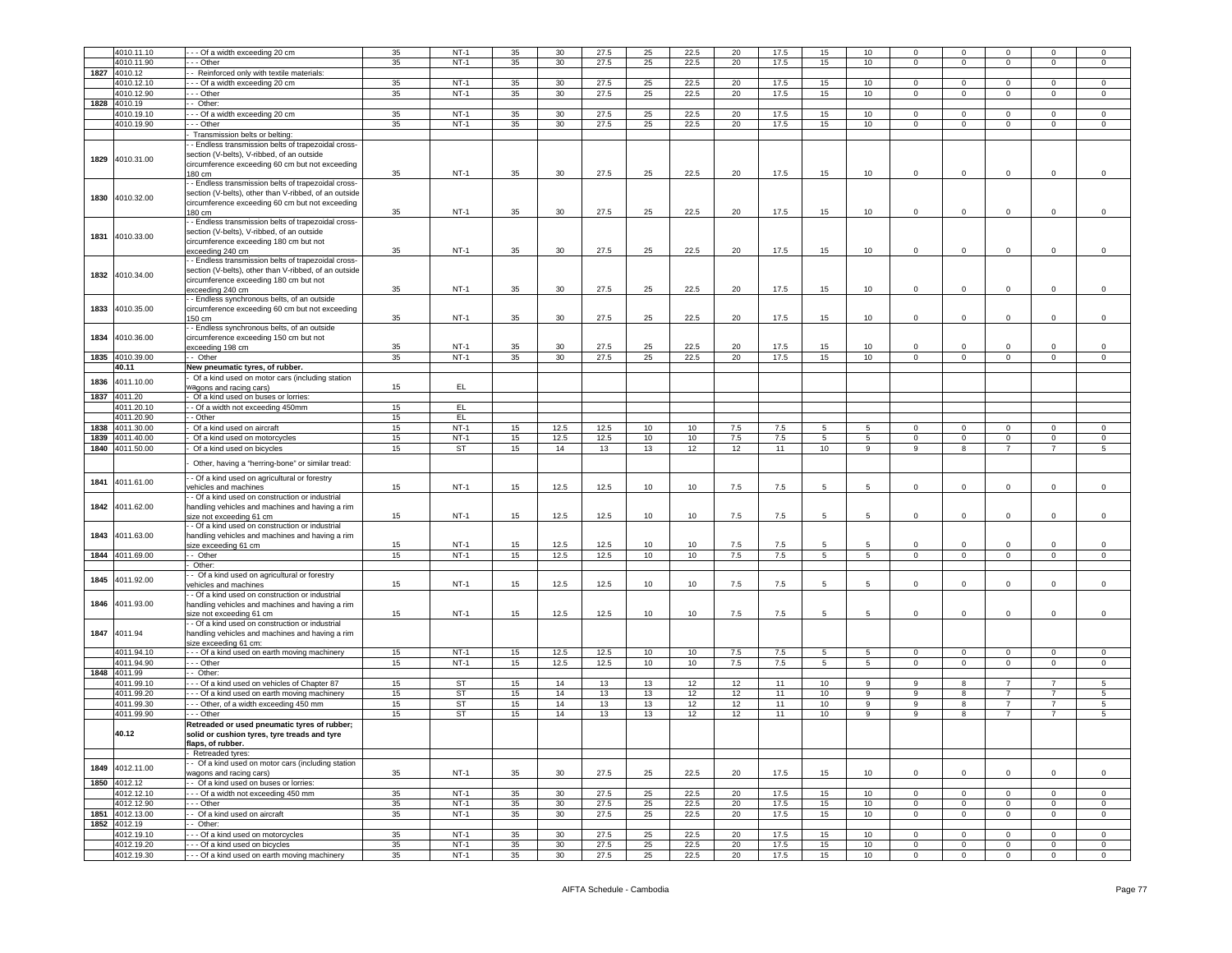|      | 4012.19.40      | - - Of a kind used on other vehicles of Chapter 87               | 35 | $NT-1$    | 35 | 30              | 27.5 | 25              | 22.5 | 20     | 17.5 | 15               | 10              |                |                |                |                |                 |
|------|-----------------|------------------------------------------------------------------|----|-----------|----|-----------------|------|-----------------|------|--------|------|------------------|-----------------|----------------|----------------|----------------|----------------|-----------------|
|      | 4012.19.90      | - - - Other                                                      | 35 | $NT-1$    | 35 | 30              | 27.5 | 25              | 22.5 | 20     | 17.5 | 15               | 10              | $\mathbf 0$    | $\mathbf{0}$   | $\mathbf{0}$   | $\mathbf{0}$   | $\circ$         |
|      | 1853 4012.20    | Used pneumatic tyres:                                            |    |           |    |                 |      |                 |      |        |      |                  |                 |                |                |                |                |                 |
|      |                 | - Of a kind used on motor cars (including station                |    |           |    |                 |      |                 |      |        |      |                  |                 |                |                |                |                |                 |
|      | 4012.20.10      | vagons, racing cars'                                             | 35 | $NT-1$    | 35 | 30              | 27.5 | 25              | 22.5 | 20     | 17.5 | 15               | 10              | $\Omega$       | $\mathbf 0$    | $\mathsf 0$    | $\mathsf 0$    | $\Omega$        |
|      |                 | - Of a kind used on buses or lorries:                            |    |           |    |                 |      |                 |      |        |      |                  |                 |                |                |                |                |                 |
|      | 4012.20.21      | - - Of a width not exceeding 450 mm                              | 35 | $NT-1$    | 35 | 30              | 27.5 | 25              | 22.5 | 20     | 17.5 | 15               | 10              | $\Omega$       | $\Omega$       | $\Omega$       | $\Omega$       | $\Omega$        |
|      | 4012.20.29      | $- -$ Other                                                      | 35 | $NT-1$    | 35 | 30              | 27.5 | 25              | 22.5 | 20     | 17.5 | 15               | 10              | $\Omega$       | $\overline{0}$ | $\overline{0}$ | $\Omega$       | $\overline{0}$  |
|      | 4012.20.30      | - Of a kind used on aircraft                                     | 35 | $NT-1$    | 35 | 30              | 27.5 | 25              | 22.5 | 20     | 17.5 | 15               | 10              | $\Omega$       | $\Omega$       | $\Omega$       | $\Omega$       | $\overline{0}$  |
|      | 4012.20.40      | - Of a kind used on motorcycles                                  | 35 | $NT-1$    | 35 | 30              | 27.5 | 25              | 22.5 | 20     | 17.5 | 15               | 10              | $\overline{0}$ | $\overline{0}$ | $\overline{0}$ | $\overline{0}$ | $\overline{0}$  |
|      | 4012.20.50      | - Of a kind used on bicycles                                     | 35 | $NT-1$    | 35 | 30              | 27.5 | 25              | 22.5 | 20     | 17.5 | 15               | 10              | $\Omega$       | $\mathbf 0$    | $\Omega$       | $\Omega$       | $\mathsf 0$     |
|      | 4012.20.60      | - Of a kind used on earth moving machinery                       | 35 | $NT-1$    | 35 | 30 <sup>°</sup> | 27.5 | 25              | 22.5 | 20     | 17.5 | 15               | 10              | $^{\circ}$     | $\mathbf 0$    | $\mathbf{0}$   | $\mathbf 0$    | $\mathbf 0$     |
|      |                 |                                                                  |    |           |    |                 |      |                 |      |        |      |                  |                 |                |                |                |                |                 |
|      | 4012.20.70      | - Of a kind used on other vehicles of Chapter 87                 | 35 | $NT-1$    | 35 | 30              | 27.5 | 25              | 22.5 | 20     | 17.5 | 15               | 10              | $\mathbf 0$    | $\mathbf 0$    | $\mathsf 0$    | $\mathsf 0$    | $\mathbf 0$     |
|      |                 | $-$ Other:                                                       |    |           |    |                 |      |                 |      |        |      |                  |                 |                |                |                |                |                 |
|      | 4012.20.91      | - - Buffed tyres                                                 | 35 | $NT-1$    | 35 | 30 <sup>°</sup> | 27.5 | 25              | 22.5 | $20\,$ | 17.5 | 15               | 10              | $\Omega$       | $\mathbf 0$    | $\mathsf 0$    | $\mathbf 0$    | $\mathsf 0$     |
|      | 4012.20.99      | - - Other                                                        | 35 | $NT-1$    | 35 | 30              | 27.5 | 25              | 22.5 | 20     | 17.5 | 15               | 10              | $\Omega$       | $\mathsf 0$    | $\mathbf 0$    | $\mathbf 0$    | $\mathsf 0$     |
| 1854 | 4012.90         | Other:                                                           |    |           |    |                 |      |                 |      |        |      |                  |                 |                |                |                |                |                 |
|      |                 | - Solid tyres:                                                   |    |           |    |                 |      |                 |      |        |      |                  |                 |                |                |                |                |                 |
|      | 4012.90.11      | - - Not exceeding 100 mm in external diameter                    |    |           |    |                 |      |                 |      |        |      |                  |                 |                |                |                |                |                 |
|      |                 |                                                                  | 35 | <b>ST</b> | 35 | 32              | 30   | 28              | 26   | 24     | 22   | 20               | 18              | 18             | 16             | 14             | 10             | 5               |
|      | 4012.90.12      | - - Exceeding 100 mm but not exceeding 250 mm                    |    |           |    |                 |      |                 |      |        |      |                  |                 |                |                |                |                |                 |
|      |                 | n external diameter                                              | 35 | <b>ST</b> | 35 | 32              | 30   | 28              | 26   | 24     | 22   | 20               | 18              | 18             | 16             | 14             | 10             | 5               |
|      |                 | --- Exceeding 250 mm in external diameter, of a                  |    |           |    |                 |      |                 |      |        |      |                  |                 |                |                |                |                |                 |
|      | 4012.90.13      | width not exceeding 450 mm, for use on vehicles of               |    |           |    |                 |      |                 |      |        |      |                  |                 |                |                |                |                |                 |
|      |                 | heading 87.09                                                    | 35 | <b>ST</b> | 35 | 32              | 30   | 28              | 26   | 24     | 22   | 20               | 18              | 18             | 16             | 14             | 10             | 5               |
|      | 4012.90.14      | - - Other solid tyres exceeding 250 mm in external               |    |           |    |                 |      |                 |      |        |      |                  |                 |                |                |                |                |                 |
|      |                 | diameter, of a width not exceeding 450 mm                        | 35 | <b>ST</b> | 35 | 32              | 30   | 28              | 26   | 24     | 22   | 20               | 18              | 18             | 16             | 14             | 10             | 5               |
|      |                 | - - Other solid tyres exceeding 250 mm in external               |    |           |    |                 |      |                 |      |        |      |                  |                 |                |                |                |                |                 |
|      | 4012.90.15      | diameter, of a width exceeding 450 mm, for use on                |    |           |    |                 |      |                 |      |        |      |                  |                 |                |                |                |                |                 |
|      |                 | ehicles of heading 87.09                                         | 35 | <b>ST</b> | 35 | 32              | 30   | 28              | 26   | 24     | 22   | 20               | 18              | 18             | 16             | 14             | 10             | 5               |
|      |                 |                                                                  |    |           |    |                 |      |                 |      |        |      |                  |                 |                |                |                |                |                 |
|      | 4012.90.16      | - - Other solid tyres exceeding 250 mm in external               |    |           |    |                 |      |                 |      |        |      |                  |                 |                |                |                |                |                 |
|      |                 | diameter, of a width exceeding 450 mm                            | 35 | <b>ST</b> | 35 | 32              | 30   | 28              | 26   | 24     | 22   | 20               | 18              | 18             | 16             | 14             | 10             | 5               |
|      | 4012.90.19      | $--$ Other                                                       | 35 | ST        | 35 | 32              | 30   | 28              | 26   | 24     | 22   | 20               | 18              | 18             | 16             | 14             | 10             | $\overline{5}$  |
|      |                 | - Cushion tyres:                                                 |    |           |    |                 |      |                 |      |        |      |                  |                 |                |                |                |                |                 |
|      | 4012.90.21      | - - Of a width not exceeding 450 mm                              | 35 | <b>ST</b> | 35 | 32              | 30   | 28              | 26   | 24     | 22   | 20               | 18              | 18             | 16             | 14             | 10             | 5               |
|      | 4012.90.22      | - - Of a width exceeding 450 mm                                  | 35 | <b>ST</b> | 35 | 32              | 30   | 28              | 26   | 24     | 22   | 20               | 18              | 18             | 16             | 14             | 10             | 5               |
|      | 4012.90.29      | --- Other                                                        | 35 | <b>ST</b> | 35 | 32              | 30   | 28              | 26   | 24     | 22   | 20               | 18              | 18             | 16             | 14             | 10             | 5               |
|      |                 | - Replaceable tyre treads of a width not exceeding               |    |           |    |                 |      |                 |      |        |      |                  |                 |                |                |                |                |                 |
|      | 4012.90.70      | 450 mm                                                           | 35 | <b>ST</b> | 35 | 32              | 30   | 28              | 26   | 24     | 22   | 20               | 18              | 18             | 16             | 14             | 10             | 5               |
|      | 4012.90.80      | - Tyre flaps                                                     | 35 | <b>ST</b> | 35 | 32              | 30   | 28              | 26   | 24     | 22   | 20               | 18              | 18             | 16             | 14             | 10             | 5               |
|      | 4012.90.90      | $-$ Other                                                        | 15 | <b>ST</b> | 15 | 14              | 13   | 13              | 12   | 12     | 11   | 10               | 9               | 9              | 8              |                | $\overline{7}$ | $5\overline{5}$ |
|      | 40.13           | Inner tubes, of rubber.                                          |    |           |    |                 |      |                 |      |        |      |                  |                 |                |                | $\overline{7}$ |                |                 |
|      |                 |                                                                  |    |           |    |                 |      |                 |      |        |      |                  |                 |                |                |                |                |                 |
| 1855 | 4013.10         |                                                                  |    |           |    |                 |      |                 |      |        |      |                  |                 |                |                |                |                |                 |
|      |                 | Of a kind used on motor cars (including station                  |    |           |    |                 |      |                 |      |        |      |                  |                 |                |                |                |                |                 |
|      |                 | wagons and racing cars), buses or lorries:                       |    |           |    |                 |      |                 |      |        |      |                  |                 |                |                |                |                |                 |
|      |                 | - Of a kind used on motor cars (including station                |    |           |    |                 |      |                 |      |        |      |                  |                 |                |                |                |                |                 |
|      |                 | wagons and racing cars):                                         |    |           |    |                 |      |                 |      |        |      |                  |                 |                |                |                |                |                 |
|      | 4013.10.11      | - - Suitable for fitting to tyres of a width not                 |    |           |    |                 |      |                 |      |        |      |                  |                 |                |                |                |                |                 |
|      |                 | exceeding 450 mm                                                 | 15 | <b>ST</b> | 15 | 14              | 13   | 13              | 12   | 12     | 11   | 10               | $\mathsf{Q}$    |                | R              |                |                |                 |
|      | 4013.10.19      | -- Suitable for fitting to tyres of a width exceeding            |    |           |    |                 |      |                 |      |        |      |                  |                 | $\mathbf{Q}$   |                | $\overline{7}$ | $\overline{7}$ |                 |
|      |                 | 450 mm                                                           | 15 | ST        | 15 | 14              | 13   | 13              | 12   | $12\,$ | 11   | 10               | $\mathsf g$     |                | 8              |                |                | 5               |
|      |                 | - Of a kind used on buses or lorries:                            |    |           |    |                 |      |                 |      |        |      |                  |                 |                |                |                |                |                 |
|      | 4013.10.21      | - - Suitable for fitting to tyres of a width not                 |    |           |    |                 |      |                 |      |        |      |                  | 9               | 9              | 8              | $\overline{7}$ | $\overline{z}$ | 5               |
|      |                 | exceeding 450 mm                                                 | 15 | <b>ST</b> | 15 | 14              | 13   | 13              | 12   | 12     | 11   | 10 <sub>1</sub>  |                 |                |                |                |                |                 |
|      | 4013.10.29      | --- Suitable for fitting to tyres of a width exceeding<br>450 mm | 15 | <b>ST</b> | 15 | 14              | 13   | 13              | 12   | 12     | 11   | 10               | 9               | $\alpha$       | R              | $\overline{7}$ | $\overline{7}$ | 5               |
|      | 1856 4013.20.00 | Of a kind used on bicycles                                       | 15 | <b>ST</b> | 15 | 14              | 13   | 13              | 12   | 12     | 11   | 10 <sup>10</sup> | 9               | 9              | 8              | $\overline{7}$ | $\overline{7}$ | $5\overline{5}$ |
|      | 1857 4013.90    | Other:                                                           |    |           |    |                 |      |                 |      |        |      |                  |                 |                |                |                |                |                 |
|      |                 | - Of a kind used on earth moving machinery:                      |    |           |    |                 |      |                 |      |        |      |                  |                 |                |                |                |                |                 |
|      |                 | - - Suitable for fitting to tyres of a width not                 |    |           |    |                 |      |                 |      |        |      |                  |                 |                |                |                |                |                 |
|      | 4013.90.11      | xceeding 450 mm                                                  | 15 | $NT-1$    | 15 | 12.5            | 12.5 | 10              | 10   | 7.5    | 7.5  | 5                | 5               | $\Omega$       | $\mathbf 0$    | $\mathbf 0$    | $\mathsf 0$    | $\mathbf 0$     |
|      |                 | - - Suitable for fitting to tyres of a width exceeding           |    |           |    |                 |      |                 |      |        |      |                  |                 |                |                |                |                |                 |
|      | 4013.90.19      | 450 mm                                                           | 15 | $NT-1$    | 15 | 12.5            | 12.5 | 10              | 10   | 7.5    | 7.5  |                  | 5               |                | $\Omega$       | $\Omega$       | $\Omega$       | $\mathbf 0$     |
|      | 4013.90.20      | - - Of a kind used on motorcycles                                | 15 | $NT-1$    | 15 | 12.5            | 12.5 | 10              | 10   | 7.5    | 7.5  | $5^{\circ}$      | $5\overline{5}$ | $\mathbf 0$    | $\mathbf{O}$   | $\mathbf{0}$   | $\mathbf 0$    | $\mathbf{0}$    |
|      |                 |                                                                  |    |           |    |                 |      |                 |      |        |      |                  |                 |                |                |                |                |                 |
|      |                 | - Of a kind used on other vehicles of Chapter 87:                |    |           |    |                 |      |                 |      |        |      |                  |                 |                |                |                |                |                 |
|      | 4013.90.31      | - - Suitable for fitting to tyres of a width not                 |    |           |    |                 |      |                 |      |        |      |                  |                 |                |                |                |                |                 |
|      |                 | exceeding 450 mm                                                 | 15 | $NT-1$    | 15 | 12.5            | 12.5 | 10              | 10   | 7.5    | 7.5  | 5                | 5               | $\Omega$       | $\Omega$       | $\Omega$       | $\Omega$       | $\Omega$        |
|      | 4013.90.39      | - - Suitable for fitting to tyres of a width exceeding           |    |           |    |                 |      |                 |      |        |      |                  |                 |                |                |                |                |                 |
|      |                 | 450 mm                                                           | 15 | $NT-1$    | 15 | 12.5            | 12.5 | 10 <sup>1</sup> | 10   | 7.5    | 7.5  | 5                | 5               | $\Omega$       | $\Omega$       | $\Omega$       | $\Omega$       | $\Omega$        |
|      | 4013.90.40      | - Of a kind used on aircraft                                     | 15 | $NT-1$    | 15 | 12.5            | 12.5 | 10              | 10   | 7.5    | 7.5  | $5^{\circ}$      | $\overline{5}$  | $\Omega$       | $\Omega$       | $\overline{0}$ | $\overline{0}$ | $\overline{0}$  |
|      |                 | - Other:                                                         |    |           |    |                 |      |                 |      |        |      |                  |                 |                |                |                |                |                 |
|      | 4013.90.91      | - - Suitable for fitting to tyres of a width not                 |    |           |    |                 |      |                 |      |        |      | 5                |                 |                |                |                |                |                 |
|      |                 | xceeding 450 mm                                                  | 15 | $NT-1$    | 15 | 12.5            | 12.5 | 10              | 10   | 7.5    | 7.5  |                  | 5               | $\Omega$       | $\Omega$       | $\mathbf 0$    | $\Omega$       | $\Omega$        |
|      | 4013.90.99      | --- Suitable for fitting to tyres of a width exceeding<br>450 mm | 15 | $NT-1$    | 15 | 12.5            | 12.5 | 10              | 10   | 7.5    | 7.5  | 5                | 5               | $\Omega$       | $\mathbf 0$    | $\mathbf 0$    | $\mathbf 0$    | $\mathbf 0$     |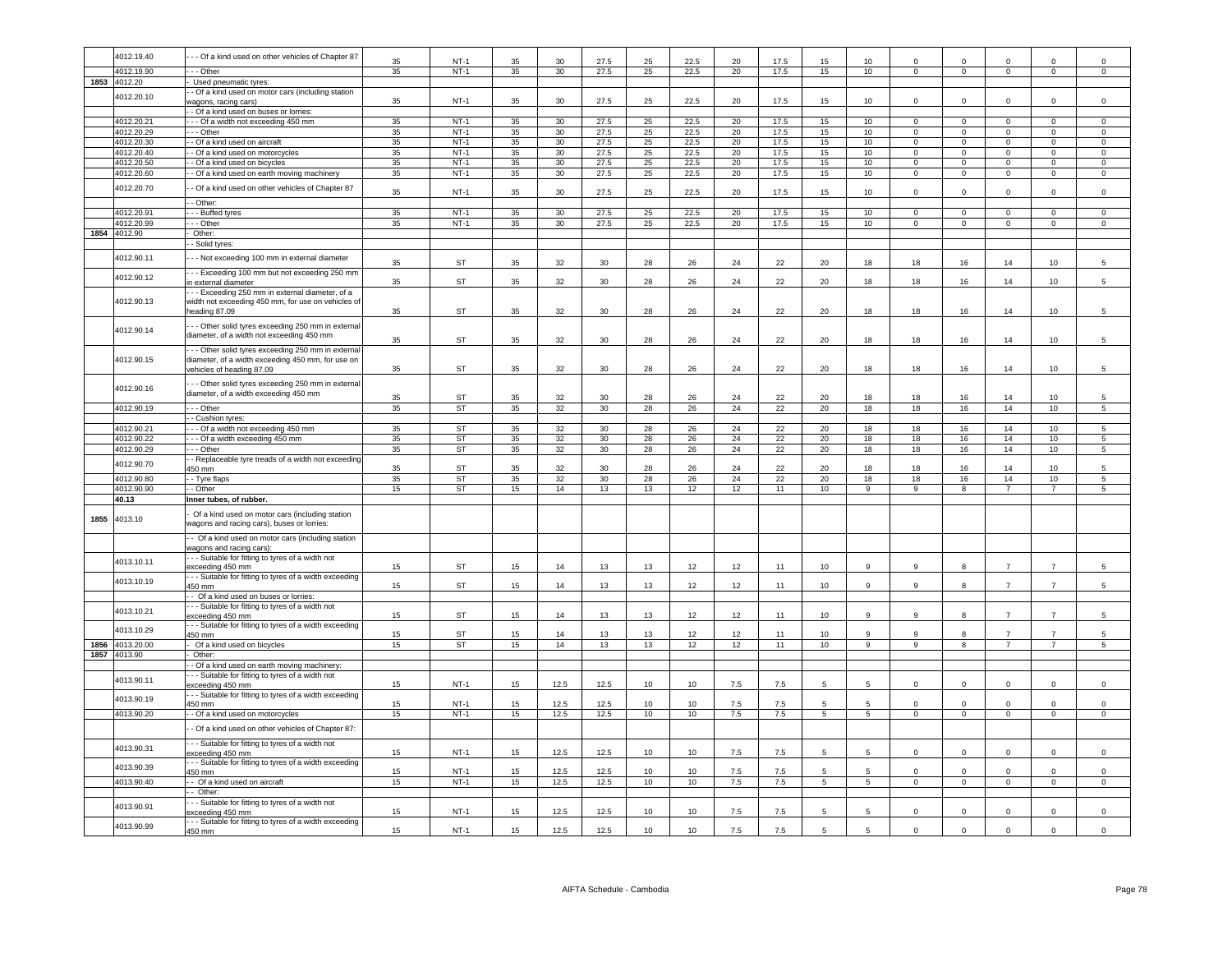|      |                 | Hygienic or pharmaceutical articles (including      |                |           |                |                 |                |                |             |                 |                 |                 |                         |              |                |                |                 |                |
|------|-----------------|-----------------------------------------------------|----------------|-----------|----------------|-----------------|----------------|----------------|-------------|-----------------|-----------------|-----------------|-------------------------|--------------|----------------|----------------|-----------------|----------------|
|      | 40.14           | teats), of vulcanised rubber other than hard        |                |           |                |                 |                |                |             |                 |                 |                 |                         |              |                |                |                 |                |
|      |                 | rubber, with or without fittings of hard rubber.    |                |           |                |                 |                |                |             |                 |                 |                 |                         |              |                |                |                 |                |
|      | 1858 4014.10.00 | Sheath contraceptives                               | $\mathbf 0$    | $NT-1$    | $\mathbf{0}$   | $\mathbf 0$     | $\overline{0}$ | $\overline{0}$ | $\mathbf 0$ | $\mathsf 0$     | $\mathbf 0$     | $\mathbf 0$     | $\circ$                 | $\mathbf{O}$ | $\mathbf{0}$   | $\mathsf 0$    | $\mathbf 0$     | $\circ$        |
|      |                 |                                                     |                |           |                |                 |                |                |             |                 |                 |                 |                         |              |                |                |                 |                |
|      | 1859 4014.90    | Other:                                              |                |           |                |                 |                |                |             |                 |                 |                 |                         |              |                |                |                 |                |
|      | 4014.90.10      | - Teats for feeding bottles and similar articles    | $\overline{7}$ |           | $\overline{7}$ | $\overline{7}$  | $\overline{7}$ | 6              | 6           | 5               |                 | 5               | 3                       | $\Omega$     |                | $\Omega$       |                 |                |
|      |                 |                                                     |                | $NT-1$    |                |                 |                |                |             |                 | 5               |                 |                         |              | $\mathbf 0$    |                | $\mathbf 0$     | 0              |
|      | 4014.90.40      | - Stoppers for pharmaceutical use                   | $\overline{7}$ | $NT-1$    | $\overline{7}$ | $\overline{7}$  | $\overline{7}$ | 6              | 6           | $\overline{5}$  | $5\phantom{.0}$ | $5^{\circ}$     | $\mathbf{3}$            | $\circ$      | $\overline{0}$ | $\overline{0}$ | $\overline{0}$  | $\overline{0}$ |
|      | 4014.90.90      | - Other                                             | $\overline{7}$ | $NT-1$    | $\overline{7}$ | $\overline{7}$  | $\overline{7}$ | 6              | 6           | 5               | $5\phantom{.0}$ | 5               | $\mathbf{3}$            | $\mathbf 0$  | $\mathsf 0$    | $\mathsf 0$    | $\mathbf 0$     | $\mathsf 0$    |
|      |                 | Articles of apparel and clothing accessories        |                |           |                |                 |                |                |             |                 |                 |                 |                         |              |                |                |                 |                |
|      |                 | (including gloves, mittens and mitts), for all      |                |           |                |                 |                |                |             |                 |                 |                 |                         |              |                |                |                 |                |
|      | 40.15           | purposes, of vulcanised rubber other than hard      |                |           |                |                 |                |                |             |                 |                 |                 |                         |              |                |                |                 |                |
|      |                 | rubber.                                             |                |           |                |                 |                |                |             |                 |                 |                 |                         |              |                |                |                 |                |
|      |                 | Gloves, mittens and mitts:                          |                |           |                |                 |                |                |             |                 |                 |                 |                         |              |                |                |                 |                |
| 1860 | 4015.11.00      | - Surgical                                          | $\overline{7}$ | EL.       |                |                 |                |                |             |                 |                 |                 |                         |              |                |                |                 |                |
| 1861 | 4015.19.00      | - Other                                             | $\overline{7}$ | $NT-1$    | $\overline{7}$ | $\overline{7}$  | $\overline{7}$ | 6              | 6           | 5               | $5\phantom{.0}$ | 5               | 3                       | $\mathbf 0$  | $\mathbf 0$    | $\mathbf 0$    | 0               | 0              |
|      |                 |                                                     | $\overline{7}$ | $NT-1$    | $\overline{7}$ | $\overline{7}$  | $\overline{7}$ |                |             |                 |                 |                 |                         |              |                |                |                 |                |
|      | 1862 4015.90.00 | Other                                               |                |           |                |                 |                | 6              | 6           | 5               | 5               | 5               | 3                       | 0            | $\mathbf 0$    | $\mathbf 0$    | 0               | $\,0\,$        |
|      | 40.16           | Other articles of vulcanised rubber other than      |                |           |                |                 |                |                |             |                 |                 |                 |                         |              |                |                |                 |                |
|      |                 | hard rubber.                                        |                |           |                |                 |                |                |             |                 |                 |                 |                         |              |                |                |                 |                |
|      | 1863 4016.10.00 | Of cellular rubber                                  | 35             | $NT-1$    | 35             | 30              | 27.5           | 25             | 22.5        | 20              | 17.5            | 15              | 10 <sub>1</sub>         | $\mathbf{0}$ | $\mathbf{0}$   | $\mathbf{0}$   | $\mathbf 0$     | $\circ$        |
|      |                 | Other:                                              |                |           |                |                 |                |                |             |                 |                 |                 |                         |              |                |                |                 |                |
|      | 1864 4016.91    | - Floor coverings and mats:                         |                |           |                |                 |                |                |             |                 |                 |                 |                         |              |                |                |                 |                |
|      | 4016.91.10      | --- Mats                                            | $\overline{7}$ | <b>ST</b> | $\overline{7}$ | $\overline{7}$  | $\overline{7}$ | $\overline{7}$ | 6           | 6               | 6               | 6               | 5                       | 5            | 5              | 5              | 5               | 5              |
|      | 4016.91.90      | - - Other                                           | $\overline{7}$ | <b>ST</b> | $\overline{7}$ | $\overline{7}$  | $\overline{7}$ | $\overline{7}$ | 6           | 6               | 6               | 6               | $5\phantom{.0}$         | 5            | 5              | 5              | 5               | 5              |
|      | 1865 4016.92    | - Erasers:                                          |                |           |                |                 |                |                |             |                 |                 |                 |                         |              |                |                |                 |                |
|      | 4016.92.10      | - - Eraser tips                                     | $\mathbf 0$    | $NT-1$    | $\mathbf 0$    | $\mathbf 0$     | $\mathbf 0$    | $\mathbf{0}$   | $\mathbf 0$ | $\mathbf 0$     | $\mathbf 0$     | $\mathbf 0$     | $\circ$                 | $\mathbf 0$  | $\overline{0}$ | $\mathbf{0}$   | $\mathbf 0$     | $\mathsf 0$    |
|      | 4016.92.90      | - - Other                                           | $\mathbf 0$    | $NT-1$    | $\mathbf{0}$   | $\mathbf 0$     | $\mathsf 0$    | $\circ$        | $\mathbf 0$ | $\mathbf 0$     | $\mathbf 0$     | $\mathbf 0$     | $\circ$                 | $\circ$      | $\overline{0}$ | $\mathbf{0}$   | $\mathbf 0$     | $\mathsf 0$    |
|      |                 |                                                     |                |           |                |                 |                |                |             |                 |                 |                 |                         |              |                |                |                 |                |
| 1866 | 4016.93         | - Gaskets, washers and other seals:                 |                |           |                |                 |                |                |             |                 |                 |                 |                         |              |                |                |                 |                |
|      | 4016.93.10      | -- Packings of a kind used for electrolytic         |                |           |                |                 |                |                |             |                 |                 |                 |                         |              |                |                |                 |                |
|      |                 | apacitors                                           | 35             | ST        | 35             | 32              | 30             | 28             | 26          | 24              | 22              | 20              | 18                      | 18           | 16             | 14             | 10              | 5              |
|      | 4016.93.90      | - - Other                                           | 35             | ST        | 35             | 32              | 30             | 28             | 26          | 24              | 22              | 20              | 18                      | 18           | 16             | 14             | 10 <sub>1</sub> | 5              |
| 1867 | 4016.94.00      | Boat or dock fenders, whether or not inflatable     |                |           |                |                 |                |                |             |                 |                 |                 |                         |              |                |                |                 |                |
|      |                 |                                                     | 15             | $NT-1$    | 15             | 12.5            | 12.5           | 10             | 10          | 7.5             | 7.5             | 5               | 5                       | $\mathbf 0$  | $\mathsf 0$    | $\Omega$       | $\mathbf 0$     | $\mathsf 0$    |
| 1868 | 4016.95.00      | - Other inflatable articles                         | 35             | $NT-1$    | 35             | 30              | 27.5           | 25             | 22.5        | 20              | 17.5            | 15              | 10                      | $\mathbf 0$  | $\overline{0}$ | $\mathbf{0}$   | $\mathbf 0$     | $\mathbf 0$    |
| 1869 | 4016.99         | - Other:                                            |                |           |                |                 |                |                |             |                 |                 |                 |                         |              |                |                |                 |                |
|      |                 | - - Parts and accessories for vehicles of Chapter   |                |           |                |                 |                |                |             |                 |                 |                 |                         |              |                |                |                 |                |
|      |                 | 87:                                                 |                |           |                |                 |                |                |             |                 |                 |                 |                         |              |                |                |                 |                |
|      |                 | ---- For vehicles of heading 87.02, 87.03, 87.04,   |                |           |                |                 |                |                |             |                 |                 |                 |                         |              |                |                |                 |                |
|      | 4016.99.11      | 87.05 or 87.11                                      | 35             | ST        | 35             | 32              | 30             | 28             | 26          | 24              | 22              | 20              | 18                      | 18           | 16             | 14             | 10 <sub>1</sub> | 5              |
|      |                 | ---- For vehicles of heading 87.09, 87.13, 87.15 or |                |           |                |                 |                |                |             |                 |                 |                 |                         |              |                |                |                 |                |
|      | 4016.99.12      | 87.16                                               | 35             | ST        | 35             | 32              | 30             | 28             | 26          | 24              | 22              | 20              | 18                      | 18           | 16             | 14             | 10              | 5              |
|      | 4016.99.17      | ---- For bicycles of heading 87.12                  | 35             | ST        | 35             | 32              | 30             | 28             | 26          | 24              | 22              | 20              | 18                      | 18           | 16             | 14             | 10              | $\sqrt{5}$     |
|      | 4016.99.19      | - - - - Other                                       | 35             | <b>ST</b> | 35             | 32              | 30             | 28             | 26          | 24              | 22              | 20              | 18                      | 18           | 16             | 14             | 10              | 5              |
|      |                 | - - Parts and accessories of rotochutes of heading  |                |           |                |                 |                |                |             |                 |                 |                 |                         |              |                |                |                 |                |
|      | 4016.99.20      | 88.04                                               | 35             | ST        | 35             | 32              | 30             | 28             | 26          | 24              | 22              | 20              | 18                      | 18           | 16             | 14             | 10              | 5              |
|      | 4016.99.30      |                                                     | 35             | <b>ST</b> | 35             | 32              | 30             | 28             | 26          | 24              | 22              | 20              | 18                      | 18           | 16             | 14             | 10              | 5              |
|      |                 | - - Rubber bands                                    |                |           |                |                 |                |                |             |                 |                 |                 |                         |              |                |                |                 |                |
|      |                 | - - Other articles of a kind used in machinery or   |                |           |                |                 |                |                |             |                 |                 |                 |                         |              |                |                |                 |                |
|      |                 | mechanical or electrical appliances, or for other   |                |           |                |                 |                |                |             |                 |                 |                 |                         |              |                |                |                 |                |
|      |                 | echnical uses:                                      |                |           |                |                 |                |                |             |                 |                 |                 |                         |              |                |                |                 |                |
|      | 4016.99.51      | --- Rubber rollers                                  | 35             | <b>ST</b> | 35             | 32              | 30             | 28             | 26          | 24              | 22              | 20              | 18                      | 18           | 16             | 14             | 10 <sub>1</sub> | 5              |
|      | 4016.99.59      | $\cdots$ - Other                                    | 35             | ST        | 35             | 32              | 30             | 28             | 26          | 24              | 22              | 20              | 18                      | 18           | 16             | 14             | 10              | 5              |
|      | 4016.99.60      | - - - Rail pads                                     | 35             | ST        | 35             | 32              | 30             | 28             | 26          | 24              | 22              | 20              | 18                      | 18           | 16             | 14             | 10              | 5              |
|      | 4016.99.70      | - - Structural bearings including bridge bearings   |                |           |                |                 |                |                |             |                 |                 |                 |                         |              |                |                |                 |                |
|      |                 |                                                     | 35             | <b>ST</b> | 35             | 32              | 30             | 28             | 26          | 24              | 22              | 20              | 18                      | 18           | 16             | 14             | 10              | 5              |
|      | 4016.99.80      | --- Rubber grommets and rubber covers for           |                |           |                |                 |                |                |             |                 |                 |                 |                         |              |                |                |                 |                |
|      |                 | automotive wiring harnesses                         | 35             | ST        | 35             | 32              | 30             | 28             | 26          | 24              | 22              | 20              | 18                      | 18           | 16             | 14             | 10 <sub>1</sub> | $\sqrt{5}$     |
|      | 4016.99.90      | - - Other                                           | 35             | ST        | 35             | 32              | 30             | 28             | 26          | 24              | 22              | 20              | 18                      | 18           | 16             | 14             | 10              | 5              |
|      |                 | Hard rubber (for example, ebonite) in all forms,    |                |           |                |                 |                |                |             |                 |                 |                 |                         |              |                |                |                 |                |
| 1870 | 4017.00.00      | including waste and scrap; articles of hard         |                |           |                |                 |                |                |             |                 |                 |                 |                         |              |                |                |                 |                |
|      |                 | rubber.                                             | 35             | $NT-1$    | 35             | 30 <sup>°</sup> | 27.5           | 25             | 22.5        | 20              | 17.5            | 15              | 10                      | $\mathbf 0$  | $\mathsf 0$    | $\mathbf 0$    | $\mathbf 0$     | $\mathbf 0$    |
|      |                 |                                                     |                |           |                |                 |                |                |             |                 |                 |                 |                         |              |                |                |                 |                |
|      |                 | Raw hides and skins of bovine (including            |                |           |                |                 |                |                |             |                 |                 |                 |                         |              |                |                |                 |                |
|      |                 | buffalo) or equine animals (fresh, or salted,       |                |           |                |                 |                |                |             |                 |                 |                 |                         |              |                |                |                 |                |
|      | 41.01           | dried, limed, pickled or otherwise preserved,       |                |           |                |                 |                |                |             |                 |                 |                 |                         |              |                |                |                 |                |
|      |                 | but not tanned, parchment-dressed or further        |                |           |                |                 |                |                |             |                 |                 |                 |                         |              |                |                |                 |                |
|      |                 | prepared), whether or not dehaired or split.        |                |           |                |                 |                |                |             |                 |                 |                 |                         |              |                |                |                 |                |
|      |                 | Whole hides and skins, of a weight per skin not     |                |           |                |                 |                |                |             |                 |                 |                 |                         |              |                |                |                 |                |
|      |                 | exceeding 8 kg when simply dried, 10 kg when        |                |           |                |                 |                |                |             |                 |                 |                 |                         |              |                |                |                 |                |
| 1871 | 4101.20.00      | dry-salted, or 16 kg when fresh, wet-salted or      |                |           |                |                 |                |                |             |                 |                 |                 |                         |              |                |                |                 |                |
|      |                 | therwise preserved                                  |                | $NT-1$    |                |                 | $\overline{7}$ | $\epsilon$     |             |                 |                 |                 |                         |              |                |                |                 |                |
|      |                 | Whole hides and skins, of a weight exceeding 16     |                |           |                |                 |                |                |             |                 |                 |                 |                         |              |                |                |                 |                |
| 1872 | 4101.50.00      |                                                     | $\overline{7}$ | $NT-1$    | $\overline{7}$ | $\overline{7}$  | $\overline{7}$ | 6              | 6           | 5               | 5               | 5               | 3                       | $\mathbf 0$  | $\mathsf 0$    | $\mathbf 0$    | $\mathbf 0$     | $\mathsf 0$    |
|      | 1873 4101.90.00 | Other, including butts, bends and bellies           | $\overline{7}$ | $NT-1$    | $\overline{7}$ | $\overline{7}$  | $\overline{7}$ | 6              |             |                 |                 |                 |                         |              | $\mathbf 0$    |                |                 | $\circ$        |
|      |                 |                                                     |                |           |                |                 |                |                | 6           | 5               | 5               | $5^{\circ}$     | $\mathbf{3}$            | $\mathbf{0}$ |                | $\overline{0}$ | $\mathbf 0$     |                |
|      |                 | Raw skins of sheep or lambs (fresh, or salted,      |                |           |                |                 |                |                |             |                 |                 |                 |                         |              |                |                |                 |                |
|      |                 | dried, limed, pickled or otherwise preserved,       |                |           |                |                 |                |                |             |                 |                 |                 |                         |              |                |                |                 |                |
|      | 41.02           | but not tanned, parchment-dressed or further        |                |           |                |                 |                |                |             |                 |                 |                 |                         |              |                |                |                 |                |
|      |                 | prepared), whether or not with wool on or split,    |                |           |                |                 |                |                |             |                 |                 |                 |                         |              |                |                |                 |                |
|      |                 | other than those excluded by Note 1(c) to this      |                |           |                |                 |                |                |             |                 |                 |                 |                         |              |                |                |                 |                |
|      |                 | Chapter.                                            |                |           |                |                 |                |                |             |                 |                 |                 |                         |              |                |                |                 |                |
|      | 1874 4102.10.00 | - With wool on                                      | $\overline{7}$ | $NT-1$    | $\overline{7}$ | $\overline{7}$  | $\overline{7}$ | 6              | 6           | $5\overline{)}$ | 5               | $5\overline{)}$ | $\overline{\mathbf{3}}$ | $\mathbf 0$  | $\overline{0}$ | $\overline{0}$ | $\mathbf 0$     | $\mathsf 0$    |
|      |                 | Without wool on:                                    |                |           |                |                 |                |                |             |                 |                 |                 |                         |              |                |                |                 |                |
|      | 1875 4102.21.00 | - - Pickled                                         | $\overline{7}$ | $NT-1$    | $\overline{7}$ |                 |                | 6              | 6           | 5               | 5               | -5              |                         | $\Omega$     | $\Omega$       |                |                 | $\Omega$       |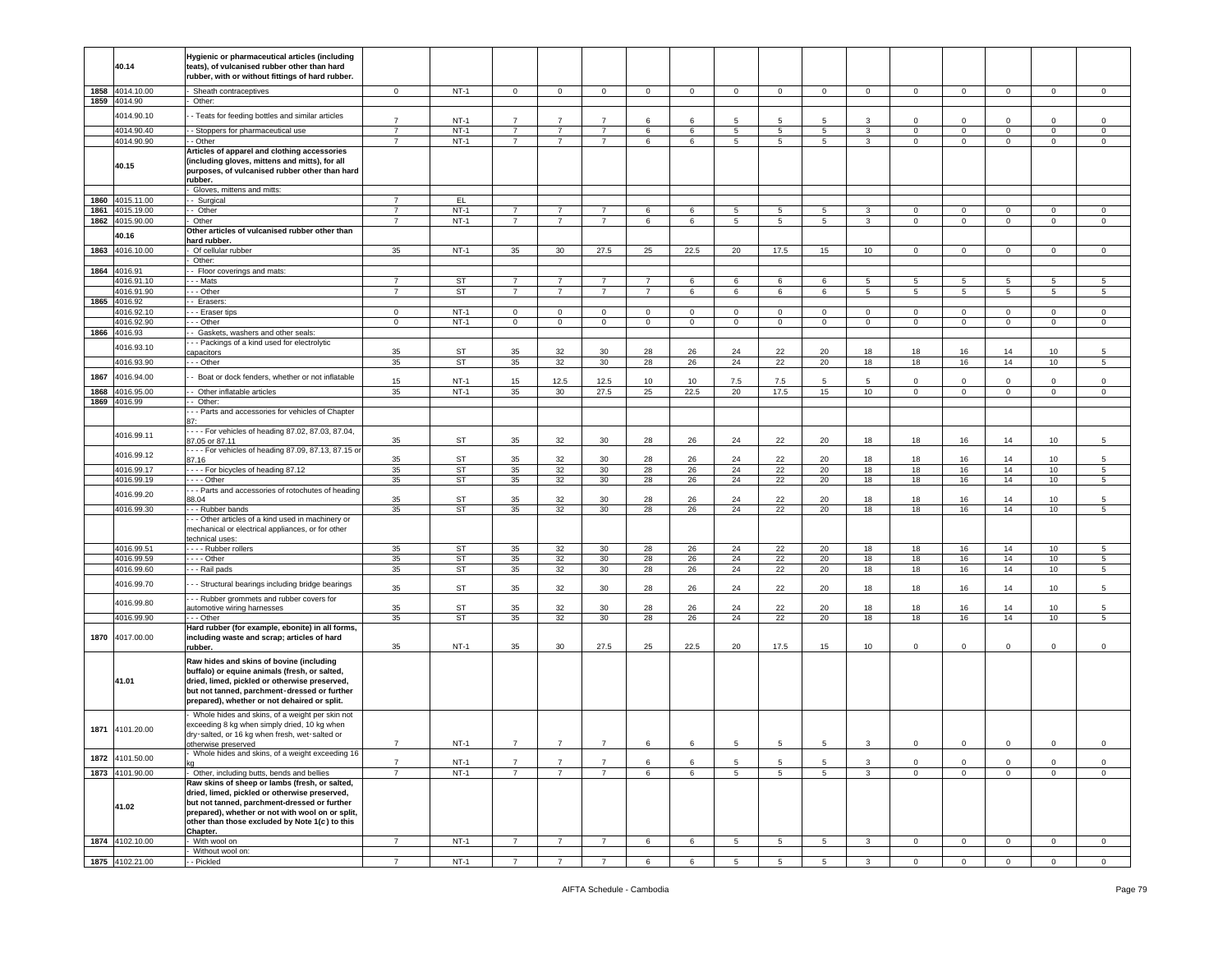|      | 1876 4102.29.00 | - Other                                                            | $\overline{7}$ | $NT-1$    |                |                |                | 6              | 6 | 5               | 5               | 5               | 3               | $\Omega$        | $^{\circ}$      | $\mathbf 0$     | $\mathbf 0$  | 0                   |
|------|-----------------|--------------------------------------------------------------------|----------------|-----------|----------------|----------------|----------------|----------------|---|-----------------|-----------------|-----------------|-----------------|-----------------|-----------------|-----------------|--------------|---------------------|
|      |                 |                                                                    |                |           |                |                |                |                |   |                 |                 |                 |                 |                 |                 |                 |              |                     |
|      |                 | Other raw hides and skins (fresh, or salted,                       |                |           |                |                |                |                |   |                 |                 |                 |                 |                 |                 |                 |              |                     |
|      |                 | dried, limed, pickled or otherwise preserved,                      |                |           |                |                |                |                |   |                 |                 |                 |                 |                 |                 |                 |              |                     |
|      | 41.03           | but not tanned, parchment-dressed or further                       |                |           |                |                |                |                |   |                 |                 |                 |                 |                 |                 |                 |              |                     |
|      |                 | prepared), whether or not dehaired or split,                       |                |           |                |                |                |                |   |                 |                 |                 |                 |                 |                 |                 |              |                     |
|      |                 | other than those excluded by Note 1(b) or 1(c)                     |                |           |                |                |                |                |   |                 |                 |                 |                 |                 |                 |                 |              |                     |
|      |                 | to this Chapter.                                                   |                |           |                |                |                |                |   |                 |                 |                 |                 |                 |                 |                 |              |                     |
|      | 1877 4103.20.00 | Of reptiles                                                        | $\overline{7}$ | $NT-1$    | $\overline{7}$ | $\overline{7}$ | $\overline{7}$ | 6              | 6 | 5               | 5               | 5               | 3               | $\mathbf 0$     | $\mathbf 0$     | $\mathbf 0$     | $\mathbf 0$  | $\mathbf 0$         |
|      | 1878 4103.30.00 | Of swine                                                           | $\overline{7}$ | $NT-1$    | $\overline{7}$ | $\overline{7}$ | $7^{\circ}$    | 6              | 6 | 5               | $5\overline{5}$ | 5               | $\mathbf{3}$    | $\mathbf{0}$    | $\mathbf 0$     | $\mathbf{0}$    | $\mathbf 0$  | $\mathbf 0$         |
|      | 1879 4103.90.00 | Other                                                              | $\overline{7}$ | <b>ST</b> | $\overline{7}$ | $\overline{7}$ | $\overline{7}$ | $\overline{7}$ | 6 | 6               | 6               | 6               | 5               | $5\phantom{.0}$ | 5               | $5\phantom{.0}$ | 5            | 5                   |
|      |                 |                                                                    |                |           |                |                |                |                |   |                 |                 |                 |                 |                 |                 |                 |              |                     |
|      |                 | Tanned or crust hides and skins of bovine                          |                |           |                |                |                |                |   |                 |                 |                 |                 |                 |                 |                 |              |                     |
|      | 41.04           | including buffalo) or equine animals, without                      |                |           |                |                |                |                |   |                 |                 |                 |                 |                 |                 |                 |              |                     |
|      |                 | hair on, whether or not split, but not further                     |                |           |                |                |                |                |   |                 |                 |                 |                 |                 |                 |                 |              |                     |
|      |                 | prepared.                                                          |                |           |                |                |                |                |   |                 |                 |                 |                 |                 |                 |                 |              |                     |
|      |                 | In the wet state (including wet-blue):                             |                |           |                |                |                |                |   |                 |                 |                 |                 |                 |                 |                 |              |                     |
| 1880 | 4104.11.00      | - Full grains, unsplit; grain splits                               | $\overline{7}$ | <b>ST</b> | $\overline{7}$ | $\overline{7}$ | 7              | $\overline{7}$ | 6 | 6               | 6               | 6               | 5               | 5               | 5               | 5               | 5            | 5                   |
| 1881 | 4104.19.00      | - Other                                                            | $\overline{7}$ | <b>ST</b> | $\overline{7}$ |                | $\overline{7}$ | $\overline{7}$ | 6 | 6               | 6               | 6               | $\overline{5}$  | 5               | 5               | 5               | 5            | 5                   |
|      |                 | In the dry state (crust):                                          |                |           |                |                |                |                |   |                 |                 |                 |                 |                 |                 |                 |              |                     |
| 1882 | 4104.41.00      | - Full grains, unsplit; grain splits                               | $\overline{7}$ | <b>ST</b> | $\overline{7}$ | $\overline{7}$ | $\overline{7}$ | $\overline{7}$ | 6 | 6               | 6               | 6               | 5               | 5               | $5\overline{)}$ | 5               | 5            | 5                   |
|      | 1883 4104.49.00 | - Other                                                            | $\overline{7}$ | <b>ST</b> | $\overline{7}$ | $\overline{7}$ | $\overline{7}$ | $\overline{7}$ | 6 | 6               | 6               | 6               | 5               | 5               | 5               | 5               | 5            | 5                   |
|      |                 | Tanned or crust skins of sheep or lambs,                           |                |           |                |                |                |                |   |                 |                 |                 |                 |                 |                 |                 |              |                     |
|      | 41.05           |                                                                    |                |           |                |                |                |                |   |                 |                 |                 |                 |                 |                 |                 |              |                     |
|      |                 | without wool on, whether or not split, but not                     |                |           |                |                |                |                |   |                 |                 |                 |                 |                 |                 |                 |              |                     |
|      |                 | further prepared.                                                  |                |           |                | $\overline{7}$ | $\overline{7}$ |                |   |                 |                 |                 |                 |                 |                 |                 |              |                     |
| 1884 | 4105.10.00      | In the wet state (including wet-blue)                              | $\overline{7}$ | <b>ST</b> | $\overline{7}$ |                |                | $\overline{7}$ | 6 | $\,6\,$         | 6               | 6               | 5               | 5               | 5               | 5               | 5            | 5                   |
| 1885 | 4105.30.00      | In the dry state (crust)                                           | $\overline{7}$ | ST        | $\overline{7}$ | 7              | $\overline{7}$ | $\overline{7}$ | 6 | 6               | 6               | 6               | $5\overline{5}$ | $5\phantom{.0}$ | $5\overline{5}$ | 5               | 5            | 5                   |
|      |                 | Tanned or crust hides and skins of other                           |                |           |                |                |                |                |   |                 |                 |                 |                 |                 |                 |                 |              |                     |
|      | 41.06           | animals, without wool or hair on, whether or not                   |                |           |                |                |                |                |   |                 |                 |                 |                 |                 |                 |                 |              |                     |
|      |                 | split, but not further prepared.                                   |                |           |                |                |                |                |   |                 |                 |                 |                 |                 |                 |                 |              |                     |
|      |                 | Of goats or kids:                                                  |                |           |                |                |                |                |   |                 |                 |                 |                 |                 |                 |                 |              |                     |
| 1886 | 4106.21.00      | - In the wet state (including wet-blue)                            | $\overline{7}$ | ST        | $\overline{7}$ | $\overline{7}$ | $\overline{7}$ | $\overline{7}$ | 6 | 6               | 6               | 6               | 5               | 5               | 5               | 5               | 5            | 5                   |
| 1887 | 4106.22.00      | - In the dry state (crust)                                         | $\overline{7}$ | <b>ST</b> | $\overline{7}$ | $\overline{7}$ | $\overline{7}$ | $\overline{7}$ | 6 | 6               | 6               | 6               | $\overline{5}$  | 5               | 5               | 5               | 5            | 5                   |
|      |                 | Of swine:                                                          |                |           |                |                |                |                |   |                 |                 |                 |                 |                 |                 |                 |              |                     |
| 1888 | 4106.31.00      | - In the wet state (including wet-blue)                            | $\overline{7}$ | $NT-1$    | $\overline{7}$ | $\overline{7}$ | $\overline{7}$ | 6              | 6 | $5\phantom{.0}$ | 5               | 5               | 3               | $\mathbf 0$     | $\mathbf 0$     | $\mathbf{0}$    | $\mathbf{O}$ | $\mathbf 0$         |
| 1889 | 4106.32.00      | - In the dry state (crust)                                         | $\overline{7}$ | $NT-1$    | $\overline{7}$ | $\overline{7}$ | 7              | 6              | 6 | $5\phantom{.0}$ | 5               | 5               | 3               | $\mathbf 0$     | $\mathbf 0$     | $\mathbf 0$     | $\mathbf{0}$ | $\circ$             |
|      | 1890 4106.40.00 | Of reptiles                                                        | $\overline{7}$ | $NT-1$    | $\overline{7}$ | $\overline{7}$ | $\overline{7}$ | 6              | 6 | 5               | $5\overline{5}$ | 5               | 3               | $\mathbf{0}$    | $\mathbf 0$     | $\Omega$        | $\mathbf 0$  | $\mathbf 0$         |
|      |                 |                                                                    |                |           |                |                |                |                |   |                 |                 |                 |                 |                 |                 |                 |              |                     |
|      |                 |                                                                    |                |           |                |                |                |                |   |                 |                 |                 |                 |                 |                 |                 |              |                     |
|      |                 |                                                                    |                |           |                |                |                |                |   |                 |                 |                 |                 |                 |                 |                 |              |                     |
|      |                 | Other:                                                             |                |           |                |                |                |                |   |                 |                 |                 |                 |                 |                 |                 |              |                     |
| 1891 | 4106.91.00      | - - In the wet state (including wet-blue)                          | $\overline{7}$ | $NT-1$    | $\overline{7}$ | $\overline{7}$ | 7              | 6              | 6 | 5               | 5               | 5               | 3               | $\mathbf 0$     | $\mathbf 0$     | $\mathbf 0$     | 0            | $\circ$             |
|      | 1892 4106.92.00 | -- In the dry state (crust)                                        | $\overline{7}$ | $NT-1$    | $\overline{7}$ | $\overline{7}$ | $\overline{7}$ | 6              | 6 | 5               | 5               | 5               | 3               | 0               | $\mathbf 0$     | $\mathbf 0$     | $\mathbf 0$  | $\mathbf 0$         |
|      |                 | Leather further prepared after tanning or                          |                |           |                |                |                |                |   |                 |                 |                 |                 |                 |                 |                 |              |                     |
|      |                 | crusting, including parchment-dressed leather,                     |                |           |                |                |                |                |   |                 |                 |                 |                 |                 |                 |                 |              |                     |
|      | 41.07           | of bovine (including buffalo) or equine animals,                   |                |           |                |                |                |                |   |                 |                 |                 |                 |                 |                 |                 |              |                     |
|      |                 | without hair on, whether or not split, other than                  |                |           |                |                |                |                |   |                 |                 |                 |                 |                 |                 |                 |              |                     |
|      |                 | eather of heading 41.14.                                           |                |           |                |                |                |                |   |                 |                 |                 |                 |                 |                 |                 |              |                     |
|      |                 | Whole hides and skins:                                             |                |           |                |                |                |                |   |                 |                 |                 |                 |                 |                 |                 |              |                     |
| 1893 | 4107.11.00      | - Full grains, unsplit                                             | $\overline{7}$ | $NT-1$    | $\overline{7}$ | $\overline{7}$ | $\overline{7}$ | 6              | 6 | 5               | $5\phantom{.0}$ | 5               | 3               | $\mathbf{0}$    | $\overline{0}$  | $\mathbf 0$     | $\mathbf{0}$ | $\mathbf 0$         |
| 1894 | 4107.12.00      | - Grain splits                                                     | $\overline{7}$ | $NT-1$    | $\overline{7}$ | $\overline{7}$ | $\overline{7}$ | 6              | 6 | 5               | 5               | 5               | $\mathbf{3}$    | $\mathbf 0$     | $\mathbf 0$     | $\mathbf{0}$    | $\mathbf 0$  | $\mathbf 0$         |
| 1895 | 4107.19.00      | - Other                                                            | $\overline{7}$ | $NT-1$    | $\overline{7}$ | $\overline{7}$ | $\overline{7}$ | 6              | 6 | 5               | $5\overline{5}$ | 5               | $\mathbf{3}$    | $\mathbf{0}$    | $\mathbf 0$     | $\mathbf{0}$    | $\mathbf 0$  | $\circ$             |
|      |                 | Other, including sides:                                            |                |           |                |                |                |                |   |                 |                 |                 |                 |                 |                 |                 |              |                     |
| 1896 | 4107.91.00      | - Full grains, unsplit                                             | $\overline{7}$ | <b>ST</b> | $\overline{7}$ | $\overline{7}$ | $\overline{7}$ | $\overline{7}$ | 6 | 6               | 6               | 6               | 5               | 5               | $5\overline{)}$ | 5               | 5            | 5                   |
| 1897 | 4107.92.00      |                                                                    | $\overline{7}$ | ST        |                | $\overline{7}$ | $\overline{7}$ | $\overline{7}$ |   |                 |                 |                 |                 |                 |                 |                 |              |                     |
|      |                 | - Grain splits                                                     |                |           | $\overline{7}$ |                |                |                | 6 | 6               | 6               | 6               | 5               | $5\phantom{.0}$ | $5\overline{5}$ | 5               | 5            | 5                   |
| 1898 | 4107.99.00      | - Other                                                            | $\overline{7}$ | <b>ST</b> | $\overline{7}$ | $\overline{7}$ | $\overline{7}$ | $\overline{7}$ | 6 | 6               | 6               | 6               | 5               | 5               | 5               | 5               | $5^{\circ}$  | 5                   |
|      |                 | Leather further prepared after tanning or                          |                |           |                |                |                |                |   |                 |                 |                 |                 |                 |                 |                 |              |                     |
|      |                 | crusting, including parchment-dressed leather,                     |                |           |                |                |                |                |   |                 |                 |                 |                 |                 |                 |                 |              |                     |
| 1899 | 4112.00.00      | of sheep or lamb, without wool on, whether or                      |                |           |                |                |                |                |   |                 |                 |                 |                 |                 |                 |                 |              |                     |
|      |                 | not split, other than leather of heading 41.14.                    |                |           |                |                |                |                |   |                 |                 |                 |                 |                 |                 |                 |              |                     |
|      |                 |                                                                    | $\overline{7}$ | $NT-1$    | $\overline{7}$ | $\overline{7}$ | $\overline{7}$ | 6              | 6 | 5               | $\overline{5}$  | $5\phantom{.0}$ | $\mathbf{3}$    | $\mathsf 0$     | $\mathbf 0$     | $\mathbf 0$     | $\mathbf 0$  | $\mathbf 0$         |
|      |                 | Leather further prepared after tanning or                          |                |           |                |                |                |                |   |                 |                 |                 |                 |                 |                 |                 |              |                     |
|      |                 | crusting, including parchment-dressed leather,                     |                |           |                |                |                |                |   |                 |                 |                 |                 |                 |                 |                 |              |                     |
|      | 41.13           | of other animals, without wool or hair on,                         |                |           |                |                |                |                |   |                 |                 |                 |                 |                 |                 |                 |              |                     |
|      |                 | whether or not split, other than leather of                        |                |           |                |                |                |                |   |                 |                 |                 |                 |                 |                 |                 |              |                     |
|      |                 | heading 41.14.                                                     |                |           |                |                |                |                |   |                 |                 |                 |                 |                 |                 |                 |              |                     |
|      | 1900 4113.10.00 | Of goats or kids                                                   | $\overline{7}$ | $NT-1$    | $\overline{7}$ | $\overline{7}$ | $\overline{7}$ | 6              | 6 | $5\phantom{.0}$ | $5\overline{5}$ | 5               | 3               | $\mathbf 0$     | $\overline{0}$  | $\mathbf 0$     | $\circ$      | $\mathbf 0$         |
| 1901 | 4113.20.00      | Of swine                                                           | $\overline{7}$ | $NT-1$    | $\overline{7}$ | $\overline{7}$ | $\overline{7}$ | 6              | 6 | 5               | 5               | 5               | 3               | $\circ$         | $\mathbf 0$     | $\mathbf{0}$    | $\mathbf 0$  | $\mathbf 0$         |
| 1902 | 4113.30.00      | Of reptiles                                                        | $\overline{7}$ | $NT-1$    | $\overline{7}$ | $\overline{7}$ | $\overline{7}$ | 6              | 6 | $\overline{5}$  | 5               | 5               | 3               | $\mathbf 0$     | $\mathsf 0$     | $\mathbf{0}$    | $\mathbf 0$  | $\mathbf 0$         |
|      | 1903 4113.90.00 | Other                                                              | $\overline{7}$ | $NT-1$    | $\overline{7}$ | 7              | $\overline{7}$ | 6              | 6 | 5               | 5               | 5               | $\mathbf{3}$    | $\mathbf{0}$    | $\,0\,$         | $\mathbf 0$     | 0            | $\mathbf 0$         |
|      |                 | Chamois (including combination chamois)                            |                |           |                |                |                |                |   |                 |                 |                 |                 |                 |                 |                 |              |                     |
|      | 41.14           | leather; patent leather and patent laminated                       |                |           |                |                |                |                |   |                 |                 |                 |                 |                 |                 |                 |              |                     |
|      |                 | leather; metallised leather.                                       |                |           |                |                |                |                |   |                 |                 |                 |                 |                 |                 |                 |              |                     |
| 1904 | 4114.10.00      | Chamois (including combination chamois)                            |                |           |                |                |                |                |   |                 |                 |                 |                 |                 |                 |                 |              |                     |
|      |                 | eather                                                             | $\overline{7}$ | $NT-1$    | $\overline{7}$ | $\overline{7}$ | $\overline{7}$ | 6              | 6 | $\overline{5}$  | 5               | 5               | 3               | $\mathbf 0$     | $\mathbf 0$     | $\mathbf{0}$    | $\mathbf{O}$ | $\mathsf 0$         |
| 1905 | 4114.20.00      | Patent leather and patent laminated leather;                       |                |           |                |                |                |                |   |                 |                 |                 |                 |                 |                 |                 |              |                     |
|      |                 | metallised leather                                                 | $\overline{7}$ | $NT-1$    | $\overline{7}$ | $\overline{7}$ | $\overline{7}$ | 6              | 6 | 5               | 5               | 5               | 3               | $\mathbf 0$     | $\mathsf 0$     | $\mathbf{0}$    | $\mathbf{O}$ | $\mathsf 0$         |
|      |                 | Composition leather with a basis of leather or                     |                |           |                |                |                |                |   |                 |                 |                 |                 |                 |                 |                 |              |                     |
|      |                 | leather fibre, in slabs, sheets or strip, whether                  |                |           |                |                |                |                |   |                 |                 |                 |                 |                 |                 |                 |              |                     |
|      |                 | or not in rolls; parings and other waste of                        |                |           |                |                |                |                |   |                 |                 |                 |                 |                 |                 |                 |              |                     |
|      | 41.15           | leather or of composition leather, not suitable                    |                |           |                |                |                |                |   |                 |                 |                 |                 |                 |                 |                 |              |                     |
|      |                 | for the manufacture of leather articles; leather                   |                |           |                |                |                |                |   |                 |                 |                 |                 |                 |                 |                 |              |                     |
|      |                 | dust, powder and flour.                                            |                |           |                |                |                |                |   |                 |                 |                 |                 |                 |                 |                 |              |                     |
|      |                 | Composition leather with a basis of leather or                     |                |           |                |                |                |                |   |                 |                 |                 |                 |                 |                 |                 |              |                     |
|      |                 |                                                                    |                |           |                |                |                |                |   |                 |                 |                 |                 |                 |                 |                 |              |                     |
| 1906 | 4115.10.00      |                                                                    |                |           |                |                |                |                |   |                 |                 |                 |                 |                 |                 |                 |              |                     |
|      |                 | eather fibre, in slabs, sheets or strip, whether or<br>ot in rolls | $\overline{7}$ | $NT-1$    | $\overline{7}$ | $\overline{7}$ | $\overline{7}$ | 6              | 6 | $\,$ 5 $\,$     | $\sqrt{5}$      | $\sqrt{5}$      | 3               | $\mathsf 0$     | $\mathbf 0$     | $\mathbf 0$     | $\mathbf 0$  | $\mathsf{O}\xspace$ |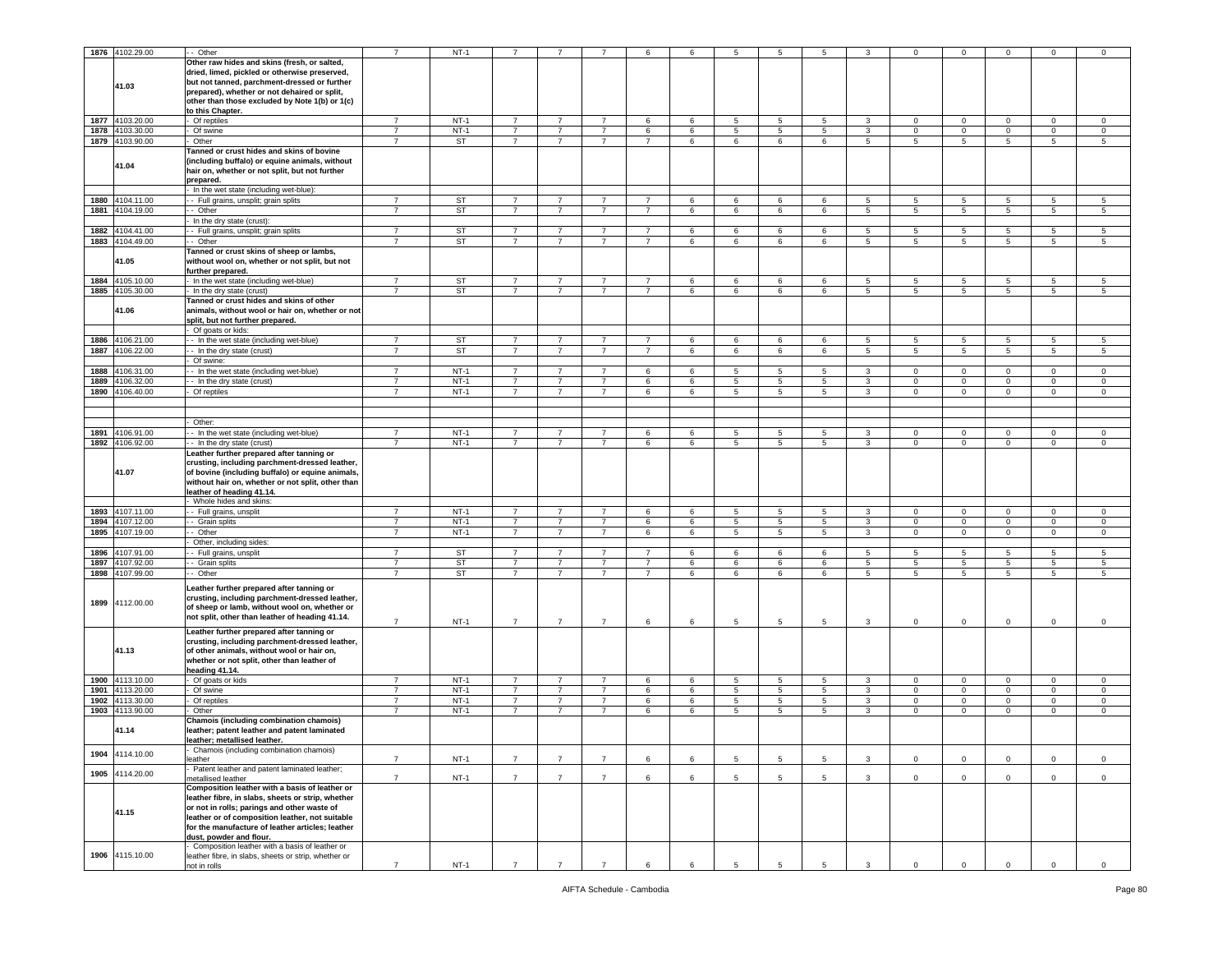|      |                 | Parings and other waste of leather or of             |                |           |                |                 |                |    |      |             |                 |                 |                 |                |                |                |                |                 |
|------|-----------------|------------------------------------------------------|----------------|-----------|----------------|-----------------|----------------|----|------|-------------|-----------------|-----------------|-----------------|----------------|----------------|----------------|----------------|-----------------|
|      |                 | composition leather, not suitable for the            |                |           |                |                 |                |    |      |             |                 |                 |                 |                |                |                |                |                 |
| 1907 | 4115.20.00      | manufacture of leather articles: leather dust.       |                |           |                |                 |                |    |      |             |                 |                 |                 |                |                |                |                |                 |
|      |                 | powder and flour                                     | $\overline{7}$ | $NT-1$    | $\overline{7}$ | $\overline{7}$  | $\overline{7}$ | 6  | 6    | $\,$ 5 $\,$ | $\,$ 5 $\,$     | 5               | $\mathbf{3}$    | $\mathbf 0$    | 0              | $\mathbf 0$    | $\mathbf 0$    | $\mathsf 0$     |
|      |                 | Saddlery and harness for any animal (including       |                |           |                |                 |                |    |      |             |                 |                 |                 |                |                |                |                |                 |
|      |                 |                                                      |                |           |                |                 |                |    |      |             |                 |                 |                 |                |                |                |                |                 |
| 1908 | 4201.00.00      | traces, leads, knee pads, muzzles, saddle            |                |           |                |                 |                |    |      |             |                 |                 |                 |                |                |                |                |                 |
|      |                 | cloths, saddle bags, dog coats and the like), of     |                |           |                |                 |                |    |      |             |                 |                 |                 |                |                |                |                |                 |
|      |                 | any material.                                        | 35             | <b>ST</b> | 35             | 32              | 30             | 28 | 26   | 24          | 22              | 20              | 18              | 18             | 16             | 14             | 10             | 5               |
|      |                 | Trunks, suit-cases, vanity-cases, executive-         |                |           |                |                 |                |    |      |             |                 |                 |                 |                |                |                |                |                 |
|      |                 | cases, brief-cases, school satchels, spectacle       |                |           |                |                 |                |    |      |             |                 |                 |                 |                |                |                |                |                 |
|      |                 | cases, binocular cases, camera cases, musical        |                |           |                |                 |                |    |      |             |                 |                 |                 |                |                |                |                |                 |
|      |                 | instrument cases, gun cases, holsters and            |                |           |                |                 |                |    |      |             |                 |                 |                 |                |                |                |                |                 |
|      |                 |                                                      |                |           |                |                 |                |    |      |             |                 |                 |                 |                |                |                |                |                 |
|      |                 | similar containers; travelling-bags, insulated       |                |           |                |                 |                |    |      |             |                 |                 |                 |                |                |                |                |                 |
|      |                 | food or beverages bags, toilet bags, rucksacks,      |                |           |                |                 |                |    |      |             |                 |                 |                 |                |                |                |                |                 |
|      |                 | handbags, shopping bags, wallets, purses, map        |                |           |                |                 |                |    |      |             |                 |                 |                 |                |                |                |                |                 |
|      | 42.02           | cases, cigarette-cases, tobacco-pouches, tool        |                |           |                |                 |                |    |      |             |                 |                 |                 |                |                |                |                |                 |
|      |                 | bags, sports bags, bottle-cases, jewellery           |                |           |                |                 |                |    |      |             |                 |                 |                 |                |                |                |                |                 |
|      |                 | boxes, powder-boxes, cutlery cases and similar       |                |           |                |                 |                |    |      |             |                 |                 |                 |                |                |                |                |                 |
|      |                 | containers, of leather or of composition leather,    |                |           |                |                 |                |    |      |             |                 |                 |                 |                |                |                |                |                 |
|      |                 | of sheeting of plastics, of textile materials, of    |                |           |                |                 |                |    |      |             |                 |                 |                 |                |                |                |                |                 |
|      |                 | vulcanised fibre or of paperboard, or wholly or      |                |           |                |                 |                |    |      |             |                 |                 |                 |                |                |                |                |                 |
|      |                 | mainly covered with such materials or with           |                |           |                |                 |                |    |      |             |                 |                 |                 |                |                |                |                |                 |
|      |                 | paper.                                               |                |           |                |                 |                |    |      |             |                 |                 |                 |                |                |                |                |                 |
|      |                 |                                                      |                |           |                |                 |                |    |      |             |                 |                 |                 |                |                |                |                |                 |
|      |                 | Trunks, suit-cases, vanity-cases, executive-         |                |           |                |                 |                |    |      |             |                 |                 |                 |                |                |                |                |                 |
|      |                 | cases, brief-cases, school satchels and similar      |                |           |                |                 |                |    |      |             |                 |                 |                 |                |                |                |                |                 |
|      |                 | containers:                                          |                |           |                |                 |                |    |      |             |                 |                 |                 |                |                |                |                |                 |
| 1909 | 4202.11         | - With outer surface of leather, of composition      |                |           |                |                 |                |    |      |             |                 |                 |                 |                |                |                |                |                 |
|      |                 | leather or of patent leather:                        |                |           |                |                 |                |    |      |             |                 |                 |                 |                |                |                |                |                 |
|      | 4202.11.10      | - - Travel goods                                     | $\overline{7}$ | $NT-1$    | $\overline{7}$ | $\overline{7}$  | $\overline{7}$ | 6  | 6    | 5           | 5               | $5\overline{)}$ | $\mathbf{3}$    | $\overline{0}$ | $\circ$        | $\mathbf 0$    | $\overline{0}$ | $\circ$         |
|      | 4202.11.90      | - - Other                                            | 35             | $NT-1$    | 35             | 30              | 27.5           | 25 | 22.5 | 20          | 17.5            | 15              | 10              | $\Omega$       | $\overline{0}$ | $\overline{0}$ | $\overline{0}$ | $\overline{0}$  |
|      |                 | - With outer surface of plastics or of textile       |                |           |                |                 |                |    |      |             |                 |                 |                 |                |                |                |                |                 |
| 1910 | 4202.12         | naterials:                                           |                |           |                |                 |                |    |      |             |                 |                 |                 |                |                |                |                |                 |
|      | 4202.12.10      | - - School satchels                                  | $\overline{7}$ | <b>ST</b> |                | $\overline{7}$  | $\overline{7}$ |    | 6    | 6           | 6               | 6               | 5               | $5^{\circ}$    | 5              | 5              | 5              | 5               |
|      | 4202.12.90      |                                                      | 35             | <b>ST</b> | 35             | 32              | 30             | 28 | 26   | 24          | 22              | 20              | 18              | 18             | 16             | 14             | 10             | 5               |
|      |                 | - - Other                                            |                |           |                |                 |                |    |      |             |                 |                 |                 |                |                |                |                |                 |
|      | 1911 4202.19    | - Other:                                             |                |           |                |                 |                |    |      |             |                 |                 |                 |                |                |                |                |                 |
|      | 4202.19.10      | - School satchels, of vulcanised fibre               | 35             | $NT-1$    | 35             | 30              | 27.5           | 25 | 22.5 | 20          | 17.5            | 15              | 10              | $\mathbf 0$    | $\mathbf 0$    | $\mathbf{0}$   | $\mathbf{0}$   | $\mathbf 0$     |
|      | 4202.19.90      | - - Other                                            | 35             | $NT-1$    | 35             | 30              | 27.5           | 25 | 22.5 | 20          | 17.5            | 15              | 10              | $\Omega$       | $\overline{0}$ | $\overline{0}$ | $\overline{0}$ | $\overline{0}$  |
|      |                 | Handbags, whether or not with shoulder strap,        |                |           |                |                 |                |    |      |             |                 |                 |                 |                |                |                |                |                 |
|      |                 | ncluding those without handle:                       |                |           |                |                 |                |    |      |             |                 |                 |                 |                |                |                |                |                 |
|      | 4202.21.00      | - With outer surface of leather, of composition      |                |           |                |                 |                |    |      |             |                 |                 |                 |                |                |                |                |                 |
| 1912 |                 | leather or of patent leather                         | 35             | ST        | 35             | 32              | 30             | 28 | 26   | 24          | 22              | 20              | 18              | 18             | 16             | 14             | 10             | 5               |
|      |                 | - With outer surface of plastic sheeting or of       |                |           |                |                 |                |    |      |             |                 |                 |                 |                |                |                |                |                 |
| 1913 | 202.22.00       | extile materials                                     | 35             | ST        | 35             | 32              | 30             | 28 | 26   | 24          | 22              | 20              | 18              | 18             | 16             | 14             | 10             | 5               |
| 1914 | 4202.29.00      | - Other                                              | 35             | $NT-1$    | 35             | 30              | 27.5           | 25 | 22.5 | 20          | 17.5            | 15              | 10              | $\overline{0}$ | $\overline{0}$ | $\overline{0}$ | $\overline{0}$ | $\overline{0}$  |
|      |                 | Articles of a kind normally carried in the pocket or |                |           |                |                 |                |    |      |             |                 |                 |                 |                |                |                |                |                 |
|      |                 | n the handbag:                                       |                |           |                |                 |                |    |      |             |                 |                 |                 |                |                |                |                |                 |
|      |                 | - With outer surface of leather, of composition      |                |           |                |                 |                |    |      |             |                 |                 |                 |                |                |                |                |                 |
| 1915 | 1202.31.00      |                                                      | 35             | ST        | 35             | 32              | 30             | 28 | 26   | 24          | 22              | 20              | 18              | 18             | 16             | 14             | 10             | 5               |
|      |                 | eather or of patent leather                          |                |           |                |                 |                |    |      |             |                 |                 |                 |                |                |                |                |                 |
| 1916 | 1202.32.00      | - With outer surface of plastic sheeting or of       |                |           |                |                 |                |    |      |             |                 |                 |                 |                |                |                |                |                 |
|      |                 | textile materials                                    | 35             | $NT-1$    | 35             | 30              | 27.5           | 25 | 22.5 | 20          | 17.5            | 15              | 10              | $\mathbf 0$    |                | $\mathbf 0$    | $\mathbf 0$    | $\mathbf 0$     |
| 1917 | 4202.39.00      | - Other                                              | 35             | $NT-1$    | 35             | 30              | 27.5           | 25 | 22.5 | 20          | 17.5            | 15              | 10              | $^{\circ}$     | $\circ$        | $\overline{0}$ | $\overline{0}$ | $\mathbf{0}$    |
|      |                 | Other:                                               |                |           |                |                 |                |    |      |             |                 |                 |                 |                |                |                |                |                 |
| 1918 | 4202.91         | - With outer surface of leather, of composition      |                |           |                |                 |                |    |      |             |                 |                 |                 |                |                |                |                |                 |
|      |                 | eather or of patent leather:                         |                |           |                |                 |                |    |      |             |                 |                 |                 |                |                |                |                |                 |
|      | 4202.91.10      | --- Sports bags                                      | 35             | ST        | 35             | 32              | 30             | 28 | 26   | 24          | 22              | 20              | 18              | 18             | 16             | 14             | 10             | $5\overline{5}$ |
|      | 4202.91.90      | - - Other                                            | 35             | ST        | 35             | 32              | 30             | 28 | 26   | 24          | 22              | 20              | 18              | 18             | 16             | 14             | 10             | $5^{\circ}$     |
| 1919 | 4202.92         | - With outer surface of plastic sheeting or of       |                |           |                |                 |                |    |      |             |                 |                 |                 |                |                |                |                |                 |
|      |                 | extile materials:                                    |                |           |                |                 |                |    |      |             |                 |                 |                 |                |                |                |                |                 |
|      | 1202.92.10      | - - Toilet bags, of plastic sheeting                 | 35             | <b>ST</b> | 35             | 32              | 30             | 28 | 26   | 24          | 22              | 20              | 18              | 18             | 16             | 14             | 10             | 5               |
|      | 4202.92.90      | - Other                                              | 35             | <b>ST</b> | 35             | 32              | 30             | 28 | 26   | 24          | 22              | 20              | 18              | 18             | 16             | 14             | 10             | $5\overline{5}$ |
| 1920 | 4202.99         | - Other:                                             |                |           |                |                 |                |    |      |             |                 |                 |                 |                |                |                |                |                 |
|      |                 | - With outer surface of vulcanised fibre or          |                |           |                |                 |                |    |      |             |                 |                 |                 |                |                |                |                |                 |
|      | 4202.99.10      | paperboard                                           | 35             | $NT-1$    | 35             | 30              | 27.5           | 25 | 22.5 | 20          | 17.5            | 15              | 10              | $\mathbf 0$    | $\mathbf 0$    | 0              | $\mathsf 0$    | $\mathbf 0$     |
|      | 4202.99.90      | $-$ Other                                            | 35             | $NT-1$    | 35             | 30              | 27.5           | 25 | 22.5 | 20          | 17.5            | 15              | 10              | $\overline{0}$ | $\overline{0}$ | $\overline{0}$ | $\overline{0}$ | $\overline{0}$  |
|      |                 |                                                      |                |           |                |                 |                |    |      |             |                 |                 |                 |                |                |                |                |                 |
|      |                 | Articles of apparel and clothing accessories, of     |                |           |                |                 |                |    |      |             |                 |                 |                 |                |                |                |                |                 |
|      | 42.03           | leather or of composition leather.                   |                |           |                |                 |                |    |      |             |                 |                 |                 |                |                |                |                |                 |
|      |                 |                                                      |                |           |                |                 |                |    |      |             |                 |                 |                 |                |                |                |                |                 |
|      | 1921 4203.10.00 | Articles of apparel                                  | 35             | <b>ST</b> | 35             | 32              | 30             | 28 | 26   | 24          | 22              | 20              | 18              | 18             | 16             | 14             | 10             | $5^{\circ}$     |
|      |                 | Gloves, mittens and mitts:                           |                |           |                |                 |                |    |      |             |                 |                 |                 |                |                |                |                |                 |
|      | 1922 4203.21.00 | - Specially designed for use in sports               | 35             | $NT-1$    | $35\,$         | 30              | 27.5           | 25 | 22.5 | 20          | 17.5            | 15              | 10              | $\mathbf{0}$   | $\mathbf 0$    | $\circ$        | $\overline{0}$ | $\mathbf{0}$    |
|      | 1923 4203.29    | - Other gloves, mittens and mitts:                   |                |           |                |                 |                |    |      |             |                 |                 |                 |                |                |                |                |                 |
|      | 1203.29.10      | - - Protective work gloves                           | 35             | $NT-1$    | 35             | 30              | 27.5           | 25 | 22.5 | 20          | 17.5            | 15              | 10              | $\Omega$       | $\mathbf 0$    | $\overline{0}$ | $\mathbf 0$    | $\mathbf 0$     |
|      | 4203.29.90      | - - Other                                            | 35             | $NT-1$    | 35             | 30              | 27.5           | 25 | 22.5 | 20          | 17.5            | 15              | 10              | $\mathbf 0$    | $\mathbf 0$    | $\mathsf 0$    | $\overline{0}$ | $\mathsf 0$     |
| 1924 | 4203.30.00      | Belts and bandoliers                                 | 35             | <b>ST</b> | 35             | 32              | 30             | 28 | 26   | 24          | 22              | 20              | 18              | 18             | 16             | 14             | 10             | -5              |
| 1925 | 4203.40.00      | Other clothing accessories                           | 35             | $NT-1$    | 35             | $30\,$          | 27.5           | 25 | 22.5 | 20          | 17.5            | 15              | $10\,$          | $\mathbf 0$    | $\mathbf 0$    | $\overline{0}$ | $\mathbf 0$    | $\mathbf 0$     |
|      |                 | Other articles of leather or of composition          |                |           |                |                 |                |    |      |             |                 |                 |                 |                |                |                |                |                 |
| 1926 | 42.05           |                                                      |                |           |                |                 |                |    |      |             |                 |                 |                 |                |                |                |                |                 |
|      |                 | leather.                                             |                |           |                |                 |                |    |      |             |                 |                 |                 |                |                |                |                |                 |
|      | 4205.00.10      | Boot laces: mats                                     | 35             | $NT-1$    | 35             | 30 <sup>2</sup> | 27.5           | 25 | 22.5 | 20          | 17.5            | 15              | 10 <sup>1</sup> | $\Omega$       | $\Omega$       | $\Omega$       | $\Omega$       | $\Omega$        |
|      | 4205.00.20      | Industrial safety belts and harnesses                | $\overline{7}$ | $NT-1$    | $\overline{7}$ | $\overline{7}$  | $\overline{7}$ | 6  | 6    | 5           | $5\overline{5}$ | $5\overline{5}$ | $\overline{3}$  | $\mathsf 0$    | $\mathsf 0$    | $\overline{0}$ | $\circ$        | $\mathbf 0$     |
|      | 4205.00.30      | Leather strings or chords of a kind used for         |                |           |                |                 |                |    |      |             |                 |                 |                 |                |                |                |                |                 |
|      |                 | ewelry or articles of personal adornment             | 35             | $NT-1$    | 35             | 30              | 27.5           | 25 | 22.5 | 20          | 17.5            | 15              | 10              | $\mathsf 0$    | $\Omega$       | $\mathsf 0$    | $\mathsf 0$    | $\Omega$        |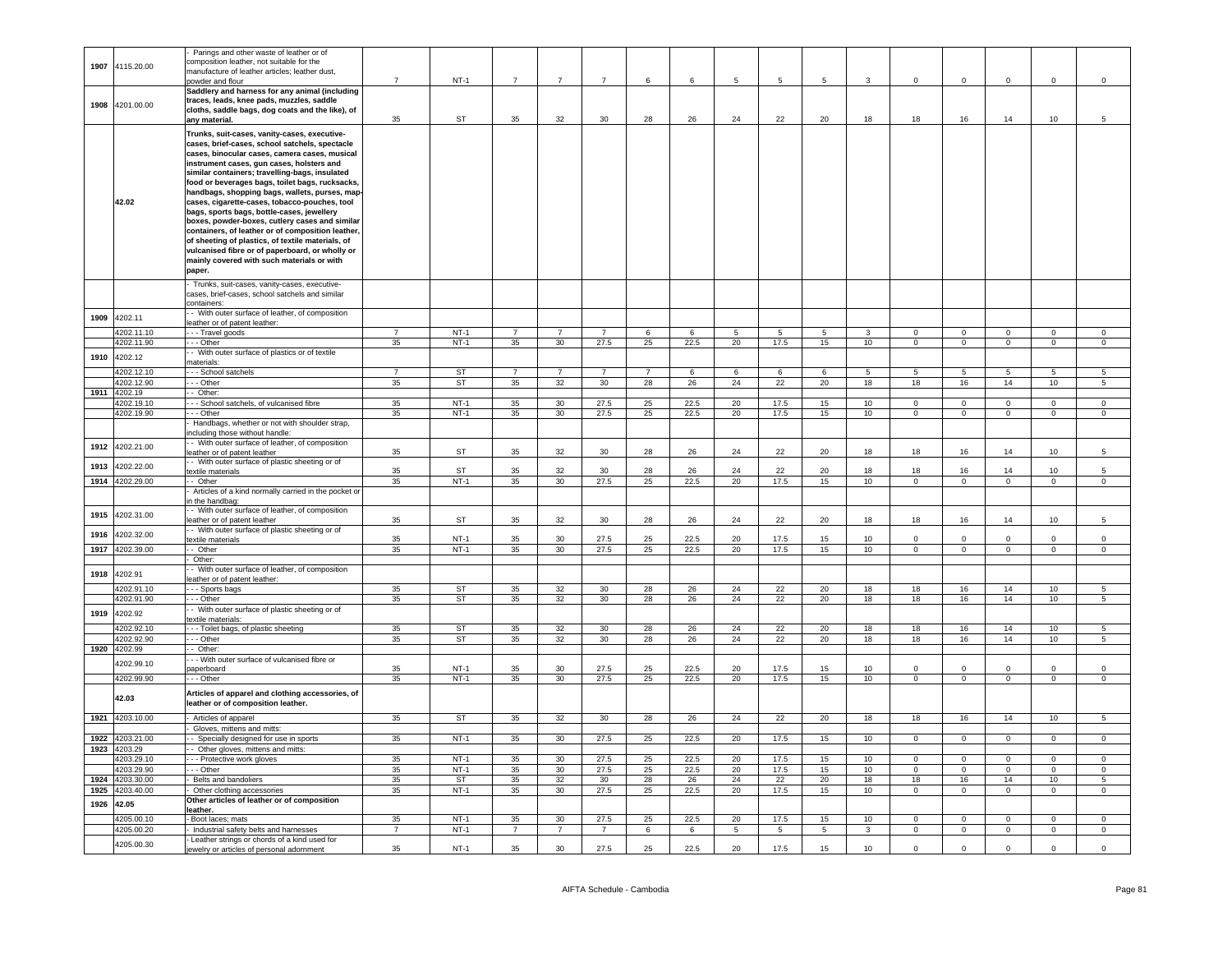|      |                 | Other articles of a kind used in machinery or        |                |           |                |                |                |                |      |                |                |                |                |              |              |                     |                |                     |
|------|-----------------|------------------------------------------------------|----------------|-----------|----------------|----------------|----------------|----------------|------|----------------|----------------|----------------|----------------|--------------|--------------|---------------------|----------------|---------------------|
|      | 4205.00.40      |                                                      |                |           |                |                |                |                |      |                |                |                |                |              |              |                     |                |                     |
|      |                 | mechanical appliances or for other technical uses    | 35             | $NT-1$    | 35             | 30             | 27.5           | 25             | 22.5 | 20             | 17.5           | 15             | 10             | $\mathbf 0$  | 0            | $\mathbf 0$         | $\mathbf 0$    | $\mathsf 0$         |
|      |                 |                                                      | 35             | $NT-1$    |                | 30             |                |                |      |                | 17.5           |                | 10             |              |              |                     |                |                     |
|      | 4205.00.90      | Other                                                |                |           | 35             |                | 27.5           | 25             | 22.5 | 20             |                | 15             |                | 0            | $\mathbf 0$  | $\mathbf{0}$        | $\mathbf 0$    | $\mathbf 0$         |
|      |                 | Articles of gut (other than silk-worm gut), of       |                |           |                |                |                |                |      |                |                |                |                |              |              |                     |                |                     |
| 1927 | 4206.00.00      | goldbeater's skin, of bladders or of tendons.        | $\overline{7}$ | <b>ST</b> | $\overline{7}$ | $\overline{7}$ | $\overline{7}$ | $\overline{7}$ | 6    | 6              | 6              | 6              | 5              | 5            | 5            | 5                   | 5              | 5                   |
|      |                 |                                                      |                |           |                |                |                |                |      |                |                |                |                |              |              |                     |                |                     |
|      |                 | Raw furskins (including heads, tails, paws and       |                |           |                |                |                |                |      |                |                |                |                |              |              |                     |                |                     |
|      |                 | other pieces or cuttings, suitable for furriers'     |                |           |                |                |                |                |      |                |                |                |                |              |              |                     |                |                     |
|      | 43.01           | use), other than raw hides and skins of heading      |                |           |                |                |                |                |      |                |                |                |                |              |              |                     |                |                     |
|      |                 |                                                      |                |           |                |                |                |                |      |                |                |                |                |              |              |                     |                |                     |
|      |                 | 41.01, 41.02 or 41.03.                               |                |           |                |                |                |                |      |                |                |                |                |              |              |                     |                |                     |
|      |                 |                                                      |                |           |                |                |                |                |      |                |                |                |                |              |              |                     |                |                     |
| 1928 | 4301.10.00      | Of mink, whole, with or without head, tail or paws   | 15             | $NT-1$    | 15             | 12.5           | 12.5           | 10             | 10   | 7.5            | 7.5            | 5              | 5              | 0            | 0            | $\mathbf 0$         | $\mathbf 0$    | $\mathbf 0$         |
|      |                 |                                                      |                |           |                |                |                |                |      |                |                |                |                |              |              |                     |                |                     |
|      |                 | Of lamb, the following: Astrakhan, Broadtail,        |                |           |                |                |                |                |      |                |                |                |                |              |              |                     |                |                     |
|      | 4301.30.00      | Caracul, Persian and similar lamb, Indian, Chinese,  |                |           |                |                |                |                |      |                |                |                |                |              |              |                     |                |                     |
| 1929 |                 | Mongolian or Tibetan lamb, whole, with or without    |                |           |                |                |                |                |      |                |                |                |                |              |              |                     |                |                     |
|      |                 |                                                      |                |           |                |                |                |                |      |                |                |                |                |              |              |                     |                |                     |
|      |                 | head, tail or paws                                   | 15             | $NT-1$    | 15             | 12.5           | 12.5           | 10             | 10   | 7.5            | 7.5            | 5              | 5              | $\mathbf 0$  | $\mathbf 0$  | $\mathbf 0$         | $\mathbf 0$    | $\mathsf 0$         |
|      |                 |                                                      |                |           |                |                |                |                |      |                |                |                |                |              |              |                     |                |                     |
| 1930 | 4301.60.00      | Of fox, whole, with or without head, tail or paws    | 15             | $NT-1$    | 15             | 12.5           | 12.5           | 10             | 10   | 7.5            | 7.5            | 5              | 5              | $\mathbf 0$  | $\mathbf 0$  | $\mathsf 0$         | $\mathsf 0$    | $\mathsf 0$         |
|      |                 | Other furskins, whole, with or without head, tail or |                |           |                |                |                |                |      |                |                |                |                |              |              |                     |                |                     |
| 1931 | 4301.80.00      |                                                      |                |           |                |                |                |                |      |                |                |                |                |              |              |                     |                |                     |
|      |                 | aws                                                  | 15             | $NT-1$    | 15             | 12.5           | 12.5           | 10             | 10   | 7.5            | 7.5            | 5              | 5              | $\mathbf 0$  | $\mathbf 0$  | $\mathbf 0$         | $\mathbf 0$    | $\mathbf 0$         |
|      |                 | Heads, tails, paws and other pieces or cuttings,     |                |           |                |                |                |                |      |                |                |                |                |              |              |                     |                |                     |
| 1932 | 4301.90.00      | suitable for furriers' use                           | 15             | $NT-1$    | 15             | 12.5           | 12.5           | 10             | 10   | 7.5            | 7.5            | 5              | 5              | $\mathbf 0$  | $\circ$      | $\mathsf 0$         | $\mathsf 0$    | $\mathsf{O}\xspace$ |
|      |                 |                                                      |                |           |                |                |                |                |      |                |                |                |                |              |              |                     |                |                     |
|      |                 | Tanned or dressed furskins (including heads,         |                |           |                |                |                |                |      |                |                |                |                |              |              |                     |                |                     |
|      |                 | tails, paws and other pieces or cuttings),           |                |           |                |                |                |                |      |                |                |                |                |              |              |                     |                |                     |
|      | 43.02           | unassembled, or assembled (without the               |                |           |                |                |                |                |      |                |                |                |                |              |              |                     |                |                     |
|      |                 |                                                      |                |           |                |                |                |                |      |                |                |                |                |              |              |                     |                |                     |
|      |                 | addition of other materials) other than those of     |                |           |                |                |                |                |      |                |                |                |                |              |              |                     |                |                     |
|      |                 | heading 43.03.                                       |                |           |                |                |                |                |      |                |                |                |                |              |              |                     |                |                     |
|      |                 | Whole skins, with or without head, tail or paws,     |                |           |                |                |                |                |      |                |                |                |                |              |              |                     |                |                     |
|      |                 |                                                      |                |           |                |                |                |                |      |                |                |                |                |              |              |                     |                |                     |
|      |                 | not assembled:                                       |                |           |                |                |                |                |      |                |                |                |                |              |              |                     |                |                     |
| 1933 | 4302.11.00      | - Of mink                                            | 35             | $NT-1$    | 35             | 30             | 27.5           | 25             | 22.5 | 20             | 17.5           | 15             | 10             | $\mathbf 0$  | $\mathbf 0$  | $\circ$             | $\mathbf 0$    | $\mathsf 0$         |
| 1934 | 4302.19.00      | - Other                                              | 35             | $NT-1$    | 35             | 30             | 27.5           | 25             | 22.5 | 20             | 17.5           | 15             | 10             | $\mathbf 0$  | $\mathbf{0}$ | $\overline{0}$      | $\mathbf 0$    | $\circ$             |
|      |                 |                                                      |                |           |                |                |                |                |      |                |                |                |                |              |              |                     |                |                     |
| 1935 | 1302.20.00      | Heads, tails, paws and other pieces or cuttings,     |                |           |                |                |                |                |      |                |                |                |                |              |              |                     |                |                     |
|      |                 | ot assembled                                         | 35             | $NT-1$    | 35             | 30             | 27.5           | 25             | 22.5 | 20             | 17.5           | 15             | 10             | $\mathbf 0$  | $\mathbf 0$  | $\mathbf{0}$        | $\mathbf 0$    | $\mathsf 0$         |
|      |                 | Whole skins and pieces or cuttings thereof,          |                |           |                |                |                |                |      |                |                |                |                |              |              |                     |                |                     |
| 1936 | 4302.30.00      |                                                      | 35             | $NT-1$    | 35             | 30             | 27.5           | 25             | 22.5 | 20             | 17.5           | 15             | 10             | $\mathbf 0$  | $\mathbf 0$  | $\mathsf 0$         | $\mathbf{0}$   | $\mathsf 0$         |
|      |                 | assembled                                            |                |           |                |                |                |                |      |                |                |                |                |              |              |                     |                |                     |
|      |                 | Articles of apparel, clothing accessories and        |                |           |                |                |                |                |      |                |                |                |                |              |              |                     |                |                     |
|      | 43.03           | other articles of furskin.                           |                |           |                |                |                |                |      |                |                |                |                |              |              |                     |                |                     |
|      | 4303.10.00      |                                                      | 35             | $NT-1$    |                |                | 27.5           |                |      |                |                |                |                |              | $\mathbf{0}$ |                     |                |                     |
| 1937 |                 | Articles of apparel and clothing accessories         |                |           | 35             | 30             |                | 25             | 22.5 | 20             | 17.5           | 15             | 10             | $\circ$      |              | $\mathbf{0}$        | $\mathbf 0$    | $\mathbf 0$         |
| 1938 | 4303.90         | Other:                                               |                |           |                |                |                |                |      |                |                |                |                |              |              |                     |                |                     |
|      | 4303.90.20      | - Articles for industrial uses                       | 35             | $NT-1$    | 35             | 30             | 27.5           | 25             | 22.5 | 20             | 17.5           | 15             | 10             | $\circ$      | $\mathbf{0}$ | $\overline{0}$      | $\mathbf 0$    | 0                   |
|      |                 |                                                      |                |           |                |                |                |                |      |                |                |                |                |              |              |                     |                |                     |
|      | 4303.90.90      | - Other                                              | 35             | $NT-1$    | 35             | 30             | 27.5           | 25             | 22.5 | 20             | 17.5           | 15             | 10             | $\mathbf 0$  | $\mathbf{0}$ | $\mathsf 0$         | $\mathbf 0$    | $\mathsf 0$         |
|      | 1939 43.04      | Artificial fur and articles thereof.                 |                |           |                |                |                |                |      |                |                |                |                |              |              |                     |                |                     |
|      | 4304.00.10      | Artificial fur                                       | 35             | $NT-1$    | 35             | 30             | 27.5           | 25             | 22.5 | 20             | 17.5           | 15             | 10             | $\mathbf 0$  | $\mathbf{0}$ | $\mathbf{0}$        | $\mathbf 0$    | $\circ$             |
|      |                 |                                                      |                |           |                |                |                |                |      |                |                |                |                |              |              |                     |                |                     |
|      |                 |                                                      |                |           |                |                |                |                |      |                |                |                |                |              |              |                     |                |                     |
|      | 4304.00.20      | Articles for industrial uses                         | 35             | $NT-1$    | 35             | 30             | 27.5           | 25             | 22.5 | 20             | 17.5           | 15             | 10             | $\mathbf 0$  | $\mathbf 0$  | $\mathbf{0}$        | $\mathsf 0$    | $\mathbf 0$         |
|      |                 |                                                      |                |           |                |                |                |                |      |                |                |                |                |              |              |                     |                |                     |
|      |                 | Other:                                               |                |           |                |                |                |                |      |                |                |                |                |              |              |                     |                |                     |
|      | 4304.00.91      | - Sports bags                                        | 35             | $NT-1$    | 35             | 30             | 27.5           | 25             | 22.5 | 20             | 17.5           | 15             | 10             | $\mathbf 0$  | $\mathbf 0$  | $\mathbf 0$         | $\Omega$       | $\mathsf 0$         |
|      | 4304.00.99      | - Other                                              | 35             | $NT-1$    | 35             | 30             | 27.5           | 25             | 22.5 | 20             | 17.5           | 15             | 10             | $\mathbf 0$  | $\mathbf{0}$ | $\mathbf{0}$        | $\mathbf{0}$   | $\mathbf 0$         |
|      |                 |                                                      |                |           |                |                |                |                |      |                |                |                |                |              |              |                     |                |                     |
|      |                 | Fuel wood, in logs, in billets, in twigs, in         |                |           |                |                |                |                |      |                |                |                |                |              |              |                     |                |                     |
|      |                 | faggots or in similar forms; wood in chips or        |                |           |                |                |                |                |      |                |                |                |                |              |              |                     |                |                     |
|      | 44.01           |                                                      |                |           |                |                |                |                |      |                |                |                |                |              |              |                     |                |                     |
|      |                 | particles; sawdust and wood waste and scrap,         |                |           |                |                |                |                |      |                |                |                |                |              |              |                     |                |                     |
|      |                 | whether or not agglomerated in logs,                 |                |           |                |                |                |                |      |                |                |                |                |              |              |                     |                |                     |
|      |                 | briquettes, pellets or similar forms.                |                |           |                |                |                |                |      |                |                |                |                |              |              |                     |                |                     |
|      |                 | Fuel wood, in logs, in billets, in twigs, in faggots |                |           |                |                |                |                |      |                |                |                |                |              |              |                     |                |                     |
| 1940 | 4401.10.00      | or in similar forms                                  | $\overline{7}$ | $NT-1$    | $\overline{7}$ | $\overline{7}$ | $\overline{7}$ | 6              | 6    | 5              | $\overline{5}$ | 5.             | $\mathbf{3}$   | $\mathbf 0$  | $\mathbf{0}$ | $\overline{0}$      | $\mathsf 0$    | $\mathbf 0$         |
|      |                 |                                                      |                |           |                |                |                |                |      |                |                |                |                |              |              |                     |                |                     |
|      |                 | Wood in chips or particles:                          |                |           |                |                |                |                |      |                |                |                |                |              |              |                     |                |                     |
| 1941 | 4401.21.00      | - Coniferous                                         | $\overline{7}$ | $NT-1$    | $\overline{7}$ | $\overline{7}$ | $\overline{7}$ | 6              | 6    | 5              | 5              | 5              | $\mathbf{3}$   | $\mathbf 0$  | $\mathbf 0$  | $\mathsf{O}\xspace$ | $\circ$        | $\circ$             |
| 1942 | 4401.22.00      | - Non-coniferous                                     | $\overline{7}$ | $NT-1$    | $\overline{7}$ | $\overline{7}$ | $\overline{7}$ | 6              | 6    | 5              | 5              | 5 <sub>5</sub> | $\mathbf{3}$   | $\mathbf 0$  | $\mathbf 0$  | $\mathbf{0}$        | $\mathbf{0}$   | $\mathbf 0$         |
|      |                 |                                                      |                |           |                |                |                |                |      |                |                |                |                |              |              |                     |                |                     |
|      |                 | Sawdust and wood waste and scrap, whether or         |                |           |                |                |                |                |      |                |                |                |                |              |              |                     |                |                     |
| 1943 | 4401.30.00      | not agglomerated in logs, briquettes, pellets or     |                |           |                |                |                |                |      |                |                |                |                |              |              |                     |                |                     |
|      |                 | similar forms                                        | $\overline{7}$ | $NT-1$    | $\overline{7}$ | $\overline{7}$ | $\overline{7}$ | 6              | 6    | 5              | 5              | 5              | 3              | $\mathbf 0$  | $\mathbf 0$  | $\mathbf 0$         | $\mathbf 0$    | $\mathbf 0$         |
|      |                 | Wood charcoal (including shell or nut                |                |           |                |                |                |                |      |                |                |                |                |              |              |                     |                |                     |
|      | 44.02           |                                                      |                |           |                |                |                |                |      |                |                |                |                |              |              |                     |                |                     |
|      |                 | charcoal), whether or not agglomerated.              |                |           |                |                |                |                |      |                |                |                |                |              |              |                     |                |                     |
| 1944 | 4402.10.00      | Of bamboo                                            | $\overline{7}$ | $NT-1$    | $\overline{7}$ | $\overline{7}$ | $\overline{7}$ | 6              | 6    | $\overline{5}$ | 5              | 5              | 3              | 0            | $\mathbf 0$  | $\mathbf 0$         | $\mathbf 0$    | $^{\circ}$          |
|      | 1945 4402.90.00 | Other                                                | $\overline{7}$ | $NT-1$    | $\overline{7}$ | $\overline{7}$ | $\overline{7}$ | 6              | 6    | 5              | 5              | -5             | 3              | 0            | $\mathbf 0$  | $\mathbf{0}$        | $\mathbf 0$    | $\mathbf 0$         |
|      |                 |                                                      |                |           |                |                |                |                |      |                |                |                |                |              |              |                     |                |                     |
|      | 44.03           | Wood in the rough, whether or not stripped of        |                |           |                |                |                |                |      |                |                |                |                |              |              |                     |                |                     |
|      |                 | bark or sapwood, or roughly squared.                 |                |           |                |                |                |                |      |                |                |                |                |              |              |                     |                |                     |
|      |                 | Treated with paint, stains, creosote or other        |                |           |                |                |                |                |      |                |                |                |                |              |              |                     |                |                     |
| 1946 | 4403.10         | reservatives:                                        |                |           |                |                |                |                |      |                |                |                |                |              |              |                     |                |                     |
|      |                 |                                                      |                |           |                |                |                |                |      |                |                |                |                |              |              |                     |                |                     |
|      | 4403.10.10      | - Baulks, sawlogs and veneer logs                    | $\overline{7}$ | $NT-1$    | $\overline{7}$ | $\overline{7}$ | $\overline{7}$ | 6              | 6    | 5              | 5              | 5              | 3              | 0            | $\mathbf 0$  | $\mathbf 0$         | $\mathbf 0$    | $\mathbf 0$         |
|      | 4403.10.90      | - Other                                              | $\overline{7}$ | $NT-1$    | $\overline{7}$ | $\overline{7}$ | $\overline{7}$ | 6              | 6    | 5              | 5              | 5              | 3              | $\mathbf 0$  | $\mathbf 0$  | $\mathbf 0$         | $\mathbf 0$    | $\Omega$            |
|      | 1947 4403.20    | Other, coniferous:                                   |                |           |                |                |                |                |      |                |                |                |                |              |              |                     |                |                     |
|      |                 |                                                      |                |           |                |                |                |                |      |                |                |                |                |              |              |                     |                |                     |
|      | 4403.20.10      | - Baulks, sawlogs and veneer logs                    | $\overline{7}$ | $NT-1$    | $\overline{7}$ | $\overline{7}$ | $\overline{7}$ | 6              | 6    | 5              | 5              | -5             | 3              | $^{\circ}$   | $\mathbf{0}$ | $\mathbf{0}$        | $\mathbf{0}$   | $\circ$             |
|      | 4403.20.90      | - Other                                              | $\overline{7}$ | $NT-1$    |                | $\overline{7}$ | $\overline{7}$ | 6              | 6    | 5              | 5              | 5              | 3              | $\mathbf 0$  | $\mathbf 0$  | $\mathbf{0}$        | $\overline{0}$ | $\mathbf{0}$        |
|      |                 |                                                      |                |           |                |                |                |                |      |                |                |                |                |              |              |                     |                |                     |
|      |                 | Other, of tropical wood specified in Subheading      |                |           |                |                |                |                |      |                |                |                |                |              |              |                     |                |                     |
|      |                 | Note 1 to this Chapter:                              |                |           |                |                |                |                |      |                |                |                |                |              |              |                     |                |                     |
|      |                 | - Dark Red Meranti, Light Red Meranti and            |                |           |                |                |                |                |      |                |                |                |                |              |              |                     |                |                     |
| 1948 | 4403.41         | Meranti Bakau:                                       |                |           |                |                |                |                |      |                |                |                |                |              |              |                     |                |                     |
|      |                 |                                                      |                |           |                |                | $\overline{7}$ |                |      |                |                |                |                |              |              |                     |                |                     |
|      | 4403.41.10      | - - Baulks, sawlogs and veneer logs                  | $\overline{7}$ | $NT-1$    | $\overline{7}$ | $\overline{7}$ |                | 6              | 6    | 5              | 5              | 5              | $\mathbf{3}$   | $\mathbf 0$  | $\mathbf{0}$ | $\overline{0}$      | $\circ$        | $\mathbf 0$         |
|      | 4403.41.90      | - - Other                                            | $\overline{7}$ | $NT-1$    | $\overline{7}$ | $\overline{7}$ | $\overline{7}$ | 6              | 6    | 5              | 5              | 5 <sub>5</sub> | $\overline{3}$ | $\mathbf{0}$ | $\mathbf{0}$ | $\overline{0}$      | $\circ$        | $\mathbf{0}$        |
|      | 1949 4403.49    | $-$ Other:                                           |                |           |                |                |                |                |      |                |                |                |                |              |              |                     |                |                     |
|      |                 |                                                      |                |           | 7              |                | $\overline{7}$ |                |      |                |                |                |                |              |              |                     |                |                     |
|      | 4403.49.10      | - - Baulks, sawlogs and veneer logs                  | 7              | $NT-1$    |                | $\overline{7}$ |                | 6              | 6    | 5              | 5              | 5              | 3              | 0            | 0            | $\mathbf 0$         | $\mathbf 0$    | $\circ$             |
|      | 4403.49.90      | - - Other<br>Other:                                  | $\overline{7}$ | $NT-1$    | $\overline{7}$ | $\overline{7}$ | $\overline{7}$ | 6              | 6    | 5              | 5              | 5 <sup>5</sup> | $\mathbf{3}$   | $\mathbf{0}$ | $\mathbf{0}$ | $\mathbf{0}$        | $\circ$        | $\mathbf{0}$        |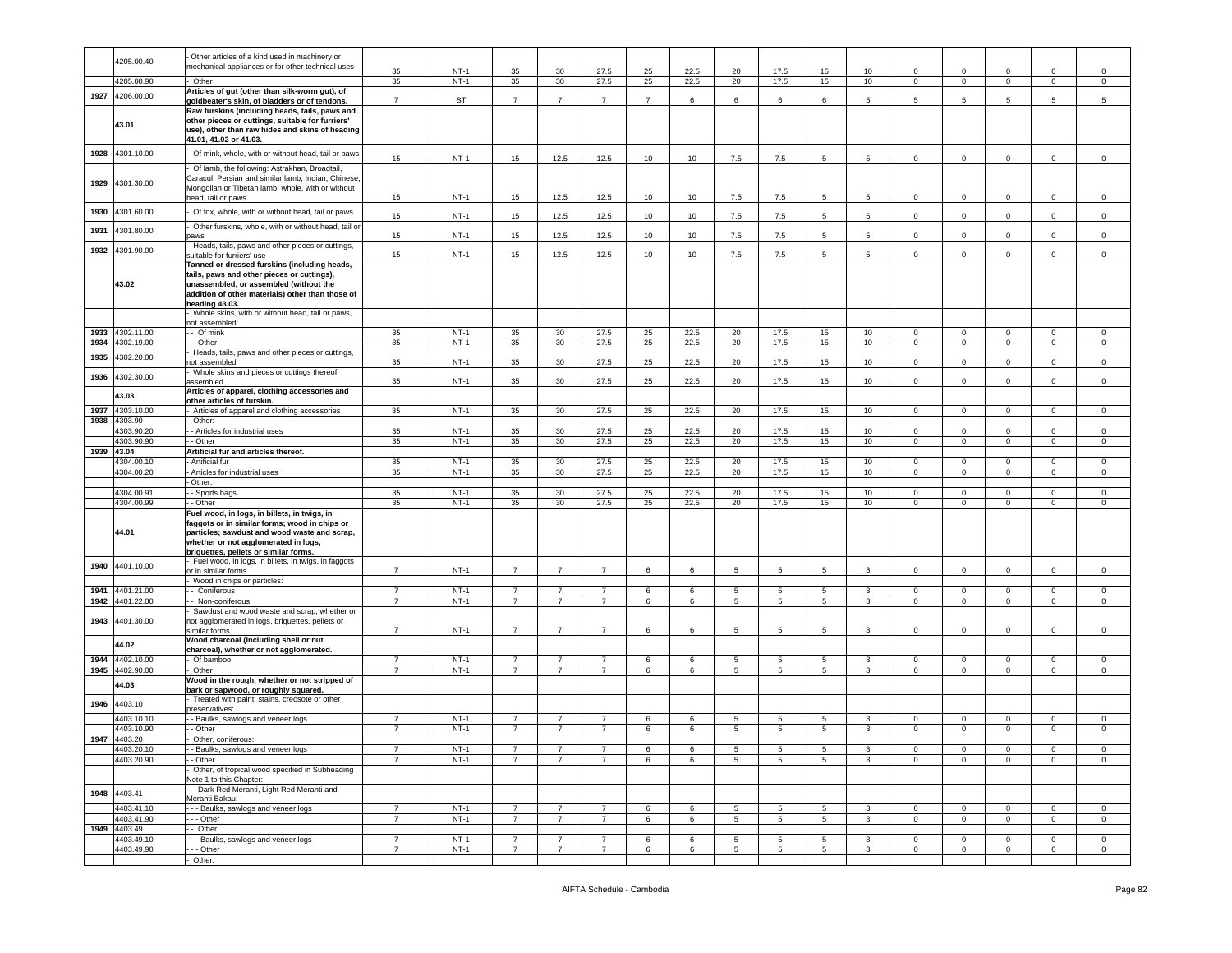| 1950 | 4403.91         | - Of oak (Quercus spp.)                         |                |        |                |                |                |       |    |                |                 |                 |              |              |                |                |              |              |
|------|-----------------|-------------------------------------------------|----------------|--------|----------------|----------------|----------------|-------|----|----------------|-----------------|-----------------|--------------|--------------|----------------|----------------|--------------|--------------|
|      | 4403.91.10      | - - Baulks, sawlogs and veneer logs             | $\overline{7}$ | $NT-1$ |                |                | $\overline{7}$ | 6     | 6  | 5              | 5               | 5               | 3            | $\Omega$     | $^{\circ}$     | $\Omega$       | $\Omega$     | 0            |
|      | 4403.91.90      | - - Other                                       | $\overline{7}$ | $NT-1$ | $\overline{7}$ | $\overline{7}$ | $\overline{7}$ | 6     | 6  | $\,$ 5 $\,$    | $5\phantom{.0}$ | 5               | $\mathbf{3}$ | $\mathbf 0$  | $\mathbf 0$    | $\mathbf 0$    | $\mathsf 0$  | $\,0\,$      |
| 1951 | 4403.92         | - Of beech (Fagus spp.):                        |                |        |                |                |                |       |    |                |                 |                 |              |              |                |                |              |              |
|      | 4403.92.10      | --- Baulks, sawlogs and veneer logs             | $\overline{7}$ | $NT-1$ | $\overline{7}$ | $\overline{7}$ | $\overline{7}$ | 6     | 6  | 5              | 5               | $5^{\circ}$     | 3            | $\Omega$     | $\mathbf 0$    | $\mathbf 0$    | $\mathbf 0$  | 0            |
|      | 4403.92.90      | --- Other                                       | $\overline{7}$ | $NT-1$ | $\overline{7}$ | 7              | $\overline{7}$ | 6     | 6  | 5              | 5               | 5               | 3            | $\mathbf 0$  | $\mathbf 0$    | $\mathbf 0$    | $\mathbf 0$  | $\mathbf 0$  |
| 1952 | 4403.99         | - Other:                                        |                |        |                |                |                |       |    |                |                 |                 |              |              |                |                |              |              |
|      | 4403.99.10      | - - Baulks, sawlogs and veneer logs             | $\overline{7}$ | $NT-1$ | $\overline{7}$ | $\overline{7}$ | $\overline{7}$ | 6     | 6  | 5              | 5               | 5               | $\mathbf{3}$ | $\mathbf 0$  | $\mathbf 0$    | $\mathbf 0$    | $\mathbf 0$  | $\,0\,$      |
|      | 4403.99.90      | - - Other                                       | $\overline{7}$ | $NT-1$ | $\overline{7}$ | $\overline{7}$ | $\overline{7}$ | 6     | 6  | 5              | 5               | 5               | 3            | $\mathbf 0$  | $\mathbf 0$    | $\circ$        | $\mathbf 0$  | $\mathsf 0$  |
|      |                 |                                                 |                |        |                |                |                |       |    |                |                 |                 |              |              |                |                |              |              |
|      |                 | Hoopwood; split poles; piles, pickets and       |                |        |                |                |                |       |    |                |                 |                 |              |              |                |                |              |              |
|      |                 | stakes of wood, pointed but not sawn            |                |        |                |                |                |       |    |                |                 |                 |              |              |                |                |              |              |
|      |                 | lengthwise; wooden sticks, roughly trimmed      |                |        |                |                |                |       |    |                |                 |                 |              |              |                |                |              |              |
|      | 44.04           | but not turned, bent or otherwise worked,       |                |        |                |                |                |       |    |                |                 |                 |              |              |                |                |              |              |
|      |                 | suitable for the manufacture of walking-sticks, |                |        |                |                |                |       |    |                |                 |                 |              |              |                |                |              |              |
|      |                 | umbrellas, tool handles or the like; chipwood   |                |        |                |                |                |       |    |                |                 |                 |              |              |                |                |              |              |
|      |                 | and the like.                                   |                |        |                |                |                |       |    |                |                 |                 |              |              |                |                |              |              |
| 1953 | 4404.10.00      | Coniferous                                      | $\overline{7}$ | $NT-1$ | $\overline{7}$ | $\overline{7}$ | $\overline{7}$ | 6     | 6  | 5              | 5               | 5               | 3            | $\mathbf 0$  | $\mathbf 0$    | $\mathbf 0$    | $\mathbf 0$  | $\,0\,$      |
| 1954 | 4404.20.00      | Non-coniferous                                  | $\overline{7}$ | $NT-1$ | $\overline{7}$ | $\overline{7}$ | $\overline{7}$ | 6     | 6  | 5              | 5               | $\sqrt{5}$      | $\mathbf{3}$ | $\mathbf 0$  | $\mathbf 0$    | $\mathbf 0$    | $\mathbf 0$  | $\,0\,$      |
| 1955 | 4405.00.00      | Wood wool; wood flour.                          | $\overline{7}$ | $NT-1$ | $\overline{7}$ | $\overline{7}$ | $\overline{7}$ | 6     | 6  | 5              | 5               | $5^{\circ}$     | 3            | $\mathbf 0$  | $\mathbf 0$    | $\circ$        | $\mathbf 0$  | $\mathsf 0$  |
|      |                 | Railway or tramway sleepers (cross-ties) of     |                |        |                |                |                |       |    |                |                 |                 |              |              |                |                |              |              |
|      | 44.06           |                                                 |                |        |                |                |                |       |    |                |                 |                 |              |              |                |                |              |              |
|      |                 | wood.                                           |                |        |                |                |                |       |    |                |                 |                 |              |              |                |                |              |              |
| 1956 | 4406.10.00      | Not impregnated                                 | $\overline{7}$ | $NT-1$ | $\overline{7}$ | $\overline{7}$ | $\overline{7}$ | 6     | 6  | 5              | 5               | 5               | 3            | $\mathbf{0}$ | 0              | 0              | 0            | $\mathbf 0$  |
| 1957 | 4406.90.00      | Other                                           | $\overline{7}$ | $NT-1$ | $\overline{7}$ | $\overline{7}$ | $\overline{7}$ | 6     | 6  | 5              | 5               | $5^{\circ}$     | $\mathbf{3}$ | $\mathbf 0$  | $\mathbf 0$    | $\mathbf 0$    | $\mathbf 0$  | $\mathsf 0$  |
|      |                 | Wood sawn or chipped lengthwise, sliced or      |                |        |                |                |                |       |    |                |                 |                 |              |              |                |                |              |              |
|      | 44.07           | peeled, whether or not planed, sanded or end-   |                |        |                |                |                |       |    |                |                 |                 |              |              |                |                |              |              |
|      |                 | jointed, of a thickness exceeding 6 mm.         |                |        |                |                |                |       |    |                |                 |                 |              |              |                |                |              |              |
| 1958 | 4407.10.00      | Coniferous                                      | $\overline{7}$ | $NT-1$ | $\overline{7}$ | $\overline{7}$ | $\overline{7}$ | 6     | 6  | 5              | 5               | 5               | 3            | $\mathbf 0$  | $\mathbf 0$    | $\mathbf{0}$   | $\mathbf 0$  | $\mathsf 0$  |
|      |                 | Of tropical wood specified in Subheading Note 1 |                |        |                |                |                |       |    |                |                 |                 |              |              |                |                |              |              |
|      |                 | o this Chapter:                                 |                |        |                |                |                |       |    |                |                 |                 |              |              |                |                |              |              |
| 1959 | 4407.21.00      | - Mahogany (Swietenia spp.)                     | $\overline{7}$ | $NT-1$ | $\overline{7}$ | 7              | 7              | 6     | 6  | 5              | 5               | 5               | 3            | $\mathbf 0$  | $\mathbf 0$    | $^{\circ}$     | $^{\circ}$   | 0            |
|      |                 |                                                 | $\overline{7}$ | $NT-1$ | $\overline{7}$ | $\overline{7}$ | $\overline{7}$ | 6     | 6  | 5              | 5               | 5               | 3            | $\mathbf 0$  | $\mathbf 0$    | $\mathbf 0$    | $\mathbf 0$  | $\mathsf 0$  |
| 1960 | 4407.22.00      | - Virola, Imbuia and Balsa                      |                |        |                |                |                |       |    |                |                 |                 |              |              |                |                |              |              |
| 1961 | 4407.25         | - Dark Red Meranti, Light Red Meranti and       |                |        |                |                |                |       |    |                |                 |                 |              |              |                |                |              |              |
|      |                 | Meranti Bakau:                                  |                |        |                |                |                |       |    |                |                 |                 |              |              |                |                |              |              |
|      | 4407.25.10      | - - - Dark Red Meranti or Light Red Meranti     | $\overline{7}$ | $NT-1$ | $\overline{7}$ | $\overline{7}$ | $\overline{7}$ | 6     | 6  | $\overline{5}$ | 5               | $\overline{5}$  | 3            | $\mathbf 0$  | $\overline{0}$ | $\mathbf 0$    | $\mathbf 0$  | 0            |
|      | 4407.25.20      | - - - Meranti Bakau                             | $\overline{7}$ | $NT-1$ | $\overline{7}$ | $\overline{7}$ | $\overline{7}$ | 6     | 6  | 5              | 5               | 5               | $\mathbf{3}$ | $\mathbf 0$  | $\mathbf 0$    | $\mathbf 0$    | $\mathbf 0$  | $\mathsf 0$  |
| 1962 | 4407.26.00      | - White Lauan, White Meranti, White Seraya,     |                |        |                |                |                |       |    |                |                 |                 |              |              |                |                |              |              |
|      |                 | Yellow Meranti and Alan                         | $\overline{7}$ | $NT-1$ | $\overline{7}$ | $\overline{7}$ | $\overline{7}$ | 6     | 6  | 5              | 5               | 5               | 3            | $\mathbf 0$  | $\mathbf 0$    | $\mathbf 0$    | 0            | $\mathsf 0$  |
| 1963 | 4407.27.00      | -- Sapelli                                      | $\overline{7}$ | $NT-1$ | $\overline{7}$ | 7              | $\overline{7}$ | 6     | 6  | 5              | 5               | 5               | 3            | $\mathbf 0$  | $\mathbf 0$    | $\overline{0}$ | $\mathbf 0$  | $\mathsf 0$  |
| 1964 | 4407.28.00      | - Iroko                                         | $\overline{7}$ | $NT-1$ | $\overline{7}$ | $\overline{7}$ | $\overline{7}$ | 6     | 6  | 5              | 5               | $5^{\circ}$     | $\mathbf{3}$ | $\Omega$     | $\mathbf 0$    | $\mathbf 0$    | $\mathbf 0$  | $\mathsf 0$  |
| 1965 | 1407.29         | Other:                                          |                |        |                |                |                |       |    |                |                 |                 |              |              |                |                |              |              |
|      |                 | --- Jelutong (Dyera spp.)                       |                |        |                |                |                |       |    |                |                 |                 |              |              |                |                |              |              |
|      |                 |                                                 |                |        |                |                |                |       |    |                |                 |                 |              |              |                |                |              |              |
|      | 4407.29.11      | - - - - Planed, sanded or end-jointed           | $\overline{7}$ | $NT-1$ | $\overline{7}$ | $\overline{7}$ | $\overline{7}$ | 6     | 6  | 5              | 5               | 5               | 3            | $\mathbf 0$  | $\mathbf 0$    | $\mathbf 0$    | $\mathbf 0$  | $\mathsf 0$  |
|      | 4407.29.19      | - - - - Other                                   | 7              | $NT-1$ | 7              | 7              | 7              | 6     | 6  | 5              | 5               | 5               | 3            | $\mathbf 0$  | $\,0\,$        | $^{\circ}$     | 0            | 0            |
|      |                 | --- Kapur (Dryobalanops spp.)                   |                |        |                |                |                |       |    |                |                 |                 |              |              |                |                |              |              |
|      | 4407.29.21      | - - - - Planed, sanded or end-jointed           | $\overline{7}$ | $NT-1$ | $\overline{7}$ | $\overline{7}$ | $\overline{7}$ | 6     | 6  | 5              | 5               | 5               | 3            | 0            | $\,0\,$        | 0              | $\mathbf 0$  | 0            |
|      | 4407.29.29      | $- - -$ Other                                   | $\overline{7}$ | $NT-1$ | $\overline{7}$ | $\overline{7}$ | $\overline{7}$ | 6     | 6  | 5              | $\overline{5}$  | 5               | $\mathbf{3}$ | 0            | $\,0\,$        | $\overline{0}$ | 0            | 0            |
|      |                 | --- Kempas (Koompassia spp.)                    |                |        |                |                |                |       |    |                |                 |                 |              |              |                |                |              |              |
|      | 4407.29.31      | - - - - Planed, sanded or end-jointed           | 7              | $NT-1$ | 7              | 7              | -7             | 6     | 6  | 5              | 5               | 5               | 3            | $^{\circ}$   | $\mathbf 0$    | $\mathbf{0}$   | $\mathbf 0$  | $\mathbf 0$  |
|      | 4407.29.39      | - - - - Other                                   | $\overline{7}$ | $NT-1$ | $\overline{7}$ | $\overline{7}$ | $\overline{7}$ | 6     | 6  | 5              | 5               | $5^{\circ}$     | 3            | 0            | $\mathbf 0$    | $\mathbf 0$    | $\mathbf 0$  | $\mathsf 0$  |
|      |                 |                                                 |                |        |                |                |                |       |    |                |                 |                 |              |              |                |                |              |              |
|      |                 | - - Keruing (Dipterocarpus spp.)                |                |        |                |                |                |       |    |                |                 |                 |              |              |                |                |              |              |
|      | 4407.29.41      | - - - - Planed, sanded or end-jointed           | $\overline{7}$ | $NT-1$ | $\overline{7}$ | $\overline{7}$ | $\overline{7}$ | 6     | 6  | 5              | 5               | 5               | 3            | 0            | $\mathbf 0$    | 0              | $\mathbf 0$  | 0            |
|      | 4407.29.49      | $\cdots$ - Other                                | $\overline{7}$ | $NT-1$ | $\overline{7}$ | $\overline{7}$ | $\overline{7}$ | 6     | 6  | 5              | $\overline{5}$  | 5               | $\mathbf{3}$ | $\mathbf 0$  | $\,0\,$        | $\mathbf 0$    | $\mathbf 0$  | $\,0\,$      |
|      |                 | --- Ramin (Gonystylus spp.)                     |                |        |                |                |                |       |    |                |                 |                 |              |              |                |                |              |              |
|      | 4407.29.51      | - - - - Planed, sanded or end-jointed           | $\overline{7}$ | $NT-1$ | $\overline{7}$ | $\overline{7}$ | $\overline{7}$ | 6     | 6  | 5              | 5               | 5               | 3            | $\Omega$     | $\mathbf 0$    | $\Omega$       | $\Omega$     | 0            |
|      | 4407.29.59      | - - - - Other                                   | $\overline{7}$ | $NT-1$ | $\overline{7}$ | $\overline{7}$ | $\overline{7}$ | $\,6$ | 6  | 5              | 5               | 5               | $\mathbf{3}$ | $\mathbf 0$  | $\mathbf 0$    | $\mathbf 0$    | $\mathbf 0$  | $\,0\,$      |
|      |                 | --- Teak (Tectong spp.):                        |                |        |                |                |                |       |    |                |                 |                 |              |              |                |                |              |              |
|      | 4407.29.61      | - - - - Planed, sanded or end-jointed           | $\overline{7}$ | $NT-1$ | $\overline{7}$ | $\overline{7}$ | $\overline{7}$ | 6     | 6  | 5              | 5               | 5               | 3            | $\mathbf 0$  | $\,0\,$        | $\mathbf 0$    | $\mathbf 0$  | $\,0\,$      |
|      | 4407.29.69      | - - - - Other                                   | 7              | $NT-1$ | 7              | 7              | 7              | 6     |    |                | 5               | 5               |              | $\mathbf 0$  | $\,0\,$        |                | $\mathbf 0$  | $\mathbf 0$  |
|      |                 |                                                 |                |        |                |                |                |       | 6  | 5              |                 |                 | 3            |              |                | $\mathbf{0}$   |              |              |
|      | 4407.29.70      | --- Balau (Shorea spp.)                         | $\overline{7}$ | $NT-1$ | $\overline{7}$ | $\overline{7}$ | $\overline{7}$ | 6     | 6  | 5              | 5               | 5               | 3            | 0            | $\mathbf 0$    | 0              | $\mathbf 0$  | 0            |
|      | 4407.29.80      | - - Mengkulang (Heritiera spp.)                 | $\overline{7}$ | $NT-1$ | $\overline{7}$ | $\overline{7}$ | $\overline{7}$ | $\,6$ | 6  | 5              | 5               | $5\overline{5}$ | $\mathbf{3}$ | $\mathbf 0$  | $\,0\,$        | $\mathsf 0$    | $\mathsf 0$  | $\,0\,$      |
|      |                 | --- Other:                                      |                |        |                |                |                |       |    |                |                 |                 |              |              |                |                |              |              |
|      |                 | --- Jongkong (Dactylocladus spp.) and Merbau    |                |        |                |                |                |       |    |                |                 |                 |              |              |                |                |              |              |
|      | 4407.29.91      |                                                 |                |        |                |                |                |       |    |                |                 |                 |              |              |                |                |              |              |
|      |                 | (Intsia spp.), planed, sanded or end-jointed    | $\overline{7}$ | $NT-1$ | $\overline{7}$ | $\overline{7}$ | $\overline{7}$ | 6     | 6  | 5              | 5               | 5               | 3            | $\circ$      | $\mathbf 0$    | 0              | $\mathbf 0$  | $\,0\,$      |
|      |                 | Jongkong (Dactylocladus spp.) and Merbau        |                |        |                |                |                |       |    |                |                 |                 |              |              |                |                |              |              |
|      | 4407.29.92      | Intsia spp.), other                             | $\overline{7}$ | $NT-1$ | $\overline{7}$ | $\overline{7}$ | $\overline{7}$ | 6     | -6 | 5              | -5              | 5               | 3            | $\Omega$     | $\mathbf 0$    | $\Omega$       | $\mathbf 0$  | $\mathsf 0$  |
|      | 4407.29.99      | $--$ Other                                      | $\overline{7}$ | $NT-1$ | $\overline{7}$ | 7              | $\overline{7}$ | 6     | 6  | 5              | 5               | 5               | 3            | $\mathbf 0$  | $\mathbf 0$    | 0              | 0            | $\mathsf 0$  |
|      |                 | Other:                                          |                |        |                |                |                |       |    |                |                 |                 |              |              |                |                |              |              |
|      | 1966 4407.91.00 | -- Of oak (Quercus spp.)                        | $\overline{7}$ | $NT-1$ | $\overline{7}$ | $\overline{7}$ | $\overline{7}$ | 6     | 6  | 5              | 5               | 5               | $\mathbf{3}$ | $\mathbf 0$  | $\overline{0}$ | 0              | $\Omega$     | $\mathbf 0$  |
|      |                 |                                                 |                |        |                |                |                |       |    |                |                 |                 |              |              |                |                |              |              |
|      | 1967 4407.92.00 | - - Of beech (Fagus spp.)                       | $\overline{7}$ | NT-1   | $\overline{7}$ | $\overline{7}$ |                | 6     | 6  | 5              | 5               | 5               | 3            | 0            | 0              | $\mathbf 0$    | 0            | 0            |
| 1968 | 4407.93.00      | - Of maple (Acer spp.)                          | $\overline{7}$ | $NT-1$ | $\overline{7}$ | $\overline{7}$ | $\overline{7}$ | 6     | 6  | 5              | $\overline{5}$  | 5               | 3            | $\mathbf 0$  | $\mathbf 0$    | $\mathbf 0$    | $\mathsf 0$  | $\mathsf 0$  |
| 1969 | 4407.94.00      | - - Of cherry (Prunus spp.)                     | 7              | $NT-1$ | -7             | $\overline{7}$ | $\overline{7}$ | 6     | 6  | 5              | 5               | $5\overline{5}$ | 3            | $\mathbf 0$  | $\mathbf{0}$   | $\mathbf 0$    | $\mathbf{0}$ | $\mathbf{0}$ |
|      | 1970 4407.95.00 | - Of ash (Fraxinus spp.)                        | $\overline{7}$ | $NT-1$ | $\overline{7}$ | $\overline{7}$ | $\overline{7}$ | 6     | 6  | 5              | $\overline{5}$  | $5^{\circ}$     | $\mathbf{3}$ | $\circ$      | $\,0\,$        | $\mathsf 0$    | $\mathbf 0$  | $\,0\,$      |
|      | 1971 4407.99.00 | $-$ Other                                       | $\overline{7}$ | $NT-1$ | $\overline{7}$ | $\overline{7}$ | $\overline{7}$ | 6     | 6  | 5              | $5\phantom{.0}$ | $5\overline{5}$ | $\mathbf{3}$ | $\mathbf 0$  | $\mathbf 0$    | $\mathbf 0$    | $\mathsf 0$  | $\mathbf 0$  |
|      |                 |                                                 |                |        |                |                |                |       |    |                |                 |                 |              |              |                |                |              |              |
|      |                 | Sheets for veneering (including those obtained  |                |        |                |                |                |       |    |                |                 |                 |              |              |                |                |              |              |
|      |                 | by slicing laminated wood), for plywood or for  |                |        |                |                |                |       |    |                |                 |                 |              |              |                |                |              |              |
|      | 44.08           | similar laminated wood and other wood, sawn     |                |        |                |                |                |       |    |                |                 |                 |              |              |                |                |              |              |
|      |                 | lengthwise, sliced or peeled, whether or not    |                |        |                |                |                |       |    |                |                 |                 |              |              |                |                |              |              |
|      |                 | planed, sanded, spliced or end-jointed, of a    |                |        |                |                |                |       |    |                |                 |                 |              |              |                |                |              |              |
|      |                 | thickness not exceeding 6 mm.                   |                |        |                |                |                |       |    |                |                 |                 |              |              |                |                |              |              |
|      |                 |                                                 |                |        |                |                |                |       |    |                |                 |                 |              |              |                |                |              |              |
|      | 1972 4408.10    | Coniferous:                                     |                |        |                |                |                |       |    |                |                 |                 |              |              |                |                |              |              |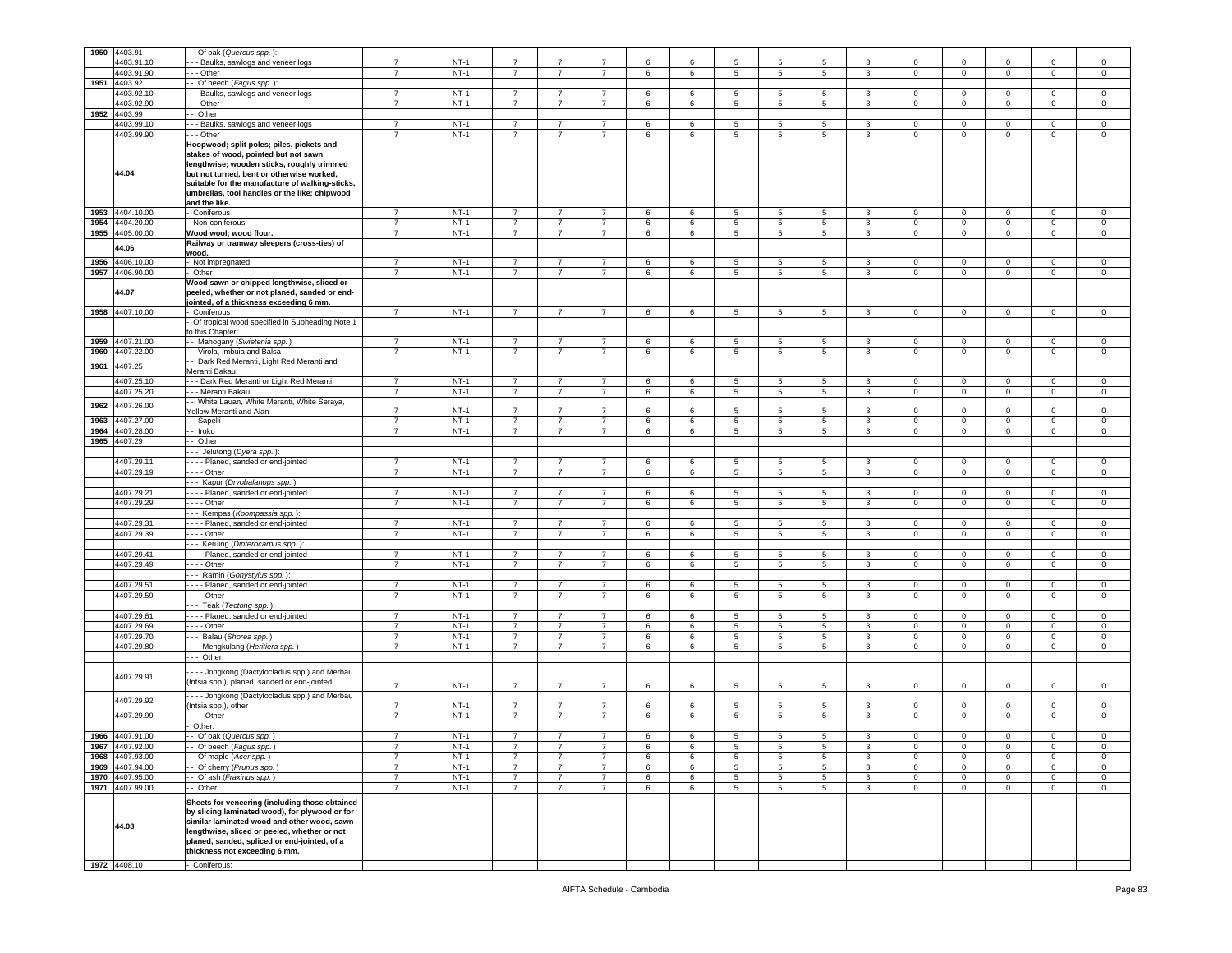|            |                 | - Cedar wood slats of a kind used for pencil                                                   |                                  |                  |                                  |                                  |                                  |        |        |         |                |                                |                                |                            |                              |                           |                               |                               |
|------------|-----------------|------------------------------------------------------------------------------------------------|----------------------------------|------------------|----------------------------------|----------------------------------|----------------------------------|--------|--------|---------|----------------|--------------------------------|--------------------------------|----------------------------|------------------------------|---------------------------|-------------------------------|-------------------------------|
|            | 4408.10.10      | manufacture; radiata pinewood of a kind used for<br>olockboard manufacture                     | $\overline{7}$                   | $NT-1$           | $\overline{7}$                   | $\overline{7}$                   | $\overline{7}$                   | 6      | 6      | 5       | 5              | -5                             | 3                              | $\mathbf 0$                | $\mathbf 0$                  | $\Omega$                  | $\mathbf 0$                   | $\mathbf 0$                   |
|            | 4408.10.30      | - Face veneer sheets                                                                           | $\overline{7}$                   | $NT-1$           | $\overline{7}$                   | $\overline{7}$                   | $\overline{7}$                   | 6      | 6      | 5       | $\overline{5}$ | $5\overline{)}$                | $\mathbf{3}$                   | $\mathbf 0$                | $\mathbf{0}$                 | $\mathbf 0$               | $\overline{0}$                | $\overline{0}$                |
|            | 4408.10.90      | - Other                                                                                        | $\overline{7}$                   | $NT-1$           | $\overline{7}$                   | $\overline{7}$                   | $\overline{7}$                   | 6      | 6      | 5       | 5              | $5^{\circ}$                    | $\mathbf{3}$                   | $\Omega$                   | $\mathbf{0}$                 | $\circ$                   | $\mathbf 0$                   | $\circ$                       |
|            |                 | Of tropical wood specified in Subheading Note 1                                                |                                  |                  |                                  |                                  |                                  |        |        |         |                |                                |                                |                            |                              |                           |                               |                               |
|            |                 | o this Chapter:<br>- Dark Red Meranti, Light Red Meranti and                                   |                                  |                  |                                  |                                  |                                  |        |        |         |                |                                |                                |                            |                              |                           |                               |                               |
| 1973       | 4408.31.00      | Meranti Bakau                                                                                  | $\overline{7}$                   | $NT-1$           | $\overline{7}$                   | $\overline{7}$                   | $\overline{7}$                   | 6      | 6      | 5       | 5              | 5                              | 3                              | $\mathbf 0$                | $\mathbf 0$                  | $\circ$                   | $\mathbf 0$                   | $\mathsf 0$                   |
| 1974       | 4408.39         | - Other:                                                                                       |                                  |                  |                                  |                                  |                                  |        |        |         |                |                                |                                |                            |                              |                           |                               |                               |
|            | 408.39.10       | - - Jelutong wood slats of a kind used for pencil                                              |                                  |                  |                                  |                                  |                                  |        |        |         |                |                                |                                |                            |                              |                           |                               |                               |
|            | 4408.39.90      | nanufacture                                                                                    | $\overline{7}$<br>$\overline{7}$ | $NT-1$<br>$NT-1$ | $\overline{7}$<br>$\overline{7}$ | $\overline{7}$<br>$\overline{7}$ | $\overline{7}$<br>$\overline{7}$ | 6      | 6      | 5       | 5              | 5                              | 3                              | 0                          | $\mathbf 0$                  | $\mathbf 0$               | $\mathbf 0$<br>$\overline{0}$ | $\mathbf 0$<br>$\overline{0}$ |
| 1975       | 4408.90.00      | - - - Other<br>Other                                                                           | $\overline{7}$                   | $NT-1$           | $\overline{7}$                   | $\overline{7}$                   | $\overline{7}$                   | 6<br>6 | 6<br>6 | 5<br>5  | 5<br>5         | $5\overline{)}$<br>$5^{\circ}$ | $\overline{3}$<br>$\mathbf{3}$ | $\mathbf 0$<br>0           | $\mathbf{0}$<br>$\mathbf{0}$ | $\overline{0}$<br>$\circ$ | $\mathbf 0$                   | $\circ$                       |
|            |                 |                                                                                                |                                  |                  |                                  |                                  |                                  |        |        |         |                |                                |                                |                            |                              |                           |                               |                               |
|            |                 | Wood (including strips and friezes for parquet<br>flooring, not assembled) continuously shaped |                                  |                  |                                  |                                  |                                  |        |        |         |                |                                |                                |                            |                              |                           |                               |                               |
|            |                 | (tongued, grooved, rebated, chamfered,                                                         |                                  |                  |                                  |                                  |                                  |        |        |         |                |                                |                                |                            |                              |                           |                               |                               |
|            | 44.09           | V-jointed, beaded, moulded, rounded or the                                                     |                                  |                  |                                  |                                  |                                  |        |        |         |                |                                |                                |                            |                              |                           |                               |                               |
|            |                 | like) along any of its edges, ends or faces,                                                   |                                  |                  |                                  |                                  |                                  |        |        |         |                |                                |                                |                            |                              |                           |                               |                               |
|            |                 | whether or not planed, sanded or end-jointed.                                                  |                                  |                  |                                  |                                  |                                  |        |        |         |                |                                |                                |                            |                              |                           |                               |                               |
|            | 1976 4409.10.00 | Coniferous                                                                                     | 15                               | $NT-1$           | 15                               | 12.5                             | 12.5                             | 10     | 10     | 7.5     | 7.5            | $5\overline{)}$                | $5\overline{5}$                | $\mathsf 0$                | $\mathbf{0}$                 | $\overline{0}$            | $\mathbf{0}$                  | $\mathbf{0}$                  |
|            |                 | Non-coniferous:                                                                                |                                  |                  |                                  |                                  |                                  |        |        |         |                |                                |                                |                            |                              |                           |                               |                               |
| 1977       | 4409.21.00      | - Of bamboo                                                                                    | 15                               | $NT-1$           | 15                               | 12.5                             | 12.5                             | 10     | 10     | 7.5     | 7.5            | 5                              | $5\overline{5}$                | 0                          | $\mathbf 0$                  | $\mathbf{0}$              | $\mathbf 0$                   | 0                             |
| 1978       | 4409.29.00      | - Other                                                                                        | 15                               | $NT-1$           | 15                               | 12.5                             | 12.5                             | 10     | 10     | $7.5\,$ | 7.5            | $5\overline{5}$                | 5                              | $\mathbf 0$                | $\mathsf 0$                  | $\mathsf 0$               | $\mathsf 0$                   | $\mathbf 0$                   |
|            |                 | Particle board, oriented strand board (OSB) and<br>similar board (for example, waferboard) of  |                                  |                  |                                  |                                  |                                  |        |        |         |                |                                |                                |                            |                              |                           |                               |                               |
|            | 44.10           | wood or other ligneous materials, whether or                                                   |                                  |                  |                                  |                                  |                                  |        |        |         |                |                                |                                |                            |                              |                           |                               |                               |
|            |                 | not agglomerated with resins or other organic                                                  |                                  |                  |                                  |                                  |                                  |        |        |         |                |                                |                                |                            |                              |                           |                               |                               |
|            |                 | binding substances.                                                                            |                                  |                  |                                  |                                  |                                  |        |        |         |                |                                |                                |                            |                              |                           |                               |                               |
| 1979       | 4410.11.00      | Of wood:<br>- - Particle board                                                                 | 15                               | $NT-1$           | 15                               |                                  |                                  | 10     | 10     | 7.5     | 7.5            | 5                              | $5\overline{5}$                |                            | $\mathbf{0}$                 | $\mathbf{0}$              |                               | $\mathbf{0}$                  |
| 1980       | 1410.12.00      | - Oriented strand board (OSB)                                                                  | 15                               | $NT-1$           | 15                               | 12.5<br>12.5                     | 12.5<br>12.5                     | 10     | 10     | 7.5     | 7.5            | $5^{\circ}$                    | $5\overline{5}$                | $\mathbf 0$<br>$\mathbf 0$ | $\mathbf{0}$                 | $\circ$                   | $\mathbf 0$<br>$\mathsf 0$    | $\mathsf 0$                   |
| 1981       | 4410.19.00      | - Other                                                                                        | 15                               | $NT-1$           | 15                               | 12.5                             | 12.5                             | 10     | 10     | $7.5\,$ | 7.5            | $5\overline{5}$                | $5\overline{5}$                | $\mathbf 0$                | $\mathsf 0$                  | $\mathsf 0$               | $\mathbf 0$                   | $\mathbf 0$                   |
| 1982       | 4410.90.00      | Other                                                                                          | 15                               | $NT-1$           | 15                               | 12.5                             | 12.5                             | 10     | 10     | 7.5     | 7.5            | $5^{\circ}$                    | $5\overline{)}$                | 0                          | $\mathbf 0$                  | $\circ$                   | $\mathbf 0$                   | 0                             |
|            |                 | Fibreboard of wood or other ligneous materials,                                                |                                  |                  |                                  |                                  |                                  |        |        |         |                |                                |                                |                            |                              |                           |                               |                               |
|            | 44.11           | whether or not bonded with resins or other                                                     |                                  |                  |                                  |                                  |                                  |        |        |         |                |                                |                                |                            |                              |                           |                               |                               |
|            |                 | organic substances.<br>Medium density fibreboard (MDF):                                        |                                  |                  |                                  |                                  |                                  |        |        |         |                |                                |                                |                            |                              |                           |                               |                               |
| 1983       | 4411.12.00      | -- Of a thickness not exceeding 5 mm                                                           | 15                               | $NT-1$           | 15                               | 12.5                             | 12.5                             | 10     | 10     | 7.5     | 7.5            | 5 <sub>5</sub>                 | $5\overline{5}$                | $\mathbf 0$                | $\mathbf{0}$                 | $\circ$                   | $\mathbf 0$                   | $\circ$                       |
|            | 4411.13.00      | - Of a thickness exceeding 5 mm but not                                                        |                                  |                  |                                  |                                  |                                  |        |        |         |                |                                |                                |                            |                              |                           |                               |                               |
| 1984       |                 | exceeding 9 mm                                                                                 | 15                               | $NT-1$           | 15                               | 12.5                             | 12.5                             | 10     | 10     | 7.5     | 7.5            | 5.                             | 5                              | $\Omega$                   | $\Omega$                     | $\circ$                   | $\mathbf 0$                   | $\mathbf 0$                   |
| 1985       | 4411.14.00      | - Of a thickness exceeding 9 mm                                                                | 15                               | $NT-1$           | 15 <sub>15</sub>                 | 12.5                             | 12.5                             | 10     | 10     | 7.5     | 7.5            | $5^{\circ}$                    | $5\overline{5}$                | $\mathbf 0$                | $\mathbf 0$                  | $\mathbf{0}$              | $\mathbf 0$                   | $\circ$                       |
| 1986       | 4411.92.00      | Other:<br>- Of a density exceeding 0.8 g/cm <sup>3</sup>                                       | 15                               | $NT-1$           | 15                               | 12.5                             | 12.5                             | 10     | 10     | 7.5     | 7.5            | 5                              | $5^{\circ}$                    | $\mathbf 0$                | $\mathbf{0}$                 | $\mathbf{0}$              | $\mathbf{0}$                  | $\mathbf 0$                   |
|            |                 | - Of a density exceeding 0.5 g/cm <sup>3</sup> but not                                         |                                  |                  |                                  |                                  |                                  |        |        |         |                |                                |                                |                            |                              |                           |                               |                               |
| 1987       | 4411.93.00      | exceeding 0.8 g/cm <sup>3</sup>                                                                | 15                               | $NT-1$           | 15                               | 12.5                             | 12.5                             | 10     | 10     | 7.5     | 7.5            | 5                              | 5                              | $\Omega$                   | $\mathbf 0$                  | 0                         | 0                             | $\mathbf 0$                   |
| 1988       | 411.94.00       | - Of a density not exceeding 0.5 g/cm <sup>3</sup>                                             | 15                               | $NT-1$           | 15                               | 12.5                             | 12.5                             | 10     | 10     | 7.5     | $7.5\,$        | 5                              | $5\overline{5}$                | $\mathbf 0$                | $\mathsf 0$                  | $\mathbf 0$               | $\mathsf 0$                   | $\Omega$                      |
|            | 44.12           | Plywood, veneered panels and similar                                                           |                                  |                  |                                  |                                  |                                  |        |        |         |                |                                |                                |                            |                              |                           |                               |                               |
| 1989       | 4412.10.00      | laminated wood.<br>Of bamboo                                                                   | 15                               | $NT-1$           | 15                               | 12.5                             | 12.5                             | 10     | 10     | 7.5     | 7.5            | 5                              | 5                              | 0                          | $\mathbf{0}$                 | $\mathbf 0$               | $\mathbf 0$                   | 0                             |
|            |                 | Other plywood, consisting solely of sheets of                                                  |                                  |                  |                                  |                                  |                                  |        |        |         |                |                                |                                |                            |                              |                           |                               |                               |
|            |                 | wood (other than bamboo), each ply not exceeding                                               |                                  |                  |                                  |                                  |                                  |        |        |         |                |                                |                                |                            |                              |                           |                               |                               |
|            |                 | 6 mm thickness:                                                                                |                                  |                  |                                  |                                  |                                  |        |        |         |                |                                |                                |                            |                              |                           |                               |                               |
| 1990       | 4412.31.00      | - With at least one outer ply of tropical wood                                                 |                                  |                  |                                  |                                  |                                  |        |        |         |                |                                |                                |                            |                              |                           |                               |                               |
|            |                 | specified in Subheading Note 1 to this Chapter                                                 | 15                               | $NT-1$           | 15                               | 12.5                             | 12.5                             | 10     | 10     | 7.5     | 7.5            | 5                              | 5                              | $\mathbf 0$                | 0                            | 0                         | $\mathbf 0$                   | $\mathbf 0$                   |
| 1991       | 1412.32.00      | - Other, with at least one outer ply of non-                                                   |                                  |                  |                                  |                                  |                                  |        |        |         |                |                                |                                |                            |                              |                           |                               |                               |
|            |                 | coniferous wood                                                                                | 15                               | $NT-1$           | 15                               | 12.5                             | 12.5                             | 10     | 10     | 7.5     | 7.5            | 5                              | 5                              | $\Omega$                   | $\mathbf 0$                  | 0                         | $\mathbf 0$                   | $\mathbf 0$                   |
| 1992       | 412.39.00       | - Other<br>Other:                                                                              | 15                               | $NT-1$           | 15                               | 12.5                             | 12.5                             | 10     | 10     | 7.5     | 7.5            | 5 <sup>5</sup>                 | $5\overline{5}$                | $\mathbf 0$                | $\mathsf 0$                  | $\mathsf 0$               | $\mathsf 0$                   | $\mathsf{O}\xspace$           |
| 1993       | 412.94.00       | - Blockboard, laminboard and battenboard                                                       | 15                               | $NT-1$           | 15                               | 12.5                             | 12.5                             | 10     | 10     | 7.5     | 7.5            | $5\overline{)}$                | $5\phantom{.0}$                | $\circ$                    | $\mathbf 0$                  | $\mathbf 0$               | $\overline{0}$                | $\mathbf 0$                   |
| 1994       | 4412.99.00      | - Other                                                                                        | 15                               | $NT-1$           | 15                               | 12.5                             | 12.5                             | 10     | 10     | 7.5     | 7.5            | $5^{\circ}$                    | $5\overline{5}$                | $\mathbf 0$                | $\mathbf 0$                  | $\overline{0}$            | $\mathbf 0$                   | $\circ$                       |
| 1995       | 4413.00.00      | Densified wood, in blocks, plates, strips or                                                   |                                  |                  |                                  |                                  |                                  |        |        |         |                |                                |                                |                            |                              |                           |                               |                               |
|            |                 |                                                                                                |                                  |                  |                                  |                                  |                                  |        |        |         |                |                                |                                |                            |                              |                           |                               |                               |
| 1996       |                 | profile shapes.                                                                                | 15                               | $NT-1$           | 15                               | 12.5                             | 12.5                             | 10     | 10     | 7.5     | 7.5            | 5                              | 5                              | 0                          | $\mathbf 0$                  | 0                         | $\mathbf 0$                   | $^{\circ}$                    |
|            | 4414.00.00      | Wooden frames for paintings, photographs,                                                      |                                  |                  |                                  |                                  |                                  |        |        |         |                |                                |                                |                            |                              |                           |                               |                               |
|            |                 | mirrors or similar objects.<br>Packing cases, boxes, crates, drums and                         | 15                               | $NT-1$           | 15                               | 12.5                             | 12.5                             | 10     | 10     | 7.5     | 7.5            | 5                              | $5\phantom{.0}$                | $\mathbf 0$                | $\mathbf 0$                  | $\circ$                   | $\mathbf 0$                   | $\mathbf 0$                   |
|            |                 | similar packings, of wood; cable-drums of                                                      |                                  |                  |                                  |                                  |                                  |        |        |         |                |                                |                                |                            |                              |                           |                               |                               |
|            | 44.15           | wood; pallets, box pallets and other load                                                      |                                  |                  |                                  |                                  |                                  |        |        |         |                |                                |                                |                            |                              |                           |                               |                               |
|            |                 | boards, of wood; pallet collars of wood.                                                       |                                  |                  |                                  |                                  |                                  |        |        |         |                |                                |                                |                            |                              |                           |                               |                               |
| 1997       | 4415.10.00      | Cases, boxes, crates, drums and similar<br>ackings; cable-drums                                | 15                               | $NT-1$           | 15                               | 12.5                             | 12.5                             | 10     | 10     | 7.5     | 7.5            | 5                              | 5                              | $\mathbf 0$                | $\mathbf 0$                  | $\circ$                   | $\mathbf 0$                   | $\mathsf 0$                   |
|            |                 | Pallets, box pallets and other load boards; pallet                                             |                                  |                  |                                  |                                  |                                  |        |        |         |                |                                |                                |                            |                              |                           |                               |                               |
| 1998       | 4415.20.00      | collars                                                                                        | 15                               | $NT-1$           | 15                               | 12.5                             | 12.5                             | 10     | 10     | 7.5     | 7.5            | 5                              | $5\phantom{.0}$                | $\mathsf 0$                | $\mathbf{0}$                 | $\mathbf 0$               | $\mathbf{0}$                  | $\mathbf 0$                   |
|            |                 | Casks, barrels, vats, tubs and other coopers'                                                  |                                  |                  |                                  |                                  |                                  |        |        |         |                |                                |                                |                            |                              |                           |                               |                               |
| 1999 44.16 |                 | products and parts thereof, of wood, including<br>staves.                                      |                                  |                  |                                  |                                  |                                  |        |        |         |                |                                |                                |                            |                              |                           |                               |                               |
|            | 4416.00.10      | Staves                                                                                         | 15                               | $NT-1$           | 15                               | 12.5                             | 12.5                             | 10     | 10     | 7.5     | 7.5            | 5                              | 5                              | $\mathbf 0$                | $\mathbf 0$                  | $\mathbf{0}$              | $\mathbf 0$                   | $\mathbf 0$                   |
|            | 4416.00.90      | Other                                                                                          | 15                               | $NT-1$           | 15                               | 12.5                             | 12.5                             | 10     | 10     | $7.5\,$ | 7.5            | $5\phantom{.0}$                | $5\phantom{.0}$                | $\mathbf 0$                | $\mathsf 0$                  | $\mathbf 0$               | $\mathbf 0$                   | $\mathsf{O}\xspace$           |
| 2000       | 4417.00.00      | Tools, tool bodies, tool handles, broom or<br>brush bodies and handles, of wood; boot or       |                                  |                  |                                  |                                  |                                  |        |        |         |                |                                |                                |                            |                              |                           |                               |                               |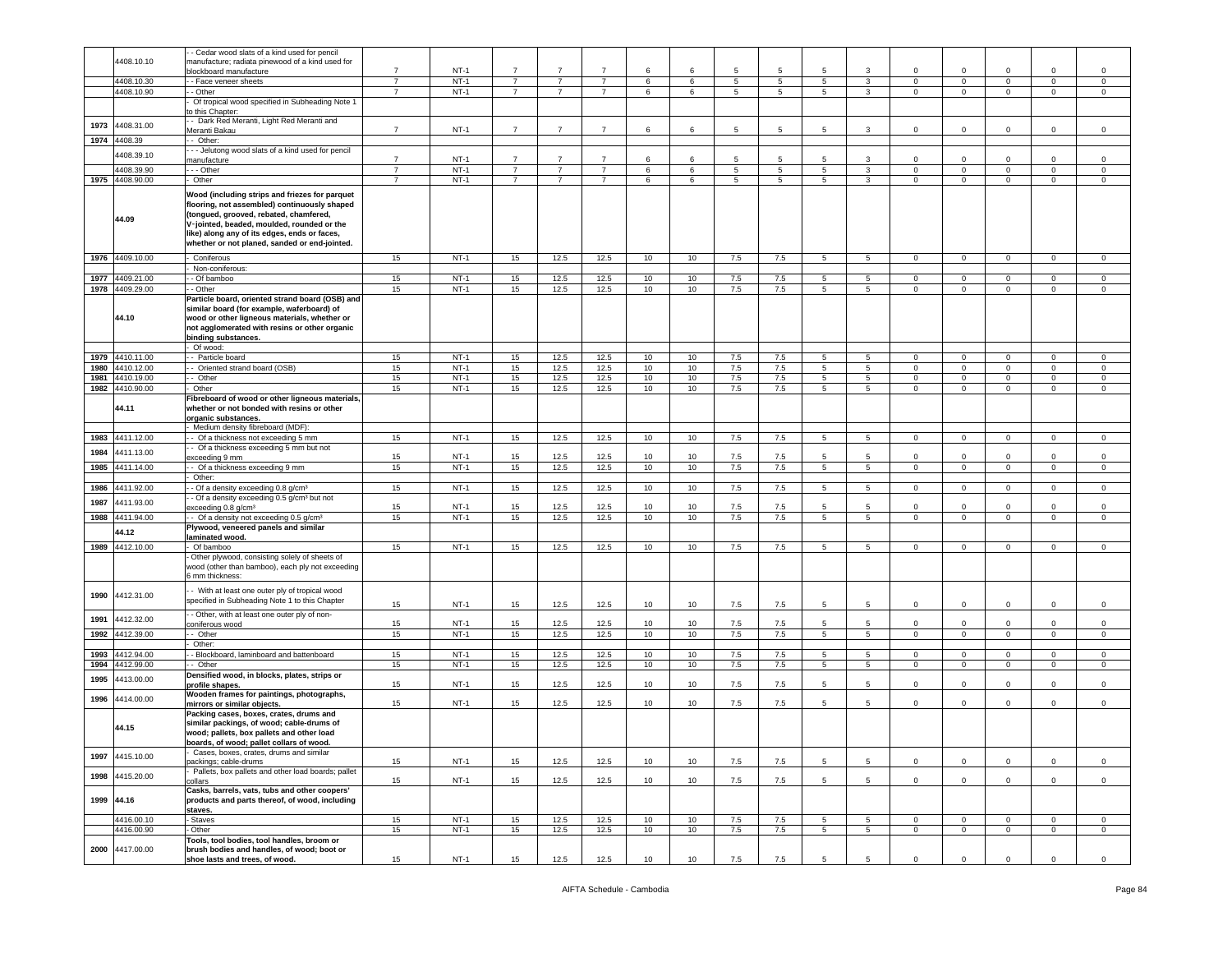|      |                 | Builders' joinery and carpentry of wood,             |                |           |                |                |                |                  |                  |       |         |                 |                 |                |                |                |                |                     |
|------|-----------------|------------------------------------------------------|----------------|-----------|----------------|----------------|----------------|------------------|------------------|-------|---------|-----------------|-----------------|----------------|----------------|----------------|----------------|---------------------|
|      | 44.18           | including cellular wood panels, assembled            |                |           |                |                |                |                  |                  |       |         |                 |                 |                |                |                |                |                     |
|      |                 |                                                      |                |           |                |                |                |                  |                  |       |         |                 |                 |                |                |                |                |                     |
|      |                 | looring panels, shingles and shakes.                 |                |           |                |                |                |                  |                  |       |         |                 |                 |                |                |                |                |                     |
|      | 2001 4418.10.00 | Windows, French-windows and their frames             | 15             | $NT-1$    | 15             | 12.5           | 12.5           | 10               | 10               | 7.5   | 7.5     | 5               | 5               | $\mathbf{0}$   | $\mathbf 0$    | $^{\circ}$     | $\mathbf 0$    | $\overline{0}$      |
|      | 2002 4418.20.00 | Doors and their frames and thresholds                | 15             | $NT-1$    | 15             | 12.5           | 12.5           | 10               | 10               | 7.5   | 7.5     | $5\overline{5}$ | $5\overline{5}$ | $\overline{0}$ | $\overline{0}$ | $\circ$        | $\mathbf{0}$   | $\circ$             |
|      |                 |                                                      |                |           |                |                |                |                  |                  |       |         |                 |                 |                |                |                |                |                     |
|      | 2003 4418.40.00 | Shuttering for concrete constructional work          | 15             | $NT-1$    | 15             | 12.5           | 12.5           | 10               | 10               | 7.5   | 7.5     | $5\phantom{.0}$ | 5               | $\overline{0}$ | $\overline{0}$ | $\mathbf 0$    | $\mathbf 0$    | $\mathsf 0$         |
|      | 2004 4418.50.00 | Shingles and shakes                                  | 15             | $NT-1$    | 15             | 12.5           | 12.5           | 10 <sup>10</sup> | 10               | 7.5   | 7.5     | $5\overline{5}$ | $5\overline{5}$ | $\overline{0}$ | $\overline{0}$ | $\overline{0}$ | $\overline{0}$ | $\overline{0}$      |
|      | 2005 4418.60.00 | Posts and beams                                      | 15             | $NT-1$    | 15             | 12.5           | 12.5           | 10               | 10               | 7.5   | 7.5     | $\overline{5}$  | 5 <sub>5</sub>  | $\mathbf 0$    | $\overline{0}$ | $\mathbf 0$    | $\overline{0}$ | $\mathsf{O}\xspace$ |
|      |                 |                                                      |                |           |                |                |                |                  |                  |       |         |                 |                 |                |                |                |                |                     |
|      |                 | Assembled flooring panels:                           |                |           |                |                |                |                  |                  |       |         |                 |                 |                |                |                |                |                     |
| 2006 | 1418.71.00      | - For mosaic floors                                  | 15             | $NT-1$    | 15             | 12.5           | 12.5           | 10               | 10               | 7.5   | $7.5\,$ | 5               | 5               | $\mathsf 0$    | $\mathbf 0$    | $\mathbf 0$    | $\mathsf 0$    | $\,0\,$             |
|      |                 |                                                      |                |           |                |                |                |                  |                  |       |         |                 |                 |                |                |                |                |                     |
| 2007 | 4418.72.00      | - Other, multilayer                                  | 15             | $NT-1$    | 15             | 12.5           | 12.5           | $10$             | 10               | $7.5$ | $7.5\,$ | 5               | 5               | $\mathbf 0$    | $\mathbf 0$    | $\mathbf 0$    | $\mathbf 0$    | $\,0\,$             |
|      | 2008 4418.79.00 | - Other                                              | 15             | $NT-1$    | 15             | 12.5           | 12.5           | 10               | 10               | 7.5   | 7.5     | $\overline{5}$  | $5^{\circ}$     | $\circ$        | $\overline{0}$ | $\overline{0}$ | $\overline{0}$ | $\mathbf 0$         |
|      |                 |                                                      |                |           |                |                |                |                  |                  |       |         |                 |                 |                |                |                |                |                     |
| 2009 | 4418.90         | Other:                                               |                |           |                |                |                |                  |                  |       |         |                 |                 |                |                |                |                |                     |
|      | 4418.90.10      | - Cellular wood panels                               | 15             | $NT-1$    | 15             | 12.5           | 12.5           | 10               | 10               | 7.5   | 7.5     | $\overline{5}$  | $\overline{5}$  | $\Omega$       | $\overline{0}$ | $\Omega$       | $\Omega$       | $\Omega$            |
|      |                 |                                                      |                |           |                |                |                |                  |                  |       |         |                 |                 |                |                |                |                |                     |
|      | 4418.90.90      | - Other                                              | 15             | $NT-1$    | 15             | 12.5           | 12.5           | 10               | 10               | 7.5   | 7.5     | 5               | 5               | $\mathsf 0$    | $\mathbf 0$    | $\mathsf 0$    | $\mathsf 0$    | $\mathsf 0$         |
|      | 2010 4419.00.00 | Tableware and kitchenware, of wood.                  | 15             | $NT-1$    | 15             | 12.5           | 12.5           | 10               | 10 <sup>10</sup> | 7.5   | 7.5     | $5\phantom{.0}$ | 5 <sub>5</sub>  | $\Omega$       | $\mathbf 0$    | $\mathbf 0$    | $\Omega$       | $\mathsf 0$         |
|      |                 |                                                      |                |           |                |                |                |                  |                  |       |         |                 |                 |                |                |                |                |                     |
|      |                 | Wood marquetry and inlaid wood; caskets and          |                |           |                |                |                |                  |                  |       |         |                 |                 |                |                |                |                |                     |
|      |                 | cases for jewellery or cutlery, and similar          |                |           |                |                |                |                  |                  |       |         |                 |                 |                |                |                |                |                     |
|      | 44.20           | articles, of wood; statuettes and other              |                |           |                |                |                |                  |                  |       |         |                 |                 |                |                |                |                |                     |
|      |                 |                                                      |                |           |                |                |                |                  |                  |       |         |                 |                 |                |                |                |                |                     |
|      |                 | ornaments, of wood; wooden articles of               |                |           |                |                |                |                  |                  |       |         |                 |                 |                |                |                |                |                     |
|      |                 | furniture not falling in Chapter 94.                 |                |           |                |                |                |                  |                  |       |         |                 |                 |                |                |                |                |                     |
|      |                 |                                                      |                |           |                |                |                |                  |                  |       |         |                 |                 |                |                |                |                |                     |
|      | 2011 4420.10.00 | Statuettes and other ornaments, of wood              | 15             | <b>ST</b> | 15             | 14             | 13             | 13               | 12               | 12    | 11      | 10              | 9               | 9              | 8              | $\overline{7}$ | $\overline{7}$ | 5                   |
|      | 2012 4420.90    | Other:                                               |                |           |                |                |                |                  |                  |       |         |                 |                 |                |                |                |                |                     |
|      |                 | - Wooden articles of furniture not falling in        |                |           |                |                |                |                  |                  |       |         |                 |                 |                |                |                |                |                     |
|      | 4420.90.10      |                                                      |                |           |                |                |                |                  |                  |       |         |                 |                 |                |                |                |                |                     |
|      |                 | hapter 94                                            | 15             | $NT-1$    | 15             | 12.5           | 12.5           | 10               | 10               | 7.5   | 7.5     | 5               |                 | $\mathbf 0$    | $\overline{0}$ |                | $\mathbf 0$    | $\mathsf 0$         |
|      | 4420.90.90      | - Other                                              | 15             | $NT-1$    | 15             | 12.5           | 12.5           | 10               | 10               | 7.5   | 7.5     | 5               | $5\overline{5}$ | $\mathbf 0$    | $\mathbf 0$    | $\mathbf 0$    | $\mathbf 0$    | $\mathsf 0$         |
|      | 44.21           |                                                      |                |           |                |                |                |                  |                  |       |         |                 |                 |                |                |                |                |                     |
|      |                 | Other articles of wood.                              |                |           |                |                |                |                  |                  |       |         |                 |                 |                |                |                |                |                     |
|      | 2013 4421.10.00 | Clothes hangers                                      | 15             | $NT-1$    | 15             | 12.5           | 12.5           | 10               | 10               | 7.5   | 7.5     | $\overline{5}$  | $\overline{5}$  | $\overline{0}$ | $\overline{0}$ | $\overline{0}$ | $\overline{0}$ | $\overline{0}$      |
|      | 2014 4421.90    | Other:                                               |                |           |                |                |                |                  |                  |       |         |                 |                 |                |                |                |                |                     |
|      |                 |                                                      |                |           |                |                |                |                  |                  |       |         |                 |                 |                |                |                |                |                     |
|      |                 | - Spools, cops and bobbins, sewing thread reels      |                |           |                |                |                |                  |                  |       |         |                 |                 |                |                |                |                |                     |
|      | 4421.90.10      | nd the like                                          | 15             | $NT-1$    | 15             | 12.5           | 12.5           | 10               | 10               | 7.5   | 7.5     | 5               | 5               | $\Omega$       | $\Omega$       | $\Omega$       | $\Omega$       | $\mathsf 0$         |
|      |                 |                                                      |                |           |                |                |                |                  |                  |       |         |                 |                 |                |                |                |                |                     |
|      | 4421.90.20      | - Match splints                                      | 15             | $NT-1$    | 15             | 12.5           | 12.5           | 10               | 10               | 7.5   | 7.5     | $\overline{5}$  | 5               | $\Omega$       | $\overline{0}$ | $\overline{0}$ | $\overline{0}$ | $\overline{0}$      |
|      | 4421.90.30      | - Wooden pegs or pins for footwear                   | 15             | $NT-1$    | 15             | 12.5           | 12.5           | 10               | 10               | 7.5   | 7.5     | 5               | $5\phantom{.0}$ | $\mathbf 0$    | $\mathbf 0$    | $\mathbf{0}$   | $\mathsf 0$    | $\mathsf 0$         |
|      |                 |                                                      |                |           |                |                |                |                  |                  |       |         |                 |                 |                |                |                |                |                     |
|      | 4421.90.40      | - Candy-sticks, ice-cream sticks and ice-cream       |                |           |                |                |                |                  |                  |       |         |                 |                 |                |                |                |                |                     |
|      |                 | poons                                                | 15             | $NT-1$    | 15             | 12.5           | 12.5           | 10               | 10               | 7.5   | 7.5     | 5               | 5               | $\mathsf 0$    | $\overline{0}$ | $\mathbf 0$    | $\mathsf 0$    | $\mathbf 0$         |
|      |                 |                                                      |                |           |                |                |                |                  |                  |       |         |                 |                 |                |                |                |                |                     |
|      |                 | - Fans and handscreens, frames and handles           |                |           |                |                |                |                  |                  |       |         |                 |                 |                |                |                |                |                     |
|      | 4421.90.70      |                                                      |                |           |                |                |                |                  |                  |       |         |                 |                 |                |                |                |                |                     |
|      |                 | herefor and parts of such frames and handles         | 15             | $NT-1$    | 15             | 12.5           | 12.5           | 10               | 10               | 7.5   | 7.5     | 5               | 5               | $\mathbf 0$    | $\mathbf 0$    | $\mathbf 0$    | $\mathbf 0$    | $\mathsf 0$         |
|      |                 |                                                      |                |           |                |                |                |                  |                  |       |         |                 |                 |                |                |                |                |                     |
|      | 4421.90.80      | - Toothpicks                                         | 15             | $NT-1$    | 15             | 12.5           | 12.5           | 10               | 10               | 7.5   | 7.5     | $5\overline{)}$ | $5\overline{)}$ | $\mathsf 0$    | $\overline{0}$ | $\overline{0}$ | $\overline{0}$ | $\mathsf 0$         |
|      |                 | - Other:                                             |                |           |                |                |                |                  |                  |       |         |                 |                 |                |                |                |                |                     |
|      | 4421.90.91      | - - Horse and bullock gear                           | 15             | $NT-1$    | 15             | 12.5           | 12.5           | 10               | 10               | 7.5   | 7.5     | 5               | 5               | $\mathbf 0$    | $\overline{0}$ | $\mathbf 0$    | $\mathbf 0$    | $\mathsf 0$         |
|      |                 |                                                      |                |           |                |                |                |                  |                  |       |         |                 |                 |                |                |                |                |                     |
|      | 4421.90.92      | - Beads                                              | 15             | $NT-1$    | 15             | 12.5           | 12.5           | $10$             | 10               | 7.5   | 7.5     | 5               | 5               | $\Omega$       | $\mathbf 0$    | $\mathsf 0$    | $\mathbf 0$    | $\mathbf 0$         |
|      | 4421.90.99      | - - Other                                            | 15             | $NT-1$    | 15             | 12.5           | 12.5           | 10               | 10               | 7.5   | 7.5     | 5               | 5               | $\overline{0}$ | $\overline{0}$ | $\overline{0}$ | $\overline{0}$ | $\overline{0}$      |
|      |                 |                                                      |                |           |                |                |                |                  |                  |       |         |                 |                 |                |                |                |                |                     |
|      | 45.01           | Natural cork, raw or simply prepared; waste          |                |           |                |                |                |                  |                  |       |         |                 |                 |                |                |                |                |                     |
|      |                 | cork; crushed, granulated or ground cork.            |                |           |                |                |                |                  |                  |       |         |                 |                 |                |                |                |                |                     |
|      | 2015 4501.10.00 |                                                      | 15             | $NT-1$    | 15             | 12.5           | 12.5           | 10               | 10               | 7.5   | 7.5     | 5               | 5               | $\Omega$       | $\mathbf 0$    | $\mathbf{0}$   | $\mathsf 0$    | $\mathsf{O}\xspace$ |
|      |                 | Natural cork, raw or simply prepared                 |                |           |                |                |                |                  |                  |       |         |                 |                 |                |                |                |                |                     |
|      | 2016 4501.90.00 | Other                                                | 15             | $NT-1$    | 15             | 12.5           | 12.5           | 10               | 10               | 7.5   | 7.5     | $5\overline{5}$ | $5\overline{5}$ | $\circ$        | $\overline{0}$ | $\mathbf{0}$   | $\overline{0}$ | $\mathbf{0}$        |
|      |                 | Natural cork, debacked or roughly squared, or        |                |           |                |                |                |                  |                  |       |         |                 |                 |                |                |                |                |                     |
|      |                 |                                                      |                |           |                |                |                |                  |                  |       |         |                 |                 |                |                |                |                |                     |
| 2017 | 4502.00.00      | in rectangular (including square) blocks, plates     |                |           |                |                |                |                  |                  |       |         |                 |                 |                |                |                |                |                     |
|      |                 | sheets or strip (including sharp-edged blanks        |                |           |                |                |                |                  |                  |       |         |                 |                 |                |                |                |                |                     |
|      |                 | for corks or stoppers).                              | 15             | $NT-1$    | 15             | 12.5           | 12.5           | 10               | 10               | 7.5   | 7.5     | 5               | 5               | $\mathsf 0$    | $\mathbf 0$    | $\mathbf 0$    | $\Omega$       | $\mathsf 0$         |
|      |                 |                                                      |                |           |                |                |                |                  |                  |       |         |                 |                 |                |                |                |                |                     |
|      | 45.03           | Articles of natural cork.                            |                |           |                |                |                |                  |                  |       |         |                 |                 |                |                |                |                |                     |
|      | 2018 4503.10.00 | Corks and stoppers                                   | 35             | $NT-1$    | 35             | 30             | 27.5           | 25               | 22.5             | 20    | 17.5    | 15              | 10              | $\Omega$       | $\overline{0}$ | $^{\circ}$     | $\overline{0}$ | $\overline{0}$      |
|      |                 |                                                      |                |           |                |                |                |                  |                  |       |         |                 |                 |                |                |                |                |                     |
|      | 2019 4503.90.00 | Other                                                | 35             | $NT-1$    | 35             | 30             | 27.5           | 25               | 22.5             | 20    | 17.5    | 15              | 10 <sub>1</sub> | $\mathbf{0}$   | $\mathbf 0$    | $\circ$        | $\mathsf 0$    | $\mathsf 0$         |
|      |                 |                                                      |                |           |                |                |                |                  |                  |       |         |                 |                 |                |                |                |                |                     |
|      | 45.04           | Agglomerated cork (with or without a binding         |                |           |                |                |                |                  |                  |       |         |                 |                 |                |                |                |                |                     |
|      |                 | substance) and articles of agglomerated cork.        |                |           |                |                |                |                  |                  |       |         |                 |                 |                |                |                |                |                     |
|      |                 |                                                      |                |           |                |                |                |                  |                  |       |         |                 |                 |                |                |                |                |                     |
| 2020 | 4504.10.00      | Blocks, plates, sheets and strip; tiles of any       |                |           |                |                |                |                  |                  |       |         |                 |                 |                |                |                |                |                     |
|      |                 | hape; solid cylinders, including discs               | $\overline{7}$ | $NT-1$    | $\overline{7}$ | $\overline{7}$ | $\overline{7}$ | 6                | 6                | 5     | 5       | 5               | 3               | $\mathbf 0$    | $\mathbf 0$    | $\mathbf 0$    | $\mathsf 0$    | $\mathsf 0$         |
|      | 2021 4504.90.00 |                                                      | 35             | $NT-1$    | 35             | 30             | 27.5           | 25               |                  |       | 17.5    |                 |                 |                |                |                |                |                     |
|      |                 | Other                                                |                |           |                |                |                |                  | 22.5             | 20    |         | 15              | 10              | $\mathsf 0$    | $\mathbf 0$    | $\mathbf 0$    | $\mathsf 0$    | $\mathsf 0$         |
|      |                 |                                                      |                |           |                |                |                |                  |                  |       |         |                 |                 |                |                |                |                |                     |
|      |                 | Plaits and similar products of plaiting materials,   |                |           |                |                |                |                  |                  |       |         |                 |                 |                |                |                |                |                     |
|      |                 | whether or not assembled into strips; plaiting       |                |           |                |                |                |                  |                  |       |         |                 |                 |                |                |                |                |                     |
|      |                 | materials, plaits and similar products of plaiting   |                |           |                |                |                |                  |                  |       |         |                 |                 |                |                |                |                |                     |
|      |                 |                                                      |                |           |                |                |                |                  |                  |       |         |                 |                 |                |                |                |                |                     |
|      | 46.01           | materials, bound together in parallel strands or     |                |           |                |                |                |                  |                  |       |         |                 |                 |                |                |                |                |                     |
|      |                 | woven, in sheet form, whether or not being           |                |           |                |                |                |                  |                  |       |         |                 |                 |                |                |                |                |                     |
|      |                 |                                                      |                |           |                |                |                |                  |                  |       |         |                 |                 |                |                |                |                |                     |
|      |                 | finished articles (for example, mats, matting,       |                |           |                |                |                |                  |                  |       |         |                 |                 |                |                |                |                |                     |
|      |                 | screens).                                            |                |           |                |                |                |                  |                  |       |         |                 |                 |                |                |                |                |                     |
|      |                 |                                                      |                |           |                |                |                |                  |                  |       |         |                 |                 |                |                |                |                |                     |
|      |                 |                                                      |                |           |                |                |                |                  |                  |       |         |                 |                 |                |                |                |                |                     |
|      |                 | Mats, matting and screens of vegetable materials     |                |           |                |                |                |                  |                  |       |         |                 |                 |                |                |                |                |                     |
|      |                 |                                                      |                |           |                |                |                |                  |                  |       |         |                 |                 |                |                |                |                |                     |
| 2022 | 4601.21.00      | - Of bamboo                                          | 35             | $NT-1$    | 35             | 30             | 27.5           | 25               | 22.5             | 20    | 17.5    | 15              | 10              | $\mathbf 0$    | $\mathbf 0$    | $\mathbf 0$    | $\mathbf 0$    | $\mathsf 0$         |
| 2023 | 4601.22.00      | Of rattan                                            | 35             | $NT-1$    | 35             | 30             | 27.5           | 25               | 22.5             | 20    | 17.5    | 15              | 10              | $\mathbf 0$    | $\mathbf 0$    | $\mathbf 0$    | $\mathbf 0$    | $\mathsf 0$         |
|      | 4601.29.00      | Other                                                | 35             | $NT-1$    | 35             | 30             | 27.5           |                  | 22.5             | 20    | 17.5    | 15              | 10              | $\overline{0}$ | $\mathbf 0$    | $\overline{0}$ | $\mathbf 0$    | $\mathsf 0$         |
| 2024 |                 |                                                      |                |           |                |                |                | 25               |                  |       |         |                 |                 |                |                |                |                |                     |
|      |                 | Other:                                               |                |           |                |                |                |                  |                  |       |         |                 |                 |                |                |                |                |                     |
|      | 2025 4601.92    | - Of bamboo:                                         |                |           |                |                |                |                  |                  |       |         |                 |                 |                |                |                |                |                     |
|      |                 |                                                      |                |           |                |                |                |                  |                  |       |         |                 |                 |                |                |                |                |                     |
|      |                 | - Plaits and similar products of plaiting materials, |                |           |                |                |                |                  |                  |       |         |                 |                 |                |                |                |                |                     |
|      | 1601.92.10      |                                                      |                |           |                |                |                |                  |                  |       |         |                 |                 |                |                |                |                |                     |
|      |                 | whether or not assembled into strips                 | 35             | $NT-1$    | 35             | 30             | 27.5           | 25               | 22.5             | 20    | 17.5    | 15              | 10 <sup>1</sup> | $\Omega$       | $\Omega$       | $\Omega$       | $\Omega$       | $\Omega$            |
|      | 4601.92.90      |                                                      |                |           |                |                |                |                  |                  |       |         |                 |                 |                |                |                |                |                     |
|      |                 | - - Other                                            | 35             | $NT-1$    | 35             | 30             | 27.5           | 25               | 22.5             | 20    | 17.5    | 15              | 10              | $\overline{0}$ | $\overline{0}$ | $\overline{0}$ | $\overline{0}$ | $\overline{0}$      |
|      | 2026 4601.93    | - Of rattan:                                         |                |           |                |                |                |                  |                  |       |         |                 |                 |                |                |                |                |                     |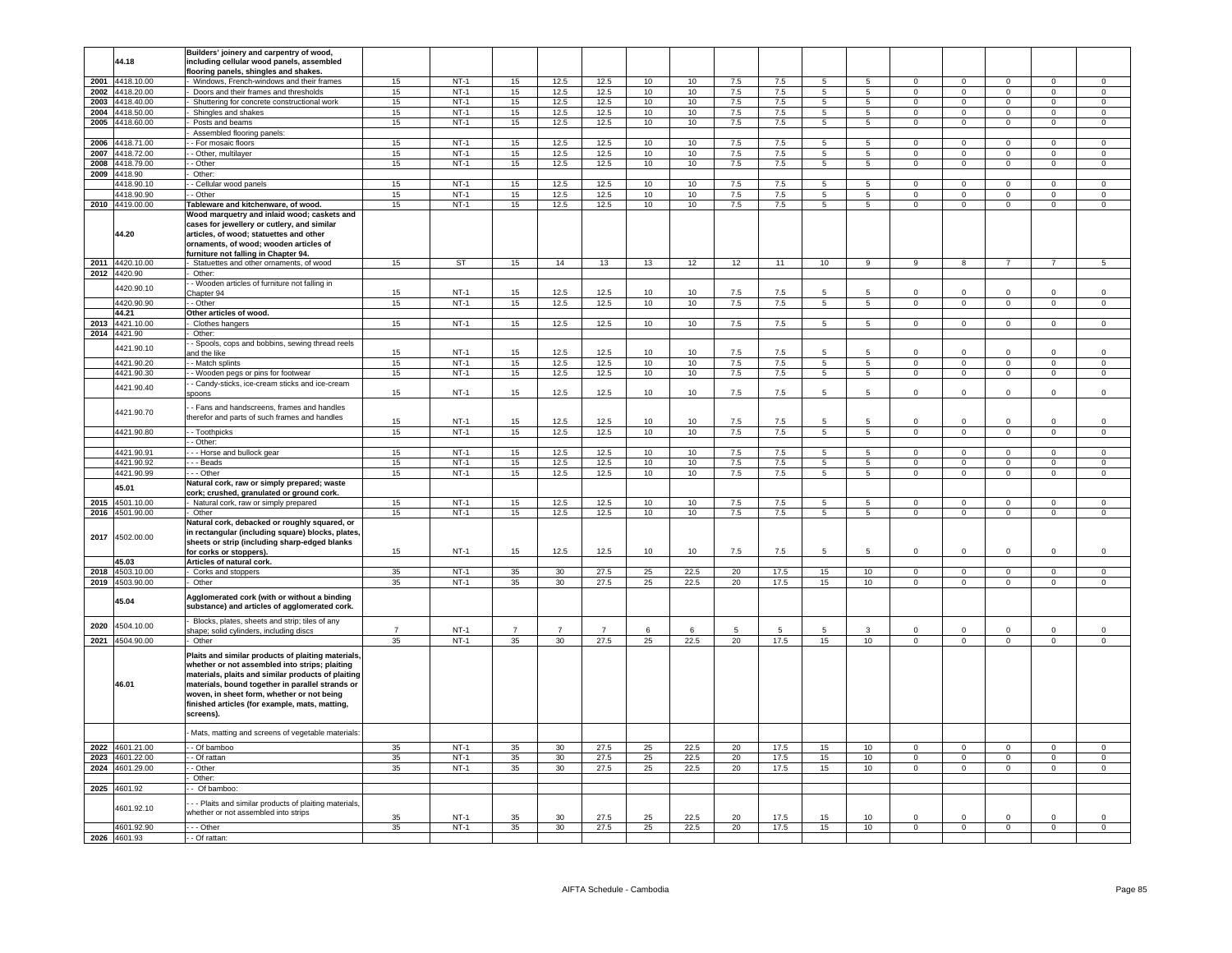|      | 4601.93.10                    | - - Plaits and similar products of plaiting materials                                                                                                                                                                                                                                              |                                  |                  |                                  |                                  |                                  |            |                      |                 |                      |                     |                |                               |                            |                                    |                                  |                               |
|------|-------------------------------|----------------------------------------------------------------------------------------------------------------------------------------------------------------------------------------------------------------------------------------------------------------------------------------------------|----------------------------------|------------------|----------------------------------|----------------------------------|----------------------------------|------------|----------------------|-----------------|----------------------|---------------------|----------------|-------------------------------|----------------------------|------------------------------------|----------------------------------|-------------------------------|
|      |                               | whether or not assembled into strips                                                                                                                                                                                                                                                               | 35                               | $NT-1$           | 35                               | 30                               | 27.5                             | 25         | 22.5                 | 20              | 17.5                 | 15                  | 10             | $\Omega$                      | $\Omega$                   | $\Omega$                           | $\Omega$                         | $\Omega$                      |
|      | 4601.93.90                    | $-$ Other                                                                                                                                                                                                                                                                                          | 35                               | $NT-1$           | 35                               | 30                               | 27.5                             | 25         | 22.5                 | 20              | 17.5                 | 15                  | 10             | $\overline{0}$                | $\overline{0}$             | $\overline{0}$                     | $\overline{0}$                   | $\overline{0}$                |
|      | 2027 4601.94                  | - Of other vegetable materials:                                                                                                                                                                                                                                                                    |                                  |                  |                                  |                                  |                                  |            |                      |                 |                      |                     |                |                               |                            |                                    |                                  |                               |
|      | 4601.94.10                    | - - Plaits and similar products of plaiting materials,<br>whether or not assembled into strips                                                                                                                                                                                                     |                                  |                  |                                  |                                  |                                  |            |                      |                 |                      |                     |                |                               |                            |                                    |                                  |                               |
|      | 4601.94.90                    | $-$ Other                                                                                                                                                                                                                                                                                          | 35<br>35                         | $NT-1$<br>$NT-1$ | 35<br>35                         | 30<br>30                         | 27.5<br>27.5                     | 25<br>25   | 22.5<br>22.5         | 20<br>20        | 17.5<br>17.5         | 15<br>15            | 10<br>10       | $\Omega$<br>$\overline{0}$    | $\Omega$<br>$\overline{0}$ | $\Omega$<br>$\overline{0}$         | $\Omega$<br>$\overline{0}$       | $\Omega$<br>$\overline{0}$    |
| 2028 | 4601.99                       | - Other:                                                                                                                                                                                                                                                                                           |                                  |                  |                                  |                                  |                                  |            |                      |                 |                      |                     |                |                               |                            |                                    |                                  |                               |
|      | 4601.99.10                    | - - Mats and matting                                                                                                                                                                                                                                                                               | 35                               | NT-1             | 35                               | 30                               | 27.5                             | 25         | 22.5                 | 20              | 17.5                 | 15                  | 10             | $\overline{0}$                | $\overline{0}$             | $\overline{0}$                     | $\overline{0}$                   | $\overline{0}$                |
|      | 4601.99.20                    | - Plaits and similar products of plaiting materials,<br>whether or not assembled into strips                                                                                                                                                                                                       |                                  |                  |                                  |                                  |                                  |            |                      |                 |                      |                     |                |                               |                            |                                    |                                  |                               |
|      |                               |                                                                                                                                                                                                                                                                                                    | 35                               | $NT-1$           | 35                               | 30                               | 27.5                             | 25         | 22.5                 | 20              | 17.5                 | 15                  | 10             | $\Omega$                      | $\Omega$                   | $\Omega$                           | $\Omega$                         | $\Omega$<br>$\Omega$          |
|      | 4601.99.90<br>46.02           | - - Other<br>Basketwork, wickerwork and other articles,<br>made directly to shape from plaiting materials                                                                                                                                                                                          | 35                               | $NT-1$           | 35                               | 30                               | 27.5                             | 25         | 22.5                 | 20              | 17.5                 | 15                  | 10             | $\mathbf 0$                   | $\mathbf 0$                | $\mathbf 0$                        | $\mathbf 0$                      |                               |
|      |                               | or made up from goods of heading 46.01;<br>articles of loofah.<br>Of vegetable materials:                                                                                                                                                                                                          |                                  |                  |                                  |                                  |                                  |            |                      |                 |                      |                     |                |                               |                            |                                    |                                  |                               |
|      | 2029 4602.11.00               | - Of bamboo                                                                                                                                                                                                                                                                                        | 35                               | $NT-1$           | 35                               | 30                               | 27.5                             | 25         | 22.5                 | 20              | 17.5                 | 15                  | 10             | $\mathbf 0$                   | $\mathbf 0$                | $\circ$                            | $\mathbf{0}$                     | $\mathbf 0$                   |
|      | 2030 4602.12.00               | - Of rattan                                                                                                                                                                                                                                                                                        | 35                               | $NT-1$           | 35                               | 30                               | 27.5                             | 25         | 22.5                 | 20              | 17.5                 | 15                  | 10             | $\mathbf{0}$                  | $\circ$                    | $\mathbf{0}$                       | $\mathbf{0}$                     | $\mathbf{0}$                  |
|      | 2031 4602.19.00               | - Other                                                                                                                                                                                                                                                                                            | 35                               | $NT-1$           | 35                               | 30                               | 27.5                             | 25         | 22.5                 | 20              | 17.5                 | 15                  | 10             | $\mathbf 0$                   | $\overline{0}$             | $\overline{0}$                     | $\overline{0}$                   | $\overline{0}$                |
|      | 2032 4602.90.00               | Other                                                                                                                                                                                                                                                                                              | 35                               | $NT-1$           | 35                               | 30 <sup>2</sup>                  | 27.5                             | 25         | 22.5                 | 20              | 17.5                 | 15                  | 10             | $\overline{0}$                | $\Omega$                   | $\mathbf{0}$                       | $\mathbf 0$                      | $\circ$                       |
|      | 2033 4701.00.00               | Mechanical wood pulp.                                                                                                                                                                                                                                                                              | $\overline{7}$                   | $NT-1$           | $\overline{7}$                   | $\overline{7}$                   | $\overline{7}$                   | 6          | 6                    | 5               | 5                    | 5                   | 3              | $\mathbf 0$                   | $\mathsf 0$                | $\mathsf 0$                        | $\mathsf 0$                      | $\mathbf 0$                   |
|      | 2034 4702.00.00               | Chemical wood pulp, dissolving grades.                                                                                                                                                                                                                                                             | $\overline{7}$                   | $NT-1$           | $\overline{7}$                   | $\overline{7}$                   | $\overline{7}$                   | 6          | 6                    | 5               | 5                    | 5                   | 3              | $\mathsf 0$                   | $\mathbf 0$                | $\mathbf{0}$                       | $\mathbf 0$                      | $\mathsf 0$                   |
|      | 47.03                         | Chemical wood pulp, soda or sulphate, other<br>than dissolving grades.                                                                                                                                                                                                                             |                                  |                  |                                  |                                  |                                  |            |                      |                 |                      |                     |                |                               |                            |                                    |                                  |                               |
|      |                               | Unbleached:                                                                                                                                                                                                                                                                                        |                                  |                  |                                  |                                  |                                  |            |                      |                 |                      |                     |                |                               |                            |                                    |                                  |                               |
|      | 2035 4703.11.00               | - Coniferous                                                                                                                                                                                                                                                                                       | $\overline{7}$<br>$\overline{7}$ | $NT-1$<br>$NT-1$ | $\overline{7}$<br>$\overline{7}$ | $\overline{7}$<br>$\overline{7}$ | $\overline{7}$<br>$\overline{7}$ | 6          | 6                    | 5               | 5<br>5               | 5                   | 3              | $^{\circ}$                    | $\Omega$<br>$\mathbf 0$    | $\circ$                            | $\mathbf{0}$                     | $\circ$                       |
|      | 2036 4703.19.00               | - Non-coniferous<br>Semi-bleached or bleached:                                                                                                                                                                                                                                                     |                                  |                  |                                  |                                  |                                  | 6          | 6                    | $\sqrt{5}$      |                      | 5                   | 3              | $\Omega$                      |                            | $\mathsf 0$                        | $\mathbf 0$                      | $\mathsf 0$                   |
| 2037 | 4703.21.00                    | Coniferous                                                                                                                                                                                                                                                                                         | $\overline{7}$                   | $NT-1$           | $\overline{7}$                   | $\overline{7}$                   | $\overline{7}$                   | 6          | 6                    | 5               | 5                    | 5                   | 3              | $\mathbf 0$                   | $\mathsf 0$                | $\mathsf 0$                        | $\mathsf 0$                      | $\mathsf 0$                   |
|      | 2038 4703.29.00               | - Non-coniferous                                                                                                                                                                                                                                                                                   | $\overline{7}$                   | $NT-1$           | $\overline{7}$                   | $\overline{7}$                   | $\overline{7}$                   | 6          | $\,6\,$              | 5               | $\overline{5}$       | 5                   | $\overline{3}$ | $\mathsf 0$                   | $\mathbf 0$                | $\overline{0}$                     | $\mathbf 0$                      | $\mathsf 0$                   |
|      | 47.04                         | Chemical wood pulp, sulphite, other than<br>dissolving grades.                                                                                                                                                                                                                                     |                                  |                  |                                  |                                  |                                  |            |                      |                 |                      |                     |                |                               |                            |                                    |                                  |                               |
|      |                               | Unbleached:                                                                                                                                                                                                                                                                                        |                                  |                  |                                  |                                  |                                  |            |                      |                 |                      |                     |                |                               |                            |                                    |                                  |                               |
| 2039 | 704.11.00                     | - Coniferous                                                                                                                                                                                                                                                                                       | $\overline{7}$                   | $NT-1$           | $\overline{7}$                   | $\overline{7}$                   | $\overline{7}$                   | 6          | 6                    | $\overline{5}$  | $5^{\circ}$          | $\overline{5}$      | $\mathbf{3}$   | $\Omega$                      | $\Omega$                   | $\mathsf{O}\xspace$                | $\mathbf 0$                      | $\mathbf 0$                   |
|      | 2040 4704.19.00               | Non-coniferous                                                                                                                                                                                                                                                                                     | $\overline{7}$                   | $NT-1$           | $\overline{7}$                   | $\overline{7}$                   | $\overline{7}$                   | 6          | 6                    | $\overline{5}$  | $\overline{5}$       | $5\overline{5}$     | $\overline{3}$ | $\overline{0}$                | $\overline{0}$             | $\overline{0}$                     | $\overline{0}$                   | $\overline{0}$                |
|      |                               | Semi-bleached or bleached:                                                                                                                                                                                                                                                                         | $\overline{7}$                   |                  | $\overline{7}$                   | $\overline{7}$                   | $\overline{7}$                   |            |                      |                 |                      |                     | $\overline{3}$ |                               |                            |                                    |                                  |                               |
| 2041 | 4704.21.00<br>2042 4704.29.00 | - Coniferous<br>- - Non-coniferous                                                                                                                                                                                                                                                                 |                                  | $NT-1$<br>$NT-1$ | $\overline{7}$                   | $\overline{7}$                   | $\overline{7}$                   | 6<br>6     | $6\overline{6}$<br>6 | 5<br>5          | 5<br>5               | 5<br>$\overline{5}$ | $\overline{3}$ | $\mathbf 0$<br>$\overline{0}$ | $\circ$<br>$\overline{0}$  | $\overline{0}$<br>$\overline{0}$   | $\overline{0}$<br>$\overline{0}$ | $\mathbf 0$<br>$\overline{0}$ |
|      |                               |                                                                                                                                                                                                                                                                                                    |                                  |                  |                                  |                                  |                                  |            |                      |                 |                      |                     |                |                               |                            |                                    |                                  |                               |
| 2043 | 4705.00.00                    | Wood pulp obtained by a combination of<br>mechanical and chemical pulping processes.                                                                                                                                                                                                               | $\overline{7}$                   | $NT-1$           | $\overline{7}$                   | $\overline{7}$                   | $\overline{7}$                   | 6          | 6                    | 5               | 5                    | 5                   | 3              | $\mathbf 0$                   | $\mathsf 0$                | $\mathsf 0$                        | $\mathbf 0$                      | $\mathsf 0$                   |
|      | 47.06                         | Pulps of fibres derived from recovered (waste<br>and scrap) paper or paperboard or of other<br>fibrous cellulosic material.                                                                                                                                                                        |                                  |                  |                                  |                                  |                                  |            |                      |                 |                      |                     |                |                               |                            |                                    |                                  |                               |
| 2044 | 4706.10.00                    | Cotton linters pulp                                                                                                                                                                                                                                                                                | $\overline{7}$                   | $NT-1$           | $\overline{7}$                   | $\overline{7}$                   | $\overline{7}$                   | 6          | 6                    | $\overline{5}$  | $\overline{5}$       | 5                   | $\overline{3}$ | $\mathsf 0$                   | $\overline{0}$             | $\overline{0}$                     | $\overline{0}$                   | $\overline{0}$                |
| 2045 | 4706.20.00                    | Pulps of fibres derived from recovered (waste                                                                                                                                                                                                                                                      |                                  |                  |                                  |                                  |                                  |            |                      |                 |                      |                     |                |                               |                            |                                    |                                  |                               |
|      |                               | and scrap) paper or paperboard                                                                                                                                                                                                                                                                     | $\overline{7}$<br>7              | $NT-1$           | $\overline{7}$                   | $\overline{7}$                   | $\overline{7}$<br>$\overline{7}$ | $\epsilon$ | 6                    |                 | 5                    |                     | 3              | $\Omega$                      | $\Omega$                   | $\Omega$                           | $\Omega$                         | $\Omega$                      |
| 2046 | 1706.30.00                    | Other, of bamboo<br>Other:                                                                                                                                                                                                                                                                         |                                  | $NT-1$           | $\overline{7}$                   | $\overline{7}$                   |                                  | 6          | 6                    | $\overline{5}$  | $\overline{5}$       | $\overline{5}$      | 3              | $\overline{0}$                | $\overline{0}$             | $\overline{0}$                     | $\overline{0}$                   | $\overline{0}$                |
|      | 2047 4706.91.00               | - Mechanical                                                                                                                                                                                                                                                                                       | $\overline{7}$                   | $NT-1$           | $\overline{7}$                   | $\overline{7}$                   | $\overline{7}$                   | 6          | 6                    | 5               | 5                    | 5                   | 3              | $\mathbf 0$                   | $\mathbf 0$                | $\mathbf{0}$                       | $\mathbf 0$                      | $\mathbf 0$                   |
|      | 2048 4706.92.00               | - Chemical                                                                                                                                                                                                                                                                                         | $\overline{7}$                   | $NT-1$           | $\overline{7}$                   | $\overline{7}$                   | $\overline{7}$                   | 6          | 6                    | 5               | 5                    | 5                   | 3              | $\Omega$                      | $\Omega$                   | $\Omega$                           | $\mathbf 0$                      | $\mathbf 0$                   |
|      | 2049 4706.93.00               | - Semi-chemical                                                                                                                                                                                                                                                                                    | $\overline{7}$                   | $NT-1$           | $\overline{7}$                   | $\overline{7}$                   | $\overline{7}$                   | 6          | 6                    | 5               | $\overline{5}$       | 5                   | $\mathbf{3}$   | $^{\circ}$                    | $\Omega$                   | $\mathsf{O}\xspace$                | $\overline{0}$                   | $\Omega$                      |
|      | 47.07                         | Recovered (waste and scrap) paper or<br>paperboard                                                                                                                                                                                                                                                 |                                  |                  |                                  |                                  |                                  |            |                      |                 |                      |                     |                |                               |                            |                                    |                                  |                               |
| 2050 | 4707.10.00                    | Unbleached kraft paper or paperboard or<br>corrugated paper or paperboard                                                                                                                                                                                                                          | 35                               | $NT-1$           | 35                               | 30                               | 27.5                             | 25         | 22.5                 | 20              | 17.5                 | 15                  | 10             | $\Omega$                      | $\Omega$                   | $\Omega$                           | $\mathbf 0$                      | $\mathsf 0$                   |
| 2051 | 4707.20.00                    | Other paper or paperboard made mainly of<br>bleached chemical pulp, not coloured in the mass                                                                                                                                                                                                       |                                  | $NT-1$           | 35                               | 30                               | 27.5                             | 25         |                      | 20              | 17.5                 | 15                  | 10             | $\Omega$                      | $\Omega$                   | $\Omega$                           | $\Omega$                         | $\mathbf 0$                   |
|      |                               |                                                                                                                                                                                                                                                                                                    |                                  |                  |                                  |                                  |                                  |            |                      |                 |                      |                     |                |                               |                            |                                    |                                  |                               |
| 2052 | 4707.30.00                    | Paper or paperboard made mainly of mechanical<br>pulp (for example, newspapers, journals and                                                                                                                                                                                                       | 35                               |                  |                                  |                                  |                                  |            | 22.5                 |                 |                      |                     |                |                               |                            |                                    |                                  |                               |
|      |                               | similar printed matter)                                                                                                                                                                                                                                                                            | 35                               | $NT-1$           | 35                               | 30                               | 27.5                             | 25         | 22.5                 | 20              | 17.5                 | 15                  | 10             | $\Omega$                      | 0                          | $\mathsf 0$                        | $\mathbf 0$                      | 0                             |
| 2053 | 4707.90.00                    | Other, including unsorted waste and scrap                                                                                                                                                                                                                                                          | 35                               | $NT-1$           | 35                               | 30                               | 27.5                             | 25         | 22.5                 | 20              | 17.5                 | 15                  | 10             | $\mathbf{0}$                  | $\mathbf{0}$               | $\overline{0}$                     | $\mathbf 0$                      | $\mathsf 0$                   |
|      | 2054 48.01                    | Newsprint, in rolls or sheets.                                                                                                                                                                                                                                                                     |                                  |                  |                                  |                                  |                                  |            |                      | 5               |                      |                     |                | $\Omega$                      |                            |                                    |                                  |                               |
|      | 4801.00.10<br>4801.00.90      | Weighing not more than 55g/m2<br>Other                                                                                                                                                                                                                                                             | $\overline{7}$<br>$\overline{7}$ | $NT-1$<br>$NT-1$ | $\overline{7}$<br>$\overline{7}$ | $\overline{7}$<br>$\overline{7}$ | $\overline{7}$<br>$\overline{7}$ | 6<br>6     | 6<br>6               | 5               | 5<br>$5\phantom{.0}$ | 5<br>5              | 3<br>3         | $\mathbf{0}$                  | $\mathsf 0$<br>$\mathbf 0$ | $\mathsf{O}\xspace$<br>$\mathsf 0$ | $\circ$<br>$\overline{0}$        | $\mathbf 0$<br>$\Omega$       |
|      | 48.02                         | Uncoated paper and paperboard, of a kind used<br>for writing, printing or other graphic purposes,<br>and non perforated punch-cards and punch<br>tape paper, in rolls or rectangular (including<br>square) sheets, of any size, other than paper of<br>heading 48.01 or 48.03; hand-made paper and |                                  |                  |                                  |                                  |                                  |            |                      |                 |                      |                     |                |                               |                            |                                    |                                  |                               |
|      |                               | paperboard.                                                                                                                                                                                                                                                                                        |                                  |                  |                                  |                                  |                                  |            |                      |                 |                      |                     |                |                               |                            |                                    |                                  |                               |
| 2055 | 4802.10.00                    | Hand-made paper and paperboard                                                                                                                                                                                                                                                                     | $\overline{7}$                   | $NT-1$           | $\overline{7}$                   | $\overline{7}$                   | $\overline{7}$                   | 6          | 6                    | $5\phantom{.0}$ | $5\overline{5}$      | 5 <sub>5</sub>      | $\mathbf{3}$   | $\mathbf 0$                   | $\mathbf 0$                | $\overline{0}$                     | $\mathbf 0$                      | $\mathbf 0$                   |
| 2056 | 4802.20.00                    | Paper and paperboard of a kind used as a base<br>for photo-sensitive, heat-sensitive or electro-<br>sensitive paper or paperboard                                                                                                                                                                  | $\overline{7}$                   | $NT-1$           | $\overline{7}$                   | $\overline{7}$                   | $\overline{7}$                   | 6          | 6                    | 5               | 5                    | -5                  | 3              | $\mathbf 0$                   | $^{\circ}$                 | $\mathbf 0$                        | $\mathsf 0$                      | $\mathsf 0$                   |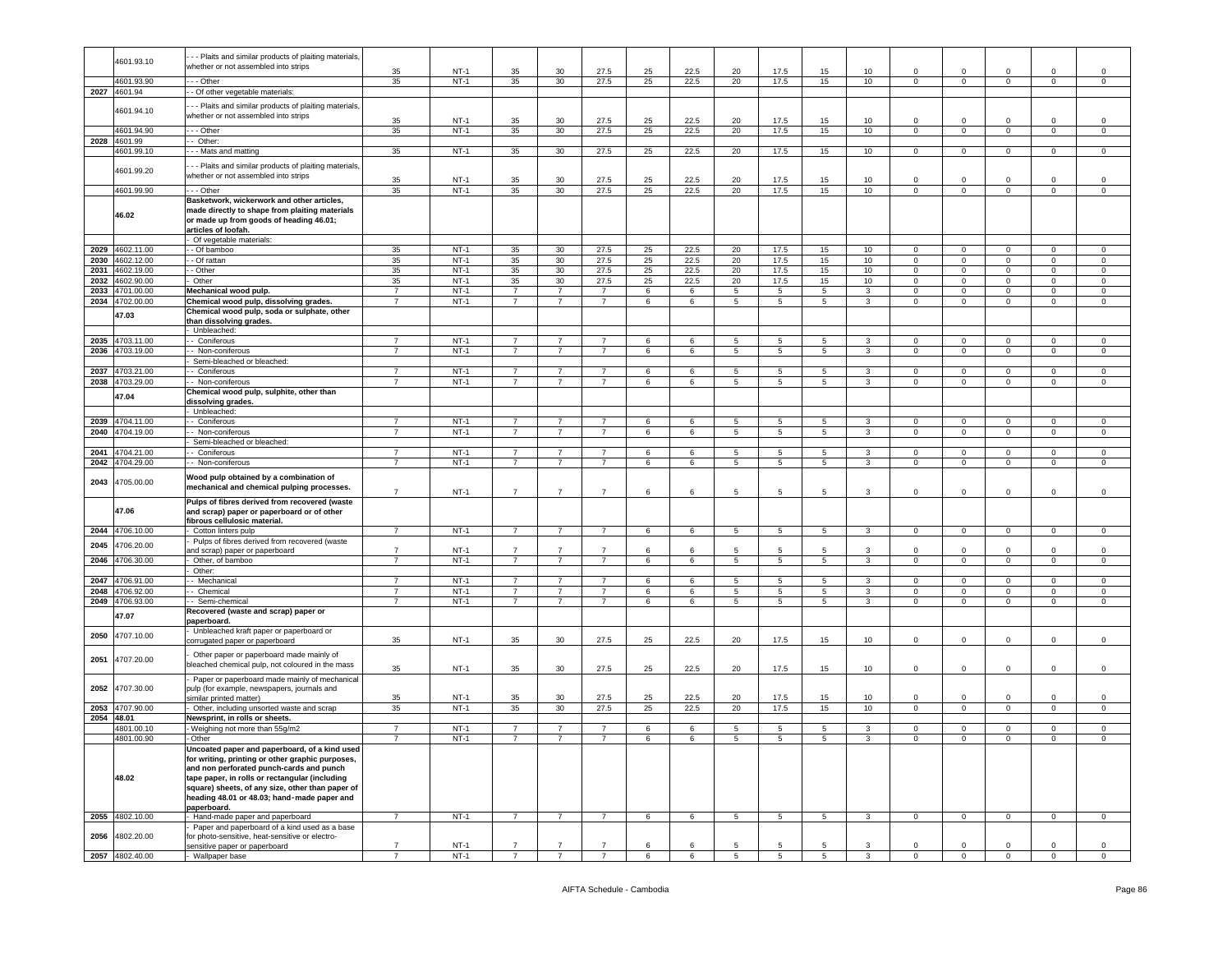|      |                          | Other paper and paperboard, not containing<br>fibres obtained by a mechanical or chemi-<br>mechanical process or of which not more than 10%<br>by weight of the total fibre content consists of such<br>ibres:                                                                                                                                                      |                                  |                  |                                  |                |                                  |                 |                 |                                   |                 |                 |                         |                               |                               |                            |                            |                            |
|------|--------------------------|---------------------------------------------------------------------------------------------------------------------------------------------------------------------------------------------------------------------------------------------------------------------------------------------------------------------------------------------------------------------|----------------------------------|------------------|----------------------------------|----------------|----------------------------------|-----------------|-----------------|-----------------------------------|-----------------|-----------------|-------------------------|-------------------------------|-------------------------------|----------------------------|----------------------------|----------------------------|
|      | 2058 4802.54             | Weighing less than 40 $q/m^2$ :<br>- - Carbonising base paper, weighing less than 20                                                                                                                                                                                                                                                                                |                                  |                  |                                  |                |                                  |                 |                 |                                   |                 |                 |                         |                               |                               |                            |                            |                            |
|      | 4802.54.10               | g/m2, in rolls of more than 15 cm or in rectangular<br>(including square) sheets with one side 36 cm or<br>more and the other side 15 cm or more in the<br>unfolded state                                                                                                                                                                                           | $\overline{7}$                   | $NT-1$           | $\overline{7}$                   | $\overline{7}$ | $\overline{7}$                   | 6               | 6               | 5                                 | 5               | 5               | -3                      | $\Omega$                      | $\mathbf 0$                   | $\Omega$                   | $\Omega$                   | $\Omega$                   |
|      | 4802.54.90               | $-$ - Other                                                                                                                                                                                                                                                                                                                                                         |                                  | $NT-1$           | $\overline{7}$                   | $\overline{7}$ | $\overline{7}$                   | 6               | 6               | $\overline{5}$                    | 5               | 5               | 3                       | $\overline{0}$                | $\overline{0}$                | $\overline{0}$             | $\overline{0}$             | $\overline{0}$             |
| 2059 | 4802.55                  | - Weighing 40 $g/m^2$ or more but not more than<br>150 g/m <sup>2</sup> , in rolls:                                                                                                                                                                                                                                                                                 |                                  |                  |                                  |                |                                  |                 |                 |                                   |                 |                 |                         |                               |                               |                            |                            |                            |
|      |                          | - - Fancy paper and paperboard including paper<br>and paperboard with watermarks, a granitized felt<br>finish, a fibre finish, a vellum antique finish or a<br>blend of specks:                                                                                                                                                                                     |                                  |                  |                                  |                |                                  |                 |                 |                                   |                 |                 |                         |                               |                               |                            |                            |                            |
|      | 4802.55.21               | ---- In rolls of a width of 15 cm or less                                                                                                                                                                                                                                                                                                                           | $\overline{7}$                   | $NT-1$           | $\overline{7}$                   | $\overline{7}$ | $\overline{7}$                   | $6\overline{6}$ | 6               | $5\overline{)}$                   | 5               | $5\overline{)}$ | $\mathbf{3}$            | $\overline{0}$                | $\overline{0}$                | $\overline{0}$             | $\overline{0}$             | $\mathbf 0$                |
|      | 4802.55.29               | $\cdots$ - Other                                                                                                                                                                                                                                                                                                                                                    | $\overline{7}$                   | $NT-1$           | $\overline{7}$                   | $\overline{7}$ | $\overline{7}$                   | $6\overline{6}$ | 6               | $\overline{5}$                    | $5\overline{)}$ | $5\overline{5}$ | $\overline{\mathbf{3}}$ | $\Omega$                      | $\overline{0}$                | $\overline{0}$             | $\overline{0}$             | $\overline{0}$             |
|      | 4802.55.90               | - - Other                                                                                                                                                                                                                                                                                                                                                           | $\overline{7}$                   | $NT-1$           | $\overline{7}$                   | $\overline{7}$ | $\overline{7}$                   | 6               | 6               | $\overline{5}$                    | $\overline{5}$  | 5               | $\overline{3}$          | $\mathbf 0$                   | $\overline{0}$                | $\overline{0}$             | $\overline{0}$             | $\mathsf{O}\xspace$        |
| 2060 | 4802.56                  | - Weighing 40 $g/m^2$ or more but not more than<br>150 g/m <sup>2</sup> , in sheets with one side not exceeding<br>435 mm and the other side not exceeding 297 mm<br>in the unfolded state:                                                                                                                                                                         |                                  |                  |                                  |                |                                  |                 |                 |                                   |                 |                 |                         |                               |                               |                            |                            |                            |
|      |                          | --- Fancy paper and paperboard including paper<br>and paperboard with watermarks, a granitized felt<br>finish, a fibre finish, a vellum antique finish or a<br>blend of specks:                                                                                                                                                                                     |                                  |                  |                                  |                |                                  |                 |                 |                                   |                 |                 |                         |                               |                               |                            |                            |                            |
|      | 4802.56.21               | --- In rectangular (including square) sheets with<br>one side 36 cm or less and the other side 15 cm or<br>less in the unfolded state                                                                                                                                                                                                                               | $\overline{7}$                   | $NT-1$           | $\overline{7}$                   | $\overline{7}$ | $\overline{7}$                   | 6               | 6               | 5                                 | 5               | 5               | 3                       | $\mathbf 0$                   | $\mathbf 0$                   | $\Omega$                   | $\mathbf{0}$               | $\mathbf 0$                |
|      | 4802.56.29               | $---$ Other                                                                                                                                                                                                                                                                                                                                                         | $\overline{7}$                   | $NT-1$           | $\overline{7}$                   | $\overline{7}$ | $\overline{7}$                   | 6               | 6               | $\overline{5}$                    | 5               | $5\overline{5}$ | $\overline{3}$          | $\overline{0}$                | $\overline{0}$                | $\overline{0}$             | $\overline{0}$             | $\overline{0}$             |
|      | 4802.56.90               | $- -$ Other                                                                                                                                                                                                                                                                                                                                                         | $\overline{7}$                   | $NT-1$           | $\overline{7}$                   | $\overline{7}$ | $\overline{7}$                   | $6\overline{6}$ | 6               | $5\overline{5}$                   | $\overline{5}$  | $5\overline{5}$ | $\overline{3}$          | $\overline{0}$                | $\overline{0}$                | $\overline{0}$             | $\overline{0}$             | $\overline{0}$             |
| 2061 | 4802.57.00               | - Other, weighing 40 g/m2 or more but not more<br>than 150 g/m2                                                                                                                                                                                                                                                                                                     | $\overline{7}$                   | $NT-1$           | $\overline{7}$                   | $\overline{7}$ | $\overline{7}$                   | 6               | 6               | 5                                 | 5               | 5               | $\mathbf{3}$            | $\mathbf{0}$                  | $\mathbf 0$                   | $\mathbf 0$                | $\mathbf{0}$               | $\mathsf 0$                |
|      | 2062 4802.58             | - Weighing more than 150 g/m <sup>2</sup> :<br>- - Fancy paper and paperboard including paper<br>and paperboard with watermarks, a granitized felt<br>finish, a fibre finish, a vellum antique finish or a<br>blend of specks:                                                                                                                                      |                                  |                  |                                  |                |                                  |                 |                 |                                   |                 |                 |                         |                               |                               |                            |                            |                            |
|      | 4802.58.21               | --- In rolls of a width of 15 cm or less or in<br>rectangular (including square) sheets with one side<br>36 cm or less and the other side 15 cm or less in<br>the unfolded state                                                                                                                                                                                    | $\overline{7}$                   | $NT-1$           | $\overline{7}$                   | $\overline{7}$ | $\overline{7}$                   | 6               | 6               | 5                                 | 5               | 5               | 3                       | $\Omega$                      | $\mathbf 0$                   | $\Omega$                   | $\Omega$                   | $\Omega$                   |
|      | 4802.58.29               | $- -$ - Other                                                                                                                                                                                                                                                                                                                                                       | $\overline{7}$                   | $NT-1$           | $\overline{7}$                   | $\overline{7}$ | $\overline{7}$                   | 6               | 6               | $5\phantom{.0}$                   | $5\phantom{.0}$ | $5\phantom{.0}$ | $\mathbf{3}$            | $\overline{0}$                | $\overline{0}$                | $\mathbf{0}$               | $\mathsf 0$                | $\mathbf 0$                |
|      | 4802.58.90               | - - Other                                                                                                                                                                                                                                                                                                                                                           |                                  | $NT-1$           | $\overline{7}$                   | $\overline{7}$ | $\overline{7}$                   | 6               | $6\overline{6}$ | 5                                 | 5               | 5               | 3                       | $\overline{0}$                | $\overline{0}$                | $\overline{0}$             | $\overline{0}$             | $\overline{0}$             |
|      |                          | Other paper and paperboard, of which more than<br>10% by weight of the total fibre content consists of<br>fibres obtained by a mechanical or<br>chemimechanical process:                                                                                                                                                                                            |                                  |                  |                                  |                |                                  |                 |                 |                                   |                 |                 |                         |                               |                               |                            |                            |                            |
|      | 2063 4802.61             | - - In rolls:                                                                                                                                                                                                                                                                                                                                                       |                                  |                  |                                  |                |                                  |                 |                 |                                   |                 |                 |                         |                               |                               |                            |                            |                            |
|      | 4802.61.10               | - - Fancy paper and paperboard including paper<br>and paperboard with watermarks, a granitized felt<br>finish, a fibre finish, a vellum antique finish or a<br>blend of specks, in rolls of a width of 15 cm or less                                                                                                                                                | $\overline{7}$                   | $NT-1$           | $\overline{7}$                   | $\overline{7}$ | $\overline{7}$                   | 6               | 6               | $\sqrt{5}$                        | 5               | $5^{\circ}$     | $\mathbf{3}$            | $\overline{0}$                | $\mathbf 0$                   | $\mathbf 0$                | $\mathsf 0$                | $\mathbf 0$                |
|      | 4802.61.20               | - - Other fancy paper and paperboard including<br>paper and paperboard with watermarks, a<br>granitized felt finish, a fiber finish, a vellum antique<br>finish or a blend of specks                                                                                                                                                                                | $\overline{7}$                   | $NT-1$           |                                  |                | $\overline{7}$                   |                 | 6               | 5                                 |                 |                 |                         | $\mathbf 0$                   |                               | $\Omega$                   | $\Omega$                   | $\Omega$                   |
|      | 4802.61.90               | - - Other                                                                                                                                                                                                                                                                                                                                                           | $\overline{7}$                   | $NT-1$           | $\overline{7}$                   | $\overline{7}$ | $\overline{7}$                   | 6<br>6          | 6               | 5                                 | 5               | 5 <sup>5</sup>  | $\mathbf{3}$            | $\mathbf{0}$                  | $\mathbf 0$<br>$\mathbf{0}$   | $\overline{0}$             | $\mathbf{0}$               | $\mathbf 0$                |
| 2064 | 4802.62                  | - In sheets with one side not exceeding 435 mm<br>and the other side not exceeding 297 mm in the<br>unfolded state:                                                                                                                                                                                                                                                 |                                  |                  |                                  |                |                                  |                 |                 |                                   |                 |                 |                         |                               |                               |                            |                            |                            |
|      | 4802.62.10               | - - Fancy paper and paperboard including paper<br>and paperboard with watermarks, a granitized felt<br>finish, a fibre finish, a vellum antique finish or a<br>blend of specks, in rectangular (including square)<br>sheets with one side 36 cm or less and the other<br>side 15 cm or less in the unfolded state<br>- - Fancy paper and paperboard including paper | $\overline{7}$                   | $NT-1$           | $\overline{7}$                   | $\overline{7}$ | $\overline{7}$                   | 6               | 6               | 5                                 | 5               | 5               | $\mathbf{3}$            | $\mathbf 0$                   | $\mathsf{O}\xspace$           | $\mathbf{0}$               | $\mathbf 0$                | $\mathbf 0$                |
|      | 4802.62.20<br>4802.62.90 | and paperboard with watermarks, a granitized felt<br>finish, a fibre finish, a vellum antique finish or a<br>blend of specks<br>- - Other                                                                                                                                                                                                                           | $\overline{7}$<br>$\overline{7}$ | $NT-1$<br>$NT-1$ | $\overline{7}$<br>$\overline{7}$ | $\overline{7}$ | $\overline{7}$<br>$\overline{7}$ | 6               | 6<br>6          | 5                                 | 5<br>5          | 5<br>5          | $\mathbf{3}$            | $\mathbf 0$<br>$\overline{0}$ | $\mathbf 0$<br>$\overline{0}$ | $\mathbf 0$<br>$\mathbf 0$ | $\mathbf 0$<br>$\mathbf 0$ | $\mathbf 0$<br>$\mathsf 0$ |
|      | 2065 4802.69.00          | -- Other                                                                                                                                                                                                                                                                                                                                                            | $\overline{\phantom{a}}$         | $NT-1$           | $\overline{7}$                   | $\overline{7}$ | $\overline{7}$                   | 6<br>6          | 6               | $5\phantom{.0}$<br>$\overline{5}$ | 5               | 5               | $\mathbf{3}$            | $\mathbf 0$                   | $\overline{0}$                | $\Omega$                   | $\mathsf 0$                | $\Omega$                   |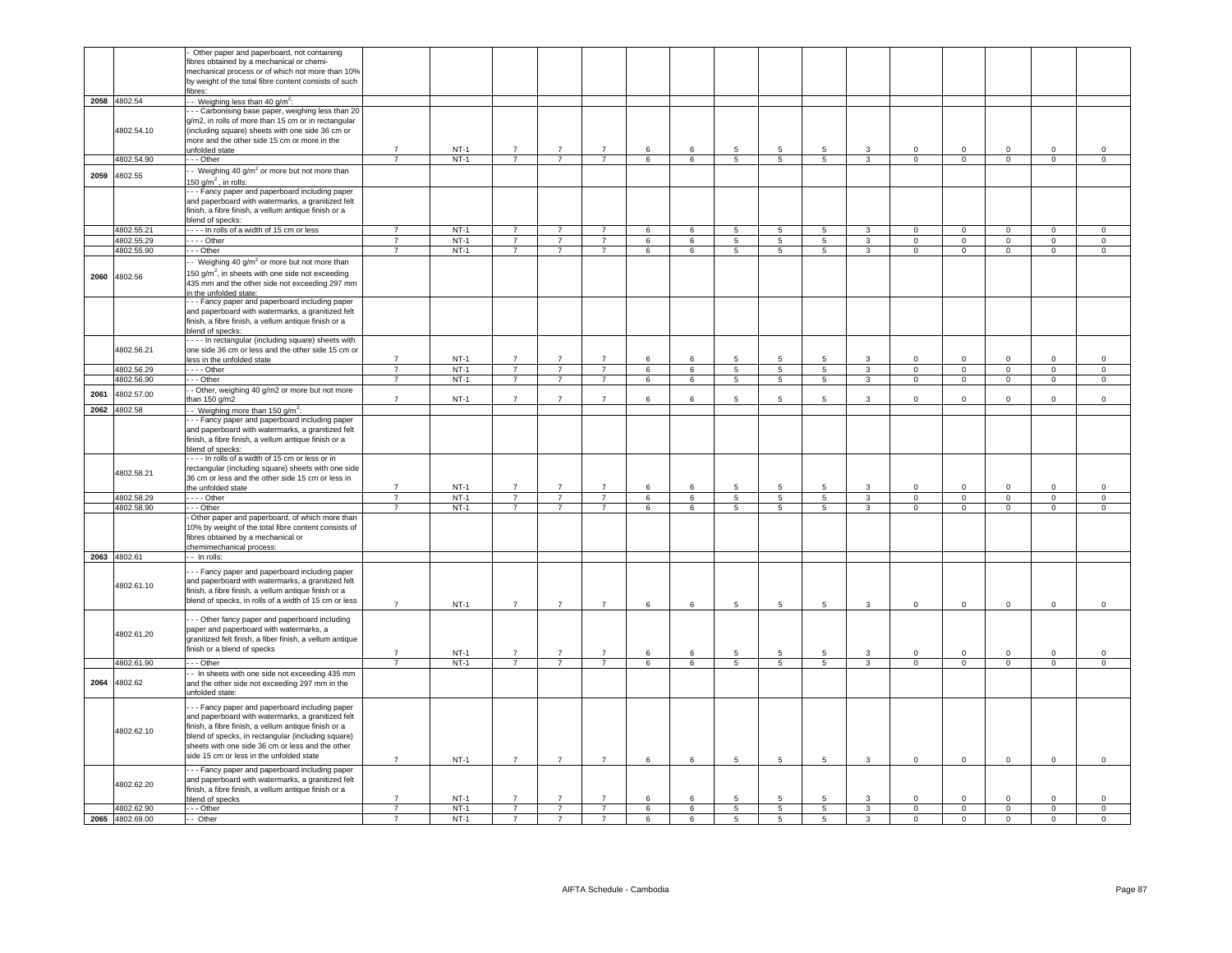|      |                 | Toilet or facial tissue stock, towel or napkin                                |                |        |                |                |                |   |         |            |                 |                 |              |              |                |                |                |             |
|------|-----------------|-------------------------------------------------------------------------------|----------------|--------|----------------|----------------|----------------|---|---------|------------|-----------------|-----------------|--------------|--------------|----------------|----------------|----------------|-------------|
|      |                 | stock and similar paper of a kind used for                                    |                |        |                |                |                |   |         |            |                 |                 |              |              |                |                |                |             |
|      |                 | household or sanitary purposes, cellulose                                     |                |        |                |                |                |   |         |            |                 |                 |              |              |                |                |                |             |
|      | 2066 48.03      | wadding and webs of cellulose fibres, whether                                 |                |        |                |                |                |   |         |            |                 |                 |              |              |                |                |                |             |
|      |                 | or not creped, crinkled, embossed, perforated,                                |                |        |                |                |                |   |         |            |                 |                 |              |              |                |                |                |             |
|      |                 | surface-coloured, surface-decorated or printed,                               |                |        |                |                |                |   |         |            |                 |                 |              |              |                |                |                |             |
|      |                 | in rolls or sheets.                                                           |                |        |                |                |                |   |         |            |                 |                 |              |              |                |                |                |             |
|      | 4803.00.30      | Of cellulose wadding or of webs of cellulose                                  |                |        |                |                |                |   |         |            |                 |                 |              |              |                |                |                |             |
|      |                 | fibres                                                                        | $\overline{7}$ | $NT-1$ | $\overline{7}$ | $\overline{7}$ | $\overline{7}$ | 6 | 6       | 5          | 5               | 5.              | 3            | $\mathbf 0$  | $\mathsf 0$    | $\mathbf 0$    | $\mathbf 0$    | $\mathbf 0$ |
|      | 4803.00.90      | - Other                                                                       | $\overline{7}$ | $NT-1$ | $\overline{7}$ | $\overline{7}$ | $\overline{7}$ | 6 | 6       | 5          | 5               | $5^{\circ}$     | $\mathbf{3}$ | $\mathbf 0$  | $\overline{0}$ | $\mathbf{0}$   | $\mathbf 0$    | $\mathsf 0$ |
|      |                 | Uncoated kraft paper and paperboard, in rolls                                 |                |        |                |                |                |   |         |            |                 |                 |              |              |                |                |                |             |
|      | 48.04           | or sheets, other than that of heading 48.02 or                                |                |        |                |                |                |   |         |            |                 |                 |              |              |                |                |                |             |
|      |                 | 48.03.                                                                        |                |        |                |                |                |   |         |            |                 |                 |              |              |                |                |                |             |
|      |                 | Kraftliner:                                                                   |                |        |                |                |                |   |         |            |                 |                 |              |              |                |                |                |             |
|      | 2067 4804.11    | - Unbleached:                                                                 |                |        |                |                |                |   |         |            |                 |                 |              |              |                |                |                |             |
|      |                 | - - Of a kind used in the manufacture of gypsum                               |                |        |                |                |                |   |         |            |                 |                 |              |              |                |                |                |             |
|      | 4804.11.10      | oards                                                                         | $\overline{7}$ | $NT-1$ | $\overline{7}$ | $\overline{7}$ | $\overline{7}$ | 6 | 6       | 5          | 5               | 5               | 3            | $\circ$      | $\mathbf 0$    | $\mathbf 0$    | $\mathbf 0$    | $\mathsf 0$ |
|      | 4804.11.90      | - - Other                                                                     | $\overline{7}$ | $NT-1$ | $\overline{7}$ | $\overline{7}$ | $\overline{7}$ | 6 | 6       | 5          | 5               | $5^{\circ}$     | $\mathbf{3}$ | $\mathbf 0$  | $\circ$        | $\mathbf{0}$   | $\circ$        | $\circ$     |
| 2068 | 4804.19         | - Other:                                                                      |                |        |                |                |                |   |         |            |                 |                 |              |              |                |                |                |             |
|      |                 | - - Of a kind used in the manufacture of gypsum                               |                |        |                |                |                |   |         |            |                 |                 |              |              |                |                |                |             |
|      | 4804.19.10      | poards                                                                        | $\overline{7}$ | $NT-1$ | $\overline{7}$ | $\overline{7}$ | $\overline{7}$ | 6 | 6       | 5          | 5               | 5               | 3            | $\circ$      | $\mathsf 0$    | $\mathbf 0$    | $\mathsf 0$    | $\mathsf 0$ |
|      | 4804.19.90      | - - Other                                                                     | $\overline{7}$ | $NT-1$ | $\overline{7}$ | $\overline{7}$ | $\overline{7}$ | 6 | 6       | 5          | 5               | 5               | 3            | $\mathbf 0$  | $\mathbf 0$    | $\mathbf{0}$   | 0              | 0           |
|      |                 | Sack kraft paper:                                                             |                |        |                |                |                |   |         |            |                 |                 |              |              |                |                |                |             |
|      | 2069 4804.21    | - Unbleached:                                                                 |                |        |                |                |                |   |         |            |                 |                 |              |              |                |                |                |             |
|      | 4804.21.10      | - - Of a kind used for making cement bags                                     | $\overline{7}$ | $NT-1$ | $\overline{7}$ | $\overline{7}$ | $\overline{7}$ | 6 | 6       | 5          | 5               | 5               | $\mathbf{3}$ | $\mathbf 0$  | $\overline{0}$ | $\mathbf{0}$   | $\mathbf 0$    | $\mathbf 0$ |
|      |                 | - - Other:                                                                    |                |        |                |                |                |   |         |            |                 |                 |              |              |                |                |                |             |
|      |                 |                                                                               |                |        |                |                |                |   |         |            |                 |                 |              |              |                |                |                |             |
|      | 4804.21.91      | - - - Of a kind used in the manufacture of gypsum                             | $\overline{7}$ | $NT-1$ | $\overline{7}$ | $\overline{7}$ | $\overline{7}$ | 6 | 6       | 5          | 5               | 5               | $\mathbf{3}$ | $\mathsf 0$  | $\mathbf 0$    | $\mathsf 0$    | $\mathsf 0$    |             |
|      |                 | oards                                                                         |                |        |                |                |                |   |         |            |                 |                 |              |              |                |                |                | $\,0\,$     |
|      | 4804.21.99      | $- -$ Other                                                                   | $\overline{7}$ | $NT-1$ | $\overline{7}$ | $\overline{7}$ | $\overline{7}$ | 6 | 6       | 5          | 5               | 5               | $\mathbf{3}$ | $\mathbf 0$  | $\mathbf 0$    | $\mathbf{0}$   | $\mathbf 0$    | $\mathsf 0$ |
| 2070 | 4804.29         | - Other:                                                                      |                |        |                |                |                |   |         |            |                 |                 |              |              |                |                |                |             |
|      | 4804.29.10      | - - Of a kind used in the manufacture of gypsum                               |                |        |                |                |                |   |         |            |                 |                 |              |              |                |                |                |             |
|      |                 | ooards                                                                        | $\overline{7}$ | $NT-1$ | $\overline{7}$ | $\overline{7}$ | $\overline{7}$ | 6 | 6       | 5          | 5               | 5               | 3            | $\mathbf 0$  | $\Omega$       | $\mathbf 0$    | 0              | 0           |
|      | 4804.29.90      | - - Other                                                                     | $\overline{7}$ | $NT-1$ | $\overline{7}$ | $\overline{7}$ | $\overline{7}$ | 6 | 6       | 5          | 5               | 5 <sub>5</sub>  | $\mathbf{3}$ | $\mathbf 0$  | $\mathbf 0$    | $\overline{0}$ | $\mathbf 0$    | $\mathbf 0$ |
|      |                 | Other kraft paper and paperboard weighing 150                                 |                |        |                |                |                |   |         |            |                 |                 |              |              |                |                |                |             |
|      |                 | $1/m2$ or less:                                                               |                |        |                |                |                |   |         |            |                 |                 |              |              |                |                |                |             |
|      | 2071 4804.31    | - Unbleached:                                                                 |                |        |                |                |                |   |         |            |                 |                 |              |              |                |                |                |             |
|      | 4804.31.10      | - - Electrical grade insulating kraft paper                                   | $\overline{7}$ | $NT-1$ | $\overline{7}$ | $\overline{7}$ | $\overline{7}$ | 6 | 6       | 5          | $5\overline{5}$ | 5               | 3            | $\mathbf 0$  | $\mathbf 0$    | $\mathbf{0}$   | 0              | $\mathbf 0$ |
|      |                 | -- Of a wet strength of 40 g to 60 g, of a kind                               |                |        |                |                |                |   |         |            |                 |                 |              |              |                |                |                |             |
|      | 4804.31.30      | used in the manufacture of plywood adhesive tape                              |                |        |                |                |                |   |         |            |                 |                 |              |              |                |                |                |             |
|      |                 |                                                                               | $\overline{7}$ | $NT-1$ | $\overline{7}$ | $\overline{7}$ | $\overline{7}$ | 6 | 6       | 5          | 5               | 5               | 3            | $\Omega$     | $\Omega$       | $\Omega$       | $\mathbf 0$    | 0           |
|      | 4804.31.90      | - - Other                                                                     | $\overline{7}$ | $NT-1$ | $\overline{7}$ | $\overline{7}$ | $\overline{7}$ | 6 | $\,6\,$ | 5          | $\sqrt{5}$      | $5\overline{5}$ | $\mathbf{3}$ | $\mathbf 0$  | $\mathsf 0$    | $\mathbf 0$    | $\mathbf 0$    | $\mathsf 0$ |
| 2072 | 4804.39         | - Other:                                                                      |                |        |                |                |                |   |         |            |                 |                 |              |              |                |                |                |             |
|      |                 |                                                                               |                |        |                |                |                |   |         |            |                 |                 |              |              |                |                |                |             |
|      | 4804.39.10      | -- Of a wet strength of 40 g to 60 g, of a kind                               |                |        |                |                |                |   |         |            |                 |                 |              |              |                |                |                |             |
|      |                 | used in the manufacture of plywood adhesive tape                              | $\overline{7}$ | $NT-1$ | $\overline{7}$ | $\overline{7}$ | $\overline{7}$ | 6 | 6       | 5          | 5               | -5              | 3            | $\circ$      | $\mathbf 0$    | $\mathbf 0$    | $\mathbf 0$    | $\mathsf 0$ |
|      | 4804.39.90      | - Other                                                                       | $\overline{7}$ | $NT-1$ | $\overline{7}$ | $\overline{7}$ | $\overline{7}$ | 6 | 6       | 5          | 5               | $5^{\circ}$     | $\mathbf{3}$ | $\mathbf 0$  | $\mathbf 0$    | $\overline{0}$ | $\mathbf 0$    | $\mathbf 0$ |
|      |                 | Other kraft paper and paperboard weighing more                                |                |        |                |                |                |   |         |            |                 |                 |              |              |                |                |                |             |
|      |                 | han 150 g/m2 but less than 225 g/m2:                                          |                |        |                |                |                |   |         |            |                 |                 |              |              |                |                |                |             |
| 2073 | 4804.41         | - Unbleached:                                                                 |                |        |                |                |                |   |         |            |                 |                 |              |              |                |                |                |             |
|      | 4804.41.10      | - - Electrical grade insulating kraft paper                                   | $\overline{7}$ | $NT-1$ | $\overline{7}$ | $\overline{7}$ | $\overline{7}$ | 6 | 6       | $\sqrt{5}$ | 5               | 5               | $\mathbf{3}$ | $\mathbf 0$  | $\mathbf 0$    | $\overline{0}$ | $\mathbf 0$    | $\mathbf 0$ |
|      | 4804.41.90      | - - Other                                                                     | $\overline{7}$ | $NT-1$ | $\overline{7}$ | $\overline{7}$ | $\overline{7}$ | 6 | 6       | 5          | 5               | $5^{\circ}$     | 3            | $\mathbf 0$  | $\mathbf 0$    | $\mathbf{0}$   | $\mathbf 0$    | $\mathsf 0$ |
|      |                 | - Bleached uniformly throughout the mass and of                               |                |        |                |                |                |   |         |            |                 |                 |              |              |                |                |                |             |
|      |                 | which more than 95% by weight of the total fibre                              |                |        |                |                |                |   |         |            |                 |                 |              |              |                |                |                |             |
| 2074 | 4804.42.00      | content consists of wood fibres obtained by a                                 |                |        |                |                |                |   |         |            |                 |                 |              |              |                |                |                |             |
|      |                 | chemical process                                                              | $\overline{7}$ | $NT-1$ | $\overline{7}$ | $\overline{7}$ | $\overline{7}$ | 6 | 6       | 5          | 5               | 5               | 3            | $\mathbf 0$  | 0              | $\mathbf 0$    | 0              | 0           |
|      | 2075 4804.49.00 | - Other                                                                       | $\overline{7}$ | $NT-1$ | $\overline{7}$ | $\overline{7}$ | $\overline{7}$ | 6 | 6       | 5          | 5               | 5               | 3            | $\circ$      | $\mathbf 0$    | $\mathbf{0}$   | $\mathbf 0$    | $\circ$     |
|      |                 | Other kraft paper and paperboard weighing 225                                 |                |        |                |                |                |   |         |            |                 |                 |              |              |                |                |                |             |
|      |                 | $1/m2$ or more:                                                               |                |        |                |                |                |   |         |            |                 |                 |              |              |                |                |                |             |
|      | 2076 4804.51    | - Unbleached:                                                                 |                |        |                |                |                |   |         |            |                 |                 |              |              |                |                |                |             |
|      | 4804.51.10      | - - Electrical grade insulating kraft paper                                   | $\overline{7}$ | $NT-1$ | 7              | $\overline{7}$ | $\overline{7}$ | 6 | 6       | 5          | 5               | 5               | 3            | $\mathbf 0$  | 0              | $\mathbf 0$    | 0              | 0           |
|      | 4804.51.90      | - - Other                                                                     | $\overline{7}$ | $NT-1$ | $\overline{7}$ | $\overline{7}$ | $\overline{7}$ | 6 | 6       | 5          | 5               | 5 <sub>5</sub>  | $\mathbf{3}$ | $\mathbf 0$  | $\mathbf 0$    | $\mathbf{0}$   | $\mathbf 0$    | $\mathbf 0$ |
|      |                 | - Bleached uniformly throughout the mass and of                               |                |        |                |                |                |   |         |            |                 |                 |              |              |                |                |                |             |
|      |                 | which more than 95% by weight of the total fibre                              |                |        |                |                |                |   |         |            |                 |                 |              |              |                |                |                |             |
|      | 2077 4804.52    | content consists of wood fibres obtained by a                                 |                |        |                |                |                |   |         |            |                 |                 |              |              |                |                |                |             |
|      |                 | chemical process:                                                             |                |        |                |                |                |   |         |            |                 |                 |              |              |                |                |                |             |
|      |                 | - - Of a kind used in the manufacture of gypsum                               |                |        |                |                |                |   |         |            |                 |                 |              |              |                |                |                |             |
|      | 4804.52.10      | oards                                                                         | $\overline{7}$ | $NT-1$ | $\overline{7}$ | $\overline{7}$ | $\overline{7}$ | 6 | 6       | 5          | 5               | 5               | 3            | $\mathsf 0$  | $\mathsf 0$    | $\mathbf 0$    | $\mathbf 0$    | $\mathsf 0$ |
|      | 4804.52.90      | - - Other                                                                     | $\overline{7}$ | $NT-1$ | $\overline{7}$ | $\overline{7}$ | $\overline{7}$ | 6 | 6       | 5          | $5\phantom{.0}$ | 5               | 3            | $\circ$      | $\mathbf 0$    | $\mathbf 0$    | $\mathbf 0$    | $\mathbf 0$ |
|      | 2078 4804.59.00 | - Other                                                                       | 7              | $NT-1$ | $\overline{7}$ | $\overline{7}$ | $\overline{7}$ | 6 | 6       | 5          | 5               | 5               | 3            | $\mathbf 0$  | $\mathbf 0$    | $\mathbf{0}$   | 0              | $\mathbf 0$ |
|      |                 |                                                                               |                |        |                |                |                |   |         |            |                 |                 |              |              |                |                |                |             |
|      |                 | Other uncoated paper and paperboard, in rolls                                 |                |        |                |                |                |   |         |            |                 |                 |              |              |                |                |                |             |
|      | 48.05           | or sheets, not further worked or processed                                    |                |        |                |                |                |   |         |            |                 |                 |              |              |                |                |                |             |
|      |                 |                                                                               |                |        |                |                |                |   |         |            |                 |                 |              |              |                |                |                |             |
|      |                 | than as specified in Note 3 to this Chapter.                                  |                |        |                |                |                |   |         |            |                 |                 |              |              |                |                |                |             |
|      |                 |                                                                               |                |        |                |                |                |   |         |            |                 |                 |              |              |                |                |                |             |
|      |                 | Fluting paper:                                                                |                |        |                |                |                |   |         |            |                 |                 |              |              |                |                |                |             |
|      | 2079 4805.11.00 | - Semi-chemical fluting paper                                                 | $\overline{7}$ | $NT-1$ | $\overline{7}$ | $\overline{7}$ | $\overline{7}$ | 6 | 6       | 5          | 5               | $5^{\circ}$     | $\mathbf{3}$ | $\mathbf 0$  | $\overline{0}$ | $\overline{0}$ | $\overline{0}$ | $\circ$     |
|      | 2080 4805.12    | - Straw fluting paper:                                                        |                |        |                |                |                |   |         |            |                 |                 |              |              |                |                |                |             |
|      | 4805.12.10      | - - Weighing more than 150 g/m <sup>2</sup> but less than                     |                |        |                |                |                |   |         |            |                 |                 |              |              |                |                |                |             |
|      |                 | $25 \text{ g/m}^2$                                                            | $\overline{7}$ | $NT-1$ | $\overline{7}$ | $\overline{7}$ | $\overline{7}$ | 6 | 6       | 5          | 5               | 5               | $\mathbf{3}$ | $\mathbf 0$  | $\mathbf 0$    | $\mathbf 0$    | $\mathbf 0$    | $\mathbf 0$ |
|      | 4805.12.90      | $\cdots$ Other                                                                | $\overline{7}$ | NT-1   | $\overline{7}$ | $\overline{7}$ | $\overline{7}$ | 6 | 6       | 5          | 5               | $5^{\circ}$     | 3            | $\mathbf{0}$ | $\circ$        | $\mathbf{0}$   | $\circ$        | $\mathbf 0$ |
|      | 2081 4805.19    | - Other:                                                                      |                |        |                |                |                |   |         |            |                 |                 |              |              |                |                |                |             |
|      | 4805.19.10      | - Weighing more than 150 g/m <sup>2</sup> but less than<br>$25 \text{ g/m}^2$ | $\overline{7}$ | $NT-1$ | $\overline{7}$ | $\overline{7}$ | $\overline{7}$ | 6 | 6       | 5          | $\,$ 5 $\,$     | 5               | $\mathbf{3}$ | $\mathbf 0$  | $\mathsf 0$    | $\mathsf 0$    | $\mathsf 0$    | $\mathsf 0$ |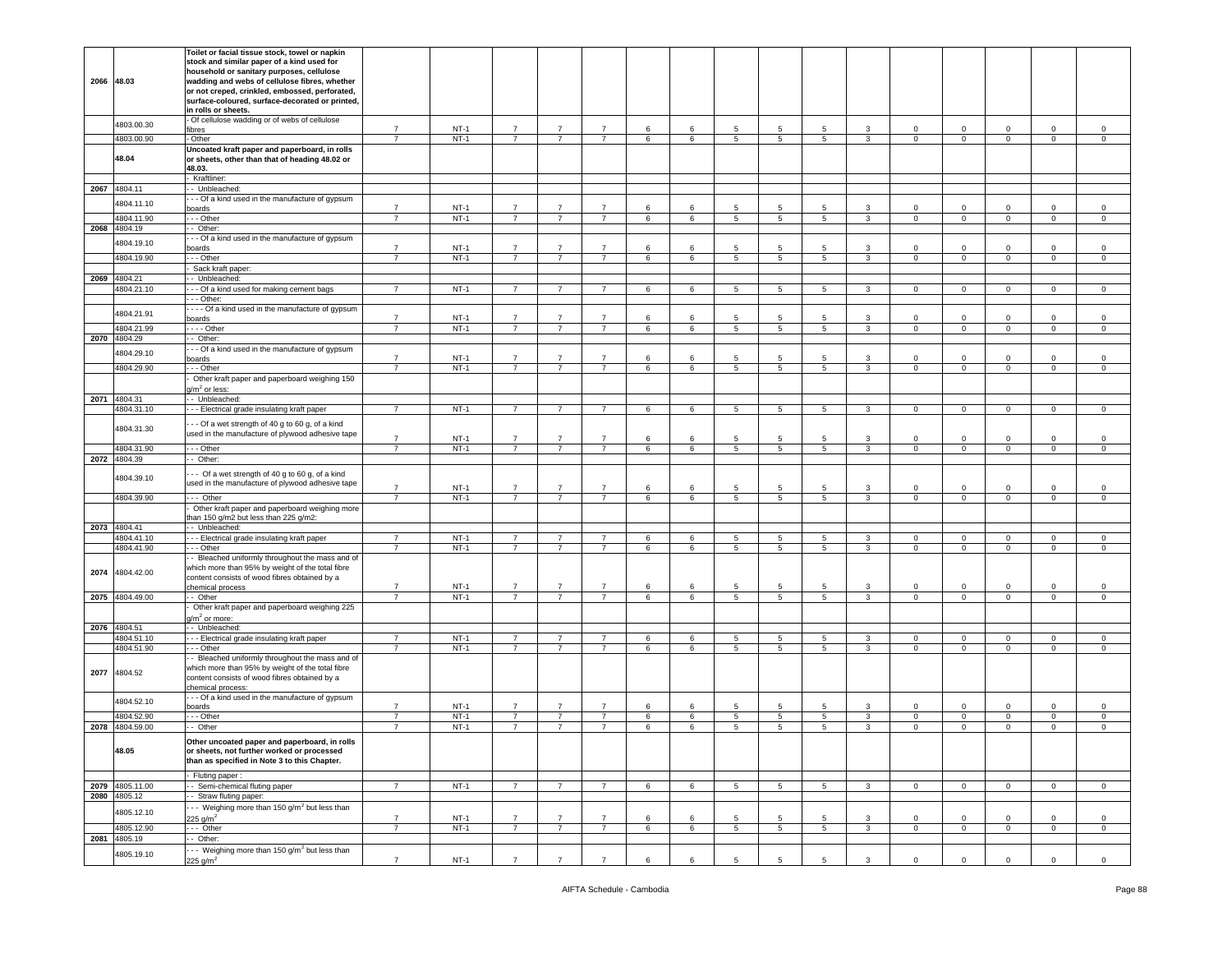|      | 4805.19.90      | - Other                                                                                                                                                                                                                          | $\overline{7}$ | $NT-1$ | 7              |                |                | 6       | 6 | 5               | 5               | 5               |                         | $\mathbf 0$    | 0           | $\Omega$            | 0              | $^{\circ}$     |
|------|-----------------|----------------------------------------------------------------------------------------------------------------------------------------------------------------------------------------------------------------------------------|----------------|--------|----------------|----------------|----------------|---------|---|-----------------|-----------------|-----------------|-------------------------|----------------|-------------|---------------------|----------------|----------------|
|      |                 |                                                                                                                                                                                                                                  |                |        |                |                |                |         |   |                 |                 |                 |                         |                |             |                     |                |                |
|      |                 | Testliner (recycled liner board):                                                                                                                                                                                                |                |        |                |                |                |         |   |                 |                 |                 |                         |                |             |                     |                |                |
| 2082 | 4805.24.00      | - Weighing 150 $q/m^2$ or less                                                                                                                                                                                                   | 7              | $NT-1$ | $\overline{7}$ | 7              | $\overline{7}$ | 6       | 6 | 5               | 5               | 5               | 3                       | $\mathbf{0}$   | $\circ$     | $\mathbf{0}$        | $\mathbf 0$    | 0              |
| 2083 | 4805.25         | - Weighing more than 150 g/m <sup>2</sup> :                                                                                                                                                                                      |                |        |                |                |                |         |   |                 |                 |                 |                         |                |             |                     |                |                |
|      | 4805.25.10      | $\cdot$ - Weighing less than 225 g/m <sup>2</sup>                                                                                                                                                                                | $\overline{7}$ | $NT-1$ | $\overline{7}$ | $\overline{7}$ | $\overline{7}$ | 6       | 6 | 5               | 5               | 5               | 3                       | $\mathbf{0}$   | $\mathsf 0$ | $\mathbf 0$         | $\mathbf 0$    | 0              |
|      |                 |                                                                                                                                                                                                                                  |                |        |                |                |                |         |   |                 |                 |                 |                         |                |             |                     |                |                |
|      | 4805.25.90      | --- Other                                                                                                                                                                                                                        | $\overline{7}$ | $NT-1$ | $\overline{7}$ | $\overline{7}$ | $\overline{7}$ | 6       | 6 | $5\phantom{.0}$ | $\,$ 5 $\,$     | 5               | $\mathbf{3}$            | $\overline{0}$ | $\mathsf 0$ | $\mathsf{O}\xspace$ | $\mathsf 0$    | $\mathsf 0$    |
| 2084 | 4805.30         | Sulphite wrapping paper:                                                                                                                                                                                                         |                |        |                |                |                |         |   |                 |                 |                 |                         |                |             |                     |                |                |
|      | 4805.30.10      | - Match box wrapping paper, coloured                                                                                                                                                                                             | $\overline{7}$ | $NT-1$ | $\overline{7}$ | $\overline{7}$ | $\overline{7}$ | 6       | 6 | 5               | 5               | 5               | 3                       | $\circ$        | $\mathbf 0$ | $\circ$             | $\circ$        | $\Omega$       |
|      | 4805.30.90      | - Other                                                                                                                                                                                                                          | $\overline{7}$ | $NT-1$ | $\overline{7}$ | $\overline{7}$ | $\overline{7}$ | 6       | 6 | 5               | $5\phantom{.0}$ | $5\phantom{.0}$ | 3                       | $\mathbf{0}$   | $\mathbf 0$ | $\mathbf 0$         | $\mathbf 0$    | $\mathsf 0$    |
| 2085 | 4805.40.00      | Filter paper and paperboard                                                                                                                                                                                                      | $\overline{7}$ | $NT-1$ | $\overline{7}$ | $\overline{7}$ | $\overline{7}$ | 6       | 6 | 5               | 5               | 5               | 3                       | $\mathbf 0$    | $\mathsf 0$ | $\mathbf 0$         | $\mathbf 0$    | $\mathsf 0$    |
|      |                 |                                                                                                                                                                                                                                  |                |        |                |                |                |         |   |                 |                 |                 |                         |                |             |                     |                |                |
| 2086 | 4805.50.00      | Felt paper and paperboard                                                                                                                                                                                                        | $\overline{7}$ | $NT-1$ | $\overline{7}$ | $\overline{7}$ | $\overline{7}$ | 6       | 6 | 5               | 5               | 5               | 3                       | $\mathbf{0}$   | $\circ$     | $\mathbf 0$         | $\mathbf 0$    | $\mathbf 0$    |
|      |                 | Other:                                                                                                                                                                                                                           |                |        |                |                |                |         |   |                 |                 |                 |                         |                |             |                     |                |                |
|      | 2087 4805.91    | - Weighing 150 g/m <sup>2</sup> or less:                                                                                                                                                                                         |                |        |                |                |                |         |   |                 |                 |                 |                         |                |             |                     |                |                |
|      |                 | - - Paper of a kind used as interleaf material for                                                                                                                                                                               |                |        |                |                |                |         |   |                 |                 |                 |                         |                |             |                     |                |                |
|      | 4805.91.10      | the packing of flat glass products, with a resin                                                                                                                                                                                 |                |        |                |                |                |         |   |                 |                 |                 |                         |                |             |                     |                |                |
|      |                 | content by weight of not more than 0.6%                                                                                                                                                                                          | $\overline{7}$ | $NT-1$ | $\overline{7}$ | $\overline{7}$ | $\overline{7}$ | 6       | 6 | 5               | 5               | 5               | 3                       | $\mathbf 0$    | 0           | $\mathbf 0$         | $\mathbf 0$    | $^{\circ}$     |
|      | 4805.91.90      | $- -$ Other                                                                                                                                                                                                                      | $\overline{7}$ | $NT-1$ | $\overline{7}$ | $\overline{7}$ | $\overline{7}$ | 6       | 6 | $5\phantom{.0}$ | $5\phantom{.0}$ | $5\overline{5}$ | $\mathbf{3}$            | $\mathbf{0}$   | $\mathbf 0$ | $\mathbf{0}$        | $\overline{0}$ | $\overline{0}$ |
|      |                 |                                                                                                                                                                                                                                  |                |        |                |                |                |         |   |                 |                 |                 |                         |                |             |                     |                |                |
| 2088 | 4805.92         | - Weighing more than 150 g/m <sup>2</sup> but less than                                                                                                                                                                          |                |        |                |                |                |         |   |                 |                 |                 |                         |                |             |                     |                |                |
|      |                 | 225q/m <sup>2</sup> :                                                                                                                                                                                                            |                |        |                |                |                |         |   |                 |                 |                 |                         |                |             |                     |                |                |
|      | 4805.92.10      | - - Multi-ply paper and paperboard                                                                                                                                                                                               | $\overline{7}$ | $NT-1$ | $\overline{7}$ | $\overline{7}$ | $\overline{7}$ | 6       | 6 | 5               | 5               | 5               | 3                       | $\mathbf 0$    | $\mathsf 0$ | $\mathbf 0$         | $\mathbf 0$    | 0              |
|      | 4805.92.90      | - - Other                                                                                                                                                                                                                        | $\overline{7}$ | $NT-1$ | $\overline{7}$ | $\overline{7}$ | $\overline{7}$ | 6       | 6 | $5\phantom{.0}$ | $5\phantom{.0}$ | $5\overline{5}$ | $\mathbf{3}$            | $\mathbf{0}$   | $\mathbf 0$ | $\mathbf{0}$        | $\mathbf 0$    | $\mathbf 0$    |
|      |                 |                                                                                                                                                                                                                                  |                |        |                |                |                |         |   |                 |                 |                 |                         |                |             |                     |                |                |
| 2089 | 4805.93         | ⋅ Weighing 225 g/m <sup>2</sup> or more:                                                                                                                                                                                         |                |        |                |                |                |         |   |                 |                 |                 |                         |                |             |                     |                |                |
|      | 4805.93.10      | - - Multi-ply paper and paperboard                                                                                                                                                                                               | $\overline{7}$ | $NT-1$ | $\overline{7}$ | $\overline{7}$ | $\overline{7}$ | 6       | 6 | 5               | 5               | 5               | 3                       | $\mathbf 0$    | $\mathbf 0$ | $\circ$             | $\mathbf 0$    | $\mathsf 0$    |
|      | 4805.93.90      | - - - Other                                                                                                                                                                                                                      | 7              | $NT-1$ | $\overline{7}$ | $\overline{7}$ | $\overline{7}$ | 6       | 6 | 5               | 5               | 5               | 3                       | $\mathbf 0$    | $\mathbf 0$ | $\mathbf 0$         | $\mathsf 0$    | 0              |
|      |                 | Vegetable parchment, greaseproof papers,                                                                                                                                                                                         |                |        |                |                |                |         |   |                 |                 |                 |                         |                |             |                     |                |                |
|      | 48.06           | tracing papers and glassine and other glazed<br>transparent or translucent papers, in rolls or<br>sheets.                                                                                                                        |                |        |                |                |                |         |   |                 |                 |                 |                         |                |             |                     |                |                |
| 2090 | 4806.10.00      | Vegetable parchment                                                                                                                                                                                                              | 7              | $NT-1$ | $\overline{7}$ | 7              | $\overline{7}$ | 6       | 6 | 5               | 5               | 5               | 3                       | $\mathbf{0}$   | $\mathbf 0$ | $\mathbf 0$         | $\mathbf{0}$   | 0              |
| 2091 | 4806.20.00      | Greaseproof papers                                                                                                                                                                                                               | $\overline{7}$ | $NT-1$ | $\overline{7}$ | $\overline{7}$ | $\overline{7}$ | 6       | 6 | 5 <sub>5</sub>  | 5               | $5\overline{5}$ | $\mathbf{3}$            | $\mathbf{0}$   | $\mathbf 0$ | $\mathbf{0}$        | $\mathbf 0$    | $\mathsf 0$    |
| 2092 | 4806.30.00      | Tracing papers                                                                                                                                                                                                                   | $\overline{7}$ | $NT-1$ | $\overline{7}$ | $\overline{7}$ | $\overline{7}$ | 6       | 6 | $\overline{5}$  | 5               | $5\overline{)}$ | $\overline{\mathbf{3}}$ | $\mathbf{0}$   | $\mathbf 0$ | $\overline{0}$      | $\overline{0}$ | $\mathsf 0$    |
|      |                 | Glassine and other glazed transparent or                                                                                                                                                                                         |                |        |                |                |                |         |   |                 |                 |                 |                         |                |             |                     |                |                |
| 2093 | 4806.40.00      | translucent papers                                                                                                                                                                                                               | $\overline{7}$ | $NT-1$ | $\overline{7}$ | $\overline{7}$ | $\overline{7}$ | 6       | 6 | 5               | 5               | 5               | 3                       | $\mathbf 0$    | $\mathsf 0$ | $\mathbf 0$         | $\mathbf 0$    | $\mathbf 0$    |
|      |                 | Composite paper and paperboard (made by                                                                                                                                                                                          |                |        |                |                |                |         |   |                 |                 |                 |                         |                |             |                     |                |                |
|      | 2094 4807.00.00 | sticking flat layers of paper or paperboard<br>together with an adhesive), not surface-coated<br>or impregnated, whether or not internally<br>reinforced, in rolls or sheets.                                                    | $\overline{7}$ | $NT-1$ | $\overline{7}$ | $\overline{7}$ | $\overline{7}$ | 6       | 6 | 5               | 5               | 5               | 3                       | $\mathbf{0}$   | $\mathbf 0$ | $\mathbf 0$         | $\mathbf 0$    | $\mathsf 0$    |
|      | 48.08           | Paper and paperboard, corrugated (with or<br>without glued flat surface sheets), creped,<br>crinkled, embossed or perforated, in rolls or<br>sheets, other than paper of the kind described<br>in heading 48.03.                 |                |        |                |                |                |         |   |                 |                 |                 |                         |                |             |                     |                |                |
| 2095 | 4808.10.00      | Corrugated paper and paperboard, whether or<br>not perforated                                                                                                                                                                    | $\overline{7}$ | $NT-1$ | $\overline{7}$ | $\overline{7}$ | $\overline{7}$ | 6       | 6 | 5               | 5               | 5               | $\mathbf{3}$            | $\mathbf{0}$   | $\mathsf 0$ | $\circ$             | $\circ$        | $\mathbf 0$    |
| 2096 | 4808.20.00      | Sack kraft paper, creped or crinkled, whether or                                                                                                                                                                                 |                |        |                |                |                |         |   |                 |                 |                 |                         |                |             |                     |                |                |
|      |                 | not embossed or perforated<br>Other kraft paper, creped or crinkled, whether or                                                                                                                                                  | $\overline{7}$ | $NT-1$ | $\overline{7}$ | $\overline{7}$ | $\overline{7}$ | $\,6\,$ | 6 | 5               | 5               | 5               | 3                       | $\mathbf 0$    | $\mathsf 0$ | $\mathbf 0$         | $\circ$        | $\mathbf 0$    |
| 2097 | 4808.30.00      | not embossed or perforated                                                                                                                                                                                                       | $\overline{7}$ | $NT-1$ | $\overline{7}$ | $\overline{7}$ | $\overline{7}$ | 6       | 6 | 5               | 5               | 5               | 3                       | $\mathbf 0$    | $\mathsf 0$ | $\mathbf 0$         | $\mathbf 0$    | $\mathsf 0$    |
| 2098 | 4808.90         | Other:                                                                                                                                                                                                                           |                |        |                |                |                |         |   |                 |                 |                 |                         |                |             |                     |                |                |
|      | 4808.90.10      | - Embossed paper including fancy paper of a kind<br>used for the manufacture of writing, printing, lining<br>or covering paper                                                                                                   | $\overline{7}$ | $NT-1$ | 7              | $\overline{7}$ | $\overline{7}$ | 6       | 6 | 5               | -5              | 5               | 3                       | $\mathbf 0$    | $\mathsf 0$ | $\Omega$            | 0              | 0              |
|      | 4808.90.90      | - - Other                                                                                                                                                                                                                        | $\overline{7}$ | $NT-1$ | $\overline{7}$ | $\overline{7}$ | $\overline{7}$ | 6       | 6 | 5               | 5               | 5               | $\mathbf{3}$            | $\overline{0}$ | $\mathbf 0$ | $\mathbf{0}$        | $\mathbf 0$    | $\mathsf 0$    |
|      | 48.09           | Carbon paper, self-copy paper and other<br>copying or transfer papers (including coated or<br>impregnated paper for duplicator stencils or<br>offset plates), whether or not printed, in rolls or<br>sheets.                     |                |        |                |                |                |         |   |                 |                 |                 |                         |                |             |                     |                |                |
| 2099 | 4809.20.00      | Self-copy paper                                                                                                                                                                                                                  | 7              | $NT-1$ | $\overline{7}$ | $\overline{7}$ | $\overline{7}$ | 6       | 6 | 5               | 5               | 5               | 3                       | 0              | 0           | $\mathbf 0$         | $\mathbf 0$    | 0              |
|      | 2100 4809.90.00 | Other                                                                                                                                                                                                                            | $\overline{7}$ | $NT-1$ | $\overline{7}$ | $\overline{7}$ | $\overline{7}$ | 6       | 6 | 5               | 5               | 5               | 3                       | $\mathbf{0}$   | $\circ$     | $\mathbf{0}$        | $\mathsf 0$    | $\circ$        |
|      | 48.10           | Paper and paperboard, coated on one or both<br>sides with kaolin (China clay) or other inorganic<br>substances, with or without a binder, and with<br>no other coating, whether or not<br>surface-coloured, surface-decorated or |                |        |                |                |                |         |   |                 |                 |                 |                         |                |             |                     |                |                |
|      |                 | printed, in rolls or rectangular (including<br>square) sheets, of any size.<br>Paper and paperboard of a kind used for writing,<br>printing or other graphic purposes, not containing                                            |                |        |                |                |                |         |   |                 |                 |                 |                         |                |             |                     |                |                |
|      |                 | fibres obtained by a mechanical or chemi-<br>mechanical process or of which not more than 10%<br>by weight of the total fibre content consists of such<br>fibres:                                                                |                |        |                |                |                |         |   |                 |                 |                 |                         |                |             |                     |                |                |
|      | 2101 4810.13    | $-$ In rolls:                                                                                                                                                                                                                    |                |        |                |                |                |         |   |                 |                 |                 |                         |                |             |                     |                |                |
|      |                 | - - Electrocardiograph, ultrasonography,                                                                                                                                                                                         |                |        |                |                |                |         |   |                 |                 |                 |                         |                |             |                     |                |                |
|      | 4810.13.40      | spirometer, electro encephalograph and fetal                                                                                                                                                                                     |                |        |                |                |                |         |   |                 |                 |                 |                         |                |             |                     |                |                |
|      |                 | monitoring papers, of a width of 15 cm or less                                                                                                                                                                                   | 7              | $NT-1$ | 7              | $\overline{7}$ | $\overline{7}$ | 6       | 6 | 5               | 5               | 5               | 3                       | $\mathbf 0$    | $\mathbf 0$ | $\Omega$            | $\Omega$       | 0              |
|      | 4810.13.50      | - - Other, of a width of 15 cm or less                                                                                                                                                                                           | $\overline{7}$ | $NT-1$ | $\overline{7}$ | $\overline{7}$ | $\overline{7}$ | 6       | 6 | $\overline{5}$  | 5               | 5               | $\mathbf{3}$            | $\mathbf{0}$   | $\mathsf 0$ | $\mathbf{0}$        | $\circ$        | $\mathsf 0$    |
|      | 4810.13.90      | $-$ - Other                                                                                                                                                                                                                      | $\overline{7}$ | $NT-1$ | $\overline{7}$ | $\overline{7}$ | $\overline{7}$ | 6       | 6 | 5               | 5               | 5               | 3                       | $\overline{0}$ | $\mathbf 0$ | $\mathbf{0}$        | $\mathbf 0$    | 0              |
|      | 2102 4810.14    | - In sheets with one side not exceeding 435 mm<br>and the other side not exceeding 297 mm in the<br>unfolded state:                                                                                                              |                |        |                |                |                |         |   |                 |                 |                 |                         |                |             |                     |                |                |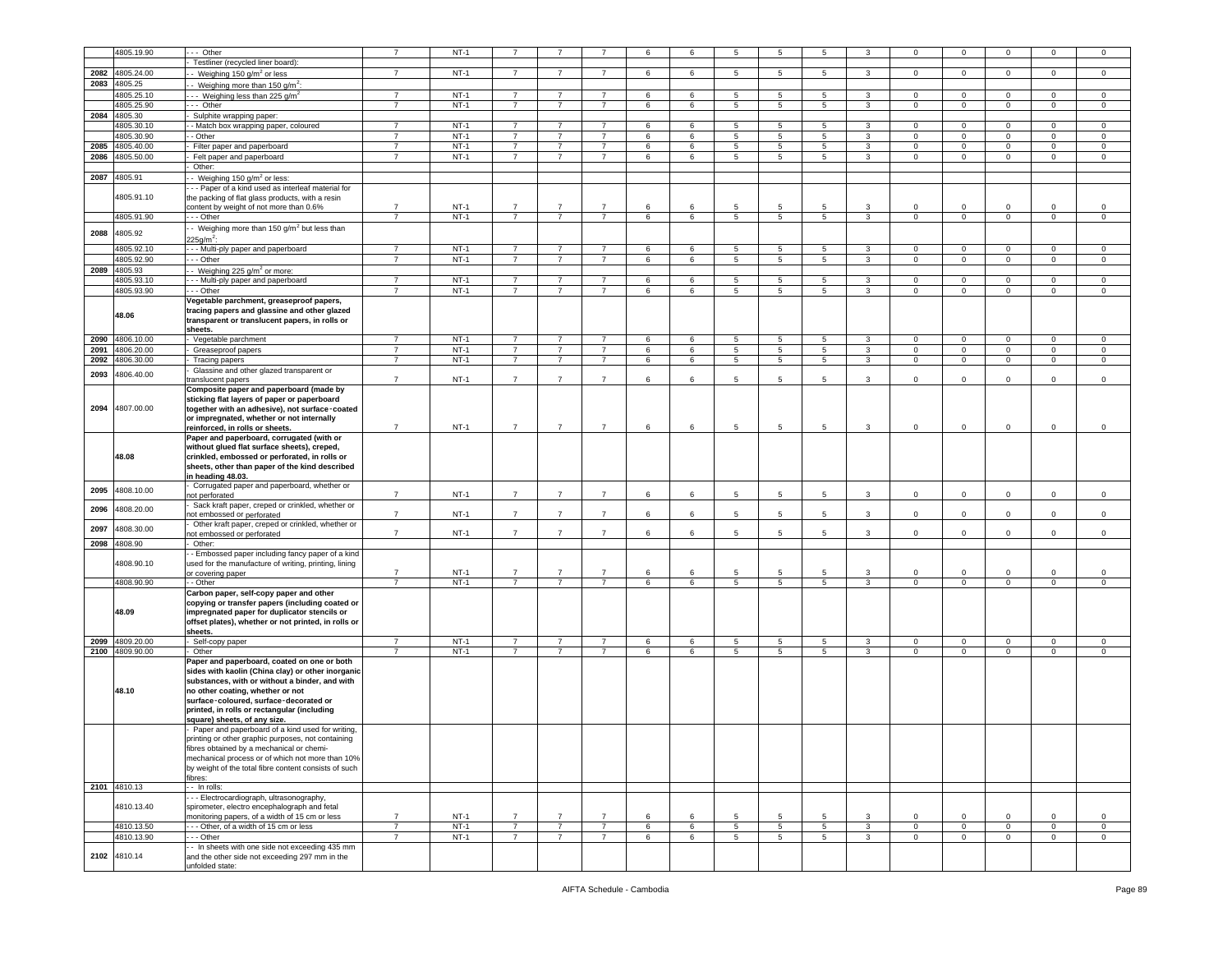|                 | - - Electrocardiograph, ultrasonography,<br>spirometer, electro encephalograph and fetal                    |                                  |                  |                |                                  |                                  |             |                 |                     |                     |                     |                              |                            |                               |                            |                |                |
|-----------------|-------------------------------------------------------------------------------------------------------------|----------------------------------|------------------|----------------|----------------------------------|----------------------------------|-------------|-----------------|---------------------|---------------------|---------------------|------------------------------|----------------------------|-------------------------------|----------------------------|----------------|----------------|
| 4810.14.50      | monitoring papers, with one side 36 cm or less and                                                          |                                  |                  |                |                                  |                                  |             |                 |                     |                     |                     |                              |                            |                               |                            |                |                |
|                 | the other side 15 cm or less in the unfolded state                                                          | $\overline{7}$                   | $NT-1$           | $\overline{7}$ | $\overline{7}$                   | $\overline{7}$                   | $\,6\,$     | $6\phantom{.}$  | 5                   | $\,$ 5 $\,$         | 5                   | $\mathbf{3}$                 | $\mathsf 0$                | $\,0\,$                       | $\mathsf 0$                | $\mathsf 0$    | $\mathbf 0$    |
|                 | - - Other, with one side 36 cm or less and the                                                              |                                  |                  |                |                                  |                                  |             |                 |                     |                     |                     |                              |                            |                               |                            |                |                |
| 4810.14.60      | other side 15 cm or less in the unfolded state                                                              | $\overline{7}$                   | $NT-1$           | $\overline{7}$ | $\overline{7}$                   | $\overline{7}$                   | 6           | $6\overline{6}$ | 5                   | $5\phantom{.0}$     | 5                   | $\mathbf{3}$                 | $\Omega$                   | $\mathbf{0}$                  | $\Omega$                   | $\mathsf 0$    | $\mathsf 0$    |
| 4810.14.90      | $-$ Other                                                                                                   | $\overline{7}$                   | $NT-1$           | $\overline{7}$ | $\overline{7}$                   | $\overline{7}$                   | 6           | 6               | $\overline{5}$      | $\overline{5}$      | $\overline{5}$      | 3                            | $\overline{0}$             | $\overline{0}$                | $\overline{0}$             | $\overline{0}$ | $\overline{0}$ |
| 2103 4810.19.00 | - Other                                                                                                     | $\overline{7}$                   | $NT-1$           | $\overline{7}$ | $\overline{7}$                   | $\overline{7}$                   | 6           | 6               | 5                   | 5                   | $5^{\circ}$         | $\mathbf{3}$                 | $\mathbf 0$                | $\overline{0}$                | $\overline{0}$             | $\mathbf{0}$   | $\circ$        |
|                 | Paper and paperboard of a kind used for writing,                                                            |                                  |                  |                |                                  |                                  |             |                 |                     |                     |                     |                              |                            |                               |                            |                |                |
|                 | printing or other graphic purposes, of which more<br>than 10% by weight of the total fibre content          |                                  |                  |                |                                  |                                  |             |                 |                     |                     |                     |                              |                            |                               |                            |                |                |
|                 | consists of fibres obtained by a mechanical or                                                              |                                  |                  |                |                                  |                                  |             |                 |                     |                     |                     |                              |                            |                               |                            |                |                |
|                 | chemi-mechanical process :                                                                                  |                                  |                  |                |                                  |                                  |             |                 |                     |                     |                     |                              |                            |                               |                            |                |                |
| 2104 4810.22    | - Light-weight coated paper:                                                                                |                                  |                  |                |                                  |                                  |             |                 |                     |                     |                     |                              |                            |                               |                            |                |                |
|                 | - - Electrocardiograph, ultrasonography,                                                                    |                                  |                  |                |                                  |                                  |             |                 |                     |                     |                     |                              |                            |                               |                            |                |                |
|                 | spirometer, electro encephalograph and fetal                                                                |                                  |                  |                |                                  |                                  |             |                 |                     |                     |                     |                              |                            |                               |                            |                |                |
| 4810.22.30      | monitoring papers, in rolls of a width of 15 cm or<br>less or in rectangular (including square) sheets with |                                  |                  |                |                                  |                                  |             |                 |                     |                     |                     |                              |                            |                               |                            |                |                |
|                 | one side 36 cm or less and the other side 15 cm or                                                          |                                  |                  |                |                                  |                                  |             |                 |                     |                     |                     |                              |                            |                               |                            |                |                |
|                 | ess in the unfolded state                                                                                   | $\overline{7}$                   | $NT-1$           | $\overline{7}$ | $\overline{7}$                   | $\overline{7}$                   | $\,$ 6 $\,$ | 6               | $\,$ 5 $\,$         | $\,$ 5 $\,$         | 5                   | $\mathbf{3}$                 | $\mathsf 0$                | $\overline{0}$                | $\mathbf{0}$               | $\mathbf 0$    | $\mathsf{O}$   |
|                 | -- Other, in rolls of a width of 15 cm or less or in                                                        |                                  |                  |                |                                  |                                  |             |                 |                     |                     |                     |                              |                            |                               |                            |                |                |
| 4810.22.40      | rectangular (including square) sheets with one side                                                         |                                  |                  |                |                                  |                                  |             |                 |                     |                     |                     |                              |                            |                               |                            |                |                |
|                 | 36 cm or less and the other side 15 cm or less in<br>he unfolded state                                      | $\overline{7}$                   | $NT-1$           | $\overline{7}$ |                                  | $\overline{7}$                   | 6           | 6               | 5                   | $5\phantom{.0}$     | 5                   | 3                            | $\mathbf 0$                | $\mathsf 0$                   | $\mathbf 0$                | $\mathbf 0$    | $\mathsf 0$    |
| 4810.22.90      | - - Other                                                                                                   | $\overline{7}$                   | $NT-1$           | $\overline{7}$ | $\overline{7}$                   | $\overline{7}$                   | 6           | 6               | $5\overline{5}$     | 5                   | 5                   | $\mathbf{3}$                 | $\mathbf{0}$               | $\overline{0}$                | $\overline{0}$             | $\mathbf{0}$   | $\mathbf{0}$   |
| 2105 4810.29    | - Other:                                                                                                    |                                  |                  |                |                                  |                                  |             |                 |                     |                     |                     |                              |                            |                               |                            |                |                |
|                 | - - Electrocardiograph, ultrasonography,                                                                    |                                  |                  |                |                                  |                                  |             |                 |                     |                     |                     |                              |                            |                               |                            |                |                |
|                 | spirometer, electro encephalograph and fetal                                                                |                                  |                  |                |                                  |                                  |             |                 |                     |                     |                     |                              |                            |                               |                            |                |                |
| 4810.29.40      | monitoring papers, in rolls of a width of 15 cm or                                                          |                                  |                  |                |                                  |                                  |             |                 |                     |                     |                     |                              |                            |                               |                            |                |                |
|                 | less or in rectangular (including square) sheets with<br>one side 36 cm or less and the other side 15 cm or |                                  |                  |                |                                  |                                  |             |                 |                     |                     |                     |                              |                            |                               |                            |                |                |
|                 | less in the unfolded state                                                                                  | $\overline{7}$                   | $NT-1$           | $7^{\circ}$    | $\overline{7}$                   | $\overline{7}$                   | 6           | 6               | 5                   | $\sqrt{5}$          | 5                   | 3                            | $\mathbf 0$                | $\,0\,$                       | $\Omega$                   | $\mathbf{0}$   | $\mathsf 0$    |
|                 | - - Other, in rolls of a width of 15 cm or less or in                                                       |                                  |                  |                |                                  |                                  |             |                 |                     |                     |                     |                              |                            |                               |                            |                |                |
| 4810.29.50      | rectangular (including square) sheets with one side                                                         |                                  |                  |                |                                  |                                  |             |                 |                     |                     |                     |                              |                            |                               |                            |                |                |
|                 | 36 cm or less and the other side 15 cm or less in                                                           |                                  |                  |                |                                  |                                  |             |                 |                     |                     |                     |                              |                            |                               |                            |                |                |
| 4810.29.90      | the unfolded state                                                                                          | $\overline{7}$<br>$\overline{7}$ | $NT-1$<br>$NT-1$ | $\overline{7}$ | $\overline{7}$<br>$\overline{7}$ | $\overline{7}$<br>$\overline{7}$ | 6<br>6      | 6<br>6          | 5<br>$\overline{5}$ | 5<br>$\overline{5}$ | 5<br>$\overline{5}$ | 3<br>$\overline{\mathbf{3}}$ | $\Omega$<br>$\overline{0}$ | $\mathbf 0$<br>$\overline{0}$ | $\Omega$<br>$\overline{0}$ | $\Omega$       | 0              |
|                 | - - - Other<br>Kraft paper and paperboard, other than that of a                                             |                                  |                  |                |                                  |                                  |             |                 |                     |                     |                     |                              |                            |                               |                            | $\mathsf 0$    | $\mathsf 0$    |
|                 | kind used for writing, printing or other graphic                                                            |                                  |                  |                |                                  |                                  |             |                 |                     |                     |                     |                              |                            |                               |                            |                |                |
|                 | ourposes:                                                                                                   |                                  |                  |                |                                  |                                  |             |                 |                     |                     |                     |                              |                            |                               |                            |                |                |
|                 | - Bleached uniformly throughout the mass and of                                                             |                                  |                  |                |                                  |                                  |             |                 |                     |                     |                     |                              |                            |                               |                            |                |                |
| 2106 4810.31    | which more than 95% by weight of the total fibre                                                            |                                  |                  |                |                                  |                                  |             |                 |                     |                     |                     |                              |                            |                               |                            |                |                |
|                 | content consists of wood fibres obtained by a                                                               |                                  |                  |                |                                  |                                  |             |                 |                     |                     |                     |                              |                            |                               |                            |                |                |
|                 | chemical process, and weighing 150 g/m2 or less:                                                            |                                  |                  |                |                                  |                                  |             |                 |                     |                     |                     |                              |                            |                               |                            |                |                |
|                 | - - Paper used as interleaf material for separating                                                         |                                  |                  |                |                                  |                                  |             |                 |                     |                     |                     |                              |                            |                               |                            |                |                |
|                 | n-process battery plates, in rolls of a width of 15                                                         |                                  |                  |                |                                  |                                  |             |                 |                     |                     |                     |                              |                            |                               |                            |                |                |
| 4810.31.20      | cm or less or in rectangular (including square)                                                             |                                  |                  |                |                                  |                                  |             |                 |                     |                     |                     |                              |                            |                               |                            |                |                |
|                 | sheets with one side 36 cm or less and the other<br>side 15 cm or less in the unfolded state                |                                  |                  |                |                                  |                                  |             |                 |                     |                     |                     |                              |                            |                               |                            |                |                |
|                 |                                                                                                             | $\overline{7}$                   | $NT-1$           | $\overline{7}$ | $\overline{7}$                   | $\overline{7}$                   | 6           | 6               | 5                   | 5                   | 5                   | $\mathbf{3}$                 | $\mathsf 0$                | $\overline{0}$                | $\mathbf{0}$               | $\mathbf 0$    | $\mathsf 0$    |
|                 | -- Other, in rolls of a width of 15 cm or less or in                                                        |                                  |                  |                |                                  |                                  |             |                 |                     |                     |                     |                              |                            |                               |                            |                |                |
| 4810.31.30      | rectangular (including square) sheets with one side<br>36 cm or less and the other side 15 cm or less in    |                                  |                  |                |                                  |                                  |             |                 |                     |                     |                     |                              |                            |                               |                            |                |                |
|                 | the unfolded state                                                                                          | $\overline{7}$                   | $NT-1$           | $\overline{7}$ | $\overline{7}$                   | $\overline{7}$                   | 6           | 6               | 5                   | 5                   | 5                   | 3                            | $\mathsf 0$                | $\mathsf 0$                   | $\mathbf 0$                | $\mathbf 0$    | $\mathsf 0$    |
| 4810.31.90      | - - Other                                                                                                   | $\overline{7}$                   | $NT-1$           | $\overline{7}$ | $\overline{7}$                   | $\overline{7}$                   | 6           | $6\phantom{.0}$ | 5                   | 5                   | 5                   | $\overline{3}$               | $\Omega$                   | $\mathbf 0$                   | $\mathbf{0}$               | $\mathsf 0$    | $\mathbf 0$    |
|                 | - Bleached uniformly throughout the mass and of                                                             |                                  |                  |                |                                  |                                  |             |                 |                     |                     |                     |                              |                            |                               |                            |                |                |
|                 | which more than 95% by weight of the total fibre                                                            |                                  |                  |                |                                  |                                  |             |                 |                     |                     |                     |                              |                            |                               |                            |                |                |
| 2107 4810.32    | content consists of wood fibres obtained by a                                                               |                                  |                  |                |                                  |                                  |             |                 |                     |                     |                     |                              |                            |                               |                            |                |                |
|                 | chemical process, and weighing more than 150<br>$q/m^2$ :                                                   |                                  |                  |                |                                  |                                  |             |                 |                     |                     |                     |                              |                            |                               |                            |                |                |
|                 | -- In rolls of a width of 15 cm or less or in                                                               |                                  |                  |                |                                  |                                  |             |                 |                     |                     |                     |                              |                            |                               |                            |                |                |
| 4810.32.20      | rectangular (including square) sheets with one side                                                         |                                  |                  |                |                                  |                                  |             |                 |                     |                     |                     |                              |                            |                               |                            |                |                |
|                 | 36 cm or less and the other side 15 cm or less in                                                           |                                  |                  |                |                                  |                                  |             |                 |                     |                     |                     |                              |                            |                               |                            |                |                |
| 4810.32.90      | the unfolded state                                                                                          | $\overline{7}$                   | $NT-1$<br>$NT-1$ | $\overline{7}$ | $\overline{7}$                   | $\overline{7}$                   | 6           |                 | 5                   | 5                   |                     | 3                            | $\Omega$                   | $\mathbf 0$                   | $\mathbf 0$                | $\mathbf 0$    | $\mathbf 0$    |
| 2108 4810.39    | - - Other<br>- Other:                                                                                       | $7\overline{ }$                  |                  | $\overline{7}$ | $\overline{7}$                   | $\overline{7}$                   | 6           | 6               | 5                   | 5                   | 5                   | $\mathbf{3}$                 | $\mathbf{0}$               | $\overline{0}$                | $\overline{0}$             | $\overline{0}$ | $\overline{0}$ |
|                 |                                                                                                             |                                  |                  |                |                                  |                                  |             |                 |                     |                     |                     |                              |                            |                               |                            |                |                |
|                 | - - Paper used as interleaf material for separating                                                         |                                  |                  |                |                                  |                                  |             |                 |                     |                     |                     |                              |                            |                               |                            |                |                |
| 4810.39.20      | n-process battery plates, in rolls of a width of 15<br>cm or less or in rectangular (including square)      |                                  |                  |                |                                  |                                  |             |                 |                     |                     |                     |                              |                            |                               |                            |                |                |
|                 | sheets with one side 36 cm or less and the other                                                            |                                  |                  |                |                                  |                                  |             |                 |                     |                     |                     |                              |                            |                               |                            |                |                |
|                 | side 15 cm or less in the unfolded state                                                                    | $\overline{7}$                   | $NT-1$           | $\overline{7}$ | $\overline{7}$                   | $\overline{7}$                   | 6           | 6               | 5                   | $5\overline{5}$     | 5                   | $\mathbf{3}$                 | $\circ$                    | $\overline{0}$                | $\overline{0}$             | $\mathbf 0$    | $\mathbf 0$    |
|                 | - - Other, in rolls of a width of 15 cm or less or in                                                       |                                  |                  |                |                                  |                                  |             |                 |                     |                     |                     |                              |                            |                               |                            |                |                |
| 4810.39.30      | rectangular (including square) sheets with one side                                                         |                                  |                  |                |                                  |                                  |             |                 |                     |                     |                     |                              |                            |                               |                            |                |                |
|                 | 36 cm or less and the other side 15 cm or less in                                                           |                                  |                  |                |                                  |                                  |             |                 |                     |                     |                     |                              |                            |                               |                            |                |                |
| 4810.39.90      | the unfolded state                                                                                          | $\overline{7}$                   | $NT-1$<br>$NT-1$ | $\overline{7}$ | $\overline{7}$                   | $\overline{7}$                   | 6           | 6               | 5                   | 5                   | 5                   | $\mathbf{3}$                 | $\mathbf 0$                | $\mathsf 0$                   | $\mathbf 0$                | $\mathsf 0$    | $\mathsf 0$    |
|                 | - - Other                                                                                                   | $\overline{7}$                   |                  | $\overline{7}$ | $\overline{7}$                   | $\overline{7}$                   | 6           | 6               | $\overline{5}$      | $\overline{5}$      | 5                   | $\overline{\mathbf{3}}$      | $\overline{0}$             | $\overline{0}$                | $\overline{0}$             | $\overline{0}$ | $\overline{0}$ |
|                 |                                                                                                             |                                  |                  |                |                                  |                                  |             |                 |                     |                     |                     |                              |                            |                               |                            |                |                |
| 2109 4810.92    | Other paper and paperboard:<br>- Multi-ply:                                                                 |                                  |                  |                |                                  |                                  |             |                 |                     |                     |                     |                              |                            |                               |                            |                |                |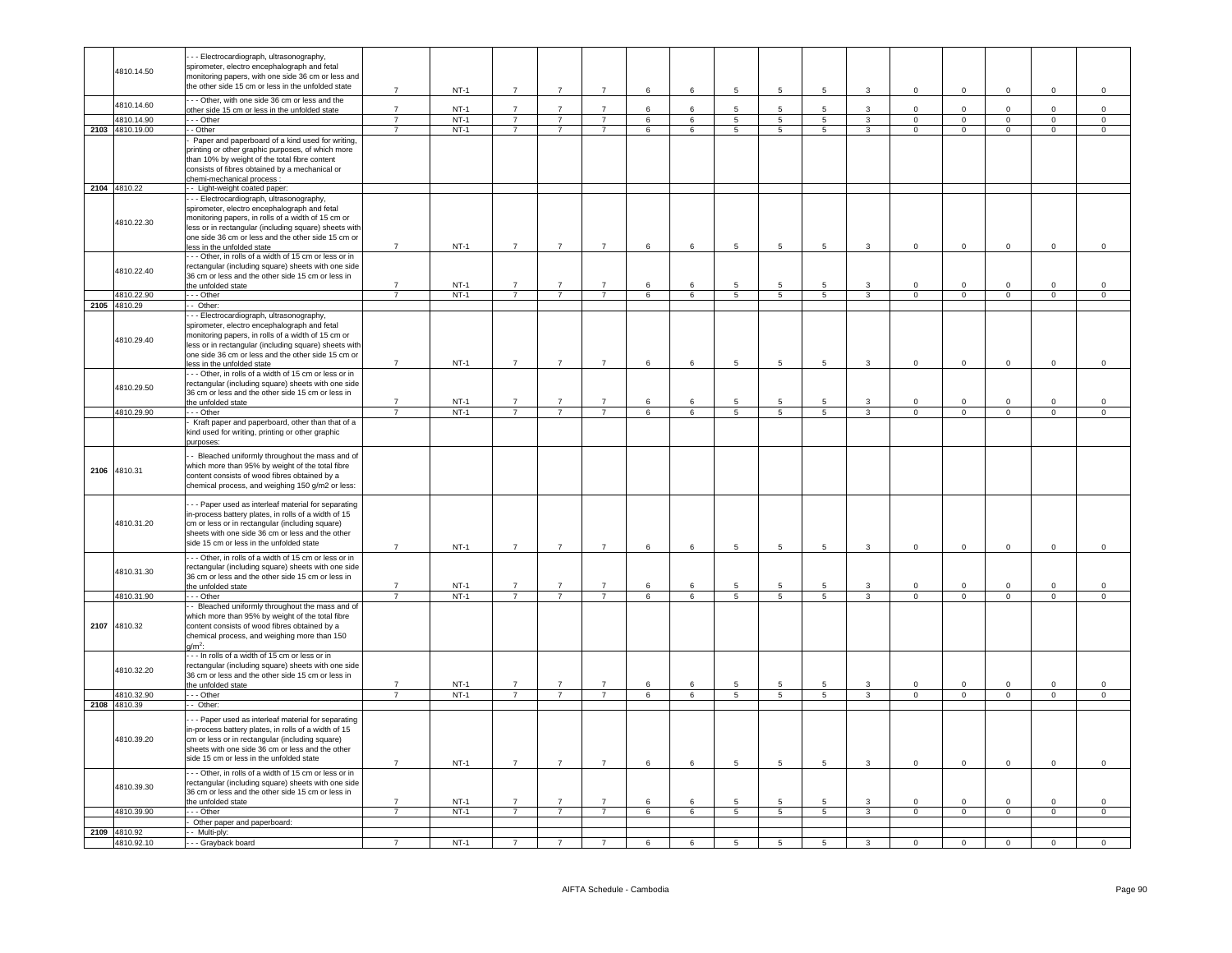|      |              | - - Other, in rolls of a width of 15 cm or less or In                       |                |        |                |                |                |   |                 |                 |                 |                 |                |                |                |             |                |                     |
|------|--------------|-----------------------------------------------------------------------------|----------------|--------|----------------|----------------|----------------|---|-----------------|-----------------|-----------------|-----------------|----------------|----------------|----------------|-------------|----------------|---------------------|
|      |              |                                                                             |                |        |                |                |                |   |                 |                 |                 |                 |                |                |                |             |                |                     |
|      | 4810.92.30   | rectangular (including square) sheets with one side                         |                |        |                |                |                |   |                 |                 |                 |                 |                |                |                |             |                |                     |
|      |              | 36 cm or less and the other side 15 cm or less in                           |                |        |                |                |                |   |                 |                 |                 |                 |                |                |                |             |                |                     |
|      |              | the unfolded state                                                          | $\overline{7}$ | $NT-1$ | $\overline{7}$ | $\overline{7}$ | $\overline{7}$ | 6 | 6               | $5\phantom{.0}$ | 5               | 5               | 3              | $\mathbf 0$    | $\mathsf 0$    | $\mathbf 0$ | $\mathbf 0$    | $\mathbf 0$         |
|      | 4810.92.90   | $\cdots$ Other                                                              | $\overline{7}$ | $NT-1$ | $\overline{7}$ | $\overline{7}$ | $\overline{7}$ | 6 | $6\overline{6}$ | 5               | $5\overline{)}$ | 5               | $\mathbf{3}$   | $\overline{0}$ | $\overline{0}$ | $\mathbf 0$ | $\overline{0}$ | $\overline{0}$      |
|      | 2110 4810.99 | - Other:                                                                    |                |        |                |                |                |   |                 |                 |                 |                 |                |                |                |             |                |                     |
|      |              |                                                                             |                |        |                |                |                |   |                 |                 |                 |                 |                |                |                |             |                |                     |
|      |              | - - Paper used as interleaf material for separating                         |                |        |                |                |                |   |                 |                 |                 |                 |                |                |                |             |                |                     |
|      |              | in-process battery plates, in rolls of a width 15 cm                        |                |        |                |                |                |   |                 |                 |                 |                 |                |                |                |             |                |                     |
|      | 4810.99.20   | or less or in rectangular (including square) sheets                         |                |        |                |                |                |   |                 |                 |                 |                 |                |                |                |             |                |                     |
|      |              | with one side 36 cm or less and the other side 15                           |                |        |                |                |                |   |                 |                 |                 |                 |                |                |                |             |                |                     |
|      |              | cm or less in the unfolded state                                            |                |        |                |                |                |   |                 |                 |                 |                 |                |                |                |             |                |                     |
|      |              |                                                                             | $\overline{7}$ | $NT-1$ | $\overline{7}$ | $\overline{7}$ | $\overline{7}$ | 6 | 6               | $5\phantom{.0}$ | 5               | 5               | $\mathbf{3}$   | $\mathbf 0$    | $\mathsf 0$    | $\mathbf 0$ | $\mathbf 0$    | $\circ$             |
|      |              | -- Other, in rolls of a width of 15 cm or less or in                        |                |        |                |                |                |   |                 |                 |                 |                 |                |                |                |             |                |                     |
|      | 4810.99.30   | rectangular (including square) sheets with one side                         |                |        |                |                |                |   |                 |                 |                 |                 |                |                |                |             |                |                     |
|      |              | 36 cm or less and the other side 15 cm or less in                           |                |        |                |                |                |   |                 |                 |                 |                 |                |                |                |             |                |                     |
|      |              | the unfolded state                                                          | $\overline{7}$ | $NT-1$ | $\overline{7}$ |                | $\overline{7}$ | 6 | 6               | $5\phantom{.0}$ | 5               | 5               | 3              | $\circ$        | $\mathsf 0$    | $\circ$     | $\mathbf 0$    | $\circ$             |
|      | 4810.99.90   | - - - Other                                                                 | $\overline{7}$ | $NT-1$ | $\overline{7}$ | $\overline{7}$ | $\overline{7}$ | 6 | 6               | $5\overline{5}$ | $5\phantom{.0}$ | $5\overline{5}$ | $\mathbf{3}$   | $\mathbf 0$    | $\circ$        | $\mathbf 0$ | $\mathbf{O}$   | $\circ$             |
|      |              | Paper, paperboard, cellulose wadding and                                    |                |        |                |                |                |   |                 |                 |                 |                 |                |                |                |             |                |                     |
|      |              | webs of cellulose fibres, coated, impregnated,                              |                |        |                |                |                |   |                 |                 |                 |                 |                |                |                |             |                |                     |
|      |              |                                                                             |                |        |                |                |                |   |                 |                 |                 |                 |                |                |                |             |                |                     |
|      |              | covered, surface-coloured, surface-decorated                                |                |        |                |                |                |   |                 |                 |                 |                 |                |                |                |             |                |                     |
|      | 48.11        | or printed, in rolls or rectangular (including                              |                |        |                |                |                |   |                 |                 |                 |                 |                |                |                |             |                |                     |
|      |              | square) sheets, of any size, other than goods of                            |                |        |                |                |                |   |                 |                 |                 |                 |                |                |                |             |                |                     |
|      |              | the kind described in heading 48.03, 48.09 or                               |                |        |                |                |                |   |                 |                 |                 |                 |                |                |                |             |                |                     |
|      |              | 48.10.                                                                      |                |        |                |                |                |   |                 |                 |                 |                 |                |                |                |             |                |                     |
|      |              | Tarred, bituminised or asphalted paper and                                  |                |        |                |                |                |   |                 |                 |                 |                 |                |                |                |             |                |                     |
| 2111 | 4811.10      | aperboard:                                                                  |                |        |                |                |                |   |                 |                 |                 |                 |                |                |                |             |                |                     |
|      |              | - In rolls of a width of 15 cm or less or in                                |                |        |                |                |                |   |                 |                 |                 |                 |                |                |                |             |                |                     |
|      |              | rectangular (including square) sheets with one side                         |                |        |                |                |                |   |                 |                 |                 |                 |                |                |                |             |                |                     |
|      | 4811.10.10   |                                                                             |                |        |                |                |                |   |                 |                 |                 |                 |                |                |                |             |                |                     |
|      |              | 36 cm or less and the other side 15 cm or less in                           |                |        |                |                |                |   |                 |                 |                 |                 |                |                |                |             |                |                     |
|      |              | the unfolded state                                                          | $\overline{7}$ | $NT-1$ | $\overline{7}$ | $\overline{7}$ | $\overline{7}$ | 6 | 6               | $5\phantom{.0}$ | 5               | 5               | 3              | $\Omega$       | $\mathsf 0$    | $\mathbf 0$ | $\mathbf 0$    | $\circ$             |
|      | 4811.10.90   | -- Other                                                                    | $\overline{7}$ | $NT-1$ | $\overline{7}$ | $\overline{7}$ | $\overline{7}$ | 6 | 6               | 5 <sub>5</sub>  | 5               | 5 <sup>5</sup>  | 3              | $\mathbf{0}$   | $\mathbf{0}$   | $\mathbf 0$ | $\mathbf{O}$   | $\circ$             |
|      |              | Gummed or adhesive paper and paperboard:                                    |                |        |                |                |                |   |                 |                 |                 |                 |                |                |                |             |                |                     |
|      |              |                                                                             |                |        |                |                |                |   |                 |                 |                 |                 |                |                |                |             |                |                     |
|      | 2112 4811.41 | - Self-adhesive:                                                            |                |        |                |                |                |   |                 |                 |                 |                 |                |                |                |             |                |                     |
|      |              | In rolls of a width of 15 cm or less or in                                  |                |        |                |                |                |   |                 |                 |                 |                 |                |                |                |             |                |                     |
|      |              | rectangular (including square) sheets with one side                         |                |        |                |                |                |   |                 |                 |                 |                 |                |                |                |             |                |                     |
|      | 4811.41.10   | 36 cm or less and the other side 15 cm or less in                           |                |        |                |                |                |   |                 |                 |                 |                 |                |                |                |             |                |                     |
|      |              | the unfolded state                                                          | $\overline{7}$ | $NT-1$ | $\overline{7}$ |                | $\overline{7}$ | 6 | 6               | 5               | 5               | 5               | 3              | $\mathbf 0$    | $\mathbf 0$    | $\mathbf 0$ | $\mathbf 0$    | $\circ$             |
|      | 4811.41.90   | -- Other                                                                    | $\overline{7}$ | $NT-1$ | $\overline{7}$ | $\overline{7}$ | $\overline{7}$ | 6 | 6               | $\overline{5}$  | $5\phantom{.0}$ | $5\phantom{.0}$ | $\mathbf{3}$   | $\mathbf 0$    | $\overline{0}$ | $\mathbf 0$ | $\mathsf 0$    | $\mathbf 0$         |
|      |              |                                                                             |                |        |                |                |                |   |                 |                 |                 |                 |                |                |                |             |                |                     |
|      | 2113 4811.49 | - Other:                                                                    |                |        |                |                |                |   |                 |                 |                 |                 |                |                |                |             |                |                     |
|      |              | - - In rolls of a width of 15 cm or less or in                              |                |        |                |                |                |   |                 |                 |                 |                 |                |                |                |             |                |                     |
|      | 4811.49.10   | rectangular (including square) sheets with one side                         |                |        |                |                |                |   |                 |                 |                 |                 |                |                |                |             |                |                     |
|      |              | 36 cm or less and the other side 15 cm or less in                           |                |        |                |                |                |   |                 |                 |                 |                 |                |                |                |             |                |                     |
|      |              | the unfolded state                                                          | $\overline{7}$ | $NT-1$ | $\overline{7}$ | $\overline{7}$ | $\overline{7}$ | 6 | 6               | $5\phantom{.0}$ | 5               | 5               | $\overline{3}$ | $\mathbf 0$    | $\mathsf 0$    | $\mathbf 0$ | $\mathbf 0$    | $\circ$             |
|      | 4811.49.90   | - - Other                                                                   | $\overline{7}$ | $NT-1$ | $\overline{7}$ | $\overline{7}$ | $\overline{7}$ | 6 | 6               | $\overline{5}$  | 5               | 5               | 3              | 0              | $\overline{0}$ | $\mathbf 0$ | 0              | $\circ$             |
|      |              |                                                                             |                |        |                |                |                |   |                 |                 |                 |                 |                |                |                |             |                |                     |
|      |              | Paper and paperboard coated, impregnated or                                 |                |        |                |                |                |   |                 |                 |                 |                 |                |                |                |             |                |                     |
|      |              | covered with plastics (excluding adhesives):                                |                |        |                |                |                |   |                 |                 |                 |                 |                |                |                |             |                |                     |
|      | 2114 4811.51 | - Bleached, weighing more than 150 $q/m^2$ .                                |                |        |                |                |                |   |                 |                 |                 |                 |                |                |                |             |                |                     |
|      |              | - - Polyethylene coated paperboard of a kind                                |                |        |                |                |                |   |                 |                 |                 |                 |                |                |                |             |                |                     |
|      | 4811.51.10   |                                                                             |                |        |                |                |                |   |                 |                 |                 |                 |                |                |                |             |                |                     |
|      |              | used for the manufacture of papercup bottoms, in                            | $\overline{7}$ | $NT-1$ | $\overline{7}$ | $\overline{7}$ | $\overline{7}$ | 6 | 6               | $5\phantom{.0}$ | 5               | 5               | 3              | $\mathbf 0$    | $\mathsf 0$    | $\mathbf 0$ | $\mathbf 0$    | $\circ$             |
|      |              | rolls of a width of less than 10 cm                                         |                |        |                |                |                |   |                 |                 |                 |                 |                |                |                |             |                |                     |
|      |              | -- Other, in rolls of a width of 15 cm or less or in                        |                |        |                |                |                |   |                 |                 |                 |                 |                |                |                |             |                |                     |
|      | 4811.51.20   | rectangular (including square) sheets with one side                         |                |        |                |                |                |   |                 |                 |                 |                 |                |                |                |             |                |                     |
|      |              | 36 cm or less and the other side 15 cm or less in                           |                |        |                |                |                |   |                 |                 |                 |                 |                |                |                |             |                |                     |
|      |              | the unfolded state                                                          | $\overline{7}$ | $NT-1$ | $\overline{7}$ | $\overline{7}$ | $\overline{7}$ | 6 | 6               | 5               | 5               | 5               | 3              | $\mathbf 0$    | $\overline{0}$ | $\mathbf 0$ | $\mathbf 0$    | $\circ$             |
|      | 4811.51.90   | - Other                                                                     | $\overline{7}$ | $NT-1$ | $\overline{7}$ | $\overline{7}$ | $\overline{7}$ | 6 | 6               | $5\phantom{.0}$ | $5\phantom{.0}$ | $5\overline{5}$ | $\mathbf{3}$   | $\mathsf 0$    | $\mathbf 0$    | $\mathbf 0$ | $\mathsf 0$    | $\mathsf{O}\xspace$ |
|      | 2115 4811.59 | - Other:                                                                    |                |        |                |                |                |   |                 |                 |                 |                 |                |                |                |             |                |                     |
|      |              | - Polyethylene coated paperboard of a kind                                  |                |        |                |                |                |   |                 |                 |                 |                 |                |                |                |             |                |                     |
|      | 4811.59.10   | used for the manufacture of papercup bottoms, in                            |                |        |                |                |                |   |                 |                 |                 |                 |                |                |                |             |                |                     |
|      |              | rolls of a width of less than 10 cm                                         | $\overline{7}$ | $NT-1$ | $\overline{7}$ | $\overline{7}$ | $\overline{7}$ | 6 | 6               | 5               | 5               | 5               | $\mathbf{3}$   | $\mathbf 0$    | $\overline{0}$ | $\mathbf 0$ | $\mathbf 0$    | $\circ$             |
|      |              |                                                                             |                |        |                |                |                |   |                 |                 |                 |                 |                |                |                |             |                |                     |
|      |              | - - Paper and paperboard covered on both faces                              |                |        |                |                |                |   |                 |                 |                 |                 |                |                |                |             |                |                     |
|      | 4811.59.20   | with transparent sheets of plastics and with a lining                       |                |        |                |                |                |   |                 |                 |                 |                 |                |                |                |             |                |                     |
|      |              | of aluminium foil, for the packaging of liquid food                         |                |        |                |                |                |   |                 |                 |                 |                 |                |                |                |             |                |                     |
|      |              | products                                                                    | $\overline{7}$ | $NT-1$ | $\overline{7}$ | $\overline{7}$ | $\overline{7}$ | 6 | 6               | $\sqrt{5}$      | $5\phantom{.0}$ | $5\phantom{.0}$ | $\mathbf{3}$   | $\mathbf 0$    | $\mathbf 0$    | $\pmb{0}$   | $\mathsf 0$    | $\mathsf 0$         |
|      |              | --- Other, in rolls of a width of 15 cm or less or in                       |                |        |                |                |                |   |                 |                 |                 |                 |                |                |                |             |                |                     |
|      | 4811.59.30   | rectangular (including square) sheets with one side                         |                |        |                |                |                |   |                 |                 |                 |                 |                |                |                |             |                |                     |
|      |              | 36 cm or less and the other side 15 cm or less in                           |                |        |                |                |                |   |                 |                 |                 |                 |                |                |                |             |                |                     |
|      |              | the unfolded state                                                          | $\overline{7}$ | $NT-1$ | $\overline{7}$ | $\overline{7}$ | $\overline{7}$ | 6 | 6               | $\overline{5}$  | $5\phantom{.0}$ | 5               | 3              | $\mathbf 0$    | $\mathsf 0$    | $\mathbf 0$ | $\mathbf 0$    | $\mathbf 0$         |
|      | 4811.59.90   | $--$ Other                                                                  | $\overline{7}$ | $NT-1$ | $\overline{7}$ | $\overline{7}$ | $\overline{7}$ | 6 | 6               | $5\overline{)}$ | $5\overline{5}$ | $5\overline{5}$ | 3              | $\mathbf{0}$   | $\overline{0}$ | $\mathbf 0$ | $\mathbf{O}$   | $\circ$             |
|      |              | Paper and paperboard, coated, impregnated or                                |                |        |                |                |                |   |                 |                 |                 |                 |                |                |                |             |                |                     |
|      | 2116 4811.60 |                                                                             |                |        |                |                |                |   |                 |                 |                 |                 |                |                |                |             |                |                     |
|      |              | covered with wax, paraffin wax, stearin, oil or                             |                |        |                |                |                |   |                 |                 |                 |                 |                |                |                |             |                |                     |
|      |              | glycerol:                                                                   |                |        |                |                |                |   |                 |                 |                 |                 |                |                |                |             |                |                     |
|      |              | -- In rolls of a width of 15 cm or less or in                               |                |        |                |                |                |   |                 |                 |                 |                 |                |                |                |             |                |                     |
|      | 4811.60.10   | rectangular (including square) sheets with one side                         |                |        |                |                |                |   |                 |                 |                 |                 |                |                |                |             |                |                     |
|      |              | 36 cm or less and the other side 15 cm or less in                           |                |        |                |                |                |   |                 |                 |                 |                 |                |                |                |             |                |                     |
|      |              | the unfolded state                                                          | $\overline{7}$ | $NT-1$ | $\overline{7}$ | $\overline{7}$ | $\overline{7}$ | 6 | 6               | $5\phantom{.0}$ | 5               | 5               | $\mathbf{3}$   | $\mathbf 0$    | $\mathbf 0$    | $\mathbf 0$ | $\mathbf 0$    | $\circ$             |
|      | 4811.60.90   | - Other                                                                     | $\overline{7}$ | $NT-1$ | $\overline{7}$ | $\overline{7}$ | $\overline{7}$ | 6 | 6               | $\overline{5}$  | $5\overline{5}$ | $5\overline{)}$ | 3              | $\mathbf 0$    | $\overline{0}$ | $\mathbf 0$ | $\mathsf 0$    | $\mathbf 0$         |
|      |              |                                                                             |                |        |                |                |                |   |                 |                 |                 |                 |                |                |                |             |                |                     |
|      |              |                                                                             |                |        |                |                |                |   |                 |                 |                 |                 |                |                |                |             |                |                     |
| 2117 | 4811.90      | Other paper, paperboard, cellulose wadding and<br>webs of cellulose fibres: |                |        |                |                |                |   |                 |                 |                 |                 |                |                |                |             |                |                     |
|      |              |                                                                             |                |        |                |                |                |   |                 |                 |                 |                 |                |                |                |             |                |                     |
|      |              | - In rolls of a width of 15 cm or less or in                                |                |        |                |                |                |   |                 |                 |                 |                 |                |                |                |             |                |                     |
|      | 4811.90.30   | rectangular (including square) sheets with one side                         |                |        |                |                |                |   |                 |                 |                 |                 |                |                |                |             |                |                     |
|      |              | 36 cm or less and the other side 15 cm or less in<br>the unfolded state     | $\overline{7}$ | $NT-1$ | $\overline{7}$ | $\overline{7}$ | $\overline{7}$ | 6 | 6               | 5               | 5               | 5               | 3              | $\mathbf 0$    | $\mathsf 0$    | $\mathsf 0$ | $\mathbf 0$    | $\circ$             |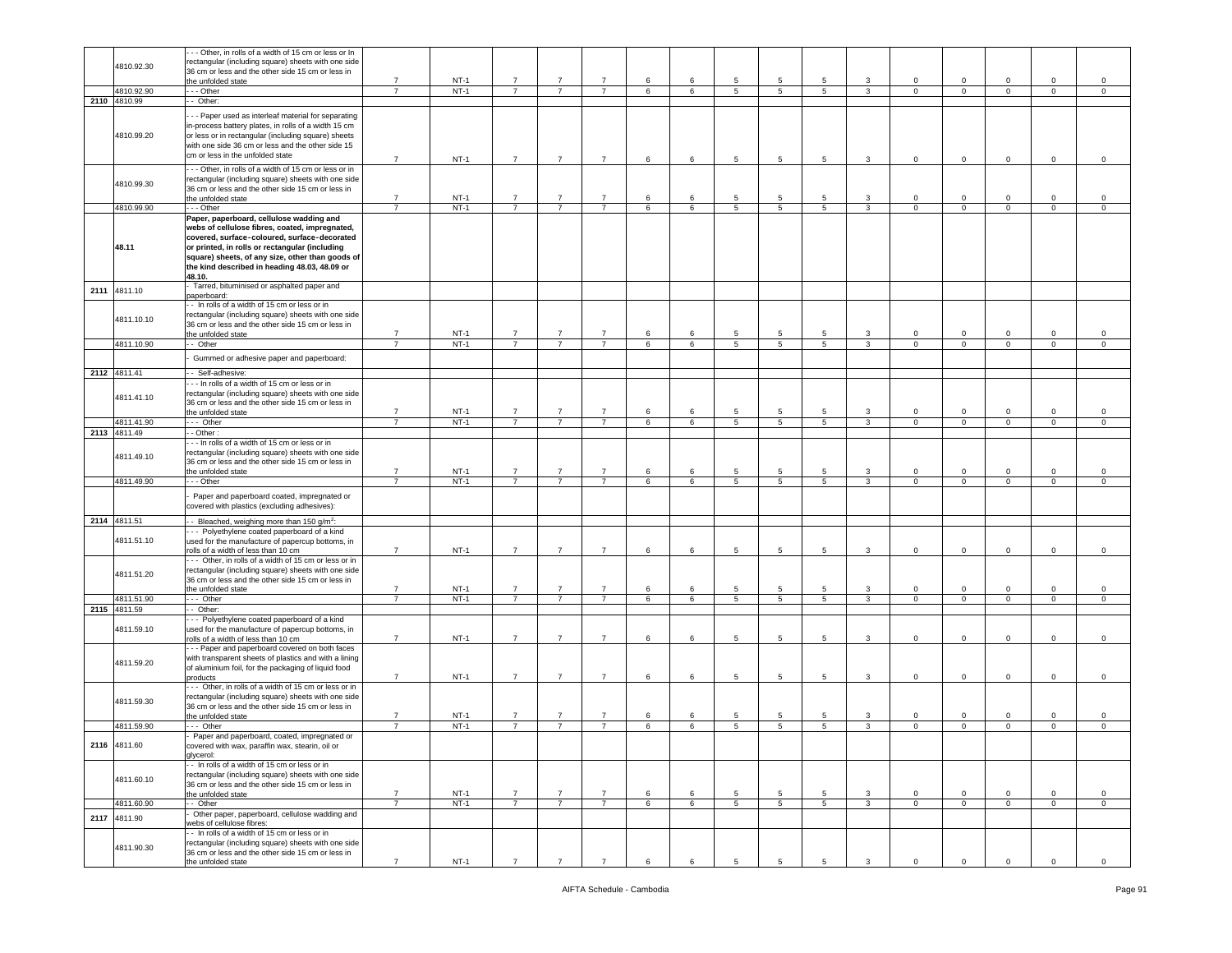|      | 4811.90.90      | - Other                                                                                                                                                                                                                                                                                                                                                                                                                                                                                                               | $\overline{7}$ | $NT-1$    |                |                |                                  | 6              | 6               | 5                        | 5                        | 5               |                         | $\Omega$            | $\mathbf 0$    | $\Omega$       | $\Omega$       | $\Omega$       |
|------|-----------------|-----------------------------------------------------------------------------------------------------------------------------------------------------------------------------------------------------------------------------------------------------------------------------------------------------------------------------------------------------------------------------------------------------------------------------------------------------------------------------------------------------------------------|----------------|-----------|----------------|----------------|----------------------------------|----------------|-----------------|--------------------------|--------------------------|-----------------|-------------------------|---------------------|----------------|----------------|----------------|----------------|
| 2118 | 4812.00.00      | Filter blocks, slabs and plates, of paper pulp.                                                                                                                                                                                                                                                                                                                                                                                                                                                                       | $\overline{7}$ | $NT-1$    |                |                |                                  | 6              | 6               | 5                        | 5                        | 5               | 3                       | $^{\circ}$          | $\overline{0}$ | $\mathbf 0$    | $\mathbf 0$    | $\overline{0}$ |
|      | 48.13           | Cigarette paper, whether or not cut to size or in                                                                                                                                                                                                                                                                                                                                                                                                                                                                     |                |           |                |                |                                  |                |                 |                          |                          |                 |                         |                     |                |                |                |                |
|      |                 | the form of booklets or tubes                                                                                                                                                                                                                                                                                                                                                                                                                                                                                         |                |           |                |                |                                  |                |                 |                          |                          |                 |                         |                     |                |                |                |                |
| 2119 | 4813.10.00      | - In the form of booklets or tubes                                                                                                                                                                                                                                                                                                                                                                                                                                                                                    | $\overline{7}$ | $NT-1$    | $\overline{7}$ | $\overline{7}$ | $\overline{7}$                   | 6              | $6^{\circ}$     | 5                        | $\overline{5}$           | 5               | $\mathbf{3}$            | $\Omega$            | $\Omega$       | $\mathsf 0$    | $\Omega$       | $\Omega$       |
| 2120 | 4813.20.00      | - In rolls of a width not exceeding 5 cm                                                                                                                                                                                                                                                                                                                                                                                                                                                                              | $\overline{7}$ | $NT-1$    | $\overline{7}$ | $\overline{7}$ | $\overline{7}$<br>$\overline{7}$ | 6              | 6               | 5                        | 5                        | $\overline{5}$  | $\overline{3}$          | $\circ$             | $\overline{0}$ | $\mathbf 0$    | $\mathbf 0$    | $\overline{0}$ |
|      | 2121 4813.90.00 | - Other                                                                                                                                                                                                                                                                                                                                                                                                                                                                                                               | $\overline{7}$ | $NT-1$    | $\overline{7}$ | $\overline{7}$ |                                  | 6              | 6               | 5                        | $5\overline{)}$          | $5\overline{5}$ | $\overline{3}$          | $\circ$             | $\overline{0}$ | $\overline{0}$ | $\overline{0}$ | $\overline{0}$ |
|      | 48.14           | Wallpaper and similar wall coverings; window                                                                                                                                                                                                                                                                                                                                                                                                                                                                          |                |           |                |                |                                  |                |                 |                          |                          |                 |                         |                     |                |                |                |                |
|      | 2122 4814.10.00 | transparencies of paper.<br>"Ingrain" paper                                                                                                                                                                                                                                                                                                                                                                                                                                                                           | $\overline{7}$ | $NT-1$    | $7^{\circ}$    | $\overline{7}$ | $\overline{7}$                   | 6              | 6               | 5                        | $\sqrt{5}$               | $5\phantom{.0}$ | $\mathbf{3}$            | $\overline{0}$      | $\mathbf 0$    | $\overline{0}$ | $\mathbf 0$    | $\circ$        |
|      |                 |                                                                                                                                                                                                                                                                                                                                                                                                                                                                                                                       |                |           |                |                |                                  |                |                 |                          |                          |                 |                         |                     |                |                |                |                |
|      | 2123 4814.20.00 | Wallpaper and similar wall coverings, consisting<br>of paper coated or covered, on the face side, with a<br>grained, embossed, coloured, design-printed or<br>otherwise decorated layer of plastics                                                                                                                                                                                                                                                                                                                   | $\overline{7}$ | $NT-1$    | $\overline{7}$ | $\overline{7}$ | $\overline{7}$                   | 6              | $\epsilon$      | 5                        | 5                        | 5               | 3                       | $\Omega$            | $\mathbf 0$    | $\Omega$       | $\Omega$       | $\Omega$       |
|      | 2124 4814.90.00 | - Other                                                                                                                                                                                                                                                                                                                                                                                                                                                                                                               | $\overline{7}$ | $NT-1$    | $\overline{7}$ | $\overline{7}$ | $\overline{7}$                   | 6              | $\,6\,$         | $\overline{\phantom{0}}$ | $\overline{\phantom{a}}$ | 5               | $\overline{\mathbf{3}}$ | $\overline{0}$      | $\overline{0}$ | $\overline{0}$ | $\overline{0}$ | $\overline{0}$ |
|      | 48.16           | Carbon paper, self-copy paper and other<br>copying or transfer papers (other than those of<br>heading 48.09), duplicator stencils and offset<br>plates, of paper, whether or not put up in boxes.                                                                                                                                                                                                                                                                                                                     |                |           |                |                |                                  |                |                 |                          |                          |                 |                         |                     |                |                |                |                |
|      | 2125 4816.20.00 | - Self-copy paper                                                                                                                                                                                                                                                                                                                                                                                                                                                                                                     | $\overline{7}$ | $NT-1$    | $\overline{7}$ | $\overline{7}$ | $\overline{7}$                   | 6              | 6               | 5                        | 5                        | 5               | 3                       | $\mathbf{0}$        | $^{\circ}$     | $\mathbf{0}$   | $\mathbf{0}$   | $\mathbf{0}$   |
|      | 2126 4816.90.00 | - Other                                                                                                                                                                                                                                                                                                                                                                                                                                                                                                               | $\overline{7}$ | $NT-1$    | $\overline{7}$ | $\overline{7}$ | $\overline{7}$                   | 6              | 6               | $5\phantom{.0}$          | $\sqrt{5}$               | 5               | $\mathbf{3}$            | $\overline{0}$      | $\overline{0}$ | $\mathbf{0}$   | $\mathbf{0}$   | $\circ$        |
|      | 48.17           | Envelopes, letter cards, plain postcards and<br>correspondence cards, of paper or paperboard;<br>boxes, pouches, wallets and writing<br>compendiums, of paper or paperboard,<br>containing an assortment of paper stationery.                                                                                                                                                                                                                                                                                         |                |           |                |                |                                  |                |                 |                          |                          |                 |                         |                     |                |                |                |                |
|      | 2127 4817.10.00 | - Envelopes                                                                                                                                                                                                                                                                                                                                                                                                                                                                                                           | $\overline{7}$ | $NT-1$    | $\overline{7}$ | $\overline{7}$ | $\overline{7}$                   | 6              | 6               | 5                        | $5\phantom{.0}$          | $5\overline{)}$ | $\mathbf{3}$            | $\overline{0}$      | $\overline{0}$ | $\overline{0}$ | $\overline{0}$ | $\overline{0}$ |
| 2128 | 4817.20.00      | Letter cards, plain postcards and<br>correspondence cards                                                                                                                                                                                                                                                                                                                                                                                                                                                             | $\overline{7}$ | $NT-1$    | $\overline{7}$ | $\overline{7}$ | $\overline{7}$                   | $\,6\,$        | 6               | $\sqrt{5}$               | 5                        | 5               | $\mathbf{3}$            | $\mathsf{O}\xspace$ | $\mathbf 0$    | $\mathsf 0$    | $\mathbf{0}$   | $\mathsf 0$    |
|      |                 | Boxes, pouches, wallets and writing                                                                                                                                                                                                                                                                                                                                                                                                                                                                                   |                |           |                |                |                                  |                |                 |                          |                          |                 |                         |                     |                |                |                |                |
| 2129 | 4817.30.00      | compendiums, of paper or paperboard, containing<br>an assortment of paper stationery                                                                                                                                                                                                                                                                                                                                                                                                                                  | $\overline{7}$ | $NT-1$    | $\overline{7}$ | $\overline{7}$ | $\overline{7}$                   | 6              | 6               | 5                        | 5                        | 5               | 3                       | $\mathbf 0$         | $\mathsf 0$    | $\mathbf 0$    | $\mathbf 0$    | $\mathbf 0$    |
|      | 48.18           | Toilet paper and similar paper, cellulose<br>wadding or webs of cellulose fibres, of a kind<br>used for household or sanitary purposes, in<br>rolls of a width not exceeding 36 cm, or cut to<br>size or shape; handkerchiefs, cleansing<br>tissues, towels, tablecloths, serviettes, napkins<br>for babies, tampons, bed sheets and similar<br>household, sanitary or hospital articles, articles<br>of apparel and clothing accessories, of paper<br>pulp, paper, cellulose wadding or webs of<br>cellulose fibres. |                |           |                |                |                                  |                |                 |                          |                          |                 |                         |                     |                |                |                |                |
|      | 2130 4818.10.00 | - Toilet paper                                                                                                                                                                                                                                                                                                                                                                                                                                                                                                        | $\overline{7}$ | $NT-1$    | $\overline{7}$ | $\overline{7}$ | $\overline{7}$                   | 6              | 6               | 5                        | $5\overline{5}$          | 5               | $\overline{\mathbf{3}}$ | $\overline{0}$      | $\overline{0}$ | $\overline{0}$ | $\mathbf{0}$   | $\overline{0}$ |
|      |                 | Handkerchiefs, cleansing or facial tissues and                                                                                                                                                                                                                                                                                                                                                                                                                                                                        |                |           |                |                |                                  |                |                 |                          |                          |                 |                         |                     |                |                |                |                |
| 2131 | 4818.20.00      | owels                                                                                                                                                                                                                                                                                                                                                                                                                                                                                                                 | $\overline{7}$ | $NT-1$    | $\overline{7}$ | $\overline{7}$ | $\overline{7}$                   | 6              | 6               | 5                        | $\overline{5}$           | 5               | $\mathbf{3}$            | $\mathsf 0$         | $\mathbf 0$    | $\mathsf 0$    | $\mathsf 0$    | $\mathsf 0$    |
| 2132 | 4818.30.00      | Tablecloths and serviettes                                                                                                                                                                                                                                                                                                                                                                                                                                                                                            | $\overline{7}$ | $NT-1$    | $\overline{7}$ | $\overline{7}$ | $\overline{7}$                   | 6              | $6\overline{6}$ | $\overline{5}$           | $\overline{5}$           | 5               | $\overline{3}$          | $\mathbf 0$         | $\overline{0}$ | $\overline{0}$ | $\overline{0}$ | $\overline{0}$ |
| 2133 | 4818.40         | Sanitary towels and tampons, napkins and<br>apkin liners for babies and similar sanitary articles:<br>- Napkins and napkin liners for babies and similar                                                                                                                                                                                                                                                                                                                                                              |                |           |                |                |                                  |                |                 |                          |                          |                 |                         |                     |                |                |                |                |
|      |                 | sanitary articles:                                                                                                                                                                                                                                                                                                                                                                                                                                                                                                    |                |           |                |                |                                  |                |                 |                          |                          |                 |                         |                     |                |                |                |                |
|      | 4818.40.11      | - - Napkin liners                                                                                                                                                                                                                                                                                                                                                                                                                                                                                                     | $\overline{7}$ | $NT-1$    | $\overline{7}$ | $\overline{7}$ | $\overline{7}$                   | 6              | 6               | -5                       | -5                       | -5              | 3                       | $\Omega$            | $\overline{0}$ | $\Omega$       | $\Omega$       | $\Omega$       |
|      | 4818.40.19      | - - Other                                                                                                                                                                                                                                                                                                                                                                                                                                                                                                             | $\overline{7}$ | $NT-1$    | $\overline{7}$ | $\overline{7}$ | $\overline{7}$                   | 6              | 6               | 5                        | 5                        | 5               | 3                       | $\Omega$            | $\mathsf 0$    | $\mathbf{0}$   | $\mathbf 0$    | $\mathbf 0$    |
|      | 4818.40.20      | - Sanitary towels, tampons, and similar articles                                                                                                                                                                                                                                                                                                                                                                                                                                                                      | $\overline{7}$ | $NT-1$    | $\overline{7}$ | $\overline{7}$ | $\overline{7}$                   | 6              | 6               | 5                        | 5                        | 5               | 3                       | $\mathbf 0$         | $\overline{0}$ | $\mathbf 0$    | $\mathsf 0$    | $\mathbf 0$    |
|      | 2134 4818.50.00 | - Articles of apparel and clothing accessories                                                                                                                                                                                                                                                                                                                                                                                                                                                                        | $\overline{7}$ | $NT-1$    | $\overline{7}$ | $\overline{7}$ | $\overline{7}$                   | 6              | $\epsilon$      | $\overline{5}$           | $\overline{5}$           | $\overline{5}$  | $\overline{3}$          | $\overline{0}$      | $\overline{0}$ | $\overline{0}$ | $\overline{0}$ | $\mathsf 0$    |
|      | 2135 4818.90.00 | Other                                                                                                                                                                                                                                                                                                                                                                                                                                                                                                                 | $\overline{7}$ | $NT-1$    | $\overline{7}$ | $\overline{7}$ | $\overline{7}$                   | 6              | 6               | $\overline{5}$           | $\overline{5}$           | $\overline{5}$  | $\overline{3}$          | $\Omega$            | $\overline{0}$ | $\mathbf 0$    | $\mathsf 0$    | $\mathsf 0$    |
|      | 48.19           | Cartons, boxes, cases, bags and other packing<br>containers, of paper, paperboard, cellulose<br>wadding or webs of cellulose fibres; box files,<br>letter trays, and similar articles, of paper or<br>paperboard of a kind used in offices, shops or<br>the like.                                                                                                                                                                                                                                                     |                |           |                |                |                                  |                |                 |                          |                          |                 |                         |                     |                |                |                |                |
| 2136 | 4819.10.00      | Cartons, boxes and cases, of corrugated paper<br>or paperboard                                                                                                                                                                                                                                                                                                                                                                                                                                                        | $\overline{7}$ | $NT-1$    | $\overline{7}$ | $\overline{7}$ | $\overline{7}$                   | 6              | 6               | 5                        | 5                        | 5               | 3                       | $\mathbf 0$         | $\mathsf 0$    | $\mathbf 0$    | $\mathbf 0$    | $\mathsf 0$    |
| 2137 | 4819.20.00      | Folding cartons, boxes and cases, of non-<br>corrugated paper or paperboard                                                                                                                                                                                                                                                                                                                                                                                                                                           | $\overline{7}$ | ST        | $\overline{7}$ | $\overline{7}$ | $\overline{7}$                   | $\overline{7}$ | 6               | 6                        | 6                        | 6               | $5\overline{5}$         | 5                   | 5              | 5 <sub>5</sub> | 5 <sup>5</sup> | 5              |
| 2138 | 4819.30.00      | Sacks and bags, having a base of a width of 40<br>cm or more                                                                                                                                                                                                                                                                                                                                                                                                                                                          | $\overline{7}$ | $NT-1$    | $\overline{7}$ | $\overline{7}$ | $\overline{7}$                   | 6              | 6               | 5                        | -5                       | 5               | 3                       | $\Omega$            | $\Omega$       | $\mathbf{0}$   | $\Omega$       | $\mathsf 0$    |
| 2139 | 4819.40.00      | Other sacks and bags, including cones                                                                                                                                                                                                                                                                                                                                                                                                                                                                                 | $\overline{7}$ | <b>ST</b> | $\overline{7}$ | $\overline{7}$ | $\overline{7}$                   | $\overline{7}$ | 6               | 6                        | 6                        | 6               | $\overline{5}$          | $\overline{5}$      | $\overline{5}$ | 5              | $\overline{5}$ | 5              |
| 2140 | 4819.50.00      | Other packing containers, including record<br>sleeves                                                                                                                                                                                                                                                                                                                                                                                                                                                                 | $\overline{7}$ | $NT-1$    | $\overline{7}$ | $\overline{7}$ | $\overline{7}$                   | 6              | 6               | 5                        | $5\overline{5}$          | 5               | 3                       | $\mathbf 0$         | $\mathsf 0$    | $\mathbf 0$    | $\mathbf 0$    | $\mathsf 0$    |
| 2141 | 4819.60.00      | Box files, letter trays, storage boxes and similar<br>articles, of a kind used in offices, shops or the like                                                                                                                                                                                                                                                                                                                                                                                                          | $\overline{7}$ | $NT-1$    | $\overline{7}$ | $\overline{7}$ | $\overline{7}$                   | 6              | 6               | $\overline{5}$           | 5                        | 5               | 3                       | $\Omega$            | $\overline{0}$ | $\Omega$       | $\Omega$       | $\mathsf 0$    |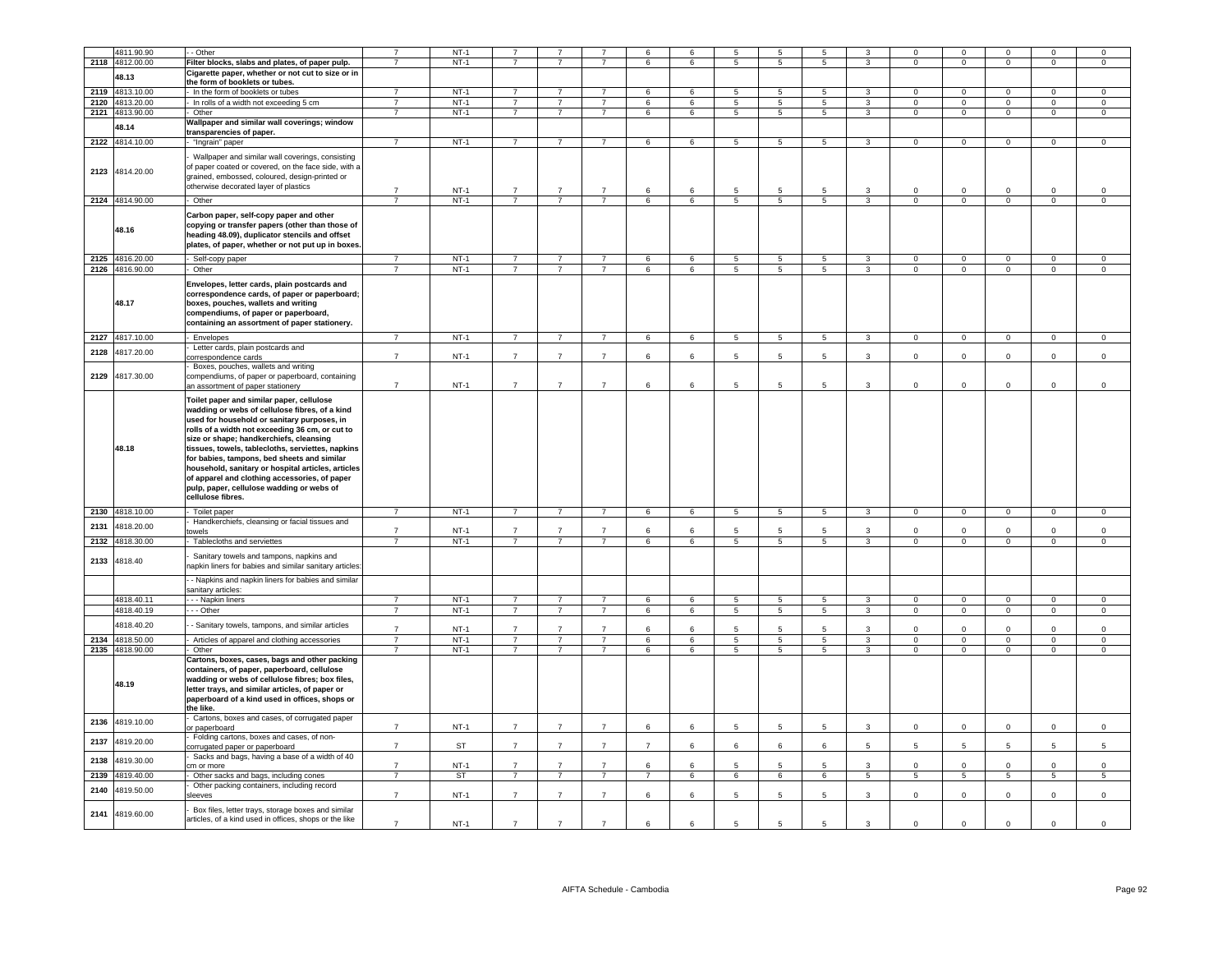|      | 48.20                              | Registers, account books, note books, order<br>books, receipt books, letter pads, memorandum<br>pads, diaries and similar articles, exercise<br>books, blotting-pads, binders (loose-leaf or<br>other), folders, file covers, manifold business<br>forms, interleaved carbon sets and other<br>articles of stationery, of paper or paperboard;<br>albums for samples or for collections and book<br>covers, of paper or paperboard. |                                  |                  |                                  |                                  |                                  |                                  |                |                     |                 |                     |                                   |                               |                                  |                               |                               |                               |
|------|------------------------------------|-------------------------------------------------------------------------------------------------------------------------------------------------------------------------------------------------------------------------------------------------------------------------------------------------------------------------------------------------------------------------------------------------------------------------------------|----------------------------------|------------------|----------------------------------|----------------------------------|----------------------------------|----------------------------------|----------------|---------------------|-----------------|---------------------|-----------------------------------|-------------------------------|----------------------------------|-------------------------------|-------------------------------|-------------------------------|
| 2142 | 4820.10.00                         | Registers, account books, note books, order<br>books, receipt books, letter pads, memorandum<br>bads, diaries and similar articles                                                                                                                                                                                                                                                                                                  |                                  | EL.              |                                  |                                  |                                  |                                  |                |                     |                 |                     |                                   |                               |                                  |                               |                               |                               |
|      | 2143 4820.20.00                    | Exercise books                                                                                                                                                                                                                                                                                                                                                                                                                      | $\overline{7}$                   | $NT-1$           | $\overline{7}$                   | $\overline{7}$                   | $\overline{7}$                   | $6\overline{6}$                  | 6              | $\overline{5}$      | $5\phantom{.0}$ | $5\overline{5}$     | $\mathbf{3}$                      | $\overline{0}$                | $\overline{0}$                   | $\overline{0}$                | $\mathbf{0}$                  | $\mathbf 0$                   |
| 2144 | 4820.30.00                         | Binders (other than book covers), folders and file<br>covers<br>Manifold business forms and interleaved carbon                                                                                                                                                                                                                                                                                                                      | $\overline{7}$                   | $NT-1$           | $\overline{7}$                   | $\overline{7}$                   | $\overline{7}$                   | 6                                | 6              | 5                   | 5               | 5                   | 3                                 | $\mathbf 0$                   | $\mathbf 0$                      | $\mathbf 0$                   | $\mathbf 0$                   | $\mathsf 0$                   |
| 2145 | 4820.40.00                         | ets:                                                                                                                                                                                                                                                                                                                                                                                                                                | $\overline{7}$                   | $NT-1$           | $\overline{7}$                   | $\overline{7}$                   | $\overline{7}$                   | 6                                | 6              | 5                   | 5               | 5                   | 3                                 | $\mathbf 0$                   | $\mathbf 0$                      | $\mathbf 0$                   | $\mathbf 0$                   | $\mathbf 0$                   |
| 2146 | 4820.50.00                         | Albums for samples or for collections                                                                                                                                                                                                                                                                                                                                                                                               | $\overline{7}$                   | $NT-1$           | $\overline{7}$                   | $\overline{7}$                   | $\overline{7}$                   | 6                                | 6              | 5                   | 5               | 5                   | $\mathbf{3}$                      | $\mathbf 0$                   | $\mathbf 0$                      | $\mathsf{O}\xspace$           | $\mathsf 0$                   | $\mathbf 0$                   |
|      | 2147 4820.90.00<br>48.21           | Other<br>Paper or paperboard labels of all kinds, whether                                                                                                                                                                                                                                                                                                                                                                           | $\overline{7}$                   | $NT-1$           | $\overline{7}$                   | $\overline{7}$                   | $\overline{7}$                   | 6                                | 6              | 5                   | 5               | $5\phantom{.0}$     | $\mathbf{3}$                      | $\mathsf 0$                   | $\mathbf 0$                      | $\mathsf 0$                   | $\mathsf 0$                   | $\mathsf 0$                   |
|      | 2148 4821.10                       | or not printed.<br>- Printed:                                                                                                                                                                                                                                                                                                                                                                                                       |                                  |                  |                                  |                                  |                                  |                                  |                |                     |                 |                     |                                   |                               |                                  |                               |                               |                               |
|      | 4821.10.10                         | - Labels of a kind used for jewellery, including<br>objects of personal adornment or articles of<br>bersonal use normally carried in the pocket, in the<br>handbag or on the person                                                                                                                                                                                                                                                 | $\overline{7}$                   | EL.              |                                  |                                  |                                  |                                  |                |                     |                 |                     |                                   |                               |                                  |                               |                               |                               |
|      | 4821.10.90                         | - Other                                                                                                                                                                                                                                                                                                                                                                                                                             | $\overline{7}$                   | EL               |                                  |                                  |                                  |                                  |                |                     |                 |                     |                                   |                               |                                  |                               |                               |                               |
|      | 2149 4821.90                       | Other:                                                                                                                                                                                                                                                                                                                                                                                                                              |                                  |                  |                                  |                                  |                                  |                                  |                |                     |                 |                     |                                   |                               |                                  |                               |                               |                               |
|      | 4821.90.10                         | - Labels of a kind used for jewellery, including<br>objects of personal adornment or articles of<br>bersonal use normally carried in the pocket, in the<br>handbag or on the person                                                                                                                                                                                                                                                 | $\overline{7}$                   | $NT-1$           | $\overline{7}$                   | $\overline{7}$                   | $\overline{7}$                   | 6                                | 6              | 5                   | 5               | 5                   | 3                                 | $\Omega$                      | $\,0\,$                          | $^{\circ}$                    | $\Omega$                      | $\,0\,$                       |
|      | 4821.90.90                         | - - Other                                                                                                                                                                                                                                                                                                                                                                                                                           | $\overline{7}$                   | $NT-1$           | $\overline{7}$                   | $\overline{7}$                   | $\overline{7}$                   | 6                                | 6              | $5\overline{5}$     | $5\overline{)}$ | $5\overline{5}$     | $\overline{3}$                    | $\overline{0}$                | $\overline{0}$                   | $\overline{0}$                | $\overline{0}$                | $\overline{0}$                |
|      | 48.22                              | Bobbins, spools, cops and similar supports of<br>paper pulp, paper or paperboard (whether or<br>not perforated or hardened).                                                                                                                                                                                                                                                                                                        |                                  |                  |                                  |                                  |                                  |                                  |                |                     |                 |                     |                                   |                               |                                  |                               |                               |                               |
|      | 2150 4822.10.00<br>2151 4822.90.00 | Of a kind used for winding textile yarn<br>- Other                                                                                                                                                                                                                                                                                                                                                                                  | $\overline{7}$                   | $NT-1$<br>$NT-1$ | $\overline{7}$<br>$\overline{7}$ | $\overline{7}$<br>$\overline{7}$ | $\overline{7}$<br>$\overline{7}$ | 6<br>6                           | 6<br>6         | 5<br>5              | 5<br>5          | 5<br>5              | 3<br>3                            | $\mathbf 0$<br>$\Omega$       | $\mathbf 0$<br>$\overline{0}$    | $\mathbf 0$<br>$\mathbf{0}$   | $\mathbf 0$<br>$\mathbf 0$    | $\mathsf 0$<br>$\mathsf 0$    |
|      | 48.23                              | Other paper, paperboard, cellulose wadding<br>and webs of cellulose fibres, cut to size or<br>shape; other articles of paper pulp, paper,<br>paperboard, cellulose wadding or webs of<br>cellulose fibres.                                                                                                                                                                                                                          |                                  |                  |                                  |                                  |                                  |                                  |                |                     |                 |                     |                                   |                               |                                  |                               |                               |                               |
|      | 2152 4823.20.00                    | - Filter paper and paperboard                                                                                                                                                                                                                                                                                                                                                                                                       | $\overline{7}$                   | $NT-1$           | $\overline{7}$                   | $\overline{7}$                   | $\overline{7}$                   | $6\overline{6}$                  | 6              | 5                   | 5               | 5                   | $\overline{\mathbf{3}}$           | $\overline{0}$                | $\overline{0}$                   | $\overline{0}$                | $\overline{0}$                | $\mathbf{0}$                  |
| 2153 | 4823.40                            | Rolls, sheets and dials, printed for self-recording<br>apparatus:                                                                                                                                                                                                                                                                                                                                                                   |                                  |                  |                                  |                                  |                                  |                                  |                |                     |                 |                     |                                   |                               |                                  |                               |                               |                               |
|      | 4823.40.10                         | - Cardiograph recording paper                                                                                                                                                                                                                                                                                                                                                                                                       | $\overline{7}$                   | $NT-1$           | $\overline{7}$                   | $\overline{7}$                   | $\overline{7}$                   | 6                                | 6              | 5                   | 5               | $5^{\circ}$         | $\mathbf{3}$                      | $\overline{0}$                | $\overline{0}$                   | $\circ$                       | $\mathbf 0$                   | $\circ$                       |
|      | 4823.40.90                         | - Other<br>Trays, dishes, plates, cups and the like, of paper<br>or paperboard:                                                                                                                                                                                                                                                                                                                                                     | $\overline{7}$                   | $NT-1$           | $\overline{7}$                   | $\overline{7}$                   | $\overline{7}$                   | 6                                | 6              | $5\overline{5}$     | $5\phantom{.0}$ | $5\overline{5}$     | $\mathbf{3}$                      | $\Omega$                      | $\overline{0}$                   | $\overline{0}$                | $\overline{0}$                | $\overline{0}$                |
|      | 2154 4823.61.00                    | - Of bamboo                                                                                                                                                                                                                                                                                                                                                                                                                         | $\overline{7}$                   | $NT-1$           | $\overline{7}$                   | $\overline{7}$                   | $\overline{7}$                   | 6                                | 6              | $\overline{5}$      | 5               | -5                  | $\overline{3}$                    | $\overline{0}$                | $\overline{0}$                   | $\overline{0}$                | $\mathbf{0}$                  | $\mathbf{0}$                  |
| 2156 | 2155 4823.69.00<br>4823.70.00      | - Other<br>Moulded or pressed articles of paper pulp                                                                                                                                                                                                                                                                                                                                                                                | $\overline{7}$<br>$\overline{7}$ | $NT-1$<br>$NT-1$ | $\overline{7}$<br>$\overline{7}$ | $\overline{7}$<br>$\overline{7}$ | $\overline{7}$<br>$\overline{7}$ | 6<br>6                           | $\,6\,$<br>6   | $\overline{5}$<br>5 | $\sqrt{5}$<br>5 | $\overline{5}$<br>5 | $\overline{3}$<br>$\overline{3}$  | $\mathbf 0$<br>$\overline{0}$ | $\overline{0}$<br>$\overline{0}$ | $\mathbf 0$<br>$\overline{0}$ | $\mathbf 0$<br>$\overline{0}$ | $\mathsf 0$<br>$\overline{0}$ |
| 2157 | 4823.90                            | Other:                                                                                                                                                                                                                                                                                                                                                                                                                              |                                  |                  |                                  |                                  |                                  |                                  |                |                     |                 |                     |                                   |                               |                                  |                               |                               |                               |
|      | 4823.90.10                         | - Cocooning frames for silk-worms                                                                                                                                                                                                                                                                                                                                                                                                   | $\overline{7}$                   | <b>ST</b>        | $\overline{7}$                   | $\overline{7}$                   | $\overline{7}$                   | $\overline{7}$                   | 6              | $6\overline{6}$     | 6               | 6                   | 5                                 | 5                             | $\overline{5}$                   | 5                             | 5                             | 5                             |
|      | 4823.90.20                         | - Display cards of a kind used for jewellery,<br>including objects of personal adornment or articles<br>of personal use normally carried in the pocket, in<br>he handbag or on the person                                                                                                                                                                                                                                           | $\overline{7}$                   | <b>ST</b>        | $\overline{7}$                   | $\overline{7}$                   | $\overline{7}$                   | $\overline{7}$                   | 6              | 6                   | 6               | 6                   | 5                                 | 5                             | 5                                | 5                             | 5                             | 5                             |
|      | 4823.90.30                         | - Die-cut polyethylene coated paperboard of a<br>kind used for the manufacture of paper cups                                                                                                                                                                                                                                                                                                                                        | $\overline{7}$                   | <b>ST</b>        | $\overline{7}$                   | $\overline{7}$                   | $\overline{7}$                   | $\overline{7}$                   | 6              | 6                   | 6               | 6                   | 5                                 | 5                             | 5                                | 5                             | 5                             | 5                             |
|      | 4823.90.40                         | - Paper tube sets of a kind used for the<br>manufacture of fireworks                                                                                                                                                                                                                                                                                                                                                                | $\overline{7}$                   | <b>ST</b>        | $\overline{7}$                   | $\overline{7}$                   | $\overline{7}$                   | $\overline{7}$                   | 6              | 6                   | 6               | 6                   | 5 <sup>5</sup>                    | 5                             | 5                                | 5 <sup>5</sup>                | 5                             | 5                             |
|      | 4823.90.50                         | - Kraft paper in rolls of a width of 209 mm of a<br>kind used as wrapper for dynamite sticks                                                                                                                                                                                                                                                                                                                                        | $\overline{7}$                   | ST               | $\overline{7}$                   | $\overline{7}$                   | $\overline{7}$                   | $\overline{7}$                   | $\epsilon$     | 6                   | $\mathbf{6}$    | 6                   | 5                                 | 5                             | 5                                |                               |                               | 5                             |
|      | 4823.90.60                         | - - Punched jacquard cards                                                                                                                                                                                                                                                                                                                                                                                                          | $\overline{7}$                   | <b>ST</b>        | $\overline{7}$                   | $\overline{7}$                   | $\overline{7}$                   | $\overline{7}$                   | 6              | $6\overline{6}$     | 6               | 6                   | 5                                 | 5                             | $5\overline{)}$                  | 5                             | 5                             | $5\overline{)}$               |
|      | 4823.90.70<br>4823.90.90           | - Fans and handscreens<br>- Other                                                                                                                                                                                                                                                                                                                                                                                                   | $\overline{7}$<br>$\overline{7}$ | ST<br>ST         | $\overline{7}$<br>$\overline{7}$ | $\overline{7}$<br>$\overline{7}$ | $\overline{7}$<br>$\overline{7}$ | $\overline{7}$<br>$\overline{7}$ | 6<br>6         | 6<br>6              | 6<br>6          | 6<br>6              | 5 <sub>5</sub><br>$5\overline{5}$ | 5<br>5                        | 5<br>5                           | $5\overline{5}$<br>5          | 5<br>5                        | 5<br>5                        |
|      | 49.01                              | Printed books, brochures, leaflets and similar<br>printed matter, whether or not in single sheets.                                                                                                                                                                                                                                                                                                                                  |                                  |                  |                                  |                                  |                                  |                                  |                |                     |                 |                     |                                   |                               |                                  |                               |                               |                               |
|      | 2158 4901.10.00                    | - In single sheets, whether or not folded                                                                                                                                                                                                                                                                                                                                                                                           | $\overline{0}$                   | $NT-1$           | $\overline{0}$                   | $\overline{0}$                   | $\overline{0}$                   | $\overline{0}$                   | $\Omega$       | $\overline{0}$      | $\Omega$        | $\Omega$            | $\circ$                           | $\Omega$                      | $\overline{0}$                   | $\Omega$                      | $\overline{0}$                | $\overline{0}$                |
|      |                                    | Other:                                                                                                                                                                                                                                                                                                                                                                                                                              |                                  |                  |                                  |                                  |                                  |                                  |                |                     |                 |                     |                                   |                               |                                  |                               |                               |                               |
| 2159 | 4901.91.00                         | - Dictionaries and encyclopaedias, and serial<br>nstalments thereof                                                                                                                                                                                                                                                                                                                                                                 | $\mathbf{0}$                     | $NT-1$           | $\Omega$                         | $\mathbf 0$                      | $\mathbf{0}$                     | $\mathbf{0}$                     | $\Omega$       | $\Omega$            | $\Omega$        | $\Omega$            | $\Omega$                          | $\Omega$                      | $\mathbf 0$                      | $\Omega$                      | $\mathbf{0}$                  | $\mathbf 0$                   |
|      | 2160 4901.99<br>4901.99.10         | - Other:<br>- - Educational, technical, scientific, historical or<br>cultural books                                                                                                                                                                                                                                                                                                                                                 | $\mathbf 0$                      | $NT-1$           | $\Omega$                         | $\Omega$                         | $\Omega$                         | $\mathbf 0$                      | $\Omega$       | $\Omega$            | $\mathbf 0$     | $\Omega$            | $\Omega$                          | $\Omega$                      | $\overline{0}$                   | $\Omega$                      | $\Omega$                      | $\mathbf 0$                   |
|      | 4901.99.90                         | $- -$ Other                                                                                                                                                                                                                                                                                                                                                                                                                         | $\overline{0}$                   | $NT-1$           | $\overline{0}$                   | $\overline{0}$                   | $\overline{0}$                   | $\overline{0}$                   | $\overline{0}$ | $\overline{0}$      | $\overline{0}$  | $\overline{0}$      | $\overline{0}$                    | $\overline{0}$                | $\overline{0}$                   | $\overline{0}$                | $\overline{0}$                | $\overline{0}$                |
|      |                                    |                                                                                                                                                                                                                                                                                                                                                                                                                                     |                                  |                  |                                  |                                  |                                  |                                  |                |                     |                 |                     |                                   |                               |                                  |                               |                               |                               |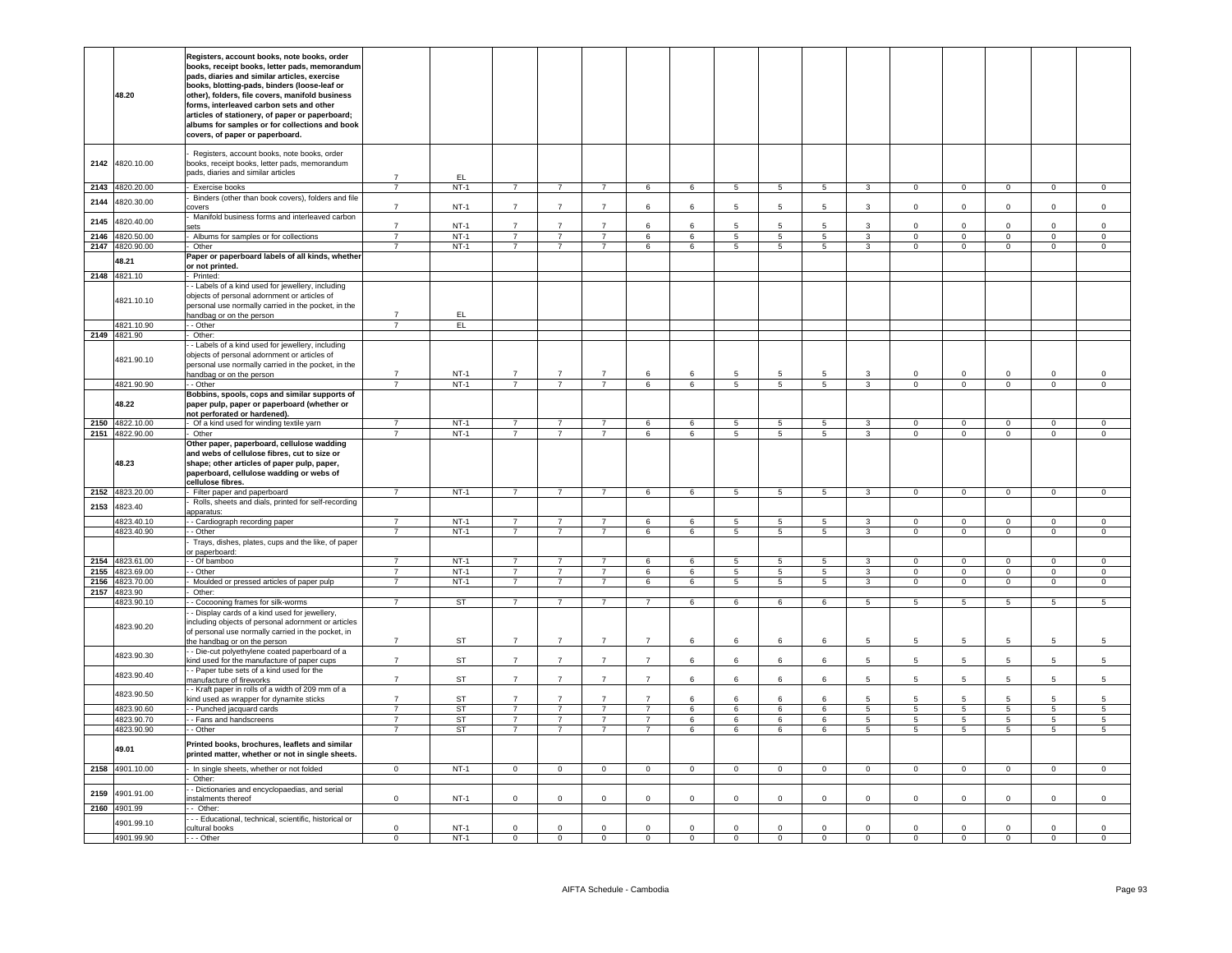|            |                 | Newspapers, journals and periodicals, whether        |                |        |                |                |                |                |             |                 |                 |                 |                |                |                |                |                |                |
|------------|-----------------|------------------------------------------------------|----------------|--------|----------------|----------------|----------------|----------------|-------------|-----------------|-----------------|-----------------|----------------|----------------|----------------|----------------|----------------|----------------|
|            | 49.02           | or not illustrated or containing advertising         |                |        |                |                |                |                |             |                 |                 |                 |                |                |                |                |                |                |
|            |                 |                                                      |                |        |                |                |                |                |             |                 |                 |                 |                |                |                |                |                |                |
|            |                 | material.                                            |                |        |                |                |                |                |             |                 |                 |                 |                |                |                |                |                |                |
|            | 2161 4902.10.00 | Appearing at least four times a week                 | $\overline{7}$ | $NT-1$ | $\overline{7}$ | 7              | $\overline{7}$ | 6              | 6           | 5               | 5               | 5               | 3              | $\mathbf 0$    | $\overline{0}$ | $\mathbf{0}$   | $\mathbf{0}$   | $\mathbf 0$    |
| 2162       | 4902.90.00      | Other                                                | $\overline{7}$ | EL.    |                |                |                |                |             |                 |                 |                 |                |                |                |                |                |                |
|            |                 |                                                      |                |        |                |                |                |                |             |                 |                 |                 |                |                |                |                |                |                |
| 2163       | 4903.00.00      | Children's picture, drawing or colouring books.      |                |        |                |                |                |                |             |                 |                 |                 |                |                |                |                |                |                |
|            |                 |                                                      | $\mathbf 0$    | $NT-1$ | $\mathbf 0$    | $\mathbf 0$    | $\mathbf{0}$   | $\mathbf 0$    | $\mathbf 0$ | $\Omega$        | 0               | $\mathbf 0$     | $\mathsf 0$    | $\mathbf 0$    | $\mathbf 0$    | $\Omega$       | $\mathbf 0$    | $\mathsf 0$    |
|            |                 | Music, printed or in manuscript, whether or not      |                |        |                |                |                |                |             |                 |                 |                 |                |                |                |                |                |                |
| 2164       | 4904.00.00      |                                                      |                |        |                |                |                |                |             |                 |                 |                 |                |                |                |                |                |                |
|            |                 | bound or illustrated.                                | $\overline{7}$ | $NT-1$ | $\overline{7}$ | $\overline{7}$ | $\overline{7}$ | 6              | 6           | 5               | 5               | 5               | 3              | $\mathbf 0$    | $\mathbf 0$    | $\mathbf 0$    | $\mathbf 0$    | $\mathsf 0$    |
|            |                 | Maps and hydrographic or similar charts of all       |                |        |                |                |                |                |             |                 |                 |                 |                |                |                |                |                |                |
|            | 49.05           | kinds, including atlases, wall maps,                 |                |        |                |                |                |                |             |                 |                 |                 |                |                |                |                |                |                |
|            |                 |                                                      |                |        |                |                |                |                |             |                 |                 |                 |                |                |                |                |                |                |
|            |                 | topographical plans and globes, printed.             |                |        |                |                |                |                |             |                 |                 |                 |                |                |                |                |                |                |
|            | 2165 4905.10.00 | Globes                                               | $\overline{7}$ | $NT-1$ | $\overline{7}$ | $\overline{7}$ | $\overline{7}$ | 6              | 6           | $5\overline{5}$ | 5               | $5\overline{5}$ | $\mathbf{3}$   | $\mathbf{0}$   | $\mathbf{0}$   | $\mathbf{0}$   | $\mathbf{0}$   | $\overline{0}$ |
|            |                 |                                                      |                |        |                |                |                |                |             |                 |                 |                 |                |                |                |                |                |                |
|            |                 | Other:                                               |                |        |                |                |                |                |             |                 |                 |                 |                |                |                |                |                |                |
| 2166       | 4905.91.00      | - In book form                                       | $\overline{7}$ | $NT-1$ | $\overline{7}$ | $\overline{7}$ | $\overline{7}$ | 6              | 6           | 5               | 5               | 5               | $\mathbf{3}$   | $\mathbf{0}$   | $\mathbf 0$    | $\mathbf{0}$   | $\circ$        | $\mathsf 0$    |
|            |                 |                                                      |                |        |                |                |                |                |             |                 |                 |                 |                |                |                |                |                |                |
|            | 2167 4905.99.00 | - Other                                              | $\overline{7}$ | $NT-1$ | $\overline{7}$ | $\overline{7}$ | $\overline{7}$ | 6              | 6           | 5               | 5               | 5               | 3              | $\mathbf 0$    | $\mathbf 0$    | $\mathbf 0$    | $\mathbf 0$    | $\mathsf 0$    |
|            |                 | Plans and drawings for architectural,                |                |        |                |                |                |                |             |                 |                 |                 |                |                |                |                |                |                |
|            |                 | engineering, industrial, commercial,                 |                |        |                |                |                |                |             |                 |                 |                 |                |                |                |                |                |                |
|            |                 |                                                      |                |        |                |                |                |                |             |                 |                 |                 |                |                |                |                |                |                |
|            |                 | topographical or similar purposes, being             |                |        |                |                |                |                |             |                 |                 |                 |                |                |                |                |                |                |
| 2168 49.06 |                 | originals drawn by hand; hand-written texts;         |                |        |                |                |                |                |             |                 |                 |                 |                |                |                |                |                |                |
|            |                 |                                                      |                |        |                |                |                |                |             |                 |                 |                 |                |                |                |                |                |                |
|            |                 | photographic reproductions on sensitised             |                |        |                |                |                |                |             |                 |                 |                 |                |                |                |                |                |                |
|            |                 | paper and carbon copies of the foregoing.            |                |        |                |                |                |                |             |                 |                 |                 |                |                |                |                |                |                |
|            |                 |                                                      |                |        |                |                |                |                |             |                 |                 |                 |                |                |                |                |                |                |
|            | 4906.00.10      | - Plans and drawings, including photographic         |                |        |                |                |                |                |             |                 |                 |                 |                |                |                |                |                |                |
|            |                 | reproductions on sensitised paper                    | $\overline{7}$ | $NT-1$ | $\overline{7}$ | $\overline{7}$ | $\overline{7}$ | 6              | 6           | 5               | 5               | 5               | 3              | 0              | 0              | 0              | 0              | 0              |
|            | 4906.00.90      | - Other                                              | $\overline{7}$ | $NT-1$ | $\overline{7}$ | $\overline{7}$ | $\overline{7}$ | 6              | 6           | 5               | $5\phantom{.0}$ | $5\overline{5}$ | $\mathbf{3}$   | $\circ$        | $\mathbf 0$    | $\circ$        | $\mathsf 0$    | $\mathsf 0$    |
|            |                 |                                                      |                |        |                |                |                |                |             |                 |                 |                 |                |                |                |                |                |                |
|            |                 |                                                      |                |        |                |                |                |                |             |                 |                 |                 |                |                |                |                |                |                |
|            |                 | Unused postage, revenue or similar stamps of         |                |        |                |                |                |                |             |                 |                 |                 |                |                |                |                |                |                |
|            |                 | current or new issue in the country in which         |                |        |                |                |                |                |             |                 |                 |                 |                |                |                |                |                |                |
|            |                 | they have, or will have, a recognised face value;    |                |        |                |                |                |                |             |                 |                 |                 |                |                |                |                |                |                |
| 2169 49.07 |                 |                                                      |                |        |                |                |                |                |             |                 |                 |                 |                |                |                |                |                |                |
|            |                 | stamp-impressed paper; banknotes; cheque             |                |        |                |                |                |                |             |                 |                 |                 |                |                |                |                |                |                |
|            |                 | forms; stock, share or bond certificates and         |                |        |                |                |                |                |             |                 |                 |                 |                |                |                |                |                |                |
|            |                 |                                                      |                |        |                |                |                |                |             |                 |                 |                 |                |                |                |                |                |                |
|            |                 | similar documents of title.                          |                |        |                |                |                |                |             |                 |                 |                 |                |                |                |                |                |                |
|            |                 |                                                      |                |        |                |                |                |                |             |                 |                 |                 |                |                |                |                |                |                |
|            | 4907.00.10      | - Banknotes, being legal tender                      | $\overline{0}$ | $NT-1$ | $\mathbf{0}$   | $\overline{0}$ | $\mathsf 0$    | $\overline{0}$ | $\mathbf 0$ | 0               | $\mathbf 0$     | $\mathbf{0}$    | $\mathbf{0}$   | $\mathbf{0}$   | $\mathbf 0$    | $\mathbf{0}$   | $\mathbf{0}$   | $\mathbf 0$    |
|            | 4907.00.20      | - Unused postage, revenue or similar stamps          | $\overline{0}$ | $NT-1$ | $\mathbf{0}$   | $\mathbf{0}$   | $\mathbf 0$    | $\mathbf{0}$   | $\mathbf 0$ | $\mathbf 0$     | $\mathbf 0$     | $\circ$         | $\circ$        | $\mathbf 0$    | $\mathbf 0$    | $\circ$        | $\mathbf 0$    | $\mathbf 0$    |
|            |                 |                                                      |                |        |                |                |                |                |             |                 |                 |                 |                |                |                |                |                |                |
|            | 4907.00.40      | Stock, share or bond certificates and similar        |                |        |                |                |                |                |             |                 |                 |                 |                |                |                |                |                |                |
|            |                 | documents of title; cheque forms                     | $\mathbf 0$    | $NT-1$ | $\mathbf 0$    | $\circ$        | $\mathbf{0}$   | $\overline{0}$ | $\circ$     | $\Omega$        | $\mathbf 0$     | $\Omega$        | $\mathbf 0$    | $\mathbf 0$    | $\overline{0}$ | $\mathbf 0$    | $\circ$        | $\mathsf 0$    |
|            | 4907.00.90      |                                                      | $\overline{0}$ | $NT-1$ | $\overline{0}$ | $\overline{0}$ | $\overline{0}$ | $\overline{0}$ | $\mathbf 0$ | $\overline{0}$  |                 | $\overline{0}$  | $\overline{0}$ | $\mathbf{0}$   | $\overline{0}$ | $\overline{0}$ | $\overline{0}$ |                |
|            |                 | - Other                                              |                |        |                |                |                |                |             |                 | $\mathsf 0$     |                 |                |                |                |                |                | $\,0\,$        |
|            | 49.08           | Transfers (decalcomanias).                           |                |        |                |                |                |                |             |                 |                 |                 |                |                |                |                |                |                |
|            | 2170 4908.10.00 | Transfers (decalcomanias), vitrifiable               | $\overline{7}$ | $NT-1$ | $\overline{7}$ | 7              | $\overline{7}$ | 6              | 6           |                 |                 | 5               | 3              | $\Omega$       | $\mathbf 0$    | $\mathbf 0$    | $\mathbf 0$    | $\mathbf 0$    |
|            |                 |                                                      |                |        |                |                |                |                |             | 5               | 5               |                 |                |                |                |                |                |                |
|            | 2171 4908.90.00 | Other                                                | 7              | $NT-1$ | $\overline{7}$ | 7              | $\overline{7}$ | 6              | 6           | 5               | 5               | 5               | 3              | $\mathbf 0$    | $\overline{0}$ | $\overline{0}$ | 0              | $\mathbf 0$    |
|            |                 |                                                      |                |        |                |                |                |                |             |                 |                 |                 |                |                |                |                |                |                |
|            |                 | Printed or illustrated postcards; printed cards      |                |        |                |                |                |                |             |                 |                 |                 |                |                |                |                |                |                |
|            |                 | bearing personal greetings, messages or              |                |        |                |                |                |                |             |                 |                 |                 |                |                |                |                |                |                |
|            | 2172 4909.00.00 |                                                      |                |        |                |                |                |                |             |                 |                 |                 |                |                |                |                |                |                |
|            |                 | announcements, whether or not illustrated, with      |                |        |                |                |                |                |             |                 |                 |                 |                |                |                |                |                |                |
|            |                 | or without envelopes or trimmings.                   |                |        |                |                |                |                |             |                 |                 |                 |                |                |                |                |                |                |
|            |                 |                                                      | $\overline{7}$ | $NT-1$ | $\overline{7}$ | $\overline{7}$ | $\overline{7}$ | 6              | 6           | 5               | 5               | 5               | 3              | $\mathbf 0$    | $\mathbf 0$    | 0              | $\mathbf 0$    | 0              |
|            |                 | Calendars of any kind, printed, including            |                |        |                |                |                |                |             |                 |                 |                 |                |                |                |                |                |                |
| 2173       | 4910.00.00      | calendar blocks.                                     | $\overline{7}$ | EL.    |                |                |                |                |             |                 |                 |                 |                |                |                |                |                |                |
|            |                 |                                                      |                |        |                |                |                |                |             |                 |                 |                 |                |                |                |                |                |                |
|            | 49.11           | Other printed matter, including printed pictures     |                |        |                |                |                |                |             |                 |                 |                 |                |                |                |                |                |                |
|            |                 | and photographs.                                     |                |        |                |                |                |                |             |                 |                 |                 |                |                |                |                |                |                |
|            |                 | Trade advertising material, commercial               |                |        |                |                |                |                |             |                 |                 |                 |                |                |                |                |                |                |
| 2174       | 4911.10.00      |                                                      |                |        |                |                |                |                |             |                 |                 |                 |                |                |                |                |                |                |
|            |                 | catalogues and the like                              | $\overline{7}$ | EL.    |                |                |                |                |             |                 |                 |                 |                |                |                |                |                |                |
|            |                 | Other:                                               |                |        |                |                |                |                |             |                 |                 |                 |                |                |                |                |                |                |
|            |                 |                                                      |                |        |                |                |                |                |             |                 |                 |                 |                |                |                |                |                |                |
|            | 2175 4911.91    | - Pictures, designs and photographs:                 |                |        |                |                |                |                |             |                 |                 |                 |                |                |                |                |                |                |
|            |                 | - - Wall pictures and diagrams for instructional     |                |        |                |                |                |                |             |                 |                 |                 |                |                |                |                |                |                |
|            | 4911.91.20      |                                                      | $\overline{7}$ | $NT-1$ | $\overline{7}$ | $\overline{7}$ | $\overline{7}$ | 6              | 6           | 5               | 5               | 5               | 3              | $\mathbf 0$    | $\mathbf 0$    | 0              | $\mathbf 0$    | $\,0\,$        |
|            |                 | purposes                                             |                |        |                |                |                |                |             |                 |                 |                 |                |                |                |                |                |                |
|            | 4911.91.30      | - - Other printed pictures and photographs           | $\overline{7}$ | $NT-1$ | $\overline{7}$ | $\overline{7}$ | $\overline{7}$ | 6              | 6           | $\overline{5}$  | $\overline{5}$  | $\overline{5}$  | 3              | $\circ$        | $\overline{0}$ | $\mathbf 0$    | $\overline{0}$ | $\mathsf 0$    |
|            | 4911.91.90      | - - Other                                            | $\overline{7}$ | $NT-1$ | $\overline{7}$ | $\overline{7}$ | $\overline{7}$ | 6              | 6           | 5               | 5               | 5               | 3              | $\mathbf 0$    | $\mathbf 0$    | $\mathbf 0$    | $\mathbf 0$    | $\mathsf 0$    |
|            |                 |                                                      |                |        |                |                |                |                |             |                 |                 |                 |                |                |                |                |                |                |
|            | 2176 4911.99    | - Other:                                             |                |        |                |                |                |                |             |                 |                 |                 |                |                |                |                |                |                |
|            |                 | - - Printed cards for jewellery or for small objects |                |        |                |                |                |                |             |                 |                 |                 |                |                |                |                |                |                |
|            |                 | of personal adornment or articles of personal use    |                |        |                |                |                |                |             |                 |                 |                 |                |                |                |                |                |                |
|            | 4911.99.10      |                                                      |                |        |                |                |                |                |             |                 |                 |                 |                |                |                |                |                |                |
|            |                 | normally carried in the pocket, handbag or on the    |                |        |                |                |                |                |             |                 |                 |                 |                |                |                |                |                |                |
|            |                 | person                                               | $\overline{7}$ | EL.    |                |                |                |                |             |                 |                 |                 |                |                |                |                |                |                |
|            | 4911.99.20      | --- Printed labels for explosives                    | $\overline{7}$ | EL     |                |                |                |                |             |                 |                 |                 |                |                |                |                |                |                |
|            |                 |                                                      |                |        |                |                |                |                |             |                 |                 |                 |                |                |                |                |                |                |
|            | 4911.99.90      | - - Other                                            | $\overline{7}$ | EL.    |                |                |                |                |             |                 |                 |                 |                |                |                |                |                |                |
| 2177       | 5001.00.00      | Silk-worm cocoons suitable for reeling.              | $\overline{7}$ | $NT-1$ | 7              | $\overline{7}$ | $\overline{7}$ | 6              | 6           | 5               | 5               | 5               | 3              | 0              | $\,0\,$        | $\mathbf 0$    | 0              | 0              |
|            |                 |                                                      |                |        |                |                |                |                |             |                 |                 |                 |                |                |                |                |                |                |
| 2178       | 5002.00.00      | Raw silk (not thrown).                               | $\overline{7}$ | $NT-1$ | $\overline{7}$ | $\overline{7}$ | $\overline{7}$ | 6              | 6           | $5\phantom{.0}$ | $5\phantom{.0}$ | $5\overline{)}$ | $\mathbf{3}$   | $\overline{0}$ | $\overline{0}$ | $\overline{0}$ | $\overline{0}$ | $\overline{0}$ |
|            |                 | Silk waste (including cocoons unsuitable for         |                |        |                |                |                |                |             |                 |                 |                 |                |                |                |                |                |                |
| 2179       | 5003.00.00      |                                                      |                |        |                |                |                |                |             |                 |                 |                 |                |                |                |                |                |                |
|            |                 | reeling, yarn waste and garneted stock).             | $\overline{7}$ | $NT-1$ | $\overline{7}$ | $\overline{7}$ | $\overline{7}$ | 6              | 6           | 5               | 5               | 5               | 3              | $\mathbf 0$    | 0              | $\mathbf 0$    | $\mathbf 0$    | $\mathsf 0$    |
|            |                 | Silk yarn (other than yarn spun from silk waste)     |                |        |                |                |                |                |             |                 |                 |                 |                |                |                |                |                |                |
| 2180       | 5004.00.00      |                                                      | $\overline{7}$ | $NT-1$ | $\overline{7}$ | $\overline{7}$ | $\overline{7}$ | 6              | 6           | 5               | 5               | 5               | 3              | 0              | $\mathbf 0$    | $\Omega$       | $\mathbf 0$    | $\mathsf 0$    |
|            |                 | not put up for retail sale.                          |                |        |                |                |                |                |             |                 |                 |                 |                |                |                |                |                |                |
|            |                 | Yarn spun from silk waste, not put up for retail     |                |        |                |                |                |                |             |                 |                 |                 |                |                |                |                |                |                |
|            | 2181 5005.00.00 | sale.                                                | $\overline{7}$ | $NT-1$ | $\overline{7}$ | $\overline{7}$ | $\overline{7}$ | 6              | 6           | 5               | 5               | 5               | 3              | $\overline{0}$ | $\mathbf 0$    | $\mathbf 0$    | $\mathbf 0$    | $\,0\,$        |
|            |                 |                                                      |                |        |                |                |                |                |             |                 |                 |                 |                |                |                |                |                |                |
|            | 2182 5006.00.00 | Silk yarn and yarn spun from silk waste, put up      |                |        |                |                |                |                |             |                 |                 |                 |                |                |                |                |                |                |
|            |                 | for retail sale; silk-worm gut.                      | $\overline{7}$ | $NT-1$ | $\overline{7}$ | $\overline{7}$ | $\overline{7}$ | 6              | 6           | 5               | 5               | $5\overline{5}$ | $\mathbf{3}$   | $\mathsf 0$    | $\mathbf 0$    | $\circ$        | $\mathbf 0$    | $\mathsf 0$    |
|            | 50.07           |                                                      |                |        |                |                |                |                |             |                 |                 |                 |                |                |                |                |                |                |
|            |                 | Woven fabrics of silk or of silk waste.              |                |        |                |                |                |                |             |                 |                 |                 |                |                |                |                |                |                |
|            | 2183 5007.10.00 | Fabrics of noil silk                                 | $\overline{7}$ | $NT-1$ | $\overline{7}$ | $\overline{7}$ | $\overline{7}$ | 6              | 6           | 5               | $5\phantom{.0}$ | $5\overline{5}$ | $\mathbf{3}$   | $\mathbf{0}$   | $\overline{0}$ | $\mathbf{0}$   | $\mathbf{0}$   | $\overline{0}$ |
|            |                 |                                                      |                |        |                |                |                |                |             |                 |                 |                 |                |                |                |                |                |                |
|            |                 | Other fabrics, containing 85% or more by weight      |                |        |                |                |                |                |             |                 |                 |                 |                |                |                |                |                |                |
|            | 2184 5007.20.00 | of silk or of silk waste other than noil silk        |                |        |                |                |                |                |             |                 |                 |                 |                |                |                |                |                |                |
|            |                 |                                                      | $\overline{7}$ | ST     | 7              | $\overline{7}$ | $\overline{7}$ | $\overline{7}$ | -6          | 6               | 6               | 6               |                | 5              | 5              | -5             | 5              | 5              |
|            |                 |                                                      |                |        |                |                |                |                |             |                 |                 |                 |                |                |                |                |                |                |
|            | 2185 5007.90.00 | Other fabrics                                        | $\overline{7}$ | ST     | $\overline{7}$ | $\overline{7}$ | $\overline{7}$ | $\overline{7}$ | 6           | 6               | 6               | 6               | 5              | 5              | 5              | 5              | 5              | 5              |
|            | 51.01           | Wool, not carded or combed.                          |                |        |                |                |                |                |             |                 |                 |                 |                |                |                |                |                |                |
|            |                 |                                                      |                |        |                |                |                |                |             |                 |                 |                 |                |                |                |                |                |                |
|            |                 | Greasy, including fleece-washed wool:                |                |        |                |                |                |                |             |                 |                 |                 |                |                |                |                |                |                |
|            | 2186 5101.11.00 | - Shorn wool                                         | $\overline{7}$ | $NT-1$ | $\overline{7}$ | $\overline{7}$ | $\overline{7}$ | 6              | 6           | $5\overline{5}$ | $5\phantom{.0}$ | $5\overline{5}$ | 3              | $\mathbf{0}$   | $\overline{0}$ | $\mathbf{0}$   | $\overline{0}$ | $\overline{0}$ |
|            |                 |                                                      |                |        |                |                |                |                |             |                 |                 |                 |                |                |                |                |                |                |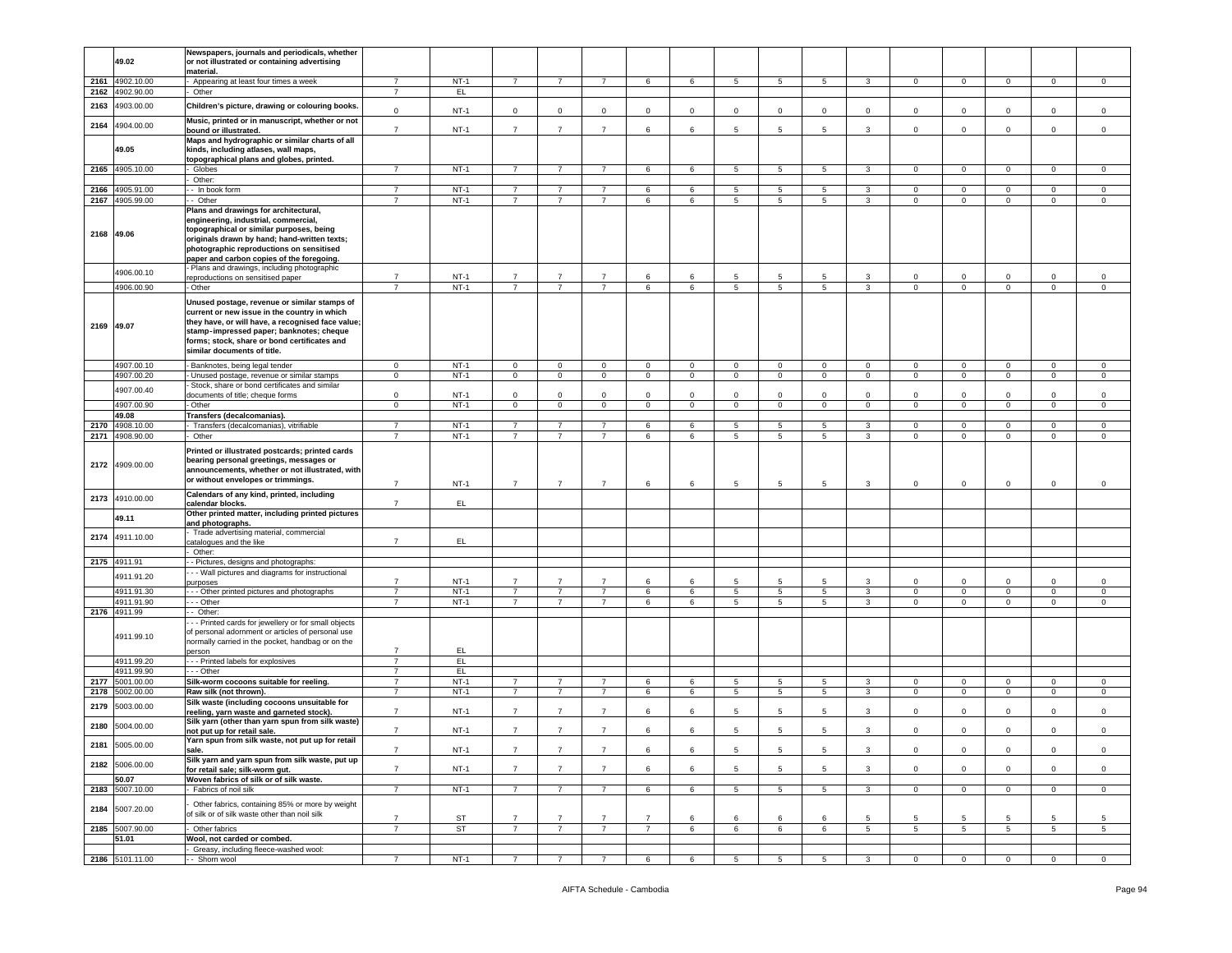|      |                                    | - Other                                          | $\overline{7}$                   | $NT-1$                |                               |                               |                                  | 6              |        | 5               |                 |                                |                   | $\Omega$                    | $\mathbf 0$                      |                           |                              |                               |
|------|------------------------------------|--------------------------------------------------|----------------------------------|-----------------------|-------------------------------|-------------------------------|----------------------------------|----------------|--------|-----------------|-----------------|--------------------------------|-------------------|-----------------------------|----------------------------------|---------------------------|------------------------------|-------------------------------|
| 2187 | 5101.19.00                         |                                                  |                                  |                       |                               |                               |                                  |                | 6      |                 |                 |                                |                   |                             |                                  |                           |                              | 0                             |
|      |                                    | Degreased, not carbonised:                       |                                  |                       |                               |                               |                                  |                |        |                 |                 |                                |                   |                             |                                  |                           |                              |                               |
| 2188 | 5101.21.00                         | - Shorn wool                                     | 7                                | $NT-1$                | $\overline{7}$                |                               | $\overline{7}$                   | 6              | 6      | 5               | 5               | 5                              | 3                 | $\Omega$                    | $\mathbf 0$                      | $\mathbf 0$               | 0                            | $\mathbf 0$                   |
|      |                                    |                                                  |                                  |                       |                               |                               |                                  |                |        |                 |                 |                                |                   |                             |                                  |                           |                              |                               |
| 2189 | 5101.29.00                         | -- Other                                         | $\overline{7}$                   | $NT-1$                | $\overline{7}$                | $\overline{7}$                | $\overline{7}$                   | 6              | 6      | 5               | 5               | 5                              | $\mathbf{3}$      | $\mathbf 0$                 | $\mathbf 0$                      | $\mathbf 0$               | $\mathbf 0$                  | $\mathbf 0$                   |
| 2190 | 5101.30.00                         | Carbonised                                       | $\overline{7}$                   | $NT-1$                | $\overline{7}$                | $\overline{7}$                | $\overline{7}$                   | 6              | 6      | 5               | 5               | 5                              | $\mathbf{3}$      | $\circ$                     | $\,0\,$                          | $\mathbf 0$               | $\mathbf 0$                  | $\,0\,$                       |
|      |                                    | Fine or coarse animal hair, not carded or        |                                  |                       |                               |                               |                                  |                |        |                 |                 |                                |                   |                             |                                  |                           |                              |                               |
|      | 51.02                              |                                                  |                                  |                       |                               |                               |                                  |                |        |                 |                 |                                |                   |                             |                                  |                           |                              |                               |
|      |                                    | combed.                                          |                                  |                       |                               |                               |                                  |                |        |                 |                 |                                |                   |                             |                                  |                           |                              |                               |
|      |                                    | Fine animal hair:                                |                                  |                       |                               |                               |                                  |                |        |                 |                 |                                |                   |                             |                                  |                           |                              |                               |
| 2191 | 5102.11.00                         | - Of Kashmir (cashmere) goats                    | $\overline{7}$                   | $NT-1$                | $\overline{7}$                | 7                             | $\overline{7}$                   | 6              | 6      | 5               | 5               | 5                              | 3                 | $\mathbf{0}$                | $\mathbf 0$                      | $\overline{0}$            | $\mathbf{0}$                 | $\mathsf 0$                   |
|      |                                    |                                                  |                                  |                       |                               |                               |                                  |                |        |                 |                 |                                |                   |                             |                                  |                           |                              |                               |
| 2192 | 5102.19.00                         | - Other                                          | 7                                | $NT-1$                | $\overline{7}$                | $\overline{7}$                | $\overline{7}$                   | 6              | 6      | 5               | 5               | 5                              | 3                 | $\mathbf{0}$                | $\mathbf 0$                      | $\overline{0}$            | $\mathbf 0$                  | $\mathbf 0$                   |
| 2193 | 5102.20.00                         | Coarse animal hair                               | $\overline{7}$                   | $NT-1$                | $\overline{7}$                | $\overline{7}$                | $\overline{7}$                   | 6              | 6      | 5               | 5               | 5                              | $\mathbf{3}$      | $\mathbf{0}$                | $\mathbf 0$                      | $\mathbf 0$               | $\mathbf 0$                  | $\mathsf 0$                   |
|      |                                    |                                                  |                                  |                       |                               |                               |                                  |                |        |                 |                 |                                |                   |                             |                                  |                           |                              |                               |
|      |                                    | Waste of wool or of fine or coarse animal hair,  |                                  |                       |                               |                               |                                  |                |        |                 |                 |                                |                   |                             |                                  |                           |                              |                               |
|      | 51.03                              | including yarn waste but excluding garnetted     |                                  |                       |                               |                               |                                  |                |        |                 |                 |                                |                   |                             |                                  |                           |                              |                               |
|      |                                    | stock.                                           |                                  |                       |                               |                               |                                  |                |        |                 |                 |                                |                   |                             |                                  |                           |                              |                               |
|      |                                    |                                                  |                                  |                       |                               |                               |                                  |                |        |                 |                 |                                |                   |                             |                                  |                           |                              |                               |
| 2194 | 5103.10.00                         | Noils of wool or of fine animal hair             | $\overline{7}$                   | $NT-1$                | $\overline{7}$                | $\overline{7}$                | $\overline{7}$                   | 6              | 6      | 5               | 5               | 5                              | 3                 | $\mathbf 0$                 | $\mathbf 0$                      | $\mathbf 0$               | $\mathbf 0$                  | $\mathbf 0$                   |
| 2195 | 103.20.00                          | Other waste of wool or of fine animal hair       | $\overline{7}$                   | $NT-1$                | $\overline{7}$                | $\overline{7}$                | $\overline{7}$                   | 6              | 6      | 5               | 5               | 5                              | $\mathbf{3}$      | $\mathbf 0$                 | $\mathbf 0$                      | $\overline{0}$            | $\mathbf 0$                  | $\mathsf 0$                   |
|      |                                    |                                                  |                                  |                       |                               |                               |                                  |                |        |                 |                 |                                |                   |                             |                                  |                           |                              |                               |
| 2196 | 5103.30.00                         | Waste of coarse animal hair                      | $\overline{7}$                   | $NT-1$                | $\overline{7}$                | $\overline{7}$                | $\overline{7}$                   | 6              | 6      | 5               | 5               | 5                              | 3                 | $\mathbf 0$                 | $\mathbf 0$                      | $\overline{0}$            | $\mathbf 0$                  | $\mathbf 0$                   |
|      |                                    | Garnetted stock of wool or of fine or coarse     |                                  |                       |                               |                               |                                  |                |        |                 |                 |                                |                   |                             |                                  |                           |                              |                               |
| 2197 | 5104.00.00                         | animal hair.                                     | $\overline{7}$                   | $NT-1$                | $\overline{7}$                | $\overline{7}$                | $\overline{7}$                   | 6              | 6      | 5               | 5               | 5                              | 3                 | 0                           | $\mathbf 0$                      | $\Omega$                  | $\Omega$                     | $\mathbf 0$                   |
|      |                                    |                                                  |                                  |                       |                               |                               |                                  |                |        |                 |                 |                                |                   |                             |                                  |                           |                              |                               |
|      |                                    | Wool and fine or coarse animal hair, carded or   |                                  |                       |                               |                               |                                  |                |        |                 |                 |                                |                   |                             |                                  |                           |                              |                               |
|      | 51.05                              |                                                  |                                  |                       |                               |                               |                                  |                |        |                 |                 |                                |                   |                             |                                  |                           |                              |                               |
|      |                                    | combed (including combed wool in fragments).     |                                  |                       |                               |                               |                                  |                |        |                 |                 |                                |                   |                             |                                  |                           |                              |                               |
|      |                                    |                                                  |                                  |                       |                               |                               |                                  |                |        |                 |                 |                                |                   |                             |                                  |                           |                              |                               |
| 2198 | 5105.10.00                         | Carded wool                                      | $\overline{7}$                   | $NT-1$                | $\overline{7}$                | $\overline{7}$                | $\overline{7}$                   | 6              | 6      | 5               | 5               | 5                              | 3                 | $\mathbf 0$                 | $\mathbf 0$                      | $\overline{0}$            | $\mathbf 0$                  | $\mathbf 0$                   |
|      |                                    | Wool tops and other combed wool:                 |                                  |                       |                               |                               |                                  |                |        |                 |                 |                                |                   |                             |                                  |                           |                              |                               |
|      | 105.21.00                          |                                                  | $\overline{7}$                   | $NT-1$                | $\overline{7}$                | 7                             | 7                                |                | 6      |                 |                 | 5                              |                   | $^{\circ}$                  | $\mathbf 0$                      | $^{\circ}$                | $\mathbf 0$                  | $\mathbf 0$                   |
| 2199 |                                    | - Combed wool in fragments                       |                                  |                       |                               |                               |                                  | 6              |        | 5               | 5               |                                | 3                 |                             |                                  |                           |                              |                               |
| 2200 | 5105.29.00                         | - Other                                          | 7                                | $NT-1$                | $\overline{7}$                | $\overline{7}$                | $\overline{7}$                   | 6              | 6      | 5               | 5               | 5                              | $\mathbf{3}$      | $\mathbf{0}$                | $\mathbf 0$                      | $\mathbf 0$               | $\mathbf 0$                  | $\mathsf 0$                   |
|      |                                    | - Fine animal hair, carded or combed:            |                                  |                       |                               |                               |                                  |                |        |                 |                 |                                |                   |                             |                                  |                           |                              |                               |
|      |                                    |                                                  |                                  |                       |                               |                               |                                  |                |        |                 |                 |                                |                   |                             |                                  |                           |                              |                               |
| 2201 | 5105.31.00                         | - Of Kashmir (cashmere) goats                    | 7                                | NT-1                  | $\overline{7}$                | $\overline{7}$                | $\overline{7}$                   | 6              | 6      | 5               | 5               | 5                              | 3                 | 0                           | $\mathbf 0$                      | $\mathbf 0$               | 0                            | 0                             |
| 2202 | 105.39.00                          | - Other                                          | $\overline{7}$                   | $NT-1$                | $\overline{7}$                | $\overline{7}$                | $\overline{7}$                   | 6              | 6      | 5               | 5               | 5                              | 3                 | $\Omega$                    | $\mathsf 0$                      | 0                         | $\mathbf 0$                  | $\mathsf 0$                   |
|      |                                    |                                                  |                                  |                       |                               |                               |                                  |                |        |                 |                 |                                |                   |                             |                                  |                           |                              |                               |
| 2203 | 5105.40.00                         | - Coarse animal hair, carded or combed           | 7                                | $NT-1$                | 7                             | 7                             | 7                                | 6              | 6      | 5               | 5               | 5                              | 3                 | $\mathbf 0$                 | $\overline{0}$                   | $\overline{0}$            | $\mathbf 0$                  | $\mathbf 0$                   |
|      | 51.06                              |                                                  |                                  |                       |                               |                               |                                  |                |        |                 |                 |                                |                   |                             |                                  |                           |                              |                               |
|      |                                    | Yarn of carded wool, not put up for retail sale. |                                  |                       |                               |                               |                                  |                |        |                 |                 |                                |                   |                             |                                  |                           |                              |                               |
|      |                                    |                                                  | $\overline{7}$                   | $NT-1$                | $\overline{7}$                | $\overline{7}$                | $\overline{7}$                   |                | 6      | 5               | 5               | 5                              | 3                 | $\mathbf 0$                 | $^{\circ}$                       | $\mathbf 0$               | $\Omega$                     |                               |
| 2204 | 106.10.00                          | Containing 85% or more by weight of wool         |                                  |                       |                               |                               |                                  | 6              |        |                 |                 |                                |                   |                             |                                  |                           |                              | $\mathsf 0$                   |
| 2205 | 5106.20.00                         | Containing less than 85% by weight of wool       | $\overline{7}$                   | $NT-1$                | $\overline{7}$                | $\overline{7}$                | $\overline{7}$                   | 6              | 6      | $\overline{5}$  | 5               | $5\overline{)}$                | $\overline{3}$    | $\mathbf 0$                 | $\overline{0}$                   | $\overline{0}$            | $\mathbf 0$                  | $\,0\,$                       |
|      |                                    |                                                  |                                  |                       |                               |                               |                                  |                |        |                 |                 |                                |                   |                             |                                  |                           |                              |                               |
|      | 51.07                              | Yarn of combed wool, not put up for retail sale. |                                  |                       |                               |                               |                                  |                |        |                 |                 |                                |                   |                             |                                  |                           |                              |                               |
|      |                                    |                                                  |                                  |                       |                               |                               |                                  |                |        |                 |                 |                                |                   |                             |                                  |                           |                              |                               |
| 2206 | 5107.10.00                         | - Containing 85% or more by weight of wool       | $\overline{7}$                   | ST                    | $\overline{7}$                | 7                             | $\overline{7}$                   | $\overline{7}$ | 6      | 6               | 6               | 6                              | 5                 | 5                           | 5                                | 5                         | 5                            | 5                             |
| 2207 | 5107.20.00                         | Containing less than 85% by weight of wool       | $\overline{7}$                   | $NT-1$                | $\overline{7}$                | $\overline{7}$                | $\overline{7}$                   | 6              | 6      | 5               | 5               | 5                              | 3                 | $\mathbf 0$                 | $\mathbf{0}$                     | $\overline{0}$            | $\mathbf 0$                  | $\circ$                       |
|      |                                    |                                                  |                                  |                       |                               |                               |                                  |                |        |                 |                 |                                |                   |                             |                                  |                           |                              |                               |
|      | 51.08                              | Yarn of fine animal hair (carded or combed), not |                                  |                       |                               |                               |                                  |                |        |                 |                 |                                |                   |                             |                                  |                           |                              |                               |
|      |                                    | put up for retail sale.                          |                                  |                       |                               |                               |                                  |                |        |                 |                 |                                |                   |                             |                                  |                           |                              |                               |
| 2208 | 108.10.00                          | - Carded                                         | $\overline{7}$                   | $NT-1$                | $\overline{7}$                | $\overline{7}$                | $\overline{7}$                   | 6              | 6      | 5               | 5               | 5                              | 3                 | $\circ$                     | $\mathbf 0$                      | $\mathbf 0$               | $\mathbf 0$                  | 0                             |
|      |                                    |                                                  | $\overline{7}$                   |                       |                               |                               |                                  |                |        |                 |                 |                                |                   |                             |                                  |                           |                              |                               |
| 2209 | 5108.20.00                         | Combed                                           |                                  | $NT-1$                | $\overline{7}$                | $\overline{7}$                | $\overline{7}$                   | 6              | 6      | 5               | 5               | 5                              | $\mathbf{3}$      | $\mathbf 0$                 | $\mathbf 0$                      | $\mathbf 0$               | $\mathbf 0$                  | $\mathsf 0$                   |
|      |                                    |                                                  |                                  |                       |                               |                               |                                  |                |        |                 |                 |                                |                   |                             |                                  |                           |                              |                               |
|      |                                    |                                                  |                                  |                       |                               |                               |                                  |                |        |                 |                 |                                |                   |                             |                                  |                           |                              |                               |
|      | 51.09                              | Yarn of wool or of fine animal hair, put up for  |                                  |                       |                               |                               |                                  |                |        |                 |                 |                                |                   |                             |                                  |                           |                              |                               |
|      |                                    | retail sale.                                     |                                  |                       |                               |                               |                                  |                |        |                 |                 |                                |                   |                             |                                  |                           |                              |                               |
|      |                                    | Containing 85% or more by weight of wool or of   |                                  |                       |                               |                               |                                  |                |        |                 |                 |                                |                   |                             |                                  |                           |                              |                               |
| 2210 | 5109.10.00                         | fine animal hair                                 | $\overline{7}$                   | $NT-1$                | $\overline{7}$                | $\overline{7}$                | $\overline{7}$                   | 6              | 6      | 5               | 5               | $5\overline{5}$                | 3                 | $\mathbf 0$                 | $\mathsf 0$                      | $\mathbf 0$               | $\Omega$                     | $\mathsf 0$                   |
|      |                                    |                                                  | $\overline{7}$                   |                       |                               | $\overline{7}$                |                                  |                |        |                 |                 |                                |                   |                             |                                  |                           |                              |                               |
| 2211 | 5109.90.00                         | Other                                            |                                  | $NT-1$                | $\overline{7}$                |                               | $\overline{7}$                   | 6              | 6      | $5\phantom{.0}$ | $5\phantom{.0}$ | 5                              | 3                 | $\mathbf 0$                 | $\overline{0}$                   | $\mathbf{0}$              | $\mathbf 0$                  | $\circ$                       |
|      |                                    | Yarn of coarse animal hair or of horsehair       |                                  |                       |                               |                               |                                  |                |        |                 |                 |                                |                   |                             |                                  |                           |                              |                               |
|      | 2212 5110.00.00                    |                                                  |                                  |                       |                               |                               |                                  |                |        |                 |                 |                                |                   |                             |                                  |                           |                              |                               |
|      |                                    | (including gimped horsehair yarn), whether or    |                                  |                       |                               |                               |                                  |                |        |                 |                 |                                |                   |                             |                                  |                           |                              |                               |
|      |                                    | not put up for retail sale.                      | $\overline{7}$                   | $NT-1$                | $\overline{7}$                | $\overline{7}$                | $\overline{7}$                   | 6              | -6     | 5               | 5               | 5                              | 3                 | 0                           | $\mathbf 0$                      | 0                         | $\Omega$                     | 0                             |
|      |                                    | Woven fabrics of carded wool or of carded fine   |                                  |                       |                               |                               |                                  |                |        |                 |                 |                                |                   |                             |                                  |                           |                              |                               |
|      | 51.11                              | animal hair.                                     |                                  |                       |                               |                               |                                  |                |        |                 |                 |                                |                   |                             |                                  |                           |                              |                               |
|      |                                    |                                                  |                                  |                       |                               |                               |                                  |                |        |                 |                 |                                |                   |                             |                                  |                           |                              |                               |
|      |                                    | Containing 85% or more by weight of wool or of   |                                  |                       |                               |                               |                                  |                |        |                 |                 |                                |                   |                             |                                  |                           |                              |                               |
|      |                                    | fine animal hair:                                |                                  |                       |                               |                               |                                  |                |        |                 |                 |                                |                   |                             |                                  |                           |                              |                               |
| 2213 | 5111.11.00                         | - Of a weight not exceeding 300 $q/m^2$          | 7                                | $NT-1$                | $\overline{7}$                | $\overline{7}$                | $\overline{7}$                   | 6              | 6      | 5               | 5               | 5                              | 3                 | 0                           | $\overline{0}$                   | $\mathbf 0$               | 0                            | 0                             |
|      |                                    |                                                  |                                  |                       |                               |                               |                                  |                |        |                 |                 |                                |                   |                             |                                  |                           |                              |                               |
| 2214 | 5111.19.00                         | - Other                                          | $\overline{7}$                   | $NT-1$                | $\overline{7}$                | $\overline{7}$                | $\overline{7}$                   | 6              | 6      | $5\overline{5}$ | $\sqrt{5}$      | $5\phantom{.0}$                | $\mathbf{3}$      | $\mathsf 0$                 | $\mathbf 0$                      | $\mathbf 0$               | $\mathsf 0$                  | $\mathsf 0$                   |
|      |                                    | Other, mixed mainly or solely with man-made      |                                  |                       |                               |                               |                                  |                |        |                 |                 |                                |                   |                             |                                  |                           |                              |                               |
| 2215 | 5111.20.00                         | ilaments                                         | $\overline{7}$                   | $NT-1$                | $\overline{7}$                | $\overline{7}$                | $\overline{7}$                   | 6              | 6      | 5               | 5               | 5                              | 3                 | 0                           | $\mathsf 0$                      | 0                         | 0                            | 0                             |
|      |                                    | Other, mixed mainly or solely with man-made      |                                  |                       |                               |                               |                                  |                |        |                 |                 |                                |                   |                             |                                  |                           |                              |                               |
| 2216 | 5111.30.00                         |                                                  | $\overline{7}$                   |                       | $\overline{7}$                | $\overline{7}$                | $\overline{7}$                   | 6              | -6     | 5               | 5               | 5                              |                   |                             | $\mathbf 0$                      |                           | $\mathbf 0$                  |                               |
|      |                                    | staple fibres                                    |                                  | $NT-1$                |                               |                               |                                  |                |        |                 |                 |                                | 3                 | 0                           |                                  | 0                         |                              | 0                             |
| 2217 | 5111.90.00                         | Other                                            | $\overline{7}$                   | $NT-1$                | $\overline{7}$                | $\overline{7}$                | $\overline{7}$                   | 6              | 6      | 5               | 5               | 5                              | $\mathbf{3}$      | $\circ$                     | $\mathbf 0$                      | $\circ$                   | $\mathbf 0$                  | $\mathsf 0$                   |
|      |                                    | Woven fabrics of combed wool or of combed        |                                  |                       |                               |                               |                                  |                |        |                 |                 |                                |                   |                             |                                  |                           |                              |                               |
|      | 51.12                              |                                                  |                                  |                       |                               |                               |                                  |                |        |                 |                 |                                |                   |                             |                                  |                           |                              |                               |
|      |                                    | fine animal hair.                                |                                  |                       |                               |                               |                                  |                |        |                 |                 |                                |                   |                             |                                  |                           |                              |                               |
|      |                                    | Containing 85% or more by weight of wool or of   |                                  |                       |                               |                               |                                  |                |        |                 |                 |                                |                   |                             |                                  |                           |                              |                               |
|      |                                    | ine animal hair:                                 |                                  |                       |                               |                               |                                  |                |        |                 |                 |                                |                   |                             |                                  |                           |                              |                               |
|      |                                    |                                                  | $\overline{7}$                   |                       | $\overline{7}$                | 7                             | 7                                |                |        |                 |                 |                                |                   |                             |                                  |                           |                              |                               |
| 2218 | 5112.11.00                         | - Of a weight not exceeding 200 g/m <sup>2</sup> |                                  | $NT-1$                |                               |                               |                                  | 6              | 6      | 5               | 5               | 5                              | 3                 | $\mathbf{0}$                | $\mathbf 0$                      | $^{\circ}$                | $\mathbf 0$                  | $\mathsf 0$                   |
| 2219 | 5112.19.00                         | - Other                                          | $\overline{7}$                   | $NT-1$                | $\overline{7}$                | $\overline{7}$                | $\overline{7}$                   | 6              | 6      | 5               | 5               | 5                              | $\mathbf{3}$      | $\mathbf 0$                 | $\mathbf 0$                      | $\mathbf 0$               | $\mathbf 0$                  | $\mathsf 0$                   |
|      |                                    | Other, mixed mainly or solely with man-made      |                                  |                       |                               |                               |                                  |                |        |                 |                 |                                |                   |                             |                                  |                           |                              |                               |
| 2220 | 5112.20.00                         |                                                  |                                  |                       | $\overline{7}$                | $\overline{7}$                | $\overline{7}$                   |                | 6      |                 |                 |                                |                   |                             |                                  |                           | $\Omega$                     |                               |
|      |                                    | filaments                                        | $\overline{7}$                   | $NT-1$                |                               |                               |                                  | 6              |        | 5               | 5               | 5                              | 3                 | $\mathbf 0$                 | $\mathbf 0$                      | $\mathbf 0$               |                              | $\mathsf 0$                   |
|      |                                    | - Other, mixed mainly or solely with man-made    |                                  |                       |                               |                               |                                  |                |        |                 |                 |                                |                   |                             |                                  |                           |                              |                               |
|      | 2221 5112.30.00                    | staple fibres                                    | $\overline{7}$                   | $NT-1$                | $\overline{7}$                | $\overline{7}$                | $\overline{7}$                   | 6              | -6     | 5               | 5               | $5\overline{5}$                | 3                 | $\mathbf 0$                 | $\mathbf 0$                      | $\mathbf 0$               | $\mathbf 0$                  | $\,0\,$                       |
|      |                                    |                                                  | $\overline{7}$                   |                       | $\overline{7}$                | $\overline{7}$                | $\overline{7}$                   |                | 6      |                 | 5               | 5                              |                   | 0                           | $\mathbf 0$                      | $\mathbf 0$               | $\mathbf 0$                  | $\mathbf 0$                   |
|      | 2222 5112.90.00                    | - Other                                          |                                  | $NT-1$                |                               |                               |                                  | 6              |        | 5               |                 |                                | $\mathbf{3}$      |                             |                                  |                           |                              |                               |
|      |                                    | Woven fabrics of coarse animal hair or of        |                                  |                       |                               |                               |                                  |                |        |                 |                 |                                |                   |                             |                                  |                           |                              |                               |
|      | 2223 5113.00.00                    | horsehair.                                       | $\overline{7}$                   | $NT-1$                | $\overline{7}$                | $\overline{7}$                | $\overline{7}$                   | 6              | 6      | 5               | 5               | 5                              | 3                 | 0                           | $\mathbf 0$                      | 0                         | 0                            | 0                             |
|      |                                    |                                                  | $\overline{7}$                   | $NT-1$                | $\overline{7}$                |                               |                                  |                |        |                 |                 |                                |                   |                             |                                  |                           |                              | $\overline{0}$                |
|      | 2224 5201.00.00                    | Cotton, not carded or combed.                    |                                  |                       |                               | $\overline{7}$                | $\overline{7}$                   | 6              | 6      | $\sqrt{5}$      | $5\phantom{.0}$ | $5\phantom{.0}$                | $\mathbf{3}$      | $\overline{0}$              | $\mathbf 0$                      | $\overline{0}$            | $\overline{0}$               |                               |
|      |                                    | Cotton waste (including yarn waste and           |                                  |                       |                               |                               |                                  |                |        |                 |                 |                                |                   |                             |                                  |                           |                              |                               |
|      | 52.02                              | garnetted stock).                                |                                  |                       |                               |                               |                                  |                |        |                 |                 |                                |                   |                             |                                  |                           |                              |                               |
|      | 2225 5202.10.00                    | - Yarn waste (including thread waste)            | $\overline{7}$                   | $NT-1$                | $\overline{7}$                | $\overline{7}$                | $\overline{7}$                   | 6              | 6      | 5               | 5               | 5                              | $\mathbf{3}$      | $\mathbf 0$                 | $\mathbf 0$                      | $\overline{0}$            | $\mathbf{0}$                 | $\mathbf 0$                   |
|      |                                    |                                                  |                                  |                       |                               |                               |                                  |                |        |                 |                 |                                |                   |                             |                                  |                           |                              |                               |
|      |                                    | Other:                                           |                                  |                       |                               |                               |                                  |                |        |                 |                 |                                |                   |                             |                                  |                           |                              |                               |
| 2226 | 5202.91.00                         | - Garnetted stock                                | $\overline{7}$                   | $NT-1$                | $\overline{7}$                | $\overline{7}$                | $\overline{7}$                   | 6              | 6      | 5               | 5               | 5                              | 3                 | $\mathbf{0}$                | $\mathbf 0$                      | $\mathbf 0$               | $\mathbf 0$                  | 0                             |
|      |                                    |                                                  |                                  |                       |                               |                               |                                  |                |        |                 |                 |                                |                   |                             |                                  |                           |                              |                               |
|      | 2227 5202.99.00<br>2228 5203.00.00 | - Other<br>Cotton, carded or combed.             | $\overline{7}$<br>$\overline{7}$ | $NT-1$<br><b>NT-1</b> | $\overline{7}$<br>$7^{\circ}$ | $\overline{7}$<br>$7^{\circ}$ | $\overline{7}$<br>$\overline{7}$ | 6<br>6         | 6<br>6 | 5<br>5          | 5<br>5          | $5\phantom{.0}$<br>$5^{\circ}$ | $\mathbf{3}$<br>3 | $\mathbf 0$<br>$\mathbf{0}$ | $\overline{0}$<br>$\overline{0}$ | $\circ$<br>$\overline{0}$ | $\mathbf{0}$<br>$\mathbf{0}$ | $\mathsf 0$<br>$\overline{0}$ |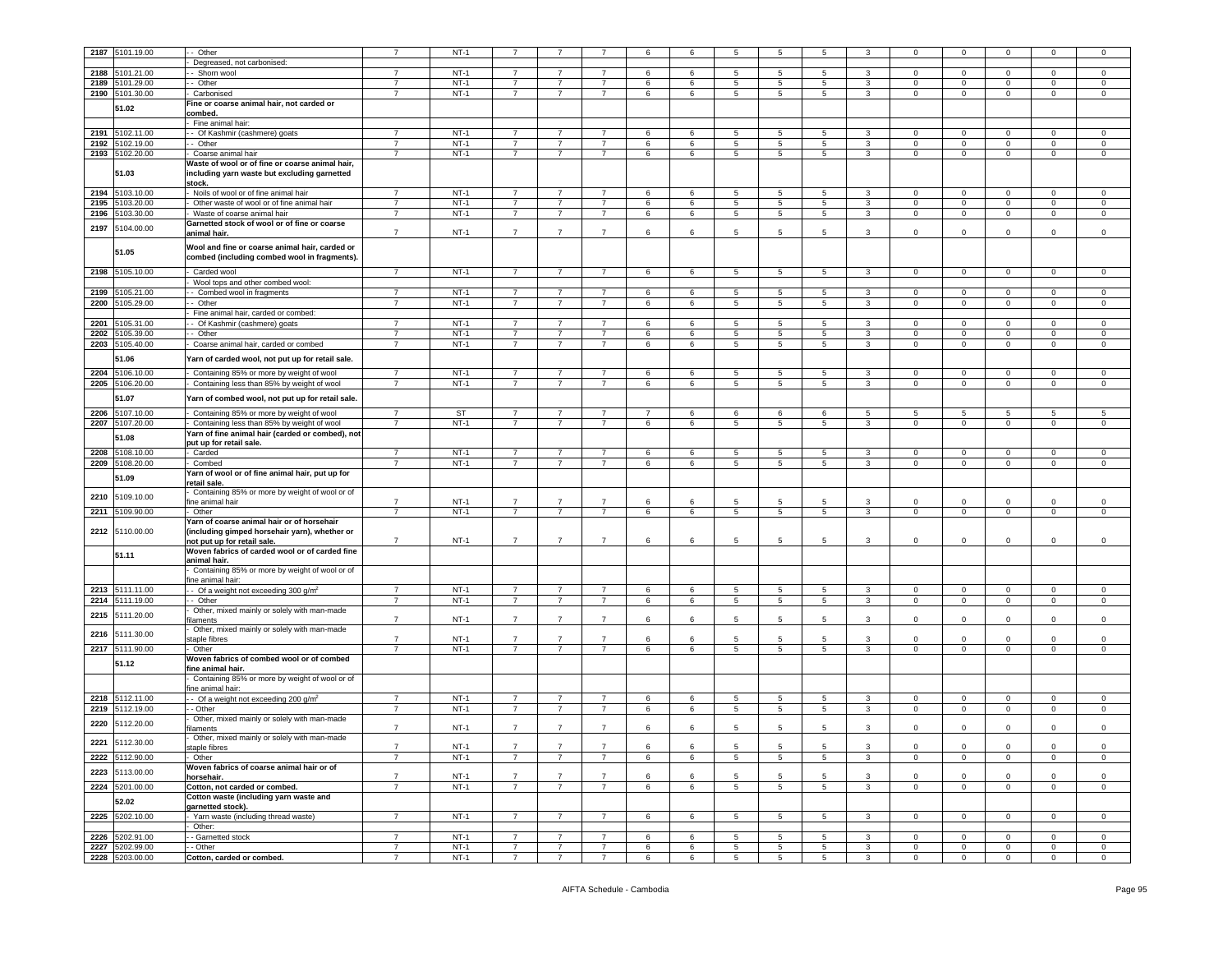|      |                 | Cotton sewing thread, whether or not put up for     |                |           |                |                |                |                 |   |   |                |                 |              |                 |              |                 |             |                 |
|------|-----------------|-----------------------------------------------------|----------------|-----------|----------------|----------------|----------------|-----------------|---|---|----------------|-----------------|--------------|-----------------|--------------|-----------------|-------------|-----------------|
|      | 52.04           |                                                     |                |           |                |                |                |                 |   |   |                |                 |              |                 |              |                 |             |                 |
|      |                 | retail sale.                                        |                |           |                |                |                |                 |   |   |                |                 |              |                 |              |                 |             |                 |
|      |                 | Not put up for retail sale:                         |                |           |                |                |                |                 |   |   |                |                 |              |                 |              |                 |             |                 |
| 2229 | 5204.11.00      | - Containing 85% or more by weight of cotton        | $\overline{7}$ | $NT-1$    | $\overline{7}$ | $\overline{7}$ | $\overline{7}$ | 6               | 6 | 5 | 5              | $5\overline{5}$ | $\mathbf{3}$ | $\mathbf{0}$    | $\mathbf 0$  | $\mathbf{0}$    | $\mathbf 0$ | $\mathbf 0$     |
| 2230 | 5204.19.00      | - Other                                             | $\overline{7}$ | $NT-1$    | $\overline{7}$ | 7              | $\overline{7}$ | 6               | 6 | 5 | 5              | 5               | 3            | $\mathbf 0$     | $\mathbf 0$  | $\mathbf 0$     | $\mathbf 0$ | $\mathbf 0$     |
|      | 2231 5204.20.00 | Put up for retail sale                              | $\overline{7}$ | $NT-1$    | $\overline{7}$ | $\overline{7}$ | $\overline{7}$ | 6               | 6 | 5 | 5              | $5\overline{5}$ | $\mathbf{3}$ | $\mathbf 0$     | $\mathbf 0$  | $\circ$         | $\mathbf 0$ | $\mathbf 0$     |
|      |                 | Cotton yarn (other than sewing thread),             |                |           |                |                |                |                 |   |   |                |                 |              |                 |              |                 |             |                 |
|      |                 |                                                     |                |           |                |                |                |                 |   |   |                |                 |              |                 |              |                 |             |                 |
|      | 52.05           | containing 85% or more by weight of cotton, not     |                |           |                |                |                |                 |   |   |                |                 |              |                 |              |                 |             |                 |
|      |                 | put up for retail sale.                             |                |           |                |                |                |                 |   |   |                |                 |              |                 |              |                 |             |                 |
|      |                 | Single yarn, of uncombed fibres:                    |                |           |                |                |                |                 |   |   |                |                 |              |                 |              |                 |             |                 |
|      |                 | - Measuring 714.29 decitex or more (not             |                |           |                |                |                |                 |   |   |                |                 |              |                 |              |                 |             |                 |
| 2232 | 5205.11.00      | exceeding 14 metric number)                         | $\overline{7}$ | <b>ST</b> | $\overline{7}$ | $\overline{7}$ | $\overline{7}$ | $\overline{7}$  | 6 | 6 | 6              | 6               | 5            | 5               | 5            | 5               | 5           | $\sqrt{5}$      |
|      |                 | - Measuring less than 714.29 decitex but not less   |                |           |                |                |                |                 |   |   |                |                 |              |                 |              |                 |             |                 |
|      | 5205.12.00      |                                                     |                |           |                |                |                |                 |   |   |                |                 |              |                 |              |                 |             |                 |
| 2233 |                 | than 232.56 decitex (exceeding 14 metric number     |                |           |                |                |                |                 |   |   |                |                 |              |                 |              |                 |             |                 |
|      |                 | but not exceeding 43 metric number)                 | $\overline{7}$ | <b>ST</b> | $\overline{7}$ | $\overline{7}$ | $\overline{7}$ | $\overline{7}$  | 6 | 6 | 6              | 6               | 5            | 5               | 5            | 5               | 5           | 5               |
|      |                 | - Measuring less than 232.56 decitex but not less   |                |           |                |                |                |                 |   |   |                |                 |              |                 |              |                 |             |                 |
| 2234 | 5205.13.00      | than 192.31 decitex (exceeding 43 metric number     |                |           |                |                |                |                 |   |   |                |                 |              |                 |              |                 |             |                 |
|      |                 | but not exceeding 52 metric number)                 | $\overline{7}$ | ST        | $\overline{7}$ | $\overline{7}$ | $\overline{7}$ | $\overline{7}$  | 6 | 6 | 6              | 6               | 5            | 5               | 5            | 5               | 5           | 5               |
|      |                 | - Measuring less than 192.31 decitex but not less   |                |           |                |                |                |                 |   |   |                |                 |              |                 |              |                 |             |                 |
| 2235 | 5205.14.00      | than 125 decitex (exceeding 52 metric number but    |                |           |                |                |                |                 |   |   |                |                 |              |                 |              |                 |             |                 |
|      |                 | not exceeding 80 metric number)                     | $\overline{7}$ | $NT-1$    | $\overline{7}$ | $\overline{7}$ | 7              | 6               | 6 | 5 | 5              | 5               | $\mathbf{3}$ | $\mathbf 0$     | $\mathbf 0$  | $\mathbf 0$     | $\mathbf 0$ | $\,0\,$         |
|      |                 |                                                     |                |           |                |                |                |                 |   |   |                |                 |              |                 |              |                 |             |                 |
| 2236 | 5205.15.00      | - Measuring less than 125 decitex (exceeding 80     |                |           |                |                |                |                 |   |   |                |                 |              |                 |              |                 |             |                 |
|      |                 | netric number)                                      | $\overline{7}$ | $NT-1$    | $\overline{7}$ | $\overline{7}$ | $\overline{7}$ | 6               | 6 | 5 | 5              | 5               | 3            | $\mathsf 0$     | $\mathbf 0$  | $\circ$         | $\mathsf 0$ | $\,0\,$         |
|      |                 | Single yarn, of combed fibres:                      |                |           |                |                |                |                 |   |   |                |                 |              |                 |              |                 |             |                 |
|      |                 | - Measuring 714.29 decitex or more (not             |                |           |                |                |                |                 |   |   |                |                 |              |                 |              |                 |             |                 |
| 2237 | 5205.21.00      | exceeding 14 metric number)                         | $\overline{7}$ | $NT-1$    | $\overline{7}$ | $\overline{7}$ | $\overline{7}$ | 6               | 6 | 5 | 5              | 5               | 3            | $\mathbf 0$     | $\mathbf 0$  | $\mathbf 0$     | $\mathbf 0$ | $\mathsf 0$     |
|      |                 | - Measuring less than 714.29 decitex but not less   |                |           |                |                |                |                 |   |   |                |                 |              |                 |              |                 |             |                 |
| 2238 | 5205.22.00      |                                                     |                |           |                |                |                |                 |   |   |                |                 |              |                 |              |                 |             |                 |
|      |                 | than 232.56 decitex (exceeding 14 metric number     | $\overline{7}$ |           |                |                | $\overline{7}$ |                 |   |   |                |                 |              |                 |              |                 |             |                 |
|      |                 | but not exceeding 43 metric number)                 |                | ST        | $\overline{7}$ | $\overline{7}$ |                | $\overline{7}$  | 6 | 6 | 6              | 6               | 5            | 5               | 5            | 5               | 5           | 5               |
|      |                 | - Measuring less than 232.56 decitex but not less   |                |           |                |                |                |                 |   |   |                |                 |              |                 |              |                 |             |                 |
| 2239 | 5205.23.00      | than 192.31 decitex (exceeding 43 metric number     |                |           |                |                |                |                 |   |   |                |                 |              |                 |              |                 |             |                 |
|      |                 | but not exceeding 52 metric number)                 | $\overline{7}$ | ST        | $\overline{7}$ | $\overline{7}$ | $\overline{7}$ | $\overline{7}$  | 6 | 6 | 6              | 6               | 5            | 5               | 5            | $5\overline{5}$ | 5           | 5               |
|      |                 | - Measuring less than 192.31 decitex but not less   |                |           |                |                |                |                 |   |   |                |                 |              |                 |              |                 |             |                 |
|      | 2240 5205.24.00 | than 125 decitex (exceeding 52 metric number but    |                |           |                |                |                |                 |   |   |                |                 |              |                 |              |                 |             |                 |
|      |                 |                                                     | $\overline{7}$ | <b>ST</b> | $\overline{7}$ | $\overline{7}$ | $\overline{7}$ | $\overline{7}$  | 6 | 6 | 6              | 6               | 5            | 5               | 5            | 5               | 5           | 5               |
|      |                 | not exceeding 80 metric number)                     |                |           |                |                |                |                 |   |   |                |                 |              |                 |              |                 |             |                 |
|      |                 | - Measuring less than 125 decitex but not less      |                |           |                |                |                |                 |   |   |                |                 |              |                 |              |                 |             |                 |
| 2241 | 5205.26.00      | than 106.38 decitex (exceeding 80 metric number     |                |           |                |                |                |                 |   |   |                |                 |              |                 |              |                 |             |                 |
|      |                 | but not exceeding 94 metric number)                 | $\overline{7}$ | <b>ST</b> | $\overline{7}$ | $\overline{7}$ | $\overline{7}$ | $\overline{7}$  | 6 | 6 | 6              | 6               | 5            | 5               | 5            | 5               | 5           | 5               |
|      |                 |                                                     |                |           |                |                |                |                 |   |   |                |                 |              |                 |              |                 |             |                 |
|      |                 | - Measuring less than 106.38 decitex but not less   |                |           |                |                |                |                 |   |   |                |                 |              |                 |              |                 |             |                 |
|      | 2242 5205.27.00 | than 83.33 decitex (exceeding 94 metric number      |                |           |                |                |                |                 |   |   |                |                 |              |                 |              |                 |             |                 |
|      |                 | but not exceeding 120 metric number)                | $\overline{7}$ | <b>ST</b> | $\overline{7}$ | $\overline{7}$ | $\overline{7}$ | $\overline{7}$  | 6 | 6 | 6              | 6               | 5            | 5               | 5            | 5               | 5           | 5               |
|      |                 |                                                     |                |           |                |                |                |                 |   |   |                |                 |              |                 |              |                 |             |                 |
| 2243 | 5205.28.00      | - - Measuring less than 83.33 decitex (exceeding    |                |           |                |                |                |                 |   |   |                |                 |              |                 |              |                 |             |                 |
|      |                 | 120 metric number)                                  | $\overline{7}$ | $NT-1$    | $\overline{7}$ | $\overline{7}$ | $\overline{7}$ | 6               | 6 | 5 | 5              | 5               | 3            | $\mathbf 0$     | $\mathbf 0$  | $\mathbf 0$     | $\mathbf 0$ | $\mathsf 0$     |
|      |                 | Multiple (folded) or cabled yarn, of uncombed       |                |           |                |                |                |                 |   |   |                |                 |              |                 |              |                 |             |                 |
|      |                 | fibres:                                             |                |           |                |                |                |                 |   |   |                |                 |              |                 |              |                 |             |                 |
|      |                 | - Measuring per single yarn 714.29 decitex or       |                |           |                |                |                |                 |   |   |                |                 |              |                 |              |                 |             |                 |
| 2244 | 5205.31.00      | more (not exceeding 14 metric number per single     |                |           |                |                |                |                 |   |   |                |                 |              |                 |              |                 |             |                 |
|      |                 | varn).                                              | $\overline{7}$ | $NT-1$    | $\overline{7}$ | $\overline{7}$ | $\overline{7}$ | 6               | 6 | 5 | 5              | 5               | $\mathbf{3}$ | $\mathbf{0}$    | $\mathbf{0}$ | $\mathbf{0}$    | $\circ$     | $\mathsf 0$     |
|      |                 | - Measuring per single yarn less than 714.29        |                |           |                |                |                |                 |   |   |                |                 |              |                 |              |                 |             |                 |
|      |                 |                                                     |                |           |                |                |                |                 |   |   |                |                 |              |                 |              |                 |             |                 |
|      | 2245 5205.32.00 | decitex but not less than 232.56 decitex (exceeding |                |           |                |                |                |                 |   |   |                |                 |              |                 |              |                 |             |                 |
|      |                 | 14 metric number but not exceeding 43 metric        |                |           |                |                |                |                 |   |   |                |                 |              |                 |              |                 |             |                 |
|      |                 | number per single yarn)                             | $\overline{7}$ | $NT-1$    | $\overline{7}$ | $\overline{7}$ | $\overline{7}$ | 6               | 6 | 5 | 5              | 5               | 3            | $\mathbf 0$     | $\mathbf 0$  | 0               | $\mathbf 0$ | 0               |
|      |                 | - Measuring per single yarn less than 232.56        |                |           |                |                |                |                 |   |   |                |                 |              |                 |              |                 |             |                 |
|      | 2246 5205.33.00 | decitex but not less than 192.31 decitex (exceeding |                |           |                |                |                |                 |   |   |                |                 |              |                 |              |                 |             |                 |
|      |                 | 43 metric number but not exceeding 52 metric        |                |           |                |                |                |                 |   |   |                |                 |              |                 |              |                 |             |                 |
|      |                 | number per single yarn)                             | $\overline{7}$ | $NT-1$    | $\overline{7}$ | $\overline{7}$ | $\overline{7}$ | 6               | 6 | 5 | 5              | 5               | 3            | $\mathbf 0$     | $\,0\,$      | 0               | $\mathbf 0$ | $\mathsf 0$     |
|      |                 | - Measuring per single yarn less than 192.31        |                |           |                |                |                |                 |   |   |                |                 |              |                 |              |                 |             |                 |
|      |                 | decitex but not less than 125 decitex (exceeding 52 |                |           |                |                |                |                 |   |   |                |                 |              |                 |              |                 |             |                 |
|      | 2247 5205.34.00 |                                                     |                |           |                |                |                |                 |   |   |                |                 |              |                 |              |                 |             |                 |
|      |                 | metric number but not exceeding 80 metric number    |                |           |                |                |                |                 |   |   |                |                 |              |                 |              |                 |             |                 |
|      |                 | per single yarn)                                    | $\overline{7}$ | $NT-1$    | $\overline{7}$ | $\overline{7}$ | $\overline{7}$ | 6               | 6 | 5 | 5              | 5               | $\mathbf{3}$ | $\mathbf 0$     | $\mathbf 0$  | $\Omega$        | $\Omega$    | $\mathsf 0$     |
|      |                 | - Measuring per single yarn less than 125 decitex   |                |           |                |                |                |                 |   |   |                |                 |              |                 |              |                 |             |                 |
|      | 2248 5205.35.00 |                                                     |                |           |                |                |                |                 |   |   |                |                 |              |                 |              |                 |             |                 |
|      |                 | exceeding 80 metric number per single yarn)         | $\overline{7}$ | $NT-1$    | $\overline{7}$ | $\overline{7}$ | $\overline{7}$ | 6               | 6 | 5 | 5              | 5               | 3            | $\mathbf 0$     | $\mathbf 0$  | $\mathbf 0$     | $\mathbf 0$ | $\,0\,$         |
|      |                 | Multiple (folded) or cabled yarn, of combed         |                |           |                |                |                |                 |   |   |                |                 |              |                 |              |                 |             |                 |
|      |                 | fibres:                                             |                |           |                |                |                |                 |   |   |                |                 |              |                 |              |                 |             |                 |
|      |                 | - Measuring per single yarn 714.29 decitex or       |                |           |                |                |                |                 |   |   |                |                 |              |                 |              |                 |             |                 |
| 2249 | 5205.41.00      |                                                     |                |           |                |                |                |                 |   |   |                |                 |              |                 |              |                 |             |                 |
|      |                 | more (not exceeding 14 metric number per single     |                |           |                |                |                |                 |   |   |                |                 |              |                 |              |                 |             |                 |
|      |                 | varn)                                               | $\overline{7}$ | ST        | $\overline{7}$ | $\overline{7}$ | $\overline{7}$ | $\overline{7}$  | 6 | 6 | 6              | 6               | 5            | 5               | 5            | 5               | 5           | 5               |
|      |                 | - Measuring per single yarn less than 714.29        |                |           |                |                |                |                 |   |   |                |                 |              |                 |              |                 |             |                 |
|      | 2250 5205.42.00 | decitex but not less than 232.56 decitex (exceeding |                |           |                |                |                |                 |   |   |                |                 |              |                 |              |                 |             |                 |
|      |                 | 14 metric number but not exceeding 43 metric        |                |           |                |                |                |                 |   |   |                |                 |              |                 |              |                 |             |                 |
|      |                 | number per single yarn)                             | $\overline{7}$ | $NT-1$    | $\overline{7}$ | $\overline{7}$ | $\overline{7}$ | $6\overline{6}$ | 6 | 5 | 5              | 5               | 3            | $\mathbf{0}$    | $\mathbf 0$  | $\circ$         | $\mathbf 0$ | $\overline{0}$  |
|      |                 | - Measuring per single yarn less than 232.56        |                |           |                |                |                |                 |   |   |                |                 |              |                 |              |                 |             |                 |
|      |                 | decitex but not less than 192.31 decitex (exceeding |                |           |                |                |                |                 |   |   |                |                 |              |                 |              |                 |             |                 |
|      | 2251 5205.43.00 |                                                     |                |           |                |                |                |                 |   |   |                |                 |              |                 |              |                 |             |                 |
|      |                 | 43 metric number but not exceeding 52 metric        |                |           |                |                |                |                 |   |   |                |                 |              |                 |              |                 |             |                 |
|      |                 | number per single yarn)                             | $\overline{7}$ | $NT-1$    | $\overline{7}$ | $\overline{7}$ | $7^{\circ}$    | 6               | 6 | 5 | $\overline{5}$ | 5               | $\mathbf{3}$ | $\overline{0}$  | $\mathbf 0$  | $\mathbf 0$     | $\mathbf 0$ | $\mathsf 0$     |
|      |                 | - - Measuring per single yarn less than 192.31      |                |           |                |                |                |                 |   |   |                |                 |              |                 |              |                 |             |                 |
|      |                 | decitex but not less than 125 decitex (exceeding 52 |                |           |                |                |                |                 |   |   |                |                 |              |                 |              |                 |             |                 |
|      | 2252 5205.44.00 | metric number but not exceeding 80 metric number    |                |           |                |                |                |                 |   |   |                |                 |              |                 |              |                 |             |                 |
|      |                 | ber single yarn)                                    | $\overline{7}$ | ST        | $\overline{7}$ | $\overline{7}$ | $\overline{7}$ | $\overline{7}$  | 6 | 6 | 6              | 6               | 5            | $5\overline{5}$ | 5            | 5               | 5           | $5\phantom{.0}$ |
|      |                 |                                                     |                |           |                |                |                |                 |   |   |                |                 |              |                 |              |                 |             |                 |
|      |                 | - Measuring per single yarn less than 125 decitex   |                |           |                |                |                |                 |   |   |                |                 |              |                 |              |                 |             |                 |
|      | 2253 5205.46.00 | but not less than 106.38 decitex (exceeding 80      |                |           |                |                |                |                 |   |   |                |                 |              |                 |              |                 |             |                 |
|      |                 | metric number but not exceeding 94 metric number    |                |           |                |                |                |                 |   |   |                |                 |              |                 |              |                 |             |                 |
|      |                 | per single yarn)                                    | $\overline{7}$ | $NT-1$    | $\overline{7}$ | $\overline{7}$ | $\overline{7}$ | 6               | 6 | 5 | 5              | 5               | $\mathbf{3}$ | $\mathbf 0$     | $\mathbf 0$  | $\mathbf{0}$    | $\mathbf 0$ | $\circ$         |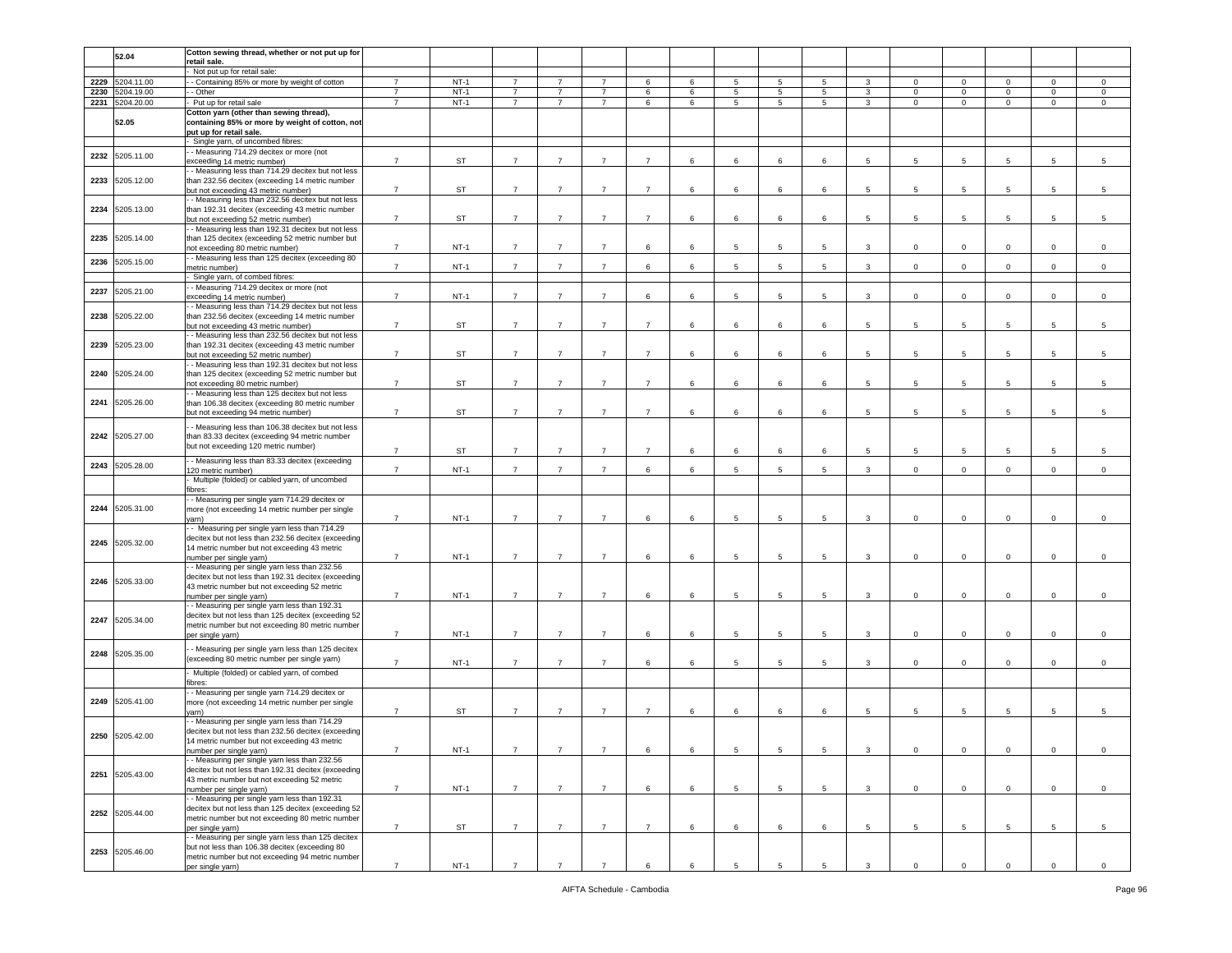|      |                 | - Measuring per single yarn less than 106.38        |                |           |                |                |                |                |   |                 |                 |   |                 |                |                 |                 |                |                 |
|------|-----------------|-----------------------------------------------------|----------------|-----------|----------------|----------------|----------------|----------------|---|-----------------|-----------------|---|-----------------|----------------|-----------------|-----------------|----------------|-----------------|
|      |                 |                                                     |                |           |                |                |                |                |   |                 |                 |   |                 |                |                 |                 |                |                 |
| 2254 | 5205.47.00      | decitex but not less than 83.33 decitex (exceeding  |                |           |                |                |                |                |   |                 |                 |   |                 |                |                 |                 |                |                 |
|      |                 | 94 metric number but not exceeding 120 metric       |                |           |                |                |                |                |   |                 |                 |   |                 |                |                 |                 |                |                 |
|      |                 | number per single yarn)                             | $\overline{7}$ | ST        | $\overline{7}$ | $\overline{7}$ | $\overline{7}$ | $\overline{7}$ | 6 | 6               | 6               | 6 | 5               | 5              | $\overline{5}$  | 5               | 5              | $\overline{5}$  |
|      |                 | - - Measuring per single yarn less than 83.33       |                |           |                |                |                |                |   |                 |                 |   |                 |                |                 |                 |                |                 |
|      | 2255 5205.48.00 | decitex (exceeding 120 metric number per single     |                |           |                |                |                |                |   |                 |                 |   |                 |                |                 |                 |                |                 |
|      |                 |                                                     |                |           |                |                |                |                |   |                 |                 |   |                 |                |                 |                 |                |                 |
|      |                 | yarn)                                               | $\overline{7}$ | ST        | $\overline{7}$ | $\overline{7}$ | $\overline{7}$ | $\overline{7}$ | 6 | 6               | 6               | 6 | 5               | 5              | 5               | 5               | 5              | 5               |
|      |                 | Cotton yarn (other than sewing thread),             |                |           |                |                |                |                |   |                 |                 |   |                 |                |                 |                 |                |                 |
|      | 52.06           | containing less than 85% by weight of cotton,       |                |           |                |                |                |                |   |                 |                 |   |                 |                |                 |                 |                |                 |
|      |                 | not put up for retail sale.                         |                |           |                |                |                |                |   |                 |                 |   |                 |                |                 |                 |                |                 |
|      |                 | Single yarn, of uncombed fibres:                    |                |           |                |                |                |                |   |                 |                 |   |                 |                |                 |                 |                |                 |
|      |                 |                                                     |                |           |                |                |                |                |   |                 |                 |   |                 |                |                 |                 |                |                 |
| 2256 | 5206.11.00      | - - Measuring 714.29 decitex or more (not           |                |           |                |                |                |                |   |                 |                 |   |                 |                |                 |                 |                |                 |
|      |                 | exceeding 14 metric number)                         | $\overline{7}$ | $NT-1$    | $\overline{7}$ | $\overline{7}$ | $\overline{7}$ | 6              | 6 | 5               | 5               | 5 | $\mathbf{3}$    | $\mathbf 0$    | $\mathbf 0$     | $\mathbf 0$     | $\mathsf 0$    | $\mathsf 0$     |
|      |                 | - Measuring less than 714.29 decitex but not less   |                |           |                |                |                |                |   |                 |                 |   |                 |                |                 |                 |                |                 |
| 2257 | 5206.12.00      | than 232.56 decitex (exceeding 14 metric number     |                |           |                |                |                |                |   |                 |                 |   |                 |                |                 |                 |                |                 |
|      |                 |                                                     |                |           |                |                |                |                |   |                 |                 |   |                 |                |                 |                 |                |                 |
|      |                 | but not exceeding 43 metric number)                 | $\overline{7}$ | $NT-1$    | $\overline{7}$ | $\overline{7}$ | $\overline{7}$ | 6              | 6 | 5               | 5               | 5 | 3               | $\mathbf 0$    | 0               | $\mathbf 0$     | $\mathbf 0$    | $\mathbf 0$     |
|      |                 | - Measuring less than 232.56 decitex but not less   |                |           |                |                |                |                |   |                 |                 |   |                 |                |                 |                 |                |                 |
| 2258 | 5206.13.00      | than 192.31 decitex (exceeding 43 metric number     |                |           |                |                |                |                |   |                 |                 |   |                 |                |                 |                 |                |                 |
|      |                 | but not exceeding 52 metric number)                 | $\overline{7}$ | $NT-1$    | $\overline{7}$ | $\overline{7}$ | $\overline{7}$ | 6              | 6 | $5\phantom{.0}$ | $5\phantom{.0}$ | 5 | 3               | $\mathbf 0$    | $\mathbf 0$     | $\mathbf 0$     | $\mathbf 0$    | $\mathbf 0$     |
|      |                 |                                                     |                |           |                |                |                |                |   |                 |                 |   |                 |                |                 |                 |                |                 |
|      |                 | - Measuring less than 192.31 decitex but not less   |                |           |                |                |                |                |   |                 |                 |   |                 |                |                 |                 |                |                 |
| 2259 | 5206.14.00      | than 125 decitex (exceeding 52 metric number but    |                |           |                |                |                |                |   |                 |                 |   |                 |                |                 |                 |                |                 |
|      |                 | not exceeding 80 metric number)                     | $\overline{7}$ | $NT-1$    | $\overline{7}$ | $\overline{7}$ | $\overline{7}$ | 6              | 6 | 5               | 5               | 5 | $\mathbf{3}$    | 0              | 0               | $\mathbf{0}$    | $\mathbf 0$    | $\mathbf 0$     |
|      |                 | - Measuring less than 125 decitex (exceeding 80     |                |           |                |                |                |                |   |                 |                 |   |                 |                |                 |                 |                |                 |
| 2260 | 5206.15.00      | metric number)                                      | $\overline{7}$ | $NT-1$    | $\overline{7}$ | $\overline{7}$ | $\overline{7}$ | 6              | 6 | 5               | 5               | 5 | $\mathbf{3}$    | $\mathbf 0$    | 0               | $\mathbf 0$     | $\mathbf 0$    | $\mathsf 0$     |
|      |                 |                                                     |                |           |                |                |                |                |   |                 |                 |   |                 |                |                 |                 |                |                 |
|      |                 | Single yarn, of combed fibres:                      |                |           |                |                |                |                |   |                 |                 |   |                 |                |                 |                 |                |                 |
| 2261 | 5206.21.00      | - Measuring 714.29 decitex or more (not             |                |           |                |                |                |                |   |                 |                 |   |                 |                |                 |                 |                |                 |
|      |                 | exceeding 14 metric number)                         | $\overline{7}$ | $NT-1$    | $\overline{7}$ | $\overline{7}$ | $\overline{7}$ | 6              | 6 | $5\phantom{.0}$ | 5               | 5 | 3               | $\mathbf 0$    | $\mathbf 0$     | $\mathbf 0$     | $\mathbf 0$    | $\mathsf 0$     |
|      |                 | - Measuring less than 714.29 decitex but not less   |                |           |                |                |                |                |   |                 |                 |   |                 |                |                 |                 |                |                 |
| 2262 | 5206.22.00      |                                                     |                |           |                |                |                |                |   |                 |                 |   |                 |                |                 |                 |                |                 |
|      |                 | than 232.56 decitex (exceeding 14 metric number     |                |           |                |                |                |                |   |                 |                 |   |                 |                |                 |                 |                |                 |
|      |                 | but not exceeding 43 metric number)                 | $\overline{7}$ | $NT-1$    | $\overline{7}$ | $\overline{7}$ | $\overline{7}$ | 6              | 6 | 5               | 5               | 5 | 3               | $\mathbf 0$    | $\mathbf 0$     | $\mathbf 0$     | $\mathsf 0$    | $\mathbf 0$     |
|      |                 | - Measuring less than 232.56 decitex but not less   |                |           |                |                |                |                |   |                 |                 |   |                 |                |                 |                 |                |                 |
| 2263 | 5206.23.00      | than 192.31 decitex (exceeding 43 metric number     |                |           |                |                |                |                |   |                 |                 |   |                 |                |                 |                 |                |                 |
|      |                 |                                                     | $\overline{7}$ | $NT-1$    | $\overline{7}$ | $\overline{7}$ | $\overline{7}$ | 6              | 6 | 5               | 5               | 5 | 3               | $\mathbf 0$    | 0               | $\mathbf 0$     | $\mathbf 0$    | $\mathsf 0$     |
|      |                 | but not exceeding 52 metric number)                 |                |           |                |                |                |                |   |                 |                 |   |                 |                |                 |                 |                |                 |
|      |                 | - Measuring less than 192.31 decitex but not less   |                |           |                |                |                |                |   |                 |                 |   |                 |                |                 |                 |                |                 |
| 2264 | 5206.24.00      | than 125 decitex (exceeding 52 metric number but    |                |           |                |                |                |                |   |                 |                 |   |                 |                |                 |                 |                |                 |
|      |                 | not exceeding 80 metric number)                     | $\overline{7}$ | $NT-1$    | $\overline{7}$ | $\overline{7}$ | $\overline{7}$ | 6              | 6 | 5               | 5               | 5 | 3               | 0              | $\mathbf 0$     | 0               | $\mathsf 0$    | $^{\circ}$      |
|      |                 | - Measuring less than 125 decitex (exceeding 80     |                |           |                |                |                |                |   |                 |                 |   |                 |                |                 |                 |                |                 |
| 2265 | 5206.25.00      |                                                     | $\overline{7}$ | $NT-1$    | $\overline{7}$ | $\overline{7}$ | $\overline{7}$ | 6              | 6 | 5               | 5               |   | 3               |                | $\mathbf 0$     |                 | $\mathsf 0$    | $\mathbf 0$     |
|      |                 | metric number)                                      |                |           |                |                |                |                |   |                 |                 | 5 |                 | 0              |                 | 0               |                |                 |
|      |                 | Multiple (folded) or cabled yarn, of uncombed       |                |           |                |                |                |                |   |                 |                 |   |                 |                |                 |                 |                |                 |
|      |                 | fibres:                                             |                |           |                |                |                |                |   |                 |                 |   |                 |                |                 |                 |                |                 |
|      |                 | - - Measuring per single yarn 714.29 decitex or     |                |           |                |                |                |                |   |                 |                 |   |                 |                |                 |                 |                |                 |
|      | 2266 5206.31.00 |                                                     |                |           |                |                |                |                |   |                 |                 |   |                 |                |                 |                 |                |                 |
|      |                 | more (not exceeding 14 metric number per single     |                |           |                |                |                |                |   |                 |                 |   |                 |                |                 |                 |                |                 |
|      |                 | /arn)                                               | $\overline{7}$ | $NT-1$    | $\overline{7}$ | $\overline{7}$ | $\overline{7}$ | 6              | 6 | $\overline{5}$  | 5               | 5 | 3               | $\mathbf 0$    | 0               | $\mathbf 0$     | $\mathbf 0$    | $\mathbf 0$     |
|      |                 | - Measuring per single yarn less than 714.29        |                |           |                |                |                |                |   |                 |                 |   |                 |                |                 |                 |                |                 |
|      | 2267 5206.32.00 | decitex but not less than 232.56 decitex (exceeding |                |           |                |                |                |                |   |                 |                 |   |                 |                |                 |                 |                |                 |
|      |                 | 14 metric number but not exceeding 43 metric        |                |           |                |                |                |                |   |                 |                 |   |                 |                |                 |                 |                |                 |
|      |                 |                                                     | $\overline{7}$ | $NT-1$    | $\overline{7}$ | $\overline{7}$ | $\overline{7}$ | 6              | 6 | $\overline{5}$  | 5               | 5 | 3               | $\mathbf 0$    | $\mathsf 0$     | $\mathbf 0$     | $\mathbf 0$    | $\mathbf 0$     |
|      |                 | number per single yarn)                             |                |           |                |                |                |                |   |                 |                 |   |                 |                |                 |                 |                |                 |
|      |                 | - Measuring per single yarn less than 232.56        |                |           |                |                |                |                |   |                 |                 |   |                 |                |                 |                 |                |                 |
| 2268 | 5206.33.00      | decitex but not less than 192.31 decitex (exceeding |                |           |                |                |                |                |   |                 |                 |   |                 |                |                 |                 |                |                 |
|      |                 | 43 metric number but not exceeding 52 metric        |                |           |                |                |                |                |   |                 |                 |   |                 |                |                 |                 |                |                 |
|      |                 | number per single yarn)                             | $\overline{7}$ | $NT-1$    | $\overline{7}$ | $\overline{7}$ | $\overline{7}$ | 6              | 6 | 5               | 5               | 5 | 3               | $\mathbf 0$    | $\mathbf 0$     | $\mathbf{0}$    | $\mathbf 0$    | $\mathsf 0$     |
|      |                 |                                                     |                |           |                |                |                |                |   |                 |                 |   |                 |                |                 |                 |                |                 |
|      |                 | - Measuring per single yarn less than 192.31        |                |           |                |                |                |                |   |                 |                 |   |                 |                |                 |                 |                |                 |
|      | 2269 5206.34.00 | decitex but not less than 125 decitex (exceeding 52 |                |           |                |                |                |                |   |                 |                 |   |                 |                |                 |                 |                |                 |
|      |                 | metric number but not exceeding 80 metric number    |                |           |                |                |                |                |   |                 |                 |   |                 |                |                 |                 |                |                 |
|      |                 | per single yarn)                                    | $\overline{7}$ | $NT-1$    | $\overline{7}$ | $\overline{7}$ | $\overline{7}$ | 6              | 6 | $\overline{5}$  | $5\phantom{.0}$ | 5 | 3               | $\mathbf 0$    | $\mathbf 0$     | $\mathbf 0$     | $\mathsf 0$    | $\mathsf 0$     |
|      |                 |                                                     |                |           |                |                |                |                |   |                 |                 |   |                 |                |                 |                 |                |                 |
|      | 2270 5206.35.00 | - Measuring per single yarn less than 125 decitex   |                |           |                |                |                |                |   |                 |                 |   |                 |                |                 |                 |                |                 |
|      |                 | (exceeding 80 metric number per single yarn)        |                |           |                |                |                |                |   |                 |                 |   |                 |                |                 |                 |                |                 |
|      |                 |                                                     | $\overline{7}$ | $NT-1$    | $\overline{7}$ | $\overline{7}$ | $\overline{7}$ | 6              | 6 | $\overline{5}$  | 5               | 5 | $\mathbf{3}$    | $\mathbf 0$    | $\mathbf 0$     | $\mathbf 0$     | $\mathbf 0$    | $\mathbf 0$     |
|      |                 | Multiple (folded) or cabled yarn, of combed         |                |           |                |                |                |                |   |                 |                 |   |                 |                |                 |                 |                |                 |
|      |                 | fibres:                                             |                |           |                |                |                |                |   |                 |                 |   |                 |                |                 |                 |                |                 |
|      |                 | - Measuring per single yarn 714.29 decitex or       |                |           |                |                |                |                |   |                 |                 |   |                 |                |                 |                 |                |                 |
|      | 5206.41.00      |                                                     |                |           |                |                |                |                |   |                 |                 |   |                 |                |                 |                 |                |                 |
| 2271 |                 | more (not exceeding 14 metric number per single     |                |           |                |                |                |                |   |                 |                 |   |                 |                |                 |                 |                |                 |
|      |                 | yarn)                                               | $\overline{7}$ | $NT-1$    | $\overline{7}$ | $\overline{7}$ | $\overline{7}$ | 6              | 6 | 5               | 5               | 5 | 3               | $\mathbf 0$    | 0               | $\mathbf{0}$    | $\mathbf 0$    | $\mathsf 0$     |
|      |                 | - Measuring per single yarn less than 714.29        |                |           |                |                |                |                |   |                 |                 |   |                 |                |                 |                 |                |                 |
|      |                 | decitex but not less than 232.56 decitex (exceeding |                |           |                |                |                |                |   |                 |                 |   |                 |                |                 |                 |                |                 |
|      | 2272 5206.42.00 | 14 metric number but not exceeding 43 metric        |                |           |                |                |                |                |   |                 |                 |   |                 |                |                 |                 |                |                 |
|      |                 |                                                     | $\overline{7}$ | $NT-1$    | $\overline{7}$ | $\overline{7}$ | $\overline{7}$ | 6              | 6 | 5               | 5               | 5 | 3               | 0              | $\mathbf 0$     | 0               | $\mathsf 0$    | $^{\circ}$      |
|      |                 | number per single yarn)                             |                |           |                |                |                |                |   |                 |                 |   |                 |                |                 |                 |                |                 |
|      |                 | - - Measuring per single yarn less than 232.56      |                |           |                |                |                |                |   |                 |                 |   |                 |                |                 |                 |                |                 |
|      | 2273 5206.43.00 | decitex but not less than 192.31 decitex (exceeding |                |           |                |                |                |                |   |                 |                 |   |                 |                |                 |                 |                |                 |
|      |                 | 43 metric number but not exceeding 52 metric        |                |           |                |                |                |                |   |                 |                 |   |                 |                |                 |                 |                |                 |
|      |                 | number per single yarn)                             | $\overline{7}$ | $NT-1$    | $\overline{7}$ | $\overline{7}$ | $\overline{7}$ | 6              | 6 | 5               | 5               | 5 | 3               | $\mathbf 0$    | $^{\circ}$      | 0               | $\mathbf 0$    | $^{\circ}$      |
|      |                 |                                                     |                |           |                |                |                |                |   |                 |                 |   |                 |                |                 |                 |                |                 |
|      |                 | - - Measuring per single yarn less than 192.31      |                |           |                |                |                |                |   |                 |                 |   |                 |                |                 |                 |                |                 |
|      | 2274 5206.44.00 | decitex but not less than 125 decitex (exceeding 52 |                |           |                |                |                |                |   |                 |                 |   |                 |                |                 |                 |                |                 |
|      |                 | metric number but not exceeding 80 metric number    |                |           |                |                |                |                |   |                 |                 |   |                 |                |                 |                 |                |                 |
|      |                 | per single yarn)                                    | $\overline{7}$ | $NT-1$    | $\overline{7}$ | $\overline{7}$ | $\overline{7}$ | 6              | 6 | 5               | 5               | 5 | $\mathbf{3}$    | $\mathbf 0$    | $\mathbf 0$     | $\mathbf 0$     | $\mathsf 0$    | $\mathbf 0$     |
|      |                 |                                                     |                |           |                |                |                |                |   |                 |                 |   |                 |                |                 |                 |                |                 |
|      |                 | - Measuring per single yarn less than 125 decitex   |                |           |                |                |                |                |   |                 |                 |   |                 |                |                 |                 |                |                 |
|      | 2275 5206.45.00 | (exceeding 80 metric number per single yarn)        |                |           |                |                |                |                |   |                 |                 |   |                 |                |                 |                 |                |                 |
|      |                 |                                                     | $\overline{7}$ | $NT-1$    | $\overline{7}$ | $\overline{7}$ | $\overline{7}$ | 6              | 6 | 5               | $\,$ 5 $\,$     | 5 | $\mathbf{3}$    | $\mathsf 0$    | $\mathbf 0$     | $\mathbf{0}$    | $\mathbf{0}$   | $\mathbf{0}$    |
|      | 52.07           | Cotton yarn (other than sewing thread) put up       |                |           |                |                |                |                |   |                 |                 |   |                 |                |                 |                 |                |                 |
|      |                 | for retail sale.                                    |                |           |                |                |                |                |   |                 |                 |   |                 |                |                 |                 |                |                 |
| 2276 | 5207.10.00      | Containing 85% or more by weight of cotton          | $\overline{7}$ | $NT-1$    | $\overline{7}$ | $\overline{7}$ | $\overline{7}$ | 6              | 6 | 5               | $5\phantom{.0}$ | 5 | 3               | $\circ$        | $\mathbf 0$     | $\mathbf 0$     | $\mathsf 0$    | $\mathbf 0$     |
|      |                 |                                                     | $\overline{7}$ |           | $\overline{7}$ |                | $\overline{7}$ |                |   |                 |                 |   |                 |                |                 |                 |                |                 |
| 2277 | 5207.90.00      | Other                                               |                | <b>ST</b> |                | $\overline{7}$ |                | $\overline{7}$ | 6 | 6               | 6               | 6 | $5\overline{5}$ | $\overline{5}$ | $5\overline{)}$ | $5\overline{5}$ | $\overline{5}$ | $5\overline{5}$ |
|      |                 | Woven fabrics of cotton, containing 85% or          |                |           |                |                |                |                |   |                 |                 |   |                 |                |                 |                 |                |                 |
|      |                 | more by weight of cotton, weighing not more         |                |           |                |                |                |                |   |                 |                 |   |                 |                |                 |                 |                |                 |
|      |                 |                                                     |                |           |                |                |                |                |   |                 |                 |   |                 |                |                 |                 |                |                 |
|      | 52.08           | than 200 $g/m^2$ .                                  |                |           |                |                |                |                |   |                 |                 |   |                 |                |                 |                 |                |                 |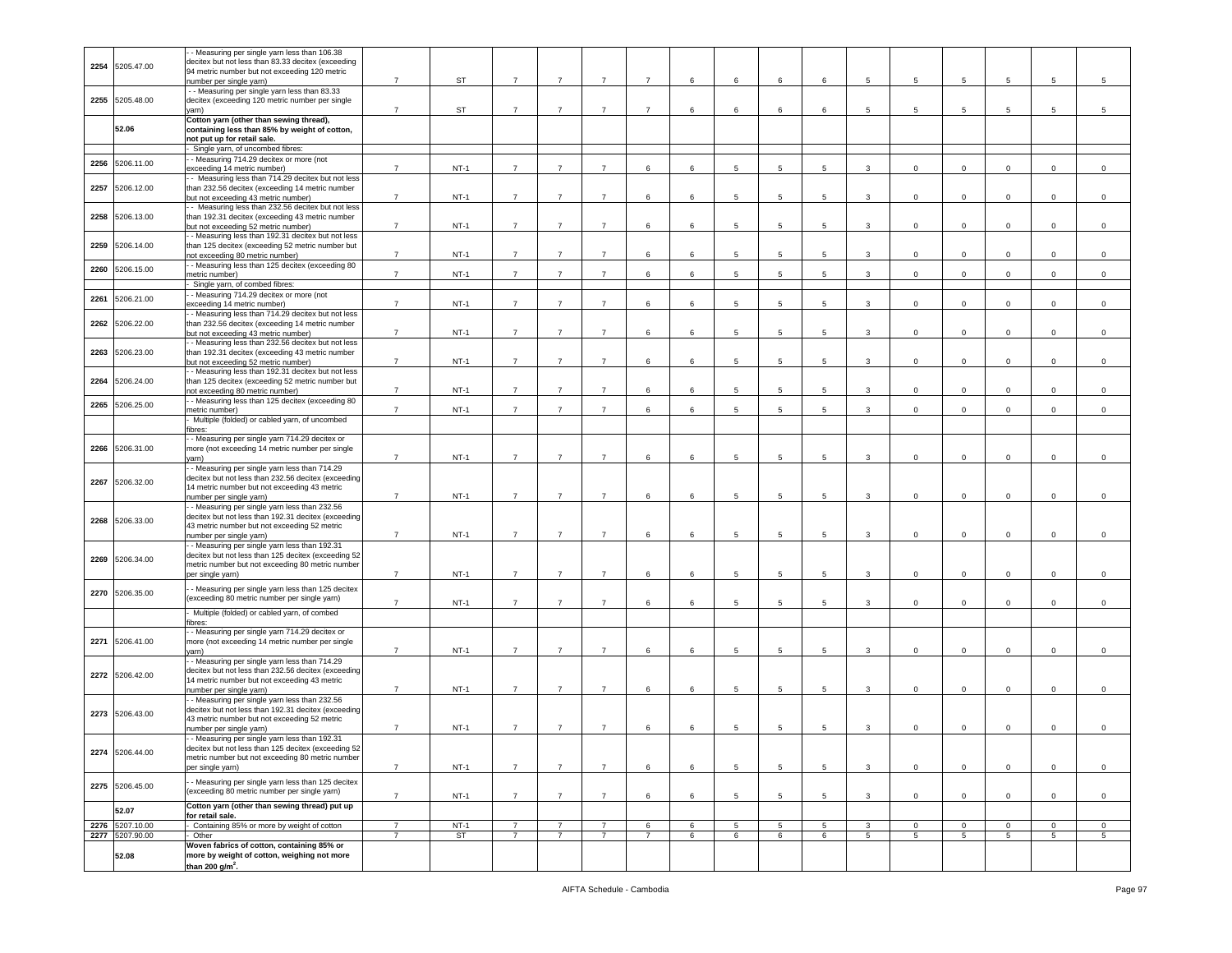|      |                 | Unbleached:                                         |                |                  |                |                |                |                |    |                 |                      |                 |                 |                |                 |                            |                 |                 |
|------|-----------------|-----------------------------------------------------|----------------|------------------|----------------|----------------|----------------|----------------|----|-----------------|----------------------|-----------------|-----------------|----------------|-----------------|----------------------------|-----------------|-----------------|
|      |                 |                                                     |                |                  |                |                |                |                |    |                 |                      |                 |                 |                |                 |                            |                 |                 |
| 2278 | 5208.11.00      | - Plain weave, weighing not more than 100 g/m2      | $\overline{7}$ | ST               | $\overline{7}$ | $\overline{7}$ | $\overline{7}$ | $\overline{7}$ | 6  | 6               | 6                    | 6               | 5               | 5              | 5               | 5                          | 5               | 5               |
| 2279 | 208.12.00       | - - Plain weave, weighing more than 100 g/m2        | $\overline{7}$ | ST               | $\overline{7}$ | $\overline{7}$ | $\overline{7}$ | $\overline{7}$ | 6  | 6               | 6                    | 6               | 5               | -5             | 5               | 5                          | 5               | 5               |
|      |                 |                                                     |                |                  |                |                |                |                |    |                 |                      |                 |                 |                |                 |                            |                 |                 |
| 2280 | 5208.13.00      | - 3-thread or 4-thread twill, including cross twill | $\overline{7}$ | $NT-1$           | $\overline{7}$ | $\overline{7}$ | $\overline{7}$ | 6              | 6  | 5               | 5                    | -5              | 3               | $\mathbf 0$    | $\Omega$        | $\mathbf 0$                | $\mathbf 0$     | $\Omega$        |
| 2281 | 208.19.00       | - Other fabrics                                     | $\overline{7}$ | $NT-1$           | $\overline{7}$ | $\overline{7}$ | $\overline{7}$ | 6              | 6  | 5               | 5                    | 5               | 3               | $\mathbf 0$    | $\mathbf 0$     | $\mathbf 0$                | 0               | $\mathsf 0$     |
|      |                 | Bleached:                                           |                |                  |                |                |                |                |    |                 |                      |                 |                 |                |                 |                            |                 |                 |
|      |                 |                                                     |                |                  |                |                |                |                |    |                 |                      |                 |                 |                |                 |                            |                 |                 |
| 2282 | 5208.21.00      | - Plain weave, weighing not more than 100 g/m2      | $\overline{7}$ | <b>ST</b>        | $\overline{7}$ | $\overline{7}$ | $\overline{7}$ | $\overline{7}$ | 6  | 6               | 6                    | 6               | 5               | -5             | 5               | 5                          | -5              | 5               |
| 2283 | 5208.22.00      | -- Plain weave, weighing more than 100 g/m2         | $\overline{7}$ | $NT-1$           | $\overline{7}$ | $\overline{7}$ | $\overline{7}$ | 6              | 6  | 5               | 5                    | 5               | 3               | $\mathbf 0$    | $\mathbf{0}$    | $\mathbf{0}$               | $\mathbf 0$     | $\mathbf 0$     |
| 2284 | 5208.23.00      |                                                     |                |                  |                |                |                |                |    |                 |                      |                 |                 |                |                 |                            |                 |                 |
|      |                 | - 3-thread or 4-thread twill, including cross twill | $\overline{7}$ | $NT-1$           | $\overline{7}$ | $\overline{7}$ | $\overline{7}$ | 6              | 6  | 5               | 5                    | 5               | 3               | $\Omega$       | $\mathbf 0$     | $\mathbf 0$                | 0               | $\mathbf 0$     |
| 2285 | 5208.29.00      | - Other fabrics                                     | $\overline{7}$ | $NT-1$           | $\overline{7}$ | $\overline{7}$ | $\overline{7}$ | 6              | 6  | 5               | $\,$ 5               | 5               | $\mathbf{3}$    | $\circ$        | $\mathbf 0$     | $\mathbf 0$                | $\mathbf 0$     | $\,0\,$         |
|      |                 | Dyed:                                               |                |                  |                |                |                |                |    |                 |                      |                 |                 |                |                 |                            |                 |                 |
| 2286 | 5208.31.00      | - Plain weave, weighing not more than 100 g/m2      |                |                  |                |                |                |                |    |                 |                      |                 |                 |                |                 |                            |                 |                 |
|      |                 |                                                     | $\overline{7}$ | <b>ST</b>        | $\overline{7}$ | $\overline{7}$ |                | $\overline{7}$ | 6  | 6               | 6                    | 6               | 5               | 5              | 5               | 5                          | 5               | 5               |
| 2287 | 5208.32.00      | - Plain weave, weighing more than 100 g/m2          | $\overline{7}$ | ST               | $\overline{7}$ | $\overline{7}$ | $\overline{7}$ | $\overline{7}$ | 6  | 6               | 6                    | 6               | $5\phantom{.0}$ | 5              | 5               | $\overline{5}$             | 5               | $5\phantom{.0}$ |
| 2288 | 5208.33.00      | - 3-thread or 4-thread twill, including cross twill |                |                  |                |                | $\overline{7}$ |                |    |                 |                      |                 |                 |                |                 |                            |                 |                 |
|      |                 |                                                     | $\overline{7}$ | $NT-1$           | $\overline{7}$ | $\overline{7}$ |                | 6              | 6  | 5               | 5                    | 5               | 3               | $\Omega$       | $\Omega$        | $\mathbf 0$                | $\mathbf 0$     | $\mathbf 0$     |
| 2289 | 5208.39.00      | - Other fabrics                                     | $\overline{7}$ | $NT-1$           | $\overline{7}$ | $\overline{7}$ | $\overline{7}$ | 6              | 6  | 5               | 5                    | 5               | $\mathbf{3}$    | $\mathbf 0$    | $\mathbf 0$     | $\mathbf 0$                | $\mathbf 0$     | $\mathbf 0$     |
|      |                 | Of yarns of different colours:                      |                |                  |                |                |                |                |    |                 |                      |                 |                 |                |                 |                            |                 |                 |
| 2290 | 5208.41.00      | - Plain weave, weighing not more than 100 g/m2      | $\overline{7}$ | $NT-1$           | $\overline{7}$ | $\overline{7}$ | $\overline{7}$ | 6              | 6  | 5               | 5                    | 5               | 3               | $\mathbf 0$    | $\mathbf 0$     | $\mathbf 0$                | 0               | $\overline{0}$  |
| 2291 | 5208.42.00      | - Plain weave, weighing more than 100 g/m2          | $\overline{7}$ | ST               | $\overline{7}$ | $\overline{7}$ | $\overline{7}$ | $\overline{7}$ | 6  | 6               | 6                    | 6               | $5\phantom{.0}$ | 5              | 5               | 5                          | $5\phantom{.0}$ | $\overline{5}$  |
|      |                 |                                                     |                |                  |                |                |                |                |    |                 |                      |                 |                 |                |                 |                            |                 |                 |
| 2292 | 5208.43.00      | - 3-thread or 4-thread twill, including cross twill | $\overline{7}$ | $NT-1$           | $\overline{7}$ | $\overline{7}$ | $\overline{7}$ | 6              | 6  | 5               | 5                    | -5              | 3               | $\Omega$       | $\Omega$        | $\circ$                    | $\circ$         | $\mathbf 0$     |
| 2293 | 5208.49.00      | - Other fabrics                                     | $\overline{7}$ | $NT-1$           | $\overline{7}$ | $\overline{7}$ | $\overline{7}$ | 6              | 6  | 5               | 5                    | 5               | $\mathbf{3}$    | $\mathbf 0$    | $\mathbf 0$     | $\mathbf{0}$               | $\mathbf 0$     | $\mathbf 0$     |
|      |                 | Printed:                                            |                |                  |                |                |                |                |    |                 |                      |                 |                 |                |                 |                            |                 |                 |
|      |                 |                                                     |                |                  |                |                |                |                |    |                 |                      |                 |                 |                |                 |                            |                 |                 |
| 2294 | 5208.51.00      | - Plain weave, weighing not more than 100 g/m2      | $\overline{7}$ | <b>ST</b>        | $\overline{7}$ | $\overline{7}$ | $\overline{7}$ | $\overline{7}$ | 6  | 6               | 6                    | 6               | 5               | 5              | 5               | 5                          | 5               | 5               |
| 2295 | 5208.52.00      | - Plain weave, weighing more than 100 $g/m^2$       | $\overline{7}$ | $NT-1$           | $\overline{7}$ | $\overline{7}$ | $\overline{7}$ | 6              | 6  | 5               | 5                    | 5               | 3               | $\mathbf 0$    | $\mathbf 0$     | $\mathbf 0$                | $\mathbf 0$     | $\mathbf 0$     |
| 2296 | 5208.59.00      | - Other fabrics                                     | $\overline{7}$ | ST               | $\overline{7}$ | $\overline{7}$ | $\overline{7}$ | $\overline{7}$ | 6  | 6               | 6                    | 6               | $5\phantom{.0}$ | 5              | $5\phantom{.0}$ | $5\phantom{.0}$            | 5               | $\,$ 5 $\,$     |
|      |                 | Woven fabrics of cotton, containing 85% or          |                |                  |                |                |                |                |    |                 |                      |                 |                 |                |                 |                            |                 |                 |
|      | 52.09           | more by weight of cotton, weighing more than        |                |                  |                |                |                |                |    |                 |                      |                 |                 |                |                 |                            |                 |                 |
|      |                 | 200 g/m <sup>2</sup> .                              |                |                  |                |                |                |                |    |                 |                      |                 |                 |                |                 |                            |                 |                 |
|      |                 | - Unbleached:                                       |                |                  |                |                |                |                |    |                 |                      |                 |                 |                |                 |                            |                 |                 |
| 2297 | 5209.11.00      | - Plain weave                                       | $\overline{7}$ | <b>HSL</b>       |                |                |                |                |    |                 |                      |                 |                 |                |                 |                            |                 |                 |
|      |                 |                                                     |                |                  |                |                |                |                |    |                 |                      |                 |                 |                |                 |                            |                 |                 |
| 2298 | 5209.12.00      | - 3-thread or 4-thread twill, including cross twill | $\overline{7}$ | <b>ST</b>        | $\overline{7}$ | $\overline{7}$ | $\overline{7}$ | $\overline{7}$ | 6  | 6               | 6                    | 6               | 5               | -5             | 5               | 5                          | 5               | 5               |
| 2299 | 5209.19.00      | - - Other fabrics                                   | $\overline{7}$ | $NT-1$           | $\overline{7}$ | $\overline{7}$ | $\overline{7}$ | 6              | 6  | 5               | 5                    | 5               | $\mathbf{3}$    | $\mathbf 0$    | $\mathbf 0$     | $\mathbf{0}$               | $\mathbf 0$     | $\mathbf{0}$    |
|      |                 | Bleached:                                           |                |                  |                |                |                |                |    |                 |                      |                 |                 |                |                 |                            |                 |                 |
| 2300 | 5209.21.00      | - Plain weave                                       | $\overline{7}$ | $NT-1$           | $\overline{7}$ | $\overline{7}$ | $\overline{7}$ | 6              | 6  | $\overline{5}$  | $5\phantom{.0}$      | 5               | $\mathbf{3}$    | $\mathbf 0$    | $\mathsf 0$     | $\mathbf{0}$               | 0               | $\mathsf 0$     |
| 2301 | 5209.22.00      | - 3-thread or 4-thread twill, including cross twill |                |                  |                |                |                |                |    |                 |                      |                 |                 |                |                 |                            |                 |                 |
|      |                 |                                                     | $\overline{7}$ | $NT-1$           | $\overline{7}$ | $\overline{7}$ | $\overline{7}$ | 6              | 6  | 5               | 5                    | 5               | 3               | $\mathbf 0$    | $\mathbf 0$     | $\mathbf 0$                | 0               | $^{\circ}$      |
| 2302 | 5209.29.00      | - Other fabrics                                     | $\overline{7}$ | $NT-1$           | $\overline{7}$ | $\overline{7}$ | $\overline{7}$ | 6              | 6  | 5               | $5\phantom{.0}$      | 5               | 3               | $\mathbf 0$    | 0               | $\mathsf 0$                | $\mathbf 0$     | $\mathbf 0$     |
|      |                 | Dyed:                                               |                |                  |                |                |                |                |    |                 |                      |                 |                 |                |                 |                            |                 |                 |
| 2303 | 5209.31.00      | - Plain weave                                       | $\overline{7}$ | $NT-1$           | $\overline{7}$ | $\overline{7}$ | $\overline{7}$ | 6              | 6  | 5               | 5                    | 5               | 3               | $\mathbf 0$    | 0               | 0                          | 0               | $^{\circ}$      |
| 2304 | 5209.32.00      | - 3-thread or 4-thread twill, including cross twill | $\overline{7}$ |                  | $\overline{7}$ | $\overline{7}$ | $\overline{7}$ |                | -6 | $5\overline{5}$ |                      | -5              |                 | $\mathbf 0$    | $\mathbf 0$     |                            |                 | $\mathbf 0$     |
|      |                 |                                                     |                | $NT-1$<br>$NT-1$ | $\overline{7}$ | $\overline{7}$ | $\overline{7}$ | 6              |    |                 | 5<br>$5\phantom{.0}$ |                 | 3               |                |                 | $\mathbf 0$<br>$\mathbf 0$ | $\mathbf 0$     | $\mathbf 0$     |
| 2305 | 209.39.00       | - Other fabrics<br>Of yarns of different colours:   | $\overline{7}$ |                  |                |                |                | $\,6\,$        | 6  | 5               |                      | 5               | $\mathbf{3}$    | $\mathbf 0$    | $\mathbf 0$     |                            | $\mathbf 0$     |                 |
| 2306 | 5209.41.00      | - Plain weave                                       | $\overline{7}$ | ST               | $\overline{7}$ | 7              | $\overline{7}$ | 7              | 6  | 6               | 6                    | 6               | 5               | -5             | 5               | 5                          | 5               | 5               |
| 2307 | 5209.42.00      | - Denim                                             | $\overline{7}$ | ST               | 7              | $\overline{7}$ | $\overline{7}$ | $\overline{7}$ | 6  | 6               | 6                    | 6               | 5               | 5              | 5               | 5                          | 5               | 5               |
|      |                 | - Other fabrics of 3-thread or 4-thread twill,      |                |                  |                |                |                |                |    |                 |                      |                 |                 |                |                 |                            |                 |                 |
| 2308 | 5209.43.00      | including cross twill                               | $\overline{7}$ | $NT-1$           | $\overline{7}$ | $\overline{7}$ | $\overline{7}$ | 6              | 6  | 5               | 5                    | 5               | 3               | $\Omega$       | $\Omega$        | $\mathbf 0$                | 0               | $\Omega$        |
| 2309 | 5209.49.00      | - Other fabrics                                     | $\overline{7}$ | $NT-1$           | $\overline{7}$ | $\overline{7}$ | $\overline{7}$ | $\,6\,$        | 6  | 5               | $\,$ 5               | 5               | $\mathbf{3}$    | $\mathbf 0$    | $\mathsf 0$     | $\mathbf 0$                | $\mathbf 0$     | $\mathbf 0$     |
|      |                 | Printed:                                            |                |                  |                |                |                |                |    |                 |                      |                 |                 |                |                 |                            |                 |                 |
| 2310 | 5209.51.00      | - Plain weave                                       | $\overline{7}$ | $NT-1$           | $\overline{7}$ | $\overline{7}$ | $\overline{7}$ | 6              | 6  | 5               | 5                    | 5               | 3               | $\mathbf 0$    | $\mathbf 0$     | $\mathbf 0$                | $\mathbf 0$     | $\mathsf 0$     |
|      |                 |                                                     |                |                  |                |                |                |                |    |                 |                      |                 |                 |                |                 |                            |                 |                 |
| 2311 | 5209.52.00      | - 3-thread or 4-thread twill, including cross twill | $\overline{7}$ | $NT-1$           | $\overline{7}$ | $\overline{7}$ | $\overline{7}$ | 6              | 6  | 5               | 5                    | 5               | 3               | $\Omega$       | 0               | $\mathbf 0$                | $\mathbf 0$     | $\mathbf 0$     |
| 2312 | 5209.59.00      | - - Other fabrics                                   | $\overline{7}$ | $NT-1$           | $\overline{7}$ | $\overline{7}$ | $\overline{7}$ | 6              | 6  | 5               | 5                    | 5               | 3               | $\mathbf 0$    | $\mathbf 0$     | $\mathbf 0$                | $\mathbf 0$     | $\mathbf 0$     |
|      |                 | Woven fabrics of cotton, containing less than       |                |                  |                |                |                |                |    |                 |                      |                 |                 |                |                 |                            |                 |                 |
|      | 52.10           | 85% by weight of cotton, mixed mainly or solely     |                |                  |                |                |                |                |    |                 |                      |                 |                 |                |                 |                            |                 |                 |
|      |                 | with man-made fibres, weighing not more than        |                |                  |                |                |                |                |    |                 |                      |                 |                 |                |                 |                            |                 |                 |
|      |                 | 200 g/m <sup>2</sup> .                              |                |                  |                |                |                |                |    |                 |                      |                 |                 |                |                 |                            |                 |                 |
|      |                 | - Unbleached:                                       |                |                  |                |                |                |                |    |                 |                      |                 |                 |                |                 |                            |                 |                 |
| 2313 | 5210.11.00      | - - Plain weave                                     | 7              | NT-1             | 7              | 7              | 7              | 6              | 6  | 5               | 5                    | 5               | 3               | $\mathbf 0$    | 0               | $\mathbf 0$                | $\mathbf 0$     | $\mathbf{0}$    |
| 2314 | 5210.19.00      | - Other fabrics                                     | $\overline{7}$ | $NT-1$           | $\overline{7}$ | $\overline{7}$ | $\overline{7}$ | 6              | 6  | 5               | $5\phantom{.0}$      | 5               | 3               | $\Omega$       | $\mathbf 0$     | $\mathsf 0$                | $\mathbf 0$     | $\Omega$        |
|      |                 |                                                     |                |                  |                |                |                |                |    |                 |                      |                 |                 |                |                 |                            |                 |                 |
|      | 2315 5210.21.00 | - Plain weave                                       | $\overline{7}$ | $NT-1$           | $\overline{7}$ | $\overline{7}$ | $\overline{7}$ | 6              | 6  | 5               | 5                    | 5               | 3               | $\mathbf 0$    | $\mathbf 0$     | $\mathbf 0$                | $\mathbf 0$     | $\mathbf 0$     |
|      | 2316 5210.29.00 | - Other fabrics                                     | $\overline{7}$ | $NT-1$           | $\overline{7}$ | $\overline{7}$ | $\overline{7}$ | 6              | 6  | 5               | 5                    | 5               | $\mathbf{3}$    | $\mathbf 0$    | $\mathbf{0}$    | $\overline{0}$             | $\overline{0}$  | $\mathbf 0$     |
|      |                 | - Dyed:                                             |                |                  |                |                |                |                |    |                 |                      |                 |                 |                |                 |                            |                 |                 |
|      | 2317 5210.31.00 | - - Plain weave                                     | $\overline{7}$ | <b>ST</b>        | $\overline{7}$ | $\overline{7}$ | $\overline{7}$ | $\overline{7}$ | 6  | 6               | 6                    | 6               | $5\overline{5}$ | 5              | 5 <sub>5</sub>  | 5                          | 5               | $5\phantom{.0}$ |
|      | 2318 5210.32.00 | - 3-thread or 4-thread twill, including cross twill |                |                  |                |                |                |                |    |                 |                      |                 |                 |                |                 |                            |                 |                 |
|      |                 |                                                     | $\overline{7}$ | $NT-1$           | $\overline{7}$ | $\overline{7}$ | $\overline{7}$ | 6              | -6 | 5               | 5                    | 5               | 3               | $\mathbf 0$    | 0               | $\mathbf 0$                | $\mathbf 0$     | $\mathsf 0$     |
|      | 2319 5210.39.00 | - - Other fabrics                                   | $\overline{7}$ | $NT-1$           | $\overline{7}$ | $\overline{7}$ | $\overline{7}$ | 6              | 6  | 5               | $\overline{5}$       | $5\phantom{.0}$ | $\mathbf{3}$    | $\mathbf 0$    | $\mathbf 0$     | $\overline{0}$             | $\mathbf 0$     | $\mathbf 0$     |
|      |                 | - Of yarns of different colours:                    |                |                  |                |                |                |                |    |                 |                      |                 |                 |                |                 |                            |                 |                 |
| 2320 | 5210.41.00      | - - Plain weave                                     | 7              | $NT-1$           | 7              | 7              | 7              | 6              | 6  | 5               | 5                    | 5               | 3               | $\mathbf{0}$   | 0               | $\mathbf{0}$               | $\mathbf{0}$    | $\mathbf{0}$    |
| 2321 | 5210.49.00      | - Other fabrics                                     | $\overline{7}$ | $NT-1$           | $\overline{7}$ | $\overline{7}$ | $\overline{7}$ | 6              | 6  | 5               | 5                    | 5               | $\mathbf{3}$    | $\mathbf 0$    | $\mathbf 0$     | $\mathbf 0$                | $\mathbf 0$     | $\mathbf 0$     |
|      | 2322 5210.51.00 | Printed:<br>- - Plain weave                         |                | $NT-1$           |                |                |                |                |    |                 |                      |                 |                 |                |                 |                            |                 |                 |
|      |                 |                                                     | $\overline{7}$ |                  | $\overline{7}$ | $\overline{7}$ | $\overline{7}$ | 6              | 6  | 5               | $5\overline{5}$      | 5 <sup>5</sup>  | $\overline{3}$  | $\overline{0}$ | $\overline{0}$  | $\overline{0}$             | $\overline{0}$  | $\overline{0}$  |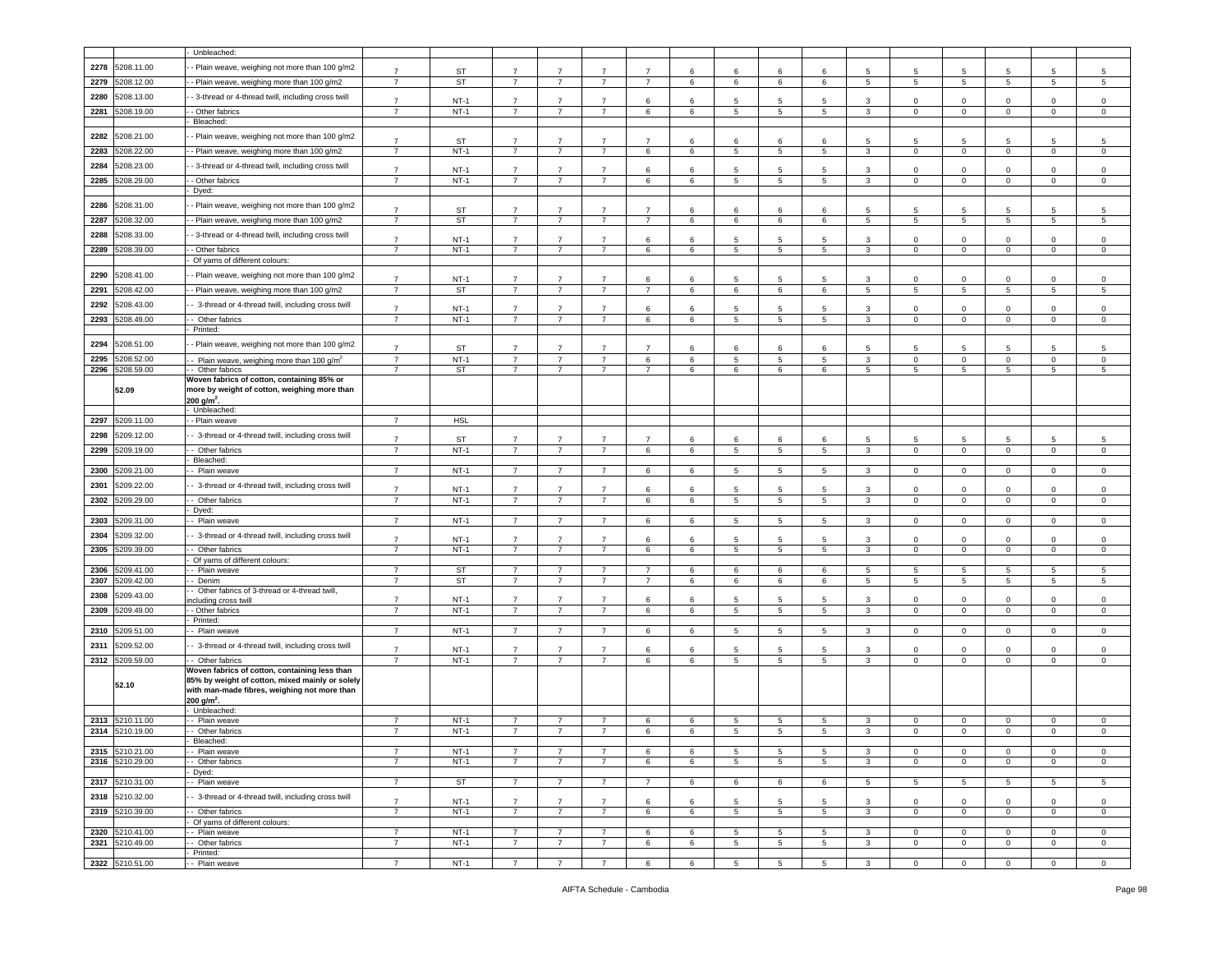|              | 2323 5210.59.00          | - Other fabrics                                                          | $\overline{7}$ | $NT-1$      |                                  |                     |                     | 6              |        | 5                    | 5               | 5               |              |                 | $^{\circ}$                 | 0                          | 0                | $\mathbf 0$                |
|--------------|--------------------------|--------------------------------------------------------------------------|----------------|-------------|----------------------------------|---------------------|---------------------|----------------|--------|----------------------|-----------------|-----------------|--------------|-----------------|----------------------------|----------------------------|------------------|----------------------------|
|              |                          | Woven fabrics of cotton, containing less than                            |                |             |                                  |                     |                     |                |        |                      |                 |                 |              |                 |                            |                            |                  |                            |
|              |                          | 85% by weight of cotton, mixed mainly or solely                          |                |             |                                  |                     |                     |                |        |                      |                 |                 |              |                 |                            |                            |                  |                            |
|              | 52.11                    | with man-made fibres, weighing more than 200                             |                |             |                                  |                     |                     |                |        |                      |                 |                 |              |                 |                            |                            |                  |                            |
|              |                          | $g/m2$ .                                                                 |                |             |                                  |                     |                     |                |        |                      |                 |                 |              |                 |                            |                            |                  |                            |
|              |                          | - Unbleached:                                                            |                |             |                                  |                     |                     |                |        |                      |                 |                 |              |                 |                            |                            |                  |                            |
| 2324         | 5211.11.00               | - - Plain weave                                                          | $\overline{7}$ | $NT-1$      | $\overline{7}$                   | $\overline{7}$      | $\overline{7}$      | 6              | 6      | $5\overline{)}$      | 5               | $\overline{5}$  | $\mathbf{3}$ | $\mathbf 0$     | $\mathbf 0$                | $\mathbf{0}$               | $\mathbf{0}$     | $\mathbf 0$                |
|              |                          |                                                                          |                |             |                                  |                     |                     |                |        |                      |                 |                 |              |                 |                            |                            |                  |                            |
| 2325         | 5211.12.00               | 3-thread or 4-thread twill, including cross twill                        | $\overline{7}$ | <b>NT-1</b> | $\overline{7}$                   | $\overline{7}$      | $\overline{7}$      | 6              | 6      | 5                    | 5               | 5               | 3            | 0               | $\mathbf 0$                | $^{\circ}$                 | 0                | $\mathbf 0$                |
| 2326         | 5211.19.00               | - Other fabrics                                                          | $\overline{7}$ | $NT-1$      | $\overline{7}$                   | $\overline{7}$      | $\overline{7}$      | 6              | 6      | $5\phantom{.0}$      | 5               | 5               | 3            | $\mathbf 0$     | $\mathbf 0$                | $\mathbf{0}$               | $\mathbf 0$      | $\mathbf 0$                |
| 2327         | 5211.20.00               | Bleached                                                                 | $\overline{7}$ | $NT-1$      | $\overline{7}$                   | $\overline{7}$      | 7                   | 6              | 6      | $5\overline{5}$      | 5               | 5               | 3            | $\overline{0}$  | $\mathbf{0}$               | $\mathbf 0$                | $\mathbf{0}$     | 0                          |
|              |                          | Dyed:                                                                    |                |             |                                  |                     |                     |                |        |                      |                 |                 |              |                 |                            |                            |                  |                            |
| 2328         | 5211.31.00               | - Plain weave                                                            | $\overline{7}$ | $NT-1$      | $\overline{7}$                   | $\overline{7}$      | $\overline{7}$      | 6              | 6      | $5\overline{5}$      | 5               | 5               | 3            | $\mathbf 0$     | $\mathbf 0$                | $\mathbf{0}$               | $\mathbf 0$      | $\mathbf 0$                |
|              |                          |                                                                          |                |             |                                  |                     |                     |                |        |                      |                 |                 |              |                 |                            |                            |                  |                            |
| 2329         | 5211.32.00               | - 3-thread or 4-thread twill, including cross twill                      | $\overline{7}$ | $NT-1$      | $\overline{7}$                   | $\overline{7}$      | $\overline{7}$      | 6              | 6      | 5                    | 5               | 5               | 3            | $\mathsf 0$     | $\mathbf 0$                | 0                          | 0                | $\mathsf 0$                |
| 2330         | 5211.39.00               | Other fabrics                                                            | $\overline{7}$ | $NT-1$      | $\overline{7}$                   | $\overline{7}$      | $\overline{7}$      | 6              | 6      | 5                    | 5               | 5               | 3            | 0               | $\mathbf 0$                | 0                          | 0                | $\mathsf 0$                |
|              |                          | Of yarns of different colours:                                           |                |             |                                  |                     |                     |                |        |                      |                 |                 |              |                 |                            |                            |                  |                            |
| 2331         | 5211.41.00               | - Plain weave                                                            | $\overline{7}$ | $NT-1$      | $\overline{7}$                   | 7                   | 7                   | 6              | 6      | $5\overline{5}$      | 5               | 5               | 3            | $\mathbf{0}$    | $\mathbf 0$                | $\mathbf 0$                | $\mathbf{0}$     | $\mathbf 0$                |
| 2332         | 5211.42.00               | - Denim                                                                  | $\overline{7}$ | <b>HSL</b>  |                                  |                     |                     |                |        |                      |                 |                 |              |                 |                            |                            |                  |                            |
| 2333         | 5211.43.00               | Other fabrics of 3-thread or 4-thread twill,                             |                |             |                                  |                     |                     |                |        |                      |                 |                 |              |                 |                            |                            |                  |                            |
|              |                          | ncluding cross twill                                                     | $\overline{7}$ | $NT-1$      | $\overline{7}$                   | $\overline{7}$      | $\overline{7}$      | 6              | 6      | 5                    | 5               | 5               | 3            | 0               | $\mathbf 0$                | $\Omega$                   | $\Omega$         | $\mathbf 0$                |
| 2334         | 5211.49.00               | - Other fabrics                                                          | $\overline{7}$ | $NT-1$      | $\overline{7}$                   | $\overline{7}$      | $\overline{7}$      | 6              | 6      | 5                    | 5               | 5               | 3            | 0               | $\mathbf 0$                | $\mathbf 0$                | 0                | $\mathbf 0$                |
|              |                          | Printed:                                                                 |                |             |                                  |                     |                     |                |        |                      |                 |                 |              |                 |                            |                            |                  |                            |
| 2335         | 211.51.00                | - Plain weave                                                            | $\overline{7}$ | $NT-1$      | $\overline{7}$                   | $\overline{7}$      | $\overline{7}$      | 6              | 6      | $5\overline{5}$      | 5               | 5               | 3            | $\mathbf{0}$    | $\mathbf 0$                | $\mathbf 0$                | $\mathbf{0}$     | $\mathbf 0$                |
| 2336         | 5211.52.00               | - 3-thread or 4-thread twill, including cross twill                      |                |             |                                  |                     |                     |                |        |                      |                 |                 |              |                 |                            |                            |                  |                            |
|              |                          |                                                                          | $\overline{7}$ | $NT-1$      | $\overline{7}$<br>$\overline{7}$ | $\overline{7}$      | $\overline{7}$      | 6              | 6      | 5                    | -5              | 5               | 3            | 0               | $\mathbf 0$                | 0                          | 0                | $\mathbf 0$                |
| 2337         | 5211.59.00               | - Other fabrics                                                          | $\overline{7}$ | $NT-1$      |                                  | $\overline{7}$      | $\overline{7}$      | 6              | 6      | $5\overline{)}$      | 5               | 5               | $\mathbf{3}$ | $\circ$         | $\mathsf 0$                | $\mathbf{0}$               | $\mathbf{0}$     | $\mathbf 0$                |
|              | 52.12                    | Other woven fabrics of cotton.                                           |                |             |                                  |                     |                     |                |        |                      |                 |                 |              |                 |                            |                            |                  |                            |
|              |                          | Weighing not more than 200 $q/m^2$ :                                     | $\overline{7}$ | $NT-1$      | $\overline{7}$                   |                     |                     |                |        |                      |                 |                 |              | 0               |                            |                            |                  |                            |
| 2338<br>2339 | 5212.11.00<br>5212.12.00 | - Unbleached<br>- Bleached                                               | $\overline{7}$ | $NT-1$      | $\overline{7}$                   | 7<br>$\overline{7}$ | 7<br>$\overline{7}$ | 6<br>6         | 6<br>6 | 5<br>$5\overline{5}$ | 5<br>5          | 5<br>5          | 3<br>3       | $\mathbf 0$     | $\mathbf 0$<br>$\mathsf 0$ | $^{\circ}$<br>$\mathbf 0$  | 0<br>$\mathbf 0$ | $\mathbf 0$<br>$\mathbf 0$ |
| 2340         | 5212.13.00               | - Dyed                                                                   | $\overline{7}$ | <b>ST</b>   | $\overline{7}$                   | $\overline{7}$      | $\overline{7}$      | $\overline{7}$ | 6      | 6                    | 6               | 6               | 5            | $5\overline{)}$ | $\overline{5}$             | 5                          | $5\overline{)}$  | $\overline{5}$             |
| 2341         | 5212.14.00               | - Of varns of different colours                                          | $\overline{7}$ | ST          | $\overline{7}$                   | $\overline{7}$      | $\overline{7}$      | $\overline{7}$ | 6      | 6                    | 6               | 6               | 5            | 5               | 5                          | 5                          | 5                | 5                          |
| 2342         | 5212.15.00               | - Printed                                                                | $\overline{7}$ | $NT-1$      | $\overline{7}$                   | $\overline{7}$      | $\overline{7}$      | 6              | 6      | $5\phantom{.0}$      | $5\phantom{.0}$ | 5               | $\mathbf{3}$ | $\overline{0}$  | $\,0\,$                    | $\mathbf 0$                | $\mathbf{0}$     | $\mathsf 0$                |
|              |                          | Weighing more than 200 g/m <sup>2</sup> :                                |                |             |                                  |                     |                     |                |        |                      |                 |                 |              |                 |                            |                            |                  |                            |
| 2343         | 5212.21.00               | - Unbleached                                                             | $\overline{7}$ | $NT-1$      | $\overline{7}$                   | $\overline{7}$      | $\overline{7}$      | 6              | 6      | 5                    | 5               | 5               | 3            | $\mathbf 0$     | $\mathbf 0$                | $\mathbf 0$                | $\mathbf 0$      | $\mathbf 0$                |
| 2344         | 5212.22.00               | - Bleached                                                               | $\overline{7}$ | $NT-1$      | $\overline{7}$                   | $\overline{7}$      | $\overline{7}$      | 6              | 6      | 5                    | 5               | 5               | 3            | 0               | $\mathbf 0$                | 0                          | 0                | $\mathbf 0$                |
| 2345         | 212.23.00                | - Dyed                                                                   | $\overline{7}$ | $NT-1$      | $\overline{7}$                   | $\overline{7}$      | $\overline{7}$      | 6              | 6      | 5                    | 5               | 5               | 3            | $\mathbf 0$     | $\mathsf 0$                | $\mathbf 0$                | $\mathbf 0$      | $\mathsf 0$                |
| 2346         | 5212.24.00               | - Of yarns of different colours                                          | $\overline{7}$ | $NT-1$      | $\overline{7}$                   | 7                   | $\overline{7}$      | 6              | 6      | $5\overline{5}$      | 5               | 5               | 3            | $\mathbf{0}$    | $\mathbf 0$                | $\mathbf 0$                | 0                | 0                          |
| 2347         | 5212.25.00               | -- Printed                                                               | $\overline{7}$ | ST          | $\overline{7}$                   | $\overline{7}$      | $\overline{7}$      | $\overline{7}$ | 6      | 6                    | 6               | 6               | $5^{\circ}$  | 5               | 5                          | 5                          | 5                | 5                          |
|              |                          | Flax, raw or processed but not spun; flax tow                            |                |             |                                  |                     |                     |                |        |                      |                 |                 |              |                 |                            |                            |                  |                            |
|              | 53.01                    | and waste (including yarn waste and garnetted                            |                |             |                                  |                     |                     |                |        |                      |                 |                 |              |                 |                            |                            |                  |                            |
|              |                          | stock).                                                                  |                |             |                                  |                     |                     |                |        |                      |                 |                 |              |                 |                            |                            |                  |                            |
|              | 2348 5301.10.00          | - Flax, raw or retted                                                    | $\overline{7}$ | $NT-1$      | $\overline{7}$                   | $\overline{7}$      | $\overline{7}$      | 6              | 6      | $5\overline{5}$      | 5               | 5               | 3            | $\mathbf{0}$    | $\mathbf 0$                | $\mathbf 0$                | 0                | $\mathbf 0$                |
|              |                          | Flax, broken, scutched, hackled or otherwise<br>processed, but not spun: |                |             |                                  |                     |                     |                |        |                      |                 |                 |              |                 |                            |                            |                  |                            |
| 2349         | 5301.21.00               | - Broken or scutched                                                     | $\overline{7}$ | $NT-1$      | $\overline{7}$                   | 7                   | $\overline{7}$      | 6              | 6      | $5\phantom{.0}$      | 5               | 5               | 3            | $\mathbf{0}$    | $\,0\,$                    | $\mathbf 0$                | $\mathbf{0}$     | $\mathsf 0$                |
| 2350         | 5301.29.00               | - - Other                                                                | $\overline{7}$ | $NT-1$      | 7                                | $\overline{7}$      | $\overline{7}$      | 6              | 6      | $5\overline{5}$      | 5               | 5               | 3            | $\overline{0}$  | $\mathbf 0$                | $\mathbf 0$                | 0                | 0                          |
| 2351         | 5301.30.00               | Flax tow or waste                                                        | $\overline{7}$ | $NT-1$      | $\overline{7}$                   | $\overline{7}$      | $\overline{7}$      | 6              | 6      | $5\overline{)}$      | 5               | 5               | 3            | $\mathbf 0$     | $\mathbf 0$                | $\mathbf 0$                | $\mathbf 0$      | $\mathsf 0$                |
|              |                          | True hemp ( <i>Cannabis sativa L.</i> ), raw or                          |                |             |                                  |                     |                     |                |        |                      |                 |                 |              |                 |                            |                            |                  |                            |
|              |                          | processed but not spun; tow and waste of true                            |                |             |                                  |                     |                     |                |        |                      |                 |                 |              |                 |                            |                            |                  |                            |
|              | 53.02                    | hemp (including yarn waste and garnetted                                 |                |             |                                  |                     |                     |                |        |                      |                 |                 |              |                 |                            |                            |                  |                            |
|              |                          | stock).                                                                  |                |             |                                  |                     |                     |                |        |                      |                 |                 |              |                 |                            |                            |                  |                            |
|              | 2352 5302.10.00          | True hemp, raw or retted                                                 | $\overline{7}$ | $NT-1$      | $\overline{7}$                   | $\overline{7}$      | $\overline{7}$      | 6              | 6      | $\overline{5}$       | 5               | 5               | 3            | $\mathbf 0$     | $\mathsf 0$                | $\mathbf 0$                | $\mathbf 0$      | $\mathsf 0$                |
|              | 2353 5302.90.00          | - Other                                                                  | $\overline{7}$ | $NT-1$      | 7                                | $\overline{7}$      | $\overline{7}$      | 6              | 6      | $5\overline{5}$      | 5               | 5               | 3            | $\mathbf 0$     | $\mathbf{0}$               | $\mathbf 0$                | $\mathbf{0}$     | $\mathsf 0$                |
|              |                          | Jute and other textile bast fibres (excluding                            |                |             |                                  |                     |                     |                |        |                      |                 |                 |              |                 |                            |                            |                  |                            |
|              | 53.03                    | flax, true hemp and ramie), raw or processed                             |                |             |                                  |                     |                     |                |        |                      |                 |                 |              |                 |                            |                            |                  |                            |
|              |                          | but not spun; tow and waste of these fibres                              |                |             |                                  |                     |                     |                |        |                      |                 |                 |              |                 |                            |                            |                  |                            |
|              |                          | (including yarn waste and garnetted stock).                              |                |             |                                  |                     |                     |                |        |                      |                 |                 |              |                 |                            |                            |                  |                            |
|              |                          |                                                                          |                |             |                                  |                     |                     |                |        |                      |                 |                 |              |                 |                            |                            |                  |                            |
| 2354         | 5303.10.00               | Jute and other textile bast fibres, raw or retted                        | $\overline{7}$ | $NT-1$      | $\overline{7}$                   | $\overline{7}$      | $\overline{7}$      | 6              | 6      | 5                    | -5              | 5               | 3            | $\mathbf 0$     | $\mathbf 0$                | $^{\circ}$                 | 0                | $\mathbf 0$                |
| 2355         | 5303.90.00               | Other                                                                    | $\overline{7}$ | $NT-1$      | $\overline{7}$                   | $\overline{7}$      | $\overline{7}$      | 6              | 6      | 5                    | 5               | 5               | 3            | 0               | $\mathbf 0$                | $\mathbf 0$                | 0                | $\mathbf 0$                |
|              |                          | Coconut, abaca (Manila hemp or Musa textilis                             |                |             |                                  |                     |                     |                |        |                      |                 |                 |              |                 |                            |                            |                  |                            |
|              |                          | Nee), ramie and other vegetable textile fibres,                          |                |             |                                  |                     |                     |                |        |                      |                 |                 |              |                 |                            |                            |                  |                            |
| 2356         | 5305.00.00               | not elsewhere specified or included, raw or                              |                |             |                                  |                     |                     |                |        |                      |                 |                 |              |                 |                            |                            |                  |                            |
|              |                          | processed but not spun; tow, noils and waste                             |                |             |                                  |                     |                     |                |        |                      |                 |                 |              |                 |                            |                            |                  |                            |
|              |                          | of these fibres (including yarn waste and<br>garnetted stock).           | $\overline{7}$ | $NT-1$      | $\overline{7}$                   | $\overline{7}$      | $\overline{7}$      | 6              | 6      | 5                    | 5               | 5               | 3            | 0               | $\mathbf 0$                | $\mathbf 0$                | 0                | $\mathbf 0$                |
|              | 53.06                    | Flax varn.                                                               |                |             |                                  |                     |                     |                |        |                      |                 |                 |              |                 |                            |                            |                  |                            |
| 2357         | 5306.10.00               | Single                                                                   | $\overline{7}$ | $NT-1$      | $\overline{7}$                   | $\overline{7}$      | $\overline{7}$      | 6              | 6      | 5                    | 5               | 5               | 3            | $\mathbf 0$     | $\mathsf 0$                | $\mathbf 0$                | $\mathbf 0$      | $\mathsf 0$                |
|              | 2358 5306.20.00          | Multiple (folded) or cabled                                              | $\overline{7}$ | $NT-1$      | $\overline{7}$                   | $\overline{7}$      | $\overline{7}$      | 6              | 6      | $5\overline{5}$      | 5               | 5               | 3            | $\mathbf 0$     | $\mathbf 0$                | $\mathbf 0$                | 0                | $\mathbf 0$                |
|              |                          | Yarn of jute or of other textile bast fibres of                          |                |             |                                  |                     |                     |                |        |                      |                 |                 |              |                 |                            |                            |                  |                            |
|              | 53.07                    | heading 53.03.                                                           |                |             |                                  |                     |                     |                |        |                      |                 |                 |              |                 |                            |                            |                  |                            |
|              | 2359 5307.10.00          | Single                                                                   | $\overline{7}$ | $NT-1$      | $\overline{7}$                   | $\overline{7}$      | $\overline{7}$      | 6              | 6      | $5\overline{5}$      | 5               | $5\phantom{.0}$ | 3            | $\mathbf 0$     | $\mathbf 0$                | $\mathbf 0$                | $\overline{0}$   | $\mathsf 0$                |
|              | 2360 5307.20.00          | Multiple (folded) or cabled                                              | $\overline{7}$ | ST          | $\overline{7}$                   | $\overline{7}$      | $\overline{7}$      | $\overline{7}$ | 6      | 6                    | 6               | 6               | $5^{\circ}$  | 5 <sub>5</sub>  | 5                          | $5\overline{5}$            | 5                | 5                          |
|              | 53.08                    | Yarn of other vegetable textile fibres; paper                            |                |             |                                  |                     |                     |                |        |                      |                 |                 |              |                 |                            |                            |                  |                            |
|              | 5308.10.00               | yarn.                                                                    | $\overline{7}$ | $NT-1$      | $\overline{7}$                   | $\overline{7}$      | $\overline{7}$      | 6              |        | $5\overline{)}$      |                 |                 |              | $\circ$         |                            |                            | $\mathbf{0}$     |                            |
| 2361<br>2362 | 5308.20.00               | Coir yarn<br>True hemp yarn                                              | $\overline{7}$ | $NT-1$      | $\overline{7}$                   | $\overline{7}$      | $\overline{7}$      | 6              | 6<br>6 | $5\overline{)}$      | 5<br>5          | 5<br>5          | 3<br>3       | $\mathbf 0$     | $\mathsf 0$<br>$\mathbf 0$ | $\mathbf 0$<br>$\mathbf 0$ | $\mathbf{0}$     | $\mathsf 0$<br>$\mathbf 0$ |
|              | 2363 5308.90             | Other:                                                                   |                |             |                                  |                     |                     |                |        |                      |                 |                 |              |                 |                            |                            |                  |                            |
|              | 5308.90.10               | - Paper yarn                                                             | $\overline{7}$ | $NT-1$      | $\overline{7}$                   | $\overline{7}$      | $\overline{7}$      | 6              | 6      | $5\overline{5}$      | 5               | 5               | 3            | $\overline{0}$  | $\mathbf 0$                | $\mathbf 0$                | $\mathbf{0}$     | $\overline{0}$             |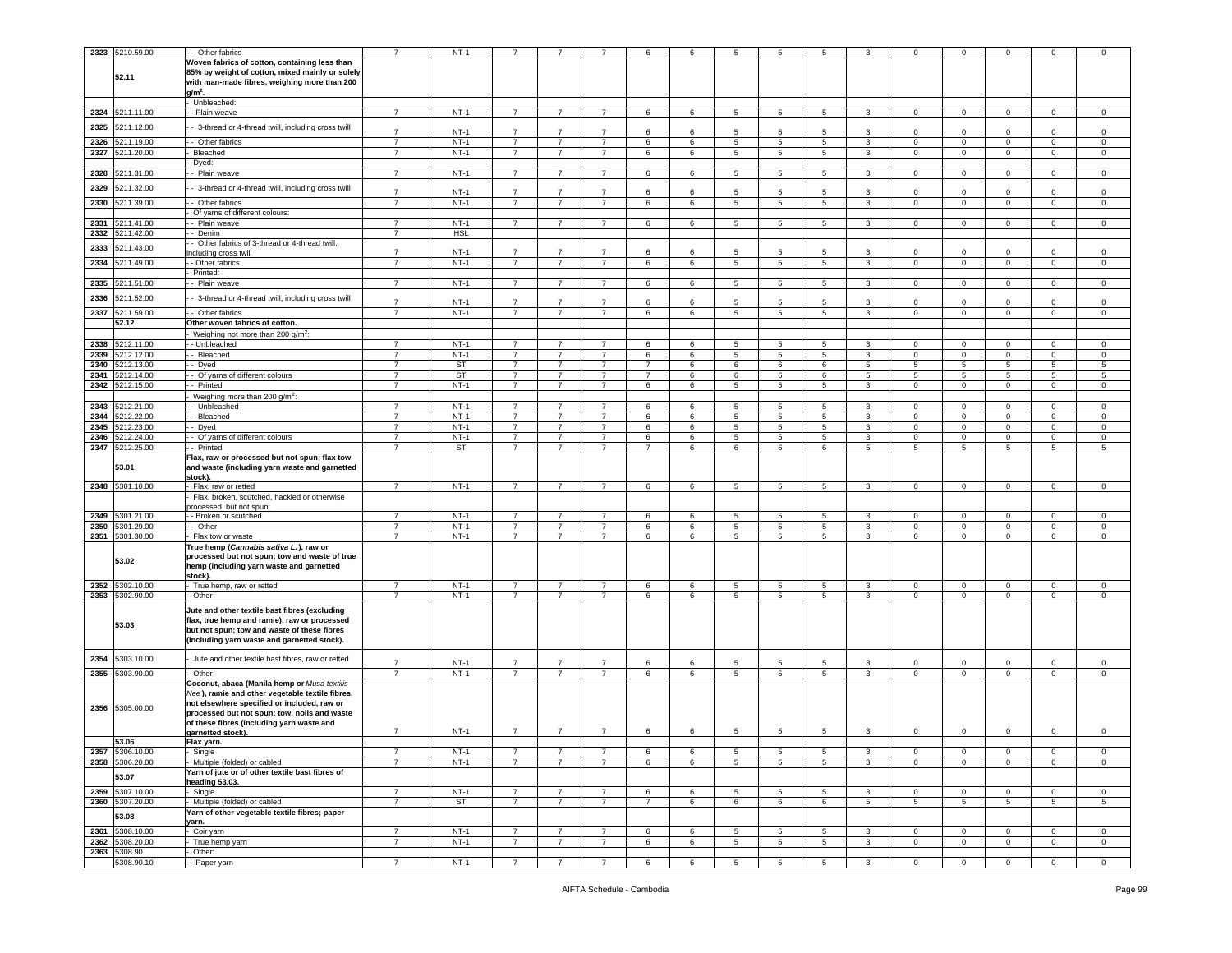|      |                     | - Other                                                                                                                                                                                                                                                      |                                  | $NT-1$           |                                  |                |                | 6              | 6               | 5               |                 |                 |                         | $\mathbf 0$    | $\Omega$        |                | $\Omega$       | $\mathbf 0$    |
|------|---------------------|--------------------------------------------------------------------------------------------------------------------------------------------------------------------------------------------------------------------------------------------------------------|----------------------------------|------------------|----------------------------------|----------------|----------------|----------------|-----------------|-----------------|-----------------|-----------------|-------------------------|----------------|-----------------|----------------|----------------|----------------|
|      | 5308.90.90<br>53.09 |                                                                                                                                                                                                                                                              |                                  |                  |                                  |                |                |                |                 |                 |                 |                 |                         |                |                 |                |                |                |
|      |                     | Woven fabrics of flax.                                                                                                                                                                                                                                       |                                  |                  |                                  |                |                |                |                 |                 |                 |                 |                         |                |                 |                |                |                |
|      |                     | Containing 85% or more by weight of flax:                                                                                                                                                                                                                    | $\overline{7}$                   |                  |                                  |                |                |                |                 |                 |                 |                 |                         |                |                 |                |                |                |
| 2364 | 5309.11.00          | - Unbleached or bleached                                                                                                                                                                                                                                     |                                  | $NT-1$           | $\overline{7}$                   | $\overline{7}$ | $\overline{7}$ | 6              | 6               | $\overline{5}$  | 5               | 5               | 3                       | $\Omega$       | $\Omega$        | $\Omega$       | $\Omega$       | $\mathsf 0$    |
| 2365 | 5309.19.00          | - Other                                                                                                                                                                                                                                                      | $\overline{7}$                   | $NT-1$           | $\overline{7}$                   | $\overline{7}$ | $\overline{7}$ | 6              | $6\overline{6}$ | $\overline{5}$  | $\overline{5}$  | $\overline{5}$  | 3                       | $\overline{0}$ | $\overline{0}$  | $\overline{0}$ | $\overline{0}$ | $\overline{0}$ |
|      |                     | Containing less than 85% by weight of flax:                                                                                                                                                                                                                  |                                  |                  |                                  |                |                |                |                 |                 |                 |                 |                         |                |                 |                |                |                |
| 2366 | 5309.21.00          | - Unbleached or bleached                                                                                                                                                                                                                                     | $\overline{7}$                   | $NT-1$           | $\overline{7}$                   | $\overline{7}$ | $\overline{7}$ | 6              | 6               | 5               | 5               | 5               | 3                       | $\mathbf 0$    | $\mathbf 0$     | $\mathbf 0$    | $\Omega$       | $\mathbf 0$    |
|      | 2367 5309.29.00     | - Other                                                                                                                                                                                                                                                      | $\overline{7}$                   | $NT-1$           | $\overline{7}$                   | $\overline{7}$ | $\overline{7}$ | 6              | 6               | $5\phantom{.0}$ | $\overline{5}$  | $5\overline{5}$ | 3                       | $\overline{0}$ | $\mathbf 0$     | $\overline{0}$ | $\mathbf 0$    | $\mathbf{0}$   |
|      | 53.10               | Woven fabrics of jute or of other textile bast                                                                                                                                                                                                               |                                  |                  |                                  |                |                |                |                 |                 |                 |                 |                         |                |                 |                |                |                |
|      |                     | ibres of heading 53.03.                                                                                                                                                                                                                                      |                                  |                  |                                  |                |                |                |                 |                 |                 |                 |                         |                |                 |                |                |                |
|      | 2368 5310.10.00     | Unbleached                                                                                                                                                                                                                                                   | $\overline{7}$                   | ST               | $\overline{7}$                   | $\overline{7}$ |                | $\overline{7}$ | 6               | 6               | 6               | 6               | 5                       | 5              | $5\phantom{.0}$ | 5              | 5              | 5              |
|      | 2369 5310.90.00     | Other                                                                                                                                                                                                                                                        | $\overline{7}$                   | $NT-1$           | $\overline{7}$                   | $\overline{7}$ | $\overline{7}$ | 6              | 6               | $\overline{5}$  | $\overline{5}$  | $\overline{5}$  | $\overline{3}$          | $\mathbf 0$    | $\overline{0}$  | $\overline{0}$ | $\overline{0}$ | $\overline{0}$ |
| 2370 | 5311.00.00          | Woven fabrics of other vegetable textile fibres;                                                                                                                                                                                                             |                                  |                  |                                  |                |                |                |                 |                 |                 |                 |                         |                |                 |                |                |                |
|      |                     | woven fabrics of paper yarn.                                                                                                                                                                                                                                 | $\overline{7}$                   | $NT-1$           | $\overline{7}$                   | $\overline{7}$ |                | 6              |                 | 5               |                 | 5               |                         | $\mathbf 0$    | 0               | $\mathbf 0$    | $\mathbf 0$    | $\mathsf 0$    |
|      | 54.01               | Sewing thread of man-made filaments, whether                                                                                                                                                                                                                 |                                  |                  |                                  |                |                |                |                 |                 |                 |                 |                         |                |                 |                |                |                |
|      |                     | or not put up for retail sale.                                                                                                                                                                                                                               |                                  |                  |                                  |                |                |                |                 |                 |                 |                 |                         |                |                 |                |                |                |
|      | 2371 5401.10.00     | Of synthetic filaments                                                                                                                                                                                                                                       | $\overline{7}$                   | $NT-1$           | $\overline{7}$                   | $\overline{7}$ | $\overline{7}$ | 6              | 6               | 5               | $5\overline{5}$ | 5               | 3                       | $\mathbf 0$    | $\mathbf 0$     | $\Omega$       | $\mathbf 0$    | $\mathsf 0$    |
|      | 2372 5401.20.00     | Of artificial filaments                                                                                                                                                                                                                                      | $\overline{7}$                   | $NT-1$           | $\overline{7}$                   | $\overline{7}$ | $\overline{7}$ | 6              | 6               | 5               | 5               | 5               | 3                       | $\mathbf 0$    | $\mathbf 0$     | $\mathsf 0$    | $\mathbf 0$    | $\mathsf 0$    |
|      | 54.02               | Synthetic filament yarn (other than sewing<br>thread), not put up for retail sale, including<br>synthetic monofilament of less than 67 decitex.                                                                                                              |                                  |                  |                                  |                |                |                |                 |                 |                 |                 |                         |                |                 |                |                |                |
|      |                     | High tenacity yarn of nylon or other polyamides:                                                                                                                                                                                                             |                                  |                  |                                  |                |                |                |                 |                 |                 |                 |                         |                |                 |                |                |                |
|      | 2373 5402.11.00     |                                                                                                                                                                                                                                                              | $\overline{7}$                   | $NT-1$           | $\overline{7}$                   | $\overline{7}$ | $\overline{7}$ | 6              | $6\overline{6}$ | $\overline{5}$  | $\overline{5}$  | $\overline{5}$  | 3                       | $\overline{0}$ | $\overline{0}$  | $\Omega$       | $\overline{0}$ | $\overline{0}$ |
|      |                     | - Of aramids                                                                                                                                                                                                                                                 |                                  |                  |                                  |                |                |                |                 |                 |                 |                 |                         |                |                 |                |                |                |
|      | 2374 5402.19.00     | - Other                                                                                                                                                                                                                                                      | $\overline{7}$                   | $NT-1$           | $\overline{7}$                   | $\overline{7}$ | $\overline{7}$ | 6              | 6               | $\overline{5}$  | -5              | $\overline{5}$  | $\overline{3}$          | $\Omega$       | $\overline{0}$  | $\Omega$       | $\overline{0}$ | $\overline{0}$ |
| 2375 | 5402.20.00          | High tenacity yarn of polyesters                                                                                                                                                                                                                             | $\overline{7}$                   | $NT-1$           | $\overline{7}$                   | $\overline{7}$ | $\overline{7}$ | 6              | 6               | $\overline{5}$  | 5               | 5               | $\overline{3}$          | $\mathbf 0$    | $\overline{0}$  | $\circ$        | $\mathbf 0$    | $\circ$        |
|      |                     | Textured yarn:                                                                                                                                                                                                                                               |                                  |                  |                                  |                |                |                |                 |                 |                 |                 |                         |                |                 |                |                |                |
| 2376 | 5402.31.00          | - Of nylon or other polyamides, measuring per<br>ingle yarn not more than 50 tex                                                                                                                                                                             | $\overline{7}$                   | $NT-1$           | $\overline{7}$                   | $\overline{7}$ | $\overline{7}$ | 6              | 6               | 5               | $5\overline{5}$ | 5               | 3                       | $\Omega$       | $\Omega$        | $\Omega$       | $\Omega$       | $\mathbf 0$    |
| 2377 | 5402.32.00          | - Of nylon or other polyamides, measuring per                                                                                                                                                                                                                | $\overline{7}$                   | $NT-1$           | $\overline{7}$                   | $\overline{7}$ | $\overline{7}$ | 6              | $\epsilon$      | 5               | 5               | 5               | $\mathbf{B}$            | $\Omega$       | $\Omega$        | $\Omega$       | $\Omega$       | $\mathsf 0$    |
| 2378 | 5402.33.00          | ingle yarn more than 50 tex<br>- Of polyesters                                                                                                                                                                                                               | $\overline{7}$                   | <b>ST</b>        | $\overline{7}$                   | $\overline{7}$ | $\overline{7}$ | $\overline{7}$ | 6               | 6               | $6\overline{6}$ | 6               | $\overline{5}$          | 5              | $\overline{5}$  | 5              | 5              | 5              |
| 2379 | 5402.34.00          | - Of polypropylene                                                                                                                                                                                                                                           | $\overline{7}$                   | $NT-1$           | $\overline{7}$                   | $\overline{7}$ | $\overline{7}$ | 6              | 6               | 5               | 5               | $\overline{5}$  | $\mathbf{3}$            | $\mathsf 0$    | $\mathbf 0$     | $\mathsf 0$    | $\mathsf 0$    | $\mathsf 0$    |
|      | 5402.39.00          |                                                                                                                                                                                                                                                              | $\overline{7}$                   | $NT-1$           | $\overline{7}$                   | $\overline{7}$ | $\overline{7}$ | 6              |                 | $\overline{5}$  | $\overline{5}$  | 5               | $\overline{3}$          |                |                 |                |                |                |
| 2380 |                     | - Other                                                                                                                                                                                                                                                      |                                  |                  |                                  |                |                |                | 6               |                 |                 |                 |                         | $\mathbf 0$    | $\mathbf 0$     | $\circ$        | $\mathbf 0$    | $\mathbf 0$    |
|      |                     | Other yarn, single, untwisted or with a twist not                                                                                                                                                                                                            |                                  |                  |                                  |                |                |                |                 |                 |                 |                 |                         |                |                 |                |                |                |
|      | 2381 5402.44.00     | exceeding 50 turns per metre:<br>Elastomeric                                                                                                                                                                                                                 | $\overline{7}$                   | ST               | $\overline{7}$                   | $\overline{7}$ | $\overline{7}$ | $\overline{7}$ | 6               | 6               | 6               | 6               | 5                       | 5              | 5               | 5              | 5              | 5              |
|      |                     |                                                                                                                                                                                                                                                              |                                  |                  | $\overline{7}$                   |                |                |                |                 |                 |                 |                 |                         |                |                 |                |                |                |
| 2382 | 5402.45.00          | - Other, of nylon or other polyamides                                                                                                                                                                                                                        | $\overline{7}$<br>$\overline{7}$ | $NT-1$           | $\overline{7}$                   | $\overline{7}$ | $\overline{7}$ | 6              | 6               | 5               | 5               | 5               | 3                       | $\mathbf 0$    | $\overline{0}$  | $\mathbf 0$    | $\mathsf 0$    | $\mathbf 0$    |
|      | 2383 5402.46.00     | - Other, of polyesters, partially oriented                                                                                                                                                                                                                   |                                  | $NT-1$           |                                  | $\overline{7}$ | $\overline{7}$ | 6              | 6               | $5\phantom{.0}$ | $\overline{5}$  | 5               | $\overline{3}$          | $\Omega$       | $\mathbf 0$     | $\mathbf 0$    | $\mathsf 0$    | $\mathsf 0$    |
|      | 2384 5402.47.00     | - Other, of polyesters                                                                                                                                                                                                                                       | $\overline{7}$                   | $NT-1$           | $\overline{7}$                   | $\overline{7}$ | $\overline{7}$ | $\,6\,$        | 6               | $\overline{5}$  | 5               | $5\phantom{.0}$ | $\overline{\mathbf{3}}$ | $\overline{0}$ | $\overline{0}$  | $\mathbf 0$    | $\mathsf 0$    | $\mathsf 0$    |
|      | 2385 5402.48.00     | - Other, of polypropylene                                                                                                                                                                                                                                    | $\overline{7}$                   | $NT-1$           | $\overline{7}$                   | $\overline{7}$ | $\overline{7}$ | 6              | 6               | $\overline{5}$  | $\overline{5}$  | 5               | $\overline{\mathbf{3}}$ | $\overline{0}$ | $\overline{0}$  | $\overline{0}$ | $\overline{0}$ | $\overline{0}$ |
|      | 2386 5402.49.00     | - Other                                                                                                                                                                                                                                                      | 7                                | $NT-1$           | $\overline{7}$                   | $\overline{7}$ | $\overline{7}$ | 6              | 6               | $\overline{5}$  | $\overline{5}$  | 5               | $\overline{3}$          | $\overline{0}$ | $\overline{0}$  | $\overline{0}$ | $\overline{0}$ | $\overline{0}$ |
|      |                     | Other yarn, single, with a twist exceeding 50 turns                                                                                                                                                                                                          |                                  |                  |                                  |                |                |                |                 |                 |                 |                 |                         |                |                 |                |                |                |
|      |                     | er metre:                                                                                                                                                                                                                                                    |                                  |                  |                                  |                |                |                |                 |                 |                 |                 |                         |                |                 |                |                |                |
|      | 2387 5402.51.00     | - Of nylon or other polyamides                                                                                                                                                                                                                               | $\overline{7}$                   | $NT-1$           | $\overline{7}$                   | $\overline{7}$ | $\overline{7}$ | 6              | 6               | $5\phantom{.0}$ | 5               | $5^{\circ}$     | 3                       | $\Omega$       | $\mathbf 0$     | $\Omega$       | $\Omega$       | $\mathsf 0$    |
|      | 2388 5402.52.00     | Of polyesters                                                                                                                                                                                                                                                | $\overline{7}$                   | $NT-1$           | $\overline{7}$                   | $\overline{7}$ | $\overline{7}$ | 6              | 6               | $5\phantom{.0}$ | -5              | $5^{\circ}$     | 3                       | $\Omega$       | $\overline{0}$  | $\Omega$       | $\Omega$       | $\Omega$       |
|      | 2389 5402.59.00     | Other                                                                                                                                                                                                                                                        | $\overline{7}$                   | $NT-1$           | $\overline{7}$                   | $\overline{7}$ | $\overline{7}$ | 6              | 6               | 5               | $5\phantom{.0}$ | 5               | $\overline{3}$          | $\mathsf 0$    | $\mathbf 0$     | $\mathbf 0$    | $\mathsf 0$    | $\mathsf 0$    |
|      |                     | Other yarn, multiple (folded) or cabled:                                                                                                                                                                                                                     |                                  |                  |                                  |                |                |                |                 |                 |                 |                 |                         |                |                 |                |                |                |
| 2390 | 5402.61.00          | Of nylon or other polyamides                                                                                                                                                                                                                                 | $\overline{7}$                   | $NT-1$           | $\overline{7}$                   | $\overline{7}$ | $\overline{7}$ | 6              | 6               | 5               | 5               | 5               | 3                       | $^{\circ}$     | $\mathbf 0$     | $^{\circ}$     | $\mathbf 0$    | $\mathbf 0$    |
|      | 2391 5402.62.00     | Of polyesters                                                                                                                                                                                                                                                | $\overline{7}$                   | $NT-1$           | $\overline{7}$                   | $\overline{7}$ |                | 6              | 6               | 5               | 5               | 5               | 3                       | $\mathbf 0$    | $\mathbf 0$     | $\mathbf 0$    | $\mathbf 0$    | $\mathsf 0$    |
|      | 2392 5402.69.00     | - Other                                                                                                                                                                                                                                                      | $\overline{7}$                   | $NT-1$           | $\overline{7}$                   | $\overline{7}$ | $\overline{7}$ | 6              | 6               | 5               | 5               | 5               | $\overline{\mathbf{3}}$ | $\Omega$       | $\overline{0}$  | $\overline{0}$ | $\overline{0}$ | $\overline{0}$ |
|      |                     |                                                                                                                                                                                                                                                              |                                  |                  |                                  |                |                |                |                 |                 |                 |                 |                         |                |                 |                |                |                |
|      | 54.03               | Artificial filament yarn (other than sewing<br>thread), not put up for retail sale, including<br>artificial monofilament of less than 67 decitex.                                                                                                            |                                  |                  |                                  |                |                |                |                 |                 |                 |                 |                         |                |                 |                |                |                |
|      | 2393 5403.10.00     | High tenacity yarn of viscose rayon                                                                                                                                                                                                                          | $\overline{7}$                   | $NT-1$           | $\overline{7}$                   | $\overline{7}$ | $\overline{7}$ | 6              | 6               | $5\overline{)}$ | 5               | $\overline{5}$  | 3                       | $\overline{0}$ | $\overline{0}$  | $\overline{0}$ | $\overline{0}$ | $\overline{0}$ |
|      |                     | Other yarn, single:                                                                                                                                                                                                                                          |                                  |                  |                                  |                |                |                |                 |                 |                 |                 |                         |                |                 |                |                |                |
| 2394 | 5403.31.00          | - Of viscose rayon, untwisted or with a twist not                                                                                                                                                                                                            |                                  |                  |                                  |                |                |                |                 |                 |                 |                 |                         |                |                 |                |                |                |
|      |                     | xceeding 120 turns per metre                                                                                                                                                                                                                                 | $\overline{7}$                   | $NT-1$           | $\overline{7}$                   | $\overline{7}$ | $\overline{7}$ | 6              | 6               | 5               | 5               | 5               | 3                       | $\Omega$       | $\Omega$        | $\Omega$       | $\Omega$       | $\mathsf 0$    |
| 2395 | 5403.32.00          | - Of viscose rayon, with a twist exceeding 120                                                                                                                                                                                                               | $\overline{7}$                   | $NT-1$           | $\overline{7}$                   | $\overline{7}$ | $\overline{7}$ | $6\phantom{a}$ | -6              | $5\overline{5}$ | 5               | 5               | 3                       | $\Omega$       | $\mathbf{0}$    | $\Omega$       | $\Omega$       | $\Omega$       |
| 2396 | 5403.33.00          | urns per metre<br>Of cellulose acetate                                                                                                                                                                                                                       | $\overline{7}$                   | $NT-1$           | $\overline{7}$                   | $\overline{7}$ | $\overline{7}$ | 6              | 6               | 5               | 5               | 5               | 3                       | $\mathbf 0$    | $\mathbf 0$     | $\mathbf 0$    | $\mathbf 0$    | $\mathsf 0$    |
| 2397 | 5403.39.00          | Other                                                                                                                                                                                                                                                        | $\overline{7}$                   | $NT-1$           | $\overline{7}$                   | $\overline{7}$ | $\overline{7}$ | 6              | 6               | 5               | $\overline{5}$  | 5               | 3                       | $\mathsf 0$    | $\mathbf 0$     | $\mathbf 0$    | $\mathsf 0$    | $\mathbf 0$    |
|      |                     | Other yarn, multiple (folded) or cabled:                                                                                                                                                                                                                     |                                  |                  |                                  |                |                |                |                 |                 |                 |                 |                         |                |                 |                |                |                |
| 2398 | 5403.41.00          | Of viscose rayon                                                                                                                                                                                                                                             | $\overline{7}$                   | $NT-1$           | $\overline{7}$                   | $\overline{7}$ | 7              | 6              | 6               | 5               | 5               | 5               | $\mathcal{R}$           | $\mathbf 0$    | $\,0\,$         | $\mathbf 0$    | $\mathbf 0$    | $\,0\,$        |
|      | 2399 5403.42.00     |                                                                                                                                                                                                                                                              | $\overline{7}$                   | $NT-1$           | $\overline{7}$                   | $\overline{7}$ | $\overline{7}$ | 6              | 6               | 5               | -5              | 5               | 3                       | $\Omega$       | $\mathbf 0$     | $\mathbf 0$    | $\Omega$       | $\mathsf 0$    |
|      | 2400 5403.49.00     | - Of cellulose acetate<br>- Other                                                                                                                                                                                                                            | $\overline{7}$                   | $NT-1$           | $\overline{7}$                   | $\overline{7}$ | $\overline{7}$ | 6              | 6               | $\overline{5}$  | -5              | $\overline{5}$  | $\overline{3}$          | $\Omega$       | $\overline{0}$  | $\mathbf{0}$   | $\mathbf 0$    | $\mathbf 0$    |
|      | 54.04               | Synthetic monofilament of 67 decitex or more<br>and of which no cross-sectional dimension<br>exceeds 1 mm; strip and the like (for example,<br>artificial straw) of synthetic textile materials of<br>an apparent width not exceeding 5 mm.<br>Monofilament: |                                  |                  |                                  |                |                |                |                 |                 |                 |                 |                         |                |                 |                |                |                |
|      | 2401 5404.11.00     | - Elastomeric                                                                                                                                                                                                                                                | $\overline{ }$                   | $NT-1$           | $\overline{7}$                   | $\overline{7}$ | $\overline{7}$ | 6              | 6               | 5               | 5               | 5               | $\mathbf{R}$            | $\mathbf 0$    | $\mathbf 0$     | $\mathbf 0$    | $\mathbf 0$    | $\mathbf 0$    |
|      |                     |                                                                                                                                                                                                                                                              | $\overline{7}$                   | $NT-1$           | $\overline{7}$                   |                | $\overline{7}$ |                |                 |                 |                 |                 |                         | $\mathbf{0}$   |                 |                | $\circ$        |                |
|      | 2402 5404.12.00     | - Other, of polypropylene                                                                                                                                                                                                                                    |                                  |                  |                                  | $\overline{7}$ |                | 6              | 6               | $5\phantom{.0}$ | $5\phantom{.0}$ | $5\overline{5}$ | 3 <sup>1</sup>          |                | $\overline{0}$  | $\overline{0}$ |                | $\overline{0}$ |
|      | 2403 5404.19.00     | - Other<br>Other                                                                                                                                                                                                                                             | $\overline{7}$                   | $NT-1$<br>$NT-1$ | $\overline{7}$<br>$\overline{7}$ | $\overline{7}$ | $\overline{7}$ | 6              | 6               | 5               | 5               | 5               | 3                       | $\mathbf{0}$   | $\mathbf 0$     | $\mathsf 0$    | $\mathbf 0$    | $\mathsf 0$    |
|      | 2404 5404.90.00     |                                                                                                                                                                                                                                                              | $\overline{7}$                   |                  |                                  | $\overline{7}$ | $\overline{7}$ | 6              | 6               | $\mathbf{5}$    | 5               | 5               | 3                       | $\mathbf{0}$   | $\overline{0}$  | $\overline{0}$ | $\mathbf 0$    | $\mathsf 0$    |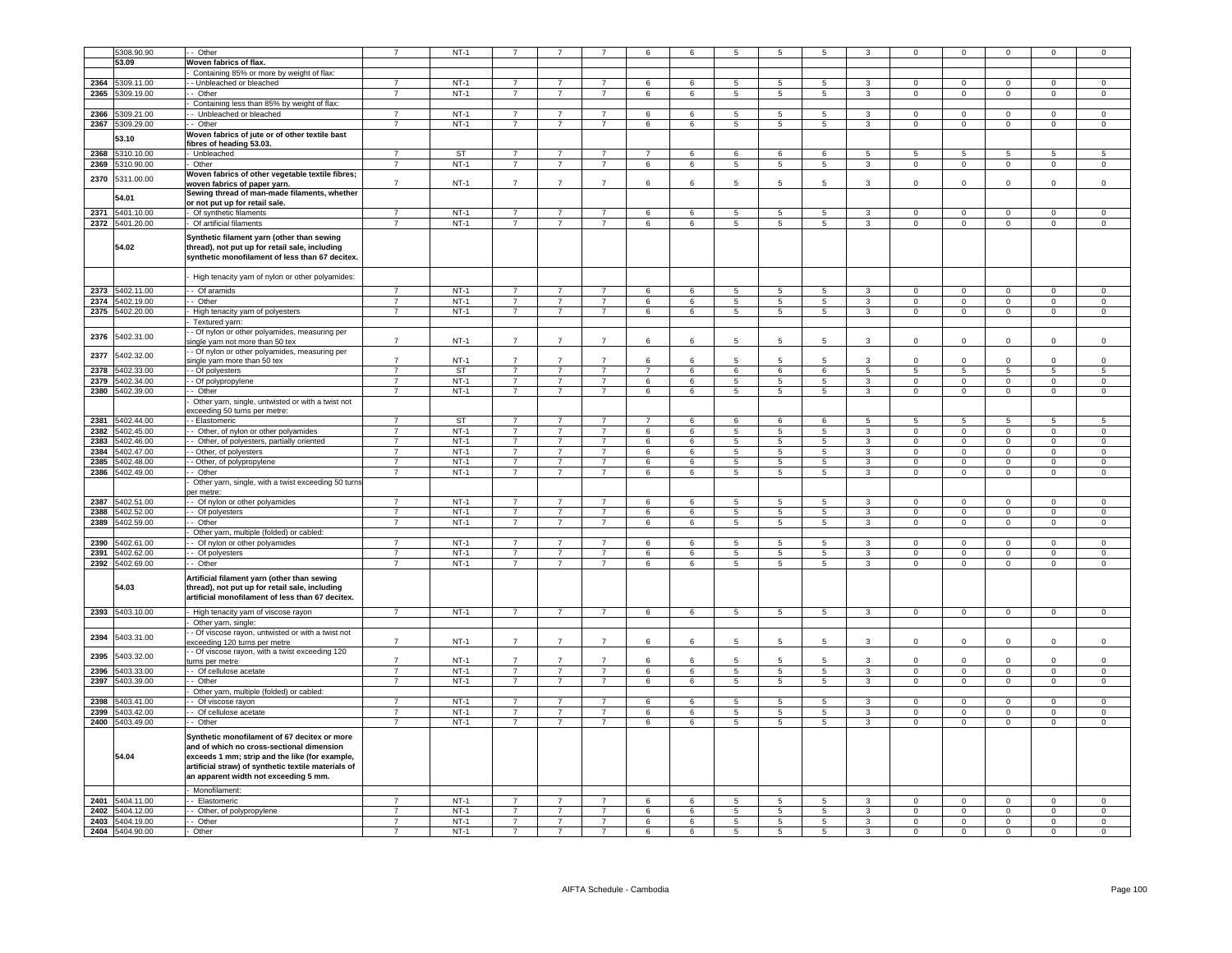| 2405         | 5405.00.00                         | Artificial monofilament of 67 decitex or more<br>and of which no cross-sectional dimension<br>exceeds 1 mm; strip and the like (for example,<br>artificial straw) of artificial textile materials of<br>an apparent width not exceeding 5 mm. | $\overline{7}$                   | $NT-1$           | $\overline{7}$                   | $\overline{7}$                   | $\overline{7}$                   | 6              | 6      | 5      | 5               | 5                   | 3                              | $\mathbf 0$                | $\mathbf 0$                  | $\mathbf 0$                 | $\mathbf 0$                   | $\circ$                        |
|--------------|------------------------------------|-----------------------------------------------------------------------------------------------------------------------------------------------------------------------------------------------------------------------------------------------|----------------------------------|------------------|----------------------------------|----------------------------------|----------------------------------|----------------|--------|--------|-----------------|---------------------|--------------------------------|----------------------------|------------------------------|-----------------------------|-------------------------------|--------------------------------|
| 2406         | 5406.00.00                         | Man-made filament yarn (other than sewing                                                                                                                                                                                                     |                                  |                  |                                  |                                  |                                  |                |        |        |                 |                     |                                |                            |                              |                             |                               |                                |
|              | 54.07                              | thread), put up for retail sale.<br>Woven fabrics of synthetic filament yarn,<br>including woven fabrics obtained from<br>materials of heading 54.04.                                                                                         | $\overline{7}$                   | $NT-1$           | $\overline{7}$                   | $\overline{7}$                   | $\overline{7}$                   | 6              | 6      | 5      | 5               | 5                   | 3                              | $\mathbf 0$                | $\mathbf{O}$                 | $\mathbf{0}$                | $\mathsf 0$                   | $\mathsf 0$                    |
| 2407         | 5407.10                            | Woven fabrics obtained from high tenacity yarn of<br>nylon or other polyamides or of polyesters:                                                                                                                                              |                                  |                  |                                  |                                  |                                  |                |        |        |                 |                     |                                |                            |                              |                             |                               |                                |
|              |                                    | - - Unbleached:                                                                                                                                                                                                                               |                                  |                  |                                  |                                  |                                  |                |        |        |                 |                     |                                |                            |                              |                             |                               |                                |
|              | 5407.10.11                         | - - Tyre fabrics and conveyor duck                                                                                                                                                                                                            | $\overline{7}$                   | <b>HSL</b>       |                                  |                                  |                                  |                |        |        |                 |                     |                                |                            |                              |                             |                               |                                |
|              | 5407.10.19                         | - - Other                                                                                                                                                                                                                                     | $\overline{7}$                   | <b>HSL</b>       |                                  |                                  |                                  |                |        |        |                 |                     |                                |                            |                              |                             |                               |                                |
|              | 5407.10.91                         | - Other:<br>- - Tyre fabrics and conveyor duck                                                                                                                                                                                                | $\overline{7}$                   | <b>HSL</b>       |                                  |                                  |                                  |                |        |        |                 |                     |                                |                            |                              |                             |                               |                                |
|              | 5407.10.99                         | - - Other                                                                                                                                                                                                                                     | $\overline{7}$                   | <b>HSL</b>       |                                  |                                  |                                  |                |        |        |                 |                     |                                |                            |                              |                             |                               |                                |
| 2408         | 5407.20.00                         | Woven fabrics obtained from strip or the like                                                                                                                                                                                                 | $\overline{7}$                   | <b>ST</b>        | $\overline{7}$                   | 7                                | $\overline{7}$                   | $\overline{7}$ | 6      | 6      | 6               | 6                   | 5                              | 5                          | 5                            | 5                           | 5                             | 5                              |
|              | 2409 5407.30.00                    | Fabrics specified in Note 9 to Section XI<br>Other woven fabrics, containing 85% or more by<br>weight of filaments of nylon or other polyamides:                                                                                              | $\overline{7}$                   | $NT-1$           | $\overline{7}$                   | $\overline{7}$                   | $\overline{7}$                   | 6              | 6      | 5      | 5               | 5                   | 3                              | 0                          | $\mathbf{O}$                 | $\mathbf 0$                 | $\mathbf 0$                   | $\mathbf 0$                    |
|              | 2410 5407.41<br>5407.41.10         | - Unbleached or bleached:<br>- - Woven nylon mesh fabrics of untwisted<br>filament yarn suitable for use as reinforcing                                                                                                                       |                                  |                  |                                  |                                  |                                  |                |        |        |                 |                     |                                |                            |                              |                             |                               |                                |
|              |                                    | material for tarpaulins                                                                                                                                                                                                                       | $\overline{7}$                   | $NT-1$           | $\overline{7}$                   | $\overline{7}$                   | $\overline{7}$                   | 6              | 6      | 5      | 5               | -5                  | $\mathbf{3}$                   | $\Omega$                   | $\mathbf 0$                  | 0                           | $\mathsf 0$                   | $\mathbf 0$                    |
|              | 5407.41.90                         | - - Other                                                                                                                                                                                                                                     | $\overline{7}$                   | $NT-1$           | $\overline{7}$                   | $\overline{7}$                   | $\overline{7}$                   | 6              | 6      | 5      | 5               | 5                   | $\mathbf{3}$                   | 0                          | $\mathbf 0$                  | $\circ$                     | $\mathsf 0$                   | $\mathbf 0$                    |
| 2411         | 5407.42.00                         | - Dyed                                                                                                                                                                                                                                        | $\overline{7}$                   | $NT-1$           | $\overline{7}$                   | $\overline{7}$                   | $\overline{7}$                   | 6              | 6      | 5      | 5               | $5\phantom{.0}$     | $\mathbf{3}$                   | $\mathbf 0$                | $\mathbf 0$                  | $\mathsf 0$                 | $\mathbf 0$                   | $\mathbf 0$                    |
| 2412<br>2413 | 5407.43.00<br>5407.44.00           | - Of yarns of different colours<br>- Printed                                                                                                                                                                                                  | $\overline{7}$<br>$\overline{7}$ | $NT-1$<br>$NT-1$ | $\overline{7}$<br>$\overline{7}$ | $\overline{7}$<br>$\overline{7}$ | $\overline{7}$<br>$\overline{7}$ | 6<br>6         | 6<br>6 | 5<br>5 | 5<br>5          | 5<br>5              | $\mathbf{3}$<br>$\mathbf{3}$   | 0<br>0                     | $\mathbf{0}$<br>$\mathbf 0$  | $\overline{0}$<br>$\circ$   | $\mathbf 0$<br>$\mathbf 0$    | $\overline{0}$<br>$\mathbf 0$  |
|              |                                    | Other woven fabrics, containing 85% or more by<br>veight of textured polyester filaments:                                                                                                                                                     |                                  |                  |                                  |                                  |                                  |                |        |        |                 |                     |                                |                            |                              |                             |                               |                                |
| 2414         | 5407.51.00                         | - Unbleached or bleached                                                                                                                                                                                                                      | $\overline{7}$                   | $NT-1$           | $\overline{7}$                   | 7                                | $\overline{7}$                   | 6              | 6      | 5      | 5               | 5                   | 3                              | $^{\circ}$                 | $\mathbf{0}$                 | $\mathbf 0$                 | $\mathbf 0$                   | $\mathbf 0$                    |
| 2415         | 5407.52.00                         | - Dyed                                                                                                                                                                                                                                        | $\overline{7}$                   | <b>ST</b>        | $\overline{7}$                   | $\overline{7}$                   | $\overline{7}$                   | $\overline{7}$ | 6      | 6      | 6               | 6                   | 5                              | 5                          | 5                            | 5                           | $\overline{5}$                | $\overline{5}$                 |
| 2416         | 5407.53.00                         | - Of yarns of different colours                                                                                                                                                                                                               | $\overline{7}$                   | $NT-1$           | $\overline{7}$                   | $\overline{7}$                   | $\overline{7}$                   | 6              | 6      | 5      | 5               | 5                   | $\mathbf{3}$                   | $\mathbf 0$                | $\mathbf{O}$                 | $\mathbf{0}$                | $\mathbf{0}$                  | $\overline{0}$                 |
|              | 2417 5407.54.00                    | - Printed<br>Other woven fabrics, containing 85% or more by<br>veight of polyester filaments:                                                                                                                                                 | $\overline{7}$                   | $NT-1$           | $\overline{7}$                   | $\overline{7}$                   | $\overline{7}$                   | 6              | 6      | 5      | 5               | 5                   | $\mathbf{3}$                   | $\Omega$                   | $\mathbf 0$                  | $\circ$                     | $\mathsf 0$                   | $\mathbf 0$                    |
| 2418         | 5407.61.00                         | - Containing 85% or more by weight of non-<br>extured polyester filaments                                                                                                                                                                     | $\overline{7}$                   | $NT-1$           | $\overline{7}$                   | $\overline{7}$                   | $\overline{7}$                   | 6              | 6      | 5      | 5               | -5                  | 3                              | $\Omega$                   | $\mathbf 0$                  | $\mathbf 0$                 | $\mathsf 0$                   | $\mathbf 0$                    |
| 2419         | 5407.69.00                         | - Other                                                                                                                                                                                                                                       | $\overline{7}$                   | $NT-1$           | $\overline{7}$                   | 7                                | $\overline{7}$                   | 6              | 6      | 5      | 5               | 5                   | 3                              | 0                          | 0                            | $\mathbf 0$                 | $\mathbf 0$                   | $\mathbf 0$                    |
|              |                                    | Other woven fabrics, containing 85% or more by                                                                                                                                                                                                |                                  |                  |                                  |                                  |                                  |                |        |        |                 |                     |                                |                            |                              |                             |                               |                                |
|              | 2420 5407.71.00                    | veight of synthetic filaments:<br>- Unbleached or bleached                                                                                                                                                                                    | $\overline{7}$                   | $NT-1$           | $\overline{7}$                   | $\overline{7}$                   | $\overline{7}$                   | 6              | 6      | 5      | $5\phantom{.0}$ | 5                   | $\mathbf{3}$                   | $\mathbf 0$                | $\mathbf 0$                  | $\circ$                     | $\mathbf{0}$                  | $\overline{0}$                 |
| 2421         | 5407.72.00                         | - Dyed                                                                                                                                                                                                                                        | $\overline{7}$                   | $NT-1$           | $\overline{7}$                   | $\overline{7}$                   | $\overline{7}$                   | 6              | 6      | 5      | 5               | 5                   | $\mathbf{3}$                   | $\mathbf 0$                | $\mathbf{O}$                 | $\circ$                     | $\mathbf 0$                   | $\mathbf 0$                    |
| 2422         | 5407.73.00                         | - Of yarns of different colours                                                                                                                                                                                                               | $\overline{7}$                   | $NT-1$           | $\overline{7}$                   | $\overline{7}$                   | $\overline{7}$                   | 6              | 6      | 5      | 5               | 5                   | $\mathbf{3}$                   | $\mathbf 0$                | $\mathbf 0$                  | $\mathbf 0$                 | $\mathsf 0$                   | $\mathbf 0$                    |
|              | 2423 5407.74.00                    | - Printed<br>Other woven fabrics, containing less than 85% by<br>weight of synthetic filaments, mixed mainly or solely<br>with cotton:                                                                                                        | $\overline{7}$                   | $NT-1$           | $\overline{7}$                   | $\overline{7}$                   | $\overline{7}$                   | 6              | 6      | 5      | 5               | $5\overline{5}$     | $\mathbf{3}$                   | 0                          | $\mathbf 0$                  | $\mathbf{0}$                | $\mathsf 0$                   | $\mathbf 0$                    |
|              | 2424 5407.81.00                    | - Unbleached or bleached                                                                                                                                                                                                                      | $\overline{7}$                   | $NT-1$           | $\overline{7}$                   | 7                                | $\overline{7}$                   | 6              | 6      | 5      | $5\phantom{.0}$ | 5                   | 3                              | 0                          | $\circ$                      | $\circ$                     | $\mathbf{0}$                  | $\mathbb O$                    |
| 2425         | 5407.82.00                         | - Dyed                                                                                                                                                                                                                                        | $\overline{7}$                   | $NT-1$           | $\overline{7}$                   | $\overline{7}$                   | $\overline{7}$                   | 6              | 6      | 5      | 5               | 5                   | $\mathbf{3}$                   | $\mathbf 0$                | $\circ$                      | $\mathbf 0$                 | $\mathsf 0$                   | $\mathbf 0$                    |
| 2426         | 5407.83.00<br>5407.84.00           | - Of yarns of different colours<br>- Printed                                                                                                                                                                                                  | $\overline{7}$<br>$\overline{7}$ | $NT-1$<br>$NT-1$ | $\overline{7}$<br>$\overline{7}$ | $\overline{7}$<br>$\overline{7}$ | $\overline{7}$<br>$\overline{7}$ | 6<br>6         | 6<br>6 | 5<br>5 | 5<br>5          | 5 <sup>5</sup><br>5 | $\mathbf{3}$<br>$\overline{3}$ | $\mathbf 0$<br>$\mathbf 0$ | $\mathbf 0$<br>$\mathbf 0$   | $\mathbf 0$<br>$\mathbf{0}$ | $\mathbf 0$<br>$\mathsf 0$    | $\mathsf 0$<br>$\mathsf 0$     |
| 2427         |                                    | Other woven fabrics:                                                                                                                                                                                                                          |                                  |                  |                                  |                                  |                                  |                |        |        |                 |                     |                                |                            |                              |                             |                               |                                |
| 2428         | 5407.91.00                         | - Unbleached or bleached                                                                                                                                                                                                                      | $\overline{7}$                   | $NT-1$           | $\overline{7}$                   | $\overline{7}$                   | $\overline{7}$                   | 6              | 6      | 5      | 5               | 5                   | $\mathbf{3}$                   | $^{\circ}$                 | $\mathbf 0$                  | $\circ$                     | $\mathbf{0}$                  | $\mathbf 0$                    |
| 2429         | 5407.92.00                         | - Dyed                                                                                                                                                                                                                                        | $\overline{7}$                   | $NT-1$           | $\overline{7}$                   | $\overline{7}$                   | $\overline{7}$                   | 6              | 6      | 5      | 5               | 5                   | $\mathbf{3}$                   | $\mathbf 0$                | $\mathbf 0$                  | $\circ$                     | $\mathbf 0$                   | $\mathbf 0$                    |
| 2430         | 5407.93.00                         | - Of yarns of different colours                                                                                                                                                                                                               | $\overline{7}$                   | $NT-1$           | $\overline{7}$                   | $\overline{7}$                   | $\overline{7}$                   | 6              | 6      | 5      | 5               | 5                   | $\mathbf{3}$                   | $\mathbf 0$                | $\mathbf{0}$                 | $\mathbf 0$                 | $\mathsf 0$                   | $\mathbf 0$                    |
|              | 2431 5407.94.00<br>54.08           | - Printed<br>Woven fabrics of artificial filament yarn,<br>including woven fabrics obtained from<br>materials of heading 54.05.                                                                                                               | $\overline{7}$                   | $NT-1$           | $\overline{7}$                   | $\overline{7}$                   | $\overline{7}$                   | 6              | 6      | 5      | 5               | 5 <sub>5</sub>      | $\mathbf{3}$                   | 0                          | $\mathbf 0$                  | $\mathbf 0$                 | $\mathsf 0$                   | $\mathbf 0$                    |
| 2432         | 5408.10                            | Woven fabrics obtained from high tenacity yarn of<br>viscose rayon:                                                                                                                                                                           |                                  |                  |                                  |                                  |                                  |                |        |        |                 |                     |                                |                            |                              |                             |                               |                                |
|              | 5408.10.10<br>5408.10.90           | - Unbleached<br>- Other                                                                                                                                                                                                                       | 7<br>$\overline{7}$              | $NT-1$<br>$NT-1$ | -7<br>$\overline{7}$             | 7<br>$\overline{7}$              | $\overline{7}$<br>$\overline{7}$ | 6<br>6         | 6<br>6 | 5<br>5 | 5<br>5          | 5<br>5              | 3<br>3                         | $\mathbf 0$<br>$\Omega$    | 0<br>$\mathbf{0}$            | $\mathbf 0$<br>0            | $\mathbf 0$<br>$\mathsf 0$    | $\circ$<br>$\mathbf 0$         |
|              |                                    | Other woven fabrics, containing 85% or more by<br>weight of artificial filament or strip or the like:                                                                                                                                         |                                  |                  |                                  |                                  |                                  |                |        |        |                 |                     |                                |                            |                              |                             |                               |                                |
|              |                                    |                                                                                                                                                                                                                                               |                                  |                  |                                  |                                  |                                  |                |        |        |                 |                     |                                |                            |                              |                             |                               |                                |
|              | 2433 5408.21.00<br>2434 5408.22.00 | - Unbleached or bleached<br>- Dyed                                                                                                                                                                                                            | $\overline{7}$<br>$\overline{7}$ | $NT-1$<br>$NT-1$ | $\overline{7}$<br>$\overline{7}$ | $\overline{7}$<br>$\overline{7}$ | $\overline{7}$<br>$\overline{7}$ | 6<br>6         | 6<br>6 | 5<br>5 | 5<br>5          | 5<br>5              | $\mathbf{3}$<br>$\mathbf{3}$   | $\mathbf 0$<br>$\mathbf 0$ | $\mathbf 0$<br>$\mathbf{0}$  | $\mathbf 0$<br>$\circ$      | $\mathbf 0$<br>$\overline{0}$ | $\mathbf 0$<br>$\mathbf{0}$    |
|              | 2435 5408.23.00                    | - Of yarns of different colours                                                                                                                                                                                                               | $\overline{7}$                   | $NT-1$           | 7                                | $\overline{7}$                   | $\overline{7}$                   | 6              | 6      | 5      | 5               | 5                   | 3                              | $\mathbf 0$                | $\mathbf{0}$                 | $\mathbf{0}$                | $\mathbf{0}$                  | $\overline{0}$                 |
|              | 2436 5408.24.00                    | - Printed                                                                                                                                                                                                                                     | $\overline{7}$                   | $NT-1$           | $\overline{7}$                   | $\overline{7}$                   | $\overline{7}$                   | 6              | 6      | 5      | 5               | 5                   | $\mathbf{3}$                   | 0                          | $\mathbf{0}$                 | $\mathbf{0}$                | $\mathbf 0$                   | $\mathbf 0$                    |
|              |                                    | Other woven fabrics:                                                                                                                                                                                                                          |                                  |                  |                                  |                                  |                                  |                |        |        |                 |                     |                                |                            |                              |                             |                               |                                |
|              | 2437 5408.31.00                    | - Unbleached or bleached                                                                                                                                                                                                                      | $\overline{7}$                   | $NT-1$<br>$NT-1$ | $\overline{7}$<br>$\overline{7}$ | $\overline{7}$<br>$\overline{7}$ | $\overline{7}$<br>$\overline{7}$ | 6              | 6      | 5      | 5               | 5                   | 3                              | $\mathbf 0$                | $\mathbf{O}$<br>$\mathbf{0}$ | $\mathbf{0}$                | $\mathbf 0$                   | $\mathbf 0$                    |
|              | 2438 5408.32.00<br>2439 5408.33.00 | - Dyed<br>- Of yarns of different colours                                                                                                                                                                                                     | $\overline{7}$<br>$\overline{7}$ | $NT-1$           | $\overline{7}$                   | 7                                | $\overline{7}$                   | 6<br>6         | 6<br>6 | 5<br>5 | 5<br>5          | 5<br>5              | 3<br>3                         | $\Omega$<br>$\mathbf 0$    | $\mathbf{0}$                 | $\mathbf 0$<br>$\mathbf 0$  | $\mathbf{0}$<br>$\mathbf{0}$  | $\mathbf{0}$<br>$\overline{0}$ |
|              | 2440 5408.34.00                    | - Printed                                                                                                                                                                                                                                     | $\overline{7}$                   | $NT-1$           | $\overline{7}$                   | $\overline{7}$                   | $\overline{7}$                   | 6              | 6      | 5      | $5\overline{5}$ | 5 <sub>5</sub>      | $\mathbf{3}$                   | $\mathbf 0$                | $\mathbf{0}$                 | $\mathbf{0}$                | $\mathbf 0$                   | $\mathbf{0}$                   |
|              | 55.01                              | Synthetic filament tow.                                                                                                                                                                                                                       |                                  |                  |                                  |                                  |                                  |                |        |        |                 |                     |                                |                            |                              |                             |                               |                                |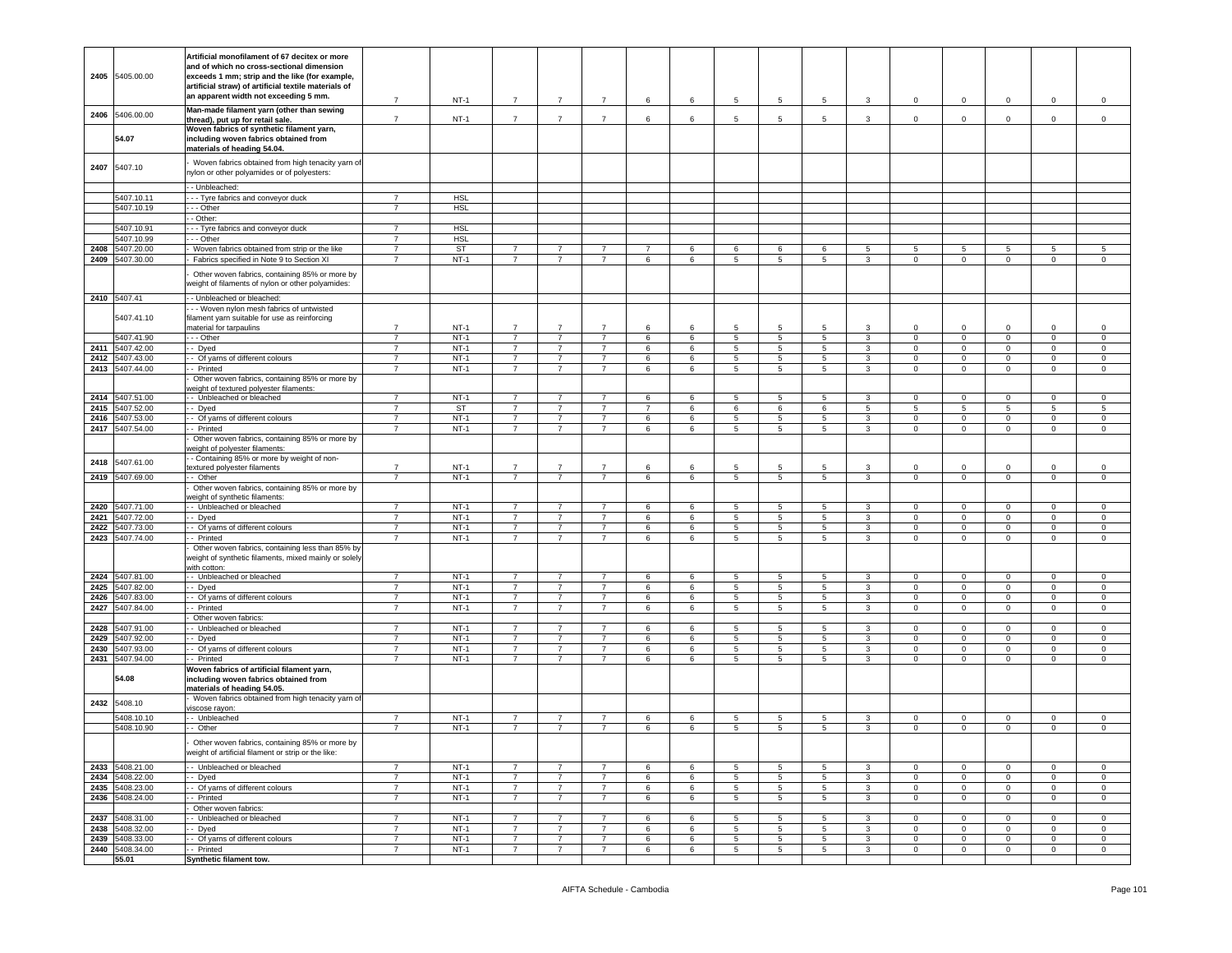| 2441 | 5501.10.00      | Of nylon or other polyamides                           |                | $NT-1$    |                |                |                | 6              | 6 | 5               | 5               | 5               |                 | $\Omega$     | $\mathbf 0$             |                | $\Omega$       | $\mathbf 0$    |
|------|-----------------|--------------------------------------------------------|----------------|-----------|----------------|----------------|----------------|----------------|---|-----------------|-----------------|-----------------|-----------------|--------------|-------------------------|----------------|----------------|----------------|
| 2442 | 5501.20.00      | Of polyesters                                          |                | $NT-1$    |                |                |                | 6              | 6 | 5               | 5               | 5               | 3               | $\mathbf 0$  | $\mathbf 0$             | 0              | $\mathbf 0$    | 0              |
| 2443 | 5501.30.00      | Acrylic or modacrylic                                  | $\overline{7}$ | $NT-1$    | $\overline{7}$ | $\overline{7}$ | $\overline{7}$ | 6              | 6 | 5               | $\overline{5}$  | 5               | 3               | $\mathbf 0$  | $\mathbf 0$             | $\mathbf 0$    | $\mathbf 0$    | $\mathbf 0$    |
|      |                 |                                                        |                |           |                |                |                |                |   |                 |                 |                 |                 |              |                         |                |                |                |
| 2444 | 5501.40.00      | Of polypropylene                                       | $\overline{7}$ | $NT-1$    | $\overline{7}$ | $\overline{7}$ | $\overline{7}$ | 6              | 6 | 5               | 5               | 5               | $\mathbf{3}$    | $\mathbf 0$  | $\mathbf 0$             | $\mathbf 0$    | $\mathbf 0$    | $\mathsf 0$    |
| 2445 | 5501.90.00      | Other                                                  | $\overline{7}$ | $NT-1$    | $\overline{7}$ | $\overline{7}$ | $\overline{7}$ | 6              | 6 | 5               | $\overline{5}$  | 5               | $\mathbf{3}$    | $\circ$      | $\mathbf 0$             | $\mathbf 0$    | $\mathsf 0$    | $\,0\,$        |
| 2446 | 5502.00.00      |                                                        | $\overline{7}$ | $NT-1$    | $\overline{7}$ | $\overline{7}$ | $\overline{7}$ | 6              | 6 | 5               | $5\phantom{.0}$ | 5               | $\mathbf{3}$    | $\mathbf 0$  | $\mathsf 0$             | $\mathbf 0$    | $\mathsf 0$    | $\mathsf 0$    |
|      |                 | Artificial filament tow.                               |                |           |                |                |                |                |   |                 |                 |                 |                 |              |                         |                |                |                |
|      | 55.03           | Synthetic staple fibres, not carded, combed or         |                |           |                |                |                |                |   |                 |                 |                 |                 |              |                         |                |                |                |
|      |                 | otherwise processed for spinning.                      |                |           |                |                |                |                |   |                 |                 |                 |                 |              |                         |                |                |                |
|      |                 | Of nylon or other polyamides:                          |                |           |                |                |                |                |   |                 |                 |                 |                 |              |                         |                |                |                |
|      |                 |                                                        |                |           |                |                |                |                |   |                 |                 |                 |                 |              |                         |                |                |                |
| 2447 | 5503.11.00      | - Of aramids                                           | $\overline{7}$ | $NT-1$    | $\overline{7}$ | $\overline{7}$ | $\overline{7}$ | 6              | 6 | 5               | 5               | 5               | 3               | $\mathbf{0}$ | $\mathbf 0$             | $\mathbf 0$    | 0              | 0              |
| 2448 | 5503.19.00      | - Other                                                | $\overline{7}$ | $NT-1$    | $\overline{7}$ | $\overline{7}$ | $\overline{7}$ | 6              | 6 | $5^{\circ}$     | 5               | 5               | $\mathbf{3}$    | $\mathbf{0}$ | $\mathbf 0$             | $\circ$        | $\mathbf 0$    | $\mathsf 0$    |
|      |                 |                                                        |                |           |                |                | $\overline{7}$ | $\overline{7}$ |   |                 |                 |                 |                 |              |                         |                |                |                |
| 2449 | 5503.20.00      | Of polyesters                                          | $\overline{7}$ | <b>ST</b> | $\overline{7}$ | $\overline{7}$ |                |                | 6 | 6               | 6               | 6               | 5               | 5            | $\overline{5}$          | 5              | 5              | 5              |
| 2450 | 5503.30.00      | Acrylic or modacrylic                                  | $\overline{7}$ | $NT-1$    | $\overline{7}$ | $\overline{7}$ | $\overline{7}$ | 6              | 6 | 5               | 5               | 5               | 3               | $\mathbf 0$  | $\mathsf 0$             | $\mathbf 0$    | $\mathbf 0$    | $\mathsf 0$    |
| 2451 | 5503.40.00      | Of polypropylene                                       | $\overline{7}$ | $NT-1$    | $\overline{7}$ | $\overline{7}$ | $\overline{7}$ | 6              | 6 | 5               | $\overline{5}$  | 5               | $\mathbf{3}$    | $\circ$      | $\mathbf 0$             | $\mathbf 0$    | $\mathbf 0$    | $\mathsf 0$    |
|      |                 |                                                        |                |           |                |                |                |                |   |                 |                 |                 |                 |              |                         |                |                |                |
| 2452 | 5503.90.00      | Other                                                  | $\overline{7}$ | $NT-1$    | $\overline{7}$ | $\overline{7}$ | $\overline{7}$ | 6              | 6 | 5               | 5               | 5               | 3               | $\mathbf 0$  | $\mathbf 0$             | $\mathbf 0$    | 0              | $\mathbf 0$    |
|      |                 | Artificial staple fibres, not carded, combed or        |                |           |                |                |                |                |   |                 |                 |                 |                 |              |                         |                |                |                |
|      | 55.04           | otherwise processed for spinning.                      |                |           |                |                |                |                |   |                 |                 |                 |                 |              |                         |                |                |                |
|      |                 |                                                        |                |           |                |                |                |                |   |                 |                 |                 |                 |              |                         |                |                |                |
| 2453 | 5504.10.00      | Of viscose rayon                                       | $\overline{7}$ | $NT-1$    | $\overline{7}$ | $\overline{7}$ | $\overline{7}$ | 6              | 6 | 5               | 5               | 5               | 3               | $\mathbf 0$  | $\mathbf 0$             | $\mathbf 0$    | $\mathbf 0$    | $\,0\,$        |
| 2454 | 5504.90.00      | Other                                                  | $\overline{7}$ | $NT-1$    | $\overline{7}$ | $\overline{7}$ | $\overline{7}$ | 6              | 6 | 5               | 5               | 5               | $\mathbf{3}$    | $\mathbf 0$  | $\mathbf 0$             | $\mathbf 0$    | 0              | $\mathsf 0$    |
|      |                 | Waste (including noils, yarn waste and                 |                |           |                |                |                |                |   |                 |                 |                 |                 |              |                         |                |                |                |
|      | 55.05           |                                                        |                |           |                |                |                |                |   |                 |                 |                 |                 |              |                         |                |                |                |
|      |                 | garnetted stock) of man-made fibres.                   |                |           |                |                |                |                |   |                 |                 |                 |                 |              |                         |                |                |                |
|      | 2455 5505.10.00 | Of synthetic fibres                                    | $\overline{7}$ | $NT-1$    | $\overline{7}$ | $\overline{7}$ | $\overline{7}$ | 6              | 6 | 5               | $\overline{5}$  | 5               | 3               | $\mathbf 0$  | $\overline{0}$          | $\overline{0}$ | $\mathbf{0}$   | $\circ$        |
|      | 2456 5505.20.00 | Of artificial fibres                                   | $\overline{7}$ | $NT-1$    | 7              | $\overline{7}$ | $\overline{7}$ | 6              | 6 | 5               | 5               | 5               | 3               | $\mathbf 0$  | $\overline{0}$          | $\overline{0}$ | $\mathbf 0$    | $\circ$        |
|      |                 |                                                        |                |           |                |                |                |                |   |                 |                 |                 |                 |              |                         |                |                |                |
|      | 55.06           | Synthetic staple fibres, carded, combed or             |                |           |                |                |                |                |   |                 |                 |                 |                 |              |                         |                |                |                |
|      |                 | otherwise processed for spinning                       |                |           |                |                |                |                |   |                 |                 |                 |                 |              |                         |                |                |                |
| 2457 | 5506.10.00      | Of nylon or other polyamides                           | $\overline{7}$ | $NT-1$    | $\overline{7}$ | $\overline{7}$ | $\overline{7}$ | $\,6\,$        | 6 | 5               | 5               | 5               | 3               | $\mathbf 0$  | $\mathsf 0$             | $\mathbf 0$    | $\mathbf 0$    | $\,0\,$        |
|      |                 |                                                        | $\overline{7}$ | $NT-1$    | $\overline{7}$ |                |                |                |   |                 |                 |                 |                 |              |                         |                |                |                |
| 2458 | 5506.20.00      | Of polyesters                                          |                |           |                | $\overline{7}$ | $\overline{7}$ | 6              | 6 | 5               | 5               | 5               | 3               | 0            | $\overline{\mathbf{0}}$ | $\mathbf 0$    | 0              | 0              |
| 2459 | 5506.30.00      | Acrylic or modacrylic                                  | $\overline{7}$ | $NT-1$    | $\overline{7}$ | $\overline{7}$ | $\overline{7}$ | 6              | 6 | 5               | $5\phantom{.0}$ | 5               | 3               | $\circ$      | $\mathbf 0$             | $\mathbf 0$    | $\mathbf 0$    | $\mathsf 0$    |
| 2460 | 5506.90.00      | Other                                                  | $\overline{7}$ | $NT-1$    | $\overline{7}$ | $\overline{7}$ | $\overline{7}$ | 6              | 6 | 5               | 5               | 5               | 3               | $\mathbf{0}$ | $\mathbf{0}$            | $\overline{0}$ | 0              | $\mathbf 0$    |
|      |                 |                                                        |                |           |                |                |                |                |   |                 |                 |                 |                 |              |                         |                |                |                |
| 2461 | 5507.00.00      | Artificial staple fibres, carded, combed or            |                |           |                |                |                |                |   |                 |                 |                 |                 |              |                         |                |                |                |
|      |                 | otherwise processed for spinning.                      | $\overline{7}$ | $NT-1$    | $\overline{7}$ | $\overline{7}$ | $\overline{7}$ | 6              | 6 | 5               | 5               | 5               | 3               | $\Omega$     | $\mathbf 0$             | $\Omega$       | $\mathbf 0$    | $\mathbf 0$    |
|      |                 | Sewing thread of man-made staple fibres,               |                |           |                |                |                |                |   |                 |                 |                 |                 |              |                         |                |                |                |
|      | 55.08           |                                                        |                |           |                |                |                |                |   |                 |                 |                 |                 |              |                         |                |                |                |
|      |                 | whether or not put up for retail sale.                 |                |           |                |                |                |                |   |                 |                 |                 |                 |              |                         |                |                |                |
| 2462 | 5508.10.00      | Of synthetic staple fibres                             | $\overline{7}$ | $NT-1$    | $\overline{7}$ | $\overline{7}$ | $\overline{7}$ | 6              | 6 | 5               | $5\phantom{.0}$ | 5               | 3               | $\circ$      | $\overline{0}$          | $\mathbf 0$    | $\mathbf 0$    | $\mathsf 0$    |
| 2463 | 5508.20.00      | Of artificial staple fibres                            | $\overline{7}$ | $NT-1$    | $\overline{7}$ | $\overline{7}$ | $\overline{7}$ | 6              | 6 | 5               | 5               | 5               | $\mathbf{3}$    | $\mathbf 0$  | $\mathbf 0$             | $\circ$        | $\mathbf 0$    | $\mathsf 0$    |
|      |                 |                                                        |                |           |                |                |                |                |   |                 |                 |                 |                 |              |                         |                |                |                |
|      | 55.09           | Yarn (other than sewing thread) of synthetic           |                |           |                |                |                |                |   |                 |                 |                 |                 |              |                         |                |                |                |
|      |                 | staple fibres, not put up for retail sale.             |                |           |                |                |                |                |   |                 |                 |                 |                 |              |                         |                |                |                |
|      |                 | Containing 85% or more by weight of staple             |                |           |                |                |                |                |   |                 |                 |                 |                 |              |                         |                |                |                |
|      |                 |                                                        |                |           |                |                |                |                |   |                 |                 |                 |                 |              |                         |                |                |                |
|      |                 | ibres of nylon or other polyamides:                    |                |           |                |                |                |                |   |                 |                 |                 |                 |              |                         |                |                |                |
| 2464 | 5509.11.00      | - Single yarn                                          | $\overline{7}$ | $NT-1$    | 7              | 7              | $\overline{7}$ | 6              | 6 | 5               | 5               | 5               | 3               | $\mathbf{0}$ | $\mathbf 0$             | 0              | 0              | $\mathbf 0$    |
| 2465 | 5509.12.00      | - Multiple (folded) or cabled yarn                     | $\overline{7}$ | $NT-1$    | $\overline{7}$ | $\overline{7}$ | $\overline{7}$ | 6              | 6 | 5               | 5               | 5               | $\mathbf{3}$    | $\circ$      | $\mathbf 0$             | $\mathbf 0$    | $\mathbf 0$    | $\mathbf 0$    |
|      |                 |                                                        |                |           |                |                |                |                |   |                 |                 |                 |                 |              |                         |                |                |                |
|      |                 | Containing 85% or more by weight of polyester          |                |           |                |                |                |                |   |                 |                 |                 |                 |              |                         |                |                |                |
|      |                 | taple fibres:                                          |                |           |                |                |                |                |   |                 |                 |                 |                 |              |                         |                |                |                |
| 2466 | 5509.21.00      | - Single yarn                                          | $\overline{7}$ | $NT-1$    | $\overline{7}$ | 7              | 7              | 6              | 6 | 5               | 5               | 5               | 3               | 0            | $\mathbf 0$             | 0              | 0              | 0              |
|      |                 |                                                        |                |           |                |                |                |                |   |                 |                 |                 |                 |              |                         |                |                |                |
|      | 2467 5509.22.00 | - Multiple (folded) or cabled yarn                     | $\overline{7}$ | $NT-1$    | $\overline{7}$ | $\overline{7}$ | $\overline{7}$ | 6              | 6 | 5               | $5\phantom{.0}$ | 5               | 3               | $\mathbf 0$  | $\mathbf 0$             | $\circ$        | $\mathbf 0$    | $\mathbf 0$    |
|      |                 | Containing 85% or more by weight of acrylic or         |                |           |                |                |                |                |   |                 |                 |                 |                 |              |                         |                |                |                |
|      |                 | nodacrylic staple fibres:                              |                |           |                |                |                |                |   |                 |                 |                 |                 |              |                         |                |                |                |
|      |                 |                                                        |                |           |                |                |                |                |   |                 |                 |                 |                 |              |                         |                |                |                |
|      | 2468 5509.31.00 | - Single yarn                                          | $\overline{7}$ | $NT-1$    | $\overline{7}$ | $\overline{7}$ | $\overline{7}$ | 6              | 6 | 5               | 5               | 5               | 3               | $\mathbf 0$  | $\mathbf 0$             | 0              | 0              | 0              |
|      | 2469 5509.32.00 | - Multiple (folded) or cabled yarn                     | $\overline{7}$ | $NT-1$    | $\overline{7}$ | $\overline{7}$ | $\overline{7}$ | 6              | 6 | 5               | $5\phantom{.0}$ | 5 <sup>5</sup>  | $\mathbf{3}$    | $\circ$      | $\mathbf 0$             | $\mathbf 0$    | $\mathbf 0$    | $\mathsf 0$    |
|      |                 | Other yarn, containing 85% or more by weight of        |                |           |                |                |                |                |   |                 |                 |                 |                 |              |                         |                |                |                |
|      |                 |                                                        |                |           |                |                |                |                |   |                 |                 |                 |                 |              |                         |                |                |                |
|      |                 | synthetic staple fibres:                               |                |           |                |                |                |                |   |                 |                 |                 |                 |              |                         |                |                |                |
| 2470 | 5509.41.00      | - Single yarn                                          | $\overline{7}$ | $NT-1$    | $\overline{7}$ | $\overline{7}$ | $\overline{7}$ | 6              | 6 | 5               | 5               | 5               | 3               | $\mathbf 0$  | $\mathbf 0$             | $\mathbf 0$    | $\mathbf 0$    | 0              |
|      | 2471 5509.42.00 | - Multiple (folded) or cabled yarn                     | $\overline{7}$ | $NT-1$    | $7^{\circ}$    | $\overline{7}$ | $\overline{7}$ | 6              | 6 | $5\overline{)}$ | $5\phantom{.0}$ | 5 <sub>5</sub>  | $\mathbf{3}$    | $\mathbf 0$  | $\overline{0}$          | $\overline{0}$ | $\overline{0}$ | $\mathsf 0$    |
|      |                 |                                                        |                |           |                |                |                |                |   |                 |                 |                 |                 |              |                         |                |                |                |
|      |                 | Other yarn, of polyester staple fibres:                |                |           |                |                |                |                |   |                 |                 |                 |                 |              |                         |                |                |                |
| 2472 | 5509.51.00      |                                                        |                |           |                |                |                |                |   |                 |                 |                 |                 |              |                         |                |                |                |
|      |                 | - Mixed mainly or solely with artificial staple fibres | $\overline{7}$ | ST        | $\overline{7}$ | $\overline{7}$ | $\overline{7}$ | $\overline{7}$ | 6 | 6               | 6               | 6               | 5               | 5            | 5                       | 5              | -5             | 5              |
|      |                 | - Mixed mainly or solely with wool or fine animal      |                |           |                |                |                |                |   |                 |                 |                 |                 |              |                         |                |                |                |
| 2473 | 5509.52.00      |                                                        | $\overline{7}$ | $NT-1$    | $\overline{7}$ | $\overline{7}$ | $\overline{7}$ | 6              | 6 | 5               | 5               | $5\overline{5}$ | 3               | $\mathbf 0$  | $^{\circ}$              | $\mathbf 0$    | $\mathbf 0$    | $\mathsf 0$    |
|      |                 | hair                                                   |                |           |                |                |                |                |   |                 |                 |                 |                 |              |                         |                |                |                |
| 2474 | 5509.53.00      | - Mixed mainly or solely with cotton                   | $\overline{7}$ | $NT-1$    | $\overline{7}$ | $\overline{7}$ | $\overline{7}$ | 6              | 6 | $\overline{5}$  | $\overline{5}$  | 5               | 3               | $\mathbf 0$  | $\overline{\mathbf{0}}$ | $\mathbf 0$    | $\mathbf 0$    | 0              |
| 2475 | 5509.59.00      | - Other                                                | $\overline{7}$ | $NT-1$    | $\overline{7}$ | $\overline{7}$ | $\overline{7}$ | 6              | 6 | 5               | 5               | 5               | 3               | $\mathbf 0$  | $\mathsf 0$             | $\mathbf 0$    | $\mathbf 0$    | $\mathsf 0$    |
|      |                 |                                                        |                |           |                |                |                |                |   |                 |                 |                 |                 |              |                         |                |                |                |
|      |                 | Other yarn, of acrylic or modacrylic staple fibres:    |                |           |                |                |                |                |   |                 |                 |                 |                 |              |                         |                |                |                |
|      |                 |                                                        |                |           |                |                |                |                |   |                 |                 |                 |                 |              |                         |                |                |                |
|      |                 | - Mixed mainly or solely with wool or fine animal      |                |           |                |                |                |                |   |                 |                 |                 |                 |              |                         |                |                |                |
| 2476 | 5509.61.00      | hair                                                   | $\overline{7}$ | $NT-1$    | $\overline{7}$ | $\overline{7}$ | $\overline{7}$ | 6              | 6 | 5               | 5               | $5\overline{5}$ | 3               | $\circ$      | $\mathbf 0$             | $\Omega$       | $\mathbf 0$    | $\mathsf 0$    |
|      |                 | - Mixed mainly or solely with cotton                   | $\overline{7}$ | $NT-1$    | $\overline{7}$ | $\overline{7}$ | $\overline{7}$ |                |   |                 |                 |                 |                 |              |                         |                |                |                |
| 2477 | 5509.62.00      |                                                        |                |           |                |                |                | 6              | 6 | 5               | 5               | 5               | $\mathbf{3}$    | $\mathbf 0$  | $\mathbf 0$             | $\mathbf 0$    | $\mathbf 0$    | $\mathbf 0$    |
|      | 2478 5509.69.00 | - Other                                                | $\overline{7}$ | $NT-1$    | $\overline{7}$ | $\overline{7}$ | $\overline{7}$ | 6              | 6 | 5               | 5               | 5 <sup>5</sup>  | $\mathbf{3}$    | $\circ$      | $\mathbf 0$             | $\mathbf 0$    | $\mathbf 0$    | $\mathsf 0$    |
|      |                 | Other yarn:                                            |                |           |                |                |                |                |   |                 |                 |                 |                 |              |                         |                |                |                |
|      |                 |                                                        |                |           |                |                |                |                |   |                 |                 |                 |                 |              |                         |                |                |                |
| 2479 | 5509.91.00      | - Mixed mainly or solely with wool or fine animal      |                |           |                |                |                |                |   |                 |                 |                 |                 |              |                         |                |                |                |
|      |                 | iair                                                   | $\overline{7}$ | $NT-1$    |                |                |                | 6              | 6 | 5               | 5               | 5               | 3               | $\mathbf 0$  | $\mathbf 0$             | 0              | $\mathbf 0$    | $\mathbf 0$    |
|      | 2480 5509.92.00 | - Mixed mainly or solely with cotton                   |                | $NT-1$    |                | 7              |                | 6              | 6 | 5               | $\sqrt{5}$      | 5               | 3               | $\mathbf 0$  | $\overline{0}$          | $\mathbf 0$    | $\pmb{0}$      | 0              |
|      |                 |                                                        |                |           |                |                |                |                |   |                 |                 |                 |                 |              |                         |                |                |                |
|      | 2481 5509.99.00 | - Other                                                | $\overline{7}$ | NT-1      | $\overline{7}$ | $\overline{7}$ | $\overline{7}$ | 6              | 6 | 5               | 5               | 5               | 3               | $\mathbf{0}$ | $\mathbf{0}$            | $\overline{0}$ | $\overline{0}$ | $\overline{0}$ |
|      |                 | Yarn (other than sewing thread) of artificial          |                |           |                |                |                |                |   |                 |                 |                 |                 |              |                         |                |                |                |
|      | 55.10           | staple fibres, not put up for retail sale.             |                |           |                |                |                |                |   |                 |                 |                 |                 |              |                         |                |                |                |
|      |                 |                                                        |                |           |                |                |                |                |   |                 |                 |                 |                 |              |                         |                |                |                |
|      |                 | Containing 85% or more by weight of artificial         |                |           |                |                |                |                |   |                 |                 |                 |                 |              |                         |                |                |                |
|      |                 | staple fibres:                                         |                |           |                |                |                |                |   |                 |                 |                 |                 |              |                         |                |                |                |
| 2482 | 5510.11.00      | - Single yarn                                          | $\overline{7}$ | <b>ST</b> | $\overline{7}$ | $\overline{7}$ | $\overline{7}$ | $\overline{7}$ | 6 | 6               | 6               | 6               | $5\phantom{.0}$ | 5            | $5\phantom{.0}$         | 5              | 5              | $\sqrt{5}$     |
|      |                 |                                                        |                |           |                |                |                |                |   |                 |                 |                 |                 |              |                         |                |                |                |
| 2483 | 5510.12.00      | - Multiple (folded) or cabled yarn                     | $\overline{7}$ | ST        | $\overline{7}$ | $\overline{7}$ | $\overline{7}$ | $\overline{7}$ | 6 | 6               | 6               | 6               | 5               | 5            | 5                       | 5              | 5              | 5              |
| 2484 | 5510.20.00      | Other yarn, mixed mainly or solely with wool or        |                |           |                |                |                |                |   |                 |                 |                 |                 |              |                         |                |                |                |
|      |                 | ne animal hair                                         | $\overline{7}$ | $NT-1$    | $\overline{7}$ | $\overline{7}$ | $\overline{7}$ | 6              | 6 | $5\overline{5}$ | 5               | 5               | 3               | $\circ$      | $\mathbf 0$             | $\mathbf 0$    | $\mathbf 0$    | $\mathsf 0$    |
|      |                 |                                                        |                |           |                |                |                |                |   |                 |                 |                 |                 |              |                         |                |                |                |
| 2485 | 5510.30.00      | Other yarn, mixed mainly or solely with cotton         |                |           |                |                |                |                |   |                 |                 |                 |                 |              |                         |                |                |                |
|      |                 |                                                        | $\overline{7}$ | $NT-1$    | $\overline{7}$ | $\overline{7}$ | $\overline{7}$ | 6              | 6 | 5               | 5               | $5\overline{5}$ | 3               | $\circ$      | $\mathbf 0$             | $\mathbf 0$    | $\mathbf 0$    | $\circ$        |
|      |                 |                                                        |                |           |                |                |                |                |   |                 |                 |                 |                 |              |                         |                |                |                |
|      | 2486 5510.90.00 | Other yarn                                             | $\overline{7}$ | $NT-1$    | $\overline{7}$ | $\overline{7}$ | $\overline{7}$ | 6              | 6 | 5               | 5               | 5               | $\mathbf{3}$    | $\mathbf 0$  | $\overline{0}$          | $\circ$        | $\mathbf 0$    | $\mathbf{0}$   |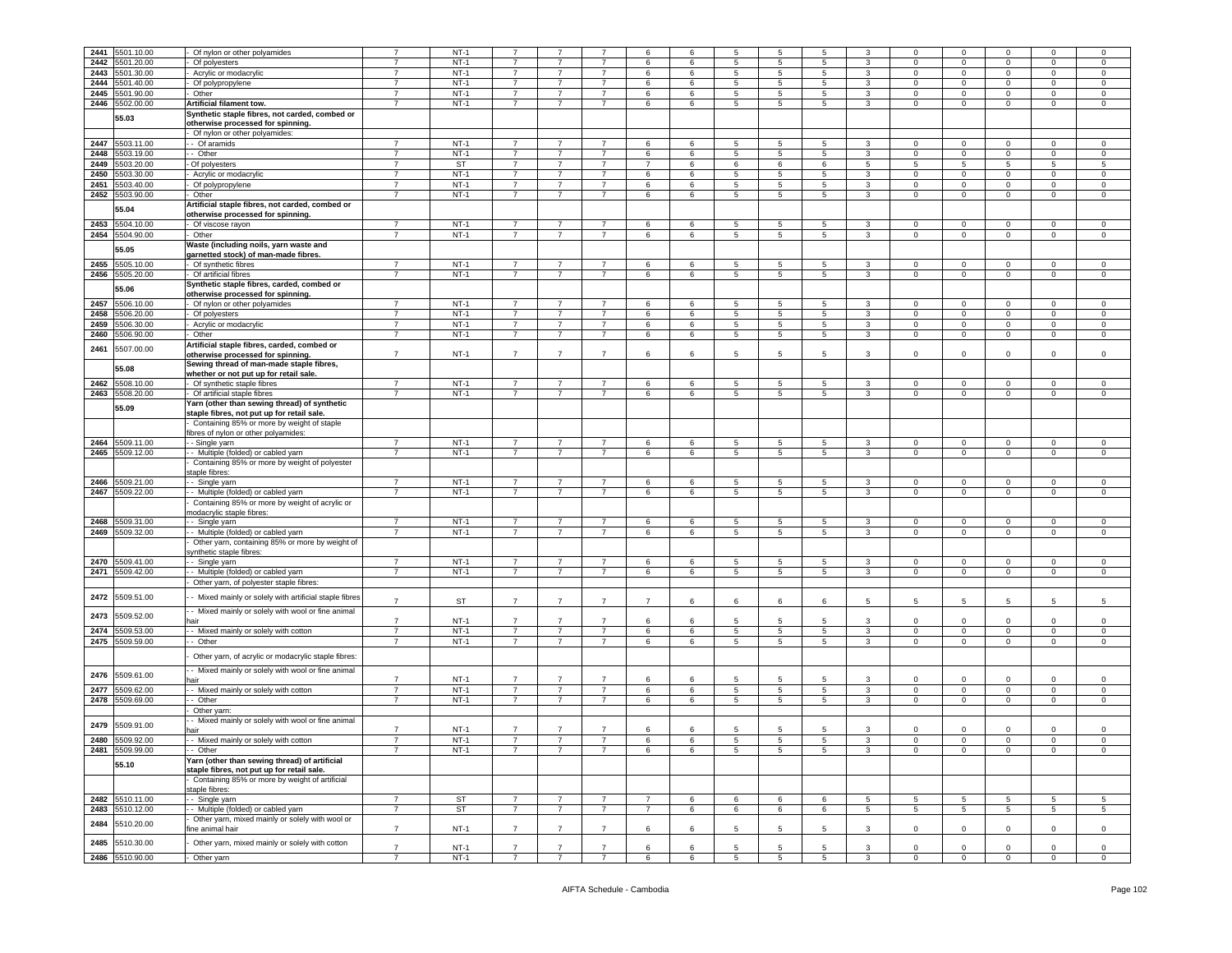|      | 55.11           | Yarn (other than sewing thread) of man-made          |                |            |                |                |                |                |   |                 |                 |    |              |                 |                 |              |             |                     |
|------|-----------------|------------------------------------------------------|----------------|------------|----------------|----------------|----------------|----------------|---|-----------------|-----------------|----|--------------|-----------------|-----------------|--------------|-------------|---------------------|
|      |                 | staple fibres, put up for retail sale.               |                |            |                |                |                |                |   |                 |                 |    |              |                 |                 |              |             |                     |
| 2487 | 5511.10.00      | Of synthetic staple fibres, containing 85% or        |                |            |                |                |                |                |   |                 |                 |    |              |                 |                 |              |             |                     |
|      |                 | nore by weight of such fibres                        | $\overline{7}$ | $NT-1$     | $\overline{7}$ | $\overline{7}$ | $\overline{7}$ | 6              | 6 | 5               | 5               | 5  | 3            | 0               | $\mathbf 0$     | $\mathbf 0$  | 0           | $\circ$             |
| 2488 | 5511.20.00      | Of synthetic staple fibres, containing less than     |                |            |                |                |                |                |   |                 |                 |    |              |                 |                 |              |             |                     |
|      |                 | 35% by weight of such fibres                         | $\overline{7}$ | $NT-1$     | $\overline{7}$ | $\overline{7}$ | $\overline{7}$ | 6              | 6 | 5               | 5               | -5 | $\mathbf{3}$ | $\circ$         | $\mathbf 0$     | $\mathbf 0$  | $\Omega$    | $\circ$             |
| 2489 | 5511.30.00      | Of artificial staple fibres                          | $\overline{7}$ | $NT-1$     | $\overline{7}$ | $\overline{7}$ | $\overline{7}$ | 6              | 6 | 5               | 5               | 5  | 3            | $\mathbf 0$     | $\mathbf 0$     | $\mathbf 0$  | 0           | $\circ$             |
|      |                 | Woven fabrics of synthetic staple fibres,            |                |            |                |                |                |                |   |                 |                 |    |              |                 |                 |              |             |                     |
|      | 55.12           | containing 85% or more by weight of synthetic        |                |            |                |                |                |                |   |                 |                 |    |              |                 |                 |              |             |                     |
|      |                 | staple fibres.                                       |                |            |                |                |                |                |   |                 |                 |    |              |                 |                 |              |             |                     |
|      |                 | Containing 85% or more by weight of polyester        |                |            |                |                |                |                |   |                 |                 |    |              |                 |                 |              |             |                     |
|      |                 |                                                      |                |            |                |                |                |                |   |                 |                 |    |              |                 |                 |              |             |                     |
|      |                 | staple fibres                                        |                |            |                |                |                |                |   |                 |                 |    |              |                 |                 |              |             |                     |
| 2490 | 5512.11.00      | - Unbleached or bleached                             | $\overline{7}$ | $NT-1$     | $\overline{7}$ | $\overline{7}$ | $\overline{7}$ | 6              | 6 | 5               | 5               | 5  | 3            | 0               | $\mathsf 0$     | $\mathbf 0$  | 0           | $\mathbf 0$         |
| 2491 | 5512.19.00      | · Other                                              | $\overline{7}$ | ST         | $\overline{7}$ | $\overline{7}$ | $\overline{7}$ | $\overline{7}$ | 6 | 6               | 6               | 6  | 5            | 5               | $5\phantom{.0}$ | 5            | 5           | 5                   |
|      |                 | Containing 85% or more by weight of acrylic or       |                |            |                |                |                |                |   |                 |                 |    |              |                 |                 |              |             |                     |
|      |                 | nodacrylic staple fibres:                            |                |            |                |                |                |                |   |                 |                 |    |              |                 |                 |              |             |                     |
| 2492 | 5512.21.00      | - Unbleached or bleached                             | $\overline{7}$ | $NT-1$     | $\overline{7}$ | -7             | 7              | 6              | 6 | 5               | 5               | 5  | 3            | $\mathbf{0}$    | $\mathbf 0$     | $\mathbf 0$  | 0           | $\circ$             |
| 2493 | 5512.29.00      | - Other                                              | $\overline{7}$ | $NT-1$     | $\overline{7}$ | $\overline{7}$ | $\overline{7}$ | 6              | 6 | 5               | 5               | 5  | $\mathbf{3}$ | $\circ$         | $\mathbf 0$     | $\mathbf{0}$ | $\mathbf 0$ | $\circ$             |
|      |                 |                                                      |                |            |                |                |                |                |   |                 |                 |    |              |                 |                 |              |             |                     |
|      |                 | Other:                                               |                |            |                |                |                |                |   |                 |                 |    |              |                 |                 |              |             |                     |
| 2494 | 5512.91.00      | Unbleached or bleached                               | $\overline{7}$ | $NT-1$     | $\overline{7}$ | $\overline{7}$ | $\overline{7}$ | 6              | 6 | 5               | 5               | 5  | 3            | 0               | $\mathbf 0$     | $\mathbf 0$  | 0           | $\mathbf 0$         |
| 2495 | 5512.99.00      | - Other                                              | $\overline{7}$ | $NT-1$     | $\overline{7}$ | $\overline{7}$ | $\overline{7}$ | 6              | 6 | 5               | 5               | 5  | 3            | $\mathbf 0$     | $\mathbf 0$     | $\mathbf 0$  | 0           | $\mathbf 0$         |
|      |                 | Woven fabrics of synthetic staple fibres,            |                |            |                |                |                |                |   |                 |                 |    |              |                 |                 |              |             |                     |
|      |                 | containing less than 85% by weight of such           |                |            |                |                |                |                |   |                 |                 |    |              |                 |                 |              |             |                     |
|      | 55.13           | fibres, mixed mainly or solely with cotton, of a     |                |            |                |                |                |                |   |                 |                 |    |              |                 |                 |              |             |                     |
|      |                 |                                                      |                |            |                |                |                |                |   |                 |                 |    |              |                 |                 |              |             |                     |
|      |                 | weight not exceeding 170 g/m <sup>2</sup> .          |                |            |                |                |                |                |   |                 |                 |    |              |                 |                 |              |             |                     |
|      |                 | - Unbleached or bleached:                            |                |            |                |                |                |                |   |                 |                 |    |              |                 |                 |              |             |                     |
| 2496 | 5513.11.00      | - Of polyester staple fibres, plain weave            | $\overline{7}$ | $NT-1$     | $\overline{7}$ | $\overline{7}$ | $\overline{7}$ | 6              | 6 | $5\phantom{.0}$ | 5               | 5  | 3            | $\mathbf 0$     | $\overline{0}$  | $\mathsf 0$  | $\mathbf 0$ | $\mathbf 0$         |
|      |                 | - 3-thread or 4-thread twill, including cross twill, |                |            |                |                |                |                |   |                 |                 |    |              |                 |                 |              |             |                     |
| 2497 | 5513.12.00      | of polyester staple fibres                           | $\overline{7}$ | $NT-1$     | $\overline{7}$ | -7             | $\overline{7}$ | 6              | 6 | 5               | 5               | 5  | 3            | $\mathbf 0$     | $\mathbf 0$     | $\mathbf 0$  | 0           | $\mathbf 0$         |
|      |                 |                                                      |                |            |                |                |                |                |   |                 |                 |    |              |                 |                 |              |             |                     |
| 2498 | 5513.13.00      | - Other woven fabrics of polyester staple fibres     | $\overline{7}$ | NT-1       | 7              |                |                | 6              | 6 | 5               | 5               |    | 3            | $\Omega$        | $\mathbf 0$     | $\Omega$     | 0           | $\mathbf 0$         |
| 2499 | 5513.19.00      | - Other woven fabrics                                | $\overline{7}$ | $NT-1$     | $\overline{7}$ | $\overline{7}$ | $\overline{7}$ | 6              | 6 | 5               | 5               | 5  | 3            | 0               | $\mathbf 0$     | $\mathbf 0$  | 0           | $\mathbf 0$         |
|      |                 |                                                      |                |            |                |                |                |                |   |                 |                 |    |              |                 |                 |              |             |                     |
|      |                 | Dyed:                                                |                |            |                |                |                |                |   |                 |                 |    |              |                 |                 |              |             |                     |
| 2500 | 5513.21.00      | - Of polyester staple fibres, plain weave            | $\overline{7}$ | NT-1       | $\overline{7}$ | $\overline{7}$ | $\overline{7}$ | 6              | 6 | 5               | 5               | 5  | 3            | $\mathbf 0$     | $\mathbf{0}$    | $\mathbf 0$  | 0           | $\mathbf 0$         |
| 2501 | 5513.23.00      |                                                      |                |            |                |                |                |                |   |                 |                 |    |              |                 |                 |              |             |                     |
|      |                 | - Other woven fabrics of polyester staple fibres     | $\overline{7}$ | <b>HSL</b> |                |                |                |                |   |                 |                 |    |              |                 |                 |              |             |                     |
| 2502 | 5513.29.00      | - Other woven fabrics                                | $\overline{7}$ | $NT-1$     | $\overline{7}$ | -7             | 7              | 6              | 6 | 5               | 5               | 5  | 3            | $^{\circ}$      | $\overline{0}$  | $\mathbf 0$  | 0           | $\mathbf 0$         |
|      |                 | Of varns of different colours:                       |                |            |                |                |                |                |   |                 |                 |    |              |                 |                 |              |             |                     |
|      |                 |                                                      | $\overline{7}$ | $NT-1$     | $\overline{7}$ | $\overline{7}$ | $\overline{7}$ | 6              | 6 | 5               | 5               | 5  | 3            | $\Omega$        | $\mathbf 0$     | $\circ$      | $\Omega$    | $\circ$             |
| 2503 | 5513.31.00      | - Of polyester staple fibres, plain weave            |                |            |                |                |                |                |   |                 |                 |    |              |                 |                 |              |             |                     |
| 2504 | 5513.39.00      | - Other woven fabrics                                | $\overline{7}$ | $NT-1$     | $\overline{7}$ | $\overline{7}$ | $\overline{7}$ | 6              | 6 | 5               | 5               | 5  | 3            | $\mathbf 0$     | $\,0\,$         | $\mathbf 0$  | 0           | $\mathsf 0$         |
|      |                 | Printed:                                             |                |            |                |                |                |                |   |                 |                 |    |              |                 |                 |              |             |                     |
| 2505 | 5513.41.00      | - Of polyester staple fibres, plain weave            | 7              | $NT-1$     | 7              | 7              | 7              | 6              | 6 | 5               | 5               | 5  | 3            | $\mathbf{0}$    | $\mathbf{0}$    | $\mathbf{0}$ | 0           | $\mathbf 0$         |
|      |                 |                                                      |                |            |                |                |                |                |   |                 |                 |    |              |                 |                 |              |             |                     |
|      |                 |                                                      |                |            |                | $\overline{7}$ | $\overline{7}$ |                |   |                 |                 |    |              |                 |                 |              |             |                     |
| 2506 | 5513.49.00      | - Other woven fabrics                                | $\overline{7}$ | $NT-1$     | $\overline{7}$ |                |                | 6              | 6 | 5               | 5               | 5  | 3            | $\mathbf 0$     | $\mathbf 0$     | $\mathbf 0$  | $\mathbf 0$ | $\mathbf 0$         |
|      |                 | Woven fabrics of synthetic staple fibres,            |                |            |                |                |                |                |   |                 |                 |    |              |                 |                 |              |             |                     |
|      | 55.14           | containing less than 85% by weight of such           |                |            |                |                |                |                |   |                 |                 |    |              |                 |                 |              |             |                     |
|      |                 | fibres, mixed mainly or solely with cotton, of a     |                |            |                |                |                |                |   |                 |                 |    |              |                 |                 |              |             |                     |
|      |                 | weight exceeding 170 g/m <sup>2</sup> .              |                |            |                |                |                |                |   |                 |                 |    |              |                 |                 |              |             |                     |
|      |                 | Unbleached or bleached:                              |                |            |                |                |                |                |   |                 |                 |    |              |                 |                 |              |             |                     |
| 2507 | 5514.11.00      | - Of polyester staple fibres, plain weave            | $\overline{7}$ | $NT-1$     | $\overline{7}$ | 7              | $\overline{7}$ | 6              | 6 | 5               | 5               | 5  | 3            | 0               | $\mathbf 0$     | $\mathbf 0$  | 0           | $\circ$             |
|      |                 |                                                      |                |            |                |                |                |                |   |                 |                 |    |              |                 |                 |              |             |                     |
| 2508 | 5514.12.00      | - 3-thread or 4-thread twill, including cross twill, | $\overline{7}$ | $NT-1$     | $\overline{7}$ |                | $\overline{7}$ | 6              | 6 | 5               | 5               | -5 | 3            | $\Omega$        | $^{\circ}$      | $\Omega$     | 0           | $\mathbf 0$         |
|      |                 | of polyester staple fibres                           |                |            |                |                |                |                |   |                 |                 |    |              |                 |                 |              |             |                     |
| 2509 | 5514.19.00      | - Other woven fabrics                                | $\overline{7}$ | $NT-1$     | $\overline{7}$ | $\overline{7}$ | $\overline{7}$ | 6              | 6 | $5\phantom{.0}$ | 5               | 5  | 3            | $\mathbf 0$     | $\,0\,$         | $\mathbf 0$  | $\mathbf 0$ | $\mathbf 0$         |
|      |                 | Dyed:                                                |                |            |                |                |                |                |   |                 |                 |    |              |                 |                 |              |             |                     |
| 2510 | 5514.21.00      | - Of polyester staple fibres, plain weave            | $\overline{7}$ | $NT-1$     | $\overline{7}$ | $\overline{7}$ | $\overline{7}$ | 6              | 6 | $\overline{5}$  | $5\phantom{.0}$ | 5  | $\mathbf{3}$ | $\mathbf 0$     | $\mathbf 0$     | $\mathsf 0$  | $\mathsf 0$ | $\mathbf 0$         |
|      |                 | - 3-thread or 4-thread twill, including cross twill, |                |            |                |                |                |                |   |                 |                 |    |              |                 |                 |              |             |                     |
| 2511 | 5514.22.00      | of polyester staple fibres                           | $\overline{7}$ | $NT-1$     | $\overline{7}$ | $\overline{7}$ | $\overline{7}$ | 6              | 6 | 5               | 5               | 5  | 3            | $\mathbf{0}$    | $\mathbf 0$     | $\mathbf 0$  | 0           | $\mathbf 0$         |
|      |                 |                                                      |                |            |                |                |                |                |   |                 |                 |    |              |                 |                 |              |             |                     |
| 2512 | 5514.23.00      | - Other woven fabrics of polyester staple fibres     | $\overline{7}$ | NT-1       | $\overline{7}$ | 7              | 7              | 6              | 6 | 5               | 5               | 5  | 3            | $\Omega$        | 0               | $\Omega$     | $\mathbf 0$ | $\mathbf 0$         |
| 2513 | 5514.29.00      | - Other woven fabrics                                | $\overline{7}$ | $NT-1$     | $\overline{7}$ | $\overline{7}$ | $\overline{7}$ | 6              | 6 | 5               | 5               | 5  | $\mathbf{3}$ | $\Omega$        | $\mathbf 0$     | $\Omega$     | $\mathbf 0$ | $\mathbf 0$         |
|      |                 |                                                      | $\overline{7}$ |            |                | $\overline{7}$ | $\overline{7}$ |                |   |                 |                 |    |              |                 |                 |              |             |                     |
| 2514 | 5514.30.00      | Of yarns of different colours                        |                | $NT-1$     | $\overline{7}$ |                |                | 6              | 6 | $\,$ 5 $\,$     | $5\phantom{.0}$ | 5  | 3            | $\mathsf 0$     | $\mathbf 0$     | $\mathsf 0$  | $\mathsf 0$ | $\mathsf{O}\xspace$ |
|      |                 | Printed:                                             |                |            |                |                |                |                |   |                 |                 |    |              |                 |                 |              |             |                     |
| 2515 | 5514.41.00      | - Of polyester staple fibres, plain weave            | $\overline{7}$ | $NT-1$     | $\overline{7}$ | $\overline{7}$ | $\overline{7}$ | 6              | 6 | $5\phantom{.0}$ | $5\overline{5}$ | 5  | 3            | $\mathbf 0$     | $\overline{0}$  | $\mathbf 0$  | $\mathbf 0$ | $\mathbf 0$         |
| 2516 |                 | - 3-thread or 4-thread twill, including cross twill, |                |            |                |                |                |                |   |                 |                 |    |              |                 |                 |              |             |                     |
|      | 5514.42.00      | of polyester staple fibres                           | $\overline{7}$ | $NT-1$     | $\overline{7}$ |                | $\overline{7}$ | 6              | 6 | 5               | 5               | 5  | 3            | $\mathbf 0$     | $\mathbf 0$     | $\Omega$     | 0           | $\mathbf 0$         |
|      |                 |                                                      |                |            |                |                |                |                |   |                 |                 |    |              |                 |                 |              |             |                     |
| 2517 | 5514.43.00      | - Other woven fabrics of polyester staple fibres     | $\overline{7}$ | NT-1       | $\overline{7}$ |                |                |                | 6 | 5               | 5               |    | 3            | $^{\circ}$      | 0               | $\Omega$     | $\mathbf 0$ | $\mathbf 0$         |
| 2518 | 5514.49.00      |                                                      | $\overline{7}$ | <b>ST</b>  | $\overline{7}$ | $\overline{7}$ | $\overline{7}$ | $\overline{7}$ | 6 | 6               | 6               | 6  | 5            | $5\overline{5}$ | 5               | 5            | 5           | 5                   |
|      |                 | - - Other woven fabrics                              |                |            |                |                |                |                |   |                 |                 |    |              |                 |                 |              |             |                     |
|      | 55.15           | Other woven fabrics of synthetic staple fibres.      |                |            |                |                |                |                |   |                 |                 |    |              |                 |                 |              |             |                     |
|      |                 |                                                      |                |            |                |                |                |                |   |                 |                 |    |              |                 |                 |              |             |                     |
|      |                 | - Of polyester staple fibres:                        |                |            |                |                |                |                |   |                 |                 |    |              |                 |                 |              |             |                     |
| 2519 | 5515.11.00      | - Mixed mainly or solely with viscose rayon staple   |                |            |                |                |                |                |   |                 |                 |    |              |                 |                 |              |             |                     |
|      |                 | fibres                                               | $\overline{7}$ | <b>HSL</b> |                |                |                |                |   |                 |                 |    |              |                 |                 |              |             |                     |
|      |                 |                                                      |                |            |                |                |                |                |   |                 |                 |    |              |                 |                 |              |             |                     |
| 2520 | 5515.12.00      | - Mixed mainly or solely with man-made filaments     | $\overline{7}$ | $NT-1$     | $\overline{7}$ | $\overline{7}$ | $\overline{7}$ | 6              | 6 | $\overline{5}$  | 5               | 5  | $\mathbf{3}$ | $\mathbf 0$     | $\mathbf 0$     | $\mathbf 0$  | $\mathbf 0$ | $\mathbf 0$         |
|      |                 | - Mixed mainly or solely with wool or fine animal    |                |            |                |                |                |                |   |                 |                 |    |              |                 |                 |              |             |                     |
| 2521 | 5515.13.00      | hair                                                 | $\overline{7}$ | $NT-1$     | $\overline{7}$ | $\overline{7}$ | $\overline{7}$ | 6              | 6 | 5               | 5               | 5  | $\mathbf{3}$ | $\mathbf 0$     | $\mathbf 0$     | $\mathbf 0$  | $\mathbf 0$ | $\mathbf 0$         |
|      | 5515.19.00      | -- Other                                             | $\overline{7}$ | <b>HSL</b> |                |                |                |                |   |                 |                 |    |              |                 |                 |              |             |                     |
| 2522 |                 |                                                      |                |            |                |                |                |                |   |                 |                 |    |              |                 |                 |              |             |                     |
|      |                 | Of acrylic or modacrylic staple fibres:              |                |            |                |                |                |                |   |                 |                 |    |              |                 |                 |              |             |                     |
| 2523 | 5515.21.00      | - Mixed mainly or solely with man-made filaments     |                |            |                |                |                |                |   |                 |                 |    |              |                 |                 |              |             |                     |
|      |                 |                                                      | $\overline{7}$ | $NT-1$     | $\overline{7}$ | $\overline{7}$ | $\overline{7}$ | 6              | 6 | $\overline{5}$  | 5               | 5  | 3            | $\mathbf 0$     | $\mathbf 0$     | $\mathsf 0$  | $\mathbf 0$ | $\mathsf 0$         |
|      |                 | - Mixed mainly or solely with wool or fine animal    |                |            |                |                |                |                |   |                 |                 |    |              |                 |                 |              |             |                     |
| 2524 | 5515.22.00      | mir                                                  | $\overline{7}$ | $NT-1$     | $\overline{7}$ | $\overline{7}$ | $\overline{7}$ | 6              | 6 | $\overline{5}$  | 5               | 5  | 3            | $\mathbf 0$     | $\mathbf 0$     | $\mathbf 0$  | $\mathbf 0$ | $\mathbf 0$         |
|      | 2525 5515.29.00 | - Other                                              | $\overline{7}$ | $NT-1$     | $\overline{7}$ | $\overline{7}$ | $\overline{7}$ | 6              | 6 | 5               | 5               | 5  | 3            | $\mathsf 0$     | $\,0\,$         | $\mathsf 0$  | $\mathsf 0$ | $\mathbf 0$         |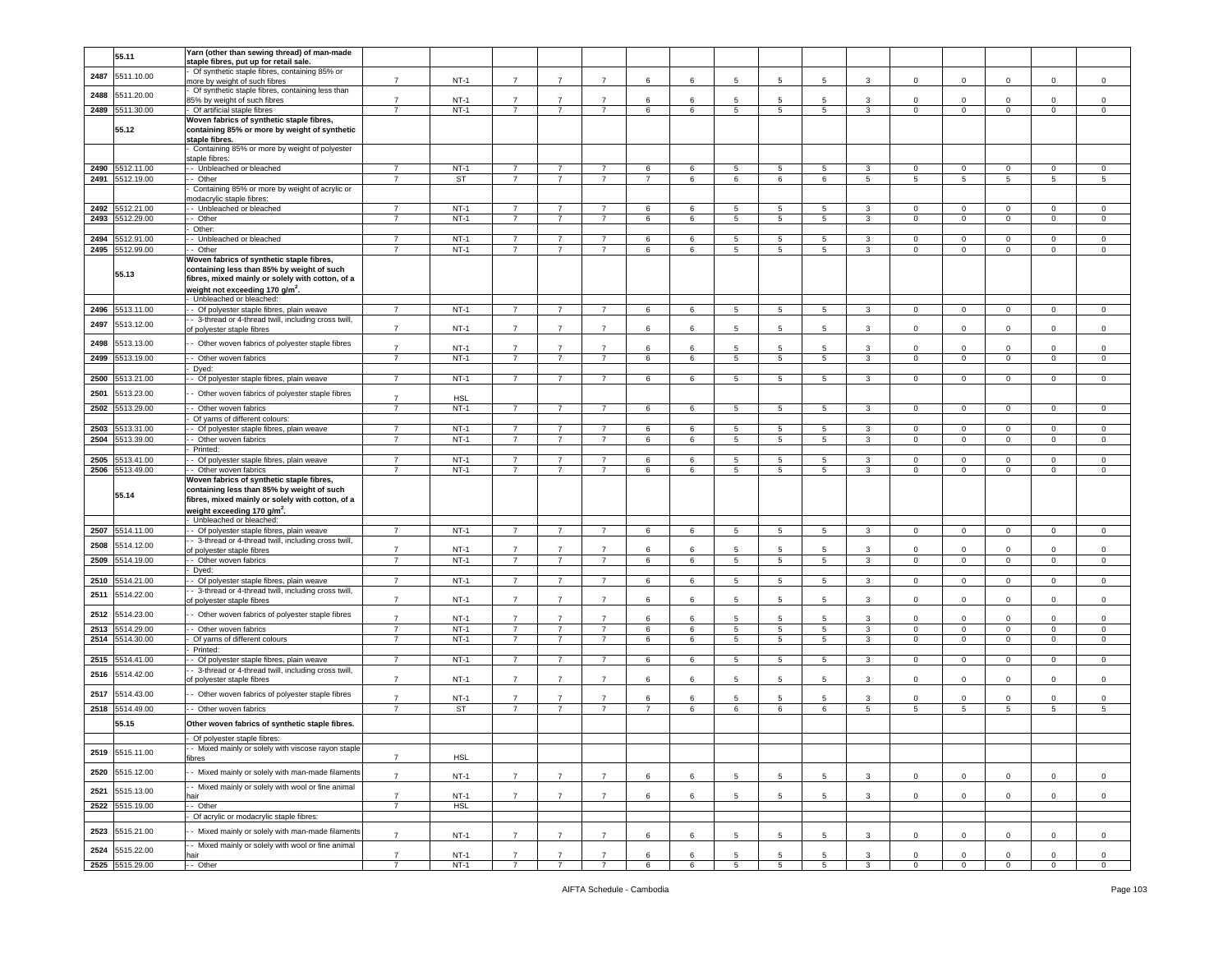|      |                 | Other woven fabrics:                                                                                   |                |           |                |                |                |                |   |                 |                 |                 |              |                |                         |                |                     |                     |
|------|-----------------|--------------------------------------------------------------------------------------------------------|----------------|-----------|----------------|----------------|----------------|----------------|---|-----------------|-----------------|-----------------|--------------|----------------|-------------------------|----------------|---------------------|---------------------|
| 2526 | 5515.91.00      | - Mixed mainly or solely with man-made filaments                                                       |                |           |                |                |                |                |   |                 |                 |                 |              |                |                         |                |                     |                     |
|      |                 |                                                                                                        | $\overline{7}$ | <b>ST</b> | $\overline{7}$ | $\overline{7}$ | $\overline{7}$ | $\overline{7}$ | 6 | 6               | 6               | 6               | 5            | 5              | 5                       | -5             | 5                   | 5                   |
|      | 2527 5515.99.00 | - Other                                                                                                | $\overline{7}$ | $NT-1$    | $\overline{7}$ | $\overline{7}$ | $\overline{7}$ | 6              | 6 | $\overline{5}$  | 5               | 5               | 3            | $\overline{0}$ | $\overline{0}$          | $\mathbf 0$    | $\mathbf 0$         | $\circ$             |
|      | 55.16           | Woven fabrics of artificial staple fibres.                                                             |                |           |                |                |                |                |   |                 |                 |                 |              |                |                         |                |                     |                     |
|      |                 | Containing 85% or more by weight of artificial                                                         |                |           |                |                |                |                |   |                 |                 |                 |              |                |                         |                |                     |                     |
| 2528 | 5516.11.00      | staple fibres<br>-- Unbleached or bleached                                                             | $\overline{7}$ | $NT-1$    | $\overline{7}$ | 7              | $\overline{7}$ | 6              | 6 | 5               | 5               | 5               | 3            | 0              | $\mathsf 0$             | $\mathbf 0$    | 0                   | $^{\circ}$          |
| 2529 | 5516.12.00      | - Dyed                                                                                                 | $\overline{7}$ | $NT-1$    | $\overline{7}$ | $\overline{7}$ | $\overline{7}$ | 6              | 6 | 5               | 5               | 5               | 3            | $\mathbf 0$    | $\mathsf 0$             | $\mathbf 0$    | $\mathbf 0$         | $\mathsf 0$         |
| 2530 | 5516.13.00      | - Of yarns of different colours                                                                        | $\overline{7}$ | $NT-1$    | $\overline{7}$ | 7              | $\overline{7}$ | 6              | 6 | 5               | 5               | 5 <sub>5</sub>  | 3            | $\overline{0}$ | $\mathbf 0$             | $\mathbf 0$    | $\mathbf 0$         | $\mathsf 0$         |
| 2531 | 5516.14.00      | -- Printed                                                                                             | -7             | ST        | 7              | 7              | 7              | $\overline{7}$ | 6 | 6               | 6               | 6               | 5            | 5              | 5                       | 5              | 5                   | 5                   |
|      |                 | Containing less than 85% by weight of artificial                                                       |                |           |                |                |                |                |   |                 |                 |                 |              |                |                         |                |                     |                     |
|      |                 | staple fibres, mixed mainly or solely with man-                                                        |                |           |                |                |                |                |   |                 |                 |                 |              |                |                         |                |                     |                     |
|      |                 | made filaments:                                                                                        |                |           |                |                |                |                |   |                 |                 |                 |              |                |                         |                |                     |                     |
| 2532 | 5516.21.00      | - Unbleached or bleached                                                                               | $\overline{7}$ | $NT-1$    | $\overline{7}$ | $\overline{7}$ | $\overline{7}$ | 6              | 6 | 5               | 5               | $\overline{5}$  | 3            | $\overline{0}$ | $\overline{\mathbf{0}}$ | $\mathbf 0$    | $\mathsf 0$         | $\mathbf 0$         |
| 2533 | 5516.22.00      | - Dyed                                                                                                 | $\overline{7}$ | $NT-1$    | $\overline{7}$ | $\overline{7}$ | $\overline{7}$ | 6              | 6 | 5               | 5               | 5               | 3            | 0              | $\mathsf 0$             | $\mathbf 0$    | $\mathbf 0$         | $\mathsf 0$         |
| 2534 | 5516.23.00      | - Of yarns of different colours                                                                        | $\overline{7}$ | $NT-1$    | $\overline{7}$ | $\overline{7}$ | $\overline{7}$ | $\,6\,$        | 6 | 5               | 5               | 5               | 3            | $\mathbf 0$    | $\mathbf 0$             | $\mathbf 0$    | $\mathbf 0$         | $\mathsf 0$         |
|      | 2535 5516.24.00 | - Printed                                                                                              | 7              | $NT-1$    | $\overline{7}$ | $\overline{7}$ | $\overline{7}$ | 6              | 6 | 5               | 5               | 5               | 3            | $\mathbf{0}$   | $\mathbf 0$             | $\mathbf 0$    | $\mathbf{0}$        | 0                   |
|      |                 | Containing less than 85% by weight of artificial                                                       |                |           |                |                |                |                |   |                 |                 |                 |              |                |                         |                |                     |                     |
|      |                 | staple fibres, mixed mainly or solely with wool or                                                     |                |           |                |                |                |                |   |                 |                 |                 |              |                |                         |                |                     |                     |
|      | 2536 5516.31.00 | fine animal hair:<br>-- Unbleached or bleached                                                         | $\overline{7}$ | $NT-1$    | $\overline{7}$ | $\overline{7}$ | $\overline{7}$ | 6              | 6 | 5               | 5               | 5               | 3            | $\mathbf{0}$   | $\mathbf 0$             | $\mathbf 0$    | 0                   | 0                   |
| 2537 | 5516.32.00      | - Dyed                                                                                                 | $\overline{7}$ | $NT-1$    | $\overline{7}$ | $\overline{7}$ | $\overline{7}$ | 6              | 6 | 5               | 5               | 5               | 3            | $\mathbf 0$    | $\mathsf 0$             | $\mathbf 0$    | $\mathbf 0$         | $\mathsf 0$         |
| 2538 | 5516.33.00      | - Of yarns of different colours                                                                        | $\overline{7}$ | $NT-1$    | $\overline{7}$ | $\overline{7}$ | $\overline{7}$ | $\,6\,$        | 6 | $5\phantom{.0}$ | 5               | 5               | 3            | $\mathbf 0$    | $\mathbf 0$             | $\mathbf 0$    | $\mathsf 0$         | $\mathsf 0$         |
| 2539 | 5516.34.00      | -- Printed                                                                                             | -7             | $NT-1$    | 7              | $\overline{7}$ | $\overline{7}$ | 6              | 6 | 5               | 5               | 5               | 3            | $\mathbf{0}$   | $\mathbf 0$             | $\mathbf 0$    | $\mathbf{0}$        | 0                   |
|      |                 |                                                                                                        |                |           |                |                |                |                |   |                 |                 |                 |              |                |                         |                |                     |                     |
|      |                 | Containing less than 85% by weight of artificial<br>staple fibres, mixed mainly or solely with cotton: |                |           |                |                |                |                |   |                 |                 |                 |              |                |                         |                |                     |                     |
|      |                 |                                                                                                        |                |           |                |                |                |                |   |                 |                 |                 |              |                |                         |                |                     |                     |
| 2540 | 5516.41.00      | - Unbleached or bleached                                                                               | $\overline{7}$ | $NT-1$    | $\overline{7}$ | $\overline{7}$ | $\overline{7}$ | 6              | 6 | 5               | 5               | 5               | 3            | $\mathbf{0}$   | $\mathsf 0$             | $\mathbf 0$    | 0                   | $^{\circ}$          |
| 2541 | 5516.42.00      | - Dyed                                                                                                 | 7              | $NT-1$    | $\overline{7}$ | $\overline{7}$ | $\overline{7}$ | 6              | 6 | 5               | 5               | 5               | 3            | $\mathbf 0$    | $\mathsf 0$             | $\mathbf 0$    | $\mathbf 0$         | $\mathsf 0$         |
| 2542 | 5516.43.00      | - Of yarns of different colours                                                                        | $\overline{7}$ | $NT-1$    | $\overline{7}$ | 7              | $\overline{7}$ | 6              | 6 | 5               | 5               | 5               | 3            | $\mathbf{0}$   | $\mathbf 0$             | $\mathbf 0$    | $\mathbf{0}$        | $\circ$             |
| 2543 | 5516.44.00      | - Printed<br>Other:                                                                                    | $\overline{7}$ | $NT-1$    | $\overline{7}$ | 7              | 7              | 6              | 6 | 5               | 5               | 5               | 3            | $\mathbf{0}$   | $\mathbf 0$             | $\mathbf 0$    | $\mathbf{0}$        | 0                   |
| 2544 | 5516.91.00      | - Unbleached or bleached                                                                               | $\overline{7}$ | $NT-1$    | $\overline{7}$ | $\overline{7}$ | $\overline{7}$ | 6              | 6 | 5               | 5               | 5               | 3            | $\mathbf 0$    | $\mathbf 0$             | $\mathbf 0$    | 0                   | 0                   |
| 2545 | 5516.92.00      | - Dyed                                                                                                 | $\overline{7}$ | $NT-1$    | $\overline{7}$ | $\overline{7}$ | $\overline{7}$ | 6              | 6 | 5               | 5               | 5               | 3            | 0              | $\mathsf 0$             | $\mathbf 0$    | $\mathbf 0$         | $\mathsf 0$         |
| 2546 | 5516.93.00      | - Of yarns of different colours                                                                        | $\overline{7}$ | $NT-1$    | $\overline{7}$ | $\overline{7}$ | $\overline{7}$ | $\,6\,$        | 6 | 5               | 5               | 5               | 3            | $\mathbf{O}$   | $\mathbf 0$             | $\mathbf 0$    | $\mathsf 0$         | $\mathsf 0$         |
|      | 2547 5516.94.00 | -- Printed                                                                                             | -7             | $NT-1$    | $\overline{7}$ | $\overline{7}$ | 7              | 6              | 6 | 5               | 5               | 5               | 3            | $\mathbf{0}$   | $\mathbf 0$             | $\mathbf{0}$   | $\mathbf 0$         | 0                   |
|      |                 | Wadding of textile materials and articles                                                              |                |           |                |                |                |                |   |                 |                 |                 |              |                |                         |                |                     |                     |
|      | 56.01           | thereof; textile fibres, not exceeding 5 mm in                                                         |                |           |                |                |                |                |   |                 |                 |                 |              |                |                         |                |                     |                     |
|      |                 | length (flock), textile dust and mill neps.                                                            |                |           |                |                |                |                |   |                 |                 |                 |              |                |                         |                |                     |                     |
|      |                 | Sanitary towels and tampons, napkins and                                                               |                |           |                |                |                |                |   |                 |                 |                 |              |                |                         |                |                     |                     |
| 2548 | 5601.10.00      | napkin liners for babies and similar sanitary articles,                                                |                |           |                |                |                |                |   |                 |                 |                 |              |                |                         |                |                     |                     |
|      |                 | of wadding                                                                                             | $\overline{7}$ | $NT-1$    | $\overline{7}$ | $\overline{7}$ | $\overline{7}$ | 6              | 6 | $5\phantom{.0}$ | 5               | 5               | 3            | $\mathbf 0$    | $\mathbf 0$             | $\mathsf 0$    | $\mathsf 0$         | $\mathsf 0$         |
|      | 2549 5601.21.00 | Wadding; other articles of wadding:<br>- Of cotton                                                     | $\overline{7}$ | $NT-1$    |                |                | $\overline{7}$ |                |   |                 |                 |                 |              |                | $\mathbf 0$             |                |                     | $\mathsf 0$         |
|      | 2550 5601.22    | - Of man-made fibres:                                                                                  |                |           | 7              | 7              |                | 6              | 6 | $5\phantom{.0}$ | 5               | 5               | 3            | $\mathbf{0}$   |                         | $\mathbf 0$    | $\mathbf 0$         |                     |
|      | 5601.22.10      | - - Wrapped cigarette tow                                                                              | $\overline{7}$ | $NT-1$    | $\overline{7}$ | $\overline{7}$ | $\overline{7}$ | 6              | 6 | 5               | 5               | 5               | 3            | $\mathbf 0$    | $\mathsf 0$             | $\Omega$       | $\mathbf 0$         | $\Omega$            |
|      | 5601.22.90      | - - Other                                                                                              | $\overline{7}$ | $NT-1$    | $\overline{7}$ | $\overline{7}$ | $\overline{7}$ | 6              | 6 | 5               | 5               | 5               | 3            | $\mathbf 0$    | $\mathbf 0$             | $\mathbf 0$    | $\mathsf 0$         | 0                   |
| 2551 | 5601.29.00      | - Other                                                                                                | $\overline{7}$ | $NT-1$    | $\overline{7}$ | $\overline{7}$ | $\overline{7}$ | 6              | 6 | 5               | 5               | 5               | 3            | $\mathbf 0$    | $\mathsf 0$             | $\mathbf 0$    | $\mathbf 0$         | $^{\circ}$          |
|      | 2552 5601.30    | Textile flock and dust and mill neps:                                                                  |                |           |                |                |                |                |   |                 |                 |                 |              |                |                         |                |                     |                     |
|      | 5601.30.1       | - - Polyamide fibre flock                                                                              | $\overline{7}$ | NT-1      | 7              | 7              | 7              | 6              | 6 | 5               | 5               | 5               | 3            | $\mathbf{0}$   | 0                       | $^{\circ}$     | $\mathbf 0$         | $^{\circ}$          |
|      | 5601.30.90      | - - Other                                                                                              | $\overline{7}$ | $NT-1$    | $\overline{7}$ | $\overline{7}$ | $\overline{7}$ | 6              | 6 | 5               | 5               | 5               | 3            | $\circ$        | $\mathsf 0$             | $\circ$        | $\circ$             | $\Omega$            |
|      | 56.02           | Felt, whether or not impregnated, coated,                                                              |                |           |                |                |                |                |   |                 |                 |                 |              |                |                         |                |                     |                     |
|      |                 | covered or laminated.                                                                                  |                |           |                |                |                |                |   |                 |                 |                 |              |                |                         |                |                     |                     |
| 2553 | 5602.10.00      | Needleloom felt and stitch-bonded fibre fabrics                                                        | $\overline{7}$ | $NT-1$    | $\overline{7}$ | $\overline{7}$ | $\overline{7}$ | 6              | 6 | 5               | 5               | 5               | 3            | $\mathbf 0$    | 0                       | $\mathbf 0$    | $\mathbf 0$         | $\mathsf 0$         |
|      |                 | Other felt, not impregnated, coated, covered or                                                        |                |           |                |                |                |                |   |                 |                 |                 |              |                |                         |                |                     |                     |
|      |                 | aminated:                                                                                              |                |           |                |                |                |                |   |                 |                 |                 |              |                |                         |                |                     |                     |
| 2554 | 5602.21.00      | - Of wool or fine animal hair                                                                          | $\overline{7}$ | $NT-1$    | $\overline{7}$ | $\overline{7}$ | $\overline{7}$ | 6              | 6 | 5               | 5               | 5               | 3            | $\Omega$       | 0                       | $\Omega$       | $\Omega$            | $\circ$             |
| 2555 | 5602.29.00      | - Of other textile materials                                                                           | $\overline{7}$ | $NT-1$    | $\overline{7}$ | $\overline{7}$ | $\overline{7}$ | 6              | 6 | 5               | 5               | 5               | 3            | $\mathbf{0}$   | $\mathbf 0$             | $\mathbf 0$    | $\mathbf 0$         | $\mathbf 0$         |
| 2556 | 5602.90.00      | Other                                                                                                  | $\overline{7}$ | $NT-1$    | $\overline{7}$ | $\overline{7}$ | $\overline{7}$ | 6              | 6 | 5               | 5               | 5               | 3            | $\mathbf 0$    | $\mathsf 0$             | $\circ$        | $\circ$             | $\mathbf 0$         |
|      | 56.03           | Nonwovens, whether or not impregnated,                                                                 |                |           |                |                |                |                |   |                 |                 |                 |              |                |                         |                |                     |                     |
|      |                 | coated, covered or laminated.                                                                          |                |           |                |                |                |                |   |                 |                 |                 |              |                |                         |                |                     |                     |
|      | 5603.11.00      | - Of man-made filaments:                                                                               |                |           | $\overline{7}$ |                |                |                |   |                 |                 |                 |              |                |                         |                |                     |                     |
| 2557 |                 | - Weighing not more than 25 $g/m^2$                                                                    | $\overline{7}$ | $NT-1$    |                | $\overline{7}$ | $\overline{7}$ | 6              | 6 | $5\phantom{.0}$ | 5               | 5               | 3            | $\overline{0}$ | $\mathbf 0$             | $\mathbf 0$    | $\mathsf 0$         | $\mathsf 0$         |
| 2558 | 5603.12.00      | - Weighing more than 25 g/m <sup>2</sup> but not more than                                             | $\overline{7}$ |           | $\overline{7}$ |                | $\overline{7}$ |                |   |                 |                 |                 |              |                |                         |                |                     |                     |
|      |                 | 70 g/m <sup>2</sup><br>- Weighing more than 70 $q/m^2$ but not more than                               |                | $NT-1$    |                | $\overline{7}$ |                | 6              | 6 | 5               | 5               | 5               | 3            | 0              | 0                       | $\mathbf 0$    | 0                   | $^{\circ}$          |
| 2559 | 5603.13.00      |                                                                                                        | $\overline{7}$ | $NT-1$    | $\overline{7}$ | $\overline{7}$ | $\overline{7}$ | 6              |   | 5               | 5               | 5               | 3            | $\Omega$       | $\mathbf 0$             | $\Omega$       | $\Omega$            | $\Omega$            |
|      | 2560 5603.14.00 | 150 $q/m^2$<br>- Weighing more than 150 g/m <sup>2</sup>                                               | $\overline{7}$ | $NT-1$    | $\overline{7}$ | $\overline{7}$ | $\overline{7}$ | 6              | 6 | $\sqrt{5}$      | 5               | $\,$ 5 $\,$     | $\mathbf{3}$ | $\mathbf{0}$   | $\mathbf 0$             | $\mathsf 0$    | $\mathsf{O}\xspace$ | $\,0\,$             |
|      |                 | Other:                                                                                                 |                |           |                |                |                |                |   |                 |                 |                 |              |                |                         |                |                     |                     |
|      | 2561 5603.91.00 | - Weighing not more than 25 g/m <sup>2</sup>                                                           | $\overline{7}$ | $NT-1$    | $\overline{7}$ | $\overline{7}$ | $\overline{7}$ | 6              | 6 | $5\phantom{.0}$ | 5               | 5 <sub>5</sub>  | $\mathbf{3}$ | $\overline{0}$ | $\mathbf{0}$            | $\overline{0}$ | $\mathbf{0}$        | $\overline{0}$      |
|      |                 | - Weighing more than 25 g/m <sup>2</sup> but not more than                                             |                |           |                |                |                |                |   |                 |                 |                 |              |                |                         |                |                     |                     |
| 2562 | 5603.92.00      | 70 g/m <sup>2</sup>                                                                                    | $\overline{7}$ | $NT-1$    | $\overline{7}$ | $\overline{7}$ | $\overline{7}$ | 6              | 6 | 5               | 5               | 5               | 3            | $\circ$        | $\mathbf 0$             | $\mathbf 0$    | $\mathbf{0}$        | $\mathsf 0$         |
|      |                 | - Weighing more than 70 $q/m^2$ but not more than                                                      |                |           |                |                |                |                |   |                 |                 |                 |              |                |                         |                |                     |                     |
| 2563 | 5603.93.00      | 150 $q/m2$                                                                                             | $\overline{7}$ | $NT-1$    | $\overline{7}$ | $\overline{7}$ | $\overline{7}$ | 6              | 6 | 5               | 5               | 5               | $\mathbf{3}$ | $\overline{0}$ | $\mathsf 0$             | $\mathbf{0}$   | $\circ$             | $\mathbf 0$         |
| 2564 | 5603.94.00      | $\cdot$ - Weighing more than 150 g/m <sup>2</sup>                                                      | 7              | $NT-1$    | $\overline{7}$ | $\overline{7}$ | $\overline{7}$ | 6              | 6 | $\overline{5}$  | $5\phantom{.0}$ | $5\phantom{.0}$ | $\mathbf{3}$ | $\mathsf 0$    | $\mathsf 0$             | $\mathsf 0$    | $\mathsf 0$         | $\mathsf{O}\xspace$ |
|      |                 | Rubber thread and cord, textile covered; textile                                                       |                |           |                |                |                |                |   |                 |                 |                 |              |                |                         |                |                     |                     |
|      |                 | yarn, and strip and the like of heading 54.04 or                                                       |                |           |                |                |                |                |   |                 |                 |                 |              |                |                         |                |                     |                     |
|      | 56.04           | 54.05, impregnated, coated, covered or                                                                 |                |           |                |                |                |                |   |                 |                 |                 |              |                |                         |                |                     |                     |
|      |                 | sheathed with rubber or plastics.                                                                      |                |           |                |                |                |                |   |                 |                 |                 |              |                |                         |                |                     |                     |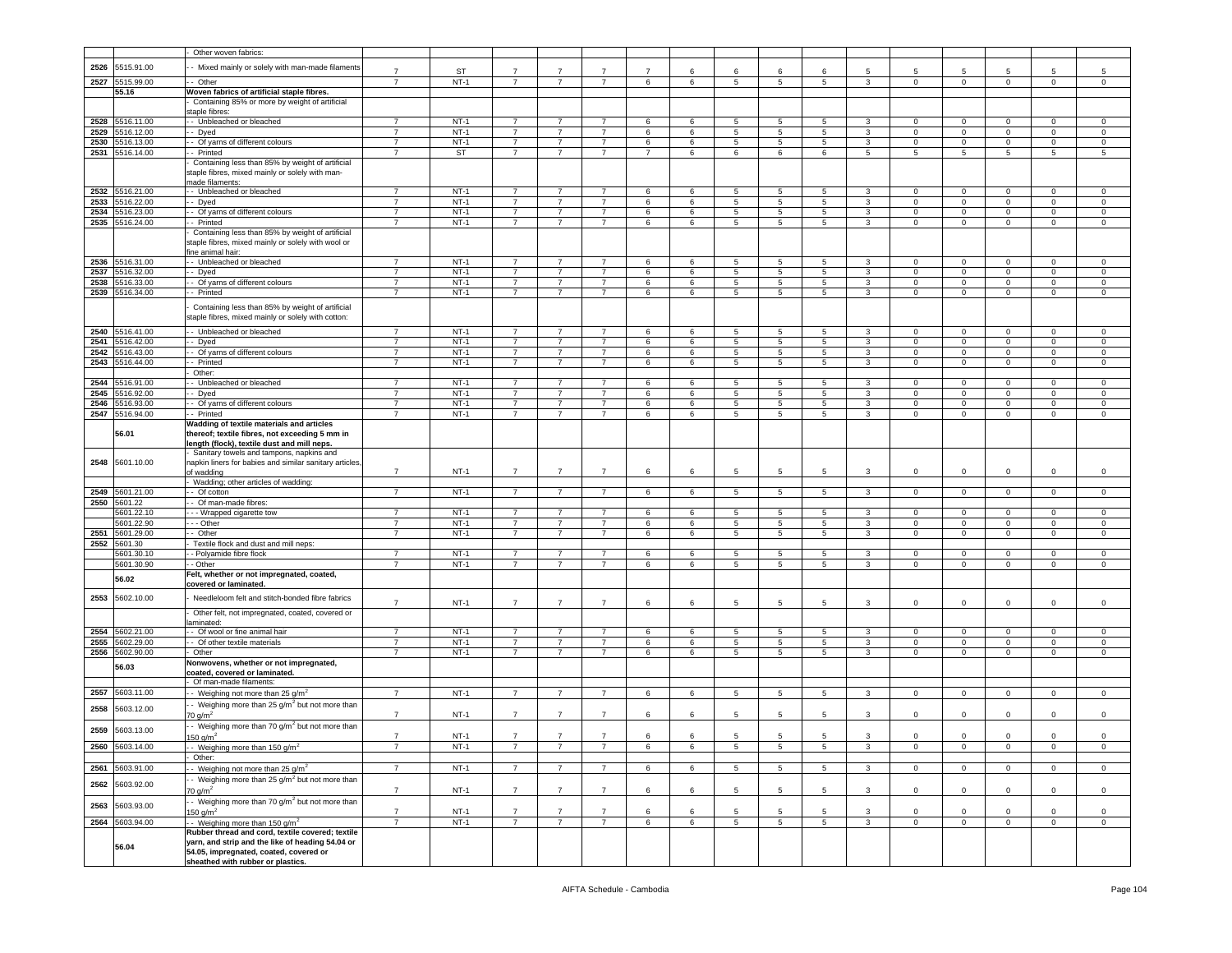| 2565 | 5604.10.00      | Rubber thread and cord, textile covered              |                | $NT-1$    |                |                 |                | 6  | 6               | 5              | 5               | 5               |                  | $\Omega$       | $\Omega$       | $\Omega$            | $\Omega$        | $\Omega$        |
|------|-----------------|------------------------------------------------------|----------------|-----------|----------------|-----------------|----------------|----|-----------------|----------------|-----------------|-----------------|------------------|----------------|----------------|---------------------|-----------------|-----------------|
|      | 2566 5604.90.00 | Other                                                | $\overline{7}$ | $NT-1$    | $\overline{7}$ | 7               | $\overline{7}$ | 6  | 6               | 5              | 5               | 5               | 3                | $\mathbf 0$    | $\mathbf{0}$   | $\mathbf{0}$        | $\mathbf 0$     | $\mathbf 0$     |
|      |                 |                                                      |                |           |                |                 |                |    |                 |                |                 |                 |                  |                |                |                     |                 |                 |
|      |                 | Metallised yarn, whether or not gimped, being        |                |           |                |                 |                |    |                 |                |                 |                 |                  |                |                |                     |                 |                 |
|      |                 | textile yarn, or strip or the like of heading 54.04  |                |           |                |                 |                |    |                 |                |                 |                 |                  |                |                |                     |                 |                 |
| 2567 | 5605.00.00      | or 54.05, combined with metal in the form of         |                |           |                |                 |                |    |                 |                |                 |                 |                  |                |                |                     |                 |                 |
|      |                 | thread, strip or powder or covered with metal.       |                |           |                |                 |                |    |                 |                |                 |                 |                  |                |                |                     |                 |                 |
|      |                 |                                                      | $\overline{7}$ | $NT-1$    | $\overline{7}$ | $\overline{7}$  | $\overline{7}$ | 6  | 6               | 5              | $\overline{5}$  | 5               | 3                | $\circ$        | $\overline{0}$ | $\mathbf 0$         | $\mathbf 0$     | $\mathsf 0$     |
|      |                 | Gimped yarn, and strip and the like of heading       |                |           |                |                 |                |    |                 |                |                 |                 |                  |                |                |                     |                 |                 |
|      |                 | 54.04 or 54.05, gimped (other than those of          |                |           |                |                 |                |    |                 |                |                 |                 |                  |                |                |                     |                 |                 |
| 2568 | 5606.00.00      | heading 56.05 and gimped horsehair yarn);            |                |           |                |                 |                |    |                 |                |                 |                 |                  |                |                |                     |                 |                 |
|      |                 | chenille yarn (including flock chenille yarn);       |                |           |                |                 |                |    |                 |                |                 |                 |                  |                |                |                     |                 |                 |
|      |                 | loop wale-yarn.                                      | $\overline{7}$ | $NT-1$    | $\overline{7}$ | $\overline{7}$  | $\overline{7}$ | 6  | 6               | 5              | 5               | 5               | 3                | 0              | $\mathbf 0$    | $\mathbf 0$         | 0               | 0               |
|      |                 | Twine, cordage, ropes and cables, whether or         |                |           |                |                 |                |    |                 |                |                 |                 |                  |                |                |                     |                 |                 |
|      |                 |                                                      |                |           |                |                 |                |    |                 |                |                 |                 |                  |                |                |                     |                 |                 |
|      | 56.07           | not plaited or braided and whether or not            |                |           |                |                 |                |    |                 |                |                 |                 |                  |                |                |                     |                 |                 |
|      |                 | impregnated, coated, covered or sheathed with        |                |           |                |                 |                |    |                 |                |                 |                 |                  |                |                |                     |                 |                 |
|      |                 | rubber or plastics.                                  |                |           |                |                 |                |    |                 |                |                 |                 |                  |                |                |                     |                 |                 |
|      |                 | Of sisal or other textile fibres of the genus Agave: |                |           |                |                 |                |    |                 |                |                 |                 |                  |                |                |                     |                 |                 |
|      |                 |                                                      |                |           |                |                 |                |    |                 |                |                 |                 |                  |                |                |                     |                 |                 |
| 2569 | 5607.21.00      | - Binder or baler twine                              | $\overline{7}$ | $NT-1$    | $\overline{7}$ | $\overline{7}$  | $\overline{7}$ | 6  | 6               | 5              | 5               | 5               | 3                | $\mathbf 0$    | $\overline{0}$ | $\mathbf{0}$        | 0               | 0               |
| 2570 | 5607.29.00      | - Other                                              | $\overline{7}$ | $NT-1$    | $\overline{7}$ | $\overline{7}$  | $\overline{7}$ | 6  | 6               | 5              | $5\phantom{.0}$ | 5               | $\mathbf{3}$     | $\circ$        | $\mathbf 0$    | $\mathsf{O}\xspace$ | $\mathsf 0$     | $\mathsf 0$     |
|      |                 | Of polyethylene or polypropylene:                    |                |           |                |                 |                |    |                 |                |                 |                 |                  |                |                |                     |                 |                 |
|      |                 |                                                      |                |           |                |                 |                |    |                 |                |                 |                 |                  |                |                |                     |                 |                 |
| 2571 | 5607.41.00      | Binder or baler twine                                | $\overline{7}$ | $NT-1$    | $\overline{7}$ | $\overline{7}$  | $\overline{7}$ | 6  | 6               | 5              | $5\phantom{.0}$ | 5               | 3                | $\circ$        | $\mathbf 0$    | $\mathbf 0$         | $\mathbf 0$     | $\mathsf 0$     |
| 2572 | 5607.49.00      | - Other                                              | $\overline{7}$ | $NT-1$    | $\overline{7}$ | $\overline{7}$  | $\overline{7}$ | 6  | 6               | 5              | 5               | 5               | 3                | $\mathbf 0$    | $\mathbf{0}$   | $\mathbf{0}$        | 0               | $\circ$         |
| 2573 | 5607.50         | Of other synthetic fibres:                           |                |           |                |                 |                |    |                 |                |                 |                 |                  |                |                |                     |                 |                 |
|      |                 | - V-belt cord of man-made fibres treated with        |                |           |                |                 |                |    |                 |                |                 |                 |                  |                |                |                     |                 |                 |
|      |                 | resorcinol formaldehyde; polyamide and               |                |           |                |                 |                |    |                 |                |                 |                 |                  |                |                |                     |                 |                 |
|      | 5607.50.10      | polytetrafluoro-ethylene yarns measuring more        |                |           |                |                 |                |    |                 |                |                 |                 |                  |                |                |                     |                 |                 |
|      |                 | than 10,000 decitex, of a kind used for textile      |                |           |                |                 |                |    |                 |                |                 |                 |                  |                |                |                     |                 |                 |
|      |                 | backing (sealing material)                           | $\overline{7}$ | $NT-1$    | $\overline{7}$ | $\overline{7}$  | $\overline{7}$ | 6  | 6               | 5              | 5               | 5               | 3                | 0              | $\mathbf 0$    | $\mathbf 0$         | 0               | 0               |
|      | 5607.50.90      | - Other                                              | $\overline{7}$ | $NT-1$    | $\overline{7}$ | $\overline{7}$  | $\overline{7}$ | 6  |                 |                | 5               |                 | 3                |                | $\overline{0}$ | $\mathbf{0}$        | $\mathbf 0$     |                 |
|      |                 |                                                      |                |           |                |                 |                |    | 6               | 5              |                 | 5               |                  | $\mathbf 0$    |                |                     |                 | 0               |
|      | 2574 5607.90    | Other:                                               |                |           |                |                 |                |    |                 |                |                 |                 |                  |                |                |                     |                 |                 |
|      | 5607.90.10      | - Of artificial fibres                               | $\overline{7}$ | $NT-1$    | $\overline{7}$ | $\overline{7}$  | $\overline{7}$ | 6  | 6               | 5              | 5               | $5\overline{5}$ | $\mathbf{3}$     | $\mathbf{O}$   | $\mathbf{0}$   | $\overline{0}$      | $\mathbf 0$     | $\mathbf 0$     |
|      | 5607.90.20      | - Of abaca (Manila hemp or Musa textilis Nee) or     |                |           |                |                 |                |    |                 |                |                 |                 |                  |                |                |                     |                 |                 |
|      |                 | other hard (leaf) fibres                             | $\overline{7}$ | $NT-1$    | $\overline{7}$ | $\overline{7}$  | $\overline{7}$ | 6  | 6               | 5              | 5               | -5              | 3                | $\mathbf 0$    | $\mathbf 0$    | $\mathbf 0$         | $\mathbf 0$     | $\mathsf 0$     |
|      | 5607.90.90      | - - Other                                            | $\overline{7}$ | $NT-1$    | $\overline{7}$ | $\overline{7}$  | $\overline{7}$ | 6  | $6\overline{6}$ | 5              | $\overline{5}$  | 5               | 3                | $\circ$        | $\overline{0}$ | $\mathbf{0}$        | $\mathbf 0$     | $\mathsf 0$     |
|      |                 | Knotted netting of twine, cordage or rope;           |                |           |                |                 |                |    |                 |                |                 |                 |                  |                |                |                     |                 |                 |
|      | 56.08           | made up fishing nets and other made up nets,         |                |           |                |                 |                |    |                 |                |                 |                 |                  |                |                |                     |                 |                 |
|      |                 | of textile materials.                                |                |           |                |                 |                |    |                 |                |                 |                 |                  |                |                |                     |                 |                 |
|      |                 | Of man-made textile materials:                       |                |           |                |                 |                |    |                 |                |                 |                 |                  |                |                |                     |                 |                 |
|      |                 |                                                      |                |           |                |                 |                |    |                 |                |                 |                 |                  |                |                |                     |                 |                 |
| 2575 | 5608.11.00      | - Made up fishing nets                               | $\overline{7}$ | $NT-1$    | $\overline{7}$ | $\overline{7}$  | $\overline{7}$ | 6  | 6               | 5              | 5               | 5               | 3                | $\mathbf 0$    | $\mathbf{0}$   | $\overline{0}$      | $\mathbf 0$     | $\mathbf 0$     |
| 2576 | 5608.19         | - Other:                                             |                |           |                |                 |                |    |                 |                |                 |                 |                  |                |                |                     |                 |                 |
|      | 5608.19.20      | --- Net bags                                         | $\overline{7}$ | $NT-1$    | $\overline{7}$ | $\overline{7}$  | $\overline{7}$ | 6  | 6               | $\overline{5}$ | 5               | 5               | 3                | $\circ$        | $\overline{0}$ | $\mathbf{0}$        | $\mathbf 0$     | $\mathsf 0$     |
|      | 5608.19.90      | - Other                                              | $\overline{7}$ | $NT-1$    | $\overline{7}$ | $\overline{7}$  | $\overline{7}$ | 6  | 6               | 5              | 5               | 5               | 3                | $\mathbf 0$    | $\overline{0}$ | $\mathbf{0}$        | $\mathbf 0$     | $\mathsf 0$     |
| 2577 | 5608.90.00      | Other                                                | $\overline{7}$ | $NT-1$    | $\overline{7}$ | $\overline{7}$  | $\overline{7}$ | 6  | 6               | 5              | 5               | 5               | $\mathbf{3}$     | $\circ$        | $\mathbf{0}$   | $\overline{0}$      | $\mathbf{0}$    | $\circ$         |
|      |                 | Articles of yarn, strip or the like of heading       |                |           |                |                 |                |    |                 |                |                 |                 |                  |                |                |                     |                 |                 |
| 2578 | 5609.00.00      | 54.04 or 54.05, twine, cordage, rope or cables,      |                |           |                |                 |                |    |                 |                |                 |                 |                  |                |                |                     |                 |                 |
|      |                 |                                                      | $\overline{7}$ | $NT-1$    | $\overline{7}$ | $\overline{7}$  | $\overline{7}$ | 6  |                 | 5              | 5               | 5               | 3                |                | $\mathbf 0$    | $\mathbf{0}$        |                 | $\mathbf 0$     |
|      |                 | not elsewhere specified or included.                 |                |           |                |                 |                |    | 6               |                |                 |                 |                  | $\mathbf 0$    |                |                     | $\mathbf 0$     |                 |
|      | 57.01           | Carpets and other textile floor coverings,           |                |           |                |                 |                |    |                 |                |                 |                 |                  |                |                |                     |                 |                 |
|      |                 | knotted, whether or not made up.                     |                |           |                |                 |                |    |                 |                |                 |                 |                  |                |                |                     |                 |                 |
| 2579 | 5701.10.00      | Of wool or fine animal hair                          | 35             | ST        | 35             | 32              | 30             | 28 | 26              | 24             | 22              | 20              | 18               | 18             | 16             | 14                  | 10              | 5               |
| 2580 | 5701.90         | Of other textile materials:                          |                |           |                |                 |                |    |                 |                |                 |                 |                  |                |                |                     |                 |                 |
|      | 5701.90.10      | - Of cotton                                          | 35             | $NT-1$    | 35             | 30              | 27.5           | 25 | 22.5            | 20             | 17.5            | 15              | 10               | $\Omega$       | $\mathsf 0$    | $\mathbf 0$         | $\mathbf 0$     | $\mathsf 0$     |
|      | 5701.90.90      | - Other                                              | 35             | $NT-1$    | 35             | 30              | 27.5           | 25 | 22.5            | 20             | 17.5            | 15              | 10 <sub>1</sub>  | $\mathbf 0$    | $\mathbf{0}$   | $\mathbf{0}$        | $\circ$         | $\circ$         |
|      |                 | Carpets and other textile floor coverings,           |                |           |                |                 |                |    |                 |                |                 |                 |                  |                |                |                     |                 |                 |
|      |                 |                                                      |                |           |                |                 |                |    |                 |                |                 |                 |                  |                |                |                     |                 |                 |
|      | 57.02           | woven, not tufted or flocked, whether or not         |                |           |                |                 |                |    |                 |                |                 |                 |                  |                |                |                     |                 |                 |
|      |                 | made up, including "Kelem", "Schumacks",             |                |           |                |                 |                |    |                 |                |                 |                 |                  |                |                |                     |                 |                 |
|      |                 | "Karamanie" and similar hand-woven rugs.             |                |           |                |                 |                |    |                 |                |                 |                 |                  |                |                |                     |                 |                 |
| 2581 | 5702.10.00      | "Kelem", "Schumacks", "Karamanie" and similar        |                |           |                |                 |                |    |                 |                |                 |                 |                  |                |                |                     |                 |                 |
|      |                 | hand-woven rugs                                      | 35             | <b>ST</b> | 35             | 32              | 30             | 28 | 26              | 24             | 22              | 20              | 18               | 18             | 16             | 14                  | 10 <sub>1</sub> | 5               |
| 2582 | 5702.20.00      | Floor coverings of coconut fibres (coir)             | 35             | ST        | 35             | 32              | 30             | 28 | 26              | 24             | 22              | 20              | 18               | 18             | 16             | 14                  | 10              | 5               |
|      |                 | Other, of pile construction, not made up:            |                |           |                |                 |                |    |                 |                |                 |                 |                  |                |                |                     |                 |                 |
| 2583 | 5702.31.00      | - Of wool or fine animal hair                        | 35             | ST        | 35             | 32              | 30             | 28 | 26              | 24             | 22              | 20              | 18               | 18             | 16             | 14                  | 10 <sub>1</sub> | 5               |
| 2584 | 5702.32.00      | - Of man-made textile materials                      | 35             | $NT-1$    | 35             | 30              | 27.5           | 25 | 22.5            | 20             | 17.5            | 15              | 10 <sub>1</sub>  | $\mathbf 0$    | $\mathbf{0}$   | $\mathbf{0}$        | $\mathbf 0$     | $\mathbf 0$     |
|      |                 |                                                      |                |           |                |                 |                |    |                 |                |                 |                 |                  |                |                |                     |                 |                 |
| 2585 | 5702.39         | Of other textile materials:                          |                |           |                |                 |                |    |                 |                |                 |                 |                  |                |                |                     |                 |                 |
|      | 5702.39.10      | - - Of cotton                                        | 35             | $NT-1$    | 35             | 30              | 27.5           | 25 | 22.5            | 20             | 17.5            | 15              | 10               | $\mathbf 0$    | $\overline{0}$ | $\mathbf{0}$        | $\mathbf 0$     | 0               |
|      | 5702.39.90      | - - Other                                            | 35             | $NT-1$    | 35             | 30              | 27.5           | 25 | 22.5            | 20             | 17.5            | 15              | 10 <sub>1</sub>  | $\mathbf 0$    | $\mathbf 0$    | $\mathbf 0$         | $\mathbf 0$     | $\,0\,$         |
|      |                 | Other, of pile construction, made up:                |                |           |                |                 |                |    |                 |                |                 |                 |                  |                |                |                     |                 |                 |
| 2586 | 5702.41.00      | - Of wool or fine animal hair                        | 35             | <b>ST</b> | 35             | 32              | 30             | 28 | 26              | 24             | 22              | 20              | 18               | 18             | 16             | 14                  | 10              | 5               |
| 2587 | 5702.42.00      | - Of man-made textile materials                      | 35             | $NT-1$    | 35             | 30              | 27.5           | 25 | 22.5            | 20             | 17.5            | 15              | 10               | $\mathbf 0$    | $\mathsf 0$    | $\mathbf 0$         | $\Omega$        | $\mathsf 0$     |
|      |                 |                                                      |                |           |                |                 |                |    |                 |                |                 |                 |                  |                |                |                     |                 |                 |
|      | 2588 5702.49    | - - Of other textile materials:                      |                |           |                |                 |                |    |                 |                |                 |                 |                  |                |                |                     |                 |                 |
|      | 5702.49.10      | --- Of cotton                                        | 35             | ST        | 35             | 32              | 30             | 28 | 26              | 24             | 22              | 20              | 18               | 18             | 16             | 14                  | 10              | 5               |
|      | 5702.49.20      | --- Of jute fibres                                   | 35             | ST        | 35             | 32              | 30             | 28 | 26              | 24             | 22              | 20              | 18               | 18             | 16             | 14                  | 10 <sub>1</sub> | 5               |
|      | 5702.49.90      | - - - Other                                          | 35             | ST        | 35             | 32              | 30             | 28 | 26              | 24             | 22              | 20              | 18               | 18             | 16             | 14                  | 10              | 5               |
|      | 2589 5702.50    | Other, not of pile construction, not made up:        |                |           |                |                 |                |    |                 |                |                 |                 |                  |                |                |                     |                 |                 |
|      | 5702.50.10      | - Of cotton                                          | 35             | $NT-1$    | 35             | 30              | 27.5           | 25 | 22.5            | 20             | 17.5            | 15              | 10               | $\mathbf 0$    | $\overline{0}$ | $\mathbf{0}$        | $\mathbf 0$     | $\mathbf 0$     |
|      |                 |                                                      |                |           |                |                 |                |    |                 |                |                 |                 |                  |                |                |                     |                 |                 |
|      | 5702.50.20      | - Of jute fibres                                     | 35             | $NT-1$    | 35             | 30              | 27.5           | 25 | 22.5            | 20             | 17.5            | 15              | 10 <sub>1</sub>  | $\mathbf 0$    | $\mathbf 0$    | $\mathbf 0$         | $\mathbf 0$     | $\mathsf 0$     |
|      | 5702.50.90      | - Other                                              | 35             | $NT-1$    | 35             | 30 <sup>2</sup> | 27.5           | 25 | 22.5            | 20             | 17.5            | 15              | 10 <sup>10</sup> | $\overline{0}$ | $\overline{0}$ | $\overline{0}$      | $\overline{0}$  | $\overline{0}$  |
|      |                 | Other, not of pile construction, made up:            |                |           |                |                 |                |    |                 |                |                 |                 |                  |                |                |                     |                 |                 |
| 2590 | 5702.91.00      | - Of wool or fine animal hair                        | 35             | ST        | 35             | 32              | 30             | 28 | 26              | 24             | 22              | 20              | 18               | 18             | 16             | 14                  | 10              | $\,$ 5          |
|      | 2591 5702.92.00 | - Of man-made textile materials                      | 35             | $NT-1$    | 35             | 30              | 27.5           | 25 | 22.5            | 20             | 17.5            | 15              | 10 <sub>1</sub>  | $\mathbf 0$    | $\overline{0}$ | $\mathbf{0}$        | $\mathbf 0$     | 0               |
|      | 2592 5702.99    | - Of other textile materials:                        |                |           |                |                 |                |    |                 |                |                 |                 |                  |                |                |                     |                 |                 |
|      | 5702.99.10      | - - - Of cotton                                      | 35             | <b>ST</b> | 35             |                 |                | 28 |                 |                |                 |                 |                  |                |                |                     |                 |                 |
|      |                 |                                                      |                |           |                | 32              | 30             |    | 26              | 24             | 22              | 20              | 18               | 18             | 16             | 14                  | 10 <sup>1</sup> | $5\overline{5}$ |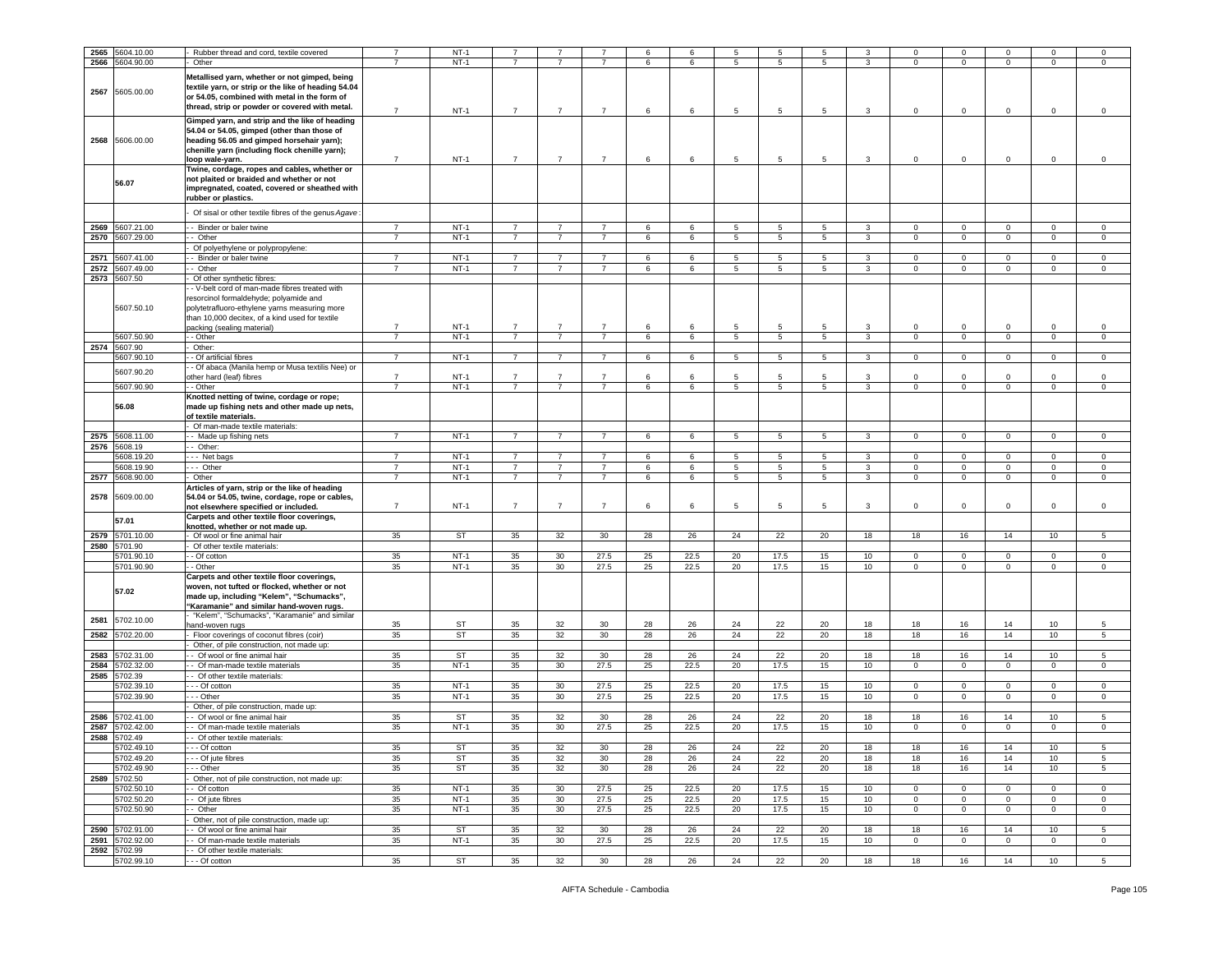|              | 5702.99.20               | - - - Of jute fibres                                                                                                                                                                                                          | 35                               | <b>ST</b>        | 35             | 32              | 30             | 28          | 26              | 24              | 22              | 20              | 18         | 18                         | 16                    | 14                         | 10               | 5                                  |
|--------------|--------------------------|-------------------------------------------------------------------------------------------------------------------------------------------------------------------------------------------------------------------------------|----------------------------------|------------------|----------------|-----------------|----------------|-------------|-----------------|-----------------|-----------------|-----------------|------------|----------------------------|-----------------------|----------------------------|------------------|------------------------------------|
|              | 5702.99.90               | - - Other                                                                                                                                                                                                                     | 35                               | ST               | 35             | 32              | 30             | 28          | 26              | 24              | 22              | 20              | 18         | 18                         | 16                    | 14                         | 10               | 5                                  |
|              |                          |                                                                                                                                                                                                                               |                                  |                  |                |                 |                |             |                 |                 |                 |                 |            |                            |                       |                            |                  |                                    |
|              | 57.03                    | Carpets and other textile floor coverings,                                                                                                                                                                                    |                                  |                  |                |                 |                |             |                 |                 |                 |                 |            |                            |                       |                            |                  |                                    |
|              |                          | tufted, whether or not made up.                                                                                                                                                                                               |                                  |                  |                |                 |                |             |                 |                 |                 |                 |            |                            |                       |                            |                  |                                    |
| 2593         | 5703.10.00               | Of wool or fine animal hair                                                                                                                                                                                                   | 35                               | <b>ST</b>        | 35             | 32              | 30             | 28          | 26              | 24              | 22              | 20              | 18         | 18                         | 16                    | 14                         | 10               | 5                                  |
| 2594         | 5703.20.00               | Of nylon or other polyamides                                                                                                                                                                                                  | 35                               | $NT-1$           | 35             | 30              | 27.5           | 25          | 22.5            | 20              | 17.5            | 15              | 10         | 0                          | $\mathbf 0$           | $\mathbf 0$                | 0                | 0                                  |
| 2595         | 703.30.00                | Of other man-made textile materials                                                                                                                                                                                           | 35                               | $NT-1$           | 35             | 30              | 27.5           | 25          | 22.5            | 20              | 17.5            | 15              | 10         | $\mathbf 0$                | $\overline{0}$        | $\mathsf 0$                | $\mathbf 0$      | $\mathbf 0$                        |
| 2596         | 5703.90                  | Of other textile materials:                                                                                                                                                                                                   |                                  |                  |                |                 |                |             |                 |                 |                 |                 |            |                            |                       |                            |                  |                                    |
|              | 5703.90.1                | - Of cotton                                                                                                                                                                                                                   | 35                               | <b>ST</b>        | 35             | 32              | 30             | 28          | 26              | 24              | 22              | 20              | 18         | 18                         | 16                    | 14                         | 10               | 5                                  |
|              | 5703.90.20               | - Of jute fibres                                                                                                                                                                                                              | 35                               | ST               | 35             | 32              | 30             | 28          | 26              | 24              | 22              | 20              | 18         | 18                         | 16                    | 14                         | 10               | $\,$ 5 $\,$                        |
|              | 5703.90.90               | - Other                                                                                                                                                                                                                       | 35                               | <b>ST</b>        | 35             | 32              | 30             | 28          | 26              | 24              | 22              | 20              | 18         | 18                         | 16                    | 14                         | 10               | 5                                  |
|              |                          |                                                                                                                                                                                                                               |                                  |                  |                |                 |                |             |                 |                 |                 |                 |            |                            |                       |                            |                  |                                    |
|              | 57.04                    | Carpets and other textile floor coverings, of felt,<br>not tufted or flocked, whether or not made up.                                                                                                                         |                                  |                  |                |                 |                |             |                 |                 |                 |                 |            |                            |                       |                            |                  |                                    |
| 2597<br>2598 | 5704.10.00<br>5704.90.00 | Tiles, having a maximum surface area of 0.3 $m2$<br>Other                                                                                                                                                                     | 35<br>35                         | $NT-1$<br>$NT-1$ | 35<br>35       | 30<br>30        | 27.5<br>27.5   | 25<br>25    | 22.5<br>22.5    | 20<br>20        | 17.5<br>17.5    | 15<br>15        | 10<br>$10$ | $\mathbf 0$<br>$\mathsf 0$ | $^{\circ}$<br>$\,0\,$ | $\mathbf 0$<br>$\mathsf 0$ | 0<br>$\mathsf 0$ | $\mathbf 0$<br>$\mathsf{O}\xspace$ |
| 2599         | 57.05                    | Other carpets and other textile floor coverings,                                                                                                                                                                              |                                  |                  |                |                 |                |             |                 |                 |                 |                 |            |                            |                       |                            |                  |                                    |
|              | 5705.00.10               | whether or not made up.<br>- Of cotton                                                                                                                                                                                        | 35                               | <b>ST</b>        | 35             | 32              | 30             | 28          | 26              | 24              | 22              | 20              | 18         | 18                         | 16                    | 14                         | 10               | 5                                  |
|              |                          |                                                                                                                                                                                                                               |                                  |                  |                |                 |                |             |                 |                 |                 |                 |            |                            |                       |                            |                  |                                    |
|              | 5705.00.20               | - Of jute fibres                                                                                                                                                                                                              | 35                               | <b>ST</b>        | 35             | 32              | 30             | 28          | 26              | 24              | 22              | 20              | 18         | 18                         | 16                    | 14                         | 10               | 5                                  |
|              | 5705.00.90               | - Other                                                                                                                                                                                                                       | 35                               | <b>ST</b>        | 35             | 32              | 30             | 28          | 26              | 24              | 22              | 20              | 18         | 18                         | 16                    | 14                         | 10               | 5                                  |
|              | 58.01                    | Woven pile fabrics and chenille fabrics, other<br>than fabrics of heading 58.02 or 58.06.                                                                                                                                     |                                  |                  |                |                 |                |             |                 |                 |                 |                 |            |                            |                       |                            |                  |                                    |
| 2600         | 5801.10.00               | Of wool or fine animal hair                                                                                                                                                                                                   | $\overline{7}$                   | $NT-1$           | $\overline{7}$ | $\overline{7}$  | $\overline{7}$ | 6           | 6               | $\overline{5}$  | $5\overline{5}$ | 5               | 3          | $\mathbf{O}$               | $\overline{0}$        | $\mathbf 0$                | $\mathbf 0$      | $\overline{0}$                     |
|              |                          | Of cotton:                                                                                                                                                                                                                    |                                  |                  |                |                 |                |             |                 |                 |                 |                 |            |                            |                       |                            |                  |                                    |
| 2601         | 5801.21.00               | - Uncut weft pile fabrics                                                                                                                                                                                                     | 7                                | $NT-1$           | $\overline{7}$ | -7              | $\overline{7}$ | 6           | 6               | 5               | 5               | 5               | 3          | $\mathbf 0$                | $\mathbf 0$           | $\mathbf 0$                | 0                | $\Omega$                           |
| 2602         | 5801.22.00               | - Cut corduroy                                                                                                                                                                                                                | $\overline{7}$                   | $NT-1$           | $\overline{7}$ | -7              | 7              | 6           | 6               | 5               | 5               | 5               | 3          | $\mathbf 0$                | $\mathbf 0$           | $\mathbf 0$                | 0                | $\circ$                            |
| 2603         | 5801.23.00               | - Other weft pile fabrics                                                                                                                                                                                                     | $\overline{7}$                   | $NT-1$           | $\overline{7}$ | $\overline{7}$  | $\overline{7}$ | 6           | 6               | 5               | 5               | 5               | 3          | $\circ$                    | $\mathbf 0$           | $\mathbf 0$                | $\mathbf 0$      | $\mathbf 0$                        |
| 2604         | 5801.24.00               | - Warp pile fabrics, épinglé (uncut)                                                                                                                                                                                          | $\overline{7}$                   | $NT-1$           | $\overline{7}$ | $\overline{7}$  | $\overline{7}$ | 6           | 6               | 5               | $5\overline{)}$ | 5               | 3          | $\mathbf 0$                | $\overline{0}$        | $\mathbf 0$                | $\overline{0}$   | $\mathbf 0$                        |
| 2605         | 5801.25.00               | - Warp pile fabrics, cut                                                                                                                                                                                                      | $\overline{7}$                   | $NT-1$           | $\overline{7}$ | $\overline{7}$  | $\overline{7}$ | 6           | 6               | 5               | 5               | 5               | 3          | $\mathbf 0$                | $\mathbf 0$           | $\mathbf 0$                | 0                | $\mathsf 0$                        |
| 2606         |                          | - Chenille fabrics                                                                                                                                                                                                            | $\overline{7}$                   |                  |                | $\overline{7}$  |                |             |                 |                 |                 |                 |            |                            |                       |                            |                  |                                    |
|              | 5801.26.00               |                                                                                                                                                                                                                               |                                  | $NT-1$           | $\overline{7}$ |                 | $\overline{7}$ | 6           | 6               | $5\phantom{.0}$ | $5\phantom{.0}$ | 5               | 3          | $\mathsf 0$                | $\mathbf 0$           | $\mathsf 0$                | 0                | $\mathbf 0$                        |
|              |                          | Of man-made fibres:                                                                                                                                                                                                           |                                  |                  |                |                 |                |             |                 |                 |                 |                 |            |                            |                       |                            |                  |                                    |
| 2607         | 5801.31.00               | - Uncut weft pile fabrics                                                                                                                                                                                                     | $\overline{7}$                   | $NT-1$           | $\overline{7}$ | $\overline{7}$  | $\overline{7}$ | 6           | 6               | 5               | 5               | 5               | 3          | $\circ$                    | $\mathbf 0$           | $\mathbf{0}$               | $\mathbf 0$      | $\mathbf 0$                        |
| 2608         | 5801.32.00               | - Cut corduroy                                                                                                                                                                                                                | $\overline{7}$                   | $NT-1$           | $\overline{7}$ | $\overline{7}$  | $\overline{7}$ | 6           | $6\overline{6}$ | 5               | 5               | 5               | 3          | $\circ$                    | $\mathbf 0$           | $\mathbf{0}$               | $\mathbf 0$      | $\mathbf 0$                        |
| 2609         | 5801.33.00               | Other weft pile fabrics                                                                                                                                                                                                       | $\overline{7}$                   | $NT-1$           | $\overline{7}$ | $\overline{7}$  | $\overline{7}$ | 6           | 6               | 5               | 5               | 5               | 3          | $\mathbf 0$                | $\mathbf 0$           | $\mathbf 0$                | 0                | $\mathsf 0$                        |
| 2610         | 5801.34.00               | - Warp pile fabrics, épinglé (uncut)                                                                                                                                                                                          | $\overline{7}$                   | $NT-1$           | $\overline{7}$ | $\overline{7}$  | $\overline{7}$ | 6           | 6               | $\overline{5}$  | 5               | 5               | 3          | $\mathbf 0$                | $\mathsf 0$           | $\mathbf 0$                | 0                | $\mathbf 0$                        |
| 2611         | 5801.35.00               | - Warp pile fabrics, cut                                                                                                                                                                                                      | $\overline{7}$                   | $NT-1$           | $\overline{7}$ | $\overline{7}$  | 7              | 6           | 6               | 5               | 5               | 5               | 3          | $\mathbf{0}$               | $\mathbf 0$           | $\mathbf 0$                | 0                | $\circ$                            |
| 2612         | 5801.36.00               | - Chenille fabrics                                                                                                                                                                                                            | $\overline{7}$                   | $NT-1$           | $\overline{7}$ | $\overline{7}$  | $\overline{7}$ | 6           | 6               | 5               | $5\overline{5}$ | 5               | 3          | $\circ$                    | $\mathbf 0$           | $\mathbf 0$                | $\mathbf 0$      | $\mathbf 0$                        |
|              | 2613 5801.90             | Of other textile materials:                                                                                                                                                                                                   |                                  |                  |                |                 |                |             |                 |                 |                 |                 |            |                            |                       |                            |                  |                                    |
|              | 5801.90.10               | - Of silk                                                                                                                                                                                                                     | $\overline{7}$                   | $NT-1$           | $\overline{7}$ | $\overline{7}$  | $\overline{7}$ | 6           | 6               | 5               | 5               | 5               | 3          | 0                          | $\mathbf 0$           | $\mathbf 0$                | 0                | $\circ$                            |
|              | 5801.90.90               | - Other                                                                                                                                                                                                                       | $\overline{7}$                   | $NT-1$           | $\overline{7}$ | $\overline{7}$  | $\overline{7}$ | 6           | 6               | $5\phantom{.0}$ | 5               | 5               | 3          | $\mathbf 0$                | $\mathbf 0$           | $\mathbf 0$                | $\mathbf 0$      | $\mathbf 0$                        |
|              | 58.02                    | Terry towelling and similar woven terry fabrics,<br>other than narrow fabrics of heading 58.06;                                                                                                                               |                                  |                  |                |                 |                |             |                 |                 |                 |                 |            |                            |                       |                            |                  |                                    |
|              |                          | tufted textile fabrics, other than products of<br>heading 57.03.                                                                                                                                                              |                                  |                  |                |                 |                |             |                 |                 |                 |                 |            |                            |                       |                            |                  |                                    |
|              |                          | Terry towelling and similar woven terry fabrics, of<br>cotton:                                                                                                                                                                |                                  |                  |                |                 |                |             |                 |                 |                 |                 |            |                            |                       |                            |                  |                                    |
|              |                          |                                                                                                                                                                                                                               | $\overline{7}$                   |                  |                | $\overline{7}$  | $\overline{7}$ |             |                 |                 |                 | 5               |            | $\circ$                    |                       |                            |                  |                                    |
| 2614         | 5802.11.00               | - Unbleached                                                                                                                                                                                                                  |                                  | $NT-1$           | $\overline{7}$ | $\overline{7}$  |                | 6           | $6\overline{6}$ | 5               | $5\overline{)}$ |                 | 3          |                            | $\overline{0}$        | $\mathbf 0$                | $\mathbf 0$      | $\mathbf 0$                        |
| 2615         | 5802.19.00               | Other                                                                                                                                                                                                                         | $\overline{7}$                   | <b>ST</b>        | $\overline{7}$ |                 | $\overline{7}$ | 7           | 6               | 6               | 6               | 6               | 5          | 5                          | 5                     | 5                          | 5                | 5                                  |
| 2616         | 5802.20.00               | Terry towelling and similar woven terry fabrics, of                                                                                                                                                                           |                                  |                  | $\overline{7}$ | $\overline{7}$  | $\overline{7}$ | 6           |                 |                 | 5               | 5               | 3          | $\Omega$                   |                       |                            | $\Omega$         |                                    |
|              |                          | other textile materials                                                                                                                                                                                                       | $\overline{7}$<br>$\overline{7}$ | $NT-1$           |                | -7              |                |             | 6               | 5               |                 |                 |            |                            | $\mathbf 0$           | $\mathbf 0$                |                  | $\mathbf 0$                        |
| 2617         | 5802.30.00               | Tufted textile fabrics                                                                                                                                                                                                        |                                  | $NT-1$           | 7              |                 | 7              | $6^{\circ}$ | 6               | 5               | 5               | 5               | 3          | $^{\circ}$                 | $\,0\,$               | $^{\circ}$                 | 0                | $\mathbf 0$                        |
| 2618         | 58.03                    | Gauze, other than narrow fabrics of heading                                                                                                                                                                                   |                                  |                  |                |                 |                |             |                 |                 |                 |                 |            |                            |                       |                            |                  |                                    |
|              |                          | 58.06.                                                                                                                                                                                                                        | $\overline{7}$                   |                  |                | $\overline{7}$  |                |             |                 |                 |                 |                 |            |                            |                       |                            |                  |                                    |
|              | 5803.00.10               | Of cotton                                                                                                                                                                                                                     |                                  | $NT-1$           | $\overline{7}$ |                 | $\overline{7}$ | 6           | 6               | 5               | 5               | 5               | 3          | $\mathbf 0$                | $\mathbf 0$           | $\mathbf 0$                | $\mathbf 0$      | $\mathbf 0$                        |
|              | 5803.00.90<br>58.04      | Other<br>Tulles and other net fabrics, not including<br>woven, knitted or crocheted fabrics; lace in the<br>piece, in strips or in motifs, other than fabrics                                                                 | $\overline{7}$                   | $NT-1$           | $\overline{7}$ | $\overline{7}$  | $\overline{7}$ | 6           | 6               | 5               | 5               | 5               | 3          | $\mathbf 0$                | $\mathbf 0$           | $\mathbf 0$                | $\mathbf 0$      | $\mathsf 0$                        |
|              |                          | of headings 60.02 to 60.06.                                                                                                                                                                                                   |                                  |                  |                |                 |                |             |                 |                 |                 |                 |            |                            |                       |                            |                  |                                    |
|              | 2619 5804.10             | Tulles and other net fabrics:                                                                                                                                                                                                 |                                  |                  |                |                 |                |             |                 |                 |                 |                 |            |                            |                       |                            |                  |                                    |
|              | 5804.10.10               | - Of silk                                                                                                                                                                                                                     | $\overline{7}$                   | $NT-1$           | $\overline{7}$ | $\overline{7}$  | $\overline{7}$ | 6           | 6               | 5               | 5               | 5               | 3          | $\mathbf 0$                | $\mathbf 0$           | $\mathbf 0$                | 0                | 0                                  |
|              | 5804.10.20               | - Of cotton                                                                                                                                                                                                                   | $\overline{7}$                   | $NT-1$           | $\overline{7}$ | $\overline{7}$  | $\overline{7}$ | 6           | 6               | $\overline{5}$  | 5               | $5\overline{5}$ | 3          | $\mathbf 0$                | $\,0\,$               | $\mathbf 0$                | $\mathbf 0$      | $\mathsf{O}\xspace$                |
|              | 5804.10.90               | - Other                                                                                                                                                                                                                       | $\overline{7}$                   | $NT-1$           | $\overline{7}$ | -7              | $\overline{7}$ | 6           | 6               | 5               | 5               | 5               | 3          | 0                          | $\mathbf 0$           | $\mathbf 0$                | 0                | $\mathbf 0$                        |
|              |                          | Mechanically made lace:                                                                                                                                                                                                       |                                  |                  |                |                 |                |             |                 |                 |                 |                 |            |                            |                       |                            |                  |                                    |
| 2620         | 5804.21.00               | - Of man-made fibres                                                                                                                                                                                                          | $\overline{7}$                   | $NT-1$           | 7              |                 | 7              | 6           | 6               | 5               | 5               | 5               | 3          | $^{\circ}$                 | 0                     | $\mathbf 0$                | $\mathbf{0}$     | $^{\circ}$                         |
| 2621         | 5804.29.00               | - Of other textile materials                                                                                                                                                                                                  | $\overline{7}$                   | $NT-1$           | $\overline{7}$ | $\overline{7}$  | $\overline{7}$ | 6           | 6               | 5               | 5               | 5               | 3          | $\Omega$                   | $\mathbf 0$           | $\mathbf 0$                | 0                | 0                                  |
| 2622         | 5804.30.00               | Hand-made lace                                                                                                                                                                                                                | $\overline{7}$                   | $NT-1$           | $\overline{7}$ | $\overline{7}$  | $\overline{7}$ | 6           | 6               | $\overline{5}$  | 5               | 5               | 3          | $\Omega$                   | $\overline{0}$        | $\Omega$                   | $\Omega$         | $\mathbf 0$                        |
|              | 2623 58.05               | Hand-woven tapestries of the types Gobelins,<br>Flanders, Aubusson, Beauvais and the like, and<br>needle-worked tapestries (for example, petit<br>point, cross stitch), whether or not made up.                               |                                  |                  |                |                 |                |             |                 |                 |                 |                 |            |                            |                       |                            |                  |                                    |
|              |                          |                                                                                                                                                                                                                               |                                  |                  |                |                 |                |             |                 |                 |                 |                 |            |                            |                       |                            |                  |                                    |
|              | 5805.00.10               | Of cotton                                                                                                                                                                                                                     | 35                               | $NT-1$           | 35             | 30 <sup>°</sup> | 27.5           | 25          | 22.5            | 20              | 17.5            | 15              | 10         | $\overline{0}$             | $\overline{0}$        | $\mathsf 0$                | $\mathbf 0$      | $\mathbf 0$                        |
|              | 5805.00.90<br>58.06      | - Other<br>Narrow woven fabrics, other than goods of<br>heading 58.07; narrow fabrics consisting of<br>warp without weft assembled by means of an<br>adhesive (bolducs).<br>Woven pile fabrics (including terry towelling and | 35                               | $NT-1$           | 35             | 30              | 27.5           | 25          | 22.5            | 20              | 17.5            | 15              | 10         | $\mathbf{0}$               | $\overline{0}$        | $\overline{0}$             | $\mathbf{0}$     | $\mathbf{0}$                       |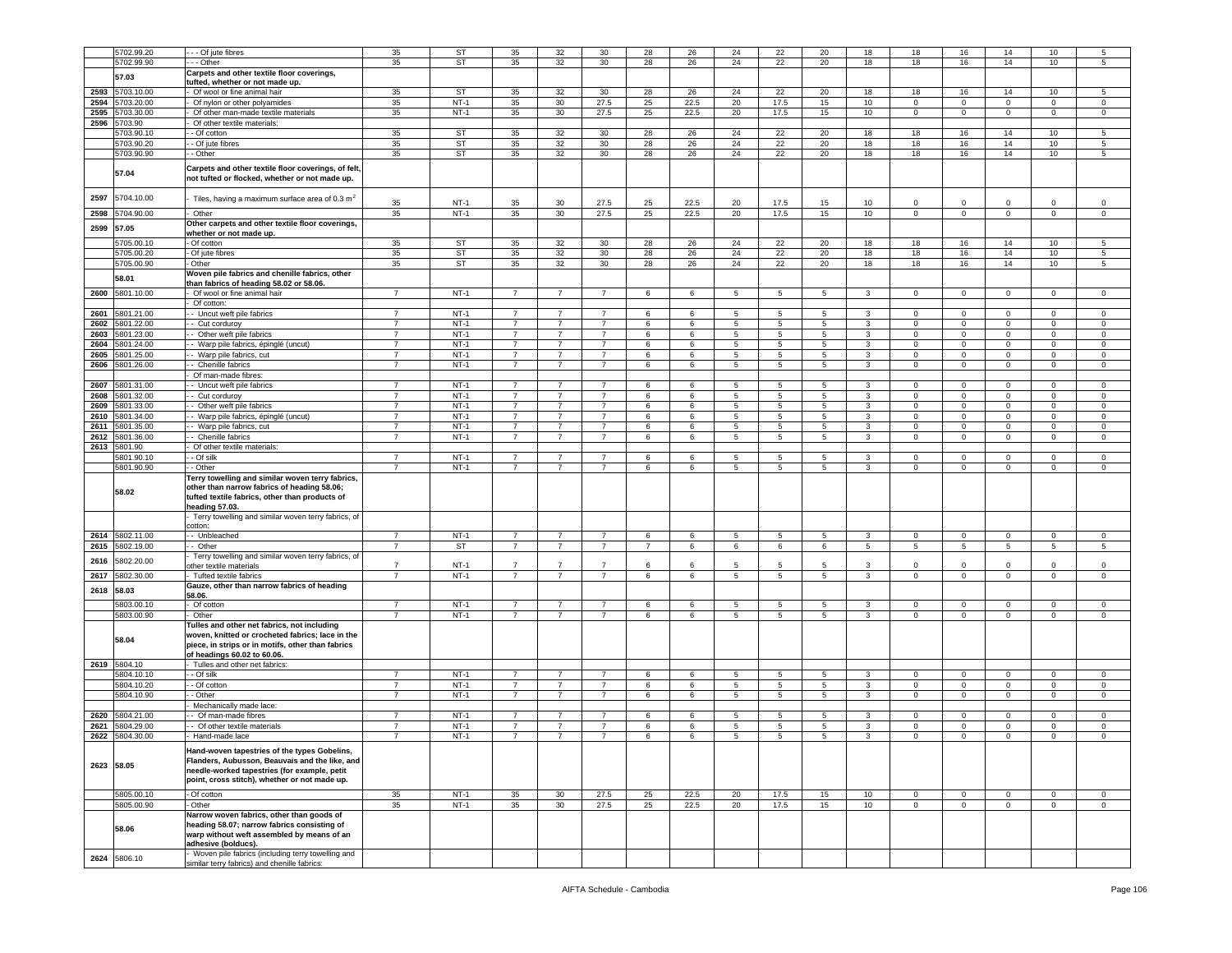|      | 5806.10.10                 | $-$ Of silk                                         | 35             | $NT-1$      | 35             | 30             | 27.5           | 25 | 22.5       | 20              | 17.5           | 15              | 10            | $\Omega$       | $\Omega$       |                | $\Omega$       | $\Omega$       |
|------|----------------------------|-----------------------------------------------------|----------------|-------------|----------------|----------------|----------------|----|------------|-----------------|----------------|-----------------|---------------|----------------|----------------|----------------|----------------|----------------|
|      | 5806.10.20                 | - Of cotton                                         | 35             | $NT-1$      | 35             | 30             | 27.5           | 25 | 22.5       | 20              | 17.5           | 15              | 10            | $\overline{0}$ | $\mathbf 0$    | $\mathbf 0$    | $\mathsf 0$    | 0              |
|      | 5806.10.90                 | - Other                                             | 35             | $NT-1$      | 35             | 30             | 27.5           | 25 | 22.5       | 20              | 17.5           | 15              | 10            | $\mathbf{0}$   | $\mathbf 0$    | $\mathbf 0$    | $\mathbf 0$    | $\mathsf 0$    |
|      |                            |                                                     |                |             |                |                |                |    |            |                 |                |                 |               |                |                |                |                |                |
|      |                            | Other woven fabrics, containing by weight 5% or     |                |             |                |                |                |    |            |                 |                |                 |               |                |                |                |                |                |
| 2625 | 5806.20.00                 |                                                     |                |             |                |                |                |    |            |                 |                |                 |               |                |                |                |                |                |
|      |                            | more of elastomeric yarn or rubber thread           | 35             | ST          | 35             | 32             | 30             | 28 | 26         | 24              | 22             | 20              | 18            | 18             | 16             | 14             | 10             | 5              |
|      |                            | Other woven fabrics:                                |                |             |                |                |                |    |            |                 |                |                 |               |                |                |                |                |                |
|      |                            |                                                     |                |             |                |                |                |    |            |                 |                |                 |               |                |                |                |                |                |
| 2626 | 5806.31                    | - Of cotton:                                        |                |             |                |                |                |    |            |                 |                |                 |               |                |                |                |                |                |
|      |                            | -- Narrow woven fabrics suitable for the            |                |             |                |                |                |    |            |                 |                |                 |               |                |                |                |                |                |
|      | 5806.31.10                 |                                                     |                |             |                |                |                |    |            |                 |                |                 |               |                |                |                |                |                |
|      |                            | manufacture of inked ribbons for typewriters or     |                |             |                |                |                |    |            |                 |                |                 |               |                |                |                |                |                |
|      |                            | similar machines                                    | 35             | $NT-1$      | 35             | 30             | 27.5           | 25 | 22.5       | 20              | 17.5           | 15              | 10            | $\mathbf{0}$   | $\mathsf 0$    | $\Omega$       | 0              | 0              |
|      | 5806.31.20                 | --- Backing for electrical insulating paper         | 35             | $NT-1$      | 35             | 30             | 27.5           | 25 | 22.5       | 20              | 17.5           | 15              | 10            | $\mathbf{0}$   | $\mathbf 0$    | $\mathbf{0}$   | $\mathbf 0$    | $\mathsf 0$    |
|      |                            | - - Slide fastener ribbons of a width not exceeding |                |             |                |                |                |    |            |                 |                |                 |               |                |                |                |                |                |
|      | 5806.31.30                 |                                                     |                | $NT-1$      | 35             | 30             | 27.5           | 25 | 22.5       | 20              | 17.5           | 15              | 10            | $\mathbf{0}$   | $\mathsf 0$    | $\mathbf 0$    | $\circ$        | $\mathbf 0$    |
|      |                            | 12 mm                                               | 35             |             |                |                |                |    |            |                 |                |                 |               |                |                |                |                |                |
|      | 5806.31.40                 | - - Webbing used in covering pipes, poles or the    |                |             |                |                |                |    |            |                 |                |                 |               |                |                |                |                |                |
|      |                            |                                                     | 35             | $NT-1$      | 35             | 30             | 27.5           | 25 | 22.5       | 20              | 17.5           | 15              | 10            | $\mathbf 0$    | $\mathsf 0$    | $\Omega$       | $\mathbf 0$    | $\Omega$       |
|      | 5806.31.90                 | - - - Other                                         | 35             | $NT-1$      | 35             | 30             | 27.5           | 25 | 22.5       | 20              | 17.5           | 15              | 10            | $\mathbf 0$    | $\mathbf 0$    | $\mathbf 0$    | $\mathbf 0$    | 0              |
|      |                            |                                                     |                |             |                |                |                |    |            |                 |                |                 |               |                |                |                |                |                |
|      | 2627 5806.32               | - Of man-made fibres:                               |                |             |                |                |                |    |            |                 |                |                 |               |                |                |                |                |                |
|      |                            | - - Narrow woven fabrics suitable for the           |                |             |                |                |                |    |            |                 |                |                 |               |                |                |                |                |                |
|      | 5806.32.10                 | manufacture of inked ribbons for typewriters or     |                |             |                |                |                |    |            |                 |                |                 |               |                |                |                |                |                |
|      |                            |                                                     |                |             |                |                |                |    |            |                 |                |                 |               |                |                |                |                |                |
|      |                            | similar machines; safety seat belt fabrics          | 35             | $NT-1$      | 35             | 30             | 27.5           | 25 | 22.5       | 20              | 17.5           | 15              | 10            | 0              | 0              | $\mathbf 0$    | 0              | $^{\circ}$     |
|      |                            | - - Slide fastener ribbons of a width not exceeding |                |             |                |                |                |    |            |                 |                |                 |               |                |                |                |                |                |
|      | 5806.32.20                 | $12 \text{ mm}$                                     | 35             | $NT-1$      | 35             | 30             | 27.5           | 25 | 22.5       | 20              | 17.5           | 15              | 10            | $\mathbf 0$    | $\mathbf 0$    | $\mathbf 0$    | $\mathbf 0$    | $\mathbf 0$    |
|      |                            | - - Webbing used in covering pipes, poles and the   |                |             |                |                |                |    |            |                 |                |                 |               |                |                |                |                |                |
|      | 5806.32.30                 |                                                     |                |             |                |                |                |    |            |                 |                |                 |               |                |                |                |                |                |
|      |                            | like                                                | 35             | $NT-1$      | 35             | 30             | 27.5           | 25 | 22.5       | 20              | 17.5           | 15              | 10            | $\circ$        | $\mathsf 0$    | $\circ$        | $\mathbf 0$    | $\Omega$       |
|      | 5806.32.90                 | - - - Other                                         | 35             | $NT-1$      | 35             | 30             | 27.5           | 25 | 22.5       | 20              | 17.5           | 15              | 10            | $\overline{0}$ | $\overline{0}$ | $\overline{0}$ | $\overline{0}$ | $\mathsf 0$    |
| 2628 | 5806.39                    | Of other textile materials:                         |                |             |                |                |                |    |            |                 |                |                 |               |                |                |                |                |                |
|      |                            |                                                     |                |             |                |                |                |    |            |                 |                |                 |               |                |                |                |                |                |
|      | 5806.39.10                 | - - Of silk                                         | 35             | $NT-1$      | 35             | 30             | 27.5           | 25 | 22.5       | 20              | 17.5           | 15              | 10            | $\mathbf{0}$   | $\mathbf 0$    | $\mathbf 0$    | $\mathsf 0$    | $\mathsf 0$    |
|      | 5806.39.90                 | $-$ Other                                           | 35             | $NT-1$      | 35             | 30             | 27.5           | 25 | 22.5       | 20              | 17.5           | 15              | 10            | $\overline{0}$ | $\mathbf 0$    | $\mathbf{0}$   | $\mathbf 0$    | 0              |
|      |                            |                                                     |                |             |                |                |                |    |            |                 |                |                 |               |                |                |                |                |                |
|      |                            | Fabrics consisting of warp without weft             |                |             |                |                |                |    |            |                 |                |                 |               |                |                |                |                |                |
| 2629 | 5806.40.00                 | assembled by means of an adhesive (bolducs)         |                |             |                |                |                |    |            |                 |                |                 |               |                |                |                |                |                |
|      |                            |                                                     | 35             | $NT-1$      | 35             | 30             | 27.5           | 25 | 22.5       | 20              | 17.5           | 15              | 10            | $\mathbf{0}$   | $\mathsf 0$    | $\circ$        | $\circ$        | $\mathsf 0$    |
|      |                            | Labels, badges and similar articles of textile      |                |             |                |                |                |    |            |                 |                |                 |               |                |                |                |                |                |
|      | 58.07                      | materials, in the piece, in strips or cut to shape  |                |             |                |                |                |    |            |                 |                |                 |               |                |                |                |                |                |
|      |                            |                                                     |                |             |                |                |                |    |            |                 |                |                 |               |                |                |                |                |                |
|      |                            | or size, not embroidered.                           |                |             |                |                |                |    |            |                 |                |                 |               |                |                |                |                |                |
|      | 2630 5807.10.00            | Woven                                               | 35             | ST          | 35             | 32             | 30             | 28 | 26         | 24              | 22             | 20              | 18            | 18             | 16             | 14             | 10             | 5              |
|      | 2631 5807.90.00            | Other                                               | 35             | $NT-1$      | 35             | 30             | 27.5           | 25 | 22.5       | 20              | 17.5           | 15              | 10            | $\mathbf{0}$   | $\mathbf 0$    | $\mathbf 0$    | $\mathbf 0$    | $\mathsf 0$    |
|      |                            |                                                     |                |             |                |                |                |    |            |                 |                |                 |               |                |                |                |                |                |
|      |                            | Braids in the piece; ornamental trimmings in        |                |             |                |                |                |    |            |                 |                |                 |               |                |                |                |                |                |
|      |                            | the piece, without embroidery, other than           |                |             |                |                |                |    |            |                 |                |                 |               |                |                |                |                |                |
|      | 58.08                      | knitted or crocheted; tassels, pompons and          |                |             |                |                |                |    |            |                 |                |                 |               |                |                |                |                |                |
|      |                            |                                                     |                |             |                |                |                |    |            |                 |                |                 |               |                |                |                |                |                |
|      |                            | similar articles.                                   |                |             |                |                |                |    |            |                 |                |                 |               |                |                |                |                |                |
| 2632 | 5808.10                    | Braids in the piece:                                |                |             |                |                |                |    |            |                 |                |                 |               |                |                |                |                |                |
|      |                            |                                                     |                |             |                |                |                |    |            |                 |                |                 |               |                |                |                |                |                |
|      |                            |                                                     |                |             |                |                |                |    |            |                 |                |                 |               |                |                |                |                | $^{\circ}$     |
|      | 5808.10.10                 | - Combined with rubber thread                       | 35             | $NT-1$      | 35             | 30             | 27.5           | 25 | 22.5       | 20              | 17.5           | 15              | 10            | $\mathbf 0$    | $\mathsf 0$    | $\mathbf 0$    | $\mathbf 0$    |                |
|      | 5808.10.90                 | - Other                                             | 35             | $NT-1$      | 35             | 30             | 27.5           | 25 | 22.5       | 20              | 17.5           | 15              | 10            | $\mathbf 0$    | $\mathsf 0$    | $\mathbf 0$    | $\mathbf 0$    | $\mathsf 0$    |
| 2633 | 5808.90.00                 | Other                                               | 35             | $NT-1$      | 35             | 30             | 27.5           | 25 | 22.5       | 20              | 17.5           | 15              | 10            | $\overline{0}$ | $\mathbf 0$    | $\mathbf 0$    | $\mathbf 0$    | $\mathsf 0$    |
|      |                            |                                                     |                |             |                |                |                |    |            |                 |                |                 |               |                |                |                |                |                |
|      |                            | Woven fabrics of metal thread and woven             |                |             |                |                |                |    |            |                 |                |                 |               |                |                |                |                |                |
|      |                            | fabrics of metallised yarn of heading 56.05, of a   |                |             |                |                |                |    |            |                 |                |                 |               |                |                |                |                |                |
|      | 2634 5809.00.00            | kind used in apparel, as furnishing fabrics or      |                |             |                |                |                |    |            |                 |                |                 |               |                |                |                |                |                |
|      |                            | for similar purposes, not elsewhere specified or    |                |             |                |                |                |    |            |                 |                |                 |               |                |                |                |                |                |
|      |                            |                                                     | $\overline{7}$ |             | $\overline{7}$ | $\overline{7}$ | $\overline{7}$ |    |            |                 |                |                 |               | $\overline{0}$ |                |                | $\mathbf 0$    | $\mathbf 0$    |
|      |                            | included.                                           |                | $NT-1$      |                |                |                | 6  | 6          | 5               | $\overline{5}$ | $5\phantom{.0}$ | $\mathbf{3}$  |                | $\mathsf 0$    | $\mathsf 0$    |                |                |
|      | 58.10                      | Embroidery in the piece, in strips or in motifs.    |                |             |                |                |                |    |            |                 |                |                 |               |                |                |                |                |                |
|      |                            |                                                     |                |             |                |                |                |    |            |                 |                |                 |               |                |                |                |                |                |
|      | 2635 5810.10.00            | Embroidery without visible ground                   | 35             | $NT-1$      | 35             | 30             | 27.5           | 25 | 22.5       | 20              | 17.5           | 15              | 10            | $\mathbf{0}$   | $\mathbf 0$    | $\mathbf{0}$   | $\mathbf 0$    | $^{\circ}$     |
|      |                            | Other embroidery:                                   |                |             |                |                |                |    |            |                 |                |                 |               |                |                |                |                |                |
|      |                            |                                                     |                |             |                |                |                |    |            |                 |                |                 |               |                |                |                |                |                |
| 2636 | 5810.91.00                 | - Of cotton                                         | 35             | $NT-1$      | 35             | 30             | 27.5           | 25 | 22.5       | 20              | 17.5           | 15              | 10            | $\Omega$       | $\mathbf 0$    | $\mathbf 0$    | $\mathbf 0$    | 0              |
| 2637 | 5810.92.00                 | - Of man-made fibres                                | 35             | ST          | 35             | 32             | 30             | 28 | 26         | 24              | 22             | 20              | 18            | 18             | 16             | 14             | 10             | 5              |
| 2638 | 5810.99.00                 | - Of other textile materials                        | 35             | ST          | 35             | 32             | 30             | 28 | 26         | 24              | 22             | 20              | 18            | 18             | 16             | 14             | 10             | 5              |
|      |                            |                                                     |                |             |                |                |                |    |            |                 |                |                 |               |                |                |                |                |                |
|      |                            | Quilted textile products in the piece, composed     |                |             |                |                |                |    |            |                 |                |                 |               |                |                |                |                |                |
|      |                            | of one or more layers of textile materials          |                |             |                |                |                |    |            |                 |                |                 |               |                |                |                |                |                |
| 2639 | 5811.00.00                 | assembled with padding by stitching or              |                |             |                |                |                |    |            |                 |                |                 |               |                |                |                |                |                |
|      |                            | otherwise, other than embroidery of heading         |                |             |                |                |                |    |            |                 |                |                 |               |                |                |                |                |                |
|      |                            | 58.10.                                              | 35             | $NT-1$      | 35             | 30             | 27.5           | 25 | 22.5       | 20              | 17.5           | 15              | 10            | $\mathbf 0$    | $\mathbf 0$    | $\mathbf 0$    | $\mathbf 0$    | 0              |
|      |                            |                                                     |                |             |                |                |                |    |            |                 |                |                 |               |                |                |                |                |                |
|      |                            | Textile fabrics coated with gum or amylaceous       |                |             |                |                |                |    |            |                 |                |                 |               |                |                |                |                |                |
|      |                            | substances, of a kind used for the outer covers     |                |             |                |                |                |    |            |                 |                |                 |               |                |                |                |                |                |
|      |                            | of books or the like; tracing cloth; prepared       |                |             |                |                |                |    |            |                 |                |                 |               |                |                |                |                |                |
|      | 59.01                      |                                                     |                |             |                |                |                |    |            |                 |                |                 |               |                |                |                |                |                |
|      |                            | painting canvas; buckram and similar stiffened      |                |             |                |                |                |    |            |                 |                |                 |               |                |                |                |                |                |
|      |                            | textile fabrics of a kind used for hat              |                |             |                |                |                |    |            |                 |                |                 |               |                |                |                |                |                |
|      |                            | foundations                                         |                |             |                |                |                |    |            |                 |                |                 |               |                |                |                |                |                |
|      |                            | Textile fabrics coated with gum or amylaceous       |                |             |                |                |                |    |            |                 |                |                 |               |                |                |                |                |                |
|      | 2640 5901.10.00            | substances, of a kind used for the outer covers of  |                |             |                |                |                |    |            |                 |                |                 |               |                |                |                |                |                |
|      |                            | ooke or the like                                    | $\overline{7}$ | <b>NT-1</b> | $\overline{7}$ | $\overline{7}$ | $\overline{7}$ | 6  | $\epsilon$ | 5.              | 5.             | 5.              | $\mathcal{R}$ | $\Omega$       | $\Omega$       | $\Omega$       | $\Omega$       | $\Omega$       |
|      |                            |                                                     |                |             |                |                |                |    |            |                 |                |                 |               |                |                |                |                |                |
| 2641 | 5901.90                    | Other:                                              |                |             |                |                |                |    |            |                 |                |                 |               |                |                |                |                |                |
|      | 5901.90.10                 | - Tracing cloth                                     | $\overline{7}$ | $NT-1$      | $\overline{7}$ | $\overline{7}$ | $\overline{7}$ | 6  | 6          | 5               | 5              | 5               | 3             | $\mathbf 0$    | $\mathsf 0$    | $\mathbf 0$    | $\mathbf 0$    | $\mathsf 0$    |
|      |                            |                                                     | $\overline{7}$ |             | $\overline{7}$ |                |                |    |            |                 |                |                 |               |                |                |                |                |                |
|      | 5901.90.20                 | - Prepared painting canvas                          |                | $NT-1$      |                | 7              | $\overline{7}$ | 6  | 6          | 5               | 5              | $5\overline{5}$ | 3             | $\overline{0}$ | $\mathbf 0$    | $\mathbf 0$    | $\mathsf 0$    | $\mathbf{0}$   |
|      | 5901.90.90                 | - Other                                             | 7              | $NT-1$      | 7              | $\overline{7}$ | $\overline{7}$ | 6  | 6          | 5               | 5              | $5\overline{5}$ | 3             | $\mathbf{0}$   | $\mathbf 0$    | $\mathbf{0}$   | $\mathbf 0$    | $\circ$        |
|      |                            | Tyre cord fabric of high tenacity yarn of nylon     |                |             |                |                |                |    |            |                 |                |                 |               |                |                |                |                |                |
|      | 59.02                      |                                                     |                |             |                |                |                |    |            |                 |                |                 |               |                |                |                |                |                |
|      |                            | or other polyamides, polyesters or viscose          |                |             |                |                |                |    |            |                 |                |                 |               |                |                |                |                |                |
|      |                            | rayon.                                              |                |             |                |                |                |    |            |                 |                |                 |               |                |                |                |                |                |
| 2642 | 5902.10                    | Of nylon or other polyamides:                       |                |             |                |                |                |    |            |                 |                |                 |               |                |                |                |                |                |
|      | 5902.10.10                 | - Chafer canvas tyre, rubberised                    | $\overline{7}$ | $NT-1$      | $\overline{7}$ | $\overline{7}$ | $\overline{7}$ | 6  | 6          | 5               | 5              | 5               | 3             | $\mathbf 0$    | $\mathbf 0$    | $\mathbf 0$    | $\mathbf 0$    | 0              |
|      |                            |                                                     |                |             |                |                |                |    |            |                 |                |                 |               |                |                |                |                |                |
|      | 5902.10.90                 | - Other                                             | $\overline{7}$ | $NT-1$      | $\overline{7}$ | 7              | $\overline{7}$ | 6  | 6          | 5               | 5              | 5               | 3             | $\overline{0}$ | $\mathsf 0$    | $\mathbf 0$    | $\mathbf 0$    | $\overline{0}$ |
|      | 2643 5902.20<br>5902.20.20 | Of polyesters:<br>- Chafer canvas tyre, rubberised  | $\overline{7}$ | $NT-1$      | $\overline{7}$ | $\overline{7}$ | $\overline{7}$ | 6  | 6          | $5\overline{5}$ | 5              | 5               | 3             | $\mathbf 0$    | $\mathsf 0$    | $\mathbf 0$    | $\mathbf 0$    | $\Omega$       |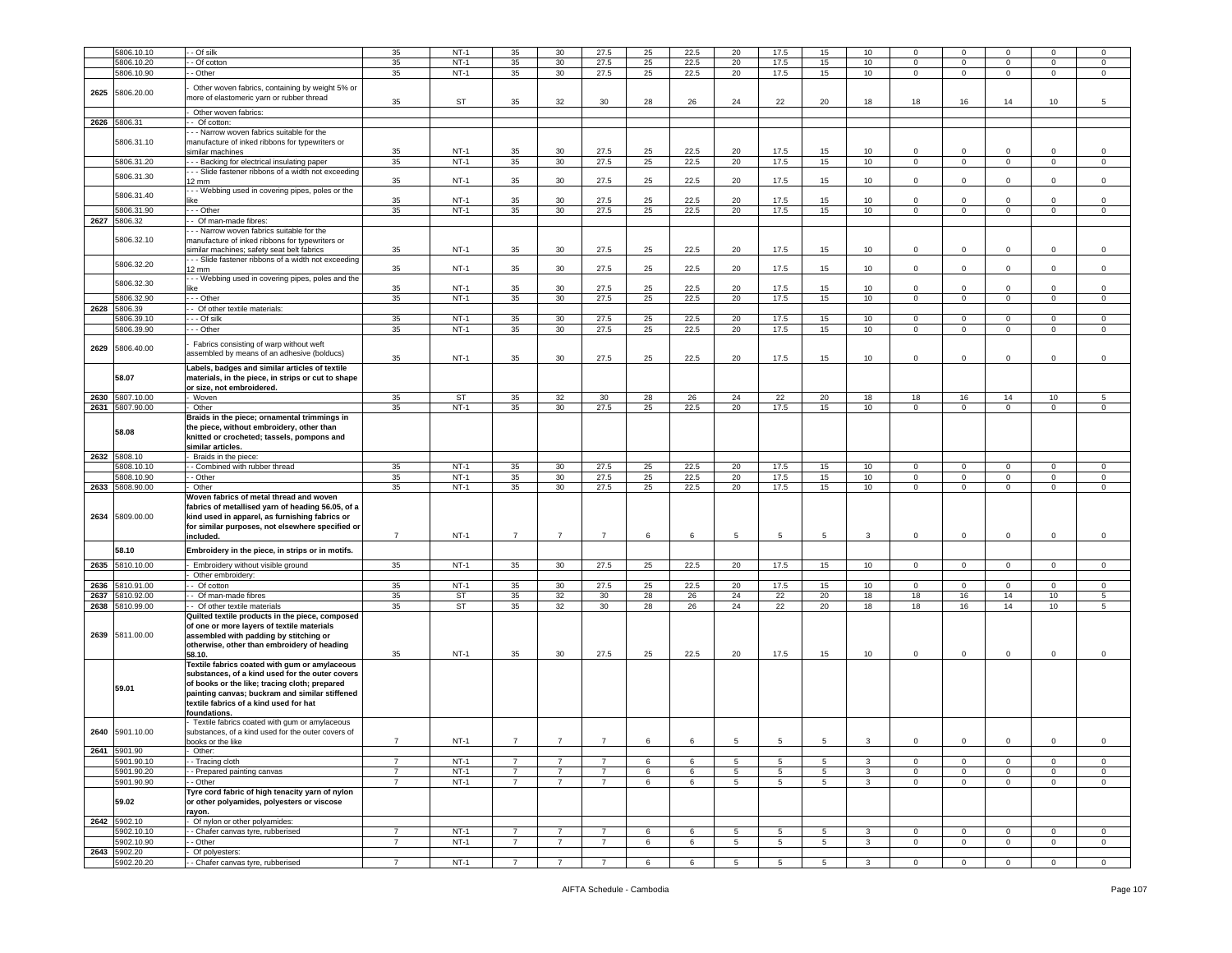|            | 5902.20.90      | - Other                                                | $\overline{7}$ | $NT-1$ |                |                |                | 6              | 6    | 5               | 5               | 5               |              | $\mathbf{0}$    | $\mathbf 0$    | $\Omega$       | $\Omega$       | 0              |
|------------|-----------------|--------------------------------------------------------|----------------|--------|----------------|----------------|----------------|----------------|------|-----------------|-----------------|-----------------|--------------|-----------------|----------------|----------------|----------------|----------------|
|            | 2644 5902.90.00 | Other                                                  | $\overline{7}$ | $NT-1$ | 7              | $\overline{7}$ | $\overline{7}$ | 6              | 6    | 5               | 5               | 5               | 3            | 0               | $\mathbf 0$    | $\mathbf 0$    | $\mathbf{0}$   | $\mathbf 0$    |
|            |                 | <b>Textile fabrics impregnated, coated, covered or</b> |                |        |                |                |                |                |      |                 |                 |                 |              |                 |                |                |                |                |
|            | 59.03           | laminated with plastics, other than those of           |                |        |                |                |                |                |      |                 |                 |                 |              |                 |                |                |                |                |
|            |                 | heading 59.02.                                         |                |        |                |                |                |                |      |                 |                 |                 |              |                 |                |                |                |                |
| 2645       | 5903.10.00      | With poly(vinyl chloride)                              | $\overline{7}$ | $NT-1$ | $\overline{7}$ | $\overline{7}$ | $\overline{7}$ | 6              | 6    | 5               | 5               | 5               | 3            | $\mathbf 0$     | $\mathsf 0$    | $\mathbf 0$    | 0              | $\mathbf 0$    |
| 2646       | 903.20.00       | With polyurethane                                      | $\overline{7}$ | $NT-1$ | $\overline{7}$ | $\overline{7}$ | $\overline{7}$ | 6              | 6    | 5               | 5               | $5^{\circ}$     | 3            | $\mathbf{0}$    | $\mathbf 0$    | $\mathbf 0$    | $\mathbf 0$    | $\mathbf 0$    |
| 2647       | 5903.90         | Other:                                                 |                |        |                |                |                |                |      |                 |                 |                 |              |                 |                |                |                |                |
|            |                 |                                                        |                |        |                |                |                |                |      |                 |                 |                 |              |                 |                |                |                |                |
|            |                 | - Canvas-type fabrics impregnated, coated,             |                |        |                |                |                |                |      |                 |                 |                 |              |                 |                |                |                |                |
|            | 5903.90.10      | covered or laminated with nylon or other               |                |        |                |                |                |                |      |                 |                 |                 |              |                 |                |                |                |                |
|            |                 | polyamides                                             | $\overline{7}$ | ST     | $\overline{7}$ | $\overline{7}$ | $\overline{7}$ | $\overline{7}$ | 6    | 6               | 6               | 6               | 5            | 5               | 5              | 5              | 5              | 5              |
|            | 5903.90.90      | - Other                                                | $\overline{7}$ | ST     | $\overline{7}$ | $\overline{7}$ | $\overline{7}$ | $\overline{7}$ | 6    | 6               | 6               | 6               | 5            | $5\overline{5}$ | $\,$ 5 $\,$    | 5 <sup>5</sup> | 5              | 5 <sup>5</sup> |
|            |                 | Linoleum, whether or not cut to shape; floor           |                |        |                |                |                |                |      |                 |                 |                 |              |                 |                |                |                |                |
|            |                 | coverings consisting of a coating or covering          |                |        |                |                |                |                |      |                 |                 |                 |              |                 |                |                |                |                |
|            | 59.04           |                                                        |                |        |                |                |                |                |      |                 |                 |                 |              |                 |                |                |                |                |
|            |                 | applied on a textile backing, whether or not cut       |                |        |                |                |                |                |      |                 |                 |                 |              |                 |                |                |                |                |
|            |                 | to shape.                                              |                |        |                |                |                |                |      |                 |                 |                 |              |                 |                |                |                |                |
| 2648       | 5904.10.00      | Linoleum                                               | $\overline{7}$ | $NT-1$ | $\overline{7}$ | $\overline{7}$ | $\overline{7}$ | 6              | 6    | 5               | 5               | 5               | 3            | $\mathbf 0$     | $\mathbf 0$    | $\mathbf 0$    | $\mathbf 0$    | $\mathsf 0$    |
| 2649       | 5904.90.00      | Other                                                  | $\overline{7}$ | $NT-1$ | $\overline{7}$ | $\overline{7}$ | $\overline{7}$ | 6              | 6    | $5\phantom{.0}$ | 5               | $5\overline{)}$ | 3            | $\mathbf{0}$    | $\mathbf 0$    | $\overline{0}$ | $\mathbf 0$    | $\mathsf 0$    |
| 2650       | 5905.00.00      | Textile wall coverings.                                | $\overline{7}$ | $NT-1$ | $\overline{7}$ | $\overline{7}$ | $\overline{7}$ | 6              | 6    | 5               | 5               | $5\overline{5}$ | 3            | $\mathbf 0$     | $\mathsf 0$    | $\mathbf 0$    | $\mathbf 0$    | $\mathbf 0$    |
|            |                 | Rubberised textile fabrics, other than those of        |                |        |                |                |                |                |      |                 |                 |                 |              |                 |                |                |                |                |
|            | 59.06           | heading 59.02.                                         |                |        |                |                |                |                |      |                 |                 |                 |              |                 |                |                |                |                |
|            |                 |                                                        |                |        |                |                |                |                |      |                 |                 |                 |              |                 |                |                |                |                |
| 2651       | 5906.10.00      | Adhesive tape of a width not exceeding 20 cm           | $\overline{7}$ | $NT-1$ | $\overline{7}$ | $\overline{7}$ | $\overline{7}$ | 6              | 6    | 5               | 5               | 5               | 3            | 0               | $\mathsf 0$    | $\Omega$       | $\mathbf 0$    | $\mathbf 0$    |
|            |                 |                                                        |                |        |                |                |                |                |      |                 |                 |                 |              |                 |                |                |                |                |
|            |                 | Other:                                                 |                |        |                |                |                |                |      |                 |                 |                 |              |                 |                |                |                |                |
| 2652       | 5906.91.00      | - Knitted or crocheted                                 | $\overline{7}$ | $NT-1$ | $7^{\circ}$    | $\overline{7}$ | $\overline{7}$ | 6              | 6    | $5\phantom{.0}$ | $\overline{5}$  | $5\overline{5}$ | $\mathbf{3}$ | $\overline{0}$  | $\overline{0}$ | $\mathbf 0$    | $\overline{0}$ | $\mathsf 0$    |
| 2653       | 5906.99         | Other:                                                 |                |        |                |                |                |                |      |                 |                 |                 |              |                 |                |                |                |                |
|            |                 |                                                        |                |        |                |                |                |                |      |                 |                 |                 |              |                 |                |                |                |                |
|            | 5906.99.10      | - - Rubberised sheeting suitable for hospital use      |                | $NT-1$ | $\overline{7}$ | $\overline{7}$ | $\overline{7}$ | 6              | -6   | 5               | -5              | 5               | 3            | $\mathbf 0$     | $\mathbf 0$    | $\Omega$       | 0              | $\mathbf 0$    |
|            | 5906.99.90      | - - Other                                              | $\overline{7}$ | $NT-1$ | $\overline{7}$ | $\overline{7}$ | $\overline{7}$ | 6              | 6    | 5               | 5               | $5^{\circ}$     | 3            | $\mathbf{0}$    | $\mathsf 0$    | $\mathbf{0}$   | $\mathbf 0$    | $\mathbf 0$    |
|            |                 |                                                        |                |        |                |                |                |                |      |                 |                 |                 |              |                 |                |                |                |                |
|            |                 | Textile fabrics otherwise impregnated, coated          |                |        |                |                |                |                |      |                 |                 |                 |              |                 |                |                |                |                |
| 2654 59.07 |                 | or covered; painted canvas being theatrical            |                |        |                |                |                |                |      |                 |                 |                 |              |                 |                |                |                |                |
|            |                 | scenery, studio back-cloths or the like.               |                |        |                |                |                |                |      |                 |                 |                 |              |                 |                |                |                |                |
|            |                 |                                                        |                |        |                |                |                |                |      |                 |                 |                 |              |                 |                |                |                |                |
|            | 5907.00.10      | Fabrics impregnated, coated or covered with oil or     |                |        |                |                |                |                |      |                 |                 |                 |              |                 |                |                |                |                |
|            |                 | bil-based preparations                                 | $\overline{7}$ | $NT-1$ | $\overline{7}$ | $\overline{7}$ | $\overline{7}$ | 6              | 6    | 5               | 5               | 5               | 3            | $\overline{0}$  | $\mathsf 0$    | $\mathbf 0$    | $\mathbf 0$    | $\mathsf 0$    |
|            | 5907.00.30      | Textile fabrics impregnated, coated or covered         |                |        |                |                |                |                |      |                 |                 |                 |              |                 |                |                |                |                |
|            |                 | with fire resistant substances                         | $\overline{7}$ | $NT-1$ | $\overline{7}$ | $\overline{7}$ | $\overline{7}$ | 6              | 6    | 5               | 5               | 5               | 3            | $\mathbf{0}$    | $\mathsf 0$    | $\mathbf 0$    | $\mathbf 0$    | $\mathbf 0$    |
|            |                 | Fabrics impregnated, coated or covered with flock      |                |        |                |                |                |                |      |                 |                 |                 |              |                 |                |                |                |                |
|            | 5907.00.40      | velvet, the entire surface of which is covered with    |                |        |                |                |                |                |      |                 |                 |                 |              |                 |                |                |                |                |
|            |                 | extile flock                                           | $\overline{7}$ | $NT-1$ | $\overline{7}$ | $\overline{7}$ | $\overline{7}$ | 6              | 6    | 5               | 5               | 5               | 3            | 0               | $\mathbf 0$    | $\mathbf 0$    | 0              | $\mathbf 0$    |
|            |                 | Fabrics impregnated, coated or covered with wax,       |                |        |                |                |                |                |      |                 |                 |                 |              |                 |                |                |                |                |
|            | 5907.00.50      | ar, bitumen or similar products                        | $\overline{7}$ | $NT-1$ | $\overline{7}$ | $\overline{7}$ | $\overline{7}$ | 6              | 6    | 5               | $5\overline{5}$ | 5               | 3            | $\mathbf 0$     | $\mathsf 0$    | $\Omega$       | $\Omega$       | $\mathbf 0$    |
|            |                 |                                                        |                |        |                |                |                |                |      |                 |                 |                 |              |                 |                |                |                |                |
|            | 5907.00.60      | Fabrics impregnated, coated or covered with            | $\overline{7}$ | $NT-1$ | $\overline{7}$ | $\overline{7}$ | $\overline{7}$ | 6              | 6    | 5               | 5               | 5               | 3            | $\mathbf 0$     | $\mathsf 0$    | $\mathbf 0$    | $\mathbf 0$    | $\mathbf 0$    |
|            |                 | other substances                                       |                |        |                |                |                |                |      |                 |                 |                 |              |                 |                |                |                |                |
|            | 5907.00.90      | Other                                                  | $\overline{7}$ | $NT-1$ | $\overline{7}$ | $\overline{7}$ | $\overline{7}$ | 6              | 6    | 5               | 5               | 5               | 3            | $\mathbf 0$     | $\mathsf 0$    | $\mathbf 0$    | $\mathbf 0$    | $\mathsf 0$    |
|            |                 | Textile wicks, woven, plaited or knitted, for          |                |        |                |                |                |                |      |                 |                 |                 |              |                 |                |                |                |                |
|            |                 | lamps, stoves, lighters, candles or the like;          |                |        |                |                |                |                |      |                 |                 |                 |              |                 |                |                |                |                |
|            | 2655 59.08      | incandescent gas mantles and tubular knitted           |                |        |                |                |                |                |      |                 |                 |                 |              |                 |                |                |                |                |
|            |                 | gas mantle fabric therefor, whether or not             |                |        |                |                |                |                |      |                 |                 |                 |              |                 |                |                |                |                |
|            |                 | impregnated.                                           |                |        |                |                |                |                |      |                 |                 |                 |              |                 |                |                |                |                |
|            | 5908.00.10      | - Wicks; incandescent gas mantles                      | $\overline{7}$ | $NT-1$ | $\overline{7}$ | $\overline{7}$ | $\overline{7}$ | 6              | 6    | 5               | 5               | 5               | 3            | $\mathbf{0}$    | $\mathbf 0$    | $\mathbf 0$    | $\mathbf{0}$   | 0              |
|            | 5908.00.90      | - Other                                                | $\overline{7}$ | $NT-1$ | $\overline{7}$ | $\overline{7}$ | $\overline{7}$ | 6              | 6    | 5               | 5               | $5^{\circ}$     | 3            | $\mathbf{0}$    | $\mathbf 0$    | $\mathbf 0$    | $\mathbf 0$    | $\mathbf 0$    |
|            |                 |                                                        |                |        |                |                |                |                |      |                 |                 |                 |              |                 |                |                |                |                |
| 2656 59.09 |                 | Textile hosepiping and similar textile tubing,         |                |        |                |                |                |                |      |                 |                 |                 |              |                 |                |                |                |                |
|            |                 | with or without lining, armour or accessories of       |                |        |                |                |                |                |      |                 |                 |                 |              |                 |                |                |                |                |
|            |                 | other materials.                                       |                |        |                |                |                |                |      |                 |                 |                 |              |                 |                |                |                |                |
|            | 5909.00.10      | Fire hoses                                             | 7              | $NT-1$ | $\overline{7}$ | $\overline{7}$ | $\overline{7}$ | 6              | 6    | 5               | 5               | 5               | 3            | $\mathbf{0}$    | $\mathbf 0$    | $\mathbf 0$    | 0              | $\mathbf 0$    |
|            | 5909.00.90      | Other                                                  | $\overline{7}$ | $NT-1$ | $\overline{7}$ | $\overline{7}$ | $\overline{7}$ | 6              | 6    | 5               | $5\phantom{.0}$ | $5\overline{)}$ | $\mathbf{3}$ | $\mathbf{0}$    | $\mathbf 0$    | $\mathsf 0$    | $\mathbf 0$    | $\mathsf 0$    |
|            |                 | Transmission or conveyor belts or belting, of          |                |        |                |                |                |                |      |                 |                 |                 |              |                 |                |                |                |                |
|            |                 | textile material, whether or not impregnated,          |                |        |                |                |                |                |      |                 |                 |                 |              |                 |                |                |                |                |
| 2657       | 5910.00.00      | coated, covered or laminated with plastics, or         |                |        |                |                |                |                |      |                 |                 |                 |              |                 |                |                |                |                |
|            |                 | reinforced with metal or other material.               | 35             | $NT-1$ | 35             | 30             | 27.5           | 25             | 22.5 | 20              | 17.5            | 15              | 10           | 0               | $\mathbf 0$    | $\mathbf 0$    | 0              | $\mathbf 0$    |
|            |                 | Textile products and articles, for technical           |                |        |                |                |                |                |      |                 |                 |                 |              |                 |                |                |                |                |
|            | 59.11           | uses, specified in Note 7 to this Chapter.             |                |        |                |                |                |                |      |                 |                 |                 |              |                 |                |                |                |                |
|            |                 |                                                        |                |        |                |                |                |                |      |                 |                 |                 |              |                 |                |                |                |                |
|            |                 | Textile fabrics, felt and felt-lined woven fabrics,    |                |        |                |                |                |                |      |                 |                 |                 |              |                 |                |                |                |                |
|            |                 | coated, covered or laminated with rubber, leather      |                |        |                |                |                |                |      |                 |                 |                 |              |                 |                |                |                |                |
|            |                 | or other material, of a kind used for card clothing,   |                |        |                |                |                |                |      |                 |                 |                 |              |                 |                |                |                |                |
|            | 2658 5911.10.00 | and similar fabrics of a kind used for other           |                |        |                |                |                |                |      |                 |                 |                 |              |                 |                |                |                |                |
|            |                 | echnical purposes, including narrow fabrics made       |                |        |                |                |                |                |      |                 |                 |                 |              |                 |                |                |                |                |
|            |                 | of velvet impregnated with rubber, for covering        |                |        |                |                |                |                |      |                 |                 |                 |              |                 |                |                |                |                |
|            |                 |                                                        |                |        |                |                |                |                |      |                 |                 |                 |              |                 |                |                |                |                |
|            |                 | weaving spindles (weaving beams)                       | $\overline{7}$ | $NT-1$ | $\overline{7}$ | $\overline{7}$ | $\overline{7}$ | 6              | 6    | $\overline{5}$  | 5               | $\overline{5}$  | $\mathbf{3}$ | $\mathbf 0$     | $\,0\,$        | $\mathbf 0$    | $\mathbf 0$    | $\mathsf 0$    |
|            | 2659 5911.20.00 | Bolting cloth, whether or not made up                  | 7              | $NT-1$ | 7              | 7              | $\overline{7}$ | 6              | 6    | 5               | 5               | $5^{\circ}$     | 3            | $\mathbf{0}$    | $\overline{0}$ | $\mathbf{0}$   | $\mathbf{0}$   | $\overline{0}$ |
|            |                 | Textile fabrics and felts, endless or fitted with      |                |        |                |                |                |                |      |                 |                 |                 |              |                 |                |                |                |                |
|            |                 | linking devices, of a kind used in paper-making or     |                |        |                |                |                |                |      |                 |                 |                 |              |                 |                |                |                |                |
|            |                 | similar machines (for example, for pulp or asbestos-   |                |        |                |                |                |                |      |                 |                 |                 |              |                 |                |                |                |                |
|            |                 | cement):                                               |                |        |                |                |                |                |      |                 |                 |                 |              |                 |                |                |                |                |
|            | 2660 5911.31.00 | - Weighing less than 650 $a/m^2$                       | $\overline{7}$ | $NT-1$ | $\overline{7}$ | $\overline{7}$ | $\overline{7}$ | 6              |      | 5               |                 | 5               |              |                 |                |                |                | $\mathsf 0$    |
|            |                 |                                                        |                |        |                |                |                |                | 6    |                 | 5               |                 | 3            | $\overline{0}$  | $\mathbf 0$    | $\mathbf 0$    | $\mathbf{0}$   |                |
|            | 2661 5911.32.00 | - Weighing 650 g/m <sup>2</sup> or more                | $\overline{7}$ | $NT-1$ | $\overline{7}$ | $\overline{7}$ | $\overline{7}$ | 6              | 6    | 5               | $5\phantom{.0}$ | $5\overline{)}$ | 3            | $\overline{0}$  | $\mathbf 0$    | $\mathbf 0$    | $\overline{0}$ | $\mathsf 0$    |
| 2662       | 5911.40.00      | Straining cloth of a kind used in oil presses or the   |                |        |                |                |                |                |      |                 |                 |                 |              |                 |                |                |                |                |
|            |                 | ike, including that of human hair                      | $\overline{7}$ | $NT-1$ | $\overline{7}$ | $\overline{7}$ | $\overline{7}$ | 6              | 6    | 5               | 5               | 5               | 3            | $\mathbf 0$     | $\mathsf 0$    | $\Omega$       | $\mathbf 0$    | $\mathbf 0$    |
|            | 2663 5911.90    | Other:                                                 |                |        |                |                |                |                |      |                 |                 |                 |              |                 |                |                |                |                |
|            | 5911.90.10      | - Textile packings and gaskets                         | $\overline{7}$ | $NT-1$ | $\overline{7}$ | $\overline{7}$ | $\overline{7}$ | 6              | 6    | $5\phantom{.0}$ | $5\phantom{.0}$ | $5\phantom{.0}$ | $\mathbf{3}$ | $\mathbf 0$     | $\mathbf 0$    | $\mathbf 0$    | $\mathbf 0$    | $\mathsf 0$    |
|            | 5911.90.90      | - Other                                                | $\overline{7}$ | $NT-1$ | $\overline{7}$ |                | $\overline{7}$ | 6              | 6    | $5\phantom{.0}$ | 5               | 5               |              | $\mathbf 0$     | $\mathbf 0$    | 0              | 0              | $\mathsf 0$    |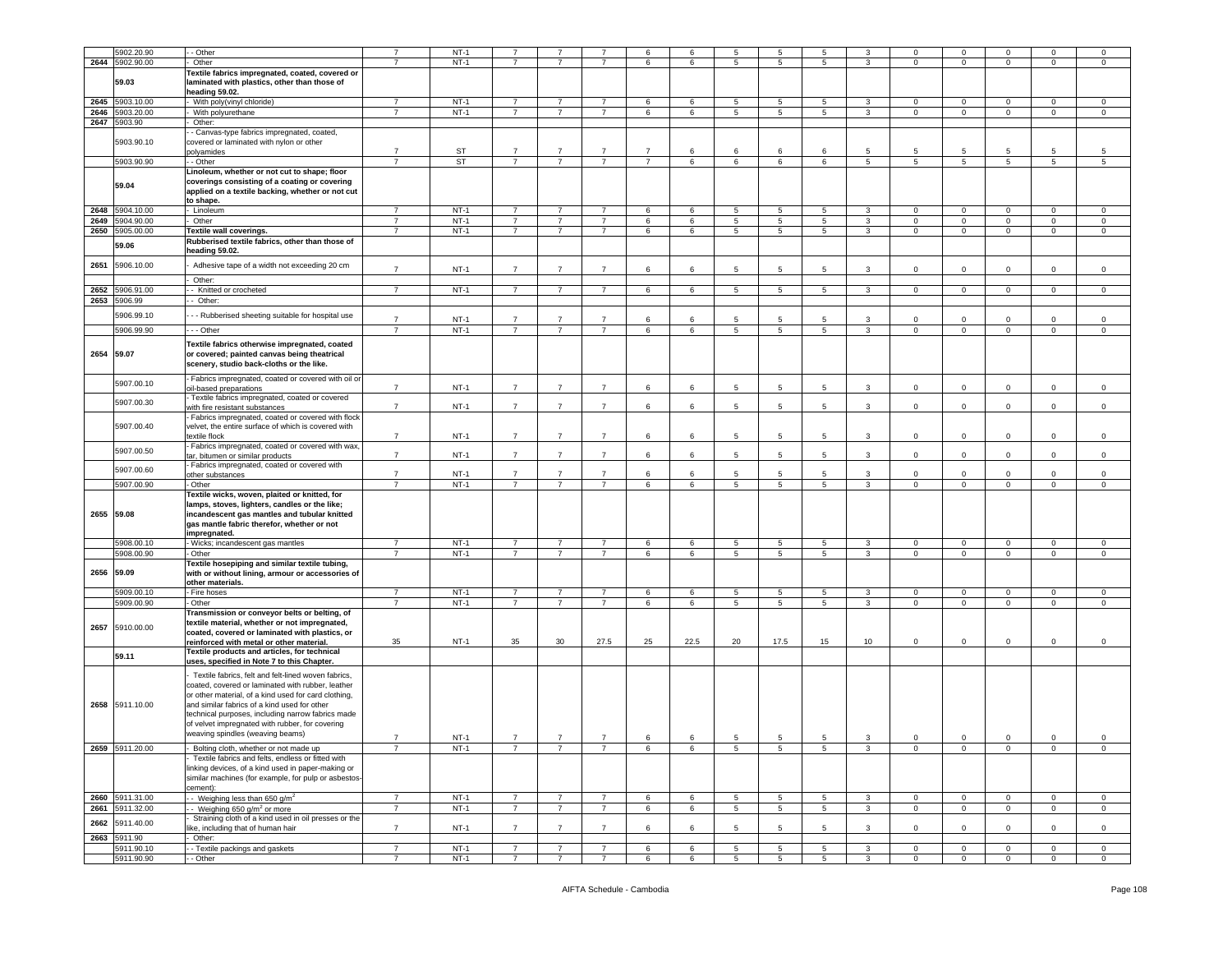|      | 60.01           | Pile fabrics, including "long pile" fabrics and                                                                                                                                |                |        |                |                |                |   |   |                |                 |                 |              |              |                |                |                |                |
|------|-----------------|--------------------------------------------------------------------------------------------------------------------------------------------------------------------------------|----------------|--------|----------------|----------------|----------------|---|---|----------------|-----------------|-----------------|--------------|--------------|----------------|----------------|----------------|----------------|
|      |                 | terry fabrics, knitted or crocheted.                                                                                                                                           |                |        |                |                |                |   |   |                |                 |                 |              |              |                |                |                |                |
| 2664 | 6001.10         | "Long pile" fabrics:                                                                                                                                                           |                |        |                |                |                |   |   |                |                 |                 |              |              |                |                |                |                |
|      | 6001.10.10      | - Unbleached, not mercerised                                                                                                                                                   | $\overline{7}$ | $NT-1$ | 7              | $\overline{7}$ | $\overline{7}$ | 6 | 6 | 5              | 5               | 5               | 3            | 0            | $\mathbf 0$    | 0              | 0              | 0              |
|      | 6001.10.90      | - Other                                                                                                                                                                        | $\overline{7}$ | $NT-1$ | $\overline{7}$ | $\overline{7}$ | $\overline{7}$ | 6 | 6 | 5              | $5\phantom{.0}$ | 5               | $\mathbf{3}$ | $\mathbf 0$  | $\mathbf 0$    | $\mathsf 0$    | $\mathsf 0$    | $\mathsf 0$    |
|      |                 |                                                                                                                                                                                |                |        |                |                |                |   |   |                |                 |                 |              |              |                |                |                |                |
|      |                 | Looped pile fabrics:                                                                                                                                                           |                |        |                |                |                |   |   |                |                 |                 |              |              |                |                |                |                |
| 2665 | 6001.21.00      | - Of cotton                                                                                                                                                                    | $\overline{7}$ | $NT-1$ | $\overline{7}$ | $\overline{7}$ | $\overline{7}$ | 6 | 6 | 5              | 5               | 5               | $\mathbf{3}$ | $\mathbf{0}$ | $\mathbf 0$    | $\mathbf{0}$   | $\mathbf{0}$   | $\mathsf 0$    |
| 2666 | 6001.22.00      | - Of man-made fibres                                                                                                                                                           | $\overline{7}$ | $NT-1$ | 7              | $\overline{7}$ | $\overline{7}$ | 6 | 6 | 5              | 5               | 5               | 3            | $\mathbf{0}$ | $\mathbf 0$    | $\mathbf 0$    | $\mathbf 0$    | $\mathbf 0$    |
| 2667 | 6001.29.00      | - Of other textile materials                                                                                                                                                   | $\overline{7}$ | $NT-1$ | $\overline{7}$ | $\overline{7}$ | $\overline{7}$ | 6 | 6 | 5              | 5               | $5^{\circ}$     | $\mathbf{3}$ | $\mathbf{0}$ | $\mathbf 0$    | $\mathbf 0$    | $\mathbf 0$    | 0              |
|      |                 | Other:                                                                                                                                                                         |                |        |                |                |                |   |   |                |                 |                 |              |              |                |                |                |                |
| 2668 |                 | - Of cotton                                                                                                                                                                    | $\overline{7}$ |        |                |                |                |   |   |                |                 |                 |              |              |                |                |                |                |
|      | 6001.91.00      |                                                                                                                                                                                |                | $NT-1$ | $\overline{7}$ | $\overline{7}$ | $\overline{7}$ | 6 | 6 | 5              | 5               | 5               | 3            | 0            | $\mathbf 0$    | $\mathbf 0$    | 0              | 0              |
| 2669 | 6001.92         | - Of man-made fibres:                                                                                                                                                          |                |        |                |                |                |   |   |                |                 |                 |              |              |                |                |                |                |
|      | 6001.92.10      | -- Unbleached                                                                                                                                                                  | $\overline{7}$ | $NT-1$ | $\overline{7}$ | 7              | $\overline{7}$ | 6 | 6 | 5              | 5               | 5               | 3            | 0            | $\mathbf 0$    | 0              | 0              | 0              |
|      | 6001.92.90      | --- Other                                                                                                                                                                      | $\overline{7}$ | $NT-1$ | $\overline{7}$ | $\overline{7}$ | $\overline{7}$ | 6 | 6 | 5              | 5               | $5^{\circ}$     | $\mathbf{3}$ | 0            | $\mathbf 0$    | $\circ$        | $\mathbf 0$    | $\mathsf 0$    |
| 2670 | 6001.99         | - Of other textile materials:                                                                                                                                                  |                |        |                |                |                |   |   |                |                 |                 |              |              |                |                |                |                |
|      | 6001.99.10      | --- Unbleached, not mercerised                                                                                                                                                 | $\overline{7}$ | $NT-1$ | $\overline{7}$ | $\overline{7}$ | $\overline{7}$ | 6 | 6 | 5              | 5               | 5               | 3            | 0            | $\mathbf 0$    | $\mathbf 0$    | 0              | 0              |
|      |                 |                                                                                                                                                                                |                |        |                |                |                |   |   |                |                 |                 |              |              |                |                |                |                |
|      | 6001.99.90      | --- Other                                                                                                                                                                      | $\overline{7}$ | $NT-1$ | $\overline{7}$ | $\overline{7}$ | $\overline{7}$ | 6 | 6 | 5              | $5\phantom{.0}$ | 5               | $\mathbf{3}$ | $\mathbf 0$  | $\mathbf 0$    | $\circ$        | $\mathbf{0}$   | $\mathsf 0$    |
|      | 60.02           | Knitted or crocheted fabrics of a width not<br>exceeding 30 cm, containing by weight 5% or<br>more of elastomeric yarn or rubber thread,<br>other than those of heading 60.01. |                |        |                |                |                |   |   |                |                 |                 |              |              |                |                |                |                |
| 2671 | 6002.40.00      | Containing by weight 5% or more of elastomeric<br>yarn but not containing rubber thread                                                                                        | $\overline{7}$ | $NT-1$ | $\overline{7}$ | $\overline{7}$ | $\overline{7}$ | 6 | 6 | 5              | 5               | 5               | 3            | $\mathbf 0$  | $\mathbf 0$    | $\mathbf 0$    | $\mathbf 0$    | $\,0\,$        |
| 2672 | 6002.90.00      | Other                                                                                                                                                                          | 7              | $NT-1$ | $\overline{7}$ | $\overline{7}$ | $\overline{7}$ | 6 | 6 | 5              | 5               | 5               | $\mathbf{3}$ | $\mathbf 0$  | $\mathbf 0$    | $\mathbf 0$    | $\mathsf 0$    | $\mathsf 0$    |
|      | 60.03           | Knitted or crocheted fabrics of a width not<br>exceeding 30 cm, other than those of heading<br>60.01 or 60.02.                                                                 |                |        |                |                |                |   |   |                |                 |                 |              |              |                |                |                |                |
|      | 2673 6003.10.00 | Of wool or fine animal hair                                                                                                                                                    | $\overline{7}$ | $NT-1$ | $\overline{7}$ | $\overline{7}$ | $\overline{7}$ | 6 | 6 | 5              | $5\phantom{.0}$ | 5               | 3            | $\mathbf 0$  | $\mathbf 0$    | $\mathbf 0$    | $\mathbf 0$    | $\mathbf 0$    |
| 2674 | 6003.20.00      | Of cotton                                                                                                                                                                      | $\overline{7}$ | $NT-1$ | $\overline{7}$ | 7              | $\overline{7}$ | 6 | 6 | 5              | 5               | 5               | 3            | $\mathbf 0$  | $\mathbf 0$    | $\mathbf 0$    | 0              | $\mathbf 0$    |
| 2675 | 6003.30.00      | Of synthetic fibres                                                                                                                                                            | $\overline{7}$ | $NT-1$ | $\overline{7}$ | $\overline{7}$ | $\overline{7}$ | 6 | 6 | 5              | 5               | 5 <sup>5</sup>  | $\mathbf{3}$ | $\mathbf 0$  | $\mathbf 0$    | $\mathbf 0$    | $\circ$        | $\mathsf 0$    |
|      |                 | Of artificial fibres                                                                                                                                                           | $\overline{7}$ | $NT-1$ | $\overline{7}$ | $\overline{7}$ | $\overline{7}$ | 6 | 6 | 5              | 5               | 5               | 3            | $\mathbf 0$  | $\mathbf 0$    | $\mathbf 0$    | $\mathbf 0$    |                |
| 2676 | 6003.40.00      |                                                                                                                                                                                |                |        | $\overline{7}$ | $\overline{7}$ |                |   |   |                |                 |                 |              |              |                |                |                | $\,0\,$        |
| 2677 | 6003.90.00      | Other                                                                                                                                                                          | $\overline{7}$ | $NT-1$ |                |                | $\overline{7}$ | 6 | 6 | 5              | 5               | 5               | 3            | $\mathbf 0$  | $\mathbf 0$    | $\mathbf 0$    | $\mathbf 0$    | $\mathsf 0$    |
|      | 60.04           | Knitted or crocheted fabrics of a width<br>exceeding 30 cm, containing by weight 5% or<br>more of elastomeric yarn or rubber thread,<br>other than those of heading 60.01.     |                |        |                |                |                |   |   |                |                 |                 |              |              |                |                |                |                |
| 2678 | 6004.10         | Containing by weight 5% or more of elastomeric<br>yarn but not containing rubber thread:                                                                                       |                |        |                |                |                |   |   |                |                 |                 |              |              |                |                |                |                |
|      | 6004.10.10      | - Containing by weight not more than 20% of<br>elastomeric yarn                                                                                                                | $\overline{7}$ | $NT-1$ | $\overline{7}$ | $\overline{7}$ | $\overline{7}$ | 6 | 6 | 5              | 5               | 5               | 3            | $\mathbf 0$  | $\overline{0}$ | $\mathbf 0$    | $\mathbf 0$    | $\mathsf 0$    |
|      | 6004.10.90      | - Other                                                                                                                                                                        | $\overline{7}$ | $NT-1$ | $\overline{7}$ | $\overline{7}$ | $\overline{7}$ | 6 | 6 | 5              | 5               | 5               | 3            | $\mathbf 0$  | $\mathbf 0$    | $\mathbf 0$    | $\mathbf 0$    | $\,0\,$        |
| 2679 | 6004.90.00      | Other                                                                                                                                                                          | $\overline{7}$ | $NT-1$ | $\overline{7}$ | $\overline{7}$ | $\overline{7}$ | 6 | 6 | 5              | 5               | 5               | 3            | 0            | $\mathbf 0$    | $\mathbf 0$    | $\mathbf 0$    | $\mathsf 0$    |
|      |                 | Warp knit fabrics (including those made on                                                                                                                                     |                |        |                |                |                |   |   |                |                 |                 |              |              |                |                |                |                |
|      | 60.05           | galloon knitting machines), other than those of<br>headings 60.01 to 60.04.                                                                                                    |                |        |                |                |                |   |   |                |                 |                 |              |              |                |                |                |                |
|      |                 | Of cotton:                                                                                                                                                                     |                |        |                |                |                |   |   |                |                 |                 |              |              |                |                |                |                |
| 2680 | 6005.21.00      | - Unbleached or bleached                                                                                                                                                       | $\overline{7}$ | $NT-1$ | $\overline{7}$ | $\overline{7}$ | $\overline{7}$ | 6 | 6 | 5              | 5               | 5               | 3            | $\mathbf 0$  | $\mathbf 0$    | $\mathbf 0$    | $\mathbf 0$    | $\mathsf 0$    |
| 2681 | 005.22.00       | - Dyed                                                                                                                                                                         | $\overline{7}$ | $NT-1$ | $\overline{7}$ | $\overline{7}$ | $\overline{7}$ | 6 | 6 | 5              | 5               | 5               | 3            | $\mathbf 0$  | $\mathbf 0$    | $\mathbf 0$    | $\mathbf 0$    | $\,0\,$        |
| 2682 | 005.23.00       | - Of yarns of different colours                                                                                                                                                | $\overline{7}$ | $NT-1$ | $\overline{7}$ | $\overline{7}$ | $\overline{7}$ | 6 | 6 | 5              | 5               | 5               | 3            | $\mathbf 0$  | $\mathbf 0$    | $\mathbf 0$    | $\mathbf 0$    | $\mathsf 0$    |
|      |                 |                                                                                                                                                                                |                |        |                |                |                |   |   |                |                 |                 |              |              |                |                |                |                |
| 2683 | 3005.24.00      | - Printed                                                                                                                                                                      | $\overline{7}$ | $NT-1$ | $\overline{7}$ | $\overline{7}$ | $\overline{7}$ | 6 | 6 | 5              | $5\phantom{.0}$ | $5\overline{)}$ | $\mathbf{3}$ | $\circ$      | $\mathbf 0$    | $\circ$        | $\mathbf{0}$   | $\mathsf 0$    |
|      |                 | Of synthetic fibres:                                                                                                                                                           |                |        |                |                |                |   |   |                |                 |                 |              |              |                |                |                |                |
| 2684 | 6005.31         | - Unbleached or bleached:                                                                                                                                                      |                |        |                |                |                |   |   |                |                 |                 |              |              |                |                |                |                |
|      |                 | - - Knitted swimwear fabrics of polyester and                                                                                                                                  |                |        |                |                |                |   |   |                |                 |                 |              |              |                |                |                |                |
|      | 6005.31.10      | polybutylene terephthalate in which polyester                                                                                                                                  |                |        |                |                |                |   |   |                |                 |                 |              |              |                |                |                |                |
|      |                 | predominates by weight                                                                                                                                                         | $\overline{7}$ | $NT-1$ | $\overline{7}$ | $\overline{7}$ | $\overline{7}$ | 6 | 6 | 5              | 5               | 5               | 3            | 0            | $\mathbf 0$    | 0              | 0              | 0              |
|      | 6005.31.90      | - - Other                                                                                                                                                                      | $\overline{7}$ | $NT-1$ | $\overline{7}$ | $\overline{7}$ | $\overline{7}$ | 6 | 6 | 5              | 5               | 5               | 3            | $\mathbf 0$  | $\mathbf 0$    | $\circ$        | $\mathbf 0$    | $\mathsf 0$    |
|      | 2685 6005.32    | - Dyed:                                                                                                                                                                        |                |        |                |                |                |   |   |                |                 |                 |              |              |                |                |                |                |
|      | 6005.32.10      | - - Knitted swimwear fabrics of polyester and<br>polybutylene terephthalate in which polyester<br>predominates by weight                                                       | $\overline{7}$ | $NT-1$ | 7              | $\overline{7}$ | $\overline{7}$ | 6 | 6 | 5              | 5               | 5               | -3           | 0            | $\mathbf 0$    | $\mathbf 0$    | $\mathbf 0$    | 0              |
|      | 6005.32.90      | - - - Other                                                                                                                                                                    | $\overline{7}$ | $NT-1$ | $\overline{7}$ | $\overline{7}$ | $\overline{7}$ | 6 | 6 | 5              | $5\phantom{.0}$ | $5\overline{5}$ | $\mathbf{3}$ | $\circ$      | $\mathbf 0$    | $\circ$        | $\mathbf 0$    | $\mathsf 0$    |
| 2686 | 6005.33         | - Of yarns of different colours:                                                                                                                                               |                |        |                |                |                |   |   |                |                 |                 |              |              |                |                |                |                |
|      | 6005.33.10      | - - Knitted swimwear fabrics of polyester and<br>polybutylene terephthalate in which polyester<br>predominates by weight                                                       | $\overline{7}$ | $NT-1$ | 7              | $\overline{7}$ | $\overline{7}$ | 6 | 6 | 5              | 5               | 5               | -3           | 0            | $^{\circ}$     | 0              | 0              | 0              |
|      | 6005.33.90      | $-$ - Other                                                                                                                                                                    | $\overline{7}$ | $NT-1$ | $\overline{7}$ | $\overline{7}$ | $\overline{7}$ | 6 | 6 | 5              | $\sqrt{5}$      | $5\overline{5}$ | $\mathbf{3}$ | $\mathsf 0$  | $\mathbf 0$    | $\overline{0}$ | $\mathsf 0$    | $\mathsf 0$    |
|      | 2687 6005.34    | - - Printed:                                                                                                                                                                   |                |        |                |                |                |   |   |                |                 |                 |              |              |                |                |                |                |
|      | 6005.34.10      | Knitted swimwear fabrics of polyester and<br>polybutylene terephthalate in which polyester<br>predominates by weight                                                           | $\overline{7}$ | $NT-1$ | $\overline{7}$ | $\overline{7}$ | $\overline{7}$ | 6 | 6 | 5              | 5               | 5               | 3            | $\circ$      | $\mathbf 0$    | $\mathbf 0$    | $\mathbf 0$    | $\,0\,$        |
|      | 6005.34.90      | - - - Other                                                                                                                                                                    | $\overline{7}$ | $NT-1$ | $\overline{7}$ | $\overline{7}$ | $\overline{7}$ | 6 | 6 | 5              | $5\phantom{.0}$ | $5\overline{5}$ | $\mathbf{3}$ | $\mathbf 0$  | $\mathbf 0$    | $\mathbf 0$    | $\mathsf 0$    | $\mathsf 0$    |
|      |                 | Of artificial fibres:                                                                                                                                                          |                |        |                |                |                |   |   |                |                 |                 |              |              |                |                |                |                |
|      | 2688 6005.41.00 | - Unbleached or bleached                                                                                                                                                       | $\overline{7}$ | $NT-1$ | $\overline{7}$ | $\overline{7}$ | $\overline{7}$ | 6 | 6 | 5              | $\overline{5}$  | 5               | 3            | $\mathbf 0$  | $\mathbf 0$    | $\mathbf 0$    | $\mathbf 0$    | $\circ$        |
|      | 2689 6005.42.00 | - Dyed                                                                                                                                                                         | $\overline{7}$ | $NT-1$ | $\overline{7}$ | $\overline{7}$ | $\overline{7}$ | 6 | 6 | 5              | 5               | 5               | 3            | $\mathbf 0$  | $\overline{0}$ | $\mathbf{0}$   | $\mathbf 0$    | $\circ$        |
|      | 2690 6005.43.00 | - Of yarns of different colours                                                                                                                                                | $\overline{7}$ | $NT-1$ | $\overline{7}$ | $\overline{7}$ | $\overline{7}$ | 6 | 6 | 5              | $5\phantom{.0}$ | $5\overline{5}$ | $\mathbf{3}$ | $\mathbf 0$  | $\mathbf 0$    | $\circ$        | $\mathbf 0$    | $\,0\,$        |
|      |                 |                                                                                                                                                                                |                |        |                |                |                |   |   |                |                 |                 |              |              |                |                |                |                |
| 2691 | 6005.44.00      | - Printed                                                                                                                                                                      | $\overline{7}$ | $NT-1$ | $\overline{7}$ | $\overline{7}$ | $\overline{7}$ | 6 | 6 | $\overline{5}$ | $\overline{5}$  | $5\overline{5}$ | $\mathbf{3}$ | $\mathbf 0$  | $\mathbf 0$    | $\mathbf 0$    | $\mathbf 0$    | $\,0\,$        |
| 2692 | 6005.90.00      | Other                                                                                                                                                                          | $\overline{7}$ | $NT-1$ | $\overline{7}$ | $\overline{7}$ | $\overline{7}$ | 6 | 6 | 5              | 5               | $5^{\circ}$     | $\mathbf{3}$ | $\mathbf 0$  | $\mathbf 0$    | $\circ$        | $\mathbf{0}$   | $\mathsf 0$    |
|      | 60.06           | Other knitted or crocheted fabrics.                                                                                                                                            |                |        |                |                |                |   |   |                |                 |                 |              |              |                |                |                |                |
|      | 2693 6006.10.00 | - Of wool or fine animal hair                                                                                                                                                  | $\overline{7}$ | $NT-1$ | $\overline{7}$ | $\overline{7}$ | $\overline{7}$ | 6 | 6 | 5              | 5               | $5\overline{5}$ | $\mathbf{3}$ | $\mathbf{0}$ | $\overline{0}$ | $\overline{0}$ | $\overline{0}$ | $\overline{0}$ |
|      |                 | Of cotton:                                                                                                                                                                     |                |        |                |                |                |   |   |                |                 |                 |              |              |                |                |                |                |
|      |                 |                                                                                                                                                                                |                |        |                |                |                |   |   |                |                 |                 |              |              |                |                |                |                |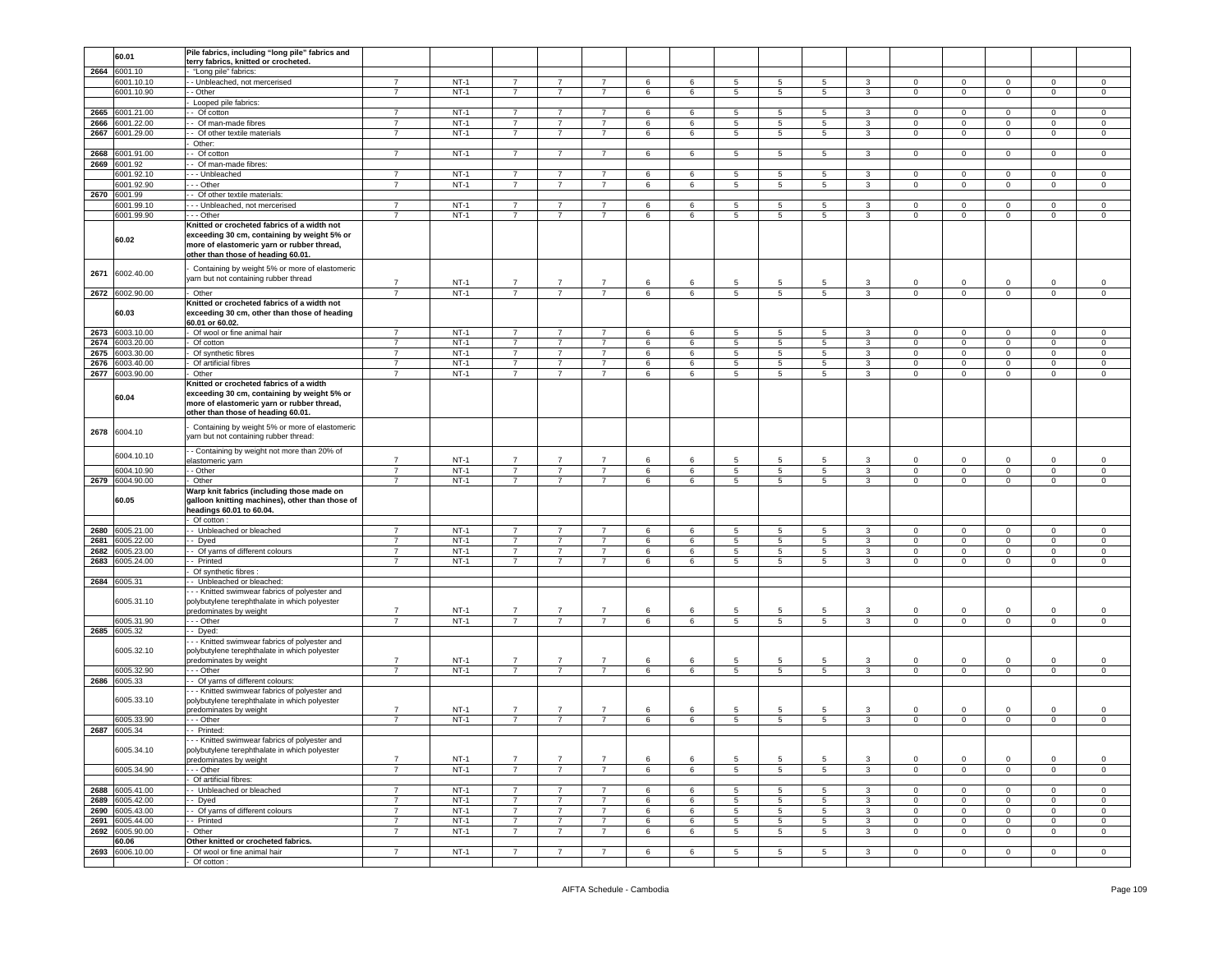|      |                 |                                                | 7              |           |                |                 |                |    |      |     |                |    |                  |              | $\mathbf 0$    |                |                |              |
|------|-----------------|------------------------------------------------|----------------|-----------|----------------|-----------------|----------------|----|------|-----|----------------|----|------------------|--------------|----------------|----------------|----------------|--------------|
| 2694 | 6006.21.00      | - Unbleached or bleached                       |                | $NT-1$    |                |                 |                | 6  | 6    | 5   | -5             | 5  | 3                | $\Omega$     |                |                | $\Omega$       | $\mathbf 0$  |
| 2695 | 6006.22.00      | Dyed                                           |                | $NT-1$    |                |                 |                | 6  | 6    | 5   | 5              | 5  | 3                | $\mathbf 0$  | $\mathbf 0$    | 0              | $\mathbf 0$    | 0            |
| 2696 | 6006.23.00      | - Of yarns of different colours                | $\overline{7}$ | $NT-1$    | $\overline{7}$ | $\overline{7}$  | $\overline{7}$ | 6  | 6    | 5   | 5              | 5  | 3                | $\mathbf{0}$ | $\mathbf 0$    | $\mathbf 0$    | $\mathbf 0$    | $\mathbf 0$  |
|      |                 |                                                |                |           |                |                 |                |    |      |     |                |    |                  |              |                |                |                |              |
| 2697 | 6006.24.00      | - Printed                                      | $\overline{7}$ | $NT-1$    | $\overline{7}$ | $\overline{7}$  | $\overline{7}$ | 6  | 6    | 5   | 5              | 5  | $\mathbf{3}$     | $\Omega$     | $\mathbf 0$    | $\circ$        | $\mathbf 0$    | $\mathbf 0$  |
|      |                 | Of synthetic fibres:                           |                |           |                |                 |                |    |      |     |                |    |                  |              |                |                |                |              |
|      |                 |                                                |                |           |                |                 |                |    |      |     |                |    |                  |              |                |                |                |              |
| 2698 | 6006.31         | - Unbleached or bleached:                      |                |           |                |                 |                |    |      |     |                |    |                  |              |                |                |                |              |
|      | 6006.31.10      | - - Nylon fibre mesh of a kind used as backing |                |           |                |                 |                |    |      |     |                |    |                  |              |                |                |                |              |
|      |                 | naterial for mosaic tiles                      | $\overline{7}$ | $NT-1$    | $\overline{7}$ |                 |                | 6  | 6    | 5   | 5              | 5  | 3                | 0            | $\mathbf 0$    | 0              | 0              | 0            |
|      | 6006.31.90      |                                                | $\overline{7}$ | $NT-1$    | $\overline{7}$ |                 | $\overline{7}$ |    |      |     |                |    |                  |              |                |                |                |              |
|      |                 | - - Other                                      |                |           |                | $\overline{7}$  |                | 6  | 6    | 5   | $\overline{5}$ | 5  | $\mathbf{3}$     | $\mathbf 0$  | $\overline{0}$ | $\overline{0}$ | $\overline{0}$ | $\circ$      |
| 2699 | 6006.32         | - Dyed:                                        |                |           |                |                 |                |    |      |     |                |    |                  |              |                |                |                |              |
|      |                 | - - Nylon fibre mesh of a kind used as backing |                |           |                |                 |                |    |      |     |                |    |                  |              |                |                |                |              |
|      | 6006.32.10      |                                                |                |           |                |                 |                |    |      |     |                |    |                  |              |                |                |                |              |
|      |                 | naterial for mosaic tiles                      | $\overline{7}$ | $NT-1$    | $\overline{7}$ |                 |                | 6  | 6    | 5   | 5              |    | 3                | $\Omega$     | $\mathbf 0$    | $\mathbf 0$    | $\Omega$       | $\mathbf 0$  |
|      | 6006.32.90      | - - Other                                      | $\overline{7}$ | $NT-1$    | $\overline{7}$ | $\overline{7}$  | $\overline{7}$ | 6  | 6    | 5   | 5              | 5  | 3                | $\circ$      | $\overline{0}$ | $\mathbf 0$    | $\mathbf 0$    | $\mathsf 0$  |
|      |                 |                                                |                |           |                |                 |                |    |      |     |                |    |                  |              |                |                |                |              |
| 2700 | 6006.33.00      | - Of yarns of different colours                | $\overline{7}$ | $NT-1$    | 7              | $\overline{7}$  | $\overline{7}$ | 6  | 6    | 5   | 5              | 5  | 3                | 0            | $\mathbf 0$    | $\mathbf 0$    | 0              | 0            |
| 2701 | 6006.34.00      | Printed                                        | $\overline{7}$ | $NT-1$    | $\overline{7}$ | $\overline{7}$  | $\overline{7}$ | 6  | 6    | 5   | $\overline{5}$ | 5  | $\mathbf{3}$     | $\mathbf 0$  | $\mathbf 0$    | $\mathbf 0$    | $\mathbf 0$    | $\,0\,$      |
|      |                 | Of artificial fibres :                         |                |           |                |                 |                |    |      |     |                |    |                  |              |                |                |                |              |
|      |                 |                                                |                |           |                |                 |                |    |      |     |                |    |                  |              |                |                |                |              |
| 2702 | 6006.41.00      | - Unbleached or bleached                       | $\overline{7}$ | $NT-1$    | $\overline{7}$ | $\overline{7}$  | $\overline{7}$ | 6  | 6    | 5   | 5              | 5  | 3                | 0            | $\mathbf 0$    | 0              | 0              | 0            |
| 2703 | 6006.42.00      | - Dyed                                         | $\overline{7}$ | $NT-1$    | $\overline{7}$ | $\overline{7}$  | $\overline{7}$ | 6  | 6    | 5   | 5              | 5  | 3                | $\mathbf 0$  | $\mathbf 0$    | $\mathbf 0$    | $\mathbf 0$    | $\,0\,$      |
|      |                 |                                                |                |           |                |                 |                |    |      |     |                |    |                  |              |                |                |                |              |
| 2704 | 6006.43.00      | - Of yarns of different colours                | $\overline{7}$ | $NT-1$    | $\overline{7}$ | $\overline{7}$  | $\overline{7}$ | 6  | 6    | 5   | 5              | 5  | 3                | 0            | $\mathbf 0$    | $\mathbf 0$    | 0              | 0            |
| 2705 | 3006.44.00      | - Printed                                      | $\overline{7}$ | $NT-1$    | $\overline{7}$ | $\overline{7}$  | $\overline{7}$ | 6  | 6    | 5   | 5              | 5  | $\mathbf{3}$     | $\circ$      | $\mathbf 0$    | $\mathbf 0$    | $\mathbf 0$    | $\mathsf 0$  |
|      |                 |                                                |                |           |                |                 |                |    |      |     |                |    |                  |              |                |                |                |              |
| 2706 | 6006.90.00      | Other                                          | 7              | $NT-1$    | 7              | $\overline{7}$  | $\overline{7}$ | 6  | 6    | 5   | 5              | 5  | 3                | $\mathbf 0$  | $\overline{0}$ | $\overline{0}$ | $\mathsf 0$    | $\mathbf 0$  |
|      |                 | Men's or boys' overcoats, car-coats, capes,    |                |           |                |                 |                |    |      |     |                |    |                  |              |                |                |                |              |
|      |                 | cloaks, anoraks (including ski-jackets), wind- |                |           |                |                 |                |    |      |     |                |    |                  |              |                |                |                |              |
|      | 61.01           |                                                |                |           |                |                 |                |    |      |     |                |    |                  |              |                |                |                |              |
|      |                 | cheaters, wind-jackets and similar articles,   |                |           |                |                 |                |    |      |     |                |    |                  |              |                |                |                |              |
|      |                 | knitted or crocheted, other than those of      |                |           |                |                 |                |    |      |     |                |    |                  |              |                |                |                |              |
|      |                 | heading 61.03.                                 |                |           |                |                 |                |    |      |     |                |    |                  |              |                |                |                |              |
|      |                 |                                                |                |           |                |                 |                |    |      |     |                |    |                  |              |                |                |                |              |
| 2707 | 6101.20.00      | Of cotton                                      | 15             | <b>ST</b> | 15             | 14              | 13             | 13 | 12   | 12  | 11             | 10 | 9                | 9            | 8              | $\overline{7}$ | $\overline{7}$ | $\sqrt{5}$   |
| 2708 | 6101.30.00      | Of man-made fibres                             | 15             | $NT-1$    | 15             | 12.5            | 12.5           | 10 | 10   | 7.5 | 7.5            | 5  | 5                | 0            | $\mathsf 0$    | $\mathbf 0$    | $\mathbf 0$    | $\mathsf 0$  |
|      | 2709 6101.90.00 | Of other textile materials                     | 15             | $NT-1$    |                |                 | 12.5           |    |      |     |                |    |                  | $\mathbf 0$  |                |                |                | $\mathbf 0$  |
|      |                 |                                                |                |           | 15             | 12.5            |                | 10 | 10   | 7.5 | 7.5            | 5  | $\overline{5}$   |              | $\overline{0}$ | $\overline{0}$ | $\mathbf 0$    |              |
|      |                 | Women's or girls' overcoats, car-coats, capes, |                |           |                |                 |                |    |      |     |                |    |                  |              |                |                |                |              |
|      |                 | cloaks, anoraks (including ski-jackets), wind- |                |           |                |                 |                |    |      |     |                |    |                  |              |                |                |                |              |
|      |                 |                                                |                |           |                |                 |                |    |      |     |                |    |                  |              |                |                |                |              |
|      | 61.02           | cheaters, wind-jackets and similar articles,   |                |           |                |                 |                |    |      |     |                |    |                  |              |                |                |                |              |
|      |                 | knitted or crocheted, other than those of      |                |           |                |                 |                |    |      |     |                |    |                  |              |                |                |                |              |
|      |                 | heading 61.04.                                 |                |           |                |                 |                |    |      |     |                |    |                  |              |                |                |                |              |
|      |                 |                                                |                |           |                |                 |                |    |      |     |                |    |                  |              |                |                |                |              |
| 2710 | 6102.10.00      | Of wool or fine animal hair                    | 15             | $NT-1$    | 15             | 12.5            | 12.5           | 10 | 10   | 7.5 | 7.5            | 5  | $\overline{5}$   | $\mathsf 0$  | $\mathbf 0$    | $\mathbf 0$    | $\mathbf 0$    | $\mathsf 0$  |
| 2711 | 6102.20.00      | Of cotton                                      | 15             | $NT-1$    | 15             | 12.5            | 12.5           | 10 | 10   | 7.5 | 7.5            | 5  | $5\overline{)}$  | 0            | $\overline{0}$ | $\mathbf 0$    | 0              | 0            |
|      |                 |                                                |                |           |                |                 |                |    |      |     |                |    |                  |              |                |                |                |              |
| 2712 | 6102.30.00      | Of man-made fibres                             | 15             | $NT-1$    | 15             | 12.5            | 12.5           | 10 | 10   | 7.5 | 7.5            | 5  | 5                | $\circ$      | $\mathbf 0$    | $\mathbf 0$    | $\mathbf 0$    | $\mathbf 0$  |
| 2713 | 6102.90.00      | Of other textile materials                     | 15             | $NT-1$    | 15             | 12.5            | 12.5           | 10 | 10   | 7.5 | 7.5            | 5  | 5                | $\mathbf{0}$ | $\mathbf 0$    | $\mathbf 0$    | $\mathbf{0}$   | $\mathbf 0$  |
|      |                 |                                                |                |           |                |                 |                |    |      |     |                |    |                  |              |                |                |                |              |
|      |                 | Men's or boys' suits, ensembles, jackets,      |                |           |                |                 |                |    |      |     |                |    |                  |              |                |                |                |              |
|      | 61.03           | blazers, trousers, bib and brace overalls,     |                |           |                |                 |                |    |      |     |                |    |                  |              |                |                |                |              |
|      |                 | breeches and shorts (other than swimwear),     |                |           |                |                 |                |    |      |     |                |    |                  |              |                |                |                |              |
|      |                 |                                                |                |           |                |                 |                |    |      |     |                |    |                  |              |                |                |                |              |
|      |                 | knitted or crocheted.                          |                |           |                |                 |                |    |      |     |                |    |                  |              |                |                |                |              |
| 2714 | 6103.10.00      | Suits                                          | 35             | $NT-1$    | 35             | 30              | 27.5           | 25 | 22.5 | 20  | 17.5           | 15 | 10               | $\mathbf 0$  | $\overline{0}$ | $\overline{0}$ | $\mathbf 0$    | $\mathsf 0$  |
|      |                 | Ensembles:                                     |                |           |                |                 |                |    |      |     |                |    |                  |              |                |                |                |              |
|      |                 |                                                |                |           |                |                 |                |    |      |     |                |    |                  |              |                |                |                |              |
| 2715 | 6103.22.00      | Of cotton                                      | 35             | $NT-1$    | 35             | 30              | 27.5           | 25 | 22.5 | 20  | 17.5           | 15 | 10               | $\mathbf{0}$ | $\mathbf 0$    | $^{\circ}$     | 0              | $\mathbf 0$  |
| 2716 | 6103.23.00      | - Of synthetic fibres                          | 35             | $NT-1$    | 35             | 30              | 27.5           | 25 | 22.5 | 20  | 17.5           | 15 | 10               | $\mathbf{0}$ | $\mathbf 0$    | $\mathbf 0$    | 0              | $\mathbf 0$  |
|      |                 |                                                |                |           |                |                 |                |    |      |     |                |    |                  |              |                |                |                |              |
| 2717 | 6103.29.00      | - Of other textile materials                   | 35             | $NT-1$    | 35             | 30              | 27.5           | 25 | 22.5 | 20  | 17.5           | 15 | 10               | $\circ$      | $\mathbf{0}$   | $\mathbf 0$    | $\Omega$       | $\mathsf 0$  |
|      |                 | Jackets and blazers:                           |                |           |                |                 |                |    |      |     |                |    |                  |              |                |                |                |              |
|      |                 |                                                |                |           |                |                 |                |    |      |     |                |    |                  |              |                |                |                |              |
| 2718 | 6103.31.00      | - Of wool or fine animal hair                  | 35             | $NT-1$    | 35             | 30              | 27.5           | 25 | 22.5 | 20  | 17.5           | 15 | 10 <sup>10</sup> | $\mathsf 0$  | $\mathbf 0$    | $\mathbf 0$    | $\mathbf 0$    | 0            |
| 2719 | 6103.32.00      | - Of cotton                                    | 35             | $NT-1$    | 35             | 30 <sup>°</sup> | 27.5           | 25 | 22.5 | 20  | 17.5           | 15 | 10 <sup>10</sup> | $\mathsf 0$  | $\overline{0}$ | $\overline{0}$ | $\mathbf 0$    | $\mathsf 0$  |
|      |                 |                                                |                | $NT-1$    |                |                 |                |    |      |     |                |    |                  |              |                |                |                |              |
| 2720 | 6103.33.00      | - Of synthetic fibres                          | 35             |           | 35             | 30 <sup>°</sup> | 27.5           | 25 | 22.5 | 20  | 17.5           | 15 | 10 <sup>10</sup> | $\mathbf 0$  | $\overline{0}$ | $\overline{0}$ | $\mathbf 0$    | $\mathbf 0$  |
| 2721 | 6103.39         | Of other textile materials:                    |                |           |                |                 |                |    |      |     |                |    |                  |              |                |                |                |              |
|      | 6103.39.10      | - - Of ramie, linen or silk                    | 35             | $NT-1$    | 35             | 30              | 27.5           | 25 | 22.5 | 20  | 17.5           | 15 | 10               | $\circ$      | $\mathbf 0$    | $\mathbf 0$    | $\mathbf 0$    | 0            |
|      |                 |                                                |                |           |                |                 |                |    |      |     |                |    |                  |              |                |                |                |              |
|      | 6103.39.90      | - Other                                        | 35             | $NT-1$    | 35             | 30              | 27.5           | 25 | 22.5 | 20  | 17.5           | 15 | 10               | 0            | $\mathsf 0$    | $\mathbf 0$    | $\mathbf 0$    | 0            |
|      |                 | Trousers, bib and brace overalls, breeches and |                |           |                |                 |                |    |      |     |                |    |                  |              |                |                |                |              |
|      |                 |                                                |                |           |                |                 |                |    |      |     |                |    |                  |              |                |                |                |              |
|      |                 | horts:                                         |                |           |                |                 |                |    |      |     |                |    |                  |              |                |                |                |              |
| 2722 | 6103.41.00      | - Of wool or fine animal hair                  | 35             | $NT-1$    | 35             | 30              | 27.5           | 25 | 22.5 | 20  | 17.5           | 15 | 10               | 0            | $\mathbf 0$    | 0              | $\mathbf 0$    | 0            |
| 2723 | 6103.42.00      | Of cotton                                      | 35             | ST        | 35             | 32              | 30             | 28 | 26   | 24  | 22             | 20 | 18               | 18           | 16             | 14             | 10             | 5            |
|      |                 |                                                |                |           |                |                 |                |    |      |     |                |    |                  |              |                |                |                |              |
| 2724 | 6103.43.00      | Of synthetic fibres                            | 35             | $NT-1$    | 35             | 30              | 27.5           | 25 | 22.5 | 20  | 17.5           | 15 | 10               | $\mathbf 0$  | $\mathbf 0$    | $\mathsf 0$    | $\mathbf 0$    | $\,0\,$      |
| 2725 | 6103.49.00      | - Of other textile materials                   | 35             | $NT-1$    | 35             | 30              | 27.5           | 25 | 22.5 | 20  | 17.5           | 15 | 10               | 0            | $\mathbf 0$    | $\mathbf 0$    | 0              | 0            |
|      |                 | Women's or girls' suits, ensembles, jackets,   |                |           |                |                 |                |    |      |     |                |    |                  |              |                |                |                |              |
|      |                 |                                                |                |           |                |                 |                |    |      |     |                |    |                  |              |                |                |                |              |
|      |                 | blazers, dresses, skirts, divided skirts,      |                |           |                |                 |                |    |      |     |                |    |                  |              |                |                |                |              |
|      | 61.04           | trousers, bib and brace overalls, breeches and |                |           |                |                 |                |    |      |     |                |    |                  |              |                |                |                |              |
|      |                 |                                                |                |           |                |                 |                |    |      |     |                |    |                  |              |                |                |                |              |
|      |                 | shorts (other than swimwear), knitted or       |                |           |                |                 |                |    |      |     |                |    |                  |              |                |                |                |              |
|      |                 | crocheted.                                     |                |           |                |                 |                |    |      |     |                |    |                  |              |                |                |                |              |
|      |                 | Suits:                                         |                |           |                |                 |                |    |      |     |                |    |                  |              |                |                |                |              |
| 2726 |                 |                                                |                | $NT-1$    |                |                 |                |    | 22.5 |     |                |    |                  | $\mathbf{O}$ | $\mathbf 0$    |                | $\mathbf 0$    |              |
|      | 6104.13.00      | - Of synthetic fibres                          | 35             |           | 35             | 30 <sup>°</sup> | 27.5           | 25 |      | 20  | 17.5           | 15 | 10               |              |                | $\mathbf{0}$   |                | $\mathsf 0$  |
| 2727 |                 |                                                |                |           |                |                 |                |    |      |     |                |    |                  |              |                |                |                |              |
|      | 6104.19         | - Of other textile materials:                  |                |           |                | 30              | 27.5           | 25 | 22.5 | 20  | 17.5           | 15 | 10               | $\mathbf 0$  | $\mathbf 0$    | 0              | 0              | $\mathbf 0$  |
|      |                 |                                                |                |           |                |                 |                |    |      |     |                |    |                  |              |                |                |                |              |
|      | 6104.19.20      | - - Of cotton                                  | 35             | $NT-1$    | 35             |                 |                |    |      |     |                |    |                  |              |                |                |                |              |
|      | 6104.19.90      | - - - Other                                    | 35             | NT-1      | 35             | 30              | 27.5           | 25 | 22.5 | 20  | 17.5           | 15 | 10               | 0            | 0              | 0              | 0              | $\mathbf{0}$ |
|      |                 |                                                |                |           |                |                 |                |    |      |     |                |    |                  |              |                |                |                |              |
|      |                 | Ensembles:                                     |                |           |                |                 |                |    |      |     |                |    |                  |              |                |                |                |              |
|      | 2728 6104.22.00 | - Of cotton                                    | 35             | $NT-1$    | 35             | 30              | 27.5           | 25 | 22.5 | 20  | 17.5           | 15 | 10               | $\circ$      | $\mathbf 0$    | $\mathbf{0}$   | $\mathbf 0$    | $\mathsf 0$  |
|      |                 |                                                |                |           |                |                 |                |    |      |     |                |    |                  |              |                |                |                |              |
|      | 2729 6104.23.00 | - Of synthetic fibres                          | 35             | $NT-1$    | 35             | 30              | 27.5           | 25 | 22.5 | 20  | 17.5           | 15 | 10               | $\mathbf 0$  | $\mathbf 0$    | $\circ$        | $\mathbf 0$    | 0            |
|      | 2730 6104.29.00 | - Of other textile materials                   | 35             | $NT-1$    | 35             | 30              | 27.5           | 25 | 22.5 | 20  | 17.5           | 15 | 10 <sup>10</sup> | $\mathbf 0$  | $\mathbf 0$    | $\mathbf{0}$   | $\mathbf 0$    | 0            |
|      |                 |                                                |                |           |                |                 |                |    |      |     |                |    |                  |              |                |                |                |              |
|      |                 | Jackets and blazers:                           |                |           |                |                 |                |    |      |     |                |    |                  |              |                |                |                |              |
|      | 2731 6104.31.00 | - Of wool or fine animal hair                  | 35             | $NT-1$    | 35             | 30              | 27.5           | 25 | 22.5 | 20  | 17.5           | 15 | 10 <sup>10</sup> | $\circ$      | $\mathbf 0$    | $\mathbf 0$    | $\mathbf 0$    | 0            |
|      | 2732 6104.32.00 | - Of cotton                                    | 35             | $NT-1$    | 35             | 30              | 27.5           | 25 | 22.5 | 20  | 17.5           | 15 | 10               | $\circ$      | $\overline{0}$ | $\Omega$       | $\Omega$       | $\mathsf 0$  |
|      |                 |                                                |                |           |                |                 |                |    |      |     |                |    |                  |              |                |                |                |              |
|      | 2733 6104.33.00 | - Of synthetic fibres                          | 35             | $NT-1$    | 35             | 30              | 27.5           | 25 | 22.5 | 20  | 17.5           | 15 | 10               | $\mathbf{0}$ | $\mathbf 0$    | $\mathbf 0$    | $\mathbf 0$    | 0            |
|      | 2734 6104.39.00 | - Of other textile materials                   | 35             | $NT-1$    | 35             | 30              | 27.5           | 25 | 22.5 | 20  | 17.5           | 15 | 10 <sup>10</sup> | $\mathbf{0}$ | $\mathbf 0$    | $\mathbf{0}$   | $\mathbf 0$    | $\mathbf 0$  |
|      |                 |                                                |                |           |                |                 |                |    |      |     |                |    |                  |              |                |                |                |              |
|      | 2735 6104.41.00 | Dresses:<br>- Of wool or fine animal hair      | 35             | $NT-1$    | 35             | 30              | 27.5           | 25 | 22.5 | 20  | 17.5           | 15 | 10               | $\circ$      | $\overline{0}$ | $\mathbf{0}$   | $\mathbf 0$    | $\mathbf{0}$ |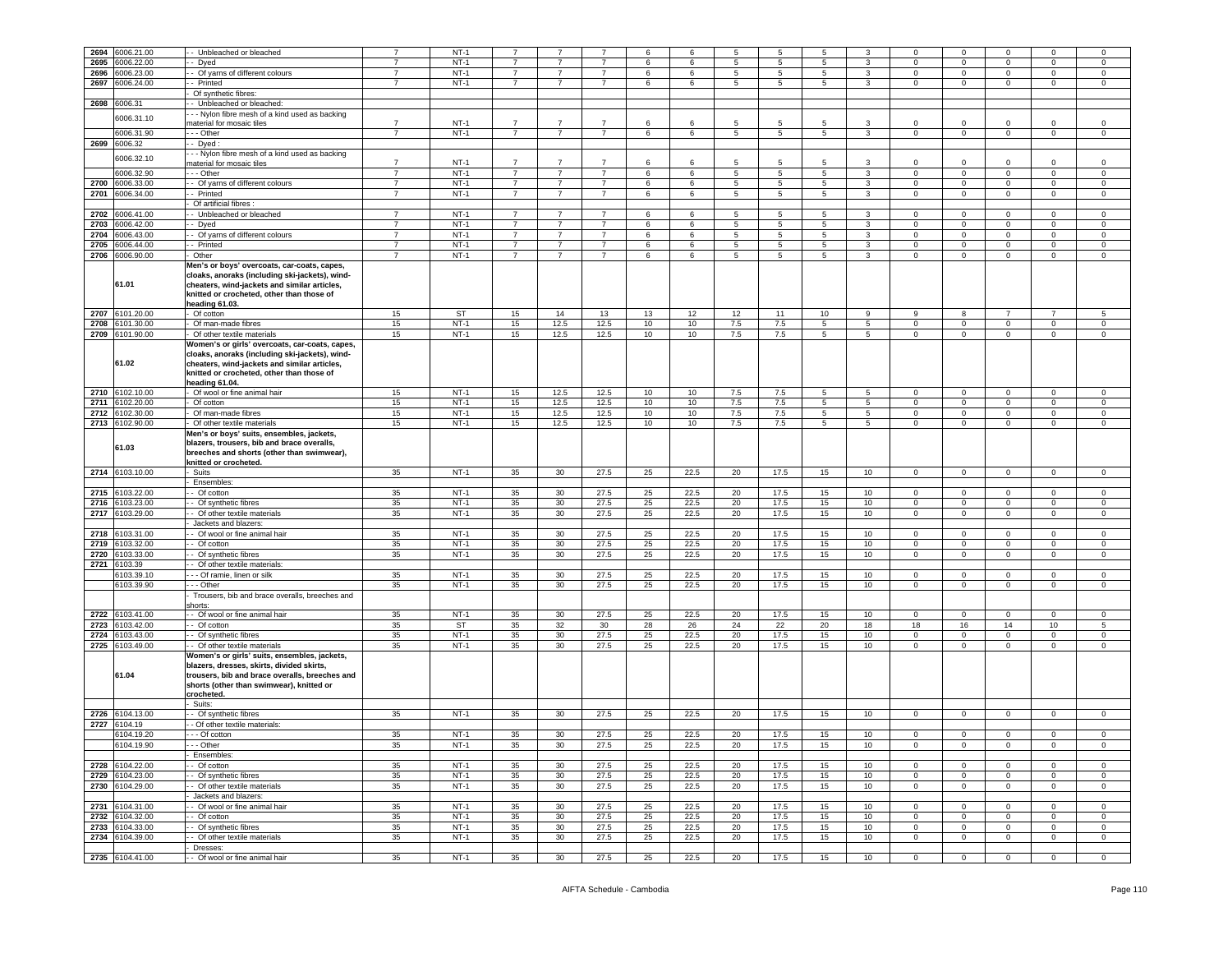| 2736 | 6104.42.00      | - Of cotton                                     | 35 | <b>ST</b> | 35 | 32              | 30   | 28 | 26   | 24 | 22   | 20 | 18 | 18             | 16             | 14             | 10               | 5              |
|------|-----------------|-------------------------------------------------|----|-----------|----|-----------------|------|----|------|----|------|----|----|----------------|----------------|----------------|------------------|----------------|
| 2737 | 6104.43.00      | - Of synthetic fibres                           | 35 | $NT-1$    | 35 | 30              | 27.5 | 25 | 22.5 | 20 | 17.5 | 15 | 10 | $\Omega$       | $\mathbf 0$    | $\mathbf 0$    | $\mathbf 0$      | $\circ$        |
| 2738 | 104.44.00       | - Of artificial fibres                          | 35 | $NT-1$    | 35 | 30              | 27.5 | 25 | 22.5 | 20 | 17.5 | 15 | 10 | 0              | 0              | $\mathbf 0$    | $\mathbf 0$      | $\circ$        |
|      |                 |                                                 |    |           |    |                 |      |    |      |    |      |    |    |                |                |                |                  |                |
| 2739 | 104.49.00       | - Of other textile materials                    | 35 | $NT-1$    | 35 | 30              | 27.5 | 25 | 22.5 | 20 | 17.5 | 15 | 10 | $\mathbf 0$    | $\mathbf 0$    | $\mathbf 0$    | $\overline{0}$   | $\mathbf 0$    |
|      |                 | Skirts and divided skirts:                      |    |           |    |                 |      |    |      |    |      |    |    |                |                |                |                  |                |
| 2740 | 104.51.00       | - Of wool or fine animal hair                   | 35 | $NT-1$    | 35 | 30              | 27.5 | 25 | 22.5 | 20 | 17.5 | 15 | 10 | 0              | 0              | $\mathbf 0$    | $\mathbf 0$      | $\mathbf 0$    |
| 2741 | 104.52.00       | - Of cotton                                     | 35 | $NT-1$    | 35 | 30              | 27.5 | 25 | 22.5 | 20 | 17.5 | 15 | 10 | $\mathbf{0}$   | $\mathbf{0}$   | $\mathbf 0$    | $\mathbf 0$      | $\mathbf 0$    |
| 2742 | 104.53.00       | - Of synthetic fibres                           | 35 | $NT-1$    | 35 | 30              | 27.5 | 25 | 22.5 | 20 | 17.5 | 15 | 10 | $\mathbf{0}$   | 0              | $\mathbf 0$    | $\mathbf 0$      | $\circ$        |
|      |                 |                                                 |    |           |    |                 |      |    |      |    |      |    |    | $\mathbf 0$    |                |                |                  | $\mathbf 0$    |
| 2743 | 104.59.00       | - Of other textile materials                    | 35 | $NT-1$    | 35 | 30              | 27.5 | 25 | 22.5 | 20 | 17.5 | 15 | 10 |                | $\mathbf 0$    | $\mathbf 0$    | $\mathbf 0$      |                |
|      |                 | Trousers, bib and brace overalls, breeches and  |    |           |    |                 |      |    |      |    |      |    |    |                |                |                |                  |                |
|      |                 | shorts:                                         |    |           |    |                 |      |    |      |    |      |    |    |                |                |                |                  |                |
| 2744 | 104.61.00       | - Of wool or fine animal hair                   | 35 | $NT-1$    | 35 | 30              | 27.5 | 25 | 22.5 | 20 | 17.5 | 15 | 10 | $^{\circ}$     | 0              | $\mathbf 0$    | $\mathbf 0$      | 0              |
| 2745 | 104.62.00       | - Of cotton                                     | 35 | <b>ST</b> | 35 | 32              | 30   | 28 | 26   | 24 | 22   | 20 | 18 | 18             | 16             | 14             | 10               | 5              |
| 2746 | 104.63.00       | - Of synthetic fibres                           | 35 | $NT-1$    | 35 | 30 <sup>°</sup> | 27.5 | 25 | 22.5 | 20 | 17.5 | 15 | 10 | $^{\circ}$     | $\Omega$       | $\mathbf{0}$   | $\overline{0}$   | $\circ$        |
|      |                 |                                                 |    |           |    |                 |      |    |      |    |      |    |    |                |                |                |                  |                |
| 2747 | 6104.69.00      | - Of other textile materials                    | 35 | $NT-1$    | 35 | 30              | 27.5 | 25 | 22.5 | 20 | 17.5 | 15 | 10 | 0              | 0              | $\mathbf 0$    | $\mathbf 0$      | $\mathbf 0$    |
|      | 61.05           | Men's or boys' shirts, knitted or crocheted.    |    |           |    |                 |      |    |      |    |      |    |    |                |                |                |                  |                |
| 2748 | 6105.10.00      | Of cotton                                       | 35 | ST        | 35 | 32              | 30   | 28 | 26   | 24 | 22   | 20 | 18 | 18             | 16             | 14             | 10               | 5              |
|      | 2749 6105.20    | Of man-made fibres:                             |    |           |    |                 |      |    |      |    |      |    |    |                |                |                |                  |                |
|      | 105.20.1        | - Of synthetic fibres                           | 35 | $NT-1$    | 35 | 30              | 27.5 | 25 | 22.5 | 20 | 17.5 | 15 | 10 | 0              | $\Omega$       | 0              | $\mathbf{0}$     | $^{\circ}$     |
|      | 3105.20.20      | - Of artificial fibres                          | 35 | $NT-1$    | 35 | 30              | 27.5 | 25 | 22.5 | 20 | 17.5 | 15 | 10 | 0              | 0              | $\mathbf 0$    | $\mathbf 0$      | 0              |
|      |                 |                                                 |    |           |    |                 |      |    |      |    |      |    |    |                |                |                |                  |                |
| 2750 | 6105.90.00      | Of other textile materials                      | 35 | $NT-1$    | 35 | 30              | 27.5 | 25 | 22.5 | 20 | 17.5 | 15 | 10 | 0              | 0              | $\mathsf 0$    | $\mathbf 0$      | $\mathsf 0$    |
|      | 61.06           | Women's or girls' blouses, shirts and shirt-    |    |           |    |                 |      |    |      |    |      |    |    |                |                |                |                  |                |
|      |                 | blouses, knitted or crocheted.                  |    |           |    |                 |      |    |      |    |      |    |    |                |                |                |                  |                |
| 2751 | 106.10.00       | Of cotton                                       | 35 | <b>ST</b> | 35 | 32              | 30   | 28 | 26   | 24 | 22   | 20 | 18 | 18             | 16             | 14             | 10               | 5              |
| 2752 | 6106.20.00      | Of man-made fibres                              | 35 | <b>ST</b> | 35 | 32              | 30   | 28 | 26   | 24 | 22   | 20 | 18 | 18             | 16             | 14             | 10               | 5              |
|      | 2753 6106.90.00 | Of other textile materials                      | 35 | NT-1      | 35 | 30              | 27.5 | 25 | 22.5 | 20 | 17.5 | 15 | 10 | $^{\circ}$     | $\mathbf{0}$   | $\mathbf{0}$   | $\mathbf 0$      | $\circ$        |
|      |                 |                                                 |    |           |    |                 |      |    |      |    |      |    |    |                |                |                |                  |                |
|      |                 | Men's or boys' underpants, briefs, nightshirts, |    |           |    |                 |      |    |      |    |      |    |    |                |                |                |                  |                |
|      | 61.07           | pyjamas, bathrobes, dressing gowns and          |    |           |    |                 |      |    |      |    |      |    |    |                |                |                |                  |                |
|      |                 | similar articles, knitted or crocheted.         |    |           |    |                 |      |    |      |    |      |    |    |                |                |                |                  |                |
|      |                 |                                                 |    |           |    |                 |      |    |      |    |      |    |    |                |                |                |                  |                |
|      |                 | Underpants and briefs:                          |    |           |    |                 |      |    |      |    |      |    |    |                |                |                |                  |                |
| 2754 | 6107.11.00      | - Of cotton                                     | 35 | <b>ST</b> | 35 | 32              | 30   | 28 | 26   | 24 | 22   | 20 | 18 | 18             | 16             | 14             | 10               | 5              |
| 2755 | 107.12.00       | - Of man-made fibres                            | 35 | $NT-1$    | 35 | 30              | 27.5 | 25 | 22.5 | 20 | 17.5 | 15 | 10 | $^{\circ}$     | $^{\circ}$     | $\mathbf{0}$   | $\overline{0}$   | $\circ$        |
|      |                 |                                                 |    |           |    |                 |      |    |      |    |      |    |    |                |                |                |                  |                |
| 2756 | 6107.19.00      | - Of other textile materials                    | 35 | $NT-1$    | 35 | 30              | 27.5 | 25 | 22.5 | 20 | 17.5 | 15 | 10 | 0              | 0              | $\mathbf{0}$   | $\mathbf 0$      | $\circ$        |
|      |                 | Nightshirts and pyjamas:                        |    |           |    |                 |      |    |      |    |      |    |    |                |                |                |                  |                |
| 2757 | 107.21.00       | - Of cotton                                     | 35 | <b>ST</b> | 35 | 32              | 30   | 28 | 26   | 24 | 22   | 20 | 18 | 18             | 16             | 14             | 10               | 5              |
| 2758 | 107.22.00       | - Of man-made fibres                            | 35 | $NT-1$    | 35 | 30              | 27.5 | 25 | 22.5 | 20 | 17.5 | 15 | 10 | $^{\circ}$     | $\Omega$       | $\mathbf 0$    | $^{\circ}$       | $\mathbf 0$    |
| 2759 | 6107.29.00      | - Of other textile materials                    | 35 | $NT-1$    | 35 | 30 <sup>°</sup> | 27.5 | 25 | 22.5 | 20 | 17.5 | 15 | 10 | $^{\circ}$     | $\mathbf 0$    | $\mathbf{0}$   | $\overline{0}$   | $\mathbf 0$    |
|      |                 |                                                 |    |           |    |                 |      |    |      |    |      |    |    |                |                |                |                  |                |
|      |                 | Other:                                          |    |           |    |                 |      |    |      |    |      |    |    |                |                |                |                  |                |
| 2760 | 6107.91.00      | $-$ Of cotton                                   | 35 | $NT-1$    | 35 | 30              | 27.5 | 25 | 22.5 | 20 | 17.5 | 15 | 10 | 0              | $\Omega$       | $\mathbf 0$    | $\mathbf 0$      | 0              |
| 2761 | 6107.99.00      | - Of other textile materials                    | 35 | $NT-1$    | 35 | 30              | 27.5 | 25 | 22.5 | 20 | 17.5 | 15 | 10 | 0              | $\mathbf{0}$   | $\mathbf 0$    | $\mathbf{0}$     | $\mathbf 0$    |
|      |                 |                                                 |    |           |    |                 |      |    |      |    |      |    |    |                |                |                |                  |                |
|      |                 | Women's or girls' slips, petticoats, briefs,    |    |           |    |                 |      |    |      |    |      |    |    |                |                |                |                  |                |
|      |                 |                                                 |    |           |    |                 |      |    |      |    |      |    |    |                |                |                |                  |                |
|      | 61.08           | panties, nightdresses, pyjamas, négligés,       |    |           |    |                 |      |    |      |    |      |    |    |                |                |                |                  |                |
|      |                 | bathrobes, dressing gowns and similar articles, |    |           |    |                 |      |    |      |    |      |    |    |                |                |                |                  |                |
|      |                 | knitted or crocheted.                           |    |           |    |                 |      |    |      |    |      |    |    |                |                |                |                  |                |
|      |                 | Slips and petticoats                            |    |           |    |                 |      |    |      |    |      |    |    |                |                |                |                  |                |
| 2762 | 6108.11.00      | - Of man-made fibres                            | 35 | $NT-1$    | 35 | 30              | 27.5 | 25 | 22.5 | 20 | 17.5 | 15 | 10 | $\circ$        | $\mathbf{0}$   | $\mathbf{0}$   | $\mathbf 0$      | $\overline{0}$ |
| 2763 | 108.19          | - Of other textile materials:                   |    |           |    |                 |      |    |      |    |      |    |    |                |                |                |                  |                |
|      | 108.19.20       | - - Of wool or fine animal hair                 | 35 | $NT-1$    | 35 | 30              | 27.5 | 25 | 22.5 | 20 | 17.5 | 15 | 10 | 0              | 0              | $\mathbf 0$    | $\mathbf 0$      | 0              |
|      | 6108.19.30      |                                                 |    | $NT-1$    |    |                 |      |    |      |    | 17.5 |    |    | 0              | $\mathbf{0}$   |                |                  | $\circ$        |
|      |                 | - - Of cotton                                   | 35 |           | 35 | 30              | 27.5 | 25 | 22.5 | 20 |      | 15 | 10 |                |                | $\mathbf{0}$   | $\mathbf{0}$     |                |
|      | 108.19.90       | - - Other                                       | 35 | $NT-1$    | 35 | 30              | 27.5 | 25 | 22.5 | 20 | 17.5 | 15 | 10 | $\mathbf{0}$   | $\mathbf{0}$   | $\mathbf 0$    | $\mathbf 0$      | $\circ$        |
|      |                 | Briefs and panties:                             |    |           |    |                 |      |    |      |    |      |    |    |                |                |                |                  |                |
| 2764 | 6108.21.00      | - Of cotton                                     | 35 | <b>ST</b> | 35 | 32              | 30   | 28 | 26   | 24 | 22   | 20 | 18 | 18             | 16             | 14             | 10               | 5              |
| 2765 | 108.22.00       | - Of man-made fibres                            | 35 | $NT-1$    | 35 | 30              | 27.5 | 25 | 22.5 | 20 | 17.5 | 15 | 10 | 0              | 0              | $\mathbf 0$    | $\mathbf 0$      | $\mathsf 0$    |
| 2766 | 6108.29.00      | - Of other textile materials                    | 35 | $NT-1$    | 35 | 30 <sup>°</sup> | 27.5 | 25 | 22.5 | 20 | 17.5 | 15 | 10 | $\mathbf 0$    | $\mathbf 0$    | $\mathsf 0$    | $\overline{0}$   | $\circ$        |
|      |                 | Nightdresses and pyjamas:                       |    |           |    |                 |      |    |      |    |      |    |    |                |                |                |                  |                |
| 2767 | 108.31.00       |                                                 | 35 | <b>ST</b> | 35 |                 | 30   | 28 | 26   | 24 | 22   | 20 |    | 18             | 16             |                | 10               | 5              |
|      |                 | - Of cotton                                     |    |           |    | 32              |      |    |      |    |      |    | 18 | $\Omega$       |                | 14             |                  | $\mathbf 0$    |
| 2768 | 108.32.00       | - Of man-made fibres                            | 35 | $NT-1$    | 35 | 30              | 27.5 | 25 | 22.5 | 20 | 17.5 | 15 | 10 |                | 0              | $\mathbf 0$    | $\mathbf 0$      |                |
| 2769 | 108.39.00       | - Of other textile materials                    | 35 | $NT-1$    | 35 | 30              | 27.5 | 25 | 22.5 | 20 | 17.5 | 15 | 10 | $\mathbf{0}$   | 0              | $\mathbf 0$    | $\mathbf 0$      | 0              |
|      |                 | Other:                                          |    |           |    |                 |      |    |      |    |      |    |    |                |                |                |                  |                |
| 2770 | 108.91.00       | - Of cotton                                     | 35 | NT-1      | 35 | 30              | 27.5 | 25 | 22.5 | 20 | 17.5 | 15 | 10 | 0              | $^{\circ}$     | 0              | 0                | $\mathbf 0$    |
| 2771 | 108.92.00       | - Of man-made fibres                            | 35 | $NT-1$    | 35 | 30              | 27.5 | 25 | 22.5 | 20 | 17.5 | 15 | 10 | $\mathsf 0$    | $\mathbf 0$    | $\mathbf 0$    | $\mathbf 0$      | $\mathbf 0$    |
|      |                 |                                                 |    |           |    |                 |      |    |      |    |      |    |    |                |                |                |                  | $\mathsf 0$    |
| 2772 | 6108.99.00      | - Of other textile materials                    | 35 | $NT-1$    | 35 | 30              | 27.5 | 25 | 22.5 | 20 | 17.5 | 15 | 10 | 0              | $\mathsf 0$    | $\mathsf 0$    | $\mathbf 0$      |                |
|      | 61.09           | -shirts, singlets and other vests, knitted or   |    |           |    |                 |      |    |      |    |      |    |    |                |                |                |                  |                |
|      |                 | rocheted.                                       |    |           |    |                 |      |    |      |    |      |    |    |                |                |                |                  |                |
| 2773 | 6109.10         | Of cotton:                                      |    |           |    |                 |      |    |      |    |      |    |    |                |                |                |                  |                |
|      | 6109.10.1       | - For men or boys                               | 35 | ST        | 35 | 32              | 30   | 28 | 26   | 24 | 22   | 20 | 18 | 18             | 16             | 14             | 10               | 5              |
|      | 6109.10.20      | - For women or girls                            | 35 | <b>ST</b> | 35 | 32              | 30   | 28 | 26   | 24 | 22   | 20 | 18 | 18             | 16             | 14             | 10               | 5              |
| 2774 | 6109.90         | Of other textile materi                         |    |           |    |                 |      |    |      |    |      |    |    |                |                |                |                  |                |
|      |                 |                                                 |    |           |    |                 |      |    |      |    |      |    |    |                |                |                |                  |                |
|      | 6109.90.10      | - For men or boys, of ramie, linen or silk      | 35 | <b>ST</b> | 35 | 32              | 30   | 28 | 26   | 24 | 22   | 20 | 18 | 18             | 16             | 14             | 10               | 5              |
|      | 6109.90.20      | - For men or boys, of other textile materials   | 35 | <b>ST</b> | 35 | 32              | 30   | 28 | 26   | 24 | 22   | 20 | 18 | 18             | 16             | 14             | 10               | 5              |
|      | 6109.90.90      | - Other                                         | 35 | <b>ST</b> | 35 | 32              | 30   | 28 | 26   | 24 | 22   | 20 | 18 | 18             | 16             | 14             | 10 <sup>10</sup> | 5              |
|      |                 | Jerseys, pullovers, cardigans, waistcoats and   |    |           |    |                 |      |    |      |    |      |    |    |                |                |                |                  |                |
|      | 61.10           | similar articles, knitted or crocheted.         |    |           |    |                 |      |    |      |    |      |    |    |                |                |                |                  |                |
|      |                 | Of wool or fine animal hair:                    |    |           |    |                 |      |    |      |    |      |    |    |                |                |                |                  |                |
|      |                 | - Of wool                                       |    |           |    |                 |      |    |      |    |      |    |    |                |                |                |                  |                |
|      | 2775 6110.11.00 |                                                 | 35 | $NT-1$    | 35 | 30              | 27.5 | 25 | 22.5 | 20 | 17.5 | 15 | 10 | $\mathbf 0$    | $\overline{0}$ | $\mathsf 0$    | $\mathbf 0$      | $\mathbf 0$    |
|      | 2776 6110.12.00 | - Of Kashmir (cashmere) goats                   | 35 | $NT-1$    | 35 | 30              | 27.5 | 25 | 22.5 | 20 | 17.5 | 15 | 10 | $\mathbf{0}$   | $\mathbf 0$    | $\mathbf 0$    | $\mathbf 0$      | $\mathbf 0$    |
|      | 2777 6110.19.00 | - Other                                         | 35 | $NT-1$    | 35 | 30 <sup>°</sup> | 27.5 | 25 | 22.5 | 20 | 17.5 | 15 | 10 | $\overline{0}$ | $\mathbf 0$    | $\mathsf 0$    | $\overline{0}$   | $\mathbf 0$    |
|      | 2778 6110.20.00 | Of cotton                                       | 35 | ST        | 35 | 32              | 30   | 28 | 26   | 24 | 22   | 20 | 18 | 18             | 16             | 14             | 10               | 5              |
|      | 2779 6110.30.00 | Of man-made fibres                              | 35 | <b>ST</b> | 35 | 32              | 30   | 28 | 26   | 24 | 22   | 20 | 18 | 18             | 16             | 14             | 10               | 5              |
|      | 2780 6110.90.00 | Of other textile materials                      | 35 | $NT-1$    | 35 | 30              | 27.5 | 25 | 22.5 | 20 | 17.5 | 15 | 10 | $\overline{0}$ | $\overline{0}$ | $\overline{0}$ | $\mathbf 0$      | $\overline{0}$ |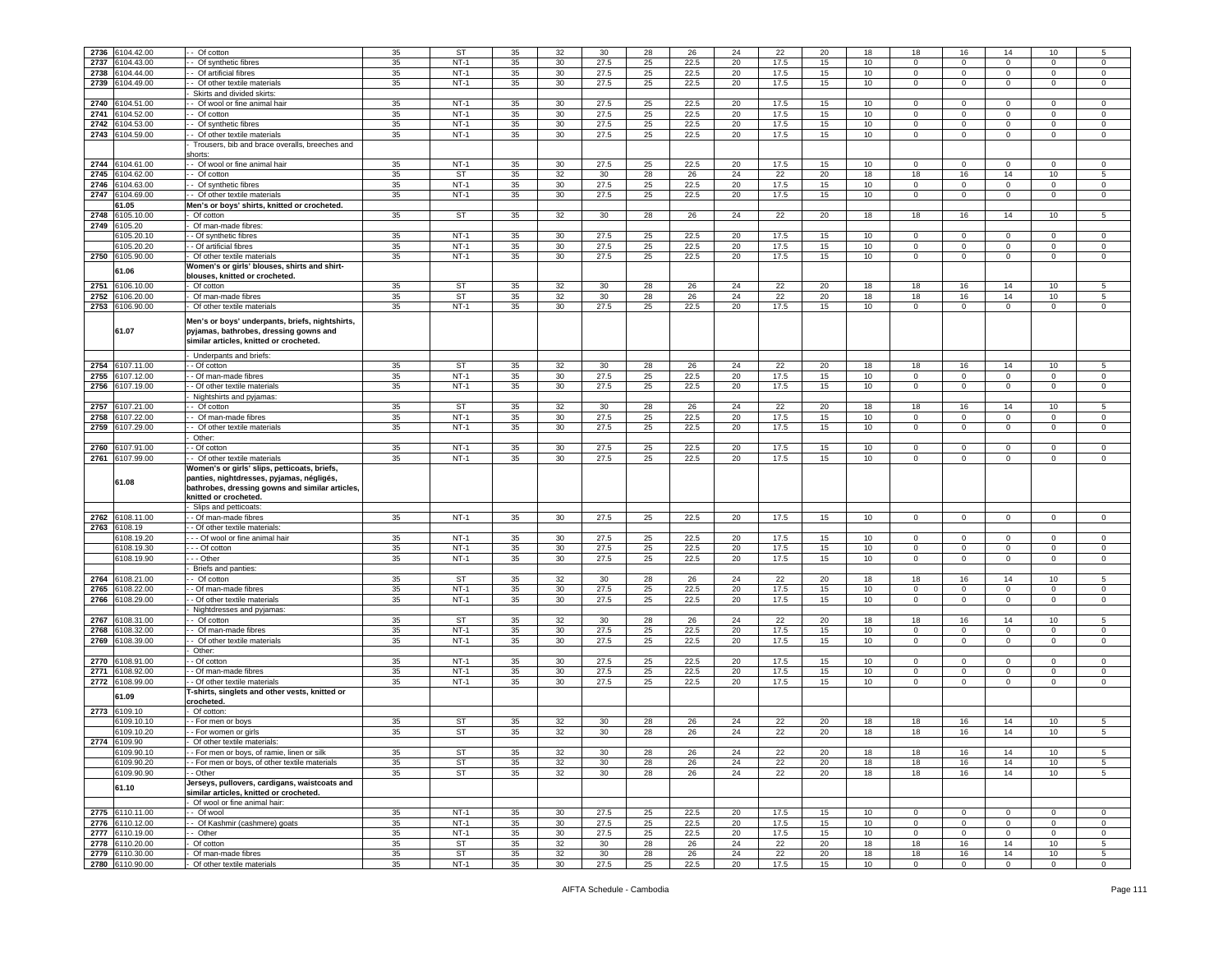|      | 61.11                      | Babies' garments and clothing accessories,                                                                                                             |                |        |                |                 |                |    |      |     |      |             |                 |              |              |                |                |                |
|------|----------------------------|--------------------------------------------------------------------------------------------------------------------------------------------------------|----------------|--------|----------------|-----------------|----------------|----|------|-----|------|-------------|-----------------|--------------|--------------|----------------|----------------|----------------|
|      |                            | knitted or crocheted.                                                                                                                                  |                |        |                |                 |                |    |      |     |      |             |                 |              |              |                |                |                |
| 2781 | 6111.20.00                 | Of cotton                                                                                                                                              | 7              | ST     | 7              | 7               | 7              | 7  | 6    | 6   | 6    | 6           | 5               | 5            | 5            | 5              | 5              | 5              |
| 2782 | 6111.30.00                 | Of synthetic fibres                                                                                                                                    | $\overline{7}$ | $NT-1$ | 7              | $\overline{7}$  | $\overline{7}$ | 6  | 6    | 5   | 5    | 5           | 3               | 0            | $\mathbf 0$  | 0              | 0              | $\mathsf 0$    |
|      |                            |                                                                                                                                                        | $\overline{7}$ | $NT-1$ | $\overline{7}$ | $\overline{7}$  | $\overline{7}$ | 6  |      | 5   |      | 5           | $\mathbf{3}$    | $\mathbf 0$  | $\mathbf 0$  |                | $\mathbf 0$    |                |
| 2783 | 6111.90.00                 | Of other textile materials                                                                                                                             |                |        |                |                 |                |    | 6    |     | 5    |             |                 |              |              | $\mathsf 0$    |                | $\mathsf 0$    |
|      | 61.12                      | Track suits, ski suits and swimwear, knitted or                                                                                                        |                |        |                |                 |                |    |      |     |      |             |                 |              |              |                |                |                |
|      |                            | crocheted.                                                                                                                                             |                |        |                |                 |                |    |      |     |      |             |                 |              |              |                |                |                |
|      |                            | Track suits:                                                                                                                                           |                |        |                |                 |                |    |      |     |      |             |                 |              |              |                |                |                |
| 2784 | 6112.11.00                 | - Of cotton                                                                                                                                            | 7              | $NT-1$ | -7             | 7               | 7              | 6  | 6    | 5   | 5    | 5           | 3               | $^{\circ}$   | $\mathbf{0}$ | $\mathbf 0$    | $\mathbf{0}$   | $^{\circ}$     |
|      |                            |                                                                                                                                                        |                |        | $\overline{7}$ | $\overline{7}$  | $\overline{7}$ |    |      |     |      |             |                 |              |              |                |                |                |
| 2785 | 3112.12.00                 | - Of synthetic fibres                                                                                                                                  | $\overline{7}$ | $NT-1$ |                |                 |                | 6  | 6    | 5   | 5    | 5           | 3               | 0            | $\mathbf 0$  | 0              | $\mathbf 0$    | $\mathsf 0$    |
| 2786 | 112.19.00                  | - Of other textile materials                                                                                                                           | $\overline{7}$ | $NT-1$ | $\overline{7}$ | $\overline{7}$  | $\overline{7}$ | 6  | 6    | 5   | 5    | 5           | $\mathbf{3}$    | $\Omega$     | $\mathbf 0$  | $\mathbf 0$    | $\mathbf 0$    | $\,0\,$        |
| 2787 | 6112.20.00                 | Ski suits                                                                                                                                              | $\overline{7}$ | $NT-1$ | $\overline{7}$ | $\overline{7}$  | $\overline{7}$ | 6  | 6    | 5   | 5    | 5           | $\mathbf{3}$    | 0            | $\,0\,$      | $\mathsf 0$    | $\mathbf 0$    | 0              |
|      |                            | Men's or boys' swimwear:                                                                                                                               |                |        |                |                 |                |    |      |     |      |             |                 |              |              |                |                |                |
|      |                            |                                                                                                                                                        |                |        |                |                 |                |    |      |     |      |             |                 |              |              |                |                |                |
| 2788 | 3112.31.00                 | - Of synthetic fibres                                                                                                                                  | $\overline{7}$ | $NT-1$ | -7             | 7               | 7              | 6  | 6    | 5   | -5   | 5           | 3               | $^{\circ}$   | $\mathbf 0$  | $^{\circ}$     | 0              | $\mathbf 0$    |
| 2789 | 3112.39.00                 | - Of other textile materials                                                                                                                           | $\overline{7}$ | $NT-1$ | $\overline{7}$ | $\overline{7}$  | $\overline{7}$ | 6  | 6    | 5   | 5    | 5           | 3               | 0            | $\mathbf 0$  | 0              | $\mathbf 0$    | $\mathsf 0$    |
|      |                            | Women's or girls' swimwear:                                                                                                                            |                |        |                |                 |                |    |      |     |      |             |                 |              |              |                |                |                |
| 2790 | 112.41.00                  | - Of synthetic fibres                                                                                                                                  | $\overline{7}$ | $NT-1$ | $\overline{7}$ | $\overline{7}$  | $\overline{7}$ | 6  | 6    | 5   | 5    | 5           | 3               | 0            | $\mathbf 0$  | 0              | 0              | 0              |
|      |                            |                                                                                                                                                        |                |        |                |                 |                |    |      |     |      |             |                 |              |              |                |                |                |
| 2791 | 6112.49.00                 | - Of other textile materials                                                                                                                           | $\overline{7}$ | $NT-1$ | 7              | $\overline{7}$  | $\overline{7}$ | 6  | 6    | 5   | 5    | 5           | 3               | 0            | $\mathbf 0$  | $\mathbf 0$    | $\mathbf 0$    | $\mathsf 0$    |
|      |                            | Garments, made up of knitted or crocheted                                                                                                              |                |        |                |                 |                |    |      |     |      |             |                 |              |              |                |                |                |
| 2792 | 61.13                      | fabrics of heading 59.03, 59.06 or 59.07.                                                                                                              |                |        |                |                 |                |    |      |     |      |             |                 |              |              |                |                |                |
|      | 6113.00.1                  | - Divers' wetsuits                                                                                                                                     | 35             | $NT-1$ | 35             | 30              | 27.5           | 25 | 22.5 | 20  | 17.5 | 15          | 10              | $\mathbf 0$  | 0            | $\Omega$       | $\mathbf{0}$   | 0              |
|      |                            |                                                                                                                                                        |                |        |                |                 |                |    |      |     |      |             |                 |              |              |                |                |                |
|      | 6113.00.20                 | - Protective or safety garments for workers                                                                                                            | 35             | $NT-1$ | 35             | 30              | 27.5           | 25 | 22.5 | 20  | 17.5 | 15          | 10              | $\circ$      | $\mathbf 0$  | $\mathbf 0$    | $\mathbf 0$    | $\mathsf 0$    |
|      | 6113.00.90                 | Other                                                                                                                                                  | 35             | $NT-1$ | 35             | 30              | 27.5           | 25 | 22.5 | 20  | 17.5 | 15          | 10              | $\mathbf 0$  | $\,0\,$      | $\mathbf 0$    | $\mathbf 0$    | 0              |
|      | 61.14                      | Other garments, knitted or crocheted.                                                                                                                  |                |        |                |                 |                |    |      |     |      |             |                 |              |              |                |                |                |
| 2793 | 6114.20.00                 | Of cotton                                                                                                                                              | 35             | ST     | 35             | 32              | 30             | 28 | 26   | 24  | 22   | 20          | 18              | 18           | 16           | 14             | 10             | 5              |
|      |                            |                                                                                                                                                        |                |        |                |                 |                |    |      |     |      |             |                 |              |              |                |                |                |
| 2794 | 114.30.00                  | Of man-made fibres                                                                                                                                     | 35             | ST     | 35             | 32              | 30             | 28 | 26   | 24  | 22   | 20          | 18              | 18           | 16           | 14             | 10             | 5              |
| 2795 | 3114.90.00                 | Of other textile materials                                                                                                                             | 35             | $NT-1$ | 35             | 30              | 27.5           | 25 | 22.5 | 20  | 17.5 | 15          | 10 <sub>1</sub> | $\mathbf 0$  | $\mathbf 0$  | $\mathsf 0$    | $\mathbf 0$    | $\mathsf 0$    |
|      |                            | Panty hose, tights, stockings, socks and other                                                                                                         |                |        |                |                 |                |    |      |     |      |             |                 |              |              |                |                |                |
|      | 61.15                      | hosiery, including graduated compression<br>hosiery (for example, stockings for varicose                                                               |                |        |                |                 |                |    |      |     |      |             |                 |              |              |                |                |                |
|      |                            | veins) and footwear without applied soles,<br>knitted or crocheted.                                                                                    |                |        |                |                 |                |    |      |     |      |             |                 |              |              |                |                |                |
| 2796 | 6115.10.00                 | Graduated compression hosiery (for example,<br>stockings for varicose veins)                                                                           | 15             | ST     | 15             | 14              | 13             | 13 | 12   | 12  | 11   | 10          | 9               | 9            | 8            | $\overline{7}$ | $\overline{7}$ | 5              |
|      |                            | Other panty hose and tights:                                                                                                                           |                |        |                |                 |                |    |      |     |      |             |                 |              |              |                |                |                |
|      |                            | - Of synthetic fibres, measuring per single yarn                                                                                                       |                |        |                |                 |                |    |      |     |      |             |                 |              |              |                |                |                |
| 2797 | 6115.21.00                 | less than 67 decitex                                                                                                                                   | 15             | $NT-1$ | 15             | 12.5            | 12.5           | 10 | 10   | 7.5 | 7.5  | 5           | 5               | 0            | $\mathbf 0$  | 0              | 0              | $\mathsf 0$    |
|      |                            |                                                                                                                                                        |                |        |                |                 |                |    |      |     |      |             |                 |              |              |                |                |                |
| 2798 | 6115.22.00                 | - Of synthetic fibres, measuring per single yarn                                                                                                       |                |        |                |                 |                |    |      |     |      |             |                 |              |              |                |                |                |
|      |                            | 67 decitex or more                                                                                                                                     | 15             | $NT-1$ | 15             | 12.5            | 12.5           | 10 | 10   | 7.5 | 7.5  | 5           | 5               | 0            | $^{\circ}$   | $\Omega$       | $\Omega$       | 0              |
| 2799 | 115.29                     | - - Of other textile materials:                                                                                                                        |                |        |                |                 |                |    |      |     |      |             |                 |              |              |                |                |                |
|      | 115.29.10                  | --- Of cotton                                                                                                                                          | 15             | $NT-1$ | 15             | 12.5            | 12.5           | 10 | 10   | 7.5 | 7.5  | 5           | 5               | $\mathbf 0$  | $\mathbf 0$  | 0              | $\mathbf 0$    | 0              |
|      | 3115.29.90                 | --- Other                                                                                                                                              | 15             | $NT-1$ | 15             | 12.5            | 12.5           | 10 | 10   | 7.5 | 7.5  | 5           | 5               | 0            | $^{\circ}$   | 0              | 0              | 0              |
|      |                            |                                                                                                                                                        |                |        |                |                 |                |    |      |     |      |             |                 |              |              |                |                |                |
| 2800 | 6115.30                    | Other women's full-length or knee-length hosiery,<br>measuring per single yarn less than 67 decitex:                                                   |                |        |                |                 |                |    |      |     |      |             |                 |              |              |                |                |                |
|      | 6115.30.10                 | - Of cotton                                                                                                                                            | 15             | $NT-1$ | 15             | 12.5            | 12.5           | 10 | 10   | 7.5 | 7.5  | 5           | 5               | 0            | $\mathbf 0$  | 0              | $\mathbf 0$    | 0              |
|      | 115.30.90                  | - Other                                                                                                                                                | 15             | $NT-1$ | 15             | 12.5            | 12.5           | 10 | 10   | 7.5 | 7.5  | $5^{\circ}$ | $5\overline{)}$ | $\mathbf 0$  | $\mathbf 0$  | $\mathsf 0$    | $\mathbf 0$    | $\,0\,$        |
|      |                            |                                                                                                                                                        |                |        |                |                 |                |    |      |     |      |             |                 |              |              |                |                |                |
|      |                            | Other:                                                                                                                                                 |                |        |                |                 |                |    |      |     |      |             |                 |              |              |                |                |                |
| 2801 | 115.94.00                  | Of wool or fine animal hair                                                                                                                            | 15             | $NT-1$ | 15             | 12.5            | 12.5           | 10 | 10   | 7.5 | 7.5  | 5           | 5               | 0            | $\mathbf 0$  | $\mathbf 0$    | $\mathbf 0$    | 0              |
| 2802 | 3115.95.00                 | - Of cotton                                                                                                                                            | 15             | $NT-1$ | 15             | 12.5            | 12.5           | 10 | 10   | 7.5 | 7.5  | 5           | 5               | $\mathbf 0$  | $\mathbf 0$  | $\mathbf{0}$   | $\mathbf 0$    | $\mathbf 0$    |
| 2803 | 115.96.00                  | - Of synthetic fibres                                                                                                                                  | 15             | $NT-1$ | 15             | 12.5            | 12.5           | 10 | 10   | 7.5 | 7.5  | 5           | 5               | 0            | $\mathbf 0$  | 0              | $\mathbf 0$    | 0              |
|      |                            |                                                                                                                                                        |                |        |                |                 |                |    |      |     |      |             |                 |              |              |                |                |                |
| 2804 | 115.99.00                  | - - Of other textile materials                                                                                                                         | 15             | $NT-1$ | 15             | 12.5            | 12.5           | 10 | 10   | 7.5 | 7.5  | $5^{\circ}$ | $5\phantom{.0}$ | $\mathbf 0$  | $\mathbf 0$  | $\mathbf 0$    | $\mathbf 0$    | $\mathsf 0$    |
|      | 61.16                      | Gloves, mittens and mitts, knitted or crocheted.                                                                                                       |                |        |                |                 |                |    |      |     |      |             |                 |              |              |                |                |                |
|      |                            | Impregnated, coated or covered with plastics or                                                                                                        |                |        |                |                 |                |    |      |     |      |             |                 |              |              |                |                |                |
| 2805 | 6116.10.00                 | ubber                                                                                                                                                  | 15             | $NT-1$ | 15             | 12.5            | 12.5           | 10 | 10   | 7.5 | 7.5  | 5           | 5               | 0            | 0            | 0              | 0              | $\mathsf 0$    |
|      |                            | Other:                                                                                                                                                 |                |        |                |                 |                |    |      |     |      |             |                 |              |              |                |                |                |
|      |                            |                                                                                                                                                        |                |        |                |                 |                |    |      |     |      |             |                 |              |              |                |                |                |
| 2806 | 116.91.00                  | - Of wool or fine animal hair                                                                                                                          | 15             | $NT-1$ | 15             | 12.5            | 12.5           | 10 | 10   | 7.5 | 7.5  | 5           | 5               | $^{\circ}$   | $\mathbf 0$  | $^{\circ}$     | $\mathbf{0}$   | 0              |
| 2807 | 116.92.00                  | - Of cotton                                                                                                                                            | 15             | $NT-1$ | 15             | 12.5            | 12.5           | 10 | 10   | 7.5 | 7.5  | 5           | 5               | $\Omega$     | $\mathbf 0$  | $\mathbf 0$    | $\Omega$       | $\mathsf 0$    |
| 2808 | 116.93                     | - Of synthetic fibres:                                                                                                                                 |                |        |                |                 |                |    |      |     |      |             |                 |              |              |                |                |                |
|      | 116.93.10                  | --- Divers' gloves                                                                                                                                     | 15             | $NT-1$ | 15             | 12.5            | 12.5           | 10 | 10   | 7.5 | 7.5  | 5           | 5               | 0            | $\mathbf 0$  | $^{\circ}$     | 0              | 0              |
|      |                            |                                                                                                                                                        |                | $NT-1$ |                |                 |                |    |      |     |      |             |                 |              |              |                |                |                |
|      | 116.93.90                  | --- Other                                                                                                                                              | 15             |        | 15             | 12.5            | 12.5           | 10 | 10   | 7.5 | 7.5  | 5           | $5\phantom{.0}$ | 0            | $\mathbf 0$  | 0              | $\mathsf 0$    | $\,0\,$        |
| 2809 | 6116.99.00                 | - Of other textile materials                                                                                                                           | 15             | $NT-1$ | 15             | 12.5            | 12.5           | 10 | 10   | 7.5 | 7.5  | 5           | 5               | $\mathbf 0$  | $\mathsf 0$  | $\mathbf{0}$   | $\mathsf 0$    | $\mathbf 0$    |
|      | 61.17                      | Other made up clothing accessories, knitted or<br>crocheted; knitted or crocheted parts of<br>garments or of clothing accessories.                     |                |        |                |                 |                |    |      |     |      |             |                 |              |              |                |                |                |
| 2810 | 6117.10                    | Shawls, scarves, mufflers, mantillas, veils and<br>the like:                                                                                           |                |        |                |                 |                |    |      |     |      |             |                 |              |              |                |                |                |
|      | 6117.10.10                 | - Of cotton                                                                                                                                            | 35             | ST     | 35             | 32              | 30             | 28 | 26   | 24  | 22   | 20          | 18              | 18           | 16           | 14             | 10             | 5              |
|      |                            |                                                                                                                                                        |                |        |                |                 |                |    |      |     |      |             |                 |              |              |                |                |                |
|      | 6117.10.90<br>2811 6117.80 | - Other<br>Other accessories:                                                                                                                          | 35             | 51     | 35             |                 | 30             | 28 | Z6   | 24  | 22   | ZU          | 18.             | 18           | 16.          |                | 1υ             |                |
|      |                            | - - Ties, bow ties and cravats:                                                                                                                        |                |        |                |                 |                |    |      |     |      |             |                 |              |              |                |                |                |
|      | 6117.80.11                 | - - - Of wool or fine animal hair                                                                                                                      | 35             | $NT-1$ | 35             | 30              | 27.5           | 25 | 22.5 | 20  | 17.5 | 15          | 10 <sub>1</sub> | $\circ$      | $\mathbf 0$  | $\circ$        | $\mathbf 0$    | $\mathsf 0$    |
|      |                            |                                                                                                                                                        |                |        |                |                 |                |    |      |     |      |             |                 |              |              |                |                |                |
|      | 6117.80.19                 | - - - Other                                                                                                                                            | 35             | $NT-1$ | 35             | 30              | 27.5           | 25 | 22.5 | 20  | 17.5 | 15          | 10              | $\mathbf 0$  | $\mathbf 0$  | $\mathbf 0$    | $\mathsf 0$    | $\mathsf 0$    |
|      |                            | - Other                                                                                                                                                | 35             | $NT-1$ | 35             | 30              | 27.5           | 25 | 22.5 | 20  | 17.5 | 15          | 10              | $\mathbf 0$  | $\mathbf 0$  | $\circ$        | $\mathbf{0}$   | $\mathbf 0$    |
|      | 6117,80.90                 |                                                                                                                                                        |                |        |                |                 |                |    |      |     |      |             |                 |              |              |                |                |                |
|      |                            |                                                                                                                                                        |                |        |                |                 |                |    |      |     |      |             |                 |              |              |                |                |                |
|      | 2812 6117.90.00<br>62.01   | Parts<br>Men's or boys' overcoats, car-coats, capes,<br>cloaks, anoraks (including ski-jackets), wind-<br>cheaters, wind-jackets and similar articles, | 35             | $NT-1$ | 35             | 30 <sup>°</sup> | 27.5           | 25 | 22.5 | 20  | 17.5 | 15          | 10              | $\mathbf{0}$ | $\mathbf 0$  | $\overline{0}$ | $\overline{0}$ | $\overline{0}$ |
|      |                            | other than those of heading 62.03.<br>Overcoats, raincoats, car-coats, capes, cloaks<br>and similar articles:                                          |                |        |                |                 |                |    |      |     |      |             |                 |              |              |                |                |                |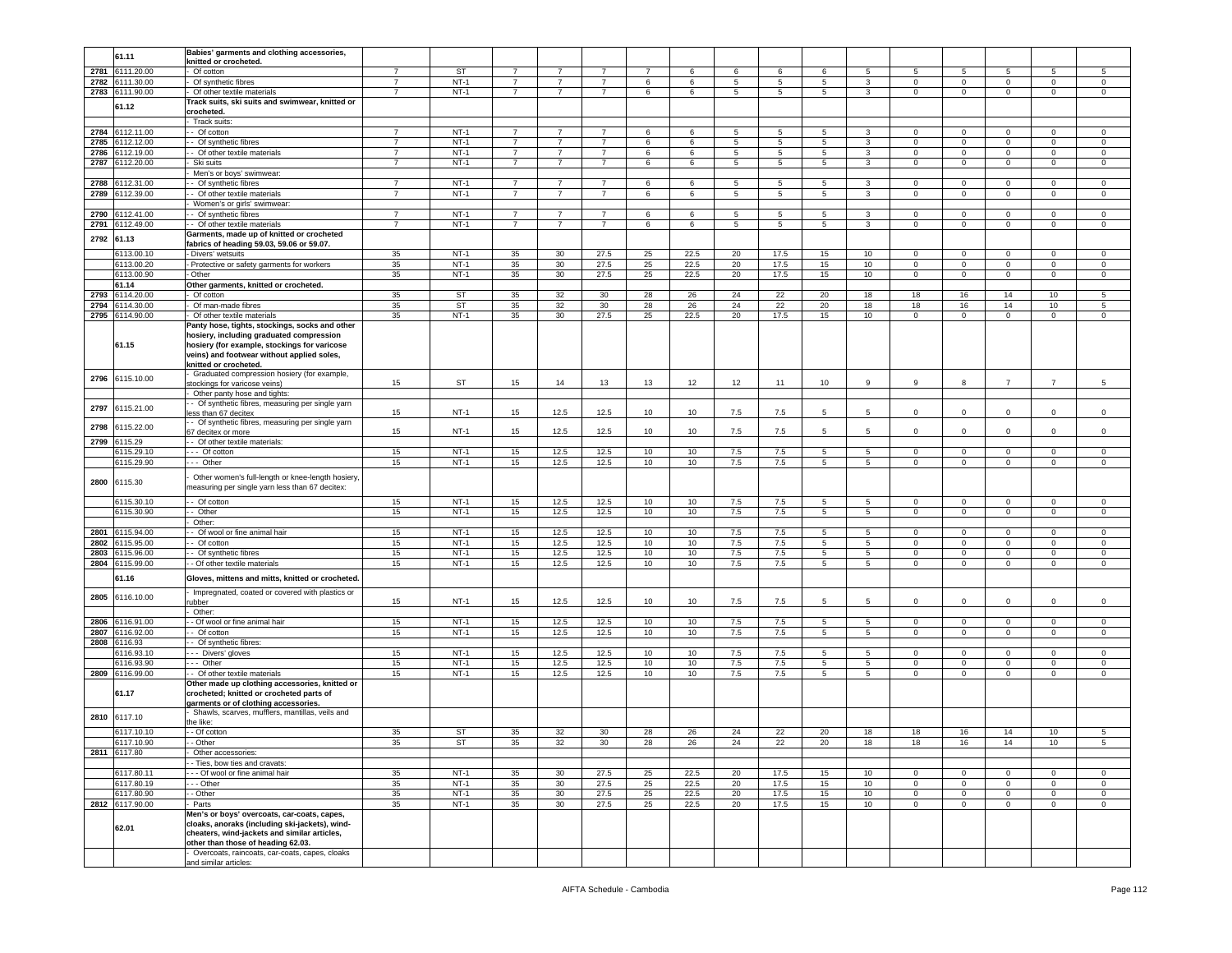| 2813 | 6201.11.00      | Of wool or fine animal hair                                                                                                                                                            | 15 | $NT-1$    | 15 | 12.5 | 12.5 | 10 | 10   | 7.5 | 7.5  | 5  | -5 | $\mathbf 0$    | $^{\circ}$     | $\Omega$       | $\mathbf 0$    | 0           |
|------|-----------------|----------------------------------------------------------------------------------------------------------------------------------------------------------------------------------------|----|-----------|----|------|------|----|------|-----|------|----|----|----------------|----------------|----------------|----------------|-------------|
| 2814 | 6201.12.00      | - Of cotton                                                                                                                                                                            | 15 | $NT-1$    | 15 | 12.5 | 12.5 | 10 | 10   | 7.5 | 7.5  | 5  | 5  | $\Omega$       | $\mathbf 0$    | $\Omega$       | $\circ$        | $\mathsf 0$ |
| 2815 | 3201.13.00      | - Of man-made fibres                                                                                                                                                                   | 15 | $NT-1$    | 15 | 12.5 | 12.5 | 10 | 10   | 7.5 | 7.5  | 5  | 5  | 0              | $\mathbf 0$    | 0              | $\mathbf 0$    | 0           |
| 2816 | 3201.19.00      | - Of other textile materials                                                                                                                                                           | 15 | $NT-1$    | 15 | 12.5 | 12.5 | 10 | 10   | 7.5 | 7.5  | 5  | 5  | $\mathbf 0$    | $\overline{0}$ | $\mathbf 0$    | $\mathbf 0$    | $\mathsf 0$ |
|      |                 |                                                                                                                                                                                        |    |           |    |      |      |    |      |     |      |    |    |                |                |                |                |             |
|      |                 | Other:                                                                                                                                                                                 |    |           |    |      |      |    |      |     |      |    |    |                |                |                |                |             |
| 2817 | 201.91.00       | - Of wool or fine animal hair                                                                                                                                                          | 15 | $NT-1$    | 15 | 12.5 | 12.5 | 10 | 10   | 7.5 | 7.5  | 5  | 5  | 0              | 0              | 0              | 0              | 0           |
| 2818 | 3201.92.00      | - Of cotton                                                                                                                                                                            | 15 | <b>ST</b> | 15 | 14   | 13   | 13 | 12   | 12  | 11   | 10 | 9  | 9              | 8              | $\overline{7}$ | 7              | 5           |
|      |                 |                                                                                                                                                                                        |    | ST        |    |      |      |    |      |     |      |    |    |                |                |                |                |             |
| 2819 | 201.93.00       | - Of man-made fibres                                                                                                                                                                   | 15 |           | 15 | 14   | 13   | 13 | 12   | 12  | 11   | 10 | 9  | 9              | 8              | $\overline{7}$ | $\overline{7}$ | 5           |
| 2820 | 201.99.00       | - Of other textile materials                                                                                                                                                           | 15 | ST        | 15 | 14   | 13   | 13 | 12   | 12  | 11   | 10 | 9  | 9              | 8              | $\overline{7}$ | $\overline{7}$ | 5           |
|      |                 |                                                                                                                                                                                        |    |           |    |      |      |    |      |     |      |    |    |                |                |                |                |             |
|      | 62.02           | Women's or girls' overcoats, car-coats, capes,<br>cloaks, anoraks (including ski-jackets), wind-<br>cheaters, wind-jackets and similar articles,<br>other than those of heading 62.04. |    |           |    |      |      |    |      |     |      |    |    |                |                |                |                |             |
|      |                 | Overcoats, raincoats, car-coats, capes, cloaks<br>and similar articles:                                                                                                                |    |           |    |      |      |    |      |     |      |    |    |                |                |                |                |             |
|      | 2821 6202.11.00 | - Of wool or fine animal hair                                                                                                                                                          | 15 | $NT-1$    | 15 | 12.5 | 12.5 | 10 | 10   | 7.5 | 7.5  | 5  | 5  | $^{\circ}$     | $\mathbf 0$    | $\Omega$       | $\mathbf 0$    | $\mathbf 0$ |
| 2822 | 6202.12.00      | - Of cotton                                                                                                                                                                            | 15 | $NT-1$    | 15 | 12.5 | 12.5 | 10 | 10   | 7.5 | 7.5  | 5  | 5  | 0              | $\mathbf 0$    | $^{\circ}$     | 0              | $\mathbf 0$ |
| 2823 | 3202.13.00      | - Of man-made fibres                                                                                                                                                                   | 15 | $NT-1$    | 15 | 12.5 | 12.5 | 10 | 10   | 7.5 | 7.5  | 5  | 5  | $\mathbf 0$    | $\mathbf 0$    | $\mathbf 0$    | $\mathbf 0$    | $\mathsf 0$ |
| 2824 | 6202.19.00      | - Of other textile materials                                                                                                                                                           | 15 | $NT-1$    | 15 | 12.5 | 12.5 | 10 | 10   | 7.5 | 7.5  | 5  | 5  | $\mathbf 0$    | $\mathbf 0$    | $\mathbf 0$    | $\mathbf 0$    | 0           |
|      |                 |                                                                                                                                                                                        |    |           |    |      |      |    |      |     |      |    |    |                |                |                |                |             |
|      |                 | Other:                                                                                                                                                                                 |    |           |    |      |      |    |      |     |      |    |    |                |                |                |                |             |
| 2825 | 6202.91.00      | - Of wool or fine animal hair                                                                                                                                                          | 15 | $NT-1$    | 15 | 12.5 | 12.5 | 10 | 10   | 7.5 | 7.5  | 5  | 5  | $^{\circ}$     | $\mathbf{0}$   | $^{\circ}$     | $\mathbf 0$    | $\mathbf 0$ |
| 2826 | 3202.92.00      | - Of cotton                                                                                                                                                                            | 15 | ST        | 15 | 14   | 13   | 13 | 12   | 12  | 11   | 10 | 9  | 9              | 8              | 7              | 7              | 5           |
| 2827 | 3202.93.00      | - Of man-made fibres                                                                                                                                                                   | 15 | <b>ST</b> | 15 | 14   | 13   | 13 | 12   | 12  | 11   | 10 | 9  | 9              | 8              | $\overline{7}$ | $\overline{7}$ | $\sqrt{5}$  |
| 2828 | 6202.99.00      | - Of other textile materials                                                                                                                                                           | 15 | $NT-1$    | 15 | 12.5 | 12.5 | 10 | 10   | 7.5 | 7.5  | 5  | 5  | 0              | $\,0\,$        | $\mathbf 0$    | $\mathsf 0$    | 0           |
|      | 62.03           | Men's or boys' suits, ensembles, jackets,<br>blazers, trousers, bib and brace overalls,<br>breeches and shorts (other than swimwear).<br>Suits:                                        |    |           |    |      |      |    |      |     |      |    |    |                |                |                |                |             |
| 2829 | 6203.11.00      | - Of wool or fine animal hair                                                                                                                                                          | 35 | $NT-1$    | 35 | 30   | 27.5 | 25 | 22.5 | 20  | 17.5 | 15 | 10 | 0              | $\mathbf 0$    | $\Omega$       | $\Omega$       | $\mathbf 0$ |
|      |                 |                                                                                                                                                                                        |    |           |    |      |      |    |      |     |      |    |    |                |                |                | $\Omega$       |             |
| 2830 | 6203.12.00      | - Of synthetic fibres                                                                                                                                                                  | 35 | $NT-1$    | 35 | 30   | 27.5 | 25 | 22.5 | 20  | 17.5 | 15 | 10 | $\mathbf 0$    | $\mathbf 0$    | $\mathbf 0$    |                | $\mathsf 0$ |
| 2831 | 6203.19         | - Of other textile materials:                                                                                                                                                          |    |           |    |      |      |    |      |     |      |    |    |                |                |                |                |             |
|      | 3203.19.10      | - - Of cotton                                                                                                                                                                          | 35 | $NT-1$    | 35 | 30   | 27.5 | 25 | 22.5 | 20  | 17.5 | 15 | 10 | $\Omega$       | $\mathbf 0$    | $\Omega$       | $\mathbf 0$    | $\mathsf 0$ |
|      | 6203.19.90      | .-- Other                                                                                                                                                                              | 35 | $NT-1$    | 35 | 30   | 27.5 | 25 | 22.5 | 20  | 17.5 | 15 | 10 | $\overline{0}$ | $\mathbf{0}$   | $\mathbf{0}$   | $\mathbf 0$    | $\mathbf 0$ |
|      |                 |                                                                                                                                                                                        |    |           |    |      |      |    |      |     |      |    |    |                |                |                |                |             |
|      |                 | Ensembles:                                                                                                                                                                             |    |           |    |      |      |    |      |     |      |    |    |                |                |                |                |             |
| 2832 | 6203.22.00      | Of cotton                                                                                                                                                                              | 35 | $NT-1$    | 35 | 30   | 27.5 | 25 | 22.5 | 20  | 17.5 | 15 | 10 | $\circ$        | $\mathbf 0$    | $\Omega$       | $\circ$        | $\,0\,$     |
| 2833 | 3203.23.00      | Of synthetic fibres                                                                                                                                                                    | 35 | $NT-1$    | 35 | 30   | 27.5 | 25 | 22.5 | 20  | 17.5 | 15 | 10 | 0              | $\mathbf 0$    | 0              | $\mathbf 0$    | $\mathbf 0$ |
| 2834 | 3203.29.00      | Of other textile materials                                                                                                                                                             | 35 | $NT-1$    | 35 | 30   | 27.5 | 25 | 22.5 | 20  | 17.5 | 15 | 10 | 0              | $\mathbf 0$    | $\mathbf 0$    | $\mathsf 0$    | $\,0\,$     |
|      |                 |                                                                                                                                                                                        |    |           |    |      |      |    |      |     |      |    |    |                |                |                |                |             |
|      |                 | Jackets and blazers:                                                                                                                                                                   |    |           |    |      |      |    |      |     |      |    |    |                |                |                |                |             |
| 2835 | 3203.31.00      | - Of wool or fine animal hair                                                                                                                                                          | 35 | $NT-1$    | 35 | 30   | 27.5 | 25 | 22.5 | 20  | 17.5 | 15 | 10 | $\Omega$       | $\mathbf 0$    | $\Omega$       | $\Omega$       | $\mathbf 0$ |
| 2836 | 3203.32.00      | - Of cotton                                                                                                                                                                            | 35 | $NT-1$    | 35 | 30   | 27.5 | 25 | 22.5 | 20  | 17.5 | 15 | 10 | $\mathbf 0$    | $\mathbf 0$    | 0              | $\mathbf 0$    | $\,0\,$     |
| 2837 | 203.33.00       | - Of synthetic fibres                                                                                                                                                                  | 35 | $NT-1$    | 35 | 30   | 27.5 | 25 | 22.5 | 20  | 17.5 | 15 | 10 | 0              | $\mathbf 0$    | 0              | 0              | 0           |
| 2838 | 3203.39.00      | - Of other textile materials                                                                                                                                                           | 35 | $NT-1$    | 35 | 30   | 27.5 | 25 | 22.5 | 20  | 17.5 | 15 | 10 | $\mathbf 0$    | $\mathbf 0$    | $\mathbf 0$    | $\mathbf 0$    | $\mathsf 0$ |
|      |                 | Trousers, bib and brace overalls, breeches and<br>shorts:                                                                                                                              |    |           |    |      |      |    |      |     |      |    |    |                |                |                |                |             |
| 2839 | 6203.41.00      | - Of wool or fine animal hair                                                                                                                                                          | 35 | $NT-1$    | 35 | 30   | 27.5 | 25 | 22.5 | 20  | 17.5 | 15 | 10 | $\mathbf 0$    | $\mathbf 0$    | $^{\circ}$     | $\mathbf{0}$   | $\mathbf 0$ |
|      |                 |                                                                                                                                                                                        |    |           |    |      |      |    |      |     |      |    |    |                |                |                |                |             |
| 2840 | 3203.42         | - Of cotton:                                                                                                                                                                           |    |           |    |      |      |    |      |     |      |    |    |                |                |                |                |             |
|      | 6203.42.10      | - - Bib and brace overalls                                                                                                                                                             | 35 | $NT-1$    | 35 | 30   | 27.5 | 25 | 22.5 | 20  | 17.5 | 15 | 10 | $\mathbf 0$    | $\,0\,$        | $\mathbf 0$    | $\mathbf 0$    | 0           |
|      | 3203.42.90      | - Other                                                                                                                                                                                | 35 | <b>ST</b> | 35 | 32   | 30   | 28 | 26   | 24  | 22   | 20 | 18 | 18             | 16             | 14             | 10             | 5           |
| 2841 | 6203.43.00      | Of synthetic fibres                                                                                                                                                                    | 35 | <b>ST</b> | 35 | 32   | 30   | 28 | 26   | 24  | 22   | 20 | 18 | 18             | 16             | 14             | 10             | $\sqrt{5}$  |
| 2842 | 6203.49.00      | - Of other textile materials                                                                                                                                                           | 35 | $NT-1$    | 35 | 30   | 27.5 | 25 | 22.5 | 20  | 17.5 | 15 | 10 | 0              | $\mathbf 0$    | 0              | 0              | $\mathbf 0$ |
|      | 62.04           | Women's or girls' suits, ensembles, jackets,<br>blazers, dresses, skirts, divided skirts,<br>trousers, bib and brace overalls, breeches and<br>shorts (other than swimwear).<br>Suits: |    |           |    |      |      |    |      |     |      |    |    |                |                |                |                |             |
| 2843 | 3204.11.00      | - Of wool or fine animal hair                                                                                                                                                          | 35 | $NT-1$    | 35 | 30   | 27.5 | 25 | 22.5 | 20  | 17.5 | 15 | 10 | $\mathbf 0$    | $\mathbf 0$    | 0              | $\mathbf 0$    | $\mathsf 0$ |
| 2844 | 6204.12.00      | - Of cotton                                                                                                                                                                            | 35 | $NT-1$    | 35 | 30   | 27.5 | 25 | 22.5 | 20  | 17.5 | 15 | 10 | $\mathbf 0$    | $\mathbf 0$    | $\mathbf 0$    | $\mathbf 0$    | $\mathbf 0$ |
|      |                 |                                                                                                                                                                                        |    |           |    |      |      |    |      |     |      |    |    |                |                |                |                |             |
| 2845 | 3204.13.00      | - Of synthetic fibres                                                                                                                                                                  | 35 | $NT-1$    | 35 | 30   | 27.5 | 25 | 22.5 | 20  | 17.5 | 15 | 10 | 0              | $\mathbf 0$    | 0              | $\mathbf 0$    | 0           |
| 2846 | 3204.19.00      | - Of other textile materials                                                                                                                                                           | 35 | $NT-1$    | 35 | 30   | 27.5 | 25 | 22.5 | 20  | 17.5 | 15 | 10 | $\mathbf 0$    | $\mathbf 0$    | 0              | $\mathbf 0$    | 0           |
|      |                 | Ensembles:                                                                                                                                                                             |    |           |    |      |      |    |      |     |      |    |    |                |                |                |                |             |
| 2847 | 3204.21.00      | - Of wool or fine animal hair                                                                                                                                                          | 35 | $NT-1$    | 35 | 30   | 27.5 | 25 | 22.5 | 20  | 17.5 | 15 | 10 | $\Omega$       | $\mathbf 0$    | $\Omega$       | $\Omega$       | $\mathsf 0$ |
| 2848 | 6204.22.00      | - Of cotton                                                                                                                                                                            | 35 | $NT-1$    | 35 | 30   | 27.5 | 25 | 22.5 | 20  | 17.5 | 15 | 10 | $\mathbf{0}$   | $\mathbf{0}$   | $^{\circ}$     | $\mathbf{0}$   | $\mathbf 0$ |
|      |                 |                                                                                                                                                                                        |    |           |    |      |      |    |      |     |      |    |    |                |                |                |                |             |
| 2849 | 3204.23.00      | - Of synthetic fibres                                                                                                                                                                  | 35 | $NT-1$    | 35 | 30   | 27.5 | 25 | 22.5 | 20  | 17.5 | 15 | 10 | 0              | $\mathbf 0$    | 0              | $\mathbf 0$    | 0           |
| 2850 | 3204.29.00      | Of other textile materials                                                                                                                                                             | 35 | $NT-1$    | 35 | 30   | 27.5 | 25 | 22.5 | 20  | 17.5 | 15 | 10 | $\Omega$       | $\mathbf 0$    | $\mathbf 0$    | $\Omega$       | $\mathsf 0$ |
|      |                 | Jackets and blazers                                                                                                                                                                    |    |           |    |      |      |    |      |     |      |    |    |                |                |                |                |             |
| 2851 | 6204.31.00      | Of wool or fine animal hair                                                                                                                                                            | 35 | $NT-1$    | 35 | 30   | 27.5 | 25 | 22.5 | 20  | 17.5 | 15 | 10 | $\Omega$       | $\mathbf 0$    | $\Omega$       | $\mathbf 0$    | 0           |
|      |                 |                                                                                                                                                                                        |    |           |    |      |      |    |      |     |      |    |    |                |                |                |                |             |
| 2852 | 6204.32.00      | Of cotton                                                                                                                                                                              | 35 | ST        | 35 | 32   | 30   | 28 | 26   | 24  | 22   | 20 | 18 | 18             | 16             | 14             | 10             | 5           |
| 2853 | 6204.33.00      | - Of synthetic fibres                                                                                                                                                                  | 35 | $NT-1$    | 35 | 30   | 27.5 | 25 | 22.5 | 20  | 17.5 | 15 | 10 | 0              | $\mathbf 0$    | 0              | 0              | 0           |
| 2854 | 6204.39.00      | - Of other textile materials                                                                                                                                                           | 35 | <b>ST</b> | 35 | 32   | 30   | 28 | 26   | 24  | 22   | 20 | 18 | 18             | 16             | 14             | 10             | $\sqrt{5}$  |
|      |                 | Dresses:                                                                                                                                                                               |    |           |    |      |      |    |      |     |      |    |    |                |                |                |                |             |
|      |                 |                                                                                                                                                                                        |    |           |    |      |      |    |      |     |      |    |    |                |                |                |                |             |
| 2855 | 6204.41.00      | - Of wool or fine animal hair                                                                                                                                                          | 35 | $NT-1$    | 35 | 30   | 27.5 | 25 | 22.5 | 20  | 17.5 | 15 | 10 | $\mathbf 0$    | $\mathbf 0$    | $\Omega$       | $\mathbf 0$    | $\mathsf 0$ |
|      | 2856 6204.42.00 | - Of cotton                                                                                                                                                                            | 35 | <b>ST</b> | 35 | 32   | 30   | 28 | 26   | 24  | 22   | 20 | 18 | 18             | 16             | 14             | 10             | 5           |
| 2857 | 6204.43.00      | - Of synthetic fibres                                                                                                                                                                  | 35 | ST        | 35 | 32   | 30   | 28 | 26   | 24  | 22   | 20 | 18 | 18             | 16             | 14             | 10             | 5           |
| 2858 | 6204.44.00      | - Of artificial fibres                                                                                                                                                                 | 35 | <b>ST</b> | 35 | 32   | 30   | 28 | 26   | 24  | 22   | 20 | 18 | 18             | 16             | 14             | 10             | $\sqrt{5}$  |
|      |                 |                                                                                                                                                                                        |    |           |    |      |      |    |      |     |      |    |    |                |                |                |                |             |
| 2859 | 6204.49.00      | - Of other textile materials<br>Skirts and divided skirts:                                                                                                                             | 35 | ST        | 35 | 32   | 30   | 28 | 26   | 24  | 22   | 20 | 18 | 18             | 16             | 14             | 10             | $\sqrt{5}$  |
| 2860 | 6204.51.00      | - Of wool or fine animal hair                                                                                                                                                          | 35 | $NT-1$    | 35 | 30   | 27.5 | 25 | 22.5 | 20  | 17.5 | 15 | 10 | $^{\circ}$     | $\mathbf{0}$   | $^{\circ}$     | $\mathbf{0}$   | $\mathbf 0$ |
|      | 2861 6204.52.00 | - Of cotton                                                                                                                                                                            | 35 | ST        | 35 | 32   | 30   | 28 | 26   | 24  | 22   | 20 | 18 | 18             | 16             | 14             | 10             | 5           |
|      |                 |                                                                                                                                                                                        |    |           |    |      |      |    |      |     |      |    |    |                |                |                |                |             |
|      | 2862 6204.53.00 | - Of synthetic fibres                                                                                                                                                                  | 35 | ST        | 35 | 32   | 30   | 28 | 26   | 24  | 22   | 20 | 18 | 18             | 16             | 14             | 10             | 5           |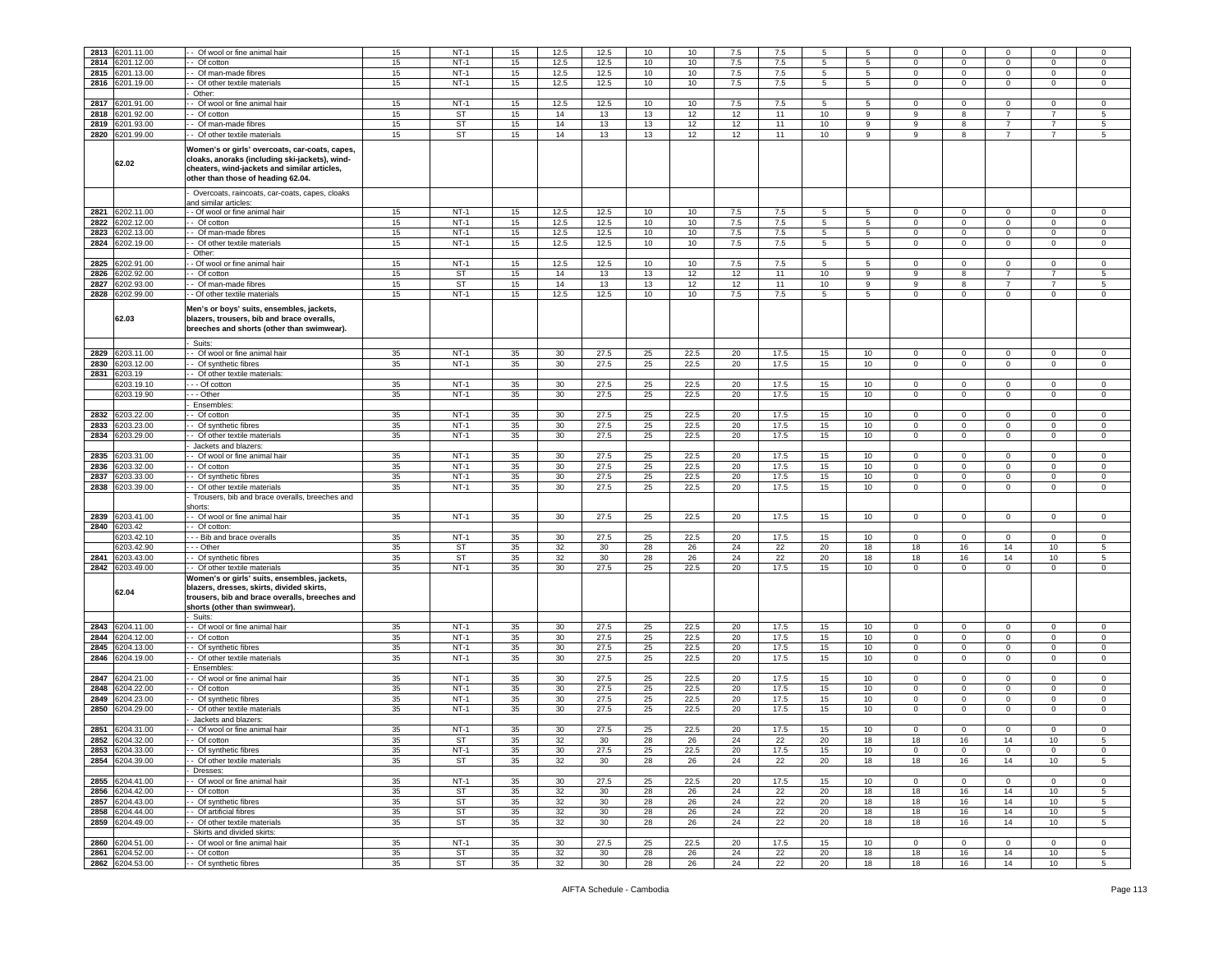| 2863 | 6204.59.00      | Of other textile materials                                                                                                               | 35             | ST          | 35             | 32              | 30             | 28             | 26   | 24 | 22   | 20               | 18               | 18           | 16             | 14             | 10              | 5           |
|------|-----------------|------------------------------------------------------------------------------------------------------------------------------------------|----------------|-------------|----------------|-----------------|----------------|----------------|------|----|------|------------------|------------------|--------------|----------------|----------------|-----------------|-------------|
|      |                 | Trousers, bib and brace overalls, breeches and                                                                                           |                |             |                |                 |                |                |      |    |      |                  |                  |              |                |                |                 |             |
|      |                 | horts                                                                                                                                    |                |             |                |                 |                |                |      |    |      |                  |                  |              |                |                |                 |             |
| 2864 | 6204.61.00      | - Of wool or fine animal hair                                                                                                            | 35             | $NT-1$      | 35             | 30              | 27.5           | 25             | 22.5 | 20 | 17.5 | 15               | 10               | $\mathbf 0$  | $\mathbf{0}$   | $\Omega$       | $\Omega$        | $\mathsf 0$ |
| 2865 | 3204.62.00      | - Of cotton                                                                                                                              | 35             | ST          | 35             | 32              | 30             | 28             | 26   | 24 | 22   | 20               | 18               | 18           | 16             | 14             | 10              | $\sqrt{5}$  |
| 2866 | 204.63.00       | Of synthetic fibres                                                                                                                      | 35             | ST          | 35             | 32              | 30             | 28             | 26   | 24 | 22   | 20               | 18               | 18           | 16             | 14             | 10              | 5           |
| 2867 | 6204.69.00      | Of other textile materials                                                                                                               | 35             | ST          | 35             | 32              | 30             | 28             | 26   | 24 | 22   | 20               | 18               | 18           | 16             | 14             | 10              | 5           |
|      | 62.05           |                                                                                                                                          |                |             |                |                 |                |                |      |    |      |                  |                  |              |                |                |                 |             |
| 2868 | 3205.20.00      | Men's or boys' shirts.                                                                                                                   | 35             | ST          | 35             | 32              | 30             | 28             | 26   | 24 | 22   | 20               | 18               | 18           | 16             | 14             | 10              | $\sqrt{5}$  |
|      |                 | Of cotton                                                                                                                                |                |             |                |                 |                |                |      |    |      |                  |                  |              |                |                |                 |             |
| 2869 | 3205.30.00      | Of man-made fibres                                                                                                                       | 35             | <b>ST</b>   | 35             | 32              | 30             | 28             | 26   | 24 | 22   | 20               | 18               | 18           | 16             | 14             | 10              | 5           |
| 2870 | 6205.90.00      | Of other textile materials                                                                                                               | 35             | $NT-1$      | 35             | 30              | 27.5           | 25             | 22.5 | 20 | 17.5 | 15               | 10               | 0            | $\mathbf 0$    | $\mathbf 0$    | 0               | 0           |
|      | 62.06           | Women's or girls' blouses, shirts and shirt-                                                                                             |                |             |                |                 |                |                |      |    |      |                  |                  |              |                |                |                 |             |
|      |                 | blouses.                                                                                                                                 |                |             |                |                 |                |                |      |    |      |                  |                  |              |                |                |                 |             |
| 2871 | 6206.10.00      | Of silk or silk waste                                                                                                                    | 35             | ST          | 35             | 32              | 30             | 28             | 26   | 24 | 22   | 20               | 18               | 18           | 16             | 14             | 10              | 5           |
| 2872 | 6206.20.00      | Of wool or fine animal hair                                                                                                              | 35             | $NT-1$      | 35             | 30              | 27.5           | 25             | 22.5 | 20 | 17.5 | 15               | 10               | $\mathbf 0$  | $\mathbf 0$    | $\mathbf 0$    | $\Omega$        | $\,0\,$     |
| 2873 | 6206.30.00      | Of cotton                                                                                                                                | 35             | $NT-1$      | 35             | 30              | 27.5           | 25             | 22.5 | 20 | 17.5 | 15               | 10               | 0            | $\,0\,$        | $\overline{0}$ | $\mathsf 0$     | $\,0\,$     |
| 2874 | 6206.40.00      | Of man-made fibres                                                                                                                       | 35             | <b>ST</b>   | 35             | 32              | 30             | 28             | 26   | 24 | 22   | 20               | 18               | 18           | 16             | 14             | 10              | $\sqrt{5}$  |
| 2875 | 6206.90.00      | Of other textile materials                                                                                                               | 35             | ST          | 35             | 32              | 30             | 28             | 26   | 24 | 22   | 20               | 18               | 18           | 16             | 14             | 10 <sub>1</sub> | 5           |
|      | 62.07           | Men's or boys' singlets and other vests,<br>underpants, briefs, nightshirts, pyjamas,<br>bathrobes, dressing gowns and similar articles. |                |             |                |                 |                |                |      |    |      |                  |                  |              |                |                |                 |             |
|      |                 | Underpants and briefs:                                                                                                                   |                |             |                |                 |                |                |      |    |      |                  |                  |              |                |                |                 |             |
| 2876 | 6207.11.00      | Of cotton                                                                                                                                | 35             | <b>ST</b>   | 35             | 32              | 30             | 28             | 26   | 24 | 22   | 20               | 18               | 18           | 16             | 14             | 10              | 5           |
| 2877 | 6207.19.00      | - Of other textile materials                                                                                                             | 35             | $NT-1$      | 35             | 30              | 27.5           | 25             | 22.5 | 20 | 17.5 | 15               | 10               | 0            | $\mathbf 0$    | $\mathbf 0$    | 0               | 0           |
|      |                 | Nightshirts and pyjamas:                                                                                                                 |                |             |                |                 |                |                |      |    |      |                  |                  |              |                |                |                 |             |
| 2878 | 6207.21.00      | Of cotton                                                                                                                                | 35             | $NT-1$      | 35             | 30              | 27.5           | 25             | 22.5 | 20 | 17.5 | 15               | 10               | 0            | $\mathbf 0$    | 0              | $\mathbf 0$     | 0           |
| 2879 | 6207.22.00      | Of man-made fibres                                                                                                                       | 35             | $NT-1$      | 35             | 30              | 27.5           | 25             | 22.5 | 20 | 17.5 | 15               | 10               | $\circ$      | $\mathbf 0$    | $\mathsf 0$    | $\mathbf 0$     | $\,0\,$     |
| 2880 | 3207.29.00      | Of other textile materials                                                                                                               | 35             | $NT-1$      | 35             | 30              | 27.5           | 25             | 22.5 | 20 | 17.5 | 15               | 10               | 0            | $\mathbf 0$    | $\mathsf 0$    | 0               | 0           |
|      |                 | Other:                                                                                                                                   |                |             |                |                 |                |                |      |    |      |                  |                  |              |                |                |                 |             |
| 2881 | 3207.91.00      | - Of cotton                                                                                                                              | 35             | <b>NT-1</b> | 35             | 30              | 27.5           | 25             | 22.5 | 20 | 17.5 | 15               | 10               | $^{\circ}$   | $\mathbf 0$    | $^{\circ}$     | $^{\circ}$      | $\mathbf 0$ |
| 2882 | 6207.99.00      | - Of other textile materials                                                                                                             | 35             | $NT-1$      | 35             | 30              | 27.5           | 25             | 22.5 | 20 | 17.5 | 15               | 10               | 0            | $\mathbf 0$    | 0              | $\mathbf 0$     | $\mathsf 0$ |
|      |                 | Women's or girls' singlets and other vests,                                                                                              |                |             |                |                 |                |                |      |    |      |                  |                  |              |                |                |                 |             |
|      | 62.08           | slips, petticoats, briefs, panties, nightdresses,<br>pyjamas, négligés, bathrobes, dressing gowns<br>and similar articles.               |                |             |                |                 |                |                |      |    |      |                  |                  |              |                |                |                 |             |
|      |                 | Slips and petticoats:                                                                                                                    |                |             |                |                 |                |                |      |    |      |                  |                  |              |                |                |                 |             |
| 2883 | 6208.11.00      | - Of man-made fibres                                                                                                                     | 35             | $NT-1$      | 35             | 30              | 27.5           | 25             | 22.5 | 20 | 17.5 | 15               | 10               | $\mathbf 0$  | $\mathbf 0$    | $\mathbf 0$    | $\mathbf 0$     | $\mathsf 0$ |
| 2884 | 6208.19.00      | Of other textile materials                                                                                                               | 35             | $NT-1$      | 35             | 30              | 27.5           | 25             | 22.5 | 20 | 17.5 | 15               | 10               | $\mathbf 0$  | $\mathbf 0$    | $\mathbf 0$    | 0               | $\mathbf 0$ |
|      |                 | Nightdresses and pyjamas:                                                                                                                |                |             |                |                 |                |                |      |    |      |                  |                  |              |                |                |                 |             |
| 2885 | 6208.21.00      | - Of cotton                                                                                                                              | 35             | ST          | 35             | 32              | 30             | 28             | 26   | 24 | 22   | 20               | 18               | 18           | 16             | 14             | 10              | 5           |
| 2886 | 6208.22.00      | - Of man-made fibres                                                                                                                     | 35             | $NT-1$      | 35             | 30              | 27.5           | 25             | 22.5 | 20 | 17.5 | 15               | 10 <sup>10</sup> | 0            | $\mathsf 0$    | $\mathbf 0$    | 0               | $\mathsf 0$ |
| 2887 | 6208.29.00      | - Of other textile materials                                                                                                             | 35             | $NT-1$      | 35             | 30 <sup>°</sup> | 27.5           | 25             | 22.5 | 20 | 17.5 | 15               | 10 <sup>10</sup> | $\mathbf{0}$ | $\overline{0}$ | $\overline{0}$ | $\overline{0}$  | $\mathsf 0$ |
|      |                 |                                                                                                                                          |                |             |                |                 |                |                |      |    |      |                  |                  |              |                |                |                 |             |
| 2888 | 6208.91         | Other:<br>- Of cotton                                                                                                                    |                |             |                |                 |                |                |      |    |      |                  |                  |              |                |                |                 |             |
|      | 6208.91.10      |                                                                                                                                          | 35             | <b>ST</b>   | 35             | 32              |                |                |      |    |      | 20               |                  |              | 16             |                |                 |             |
|      |                 | - Panties and briefs                                                                                                                     |                |             |                |                 | 30             | 28             | 26   | 24 | 22   |                  | 18               | 18           |                | 14             | 10              | $\sqrt{5}$  |
|      | 6208.91.90      | - Other                                                                                                                                  | 35             | ST          | 35             | 32              | 30             | 28             | 26   | 24 | 22   | 20               | 18               | 18           | 16             | 14             | 10              | 5           |
| 2889 | 6208.92.00      | - Of man-made fibres                                                                                                                     | 35             | $NT-1$      | 35             | 30              | 27.5           | 25             | 22.5 | 20 | 17.5 | 15               | 10 <sup>10</sup> | $\circ$      | $\overline{0}$ | $\overline{0}$ | $\circ$         | $\mathsf 0$ |
| 2890 | 6208.99         | - Of other textile materials                                                                                                             |                |             |                |                 |                |                |      |    |      |                  |                  |              |                |                |                 |             |
|      | 6208.99.1       | - Of wool or fine animal hair                                                                                                            | 35             | $NT-1$      | 35             | 30              | 27.5           | 25             | 22.5 | 20 | 17.5 | 15               | 10               | $\Omega$     | $\mathbf 0$    | $\Omega$       | $\Omega$        | 0           |
|      | 6208.99.90      | - - Other                                                                                                                                | 35             | $NT-1$      | 35             | 30              | 27.5           | 25             | 22.5 | 20 | 17.5 | 15               | 10               | $\mathbf 0$  | $\mathbf 0$    | $\mathsf 0$    | $\mathbf 0$     | $\mathbf 0$ |
|      | 62.09           | Babies' garments and clothing accessories.                                                                                               |                |             |                |                 |                |                |      |    |      |                  |                  |              |                |                |                 |             |
| 2891 | 6209.20         | Of cotton                                                                                                                                |                |             |                |                 |                |                |      |    |      |                  |                  |              |                |                |                 |             |
|      | 3209.20.20      | - T-shirts, shirts, pyjamas, napkins (diapers) and                                                                                       |                |             |                |                 |                |                |      |    |      |                  |                  |              |                |                |                 |             |
|      |                 | similar articles                                                                                                                         | 7              | ST          | 7              | 7               | 7              | 7              | 6    | 6  | -6   | 6                | 5                | -5           | 5              | 5              | -5              | 5           |
|      | 6209.20.90      | - Other                                                                                                                                  | $\overline{7}$ | <b>ST</b>   | $\overline{7}$ | $\overline{7}$  | $\overline{7}$ | $\overline{7}$ | 6    | 6  | 6    | 6                | 5 <sup>5</sup>   | 5            | 5              | 5 <sub>5</sub> | 5               | 5           |
| 2892 | 6209.30         | Of synthetic fibres:                                                                                                                     |                |             |                |                 |                |                |      |    |      |                  |                  |              |                |                |                 |             |
|      | 6209.30.10      | - Suits, pants and similar articles                                                                                                      | $\overline{7}$ | $NT-1$      | $\overline{7}$ | $\overline{7}$  | $\overline{7}$ | 6              | 6    | 5  | 5    | 5                | $\mathbf{3}$     | $\mathbf 0$  | $\mathbf 0$    | $\mathbf 0$    | $\mathbf 0$     | 0           |
|      | 6209.30.20      | - T-shirts, shirts, pyjamas, napkins (diapers) and                                                                                       |                |             |                |                 |                |                |      |    |      |                  |                  |              |                |                |                 |             |
|      |                 | imilar articles                                                                                                                          | $\overline{7}$ | $NT-1$      | $\overline{7}$ |                 |                | 6              | 6    | 5  | 5    | 5                | 3                | $\Omega$     | $\mathbf 0$    | $\Omega$       | $\Omega$        | 0           |
|      | 6209.30.30      | - Clothing accessories                                                                                                                   | $\overline{7}$ | $NT-1$      | $\overline{7}$ | 7               | $\overline{7}$ | 6              | 6    | 5  | 5    | 5                | 3                | $\mathbf 0$  | $\mathbf 0$    | $\mathbf 0$    | 0               | $\mathsf 0$ |
|      | 6209.30.90      | - Other                                                                                                                                  | 7              | <b>NT-1</b> | 7              | 7               | 7              | 6              | 6    | 5  | 5    | 5                | 3                | $\mathbf{0}$ | $\mathbf 0$    | 0              | 0               | 0           |
| 2893 | 6209.90.00      | Of other textile materials                                                                                                               | $\overline{7}$ | $NT-1$      | $\overline{7}$ | $\overline{7}$  | $\overline{7}$ | 6              | 6    | 5  | 5    | 5                | 3                | $\mathbf 0$  | $\mathsf 0$    | $\mathbf 0$    | $\Omega$        | $\mathsf 0$ |
|      | 62.10           | Garments, made up of fabrics of heading 56.02,                                                                                           |                |             |                |                 |                |                |      |    |      |                  |                  |              |                |                |                 |             |
|      |                 | 56.03, 59.03, 59.06 or 59.07.                                                                                                            |                |             |                |                 |                |                |      |    |      |                  |                  |              |                |                |                 |             |
| 2894 | 6210.10         | Of fabrics of heading 56.02 or 56.03:                                                                                                    |                |             |                |                 |                |                |      |    |      |                  |                  |              |                |                |                 |             |
|      | 6210.10.10      | - Protective work garments                                                                                                               | 35             | $NT-1$      | 35             | 30              | 27.5           | 25             | 22.5 | 20 | 17.5 | 15               | 10               | $\Omega$     | $\mathbf 0$    | $\Omega$       | 0               | $\,0\,$     |
|      | 6210.10.90      | - Other                                                                                                                                  | 35             | $NT-1$      | 35             | 30              | 27.5           | 25             | 22.5 | 20 | 17.5 | 15               | 10               | $^{\circ}$   | $\mathbf 0$    | $^{\circ}$     | 0               | $\mathbf 0$ |
|      |                 | Other garments, of the type described in                                                                                                 |                |             |                |                 |                |                |      |    |      |                  |                  |              |                |                |                 |             |
|      | 2895 6210.20    | subheadings 6201.11 to 6201.19:                                                                                                          |                |             |                |                 |                |                |      |    |      |                  |                  |              |                |                |                 |             |
|      | 6210.20.10      | - Protective work garments                                                                                                               | 35             | $NT-1$      | 35             | 30              | 27.5           | 25             | 22.5 | 20 | 17.5 | 15               | 10               | $\circ$      | $\mathbf 0$    | $\mathbf 0$    | $\mathbf 0$     | 0           |
|      | 6210.20.90      | - Other                                                                                                                                  | 35             | $NT-1$      | 35             | 30              | 27.5           | 25             | 22.5 | 20 | 17.5 | 15               | 10               | $\mathbf 0$  | $\mathsf 0$    | $\mathbf 0$    | $\mathbf 0$     | $\mathbf 0$ |
|      |                 | Other garments, of the type described in                                                                                                 |                |             |                |                 |                |                |      |    |      |                  |                  |              |                |                |                 |             |
| 2896 | 6210.30         | ubheadings 6202.11 to 6202.19:                                                                                                           |                |             |                |                 |                |                |      |    |      |                  |                  |              |                |                |                 |             |
|      | 6210.30.10      | - Protective work garments                                                                                                               | 35             | $NT-1$      | 35             | 30 <sup>°</sup> | 27.5           | 25             | 22.5 | 20 | 17.5 | 15               | 10 <sup>10</sup> | $\circ$      | $\mathbf{0}$   | $\mathbf{0}$   | $\mathbf 0$     | $\mathbf 0$ |
|      | 6210.30.90      | - Other                                                                                                                                  | 35             | $NT-1$      | 35             | 30 <sup>°</sup> | 27.5           | 25             | 22.5 | 20 | 17.5 | 15               | 10 <sup>10</sup> | $\mathbf{0}$ | $\mathbf{0}$   | $\overline{0}$ | $\mathbf 0$     | $\circ$     |
| 2897 | 6210.40.00      | Other men's or boys' garments                                                                                                            | 35             | $NT-1$      | 35             | 30              | 27.5           | 25             | 22.5 | 20 | 17.5 | 15               | 10               | $\mathbf 0$  | $\mathbf 0$    | $\circ$        | $\mathbf 0$     | $\mathbf 0$ |
|      | 2898 6210.50.00 | Other women's or girls' garments                                                                                                         | 35             | $NT-1$      | 35             | 30              | 27.5           | 25             | 22.5 | 20 | 17.5 | 15 <sub>15</sub> | 10               | $\mathsf 0$  | $\mathbf 0$    | $\mathsf 0$    | $\mathbf 0$     | $\mathsf 0$ |
|      |                 | Track suits, ski suits and swimwear; other                                                                                               |                |             |                |                 |                |                |      |    |      |                  |                  |              |                |                |                 |             |
|      | 62.11           | arments.                                                                                                                                 |                |             |                |                 |                |                |      |    |      |                  |                  |              |                |                |                 |             |
|      |                 | Swimwear:                                                                                                                                |                |             |                |                 |                |                |      |    |      |                  |                  |              |                |                |                 |             |
|      |                 |                                                                                                                                          |                |             |                |                 |                |                |      |    |      |                  |                  |              |                |                |                 |             |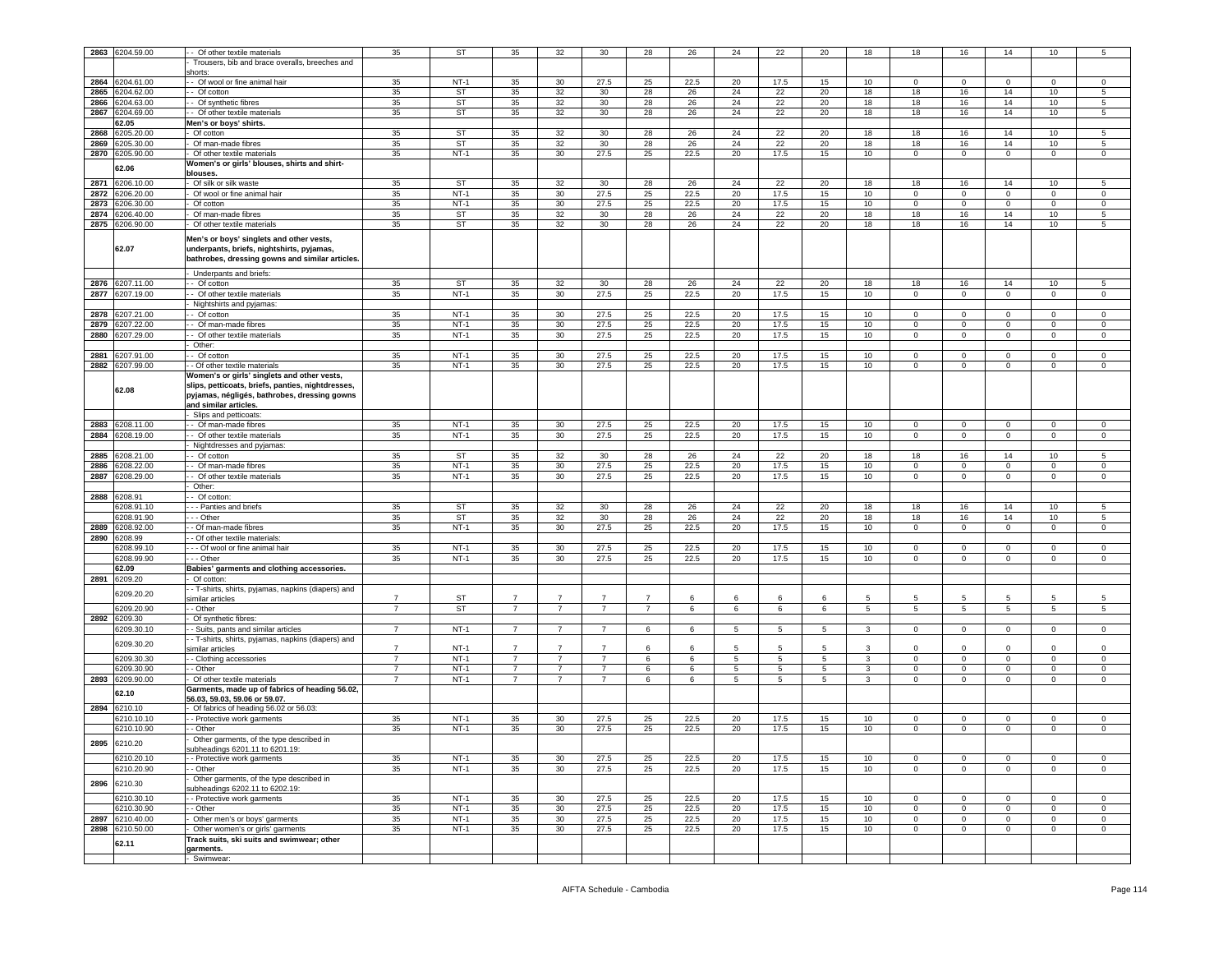|              |                          |                                                                                                                                                 |                | $NT-1$    |                |                |                |                |          |                 |          |                 |                 |                |              |                |                |                |
|--------------|--------------------------|-------------------------------------------------------------------------------------------------------------------------------------------------|----------------|-----------|----------------|----------------|----------------|----------------|----------|-----------------|----------|-----------------|-----------------|----------------|--------------|----------------|----------------|----------------|
| 2899         | 211.11.00                | -- Men's or boys'                                                                                                                               |                |           |                |                |                | 6              |          | 5               | 5        | 5               | 3               | $\Omega$       | $\Omega$     |                | $\Omega$       | $\Omega$       |
| 2900         | 6211.12.00               | - - Women's or girls'                                                                                                                           | $\overline{7}$ | $NT-1$    | -7             | 7              | $\overline{7}$ | 6              | 6        | 5               | 5        | $5\overline{5}$ | 3               | $\mathbf 0$    | $\mathbf 0$  | $\mathbf{0}$   | 0              | $\mathbf 0$    |
| 2901         | 6211.20.00               | Ski suits                                                                                                                                       | $\overline{7}$ | $NT-1$    | $\overline{7}$ | $\overline{7}$ | $\overline{7}$ | 6              | 6        | $5\overline{5}$ | 5        | $5\overline{5}$ | 3               | $\circ$        | $\mathbf 0$  | $\mathsf 0$    | $\mathbf 0$    | $\mathbf 0$    |
|              |                          | Other garments, men's or boys':                                                                                                                 |                |           |                |                |                |                |          |                 |          |                 |                 |                |              |                |                |                |
| 2902         | 211.32.00                | - Of cotton                                                                                                                                     | $\overline{7}$ | $NT-1$    | $\overline{7}$ | 7              | 7              | 6              | 6        | 5               | 5        | 5               | 3               | 0              | 0            | 0              | 0              | $\mathbf 0$    |
|              |                          |                                                                                                                                                 | $\overline{7}$ | $NT-1$    | $\overline{7}$ | $\overline{7}$ |                |                |          |                 |          |                 |                 |                |              |                |                |                |
| 2903         | 6211.33.00               | - Of man-made fibres                                                                                                                            |                |           |                |                | $\overline{7}$ | 6              | 6        | $5\phantom{.0}$ | 5        | 5               | 3               | $\circ$        | $\mathbf 0$  | $\mathbf 0$    | $\mathbf 0$    | $\mathsf 0$    |
| 2904         | 3211.39.00               | - Of other textile materials                                                                                                                    | $\overline{7}$ | $NT-1$    | $\overline{7}$ | $\overline{7}$ | $\overline{7}$ | 6              | 6        | $5\overline{5}$ | 5        | $5\overline{5}$ | 3               | $\mathbf{0}$   | $\mathbf 0$  | $\mathbf{0}$   | $\mathbf 0$    | $\mathsf 0$    |
|              |                          | Other garments, women's or girls':                                                                                                              |                |           |                |                |                |                |          |                 |          |                 |                 |                |              |                |                |                |
| 2905         | 211.41.00                | - Of wool or fine animal hair                                                                                                                   | $\overline{7}$ | $NT-1$    | $\overline{7}$ | $\overline{7}$ | $\overline{7}$ | 6              | 6        | 5               | 5        | $5\phantom{.0}$ | 3               | $\mathbf 0$    | 0            | 0              | $\mathbf{0}$   | $\mathsf 0$    |
| 2906         | 211.42.00                | - Of cotton                                                                                                                                     | 7              | <b>ST</b> | $\overline{7}$ | $\overline{7}$ | $\overline{7}$ | $\overline{7}$ | 6        | 6               | 6        | 6               | 5               | 5              | 5            | 5              | 5              | 5              |
| 2907         | 211.43                   | - Of man-made fibres:                                                                                                                           |                |           |                |                |                |                |          |                 |          |                 |                 |                |              |                |                |                |
|              |                          |                                                                                                                                                 |                |           |                |                |                |                |          |                 |          |                 |                 |                |              |                |                |                |
|              | 3211.43.10               | - - - Surgical gowns                                                                                                                            | $\overline{7}$ | <b>ST</b> | 7              | 7              | 7              | 7              | 6        | 6               | 6        | 6               | 5               | -5             | 5            | 5              | 5              | 5              |
|              | 6211.43.90               | --- Other                                                                                                                                       | $\overline{7}$ | ST        | $\overline{7}$ | $\overline{7}$ | $\overline{7}$ | $\overline{7}$ | 6        | 6               | 6        | 6               | 5               | 5              | 5            | 5              | 5              | 5              |
| 2908         | 211.49.00                | - Of other textile materials                                                                                                                    | $\overline{7}$ | <b>ST</b> | $\overline{7}$ | $\overline{7}$ | $\overline{7}$ | $\overline{7}$ | 6        | 6               | 6        | $\,6\,$         | $5\overline{5}$ | 5              | $\,$ 5 $\,$  | 5              | 5              | 5              |
|              | 62.12                    | Brassières, girdles, corsets, braces,<br>suspenders, garters and similar articles and<br>parts thereof, whether or not knitted or<br>crocheted. |                |           |                |                |                |                |          |                 |          |                 |                 |                |              |                |                |                |
| 2909         | 6212.10                  | - Brassières:                                                                                                                                   |                |           |                |                |                |                |          |                 |          |                 |                 |                |              |                |                |                |
|              | 6212.10.10               | $-$ Of cotton                                                                                                                                   | 35             | ST        | 35             | 32             | 30             | 28             | 26       | 24              | 22       | 20              | 18              | 18             | 16           | 14             | 10             | 5              |
|              | 6212.10.90               |                                                                                                                                                 |                | ST        | 35             | 32             | 30             |                |          | 24              |          | 20              |                 | 18             |              | 14             | 10             | 5              |
|              |                          | - Of other textile materials                                                                                                                    | 35             |           |                |                |                | 28             | 26       |                 | 22       |                 | 18              |                | 16           |                |                |                |
| 2910         | 6212.20                  | Girdles and panty-girdles:                                                                                                                      |                |           |                |                |                |                |          |                 |          |                 |                 |                |              |                |                |                |
|              | 6212.20.10               | - Of cotton                                                                                                                                     | 35             | $NT-1$    | 35             | 30             | 27.5           | 25             | 22.5     | 20              | 17.5     | 15              | 10              | $\mathbf 0$    | 0            | 0              | $\mathbf 0$    | $\mathsf 0$    |
|              | 3212.20.90               | - Of other textile materials                                                                                                                    | 35             | $NT-1$    | 35             | 30             | 27.5           | 25             | 22.5     | 20              | 17.5     | 15              | 10              | $\circ$        | $\mathbf 0$  | $\mathbf 0$    | $\mathbf 0$    | $\mathsf 0$    |
| 2911         | 6212.30                  | Corselettes:                                                                                                                                    |                |           |                |                |                |                |          |                 |          |                 |                 |                |              |                |                |                |
|              | 3212.30.10               | - Of cotton                                                                                                                                     | 35             | $NT-1$    | 35             | 30             | 27.5           | 25             | 22.5     | 20              | 17.5     | 15              | 10              | $\mathsf 0$    | $\mathbf 0$  | $\mathbf 0$    | $\mathbf 0$    | $\Omega$       |
|              | 6212.30.90               | - Of other textile materials                                                                                                                    | 35             | $NT-1$    | 35             | 30             | 27.5           | 25             | 22.5     | 20              | 17.5     | 15              | 10              | $\overline{0}$ | $\mathbf 0$  | $\mathsf 0$    | $\overline{0}$ | $\overline{0}$ |
|              |                          |                                                                                                                                                 |                |           |                |                |                |                |          |                 |          |                 |                 |                |              |                |                |                |
| 2912         | 6212.90                  | Other:                                                                                                                                          |                |           |                |                |                |                |          |                 |          |                 |                 |                |              |                |                |                |
|              | 6212.90.10               | - Of cotton                                                                                                                                     | 35             | $NT-1$    | 35             | 30             | 27.5           | 25             | 22.5     | 20              | 17.5     | 15              | 10 <sub>1</sub> | $\mathbf{0}$   | $\mathbf 0$  | 0              | $\mathbf{0}$   | 0              |
|              | 6212.90.90               | - - Of other textile materials                                                                                                                  | 35             | $NT-1$    | 35             | 30             | 27.5           | 25             | 22.5     | 20              | 17.5     | 15              | 10              | $\mathbf{0}$   | $\mathbf{0}$ | $\mathbf 0$    | $\mathbf{0}$   | $\mathbf 0$    |
|              | 62.13                    | Handkerchiefs.                                                                                                                                  |                |           |                |                |                |                |          |                 |          |                 |                 |                |              |                |                |                |
| 2913         | 6213.20.00               | Of cotton                                                                                                                                       | 35             | $NT-1$    | 35             | 30             | 27.5           | 25             | 22.5     | 20              | 17.5     | 15              | 10              | $\circ$        | 0            | $\mathbf 0$    | $\mathbf 0$    | $\mathbf 0$    |
| 2914         | 6213.90.00               | Of other textile materials                                                                                                                      | 35             | $NT-1$    | 35             | 30             | 27.5           | 25             | 22.5     | 20              | 17.5     | 15              | 10              | $\mathbf 0$    | 0            | 0              | $\mathbf 0$    | $\mathbf 0$    |
|              |                          | Shawls, scarves, mufflers, mantillas, veils and                                                                                                 |                |           |                |                |                |                |          |                 |          |                 |                 |                |              |                |                |                |
|              | 62.14                    |                                                                                                                                                 |                |           |                |                |                |                |          |                 |          |                 |                 |                |              |                |                |                |
|              |                          | the like.                                                                                                                                       |                |           |                |                |                |                |          |                 |          |                 |                 |                |              |                |                |                |
| 2915         | 6214.10.00               | Of silk or silk waste                                                                                                                           | 35             | <b>ST</b> | 35             | 32             | 30             | 28             | 26       | 24              | 22       | 20              | 18              | 18             | 16           | 14             | 10             | 5              |
| 2916         | 6214.20.00               | Of wool or fine animal hair                                                                                                                     | 35             | $NT-1$    | 35             | 30             | 27.5           | 25             | 22.5     | 20              | 17.5     | 15              | 10              | $\mathbf 0$    | $\mathbf 0$  | 0              | $\mathbf 0$    | $\mathbf 0$    |
| 2917         | 6214.30.00               | Of synthetic fibres                                                                                                                             | 35             | <b>ST</b> | 35             | 32             | 30             | 28             | 26       | 24              | 22       | 20              | 18              | 18             | 16           | 14             | $10$           | $\,$ 5 $\,$    |
| 2918         | 214.40.00                | Of artificial fibres                                                                                                                            | 35             | ST        | 35             | 32             | 30             | 28             | 26       | 24              | 22       | 20              | 18              | 18             | 16           | 14             | 10             | 5              |
| 2919         | 6214.90.00               | Of other textile materials                                                                                                                      | $35\,$         | $NT-1$    | 35             | 30             | 27.5           | 25             | 22.5     | 20              | 17.5     | 15              | 10              | $\overline{0}$ | $\mathbf 0$  | $\mathsf 0$    | $\mathbf 0$    | $\mathbf 0$    |
|              |                          |                                                                                                                                                 |                |           |                |                |                |                |          |                 |          |                 |                 |                |              |                |                |                |
|              | 62.15                    | Ties, bow ties and cravats.                                                                                                                     |                |           |                |                |                |                |          |                 |          |                 |                 |                |              |                |                |                |
| 2920         | 6215.10.00               | Of silk or silk waste                                                                                                                           | 35             | $NT-1$    | 35             | 30             | 27.5           | 25             | 22.5     | 20              | 17.5     | 15              | 10              | $\overline{0}$ | 0            | 0              | $\mathbf{0}$   | $\mathbf 0$    |
| 2921         | 3215.20.00               | Of man-made fibres                                                                                                                              | 35             | $NT-1$    | 35             | 30             | 27.5           | 25             | 22.5     | 20              | 17.5     | 15              | $10$            | $\mathsf 0$    | $^{\circ}$   | $\mathbf 0$    | $\mathbf 0$    | $\mathbf 0$    |
| 2922         | 215.90.00                | Of other textile materials                                                                                                                      | 35             | $NT-1$    | 35             | 30             | 27.5           | 25             | 22.5     | 20              | 17.5     | 15              | 10              | $\mathbf 0$    | 0            | 0              | $\mathbf 0$    | $\mathbf 0$    |
| 2923         | 62.16                    | Gloves, mittens and mitts.                                                                                                                      |                |           |                |                |                |                |          |                 |          |                 |                 |                |              |                |                |                |
|              | 6216.00.10               | - Protective work gloves, mittens and mitts                                                                                                     | 15             | $NT-1$    | 15             | 12.5           | 12.5           | 10             | 10       | 7.5             | 7.5      | 5               | -5              | $\mathbf 0$    | 0            | $\Omega$       | $\mathbf{0}$   | $\mathbf 0$    |
|              |                          | - Other:                                                                                                                                        |                |           |                |                |                |                |          |                 |          |                 |                 |                |              |                |                |                |
|              |                          |                                                                                                                                                 |                |           |                |                |                |                |          |                 |          |                 |                 |                |              |                |                |                |
|              | 6216.00.91               | - Of wool or fine animal hair                                                                                                                   | 15             | $NT-1$    | 15             | 12.5           | 12.5           | 10             | 10       | 7.5             | 7.5      | 5               | 5               | $\mathbf 0$    | 0            | $\Omega$       | $\Omega$       | $\mathsf 0$    |
|              | 6216.00.92               | - - Of cotton                                                                                                                                   | 15             | $NT-1$    | 15             | 12.5           | 12.5           | 10             | 10       | 7.5             | 7.5      | 5               | 5               | 0              | 0            | 0              | 0              | $\mathbf 0$    |
|              | 6216.00.99               | - - Other                                                                                                                                       | 15             | $NT-1$    | 15             | 12.5           | 12.5           | 10             | 10       | 7.5             | 7.5      | 5               | $5\phantom{.0}$ | $\circ$        | $\mathbf 0$  | $\mathbf 0$    | $\mathbf 0$    | $\mathsf 0$    |
|              | 62.17                    | Other made up clothing accessories; parts of<br>garments or of clothing accessories, other than<br>those of heading 62.12.                      |                |           |                |                |                |                |          |                 |          |                 |                 |                |              |                |                |                |
| 2924         | 6217.10.00               | - Accessories                                                                                                                                   | 35             | ST        | 35             | 32             | 30             | 28             | 26       | 24              | 22       | 20              | 18              | 18             | 16           | 14             | 10             | 5              |
| 2925         | 6217.90.00               | Parts                                                                                                                                           | 35             | $NT-1$    | 35             | 30             | 27.5           | 25             | 22.5     | 20              | 17.5     | 15              | 10              | $\mathbf 0$    | $\mathbf 0$  | $\mathsf 0$    | $\mathsf 0$    | $\mathsf 0$    |
|              | 63.01                    | Blankets and travelling rugs.                                                                                                                   |                |           |                |                |                |                |          |                 |          |                 |                 |                |              |                |                |                |
| 2926         | 6301.10.00               | Electric blankets                                                                                                                               | 15             | $NT-1$    | 15             | 12.5           | 12.5           | 10             | 10       | 7.5             | 7.5      | 5               | $5\phantom{.0}$ | $\circ$        | $\mathbf 0$  | 0              | $\mathbf 0$    | $\mathsf 0$    |
|              |                          | Blankets (other than electric blankets) and                                                                                                     |                |           |                |                |                |                |          |                 |          |                 |                 |                |              |                |                |                |
| 2927<br>2928 | 6301.20.00<br>6301.30.00 | travelling rugs, of wool or of fine animal hair<br>Blankets (other than electric blankets) and                                                  | 15             | $NT-1$    | 15             | 12.5           | 12.5           | 10             | 10       | 7.5             | 7.5      | 5               | 5               | $\circ$        | 0            | 0              | $\mathbf{0}$   | $\mathbf 0$    |
| 2929         | 6301.40.00               | travelling rugs, of cotton<br>Blankets (other than electric blankets) and<br>travelling rugs, of synthetic fibres                               | 15<br>15       | ST<br>ST  | 15<br>15       | 14<br>14       | 13<br>13       | 13<br>13       | 12<br>12 | 12<br>12        | 11<br>11 | 10<br>10        | 9               | 9<br>9         | 8<br>8       |                | 7              | 5<br>5         |
| 2930         | 6301.90.00               | Other blankets and travelling rugs                                                                                                              | 15             | ST        | 15             | 14             | 13             | 13             | 12       | 12              | 11       | 10              | 9               | 9              | 8            | $\overline{7}$ | $\overline{7}$ | 5              |
|              |                          | Bed linen, table linen, toilet linen and kitchen                                                                                                |                |           |                |                |                |                |          |                 |          |                 |                 |                |              |                |                |                |
|              | 63.02                    | linen.                                                                                                                                          |                |           |                |                |                |                |          |                 |          |                 |                 |                |              |                |                |                |
| 2931         | 6302.10.00               | Bed linen, knitted or crocheted                                                                                                                 | 15             | $NT-1$    | 15             | 12.5           | 12.5           | 10             | 10       | $7.5\,$         | 7.5      | 5               | 5               | $\mathbf 0$    | $\mathbf 0$  | 0              | $\mathbf 0$    | $\mathbf 0$    |
|              |                          | Other bed linen, printed:                                                                                                                       |                |           |                |                |                |                |          |                 |          |                 |                 |                |              |                |                |                |
|              | 2932 6302.21.00          | - Of cotton                                                                                                                                     | 15             | ST        | 15             | 14             | 13             | 13             | 12       | 12              | 11       | 10              | 9               | 9              |              |                |                |                |
|              | 2933 6302.22             | - Of man-made fibres:                                                                                                                           |                |           |                |                |                |                |          |                 |          |                 |                 |                |              |                |                |                |
|              | 6302.22.10               | --- Of nonwoven fabrics                                                                                                                         | 15             | ST        | 15             | 14             | 13             | 13             | 12       | 12              | 11       | 10              | 9               | 9              | 8            | $\overline{7}$ | $\overline{7}$ | 5              |
|              |                          |                                                                                                                                                 |                |           |                |                |                |                |          |                 |          |                 |                 |                |              |                |                |                |
|              | 6302.22.90               | - - Other                                                                                                                                       | 15             | <b>ST</b> | 15             | 14             | 13             | 13             | 12       | 12              | 11       | 10              | 9               | 9              | 8            | $\overline{7}$ | $\overline{7}$ | 5              |
|              | 2934 6302.29.00          | - Of other textile materials                                                                                                                    | 15             | $NT-1$    | 15             | 12.5           | 12.5           | 10             | 10       | 7.5             | 7.5      | $5\overline{5}$ | $5\overline{)}$ | $\overline{0}$ | $\mathbf 0$  | $\mathbf 0$    | $\mathbf{0}$   | $\mathsf 0$    |
|              |                          | - Other bed linen:                                                                                                                              |                |           |                |                |                |                |          |                 |          |                 |                 |                |              |                |                |                |
|              | 2935 6302.31.00          | - Of cotton                                                                                                                                     | 15             | <b>ST</b> | 15             | 14             | 13             | 13             | 12       | 12              | 11       | 10              | 9               | 9              | 8            | $\overline{7}$ | $\overline{7}$ | 5              |
|              | 2936 6302.32             | - - Of man-made fibres:                                                                                                                         |                |           |                |                |                |                |          |                 |          |                 |                 |                |              |                |                |                |
|              |                          |                                                                                                                                                 |                |           |                |                |                |                |          |                 |          |                 |                 |                |              |                |                |                |
|              | 6302.32.10               | - - - Of nonwoven fabrics                                                                                                                       | 15             | $NT-1$    | 15             | 12.5           | 12.5           | 10             | 10       | 7.5             | 7.5      | 5               | 5               | $\mathbf 0$    | 0            | 0              | $\mathbf 0$    | $\mathbf 0$    |
|              | 6302.32.90               | - - - Other                                                                                                                                     | 15             | $NT-1$    | 15             | 12.5           | 12.5           | 10             | 10       | 7.5             | 7.5      | $5\overline{5}$ | 5               | $\overline{0}$ | $\mathbf 0$  | $\Omega$       | $\mathbf{0}$   | $\mathsf 0$    |
|              | 2937 6302.39.00          | - - Of other textile materials                                                                                                                  | 15             | $NT-1$    | 15             | 12.5           | 12.5           | 10             | 10       | 7.5             | 7.5      | $5\overline{5}$ | 5               | $\overline{0}$ | 0            | $\mathbf{0}$   | 0              | $\mathbf 0$    |
| 2938         | 6302.40.00               | Table linen, knitted or crocheted                                                                                                               | 15             | $NT-1$    | 15             | 12.5           | 12.5           | 10             | 10       | 7.5             | 7.5      | $5\phantom{.0}$ | $5^{\circ}$     | $\mathbf 0$    | $\mathbf 0$  | $\mathbf 0$    | $\mathbf 0$    | $\mathbf 0$    |
|              |                          | Other table linen:                                                                                                                              |                |           |                |                |                |                |          |                 |          |                 |                 |                |              |                |                |                |
|              |                          |                                                                                                                                                 |                |           |                |                |                |                |          |                 |          |                 |                 |                |              |                |                |                |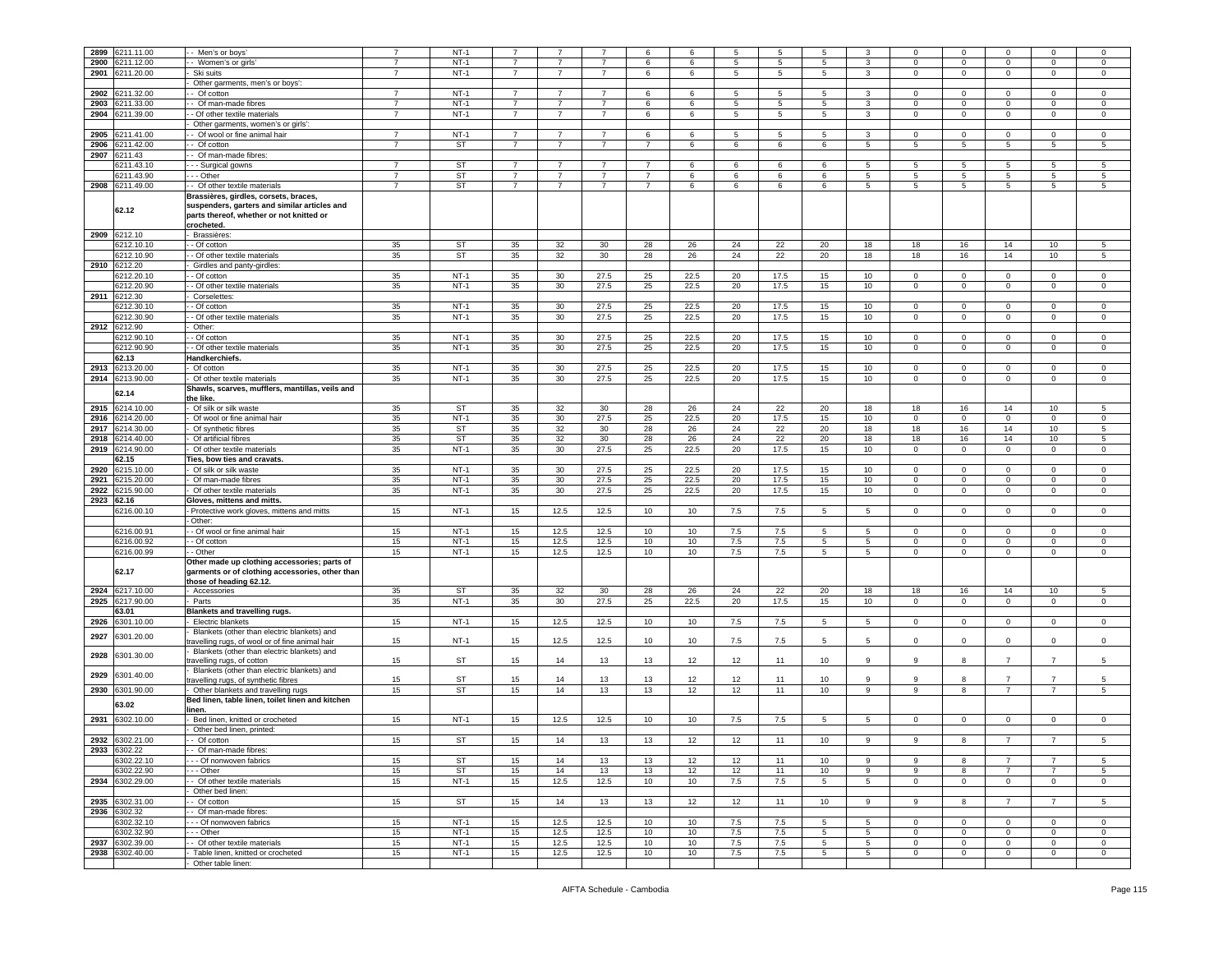| 2939 | 6302.51.00                      | Of cotton                                             | 15             | ST        | 15             | 14             | 13             | 13              | 12 | 12              | 11              | 10              |                 |                | 8               |                 |                |                |
|------|---------------------------------|-------------------------------------------------------|----------------|-----------|----------------|----------------|----------------|-----------------|----|-----------------|-----------------|-----------------|-----------------|----------------|-----------------|-----------------|----------------|----------------|
|      |                                 |                                                       |                |           |                |                |                |                 |    |                 |                 |                 | 9               | 9              |                 |                 |                | 5              |
| 2940 | 3302.53.00                      | - Of man-made fibres                                  | 15             | <b>ST</b> | 15             | 14             | 13             | 13              | 12 | 12              | 11              | 10              | 9               | 9              | 8               | $\overline{7}$  | $\overline{7}$ | $\sqrt{5}$     |
| 2941 | 3302.59.00                      | - Of other textile materials                          | 15             | $NT-1$    | 15             | 12.5           | 12.5           | 10              | 10 | 7.5             | 7.5             | 5               | 5               | $\mathbf 0$    | $\overline{0}$  | 0               | $\mathbf 0$    | $\mathbf 0$    |
|      |                                 | Toilet linen and kitchen linen, of terry towelling or |                |           |                |                |                |                 |    |                 |                 |                 |                 |                |                 |                 |                |                |
| 2942 | 6302.60.00                      | similar terry fabrics, of cotton                      | 15             | $NT-1$    | 15             | 12.5           | 12.5           | 10              | 10 | 7.5             | 7.5             | 5               | -5              | 0              | $^{\circ}$      | 0               | $\Omega$       | $\mathsf 0$    |
|      |                                 | Other:                                                |                |           |                |                |                |                 |    |                 |                 |                 |                 |                |                 |                 |                |                |
|      |                                 |                                                       |                |           |                |                |                |                 |    |                 |                 |                 |                 |                |                 | $\overline{7}$  |                |                |
| 2943 | 302.91.00                       | - Of cotton                                           | 15             | <b>ST</b> | 15             | 14             | 13             | 13              | 12 | 12              | 11              | 10              | 9               | 9              | 8               |                 |                | 5              |
| 2944 | 3302.93.00                      | - Of man-made fibres                                  | 15             | $NT-1$    | 15             | 12.5           | 12.5           | 10              | 10 | 7.5             | 7.5             | 5               | $\overline{5}$  | $\Omega$       | $\mathbf 0$     | $\mathbf 0$     | $\mathbf 0$    | $\mathsf 0$    |
| 2945 | 6302.99.00                      | - - Of other textile materials                        | 15             | $NT-1$    | 15             | 12.5           | 12.5           | 10              | 10 | 7.5             | 7.5             | 5               | 5               | $\mathbf{0}$   | $\mathbf{0}$    | $\mathbf{0}$    | $\mathbf 0$    | $\mathbf{0}$   |
|      |                                 | Curtains (including drapes) and interior blinds;      |                |           |                |                |                |                 |    |                 |                 |                 |                 |                |                 |                 |                |                |
|      | 63.03                           | curtain or bed valances.                              |                |           |                |                |                |                 |    |                 |                 |                 |                 |                |                 |                 |                |                |
|      |                                 | - Knitted or crocheted:                               |                |           |                |                |                |                 |    |                 |                 |                 |                 |                |                 |                 |                |                |
|      |                                 |                                                       |                |           |                |                |                |                 |    |                 |                 |                 |                 |                |                 |                 |                |                |
| 2946 | 6303.12.00                      | - Of synthetic fibres                                 | $\overline{7}$ | $NT-1$    | $\overline{7}$ | $\overline{7}$ | $\overline{7}$ | 6               | 6  | $5\overline{)}$ | $5\phantom{.0}$ | $5\overline{5}$ | 3               | $\overline{0}$ | $\,0\,$         | $\mathbf 0$     | $\mathbf 0$    | $\mathbf 0$    |
| 2947 | 3303.19                         | - Of other textile materials:                         |                |           |                |                |                |                 |    |                 |                 |                 |                 |                |                 |                 |                |                |
|      | 6303.19.10                      | - - Of cotton                                         | $\overline{7}$ | $NT-1$    | $\overline{7}$ | 7              | 7              | 6               | 6  | 5               | 5               | 5               | 3               | 0              | $\mathbf 0$     | $^{\circ}$      | $\mathbf 0$    | $\mathsf 0$    |
|      | 6303.19.90                      | --- Other                                             | 7              | $NT-1$    | $\overline{7}$ | 7              | $\overline{7}$ | 6               | 6  | 5               | 5               | $5\overline{5}$ | 3               | $\mathbf{0}$   | $\mathbf 0$     | $\mathbf 0$     | $\mathbf 0$    | $\mathbf 0$    |
|      |                                 | Other:                                                |                |           |                |                |                |                 |    |                 |                 |                 |                 |                |                 |                 |                |                |
|      |                                 |                                                       |                |           |                |                |                |                 |    |                 |                 |                 |                 |                |                 |                 |                |                |
| 2948 | 6303.91.00                      | - Of cotton                                           | $\overline{7}$ | <b>ST</b> | $\overline{7}$ | $\overline{7}$ | 7              | $\overline{7}$  | 6  | 6               | 6               | 6               | 5               | 5              | 5               | 5               | 5              | 5              |
| 2949 | 303.92.00                       | - Of synthetic fibres                                 | $\overline{7}$ | ST        | $\overline{7}$ | $\overline{7}$ | $\overline{7}$ | $\overline{7}$  | 6  | 6               | 6               | 6               | 5               | 5              | 5               | 5               | 5              | $\sqrt{5}$     |
| 2950 | 6303.99.00                      | - Of other textile materials                          | $\overline{7}$ | ST        | $\overline{7}$ | 7              | $\overline{7}$ | $\overline{7}$  | 6  | 6               | 6               | 6               | 5               | 5              | $5\overline{)}$ | 5               | 5              | 5              |
|      |                                 | Other furnishing articles, excluding those of         |                |           |                |                |                |                 |    |                 |                 |                 |                 |                |                 |                 |                |                |
|      | 63.04                           | heading 94.04.                                        |                |           |                |                |                |                 |    |                 |                 |                 |                 |                |                 |                 |                |                |
|      |                                 | Bedspreads:                                           |                |           |                |                |                |                 |    |                 |                 |                 |                 |                |                 |                 |                |                |
|      |                                 |                                                       |                |           |                |                |                |                 |    |                 |                 |                 |                 |                |                 |                 |                |                |
| 2951 | 6304.11.00                      | - Knitted or crocheted                                | $\overline{7}$ | $NT-1$    | $\overline{7}$ | $\overline{7}$ | $\overline{7}$ | 6               | 6  | $5\overline{)}$ | $5\phantom{.0}$ | $5\overline{5}$ | $\mathbf{3}$    | $\mathbf 0$    | $\mathbf 0$     | $\mathbf 0$     | $\mathbf 0$    | $\mathsf 0$    |
| 2952 | 3304.19                         | - Other:                                              |                |           |                |                |                |                 |    |                 |                 |                 |                 |                |                 |                 |                |                |
|      | 3304.19.10                      | - - - Of cotton                                       | $\overline{7}$ | ST        | $\overline{7}$ | $\overline{7}$ | $\overline{7}$ | $\overline{7}$  | 6  | 6               | 6               | 6               | 5               | 5              | 5               | -5              | 5              | 5              |
|      | 6304.19.20                      | - - - Other, nonwoven                                 | $\overline{7}$ | ST        | $\overline{7}$ | $\overline{7}$ | $\overline{7}$ | 7               | 6  | 6               | 6               | 6               | 5               | 5              | 5               | 5               | 5              | 5              |
|      | 6304.19.90                      | - - Other                                             | $\overline{7}$ | ST        | $\overline{7}$ | $\overline{7}$ | $\overline{7}$ | $\overline{7}$  | 6  | 6               | 6               | 6               | $5^{\circ}$     | 5              | 5               | $5\overline{5}$ | 5              | 5              |
|      |                                 |                                                       |                |           |                |                |                |                 |    |                 |                 |                 |                 |                |                 |                 |                |                |
|      |                                 | Other:                                                |                |           |                |                |                |                 |    |                 |                 |                 |                 |                |                 |                 |                |                |
| 2953 | 6304.91                         | - Knitted or crocheted:                               |                |           |                |                |                |                 |    |                 |                 |                 |                 |                |                 |                 |                |                |
|      | 3304.91.10                      | - - Mosquito nets                                     | $\overline{7}$ | $NT-1$    | $\overline{7}$ | 7              | $\overline{7}$ | 6               | 6  | 5               | 5               | 5               | 3               | $\mathbf{0}$   | $\mathbf 0$     | $\mathbf 0$     | $\mathbf 0$    | $\mathsf 0$    |
|      | 5304.91.90                      | - - Other                                             | $\overline{7}$ | $NT-1$    | $\overline{7}$ | 7              | $\overline{7}$ | 6               | 6  | 5               | 5               | 5               | 3               | $\mathbf 0$    | $\mathbf 0$     | $\mathbf 0$     | $\mathbf 0$    | $\mathbf 0$    |
| 2954 | 304.92.00                       | - Not knitted or crocheted, of cotton                 | $\overline{7}$ | EL.       |                |                |                |                 |    |                 |                 |                 |                 |                |                 |                 |                |                |
| 2955 | 3304.93.00                      | - Not knitted or crocheted, of synthetic fibres       | $\overline{7}$ | EL.       |                |                |                |                 |    |                 |                 |                 |                 |                |                 |                 |                |                |
|      |                                 |                                                       |                |           |                |                |                |                 |    |                 |                 |                 |                 |                |                 |                 |                |                |
| 2956 | 3304.99.00                      | - Not knitted or crocheted, of other textile          |                |           |                |                |                |                 |    |                 |                 |                 |                 |                |                 |                 |                |                |
|      |                                 | naterials                                             | $\overline{7}$ | EL.       |                |                |                |                 |    |                 |                 |                 |                 |                |                 |                 |                |                |
|      | 63.05                           | Sacks and bags, of a kind used for the packing        |                |           |                |                |                |                 |    |                 |                 |                 |                 |                |                 |                 |                |                |
|      |                                 | of goods.                                             |                |           |                |                |                |                 |    |                 |                 |                 |                 |                |                 |                 |                |                |
|      |                                 | Of jute or of other textile bast fibres of heading    |                |           |                |                |                |                 |    |                 |                 |                 |                 |                |                 |                 |                |                |
| 2957 | 6305.10                         | 3.03:                                                 |                |           |                |                |                |                 |    |                 |                 |                 |                 |                |                 |                 |                |                |
|      |                                 | - New:                                                |                |           |                |                |                |                 |    |                 |                 |                 |                 |                |                 |                 |                |                |
|      | 6305.10.11                      | - - Of jute                                           | $\overline{7}$ | ST        | -7             | $\overline{7}$ | $\overline{7}$ | $\overline{7}$  | 6  | 6               | 6               | 6               |                 |                |                 | -5              | 5              | 5              |
|      |                                 |                                                       |                |           |                |                |                |                 |    |                 |                 |                 |                 |                |                 |                 |                |                |
|      |                                 |                                                       |                |           |                |                |                |                 |    |                 |                 |                 | 5               | 5              | 5               |                 |                |                |
|      | 6305.10.19                      | .-- Other                                             | $\overline{7}$ | ST        | $\overline{7}$ | $\overline{7}$ | $\overline{7}$ | $\overline{7}$  | 6  | 6               | 6               | 6               | $5\overline{)}$ | 5              | $5\phantom{.0}$ | $5\phantom{.0}$ | 5              | $\sqrt{5}$     |
|      |                                 | - Used:                                               |                |           |                |                |                |                 |    |                 |                 |                 |                 |                |                 |                 |                |                |
|      |                                 | - - Of jute                                           |                | ST        | 15             |                |                |                 |    |                 | 11              | 10              | 9               | 9              | 8               | $\overline{7}$  | 7              |                |
|      | 6305.10.21                      |                                                       | 15             |           |                | 14             | 13             | 13              | 12 | 12              |                 |                 |                 |                |                 | 7               |                | $\sqrt{5}$     |
|      | 6305.10.29                      | --- Other                                             | 15             | ST        | 15             | 14             | 13             | 13              | 12 | 12              | 11              | 10              | 9               | 9              | 8               |                 | 7              | 5              |
| 2958 | 6305.20.00                      | Of cotton                                             | 15             | $NT-1$    | 15             | 12.5           | 12.5           | 10              | 10 | 7.5             | 7.5             | 5               | 5               | 0              | $\mathbf 0$     | 0               | $\mathbf 0$    | $\mathsf 0$    |
|      |                                 | Of man-made textile materials:                        |                |           |                |                |                |                 |    |                 |                 |                 |                 |                |                 |                 |                |                |
| 2959 | 3305.32                         | - Flexible intermediate bulk containers:              |                |           |                |                |                |                 |    |                 |                 |                 |                 |                |                 |                 |                |                |
|      | 3305.32.10                      | - - Nonwoven                                          | $\overline{7}$ | $NT-1$    | $\overline{7}$ | $\overline{7}$ | $\overline{7}$ | 6               | 6  | 5               | 5               | 5               | 3               | $\mathbf 0$    | $\mathbf 0$     | 0               | $\mathbf 0$    | $\,0\,$        |
|      | 6305.32.20                      | --- Knitted or crocheted                              | $\overline{7}$ | $NT-1$    | $\overline{7}$ | $\overline{7}$ | $\overline{7}$ | 6               | 6  | 5               | 5               | $5\overline{5}$ | 3               | $\mathbf 0$    | $\mathbf 0$     | $\mathbf 0$     | $\mathbf 0$    | $\mathbf 0$    |
|      | 6305.32.90                      | - - Other                                             | $\overline{7}$ | $NT-1$    | $\overline{7}$ | $\overline{7}$ | $\overline{7}$ | 6               | 6  | 5               | 5               | $5^{\circ}$     | 3               | 0              | $\mathbf 0$     | 0               | $\mathbf 0$    | $\mathsf 0$    |
|      |                                 |                                                       |                |           |                |                |                |                 |    |                 |                 |                 |                 |                |                 |                 |                |                |
| 2960 | 6305.33                         | - Other, of polyethylene or polypropylene strip or    |                |           |                |                |                |                 |    |                 |                 |                 |                 |                |                 |                 |                |                |
|      |                                 | the like:                                             |                |           |                |                |                |                 |    |                 |                 |                 |                 |                |                 |                 |                |                |
|      | 6305.33.10                      | --- Knitted or crocheted                              | $\overline{7}$ | <b>ST</b> | $\overline{7}$ | $\overline{7}$ | $\overline{7}$ | $\overline{7}$  | 6  | 6               | 6               | 6               | 5               | 5              | 5               | 5               | 5              | $\sqrt{5}$     |
|      | 6305.33.20                      | - - Of woven fabrics of strip or the like             | $\overline{7}$ | ST        | $\overline{7}$ | $\overline{7}$ | $\overline{7}$ | $\overline{7}$  | 6  | 6               | 6               | 6               | $5\overline{)}$ | 5              | 5               | 5               | 5              | $\sqrt{5}$     |
|      | 6305.33.90                      | - - - Other                                           | $\overline{7}$ | ST        | $\overline{7}$ | 7              | $\overline{7}$ | $\overline{7}$  | 6  | 6               | 6               | 6               | $5\phantom{.0}$ | 5              | $5\overline{)}$ | 5               | 5              | 5              |
| 2961 | 6305.39                         | -- Other:                                             |                |           |                |                |                |                 |    |                 |                 |                 |                 |                |                 |                 |                |                |
|      | 6305.39.10                      |                                                       | $\overline{7}$ | $NT-1$    | $\overline{7}$ | $\overline{7}$ | $\overline{7}$ | 6               | 6  | 5               | 5               | 5               | 3               | $\mathbf 0$    | $\mathbf 0$     | $\mathbf 0$     | $\circ$        | $\mathsf 0$    |
|      |                                 | - - - Nonwoven                                        | $\overline{7}$ |           | $\overline{7}$ | $\overline{7}$ | $\overline{7}$ |                 |    | 5               |                 |                 |                 | $\mathbf 0$    |                 |                 | 0              |                |
|      | 6305.39.20                      | - - - Knitted or crocheted                            |                | $NT-1$    |                |                |                | 6               | 6  |                 | 5               | 5               | $\mathbf{3}$    |                | $\mathbf 0$     | $\mathbf 0$     |                | 0              |
|      | 305.39.90                       | - - Other                                             | $\overline{7}$ | $NT-1$    | $\overline{7}$ | $\overline{7}$ | $\overline{7}$ | 6               | 6  | 5               | 5               | 5               | $\mathbf{3}$    | 0              | $\mathbf 0$     | $\mathbf 0$     | 0              | $\mathsf 0$    |
| 2962 | 6305.90                         | Of other textile materials:                           |                |           |                |                |                |                 |    |                 |                 |                 |                 |                |                 |                 |                |                |
|      | 6305.90.1                       | - Of hemp of heading 53.05                            | $\overline{7}$ | NT-1      | -7             | 7              | -7             | 6               | 6  | 5               | -5              | 5               | 3               | $^{\circ}$     | $\mathbf 0$     | $\mathbf 0$     | 0              | 0              |
|      | 6305.90.20                      | - Of coconut (coir) of heading 53.05                  | $\overline{7}$ | $NT-1$    | $\overline{7}$ | $\overline{7}$ | $\overline{7}$ | 6               | 6  | 5               | 5               | 5               | $\mathbf{3}$    | $\mathbf 0$    | $\mathbf 0$     | $\mathbf 0$     | $\mathbf 0$    | $\,0\,$        |
|      | 6305.90.90                      | - Other                                               | $\overline{7}$ | $NT-1$    | $\overline{7}$ | $\overline{7}$ | $\overline{7}$ | 6               | 6  | 5               | $\overline{5}$  | $5\overline{)}$ | $\mathbf{3}$    | 0              | $\mathsf 0$     | $\mathbf 0$     | $\mathbf 0$    | $\,0\,$        |
|      |                                 |                                                       |                |           |                |                |                |                 |    |                 |                 |                 |                 |                |                 |                 |                |                |
|      |                                 | Tarpaulins, awnings and sunblinds; tents; sails       |                |           |                |                |                |                 |    |                 |                 |                 |                 |                |                 |                 |                |                |
|      | 63.06                           | for boats, sailboards or landcraft; camping           |                |           |                |                |                |                 |    |                 |                 |                 |                 |                |                 |                 |                |                |
|      |                                 | goods.                                                |                |           |                |                |                |                 |    |                 |                 |                 |                 |                |                 |                 |                |                |
|      |                                 | - Tarpaulins, awnings and sunblinds:                  |                |           |                |                |                |                 |    |                 |                 |                 |                 |                |                 |                 |                |                |
|      | 2963 6306.12.00                 | - - Of synthetic fibres                               | $\overline{7}$ | NT-1      | 7              | 7              | -7             | 6               | 6  | 5               | 5               | 5               | 3               | $\mathbf{0}$   | $\mathbf 0$     | $^{\circ}$      | $\mathbf{0}$   | $\mathbf 0$    |
|      | 2964 6306.19                    | - - Of other textile materials:                       |                |           |                |                |                |                 |    |                 |                 |                 |                 |                |                 |                 |                |                |
|      | 6306.19.10                      | --- Of vegetable textile fibres of heading 53.05      | $\overline{7}$ | $NT-1$    | $\overline{7}$ | $\overline{7}$ | $\overline{7}$ | 6               | 6  | $5\phantom{.0}$ | $5\phantom{.0}$ | $5\overline{5}$ | $\mathbf{3}$    | $\overline{0}$ | $\mathbf 0$     | $\mathbf 0$     | $\mathbf 0$    | 0              |
|      | 6306.19.20                      | - - Of cotton                                         | $\overline{7}$ | $NT-1$    | $\overline{7}$ | $\overline{7}$ | $\overline{7}$ | 6               | 6  |                 | 5               | 5               | 3               | 0              | $\mathbf 0$     | $\mathbf 0$     | $\mathbf 0$    | $\mathsf 0$    |
|      |                                 |                                                       |                |           |                |                |                |                 |    | 5               |                 |                 |                 |                |                 |                 |                |                |
|      | 6306.19.90                      | - - Other                                             | $\overline{7}$ | $NT-1$    | $\overline{7}$ | $\overline{7}$ | $\overline{7}$ | 6               | 6  | 5               | $5\phantom{.0}$ | $5\overline{5}$ | $\mathbf{3}$    | $\overline{0}$ | $\overline{0}$  | $\overline{0}$  | $\mathbf 0$    | $\overline{0}$ |
|      |                                 | Tents:                                                |                |           |                |                |                |                 |    |                 |                 |                 |                 |                |                 |                 |                |                |
| 2965 | 6306.22.00                      | - Of synthetic fibres                                 | 15             | $NT-1$    | 15             | 12.5           | 12.5           | 10              | 10 | 7.5             | 7.5             | 5               | 5               | $\mathbf 0$    | $\mathbf 0$     | $\mathbf 0$     | $\circ$        | $\mathsf 0$    |
|      | 2966 6306.29                    | - Of other textile materials:                         |                |           |                |                |                |                 |    |                 |                 |                 |                 |                |                 |                 |                |                |
|      | 3306.29.10                      | --- Of cotton                                         | 15             | $NT-1$    | 15             | 12.5           | 12.5           | 10              | 10 | 7.5             | 7.5             | 5               | 5               | 0              | $\mathbf 0$     | 0               | $\mathbf 0$    | 0              |
|      |                                 |                                                       |                |           |                |                |                |                 |    |                 |                 |                 |                 |                |                 |                 |                |                |
|      | 6306.29.90                      | - - - Other                                           | 15             | $NT-1$    | 15             | 12.5           | 12.5           | 10              | 10 | 7.5             | 7.5             | 5               | 5               | $\mathbf{0}$   | $\overline{0}$  | $\overline{0}$  | $\mathbf{0}$   | $\overline{0}$ |
|      | 2967 6306.30.00<br>2968 6306.40 | - Sails<br>- Pneumatic mattresses:                    | 15             | $NT-1$    | 15             | 12.5           | 12.5           | 10 <sup>1</sup> | 10 | 7.5             | 7.5             | 5               | $5^{\circ}$     | $\mathbf{0}$   | $\overline{0}$  | $\mathbf{0}$    | $\overline{0}$ | $\overline{0}$ |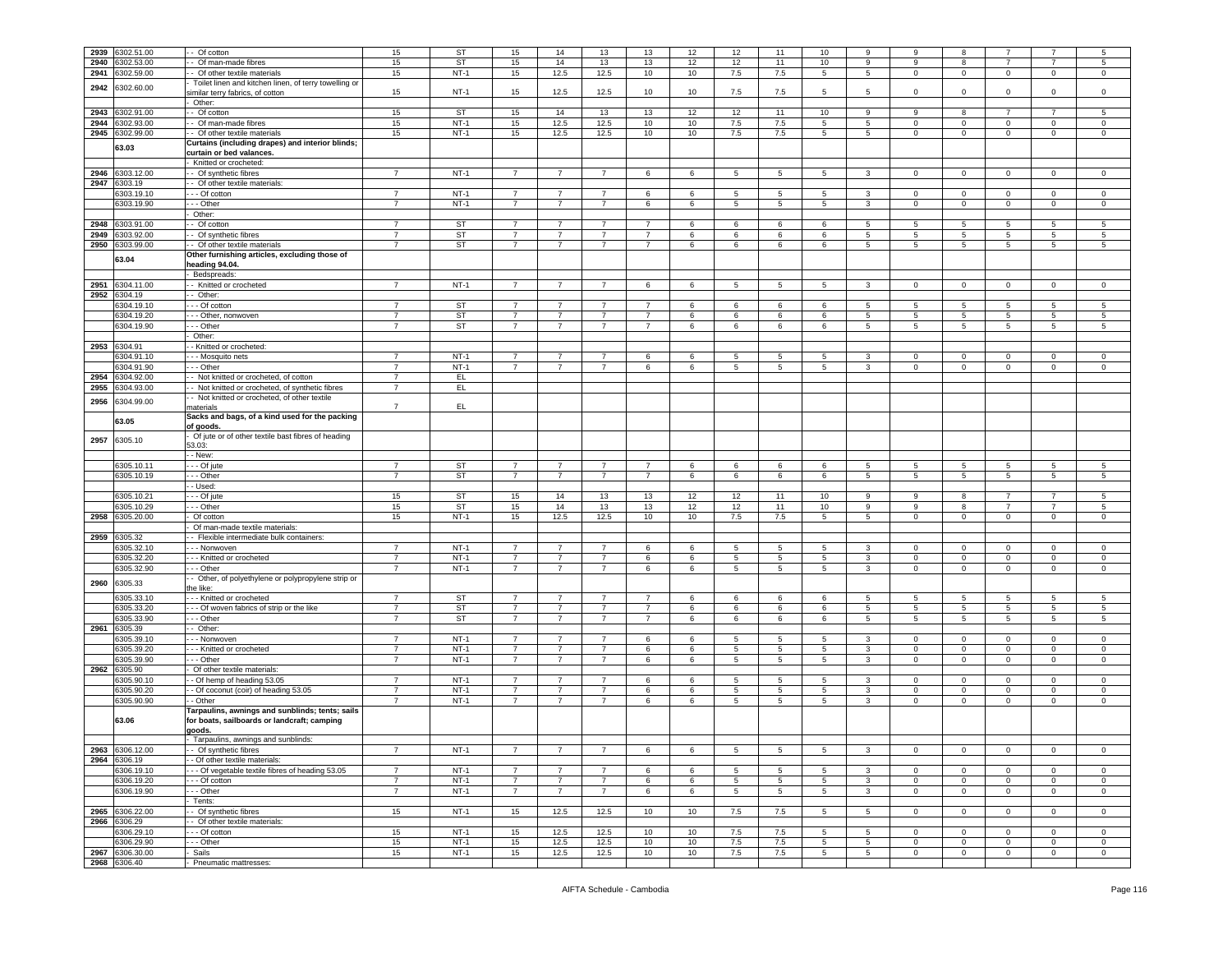|      | 6306.40.10          | - Of cotton                                                                                                                                                                                                                          | 15             | $NT-1$      | 15             | 12.5           | 12.5           | 10             | 10   | 7.5     | 7.5     | 5           | -5             | $\mathbf 0$  | 0               | $\Omega$       | $\mathbf 0$     | 0               |
|------|---------------------|--------------------------------------------------------------------------------------------------------------------------------------------------------------------------------------------------------------------------------------|----------------|-------------|----------------|----------------|----------------|----------------|------|---------|---------|-------------|----------------|--------------|-----------------|----------------|-----------------|-----------------|
|      |                     |                                                                                                                                                                                                                                      |                |             |                |                |                |                |      |         |         |             |                |              |                 |                |                 |                 |
|      | 306.40.90           | - Other                                                                                                                                                                                                                              | 15             | $NT-1$      | 15             | 12.5           | 12.5           | 10             | 10   | 7.5     | 7.5     | 5           | 5              | 0            | 0               | $\mathbf 0$    | $\mathbf 0$     | $^{\circ}$      |
|      |                     | Other:                                                                                                                                                                                                                               |                |             |                |                |                |                |      |         |         |             |                |              |                 |                |                 |                 |
| 2969 | 6306.91.00          | - Of cotton                                                                                                                                                                                                                          | 15             | $NT-1$      | 15             | 12.5           | 12.5           | 10             | 10   | 7.5     | 7.5     | 5           | -5             | $\mathbf{O}$ | $\mathbf 0$     | $\Omega$       | $\circ$         | 0               |
| 2970 | 6306.99             | - Of other textile materials:                                                                                                                                                                                                        |                |             |                |                |                |                |      |         |         |             |                |              |                 |                |                 |                 |
|      |                     |                                                                                                                                                                                                                                      | 15             | $NT-1$      | 15             | 12.5           | 12.5           |                | 10   | 7.5     | 7.5     | 5           | 5              | $\mathbf 0$  | $\mathsf 0$     |                | $\mathbf 0$     | $^{\circ}$      |
|      | 3306.99.10          | - - - Nonwoven                                                                                                                                                                                                                       |                |             |                |                |                | 10             |      |         |         |             |                |              |                 | $\mathbf 0$    |                 |                 |
|      | 6306.99.90          | --- Other                                                                                                                                                                                                                            | 15             | $NT-1$      | 15             | 12.5           | 12.5           | 10             | 10   | 7.5     | 7.5     | 5           | 5              | $\mathbf 0$  | $\mathbf 0$     | $\mathbf{0}$   | $\mathbf 0$     | $\mathsf 0$     |
|      | 63.07               | Other made up articles, including dress                                                                                                                                                                                              |                |             |                |                |                |                |      |         |         |             |                |              |                 |                |                 |                 |
|      |                     | patterns.                                                                                                                                                                                                                            |                |             |                |                |                |                |      |         |         |             |                |              |                 |                |                 |                 |
|      |                     | Floor-cloths, dish-cloths, dusters and similar                                                                                                                                                                                       |                |             |                |                |                |                |      |         |         |             |                |              |                 |                |                 |                 |
| 2971 | 6307.10             | cleaning cloths:                                                                                                                                                                                                                     |                |             |                |                |                |                |      |         |         |             |                |              |                 |                |                 |                 |
|      | 6307.10.10          | - Nonwoven other than felt                                                                                                                                                                                                           | 15             | ST          | 15             | 14             | 13             | 13             | 12   | 12      | 11      | 10          | 9              | 9            | 8               | $\overline{7}$ | 7               | 5               |
|      |                     |                                                                                                                                                                                                                                      |                |             |                |                |                |                |      |         |         |             |                |              |                 |                | $\overline{7}$  |                 |
|      | 6307.10.20          | - Of felt                                                                                                                                                                                                                            | 15             | <b>ST</b>   | 15             | 14             | 13             | 13             | 12   | 12      | 11      | 10          | 9              | 9            | 8               | $\overline{7}$ |                 | 5               |
|      | 6307.10.90          | - Other                                                                                                                                                                                                                              | 15             | ST          | 15             | 14             | 13             | 13             | 12   | 12      | 11      | 10          | 9              | 9            | 8               | $\overline{7}$ | $\overline{7}$  | 5               |
| 2972 | 3307.20.00          | Life-jackets and life-belts                                                                                                                                                                                                          | 15             | $NT-1$      | 15             | 12.5           | 12.5           | 10             | 10   | 7.5     | $7.5\,$ | 5           | 5              | $\mathbf 0$  | $\mathbf 0$     | $\mathbf 0$    | $\mathbf 0$     | 0               |
| 2973 | 6307.90             | Other:                                                                                                                                                                                                                               |                |             |                |                |                |                |      |         |         |             |                |              |                 |                |                 |                 |
|      | 6307.90.30          | - Umbrella covers in pre-cut triangular form                                                                                                                                                                                         | 15             | EL.         |                |                |                |                |      |         |         |             |                |              |                 |                |                 |                 |
|      | 6307.90.60          |                                                                                                                                                                                                                                      |                | EL.         |                |                |                |                |      |         |         |             |                |              |                 |                |                 |                 |
|      |                     | - Life harnesses                                                                                                                                                                                                                     | 15             |             |                |                |                |                |      |         |         |             |                |              |                 |                |                 |                 |
|      | 6307.90.90          | - Other                                                                                                                                                                                                                              | 15             | EL          |                |                |                |                |      |         |         |             |                |              |                 |                |                 |                 |
|      | 2974 6308.00.00     | Sets consisting of woven fabric and yarn,<br>whether or not with accessories, for making up<br>into rugs, tapestries, embroidered table cloths<br>or serviettes, or similar textile articles, put up in<br>packings for retail sale. | 15             | $NT-1$      | 15             | 12.5           | 12.5           | 10             | 10   | 7.5     | 7.5     | 5           | -5             | $\mathbf{0}$ | 0               | $\Omega$       | $\Omega$        | $\Omega$        |
|      | 2975 6309.00.00     | Worn clothing and other worn articles.                                                                                                                                                                                               | $\overline{7}$ | $NT-1$      | $\overline{7}$ | $\overline{7}$ | $\overline{7}$ | 6              | 6    | 5       | 5       | 5           | 3              | $\mathbf{0}$ | $\mathbf 0$     | $\mathbf{0}$   | $\mathbf{0}$    | 0               |
|      | 63.10               | Used or new rags, scrap twine, cordage, rope<br>and cables and worn out articles of twine,<br>cordage, rope or cables, of textile materials.                                                                                         |                |             |                |                |                |                |      |         |         |             |                |              |                 |                |                 |                 |
| 2976 | 6310.10             | Sorted:                                                                                                                                                                                                                              |                |             |                |                |                |                |      |         |         |             |                |              |                 |                |                 |                 |
|      | 310.10.10           | - Used or new rags                                                                                                                                                                                                                   | $\overline{7}$ | $NT-1$      | $\overline{7}$ | $\overline{7}$ | $\overline{7}$ | 6              | 6    | 5       | 5       | 5           | 3              | $\mathbf 0$  | $\mathsf 0$     | $\mathbf 0$    | $\mathbf 0$     | $\mathbf 0$     |
|      | 6310.10.90          | - Other                                                                                                                                                                                                                              | $\overline{7}$ | $NT-1$      | $\overline{7}$ | $\overline{7}$ | $\overline{7}$ | 6              | 6    | 5       | 5       | $5^{\circ}$ | 3              | $\mathbf{0}$ | $\overline{0}$  | $\mathbf{0}$   | $\mathbf 0$     | $\mathbf 0$     |
| 2977 | 6310.90             | Other:                                                                                                                                                                                                                               |                |             |                |                |                |                |      |         |         |             |                |              |                 |                |                 |                 |
|      | 6310.90.10          | - Used or new rags                                                                                                                                                                                                                   | $\overline{7}$ | $NT-1$      | $\overline{7}$ | $\overline{7}$ | $\overline{7}$ | 6              | 6    | 5       | 5       | 5           | $\mathbf{3}$   | $\mathbf 0$  | $\mathsf 0$     | $\circ$        | $\circ$         | $\mathbf 0$     |
|      | 6310.90.90          | - Other                                                                                                                                                                                                                              | $\overline{7}$ | $NT-1$      | $\overline{7}$ | $\overline{7}$ | $\overline{7}$ | 6              | 6    | 5       | 5       | 5           | 3              | 0            | $\mathsf 0$     | $\mathbf 0$    | $\mathbf 0$     | $^{\circ}$      |
|      | 64.01               | Waterproof footwear with outer soles and<br>uppers of rubber or of plastics, the uppers of<br>which are neither fixed to the sole nor<br>assembled by stitching, riveting, nailing,<br>screwing, plugging or similar processes.      |                |             |                |                |                |                |      |         |         |             |                |              |                 |                |                 |                 |
|      |                     | Footwear incorporating a protective metal toe-                                                                                                                                                                                       |                |             |                |                |                |                |      |         |         |             |                |              |                 |                |                 |                 |
| 2978 | 6401.10.00          |                                                                                                                                                                                                                                      | $\overline{7}$ | $NT-1$      | $\overline{7}$ | 7              | $\overline{7}$ | 6              | 6    | 5       | 5       | 5           | 3              | $\mathbf{0}$ | $\mathbf 0$     | $\mathbf 0$    | $\mathbf{0}$    | $\mathsf 0$     |
|      |                     | - Other footwear:                                                                                                                                                                                                                    |                |             |                |                |                |                |      |         |         |             |                |              |                 |                |                 |                 |
|      |                     |                                                                                                                                                                                                                                      |                |             |                |                |                |                |      |         |         |             |                |              |                 |                |                 |                 |
| 2979 | 6401.92.00          | - Covering the ankle but not covering the knee                                                                                                                                                                                       | $\overline{7}$ | $NT-1$      | $\overline{7}$ | $\overline{7}$ | $\overline{7}$ | 6              | 6    | 5       | 5       | 5           | 3              | $\mathbf 0$  | $\mathsf 0$     | $\mathbf 0$    | $\circ$         | $\Omega$        |
| 2980 | 6401.99.00          | $-$ Other                                                                                                                                                                                                                            | $\overline{7}$ | $NT-1$      | $\overline{7}$ | $\overline{7}$ | $\overline{7}$ | 6              | 6    | 5       | 5       | 5           | 3              | $\mathbf 0$  | $\mathsf 0$     | $\mathbf 0$    | $\mathbf 0$     | $^{\circ}$      |
|      |                     | Other footwear with outer soles and uppers of                                                                                                                                                                                        |                |             |                |                |                |                |      |         |         |             |                |              |                 |                |                 |                 |
|      | 64.02               | rubber or plastics.                                                                                                                                                                                                                  |                |             |                |                |                |                |      |         |         |             |                |              |                 |                |                 |                 |
|      |                     |                                                                                                                                                                                                                                      |                |             |                |                |                |                |      |         |         |             |                |              |                 |                |                 |                 |
|      |                     | Sports footwear:                                                                                                                                                                                                                     |                |             |                |                |                |                |      |         |         |             |                |              |                 |                |                 |                 |
| 2981 | 6402.12.00          | - Ski-boots, cross-country ski footwear and                                                                                                                                                                                          |                |             |                |                |                |                |      |         |         |             |                |              |                 |                |                 |                 |
|      |                     | snowboard boots                                                                                                                                                                                                                      | 15             | $NT-1$      | 15             | 12.5           | 12.5           | 10             | 10   | 7.5     | 7.5     | 5           | -5             | $\Omega$     | $\mathsf 0$     | $\Omega$       | $\mathbf 0$     | $\Omega$        |
| 2982 | 3402.19.00          | - Other                                                                                                                                                                                                                              | 15             | $NT-1$      | 15             | 12.5           | 12.5           | 10             | 10   | 7.5     | 7.5     | 5           | 5              | $\mathbf{O}$ | $\mathbf 0$     | $\mathbf 0$    | $\mathbf 0$     | $\mathsf 0$     |
|      |                     | Footwear with upper straps or thongs assembled                                                                                                                                                                                       |                |             |                |                |                |                |      |         |         |             |                |              |                 |                |                 |                 |
| 2983 | 6402.20.00          | to the sole by means of plugs                                                                                                                                                                                                        | 15             | $NT-1$      | 15             | 12.5           | 12.5           | 10             | 10   | 7.5     | 7.5     | 5           | 5              | $\mathbf 0$  | $\mathbf 0$     | $\mathbf{0}$   | $\mathbf 0$     | $\Omega$        |
|      |                     | Other footwear:                                                                                                                                                                                                                      |                |             |                |                |                |                |      |         |         |             |                |              |                 |                |                 |                 |
| 2984 | 402.91              | - Covering the ankle:                                                                                                                                                                                                                |                |             |                |                |                |                |      |         |         |             |                |              |                 |                |                 |                 |
|      | 3402.91.10          | - - Diving boots                                                                                                                                                                                                                     | 15             | $NT-1$      | 15             | 12.5           | 12.5           | 10             | 10   | 7.5     | 7.5     | 5           |                |              | $\mathbf 0$     | $\mathbf 0$    | $\mathbf{0}$    | 0               |
|      | 3402.91.90          | $- -$ Other                                                                                                                                                                                                                          |                |             |                |                |                |                |      |         |         |             | 5              | $\mathbf{0}$ |                 |                |                 |                 |
|      |                     |                                                                                                                                                                                                                                      | 15             | $NT-1$      | 15             | 12.5           | 12.5           | 10             | 10   | 7.5     | 7.5     | 5           | 5              | $\mathbf{0}$ | $\mathbf 0$     | $\mathbf 0$    | $\mathbf 0$     | 0<br>$\Omega$   |
| 2985 | 6402.99.00<br>64.03 | - Other<br>Footwear with outer soles of rubber, plastics,<br>leather or composition leather and uppers of<br>leather.                                                                                                                | 15             | $NT-1$      | 15             | 12.5           | 12.5           | 10             | 10   | $7.5\,$ | 7.5     | 5           | 5 <sup>5</sup> | $\mathbf 0$  | $\mathsf 0$     | $\mathbf 0$    | $\mathbf 0$     |                 |
|      |                     | Sports footwear:                                                                                                                                                                                                                     |                |             |                |                |                |                |      |         |         |             |                |              |                 |                |                 |                 |
|      |                     | - Ski-boots, cross-country ski footwear and                                                                                                                                                                                          |                |             |                |                |                |                |      |         |         |             |                |              |                 |                |                 |                 |
| 2986 | 6403.12.00          | snowboard boots                                                                                                                                                                                                                      | 15             | $NT-1$      | 15             | 12.5           | 12.5           | 10             | 10   | 7.5     | 7.5     | 5           | 5              | $\mathbf{0}$ | $\mathbf 0$     | $\circ$        | $\mathbf 0$     | $\circ$         |
| 2987 | 6403.19             | - Other:                                                                                                                                                                                                                             |                |             |                |                |                |                |      |         |         |             |                |              |                 |                |                 |                 |
|      | 6403.19.10          | --- Fitted with spikes, cleats or the like                                                                                                                                                                                           | 15             | $NT-1$      | 15             | 12.5           | 12.5           | 10             | 10   | 7.5     | 7.5     | 5           | 5              | $\mathbf 0$  | 0               | $\Omega$       | $\mathbf 0$     | $^{\circ}$      |
|      |                     |                                                                                                                                                                                                                                      |                |             |                |                |                |                |      |         |         |             |                |              |                 |                |                 |                 |
|      | 6403.19.90          | - - Other                                                                                                                                                                                                                            | 15             | $NT-1$      | 15             | 12.5           | 12.5           | 10             | 10   | $7.5\,$ | $7.5\,$ | 5           | 5              | $\mathbf 0$  | $\mathsf 0$     | $\mathbf 0$    | $\mathsf 0$     | $\mathbf 0$     |
|      |                     | Footwear with outer soles of leather, and uppers                                                                                                                                                                                     |                |             |                |                |                |                |      |         |         |             |                |              |                 |                |                 |                 |
| 2988 | 6403.20.00          | which consist of leather straps across the instep<br>and around the big toe<br>Other footwear, incorporating a protective metal                                                                                                      | 35             | <b>NT-1</b> | 35             | 30             | 27.5           | 25             | 22.5 | 20      | 17.5    | 15          | 10             | $\mathbf 0$  | $\mathbf 0$     | $\mathbf 0$    | 0               | $\mathbf 0$     |
| 2989 | 6403.40.00          | toe-cap                                                                                                                                                                                                                              | 35             | ST          | 35             | 32             | 30             | 28             | 26   | 24      | 22      | 20          | 18             | 18           | 16              | 14             | 10              | 5               |
|      |                     | Other footwear with outer soles of leather:                                                                                                                                                                                          |                |             |                |                |                |                |      |         |         |             |                |              |                 |                |                 |                 |
|      |                     |                                                                                                                                                                                                                                      |                |             |                |                |                |                |      |         |         |             |                |              |                 |                |                 |                 |
| 2990 | 6403.51.00          | - Covering the ankle                                                                                                                                                                                                                 | 35             | ST          | 35             | 32             | 30             | 28             | 26   | 24      | 22      | 20          | 18             | 18           | 16              | 14             | 10              | $5\overline{5}$ |
| 2991 | 6403.59.00          | - Other                                                                                                                                                                                                                              | 35             | <b>ST</b>   | 35             | 32             | 30             | 28             | 26   | 24      | 22      | 20          | 18             | 18           | 16              | 14             | 10              | 5               |
|      |                     | Other footwear:                                                                                                                                                                                                                      |                |             |                |                |                |                |      |         |         |             |                |              |                 |                |                 |                 |
| 2992 | 6403.91.00          | - Covering the ankle                                                                                                                                                                                                                 | $\overline{7}$ | ST          | $\overline{7}$ | $\overline{7}$ | $\overline{7}$ | $\overline{7}$ | 6    | 6       | 6       | 6           | 5              | 5            | 5               | 5              | 5               | 5               |
|      | 2993 6403.99.00     | - Other                                                                                                                                                                                                                              | $\overline{7}$ | ST          | $\overline{7}$ | 7              | $\overline{7}$ | $\overline{7}$ | 6    | 6       | 6       | 6           | 5              | 5            | $5\phantom{.0}$ | 5              | $5\overline{ }$ | 5               |
|      |                     | Footwear with outer soles of rubber, plastics,                                                                                                                                                                                       |                |             |                |                |                |                |      |         |         |             |                |              |                 |                |                 |                 |
|      | 64.04               | leather or composition leather and uppers of<br>textile materials.                                                                                                                                                                   |                |             |                |                |                |                |      |         |         |             |                |              |                 |                |                 |                 |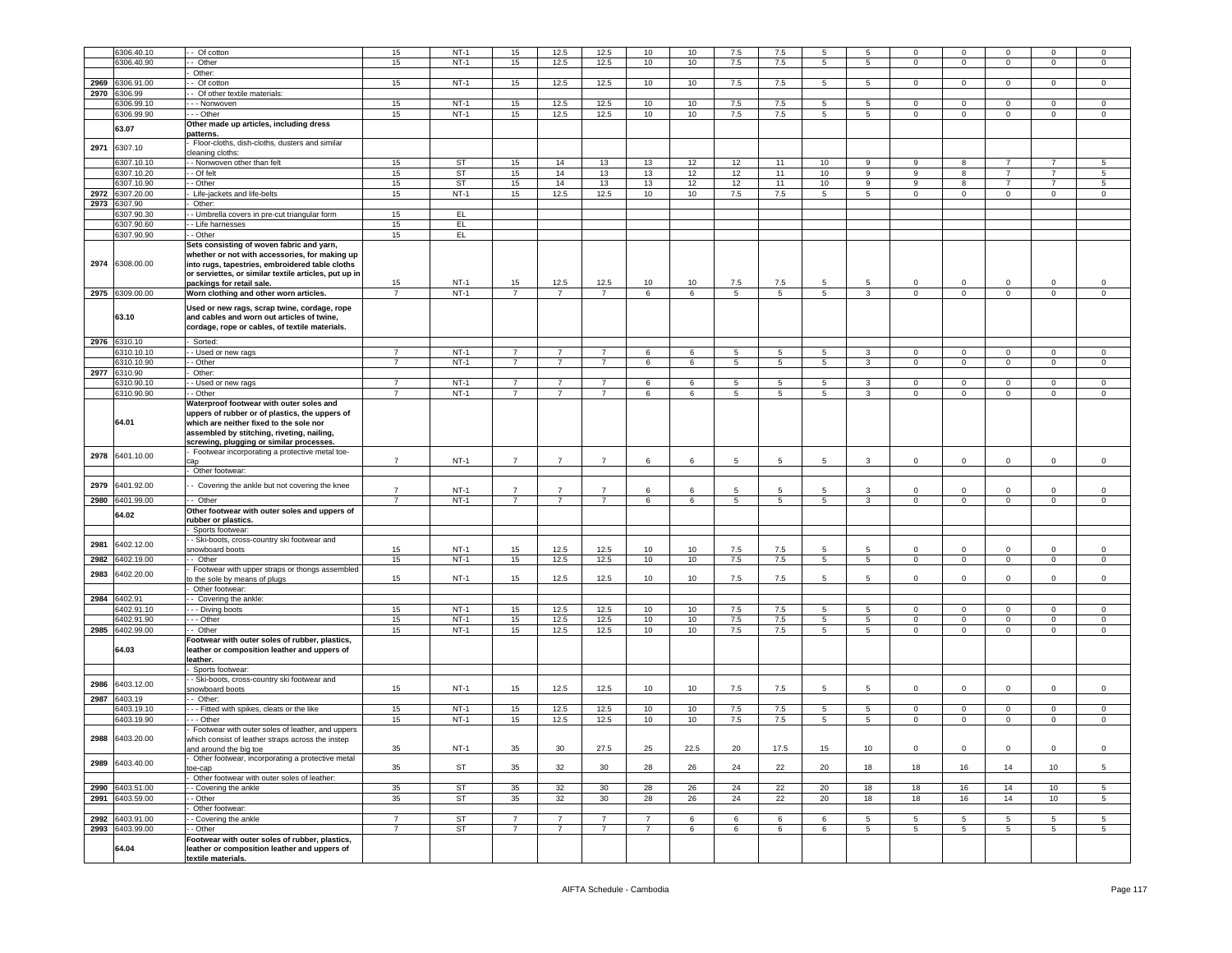|              |                          | Footwear with outer soles of rubber or plastics:                                                                                                                                                                                              |                                  |                  |                                  |                                  |                                  |                |        |                |         |                 |                 |                            |                            |                            |                             |                         |
|--------------|--------------------------|-----------------------------------------------------------------------------------------------------------------------------------------------------------------------------------------------------------------------------------------------|----------------------------------|------------------|----------------------------------|----------------------------------|----------------------------------|----------------|--------|----------------|---------|-----------------|-----------------|----------------------------|----------------------------|----------------------------|-----------------------------|-------------------------|
|              | 2994 6404.11             | Sports footwear; tennis shoes, basketball shoes,<br>gym shoes, training shoes and the like:                                                                                                                                                   |                                  |                  |                                  |                                  |                                  |                |        |                |         |                 |                 |                            |                            |                            |                             |                         |
|              | 6404.11.10               | - - Fitted with spikes, cleats or the like                                                                                                                                                                                                    | 15                               | $NT-1$           | 15                               | 12.5                             | 12.5                             | 10             | 10     | 7.5            | 7.5     | 5               | 5               | $\overline{0}$             | $\mathbf 0$                | $\mathbf 0$                | $\mathbf{0}$                | $\mathsf 0$             |
|              | 6404.11.90               | - - Other                                                                                                                                                                                                                                     | 15                               | $NT-1$           | 15                               | 12.5                             | 12.5                             | 10             | 10     | 7.5            | 7.5     | 5               | $5^{\circ}$     | $\overline{0}$             | $\mathsf 0$                | $\mathbf 0$                | $\mathbf 0$                 | $\mathbf 0$             |
| 2995         | 6404.19.00               | - Other                                                                                                                                                                                                                                       | 15                               | $NT-1$           | 15                               | 12.5                             | 12.5                             | 10             | 10     | 7.5            | 7.5     | 5               | $5^{\circ}$     | $\mathbf 0$                | $\mathsf 0$                | $\mathbf 0$                | $\mathbf 0$                 | $\mathbf 0$             |
| 2996         | 6404.20.00               | Footwear with outer soles of leather or<br>omposition leather                                                                                                                                                                                 | 15                               | $NT-1$           | 15                               | 12.5                             | 12.5                             | 10             | 10     | 7.5            | 7.5     | 5               | 5               | $\mathbf 0$                | $\mathsf 0$                | $\mathbf 0$                | $\mathbf 0$                 | $\mathsf 0$             |
|              | 64.05                    | Other footwear.                                                                                                                                                                                                                               |                                  |                  |                                  |                                  |                                  |                |        |                |         |                 |                 |                            |                            |                            |                             |                         |
| 2997         | 6405.10.00               | With uppers of leather or composition leather                                                                                                                                                                                                 |                                  |                  |                                  |                                  |                                  |                |        |                |         |                 |                 |                            |                            |                            |                             |                         |
|              |                          |                                                                                                                                                                                                                                               | $\overline{7}$                   | $NT-1$           | $\overline{7}$                   | $\overline{7}$                   | $\overline{7}$                   | 6              | 6      | -5             | -5      | 5               | 3               | $\circ$                    | $\mathbf 0$                | $\Omega$                   | $\mathbf 0$                 | $\Omega$                |
| 2998<br>2999 | 6405.20.00<br>6405.90.00 | With uppers of textile materials<br>Other                                                                                                                                                                                                     | $\overline{7}$<br>$\overline{7}$ | $NT-1$<br>$NT-1$ | $\overline{7}$<br>$\overline{7}$ | $\overline{7}$<br>$\overline{7}$ | $\overline{7}$<br>$\overline{7}$ | 6<br>6         | 6<br>6 | 5<br>5         | 5<br>-5 | 5<br>5          | 3<br>3          | $\mathbf 0$<br>$\mathbf 0$ | $\mathbf 0$<br>$\mathbf 0$ | $\mathbf 0$<br>$\mathbf 0$ | $\mathbf{0}$<br>$\mathbf 0$ | $\mathbf 0$<br>$\Omega$ |
|              | 64.06                    | Parts of footwear (including uppers whether or<br>not attached to soles other than outer soles);<br>removable in-soles, heel cushions and similar<br>articles; gaiters, leggings and similar articles,<br>and parts thereof.                  |                                  |                  |                                  |                                  |                                  |                |        |                |         |                 |                 |                            |                            |                            |                             |                         |
| 3000         | 6406.10                  | Uppers and parts thereof, other than stiffeners:                                                                                                                                                                                              |                                  |                  |                                  |                                  |                                  |                |        |                |         |                 |                 |                            |                            |                            |                             |                         |
|              | 6406.10.10               | - Metal toe-caps                                                                                                                                                                                                                              | $\overline{7}$                   | ST               | $\overline{7}$                   | $\overline{7}$                   | $\overline{7}$                   | $\overline{7}$ | 6      | 6              | 6       | 6               | 5               | 5                          | $5\phantom{.0}$            | 5                          | 5                           | 5                       |
|              | 6406.10.90               | - Other                                                                                                                                                                                                                                       | $\overline{7}$                   | ST               | $\overline{7}$                   | 7                                | $\overline{7}$                   | $\overline{7}$ | 6      | 6              | 6       | 6               | 5               | 5                          | 5                          | 5                          | 5                           | 5                       |
| 3001         | 6406.20.00               | Outer soles and heels, of rubber or plastics                                                                                                                                                                                                  | $\overline{7}$                   | $NT-1$           | $\overline{7}$                   | $\overline{7}$                   | $\overline{7}$                   | 6              | 6      | 5              | 5       | 5               | $\mathbf{3}$    | $\circ$                    | $\mathsf 0$                | $\circ$                    | $\mathbf{0}$                | $\circ$                 |
| 3002         | 6406.91.00               | Other:<br>- Of wood                                                                                                                                                                                                                           | $\overline{7}$                   | $NT-1$           | $\overline{7}$                   | $\overline{7}$                   | $\overline{7}$                   | 6              | 6      | 5              | 5       | 5               | 3               | $\mathbf 0$                | $\mathsf 0$                | $\mathbf 0$                | $\mathbf 0$                 | $\mathsf 0$             |
|              | 3003 6406.99             | - Of other materials:                                                                                                                                                                                                                         |                                  |                  |                                  |                                  |                                  |                |        |                |         |                 |                 |                            |                            |                            |                             |                         |
|              |                          | - Of metal:                                                                                                                                                                                                                                   |                                  |                  |                                  |                                  |                                  |                |        |                |         |                 |                 |                            |                            |                            |                             |                         |
|              | 6406.99.11               | - - - Of iron or steel                                                                                                                                                                                                                        | $\overline{7}$                   | $NT-1$           | $\overline{7}$                   | $\overline{7}$                   | $\overline{7}$                   | 6              | 6      | 5              | 5       | 5               | 3               | $\mathbf 0$                | $\mathsf 0$                | $\mathbf 0$                | $\mathbf 0$                 | $\mathbf 0$             |
|              | 6406.99.12               | --- Of copper                                                                                                                                                                                                                                 | $\overline{7}$                   | $NT-1$           | $\overline{7}$                   | $\overline{7}$                   | $\overline{7}$                   | 6              | 6      | $\overline{5}$ | 5       | $\overline{5}$  | $\mathbf{3}$    | $\circ$                    | $\mathsf 0$                | $\circ$                    | $\mathbf 0$                 | $\mathbf 0$             |
|              | 6406.99.19               | --- Other                                                                                                                                                                                                                                     | $\overline{7}$                   | $NT-1$           | $\overline{7}$                   | $\overline{7}$                   | $\overline{7}$                   | 6              | 6      | 5              | 5       | 5               | 3               | 0                          | $\mathsf 0$                | $\mathbf 0$                | $\mathbf 0$                 | $\mathbf 0$             |
|              | 6406.99.21               | - - Of rubber or plastics:                                                                                                                                                                                                                    | $\overline{7}$                   | $NT-1$           | $\overline{7}$                   | 7                                | $\overline{7}$                   | 6              | 6      |                | 5       | 5               | 3               | $\mathbf{0}$               | $\mathbf 0$                | $\mathbf 0$                | $\mathbf{0}$                | $\mathbf 0$             |
|              | 6406.99.29               | · - - - In-soles<br>$- -$ Other                                                                                                                                                                                                               | $\overline{7}$                   | $NT-1$           | $\overline{7}$                   | $\overline{7}$                   | $\overline{7}$                   | 6              | 6      | 5<br>5         | 5       | 5               | $\mathbf{3}$    | $\circ$                    | $\mathsf 0$                | $\circ$                    | $\mathbf{0}$                | $\circ$                 |
|              | 6406.99.90               | - - Other                                                                                                                                                                                                                                     | $\overline{7}$                   | $NT-1$           | $\overline{7}$                   | $\overline{7}$                   | $\overline{7}$                   | 6              | 6      | $\overline{5}$ | 5       | 5               | $\overline{3}$  | $\mathbf 0$                | $\mathbf 0$                | $\mathbf 0$                | $\overline{0}$              | $\overline{0}$          |
| 3004         | 6501.00.00               | Hat-forms, hat bodies and hoods of felt, neither<br>blocked to shape nor with made brims;<br>plateaux and manchons (including slit<br>manchons), of felt.                                                                                     | 15                               | $NT-1$           | 15                               | 12.5                             | 12.5                             | 10             | 10     | 7.5            | 7.5     | 5               | 5               | $\mathbf 0$                | $\mathsf 0$                | $\mathbf 0$                | $\mathbf 0$                 | $\mathsf 0$             |
| 3005         | 6502.00.00               | Hat-shapes, plaited or made by assembling<br>strips of any material, neither blocked to shape,<br>nor with made brims, nor lined, nor trimmed.                                                                                                | 15                               | $NT-1$           | 15                               | 12.5                             | 12.5                             | 10             | 10     | 7.5            | 7.5     | 5               | 5               | $\mathbf 0$                | $\mathbf 0$                | $\mathbf 0$                | 0                           | $\mathbf 0$             |
| 3006         | 6504.00.00               | Hats and other headgear, plaited or made by<br>assembling strips of any material, whether or<br>not lined or trimmed.                                                                                                                         | 15                               | $NT-1$           | 15                               | 12.5                             | 12.5                             | 10             | 10     | 7.5            | 7.5     | 5               | 5               | $\mathbf 0$                | $\mathsf 0$                | $\mathbf 0$                | $\mathbf 0$                 | $\mathbf 0$             |
|              | 65.05                    | Hats and other headgear, knitted or crocheted,<br>or made up from lace, felt or other textile fabric,<br>in the piece (but not in strips), whether or not<br>lined or trimmed; hair-nets of any material,<br>whether or not lined or trimmed. |                                  |                  |                                  |                                  |                                  |                |        |                |         |                 |                 |                            |                            |                            |                             |                         |
| 3007         | 6505.10.00               | Hair-nets                                                                                                                                                                                                                                     | 15                               | $NT-1$           | 15                               | 12.5                             | 12.5                             | 10             | 10     | $7.5\,$        | 7.5     | $5^{\circ}$     | $5\overline{)}$ | $\overline{0}$             | $\mathbf 0$                | $\mathbf 0$                | $\mathbf 0$                 | $\mathsf 0$             |
| 3008         | 6505.90.00               | Other<br>Other headgear, whether or not lined or                                                                                                                                                                                              | 15                               | $NT-1$           | 15                               | 12.5                             | 12.5                             | 10             | 10     | 7.5            | 7.5     | 5               | $5^{\circ}$     | $\mathbf 0$                | $\mathbf 0$                | $\mathbf 0$                | $\mathbf 0$                 | $\mathbf 0$             |
|              | 65.06                    | trimmed.                                                                                                                                                                                                                                      |                                  |                  |                                  |                                  |                                  |                |        |                |         |                 |                 |                            |                            |                            |                             |                         |
| 3009         | 6506.10                  | Safety headgear:                                                                                                                                                                                                                              |                                  |                  |                                  |                                  |                                  |                |        |                |         |                 |                 |                            |                            |                            |                             |                         |
|              | 6506.10.10               | - Helmets for motorcyclists<br>- Industrial safety helmets and firefighters'                                                                                                                                                                  | 15                               | $NT-1$           | 15                               | 12.5                             | 12.5                             | 10             | 10     | 7.5            | 7.5     | 5               | $5^{\circ}$     | $\mathbf{0}$               | $\mathsf 0$                | $\mathbf 0$                | $\mathbf 0$                 | $\mathbf 0$             |
|              | 6506.10.20               | elmets, excluding steel helmets                                                                                                                                                                                                               | 15                               | $NT-1$           | 15                               | 12.5                             | 12.5                             | 10             | 10     | 7.5            | 7.5     | 5               | 5               | $\mathbf 0$                | $\mathbf 0$                | $\Omega$                   | $\mathbf 0$                 | $\mathbf 0$             |
|              | 6506.10.30               | - Steel helmets                                                                                                                                                                                                                               | 15                               | $NT-1$           | 15                               | 12.5                             | 12.5                             | 10             | 10     | 7.5            | 7.5     | $5\phantom{.0}$ | $5^{\circ}$     | $\mathbf{0}$               | $\mathbf 0$                | $\mathbf 0$                | $\mathbf 0$                 | $\mathbf 0$             |
|              | 6506.10.90               | - Other                                                                                                                                                                                                                                       | 15                               | $NT-1$           | 15                               | 12.5                             | 12.5                             | 10             | 10     | 7.5            | 7.5     | 5               | $5^{\circ}$     | $\overline{0}$             | $\mathbf 0$                | $\mathbf 0$                | $\mathbf{0}$                | $\mathbf 0$             |
| 3010         | 6506.91.00               | Other:<br>- Of rubber or of plastics                                                                                                                                                                                                          | 15                               | $NT-1$           | 15                               | 12.5                             | 12.5                             | 10             | 10     | 7.5            | 7.5     | 5               | 5 <sup>5</sup>  | $\overline{0}$             | $\mathbf 0$                | $\mathbf{0}$               | $\mathbf{0}$                | $\mathbf 0$             |
| 3011         | 6506.99                  | Of other materials:                                                                                                                                                                                                                           |                                  |                  |                                  |                                  |                                  |                |        |                |         |                 |                 |                            |                            |                            |                             |                         |
|              | 6506.99.10               | - - Of furskin                                                                                                                                                                                                                                | 15                               | $NT-1$           | 15                               | 12.5                             | 12.5                             | 10             | 10     | 7.5            | 7.5     | 5               | 5               | $\mathbf 0$                | $\mathbf 0$                | $\Omega$                   | $\mathbf{0}$                | $\mathbf 0$             |
|              | 6506.99.90               | - - Other                                                                                                                                                                                                                                     | 15                               | $NT-1$           | 15                               | 12.5                             | 12.5                             | 10             | 10     | 7.5            | 7.5     | 5               | 5               | $\mathbf{0}$               | $\mathbf 0$                | $\mathbf 0$                | $\mathbf{0}$                | $\mathbf 0$             |
|              | 3012 6507.00.00          | Head-bands, linings, covers, hat foundations,<br>at frames, peaks and chinstraps, for headgear                                                                                                                                                | 15                               | $NT-1$           | 15                               | 12.5                             | 12.5                             | 10             | 10     | 7.5            | 7.5     | 5               | $5\overline{5}$ | $\mathbf 0$                | $\mathbf 0$                | $\mathbf 0$                | $\mathbf 0$                 | $\mathsf 0$             |
|              | 66.01                    | Umbrellas and sun umbrellas (including<br>walking-stick umbrellas, garden umbrellas and<br>similar umbrellas).                                                                                                                                |                                  |                  |                                  |                                  |                                  |                |        |                |         |                 |                 |                            |                            |                            |                             |                         |
|              | 3013 6601.10.00          | Garden or similar umbrellas                                                                                                                                                                                                                   | $\overline{7}$                   | $NT-1$           | $\overline{7}$                   | $\overline{7}$                   | $\overline{7}$                   | 6              | 6      | 5              | 5       | 5               | 3               | $\overline{0}$             | $\mathsf 0$                | $\mathbf 0$                | $\mathbf 0$                 | $\mathbf 0$             |
| 3014         | 6601.91.00               | Other:<br>- Having a telescopic shaft                                                                                                                                                                                                         | $\overline{7}$                   | $NT-1$           | $\overline{7}$                   | $\overline{7}$                   | $\overline{7}$                   | 6              | 6      | 5              | 5       | 5               | 3               | $\overline{0}$             | $\mathbf 0$                | $\mathbf 0$                | $\mathbf{0}$                | $\mathbf 0$             |
| 3015         | 6601.99.00               | - Other                                                                                                                                                                                                                                       | $\overline{7}$                   | $NT-1$           | $\overline{7}$                   | $\overline{7}$                   | $\overline{7}$                   | 6              | 6      | 5              | 5       | 5               | $\mathbf{3}$    | $\mathbf{0}$               | $\mathsf 0$                | $\mathbf{0}$               | $\mathbf 0$                 | $\mathbf 0$             |
| 3016         | 6602.00.00               | Walking-sticks, seat-sticks, whips, riding-crops                                                                                                                                                                                              |                                  |                  |                                  |                                  |                                  |                |        |                |         |                 |                 |                            |                            |                            |                             |                         |
|              | 66.03                    | and the like.<br>Parts, trimmings and accessories of articles of<br>heading 66.01 or 66.02.                                                                                                                                                   | 15                               | $NT-1$           | 15                               | 12.5                             | 12.5                             | 10             | 10     | 7.5            | 7.5     | 5               | 5               | $\mathbf 0$                | $\mathsf 0$                | $\mathbf 0$                | $\mathbf 0$                 | $\mathbf 0$             |
|              |                          |                                                                                                                                                                                                                                               |                                  |                  |                                  |                                  |                                  |                |        |                |         |                 |                 |                            |                            |                            |                             |                         |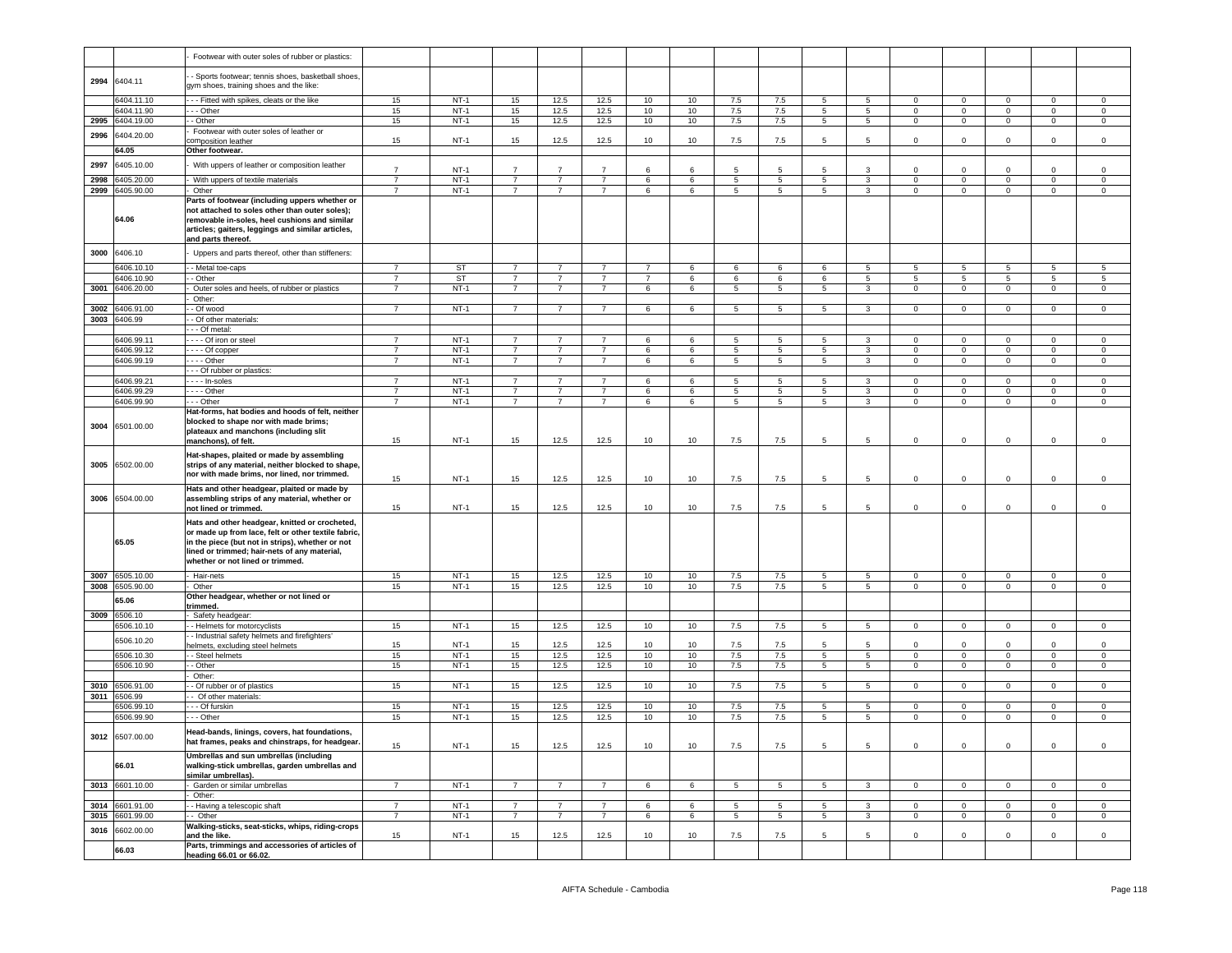|      |                 | Umbrella frames, including frames mounted on                                                                                                                                                                                                                                                                                               |                |           |                |                 |                |                |      |     |      |                  |                 |                |                 |                 |                 |                |
|------|-----------------|--------------------------------------------------------------------------------------------------------------------------------------------------------------------------------------------------------------------------------------------------------------------------------------------------------------------------------------------|----------------|-----------|----------------|-----------------|----------------|----------------|------|-----|------|------------------|-----------------|----------------|-----------------|-----------------|-----------------|----------------|
| 3017 | 6603.20.00      |                                                                                                                                                                                                                                                                                                                                            |                |           |                |                 |                |                |      |     |      |                  |                 |                |                 |                 |                 |                |
|      |                 | hafts (sticks)                                                                                                                                                                                                                                                                                                                             | 15             | $NT-1$    | 15             | 12.5            | 12.5           | 10             | 10   | 7.5 | 7.5  | 5                | 5               | $\mathbf 0$    | 0               | $\mathbf 0$     | $\mathbf 0$     | $\mathbf 0$    |
| 3018 | 6603.90         | Other:                                                                                                                                                                                                                                                                                                                                     |                |           |                |                 |                |                |      |     |      |                  |                 |                |                 |                 |                 |                |
|      | 6603.90.10      | - For articles of heading 66.01                                                                                                                                                                                                                                                                                                            | 15             | $NT-1$    | 15             | 12.5            | 12.5           | 10             | 10   | 7.5 | 7.5  | 5                | 5               | $\Omega$       | $\Omega$        | $\overline{0}$  | $\mathbf 0$     | $\mathbf 0$    |
|      | 6603.90.20      | - For articles of heading 66.02                                                                                                                                                                                                                                                                                                            | 15             | $NT-1$    | 15             | 12.5            | 12.5           | 10             | 10   | 7.5 | 7.5  | 5                | $5^{\circ}$     | 0              | $\mathbf 0$     | $\mathbf{0}$    | $\mathbf 0$     | $\mathbf 0$    |
|      |                 |                                                                                                                                                                                                                                                                                                                                            |                |           |                |                 |                |                |      |     |      |                  |                 |                |                 |                 |                 |                |
|      | 3019 6701.00.00 | Skins and other parts of birds with their<br>feathers or down, feathers, parts of feathers,<br>down and articles thereof (other than goods of<br>heading 05.05 and worked quills and scapes).                                                                                                                                              | 15             | $NT-1$    | 15             | 12.5            | 12.5           | 10             | 10   | 7.5 | 7.5  | 5                | 5               | $\mathbf 0$    | $\mathbf 0$     | $\mathbf 0$     | $\mathbf 0$     | $\mathsf 0$    |
|      | 67.02           | Artificial flowers, foliage and fruit and parts<br>thereof; articles made of artificial flowers,                                                                                                                                                                                                                                           |                |           |                |                 |                |                |      |     |      |                  |                 |                |                 |                 |                 |                |
|      |                 | foliage or fruit.                                                                                                                                                                                                                                                                                                                          |                | $NT-1$    |                |                 |                |                |      |     |      |                  |                 |                |                 |                 |                 |                |
|      | 3020 6702.10.00 | Of plastics                                                                                                                                                                                                                                                                                                                                | 35             |           | 35             | 30 <sup>°</sup> | 27.5           | 25             | 22.5 | 20  | 17.5 | 15               | 10              | $\mathbf 0$    | $\mathbf 0$     | $\mathbf{0}$    | $\mathbf 0$     | $\mathbf 0$    |
|      | 3021 6702.90.00 | Of other materials                                                                                                                                                                                                                                                                                                                         | 35             | $NT-1$    | 35             | 30              | 27.5           | 25             | 22.5 | 20  | 17.5 | 15 <sub>15</sub> | 10              | $\mathbf 0$    | $\mathbf{0}$    | $\overline{0}$  | $\mathbf{0}$    | $\circ$        |
| 3022 | 6703.00.00      | Human hair, dressed, thinned, bleached or<br>otherwise worked; wool or other animal hair or<br>other textile materials, prepared for use in<br>making wigs or the like.                                                                                                                                                                    | 15             | ST        | 15             | 14              | 13             | 13             | 12   | 12  | 11   | 10               | 9               | 9              | 8               | $\overline{7}$  | $\overline{7}$  | $\overline{5}$ |
|      | 67.04           | Wigs, false beards, eyebrows and eyelashes,<br>switches and the like, of human or animal hair<br>or of textile materials: articles of human hair<br>not elsewhere specified or included.                                                                                                                                                   |                |           |                |                 |                |                |      |     |      |                  |                 |                |                 |                 |                 |                |
|      |                 | Of synthetic textile materials:                                                                                                                                                                                                                                                                                                            |                |           |                |                 |                |                |      |     |      |                  |                 |                |                 |                 |                 |                |
|      | 3023 6704.11.00 | - Complete wigs                                                                                                                                                                                                                                                                                                                            | 35             | $NT-1$    | 35             | 30              | 27.5           | 25             | 22.5 | 20  | 17.5 | 15               | 10              | 0              | $\mathbf{0}$    | $\mathbf{0}$    | $\mathbf{0}$    | $\mathbf 0$    |
| 3024 | 6704.19.00      | - Other                                                                                                                                                                                                                                                                                                                                    | 35             | $NT-1$    | 35             | 30              | 27.5           | 25             | 22.5 | 20  | 17.5 | 15 <sub>15</sub> | 10              | $\mathbf 0$    | $\mathbf 0$     | $\overline{0}$  | $\mathsf 0$     | $\circ$        |
| 3025 | 6704.20.00      | Of human hair                                                                                                                                                                                                                                                                                                                              | 35             | $NT-1$    | 35             | 30              | 27.5           | 25             | 22.5 | 20  | 17.5 | 15               | 10              | $\mathsf 0$    | $\overline{0}$  | $\overline{0}$  | $\overline{0}$  | $\mathsf 0$    |
| 3026 | 6704.90.00      | Of other materials                                                                                                                                                                                                                                                                                                                         | 35             | $NT-1$    | 35             | 30              | 27.5           | 25             | 22.5 | 20  | 17.5 | 15               | 10              | $\mathbf 0$    | $\mathbf 0$     | $\mathbf{0}$    | $\mathbf 0$     | $\mathbf 0$    |
|      |                 | Setts, curbstones and flagstones, of natural                                                                                                                                                                                                                                                                                               |                |           |                |                 |                |                |      |     |      |                  |                 |                |                 |                 |                 |                |
| 3027 | 6801.00.00      | stone (except slate).                                                                                                                                                                                                                                                                                                                      | $\overline{7}$ | <b>ST</b> | $\overline{7}$ | $\overline{7}$  | $\overline{7}$ | $\overline{7}$ | 6    | 6   | 6    | 6                | 5               | 5              | 5               | 5               | 5               | 5              |
|      | 68.02           | Worked monumental or building stone (except<br>slate) and articles thereof, other than goods of<br>heading 68.01; mosaic cubes and the like, of<br>natural stone (including slate), whether or not<br>on a backing; artificially coloured granules,<br>chippings and powder, of natural stone<br>including slate).                         |                |           |                |                 |                |                |      |     |      |                  |                 |                |                 |                 |                 |                |
| 3028 | 6802.10.00      | Tiles, cubes and similar articles, whether or not<br>rectangular (including square), the largest surface<br>area of which is capable of being enclosed in a<br>square the side of which is less than 7 cm;<br>artificially coloured granules, chippings and powder<br>Other monumental or building stone and articles                      | $\overline{7}$ | $NT-1$    | $\overline{7}$ | $\overline{7}$  | $\overline{7}$ | 6              | 6    | 5   | 5    | 5                | $\mathbf{3}$    | $\mathbf 0$    | $\mathbf 0$     | $\mathbf 0$     | $\circ$         | $\circ$        |
|      |                 | thereof, simply cut or sawn, with a flat or even<br>surface:                                                                                                                                                                                                                                                                               |                |           |                |                 |                |                |      |     |      |                  |                 |                |                 |                 |                 |                |
| 3029 | 6802.21.00      | - Marble, travertine and alabaster                                                                                                                                                                                                                                                                                                         | $\overline{7}$ | $NT-1$    | 7              | 7               | $\overline{7}$ | 6              | 6    | 5   | 5    | 5                | 3               | $\mathbf{0}$   | $\mathbf{0}$    | $\mathbf{0}$    | $\mathbf{0}$    | 0              |
| 3030 | 6802.23.00      | - Granite                                                                                                                                                                                                                                                                                                                                  | $\overline{7}$ | ST        | $\overline{7}$ | $\overline{7}$  | $\overline{7}$ | $\overline{7}$ | 6    | 6   | 6    | 6                | $5\phantom{.0}$ | 5              | 5               | $5\phantom{.0}$ | 5               | 5              |
| 3031 | 6802.29.00      | - Other stone                                                                                                                                                                                                                                                                                                                              | $\overline{7}$ | <b>ST</b> | $\overline{7}$ | $\overline{7}$  | $\overline{7}$ | $\overline{7}$ | 6    | 6   | 6    | 6                | $5\overline{)}$ | 5              | $5\overline{)}$ | $5\overline{)}$ | $5\overline{)}$ | $\overline{5}$ |
|      |                 |                                                                                                                                                                                                                                                                                                                                            |                |           |                |                 |                |                |      |     |      |                  |                 |                |                 |                 |                 |                |
|      |                 | Other:                                                                                                                                                                                                                                                                                                                                     |                |           |                |                 |                |                |      |     |      |                  |                 |                |                 |                 |                 |                |
| 3032 | 6802.91.00      | Marble, travertine and alabaster                                                                                                                                                                                                                                                                                                           | $\overline{7}$ | ST        | $\overline{7}$ | $\overline{7}$  | $\overline{7}$ | $\overline{7}$ | 6    | 6   | 6    | 6                | 5               | -5             | 5               | 5               | $5\phantom{.0}$ | 5              |
| 3033 | 6802.92.00      | - Other calcareous stone                                                                                                                                                                                                                                                                                                                   | 7              | $NT-1$    | $\overline{7}$ | 7               | $\overline{7}$ | 6              | 6    | 5   | 5    | 5                | 3               | $\mathbf{0}$   | $\mathbf{0}$    | $\mathbf{0}$    | $\mathbf{0}$    | $\circ$        |
| 3034 | 6802.93.00      | Granite                                                                                                                                                                                                                                                                                                                                    | $\overline{7}$ | ST        | $\overline{7}$ | $\overline{7}$  | $\overline{7}$ | $\overline{7}$ | 6    | 6   | 6    | 6                | $5\overline{)}$ | 5              | 5 <sup>5</sup>  | $5\phantom{.0}$ | 5               | 5              |
| 3035 | 6802.99.00      | - Other stone                                                                                                                                                                                                                                                                                                                              | $\overline{7}$ | <b>ST</b> | $\overline{7}$ | $\overline{7}$  | $\overline{7}$ | $\overline{7}$ | 6    | 6   | 6    | 6                | $5\overline{)}$ | 5              | $5\overline{)}$ | $5\overline{)}$ | $5\phantom{.0}$ | 5              |
| 3036 |                 | Worked slate and articles of slate or of                                                                                                                                                                                                                                                                                                   |                |           |                |                 |                |                |      |     |      |                  |                 |                |                 |                 |                 |                |
|      | 3803.00.00      | agglomerated slate.                                                                                                                                                                                                                                                                                                                        | $\overline{7}$ | ST        | $\overline{7}$ | $\overline{7}$  | $\overline{7}$ | $\overline{7}$ | 6    | 6   | 6    | 6                | 5               | 5              | 5               | 5               | 5               | 5              |
|      | 68.04           | Millstones, grindstones, grinding wheels and<br>the like, without frameworks, for grinding,<br>sharpening, polishing, trueing or cutting, hand<br>sharpening or polishing stones, and parts<br>thereof, of natural stone, of agglomerated<br>natural or artificial abrasives, or of ceramics,<br>with or without parts of other materials. |                |           |                |                 |                |                |      |     |      |                  |                 |                |                 |                 |                 |                |
| 3037 | 6804.10.00      | Millstones and grindstones for milling, grinding or                                                                                                                                                                                                                                                                                        |                |           |                |                 |                |                |      |     |      |                  |                 |                |                 |                 |                 |                |
|      |                 | pulping<br>Other millstones, grindstones, grinding wheels<br>and the like:                                                                                                                                                                                                                                                                 | 15             | $NT-1$    | 15             | 12.5            | 12.5           | 10             | 10   | 7.5 | 7.5  | 5                | 5               | $\mathbf 0$    | $\mathbf 0$     | $\mathbf{0}$    | $\mathbf 0$     | $\mathbf 0$    |
| 3038 | 6804.21.00      | Of agglomerated synthetic or natural diamond                                                                                                                                                                                                                                                                                               | 15             | $NT-1$    | 15             | 12.5            | 12.5           | 10             | 10   | 7.5 | 7.5  | 5                | 5               | $\mathbf 0$    | $\mathbf 0$     | $\mathbf 0$     | $\mathsf 0$     | $\mathbf 0$    |
| 3039 | 6804.22.00      | - Of other agglomerated abrasives or of ceramics                                                                                                                                                                                                                                                                                           | 15             | $NT-1$    | 15             | 12.5            | 12.5           | 10             | 10   | 7.5 | 7.5  | 5                | 5               | $\mathbf 0$    | $\mathbf 0$     | $\mathbf 0$     | $\mathbf 0$     | $\mathbf 0$    |
| 3040 | 6804.23.00      | - Of natural stone                                                                                                                                                                                                                                                                                                                         | 15             | $NT-1$    | 15             | 12.5            | 12.5           | 10             | 10   | 7.5 | 7.5  | 5 <sub>5</sub>   | 5               | $\overline{0}$ | $\mathbf{0}$    | $\overline{0}$  | $\mathbf 0$     | $\mathbf{0}$   |
| 3041 | 6804.30.00      | Hand sharpening or polishing stones                                                                                                                                                                                                                                                                                                        | 15             | $NT-1$    | 15             | 12.5            | 12.5           | 10             | 10   | 7.5 | 7.5  | 5                | 5 <sub>5</sub>  | $\mathbf 0$    | $\mathbf{0}$    | $\mathbf{0}$    | $\mathbf 0$     | $\mathbf{0}$   |
|      | 68.05           | Natural or artificial abrasive powder or grain, on<br>a base of textile material, of paper, of<br>paperboard or of other materials, whether or<br>not cut to shape or sewn or otherwise made up.                                                                                                                                           |                |           |                |                 |                |                |      |     |      |                  |                 |                |                 |                 |                 |                |
|      | 3042 6805.10.00 | On a base of woven textile fabric only                                                                                                                                                                                                                                                                                                     | 15             | $NT-1$    | 15             | 12.5            | 12.5           | 10             | 10   | 7.5 | 7.5  | $5^{\circ}$      | $5\overline{5}$ | $\mathbf 0$    | $\overline{0}$  | $\overline{0}$  | $\overline{0}$  | $\mathbf 0$    |
|      | 3043 6805.20    | On a base of paper or paperboard only:                                                                                                                                                                                                                                                                                                     |                |           |                |                 |                |                |      |     |      |                  |                 |                |                 |                 |                 |                |
|      | 6805.20.10      | - Polishing discs                                                                                                                                                                                                                                                                                                                          | 15             | $NT-1$    | 15             | 12.5            | 12.5           | 10             | 10   | 7.5 | 7.5  | 5                | $5\overline{5}$ | $\mathbf{0}$   | $\overline{0}$  | $\overline{0}$  | $\overline{0}$  | $\mathbf{0}$   |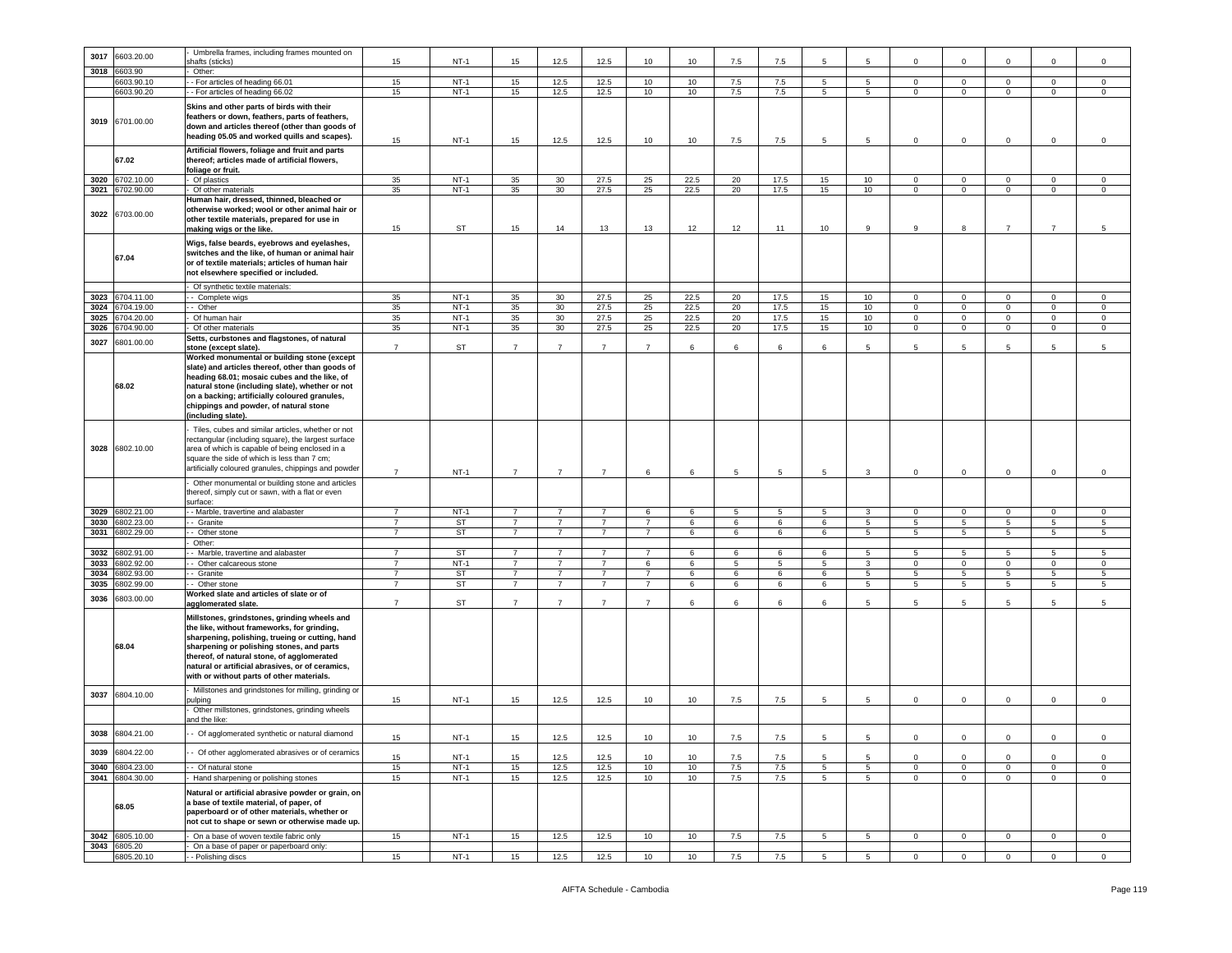|      | 6805.20.90                    | - Other                                                                                                                                                                                                                                                                                                                          | 15                               | $NT-1$           | 15                               | 12.5                             | 12.5                             | 10                   | 10               | 7.5            | 7.5                               | 5                |                         | $\mathbf 0$                | $^{\circ}$                 |                            |                               |                               |
|------|-------------------------------|----------------------------------------------------------------------------------------------------------------------------------------------------------------------------------------------------------------------------------------------------------------------------------------------------------------------------------|----------------------------------|------------------|----------------------------------|----------------------------------|----------------------------------|----------------------|------------------|----------------|-----------------------------------|------------------|-------------------------|----------------------------|----------------------------|----------------------------|-------------------------------|-------------------------------|
|      | 3044 6805.30.00               | On a base of other materials                                                                                                                                                                                                                                                                                                     | 15                               | $NT-1$           | 15                               | 12.5                             | 12.5                             | 10                   | 10               | 7.5            | 7.5                               | 5                | 5                       | $\mathbf 0$                | $\overline{0}$             | $\mathbf{0}$               | $\mathbf 0$                   | $\mathbf 0$                   |
|      | 68.06                         | Slag wool, rock wool and similar mineral wools;<br>exfoliated vermiculite, expanded clays, foamed<br>slag and similar expanded mineral materials;<br>mixtures and articles of heat-insulating, sound-<br>insulating or sound-absorbing mineral<br>materials, other than those of heading 68.11 or<br>68.12 or of Chapter 69.     |                                  |                  |                                  |                                  |                                  |                      |                  |                |                                   |                  |                         |                            |                            |                            |                               |                               |
| 3045 | 6806.10.00                    | Slag wool, rock wool and similar mineral wools<br>(including intermixtures thereof), in bulk, sheets or<br>rolls                                                                                                                                                                                                                 | $\overline{7}$                   | $NT-1$           | $\overline{7}$                   | $\overline{7}$                   | $\overline{7}$                   | $\,6\,$              | 6                | 5              | 5                                 | 5                | 3                       | $\mathsf{O}\xspace$        | $\mathbf 0$                | $\mathbf 0$                | $\mathbf 0$                   | $\mathsf 0$                   |
| 3046 | 6806.20.00                    | Exfoliated vermiculite, expanded clays, foamed<br>slag and similar expanded mineral materials<br>including intermixtures thereof)                                                                                                                                                                                                | $\overline{7}$                   | $NT-1$           | $\overline{7}$                   | $\overline{7}$                   | $\overline{7}$                   | 6                    | 6                | 5              | $\overline{5}$                    | 5                | 3                       | $\Omega$                   | $\mathbf 0$                | $\mathbf 0$                | $\Omega$                      | $\mathsf 0$                   |
|      | 3047 6806.90.00               | Other                                                                                                                                                                                                                                                                                                                            | $\overline{7}$                   | $NT-1$           | $\overline{7}$                   | $\overline{7}$                   | $\overline{7}$                   | 6                    | 6                | $\overline{5}$ | $\overline{5}$                    | $5\phantom{.0}$  | $\overline{\mathbf{3}}$ | $\overline{0}$             | $\mathbf 0$                | $\mathbf{0}$               | $\mathbf 0$                   | $\mathbf 0$                   |
|      | 68.07                         | Articles of asphalt or of similar material (for<br>example, petroleum bitumen or coal tar pitch).                                                                                                                                                                                                                                |                                  |                  |                                  |                                  |                                  |                      |                  |                |                                   |                  |                         |                            |                            |                            |                               |                               |
|      | 3048 6807.10.00               | - In rolls                                                                                                                                                                                                                                                                                                                       | $\overline{7}$                   | $NT-1$           | $\overline{7}$                   | $\overline{7}$                   | $\overline{7}$                   | 6                    | 6                | 5              | - 5                               | $5^{\circ}$      | $\mathbf{3}$            | $\overline{0}$             | $\overline{0}$             | $\overline{0}$             | $\mathbf{0}$                  | $\circ$                       |
| 3050 | 3049 6807.90.00<br>6808.00.00 | - Other<br>Panels, boards, tiles, blocks and similar articles<br>of vegetable fibre, of straw or of shavings,<br>chips, particles, sawdust or other waste, of<br>wood, agglomerated with cement, plaster or<br>other mineral binders.                                                                                            | $\overline{7}$<br>$\overline{7}$ | $NT-1$<br>$NT-1$ | $\overline{7}$<br>$\overline{7}$ | $\overline{7}$<br>$\overline{7}$ | $\overline{7}$<br>$\overline{7}$ | 6<br>$6\overline{6}$ | 6<br>6           | 5<br>5         | $5\phantom{.0}$<br>$\overline{5}$ | $5^{\circ}$<br>5 | $\mathbf{3}$<br>3       | $\overline{0}$<br>$\Omega$ | $\overline{0}$<br>$\Omega$ | $\mathbf{0}$<br>$\Omega$   | $\overline{0}$<br>$\mathsf 0$ | $\overline{0}$<br>$\mathsf 0$ |
|      | 68.09                         | Articles of plaster or of compositions based on<br>plaster.<br>Boards, sheets, panels, tiles and similar articles,                                                                                                                                                                                                               |                                  |                  |                                  |                                  |                                  |                      |                  |                |                                   |                  |                         |                            |                            |                            |                               |                               |
| 3051 | 6809.11.00                    | not ornamented:<br>- Faced or reinforced with paper or paperboard                                                                                                                                                                                                                                                                |                                  |                  |                                  |                                  |                                  |                      |                  |                |                                   |                  |                         |                            |                            |                            |                               |                               |
| 3052 | 6809.19.00                    | only<br>- Other                                                                                                                                                                                                                                                                                                                  | $\overline{7}$<br>$\overline{7}$ | $NT-1$<br>$NT-1$ | $\overline{7}$<br>$\overline{7}$ | $\overline{7}$<br>$\overline{7}$ | $\overline{7}$<br>$\overline{7}$ | 6<br>6               | 6<br>6           | 5              | $5\overline{)}$                   | 5                | 3<br>$\overline{3}$     | $\Omega$<br>$\overline{0}$ | $\Omega$<br>$\overline{0}$ | $\Omega$<br>$\overline{0}$ | $\Omega$<br>$\overline{0}$    | $\Omega$<br>$\overline{0}$    |
| 3053 | 6809.90                       | - Other articles:                                                                                                                                                                                                                                                                                                                |                                  |                  |                                  |                                  |                                  |                      |                  |                |                                   |                  |                         |                            |                            |                            |                               |                               |
|      | 6809.90.10                    | - - Dental moulds of plaster                                                                                                                                                                                                                                                                                                     | $\overline{7}$                   | $NT-1$           | $\overline{7}$                   | $\overline{7}$                   | $\overline{7}$                   | 6                    | $6^{\circ}$      | 5              | $5\phantom{.0}$                   | 5                | $\mathbf{3}$            | $\mathsf 0$                | $\mathbf 0$                | $\mathbf 0$                | $\mathbf 0$                   | $\mathsf 0$                   |
|      | 6809.90.90                    | - - Other                                                                                                                                                                                                                                                                                                                        | $\overline{7}$                   | $NT-1$           | $\overline{7}$                   | $\overline{7}$                   | $\overline{7}$                   | 6                    | 6                | 5              | 5                                 | 5 <sub>5</sub>   | $\mathbf{3}$            | $\Omega$                   | $\overline{0}$             | $\overline{0}$             | $\mathbf 0$                   | $\overline{0}$                |
|      | 68.10                         | Articles of cement, of concrete or of artificial<br>stone, whether or not reinforced.                                                                                                                                                                                                                                            |                                  |                  |                                  |                                  |                                  |                      |                  |                |                                   |                  |                         |                            |                            |                            |                               |                               |
|      |                               | Tiles, flagstones, bricks and similar articles:                                                                                                                                                                                                                                                                                  |                                  |                  |                                  |                                  |                                  |                      |                  |                |                                   |                  |                         |                            |                            |                            |                               |                               |
| 3054 | 810.11.00                     | - Building blocks and bricks                                                                                                                                                                                                                                                                                                     | $\overline{7}$<br>$\overline{7}$ | $NT-1$           | $\overline{7}$<br>7              | $\overline{7}$<br>$\overline{7}$ | $\overline{7}$<br>7              | 6                    | 6                | $\overline{5}$ | $\overline{5}$                    | 5                | $\overline{3}$          | $\overline{0}$             | $\overline{0}$             | $\overline{0}$             | $\overline{0}$                | $\overline{0}$                |
| 3055 | 3810.19.00                    | $\cdot$ - Other<br>Other articles                                                                                                                                                                                                                                                                                                |                                  | $NT-1$           |                                  |                                  |                                  | 6                    | 6                | 5              | $\overline{5}$                    | 5                | 3                       | $\overline{0}$             | $\overline{0}$             | $\overline{0}$             | $\overline{0}$                | $\overline{0}$                |
| 3056 | 6810.91.00                    | - Prefabricated structural components for building<br>or civil engineering                                                                                                                                                                                                                                                       | $\overline{7}$                   | $NT-1$           | $\overline{7}$                   | $\overline{7}$                   | $\overline{7}$                   | $6\overline{6}$      | 6                | 5              | 5                                 | 5                | $\mathbf{3}$            | $\Omega$                   | $\Omega$                   | $\Omega$                   | $\Omega$                      | $\mathsf 0$                   |
| 3057 | 6810.99.00                    | - Other                                                                                                                                                                                                                                                                                                                          | 7                                | $NT-1$           | 7                                | $\overline{7}$                   | 7                                | 6                    | 6                | 5              | $\overline{5}$                    | 5                | $\overline{3}$          | $\overline{0}$             | $\overline{0}$             | $\overline{0}$             | $\overline{0}$                | $\overline{0}$                |
|      | 68.11                         | Articles of asbestos-cement, of cellulose fibre-<br>cement or the like.                                                                                                                                                                                                                                                          |                                  |                  |                                  |                                  |                                  |                      |                  |                |                                   |                  |                         |                            |                            |                            |                               |                               |
|      | 3058 6811.40.00               | Containing asbestos                                                                                                                                                                                                                                                                                                              | $\overline{7}$                   | $NT-1$           | $\overline{7}$                   | $\overline{7}$                   | $\overline{7}$                   | 6                    | 6                | 5              | - 5                               | $5\overline{5}$  | 3                       | $\overline{0}$             | $\mathbf{0}$               | $\mathbf{0}$               | $\mathbf{0}$                  | $\mathsf 0$                   |
| 3059 | 6811.81.00                    | - Not containing asbestos:                                                                                                                                                                                                                                                                                                       | $\overline{7}$                   | $NT-1$           | $\overline{7}$                   | $\overline{7}$                   | $\overline{7}$                   | 6                    | $\,6\,$          | $\overline{5}$ | $\overline{\phantom{a}}$          | $\overline{5}$   | $\overline{3}$          | $\overline{0}$             | $\overline{0}$             | $\mathbf{0}$               | $\overline{0}$                | $\overline{0}$                |
| 3060 | 6811.82.00                    | - Corrugated sheets<br>- Other sheets, panels, tiles and similar articles                                                                                                                                                                                                                                                        | $\overline{7}$                   | $NT-1$           | $\overline{7}$                   | $\overline{7}$                   | $\overline{7}$                   | 6                    | 6                | 5              | 5                                 | 5                | 3                       | $\mathbf 0$                | $\overline{0}$             | $\mathbf 0$                | $\Omega$                      | $\mathsf 0$                   |
|      | 3061 6811.83.00               | - Tubes, pipes and tube or pipe fittings                                                                                                                                                                                                                                                                                         | $\overline{7}$                   | $NT-1$           | $\overline{7}$                   | $\overline{7}$                   | $\overline{7}$                   | 6                    | 6                | 5              | 5                                 | 5                | 3                       | $\mathbf 0$                | $\,0\,$                    | $\mathbf 0$                | $^{\circ}$                    | 0                             |
|      | 3062 6811.89.00               | Other articles                                                                                                                                                                                                                                                                                                                   | $\overline{7}$                   | $NT-1$           | $\overline{7}$                   | $\overline{7}$                   | $\overline{7}$                   | 6                    | 6                | 5              | 5                                 | $5\overline{5}$  | $\overline{3}$          | $\Omega$                   | $\overline{0}$             | $\overline{0}$             | $\overline{0}$                | $\overline{0}$                |
|      | 68.12                         | Fabricated asbestos fibres; mixtures with a<br>basis of asbestos or with a basis of asbestos<br>and magnesium carbonate; articles of such<br>mixtures or of asbestos (for example, thread,<br>woven fabric, clothing, headgear, footwear,<br>gaskets), whether or not reinforced, other than<br>goods of heading 68.11 or 68.13. |                                  |                  |                                  |                                  |                                  |                      |                  |                |                                   |                  |                         |                            |                            |                            |                               |                               |
|      | 3063 6812.80                  | Of crocidolite:                                                                                                                                                                                                                                                                                                                  |                                  |                  |                                  |                                  |                                  |                      |                  |                |                                   |                  |                         |                            |                            |                            |                               |                               |
|      | 6812.80.10                    | - Clothing, clothing accessories, footwear and<br>headgear; paper, millboard and felt; fabricated<br>crocidolite fibres; mixtures with a basis of crocidolite<br>or with a basis of crocidolite and magnesium<br>carbonate; yarn and thread; cords and strings,<br>whether or not plaited; woven or knitted fabrics              | 15                               | $NT-1$           | 15                               | 12.5                             | 12.5                             | 10                   | 10 <sup>1</sup>  | 7.5            | 7.5                               | 5                | 5                       | $\mathsf 0$                | $\overline{0}$             | $\Omega$                   | $\mathsf 0$                   | $\mathsf 0$                   |
|      | 6812.80.90                    | - Other                                                                                                                                                                                                                                                                                                                          | 15                               | $NT-1$           | 15                               | 12.5                             | 12.5                             | 10                   | 10               | 7.5            | 7.5                               | 5                | 5                       | $\Omega$                   | $\overline{0}$             | $\circ$                    | $\overline{0}$                | $\mathsf 0$                   |
|      |                               | - Other:                                                                                                                                                                                                                                                                                                                         |                                  |                  |                                  |                                  |                                  |                      |                  |                |                                   |                  |                         |                            |                            |                            |                               |                               |
| 3064 | 6812.91.00                    | - Clothing, clothing accessories, footwear and<br>headgear                                                                                                                                                                                                                                                                       | 15                               | $NT-1$           | 15                               | 12.5                             | 12.5                             | 10                   | 10 <sup>10</sup> | 7.5            | 7.5                               | 5                | -5                      | $\Omega$                   | $\Omega$                   | $\Omega$                   | $\Omega$                      | $\mathsf 0$                   |
| 3065 | 6812.92.00                    | - Paper, millboard and felt<br>Compressed asbestos fibre jointing, in sheets or                                                                                                                                                                                                                                                  | 15                               | $NT-1$           | 15                               | 12.5                             | 12.5                             | 10                   | 10               | 7.5            | 7.5                               | $\overline{5}$   | $\overline{5}$          | $\overline{0}$             | $\overline{0}$             | $\overline{0}$             | $\overline{0}$                | $\overline{0}$                |
| 3066 | 6812.93.00<br>3067 6812.99    | olls<br>- - Other:                                                                                                                                                                                                                                                                                                               | 15                               | $NT-1$           | 15                               | 12.5                             | 12.5                             | 10                   | 10 <sup>1</sup>  | 7.5            | 7.5                               | 5                | 5                       | $\mathbf 0$                | $\overline{0}$             | $\mathbf 0$                | $\Omega$                      | $\mathsf 0$                   |
|      |                               |                                                                                                                                                                                                                                                                                                                                  |                                  |                  |                                  |                                  |                                  |                      |                  |                |                                   |                  |                         |                            |                            |                            |                               |                               |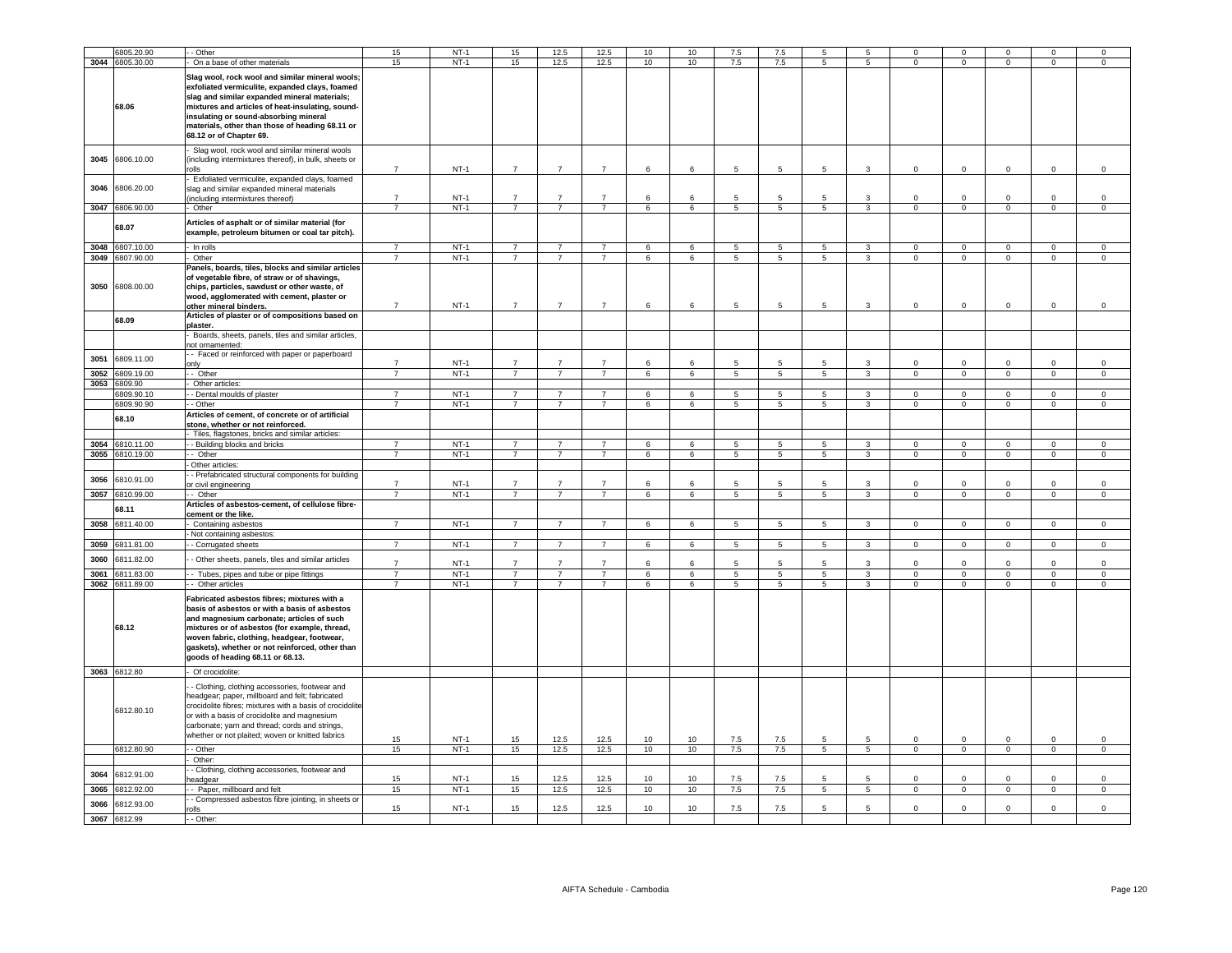|      | 6812.99.10      | - - Fabricated asbestos fibres (other than of<br>crocidolite); mixtures with a basis of asbestos (other<br>than of crocidolite) or with a basis of asbestos<br>(other than of crocidolite) and magnesium<br>carbonate; yarn and thread; cords and strings,<br>whether or not plaited; woven or knitted fabrics    | 15             | $NT-1$           | 15             | 12.5           | 12.5           | 10       | 10                    | 7.5             | 7.5             | 5               | 5                    | $\mathbf 0$                | $\mathsf 0$                | $\mathbf 0$                        | $\mathbf 0$                | 0                          |
|------|-----------------|-------------------------------------------------------------------------------------------------------------------------------------------------------------------------------------------------------------------------------------------------------------------------------------------------------------------|----------------|------------------|----------------|----------------|----------------|----------|-----------------------|-----------------|-----------------|-----------------|----------------------|----------------------------|----------------------------|------------------------------------|----------------------------|----------------------------|
|      | 6812.99.90      | --- Other                                                                                                                                                                                                                                                                                                         | 15             | $NT-1$           | 15             | 12.5           | 12.5           | 10       | 10 <sup>1</sup>       | 7.5             | 7.5             | 5               | 5                    | $\mathbf 0$                | $\mathbf 0$                | $\mathbf{0}$                       | $\mathsf 0$                | $\mathsf 0$                |
|      | 68.13           | Friction material and articles thereof (for<br>example, sheets, rolls, strips, segments, discs,<br>washers, pads), not mounted, for brakes, for<br>clutches or the like, with a basis of asbestos, of<br>other mineral substances or of cellulose,<br>whether or not combined with textile or other<br>materials. |                |                  |                |                |                |          |                       |                 |                 |                 |                      |                            |                            |                                    |                            |                            |
|      | 3068 6813.20.00 | Containing asbestos                                                                                                                                                                                                                                                                                               | 15             | $NT-1$           | 15             | 12.5           | 12.5           | 10       | 10                    | 7.5             | 7.5             | 5               | $5\overline{5}$      | $\overline{0}$             | $\mathbf{0}$               | $\overline{0}$                     | $\mathbf 0$                | $\mathbf 0$                |
|      |                 | Not containing asbestos:                                                                                                                                                                                                                                                                                          |                |                  |                |                |                |          |                       |                 |                 |                 |                      |                            |                            |                                    |                            |                            |
|      | 3069 6813.81.00 | - Brake linings and pads                                                                                                                                                                                                                                                                                          | 15             | $NT-1$           | 15             | 12.5           | 12.5           | 10       | 10                    | 7.5             | 7.5             | 5               | $5^{\circ}$          | $\mathbf{0}$               | $\mathbf{0}$               | $\overline{0}$                     | $\mathbf 0$                | $\circ$                    |
|      | 3070 6813.89.00 | - Other                                                                                                                                                                                                                                                                                                           | 15             | $NT-1$           | 15             | 12.5           | 12.5           | 10       | 10                    | 7.5             | 7.5             | $5^{\circ}$     | $5^{\circ}$          | $\mathbf 0$                | $\mathbf{0}$               | $\overline{0}$                     | $\circ$                    | $\circ$                    |
|      | 68.14           | Worked mica and articles of mica, including<br>agglomerated or reconstituted mica, whether or<br>not on a support of paper, paperboard or other<br>materials.                                                                                                                                                     |                |                  |                |                |                |          |                       |                 |                 |                 |                      |                            |                            |                                    |                            |                            |
| 3071 | 6814.10.00      | Plates, sheets and strips of agglomerated or<br>reconstituted mica, whether or not on a support                                                                                                                                                                                                                   | $\overline{7}$ | $NT-1$           | $\overline{7}$ | $\overline{7}$ | $\overline{7}$ | 6        | 6                     | 5               | 5               | 5               | 3                    | $\mathbf 0$                | $\mathsf 0$                | $\mathbf 0$                        | 0                          | $\mathsf 0$                |
|      | 3072 6814.90.00 | Other                                                                                                                                                                                                                                                                                                             | $\overline{7}$ | $NT-1$           | $\overline{7}$ | $\overline{7}$ | $\overline{7}$ | 6        | 6                     | 5               | $5\phantom{.0}$ | 5               | 3                    | $\circ$                    | $\mathbf{0}$               | $\mathbf{0}$                       | $\mathbf 0$                | $\mathbf 0$                |
|      | 68.15           | Articles of stone or of other mineral substances<br>(including carbon fibres, articles of carbon<br>fibres and articles of peat), not elsewhere<br>specified or included.                                                                                                                                         |                |                  |                |                |                |          |                       |                 |                 |                 |                      |                            |                            |                                    |                            |                            |
| 3073 | 6815.10         | Non-electrical articles of graphite or other<br>carbon:                                                                                                                                                                                                                                                           |                |                  |                |                |                |          |                       |                 |                 |                 |                      |                            |                            |                                    |                            |                            |
|      | 6815.10.10      | - Yarn or thread                                                                                                                                                                                                                                                                                                  | 15             | $NT-1$           | 15             | 12.5           | 12.5           | 10       | 10                    | 7.5             | 7.5             | 5               | 5                    | $\overline{0}$             | $\overline{0}$             | $\overline{0}$                     | $\circ$                    | $\mathbf 0$                |
|      | 6815.10.20      | - Bricks, paving slabs, floor tiles and similar                                                                                                                                                                                                                                                                   |                |                  |                |                |                |          |                       |                 |                 |                 |                      |                            |                            |                                    |                            |                            |
|      | 6815.10.90      | onstruction goods<br>- Other                                                                                                                                                                                                                                                                                      | 15<br>15       | $NT-1$<br>$NT-1$ | 15<br>15       | 12.5<br>12.5   | 12.5<br>12.5   | 10<br>10 | 10<br>10 <sup>1</sup> | $7.5\,$<br>7.5  | 7.5<br>7.5      | 5<br>5          | 5<br>$5\phantom{.0}$ | $\mathsf 0$<br>$\mathbf 0$ | $\mathsf 0$<br>$\mathsf 0$ | $\mathsf 0$<br>$\mathsf{O}\xspace$ | $\mathsf 0$<br>$\mathsf 0$ | $\mathsf 0$<br>$\,0\,$     |
| 3074 | 6815.20.00      | Articles of peat                                                                                                                                                                                                                                                                                                  | 15             | $NT-1$           | 15             | 12.5           | 12.5           | 10       | 10                    | 7.5             | 7.5             | 5               | 5                    | $\mathbf{0}$               | $\overline{0}$             | $\overline{0}$                     | $\mathbf 0$                | $\overline{0}$             |
|      |                 | Other articles:                                                                                                                                                                                                                                                                                                   |                |                  |                |                |                |          |                       |                 |                 |                 |                      |                            |                            |                                    |                            |                            |
|      |                 |                                                                                                                                                                                                                                                                                                                   |                |                  |                |                |                |          |                       |                 |                 |                 |                      |                            |                            |                                    |                            |                            |
| 3075 | 6815.91.00      | - Containing magnesite, dolomite or chromite                                                                                                                                                                                                                                                                      | 15             | $NT-1$           | 15             | 12.5           | 12.5           | 10       | 10                    | 7.5             | 7.5             | 5               | 5                    | $\circ$                    | $\mathbf 0$                | $\mathbf 0$                        | $\mathbf 0$                | $\mathsf 0$                |
| 3076 | 6815.99.00      | - Other                                                                                                                                                                                                                                                                                                           | 15             | $NT-1$           | 15             | 12.5           | 12.5           | 10       | 10                    | 7.5             | 7.5             | $5\overline{)}$ | $5\overline{)}$      | $\overline{0}$             | $\overline{0}$             | $\overline{0}$                     | $\overline{0}$             | $\mathsf 0$                |
| 3077 | 6901.00.00      | Bricks, blocks, tiles and other ceramic goods of<br>siliceous fossil meals (for example, kieselguhr,<br>tripolite or diatomite) or of similar siliceous<br>earths.                                                                                                                                                | $\overline{7}$ | $NT-1$           | $\overline{7}$ | $\overline{7}$ | $\overline{7}$ | 6        | 6                     | 5               | 5               | 5               | 3                    | $\mathbf 0$                | $\overline{0}$             | $\mathbf 0$                        | $\circ$                    | $\mathbf 0$                |
|      | 69.02           | Refractory bricks, blocks, tiles and similar<br>refractory ceramic constructional goods, other<br>than those of siliceous fossil meals or similar<br>siliceous earths.                                                                                                                                            |                |                  |                |                |                |          |                       |                 |                 |                 |                      |                            |                            |                                    |                            |                            |
| 3078 | 6902.10.00      | Containing by weight, singly or together, more<br>than 50% of the elements Mg, Ca or Cr, expressed<br>as MgO, CaO or Cr <sub>2</sub> O <sub>3</sub>                                                                                                                                                               | $\overline{7}$ | $NT-1$           | $\overline{7}$ | $\overline{7}$ | $\overline{7}$ | 6        | 6                     | 5               | 5               | 5               | 3                    | $\mathbf 0$                | $\mathbf 0$                | $\mathbf 0$                        | $\mathbf 0$                | $\,0\,$                    |
| 3079 | 6902.20.00      | Containing by weight more than 50% of alumina<br>(A1 <sub>2</sub> O <sub>3</sub> ), of silica (SiO <sub>2</sub> ) or of a mixture or                                                                                                                                                                              | $\overline{7}$ | $NT-1$           | $\overline{7}$ | $\overline{7}$ | $\overline{7}$ | 6        | 6                     | $5\overline{5}$ |                 | 5               |                      | $\circ$                    | $\mathbf 0$                |                                    |                            |                            |
|      | 3080 6902.90.00 | compound of these products<br>- Other                                                                                                                                                                                                                                                                             | $\overline{7}$ | $NT-1$           | $\overline{7}$ | 7              | $\overline{7}$ | 6        | 6                     | 5               | 5<br>5          | 5               | 3<br>3               | $\mathbf 0$                | $\mathbf{0}$               | $\mathbf 0$<br>$\overline{0}$      | 0<br>$\mathbf 0$           | $\mathsf 0$<br>$\mathbf 0$ |
|      | 69.03           | Other refractory ceramic goods (for example,<br>retorts, crucibles, muffles, nozzles, plugs,<br>supports, cupels, tubes, pipes, sheaths and<br>rods), other than those of siliceous fossil meals<br>or of similar siliceous earths.                                                                               |                |                  |                |                |                |          |                       |                 |                 |                 |                      |                            |                            |                                    |                            |                            |
| 3081 | 6903.10.00      | Containing by weight more than 50% of graphite<br>or other carbon or of a mixture of these products                                                                                                                                                                                                               | $\overline{7}$ | $NT-1$           | $\overline{7}$ | $\overline{7}$ | $\overline{7}$ | 6        | 6                     | 5               | 5               | 5               | 3                    | $\mathbf 0$                | $\mathsf 0$                | $\mathbf 0$                        | $\mathbf 0$                | $\mathsf 0$                |
| 3082 | 6903.20.00      | Containing by weight more than 50% of alumina<br>$(A12O3)$ or of a mixture or compound of alumina                                                                                                                                                                                                                 |                |                  |                |                |                |          |                       |                 |                 |                 |                      |                            |                            |                                    |                            |                            |
|      |                 | and of silica (SiO <sub>2</sub> )                                                                                                                                                                                                                                                                                 | $\overline{7}$ | $NT-1$           | $\overline{7}$ | $\overline{7}$ | $\overline{7}$ | 6        | 6                     | 5               | 5               | 5               | 3                    | $\mathbf 0$                | $\mathbf 0$                | $\mathbf 0$                        | $\Omega$                   | $\mathsf 0$                |
|      | 3083 6903.90.00 | Other                                                                                                                                                                                                                                                                                                             | $\overline{7}$ | $NT-1$           | $\overline{7}$ | $\overline{7}$ | $\overline{7}$ | 6        | 6                     | 5               | 5               | 5               | 3                    | $\mathbf 0$                | $\overline{0}$             | $\mathbf{0}$                       | $\mathbf 0$                | $\mathsf 0$                |
|      | 69.04           | Ceramic building bricks, flooring blocks,<br>support or filler tiles and the like.                                                                                                                                                                                                                                |                |                  |                |                |                |          |                       |                 |                 |                 |                      |                            |                            |                                    |                            |                            |
|      | 3084 6904.10.00 | - Building bricks                                                                                                                                                                                                                                                                                                 | 15             | $NT-1$           | 15             | 12.5           | 12.5           | 10       | 10                    | 7.5             | 7.5             | 5               | 5                    | $\circ$                    | $\mathbf 0$                | $^{\circ}$                         | 0                          | $\mathbf 0$                |
|      | 3085 6904.90.00 | Other                                                                                                                                                                                                                                                                                                             | 15             | $NT-1$           | 15             | 12.5           | 12.5           | 10       | 10                    | 7.5             | 7.5             | $5^{\circ}$     | 5 <sub>5</sub>       | $\mathbf{O}$               | $\mathbf{0}$               | $\mathbf{0}$                       | $\mathbf 0$                | $\circ$                    |
|      | 69.05           | Roofing tiles, chimney-pots, cowls, chimney<br>liners, architectural ornaments and other<br>ceramic constructional goods.                                                                                                                                                                                         |                |                  |                |                |                |          |                       |                 |                 |                 |                      |                            |                            |                                    |                            |                            |
|      | 3086 6905.10.00 | Roofing tiles                                                                                                                                                                                                                                                                                                     | 15             | $NT-1$           | 15             | 12.5           | 12.5           | 10       | 10                    | 7.5             | 7.5             | 5               | 5                    | $\overline{0}$             | $\overline{\mathbf{0}}$    | $\mathbf{0}$                       | $\mathbf{0}$               | $\mathbf{0}$               |
|      | 3087 6905.90    | Other:                                                                                                                                                                                                                                                                                                            |                |                  |                |                |                |          |                       |                 |                 |                 |                      |                            |                            |                                    |                            |                            |
|      | 6905.90.10      | - Lining bricks for ball mills                                                                                                                                                                                                                                                                                    | 15             | $NT-1$           | 15             | 12.5           | 12.5           | 10       | 10                    | 7.5             | 7.5             | 5               | 5                    | $\mathbf{0}$               | $\mathbf{0}$               | $\mathbf{0}$                       | $\mathbf 0$                | $\circ$                    |
|      | 6905.90.90      | - Other                                                                                                                                                                                                                                                                                                           | 15             | $NT-1$           | 15             | 12.5           | 12.5           | 10       | 10                    | 7.5             | 7.5             | 5               | 5 <sub>5</sub>       | $\mathbf 0$                | $\mathbf{0}$               | $\mathbf{0}$                       | $\mathbf 0$                | $\mathbf 0$                |
| 3088 | 6906.00.00      | Ceramic pipes, conduits, guttering and pipe<br>ittings.                                                                                                                                                                                                                                                           | $\overline{7}$ | $NT-1$           | $\overline{7}$ | $\overline{7}$ | $\overline{7}$ | 6        | 6                     | 5               | 5               | 5               | 3                    | $\mathbf 0$                | $\overline{0}$             | $\mathbf 0$                        | $\mathbf 0$                | $\mathbf 0$                |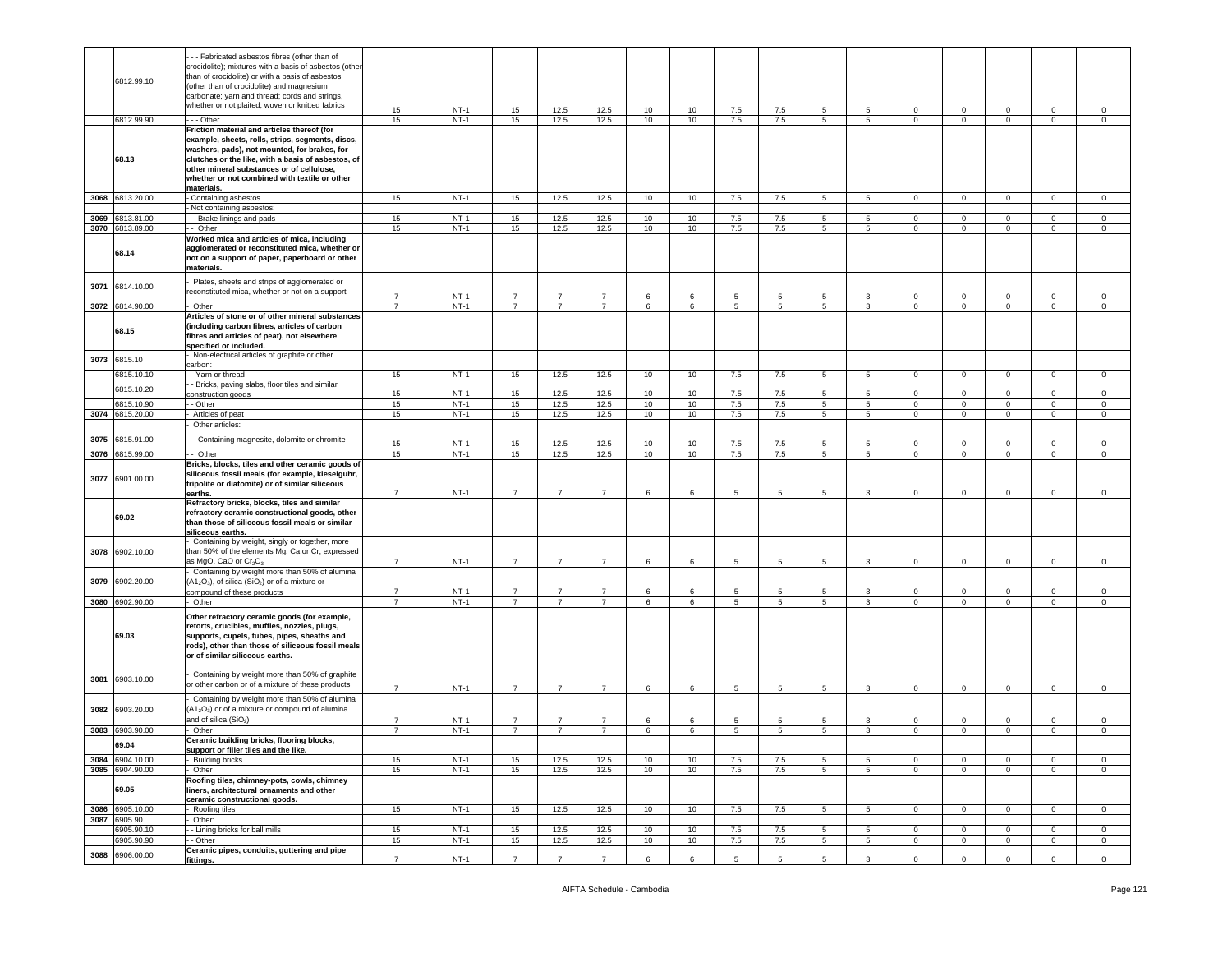|              | 69.07                    | Unglazed ceramic flags and paving, hearth or<br>wall tiles; unglazed ceramic mosaic cubes and<br>the like, whether or not on a backing.                                                                                                                    |                |        |                |                |                |   |   |                |                 |                |              |                |                         |                |             |             |
|--------------|--------------------------|------------------------------------------------------------------------------------------------------------------------------------------------------------------------------------------------------------------------------------------------------------|----------------|--------|----------------|----------------|----------------|---|---|----------------|-----------------|----------------|--------------|----------------|-------------------------|----------------|-------------|-------------|
| 3089         | 6907.10.00               | Tiles, cubes and similar articles, whether or not<br>rectangular, the largest surface area of which is<br>capable of being enclosed in a square the side of<br>which is less than 7 cm                                                                     | $\overline{7}$ | $NT-1$ | $\overline{7}$ | $\overline{7}$ | $\overline{7}$ | 6 | 6 | 5              | 5               | -5             | 3            | $\circ$        | $\mathsf 0$             | $\mathbf 0$    | 0           | 0           |
|              | 3090 6907.90.00          | Other                                                                                                                                                                                                                                                      | $\overline{7}$ | $NT-1$ | $\overline{7}$ | $\overline{7}$ | $\overline{7}$ | 6 | 6 | $\overline{5}$ | $\overline{5}$  | $5^{\circ}$    | 3            | $\mathbf 0$    | $\overline{0}$          | $\overline{0}$ | $\mathbf 0$ | $\circ$     |
|              |                          | Glazed ceramic flags and paving, hearth or wall                                                                                                                                                                                                            |                |        |                |                |                |   |   |                |                 |                |              |                |                         |                |             |             |
|              | 69.08                    | tiles; glazed ceramic mosaic cubes and the like,<br>whether or not on a backing.                                                                                                                                                                           |                |        |                |                |                |   |   |                |                 |                |              |                |                         |                |             |             |
| 3091         | 6908.10.00               | Tiles, cubes and similar articles, whether or not<br>rectangular, the largest surface area of which is<br>capable of being enclosed in a square the side of                                                                                                |                |        |                |                |                |   |   |                |                 |                |              |                |                         |                |             |             |
|              |                          | which is less than 7 cm                                                                                                                                                                                                                                    | $\overline{7}$ | $NT-1$ | $\overline{7}$ | $\overline{7}$ | $\overline{7}$ | 6 | 6 | 5              | 5               | 5              | 3            | $\mathbf 0$    | $\mathbf 0$             | $\mathbf 0$    | $\mathbf 0$ | $\mathsf 0$ |
| 3092         | 6908.90                  | Other:                                                                                                                                                                                                                                                     |                |        |                |                |                |   |   |                |                 |                |              |                |                         |                |             |             |
|              | 6908.90.10               | - Plain tiles                                                                                                                                                                                                                                              | $\overline{7}$ | $NT-1$ | $\overline{7}$ | $\overline{7}$ | $\overline{7}$ | 6 | 6 | 5              | $5\phantom{.0}$ | 5              | 3            | $\circ$        | $\mathbf{0}$            | $\mathbf{0}$   | $\mathbf 0$ | $\mathbf 0$ |
|              | 6908.90.90               | - Other                                                                                                                                                                                                                                                    | $\overline{7}$ | $NT-1$ | $\overline{7}$ | 7              | $\overline{7}$ | 6 | 6 | 5              | 5               | 5              | 3            | $\mathbf 0$    | $\mathbf{0}$            | $\mathbf{0}$   | $\mathbf 0$ | $\mathbf 0$ |
|              | 69.09                    | Ceramic wares for laboratory, chemical or other<br>technical uses; ceramic troughs, tubs and<br>similar receptacles of a kind used in<br>agriculture; ceramic pots, jars and similar<br>articles of a kind used for the conveyance or<br>packing of goods. |                |        |                |                |                |   |   |                |                 |                |              |                |                         |                |             |             |
|              |                          | Ceramic wares for laboratory, chemical or other<br>echnical uses:                                                                                                                                                                                          |                |        |                |                |                |   |   |                |                 |                |              |                |                         |                |             |             |
| 3093         | 6909.11.00               | - Of porcelain or china                                                                                                                                                                                                                                    | $\overline{7}$ | $NT-1$ | $\overline{7}$ |                |                | 6 | 6 | 5              | $5\phantom{.0}$ | 5              | 3            | $\mathbf 0$    | $\overline{\mathbf{0}}$ | $\mathbf 0$    | $\mathbf 0$ | $\,0\,$     |
|              |                          | - Articles having a hardness equivalent to 9 or                                                                                                                                                                                                            |                |        |                |                |                |   |   |                |                 |                |              |                |                         |                |             |             |
| 3094         | 6909.12.00               | more on the Mohs scale                                                                                                                                                                                                                                     | $\overline{7}$ | $NT-1$ | $\overline{7}$ | $\overline{7}$ | $\overline{7}$ | 6 | 6 | 5              | 5               | 5              | 3            | $\mathbf 0$    | $\mathsf 0$             | $\mathbf 0$    | $\mathbf 0$ | $\mathsf 0$ |
| 3095         | 6909.19.00               | - - Other                                                                                                                                                                                                                                                  | $\overline{7}$ | $NT-1$ | $\overline{7}$ | 7              | $\overline{7}$ | 6 | 6 | 5              | 5               | 5              | 3            | $\mathbf 0$    | $\mathbf{0}$            | $\mathbf{0}$   | 0           | $\circ$     |
| 3096         | 6909.90.00               | Other                                                                                                                                                                                                                                                      | $\overline{7}$ | $NT-1$ | $\overline{7}$ | $\overline{7}$ | $\overline{7}$ | 6 | 6 | 5              | 5               | 5              | $\mathbf{3}$ | $\circ$        | $\overline{0}$          | $\mathbf{0}$   | $\mathbf 0$ | $\mathsf 0$ |
|              | 69.10                    | Ceramic sinks, wash basins, wash basin<br>pedestals, baths, bidets, water closet pans,<br>flushing cisterns, urinals and similar sanitary<br>fixtures.                                                                                                     |                |        |                |                |                |   |   |                |                 |                |              |                |                         |                |             |             |
| 3097         | 6910.10.00               | Of porcelain or china                                                                                                                                                                                                                                      | $\overline{7}$ | $NT-1$ | $\overline{7}$ | $\overline{7}$ | $\overline{7}$ | 6 | 6 | 5              | $5\phantom{.0}$ | 5              | 3            | $\mathbf 0$    | $\mathsf 0$             | $\mathbf 0$    | $\mathbf 0$ | $\,0\,$     |
| 3098         | 6910.90.00               | Other                                                                                                                                                                                                                                                      | $\overline{7}$ | $NT-1$ | $\overline{7}$ | $\overline{7}$ | $\overline{7}$ | 6 | 6 | 5              | $5\overline{)}$ | 5 <sub>5</sub> | $\mathbf{3}$ | $\overline{0}$ | $\overline{0}$          | $\overline{0}$ | $\mathbf 0$ | $\circ$     |
|              | 69.11                    | Tableware, kitchenware, other household<br>articles and toilet articles, of porcelain or china.                                                                                                                                                            |                |        |                |                |                |   |   |                |                 |                |              |                |                         |                |             |             |
| 3099         | 6911.10.00               | Tableware and kitchenware                                                                                                                                                                                                                                  | $\overline{7}$ | $NT-1$ | $\overline{7}$ | $\overline{7}$ | $\overline{7}$ | 6 | 6 | 5              | 5               | 5              | $\mathbf{3}$ | $\mathbf 0$    | $\mathbf 0$             | $\mathbf 0$    | $\mathbf 0$ | $\,0\,$     |
|              | 3100 6911.90.00          | Other                                                                                                                                                                                                                                                      | $\overline{7}$ | $NT-1$ | $\overline{7}$ | $\overline{7}$ | $\overline{7}$ | 6 | 6 | 5              | 5               | 5              | 3            | $\mathbf{0}$   | $\overline{0}$          | $\mathbf{0}$   | $\mathbf 0$ | $\mathsf 0$ |
| 3101         | 6912.00.00               | Ceramic tableware, kitchenware, other<br>household articles and toilet articles, other than<br>of porcelain or china.                                                                                                                                      | $\overline{7}$ | $NT-1$ | $\overline{7}$ | $\overline{7}$ | $\overline{7}$ | 6 | 6 | 5              | 5               | 5              | 3            | $\circ$        | $\mathbf 0$             | $\mathbf 0$    | $\mathbf 0$ | $\mathbf 0$ |
|              | 69.13<br>3102 6913.10.00 | Statuettes and other ornamental ceramic<br>articles.<br>Of porcelain or china                                                                                                                                                                              | $\overline{7}$ | $NT-1$ | $\overline{7}$ | 7              | 7              | 6 | 6 | 5              | 5               | 5              | 3            | $\mathbf{0}$   | $\mathbf 0$             | $\mathbf{0}$   | 0           | $\mathbf 0$ |
| 3103         | 6913.90.00               | Other                                                                                                                                                                                                                                                      | $\overline{7}$ | $NT-1$ | $\overline{7}$ | $\overline{7}$ | $\overline{7}$ | 6 | 6 | 5              | 5               | 5              | $\mathbf{3}$ | $\circ$        | $\overline{0}$          | $\mathbf{0}$   | $\circ$     | $\mathsf 0$ |
|              |                          |                                                                                                                                                                                                                                                            |                |        |                |                |                |   |   |                |                 |                |              |                |                         |                |             |             |
|              | 69.14                    | Other ceramic articles.                                                                                                                                                                                                                                    |                |        |                |                |                |   |   |                |                 |                |              |                |                         |                |             |             |
| 3104         | 6914.10.00               | Of porcelain or china                                                                                                                                                                                                                                      | $\overline{7}$ | $NT-1$ | $\overline{7}$ | $\overline{7}$ | $\overline{7}$ | 6 | 6 | 5              | 5               | 5              | 3            | $\mathbf{0}$   | $\mathsf 0$             | $\mathbf 0$    | $\mathbf 0$ | 0           |
| 3105<br>3106 | 6914.90.00<br>7001.00.00 | Other<br>Cullet and other waste and scrap of glass;                                                                                                                                                                                                        | $\overline{7}$ | $NT-1$ | $\overline{7}$ | $\overline{7}$ | $\overline{7}$ | 6 | 6 | 5              | $5\phantom{.0}$ | 5              | $\mathbf{3}$ | $\mathbf 0$    | $\mathbf{0}$            | $\overline{0}$ | $\mathsf 0$ | $\mathsf 0$ |
|              | 70.02                    | glass in the mass.<br>Glass in balls (other than microspheres of                                                                                                                                                                                           | $\overline{7}$ | $NT-1$ | $\overline{7}$ | $\overline{7}$ | $\overline{7}$ | 6 | 6 | 5              | 5               | 5              | 3            | $\mathbf{0}$   | $\mathbf 0$             | $\mathbf 0$    | $\mathbf 0$ | $\mathsf 0$ |
|              |                          | heading 70.18), rods or tubes, unworked.                                                                                                                                                                                                                   |                |        |                |                |                |   |   |                |                 |                |              |                |                         |                |             |             |
| 3107         | 7002.10.00               | Balls                                                                                                                                                                                                                                                      | $\overline{7}$ | $NT-1$ | $\overline{7}$ | $\overline{7}$ | $\overline{7}$ | 6 | 6 | 5              | $\overline{5}$  | 5              | $\mathbf{3}$ | $\circ$        | $\overline{0}$          | $\mathbf{0}$   | $\mathbf 0$ | $\mathsf 0$ |
| 3108         | 7002.20.00               | Rods                                                                                                                                                                                                                                                       | $\overline{7}$ | $NT-1$ | $\overline{7}$ | $\overline{7}$ | $\overline{7}$ | 6 | 6 | 5              | $5\phantom{.0}$ | 5              | $\mathbf{3}$ | $\mathsf 0$    | $\mathbf 0$             | $\mathbf{0}$   | $\mathsf 0$ | $\mathbf 0$ |
|              |                          | Tubes:                                                                                                                                                                                                                                                     |                |        |                |                |                |   |   |                |                 |                |              |                |                         |                |             |             |
|              | 3109 7002.31             | Of fused quartz or other fused silica:                                                                                                                                                                                                                     |                |        |                |                |                |   |   |                |                 |                |              |                |                         |                |             |             |
|              | 7002.31.10               | - - For vacuum tubes                                                                                                                                                                                                                                       | $\overline{7}$ | $NT-1$ | 7              | 7              | 7              | 6 | 6 | 5              | 5               | 5              | 3            | $\mathbf{0}$   | $\mathbf 0$             | $\mathbf 0$    | 0           | 0           |
| 3110         | 7002.31.90<br>7002.32    | --- Other<br>- Of other glass having a linear coefficient of<br>expansion not exceeding 5x10-6 per Kelvin within a                                                                                                                                         | $\overline{7}$ | $NT-1$ | $\overline{7}$ | $\overline{7}$ | $\overline{7}$ | 6 | 6 | 5              | 5               | 5              | $\mathbf{3}$ | $\circ$        | $\overline{0}$          | $\mathbf{0}$   | $\circ$     | $\mathsf 0$ |
|              |                          | temperature range of 0oC to 300oC:                                                                                                                                                                                                                         |                |        |                |                |                |   |   |                |                 |                |              |                |                         |                |             |             |
|              | 002.32.10                | --- For vacuum tubes                                                                                                                                                                                                                                       | $\overline{7}$ | $NT-1$ | $\overline{7}$ | $\overline{7}$ | $\overline{7}$ | 6 | 6 | 5              | 5               | 5              | 3            | $\mathbf{0}$   | $\mathbf 0$             | $\mathbf 0$    | 0           | 0           |
|              | 7002.32.90               | - - Other                                                                                                                                                                                                                                                  | $\overline{7}$ | $NT-1$ | $\overline{7}$ | $\overline{7}$ | $\overline{7}$ | 6 | 6 | 5              | $5\phantom{.0}$ | 5              | $\mathbf{3}$ | $\mathbf{O}$   | $\mathbf 0$             | $\overline{0}$ | $\mathbf 0$ | $\mathsf 0$ |
| 3111         | 7002.39                  | -- Other:                                                                                                                                                                                                                                                  |                |        |                |                |                |   |   |                |                 |                |              |                |                         |                |             |             |
|              | 7002.39.10               | --- For vacuum tubes                                                                                                                                                                                                                                       | $\overline{7}$ | $NT-1$ | $\overline{7}$ | $\overline{7}$ | $\overline{7}$ | 6 | 6 | 5              | $5\phantom{.0}$ | 5              | 3            | $\Omega$       | $\overline{0}$          | $\mathbf 0$    | $\mathbf 0$ | 0           |
|              | 7002.39.90               | <b>Other</b>                                                                                                                                                                                                                                               |                | NT-    |                |                |                |   |   |                |                 |                |              |                |                         |                |             |             |
|              | 70.03                    | Cast glass and rolled glass, in sheets or<br>profiles, whether or not having an absorbent,<br>reflecting or non-reflecting layer, but not<br>otherwise worked.                                                                                             |                |        |                |                |                |   |   |                |                 |                |              |                |                         |                |             |             |
|              |                          | Non-wired sheets:                                                                                                                                                                                                                                          |                |        |                |                |                |   |   |                |                 |                |              |                |                         |                |             |             |
|              | 3112 7003.12             | - Coloured throughout the mass (body tinted),<br>opacified, flashed or having an absorbent,<br>reflecting or non-reflecting layer:                                                                                                                         |                |        |                |                |                |   |   |                |                 |                |              |                |                         |                |             |             |
|              | 7003.12.10               | - - Optical glass, not optically worked                                                                                                                                                                                                                    | $\overline{7}$ | $NT-1$ | $\overline{7}$ | $\overline{7}$ | $\overline{7}$ | 6 | 6 | 5              | $5\phantom{.0}$ | 5              | $\mathbf{3}$ | $\mathsf 0$    | $\mathbf 0$             | $\mathbf{0}$   | $\mathsf 0$ | $\mathsf 0$ |
|              | 7003.12.20               | - - Other, in square or rectangular shape                                                                                                                                                                                                                  | $\overline{7}$ | $NT-1$ | $\overline{7}$ | $\overline{7}$ | $\overline{7}$ | 6 | 6 | 5              | 5               | 5              | 3            | 0              | $\mathsf 0$             | $\mathbf 0$    | $\mathbf 0$ | $\mathbf 0$ |
|              |                          |                                                                                                                                                                                                                                                            |                |        |                |                |                |   |   |                |                 |                |              |                |                         |                |             |             |
|              | 7003.12.90               | (including with 1, 2, 3 or 4 corners cut)<br>- - Other                                                                                                                                                                                                     | $\overline{7}$ | $NT-1$ | $\overline{7}$ | $\overline{7}$ | $\overline{7}$ | 6 | 6 | 5              | 5               | 5              | $\mathbf{3}$ | $\mathbf 0$    | $\overline{0}$          | $\mathbf{0}$   | $\mathbf 0$ | $\mathbf 0$ |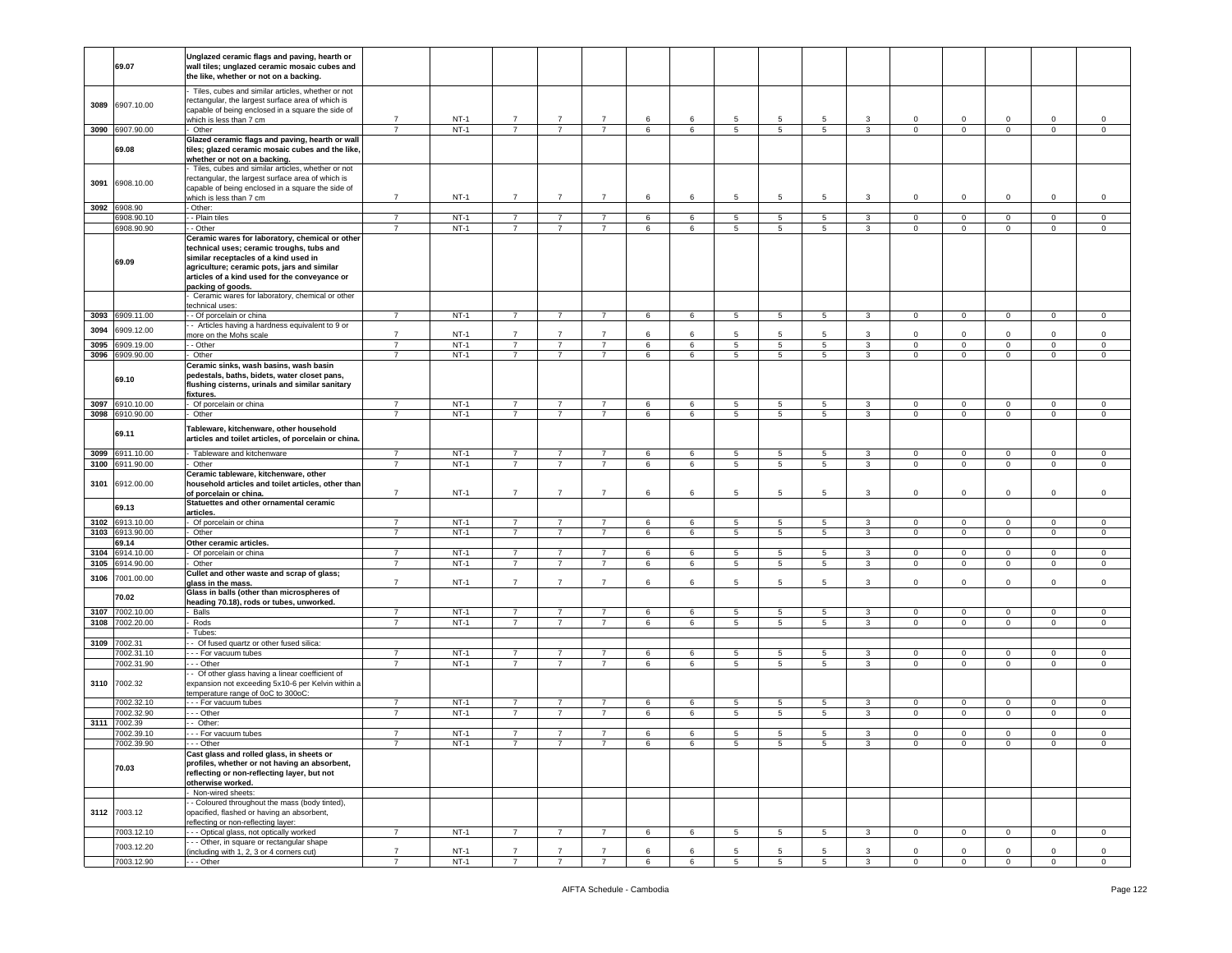| 3113       | 7003.19         | - Other:                                                                         |                |             |                |                 |                |       |      |                 |                |                 |                 |                |             |              |              |                |
|------------|-----------------|----------------------------------------------------------------------------------|----------------|-------------|----------------|-----------------|----------------|-------|------|-----------------|----------------|-----------------|-----------------|----------------|-------------|--------------|--------------|----------------|
|            |                 |                                                                                  |                |             |                |                 |                |       |      |                 |                |                 |                 |                |             |              |              |                |
|            | 003.19.10       | - - Optical glass, not optically worked                                          |                | $NT-1$      |                |                 |                | 6     | 6    | 5               | 5              | 5               | 3               | $\Omega$       | 0           | $\Omega$     | $\Omega$     | $\mathbf 0$    |
|            | 7003.19.90      | $\overline{\cdot}$ Other                                                         | $\overline{7}$ | $NT-1$      | $\overline{7}$ | $\overline{7}$  | $\overline{7}$ | 6     | 6    | $5\overline{5}$ | 5              | $5\overline{5}$ | $\mathbf{3}$    | $\mathbf 0$    | $\mathbf 0$ | $\Omega$     | $\mathbf{0}$ | $\mathsf 0$    |
| 3114       | 7003.20.00      | Wired sheets                                                                     | $\overline{7}$ | $NT-1$      | $\overline{7}$ | $\overline{7}$  | $\overline{7}$ | 6     | 6    | $5\overline{5}$ | 5              | $5\overline{5}$ | $\mathbf{3}$    | $\mathbf 0$    | $\mathbf 0$ | $\mathsf 0$  | $\mathbf 0$  | $\mathbf 0$    |
|            |                 |                                                                                  | $\overline{7}$ |             |                |                 |                |       |      |                 |                |                 |                 |                |             |              |              |                |
| 3115       | 7003.30.00      | Profiles                                                                         |                | $NT-1$      | $\overline{7}$ | $\overline{7}$  | $\overline{7}$ | 6     | 6    | $5\overline{5}$ | 5              | $5\overline{5}$ | $\mathbf{3}$    | $\mathsf 0$    | $\mathbf 0$ | $\mathbf 0$  | $\mathbf 0$  | $\mathbf 0$    |
|            |                 | Drawn glass and blown glass, in sheets,                                          |                |             |                |                 |                |       |      |                 |                |                 |                 |                |             |              |              |                |
|            |                 | whether or not having an absorbent, reflecting                                   |                |             |                |                 |                |       |      |                 |                |                 |                 |                |             |              |              |                |
|            | 70.04           | or non-reflecting layer, but not otherwise                                       |                |             |                |                 |                |       |      |                 |                |                 |                 |                |             |              |              |                |
|            |                 |                                                                                  |                |             |                |                 |                |       |      |                 |                |                 |                 |                |             |              |              |                |
|            |                 | worked.                                                                          |                |             |                |                 |                |       |      |                 |                |                 |                 |                |             |              |              |                |
|            |                 | Glass, coloured throughout the mass (body                                        |                |             |                |                 |                |       |      |                 |                |                 |                 |                |             |              |              |                |
|            | 3116 7004.20    | tinted), opacified, flashed or having an absorbent,                              |                |             |                |                 |                |       |      |                 |                |                 |                 |                |             |              |              |                |
|            |                 | reflecting or non-reflecting layer:                                              |                |             |                |                 |                |       |      |                 |                |                 |                 |                |             |              |              |                |
|            |                 |                                                                                  |                |             | $\overline{7}$ |                 |                |       |      |                 |                |                 |                 |                |             |              |              |                |
|            | 7004.20.10      | - - Optical glass, not optically worked                                          | $\overline{7}$ | $NT-1$      |                | 7               | 7              | 6     | 6    | 5               | 5              | 5               | 3               | 0              | 0           | 0            | 0            | $\mathbf 0$    |
|            | 7004.20.90      | - Other                                                                          | $\overline{7}$ | $NT-1$      | $\overline{7}$ | $\overline{7}$  | $\overline{7}$ | 6     | 6    | $5\overline{5}$ | 5              | $5\overline{5}$ | $\mathbf{3}$    | $\mathbf 0$    | $\mathbf 0$ | $\mathbf 0$  | $\mathbf 0$  | $\mathbf 0$    |
| 3117       | 7004.90         | Other glass:                                                                     |                |             |                |                 |                |       |      |                 |                |                 |                 |                |             |              |              |                |
|            | 7004.90.10      | - Optical glass, not optically worked                                            | $\overline{7}$ | $NT-1$      | $\overline{7}$ | 7               | $\overline{7}$ | 6     | 6    | 5               | 5              | 5               | 3               | $\mathbf 0$    | 0           | 0            | 0            | $\mathbf 0$    |
|            |                 |                                                                                  |                |             |                |                 |                |       |      |                 |                |                 |                 |                |             |              |              |                |
|            | 7004.90.90      | - Other                                                                          | $\overline{7}$ | $NT-1$      | $\overline{7}$ | $\overline{7}$  | $\overline{7}$ | 6     | 6    | $5\phantom{.0}$ | 5              | $5\phantom{.0}$ | 3               | $\mathbf 0$    | $\mathbf 0$ | $\mathbf 0$  | $\mathbf 0$  | $\mathsf 0$    |
|            |                 | Float glass and surface ground or polished                                       |                |             |                |                 |                |       |      |                 |                |                 |                 |                |             |              |              |                |
|            |                 | glass, in sheets, whether or not having an                                       |                |             |                |                 |                |       |      |                 |                |                 |                 |                |             |              |              |                |
|            | 70.05           | absorbent, reflecting or non-reflecting layer,                                   |                |             |                |                 |                |       |      |                 |                |                 |                 |                |             |              |              |                |
|            |                 |                                                                                  |                |             |                |                 |                |       |      |                 |                |                 |                 |                |             |              |              |                |
|            |                 | but not otherwise worked.                                                        |                |             |                |                 |                |       |      |                 |                |                 |                 |                |             |              |              |                |
| 3118       | 7005.10         | Non-wired glass, having an absorbent, reflecting                                 |                |             |                |                 |                |       |      |                 |                |                 |                 |                |             |              |              |                |
|            |                 | or non-reflecting layer:                                                         |                |             |                |                 |                |       |      |                 |                |                 |                 |                |             |              |              |                |
|            | 7005.10.10      | - Optical glass, not optically worked                                            | $\overline{7}$ | $NT-1$      | $\overline{7}$ | $\overline{7}$  | $\overline{7}$ | 6     | 6    | 5               | $\overline{5}$ | 5               | 3               | $\mathbf 0$    | $\mathbf 0$ | $\Omega$     | $\mathbf 0$  | $\mathbf 0$    |
|            |                 |                                                                                  | $\overline{7}$ |             | $\overline{7}$ |                 |                |       |      |                 |                |                 |                 |                |             |              |              |                |
|            | 7005.10.90      | - Other                                                                          |                | $NT-1$      |                | 7               | $\overline{7}$ | 6     | 6    | 5               | 5              | 5               | 3               | $\mathbf 0$    | 0           | 0            | 0            | $\mathbf 0$    |
|            |                 | Other non-wired glass:                                                           |                |             |                |                 |                |       |      |                 |                |                 |                 |                |             |              |              |                |
|            |                 |                                                                                  |                |             |                |                 |                |       |      |                 |                |                 |                 |                |             |              |              |                |
| 3119       | 7005.21         | - Coloured throughout the mass (body tinted),                                    |                |             |                |                 |                |       |      |                 |                |                 |                 |                |             |              |              |                |
|            |                 | opacified, flashed or merely surface ground:                                     |                |             |                |                 |                |       |      |                 |                |                 |                 |                |             |              |              |                |
|            |                 |                                                                                  |                |             |                |                 |                |       |      |                 |                |                 |                 |                |             |              |              |                |
|            | 7005.21.10      | - - - Optical glass, not optically worked                                        | $\overline{7}$ | $NT-1$      | $\overline{7}$ | $\overline{7}$  | $\overline{7}$ | 6     | 6    | 5               | 5              | 5               | 3               | 0              | 0           | 0            | 0            | $\mathbf 0$    |
|            | 7005.21.90      | -- Other                                                                         | $\overline{7}$ | $NT-1$      | $\overline{7}$ | $\overline{7}$  | $\overline{7}$ | $\,6$ | 6    | $5\phantom{.0}$ | 5              | $\sqrt{5}$      | 3               | $\mathbf 0$    | $\mathbf 0$ | $\mathbf 0$  | $\mathbf 0$  | $\mathsf 0$    |
| 3120       | 7005.29         | - Other:                                                                         |                |             |                |                 |                |       |      |                 |                |                 |                 |                |             |              |              |                |
|            |                 |                                                                                  |                |             |                |                 |                |       |      |                 |                |                 |                 |                |             |              |              |                |
|            | 005.29.10       | --- Optical glass, not optically worked                                          | $\overline{7}$ | $NT-1$      | $\overline{7}$ | 7               | $\overline{7}$ | 6     | 6    | 5               | -5             | 5               | 3               | $\Omega$       | 0           | $\Omega$     | $\Omega$     | $\mathbf 0$    |
|            | 005.29.90       | --- Other                                                                        | $\overline{7}$ | $NT-1$      | $\overline{7}$ | 7               | $\overline{7}$ | 6     | 6    | 5               | 5              | 5               | 3               | 0              | 0           | 0            | 0            | $\mathbf 0$    |
| 3121       | 7005.30.00      | Wired glass                                                                      | $\overline{7}$ | $NT-1$      | $\overline{7}$ | $\overline{7}$  | $\overline{7}$ | 6     | 6    | 5               | 5              | 5               | 3               | 0              | 0           | 0            | $\mathbf 0$  | $\mathbf 0$    |
|            |                 | Glass of heading 70.03, 70.04 or 70.05, bent,                                    |                |             |                |                 |                |       |      |                 |                |                 |                 |                |             |              |              |                |
|            |                 |                                                                                  |                |             |                |                 |                |       |      |                 |                |                 |                 |                |             |              |              |                |
| 3122 70.06 |                 | edge-worked, engraved, drilled, enamelled or                                     |                |             |                |                 |                |       |      |                 |                |                 |                 |                |             |              |              |                |
|            |                 | otherwise worked, but not framed or fitted with                                  |                |             |                |                 |                |       |      |                 |                |                 |                 |                |             |              |              |                |
|            |                 | other materials.                                                                 |                |             |                |                 |                |       |      |                 |                |                 |                 |                |             |              |              |                |
|            | 7006.00.10      | - Optical glass, not optically worked                                            | 15             | $NT-1$      | 15             | 12.5            | 12.5           | 10    | 10   | 7.5             | 7.5            | 5               | 5               | $\mathbf 0$    | 0           | 0            | 0            | $\mathbf 0$    |
|            |                 |                                                                                  |                |             |                |                 |                |       |      |                 |                |                 |                 |                |             |              |              |                |
|            | 7006.00.90      | Other                                                                            | 15             | $NT-1$      | 15             | 12.5            | 12.5           | 10    | 10   | 7.5             | 7.5            | $5\overline{5}$ | $5\overline{)}$ | $\overline{0}$ | $\mathbf 0$ | $\mathbf 0$  | $\mathbf{0}$ | $\mathbf 0$    |
|            | 70.07           | Safety glass, consisting of toughened                                            |                |             |                |                 |                |       |      |                 |                |                 |                 |                |             |              |              |                |
|            |                 | (tempered) or laminated glass.                                                   |                |             |                |                 |                |       |      |                 |                |                 |                 |                |             |              |              |                |
|            |                 | - Toughened (tempered) safety glass:                                             |                |             |                |                 |                |       |      |                 |                |                 |                 |                |             |              |              |                |
|            |                 |                                                                                  |                |             |                |                 |                |       |      |                 |                |                 |                 |                |             |              |              |                |
|            |                 | - Of size and shape suitable for incorporation in                                |                |             |                |                 |                |       |      |                 |                |                 |                 |                |             |              |              |                |
| 3123       | 7007.11         | vehicles, aircraft, spacecraft or vessels:                                       |                |             |                |                 |                |       |      |                 |                |                 |                 |                |             |              |              |                |
|            |                 |                                                                                  |                |             |                |                 |                |       |      |                 |                |                 |                 |                |             |              |              |                |
|            | 7007.11.10      | --- Suitable for vehicles of Chapter 87                                          | 35             | $NT-1$      | 35             | 30              | 27.5           | 25    | 22.5 | 20              | 17.5           | 15              | 10              | $\overline{0}$ | 0           | $\mathbf 0$  | 0            | $\mathbf 0$    |
|            |                 |                                                                                  |                |             |                |                 |                |       |      |                 |                |                 |                 |                |             |              |              |                |
|            | 7007.11.20      | - - Suitable for aircraft or spacecraft of Chapter 88                            | 35             | $NT-1$      | 35             | 30              | 27.5           | 25    | 22.5 | 20              | 17.5           | 15              | 10              | $\mathbf 0$    | 0           | 0            | $\mathbf 0$  | $\mathsf 0$    |
|            |                 |                                                                                  |                |             |                |                 |                |       |      |                 |                |                 |                 |                |             |              |              |                |
|            | 7007.11.30      | - - Suitable for railway or tramway locomotives or                               |                |             |                |                 |                |       |      |                 |                |                 |                 |                |             |              |              |                |
|            |                 | rolling stock of Chapter 86                                                      | 35             | $NT-1$      | 35             | 30              | 27.5           | 25    | 22.5 | 20              | 17.5           | 15              | 10              | $\mathbf 0$    | $\mathbf 0$ | $\mathbf 0$  | $\mathbf 0$  | $\mathsf 0$    |
|            | 7007.11.40      | - - Suitable for ships, boats or floating structures                             |                |             |                |                 |                |       |      |                 |                |                 |                 |                |             |              |              |                |
|            |                 | of Chapter 89                                                                    | 35             | $NT-1$      | 35             | 30 <sup>°</sup> | 27.5           |       |      |                 |                |                 |                 |                |             |              |              |                |
| 3124       | 7007.19         | - Other:                                                                         |                |             |                |                 |                | 25    | 22.5 | 20              | 17.5           | 15              | 10              | $\mathbf 0$    | 0           | $\Omega$     | $\Omega$     | $\mathbf 0$    |
|            | 7007.19.10      | - - Suitable for earth moving machinery                                          |                |             |                |                 |                |       |      |                 |                |                 |                 |                |             |              |              |                |
|            |                 |                                                                                  |                |             |                |                 |                |       |      |                 |                |                 |                 |                |             |              |              |                |
|            | 7007.19.90      |                                                                                  | 35             | $NT-1$      | 35             | 30              | 27.5           | 25    | 22.5 | 20              | 17.5           | 15              | 10              | $\mathbf 0$    | $\mathbf 0$ | $\Omega$     | $\mathbf 0$  | $\mathbf 0$    |
|            |                 | --- Other                                                                        | 35             | $NT-1$      | 35             | 30              | 27.5           | 25    | 22.5 | 20              | 17.5           | 15              | 10              | $\mathbf 0$    | 0           | 0            | 0            | $\mathbf 0$    |
|            |                 |                                                                                  |                |             |                |                 |                |       |      |                 |                |                 |                 |                |             |              |              |                |
|            |                 | Laminated safety glass:                                                          |                |             |                |                 |                |       |      |                 |                |                 |                 |                |             |              |              |                |
|            |                 | - Of size and shape suitable for incorporation in                                |                |             |                |                 |                |       |      |                 |                |                 |                 |                |             |              |              |                |
| 3125       | 7007.21         | vehicles, aircraft, spacecraft or vessels:                                       |                |             |                |                 |                |       |      |                 |                |                 |                 |                |             |              |              |                |
|            |                 |                                                                                  |                |             |                |                 |                |       |      |                 |                |                 |                 |                |             |              |              |                |
|            | 7007.21.10      | - - - Suitable for vehicles of Chapter 87                                        | 35             | $NT-1$      | 35             | 30              | 27.5           | 25    | 22.5 | 20              | 17.5           | 15              | 10              | $\mathbf{0}$   | $\mathbf 0$ | $\mathbf 0$  | $\mathbf 0$  | $\mathbf 0$    |
|            |                 |                                                                                  |                |             |                |                 |                |       |      |                 |                |                 |                 |                |             |              |              |                |
|            | 7007.21.20      | --- Suitable for aircraft or spacecraft of Chapter 88                            |                | $NT-1$      |                | 30              |                |       | 22.5 | 20              |                |                 |                 | $\overline{0}$ | $\mathbf 0$ | $\mathbf 0$  | $\mathbf{0}$ | $\circ$        |
|            |                 |                                                                                  | 35             |             | 35             |                 | 27.5           | 25    |      |                 | 17.5           | 15              | 10              |                |             |              |              |                |
|            | 7007.21.30      | --- Suitable for railway or tramway locomotives or                               |                |             |                |                 |                |       |      |                 |                |                 |                 |                |             |              |              |                |
|            |                 | rolling stock of Chapter 86                                                      | 35             | $NT-1$      | 35             | 30              | 27.5           | 25    | 22.5 | 20              | 17.5           | 15              | 10              | $\mathbf 0$    | $\mathbf 0$ | 0            | 0            | $\mathsf 0$    |
|            |                 | - - Suitable for ships, boats or floating structures                             |                |             |                |                 |                |       |      |                 |                |                 |                 |                |             |              |              |                |
|            | 7007.21.40      | of Chapter 89                                                                    | 35             | $NT-1$      | 35             | 30              | 27.5           | 25    | 22.5 | 20              | 17.5           | 15              | 10              | $\mathbf 0$    | 0           | 0            | 0            | $\mathsf 0$    |
| 3126       | 7007.29         | - Other:                                                                         |                |             |                |                 |                |       |      |                 |                |                 |                 |                |             |              |              |                |
|            |                 |                                                                                  |                |             |                |                 |                |       |      |                 |                |                 |                 |                |             |              |              |                |
|            | 7007.29.10      | --- Suitable for earth moving machinery                                          | 35             | $NT-1$      | 35             | 30              | 27.5           | 25    | 22.5 | 20              | 17.5           | 15              | 10              | $\mathsf 0$    | 0           | $\mathbf 0$  | 0            | 0              |
|            | 7007.29.90      | - - - Other                                                                      | 35             | <b>NT-1</b> | 35             | 30              | 27.5           | 25    | 22.5 | 20              | 17.5           | 15              | 10              | $\mathbf 0$    | 0           | 0            | 0            | $\mathbf 0$    |
|            | 3127 7008.00.00 |                                                                                  | $\overline{7}$ | $NT-1$      | $\overline{7}$ | $\overline{7}$  | $\overline{7}$ | 6     | 6    | 5               | 5              | 5               | 3               | $\mathbf 0$    | $\mathbf 0$ | $\mathbf{0}$ | $\mathbf 0$  | $\circ$        |
|            |                 | Multiple-walled insulating units of glass.                                       |                |             |                |                 |                |       |      |                 |                |                 |                 |                |             |              |              |                |
|            | 70.09           | Glass mirrors, whether or not framed, including                                  |                |             |                |                 |                |       |      |                 |                |                 |                 |                |             |              |              |                |
|            |                 | rear-view mirrors.                                                               |                |             |                |                 |                |       |      |                 |                |                 |                 |                |             |              |              |                |
| 3128       | 7009.10.00      | - Rear-view mirrors for vehicles                                                 | 35             | $NT-1$      | 35             | 30              | 27.5           | 25    | 22.5 | 20              | 17.5           | 15              | 10              | $\mathbf{0}$   | $\mathbf 0$ | $\mathbf 0$  | $\mathbf 0$  | $\mathbf 0$    |
|            |                 | Other:                                                                           |                |             |                |                 |                |       |      |                 |                |                 |                 |                |             |              |              |                |
|            |                 |                                                                                  |                |             | $\overline{7}$ |                 |                |       |      |                 |                |                 |                 |                |             |              |              |                |
| 3129       | 7009.91.00      | - - Unframed                                                                     | $\overline{7}$ | $NT-1$      |                | 7               | $\overline{7}$ | 6     | 6    | 5               | 5              | 5               | 3               | $\overline{0}$ | 0           | $\mathbf{0}$ | $\mathbf{0}$ | $\overline{0}$ |
| 3130       | 7009.92.00      | - Framed                                                                         | $\overline{7}$ | $NT-1$      | $\overline{7}$ | $\overline{7}$  | $\overline{7}$ | 6     | 6    | $5\overline{5}$ | 5              | $5\overline{5}$ | 3               | $\overline{0}$ | $\mathbf 0$ | $\mathbf 0$  | $\mathbf{0}$ | $\circ$        |
|            |                 | Carboys, bottles, flasks, jars, pots, phials,                                    |                |             |                |                 |                |       |      |                 |                |                 |                 |                |             |              |              |                |
|            |                 | ampoules and other containers, of glass, of a                                    |                |             |                |                 |                |       |      |                 |                |                 |                 |                |             |              |              |                |
|            |                 |                                                                                  |                |             |                |                 |                |       |      |                 |                |                 |                 |                |             |              |              |                |
|            | 70.10           | kind used for the conveyance or packing of                                       |                |             |                |                 |                |       |      |                 |                |                 |                 |                |             |              |              |                |
|            |                 | goods; preserving jars of glass; stoppers, lids<br>and other closures, of glass. |                |             |                |                 |                |       |      |                 |                |                 |                 |                |             |              |              |                |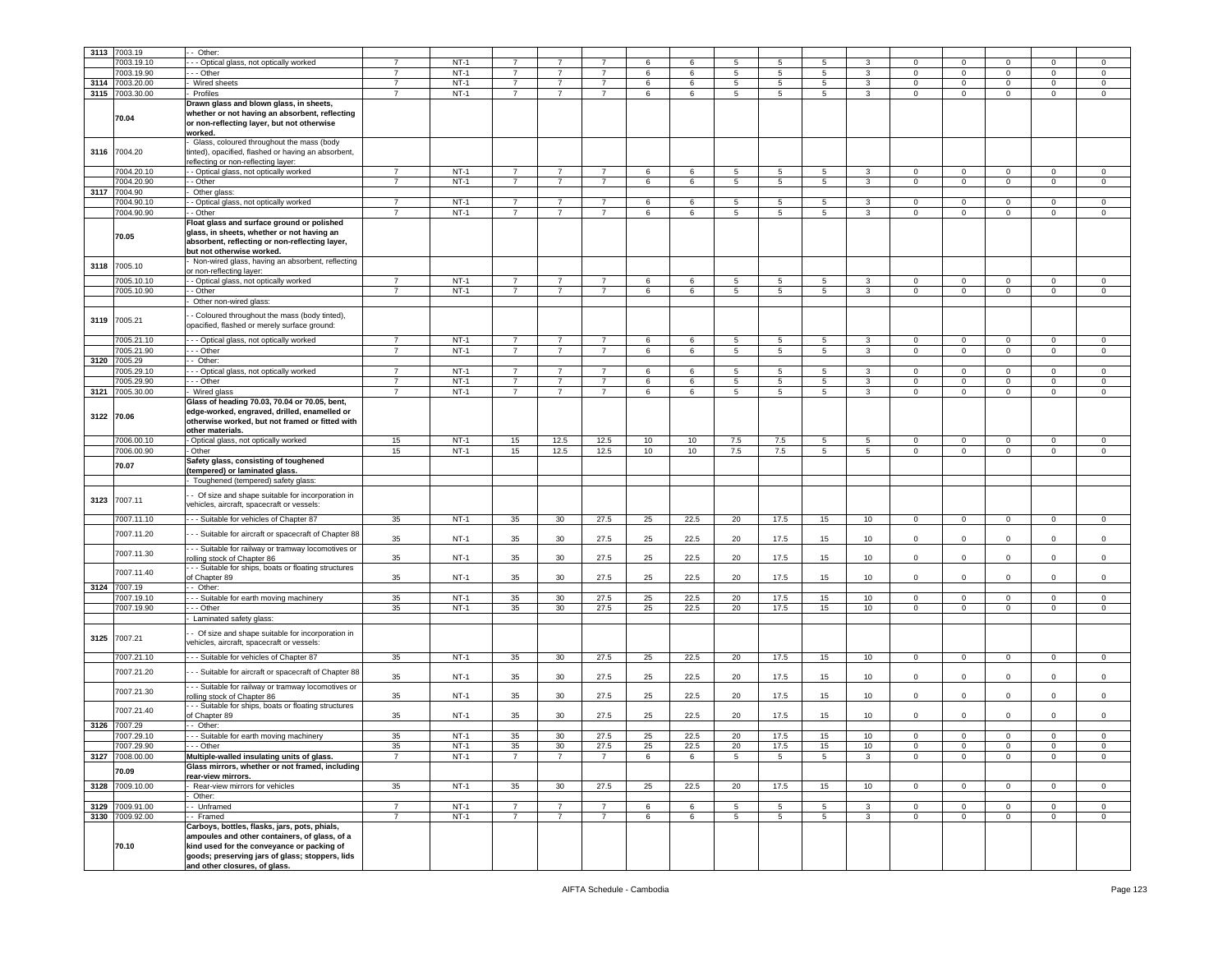| 3131 |                 |                                                      |                |                  |                     |                      |                                  |                 |                 |                 |                          |                 |                          |                         |                               |                           |                           |                            |
|------|-----------------|------------------------------------------------------|----------------|------------------|---------------------|----------------------|----------------------------------|-----------------|-----------------|-----------------|--------------------------|-----------------|--------------------------|-------------------------|-------------------------------|---------------------------|---------------------------|----------------------------|
|      | 7010.10.00      | Ampoules                                             | $\overline{7}$ | $NT-1$           |                     |                      |                                  | 6               |                 |                 | 5                        |                 |                          |                         | $\mathbf 0$                   | $\mathbf 0$               |                           | $\mathbf 0$                |
|      | 3132 7010.20.00 | Stoppers, lids and other closures                    | $\overline{7}$ | $NT-1$           | $\overline{7}$      | $\overline{7}$       | $\overline{7}$                   | 6               | 6               | 5               | $5\phantom{.0}$          | 5               | $\mathbf{3}$             | $\mathbf 0$             | $\mathbf 0$                   | $\mathsf 0$               | $\mathbf 0$               | $\,0\,$                    |
| 3133 | 7010.90         | Other:                                               |                |                  |                     |                      |                                  |                 |                 |                 |                          |                 |                          |                         |                               |                           |                           |                            |
|      |                 |                                                      | $\overline{7}$ |                  | $\overline{7}$      | $\overline{7}$       | $\overline{7}$                   | $\overline{7}$  |                 | $6\overline{6}$ |                          | 6               |                          | $\overline{5}$          |                               | 5                         | $\overline{5}$            | $\overline{5}$             |
|      | 7010.90.10      | - Carboys and demijohns                              |                | <b>ST</b>        |                     |                      |                                  |                 | $6\overline{6}$ |                 | 6                        |                 | $\overline{\phantom{a}}$ |                         | $\overline{5}$                |                           |                           |                            |
|      |                 | - Bottles and vials for antibiotics, serums and      |                |                  |                     |                      |                                  |                 |                 |                 |                          |                 |                          |                         |                               |                           |                           |                            |
|      | 7010.90.20      |                                                      |                |                  |                     |                      |                                  |                 |                 |                 |                          |                 |                          |                         |                               |                           |                           |                            |
|      |                 | other injectables of a capacity not exceeding 1 I    | $\overline{7}$ | ST               | $\overline{7}$      | $\overline{7}$       | $\overline{7}$                   | $\overline{7}$  | 6               | 6               | 6                        | 6               | $5\overline{5}$          | 5                       | 5                             | -5                        | -5                        | -5                         |
|      |                 |                                                      |                |                  |                     |                      |                                  |                 |                 |                 |                          |                 |                          |                         |                               |                           |                           |                            |
|      | 7010.90.30      | - Bottles for intravenous fluids                     | $\overline{7}$ | ST               | $\overline{7}$      | $\overline{7}$       | $\overline{7}$                   | $\overline{7}$  | $\,6\,$         | 6               | $\,6\,$                  | 6               | $5\phantom{.0}$          | $5\phantom{.0}$         | $\,$ 5 $\,$                   | $5\phantom{.0}$           | $\,$ 5 $\,$               | $\sqrt{5}$                 |
|      | 7010.90.90      | - Other                                              | $\overline{7}$ | <b>ST</b>        | $\overline{7}$      | $\overline{7}$       | $\overline{7}$                   | $\overline{7}$  | 6               | 6               | 6                        | 6               | $5\overline{)}$          | 5                       | $5\overline{5}$               | $5\overline{)}$           | 5                         | $\overline{5}$             |
|      |                 |                                                      |                |                  |                     |                      |                                  |                 |                 |                 |                          |                 |                          |                         |                               |                           |                           |                            |
|      |                 | Glass envelopes (including bulbs and tubes),         |                |                  |                     |                      |                                  |                 |                 |                 |                          |                 |                          |                         |                               |                           |                           |                            |
|      | 70.11           | open, and glass parts thereof, without fittings,     |                |                  |                     |                      |                                  |                 |                 |                 |                          |                 |                          |                         |                               |                           |                           |                            |
|      |                 |                                                      |                |                  |                     |                      |                                  |                 |                 |                 |                          |                 |                          |                         |                               |                           |                           |                            |
|      |                 | for electric lamps, cathode-ray tubes or the like.   |                |                  |                     |                      |                                  |                 |                 |                 |                          |                 |                          |                         |                               |                           |                           |                            |
|      | 3134 7011.10    | For electric lighting:                               |                |                  |                     |                      |                                  |                 |                 |                 |                          |                 |                          |                         |                               |                           |                           |                            |
|      |                 |                                                      |                |                  |                     |                      |                                  |                 |                 |                 |                          |                 |                          |                         |                               |                           |                           |                            |
|      | 7011.10.10      | - Stems                                              | $\overline{7}$ | $NT-1$           | $\overline{7}$      | $\overline{7}$       | $\overline{7}$                   | 6               | 6               | 5               | 5                        | 5               | $\mathbf{3}$             | $\mathbf 0$             | $\mathbf 0$                   | $\mathbf 0$               | $\mathbf 0$               | $\mathsf 0$                |
|      | 7011.10.90      | - Other                                              | $\overline{7}$ | $NT-1$           | $\overline{7}$      | $\overline{7}$       | $\overline{7}$                   | 6               | 6               | $\overline{5}$  | 5                        | $5\phantom{.0}$ | $\overline{\mathbf{3}}$  | $\Omega$                | $\overline{0}$                | $\overline{0}$            | $\Omega$                  | $\mathsf 0$                |
|      |                 |                                                      |                |                  |                     |                      |                                  |                 |                 |                 |                          |                 |                          |                         |                               |                           |                           |                            |
|      | 3135 7011.20    | For cathode-ray tubes:                               |                |                  |                     |                      |                                  |                 |                 |                 |                          |                 |                          |                         |                               |                           |                           |                            |
|      | 7011.20.10      | - Television tubes                                   | $\overline{7}$ | $NT-1$           | $\overline{7}$      | $\overline{7}$       | $\overline{7}$                   | 6               | 6               | $\overline{5}$  | $\overline{5}$           | $\overline{5}$  | $\overline{3}$           | $\overline{0}$          | $\overline{0}$                | $\overline{0}$            | $\Omega$                  | $\Omega$                   |
|      | 7011.20.90      | - Other                                              | $\overline{7}$ | $NT-1$           | $\overline{7}$      | $\overline{7}$       | $\overline{7}$                   | 6               | 6               | 5               | 5                        | 5               | 3                        | $\Omega$                | $\mathbf 0$                   | $\mathbf{0}$              | $\mathbf 0$               | $\mathbf 0$                |
|      |                 |                                                      |                |                  |                     |                      |                                  |                 |                 |                 |                          |                 |                          |                         |                               |                           |                           |                            |
|      | 3136 7011.90.00 | Other                                                | $\overline{7}$ | $NT-1$           | $\overline{7}$      | $\overline{7}$       | $\overline{7}$                   | 6               | 6               | 5               | $5\phantom{.0}$          | $5\phantom{.0}$ | $\mathbf{3}$             | $\mathsf 0$             | $\mathbf 0$                   | $\mathbf{0}$              | $\mathsf 0$               | $\mathsf 0$                |
|      |                 | Glassware of a kind used for table, kitchen,         |                |                  |                     |                      |                                  |                 |                 |                 |                          |                 |                          |                         |                               |                           |                           |                            |
|      |                 | toilet, office, indoor decoration or similar         |                |                  |                     |                      |                                  |                 |                 |                 |                          |                 |                          |                         |                               |                           |                           |                            |
|      | 70.13           |                                                      |                |                  |                     |                      |                                  |                 |                 |                 |                          |                 |                          |                         |                               |                           |                           |                            |
|      |                 | purposes (other than that of heading 70.10 or        |                |                  |                     |                      |                                  |                 |                 |                 |                          |                 |                          |                         |                               |                           |                           |                            |
|      |                 | 70.18).                                              |                |                  |                     |                      |                                  |                 |                 |                 |                          |                 |                          |                         |                               |                           |                           |                            |
|      | 3137 7013.10.00 | Of glass-ceramics                                    | $\overline{7}$ | $NT-1$           | $\overline{7}$      | $\overline{7}$       | $\overline{7}$                   | 6               | 6               | 5               | $5\phantom{.0}$          | 5               | $\mathbf{3}$             | $\Omega$                | $\mathsf 0$                   | $\mathsf 0$               | $\Omega$                  | $\mathsf 0$                |
|      |                 | Stemware drinking glasses, other than of glass-      |                |                  |                     |                      |                                  |                 |                 |                 |                          |                 |                          |                         |                               |                           |                           |                            |
|      |                 |                                                      |                |                  |                     |                      |                                  |                 |                 |                 |                          |                 |                          |                         |                               |                           |                           |                            |
|      |                 | ceramics:                                            |                |                  |                     |                      |                                  |                 |                 |                 |                          |                 |                          |                         |                               |                           |                           |                            |
|      | 3138 7013.22.00 | - Of lead crystal                                    | $\overline{7}$ | $NT-1$           | $\overline{7}$      | $\overline{7}$       | $\overline{7}$                   | 6               | 6               | 5               | $5\phantom{.0}$          | 5               | 3                        | $\mathsf 0$             | $\mathbf 0$                   | $\mathsf 0$               | $\mathbf 0$               | $\mathsf 0$                |
|      | 3139 7013.28.00 | - Other                                              | $\overline{7}$ | $NT-1$           | $\overline{7}$      | $\overline{7}$       | $\overline{7}$                   | 6               | 6               | 5               | $5\phantom{.0}$          | 5               | $\mathbf{3}$             | $\mathbf 0$             | $\mathsf 0$                   | $\mathsf 0$               | $\mathbf 0$               | $\mathsf 0$                |
|      |                 |                                                      |                |                  |                     |                      |                                  |                 |                 |                 |                          |                 |                          |                         |                               |                           |                           |                            |
|      |                 | Other drinking glasses, other than of glass-         |                |                  |                     |                      |                                  |                 |                 |                 |                          |                 |                          |                         |                               |                           |                           |                            |
|      |                 | ceramics:                                            |                |                  |                     |                      |                                  |                 |                 |                 |                          |                 |                          |                         |                               |                           |                           |                            |
|      | 3140 7013.33.00 | - Of lead crystal                                    | $\overline{7}$ | $NT-1$           | $\overline{7}$      | $\overline{7}$       | $\overline{7}$                   | 6               | 6               | 5               | 5                        | 5               | 3                        | $\mathbf 0$             | $\mathbf 0$                   | $\mathbf{0}$              | $\Omega$                  | $\mathbf 0$                |
|      | 3141 7013.37.00 | - Other                                              | $\overline{7}$ | $NT-1$           | $\overline{7}$      | $\overline{7}$       | $\overline{7}$                   | 6               | 6               | 5               | 5                        | $5\overline{5}$ | $\mathbf{3}$             | $\mathbf 0$             | $\overline{0}$                | $\overline{0}$            | $\mathsf 0$               | $\mathbf 0$                |
|      |                 |                                                      |                |                  |                     |                      |                                  |                 |                 |                 |                          |                 |                          |                         |                               |                           |                           |                            |
|      |                 | Glassware of a kind used for table (other than       |                |                  |                     |                      |                                  |                 |                 |                 |                          |                 |                          |                         |                               |                           |                           |                            |
|      |                 | drinking glasses) or kitchen purposes, other than of |                |                  |                     |                      |                                  |                 |                 |                 |                          |                 |                          |                         |                               |                           |                           |                            |
|      |                 | glass-ceramics:                                      |                |                  |                     |                      |                                  |                 |                 |                 |                          |                 |                          |                         |                               |                           |                           |                            |
|      |                 |                                                      | $\overline{7}$ | $NT-1$           | $\overline{7}$      | $\overline{7}$       | $\overline{7}$                   |                 |                 |                 |                          |                 |                          |                         |                               |                           |                           |                            |
|      | 3142 7013.41.00 | - Of lead crystal                                    |                |                  |                     |                      |                                  | 6               | 6               | $\overline{5}$  | 5                        | $\overline{5}$  | 3                        | $\overline{0}$          | $\overline{0}$                | $\overline{0}$            | $\overline{0}$            | $\overline{0}$             |
|      |                 | - Of glass having a linear coefficient of expansion  |                |                  |                     |                      |                                  |                 |                 |                 |                          |                 |                          |                         |                               |                           |                           |                            |
| 3143 | 7013.42.00      | not exceeding 5x10-6 per Kelvin within a             |                |                  |                     |                      |                                  |                 |                 |                 |                          |                 |                          |                         |                               |                           |                           |                            |
|      |                 |                                                      | $\overline{7}$ | $NT-1$           | $\overline{7}$      | $\overline{7}$       | $\overline{7}$                   | 6               | 6               | 5               | 5                        | 5               | 3                        | $\mathbf 0$             | $\mathsf 0$                   | $\mathbf 0$               | $\mathbf 0$               | $\mathsf 0$                |
|      |                 | temperature range of 0oC to 300oC                    |                |                  |                     |                      |                                  |                 |                 |                 |                          |                 |                          |                         |                               |                           |                           |                            |
| 3144 | 7013.49.00      | - Other                                              | $\overline{7}$ | $NT-1$           | $\overline{7}$      | $\overline{7}$       | $\overline{7}$                   | 6               | 6               | 5               | 5                        | 5               | $\mathbf{3}$             | $\mathbf 0$             | $\overline{0}$                | $\overline{0}$            | $\mathbf 0$               | $\mathbf 0$                |
|      |                 | Other glassware:                                     |                |                  |                     |                      |                                  |                 |                 |                 |                          |                 |                          |                         |                               |                           |                           |                            |
|      |                 |                                                      | $\overline{7}$ |                  |                     | $\overline{7}$       | $\overline{7}$                   |                 |                 | $\overline{5}$  |                          | $\overline{5}$  |                          | $\Omega$                | $\overline{0}$                |                           |                           |                            |
| 3145 | 7013.91.00      | - Of lead crystal                                    |                | $NT-1$           | $\overline{7}$      |                      |                                  | 6               | 6               |                 | $\overline{\phantom{a}}$ |                 | $\overline{\mathbf{3}}$  |                         |                               | $\mathbf 0$               | $\mathbf 0$               | $\,0\,$                    |
| 3146 | 7013.99.00      | - Other                                              |                | ST               | $\overline{7}$      | $\overline{7}$       | $\overline{7}$                   | $\overline{7}$  | 6               | 6               | 6                        | 6               | 5                        | 5                       | 5                             | 5                         | $\overline{5}$            | $\overline{5}$             |
|      |                 | Signalling glassware and optical elements of         |                |                  |                     |                      |                                  |                 |                 |                 |                          |                 |                          |                         |                               |                           |                           |                            |
| 3147 | 70.14           | glass (other than those of heading 70.15), not       |                |                  |                     |                      |                                  |                 |                 |                 |                          |                 |                          |                         |                               |                           |                           |                            |
|      |                 |                                                      |                |                  |                     |                      |                                  |                 |                 |                 |                          |                 |                          |                         |                               |                           |                           |                            |
|      |                 | optically worked.                                    |                |                  |                     |                      |                                  |                 |                 |                 |                          |                 |                          |                         |                               |                           |                           |                            |
|      | 7014.00.10      | Of a kind suitable for use in motor vehicles         | 35             | $NT-1$           | 35                  | 30                   | 27.5                             | 25              | 22.5            | 20              | 17.5                     | 15              | 10                       | $\mathbf 0$             | $\overline{\mathbf{0}}$       | $\mathbf 0$               | $\mathsf 0$               | $\mathsf 0$                |
|      | 7014.00.90      | - Other                                              | 35             | $NT-1$           | 35                  | 30                   | 27.5                             | 25              | 22.5            | 20              | 17.5                     | 15              | 10                       | $\mathsf 0$             | $\,0\,$                       |                           |                           |                            |
|      |                 | Clock or watch glasses and similar glasses,          |                |                  |                     |                      |                                  |                 |                 |                 |                          |                 |                          |                         |                               |                           |                           |                            |
|      |                 |                                                      |                |                  |                     |                      |                                  |                 |                 |                 |                          |                 |                          |                         |                               | $\mathsf 0$               | $\mathbf 0$               | $\mathbf 0$                |
|      |                 |                                                      |                |                  |                     |                      |                                  |                 |                 |                 |                          |                 |                          |                         |                               |                           |                           |                            |
|      |                 | glasses for non-corrective or corrective             |                |                  |                     |                      |                                  |                 |                 |                 |                          |                 |                          |                         |                               |                           |                           |                            |
|      |                 |                                                      |                |                  |                     |                      |                                  |                 |                 |                 |                          |                 |                          |                         |                               |                           |                           |                            |
|      | 70.15           | spectacles, curved, bent, hollowed or the like,      |                |                  |                     |                      |                                  |                 |                 |                 |                          |                 |                          |                         |                               |                           |                           |                            |
|      |                 | not optically worked; hollow glass spheres and       |                |                  |                     |                      |                                  |                 |                 |                 |                          |                 |                          |                         |                               |                           |                           |                            |
|      |                 | their segments, for the manufacture of such          |                |                  |                     |                      |                                  |                 |                 |                 |                          |                 |                          |                         |                               |                           |                           |                            |
|      |                 | glasses.                                             |                |                  |                     |                      |                                  |                 |                 |                 |                          |                 |                          |                         |                               |                           |                           |                            |
|      | 3148 7015.10.00 |                                                      | $\overline{7}$ | $NT-1$           | $\overline{7}$      | $\overline{7}$       | $\overline{7}$                   | 6               | 6               | 5               | $5\overline{)}$          | $5\overline{)}$ | $\overline{3}$           | $\overline{0}$          | $\overline{0}$                | $\overline{0}$            | $\overline{0}$            | $\mathsf 0$                |
|      |                 | Glasses for corrective spectacles                    |                |                  |                     |                      |                                  |                 |                 |                 |                          |                 |                          |                         |                               |                           |                           |                            |
|      | 3149 7015.90    | Other:                                               |                |                  |                     |                      |                                  |                 |                 |                 |                          |                 |                          |                         |                               |                           |                           |                            |
|      | 7015.90.10      | - Clock or watch glasses                             | 15             | $NT-1$           | 15                  | 12.5                 | 12.5                             | 10              | 10              | 7.5             | 7.5                      | 5               | $5\phantom{.0}$          | $\mathbf 0$             | $\mathbf 0$                   | $\mathsf 0$               | $\mathsf 0$               | $\mathsf 0$                |
|      |                 |                                                      |                |                  |                     |                      |                                  |                 |                 |                 |                          |                 |                          |                         |                               |                           |                           |                            |
|      | 7015.90.90      | - Other                                              | 15             | $NT-1$           | 15                  | 12.5                 | 12.5                             | 10              | 10              | 7.5             | 7.5                      | 5 <sub>5</sub>  | $5\overline{5}$          | $\overline{0}$          | $\overline{0}$                | $\overline{0}$            | $\overline{0}$            | $\overline{0}$             |
|      |                 | Paving blocks, slabs, bricks, squares, tiles and     |                |                  |                     |                      |                                  |                 |                 |                 |                          |                 |                          |                         |                               |                           |                           |                            |
|      |                 | other articles of pressed or moulded glass,          |                |                  |                     |                      |                                  |                 |                 |                 |                          |                 |                          |                         |                               |                           |                           |                            |
|      |                 | whether or not wired, of a kind used for             |                |                  |                     |                      |                                  |                 |                 |                 |                          |                 |                          |                         |                               |                           |                           |                            |
|      |                 |                                                      |                |                  |                     |                      |                                  |                 |                 |                 |                          |                 |                          |                         |                               |                           |                           |                            |
|      |                 | building or construction purposes; glass cubes       |                |                  |                     |                      |                                  |                 |                 |                 |                          |                 |                          |                         |                               |                           |                           |                            |
|      | 70.16           | and other glass smallwares, whether or not on        |                |                  |                     |                      |                                  |                 |                 |                 |                          |                 |                          |                         |                               |                           |                           |                            |
|      |                 | a backing, for mosaics or similar decorative         |                |                  |                     |                      |                                  |                 |                 |                 |                          |                 |                          |                         |                               |                           |                           |                            |
|      |                 | purposes; leaded lights and the like;                |                |                  |                     |                      |                                  |                 |                 |                 |                          |                 |                          |                         |                               |                           |                           |                            |
|      |                 |                                                      |                |                  |                     |                      |                                  |                 |                 |                 |                          |                 |                          |                         |                               |                           |                           |                            |
|      |                 | multicellular or foam glass in blocks, panels,       |                |                  |                     |                      |                                  |                 |                 |                 |                          |                 |                          |                         |                               |                           |                           |                            |
|      |                 | plates, shells or similar forms.                     |                |                  |                     |                      |                                  |                 |                 |                 |                          |                 |                          |                         |                               |                           |                           |                            |
|      |                 | Glass cubes and other glass smallwares,              |                |                  |                     |                      |                                  |                 |                 |                 |                          |                 |                          |                         |                               |                           |                           |                            |
| 3150 | 7016.10.00      | whether or not on a backing, for mosaics or similar  |                |                  |                     |                      |                                  |                 |                 |                 |                          |                 |                          |                         |                               |                           |                           |                            |
|      |                 |                                                      |                | $NT-1$           |                     | $\overline{7}$       | $\overline{7}$                   | 6               | 6               | 5               | 5                        | 5               | 3                        | $^{\circ}$              | $\mathbf 0$                   | $^{\circ}$                | $^{\circ}$                | 0                          |
|      |                 | lecorative purposes                                  |                |                  |                     |                      |                                  |                 |                 |                 |                          |                 |                          |                         |                               |                           |                           |                            |
|      | 3151 7016.90.00 | · Other                                              | $\overline{7}$ | $NT-1$           | $\overline{7}$      | $\overline{7}$       | $\overline{7}$                   | $6\overline{6}$ | 6               | $\overline{5}$  | $5\phantom{.0}$          | 5               | $\mathbf{3}$             | $\mathbf{0}$            | $\mathbf 0$                   | $\overline{0}$            | $\mathsf 0$               | $\mathsf 0$                |
|      |                 | Laboratory, hygienic or pharmaceutical               |                |                  |                     |                      |                                  |                 |                 |                 |                          |                 |                          |                         |                               |                           |                           |                            |
|      | 70.17           | glassware, whether or not graduated or               |                |                  |                     |                      |                                  |                 |                 |                 |                          |                 |                          |                         |                               |                           |                           |                            |
|      |                 | calibrated.                                          |                |                  |                     |                      |                                  |                 |                 |                 |                          |                 |                          |                         |                               |                           |                           |                            |
|      |                 |                                                      |                |                  |                     |                      |                                  |                 |                 |                 |                          |                 |                          |                         |                               |                           |                           |                            |
|      | 3152 7017.10    | Of fused quartz or other fused silica:               |                |                  |                     |                      |                                  |                 |                 |                 |                          |                 |                          |                         |                               |                           |                           |                            |
|      |                 |                                                      |                |                  |                     |                      |                                  |                 |                 |                 |                          |                 |                          |                         |                               |                           |                           |                            |
|      |                 | - Quartz reactor tubes and holders designed for      |                |                  |                     |                      |                                  |                 |                 |                 |                          |                 |                          |                         |                               |                           |                           |                            |
|      | 7017.10.10      | insertion into diffusion and oxidation furnaces for  |                |                  |                     |                      |                                  |                 |                 |                 |                          |                 |                          |                         |                               |                           |                           |                            |
|      |                 | production of semiconductor wafers                   |                |                  |                     |                      |                                  |                 |                 |                 |                          |                 |                          |                         |                               |                           |                           |                            |
|      | 7017.10.90      | - Other                                              | -7             | $NT-1$<br>$NT-1$ | 7<br>$\overline{7}$ | -7<br>$\overline{7}$ | $\overline{7}$<br>$\overline{7}$ | 6<br>6          | 6<br>6          | 5<br>5          | 5<br>5                   | -5<br>5         | 3<br>3                   | $\Omega$<br>$\mathsf 0$ | $\overline{0}$<br>$\mathbf 0$ | $^{\circ}$<br>$\mathsf 0$ | $^{\circ}$<br>$\mathsf 0$ | $\mathbf 0$<br>$\mathsf 0$ |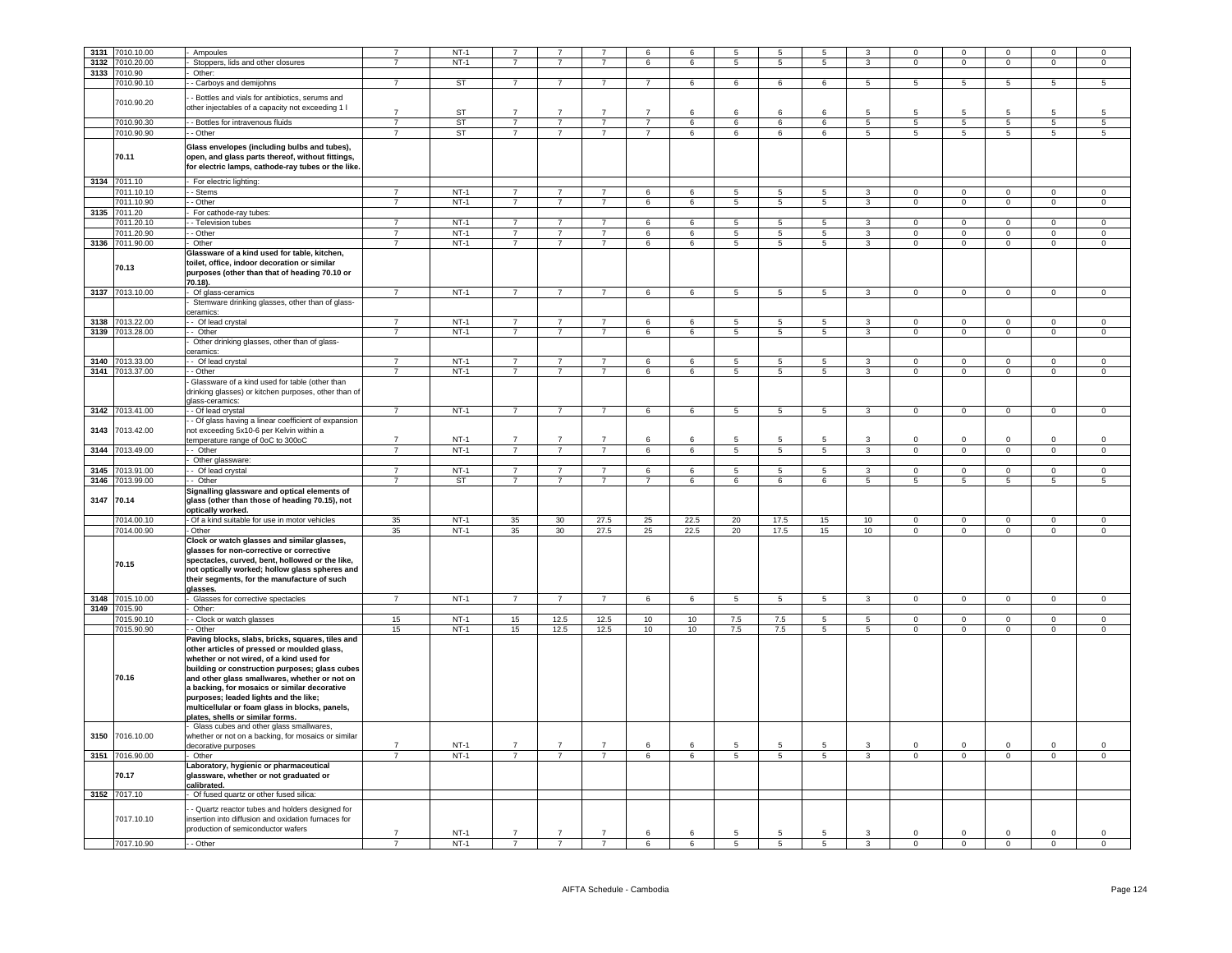|              |                          | Of other glass having a linear coefficient of                                                                                                                                                                                                                                                                                                                        |                                  |                  |                                  |                                  |                                  |                     |                 |                |                      |                  |                                |                                |                                   |                                  |                                  |                                |
|--------------|--------------------------|----------------------------------------------------------------------------------------------------------------------------------------------------------------------------------------------------------------------------------------------------------------------------------------------------------------------------------------------------------------------|----------------------------------|------------------|----------------------------------|----------------------------------|----------------------------------|---------------------|-----------------|----------------|----------------------|------------------|--------------------------------|--------------------------------|-----------------------------------|----------------------------------|----------------------------------|--------------------------------|
| 3153         | 7017.20.00               | expansion not exceeding 5x10 <sup>6</sup> per Kelvin within a                                                                                                                                                                                                                                                                                                        |                                  |                  |                                  |                                  |                                  |                     |                 |                |                      |                  |                                |                                |                                   |                                  |                                  |                                |
|              |                          | emperature range of 0°C to 300°C                                                                                                                                                                                                                                                                                                                                     | $\overline{7}$                   | $NT-1$           | $\overline{7}$                   | $\overline{7}$                   | $\overline{7}$                   | 6                   | 6               | 5              | 5                    |                  | 3                              | $\mathbf 0$                    | $\mathbf 0$                       | $\mathbf 0$                      | $\mathbf 0$                      | $\mathbf 0$                    |
| 3154         | 7017.90.00               | Other                                                                                                                                                                                                                                                                                                                                                                | $\overline{7}$                   | $NT-1$           | $\overline{7}$                   | $\overline{7}$                   | $\overline{7}$                   | 6                   | 6               | 5              | 5                    | 5                | $\overline{\mathbf{3}}$        | $\mathbf 0$                    | $\mathbf{0}$                      | $\overline{0}$                   | $\mathbf 0$                      | $\circ$                        |
|              | 70.18                    | Glass beads, imitation pearls, imitation<br>precious or semi-precious stones and similar<br>glass smallwares, and articles thereof other<br>than imitation jewellery; glass eyes other than<br>prosthetic articles; statuettes and other<br>ornaments of lamp-worked glass, other than<br>imitation jewellery; glass microspheres not<br>exceeding 1 mm in diameter. |                                  |                  |                                  |                                  |                                  |                     |                 |                |                      |                  |                                |                                |                                   |                                  |                                  |                                |
| 3155         | 7018.10.00               | Glass beads, imitation pearls, imitation precious<br>or semi-precious stones and similar glass<br>mallwares                                                                                                                                                                                                                                                          | 35                               | ST               | 35                               | 32                               | 30                               | 28                  | 26              | 24             | 22                   | 20               | 18                             | 18                             | 16                                | 14                               | 10                               | $5\phantom{.0}$                |
| 3156         | 7018.20.00               | Glass microspheres not exceeding 1 mm in                                                                                                                                                                                                                                                                                                                             |                                  |                  |                                  |                                  |                                  |                     |                 |                |                      |                  |                                |                                |                                   |                                  |                                  |                                |
|              |                          | diameter                                                                                                                                                                                                                                                                                                                                                             | 35                               | $NT-1$           | 35                               | 30                               | 27.5                             | 25                  | 22.5            | 20             | 17.5                 | 15               | 10                             | $\Omega$                       | $\Omega$                          | $\Omega$                         | $\Omega$                         | $\Omega$                       |
| 3157         | 7018.90.00               | Other                                                                                                                                                                                                                                                                                                                                                                | 35                               | $NT-1$           | 35                               | 30                               | 27.5                             | 25                  | 22.5            | 20             | 17.5                 | 15 <sub>15</sub> | 10                             | $\mathbf{0}$                   | $\overline{0}$                    | $\overline{0}$                   | $\overline{0}$                   | $\overline{0}$                 |
|              | 70.19                    | Glass fibres (including glass wool) and articles<br>thereof (for example, yarn, woven fabrics).                                                                                                                                                                                                                                                                      |                                  |                  |                                  |                                  |                                  |                     |                 |                |                      |                  |                                |                                |                                   |                                  |                                  |                                |
|              |                          | Slivers, rovings, yarn and chopped strands:                                                                                                                                                                                                                                                                                                                          |                                  |                  |                                  |                                  |                                  |                     |                 |                |                      |                  |                                |                                |                                   |                                  |                                  |                                |
| 3158         | 7019.11.00               | - Chopped strands, of a length of not more than<br>50 mm                                                                                                                                                                                                                                                                                                             | 15                               | $NT-1$           | 15                               | 12.5                             | 12.5                             | 10                  | 10              | 7.5            | 7.5                  |                  | 5                              | $\Omega$                       | $\Omega$                          | $\Omega$                         | $\Omega$                         | $\Omega$                       |
| 3159         | 7019.12.00               | - Rovings                                                                                                                                                                                                                                                                                                                                                            | 15                               | $NT-1$           | 15                               | 12.5                             | 12.5                             | 10                  | 10              | 7.5            | 7.5                  | $5\overline{5}$  | $5\overline{)}$                | $\mathsf 0$                    | $\mathbf 0$                       | $\overline{0}$                   | $\mathbf{0}$                     | $\Omega$                       |
| 3160         | 7019.19                  | $-$ Other:                                                                                                                                                                                                                                                                                                                                                           |                                  |                  |                                  |                                  |                                  |                     |                 |                |                      |                  |                                |                                |                                   |                                  |                                  |                                |
|              | 7019.19.10               | - - Yarn                                                                                                                                                                                                                                                                                                                                                             | 15                               | $NT-1$           | 15                               | 12.5                             | 12.5                             | 10                  | 10              | 7.5            | 7.5                  | 5                | $5\overline{5}$                | $\mathsf 0$                    | $\mathbf 0$                       | $\circ$                          | $\mathsf 0$                      | $\mathbf 0$                    |
|              | 7019.19.90               | - - Other                                                                                                                                                                                                                                                                                                                                                            | 15                               | $NT-1$           | 15                               | 12.5                             | 12.5                             | 10                  | 10              | 7.5            | 7.5                  | $5^{\circ}$      | $5\overline{5}$                | $\overline{0}$                 | $\overline{0}$                    | $\overline{0}$                   | $\Omega$                         | $\Omega$                       |
|              |                          | Thin sheets (voiles), webs, mats, mattresses,<br>boards and similar nonwoven products:                                                                                                                                                                                                                                                                               |                                  |                  |                                  |                                  |                                  |                     |                 |                |                      |                  |                                |                                |                                   |                                  |                                  |                                |
| 3161         | 7019.31.00               | - Mats                                                                                                                                                                                                                                                                                                                                                               | 15                               | $NT-1$           | 15                               | 12.5                             | 12.5                             | 10                  | 10              | 7.5            | $7.5\,$              | 5                | 5                              | $\mathbf 0$                    | $\mathbf 0$                       | $\mathbf 0$                      | $\mathbf 0$                      | $\mathbf 0$                    |
| 3163         | 3162 7019.32.00          | - Thin sheets (voiles)                                                                                                                                                                                                                                                                                                                                               | 15                               | $NT-1$           | 15                               | 12.5                             | 12.5                             | 10                  | 10              | 7.5            | 7.5                  | 5                | $\overline{5}$                 | $\Omega$                       | $\overline{0}$                    | $\overline{0}$                   | $\overline{0}$                   | $\overline{0}$                 |
|              | 7019.39                  | - Other:<br>- - Asphalt or coal-tar impregnated glass-fibre                                                                                                                                                                                                                                                                                                          |                                  |                  |                                  |                                  |                                  |                     |                 |                |                      |                  |                                |                                |                                   |                                  |                                  |                                |
|              | 7019.39.10               | outerwrap for pipelines                                                                                                                                                                                                                                                                                                                                              | 15                               | $NT-1$           | 15                               | 12.5                             | 12.5                             | 10                  | 10              | 7.5            | 7.5                  |                  | 5                              | $\Omega$                       | 0                                 | 0                                | $\mathbf 0$                      | $\Omega$                       |
|              | 7019.39.90               | - - Other                                                                                                                                                                                                                                                                                                                                                            | 15                               | $NT-1$           | 15                               | 12.5                             | 12.5                             | 10                  | 10              | 7.5            | 7.5                  | 5                | 5                              | $\overline{0}$                 | $\mathbf{0}$                      | $\overline{0}$                   | $\overline{0}$                   | $\circ$                        |
| 3164         | 7019.40.00               | Woven fabrics of rovings                                                                                                                                                                                                                                                                                                                                             | 15                               | $NT-1$           | 15                               | 12.5                             | 12.5                             | 10                  | 10              | 7.5            | 7.5                  | $5^{\circ}$      | $\overline{\phantom{a}}$       | $\overline{0}$                 | $\overline{0}$                    | $\overline{0}$                   | $\overline{0}$                   | $\mathbf{0}$                   |
| 3165         | 7019.51.00               | Other woven fabrics:<br>- Of a width not exceeding 30 cm                                                                                                                                                                                                                                                                                                             | 15                               | $NT-1$           | 15                               | 12.5                             | 12.5                             | 10                  | 10              | 7.5            | 7.5                  | $5^{\circ}$      | $5^{\circ}$                    | $\mathbf{0}$                   | $\overline{0}$                    | $\overline{0}$                   | $\overline{0}$                   | $\circ$                        |
| 3166         | 7019.52.00               | Of a width exceeding 30 cm, plain weave,                                                                                                                                                                                                                                                                                                                             |                                  |                  |                                  |                                  |                                  |                     |                 |                |                      |                  |                                |                                |                                   |                                  |                                  |                                |
|              |                          | veighing less than 250 g/m2, of filaments<br>neasuring per single yarn not more than 136 tex                                                                                                                                                                                                                                                                         | 15                               | $NT-1$           | 15                               | 12.5                             | 12.5                             | 10 <sub>1</sub>     | 10              | 7.5            | 7.5                  |                  |                                | $\Omega$                       | $\Omega$                          | $\Omega$                         | $\Omega$                         | $\Omega$                       |
| 3167         | 7019.59.00               | - Other                                                                                                                                                                                                                                                                                                                                                              | 15                               | $NT-1$           | 15                               | 12.5                             | 12.5                             | 10                  | 10              | 7.5            | 7.5                  | 5 <sup>5</sup>   | $5\overline{5}$                | $\mathbf{0}$                   | $\overline{0}$                    | $\overline{0}$                   | $\overline{0}$                   | $\mathbf{0}$                   |
|              | 3168 7019.90             | Other:                                                                                                                                                                                                                                                                                                                                                               |                                  |                  |                                  |                                  |                                  |                     |                 |                |                      |                  |                                |                                |                                   |                                  |                                  |                                |
|              | 7019.90.30               | - Escape chutes                                                                                                                                                                                                                                                                                                                                                      | 15                               | $NT-1$           | 15                               | 12.5                             | 12.5                             | 10                  | 10              | 7.5            | 7.5                  | $5^{\circ}$      | $5\overline{5}$                | $\Omega$                       | $\mathbf 0$                       | $\overline{0}$                   | $\mathbf 0$                      | $\Omega$                       |
|              | 7019.90.90<br>3169 70.20 | - Other<br>Other articles of glass.                                                                                                                                                                                                                                                                                                                                  | 15                               | $NT-1$           | 15                               | 12.5                             | 12.5                             | 10                  | 10              | 7.5            | 7.5                  | 5 <sub>5</sub>   | $5\overline{5}$                | $\overline{0}$                 | $\overline{0}$                    | $\overline{0}$                   | $\mathbf 0$                      | $\mathbf{0}$                   |
|              |                          | Glass moulds:                                                                                                                                                                                                                                                                                                                                                        |                                  |                  |                                  |                                  |                                  |                     |                 |                |                      |                  |                                |                                |                                   |                                  |                                  |                                |
|              | 7020.00.11               | - Of a kind used for the manufacture of acrylic                                                                                                                                                                                                                                                                                                                      |                                  |                  |                                  |                                  |                                  |                     |                 |                |                      |                  |                                |                                |                                   |                                  |                                  |                                |
|              | 7020.00.19               | oods<br>- Other                                                                                                                                                                                                                                                                                                                                                      | 15<br>15                         | $NT-1$<br>$NT-1$ | 15<br>15                         | 12.5<br>12.5                     | 12.5<br>12.5                     | 10<br>10            | 10<br>10        | 7.5<br>7.5     | 7.5<br>7.5           | 5<br>5           | 5<br>5                         | $\mathbf 0$<br>$\mathbf 0$     | $\mathbf 0$<br>$\mathbf 0$        | $\mathbf 0$<br>$\mathbf 0$       | $\mathsf 0$<br>$\mathbf 0$       | $\mathbf 0$<br>$^{\circ}$      |
|              | 7020.00.20               | Quartz reactor tubes and holders designed for<br>insertion into diffusion and oxidation furnaces for<br>production of semiconductor wafers                                                                                                                                                                                                                           |                                  |                  |                                  |                                  |                                  |                     |                 |                |                      |                  |                                |                                |                                   |                                  |                                  |                                |
|              | 7020.00.90               | Other                                                                                                                                                                                                                                                                                                                                                                | 15<br>15                         | $NT-1$<br>$NT-1$ | 15<br>15                         | 12.5<br>12.5                     | 12.5<br>12.5                     | 10<br>10            | 10<br>10        | 7.5<br>7.5     | 7.5<br>7.5           | -5<br>5          | $5\overline{5}$<br>5           | $\Omega$<br>$\overline{0}$     | $\Omega$<br>$\overline{0}$        | $\Omega$<br>$\overline{0}$       | $\mathbf 0$<br>$\overline{0}$    | $\Omega$<br>$\overline{0}$     |
|              | 71.01                    | Pearls, natural or cultured, whether or not<br>worked or graded but not strung, mounted or<br>set; pearls, natural or cultured, temporarily<br>strung for convenience of transport.                                                                                                                                                                                  |                                  |                  |                                  |                                  |                                  |                     |                 |                |                      |                  |                                |                                |                                   |                                  |                                  |                                |
|              | 3170 7101.10.00          | Natural pearls                                                                                                                                                                                                                                                                                                                                                       | $\overline{7}$                   | $NT-1$           | $\overline{7}$                   | 7                                | $\overline{7}$                   | 6                   | $6\overline{6}$ | $\overline{5}$ | 5                    | 5                | $\mathbf{3}$                   | $\overline{0}$                 | $\overline{0}$                    | $\overline{0}$                   | $\overline{0}$                   | $\overline{0}$                 |
|              |                          | Cultured pearls:                                                                                                                                                                                                                                                                                                                                                     |                                  |                  |                                  |                                  |                                  |                     |                 |                |                      |                  |                                |                                |                                   |                                  |                                  |                                |
| 3171         | 7101.21.00               | - Unworked<br>- Worked                                                                                                                                                                                                                                                                                                                                               | $\overline{7}$<br>$\overline{7}$ | $NT-1$<br>$NT-1$ | $\overline{7}$<br>$\overline{7}$ | $\overline{7}$<br>$\overline{7}$ | $\overline{7}$<br>$\overline{7}$ | 6<br>6              | 6<br>6          | 5<br>5         | 5<br>$5\overline{)}$ | $5^{\circ}$<br>5 | $\mathbf{3}$<br>$\overline{3}$ | $\mathbf{0}$<br>$\overline{0}$ | $\overline{0}$<br>$\overline{0}$  | $\overline{0}$<br>$\overline{0}$ | $\overline{0}$<br>$\overline{0}$ | $\mathbf{0}$<br>$\overline{0}$ |
|              | 3172 7101.22.00<br>71.02 | Diamonds, whether or not worked, but not<br>mounted or set.                                                                                                                                                                                                                                                                                                          |                                  |                  |                                  |                                  |                                  |                     |                 |                |                      |                  |                                |                                |                                   |                                  |                                  |                                |
| 3173         | 7102.10.00               | Unsorted<br>Industrial:                                                                                                                                                                                                                                                                                                                                              | $\overline{7}$                   | $NT-2$           | $\overline{7}$                   | $\overline{7}$                   | $\overline{7}$                   | 6                   | 6               | $\epsilon$     | $\overline{5}$       | 5 <sup>1</sup>   | $\overline{5}$                 | $\overline{5}$                 | $\overline{4}$                    | $\overline{\mathbf{3}}$          | $\overline{2}$                   | $\Omega$                       |
|              |                          |                                                                                                                                                                                                                                                                                                                                                                      |                                  |                  |                                  |                                  |                                  |                     |                 |                |                      |                  |                                |                                |                                   |                                  |                                  |                                |
| 3174<br>3175 | 7102.21.00<br>7102.29.00 | - Unworked or simply sawn, cleaved or bruted<br>- Other                                                                                                                                                                                                                                                                                                              | $\overline{7}$<br>$\overline{7}$ | $NT-2$<br>ST     | $\overline{7}$<br>$7^{\circ}$    | $\overline{7}$<br>$\overline{7}$ | $\overline{7}$<br>$\overline{7}$ | 6<br>$\overline{7}$ | 6<br>6          | 6<br>6         | 5<br>6               | 5<br>6           | 5<br>$5\overline{5}$           | -5<br>$5\overline{5}$          | $\overline{4}$<br>$5\overline{5}$ | 3<br>$5\overline{)}$             | $\overline{2}$<br>5              | $\Omega$<br>5 <sub>5</sub>     |
|              |                          | Non-industrial:                                                                                                                                                                                                                                                                                                                                                      |                                  |                  |                                  |                                  |                                  |                     |                 |                |                      |                  |                                |                                |                                   |                                  |                                  |                                |
| 3176         | 7102.31.00               | - Unworked or simply sawn, cleaved or bruted                                                                                                                                                                                                                                                                                                                         | $\overline{7}$                   | <b>ST</b>        |                                  |                                  | $\overline{7}$                   | $\overline{7}$      | 6               | 6              | 6                    |                  | 5                              | 5                              | 5                                 | 5                                | 5                                |                                |
|              | 3177 7102.39.00          | - - Other                                                                                                                                                                                                                                                                                                                                                            | $\overline{7}$                   | ST               | $\overline{7}$                   | $\overline{7}$                   | $\overline{7}$                   | $\overline{7}$      | 6               | 6              | 6                    | 6                | $\overline{5}$                 | $\overline{5}$                 | $5^{\circ}$                       | $\overline{5}$                   | 5                                | 5                              |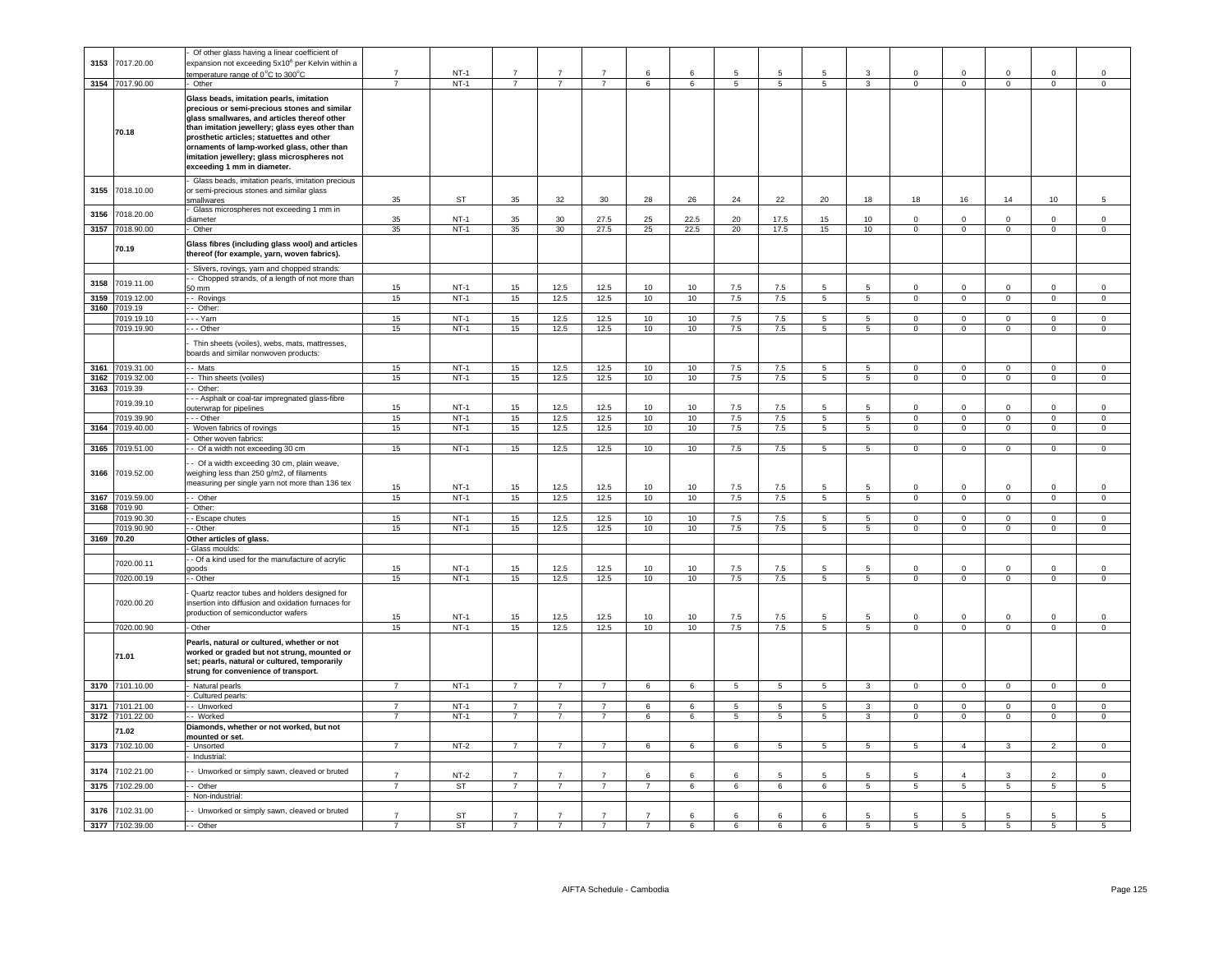|            | 71.03                      | Precious stones (other than diamonds) and<br>semi-precious stones, whether or not worked<br>or graded but not strung, mounted or set;<br>ungraded precious stones (other than<br>diamonds) and semi-precious stones,<br>temporarily strung for convenience of<br>transport.    |                                  |                  |                                  |                                  |                                  |                           |                            |                            |                            |                            |                            |                             |                                  |                            |                                  |                            |
|------------|----------------------------|--------------------------------------------------------------------------------------------------------------------------------------------------------------------------------------------------------------------------------------------------------------------------------|----------------------------------|------------------|----------------------------------|----------------------------------|----------------------------------|---------------------------|----------------------------|----------------------------|----------------------------|----------------------------|----------------------------|-----------------------------|----------------------------------|----------------------------|----------------------------------|----------------------------|
| 3178       | 7103.10.00                 | Unworked or simply sawn or roughly shaped                                                                                                                                                                                                                                      | $\overline{7}$                   | $NT-2$           | $\overline{7}$                   | $\overline{7}$                   | $\overline{7}$                   | 6                         | 6                          | 6                          | 5                          | 5                          | 5                          | 5                           | $\overline{4}$                   | 3                          | $\overline{2}$                   | $\mathbf 0$                |
|            |                            | Otherwise worked:                                                                                                                                                                                                                                                              |                                  |                  |                                  |                                  |                                  |                           |                            |                            |                            |                            |                            |                             |                                  |                            |                                  |                            |
| 3179       | 7103.91.00                 | - Rubies, sapphires and emeralds                                                                                                                                                                                                                                               | $\overline{7}$                   | ST               | $\overline{7}$                   | $\overline{7}$                   | $\overline{7}$                   | $\overline{7}$            | 6                          | 6                          | 6                          | 6                          | 5                          | 5                           | 5                                | 5                          | 5 <sup>5</sup>                   | 5                          |
|            | 3180 7103.99.00<br>71.04   | - Other<br>Synthetic or reconstructed precious or semi-<br>precious stones, whether or not worked or<br>graded but not strung, mounted or set;<br>ungraded synthetic or reconstructed precious<br>or semi-precious stones, temporarily strung for<br>convenience of transport. | $\overline{7}$                   | <b>ST</b>        | $\overline{7}$                   | $\overline{7}$                   | $\overline{7}$                   | $\overline{7}$            | 6                          | 6                          | 6                          | 6                          | $5\overline{5}$            | 5                           | $\,$ 5 $\,$                      | $5\overline{5}$            | 5                                | 5                          |
|            | 3181 7104.10               | Piezo-electric quartz:                                                                                                                                                                                                                                                         |                                  |                  |                                  |                                  |                                  |                           |                            |                            |                            |                            |                            |                             |                                  |                            |                                  |                            |
|            | 7104.10.10<br>7104.10.20   | - Unworked<br>- Worked                                                                                                                                                                                                                                                         | $\overline{7}$<br>$\overline{7}$ | $NT-2$<br>$NT-2$ | $\overline{7}$<br>$\overline{7}$ | $\overline{7}$<br>$\overline{7}$ | $\overline{7}$<br>$\overline{7}$ | 6<br>6                    | 6<br>6                     | 6<br>6                     | 5<br>5                     | 5<br>5                     | 5<br>5                     | 5<br>5                      | $\overline{4}$<br>$\overline{4}$ | 3<br>3                     | $\overline{2}$<br>2              | $\mathbf 0$<br>$\mathbf 0$ |
|            |                            | Other, unworked or simply sawn or roughly                                                                                                                                                                                                                                      |                                  |                  |                                  |                                  |                                  |                           |                            |                            |                            |                            |                            |                             |                                  |                            |                                  |                            |
| 3182       | 7104.20.00                 | haped                                                                                                                                                                                                                                                                          | $\overline{7}$                   | $NT-2$           | $\overline{7}$                   | $\overline{7}$                   | $\overline{7}$                   | 6                         | 6                          | 6                          | 5                          | 5                          | 5                          | 5                           | $\overline{4}$                   | 3                          | $\overline{2}$                   | $\mathbf 0$                |
|            | 3183 7104.90.00            | Other                                                                                                                                                                                                                                                                          | $\overline{7}$                   | $NT-2$           | $\overline{7}$                   | $\overline{7}$                   | $\overline{7}$                   | 6                         | 6                          | 6                          | 5                          | $5\phantom{.0}$            | 5                          | 5                           | $\overline{4}$                   | 3                          | $\overline{2}$                   | $\mathsf 0$                |
|            | 71.05                      | Dust and powder of natural or synthetic<br>precious or semi-precious stones.                                                                                                                                                                                                   |                                  |                  |                                  |                                  |                                  |                           |                            |                            |                            |                            |                            |                             |                                  |                            |                                  |                            |
| 3184       | 7105.10.00                 | Of diamonds                                                                                                                                                                                                                                                                    | $\overline{7}$                   | $NT-1$           | $\overline{7}$                   | $\overline{7}$                   | $\overline{7}$                   | 6                         | 6                          | 5                          | 5                          | 5                          | 3                          | 0                           | $\mathbf 0$                      | $\Omega$                   | $\mathbf 0$                      | $\mathsf 0$                |
|            | 3185 7105.90.00            | Other                                                                                                                                                                                                                                                                          | $\overline{7}$                   | $NT-1$           | $\overline{7}$                   | $\overline{7}$                   | $\overline{7}$                   | 6                         | 6                          | $\overline{5}$             | $\overline{5}$             | $5^{\circ}$                | 3                          | $\overline{0}$              | $\overline{0}$                   | $\overline{0}$             | $\overline{0}$                   | $\overline{0}$             |
|            | 71.06                      | Silver (including silver plated with gold or<br>platinum), unwrought or in semi-manufactured<br>forms, or in powder form.                                                                                                                                                      |                                  |                  |                                  |                                  |                                  |                           |                            |                            |                            |                            |                            |                             |                                  |                            |                                  |                            |
|            | 3186 7106.10.00            | Powder                                                                                                                                                                                                                                                                         | $\overline{0}$                   | $NT-1$           | $\mathbf{0}$                     | $\overline{0}$                   | $\overline{0}$                   | $\overline{0}$            | $\overline{0}$             | $\overline{0}$             | $\mathbf 0$                | $\mathbf{0}$               | $\overline{0}$             | $\overline{0}$              | $\overline{0}$                   | $\mathbf{0}$               | $\overline{0}$                   | $\mathsf 0$                |
| 3187       | 106.91.00                  | Other:<br>- Unwrought                                                                                                                                                                                                                                                          | $\mathbf 0$                      | $NT-1$           | $\mathbf 0$                      | $\circ$                          | $\mathbf 0$                      | $\mathbf{0}$              | $\mathbf{0}$               | $\circ$                    | $\mathbf 0$                | $\circ$                    | $\circ$                    | $\mathbf{O}$                | $\mathbf 0$                      | $\circ$                    | $\mathbf 0$                      | $\mathbf 0$                |
| 3188       | 7106.92.00                 | - Semi-manufactured                                                                                                                                                                                                                                                            | $\mathbf 0$                      | $NT-1$           | $\mathbf 0$                      | $\overline{0}$                   | $\mathbf 0$                      | $\,0\,$                   | $\mathbf 0$                | $\mathbf 0$                | $\mathbf 0$                | $\mathsf 0$                | $\mathsf 0$                | $\mathbf 0$                 | $\,0\,$                          | $\mathbf 0$                | $\mathbf 0$                      | $\mathsf 0$                |
|            |                            | Base metals clad with silver, not further worked                                                                                                                                                                                                                               |                                  |                  |                                  |                                  |                                  |                           |                            |                            |                            |                            |                            |                             |                                  |                            |                                  |                            |
| 3189       | 7107.00.00<br>71.08        | than semi-manufactured.<br>Gold (including gold plated with platinum)<br>unwrought or in semi-manufactured forms, or                                                                                                                                                           | $\overline{7}$                   | $NT-1$           | $\overline{7}$                   | $\overline{7}$                   | $\overline{7}$                   | 6                         | 6                          | 5                          | 5                          | 5                          | 3                          | 0                           | $\mathbf 0$                      | $\mathbf 0$                | $\mathbf 0$                      | $\mathsf 0$                |
|            |                            | in powder form.<br>Non-monetary:                                                                                                                                                                                                                                               |                                  |                  |                                  |                                  |                                  |                           |                            |                            |                            |                            |                            |                             |                                  |                            |                                  |                            |
| 3190       | 7108.11.00                 | - Powder                                                                                                                                                                                                                                                                       | $\mathbf 0$                      | $NT-1$           | $\mathbf 0$                      | $\mathbf 0$                      | $\mathbf 0$                      | $\circ$                   | $\mathbf{0}$               | $\mathbf 0$                | $\mathbf 0$                | $\mathbf 0$                | $\mathbf 0$                | $\mathbf{O}$                | $\mathbf 0$                      | $\mathbf 0$                | $\mathbf 0$                      | $\mathbf 0$                |
| 3191       | 7108.12                    | - Other unwrought forms:                                                                                                                                                                                                                                                       |                                  |                  |                                  |                                  |                                  |                           |                            |                            |                            |                            |                            |                             |                                  |                            |                                  |                            |
|            | 108.12.10                  | - - In lumps, ingots or cast bars                                                                                                                                                                                                                                              | $\mathbf 0$                      | $NT-1$           | $\mathbf 0$                      | $\circ$                          | $\mathbf 0$                      | $\circ$                   | $\mathbf 0$                | $\mathbf 0$                | 0                          | $\mathbf 0$                | $\mathbf 0$                | $\mathbf 0$                 | $\mathbf 0$                      | $\mathbf 0$                | 0                                | $\mathbf 0$                |
| 3192       | 108.12.90<br>7108.13.00    | - - Other<br>- Other semi-manufactured forms                                                                                                                                                                                                                                   | $\mathbf 0$<br>$\mathbf{0}$      | $NT-1$<br>$NT-1$ | $\mathbf 0$<br>$\mathbf{0}$      | $\mathbf 0$<br>$\mathbf 0$       | $\mathbf 0$<br>$\mathbf 0$       | $\circ$<br>$\overline{0}$ | $\mathbf 0$<br>$\mathbf 0$ | $\mathbf 0$<br>$\mathbf 0$ | $\mathbf 0$<br>$\mathbf 0$ | $\mathbf 0$<br>$\mathbf 0$ | $\mathbf 0$<br>$\mathbf 0$ | $\mathbf 0$<br>$\mathbf{0}$ | $\mathsf 0$<br>$\mathbf 0$       | $\mathbf 0$<br>$\mathbf 0$ | $\mathbf 0$<br>0                 | $\mathbf 0$<br>0           |
| 3193       | 7108.20.00                 | Monetary                                                                                                                                                                                                                                                                       | $\mathbf 0$                      | $NT-1$           | $\mathbf 0$                      | $\mathbf{0}$                     | $\mathbf 0$                      | $\mathbf{0}$              | $\mathbf 0$                | $\mathbf 0$                | $\mathbf 0$                | $\circ$                    | $\circ$                    | $\mathbf{0}$                | $\mathbf 0$                      | $\mathbf 0$                | $\mathbf 0$                      | $\mathbf 0$                |
| 3194       | 7109.00.00                 | Base metals or silver, clad with gold, not further                                                                                                                                                                                                                             |                                  |                  |                                  |                                  |                                  |                           |                            |                            |                            |                            |                            |                             |                                  |                            |                                  |                            |
|            | 71.10                      | worked than semi-manufactured.<br>Platinum, unwrought or in semi-manufactured<br>forms, or in powder form.<br>Platinum:                                                                                                                                                        | $\overline{7}$                   | $NT-1$           | $\overline{7}$                   | $\overline{7}$                   | $7^{\circ}$                      | 6                         | 6                          | 5                          | 5                          | 5                          | 3                          | $\mathbf{0}$                | $\mathsf 0$                      | $\circ$                    | $\mathbf{0}$                     | $\circ$                    |
|            | 3195 7110.11               | - Unwrought or in powder form:                                                                                                                                                                                                                                                 |                                  |                  |                                  |                                  |                                  |                           |                            |                            |                            |                            |                            |                             |                                  |                            |                                  |                            |
|            | 7110.11.10<br>7110.11.90   | - - In lumps, ingots, cast bars, powder or sponge<br>- - Other                                                                                                                                                                                                                 | $\overline{7}$<br>$\overline{7}$ | $NT-2$<br>$NT-2$ | $\overline{7}$<br>$\overline{7}$ | 7<br>$\overline{7}$              | $\overline{7}$<br>$\overline{7}$ | 6<br>6                    | 6<br>6                     | 6<br>6                     | -5<br>5                    | 5<br>5                     | -5<br>5                    | 5<br>5                      | $\overline{4}$<br>$\overline{4}$ | 3<br>3                     | $\overline{2}$<br>$\overline{2}$ | $\mathbf 0$<br>$\mathbf 0$ |
|            | 3196 7110.19.00            | - Other                                                                                                                                                                                                                                                                        | $\overline{7}$                   | $NT-2$           | $\overline{7}$                   | $\overline{7}$                   | $\overline{7}$                   | 6                         | 6                          | 6                          | 5                          | 5                          | $5^{\circ}$                | $5^{\circ}$                 | $\overline{4}$                   | 3                          | $\overline{2}$                   | $\circ$                    |
|            |                            | Palladium:                                                                                                                                                                                                                                                                     |                                  |                  |                                  |                                  |                                  |                           |                            |                            |                            |                            |                            |                             |                                  |                            |                                  |                            |
|            | 3197 7110.21<br>7110.21.10 | - Unwrought or in powder form:<br>- - Alloys, containing not less than 20% palladium<br>by weight, suitable for use in the making of artificial<br>teeth                                                                                                                       | $\overline{7}$                   | $NT-2$           | $\overline{7}$                   | $\overline{7}$                   | $\overline{7}$                   | 6                         | 6                          | 6                          | 5                          | 5                          | 5                          | 5                           | $\overline{4}$                   | 3                          | $\overline{2}$                   | $\mathbf 0$                |
|            | 7110.21.20                 | -- Other, in lumps, ingots, cast bars, powder or                                                                                                                                                                                                                               | $\overline{7}$                   | $NT-2$           | $\overline{7}$                   | $\overline{7}$                   | $\overline{7}$                   | 6                         | 6                          | 6                          | -5                         | 5                          | -5                         | 5                           | $\overline{4}$                   | 3                          | $\overline{\phantom{a}}$         | $\mathbf 0$                |
|            | 7110.21.90                 | sponge<br>- - - Other                                                                                                                                                                                                                                                          | $\overline{7}$                   | $NT-2$           | $\overline{7}$                   | $\overline{7}$                   | $\overline{7}$                   | 6                         | 6                          | 6                          | 5                          | 5                          | 5                          | 5                           | $\overline{4}$                   | 3                          | $\overline{2}$                   | $\mathbf 0$                |
| 3198       | 7110.29.00                 | - Other                                                                                                                                                                                                                                                                        | $\overline{7}$                   | $NT-2$           | $\overline{7}$                   | $\overline{7}$                   | $\overline{7}$                   | 6                         | 6                          | 6                          | 5                          | $\overline{5}$             | 5                          | $\overline{5}$              | $\overline{4}$                   | $\mathbf{3}$               | $\overline{2}$                   | $\overline{0}$             |
|            |                            | Rhodium:                                                                                                                                                                                                                                                                       |                                  |                  |                                  |                                  |                                  |                           |                            |                            |                            |                            |                            |                             |                                  |                            |                                  |                            |
|            | 3199 7110.31               | - Unwrought or in powder form:                                                                                                                                                                                                                                                 |                                  |                  |                                  |                                  |                                  |                           |                            |                            |                            |                            |                            |                             |                                  |                            |                                  |                            |
|            | 7110.31.10                 | - - In lumps, ingots, cast bars, powder or sponge                                                                                                                                                                                                                              |                                  | NT-2             |                                  |                                  |                                  | 6                         |                            |                            |                            |                            |                            |                             |                                  |                            |                                  | 0                          |
|            | 7110.31.90                 | - - Other                                                                                                                                                                                                                                                                      | $\overline{7}$                   | $NT-2$           | $\overline{7}$                   | $\overline{7}$                   | $\overline{7}$                   | 6                         | 6                          | 6                          | 5                          | 5                          | 5                          | 5                           | $\overline{4}$                   | 3                          | $\overline{2}$                   | $\mathbf 0$                |
|            | 3200 7110.39.00            | - Other<br>Iridium, osmium and ruthenium:                                                                                                                                                                                                                                      | $\overline{7}$                   | $NT-2$           | $\overline{7}$                   | $\overline{7}$                   | $\overline{7}$                   | 6                         | 6                          | 6                          | 5                          | 5                          | $5^{\circ}$                | 5                           | $\overline{4}$                   | 3                          | $\overline{2}$                   | $\mathbf 0$                |
|            | 3201 7110.41               | - Unwrought or in powder form:                                                                                                                                                                                                                                                 |                                  |                  |                                  |                                  |                                  |                           |                            |                            |                            |                            |                            |                             |                                  |                            |                                  |                            |
|            | 7110.41.10                 | - - In lumps, ingots, cast bars, powder or sponge                                                                                                                                                                                                                              | $\overline{7}$                   | $NT-2$           | $\overline{7}$                   | 7                                | $\overline{7}$                   | 6                         | $\epsilon$                 | 6                          | -5                         | 5                          |                            | 5                           | $\mathbf{A}$                     | $\mathcal{R}$              | $\overline{\phantom{a}}$         | $\circ$                    |
|            | 7110.41.90                 | - - - Other                                                                                                                                                                                                                                                                    | $\overline{7}$                   | $NT-2$           | 7                                | $\overline{7}$                   | $\overline{7}$                   | 6                         | 6                          | 6                          | 5                          | 5                          | 5                          | 5                           | $\overline{4}$                   | 3                          | $\overline{2}$                   | $\mathbf{0}$               |
| 3202       | 7110.49.00                 | - Other                                                                                                                                                                                                                                                                        | $\overline{7}$                   | $NT-2$           | $\overline{7}$                   | $\overline{7}$                   | $\overline{7}$                   | 6                         | 6                          | 6                          | 5                          | $5^{\circ}$                | $5\overline{5}$            | 5                           | $\overline{4}$                   | $\mathbf{3}$               | $\overline{2}$                   | $\mathbf 0$                |
| 3203 71.11 |                            | Base metals, silver or gold, clad with platinum,<br>not further worked than semi-manufactured.                                                                                                                                                                                 |                                  |                  |                                  |                                  |                                  |                           |                            |                            |                            |                            |                            |                             |                                  |                            |                                  |                            |
|            | 7111.00.10                 | Silver or gold, clad with platinum                                                                                                                                                                                                                                             | $\overline{7}$                   | $NT-2$           | $\overline{7}$                   | $\overline{7}$                   | $\overline{7}$                   | 6                         | 6                          | 6                          | 5                          | 5                          | 5                          | 5                           | $\overline{4}$                   | 3                          | $\overline{2}$                   | $\mathbf 0$                |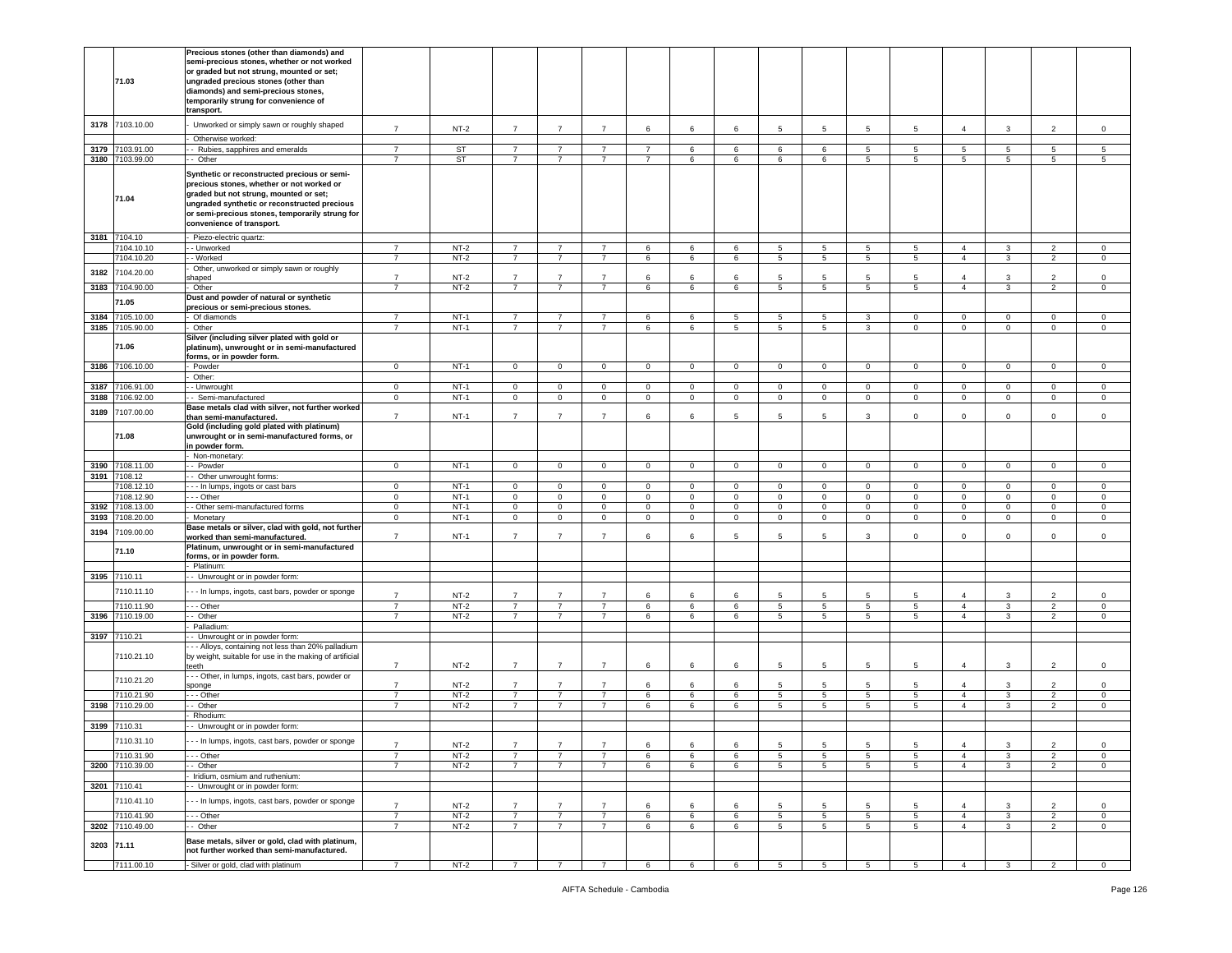|      | 7111.00.90      | Other                                                                   | $\overline{7}$ | $NT-2$    |                |                |                |                | 6           | 6              | 5               | 5               |                 | 5               | $\overline{4}$  |                 |                 |             |
|------|-----------------|-------------------------------------------------------------------------|----------------|-----------|----------------|----------------|----------------|----------------|-------------|----------------|-----------------|-----------------|-----------------|-----------------|-----------------|-----------------|-----------------|-------------|
|      |                 |                                                                         |                |           |                |                |                |                |             |                |                 |                 |                 |                 |                 |                 |                 |             |
|      |                 | Waste and scrap of precious metal or of metal                           |                |           |                |                |                |                |             |                |                 |                 |                 |                 |                 |                 |                 |             |
|      |                 | clad with precious metal; other waste and                               |                |           |                |                |                |                |             |                |                 |                 |                 |                 |                 |                 |                 |             |
|      | 71.12           | scrap containing precious metal or precious                             |                |           |                |                |                |                |             |                |                 |                 |                 |                 |                 |                 |                 |             |
|      |                 | metal compounds, of a kind used principally for                         |                |           |                |                |                |                |             |                |                 |                 |                 |                 |                 |                 |                 |             |
|      |                 | the recovery of precious metal.                                         |                |           |                |                |                |                |             |                |                 |                 |                 |                 |                 |                 |                 |             |
|      |                 | Ash containing precious metal or precious metal                         |                |           |                |                |                |                |             |                |                 |                 |                 |                 |                 |                 |                 |             |
| 3204 | 7112.30.00      | compounds                                                               | $\overline{7}$ | ST        | $\overline{7}$ | $\overline{7}$ | $\overline{7}$ | $\overline{7}$ | 6           | 6              | 6               | 6               | 5               | 5               | 5               | 5               | 5               | 5           |
|      |                 | Other:                                                                  |                |           |                |                |                |                |             |                |                 |                 |                 |                 |                 |                 |                 |             |
|      |                 | - Of gold, including metal clad with gold but                           |                |           |                |                |                |                |             |                |                 |                 |                 |                 |                 |                 |                 |             |
| 3205 | 7112.91.00      | excluding sweepings containing other precious                           |                |           |                |                |                |                |             |                |                 |                 |                 |                 |                 |                 |                 |             |
|      |                 | netals                                                                  | $\overline{7}$ | ST        | $\overline{7}$ | $\overline{7}$ | $\overline{7}$ | $\overline{7}$ | 6           | 6              | 6               | 6               | 5               | 5               | 5               | 5               | 5               | 5           |
|      |                 | - Of platinum, including metal clad with platinum                       |                |           |                |                |                |                |             |                |                 |                 |                 |                 |                 |                 |                 |             |
| 3206 | 7112.92.00      | but excluding sweepings containing other precious                       |                |           |                |                |                |                |             |                |                 |                 |                 |                 |                 |                 |                 |             |
|      |                 | netals                                                                  | $\overline{7}$ | ST        | $\overline{7}$ | $\overline{7}$ | $\overline{7}$ | $\overline{7}$ | 6           | 6              | 6               | 6               | 5               | 5               | 5               | 5               | 5               | 5           |
| 3207 | 7112.99         | - Other:                                                                |                |           |                |                |                |                |             |                |                 |                 |                 |                 |                 |                 |                 |             |
|      |                 | - - Of silver, including metal clad with silver but                     |                |           |                |                |                |                |             |                |                 |                 |                 |                 |                 |                 |                 |             |
|      | 7112.99.10      | excluding sweepings containing other precious                           |                |           |                |                |                |                |             |                |                 |                 |                 |                 |                 |                 |                 |             |
|      |                 | metals                                                                  | $\overline{7}$ | ST        | $\overline{7}$ | $\overline{7}$ | $\overline{7}$ | $\overline{7}$ | 6           | 6              | 6               | 6               | 5               | 5               | 5               | -5              | 5               |             |
|      | 7112.99.90      | - - Other                                                               | $\overline{7}$ | ST        | $\overline{7}$ | $\overline{7}$ | $\overline{7}$ | $\overline{7}$ | 6           | 6              | 6               | 6               | $5^{\circ}$     | 5               | 5               | 5               | 5               | 5           |
|      |                 | Articles of jewellery and parts thereof, of                             |                |           |                |                |                |                |             |                |                 |                 |                 |                 |                 |                 |                 |             |
|      | 71.13           | precious metal or of metal clad with precious                           |                |           |                |                |                |                |             |                |                 |                 |                 |                 |                 |                 |                 |             |
|      |                 | metal.                                                                  |                |           |                |                |                |                |             |                |                 |                 |                 |                 |                 |                 |                 |             |
|      |                 | Of precious metal whether or not plated or clad                         |                |           |                |                |                |                |             |                |                 |                 |                 |                 |                 |                 |                 |             |
|      |                 | vith precious metal:                                                    |                |           |                |                |                |                |             |                |                 |                 |                 |                 |                 |                 |                 |             |
|      |                 | - Of silver, whether or not plated or clad with other                   |                |           |                |                |                |                |             |                |                 |                 |                 |                 |                 |                 |                 |             |
| 3208 | 7113.11         | recious metal:                                                          |                |           |                |                |                |                |             |                |                 |                 |                 |                 |                 |                 |                 |             |
|      | 7113.11.10      | - - Parts                                                               | $\overline{7}$ | ST        | $\overline{7}$ | 7              | $\overline{7}$ | $\overline{7}$ | 6           | 6              | 6               | 6               | 5               | 5               | $5\phantom{.0}$ | -5              | 5               | 5           |
|      | 7113.11.90      | - - Other                                                               | $\overline{7}$ | ST        | 7              | $\overline{7}$ | $\overline{7}$ | $\overline{7}$ | 6           | 6              | 6               | 6               | 5               | 5               | 5               | 5               | 5               | 5           |
|      |                 | - Of other precious metal, whether or not plated or                     |                |           |                |                |                |                |             |                |                 |                 |                 |                 |                 |                 |                 |             |
| 3209 | 7113.19         | clad with precious metal:                                               |                |           |                |                |                |                |             |                |                 |                 |                 |                 |                 |                 |                 |             |
|      | 7113.19.10      | - - Parts                                                               | $\overline{7}$ | ST        | $\overline{7}$ | $\overline{7}$ | $\overline{7}$ | $\overline{7}$ | 6           | 6              | 6               | 6               | 5               | 5               | 5               | 5               | 5               | -5          |
|      | 7113.19.90      | - - Other                                                               | $\overline{7}$ | <b>ST</b> | $\overline{7}$ | $\overline{7}$ | $\overline{7}$ | 7              | 6           | 6              | 6               | 6               | 5               | 5               | 5               | 5               | $5\phantom{.0}$ | 5           |
|      | 3210 7113.20    | Of base metal clad with precious metal:                                 |                |           |                |                |                |                |             |                |                 |                 |                 |                 |                 |                 |                 |             |
|      | 7113.20.10      | - Parts                                                                 | $\overline{7}$ | $NT-2$    | $\overline{7}$ | 7              | $\overline{7}$ | 6              | 6           | 6              | 5               | 5               | 5               | 5               | $\overline{4}$  | 3               | $\overline{2}$  | 0           |
|      | 7113.20.90      | - Other                                                                 | $\overline{7}$ | $NT-2$    | $\overline{7}$ | $\overline{7}$ | $\overline{7}$ | 6              | 6           | 6              | 5               | 5               | $5^{\circ}$     | 5               | $\overline{4}$  | 3               | $\overline{2}$  | 0           |
|      |                 |                                                                         |                |           |                |                |                |                |             |                |                 |                 |                 |                 |                 |                 |                 |             |
|      |                 | Articles of goldsmiths' or silversmiths' wares                          |                |           |                |                |                |                |             |                |                 |                 |                 |                 |                 |                 |                 |             |
|      | 71.14           | and parts thereof, of precious metal or of metal                        |                |           |                |                |                |                |             |                |                 |                 |                 |                 |                 |                 |                 |             |
|      |                 | clad with precious metal.                                               |                |           |                |                |                |                |             |                |                 |                 |                 |                 |                 |                 |                 |             |
|      |                 | Of precious metal whether or not plated or clad<br>with precious metal: |                |           |                |                |                |                |             |                |                 |                 |                 |                 |                 |                 |                 |             |
|      |                 | - Of silver, whether or not plated or clad with                         |                |           |                |                |                |                |             |                |                 |                 |                 |                 |                 |                 |                 |             |
| 3211 | 7114.11.00      | other precious metal                                                    | $\overline{7}$ | $NT-2$    | $\overline{7}$ | $\overline{7}$ | $\overline{7}$ | 6              | 6           | 6              | 5               | 5               | 5               | 5               | $\overline{4}$  | 3               | $\overline{2}$  | 0           |
|      |                 | - Of other precious metal, whether or not plated                        |                |           |                |                |                |                |             |                |                 |                 |                 |                 |                 |                 |                 |             |
| 3212 | 7114.19.00      | or clad with precious metal                                             | $\overline{7}$ | $NT-2$    | $\overline{7}$ | $\overline{7}$ | $\overline{7}$ | 6              | 6           | 6              | 5               | 5               | 5               | 5               | $\overline{4}$  | 3               | $\overline{2}$  | $\circ$     |
|      | 3213 7114.20.00 | Of base metal clad with precious metal                                  | $\overline{7}$ | $NT-2$    | $\overline{7}$ | 7              | $\overline{7}$ | 6              | 6           | 6              | 5               | 5               | 5               | 5               | $\overline{4}$  | 3               | $\overline{2}$  | $\circ$     |
|      |                 | Other articles of precious metal or of metal clad                       |                |           |                |                |                |                |             |                |                 |                 |                 |                 |                 |                 |                 |             |
|      | 71.15           | with precious metal.                                                    |                |           |                |                |                |                |             |                |                 |                 |                 |                 |                 |                 |                 |             |
|      |                 | Catalysts in the form of wire cloth or grill, of                        |                |           |                |                |                |                |             |                |                 |                 |                 |                 |                 |                 |                 |             |
| 3214 | 7115.10.00      | <b>platinum</b>                                                         | $\overline{7}$ | $NT-2$    | $\overline{7}$ | $\overline{7}$ | $\overline{7}$ | 6              | 6           | 6              | 5               | 5               | 5               | 5               | $\overline{4}$  | 3               | $\overline{2}$  | $\Omega$    |
| 3215 | 7115.90         | Other:                                                                  |                |           |                |                |                |                |             |                |                 |                 |                 |                 |                 |                 |                 |             |
|      | 7115.90.10      | - Of gold or silver                                                     | $\overline{7}$ | $NT-2$    | $\overline{7}$ | $\overline{7}$ | $\overline{7}$ | 6              | 6           | 6              | 5               | 5               | 5               | 5               | $\overline{4}$  | 3               | $\overline{2}$  | 0           |
|      | 7115.90.20      | - Of metal clad with gold or silver                                     | $\overline{7}$ | $NT-2$    | $\overline{7}$ | $\overline{7}$ | $\overline{7}$ | 6              | 6           | 6              | $5\phantom{.0}$ | $5\overline{)}$ | $5\overline{5}$ | $5\phantom{.0}$ | $\overline{4}$  | 3               | $\overline{2}$  | $\mathsf 0$ |
|      | 7115.90.90      | - Other                                                                 | $\overline{7}$ | $NT-2$    | $\overline{7}$ | $\overline{7}$ | $\overline{7}$ | 6              | 6           | 6              | 5               | 5               | 5               | 5               | $\overline{4}$  | 3               | $\overline{2}$  | 0           |
|      |                 | Articles of natural or cultured pearls, precious                        |                |           |                |                |                |                |             |                |                 |                 |                 |                 |                 |                 |                 |             |
|      | 71.16           | or semi-precious stones (natural, synthetic or                          |                |           |                |                |                |                |             |                |                 |                 |                 |                 |                 |                 |                 |             |
|      |                 | reconstructed).                                                         |                |           |                |                |                |                |             |                |                 |                 |                 |                 |                 |                 |                 |             |
| 3216 | 7116.10.00      | Of natural or cultured pearls                                           | $\overline{7}$ | $NT-2$    | $\overline{7}$ | $\overline{7}$ | $\overline{7}$ | $\,6\,$        | 6           | 6              | $5\phantom{.0}$ | $\sqrt{5}$      | $5\phantom{.0}$ | $5\phantom{.0}$ | $\overline{4}$  | 3               | $\overline{2}$  | $\mathsf 0$ |
|      |                 | Of precious or semi-precious stones (natural,                           |                |           |                |                |                |                |             |                |                 |                 |                 |                 |                 |                 |                 |             |
| 3217 | 7116.20.00      | ynthetic or reconstructed)                                              | $\overline{7}$ | ST        | $\overline{7}$ | $\overline{7}$ | $\overline{7}$ | $\overline{7}$ | 6           | 6              | 6               | 6               | 5               | 5               | 5               | 5               | 5               | 5           |
|      | 71.17           | mitation jewellery.                                                     |                |           |                |                |                |                |             |                |                 |                 |                 |                 |                 |                 |                 |             |
|      |                 | Of base metal, whether or not plated with                               |                |           |                |                |                |                |             |                |                 |                 |                 |                 |                 |                 |                 |             |
|      |                 | precious metal:                                                         |                |           |                |                |                |                |             |                |                 |                 |                 |                 |                 |                 |                 |             |
|      | 3218 7117.11    | - Cuff-links and studs:                                                 |                |           |                |                |                |                |             |                |                 |                 |                 |                 |                 |                 |                 |             |
|      | 7117.11.10      | - - Parts                                                               | $\overline{7}$ | $NT-1$    | $\overline{7}$ | $\overline{7}$ | $\overline{7}$ | 6              | 6           | 5              | 5               | 5               | 3               | 0               | $\mathbf 0$     | $\mathbf 0$     | 0               | $^{\circ}$  |
|      | 7117.11.90      | $-$ Other                                                               | $\overline{7}$ | $NT-1$    | $\overline{7}$ | $\overline{7}$ | $\overline{7}$ | 6              | 6           | $\overline{5}$ | 5               | $\overline{5}$  | $\overline{3}$  | $\mathbf 0$     | $\overline{0}$  | $\circ$         | $\overline{0}$  | $\mathbf 0$ |
|      | 3219 7117.19    | Other:                                                                  |                |           |                |                |                |                |             |                |                 |                 |                 |                 |                 |                 |                 |             |
|      | 7117.19.10      | - - Bangles                                                             | $\overline{7}$ | ST        | $\overline{7}$ | $\overline{7}$ | $\overline{7}$ | $\overline{7}$ | 6           | 6              | 6               | 6               | 5               | 5               | 5               | 5               | 5               | 5           |
|      | 7117.19.20      |                                                                         | $\overline{7}$ | ST        | $\overline{7}$ | $\overline{7}$ | $\overline{7}$ | $\overline{7}$ | 6           | 6              |                 |                 |                 | 5               |                 | 5               |                 | 5           |
|      | 7117.19.90      | -- Other imitation jewellery<br>- Parts                                 |                | <b>ST</b> |                |                |                |                |             | 6              | 6               | 6               | 5<br>5          |                 | 5<br>5          |                 | 5<br>5          |             |
|      | 3220 7117.90    |                                                                         |                |           |                |                |                |                |             |                |                 |                 |                 |                 |                 |                 |                 |             |
|      |                 | Other:                                                                  |                |           |                |                |                |                |             |                |                 |                 |                 |                 |                 |                 |                 |             |
|      | 7117.90.10      | Bangles                                                                 | $\overline{7}$ | ST        | $\overline{7}$ | $\overline{7}$ | $\overline{7}$ | $\overline{7}$ | 6           | 6              | 6               | 6               | 5               | 5               | 5               | 5               | 5               | 5           |
|      | 7117.90.20      | - Other imitation jewellery                                             | $\overline{7}$ | ST        | $\overline{7}$ | $\overline{7}$ | $\overline{7}$ | $\overline{7}$ | 6           | 6              | 6               | 6               | 5               | 5               | $5\overline{)}$ | $5\phantom{.0}$ | 5               | 5           |
|      | 7117.90.90      | - Parts                                                                 | $\overline{7}$ | ST        | $\overline{7}$ | $\overline{7}$ | $\overline{7}$ | $\overline{7}$ | 6           | 6              | 6               | 6               | 5               | 5               | $5\overline{)}$ | 5               | 5               | 5           |
|      | 71.18           | Coin.                                                                   |                |           |                |                |                |                |             |                |                 |                 |                 |                 |                 |                 |                 |             |
| 3221 | 7118.10         | Coin (other than gold coin), not being legal                            |                |           |                |                |                |                |             |                |                 |                 |                 |                 |                 |                 |                 |             |
|      |                 | ender:                                                                  |                |           |                |                |                |                |             |                |                 |                 |                 |                 |                 |                 |                 |             |
|      | 7118.10.10      | - Silver coin                                                           | $\mathbf 0$    | NT-1      | $\mathbf{0}$   | $\mathbf 0$    | $\mathbf 0$    | $\mathbf{0}$   | $\mathbf 0$ | 0              | $\mathbf 0$     | 0               | $\mathbf 0$     | $\mathbf{0}$    | $\mathbf{0}$    | $\mathbf 0$     | $\mathbf 0$     | $\mathbf 0$ |
|      | 7118.10.90      | - Other                                                                 | $\mathbf 0$    | $NT-1$    | $\mathbf 0$    | $\mathbf 0$    | $\mathbf 0$    | $\overline{0}$ | $\mathbf 0$ | $\mathbf 0$    | $\mathsf 0$     | $\mathbf 0$     | $\mathbf 0$     | $\overline{0}$  | $\mathbf 0$     | $\mathbf 0$     | $\mathbf 0$     | $\mathsf 0$ |
|      | 3222 7118.90    | Other:                                                                  |                |           |                |                |                |                |             |                |                 |                 |                 |                 |                 |                 |                 |             |
|      | 7118.90.10      | - Gold coin, whether or not legal tender                                | $\mathbf 0$    | $NT-1$    | $\mathbf 0$    | $\mathbf 0$    | $\mathbf 0$    | $\mathbf{0}$   | $\mathbf 0$ | 0              | $\mathbf 0$     | $\mathbf 0$     | $\mathbf 0$     | $\overline{0}$  | $\mathbf 0$     | $\mathbf 0$     | $\mathbf 0$     | $\circ$     |
|      | 7118.90.20      | - Silver coin, being legal tender                                       | $\mathbf 0$    | $NT-1$    | $\mathbf 0$    | $\mathsf 0$    | $\mathbf 0$    | $\mathsf 0$    | 0           | $\mathbf 0$    | 0               | $\mathbf 0$     | $\mathsf 0$     | $\circ$         | $\mathbf 0$     | $\mathbf 0$     | $\mathbf 0$     | $^{\circ}$  |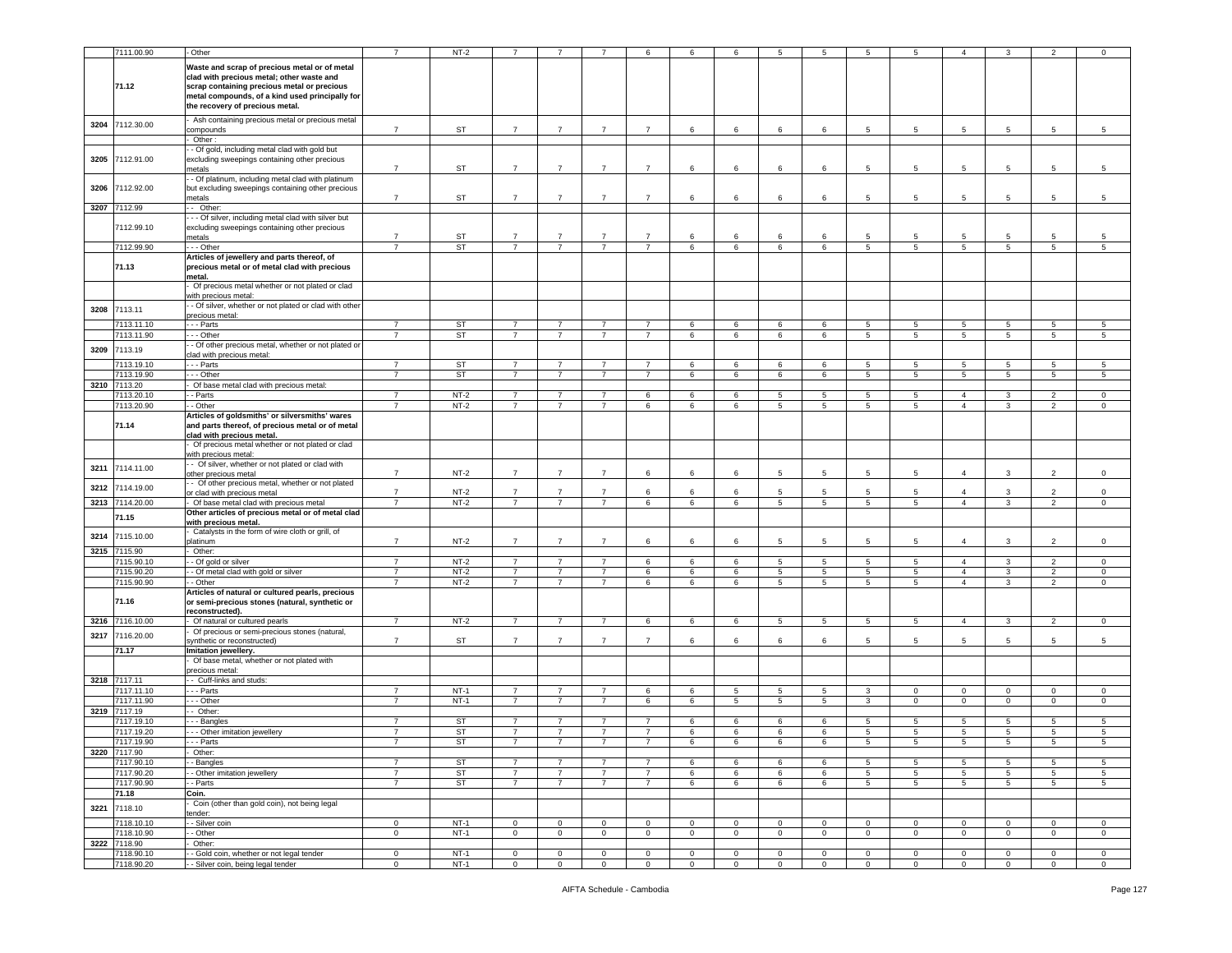|              | 7118.90.90              | - Other                                                                                                                                                                                                                            | $\mathbf 0$                | $NT-1$           | $\mathbf 0$                   | 0                      | $\Omega$                   | $\Omega$                         | $\Omega$                  | $\Omega$                   | 0                          | $\Omega$           | $\Omega$                      | $\Omega$                   | $\mathbf 0$                      |                              |                  | 0                          |
|--------------|-------------------------|------------------------------------------------------------------------------------------------------------------------------------------------------------------------------------------------------------------------------------|----------------------------|------------------|-------------------------------|------------------------|----------------------------|----------------------------------|---------------------------|----------------------------|----------------------------|--------------------|-------------------------------|----------------------------|----------------------------------|------------------------------|------------------|----------------------------|
|              |                         | Pig iron and, spiegeleisen in pigs, blocks or                                                                                                                                                                                      |                            |                  |                               |                        |                            |                                  |                           |                            |                            |                    |                               |                            |                                  |                              |                  |                            |
|              | 72.01                   | other primary forms.                                                                                                                                                                                                               |                            |                  |                               |                        |                            |                                  |                           |                            |                            |                    |                               |                            |                                  |                              |                  |                            |
| 3223         | 7201.10.00              | Non-alloy pig iron containing by weight 0.5% or                                                                                                                                                                                    |                            |                  |                               |                        |                            |                                  |                           |                            |                            |                    |                               |                            |                                  |                              |                  |                            |
|              |                         | less of phosphorus<br>Non-alloy pig iron containing by weight more than                                                                                                                                                            | 0                          | $NT-1$           | 0                             | $\Omega$               | 0                          | 0                                | $\mathbf 0$               | $\mathbf 0$                | $\mathbf 0$                | $\mathbf 0$        | $\mathbf 0$                   | 0                          | $\mathbf 0$                      | $\mathbf 0$                  | $\Omega$         | $\mathsf 0$                |
| 3224         | 7201.20.00              | 0.5% of phosphorus                                                                                                                                                                                                                 | $\mathbf 0$<br>$\circ$     | $NT-1$           | 0                             | $\Omega$               | $\Omega$                   | $\Omega$                         | $\Omega$                  | $\Omega$                   | $\Omega$                   | $\Omega$           | $\Omega$                      | $\Omega$<br>$\circ$        | $\Omega$                         | $\Omega$                     | $\Omega$         | 0                          |
| 3225         | 7201.50.00<br>72.02     | Alloy pig iron; spiegeleisen                                                                                                                                                                                                       |                            | $NT-1$           | $\mathbf 0$                   | $\mathsf 0$            | $\mathbf 0$                | $\mathbf 0$                      | $\mathsf 0$               | $\mathbf 0$                | $\mathsf 0$                | $\circ$            | $\mathbf 0$                   |                            | $\mathbf 0$                      | $\mathbf 0$                  | $\mathbf 0$      | $\,0\,$                    |
|              |                         | Ferro-alloys.<br>Ferro-manganese:                                                                                                                                                                                                  |                            |                  |                               |                        |                            |                                  |                           |                            |                            |                    |                               |                            |                                  |                              |                  |                            |
|              |                         |                                                                                                                                                                                                                                    |                            |                  |                               |                        |                            |                                  |                           |                            |                            |                    |                               |                            |                                  |                              |                  |                            |
| 3226         | 7202.11.00              | Containing by weight more than 2% of carbon                                                                                                                                                                                        | $\mathbf 0$                | $NT-1$           | $\mathbf 0$                   | $\mathbf 0$            | $\mathbf 0$                | $\mathbf 0$                      | $\Omega$                  | $\Omega$                   | $\mathbf 0$                | $\Omega$           | $\mathbf 0$                   | $\Omega$                   | $\mathsf 0$                      | $\Omega$                     | 0                | $\mathsf 0$                |
| 3227         | 7202.19.00              | - - Other                                                                                                                                                                                                                          | $\mathbf{0}$               | $NT-1$           | $\mathbf{0}$                  | $\mathbf{0}$           | $\mathbf 0$                | $\overline{0}$                   | $\overline{0}$            | 0                          | $\mathbf 0$                | $\mathbf 0$        | $\overline{0}$                | $\mathbf 0$                | $\overline{0}$                   | $\overline{0}$               | $\mathbf{0}$     | $\mathbf 0$                |
|              |                         | Ferro-silicon:                                                                                                                                                                                                                     |                            |                  |                               |                        |                            |                                  |                           |                            |                            |                    |                               |                            |                                  |                              |                  |                            |
| 3228         | 7202.21.00              | Containing by weight more than 55% of silicon                                                                                                                                                                                      | $\mathbf 0$                | $NT-1$           | 0                             | $\Omega$               | $\Omega$                   | $\mathsf 0$                      | $\Omega$                  | $\Omega$                   | $\mathbf 0$                | $\Omega$           | $\mathbf 0$                   | $\Omega$                   | $\mathbf 0$                      | $\Omega$                     | $\Omega$         | $\mathsf 0$                |
| 3229         | 202.29.00               | - Other                                                                                                                                                                                                                            | 0                          | $NT-1$           | 0                             | 0                      | $\mathbf 0$                | 0                                | 0                         | 0                          | $\mathbf 0$                | 0                  | 0                             | 0                          | $\overline{0}$                   | $\mathbf 0$                  | 0                | 0                          |
| 3230         | 7202.30.00              | Ferro-silico-manganese                                                                                                                                                                                                             | $\mathbf 0$                | $NT-1$           | $\mathbf 0$                   | $\mathsf 0$            | $\mathbf 0$                | $\mathbf 0$                      | $\mathbf 0$               | $\mathbf 0$                | $\mathsf 0$                | $\mathbf 0$        | $\mathsf 0$                   | $\mathbf 0$                | $\,0\,$                          | $\mathsf 0$                  | $\mathbf 0$      | $\,0\,$                    |
|              |                         | Ferro-chromium:                                                                                                                                                                                                                    |                            |                  |                               |                        |                            |                                  |                           |                            |                            |                    |                               |                            |                                  |                              |                  |                            |
| 3231         | 7202.41.00              | Containing by weight more than 4% of carbon                                                                                                                                                                                        |                            |                  |                               |                        |                            |                                  |                           |                            |                            |                    |                               |                            |                                  |                              |                  |                            |
|              |                         |                                                                                                                                                                                                                                    | 0                          | $NT-1$           | 0                             | 0                      | $\mathbf 0$                | $\mathbf 0$                      | $\mathbf 0$               | $\mathbf 0$                | $^{\circ}$                 | $\mathbf 0$        | $\mathbf 0$                   | 0                          | $\mathbf 0$                      | $\mathbf 0$                  | $\Omega$         | $\mathbf 0$                |
| 3232         | $\overline{202.49.00}$  | - Other                                                                                                                                                                                                                            | $\mathbf 0$                | $NT-1$           | $\mathbf 0$                   | $\mathsf 0$            | $\mathsf 0$                | $\mathbf 0$                      | $\mathbf 0$               | $\mathbf 0$                | $\mathbf 0$                | $\mathbf 0$        | $\mathbf 0$                   | $\mathbf 0$                | $\mathbf 0$                      | $\mathbf 0$                  | $\mathbf 0$      | $\mathsf 0$                |
| 3233         | 202.50.00               | Ferro-silico-chromium                                                                                                                                                                                                              | $\mathbf 0$                | $NT-1$           | $\mathsf 0$                   | $\overline{0}$         | $\mathbf 0$                | $\mathsf 0$                      | $\mathbf 0$               | $\mathsf 0$                | $\mathbf 0$                | $\mathsf 0$        | $\mathsf 0$                   | 0                          | $\overline{\mathbf{0}}$          | $\mathsf 0$                  | 0                | $\,0\,$                    |
| 3234         | 202.60.00               | Ferro-nickel                                                                                                                                                                                                                       | $\mathbf 0$                | $NT-1$<br>$NT-1$ | $\mathbf 0$                   | $\mathbf 0$            | $\mathbf 0$                | $\mathbf 0$                      | 0                         | 0                          | $\mathbf 0$                | $\mathbf 0$        | $\mathbf 0$                   | 0                          | $\mathbf 0$                      | $\mathbf 0$                  | $\mathbf 0$      | $\mathbf 0$                |
| 3235<br>3236 | 7202.70.00<br>202.80.00 | Ferro-molybdenum<br>Ferro-tungsten and ferro-silico-tungsten                                                                                                                                                                       | $\mathbf 0$<br>$\mathbf 0$ | $NT-1$           | $\mathbf 0$<br>$\mathbf 0$    | $\mathsf 0$<br>$\circ$ | $\mathbf 0$<br>$\mathbf 0$ | $\overline{0}$<br>$\overline{0}$ | $^{\circ}$<br>$\mathbf 0$ | 0<br>0                     | $\mathbf 0$<br>$\mathbf 0$ | $\circ$<br>$\circ$ | $\mathbf{0}$<br>$\mathbf{0}$  | $\mathbf 0$<br>$\mathbf 0$ | $\mathbf 0$<br>$\mathbf 0$       | $\mathbf{0}$<br>$\mathbf{0}$ | $\mathbf 0$<br>0 | $\mathsf 0$<br>$\mathbf 0$ |
|              |                         | Other:                                                                                                                                                                                                                             |                            |                  |                               |                        |                            |                                  |                           |                            |                            |                    |                               |                            |                                  |                              |                  |                            |
| 3237         | 7202.91.00              | - Ferro-titanium and ferro-silico-titanium                                                                                                                                                                                         | $\mathsf 0$                | $NT-1$           | $\overline{0}$                | $\overline{0}$         | $\mathbf 0$                | $\overline{0}$                   | 0                         | 0                          | $\mathbf 0$                | $\mathbf 0$        | $\mathbf 0$                   | $\mathbf 0$                | $\overline{\mathbf{0}}$          | $\mathbf 0$                  | $\mathbf 0$      | 0                          |
| 3238         | 202.92.00               | Ferro-vanadium                                                                                                                                                                                                                     | $\mathbf 0$                | $NT-1$           | 0                             | 0                      | $\mathbf 0$                | $\mathbf 0$                      | 0                         | 0                          | $\mathbf 0$                | $\mathbf 0$        | $\mathsf 0$                   | 0                          | $\mathbf 0$                      | 0                            | $\mathbf 0$      | $\mathsf 0$                |
| 3239         | 7202.93.00              | - Ferro-niobium                                                                                                                                                                                                                    | $\mathbf 0$                | $NT-1$           | $\mathbf 0$                   | $\mathbf 0$            | $\mathbf 0$                | $\mathbf 0$                      | $^{\circ}$                | 0                          | $\mathsf 0$                | $\mathbf 0$        | $\mathsf 0$                   | $\mathbf 0$                | $\mathbf 0$                      | $\mathbf 0$                  | $\mathsf 0$      | $\mathsf 0$                |
| 3240         | 7202.99.00              | - Other                                                                                                                                                                                                                            | $\mathbf 0$                | $NT-1$           | $\mathbf 0$                   | $\circ$                | $\mathbf 0$                | $\circ$                          | $\mathbf 0$               | 0                          | $\mathbf 0$                | $\circ$            | $\mathbf{0}$                  | $\mathbf 0$                | $\overline{0}$                   | $\mathbf{0}$                 | 0                | $\mathbf 0$                |
|              | 72.03                   | Ferrous products obtained by direct reduction<br>of iron ore and other spongy ferrous products,<br>in lumps, pellets or similar forms; iron having a<br>minimum purity by weight of 99.94%, in lumps,<br>pellets or similar forms. |                            |                  |                               |                        |                            |                                  |                           |                            |                            |                    |                               |                            |                                  |                              |                  |                            |
| 3241         | 7203.10.00              | Ferrous products obtained by direct reduction of                                                                                                                                                                                   |                            |                  |                               |                        |                            |                                  |                           |                            |                            |                    |                               |                            |                                  |                              |                  |                            |
| 3242         | 7203.90.00              | ron ore<br>Other                                                                                                                                                                                                                   | 0<br>$\mathbf 0$           | $NT-1$<br>$NT-1$ | $\mathbf 0$<br>$\overline{0}$ | 0<br>$\overline{0}$    | 0<br>$\mathbf 0$           | 0<br>$\overline{0}$              | 0<br>$\overline{0}$       | $\mathbf 0$<br>$\mathbf 0$ | $\mathbf 0$<br>$\mathbf 0$ | 0<br>$\circ$       | $\mathbf 0$<br>$\overline{0}$ | 0<br>$\mathbf 0$           | $\overline{0}$<br>$\overline{0}$ | 0<br>$\overline{0}$          | 0<br>$\mathbf 0$ | 0<br>$\mathsf 0$           |
|              |                         | Ferrous waste and scrap; remelting scrap                                                                                                                                                                                           |                            |                  |                               |                        |                            |                                  |                           |                            |                            |                    |                               |                            |                                  |                              |                  |                            |
|              | 72.04                   | ingots of iron or steel.                                                                                                                                                                                                           |                            |                  |                               |                        |                            |                                  |                           |                            |                            |                    |                               |                            |                                  |                              |                  |                            |
| 3243         | 7204.10.00              | - Waste and scrap of cast iron                                                                                                                                                                                                     | $\overline{7}$             | $NT-1$           | $\overline{7}$                | $\overline{7}$         | $\overline{7}$             | 6                                | 6                         | 5                          | 5                          | 5                  | $\mathbf{3}$                  | $\mathbf 0$                | $\mathbf 0$                      | $\circ$                      | $\mathbf{0}$     | $\mathbf 0$                |
|              |                         | Waste and scrap of alloy steel:                                                                                                                                                                                                    |                            |                  |                               |                        |                            |                                  |                           |                            |                            |                    |                               |                            |                                  |                              |                  |                            |
| 3244         | 204.21.00               | - Of stainless steel                                                                                                                                                                                                               | $\overline{7}$             | $NT-1$           | $\overline{7}$                | $\overline{7}$         | $\overline{7}$             | $\,6\,$                          | 6                         | $5\phantom{.0}$            | 5                          | 5                  | 3                             | $\mathbf{0}$               | $\mathbf 0$                      | $\mathsf 0$                  | $\mathbf 0$      | 0                          |
| 3245         | 204.29.00               | - Other                                                                                                                                                                                                                            | $\overline{7}$             | $NT-1$           | $\overline{7}$                | $\overline{7}$         | $\overline{7}$             | 6                                | 6                         | 5                          | 5                          | 5                  | $\mathbf{3}$                  | 0                          | $\mathbf 0$                      | 0                            | 0                | 0                          |
| 3246         | 7204.30.00              | Waste and scrap of tinned iron or steel                                                                                                                                                                                            | $\overline{7}$             | $NT-1$           | $\overline{7}$                | $\overline{7}$         | $\overline{7}$             | 6                                | 6                         | 5                          | $5\phantom{.0}$            | 5                  | $\mathbf{3}$                  | $\mathbf{0}$               | $\overline{0}$                   | $\overline{0}$               | $\mathbf 0$      | $\overline{0}$             |
| 3247         | 7204.41.00              | Other waste and scrap:<br>- - Turnings, shavings, chips, milling waste<br>sawdust, filings, trimmings and stampings, whether                                                                                                       |                            |                  |                               |                        |                            |                                  |                           |                            |                            |                    |                               |                            |                                  |                              |                  |                            |
|              |                         | or not in bundles                                                                                                                                                                                                                  | $\overline{7}$             | $NT-1$           | $\overline{7}$                | $\overline{7}$         | $\overline{7}$             | 6                                | 6                         | 5                          | 5                          | 5                  | 3                             | $\Omega$                   | $^{\circ}$                       | $\Omega$                     | $\Omega$         | $\mathsf 0$                |
| 3248         | 204.49.00               | - Other                                                                                                                                                                                                                            | $\overline{7}$             | $NT-1$           | $\overline{7}$                | $\overline{7}$         | $\overline{7}$             | 6                                | 6                         | $\sqrt{5}$                 | 5                          | 5                  | $\mathbf{3}$                  | 0                          | $\mathbf 0$                      | $\mathsf 0$                  | $\mathbf 0$      | $\,0\,$                    |
| 3249         | 7204.50.00              | Remelting scrap ingots                                                                                                                                                                                                             | $\overline{7}$             | $NT-1$           | $\overline{7}$                | $\overline{7}$         | $\overline{7}$             | 6                                | 6                         | 5                          | 5                          | 5                  | 3                             | $\mathbf 0$                | $\,0\,$                          | $\mathbf 0$                  | $\mathbf 0$      | $\mathsf 0$                |
|              | 72.05                   | Granules and powders, of pig iron,<br>spiegeleisen, iron or steel.                                                                                                                                                                 |                            |                  |                               |                        |                            |                                  |                           |                            |                            |                    |                               |                            |                                  |                              |                  |                            |
| 3250         | 7205.10.00              | - Granules                                                                                                                                                                                                                         | $\mathbf 0$                | $NT-1$           | $\mathbf 0$                   | $\mathbf{0}$           | $\mathbf{0}$               | $\overline{0}$                   | $\mathbf 0$               | 0                          | $\mathbf{0}$               | $\circ$            | $\mathbf{0}$                  | $\mathbf 0$                | $\overline{0}$                   | $\mathbf{0}$                 | $\mathbf 0$      | $\mathbf 0$                |
|              |                         | Powders:                                                                                                                                                                                                                           |                            |                  |                               |                        |                            |                                  |                           |                            |                            |                    |                               |                            |                                  |                              |                  |                            |
| 3251         | 7205.21.00              | - Of alloy steel                                                                                                                                                                                                                   | $\mathbf 0$                | $NT-1$           | $\overline{0}$                | $\overline{0}$         | $\mathbf 0$                | $\mathbf 0$                      | $\mathbf 0$               | 0                          | $\mathbf 0$                | $\mathbf 0$        | $\mathbf 0$                   | $\mathbf 0$                | $\,0\,$                          | $\mathbf 0$                  | $\mathbf 0$      | 0                          |
| 3252         | 7205.29.00              | - Other                                                                                                                                                                                                                            | $\mathbf 0$                | $NT-1$           | $\mathbf 0$                   | $\mathbf 0$            | $\mathbf 0$                | $\mathbf 0$                      | $\mathbf 0$               | 0                          | $\mathbf 0$                | $\mathbf 0$        | $\mathbf 0$                   | $\mathbf 0$                | $\mathsf 0$                      | $\mathbf 0$                  | $\mathbf 0$      | $\mathsf 0$                |
|              | 72.06<br>3253 7206.10   | Iron and non-alloy steel in ingots or other<br>primary forms (excluding iron of heading<br>72.03).<br>- Ingots:                                                                                                                    |                            |                  |                               |                        |                            |                                  |                           |                            |                            |                    |                               |                            |                                  |                              |                  |                            |
|              |                         |                                                                                                                                                                                                                                    |                            |                  |                               |                        |                            |                                  |                           |                            |                            |                    |                               |                            |                                  |                              |                  |                            |
|              | 7206.10.10              | - Containing by weight more than 0.6% of carbor                                                                                                                                                                                    | $\mathbf 0$                | $NT-1$           | $\mathbf 0$                   | $\Omega$               | $\Omega$                   | $\mathbf 0$                      | $\Omega$                  | $\Omega$                   | $^{\circ}$                 | $\Omega$           | $\Omega$                      | $\Omega$                   | $\mathbf 0$                      | $\Omega$                     | $\Omega$         | $\mathbf 0$                |
|              | 7206.10.90              | - Other                                                                                                                                                                                                                            | $\mathsf 0$                | $NT-1$           | $\circ$                       | $\mathsf{O}\xspace$    | $\mathbf 0$                | $\mathsf{O}\xspace$              | $\mathbf 0$               | $\mathbf 0$                | $\mathsf 0$                | $\mathbf 0$        | $\mathbf 0$                   | $\mathbf 0$                | $\mathbf 0$                      | $\mathbf 0$                  | $\mathbf 0$      | $\mathbf 0$                |
| 3254         | 7206.90.00              | Other                                                                                                                                                                                                                              | $\mathbf 0$                | $NT-1$           | $\mathbf 0$                   | $\mathbf 0$            | $\mathbf 0$                | 0                                | $\mathbf 0$               | 0                          | $\mathbf 0$                | 0                  | $\mathbf 0$                   | 0                          | $\,0\,$                          | $\mathbf 0$                  | 0                | $\mathsf 0$                |
|              | 72.07                   | Semi-finished products of iron or non-alloy<br>steel.                                                                                                                                                                              |                            |                  |                               |                        |                            |                                  |                           |                            |                            |                    |                               |                            |                                  |                              |                  |                            |
|              |                         | Containing by weight less than 0.25% of carbon:                                                                                                                                                                                    |                            |                  |                               |                        |                            |                                  |                           |                            |                            |                    |                               |                            |                                  |                              |                  |                            |
|              | 3255 7207.11.00         | - Of rectangular (including square) cross-section,<br>the width measuring less than twice the thickness                                                                                                                            | $\overline{7}$             | $NT-1$           | $\overline{7}$                | $\overline{7}$         | $\overline{7}$             | 6                                | 6                         | 5                          | 5                          | 5                  | 3                             | $\mathbf 0$                | $\mathsf 0$                      | $\circ$                      | $\mathbf{0}$     | $\overline{0}$             |
| 3256         | 7207.12                 | - Other, of rectangular (other than square) cross-<br>section:                                                                                                                                                                     |                            |                  |                               |                        |                            |                                  |                           |                            |                            |                    |                               |                            |                                  |                              |                  |                            |
|              | 7207.12.10              | $-$ - Slabs                                                                                                                                                                                                                        | $\overline{7}$             | $NT-1$           | $\overline{7}$                | $\overline{7}$         | $\overline{7}$             | 6                                | 6                         | 5                          | 5                          | 5                  | $\mathbf{3}$                  | $\circ$                    | $\mathbf 0$                      | $\circ$                      | $\mathbf 0$      | $\mathsf 0$                |
|              | 7207.12.90              | - - Other                                                                                                                                                                                                                          | $\overline{7}$             | $NT-1$           | $\overline{7}$                | $\overline{7}$         | $\overline{7}$             | $\,6\,$                          | 6                         | $\sqrt{5}$                 | 5                          | $5\phantom{.0}$    | $\mathbf{3}$                  | $\circ$                    | $\mathbf 0$                      | $\mathbf 0$                  | $\mathbf 0$      | $\mathsf 0$                |
| 3257         | 7207.19.00              | - Other                                                                                                                                                                                                                            | $\overline{7}$             | $NT-1$           | $\overline{7}$                | $\overline{7}$         | $\overline{7}$             | 6                                | 6                         | 5                          | 5                          | 5                  | $\mathbf{3}$                  | $\mathbf 0$                | $\mathbf 0$                      | $\circ$                      | $\mathbf 0$      | $\mathbf 0$                |
| 3258         | 7207.20                 | Containing by weight 0.25% or more of carbon:                                                                                                                                                                                      |                            |                  |                               |                        |                            |                                  |                           |                            |                            |                    |                               |                            |                                  |                              |                  |                            |
|              |                         | - Containing by weight less than 0.6% of carbon:                                                                                                                                                                                   |                            |                  |                               |                        |                            |                                  |                           |                            |                            |                    |                               |                            |                                  |                              |                  |                            |
|              |                         |                                                                                                                                                                                                                                    |                            |                  |                               |                        |                            |                                  |                           |                            |                            |                    |                               |                            |                                  |                              |                  |                            |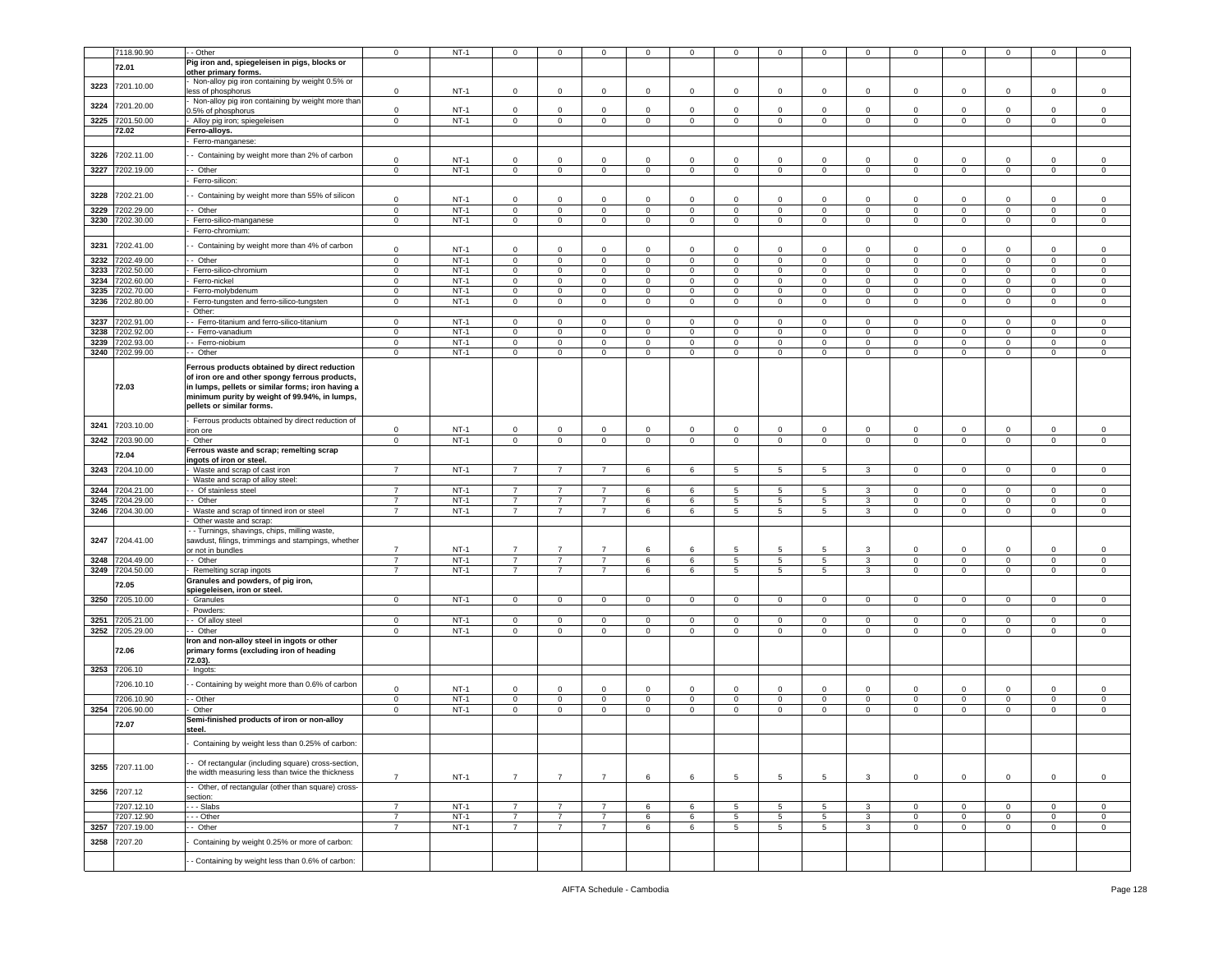|      | 7207.20.11   | - - Slabs                                            | $\overline{7}$ | $NT-1$ | $\overline{7}$ | $\overline{7}$ | $\overline{7}$ | 6              | 6              | 5              | 5              | 5              | 3              | $\mathbf 0$    | $\mathbf 0$    | $\mathbf 0$    | $\Omega$       | $\Omega$    |
|------|--------------|------------------------------------------------------|----------------|--------|----------------|----------------|----------------|----------------|----------------|----------------|----------------|----------------|----------------|----------------|----------------|----------------|----------------|-------------|
|      | 7207.20.19   | - - Other                                            | $\overline{7}$ | $NT-1$ | $\overline{7}$ | $\overline{7}$ | $\overline{7}$ | 6              | 6              | $\overline{5}$ | 5              | 5              | 3              | $\Omega$       | $\mathbf 0$    | $\mathsf 0$    | $\mathbf 0$    | $\Omega$    |
|      |              |                                                      |                |        |                |                |                |                |                |                |                |                |                |                |                |                |                |             |
|      |              | - Other:                                             |                |        |                |                |                |                |                |                |                |                |                |                |                |                |                |             |
|      | 7207.20.91   | $-$ Slabs                                            | $\overline{7}$ | $NT-1$ | $\overline{7}$ | 7              | 7              | 6              | 6              | 5              | -5             | 5              | 3              | $\Omega$       | $\mathbf 0$    | $\Omega$       | $\mathbf{0}$   | $^{\circ}$  |
|      | 7207.20.99   | - - Other                                            | $\overline{7}$ | $NT-1$ | 7              | 7              | 7              | 6              | 6              | 5              | 5              | 5              | 3              | $\mathbf{0}$   | $\mathbf 0$    | 0              | $\mathbf{0}$   | 0           |
|      |              | Flat-rolled products of iron or non-alloy steel, of  |                |        |                |                |                |                |                |                |                |                |                |                |                |                |                |             |
|      | 72.08        | a width of 600 mm or more, hot-rolled, not clad,     |                |        |                |                |                |                |                |                |                |                |                |                |                |                |                |             |
|      |              | plated or coated.                                    |                |        |                |                |                |                |                |                |                |                |                |                |                |                |                |             |
|      |              | In coils, not further worked than hot-rolled, with   |                |        |                |                |                |                |                |                |                |                |                |                |                |                |                |             |
| 3259 | 7208.10.00   | batterns in relief                                   | $\mathsf 0$    | $NT-1$ | $\mathbf 0$    | $\mathbf 0$    | $\mathbf 0$    | $\mathbf 0$    | 0              | $\mathbf 0$    | 0              | 0              | $\mathsf 0$    | 0              | $\mathbf 0$    | 0              | $\mathbf 0$    | $\mathsf 0$ |
|      |              | Other, in coils, not further worked than hot-rolled, |                |        |                |                |                |                |                |                |                |                |                |                |                |                |                |             |
|      |              | ickled:                                              |                |        |                |                |                |                |                |                |                |                |                |                |                |                |                |             |
|      |              |                                                      |                |        |                |                |                |                |                |                |                |                |                |                |                |                |                |             |
|      | 3260 7208.25 | - Of a thickness of 4.75 mm or more:                 |                |        |                |                |                |                |                |                |                |                |                |                |                |                |                |             |
|      | 7208.25.10   | - - Coils for re-rolling                             | $\mathbf 0$    | $NT-1$ | $\mathbf 0$    | $\mathbf 0$    | $\mathbf 0$    | $\overline{0}$ | $\mathbf{0}$   | $\circ$        | $\overline{0}$ | $\circ$        | $\circ$        | $\overline{0}$ | $\mathbf 0$    | 0              | $\mathbf{0}$   | $\circ$     |
|      | 7208.25.90   | - - Other                                            | $\mathbf 0$    | $NT-1$ | $\mathbf{0}$   | $\circ$        | $\overline{0}$ | $\overline{0}$ | $\overline{0}$ | 0              | $\overline{0}$ | $\overline{0}$ | $\circ$        | $\overline{0}$ | $\mathbf{0}$   | $\mathbf{0}$   | $\mathbf{0}$   | 0           |
|      |              | - Of a thickness of 3 mm or more but less than       |                |        |                |                |                |                |                |                |                |                |                |                |                |                |                |             |
| 3261 | 7208.26.00   | 1.75 mm                                              | $\mathsf 0$    | $NT-1$ | $\mathbf 0$    | $\mathbf 0$    | $\mathbf 0$    | $\circ$        | $\mathbf 0$    | $\mathbf 0$    | 0              | $\mathbf 0$    | $\mathsf 0$    | $\mathbf 0$    | $\mathbf 0$    | $\mathbf 0$    | $\mathbf 0$    | 0           |
| 3262 | 7208.27.00   | - Of a thickness of less than 3 mm                   | $\mathbf 0$    | $NT-1$ | $\circ$        | $\overline{0}$ | $\overline{0}$ | $\mathbf 0$    | $\mathbf 0$    | $\mathbf 0$    | $\mathbf 0$    | $\mathbf 0$    | $\mathbf 0$    | $\circ$        | $\mathbf 0$    | $\mathbf 0$    | $\overline{0}$ | $\mathsf 0$ |
|      |              |                                                      |                |        |                |                |                |                |                |                |                |                |                |                |                |                |                |             |
|      |              | Other, in coils, not further worked than hot-rolled: |                |        |                |                |                |                |                |                |                |                |                |                |                |                |                |             |
|      |              |                                                      |                | $NT-1$ |                |                |                |                |                |                |                |                |                |                |                |                |                |             |
| 3263 | 7208.36.00   | - Of a thickness exceeding 10 mm                     | $\mathbf 0$    |        | $\mathbf 0$    | $\mathsf 0$    | $\mathbf 0$    | $\overline{0}$ | $\mathbf 0$    | $\mathbf 0$    | $\mathsf 0$    | $\circ$        | $\mathbf 0$    | $\mathbf{0}$   | $\mathbf 0$    | $\mathbf 0$    | $\mathbf 0$    | $\mathbf 0$ |
| 3264 | 7208.37.00   | - Of a thickness of 4.75 mm or more but not          |                |        |                |                |                |                |                |                |                |                |                |                |                |                |                |             |
|      |              | exceeding 10 mm                                      | $\mathbf 0$    | $NT-1$ | $\mathbf 0$    | $\mathsf 0$    | $\mathbf 0$    | $\mathsf 0$    | $\mathbf 0$    | $\mathbf 0$    | $\mathbf 0$    | $\mathbf 0$    | $\mathsf 0$    | $\mathbf{0}$   | $\mathbf 0$    | $\mathbf 0$    | $\mathbf 0$    | $\mathsf 0$ |
| 3265 | 7208.38.00   | - Of a thickness of 3 mm or more but less than       |                |        |                |                |                |                |                |                |                |                |                |                |                |                |                |             |
|      |              | 1.75 mm                                              | $\mathsf 0$    | $NT-1$ | $\mathbf 0$    | $\Omega$       | $\mathbf 0$    | $\mathbf 0$    | $\Omega$       | $\mathbf 0$    | 0              | $\Omega$       | $\mathbf 0$    | $\mathbf 0$    | $\mathbf 0$    | $\Omega$       | $\mathbf 0$    | $\mathsf 0$ |
| 3266 | 7208.39.00   | - Of a thickness of less than 3 mm                   | $\mathbf 0$    | $NT-1$ | $\mathbf 0$    | $\mathbf 0$    | $\mathbf 0$    | $\circ$        | $\mathbf 0$    | $\mathbf 0$    | $\mathbf 0$    | $\circ$        | $\circ$        | $\mathbf 0$    | $\mathbf 0$    | $\mathbf 0$    | $\mathbf 0$    | $\mathsf 0$ |
|      |              | Not in coils, not further worked than hot-rolled,    |                |        |                |                |                |                |                |                |                |                |                |                |                |                |                |             |
| 3267 | 7208.40.00   | with patterns in relief                              | $\circ$        | $NT-1$ | $\mathbf 0$    | $\circ$        | $\circ$        | $\circ$        | $\mathbf 0$    | $\Omega$       | $\mathbf 0$    | $\mathbf 0$    | $\mathbf 0$    | $\mathbf 0$    | $\mathbf 0$    | $\circ$        | $\circ$        | $\Omega$    |
|      |              | Other, not in coils, not further worked than hot-    |                |        |                |                |                |                |                |                |                |                |                |                |                |                |                |             |
|      |              |                                                      |                |        |                |                |                |                |                |                |                |                |                |                |                |                |                |             |
|      |              | olled:                                               |                |        |                |                |                |                |                |                |                |                |                |                |                |                |                |             |
| 3268 | 7208.51.00   | - Of a thickness exceeding 10 mm                     | $\mathbf 0$    | $NT-1$ | $\circ$        | $\mathbf 0$    | $\mathbf{0}$   | $\circ$        | $\mathbf 0$    | $\mathbf 0$    | $\mathbf 0$    | $\circ$        | $\circ$        | $\mathbf{0}$   | $\mathbf 0$    | $\mathbf 0$    | $\mathbf 0$    | $\mathsf 0$ |
| 3269 | 7208.52.00   | - Of a thickness of 4.75 mm or more but not          |                |        |                |                |                |                |                |                |                |                |                |                |                |                |                |             |
|      |              | exceeding 10 mm                                      | $\mathbf 0$    | $NT-1$ | $\circ$        | $\circ$        | $\mathbf{0}$   | $\circ$        | $\mathbf{0}$   | $\mathbf 0$    | $\mathbf 0$    | $\mathbf 0$    | $\circ$        | $\mathbf{0}$   | $\mathbf 0$    | $\mathbf 0$    | $\circ$        | $\mathsf 0$ |
| 3270 | 7208.53.00   | - Of a thickness of 3 mm or more but less than       |                |        |                |                |                |                |                |                |                |                |                |                |                |                |                |             |
|      |              | 1.75 mm                                              | $\mathbf 0$    | $NT-1$ | $\Omega$       | $\circ$        | $\Omega$       | $\mathbf{0}$   | $\Omega$       | $\Omega$       | $\Omega$       | $\Omega$       | $\Omega$       | $\Omega$       | $\overline{0}$ | $\Omega$       | $\Omega$       | $\Omega$    |
| 3271 | 7208.54.00   | - Of a thickness of less than 3 mm                   | $\mathbf 0$    | $NT-1$ | $\mathbf 0$    | 0              | $\mathbf{0}$   | $\mathbf 0$    | $\mathbf{0}$   | 0              | 0              | $\mathbf{0}$   | $\mathbf{0}$   | $\mathbf{0}$   | $\mathbf 0$    | 0              | $\mathbf 0$    | 0           |
| 3272 | 7208.90.00   | Other                                                | $\mathbf 0$    | $NT-1$ | $\mathbf{0}$   | $\mathbf 0$    | $\mathbf 0$    | $\circ$        | $\mathbf 0$    | $\mathbf 0$    | $\mathbf 0$    | $\circ$        | $\mathbf 0$    | $\mathbf{0}$   | $\mathbf 0$    | $\mathbf 0$    | $\circ$        | $\mathsf 0$ |
|      |              |                                                      |                |        |                |                |                |                |                |                |                |                |                |                |                |                |                |             |
|      |              | Flat-rolled products of iron or non-alloy steel, of  |                |        |                |                |                |                |                |                |                |                |                |                |                |                |                |             |
|      | 72.09        | a width of 600 mm or more, cold-rolled (cold-        |                |        |                |                |                |                |                |                |                |                |                |                |                |                |                |             |
|      |              | reduced), not clad, plated or coated.                |                |        |                |                |                |                |                |                |                |                |                |                |                |                |                |             |
|      |              | In coils, not further worked than cold-rolled (cold- |                |        |                |                |                |                |                |                |                |                |                |                |                |                |                |             |
|      |              | educed):                                             |                |        |                |                |                |                |                |                |                |                |                |                |                |                |                |             |
| 3273 | 7209.15.00   | - Of a thickness of 3 mm or more                     | $\mathbf 0$    | $NT-1$ | $\mathbf 0$    | $\mathbf 0$    | $\mathbf 0$    | $\mathbf 0$    | $\mathbf 0$    | $\mathbf 0$    | $\mathsf 0$    | $\mathbf 0$    | 0              | $\mathbf{0}$   | $\mathbf 0$    | $\mathbf 0$    | $\mathbf 0$    | $\mathbf 0$ |
|      | 7209.16.00   | - Of a thickness exceeding 1 mm but less than        |                |        |                |                |                |                |                |                |                |                |                |                |                |                |                |             |
| 3274 |              | mm                                                   | $\mathbf 0$    | $NT-1$ | $\mathbf 0$    | $\mathbf 0$    | $\mathbf 0$    | $\mathsf 0$    | $\mathbf 0$    | $\mathbf 0$    | $\mathbf 0$    | $\mathbf 0$    | $\mathbf 0$    | $\mathbf{0}$   | $\mathbf 0$    | 0              | $\mathbf 0$    | $\mathsf 0$ |
|      |              | - Of a thickness of 0.5 mm or more but not           |                |        |                |                |                |                |                |                |                |                |                |                |                |                |                |             |
| 3275 | 7209.17.00   | exceeding 1 mm                                       | $\mathbf 0$    | $NT-1$ | $\mathbf 0$    | $\mathbf 0$    | $\mathbf 0$    | $\mathbf 0$    | 0              | $\mathbf 0$    | 0              | 0              | 0              | $\mathbf{0}$   | $\mathbf 0$    | $\Omega$       | $\mathbf 0$    | $\mathsf 0$ |
| 3276 | 7209.18      | - Of a thickness of less than 0.5 mm:                |                |        |                |                |                |                |                |                |                |                |                |                |                |                |                |             |
|      | 7209.18.10   | -- Tin-mill blackplate                               | $\overline{0}$ | $NT-1$ | $\overline{0}$ | $\overline{0}$ | $\overline{0}$ | $\overline{0}$ | $\mathbf{0}$   | $\mathbf 0$    | $\mathbf 0$    | $\mathbf{0}$   | $\mathbf{0}$   | $\mathbf{0}$   | $\overline{0}$ | $\mathbf 0$    | $\mathbf 0$    | 0           |
|      |              |                                                      |                |        |                |                |                |                |                |                |                |                |                |                |                |                |                |             |
|      | 7209.18.20   | - - Containing by weight less than 0.6% of carbon    |                |        |                |                |                |                |                |                |                |                |                |                |                |                |                |             |
|      |              | and of a thickness of 0.17 mm or less                | $\mathbf 0$    | $NT-1$ | 0              | 0              | $\mathbf 0$    | $\mathsf 0$    | 0              | $\mathbf 0$    | $^{\circ}$     | $\mathbf 0$    | 0              | 0              | $\mathbf 0$    | $\mathbf 0$    | 0              | $^{\circ}$  |
|      | 7209.18.90   | - - Other                                            | $\mathbf 0$    | $NT-1$ | $\mathbf 0$    | $\overline{0}$ | $\mathbf 0$    | $\overline{0}$ | $\mathbf{0}$   | $\mathbf 0$    | $\mathbf 0$    | $\circ$        | $\mathbf{0}$   | $\mathbf{0}$   | $\mathbf 0$    | $\mathbf 0$    | $\mathbf 0$    | $\mathsf 0$ |
|      |              | Not in coils, not further worked than cold-rolled    |                |        |                |                |                |                |                |                |                |                |                |                |                |                |                |             |
|      |              | cold-reduced):                                       |                |        |                |                |                |                |                |                |                |                |                |                |                |                |                |             |
| 3277 | 7209.25.00   | - Of a thickness of 3 mm or more                     | $\mathbf{0}$   | $NT-1$ | $\mathbf{0}$   | $\mathbf{0}$   | $\overline{0}$ | $\overline{0}$ | $\overline{0}$ | $\mathbf{0}$   | $\overline{0}$ | $\overline{0}$ | $\overline{0}$ | $\mathbf{0}$   | $\mathbf{0}$   | $\mathbf{0}$   | $\mathbf{0}$   | $\mathbf 0$ |
|      |              | - Of a thickness exceeding 1 mm but less than        |                |        |                |                |                |                |                |                |                |                |                |                |                |                |                |             |
| 3278 | 7209.26.00   | 3 mm                                                 | $\mathbf 0$    | $NT-1$ | $\mathbf 0$    | $\mathbf 0$    | $\mathbf 0$    | $\circ$        | 0              | $\mathbf 0$    | 0              | 0              | $\circ$        | $\mathbf 0$    | $\mathbf 0$    | 0              | $\mathbf 0$    | $\mathsf 0$ |
|      |              | - Of a thickness of 0.5 mm or more but not           |                |        |                |                |                |                |                |                |                |                |                |                |                |                |                |             |
| 3279 | 7209.27.00   |                                                      | $\mathbf 0$    | $NT-1$ | $\circ$        | $\mathbf{0}$   | $\circ$        | $\mathbf{0}$   | $\mathbf{0}$   | $\mathbf 0$    | $\mathbf 0$    | $\mathbf{0}$   | $\circ$        | $\mathbf{0}$   | $\mathbf 0$    | $\circ$        | $\circ$        | $\mathbf 0$ |
|      |              | exceeding 1 mm                                       |                |        |                |                |                |                |                |                |                |                |                |                |                |                |                |             |
| 3280 | 7209.28      | - Of a thickness of less than 0.5 mm:                |                |        |                |                |                |                |                |                |                |                |                |                |                |                |                |             |
|      | 7209.28.10   | - - Containing by weight less than 0.6% of carbon    |                |        |                |                |                |                |                |                |                |                |                |                |                |                |                |             |
|      |              | and of a thickness of 0.17 mm or less                | $\mathbf 0$    | $NT-1$ | $\mathbf 0$    | $\Omega$       | $\mathbf 0$    | $\mathsf 0$    | 0              | $\mathbf 0$    | 0              | $\mathbf 0$    | $\Omega$       | $\mathbf 0$    | $\mathbf 0$    | 0              | $\Omega$       | 0           |
|      | 7209.28.90   | - - Other                                            | $\mathbf 0$    | $NT-1$ | $\mathbf 0$    | $\overline{0}$ | $\mathbf{0}$   | $\overline{0}$ | $\mathbf{0}$   | $\mathbf 0$    | $\mathbf 0$    | $\circ$        | $\mathbf{0}$   | $\overline{0}$ | $\mathbf 0$    | $\mathbf 0$    | $\mathbf 0$    | $\mathbf 0$ |
| 3281 | 7209.90      | Other:                                               |                |        |                |                |                |                |                |                |                |                |                |                |                |                |                |             |
|      | 7209.90.10   | - Corrugated                                         | $\mathbf 0$    | $NT-1$ | 0              | $\circ$        | $\mathbf 0$    | $\circ$        | 0              | $\mathbf 0$    | 0              | 0              | 0              | $\mathbf 0$    | $\mathbf 0$    | $\mathbf 0$    | $\mathbf 0$    | 0           |
|      | 7209.90.90   | - Other                                              | $\overline{0}$ | $NT-1$ | $\mathbf 0$    | $\mathbf 0$    | $\mathbf 0$    | $\mathbf 0$    | $\mathbf 0$    | $\mathbf 0$    | $\mathbf 0$    | $\mathbf 0$    | $\mathbf 0$    | $\circ$        | $\overline{0}$ | $\mathbf 0$    | $\mathbf 0$    | $\mathsf 0$ |
|      |              |                                                      |                |        |                |                |                |                |                |                |                |                |                |                |                |                |                |             |
|      |              | Flat-rolled products of iron or non-alloy steel, of  |                |        |                |                |                |                |                |                |                |                |                |                |                |                |                |             |
|      | 72.10        | a width of 600 mm or more, clad, plated or           |                |        |                |                |                |                |                |                |                |                |                |                |                |                |                |             |
|      |              | coated.                                              |                |        |                |                |                |                |                |                |                |                |                |                |                |                |                |             |
|      |              | Plated or coated with tin:                           |                |        |                |                |                |                |                |                |                |                |                |                |                |                |                |             |
|      | 3282 7210.11 | - Of a thickness of 0.5 mm or more:                  |                |        |                |                |                |                |                |                |                |                |                |                |                |                |                |             |
|      |              |                                                      |                |        |                |                |                |                |                |                |                |                |                |                |                |                |                |             |
|      | 7210.11.10   | - - Containing by weight 0.6 % or more of carbon     | $\mathbf 0$    | $NT-1$ | 0              | $\mathbf 0$    | $\mathbf 0$    | $\circ$        | 0              | $\mathbf 0$    | 0              | $\mathbf 0$    | 0              | $\mathbf 0$    | $\mathbf 0$    | 0              | 0              | 0           |
|      | 7210.11.90   | - - Other                                            | $\overline{0}$ | $NT-1$ | $\mathbf 0$    | $\overline{0}$ | $\overline{0}$ | $\mathbf 0$    | $\mathbf{0}$   | $\mathbf 0$    | $\mathbf 0$    | $\mathbf 0$    | $\circ$        | $\mathbf{0}$   | $\overline{0}$ | $\overline{0}$ | $\overline{0}$ | $\mathbf 0$ |
|      |              | - Of a thickness of less than 0.5 mm:                |                |        |                |                |                |                |                |                |                |                |                |                |                |                |                |             |
|      | 3283 7210.12 |                                                      |                |        |                |                |                |                |                |                |                |                |                |                |                |                |                |             |
|      | 7210.12.10   | - Containing by weight 0.6 % or more of carbon       |                |        |                |                |                |                |                |                |                |                |                |                |                |                |                |             |
|      |              |                                                      | $\mathsf 0$    | $NT-1$ | $\mathbf 0$    | 0              | $\mathbf 0$    | $\mathsf 0$    | 0              | $\mathbf 0$    | 0              | $\mathbf 0$    | $\mathsf 0$    | $\mathbf{0}$   | $\mathbf 0$    | $\mathbf 0$    | $\mathbf 0$    | 0           |
|      | 7210.12.90   | $-$ Other                                            | $\mathsf 0$    | $NT-1$ | $\mathsf 0$    | $\circ$        | $\mathsf 0$    | $\mathbf 0$    | $\mathbf{0}$   | $\mathsf 0$    | $\mathbf 0$    | $\mathbf 0$    | $\mathbf 0$    | $\overline{0}$ | $\mathbf 0$    | $\mathbf 0$    | $\mathsf 0$    | $\mathbf 0$ |
| 3284 |              |                                                      |                |        |                |                |                |                |                |                |                |                |                |                |                |                |                |             |
|      | 7210.20      | Plated or coated with lead, including terne-plate:   |                |        |                |                |                |                |                |                |                |                |                |                |                |                |                |             |
|      |              | - Containing by weight less than 0.6% of carbon      |                |        |                |                |                |                |                |                |                |                |                |                |                |                |                |             |
|      | 7210.20.10   | and of a thickness of 1.5 mm or less                 | $\mathsf 0$    | $NT-1$ | 0              | 0              | $\mathbf 0$    | $\mathsf 0$    | 0              | $\mathbf 0$    | 0              | $\mathbf 0$    | 0              | 0              | $\mathbf 0$    | $\Omega$       | $\mathbf 0$    | 0           |
|      | 7210.20.90   | - Other                                              | $\circ$        | $NT-1$ | $\mathbf 0$    | $\circ$        | $\mathbf 0$    | $\mathbf{0}$   | $\mathbf{0}$   | $\mathbf 0$    | $\mathbf 0$    | $\mathbf{0}$   | $\circ$        | $\mathbf{0}$   | $\overline{0}$ | $\mathbf 0$    | $\mathbf 0$    | $\mathbf 0$ |
|      |              |                                                      |                |        |                |                |                |                |                |                |                |                |                |                |                |                |                |             |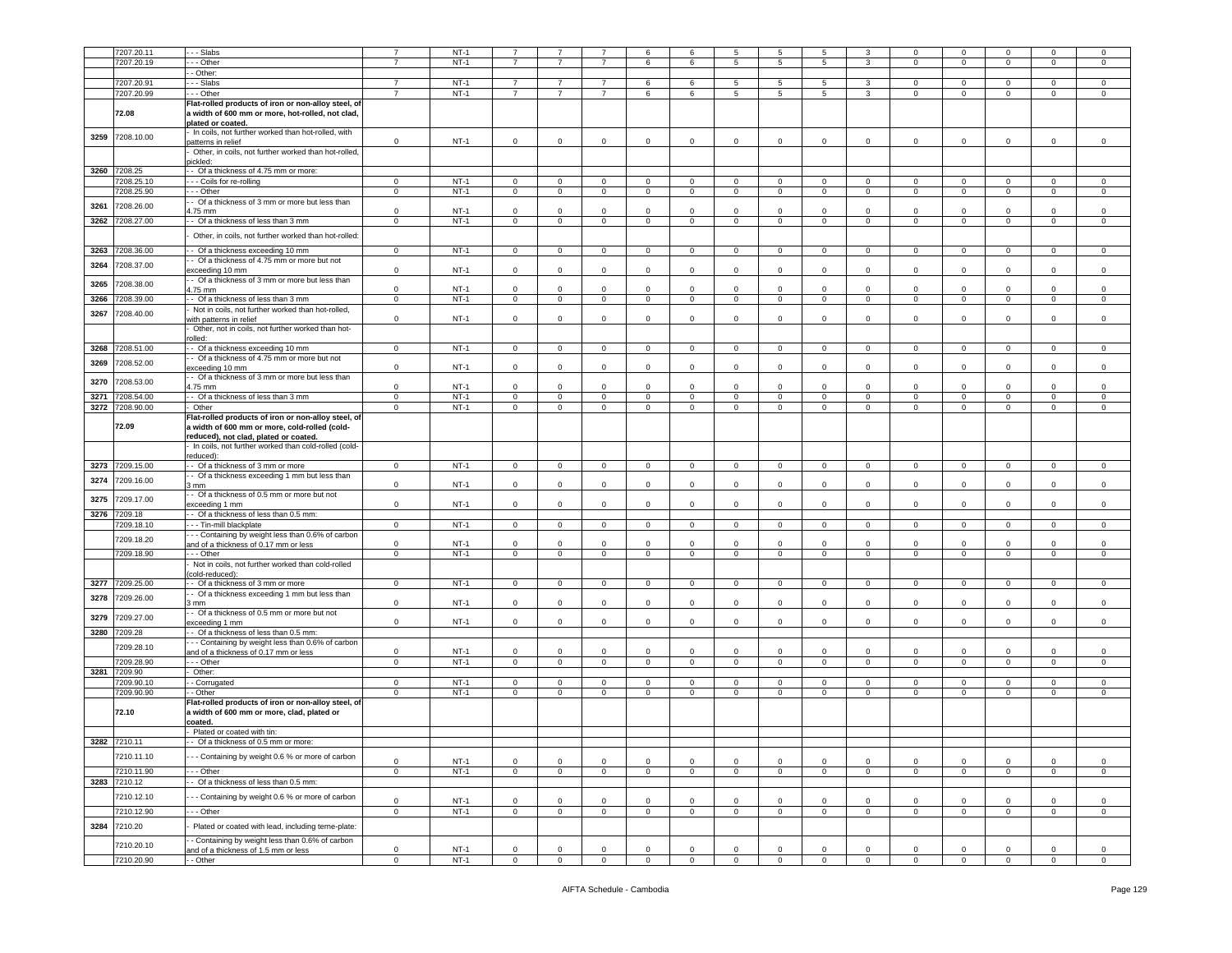|      | 3285 7210.30 | Electrolytically plated or coated with zinc:                                              |                      |                  |                      |                        |                        |                |              |             |                       |             |                   |                            |                            |                             |                  |                            |
|------|--------------|-------------------------------------------------------------------------------------------|----------------------|------------------|----------------------|------------------------|------------------------|----------------|--------------|-------------|-----------------------|-------------|-------------------|----------------------------|----------------------------|-----------------------------|------------------|----------------------------|
|      | 7210.30.10   | - Containing by weight less than 0.6% of carbon                                           |                      |                  |                      |                        |                        |                |              |             |                       |             |                   |                            |                            |                             |                  |                            |
|      |              | ind of a thickness of 1.5 mm or less                                                      | $\mathbf 0$          | $NT-1$           | 0                    | 0                      | $\mathsf 0$            | 0              | 0            | $\mathbf 0$ | $^{\circ}$            | 0           | $\Omega$          | $\mathbf 0$                | $\mathbf 0$                | $\Omega$                    | 0                | 0                          |
|      | 7210.30.90   | - Other                                                                                   | $\mathbf 0$          | $NT-1$           | $\mathbf 0$          | $\circ$                | $\overline{0}$         | $\circ$        | $\mathbf{0}$ | $\mathbf 0$ | $\mathbf{0}$          | $\circ$     | $\circ$           | $\mathbf 0$                | $\overline{0}$             | $\mathbf{0}$                | $\mathbf 0$      | $\circ$                    |
|      |              | Otherwise plated or coated with zinc:                                                     |                      |                  |                      |                        |                        |                |              |             |                       |             |                   |                            |                            |                             |                  |                            |
|      | 3286 7210.41 | - Corrugated:                                                                             |                      |                  |                      |                        |                        |                |              |             |                       |             |                   |                            |                            |                             |                  |                            |
|      | 7210.41.10   | - - Of a thickness not exceeding 1.2 mm                                                   | 15                   | <b>ST</b>        | 15                   | 14                     | 13                     | 13             | 12           | 12          | 11                    | 10          | 9                 | 9                          | 8                          | $\overline{7}$              |                  | 5                          |
|      | 7210.41.20   | - - Containing by weight less than 0.6% of carbon<br>and of a thickness of 1.5 mm or less | 15                   | <b>ST</b>        | 15                   | 14                     | 13                     | 13             | 12           | 12          | 11                    | 10          | 9                 | 9                          | 8                          | $\overline{7}$              | $\overline{7}$   | 5                          |
|      | 210.41.90    | $-$ Other                                                                                 | 15                   | <b>ST</b>        | 15                   | 14                     | 13                     | 13             | 12           | 12          | 11                    | 10          | 9                 | 9                          | 8                          | $\overline{7}$              | $\overline{7}$   | 5                          |
| 3287 | 7210.49      | - Other:                                                                                  |                      |                  |                      |                        |                        |                |              |             |                       |             |                   |                            |                            |                             |                  |                            |
|      | 7210.49.10   | - - Of a thickness not exceeding 1.2 mm                                                   | $\mathbf{0}$         | $NT-1$           | $\mathbf 0$          | $\mathbf 0$            | $\mathbf{0}$           | $\circ$        | $\mathbf{0}$ | $\circ$     | $\mathbf 0$           | $\circ$     | $\mathbf{0}$      | $\mathbf 0$                | $\overline{0}$             | $\mathbf{0}$                | 0                | 0                          |
|      |              | - - Containing by weight less than 0.6% of carbon                                         |                      |                  |                      |                        |                        |                |              |             |                       |             |                   |                            |                            |                             |                  |                            |
|      | 7210.49.20   | and of a thickness of 1.5 mm or less                                                      | $\mathbf 0$          | $NT-1$           | $\mathbf 0$          | $\mathbf 0$            | $\mathbf 0$            | $\mathbf 0$    | $\mathbf 0$  | $\mathbf 0$ | $\mathbf 0$           | $\Omega$    | $\mathbf 0$       | $\mathbf 0$                | $\mathsf 0$                | $\mathbf 0$                 | $\mathbf 0$      | $\mathsf 0$                |
|      | 7210.49.90   | - - Other                                                                                 | $\mathbf 0$          | $NT-1$           | $\mathsf 0$          | $\mathsf 0$            | $\mathbf 0$            | $\overline{0}$ | $\pmb{0}$    | $\mathsf 0$ | $\mathbf 0$           | $\mathbf 0$ | $\mathbf 0$       | $\mathsf 0$                | $\overline{0}$             | $\mathsf 0$                 | $\mathbf 0$      | 0                          |
| 3288 | 7210.50.00   | Plated or coated with chromium oxides or with                                             |                      |                  |                      |                        |                        |                |              |             |                       |             |                   |                            |                            |                             |                  |                            |
|      |              | chromium and chromium oxides                                                              | $\mathbf 0$          | $NT-1$           | 0                    | $\mathbf 0$            | $\mathbf 0$            | 0              | $\mathbf 0$  | $\mathbf 0$ | $^{\circ}$            | 0           | $\mathbf 0$       | $\mathbf 0$                | 0                          | $\mathbf 0$                 | 0                | 0                          |
|      |              | Plated or coated with aluminium:                                                          |                      |                  |                      |                        |                        |                |              |             |                       |             |                   |                            |                            |                             |                  |                            |
| 3289 | 7210.61      | - Plated or coated with aluminium-zinc alloys:                                            |                      |                  |                      |                        |                        |                |              |             |                       |             |                   |                            |                            |                             |                  |                            |
|      |              | - - Containing by weight less than 0.6% of carbon                                         |                      |                  |                      |                        |                        |                |              |             |                       |             |                   |                            |                            |                             |                  |                            |
|      | 7210.61.10   | and of a thickness of 1.5 mm or less                                                      | $\mathsf 0$          | $NT-1$           | 0                    | $\mathbf 0$            | $\mathsf 0$            | 0              | $\mathbf 0$  | $\mathbf 0$ | $^{\circ}$            | $\Omega$    | $\mathbf 0$       | $\Omega$                   | $\Omega$                   | $\mathbf 0$                 | $\mathbf 0$      | 0                          |
|      | 7210.61.90   | - - Other                                                                                 | $\mathbf{0}$         | $NT-1$           | $\mathbf 0$          | $\mathbf 0$            | $\mathbf 0$            | $\circ$        | $\mathbf{0}$ | $\mathbf 0$ | $\mathbf{0}$          | $\circ$     | $\circ$           | $\mathbf 0$                | $\overline{0}$             | $\mathbf{0}$                | $\mathbf 0$      | $\mathbf 0$                |
|      | 3290 7210.69 | - Other:                                                                                  |                      |                  |                      |                        |                        |                |              |             |                       |             |                   |                            |                            |                             |                  |                            |
|      | 7210.69.10   | - - Containing by weight less than 0.6% of carbon                                         |                      |                  |                      |                        |                        |                |              |             |                       |             |                   |                            |                            |                             |                  |                            |
|      |              | and of a thickness of 1.5 mm or less                                                      | $\mathsf 0$          | $NT-1$           | $\mathbf 0$          | $\mathbf 0$            | $\mathsf 0$            | 0              | $^{\circ}$   | $\mathbf 0$ | $^{\circ}$            | $\mathbf 0$ | $\mathbf 0$       | $\mathbf 0$                | $\mathbf 0$                | $\mathbf 0$                 | $\mathbf 0$      | 0                          |
|      | 210.69.90    | $-$ Other                                                                                 | $\mathbf 0$          | $NT-1$           | $\mathbf 0$          | $\mathbf 0$            | $\mathbf 0$            | $\mathbf 0$    | $\mathbf 0$  | $\mathbf 0$ | $\pmb{0}$             | $\mathbf 0$ | $\overline{0}$    | $\mathbf 0$                | $\overline{0}$             | $\mathbf{0}$                | $\mathbf 0$      | $\mathsf 0$                |
|      | 3291 7210.70 | Painted, varnished or coated with plastics:                                               |                      |                  |                      |                        |                        |                |              |             |                       |             |                   |                            |                            |                             |                  |                            |
|      | 7210.70.10   | - Containing by weight less than 0.6% of carbon<br>and of a thickness 1.5 mm or less      | $\mathbf 0$          | NT-1             | $\mathbf 0$          | $\mathbf 0$            | $\mathbf 0$            | $\mathbf 0$    | 0            | $\mathbf 0$ | $\mathbf 0$           |             | $\mathbf 0$       | $\mathbf 0$                | $\mathbf 0$                | 0                           | $\mathbf 0$      | $\mathbf 0$                |
|      | 7210.70.90   | - Other                                                                                   | $\mathbf 0$          | $NT-1$           | $\mathbf 0$          | $\mathsf 0$            | $\mathsf 0$            | $\mathbf{0}$   | $\mathbf{0}$ | $\mathbf 0$ | $\mathsf 0$           | $\circ$     | $\mathbf 0$       | $\circ$                    | $\overline{0}$             | $\mathbf{0}$                | $\mathbf 0$      | $\mathsf 0$                |
| 3292 | 7210.90      | Other:                                                                                    |                      |                  |                      |                        |                        |                |              |             |                       |             |                   |                            |                            |                             |                  |                            |
|      |              | - Containing by weight less than 0.6% of carbon                                           |                      |                  |                      |                        |                        |                |              |             |                       |             |                   |                            |                            |                             |                  |                            |
|      | 7210.90.10   | and of a thickness of 1.5 mm or less                                                      | $\mathsf 0$          | $NT-1$           | 0                    | $\mathbf 0$            | $\mathsf 0$            | 0              | $^{\circ}$   | $\mathbf 0$ | $^{\circ}$            | $\mathbf 0$ | $\mathbf 0$       | $\mathbf 0$                | $\mathbf 0$                | $\mathbf 0$                 | $\mathbf 0$      | 0                          |
|      | 7210.90.90   | - Other                                                                                   | $\mathbf 0$          | $NT-1$           | $\overline{0}$       | $\mathbf 0$            | $\mathbf 0$            | $\mathbf 0$    | $\mathbf 0$  | $\mathbf 0$ | $\mathbf 0$           | $\mathbf 0$ | $\circ$           | $\mathbf 0$                | $\overline{0}$             | $\mathbf{0}$                | $\mathbf 0$      | $\mathbf 0$                |
|      |              | Flat-rolled products of iron or non-alloy steel, of                                       |                      |                  |                      |                        |                        |                |              |             |                       |             |                   |                            |                            |                             |                  |                            |
|      | 72.11        | a width of less than 600 mm, not clad, plated or                                          |                      |                  |                      |                        |                        |                |              |             |                       |             |                   |                            |                            |                             |                  |                            |
|      |              | coated.                                                                                   |                      |                  |                      |                        |                        |                |              |             |                       |             |                   |                            |                            |                             |                  |                            |
|      |              | Not further worked than hot-rolled:<br>- Rolled on four faces or in a closed box pass, of |                      |                  |                      |                        |                        |                |              |             |                       |             |                   |                            |                            |                             |                  |                            |
|      |              | a width exceeding 150 mm and a thickness of not                                           |                      |                  |                      |                        |                        |                |              |             |                       |             |                   |                            |                            |                             |                  |                            |
| 3293 | 7211.13      | less than 4 mm, not in coils and without patterns in                                      |                      |                  |                      |                        |                        |                |              |             |                       |             |                   |                            |                            |                             |                  |                            |
|      |              | elief:                                                                                    |                      |                  |                      |                        |                        |                |              |             |                       |             |                   |                            |                            |                             |                  |                            |
|      | 7211.13.10   | - - Hoop and strip, of a width exceeding 150 mm                                           |                      |                  |                      |                        |                        |                |              |             |                       |             |                   |                            |                            |                             |                  |                            |
|      |              | out not exceeding 400 mm                                                                  | $\overline{7}$       | $NT-1$           | $\overline{7}$       | $\overline{7}$         | $\overline{7}$         | 6              | 6            | 5           | 5                     | 5           | 3                 | $\mathbf 0$                | $\mathbf 0$                | $\mathbf 0$                 | $\mathbf 0$      | $\mathsf 0$                |
|      | 7211.13.20   | - - Corrugated, containing by weight less than                                            |                      |                  |                      |                        |                        |                |              |             |                       |             |                   |                            |                            |                             |                  |                            |
|      | 7211.13.90   | 0.6% of carbon<br>- - Other                                                               | 15<br>$\overline{7}$ | $NT-1$<br>$NT-1$ | 15<br>$\overline{7}$ | 12.5<br>$\overline{7}$ | 12.5<br>$\overline{7}$ | 10<br>6        | 10<br>6      | 7.5<br>5    | 7.5<br>$\overline{5}$ | 5<br>5      | 5<br>$\mathbf{3}$ | $\mathsf 0$<br>$\mathsf 0$ | $\mathbf 0$<br>$\mathsf 0$ | $\mathbf 0$<br>$\mathbf{0}$ | 0<br>$\mathsf 0$ | $\mathsf 0$<br>$\mathsf 0$ |
| 3294 | 7211.14      | - Other, of a thickness of 4.75 mm or more:                                               |                      |                  |                      |                        |                        |                |              |             |                       |             |                   |                            |                            |                             |                  |                            |
|      |              | - - Hoop and strip, of a width not exceeding 400                                          |                      |                  |                      |                        |                        |                |              |             |                       |             |                   |                            |                            |                             |                  |                            |
|      | 7211.14.10   | mm                                                                                        | $\overline{7}$       | $NT-1$           | $\overline{7}$       | $\overline{7}$         | $\overline{7}$         | 6              | 6            | 5           | 5                     | 5           | 3                 | $\mathsf 0$                | $\mathsf 0$                | $\mathbf 0$                 | $\mathbf 0$      | $\mathsf 0$                |
|      | 7211.14.20   | - - Corrugated, containing by weight less than                                            |                      |                  |                      |                        |                        |                |              |             |                       |             |                   |                            |                            |                             |                  |                            |
|      |              | 0.6% of carbon                                                                            | 15                   | $NT-1$           | 15                   | 12.5                   | 12.5                   | 10             | 10           | 7.5         | 7.5                   | 5           | 5                 | $\mathbf 0$                | $\overline{0}$             | $\mathbf 0$                 | $\mathbf 0$      | $\mathsf 0$                |
|      | 7211.14.90   | - - Other                                                                                 | $\overline{7}$       | $NT-1$           | $\overline{7}$       | 7                      | $\overline{7}$         | 6              | 6            | 5           | $5\phantom{.0}$       | 5           | $\mathbf{3}$      | $\mathbf 0$                | $\mathbf 0$                | $\mathsf 0$                 | 0                | $\mathbf 0$                |
|      | 3295 7211.19 | - Other:                                                                                  |                      |                  |                      |                        |                        |                |              |             |                       |             |                   |                            |                            |                             |                  |                            |
|      | 7211.19.10   | - - Hoop and strip, of a width not exceeding 400                                          | $\overline{7}$       | $NT-1$           | $\overline{7}$       | $\overline{7}$         | $\overline{7}$         | 6              | 6            | 5           | 5                     | 5           | 3                 | $\mathbf 0$                | $\mathbf 0$                | $\mathbf 0$                 | 0                | $\mathsf 0$                |
|      |              | mm<br>- - Corrugated, containing by weight less than                                      |                      |                  |                      |                        |                        |                |              |             |                       |             |                   |                            |                            |                             |                  |                            |
|      | 7211.19.20   | 0.6% of carbon                                                                            | 15                   | $NT-1$           | 15                   | 12.5                   | 12.5                   | 10             | 10           | 7.5         | 7.5                   | 5           | 5                 | $\Omega$                   | $\Omega$                   | $\Omega$                    | $\Omega$         | $\mathsf 0$                |
|      | 7211.19.30   | - - Other, of a thickness of 0.17 mm or less                                              | $\overline{7}$       | $NT-1$           | $\overline{7}$       | $\overline{7}$         | $\overline{7}$         | 6              | 6            | 5           | 5                     | 5           | $\mathbf{3}$      | $\mathbf 0$                | $\mathbf 0$                | $\mathbf 0$                 | $\mathbf 0$      | $\mathsf 0$                |
|      | 7211.19.90   | - - Other                                                                                 | $\overline{7}$       | $NT-1$           | $\overline{7}$       | $\overline{7}$         | $\overline{7}$         | 6              | 6            | 5           | $\sqrt{5}$            | 5           | $\mathbf{3}$      | $\Omega$                   | $\mathsf 0$                | $\mathsf 0$                 | $\mathbf 0$      | $\,0\,$                    |
|      |              | Not further worked than cold-rolled (cold-                                                |                      |                  |                      |                        |                        |                |              |             |                       |             |                   |                            |                            |                             |                  |                            |
|      |              | educed):                                                                                  |                      |                  |                      |                        |                        |                |              |             |                       |             |                   |                            |                            |                             |                  |                            |
| 3296 | 7211.23      | - Containing by weight less than 0.25% of                                                 |                      |                  |                      |                        |                        |                |              |             |                       |             |                   |                            |                            |                             |                  |                            |
|      | 7211.23.10   | carbon:<br>-- Corrugated                                                                  | 15                   | $NT-1$           | 15                   | 12.5                   | 12.5                   | 10             | 10           | 7.5         | 7.5                   | $5^{\circ}$ | $5\overline{5}$   | $\mathbf 0$                | $\overline{0}$             | $\overline{0}$              | $\mathbf 0$      | $\circ$                    |
|      |              | - - Hoop and strip, of a width not exceeding 400                                          |                      |                  |                      |                        |                        |                |              |             |                       |             |                   |                            |                            |                             |                  |                            |
|      | 7211.23.20   | mm                                                                                        | -7                   | $NT-1$           | $\overline{7}$       | $\overline{7}$         | $\overline{7}$         | 6              | 6            | 5           | 5                     | 5.          | 3                 | $\Omega$                   | $\mathbf 0$                | $\Omega$                    | $\Omega$         | $\mathsf 0$                |
|      | 7211.23.30   | - - Other, of a thickness of 0.17 mm or less                                              | $\overline{7}$       | $NT-1$           | $\overline{7}$       | $\overline{7}$         | $\overline{7}$         | 6              | 6            | 5           | 5                     | 5           | $\mathbf{3}$      | $\mathbf 0$                | $\overline{0}$             | $\mathbf{0}$                | $\mathbf 0$      | $\mathsf 0$                |
|      | 7211.23.90   | - - Other                                                                                 | $\overline{7}$       | $NT-1$           | $\overline{7}$       | $\overline{7}$         | $\overline{7}$         | 6              | 6            | 5           | $5\phantom{.0}$       | $5^{\circ}$ | $\mathbf{3}$      | $\circ$                    | $\overline{\mathbf{0}}$    | $\mathsf 0$                 | $\mathbf 0$      | $\mathbf 0$                |
|      | 3297 7211.29 | Other:                                                                                    |                      |                  |                      |                        |                        |                |              |             |                       |             |                   |                            |                            |                             |                  |                            |
|      | 7211.29.10   | - - Corrugated                                                                            | 15                   | $NT-1$           | 15                   | 12.5                   | 12.5                   | 10             | 10           | 7.5         | 7.5                   | 5           | 5                 | $\mathbf 0$                | $\mathbf 0$                | $\mathbf 0$                 | $\mathbf 0$      | $\,0\,$                    |
|      | 7211.29.20   | - - Hoop and strip, of a width not exceeding 400                                          |                      |                  |                      |                        |                        |                |              |             |                       |             |                   |                            |                            |                             |                  |                            |
|      |              | mm                                                                                        | $\overline{7}$       | $NT-1$           | $\overline{7}$       | $\overline{7}$         | $\overline{7}$         | 6              | 6            | 5           | 5                     | 5           | 3                 | $\mathbf 0$                | $\mathbf 0$                | $\mathbf 0$                 | $\mathbf 0$      | $\mathbf 0$                |
|      | 7211.29.30   | -- Other, of a thickness of 0.17 mm or less                                               | $\overline{7}$       | $NT-1$           | 7                    | $\overline{7}$         | $\overline{7}$         | 6              | 6            | 5           | 5                     | 5           | $\mathbf{3}$      | $\mathbf{0}$               | $\mathbf 0$                | $\overline{0}$              | 0                | $\mathsf 0$                |
|      | 7211.29.90   | - - Other                                                                                 | $\overline{7}$       | $NT-1$           | $7^{\circ}$          | $\overline{7}$         | $\overline{7}$         | 6              | 6            | 5           | $5\phantom{.0}$       | $5^{\circ}$ | $\mathbf{3}$      | $\mathbf 0$                | $\overline{\mathbf{0}}$    | $\mathsf 0$                 | $\mathbf 0$      | $\,0\,$                    |
|      | 3298 7211.90 | Other:                                                                                    |                      |                  |                      |                        |                        |                |              |             |                       |             |                   |                            |                            |                             |                  |                            |
|      | 7211.90.10   | - Hoop and strip, of a width not exceeding 400<br>nm                                      | $\overline{7}$       | $NT-1$           | $\overline{7}$       | $\overline{7}$         | $\overline{7}$         | 6              | 6            | 5           | 5                     | 5           | 3                 | $\mathbf 0$                | $\mathsf 0$                | $\mathbf 0$                 | 0                | 0                          |
|      |              | - Corrugated, containing by weight less than 0.6%                                         |                      |                  |                      |                        |                        |                |              |             |                       |             |                   |                            |                            |                             |                  |                            |
|      | 7211.90.20   | of carbon                                                                                 | 15                   | $NT-1$           | 15                   | 12.5                   | 12.5                   | 10             | 10           | 7.5         | 7.5                   | 5           | 5                 | $\mathbf 0$                | $\mathbf 0$                | $\mathbf 0$                 | 0                | 0                          |
|      | 7211.90.30   | - Other, of a thickness of 0.17 mm or less                                                | $\overline{7}$       | $NT-1$           | $\overline{7}$       | $\overline{7}$         | $\overline{7}$         | 6              | 6            | 5           | $\overline{5}$        | 5           | $\mathbf{3}$      | $\mathbf 0$                | $\mathbf 0$                | $\mathsf 0$                 | $\mathsf 0$      | $\mathbf{0}$               |
|      | 7211.90.90   | - Other                                                                                   | $\overline{7}$       | $NT-1$           | $\overline{7}$       | $\overline{7}$         | $\overline{7}$         | 6              | 6            | 5           | $5\overline{5}$       | $5^{\circ}$ | $\mathbf{3}$      | $\mathbf 0$                | $\overline{0}$             | $\overline{0}$              | $\circ$          | $\circ$                    |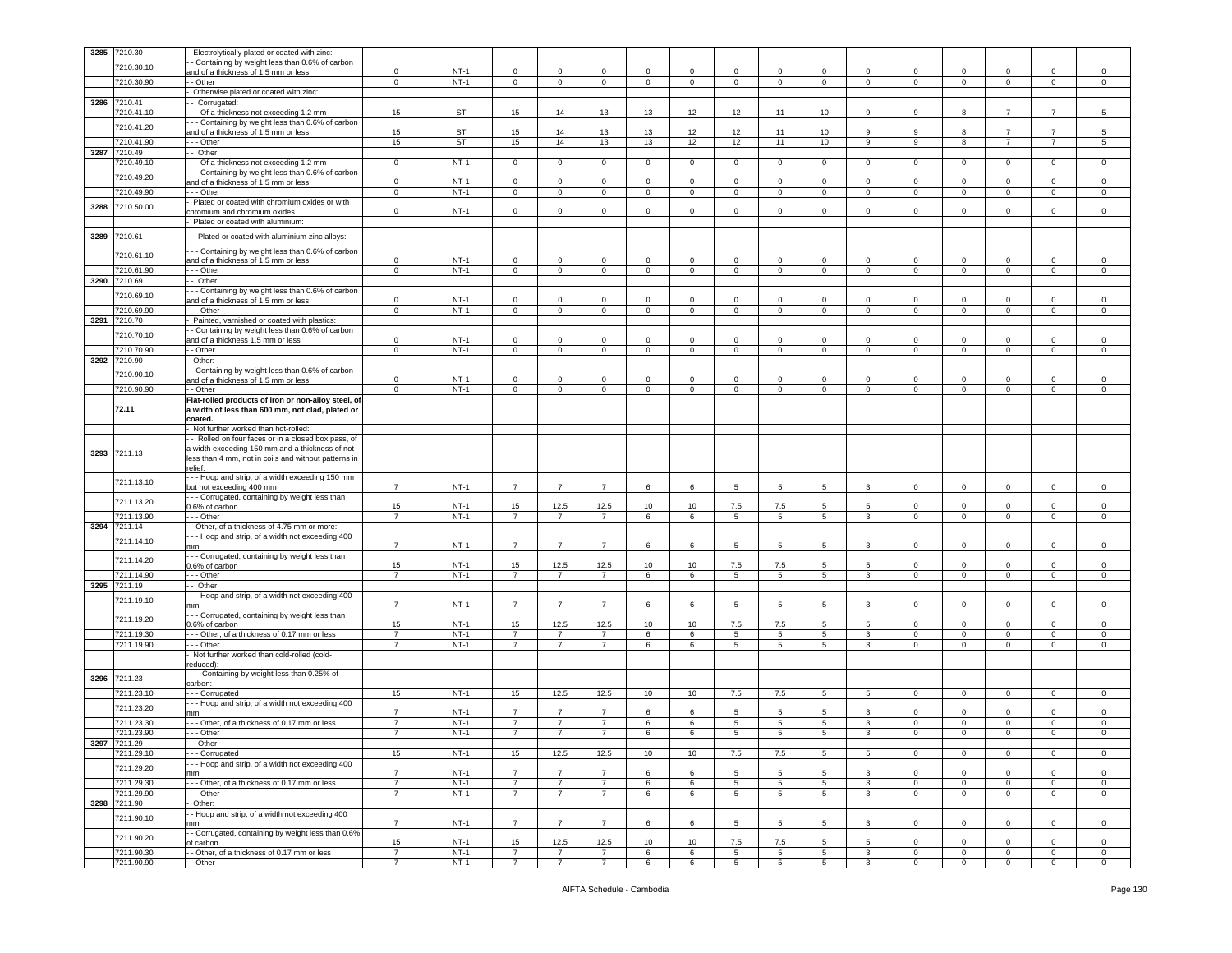|      |                            | Flat-rolled products of iron or non-alloy steel, of                                                 |                                  |                  |                                  |                                  |                                  |                 |                      |                 |                 |                 |                              |                               |                               |                               |                     |                                   |
|------|----------------------------|-----------------------------------------------------------------------------------------------------|----------------------------------|------------------|----------------------------------|----------------------------------|----------------------------------|-----------------|----------------------|-----------------|-----------------|-----------------|------------------------------|-------------------------------|-------------------------------|-------------------------------|---------------------|-----------------------------------|
|      | 72.12                      | a width of less than 600 mm, clad, plated or                                                        |                                  |                  |                                  |                                  |                                  |                 |                      |                 |                 |                 |                              |                               |                               |                               |                     |                                   |
|      |                            | coated.                                                                                             |                                  |                  |                                  |                                  |                                  |                 |                      |                 |                 |                 |                              |                               |                               |                               |                     |                                   |
|      | 3299 7212.10               | Plated or coated with tin:                                                                          |                                  |                  |                                  |                                  |                                  |                 |                      |                 |                 |                 |                              |                               |                               |                               |                     |                                   |
|      | 7212.10.10                 | - Hoop and strip, of a width not exceeding 400<br>mm                                                | $\overline{7}$                   | $NT-1$           | $\overline{7}$                   | $\overline{7}$                   | $\overline{7}$                   | 6               | 6                    | 5               | 5               | 5               | 3                            | 0                             | $^{\circ}$                    | $\mathbf 0$                   | $\mathbf 0$         | 0                                 |
|      | 7212.10.90                 | - Other                                                                                             | $\overline{7}$                   | $NT-1$           | $\overline{7}$                   | $\overline{7}$                   | $\overline{7}$                   | 6               | 6                    | $5\overline{5}$ | $\,$ 5 $\,$     | $5\overline{5}$ | $\mathbf{3}$                 | $\mathbf{0}$                  | $\mathbf 0$                   | $\mathbf 0$                   | $\mathbf 0$         | $\mathsf{O}\xspace$               |
| 3300 | 7212.20                    | Electrolytically plated or coated with zinc:                                                        |                                  |                  |                                  |                                  |                                  |                 |                      |                 |                 |                 |                              |                               |                               |                               |                     |                                   |
|      | 7212.20.10                 | - Hoop and strip, of a width not exceeding 400                                                      |                                  |                  |                                  |                                  |                                  |                 |                      |                 |                 |                 |                              |                               |                               |                               |                     |                                   |
|      |                            | nm                                                                                                  | $\overline{7}$                   | $NT-1$           | $\overline{7}$                   | $\overline{7}$                   | $\overline{7}$                   | 6               | 6                    | 5               | 5               | 5               | 3                            | $\mathbf 0$                   | $\mathbf 0$                   | $\mathbf 0$                   | $\mathbf 0$         | $^{\circ}$                        |
|      | 7212.20.20                 | - Other, containing by weight less than 0.6% of                                                     |                                  |                  |                                  |                                  |                                  |                 |                      |                 |                 |                 |                              |                               |                               |                               |                     |                                   |
|      |                            | carbon and of a thickness of 1.5 mm or less                                                         | $\overline{7}$                   | $NT-1$           | $\overline{7}$                   | $\overline{7}$                   | $\overline{7}$                   | 6               | 6                    | 5               | 5               | 5               | 3                            | $\mathbf 0$                   | $\overline{0}$                | $\circ$                       | $\mathbf 0$         | $\mathbf 0$                       |
|      | 7212.20.90                 | - - Other                                                                                           | $\overline{7}$                   | $NT-1$           | $\overline{7}$                   | $\overline{7}$                   | $\overline{7}$                   | 6               | 6                    | 5               | 5               | $5\overline{5}$ | $\mathbf{3}$                 | $\overline{0}$                | $\mathbf 0$                   | $\mathbf 0$                   | $\mathbf 0$         | $\mathsf 0$                       |
| 3301 | 7212.30                    | Otherwise plated or coated with zinc:                                                               |                                  |                  |                                  |                                  |                                  |                 |                      |                 |                 |                 |                              |                               |                               |                               |                     |                                   |
|      | 7212.30.10                 | - Hoop and strip, of a width not exceeding 400<br>mm                                                | $\overline{7}$                   | $NT-1$           | $\overline{7}$                   | $\overline{7}$                   | $\overline{7}$                   | 6               | 6                    | 5               | 5               | 5               | $\mathbf{3}$                 | $\mathbf{0}$                  | $\mathbf 0$                   | $\mathbf 0$                   | $\mathbf{0}$        | $\mathsf 0$                       |
|      |                            |                                                                                                     |                                  |                  |                                  |                                  |                                  |                 |                      |                 |                 |                 |                              |                               |                               |                               |                     |                                   |
|      | 7212.30.20                 | - Other, containing by weight less than 0.6% of<br>carbon and of a thickness of 1.5 mm or less      |                                  |                  |                                  |                                  |                                  |                 |                      |                 |                 |                 |                              |                               |                               |                               |                     |                                   |
|      |                            |                                                                                                     | $\overline{7}$                   | $NT-1$           | $\overline{7}$                   | $\overline{7}$                   | $\overline{7}$                   | 6               | 6                    | 5               | 5               | 5               | 3                            | $\mathbf 0$                   | $\mathbf 0$                   | $\mathsf 0$                   | $\mathbf 0$         | $\mathbf 0$                       |
|      | 7212.30.90<br>3302 7212.40 | - Other                                                                                             |                                  | $NT-1$           | $\overline{7}$                   | $\overline{7}$                   | $\overline{7}$                   | 6               | 6                    | 5               | 5               | 5               | 3                            | 0                             | $\mathbf 0$                   | $\mathbf 0$                   | $\mathbf 0$         | 0                                 |
|      |                            | Painted, varnished or coated with plastics:<br>- Hoop and strip, of a width not exceeding 400       |                                  |                  |                                  |                                  |                                  |                 |                      |                 |                 |                 |                              |                               |                               |                               |                     |                                   |
|      | 7212.40.10                 | nm                                                                                                  | $\overline{7}$                   | $NT-1$           | $\overline{7}$                   | $\overline{7}$                   | $\overline{7}$                   | 6               | 6                    | 5               | 5               | 5               | 3                            | $\mathbf 0$                   | $\mathbf 0$                   | $\Omega$                      | $\mathbf 0$         | $^{\circ}$                        |
|      |                            | - Other, containing by weight less than 0.6% of                                                     |                                  |                  |                                  |                                  |                                  |                 |                      |                 |                 |                 |                              |                               |                               |                               |                     |                                   |
|      | 7212.40.20                 | carbon and of a thickness of 1.5 mm or less                                                         | $\overline{7}$                   | $NT-1$           |                                  | $\overline{7}$                   | $\overline{7}$                   |                 |                      | 5               | 5               | 5               |                              |                               |                               |                               | $\circ$             |                                   |
|      | 7212.40.90                 | - Other                                                                                             | $\overline{\phantom{a}}$         | $NT-1$           | $\overline{7}$<br>$\overline{7}$ | $\overline{7}$                   | $\overline{7}$                   | 6<br>6          | 6<br>$6\overline{6}$ | 5               | $\overline{5}$  | $\overline{5}$  | 3<br>$\overline{3}$          | $\mathbf 0$<br>$\overline{0}$ | $\mathbf 0$<br>$\overline{0}$ | $\mathbf 0$<br>$\overline{0}$ | $\overline{0}$      | $\mathsf 0$<br>$\overline{0}$     |
| 3303 | 7212.50                    | Otherwise plated or coated:                                                                         |                                  |                  |                                  |                                  |                                  |                 |                      |                 |                 |                 |                              |                               |                               |                               |                     |                                   |
|      | 7212.50.10                 | - Hoop and strip, of a width not exceeding 400                                                      |                                  |                  |                                  |                                  |                                  |                 |                      |                 |                 |                 |                              |                               |                               |                               |                     |                                   |
|      |                            | mm                                                                                                  | $\overline{7}$                   | $NT-1$           | $\overline{7}$                   | $\overline{7}$                   | $\overline{7}$                   | 6               | 6                    | 5               | 5               | 5               | 3                            | $\mathbf 0$                   | $\mathbf 0$                   | $\mathbf 0$                   | $\circ$             | $\mathsf 0$                       |
|      | 7212.50.20                 | - Other, containing by weight less than 0.6% of                                                     |                                  |                  |                                  |                                  |                                  |                 |                      |                 |                 |                 |                              |                               |                               |                               |                     |                                   |
|      |                            | carbon and of a thickness of 1.5 mm or less                                                         | $\overline{7}$                   | $NT-1$           | $\overline{7}$                   | $\overline{7}$                   | $\overline{7}$                   | 6               | 6                    | 5               | 5               | 5               | 3                            | $\mathbf 0$                   | $\mathbf 0$                   | $\Omega$                      | 0                   | 0                                 |
|      | 7212.50.90                 | - Other                                                                                             | $\overline{7}$                   | $NT-1$           | $\overline{7}$                   | $\overline{7}$                   | $\overline{7}$                   | 6               | 6                    | $5\overline{5}$ | 5               | 5               | $\mathbf{3}$                 | $\overline{0}$                | $\overline{0}$                | $\mathbf 0$                   | $\mathbf 0$         | $\circ$                           |
| 3304 | 7212.60                    | Clad:                                                                                               |                                  |                  |                                  |                                  |                                  |                 |                      |                 |                 |                 |                              |                               |                               |                               |                     |                                   |
|      | 7212.60.10                 | - Hoop and strip, of a width not exceeding 400<br>nm                                                | $\overline{7}$                   | $NT-1$           | $\overline{7}$                   | $\overline{7}$                   | $\overline{7}$                   | 6               | 6                    | 5               | 5               | 5               | $\mathbf{3}$                 | $\mathbf 0$                   | $\mathbf 0$                   | $\pmb{0}$                     | $\mathsf 0$         | $\mathbf 0$                       |
|      |                            |                                                                                                     |                                  |                  |                                  |                                  |                                  |                 |                      |                 |                 |                 |                              |                               |                               |                               |                     |                                   |
|      | 7212.60.20                 | - Other, containing by weight less than 0.6% of<br>carbon and of a thickness of 1.5 mm or less      |                                  |                  |                                  |                                  |                                  |                 |                      |                 |                 |                 |                              |                               |                               |                               |                     |                                   |
|      |                            |                                                                                                     | $\overline{7}$                   | $NT-1$           | $\overline{7}$                   | $\overline{7}$                   | $\overline{7}$                   | 6               | 6                    | 5               | 5               | 5               | 3                            | $\mathbf 0$                   | $\mathbf 0$                   | $\mathbf 0$                   | $\mathbf 0$         | $^{\circ}$                        |
|      | 7212.60.90                 | - Other<br>Bars and rods, hot-rolled, in irregularly wound                                          | $\overline{7}$                   | $NT-1$           | $\overline{7}$                   | $\overline{7}$                   | $\overline{7}$                   | 6               | 6                    | 5               | $\,$ 5 $\,$     | 5               | 3                            | $\mathsf 0$                   | $\mathbf 0$                   | $\mathbf 0$                   | $\mathsf{O}\xspace$ | $\mathbf 0$                       |
|      | 72.13                      | coils, of iron or non-alloy steel.                                                                  |                                  |                  |                                  |                                  |                                  |                 |                      |                 |                 |                 |                              |                               |                               |                               |                     |                                   |
|      |                            | Containing indentations, ribs, grooves or other                                                     |                                  |                  |                                  |                                  |                                  |                 |                      |                 |                 |                 |                              |                               |                               |                               |                     |                                   |
| 3305 | 7213.10.00                 | deformations produced during the rolling process                                                    |                                  |                  |                                  |                                  |                                  |                 |                      |                 |                 |                 |                              |                               |                               |                               |                     |                                   |
| 3306 | 7213.20.00                 | Other, of free-cutting steel                                                                        | $\overline{7}$<br>$\overline{7}$ | $NT-1$<br>$NT-1$ | 7<br>$\overline{7}$              | $\overline{7}$<br>$\overline{7}$ | $\overline{7}$<br>$\overline{7}$ | 6<br>$\,6\,$    | 6<br>6               | 5<br>5          | 5<br>5          | 5<br>5          | $\mathbf{3}$<br>$\mathbf{3}$ | 0<br>$\mathsf 0$              | $^{\circ}$<br>$\,0\,$         | $\mathbf 0$<br>$\mathsf 0$    | 0<br>$\mathsf 0$    | $^{\circ}$<br>$\mathsf{O}\xspace$ |
|      |                            | Other:                                                                                              |                                  |                  |                                  |                                  |                                  |                 |                      |                 |                 |                 |                              |                               |                               |                               |                     |                                   |
|      |                            | - Of circular cross-section measuring less than 14                                                  |                                  |                  |                                  |                                  |                                  |                 |                      |                 |                 |                 |                              |                               |                               |                               |                     |                                   |
| 3307 | 7213.91.00                 | mm in diameter                                                                                      | $\overline{7}$                   | ST               | 7                                | $\overline{7}$                   | $\overline{7}$                   | $\overline{7}$  | 6                    | 6               | 6               | 6               | 5                            | 5                             | 5                             | 5                             | 5                   | 5                                 |
|      | 3308 7213.99.00            | - Other                                                                                             | $\overline{7}$                   | $NT-1$           | $\overline{7}$                   | $\overline{7}$                   | $\overline{7}$                   | $6\overline{6}$ | 6                    | $\overline{5}$  | $\overline{5}$  | $5\overline{5}$ | $\overline{3}$               | $\overline{0}$                | $\overline{0}$                | $\overline{0}$                | $\overline{0}$      | $\overline{0}$                    |
|      |                            | Other bars and rods of iron or non-alloy steel,<br>not further worked than forged, hot-rolled, hot- |                                  |                  |                                  |                                  |                                  |                 |                      |                 |                 |                 |                              |                               |                               |                               |                     |                                   |
|      | 72.14                      | drawn or hot-extruded, but including those                                                          |                                  |                  |                                  |                                  |                                  |                 |                      |                 |                 |                 |                              |                               |                               |                               |                     |                                   |
|      |                            | twisted after rolling.                                                                              |                                  |                  |                                  |                                  |                                  |                 |                      |                 |                 |                 |                              |                               |                               |                               |                     |                                   |
|      | 3309 7214.10               | Forged:                                                                                             |                                  |                  |                                  |                                  |                                  |                 |                      |                 |                 |                 |                              |                               |                               |                               |                     |                                   |
|      |                            | - Containing by weight less than 0.6% of carbon:                                                    |                                  |                  |                                  |                                  |                                  |                 |                      |                 |                 |                 |                              |                               |                               |                               |                     |                                   |
|      | 7214.10.11                 | - - Of circular cross-section                                                                       | $\overline{7}$                   | $NT-1$           | $\overline{7}$                   | $\overline{7}$                   | $\overline{7}$                   | 6               | 6                    | 5               | 5               | 5               | 3                            | $\mathbf 0$                   | $\mathbf 0$                   | $\mathbf 0$                   | $\mathbf 0$         | $\mathsf 0$                       |
|      | 7214.10.19                 | - - Other                                                                                           | $\overline{7}$                   | $NT-1$           | $\overline{7}$                   | $\overline{7}$                   | $\overline{7}$                   | 6               | 6                    | $5\overline{5}$ | $5\phantom{.0}$ | $5\overline{5}$ | $\mathbf{3}$                 | $\overline{0}$                | $\overline{0}$                | $\mathbf 0$                   | $\overline{0}$      | $\circ$                           |
|      |                            | - Other:                                                                                            |                                  |                  |                                  |                                  |                                  |                 |                      |                 |                 |                 |                              |                               |                               |                               |                     |                                   |
|      | 7214.10.21                 | - Of circular cross-section                                                                         | $\overline{7}$                   | $NT-1$           | $\overline{7}$                   | $\overline{7}$                   | $\overline{7}$                   | 6               | 6                    | 5               | 5               | 5 <sup>5</sup>  | 3                            | $\circ$                       | $\mathbf 0$                   | $\mathbf 0$                   | $\circ$             | $\mathsf 0$                       |
|      | 7214.10.29                 | - - Other<br>Containing indentations, ribs, grooves or other                                        | $\overline{7}$                   | $NT-1$           | $\overline{7}$                   | $\overline{7}$                   | $\overline{7}$                   | 6               | 6                    | 5               | $\,$ 5 $\,$     | 5               | $\mathbf{3}$                 | $\mathbf 0$                   | $\mathbf 0$                   | $\mathsf 0$                   | $\mathsf 0$         | $\mathsf 0$                       |
| 3310 | 7214.20                    | deformations produced during the rolling process                                                    |                                  |                  |                                  |                                  |                                  |                 |                      |                 |                 |                 |                              |                               |                               |                               |                     |                                   |
|      |                            | or twisted after rolling:                                                                           |                                  |                  |                                  |                                  |                                  |                 |                      |                 |                 |                 |                              |                               |                               |                               |                     |                                   |
|      |                            | - Containing by weight less than 0.6% of carbon:                                                    |                                  |                  |                                  |                                  |                                  |                 |                      |                 |                 |                 |                              |                               |                               |                               |                     |                                   |
|      | 7214.20.11                 | - - - Of circular cross-section                                                                     | $\overline{7}$                   | $NT-1$           | 7                                | $\overline{7}$                   | $\overline{7}$                   | 6               | 6                    | 5               | 5               | 5               | 3                            | $\mathbf{0}$                  | 0                             | $^{\circ}$                    | $\mathbf{0}$        | 0                                 |
|      | 7214.20.19                 | - Other                                                                                             | $\overline{7}$                   | $NT-1$           |                                  |                                  |                                  |                 |                      | 5               | 5               |                 |                              |                               |                               |                               |                     |                                   |
|      |                            | - Other:                                                                                            |                                  |                  |                                  |                                  |                                  |                 |                      |                 |                 |                 |                              |                               |                               |                               |                     |                                   |
|      | 7214.20.21                 | - - Of circular cross-section                                                                       | $\overline{7}$                   | $NT-1$           | $\overline{7}$                   | $\overline{7}$                   | $\overline{7}$                   | 6               | 6                    | 5               | 5               | $5\overline{5}$ | $\mathbf{3}$                 | $\mathbf 0$                   | $\mathbf 0$                   | $\mathbf 0$                   | $\mathbf 0$         | $\mathbf 0$                       |
|      | 7214.20.29                 | - - Other                                                                                           | $\overline{7}$                   | $NT-1$           | $\overline{7}$                   | $\overline{7}$                   | $\overline{7}$                   | 6               | 6                    | 5               | 5               | 5 <sub>5</sub>  | 3                            | $\mathbf{0}$                  | $\mathbf 0$                   | $\mathbf 0$                   | $\mathbf 0$         | $\circ$                           |
|      | 3311 7214.30.00            | Other, of free-cutting steel<br>Other:                                                              | $\overline{7}$                   | $NT-1$           | $\overline{7}$                   | $\overline{7}$                   | $\overline{7}$                   | 6               | 6                    | 5               | 5               | 5 <sub>5</sub>  | $\mathbf{3}$                 | $\mathbf{0}$                  | $\overline{0}$                | $\mathbf{0}$                  | $\mathbf 0$         | $\mathbf{0}$                      |
|      |                            | - Of rectangular (other than square) cross-                                                         |                                  |                  |                                  |                                  |                                  |                 |                      |                 |                 |                 |                              |                               |                               |                               |                     |                                   |
|      | 3312 7214.91               | section:                                                                                            |                                  |                  |                                  |                                  |                                  |                 |                      |                 |                 |                 |                              |                               |                               |                               |                     |                                   |
|      | 7214.91.10                 | - Containing by weight less than 0.6% of carbon                                                     | $\overline{7}$                   | $NT-1$           | $\overline{7}$                   | $\overline{7}$                   | $\overline{7}$                   | 6               | 6                    | 5               | 5               | 5               | $\mathbf{3}$                 | $\mathsf 0$                   | $\mathbf 0$                   | $\pmb{0}$                     | $\mathsf 0$         | $\mathsf 0$                       |
|      |                            |                                                                                                     |                                  |                  |                                  |                                  |                                  |                 |                      |                 |                 |                 |                              |                               |                               |                               |                     |                                   |
|      | 7214.91.20                 | - Containing by weight 0.6% or more of carbon                                                       | $\overline{7}$                   | $NT-1$           | $\overline{7}$                   | $\overline{7}$                   | $\overline{7}$                   | 6               | 6                    | 5               | 5               | 5               | 3                            | $\mathbf{0}$                  | $\mathsf 0$                   | 0                             | 0                   | $\mathbf 0$                       |
|      | 3313 7214.99               | -- Other:                                                                                           |                                  |                  |                                  |                                  |                                  |                 |                      |                 |                 |                 |                              |                               |                               |                               |                     |                                   |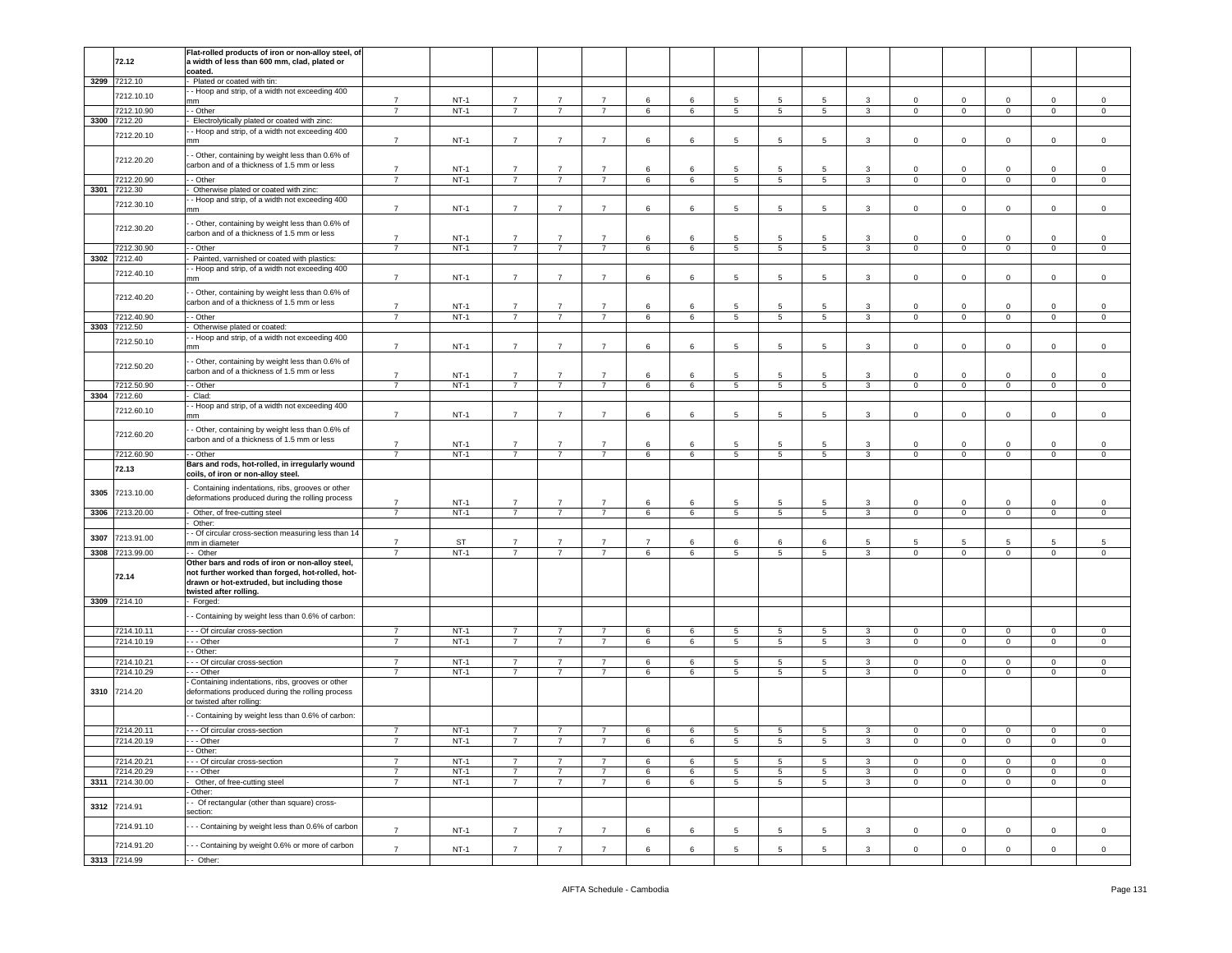|              | 7214.99.10                    | - - Containing by weight 0.6% or more of carbon,                                                                     |                                  |                  |                                  |                                  |                                  |        |                 |                                  |                      |                      |                              |                            |                                  |                            |                            |                                    |
|--------------|-------------------------------|----------------------------------------------------------------------------------------------------------------------|----------------------------------|------------------|----------------------------------|----------------------------------|----------------------------------|--------|-----------------|----------------------------------|----------------------|----------------------|------------------------------|----------------------------|----------------------------------|----------------------------|----------------------------|------------------------------------|
|              |                               | other than of circular cross-section                                                                                 | $\overline{7}$<br>$\overline{7}$ | $NT-1$           | $\overline{7}$                   | $\overline{7}$                   | 7                                | 6      | 6               | 5                                | $\overline{5}$       | 5                    | $\mathbf{3}$                 | $\mathbf 0$                | $\mathsf 0$                      | $\Omega$                   | $\Omega$                   | $\Omega$                           |
|              | 7214.99.90<br>72.15           | - - Other<br>Other bars and rods of iron or non-alloy steel.                                                         |                                  | $NT-1$           | $\overline{7}$                   | $\overline{7}$                   | $\overline{7}$                   | 6      | 6               | 5                                | 5                    | 5                    | 3                            | $\mathbf 0$                | $\mathbf 0$                      | $\mathbf 0$                | $\mathbf 0$                | $\circ$                            |
| 3314         | 7215.10.00                    | Of free-cutting steel, not further worked than cold-                                                                 |                                  |                  |                                  |                                  |                                  |        |                 |                                  |                      |                      |                              |                            |                                  |                            |                            |                                    |
| 3315         | 7215.50                       | ormed or cold-finished<br>Other, not further worked than cold-formed or                                              | $\overline{7}$                   | $NT-1$           | $\overline{7}$                   | $\overline{7}$                   | $\overline{7}$                   | 6      | 6               | $5\phantom{.0}$                  | 5                    | 5                    | 3                            | $\Omega$                   | $\circ$                          | 0                          | 0                          | $\circ$                            |
|              |                               | cold-finished:<br>- Containing by weight 0.6% or more of carbon,                                                     |                                  |                  |                                  |                                  |                                  |        |                 |                                  |                      |                      |                              |                            |                                  |                            |                            |                                    |
|              | 7215.50.10                    | other than of circular cross-section                                                                                 | $\overline{7}$                   | $NT-1$           | $\overline{7}$                   |                                  |                                  | 6      | 6               | 5                                | 5                    | 5                    | 3                            | $\Omega$                   | $\mathbf 0$                      | $\Omega$                   | $\Omega$                   | $\mathbf 0$                        |
|              | 7215.50.90<br>3316 7215.90.00 | - Other<br>Other                                                                                                     | $\overline{7}$                   | $NT-1$<br>$NT-1$ | $\overline{7}$<br>$\overline{7}$ | $\overline{7}$<br>$\overline{7}$ | $\overline{7}$<br>$\overline{7}$ | 6<br>6 | 6<br>6          | $\overline{5}$<br>$\overline{5}$ | 5<br>$5\phantom{.0}$ | $5\overline{5}$<br>5 | $\mathbf{3}$<br>$\mathbf{3}$ | $\mathbf 0$<br>$\mathsf 0$ | $\overline{0}$<br>$\overline{0}$ | $\mathbf 0$<br>$\mathbf 0$ | $\mathbf 0$<br>$\mathsf 0$ | $\overline{0}$<br>$\mathsf 0$      |
|              |                               | Angles, shapes and sections of iron or non-                                                                          |                                  |                  |                                  |                                  |                                  |        |                 |                                  |                      |                      |                              |                            |                                  |                            |                            |                                    |
|              | 72.16                         | alloy steel.                                                                                                         |                                  |                  |                                  |                                  |                                  |        |                 |                                  |                      |                      |                              |                            |                                  |                            |                            |                                    |
| 3317         | 7216.10.00                    | U, I or H sections, not further worked than hot-<br>rolled, hot-drawn or extruded, of a height of less<br>than 80 mm | $\overline{7}$                   | $NT-1$           | $\overline{7}$                   | $\overline{7}$                   | $\overline{7}$                   | 6      | 6               | $\sqrt{5}$                       | 5                    | 5                    | 3                            | $\mathbf 0$                | $\circ$                          | $\mathbf 0$                | $\mathbf 0$                | $\circ$                            |
|              |                               | L or T sections, not further worked than hot-<br>rolled, hot-drawn or extruded, of a height of less                  |                                  |                  |                                  |                                  |                                  |        |                 |                                  |                      |                      |                              |                            |                                  |                            |                            |                                    |
|              | 3318 7216.21.00               | than 80 mm:<br>- - L sections                                                                                        | $\overline{7}$                   | $NT-1$           | $\overline{7}$                   | $\overline{7}$                   | $\overline{7}$                   | 6      | 6               | 5                                | 5                    | 5                    | $\mathbf{3}$                 | $\mathbf 0$                | $\mathbf 0$                      | $\mathbf 0$                | $\mathbf 0$                | $\circ$                            |
|              | 3319 7216.22.00               | - T sections                                                                                                         | $\overline{\phantom{a}}$         | $NT-1$           | $\overline{7}$                   | $\overline{7}$                   | $\overline{7}$                   | 6      | $6\overline{6}$ | $\overline{5}$                   | $5\overline{)}$      | $\overline{5}$       | $\overline{\mathbf{3}}$      | $\overline{0}$             | $\overline{0}$                   | $\mathbf 0$                | $\mathbf 0$                | $\overline{0}$                     |
|              |                               | U, I or H sections, not further worked than hot-<br>rolled, hot-drawn or extruded of a height of 80 mm<br>or more:   |                                  |                  |                                  |                                  |                                  |        |                 |                                  |                      |                      |                              |                            |                                  |                            |                            |                                    |
|              | 3320 7216.31.00               | - U sections                                                                                                         | $\overline{7}$                   | $NT-1$           | $\overline{7}$                   | $\overline{7}$                   | $\overline{7}$                   | 6      | 6               | 5                                | 5                    | 5                    | $\mathbf{3}$                 | $\mathbf{0}$               | $\mathbf{0}$                     | $\mathbf 0$                | $\mathbf{0}$               | $\circ$                            |
| 3321<br>3322 | 216.32.00<br>216.33.00        | - I sections<br>- H sections                                                                                         | $\overline{7}$<br>$\overline{7}$ | $NT-1$<br>$NT-1$ | $\overline{7}$<br>$\overline{7}$ | $\overline{7}$<br>$\overline{7}$ | $\overline{7}$<br>$\overline{7}$ | 6<br>6 | 6<br>6          | 5<br>5                           | 5<br>5               | 5<br>$5\overline{5}$ | 3<br>$\mathbf{3}$            | $\mathbf 0$<br>$\mathbf 0$ | $\mathbf 0$<br>$\mathbf 0$       | $\mathbf 0$<br>$\mathbf 0$ | $\mathbf 0$<br>$\mathbf 0$ | $\mathbf 0$<br>$\circ$             |
|              |                               | L or T sections, not further worked than hot-                                                                        |                                  |                  |                                  |                                  |                                  |        |                 |                                  |                      |                      |                              |                            |                                  |                            |                            |                                    |
| 3323         | 7216.40.00                    | rolled, hot-drawn or extruded, of a height of 80 mm<br>or more                                                       | $\overline{7}$                   | $NT-1$           | $\overline{7}$                   | $\overline{7}$                   | $\overline{7}$                   | 6      | 6               | 5                                | 5                    | -5                   | 3                            | $\mathbf 0$                | $\mathbf 0$                      | $\mathbf 0$                | 0                          | $\circ$                            |
| 3324         | 7216.50                       | Other angles, shapes and sections, not further<br>vorked than hot-rolled, hot-drawn or extruded:                     |                                  |                  |                                  |                                  |                                  |        |                 |                                  |                      |                      |                              |                            |                                  |                            |                            |                                    |
|              | 7216.50.10                    | - Of a height of less than 80 mm                                                                                     | $\overline{7}$                   | $NT-1$           | $\overline{7}$                   | $\overline{7}$                   | $\overline{7}$                   | 6      | 6               | $5\overline{5}$                  | 5                    | 5                    | $\mathbf{3}$                 | $\mathbf{0}$               | $\overline{0}$                   | $\mathbf 0$                | $\mathbf 0$                | $\circ$                            |
|              | 7216.50.90                    | - Other<br>Angles, shapes and sections, not further worked                                                           | $\overline{7}$                   | $NT-1$           | $\overline{7}$                   | $\overline{7}$                   | $\overline{7}$                   | 6      | 6               | 5                                | 5                    | $5\overline{5}$      | $\mathbf{3}$                 | $\mathbf{0}$               | $\overline{0}$                   | $\mathbf 0$                | $\mathbf 0$                | $\mathbf 0$                        |
|              |                               | han cold-formed or cold-finished:                                                                                    |                                  |                  |                                  |                                  |                                  |        |                 |                                  |                      |                      |                              |                            |                                  |                            |                            |                                    |
| 3325         | 7216.61.00                    | - Obtained from flat-rolled products                                                                                 | $\overline{7}$                   | $NT-1$           | $\overline{7}$                   | $\overline{7}$                   | $\overline{7}$                   | 6      | 6               | 5                                | 5                    | 5                    | $\overline{3}$               | $\mathbf 0$                | $\mathbf 0$                      | $\circ$                    | $\mathbf 0$                | $\circ$                            |
| 3326         | 7216.69.00                    | - Other<br>Other:                                                                                                    | $\overline{7}$                   | $NT-1$           | $\overline{7}$                   | $\overline{7}$                   | $\overline{7}$                   | 6      | 6               | 5                                | 5                    | 5                    | 3                            | $\mathbf 0$                | $\mathbf 0$                      | $\mathbf 0$                | 0                          | $\mathsf 0$                        |
|              |                               | - Cold-formed or cold-finished from flat-rolled                                                                      |                                  |                  |                                  |                                  |                                  |        |                 |                                  |                      |                      |                              |                            |                                  |                            |                            |                                    |
| 3327         | 7216.91.00                    | roducts                                                                                                              | $\overline{7}$                   | $NT-1$           | $\overline{7}$                   | 7                                | $\overline{7}$                   | 6      | 6               | 5                                | 5                    | -5                   | 3                            | $\Omega$                   | $\mathbf 0$                      | $\Omega$                   | $\Omega$                   | $\circ$                            |
|              | 3328 7216.99.00<br>72.17      | - Other                                                                                                              | $\overline{7}$                   | $NT-1$           | $\overline{7}$                   | $\overline{7}$                   | $\overline{7}$                   | 6      | 6               | 5                                | 5                    | 5                    | 3                            | $\mathbf{0}$               | $\overline{0}$                   | $\mathbf 0$                | $\mathbf 0$                | $\mathbf{0}$                       |
| 3329         | 7217.10                       | Wire of iron or non-alloy steel.<br>Not plated or coated, whether or not polished:                                   |                                  |                  |                                  |                                  |                                  |        |                 |                                  |                      |                      |                              |                            |                                  |                            |                            |                                    |
|              | 7217.10.10                    | - Containing by weight less than 0.25% of carbon                                                                     |                                  |                  |                                  |                                  |                                  |        |                 |                                  |                      |                      |                              |                            |                                  |                            |                            |                                    |
|              |                               | - Containing by weight 0.25% or more but less                                                                        | $\overline{7}$                   | $NT-1$           | $\overline{7}$                   | $\overline{7}$                   | $\overline{7}$                   | 6      | 6               | 5                                | 5                    | 5                    | 3                            | $\mathbf 0$                | $\mathbf 0$                      | $\mathbf 0$                | 0                          | $\mathbf 0$                        |
|              |                               | han 0.6% of carbon:<br>- - Bead wire; flat hard steel reed wire;                                                     |                                  |                  |                                  |                                  |                                  |        |                 |                                  |                      |                      |                              |                            |                                  |                            |                            |                                    |
|              | 7217.10.22                    | prestressed concrete steel wire; free-cutting steel                                                                  |                                  |                  |                                  |                                  |                                  |        |                 |                                  |                      |                      |                              |                            |                                  |                            |                            |                                    |
|              |                               | wire                                                                                                                 | $\overline{7}$                   | $NT-1$           | $\overline{7}$                   | $\overline{7}$                   | $\overline{7}$                   | 6      | 6               | $5\phantom{.0}$                  | 5                    | 5                    | 3                            | $\mathbf 0$                | $\overline{0}$                   | $\mathbf 0$                | $\Omega$                   | $\circ$                            |
|              | 7217.10.29                    | - - Other                                                                                                            | $\overline{7}$                   | $NT-1$           | $\overline{7}$                   | $\overline{7}$                   | $\overline{7}$                   | 6      | 6               | $\overline{\phantom{0}}$         | $5\phantom{.0}$      | $5\overline{5}$      | $\mathbf{3}$                 | $\mathbf{0}$               | $\overline{0}$                   | $\mathbf 0$                | $\mathbf{O}$               | $\circ$                            |
|              |                               | - Containing by weight 0.6% or more of carbon:                                                                       |                                  |                  |                                  |                                  |                                  |        |                 |                                  |                      |                      |                              |                            |                                  |                            |                            |                                    |
|              | 7217.10.31                    | - - Spokes wire; bead wire; flat hard steel reed<br>wire; prestressed concrete steel wire; free-cutting              |                                  |                  |                                  |                                  |                                  |        |                 |                                  |                      |                      |                              |                            |                                  |                            |                            |                                    |
|              |                               | steel wire                                                                                                           | $\overline{7}$                   | $NT-1$           | $\overline{7}$                   | $\overline{7}$                   | $\overline{7}$                   | 6      | 6               | 5                                | 5                    | 5                    | $\overline{3}$               | $\mathbf 0$                | $\mathbf 0$                      | $\circ$                    | $\mathbf 0$                | $\circ$                            |
|              | 7217.10.39                    | - - Other                                                                                                            | $\overline{7}$                   | $NT-1$           | $\overline{7}$                   | $\overline{7}$                   | $\overline{7}$                   | 6      | 6               | $5\phantom{.0}$                  | $5\overline{5}$      | 5                    | 3                            | $\mathbf 0$                | $\overline{0}$                   | $\mathbf 0$                | 0                          | $\mathsf 0$                        |
|              | 3330 7217.20<br>7217.20.10    | Plated or coated with zinc:<br>- Containing by weight less than 0.25% carbon                                         | $\overline{7}$                   | $NT-1$           | $\overline{7}$                   | $\overline{7}$                   | $\overline{7}$                   | 6      | 6               | 5                                | 5                    | 5                    | 3                            | 0                          | $\mathbf 0$                      | $\Omega$                   | 0                          | $\mathbf 0$                        |
|              |                               |                                                                                                                      |                                  |                  |                                  |                                  |                                  |        |                 |                                  |                      |                      |                              |                            |                                  |                            |                            |                                    |
|              | 7217.20.20                    | - Containing by weight 0.25% or more but less<br>than 0.45% of carbon                                                | $\overline{7}$                   | $NT-1$           | $\overline{7}$                   | $\overline{7}$                   | $\overline{7}$                   | 6      | 6               | 5                                | 5                    | 5                    | 3                            | 0                          | $\mathbf 0$                      | $\mathbf 0$                | 0                          | $\mathbf 0$                        |
|              |                               | - Containing by weight 0.45% or more of carbon                                                                       |                                  |                  |                                  |                                  |                                  |        |                 |                                  |                      |                      |                              |                            |                                  |                            |                            |                                    |
|              |                               | --- High carbon steel core wire for steel reinforced                                                                 |                                  |                  |                                  |                                  |                                  |        |                 |                                  |                      |                      |                              |                            |                                  |                            |                            |                                    |
|              | 7217.20.91                    | aluminium conductors (ACSR)                                                                                          | $\overline{7}$                   | $NT-1$           | $\overline{7}$                   | $\overline{7}$                   | $\overline{7}$                   | 6      | 6               | 5                                | 5                    | 5                    | 3                            | $\mathbf 0$                | $\mathbf 0$                      | $\mathbf 0$                | $\mathbf 0$                | $\mathsf 0$                        |
|              | 7217.20.99<br>3331 7217.30    | $\cdots$ Other<br>Plated or coated with other base metals:                                                           | $\overline{\phantom{a}}$         | $NT-1$           | $\overline{7}$                   | $\overline{7}$                   | $\overline{7}$                   | 6      | 6               | 5                                | 5                    | 5                    | 3                            | $\overline{0}$             | $\overline{0}$                   | $\overline{0}$             | $\overline{0}$             | $\overline{0}$                     |
|              | 7217.30.10                    | - Containing by weight less than 0.25% of carbon                                                                     | $\overline{7}$                   |                  | $\overline{7}$                   | $\overline{7}$                   | $\overline{7}$                   | 6      | 6               |                                  | 5                    | 5                    | 3                            | $\mathsf 0$                | $\circ$                          | $\mathbf 0$                | $\mathbf 0$                | $\mathsf 0$                        |
|              | 7217.30.20                    | - Containing by weight 0.25% or more of carbon<br>out less than 0.6% of carbon                                       | $\overline{7}$                   | $NT-1$<br>$NT-1$ | $\overline{7}$                   | $\overline{7}$                   | $\overline{7}$                   | 6      | 6               | $\sqrt{5}$<br>$5\phantom{.0}$    | 5                    | $\overline{5}$       | 3                            | $\mathsf 0$                | $\mathbf 0$                      | $\mathbf 0$                | $\mathbf 0$                | $\mathsf{O}\xspace$                |
|              |                               | - Containing by weight 0.6% or more of carbon:                                                                       |                                  |                  |                                  |                                  |                                  |        |                 |                                  |                      |                      |                              |                            |                                  |                            |                            |                                    |
|              | 7217.30.31                    | - - Copper alloy coated high carbon steel wire of a<br>kind used in the manufacture of pneumatic rubber              |                                  |                  |                                  |                                  |                                  |        |                 |                                  |                      |                      |                              |                            |                                  |                            |                            |                                    |
|              |                               | yres (bead wire)                                                                                                     | $\overline{7}$                   | $NT-1$           | $\overline{7}$                   |                                  | $\overline{7}$                   | 6      | 6               | 5                                | $\overline{5}$       |                      | 3                            | $\Omega$                   | $\mathbf 0$                      | $\Omega$                   | $\mathbf 0$                | $\mathbf 0$                        |
|              | 7217.30.39<br>3332 7217.90.00 | - - Other<br>Other                                                                                                   | $\overline{7}$<br>$\overline{7}$ | $NT-1$<br>$NT-1$ | $\overline{7}$<br>$\overline{7}$ | $\overline{7}$<br>$\overline{7}$ | $\overline{7}$<br>$\overline{7}$ | 6<br>6 | 6<br>6          | $\sqrt{5}$<br>5                  | 5<br>5               | 5<br>5               | $\overline{3}$<br>3          | $\mathbf 0$<br>$\mathbf 0$ | $\mathbf 0$<br>$\mathbf{0}$      | $\circ$<br>$\mathbf 0$     | $\mathsf 0$<br>0           | $\mathsf{O}\xspace$<br>$\mathsf 0$ |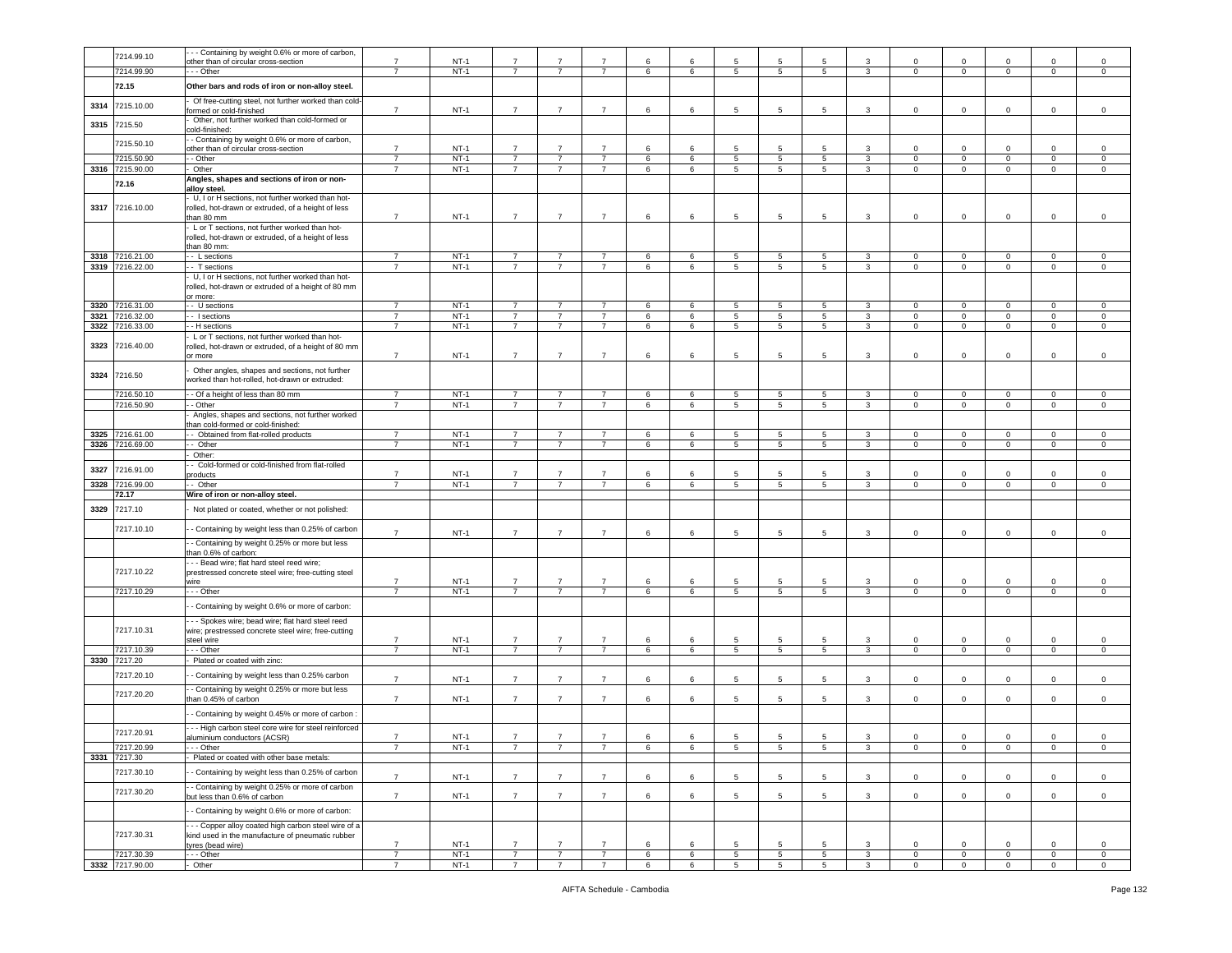|      | 72.18           | Stainless steel in ingots or other primary forms;       |                |           |                |                |                |                |              |                 |                |                |                 |                |                 |                |                 |                |
|------|-----------------|---------------------------------------------------------|----------------|-----------|----------------|----------------|----------------|----------------|--------------|-----------------|----------------|----------------|-----------------|----------------|-----------------|----------------|-----------------|----------------|
|      |                 | semi-finished products of stainless steel.              |                |           |                |                |                |                |              |                 |                |                |                 |                |                 |                |                 |                |
|      | 3333 7218.10.00 | Ingots and other primary forms                          | $\mathbf 0$    | $NT-1$    | $\mathbf{0}$   | $\circ$        | $\mathbf 0$    | $\mathbf{0}$   | $\mathbf 0$  | $\circ$         | $\mathbf 0$    | $\mathbf{0}$   | $\mathbf 0$     | $\mathbf{0}$   | $\mathbf 0$     | $\Omega$       | $\mathbf 0$     | $\mathbf 0$    |
|      |                 | Other:                                                  |                |           |                |                |                |                |              |                 |                |                |                 |                |                 |                |                 |                |
|      |                 | - Of rectangular (other than square) cross-             |                |           |                |                |                |                |              |                 |                |                |                 |                |                 |                |                 |                |
| 3334 | 7218.91.00      | ection                                                  | $\mathbf 0$    | $NT-1$    | $\mathbf 0$    | $\mathsf 0$    | $\mathbf 0$    | $\mathbf 0$    | $\Omega$     | $\mathbf 0$     | $\mathbf 0$    | $\mathsf 0$    | $\mathbf 0$     | $\mathbf 0$    | $\mathsf 0$     | $\Omega$       | $\mathbf 0$     | $\Omega$       |
| 3335 | 7218.99.00      | - Other                                                 | $\mathsf 0$    | $NT-1$    | $\mathbf{0}$   | $\mathbf 0$    | $\mathsf 0$    | $\mathbf 0$    | $\mathbf 0$  | $\circ$         | $\mathbf 0$    | $\mathbf 0$    | $\mathbf 0$     | $\mathbf 0$    | $\mathsf 0$     | $\mathbf 0$    | $\mathbf 0$     | $\mathbf 0$    |
|      |                 | Flat-rolled products of stainless steel, of a           |                |           |                |                |                |                |              |                 |                |                |                 |                |                 |                |                 |                |
|      | 72.19           |                                                         |                |           |                |                |                |                |              |                 |                |                |                 |                |                 |                |                 |                |
|      |                 | width of 600 mm or more.                                |                |           |                |                |                |                |              |                 |                |                |                 |                |                 |                |                 |                |
|      |                 | Not further worked than hot-rolled, in coils:           |                |           |                |                |                |                |              |                 |                |                |                 |                |                 |                |                 |                |
| 3336 | 7219.11.00      | - Of a thickness exceeding 10 mm                        | $\mathbf 0$    | $NT-1$    | $\mathbf{0}$   | $\circ$        | $\mathbf{0}$   | $\overline{0}$ | $\mathbf 0$  | $\mathbf{0}$    | $\mathbf 0$    | $\overline{0}$ | $\circ$         | $\mathbf{0}$   | $\mathbf 0$     | $\circ$        | $\mathbf{0}$    | $\mathbf 0$    |
| 3337 | 7219.12.00      | - Of a thickness of 4.75 mm or more but not             |                |           |                |                |                |                |              |                 |                |                |                 |                |                 |                |                 |                |
|      |                 | exceeding 10 mm                                         | $\mathbf 0$    | $NT-1$    | $\mathbf{0}$   | $\mathbf 0$    | $\mathsf 0$    | $\mathbf 0$    | $\mathbf 0$  | $\overline{0}$  | $\mathbf 0$    | $\mathbf 0$    | $\mathbf 0$     | $\mathbf{0}$   | $\mathsf 0$     | $\circ$        | $\mathbf 0$     | $\mathbf 0$    |
| 3338 | 7219.13.00      | - Of a thickness of 3 mm or more but less than          |                | $NT-1$    |                | $\mathbf 0$    | $\mathbf{0}$   | $\mathbf 0$    | $\circ$      | $\mathsf 0$     | $\Omega$       | $\mathbf 0$    |                 |                |                 | $\mathbf 0$    | $\mathbf{0}$    | $\mathbf 0$    |
|      |                 | 1.75 mm                                                 | $\mathbf 0$    |           | $\mathbf 0$    |                |                |                |              |                 |                |                | $\mathsf 0$     | $\mathbf 0$    | $\mathsf 0$     |                |                 |                |
| 3339 | 7219.14.00      | - Of a thickness of less than 3 mm                      | $\mathbf 0$    | $NT-1$    | 0              | $\circ$        | $\mathbf 0$    | $\mathbf 0$    | $\mathbf 0$  | $\mathbf 0$     | $\mathbf 0$    | 0              | $\mathbf 0$     | 0              | $\mathbf 0$     | $\mathbf 0$    | 0               | $\mathbf 0$    |
|      |                 | Not further worked than hot-rolled, not in coils:       |                |           |                |                |                |                |              |                 |                |                |                 |                |                 |                |                 |                |
|      |                 |                                                         |                |           |                |                |                |                |              |                 |                |                |                 |                |                 |                |                 |                |
|      | 3340 7219.21.00 | - Of a thickness exceeding 10 mm                        | $\mathbf 0$    | $NT-1$    | $\mathbf{0}$   | $\overline{0}$ | $\mathbf 0$    | $\mathsf 0$    | $\mathbf 0$  | $\mathsf 0$     | $\mathbf 0$    | $\circ$        | $\mathbf 0$     | $\mathbf{0}$   | $\mathbf 0$     | $\mathbf 0$    | $\mathbf 0$     | $\mathsf 0$    |
| 3341 | 7219.22.00      | - Of a thickness of 4.75 mm or more but not             |                |           |                |                |                |                |              |                 |                |                |                 |                |                 |                |                 |                |
|      |                 | exceeding 10 mm                                         | $\mathsf 0$    | $NT-1$    | 0              | $\overline{0}$ | $\mathbf 0$    | $\mathbf 0$    | $\mathbf 0$  | $\mathbf 0$     | $\mathbf 0$    | $\mathbf 0$    | $\mathbf 0$     | $\mathbf 0$    | $\mathsf 0$     | $\Omega$       | $\mathbf 0$     | $\mathbf 0$    |
| 3342 | 7219.23.00      | - Of a thickness of 3 mm or more but less than          |                |           |                |                |                |                |              |                 |                |                |                 |                |                 |                |                 |                |
|      |                 | $4.75$ mm                                               | $\mathsf 0$    | $NT-1$    | $\mathbf 0$    | $\mathbf 0$    | $\Omega$       | $\mathbf 0$    | $\Omega$     | $\Omega$        | $\Omega$       | $\mathbf 0$    | $\Omega$        | $\Omega$       | $\mathbf 0$     | $\Omega$       | $\Omega$        | $\Omega$       |
| 3343 | 7219.24.00      | - Of a thickness of less than 3 mm                      | $\circ$        | $NT-1$    | $\mathbf{0}$   | $\overline{0}$ | $\overline{0}$ | $\overline{0}$ | $\mathbf{0}$ | $\mathsf 0$     | $\mathbf 0$    | $\mathbf 0$    | $\circ$         | $\circ$        | $\mathbf 0$     | $\mathbf 0$    | $\mathbf 0$     | $\mathbf 0$    |
|      |                 | Not further worked than cold-rolled (cold-              |                |           |                |                |                |                |              |                 |                |                |                 |                |                 |                |                 |                |
|      |                 | reduced):                                               |                |           |                |                |                |                |              |                 |                |                |                 |                |                 |                |                 |                |
| 3344 | 7219.31.00      | - Of a thickness of 4.75 mm or more                     | $\circ$        | $NT-1$    | $\mathbf 0$    | $\circ$        | $\circ$        | $\overline{0}$ | $\mathbf 0$  | $\mathbf{0}$    | $\mathbf 0$    | $\circ$        | $\circ$         | $\mathbf 0$    | $\mathbf 0$     | $\mathbf 0$    | $\mathbf 0$     | $\mathbf 0$    |
| 3345 | 7219.32.00      | - Of a thickness of 3 mm or more but less than          |                |           |                |                |                |                |              |                 |                |                |                 |                |                 |                |                 |                |
|      |                 | 1.75 mm                                                 | $\mathsf 0$    | $NT-1$    | $\mathbf 0$    | $\mathbf 0$    | $\mathbf 0$    | $\mathbf 0$    | $\circ$      | $\mathsf 0$     | $\mathbf 0$    | $\mathsf 0$    | $\mathsf 0$     | $\mathsf 0$    | $\mathsf 0$     | $\mathbf{0}$   | $\mathbf{0}$    | $\mathbf 0$    |
| 3346 | 7219.33.00      | - Of a thickness exceeding 1 mm but less than 3         |                |           |                |                |                |                |              |                 |                |                |                 |                |                 |                |                 |                |
|      |                 | mm                                                      | $\mathbf 0$    | $NT-1$    | $\mathbf 0$    | $\mathbf 0$    | $\mathbf 0$    | $\mathbf 0$    | $\mathbf 0$  | $\mathsf 0$     | $\mathbf 0$    | $\mathsf 0$    | $\mathsf 0$     | $\mathsf 0$    | $\mathsf 0$     | $\mathbf{0}$   | $\mathbf{0}$    | $\mathsf 0$    |
| 3347 | 7219.34.00      | - Of a thickness of 0.5 mm or more but not              |                |           |                |                |                |                |              |                 |                |                |                 |                |                 |                |                 |                |
|      |                 | exceeding 1 mm                                          | $\mathbf 0$    | $NT-1$    | 0              | $\mathbf 0$    | $\mathbf 0$    | $\mathbf 0$    | $\mathbf 0$  | $\mathbf 0$     | $\Omega$       | 0              | $\Omega$        | 0              | $\mathbf 0$     | $\Omega$       | $\mathbf{0}$    | $\mathbf 0$    |
| 3348 | 7219.35.00      | - Of a thickness of less than 0.5 mm                    | $\circ$        | $NT-1$    | $\mathbf{0}$   | $\circ$        | $\circ$        | $\mathbf{0}$   | $\mathbf 0$  | $\circ$         | $\mathbf 0$    | $\circ$        | $\mathbf 0$     | $\circ$        | $\mathsf 0$     | $\mathbf 0$    | $\mathbf 0$     | $\mathbf 0$    |
| 3349 | 7219.90         | Other:                                                  |                |           |                |                |                |                |              |                 |                |                |                 |                |                 |                |                 |                |
|      |                 | - Of a thickness of 1.5 mm or more but not              |                |           |                |                |                |                |              |                 |                |                |                 |                |                 |                |                 |                |
|      | 7219.90.10      | exceeding 125 mm with patterns in relief derived        |                |           |                |                |                |                |              |                 |                |                |                 |                |                 |                |                 |                |
|      |                 | from rolling, or perforated, corrugated or polished     |                |           |                |                |                |                |              |                 |                |                |                 |                |                 |                |                 |                |
|      |                 |                                                         | $\overline{7}$ | $NT-1$    | $\overline{7}$ | $\overline{7}$ | $\overline{7}$ | 6              | 6            | 5               | 5              | 5              | 3               | $\overline{0}$ | $\mathbf 0$     | $\mathbf 0$    | $\mathbf{0}$    | $\mathbf 0$    |
|      |                 | - Of a thickness of less than 1.5 mm without            |                |           |                |                |                |                |              |                 |                |                |                 |                |                 |                |                 |                |
|      | 7219.90.20      | patterns in relief derived from rolling, or perforated, |                |           |                |                |                |                |              |                 |                |                |                 |                |                 |                |                 |                |
|      |                 | corrugated or polished                                  | $\overline{7}$ | $NT-1$    | $\overline{7}$ | -7             | $\overline{7}$ | 6              | $\epsilon$   | 5               | 5              | 5              | $\mathbf{R}$    | $\mathbf 0$    | $\mathbf 0$     | $\Omega$       | $\Omega$        | $\Omega$       |
|      | 7219.90.90      | - Other                                                 | $\overline{7}$ | $NT-1$    | $\overline{7}$ | $\overline{7}$ | $\overline{7}$ | 6              | 6            | 5               | 5              | 5              | $\mathbf{3}$    | $\mathbf 0$    | $\mathsf 0$     | $\mathbf 0$    | $\mathbf 0$     | $\mathbf 0$    |
|      | 72.20           | Flat-rolled products of stainless steel, of a           |                |           |                |                |                |                |              |                 |                |                |                 |                |                 |                |                 |                |
|      |                 | width of less than 600 mm.                              |                |           |                |                |                |                |              |                 |                |                |                 |                |                 |                |                 |                |
|      |                 | Not further worked than hot-rolled:                     |                |           |                |                |                |                |              |                 |                |                |                 |                |                 |                |                 |                |
| 3350 | 7220.11         | - Of a thickness of 4.75 mm or more:                    |                |           |                |                |                |                |              |                 |                |                |                 |                |                 |                |                 |                |
|      | 7220.11.10      | -- Hoop and strip, of a width not exceeding 400         |                |           |                |                |                |                |              |                 |                |                |                 |                |                 |                |                 |                |
|      |                 | mm                                                      | $\overline{7}$ | $NT-1$    | $\overline{7}$ | $\overline{7}$ | $\overline{7}$ | 6              | 6            | 5               | 5              | 5              | 3               | $\circ$        | $\mathbf 0$     | $\mathbf 0$    | $\mathbf{0}$    | $\Omega$       |
|      | 7220.11.90      | - - Other                                               | $\overline{7}$ | $NT-1$    | $\overline{7}$ | $\overline{7}$ | $\overline{7}$ | 6              | 6            | 5               | 5              | 5              | $\mathbf{3}$    | $\mathbf{0}$   | $\overline{0}$  | $\mathbf{0}$   | $\mathbf{0}$    | $\mathbf 0$    |
| 3351 | 7220.12         | - Of a thickness of less than 4.75 mm:                  |                |           |                |                |                |                |              |                 |                |                |                 |                |                 |                |                 |                |
|      | 7220.12.10      | -- Hoop and strip, of a width not exceeding 400         |                |           |                |                |                |                |              |                 |                |                |                 |                |                 |                |                 |                |
|      |                 | mm                                                      | $\overline{7}$ | $NT-1$    | $\overline{7}$ | $\overline{7}$ | $\overline{7}$ | 6              | 6            | 5               | 5              | 5              | 3               | $\circ$        | $\mathsf 0$     | $\Omega$       | $\mathbf{0}$    | $\Omega$       |
|      | 7220.12.90      | - - Other                                               | $\overline{7}$ | $NT-1$    | $\overline{7}$ | $\overline{7}$ | $\overline{7}$ | 6              | 6            | $\overline{5}$  | 5              | 5              | 3               | $\mathbf 0$    | $\mathbf 0$     | $\mathbf 0$    | $\mathbf 0$     | $\mathbf 0$    |
| 3352 | 7220.20         | Not further worked than cold-rolled (cold-              |                |           |                |                |                |                |              |                 |                |                |                 |                |                 |                |                 |                |
|      |                 | educed):                                                |                |           |                |                |                |                |              |                 |                |                |                 |                |                 |                |                 |                |
|      | 7220.20.10      | - Hoop and strip, of a width not exceeding 400          |                |           |                |                |                |                |              |                 |                |                |                 |                |                 |                |                 |                |
|      |                 | mm                                                      | $\overline{7}$ | $NT-1$    | $\overline{7}$ | $\overline{7}$ | $\overline{7}$ | 6              | 6            | 5               | 5              | 5              | 3               | $\mathbf 0$    | $\mathsf 0$     | 0              | $\mathbf 0$     | $\mathbf 0$    |
|      | 7220.20.90      | - Other                                                 | $\overline{7}$ | $NT-1$    | $\overline{7}$ | $\overline{7}$ | $\overline{7}$ | 6              | 6            | 5               | 5              | 5              | $\mathbf{3}$    | $\overline{0}$ | $\mathsf 0$     | $\mathbf 0$    | $\mathbf 0$     | $\mathsf 0$    |
| 3353 | 7220.90         | Other:                                                  |                |           |                |                |                |                |              |                 |                |                |                 |                |                 |                |                 |                |
|      | 7220.90.10      | - Hoop and strip, of a width not exceeding 400          |                |           |                |                |                |                |              |                 |                |                |                 |                |                 |                |                 |                |
|      |                 | mm                                                      | $\overline{7}$ | $NT-1$    | $\overline{7}$ | $\overline{7}$ | $\overline{7}$ | 6              | 6            | 5               | 5              | 5              | 3               | $\mathbf 0$    | $\mathsf 0$     | $\Omega$       | $\mathbf 0$     | $\mathbf 0$    |
|      | 7220.90.90      | - Other                                                 | 7              | $NT-1$    | $\overline{7}$ | $\overline{7}$ | $\overline{7}$ | 6              | 6            | $5\overline{)}$ | $\overline{5}$ | $\overline{5}$ | $\overline{3}$  | $\overline{0}$ | $\overline{0}$  | $\overline{0}$ | $\overline{0}$  | $\overline{0}$ |
| 3354 | 7221.00.00      | Bars and rods, hot-rolled, in irregularly wound         |                |           |                |                |                |                |              |                 |                |                |                 |                |                 |                |                 |                |
|      |                 | coils, of stainless steel.                              | $\overline{7}$ | $NT-1$    | $\overline{7}$ | $\overline{7}$ | $\overline{7}$ | 6              | 6            | 5               | 5              | 5              | 3               | $\mathbf 0$    | $\mathsf 0$     | $\mathbf 0$    | $\mathbf 0$     | $\mathbf 0$    |
|      |                 | Other bars and rods of stainless steel; angles,         |                |           |                |                |                |                |              |                 |                |                |                 |                |                 |                |                 |                |
|      | 72.22           | shapes and sections of stainless steel.                 |                |           |                |                |                |                |              |                 |                |                |                 |                |                 |                |                 |                |
|      |                 |                                                         |                |           |                |                |                |                |              |                 |                |                |                 |                |                 |                |                 |                |
|      |                 | Bars and rods, not further worked than hot-rolled,      |                |           |                |                |                |                |              |                 |                |                |                 |                |                 |                |                 |                |
|      |                 | hot-drawn or extruded:                                  |                |           |                |                |                |                |              |                 |                |                |                 |                |                 |                |                 |                |
|      | 3355 7222.11.00 | - Of circular cross-section                             | $\overline{7}$ | $NT-1$    | 7              | $\overline{7}$ | $\overline{7}$ | 6              | 6            | 5               | 5              | 5              | 3               | $\overline{0}$ | $\mathbf 0$     | $\mathbf{0}$   | $\mathbf{0}$    | $\mathbf{0}$   |
| 3356 | 7222.19.00      | - Other                                                 | $\overline{7}$ | $NT-1$    | $\overline{7}$ | $\overline{7}$ | $\overline{7}$ | 6              | 6            | 5               | 5              | 5              | $\mathbf{3}$    | $\mathbf{0}$   | $\mathsf 0$     | $\mathbf{0}$   | $\mathbf{0}$    | $\circ$        |
| 3357 | 7222.20         | Bars and rods, not further worked than cold-            |                |           |                |                |                |                |              |                 |                |                |                 |                |                 |                |                 |                |
|      |                 | ormed or cold-finished:                                 |                |           |                |                |                |                |              |                 |                |                |                 |                |                 |                |                 |                |
|      | 7222.20.10      | - Of circular cross-section                             | $\overline{7}$ | <b>ST</b> | $\overline{7}$ | $\overline{7}$ | 7              | $\overline{7}$ | 6            | 6               | 6              | 6              | 5               | 5              | 5               | 5              | 5               | 5              |
|      | 7222.20.90      | - Other                                                 | $\overline{7}$ | ST        | $\overline{7}$ | $\overline{7}$ | $\overline{7}$ | $\overline{7}$ | 6            | 6               | 6              | 6              | $5\overline{)}$ | 5              | $5\phantom{.0}$ | 5              | $5\phantom{.0}$ | 5              |
|      | 3358 7222.30    | Other bars and rods:                                    |                |           |                |                |                |                |              |                 |                |                |                 |                |                 |                |                 |                |
|      | 7222.30.10      | - Of circular cross-section                             | $\overline{7}$ | ST        | $\overline{7}$ | $\overline{7}$ | $\overline{7}$ | $\overline{7}$ | 6            | 6               | 6              | 6              | 5               | 5              | 5               | 5              | 5               | 5              |
|      | 7222.30.90      | - Other                                                 | $\overline{7}$ | ST        | $\overline{7}$ | $\overline{7}$ | $\overline{7}$ | $\overline{7}$ | 6            | 6               | 6              | 6              | 5               | 5              | 5               | 5              | 5               | 5              |
|      | 3359 7222.40.00 | Angles, shapes and sections                             | $\overline{7}$ | <b>ST</b> | $\overline{7}$ | $\overline{7}$ | $\overline{7}$ | 7              | 6            | 6               | 6              | 6              | 5               | 5              | $\overline{5}$  | 5              | 5               | $\overline{5}$ |
|      |                 |                                                         |                |           |                |                |                |                |              |                 |                |                |                 |                |                 |                |                 |                |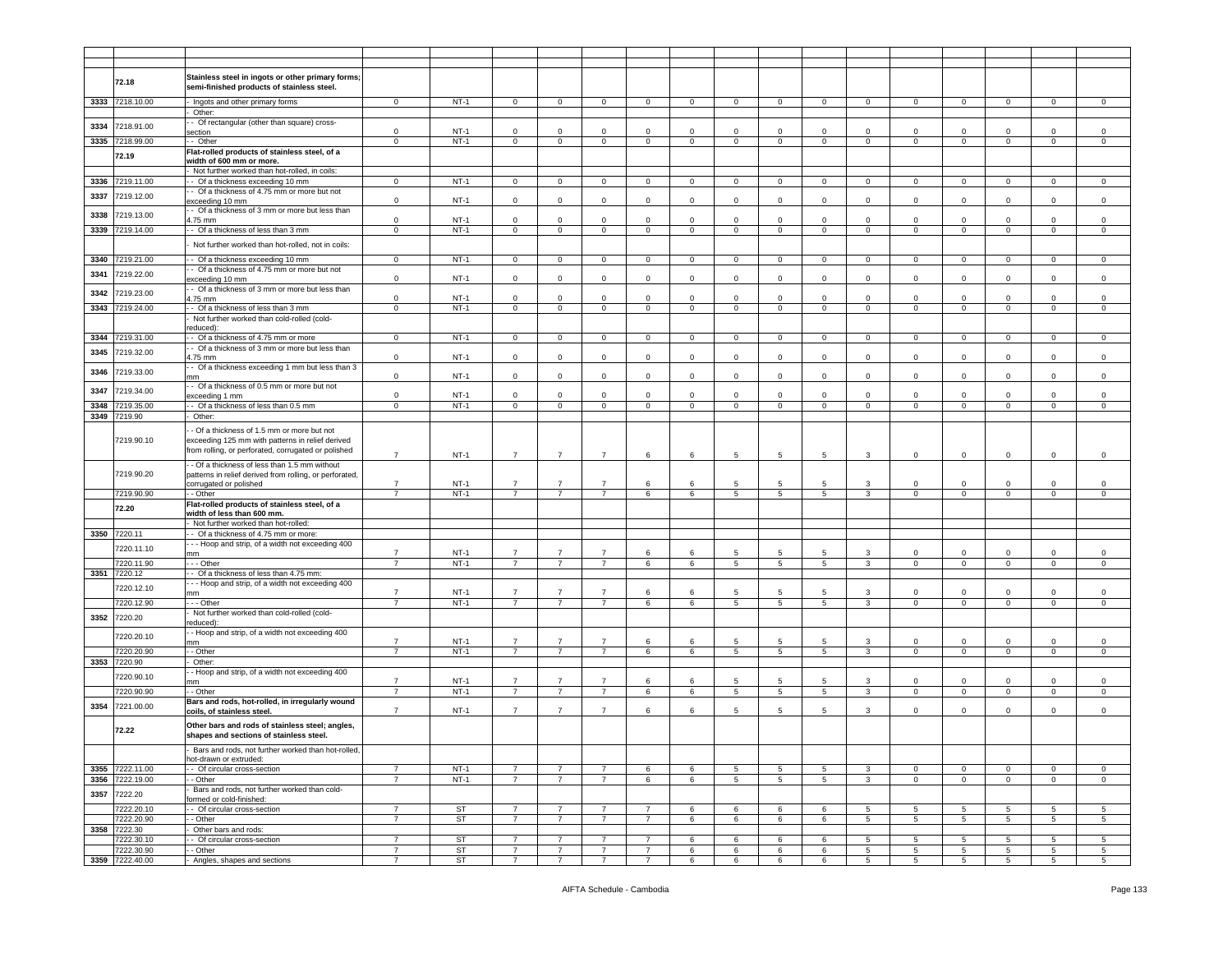| 3360 72.23 |              | Wire of stainless steel.                                                                     |                |        |                |                |                |             |                 |                 |                 |                 |                |                |                |                |                |                |
|------------|--------------|----------------------------------------------------------------------------------------------|----------------|--------|----------------|----------------|----------------|-------------|-----------------|-----------------|-----------------|-----------------|----------------|----------------|----------------|----------------|----------------|----------------|
|            |              | Having a cross-sectional dimension exceeding 13                                              |                |        |                |                |                |             |                 |                 |                 |                 |                |                |                |                |                |                |
|            | 7223.00.10   | nm                                                                                           | $\overline{7}$ | $NT-1$ | $\overline{7}$ | $\overline{7}$ | $\overline{7}$ | 6           | 6               | 5               | 5               | 5               | -3             | $\mathbf 0$    | $\mathbf 0$    | $\Omega$       | $\mathbf 0$    | $\Omega$       |
|            | 7223.00.90   | - Other                                                                                      | $\overline{7}$ | $NT-1$ | $\overline{7}$ | $\overline{7}$ | $\overline{7}$ | 6           | 6               | 5               | 5               | 5               | 3              | $\mathbf 0$    | $\mathbf 0$    | $\mathbf 0$    | $\mathbf 0$    | 0              |
|            |              |                                                                                              |                |        |                |                |                |             |                 |                 |                 |                 |                |                |                |                |                |                |
|            | 72.24        | Other alloy steel in ingots or other primary<br>forms; semi-finished products of other alloy |                |        |                |                |                |             |                 |                 |                 |                 |                |                |                |                |                |                |
|            |              | steel.                                                                                       |                |        |                |                |                |             |                 |                 |                 |                 |                |                |                |                |                |                |
|            |              |                                                                                              |                |        |                |                |                |             |                 |                 |                 |                 |                |                |                |                |                |                |
| 3361       | 7224.10.00   | Ingots and other primary forms                                                               | $\mathsf 0$    | $NT-1$ | $\mathbf 0$    | 0              | $\mathsf 0$    | $\mathbf 0$ | $\mathsf 0$     | $\mathbf 0$     | $\mathbf 0$     | $\mathsf 0$     | $\mathbf 0$    | $\mathbf 0$    | $\mathbf 0$    | 0              | $\mathsf 0$    | 0              |
| 3362       | 7224.90.00   | Other                                                                                        | $\mathbf 0$    | $NT-1$ | $\mathbf 0$    | $\mathbf 0$    | $\mathbf 0$    | $\mathbf 0$ | $\mathbf 0$     | $\mathbf 0$     | $\mathbf 0$     | $\mathbf 0$     | $\circ$        | $\mathbf 0$    | $\mathbf 0$    | $\mathbf 0$    | $\mathbf 0$    | $\mathsf 0$    |
|            | 72.25        | Flat-rolled products of other alloy steel, of a                                              |                |        |                |                |                |             |                 |                 |                 |                 |                |                |                |                |                |                |
|            |              | width of 600 mm or more.                                                                     |                |        |                |                |                |             |                 |                 |                 |                 |                |                |                |                |                |                |
|            |              | Of silicon-electrical steel:                                                                 |                |        |                |                |                |             |                 |                 |                 |                 |                |                |                |                |                |                |
| 3363       | 7225.11.00   | - Grain-oriented                                                                             | $\mathbf 0$    | $NT-1$ | $\mathbf 0$    | $\mathbf 0$    | $\mathbf 0$    | $\mathbf 0$ | $\mathbf 0$     | 0               | $\mathbf 0$     | $\mathbf 0$     | $\mathbf 0$    | 0              | $\mathbf 0$    | $\Omega$       | $\mathbf 0$    | 0              |
| 3364       | 225.19.00    | - Other                                                                                      | $\mathbf 0$    | $NT-1$ | $\mathsf 0$    | 0              | $\mathsf 0$    | $\mathbf 0$ | $\mathsf 0$     | $\mathbf 0$     | $\mathsf 0$     | $\circ$         | $\mathsf 0$    | $\mathbf 0$    | $\,0\,$        | $\mathsf 0$    | $\mathsf 0$    | $^{\circ}$     |
|            |              |                                                                                              |                |        |                |                |                |             |                 |                 |                 |                 |                |                |                |                |                |                |
| 3365       | 7225.30.00   | Other, not further worked than hot-rolled, in coils                                          | $\mathbf 0$    | $NT-1$ | $\mathbf 0$    | $\mathbf 0$    | $\mathbf 0$    | $\mathbf 0$ | $\mathbf 0$     | 0               | $\mathbf 0$     | 0               | $\mathsf 0$    | $\mathbf 0$    | $\mathbf 0$    | 0              | $\mathbf 0$    | $\mathsf 0$    |
|            |              | Other, not further worked than hot-rolled, not in                                            |                |        |                |                |                |             |                 |                 |                 |                 |                |                |                |                |                |                |
| 3366       | 7225.40.00   | coils                                                                                        | $\mathbf 0$    | $NT-1$ | $\mathbf 0$    | $\mathbf 0$    | $\mathbf 0$    | $\mathbf 0$ | $\mathbf 0$     | 0               | $\mathbf 0$     | $\mathbf 0$     | $\mathbf 0$    | $\mathbf 0$    | $\mathbf 0$    | $\mathbf 0$    | $\mathbf 0$    | $\mathsf 0$    |
|            |              | Other, not further worked than cold-rolled (cold-                                            |                |        |                |                |                |             |                 |                 |                 |                 |                |                |                |                |                |                |
| 3367       | 7225.50.00   | educed)                                                                                      | $\mathbf 0$    | $NT-1$ | $\mathbf 0$    | $\mathbf 0$    | $\mathbf{0}$   | $\circ$     | $\mathbf 0$     | $\mathbf 0$     | $\mathbf 0$     | $\mathbf 0$     | $\circ$        | $\circ$        | $\mathbf 0$    | $\mathbf 0$    | $\mathbf 0$    | $\mathbf 0$    |
|            |              | Other:                                                                                       |                |        |                |                |                |             |                 |                 |                 |                 |                |                |                |                |                |                |
|            |              |                                                                                              |                |        |                |                |                |             |                 |                 |                 |                 |                |                |                |                |                |                |
| 3368       | 7225.91.00   | - Electrolytically plated or coated with zinc                                                | $\mathbf 0$    | $NT-1$ | $\mathbf 0$    | $\mathbf 0$    | $\mathbf 0$    | $\mathbf 0$ | $\mathbf 0$     | 0               | $\mathbf 0$     | $\mathbf 0$     | $\mathbf 0$    | $\mathbf 0$    | $\mathbf 0$    | $\mathbf 0$    | $\mathbf 0$    | $\mathbf 0$    |
| 3369       | 7225.92.00   | Otherwise plated or coated with zinc                                                         | $\mathbf 0$    | $NT-1$ | $\mathsf 0$    | $\mathsf{O}$   | $\mathsf 0$    | $\mathsf 0$ | $\mathbf 0$     | $\mathbf 0$     | $\mathsf 0$     | $\mathbf 0$     | $\mathsf 0$    | $\mathbf 0$    | $\,0\,$        | $\mathsf 0$    | $\mathsf 0$    | $\mathsf 0$    |
| 3370       | 7225.99.00   | - Other                                                                                      | 0              | $NT-1$ | $\mathbf 0$    | $\mathbf 0$    | 0              | $\mathbf 0$ | $\mathbf 0$     | 0               | $\mathbf 0$     | 0               | $\mathbf 0$    | 0              | $\mathbf 0$    | $\mathbf 0$    | $\mathbf 0$    | $^{\circ}$     |
|            | 72.26        | Flat-rolled products of other alloy steel, of a                                              |                |        |                |                |                |             |                 |                 |                 |                 |                |                |                |                |                |                |
|            |              | width of less than 600 mm.                                                                   |                |        |                |                |                |             |                 |                 |                 |                 |                |                |                |                |                |                |
|            |              | Of silicon-electrical steel:                                                                 |                |        |                |                |                |             |                 |                 |                 |                 |                |                |                |                |                |                |
|            | 3371 7226.11 | - Grain-oriented:                                                                            |                |        |                |                |                |             |                 |                 |                 |                 |                |                |                |                |                |                |
|            |              | - - Hoop and strip, of a width not exceeding 400                                             |                |        |                |                |                |             |                 |                 |                 |                 |                |                |                |                |                |                |
|            | 7226.11.10   | mm                                                                                           | $\overline{7}$ | $NT-1$ | $\overline{7}$ | $\overline{7}$ | $\overline{7}$ | 6           | 6               | 5               | 5               | 5               | 3              | 0              | $^{\circ}$     | $\Omega$       | 0              | 0              |
|            | 7226.11.90   | - - Other                                                                                    | $\overline{7}$ | $NT-1$ | $\overline{7}$ | $\overline{7}$ | $\overline{7}$ | 6           | 6               | 5               | 5               | 5               | $\mathbf{3}$   | $\mathbf 0$    | $\mathbf 0$    | $\mathsf 0$    | $\mathbf 0$    | $\mathsf 0$    |
| 3372       | 7226.19      | - Other:                                                                                     |                |        |                |                |                |             |                 |                 |                 |                 |                |                |                |                |                |                |
|            |              |                                                                                              |                |        |                |                |                |             |                 |                 |                 |                 |                |                |                |                |                |                |
|            | 7226.19.10   | - - Hoop and strip, of a width not exceeding 400<br>mm                                       | $\overline{7}$ | $NT-1$ | $\overline{7}$ | $\overline{7}$ | $\overline{7}$ | 6           | 6               | 5               | 5               | 5               | 3              | $\mathbf 0$    | $\mathbf 0$    | $\mathbf 0$    | $\mathbf 0$    | $\mathsf 0$    |
|            |              |                                                                                              |                |        | $\overline{7}$ |                | $\overline{7}$ |             |                 |                 |                 |                 |                |                |                |                |                |                |
|            | 7226.19.90   | - - - Other                                                                                  | 7              | $NT-1$ |                | $\overline{7}$ |                | 6           | 6               | 5               | 5               | 5               | 3              | $\mathbf 0$    | $\overline{0}$ | $\mathbf 0$    | $\mathbf 0$    | $\mathbf 0$    |
|            | 3373 7226.20 | Of high speed steel:                                                                         |                |        |                |                |                |             |                 |                 |                 |                 |                |                |                |                |                |                |
|            | 7226.20.10   | - Hoop and strip, of a width not exceeding 400                                               |                |        |                |                |                |             |                 |                 |                 |                 |                |                |                |                |                |                |
|            |              | mm                                                                                           | $\overline{7}$ | $NT-1$ | $\overline{7}$ | $\overline{7}$ | $\overline{7}$ | 6           | 6               | 5               | 5               | 5               | 3              | $\mathbf 0$    | $\overline{0}$ | $\mathbf 0$    | $\circ$        | $\Omega$       |
|            | 7226.20.90   | - - Other                                                                                    |                | $NT-1$ | $\overline{7}$ | $\overline{7}$ | $\overline{7}$ | 6           | $6\overline{6}$ | 5               | $\overline{5}$  | $\overline{5}$  | $\overline{3}$ | $\overline{0}$ | $\overline{0}$ | $\overline{0}$ | $\overline{0}$ | $\Omega$       |
|            |              | Other:                                                                                       |                |        |                |                |                |             |                 |                 |                 |                 |                |                |                |                |                |                |
|            | 3374 7226.91 | - Not further worked than hot-rolled:                                                        |                |        |                |                |                |             |                 |                 |                 |                 |                |                |                |                |                |                |
|            |              | - - Hoop and strip, of a width not exceeding 400                                             |                |        |                |                |                |             |                 |                 |                 |                 |                |                |                |                |                |                |
|            | 7226.91.10   | mm                                                                                           | $\overline{7}$ | $NT-1$ | $\overline{7}$ | $\overline{7}$ | $\overline{7}$ | 6           | 6               | 5               | 5               | 5               | 3              | $\Omega$       | $\mathbf 0$    | $\Omega$       | 0              | $\mathsf 0$    |
|            | 7226.91.90   | - - - Other                                                                                  | $\overline{7}$ | $NT-1$ | $\overline{7}$ | $\overline{7}$ | $\overline{7}$ | 6           | 6               | 5               | 5               | $5\overline{5}$ | $\mathbf{3}$   | $\mathbf 0$    | $\mathbf 0$    | $\mathbf 0$    | $\mathbf{O}$   | $\mathsf 0$    |
|            |              | - Not further worked than cold-rolled (cold-                                                 |                |        |                |                |                |             |                 |                 |                 |                 |                |                |                |                |                |                |
| 3375       | 7226.92      | reduced):                                                                                    |                |        |                |                |                |             |                 |                 |                 |                 |                |                |                |                |                |                |
|            |              | -- Hoop and strip, of a width not exceeding 400                                              |                |        |                |                |                |             |                 |                 |                 |                 |                |                |                |                |                |                |
|            | 7226.92.10   | nm                                                                                           | $\overline{7}$ | $NT-1$ | $\overline{7}$ | $\overline{7}$ | $\overline{7}$ | 6           | 6               | 5               | 5               | 5               | 3              | $\mathbf 0$    | $\mathbf 0$    | $\Omega$       | $\circ$        | $\mathbf 0$    |
|            | 7226.92.90   | - - - Other                                                                                  | $\overline{7}$ | $NT-1$ | 7              | $\overline{7}$ | $\overline{7}$ |             | 6               |                 | 5               |                 | 3              | 0              |                |                | $\mathbf{0}$   | 0              |
|            |              |                                                                                              |                |        |                |                |                | 6           |                 | 5               |                 | 5               |                |                | $\mathbf 0$    | $\mathbf 0$    |                |                |
|            | 3376 7226.99 | - Other:                                                                                     |                |        |                |                |                |             |                 |                 |                 |                 |                |                |                |                |                |                |
|            | 7226.99.10   | - - Hoop and strip, of a width not exceeding 400                                             |                |        |                |                |                |             |                 |                 |                 |                 |                |                |                |                |                |                |
|            |              | mm                                                                                           | $\overline{7}$ | $NT-1$ | $\overline{7}$ | $\overline{7}$ | $\overline{7}$ | 6           | 6               | 5               | -5              | 5               | $\mathbf{3}$   | $\Omega$       | $\mathbf 0$    | $\Omega$       | $\mathbf 0$    | 0              |
|            | 7226.99.90   | - - - Other                                                                                  | $\overline{7}$ | $NT-1$ | $\overline{7}$ | $\overline{7}$ | $\overline{7}$ | 6           | 6               | 5               | 5               | $5\overline{5}$ | 3              | $\mathbf 0$    | $\mathbf 0$    | $\mathbf 0$    | $\mathbf 0$    | $\mathsf 0$    |
|            | 72.27        | Bars and rods, hot-rolled, in irregularly wound                                              |                |        |                |                |                |             |                 |                 |                 |                 |                |                |                |                |                |                |
|            |              | coils, of other alloy steel.                                                                 |                |        |                |                |                |             |                 |                 |                 |                 |                |                |                |                |                |                |
| 3377       | 7227.10.00   | - Of high speed steel                                                                        | $\overline{7}$ | $NT-1$ | $\overline{7}$ | $\overline{7}$ | $\overline{7}$ | 6           | 6               | $\overline{5}$  | 5               | $\overline{5}$  | 3              | $\circ$        | $\overline{0}$ | $\Omega$       | $\mathbf 0$    | 0              |
| 3378       | 7227.20.00   | Of silico-manganese steel                                                                    | $\overline{7}$ | $NT-1$ | $\overline{7}$ | $\overline{7}$ | $\overline{7}$ | 6           | 6               | 5               | 5               | 5               | $\mathbf{3}$   | $\mathbf 0$    | $\mathbf 0$    | $\mathbf 0$    | $\mathbf 0$    | $\mathbf 0$    |
| 3379       | 7227.90.00   | Other                                                                                        | $\overline{7}$ | $NT-1$ | $\overline{7}$ | $\overline{7}$ | $\overline{7}$ | 6           | 6               | $5\overline{)}$ | $5\phantom{.0}$ | $5^{\circ}$     | $\mathbf{3}$   | $\mathbf 0$    | $\mathbf 0$    | $\mathbf 0$    | $\mathbf 0$    | $\mathbf 0$    |
|            |              | Other bars and rods of other alloy steel; angles,                                            |                |        |                |                |                |             |                 |                 |                 |                 |                |                |                |                |                |                |
|            |              | shapes and sections, of other alloy steel;                                                   |                |        |                |                |                |             |                 |                 |                 |                 |                |                |                |                |                |                |
|            | 72.28        | hollow drill bars and rods, of alloy or non-alloy                                            |                |        |                |                |                |             |                 |                 |                 |                 |                |                |                |                |                |                |
|            |              | steel.                                                                                       |                |        |                |                |                |             |                 |                 |                 |                 |                |                |                |                |                |                |
|            | 3380 7228.10 | Bars and rods, of high speed steel:                                                          |                |        |                |                |                |             |                 |                 |                 |                 |                |                |                |                |                |                |
|            | 228.10.10    | - Of circular cross-section                                                                  | $\overline{7}$ | $NT-1$ | $\overline{7}$ | $\overline{7}$ | $\overline{7}$ | 6           | 6               | 5               | 5               | 5               | 3              | $\overline{0}$ | $\mathbf 0$    | $\mathbf 0$    | $\mathbf 0$    | $\mathbf 0$    |
|            | 7228.10.90   | - Other                                                                                      |                | $NT-1$ | $\overline{7}$ | $\overline{7}$ |                | 6           | 6               | 5               | 5               | 5               | 3              | 0              | $\mathbf 0$    | $\mathbf 0$    | $\mathbf 0$    | 0              |
|            |              |                                                                                              |                |        |                |                |                |             |                 |                 |                 |                 |                |                |                |                |                |                |
|            | 3381 7228.20 | Bars and rods, of silico-manganese steel:                                                    |                |        |                |                |                |             |                 |                 |                 |                 |                |                |                |                |                |                |
|            | 7228.20.10   | - Of circular cross-section                                                                  | $\overline{7}$ | $NT-1$ | $\overline{7}$ | $\overline{7}$ | $\overline{7}$ | 6           | 6               | 5               | 5               | 5               | 3              | 0              | $\mathbf 0$    | $\Omega$       | $\mathbf{0}$   | 0              |
|            | 7228.20.90   | - Other                                                                                      | $\overline{7}$ | $NT-1$ | $\overline{7}$ | $\overline{7}$ | $\overline{7}$ | 6           | 6               | 5               | 5               | $5^{\circ}$     | $\mathbf{3}$   | $\mathbf 0$    | $\mathbf 0$    | $\mathsf 0$    | $\mathbf 0$    | $\mathsf 0$    |
| 3382       | 7228.30      | Other bars and rods, not further worked than hot-                                            |                |        |                |                |                |             |                 |                 |                 |                 |                |                |                |                |                |                |
|            |              | rolled, hot-drawn or extruded:                                                               |                |        |                |                |                |             |                 |                 |                 |                 |                |                |                |                |                |                |
|            | 7228.30.10   | - Of circular cross-section                                                                  | $\overline{7}$ | $NT-1$ | 7              | 7              | 7              | 6           | 6               | 5               | 5               | 5               | 3              | $\mathbf 0$    | $\mathbf 0$    | $\mathbf 0$    | $\mathbf 0$    | $\mathbf 0$    |
|            | 7228.30.90   | - Other                                                                                      | $\overline{7}$ | $NT-1$ | $\overline{7}$ | $\overline{7}$ | $\overline{7}$ | 6           | 6               | 5               | 5               | $5^{\circ}$     | $\mathbf{3}$   | $\circ$        | $\mathbf 0$    | $\mathbf{0}$   | $\circ$        | $\circ$        |
|            |              | Other bars and rods, not further worked than                                                 |                |        |                |                |                |             |                 |                 |                 |                 |                |                |                |                |                |                |
|            | 3383 7228.40 | forged:                                                                                      |                |        |                |                |                |             |                 |                 |                 |                 |                |                |                |                |                |                |
|            | 7228.40.10   | - Of circular cross-section                                                                  | $\overline{7}$ | $NT-1$ | $\overline{7}$ | $\overline{7}$ | $\overline{7}$ | 6           | 6               | 5               | 5               | $5\overline{5}$ | $\mathbf{3}$   | $\mathbf 0$    | $\mathbf 0$    | $\mathbf 0$    | $\mathbf 0$    | $\mathbf 0$    |
|            | 7228.40.90   | - Other                                                                                      | $\overline{7}$ | $NT-1$ | $\overline{7}$ | $\overline{7}$ | $\overline{7}$ | 6           | 6               | 5               | 5               | $5\overline{5}$ | $\mathbf{3}$   | $\mathbf 0$    | $\mathbf 0$    | $\mathsf 0$    | $\mathsf 0$    | $\mathsf 0$    |
|            |              |                                                                                              |                |        |                |                |                |             |                 |                 |                 |                 |                |                |                |                |                |                |
| 3384       | 7228.50      | Other bars and rods, not further worked than cold                                            |                |        |                |                |                |             |                 |                 |                 |                 |                |                |                |                |                |                |
|            |              | ormed or cold-finished:                                                                      |                |        |                |                |                |             |                 |                 |                 |                 |                |                |                |                |                |                |
|            | 7228.50.10   | - Of circular cross-section                                                                  | $\overline{7}$ | $NT-1$ | $\overline{7}$ | $\overline{7}$ | $\overline{7}$ | 6           | 6               | 5               | 5               | 5               | 3              | 0              | $\mathbf 0$    | 0              | $\mathbf 0$    | $\circ$        |
|            | 7228.50.90   | - Other                                                                                      | $\overline{7}$ | $NT-1$ | $\overline{7}$ | $\overline{7}$ | $\overline{7}$ | 6           | 6               | $5\overline{)}$ | $5\phantom{.0}$ | $5\overline{5}$ | $\mathbf{3}$   | $\overline{0}$ | $\overline{0}$ | $\mathbf 0$    | $\mathbf 0$    | $\overline{0}$ |
|            | 3385 7228.60 | Other bars and rods:                                                                         |                |        |                |                |                |             |                 |                 |                 |                 |                |                |                |                |                |                |
|            | 7228.60.10   | - Of circular cross-section                                                                  | $\overline{7}$ | $NT-1$ | $7^{\circ}$    | $\overline{7}$ | $\overline{7}$ | 6           | 6               | $5^{\circ}$     | $5\phantom{.0}$ | $5^{\circ}$     | $\mathbf{3}$   | $\mathbf 0$    | $\mathbf 0$    | $\mathbf 0$    | $\mathbf 0$    | $\mathsf 0$    |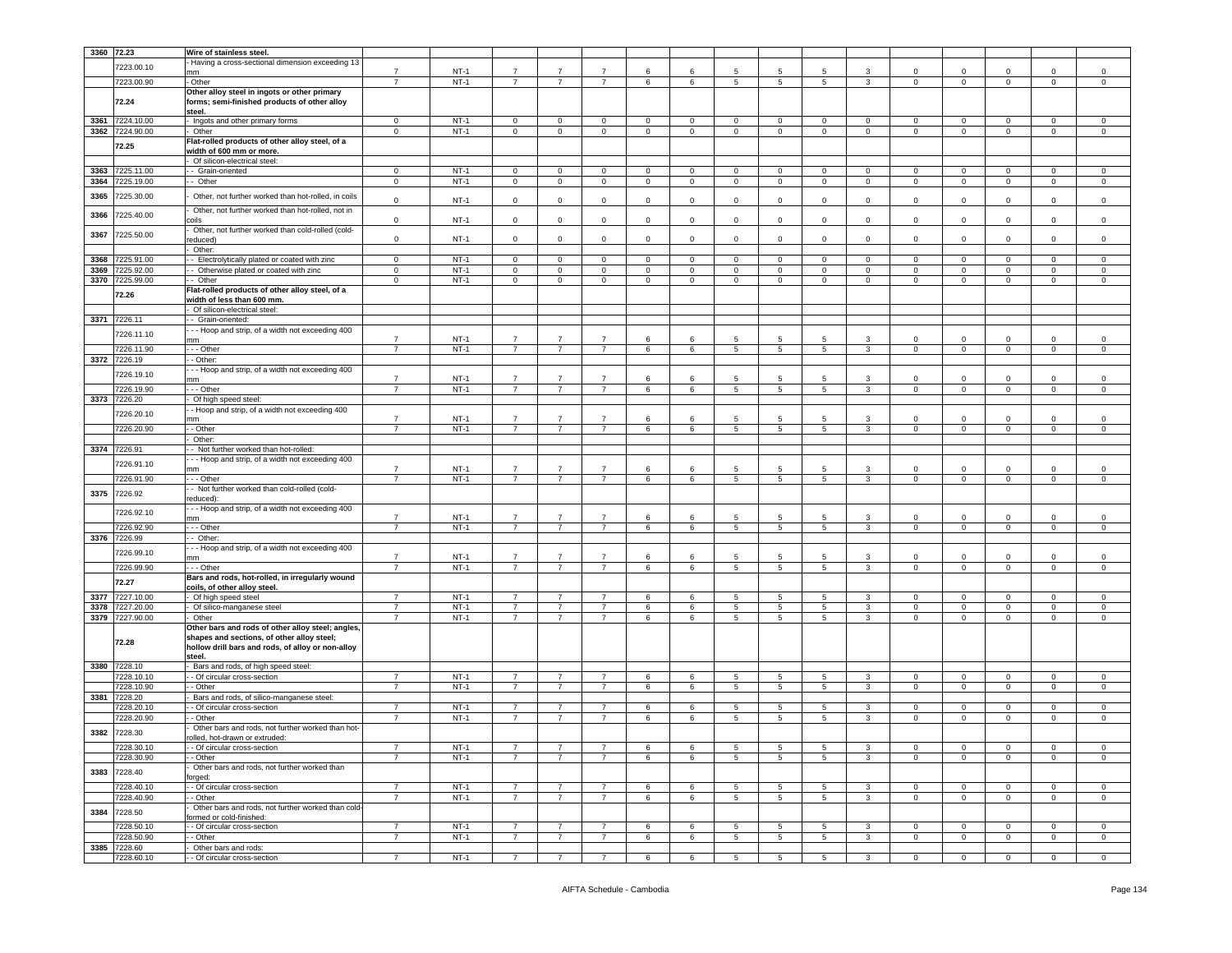|      | 228.60.90                  | - Other                                                                                                                                                                                                                                                                                                                                                                                    | $\overline{7}$ | $NT-1$      | 7              |                                  |                                  | 6                         | 6 | 5 | 5               | 5               | 3            | $\mathbf 0$    | $\mathbf 0$     | $\Omega$       | $\mathbf 0$         | $^{\circ}$     |
|------|----------------------------|--------------------------------------------------------------------------------------------------------------------------------------------------------------------------------------------------------------------------------------------------------------------------------------------------------------------------------------------------------------------------------------------|----------------|-------------|----------------|----------------------------------|----------------------------------|---------------------------|---|---|-----------------|-----------------|--------------|----------------|-----------------|----------------|---------------------|----------------|
| 3386 | 7228.70.00                 |                                                                                                                                                                                                                                                                                                                                                                                            | $\overline{7}$ | $NT-1$      | $\overline{7}$ | $\overline{7}$                   | $\overline{7}$                   | 6                         | 6 | 5 | $5\phantom{.0}$ | 5               | 3            | $\mathbf{0}$   | $\mathbf 0$     | $\mathbf 0$    | $\mathbf 0$         | $\mathbf 0$    |
|      |                            | Angles, shapes and sections                                                                                                                                                                                                                                                                                                                                                                |                |             |                |                                  |                                  |                           |   |   |                 |                 |              |                |                 |                |                     |                |
|      | 3387 7228.80               | Hollow drill bars and rods:                                                                                                                                                                                                                                                                                                                                                                |                |             |                |                                  |                                  |                           |   |   |                 |                 |              |                |                 |                |                     |                |
|      |                            | - Containing by weight 0.6% or more of carbon:                                                                                                                                                                                                                                                                                                                                             |                |             |                |                                  |                                  |                           |   |   |                 |                 |              |                |                 |                |                     |                |
|      | 7228.80.11                 | - - Of circular cross-section                                                                                                                                                                                                                                                                                                                                                              | $\overline{7}$ | $NT-1$      | $\overline{7}$ | $\overline{7}$                   | $\overline{7}$                   | 6                         | 6 | 5 | 5               | 5               | 3            | $\mathbf 0$    | $\mathbf 0$     | $\mathbf 0$    | $\circ$             | $\mathbf 0$    |
|      |                            |                                                                                                                                                                                                                                                                                                                                                                                            |                |             |                |                                  |                                  |                           |   |   |                 |                 |              |                |                 |                |                     |                |
|      | 7228.80.19                 | - - Other                                                                                                                                                                                                                                                                                                                                                                                  | $\overline{7}$ | $NT-1$      | $\overline{7}$ | $\overline{7}$                   | $\overline{7}$                   | 6                         | 6 | 5 | 5               | 5               | 3            | 0              | $\mathbf 0$     | $\mathbf 0$    | $\mathbf 0$         | $^{\circ}$     |
|      | 7228.80.90                 | - Other                                                                                                                                                                                                                                                                                                                                                                                    | $\overline{7}$ | $NT-1$      | $\overline{7}$ | $\overline{7}$                   | $\overline{7}$                   | 6                         | 6 | 5 | $5\phantom{.0}$ | 5               | 3            | $\mathbf{0}$   | $\mathbf 0$     | $\mathbf 0$    | $\mathsf 0$         | $\mathbf 0$    |
|      | 72.29                      | Wire of other alloy steel.                                                                                                                                                                                                                                                                                                                                                                 |                |             |                |                                  |                                  |                           |   |   |                 |                 |              |                |                 |                |                     |                |
| 3388 | 7229.20.00                 | Of silico-manganese steel                                                                                                                                                                                                                                                                                                                                                                  | $\overline{7}$ | $NT-1$      | $\overline{7}$ | $\overline{7}$                   | $\overline{7}$                   | 6                         | 6 | 5 | 5               | 5               | 3            | $\mathbf{0}$   | $\mathbf 0$     | $\mathbf 0$    | $\mathbf 0$         | $\circ$        |
| 3389 | 7229.90.00                 | Other                                                                                                                                                                                                                                                                                                                                                                                      | $\overline{7}$ | $NT-1$      | $\overline{7}$ | $\overline{7}$                   | $\overline{7}$                   | 6                         | 6 | 5 | 5               | $5^{\circ}$     | 3            | $\circ$        | $\mathbf 0$     | $\mathbf 0$    | $\mathbf 0$         | $\mathbf 0$    |
|      |                            | Sheet piling of iron or steel, whether or not                                                                                                                                                                                                                                                                                                                                              |                |             |                |                                  |                                  |                           |   |   |                 |                 |              |                |                 |                |                     |                |
|      | 73.01                      | drilled, punched or made from assembled                                                                                                                                                                                                                                                                                                                                                    |                |             |                |                                  |                                  |                           |   |   |                 |                 |              |                |                 |                |                     |                |
|      |                            | elements; welded angles, shapes and sections,                                                                                                                                                                                                                                                                                                                                              |                |             |                |                                  |                                  |                           |   |   |                 |                 |              |                |                 |                |                     |                |
|      |                            | of iron or steel.                                                                                                                                                                                                                                                                                                                                                                          |                |             |                |                                  |                                  |                           |   |   |                 |                 |              |                |                 |                |                     |                |
|      | 3390 7301.10.00            | Sheet piling                                                                                                                                                                                                                                                                                                                                                                               | $\overline{7}$ | $NT-1$      | $\overline{7}$ | $\overline{7}$                   | $\overline{7}$                   | 6                         | 6 | 5 | 5               | 5               | 3            | $\mathbf{0}$   | $\mathbf 0$     | 0              | $\mathbf 0$         | $\mathsf 0$    |
|      | 3391 7301.20.00            | Angles, shapes and sections                                                                                                                                                                                                                                                                                                                                                                | $\overline{7}$ | $NT-1$      | $\overline{7}$ | 7                                | $\overline{7}$                   | 6                         | 6 | 5 | 5               | 5               | 3            | $\mathbf{0}$   | $\mathbf 0$     | 0              | $\mathbf{0}$        | 0              |
|      | 73.02                      | Railway or tramway track construction material<br>of iron or steel, the following: rails, check-rails<br>and rack rails, switch blades, crossing frogs,<br>point rods and other crossing pieces, sleepers<br>(cross-ties), fish-plates, chairs, chair wedges,<br>sole plates (base plates), rail clips, bedplates,<br>ties and other material specialized for jointing<br>or fixing rails. |                |             |                |                                  |                                  |                           |   |   |                 |                 |              |                |                 |                |                     |                |
|      | 3392 7302.10.00            | Rails                                                                                                                                                                                                                                                                                                                                                                                      | $\overline{7}$ | $NT-1$      | $7^{\circ}$    | $\overline{7}$                   | $\overline{7}$                   | 6                         | 6 | 5 | $5\phantom{.0}$ | $5\overline{)}$ | $\mathbf{3}$ | $\overline{0}$ | $\mathbf{0}$    | $\mathbf{0}$   | $\mathbf 0$         | $\overline{0}$ |
|      |                            | Switch blades, crossing frogs, point rods and                                                                                                                                                                                                                                                                                                                                              |                |             |                |                                  |                                  |                           |   |   |                 |                 |              |                |                 |                |                     |                |
| 3393 | 7302.30.00                 | other crossing pieces                                                                                                                                                                                                                                                                                                                                                                      | $\overline{7}$ | $NT-1$      | $\overline{7}$ | $\overline{7}$                   | $\overline{7}$                   | 6                         | 6 | 5 | 5               | 5               | 3            | 0              | $\mathbf 0$     | $\Omega$       | 0                   | 0              |
| 3394 | 7302.40.00                 | Fish-plates and sole plates                                                                                                                                                                                                                                                                                                                                                                | $\overline{7}$ | $NT-1$      | $\overline{7}$ | $\overline{7}$                   | $\overline{7}$                   | 6                         | 6 | 5 | 5               | 5 <sup>5</sup>  | $\mathbf{3}$ | $\mathbf{0}$   | $\mathbf 0$     | $\mathbf{0}$   | $\circ$             | $\mathsf 0$    |
| 3395 | 7302.90                    | Other:                                                                                                                                                                                                                                                                                                                                                                                     |                |             |                |                                  |                                  |                           |   |   |                 |                 |              |                |                 |                |                     |                |
|      | 7302.90.10                 | - Sleepers (cross-ties)                                                                                                                                                                                                                                                                                                                                                                    | $\overline{7}$ | NT-1        | $\overline{7}$ | 7                                | $\overline{7}$                   | 6                         | 6 | 5 | 5               | 5               | 3            | $\mathbf 0$    | $\mathbf 0$     | $\mathbf 0$    | $\mathbf{0}$        | 0              |
|      | 7302.90.90                 | - Other                                                                                                                                                                                                                                                                                                                                                                                    | $\overline{7}$ | $NT-1$      | $\overline{7}$ | $\overline{7}$                   | $\overline{7}$                   | 6                         | 6 | 5 | 5               | 5               | 3            | $\Omega$       | $\mathbf 0$     | $\mathbf 0$    | $\mathbf 0$         | $\mathsf 0$    |
|      |                            |                                                                                                                                                                                                                                                                                                                                                                                            |                |             |                |                                  |                                  |                           |   |   |                 |                 |              |                |                 |                |                     |                |
| 3396 | 73.03                      | Tubes, pipes and hollow profiles, of cast iron.                                                                                                                                                                                                                                                                                                                                            |                |             |                |                                  |                                  |                           |   |   |                 |                 |              |                |                 |                |                     |                |
|      | 7303.00.10                 | Tubes and pipes                                                                                                                                                                                                                                                                                                                                                                            | $\overline{7}$ | $NT-1$      | $\overline{7}$ | $\overline{7}$                   | $\overline{7}$                   | 6                         | 6 | 5 | 5               | 5               | 3            | $\mathbf 0$    | $\mathbf 0$     | $\Omega$       | 0                   | 0              |
|      | 7303.00.90                 | Other                                                                                                                                                                                                                                                                                                                                                                                      | $\overline{7}$ | $NT-1$      | $\overline{7}$ | $\overline{7}$                   | $\overline{7}$                   | 6                         | 6 | 5 | 5               | $5^{\circ}$     | 3            | $\mathbf 0$    | $\mathbf 0$     | $\mathbf 0$    | $\circ$             | $\mathsf 0$    |
|      |                            | Tubes, pipes and hollow profiles, seamless, of                                                                                                                                                                                                                                                                                                                                             |                |             |                |                                  |                                  |                           |   |   |                 |                 |              |                |                 |                |                     |                |
|      | 73.04                      | iron (other than cast iron) or steel.                                                                                                                                                                                                                                                                                                                                                      |                |             |                |                                  |                                  |                           |   |   |                 |                 |              |                |                 |                |                     |                |
|      |                            |                                                                                                                                                                                                                                                                                                                                                                                            |                |             |                |                                  |                                  |                           |   |   |                 |                 |              |                |                 |                |                     |                |
|      |                            | Line pipe of a kind used for oil or gas pipelines:                                                                                                                                                                                                                                                                                                                                         |                |             |                |                                  |                                  |                           |   |   |                 |                 |              |                |                 |                |                     |                |
| 3397 | 7304.11.00                 | - Of stainless steel                                                                                                                                                                                                                                                                                                                                                                       | $\overline{7}$ | <b>ST</b>   | $\overline{7}$ | $\overline{7}$                   | $\overline{7}$                   | $\overline{7}$            | 6 | 6 | 6               | 6               | 5            | 5              | 5               | 5              | 5                   | 5              |
|      |                            |                                                                                                                                                                                                                                                                                                                                                                                            |                |             |                |                                  |                                  |                           |   |   |                 |                 |              |                |                 |                |                     |                |
| 3398 | 7304.19.00                 | - Other                                                                                                                                                                                                                                                                                                                                                                                    | $\overline{7}$ | ST          | $\overline{7}$ | $\overline{7}$                   | $\overline{7}$                   | $\overline{7}$            | 6 | 6 | 6               | 6               | 5            | 5              | $5\overline{)}$ | 5              | 5                   | 5              |
|      |                            |                                                                                                                                                                                                                                                                                                                                                                                            |                |             |                |                                  |                                  |                           |   |   |                 |                 |              |                |                 |                |                     |                |
|      |                            | Casing, tubing and drill pipe, of a kind used in<br>drilling for oil or gas:                                                                                                                                                                                                                                                                                                               |                |             |                |                                  |                                  |                           |   |   |                 |                 |              |                |                 |                |                     |                |
| 3399 | 7304.22.00                 |                                                                                                                                                                                                                                                                                                                                                                                            | $\overline{7}$ | $NT-1$      | $\overline{7}$ | $\overline{7}$                   | $\overline{7}$                   | 6                         | 6 | 5 | 5               | 5               | 3            | $\circ$        | $\mathbf 0$     | $\circ$        | $\circ$             | $\Omega$       |
| 3400 |                            | - Drill pipe of stainless steel                                                                                                                                                                                                                                                                                                                                                            | $\overline{7}$ |             | $\overline{7}$ | $\overline{7}$                   | $\overline{7}$                   |                           |   |   |                 |                 | 3            | $\mathbf 0$    |                 | $\mathbf 0$    | $\mathbf 0$         |                |
|      | 7304.23.00                 | - Other drill pipe                                                                                                                                                                                                                                                                                                                                                                         | $\overline{7}$ | $NT-1$      |                | $\overline{7}$                   |                                  | 6                         | 6 | 5 | 5               | 5               |              |                | $\mathbf 0$     |                |                     | 0              |
| 3401 | 7304.24.00                 | - Other, of stainless steel                                                                                                                                                                                                                                                                                                                                                                |                | $NT-1$      | $\overline{7}$ |                                  | $\overline{7}$                   | 6                         | 6 | 5 | 5               | 5               | 3            | 0              | $\mathbf 0$     | $\mathbf 0$    | $\mathbf 0$         | 0              |
|      | 3402 7304.29.00            | - Other                                                                                                                                                                                                                                                                                                                                                                                    | 7              | ST          | $\overline{7}$ | $\overline{7}$                   | $\overline{7}$                   | 7                         | 6 | 6 | 6               | 6               | 5            | 5              | $5\phantom{.0}$ | 5              | $5\phantom{.0}$     | 5              |
|      |                            | Other, of circular cross-section, of iron or non-                                                                                                                                                                                                                                                                                                                                          |                |             |                |                                  |                                  |                           |   |   |                 |                 |              |                |                 |                |                     |                |
|      |                            | alloy steel:                                                                                                                                                                                                                                                                                                                                                                               |                |             |                |                                  |                                  |                           |   |   |                 |                 |              |                |                 |                |                     |                |
|      | 3403 7304.31               | - Cold-drawn or cold-rolled (cold-reduced):                                                                                                                                                                                                                                                                                                                                                |                |             |                |                                  |                                  |                           |   |   |                 |                 |              |                |                 |                |                     |                |
|      | 7304.31.10                 | - - Drillrod casing and tubing with pin and box                                                                                                                                                                                                                                                                                                                                            | $\overline{7}$ | $NT-1$      | $\overline{7}$ | $\overline{7}$                   | $\overline{7}$                   | 6                         | 6 | 5 | 5               | 5               | 3            | $\mathbf 0$    | $\mathbf 0$     | $\Omega$       | $\circ$             | $\mathsf 0$    |
|      |                            | chreads                                                                                                                                                                                                                                                                                                                                                                                    |                |             |                |                                  |                                  |                           |   |   |                 |                 |              |                |                 |                |                     |                |
|      | 7304.31.90                 | - - Other                                                                                                                                                                                                                                                                                                                                                                                  | $\overline{7}$ | $NT-1$      | $\overline{7}$ | $\overline{7}$<br>$\overline{7}$ | $\overline{7}$<br>$\overline{7}$ | $\,6\,$<br>$\overline{7}$ | 6 | 5 | 5               | 5               | $\mathbf{3}$ | $\mathbf 0$    | $\,0\,$         | $\mathbf 0$    | $\mathsf{O}\xspace$ | $\mathsf 0$    |
| 3404 | 7304.39.00                 | - Other                                                                                                                                                                                                                                                                                                                                                                                    | $\overline{7}$ | ST          | $\overline{7}$ |                                  |                                  |                           | 6 | 6 | 6               | 6               | $5^{\circ}$  | 5              | 5               | 5              | 5                   | 5              |
|      |                            | Other, of circular cross-section, of stainless steel:                                                                                                                                                                                                                                                                                                                                      |                |             |                |                                  |                                  |                           |   |   |                 |                 |              |                |                 |                |                     |                |
| 3405 | 7304.41.00                 | - Cold-drawn or cold-rolled (cold-reduced)                                                                                                                                                                                                                                                                                                                                                 | $\overline{7}$ | $NT-1$      | $\overline{7}$ | $\overline{7}$                   | $\overline{7}$                   | 6                         | 6 | 5 | 5               | 5               | 3            | $\mathbf{0}$   | $\mathbf 0$     | 0              | $\mathbf 0$         | 0              |
| 3406 | 7304.49.00                 | - Other                                                                                                                                                                                                                                                                                                                                                                                    | $\overline{7}$ | $NT-1$      | $\overline{7}$ | $\overline{7}$                   | $\overline{7}$                   | 6                         | 6 | 5 | 5               | 5               | 3            | $\mathbf 0$    | $\mathbf 0$     | $\mathbf 0$    | $\circ$             | $\Omega$       |
|      |                            |                                                                                                                                                                                                                                                                                                                                                                                            |                |             |                |                                  |                                  |                           |   |   |                 |                 |              |                |                 |                |                     |                |
|      |                            | Other, of circular cross-section, of other alloy<br>steel:                                                                                                                                                                                                                                                                                                                                 |                |             |                |                                  |                                  |                           |   |   |                 |                 |              |                |                 |                |                     |                |
| 3407 | 7304.51                    | - Cold-drawn or cold-rolled (cold-reduced):                                                                                                                                                                                                                                                                                                                                                |                |             |                |                                  |                                  |                           |   |   |                 |                 |              |                |                 |                |                     |                |
|      |                            | - Drillrod casing and tubing with pin and box                                                                                                                                                                                                                                                                                                                                              |                |             |                |                                  |                                  |                           |   |   |                 |                 |              |                |                 |                |                     |                |
|      | 7304.51.10                 | hreads                                                                                                                                                                                                                                                                                                                                                                                     | $\overline{7}$ | $NT-1$      | $\overline{7}$ |                                  | $\overline{7}$                   | 6                         | 6 | 5 | 5               | 5               | 3            | 0              | $\mathbf 0$     | $\mathbf 0$    | $\mathbf 0$         | 0              |
|      | 7304.51.90                 | - - Other                                                                                                                                                                                                                                                                                                                                                                                  | $\overline{7}$ | $NT-1$      | $\overline{7}$ | $\overline{7}$                   | $\overline{7}$                   | 6                         | 6 | 5 | $5\phantom{.0}$ | 5               | 3            | $\mathbf{0}$   | $\mathbf 0$     | $\mathbf 0$    | $\mathsf 0$         | $\mathsf 0$    |
| 3408 | 7304.59.00                 | - Other                                                                                                                                                                                                                                                                                                                                                                                    | $\overline{7}$ | NT-1        | 7              | $\overline{7}$                   | $\overline{7}$                   | 6                         | 6 | 5 | 5               | 5               | 3            | $\mathbf{0}$   | $\mathbf 0$     | 0              | $\mathbf 0$         | 0              |
| 3409 | 7304.90.00                 | Other                                                                                                                                                                                                                                                                                                                                                                                      | $\overline{7}$ | $NT-1$      | $\overline{7}$ | $\overline{7}$                   | $\overline{7}$                   | 6                         | 6 | 5 | 5               | 5               | 3            | $\mathbf 0$    | $\mathbf 0$     | $\mathsf 0$    | $\mathbf 0$         | $\mathsf 0$    |
|      |                            | Other tubes and pipes (for example, welded,                                                                                                                                                                                                                                                                                                                                                |                |             |                |                                  |                                  |                           |   |   |                 |                 |              |                |                 |                |                     |                |
|      |                            | riveted or similarly closed), having circular                                                                                                                                                                                                                                                                                                                                              |                |             |                |                                  |                                  |                           |   |   |                 |                 |              |                |                 |                |                     |                |
|      | 3.05                       | cross-sections, the external diameter of which                                                                                                                                                                                                                                                                                                                                             |                |             |                |                                  |                                  |                           |   |   |                 |                 |              |                |                 |                |                     |                |
|      |                            | exceeds 406.4 mm, of iron or steel.                                                                                                                                                                                                                                                                                                                                                        |                |             |                |                                  |                                  |                           |   |   |                 |                 |              |                |                 |                |                     |                |
|      |                            | Line pipe of a kind used for oil or gas pipelines:                                                                                                                                                                                                                                                                                                                                         |                |             |                |                                  |                                  |                           |   |   |                 |                 |              |                |                 |                |                     |                |
|      | 3410 7305.11.00            | - Longitudinally submerged arc welded                                                                                                                                                                                                                                                                                                                                                      | $\overline{7}$ | $NT-1$      | $\overline{7}$ | $\overline{7}$                   | $\overline{7}$                   | 6                         | 6 | 5 | $5\phantom{.0}$ | $5\overline{)}$ | 3            | $\overline{0}$ | $\mathbf{0}$    | $\mathbf{0}$   | $\overline{0}$      | $\circ$        |
|      | 3411 7305.12.00            | - Other, longitudinally welded                                                                                                                                                                                                                                                                                                                                                             | $\overline{7}$ | $NT-1$      | 7              | 7                                | $\overline{7}$                   | 6                         | 6 | 5 | 5               | 5               | 3            | $\mathbf{0}$   | $\mathbf 0$     | $\mathbf{0}$   | $\mathbf{0}$        | $\mathbf 0$    |
| 3412 | 7305.19.00                 | - Other                                                                                                                                                                                                                                                                                                                                                                                    | $\overline{7}$ | ST          | $\overline{7}$ | $\overline{7}$                   | $\overline{7}$                   | $\overline{7}$            | 6 | 6 | 6               | 6               | 5            | 5 <sub>5</sub> | $5\phantom{.0}$ | 5 <sub>5</sub> | 5                   | 5              |
| 3413 | 7305.20.00                 | Casing of a kind used in drilling for oil or gas                                                                                                                                                                                                                                                                                                                                           | $\overline{7}$ | <b>NT-1</b> | $\overline{7}$ | $\overline{7}$                   | $\overline{7}$                   | 6                         | 6 | 5 | 5               | 5               | 3            | $\mathbf{0}$   | $\mathbf 0$     | $\mathsf 0$    | $\mathsf 0$         | $\mathbf 0$    |
|      |                            | Other, welded:                                                                                                                                                                                                                                                                                                                                                                             |                |             |                |                                  |                                  |                           |   |   |                 |                 |              |                |                 |                |                     |                |
|      | 3414 7305.31<br>7305.31.10 | - Longitudinally welded:<br>- - Stainless steel pipes and tubes                                                                                                                                                                                                                                                                                                                            |                | $NT-1$      |                |                                  |                                  |                           |   |   |                 |                 |              |                |                 |                |                     |                |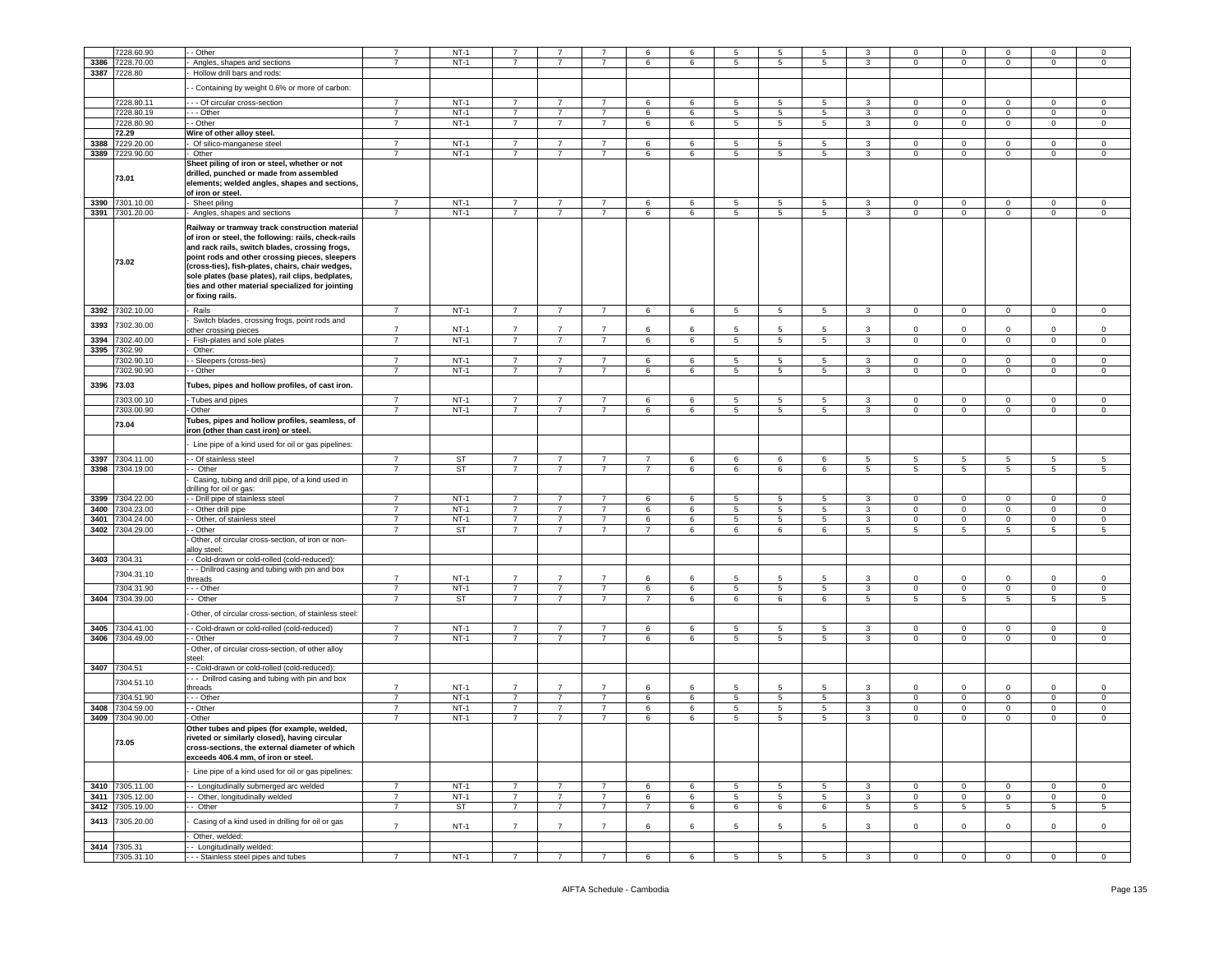|      | 7305.31.90            | - - Other                                                                                                                                                                                                                                                                                                                                                                                                                                                               | $\overline{7}$ | $NT-1$    | $\overline{7}$ |                |                | 6              | 6               | 5               | 5               | 5               | 3               | $\Omega$        | $\mathbf 0$     | $\Omega$       | $\mathbf 0$  | 0                   |
|------|-----------------------|-------------------------------------------------------------------------------------------------------------------------------------------------------------------------------------------------------------------------------------------------------------------------------------------------------------------------------------------------------------------------------------------------------------------------------------------------------------------------|----------------|-----------|----------------|----------------|----------------|----------------|-----------------|-----------------|-----------------|-----------------|-----------------|-----------------|-----------------|----------------|--------------|---------------------|
|      |                       |                                                                                                                                                                                                                                                                                                                                                                                                                                                                         | $\overline{7}$ |           | $\overline{7}$ |                | $\overline{7}$ | 6              | 6               |                 |                 |                 |                 |                 |                 |                |              | $\mathbf 0$         |
| 3415 | 7305.39.00            | Other                                                                                                                                                                                                                                                                                                                                                                                                                                                                   |                | $NT-1$    |                |                |                |                |                 | 5               | 5               | 5               | 3               | $\mathbf 0$     | $\mathbf 0$     | $\mathbf 0$    | 0            |                     |
|      | 3416 7305.90.00       | Other                                                                                                                                                                                                                                                                                                                                                                                                                                                                   | -7             | $NT-1$    | $\overline{7}$ | $\overline{7}$ | $\overline{7}$ | 6              | 6               | 5               | 5               | 5               | 3               | $\mathbf{0}$    | $\circ$         | $\mathbf 0$    | $\mathbf{O}$ | $\mathbf 0$         |
|      | 73.06                 | Other tubes, pipes and hollow profiles (for<br>example, open seam or welded, riveted or<br>similarly closed), of iron or steel.                                                                                                                                                                                                                                                                                                                                         |                |           |                |                |                |                |                 |                 |                 |                 |                 |                 |                 |                |              |                     |
|      |                       | Line pipe of a kind used for oil or gas pipelines:                                                                                                                                                                                                                                                                                                                                                                                                                      |                |           |                |                |                |                |                 |                 |                 |                 |                 |                 |                 |                |              |                     |
| 3417 | 7306.11.00            | - Welded, of stainless steel                                                                                                                                                                                                                                                                                                                                                                                                                                            | $\overline{7}$ | $NT-1$    | $\overline{7}$ | $\overline{7}$ | $\overline{7}$ | 6              | 6               | $\overline{5}$  | $5\overline{5}$ | $5\overline{5}$ | 3               | $\mathbf{0}$    | $\overline{0}$  | $\mathbf{0}$   | $\mathbf{0}$ | $\overline{0}$      |
| 3418 | 7306.19.00            | - Other                                                                                                                                                                                                                                                                                                                                                                                                                                                                 | $\overline{7}$ | $NT-1$    | $\overline{7}$ | $\overline{7}$ | $\overline{7}$ | 6              | 6               | 5               | $5\overline{5}$ | 5               | 3               | $\mathbf 0$     | $\mathbf 0$     | $\mathbf{0}$   | $\mathbf 0$  | $\mathbf 0$         |
|      |                       | Casing and tubing of a kind used in drilling for oil<br>or gas:                                                                                                                                                                                                                                                                                                                                                                                                         |                |           |                |                |                |                |                 |                 |                 |                 |                 |                 |                 |                |              |                     |
| 3419 | 7306.21.00            | - Welded, of stainless steel                                                                                                                                                                                                                                                                                                                                                                                                                                            | $\overline{7}$ | $NT-1$    | -7             | -7             | $\overline{7}$ | 6              | 6               | 5               | 5               | 5               | 3               | $^{\circ}$      | $\overline{0}$  | $^{\circ}$     | $\mathbf 0$  | $\mathbf{0}$        |
| 3420 | 7306.29.00            | - Other                                                                                                                                                                                                                                                                                                                                                                                                                                                                 | $\overline{7}$ | $NT-1$    | $\overline{7}$ | $\overline{7}$ | $\overline{7}$ | 6              | 6               | 5               | 5               | 5               | $\mathbf{3}$    | $\mathbf{0}$    | $\overline{0}$  | $\mathbf 0$    | $\mathbf{O}$ | $\mathbf 0$         |
| 3421 | 7306.30               | Other, welded, of circular cross-section, of iron or<br>non-alloy steel:                                                                                                                                                                                                                                                                                                                                                                                                |                |           |                |                |                |                |                 |                 |                 |                 |                 |                 |                 |                |              |                     |
|      | 7306.30.10            | - Boiler tubes                                                                                                                                                                                                                                                                                                                                                                                                                                                          | $\overline{7}$ | ST        | $\overline{7}$ | $\overline{7}$ | $\overline{7}$ | $\overline{7}$ | 6               | 6               | 6               | 6               | $5\phantom{.0}$ | 5               | $\overline{5}$  | 5              | 5            | $\overline{5}$      |
|      | 7306.30.20            | - Single or double-walled, copper-plated,<br>fluororesin-coated or zinc-chromated steel tubes<br>with an external diameter not exceeding 15 mm                                                                                                                                                                                                                                                                                                                          | $\overline{7}$ | <b>ST</b> | $\overline{7}$ | $\overline{7}$ | $\overline{7}$ | $\overline{7}$ | 6               | 6               | 6               | 6               | $\overline{5}$  | 5               | $5\overline{)}$ | 5              | 5            | 5                   |
|      | 7306.30.30            | - Sheath pipe (heater pipe) for heating elements<br>of electric flat irons or rice cookers, with an external<br>diameter not exceeding 12 mm                                                                                                                                                                                                                                                                                                                            | $\overline{7}$ | <b>ST</b> | $\overline{7}$ |                | $\overline{7}$ | $\overline{7}$ | 6               | 6               | 6               | 6               | 5               | 5               | 5               | 5              | 5            | 5                   |
|      | 7306.30.90            | - Other                                                                                                                                                                                                                                                                                                                                                                                                                                                                 | $\overline{7}$ | <b>ST</b> | $\overline{7}$ | $\overline{7}$ | $\overline{7}$ | $\overline{7}$ | 6               | 6               | 6               | 6               | $5\overline{5}$ | 5 <sup>5</sup>  | 5               | 5 <sub>5</sub> | $5^{\circ}$  | 5                   |
|      |                       | Other, welded, of circular cross-section, of                                                                                                                                                                                                                                                                                                                                                                                                                            |                |           |                |                |                |                |                 |                 |                 |                 |                 |                 |                 |                |              |                     |
| 3422 | 7306.40               | stainless steel:                                                                                                                                                                                                                                                                                                                                                                                                                                                        |                |           |                |                |                |                |                 |                 |                 |                 |                 |                 |                 |                |              |                     |
|      | 7306.40.10            | - Boiler tubes                                                                                                                                                                                                                                                                                                                                                                                                                                                          | $\overline{7}$ | $NT-1$    | $\overline{7}$ | $\overline{7}$ | $\overline{7}$ | 6              | 6               | 5               | 5               | $5\overline{5}$ | $\mathbf{3}$    | $\mathbf{0}$    | $\overline{0}$  | $\mathbf 0$    | $\mathbf 0$  | $\circ$             |
|      | 7306.40.20            | - Stainless steel pipes and tubes, with an external                                                                                                                                                                                                                                                                                                                                                                                                                     |                |           |                |                |                |                |                 |                 |                 |                 |                 |                 |                 |                |              |                     |
|      |                       | diameter exceeding 105 mm<br>- Pipes and tubes containing by weight at least                                                                                                                                                                                                                                                                                                                                                                                            | $\overline{7}$ | $NT-1$    | $\overline{7}$ | $\overline{7}$ | $\overline{7}$ | 6              | 6               | 5               | 5               | 5               | 3               | $\mathbf 0$     | $\mathbf 0$     | $\mathbf{0}$   | $\mathbf 0$  | $\mathsf 0$         |
|      | 7306.40.30            | 30% of nickel, with an external diameter not<br>exceeding 10 mm                                                                                                                                                                                                                                                                                                                                                                                                         | $\overline{7}$ | $NT-1$    | $\overline{7}$ | 7              | $\overline{7}$ | 6              | 6               | 5               | 5               | -5              | 3               | $\mathbf 0$     | $\mathbf 0$     | $\Omega$       | 0            | $\circ$             |
|      | 7306.40.90            | - - Other<br>Other, welded, of circular cross-section, of other                                                                                                                                                                                                                                                                                                                                                                                                         | $\overline{7}$ | $NT-1$    | $\overline{7}$ | $\overline{7}$ | $\overline{7}$ | 6              | 6               | $5\overline{)}$ | 5               | 5               | $\mathbf{3}$    | $\mathbf{0}$    | $\overline{0}$  | $\mathbf 0$    | $\mathbf{O}$ | $\circ$             |
| 3423 | 7306.50<br>7306.50.10 | alloy steel:                                                                                                                                                                                                                                                                                                                                                                                                                                                            | $\overline{7}$ | $NT-1$    | $\overline{7}$ | $\overline{7}$ | $\overline{7}$ | 6              | 6               | $\,$ 5          | 5               | 5               | 3               | $\mathbf 0$     | $\mathbf 0$     | $\mathbf{0}$   | $\mathsf 0$  | $\mathsf 0$         |
|      |                       | - Boiler tubes                                                                                                                                                                                                                                                                                                                                                                                                                                                          |                |           |                | $\overline{7}$ |                |                |                 |                 |                 |                 |                 |                 |                 |                |              |                     |
|      | 7306.50.90            | - Other                                                                                                                                                                                                                                                                                                                                                                                                                                                                 | $\overline{7}$ | $NT-1$    | $\overline{7}$ |                | $\overline{7}$ | 6              | 6               | $\sqrt{5}$      | 5               | 5               | 3               | $\mathbf{0}$    | $\,0\,$         | $\mathbf 0$    | 0            | $\mathbf 0$         |
|      |                       | Other, welded, of non-circular cross-section:                                                                                                                                                                                                                                                                                                                                                                                                                           |                |           |                |                |                |                |                 |                 |                 |                 |                 |                 |                 |                |              |                     |
| 3424 | 7306.61.00            | - Of square or rectangular cross-section                                                                                                                                                                                                                                                                                                                                                                                                                                | $\overline{7}$ | $NT-1$    | $\overline{7}$ | $\overline{7}$ | $\overline{7}$ | 6              | 6               | 5               | 5               | 5               | 3               | 0               | $\mathbf 0$     | $\mathbf 0$    | 0            | $\circ$             |
| 3425 | 7306.69.00            | - Of other non-circular cross-section                                                                                                                                                                                                                                                                                                                                                                                                                                   | $\overline{7}$ | $NT-1$    | $\overline{7}$ | $\overline{7}$ | $\overline{7}$ | 6              | 6               | 5               | 5               | $5^{\circ}$     | 3               | $\mathbf 0$     | $\mathbf 0$     | $\mathbf{0}$   | $\mathbf 0$  | $\mathbf 0$         |
| 3426 | 7306.90               | Other:                                                                                                                                                                                                                                                                                                                                                                                                                                                                  |                |           |                |                |                |                |                 |                 |                 |                 |                 |                 |                 |                |              |                     |
|      | 7306.90.10            | - Bundy-weld pipes and tubes                                                                                                                                                                                                                                                                                                                                                                                                                                            | 7              | $NT-1$    | $\overline{7}$ | $\overline{7}$ | $\overline{7}$ | 6              | 6               | 5               | 5               | 5               | 3               | $\mathbf 0$     | $\mathbf 0$     | $\mathbf 0$    | 0            | $\mathbf 0$         |
|      | 7306.90.90            | - Other                                                                                                                                                                                                                                                                                                                                                                                                                                                                 | $\overline{7}$ | $NT-1$    | $\overline{7}$ | $\overline{7}$ | $7^{\circ}$    | 6              | 6               | 5               | $5\overline{5}$ | $5\overline{5}$ | $\mathbf{3}$    | $\overline{0}$  | $\overline{0}$  | $\overline{0}$ | $\mathbf 0$  | $\mathbf 0$         |
|      | 73.07                 | Tube or pipe fittings (for example, couplings,<br>elbows, sleeves), of iron or steel.                                                                                                                                                                                                                                                                                                                                                                                   |                |           |                |                |                |                |                 |                 |                 |                 |                 |                 |                 |                |              |                     |
|      |                       | Cast fittings:                                                                                                                                                                                                                                                                                                                                                                                                                                                          |                |           |                |                |                |                |                 |                 |                 |                 |                 |                 |                 |                |              |                     |
| 3427 | 7307.11.00            | - Of non-malleable cast iron                                                                                                                                                                                                                                                                                                                                                                                                                                            | $\overline{7}$ | $NT-1$    | $\overline{7}$ | $\overline{7}$ | $\overline{7}$ | 6              | 6               | 5               | 5               | 5               | $\mathbf{3}$    | $\mathbf{0}$    | $\overline{0}$  | $\mathbf{0}$   | $\mathbf{0}$ | $\circ$             |
| 3428 | 7307.19.00            | - Other                                                                                                                                                                                                                                                                                                                                                                                                                                                                 | $\overline{7}$ | ST        | $\overline{7}$ | $\overline{7}$ | $\overline{7}$ | $\overline{7}$ | 6               | 6               | 6               | 6               | 5               | $5\phantom{.0}$ | 5               | 5              | 5            | 5                   |
|      |                       | Other, of stainless steel:                                                                                                                                                                                                                                                                                                                                                                                                                                              |                |           |                |                |                |                |                 |                 |                 |                 |                 |                 |                 |                |              |                     |
| 3429 | 7307.21.00            | - Flanges                                                                                                                                                                                                                                                                                                                                                                                                                                                               | 7              | <b>ST</b> | $\overline{7}$ | $\overline{7}$ | $\overline{7}$ | 7              | 6               | 6               | 6               | 6               | 5               | 5               | $5\overline{5}$ | 5              | 5            | 5                   |
| 3430 | 7307.22.00            | - Threaded elbows, bends and sleeves                                                                                                                                                                                                                                                                                                                                                                                                                                    | $\overline{7}$ | $NT-1$    | $\overline{7}$ | $\overline{7}$ | $\overline{7}$ | 6              | 6               | 5               | 5               | 5               | 3               | $\mathbf 0$     | $\mathbf 0$     | $\mathbf{0}$   | $\mathbf 0$  | $\mathbf 0$         |
| 3431 | 7307.23.00            | - Butt welding fittings                                                                                                                                                                                                                                                                                                                                                                                                                                                 | $\overline{7}$ | $NT-1$    | $\overline{7}$ | $\overline{7}$ | $\overline{7}$ | 6              | $6\overline{6}$ | 5               | 5               | 5               | $\mathbf{3}$    | $\mathbf{0}$    | $\mathbf 0$     | $\mathbf{0}$   | $\mathbf 0$  | $\circ$             |
| 3432 | 7307.29.00            | - Other                                                                                                                                                                                                                                                                                                                                                                                                                                                                 | $\overline{7}$ | $NT-1$    | $\overline{7}$ | $\overline{7}$ | $\overline{7}$ | 6              | 6               | 5               | 5               | 5               | $\mathbf{3}$    | $\mathsf 0$     | $\mathbf 0$     | $\mathbf{0}$   | $\mathbf 0$  | $\mathbf 0$         |
|      |                       | Other:                                                                                                                                                                                                                                                                                                                                                                                                                                                                  |                |           |                |                |                |                |                 |                 |                 |                 |                 |                 |                 |                |              |                     |
| 3433 | 7307.91.00            | - Flanges                                                                                                                                                                                                                                                                                                                                                                                                                                                               | $\overline{7}$ | <b>ST</b> | $\overline{7}$ | 7              | $\overline{7}$ | $\overline{7}$ | 6               | 6               | 6               | 6               | 5               | 5               | $5\overline{5}$ | 5              | 5            | 5                   |
| 3434 | 7307.92.00            | - Threaded elbows, bends and sleeves                                                                                                                                                                                                                                                                                                                                                                                                                                    | $\overline{7}$ | $NT-1$    | $\overline{7}$ | $\overline{7}$ | $\overline{7}$ | 6              | 6               | 5               | 5               | 5               | 3               | $\mathbf 0$     | $\mathbf 0$     | $\mathbf{0}$   | $\mathbf 0$  | $\mathbf 0$         |
| 3435 | 7307.93.00            | Butt welding fittings                                                                                                                                                                                                                                                                                                                                                                                                                                                   | $\overline{7}$ | $NT-1$    | $\overline{7}$ | $\overline{7}$ | $\overline{7}$ | 6              | 6               | 5               | 5               | 5               | $\mathbf{3}$    | $\mathbf{0}$    | $\mathbf 0$     | $\mathbf{0}$   | $\mathbf 0$  | $\mathbf 0$         |
| 3436 | 7307.99.00            | - Other                                                                                                                                                                                                                                                                                                                                                                                                                                                                 | $\overline{7}$ | <b>ST</b> | $\overline{7}$ | $\overline{7}$ | $\overline{7}$ | $\overline{7}$ | 6               | 6               | 6               | 6               | $5\overline{5}$ | $5\overline{5}$ | $\overline{5}$  | 5              | $\,$ 5 $\,$  | 5                   |
| 3437 | 73.08<br>7308.10      | Structures (excluding prefabricated buildings<br>of heading 94.06) and parts of structures (for<br>example, bridges and bridge-sections, lock-<br>gates, towers, lattice masts, roofs, roofing<br>frame-works, doors and windows and their<br>frames and thresholds for doors, shutters,<br>balustrades, pillars and columns), of iron or<br>steel; plates, rods, angles, shapes, sections,<br>tubes and the like, prepared for use in<br>structures, of iron or steel. |                |           |                |                |                |                |                 |                 |                 |                 |                 |                 |                 |                |              |                     |
|      |                       | Bridges and bridge-sections:                                                                                                                                                                                                                                                                                                                                                                                                                                            |                |           |                |                |                |                |                 |                 |                 |                 |                 |                 |                 |                |              |                     |
|      | 7308.10.10            | - Prefabricated modular type joined by shear<br>connectors                                                                                                                                                                                                                                                                                                                                                                                                              | $\overline{7}$ | $NT-1$    | $\overline{7}$ | $\overline{7}$ | $\overline{7}$ | 6              | 6               | 5               | 5               | 5               | 3               | $\mathbf 0$     | $\mathbf 0$     | $\mathbf{0}$   | $\mathbf 0$  | 0                   |
|      | 7308.10.90            | - Other                                                                                                                                                                                                                                                                                                                                                                                                                                                                 | $\overline{7}$ | $NT-1$    | $\overline{7}$ | $\overline{7}$ | $\overline{7}$ | 6              | 6               | $5\overline{)}$ | 5               | $5\overline{5}$ | $\mathbf{3}$    | $\overline{0}$  | $\overline{0}$  | $\overline{0}$ | $\mathbf{0}$ | $\circ$             |
|      |                       |                                                                                                                                                                                                                                                                                                                                                                                                                                                                         |                |           |                |                |                |                |                 |                 |                 |                 |                 |                 |                 |                |              |                     |
| 3438 | 7308.20               | Towers and lattice masts:                                                                                                                                                                                                                                                                                                                                                                                                                                               |                |           |                |                |                |                |                 |                 |                 |                 |                 |                 |                 |                |              |                     |
|      |                       | - Towers:                                                                                                                                                                                                                                                                                                                                                                                                                                                               |                |           |                |                |                |                |                 |                 |                 |                 |                 |                 |                 |                |              |                     |
|      | 7308.20.11            | - - Prefabricated modular type joined by shear<br>connectors                                                                                                                                                                                                                                                                                                                                                                                                            | $\overline{7}$ | $NT-1$    | $\overline{7}$ | $\overline{7}$ | $\overline{7}$ | 6              | 6               | 5               | 5               | 5               | $\mathbf{3}$    | $\mathbf{0}$    | $\mathbf{0}$    | $\mathbf{0}$   | $\mathbf 0$  | $\circ$             |
|      | 7308.20.19            | - - Other                                                                                                                                                                                                                                                                                                                                                                                                                                                               | $\overline{7}$ | $NT-1$    | $\overline{7}$ | $\overline{7}$ | $\overline{7}$ | 6              | 6               | 5               | $5\phantom{.0}$ | 5               | $\mathbf{3}$    | $\mathbf 0$     | $\mathbf 0$     | $\mathbf{0}$   | $\mathsf 0$  | $\mathsf{O}\xspace$ |
|      |                       | - Lattice masts:                                                                                                                                                                                                                                                                                                                                                                                                                                                        |                |           |                |                |                |                |                 |                 |                 |                 |                 |                 |                 |                |              |                     |
|      | 7308.20.21            | - - Prefabricated modular type joined by shear<br>connectors                                                                                                                                                                                                                                                                                                                                                                                                            | $\overline{7}$ | $NT-1$    | $\overline{7}$ | $\overline{7}$ | $\overline{7}$ | 6              | 6               | $\,$ 5          | 5               | 5               | $\mathbf{3}$    | $\mathbf 0$     | $\mathbf 0$     | $\mathbf{0}$   | $\mathbf 0$  | $\mathbf 0$         |
|      |                       |                                                                                                                                                                                                                                                                                                                                                                                                                                                                         |                |           |                |                |                |                |                 |                 |                 |                 |                 |                 |                 |                |              |                     |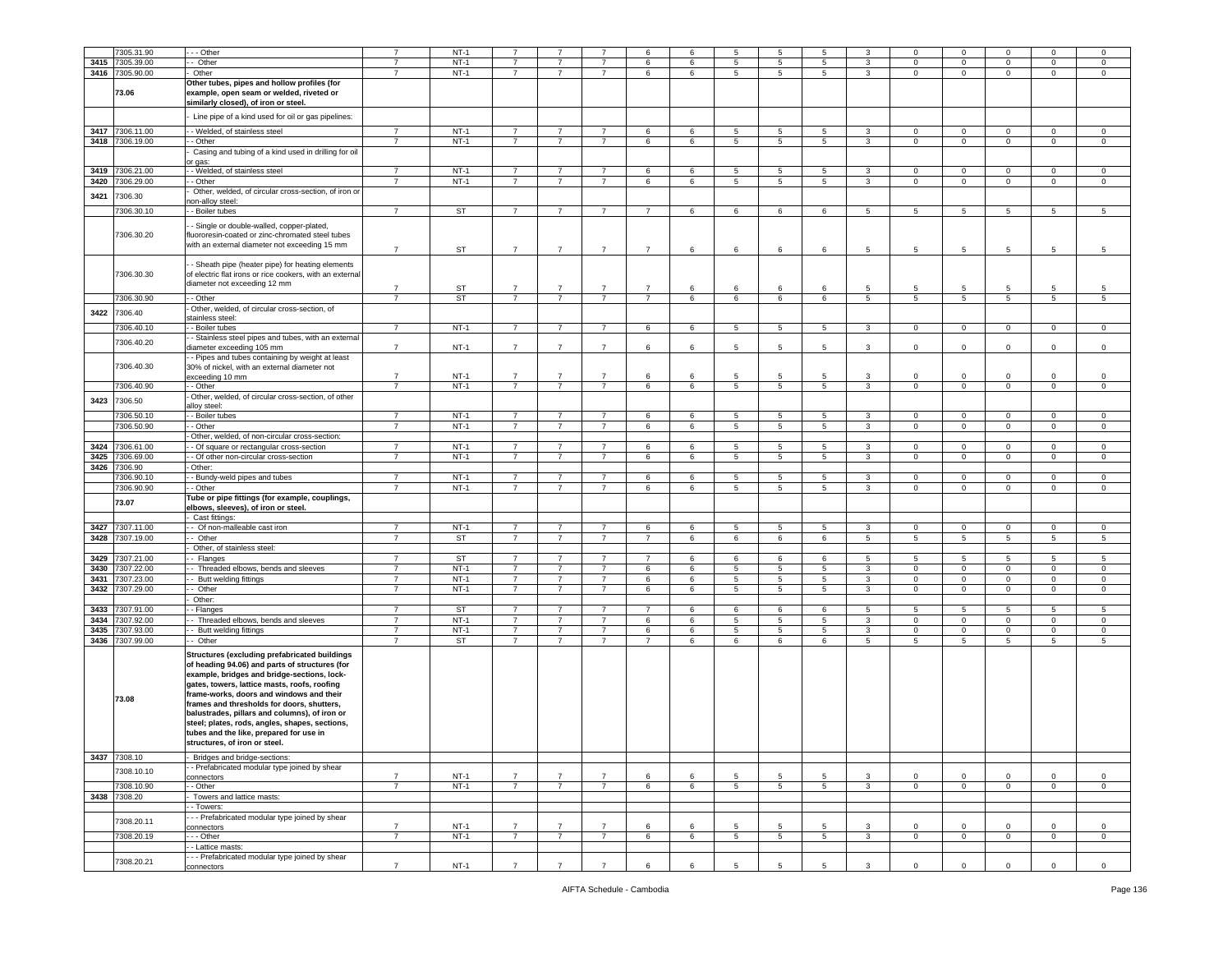|      | 7308.20.29      | - - Other                                                          | $\overline{7}$ | $NT-1$    |                |                |                | 6              | 6  | 5           |                 |                |                 | $\Omega$       | $\Omega$        |                 |             | 0               |
|------|-----------------|--------------------------------------------------------------------|----------------|-----------|----------------|----------------|----------------|----------------|----|-------------|-----------------|----------------|-----------------|----------------|-----------------|-----------------|-------------|-----------------|
|      |                 | Doors, windows and their frames and thresholds                     |                |           |                |                |                |                |    |             |                 |                |                 |                |                 |                 |             |                 |
| 3439 | 7308.30.00      | or doors                                                           | $\overline{7}$ | $NT-1$    | $\overline{7}$ | $\overline{7}$ | $\overline{7}$ | 6              | 6  | 5           | 5               | 5              | 3               | $\mathbf 0$    | $\mathbf 0$     | $\mathbf 0$     | $\mathsf 0$ | $\mathsf 0$     |
| 3440 | 7308.40         | Equipment for scaffolding, shuttering, propping or                 |                |           |                |                |                |                |    |             |                 |                |                 |                |                 |                 |             |                 |
|      |                 | bit-propping:<br>- Prefabricated modular type joined by shear      |                |           |                |                |                |                |    |             |                 |                |                 |                |                 |                 |             |                 |
|      | 7308.40.10      | connectors                                                         | $\overline{7}$ | ST        | $\overline{7}$ |                | $\overline{7}$ | $\overline{7}$ | 6  | 6           | 6               | 6              | 5               | 5              | 5               | 5               |             | 5               |
|      | 7308.40.90      | - Other                                                            | $\overline{7}$ | ST        | $7^{\circ}$    | $\overline{7}$ | $\overline{7}$ | $\overline{7}$ | 6  | 6           | 6               | 6              | $5\overline{5}$ | 5              | 5               | 5 <sub>5</sub>  | 5           | 5               |
| 3441 | 7308.90         | Other:                                                             |                |           |                |                |                |                |    |             |                 |                |                 |                |                 |                 |             |                 |
|      |                 | - Prefabricated modular type joined by shear                       |                |           |                |                |                |                |    |             |                 |                |                 |                |                 |                 |             |                 |
|      | 308.90.20       | onnectors                                                          | $\overline{7}$ | ST        | $\overline{7}$ | $\overline{7}$ | $\overline{7}$ | $\overline{7}$ | 6  | 6           | 6               | 6              | 5               | 5              | 5               | 5               | 5           | $5\overline{5}$ |
|      |                 |                                                                    |                |           |                |                |                |                |    |             |                 |                |                 |                |                 |                 |             |                 |
|      | 7308.90.30      | - Corrugated, curved or bent galvanized plates for                 |                |           |                |                |                |                |    |             |                 |                |                 |                |                 |                 |             |                 |
|      |                 | assembly into underground conduits and culverts                    | $\overline{7}$ | <b>ST</b> | $\overline{7}$ | $\overline{7}$ | $\overline{7}$ | $\overline{7}$ | 6  | 6           | 6               | 6              | 5               | 5              | 5               | 5               | 5           | 5               |
|      | 7308.90.40      | - Parts of tubes or tunnels, made of formed and                    |                |           |                |                |                |                |    |             |                 |                |                 |                |                 |                 |             |                 |
|      |                 | bended corrugated sheet of iron or steel                           | $\overline{7}$ | ST        | $\overline{7}$ | $\overline{7}$ | $\overline{7}$ | $\overline{7}$ | 6  | 6           | 6               | 6              | $5\overline{5}$ | 5              | 5               | 5               | 5           | $5\overline{5}$ |
|      | 7308.90.50      | - Rails for ships                                                  | $\overline{7}$ | <b>ST</b> | $\overline{7}$ | $\overline{7}$ | $\overline{7}$ | $\overline{7}$ | 6  | 6           | 6               | 6              | $5^{\circ}$     | 5              | 5               | $5\overline{5}$ | 5           | 5               |
|      | 7308.90.90      | - Other                                                            | $\overline{7}$ | ST        | $\overline{7}$ | $\overline{7}$ | $\overline{7}$ | $\overline{7}$ | 6  | 6           | $\,6\,$         | 6              | 5               | 5              | $\sqrt{5}$      | 5               | 5           | 5               |
|      |                 | Reservoirs, tanks, vats and similar containers                     |                |           |                |                |                |                |    |             |                 |                |                 |                |                 |                 |             |                 |
|      |                 | for any material (other than compressed or                         |                |           |                |                |                |                |    |             |                 |                |                 |                |                 |                 |             |                 |
| 3442 | 7309.00.00      | iquefied gas), of iron or steel, of a capacity                     |                |           |                |                |                |                |    |             |                 |                |                 |                |                 |                 |             |                 |
|      |                 | exceeding 300 I, whether or not lined or heat-                     |                |           |                |                |                |                |    |             |                 |                |                 |                |                 |                 |             |                 |
|      |                 | insulated, but not fitted with mechanical or<br>thermal equipment. | 15             | $NT-1$    | 15             | 12.5           | 12.5           | 10             | 10 | 7.5         | 7.5             | 5              | 5               | $\mathbf 0$    | $\mathbf 0$     | $\mathbf{0}$    | $\mathbf 0$ | $\mathbf 0$     |
|      |                 |                                                                    |                |           |                |                |                |                |    |             |                 |                |                 |                |                 |                 |             |                 |
|      |                 | Tanks, casks, drums, cans, boxes and similar                       |                |           |                |                |                |                |    |             |                 |                |                 |                |                 |                 |             |                 |
|      |                 | containers, for any material (other than                           |                |           |                |                |                |                |    |             |                 |                |                 |                |                 |                 |             |                 |
|      | 73.10           | compressed or liquefied gas), of iron or steel,                    |                |           |                |                |                |                |    |             |                 |                |                 |                |                 |                 |             |                 |
|      |                 | of a capacity not exceeding 300 I, whether or                      |                |           |                |                |                |                |    |             |                 |                |                 |                |                 |                 |             |                 |
|      |                 | not lined or heat-insulated, but not fitted with                   |                |           |                |                |                |                |    |             |                 |                |                 |                |                 |                 |             |                 |
|      |                 | mechanical or thermal equipment.                                   |                |           |                |                |                |                |    |             |                 |                |                 |                |                 |                 |             |                 |
|      | 3443 7310.10.00 | Of a capacity of 50 I or more                                      | 15             | $NT-1$    | 15             | 12.5           | 12.5           | 10             | 10 | 7.5         | 7.5             | $\overline{5}$ | 5               | $\overline{0}$ | $\overline{0}$  | $\mathbf{0}$    | $\mathbf 0$ | $\mathsf 0$     |
|      |                 | Of a capacity of less than 50 l:                                   |                |           |                |                |                |                |    |             |                 |                |                 |                |                 |                 |             |                 |
| 3444 | 7310.21         | - Cans which are to be closed by soldering or                      |                |           |                |                |                |                |    |             |                 |                |                 |                |                 |                 |             |                 |
|      |                 | crimping:                                                          |                |           |                |                |                |                |    |             |                 |                |                 |                |                 |                 |             |                 |
|      | 7310.21.10      | -- Of a capacity of less than 1 I                                  | 7              | $NT-1$    | 7              | 7              | 7              | 6              | 6  | 5           | 5               | 5              | 3               | $\overline{0}$ | $\overline{0}$  | $^{\circ}$      | $\mathbf 0$ | $\mathbf 0$     |
|      | 7310.21.90      | - - Other                                                          | $\overline{7}$ | $NT-1$    | $\overline{7}$ | $\overline{7}$ | $\overline{7}$ | 6              | 6  | $5^{\circ}$ | 5               | 5              | $\mathbf{3}$    | $\mathbf 0$    | $\mathbf 0$     | $\circ$         | $\mathbf 0$ | $\mathbf 0$     |
| 3445 | 7310.29         | Other:                                                             |                |           |                |                |                |                |    |             |                 |                |                 |                |                 |                 |             |                 |
|      | 7310.29.10      | - - Of a capacity of less than 1 I                                 | $\overline{7}$ | $NT-1$    | $\overline{7}$ | $\overline{7}$ | $\overline{7}$ | 6              | 6  | 5           | 5               | 5              | 3               | $\mathbf{0}$   | $\mathbf 0$     | $\mathbf 0$     | $\mathbf 0$ | $\mathbf 0$     |
|      | 7310.29.90      | - - Other                                                          | $\overline{7}$ | $NT-1$    | $\overline{7}$ | $\overline{7}$ | $\overline{7}$ | 6              | 6  | 5           | $5\phantom{.0}$ | 5              | $\mathbf{3}$    | $\Omega$       | $\mathbf 0$     | $\mathbf 0$     | $\mathsf 0$ | $\,0\,$         |
| 3446 | 73.11           | Containers for compressed or liquefied gas, of                     |                |           |                |                |                |                |    |             |                 |                |                 |                |                 |                 |             |                 |
|      |                 | ron or steel.<br>Seamless steel cylinders, except for LPG          |                |           |                |                |                |                |    |             |                 |                |                 |                |                 |                 |             |                 |
|      |                 | cylinders:                                                         |                |           |                |                |                |                |    |             |                 |                |                 |                |                 |                 |             |                 |
|      | 7311.00.11      | - Of a capacity of less than 30 l                                  | $\overline{7}$ | $NT-1$    | $\overline{7}$ | $\overline{7}$ | $\overline{7}$ | 6              | 6  | 5           | 5               | 5              | 3               | 0              | $\mathbf 0$     | 0               | 0           | $\mathbf 0$     |
|      | 7311.00.19      | - Other                                                            | $\overline{7}$ | $NT-1$    | $\overline{7}$ | $\overline{7}$ | $\overline{7}$ | 6              | 6  | 5           | $5\phantom{.0}$ | 5              | $\mathbf{3}$    | $\mathbf 0$    | $\mathbf 0$     | $\mathsf 0$     | $\mathbf 0$ | $\mathsf 0$     |
|      |                 | Other:                                                             |                |           |                |                |                |                |    |             |                 |                |                 |                |                 |                 |             |                 |
|      | 7311.00.91      | - Of a capacity of less than 30 I                                  | $\overline{7}$ | $NT-1$    | $\overline{7}$ | $\overline{7}$ | $\overline{7}$ | 6              | 6  | 5           | $5\phantom{.0}$ | 5              | 3               | $\mathbf 0$    | $\mathbf 0$     | $\circ$         | $\mathsf 0$ | $\mathsf 0$     |
|      | 7311.00.99      | - Other                                                            | $\overline{7}$ | $NT-1$    | $\overline{7}$ | $\overline{7}$ | $\overline{7}$ | 6              | 6  | 5           | 5               | 5              | 3               | $\mathbf{0}$   | $\mathbf{0}$    | $\overline{0}$  | $\mathbf 0$ | $\mathbf 0$     |
|      |                 | Stranded wire, ropes, cables, plaited bands,                       |                |           |                |                |                |                |    |             |                 |                |                 |                |                 |                 |             |                 |
|      | 73.12           | slings and the like, of iron or steel, not                         |                |           |                |                |                |                |    |             |                 |                |                 |                |                 |                 |             |                 |
|      |                 | electrically insulated.                                            |                |           |                |                |                |                |    |             |                 |                |                 |                |                 |                 |             |                 |
| 3447 | 7312.10         | Stranded wire, ropes and cables:                                   |                |           |                |                |                |                |    |             |                 |                |                 |                |                 |                 |             |                 |
|      | 7312.10.10      | - Locked coils, flattened strands and non-rotating                 |                |           |                |                |                |                |    |             |                 |                |                 |                |                 |                 |             |                 |
|      |                 | vire ropes                                                         | $\overline{7}$ | ST        | $\overline{7}$ | $\overline{7}$ | $\overline{7}$ | $\overline{7}$ | 6  | 6           | 6               | 6              | 5               | 5              | 5               | $5\overline{5}$ | 5           | 5               |
|      | 7312.10.20      | - Plated or coated with brass and of a nominal                     | $\overline{7}$ | ST        | $\overline{7}$ | $\overline{7}$ | $\overline{7}$ | $\overline{7}$ | 6  | 6           | 6               | 6              | 5               | 5              | 5               | 5               | 5           | 5               |
|      |                 | diameter not exceeding 3 mm                                        |                |           |                |                |                |                |    |             |                 |                |                 |                |                 |                 |             |                 |
|      | 7312.10.40      | - Stranded wire of diameter of less than 3 mm                      | $\overline{7}$ | <b>ST</b> | $\overline{7}$ | $\overline{7}$ | $\overline{7}$ | $\overline{7}$ | 6  | 6           | 6               | 6              | 5               | 5              | 5               | 5               | 5           | 5               |
|      | 7312.10.90      | - Other                                                            | $\overline{7}$ | <b>ST</b> | $\overline{7}$ | 7              | $\overline{7}$ | $\overline{7}$ | 6  | 6           | 6               | 6              | 5               | 5              | $5\overline{5}$ | 5               | 5           | 5               |
| 3448 | 7312.90.00      | Other                                                              | $\overline{7}$ | ST        | $\overline{7}$ | $\overline{7}$ | $\overline{7}$ | $\overline{7}$ | 6  | 6           | 6               | 6              | $5^{\circ}$     | 5              | 5               | $5\overline{5}$ | 5           | 5               |
|      |                 | Barbed wire of iron or steel; twisted hoop or                      |                |           |                |                |                |                |    |             |                 |                |                 |                |                 |                 |             |                 |
|      |                 | single flat wire, barbed or not, and loosely                       |                |           |                |                |                |                |    |             |                 |                |                 |                |                 |                 |             |                 |
|      | 3449 7313.00.00 | twisted double wire, of a kind used for fencing,                   |                |           |                |                |                |                |    |             |                 |                |                 |                |                 |                 |             |                 |
|      |                 | of iron or steel.                                                  | 15             | $NT-1$    | 15             | 12.5           | 12.5           | 10             | 10 | 7.5         | 7.5             | 5              | 5               | $\mathbf 0$    | $\,0\,$         | $\mathbf 0$     | 0           | 0               |
|      |                 | Cloth (including endless bands), grill, netting                    |                |           |                |                |                |                |    |             |                 |                |                 |                |                 |                 |             |                 |
|      | 73.14           | and fencing, of iron or steel wire; expanded                       |                |           |                |                |                |                |    |             |                 |                |                 |                |                 |                 |             |                 |
|      |                 | metal of iron or steel.                                            |                |           |                |                |                |                |    |             |                 |                |                 |                |                 |                 |             |                 |
|      |                 | Woven cloth:                                                       |                |           |                |                |                |                |    |             |                 |                |                 |                |                 |                 |             |                 |
|      | 3450 7314.12.00 | - Endless bands for machinery, of stainless steel                  |                |           |                |                |                |                |    |             |                 |                |                 |                |                 |                 |             |                 |
|      |                 |                                                                    | 15             | $NT-1$    | 15             | 12.5           | 12.5           | 10             | 10 | 7.5         | 7.5             | 5              | $\overline{5}$  | $\mathbf 0$    | $\mathbf 0$     | $\mathbf 0$     | $\mathbf 0$ | $\,0\,$         |
|      | 3451 7314.14.00 | - Other woven cloth, of stainless steel                            | 15             | $NT-1$    | 15             | 12.5           | 12.5           | 10             | 10 | 7.5         | 7.5             | 5              | $5\overline{5}$ | $\mathbf{O}$   | $\mathbf 0$     | $\mathbf{0}$    | $\mathbf 0$ | $\circ$         |
|      | 3452 7314.19    | - Other:<br>- - Endless bands for machinery other than of          |                |           |                |                |                |                |    |             |                 |                |                 |                |                 |                 |             |                 |
|      | 7314.19.10      | stainless steel                                                    | 15             | $NT-1$    | 15             | 12.5           | 12.5           | 10             | 10 | 7.5         | 7.5             | 5              | 5               | $\mathsf 0$    | $\mathbf 0$     | $\mathbf 0$     | $\mathsf 0$ | $\mathbf 0$     |
|      | 7314.19.90      | - - Other                                                          | 15             | $NT-1$    | 15             | 12.5           | 12.5           | 10             | 10 | 7.5         | 7.5             | 5              | 5               | $\mathbf{0}$   | $\mathbf 0$     | $\circ$         | $\mathbf 0$ | $\mathsf 0$     |
|      |                 | Grill, netting and fencing, welded at the                          |                |           |                |                |                |                |    |             |                 |                |                 |                |                 |                 |             |                 |
|      |                 | intersection, of wire with a maximum cross-                        |                |           |                |                |                |                |    |             |                 |                |                 |                |                 |                 |             |                 |
|      | 3453 7314.20.00 | sectional dimension of 3 mm or more and having a                   |                |           |                |                |                |                |    |             |                 |                |                 |                |                 |                 |             |                 |
|      |                 | mesh size of 100 cm <sup>2</sup> or more                           | 15             | $NT-1$    | 15             | 12.5           | 12.5           | 10             | 10 | 7.5         | 7.5             | 5              | 5               | $\mathbf 0$    | $\mathsf 0$     | 0               | $\mathbf 0$ | $\mathbf 0$     |
|      |                 | Other grill, netting and fencing, welded at the                    |                |           |                |                |                |                |    |             |                 |                |                 |                |                 |                 |             |                 |
|      |                 | ntersection:                                                       |                |           |                |                |                |                |    |             |                 |                |                 |                |                 |                 |             |                 |
|      | 3454 7314.31.00 | - Plated or coated with zinc                                       | 15             | $NT-1$    | 15             | 12.5           | 12.5           | 10             | 10 | 7.5         | 7.5             | 5              | 5               | $\mathbf 0$    | $\overline{0}$  | $\mathbf{0}$    | $\mathbf 0$ | $\mathbf 0$     |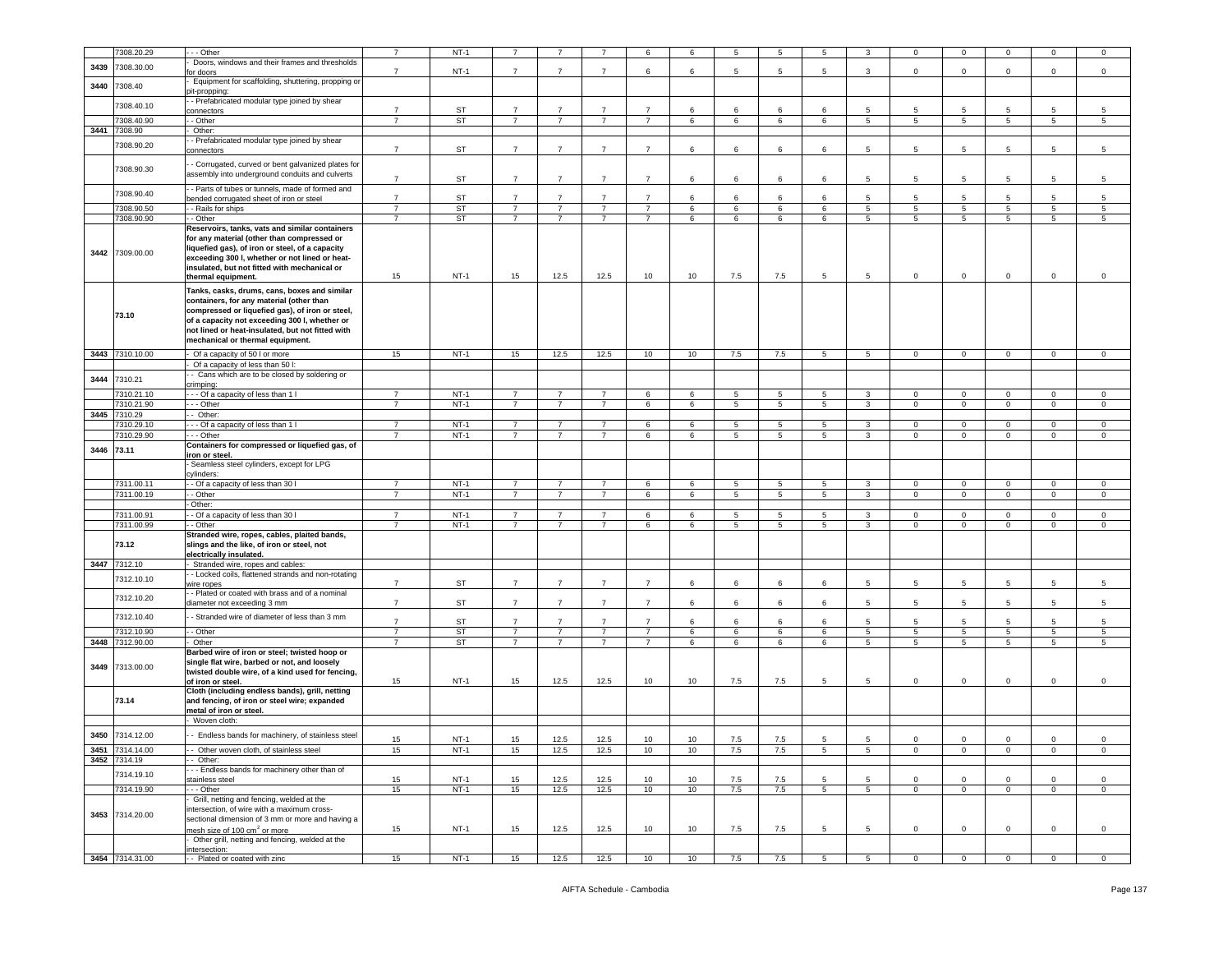| 3455       | 7314.39.00                 | - Other                                                                                                                                                                                                                                      | 15             | $NT-1$ | 15             | 12.5           | 12.5           | 10              | 10              | 7.5             | 7.5             | 5               | 5               | $\Omega$       | $\Omega$            |                     |                | $\Omega$       |
|------------|----------------------------|----------------------------------------------------------------------------------------------------------------------------------------------------------------------------------------------------------------------------------------------|----------------|--------|----------------|----------------|----------------|-----------------|-----------------|-----------------|-----------------|-----------------|-----------------|----------------|---------------------|---------------------|----------------|----------------|
|            |                            | - Other cloth, grill, netting and fencing:                                                                                                                                                                                                   |                |        |                |                |                |                 |                 |                 |                 |                 |                 |                |                     |                     |                |                |
|            | 3456 7314.41.00            |                                                                                                                                                                                                                                              | 15             | $NT-1$ | 15             | 12.5           | 12.5           | 10              | 10              | 7.5             | 7.5             | 5               | $5\phantom{.0}$ | $\mathsf 0$    | $\mathbf 0$         | $\mathbf{0}$        | $\mathbf 0$    | $\mathsf 0$    |
|            |                            | - - Plated or coated with zinc                                                                                                                                                                                                               |                |        |                |                |                |                 |                 |                 |                 |                 |                 |                |                     |                     |                |                |
|            | 3457 7314.42.00            | - Coated with plastics                                                                                                                                                                                                                       | 15             | $NT-1$ | 15             | 12.5           | 12.5           | 10              | 10              | 7.5             | 7.5             | $5\overline{5}$ | $5^{\circ}$     | $\overline{0}$ | $\mathbf 0$         | $\overline{0}$      | $\mathbf 0$    | $\overline{0}$ |
|            | 3458 7314.49.00            | - Other                                                                                                                                                                                                                                      | 15             | $NT-1$ | 15             | 12.5           | 12.5           | 10              | 10              | 7.5             | 7.5             | 5               | $5\overline{)}$ | $\mathbf{0}$   | $\mathbf 0$         | $\mathbf{0}$        | $^{\circ}$     | $\mathbf{0}$   |
| 3459       | 7314.50.00                 | Expanded metal                                                                                                                                                                                                                               | 15             | $NT-1$ | 15             | 12.5           | 12.5           | 10              | 10              | 7.5             | 7.5             | 5               | $5\overline{5}$ | $\mathsf 0$    | $\mathbf 0$         | $\mathsf 0$         | $\mathsf 0$    | $\mathsf 0$    |
|            | 73.15                      | Chain and parts thereof, of iron or steel.                                                                                                                                                                                                   |                |        |                |                |                |                 |                 |                 |                 |                 |                 |                |                     |                     |                |                |
|            |                            | Articulated link chain and parts thereof:                                                                                                                                                                                                    |                |        |                |                |                |                 |                 |                 |                 |                 |                 |                |                     |                     |                |                |
| 3460       | 7315.11                    | - Roller chain:                                                                                                                                                                                                                              |                |        |                |                |                |                 |                 |                 |                 |                 |                 |                |                     |                     |                |                |
|            |                            | --- Of mild steel:                                                                                                                                                                                                                           |                |        |                |                |                |                 |                 |                 |                 |                 |                 |                |                     |                     |                |                |
|            | 7315.11.11                 | - - - - Bicycle chain                                                                                                                                                                                                                        | $\overline{7}$ | $NT-1$ | $\overline{7}$ | $\overline{7}$ | $\overline{7}$ | 6               | $6\overline{6}$ | 5               | 5               | 5               | 3               | $\Omega$       | $\mathsf 0$         | $\Omega$            | $\Omega$       | $\Omega$       |
|            | 7315.11.12                 | - - - - Motorcycle chain                                                                                                                                                                                                                     | $\overline{7}$ | $NT-1$ | $\overline{7}$ | $\overline{7}$ | $\overline{7}$ | 6               | 6               | 5               | $\overline{5}$  | -5              | $\mathbf{3}$    | $\Omega$       | $\mathbf 0$         | $\mathsf 0$         | $\Omega$       | $\mathsf 0$    |
|            | 7315.11.19                 | $- - -$ Other                                                                                                                                                                                                                                | $\overline{7}$ | $NT-1$ | $\overline{7}$ | $\overline{7}$ | $\overline{7}$ | 6               | 6               | 5               | 5               | $5\phantom{.0}$ | $\mathbf{3}$    | $\overline{0}$ | $\mathbf 0$         | $\overline{0}$      | $\mathbf 0$    | $\overline{0}$ |
|            |                            | $- -$ Other:                                                                                                                                                                                                                                 |                |        |                |                |                |                 |                 |                 |                 |                 |                 |                |                     |                     |                |                |
|            | 7315.11.21                 | - - Bicycle chain                                                                                                                                                                                                                            | $\overline{7}$ | $NT-1$ | $\overline{7}$ | $\overline{7}$ | $\overline{7}$ | 6               | 6               | 5               | 5               | 5 <sup>5</sup>  | $\overline{3}$  | $\overline{0}$ | $\overline{0}$      | $\overline{0}$      | $\overline{0}$ | $\overline{0}$ |
|            |                            |                                                                                                                                                                                                                                              |                |        |                |                |                |                 |                 |                 |                 |                 |                 |                |                     |                     |                |                |
|            | 7315.11.22                 | - - - Motorcycle chain                                                                                                                                                                                                                       | $\overline{7}$ | $NT-1$ | $\overline{7}$ | $\overline{7}$ | $\overline{7}$ | 6               | 6               | 5               | $\overline{5}$  | 5               | $\mathbf{3}$    | $\mathsf 0$    | $\mathsf{O}\xspace$ | $\mathsf 0$         | $\mathsf 0$    | $\,0\,$        |
|            | 7315.11.23                 | - - - Other transmission type of pitch length not                                                                                                                                                                                            |                |        |                |                |                |                 |                 |                 |                 |                 |                 |                |                     |                     |                |                |
|            |                            | less than 6 mm but not more than 32 mm                                                                                                                                                                                                       | $\overline{7}$ | $NT-1$ | 7              | $\overline{7}$ | $\overline{7}$ | 6               |                 |                 |                 |                 | 3               | $\Omega$       | $\Omega$            | $\Omega$            | $\Omega$       | $\Omega$       |
|            | 7315.11.29                 | $- -$ Other                                                                                                                                                                                                                                  | $\overline{7}$ | $NT-1$ | $\overline{7}$ | $\overline{7}$ | $\overline{7}$ | 6               | 6               | $5\overline{)}$ | $5\phantom{.0}$ | $5\overline{5}$ | $\mathbf{3}$    | $\Omega$       | $\overline{0}$      | $\overline{0}$      | $\mathbf 0$    | $\overline{0}$ |
|            | 3461 7315.12.00            | - Other chain                                                                                                                                                                                                                                | $\overline{7}$ | $NT-1$ | $\overline{7}$ | $\overline{7}$ | $\overline{7}$ | 6               | 6               | 5               | 5               | $5\phantom{.0}$ | $\mathbf{3}$    | $\overline{0}$ | $\mathbf 0$         | $\overline{0}$      | $\overline{0}$ | $\overline{0}$ |
|            | 3462 7315.19               | - Parts:                                                                                                                                                                                                                                     |                |        |                |                |                |                 |                 |                 |                 |                 |                 |                |                     |                     |                |                |
|            |                            | - - Of mild steel                                                                                                                                                                                                                            |                |        |                |                |                |                 |                 |                 |                 |                 |                 |                |                     |                     |                |                |
|            | 315.19.11                  | - - - - Of bicycle chain                                                                                                                                                                                                                     | $\overline{7}$ | $NT-1$ | $\overline{7}$ | $\overline{7}$ |                | 6               | 6               | 5               | 5               | 5               | 3               | $\Omega$       | $\mathbf 0$         | $\mathbf 0$         | $\mathsf 0$    | $\,0\,$        |
|            | 7315.19.12                 | - - - - Of motorcycle chain                                                                                                                                                                                                                  | $\overline{7}$ | $NT-1$ | $\overline{7}$ | $\overline{7}$ | $\overline{7}$ | 6               | 6               | 5               | 5               | 5               | $\overline{3}$  | $\mathbf 0$    | $\overline{0}$      | $\mathsf 0$         | $\mathbf 0$    | $\mathsf 0$    |
|            | 7315.19.19                 | - - - - Other                                                                                                                                                                                                                                | $\overline{7}$ | $NT-1$ | $\overline{7}$ | $\overline{7}$ | $\overline{7}$ | 6               | 6               | $\overline{5}$  | 5               | $\overline{5}$  | $\overline{3}$  | $\Omega$       | $\mathbf 0$         | $\mathsf{O}\xspace$ | $\mathbf 0$    | $\mathbf 0$    |
|            |                            | $- -$ Other:                                                                                                                                                                                                                                 |                |        |                |                |                |                 |                 |                 |                 |                 |                 |                |                     |                     |                |                |
|            |                            |                                                                                                                                                                                                                                              |                |        |                |                |                |                 |                 |                 |                 |                 |                 |                |                     |                     |                |                |
|            | 7315.19.91                 | Of bicycle chain                                                                                                                                                                                                                             | $\overline{7}$ | $NT-1$ | $\overline{7}$ | $\overline{7}$ |                | 6               | 6               | 5               | 5               | 5               | 3               | $\Omega$       | $\Omega$            | $\Omega$            | $\Omega$       | $\Omega$       |
|            | 7315.19.92                 | - - - - Of motorcycle chain                                                                                                                                                                                                                  | $\overline{7}$ | $NT-1$ | $\overline{7}$ | $\overline{7}$ | $\overline{7}$ | 6               | 6               | 5               | $5\phantom{.0}$ | $5\overline{5}$ | $3 -$           | $\mathbf 0$    | $\mathbf 0$         | $\mathsf 0$         | $\mathbf 0$    | $\mathsf 0$    |
|            | 7315.19.99                 |                                                                                                                                                                                                                                              | $\overline{7}$ | $NT-1$ | $\overline{7}$ | $\overline{7}$ | $\overline{7}$ | 6               | 6               | 5               | $\overline{5}$  | $5\overline{5}$ | $\mathbf{3}$    | $\mathbf{0}$   | $\mathbf 0$         | $\overline{0}$      | $\mathbf{0}$   | $\overline{0}$ |
| 3463       | 7315.20                    | Skid chain:                                                                                                                                                                                                                                  |                |        |                |                |                |                 |                 |                 |                 |                 |                 |                |                     |                     |                |                |
|            | 7315.20.10                 | - Of mild steel                                                                                                                                                                                                                              | $\overline{7}$ | $NT-1$ | 7              | 7              |                | $6\overline{6}$ | 6               | $\overline{5}$  | 5               | 5               | 3               | $\overline{0}$ | $\overline{0}$      | $\overline{0}$      | $\overline{0}$ | $\overline{0}$ |
|            | 7315.20.90                 | - Other                                                                                                                                                                                                                                      | $\overline{7}$ | $NT-1$ |                | $\overline{7}$ |                | 6               | 6               | 5               | 5               | 5               | 3               | $\mathbf 0$    | $\mathbf 0$         | $\mathbf 0$         | $\mathsf 0$    | $\,0\,$        |
|            |                            | Other chain                                                                                                                                                                                                                                  |                |        |                |                |                |                 |                 |                 |                 |                 |                 |                |                     |                     |                |                |
|            | 3464 7315.81               | - Stud-link:                                                                                                                                                                                                                                 |                |        |                |                |                |                 |                 |                 |                 |                 |                 |                |                     |                     |                |                |
|            | 7315.81.10                 | - - Of mild steel                                                                                                                                                                                                                            | $\overline{7}$ | $NT-1$ | $\overline{7}$ | $\overline{7}$ | $\overline{7}$ | $\overline{6}$  | 6               | 5               | $\overline{5}$  | 5               | $\mathbf{3}$    | $\Omega$       | $\overline{0}$      | $\Omega$            | $\Omega$       | $\Omega$       |
|            | 7315.81.90                 | - - - Other                                                                                                                                                                                                                                  | $\overline{7}$ | $NT-1$ | $\overline{7}$ | $\overline{7}$ | $\overline{7}$ | 6               | 6               | 5               | $\overline{5}$  | $5\overline{)}$ | $\overline{3}$  | $\Omega$       | $\overline{0}$      | $\mathsf 0$         | $\Omega$       | $\overline{0}$ |
|            |                            |                                                                                                                                                                                                                                              |                |        |                |                |                |                 |                 |                 |                 |                 |                 |                |                     |                     |                |                |
| 3465       | 7315.82                    | -- Other, welded link:                                                                                                                                                                                                                       |                |        |                |                |                |                 |                 |                 |                 |                 |                 |                |                     |                     |                |                |
|            | 7315.82.10                 | - - Of mild steel                                                                                                                                                                                                                            | $\overline{7}$ | $NT-1$ | $\overline{7}$ | $\overline{7}$ | $\overline{7}$ | 6               | 6               | 5               | 5               | $5\overline{)}$ | $\mathbf{3}$    | $\mathsf 0$    | $\mathbf 0$         | $\mathbf 0$         | $\mathbf 0$    | $\mathsf 0$    |
|            | 7315.82.90                 | - - Other                                                                                                                                                                                                                                    | $\overline{7}$ | $NT-1$ | $\overline{7}$ | $\overline{7}$ | $\overline{7}$ | 6               | 6               | $5\phantom{.0}$ | 5               | $5\overline{)}$ | $\mathbf{3}$    | $\overline{0}$ | $\overline{0}$      | $\mathbf{0}$        | $\mathbf 0$    | $\overline{0}$ |
|            | 3466 7315.89               | Other:                                                                                                                                                                                                                                       |                |        |                |                |                |                 |                 |                 |                 |                 |                 |                |                     |                     |                |                |
|            |                            | - - Of mild steel                                                                                                                                                                                                                            |                |        |                |                |                |                 |                 |                 |                 |                 |                 |                |                     |                     |                |                |
|            | 7315.89.11                 | - - - Bicycle chain                                                                                                                                                                                                                          | $\overline{7}$ | $NT-1$ | $\overline{7}$ | $\overline{7}$ | $\overline{7}$ | 6               | 6               | 5               | 5               | 5               | $\mathbf{3}$    | $^{\circ}$     | $\,0\,$             | $^{\circ}$          | $\mathbf 0$    | $\mathbf 0$    |
|            | 7315.89.12                 | - - - - Motorcycle chain                                                                                                                                                                                                                     | $\overline{7}$ | $NT-1$ | $\overline{7}$ | $\overline{7}$ | $\overline{7}$ | $\,6\,$         | 6               | $\overline{5}$  | $\overline{5}$  | $\overline{5}$  | $\overline{3}$  | $\mathbf 0$    | $\overline{0}$      | $\mathsf{O}\xspace$ | $\mathsf 0$    | $\mathbf 0$    |
|            | 7315.89.19                 | $\cdots$ - Other                                                                                                                                                                                                                             | $\overline{7}$ | $NT-1$ | $\overline{7}$ | $\overline{7}$ | $\overline{7}$ | 6               | 6               | $\overline{5}$  | $\overline{5}$  | $\overline{5}$  | $\overline{3}$  | $\overline{0}$ | $\overline{0}$      | $\overline{0}$      | $\overline{0}$ | $\overline{0}$ |
|            |                            | $- -$ Other:                                                                                                                                                                                                                                 |                |        |                |                |                |                 |                 |                 |                 |                 |                 |                |                     |                     |                |                |
|            | 7315.89.21                 | - - - - Bicycle chain                                                                                                                                                                                                                        | $\overline{7}$ | $NT-1$ | $\overline{7}$ | $\overline{7}$ | $\overline{7}$ | 6               | 6               | 5               | 5               | 5               | 3               | $^{\circ}$     | $\mathbf 0$         | $^{\circ}$          | $\mathbf 0$    | $\mathbf 0$    |
|            |                            |                                                                                                                                                                                                                                              |                |        |                |                |                |                 |                 |                 |                 |                 |                 |                |                     |                     |                |                |
|            | 7315.89.22                 | - - - Motorcycle chain                                                                                                                                                                                                                       | $\overline{7}$ | $NT-1$ | $\overline{7}$ | $\overline{7}$ | $\overline{7}$ | 6               | 6               | 5               | $5\phantom{.0}$ | 5               | $\mathbf{3}$    | $\circ$        | $\overline{0}$      | $\mathbf 0$         | $\mathbf 0$    | $\mathsf 0$    |
|            | 7315.89.29                 | $--$ Other                                                                                                                                                                                                                                   | $\overline{7}$ | $NT-1$ | $\overline{7}$ | $\overline{7}$ | $\overline{7}$ | 6               | 6               | 5               | $\overline{5}$  | $5\phantom{.0}$ | $\mathbf{3}$    | $\mathbf 0$    | $\overline{0}$      | $\circ$             | $\mathbf 0$    | $\circ$        |
| 3467       | 7315.90                    | Other parts:                                                                                                                                                                                                                                 |                |        |                |                |                |                 |                 |                 |                 |                 |                 |                |                     |                     |                |                |
|            | 7315.90.10                 | - Of mild steel                                                                                                                                                                                                                              | $\overline{7}$ | $NT-1$ | $\overline{7}$ | $\overline{7}$ | $\overline{7}$ | 6               | 6               | $\overline{5}$  | 5               | 5               | 3               | $\mathbf 0$    | $\mathbf 0$         | $\mathbf 0$         | $\mathbf 0$    | $\mathsf 0$    |
|            | 7315.90.90                 | - Other                                                                                                                                                                                                                                      | $\overline{7}$ | $NT-1$ | $\overline{7}$ | $\overline{7}$ | $\overline{7}$ | 6               | 6               | 5               | $\,$ 5 $\,$     | 5               | $\mathbf{3}$    | $\mathsf 0$    | $\mathbf 0$         | $\mathsf 0$         | $\mathsf 0$    | $\,0\,$        |
| 3468       | 7316.00.00                 | Anchors, grapnels and parts thereof, of iron or                                                                                                                                                                                              |                |        |                |                |                |                 |                 |                 |                 |                 |                 |                |                     |                     |                |                |
|            |                            | steel.                                                                                                                                                                                                                                       | 15             | $NT-1$ | 15             | 12.5           | 12.5           | 10              | 10              | 7.5             | 7.5             | 5               | 5               | $\mathbf 0$    | $\mathbf 0$         | $\mathbf 0$         | $\mathbf 0$    | $\mathsf 0$    |
| 3469 73.17 |                            | Nails, tacks, drawing pins, corrugated nails,<br>staples (other than those of heading 83.05) and<br>similar articles, of iron or steel, whether or not<br>with heads of other material, but excluding<br>such articles with heads of copper. |                |        |                |                |                |                 |                 |                 |                 |                 |                 |                |                     |                     |                |                |
|            | 7317.00.10                 | - Wire nails                                                                                                                                                                                                                                 | 35             | $NT-1$ | 35             | 30             | 27.5           | 25              | 22.5            | 20              | 17.5            | 15              | 10              | $\mathsf 0$    | $\mathbf 0$         | $\mathbf 0$         | $\mathbf 0$    | $\mathsf 0$    |
|            | 7317.00.20                 | Staples                                                                                                                                                                                                                                      | 35             | $NT-1$ | 35             | 30             | 27.5           | 25              | 22.5            | 20              | 17.5            | 15              | 10              | $\mathbf 0$    | $\mathbf 0$         | $\mathsf 0$         | $\mathsf 0$    | $\mathbf 0$    |
|            | 7317.00.90                 | - Other                                                                                                                                                                                                                                      | 35             | $NT-1$ | 35             | 30             | 27.5           | 25              | 22.5            | 20              | 17.5            | 15              | 10              | $\Omega$       | $\overline{0}$      | $\circ$             | $\overline{0}$ | $\overline{0}$ |
|            | 73.18                      | Screws, bolts, nuts, coach screws, screw<br>hooks, rivets, cotters, cotter-pins, washers<br>(including spring washers) and similar articles,<br>of iron or steel.                                                                            |                |        |                |                |                |                 |                 |                 |                 |                 |                 |                |                     |                     |                |                |
|            | 7318.11.00                 | - Threaded articles:                                                                                                                                                                                                                         | 35             | $NT-1$ | 35             | 30             | 27.5           | 25              | 22.5            | 20              | 17.5            | 15              | 10              | $\Omega$       | $\overline{0}$      | $\Omega$            | $\overline{0}$ | $\Omega$       |
| 3470       |                            | - Coach screws                                                                                                                                                                                                                               |                |        |                |                |                |                 |                 |                 |                 |                 |                 |                |                     |                     |                |                |
|            | 3471 7318.12<br>7318.12.10 | - Other wood screws:<br>- - Of an external diameter not exceeding 16 mm                                                                                                                                                                      |                |        |                |                |                |                 |                 |                 |                 |                 |                 |                |                     |                     |                |                |
|            |                            |                                                                                                                                                                                                                                              | 35             | $NT-1$ | 35             | 30             | 27.5           | 25              | 22.5            | 20              | 17.5            | 15              | 10              | $\mathsf 0$    | $\mathbf 0$         | $\mathsf 0$         | $\mathbf 0$    | $\mathsf 0$    |
|            | 7318.12.90                 | $- -$ Other                                                                                                                                                                                                                                  | 35             | $NT-1$ | 35             | 30             | 27.5           | 25              | 22.5            | 20              | 17.5            | 15              | 10              | $\mathsf 0$    | $\,0\,$             | $\mathbf 0$         | $\mathbf 0$    | $\mathsf 0$    |
| 3472       | 7318.13                    | Screw hooks and screw rings:                                                                                                                                                                                                                 |                |        |                |                |                |                 |                 |                 |                 |                 |                 |                |                     |                     |                |                |
|            | 7318.13.10                 | - Of an external diameter not exceeding 16 mm                                                                                                                                                                                                |                |        |                |                |                |                 |                 |                 |                 |                 |                 |                |                     |                     |                |                |
|            |                            |                                                                                                                                                                                                                                              | 35             | $NT-1$ | 35             | 30             | 27.5           | 25              | 22.5            | 20              | 17.5            | 15              | 10              |                |                     |                     |                | $\Omega$       |
|            | 7318.13.90                 | $- -$ Other                                                                                                                                                                                                                                  | 35             | $NT-1$ | 35             | 30             | 27.5           | 25              | 22.5            | 20              | 17.5            | 15              | 10              | $\overline{0}$ | $\overline{0}$      | $\overline{0}$      | $\overline{0}$ | $\overline{0}$ |
|            | 3473 7318.14               | - - Self-tapping screws:                                                                                                                                                                                                                     |                |        |                |                |                |                 |                 |                 |                 |                 |                 |                |                     |                     |                |                |
|            |                            |                                                                                                                                                                                                                                              |                |        |                |                |                |                 |                 |                 |                 |                 |                 |                |                     |                     |                |                |
|            | 7318.14.10                 | - - Of an external diameter not exceeding 16 mm                                                                                                                                                                                              | 35             | $NT-1$ | 35             | 30             | 27.5           | 25              | 22.5            | 20              | 17.5            | 15              | 10              | $\Omega$       | $\overline{0}$      | $^{\circ}$          | $\Omega$       | $\mathsf 0$    |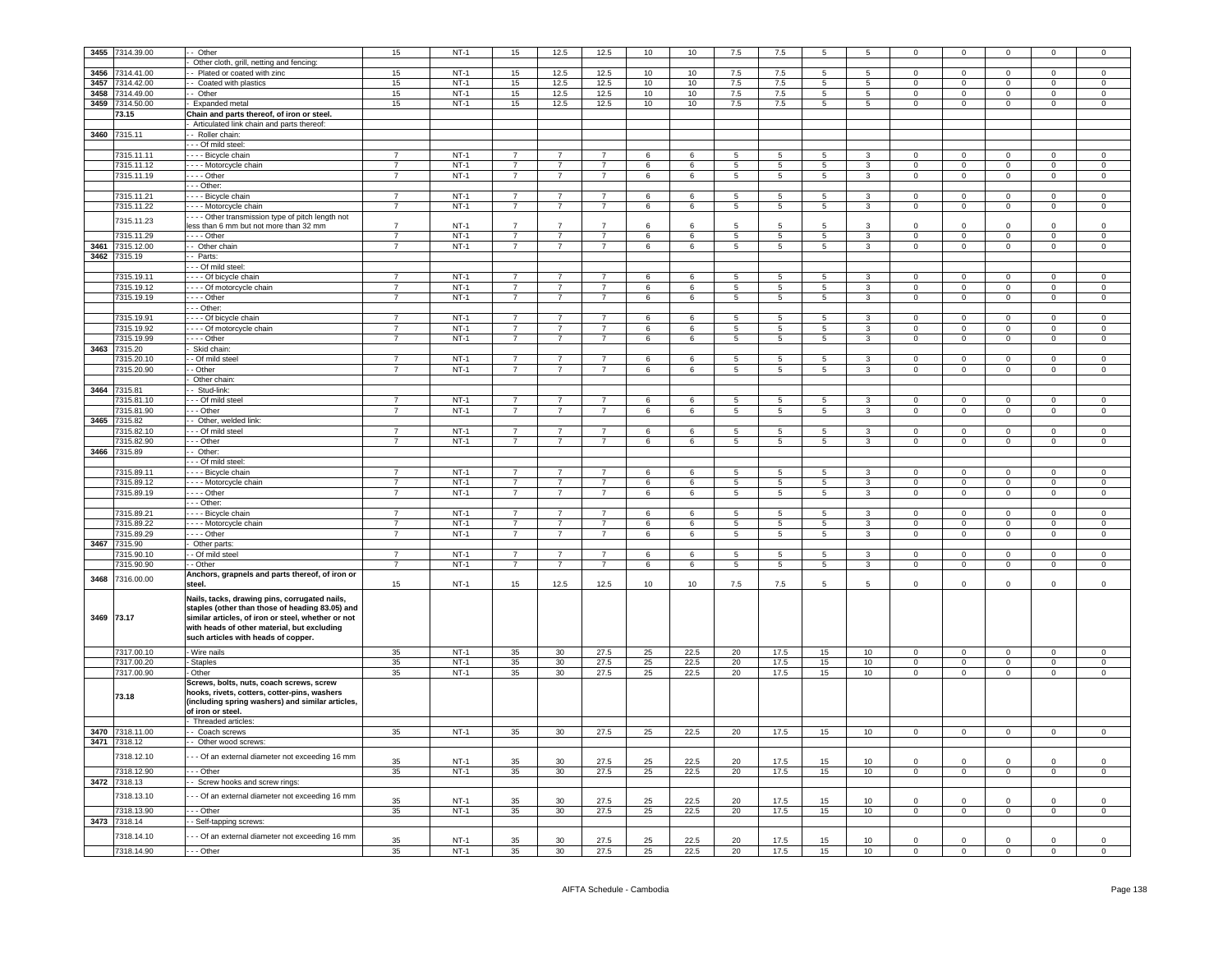| 3474 | 7318.15                 | Other screws and bolts, whether or not with       |                |                  |                |                |                |          |          |            |                 |                     |                     |                      |                         |                          |                         |                         |
|------|-------------------------|---------------------------------------------------|----------------|------------------|----------------|----------------|----------------|----------|----------|------------|-----------------|---------------------|---------------------|----------------------|-------------------------|--------------------------|-------------------------|-------------------------|
|      |                         | their nuts or washers:                            |                |                  |                |                |                |          |          |            |                 |                     |                     |                      |                         |                          |                         |                         |
|      |                         | - - Of an external diameter not exceeding 16 mm   |                |                  |                |                |                |          |          |            |                 |                     |                     |                      |                         |                          |                         |                         |
|      |                         |                                                   |                |                  |                |                |                |          |          |            |                 |                     |                     |                      |                         |                          |                         |                         |
|      | 7318.15.11              | - - - - Screws for metal                          | 35             | <b>ST</b>        | 35             | 32             | 30             | 28       | 26       | 24         | 22              | 20                  | 18                  | 18                   | 16                      | 14                       | 10                      | -5                      |
|      | 7318.15.12              | - - - - Bolts for metal, with or without nuts     | 35             | ST               | 35             | 32             | 30             | 28       | 26       | 24         | 22              | 20                  | 18                  | 18                   | 16                      | 14                       | 10                      | $5\overline{5}$         |
|      | 7318.15.19              | $- -$ Other                                       | 35             | <b>ST</b>        | 35             | 32             | 30             | 28       | 26       | 24         | 22              | 20                  | 18                  | 18                   | 16                      | 14                       | 10                      | $5\overline{5}$         |
|      |                         | $-$ - Other:                                      |                |                  |                |                |                |          |          |            |                 |                     |                     |                      |                         |                          |                         |                         |
|      | 7318.15.91              | - - - - Screws for metal                          | 35             | ST               | 35             | 32             | 30             | 28       | 26       | 24         | 22              | 20                  | 18                  | 18                   | 16                      | 14                       | 10                      | 5                       |
|      | 7318.15.92              | ---- Bolts for metal, with or without nuts        | 35             | ST               | 35             | 32             | 30             | 28       | 26       | 24         | 22              | 20                  | 18                  | 18                   | 16                      | 14                       | 10                      | $5\phantom{.0}$         |
|      | 7318.15.99              | $---$ Other                                       | 35             | ST               | 35             | 32             | 30             | 28       | 26       | 24         | 22              | 20                  | 18                  | 18                   | 16                      | 14                       | 10                      | $5\phantom{.0}$         |
| 3475 | 7318.16                 | - Nuts:                                           |                |                  |                |                |                |          |          |            |                 |                     |                     |                      |                         |                          |                         |                         |
|      |                         |                                                   |                |                  |                |                |                |          |          |            |                 |                     |                     |                      |                         |                          |                         |                         |
|      | 7318.16.10              | - - Of an external diameter not exceeding 16 mm   | 35             | ST               | 35             | 32             | 30             | 28       | 26       | 24         | 22              | 20                  | 18                  | 18                   | 16                      | 14                       | 10                      | 5                       |
|      | 7318.16.90              | $- -$ Other                                       | 35             | ST               | 35             | 32             | 30             | 28       | 26       | 24         | 22              | 20                  | 18                  | 18                   | 16                      | 14                       | 10                      | $\overline{5}$          |
|      |                         |                                                   |                |                  |                |                |                |          |          |            |                 |                     |                     |                      |                         |                          |                         |                         |
|      | 3476 7318.19            | -- Other:                                         |                |                  |                |                |                |          |          |            |                 |                     |                     |                      |                         |                          |                         |                         |
|      | 7318.19.10              | - - Of an external diameter not exceeding 16 mm   |                |                  |                |                |                |          |          |            |                 |                     |                     |                      |                         |                          |                         |                         |
|      |                         |                                                   | 35             | $NT-1$           | 35             | 30             | 27.5           | 25       | 22.5     | 20         | 17.5            | 15                  | 10                  |                      |                         | $\Omega$                 | $\Omega$                |                         |
|      | 7318.19.90              | --- Other                                         | 35             | NT-1             | 35             | 30             | 27.5           | 25       | 22.5     | 20         | 17.5            | 15                  | 10                  | $\mathbf{0}$         | $\circ$                 | $\mathbf{0}$             | $\mathbf{O}$            | $\mathbf{0}$            |
|      |                         | Non-threaded articles:                            |                |                  |                |                |                |          |          |            |                 |                     |                     |                      |                         |                          |                         |                         |
|      | 3477 7318.21            | - Spring washers and other lock washers:          |                |                  |                |                |                |          |          |            |                 |                     |                     |                      |                         |                          |                         |                         |
|      | 7318.21.10              | -- Of an external diameter not exceeding 16 mm    |                |                  |                |                |                |          |          |            |                 |                     |                     |                      |                         |                          |                         |                         |
|      |                         |                                                   | 35             | $NT-1$           | 35             | 30             | 27.5           | 25       | 22.5     | 20         | 17.5            | 15                  | 10                  | $\Omega$             | $\mathbf 0$             | $\mathbf 0$              | $\mathbf 0$             | $\mathsf 0$             |
|      | 7318.21.90              | - - Other                                         | 35             | $NT-1$           | 35             | 30             | 27.5           | 25       | 22.5     | 20         | 17.5            | 15                  | 10                  | $\mathbf 0$          | $\mathbf 0$             | $\mathbf 0$              | $\mathbf 0$             | $\mathbf 0$             |
| 3478 | 7318.22                 | Other washers:                                    |                |                  |                |                |                |          |          |            |                 |                     |                     |                      |                         |                          |                         |                         |
|      |                         |                                                   |                |                  |                |                |                |          |          |            |                 |                     |                     |                      |                         |                          |                         |                         |
|      | 7318.22.10              | - - Of an external diameter not exceeding 16 mm   | 35             | $NT-1$           | 35             | 30             | 27.5           | 25       | 22.5     | 20         | 17.5            | 15                  | 10                  | $\Omega$             | $\Omega$                | $\Omega$                 | $\Omega$                | $\Omega$                |
|      | 7318.22.90              | $-$ - Other                                       | 35             | $NT-1$           | 35             | 30             | 27.5           | 25       | 22.5     | 20         | 17.5            | 15                  | 10                  | $\overline{0}$       | $\overline{0}$          | $\overline{0}$           | $\overline{0}$          | $\overline{0}$          |
| 3479 | 7318.23                 | - Rivets:                                         |                |                  |                |                |                |          |          |            |                 |                     |                     |                      |                         |                          |                         |                         |
|      |                         |                                                   |                |                  |                |                |                |          |          |            |                 |                     |                     |                      |                         |                          |                         |                         |
|      | 7318.23.10              | - - Of an external diameter not exceeding 16 mm   | 35             | $NT-1$           | 35             | 30             | 27.5           | 25       | 22.5     | 20         | 17.5            | 15                  | 10 <sup>10</sup>    | $\Omega$             | $\Omega$                | $\Omega$                 | $\mathbf 0$             | $\Omega$                |
|      | 7318.23.90              | - - Other                                         | 35             | $NT-1$           | 35             | 30             | 27.5           | 25       | 22.5     | 20         | 17.5            | 15                  | 10                  | $\mathbf 0$          | $\mathbf{0}$            | $\mathbf{0}$             | $\circ$                 | $\mathbf 0$             |
| 3480 | 7318.24                 | - Cotters and cotter-pins:                        |                |                  |                |                |                |          |          |            |                 |                     |                     |                      |                         |                          |                         |                         |
|      |                         |                                                   |                |                  |                |                |                |          |          |            |                 |                     |                     |                      |                         |                          |                         |                         |
|      | 318.24.10               | - - Of an external diameter not exceeding 16 mm   | 35             | NT-1             | 35             | 30             | 27.5           | 25       | 22.5     | 20         | 17.5            | 15                  | 10                  | $\Omega$             | $\Omega$                | $\Omega$                 | $\Omega$                | $\Omega$                |
|      | 318,24.90               | $--$ Other                                        |                | $NT-1$           |                |                |                |          | 22.5     |            |                 |                     |                     | $\overline{0}$       | $\overline{0}$          |                          |                         | $\overline{0}$          |
|      |                         |                                                   | 35             |                  | 35             | 30             | 27.5           | 25       |          | 20         | 17.5            | 15                  | 10                  |                      |                         | $\overline{0}$           | $\mathbf 0$             |                         |
| 3481 | 7318.29                 | -- Other:                                         |                |                  |                |                |                |          |          |            |                 |                     |                     |                      |                         |                          |                         |                         |
|      | 7318.29.10              | - - Of an external diameter not exceeding 16 mm   |                |                  |                |                |                |          |          |            |                 |                     |                     |                      |                         |                          |                         |                         |
|      |                         |                                                   | 35             | $NT-1$           | 35             | 30             | 27.5           | 25       | 22.5     | 20         | 17.5            | 15                  | 10                  | $\Omega$             | $\Omega$                | $\Omega$                 | $\Omega$                | $\mathbf 0$             |
|      |                         |                                                   |                |                  |                |                |                |          |          |            |                 |                     |                     |                      |                         |                          |                         |                         |
|      | 7318.29.90              | - - - Other                                       | 35             | $NT-1$           | 35             | 30             | 27.5           | 25       | 22.5     | 20         | 17.5            | 15                  | 10                  | $\mathbf{0}$         | $\mathbf{0}$            | $\mathbf{0}$             | $\circ$                 | $\mathbf{0}$            |
|      |                         | Sewing needles, knitting needles, bodkins,        |                |                  |                |                |                |          |          |            |                 |                     |                     |                      |                         |                          |                         |                         |
|      |                         | crochet hooks, embroidery stilettos and similar   |                |                  |                |                |                |          |          |            |                 |                     |                     |                      |                         |                          |                         |                         |
|      | 73.19                   | articles, for use in the hand, of iron or steel;  |                |                  |                |                |                |          |          |            |                 |                     |                     |                      |                         |                          |                         |                         |
|      |                         | safety pins and other pins of iron or steel, not  |                |                  |                |                |                |          |          |            |                 |                     |                     |                      |                         |                          |                         |                         |
|      |                         | elsewhere specified or included.                  |                |                  |                |                |                |          |          |            |                 |                     |                     |                      |                         |                          |                         |                         |
|      | 3482 7319.20.00         | - Safety pins                                     | $\overline{7}$ | $NT-1$           | $\overline{7}$ | $\overline{7}$ | $\overline{7}$ | 6        | 6        | 5          | -5              | 5                   | 3                   | $^{\circ}$           | 0                       | $\mathbf{0}$             | $\circ$                 | $\mathbf{0}$            |
| 3483 | 7319.30.00              | Other pins                                        | $\overline{7}$ | $NT-1$           | $\overline{7}$ | $\overline{7}$ | $\overline{7}$ | 6        | 6        | 5          | $5\phantom{.0}$ | 5                   | $\mathbf{3}$        | $\mathbf 0$          | $\mathbf 0$             | $\mathbf{0}$             | $\mathsf 0$             | $\mathbf{0}$            |
|      | 3484 7319.90.00         | - Other                                           | $\overline{7}$ | $NT-1$           | $7^{\circ}$    | $\overline{7}$ | $\overline{7}$ | 6        | 6        | 5          | 5               | 5                   | $\mathbf{3}$        | $\circ$              | $\mathbf{0}$            | $\mathbf{0}$             | $\mathbf{0}$            | $\mathbf{0}$            |
|      |                         |                                                   |                |                  |                |                |                |          |          |            |                 |                     |                     |                      |                         |                          |                         |                         |
|      | 73.20                   | Springs and leaves for springs, of iron or steel. |                |                  |                |                |                |          |          |            |                 |                     |                     |                      |                         |                          |                         |                         |
| 3485 | 7320.10                 | Leaf-springs and leaves therefor:                 |                |                  |                |                |                |          |          |            |                 |                     |                     |                      |                         |                          |                         |                         |
|      |                         |                                                   |                |                  |                |                |                |          |          |            |                 |                     |                     |                      |                         |                          |                         |                         |
|      | 7320.10.10              | - For motor vehicles or earth moving machinery    | 35             | <b>ST</b>        | 35             | 32             | 30             | 28       | 26       | 24         | 22              | 20                  | 18                  | 18                   | 16                      | 14                       | 10 <sup>1</sup>         | 5                       |
|      | 320.10.90               | - Other                                           | 35             | <b>ST</b>        | 35             | 32             | 30             | 28       | 26       | 24         | 22              | 20                  | 18                  | 18                   | 16                      | 14                       | 10                      | $\overline{5}$          |
| 3486 | 7320.20                 | <b>Helical springs</b>                            |                |                  |                |                |                |          |          |            |                 |                     |                     |                      |                         |                          |                         |                         |
|      |                         |                                                   |                |                  |                |                |                |          |          |            |                 |                     |                     |                      |                         |                          |                         |                         |
|      | 7320.20.10              | - For motor vehicles or earth moving machinery    | 35             | $NT-1$           | 35             | 30             | 27.5           | 25       | 22.5     | 20         | 17.5            | 15                  | 10 <sup>1</sup>     | $\Omega$             | $\Omega$                | $\Omega$                 | $\Omega$                | $\Omega$                |
|      |                         | - Other                                           |                |                  |                |                |                |          |          |            |                 |                     |                     |                      |                         |                          |                         |                         |
|      | 320.20.90<br>320.90     |                                                   | 35             | $NT-1$           | 35             | 30             | 27.5           | 25       | 22.5     | 20         | 17.5            | 15                  | 10                  | $\mathbf{0}$         | $\mathsf 0$             | $\mathbf{0}$             | $\circ$                 | $\mathbf 0$             |
| 3487 |                         | Other:                                            |                |                  |                |                |                |          |          |            |                 |                     |                     |                      |                         |                          |                         |                         |
|      | 320.90.10               | - For motor vehicles                              | 35             | $NT-1$           | 35             | 30             | 27.5           | 25       | 22.5     | 20         | 17.5            | 15                  | 10                  | $\Omega$             | $\Omega$                | $\mathbf 0$              | $\Omega$                | $\mathbf 0$             |
|      | 7320.90.90              | - Other                                           | 35             | $NT-1$           | 35             | 30             | 27.5           | 25       | 22.5     | 20         | 17.5            | 15                  | 10                  | $\mathbf 0$          | $\mathbf 0$             | $\mathbf 0$              | $\mathbf 0$             | $\mathbf 0$             |
|      |                         | Stoves, ranges, grates, cookers (including        |                |                  |                |                |                |          |          |            |                 |                     |                     |                      |                         |                          |                         |                         |
|      |                         | those with subsidiary boilers for central         |                |                  |                |                |                |          |          |            |                 |                     |                     |                      |                         |                          |                         |                         |
|      | 73.21                   | heating), barbecues, braziers, gas-rings, plate   |                |                  |                |                |                |          |          |            |                 |                     |                     |                      |                         |                          |                         |                         |
|      |                         | warmers and similar non-electric domestic         |                |                  |                |                |                |          |          |            |                 |                     |                     |                      |                         |                          |                         |                         |
|      |                         | appliances, and parts thereof, of iron or steel.  |                |                  |                |                |                |          |          |            |                 |                     |                     |                      |                         |                          |                         |                         |
|      |                         |                                                   |                |                  |                |                |                |          |          |            |                 |                     |                     |                      |                         |                          |                         |                         |
|      |                         | Cooking appliances and plate warmers:             |                |                  |                |                |                |          |          |            |                 |                     |                     |                      |                         |                          |                         |                         |
| 3488 | 7321.11.00              | - For gas fuel or for both gas and other fuels    | 15             | $NT-1$           | 15             | 12.5           | 12.5           | 10       | 10       | 7.5        | 7.5             | 5                   | $5\phantom{.0}$     | $\mathsf 0$          | $\mathsf 0$             | $\mathbf 0$              | $\mathsf 0$             | $\mathsf 0$             |
| 3489 | 7321.12.00              | - For liquid fuel                                 | 15             | $NT-1$           | 15             | 12.5           | 12.5           | 10       | 10       | 7.5        | 7.5             | 5                   | $5\phantom{.0}$     | $\mathbf 0$          | $\mathsf 0$             | $\pmb{0}$                | $\mathbf 0$             | $\mathsf 0$             |
| 3490 | 7321.19.00              | - Other, including appliances for solid fuel      | 15             | $NT-1$           | 15             | 12.5           | 12.5           | 10       | 10       | 7.5        | 7.5             | 5                   | $\overline{5}$      | $\mathsf 0$          | $\mathbf 0$             | $\mathbf 0$              | $\mathbf 0$             | $\mathbf 0$             |
|      |                         | Other appliances:                                 |                |                  |                |                |                |          |          |            |                 |                     |                     |                      |                         |                          |                         |                         |
| 3491 | 7321.81.00              | - For gas fuel or for both gas and other fuels    | 15             | $NT-1$           | 15             | 12.5           | 12.5           | 10       | 10       | 7.5        | 7.5             | 5                   | 5                   | $\mathbf 0$          | $^{\circ}$              | $\mathbf 0$              | $^{\circ}$              | $\mathbf 0$             |
| 3492 | 7321.82.00              | For liquid fuel                                   | 15             | $NT-1$           | 15             | 12.5           | 12.5           | 10       | 10       |            |                 | 5                   | 5                   | $\Omega$             | $\mathbf 0$             | $\mathbf 0$              | $\mathbf 0$             | $\mathbf 0$             |
|      |                         |                                                   |                |                  |                |                |                |          |          | 7.5        | 7.5             |                     |                     | $\Omega$             |                         |                          |                         | $\Omega$                |
| 3493 | 7321.89.00              | Other, including appliances for solid fuel        | 15             | $NT-1$           | 15             | 12.5           | 12.5           | 10       | 10       | 7.5        | 7.5             | 5                   | $\overline{5}$      |                      | $\mathbf 0$             | $\mathbf 0$              | $\mathbf 0$             |                         |
| 3494 | 7321.90                 | Parts:                                            |                |                  |                |                |                |          |          |            |                 |                     |                     |                      |                         |                          |                         |                         |
|      | 321.90.10<br>7321.90.90 | - Of burners for kerosene stoves<br>- - Other     | 15<br>15       | $NT-1$<br>$NT-1$ | 15<br>15       | 12.5<br>12.5   | 12.5<br>12.5   | 10<br>10 | 10<br>10 | 7.5<br>7.5 | 7.5<br>7.5      | 5<br>$\overline{5}$ | 5<br>$\overline{5}$ | $\Omega$<br>$\Omega$ | $\mathbf 0$<br>$\Omega$ | $\pmb{0}$<br>$\mathbf 0$ | $\mathbf 0$<br>$\Omega$ | $\mathbf 0$<br>$\Omega$ |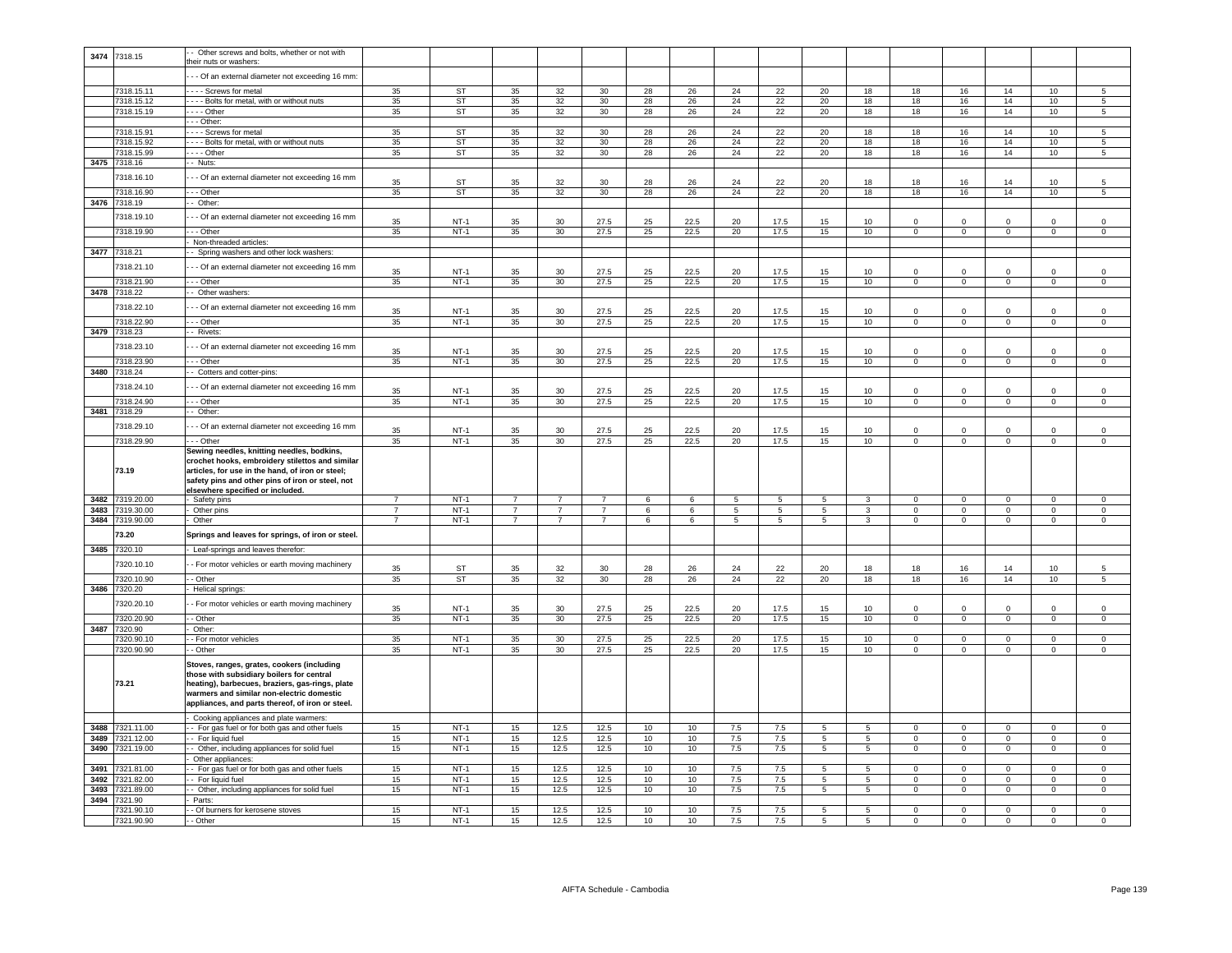|              | 73.22                    | Radiators for central heating, not electrically<br>heated, and parts thereof, of iron or steel; air<br>heaters and hot air distributors (including<br>distributors which can also distribute fresh or<br>conditioned air), not electrically heated,<br>incorporating a motor-driven fan or blower, and<br>parts thereof, of iron or steel. |                                  |                  |                                  |                                  |                                  |                |        |                     |                     |                  |                     |                             |                                  |                               |                               |                            |
|--------------|--------------------------|--------------------------------------------------------------------------------------------------------------------------------------------------------------------------------------------------------------------------------------------------------------------------------------------------------------------------------------------|----------------------------------|------------------|----------------------------------|----------------------------------|----------------------------------|----------------|--------|---------------------|---------------------|------------------|---------------------|-----------------------------|----------------------------------|-------------------------------|-------------------------------|----------------------------|
|              |                          | Radiators and parts thereof:                                                                                                                                                                                                                                                                                                               |                                  |                  |                                  |                                  |                                  |                |        |                     |                     |                  |                     |                             |                                  |                               |                               |                            |
| 3495         | 7322.11.00               | - Of cast iron                                                                                                                                                                                                                                                                                                                             | $\overline{7}$                   | $NT-1$           | 7                                | 7                                | 7                                | 6              | 6      | 5                   | 5                   | 5                | 3                   | $\mathbf 0$                 | $\mathbf{0}$                     | $\mathbf{0}$                  | 0                             | $\mathbf 0$                |
| 3496<br>3497 | 7322.19.00<br>7322.90.00 | - Other<br>Other                                                                                                                                                                                                                                                                                                                           | $\overline{7}$<br>$\overline{7}$ | $NT-1$<br>$NT-1$ | $\overline{7}$<br>$\overline{7}$ | $\overline{7}$<br>$\overline{7}$ | $\overline{7}$<br>$\overline{7}$ | 6<br>6         | 6<br>6 | 5<br>$\overline{5}$ | $\overline{5}$<br>5 | 5<br>$5^{\circ}$ | 3<br>$\overline{3}$ | $\circ$<br>$\mathbf 0$      | $\overline{0}$<br>$\overline{0}$ | $\mathsf 0$<br>$\overline{0}$ | $\mathbf 0$<br>$\overline{0}$ | $\,0\,$<br>$\mathsf 0$     |
|              | 73.23                    | Table, kitchen or other household articles and<br>parts thereof, of iron or steel; iron or steel<br>wool; pot scourers and scouring or polishing<br>pads, gloves and the like, of iron or steel.                                                                                                                                           |                                  |                  |                                  |                                  |                                  |                |        |                     |                     |                  |                     |                             |                                  |                               |                               |                            |
| 3498         | 7323.10.00               | Iron or steel wool; pot scourers and scouring or<br>polishing pads, gloves and the like                                                                                                                                                                                                                                                    | 35                               | $NT-1$           | 35                               | 30                               | 27.5                             | 25             | 22.5   | 20                  | 17.5                | 15               | 10                  | $\mathbf 0$                 | $\mathbf 0$                      | $\mathbf{0}$                  | $\mathbf 0$                   | $\mathbf 0$                |
|              | 7323.91                  | Other:                                                                                                                                                                                                                                                                                                                                     |                                  |                  |                                  |                                  |                                  |                |        |                     |                     |                  |                     |                             |                                  |                               |                               |                            |
| 3499         | 323.91.10                | - Of cast iron, not enamelled:<br>- - Kitchenware                                                                                                                                                                                                                                                                                          | 35                               | EL.              |                                  |                                  |                                  |                |        |                     |                     |                  |                     |                             |                                  |                               |                               |                            |
|              | 323.91.90                | - - Other                                                                                                                                                                                                                                                                                                                                  | 35                               | EL.              |                                  |                                  |                                  |                |        |                     |                     |                  |                     |                             |                                  |                               |                               |                            |
| 3500         | 7323.92.00               | - Of cast iron, enamelled                                                                                                                                                                                                                                                                                                                  | 35                               | $NT-1$           | 35                               | 30                               | 27.5                             | 25             | 22.5   | 20                  | 17.5                | 15               | 10                  | $\circ$                     | $\mathbf 0$                      | $\mathbf 0$                   | 0                             | $\mathbf 0$                |
| 3501         | 7323.93                  | - Of stainless steel:                                                                                                                                                                                                                                                                                                                      |                                  |                  |                                  |                                  |                                  |                |        |                     |                     |                  |                     |                             |                                  |                               |                               |                            |
|              | 323.93.10                | - Kitchenware                                                                                                                                                                                                                                                                                                                              | 35                               | ST               | 35                               | 32                               | 30                               | 28             | 26     | 24                  | 22                  | 20               | 18                  | 18                          | 16                               | 14                            | 10                            | 5                          |
|              | 7323.93.90               | .-- Other                                                                                                                                                                                                                                                                                                                                  | 35                               | <b>ST</b>        | 35                               | 32                               | 30                               | 28             | 26     | 24                  | 22                  | 20               | 18                  | 18                          | 16                               | 14                            | 10                            | 5                          |
| 3502         | 7323.94.00               | - Of iron (other than cast iron) or steel, enamelled                                                                                                                                                                                                                                                                                       | 35                               | $NT-1$           | 35                               | 30                               | 27.5                             | 25             | 22.5   | 20                  | 17.5                | 15               | 10                  | $\mathbf 0$                 | $\mathbf 0$                      | $\mathbf 0$                   | 0                             | 0                          |
| 3503         | 7323.99                  | - Other:                                                                                                                                                                                                                                                                                                                                   |                                  |                  |                                  |                                  |                                  |                |        |                     |                     |                  |                     |                             |                                  |                               |                               |                            |
|              | 7323.99.10               | - - Kitchenware                                                                                                                                                                                                                                                                                                                            | 35                               | ST               | 35                               | 32                               | 30                               | 28             | 26     | 24                  | 22                  | 20               | 18                  | 18                          | 16                               | 14                            | 10                            | 5                          |
|              | 7323.99.90               | - - Other                                                                                                                                                                                                                                                                                                                                  | 35                               | <b>ST</b>        | 35                               | 32                               | 30                               | 28             | 26     | 24                  | 22                  | 20               | 18                  | 18                          | 16                               | 14                            | 10                            | 5                          |
|              | 73.24                    | Sanitary ware and parts thereof, of iron or steel                                                                                                                                                                                                                                                                                          |                                  |                  |                                  |                                  |                                  |                |        |                     |                     |                  |                     |                             |                                  |                               |                               |                            |
| 3504         | 7324.10.00               | Sinks and wash basins, of stainless steel<br>Baths:                                                                                                                                                                                                                                                                                        | $\overline{7}$                   | $NT-1$           | $\overline{7}$                   | $\overline{7}$                   | $\overline{7}$                   | 6              | 6      | 5                   | 5                   | 5                | 3                   | $\mathbf 0$                 | $\overline{0}$                   | $\mathbf{0}$                  | $\mathbf 0$                   | 0                          |
| 3505         | 7324.21.00               | - Of cast iron, whether or not enamelled                                                                                                                                                                                                                                                                                                   | 7                                | $NT-1$           | $\overline{7}$                   | $\overline{7}$                   | $\overline{7}$                   | 6              | 6      | 5                   | 5                   | 5                | 3                   | $\mathbf 0$                 | $\mathbf 0$                      | $\mathbf 0$                   | 0                             | $\mathbf 0$                |
| 3506         | 324.29.00                | - Other                                                                                                                                                                                                                                                                                                                                    | $\overline{7}$                   | $NT-1$           | $\overline{7}$                   | $\overline{7}$                   | $\overline{7}$                   | 6              | 6      | 5                   | 5                   | $5^{\circ}$      | 3                   | $\mathbf 0$                 | $\overline{0}$                   | $\mathbf{0}$                  | $\mathbf 0$                   | $\mathsf 0$                |
| 3507         | 7324.90                  | Other, including parts:                                                                                                                                                                                                                                                                                                                    |                                  |                  |                                  |                                  |                                  |                |        |                     |                     |                  |                     |                             |                                  |                               |                               |                            |
|              | 7324.90.10               | - Flushing water closets or urinals (fixed type)                                                                                                                                                                                                                                                                                           |                                  |                  |                                  |                                  |                                  |                |        |                     |                     |                  |                     |                             |                                  |                               |                               |                            |
|              |                          |                                                                                                                                                                                                                                                                                                                                            | $\overline{7}$                   | $NT-1$           | $\overline{7}$                   | $\overline{7}$                   | $\overline{7}$                   | 6              | 6      | 5                   | 5                   | 5                | 3                   | 0                           | $\mathbf 0$                      | $\mathbf 0$                   | $\mathbf 0$                   | $\mathsf 0$                |
|              | 7324.90.20               | - Bedpans, urinals (portable type) and chamber-<br>ots                                                                                                                                                                                                                                                                                     | $\overline{7}$                   | $NT-1$           | $\overline{7}$                   | $\overline{7}$                   | $\overline{7}$                   | 6              | 6      | 5                   | 5                   | 5                | 3                   | 0                           | $\mathbf 0$                      | $\mathbf 0$                   | 0                             | 0                          |
|              | 7324.90.90               | - Other                                                                                                                                                                                                                                                                                                                                    | $\overline{7}$                   | $NT-1$           | $\overline{7}$                   | $\overline{7}$                   | $\overline{7}$                   | 6              | 6      | 5                   | 5                   | 5                | $\mathbf{3}$        | $\mathbf{O}$                | $\mathbf 0$                      | $\mathbf{0}$                  | $\mathbf{0}$                  | $\circ$                    |
|              | 73.25                    | Other cast articles of iron or steel.                                                                                                                                                                                                                                                                                                      |                                  |                  |                                  |                                  |                                  |                |        |                     |                     |                  |                     |                             |                                  |                               |                               |                            |
| 3508         | 7325.10                  | Of non-malleable cast iron:                                                                                                                                                                                                                                                                                                                |                                  |                  |                                  |                                  |                                  |                |        |                     |                     |                  |                     |                             |                                  |                               |                               |                            |
|              | 7325.10.10               | - Spouts and cups for latex collection                                                                                                                                                                                                                                                                                                     | 15                               | <b>ST</b>        | 15                               | 14                               | 13                               | 13             | 12     | 12                  | 11                  | 10               | 9                   | 9                           | 8                                | $\overline{7}$                | $\overline{7}$                | 5                          |
|              | 325.10.90                | - Other                                                                                                                                                                                                                                                                                                                                    | 15                               | ST               | 15                               | 14                               | 13                               | 13             | 12     | 12                  | 11                  | 10               | 9                   | 9                           | 8                                | $\overline{7}$                |                               | 5                          |
|              |                          | Other:                                                                                                                                                                                                                                                                                                                                     |                                  | $NT-1$           |                                  | 12.5                             | 12.5                             |                |        |                     |                     | 5                | $5^{\circ}$         | $\circ$                     | $\mathbf{0}$                     | $\mathbf{0}$                  | 0                             | $\mathbf 0$                |
| 3509<br>3510 | 7325.91.00<br>7325.99    | - Grinding balls and similar articles for mills<br>- Other:                                                                                                                                                                                                                                                                                | 15                               |                  | 15                               |                                  |                                  | 10             | 10     | 7.5                 | 7.5                 |                  |                     |                             |                                  |                               |                               |                            |
|              | 7325.99.10               | - - Spouts and cups for latex collection                                                                                                                                                                                                                                                                                                   | 15                               | <b>ST</b>        | 15                               | 14                               | 13                               | 13             | 12     | 12                  | 11                  | 10               | 9                   | 9                           | 8                                | $\overline{7}$                | $\overline{7}$                | 5                          |
|              | 7325.99.90               | - - Other                                                                                                                                                                                                                                                                                                                                  | 15                               | ST               | 15                               | 14                               | 13                               | 13             | 12     | 12                  | 11                  | 10               | 9                   | 9                           | 8                                | $\overline{7}$                | $\overline{7}$                | 5                          |
|              | 73.26                    | Other articles of iron or steel.                                                                                                                                                                                                                                                                                                           |                                  |                  |                                  |                                  |                                  |                |        |                     |                     |                  |                     |                             |                                  |                               |                               |                            |
|              |                          | Forged or stamped, but not further worked:                                                                                                                                                                                                                                                                                                 |                                  |                  |                                  |                                  |                                  |                |        |                     |                     |                  |                     |                             |                                  |                               |                               |                            |
| 3511         | 7326.11.00               | - Grinding balls and similar articles for mills                                                                                                                                                                                                                                                                                            | 15                               | $NT-1$           | 15                               | 12.5                             | 12.5                             | 10             | 10     | 7.5                 | 7.5                 | 5                | 5                   | $\circ$                     | $\overline{0}$                   | $\mathbf 0$<br>$\overline{7}$ | $\circ$<br>$\overline{7}$     | $\mathsf 0$                |
| 3512<br>3513 | 7326.19.00<br>326.20     | - Other<br>Articles of iron or steel wire:                                                                                                                                                                                                                                                                                                 | 15                               | <b>ST</b>        | 15                               | 14                               | 13                               | 13             | 12     | 12                  | 11                  | 10               | 9                   | 9                           | 8                                |                               |                               | $\sqrt{5}$                 |
|              | 7326.20.20               | - Rat traps                                                                                                                                                                                                                                                                                                                                | 15                               | $NT-1$           | 15                               | 12.5                             | 12.5                             | 10             | 10     | 7.5                 | 7.5                 | 5                | 5                   | $\mathbf{0}$                | $\mathbf{0}$                     | $\mathbf 0$                   | 0                             | $\mathbf 0$                |
|              | 326.20.50                | - Wire poultry cages and the like                                                                                                                                                                                                                                                                                                          | 15                               | $NT-1$           | 15                               | 12.5                             | 12.5                             | 10             | 10     | 7.5                 | 7.5                 | 5                | 5                   | $\circ$                     | $\mathbf{0}$                     | $\mathbf{0}$                  | 0                             | $\mathbf 0$                |
|              | 7326.20.90               | - Other                                                                                                                                                                                                                                                                                                                                    | 15                               | $NT-1$           | 15                               | 12.5                             | 12.5                             | 10             | 10     | 7.5                 | 7.5                 | 5                | 5 <sup>5</sup>      | $\circ$                     | $\overline{0}$                   | $\mathbf{0}$                  | $\mathbf 0$                   | $\mathsf 0$                |
| 3514         | 7326.90                  | Other:                                                                                                                                                                                                                                                                                                                                     |                                  |                  |                                  |                                  |                                  |                |        |                     |                     |                  |                     |                             |                                  |                               |                               |                            |
|              | 326.90.10                | - Ships' rudders                                                                                                                                                                                                                                                                                                                           | 15                               | $NT-1$           | 15                               | 12.5                             | 12.5                             | 10             | 10     | 7.5                 | 7.5                 | 5                | 5                   | $\mathbf 0$                 | $\mathbf 0$                      | $\mathbf{0}$                  | $\mathbf 0$                   | $\mathsf 0$                |
|              | 7326.90.30               | - Stainless steel clamp assemblies with rubber<br>sleeves for hubless cast iron pipes and pipe fittings                                                                                                                                                                                                                                    | 15                               | $NT-1$           | 15                               | 12.5                             | 12.5                             | 10             | 10     | 7.5                 | 7.5                 | 5                | 5                   | $\Omega$                    | $\mathbf 0$                      | $\Omega$                      | $\Omega$                      | 0                          |
|              | 7326.90.40               | - Spouts and cups for latex collection                                                                                                                                                                                                                                                                                                     | 15                               | $NT-1$           | 15                               | 12.5                             | 12.5                             | 10             | 10     | 7.5                 | 7.5                 | 5                | 5                   | $\circ$                     | $\mathbf{0}$                     | $\mathbf{0}$                  | $\mathbf{0}$                  | $\mathbf 0$                |
|              | 7326.90.50               | - Rat traps                                                                                                                                                                                                                                                                                                                                | 15                               | $NT-1$           | 15                               | 12.5                             | 12.5                             | 10             | 10     | 7.5                 | 7.5                 | 5                | 5                   | $\circ$                     | $\mathbf 0$                      | $\mathbf 0$                   | $\mathbf 0$                   | $\mathsf 0$                |
|              | 7326.90.70               | - Horseshoes; riding boot spurs                                                                                                                                                                                                                                                                                                            | 15                               | $NT-1$           | 15                               | 12.5                             | 12.5                             | 10             | 10     | 7.5                 | 7.5                 | 5                | 5                   | 0                           | $\mathbf 0$                      | $\mathsf 0$                   | $\mathbf 0$                   | 0                          |
|              | 326.90.90                | - Other<br>Copper mattes; cement copper (precipitated                                                                                                                                                                                                                                                                                      | 15                               | N I-1            | 15                               | 12.5                             | 12.5                             | 1υ.            | 1υ     | $\sim$              | $\sim$              |                  |                     |                             |                                  |                               |                               | 0                          |
| 3515         | 7401.00.00               | copper).                                                                                                                                                                                                                                                                                                                                   | $\overline{7}$                   | $NT-1$           | $\overline{7}$                   | $\overline{7}$                   | $\overline{7}$                   | 6              | 6      | 5                   | 5                   | 5                | 3                   | $\mathbf 0$                 | $\overline{0}$                   | $\mathbf 0$                   | $\mathbf{0}$                  | $\mathsf 0$                |
| 3516         | 7402.00.00               | Unrefined copper; copper anodes for<br>electrolytic refining.                                                                                                                                                                                                                                                                              | $\overline{7}$                   | $NT-1$           | $\overline{7}$                   | $\overline{7}$                   | $\overline{7}$                   | 6              | 6      | 5                   | 5                   | 5                | 3                   | $\mathbf 0$                 | $\mathbf 0$                      | $\mathbf 0$                   | $\mathbf 0$                   | $\mathsf 0$                |
|              | 74.03                    | Refined copper and copper alloys, unwrought.                                                                                                                                                                                                                                                                                               |                                  |                  |                                  |                                  |                                  |                |        |                     |                     |                  |                     |                             |                                  |                               |                               |                            |
|              |                          | Refined copper:                                                                                                                                                                                                                                                                                                                            |                                  |                  |                                  |                                  |                                  |                |        |                     |                     |                  |                     |                             |                                  |                               |                               |                            |
| 3517         | 7403.11.00               | - Cathodes and sections of cathodes                                                                                                                                                                                                                                                                                                        | $\overline{7}$                   | <b>ST</b>        | $\overline{7}$                   | $\overline{7}$                   | $\overline{7}$                   | $\overline{7}$ | 6      | 6                   | 6                   | 6                | 5                   | 5                           | 5                                | 5                             | 5                             | 5                          |
| 3518<br>3519 | 7403.12.00<br>7403.13.00 | - Wire-bars<br>- Billets                                                                                                                                                                                                                                                                                                                   | $\overline{7}$<br>$\overline{7}$ | $NT-1$<br>$NT-1$ | $\overline{7}$<br>$\overline{7}$ | $\overline{7}$<br>$\overline{7}$ | $\overline{7}$<br>$\overline{7}$ | 6<br>6         | 6<br>6 | 5<br>5              | 5<br>$\overline{5}$ | 5<br>5           | 3<br>$\mathbf{3}$   | $\mathbf 0$<br>$\mathbf{O}$ | $\mathbf 0$<br>$\overline{0}$    | $\mathbf{0}$<br>$\mathbf{0}$  | $\mathbf 0$<br>$\mathbf{0}$   | $\mathsf 0$<br>$\mathsf 0$ |
| 3520         | 7403.19.00               | - Other                                                                                                                                                                                                                                                                                                                                    | 7                                | $NT-1$           | $\overline{7}$                   | 7                                | $\overline{7}$                   | 6              | 6      | 5                   | 5                   | 5                | 3                   | $\mathbf{0}$                | $\mathbf{0}$                     | $\mathbf{0}$                  | $\mathbf{0}$                  | $\overline{0}$             |
|              |                          | Copper alloys:                                                                                                                                                                                                                                                                                                                             |                                  |                  |                                  |                                  |                                  |                |        |                     |                     |                  |                     |                             |                                  |                               |                               |                            |
|              |                          |                                                                                                                                                                                                                                                                                                                                            |                                  |                  |                                  |                                  |                                  |                |        |                     |                     |                  |                     |                             |                                  |                               |                               |                            |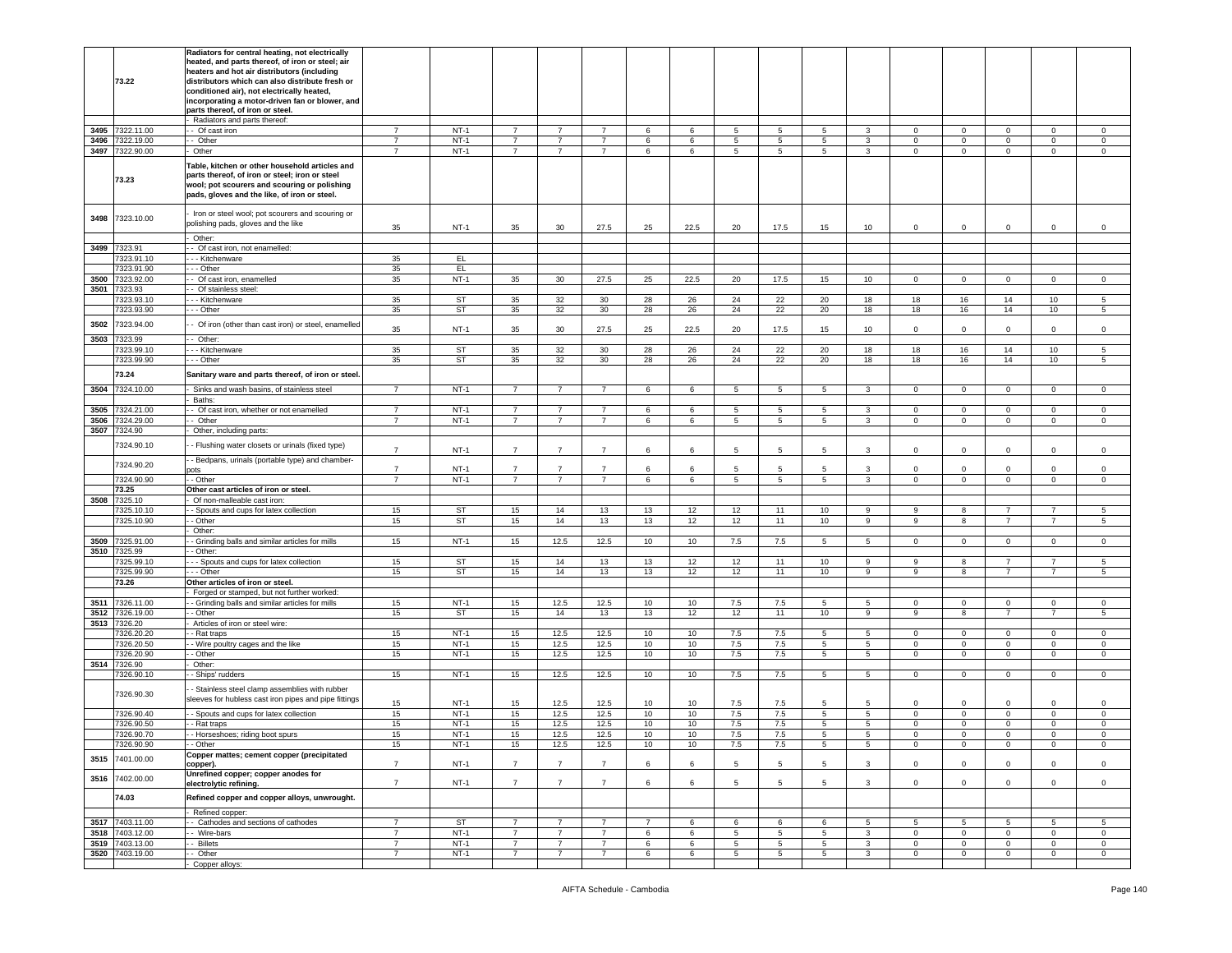| 3521 | 7403.21.00      | Copper-zinc base alloys (brass)                                                                                                                                                                                                                                                                         | $\overline{7}$ | $NT-1$      | $\overline{7}$ |                 | $\overline{7}$ | 6              | 6    | 5  | 5               | 5               | 3                | 0            | $\mathbf 0$             | 0              | $\mathbf 0$    | 0              |
|------|-----------------|---------------------------------------------------------------------------------------------------------------------------------------------------------------------------------------------------------------------------------------------------------------------------------------------------------|----------------|-------------|----------------|-----------------|----------------|----------------|------|----|-----------------|-----------------|------------------|--------------|-------------------------|----------------|----------------|----------------|
| 3522 | 7403.22.00      | - Copper-tin base alloys (bronze)                                                                                                                                                                                                                                                                       | $\overline{7}$ | $NT-1$      | $\overline{7}$ | $\overline{7}$  | $\overline{7}$ | 6              | 6    | 5  | $5\phantom{.0}$ | 5               | 3                | $\mathbf 0$  | $\mathbf 0$             | $\mathbf 0$    | $\mathbf 0$    | $\,0\,$        |
|      |                 | - Other copper alloys (other than master alloys of                                                                                                                                                                                                                                                      |                |             |                |                 |                |                |      |    |                 |                 |                  |              |                         |                |                |                |
| 3523 | 403.29.00       |                                                                                                                                                                                                                                                                                                         |                | $NT-1$      | $\overline{7}$ | $\overline{7}$  | $\overline{7}$ | 6              | -6   | 5  | -5              | 5               |                  | $\Omega$     | $\mathbf 0$             | $\Omega$       | $\Omega$       | $\mathsf 0$    |
|      |                 | heading 74.05)                                                                                                                                                                                                                                                                                          | 7              |             |                |                 |                |                |      |    |                 |                 | 3                |              |                         |                |                |                |
| 3524 | 7404.00.00      | Copper waste and scrap.                                                                                                                                                                                                                                                                                 | $\overline{7}$ | $NT-1$      | $\overline{7}$ | $\overline{7}$  | $\overline{7}$ | 6              | 6    | 5  | 5               | 5               | 3                | $\mathbf 0$  | $\mathbf 0$             | 0              | $\mathbf 0$    | $\mathsf 0$    |
| 3525 | 7405.00.00      | Master alloys of copper.                                                                                                                                                                                                                                                                                | $\overline{7}$ | $NT-1$      | $\overline{7}$ | $\overline{7}$  | $\overline{7}$ | 6              | 6    | 5  | 5               | 5               | 3                | $\mathbf 0$  | $\mathbf 0$             | $\mathsf 0$    | $\mathbf 0$    | $\,0\,$        |
|      |                 |                                                                                                                                                                                                                                                                                                         |                |             |                |                 |                |                |      |    |                 |                 |                  |              |                         |                |                |                |
|      | 74.06           | Copper powders and flakes.                                                                                                                                                                                                                                                                              |                |             |                |                 |                |                |      |    |                 |                 |                  |              |                         |                |                |                |
| 3526 | 7406.10.00      | Powders of non-lamellar structure                                                                                                                                                                                                                                                                       | $\overline{7}$ | $NT-1$      | $\overline{7}$ | $\overline{7}$  | $\overline{7}$ | 6              | 6    | 5  | 5               | 5               | 3                | $\mathbf 0$  | $\mathbf 0$             | $\Omega$       | $\mathbf 0$    | $\mathsf 0$    |
| 3527 | 7406.20.00      | - Powders of lamellar structure; flakes                                                                                                                                                                                                                                                                 | 7              | $NT-1$      | 7              | 7               | 7              | 6              | 6    | 5  | 5               | 5               | 3                | $\mathbf{0}$ | $\mathbf{0}$            | $\overline{0}$ | $\mathbf{0}$   | $\mathbf 0$    |
|      |                 |                                                                                                                                                                                                                                                                                                         |                |             |                |                 |                |                |      |    |                 |                 |                  |              |                         |                |                |                |
|      | 74.07           | Copper bars, rods and profiles.                                                                                                                                                                                                                                                                         |                |             |                |                 |                |                |      |    |                 |                 |                  |              |                         |                |                |                |
| 3528 | 7407.10         | Of refined copper:                                                                                                                                                                                                                                                                                      |                |             |                |                 |                |                |      |    |                 |                 |                  |              |                         |                |                |                |
|      |                 |                                                                                                                                                                                                                                                                                                         |                |             |                |                 |                |                |      |    |                 |                 |                  |              |                         |                |                |                |
|      | 7407.10.30      | - Profiles                                                                                                                                                                                                                                                                                              | 7              | <b>ST</b>   | $\overline{7}$ | 7               | $\overline{7}$ | 7              | 6    | 6  | 6               | 6               | 5                | 5            | 5                       | 5              | 5              | 5              |
|      | 7407.10.90      | - Other                                                                                                                                                                                                                                                                                                 | $\overline{7}$ | ST          | $\overline{7}$ | $\overline{7}$  | $\overline{7}$ | $\overline{7}$ | 6    | 6  | 6               | 6               | $\overline{5}$   | 5            | 5                       | $\overline{5}$ | 5              | $\sqrt{5}$     |
|      |                 |                                                                                                                                                                                                                                                                                                         |                |             |                |                 |                |                |      |    |                 |                 |                  |              |                         |                |                |                |
|      |                 | Of copper alloys:                                                                                                                                                                                                                                                                                       |                |             |                |                 |                |                |      |    |                 |                 |                  |              |                         |                |                |                |
| 3529 | 7407.21.00      | - Of copper-zinc base alloys (brass)                                                                                                                                                                                                                                                                    | $\overline{7}$ | $NT-1$      | $\overline{7}$ | $\overline{7}$  | $\overline{7}$ | 6              | 6    | 5  | 5               | 5               | 3                | 0            | $\mathbf 0$             | 0              | 0              | 0              |
| 3530 | 7407.29.00      | Other                                                                                                                                                                                                                                                                                                   | $\overline{7}$ | $NT-1$      | $\overline{7}$ | $\overline{7}$  | $\overline{7}$ | 6              | 6    | 5  | 5               | 5               | 3                | $\mathbf 0$  | $\mathbf 0$             | $\mathbf 0$    | $\Omega$       | $\,0\,$        |
|      |                 |                                                                                                                                                                                                                                                                                                         |                |             |                |                 |                |                |      |    |                 |                 |                  |              |                         |                |                |                |
|      | 74.08           | Copper wire.                                                                                                                                                                                                                                                                                            |                |             |                |                 |                |                |      |    |                 |                 |                  |              |                         |                |                |                |
|      |                 | Of refined copper:                                                                                                                                                                                                                                                                                      |                |             |                |                 |                |                |      |    |                 |                 |                  |              |                         |                |                |                |
|      |                 |                                                                                                                                                                                                                                                                                                         |                |             |                |                 |                |                |      |    |                 |                 |                  |              |                         |                |                |                |
| 3531 | 7408.11.00      | - Of which the maximum cross-sectional                                                                                                                                                                                                                                                                  |                |             |                |                 |                |                |      |    |                 |                 |                  |              |                         |                |                |                |
|      |                 | dimension exceeds 6 mm                                                                                                                                                                                                                                                                                  | 7              | ST          | $\overline{7}$ | 7               | 7              | 7              | 6    | 6  | 6               | 6               | 5                | 5            | 5                       | 5              | -5             | 5              |
| 3532 | 7408.19.00      | - - Other                                                                                                                                                                                                                                                                                               | $\overline{7}$ | $NT-1$      | $\overline{7}$ | $\overline{7}$  | $\overline{7}$ | 6              | 6    | 5  | 5               | 5               | 3                | $\mathbf{0}$ | $\mathbf 0$             | $\overline{0}$ | $\mathbf 0$    | $\mathbf 0$    |
|      |                 |                                                                                                                                                                                                                                                                                                         |                |             |                |                 |                |                |      |    |                 |                 |                  |              |                         |                |                |                |
|      |                 | - Of copper alloys:                                                                                                                                                                                                                                                                                     |                |             |                |                 |                |                |      |    |                 |                 |                  |              |                         |                |                |                |
| 3533 | 7408.21.00      | - Of copper-zinc base alloys (brass)                                                                                                                                                                                                                                                                    | $\overline{7}$ | $NT-1$      | $\overline{7}$ | $\overline{7}$  | $\overline{7}$ | 6              | 6    | 5  | $5\phantom{.0}$ | 5               | $\mathbf{3}$     | $\mathsf 0$  | $\,0\,$                 | $\overline{0}$ | $\mathbf 0$    | 0              |
|      |                 |                                                                                                                                                                                                                                                                                                         |                |             |                |                 |                |                |      |    |                 |                 |                  |              |                         |                |                |                |
|      | 7408.22.00      | - Of copper-nickel base alloys (cupro-nickel) or                                                                                                                                                                                                                                                        |                |             |                |                 |                |                |      |    |                 |                 |                  |              |                         |                |                |                |
| 3534 |                 | copper-nickel-zinc base alloys (nickel silver)                                                                                                                                                                                                                                                          |                |             |                |                 |                |                |      |    |                 |                 |                  |              |                         |                |                |                |
|      |                 |                                                                                                                                                                                                                                                                                                         | 7              | $NT-1$      | $\overline{7}$ | $\overline{7}$  | $\overline{7}$ | 6              | 6    | 5  | 5               | 5               | 3                | 0            | $\mathbf 0$             | 0              | $\mathbf 0$    | 0              |
|      | 3535 7408.29.00 | - Other                                                                                                                                                                                                                                                                                                 | $\overline{7}$ | $NT-1$      | $\overline{7}$ | $\overline{7}$  | $\overline{7}$ | 6              | 6    | 5  | 5               | 5               | $\mathbf{3}$     | $\mathbf 0$  | $\mathbf 0$             | $\mathbf 0$    | $\mathsf 0$    | $\mathsf 0$    |
|      |                 |                                                                                                                                                                                                                                                                                                         |                |             |                |                 |                |                |      |    |                 |                 |                  |              |                         |                |                |                |
|      | 74.09           | Copper plates, sheets and strip, of a thickness                                                                                                                                                                                                                                                         |                |             |                |                 |                |                |      |    |                 |                 |                  |              |                         |                |                |                |
|      |                 | exceeding 0.15 mm.                                                                                                                                                                                                                                                                                      |                |             |                |                 |                |                |      |    |                 |                 |                  |              |                         |                |                |                |
|      |                 | Of refined copper:                                                                                                                                                                                                                                                                                      |                |             |                |                 |                |                |      |    |                 |                 |                  |              |                         |                |                |                |
|      |                 |                                                                                                                                                                                                                                                                                                         |                |             |                |                 |                |                |      |    |                 |                 |                  |              |                         |                |                |                |
| 3536 | 7409.11.00      | - In coils                                                                                                                                                                                                                                                                                              | $\overline{7}$ | $NT-1$      | $\overline{7}$ |                 | $\overline{7}$ | 6              | 6    | 5  | 5               | 5               | 3                | 0            | $\overline{\mathbf{0}}$ | 0              | $\mathbf 0$    | 0              |
| 3537 | 7409.19.00      | - Other                                                                                                                                                                                                                                                                                                 | $\overline{7}$ | $NT-1$      | $\overline{7}$ | $\overline{7}$  | $\overline{7}$ | 6              | 6    | 5  | 5               | 5               | 3                | 0            | $\overline{0}$          | $\mathbf 0$    | 0              | 0              |
|      |                 | Of copper-zinc base alloys (brass):                                                                                                                                                                                                                                                                     |                |             |                |                 |                |                |      |    |                 |                 |                  |              |                         |                |                |                |
|      |                 |                                                                                                                                                                                                                                                                                                         |                |             |                |                 |                |                |      |    |                 |                 |                  |              |                         |                |                |                |
| 3538 | 7409.21.00      | - - In coils                                                                                                                                                                                                                                                                                            | 7              | ST          | $\overline{7}$ | 7               | $\overline{7}$ | 7              | 6    | 6  | 6               | 6               | 5                | 5            | 5                       | 5              | 5              | 5              |
| 3539 | 7409.29.00      | - Other                                                                                                                                                                                                                                                                                                 | $\overline{7}$ | $NT-1$      | $\overline{7}$ | $\overline{7}$  | $\overline{7}$ | 6              | 6    | 5  | 5               | 5               | 3                | 0            | $\mathbf 0$             | $\mathbf 0$    | $\Omega$       | $\mathbf 0$    |
|      |                 |                                                                                                                                                                                                                                                                                                         |                |             |                |                 |                |                |      |    |                 |                 |                  |              |                         |                |                |                |
|      |                 | Of copper-tin base alloys (bronze):                                                                                                                                                                                                                                                                     |                |             |                |                 |                |                |      |    |                 |                 |                  |              |                         |                |                |                |
| 3540 | 7409.31.00      | - In coils                                                                                                                                                                                                                                                                                              | $\overline{7}$ | NT-1        | $\overline{7}$ | 7               | $\overline{7}$ | 6              | 6    | 5  | 5               | 5               | 3                | $\mathbf 0$  | $\mathbf 0$             | $\mathbf 0$    | $\mathbf 0$    | 0              |
|      |                 |                                                                                                                                                                                                                                                                                                         |                |             |                |                 |                |                |      |    |                 |                 |                  |              |                         |                |                |                |
| 3541 | 7409.39.00      | - Other                                                                                                                                                                                                                                                                                                 | $\overline{7}$ | $NT-1$      | $\overline{7}$ | $\overline{7}$  | $\overline{7}$ | 6              | 6    | 5  | 5               | 5               | 3                | $\mathbf 0$  | $\mathbf 0$             | $\overline{0}$ | $\mathbf 0$    | $\mathsf 0$    |
|      |                 |                                                                                                                                                                                                                                                                                                         |                |             |                |                 |                |                |      |    |                 |                 |                  |              |                         |                |                |                |
| 3542 | 7409.40.00      | Of copper-nickel base alloys (cupro-nickel) or                                                                                                                                                                                                                                                          |                |             |                |                 |                |                |      |    |                 |                 |                  |              |                         |                |                |                |
|      |                 | copper-nickel-zinc base alloys (nickel silver)                                                                                                                                                                                                                                                          |                |             |                |                 |                |                |      |    |                 |                 |                  |              |                         |                |                |                |
|      |                 |                                                                                                                                                                                                                                                                                                         | $\overline{7}$ | <b>NT-1</b> | 7              | 7               | $\overline{7}$ | 6              | 6    | 5  | 5               | 5               | 3                | 0            | $\mathbf 0$             | 0              | $\mathbf 0$    | $\mathbf 0$    |
|      | 3543 7409.90.00 | Of other copper alloys                                                                                                                                                                                                                                                                                  | $\overline{7}$ | $NT-1$      | $\overline{7}$ | $\overline{7}$  | $\overline{7}$ | 6              | 6    | 5  | 5               | 5               | 3                | $\Omega$     | $\mathbf 0$             | $\circ$        | $\mathbf 0$    | $\mathsf 0$    |
|      |                 |                                                                                                                                                                                                                                                                                                         |                |             |                |                 |                |                |      |    |                 |                 |                  |              |                         |                |                |                |
|      | 74.10           | Copper foil (whether or not printed or backed<br>with paper, paperboard, plastics or similar<br>backing materials), of a thickness (excluding<br>any backing) not exceeding 0.15 mm.                                                                                                                    |                |             |                |                 |                |                |      |    |                 |                 |                  |              |                         |                |                |                |
|      |                 |                                                                                                                                                                                                                                                                                                         |                |             |                |                 |                |                |      |    |                 |                 |                  |              |                         |                |                |                |
|      |                 | Not backed:                                                                                                                                                                                                                                                                                             |                |             |                |                 |                |                |      |    |                 |                 |                  |              |                         |                |                |                |
| 3544 | 7410.11.00      | - Of refined copper                                                                                                                                                                                                                                                                                     | 7              | $NT-1$      | 7              | 7               | 7              | 6              | 6    | 5  | 5               | 5               | 3                | $^{\circ}$   | $\mathbf 0$             | $^{\circ}$     | 0              | $\mathbf 0$    |
|      |                 |                                                                                                                                                                                                                                                                                                         |                |             |                |                 |                |                |      |    |                 |                 |                  |              |                         |                |                |                |
| 3545 | 7410.12.00      | - - Of copper alloys                                                                                                                                                                                                                                                                                    | $\overline{7}$ | $NT-1$      | $\overline{7}$ | $\overline{7}$  | $\overline{7}$ | 6              | 6    | 5  | 5               | 5               | $\mathbf{3}$     | $\mathbf 0$  | $\mathbf 0$             | $\circ$        | $\mathbf 0$    | $\mathsf 0$    |
|      |                 | Backed:                                                                                                                                                                                                                                                                                                 |                |             |                |                 |                |                |      |    |                 |                 |                  |              |                         |                |                |                |
| 3546 | 7410.21.00      | - Of refined copper                                                                                                                                                                                                                                                                                     | $\overline{7}$ | $NT-1$      | $\overline{7}$ | $\overline{7}$  | $\overline{7}$ | 6              | 6    | 5  | 5               | 5               | 3                | $\mathbf 0$  | $\mathbf 0$             | $\mathbf 0$    | $\mathbf 0$    | 0              |
| 3547 | 7410.22.00      |                                                                                                                                                                                                                                                                                                         | $\overline{7}$ | $NT-1$      | $\overline{7}$ | $\overline{7}$  | $\overline{7}$ | 6              | 6    | 5  |                 | 5               |                  | 0            | $\mathbf 0$             | $\mathbf 0$    | 0              | $\mathbf 0$    |
|      |                 | Of copper alloys                                                                                                                                                                                                                                                                                        |                |             |                |                 |                |                |      |    | 5               |                 | 3                |              |                         |                |                |                |
|      | 74.11           | Copper tubes and pipes.                                                                                                                                                                                                                                                                                 |                |             |                |                 |                |                |      |    |                 |                 |                  |              |                         |                |                |                |
| 3548 | 7411.10.00      | Of refined copper                                                                                                                                                                                                                                                                                       | $\overline{7}$ | $NT-1$      | $\overline{7}$ | $\overline{7}$  | $\overline{7}$ | 6              | 6    | 5  | 5               | 5               | 3                | $\mathbf 0$  | $\mathbf 0$             | 0              | $\mathbf 0$    | $\mathbf 0$    |
|      |                 |                                                                                                                                                                                                                                                                                                         |                |             |                |                 |                |                |      |    |                 |                 |                  |              |                         |                |                |                |
|      |                 | Of copper alloys:                                                                                                                                                                                                                                                                                       |                |             |                |                 |                |                |      |    |                 |                 |                  |              |                         |                |                |                |
| 3549 | 7411.21.00      | - Of copper-zinc base alloys (brass)                                                                                                                                                                                                                                                                    | $\overline{7}$ | $NT-1$      | $\overline{7}$ | $\overline{7}$  | $\overline{7}$ | 6              | 6    | 5  | 5               | 5               | 3                | $\mathbf 0$  | $\mathbf 0$             | $\mathbf 0$    | $\mathbf 0$    | $\mathbf 0$    |
|      |                 |                                                                                                                                                                                                                                                                                                         |                |             |                |                 |                |                |      |    |                 |                 |                  |              |                         |                |                |                |
| 3550 | 7411.22.00      | - Of copper-nickel base alloys (cupro-nickel) or                                                                                                                                                                                                                                                        |                |             |                |                 |                |                |      |    |                 |                 |                  |              |                         |                |                |                |
|      |                 | copper-nickel-zinc base alloys (nickel silver)                                                                                                                                                                                                                                                          |                |             |                | $\overline{7}$  | $\overline{7}$ |                |      |    |                 |                 |                  |              |                         |                |                |                |
|      |                 |                                                                                                                                                                                                                                                                                                         | $\overline{7}$ | $NT-1$      | $\overline{7}$ |                 |                | 6              | 6    | 5  | 5               | 5               | 3                | 0            | $\mathbf 0$             | 0              | 0              | $\mathbf 0$    |
| 3551 | 7411.29.00      | - Other                                                                                                                                                                                                                                                                                                 | 7              | $NT-1$      | $\overline{7}$ | $\overline{7}$  | $\overline{7}$ | 6              | 6    | 5  | 5               | $5\phantom{.0}$ | $\mathbf{3}$     | $\mathbf 0$  | $\overline{0}$          | $\overline{0}$ | $\mathbf 0$    | $\circ$        |
|      |                 | Copper tube or pipe fittings (for example,                                                                                                                                                                                                                                                              |                |             |                |                 |                |                |      |    |                 |                 |                  |              |                         |                |                |                |
|      | 74.12           |                                                                                                                                                                                                                                                                                                         |                |             |                |                 |                |                |      |    |                 |                 |                  |              |                         |                |                |                |
|      |                 | couplings, elbows, sleeves).                                                                                                                                                                                                                                                                            |                |             |                |                 |                |                |      |    |                 |                 |                  |              |                         |                |                |                |
| 3552 | 7412.10.00      | Of refined copper                                                                                                                                                                                                                                                                                       | $\overline{7}$ | $NT-1$      | $\overline{7}$ | $\overline{7}$  | $\overline{7}$ | 6              | 6    | 5  | 5               | 5               | 3                | $\circ$      | $\mathbf 0$             | $\mathbf 0$    | $\mathbf 0$    | $\mathsf 0$    |
| 3553 | 7412.20         | Of copper alloys:                                                                                                                                                                                                                                                                                       |                |             |                |                 |                |                |      |    |                 |                 |                  |              |                         |                |                |                |
|      |                 |                                                                                                                                                                                                                                                                                                         |                |             |                |                 |                |                |      |    |                 |                 |                  |              |                         |                |                |                |
|      | 7412.20.10      | - Of copper-zinc base alloys (brass)                                                                                                                                                                                                                                                                    | $\overline{7}$ | $NT-1$      | $\overline{7}$ | $\overline{7}$  | $\overline{7}$ | 6              | 6    | 5  | 5               | 5               | 3                | $\mathbf 0$  | $\mathbf 0$             | $\mathbf 0$    | $\mathbf 0$    | $\mathbf 0$    |
|      | 7412.20.90      | - Other                                                                                                                                                                                                                                                                                                 | $\overline{7}$ | $NT-1$      | $\overline{7}$ | $\overline{7}$  | $\overline{7}$ | 6              | 6    | 5  | 5               | 5               | 3                | $\mathbf 0$  | $\mathbf 0$             | $\mathbf 0$    | $\mathbf 0$    | $\,0\,$        |
|      |                 | Stranded wire, cables, plaited bands and the                                                                                                                                                                                                                                                            |                |             |                |                 |                |                |      |    |                 |                 |                  |              |                         |                |                |                |
| 3554 | 7413.00.00      |                                                                                                                                                                                                                                                                                                         |                |             | $\overline{7}$ | $\overline{7}$  | $\overline{7}$ | 6              | 6    | 5  | 5               | 5               | 3                | $\Omega$     | $\mathbf 0$             | $\Omega$       | $\Omega$       |                |
|      | 74.15           | like, of copper, not electrically insulated.<br>Nails, tacks, drawing pins, staples (other than<br>those of heading 83.05) and similar articles, of<br>copper or of iron or steel with heads of copper;<br>screws, bolts, nuts, screw hooks, rivets,<br>cotters, cotter-pins, washers (including spring | $\overline{7}$ | $NT-1$      |                |                 |                |                |      |    |                 |                 |                  |              |                         |                |                | $\mathsf 0$    |
|      |                 | washers) and similar articles, of copper.                                                                                                                                                                                                                                                               |                |             |                |                 |                |                |      |    |                 |                 |                  |              |                         |                |                |                |
|      |                 |                                                                                                                                                                                                                                                                                                         |                |             |                |                 |                |                |      |    |                 |                 |                  |              |                         |                |                |                |
|      | 3555 7415.10    | Nails and tacks, drawing pins, staples and similar                                                                                                                                                                                                                                                      |                |             |                |                 |                |                |      |    |                 |                 |                  |              |                         |                |                |                |
|      |                 | articles:                                                                                                                                                                                                                                                                                               |                |             |                |                 |                |                |      |    |                 |                 |                  |              |                         |                |                |                |
|      | 7415.10.10      | - Nails                                                                                                                                                                                                                                                                                                 | 35             | $NT-1$      | 35             | 30 <sup>°</sup> | 27.5           | 25             | 22.5 | 20 | 17.5            | 15              | 10 <sup>10</sup> | $\mathbf 0$  | $\mathbf 0$             | $\mathbf 0$    | $\mathbf{0}$   | $\mathbf 0$    |
|      | 7415.10.20      |                                                                                                                                                                                                                                                                                                         |                | $NT-1$      |                |                 |                |                |      |    |                 |                 |                  | $\circ$      | $\overline{0}$          | $\mathbf{0}$   |                | $\overline{0}$ |
|      |                 | - Staples                                                                                                                                                                                                                                                                                               | 35             |             | 35             | 30              | 27.5           | 25             | 22.5 | 20 | 17.5            | 15              | 10               |              |                         |                | $\overline{0}$ |                |
|      | 7415.10.90      | - Other<br>Other articles, not threaded:                                                                                                                                                                                                                                                                | 35             | $NT-1$      | 35             | 30              | 27.5           | 25             | 22.5 | 20 | 17.5            | 15              | 10               | $\mathbf 0$  | $\mathbf 0$             | $\mathbf 0$    | $\mathbf{0}$   | $\circ$        |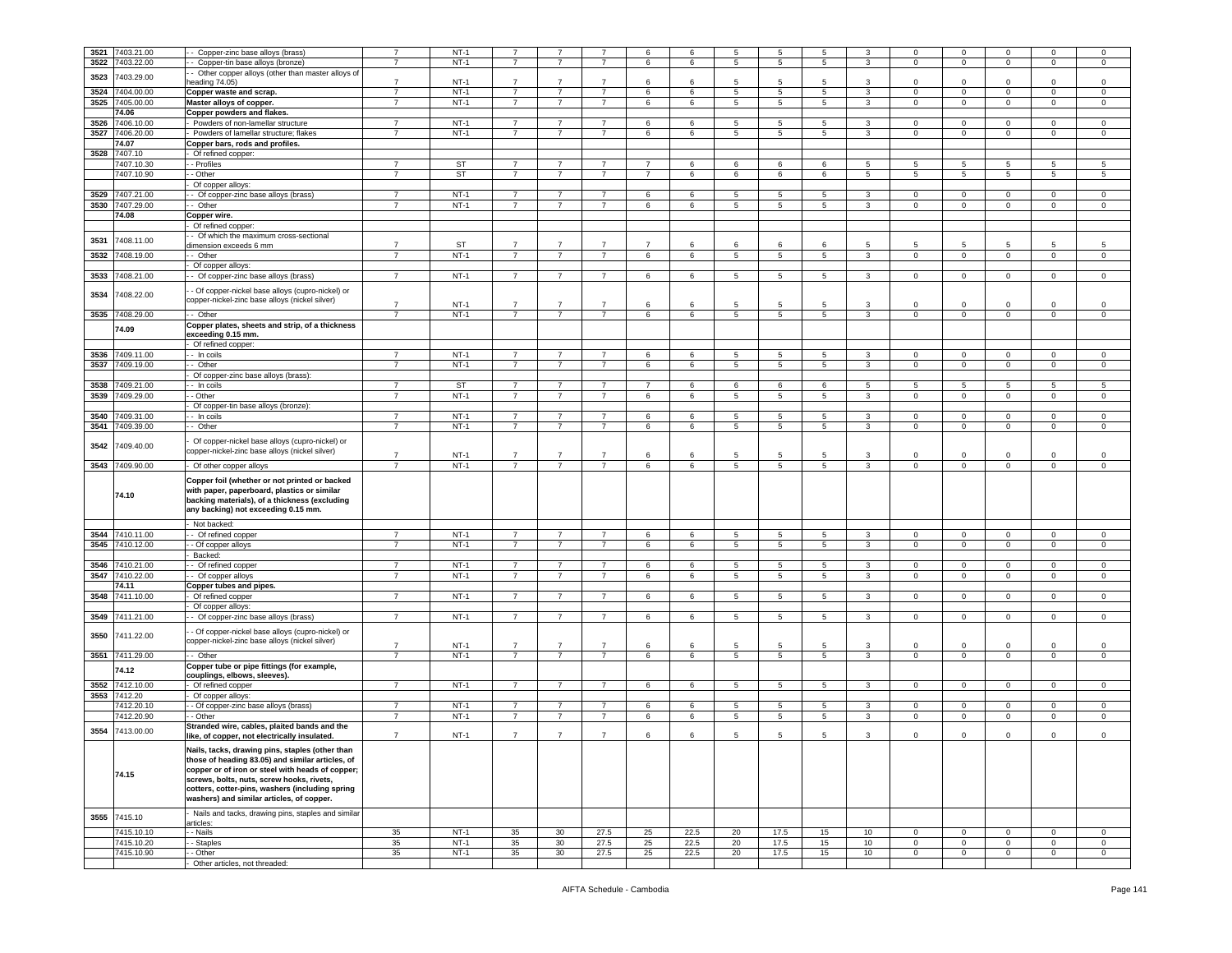| 3556 | 7415.21.00                    | - Washers (including spring washers)                                                                                                                                                                                        | 35                               | $NT-1$           | 35                               | 30                               | 27.5                             | 25           | 22.5         | 20              | 17.5            | 15                   | 10               | $\Omega$                    | $^{\circ}$              |                  | $\Omega$         | $\mathbf 0$      |
|------|-------------------------------|-----------------------------------------------------------------------------------------------------------------------------------------------------------------------------------------------------------------------------|----------------------------------|------------------|----------------------------------|----------------------------------|----------------------------------|--------------|--------------|-----------------|-----------------|----------------------|------------------|-----------------------------|-------------------------|------------------|------------------|------------------|
| 3557 | 7415.29.00                    | - Other                                                                                                                                                                                                                     | 35                               | $NT-1$           | 35                               | 30                               | 27.5                             | 25           | 22.5         | 20              | 17.5            | 15                   | 10               | $\mathbf 0$                 | $\mathbf{0}$            | $\mathbf{0}$     | $\mathbf 0$      | $\circ$          |
|      |                               | Other threaded articles:                                                                                                                                                                                                    |                                  |                  |                                  |                                  |                                  |              |              |                 |                 |                      |                  |                             |                         |                  |                  |                  |
| 3558 | 7415.33                       | Screws; bolts and nuts:                                                                                                                                                                                                     |                                  |                  |                                  |                                  |                                  |              |              |                 |                 |                      |                  |                             |                         |                  |                  |                  |
|      | 7415.33.10                    | - - Screws                                                                                                                                                                                                                  | 35                               | $NT-1$           | 35                               | 30                               | 27.5                             | 25           | 22.5         | 20              | 17.5            | 15                   | 10               | 0                           | $\mathbf 0$             | 0                | 0                | $\mathbf 0$      |
|      | 7415.33.20                    | - - Bolts and nuts                                                                                                                                                                                                          | 35                               | $NT-1$           | 35                               | 30                               | 27.5                             | 25           | 22.5         | 20              | 17.5            | 15                   | 10               | $\mathbf 0$                 | $\mathbf 0$             | $\mathbf 0$      | $\mathbf 0$      | $\mathsf 0$      |
|      |                               |                                                                                                                                                                                                                             |                                  |                  |                                  |                                  |                                  |              |              |                 |                 |                      |                  |                             |                         |                  |                  |                  |
|      | 3559 7415.39.00               | - Other                                                                                                                                                                                                                     | 35                               | $NT-1$           | 35                               | 30                               | 27.5                             | 25           | 22.5         | 20              | 17.5            | 15                   | 10               | $\mathbf 0$                 | $\mathbf 0$             | $\circ$          | $\mathbf{0}$     | $\circ$          |
|      | 74.18                         | Table, kitchen or other household articles and<br>parts thereof, of copper; pot scourers and<br>scouring or polishing pads, gloves and the like,<br>of copper; sanitary ware and parts thereof, of<br>copper.               |                                  |                  |                                  |                                  |                                  |              |              |                 |                 |                      |                  |                             |                         |                  |                  |                  |
|      |                               | Table, kitchen or other household articles and<br>parts thereof; pot scourers and scouring or<br>polishing pads, gloves and the like:                                                                                       |                                  |                  |                                  |                                  |                                  |              |              |                 |                 |                      |                  |                             |                         |                  |                  |                  |
| 3560 | 7418.11.00                    | - Pot scourers and scouring or polishing pads,<br>gloves and the like                                                                                                                                                       | 35                               | $NT-1$           | 35                               | 30                               | 27.5                             | 25           | 22.5         | 20              | 17.5            | 15                   | 10               | 0                           | $\mathbf 0$             | 0                | $\mathbf 0$      | $\mathbf 0$      |
| 3561 | 7418.19.00                    | - Other                                                                                                                                                                                                                     | 35                               | ST               | 35                               | 32                               | 30                               | 28           | 26           | 24              | 22              | 20                   | 18               | 18                          | 16                      | 14               | 10               | $\sqrt{5}$       |
| 3562 | 7418.20.00                    | Sanitary ware and parts thereof                                                                                                                                                                                             | 35                               | $NT-1$           | 35                               | 30                               | 27.5                             | 25           | 22.5         | 20              | 17.5            | 15                   | 10               | $\mathbf 0$                 | $\mathbf 0$             | $\mathbf 0$      | $\mathbf 0$      | $\mathbf 0$      |
|      | 74.19                         | Other articles of copper.                                                                                                                                                                                                   |                                  |                  |                                  |                                  |                                  |              |              |                 |                 |                      |                  |                             |                         |                  |                  |                  |
| 3563 | 7419.10.00                    | Chain and parts thereof                                                                                                                                                                                                     | 35                               | $NT-1$           | 35                               | 30                               | 27.5                             | 25           | 22.5         | 20              | 17.5            | 15                   | 10               | $\mathbf 0$                 | $\mathbf 0$             | $\mathbf 0$      | $\mathbf 0$      | 0                |
|      |                               | Other:                                                                                                                                                                                                                      |                                  |                  |                                  |                                  |                                  |              |              |                 |                 |                      |                  |                             |                         |                  |                  |                  |
| 3564 | 7419.91.00                    | - Cast, moulded, stamped or forged, but not<br>further worked                                                                                                                                                               | 35                               | $NT-1$           | 35                               | 30                               | 27.5                             | 25           | 22.5         | 20              | 17.5            | 15                   | 10               | $\mathbf 0$                 | $\mathbf 0$             | $\mathbf 0$      | $\mathbf 0$      | $\mathsf 0$      |
| 3565 | 7419.99                       | - - Other:                                                                                                                                                                                                                  |                                  |                  |                                  |                                  |                                  |              |              |                 |                 |                      |                  |                             |                         |                  |                  |                  |
|      | 7419.99.10                    | --- Electroplating anodes ; machine belt<br>fasteners ; fittings (not including propellers of<br>heading 84.87) for ships or other vessels ; capacity<br>measures (other than for omestic use) ; fittings for<br>fire hoses | 35                               | ST               | 35                               | 32                               | 30                               | 28           | 26           | 24              | 22              | 20                   | 18               | 18                          | 16                      | 14               | 10               | $\sqrt{5}$       |
|      |                               | - - Reservoirs, tanks, vats and similar containers                                                                                                                                                                          |                                  |                  |                                  |                                  |                                  |              |              |                 |                 |                      |                  |                             |                         |                  |                  |                  |
|      | 7419.99.20                    | not fitted with mechanical or thermal equipment of<br>a capacity of 300 I or less ; other fittings for hoses                                                                                                                | 35                               | <b>ST</b>        | 35                               | 32                               | 30                               | 28           | 26           | 24              | 22              | 20                   | 18               | 18                          | 16                      | 14               | 10               | 5                |
|      |                               | - - Cloth (including endless bands), grill and                                                                                                                                                                              |                                  |                  |                                  |                                  |                                  |              |              |                 |                 |                      |                  |                             |                         |                  |                  |                  |
|      | 7419.99.31                    | netting, of copper wire; expanded metal of copper                                                                                                                                                                           |                                  | <b>ST</b>        |                                  |                                  |                                  |              |              |                 |                 |                      |                  |                             |                         |                  |                  |                  |
|      |                               | - - - - For machinery                                                                                                                                                                                                       | 35                               |                  | 35                               | 32                               | 30                               | 28           | 26           | 24              | 22              | 20                   | 18               | 18                          | 16                      | 14               | 10               | 5                |
|      | 7419.99.39                    | $\cdots$ - Other                                                                                                                                                                                                            | 35                               | ST               | 35                               | 32                               | 30                               | 28           | 26           | 24              | 22              | 20                   | 18               | 18                          | 16                      | 14               | 10               | 5                |
|      | 7419.99.40                    | - - Springs                                                                                                                                                                                                                 | 35                               | ST               | 35                               | 32                               | 30                               | 28           | 26           | 24              | 22              | 20                   | 18               | 18                          | 16                      | 14               | 10               | 5                |
|      | 7419.99.50                    | - - Cigarette cases or boxes and similar articles                                                                                                                                                                           |                                  |                  |                                  |                                  |                                  |              |              |                 |                 |                      |                  |                             |                         |                  |                  |                  |
|      |                               |                                                                                                                                                                                                                             | 35                               | ST               | 35                               | 32                               | 30                               | 28           | 26           | 24              | 22              | 20                   | 18               | 18                          | 16                      | 14               | 10               | 5                |
|      | 7419.99.90                    | --- Other                                                                                                                                                                                                                   | 35                               | ST               | 35                               | 32                               | 30                               | 28           | 26           | 24              | 22              | 20                   | 18               | 18                          | 16                      | 14               | 10               | 5                |
|      | 75.01                         | Nickel mattes, nickel oxide sinters and other<br>intermediate products of nickel metallurgy.                                                                                                                                |                                  | $NT-1$           | $\overline{7}$                   |                                  |                                  |              |              |                 |                 |                      |                  |                             |                         |                  |                  |                  |
| 3566 | 7501.10.00                    | Nickel mattes<br>Nickel oxide sinters and other intermediate                                                                                                                                                                | $\overline{7}$                   |                  |                                  | $\overline{7}$                   | $\overline{7}$                   | 6            | 6            | $5\overline{)}$ | $5\phantom{.0}$ | 5 <sup>5</sup>       | $\mathbf{3}$     | $\overline{0}$              | $\mathbf{0}$            | $\overline{0}$   | $\mathbf{0}$     | $\circ$          |
| 3567 | 7501.20.00                    | products of nickel metallurgy                                                                                                                                                                                               | $\overline{7}$                   | $NT-1$           | $\overline{7}$                   | $\overline{7}$                   | $\overline{7}$                   | 6            | 6            | 5               | 5               | 5                    | 3                | $\mathbf 0$                 | $\mathbf 0$             | $\mathbf 0$      | $\mathbf 0$      | $\mathsf 0$      |
|      | 75.02                         | Unwrought nickel.                                                                                                                                                                                                           |                                  |                  |                                  |                                  |                                  |              |              |                 |                 |                      |                  |                             |                         |                  |                  |                  |
| 3568 | 7502.10.00                    | Nickel, not alloyed                                                                                                                                                                                                         | $\overline{7}$                   | $NT-1$           | $\overline{7}$                   | $\overline{7}$                   | $\overline{7}$                   | 6            | 6            | $5\overline{)}$ | $5\phantom{.0}$ | $5\phantom{.0}$      | $\mathbf{3}$     | $\mathbf 0$                 | $\overline{0}$          | $\mathsf 0$      | $\mathbf 0$      | $\,0\,$          |
| 3569 | 7502.20.00                    | Nickel alloys                                                                                                                                                                                                               | $\overline{7}$                   | $NT-1$           | $\overline{7}$                   | $\overline{7}$                   | $\overline{7}$                   | 6            | 6            | 5               | 5               | 5                    | 3                | 0                           | $\mathbf 0$             | $\mathbf 0$      | $\mathbf 0$      | $\mathsf 0$      |
| 3570 | 7503.00.00                    | Nickel waste and scrap.                                                                                                                                                                                                     | $\overline{7}$                   | $NT-1$           | $\overline{7}$                   | 7                                | $\overline{7}$                   | 6            | 6            | 5               | 5               | $5\overline{)}$      | 3                | $\mathbf 0$                 | $\mathbf 0$             | $\mathbf 0$      | $\mathbf 0$      | $\mathbf 0$      |
| 3571 | 7504.00.00                    | Nickel powders and flakes.                                                                                                                                                                                                  | 7                                | $NT-1$           | $\overline{7}$                   | 7                                | $\overline{7}$                   | 6            | 6            | 5               | 5               | 5                    | 3                | $\mathbf 0$                 | $\mathbf 0$             | $\mathbf{0}$     | 0                | $\mathbf 0$      |
|      | 75.05                         | Nickel bars, rods, profiles and wire.                                                                                                                                                                                       |                                  |                  |                                  |                                  |                                  |              |              |                 |                 |                      |                  |                             |                         |                  |                  |                  |
|      |                               | Bars, rods and profiles:                                                                                                                                                                                                    |                                  |                  |                                  |                                  |                                  |              |              |                 |                 |                      |                  |                             |                         |                  |                  |                  |
| 3572 | 7505.11.00                    | - Of nickel, not alloyed                                                                                                                                                                                                    | $\overline{7}$                   | $NT-1$           | $\overline{7}$                   | $\overline{7}$                   | $\overline{7}$                   | 6            | 6            | 5               | 5               | 5                    | 3                | 0                           | $\mathbf 0$             | $\mathbf 0$      | $\mathbf 0$      | 0                |
| 3573 | 7505.12.00                    | - Of nickel alloys                                                                                                                                                                                                          | $\overline{7}$                   | $NT-1$           | $\overline{7}$                   | $\overline{7}$                   | $\overline{7}$                   | 6            | 6            | 5               | $5\phantom{.0}$ | $5\overline{5}$      | $\mathbf{3}$     | $\mathbf{0}$                | $\mathbf 0$             | $\circ$          | $\mathbf 0$      | $\mathsf 0$      |
|      |                               | - Wire:                                                                                                                                                                                                                     |                                  |                  |                                  |                                  |                                  |              |              |                 |                 |                      |                  |                             |                         |                  |                  |                  |
|      | 505.21.00                     |                                                                                                                                                                                                                             | $\overline{7}$                   | $NT-1$           | $\overline{7}$                   | $\overline{7}$                   | $\overline{7}$                   |              | 6            | 5               | 5               | 5                    | 3                | $\mathbf 0$                 | $\mathbf 0$             | $\mathbf 0$      | $\mathbf 0$      | $\mathsf 0$      |
| 3574 |                               | - Of nickel, not alloyed                                                                                                                                                                                                    |                                  |                  |                                  | $\overline{7}$                   |                                  | 6            |              |                 |                 |                      |                  |                             |                         |                  |                  |                  |
| 3575 | 7505.22.00                    | - Of nickel alloys                                                                                                                                                                                                          | $\overline{7}$                   | $NT-1$           | $\overline{7}$                   |                                  | $\overline{7}$                   | 6            | 6            | $\overline{5}$  | $5\phantom{.0}$ | $5\overline{)}$      | $\overline{3}$   | $\mathbf 0$                 | $\mathbf 0$             | $\circ$          | $\mathbf 0$      | $\mathsf 0$      |
|      | 5.06                          | Nickel plates, sheets, strip and foil.                                                                                                                                                                                      |                                  |                  |                                  |                                  |                                  |              |              |                 |                 |                      |                  |                             |                         |                  |                  |                  |
| 3576 | 7506.10.00                    | Of nickel, not alloyed                                                                                                                                                                                                      | 35                               | $NT-1$           | 35                               | 30                               | 27.5                             | 25           | 22.5         | 20              | 17.5            | 15                   | 10               | $\circ$                     | $\mathbf 0$             | $\mathbf 0$      | 0                | $\mathbf 0$      |
|      | 3577 7506.20.00               | Of nickel alloys                                                                                                                                                                                                            | 35                               | $NT-1$           | 35                               | 30                               | 27.5                             | 25           | 22.5         | 20              | 17.5            | 15                   | 10 <sup>10</sup> | $\circ$                     | $\overline{0}$          | $\overline{0}$   | 0                | $\mathbf 0$      |
|      | 75.07                         | Nickel tubes, pipes and tube or pipe fittings (for<br>example, couplings, elbows, sleeves).                                                                                                                                 |                                  |                  |                                  |                                  |                                  |              |              |                 |                 |                      |                  |                             |                         |                  |                  |                  |
|      |                               | Tubes and pipes:                                                                                                                                                                                                            |                                  |                  |                                  |                                  |                                  |              |              |                 |                 |                      |                  |                             |                         |                  |                  |                  |
| 3578 | 7507.11.00                    | - Of nickel, not alloyed                                                                                                                                                                                                    | 35                               | $NT-1$           | 35                               | 30                               | 27.5                             | 25           | 22.5         | 20              | 17.5            | 15                   | 10               | 0                           | $\mathbf 0$             | 0                | 0                | 0                |
| 3579 | 7507.12.00                    |                                                                                                                                                                                                                             | 35                               | $NT-1$           | 35                               | 30                               | 27.5                             | 25           | 22.5         | 20              | 17.5            | 15                   | 10               | $\circ$                     | $\mathbf 0$             | $\circ$          | $\mathbf{0}$     | $\mathbf 0$      |
|      |                               | - - Of nickel alloys                                                                                                                                                                                                        |                                  |                  |                                  |                                  |                                  |              |              |                 |                 |                      |                  |                             |                         |                  |                  |                  |
| 3580 | 7507.20.00                    | - Tube or pipe fittings                                                                                                                                                                                                     | 35                               | $NT-1$           | 35                               | 30                               | 27.5                             | 25           | 22.5         | 20              | 17.5            | 15                   | 10               | $\mathbf 0$                 | $\overline{0}$          | $\mathbf 0$      | 0                | $\mathbf 0$      |
|      | 5.08                          | Other articles of nickel                                                                                                                                                                                                    |                                  |                  |                                  |                                  |                                  |              |              |                 |                 |                      |                  |                             |                         |                  |                  |                  |
| 3581 | 7508.10.00                    | Cloth, grill and netting, of nickel wire                                                                                                                                                                                    | 35                               | $NT-1$           | 35                               | 30                               | 27.5                             | 25           | 22.5         | 20              | 17.5            | 15                   | 10               | $\mathbf 0$                 | $\,0\,$                 | $\mathbf 0$      | $\mathsf 0$      | $\,0\,$          |
| 3582 | 7508.90                       | Other:                                                                                                                                                                                                                      |                                  |                  |                                  |                                  |                                  |              |              |                 |                 |                      |                  |                             |                         |                  |                  |                  |
|      |                               | - Bolts and nuts                                                                                                                                                                                                            | 35                               | $NT-1$           | 35                               | 30                               | 27.5                             | 25           | 22.5         | 20              | 17.5            | 15                   | 10               | $\mathbf 0$                 | $\mathbf 0$             | $\mathbf 0$      | $\mathbf{0}$     | $\mathbf 0$      |
|      | 7508.90.30                    |                                                                                                                                                                                                                             |                                  |                  |                                  |                                  |                                  |              |              |                 |                 |                      |                  |                             |                         |                  |                  |                  |
|      |                               |                                                                                                                                                                                                                             |                                  |                  |                                  |                                  |                                  |              |              |                 |                 |                      |                  |                             |                         |                  |                  |                  |
|      | 7508.90.40                    | - Other articles suitable for use in building                                                                                                                                                                               | 35                               | $NT-1$           | 35                               | 30                               | 27.5                             | 25           | 22.5         | 20              | 17.5            | 15                   | 10               | $\mathbf 0$                 | $\mathbf 0$             | $\mathbf 0$      | $\mathbf 0$      | $\mathbf 0$      |
|      | 7508.90.90                    | - Other                                                                                                                                                                                                                     | 35                               | $NT-1$           | 35                               | 30                               | 27.5                             | 25           | 22.5         | 20              | 17.5            | 15                   | 10               | $\mathbf 0$                 | $\mathbf 0$             | $\overline{0}$   | $\mathbf 0$      | $\mathbf 0$      |
|      | 76.01                         | Unwrought aluminium.                                                                                                                                                                                                        |                                  |                  |                                  |                                  |                                  |              |              |                 |                 |                      |                  |                             |                         |                  |                  |                  |
|      | 3583 7601.10.00               | Aluminium, not alloyed                                                                                                                                                                                                      | 0                                | $NT-1$           | 0                                | $\mathbf 0$                      | $\mathbf{0}$                     | $\mathbf 0$  | $\mathbf 0$  | $\mathbf 0$     | 0               | 0                    | $\mathbf 0$      | 0                           | $\mathbf 0$             | 0                | 0                | 0                |
|      | 3584 7601.20.00               | Aluminium alloys                                                                                                                                                                                                            | $\circ$                          | $NT-1$           | $\mathbf{0}$                     | $\mathbf{0}$                     | $\mathbf 0$                      | $\mathbf{0}$ | $\mathbf{0}$ | $\mathbf 0$     | $\mathbf 0$     | $\mathbf{0}$         | $\circ$          | $\mathbf{0}$                | $\mathbf 0$             | $\circ$          | $\mathbf{0}$     | $\mathbf 0$      |
| 3585 | 7602.00.00                    | Aluminium waste or scrap.                                                                                                                                                                                                   | $\overline{7}$                   | $NT-1$           | $\overline{7}$                   | 7                                | $\overline{7}$                   | 6            | 6            | 5               | 5               | 5                    | 3                | $\mathbf 0$                 | $\mathbf 0$             | $\mathbf 0$      | $\mathbf{0}$     | $\mathbf 0$      |
|      | 76.03                         | Aluminium powders and flakes.                                                                                                                                                                                               |                                  |                  |                                  |                                  |                                  |              |              |                 |                 |                      |                  |                             |                         |                  |                  |                  |
| 3586 | 7603.10.00<br>3587 7603.20.00 | Powders of non-lamellar structure<br>Powders of lamellar structure; flakes                                                                                                                                                  | $\overline{7}$<br>$\overline{7}$ | $NT-1$<br>$NT-1$ | $\overline{7}$<br>$\overline{7}$ | $\overline{7}$<br>$\overline{7}$ | $\overline{7}$<br>$\overline{7}$ | 6<br>6       | 6<br>6       | 5<br>5          | 5<br>5          | 5<br>$5\overline{5}$ | 3<br>3           | $\mathbf 0$<br>$\mathbf{0}$ | $\,0\,$<br>$\mathbf{0}$ | 0<br>$\mathbf 0$ | 0<br>$\mathbf 0$ | 0<br>$\mathbf 0$ |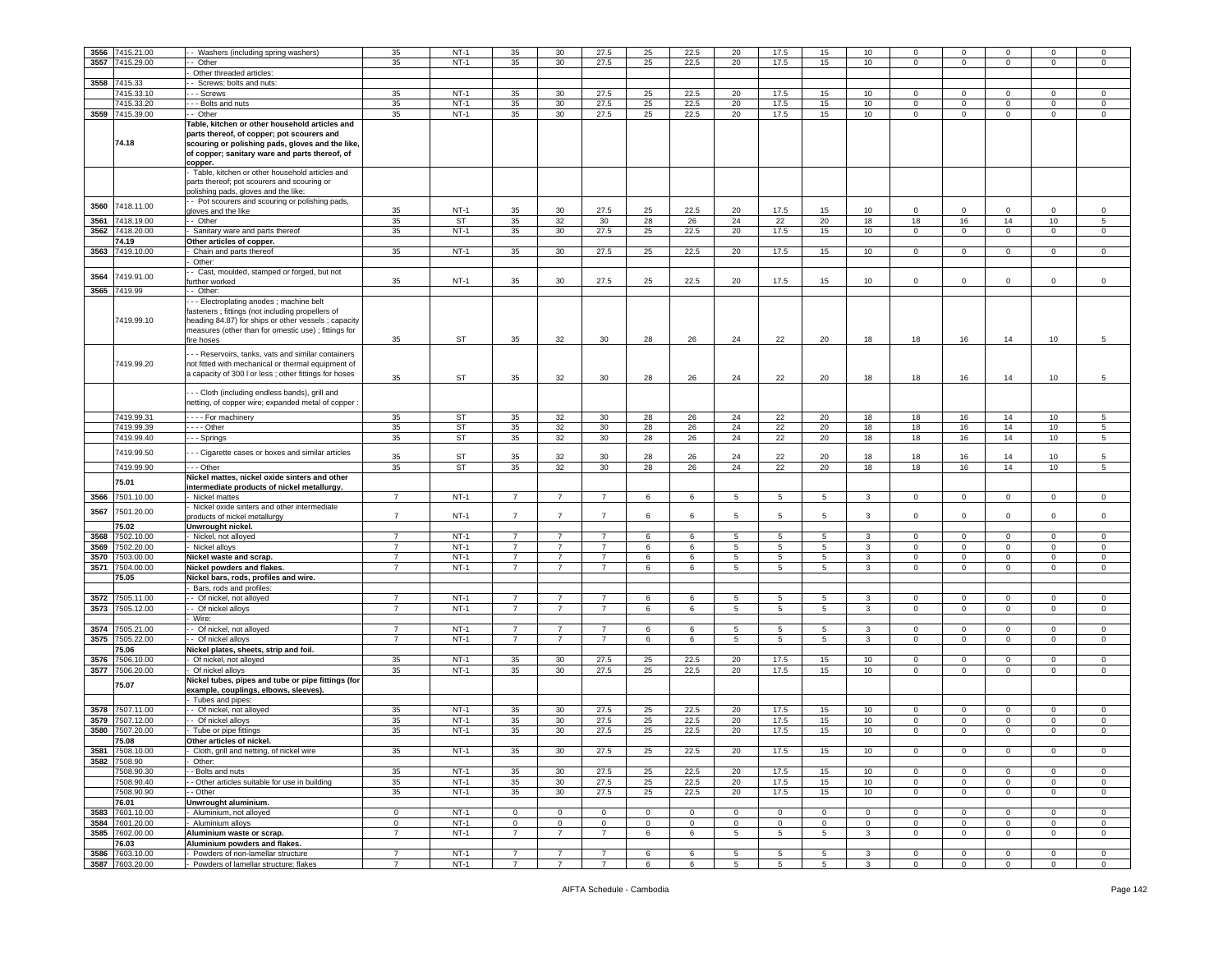|      | 76.04                      | Aluminium bars, rods and profiles.                                                                                                                                                                                                                                                                                                                                                                            |                |           |                |                |                |                |             |                 |                 |                 |                 |                |                |                 |              |             |
|------|----------------------------|---------------------------------------------------------------------------------------------------------------------------------------------------------------------------------------------------------------------------------------------------------------------------------------------------------------------------------------------------------------------------------------------------------------|----------------|-----------|----------------|----------------|----------------|----------------|-------------|-----------------|-----------------|-----------------|-----------------|----------------|----------------|-----------------|--------------|-------------|
| 3588 | 7604.10                    | Of aluminium, not alloyed:                                                                                                                                                                                                                                                                                                                                                                                    |                |           |                |                |                |                |             |                 |                 |                 |                 |                |                |                 |              |             |
|      | 7604.10.10                 | - Bars and rods                                                                                                                                                                                                                                                                                                                                                                                               | 7              | $NT-1$    | $\overline{7}$ | 7              | 7              | 6              | 6           | 5               | 5               | 5               |                 | 0              | $\mathbf 0$    | $\Omega$        | 0            | 0           |
|      |                            |                                                                                                                                                                                                                                                                                                                                                                                                               |                |           |                |                |                |                |             |                 |                 |                 |                 |                |                |                 |              |             |
|      | 7604.10.90                 | - Other                                                                                                                                                                                                                                                                                                                                                                                                       | $\overline{7}$ | $NT-1$    | $\overline{7}$ | $\overline{7}$ | $\overline{7}$ | 6              | 6           | 5               | 5               | 5               | 3               | $\mathbf 0$    | $\mathsf 0$    | $\mathbf{0}$    | $\mathbf 0$  | $\circ$     |
|      |                            | Of aluminium alloys:                                                                                                                                                                                                                                                                                                                                                                                          |                |           |                |                |                |                |             |                 |                 |                 |                 |                |                |                 |              |             |
|      |                            |                                                                                                                                                                                                                                                                                                                                                                                                               |                |           |                |                |                |                |             |                 |                 |                 |                 |                |                |                 |              |             |
| 3589 | 7604.21                    | - Hollow profiles:                                                                                                                                                                                                                                                                                                                                                                                            |                |           |                |                |                |                |             |                 |                 |                 |                 |                |                |                 |              |             |
|      |                            |                                                                                                                                                                                                                                                                                                                                                                                                               |                |           |                |                |                |                |             |                 |                 |                 |                 |                |                |                 |              |             |
|      | 7604.21.10                 | - - Perforated tube profiles for evaporator coils of                                                                                                                                                                                                                                                                                                                                                          |                |           |                |                |                |                |             |                 |                 |                 |                 |                |                |                 |              |             |
|      |                            | motor vehicle air conditioning machines                                                                                                                                                                                                                                                                                                                                                                       |                |           |                | $\overline{7}$ | $\overline{7}$ |                |             |                 |                 |                 |                 |                |                | $\Omega$        |              | $\mathbf 0$ |
|      |                            |                                                                                                                                                                                                                                                                                                                                                                                                               | $\overline{7}$ | $NT-1$    | $\overline{7}$ |                |                | 6              | 6           | 5               | 5               | 5               | 3               | $\mathbf{0}$   | $\mathbf 0$    |                 | 0            |             |
|      | 7604.21.90                 | - - Other                                                                                                                                                                                                                                                                                                                                                                                                     | $\overline{7}$ | $NT-1$    | $\overline{7}$ | $\overline{7}$ | $\overline{7}$ | 6              | 6           | $5\phantom{.0}$ | 5               | 5               | $\mathbf{3}$    | $\overline{0}$ | $\mathbf 0$    | $\mathbf 0$     | $\mathbf 0$  | $\mathsf 0$ |
|      | 7604.29                    | Other:                                                                                                                                                                                                                                                                                                                                                                                                        |                |           |                |                |                |                |             |                 |                 |                 |                 |                |                |                 |              |             |
| 3590 |                            |                                                                                                                                                                                                                                                                                                                                                                                                               |                |           |                |                |                |                |             |                 |                 |                 |                 |                |                |                 |              |             |
|      | 7604.29.10                 | -- Extruded bars and rods                                                                                                                                                                                                                                                                                                                                                                                     | $\overline{7}$ | <b>ST</b> | $\overline{7}$ | $\overline{7}$ | $\overline{7}$ | $\overline{7}$ | 6           | 6               | 6               | 6               | $5\overline{)}$ | 5              | $\overline{5}$ | $5\phantom{.0}$ | 5            | 5           |
|      |                            |                                                                                                                                                                                                                                                                                                                                                                                                               |                |           |                |                |                |                |             |                 |                 |                 |                 |                |                |                 |              |             |
|      | 7604.29.30                 | - - Y-shaped profiles for zip fasteners, in coils                                                                                                                                                                                                                                                                                                                                                             |                |           |                |                |                |                |             |                 |                 |                 |                 |                |                |                 |              |             |
|      |                            |                                                                                                                                                                                                                                                                                                                                                                                                               | $\overline{7}$ | ST        | $\overline{7}$ | $\overline{7}$ | $\overline{7}$ | $\overline{7}$ | 6           | 6               | 6               | 6               | 5               | 5              | 5              | 5               | 5            | 5           |
|      | 7604.29.90                 | - - Other                                                                                                                                                                                                                                                                                                                                                                                                     | $\overline{7}$ | ST        | $\overline{7}$ | $\overline{7}$ | $\overline{7}$ | $\overline{7}$ | 6           | 6               | 6               | 6               | 5               | 5              | $\overline{5}$ | 5               | 5            | 5           |
|      |                            |                                                                                                                                                                                                                                                                                                                                                                                                               |                |           |                |                |                |                |             |                 |                 |                 |                 |                |                |                 |              |             |
|      | 76.05                      | Aluminium wire.                                                                                                                                                                                                                                                                                                                                                                                               |                |           |                |                |                |                |             |                 |                 |                 |                 |                |                |                 |              |             |
|      |                            | Of aluminium, not alloyed:                                                                                                                                                                                                                                                                                                                                                                                    |                |           |                |                |                |                |             |                 |                 |                 |                 |                |                |                 |              |             |
|      |                            | - Of which the maximum cross-sectional                                                                                                                                                                                                                                                                                                                                                                        |                |           |                |                |                |                |             |                 |                 |                 |                 |                |                |                 |              |             |
| 3591 | 7605.11.00                 |                                                                                                                                                                                                                                                                                                                                                                                                               |                |           |                |                |                |                |             |                 |                 |                 |                 |                |                |                 |              |             |
|      |                            | dimension exceeds 7 mm                                                                                                                                                                                                                                                                                                                                                                                        | $\overline{7}$ | $NT-1$    | $\overline{7}$ | $\overline{7}$ | $\overline{7}$ | 6              | 6           | 5               | 5               | $5\overline{5}$ | 3               | $\circ$        | $\mathsf 0$    | $\mathbf 0$     | $\mathbf 0$  | $\mathbf 0$ |
| 3592 | 7605.19                    | - Other:                                                                                                                                                                                                                                                                                                                                                                                                      |                |           |                |                |                |                |             |                 |                 |                 |                 |                |                |                 |              |             |
|      |                            |                                                                                                                                                                                                                                                                                                                                                                                                               |                |           |                |                |                |                |             |                 |                 |                 |                 |                |                |                 |              |             |
|      | 7605.19.10                 | - - Of a diameter not exceeding 0.0508 mm                                                                                                                                                                                                                                                                                                                                                                     | $\overline{7}$ | $NT-1$    | $\overline{7}$ | $\overline{7}$ | $\overline{7}$ | 6              | 6           | 5               | 5               | 5               | 3               | 0              | $\mathsf 0$    | 0               | 0            | $\mathbf 0$ |
|      | 7605.19.90                 | - - Other                                                                                                                                                                                                                                                                                                                                                                                                     | $\overline{7}$ | $NT-1$    | $\overline{7}$ | 7              | $\overline{7}$ | 6              | 6           | 5               | 5               | $5\phantom{.0}$ | 3               | $\overline{0}$ | $\mathbf 0$    | $\mathsf 0$     | $\mathbf 0$  | $\mathsf 0$ |
|      |                            | Of aluminium alloys:                                                                                                                                                                                                                                                                                                                                                                                          |                |           |                |                |                |                |             |                 |                 |                 |                 |                |                |                 |              |             |
|      |                            |                                                                                                                                                                                                                                                                                                                                                                                                               |                |           |                |                |                |                |             |                 |                 |                 |                 |                |                |                 |              |             |
|      |                            | - Of which the maximum cross-sectional                                                                                                                                                                                                                                                                                                                                                                        |                |           |                |                |                |                |             |                 |                 |                 |                 |                |                |                 |              |             |
| 3593 | 7605.21.00                 | dimension exceeds 7 mm                                                                                                                                                                                                                                                                                                                                                                                        | $\overline{7}$ | $NT-1$    | $\overline{7}$ | 7              | $\overline{7}$ | 6              | 6           | 5               | 5               | 5               | 3               | 0              | $\mathbf 0$    | $\Omega$        | 0            | $\mathbf 0$ |
|      |                            |                                                                                                                                                                                                                                                                                                                                                                                                               |                |           |                |                |                |                |             |                 |                 |                 |                 |                |                |                 |              |             |
| 3594 | 7605.29                    | Other:                                                                                                                                                                                                                                                                                                                                                                                                        |                |           |                |                |                |                |             |                 |                 |                 |                 |                |                |                 |              |             |
|      | 7605.29.10                 | - - Of a diameter not exceeding 0.254 mm                                                                                                                                                                                                                                                                                                                                                                      | $\overline{7}$ | $NT-1$    | $\overline{7}$ | $\overline{7}$ | 7              | 6              | 6           | 5               | 5               | 5               | 3               | $\mathbf 0$    | $\mathbf 0$    | 0               | 0            | $\mathbf 0$ |
|      | 7605.29.90                 | - - Other                                                                                                                                                                                                                                                                                                                                                                                                     | $\overline{7}$ | $NT-1$    | $\overline{7}$ | $\overline{7}$ | $\overline{7}$ | 6              | 6           | 5               | 5               | 5               | 3               | $\mathbf 0$    | $\mathbf 0$    | $\mathbf 0$     | $\mathbf 0$  | $\mathbf 0$ |
|      |                            |                                                                                                                                                                                                                                                                                                                                                                                                               |                |           |                |                |                |                |             |                 |                 |                 |                 |                |                |                 |              |             |
|      | 76.06                      | Aluminium plates, sheets and strip, of a                                                                                                                                                                                                                                                                                                                                                                      |                |           |                |                |                |                |             |                 |                 |                 |                 |                |                |                 |              |             |
|      |                            | thickness exceeding 0.2 mm.                                                                                                                                                                                                                                                                                                                                                                                   |                |           |                |                |                |                |             |                 |                 |                 |                 |                |                |                 |              |             |
|      |                            |                                                                                                                                                                                                                                                                                                                                                                                                               |                |           |                |                |                |                |             |                 |                 |                 |                 |                |                |                 |              |             |
|      |                            | Rectangular (including square):                                                                                                                                                                                                                                                                                                                                                                               |                |           |                |                |                |                |             |                 |                 |                 |                 |                |                |                 |              |             |
| 3595 | 7606.11.00                 | - Of aluminium, not alloyed                                                                                                                                                                                                                                                                                                                                                                                   | $\mathbf{0}$   | $NT-1$    | $\mathbf{0}$   | $\circ$        | $\mathbf{0}$   | $\mathbf{0}$   | $\mathbf 0$ | $\mathbf{0}$    | $\mathbf 0$     | $\mathbf{0}$    | $\circ$         | $\circ$        | $\mathsf 0$    | $\mathbf{0}$    | $\mathbf 0$  | $\circ$     |
| 3596 |                            |                                                                                                                                                                                                                                                                                                                                                                                                               |                |           |                |                |                |                |             |                 |                 |                 |                 |                |                |                 |              |             |
|      | 7606.12                    | - Of aluminium alloys:                                                                                                                                                                                                                                                                                                                                                                                        |                |           |                |                |                |                |             |                 |                 |                 |                 |                |                |                 |              |             |
|      |                            | - - Can stock including end stock and tab stock, ir                                                                                                                                                                                                                                                                                                                                                           |                |           |                |                |                |                |             |                 |                 |                 |                 |                |                |                 |              |             |
|      | 7606.12.10                 | coils                                                                                                                                                                                                                                                                                                                                                                                                         | $\mathbf 0$    | $NT-1$    | $\mathbf 0$    | $\mathbf 0$    | $\mathbf 0$    | $\mathbf 0$    | $\mathbf 0$ | 0               | 0               | $\mathbf 0$     | $\mathbf 0$     | 0              | $\mathbf 0$    | 0               | 0            | $\mathbf 0$ |
|      |                            |                                                                                                                                                                                                                                                                                                                                                                                                               |                |           |                |                |                |                |             |                 |                 |                 |                 |                |                |                 |              |             |
|      |                            | - - Sheets:                                                                                                                                                                                                                                                                                                                                                                                                   |                |           |                |                |                |                |             |                 |                 |                 |                 |                |                |                 |              |             |
|      |                            | - - - Of aluminium alloy 5082 or 5182, exceeding                                                                                                                                                                                                                                                                                                                                                              |                |           |                |                |                |                |             |                 |                 |                 |                 |                |                |                 |              |             |
|      | 7606.12.31                 |                                                                                                                                                                                                                                                                                                                                                                                                               | $\mathsf 0$    | $NT-1$    | 0              | $\mathbf 0$    | 0              | $\mathbf 0$    | $\Omega$    | $\mathbf 0$     | $\Omega$        | $\mathbf 0$     | $\Omega$        | 0              | $\mathbf 0$    | $\Omega$        | $\Omega$     | $\mathsf 0$ |
|      |                            | ,000 mm in width, in coils                                                                                                                                                                                                                                                                                                                                                                                    |                |           |                |                |                |                |             |                 |                 |                 |                 |                |                |                 |              |             |
|      | 7606.12.39                 | $- -$ Other                                                                                                                                                                                                                                                                                                                                                                                                   | $\mathbf 0$    | $NT-1$    | $\mathbf{0}$   | $\circ$        | $\mathbf 0$    | $\mathbf{0}$   | $\mathbf 0$ | $\circ$         | $\mathbf 0$     | $\mathbf{0}$    | $\circ$         | $\overline{0}$ | $\mathbf 0$    | $\mathbf 0$     | $\mathbf 0$  | $\mathbf 0$ |
|      |                            | - - Other, plain or figured by rolling or pressing but                                                                                                                                                                                                                                                                                                                                                        |                |           |                |                |                |                |             |                 |                 |                 |                 |                |                |                 |              |             |
|      | 7606.12.40                 |                                                                                                                                                                                                                                                                                                                                                                                                               | $\mathbf 0$    |           | $\Omega$       | $\mathbf 0$    | $\mathbf{0}$   | $\mathbf{0}$   | $\mathbf 0$ | $\mathbf 0$     | $\Omega$        | $\mathbf 0$     | $\Omega$        | $\circ$        | $\mathbf 0$    | $\Omega$        | $\mathbf 0$  | $\mathbf 0$ |
|      |                            | not otherwise surface treated                                                                                                                                                                                                                                                                                                                                                                                 |                | $NT-1$    |                |                |                |                |             |                 |                 |                 |                 |                |                |                 |              |             |
|      | 7606.12.90                 | - - Other                                                                                                                                                                                                                                                                                                                                                                                                     | $\mathsf 0$    | $NT-1$    | $\mathbf 0$    | $\overline{0}$ | $\mathbf 0$    | $\overline{0}$ | $\mathbf 0$ | $\mathsf 0$     | 0               | 0               | $\mathsf 0$     | $\mathbf 0$    | $\mathbf 0$    | 0               | $\mathbf 0$  | $\mathbf 0$ |
|      |                            | Other:                                                                                                                                                                                                                                                                                                                                                                                                        |                |           |                |                |                |                |             |                 |                 |                 |                 |                |                |                 |              |             |
|      |                            |                                                                                                                                                                                                                                                                                                                                                                                                               |                |           |                |                |                |                |             |                 |                 |                 |                 |                |                |                 |              |             |
|      | 3597 7606.91               | - Of aluminium, not alloyed:                                                                                                                                                                                                                                                                                                                                                                                  |                |           |                |                |                |                |             |                 |                 |                 |                 |                |                |                 |              |             |
|      |                            | - - Plain or figured by rolling or pressing but not                                                                                                                                                                                                                                                                                                                                                           |                |           |                |                |                |                |             |                 |                 |                 |                 |                |                |                 |              |             |
|      | 7606.91.20                 |                                                                                                                                                                                                                                                                                                                                                                                                               |                |           |                |                |                |                | $\Omega$    |                 |                 |                 | $\Omega$        |                |                |                 |              |             |
|      |                            | otherwise surface treated                                                                                                                                                                                                                                                                                                                                                                                     | $\mathbf 0$    | $NT-1$    | 0              | 0              | $\mathbf 0$    | $\mathbf 0$    |             | 0               | $\Omega$        | $\mathbf 0$     |                 | $\mathbf 0$    | $\mathbf 0$    | $\Omega$        | 0            | $\mathbf 0$ |
|      | 7606.91.90                 | - - Other                                                                                                                                                                                                                                                                                                                                                                                                     | $\mathbf 0$    | $NT-1$    | $\mathbf 0$    | $\circ$        | $\mathbf 0$    | $\mathbf{0}$   | $\mathbf 0$ | $\mathbf 0$     | $\mathbf 0$     | $\mathbf 0$     | $\circ$         | $\mathbf 0$    | $\mathsf 0$    | $\mathbf 0$     | $\mathbf 0$  | $\mathbf 0$ |
| 3598 | 7606.92                    | - Of aluminium alloys:                                                                                                                                                                                                                                                                                                                                                                                        |                |           |                |                |                |                |             |                 |                 |                 |                 |                |                |                 |              |             |
|      |                            |                                                                                                                                                                                                                                                                                                                                                                                                               |                |           |                |                |                |                |             |                 |                 |                 |                 |                |                |                 |              |             |
|      | 7606.92.30                 | - - Plain or figured by rolling or pressing but not                                                                                                                                                                                                                                                                                                                                                           |                |           |                |                |                |                |             |                 |                 |                 |                 |                |                |                 |              |             |
|      |                            | therwise surface treated                                                                                                                                                                                                                                                                                                                                                                                      | $\mathbf 0$    | $NT-1$    | 0              | $\mathbf 0$    | $\mathbf 0$    | $\mathsf 0$    | $\mathbf 0$ | 0               | 0               | $\mathbf 0$     | $\mathbf 0$     | $\mathbf 0$    | $\mathbf 0$    | $\mathbf 0$     | 0            | $\mathbf 0$ |
|      | 7606.92.90                 | - - Other                                                                                                                                                                                                                                                                                                                                                                                                     | $\mathsf 0$    | $NT-1$    | $\mathbf{0}$   | $\mathbf 0$    | $\mathbf 0$    | $\mathbf 0$    | $\mathbf 0$ | $\overline{0}$  | $\mathbf 0$     | $\mathbf 0$     | $\mathbf 0$     | $\mathbf 0$    | $\mathsf 0$    | $\mathbf 0$     | $\mathbf 0$  | $\mathbf 0$ |
|      |                            |                                                                                                                                                                                                                                                                                                                                                                                                               |                |           |                |                |                |                |             |                 |                 |                 |                 |                |                |                 |              |             |
|      | 76.07                      | Aluminium foil (whether or not printed or<br>backed with paper, paperboard, plastics or<br>similar backing materials) of a thickness<br>(excluding any backing) not exceeding 0.2 mm.                                                                                                                                                                                                                         |                |           |                |                |                |                |             |                 |                 |                 |                 |                |                |                 |              |             |
|      |                            | Not backed:                                                                                                                                                                                                                                                                                                                                                                                                   |                |           |                |                |                |                |             |                 |                 |                 |                 |                |                |                 |              |             |
|      |                            |                                                                                                                                                                                                                                                                                                                                                                                                               | $\overline{7}$ | $NT-1$    | $\overline{7}$ | $\overline{7}$ | $\overline{7}$ | 6              |             | $5\overline{)}$ |                 | $5\overline{)}$ |                 |                |                | $\overline{0}$  | $\mathbf{0}$ |             |
| 3599 | 7607.11.00                 | - Rolled but not further worked                                                                                                                                                                                                                                                                                                                                                                               |                |           |                |                |                |                | 6           |                 | $5\phantom{.0}$ |                 | $\mathbf{3}$    | $\overline{0}$ | $\mathbf 0$    |                 |              | $\mathsf 0$ |
| 3600 | 7607.19                    | Other:                                                                                                                                                                                                                                                                                                                                                                                                        |                |           |                |                |                |                |             |                 |                 |                 |                 |                |                |                 |              |             |
|      | 7607.19.10                 | - - Foil of aluminium alloy A1075 or A3903                                                                                                                                                                                                                                                                                                                                                                    | $\overline{7}$ | $NT-1$    | $\overline{7}$ | $\overline{7}$ | $\overline{7}$ | 6              | 6           | 5               | 5               | 5               | 3               | $\circ$        | $\mathsf 0$    | $\Omega$        | $\mathbf 0$  | $\mathbf 0$ |
|      |                            |                                                                                                                                                                                                                                                                                                                                                                                                               |                |           |                |                |                |                |             |                 |                 |                 |                 |                |                |                 |              |             |
|      | 7607.19.90                 | - - Other                                                                                                                                                                                                                                                                                                                                                                                                     | $\overline{7}$ | $NT-1$    | $\overline{7}$ | 7              | $\overline{7}$ | 6              | 6           | 5               | 5               | 5               | 3               | $\mathbf 0$    | $\mathbf 0$    | $\mathbf 0$     | $\mathbf{0}$ | $\mathbf 0$ |
| 3601 | 7607.20                    | Backed:                                                                                                                                                                                                                                                                                                                                                                                                       |                |           |                |                |                |                |             |                 |                 |                 |                 |                |                |                 |              |             |
|      |                            |                                                                                                                                                                                                                                                                                                                                                                                                               | $\overline{7}$ | $NT-1$    | $\overline{7}$ | $\overline{7}$ | $\overline{7}$ | 6              |             | $\overline{5}$  | 5               | 5               | 3               |                |                |                 | $\mathbf 0$  |             |
|      | 7607.20.40                 | - Imitation gold or silver                                                                                                                                                                                                                                                                                                                                                                                    |                |           |                |                |                |                | 6           |                 |                 |                 |                 | $\mathbf{0}$   | $\mathbf 0$    | $\mathbf 0$     |              | $\mathbf 0$ |
|      | 7607.20.90                 | - Other                                                                                                                                                                                                                                                                                                                                                                                                       | $\overline{7}$ | $NT-1$    | $\overline{7}$ | $\overline{7}$ | $\overline{7}$ | 6              | 6           | 5               | 5               | 5               | 3               | $\mathbf 0$    | $\mathsf 0$    | $\mathbf 0$     | $\mathbf 0$  | $\mathsf 0$ |
|      | 76.08                      | Aluminium tubes and pipes.                                                                                                                                                                                                                                                                                                                                                                                    |                |           |                |                |                |                |             |                 |                 |                 |                 |                |                |                 |              |             |
|      |                            |                                                                                                                                                                                                                                                                                                                                                                                                               |                |           |                |                |                |                |             |                 |                 |                 |                 |                |                |                 |              |             |
| 3602 | 7608.10.00                 | Of aluminium, not alloyed                                                                                                                                                                                                                                                                                                                                                                                     | $\overline{7}$ | $NT-1$    | $\overline{7}$ | 7              | $\overline{7}$ | 6              | 6           | 5               | 5               | 5               | 3               | 0              | $\mathbf 0$    | 0               | $\mathbf{0}$ | $\mathbf 0$ |
| 3603 | 7608.20.00                 | Of aluminium alloys                                                                                                                                                                                                                                                                                                                                                                                           | $\overline{7}$ | $NT-1$    | $\overline{7}$ | $\overline{7}$ | $\overline{7}$ | 6              | 6           | 5               | 5               | 5               | 3               | $\mathbf 0$    | $\mathsf 0$    | $\mathbf{0}$    | $\mathbf 0$  | $\mathbf 0$ |
|      |                            |                                                                                                                                                                                                                                                                                                                                                                                                               |                |           |                |                |                |                |             |                 |                 |                 |                 |                |                |                 |              |             |
| 3604 | 7609.00.00                 | Aluminium tube or pipe fittings (for example,                                                                                                                                                                                                                                                                                                                                                                 |                |           |                |                |                |                |             |                 |                 |                 |                 |                |                |                 |              |             |
|      |                            | couplings, elbows, sleeves).                                                                                                                                                                                                                                                                                                                                                                                  | $\overline{7}$ | $NT-1$    | $\overline{7}$ | $\overline{7}$ | $\overline{7}$ | 6              | 6           | 5               | 5               | 5               | 3               | $\Omega$       | $\mathsf 0$    | $\Omega$        | $\mathbf 0$  | $\Omega$    |
|      | 76.10                      | Aluminium structures (excluding prefabricated<br>buildings of heading 94.06) and parts of<br>structures (for example, bridges and bridge-<br>sections, towers, lattice masts, roofs, roofing<br>frameworks, doors and windows and their<br>frames and thresholds for doors, balustrades,<br>pillars and columns); aluminium plates, rods,<br>profiles, tubes and the like, prepared for use in<br>structures. |                |           |                |                |                |                |             |                 |                 |                 |                 |                |                |                 |              |             |
| 3605 | 7610.10.00<br>3606 7610.90 | Doors, windows and their frames and thresholds<br>or doors<br>Other:                                                                                                                                                                                                                                                                                                                                          | $\overline{7}$ | $NT-1$    | $\overline{7}$ | $\overline{7}$ | $\overline{7}$ | 6              | 6           | 5               | 5               | 5               | 3               | $\mathbf 0$    | $\mathsf 0$    | $\Omega$        | $\mathbf 0$  | $\mathbf 0$ |
|      |                            |                                                                                                                                                                                                                                                                                                                                                                                                               |                |           |                |                |                |                |             |                 |                 |                 |                 |                |                |                 |              |             |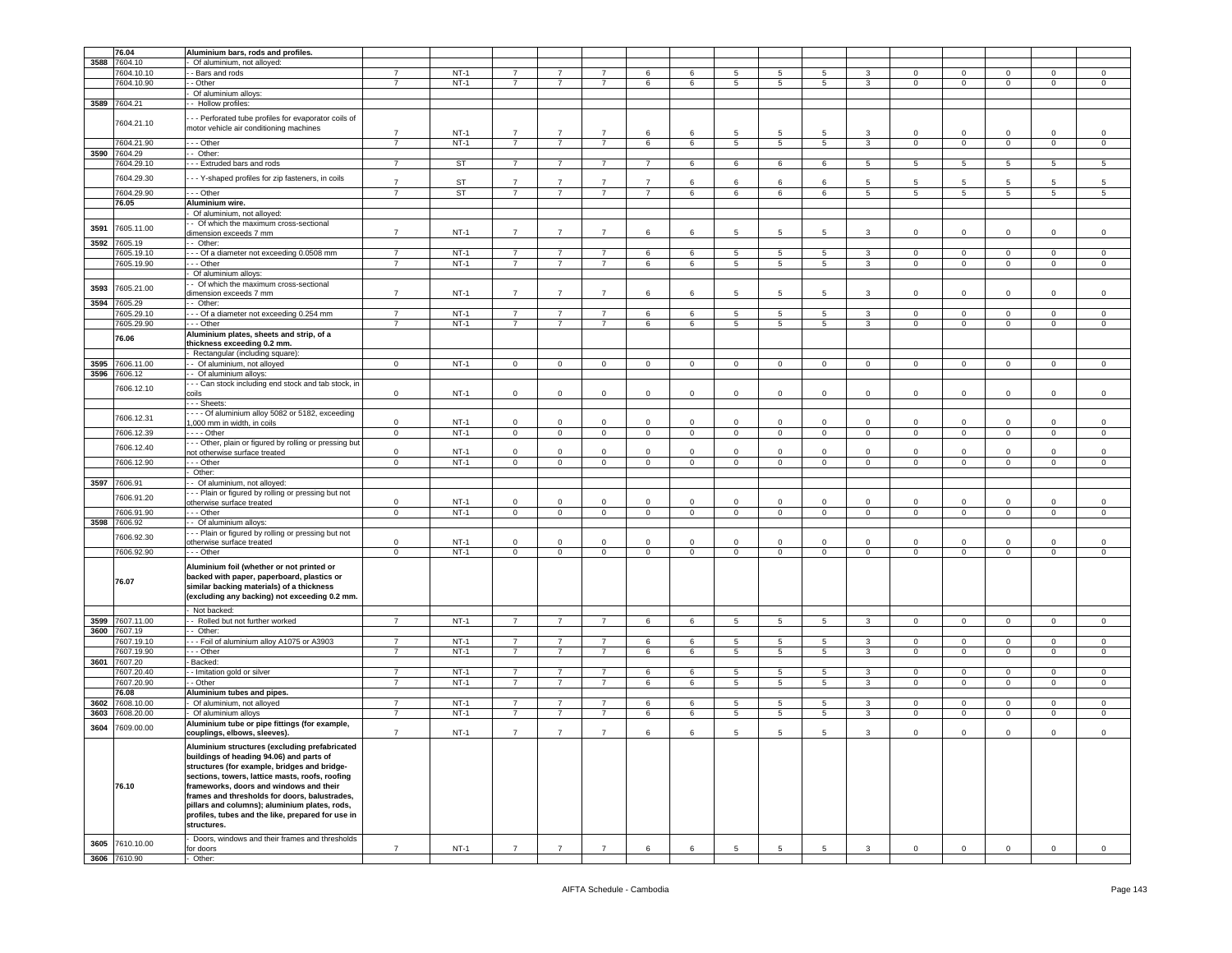|      | 7610.90.10      | - Bridges and bridge section, towers or lattice                                                                                                                                                        |                                  |                  |                                  | $\overline{7}$                   | $\overline{7}$                   |        |        |                 |                 |                |                         |                        |                            |                                |                            |                            |
|------|-----------------|--------------------------------------------------------------------------------------------------------------------------------------------------------------------------------------------------------|----------------------------------|------------------|----------------------------------|----------------------------------|----------------------------------|--------|--------|-----------------|-----------------|----------------|-------------------------|------------------------|----------------------------|--------------------------------|----------------------------|----------------------------|
|      |                 | nasts                                                                                                                                                                                                  | $\overline{7}$                   | $NT-1$           | 7                                |                                  |                                  | 6      | 6      | 5               | 5               |                | 3                       | $\Omega$               | $\Omega$                   | $\mathbf 0$                    | $\mathbf 0$                | $^{\circ}$                 |
|      | 7610.90.90      | - Other                                                                                                                                                                                                | $\overline{7}$                   | $NT-1$           | $\overline{7}$                   | $\overline{7}$                   | $\overline{7}$                   | 6      | 6      | 5               | 5               | 5              | 3                       | $\mathbf 0$            | $\mathbf 0$                | $\mathbf{0}$                   | $\mathsf 0$                | $\mathbf 0$                |
|      |                 | Aluminium reservoirs, tanks, vats and similar<br>containers, for any material (other than                                                                                                              |                                  |                  |                                  |                                  |                                  |        |        |                 |                 |                |                         |                        |                            |                                |                            |                            |
| 3607 | 7611.00.00      | compressed or liquefied gas), of a capacity<br>exceeding 300 I, whether or not lined or heat-                                                                                                          |                                  |                  |                                  |                                  |                                  |        |        |                 |                 |                |                         |                        |                            |                                |                            |                            |
|      |                 | insulated, but not fitted with mechanical or<br>thermal equipment.                                                                                                                                     | 35                               | $NT-1$           | 35                               | 30                               | 27.5                             | 25     | 22.5   | 20              | 17.5            | 15             | 10                      | 0                      | 0                          | $\mathbf 0$                    | $\mathsf 0$                | $\mathbf 0$                |
|      |                 | Aluminium casks, drums, cans, boxes and<br>similar containers (including rigid or collapsible                                                                                                          |                                  |                  |                                  |                                  |                                  |        |        |                 |                 |                |                         |                        |                            |                                |                            |                            |
|      | 76.12           | tubular containers), for any material (other than<br>compressed or liquefied gas), of a capacity not<br>exceeding 300 I, whether or not lined or heat-<br>insulated, but not fitted with mechanical or |                                  |                  |                                  |                                  |                                  |        |        |                 |                 |                |                         |                        |                            |                                |                            |                            |
|      |                 | thermal equipment.                                                                                                                                                                                     |                                  |                  |                                  |                                  |                                  |        |        |                 |                 |                |                         |                        |                            |                                |                            |                            |
|      | 3608 7612.10.00 | - Collapsible tubular containers                                                                                                                                                                       | 35                               | $NT-1$           | 35                               | 30                               | 27.5                             | 25     | 22.5   | 20              | 17.5            | 15             | 10                      | $\overline{0}$         | $\overline{0}$             | $\mathbf{0}$                   | $\overline{0}$             | $\mathbf{0}$               |
|      | 3609 7612.90    | Other:                                                                                                                                                                                                 |                                  |                  |                                  |                                  |                                  |        |        |                 |                 |                |                         |                        |                            |                                |                            |                            |
|      | 612.90.10       | - Seamless containers for fresh milk                                                                                                                                                                   | 35                               | $NT-1$           | 35                               | 30 <sup>°</sup>                  | 27.5                             | 25     | 22.5   | 20              | 17.5            | 15             | 10                      | $\mathbf 0$            | $\mathbf{0}$               | $\mathbf{0}$                   | $\mathbf 0$                | $\mathbf 0$                |
|      | 7612.90.90      | - Other                                                                                                                                                                                                | $\overline{7}$                   | $NT-1$           | $\overline{7}$                   | $\overline{7}$                   | $\overline{7}$                   | 6      | 6      | 5               | $\,$ 5          | 5              | $\mathbf{3}$            | 0                      | $\mathsf 0$                | $\mathsf 0$                    | $\mathbf 0$                | $\,0\,$                    |
| 3610 | 7613.00.00      | Aluminium containers for compressed or<br>iquefied gas.                                                                                                                                                | $\overline{7}$                   | $NT-1$           | $\overline{7}$                   | $\overline{7}$                   | $\overline{7}$                   | 6      | 6      | 5               | 5               | 5              | $\mathbf{3}$            | $\mathbf 0$            | 0                          | $\mathbf 0$                    | $\mathbf 0$                | $\mathsf 0$                |
|      | 76.14           | Stranded wire, cables, plaited bands and the                                                                                                                                                           |                                  |                  |                                  |                                  |                                  |        |        |                 |                 |                |                         |                        |                            |                                |                            |                            |
|      | 3611 7614.10    | like, of aluminium, not electrically insulated.<br>- With steel core:                                                                                                                                  |                                  |                  |                                  |                                  |                                  |        |        |                 |                 |                |                         |                        |                            |                                |                            |                            |
|      |                 | - Cables:                                                                                                                                                                                              |                                  |                  |                                  |                                  |                                  |        |        |                 |                 |                |                         |                        |                            |                                |                            |                            |
|      | 7614.10.11      | - - Of circular cross-section not exceeding 500<br>mm <sup>2</sup>                                                                                                                                     | $\overline{7}$                   | $NT-1$           | $\overline{7}$                   | $\overline{7}$                   | $\overline{7}$                   | 6      | 6      | 5               | 5               | 5              | 3                       | $\Omega$               | $\mathbf 0$                | $\Omega$                       | $\mathsf 0$                | $\mathsf 0$                |
|      | 7614.10.12      | - - Of circular cross-section exceeding 500 mm2                                                                                                                                                        | $\overline{7}$                   | $NT-1$           | $\overline{7}$                   | $\overline{7}$                   | $\overline{7}$                   | 6      | 6      | 5               | $\overline{5}$  | 5              | 3                       | $\circ$                | $\mathbf 0$                | $\mathbf 0$                    | $\mathbf 0$                | $\mathbf 0$                |
|      | 7614.10.19      | but not exceeding 630 mm2<br>- - - Other                                                                                                                                                               | $\overline{7}$                   | $NT-1$           | $\overline{7}$                   | $\overline{7}$                   | $\overline{7}$                   | 6      | 6      | $\overline{5}$  | 5               | 5              | $\overline{3}$          | $\mathbf 0$            | $\mathsf 0$                | $\overline{0}$                 | $\mathbf 0$                | $\overline{0}$             |
|      | 614.10.90       | - Other                                                                                                                                                                                                | $\overline{7}$                   | $NT-1$           | $\overline{7}$                   | $\overline{7}$                   | $\overline{7}$                   | 6      | 6      | 5               | 5               | 5              | $\mathbf{3}$            | $\mathbf 0$            | $\mathbf 0$                | $\mathbf{0}$                   | $\mathbf 0$                | $\mathbf 0$                |
|      | 3612 7614.90    | Other:                                                                                                                                                                                                 |                                  |                  |                                  |                                  |                                  |        |        |                 |                 |                |                         |                        |                            |                                |                            |                            |
|      |                 | - Cables:                                                                                                                                                                                              |                                  |                  |                                  |                                  |                                  |        |        |                 |                 |                |                         |                        |                            |                                |                            |                            |
|      | 7614.90.11      | - - Of circular cross-section not exceeding 500                                                                                                                                                        |                                  |                  |                                  |                                  |                                  |        |        |                 |                 |                |                         |                        |                            |                                |                            |                            |
|      | 7614.90.12      | mm <sup>2</sup><br>- - Of circular cross-section exceeding 500 mm2                                                                                                                                     | $\overline{7}$                   | $NT-1$           | $\overline{7}$                   | $\overline{7}$                   | $\overline{7}$                   | 6      | 6      | 5               | 5               | 5              | 3                       | 0                      | 0                          | $\mathbf 0$                    | $\mathbf 0$                | $\mathsf 0$                |
|      |                 | but not exceeding 630 mm2                                                                                                                                                                              | $\overline{7}$                   | $NT-1$           | $\overline{7}$                   | $\overline{7}$                   | $\overline{7}$                   | 6      | 6      | 5               | $\overline{5}$  | 5              | 3                       | $\mathbf 0$            | $\Omega$                   | $\mathbf{0}$                   | $\mathbf 0$                | $\circ$                    |
|      | 7614.90.19      | - - Other                                                                                                                                                                                              | $\overline{7}$                   | $NT-1$           | $\overline{7}$                   | $\overline{7}$                   | $\overline{7}$                   | 6      | 6      | 5               | 5               | 5              | $\mathbf{3}$            | 0                      | $\mathbf 0$                | $\mathbf{0}$                   | $\mathsf 0$                | $\mathbf 0$                |
|      | 7614.90.90      | - Other                                                                                                                                                                                                | $\overline{7}$                   | $NT-1$           | $\overline{7}$                   | $\overline{7}$                   | $\overline{7}$                   | 6      | 6      | 5               | 5               | 5              | 3                       | 0                      | $\mathbf 0$                | $\mathbf 0$                    | $\mathsf 0$                | $\mathbf 0$                |
|      | 76.15           | Table, kitchen or other household articles and<br>parts thereof, of aluminium; pot scourers and<br>scouring or polishing pads, gloves and the like,<br>of aluminium; sanitary ware and parts thereof,  |                                  |                  |                                  |                                  |                                  |        |        |                 |                 |                |                         |                        |                            |                                |                            |                            |
|      |                 | of aluminium.<br>Table, kitchen or other household articles and<br>parts thereof; pot scourers and scouring or                                                                                         |                                  |                  |                                  |                                  |                                  |        |        |                 |                 |                |                         |                        |                            |                                |                            |                            |
| 3613 | 7615.11.00      | polishing pads, gloves and the like:<br>- Pot scourers and scouring or polishing pads,                                                                                                                 |                                  |                  |                                  |                                  |                                  |        |        |                 |                 |                |                         |                        |                            |                                |                            |                            |
| 3614 | 7615.19.00      | gloves and the like<br>- Other                                                                                                                                                                         | $\overline{7}$<br>$\overline{7}$ | $NT-1$<br>$NT-1$ | $\overline{7}$<br>$\overline{7}$ | $\overline{7}$<br>$\overline{7}$ | $\overline{7}$<br>$\overline{7}$ | 6<br>6 | 6<br>6 | 5<br>5          | 5<br>5          | -5<br>5        | 3<br>$\mathbf{3}$       | $\circ$<br>$\mathbf 0$ | $\mathbf 0$<br>$\mathbf 0$ | $\mathbf{0}$<br>$\overline{0}$ | $\mathsf 0$<br>$\mathsf 0$ | $\mathbf 0$<br>$\mathbf 0$ |
|      | 3615 7615.20    |                                                                                                                                                                                                        |                                  |                  |                                  |                                  |                                  |        |        |                 |                 |                |                         |                        |                            |                                |                            |                            |
|      |                 | Sanitary ware and parts thereof:                                                                                                                                                                       |                                  |                  |                                  |                                  |                                  |        |        |                 |                 |                |                         |                        |                            |                                |                            |                            |
|      | 7615.20.10      | - Bedpans, urinals (portable type) and chamber-<br>pots                                                                                                                                                | -7                               | $NT-1$           | $\overline{7}$                   | 7                                | -7                               | 6      | 6      | 5               | 5               | -5             | 3                       | $\Omega$               | $\Omega$                   | $\mathbf 0$                    | $\mathbf 0$                | $\mathsf 0$                |
|      | 7615.20.90      | - Other                                                                                                                                                                                                | $\overline{7}$                   | $NT-1$           | $\overline{7}$                   | $\overline{7}$                   | $\overline{7}$                   | 6      | 6      | 5               | 5               | 5              | $\mathbf{3}$            | $\mathbf{0}$           | $\mathbf{0}$               | $\mathbf{0}$                   | $\mathbf{0}$               | $\circ$                    |
|      | 76.16           | Other articles of aluminium.                                                                                                                                                                           |                                  |                  |                                  |                                  |                                  |        |        |                 |                 |                |                         |                        |                            |                                |                            |                            |
|      |                 |                                                                                                                                                                                                        |                                  |                  |                                  |                                  |                                  |        |        |                 |                 |                |                         |                        |                            |                                |                            |                            |
|      | 3616 7616.10    | Nails, tacks, staples (other than those of heading<br>83.05), screws, bolts, nuts, screw hooks, rivets,<br>cotters, cotter-pins, washers and similar articles:                                         |                                  |                  |                                  |                                  |                                  |        |        |                 |                 |                |                         |                        |                            |                                |                            |                            |
|      | 7616.10.10      | - Nails                                                                                                                                                                                                | $\overline{7}$                   | $NT-1$           | $\overline{7}$                   | $\overline{7}$                   | $\overline{7}$                   | 6      | 6      | 5               | $5\phantom{.0}$ | 5              | 3                       | $\mathbf 0$            | $\mathbf 0$                | $\mathbf 0$                    | $\mathbf 0$                | $\mathsf 0$                |
|      | 7616.10.20      | - Staples and hooks; bolts and nuts                                                                                                                                                                    | $\overline{7}$                   | $NT-1$           | $\overline{7}$                   | $\overline{7}$                   | $\overline{7}$                   | 6      | 6      | $5\overline{)}$ | $5\overline{5}$ | $5^{\circ}$    | $\mathbf{3}$            | $\mathbf{0}$           | $\overline{0}$             | $\overline{0}$                 | $\overline{0}$             | $\overline{0}$             |
|      | 7616.10.90      | - Other                                                                                                                                                                                                | $\overline{7}$                   | $NT-1$           | $\overline{7}$                   | $\overline{7}$                   | $\overline{7}$                   | 6      | 6      | 5               | 5               | 5 <sub>5</sub> | $\mathbf{3}$            | $\Omega$               | $\mathbf{O}$               | $\circ$                        | $\mathbf 0$                | $\mathbf 0$                |
|      |                 | Other:                                                                                                                                                                                                 |                                  |                  |                                  |                                  |                                  |        |        |                 |                 |                |                         |                        |                            |                                |                            |                            |
| 3617 | 7616.91.00      | - Cloth, grill, netting and fencing, of aluminium<br>vire                                                                                                                                              | $\overline{7}$                   | $NT-1$           | $\overline{7}$                   | $\overline{7}$                   | $\overline{7}$                   | 6      | 6      | 5               | 5               | 5              | 3                       | $\mathbf 0$            | 0                          | $\overline{0}$                 | $\mathsf 0$                | $\mathbf 0$                |
| 3618 | 7616.99         | - Other:                                                                                                                                                                                               |                                  |                  |                                  |                                  |                                  |        |        |                 |                 |                |                         |                        |                            |                                |                            |                            |
|      | 7616.99.20      | - - Ferrules for use in the manufacture of pencils                                                                                                                                                     | $\overline{7}$                   | $NT-1$           | $\overline{7}$                   | $\overline{7}$                   | $\overline{7}$                   | 6      | 6      | 5               | 5               | 5              | 3                       | $\mathbf 0$            | $\mathbf 0$                | $\mathbf 0$                    | $\mathsf 0$                | $\mathsf 0$                |
|      | 7616.99.30      | --- Slugs, round, of such dimension that the                                                                                                                                                           |                                  |                  |                                  |                                  |                                  |        |        |                 |                 |                |                         |                        |                            |                                |                            |                            |
|      | 7616.99.40      | thickness exceeds one-tenth of the diameter<br>- - Bobbins, spools, reels and similar supports for                                                                                                     | $\overline{7}$                   | $NT-1$           | $\overline{7}$                   | $\overline{7}$                   | $\overline{7}$                   | 6      | 6      | 5               | 5               | 5              | $\mathbf{3}$            | $\overline{0}$         | $\mathbf{O}$               | $\overline{0}$                 | $\overline{0}$             | $\overline{0}$             |
|      |                 | textile yarn                                                                                                                                                                                           | $\overline{7}$                   | $NT-1$           | $\overline{7}$                   | $\overline{7}$                   | $\overline{7}$                   | 6      | 6      | 5               | 5               | -5             | 3                       | 0                      | $\Omega$                   | 0                              | $\mathbf{0}$               | $\mathsf 0$                |
|      | 7616.99.60      | - - Spouts and cups for latex collection                                                                                                                                                               | $\overline{7}$                   | $NT-1$           | $\overline{7}$                   | $\overline{7}$                   | $\overline{7}$                   | 6      | 6      | 5               | 5               | 5 <sub>5</sub> | $\mathbf{3}$            | $\mathbf{0}$           | $\mathbf{O}$               | $\circ$                        | $\mathbf 0$                | $\mathbf{0}$               |
|      | 7616.99.90      | - - - Other                                                                                                                                                                                            | $\overline{7}$                   | $NT-1$           | $\overline{7}$                   | $\overline{7}$                   | $\overline{7}$                   | 6      | 6      | 5               | 5               | 5              | $\overline{\mathbf{3}}$ | $\mathbf 0$            | $\overline{0}$             | $\overline{0}$                 | $\overline{0}$             | $\overline{0}$             |
|      | 78.01           | Unwrought lead.                                                                                                                                                                                        |                                  |                  |                                  |                                  |                                  |        |        |                 |                 |                |                         |                        |                            |                                |                            |                            |
|      | 3619 7801.10.00 | Refined lead                                                                                                                                                                                           | $\overline{7}$                   | $NT-1$           | $7^{\circ}$                      | $\overline{7}$                   | $\overline{7}$                   | 6      | 6      | 5               | $5\overline{5}$ | $5^{\circ}$    | $\mathbf{3}$            | $\mathbf 0$            | $\overline{0}$             | $\mathbf{0}$                   | $\overline{0}$             | $\overline{0}$             |
|      |                 | Other:                                                                                                                                                                                                 |                                  |                  |                                  |                                  |                                  |        |        |                 |                 |                |                         |                        |                            |                                |                            |                            |
| 3620 | 7801.91.00      | - Containing by weight antimony as the principal<br>other element                                                                                                                                      | $\overline{7}$                   | $NT-1$           | $\overline{7}$                   | $\overline{7}$                   | $\overline{7}$                   | 6      | 6      | 5               | 5               | 5              | 3                       | $\mathbf 0$            | $\mathbf 0$                | $\Omega$                       | $\mathbf 0$                | $\mathbf 0$                |
|      | 3621 7801.99    | - Other:                                                                                                                                                                                               |                                  |                  |                                  |                                  |                                  |        |        |                 |                 |                |                         |                        |                            |                                |                            |                            |
|      | 7801.99.10      | - - - Unrefined lead                                                                                                                                                                                   | $\overline{7}$                   | $NT-1$           | $\overline{7}$                   | $\overline{7}$                   | $\overline{7}$                   | 6      | 6      | 5               | 5               | 5              | $\mathbf{3}$            | $\mathbf 0$            | $\overline{0}$             | $\overline{0}$                 | $\overline{0}$             | $\overline{0}$             |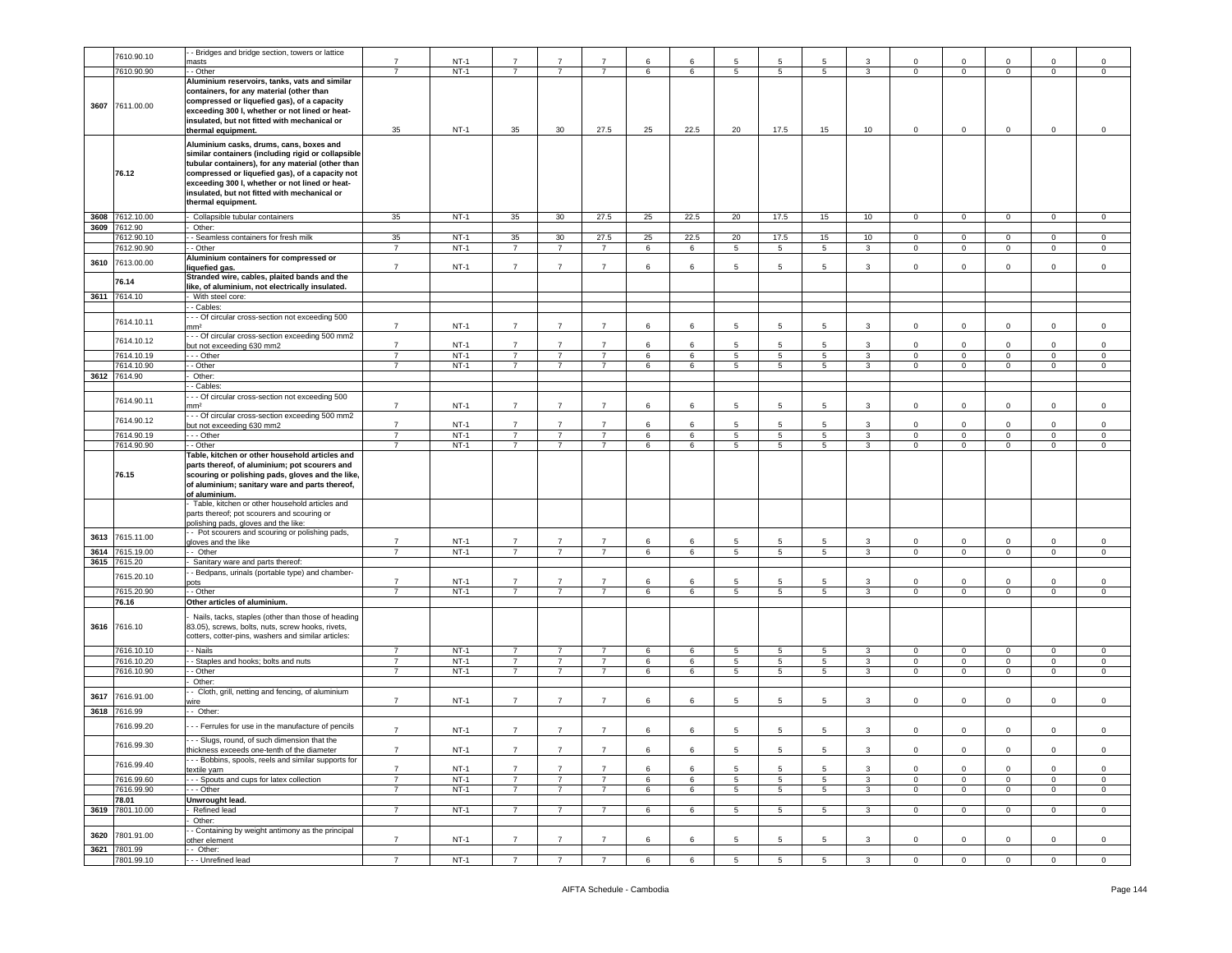|            | 7801.99.90      | - - Other                                              |                | $NT-1$ |                |                |                |                 |                 |                | 5               |                 |                         |                | $\circ$        |                |                | $\mathbf 0$         |
|------------|-----------------|--------------------------------------------------------|----------------|--------|----------------|----------------|----------------|-----------------|-----------------|----------------|-----------------|-----------------|-------------------------|----------------|----------------|----------------|----------------|---------------------|
| 3622       | 7802.00.00      | Lead waste and scrap.                                  | $\overline{7}$ | $NT-1$ |                | $\overline{7}$ | $\overline{7}$ | 6               | 6               | 5              | 5               | -5              | 3                       | $\Omega$       | $\Omega$       | $\mathbf 0$    | $\Omega$       | $\mathbf 0$         |
|            |                 | Lead plates, sheets, strip and foil; lead powders      |                |        |                |                |                |                 |                 |                |                 |                 |                         |                |                |                |                |                     |
|            | 78.04           | and flakes.                                            |                |        |                |                |                |                 |                 |                |                 |                 |                         |                |                |                |                |                     |
|            |                 |                                                        |                |        |                |                |                |                 |                 |                |                 |                 |                         |                |                |                |                |                     |
|            |                 | Plates, sheets, strip and foil:                        |                |        |                |                |                |                 |                 |                |                 |                 |                         |                |                |                |                |                     |
| 3623       | 7804.11.00      | - Sheets, strip and foil of a thickness (excluding     |                |        |                |                |                |                 |                 |                |                 |                 |                         |                |                |                |                |                     |
|            |                 | any backing) not exceeding 0.2 mm                      | $\overline{7}$ | $NT-1$ | $\overline{7}$ | $\overline{7}$ | $\overline{7}$ | 6               | 6               | 5.             | 5               | 5.              | 3                       | $\Omega$       | $\mathbf 0$    | $\mathbf 0$    | $\Omega$       | $\mathbf 0$         |
| 3624       | 7804.19.00      | - - Other                                              | $\overline{7}$ | $NT-1$ | $\overline{7}$ | $\overline{7}$ | $\overline{7}$ | 6               | 6               | $\overline{5}$ | $\overline{5}$  | $\overline{5}$  | $\overline{3}$          | $\overline{0}$ | $\overline{0}$ | $\overline{0}$ | $\overline{0}$ | $\overline{0}$      |
| 3625       | 7804.20.00      | - Powders and flakes                                   | $\overline{7}$ | $NT-1$ | $\overline{7}$ | $\overline{7}$ | $\overline{7}$ | 6               | 6               | $\overline{5}$ | 5               | $\overline{5}$  | $\overline{3}$          | $\overline{0}$ | $\overline{0}$ | $\overline{0}$ | $\overline{0}$ | $\overline{0}$      |
|            |                 |                                                        |                |        |                |                |                |                 |                 |                |                 |                 |                         |                |                |                |                |                     |
| 3626       | 78.06           | Other articles of lead.                                |                |        |                |                |                |                 |                 |                |                 |                 |                         |                |                |                |                |                     |
|            | 7806.00.20      | Bars, rods, profiles and wire                          | 35             | $NT-1$ | 35             | 30             | 27.5           | 25              | 22.5            | 20             | 17.5            | 15              | 10                      | $\mathbf{0}$   | $^{\circ}$     | $\mathbf 0$    | $\Omega$       | $\mathbf 0$         |
|            |                 | Tubes, pipes and tube or pipe fittings (for            |                |        |                |                |                |                 |                 |                |                 |                 |                         |                |                |                |                |                     |
|            | 7806.00.30      | example, couplings, elbows, sleeves)                   | 35             | $NT-1$ | 35             | 30             | 27.5           | 25              | 22.5            | 20             | 17.5            | 15              | 10                      | $\mathbf 0$    | $\mathbf 0$    | $\mathbf 0$    | $\mathbf 0$    | $\mathbf 0$         |
|            |                 |                                                        |                |        |                |                |                |                 |                 |                |                 |                 |                         | $\Omega$       |                |                |                |                     |
|            | 7806.00.90      | - Other                                                | 35             | $NT-1$ | 35             | 30             | 27.5           | 25              | 22.5            | 20             | 17.5            | 15              | 10                      |                | $\mathbf 0$    | $\mathbf 0$    | $\mathbf 0$    | $\mathsf 0$         |
|            | 79.01           | Unwrought zinc.                                        |                |        |                |                |                |                 |                 |                |                 |                 |                         |                |                |                |                |                     |
|            |                 | - Zinc, not alloyed                                    |                |        |                |                |                |                 |                 |                |                 |                 |                         |                |                |                |                |                     |
|            |                 |                                                        |                |        |                |                |                |                 |                 |                |                 |                 |                         |                |                |                |                |                     |
| 3627       | 7901.11.00      | - Containing by weight 99.99% or more of zinc          |                | $NT-1$ |                | $\Omega$       |                | $\Omega$        | $\Omega$        | $\Omega$       | $\Omega$        | $\Omega$        | $\Omega$                | $\Omega$       | $\Omega$       | $\Omega$       | $\Omega$       | $\mathsf 0$         |
|            |                 |                                                        | $\mathbf 0$    |        | $\mathbf 0$    |                | $\mathbf 0$    |                 |                 |                |                 |                 |                         |                |                |                |                |                     |
| 3628       | 7901.12.00      | - Containing by weight less than 99.99% of zinc        |                |        |                |                |                |                 |                 |                |                 |                 |                         |                |                |                |                |                     |
|            |                 |                                                        | $\mathbf 0$    | $NT-1$ | $\mathsf 0$    | $\Omega$       | $\mathbf 0$    | $\mathbf 0$     | $\overline{0}$  | $\Omega$       | $\overline{0}$  | $\Omega$        | $\mathbf 0$             | $\Omega$       | $\Omega$       | $^{\circ}$     | $\Omega$       | $\mathsf 0$         |
| 3629       | 7901.20.00      | Zinc alloys                                            | $\mathsf 0$    | $NT-1$ | $\overline{0}$ | $\mathbf 0$    | $\mathbf 0$    | $\mathbf 0$     | $\mathbf 0$     | $\mathsf 0$    | $\mathbf 0$     | $\mathbf 0$     | $\mathbf 0$             | $\Omega$       | $\mathbf 0$    | $\mathbf 0$    | $\mathsf 0$    | $\mathsf{O}\xspace$ |
|            | 7902.00.00      | Zinc waste and scrap.                                  | $\overline{7}$ | $NT-1$ | $\overline{7}$ | $\overline{7}$ | $\overline{7}$ | 6               | 6               | 5              | $\overline{5}$  | $\overline{5}$  | 3                       | $\overline{0}$ | $\overline{0}$ | $\overline{0}$ | $\overline{0}$ | $\overline{0}$      |
| 3630       |                 |                                                        |                |        |                |                |                |                 |                 |                |                 |                 |                         |                |                |                |                |                     |
|            | 79.03           | Zinc dust, powders and flakes.                         |                |        |                |                |                |                 |                 |                |                 |                 |                         |                |                |                |                |                     |
|            | 3631 7903.10.00 | Zinc dust                                              | $\overline{7}$ | $NT-1$ | $\overline{7}$ | $\overline{7}$ | $\overline{7}$ | 6               | 6               | 5              | 5               | 5               | $\mathbf{3}$            | $\mathbf 0$    | $\overline{0}$ | $\circ$        | $\Omega$       | $\circ$             |
| 3632       | 7903.90.00      | Other                                                  | $\overline{7}$ | $NT-1$ | $\overline{7}$ | $\overline{7}$ | $\overline{7}$ | 6               | 6               | 5              | 5               | 5               | 3                       | $\mathbf 0$    | $\overline{0}$ | 0              | $\mathbf 0$    | $\mathbf 0$         |
|            |                 |                                                        |                |        |                |                |                |                 |                 |                |                 |                 |                         |                |                |                |                |                     |
| 3633       | 7904.00.00      | Zinc bars, rods, profiles and wire.                    | $\overline{7}$ | $NT-1$ | $\overline{7}$ | $\overline{7}$ | $\overline{7}$ | 6               | 6               | 5              | $\,$ 5 $\,$     | 5               | $\mathbf{3}$            | $\mathbf 0$    | $\overline{0}$ | $\overline{0}$ | $\mathbf 0$    | $\mathsf 0$         |
| 3634       | 79.05           | Zinc plates, sheets, strip and foil.                   |                |        |                |                |                |                 |                 |                |                 |                 |                         |                |                |                |                |                     |
|            | 905.00.10       | Plates, sheet and strip                                | $\mathbf 0$    | $NT-1$ | $\Omega$       | $\mathbf 0$    | $\mathbf 0$    | $\mathsf 0$     | $\mathbf 0$     | $\mathsf 0$    | $\mathbf 0$     | $\mathbf 0$     | $\mathsf 0$             | $\Omega$       | $\mathbf 0$    | $\Omega$       | $\mathsf 0$    | $\,0\,$             |
|            | 7905.00.20      | - Foil                                                 | $\mathbf 0$    | $NT-1$ | $\mathbf 0$    | $\mathbf 0$    | $\mathbf 0$    | $\mathsf 0$     | $\mathbf 0$     | $\mathbf 0$    | $\pmb{0}$       | $\mathbf 0$     | $\mathsf 0$             | $\Omega$       | $\overline{0}$ | $\mathsf 0$    | $\mathbf 0$    | $\mathsf 0$         |
|            |                 |                                                        |                |        |                |                |                |                 |                 |                |                 |                 |                         |                |                |                |                |                     |
| 3635       | 79.07           | Other articles of zinc.                                |                |        |                |                |                |                 |                 |                |                 |                 |                         |                |                |                |                |                     |
|            | 7907.00.30      | - Gutters, roof capping, skylight frames and other     |                |        |                |                |                |                 |                 |                |                 |                 |                         |                |                |                |                |                     |
|            |                 | fabricated building components                         | $\overline{7}$ | $NT-1$ | $\overline{7}$ | $\overline{7}$ | $\overline{7}$ | 6               | 6               | 5              | 5               | 5               | 3                       | $\mathbf 0$    | $\mathsf 0$    | $\mathsf 0$    | $\mathbf 0$    | $\mathsf 0$         |
|            |                 | Tubes, pipes and tube or pipe fittings (for example    |                |        |                |                |                |                 |                 |                |                 |                 |                         |                |                |                |                |                     |
|            | 7907.00.40      |                                                        | 35             | $NT-1$ | 35             | 30             | 27.5           | 25              | 22.5            | 20             | 17.5            | 15              | 10                      | $\Omega$       | $\Omega$       | $\Omega$       | $\Omega$       | $\,0\,$             |
|            |                 | couplings, elbows, sleeves)                            |                |        |                |                |                |                 |                 |                |                 |                 |                         | $\overline{0}$ |                |                |                |                     |
|            | 7907.00.90      | - Other                                                | 35             | $NT-1$ | 35             | 30             | 27.5           | 25              | 22.5            | 20             | 17.5            | 15              | 10                      |                | $\overline{0}$ | $\overline{0}$ | $\overline{0}$ | $\overline{0}$      |
|            | 80.01           | Unwrought tin.                                         |                |        |                |                |                |                 |                 |                |                 |                 |                         |                |                |                |                |                     |
| 3636       | 8001.10.00      | - Tin, not alloyed                                     | $\overline{7}$ | $NT-1$ | $\overline{7}$ | $\overline{7}$ | $\overline{7}$ | 6               | 6               | 5.             | 5               | $\mathbf{5}$    | $\mathcal{R}$           | $\Omega$       | $\Omega$       | $\Omega$       | $\Omega$       | $\mathsf 0$         |
| 3637       | 8001.20.00      | Tin alloys                                             | $\overline{7}$ | $NT-1$ | $\overline{7}$ | $\overline{7}$ | $\overline{7}$ | 6               | 6               | 5              | $\overline{5}$  | 5               | 3                       | $\mathbf 0$    | $\overline{0}$ | $\circ$        | $\mathbf 0$    | $\overline{0}$      |
|            |                 |                                                        |                |        |                |                |                |                 |                 |                |                 |                 |                         |                |                |                |                |                     |
|            | 3638 8002.00.00 | Tin waste and scrap.                                   | $\overline{7}$ | $NT-1$ | $\overline{7}$ | $\overline{7}$ | $\overline{7}$ | 6               | 6               | 5              | $5\phantom{.0}$ | 5               | 3                       | $\mathsf 0$    | $\overline{0}$ | $\mathsf 0$    | $\mathsf 0$    | $\mathsf 0$         |
|            | 3639 8003.00.00 | Tin bars, rods, profiles and wire.                     | $\overline{7}$ | $NT-1$ | $\overline{7}$ | $\overline{7}$ | $\overline{7}$ | 6               | 6               | 5              | $5\phantom{.0}$ | $5\overline{5}$ | $\mathbf{3}$            | $\overline{0}$ | $\overline{0}$ | $\overline{0}$ | $\mathbf 0$    | $\mathbf{0}$        |
|            |                 |                                                        |                |        |                |                |                |                 |                 |                |                 |                 |                         |                |                |                |                |                     |
|            |                 |                                                        |                |        |                |                |                |                 |                 |                |                 |                 |                         |                |                |                |                |                     |
| 3640 80.07 |                 | Other articles of tin.                                 |                |        |                |                |                |                 |                 |                |                 |                 |                         |                |                |                |                |                     |
|            |                 | Plates, sheets and strip, of a thickness exceeding     |                |        |                |                |                |                 |                 |                |                 |                 |                         |                |                |                |                |                     |
|            | 8007.00.20      | $.2 \text{ mm}$                                        | 35             | $NT-1$ | 35             | 30             | 27.5           | 25              | 22.5            | 20             | 17.5            | 15              | 10                      | $\Omega$       | $\mathbf 0$    | $^{\circ}$     | $\mathbf 0$    | $\mathbf 0$         |
|            |                 |                                                        |                |        |                |                |                |                 |                 |                |                 |                 |                         |                |                |                |                |                     |
|            |                 | Foil (whether or not printed or backed with paper,     |                |        |                |                |                |                 |                 |                |                 |                 |                         |                |                |                |                |                     |
|            |                 | paperboard, plastics or similar backing materials),    |                |        |                |                |                |                 |                 |                |                 |                 |                         |                |                |                |                |                     |
|            | 8007.00.30      | of a thickness (excluding any backing) not             |                |        |                |                |                |                 |                 |                |                 |                 |                         |                |                |                |                |                     |
|            |                 |                                                        |                |        |                |                |                |                 |                 |                |                 |                 |                         |                |                |                |                |                     |
|            |                 | exceeding 0.2 mm; powders and flakes                   | 35             | $NT-1$ | 35             | 30             | 27.5           | 25              | 22.5            | 20             | 17.5            | 15              | 10                      | $\Omega$       | $\mathbf 0$    | $^{\circ}$     | $\Omega$       | $\mathsf 0$         |
|            |                 | Tubes, pipes and tube or pipe fittings (for            |                |        |                |                |                |                 |                 |                |                 |                 |                         |                |                |                |                |                     |
|            | 8007.00.40      | example, couplings, elbows, sleeves).                  | 35             | $NT-1$ | 35             | 30             | 27.5           | 25              | 22.5            | 20             | 17.5            | 15              | 10                      | $\Omega$       | $\mathbf 0$    | $\Omega$       | $\mathbf 0$    | $\mathbf 0$         |
|            | 8007.00.90      | Other                                                  | 35             | $NT-1$ | 35             | 30             | 27.5           | 25              | 22.5            | 20             | 17.5            | 15              | 10                      | $\overline{0}$ | $\overline{0}$ | $\overline{0}$ | $\overline{0}$ | $\overline{0}$      |
|            |                 |                                                        |                |        |                |                |                |                 |                 |                |                 |                 |                         |                |                |                |                |                     |
|            | 81.01           | Tungsten (wolfram) and articles thereof,               |                |        |                |                |                |                 |                 |                |                 |                 |                         |                |                |                |                |                     |
|            |                 | including waste and scrap.                             |                |        |                |                |                |                 |                 |                |                 |                 |                         |                |                |                |                |                     |
| 3641       | 8101.10.00      | Powders                                                | $\overline{7}$ | $NT-1$ | $\overline{7}$ | $\overline{7}$ | $\overline{7}$ | 6               | 6               | 5              | $5\phantom{.0}$ | 5               | $\mathbf{3}$            | $\mathsf 0$    | $\mathbf 0$    | $\mathbf 0$    | $\Omega$       | $\mathsf 0$         |
|            |                 | Other:                                                 |                |        |                |                |                |                 |                 |                |                 |                 |                         |                |                |                |                |                     |
|            |                 |                                                        |                |        |                |                |                |                 |                 |                |                 |                 |                         |                |                |                |                |                     |
| 3642       | 8101.94.00      | - Unwrought tungsten, including bars and rods          | $\overline{7}$ | $NT-1$ | $\overline{7}$ | $\overline{7}$ |                | 6               | 6               | 5              | 5               |                 | 3                       | $\mathbf 0$    | $\mathbf 0$    | $\mathbf 0$    | $\mathbf 0$    | $\mathsf 0$         |
|            |                 | bbtained simply by sintering                           |                |        |                |                |                |                 |                 |                |                 |                 |                         |                |                |                |                |                     |
| 3643       | 8101.96.00      | - Wire                                                 | $\overline{7}$ | $NT-1$ | $\overline{7}$ | $\overline{7}$ | $\overline{7}$ | 6               | 6               | 5              | $5\phantom{.0}$ | 5               | $\mathbf{3}$            | $\mathbf 0$    | $\mathbf 0$    | $\mathsf 0$    | $\mathsf 0$    | $\,0\,$             |
| 3644       | 8101.97.00      | - - Waste and scrap                                    | $\overline{7}$ | $NT-1$ | $\overline{7}$ | $\overline{7}$ | $\overline{7}$ | 6               | 6               | $\overline{5}$ | $\overline{5}$  | 5               | $\overline{\mathbf{3}}$ | $\mathbf 0$    | $\overline{0}$ | $\overline{0}$ | $\mathbf 0$    | $\overline{0}$      |
| 3645       | 8101.99.00      | - Other                                                | $\overline{7}$ | $NT-1$ | $\overline{7}$ | $\overline{7}$ | $\overline{7}$ | 6               | 6               | $\overline{5}$ | $\overline{5}$  | $\overline{5}$  | $\overline{3}$          | $\Omega$       | $\overline{0}$ | $\overline{0}$ | $\overline{0}$ | $\overline{0}$      |
|            |                 |                                                        |                |        |                |                |                |                 |                 |                |                 |                 |                         |                |                |                |                |                     |
|            | B1.02           | Molybdenum and articles thereof, including             |                |        |                |                |                |                 |                 |                |                 |                 |                         |                |                |                |                |                     |
|            |                 | waste and scrap.                                       |                |        |                |                |                |                 |                 |                |                 |                 |                         |                |                |                |                |                     |
| 3646       | 8102.10.00      | Powders                                                | $\overline{7}$ | $NT-1$ | $\overline{7}$ | $\overline{7}$ | $\overline{7}$ | 6               | 6               | 5              | 5               | $5^{\circ}$     | 3                       | $\Omega$       | $\overline{0}$ | $\mathbf{0}$   | $\mathbf 0$    | $\mathbf 0$         |
|            |                 | Other:                                                 |                |        |                |                |                |                 |                 |                |                 |                 |                         |                |                |                |                |                     |
|            |                 | - Unwrought molybdenum, including bars and             |                |        |                |                |                |                 |                 |                |                 |                 |                         |                |                |                |                |                     |
| 3647       | 8102.94.00      | rods obtained simply by sintering                      | $\overline{7}$ | $NT-1$ | $\overline{7}$ | $\overline{7}$ | $\overline{7}$ | 6               | 6               | 5              | 5               | 5               | 3                       | $\Omega$       | $\Omega$       | $\Omega$       | $\Omega$       | $\Omega$            |
|            |                 |                                                        |                |        |                |                |                |                 |                 |                |                 |                 |                         |                |                |                |                |                     |
|            |                 |                                                        |                |        |                |                |                |                 |                 |                |                 |                 |                         |                |                |                |                |                     |
| 3648       | 8102.95.00      | - Bars and rods, other than those obtained simply      |                |        |                |                |                |                 |                 |                |                 |                 |                         |                |                |                |                |                     |
|            |                 | by sintering, profiles, plates, sheets, strip and foil | $\overline{7}$ | $NT-1$ |                |                |                | 6               | 6               | 5              | 5               |                 |                         | $\mathbf 0$    | $\mathbf 0$    | $\mathbf 0$    |                | $\mathbf 0$         |
| 3649       |                 |                                                        | $\overline{7}$ | $NT-1$ | $\overline{7}$ | $\overline{7}$ | $\overline{7}$ | 6               | 6               | $\overline{5}$ |                 | 5               |                         | $\Omega$       | $\overline{0}$ | $\overline{0}$ | $\mathbf 0$    |                     |
|            | 8102.96.00      | - - Wire                                               |                |        |                |                |                |                 |                 |                | $\sqrt{5}$      |                 | $\overline{3}$          |                |                |                |                | $\mathsf{O}$        |
| 3650       | 8102.97.00      | - - Waste and scrap                                    | $\overline{7}$ | $NT-1$ | $\overline{7}$ | $\overline{7}$ | $\overline{7}$ | 6               | 6               | $\overline{5}$ | $5\overline{)}$ | 5               | $\overline{3}$          | $\Omega$       | $\overline{0}$ | $\overline{0}$ | $\mathbf 0$    | $\overline{0}$      |
| 3651       | 8102.99.00      | - Other                                                | $\overline{7}$ | $NT-1$ | $\overline{7}$ | $\overline{7}$ | $\overline{7}$ | 6               | 6               | $\overline{5}$ | $\overline{5}$  | $\overline{5}$  | $\overline{3}$          | $\Omega$       | $\overline{0}$ | $\overline{0}$ | $\Omega$       | $\overline{0}$      |
|            |                 | Tantalum and articles thereof, including waste         |                |        |                |                |                |                 |                 |                |                 |                 |                         |                |                |                |                |                     |
|            | 81.03           |                                                        |                |        |                |                |                |                 |                 |                |                 |                 |                         |                |                |                |                |                     |
|            |                 | and scrap.                                             |                |        |                |                |                |                 |                 |                |                 |                 |                         |                |                |                |                |                     |
| 3652       | 8103.20.00      | Unwrought tantalum, including bars and rods            |                |        |                |                |                |                 |                 |                |                 |                 |                         |                |                |                |                |                     |
|            |                 | obtained simply by sintering; powders                  |                | $NT-1$ | $\overline{7}$ | $\overline{7}$ |                | $6\overline{6}$ | 6               | 5              | 5               | 5               | 3                       | $\Omega$       | $\Omega$       | $\Omega$       | $\Omega$       | $\Omega$            |
| 3653       | 103.30.00       | Waste and scrap                                        | $\overline{7}$ | $NT-1$ | $\overline{7}$ | $\overline{7}$ | $\overline{7}$ | 6               | $6\overline{6}$ | 5              | $\overline{5}$  | $\overline{5}$  | $\overline{3}$          | $\overline{0}$ | $\overline{0}$ | $\overline{0}$ | $\overline{0}$ | $\overline{0}$      |
| 3654       | 8103.90.00      | Other                                                  | $\overline{7}$ | $NT-1$ | $\overline{7}$ | $\overline{7}$ | $\overline{7}$ | 6               | 6               | 5              | $\overline{5}$  | $5^{\circ}$     | $\mathbf{3}$            | $\Omega$       | $\mathsf 0$    | $\mathbf 0$    | $\mathsf 0$    | $\Omega$            |
|            |                 |                                                        |                |        |                |                |                |                 |                 |                |                 |                 |                         |                |                |                |                |                     |
|            | 81.04           | Magnesium and articles thereof, including              |                |        |                |                |                |                 |                 |                |                 |                 |                         |                |                |                |                |                     |
|            |                 | waste and scrap.<br>- Unwrought magnesium:             |                |        |                |                |                |                 |                 |                |                 |                 |                         |                |                |                |                |                     |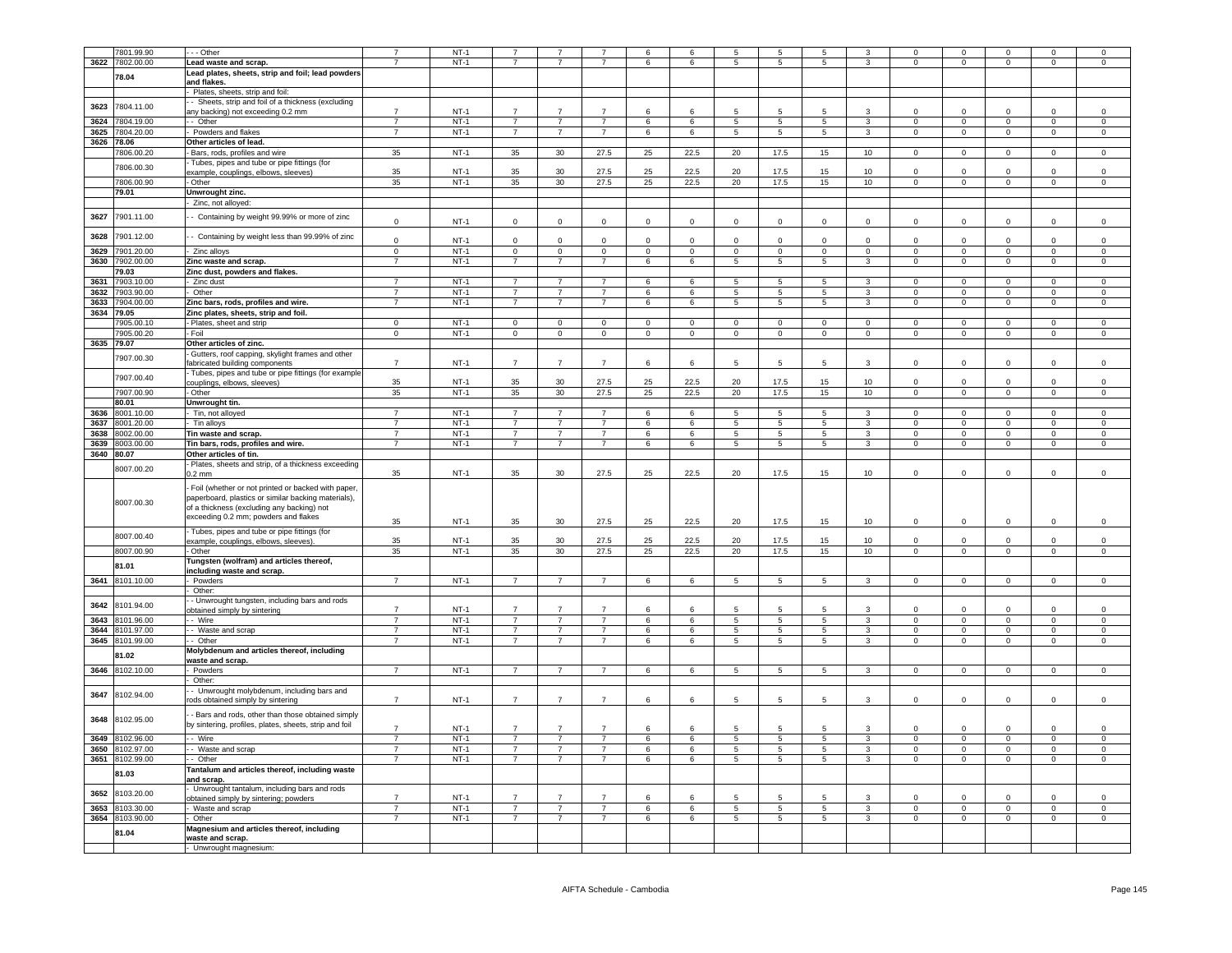| 3655 |                 | - Containing at least 99.8% by weight of                                                                                                                                                               |                |        |                |                |                |                     |                 |                     |                 |                 |                         |                |                |                |                |                |
|------|-----------------|--------------------------------------------------------------------------------------------------------------------------------------------------------------------------------------------------------|----------------|--------|----------------|----------------|----------------|---------------------|-----------------|---------------------|-----------------|-----------------|-------------------------|----------------|----------------|----------------|----------------|----------------|
|      | 8104.11.00      |                                                                                                                                                                                                        | $\overline{7}$ | $NT-1$ | $\overline{7}$ |                |                | $\epsilon$          | 6               | 5                   | 5               |                 | 3                       | $\Omega$       | $\Omega$       | $\Omega$       | $\Omega$       | $\Omega$       |
|      |                 | magnesium                                                                                                                                                                                              |                |        |                |                |                |                     |                 |                     |                 |                 |                         |                |                |                |                |                |
| 3656 | 8104.19.00      | - Other                                                                                                                                                                                                | $\overline{7}$ | $NT-1$ | $\overline{7}$ | $\overline{7}$ | $\overline{7}$ | $6\overline{6}$     | $\,6\,$         | 5                   | $5\phantom{.0}$ | $5\overline{5}$ | $\overline{3}$          | $\mathbf{0}$   | $\overline{0}$ | $\overline{0}$ | $\overline{0}$ | $\overline{0}$ |
| 3657 | 104.20.00       | Waste and scrap                                                                                                                                                                                        | $\overline{7}$ | $NT-1$ | $\overline{7}$ | $\overline{7}$ | $\overline{7}$ | 6                   | 6               | 5                   | 5               | 5               | 3                       | $\overline{0}$ | $\overline{0}$ | $\overline{0}$ | $\overline{0}$ | $\overline{0}$ |
|      |                 | Raspings, turnings and granules, graded                                                                                                                                                                |                |        |                |                |                |                     |                 |                     |                 |                 |                         |                |                |                |                |                |
| 3658 | 3104.30.00      | according to size; powders                                                                                                                                                                             | $\overline{7}$ | $NT-1$ | $\overline{7}$ |                |                | 6                   |                 | 5                   |                 |                 | 3                       |                | $\Omega$       | $\Omega$       | $\Omega$       | $\Omega$       |
| 3659 | 8104.90.00      | Other                                                                                                                                                                                                  | $\overline{7}$ | $NT-1$ | $\overline{7}$ | $\overline{7}$ | $\overline{7}$ | 6                   | $6\phantom{.0}$ | $\overline{5}$      | $\overline{5}$  | $5\overline{5}$ | $\overline{3}$          | $\mathsf 0$    | $\mathbf 0$    | $\mathsf 0$    | $\mathsf 0$    | $\mathsf 0$    |
|      |                 |                                                                                                                                                                                                        |                |        |                |                |                |                     |                 |                     |                 |                 |                         |                |                |                |                |                |
|      | 81.05           | Cobalt mattes and other intermediate products<br>of cobalt metallurgy; cobalt and articles<br>thereof, including waste and scrap.                                                                      |                |        |                |                |                |                     |                 |                     |                 |                 |                         |                |                |                |                |                |
| 3660 | 8105.20         | Cobalt mattes and other intermediate products of<br>cobalt metallurgy; unwrought cobalt; powders:                                                                                                      |                |        |                |                |                |                     |                 |                     |                 |                 |                         |                |                |                |                |                |
|      | 8105.20.10      | - Unwrought                                                                                                                                                                                            | $\overline{7}$ | $NT-1$ | $\overline{7}$ | $\overline{7}$ | $\overline{7}$ | 6                   | $6\phantom{.0}$ | 5                   | 5               | -5              | $\mathbf{3}$            | $\Omega$       | $\Omega$       | $\mathsf 0$    | $\mathbf{0}$   | $\Omega$       |
|      |                 |                                                                                                                                                                                                        | $\overline{7}$ | $NT-1$ | $\overline{7}$ |                |                |                     |                 |                     |                 |                 |                         |                |                |                |                |                |
|      | 3105.20.90      | - Other                                                                                                                                                                                                |                |        |                | $\overline{7}$ | $\overline{7}$ | 6                   | 6               | 5                   | 5               | 5               | 3                       | $\mathbf 0$    | $\mathbf{0}$   | $\mathbf{0}$   | $\mathbf 0$    | $\circ$        |
| 3661 | 8105.30.00      | Waste and scrap                                                                                                                                                                                        | $\overline{7}$ | $NT-1$ | $\overline{7}$ | $\overline{7}$ | $\overline{7}$ | 6                   | 6               | 5                   | 5               | 5               | $\mathbf{3}$            | $\Omega$       | $\mathsf 0$    | $\mathsf 0$    | $\mathbf 0$    | $\mathbf 0$    |
| 3662 | 8105.90.00      | Other                                                                                                                                                                                                  | $\overline{7}$ | $NT-1$ | $\overline{7}$ | $\overline{7}$ | $\overline{7}$ | 6                   | 6               | $\overline{5}$      | $5\overline{5}$ | 5               | $\overline{\mathbf{3}}$ | $\overline{0}$ | $\mathbf{0}$   | $\overline{0}$ | $\overline{0}$ | $\mathbf 0$    |
| 3663 | 81.06           | Bismuth and articles thereof, including waste<br>and scrap.                                                                                                                                            |                |        |                |                |                |                     |                 |                     |                 |                 |                         |                |                |                |                |                |
|      | 8106.00.10      | Unwrought bismuth; waste and scrap; powders                                                                                                                                                            | $\overline{7}$ | $NT-1$ | $\overline{7}$ | $\overline{7}$ | $\overline{7}$ | 6                   | 6               | 5                   | 5               |                 | 3                       | $\mathbf 0$    | $\mathbf 0$    | $\mathbf 0$    | $\mathsf 0$    | $\mathbf 0$    |
|      |                 |                                                                                                                                                                                                        | $\overline{7}$ |        |                | $\overline{7}$ | $\overline{7}$ |                     |                 |                     |                 |                 |                         |                |                |                |                |                |
|      | 8106.00.90      | - Other                                                                                                                                                                                                |                | $NT-1$ | $\overline{7}$ |                |                | 6                   | 6               | 5                   | 5               | $5^{\circ}$     | $\mathbf{3}$            | $^{\circ}$     | $\mathbf{0}$   | $\mathbf{0}$   | $\mathbf 0$    | $^{\circ}$     |
|      | 81.07           | Cadmium and articles thereof, including waste<br>and scrap.                                                                                                                                            |                |        |                |                |                |                     |                 |                     |                 |                 |                         |                |                |                |                |                |
| 3664 | 8107.20.00      | Unwrought cadmium; powders                                                                                                                                                                             | $\overline{7}$ | $NT-1$ | $\overline{7}$ | $\overline{7}$ | $\overline{7}$ | 6                   | 6               | 5                   | 5               | 5               | 3                       | $\overline{0}$ | $\mathbf 0$    | $\mathbf{0}$   | $\mathbf 0$    | $\mathbf 0$    |
| 3665 | 8107.30.00      | Waste and scrap                                                                                                                                                                                        | $\overline{7}$ | $NT-1$ | $\overline{7}$ | 7              | $\overline{7}$ | 6                   | 6               | 5                   | 5               | $5\overline{)}$ | $\mathbf{3}$            | $\mathbf 0$    | $\overline{0}$ | $\overline{0}$ | $\overline{0}$ | $\Omega$       |
| 3666 | 8107.90.00      | Other                                                                                                                                                                                                  | $\overline{7}$ | $NT-1$ | $\overline{7}$ | $\overline{7}$ | $\overline{7}$ | 6                   | $\,6\,$         | $\overline{5}$      | 5               | $5\overline{5}$ | $\overline{3}$          | $\mathbf{0}$   | $\overline{0}$ | $\overline{0}$ | $\overline{0}$ | $\overline{0}$ |
|      | 81.08           | Titanium and articles thereof, including waste                                                                                                                                                         |                |        |                |                |                |                     |                 |                     |                 |                 |                         |                |                |                |                |                |
|      |                 | and scrap.                                                                                                                                                                                             |                |        |                |                |                |                     |                 |                     |                 |                 |                         |                |                |                |                |                |
| 3667 | 108.20.00       | - Unwrought titanium; powders                                                                                                                                                                          | $\overline{7}$ | $NT-1$ | $\overline{7}$ | $\overline{7}$ | $\overline{7}$ | 6                   | $6\overline{6}$ | 5                   | $\overline{5}$  | 5               | 3                       | $\overline{0}$ | $\overline{0}$ | $\overline{0}$ | $\overline{0}$ | $\mathbf 0$    |
| 3668 | 8108.30.00      | Waste and scrap                                                                                                                                                                                        | $\overline{7}$ | $NT-1$ | $\overline{7}$ | $\overline{7}$ | $\overline{7}$ | 6                   | 6               | 5                   | 5               | $5^{\circ}$     | $\overline{3}$          | $\Omega$       | $\mathbf 0$    | $\mathbf{0}$   | $\mathbf 0$    | $\mathbf 0$    |
|      | 3669 8108.90.00 | Other                                                                                                                                                                                                  | $\overline{7}$ | $NT-1$ | $\overline{7}$ | $\overline{7}$ | $\overline{7}$ | 6                   | 6               | 5                   | $5\overline{5}$ | $5\overline{)}$ | $\mathbf{3}$            | $\mathsf 0$    | $\mathbf 0$    | $\overline{0}$ | $\overline{0}$ | $\Omega$       |
|      |                 |                                                                                                                                                                                                        |                |        |                |                |                |                     |                 |                     |                 |                 |                         |                |                |                |                |                |
|      | 81.09           | Zirconium and articles thereof, including waste<br>and scrap.                                                                                                                                          | $\overline{7}$ |        |                | 7              |                |                     |                 |                     |                 |                 |                         |                |                |                |                |                |
| 3670 | 8109.20.00      | Unwrought zirconium; powders                                                                                                                                                                           |                | $NT-1$ | $\overline{7}$ |                | $\overline{7}$ | 6                   | 6               | 5                   | 5               | $5\overline{5}$ | 3                       | $^{\circ}$     | $\mathbf 0$    | $\mathbf 0$    | $\mathbf 0$    | $^{\circ}$     |
| 3671 | 8109.30.00      | Waste and scrap                                                                                                                                                                                        | $\overline{7}$ | $NT-1$ | $\overline{7}$ | $\overline{7}$ | $\overline{7}$ | 6                   | 6               | 5                   | $\sqrt{5}$      | 5               | $\overline{\mathbf{3}}$ | $\mathbf 0$    | $\mathbf 0$    | $\overline{0}$ | $\mathbf 0$    | $\mathsf 0$    |
| 3672 | 8109.90.00      | Other                                                                                                                                                                                                  | $\overline{7}$ | $NT-1$ | $\overline{7}$ | $\overline{7}$ | $\overline{7}$ | $6\overline{6}$     | 6               | $\overline{5}$      | $\overline{5}$  | $\overline{5}$  | $\overline{\mathbf{3}}$ | $\overline{0}$ | $\overline{0}$ | $\overline{0}$ | $\overline{0}$ | $\Omega$       |
|      | 81.10           | Antimony and articles thereof, including waste<br>and scrap.                                                                                                                                           |                |        |                |                |                |                     |                 |                     |                 |                 |                         |                |                |                |                |                |
| 3673 | 8110.10.00      | Unwrought antimony; powders                                                                                                                                                                            | $\overline{7}$ | $NT-1$ | $\overline{7}$ | $\overline{7}$ | $\overline{7}$ | $6\overline{6}$     | 6               | 5                   | $5\phantom{.0}$ | $5\overline{5}$ | $\mathbf{3}$            | $\Omega$       | $\Omega$       | $\mathsf 0$    | $\mathbf{0}$   | $\Omega$       |
| 3674 | 110.20.00       | Waste and scrap                                                                                                                                                                                        | $\overline{7}$ | $NT-1$ | $\overline{7}$ | $\overline{7}$ | $\overline{7}$ | 6                   | 6               | 5                   | 5               | 5               | 3                       | $\mathbf 0$    | $\mathbf{0}$   | $\mathbf{0}$   | $\mathbf 0$    | $\circ$        |
| 3675 | 110.90.00       | Other                                                                                                                                                                                                  |                | $NT-1$ | $\overline{7}$ | $\overline{7}$ | $\overline{7}$ | 6                   | 6               | 5                   | $\overline{5}$  | $5\overline{)}$ | $\overline{3}$          | $\,0\,$        | $\overline{0}$ | $\overline{0}$ | $\overline{0}$ | $\overline{0}$ |
| 3676 | 8111.00.00      | Manganese and articles thereof, including<br>waste and scrap                                                                                                                                           | $\overline{7}$ | NT-1   | $\overline{7}$ | $\overline{7}$ | $\overline{7}$ | 6                   | 6               | 5                   | 5               | 5               | 3                       | $\Omega$       | $\mathbf 0$    | $\mathbf 0$    | $\mathbf 0$    | $\mathbf 0$    |
|      | 81.12           | Beryllium, chromium, germanium, vanadium,<br>gallium, hafnium, indium, niobium (columbium),<br>rhenium and thallium, and articles of these                                                             |                |        |                |                |                |                     |                 |                     |                 |                 |                         |                |                |                |                |                |
|      |                 | metals, including waste and scrap.                                                                                                                                                                     |                |        |                |                |                |                     |                 |                     |                 |                 |                         |                |                |                |                |                |
|      |                 | - Beryllium:                                                                                                                                                                                           |                |        |                |                |                |                     |                 |                     |                 |                 |                         |                |                |                |                |                |
| 3677 | 8112.12.00      | - - Unwrought; powders                                                                                                                                                                                 | $\overline{7}$ | $NT-1$ | $\overline{7}$ | $\overline{7}$ | $\overline{7}$ | 6                   | 6               | 5                   | 5               | 5               | 3                       | $\overline{0}$ | $\Omega$       | $\mathbf{0}$   | $\mathbf{0}$   | $\Omega$       |
| 3678 | 3112.13.00      | - Waste and scrap                                                                                                                                                                                      | $\overline{7}$ | $NT-1$ | $\overline{7}$ | $\overline{7}$ | $\overline{7}$ | $6^{\circ}$         | 6               | 5                   | 5               | 5               | $\overline{3}$          | $\Omega$       | $\overline{0}$ | $\overline{0}$ | $\Omega$       | $\overline{0}$ |
| 3679 | 8112.19.00      | - Other                                                                                                                                                                                                | $\overline{7}$ | $NT-1$ | $\overline{7}$ | $\overline{7}$ | $\overline{7}$ | 6                   | $6\phantom{.0}$ | 5                   | 5               | $5\overline{5}$ | $\mathbf{3}$            | $\mathbf 0$    | $\mathbf 0$    | $\circ$        | $\mathbf{0}$   | $\mathbf 0$    |
|      |                 | Chromium                                                                                                                                                                                               |                |        |                |                |                |                     |                 |                     |                 |                 |                         |                |                |                |                |                |
| 3680 | 3112.21.00      | - Unwrought; powders                                                                                                                                                                                   | $\overline{7}$ | $NT-1$ | $\overline{7}$ | $\overline{7}$ | $\overline{7}$ | 6                   | 6               | 5                   | $5\phantom{.0}$ | 5               | $\mathbf{3}$            | $\mathbf 0$    | $\mathbf 0$    | $\overline{0}$ | $\mathsf 0$    | $\mathsf 0$    |
| 3681 | 8112.22.00      | - Waste and scrap                                                                                                                                                                                      |                | $NT-1$ | $\overline{7}$ | $\overline{7}$ | $\overline{7}$ | 6                   | 6               | $\overline{5}$      | $\overline{5}$  | $\overline{5}$  | $\overline{3}$          | $^{\circ}$     | $\overline{0}$ | $\overline{0}$ | $\mathbf 0$    | $\overline{0}$ |
| 3682 | 3112.29.00      | - Other                                                                                                                                                                                                | $\overline{7}$ | $NT-1$ | $\overline{7}$ | $\overline{7}$ | $\overline{7}$ | 6                   | 6               | $\overline{5}$      | 5               | 5               | $\overline{3}$          | $\Omega$       | $\overline{0}$ | $\overline{0}$ | $\overline{0}$ | $\overline{0}$ |
|      |                 | Thallium:                                                                                                                                                                                              |                |        |                |                |                |                     |                 |                     |                 |                 |                         |                |                |                |                |                |
| 3683 | 8112.51.00      | - Unwrought; powders                                                                                                                                                                                   | $\overline{7}$ | $NT-1$ | $\overline{7}$ | 7              |                | 6                   | 6               | 5                   | 5               | 5               | 3                       | $\Omega$       | $\Omega$       | $\Omega$       | $\Omega$       | $\Omega$       |
|      | 3684 8112.52.00 | - Waste and scrap                                                                                                                                                                                      | $\overline{7}$ | $NT-1$ | $\overline{7}$ | $\overline{7}$ | $\overline{7}$ | 6                   | 6               | $5^{\circ}$         | -5              | $5^{\circ}$     | $\mathbf{3}$            | $\Omega$       | $\Omega$       | $\overline{0}$ | $\Omega$       | $\Omega$       |
|      |                 |                                                                                                                                                                                                        |                |        |                |                |                |                     |                 |                     |                 |                 |                         |                |                |                |                |                |
| 3685 | 8112.59.00      | - Other                                                                                                                                                                                                | $\overline{7}$ | $NT-1$ | $\overline{7}$ | $\overline{7}$ | $\overline{7}$ | 6                   | 6               | 5                   | $5\phantom{.0}$ | $5\phantom{.0}$ | $\mathbf{3}$            | $\overline{0}$ | $\overline{0}$ | $\overline{0}$ | $\mathbf 0$    | $\mathbf 0$    |
|      |                 | Other:                                                                                                                                                                                                 |                |        |                |                |                |                     |                 |                     |                 |                 |                         |                |                |                |                |                |
| 3686 | 112.92.00       | - Unwrought; waste and scrap; powders                                                                                                                                                                  | $\overline{7}$ | $NT-1$ | $\overline{7}$ | $\overline{7}$ | $\overline{7}$ | 6                   | 6               | 5                   | 5               | 5               | 3                       | $\overline{0}$ | $\mathbf 0$    | $\mathsf 0$    | $\mathsf 0$    | $\mathbf 0$    |
| 3687 | 112.99.00       | Other<br>Cermets and articles thereof, including waste                                                                                                                                                 | $\overline{7}$ | $NT-1$ | $\overline{7}$ | $\overline{7}$ | $\overline{7}$ | 6                   | 6               | 5                   | 5               | 5               | 3                       | $^{\circ}$     | $\mathbf 0$    | $\mathbf{0}$   | $\mathbf 0$    | $\mathsf 0$    |
| 3688 | 8113.00.00      | and scrap.<br>Hand tools, the following: spades, shovels,<br>mattocks, picks, hoes, forks and rakes; axes,                                                                                             | $\overline{7}$ | $NT-1$ | $\overline{7}$ | $\overline{7}$ | $\overline{7}$ | 6                   | 6               | 5                   | 5               | 5               | $\mathbf{3}$            | $\Omega$       | $\Omega$       | $\mathbf 0$    | $\mathbf 0$    | $\Omega$       |
|      | 82.01           | bill hooks and similar hewing tools; secateurs<br>and pruners of any kind; scythes, sickles, hay<br>knives, hedge shears, timber wedges and other<br>tools of a kind used in agriculture, horticulture |                |        |                |                |                |                     |                 |                     |                 |                 |                         |                |                |                |                |                |
|      |                 | or forestry.                                                                                                                                                                                           |                |        |                |                |                |                     |                 |                     |                 | $\mathbf 0$     |                         |                |                |                |                | $\mathbf 0$    |
| 3689 | 8201.10.00      | Spades and shovels                                                                                                                                                                                     | $\mathsf 0$    | $NT-1$ | $\mathsf 0$    | $\mathbf 0$    | $\mathbf 0$    | $\mathsf 0$         | $\pmb{0}$       | $\mathsf 0$         | $\mathbf 0$     |                 | $\mathsf 0$             | $\mathbf 0$    | $\mathbf 0$    | $\mathbf 0$    | $\mathbf 0$    |                |
| 3690 | 8201.20.00      | Forks                                                                                                                                                                                                  | $\mathbf 0$    | $NT-1$ | $\mathbf 0$    | $\mathbf 0$    | $\mathbf 0$    | $\mathbf 0$         | $\pmb{0}$       | $\mathsf 0$         | $\mathbf 0$     | $\mathbf 0$     | $\mathbf{0}$            | $\mathbf 0$    | $\overline{0}$ | $\overline{0}$ | $\mathbf 0$    | $\mathbf 0$    |
| 3691 | 8201.30         | Mattocks, picks, hoes and rakes:                                                                                                                                                                       |                |        |                |                |                |                     |                 |                     |                 |                 |                         |                |                |                |                |                |
|      | 1201.30.10      | - Hoes and rakes                                                                                                                                                                                       | $\Omega$       | $NT-1$ | $\Omega$       | $\Omega$       | $\Omega$       | $\Omega$            | $\Omega$        | $\Omega$            | $\Omega$        | $\Omega$        | $\overline{0}$          | $\Omega$       | $\Omega$       | $\overline{0}$ | $\Omega$       | $\Omega$       |
|      | 3201.30.90      | - Other                                                                                                                                                                                                | $\Omega$       | $NT-1$ | $\Omega$       | $\mathbf 0$    | $\mathsf 0$    | $\mathbf 0$         | $\Omega$        | $\mathsf 0$         | $\mathbf 0$     | $\mathbf 0$     | $\mathbf 0$             | $\Omega$       | $\mathbf 0$    | $\mathbf 0$    | $\mathbf 0$    | $\mathbf 0$    |
| 3692 | 8201.40.00      | Axes, bill hooks and similar hewing tools<br>Secateurs and similar one-handed pruners and                                                                                                              | $\mathsf 0$    | $NT-1$ | $\mathbf{0}$   | $\mathsf{O}$   | $\mathbf 0$    | $\mathsf{O}\xspace$ | $\mathbf{0}$    | $\mathsf{O}\xspace$ | $\mathbf 0$     | $\circ$         | $\mathsf{O}\xspace$     | $\Omega$       | $\mathbf{0}$   | $\mathbf 0$    | $\mathbf{0}$   | $\mathsf 0$    |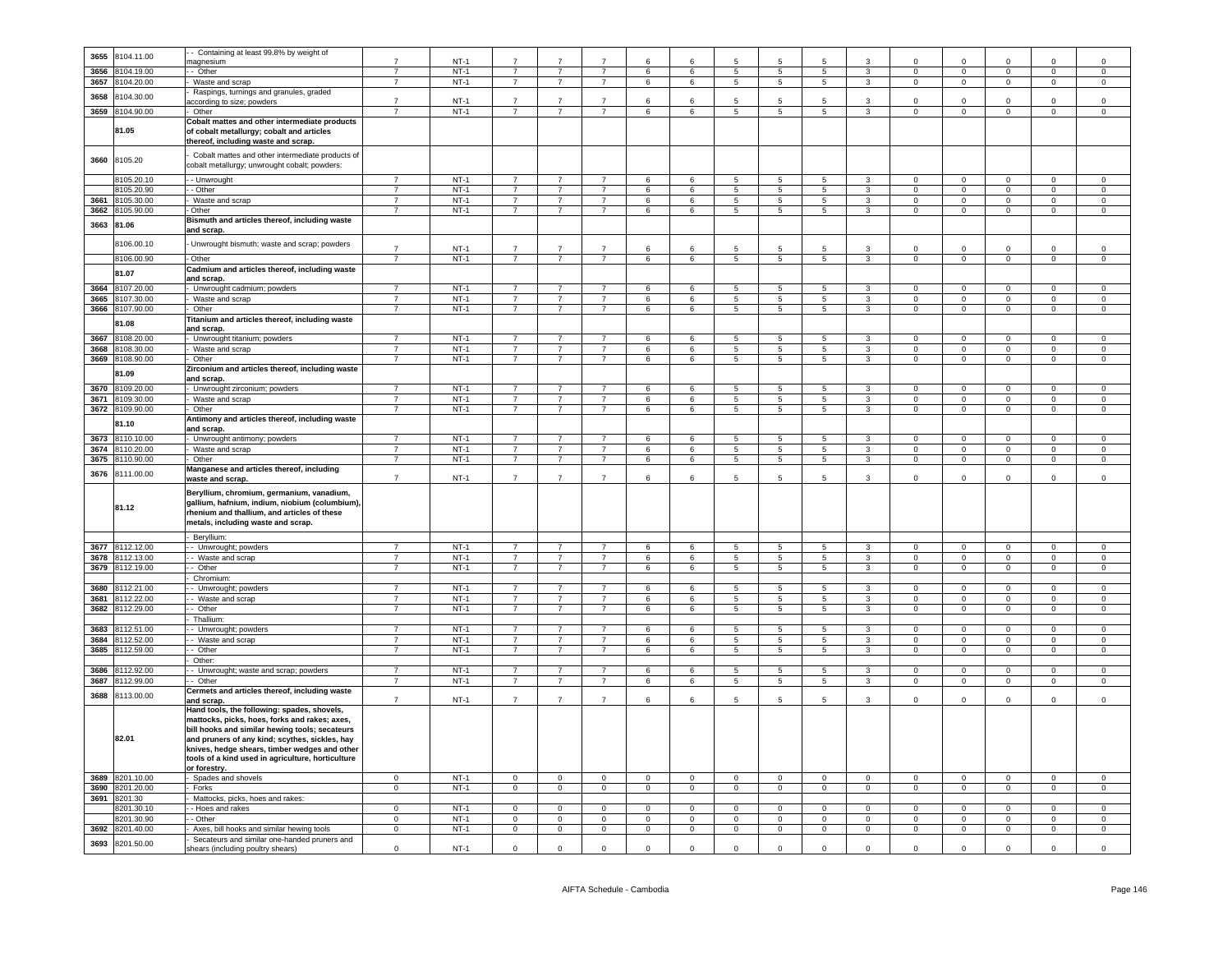| 3694         | 8201.60.00               | Hedge shears, two-handed pruning shears and<br>imilar two-handed shears                                                                                                                                                                                                                                                                                                           | $\mathsf 0$ | $NT-1$              | $\Omega$    | $\Omega$     | $\mathbf 0$  | $\Omega$        | $\mathbf 0$     | $\Omega$    | $\Omega$       |                       | $\Omega$            | $\mathsf 0$                | $\mathbf 0$                | $\Omega$                         | $\overline{0}$                |                            |
|--------------|--------------------------|-----------------------------------------------------------------------------------------------------------------------------------------------------------------------------------------------------------------------------------------------------------------------------------------------------------------------------------------------------------------------------------|-------------|---------------------|-------------|--------------|--------------|-----------------|-----------------|-------------|----------------|-----------------------|---------------------|----------------------------|----------------------------|----------------------------------|-------------------------------|----------------------------|
| 3695         | 8201.90.00               | Other hand tools of a kind used in agriculture,<br>horticulture or forestry                                                                                                                                                                                                                                                                                                       | $\mathbf 0$ | $NT-1$              | $\mathbf 0$ | $\mathbf 0$  | $\mathsf 0$  | $\mathbf 0$     | $\mathbf 0$     | $\mathbf 0$ | $\mathbf 0$    | $\mathbf 0$           | $\mathsf 0$         | $\mathbf 0$                | $\mathbf 0$                | $\mathsf 0$                      | $\mathsf 0$                   | $\mathbf 0$                |
|              | 82.02                    | Hand saws; blades for saws of all kinds<br>(including slitting, slotting or toothless saw                                                                                                                                                                                                                                                                                         |             |                     |             |              |              |                 |                 |             |                |                       |                     |                            |                            |                                  |                               |                            |
|              |                          | blades).                                                                                                                                                                                                                                                                                                                                                                          |             |                     |             |              |              |                 |                 |             |                |                       |                     |                            |                            |                                  |                               |                            |
| 3696         | 8202.10.00               | - Hand saws                                                                                                                                                                                                                                                                                                                                                                       | 15          | $NT-1$              | 15          | 12.5         | 12.5         | 10              | 10              | 7.5         | 7.5            | $\overline{5}$        | $\overline{5}$      | $\Omega$                   | $\Omega$                   | $\overline{0}$                   | $\overline{0}$                | $\Omega$                   |
| 3697         | 8202.20.00               | Band saw blades                                                                                                                                                                                                                                                                                                                                                                   | 15          | $NT-1$              | 15          | 12.5         | 12.5         | 10 <sub>1</sub> | 10              | 7.5         | 7.5            | 5                     | $5\overline{)}$     | $\mathbf 0$                | $\Omega$                   | $\mathsf 0$                      | $\mathbf 0$                   | $\Omega$                   |
|              |                          | Circular saw blades (including slitting or slotting<br>aw blades):                                                                                                                                                                                                                                                                                                                |             |                     |             |              |              |                 |                 |             |                |                       |                     |                            |                            |                                  |                               |                            |
| 3698         | 8202.31.00               | - With working part of steel                                                                                                                                                                                                                                                                                                                                                      | 15          | $NT-1$              | 15          | 12.5         | 12.5         | 10              | 10              | 7.5         | 7.5            | 5                     | $\overline{5}$      | $\overline{0}$             | $\overline{0}$             | $\overline{0}$                   | $\overline{0}$                | $^{\circ}$                 |
| 3699         | 8202.39.00               | - Other, including parts                                                                                                                                                                                                                                                                                                                                                          | 15          | $NT-1$              | 15          | 12.5         | 12.5         | 10              | 10              | 7.5         | 7.5            | 5                     | $5\phantom{.0}$     | $\mathbf 0$                | $\mathsf 0$                | $\mathsf 0$                      | $\mathbf 0$                   | $\circ$                    |
| 3700         | 8202.40.00               | Chain saw blades<br>Other saw blades:                                                                                                                                                                                                                                                                                                                                             | 15          | $NT-1$              | 15          | 12.5         | 12.5         | 10              | 10              | 7.5         | 7.5            | $\overline{5}$        | 5                   | $\Omega$                   | $\overline{0}$             | $\overline{0}$                   | $\overline{0}$                | $\overline{0}$             |
| 3701         | 8202.91.00               | - Straight saw blades, for working metal                                                                                                                                                                                                                                                                                                                                          | 15          | $NT-1$              | 15          | 12.5         | 12.5         | 10              | 10              | 7.5         | 7.5            | 5                     | 5 <sup>1</sup>      | $\Omega$                   | $\Omega$                   | $\Omega$                         | $\Omega$                      | $\Omega$                   |
|              | 3702 8202.99             | - Other:                                                                                                                                                                                                                                                                                                                                                                          |             |                     |             |              |              |                 |                 |             |                |                       |                     |                            |                            |                                  |                               |                            |
|              | 8202.99.10               | - - Straight saw blades                                                                                                                                                                                                                                                                                                                                                           | 15          | $NT-1$              | 15          | 12.5         | 12.5         | 10              | 10              | 7.5         | 7.5            | -5                    | 5                   | $\Omega$                   | $\Omega$                   | $\Omega$                         | $\Omega$                      | $\Omega$                   |
|              | 8202.99.90               | $-$ Other                                                                                                                                                                                                                                                                                                                                                                         | 15          | $NT-1$              | 15          | 12.5         | 12.5         | 10              | 10              | 7.5         | 7.5            | 5                     | $5\phantom{.0}$     | $\mathbf 0$                | $\mathsf 0$                | $\mathsf{O}\xspace$              | $\mathbf 0$                   | $\mathbf 0$                |
|              | 82.03                    | Files, rasps, pliers (including cutting pliers),<br>pincers, tweezers, metal cutting shears, pipe-<br>cutters, bolt croppers, perforating punches and<br>similar hand tools.                                                                                                                                                                                                      |             |                     |             |              |              |                 |                 |             |                |                       |                     |                            |                            |                                  |                               |                            |
| 3703         | 8203.10.00               | Files, rasps and similar tools                                                                                                                                                                                                                                                                                                                                                    | 15          | $NT-1$              | 15          | 12.5         | 12.5         | 10              | 10              | 7.5         | 7.5            | $5\overline{)}$       | $5\overline{)}$     | $\overline{0}$             | $\overline{0}$             | $\overline{0}$                   | $\overline{0}$                | $\overline{0}$             |
| 3704         | 3203.20.00               | Pliers (including cutting pliers), pincers, tweezers                                                                                                                                                                                                                                                                                                                              |             |                     |             |              |              |                 |                 |             |                |                       |                     |                            |                            |                                  |                               |                            |
| 3705         | 3203.30.00               | and similar tools<br>Metal cutting shears and similar tools                                                                                                                                                                                                                                                                                                                       | 15<br>15    | $NT-1$<br>$NT-1$    | 15<br>15    | 12.5<br>12.5 | 12.5<br>12.5 | 10<br>10        | 10<br>10        | 7.5<br>7.5  | 7.5<br>7.5     | -5<br>$5\overline{5}$ | 5<br>5              | $\Omega$<br>$\overline{0}$ | $\Omega$<br>$\overline{0}$ | $\mathbf{0}$<br>$\overline{0}$   | $\Omega$<br>$\overline{0}$    | $\Omega$<br>$\overline{0}$ |
|              |                          | Pipe-cutters, bolt croppers, perforating punches                                                                                                                                                                                                                                                                                                                                  |             |                     |             |              |              |                 |                 |             |                |                       |                     |                            |                            |                                  |                               |                            |
| 3706         | 8203.40.00               | and similar tools                                                                                                                                                                                                                                                                                                                                                                 | 15          | $NT-1$              | 15          | 12.5         | 12.5         | 10              | 10 <sup>1</sup> | 7.5         | 7.5            | 5                     | 5                   | $\Omega$                   | $\Omega$                   | $\mathbf{0}$                     | $\mathbf{0}$                  | $\mathbf 0$                |
|              | 82.04                    | Hand-operated spanners and wrenches<br>including torque meter wrenches but not<br>including tap wrenches): interchangeable<br>spanner sockets, with or without handles.                                                                                                                                                                                                           |             |                     |             |              |              |                 |                 |             |                |                       |                     |                            |                            |                                  |                               |                            |
|              |                          | Hand-operated spanners and wrenches:                                                                                                                                                                                                                                                                                                                                              |             |                     |             |              |              |                 |                 |             |                |                       |                     |                            |                            |                                  |                               |                            |
| 3707<br>3708 | 8204.11.00<br>8204.12.00 | - Non-adjustable<br>- Adjustable                                                                                                                                                                                                                                                                                                                                                  | 15<br>15    | <b>ST</b><br>$NT-1$ | 15<br>15    | 14<br>12.5   | 13<br>12.5   | 13<br>10        | 12<br>10        | 12<br>7.5   | 11<br>7.5      | 10<br>$5\phantom{.0}$ | 9<br>5              | 9<br>$\mathbf 0$           | 8<br>$\mathsf 0$           | $\overline{7}$<br>$\overline{0}$ | $\mathbf 0$                   | 5<br>$\mathsf 0$           |
|              |                          | Interchangeable spanner sockets, with or without                                                                                                                                                                                                                                                                                                                                  |             |                     |             |              |              |                 |                 |             |                |                       |                     |                            |                            |                                  |                               |                            |
| 3709         | 8204.20.00               | andles                                                                                                                                                                                                                                                                                                                                                                            | 15          | $NT-1$              | 15          | 12.5         | 12.5         | 10              | 10              | 7.5         | 7.5            |                       | 5                   | $\mathbf 0$                | 0                          | 0                                | $\overline{0}$                | $\mathbf 0$                |
|              | 82.05                    | Hand tools (including glaziers' diamonds), not<br>elsewhere specified or included; blow lamps;<br>vices, clamps and the like, other than<br>accessories for and parts of, machine-tools;<br>anvils; portable forges; hand- or pedal-operated<br>grinding wheels with frameworks.                                                                                                  |             |                     |             |              |              |                 |                 |             |                |                       |                     |                            |                            |                                  |                               |                            |
|              | 3710 8205.10.00          | Drilling, threading or tapping tools                                                                                                                                                                                                                                                                                                                                              | 15          | $NT-1$              | 15          | 12.5         | 12.5         | 10              | 10              | 7.5         | $7.5\,$        | 5                     | 5                   | $\mathbf 0$                | $\mathbf 0$                | $\mathbf 0$                      | $\overline{0}$                | $\mathbf 0$                |
|              | 3711 8205.20.00          | Hammers and sledge hammers                                                                                                                                                                                                                                                                                                                                                        | 15          | $NT-1$              | 15          | 12.5         | 12.5         | 10              | 10              | 7.5         | 7.5            | $5\overline{5}$       | $\overline{5}$      | $^{\circ}$                 | $\overline{0}$             | $\overline{0}$                   | $\overline{0}$                | $\overline{0}$             |
| 3712         | 8205.30.00               | Planes, chisels, gouges and similar cutting tools                                                                                                                                                                                                                                                                                                                                 |             | $NT-1$              |             | 12.5         | 12.5         | 10              |                 |             |                |                       | 5                   | $\Omega$                   | $\mathbf 0$                | 0                                | $\mathbf 0$                   | $\mathbf 0$                |
|              | 3713 8205.40.00          | or working wood<br>Screwdrivers                                                                                                                                                                                                                                                                                                                                                   | 15<br>15    | $NT-1$              | 15<br>15    | 12.5         | 12.5         | 10              | 10<br>10        | 7.5<br>7.5  | 7.5<br>$7.5\,$ | $5\overline{5}$       | $5\phantom{.0}$     | $\overline{0}$             | $\mathbf{0}$               | $\mathsf 0$                      | $\overline{0}$                | $\mathsf 0$                |
|              |                          | Other hand tools (including glaziers' diamonds):                                                                                                                                                                                                                                                                                                                                  |             |                     |             |              |              |                 |                 |             |                |                       |                     |                            |                            |                                  |                               |                            |
|              |                          |                                                                                                                                                                                                                                                                                                                                                                                   |             |                     |             |              |              |                 |                 |             |                |                       |                     |                            |                            |                                  |                               |                            |
| 3714         | 8205.51<br>8205.51.10    | - Household tools:<br>--- Flat irons                                                                                                                                                                                                                                                                                                                                              | 15          | $NT-1$              | 15          | 12.5         | 12.5         | 10              | 10              | 7.5         | 7.5            | $\overline{5}$        | $\overline{5}$      | $\overline{0}$             | $\overline{0}$             | $\overline{0}$                   | $\overline{0}$                | $\overline{0}$             |
|              | 8205.51.90               | --- Other                                                                                                                                                                                                                                                                                                                                                                         | 15          | $NT-1$              | 15          | 12.5         | 12.5         | 10              | 10              | 7.5         | 7.5            | 5                     | 5                   | $\mathbf 0$                | $\mathbf 0$                | $\mathbf 0$                      | $\mathbf{0}$                  | $\mathbf 0$                |
|              | 3715 8205.59.00          | - Other                                                                                                                                                                                                                                                                                                                                                                           | 15          | ST                  | 15          | 14           | 13           | 13              | 12              | 12          | 11             | 10                    | 9                   | 9                          | 8                          | $\overline{7}$                   | $\overline{7}$                | -5                         |
| 3716         | 8205.60.00               | <b>Blow lamps</b>                                                                                                                                                                                                                                                                                                                                                                 | 15          | $NT-1$              | 15          | 12.5         | 12.5         | 10              | 10              | $7.5\,$     | $7.5\,$        | 5                     | $5\phantom{.0}$     | $\Omega$                   | $\mathsf 0$                | $\mathsf 0$                      | $\mathbf 0$                   | $\mathbf 0$                |
| 3717         | 3205.70.00               | Vices, clamps and the like                                                                                                                                                                                                                                                                                                                                                        | 15          | $NT-1$              | 15          | 12.5         | 12.5         | 10              | 10              | 7.5         | 7.5            | $\overline{5}$        | $\overline{5}$      | $\mathbf 0$                | $\overline{0}$             | $\overline{0}$                   | $\overline{0}$                | $\overline{0}$             |
| 3718         | 8205.80.00               | Anvils; portable forges; hand- or pedal-operated<br>trinding wheels with frameworks                                                                                                                                                                                                                                                                                               | 15          | $NT-1$              | 15          | 12.5         | 12.5         | 10              | 10              | 7.5         | 7.5            | 5.                    | 5                   | $\mathsf 0$                | $\mathbf 0$                | $\mathbf 0$                      | $\mathbf 0$                   | $\mathbf 0$                |
| 3719         | 8205.90.00               | Sets of articles of two or more of the foregoing<br>subheadings                                                                                                                                                                                                                                                                                                                   | 15          | $NT-1$              | 15          | 12.5         | 12.5         | 10              | 10              | 7.5         | 7.5            | 5                     | 5                   | $\Omega$                   | $\mathbf 0$                | $\mathsf{O}\xspace$              | $\mathbf 0$                   | $\mathbf 0$                |
| 3720         | 8206.00.00               | Tools of two or more of the headings 82.02 to                                                                                                                                                                                                                                                                                                                                     |             |                     |             |              |              |                 |                 |             |                |                       |                     |                            |                            |                                  |                               |                            |
|              | 82.07                    | 82.05, put up in sets for retail sale.<br>Interchangeable tools for hand tools, whether<br>or not power-operated, or for machine-tools (for<br>example, for pressing, stamping, punching,<br>tapping, threading, drilling, boring, broaching,<br>milling, turning or screwdriving), including dies<br>for drawing or extruding metal, and rock drilling<br>or earth boring tools. | 15          | $NT-1$              | 15          | 12.5         | 12.5         | 10              | 10              | $7.5\,$     | 7.5            | 5                     | 5                   | $\mathbf 0$                | $\Omega$                   | $\mathsf{O}\xspace$              | $\mathsf 0$                   | $\mathsf 0$                |
|              |                          | Rock drilling or earth boring tools:                                                                                                                                                                                                                                                                                                                                              |             |                     |             |              |              |                 |                 |             |                |                       |                     |                            |                            |                                  |                               |                            |
|              | 3721 8207.13.00          | - With working part of cermets                                                                                                                                                                                                                                                                                                                                                    | 15          | $NT-1$              | 15          | 12.5         | 12.5         | 10              | 10              | 7.5         | 7.5            | -5                    | 5                   | $\Omega$                   | $\Omega$                   | $\overline{0}$                   | $\overline{0}$                | $\Omega$                   |
| 3722         | 8207.19.00               | - Other, including parts                                                                                                                                                                                                                                                                                                                                                          | 15          | $NT-1$              | 15          | 12.5         | 12.5         | 10              | 10              | 7.5         | 7.5            | 5                     | 5                   | $\Omega$                   | $\mathsf 0$                | $\mathsf 0$                      | $\mathbf 0$                   | $\mathsf{O}\xspace$        |
|              | 3723 8207.20.00          | Dies for drawing or extruding metal                                                                                                                                                                                                                                                                                                                                               | 15          | $NT-1$              | 15          | 12.5         | 12.5         | 10              | 10              | 7.5         | 7.5            | 5                     | 5                   | $\mathbf 0$                | $\overline{0}$             | $\overline{0}$                   | $\mathbf{0}$                  | $\overline{0}$             |
|              | 3724 8207.30.00          | Tools for pressing, stamping or punching                                                                                                                                                                                                                                                                                                                                          | 15          | $NT-1$              | 15          | 12.5         | 12.5         | 10              | 10              | 7.5         | 7.5            | 5                     | $5\phantom{.0}$     | $\mathbf 0$                | $\mathsf 0$                | $\mathsf 0$                      | $\mathbf 0$                   | $\Omega$                   |
| 3725         | 8207.40.00               | Tools for tapping or threading                                                                                                                                                                                                                                                                                                                                                    | 15          | $NT-1$              | 15          | 12.5         | 12.5         | 10              | 10              | 7.5         | 7.5            | 5                     | $5\overline{)}$     | $\mathbf 0$                | $\overline{0}$             | $\mathsf 0$                      | $\overline{0}$                | $\mathbf{0}$               |
| 3726<br>3727 | 8207.50.00<br>207.60.00  | Tools for drilling, other than for rock drilling<br>Tools for boring or broaching                                                                                                                                                                                                                                                                                                 | 15<br>15    | ST<br>$NT-1$        | 15<br>15    | 14<br>12.5   | 13<br>12.5   | 13<br>10        | 12<br>10        | 12<br>7.5   | 11<br>7.5      | 10<br>5               | $\overline{9}$<br>5 | 9<br>$^{\circ}$            | 8<br>$\mathsf 0$           | $\overline{7}$<br>$\mathbf 0$    | $\overline{7}$<br>$\mathsf 0$ | $5^{\circ}$<br>$\mathsf 0$ |
| 3728         | 3207.70.00               | Tools for milling                                                                                                                                                                                                                                                                                                                                                                 | 15          | $NT-1$              | 15          | 12.5         | 12.5         | 10              | 10              | 7.5         | 7.5            | 5                     | $\overline{5}$      | 0                          | $\mathsf 0$                | $\mathsf 0$                      | $\mathbf 0$                   | $\bf 0$                    |
|              | 3729 8207.80.00          | Tools for turning                                                                                                                                                                                                                                                                                                                                                                 | 15          | $NT-1$              | 15          | 12.5         | 12.5         | 10              | 10              | 7.5         | 7.5            | $\overline{5}$        | $\overline{5}$      | $^{\circ}$                 | $\mathsf 0$                | $\overline{0}$                   | $\mathsf 0$                   | $\Omega$                   |
|              | 3730 8207.90.00          | - Other interchangeable tools                                                                                                                                                                                                                                                                                                                                                     | 15          | $NT-1$              | 15          | 12.5         | 12.5         | 10              | 10              | 7.5         | 7.5            | $\overline{5}$        | $\overline{5}$      | $\Omega$                   | $\overline{0}$             | $\overline{0}$                   | $\overline{0}$                | $\Omega$                   |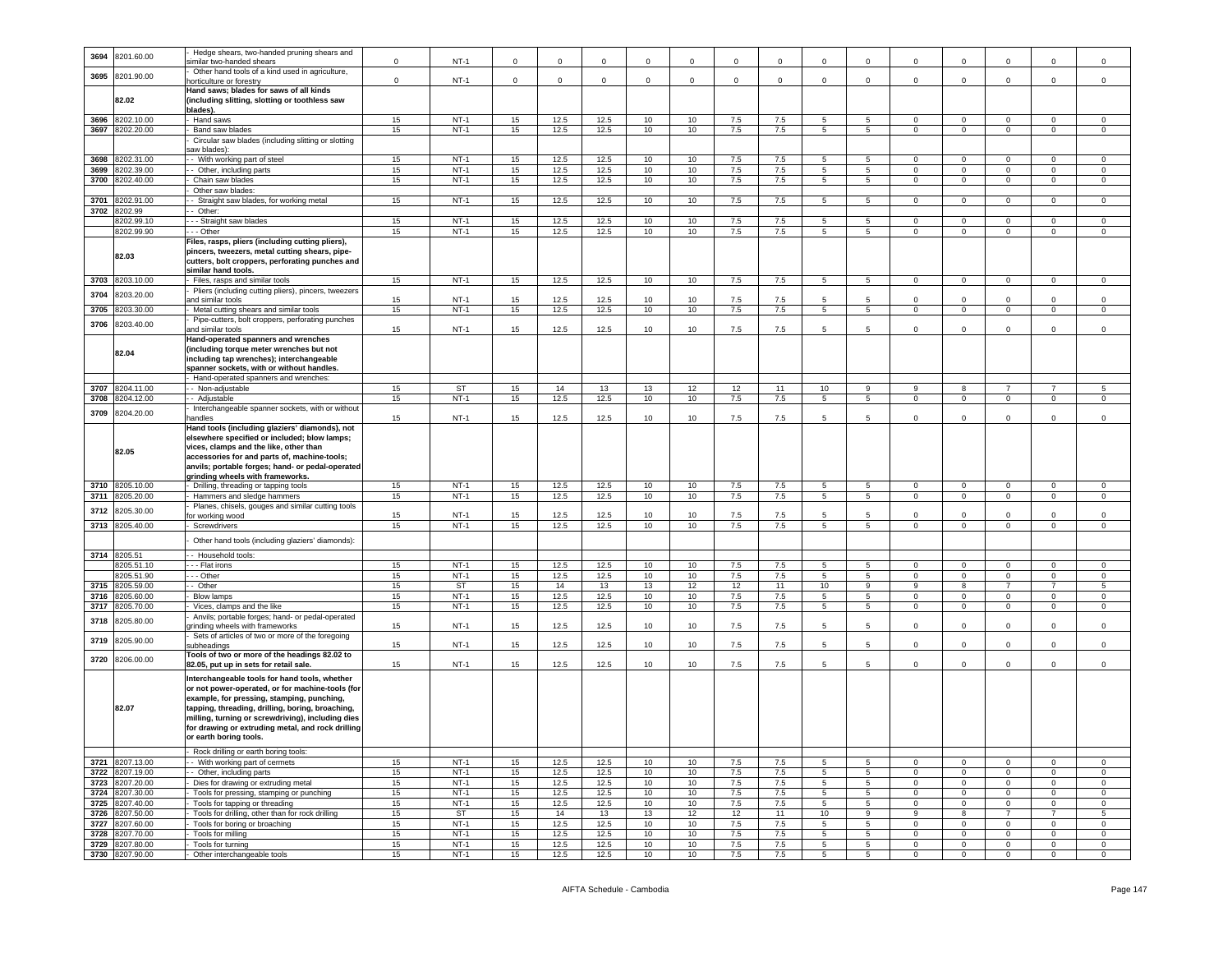|      |                                    | Knives and cutting blades, for machines or for       |                                  |                  |                |                |                |            |        |                     |        |                 |                 |                         |                         |                            |                         |                            |
|------|------------------------------------|------------------------------------------------------|----------------------------------|------------------|----------------|----------------|----------------|------------|--------|---------------------|--------|-----------------|-----------------|-------------------------|-------------------------|----------------------------|-------------------------|----------------------------|
|      | 82.08                              |                                                      |                                  |                  |                |                |                |            |        |                     |        |                 |                 |                         |                         |                            |                         |                            |
|      |                                    | mechanical appliances.                               |                                  |                  |                |                |                |            |        |                     |        |                 |                 |                         |                         |                            |                         |                            |
| 3731 | 3208.10.00                         | For metal working                                    | 15                               | $NT-1$           | 15             | 12.5           | 12.5           | 10         | 10     | 7.5                 | 7.5    | 5               | 5               | $\Omega$                | $\mathsf 0$             | $\mathbf 0$                | $\mathbf 0$             | $\mathsf 0$                |
| 3732 | 8208.20.00                         | For wood working                                     | 15                               | $NT-1$           | 15             | 12.5           | 12.5           | 10         | 10     | 7.5                 | 7.5    | $5^{\circ}$     | 5               | $\overline{0}$          | $\overline{0}$          | $\overline{0}$             | $\mathbf{0}$            | $\circ$                    |
| 3733 | 8208.30.00                         | For kitchen appliances or for machines used by       |                                  |                  |                |                |                |            |        |                     |        |                 |                 |                         |                         |                            |                         |                            |
|      |                                    | the food industry                                    | 15                               | $NT-1$           | 15             | 12.5           | 12.5           | 10         | 10     | 7.5                 | 7.5    | 5               | 5               | $\mathbf 0$             | $\mathsf 0$             | $\mathbf 0$                | $\mathbf 0$             | $\mathsf 0$                |
|      |                                    |                                                      |                                  |                  |                |                |                |            |        |                     |        |                 |                 |                         |                         |                            |                         |                            |
| 3734 | 8208.40.00                         | For agricultural, horticultural or forestry machines | 15                               | $NT-1$           | 15             | 12.5           | 12.5           | 10         | 10     | 7.5                 | 7.5    | 5               | 5               | $\Omega$                | $\mathbf 0$             | $\Omega$                   | $\Omega$                | $\mathbf 0$                |
| 3735 | 8208.90.00                         | Other                                                | 15                               | $NT-1$           | 15             | 12.5           | 12.5           | 10         | 10     | 7.5                 | 7.5    | 5               | $5\overline{5}$ | $\mathsf 0$             | $\mathbf 0$             | $\mathsf 0$                | $\mathsf 0$             | $\mathsf 0$                |
|      |                                    | Plates, sticks, tips and the like for tools,         |                                  |                  |                |                |                |            |        |                     |        |                 |                 |                         |                         |                            |                         |                            |
| 3736 | 3209.00.00                         | unmounted, of cermets.                               | 15                               | ST               | 15             | 14             | 13             | 13         | 12     | 12                  | 11     | 10              | 9               | 9                       | 8                       | $\overline{7}$             | $\overline{7}$          | 5                          |
|      |                                    |                                                      |                                  |                  |                |                |                |            |        |                     |        |                 |                 |                         |                         |                            |                         |                            |
|      |                                    | Hand-operated mechanical appliances,                 |                                  |                  |                |                |                |            |        |                     |        |                 |                 |                         |                         |                            |                         |                            |
|      | 3737 8210.00.00                    | weighing 10 kg or less, used in the preparation,     |                                  |                  |                |                |                |            |        |                     |        |                 |                 |                         |                         |                            |                         |                            |
|      |                                    | conditioning or serving of food or drink.            |                                  |                  |                |                |                |            |        |                     |        |                 |                 |                         |                         |                            |                         |                            |
|      |                                    |                                                      | 15                               | $NT-1$           | 15             | 12.5           | 12.5           | 10         | 10     | 7.5                 | 7.5    | 5               | $\overline{5}$  | $\mathbf 0$             | $\mathbf 0$             | $\mathbf 0$                | $\mathbf 0$             | $\,0\,$                    |
|      |                                    | Knives with cutting blades, serrated or not          |                                  |                  |                |                |                |            |        |                     |        |                 |                 |                         |                         |                            |                         |                            |
|      | 82.11                              | (including pruning knives), other than knives of     |                                  |                  |                |                |                |            |        |                     |        |                 |                 |                         |                         |                            |                         |                            |
|      |                                    | heading 82.08, and blades therefor.                  |                                  |                  |                |                |                |            |        |                     |        |                 |                 |                         |                         |                            |                         |                            |
| 3738 | 8211.10.00                         | Sets of assorted articles                            | 15                               | $NT-1$           | 15             | 12.5           | 12.5           | 10         | 10     | 7.5                 | 7.5    | 5               | 5 <sup>5</sup>  | $\circ$                 | $\mathbf 0$             | $\circ$                    | $\mathbf 0$             | $\Omega$                   |
|      |                                    | Other:                                               |                                  |                  |                |                |                |            |        |                     |        |                 |                 |                         |                         |                            |                         |                            |
| 3739 | 8211.91.00                         | - Table knives having fixed blades                   | 15                               | $NT-1$           | 15             | 12.5           | 12.5           | 10         | 10     | 7.5                 | 7.5    | 5               | 5               | $\mathbf 0$             | $\mathbf 0$             | $\mathbf 0$                | $\mathbf 0$             | 0                          |
|      |                                    |                                                      |                                  |                  |                |                |                |            |        |                     |        |                 |                 |                         |                         |                            |                         |                            |
|      | 3740 8211.92                       | - Other knives having fixed blades:                  |                                  |                  |                |                |                |            |        |                     |        |                 |                 |                         |                         |                            |                         |                            |
|      | 8211.92.50                         | - - For agricultural, horticultural or forestry use  |                                  |                  |                |                |                |            |        |                     |        |                 |                 |                         |                         |                            |                         |                            |
|      |                                    |                                                      | 15                               | $NT-1$           | 15             | 12.5           | 12.5           | 10         | 10     | 7.5                 | 7.5    | $5\overline{5}$ | 5               | $\mathbf 0$             | $\mathbf 0$             | $\mathbf 0$                | $\mathbf 0$             | $\mathsf 0$                |
|      | 8211.92.90                         | --- Other                                            | 15                               | $NT-1$           | 15             | 12.5           | 12.5           | 10         | 10     | 7.5                 | 7.5    | 5               | 5 <sub>5</sub>  | $\mathbf 0$             | $\mathbf 0$             | $\circ$                    | $\mathbf 0$             | $\mathbf 0$                |
| 3741 | 8211.93                            | - - Knives having other than fixed blades:           |                                  |                  |                |                |                |            |        |                     |        |                 |                 |                         |                         |                            |                         |                            |
|      |                                    |                                                      |                                  |                  |                |                |                |            |        |                     |        |                 |                 |                         |                         |                            |                         |                            |
|      | 8211.93.20                         | - - For agricultural, horticultural or forestry use  | 15                               | $NT-1$           | 15             | 12.5           | 12.5           | 10         | 10     | 7.5                 | 7.5    | $5\overline{5}$ | 5               | $\mathbf 0$             | $\mathbf 0$             | $\mathbf 0$                | $\mathbf 0$             | $\mathsf 0$                |
|      | 8211.93.90                         | - - - Other                                          | 15                               | $NT-1$           | 15             | 12.5           | 12.5           | 10         | 10     | 7.5                 | 7.5    | 5               | 5 <sub>5</sub>  | $\mathbf 0$             | $\mathbf 0$             | $\circ$                    | $\mathbf 0$             | $\mathsf 0$                |
| 3742 | 8211.94.00                         | - Blades                                             | 15                               | $NT-1$           | 15             | 12.5           | 12.5           | 10         | 10     | 7.5                 | 7.5    | 5               | $5\phantom{.0}$ | $\mathbf 0$             | $\mathbf 0$             | $\mathbf 0$                | $\mathbf 0$             | $\mathsf 0$                |
| 3743 |                                    |                                                      |                                  | $NT-1$           |                |                | 12.5           |            |        |                     | 7.5    | 5               | 5 <sub>5</sub>  |                         | $\mathbf 0$             |                            | $\mathbf{O}$            | $\mathbf 0$                |
|      | 8211.95.00                         | - Handles of base metal                              | 15                               |                  | 15             | 12.5           |                | 10         | 10     | 7.5                 |        |                 |                 | $\mathbf 0$             |                         | $\overline{0}$             |                         |                            |
|      | 82.12                              | Razors and razor blades (including razor blade       |                                  |                  |                |                |                |            |        |                     |        |                 |                 |                         |                         |                            |                         |                            |
|      |                                    | blanks in strips).                                   |                                  |                  |                |                |                |            |        |                     |        |                 |                 |                         |                         |                            |                         |                            |
| 3744 | 8212.10.00                         | Razors                                               | 15                               | $NT-1$           | 15             | 12.5           | 12.5           | 10         | 10     | 7.5                 | 7.5    | 5               | $5\overline{5}$ | $\mathbf 0$             | $\mathbf 0$             | $\circ$                    | $\mathbf 0$             | $\mathsf 0$                |
| 3745 | 8212.20                            | Safety razor blades, including razor blade blanks    |                                  |                  |                |                |                |            |        |                     |        |                 |                 |                         |                         |                            |                         |                            |
|      |                                    | n strips:                                            |                                  |                  |                |                |                |            |        |                     |        |                 |                 |                         |                         |                            |                         |                            |
|      | 8212.20.10                         | - Double-edged razor blades                          | 15                               | $NT-1$           | 15             | 12.5           | 12.5           | 10         | 10     | 7.5                 | 7.5    | 5               | 5               | $\mathbf 0$             | $\mathbf 0$             | 0                          | 0                       | $\mathbf 0$                |
|      | 8212.20.90                         | - Other                                              | 15                               | $NT-1$           | 15             | 12.5           | 12.5           | 10         | 10     | 7.5                 | 7.5    | 5               | 5               | $\mathbf{0}$            | $\mathbf 0$             | $\circ$                    | $\mathbf 0$             | $\mathbf 0$                |
| 3746 | 8212.90.00                         | Other parts                                          | 15                               | $NT-1$           | 15             | 12.5           | 12.5           | 10         | 10     | 7.5                 | 7.5    | 5               | 5               | $\mathbf 0$             | $\overline{0}$          | $\overline{0}$             | $\mathbf 0$             | $\mathbf 0$                |
|      |                                    |                                                      |                                  |                  |                |                |                |            |        |                     |        |                 |                 |                         |                         |                            |                         |                            |
| 3747 | 8213.00.00                         | Scissors, tailors' shears and similar shears,        |                                  |                  |                |                |                |            |        |                     |        | 5               | 5               |                         | $\mathbf 0$             |                            |                         |                            |
|      |                                    | and blades therefor.                                 | 15                               | $NT-1$           | 15             | 12.5           | 12.5           | 10         | 10     | 7.5                 | 7.5    |                 |                 | 0                       |                         | 0                          | $\mathbf 0$             | $\mathsf 0$                |
|      |                                    | Other articles of cutlery (for example, hair         |                                  |                  |                |                |                |            |        |                     |        |                 |                 |                         |                         |                            |                         |                            |
|      |                                    | clippers, butchers' or kitchen cleavers,             |                                  |                  |                |                |                |            |        |                     |        |                 |                 |                         |                         |                            |                         |                            |
|      | 82.14                              | choppers and mincing knives, paper knives);          |                                  |                  |                |                |                |            |        |                     |        |                 |                 |                         |                         |                            |                         |                            |
|      |                                    | manicure or pedicure sets and instruments            |                                  |                  |                |                |                |            |        |                     |        |                 |                 |                         |                         |                            |                         |                            |
|      |                                    | (including nail files).                              |                                  |                  |                |                |                |            |        |                     |        |                 |                 |                         |                         |                            |                         |                            |
|      |                                    | Paper knives, letter openers, erasing knives,        |                                  |                  |                |                |                |            |        |                     |        |                 |                 |                         |                         |                            |                         |                            |
| 3748 | 8214.10.00                         | bencil sharpeners and blades therefor                | 15                               | $NT-1$           | 15             | 12.5           | 12.5           | 10         | 10     | 7.5                 | 7.5    | 5               | 5               | $\mathbf 0$             | $\mathbf 0$             | $\mathbf 0$                | $\mathbf 0$             | $\mathsf 0$                |
|      |                                    | Manicure or pedicure sets and instruments            |                                  |                  |                |                |                |            |        |                     |        |                 |                 |                         |                         |                            |                         |                            |
| 3749 | 8214.20.00                         | including nail files)                                | 15                               | $NT-1$           | 15             | 12.5           | 12.5           | 10         | 10     | 7.5                 | 7.5    | 5               | 5               | $\circ$                 | $\mathsf 0$             | $\mathbf 0$                | $\mathbf 0$             | $\mathsf 0$                |
| 3750 | 8214.90.00                         | Other                                                | 15                               | $NT-1$           | 15             | 12.5           | 12.5           | 10         | 10     | 7.5                 | 7.5    | $\overline{5}$  | 5               | $\mathbf 0$             | $\overline{0}$          | $\overline{0}$             | $\overline{0}$          | $\overline{0}$             |
|      |                                    |                                                      |                                  |                  |                |                |                |            |        |                     |        |                 |                 |                         |                         |                            |                         |                            |
|      |                                    | Spoons, forks, ladles, skimmers, cake-servers,       |                                  |                  |                |                |                |            |        |                     |        |                 |                 |                         |                         |                            |                         |                            |
|      | 82.15                              | fish-knives, butter-knives, sugar tongs and          |                                  |                  |                |                |                |            |        |                     |        |                 |                 |                         |                         |                            |                         |                            |
|      |                                    | similar kitchen or tableware.                        |                                  |                  |                |                |                |            |        |                     |        |                 |                 |                         |                         |                            |                         |                            |
| 3751 | 8215.10.00                         | Sets of assorted articles containing at least one    |                                  |                  |                |                |                |            |        |                     |        |                 |                 |                         |                         |                            |                         |                            |
|      |                                    | article plated with precious metal                   | 15                               | $NT-1$           | 15             | 12.5           | 12.5           | 10         | 10     | 7.5                 | 7.5    | 5               | 5               | $\mathbf 0$             | $\overline{0}$          | $\mathbf 0$                | $\mathbf 0$             | $\mathsf 0$                |
| 3752 | 8215.20.00                         | Other sets of assorted articles                      | 15                               | $NT-1$           | 15             | 12.5           | 12.5           | 10         | 10     | 7.5                 | 7.5    | 5               | 5               | $\mathbf 0$             | $\overline{\mathbf{0}}$ | $\mathbf 0$                | $\mathbf 0$             | $\mathsf 0$                |
|      |                                    | Other:                                               |                                  |                  |                |                |                |            |        |                     |        |                 |                 |                         |                         |                            |                         |                            |
| 3753 | 8215.91.00                         | - Plated with precious metal                         | 15                               | $NT-1$           | 15             | 12.5           | 12.5           | 10         | 10     | 7.5                 | 7.5    | 5               | 5               | $\Omega$                | $\mathbf 0$             | $\mathbf 0$                | 0                       | $\mathbf 0$                |
|      | 3754 8215.99.00                    | - Other                                              | 15                               | $NT-1$           | 15             | 12.5           | 12.5           | 10         | 10     | 7.5                 | 7.5    | $5^{\circ}$     | $5^{\circ}$     | $\mathbf 0$             | $\overline{0}$          | $\overline{0}$             | 0                       | $\mathbf 0$                |
|      |                                    | Padlocks and locks (key, combination or              |                                  |                  |                |                |                |            |        |                     |        |                 |                 |                         |                         |                            |                         |                            |
|      |                                    |                                                      |                                  |                  |                |                |                |            |        |                     |        |                 |                 |                         |                         |                            |                         |                            |
|      |                                    | electrically operated), of base metal; clasps and    |                                  |                  |                |                |                |            |        |                     |        |                 |                 |                         |                         |                            |                         |                            |
|      | 83.01                              | frames with clasps, incorporating locks, of          |                                  |                  |                |                |                |            |        |                     |        |                 |                 |                         |                         |                            |                         |                            |
|      |                                    |                                                      |                                  |                  |                |                |                |            |        |                     |        |                 |                 |                         |                         |                            |                         |                            |
|      |                                    | base metal; keys for any of the foregoing            |                                  |                  |                |                |                |            |        |                     |        |                 |                 |                         |                         |                            |                         |                            |
|      |                                    | articles, of base metal.                             |                                  |                  |                |                |                |            |        |                     |        |                 |                 |                         |                         |                            |                         |                            |
| 3755 | 8301.10.00                         | Padlocks                                             | $\overline{7}$                   | $NT-1$           | $\overline{7}$ | $\overline{7}$ | $\overline{7}$ | 6          | 6      | 5                   | 5      | 5               | 3               | 0                       | $\mathbf 0$             | 0                          | 0                       | 0                          |
| 3756 | 8301.20.00                         | Locks of a kind used for motor vehicles              | $\overline{7}$                   | $NT-1$           | $\overline{7}$ | $\overline{7}$ | $\overline{7}$ | 6          | 6      | 5                   | 5      | 5               | 3               | $\circ$                 | $\mathbf 0$             | $\circ$                    | $\mathbf{0}$            | $\mathbf 0$                |
|      |                                    |                                                      |                                  |                  |                |                |                |            |        |                     |        |                 |                 |                         |                         |                            |                         |                            |
| 3757 | 301.30.00                          | Locks of a kind used for furniture                   | $\overline{7}$<br>$\overline{7}$ | $NT-1$           | $\overline{7}$ | $\overline{7}$ | $\overline{7}$ | 6          | 6      | 5                   | 5      | 5               | 3               | $\mathbf{0}$            | $\mathbf 0$             | $\mathbf 0$                | $\mathbf 0$             | $\mathbf 0$                |
| 3758 | 3301.40.00                         | Other locks                                          |                                  | ST               | $\overline{7}$ | $\overline{7}$ | $\overline{7}$ | 7          | 6      | 6                   | 6      | 6               | $5^{\circ}$     | 5                       | 5                       | $5\overline{5}$            | 5                       | 5                          |
| 3759 | 8301.50.00                         | Clasps and frames with clasps, incorporating         |                                  |                  |                |                |                |            |        |                     |        |                 |                 |                         |                         |                            |                         |                            |
|      |                                    | neke                                                 | $\overline{7}$                   | $NT-1$           | $\overline{7}$ | $\overline{7}$ | $\overline{7}$ | $\epsilon$ |        | 5                   | 5      | 5               | $\mathcal{R}$   | $\Omega$                | $\Omega$                | $\Omega$                   | $\Omega$                | $\Omega$                   |
| 3760 | 8301.60.00                         | Parts                                                | $\overline{7}$                   | $NT-1$           | $\overline{7}$ | $\overline{7}$ | $\overline{7}$ | 6          | 6      | 5                   | 5      | 5               | 3               | 0                       | $\overline{0}$          | $\Omega$                   | $\mathbf 0$             | $\mathsf 0$                |
|      | 3761 8301.70.00                    | Keys presented separately                            |                                  | $NT-1$           | $\overline{7}$ | $\overline{7}$ |                | 6          | 6      | 5                   | 5      | 5               | 3               | $\Omega$                | $\mathbf 0$             | $\mathbf 0$                | $\mathbf 0$             | $\mathsf 0$                |
|      |                                    |                                                      |                                  |                  |                |                |                |            |        |                     |        |                 |                 |                         |                         |                            |                         |                            |
|      |                                    | Base metal mountings, fittings and similar           |                                  |                  |                |                |                |            |        |                     |        |                 |                 |                         |                         |                            |                         |                            |
|      |                                    | articles suitable for furniture, doors, staircases,  |                                  |                  |                |                |                |            |        |                     |        |                 |                 |                         |                         |                            |                         |                            |
|      |                                    | windows, blinds, coachwork, saddlery, trunks,        |                                  |                  |                |                |                |            |        |                     |        |                 |                 |                         |                         |                            |                         |                            |
|      | 83.02                              | chests, caskets or the like; base metal hat-         |                                  |                  |                |                |                |            |        |                     |        |                 |                 |                         |                         |                            |                         |                            |
|      |                                    | racks, hat-pegs, brackets and similar fixtures;      |                                  |                  |                |                |                |            |        |                     |        |                 |                 |                         |                         |                            |                         |                            |
|      |                                    | castors with mountings of base metal;                |                                  |                  |                |                |                |            |        |                     |        |                 |                 |                         |                         |                            |                         |                            |
|      |                                    | automatic door closers of base metal.                |                                  |                  |                |                |                |            |        |                     |        |                 |                 |                         |                         |                            |                         |                            |
|      |                                    |                                                      |                                  |                  |                |                |                |            |        |                     |        |                 |                 |                         |                         |                            |                         |                            |
|      | 3762 8302.10.00<br>3763 8302.20.00 | - Hinges<br>Castors                                  | 7                                | $NT-1$<br>$NT-1$ | $\overline{7}$ | $\overline{7}$ | $\overline{7}$ | 6<br>6     | 6<br>6 | $\overline{5}$<br>5 | 5<br>5 | 5<br>-5         | 3               | $\mathsf 0$<br>$\Omega$ | $\,0\,$<br>$^{\circ}$   | $\overline{0}$<br>$\Omega$ | $\mathbf 0$<br>$\Omega$ | $\mathbf 0$<br>$\mathbf 0$ |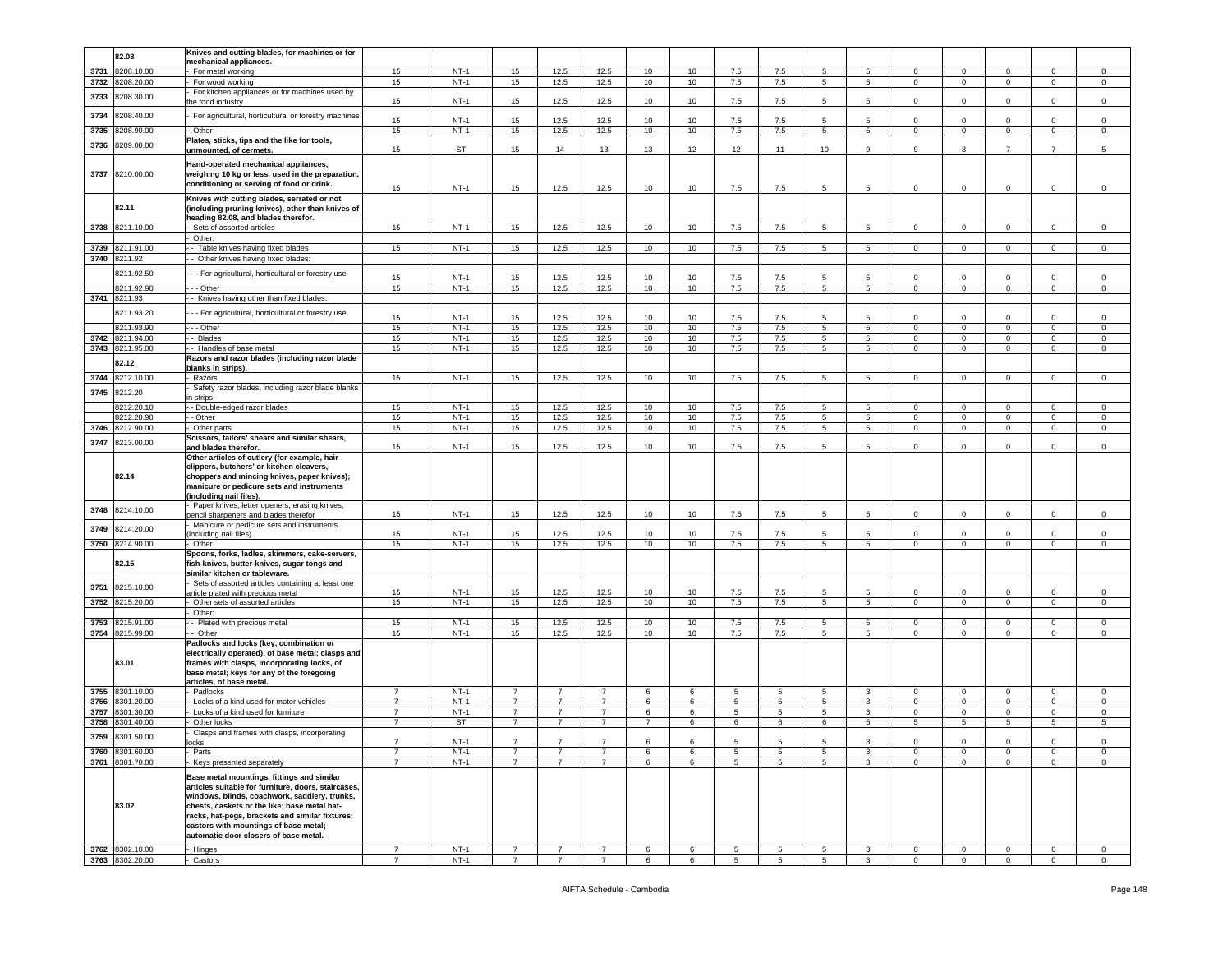| 3764       | 8302.30.00                      | Other mountings, fittings and similar articles                                                 |                |           |                | $\overline{7}$  | $\overline{7}$  |                |      |                |                 |    |                  |                            |                         |                 |                            |                 |
|------------|---------------------------------|------------------------------------------------------------------------------------------------|----------------|-----------|----------------|-----------------|-----------------|----------------|------|----------------|-----------------|----|------------------|----------------------------|-------------------------|-----------------|----------------------------|-----------------|
|            |                                 | uitable for motor vehicles                                                                     | $\overline{7}$ | $NT-1$    | 7              |                 |                 | 6              | 6    | 5              | 5               | 5  | 3                | $\mathbf 0$                | $\mathbf 0$             | 0               | 0                          | 0               |
|            |                                 | Other mountings, fittings and similar articles:                                                |                |           |                |                 |                 |                |      |                |                 |    |                  |                            |                         |                 |                            |                 |
|            | 3765 8302.41                    | - Suitable for buildings:                                                                      |                |           |                |                 |                 |                |      |                |                 |    |                  |                            |                         |                 |                            |                 |
|            |                                 | - - Hasps and staples for doors; hooks and eyes;                                               |                |           |                |                 |                 |                |      |                |                 |    |                  |                            |                         |                 |                            |                 |
|            | 8302.41.30                      | olts                                                                                           | $\overline{7}$ | ST        |                | $\overline{7}$  |                 | $\overline{7}$ | 6    | 6              | 6               |    | 5                | 5                          | 5                       | 5               |                            | 5               |
|            | 8302.41.90                      | - - Other                                                                                      | $\overline{7}$ | ST        | $\overline{7}$ | $\overline{7}$  | $\overline{7}$  | $\overline{7}$ | 6    | 6              | 6               | 6  | 5 <sub>5</sub>   | 5                          | 5                       | 5 <sub>5</sub>  | 5                          | 5               |
| 3766       | 8302.42                         | Other, suitable for furniture:                                                                 |                |           |                |                 |                 |                |      |                |                 |    |                  |                            |                         |                 |                            |                 |
|            | 8302.42.10                      | - - Bolts and hasps                                                                            | $\overline{7}$ | <b>ST</b> | 7              | $\overline{7}$  | $\overline{7}$  | $\overline{7}$ | 6    | 6              | 6               | 6  | 5                | 5                          | 5                       | 5               | 5                          | 5               |
|            | 3302.42.90                      | - - Other                                                                                      | $\overline{7}$ | <b>ST</b> | $\overline{7}$ | $\overline{7}$  | $\overline{7}$  | $\overline{7}$ | 6    | 6              | 6               | 6  | $5\overline{)}$  | $5\phantom{.0}$            | $5\overline{5}$         | $5\phantom{.0}$ | $5\phantom{.0}$            | 5               |
| 3767       | 8302.49                         | Other:                                                                                         |                |           |                |                 |                 |                |      |                |                 |    |                  |                            |                         |                 |                            |                 |
|            | 8302.49.1                       | - - Of a kind suitable for saddlery                                                            | $\overline{7}$ | ST        | $\overline{7}$ | $\overline{7}$  | $\overline{7}$  | $\overline{7}$ | 6    | 6              | 6               | 6  | 5                | 5                          | -5                      | 5               | -5                         | 5               |
|            | 8302.49.90                      | - - Other                                                                                      | $\overline{7}$ | ST        | $\overline{7}$ | $\overline{7}$  | $\overline{7}$  | $\overline{7}$ | 6    | 6              | 6               | 6  | 5                | 5                          | 5                       | 5               | 5                          | 5               |
| 3768       | 8302.50.00                      | Hat-racks, hat-pegs, brackets and similar fixtures                                             | $\overline{7}$ | $NT-1$    | $\overline{7}$ | $\overline{7}$  | $\overline{7}$  | 6              | 6    | 5              | 5               | 5  | 3                | 0                          | $\mathsf 0$             | $\mathbf 0$     | 0                          | $\mathbf 0$     |
| 3769       | 8302.60.00                      | Automatic door closers                                                                         |                | $NT-1$    | $\overline{7}$ | $\overline{7}$  |                 | 6              | 6    | 5              | 5               | 5  | 3                | $\mathbf 0$                | $\mathbf 0$             | 0               | 0                          | $\mathbf 0$     |
|            |                                 | Armoured or reinforced safes, strong-boxes                                                     |                |           |                |                 |                 |                |      |                |                 |    |                  |                            |                         |                 |                            |                 |
|            |                                 | and doors and safe deposit lockers for strong-                                                 |                |           |                |                 |                 |                |      |                |                 |    |                  |                            |                         |                 |                            |                 |
| 3770       | 8303.00.00                      | rooms, cash or deed boxes and the like, of base                                                |                |           |                |                 |                 |                |      |                |                 |    |                  |                            |                         |                 |                            |                 |
|            |                                 | metal.                                                                                         | 15             | $NT-1$    | 15             | 12.5            | 12.5            | 10             | 10   | 7.5            | 7.5             | 5  | 5                | $\mathbf 0$                | $\mathbf 0$             | 0               | 0                          | $\mathbf 0$     |
|            |                                 | Filing cabinets, card-index cabinets, paper                                                    |                |           |                |                 |                 |                |      |                |                 |    |                  |                            |                         |                 |                            |                 |
|            |                                 | trays, paper rests, pen trays, office-stamp                                                    |                |           |                |                 |                 |                |      |                |                 |    |                  |                            |                         |                 |                            |                 |
| 3771 83.04 |                                 | stands and similar office or desk equipment, of                                                |                |           |                |                 |                 |                |      |                |                 |    |                  |                            |                         |                 |                            |                 |
|            |                                 | base metal, other than office furniture of<br>heading 94.03.                                   |                |           |                |                 |                 |                |      |                |                 |    |                  |                            |                         |                 |                            |                 |
|            | 8304.00.10                      | Filing cabinets and card-index cabinets                                                        | 15             | $NT-1$    | 15             | 12.5            | 12.5            | 10             | 10   | 7.5            | 7.5             | 5  | 5                | $\circ$                    | $\mathbf 0$             | 0               | $\mathbf 0$                | $\mathbf 0$     |
|            | 8304.00.20                      | Office or desk equipment of copper or of lead                                                  | 15             | $NT-1$    | 15             | 12.5            | 12.5            | 10             | 10   | 7.5            | 7.5             | 5  | $\overline{5}$   | $\mathsf 0$                | $\mathbf 0$             | 0               | $\mathsf 0$                | $\,0\,$         |
|            | 8304.00.90                      | Other                                                                                          | 15             | $NT-1$    | 15             | 12.5            | 12.5            | 10             | 10   | 7.5            | 7.5             | 5  | 5                | $\mathbf 0$                | $\overline{0}$          | $\circ$         | $\mathbf 0$                | $\circ$         |
|            |                                 | Fittings for loose-leaf binders or files, letter                                               |                |           |                |                 |                 |                |      |                |                 |    |                  |                            |                         |                 |                            |                 |
|            |                                 | clips, letter corners, paper clips, indexing tags                                              |                |           |                |                 |                 |                |      |                |                 |    |                  |                            |                         |                 |                            |                 |
|            | 83.05                           | and similar office articles, of base metal;                                                    |                |           |                |                 |                 |                |      |                |                 |    |                  |                            |                         |                 |                            |                 |
|            |                                 | staples in strips (for example, for offices,                                                   |                |           |                |                 |                 |                |      |                |                 |    |                  |                            |                         |                 |                            |                 |
|            |                                 | upholstery, packaging), of base metal.                                                         |                |           |                |                 |                 |                |      |                |                 |    |                  |                            |                         |                 |                            |                 |
| 3772       | 8305.10                         | Fittings for loose-leaf binders or files:                                                      |                |           |                |                 |                 |                |      |                |                 |    |                  |                            |                         |                 |                            |                 |
|            | 3305.10.10                      | For double loop wire binders                                                                   | 15             | $NT-1$    | 15             | 12.5            | 12.5            | 10             | 10   | 7.5            | 7.5             | 5  | 5                | 0                          | $\mathbf 0$             | 0               | $\mathbf 0$                | $\mathbf 0$     |
|            | 8305.10.90                      | - Other                                                                                        | 15             | $NT-1$    | 15             | 12.5            | 12.5            | 10             | 10   | 7.5            | 7.5             | 5  | 5                | $\mathbf 0$                | $\overline{0}$          | $\circ$         | $\mathbf 0$                | $\mathbf 0$     |
| 3773       | 8305.20.00                      | Staples in strips                                                                              | 15             | $NT-1$    | 15             | 12.5            | 12.5            | 10             | 10   | 7.5            | 7.5             | 5  | $5^{\circ}$      | $\mathbf 0$                | $\mathbf 0$             | $\mathbf 0$     | $\mathbf 0$                | $\mathsf 0$     |
|            | 3774 8305.90.00                 | Other, including parts                                                                         | 15             | $NT-1$    | 15             | 12.5            | 12.5            | 10             | 10   | 7.5            | 7.5             | 5  | 5                | $\mathbf 0$                | $\mathbf 0$             | $\circ$         | $\Omega$                   | $\mathsf 0$     |
|            |                                 | Bells, gongs and the like, non-electric, of base                                               |                |           |                |                 |                 |                |      |                |                 |    |                  |                            |                         |                 |                            |                 |
|            |                                 | metal; statuettes and other ornaments, of base                                                 |                |           |                |                 |                 |                |      |                |                 |    |                  |                            |                         |                 |                            |                 |
|            | 83.06                           | metal; photograph, picture or similar frames, of                                               |                |           |                |                 |                 |                |      |                |                 |    |                  |                            |                         |                 |                            |                 |
|            |                                 |                                                                                                |                |           |                |                 |                 |                |      |                |                 |    |                  |                            |                         |                 |                            |                 |
|            |                                 | base metal; mirrors of base metal.                                                             |                |           |                |                 |                 |                |      |                |                 |    |                  |                            |                         |                 |                            |                 |
|            |                                 |                                                                                                |                |           |                |                 |                 |                |      |                |                 |    |                  |                            |                         |                 |                            |                 |
|            | 3775 8306.10                    | Bells, gongs and the like:                                                                     |                |           |                |                 |                 |                |      |                |                 |    |                  |                            |                         |                 |                            |                 |
|            | 8306.10.10                      | - For cycles                                                                                   | 35             | $NT-1$    | 35             | 30 <sup>°</sup> | 27.5            | 25             | 22.5 | 20             | 17.5            | 15 | 10               | $\mathbf{0}$               | $\mathbf 0$             | $\mathbf{0}$    | $\mathbf 0$                | $\mathbf 0$     |
|            | 8306.10.20                      | - Other, of copper                                                                             | 35             | $NT-1$    | 35             | 30              | 27.5            | 25             | 22.5 | 20             | 17.5            | 15 | 10               | $\mathbf 0$<br>$\mathbf 0$ | $\mathbf 0$             | $\mathbf 0$     | $\mathbf 0$<br>$\mathbf 0$ | $\mathsf 0$     |
|            | 8306.10.90                      | - Other<br>Statuettes and other ornaments:                                                     | 35             | $NT-1$    | 35             | 30              | 27.5            | 25             | 22.5 | 20             | 17.5            | 15 | 10               |                            | $\mathsf 0$             | $\mathbf 0$     |                            | 0               |
| 3776       | 8306.21.00                      | - Plated with precious metals                                                                  | 35             | $NT-1$    | 35             | 30              | 27.5            | 25             | 22.5 | 20             | 17.5            | 15 | 10               | $\circ$                    | $\mathbf 0$             | $\circ$         | $\mathbf 0$                | $\mathsf 0$     |
| 3777       | 8306.29                         | Other:                                                                                         |                |           |                |                 |                 |                |      |                |                 |    |                  |                            |                         |                 |                            |                 |
|            | 3306.29.10                      | - Of copper or lead                                                                            | 35             | <b>ST</b> | 35             | 32              | 30              | 28             | 26   | 24             | 22              | 20 | 18               | 18                         | 16                      | 14              | 10                         | 5               |
|            | 8306.29.90                      | - - Other                                                                                      | 35             | <b>ST</b> | 35             | 32              | 30              | 28             | 26   | 24             | 22              | 20 | 18               | 18                         | 16                      | 14              | 10                         | $\overline{5}$  |
| 3778       | 8306.30                         | Photograph, picture or similar frames; mirrors:                                                |                |           |                |                 |                 |                |      |                |                 |    |                  |                            |                         |                 |                            |                 |
|            |                                 |                                                                                                |                |           |                |                 |                 |                |      |                |                 |    |                  |                            |                         |                 |                            |                 |
|            | 3306.30.10                      | - Of copper                                                                                    | 35             | $NT-1$    | 35             | 30              | 27.5            | 25             | 22.5 | 20             | 17.5            | 15 | 10 <sup>10</sup> | $\mathbf 0$                | $\mathsf 0$             | $\mathbf 0$     | $\mathbf 0$                | $\mathsf 0$     |
|            | 8306.30.90                      | - Other                                                                                        | 35             | $NT-1$    | 35             | 30              | 27.5            | 25             | 22.5 | 20             | 17.5            | 15 | 10               | $\overline{0}$             | $\overline{0}$          | $\overline{0}$  | $\mathbf 0$                | $\mathbf 0$     |
|            | 83.07                           | Flexible tubing of base metal, with or without<br>ittings.                                     |                |           |                |                 |                 |                |      |                |                 |    |                  |                            |                         |                 |                            |                 |
| 3779       | 8307.10.00                      | Of iron or steel                                                                               | $\overline{7}$ | $NT-1$    | $\overline{7}$ | $\overline{7}$  | $\overline{7}$  | 6              | 6    | 5              | 5               | 5  | 3                | $\circ$                    | $\mathbf 0$             | $\mathbf 0$     | $\circ$                    | $\mathsf 0$     |
| 3780       | 8307.90.00                      | Of other base metal                                                                            | $\overline{7}$ | $NT-1$    | $\overline{7}$ | $\overline{7}$  | $\overline{7}$  | 6              | 6    | $\overline{5}$ | $5\phantom{.0}$ | 5  | 3                | $\mathbf 0$                | $\overline{\mathbf{0}}$ | $\mathsf 0$     | $\mathsf 0$                | 0               |
|            |                                 | Clasps, frames with clasps, buckles, buckle-                                                   |                |           |                |                 |                 |                |      |                |                 |    |                  |                            |                         |                 |                            |                 |
|            |                                 | clasps, hooks, eyes, eyelets and the like, of                                                  |                |           |                |                 |                 |                |      |                |                 |    |                  |                            |                         |                 |                            |                 |
|            |                                 | base metal, of a kind used for clothing,                                                       |                |           |                |                 |                 |                |      |                |                 |    |                  |                            |                         |                 |                            |                 |
|            | 83.08                           | footwear, awnings, handbags, travel goods or                                                   |                |           |                |                 |                 |                |      |                |                 |    |                  |                            |                         |                 |                            |                 |
|            |                                 | other made up articles; tubular or bifurcated<br>rivets, of base metal; beads and spangles, of |                |           |                |                 |                 |                |      |                |                 |    |                  |                            |                         |                 |                            |                 |
|            |                                 | base metal.                                                                                    |                |           |                |                 |                 |                |      |                |                 |    |                  |                            |                         |                 |                            |                 |
|            | 3781 8308.10.00                 | - Hooks, eyes and eyelets                                                                      | 35             | $NT-1$    | 35             | 30              | 27.5            | 25             | 22.5 | 20             | 17.5            | 15 | 10               | $\mathbf 0$                | $\mathbf 0$             | $\Omega$        | $\Omega$                   | $\mathsf 0$     |
|            | 3782 8308.20.00                 | Tubular or bifurcated rivets                                                                   | 35             | $NT-1$    | 35             | 30              | 27.5            | 25             | 22.5 | 20             | 17.5            | 15 | 10               | $\circ$                    | $\mathbf 0$             | $\mathbf 0$     | $\mathbf 0$                | $\,0\,$         |
|            | 3783 8308.90                    | Other, including parts:                                                                        |                |           |                |                 |                 |                |      |                |                 |    |                  |                            |                         |                 |                            |                 |
|            | 8308.90.10                      | - Beads                                                                                        | 35             | ST        | 35             | $32\,$          | 30              | 28             | 26   | 24             | 22              | 20 | 18               | 18                         | 16                      | 14              | 10                         | $\sqrt{5}$      |
|            | 8308.90.20                      | - Spangles                                                                                     | 35             | <b>ST</b> | 35             | 32              | 30 <sup>2</sup> | 28             | 26   | 24             | 22              | 20 | 18               | 18                         | 16                      | 14              | 10                         | $5\phantom{.0}$ |
|            | 8308.90.90                      | - Other                                                                                        | 35             | ST        | 35             | 32              | 30              | 28             | 26   | 24             | 22              | 20 | 18               | 18                         | 16                      | 14              | 10                         | 5               |
|            |                                 | Stoppers, caps and lids (including crown corks,                                                |                |           |                |                 |                 |                |      |                |                 |    |                  |                            |                         |                 |                            |                 |
|            | 83.09                           | screw caps and pouring stoppers), capsules for                                                 |                |           |                |                 |                 |                |      |                |                 |    |                  |                            |                         |                 |                            |                 |
|            |                                 | bottles, threaded bungs, bung covers, seals                                                    |                |           |                |                 |                 |                |      |                |                 |    |                  |                            |                         |                 |                            |                 |
|            |                                 | and other packing accessories, of base metal.                                                  |                |           |                |                 |                 |                |      |                |                 |    |                  |                            |                         |                 |                            |                 |
|            | 3784 8309.10.00<br>3785 8309.90 | Crown corks<br>Other:                                                                          | $\overline{7}$ | $NT-1$    | $\overline{7}$ | $\overline{7}$  | $\overline{7}$  | 6              | 6    | 5              | $5\phantom{.0}$ | 5  | $\mathbf{3}$     | $\overline{0}$             | $\overline{0}$          | $\mathbf{0}$    | $\mathbf 0$                | $\overline{0}$  |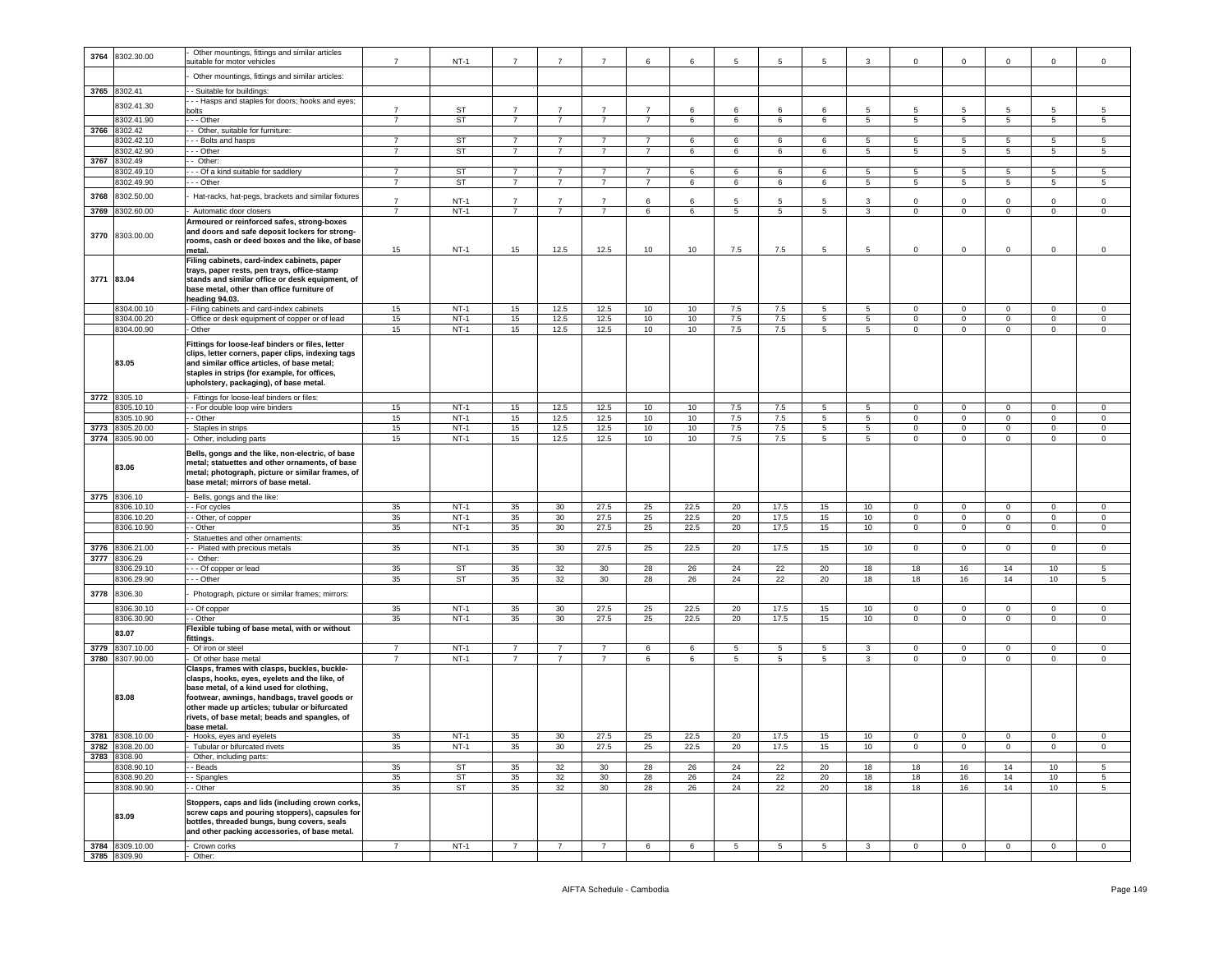|      | 8309.90.10               | - Capsules for bottles                             |                | EL.    |          |                 |              |          |                 |                |            |                 |                 |                |                |                |                |                     |
|------|--------------------------|----------------------------------------------------|----------------|--------|----------|-----------------|--------------|----------|-----------------|----------------|------------|-----------------|-----------------|----------------|----------------|----------------|----------------|---------------------|
|      | 8309.90.20               |                                                    | $\overline{7}$ | FL     |          |                 |              |          |                 |                |            |                 |                 |                |                |                |                |                     |
|      |                          | - Top ends of aluminium cans                       |                |        |          |                 |              |          |                 |                |            |                 |                 |                |                |                |                |                     |
|      | 8309.90.30               | - Other caps for cans                              | $\overline{7}$ | EL.    |          |                 |              |          |                 |                |            |                 |                 |                |                |                |                |                     |
|      |                          | - Bungs for metal drums; bung covers; seals;       |                |        |          |                 |              |          |                 |                |            |                 |                 |                |                |                |                |                     |
|      | 8309.90.40               | ase corner protectors                              | $\overline{7}$ | EL     |          |                 |              |          |                 |                |            |                 |                 |                |                |                |                |                     |
|      | 8309.90.50               | - Other, of aluminium                              | $\overline{7}$ | E      |          |                 |              |          |                 |                |            |                 |                 |                |                |                |                |                     |
|      |                          |                                                    |                |        |          |                 |              |          |                 |                |            |                 |                 |                |                |                |                |                     |
|      | 8309.90.90               | - Other                                            | $\overline{7}$ | EL     |          |                 |              |          |                 |                |            |                 |                 |                |                |                |                |                     |
|      |                          | Sign-plates, name-plates, address-plates and       |                |        |          |                 |              |          |                 |                |            |                 |                 |                |                |                |                |                     |
|      |                          | similar plates, numbers, letters and other         |                |        |          |                 |              |          |                 |                |            |                 |                 |                |                |                |                |                     |
|      | 3786 8310.00.00          | symbols, of base metal, excluding those of         |                |        |          |                 |              |          |                 |                |            |                 |                 |                |                |                |                |                     |
|      |                          | heading 94.05.                                     | 35             | $NT-1$ | 35       | 30 <sup>°</sup> | 27.5         | 25       | 22.5            | 20             | 17.5       | 15              | 10              | $\circ$        | $\mathsf 0$    | $\mathsf 0$    | $\mathsf 0$    | $\mathsf 0$         |
|      |                          | Wire, rods, tubes, plates, electrodes and similar  |                |        |          |                 |              |          |                 |                |            |                 |                 |                |                |                |                |                     |
|      |                          |                                                    |                |        |          |                 |              |          |                 |                |            |                 |                 |                |                |                |                |                     |
|      |                          | products, of base metal or of metal carbides,      |                |        |          |                 |              |          |                 |                |            |                 |                 |                |                |                |                |                     |
|      |                          | coated or cored with flux material, of a kind      |                |        |          |                 |              |          |                 |                |            |                 |                 |                |                |                |                |                     |
|      | 83.11                    | used for soldering, brazing, welding or            |                |        |          |                 |              |          |                 |                |            |                 |                 |                |                |                |                |                     |
|      |                          | deposition of metal or of metal carbides; wire     |                |        |          |                 |              |          |                 |                |            |                 |                 |                |                |                |                |                     |
|      |                          | and rods, of agglomerated base metal powder,       |                |        |          |                 |              |          |                 |                |            |                 |                 |                |                |                |                |                     |
|      |                          | used for metal spraying.                           |                |        |          |                 |              |          |                 |                |            |                 |                 |                |                |                |                |                     |
|      |                          |                                                    |                |        |          |                 |              |          |                 |                |            |                 |                 |                |                |                |                |                     |
| 3787 | 8311.10                  | Coated electrodes of base metal, for electric arc- |                |        |          |                 |              |          |                 |                |            |                 |                 |                |                |                |                |                     |
|      |                          | welding:                                           |                |        |          |                 |              |          |                 |                |            |                 |                 |                |                |                |                |                     |
|      | 3311.10.10               | - In rolls                                         | 15             | $NT-1$ | 15       | 12.5            | 12.5         | 10       | 10              | 7.5            | 7.5        | 5               | 5               | $\mathbf 0$    | $\mathsf 0$    | $\mathsf 0$    | $\mathsf 0$    | $\mathsf{O}\xspace$ |
|      | 3311.10.90               | - Other                                            | 15             | $NT-1$ | 15       | 12.5            | 12.5         | 10       | 10              | 7.5            | 7.5        | 5               | $5\phantom{.0}$ | $\mathbf 0$    | $\mathbf 0$    | $\mathsf 0$    | $\mathsf 0$    | $^{\circ}$          |
|      |                          | Cored wire of base metal, for electric arc-        |                |        |          |                 |              |          |                 |                |            |                 |                 |                |                |                |                |                     |
| 3788 | 8311.20                  | welding:                                           |                |        |          |                 |              |          |                 |                |            |                 |                 |                |                |                |                |                     |
|      |                          |                                                    |                |        |          |                 | 12.5         |          |                 |                |            |                 |                 |                |                |                |                | $^{\circ}$          |
|      | 8311.20.10               | - In rolls                                         | 15             | $NT-1$ | 15       | 12.5            |              | 10       | 10              | 7.5            | 7.5        | 5               | $5\phantom{.0}$ | $\overline{0}$ | $\mathbf 0$    | $\mathsf 0$    | $\mathbf 0$    |                     |
|      | 8311.20.90               | $\overline{-}$ Other                               | 15             | $NT-1$ | 15       | 12.5            | 12.5         | 10       | 10              | 7.5            | 7.5        | $5\overline{5}$ | $5\overline{5}$ | $\overline{0}$ | $\overline{0}$ | $\overline{0}$ | $\overline{0}$ | $\mathbf 0$         |
| 3789 | 8311.30                  | Coated rods and cored wire, of base metal, for     |                |        |          |                 |              |          |                 |                |            |                 |                 |                |                |                |                |                     |
|      |                          | oldering, brazing or welding by flame              |                |        |          |                 |              |          |                 |                |            |                 |                 |                |                |                |                |                     |
|      | 8311.30.10               | - - In rolls                                       | 15             | $NT-1$ | 15       | 12.5            | 12.5         | 10       | 10              | 7.5            | 7.5        | 5               | 5               | $\Omega$       | $\mathbf 0$    | $\Omega$       | $\Omega$       | $\Omega$            |
|      | 8311.30.90               | - Other                                            | 15             | $NT-1$ | 15       | 12.5            | 12.5         | 10       | 10              | 7.5            | 7.5        | $\overline{5}$  | $\overline{5}$  | $\overline{0}$ | $\overline{0}$ | $\overline{0}$ | $\overline{0}$ | $\overline{0}$      |
|      |                          |                                                    |                |        |          |                 |              |          |                 |                |            |                 |                 |                |                |                |                |                     |
|      | 3790 8311.90.00          | - Other                                            | 15             | $NT-1$ | 15       | 12.5            | 12.5         | 10       | 10              | 7.5            | 7.5        | 5               | 5               | $\overline{0}$ | $\overline{0}$ | $\overline{0}$ | $\overline{0}$ | $\Omega$            |
|      |                          | Nuclear reactors; fuel elements (cartridges),      |                |        |          |                 |              |          |                 |                |            |                 |                 |                |                |                |                |                     |
|      | 84.01                    | non-irradiated, for nuclear reactors; machinery    |                |        |          |                 |              |          |                 |                |            |                 |                 |                |                |                |                |                     |
|      |                          |                                                    |                |        |          |                 |              |          |                 |                |            |                 |                 |                |                |                |                |                     |
|      |                          | and apparatus for isotopic separation.             |                |        |          |                 |              |          |                 |                |            |                 |                 |                |                |                |                |                     |
| 3791 | 8401.10.00               | - Nuclear reactors                                 | 15             | $NT-1$ | 15       | 12.5            | 12.5         | 10       | 10              | 7.5            | 7.5        | $\overline{5}$  | 5 <sub>5</sub>  | $\mathbf{0}$   | $\overline{0}$ | $\overline{0}$ | $\mathbf{O}$   | $\circ$             |
|      |                          |                                                    |                |        |          |                 |              |          |                 |                |            |                 |                 |                |                |                |                |                     |
| 3792 | 8401.20.00               | Machinery and apparatus for isotopic separation,   |                |        |          |                 |              |          |                 |                |            |                 |                 |                |                |                |                |                     |
|      |                          | and part thereof                                   | 15             | $NT-1$ | 15       | 12.5            | 12.5         | 10       | 10              | 7.5            | 7.5        | 5               | 5.              | $\mathbf 0$    | $\mathsf 0$    | $\mathsf 0$    | $\mathsf 0$    | $\mathsf{O}\xspace$ |
| 3793 | 3401.30.00               | Fuel elements (cartridges), non-irradiated         | 15             | $NT-1$ | 15       | 12.5            | 12.5         | 10       | 10              | 7.5            | 7.5        | $\overline{5}$  | $5\overline{)}$ | $\mathbf 0$    | $\mathbf 0$    | $\mathbf{0}$   | $\mathbf 0$    | $\overline{0}$      |
|      | 3794 8401.40.00          | Parts of nuclear reactors                          | 15             | $NT-1$ | 15       | 12.5            | 12.5         | 10       | 10              | 7.5            | 7.5        | $5\overline{5}$ | $5\overline{5}$ | $\overline{0}$ | $\mathsf 0$    | $\mathsf 0$    | $\mathsf 0$    | $\mathsf 0$         |
|      |                          | Steam or other vapour generating boilers (other    |                |        |          |                 |              |          |                 |                |            |                 |                 |                |                |                |                |                     |
|      |                          | than central heating hot water boilers capable     |                |        |          |                 |              |          |                 |                |            |                 |                 |                |                |                |                |                     |
|      | 84.02                    |                                                    |                |        |          |                 |              |          |                 |                |            |                 |                 |                |                |                |                |                     |
|      |                          |                                                    |                |        |          |                 |              |          |                 |                |            |                 |                 |                |                |                |                |                     |
|      |                          | also of producing low pressure steam); super-      |                |        |          |                 |              |          |                 |                |            |                 |                 |                |                |                |                |                     |
|      |                          | heated water boilers.                              |                |        |          |                 |              |          |                 |                |            |                 |                 |                |                |                |                |                     |
|      |                          | Steam or other vapour generating boilers:          |                |        |          |                 |              |          |                 |                |            |                 |                 |                |                |                |                |                     |
|      |                          | - Watertube boilers with a steam production        |                |        |          |                 |              |          |                 |                |            |                 |                 |                |                |                |                |                     |
| 3795 | 8402.11                  |                                                    |                |        |          |                 |              |          |                 |                |            |                 |                 |                |                |                |                |                     |
|      |                          | exceeding 45 t per hour:                           |                |        |          |                 |              |          |                 |                |            |                 |                 |                |                |                |                |                     |
|      | 8402.11.10               | - - - Electrically operated                        | 15             | $NT-1$ | 15       | 12.5            | 12.5         | 10       | 10              | 7.5            | 7.5        | 5               | 5               | $\mathbf{0}$   | $\mathbf 0$    | $\mathbf 0$    | $\mathbf{O}$   | $^{\circ}$          |
|      | 8402.11.20               | - - - Not electrically operated                    | 15             | $NT-1$ | 15       | 12.5            | 12.5         | 10       | 10              | 7.5            | 7.5        | $5\overline{5}$ | $5\overline{5}$ | $\Omega$       | $\overline{0}$ | $\overline{0}$ | $\overline{0}$ | $\overline{0}$      |
|      |                          | - Watertube boilers with a steam production not    |                |        |          |                 |              |          |                 |                |            |                 |                 |                |                |                |                |                     |
| 3796 | 8402.12                  | exceeding 45 t per hour:                           |                |        |          |                 |              |          |                 |                |            |                 |                 |                |                |                |                |                     |
|      |                          | - - - Electrically operated:                       |                |        |          |                 |              |          |                 |                |            |                 |                 |                |                |                |                |                     |
|      |                          | --- Boilers with a steam production exceeding 15   |                |        |          |                 |              |          |                 |                |            |                 |                 |                |                |                |                |                     |
|      | 8402.12.11               |                                                    | 15             | $NT-1$ | 15       | 12.5            | 12.5         | 10       | 10              | 7.5            | 7.5        | 5               | 5               | $\Omega$       | $\mathbf 0$    | $\mathbf 0$    | $^{\circ}$     | $^{\circ}$          |
|      |                          | t per hour<br>$--$ Other                           |                | $NT-1$ |          |                 |              | 10       |                 |                | 7.5        | 5               |                 | $\overline{0}$ | $\overline{0}$ | $\overline{0}$ | $\overline{0}$ |                     |
|      | 8402.12.19               |                                                    | 15             |        | 15       | 12.5            | 12.5         |          | 10              | 7.5            |            |                 | $5\overline{)}$ |                |                |                |                | $\overline{0}$      |
|      |                          | - - Not electrically operated:                     |                |        |          |                 |              |          |                 |                |            |                 |                 |                |                |                |                |                     |
|      | 8402.12.21               | - - - Boilers with a steam production exceeding 15 |                |        |          |                 |              |          |                 |                |            |                 |                 |                |                |                |                |                     |
|      |                          | t per hour                                         | 15             | $NT-1$ | 15       | 12.5            | 12.5         | 10       | 10 <sup>1</sup> | 7.5            | 7.5        | 5               | -5              | $\Omega$       | $\Omega$       | $\Omega$       | $\Omega$       | $\Omega$            |
|      | 8402.12.29               | $- - -$ Other                                      | 15             | $NT-1$ | 15       | 12.5            | 12.5         | 10       | 10 <sup>1</sup> | 7.5            | 7.5        | $\overline{5}$  | 5               | $\mathbf 0$    | $\mathsf 0$    | $\mathbf{0}$   | $\mathsf 0$    | $\Omega$            |
|      |                          | - Other vapour generating boilers, including       |                |        |          |                 |              |          |                 |                |            |                 |                 |                |                |                |                |                     |
| 3797 | 8402.19                  | hybrid boilers:                                    |                |        |          |                 |              |          |                 |                |            |                 |                 |                |                |                |                |                     |
|      |                          |                                                    |                |        |          |                 |              |          |                 |                |            |                 |                 |                |                |                |                |                     |
|      |                          | - - Electrically operated:                         |                |        |          |                 |              |          |                 |                |            |                 |                 |                |                |                |                |                     |
|      | 8402.19.11               | --- Boilers with a steam production exceeding 15   |                |        |          |                 |              |          |                 |                |            |                 |                 |                |                |                |                |                     |
|      |                          | t per hour                                         | 15             | $NT-1$ | 15       | 12.5            | 12.5         | 10       | 10 <sup>1</sup> | 7.5            | 7.5        |                 |                 | $\Omega$       | $\Omega$       |                | $\Omega$       | $\Omega$            |
|      | 8402.19.19               | - - - - Other                                      | 15             | $NT-1$ | 15       | 12.5            | 12.5         | 10       | 10              | 7.5            | 7.5        | $5\overline{5}$ | $5\overline{5}$ | $\mathbf{0}$   | $\overline{0}$ | $\mathbf{0}$   | $\mathbf{0}$   | $\mathbf 0$         |
|      |                          | - - - Not electrically operated:                   |                |        |          |                 |              |          |                 |                |            |                 |                 |                |                |                |                |                     |
|      |                          | - - - Boilers with a steam production exceeding 15 |                |        |          |                 |              |          |                 |                |            |                 |                 |                |                |                |                |                     |
|      | 8402.19.21               | per hour                                           | 15             | $NT-1$ | 15       | 12.5            | 12.5         | 10       | 10              | 7.5            | 7.5        | 5               | $5\overline{5}$ | $\mathbf 0$    | $\mathbf 0$    | $\mathbf 0$    | $\Omega$       | $\mathbf 0$         |
|      | 8402.19.29               |                                                    |                |        |          |                 |              |          |                 |                |            | 5               | $\overline{5}$  | $\Omega$       |                | $\mathbf{0}$   | $\mathbf 0$    | $\Omega$            |
|      |                          | $- - -$ Other                                      | 15             | $NT-1$ | 15       | 12.5            | 12.5         | $10\,$   | 10              | 7.5            | 7.5        |                 |                 |                | $\mathsf 0$    |                |                |                     |
| 3798 | 8402.20                  | - Super-heated water boilers:                      |                |        |          |                 |              |          |                 |                |            |                 |                 |                |                |                |                |                     |
|      | 8402.20.10               | - Electrically operated                            | 15             | $NT-1$ | 15       | 12.5            | 12.5         | 10       | 10              | 7.5            | 7.5        | 5               | $\overline{5}$  | $\overline{0}$ | $\overline{0}$ | $\overline{0}$ | $\overline{0}$ | $\overline{0}$      |
|      | 8402.20.20               | - Not electrically operated                        | 15             | $NT-1$ | 15       | 12.5            | 12.5         | 10       | 10              | 7.5            | 7.5        | 5               | 5 <sub>5</sub>  | $\Omega$       | $\mathsf 0$    | $\mathbf{0}$   | $\mathsf 0$    | $\Omega$            |
|      | 3799 8402.90             | Parts:                                             |                |        |          |                 |              |          |                 |                |            |                 |                 |                |                |                |                |                     |
|      |                          |                                                    |                |        |          |                 |              |          |                 |                |            |                 |                 | $\Omega$       |                |                |                |                     |
|      | 8402.90.10               | - Boiler bodies or shells                          | 15             | $NT-1$ | 15       | 12.5            | 12.5         | 10       | 10              | 7.5            | 7.5        | 5               | 5               |                | $\mathbf 0$    | $\mathbf{0}$   | $\mathsf 0$    | $^{\circ}$          |
|      | 8402.90.90               | - Other                                            | 15             | $NT-1$ | 15       | 12.5            | 12.5         | 10       | 10              | 7.5            | 7.5        | 5               | 5               | $\overline{0}$ | $\overline{0}$ | $\overline{0}$ | $\overline{0}$ | $\overline{0}$      |
|      |                          | Central heating boilers other than those of        |                |        |          |                 |              |          |                 |                |            |                 |                 |                |                |                |                |                     |
|      | 84.03                    | heading 84.02.                                     |                |        |          |                 |              |          |                 |                |            |                 |                 |                |                |                |                |                     |
| 3800 | 3403.10.00               | - Boilers                                          | 15             | $NT-1$ | 15       | 12.5            | 12.5         | 10       | 10              | 7.5            | 7.5        | $\overline{5}$  | 5               | $\overline{0}$ | $\overline{0}$ | $\Omega$       | $\overline{0}$ | $\overline{0}$      |
| 3801 | 8403.90                  | Parts:                                             |                |        |          |                 |              |          |                 |                |            |                 |                 |                |                |                |                |                     |
|      |                          |                                                    |                | $NT-1$ |          |                 |              |          |                 |                |            | 5               | 5               | $\Omega$       | $\mathbf 0$    | $\mathbf 0$    | $\mathbf 0$    | $\Omega$            |
|      | 8403.90.10<br>8403.90.90 | - Boiler bodies or shells<br>- - Other             | 15<br>15       | $NT-1$ | 15<br>15 | 12.5<br>12.5    | 12.5<br>12.5 | 10<br>10 | 10<br>10        | 7.5<br>$7.5\,$ | 7.5<br>7.5 | $\,$ 5 $\,$     | 5               | $\mathbf 0$    | $\mathbf 0$    | $\mathsf 0$    | $\mathbf 0$    | $^{\circ}$          |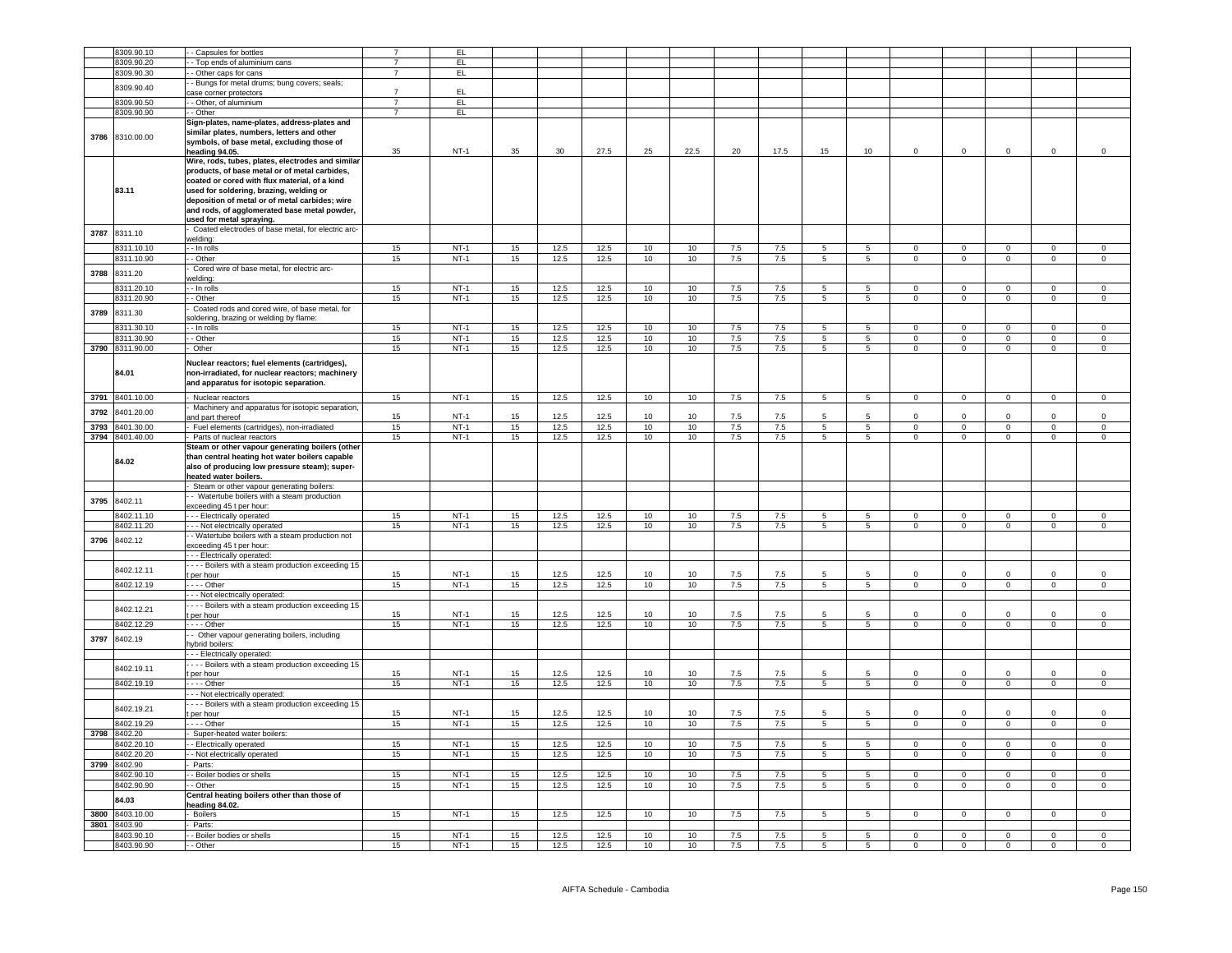|      |                 | Auxiliary plant for use with boilers of heading       |                |        |                |                 |                |    |      |                 |                 |                 |                 |                |                |              |                |                     |
|------|-----------------|-------------------------------------------------------|----------------|--------|----------------|-----------------|----------------|----|------|-----------------|-----------------|-----------------|-----------------|----------------|----------------|--------------|----------------|---------------------|
|      |                 | 84.02 or 84.03 (for example, economisers, super       |                |        |                |                 |                |    |      |                 |                 |                 |                 |                |                |              |                |                     |
|      | 84.04           |                                                       |                |        |                |                 |                |    |      |                 |                 |                 |                 |                |                |              |                |                     |
|      |                 | heaters, soot removers, gas recoverers);              |                |        |                |                 |                |    |      |                 |                 |                 |                 |                |                |              |                |                     |
|      |                 | condensers for steam or other vapour power            |                |        |                |                 |                |    |      |                 |                 |                 |                 |                |                |              |                |                     |
|      |                 | units.                                                |                |        |                |                 |                |    |      |                 |                 |                 |                 |                |                |              |                |                     |
|      |                 | Auxiliary plant for use with boilers of heading       |                |        |                |                 |                |    |      |                 |                 |                 |                 |                |                |              |                |                     |
| 3802 | 8404.10         |                                                       |                |        |                |                 |                |    |      |                 |                 |                 |                 |                |                |              |                |                     |
|      |                 | 84.02 or 84.03:                                       |                |        |                |                 |                |    |      |                 |                 |                 |                 |                |                |              |                |                     |
|      | 8404.10.10      | - For use with boilers of heading 84.02               | 15             | $NT-1$ | 15             | 12.5            | 12.5           | 10 | 10   | 7.5             | 7.5             | 5.              | -5              | $\mathbf 0$    | $\mathbf 0$    | $\Omega$     | $\Omega$       | 0                   |
|      | 8404.10.20      | - For use with boilers of heading 84.03               | 15             | $NT-1$ | 15             | 12.5            | 12.5           | 10 | 10   | 7.5             | 7.5             | 5               | $5\overline{5}$ | $\mathsf 0$    | $\mathbf 0$    | $\mathsf 0$  | $\mathsf 0$    | $\mathbf 0$         |
|      |                 |                                                       |                |        |                |                 |                |    |      |                 |                 |                 |                 |                |                |              |                |                     |
|      | 8404.20.00      | Condensers for steam or other vapour power            |                |        |                |                 |                |    |      |                 |                 |                 |                 |                |                |              |                |                     |
| 3803 |                 | nits                                                  | 15             | $NT-1$ | 15             | 12.5            | 12.5           | 10 | 10   | 7.5             | 7.5             | 5               | 5               | $\mathbf 0$    | $\mathbf 0$    | 0            | $\mathbf 0$    | $\mathbf 0$         |
| 3804 | 8404.90         |                                                       |                |        |                |                 |                |    |      |                 |                 |                 |                 |                |                |              |                |                     |
|      |                 | Parts:                                                |                |        |                |                 |                |    |      |                 |                 |                 |                 |                |                |              |                |                     |
|      |                 | - Of goods of subheading 8404.10.10:                  |                |        |                |                 |                |    |      |                 |                 |                 |                 |                |                |              |                |                     |
|      | 8404.90.11      | - - Boiler bodies or shells                           | 15             | $NT-1$ | 15             | 12.5            | 12.5           | 10 | 10   | 7.5             | 7.5             | $5^{\circ}$     | 5               | $\mathbf 0$    | $\mathbf 0$    | $\mathbf 0$  | 0              | 0                   |
|      |                 |                                                       |                |        |                |                 |                |    |      |                 |                 |                 |                 |                |                |              |                |                     |
|      | 8404.90.19      | - - Other                                             | 15             | $NT-1$ | 15             | 12.5            | 12.5           | 10 | 10   | 7.5             | 7.5             | 5               | $5^{\circ}$     | $\mathbf 0$    | $\overline{0}$ | $\mathbf{0}$ | $\mathbf 0$    | $\Omega$            |
|      |                 | - Of goods of subheading 8404.10.20:                  |                |        |                |                 |                |    |      |                 |                 |                 |                 |                |                |              |                |                     |
|      |                 |                                                       |                |        |                |                 |                |    |      |                 |                 |                 |                 |                |                |              |                |                     |
|      | 8404.90.21      | - - Boiler bodies or shells                           | 15             | $NT-1$ | 15             | 12.5            | 12.5           | 10 | 10   | 7.5             | 7.5             | 5               | 5               | $\mathbf 0$    | $^{\circ}$     | $\Omega$     | $\mathbf 0$    | $^{\circ}$          |
|      | 8404.90.29      | $-$ - Other                                           | 15             | $NT-1$ | 15             | 12.5            | 12.5           | 10 | 10   | 7.5             | 7.5             | $5^{\circ}$     | 5               | $\Omega$       | $\mathbf 0$    | 0            | $\mathbf 0$    | $\mathsf 0$         |
|      | 8404.90.90      | - Other                                               | 15             | $NT-1$ | 15             | 12.5            | 12.5           | 10 | 10   | 7.5             | 7.5             | $5\overline{5}$ | $5^{\circ}$     | $\mathbf 0$    | $\mathbf 0$    |              | $\mathbf 0$    | $\mathsf 0$         |
|      |                 |                                                       |                |        |                |                 |                |    |      |                 |                 |                 |                 |                |                | 0            |                |                     |
|      |                 | Producer gas or water gas generators, with or         |                |        |                |                 |                |    |      |                 |                 |                 |                 |                |                |              |                |                     |
|      |                 | without their purifiers; acetylene gas                |                |        |                |                 |                |    |      |                 |                 |                 |                 |                |                |              |                |                     |
|      | 84.05           |                                                       |                |        |                |                 |                |    |      |                 |                 |                 |                 |                |                |              |                |                     |
|      |                 | generators and similar water process gas              |                |        |                |                 |                |    |      |                 |                 |                 |                 |                |                |              |                |                     |
|      |                 | generators, with or without their purifiers.          |                |        |                |                 |                |    |      |                 |                 |                 |                 |                |                |              |                |                     |
|      |                 | Producer gas or water gas generators, with or         |                |        |                |                 |                |    |      |                 |                 |                 |                 |                |                |              |                |                     |
|      |                 |                                                       |                |        |                |                 |                |    |      |                 |                 |                 |                 |                |                |              |                |                     |
|      |                 | without their purifiers; acetylene gas generators     |                |        |                |                 |                |    |      |                 |                 |                 |                 |                |                |              |                |                     |
| 3805 | 8405.10.00      | and similar water process gas generators, with or     |                |        |                |                 |                |    |      |                 |                 |                 |                 |                |                |              |                |                     |
|      |                 |                                                       | 15             | $NT-1$ | 15             | 12.5            | 12.5           | 10 | 10   | 7.5             | 7.5             | 5               | 5               | 0              | $\mathbf 0$    | $\mathbf 0$  | $\mathbf 0$    | 0                   |
|      |                 | without their purifiers                               |                |        |                |                 |                |    |      |                 |                 |                 |                 |                |                |              |                |                     |
| 3806 | 8405.90.00      | Parts                                                 | 15             | $NT-1$ | 15             | 12.5            | 12.5           | 10 | 10   | 7.5             | 7.5             | 5               | $5\phantom{.0}$ | $\mathsf 0$    | $\mathbf 0$    | $\mathbf 0$  | $\mathsf 0$    | $\mathsf 0$         |
|      | 84.06           | Steam turbines and other vapour turbines.             |                |        |                |                 |                |    |      |                 |                 |                 |                 |                |                |              |                |                     |
|      |                 |                                                       |                |        |                |                 |                |    |      |                 |                 |                 |                 |                |                |              |                |                     |
| 3807 | 8406.10.00      | Turbines for marine propulsion                        | 15             | $NT-1$ | 15             | 12.5            | 12.5           | 10 | 10   | 7.5             | 7.5             | 5 <sup>5</sup>  | $5^{\circ}$     | $\circ$        | $\overline{0}$ | $\mathbf 0$  | $\mathbf 0$    | $\Omega$            |
|      |                 | Other turbines:                                       |                |        |                |                 |                |    |      |                 |                 |                 |                 |                |                |              |                |                     |
|      |                 |                                                       |                |        |                |                 |                |    |      |                 |                 |                 |                 |                |                |              |                |                     |
| 3808 | 8406.81.00      | Of an output exceeding 40 MW                          | 15             | $NT-1$ | 15             | 12.5            | 12.5           | 10 | 10   | 7.5             | 7.5             | 5               | 5               | 0              | $\mathbf 0$    | $\Omega$     | $\mathbf 0$    | $^{\circ}$          |
| 3809 | 8406.82.00      | - Of an output not exceeding 40 MW                    | 15             | $NT-1$ | 15             | 12.5            | 12.5           | 10 | 10   | 7.5             | 7.5             | 5               | 5               | $\mathbf 0$    | $\mathbf 0$    | 0            | $\mathsf 0$    | 0                   |
|      |                 |                                                       |                |        |                |                 |                |    |      |                 |                 |                 |                 |                |                |              |                |                     |
|      | 3810 8406.90.00 | Parts                                                 | 15             | $NT-1$ | 15             | 12.5            | 12.5           | 10 | 10   | 7.5             | 7.5             | 5               | 5               | $\mathbf 0$    | $\mathbf 0$    | 0            | 0              | 0                   |
|      |                 | Spark-ignition reciprocating or rotary internal       |                |        |                |                 |                |    |      |                 |                 |                 |                 |                |                |              |                |                     |
|      | 84.07           |                                                       |                |        |                |                 |                |    |      |                 |                 |                 |                 |                |                |              |                |                     |
|      |                 | combustion piston engines.                            |                |        |                |                 |                |    |      |                 |                 |                 |                 |                |                |              |                |                     |
| 3811 | 8407.10.00      | Aircraft engines                                      | $\overline{7}$ | $NT-1$ | $\overline{7}$ | $\overline{7}$  | $\overline{7}$ | 6  | 6    | 5               | 5               | 5               | 3               | $\circ$        | $\mathbf 0$    | $\mathbf 0$  | $\mathbf 0$    | $\mathbf 0$         |
|      |                 | Marine propulsion engines:                            |                |        |                |                 |                |    |      |                 |                 |                 |                 |                |                |              |                |                     |
|      |                 |                                                       |                |        |                |                 |                |    |      |                 |                 |                 |                 |                |                |              |                |                     |
| 3812 | 8407.21.00      | - Outboard motors                                     | $\overline{7}$ | $NT-1$ | $\overline{7}$ | $\overline{7}$  | $7^{\circ}$    | 6  | 6    | $5\overline{5}$ | $5\phantom{.0}$ | $5\overline{5}$ | $\mathbf{3}$    | $\overline{0}$ | $\mathbf 0$    | $\mathbf{0}$ | $\mathbf 0$    | $\circ$             |
| 3813 | 8407.29         | - Other:                                              |                |        |                |                 |                |    |      |                 |                 |                 |                 |                |                |              |                |                     |
|      |                 |                                                       |                |        |                |                 |                |    |      |                 |                 |                 |                 |                |                |              |                |                     |
|      | 8407.29.10      | - - Of an output not exceeding 750 kW                 | 35             | $NT-1$ | 35             | 30              | 27.5           | 25 | 22.5 | 20              | 17.5            | 15              | 10              | 0              | $\mathbf 0$    | 0            | $\mathbf{0}$   | 0                   |
|      | 8407.29.90      | - - Of an output exceeding 750 kW                     | 35             | $NT-1$ | 35             | 30              | 27.5           | 25 | 22.5 | 20              | 17.5            | 15              | 10              | $\mathbf 0$    | $\mathbf 0$    | $\Omega$     | $\mathbf 0$    | $\Omega$            |
|      |                 |                                                       |                |        |                |                 |                |    |      |                 |                 |                 |                 |                |                |              |                |                     |
|      |                 | Reciprocating piston engines of a kind used for       |                |        |                |                 |                |    |      |                 |                 |                 |                 |                |                |              |                |                     |
|      |                 | e propulsion of vehicles of Chapter 87:               |                |        |                |                 |                |    |      |                 |                 |                 |                 |                |                |              |                |                     |
| 3814 | 8407.31.00      | - Of a cylinder capacity not exceeding 50 cc          | 35             | $NT-1$ | 35             | 30              | 27.5           | 25 | 22.5 | 20              | 17.5            | 15              | 10              | $\mathbf 0$    | $\mathbf 0$    | $\mathbf 0$  | $\mathbf{0}$   | 0                   |
|      |                 |                                                       |                |        |                |                 |                |    |      |                 |                 |                 |                 |                |                |              |                |                     |
| 3815 | 8407.32.00      | - Of a cylinder capacity exceeding 50 cc but not      |                |        |                |                 |                |    |      |                 |                 |                 |                 |                |                |              |                |                     |
|      |                 | exceeding 250 cc                                      | 35             | $NT-1$ | 35             | 30              | 27.5           | 25 | 22.5 | 20              | 17.5            | 15              | 10 <sub>1</sub> | $\mathbf 0$    | $\mathbf 0$    | $\Omega$     | $\mathbf 0$    | $\mathsf 0$         |
|      |                 | - Of a cylinder capacity exceeding 250 cc but not     |                |        |                |                 |                |    |      |                 |                 |                 |                 |                |                |              |                |                     |
| 3816 | 8407.33.00      |                                                       |                |        |                |                 |                |    |      |                 |                 |                 |                 |                |                |              |                |                     |
|      |                 | exceeding                                             | 35             | $NT-1$ | 35             | 30 <sup>°</sup> | 27.5           | 25 | 22.5 | 20              | 17.5            | 15              | 10              | $\circ$        | $\mathbf 0$    | $\mathbf 0$  | $\mathbf 0$    | $\mathsf{O}\xspace$ |
|      |                 | 1,000 cc                                              |                |        |                |                 |                |    |      |                 |                 |                 |                 |                |                |              |                |                     |
|      |                 |                                                       |                |        |                |                 |                |    |      |                 |                 |                 |                 |                |                |              |                |                     |
| 3817 | 8407.34         | - Of a cylinder capacity exceeding 1,000 cc:          |                |        |                |                 |                |    |      |                 |                 |                 |                 |                |                |              |                |                     |
|      |                 | - - For pedestrian controlled tractors, of a cylinder |                |        |                |                 |                |    |      |                 |                 |                 |                 |                |                |              |                |                     |
|      | 8407.34.10      | capacity not exceeding 1,100 cc                       | 35             | ST     | 35             | 32              | 30             | 28 | 26   | 24              | 22              | 20              | 18              | 18             |                |              |                | 5                   |
|      | 8407.34.20      | - - For other vehicles of heading 87.01               | 35             | ST     | 35             | 32              | 30             | 28 | 26   | 24              | 22              |                 |                 |                |                |              |                |                     |
|      |                 |                                                       |                |        |                |                 |                |    |      |                 |                 |                 |                 |                | 16             | 14           | 10             |                     |
|      | 8407.34.30      | --- For vehicles of heading 87.11                     | 35             | ST     | 35             |                 |                |    |      |                 |                 | 20              | 18              | 18             | 16             | 14           | 10             | 5                   |
|      | 8407.34.90      | --- Other                                             |                |        |                | 32              | 30             | 28 | 26   | 24              | 22              | 20              | 18              | 18             | 16             | 14           | 10             | 5                   |
|      |                 |                                                       |                |        |                |                 |                |    |      |                 |                 |                 |                 |                |                |              |                |                     |
| 3818 | 8407.90         |                                                       | 35             | ST     | 35             | 32              | 30             | 28 | 26   | 24              | 22              | 20              | 18              | 18             | 16             | 14           | 10             | 5                   |
|      |                 | Other engines:                                        |                |        |                |                 |                |    |      |                 |                 |                 |                 |                |                |              |                |                     |
|      |                 |                                                       | $\overline{7}$ | $NT-1$ | $\overline{7}$ | $\overline{7}$  | $\overline{7}$ |    |      |                 |                 |                 | 3               | $\overline{0}$ |                | $\mathbf 0$  | $\mathbf 0$    | 0                   |
|      | 8407.90.10      | - Of a power not exceeding 18.65 kW                   |                |        |                |                 |                | 6  | 6    | 5               | 5               | $5\overline{5}$ |                 |                | $\,0\,$        |              |                |                     |
|      |                 | - Of a power exceeding 18.65 kW but not               |                |        |                |                 |                |    |      |                 |                 |                 |                 |                |                |              |                |                     |
|      | 8407.90.20      | exceeding 22.38 kW                                    | $\overline{7}$ | $NT-1$ | $\overline{7}$ | $\overline{7}$  | $\overline{7}$ | 6  | 6    | 5               | 5               | 5               | 3               | 0              | $^{\circ}$     | $\mathbf 0$  | $\mathbf 0$    | $^{\circ}$          |
|      |                 |                                                       | $\overline{7}$ |        |                | $\overline{7}$  |                |    |      |                 |                 |                 |                 |                |                |              |                |                     |
|      | 8407.90.90      | - Of a power exceeding 22.38 kW                       |                | $NT-1$ | $\overline{7}$ |                 | $\overline{7}$ | 6  | 6    | 5               | 5               | 5               | $\mathbf{3}$    | $\mathbf 0$    | $\mathbf 0$    | $\mathsf 0$  | $\mathsf 0$    | $\mathsf 0$         |
|      |                 |                                                       |                |        |                |                 |                |    |      |                 |                 |                 |                 |                |                |              |                |                     |
|      |                 | Compression-ignition internal combustion              |                |        |                |                 |                |    |      |                 |                 |                 |                 |                |                |              |                |                     |
|      | 84.08           | piston engines (diesel or semi-diesel engines).       |                |        |                |                 |                |    |      |                 |                 |                 |                 |                |                |              |                |                     |
|      |                 |                                                       |                |        |                |                 |                |    |      |                 |                 |                 |                 |                |                |              |                |                     |
| 3819 | 8408.10         | Marine propulsion engines:                            |                |        |                |                 |                |    |      |                 |                 |                 |                 |                |                |              |                |                     |
|      |                 |                                                       | $\overline{7}$ |        | $\overline{7}$ | $\overline{7}$  | $\overline{7}$ |    |      |                 | 5               |                 |                 |                |                | $\Omega$     |                | $^{\circ}$          |
|      | 8408.10.40      | - Of a power not exceeding 750 kW                     |                | $NT-1$ |                |                 |                | 6  | 6    | 5               |                 | 5               | 3               | 0              | $\mathbf 0$    |              | $\mathbf 0$    |                     |
|      | 3408.10.90      | - Of a power exceeding 750 kW                         | $\overline{7}$ | $NT-1$ | $\overline{7}$ | $\overline{7}$  | $\overline{7}$ | 6  | 6    | 5               | 5               | 5               | 3               | 0              | $\mathbf 0$    | 0            | $\mathbf 0$    | 0                   |
|      |                 |                                                       |                |        |                |                 |                |    |      |                 |                 |                 |                 |                |                |              |                |                     |
| 3820 | 8408.20         | Engines of a kind used for the propulsion of          |                |        |                |                 |                |    |      |                 |                 |                 |                 |                |                |              |                |                     |
|      |                 | vehicles of Chapter 87:                               |                |        |                |                 |                |    |      |                 |                 |                 |                 |                |                |              |                |                     |
|      |                 | - Of an output not exceeding 60 kW:                   |                |        |                |                 |                |    |      |                 |                 |                 |                 |                |                |              |                |                     |
|      |                 |                                                       |                |        |                |                 |                |    |      |                 |                 |                 |                 |                |                |              |                |                     |
|      | 8408.20.11      | -- For the vehicles of subheading 8701.10             | 35             | $NT-1$ | 35             | 30              | 27.5           | 25 | 22.5 | 20              | 17.5            | 15              | 10              | 0              | $\mathbf 0$    | 0            | $\Omega$       | 0                   |
|      | 8408.20.12      | --- Other, fully assembled                            | 35             | $NT-1$ | 35             | 30              | 27.5           | 25 | 22.5 | 20              | 17.5            | 15              | 10              | $\circ$        | $\mathbf 0$    | $\mathbf 0$  | $\circ$        | $\mathsf 0$         |
|      |                 |                                                       |                |        |                |                 |                |    |      |                 |                 |                 |                 |                |                |              |                |                     |
|      | 8408.20.19      | -- Not fully assembled                                | 35             | $NT-1$ | 35             | 30              | 27.5           | 25 | 22.5 | 20              | 17.5            | 15              | 10              | $\circ$        | $\mathbf 0$    | $\mathbf 0$  | $\mathsf 0$    | 0                   |
|      |                 | - Other:                                              |                |        |                |                 |                |    |      |                 |                 |                 |                 |                |                |              |                |                     |
|      |                 |                                                       |                |        |                |                 |                |    |      |                 |                 |                 |                 |                |                | $^{\circ}$   |                |                     |
|      | 8408.20.91      | --- For the vehicles of subheading 8701.10            | 35             | $NT-1$ | 35             | 30              | 27.5           | 25 | 22.5 | 20              | 17.5            | 15              | 10              | $\mathbf{0}$   | $\mathbf 0$    |              | $\mathbf 0$    | $\mathbf 0$         |
|      | 8408.20.92      | - - Other, fully assembled                            | 35             | $NT-1$ | 35             | 30              | 27.5           | 25 | 22.5 | 20              | 17.5            | 15              | 10              | $\circ$        | $\mathbf 0$    | $\mathbf 0$  | $\mathbf 0$    | $\mathbf 0$         |
|      |                 |                                                       | 35             | $NT-1$ | 35             | 30              | 27.5           |    | 22.5 | 20              |                 |                 |                 | $\circ$        | $\mathbf 0$    | $\mathbf 0$  | $\mathbf 0$    | $\mathsf 0$         |
|      | 8408.20.99      | - - Not fully assembled                               |                |        |                |                 |                | 25 |      |                 | 17.5            | 15              | 10              |                |                |              |                |                     |
| 3821 | 8408.90         | Other engines:                                        |                |        |                |                 |                |    |      |                 |                 |                 |                 |                |                |              |                |                     |
|      | 8408.90.10      | - Of an output not exceeding 18.65 kW                 | $\overline{7}$ | $NT-1$ | $\overline{7}$ | $\overline{7}$  | $\overline{7}$ | 6  | 6    | 5               | 5               | 5               | 3               | $\mathbf{0}$   | $\mathbf 0$    | 0            | $\mathbf 0$    | 0                   |
|      |                 |                                                       |                |        | $\overline{7}$ |                 |                |    |      |                 |                 |                 |                 |                |                |              |                |                     |
|      | 8408.90.50      | - Of an output exceeding 100kW                        | $\overline{7}$ | $NT-1$ |                | $\overline{7}$  | $\overline{7}$ | 6  | 6    | $5\phantom{.0}$ | 5               | $5\overline{5}$ | $\mathbf{3}$    | $\overline{0}$ | $\overline{0}$ | $\mathbf{0}$ | $\mathbf{0}$   | $\mathbf{0}$        |
|      | 8408.90.91      | - Other:<br>--- For earth moving machinery            | $\overline{7}$ | $NT-1$ | $\overline{7}$ | $\overline{7}$  | $\overline{7}$ | 6  | 6    | 5               | 5               | 5               | $\mathbf{3}$    | $\Omega$       | $\mathbf 0$    | $\mathbf 0$  | $\overline{0}$ | $\mathbf 0$         |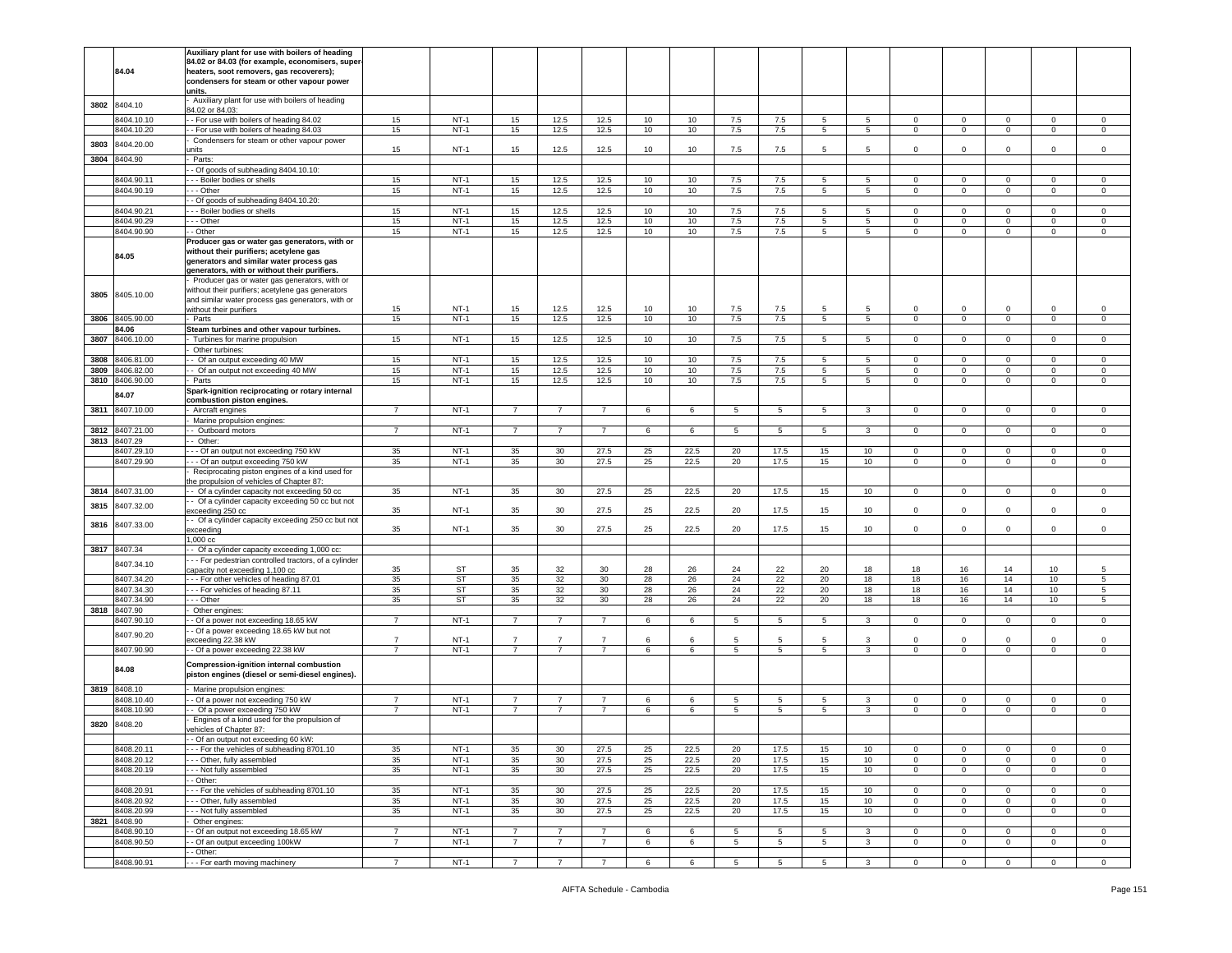|      | 8408.90.92      | - - For railway locomotives or tramway vehicles                                                      | $\overline{7}$ | $NT-1$    | $\overline{7}$ | 7              |                | $\epsilon$     | $\mathbf{6}$    | 5               | 5               | 5              | 3                       | $\Omega$        | $\Omega$                 | $\Omega$        | $\Omega$        | $\Omega$                 |
|------|-----------------|------------------------------------------------------------------------------------------------------|----------------|-----------|----------------|----------------|----------------|----------------|-----------------|-----------------|-----------------|----------------|-------------------------|-----------------|--------------------------|-----------------|-----------------|--------------------------|
|      | 8408.90.99      | $-$ Other                                                                                            | $\overline{7}$ | $NT-1$    | $\overline{7}$ | $\overline{7}$ | $\overline{7}$ | 6              | 6               | $\overline{5}$  | $\overline{5}$  | $\overline{5}$ | $\overline{\mathbf{3}}$ | $\Omega$        | $\overline{0}$           | $\overline{0}$  | $\overline{0}$  | $\overline{0}$           |
|      |                 | Parts suitable for use solely or principally with                                                    |                |           |                |                |                |                |                 |                 |                 |                |                         |                 |                          |                 |                 |                          |
|      | 84.09           |                                                                                                      |                |           |                |                |                |                |                 |                 |                 |                |                         |                 |                          |                 |                 |                          |
|      | 3822 8409.10.00 | the engines of heading 84.07 or 84.08.                                                               | $\overline{7}$ | $NT-1$    | $\overline{7}$ | $\overline{7}$ | $\overline{7}$ | 6              | $6\overline{6}$ | 5               | $\overline{5}$  | $\overline{5}$ | $\mathbf{R}$            | $\overline{0}$  | $\overline{0}$           | $\Omega$        | $\overline{0}$  | $\Omega$                 |
|      |                 | - For aircraft engines                                                                               |                |           |                |                |                |                |                 |                 |                 |                |                         |                 |                          |                 |                 |                          |
|      |                 | - Other:                                                                                             |                |           |                |                |                |                |                 |                 |                 |                |                         |                 |                          |                 |                 |                          |
| 3823 | 8409.91         | - Suitable for use solely or principally with spark-<br>ignition internal combustion piston engines: |                |           |                |                |                |                |                 |                 |                 |                |                         |                 |                          |                 |                 |                          |
|      |                 | - - - For earth moving machinery:                                                                    |                |           |                |                |                |                |                 |                 |                 |                |                         |                 |                          |                 |                 |                          |
|      | 8409.91.11      | - - - - Carburettors and parts thereof                                                               | $\overline{7}$ | <b>ST</b> | $\overline{7}$ | $\overline{7}$ | $\overline{7}$ | $\overline{7}$ | 6               | 6               | $6\overline{6}$ | 6              | 5                       | $\overline{5}$  | $5\overline{)}$          | 5               | $\overline{5}$  | $\overline{5}$           |
|      |                 | --- Cylinder blocks, liners, heads and head                                                          |                |           |                |                |                |                |                 |                 |                 |                |                         |                 |                          |                 |                 |                          |
|      |                 |                                                                                                      |                |           |                |                |                |                |                 |                 |                 |                |                         |                 |                          |                 |                 |                          |
|      | 8409.91.12      | covers:<br>- - - - Cylinder blocks                                                                   | $\overline{7}$ | ST        | $\overline{7}$ | $\overline{7}$ | $\overline{7}$ | $\overline{7}$ | 6               | 6               | $6\overline{6}$ | 6              | $5^{\circ}$             | $5^{\circ}$     | 5                        | $5^{\circ}$     | $5^{\circ}$     | 5                        |
|      | 8409.91.13      | - - - - Cylinder liners                                                                              | $\overline{7}$ | <b>ST</b> | $\overline{7}$ | $\overline{7}$ | $\overline{7}$ | $\overline{7}$ | 6               | 6               | 6               | 6              | $\overline{5}$          | 5               | 5                        | $\overline{5}$  | 5               | $\overline{5}$           |
|      | 8409.91.14      | $---$ Other                                                                                          | $\overline{7}$ | ST        | $\overline{7}$ | $\overline{7}$ | $\overline{7}$ | $\overline{7}$ | 6               | 6               | 6               | 6              | 5                       | 5               | $5\phantom{.0}$          | 5               | 5               | $\sqrt{5}$               |
|      |                 |                                                                                                      |                |           |                |                |                |                |                 |                 |                 |                |                         |                 |                          |                 |                 |                          |
|      |                 | --- Pistons, piston rings and gudgeon pins:                                                          | $\overline{7}$ | ST        |                | $\overline{7}$ | $\overline{7}$ | $\overline{7}$ |                 |                 |                 |                |                         | $\overline{5}$  |                          |                 | 5               |                          |
|      | 8409.91.15      | - - - - - Pistons                                                                                    |                |           | $\overline{7}$ |                |                |                | $6\phantom{1}$  | 6               | 6               | 6              | 5                       |                 | 5                        | 5               |                 | 5                        |
|      | 8409.91.16      | $---$ Other                                                                                          | $\overline{7}$ | <b>ST</b> | $\overline{7}$ | $\overline{7}$ | $\overline{7}$ | $\overline{7}$ | $6\overline{6}$ | $6\overline{6}$ | $6\overline{6}$ | 6              | $\overline{5}$          | $\overline{5}$  | 5                        | $5\overline{)}$ | 5               | 5                        |
|      | 8409.91.19      | $\cdots$ - Other                                                                                     | $\overline{7}$ | <b>ST</b> | $\overline{7}$ | $\overline{7}$ | $\overline{7}$ | $\overline{7}$ | 6               | 6               | 6               | 6              | 5                       | $\overline{5}$  | $\overline{5}$           | $\overline{5}$  | $\overline{5}$  | $\overline{5}$           |
|      |                 | --- For the vehicles of heading 87.01:                                                               |                |           |                |                |                |                |                 |                 |                 |                |                         |                 |                          |                 |                 |                          |
|      | 8409.91.21      | - - - - Carburettors and parts thereof                                                               | $\overline{7}$ | ST        | $\overline{7}$ | $\overline{7}$ | $\overline{7}$ | $\overline{7}$ | 6               | 6               | 6               | 6              | 5                       | 5               | $5\overline{5}$          | 5               | 5               | 5                        |
|      |                 | - - - Cylinder blocks, liners, heads and head                                                        |                |           |                |                |                |                |                 |                 |                 |                |                         |                 |                          |                 |                 |                          |
|      |                 | covers:                                                                                              |                |           |                |                |                |                |                 |                 |                 |                |                         |                 |                          |                 |                 |                          |
|      | 8409.91.22      | - - - - - Cylinder blocks                                                                            | $\overline{7}$ | <b>ST</b> | $\overline{7}$ | $\overline{7}$ | $\overline{7}$ | $\overline{7}$ | 6               | 6               | 6               | 6              | $\sqrt{5}$              | $5^{\circ}$     | 5                        | $5\overline{5}$ | $\overline{5}$  | $\sqrt{5}$               |
|      | 8409.91.23      | - - - - - Cylinder liners                                                                            | $\overline{7}$ | ST        | $\overline{7}$ | $\overline{7}$ | $\overline{7}$ | $\overline{7}$ | 6               | 6               | 6               | 6              | $\overline{5}$          | $\overline{5}$  | $\overline{5}$           | $\overline{5}$  | $\overline{5}$  | $\overline{5}$           |
|      | 8409.91.24      | $- - - -$ Other                                                                                      | $\overline{7}$ | <b>ST</b> | $\overline{7}$ | $\overline{7}$ | $\overline{7}$ | $\overline{7}$ | 6               | 6               | 6               | 6              | $5\overline{5}$         | 5               | $5\phantom{.0}$          | 5               | 5               | 5                        |
|      |                 | - - - - Pistons, piston rings and gudgeon pins:                                                      |                |           |                |                |                |                |                 |                 |                 |                |                         |                 |                          |                 |                 |                          |
|      | 8409.91.25      | Pistons                                                                                              | $\overline{7}$ | ST        | $\overline{7}$ | $\overline{7}$ | $\overline{7}$ | $\overline{7}$ | 6               | 6               | 6               | 6              | 5                       | $\overline{5}$  | 5                        | 5               | -5              | $\sqrt{5}$               |
|      | 8409.91.26      | $---$ Other                                                                                          | $\overline{7}$ | ST        | $\overline{7}$ | $\overline{7}$ | $\overline{7}$ | $\overline{7}$ | 6               | 6               | 6               | 6              | 5                       | $5\overline{)}$ | $5\overline{5}$          | 5               | $5\phantom{.0}$ | 5                        |
|      | 8409.91.29      | $- -$ Other                                                                                          | $\overline{7}$ | ST        | $\overline{7}$ | $\overline{7}$ | $\overline{7}$ | 7              | 6               | 6               | 6               | 6              | 5                       | 5               | $5\phantom{.0}$          | 5               | $5\phantom{.0}$ | 5                        |
|      |                 | -- For vehicles of heading 87.11:                                                                    |                |           |                |                |                |                |                 |                 |                 |                |                         |                 |                          |                 |                 |                          |
|      | 8409.91.41      | Carburettors and parts thereof                                                                       | $\overline{7}$ | <b>ST</b> | $\overline{7}$ | $\overline{7}$ | $\overline{7}$ | $\overline{7}$ | $6\overline{6}$ | 6               | 6               | 6              | $\overline{5}$          | $\overline{5}$  | $5\overline{)}$          | $\overline{5}$  | 5               | 5                        |
|      |                 | - - - Cylinder blocks, cylinder liners, crank cases,                                                 |                |           |                |                |                |                |                 |                 |                 |                |                         |                 |                          |                 |                 |                          |
|      |                 | heads and head covers:                                                                               |                |           |                |                |                |                |                 |                 |                 |                |                         |                 |                          |                 |                 |                          |
|      | 8409.91.42      | ----- Cylinder blocks; crank cases                                                                   | $\overline{7}$ | ST        | $\overline{7}$ | $\overline{7}$ | $\overline{7}$ | $\overline{7}$ | $6\phantom{.}6$ | 6               | 6               | 6              | 5                       | 5               | $5\overline{5}$          | $5\phantom{.0}$ | $\overline{5}$  | 5                        |
|      | 8409.91.43      | - Cylinder liners                                                                                    | $\overline{7}$ | ST        | $\overline{7}$ | $\overline{7}$ | $\overline{7}$ | $\overline{7}$ | 6               | 6               | 6               | 6              | 5                       | $5\phantom{.0}$ | $5\phantom{.0}$          | 5               | 5               | $\sqrt{5}$               |
|      | 8409.91.44      | - - - - - Other                                                                                      | $\overline{7}$ | <b>ST</b> | $\overline{7}$ | $\overline{7}$ | $\overline{7}$ | $\overline{7}$ | 6               | 6               | 6               | 6              | 5                       | 5               | $5\overline{)}$          | $5\phantom{.0}$ | $5\phantom{.0}$ | 5                        |
|      |                 | - Pistons, pistons rings and gudgeon pins:                                                           |                |           |                |                |                |                |                 |                 |                 |                |                         |                 |                          |                 |                 |                          |
|      | 8409.91.45      | $\overline{\cdots}$ Pistons                                                                          | $\overline{7}$ | <b>ST</b> | $\overline{7}$ | $\overline{7}$ | $\overline{7}$ | $\overline{7}$ | $\epsilon$      | $\kappa$        | 6               | $\kappa$       | 5                       | 5 <sup>1</sup>  | 5                        | 5               | $5\overline{2}$ | 5                        |
|      | 8409.91.46      | $---$ Other                                                                                          | $\overline{7}$ | ST        | $\overline{7}$ | $\overline{7}$ | $\overline{7}$ | $\overline{7}$ | $6\overline{6}$ | $6\overline{6}$ | 6               | 6              | $\overline{5}$          | $\overline{5}$  | $5\overline{)}$          | $5\overline{)}$ | $\overline{5}$  | $\overline{5}$           |
|      | 8409.91.49      | $\cdots$ - Other                                                                                     | $\overline{7}$ | ST        | $\overline{7}$ | $\overline{7}$ | $\overline{7}$ | $\overline{7}$ | 6               | 6               | 6               | 6              | 5                       | $5^{\circ}$     | $5\overline{5}$          | 5               | 5               | 5                        |
|      |                 | --- For other vehicles of Chapter 87:                                                                |                |           |                |                |                |                |                 |                 |                 |                |                         |                 |                          |                 |                 |                          |
|      | 8409.91.51      | - - - - Carburettors and parts thereof                                                               | $\overline{7}$ | ST        | $\overline{7}$ | $\overline{7}$ | $\overline{7}$ | $\overline{7}$ | 6               | 6               | 6               | 6              | 5                       | 5               | 5                        | $5\overline{5}$ | 5               | 5                        |
|      |                 | - - - Cylinder blocks, cylinder liners, crank cases,                                                 |                |           |                |                |                |                |                 |                 |                 |                |                         |                 |                          |                 |                 |                          |
|      |                 | heads and head covers:                                                                               |                |           |                |                |                |                |                 |                 |                 |                |                         |                 |                          |                 |                 |                          |
|      | 8409.91.52      | - - - - - Cylinder blocks; crank cases                                                               | $\overline{7}$ | ST        | $\overline{7}$ | $\overline{7}$ | $\overline{7}$ | $\overline{7}$ | $6\phantom{1}$  | 6               | 6               | 6              | 5                       | 5 <sup>1</sup>  | 5                        | 5               | $5\overline{5}$ | 5                        |
|      | 8409.91.53      | - - - - - Cylinder liners                                                                            | $\overline{7}$ | <b>ST</b> | $\overline{7}$ | $\overline{7}$ | $\overline{7}$ | $\overline{7}$ | $6\overline{6}$ | 6               | $6\overline{6}$ | 6              | 5                       | $\overline{5}$  | $5\overline{)}$          | $5\overline{)}$ | 5               | $\overline{5}$           |
|      | 8409.91.54      | $- - - -$ Other                                                                                      | $\overline{7}$ | <b>ST</b> | $\overline{7}$ | $\overline{7}$ | $\overline{7}$ | $\overline{7}$ | 6               | 6               | 6               | 6              | 5                       | $\overline{5}$  | $\overline{5}$           | 5               | $\overline{5}$  | $\overline{5}$           |
|      |                 | - - - - Pistons, piston rings and gudgeon pins:                                                      |                |           |                |                |                |                |                 |                 |                 |                |                         |                 |                          |                 |                 |                          |
|      | 8409.91.55      | $---$ Pistons                                                                                        | $\overline{7}$ | ST        | $\overline{7}$ | $\overline{7}$ | $\overline{7}$ | $\overline{7}$ | 6               | 6               | 6               | 6              | 5                       | 5               | 5                        | 5               | 5               | 5                        |
|      | 8409.91.56      | - - - - - Other                                                                                      | $\overline{7}$ | <b>ST</b> | $\overline{7}$ | $\overline{7}$ | $\overline{7}$ | $\overline{7}$ | 6               | 6               | 6               | 6              | 5                       | 5               | $5\phantom{.0}$          | 5               | 5               | 5                        |
|      | 8409.91.59      | $- -$ Other                                                                                          | $\overline{7}$ | ST        | $\overline{7}$ | $\overline{7}$ | $\overline{7}$ | $\overline{7}$ | 6               | 6               | 6               | 6              | $5\overline{)}$         | $5^{\circ}$     | 5                        | $5\overline{)}$ | $\overline{5}$  | $\overline{5}$           |
|      |                 | - - For vessels of Chapter 89:                                                                       |                |           |                |                |                |                |                 |                 |                 |                |                         |                 |                          |                 |                 |                          |
|      |                 | - - - For marine propulsion engines of a power not                                                   |                |           |                |                |                |                |                 |                 |                 |                |                         |                 |                          |                 |                 |                          |
|      |                 | exceeding 22.38 kW:                                                                                  |                |           |                |                |                |                |                 |                 |                 |                |                         |                 |                          |                 |                 |                          |
|      | 8409.91.61      | ----- Cylinder blocks; crank cases                                                                   | $\overline{7}$ | <b>ST</b> | $\overline{7}$ | $\overline{7}$ | $\overline{7}$ |                | 6               | 6               | 6               | 6              | $5\overline{)}$         | 5               | $\overline{5}$           | 5               | 5               | 5                        |
|      | 8409.91.62      | Pistons                                                                                              | $\overline{7}$ | ST        | $\overline{7}$ | $\overline{7}$ | $\overline{7}$ | $\overline{7}$ | 6               | 6               | 6               | 6              | $5^{\circ}$             | $5\overline{)}$ | $5\overline{5}$          | 5               | $5\phantom{.0}$ | $5\phantom{.0}$          |
|      | 8409.91.63      | $\cdots$ - Other                                                                                     | $\overline{7}$ | ST        | $7^{\circ}$    | $\overline{7}$ | $\overline{7}$ | $\overline{7}$ | 6               | 6               | 6               | 6              | $5\overline{5}$         | $5\overline{5}$ | $5\overline{5}$          | $5\phantom{.0}$ | $5\overline{5}$ | $\sqrt{5}$               |
|      |                 | - - - For marine propulsion engines of a power                                                       |                |           |                |                |                |                |                 |                 |                 |                |                         |                 |                          |                 |                 |                          |
|      |                 | exceeding 22.38 kW:                                                                                  |                |           |                |                |                |                |                 |                 |                 |                |                         |                 |                          |                 |                 |                          |
|      | 8409.91.64      | - - - - - Cylinder blocks; crank cases                                                               | $\overline{7}$ | ST        | $\overline{7}$ | $\overline{7}$ | $\overline{7}$ | $\overline{7}$ | 6               | 6               | 6               | 6              | 5                       | 5.              | 5                        | 5               | -5              | $\sqrt{5}$               |
|      | 8409.91.65      | $- - -$ Pistons                                                                                      | $\overline{7}$ | <b>ST</b> | $\overline{7}$ | $\overline{7}$ | $\overline{7}$ | $\overline{7}$ | 6               | 6               | 6               | 6              | $\overline{5}$          | $5^{\circ}$     | $\overline{5}$           | $\overline{5}$  | $\overline{5}$  | $\overline{5}$           |
|      | 8409.91.66      | $---$ Other                                                                                          | $\overline{7}$ | <b>ST</b> | $\overline{7}$ | $\overline{7}$ | $\overline{7}$ | $\overline{7}$ | 6               | 6               | 6               | 6              | 5                       | $5\phantom{.0}$ | $5\overline{)}$          | $5\overline{)}$ | $\overline{5}$  | $\overline{5}$           |
|      |                 | - - For other engines:                                                                               |                |           |                |                |                |                |                 |                 |                 |                |                         |                 |                          |                 |                 |                          |
|      | 8409.91.71      | --- Carburettors and parts thereof                                                                   | $\overline{7}$ | ST        | $\overline{7}$ |                | $\overline{7}$ | $\overline{7}$ | 6               | 6               | 6               | 6              | 5                       | $5\phantom{.0}$ | $5\phantom{.0}$          | 5               | $\overline{5}$  | $\sqrt{5}$               |
|      |                 | --- Cylinder blocks, cylinder liners, heads and                                                      |                |           |                |                |                |                |                 |                 |                 |                |                         |                 |                          |                 |                 |                          |
|      |                 | ead covers:                                                                                          |                |           |                |                |                |                |                 |                 |                 |                |                         |                 |                          |                 |                 |                          |
|      | 8409.91.72      | - - - - - Cylinder blocks                                                                            | $\overline{7}$ | ST        | $\overline{7}$ | $\overline{7}$ | $\overline{7}$ | $\overline{7}$ | 6               | 6               | 6               | 6              | 5                       | -5              | -5                       | -5              | -5              | 5                        |
|      | 8409.91.73      | - - - - - Cylinder liners                                                                            | $\overline{7}$ | <b>ST</b> | $\overline{7}$ | $\overline{7}$ | $\overline{7}$ | $\overline{7}$ | $\epsilon$      | $\kappa$        | $\,6\,$         | $\kappa$       | $\overline{5}$          | 5 <sup>1</sup>  | $\overline{5}$           | 5 <sup>1</sup>  | $\overline{5}$  | $\overline{5}$           |
|      | 8409.91.74      | $---$ Other                                                                                          | $\overline{7}$ | ST        | $\overline{7}$ | $\overline{7}$ | $\overline{7}$ | $\overline{7}$ | $6\overline{6}$ | $6\overline{6}$ | 6               | 6              | $\overline{5}$          | $\overline{5}$  | 5                        | $5\overline{)}$ | $\overline{5}$  | 5                        |
|      |                 | ---- Pistons, piston rings and gudgeon pins:                                                         |                |           |                |                |                |                |                 |                 |                 |                |                         |                 |                          |                 |                 |                          |
|      | 8409.91.75      | $- - -$ Pistons                                                                                      | $\overline{7}$ | ST        | $\overline{7}$ | $\overline{7}$ | $\overline{7}$ | $\overline{7}$ | 6               | 6               | 6               | 6              | 5                       | 5               | $\overline{5}$           | 5               | 5               | 5                        |
|      | 8409.91.76      | $\cdots$ - Other                                                                                     | $\overline{7}$ | ST        | $\overline{7}$ | $\overline{7}$ | $\overline{7}$ | 7              | 6               | 6               | 6               | 6              | 5                       | 5               | $5\overline{)}$          | 5               | 5               | 5                        |
|      | 8409.91.79      | $- -$ Other                                                                                          | $\overline{7}$ | <b>ST</b> | $\overline{7}$ | $\overline{7}$ | $\overline{7}$ | $\overline{7}$ | $\,6\,$         | 6               | $\,6\,$         | 6              | $5\phantom{.0}$         | $\sqrt{5}$      | $\overline{\phantom{a}}$ | $5\phantom{.0}$ | $5\phantom{.0}$ | $\overline{\phantom{0}}$ |
|      | 3824 8409.99    | - Other:                                                                                             |                |           |                |                |                |                |                 |                 |                 |                |                         |                 |                          |                 |                 |                          |
|      |                 | - - For earth moving machinery:                                                                      |                |           |                |                |                |                |                 |                 |                 |                |                         |                 |                          |                 |                 |                          |
|      | 8409.99.11      | - - - - Carburettors and parts thereof                                                               | $\overline{7}$ | <b>ST</b> |                |                |                |                | 6               |                 | 6               |                |                         |                 | 5                        | $\,$ 5 $\,$     |                 |                          |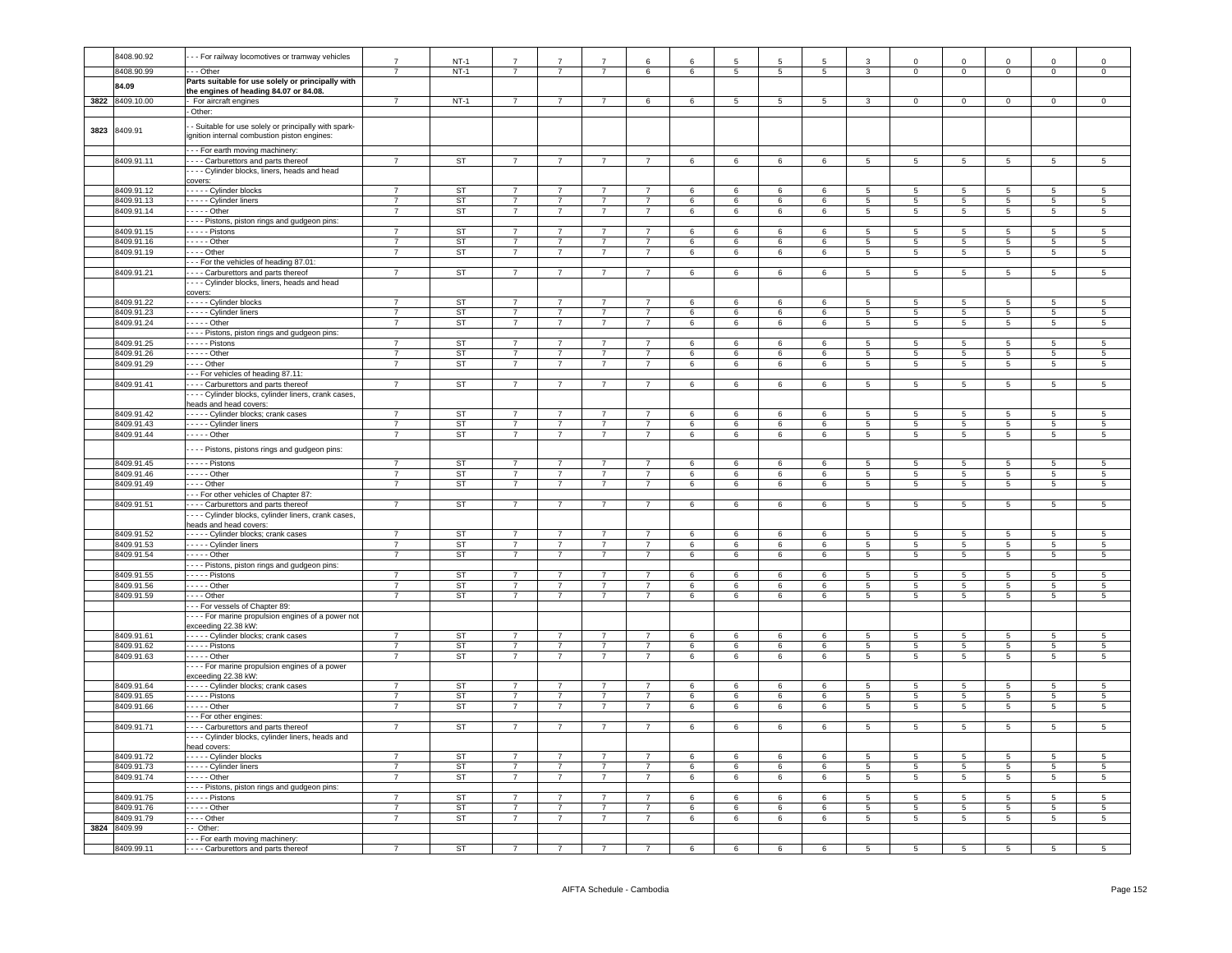|      |                          | - - - Cylinder blocks, cylinder liners, heads and   |                |                 |                |                |                |                |        |         |         |             |                      |                |                                    |                     |                 |                 |
|------|--------------------------|-----------------------------------------------------|----------------|-----------------|----------------|----------------|----------------|----------------|--------|---------|---------|-------------|----------------------|----------------|------------------------------------|---------------------|-----------------|-----------------|
|      |                          | lead covers:                                        |                |                 | $\overline{7}$ |                |                |                |        |         |         |             |                      |                |                                    |                     |                 |                 |
|      | 8409.99.12               | ---- Cylinder blocks                                | $\overline{7}$ | ST              |                | 7              | $\overline{7}$ | $\overline{7}$ | 6      | 6       | 6       | 6           | 5                    | 5              | 5                                  | 5                   | 5               | 5               |
|      | 8409.99.13               | Cylinder liners                                     | $\overline{7}$ | ST              | 7              | $\overline{7}$ | $\overline{7}$ | 7              | 6      | 6       | 6       | 6           | 5                    | 5              | $5\overline{5}$                    | 5                   | 5               | 5               |
|      | 8409.99.14               | - - - - Other                                       | $\overline{7}$ | ST              | $\overline{7}$ | $\overline{7}$ | $\overline{7}$ | $\overline{7}$ | 6      | 6       | 6       | 6           | $5\overline{5}$      | 5              | $5\phantom{.0}$                    | 5 <sub>5</sub>      | 5               | 5               |
|      |                          | --- Pistons, piston rings and gudgeon pins:         |                |                 |                |                |                |                |        |         |         |             |                      |                |                                    |                     |                 |                 |
|      | 8409.99.15               | $---$ Pistons                                       | $\overline{7}$ | ST              | 7              | $\overline{7}$ | $\overline{7}$ | $\overline{7}$ | 6      | 6       | 6       | 6           | 5                    | 5              | 5                                  | 5                   | 5               | 5               |
|      | 8409.99.16               | . - - - - Other                                     | $\overline{7}$ | ST              | $\overline{7}$ | $\overline{7}$ | $\overline{7}$ | $\overline{7}$ | 6      | 6       | 6       | 6           | 5                    | 5              | $5\phantom{.0}$                    | 5                   | 5               | 5               |
|      | 8409.99.19               | - - - - Other                                       | $\overline{7}$ | ST              | 7              | $\overline{7}$ | $\overline{7}$ | $\overline{7}$ | 6      | 6       | 6       | 6           | $5^{\circ}$          | 5              | 5                                  | 5                   | 5               | 5               |
|      |                          | - - For the vehicles of heading 87.01:              |                |                 |                |                |                |                |        |         |         |             |                      |                |                                    |                     |                 |                 |
|      | 8409.99.21               | - - - Carburettors and parts thereof                | $\overline{7}$ | <b>ST</b>       | $\overline{7}$ | $\overline{7}$ | $\overline{7}$ | $\overline{7}$ | 6      | 6       | 6       | 6           | 5                    | 5              | $5\phantom{.0}$                    | 5                   | 5               | 5               |
|      |                          | - - - Cylinder blocks, cylinder liners, heads and   |                |                 |                |                |                |                |        |         |         |             |                      |                |                                    |                     |                 |                 |
|      |                          | ead covers:                                         |                |                 |                |                |                |                |        |         |         |             |                      |                |                                    |                     |                 |                 |
|      | 8409.99.22               | ---- Cylinder blocks                                | $\overline{7}$ | ST              | $\overline{7}$ | $\overline{7}$ | $\overline{7}$ | $\overline{7}$ | 6      | 6       | 6       | 6           | 5                    | 5              | 5                                  | 5                   | 5               | 5               |
|      | 8409.99.23               | ---- Cylinder liners                                | $\overline{7}$ | ST              | $\overline{7}$ | $\overline{7}$ | $\overline{7}$ | $\overline{7}$ | 6      | 6       | 6       | 6           | 5                    | 5              | 5                                  | 5                   | 5               | 5               |
|      | 8409.99.24               | $- - -$ Other                                       | $\overline{7}$ | ST              | $\overline{7}$ | $\overline{7}$ | $\overline{7}$ | $\overline{7}$ | 6      | 6       | 6       | 6           | $5^{\circ}$          | 5              | 5                                  | $5\overline{5}$     | 5               | 5               |
|      |                          |                                                     |                |                 |                |                |                |                |        |         |         |             |                      |                |                                    |                     |                 |                 |
|      |                          | - - - Pistons, piston rings and gudgeon pins:       |                |                 |                |                |                |                |        |         |         |             |                      |                |                                    |                     |                 |                 |
|      | 8409.99.25               | . - - - - Pistons                                   | $\overline{7}$ | <b>ST</b>       | $\overline{7}$ | $\overline{7}$ | $\overline{7}$ | $\overline{7}$ | 6      | 6       | 6       | 6           | 5                    | 5              | 5                                  | 5                   | 5               | 5               |
|      | 8409.99.26               | - - - - - Other                                     | $\overline{7}$ | ST              | $\overline{7}$ | $\overline{7}$ | $\overline{7}$ | $\overline{7}$ | 6      | 6       | 6       | 6           | $5\phantom{.0}$      | 5              | $5\overline{5}$                    | 5                   | 5               | 5               |
|      | 8409.99.29               | $\cdots$ - Other                                    | $\overline{7}$ | ST              | 7              | $\overline{7}$ | $\overline{7}$ | $\overline{7}$ | 6      | 6       | 6       | 6           | 5                    | 5              | 5                                  | 5                   | 5               | 5               |
|      |                          | -- For other vehicles of Chapter 87:                |                |                 |                |                |                |                |        |         |         |             |                      |                |                                    |                     |                 |                 |
|      | 8409.99.41               | - - - Carburettors and parts thereof                | $\overline{7}$ | ST              | $\overline{7}$ | $\overline{7}$ | $\overline{7}$ | $\overline{7}$ | 6      | 6       | 6       | 6           | 5                    | 5              | $\,$ 5 $\,$                        | 5                   | 5               | $\,$ 5          |
|      |                          | ---- Cylinder blocks, cylinder liners, crank cases, |                |                 |                |                |                |                |        |         |         |             |                      |                |                                    |                     |                 |                 |
|      |                          | eads and head covers:                               |                |                 |                |                |                |                |        |         |         |             |                      |                |                                    |                     |                 |                 |
|      | 8409.99.42               | - - - - Cylinder blocks; crank cases                | $\overline{7}$ | ST              | $\overline{7}$ |                |                | $\overline{7}$ | 6      | 6       | 6       | 6           | 5                    | 5              | 5                                  | 5                   | 5               | 5               |
|      | 8409.99.43               | Cylinder liners                                     | $\overline{7}$ | ST              | 7              | 7              | -7             | $\overline{7}$ | 6      | 6       | 6       | 6           | 5                    | 5              | $5\overline{5}$                    | 5                   | 5               | 5               |
|      | 8409.99.44               | $---$ Other                                         | $\overline{7}$ | ST              | $\overline{7}$ | $\overline{7}$ | $\overline{7}$ | $\overline{7}$ | 6      | 6       | 6       | 6           | $5^{\circ}$          | 5              | 5                                  | $5\overline{5}$     | 5               | 5               |
|      |                          |                                                     |                |                 |                |                |                |                |        |         |         |             |                      |                |                                    |                     |                 |                 |
|      |                          | - - - Pistons, piston rings and gudgeon pins:       |                |                 |                |                |                |                |        |         |         |             |                      |                |                                    |                     |                 |                 |
|      | 8409.99.45               | $\cdots$ - Pistons                                  | $\overline{7}$ | ST              | $\overline{7}$ | $\overline{7}$ | $\overline{7}$ | $\overline{7}$ | 6      | 6       | 6       | 6           | 5                    | 5              | $\overline{5}$                     | 5                   | 5               | 5               |
|      | 8409.99.46               | $- - -$ Other                                       | $\overline{7}$ | ST              | 7              | $\overline{7}$ | $\overline{7}$ | 7              | 6      | 6       | 6       | 6           | 5                    | 5              | 5                                  | 5                   | 5               | 5               |
|      | 8409.99.49               | - Other                                             | $\overline{7}$ | <b>ST</b>       | $\overline{7}$ | $\overline{7}$ | $\overline{7}$ | $\overline{7}$ | 6      | 6       | 6       | 6           | $5\overline{)}$      | 5              | $5\phantom{.0}$                    | $5\phantom{.0}$     | 5               | $\overline{5}$  |
|      |                          | - - For vessels of Chapter 89:                      |                |                 |                |                |                |                |        |         |         |             |                      |                |                                    |                     |                 |                 |
|      |                          | ---- For marine propulsion engines of a power not   |                |                 |                |                |                |                |        |         |         |             |                      |                |                                    |                     |                 |                 |
|      |                          | exceeding 22.38 kW:                                 |                |                 |                |                |                |                |        |         |         |             |                      |                |                                    |                     |                 |                 |
|      | 8409.99.51               | ----- Cylinder blocks; crank cases                  | $\overline{7}$ | <b>ST</b>       | $\overline{7}$ | $\overline{7}$ | $\overline{7}$ | $\overline{7}$ | 6      | 6       | 6       | 6           | 5                    | 5              | $\overline{5}$                     | 5                   | 5               | $\overline{5}$  |
|      | 8409.99.52               | $---$ Pistons                                       | $\overline{7}$ | <b>ST</b>       | $\overline{7}$ | $\overline{7}$ | $\overline{7}$ | $\overline{7}$ | 6      | 6       | 6       | 6           | 5                    | 5              | 5                                  | 5                   | 5               | 5               |
|      | 8409.99.53               | . - - - - Other                                     | $\overline{7}$ | ST              | $\overline{7}$ | $\overline{7}$ | $\overline{7}$ | $\overline{7}$ | 6      | 6       | 6       | 6           | 5                    | 5              | $5\phantom{.0}$                    | 5                   | 5               | 5               |
|      |                          |                                                     |                |                 |                |                |                |                |        |         |         |             |                      |                |                                    |                     |                 |                 |
|      |                          | --- For marine propulsion engines of a power        |                |                 |                |                |                |                |        |         |         |             |                      |                |                                    |                     |                 |                 |
|      |                          | exceeding 22.38 kW:                                 | $\overline{7}$ |                 | $\overline{7}$ | $\overline{7}$ | $\overline{7}$ | $\overline{7}$ |        |         |         |             |                      |                |                                    |                     | -5              |                 |
|      | 8409.99.54               | ---- Cylinder blocks; crank cases                   |                | ST              |                |                |                |                | 6      | 6       | 6       | 6           | 5                    | 5              | 5                                  | 5                   |                 | 5               |
|      | 8409.99.55               | Pistons                                             | $\overline{7}$ | ST              | $\overline{7}$ | $\overline{7}$ | $\overline{7}$ | $\overline{7}$ | 6      | 6       | 6       | 6           | $5\overline{5}$      | 5              | $5\phantom{.0}$                    | 5                   | 5               | $\sqrt{5}$      |
|      | 8409.99.56               | - - - - - Other                                     | $\overline{7}$ | <b>ST</b>       | $\overline{7}$ | $\overline{7}$ | $\overline{7}$ | $\overline{7}$ | 6      | 6       | 6       | 6           | 5                    | 5              | $5\phantom{.0}$                    | $5^{\circ}$         | 5               | $\sqrt{5}$      |
|      |                          | - - For other engines:                              |                |                 |                |                |                |                |        |         |         |             |                      |                |                                    |                     |                 |                 |
|      | 8409.99.61               | - - - - Carburettors and parts thereof              | $\overline{7}$ | ST              | 7              | 7              | $\overline{7}$ | $\overline{7}$ | 6      | 6       | 6       | 6           | 5                    | 5              | $5\overline{5}$                    | 5                   | $5^{\circ}$     | $5\phantom{.0}$ |
|      |                          | - - - Cylinder blocks, cylinder liners, heads and   |                |                 |                |                |                |                |        |         |         |             |                      |                |                                    |                     |                 |                 |
|      |                          | ead covers:                                         |                |                 |                |                |                |                |        |         |         |             |                      |                |                                    |                     |                 |                 |
|      | 8409.99.62               | - - - - Cylinder blocks                             | $\overline{7}$ | ST              | $\overline{7}$ | $\overline{7}$ | $\overline{7}$ | $\overline{7}$ | 6      | 6       | 6       | 6           | 5                    | 5              | 5                                  | 5                   | 5               | 5               |
|      | 8409.99.63               | - - - - Cylinder liners                             | $\overline{7}$ | <b>ST</b>       | $\overline{7}$ | $\overline{7}$ | $\overline{7}$ | $\overline{7}$ | 6      | 6       | 6       | 6           | $5\overline{)}$      | 5              | $5\overline{5}$                    | $5\phantom{.0}$     | $5\phantom{.0}$ | 5               |
|      | 8409.99.64               | $--$ Other                                          | $\overline{7}$ | ST              | 7              | $\overline{7}$ | $\overline{7}$ | $\overline{7}$ | 6      | 6       | 6       | 6           | $5\overline{)}$      | 5              | 5                                  | $5\phantom{.0}$     | 5               | 5               |
|      |                          | - - - Pistons, piston rings and gudgeon pins:       |                |                 |                |                |                |                |        |         |         |             |                      |                |                                    |                     |                 |                 |
|      | 8409.99.65               | . - - - - Pistons                                   | $\overline{7}$ | ST              | 7              | 7              | 7              | 7              | 6      | 6       | -6      | 6           | 5                    | -5             | 5                                  | 5                   | -5              | 5               |
|      |                          |                                                     | $\overline{7}$ |                 | $\overline{7}$ | $\overline{7}$ | $\overline{7}$ | $\overline{7}$ |        |         |         |             |                      |                |                                    |                     |                 |                 |
|      | 8409.99.66<br>8409.99.69 | $---$ Other                                         | $\overline{7}$ | ST<br><b>ST</b> | $\overline{7}$ | $\overline{7}$ | $\overline{7}$ | $\overline{7}$ | 6<br>6 | 6<br>6  | 6<br>6  | 6<br>6      | 5<br>$5\overline{)}$ | 5<br>5         | $5\phantom{.0}$<br>$5\phantom{.0}$ | 5<br>$\overline{5}$ | 5<br>5          | $\sqrt{5}$<br>5 |
|      |                          | --- Other                                           |                |                 |                |                |                |                |        |         |         |             |                      |                |                                    |                     |                 |                 |
|      | 84.10                    | Hydraulic turbines, water wheels, and               |                |                 |                |                |                |                |        |         |         |             |                      |                |                                    |                     |                 |                 |
|      |                          | regulators therefor.                                |                |                 |                |                |                |                |        |         |         |             |                      |                |                                    |                     |                 |                 |
|      |                          | Hydraulic turbines and water wheels                 |                |                 |                |                |                |                |        |         |         |             |                      |                |                                    |                     |                 |                 |
| 3825 | 8410.11.00               | - Of a power not exceeding 1,000 kW                 | 15             | $NT-1$          | 15             | 12.5           | 12.5           | 10             | 10     | 7.5     | 7.5     | 5           | 5                    | $\mathbf{0}$   | $\overline{0}$                     | $\mathbf{0}$        | $\mathbf 0$     | $\circ$         |
| 3826 | 8410.12.00               | - Of a power exceeding 1,000 kW but not             |                |                 |                |                |                |                |        |         |         |             |                      |                |                                    |                     |                 |                 |
|      |                          | exceeding 10,000 kW                                 | 15             | $NT-1$          | 15             | 12.5           | 12.5           | 10             | 10     | 7.5     | 7.5     | 5           | 5                    | $\mathbf 0$    | $\mathbf 0$                        | 0                   | $\mathbf 0$     | $\mathbf 0$     |
| 3827 | 8410.13.00               | - Of a power exceeding 10,000 kW                    | 15             | $NT-1$          | 15             | 12.5           | 12.5           | 10             | 10     | 7.5     | 7.5     | 5           | $5^{\circ}$          | $\circ$        | $\mathbf 0$                        | $\mathbf 0$         | $\circ$         | $\,0\,$         |
| 3828 | 8410.90.00               | Parts, including regulators                         | 15             | $NT-1$          | 15             | 12.5           | 12.5           | 10             | 10     | $7.5\,$ | $7.5\,$ | 5           | 5                    | 0              | $\mathbf 0$                        | $\mathbf 0$         | 0               | $\mathsf 0$     |
|      | 84.11                    | Turbo-jets, turbo-propellers and other gas          |                |                 |                |                |                |                |        |         |         |             |                      |                |                                    |                     |                 |                 |
|      |                          | t <b>urbines.</b>                                   |                |                 |                |                |                |                |        |         |         |             |                      |                |                                    |                     |                 |                 |
|      |                          | Turbo-jets:                                         |                |                 |                |                |                |                |        |         |         |             |                      |                |                                    |                     |                 |                 |
|      | 3829 8411.11.00          | - Of a thrust not exceeding 25 kN                   | 15             | $NT-1$          | 15             | 12.5           | 12.5           | 10             | 10     | 7.5     | 7.5     | -5          | 5                    | $\mathbf{0}$   | $\mathbf 0$                        | $\mathbf 0$         | $^{\circ}$      | $\mathbf 0$     |
| 3830 | 8411.12.00               | - Of a thrust exceeding 25 kN                       | 15             | <b>ST</b>       | 15             | 14             | 13             | 13             | 12     | 12      | 11      | 10          | 9                    | 9              | 8                                  | $\overline{7}$      | $\overline{7}$  | 5               |
|      |                          | Turbo-propellers:                                   |                |                 |                |                |                |                |        |         |         |             |                      |                |                                    |                     |                 |                 |
| 3831 | 8411.21.00               | - Of a power not exceeding 1,100 kW                 | 15             | $NT-1$          | 15             | 12.5           | 12.5           | 10             | 10     | 7.5     | 7.5     | 5           | 5                    | 0              | $\mathsf 0$                        | $\mathbf 0$         | 0               | $\mathsf 0$     |
|      | 3832 8411.22.00          |                                                     |                | $NT-1$          |                |                |                |                |        |         |         |             |                      |                |                                    |                     |                 |                 |
|      |                          | - Of a power exceeding 1,100 kW                     | 15             |                 | 15             | 12.5           | 12.5           | 10             | 10     | 7.5     | 7.5     | 5           | 5                    | 0              | $\mathbf 0$                        | $\boldsymbol{0}$    | 0               | 0               |
|      |                          | Other gas turbines:                                 |                |                 |                |                |                |                |        |         |         |             |                      |                |                                    |                     |                 |                 |
|      | 3833 8411.81.00          | - Of a power not exceeding 5,000 kW                 | 15             | $NT-1$          | 15             | 12.5           | 12.5           | 10             | 10     | 7.5     | 7.5     | 5           | $5^{\circ}$          | $\circ$        | $\mathbf 0$                        | $\mathbf 0$         | $\mathbf 0$     | $\mathsf 0$     |
|      | 3834 8411.82.00          | - Of a power exceeding 5,000 kW                     | 15             | $NT-1$          | 15             | 12.5           | 12.5           | 10             | 10     | 7.5     | 7.5     | 5           | $\overline{5}$       | $\mathbf 0$    | $\mathbf 0$                        | $\overline{0}$      | $\mathbf 0$     | $\mathsf 0$     |
|      |                          | Parts:                                              |                |                 |                |                |                |                |        |         |         |             |                      |                |                                    |                     |                 |                 |
|      | 3835 8411.91.00          | - Of turbo-jets or turbo-propellers                 | 15             | ST              | 15             | 14             | 13             | 13             | 12     | 12      | 11      | 10          | 9                    | 9              | 8                                  | $\overline{7}$      | $\overline{7}$  | 5               |
|      | 3836 8411.99.00          | - Other                                             | 15             | $NT-1$          | 15             | 12.5           | 12.5           | 10             | 10     | 7.5     | 7.5     | $5^{\circ}$ | 5                    | $\mathbf 0$    | $\overline{0}$                     | $\mathbf{0}$        | $\mathbf 0$     | $\mathbf 0$     |
|      | 84.12                    | Other engines and motors.                           |                |                 |                |                |                |                |        |         |         |             |                      |                |                                    |                     |                 |                 |
|      | 3837 8412.10.00          | Reaction engines other than turbo-jets              | 15             | $NT-1$          | 15             | 12.5           | 12.5           | 10             | 10     | 7.5     | 7.5     | 5           | 5                    | $\mathbf{0}$   | $\overline{0}$                     | $\mathbf{0}$        | $\overline{0}$  | $\mathsf 0$     |
|      |                          | Hydraulic power engines and motors:                 |                |                 |                |                |                |                |        |         |         |             |                      |                |                                    |                     |                 |                 |
|      | 3838 8412.21.00          | - Linear acting (cylinders)                         | 15             | $NT-1$          | 15             | 12.5           | 12.5           | 10             | 10     | 7.5     | 7.5     | 5           |                      | $\mathbf{0}$   | $\overline{0}$                     | $\overline{0}$      | $\mathbf{0}$    | $\overline{0}$  |
|      |                          |                                                     |                |                 |                |                |                |                |        |         |         |             | 5                    |                |                                    |                     |                 |                 |
|      | 3839 8412.29.00          | - Other                                             | 15             | $NT-1$          | 15             | 12.5           | 12.5           | 10             | 10     | 7.5     | 7.5     | 5           | $5^{\circ}$          | $\overline{0}$ | $\overline{0}$                     | $\overline{0}$      | $\mathbf{0}$    | $\overline{0}$  |
|      |                          | Pneumatic power engines and motors:                 |                |                 |                |                |                |                |        |         |         |             |                      |                |                                    |                     |                 |                 |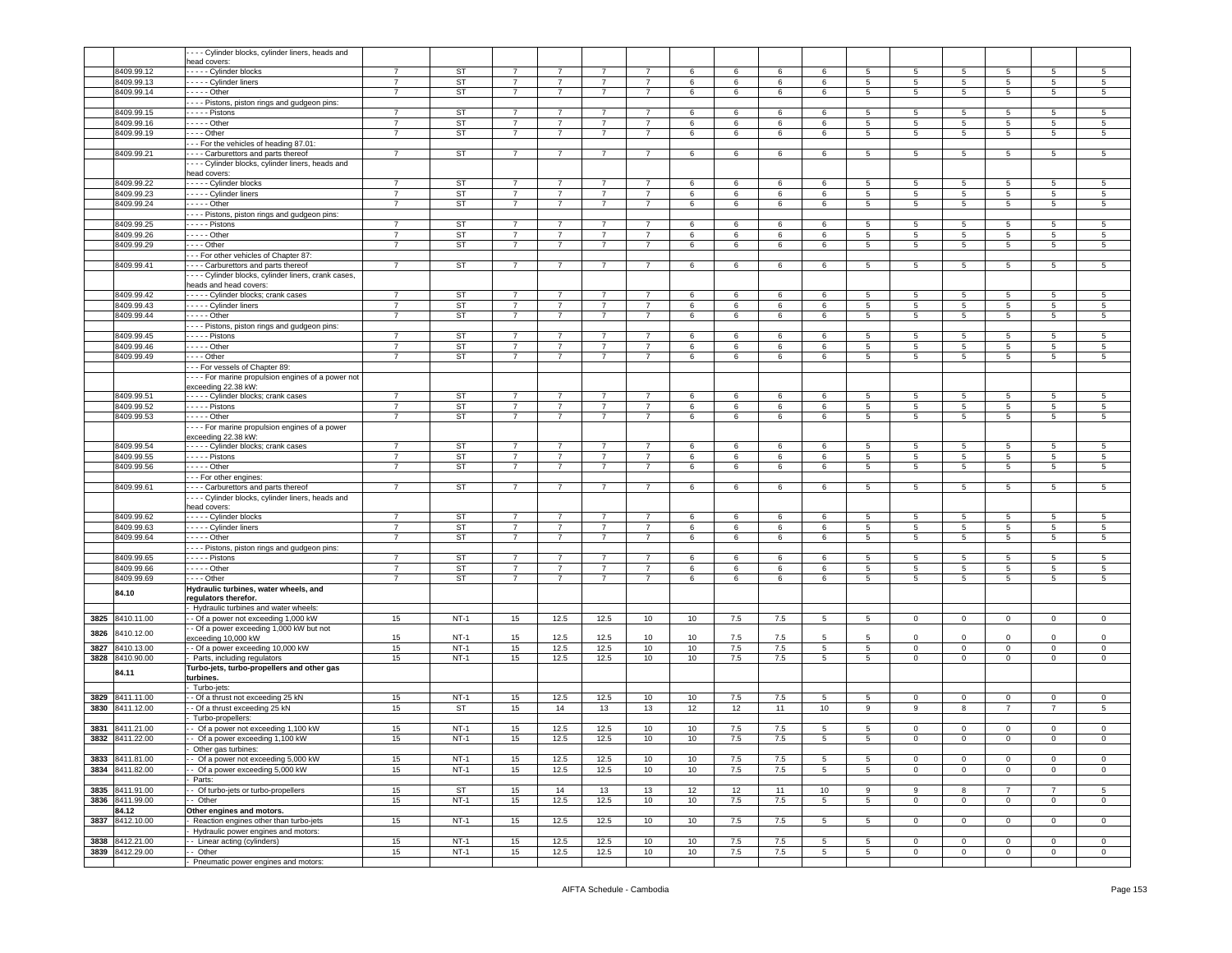| 3840 | 8412.31.00      | - Linear acting (cylinders)                                       | 15             | $NT-1$    | 15             | 12.5           | 12.5           | 10              | 10             | 7.5            | 7.5            |                |                 |                |                |                     |                | $\Omega$            |
|------|-----------------|-------------------------------------------------------------------|----------------|-----------|----------------|----------------|----------------|-----------------|----------------|----------------|----------------|----------------|-----------------|----------------|----------------|---------------------|----------------|---------------------|
|      | 3841 8412.39.00 | - Other                                                           | 15             | $NT-1$    | 15             | 12.5           | 12.5           | 10              | 10             | 7.5            | 7.5            | 5              | $5\phantom{.0}$ | $\Omega$       | $\Omega$       | $\mathsf 0$         | $\Omega$       | $\Omega$            |
|      |                 |                                                                   |                |           |                |                |                |                 |                |                |                |                |                 |                |                |                     |                |                     |
|      | 3842 8412.80.00 | Other                                                             | 15             | $NT-1$    | 15             | 12.5           | 12.5           | 10              | 10             | 7.5            | 7.5            | 5              | $5\overline{)}$ | $\overline{0}$ | $\overline{0}$ | $\overline{0}$      | $\overline{0}$ | $\mathbf{0}$        |
|      | 3843 8412.90    | Parts:                                                            |                |           |                |                |                |                 |                |                |                |                |                 |                |                |                     |                |                     |
|      | 8412.90.10      | - Of goods of subheading 8412.10                                  | 15             | $NT-1$    | 15             | 12.5           | 12.5           | 10              | 10             | 7.5            | 7.5            | $5^{\circ}$    | 5 <sup>5</sup>  | $\Omega$       | $\Omega$       | $\Omega$            | $\Omega$       | $\Omega$            |
|      | 8412.90.90      | - Other                                                           | 15             | $NT-1$    | 15             | 12.5           | 12.5           | 10              | 10             | 7.5            | 7.5            | 5              | 5               | $\mathsf 0$    | $\mathsf 0$    | $\mathsf 0$         | $\mathsf 0$    | $\mathsf 0$         |
|      | 84.13           | Pumps for liquids, whether or not fitted with a                   |                |           |                |                |                |                 |                |                |                |                |                 |                |                |                     |                |                     |
|      |                 | measuring device; liquid elevators.                               |                |           |                |                |                |                 |                |                |                |                |                 |                |                |                     |                |                     |
|      |                 | Pumps fitted or designed to be fitted with a                      |                |           |                |                |                |                 |                |                |                |                |                 |                |                |                     |                |                     |
|      |                 | neasuring device:                                                 |                |           |                |                |                |                 |                |                |                |                |                 |                |                |                     |                |                     |
| 3844 | 8413.11.00      | - Pumps for dispensing fuel or lubricants, of the                 |                |           |                |                |                |                 |                |                |                |                |                 |                |                |                     |                |                     |
|      |                 | ype used in filling-stations or in garages                        | 15             | $NT-1$    | 15             | 12.5           | 12.5           | 10              | 10             | 7.5            | 7.5            | 5.             | $5\overline{5}$ | $\Omega$       | $\Omega$       | $\Omega$            | $\Omega$       | $\mathsf 0$         |
| 3845 | 8413.19         | - Other:                                                          |                |           |                |                |                |                 |                |                |                |                |                 |                |                |                     |                |                     |
|      | 8413.19.10      | - - Electrically operated                                         | 15             | $NT-1$    | 15             | 12.5           | 12.5           | 10              | 10             | 7.5            | 7.5            | 5              | 5               | $\mathsf 0$    | $\mathsf 0$    | $\mathsf 0$         | $\mathsf 0$    | $\mathsf 0$         |
|      | 8413.19.20      | - - Not electrically operated                                     | $\overline{0}$ | $NT-1$    | $\overline{0}$ | $\mathbf{0}$   | $\overline{0}$ | $\mathbf{0}$    | $^{\circ}$     | $\mathbf{0}$   | $\overline{0}$ | $\mathbf{0}$   | $\overline{0}$  | $\mathbf{0}$   | $\overline{0}$ | $\mathbf{0}$        | $^{\circ}$     | $\overline{0}$      |
|      |                 | Hand pumps, other than those of subheading                        |                |           |                |                |                |                 |                |                |                |                |                 |                |                |                     |                |                     |
| 3846 | 8413.20         | 413.11 or 8413.19:                                                |                |           |                |                |                |                 |                |                |                |                |                 |                |                |                     |                |                     |
|      | 3413.20.10      | - Water pumps                                                     | 15             | EL        |                |                |                |                 |                |                |                |                |                 |                |                |                     |                |                     |
|      | 8413.20.90      | - Other                                                           | 15             | EL.       |                |                |                |                 |                |                |                |                |                 |                |                |                     |                |                     |
|      |                 | Fuel, lubricating or cooling medium pumps for                     |                |           |                |                |                |                 |                |                |                |                |                 |                |                |                     |                |                     |
| 3847 | 8413.30         | nternal combustion piston engines:                                |                |           |                |                |                |                 |                |                |                |                |                 |                |                |                     |                |                     |
|      |                 |                                                                   |                |           |                |                |                |                 |                |                |                |                |                 |                |                |                     |                |                     |
|      |                 | - For earth moving machinery or motor vehicles:                   |                |           |                |                |                |                 |                |                |                |                |                 |                |                |                     |                |                     |
|      |                 |                                                                   | 15             | <b>ST</b> | 15             | 14             | 13             | 13              | 12             | 12             | 11             | 10             | 9               | 9              | 8              | $\overline{7}$      |                | 5                   |
|      | 8413.30.11      | - - Reciprocating or rotary type                                  |                |           |                |                |                |                 |                |                |                |                |                 |                |                | $\overline{7}$      | $\overline{7}$ |                     |
|      | 8413.30.19      | - - Other                                                         | 15             | <b>ST</b> | 15             | 14             | 13             | 13              | 12             | 12             | 11             | 10             | $\overline{9}$  | 9              | 8              |                     |                | $\,$ 5              |
|      |                 | - Other:                                                          |                |           |                |                |                |                 |                |                |                |                |                 |                |                |                     |                |                     |
|      | 8413.30.91      | - Reciprocating or rotary type                                    | 15             | <b>ST</b> | 15             | 14             | 13             | 13              | 12             | 12             | 11             | 10             | 9               | $\mathsf{Q}$   | 8              | $\overline{7}$      |                | 5                   |
|      | 8413.30.99      | -- Other                                                          | 15             | <b>ST</b> | 15             | 14             | 13             | 13              | 12             | 12             | 11             | 10             | $\overline{9}$  | 9              | 8              | $\overline{7}$      | $\overline{7}$ | 5                   |
| 3848 | 8413.40         | Concrete pumps:                                                   |                |           |                |                |                |                 |                |                |                |                |                 |                |                |                     |                |                     |
|      | 8413.40.10      | - Electrically operated                                           | 15             | $NT-1$    | 15             | 12.5           | 12.5           | 10              | 10             | 7.5            | 7.5            | 5              | $5\phantom{.0}$ | $\mathsf 0$    | $\mathsf 0$    | $\mathsf 0$         | $\mathsf 0$    | $\mathsf 0$         |
|      | 8413.40.20      | - Not electrically operated                                       | $\overline{0}$ | $NT-1$    | $\mathbf{0}$   | $\circ$        | $\overline{0}$ | $\overline{0}$  | $\mathbf{0}$   | $\mathbf 0$    | $\overline{0}$ | $\overline{0}$ | $\overline{0}$  | $\Omega$       | $\overline{0}$ | $\circ$             | $\circ$        | $\overline{0}$      |
| 3849 | 8413.50         | Other reciprocating positive displacement pumps                   |                |           |                |                |                |                 |                |                |                |                |                 |                |                |                     |                |                     |
|      |                 |                                                                   |                |           |                |                |                |                 |                |                |                |                |                 |                |                |                     |                |                     |
|      | 8413.50.10      | - Electrically operated                                           | 15             | $NT-1$    | 15             | 12.5           | 12.5           | 10              | 10             | 7.5            | 7.5            | $5^{\circ}$    | $5^{\circ}$     | $\Omega$       | $\Omega$       | $\Omega$            | $\Omega$       | $\mathbf 0$         |
|      | 8413.50.20      | - Not electrically operated                                       | $\overline{0}$ | $NT-1$    | $\overline{0}$ | $\overline{0}$ | $\overline{0}$ | $\overline{0}$  | $\overline{0}$ | $\overline{0}$ | $\overline{0}$ | $\overline{0}$ | $\overline{0}$  | $\overline{0}$ | $\overline{0}$ | $\overline{0}$      | $\overline{0}$ | $\overline{0}$      |
| 3850 | 8413.60         | Other rotary positive displacement pumps:                         |                |           |                |                |                |                 |                |                |                |                |                 |                |                |                     |                |                     |
|      | 8413.60.10      | - Electrically operated                                           | 15             | $NT-1$    | 15             | 12.5           | 12.5           | 10              | 10             | 7.5            | 7.5            | 5              | 5               | $\mathbf 0$    | $\mathbf 0$    | $\mathbf 0$         | $\mathbf 0$    | $\mathbf 0$         |
|      | 8413.60.20      | - Not electrically operated                                       | $\overline{0}$ | NT-1      | $\overline{0}$ | $\overline{0}$ | $\overline{0}$ | $\overline{0}$  | $\overline{0}$ | $\circ$        | $\overline{0}$ | $\circ$        | $\overline{0}$  | $\mathbf{0}$   | $\overline{0}$ | $\overline{0}$      | $\mathbf{0}$   | $\overline{0}$      |
|      | 3851 8413.70    | Other centrifugal pumps:                                          |                |           |                |                |                |                 |                |                |                |                |                 |                |                |                     |                |                     |
|      |                 | - Single stage, single suction horizontal shaft                   |                |           |                |                |                |                 |                |                |                |                |                 |                |                |                     |                |                     |
|      |                 | vater pumps suitable for belt drive or direct                     |                |           |                |                |                |                 |                |                |                |                |                 |                |                |                     |                |                     |
|      | 8413.70.10      |                                                                   |                |           |                |                |                |                 |                |                |                |                |                 |                |                |                     |                |                     |
|      |                 | coupling, other than pumps with shafts common<br>with prime mover | 15             | $NT-1$    | 15             | 12.5           | 12.5           | 10              | 10             | 7.5            | 7.5            | 5              | 5               | $\mathbf 0$    | $\mathbf 0$    | $\mathbf 0$         | $\mathbf 0$    | $\circ$             |
|      |                 | - Other, electrically operated:                                   |                |           |                |                |                |                 |                |                |                |                |                 |                |                |                     |                |                     |
|      |                 | - - Impulse-turbo water pumps of a capacity not                   |                |           |                |                |                |                 |                |                |                |                |                 |                |                |                     |                |                     |
|      | 8413.70.22      | exceeding 100 W, of a kind suitable for household                 |                |           |                |                |                |                 |                |                |                |                |                 |                |                |                     |                |                     |
|      |                 | 921                                                               | 15             | $NT-1$    | 15             | 12.5           | 12.5           | 10 <sup>1</sup> | 10             | 7.5            | 7.5            |                | 5               | $\Omega$       | $\Omega$       | $\Omega$            | $\Omega$       | $\Omega$            |
|      | 8413.70.29      | - - Other                                                         | 15             | $NT-1$    | 15             | 12.5           | 12.5           | 10              | 10             | 7.5            | 7.5            | 5              | 5               | $\mathsf 0$    | $\mathsf 0$    | $\mathsf{O}\xspace$ | $\mathsf 0$    | $\mathsf 0$         |
|      | 8413.70.30      | - Not electrically operated                                       | $\circ$        | $NT-1$    | $\circ$        | $\circ$        | $\circ$        | $\circ$         | $\mathbf{0}$   | $\mathbf 0$    | $\overline{0}$ | $\circ$        | $\circ$         | $\circ$        | $\circ$        | $\mathbf{0}$        | $\mathbf 0$    | $\mathbf 0$         |
|      |                 |                                                                   |                |           |                |                |                |                 |                |                |                |                |                 |                |                |                     |                |                     |
|      |                 | Other pumps; liquid elevators:                                    |                |           |                |                |                |                 |                |                |                |                |                 |                |                |                     |                |                     |
|      | 3852 8413.81    | - Pumps:                                                          |                | $NT-1$    |                |                |                |                 |                |                |                |                |                 |                |                |                     |                |                     |
|      | 8413.81.10      | - Electrically operated                                           | 15             |           | 15             | 12.5           | 12.5           | 10              | 10             | 7.5            | 7.5            | .5             | -5              | $\Omega$       | $\Omega$       | $\Omega$            | $\Omega$       | $^{\circ}$          |
|      | 8413.81.20      | - Not electrically operated                                       | $\mathbf 0$    | $NT-1$    | $\circ$        | $\mathbf 0$    | $^{\circ}$     | $\mathbf{0}$    | $\mathbf{0}$   | $\mathbf 0$    | $\mathbf 0$    | $\mathbf 0$    | $\circ$         | $\mathbf 0$    | $\mathsf 0$    | $\mathbf 0$         | $\mathbf 0$    | $\mathsf 0$         |
| 3853 | 8413.82         | - Liquid elevators:                                               |                |           |                |                |                |                 |                |                |                |                |                 |                |                |                     |                |                     |
|      | 413.82.10       | - Electrically operated                                           | 15             | $NT-1$    | 15             | 12.5           | 12.5           | 10              | 10             | 7.5            | 7.5            | 5              | $\overline{5}$  | $\mathbf 0$    | $\overline{0}$ | $\overline{0}$      | $^{\circ}$     | $\mathbf 0$         |
|      | 8413.82.20      | - Not electrically operated                                       | $\mathbf 0$    | $NT-1$    | $\mathsf 0$    | $\mathsf 0$    | $\mathbf 0$    | $\mathsf 0$     | $\mathbf 0$    | $\mathbf 0$    | $\mathbf 0$    | $\mathsf 0$    | $\mathbf 0$     | $\Omega$       | $\mathsf 0$    | $\mathsf 0$         | $\mathbf 0$    | $\,0\,$             |
|      |                 | Parts:                                                            |                |           |                |                |                |                 |                |                |                |                |                 |                |                |                     |                |                     |
| 3854 | 8413.91         | - Of pumps:                                                       |                |           |                |                |                |                 |                |                |                |                |                 |                |                |                     |                |                     |
|      | 8413.91.10      | - - Of pumps of subheading 8413.20.10                             | 15             | $NT-1$    | 15             | 12.5           | 12.5           | 10              | 10             | 7.5            | 7.5            | 5              | 5               | $\Omega$       | $\Omega$       | $\Omega$            | $\Omega$       | $\Omega$            |
|      | 8413.91.20      | - - Of pumps of subheading 8413.20.90                             | 15             | $NT-1$    | 15             | 12.5           | 12.5           | 10              | 10             | 7.5            | 7.5            | 5              | 5               | $\mathbf 0$    | $\mathbf 0$    | $\mathbf 0$         | $\mathbf 0$    | $\mathbf 0$         |
|      | 8413.91.30      | - - Of pumps of subheading 8413.70.10                             | 15             | $NT-1$    | 15             | 12.5           | 12.5           | 10              | 10             | 7.5            | 7.5            | 5              | 5               | $\circ$        | $\overline{0}$ | $\mathbf{0}$        | $\mathbf 0$    | $\circ$             |
|      | 8413.91.40      | - - Of other centrifugal pumps                                    | 15             | $NT-1$    | 15             | 12.5           | 12.5           | 10              | 10             | 7.5            | $7.5\,$        | 5              | $5\overline{)}$ | $\mathbf{0}$   | $\mathsf 0$    | $\bf{0}$            | $\mathbf{0}$   | $\mathsf{O}\xspace$ |
|      | 8413.91.50      | - - Of other pumps, electrically operated                         | 15             | $NT-1$    | 15             | 12.5           | 12.5           | 10              | 10             | 7.5            | 7.5            | 5              | $5\phantom{.0}$ | $\mathbf 0$    | $\overline{0}$ | $\mathbf{0}$        | $\mathsf 0$    | $\mathsf{O}\xspace$ |
|      | 8413.91.90      | - - Of other pumps, not electrically operated                     | $\overline{0}$ | $NT-1$    | $\overline{0}$ | $\overline{0}$ | $\overline{0}$ | $\overline{0}$  | $\overline{0}$ | $\overline{0}$ | $\overline{0}$ | $\overline{0}$ | $\overline{0}$  | $\overline{0}$ | $\overline{0}$ | $\overline{0}$      | $\overline{0}$ | $\overline{0}$      |
|      | 3855 8413.92    | - Of liquid elevators:                                            |                |           |                |                |                |                 |                |                |                |                |                 |                |                |                     |                |                     |
|      | 8413.92.10      | - - Of electrically operated liquid elevators                     | 15             | $NT-1$    | 15             | 12.5           | 12.5           | 10              | 10             | $7.5\,$        | $7.5\,$        | 5              | 5               | $\mathbf 0$    | $\mathsf 0$    | $\mathsf 0$         | $\mathsf 0$    | $\,0\,$             |
|      | 8413.92.20      |                                                                   |                |           |                |                |                |                 |                |                |                |                |                 |                |                |                     |                |                     |
|      |                 |                                                                   |                |           | $\Omega$       | $\mathbf 0$    | $\Omega$       | $\Omega$        | $\Omega$       | $\Omega$       | $\Omega$       | $\Omega$       | $\Omega$        | $\Omega$       | $\Omega$       | $\Omega$            | $\Omega$       | $\Omega$            |
|      |                 | - - Of non-electrically operated liquid elevators                 | $\Omega$       | $NT-1$    |                |                |                |                 |                |                |                |                |                 |                |                |                     |                |                     |
|      |                 |                                                                   |                |           |                |                |                |                 |                |                |                |                |                 |                |                |                     |                |                     |
|      |                 | Air or vacuum pumps, air or other gas                             |                |           |                |                |                |                 |                |                |                |                |                 |                |                |                     |                |                     |
|      | 84.14           | compressors and fans; ventilating or recycling                    |                |           |                |                |                |                 |                |                |                |                |                 |                |                |                     |                |                     |
|      |                 | hoods incorporating a fan, whether or not fitted                  |                |           |                |                |                |                 |                |                |                |                |                 |                |                |                     |                |                     |
|      |                 | with filters                                                      |                |           |                |                |                |                 |                |                |                |                |                 |                |                |                     |                |                     |
|      | 3856 8414.10    | Vacuum pumps:                                                     |                |           |                |                |                |                 |                |                |                |                |                 |                |                |                     |                |                     |
|      | 8414.10.10      | - Electrically operated                                           | 15             | $NT-1$    | 15             | 12.5           | 12.5           | 10              | 10             | 7.5            | 7.5            | 5              | 5               | $\mathbf 0$    | $\mathbf 0$    | $\mathbf{0}$        | $\mathbf 0$    | $\mathbf 0$         |
|      | 8414.10.20      | - Not electrically operated                                       | 15             | $NT-1$    | 15             | 12.5           | 12.5           | 10              | 10             | 7.5            | 7.5            | $5^{\circ}$    | 5 <sub>5</sub>  | $\mathbf{0}$   | $\overline{0}$ | $\overline{0}$      | $\mathbf 0$    | $\circ$             |
|      | 3857 8414.20    | Hand-or foot-operated air pumps:                                  |                |           |                |                |                |                 |                |                |                |                |                 |                |                |                     |                |                     |
|      | 8414.20.10      | - Bicycle pumps                                                   | 15             | $NT-1$    | 15             | 12.5           | 12.5           | 10              | 10             | 7.5            | 7.5            | 5              | $5\phantom{.0}$ | $\mathbf 0$    | $\mathsf 0$    | $\mathbf{0}$        | $\circ$        | $\mathsf{O}\xspace$ |
|      | 8414.20.90      | - Other                                                           | 15             | $NT-1$    | 15             | 12.5           | 12.5           | 10              | 10             | 7.5            | 7.5            | $5^{\circ}$    | 5               | $\mathbf 0$    | $\mathbf 0$    | $\mathbf{0}$        | $\mathbf 0$    | $\circ$             |
| 3858 | 8414.30         | Compressors of a kind used in refrigerating<br>auipment           |                |           |                |                |                |                 |                |                |                |                |                 |                |                |                     |                |                     |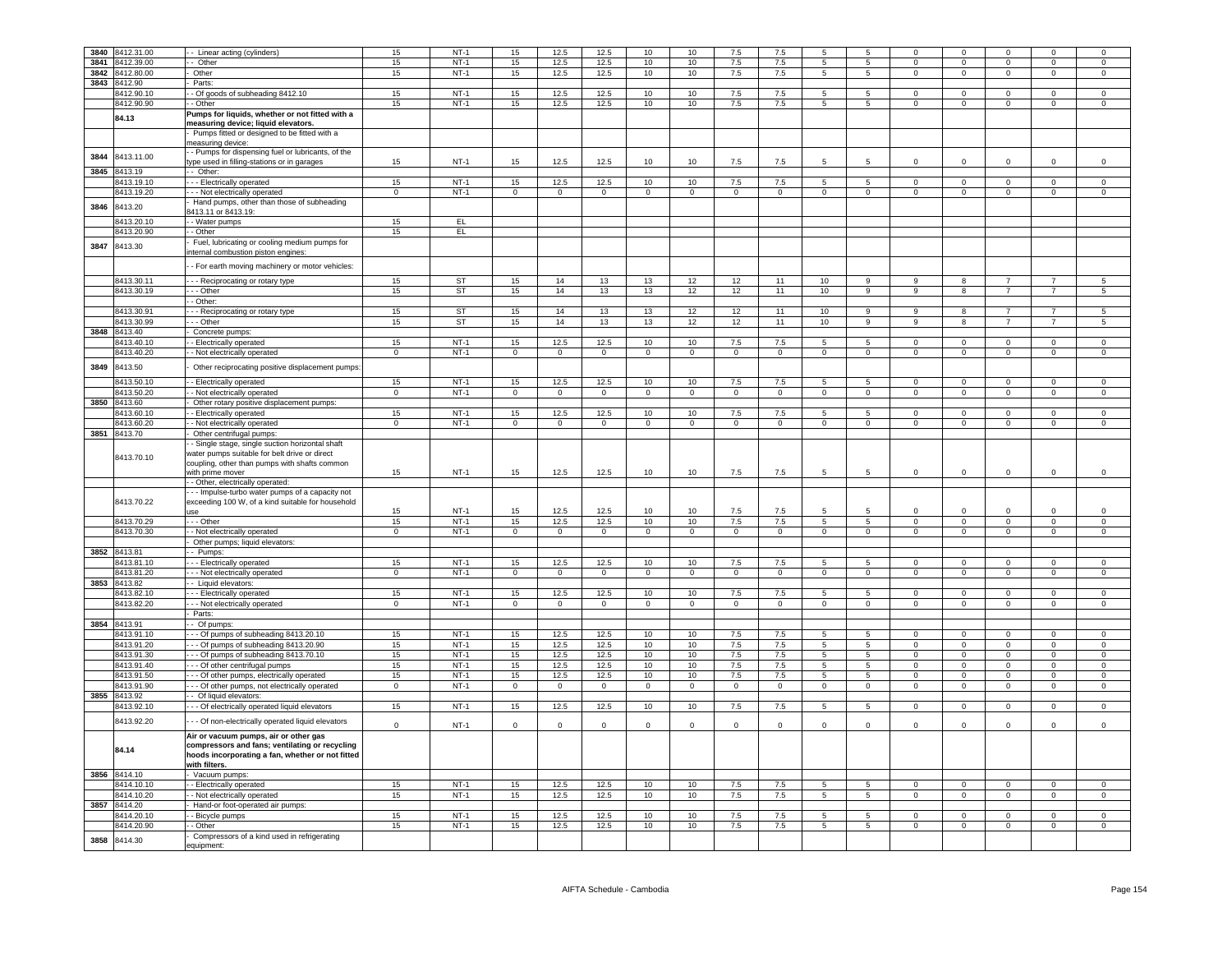|      |              | - Having a capacity exceeding 21 kw or more;              |    |           |    |      |      |    |    |     |     |                 |                 |                |                |                |                |                 |
|------|--------------|-----------------------------------------------------------|----|-----------|----|------|------|----|----|-----|-----|-----------------|-----------------|----------------|----------------|----------------|----------------|-----------------|
|      | 8414.30.10   | naving a displacement per revolution of 220 cc or         |    |           |    |      |      |    |    |     |     |                 |                 |                |                |                |                |                 |
|      |              | nore                                                      | 15 | $NT-1$    | 15 | 12.5 | 12.5 | 10 | 10 | 7.5 | 7.5 | 5               | 5               | $\circ$        | $\mathbf 0$    | $\mathbf 0$    | $\mathbf 0$    | $\mathsf 0$     |
|      | 8414.30.90   | - Other                                                   | 15 | $NT-1$    | 15 | 12.5 | 12.5 | 10 | 10 | 7.5 | 7.5 | $5^{\circ}$     | 5               | $\overline{0}$ | $\overline{0}$ | $\mathbf{0}$   | $\mathsf 0$    | $\overline{0}$  |
|      |              |                                                           |    |           |    |      |      |    |    |     |     |                 |                 |                |                |                |                |                 |
| 3859 | 8414.40.00   | Air compressors mounted on a wheeled chassis              |    |           |    |      |      |    |    |     |     |                 |                 |                |                |                |                |                 |
|      |              | or towing                                                 | 15 | $NT-1$    | 15 | 12.5 | 12.5 | 10 | 10 | 7.5 | 7.5 | 5               | 5               | 0              | $\mathsf 0$    | 0              | $\mathbf 0$    | $\mathbf 0$     |
|      |              | Fans:                                                     |    |           |    |      |      |    |    |     |     |                 |                 |                |                |                |                |                 |
|      |              | - Table, floor, wall, window, ceiling or roof fans,       |    |           |    |      |      |    |    |     |     |                 |                 |                |                |                |                |                 |
| 3860 | 8414.51      | with a self-contained electric motor of an output not     |    |           |    |      |      |    |    |     |     |                 |                 |                |                |                |                |                 |
|      |              | exceeding 125W:                                           |    |           |    |      |      |    |    |     |     |                 |                 |                |                |                |                |                 |
|      |              |                                                           |    |           |    |      |      |    |    |     |     |                 |                 |                |                |                |                |                 |
|      | 8414.51.10   | - - Table fans and box fans                               | 15 | $NT-1$    | 15 | 12.5 | 12.5 | 10 | 10 | 7.5 | 7.5 | 5               | 5               | 0              | $\mathbf 0$    | $\mathbf 0$    | 0              | 0               |
|      | 8414.51.90   | - - Other                                                 | 15 | $NT-1$    | 15 | 12.5 | 12.5 | 10 | 10 | 7.5 | 7.5 | $5\phantom{.0}$ | $5\overline{5}$ | $\overline{0}$ | $\mathbf 0$    | $\mathbf{0}$   | $\mathbf 0$    | $\mathbf{0}$    |
|      | 3861 8414.59 | - Other:                                                  |    |           |    |      |      |    |    |     |     |                 |                 |                |                |                |                |                 |
|      | 8414.59.10   | - - Of a capacity not exceeding 125 kW                    | 15 | $NT-1$    | 15 | 12.5 | 12.5 | 10 | 10 | 7.5 | 7.5 | 5               | 5               | $\circ$        | $\mathbf 0$    | $\mathbf 0$    | $\circ$        | $\mathsf 0$     |
|      |              |                                                           |    |           |    |      |      |    |    |     |     |                 |                 |                |                |                |                |                 |
|      | 8414.59.90   | - - Other                                                 | 15 | $NT-1$    | 15 | 12.5 | 12.5 | 10 | 10 | 7.5 | 7.5 | $\overline{5}$  | $\overline{5}$  | $\mathbf 0$    | $\,0\,$        | $\mathsf 0$    | $\mathbf 0$    | 0               |
|      |              | Hoods having a maximum horizontal side not                |    |           |    |      |      |    |    |     |     |                 |                 |                |                |                |                |                 |
| 3862 | 8414.60      | xceeding 120 cm:                                          |    |           |    |      |      |    |    |     |     |                 |                 |                |                |                |                |                 |
|      | 8414.60.10   | - Fitted with a filter                                    | 15 | $NT-1$    | 15 | 12.5 | 12.5 | 10 | 10 | 7.5 | 7.5 | 5               | 5               | $\mathbf 0$    | $\mathbf 0$    | $\overline{0}$ | $\mathbf 0$    | $\mathbf 0$     |
|      |              |                                                           |    |           |    |      |      |    |    |     |     |                 |                 |                |                |                |                |                 |
|      | 8414.60.90   | - Other                                                   | 15 | $NT-1$    | 15 | 12.5 | 12.5 | 10 | 10 | 7.5 | 7.5 | 5               | 5               | $\mathbf 0$    | $\mathbf 0$    | $\overline{0}$ | $\mathbf 0$    | $\circ$         |
|      | 3863 8414.80 | Other:                                                    |    |           |    |      |      |    |    |     |     |                 |                 |                |                |                |                |                 |
|      |              | - Hoods having a maximum horizontal side                  |    |           |    |      |      |    |    |     |     |                 |                 |                |                |                |                |                 |
|      |              |                                                           |    |           |    |      |      |    |    |     |     |                 |                 |                |                |                |                |                 |
|      |              | exceeding 120 cm:                                         |    |           |    |      |      |    |    |     |     |                 |                 |                |                |                |                |                 |
|      | 8414.80.11   | -- Fitted with a filter                                   | 15 | <b>ST</b> | 15 | 14   | 13   | 13 | 12 | 12  | 11  | 10              | 9               | 9              | 8              | $\overline{7}$ | $\overline{7}$ | 5               |
|      | 8414.80.12   | - - Not fitted with a filter, for industrial use          | 15 | ST        | 15 | 14   | 13   | 13 | 12 | 12  | 11  | 10              | 9               | 9              | 8              | $\overline{7}$ | $\overline{7}$ | 5               |
|      |              | - - Not fitted with a filter, other than for industrial   |    |           |    |      |      |    |    |     |     |                 |                 |                |                |                |                |                 |
|      | 8414.80.19   |                                                           | 15 | <b>ST</b> | 15 | 14   | 13   | 13 | 12 | 12  | 11  | 10              | 9               | 9              | 8              | $\overline{7}$ | $\overline{7}$ | 5               |
|      |              | <b>JSe</b>                                                |    |           |    |      |      |    |    |     |     |                 |                 |                |                |                |                |                 |
|      | 8414.80.30   | - Free piston generators for gas turbines                 | 15 | ST        | 15 | 14   | 13   | 13 | 12 | 12  | 11  | 10 <sub>1</sub> | 9               | 9              | 8              | $\overline{7}$ | $\overline{7}$ | 5               |
|      |              | - Compressors other than those of subheading              |    |           |    |      |      |    |    |     |     |                 |                 |                |                |                |                |                 |
|      |              | 8414.30 and 8414.40:                                      |    |           |    |      |      |    |    |     |     |                 |                 |                |                |                |                |                 |
|      |              | - - Gas compression modules for use in oil drilling       |    |           |    |      |      |    |    |     |     |                 |                 |                |                |                |                |                 |
|      | 8414.80.41   |                                                           |    |           |    |      |      |    |    |     |     |                 |                 |                |                |                |                |                 |
|      |              | operations                                                | 15 | <b>ST</b> | 15 | 14   | 13   | 13 | 12 | 12  | 11  | 10              | 9               | 9              | 8              | $\overline{7}$ | $\overline{7}$ | 5               |
|      |              | - - Other, having a capacity exceeding 21 kW or           |    |           |    |      |      |    |    |     |     |                 |                 |                |                |                |                |                 |
|      | 8414.80.42   | more; having a displacement per revolution of 220         |    |           |    |      |      |    |    |     |     |                 |                 |                |                |                |                |                 |
|      |              | cc or more                                                | 15 | ST        | 15 | 14   | 13   | 13 | 12 | 12  | 11  | 10              | 9               | 9              | 8              | $\overline{7}$ | $\overline{7}$ | $\sqrt{5}$      |
|      |              |                                                           |    |           |    |      |      |    |    |     |     |                 |                 |                |                |                |                |                 |
|      | 8414.80.49   | - - Other                                                 | 15 | ST        | 15 | 14   | 13   | 13 | 12 | 12  | 11  | 10              | 9               | 9              | 8              | $\overline{7}$ | $\overline{7}$ | 5               |
|      |              | - Air pumps:                                              |    |           |    |      |      |    |    |     |     |                 |                 |                |                |                |                |                 |
|      | 8414.80.51   | - - Electrically operated                                 | 15 | ST        | 15 | 14   | 13   | 13 | 12 | 12  | 11  | 10              | 9               | 9              | 8              | $\overline{7}$ | 7              | 5               |
|      | 8414.80.59   | - - Not electrically operated                             | 15 | <b>ST</b> | 15 | 14   | 13   | 13 | 12 | 12  | 11  | 10              | 9               | 9              | 8              | $\overline{7}$ | $\overline{7}$ | 5               |
|      |              |                                                           |    |           |    |      |      |    |    |     |     |                 |                 |                |                |                |                |                 |
|      |              | - Other:                                                  |    |           |    |      |      |    |    |     |     |                 |                 |                |                |                |                |                 |
|      | 8414.80.91   | - - Electrically operated                                 | 15 | ST        | 15 | 14   | 13   | 13 | 12 | 12  | 11  | 10              | 9               | 9              | 8              | $\overline{7}$ |                | 5               |
|      | 8414.80.99   | - - Not electrically operated                             | 15 | ST        | 15 | 14   | 13   | 13 | 12 | 12  | 11  | 10              | 9               | 9              | 8              | $\overline{7}$ | $\overline{7}$ | $5\phantom{.0}$ |
|      |              |                                                           |    |           |    |      |      |    |    |     |     |                 |                 |                |                |                |                |                 |
| 3864 | 8414.90      | Parts:                                                    |    |           |    |      |      |    |    |     |     |                 |                 |                |                |                |                |                 |
|      |              | - Of electrically operated equipment:                     |    |           |    |      |      |    |    |     |     |                 |                 |                |                |                |                |                 |
|      | 8414.90.11   | - - Of pumps or compressors                               | 15 | E         |    |      |      |    |    |     |     |                 |                 |                |                |                |                |                 |
|      |              |                                                           |    |           |    |      |      |    |    |     |     |                 |                 |                |                |                |                |                 |
|      | 8414.90.12   | - - Of goods of subheading 8414.60 or 8414.80             |    | EL.       |    |      |      |    |    |     |     |                 |                 |                |                |                |                |                 |
|      |              |                                                           | 15 |           |    |      |      |    |    |     |     |                 |                 |                |                |                |                |                 |
|      | 8414.90.19   | - - Other                                                 | 15 | EL.       |    |      |      |    |    |     |     |                 |                 |                |                |                |                |                 |
|      |              | - Of non-electrically operated equipment:                 |    |           |    |      |      |    |    |     |     |                 |                 |                |                |                |                |                 |
|      |              | - - Of goods of subheading 8414.10, 8414.20 or            |    |           |    |      |      |    |    |     |     |                 |                 |                |                |                |                |                 |
|      | 8414.90.91   | 3414.40                                                   | 15 | EL.       |    |      |      |    |    |     |     |                 |                 |                |                |                |                |                 |
|      |              |                                                           |    |           |    |      |      |    |    |     |     |                 |                 |                |                |                |                |                 |
|      | 8414.90.99   | - - Other                                                 | 15 | EL        |    |      |      |    |    |     |     |                 |                 |                |                |                |                |                 |
|      |              | Air conditioning machines, comprising a motor-            |    |           |    |      |      |    |    |     |     |                 |                 |                |                |                |                |                 |
|      |              | driven fan and elements for changing the                  |    |           |    |      |      |    |    |     |     |                 |                 |                |                |                |                |                 |
|      | 84.15        | temperature and humidity, including those                 |    |           |    |      |      |    |    |     |     |                 |                 |                |                |                |                |                 |
|      |              |                                                           |    |           |    |      |      |    |    |     |     |                 |                 |                |                |                |                |                 |
|      |              | machines in which the humidity cannot be                  |    |           |    |      |      |    |    |     |     |                 |                 |                |                |                |                |                 |
|      |              | separately regulated.                                     |    |           |    |      |      |    |    |     |     |                 |                 |                |                |                |                |                 |
| 3865 | 8415.10.00   | Window or wall types, self-contained or "split-           |    |           |    |      |      |    |    |     |     |                 |                 |                |                |                |                |                 |
|      |              | system"                                                   | 15 | $NT-1$    | 15 | 12.5 | 12.5 | 10 | 10 | 7.5 | 7.5 | 5               | 5               | $\circ$        | $\circ$        | $\circ$        | $\mathbf 0$    | $\mathbf 0$     |
|      |              |                                                           |    |           |    |      |      |    |    |     |     |                 |                 |                |                |                |                |                 |
| 3866 | 8415.20.00   | Of a kind used for persons, in motor vehicles             | 15 | $NT-1$    | 15 | 12.5 | 12.5 | 10 | 10 | 7.5 | 7.5 | 5               | 5               | $\mathbf 0$    | $\mathbf 0$    | $\circ$        | $\mathbf 0$    | $\mathsf 0$     |
|      |              | Other:                                                    |    |           |    |      |      |    |    |     |     |                 |                 |                |                |                |                |                 |
|      |              |                                                           |    |           |    |      |      |    |    |     |     |                 |                 |                |                |                |                |                 |
|      |              | - Incorporating a refrigerating unit and a valve for      |    |           |    |      |      |    |    |     |     |                 |                 |                |                |                |                |                 |
| 3867 | 8415.81      | reversal of the cooling/heat cycle (reversible heat       |    |           |    |      |      |    |    |     |     |                 |                 |                |                |                |                |                 |
|      |              | oumps):                                                   |    |           |    |      |      |    |    |     |     |                 |                 |                |                |                |                |                 |
|      |              | -- Of a kind used in aircraft:                            |    |           |    |      |      |    |    |     |     |                 |                 |                |                |                |                |                 |
|      |              |                                                           | 15 | $NT-1$    |    |      |      | 10 | 10 |     |     | 5               |                 |                | $\mathbf 0$    | $\mathbf 0$    | $\mathbf 0$    |                 |
|      | 8415.81.11   | --- Of an output not exceeding 21.10 kW                   |    |           | 15 | 12.5 | 12.5 |    |    | 7.5 | 7.5 |                 | 5               | $\mathbf{0}$   |                |                |                | 0               |
|      |              | - - - Of an output exceeding 21.10 kW, with an air        |    |           |    |      |      |    |    |     |     |                 |                 |                |                |                |                |                 |
|      | 8415.81.12   | flow rate of each evaporator unit of over 67.96           |    |           |    |      |      |    |    |     |     |                 |                 |                |                |                |                |                 |
|      |              | m3/min                                                    | 15 | $NT-1$    | 15 | 12.5 | 12.5 | 10 | 10 | 7.5 | 7.5 | 5               | 5               | $\Omega$       | $\mathbf 0$    | $\Omega$       | $\Omega$       | 0               |
|      | 8415.81.19   | - - - - Other                                             | 15 | $NT-1$    | 15 | 12.5 | 12.5 | 10 | 10 | 7.5 | 7.5 | 5               | 5               | $\mathbf{0}$   | $\overline{0}$ | $\mathbf 0$    | 0              | $\mathbf 0$     |
|      |              |                                                           |    |           |    |      |      |    |    |     |     |                 |                 |                |                |                |                |                 |
|      |              |                                                           | 15 | $NT-1$    | 15 | 12.5 | 12.5 | 10 | 10 | 7.5 | 7.5 | 5               | $\overline{5}$  | $\circ$        | $\,0\,$        | $\mathsf 0$    | $\mathsf 0$    | $\mathsf 0$     |
|      | 8415.81.20   | - - - Of a kind used in railway rolling stock             |    |           |    |      |      |    |    |     |     |                 |                 |                |                |                |                |                 |
|      |              | - - Of a kind used in road vehicles other those of        |    |           |    |      |      |    | 10 | 7.5 |     |                 |                 |                |                |                |                |                 |
|      | 8415.81.30   |                                                           |    | $NT-1$    |    |      |      |    |    |     |     | 5               | 5               | $\mathbf 0$    | $\mathbf 0$    | $\mathsf 0$    | $\mathbf{0}$   | $\mathsf 0$     |
|      |              | subheading 8415.20                                        | 15 |           | 15 | 12.5 | 12.5 | 10 |    |     | 7.5 |                 |                 |                |                |                |                |                 |
|      |              | - - Other:                                                |    |           |    |      |      |    |    |     |     |                 |                 |                |                |                |                |                 |
|      |              | --- Of an output exceeding 21.10 kW, with an air          |    |           |    |      |      |    |    |     |     |                 |                 |                |                |                |                |                 |
|      | 8415.81.91   | flow rate of each evaporator unit of over 67.96           |    |           |    |      |      |    |    |     |     |                 |                 |                |                |                |                |                 |
|      |              | m3/min                                                    | 15 | $NT-1$    | 15 | 12.5 | 12.5 | 10 | 10 | 7.5 | 7.5 | 5               | 5               | $\circ$        | $\mathbf{0}$   | $\mathbf{0}$   | $\mathbf 0$    | $\mathbf 0$     |
|      |              |                                                           |    |           |    |      |      |    |    |     |     |                 |                 |                |                |                |                |                 |
|      | 8415.81.99   | $--$ Other                                                | 15 | $NT-1$    | 15 | 12.5 | 12.5 | 10 | 10 | 7.5 | 7.5 | $5\overline{5}$ | $5\overline{5}$ | $\mathbf{O}$   | $\circ$        | $\overline{0}$ | $\mathbf{0}$   | $\circ$         |
|      | 3868 8415.82 | - Other, incorporating a refrigerating unit:              |    |           |    |      |      |    |    |     |     |                 |                 |                |                |                |                |                 |
|      |              | - - Of a kind used in aircraft:                           |    |           |    |      |      |    |    |     |     |                 |                 |                |                |                |                |                 |
|      |              | --- Of an output exceeding 21.10 kW, with an air          |    |           |    |      |      |    |    |     |     |                 |                 |                |                |                |                |                 |
|      |              |                                                           |    |           |    |      |      |    |    |     |     |                 |                 |                |                |                |                |                 |
|      | 8415.82.11   | flow rate of each evaporator unit of over 67.96<br>n3/min | 15 | $NT-1$    | 15 | 12.5 | 12.5 | 10 | 10 | 7.5 | 7.5 | 5               | $\overline{5}$  | $\mathsf 0$    | $\mathbf 0$    | $\mathsf 0$    | $\mathsf 0$    | $\mathsf 0$     |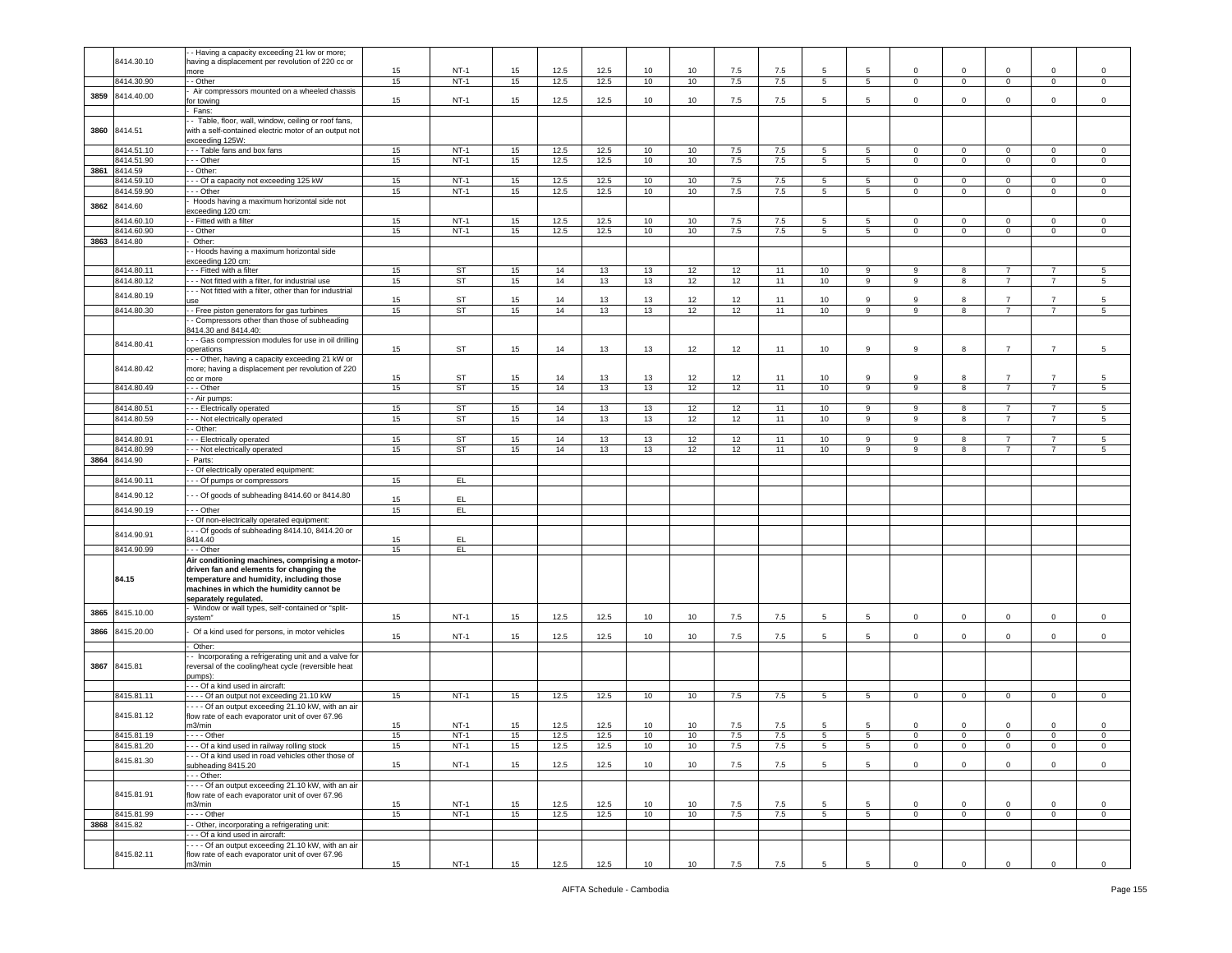|      | 8415.82.19      | - - - Other                                                                              | 15       | $NT-1$           | 15       | 12.5         | 12.5         | 10       | 10       | 7.5        | 7.5        | 5                   | 5                    | $\Omega$                | $\Omega$       | $\Omega$         | $\Omega$       | $\mathbf 0$            |
|------|-----------------|------------------------------------------------------------------------------------------|----------|------------------|----------|--------------|--------------|----------|----------|------------|------------|---------------------|----------------------|-------------------------|----------------|------------------|----------------|------------------------|
|      | 8415.82.20      | - - Of a kind used in railway rolling stock                                              | 15       | $NT-1$           | 15       | 12.5         | 12.5         | 10       | 10       | 7.5        | 7.5        | 5                   | 5                    | $\mathbf{0}$            | $\overline{0}$ | $\overline{0}$   | $\mathbf 0$    | $\mathsf 0$            |
|      |                 | - - Of a kind used in road vehicles other than                                           |          |                  |          |              |              |          |          |            |            |                     |                      |                         |                |                  |                |                        |
|      | 8415.82.30      | hose of subheading 8415.20                                                               | 15       | <b>NT-1</b>      | 15       | 12.5         | 12.5         | 10       | 10       | 7.5        | 7.5        | 5                   | 5                    | $\mathbf 0$             | $\mathbf 0$    | 0                | $\mathbf 0$    | $\mathbf 0$            |
|      | 8415.82.90      | - - Other                                                                                | 15       | $NT-1$           | 15       | 12.5         | 12.5         | 10       | 10       | 7.5        | 7.5        | 5                   | $5\overline{5}$      | $\circ$                 | $\mathbf 0$    | $\circ$          | $\mathbf 0$    | $\mathsf 0$            |
|      | 3869 8415.83    | - Not incorporating a refrigerating unit:                                                |          |                  |          |              |              |          |          |            |            |                     |                      |                         |                |                  |                |                        |
|      |                 | - Of a kind used in aircraft:                                                            |          |                  |          |              |              |          |          |            |            |                     |                      |                         |                |                  |                |                        |
|      |                 | - - - Of an output exceeding 21.10 kW, with an air                                       |          |                  |          |              |              |          |          |            |            |                     |                      |                         |                |                  |                |                        |
|      | 8415.83.11      | flow rate of each evaporator unit of over 67.96                                          |          |                  |          |              |              |          |          |            |            |                     |                      |                         |                |                  |                |                        |
|      |                 | m3/min                                                                                   | 15       | $NT-1$           | 15       | 12.5         | 12.5         | 10       | 10       | 7.5        | 7.5        | 5                   | -5                   | $\Omega$                | $\mathbf 0$    | 0                | $^{\circ}$     | 0                      |
|      | 8415.83.19      | - - - - Other                                                                            | 15       | $NT-1$           | 15       | 12.5         | 12.5         | 10       | 10       | 7.5        | 7.5        | 5                   | 5                    | $\mathbf{0}$            | $\mathbf 0$    | $\mathbf{0}$     | 0              | $\mathbf 0$            |
|      | 8415.83.20      | - - Of a kind used in railway rolling stock                                              | 15       | $NT-1$           | 15       | 12.5         | 12.5         | 10       | 10       | 7.5        | 7.5        | 5                   | 5                    | $\mathbf{0}$            | $\mathbf 0$    | $\mathbf 0$      | $\mathbf 0$    | $\mathsf 0$            |
|      | 8415.83.30      | - - Of a kind used in road vehicles other than                                           |          |                  |          |              |              |          |          |            |            |                     |                      |                         |                |                  |                |                        |
|      |                 | hose of subheading 8415.20                                                               | 15       | $NT-1$           | 15       | 12.5         | 12.5         | 10       | 10       | 7.5        | 7.5        | 5                   | 5                    | $\Omega$                | $\mathbf 0$    | 0                | $\Omega$       | $\mathbf 0$            |
|      | 8415.83.90      | - - Other                                                                                | 15       | $NT-1$           | 15       | 12.5         | 12.5         | 10       | 10       | 7.5        | 7.5        | 5                   | 5                    | 0                       | $\mathbf 0$    | $\mathbf 0$      | 0              | 0                      |
|      | 3870 8415.90    | Parts:                                                                                   |          |                  |          |              |              |          |          |            |            |                     |                      |                         |                |                  |                |                        |
|      |                 | - Of machines of an output not exceeding 21.10                                           |          |                  |          |              |              |          |          |            |            |                     |                      |                         |                |                  |                |                        |
|      |                 | :W٠                                                                                      |          |                  |          |              |              |          |          |            |            |                     |                      |                         |                |                  |                |                        |
|      | 8415.90.12      | - - Chassis or cabinets, welded and painted                                              | 15       | $NT-1$           | 15       | 12.5         | 12.5         | 10       | 10       | 7.5        | 7.5        | 5                   | 5                    | 0                       | $\mathbf 0$    | 0                | $\Omega$       | 0                      |
|      | 8415.90.19      | - - Other                                                                                | 15       | $NT-1$           | 15       | 12.5         | 12.5         | 10       | 10       | 7.5        | 7.5        | 5 <sup>5</sup>      | $5\overline{5}$      | $\circ$                 | $\mathbf 0$    | $\mathbf 0$      | $\mathbf 0$    | $\,0\,$                |
|      |                 | - Of machines of an output exceeding 21.10 kW                                            |          |                  |          |              |              |          |          |            |            |                     |                      |                         |                |                  |                |                        |
|      |                 | out not exceeding 26.38 kW:                                                              |          |                  |          |              |              |          |          |            |            |                     |                      |                         |                |                  |                |                        |
|      |                 | --- With an air flow rate of each evaporator unit of<br>over 67.96 m3/min:               |          |                  |          |              |              |          |          |            |            |                     |                      |                         |                |                  |                |                        |
|      |                 |                                                                                          |          |                  |          |              |              |          |          |            |            |                     |                      |                         |                |                  |                |                        |
|      | 8415.90.21      | --- Chassis or cabinets, welded and painted                                              | 15       | $NT-1$           | 15       | 12.5         | 12.5         | 10       | 10       | 7.5        | 7.5        | 5                   | 5                    | 0                       | $\mathbf 0$    | 0                | 0              | 0                      |
|      | 8415.90.22      | --- Other                                                                                | 15       | $NT-1$           | 15       | 12.5         | 12.5         | 10       | 10       | 7.5        | 7.5        | $5\phantom{.0}$     | $5\overline{5}$      | $\overline{0}$          | $\mathbf 0$    | $\overline{0}$   | $\mathbf 0$    | $\overline{0}$         |
|      |                 | - - Other:                                                                               |          |                  |          |              |              |          |          |            |            |                     |                      |                         |                |                  |                |                        |
|      | 8415.90.23      | - - - Chassis or cabinets, welded and painted                                            |          |                  |          |              |              |          |          |            |            |                     |                      |                         |                |                  |                |                        |
|      |                 |                                                                                          | 15       | $NT-1$           | 15       | 12.5         | 12.5         | 10       | 10       | 7.5        | 7.5        | 5                   | 5                    | $\Omega$                | $\mathbf 0$    | $\Omega$         | $\Omega$       | $\mathbf 0$            |
|      | 8415.90.29      | $- -$ Other                                                                              | 15       | $NT-1$           | 15       | 12.5         | 12.5         | 10       | 10       | 7.5        | 7.5        | 5                   | 5                    | $\mathsf 0$             | $\mathbf 0$    | $\mathbf 0$      | $\mathsf 0$    | $\,0\,$                |
|      |                 | - Of machines of an output exceeding 26.38 kW<br>ut not exceeding 52.75 kW:              |          |                  |          |              |              |          |          |            |            |                     |                      |                         |                |                  |                |                        |
|      |                 | - - With an air flow rate of each evaporator unit of                                     |          |                  |          |              |              |          |          |            |            |                     |                      |                         |                |                  |                |                        |
|      |                 | over 67.96 m3/min:                                                                       |          |                  |          |              |              |          |          |            |            |                     |                      |                         |                |                  |                |                        |
|      | 8415.90.31      |                                                                                          |          |                  |          |              |              |          |          |            |            |                     |                      |                         |                |                  |                |                        |
|      |                 | --- Chassis or cabinets, welded and painted                                              | 15       | $NT-1$           | 15       | 12.5         | 12.5         | 10       | 10       | 7.5        | 7.5        | 5                   | 5                    | $\circ$                 | $\mathbf 0$    | 0                | $\mathbf 0$    | $\mathsf 0$            |
|      | 8415.90.32      | $- -$ - Other                                                                            | 15       | $NT-1$           | 15       | 12.5         | 12.5         | 10       | 10       | 7.5        | 7.5        | $5\overline{5}$     | 5                    | $\mathbf{0}$            | $\overline{0}$ | $\mathbf{0}$     | $\mathbf 0$    | $\overline{0}$         |
|      |                 | - - Other:                                                                               |          |                  |          |              |              |          |          |            |            |                     |                      |                         |                |                  |                |                        |
|      | 8415.90.33      | - - - Chassis or cabinets, welded and painted                                            |          |                  |          |              |              |          |          |            |            |                     |                      |                         | $\Omega$       |                  | $\Omega$       |                        |
|      | 8415.90.39      | . - - - Other                                                                            | 15<br>15 | $NT-1$<br>$NT-1$ | 15<br>15 | 12.5<br>12.5 | 12.5<br>12.5 | 10<br>10 | 10<br>10 | 7.5<br>7.5 | 7.5<br>7.5 | 5<br>$\overline{5}$ | -5<br>$\overline{5}$ | $\Omega$<br>$\mathbf 0$ | $\overline{0}$ | 0<br>$\mathsf 0$ | $\mathsf 0$    | $\mathbf 0$<br>$\,0\,$ |
|      |                 |                                                                                          |          |                  |          |              |              |          |          |            |            |                     |                      |                         |                |                  |                |                        |
|      |                 | - Of machines of an output exceeding 52.75 kW:                                           |          |                  |          |              |              |          |          |            |            |                     |                      |                         |                |                  |                |                        |
|      |                 | - - With an air flow rate of each evaporator unit of                                     |          |                  |          |              |              |          |          |            |            |                     |                      |                         |                |                  |                |                        |
|      |                 | over 67.96 m3/min:                                                                       |          |                  |          |              |              |          |          |            |            |                     |                      |                         |                |                  |                |                        |
|      | 8415.90.41      | --- Chassis or cabinets, welded and painted                                              |          |                  |          |              |              |          |          |            |            |                     |                      |                         |                |                  |                |                        |
|      |                 |                                                                                          | 15       | $NT-1$           | 15       | 12.5         | 12.5         | 10       | 10       | 7.5        | 7.5        | -5                  | 5                    | $\Omega$                | $\mathbf 0$    | $\Omega$         | 0              | $\mathbf 0$            |
|      | 8415.90.42      | . - - - Other                                                                            | 15       | $NT-1$           | 15       | 12.5         | 12.5         | 10       | 10       | 7.5        | 7.5        | 5                   | $5\overline{5}$      | $\mathbf 0$             | $\overline{0}$ | $\mathbf{0}$     | $\mathbf 0$    | $\mathbf 0$            |
|      |                 | - - Other:                                                                               |          |                  |          |              |              |          |          |            |            |                     |                      |                         |                |                  |                |                        |
|      | 8415.90.43      | --- Chassis or cabinets, welded and painted                                              | 15       | $NT-1$           | 15       | 12.5         | 12.5         | 10       | 10       | 7.5        | 7.5        | 5                   | 5                    | 0                       | $\mathbf 0$    | 0                | $\mathbf 0$    | 0                      |
|      | 8415.90.49      | . - - - Other                                                                            | 15       | $NT-1$           | 15       | 12.5         | 12.5         | 10       | 10       | 7.5        | 7.5        | 5                   | 5                    | 0                       | $\mathbf 0$    | $\mathbf 0$      | 0              | 0                      |
|      |                 |                                                                                          |          |                  |          |              |              |          |          |            |            |                     |                      |                         |                |                  |                |                        |
|      |                 | Furnace burners for liquid fuel, for pulverised                                          |          |                  |          |              |              |          |          |            |            |                     |                      |                         |                |                  |                |                        |
|      | 84.16           | solid fuel or for gas; mechanical stokers,                                               |          |                  |          |              |              |          |          |            |            |                     |                      |                         |                |                  |                |                        |
|      |                 | including their mechanical grates, mechanical<br>ash dischargers and similar appliances. |          |                  |          |              |              |          |          |            |            |                     |                      |                         |                |                  |                |                        |
|      |                 |                                                                                          |          |                  |          |              |              |          |          |            |            |                     |                      |                         |                |                  |                |                        |
|      | 3871 8416.10.00 | Furnace burners for liquid fuel                                                          | 15       | $NT-1$           | 15       | 12.5         | 12.5         | 10       | 10       | 7.5        | 7.5        | 5                   | 5                    | $\mathbf 0$             | $\mathbf 0$    | $\overline{0}$   | 0              | $\mathbf 0$            |
| 3872 | 8416.20.00      | Other furnace burners, including combination<br>urners                                   | 15       | $NT-1$           | 15       | 12.5         | 12.5         | 10       | 10       | 7.5        | 7.5        | 5                   | $5\overline{5}$      | 0                       | $\mathbf 0$    | 0                | $\Omega$       | 0                      |
|      |                 | Mechanical stokers including their mechanical                                            |          |                  |          |              |              |          |          |            |            |                     |                      |                         |                |                  |                |                        |
| 3873 | 8416.30.00      | grates, mechanical ash dischargers and similar                                           |          |                  |          |              |              |          |          |            |            |                     |                      |                         |                |                  |                |                        |
|      |                 | ppliances                                                                                | 15       | $NT-1$           | 15       | 12.5         | 12.5         | 10       | 10       | 7.5        | 7.5        | 5                   | -5                   | 0                       | $\mathbf 0$    | $\mathbf 0$      | $\Omega$       | 0                      |
| 3874 | 8416.90.00      | Parts                                                                                    | 15       | $NT-1$           | 15       | 12.5         | 12.5         | 10       | 10       | 7.5        | 7.5        | 5                   | $5\overline{5}$      | $\mathbf 0$             | $\mathbf 0$    | $\overline{0}$   | $\mathbf 0$    | 0                      |
|      | 84.17           | ndustrial or laboratory furnaces and ovens,                                              |          |                  |          |              |              |          |          |            |            |                     |                      |                         |                |                  |                |                        |
|      |                 | including incinerators, non-electric.                                                    |          |                  |          |              |              |          |          |            |            |                     |                      |                         |                |                  |                |                        |
|      |                 | Furnaces and ovens for the roasting, melting or                                          |          |                  |          |              |              |          |          |            |            |                     |                      |                         |                |                  |                |                        |
| 3875 | 8417.10.00      | other heat-treatment of ores, pyrites or of metals                                       | 15       | $NT-1$           | 15       | 12.5         | 12.5         | 10       | 10       | 7.5        | 7.5        | 5                   | 5                    | 0                       | $\mathbf 0$    | 0                | 0              | 0                      |
| 3876 | 8417.20.00      | - Bakery ovens, including biscuit ovens                                                  | 15       | $NT-1$           | 15       | 12.5         | 12.5         | 10       | 10       | 7.5        | 7.5        | 5                   | 5                    | $\mathbf 0$             | $\overline{0}$ | $\mathbf{0}$     | $\circ$        | $\mathbf 0$            |
| 3877 | 8417.80.00      | Other                                                                                    | 15       | $NT-1$           | 15       | 12.5         | 12.5         | 10       | 10       | 7.5        | 7.5        | 5                   | 5                    | $\mathbf 0$             | $\mathbf 0$    | $\mathsf 0$      | $\mathsf 0$    | $\,0\,$                |
| 3878 | 8417.90.00      | Parts                                                                                    | 15       | $NT-1$           | 15       | 12.5         | 12.5         | 10       | 10       | 7.5        | 7.5        | 5                   | $5\overline{5}$      | $\mathbf 0$             | $\mathbf 0$    | $\mathsf 0$      | $\mathbf 0$    | $\mathsf 0$            |
|      |                 | Refrigerators, freezers and other refrigerating                                          |          |                  |          |              |              |          |          |            |            |                     |                      |                         |                |                  |                |                        |
|      | 84.18           | or freezing equipment, electric or other; heat                                           |          |                  |          |              |              |          |          |            |            |                     |                      |                         |                |                  |                |                        |
|      |                 | pumps other than air conditioning machines of                                            |          |                  |          |              |              |          |          |            |            |                     |                      |                         |                |                  |                |                        |
|      |                 | heading 84.15.                                                                           |          |                  |          |              |              |          |          |            |            |                     |                      |                         |                |                  |                |                        |
| 3879 | 8418.10         | Combined refrigerator-freezers, fitted with<br>separate external doors:                  |          |                  |          |              |              |          |          |            |            |                     |                      |                         |                |                  |                |                        |
|      | 8418.10.10      | - Household type                                                                         | 15       | $NT-1$           | 15       | 12.5         | 12.5         | 10       | 10       | 7.5        | 7.5        | 5                   | 5                    | $\circ$                 | $\mathbf 0$    | $\mathbf 0$      | $\mathbf 0$    | $\mathbf 0$            |
|      | 8418.10.90      | - Other                                                                                  | 15       | $NT-1$           | 15       | 12.5         | 12.5         | 10       | 10       | 7.5        | 7.5        | 5 <sub>5</sub>      | $5\overline{5}$      | $\circ$                 | $\mathbf 0$    | $\overline{0}$   | $\mathbf 0$    | $\mathsf 0$            |
|      |                 | Refrigerators, household type:                                                           |          |                  |          |              |              |          |          |            |            |                     |                      |                         |                |                  |                |                        |
|      | 3880 8418.21.00 | - Compression-type                                                                       | 15       | $NT-1$           | 15       | 12.5         | 12.5         | 10       | 10       | 7.5        | 7.5        | $5\phantom{.0}$     | $5\overline{5}$      | $\mathbf 0$             | $\overline{0}$ | $\mathbf{0}$     | $\overline{0}$ | $\overline{0}$         |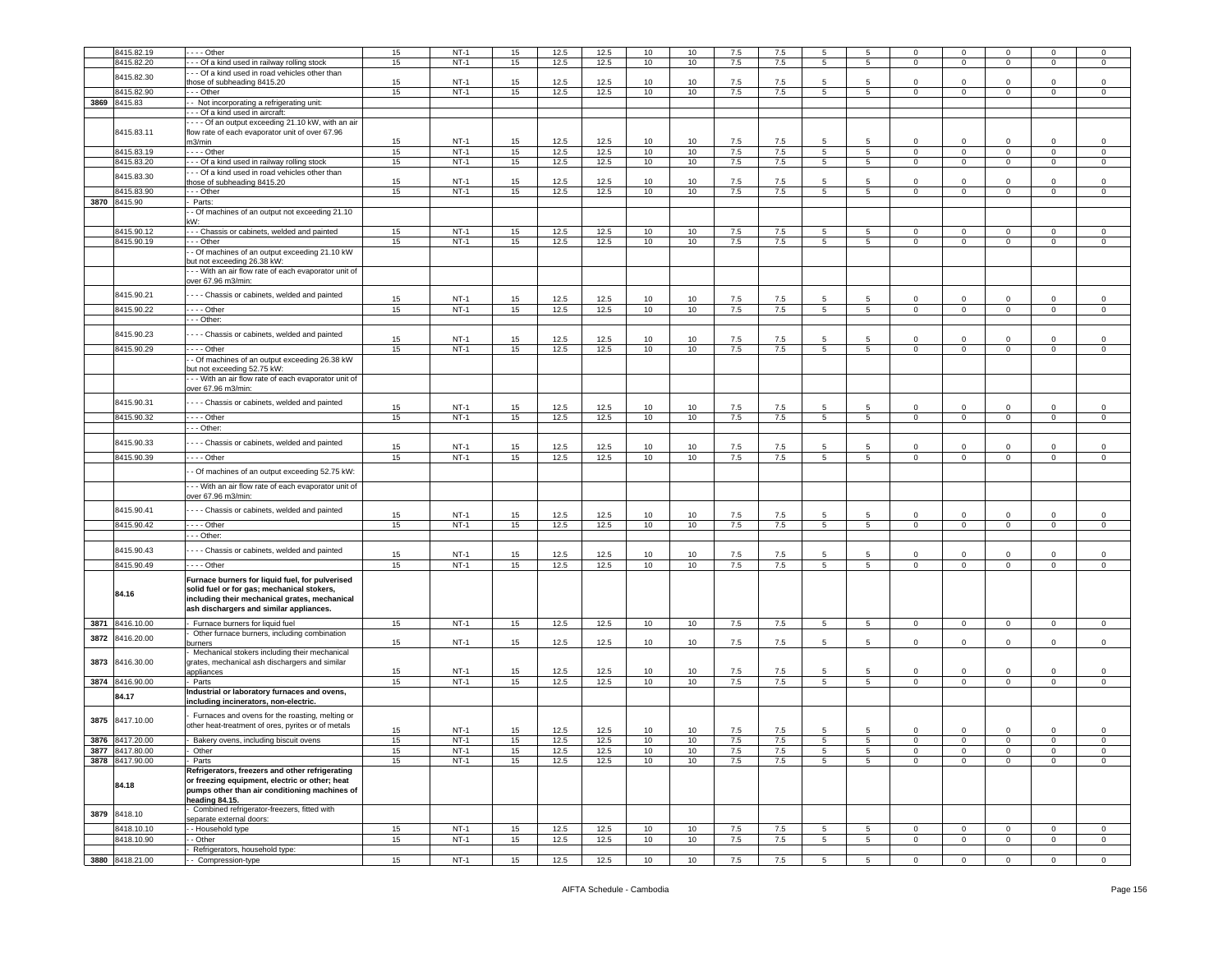| 3881 | 3418.29.00               | - Other                                                              | 15             | ST              | 15             | 14             | 13             | 13              | 12       | 12       | 11       | 10              | 9               | 9            | 8            |                                  |                                  | 5                                  |
|------|--------------------------|----------------------------------------------------------------------|----------------|-----------------|----------------|----------------|----------------|-----------------|----------|----------|----------|-----------------|-----------------|--------------|--------------|----------------------------------|----------------------------------|------------------------------------|
|      |                          | Freezers of the chest type, not exceeding 800 I                      |                |                 |                |                |                |                 |          |          |          |                 |                 |              |              |                                  |                                  |                                    |
| 3882 | 3418.30.00               | apacity                                                              | 15             | $NT-1$          | 15             | 12.5           | 12.5           | 10              | 10       | 7.5      | 7.5      | 5               | 5               | $\mathbf 0$  | 0            | $\mathbf 0$                      | $\mathbf 0$                      | $\mathbf 0$                        |
|      |                          | Freezers of the upright type, not exceeding 900 I                    |                |                 |                |                |                |                 |          |          |          |                 |                 |              |              |                                  |                                  |                                    |
| 3883 | 3418.40.00               | capacity                                                             | 15             | $NT-1$          | 15             | 12.5           | 12.5           | 10              | 10       | 7.5      | 7.5      | 5               | 5               | $\circ$      | $\mathbf 0$  | $\mathbf 0$                      | $\mathbf 0$                      | $\mathbf 0$                        |
|      |                          | Other furniture (chests, cabinets, display                           |                |                 |                |                |                |                 |          |          |          |                 |                 |              |              |                                  |                                  |                                    |
|      |                          |                                                                      |                |                 |                |                |                |                 |          |          |          |                 |                 |              |              |                                  |                                  |                                    |
| 3884 | 8418.50                  | counters, show-cases and the like) for storage and                   |                |                 |                |                |                |                 |          |          |          |                 |                 |              |              |                                  |                                  |                                    |
|      |                          | display, incorporating refrigerating or freezing                     |                |                 |                |                |                |                 |          |          |          |                 |                 |              |              |                                  |                                  |                                    |
|      |                          | eauipment:                                                           |                |                 |                |                |                |                 |          |          |          |                 |                 |              |              |                                  |                                  |                                    |
|      | 8418.50.10               | - Refrigerating chambers exceeding 200 I                             | 15             | $NT-1$          | 15             | 12.5           | 12.5           | 10              | 10       | 7.5      | 7.5      | 5               | 5               | $\Omega$     | $\mathbf 0$  | $\mathbf 0$                      | $\mathbf 0$                      | $^{\circ}$                         |
|      |                          | apacity                                                              |                | $NT-1$          | 15             |                | 12.5           | 10              |          |          |          | $5^{\circ}$     |                 | $\mathbf 0$  | $\mathbf 0$  |                                  | $\mathsf 0$                      | $\mathbf 0$                        |
|      | 8418.50.90               | - Other                                                              | 15             |                 |                | 12.5           |                |                 | 10       | 7.5      | 7.5      |                 | $5\overline{5}$ |              |              | $\mathbf 0$                      |                                  |                                    |
|      |                          | Other refrigerating or freezing equipment; heat                      |                |                 |                |                |                |                 |          |          |          |                 |                 |              |              |                                  |                                  |                                    |
|      |                          | umps:                                                                |                |                 |                |                |                |                 |          |          |          |                 |                 |              |              |                                  |                                  |                                    |
| 3885 | 8418.61.00               | - Heat pumps other than air conditioning                             |                |                 |                |                |                |                 |          |          |          |                 |                 |              |              |                                  |                                  |                                    |
|      |                          | nachines of heading 84.15                                            | 15             | NT-1            | 15             | 12.5           | 12.5           | 10              | 10       | 7.5      | 7.5      | 5               | 5               | 0            | 0            | $\mathbf 0$                      | $\mathbf 0$                      | $\mathbf 0$                        |
| 3886 | 8418.69                  | - Other:                                                             |                |                 |                |                |                |                 |          |          |          |                 |                 |              |              |                                  |                                  |                                    |
|      | 8418.69.10               | - - Beverage coolers                                                 | 15             | $NT-1$          | 15             | 12.5           | 12.5           | 10              | 10       | 7.5      | 7.5      | 5               | $5\overline{5}$ | $\mathbf 0$  | $\mathbf{0}$ | $\mathbf{0}$                     | $\mathbf{0}$                     | $\mathbf 0$                        |
|      | 8418.69.20               | - - Water chillers having a refrigerating capacity of                |                |                 |                |                |                |                 |          |          |          |                 |                 |              |              |                                  |                                  |                                    |
|      |                          | 100,000 l or more                                                    | 15             | $NT-1$          | 15             | 12.5           | 12.5           | 10              | 10       | 7.5      | 7.5      | 5               | 5               | $\Omega$     | $\mathbf 0$  | $\mathbf 0$                      | $\mathbf 0$                      | $\mathbf 0$                        |
|      | 8418.69.30               | - - Drinking water coolers                                           | 15             | $NT-1$          | 15             | 12.5           | 12.5           | 10              | 10       | 7.5      | 7.5      | 5               | $5\overline{5}$ | $\circ$      | $\mathbf 0$  | $\mathbf 0$                      | $\mathbf 0$                      | $\mathbf 0$                        |
|      | 8418.69.50               | - - Scale ice-maker units                                            | 15             | $NT-1$          | 15             | 12.5           | 12.5           | 10              | 10       | 7.5      | $7.5\,$  | 5               | 5               | $\mathbf 0$  | $\mathbf 0$  | $\mathbf 0$                      | $\mathbf 0$                      | $\mathbf 0$                        |
|      | 8418.69.90               | - - Other                                                            | 15             | $NT-1$          | 15             | 12.5           | 12.5           | 10              | 10       | 7.5      | 7.5      | 5               | 5               | 0            | 0            | $\mathbf 0$                      | $\mathbf 0$                      | $\mathbf 0$                        |
|      |                          | Parts:                                                               |                |                 |                |                |                |                 |          |          |          |                 |                 |              |              |                                  |                                  |                                    |
| 3887 | 8418.91                  | - Furniture designed to receive refrigerating or                     |                |                 |                |                |                |                 |          |          |          |                 |                 |              |              |                                  |                                  |                                    |
|      |                          | reezing equipment:                                                   |                |                 |                |                |                |                 |          |          |          |                 |                 |              |              |                                  |                                  |                                    |
|      | 8418.91.10               | - - For goods of subheading 8418.10, 8418.21,                        |                |                 |                |                |                |                 |          |          |          |                 |                 |              |              |                                  |                                  |                                    |
|      |                          | 3418.29, 8418.30 or 8418.40                                          | 15             | $NT-1$          | 15             | 12.5           | 12.5           | 10              | 10       | 7.5      | 7.5      | 5               | 5               | $\Omega$     | $\Omega$     | $\Omega$                         | $\Omega$                         | $^{\circ}$                         |
|      | 8418.91.90               | - - Other                                                            | 15             | $NT-1$          | 15             | 12.5           | 12.5           | 10              | 10       | 7.5      | 7.5      | 5 <sup>5</sup>  | $5\overline{5}$ | $\circ$      | $\mathbf 0$  | $\mathbf 0$                      | $\mathsf 0$                      | $\mathbf 0$                        |
| 3888 | 8418.99                  | - Other:                                                             |                |                 |                |                |                |                 |          |          |          |                 |                 |              |              |                                  |                                  |                                    |
|      | 3418.99.10               | - - Evaporators and condensers                                       | 15             | ST              | 15             | 14             | 13             | 13              | 12       | 12       | 11       | 10              | 9               | 9            | 8            | $\overline{7}$                   | $\overline{7}$                   | $5\phantom{.0}$                    |
|      | 8418.99.20               | - - Cabinets and doors, welded or painted                            | 15             | ST              | 15             | 14             | 13             | 13              | 12       | 12       | 11       | 10              | 9               | 9            | 8            | $\overline{7}$                   | -7                               | $5\overline{5}$                    |
|      | 8418.99.40               | - - Aluminium rollbonds for the goods of                             |                |                 |                |                |                |                 |          |          |          |                 |                 |              |              |                                  |                                  |                                    |
|      |                          | subheading 8418.10.10, 8418.21 or 8418.29                            | 15             | ST              | 15             | 14             | 13             | 13              | 12       | 12       | 11       | 10              | 9               | ۰q           | 8            |                                  | -7                               | 5                                  |
|      | 8418.99.90               | - - Other                                                            | 15             | <b>ST</b>       | 15             | 14             | 13             | 13              | 12       | 12       | 11       | 10              | 9               | q            | 8            | $\overline{7}$                   | $\overline{7}$                   | $5\overline{5}$                    |
|      |                          | Machinery, plant or laboratory equipment,                            |                |                 |                |                |                |                 |          |          |          |                 |                 |              |              |                                  |                                  |                                    |
|      |                          | whether or not electrically heated (excluding                        |                |                 |                |                |                |                 |          |          |          |                 |                 |              |              |                                  |                                  |                                    |
|      |                          | furnaces, ovens and other equipment of                               |                |                 |                |                |                |                 |          |          |          |                 |                 |              |              |                                  |                                  |                                    |
|      |                          | heading 85.14), for the treatment of materials by                    |                |                 |                |                |                |                 |          |          |          |                 |                 |              |              |                                  |                                  |                                    |
|      |                          | a process involving a change of temperature                          |                |                 |                |                |                |                 |          |          |          |                 |                 |              |              |                                  |                                  |                                    |
|      | 84.19                    | such as heating, cooking, roasting, distilling,                      |                |                 |                |                |                |                 |          |          |          |                 |                 |              |              |                                  |                                  |                                    |
|      |                          | rectifying, sterilising, pasteurising, steaming,                     |                |                 |                |                |                |                 |          |          |          |                 |                 |              |              |                                  |                                  |                                    |
|      |                          | drying, evaporating, vaporising, condensing or                       |                |                 |                |                |                |                 |          |          |          |                 |                 |              |              |                                  |                                  |                                    |
|      |                          | cooling, other than machinery or plant of a kind                     |                |                 |                |                |                |                 |          |          |          |                 |                 |              |              |                                  |                                  |                                    |
|      |                          | used for domestic purposes; instantaneous or                         |                |                 |                |                |                |                 |          |          |          |                 |                 |              |              |                                  |                                  |                                    |
|      |                          | storage water heaters, non-electric.                                 |                |                 |                |                |                |                 |          |          |          |                 |                 |              |              |                                  |                                  |                                    |
|      |                          |                                                                      |                |                 |                |                |                |                 |          |          |          |                 |                 |              |              |                                  |                                  |                                    |
|      |                          | Instantaneous or storage water heaters, non-<br>lectric:             |                |                 |                |                |                |                 |          |          |          |                 |                 |              |              |                                  |                                  |                                    |
|      | 3889 8419.11             | - Instantaneous gas water heaters:                                   |                |                 |                |                |                |                 |          |          |          |                 |                 |              |              |                                  |                                  |                                    |
|      | 3419.11.10               | - - Household type                                                   | 15             | $NT-1$          | 15             | 12.5           | 12.5           | 10              | 10       | 7.5      | 7.5      | 5               | 5               | $\mathbf 0$  | $\mathbf 0$  | $\mathbf 0$                      | $\mathbf 0$                      | $\circ$                            |
|      | 8419.11.90               | - - Other                                                            | 15             | $NT-1$          | 15             | 12.5           | 12.5           | 10              | 10       | 7.5      | 7.5      | $5\overline{)}$ | $5\overline{5}$ | $\mathbf{0}$ | $\mathbf{0}$ | $\mathbf 0$                      | $\overline{0}$                   | $\mathbf 0$                        |
| 3890 | 8419.19                  | - Other:                                                             |                |                 |                |                |                |                 |          |          |          |                 |                 |              |              |                                  |                                  |                                    |
|      | 8419.19.10               | - - Household type                                                   | 15             | $NT-1$          | 15             | 12.5           | 12.5           | 10              | 10       | 7.5      | 7.5      | 5               | 5               | $\mathbf 0$  | 0            | $\mathbf 0$                      | $\mathbf 0$                      | $\mathbf 0$                        |
|      | 8419.19.90               | - - Other                                                            | 15             | $NT-1$          | 15             | 12.5           | 12.5           | 10              | 10       | 7.5      | 7.5      | $5^{\circ}$     | $5^{\circ}$     | $\Omega$     | $\mathbf 0$  | $\pmb{0}$                        | $\mathsf 0$                      | $\mathsf 0$                        |
| 3891 | 8419.20.00               |                                                                      | $\overline{7}$ | $NT-1$          | $\overline{7}$ | $\overline{7}$ | $\overline{7}$ | 6               | 6        | 5        | 5        | 5               | 3               | 0            | $\mathbf 0$  | $\mathbf 0$                      | $\mathsf 0$                      | $\mathbf 0$                        |
|      |                          | Medical, surgical or laboratory sterilisers<br>Dryers:               |                |                 |                |                |                |                 |          |          |          |                 |                 |              |              |                                  |                                  |                                    |
| 3892 | 8419.31                  | - For agricultural products:                                         |                |                 |                |                |                |                 |          |          |          |                 |                 |              |              |                                  |                                  |                                    |
|      | 8419.31.10               | - - Electrically operated                                            | 15             | $NT-1$          | 15             | 12.5           | 12.5           | 10              | 10       | 7.5      | 7.5      | 5               | 5               | $\mathbf 0$  | $\mathbf{0}$ | 0                                | $\mathsf 0$                      | $\mathbf 0$                        |
|      | 8419.31.20               | - - Not electrically operated                                        | 15             | $NT-1$          | 15             | 12.5           | 12.5           | 10              | 10       | 7.5      | 7.5      | 5               | 5 <sup>1</sup>  | $\mathbf 0$  | $\mathbf 0$  | $\mathbf 0$                      | $\mathsf 0$                      | $\overline{0}$                     |
|      |                          |                                                                      |                |                 |                |                |                |                 |          |          |          |                 |                 |              |              |                                  |                                  |                                    |
| 3893 | 8419.32                  | - For wood, paper pulp, paper or paperboard:                         |                |                 |                |                |                |                 |          |          |          |                 |                 |              |              |                                  |                                  |                                    |
|      | 3419.32.10               | - - Electrically operated                                            | 15             | $NT-1$          | 15             | 12.5           | 12.5           | 10              | 10       | 7.5      | 7.5      | 5               | 5               | $\mathbf 0$  | $\mathbf 0$  | 0                                | $\mathbf 0$                      | $\mathsf 0$                        |
|      | 8419.32.20               | - - Not electrically operated                                        | 15             | $NT-1$          | 15             | 12.5           | 12.5           | 10 <sup>1</sup> | 10       | 7.5      | 7.5      | $5\overline{)}$ | $5\overline{5}$ | $\mathbf{0}$ | $\mathbf{0}$ | $\mathbf{0}$                     | $\overline{0}$                   | $\overline{0}$                     |
| 3894 | 8419.39                  |                                                                      |                |                 |                |                |                |                 |          |          |          |                 |                 |              |              |                                  |                                  |                                    |
|      |                          |                                                                      |                |                 |                |                |                |                 |          |          |          |                 |                 |              |              |                                  |                                  |                                    |
|      |                          | - Other:                                                             |                |                 |                |                |                |                 |          |          |          |                 |                 |              |              |                                  |                                  |                                    |
|      |                          | - - Electrically operated:                                           |                |                 |                |                |                |                 |          |          |          |                 |                 |              |              |                                  |                                  |                                    |
|      |                          | --- Machinery for the treatment of materials by a                    |                |                 |                |                |                |                 |          |          |          |                 |                 |              |              |                                  |                                  |                                    |
|      | 8419.39.11               | process involving heating, for the manufacture of                    |                |                 |                |                |                |                 |          |          |          |                 |                 |              |              |                                  |                                  |                                    |
|      |                          | printed circuit boards, printed wiring boards or                     |                |                 |                |                |                |                 |          |          |          |                 |                 |              |              |                                  |                                  |                                    |
|      |                          | printed circuit assemblies                                           | 15             | $NT-1$          | 15             | 12.5           | 12.5           | 10              | 10       | 7.5      | 7.5      | 5               | 5               | $\mathbf 0$  | 0            | $\mathbf 0$                      | $\mathsf 0$                      | $\mathsf 0$                        |
|      | 8419.39.19               | --- Other                                                            | 15             | NI-1            | 15             | 12.5           | 12.5           | 10.             | 10       | 7.5      | 7.5      |                 | 5               | 0            | 0            | 0                                | 0                                | 0                                  |
|      | 8419.39.20               | - - Not electrically operated                                        | 15             | $NT-1$          | 15             | 12.5           | 12.5           | 10              | 10       | 7.5      | 7.5      | 5               | $5\overline{5}$ | $\mathbf{0}$ | $\mathbf{O}$ | $\mathbf{0}$                     | $\mathbf{0}$                     | $\mathbf 0$                        |
|      | 3895 8419.40             | Distilling or rectifying plant:                                      |                |                 |                |                |                |                 |          |          |          |                 |                 |              |              |                                  |                                  |                                    |
|      | 8419.40.10               | - Electrically operated                                              | 15             | <b>ST</b>       | 15             | 14             | 13             | 13              | 12       | 12       | 11       | 10              | 9               | 9            | 8            | $\overline{7}$                   | $\overline{7}$                   | $5\overline{5}$                    |
|      | 8419.40.20               | - Not electrically operated                                          | 15             | ST              | 15             | 14             | 13             | 13              | 12       | 12       | 11       | 10              | 9               | 9            | 8            | $\overline{7}$                   | $\overline{7}$                   | $5\overline{5}$                    |
|      | 3896 8419.50             | Heat exchange units:                                                 |                |                 |                |                |                |                 |          |          |          |                 |                 |              |              |                                  |                                  |                                    |
|      | 8419.50.10               | - Cooling towers                                                     | 15             | ST              | 15             | 14             | 13             | 13              | 12       | 12       | 11       | 10              | 9               | 9            | 8            | $\overline{7}$                   | $\overline{7}$                   | $5\overline{5}$                    |
|      | 8419.50.20               | - Condensers for air conditioners for motor                          |                |                 |                |                |                |                 |          |          |          |                 |                 |              |              |                                  |                                  |                                    |
|      |                          | vehicles                                                             | 15             | ST              | 15             | 14             | 13             | 13              | 12       | 12       | 11       | 10              | 9               | 9            | 8            | $\overline{7}$                   | $\overline{7}$                   | 5                                  |
|      | 8419.50.30               | - Other condensers for air conditioners                              | 15             | <b>ST</b>       | 15             | 14             | 13             | 13              | 12       | 12       | 11       | 10              | 9               | 9            | 8            | $\overline{7}$                   | $\overline{7}$                   | $5\overline{5}$                    |
|      | 8419.50.40<br>8419.50.90 | - Other, electrically operated<br>- Other, not electrically operated | 15<br>15       | <b>ST</b><br>ST | 15<br>15       | 14<br>14       | 13<br>13       | 13<br>13        | 12<br>12 | 12<br>12 | 11<br>11 | 10<br>10        | 9<br>9          | 9<br>9       | 8<br>8       | $\overline{7}$<br>$\overline{7}$ | $\overline{7}$<br>$\overline{7}$ | $5\overline{5}$<br>$5\overline{)}$ |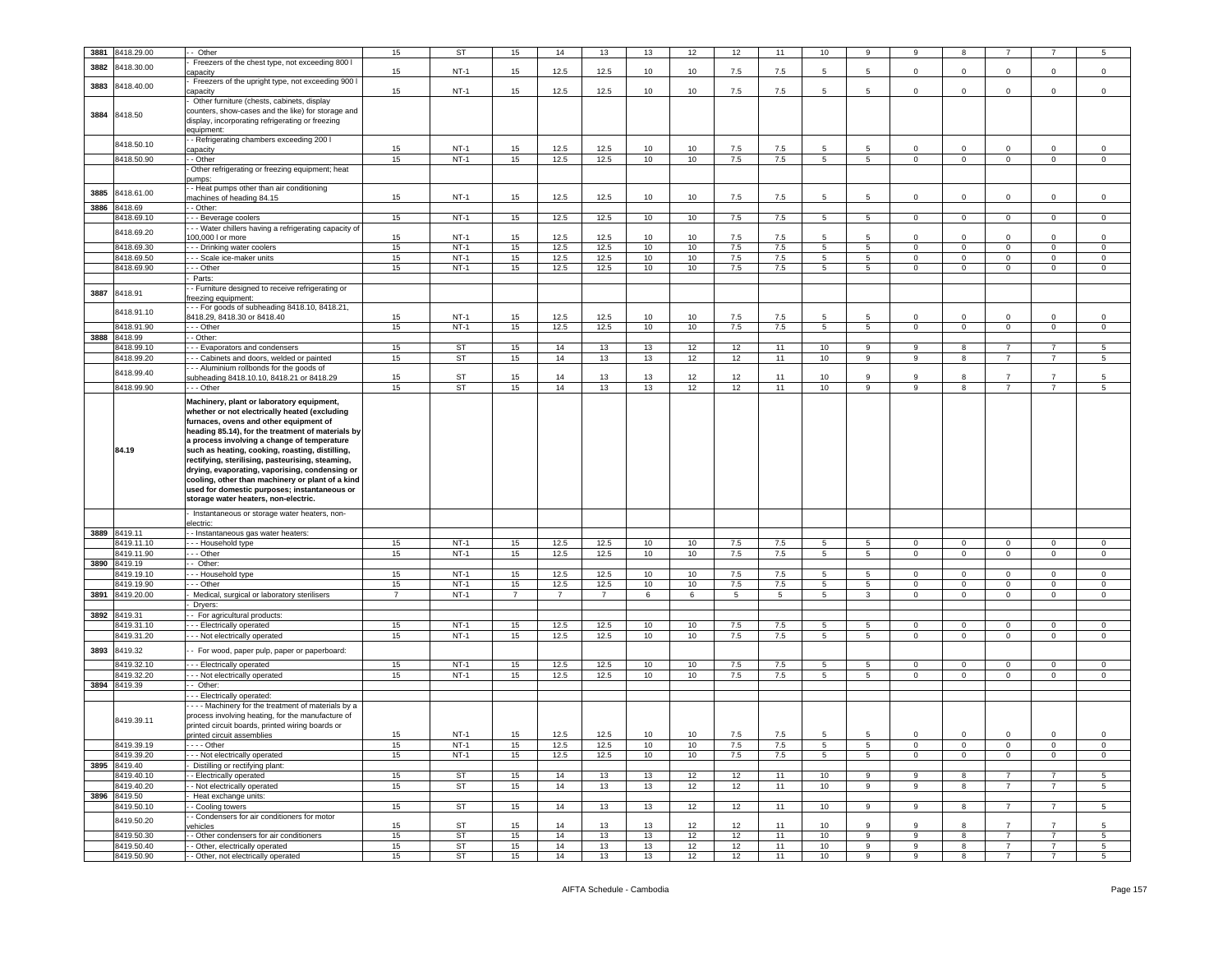| 3897 | 8419.60                  | Machinery for liquefying air or other gases:           |                |                  |                |                 |                |    |      |                 |                 |                 |                         |                |                |                |  |                |                |
|------|--------------------------|--------------------------------------------------------|----------------|------------------|----------------|-----------------|----------------|----|------|-----------------|-----------------|-----------------|-------------------------|----------------|----------------|----------------|--|----------------|----------------|
|      |                          |                                                        |                |                  |                |                 |                |    |      |                 |                 |                 |                         |                |                |                |  |                |                |
|      | 8419.60.10               | - Electrically operated                                | 15             | $NT-1$           | 15             | 12.5            | 12.5           | 10 | 10   | 7.5             | 7.5             | 5               | 5                       | $\mathbf 0$    | $\mathbf 0$    | 0              |  | $\mathbf 0$    | 0              |
|      | 8419.60.20               | - Not electrically operated                            | 15             | $NT-1$           | 15             | 12.5            | 12.5           | 10 | 10   | 7.5             | 7.5             | $5\phantom{.0}$ | 5                       | $\mathbf 0$    | $\overline{0}$ | $\mathbf{0}$   |  | $\mathbf 0$    | $\mathbf 0$    |
|      |                          | Other machinery, plant and equipment:                  |                |                  |                |                 |                |    |      |                 |                 |                 |                         |                |                |                |  |                |                |
|      |                          | - For making hot drinks or for cooking or heating      |                |                  |                |                 |                |    |      |                 |                 |                 |                         |                |                |                |  |                |                |
| 3898 | 8419.81                  | food:                                                  |                |                  |                |                 |                |    |      |                 |                 |                 |                         |                |                |                |  |                |                |
|      |                          |                                                        |                |                  |                |                 |                |    |      |                 |                 |                 |                         |                |                |                |  |                |                |
|      | 8419.81.10               | --- Electrically operated                              | 35             | $NT-1$           | 35             | 30              | 27.5           | 25 | 22.5 | 20              | 17.5            | 15              | 10                      | $\mathbf 0$    | $\overline{0}$ | $\mathbf 0$    |  | $\mathbf 0$    | $\mathsf 0$    |
|      | 8419.81.20               | - - Not electrically operated                          | 35             | $NT-1$           | 35             | 30 <sup>°</sup> | 27.5           | 25 | 22.5 | 20              | 17.5            | 15              | 10 <sub>1</sub>         | $\mathbf 0$    | $\mathbf 0$    | $\circ$        |  | $\mathbf 0$    | $\mathsf 0$    |
| 3899 | 8419.89                  | - Other:                                               |                |                  |                |                 |                |    |      |                 |                 |                 |                         |                |                |                |  |                |                |
|      |                          |                                                        |                |                  |                |                 |                |    |      |                 |                 |                 |                         |                |                |                |  |                |                |
|      |                          | - - Electrically operated:                             |                |                  |                |                 |                |    |      |                 |                 |                 |                         |                |                |                |  |                |                |
|      | 8419.89.11               | - - - Evaporators for air-conditioning machines for    |                |                  |                |                 |                |    |      |                 |                 |                 |                         |                |                |                |  |                |                |
|      |                          | motor vehicles                                         | 35             | ST               | 35             | 32              | 30             | 28 | 26   | 24              | 22              | 20              | 18                      | 18             | 16             | 14             |  | 10             | 5              |
|      |                          | --- Machinery for the treatment of material by a       |                |                  |                |                 |                |    |      |                 |                 |                 |                         |                |                |                |  |                |                |
|      |                          |                                                        |                |                  |                |                 |                |    |      |                 |                 |                 |                         |                |                |                |  |                |                |
|      | 8419.89.13               | process involving heating, for the manufacture of      |                |                  |                |                 |                |    |      |                 |                 |                 |                         |                |                |                |  |                |                |
|      |                          | printed circuit boards, printed wiring boards or       |                |                  |                |                 |                |    |      |                 |                 |                 |                         |                |                |                |  |                |                |
|      |                          | printed circuit assemblies                             | 15             | ST               | 15             | 14              | 13             | 13 | 12   | 12              | 11              | 10              | -9                      | 9              | 8              | $\overline{7}$ |  | $\overline{7}$ | 5              |
|      | 8419.89.19               | $- -$ Other                                            | 15             | ST               | 15             | 14              | 13             | 13 | 12   | 12              | 11              | 10              | 9                       | 9              | 8              | $\overline{7}$ |  | $\overline{7}$ | 5              |
|      | 8419.89.20               | - - Not electrically operated                          | 15             | ST               | 15             | 14              | 13             | 13 | 12   | 12              | 11              | 10              | 9                       | 9              | 8              | $\overline{7}$ |  | $\overline{7}$ | 5              |
|      |                          |                                                        |                |                  |                |                 |                |    |      |                 |                 |                 |                         |                |                |                |  |                |                |
|      | 3900 8419.90             | Parts:                                                 |                |                  |                |                 |                |    |      |                 |                 |                 |                         |                |                |                |  |                |                |
|      |                          | - Of electrically operated articles:                   |                |                  |                |                 |                |    |      |                 |                 |                 |                         |                |                |                |  |                |                |
|      |                          |                                                        |                |                  |                |                 |                |    |      |                 |                 |                 |                         |                |                |                |  |                |                |
|      |                          | - - Parts of machinery for the treatment of            |                |                  |                |                 |                |    |      |                 |                 |                 |                         |                |                |                |  |                |                |
|      |                          | materials by a process involving heating, for the      |                |                  |                |                 |                |    |      |                 |                 |                 |                         |                |                |                |  |                |                |
|      | 8419.90.12               | manufacture of printed circuit boards, printed wiring  |                |                  |                |                 |                |    |      |                 |                 |                 |                         |                |                |                |  |                |                |
|      |                          | boards or printed circuit assemblies                   |                |                  |                |                 |                |    |      |                 |                 |                 |                         |                |                |                |  |                |                |
|      |                          |                                                        | 15             | $NT-1$           | 15             | 12.5            | 12.5           | 10 | 10   | 7.5             | 7.5             | 5               | 5                       | 0              | $\mathbf 0$    | 0              |  | $\mathbf 0$    | 0              |
|      | 8419.90.19               | --- Other                                              | 15             | $NT-1$           | 15             | 12.5            | 12.5           | 10 | 10   | 7.5             | 7.5             | 5               | 5                       | $\circ$        | $\mathbf 0$    | $\mathbf 0$    |  | $\mathbf 0$    | $\mathsf 0$    |
|      | 8419.90.20               | - - Of non-electrically operated articles              | 15             | $NT-1$           | 15             | 12.5            | 12.5           | 10 | 10   | 7.5             | 7.5             | 5               | 5                       | $\mathbf 0$    | $\overline{0}$ | $\overline{0}$ |  | $\mathbf 0$    | $\mathbf 0$    |
|      |                          |                                                        |                |                  |                |                 |                |    |      |                 |                 |                 |                         |                |                |                |  |                |                |
|      |                          | Calendering or other rolling machines, other           |                |                  |                |                 |                |    |      |                 |                 |                 |                         |                |                |                |  |                |                |
|      | 84.20                    | than for metals or glass, and cylinders therefor.      |                |                  |                |                 |                |    |      |                 |                 |                 |                         |                |                |                |  |                |                |
|      |                          |                                                        |                |                  |                |                 |                |    |      |                 |                 |                 |                         |                |                |                |  |                |                |
| 3901 | 8420.10                  | - Calendering or other rolling machines:               |                |                  |                |                 |                |    |      |                 |                 |                 |                         |                |                |                |  |                |                |
|      |                          | - Apparatus for the application of dry film or liquid  |                |                  |                |                 |                |    |      |                 |                 |                 |                         |                |                |                |  |                |                |
|      |                          |                                                        |                |                  |                |                 |                |    |      |                 |                 |                 |                         |                |                |                |  |                |                |
|      |                          | photo resist, photo sensitive layers, soldering        |                |                  |                |                 |                |    |      |                 |                 |                 |                         |                |                |                |  |                |                |
|      | 8420.10.10               | pastes, solder or adhesive materials on printed        |                |                  |                |                 |                |    |      |                 |                 |                 |                         |                |                |                |  |                |                |
|      |                          | circuit boards or printed wiring boards or their       |                |                  |                |                 |                |    |      |                 |                 |                 |                         |                |                |                |  |                |                |
|      |                          | components                                             | 15             | $NT-1$           | 15             | 12.5            | 12.5           | 10 | 10   | 7.5             | 7.5             | 5               | 5                       | $\mathbf 0$    | $\mathbf 0$    | $\mathbf 0$    |  | $\mathbf 0$    | $\mathsf 0$    |
|      |                          |                                                        |                |                  |                |                 |                |    |      |                 |                 |                 |                         |                |                |                |  |                |                |
|      |                          | - For ironing machines and wringers suitable for       |                |                  |                |                 |                |    |      |                 |                 |                 |                         |                |                |                |  |                |                |
|      |                          | domestic use:                                          |                |                  |                |                 |                |    |      |                 |                 |                 |                         |                |                |                |  |                |                |
|      | 8420.10.21               | -- Roller-type ironing machines                        | 15             | $NT-1$           | 15             | 12.5            | 12.5           | 10 | 10   | 7.5             | 7.5             | 5               | 5                       | 0              | $\mathbf 0$    | 0              |  | 0              | 0              |
|      | 8420.10.29               | - - Other                                              | 15             | $NT-1$           | 15             | 12.5            | 12.5           | 10 | 10   | 7.5             | 7.5             | 5               | $5^{\circ}$             | 0              | $\mathbf 0$    | $\mathbf{0}$   |  | 0              | $\mathsf 0$    |
|      | 8420.10.90               | - Other                                                | 15             | $NT-1$           | 15             | 12.5            | 12.5           | 10 | 10   | 7.5             | 7.5             | 5               | $5\overline{5}$         | $\circ$        | $\mathbf 0$    | $\circ$        |  | $\mathsf 0$    | $\mathsf 0$    |
|      |                          |                                                        |                |                  |                |                 |                |    |      |                 |                 |                 |                         |                |                |                |  |                |                |
|      |                          | Parts:                                                 |                |                  |                |                 |                |    |      |                 |                 |                 |                         |                |                |                |  |                |                |
|      | 3902 8420.91             | - Cylinders:                                           |                |                  |                |                 |                |    |      |                 |                 |                 |                         |                |                |                |  |                |                |
|      |                          | -- Parts of apparatus for the application of dry film  |                |                  |                |                 |                |    |      |                 |                 |                 |                         |                |                |                |  |                |                |
|      |                          | or liquid photo resist, photosensitive layers,         |                |                  |                |                 |                |    |      |                 |                 |                 |                         |                |                |                |  |                |                |
|      |                          |                                                        |                |                  |                |                 |                |    |      |                 |                 |                 |                         |                |                |                |  |                |                |
|      | 8420.91.10               | soldering pastes, solder or adhesive materials on      |                |                  |                |                 |                |    |      |                 |                 |                 |                         |                |                |                |  |                |                |
|      |                          | printed circuit boards or printed wiring boards        |                |                  |                |                 |                |    |      |                 |                 |                 |                         |                |                |                |  |                |                |
|      |                          | substrates or their components                         | 15             | $NT-1$           | 15             | 12.5            | 12.5           | 10 | 10   | 7.5             | 7.5             | 5               | 5                       | $\mathbf 0$    | $\overline{0}$ | $\mathbf 0$    |  | $\mathbf 0$    | $\mathsf 0$    |
|      |                          | - - For ironing machines or wringers suitable for      |                |                  |                |                 |                |    |      |                 |                 |                 |                         |                |                |                |  |                |                |
|      | 8420.91.20               | domestic use                                           |                |                  |                |                 | 12.5           | 10 | 10   | 7.5             | 7.5             | 5               |                         |                |                |                |  |                |                |
|      |                          |                                                        |                |                  |                |                 |                |    |      |                 |                 |                 |                         |                |                |                |  |                |                |
|      | 8420.91.90               |                                                        | 15             | $NT-1$           | 15             | 12.5            |                |    |      |                 |                 |                 | 5                       | 0              | $\overline{0}$ | 0              |  | 0              | $\mathsf 0$    |
|      |                          | - - - Other                                            | 15             | $NT-1$           | 15             | 12.5            | 12.5           | 10 | 10   | 7.5             | 7.5             | $5\overline{)}$ | 5                       | $\mathbf 0$    | $\overline{0}$ | $\mathsf 0$    |  | $\mathbf 0$    | $\mathsf 0$    |
|      | 3903 8420.99             | Other:                                                 |                |                  |                |                 |                |    |      |                 |                 |                 |                         |                |                |                |  |                |                |
|      |                          |                                                        |                |                  |                |                 |                |    |      |                 |                 |                 |                         |                |                |                |  |                |                |
|      |                          | - - Parts of apparatus for the application of dry film |                |                  |                |                 |                |    |      |                 |                 |                 |                         |                |                |                |  |                |                |
|      |                          | or liquid photo resist, photosensitive layers,         |                |                  |                |                 |                |    |      |                 |                 |                 |                         |                |                |                |  |                |                |
|      | 8420.99.10               | soldering pastes, solder or adhesive materials on      |                |                  |                |                 |                |    |      |                 |                 |                 |                         |                |                |                |  |                |                |
|      |                          | printed circuit boards or printed wiring boards        |                |                  |                |                 |                |    |      |                 |                 |                 |                         |                |                |                |  |                |                |
|      |                          | substrates or their components                         | 15             | $NT-1$           | 15             | 12.5            | 12.5           | 10 | 10   | 7.5             | 7.5             | 5               | -5                      | $\Omega$       | $\mathbf 0$    | 0              |  | 0              | $\mathsf 0$    |
|      | 8420.99.90               | $--$ Other                                             | 15             | $NT-1$           | 15             | 12.5            | 12.5           | 10 | 10   | 7.5             | 7.5             | 5               | $5^{\circ}$             | $\circ$        | $\mathbf 0$    | $\mathbf 0$    |  | $\mathbf 0$    | $\mathsf 0$    |
|      |                          |                                                        |                |                  |                |                 |                |    |      |                 |                 |                 |                         |                |                |                |  |                |                |
|      |                          | Centrifuges, including centrifugal dryers;             |                |                  |                |                 |                |    |      |                 |                 |                 |                         |                |                |                |  |                |                |
|      | 84.21                    | filtering or purifying machinery and apparatus         |                |                  |                |                 |                |    |      |                 |                 |                 |                         |                |                |                |  |                |                |
|      |                          | for liquids or gases.                                  |                |                  |                |                 |                |    |      |                 |                 |                 |                         |                |                |                |  |                |                |
|      |                          | Centrifuges, including centrifugal dryers:             |                |                  |                |                 |                |    |      |                 |                 |                 |                         |                |                |                |  |                |                |
| 3904 | 8421.11.00               | - Cream separators                                     | 15             | $NT-1$           | 15             | 12.5            | 12.5           | 10 | 10   | 7.5             | 7.5             | 5               | $\overline{5}$          | $\mathbf 0$    | $\mathsf 0$    | $\mathbf 0$    |  | $\mathbf 0$    | $\,0\,$        |
|      |                          |                                                        |                | $NT-1$           |                |                 |                |    |      |                 |                 |                 |                         | $\mathbf{0}$   | $\overline{0}$ | $\overline{0}$ |  | $\mathbf{0}$   | $\circ$        |
| 3905 | 8421.12.00               | - Clothes-dryers                                       | 15             |                  | 15             | 12.5            | 12.5           | 10 | 10   | 7.5             | 7.5             | $5\overline{)}$ | $5\overline{)}$         |                |                |                |  |                |                |
| 3906 | 8421.19                  | - Other:                                               |                |                  |                |                 |                |    |      |                 |                 |                 |                         |                |                |                |  |                |                |
|      | 8421.19.10               | - Of a kind used for sugar manufacture                 | 15             | $NT-1$           | 15             | 12.5            | 12.5           | 10 | 10   | 7.5             | 7.5             | 5               | 5                       | $\mathbf 0$    | $\mathbf 0$    | $\mathbf 0$    |  | $\mathbf 0$    | $\,0\,$        |
|      | 8421.19.90               | - - Other                                              | 15             | $NT-1$           | 15             | 12.5            | 12.5           | 10 | 10   | 7.5             | 7.5             | 5               | 5                       | 0              | $\mathbf 0$    | $\mathbf 0$    |  | 0              | 0              |
|      |                          |                                                        |                |                  |                |                 |                |    |      |                 |                 |                 |                         |                |                |                |  |                |                |
|      |                          | Filtering or purifying machinery and apparatus for     |                |                  |                |                 |                |    |      |                 |                 |                 |                         |                |                |                |  |                |                |
|      |                          | iquids:                                                |                |                  |                |                 |                |    |      |                 |                 |                 |                         |                |                |                |  |                |                |
|      | 3907 8421.21             | - For filtering or purifying water:                    |                |                  |                |                 |                |    |      |                 |                 |                 |                         |                |                |                |  |                |                |
|      |                          | - - - Of a capacity not exceeding 500 l/hr:            |                |                  |                |                 |                |    |      |                 |                 |                 |                         |                |                |                |  |                |                |
|      |                          | - - - - Filtering machinery and apparatus for          |                |                  |                |                 |                |    |      |                 |                 |                 |                         |                |                |                |  |                |                |
|      | 8421.21.11               |                                                        |                |                  |                |                 |                |    |      | 5               |                 | $5\overline{5}$ |                         |                |                |                |  |                |                |
|      |                          | domestic use                                           | $\overline{7}$ | $NT-1$           | $\overline{7}$ | $\overline{7}$  | $\overline{7}$ | 6  | 6    |                 | 5               |                 | 3                       | $\mathbf 0$    | $^{\circ}$     | $\mathbf 0$    |  | $\mathbf 0$    | $\mathsf 0$    |
|      | 8421.21.19               | - - - - Other                                          | $\overline{7}$ | $NT-1$           | $\overline{7}$ | $\overline{7}$  | $\overline{7}$ | 6  | 6    | $5\phantom{.0}$ | 5               | $5\overline{5}$ | $\mathbf{3}$            | $\mathbf{0}$   | $\mathbf 0$    | $\mathbf{0}$   |  | $\mathsf 0$    | $\mathsf 0$    |
|      |                          | --- Of a capacity exceeding 500 l/hr:                  |                |                  |                |                 |                |    |      |                 |                 |                 |                         |                |                |                |  |                |                |
|      |                          |                                                        |                |                  |                |                 |                |    |      |                 |                 |                 |                         |                |                |                |  |                |                |
|      | 8421.21.21               | --- Filtering machinery and apparatus for              |                |                  | $\overline{7}$ | $\overline{7}$  | $\overline{7}$ |    | 6    | 5               | 5               | 5               |                         |                |                |                |  |                |                |
|      |                          | domestic use                                           | $\overline{7}$ | $NT-1$           |                |                 |                | 6  |      |                 |                 |                 | 3                       | $\mathbf 0$    | $\mathbf 0$    | $\mathbf 0$    |  | $\mathbf{O}$   | $\mathsf 0$    |
|      | 8421.21.29               | $- - -$ Other                                          | $\overline{7}$ | $NT-1$           | $7^{\circ}$    | $\overline{7}$  | $\overline{7}$ | 6  | 6    | $\sqrt{5}$      | $5\phantom{.0}$ | $5\overline{5}$ | $\mathbf{3}$            | $\overline{0}$ | $\circ$        | $\overline{0}$ |  | $\overline{0}$ | $\overline{0}$ |
|      |                          | - - For filtering or purifying beverages other than    |                |                  |                |                 |                |    |      |                 |                 |                 |                         |                |                |                |  |                |                |
| 3908 | 8421.22                  | water:                                                 |                |                  |                |                 |                |    |      |                 |                 |                 |                         |                |                |                |  |                |                |
|      |                          | - - - Of a capacity not exceeding 500 l/hr             | $\overline{7}$ |                  | $\overline{7}$ | $\overline{7}$  | $\overline{7}$ | 6  | 6    | 5               | 5               | 5               | 3                       | $\mathbf 0$    | $\mathbf 0$    | $\mathbf 0$    |  | $\mathbf 0$    | $\mathbf 0$    |
|      | 8421.22.10<br>8421.22.20 | - - - Of a capacity exceeding 500 l/hr                 | $\overline{7}$ | $NT-1$<br>$NT-1$ | $\overline{7}$ | $\overline{7}$  | $\overline{7}$ | 6  | 6    | $5\overline{5}$ | $5\overline{)}$ | $5\overline{)}$ | $\overline{\mathbf{3}}$ | $\overline{0}$ | $\overline{0}$ | $\overline{0}$ |  | $\overline{0}$ | $\mathbf{0}$   |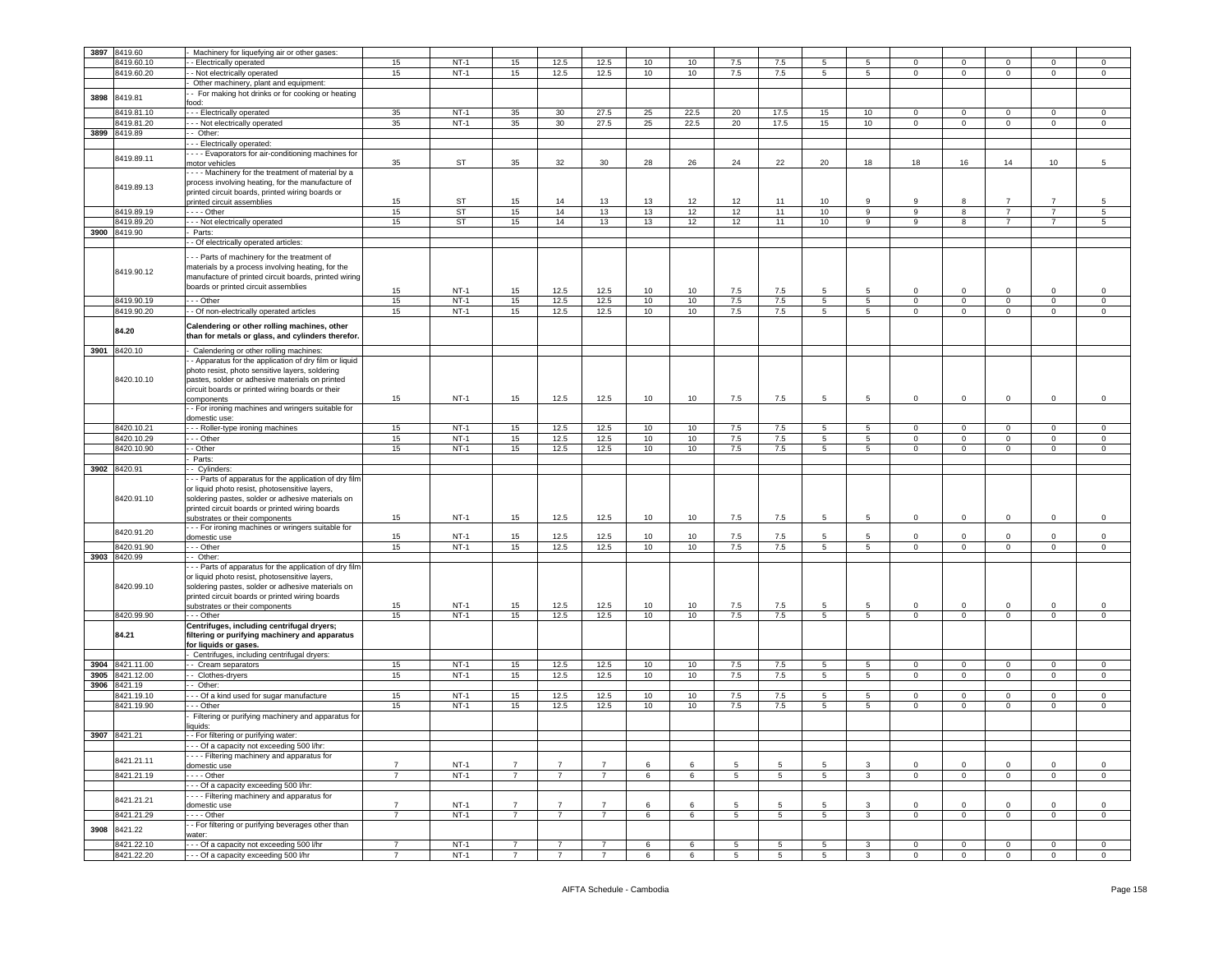| 3909 | 8421.23         | - Oil or petrol-filters for internal combustion                                         |    |             |    |      |      |    |      |     |      |                 |                 |              |                |                |                |             |
|------|-----------------|-----------------------------------------------------------------------------------------|----|-------------|----|------|------|----|------|-----|------|-----------------|-----------------|--------------|----------------|----------------|----------------|-------------|
|      |                 | engines:                                                                                |    |             |    |      |      |    |      |     |      |                 |                 |              |                |                |                |             |
|      |                 | -- For earth moving machinery:                                                          |    |             |    |      |      |    |      |     |      |                 |                 |              |                |                |                |             |
|      | 8421.23.11      | - - - Oil filters                                                                       | 15 | ST          | 15 | 14   | 13   | 13 | 12   | 12  | 11   | 10              | 9               | 9            | 8              |                |                | 5           |
|      | 8421.23.19      | $- - -$ Other                                                                           | 15 | ST          | 15 | 14   | 13   | 13 | 12   | 12  | 11   | 10              | 9               | 9            | 8              | $\overline{7}$ | $\overline{7}$ | 5           |
|      |                 | -- For motor vehicles of Chapter 87:                                                    |    |             |    |      |      |    |      |     |      |                 |                 |              |                |                |                |             |
|      | 8421.23.21      | - - - - Oil filters                                                                     | 15 | ST          | 15 | 14   | 13   | 13 | 12   | 12  | 11   | 10              | 9               | 9            | 8              | 7              | 7              | 5           |
|      | 8421.23.29      | - - - - Other                                                                           | 15 | ST          | 15 | 14   | 13   | 13 | 12   | 12  | 11   | 10              | 9               | 9            | 8              | $\overline{7}$ | 7              | 5           |
|      |                 | - - Other:                                                                              |    |             |    |      |      |    |      |     |      |                 |                 |              |                |                |                |             |
|      | 8421.23.91      | - - - Oil filters                                                                       | 15 | ST          | 15 | 14   | 13   | 13 | 12   | 12  | 11   | 10              | 9               | 9            | 8              | $\overline{7}$ | $\overline{7}$ | 5           |
|      | 8421.23.99      | --- Other                                                                               | 15 | <b>ST</b>   | 15 | 14   | 13   | 13 | 12   | 12  | 11   | 10              | 9               | 9            | 8              | $\overline{7}$ | 7              | 5           |
|      | 3910 8421.29    | - Other:                                                                                |    |             |    |      |      |    |      |     |      |                 |                 |              |                |                |                |             |
|      |                 |                                                                                         |    |             |    |      |      |    |      |     |      |                 |                 |              |                |                |                |             |
|      | 8421.29.10      | - - Of a kind suitable for medical or laboratory use                                    | 15 | $NT-1$      | 15 | 12.5 | 12.5 | 10 | 10   | 7.5 | 7.5  | 5               | 5               | $\Omega$     | $^{\circ}$     | $\Omega$       | $\Omega$       | 0           |
|      | 8421.29.20      | - - Of a kind used for sugar manufacture                                                | 15 | $NT-1$      | 15 | 12.5 | 12.5 | 10 | 10   | 7.5 | 7.5  | $5\overline{5}$ | $5^{\circ}$     | $\mathbf 0$  | $\mathbf 0$    | $\mathbf 0$    | $\mathbf 0$    | $\mathsf 0$ |
|      | 8421.29.30      | - - Of a kind used in oil drilling operations                                           | 15 | $NT-1$      | 15 | 12.5 | 12.5 | 10 | 10   | 7.5 | 7.5  | 5 <sup>5</sup>  | $5\overline{)}$ | $\mathbf 0$  | $\mathbf 0$    | $\mathbf 0$    | $\circ$        | $\mathsf 0$ |
|      |                 |                                                                                         |    |             |    |      |      |    |      |     |      |                 |                 |              |                |                |                |             |
|      | 8421.29.40      | - - Petrol filters                                                                      | 15 | $NT-1$      | 15 | 12.5 | 12.5 | 10 | 10   | 7.5 | 7.5  | 5               | $5\overline{5}$ | 0            | $\mathbf 0$    | $\mathsf 0$    | $\mathbf 0$    | $^{\circ}$  |
|      | 8421.29.50      | - - Oil filters other than those of subheading                                          |    |             |    |      |      |    |      |     |      |                 |                 |              |                |                |                |             |
|      |                 | 3421.23                                                                                 | 15 | $NT-1$      | 15 | 12.5 | 12.5 | 10 | 10   | 7.5 | 7.5  | 5               | 5               | 0            | $^{\circ}$     | $\mathbf 0$    | $\mathbf 0$    | 0           |
|      | 8421.29.90      | - - Other                                                                               | 15 | $NT-1$      | 15 | 12.5 | 12.5 | 10 | 10   | 7.5 | 7.5  | $5^{\circ}$     | $5\overline{)}$ | $\mathbf 0$  | $\mathbf 0$    | $\mathbf 0$    | $\mathsf 0$    | $\mathsf 0$ |
|      |                 | Filtering or purifying machinery and apparatus for                                      |    |             |    |      |      |    |      |     |      |                 |                 |              |                |                |                |             |
|      |                 | jases:                                                                                  |    |             |    |      |      |    |      |     |      |                 |                 |              |                |                |                |             |
| 3911 | 8421.31         | - Intake air filters for internal combustion engines:                                   |    |             |    |      |      |    |      |     |      |                 |                 |              |                |                |                |             |
|      |                 |                                                                                         |    |             |    |      |      |    |      |     |      |                 |                 |              |                |                |                |             |
|      | 8421.31.10      | - - For earth moving machinery                                                          | 15 | $NT-1$      | 15 | 12.5 | 12.5 | 10 | 10   | 7.5 | 7.5  | 5               | 5               | $\circ$      | $\mathbf 0$    | $\mathbf 0$    | $\mathbf 0$    | $\Omega$    |
|      | 8421.31.20      | - - For motor vehicles of Chapter 87                                                    | 15 | $NT-1$      | 15 | 12.5 | 12.5 | 10 | 10   | 7.5 | 7.5  | 5               | $5\overline{)}$ | 0            | $\mathbf 0$    | 0              | $\mathbf 0$    | 0           |
|      | 8421.31.90      | - Other                                                                                 | 15 | $NT-1$      | 15 | 12.5 | 12.5 | 10 | 10   | 7.5 | 7.5  | 5               | 5               | 0            | $\mathbf 0$    | $\mathbf 0$    | $\mathbf 0$    | 0           |
|      | 3912 8421.39    | - Other:                                                                                |    |             |    |      |      |    |      |     |      |                 |                 |              |                |                |                |             |
|      | 8421.39.10      | - - Laminar flow units                                                                  | 15 | $NT-1$      | 15 | 12.5 | 12.5 | 10 | 10   | 7.5 | 7.5  | 5               | 5               | 0            | $\mathbf 0$    | 0              | 0              | $^{\circ}$  |
|      | 8421.39.90      | - - Other                                                                               | 15 | $NT-1$      | 15 | 12.5 | 12.5 | 10 | 10   | 7.5 | 7.5  | 5 <sup>5</sup>  | $5^{\circ}$     | $\mathbf 0$  | $\overline{0}$ | $\mathbf 0$    | $\circ$        | $\mathbf 0$ |
|      |                 | Parts:                                                                                  |    |             |    |      |      |    |      |     |      |                 |                 |              |                |                |                |             |
| 3913 | 8421.91         | - Of centrifuges, including centrifugal dryers:                                         |    |             |    |      |      |    |      |     |      |                 |                 |              |                |                |                |             |
|      | 8421.91.10      | -- Of goods of subheading 8421.12                                                       | 15 | $NT-1$      | 15 | 12.5 | 12.5 | 10 | 10   | 7.5 | 7.5  | 5               | 5               | $^{\circ}$   | $\mathbf{0}$   | $^{\circ}$     | $\mathbf{0}$   | $\circ$     |
|      | 8421.91.20      | - - - Of goods of subheading 8421.19.10                                                 | 15 | $NT-1$      | 15 | 12.5 | 12.5 | 10 | 10   | 7.5 | 7.5  | $5\overline{5}$ | $5^{\circ}$     | $\mathbf{0}$ | $\mathbf 0$    | $\mathbf{0}$   | $\mathbf{0}$   | 0           |
|      |                 | - - Of goods of subheading 8421.11 or                                                   |    |             |    |      |      |    |      |     |      |                 |                 |              |                |                |                |             |
|      | 8421.91.90      | 421.19.90                                                                               | 15 | $NT-1$      | 15 | 12.5 | 12.5 | 10 | 10   | 7.5 | 7.5  | 5               | 5               | 0            | $^{\circ}$     | 0              | 0              | 0           |
| 3914 | 8421.99         | - Other:                                                                                |    |             |    |      |      |    |      |     |      |                 |                 |              |                |                |                |             |
|      |                 | - - Filtering cartridges of filters of subheading                                       |    |             |    |      |      |    |      |     |      |                 |                 |              |                |                |                |             |
|      | 8421.99.20      | 3421.23                                                                                 | 15 | <b>NT-1</b> | 15 | 12.5 | 12.5 | 10 | 10   | 7.5 | 7.5  | 5               | 5               | 0            | $^{\circ}$     | 0              | 0              | $^{\circ}$  |
|      | 8421.99.30      | - - Of goods of subheading 8421.31                                                      | 15 | $NT-1$      | 15 | 12.5 | 12.5 | 10 | 10   | 7.5 | 7.5  | 5               | 5               | $\mathbf 0$  | $\mathbf 0$    | $\mathbf 0$    | $\mathbf 0$    | 0           |
|      |                 |                                                                                         |    |             |    |      |      |    |      |     |      |                 |                 |              |                |                |                |             |
|      |                 | $- -$ Other:                                                                            |    |             |    |      |      |    |      |     |      |                 |                 |              |                |                |                |             |
|      | 8421.99.91      | --- Of goods of subheading 8421.29.20                                                   | 15 | $NT-1$      | 15 | 12.5 | 12.5 | 10 | 10   | 7.5 | 7.5  | $5^{\circ}$     | 5               | 0            | $\mathbf 0$    | $\mathbf 0$    | $\mathbf 0$    | 0           |
|      | 8421.99.92      | --- Of goods of subheading 8421.21.11 or                                                |    |             |    |      |      |    |      |     |      |                 |                 |              |                |                |                |             |
|      |                 | 8421.21.21                                                                              | 15 | $NT-1$      | 15 | 12.5 | 12.5 | 10 | 10   | 7.5 | 7.5  | 5               | 5               | $\mathbf 0$  | $\overline{0}$ | $\mathbf 0$    | $\mathbf 0$    | $\Omega$    |
|      | 8421.99.93      | $\cdots$ - Of goods of subheading 8421.23.11,                                           |    |             |    |      |      |    |      |     |      |                 |                 |              |                |                |                |             |
|      |                 | 8421.23.19, 8421.23.91 or 8421.23.99                                                    | 15 | $NT-1$      | 15 | 12.5 | 12.5 | 10 | 10   | 7.5 | 7.5  | 5               |                 | $\Omega$     | $^{\circ}$     | $\Omega$       | $\Omega$       | $^{\circ}$  |
|      | 8421.99.99      | - - - - Other                                                                           | 15 | $NT-1$      | 15 | 12.5 | 12.5 | 10 | 10   | 7.5 | 7.5  | 5               | $5^{\circ}$     | 0            | $\mathbf 0$    | $\mathbf 0$    | $\mathbf 0$    | 0           |
|      |                 | Dish washing machines; machinery for<br>cleaning or drying bottles or other containers; |    |             |    |      |      |    |      |     |      |                 |                 |              |                |                |                |             |
|      |                 | machinery for filling, closing, sealing or                                              |    |             |    |      |      |    |      |     |      |                 |                 |              |                |                |                |             |
|      |                 | labelling bottles, cans, boxes, bags or other                                           |    |             |    |      |      |    |      |     |      |                 |                 |              |                |                |                |             |
|      | 84.22           | containers; machinery for apsuling bottles, jars,                                       |    |             |    |      |      |    |      |     |      |                 |                 |              |                |                |                |             |
|      |                 | tubes and similar containers; other packing or                                          |    |             |    |      |      |    |      |     |      |                 |                 |              |                |                |                |             |
|      |                 | wrapping machinery (including heatshrink                                                |    |             |    |      |      |    |      |     |      |                 |                 |              |                |                |                |             |
|      |                 | wrapping machinery); machinery for aerating                                             |    |             |    |      |      |    |      |     |      |                 |                 |              |                |                |                |             |
|      |                 | beverages.                                                                              |    |             |    |      |      |    |      |     |      |                 |                 |              |                |                |                |             |
|      |                 |                                                                                         |    |             |    |      |      |    |      |     |      |                 |                 |              |                |                |                |             |
|      |                 | Dish washing machines:                                                                  |    |             |    |      |      |    |      |     |      |                 |                 |              |                |                |                |             |
|      | 3915 8422.11    | - Of the household type:                                                                |    |             |    |      |      |    |      |     |      |                 |                 |              |                |                |                |             |
|      | 8422.11.10      | - - Electrically operated                                                               | 35 | $NT-1$      | 35 | 30   | 27.5 | 25 | 22.5 | 20  | 17.5 | 15              | 10              | $\circ$      | $\,0\,$        | $\Omega$       | $\mathbf 0$    | $\mathsf 0$ |
|      | 8422.11.20      | -- Not electrically operated                                                            | 35 | $NT-1$      | 35 | 30   | 27.5 | 25 | 22.5 | 20  | 17.5 | 15              | 10              | 0            | $\mathbf 0$    | $^{\circ}$     | $\mathbf 0$    | 0           |
| 3916 | 8422.19.00      | - Other                                                                                 | 35 | $NT-1$      | 35 | 30   | 27.5 | 25 | 22.5 | 20  | 17.5 | 15              | 10 <sub>1</sub> | $\mathbf 0$  | $\mathbf 0$    | $\mathbf 0$    | $\circ$        | $\mathsf 0$ |
|      | 8422.20.00      | Machinery for cleaning or drying bottles or other                                       |    |             |    |      |      |    |      |     |      |                 |                 |              |                |                |                |             |
| 3917 |                 | ontainers                                                                               | 15 | $NT-1$      | 15 | 12.5 | 12.5 | 10 | 10   | 7.5 | 7.5  | 5               | -5              | 0            | $\mathbf 0$    | 0              | $\circ$        | $\mathbf 0$ |
|      |                 | Machinery for filling, closing, sealing or labelling                                    |    |             |    |      |      |    |      |     |      |                 |                 |              |                |                |                |             |
|      |                 | bottles, cans, boxes, bags or other containers;                                         |    |             |    |      |      |    |      |     |      |                 |                 |              |                |                |                |             |
|      | 3918 8422.30.00 | machinery for capsuling bottles, jars, tubes and                                        |    |             |    |      |      |    |      |     |      |                 |                 |              |                |                |                |             |
|      |                 | similar containers; machinery for aerating                                              |    |             |    |      |      |    |      |     |      |                 |                 |              |                |                |                |             |
|      |                 |                                                                                         | 15 | $NT-1$      | 15 | 12.5 | 12.5 | 10 | 10   | 7.5 | 7.5  | 5               | 5               | 0            | 0              | 0              | 0              | 0           |
|      |                 | beverages                                                                               |    |             |    |      |      |    |      |     |      |                 |                 |              |                |                |                |             |
|      |                 | Other packing or wrapping machinery (including                                          |    |             |    |      |      |    |      |     |      |                 |                 |              |                |                |                |             |
|      | 3919 8422.40.00 | heat-shrink wrapping machinery)                                                         | 15 | EL.         |    |      |      |    |      |     |      |                 |                 |              |                |                |                |             |
|      | 3920 8422.90    | - Parts:                                                                                |    |             |    |      |      |    |      |     |      |                 |                 |              |                |                |                |             |
|      | 8422.90.10      | - Of goods of subheading 8422.11                                                        | 15 | ST          | 15 | 14   | 13   | 13 | 12   | 12  | 11   | 10              | 9               | 9            | 8              | $\overline{7}$ | $\overline{7}$ | 5           |
|      |                 |                                                                                         |    |             |    |      |      |    |      |     |      |                 | 9               | 9            | 8              | $\overline{7}$ | $\overline{7}$ | 5           |
|      | 8422.90.90      | - Other                                                                                 | 15 | ST          | 15 | 14   | 13   | 13 | 12   | 12  | 11   | 10              |                 |              |                |                |                |             |
|      |                 | Weighing machinery (excluding balances of a                                             |    |             |    |      |      |    |      |     |      |                 |                 |              |                |                |                |             |
|      |                 | sensitivity of 5 cg or better), including weight                                        |    |             |    |      |      |    |      |     |      |                 |                 |              |                |                |                |             |
|      | 84.23           | operated counting or checking machines;                                                 |    |             |    |      |      |    |      |     |      |                 |                 |              |                |                |                |             |
|      |                 | weighing machine weights of all kinds.                                                  |    |             |    |      |      |    |      |     |      |                 |                 |              |                |                |                |             |
|      |                 |                                                                                         |    |             |    |      |      |    |      |     |      |                 |                 |              |                |                |                |             |
| 3921 | 8423.10         | Personal weighing machines, including baby<br>scales; household scales:                 |    |             |    |      |      |    |      |     |      |                 |                 |              |                |                |                |             |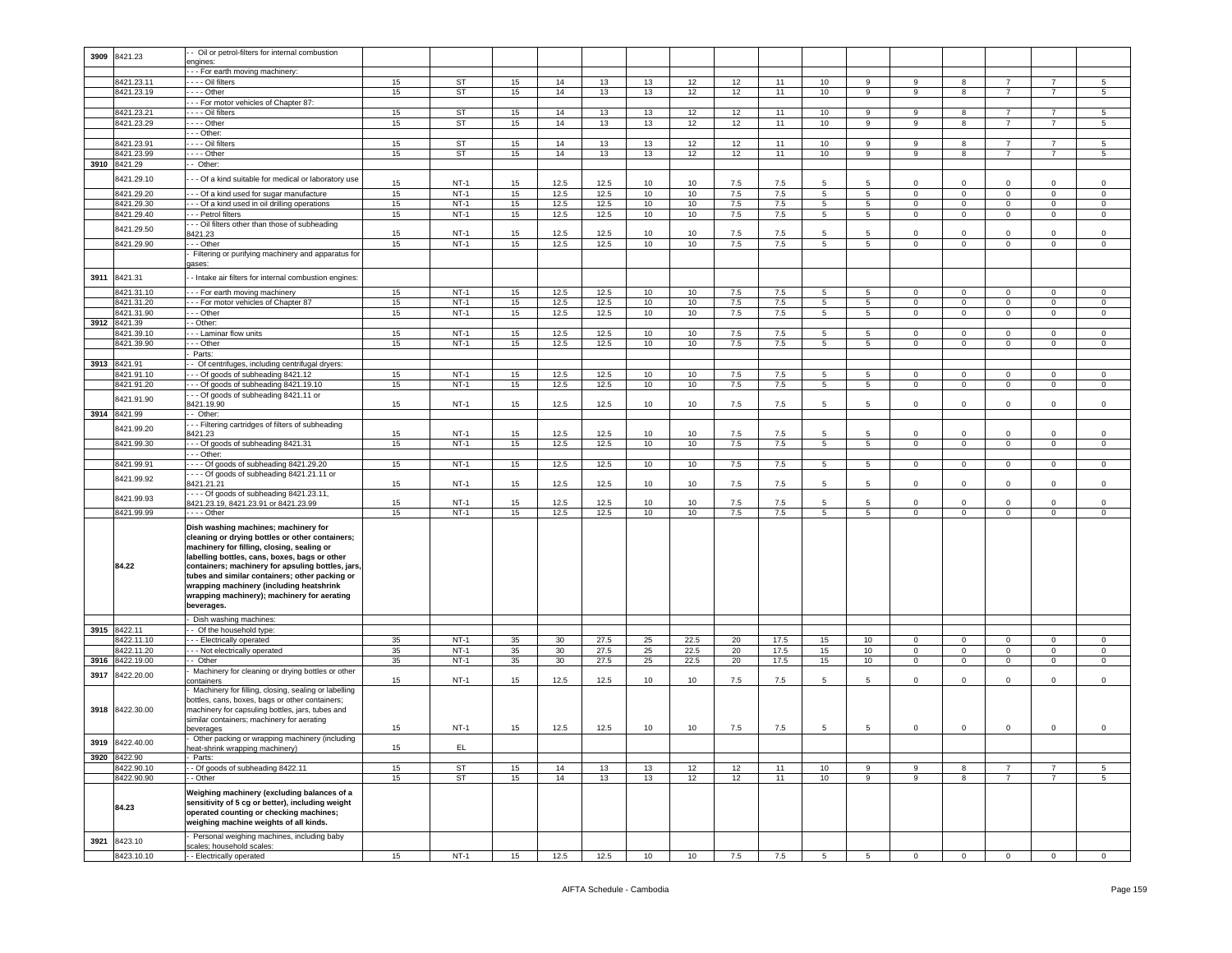|      | 8423.10.20                 | - Not electrically operated                                                                                                                                                                                                                                                                                                                                                                                                                                                                                                                                                                                                               | 15             | $NT-1$ | 15                         | 12.5           | 12.5           | 10                  | 10                     | $7.5\,$     | 7.5              | -5              | 5               | $\Omega$       | $\mathbf 0$    | $\mathbf 0$  | $\Omega$       | $\mathbf 0$    |
|------|----------------------------|-------------------------------------------------------------------------------------------------------------------------------------------------------------------------------------------------------------------------------------------------------------------------------------------------------------------------------------------------------------------------------------------------------------------------------------------------------------------------------------------------------------------------------------------------------------------------------------------------------------------------------------------|----------------|--------|----------------------------|----------------|----------------|---------------------|------------------------|-------------|------------------|-----------------|-----------------|----------------|----------------|--------------|----------------|----------------|
|      |                            |                                                                                                                                                                                                                                                                                                                                                                                                                                                                                                                                                                                                                                           |                |        |                            |                |                |                     |                        |             |                  |                 |                 |                |                |              |                |                |
| 3922 | 8423.20                    | Scales for continuous weighing of goods on                                                                                                                                                                                                                                                                                                                                                                                                                                                                                                                                                                                                |                |        |                            |                |                |                     |                        |             |                  |                 |                 |                |                |              |                |                |
|      |                            | conveyors:                                                                                                                                                                                                                                                                                                                                                                                                                                                                                                                                                                                                                                |                |        |                            |                |                |                     |                        |             |                  |                 |                 |                |                |              |                |                |
|      | 8423.20.10                 | - Electrically operated                                                                                                                                                                                                                                                                                                                                                                                                                                                                                                                                                                                                                   | 15             | $NT-1$ | 15                         | 12.5           | 12.5           | 10                  | 10                     | 7.5         | 7.5              | -5              | -5              | $\Omega$       | 0              | $\Omega$     | $\Omega$       | $\mathbf 0$    |
|      | 8423.20.20                 | - Not electrically operated                                                                                                                                                                                                                                                                                                                                                                                                                                                                                                                                                                                                               | 15             | $NT-1$ | 15                         | 12.5           | 12.5           | 10                  | 10                     | $7.5\,$     | 7.5              | 5               | 5               | $\mathsf 0$    | $\mathbf 0$    | $\mathbf 0$  | $\mathbf 0$    | $\mathsf 0$    |
| 3923 | 8423.30                    | Constant weight scales and scales for<br>discharging a predetermined weight of material into<br>a bag or container, including hopper scales:                                                                                                                                                                                                                                                                                                                                                                                                                                                                                              |                |        |                            |                |                |                     |                        |             |                  |                 |                 |                |                |              |                |                |
|      | 8423.30.10                 | - Electrically operated                                                                                                                                                                                                                                                                                                                                                                                                                                                                                                                                                                                                                   | 15             | $NT-1$ | 15                         | 12.5           | 12.5           | 10                  | 10                     | 7.5         | 7.5              | 5               | 5               | $\circ$        | $\overline{0}$ | $\mathbf 0$  | $\mathbf 0$    | $\overline{0}$ |
|      | 8423.30.20                 | - - Not electrically operated                                                                                                                                                                                                                                                                                                                                                                                                                                                                                                                                                                                                             | 15             | $NT-1$ | 15                         | 12.5           | 12.5           | 10                  | 10                     | 7.5         | 7.5              | 5               | 5               | $\circ$        | $\mathbf 0$    | $\mathbf 0$  | 0              | $\mathbf{0}$   |
|      |                            | Other weighing machinery                                                                                                                                                                                                                                                                                                                                                                                                                                                                                                                                                                                                                  |                |        |                            |                |                |                     |                        |             |                  |                 |                 |                |                |              |                |                |
|      |                            |                                                                                                                                                                                                                                                                                                                                                                                                                                                                                                                                                                                                                                           |                |        |                            |                |                |                     |                        |             |                  |                 |                 |                |                |              |                |                |
| 3924 | 8423.81                    | - Having a maximum weighing capacity not<br>exceeding 30 kg:                                                                                                                                                                                                                                                                                                                                                                                                                                                                                                                                                                              |                |        |                            |                |                |                     |                        |             |                  |                 |                 |                |                |              |                |                |
|      | 3423.81.10                 | --- Electrically operated                                                                                                                                                                                                                                                                                                                                                                                                                                                                                                                                                                                                                 | 15             | $NT-1$ | 15                         | 12.5           | 12.5           | 10                  | 10                     | 7.5         | 7.5              | -5              | 5               | $^{\circ}$     | 0              | $\mathbf 0$  | $\mathbf 0$    | $\mathbf 0$    |
|      |                            |                                                                                                                                                                                                                                                                                                                                                                                                                                                                                                                                                                                                                                           |                |        |                            |                |                |                     |                        | 7.5         |                  |                 |                 |                |                |              |                |                |
|      | 3423.81.20                 | - - - Not electrically operated                                                                                                                                                                                                                                                                                                                                                                                                                                                                                                                                                                                                           | 15             | $NT-1$ | 15                         | 12.5           | 12.5           | 10                  | 10                     |             | 7.5              | 5               | 5               | $\mathbf 0$    | $\mathbf 0$    | $\mathbf 0$  | $\mathbf 0$    | $\mathbf 0$    |
| 3925 | 8423.82                    | - Having a maximum weighing capacity                                                                                                                                                                                                                                                                                                                                                                                                                                                                                                                                                                                                      |                |        |                            |                |                |                     |                        |             |                  |                 |                 |                |                |              |                |                |
|      |                            | exceeding 30 kg but not exceeding 5,000 kg:                                                                                                                                                                                                                                                                                                                                                                                                                                                                                                                                                                                               |                |        |                            |                |                |                     |                        |             |                  |                 |                 |                |                |              |                |                |
|      |                            | - - Electrically operated:                                                                                                                                                                                                                                                                                                                                                                                                                                                                                                                                                                                                                |                |        |                            |                |                |                     |                        |             |                  |                 |                 |                |                |              |                |                |
|      | 8423.82.11                 | --- Having a maximum weighing capacity not                                                                                                                                                                                                                                                                                                                                                                                                                                                                                                                                                                                                |                |        |                            |                |                |                     |                        |             |                  |                 |                 |                |                |              |                |                |
|      |                            | exceeding 1,000 kg                                                                                                                                                                                                                                                                                                                                                                                                                                                                                                                                                                                                                        | 15             | $NT-1$ | 15                         | 12.5           | 12.5           | 10                  | 10                     | 7.5         | 7.5              | 5               | 5               | $\Omega$       | $\mathbf 0$    | $\mathbf 0$  | $\Omega$       | $\mathsf 0$    |
|      | 8423.82.19                 | - - - - Other                                                                                                                                                                                                                                                                                                                                                                                                                                                                                                                                                                                                                             | 15             | $NT-1$ | 15                         | 12.5           | 12.5           | 10                  | 10                     | 7.5         | 7.5              | 5               | $\overline{5}$  | $\mathbf 0$    | $\overline{0}$ | $\mathbf{0}$ | $\mathsf 0$    | $\mathsf 0$    |
|      |                            | - - - Not electrically operated:                                                                                                                                                                                                                                                                                                                                                                                                                                                                                                                                                                                                          |                |        |                            |                |                |                     |                        |             |                  |                 |                 |                |                |              |                |                |
|      | 8423.82.21                 | - - - Having a maximum weighing capacity not                                                                                                                                                                                                                                                                                                                                                                                                                                                                                                                                                                                              |                |        |                            |                |                |                     |                        |             |                  |                 |                 |                |                |              |                |                |
|      |                            | exceeding 1,000 kg                                                                                                                                                                                                                                                                                                                                                                                                                                                                                                                                                                                                                        | 15             | $NT-1$ | 15                         | 12.5           | 12.5           | 10                  | 10                     | 7.5         | 7.5              | -5              | 5               | $\Omega$       | $\mathbf 0$    | $\Omega$     | $\Omega$       | $\mathbf 0$    |
|      | 8423.82.29                 | $---$ Other                                                                                                                                                                                                                                                                                                                                                                                                                                                                                                                                                                                                                               | 15             | $NT-1$ | 15                         | 12.5           | 12.5           | 10                  | 10                     | 7.5         | 7.5              | 5               | 5               | $\mathbf{0}$   | $\mathbf 0$    | $\mathbf{0}$ | 0              | $\overline{0}$ |
| 3926 | 3423.89                    | - - Other:                                                                                                                                                                                                                                                                                                                                                                                                                                                                                                                                                                                                                                |                |        |                            |                |                |                     |                        |             |                  |                 |                 |                |                |              |                |                |
|      | 3423.89.10                 | - - Electrically operated                                                                                                                                                                                                                                                                                                                                                                                                                                                                                                                                                                                                                 | 15             | $NT-1$ | 15                         | 12.5           | 12.5           | 10                  | 10                     | 7.5         | 7.5              | 5               | 5               | 0              | $\mathbf 0$    | $\mathbf 0$  | $\mathbf 0$    | $\mathsf 0$    |
|      | 3423.89.20                 | - - Not electrically operated                                                                                                                                                                                                                                                                                                                                                                                                                                                                                                                                                                                                             | 15             | $NT-1$ | 15                         | 12.5           | 12.5           | 10                  | 10                     | 7.5         | 7.5              | 5               | 5               | 0              | $\mathbf 0$    | $\mathbf 0$  | 0              | $\mathbf 0$    |
|      |                            | Weighing machine weights of all kinds; parts of                                                                                                                                                                                                                                                                                                                                                                                                                                                                                                                                                                                           |                |        |                            |                |                |                     |                        |             |                  |                 |                 |                |                |              |                |                |
| 3927 | 3423.90                    | weighing machinery:                                                                                                                                                                                                                                                                                                                                                                                                                                                                                                                                                                                                                       |                |        |                            |                |                |                     |                        |             |                  |                 |                 |                |                |              |                |                |
|      | 8423.90.10                 | - Weighing machine weights                                                                                                                                                                                                                                                                                                                                                                                                                                                                                                                                                                                                                | 15             | $NT-1$ | 15                         | 12.5           | 12.5           | 10                  | 10                     | $7.5\,$     | 7.5              | 5               | 5               | $\circ$        | $\overline{0}$ | $\mathbf{0}$ | $\mathbf 0$    | $\circ$        |
|      |                            | - - Other parts of weighing machinery:                                                                                                                                                                                                                                                                                                                                                                                                                                                                                                                                                                                                    |                |        |                            |                |                |                     |                        |             |                  |                 |                 |                |                |              |                |                |
|      | 8423.90.21                 |                                                                                                                                                                                                                                                                                                                                                                                                                                                                                                                                                                                                                                           |                | $NT-1$ | 15                         | 12.5           | 12.5           | 10                  | 10                     | 7.5         | 7.5              | 5               | 5               | $\mathbf 0$    | $\circ$        | $\mathbf 0$  | $\Omega$       | $\mathsf 0$    |
|      |                            | --- Of electrically operated machines                                                                                                                                                                                                                                                                                                                                                                                                                                                                                                                                                                                                     | 15             |        |                            |                |                |                     |                        |             |                  |                 |                 |                |                |              |                |                |
|      | 8423.90.29                 | --- Of non-electrically operated machines<br>Mechanical appliances (whether or not hand-                                                                                                                                                                                                                                                                                                                                                                                                                                                                                                                                                  | 15             | $NT-1$ | 15                         | 12.5           | 12.5           | 10                  | 10                     | $7.5\,$     | $7.5\,$          | 5               | 5               | 0              | 0              | $\mathbf 0$  | $\mathbf 0$    | $\mathbf 0$    |
|      | 84.24                      | operated) for projecting, dispersing or spraying<br>liquids or powders; fire extinguishers, whether<br>or not charged; spray guns and similar<br>appliances; steam or sand blasting machines<br>and similar jet projecting machines.                                                                                                                                                                                                                                                                                                                                                                                                      |                |        |                            |                |                |                     |                        |             |                  |                 |                 |                |                |              |                |                |
| 3928 | 8424.10                    | - Fire extinguishers, whether or not charged:                                                                                                                                                                                                                                                                                                                                                                                                                                                                                                                                                                                             |                |        |                            |                |                |                     |                        |             |                  |                 |                 |                |                |              |                |                |
|      | 3424.10.10                 |                                                                                                                                                                                                                                                                                                                                                                                                                                                                                                                                                                                                                                           |                |        |                            |                |                |                     |                        |             |                  |                 |                 |                |                |              |                |                |
|      |                            |                                                                                                                                                                                                                                                                                                                                                                                                                                                                                                                                                                                                                                           |                |        |                            |                |                |                     |                        |             |                  |                 |                 |                |                |              |                |                |
|      |                            | - Of a kind suitable for aircraft use                                                                                                                                                                                                                                                                                                                                                                                                                                                                                                                                                                                                     | $\overline{7}$ | $NT-1$ | $\overline{7}$             | $\overline{7}$ | $\overline{7}$ | 6                   | 6                      | $\,$ 5 $\,$ | 5                | 5               | 3               | 0              | $\mathbf 0$    | $\mathbf 0$  | $\mathbf 0$    | $\mathbf 0$    |
|      | 3424.10.90                 | - Other                                                                                                                                                                                                                                                                                                                                                                                                                                                                                                                                                                                                                                   | $\overline{7}$ | $NT-1$ | $\overline{7}$             | $\overline{7}$ | $\overline{7}$ | 6                   | 6                      | 5           | 5                | 5               | 3               | $\mathbf 0$    | 0              | $\mathbf 0$  | $\mathbf 0$    | $\mathbf 0$    |
| 3929 | 3424.20                    | Spray guns and similar appliances:                                                                                                                                                                                                                                                                                                                                                                                                                                                                                                                                                                                                        |                |        |                            |                |                |                     |                        |             |                  |                 |                 |                |                |              |                |                |
|      |                            | - Electrically operated:                                                                                                                                                                                                                                                                                                                                                                                                                                                                                                                                                                                                                  |                |        |                            |                |                |                     |                        |             |                  |                 |                 |                |                |              |                |                |
|      | 8424.20.11                 | - - Agricultural or horticultural                                                                                                                                                                                                                                                                                                                                                                                                                                                                                                                                                                                                         | 15             | $NT-1$ | 15                         | 12.5           | 12.5           | 10                  | 10                     | 7.5         | 7.5              | 5               | 5               | $\Omega$       | 0              | $\mathbf 0$  | $\mathbf 0$    | $\mathbf 0$    |
|      | 8424.20.19                 | - - Other                                                                                                                                                                                                                                                                                                                                                                                                                                                                                                                                                                                                                                 | 15             | $NT-1$ | 15                         | 12.5           | 12.5           | 10                  | 10                     | $7.5\,$     | 7.5              | $\overline{5}$  | 5               | $\mathbf 0$    | $\mathbf 0$    | $\mathbf 0$  | $\Omega$       | $\mathsf 0$    |
|      |                            | - Not electrically operated:                                                                                                                                                                                                                                                                                                                                                                                                                                                                                                                                                                                                              |                |        |                            |                |                |                     |                        |             |                  |                 |                 |                |                |              |                |                |
|      | 3424.20.21                 | - - Agricultural or horticultural                                                                                                                                                                                                                                                                                                                                                                                                                                                                                                                                                                                                         | 15             | $NT-1$ | 15                         | 12.5           | 12.5           | 10                  | 10                     | 7.5         | 7.5              | $\overline{5}$  | 5               | 0              | $\mathbf 0$    | $\mathbf 0$  | $\mathbf 0$    | $\mathsf 0$    |
|      | 8424.20.29                 | - - Other                                                                                                                                                                                                                                                                                                                                                                                                                                                                                                                                                                                                                                 | 15             | $NT-1$ | 15                         | 12.5           | 12.5           | 10                  | 10                     | 7.5         | 7.5              | 5               | 5               | $\mathbf{0}$   | $\mathbf{0}$   | $\mathbf{0}$ | 0              | $\mathbf{0}$   |
|      |                            | Steam or sand blasting machines and similar jet                                                                                                                                                                                                                                                                                                                                                                                                                                                                                                                                                                                           |                |        |                            |                |                |                     |                        |             |                  |                 |                 |                |                |              |                |                |
| 3930 | 8424.30                    | projecting machines:                                                                                                                                                                                                                                                                                                                                                                                                                                                                                                                                                                                                                      |                |        |                            |                |                |                     |                        |             |                  |                 |                 |                |                |              |                |                |
|      | 3424.30.10                 | - Electrically operated                                                                                                                                                                                                                                                                                                                                                                                                                                                                                                                                                                                                                   | 15             | $NT-1$ | 15                         | 12.5           | 12.5           | 10                  | 10                     | 7.5         | 7.5              | 5               | 5               | $\mathbf 0$    | $\circ$        | $\mathbf 0$  | $\Omega$       | $\mathsf 0$    |
|      | 3424.30.20                 | - Not electrically operated                                                                                                                                                                                                                                                                                                                                                                                                                                                                                                                                                                                                               | 15             | $NT-1$ | 15                         | 12.5           | 12.5           | 10                  | 10                     | $7.5\,$     | 7.5              | 5               | 5               | 0              | $\mathbf 0$    | $\mathbf{0}$ | $\mathbf 0$    | $\mathsf 0$    |
|      |                            | Other appliances:                                                                                                                                                                                                                                                                                                                                                                                                                                                                                                                                                                                                                         |                |        |                            |                |                |                     |                        |             |                  |                 |                 |                |                |              |                |                |
| 3931 | 8424.81                    | - Agricultural or horticultural:                                                                                                                                                                                                                                                                                                                                                                                                                                                                                                                                                                                                          |                |        |                            |                |                |                     |                        |             |                  |                 |                 |                |                |              |                |                |
|      |                            |                                                                                                                                                                                                                                                                                                                                                                                                                                                                                                                                                                                                                                           |                |        |                            | $^{\circ}$     |                |                     |                        |             |                  |                 | 0               | $^{\circ}$     |                |              | $\mathbf 0$    |                |
|      | 8424.81.10                 | --- Drip irrigation systems                                                                                                                                                                                                                                                                                                                                                                                                                                                                                                                                                                                                               | $\mathbf 0$    | NT-1   | $\mathbf 0$<br>$\mathbf 0$ | $\mathbf 0$    | 0<br>$\circ$   | $\mathbf{0}$        | $\mathbf 0$<br>$\circ$ | $\mathbf 0$ | 0<br>$\mathbf 0$ | $\mathbf 0$     | $\Omega$        |                | 0              | $\mathbf 0$  | $\Omega$       | $\mathbf 0$    |
|      | 8424.81.20                 | - - Other, electrically operated                                                                                                                                                                                                                                                                                                                                                                                                                                                                                                                                                                                                          | $\mathbf 0$    | $NT-1$ |                            |                |                | $\circ$             |                        | $\mathsf 0$ |                  | $\mathsf 0$     |                 | $\mathbf 0$    | $\mathbf 0$    | $\mathbf 0$  |                | $\mathsf 0$    |
|      | 8424.81.30                 | --- Hand-operated insecticide sprayers                                                                                                                                                                                                                                                                                                                                                                                                                                                                                                                                                                                                    | $\mathbf 0$    | $NT-1$ | $\mathbf 0$                | $\mathbf 0$    | $\mathsf 0$    | $\mathsf{O}\xspace$ | $\mathsf 0$            | $\mathsf 0$ | 0                | $\mathsf 0$     | $\mathbf 0$     | $\mathbf 0$    | $\mathbf 0$    | $\mathbf{0}$ | $\mathbf 0$    | $\mathsf 0$    |
|      | 3424.81.40                 | --- Other, not electrically operated                                                                                                                                                                                                                                                                                                                                                                                                                                                                                                                                                                                                      | $\mathsf 0$    | $NT-1$ | $\mathsf 0$                | $\mathbf 0$    | $\mathbf 0$    | $\mathbf 0$         | $\mathsf 0$            | $\mathsf 0$ | 0                | $\mathbf 0$     | $\mathbf 0$     | $\mathbf 0$    | 0              | $\mathbf 0$  | 0              | $\mathsf 0$    |
| 3932 | 8424.89                    | - Other:                                                                                                                                                                                                                                                                                                                                                                                                                                                                                                                                                                                                                                  |                |        |                            |                |                |                     |                        |             |                  |                 |                 |                |                |              |                |                |
|      | 8424.89.10                 | --- Hand-operated household sprayers of a                                                                                                                                                                                                                                                                                                                                                                                                                                                                                                                                                                                                 |                |        |                            |                |                |                     |                        |             |                  |                 |                 |                |                |              |                |                |
|      |                            | capacity not exceeding 3 l                                                                                                                                                                                                                                                                                                                                                                                                                                                                                                                                                                                                                | 15             | NT-1   | 15                         | 12.5           | 12.5           | 10                  | 10                     | 7.5         | 7.5              | 5               | 5               | $^{\circ}$     | $\mathbf 0$    | $\mathbf 0$  | $\mathbf 0$    | $\mathbf 0$    |
|      | 8424.89.20                 | - - - Spray heads with dip tubes                                                                                                                                                                                                                                                                                                                                                                                                                                                                                                                                                                                                          | 15             | $NT-1$ | 15                         | 12.5           | 12.5           | 10                  | 10                     | 7.5         | 7.5              | 5               | 5               | $\circ$        | $\mathbf 0$    | $\mathbf 0$  | $\mathbf 0$    | $\mathbf 0$    |
|      | 8424.89.40                 | - - Wet processing equipment, by projecting,<br>dispersing or spraying, of chemical or<br>electrochemical solutions for the application on<br>rinted circuit boards or printed wiring boards<br>substrates; apparatus for the spot application of<br>liquids, soldering pastes, solder ball, adhesives or<br>sealant to printed circuit boards or printed wiring<br>boards or their components; apparatus for the<br>application of dry film or liquid photo resist, photo<br>sensitive layers, soldering pastes, solder or<br>adhesive materials on printed circuit boards or<br>printed wiring boards substrates or their<br>components | 15             | $NT-1$ | 15                         | 12.5           | 12.5           | 10                  | 10                     | 7.5         | 7.5              | 5               | 5               | 0              | $\mathbf 0$    | $\mathbf{0}$ | $\mathbf 0$    | $\mathsf 0$    |
|      | 8424.89.50                 | -- Other, electrically operated                                                                                                                                                                                                                                                                                                                                                                                                                                                                                                                                                                                                           | 15             | $NT-1$ | 15                         | 12.5           | 12.5           | 10                  | 10                     | 7.5         | 7.5              | $5\overline{)}$ | $5\overline{5}$ | $\overline{0}$ | $\overline{0}$ | $\mathbf{0}$ | $\overline{0}$ | $\overline{0}$ |
|      | 8424.89.90<br>3933 8424.90 | - - Other, not electrically operated<br>Parts:                                                                                                                                                                                                                                                                                                                                                                                                                                                                                                                                                                                            | 15             | $NT-1$ | 15                         | 12.5           | 12.5           | 10                  | 10                     | 7.5         | 7.5              | $5\overline{5}$ | 5               | $\mathsf 0$    | $\mathsf 0$    | $\mathbf 0$  | $\mathbf 0$    | $\mathsf 0$    |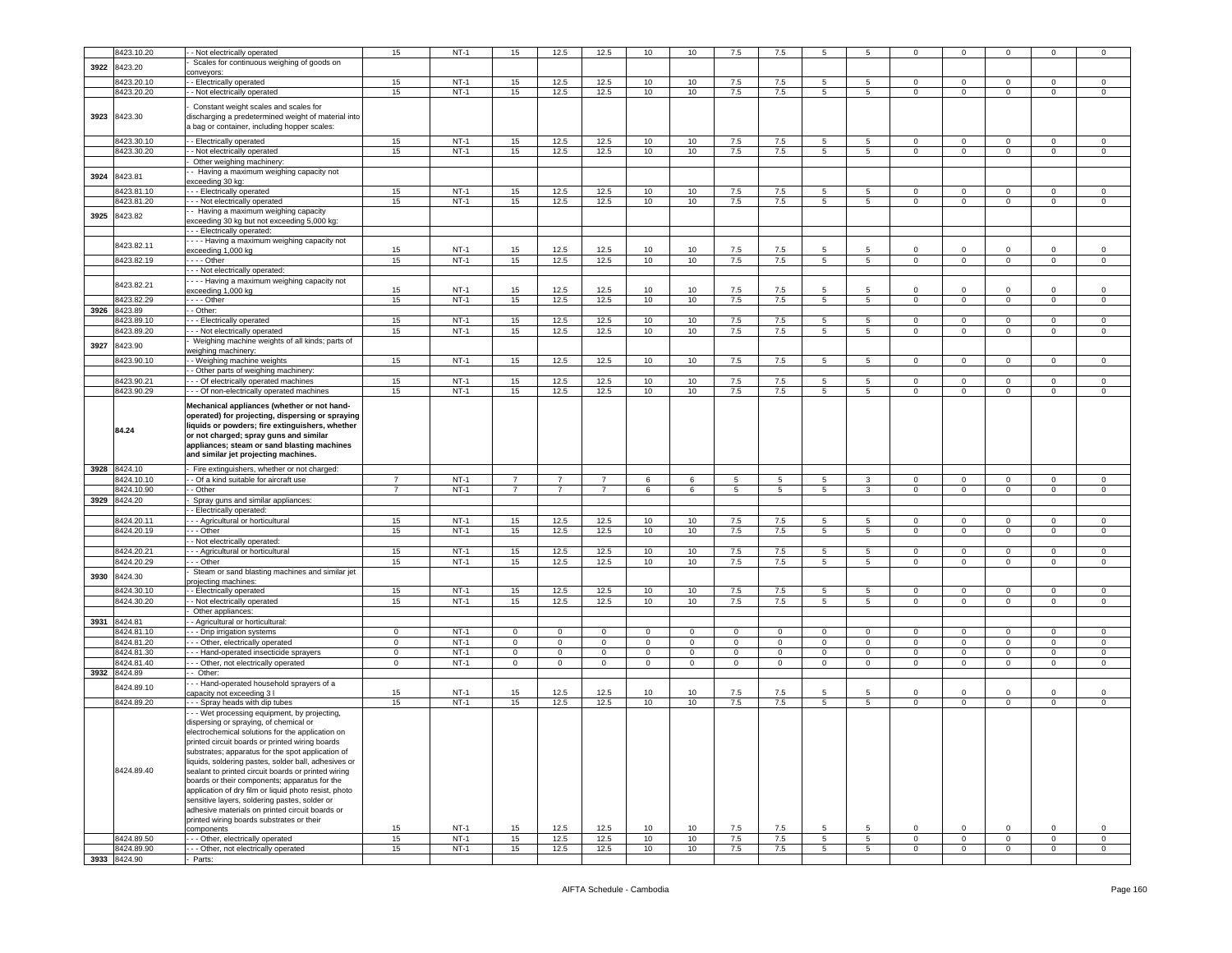|      |                       | Of fire extinguishers                                                                                                                                                  |    | $NT-1$ |          |              |              |                 | 10               | 7.5        |            |                 |                 |                |                |                |                |                |
|------|-----------------------|------------------------------------------------------------------------------------------------------------------------------------------------------------------------|----|--------|----------|--------------|--------------|-----------------|------------------|------------|------------|-----------------|-----------------|----------------|----------------|----------------|----------------|----------------|
|      | 8424.90.11            | - - Electrically operated                                                                                                                                              | 15 |        | 15       | 12.5         | 12.5         | 10              |                  |            | 7.5        | -5              | -5              | $\Omega$       | $\Omega$       | $\Omega$       | $\Omega$       | $\mathbf 0$    |
|      | 8424.90.19            | - Other                                                                                                                                                                | 15 | $NT-1$ | 15       | 12.5         | 12.5         | 10              | 10               | 7.5        | 7.5        | $\overline{5}$  | $\overline{5}$  | $\Omega$       | $\overline{0}$ | $\Omega$       | $\overline{0}$ | $\Omega$       |
|      |                       | - Of spray guns and similar appliances:                                                                                                                                |    |        |          |              |              |                 |                  |            |            |                 |                 |                |                |                |                |                |
|      |                       | --- Electrically operated:                                                                                                                                             |    |        |          |              |              |                 |                  |            |            |                 |                 |                |                |                |                |                |
|      | 8424.90.21            | ---- Of goods of subheading 8424.20.11                                                                                                                                 | 15 | $NT-1$ | 15       | 12.5         | 12.5         | 10              | 10               | 7.5        | 7.5        | 5               | 5               | $^{\circ}$     | $\overline{0}$ | $\mathbf 0$    | $\Omega$       | $\mathbf 0$    |
|      | 8424.90.23            | - - - - Other                                                                                                                                                          | 15 | $NT-1$ | 15       | 12.5         | 12.5         | 10              | 10               | 7.5        | 7.5        | 5               | 5               | $\mathbf 0$    | $\overline{0}$ | $\mathbf 0$    | $\mathbf 0$    | $\mathsf 0$    |
|      |                       | - - Not electrically operated:                                                                                                                                         |    |        |          |              |              |                 |                  |            |            |                 |                 |                |                |                |                |                |
|      | 8424.90.24            | ---- Of goods of subheading 8424.20.21                                                                                                                                 | 15 | $NT-1$ | 15       | 12.5         | 12.5         | 10              | 10 <sup>1</sup>  | 7.5        | 7.5        | 5               | $5\phantom{.0}$ | $\Omega$       | $\mathbf 0$    | $\circ$        | $\mathbf{0}$   | $\mathsf 0$    |
|      | 8424.90.29            | - - - - Other                                                                                                                                                          | 15 | $NT-1$ | 15       | 12.5         | 12.5         | 10              | 10               | 7.5        | 7.5        | 5               | $5\overline{)}$ | $\Omega$       | $\mathbf 0$    | $\mathsf 0$    | $\Omega$       | $\,0\,$        |
|      |                       | - Of steam or sand blasting machines and similar                                                                                                                       |    |        |          |              |              |                 |                  |            |            |                 |                 |                |                |                |                |                |
|      |                       | et projecting machines:                                                                                                                                                |    |        |          |              |              |                 |                  |            |            |                 |                 |                |                |                |                |                |
|      | 8424.90.31            | - - - Of electrically operated machines                                                                                                                                | 15 | $NT-1$ | 15       | 12.5         | 12.5         | 10              | 10               | 7.5        | 7.5        | 5               | 5               | $\Omega$       | $\Omega$       | $\Omega$       | $\Omega$       | $\Omega$       |
|      | 8424.90.32            | - - Of non-electrically operated machines                                                                                                                              | 15 | $NT-1$ | 15       | 12.5         | 12.5         | 10              | 10               | 7.5        | 7.5        | $5\overline{5}$ | $5^{\circ}$     | $\overline{0}$ | $\overline{0}$ | $\overline{0}$ | $\mathbf 0$    | $\overline{0}$ |
|      |                       | - Of other appliances:                                                                                                                                                 |    |        |          |              |              |                 |                  |            |            |                 |                 |                |                |                |                |                |
|      | 8424.90.91            | - - Of goods of subheading 8424.81.10 or                                                                                                                               |    |        |          |              |              |                 |                  |            |            |                 |                 |                |                |                |                |                |
|      |                       | 424.81.20                                                                                                                                                              | 15 | $NT-1$ | 15       | 12.5         | 12.5         | 10              | 10               | 7.5        | 7.5        | 5               | $\overline{5}$  | $^{\circ}$     | $\mathbf 0$    | $\mathbf 0$    | $\mathbf 0$    | $\,0\,$        |
|      | 8424.90.92            | - - Of goods of subheading 8424.81.30 or                                                                                                                               |    |        |          |              |              |                 |                  |            |            |                 |                 |                |                |                |                |                |
|      |                       | 8424.81.40                                                                                                                                                             | 15 | $NT-1$ | 15       | 12.5         | 12.5         | 10              | 10               | 7.5        | 7.5        |                 |                 |                |                |                |                | $\mathbf 0$    |
|      | 8424.90.99            | - - - Other                                                                                                                                                            | 15 | NT-1   | 15       | 12.5         | 12.5         | 10 <sup>1</sup> | 10               | 7.5        | 7.5        | $5\overline{5}$ | $5^{\circ}$     | $\mathbf{0}$   | $\overline{0}$ | $\overline{0}$ | $\mathbf{0}$   | $\overline{0}$ |
|      | 84.25                 | Pulley tackle and hoists other than skip hoists;                                                                                                                       |    |        |          |              |              |                 |                  |            |            |                 |                 |                |                |                |                |                |
|      |                       | winches and capstans; jacks.                                                                                                                                           |    |        |          |              |              |                 |                  |            |            |                 |                 |                |                |                |                |                |
|      |                       | Pulley tackle and hoists other than skip hoists or<br>hoists of a kind used for raising vehicles:                                                                      |    |        |          |              |              |                 |                  |            |            |                 |                 |                |                |                |                |                |
| 3934 | 3425.11.00            | - Powered by electric motor                                                                                                                                            | 15 | $NT-1$ | 15       | 12.5         | 12.5         | 10              | 10               | 7.5        | 7.5        | 5               | 5               | $\Omega$       | $\mathbf 0$    | $\Omega$       | $\Omega$       | $\mathsf 0$    |
| 3935 | 425.19.00             | - Other                                                                                                                                                                | 15 | $NT-1$ | 15       | 12.5         | 12.5         | 10              | 10               | 7.5        | 7.5        | 5               | 5               | $\circ$        | $\overline{0}$ | $\overline{0}$ | $\overline{0}$ | $\overline{0}$ |
|      |                       | Other winches; capstans:                                                                                                                                               |    |        |          |              |              |                 |                  |            |            |                 |                 |                |                |                |                |                |
| 3936 | 3425.31.00            | - Powered by electric motor                                                                                                                                            | 15 | $NT-1$ | 15       | 12.5         | 12.5         | 10              | 10               | 7.5        | $7.5\,$    | 5               | $\overline{5}$  | $\mathsf 0$    | $\mathsf 0$    | $^{\circ}$     | $\mathbf 0$    | $\,0\,$        |
| 3937 | 3425.39.00            | Other                                                                                                                                                                  | 15 | $NT-1$ | 15       | 12.5         | 12.5         | 10              | 10               | 7.5        | 7.5        | 5               | $5\overline{)}$ | $\mathbf 0$    | $\mathsf 0$    | $\mathsf 0$    | $\mathbf 0$    | $\,0\,$        |
|      |                       |                                                                                                                                                                        |    |        |          |              |              |                 |                  |            |            |                 |                 |                |                |                |                |                |
|      |                       | Jacks; hoists of a kind used for raising vehicles:                                                                                                                     |    |        |          |              |              |                 |                  |            |            |                 |                 |                |                |                |                |                |
| 3938 | 8425.41.00            | - Built-in jacking systems of a type used in                                                                                                                           |    |        |          |              |              |                 |                  |            |            |                 |                 |                |                |                |                |                |
| 3939 | 8425.42               | arages<br>- Other jacks and hoists, hydraulic:                                                                                                                         | 15 | $NT-1$ | 15       | 12.5         | 12.5         | 10              | 10               | 7.5        | 7.5        | 5               | 5               | $\Omega$       | $\Omega$       | $\Omega$       | $\Omega$       | $\Omega$       |
|      |                       |                                                                                                                                                                        |    |        |          |              |              |                 |                  |            |            |                 |                 |                |                |                |                |                |
|      | 425.42.10             | - Jacks used in tipping mechanisms for lorries                                                                                                                         | 15 | $NT-1$ | 15       | 12.5         | 12.5         | 10              | 10               | 7.5        | 7.5        | 5               | 5               | $\Omega$       | 0              | $\Omega$       | $\Omega$       | $\mathsf 0$    |
|      | 8425.42.90            | - - Other                                                                                                                                                              | 15 | $NT-1$ | 15       | 12.5         | 12.5         | 10              | 10               | 7.5        | 7.5        | $5\overline{5}$ | $5^{\circ}$     | $\overline{0}$ | $\overline{0}$ | $\overline{0}$ | $\Omega$       | $\overline{0}$ |
| 3940 | 8425.49               | - Other:                                                                                                                                                               |    |        |          |              |              |                 |                  |            |            |                 |                 |                |                |                |                |                |
|      | 8425.49.10            | - Electrically operated                                                                                                                                                | 15 | $NT-1$ | 15       | 12.5         | 12.5         | 10 <sup>1</sup> | 10               | 7.5        | 7.5        | 5               | 5               | $\Omega$       | $\overline{0}$ | $\mathbf{0}$   | $\Omega$       | $\Omega$       |
|      |                       |                                                                                                                                                                        |    |        |          |              |              |                 |                  |            |            |                 |                 |                |                |                |                |                |
|      | 3425.49.20            |                                                                                                                                                                        | 15 | $NT-1$ | 15       |              |              |                 | 10               | 7.5        | 7.5        | 5               | 5               | $\Omega$       | $\mathbf 0$    | $\Omega$       | $\mathsf 0$    | $\mathsf 0$    |
|      | 84.26                 | - - Not electrically operated<br>Ships' derricks; cranes, including cable cranes;<br>mobile lifting frames, straddle carriers and<br>works trucks fitted with a crane. |    |        |          | 12.5         | 12.5         | 10              |                  |            |            |                 |                 |                |                |                |                |                |
|      |                       | Overhead travelling cranes, transporter cranes,<br>gantry cranes, bridge cranes, mobile lifting frames<br>and straddle carriers:                                       |    |        |          |              |              |                 |                  |            |            |                 |                 |                |                |                |                |                |
| 3941 | 8426.11.00            | - Overhead travelling cranes on fixed support                                                                                                                          |    |        |          |              |              |                 |                  |            |            |                 |                 |                |                |                |                |                |
|      |                       |                                                                                                                                                                        | 15 | $NT-1$ | 15       | 12.5         | 12.5         | 10              | 10               | 7.5        | 7.5        | 5               | 5               | $\Omega$       | $\,0\,$        | $^{\circ}$     | $\mathbf 0$    | $\mathbf 0$    |
| 3942 | 426.12.00             | - Mobile lifting frames on tyres and straddle<br>arriers                                                                                                               |    |        |          |              |              |                 |                  |            |            | 5               | 5               | $\mathbf 0$    |                | $\mathbf 0$    | $\mathsf 0$    |                |
| 3943 | 3426.19               | $-$ Other:                                                                                                                                                             | 15 | $NT-1$ | 15       | 12.5         | 12.5         | 10              | 10               | 7.5        | 7.5        |                 |                 |                | $\mathbf 0$    |                |                | $\mathbf 0$    |
|      | 426.19.10             |                                                                                                                                                                        | 15 | $NT-1$ | 15       | 12.5         | 12.5         | 10              | 10 <sup>10</sup> | 7.5        | 7.5        | 5               | $5\overline{5}$ | $\Omega$       | $\mathbf 0$    | $\Omega$       | $\mathbf 0$    | $\mathbf 0$    |
|      | 3426.19.90            | - Bridge cranes and gantry cranes<br>- - - Other                                                                                                                       | 15 | $NT-1$ |          |              |              |                 |                  |            |            | 5               | 5               | $\mathbf 0$    | $\overline{0}$ | $\mathbf 0$    | $\mathbf 0$    | $\mathbf 0$    |
| 3944 | 3426.20.00            | - Tower cranes                                                                                                                                                         | 15 | $NT-1$ | 15<br>15 | 12.5<br>12.5 | 12.5<br>12.5 | 10<br>10        | 10<br>10         | 7.5<br>7.5 | 7.5<br>7.5 | 5               | 5               | $\mathbf 0$    | $\mathbf 0$    | $\mathbf 0$    | $\mathbf 0$    | $\mathbf 0$    |
|      |                       |                                                                                                                                                                        |    |        |          |              |              |                 |                  |            |            |                 |                 |                |                |                |                |                |
| 3945 | 8426.30.00            | Portal or pedestal jib cranes                                                                                                                                          | 15 | $NT-1$ | 15       | 12.5         | 12.5         | 10              | 10               | 7.5        | 7.5        | $5\overline{5}$ | $5\overline{5}$ | $\mathsf 0$    | $\overline{0}$ | $\overline{0}$ | $\mathbf 0$    | $\mathsf 0$    |
| 3946 | 426,41.00             | Other machinery, self-propelled:                                                                                                                                       | 15 | $NT-1$ | 15       | 12.5         | 12.5         | 10              | 10               | 7.5        | 7.5        | 5               |                 | $\Omega$       | $\overline{0}$ | $\circ$        | $\mathbf 0$    | $\mathbf 0$    |
|      |                       | - On tyres                                                                                                                                                             |    |        |          |              |              |                 |                  |            |            |                 | $5\overline{)}$ |                |                |                |                |                |
| 3947 | 426.49.00             | - Other                                                                                                                                                                | 15 | $NT-1$ | 15       | 12.5         | 12.5         | 10              | 10               | 7.5        | 7.5        | $\overline{5}$  | $5\phantom{.0}$ | $\mathsf 0$    | $\overline{0}$ | $\mathsf 0$    | $\mathbf 0$    | $\,0\,$        |
|      |                       | Other machinery                                                                                                                                                        |    |        |          |              |              |                 |                  |            |            | 5               |                 | $\mathbf 0$    |                | $^{\circ}$     | $\mathbf 0$    | $\mathbf 0$    |
| 3948 | 3426.91.00            | - Designed for mounting on road vehicles                                                                                                                               | 15 | $NT-1$ | 15       | 12.5         | 12.5         | 10              | 10               | 7.5        | 7.5        |                 | 5               | $\Omega$       | $\mathbf 0$    |                |                |                |
|      | 3949 8426.99.00       | - Other                                                                                                                                                                | 15 | $NT-1$ | 15       | 12.5         | 12.5         | 10              | 10               | 7.5        | 7.5        | $\overline{5}$  | $\overline{5}$  |                | $\overline{0}$ | $\overline{0}$ | $\overline{0}$ | $\overline{0}$ |
|      | 34.27                 | Fork-lift trucks; other works trucks fitted with<br>lifting or handling equipment.                                                                                     |    |        |          |              |              |                 |                  |            |            |                 |                 |                |                |                |                |                |
|      |                       | Self-propelled trucks powered by an electric                                                                                                                           |    |        |          |              |              |                 |                  |            |            |                 |                 |                |                |                |                |                |
| 3950 | 8427.10.00            | notor                                                                                                                                                                  | 15 | $NT-1$ | 15       | 12.5         | 12.5         | 10              | 10               | 7.5        | 7.5        | 5               |                 | $\mathbf 0$    | $\mathbf 0$    | $\Omega$       | $\Omega$       | $\mathbf 0$    |
| 3951 | 8427.20.00            | Other self-propelled trucks                                                                                                                                            | 15 | $NT-1$ | 15       | 12.5         | 12.5         | 10              | 10               | 7.5        | $7.5\,$    | $\overline{5}$  | $\overline{5}$  | $\mathbf 0$    | $\mathbf 0$    | $\mathbf 0$    | $\mathsf 0$    | $\,0\,$        |
| 3952 | 8427.90.00<br>B4.28   | Other trucks<br>Other lifting, handling, loading or unloading<br>machinery (for example, lifts, escalators,                                                            | 15 | $NT-1$ | 15       | 12.5         | 12.5         | 10              | 10               | 7.5        | 7.5        | $\overline{5}$  | $\overline{5}$  | $\overline{0}$ | $\overline{0}$ | $\overline{0}$ | $\overline{0}$ | $\overline{0}$ |
| 3953 | 8428.10               | conveyors, teleferics).<br>Lifts and skip hoists:                                                                                                                      |    |        |          |              |              |                 |                  |            |            |                 |                 |                |                |                |                |                |
|      | 8428.10.10            | - Passenger lifts                                                                                                                                                      | 15 | $NT-1$ | 15       | 12.5         | 12.5         | 10              | 10               | 7.5        | 7.5        | 5               | 5               | $^{\circ}$     | $\mathbf 0$    | $^{\circ}$     | $\mathbf 0$    | $\mathsf 0$    |
|      |                       |                                                                                                                                                                        |    |        |          |              |              |                 |                  |            |            |                 |                 |                |                |                |                |                |
|      | 8428.10.21            | Other lifts:<br>- - Of a kind used in buildings                                                                                                                        | 15 | $NT-1$ | 15       | 12.5         | 12.5         | 10              | 10               | 7.5        | 7.5        | $\overline{5}$  | $\overline{5}$  | $\Omega$       | $\overline{0}$ | $\Omega$       | $\Omega$       | $\Omega$       |
|      | 428.10.29             | - Other                                                                                                                                                                | 15 | $NT-1$ | 15       | 12.5         | 12.5         | 10              | 10               | 7.5        | 7.5        | 5               | 5               | $\Omega$       | $\Omega$       | $\Omega$       | $\Omega$       | $\Omega$       |
|      | 428.10.90             | Skip hoists                                                                                                                                                            | 15 | $NT-1$ | 15       | 12.5         | 12.5         | 10              | 10 <sup>10</sup> | 7.5        | 7.5        | 5               | $5\overline{5}$ | $\mathsf 0$    | $\mathsf 0$    | $\Omega$       | $\Omega$       | $\mathsf 0$    |
|      |                       |                                                                                                                                                                        |    |        |          |              |              |                 |                  |            |            |                 |                 |                |                |                |                |                |
| 3954 | 8428.20<br>8428.20.10 | Pneumatic elevators and conveyors:<br>- - Of a kind used for agriculture                                                                                               | 15 | $NT-1$ | 15       | 12.5         | 12.5         | 10              | 10               | 7.5        | 7.5        | 5               | 5               | $\Omega$       | $\Omega$       |                |                | $\Omega$       |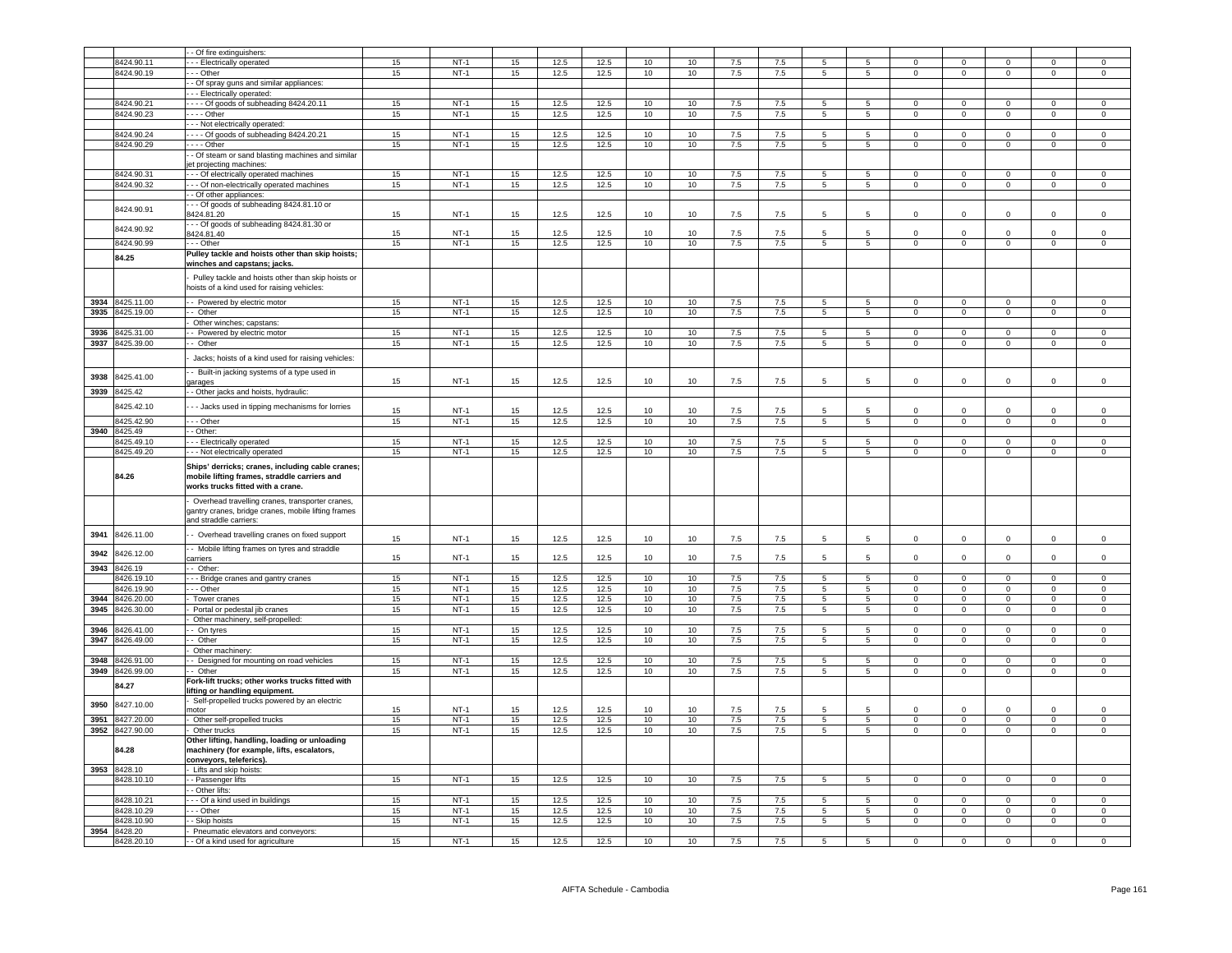|      |                 | - Automated machines for the transport, handling      |    |        |    |              |              |      |    |            |            |                 |                 |                |                |                |              |             |
|------|-----------------|-------------------------------------------------------|----|--------|----|--------------|--------------|------|----|------------|------------|-----------------|-----------------|----------------|----------------|----------------|--------------|-------------|
|      | 8428.20.20      | and storage of printed circuit boards, printed wiring |    |        |    |              |              |      |    |            |            |                 |                 |                |                |                |              |             |
|      |                 |                                                       |    |        |    |              |              |      |    |            |            |                 |                 |                |                |                |              |             |
|      |                 | boards or printed circuit assemblies                  | 15 | $NT-1$ | 15 | 12.5         | 12.5         | 10   | 10 | 7.5        | 7.5        | 5               | 5               | $\Omega$       | $\mathbf 0$    | $\Omega$       | 0            | 0           |
|      | 8428.20.90      | - - Other                                             | 15 | $NT-1$ | 15 | 12.5         | 12.5         | 10   | 10 | 7.5        | 7.5        | 5               | 5               | $\mathbf 0$    | $\mathbf 0$    | 0              | $\mathbf{0}$ | 0           |
|      |                 |                                                       |    |        |    |              |              |      |    |            |            |                 |                 |                |                |                |              |             |
|      |                 | Other continuous-action elevators and conveyors       |    |        |    |              |              |      |    |            |            |                 |                 |                |                |                |              |             |
|      |                 | or goods or materials:                                |    |        |    |              |              |      |    |            |            |                 |                 |                |                |                |              |             |
| 3955 | 8428.31.00      | - Specially designed for underground use              | 15 | $NT-1$ | 15 | 12.5         | 12.5         | 10   | 10 | $7.5\,$    | 7.5        | 5               | 5               | $\mathbf 0$    | $\mathbf 0$    | $\mathbf 0$    | $\mathbf 0$  | $\mathsf 0$ |
|      | 3956 8428.32    | -- Other, bucket type:                                |    |        |    |              |              |      |    |            |            |                 |                 |                |                |                |              |             |
|      |                 |                                                       |    |        |    |              |              |      |    |            |            |                 |                 |                |                |                |              |             |
|      | 8428.32.10      | - - Of a kind used for agriculture                    | 15 | $NT-1$ | 15 | 12.5         | 12.5         | 10   | 10 | 7.5        | 7.5        | 5               | $5\phantom{.0}$ | $\mathbf 0$    | $\mathsf 0$    | $\mathsf 0$    | $\mathbf 0$  | $\mathsf 0$ |
|      | 8428.32.90      | - - - Other                                           | 15 | $NT-1$ | 15 | 12.5         | 12.5         | 10   | 10 | 7.5        | 7.5        | $5\overline{)}$ | 5               | $\overline{0}$ | $\mathbf 0$    | $\mathbf 0$    | $\mathbf 0$  | 0           |
| 3957 | 8428.33         | - Other, belt type:                                   |    |        |    |              |              |      |    |            |            |                 |                 |                |                |                |              |             |
|      |                 |                                                       |    |        |    |              |              |      |    |            |            |                 |                 |                |                |                |              |             |
|      | 8428.33.10      | - - Of a kind used for agriculture                    | 15 | $NT-1$ | 15 | 12.5         | 12.5         | 10   | 10 | 7.5        | 7.5        | 5               | $5\phantom{.0}$ | $\mathbf 0$    | $\mathbf 0$    | $\mathsf 0$    | $\mathsf 0$  | $\mathsf 0$ |
|      |                 |                                                       |    |        |    |              |              |      |    |            |            |                 |                 |                |                |                |              |             |
|      |                 | - - Automated machines for the transport,             |    |        |    |              |              |      |    |            |            |                 |                 |                |                |                |              |             |
|      | 8428.33.20      | handling and storage of printed circuit boards,       |    |        |    |              |              |      |    |            |            |                 |                 |                |                |                |              |             |
|      |                 | printed wiring boards or printed circuit assemblies   |    |        |    |              |              |      |    |            |            |                 |                 |                |                |                |              |             |
|      |                 |                                                       | 15 | $NT-1$ | 15 | 12.5         | 12.5         | 10   | 10 | 7.5        | 7.5        | 5               | -5              | 0              | $^{\circ}$     | $\mathbf 0$    | $\mathbf 0$  | $^{\circ}$  |
|      | 8428.33.90      | - - Other                                             | 15 | $NT-1$ | 15 | 12.5         | 12.5         | 10   | 10 | 7.5        | 7.5        | $5^{\circ}$     | 5               | $\circ$        | $\mathsf 0$    | $\mathbf 0$    | $\mathsf 0$  | $\mathbf 0$ |
|      | 3958 8428.39    | - Other:                                              |    |        |    |              |              |      |    |            |            |                 |                 |                |                |                |              |             |
|      |                 | - - Of a kind used for agriculture                    | 15 | $NT-1$ |    | 12.5         | 12.5         | 10   | 10 |            |            | 5               | 5               | $\mathbf 0$    | $\mathbf 0$    | $\mathbf 0$    | $\Omega$     | $\Omega$    |
|      | 8428.39.10      |                                                       |    |        | 15 |              |              |      |    | 7.5        | 7.5        |                 |                 |                |                |                |              |             |
|      |                 |                                                       |    |        |    |              |              |      |    |            |            |                 |                 |                |                |                |              |             |
|      |                 | - - Automated machines for the transport,             |    |        |    |              |              |      |    |            |            |                 |                 |                |                |                |              |             |
|      | 8428.39.30      | handling and storage of printed circuit boards,       |    |        |    |              |              |      |    |            |            |                 |                 |                |                |                |              |             |
|      |                 | printed wiring boards or printed circuit assemblies   | 15 | $NT-1$ | 15 | 12.5         | 12.5         | 10   | 10 | 7.5        | 7.5        | 5               | 5               | 0              | $\mathbf 0$    | $\mathbf 0$    | $\mathbf 0$  | $^{\circ}$  |
|      |                 |                                                       |    |        |    |              |              |      |    |            |            |                 |                 |                |                |                |              |             |
|      | 8428.39.90      | - - Other                                             | 15 | $NT-1$ | 15 | 12.5         | 12.5         | 10   | 10 | 7.5        | 7.5        | 5               | $5\phantom{.0}$ | 0              | $\mathbf 0$    | $\mathbf 0$    | $\mathbf 0$  | $\mathsf 0$ |
| 3959 | 8428.40.00      | Escalators and moving walkways                        | 15 | $NT-1$ | 15 | 12.5         | 12.5         | 10   | 10 | 7.5        | 7.5        | $5\overline{)}$ | 5               | $\overline{0}$ | $\mathbf 0$    | $\mathbf 0$    | $\mathbf 0$  | $\mathsf 0$ |
|      |                 | Teleferics, chair-lifts, ski-draglines; traction      |    |        |    |              |              |      |    |            |            |                 |                 |                |                |                |              |             |
| 3960 | 3428.60.00      | nechanisms for funiculars                             | 15 | NT-1   | 15 | 12.5         | 12.5         | 10   | 10 | 7.5        | 7.5        | 5               | 5               | 0              | $\mathbf 0$    | $\mathbf 0$    | 0            | $^{\circ}$  |
|      |                 |                                                       |    |        |    |              |              |      |    |            |            |                 |                 |                |                |                |              |             |
| 3961 | 8428.90         | Other machinery:                                      |    |        |    |              |              |      |    |            |            |                 |                 |                |                |                |              |             |
|      |                 |                                                       |    |        |    |              |              |      |    |            |            |                 |                 |                |                |                |              |             |
|      |                 | - Automated machines for the transport, handling      |    |        |    |              |              |      |    |            |            |                 |                 |                |                |                |              |             |
|      | 8428.90.20      | and storage of printed circuit boards, printed wiring |    |        |    |              |              |      |    |            |            |                 |                 |                |                |                |              |             |
|      |                 | boards or printed circuit assemblies                  |    |        |    |              |              |      |    |            |            |                 |                 |                |                |                |              |             |
|      |                 |                                                       | 15 | $NT-1$ | 15 | 12.5         | 12.5         | 10   | 10 | 7.5        | 7.5        | 5               | 5               | 0              | $^{\circ}$     | $\mathbf 0$    | $\mathbf 0$  | $^{\circ}$  |
|      | 8428.90.90      | - Other                                               | 15 | $NT-1$ | 15 | 12.5         | 12.5         | 10   | 10 | 7.5        | 7.5        | 5               | 5               | $\mathbf 0$    | $^{\circ}$     | 0              | $\mathbf 0$  | 0           |
|      |                 | Self-propelled bulldozers, angledozers, graders,      |    |        |    |              |              |      |    |            |            |                 |                 |                |                |                |              |             |
|      |                 |                                                       |    |        |    |              |              |      |    |            |            |                 |                 |                |                |                |              |             |
|      | 84.29           | levellers, scrapers, mechanical shovels,              |    |        |    |              |              |      |    |            |            |                 |                 |                |                |                |              |             |
|      |                 | excavators, shovel loaders, tamping machines          |    |        |    |              |              |      |    |            |            |                 |                 |                |                |                |              |             |
|      |                 | and road rollers.                                     |    |        |    |              |              |      |    |            |            |                 |                 |                |                |                |              |             |
|      |                 | Bulldozers and angledozers:                           |    |        |    |              |              |      |    |            |            |                 |                 |                |                |                |              |             |
|      |                 |                                                       |    |        |    |              |              |      |    |            |            | 5               |                 |                |                |                |              |             |
| 3962 | 8429.11.00      | - Track laying                                        | 15 | $NT-1$ | 15 | 12.5         | 12.5         | 10   | 10 | 7.5        | 7.5        |                 | 5               | 0              | $\mathbf 0$    | $\mathbf 0$    | $\mathbf 0$  | $^{\circ}$  |
| 3963 | 8429.19.00      | - Other                                               | 15 | $NT-1$ | 15 | 12.5         | 12.5         | 10   | 10 | 7.5        | 7.5        | 5               | $5\phantom{.0}$ | 0              | $\mathbf 0$    | 0              | 0            | 0           |
| 3964 | 8429.20.00      | Graders and levellers                                 | 15 | $NT-1$ | 15 | 12.5         | 12.5         | 10   | 10 | 7.5        | 7.5        | $5^{\circ}$     | $5\phantom{.0}$ | $\circ$        | $\mathbf 0$    | $\mathbf 0$    | $\mathbf 0$  | $\mathbf 0$ |
| 3965 | 8429.30.00      |                                                       | 15 | $NT-1$ | 15 | 12.5         | 12.5         | 10   | 10 | 7.5        | 7.5        | 5               | 5               | $\mathbf 0$    | $\mathbf 0$    | 0              | $\mathbf 0$  | 0           |
|      |                 | Scrapers                                              |    |        |    |              |              |      |    |            |            |                 |                 |                |                |                |              |             |
| 3966 | 8429.40         | Tamping machines and road rollers:                    |    |        |    |              |              |      |    |            |            |                 |                 |                |                |                |              |             |
|      | 8429.40.10      |                                                       |    |        |    |              |              |      |    |            | 7.5        | 5               |                 |                |                |                |              |             |
|      |                 |                                                       |    |        |    |              |              |      |    |            |            |                 |                 |                |                |                |              |             |
|      |                 | - Road rollers                                        | 15 | $NT-1$ | 15 | 12.5         | 12.5         | 10   | 10 | 7.5        |            |                 | 5               | $\mathbf 0$    | $\mathbf 0$    | 0              | $\mathbf 0$  | 0           |
|      | 8429.40.30      | - Tamping machines                                    | 15 | $NT-1$ | 15 | 12.5         | 12.5         | 10   | 10 | 7.5        | 7.5        | $5\overline{)}$ | $5\overline{)}$ | 0              | $\mathbf 0$    | $\mathbf 0$    | $\mathsf 0$  | 0           |
|      |                 | Mechanical shovels, excavators and shovel             |    |        |    |              |              |      |    |            |            |                 |                 |                |                |                |              |             |
|      |                 | oaders:                                               |    |        |    |              |              |      |    |            |            |                 |                 |                |                |                |              |             |
|      |                 |                                                       |    |        |    |              |              |      |    |            |            |                 |                 |                |                |                |              |             |
|      | 3967 8429.51.00 | - - Front-end shovel loaders                          | 15 | $NT-1$ | 15 | 12.5         | 12.5         | 10   | 10 | 7.5        | 7.5        | 5               | 5               | $\mathbf 0$    | $\,0\,$        | $^{\circ}$     | $\mathbf 0$  | 0           |
|      |                 |                                                       |    |        |    |              |              |      |    |            |            |                 |                 |                |                |                |              |             |
| 3968 | 8429.52.00      | - Machinery with a 360° revolving superstructure      | 15 | $NT-1$ | 15 | 12.5         | 12.5         | 10   | 10 | 7.5        | 7.5        | 5               | 5               | $\mathbf 0$    | $\mathbf 0$    | $\mathbf 0$    | $\Omega$     | $^{\circ}$  |
|      |                 | - - Other                                             | 15 | $NT-1$ |    |              |              |      |    |            |            | $5\overline{5}$ | $5\overline{5}$ | $\mathbf 0$    | $\mathbf 0$    | $\mathsf 0$    | $\mathsf 0$  | $\mathsf 0$ |
| 3969 | 8429.59.00      |                                                       |    |        | 15 | 12.5         | 12.5         | 10   | 10 | 7.5        | 7.5        |                 |                 |                |                |                |              |             |
|      |                 | Other moving, grading, levelling, scraping,           |    |        |    |              |              |      |    |            |            |                 |                 |                |                |                |              |             |
|      |                 | excavating, tamping, compacting, extracting or        |    |        |    |              |              |      |    |            |            |                 |                 |                |                |                |              |             |
|      | 84.30           | boring machinery, for earth, minerals or ores;        |    |        |    |              |              |      |    |            |            |                 |                 |                |                |                |              |             |
|      |                 |                                                       |    |        |    |              |              |      |    |            |            |                 |                 |                |                |                |              |             |
|      |                 | pile-drivers and pile-extractors; snow-ploughs        |    |        |    |              |              |      |    |            |            |                 |                 |                |                |                |              |             |
|      |                 | and snow-blowers.                                     |    |        |    |              |              |      |    |            |            |                 |                 |                |                |                |              |             |
|      | 3970 8430.10.00 | - Pile-drivers and pile-extractors                    | 15 | $NT-1$ | 15 | 12.5         | 12.5         | 10   | 10 | 7.5        | 7.5        | 5               | 5               | $\mathbf 0$    | $\mathbf 0$    | $\mathbf 0$    | $\mathbf 0$  | 0           |
| 3971 | 8430.20.00      | Snow-ploughs and snow-blowers                         | 15 | $NT-1$ | 15 | 12.5         | 12.5         | 10   | 10 | 7.5        | 7.5        | 5               | $5\overline{)}$ | $\mathbf 0$    | $\mathbf 0$    | $\mathsf 0$    | $\mathbf 0$  | $\mathbf 0$ |
|      |                 |                                                       |    |        |    |              |              |      |    |            |            |                 |                 |                |                |                |              |             |
|      |                 | Coal or rock cutters and tunnelling machinery:        |    |        |    |              |              |      |    |            |            |                 |                 |                |                |                |              |             |
|      |                 |                                                       |    |        |    |              |              |      |    |            |            |                 |                 |                |                |                |              |             |
| 3972 | 8430.31.00      | - Self-propelled                                      | 15 | $NT-1$ | 15 | 12.5         | 12.5         | 10   | 10 | 7.5        | 7.5        | 5               | 5               | $\mathbf 0$    | $\mathbf 0$    | 0              | 0            | 0           |
|      | 3973 8430.39.00 | - Other                                               | 15 | $NT-1$ | 15 | 12.5         | 12.5         | 10   | 10 | 7.5        | 7.5        | 5               | $\overline{5}$  | $\mathbf 0$    | $\mathbf 0$    | $\mathsf 0$    | $\mathsf 0$  | $\mathsf 0$ |
|      |                 | Other boring or sinking machinery:                    |    |        |    |              |              |      |    |            |            |                 |                 |                |                |                |              |             |
|      |                 |                                                       |    |        |    |              |              |      |    |            |            |                 |                 |                |                |                |              |             |
| 3974 | 8430.41.00      | - Self-propelled                                      | 15 | $NT-1$ | 15 | 12.5         | 12.5         | 10   | 10 | 7.5        | 7.5        | $5^{\circ}$     | 5               | 0              | $\mathbf 0$    | $\mathbf 0$    | $\mathbf 0$  | 0           |
|      | 3975 8430.49    | - Other:                                              |    |        |    |              |              |      |    |            |            |                 |                 |                |                |                |              |             |
|      |                 |                                                       |    |        |    |              |              |      |    |            |            |                 |                 |                |                |                |              |             |
|      | 8430.49.10      | - Wellhead platforms and integrated production        |    |        |    |              |              |      |    |            |            |                 |                 |                |                |                |              |             |
|      |                 | modules for use in drilling operations                |    |        |    |              |              |      |    |            |            | 5               | 5               |                | $^{\circ}$     | 0              | $\mathbf 0$  | $^{\circ}$  |
|      |                 |                                                       | 15 | NT-1   | 15 | 12.5         | 12.5         | 10   | 10 | 7.5        | 7.5        |                 |                 | 0              |                |                |              |             |
|      | 8430.49.90      | - - Other                                             | 15 | $NT-1$ | 15 | 12.5         | 12.5         | $10$ | 10 | $7.5\,$    | $7.5\,$    | 5               | $\overline{5}$  | $\mathbf 0$    | $\pmb{0}$      | $\mathbf 0$    | $\mathbf 0$  | $\pmb{0}$   |
|      | 3976 8430.50.00 | Other machinery, self-propelled                       | 15 | $NT-1$ | 15 | 12.5         | 12.5         | 10   | 10 | 7.5        | 7.5        | 5 <sub>5</sub>  | 5               | $\overline{0}$ | $\mathbf{0}$   | $\overline{0}$ | $\mathbf{0}$ | $\circ$     |
|      |                 | Other machinery, not self-propelled:                  |    |        |    |              |              |      |    |            |            |                 |                 |                |                |                |              |             |
|      |                 |                                                       |    |        |    |              |              |      |    |            |            |                 |                 |                |                |                |              |             |
|      | 3977 8430.61.00 | Tamping or compacting machinery                       | 15 | $NT-1$ | 15 | 12.5         | 12.5         | 10   | 10 | 7.5        | 7.5        | $5\phantom{.0}$ | $5\overline{5}$ | $\circ$        | $\mathbf 0$    | $\mathbf 0$    | $\mathsf 0$  | $\mathsf 0$ |
|      | 3978 8430.69.00 | - Other                                               | 15 | $NT-1$ | 15 | 12.5         | 12.5         | 10   | 10 | 7.5        | 7.5        | $5^{\circ}$     | 5 <sub>5</sub>  | $\mathbf 0$    | $\mathbf 0$    | $\mathbf 0$    | $\mathbf 0$  | 0           |
|      |                 |                                                       |    |        |    |              |              |      |    |            |            |                 |                 |                |                |                |              |             |
|      | 84.31           | Parts suitable for use solely or principally with     |    |        |    |              |              |      |    |            |            |                 |                 |                |                |                |              |             |
|      |                 | the machinery of headings 84.25 to 84.30.             |    |        |    |              |              |      |    |            |            |                 |                 |                |                |                |              |             |
|      |                 |                                                       |    |        |    |              |              |      |    |            |            |                 |                 |                |                |                |              |             |
|      | 3979 8431.10    | Of machinery of heading 84.25:                        |    |        |    |              |              |      |    |            |            |                 |                 |                |                |                |              |             |
|      |                 | - Of electrically operated machines:                  |    |        |    |              |              |      |    |            |            |                 |                 |                |                |                |              |             |
|      |                 | - - Of goods of subheading 8425.11, 8425.31 or        |    |        |    |              |              |      |    |            |            |                 |                 |                |                |                |              |             |
|      | 8431.10.13      |                                                       | 15 | $NT-1$ | 15 |              |              | 10   | 10 |            |            | 5               | -5              | $\mathbf 0$    | $\mathbf 0$    | $\Omega$       | $\circ$      | $\mathsf 0$ |
|      | 8431.10.19      | 8425.49.10<br>--- Other                               | 15 | $NT-1$ | 15 | 12.5<br>12.5 | 12.5<br>12.5 | 10   | 10 | 7.5<br>7.5 | 7.5<br>7.5 | $5\overline{5}$ | $5\phantom{.0}$ | $\overline{0}$ | $\overline{0}$ | $\mathbf 0$    | $\mathbf 0$  | $\mathbf 0$ |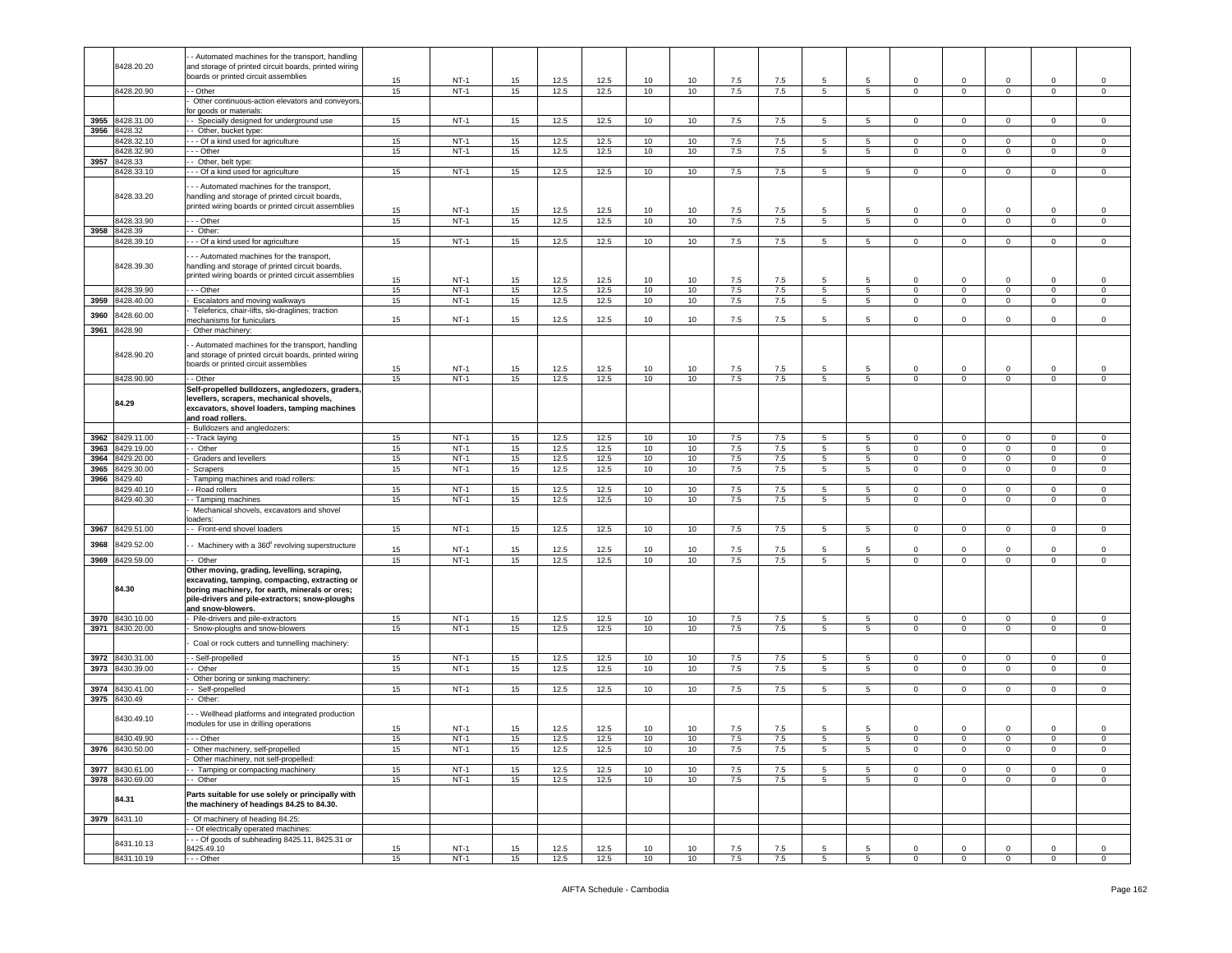|      |                 | - Of non-electrically operated machines:            |                |           |                |                     |                |                |                  |                |                |                     |                 |                |                         |                     |                |                     |
|------|-----------------|-----------------------------------------------------|----------------|-----------|----------------|---------------------|----------------|----------------|------------------|----------------|----------------|---------------------|-----------------|----------------|-------------------------|---------------------|----------------|---------------------|
|      | 8431.10.22      | - - Of goods of subheading 8425.19, 8425.39,        |                |           |                |                     |                |                |                  |                |                |                     |                 |                |                         |                     |                |                     |
|      |                 | 425.41, 8425.42.10 or 8425.42.90                    | 15             | $NT-1$    | 15             | 12.5                | 12.5           | 10             | 10 <sup>1</sup>  | 7.5            | 7.5            | 5                   |                 | $\Omega$       | $\Omega$                |                     | $\Omega$       | $\Omega$            |
|      | 8431.10.29      | $-$ - Other                                         | 15             | $NT-1$    | 15             | 12.5                | 12.5           | 10             | 10 <sup>1</sup>  | 7.5            | 7.5            | $5^{\circ}$         | 5               | $\Omega$       | $\Omega$                | $\mathbf 0$         | $\Omega$       | $\Omega$            |
| 3980 | 8431.20.00      | Of machinery of heading 84.27                       | 15             | $NT-1$    | 15             | 12.5                | 12.5           | 10             | 10               | 7.5            | 7.5            | $5\phantom{.0}$     | $5\overline{5}$ | $\Omega$       | $\mathbf 0$             | $\circ$             | $\mathsf 0$    | $\mathsf 0$         |
|      |                 | Of machinery of heading 84.28:                      |                |           |                |                     |                |                |                  |                |                |                     |                 |                |                         |                     |                |                     |
|      | 3981 8431.31    | - Of lifts, skip hoists or escalators               |                |           |                |                     |                |                |                  |                |                |                     |                 |                |                         |                     |                |                     |
|      |                 | - - Of goods of subheading 8428.10.21,              |                |           |                |                     |                |                |                  |                |                |                     |                 |                |                         |                     |                |                     |
|      | 8431.31.10      | 3428.10.29 or 8428.10.90                            | 15             | $NT-1$    | 15             | 12.5                | 12.5           | 10             | 10               | $7.5\,$        | 7.5            | 5                   | $5\overline{5}$ | $\Omega$       | $\mathbf 0$             | $\Omega$            | $\Omega$       | $\,0\,$             |
|      |                 | - - - Of goods of subheading 8428.10.10 or          |                |           |                |                     |                |                |                  |                |                |                     |                 |                |                         |                     |                |                     |
|      | 8431.31.20      | 3428.40.00                                          | 15             | $NT-1$    | 15             | 12.5                | 12.5           | 10             | 10               | 7.5            | 7.5            |                     | 5               | $\mathbf 0$    | $\mathbf 0$             | $\mathbf 0$         |                | $\mathbf 0$         |
|      | 3982 8431.39    | - Other:                                            |                |           |                |                     |                |                |                  |                |                |                     |                 |                |                         |                     |                |                     |
|      |                 |                                                     |                |           |                |                     |                |                |                  |                |                |                     |                 |                |                         |                     |                |                     |
|      | 8431.39.10      | - - Of goods of subheading 8428.20.10,              | 15             | ST        | 15             | 14                  | 13             | 13             | 12               | 12             | 11             | 10                  | 9               | 9              | 8                       |                     | $\overline{7}$ | 5                   |
|      |                 | 428.32.10, 8428.33.10 or 8428.39.10                 |                |           |                |                     |                |                |                  |                |                |                     |                 |                |                         |                     | $\overline{7}$ |                     |
|      | 8431.39.20      | - - Of goods of subheading 8428.90                  | 15             | ST        | 15             | 14                  | 13             | 13             | 12               | 12             | 11             | 10                  | 9               | 9              | 8                       | $\overline{7}$      |                | $\sqrt{5}$          |
|      |                 | - - Of automated machines for the transport,        |                |           |                |                     |                |                |                  |                |                |                     |                 |                |                         |                     |                |                     |
|      | 8431.39.40      | handling and storage of printed circuit boards,     |                |           |                |                     |                |                |                  |                |                |                     |                 |                |                         |                     |                |                     |
|      |                 | printed wiring boards or printed circuit assemblies |                |           |                |                     |                |                |                  |                |                |                     |                 |                |                         |                     |                |                     |
|      |                 |                                                     | 15             | <b>ST</b> | 15             | 14                  | 13             | 13             | 12               | 12             | 11             | 10                  | 9               | 9              | 8                       | $\overline{7}$      |                | 5                   |
|      | 8431.39.90      | - - Other                                           | 15             | <b>ST</b> | 15             | 14                  | 13             | 13             | 12               | 12             | 11             | 10                  | $\overline{9}$  | 9              | $\overline{\mathbf{8}}$ | $\overline{7}$      | $\overline{7}$ | 5                   |
|      |                 |                                                     |                |           |                |                     |                |                |                  |                |                |                     |                 |                |                         |                     |                |                     |
|      |                 | Of machinery of heading 84.26, 84.29 or 84.30:      |                |           |                |                     |                |                |                  |                |                |                     |                 |                |                         |                     |                |                     |
|      | 3983 8431.41.00 | - Buckets, shovels, grabs and grips                 | 15             | $NT-1$    | 15             | 12.5                | 12.5           | 10             | 10 <sup>10</sup> | 7.5            | 7.5            | $\overline{5}$      | 5               | $\Omega$       | $\Omega$                | $\Omega$            | $\Omega$       | $\Omega$            |
|      | 3984 8431.42.00 | - Bulldozer or angledozer blades                    | 15             | $NT-1$    | 15             | 12.5                | 12.5           | 10             | 10               | 7.5            | 7.5            | 5                   | 5               | $\mathbf{0}$   | $\overline{0}$          | $\overline{0}$      | $\mathbf 0$    | $\circ$             |
|      |                 | - Parts of boring or sinking machinery of           |                |           |                |                     |                |                |                  |                |                |                     |                 |                |                         |                     |                |                     |
| 3985 | 8431.43.00      | ubheading 8430.41 or 8430.49:                       | 15             | ST        | 15             | 14                  | 13             | 13             | 12               | 12             | 11             | 10                  | 9               | 9              | 8                       | $\overline{7}$      | $\overline{7}$ | 5                   |
| 3986 | 8431.49         | - Other:                                            |                |           |                |                     |                |                |                  |                |                |                     |                 |                |                         |                     |                |                     |
|      | 8431.49.10      |                                                     | 15             | ST        | 15             | 14                  | 13             | 13             | 12               | 12             | 11             | 10                  | 9               | -9             | 8                       | $\overline{7}$      | $\overline{7}$ | $\overline{5}$      |
|      |                 | - - Parts of machinery of heading 84.26             |                |           |                |                     |                |                |                  |                |                |                     |                 |                |                         |                     |                |                     |
|      | 8431.49.20      | - - Cutting edges or end bits for scrapers, graders |                |           |                |                     |                |                |                  |                | 11             |                     | q               | q              | 8                       |                     |                | 5                   |
|      |                 | or levellers                                        | 15             | ST        | 15             | 14                  | 13             | 13             | 12               | 12             |                | 10                  |                 |                |                         |                     |                |                     |
|      | 8431.49.30      | - - Of road rollers                                 | 15             | ST        | 15             | 14                  | 13             | 13             | 12               | 12             | 11             | 10                  | 9               | 9              | 8                       | $\overline{7}$      | $\overline{7}$ | 5                   |
|      | 8431.49.90      | - - Other                                           | 15             | <b>ST</b> | 15             | 14                  | 13             | 13             | 12               | 12             | 11             | 10                  | $\overline{9}$  | 9              | $\overline{8}$          | $\overline{7}$      | $\overline{7}$ | $\overline{5}$      |
|      |                 | Agricultural, horticultural or forestry machinery   |                |           |                |                     |                |                |                  |                |                |                     |                 |                |                         |                     |                |                     |
|      | 84.32           | for soil preparation or cultivation; lawn or        |                |           |                |                     |                |                |                  |                |                |                     |                 |                |                         |                     |                |                     |
|      |                 | sports-ground rollers.                              |                |           |                |                     |                |                |                  |                |                |                     |                 |                |                         |                     |                |                     |
|      | 3987 8432.10.00 | - Ploughs                                           | $\mathsf 0$    | $NT-1$    | $\Omega$       | $\mathsf 0$         | $\mathsf 0$    | $\mathsf 0$    | $\mathbf 0$      | $\mathsf 0$    | $\mathsf 0$    | $\mathsf 0$         | $\Omega$        | $\Omega$       | $\mathsf 0$             | $\Omega$            | $\Omega$       | $\mathsf 0$         |
|      |                 | Harrows, scarifiers, cultivators, weeders and       |                |           |                |                     |                |                |                  |                |                |                     |                 |                |                         |                     |                |                     |
|      |                 | ioes:                                               |                |           |                |                     |                |                |                  |                |                |                     |                 |                |                         |                     |                |                     |
| 3988 | 8432.21.00      | - Disc harrows                                      | $\mathbf 0$    | $NT-1$    | $\mathbf 0$    | $\mathbf 0$         | $\circ$        | $\circ$        | $\mathbf 0$      | $\mathbf 0$    | $\mathbf 0$    | $\mathbf 0$         | $\mathbf 0$     | $\mathbf 0$    | $\overline{0}$          | $\mathbf 0$         | $\mathbf 0$    | $\mathbf 0$         |
| 3989 | 3432.29.00      | - Other                                             | $\Omega$       | $NT-1$    | $\Omega$       | $\mathbf 0$         | $\mathbf 0$    | $\mathsf 0$    | $\Omega$         | $\Omega$       | $\mathbf 0$    | $\Omega$            | $\mathsf 0$     | $\Omega$       | $\pmb{0}$               | $\Omega$            | $\Omega$       | $\,0\,$             |
| 3990 | 8432.30.00      | Seeders, planters and transplanters                 | $\mathbf 0$    | $NT-1$    | $\mathbf 0$    | $\mathbf 0$         | $\mathsf 0$    | $\mathsf 0$    | $\pmb{0}$        | $\mathsf 0$    | $\mathbf 0$    | $\mathbf 0$         | $\mathsf 0$     | $\mathbf 0$    | $\overline{\mathbf{0}}$ | $\mathsf 0$         | $\mathsf 0$    | $\mathsf 0$         |
|      |                 |                                                     |                |           |                |                     |                |                |                  |                |                |                     |                 | $\Omega$       |                         |                     |                |                     |
| 3991 | 8432.40.00      | Manure spreaders and fertiliser distributors        | 0              | $NT-1$    | $^{\circ}$     | $\mathbf 0$         | $\mathbf 0$    | $\mathbf 0$    | $\mathbf 0$      | $^{\circ}$     | $\mathbf 0$    | $\mathbf{0}$        | $\mathbf{0}$    |                | $\overline{0}$          | $\mathbf{0}$        | $^{\circ}$     | 0                   |
| 3992 | 8432.80         | Other machinery                                     |                |           |                |                     |                |                |                  |                |                |                     |                 |                |                         |                     |                |                     |
|      | 8432.80.10      | - Agricultural or horticultural type                | $\overline{0}$ | $NT-1$    | $\overline{0}$ | $\overline{0}$      | $\overline{0}$ | $\overline{0}$ | $\mathbf 0$      | $\mathbf 0$    | $\overline{0}$ | $\mathbf 0$         | $\mathbf 0$     | $\Omega$       | $\overline{0}$          | $\mathbf 0$         | $\overline{0}$ | $\mathbf 0$         |
|      | 8432.80.20      | - Lawn or sports-ground rollers                     | $\Omega$       | $NT-1$    | $\mathsf 0$    | $\mathsf{O}\xspace$ | $\Omega$       | $\mathsf 0$    | $\Omega$         | $\Omega$       | $\Omega$       | $\mathsf{O}\xspace$ | $\Omega$        | $\Omega$       | $\mathsf 0$             | $\Omega$            | $\Omega$       | $\Omega$            |
|      | 8432.80.90      | - Other                                             | $\mathbf 0$    | $NT-1$    | $\mathbf{0}$   | $\circ$             | $\mathbf{0}$   | $\circ$        | $\mathbf{0}$     | $\mathbf 0$    | $\mathbf 0$    | $\circ$             | $\circ$         | $\circ$        | $\mathbf{0}$            | $\overline{0}$      | $\mathbf 0$    | $\circ$             |
|      | 3993 8432.90    | Parts:                                              |                |           |                |                     |                |                |                  |                |                |                     |                 |                |                         |                     |                |                     |
|      | 8432.90.10      | - Of machinery of subheading 8432.80.90             | $\mathbf 0$    | $NT-1$    | $\mathbf 0$    | $\mathbf 0$         | $\mathsf 0$    | $\mathsf 0$    | $\mathbf 0$      | $\mathbf 0$    | $\pmb{0}$      | $\mathbf 0$         | $\mathbf 0$     | $\mathbf 0$    | $\mathbf 0$             | $\mathsf 0$         | $\mathbf 0$    | $\mathbf 0$         |
|      | 8432.90.20      | - Of lawn or sports-ground rollers                  | $\overline{0}$ | $NT-1$    | $\overline{0}$ | $\mathbf{0}$        | $\mathbf{0}$   | $\overline{0}$ | $\mathbf{0}$     | $^{\circ}$     | $\mathbf{0}$   | $\mathbf{0}$        | $\mathbf{0}$    | $\mathbf 0$    | $\overline{0}$          | $\mathbf{0}$        | $\mathbf 0$    | $\overline{0}$      |
|      | 8432.90.90      | - Other                                             | $\Omega$       | $NT-1$    | $\mathsf 0$    | $\mathbf 0$         | $\mathsf 0$    | $\mathsf 0$    | $\mathbf{0}$     | $\mathbf 0$    | $\mathbf 0$    | $\mathsf{O}\xspace$ | $\mathsf 0$     | $\Omega$       | $\overline{0}$          | $\mathsf 0$         | $\mathbf 0$    | $\mathsf{O}\xspace$ |
|      |                 |                                                     |                |           |                |                     |                |                |                  |                |                |                     |                 |                |                         |                     |                |                     |
|      |                 | Harvesting or threshing machinery, including        |                |           |                |                     |                |                |                  |                |                |                     |                 |                |                         |                     |                |                     |
|      |                 | straw or fodder balers; grass or hay mowers;        |                |           |                |                     |                |                |                  |                |                |                     |                 |                |                         |                     |                |                     |
|      | 84.33           | machines for cleaning, sorting or grading eggs,     |                |           |                |                     |                |                |                  |                |                |                     |                 |                |                         |                     |                |                     |
|      |                 | fruit or other agricultural produce, other than     |                |           |                |                     |                |                |                  |                |                |                     |                 |                |                         |                     |                |                     |
|      |                 | machinery of heading 84.37.                         |                |           |                |                     |                |                |                  |                |                |                     |                 |                |                         |                     |                |                     |
|      |                 | Mowers for lawns, parks or sports-grounds:          |                |           |                |                     |                |                |                  |                |                |                     |                 |                |                         |                     |                |                     |
|      |                 |                                                     |                |           |                |                     |                |                |                  |                |                |                     |                 |                |                         |                     |                |                     |
| 3994 | 8433.11.00      | - Powered, with the cutting device rotating in a    | 35             | $NT-1$    | 35             | 30                  | 27.5           | 25             | 22.5             | 20             | 17.5           | 15                  | 10 <sub>1</sub> | $\mathbf 0$    | $\mathbf 0$             | $\mathbf 0$         | $\mathbf 0$    | $\mathbf 0$         |
|      |                 | orizontal plane                                     |                |           |                |                     |                |                |                  |                |                |                     |                 |                |                         |                     |                |                     |
|      | 3995 8433.19    | - Other:                                            |                |           |                |                     |                |                |                  |                |                |                     |                 |                |                         |                     |                |                     |
|      | 8433.19.10      | - - Manually operated                               | 35             | $NT-1$    | 35             | 30                  | 27.5           | 25             | 22.5             | 20             | 17.5           | 15                  | 10              | $\mathbf{0}$   | $\mathbf 0$             | $\mathbf{0}$        | $\mathbf{0}$   | $\mathsf 0$         |
|      | 8433.19.90      | - - Other                                           | 35             | $NT-1$    | 35             | 30 <sup>2</sup>     | 27.5           | 25             | 22.5             | 20             | 17.5           | 15                  | 10              | $\Omega$       | $\overline{0}$          | $\overline{0}$      | $\mathsf 0$    | $\overline{0}$      |
| 3996 | 3433.20.00      | Other mowers, including cutter bars for tractor     |                |           |                |                     |                |                |                  |                |                |                     |                 |                |                         |                     |                |                     |
|      |                 | nountinc                                            | $\mathbf 0$    | $NT-1$    | $\mathbf 0$    | $\Omega$            | $\mathbf 0$    | $\mathbf 0$    | $\overline{0}$   | $\mathbf 0$    | $\overline{0}$ | $\Omega$            | $\mathbf 0$     | $\Omega$       | $\mathbf 0$             | $\mathbf 0$         | $\Omega$       | $\,0\,$             |
| 3997 | 3433.30.00      | - Other haymaking machinery                         | $\overline{0}$ | $NT-1$    | $\overline{0}$ | $\overline{0}$      | $\overline{0}$ | $\overline{0}$ | $\overline{0}$   | $\overline{0}$ | $\overline{0}$ | $\Omega$            | $\overline{0}$  | $\overline{0}$ | $\overline{0}$          | $\overline{0}$      | $\overline{0}$ | $\overline{0}$      |
| 3998 | 8433.40.00      |                                                     |                |           |                |                     |                |                |                  |                |                |                     |                 |                |                         |                     |                |                     |
|      |                 | Straw or fodder balers, including pick-up balers    | $\mathbf 0$    | $NT-1$    | $\mathbf 0$    | $\mathbf 0$         | $\mathsf 0$    | $\mathsf 0$    | $\mathbf 0$      | $\Omega$       | $\mathsf 0$    | $\Omega$            | $\mathsf 0$     | $\Omega$       | $\mathbf 0$             | $\mathsf 0$         | $\mathbf 0$    | $\mathbf 0$         |
|      |                 | Other harvesting machinery; threshing               |                |           |                |                     |                |                |                  |                |                |                     |                 |                |                         |                     |                |                     |
|      |                 | machinery:                                          |                |           |                |                     |                |                |                  |                |                |                     |                 |                |                         |                     |                |                     |
| 3999 | 8433.51.00      | - - Combine harvester-threshers                     | $\overline{0}$ | $NT-1$    | $\overline{0}$ | $\mathbf 0$         | $\overline{0}$ | $\mathbf 0$    | $\mathbf 0$      | $\Omega$       | $\overline{0}$ | $\mathbf{0}$        | $\mathbf{0}$    | $\Omega$       | $\overline{0}$          | $\mathbf 0$         | $^{\circ}$     | $\overline{0}$      |
| 4000 | 8433.52.00      | - Other threshing machiner                          | $\Omega$       | $NT-1$    | $\Omega$       | $\Omega$            | $\Omega$       | $\Omega$       | $\Omega$         | $\Omega$       | $\Omega$       | $\Omega$            | $\Omega$        | $\Omega$       | $\Omega$                | $\Omega$            | $\Omega$       | $\Omega$            |
| 4001 | 8433.53.00      | - Root or tuber harvesting machines                 | $\mathsf 0$    | $NT-1$    | $\mathsf 0$    | $\overline{0}$      | $\mathsf 0$    | $\mathsf 0$    | $\mathbf 0$      | $\mathsf 0$    | $\mathsf 0$    | $\mathsf 0$         | $\mathsf 0$     | $\mathsf 0$    | $\mathbf 0$             | $\mathbf 0$         | $\mathsf 0$    | $\mathsf 0$         |
| 4002 | 8433.59         | - Other:                                            |                |           |                |                     |                |                |                  |                |                |                     |                 |                |                         |                     |                |                     |
|      |                 |                                                     |                |           |                |                     |                |                |                  |                |                |                     |                 |                |                         |                     |                |                     |
|      | 8433.59.10      | --- Cotton pickers and cotton gins                  | $\mathbf 0$    | $NT-1$    | $\mathbf{0}$   | $\mathbf{0}$        | $\mathbf 0$    | $\mathbf{0}$   | $\mathbf 0$      | $^{\circ}$     | $\mathbf 0$    | $\mathbf{0}$        | $\mathbf{0}$    | $\mathbf 0$    | $\mathbf{0}$            | $\mathbf{0}$        | $^{\circ}$     | $\mathbf 0$         |
|      | 8433.59.90      | - - - Other                                         | $\mathbf{0}$   | $NT-1$    | $\mathbf{0}$   | $\mathbf{0}$        | $\mathbf 0$    | $\mathbf{0}$   | $\mathbf{0}$     | 0              | $\overline{0}$ | $^{\circ}$          | $\mathbf{0}$    | $\mathbf{0}$   | $\overline{0}$          | $\overline{0}$      | $\mathbf{0}$   | $\mathbf{0}$        |
| 4003 | 8433.60         | Machines for cleaning, sorting or grading eggs,     |                |           |                |                     |                |                |                  |                |                |                     |                 |                |                         |                     |                |                     |
|      |                 | ruit or other agricultural produce:                 |                |           |                |                     |                |                |                  |                |                |                     |                 |                |                         |                     |                |                     |
|      | 8433.60.10      | - - Electrically operated                           | $^{\circ}$     | $NT-1$    | $\mathbf 0$    | $\Omega$            | $\mathbf 0$    | $^{\circ}$     | $\overline{0}$   | $^{\circ}$     | $^{\circ}$     | $^{\circ}$          | $^{\circ}$      | $\Omega$       | $^{\circ}$              | $^{\circ}$          | $\Omega$       | $\mathbf 0$         |
|      | 8433.60.20      | - - Not electrically operated                       | $\Omega$       | $NT-1$    | $\overline{0}$ | $\mathbf 0$         | $\mathbf 0$    | $\Omega$       | $\mathbf 0$      | $\mathbf 0$    | $\,0\,$        | $\mathbf 0$         | $\mathbf 0$     | $\Omega$       | $\overline{0}$          | $\mathsf{O}\xspace$ | $\Omega$       | $\mathbf 0$         |
|      | 4004 8433.90    | - Parts:                                            |                |           |                |                     |                |                |                  |                |                |                     |                 |                |                         |                     |                |                     |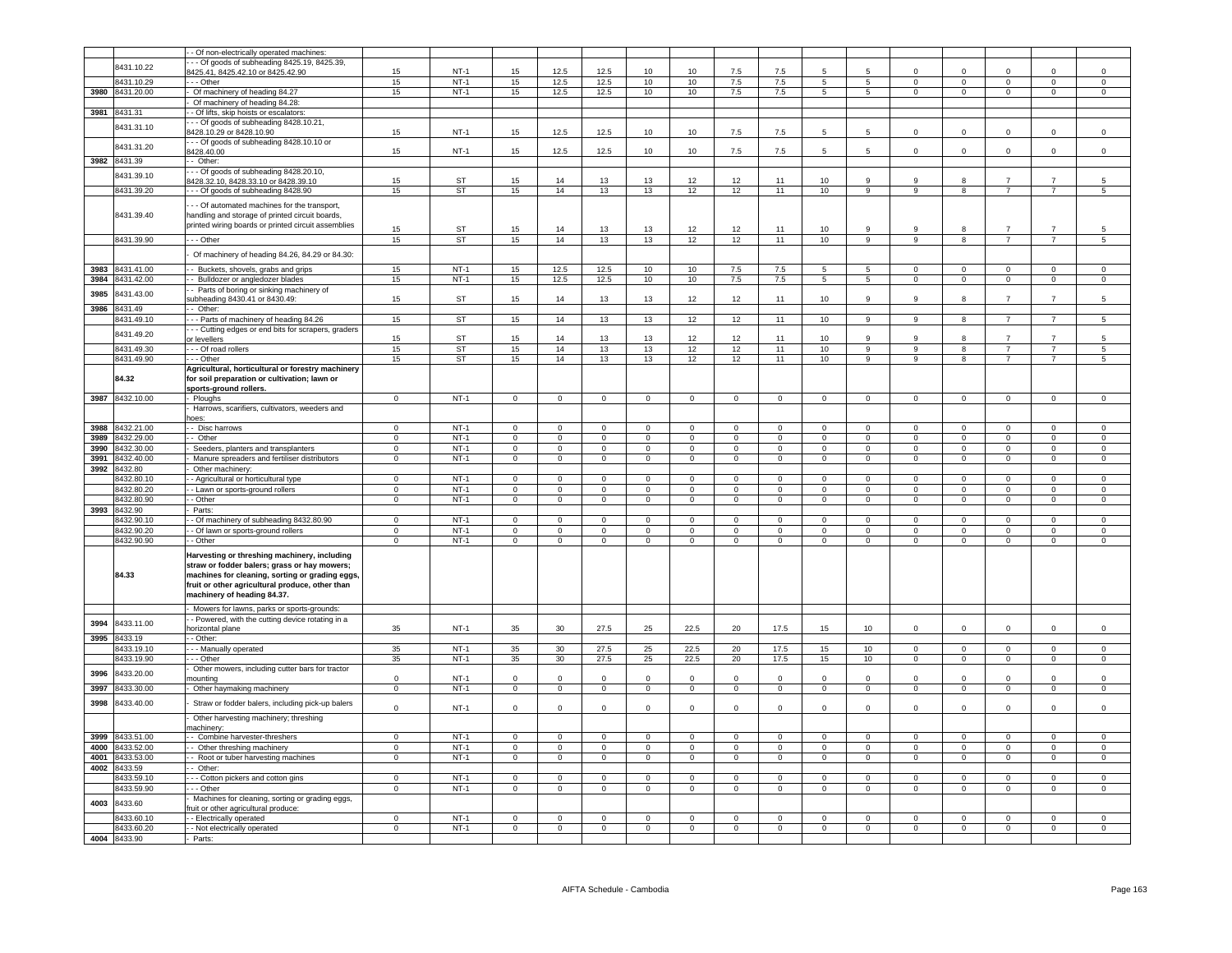|      |                          | - Castors, of a diameter (including tyres)                           |             |                  |              |                |              |             |             |             |             |                                    |                                    |                             |                             |                             |                        |                        |
|------|--------------------------|----------------------------------------------------------------------|-------------|------------------|--------------|----------------|--------------|-------------|-------------|-------------|-------------|------------------------------------|------------------------------------|-----------------------------|-----------------------------|-----------------------------|------------------------|------------------------|
|      |                          | exceeding 100 mm but not exceeding 250 mm,                           |             |                  |              |                |              |             |             |             |             |                                    |                                    |                             |                             |                             |                        |                        |
|      | 8433.90.10               | provided that the width of any wheel or tyre fitted                  |             |                  |              |                |              |             |             |             |             |                                    |                                    |                             |                             |                             |                        |                        |
|      |                          |                                                                      | $\mathbf 0$ | $NT-1$           | $\mathbf 0$  | 0              | $\mathbf 0$  | $\mathbf 0$ | $\mathsf 0$ | $\mathsf 0$ | $\mathsf 0$ | $\mathbf 0$                        | $\mathsf 0$                        | $\mathbf 0$                 | $\mathbf 0$                 | $\mathbf 0$                 | $\mathbf 0$            | $\mathsf 0$            |
|      |                          | hereto exceeds 30 mm                                                 |             |                  |              |                |              |             |             |             |             |                                    |                                    |                             |                             |                             |                        |                        |
|      | 8433.90.20               | - Other, of goods of subheading 8433.11 or                           |             |                  |              |                |              |             |             |             |             |                                    |                                    |                             |                             |                             |                        |                        |
|      |                          | 3433.19.90                                                           | $\mathbf 0$ | $NT-1$           | $\circ$      | $\mathbf{0}$   | $\mathbf 0$  | $\mathbf 0$ | $\mathbf 0$ | $\mathbf 0$ | $\mathbf 0$ | $\mathbf 0$                        | $\mathbf 0$                        | $\circ$                     | $\mathbf 0$                 | $\mathbf 0$                 | $\mathbf 0$            | $\mathsf 0$            |
|      | 8433.90.30               | - Other, of goods of subheading 8433.19.10                           | $\mathbf 0$ | $NT-1$           | $\mathbf{O}$ | $\mathbf 0$    | $\mathbf 0$  | $\circ$     | $\mathbf 0$ | $\mathbf 0$ | $\mathbf 0$ | $\mathbf 0$                        | $\circ$                            | $\mathbf 0$                 | $\mathbf 0$                 | $\circ$                     | $\mathbf 0$            | $\mathbf 0$            |
|      |                          |                                                                      |             |                  |              |                |              |             |             |             |             |                                    |                                    |                             |                             |                             |                        |                        |
|      | 8433.90.90               | - Other                                                              | $\mathbf 0$ | $NT-1$           | $\mathsf 0$  | $\overline{0}$ | $\mathbf 0$  | $\mathbf 0$ | $\mathbf 0$ | $\mathbf 0$ | $\mathbf 0$ | $\mathbf 0$                        | $\mathbf 0$                        | $\circ$                     | $\mathbf 0$                 | $\mathbf 0$                 | $\mathbf 0$            | $\,0\,$                |
|      | 84.34                    | Milking machines and dairy machinery.                                |             |                  |              |                |              |             |             |             |             |                                    |                                    |                             |                             |                             |                        |                        |
| 4005 | 8434.10                  | Milking machines:                                                    |             |                  |              |                |              |             |             |             |             |                                    |                                    |                             |                             |                             |                        |                        |
|      |                          |                                                                      |             |                  |              |                |              |             |             |             |             |                                    |                                    |                             |                             |                             |                        |                        |
|      | 8434.10.10               | - Electrically operated                                              | 15          | $NT-1$           | 15           | 12.5           | 12.5         | 10          | 10          | 7.5         | 7.5         | 5                                  | 5                                  | $\mathbf{0}$                | $\mathbf 0$                 | $^{\circ}$                  | $^{\circ}$             | $\mathbf 0$            |
|      | 8434.10.20               | - Not electrically operated                                          | 15          | $NT-1$           | 15           | 12.5           | 12.5         | 10          | 10          | 7.5         | 7.5         | 5                                  | $5^{\circ}$                        | $\mathbf 0$                 | $\mathbf 0$                 | $\mathbf{0}$                | $\mathbf 0$            | $\mathsf 0$            |
| 4006 | 8434.20                  | Dairy machinery                                                      |             |                  |              |                |              |             |             |             |             |                                    |                                    |                             |                             |                             |                        |                        |
|      |                          |                                                                      |             |                  |              |                |              |             |             |             |             |                                    |                                    |                             |                             |                             |                        |                        |
|      | 3434.20.10               | - Electrically operated                                              | 15          | $NT-1$           | 15           | 12.5           | 12.5         | 10          | 10          | 7.5         | 7.5         | 5                                  | $5^{\circ}$                        | $\circ$                     | $\mathbf 0$                 | $\mathbf{0}$                | 0                      | 0                      |
|      | 3434.20.20               | - Not electrically operated                                          | 15          | $NT-1$           | 15           | 12.5           | 12.5         | 10          | 10          | 7.5         | 7.5         | 5                                  | $\overline{5}$                     | $\mathsf 0$                 | $\mathbf 0$                 | $\mathsf 0$                 | $\mathbf 0$            | $\,0\,$                |
|      | 4007 8434.90             | Parts:                                                               |             |                  |              |                |              |             |             |             |             |                                    |                                    |                             |                             |                             |                        |                        |
|      |                          |                                                                      |             |                  |              |                |              |             |             |             |             |                                    |                                    |                             |                             |                             |                        |                        |
|      | 8434.90.10               | - Of electrically operated machines                                  | 15          | $NT-1$           | 15           | 12.5           | 12.5         | 10          | 10          | 7.5         | 7.5         | 5                                  | 5                                  | 0                           | $\mathbf 0$                 | $\mathbf 0$                 | $\mathbf 0$            | 0                      |
|      | 8434.90.20               | - Of non-electrically operated machines                              | 15          | $NT-1$           | 15           | 12.5           | 12.5         | 10          | 10          | 7.5         | 7.5         | 5                                  | 5                                  | $\mathbf 0$                 | $\mathbf 0$                 | $\mathsf{O}\xspace$         | $\mathbf 0$            | $\mathsf 0$            |
|      |                          | Presses, crushers and similar machinery used                         |             |                  |              |                |              |             |             |             |             |                                    |                                    |                             |                             |                             |                        |                        |
|      | 84.35                    | in the manufacture of wine, cider, fruit juices or                   |             |                  |              |                |              |             |             |             |             |                                    |                                    |                             |                             |                             |                        |                        |
|      |                          |                                                                      |             |                  |              |                |              |             |             |             |             |                                    |                                    |                             |                             |                             |                        |                        |
|      |                          | similar beverages.                                                   |             |                  |              |                |              |             |             |             |             |                                    |                                    |                             |                             |                             |                        |                        |
| 4008 | 8435.10                  | Machinery:                                                           |             |                  |              |                |              |             |             |             |             |                                    |                                    |                             |                             |                             |                        |                        |
|      | 8435.10.10               | - Electrically operated                                              | 15          | $NT-1$           | 15           | 12.5           | 12.5         | 10          | 10          | 7.5         | 7.5         | 5                                  | 5                                  | $\mathbf{0}$                | $\mathbf 0$                 | $^{\circ}$                  | $\mathbf 0$            | $\mathbf 0$            |
|      |                          |                                                                      |             |                  |              |                |              |             |             |             |             |                                    |                                    |                             |                             |                             |                        |                        |
|      | 8435.10.20               | - Not electrically operated                                          | 15          | $NT-1$           | 15           | 12.5           | 12.5         | 10          | 10          | 7.5         | 7.5         | 5                                  | $5^{\circ}$                        | $\mathbf 0$                 | $\mathbf 0$                 | $\circ$                     | $\mathbf 0$            | $\mathsf 0$            |
| 4009 | 8435.90                  | Parts:                                                               |             |                  |              |                |              |             |             |             |             |                                    |                                    |                             |                             |                             |                        |                        |
|      | 8435.90.10               | - Of electrically operated machines                                  | 15          | $NT-1$           | 15           | 12.5           | 12.5         | 10          | 10          | 7.5         | 7.5         | 5                                  | 5                                  | $\circ$                     | $\mathbf 0$                 | $\mathbf 0$                 | 0                      | 0                      |
|      |                          |                                                                      |             |                  |              |                |              |             |             |             |             |                                    |                                    |                             |                             |                             |                        |                        |
|      | 3435.90.20               | - Of non-electrically operated machines                              | 15          | $NT-1$           | 15           | 12.5           | 12.5         | 10          | 10          | 7.5         | 7.5         | 5                                  | $\overline{5}$                     | $\mathbf 0$                 | $\mathbf 0$                 | $\mathbf 0$                 | $\mathsf 0$            | $\mathsf 0$            |
|      |                          | Other agricultural, horticultural, forestry,                         |             |                  |              |                |              |             |             |             |             |                                    |                                    |                             |                             |                             |                        |                        |
|      |                          | poultry-keeping or bee-keeping machinery,                            |             |                  |              |                |              |             |             |             |             |                                    |                                    |                             |                             |                             |                        |                        |
|      | 84.36                    | including germination plant fitted with                              |             |                  |              |                |              |             |             |             |             |                                    |                                    |                             |                             |                             |                        |                        |
|      |                          |                                                                      |             |                  |              |                |              |             |             |             |             |                                    |                                    |                             |                             |                             |                        |                        |
|      |                          | mechanical or thermal equipment; poultry                             |             |                  |              |                |              |             |             |             |             |                                    |                                    |                             |                             |                             |                        |                        |
|      |                          | incubators and brooders.                                             |             |                  |              |                |              |             |             |             |             |                                    |                                    |                             |                             |                             |                        |                        |
|      |                          |                                                                      |             |                  |              |                |              |             |             |             |             |                                    |                                    |                             |                             |                             |                        |                        |
| 4010 | 8436.10                  | Machinery for preparing animal feeding stuffs:                       |             |                  |              |                |              |             |             |             |             |                                    |                                    |                             |                             |                             |                        |                        |
|      |                          |                                                                      |             |                  |              |                |              |             |             |             |             |                                    |                                    |                             |                             |                             |                        |                        |
|      | 8436.10.10               | - Electrically operated                                              | 15          | $NT-1$           | 15           | 12.5           | 12.5         | 10          | 10          | 7.5         | 7.5         | 5                                  | 5                                  | $\mathsf 0$                 | $\mathbf 0$                 | $\mathbf 0$                 | $\mathbf 0$            | 0                      |
|      | 8436.10.20               | - Not electrically operated                                          | 15          | $NT-1$           | 15           | 12.5           | 12.5         | 10          | 10          | 7.5         | 7.5         | 5                                  | 5                                  | 0                           | $\overline{0}$              | $\mathbf 0$                 | 0                      | $\,0\,$                |
|      |                          | Poultry-keeping machinery; poultry incubators                        |             |                  |              |                |              |             |             |             |             |                                    |                                    |                             |                             |                             |                        |                        |
|      |                          |                                                                      |             |                  |              |                |              |             |             |             |             |                                    |                                    |                             |                             |                             |                        |                        |
|      |                          | ind brooders:                                                        |             |                  |              |                |              |             |             |             |             |                                    |                                    |                             |                             |                             |                        |                        |
|      | 4011 8436.21             | - Poultry incubators and brooders:                                   |             |                  |              |                |              |             |             |             |             |                                    |                                    |                             |                             |                             |                        |                        |
|      | 8436.21.10               | - - Electrically operated                                            | 15          | $NT-1$           | 15           | 12.5           | 12.5         | 10          | 10          | 7.5         | 7.5         | 5                                  | 5                                  | $\mathbf 0$                 | $\mathbf 0$                 | $\mathbf 0$                 | $\mathbf 0$            | $\mathsf 0$            |
|      | 8436.21.20               | - - Not electrically operated                                        | 15          | $NT-1$           | 15           | 12.5           | 12.5         | 10          | 10          | 7.5         | 7.5         | 5                                  | $5^{\circ}$                        | $\circ$                     | $\overline{0}$              | $\circ$                     | $\mathbf 0$            | $\mathsf 0$            |
|      |                          |                                                                      |             |                  |              |                |              |             |             |             |             |                                    |                                    |                             |                             |                             |                        |                        |
| 4012 | 8436.29                  | Other:                                                               |             |                  |              |                |              |             |             |             |             |                                    |                                    |                             |                             |                             |                        |                        |
|      | 3436.29.10               | - - Electrically operated                                            | 15          | $NT-1$           | 15           | 12.5           | 12.5         | 10          | 10          | 7.5         | 7.5         | 5                                  | 5                                  | $\mathsf 0$                 | $\mathbf 0$                 | 0                           | $\mathbf 0$            | 0                      |
|      | 8436.29.20               | - - Not electrically operated                                        | 15          | $NT-1$           | 15           | 12.5           | 12.5         | 10          | 10          | 7.5         | 7.5         | 5                                  | 5                                  | $\mathbf 0$                 | $\mathbf 0$                 | $\mathbf{0}$                | 0                      | $\mathbf 0$            |
|      |                          |                                                                      |             |                  |              |                |              |             |             |             |             |                                    |                                    |                             |                             |                             |                        |                        |
|      | 4013 8436.80             | Other machinery:                                                     |             |                  |              |                |              |             |             |             |             |                                    |                                    |                             |                             |                             |                        |                        |
|      |                          | - Electrically operated:                                             |             |                  |              |                |              |             |             |             |             |                                    |                                    |                             |                             |                             |                        |                        |
|      | 8436.80.11               | - - Agricultural or horticultural type                               | 15          | $NT-1$           | 15           | 12.5           | 12.5         | 10          | 10          | 7.5         | 7.5         | 5                                  | 5                                  | $\circ$                     | $\mathbf 0$                 | $\mathbf 0$                 | $\mathbf 0$            | $\mathsf 0$            |
|      | 8436.80.19               |                                                                      |             | $NT-1$           |              |                |              | 10          | 10          |             |             | 5                                  |                                    |                             | $\mathbf 0$                 | $\circ$                     | $\mathbf 0$            | $\mathsf 0$            |
|      |                          | - - Other                                                            | 15          |                  | 15           | 12.5           | 12.5         |             |             | 7.5         | 7.5         |                                    | $5\overline{)}$                    | $\mathbf 0$                 |                             |                             |                        |                        |
|      |                          | - Not electrically operated:                                         |             |                  |              |                |              |             |             |             |             |                                    |                                    |                             |                             |                             |                        |                        |
|      | 8436.80.21               | - - Agricultural or horticultural type                               | 15          | $NT-1$           | 15           | 12.5           | 12.5         | 10          | 10          | 7.5         | 7.5         | 5                                  | 5                                  | $\mathbf 0$                 | $\mathbf 0$                 | $\mathbf 0$                 | $\mathbf 0$            | $\mathbf 0$            |
|      | 8436.80.29               | - - Other                                                            | 15          | $NT-1$           | 15           | 12.5           | 12.5         | 10          | 10          | 7.5         | 7.5         | 5                                  | $5^{\circ}$                        | $\circ$                     | $\overline{0}$              | $\circ$                     | $\mathbf 0$            | $\mathsf 0$            |
|      |                          |                                                                      |             |                  |              |                |              |             |             |             |             |                                    |                                    |                             |                             |                             |                        |                        |
|      |                          | Parts:                                                               |             |                  |              |                |              |             |             |             |             |                                    |                                    |                             |                             |                             |                        |                        |
|      |                          | - Of poultry-keeping machinery or poultry                            |             |                  |              |                |              |             |             |             |             |                                    |                                    |                             |                             |                             |                        |                        |
| 4014 | 8436.91                  | ncubators and brooders:                                              |             |                  |              |                |              |             |             |             |             |                                    |                                    |                             |                             |                             |                        |                        |
|      |                          | - - Of electrically operated machines and                            |             |                  |              |                |              |             |             |             |             |                                    |                                    |                             |                             |                             |                        |                        |
|      | 3436.91.10               |                                                                      |             |                  |              | 12.5           |              |             |             |             |             |                                    |                                    |                             |                             |                             |                        |                        |
|      |                          | equipment                                                            | 15          | $NT-1$           | 15           |                |              |             |             |             |             |                                    |                                    |                             |                             |                             |                        |                        |
|      | 3436.91.20               | - - Of non-electrically operated machines and                        |             |                  |              |                | 12.5         | 10          | 10          | 7.5         | 7.5         | 5                                  | 5                                  | $\mathbf 0$                 | $\mathbf 0$                 | $\mathbf 0$                 | $\mathbf 0$            | $\,0\,$                |
|      |                          |                                                                      |             |                  |              |                |              |             |             |             |             |                                    |                                    |                             |                             |                             |                        |                        |
|      |                          | equipment                                                            | 15          | $NT-1$           | 15           | 12.5           | 12.5         | 10          | 10          | 7.5         | 7.5         | 5                                  | 5                                  | $\mathsf 0$                 | $\mathbf 0$                 | $\mathbf 0$                 | $\mathbf 0$            | $\mathsf 0$            |
|      |                          |                                                                      |             |                  |              |                |              |             |             |             |             |                                    |                                    |                             |                             |                             |                        |                        |
|      | 4015 8436.99             | - Other:                                                             |             |                  |              |                |              |             |             |             |             |                                    |                                    |                             |                             |                             |                        |                        |
|      |                          | - - Of electrically operated machines and                            |             |                  |              |                |              |             |             |             |             |                                    |                                    |                             |                             |                             |                        |                        |
|      |                          | equipment:                                                           |             |                  |              |                |              |             |             |             |             |                                    |                                    |                             |                             |                             |                        |                        |
|      | 8436.99.11               | - - - Agricultural or horticultural type                             | 15          | $NT-1$           | 15           | 12.5           | 12.5         | 10          | 10          | 7.5         | 7.5         | 5                                  | $\overline{5}$                     | $\mathsf 0$                 | $\mathbf 0$                 | $\mathbf 0$                 | $\mathbf 0$            | $\,0\,$                |
|      |                          |                                                                      |             |                  |              |                |              |             |             |             |             |                                    |                                    |                             |                             |                             |                        |                        |
|      | 8436.99.19               | . - - - Other                                                        | 15          | $NT-1$           | 15           | 12.5           | 12.5         | 10          | 10          | 7.5         | 7.5         | 5                                  | $5\overline{)}$                    | 0                           | $\mathbf 0$                 | $\mathbf 0$                 | 0                      | $\mathbf 0$            |
|      |                          | - - Of non-electrically operated machines and                        |             |                  |              |                |              |             |             |             |             |                                    |                                    |                             |                             |                             |                        |                        |
|      |                          | equipment:                                                           |             |                  |              |                |              |             |             |             |             |                                    |                                    |                             |                             |                             |                        |                        |
|      | 8436.99.21               | --- Agricultural or horticultural type                               | 15          | $NT-1$           | 15           | 12.5           | 12.5         | 10          | 10          | 7.5         | 7.5         | 5                                  | 5                                  | $\mathbf 0$                 | $\mathbf 0$                 | $\mathbf{0}$                | $\mathbf 0$            | $\circ$                |
|      |                          |                                                                      |             |                  |              |                |              |             |             |             |             |                                    |                                    |                             |                             |                             |                        |                        |
|      | 8436.99.29               | $- -$ Other                                                          | 15          | $NT-1$           | 15           | 12.5           | 12.5         | 10          | 10          | 7.5         | 7.5         | 5                                  | $5^{\circ}$                        | $\mathbf 0$                 | $\mathbf 0$                 | $\circ$                     | $\mathbf 0$            | $\mathbf 0$            |
|      |                          | Machines for cleaning, sorting or grading seed,                      |             |                  |              |                |              |             |             |             |             |                                    |                                    |                             |                             |                             |                        |                        |
|      |                          | grain or dried leguminous vegetables;                                |             |                  |              |                |              |             |             |             |             |                                    |                                    |                             |                             |                             |                        |                        |
|      | 84.37                    | achinery used in the milling industry or for                         |             |                  |              |                |              |             |             |             |             |                                    |                                    |                             |                             |                             |                        |                        |
|      |                          |                                                                      |             |                  |              |                |              |             |             |             |             |                                    |                                    |                             |                             |                             |                        |                        |
|      |                          | the working of cereals or dried leguminous                           |             |                  |              |                |              |             |             |             |             |                                    |                                    |                             |                             |                             |                        |                        |
|      |                          | vegetables, other than farm-type machinery.                          |             |                  |              |                |              |             |             |             |             |                                    |                                    |                             |                             |                             |                        |                        |
|      |                          | Machines for cleaning, sorting or grading seed,                      |             |                  |              |                |              |             |             |             |             |                                    |                                    |                             |                             |                             |                        |                        |
|      | 4016 8437.10             | arain or dried leguminous vegetables:                                |             |                  |              |                |              |             |             |             |             |                                    |                                    |                             |                             |                             |                        |                        |
|      |                          |                                                                      |             |                  |              |                |              |             |             |             |             |                                    |                                    |                             |                             |                             |                        |                        |
|      |                          | - For bread grains, electrically operated;                           |             |                  |              |                |              |             |             |             |             |                                    |                                    |                             |                             |                             |                        |                        |
|      | 8437.10.10               | winnowing and similar cleaning machines,                             |             |                  |              |                |              |             |             |             |             |                                    |                                    |                             |                             |                             |                        |                        |
|      |                          | electrically operated                                                | 15          | $NT-1$           | 15           | 12.5           | 12.5         | 10          | 10          | 7.5         | 7.5         | 5                                  | 5                                  | $\overline{0}$              | $\circ$                     | $\mathbf{0}$                | $\mathbf 0$            | $\circ$                |
|      |                          | - For bread grains, not electrically operated;                       |             |                  |              |                |              |             |             |             |             |                                    |                                    |                             |                             |                             |                        |                        |
|      | 8437.10.20               | winnowing and similar cleaning machines, not                         |             |                  |              |                |              |             |             |             |             |                                    |                                    |                             |                             |                             |                        |                        |
|      |                          | electrically operated                                                | 15          | $NT-1$           | 15           | 12.5           | 12.5         | 10          | 10          | 7.5         | 7.5         | 5                                  | 5                                  | $\circ$                     | $\mathbf 0$                 | $\mathbf 0$                 | $\mathbf 0$            | $\circ$                |
|      |                          |                                                                      |             |                  |              |                |              |             |             |             |             |                                    |                                    |                             |                             |                             |                        |                        |
|      | 8437.10.30<br>8437.10.40 | - Other, electrically operated<br>- Other, not electrically operated | 15<br>15    | $NT-1$<br>$NT-1$ | 15<br>15     | 12.5<br>12.5   | 12.5<br>12.5 | 10<br>10    | 10<br>10    | 7.5<br>7.5  | 7.5<br>7.5  | $5\overline{5}$<br>$5\phantom{.0}$ | $5\overline{5}$<br>$5\overline{5}$ | $\mathbf{0}$<br>$\mathsf 0$ | $\mathbf{0}$<br>$\mathbf 0$ | $\mathbf{0}$<br>$\mathsf 0$ | $\circ$<br>$\mathbf 0$ | $\circ$<br>$\mathsf 0$ |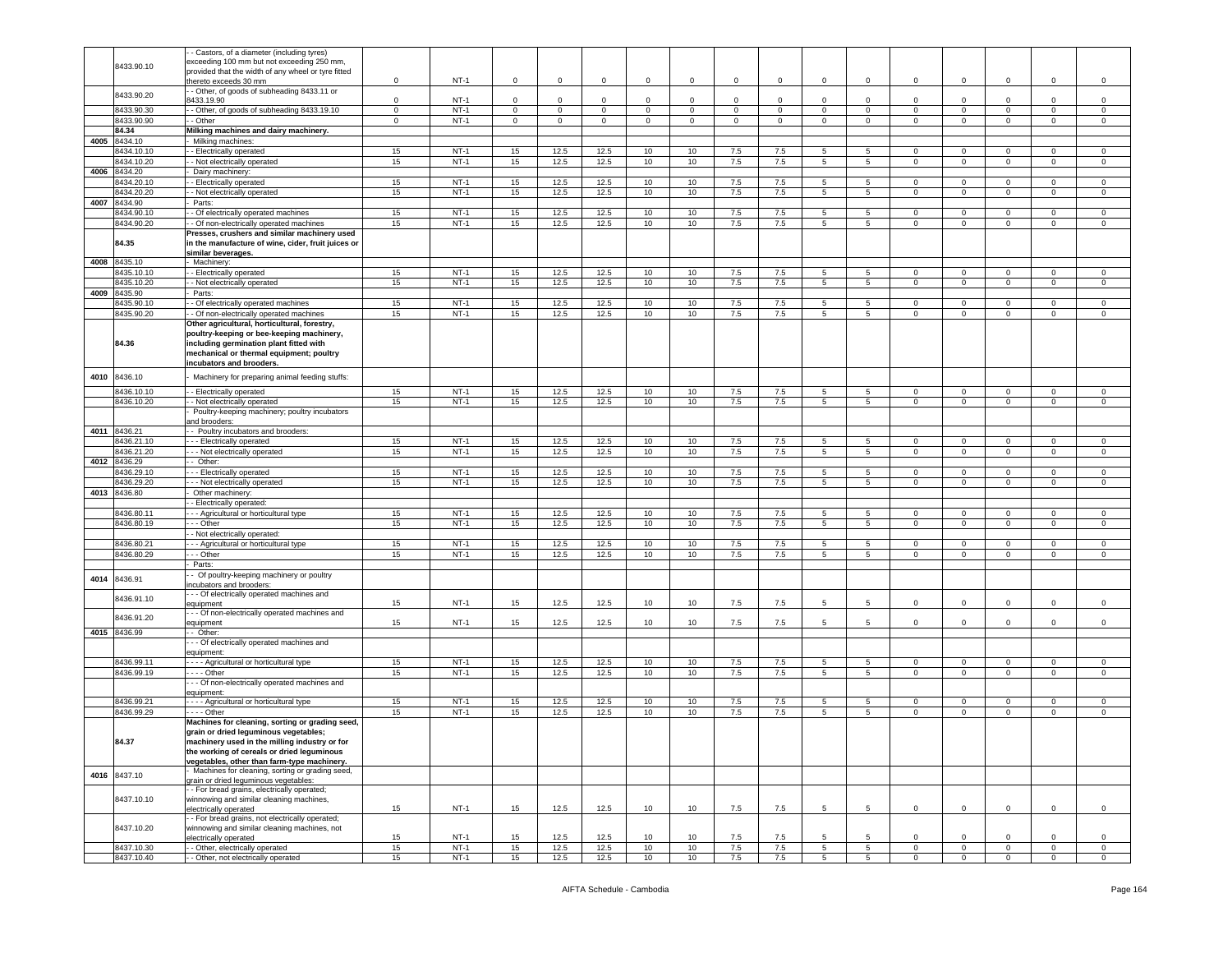|      | 4017 8437.80             | Other machinery:                                                  |          |                 |           |              |              |                  |                 |            |            |    |                 |                |                         |                     |                   |                     |
|------|--------------------------|-------------------------------------------------------------------|----------|-----------------|-----------|--------------|--------------|------------------|-----------------|------------|------------|----|-----------------|----------------|-------------------------|---------------------|-------------------|---------------------|
|      |                          |                                                                   |          |                 |           |              |              |                  |                 |            |            |    |                 |                |                         |                     |                   |                     |
|      | 8437.80.10               | - Rice hullers and cone type rice mills, electrically<br>operated | 15       | $NT-1$          | 15        | 12.5         | 12.5         | 10               | 10              | 7.5        | 7.5        | 5  | 5               | 0              | $\mathbf 0$             | $\mathbf 0$         | 0                 | $\mathsf 0$         |
|      |                          | - Rice hullers and cone type rice mills, not                      |          |                 |           |              |              |                  |                 |            |            |    |                 |                |                         |                     |                   |                     |
|      | 8437.80.20               | electrically operated                                             | 15       | $NT-1$          | 15        | 12.5         | 12.5         | 10               | 10              | 7.5        | 7.5        | 5  | 5               | 0              | $\mathbf 0$             | $\mathbf 0$         | $\Omega$          | $\mathsf 0$         |
|      |                          | - Industrial type coffee and corn mills, electrically             |          |                 |           |              |              |                  |                 |            |            |    |                 |                |                         |                     |                   |                     |
|      | 8437.80.30               | operated                                                          | 15       | $NT-1$          | 15        | 12.5         | 12.5         | 10               | 10              | 7.5        | 7.5        | -5 | 5               | $\circ$        | $\mathbf 0$             | $\mathbf 0$         | $\mathbf 0$       | $\mathsf 0$         |
|      |                          | - Industrial type coffee and corn mills, not                      |          |                 |           |              |              |                  |                 |            |            |    |                 |                |                         |                     |                   |                     |
|      | 8437.80.40               | electrically operated                                             | 15       | $NT-1$          | 15        | 12.5         | 12.5         | 10               | 10              | 7.5        | 7.5        | 5  | $5\overline{5}$ | $\Omega$       | $\mathsf 0$             | $\mathbf 0$         | $\mathbf 0$       | $\mathsf 0$         |
|      |                          | - Other, electrically operated:                                   |          |                 |           |              |              |                  |                 |            |            |    |                 |                |                         |                     |                   |                     |
|      |                          | - - Polishing machines for rice, sifting and sieving              |          |                 |           |              |              |                  |                 |            |            |    |                 |                |                         |                     |                   |                     |
|      | 8437.80.51               | machines, bran cleaning machines and husking                      |          |                 |           |              |              |                  |                 |            |            |    |                 |                |                         |                     |                   |                     |
|      |                          | machines                                                          | 15       | $NT-1$          | 15        | 12.5         | 12.5         | 10               | 10 <sup>1</sup> | 7.5        | 7.5        | -5 | 5               | $\Omega$       | $\mathbf 0$             | $\mathbf 0$         | $\Omega$          | $\mathbf 0$         |
|      | 8437.80.59               | --- Other                                                         | 15       | $NT-1$          | 15        | 12.5         | 12.5         | 10               | 10              | 7.5        | 7.5        | 5  | $5\phantom{.0}$ | $\mathsf 0$    | $\overline{\mathbf{0}}$ | $\mathbf{0}$        | $\mathsf 0$       | $\circ$             |
|      |                          | - Other, not electrically operated:                               |          |                 |           |              |              |                  |                 |            |            |    |                 |                |                         |                     |                   |                     |
|      |                          | - - Polishing machines for rice, sifting and sieving              |          |                 |           |              |              |                  |                 |            |            |    |                 |                |                         |                     |                   |                     |
|      | 8437.80.61               | machines, bran cleaner machines and husking                       |          |                 |           |              |              |                  |                 |            |            |    |                 |                |                         |                     |                   |                     |
|      |                          | nachines                                                          | 15       | $NT-1$          | 15        | 12.5         | 12.5         | 10               | 10              | 7.5        | 7.5        | 5  | 5               | $\mathbf 0$    | $\mathbf 0$             | $\mathbf 0$         | $\mathbf 0$       | $\,0\,$             |
|      | 8437.80.69               | - - Other                                                         | 15       | $NT-1$          | 15        | 12.5         | 12.5         | 10               | 10              | 7.5        | 7.5        | 5  | 5               | $\mathbf 0$    | $\mathbf 0$             | $\mathbf 0$         | 0                 | 0                   |
|      | 4018 8437.90             | Parts:                                                            |          |                 |           |              |              |                  |                 |            |            |    |                 |                |                         |                     |                   |                     |
|      |                          | - Of electrically operated machines:                              |          |                 |           |              |              |                  |                 |            |            |    |                 |                |                         |                     |                   |                     |
|      | 8437.90.1                | - - Of machines of subheading 8437.10                             | 15       | $NT-1$          | 15        | 12.5         | 12.5         | 10               | 10              | 7.5        | 7.5        | -5 | 5               | $\Omega$       | $\Omega$                | $\Omega$            | $\Omega$          | $\Omega$            |
|      | 8437.90.19               | - - Other                                                         | 15       | $NT-1$          | 15        | 12.5         | 12.5         | 10               | 10              | $7.5$      | $7.5\,$    | 5  | 5               | $\mathbf 0$    | $\mathbf 0$             | $\mathsf 0$         | $\Omega$          | $\mathsf 0$         |
|      |                          | - Of non-electrically operated machines:                          |          |                 |           |              |              |                  |                 |            |            |    |                 |                |                         |                     |                   |                     |
|      | 8437.90.21               | - - Of machines of subheading 8437.10                             | 15       | $NT-1$          | 15        | 12.5         | 12.5         | 10               | 10              | 7.5        | 7.5        | 5  | 5               | $\mathbf 0$    | $\mathbf 0$             | $\mathbf 0$         | $\mathbf 0$       | $\mathsf 0$         |
|      | 8437.90.29               | - - - Other                                                       | 15       | $NT-1$          | 15        | 12.5         | 12.5         | 10               | 10              | 7.5        | 7.5        | 5  | 5               | $\mathbf 0$    | $\mathbf 0$             | $\mathbf{0}$        | 0                 | $\mathbf 0$         |
|      |                          | Machinery, not specified or included elsewhere                    |          |                 |           |              |              |                  |                 |            |            |    |                 |                |                         |                     |                   |                     |
|      |                          | in this Chapter, for the industrial preparation or                |          |                 |           |              |              |                  |                 |            |            |    |                 |                |                         |                     |                   |                     |
|      | 84.38                    | manufacture of food or drink, other than                          |          |                 |           |              |              |                  |                 |            |            |    |                 |                |                         |                     |                   |                     |
|      |                          | machinery for the extraction or preparation of                    |          |                 |           |              |              |                  |                 |            |            |    |                 |                |                         |                     |                   |                     |
|      |                          | animal or fixed vegetable fats or oils.                           |          |                 |           |              |              |                  |                 |            |            |    |                 |                |                         |                     |                   |                     |
|      |                          |                                                                   |          |                 |           |              |              |                  |                 |            |            |    |                 |                |                         |                     |                   |                     |
|      |                          | Bakery machinery and machinery for the                            |          |                 |           |              |              |                  |                 |            |            |    |                 |                |                         |                     |                   |                     |
| 4019 | 8438.10                  | nanufacture of macaroni, spaghetti or similar                     |          |                 |           |              |              |                  |                 |            |            |    |                 |                |                         |                     |                   |                     |
|      |                          | roducts:                                                          |          |                 |           |              |              |                  |                 |            |            |    |                 |                |                         |                     |                   |                     |
|      | 8438.10.10               | - Electrically operated                                           | 15       | $NT-1$          | 15        | 12.5         | 12.5         | 10               | 10              | 7.5        | 7.5        | 5  | $\sqrt{5}$      | $\circ$        | $\overline{0}$          | $\mathbf 0$         | $\mathbf 0$       | $\mathsf 0$         |
|      | 8438.10.20               | - Not electrically operated                                       | 15       | $NT-1$          | 15        | 12.5         | 12.5         | 10               | 10              | 7.5        | 7.5        | 5  | 5               | $^{\circ}$     | $\mathbf 0$             | $\mathbf{0}$        | 0                 | $\mathbf 0$         |
| 4020 | 8438.20                  | Machinery for the manufacture of confectionery                    |          |                 |           |              |              |                  |                 |            |            |    |                 |                |                         |                     |                   |                     |
|      |                          | cocoa or chocolate:                                               |          |                 |           |              |              |                  |                 |            |            |    |                 |                |                         |                     |                   |                     |
|      | 8438.20.10               | - Electrically operated                                           | 15       | $NT-1$          | 15        | 12.5         | 12.5         | 10               | 10              | 7.5        | 7.5        | 5  | 5               | $\circ$        | $\overline{0}$          | $\mathbf 0$         | $\Omega$          | $\mathsf 0$         |
|      | 8438.20.20               | - Not electrically operated                                       | 15       | $NT-1$          | 15        | 12.5         | 12.5         | 10               | 10              | $7.5\,$    | 7.5        | 5  | 5               | $\mathbf 0$    | $\mathsf 0$             | $\mathsf{O}\xspace$ | $\mathbf 0$       | $\mathsf 0$         |
| 4021 | 8438.30                  | Machinery for sugar manufacture:                                  |          |                 |           |              |              |                  |                 |            |            |    |                 |                |                         |                     |                   |                     |
|      | 8438.30.10               | - Electrically operated                                           | 15       | $NT-1$          | 15        | 12.5         | 12.5         | 10               | 10              | 7.5        | 7.5        | 5  | 5               | $\circ$        | $\overline{0}$          | $\mathbf{0}$        | $\mathbf 0$       | $\mathbf 0$         |
|      | 8438.30.20               | - Not electrically operated                                       | 15       | $NT-1$          | 15        | 12.5         | 12.5         | 10               | 10              | 7.5        | 7.5        | 5  | $5^{\circ}$     | $\circ$        | $\mathbf{0}$            | $\mathbf{0}$        | 0                 | $\mathbf 0$         |
| 4022 | 8438.40                  | Brewery machinery:                                                |          |                 |           |              |              |                  |                 |            |            |    |                 |                |                         |                     |                   |                     |
|      | 3438.40.10               | - Electrically operated                                           | 15       | $NT-1$          | 15        | 12.5         | 12.5         | 10               | 10              | 7.5        | 7.5        | 5  | 5               | $\circ$        | $\overline{0}$          | $\mathbf 0$         | $\mathbf 0$       | 0                   |
|      | 3438.40.20               | - Not electrically operated                                       | 15       | $NT-1$          | 15        | 12.5         | 12.5         | 10               | 10              | 7.5        | 7.5        | 5  | 5               | 0              | $\mathbf 0$             | $\mathbf{0}$        | $\mathbf 0$       | 0                   |
| 4023 | 8438.50                  | Machinery for the preparation of meat or poultry:                 |          |                 |           |              |              |                  |                 |            |            |    |                 |                |                         |                     |                   |                     |
|      |                          |                                                                   |          |                 |           |              |              |                  |                 |            |            |    |                 |                |                         |                     |                   |                     |
|      | 8438.50.10               | - Electrically operated                                           | 15       | $NT-1$          | 15        | 12.5         | 12.5         | 10               | 10              | 7.5        | 7.5        | 5  | 5               | $\circ$        | $\mathbf 0$             | $\mathbf 0$         | 0                 | 0                   |
|      | 8438.50.20               | - Not electrically operated                                       | 15       | $NT-1$          | 15        | 12.5         | 12.5         | 10               | 10              | 7.5        | 7.5        | 5  | 5 <sub>5</sub>  | $\circ$        | $\overline{0}$          | $\mathbf{0}$        | $\mathbf 0$       | $\mathbf 0$         |
| 4024 | 8438.60                  | Machinery for the preparation of fruits, nuts or                  |          |                 |           |              |              |                  |                 |            |            |    |                 |                |                         |                     |                   |                     |
|      | 438.60.10                | egetables<br>- Electrically operated                              | 15       | $NT-1$          | 15        | 12.5         | 12.5         | 10               | 10              | 7.5        | 7.5        | 5  | 5               | 0              | $\mathbf 0$             | $\mathbf 0$         | 0                 | 0                   |
|      | 8438.60.20               | - Not electrically operated                                       | 15       | $NT-1$          | 15        | 12.5         | 12.5         | 10               | 10              | 7.5        | 7.5        | 5  | $\overline{5}$  | $\mathbf 0$    | $\overline{\mathbf{0}}$ | $\mathsf 0$         | $\mathsf 0$       | $\,0\,$             |
| 4025 | 8438.80                  | Other machinery:                                                  |          |                 |           |              |              |                  |                 |            |            |    |                 |                |                         |                     |                   |                     |
|      |                          | - Coffee pulpers:                                                 |          |                 |           |              |              |                  |                 |            |            |    |                 |                |                         |                     |                   |                     |
|      | 8438.80.11               | --- Electrically operated                                         | 15       | $NT-1$          | 15        | 12.5         | 12.5         | 10               | 10              | 7.5        | 7.5        | 5  | 5               | $\circ$        | $\overline{0}$          | $\mathbf{0}$        | $\circ$           | $\mathsf 0$         |
|      | 8438.80.12               | - - Not electrically operated                                     | 15       | $NT-1$          | 15        | 12.5         | 12.5         | 10               | 10              | $7.5\,$    | 7.5        | 5  | 5               | $\mathbf 0$    | $\mathbf 0$             | $\mathbf 0$         | $\mathbf 0$       | $\mathsf 0$         |
|      |                          | - Other:                                                          |          |                 |           |              |              |                  |                 |            |            |    |                 |                |                         |                     |                   |                     |
|      | 8438.80.91               | - - - Electrically operated                                       | 15       | $NT-1$          | 15        | 12.5         | 12.5         | 10               | 10              | 7.5        | 7.5        | 5  | 5               | $^{\circ}$     | $\mathbf 0$             | $^{\circ}$          | $^{\circ}$        | 0                   |
|      | 8438.80.92               | - - Not electrically operated                                     | 15       | $NT-1$          | 15        | 12.5         | 12.5         | 10               | 10              | 7.5        | 7.5        | 5  | 5               | $\mathbf 0$    | $\overline{0}$          | $\mathbf{0}$        | $\mathbf 0$       | $\mathbf 0$         |
|      | 4026 8438.90             | Parts:                                                            |          |                 |           |              |              |                  |                 |            |            |    |                 |                |                         |                     |                   |                     |
|      |                          | - Of electrically operated machines:                              |          |                 |           |              |              |                  |                 |            |            |    |                 |                |                         |                     |                   |                     |
|      | 8438.90.11               | - - Of goods of subheading 8438.30.10                             | 15       | $NT-1$          | 15        | 12.5         | 12.5         | 10               | 10              | 7.5        | 7.5        | 5  | 5               | 0              | $\mathbf 0$             | $\mathbf 0$         | 0                 | 0                   |
|      | 8438.90.12               | - - Of coffee pulpers                                             | 15       | $NT-1$          | 15        | 12.5         | 12.5         | 10 <sup>10</sup> | 10              | 7.5        | 7.5        | 5  | $5\phantom{.0}$ | $\mathbf 0$    | $\mathbf{0}$            | $\mathbf{0}$        | $\mathbf 0$       | $\circ$             |
|      | 8438.90.19               | - - Other                                                         | 15       | $NT-1$          | 15        | 12.5         | 12.5         | 10               | 10              | 7.5        | 7.5        | 5  | 5               | $\mathbf 0$    | $\overline{0}$          | $\mathbf 0$         | $\mathbf 0$       | 0                   |
|      |                          | - Of non-electrically operated machines:                          |          |                 |           |              |              |                  |                 |            |            |    |                 |                |                         |                     |                   |                     |
|      | 8438.90.21               | - - Of goods of subheading 8438.30.20                             | 15       | $NT-1$          | 15        | 12.5         | 12.5         | 10               | 10              | $7.5\,$    | $7.5\,$    | 5  | 5               | 0              | $\mathbf 0$             | $\mathbf 0$         | $\mathbf 0$       | $\mathbf 0$         |
|      |                          |                                                                   |          |                 |           |              |              |                  |                 |            |            |    |                 |                |                         |                     |                   |                     |
|      | 8438.90.22<br>8438.90.29 | - - Or corree pulpers<br>- - - Other                              | 15<br>15 | N I-1<br>$NT-1$ | 15.<br>15 | 12.5<br>12.5 | 12.5<br>12.5 | 10.<br>10        | 10<br>10        | 7.5<br>7.5 | 7.5<br>7.5 | 5  | 5<br>5          | $\overline{0}$ | $\overline{0}$          | U<br>$\overline{0}$ | υ.<br>$\mathbf 0$ | U<br>$\overline{0}$ |
|      |                          | Machinery for making pulp of fibrous cellulosic                   |          |                 |           |              |              |                  |                 |            |            |    |                 |                |                         |                     |                   |                     |
|      | 84.39                    | material or for making or finishing paper or                      |          |                 |           |              |              |                  |                 |            |            |    |                 |                |                         |                     |                   |                     |
|      |                          | paperboard.                                                       |          |                 |           |              |              |                  |                 |            |            |    |                 |                |                         |                     |                   |                     |
|      |                          | Machinery for making pulp of fibrous cellulosic                   |          |                 |           |              |              |                  |                 |            |            |    |                 |                |                         |                     |                   |                     |
| 4027 | 8439.10.00               | material                                                          | 15       | $NT-1$          | 15        | 12.5         | 12.5         | 10               | 10              | 7.5        | 7.5        | 5  | 5               | $\circ$        | $\overline{0}$          | $\mathbf 0$         | $\mathbf 0$       | $\mathsf 0$         |
| 4028 | 8439.20.00               | - Machinery for making paper or paperboard                        | 15       | $NT-1$          | 15        | 12.5         | 12.5         | 10               | 10              | 7.5        | 7.5        | 5  | $5\overline{)}$ | $\overline{0}$ | $\overline{0}$          | $\overline{0}$      | $\mathbf 0$       | $\mathsf 0$         |
|      | 4029 8439.30.00          | Machinery for finishing paper or paperboard                       | 15       | $NT-1$          | 15        | 12.5         | 12.5         | 10               | 10              | 7.5        | 7.5        | 5  | 5               | $\mathbf 0$    | $\overline{0}$          | $\mathbf{0}$        | $\mathbf 0$       | $\mathbf 0$         |
|      |                          | Parts:                                                            |          |                 |           |              |              |                  |                 |            |            |    |                 |                |                         |                     |                   |                     |
|      |                          | - Of machinery for making pulp of fibrous                         |          |                 |           |              |              |                  |                 |            |            |    |                 |                |                         |                     |                   |                     |
| 4030 | 8439.91                  | cellulosic material:                                              |          |                 |           |              |              |                  |                 |            |            |    |                 |                |                         |                     |                   |                     |
|      | 8439.91.10               | --- Of electrically operated machines                             | 15       | $NT-1$          | 15        | 12.5         | 12.5         | 10               | 10              | 7.5        | 7.5        | 5  | $5\overline{5}$ | $\circ$        | $\overline{0}$          | $\mathbf{0}$        | $\mathbf 0$       | $\mathbf 0$         |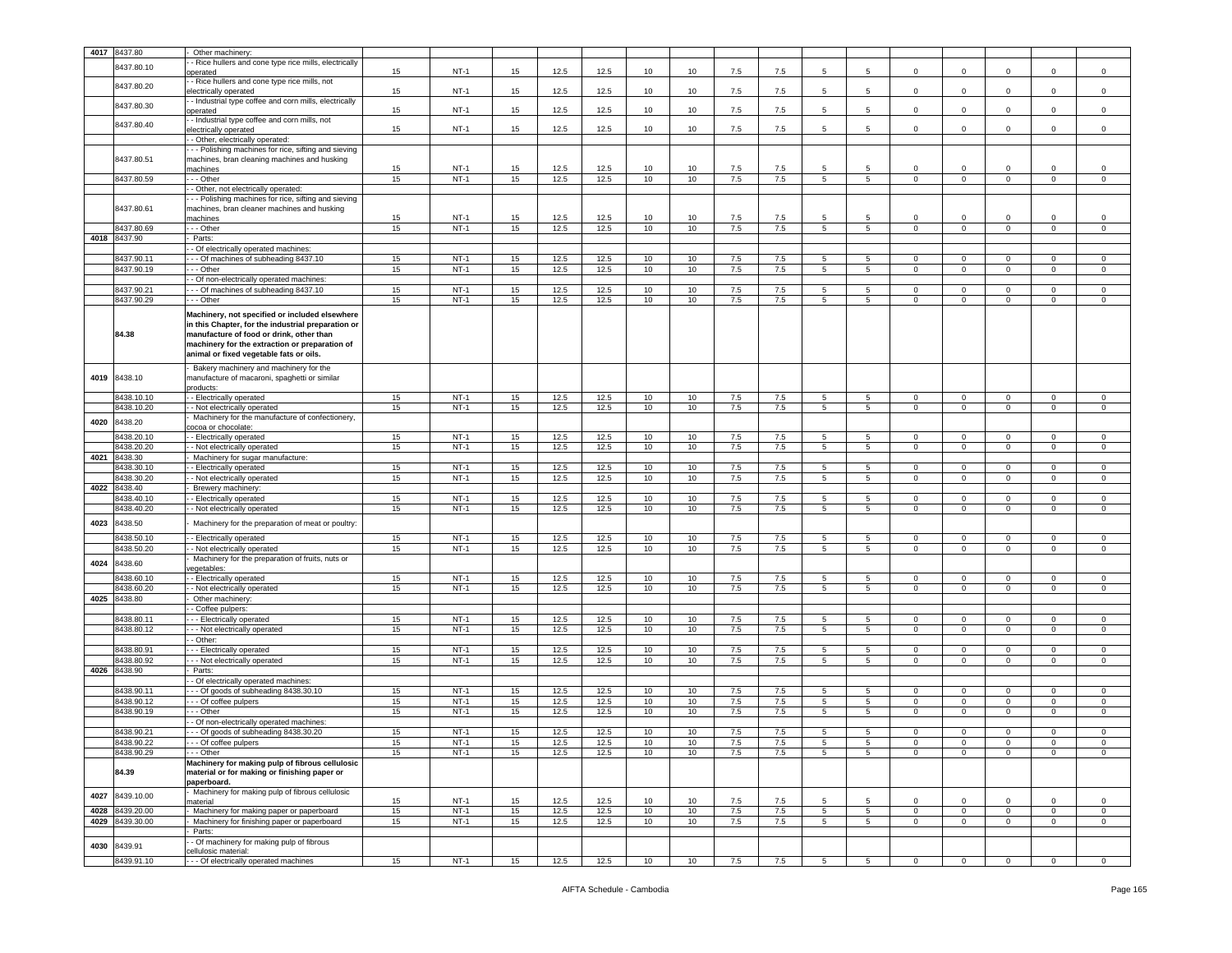|      | 8439.91.20      | -- Of non-electrically operated machines                                                                                                                                                                                                           | 15 | $NT-1$ | 15 | 12.5 | 12.5 | 10 | 10 | 7.5 | 7.5 | 5               |                 | $\mathbf 0$    | $\mathbf 0$    |                |                     | $\mathbf 0$    |
|------|-----------------|----------------------------------------------------------------------------------------------------------------------------------------------------------------------------------------------------------------------------------------------------|----|--------|----|------|------|----|----|-----|-----|-----------------|-----------------|----------------|----------------|----------------|---------------------|----------------|
| 4031 | 8439.99         | Other:                                                                                                                                                                                                                                             |    |        |    |      |      |    |    |     |     |                 |                 |                |                |                |                     |                |
|      | 8439.99.10      | - - Of electrically operated machines                                                                                                                                                                                                              | 15 | $NT-1$ | 15 | 12.5 | 12.5 | 10 | 10 | 7.5 | 7.5 | 5               | 5               | $\Omega$       | $\overline{0}$ | $\mathbf 0$    | 0                   | $\mathbf 0$    |
|      | 8439.99.20      | - - Of non-electrically operated machines                                                                                                                                                                                                          | 15 | $NT-1$ | 15 | 12.5 | 12.5 | 10 | 10 | 7.5 | 7.5 | 5               | $5^{\circ}$     | $\mathbf 0$    | $\mathbf 0$    | $\circ$        | $\mathbf 0$         | $\mathbf 0$    |
|      |                 |                                                                                                                                                                                                                                                    |    |        |    |      |      |    |    |     |     |                 |                 |                |                |                |                     |                |
|      | 84.40           | Book-binding machinery, including book-                                                                                                                                                                                                            |    |        |    |      |      |    |    |     |     |                 |                 |                |                |                |                     |                |
|      |                 | sewing machines.                                                                                                                                                                                                                                   |    |        |    |      |      |    |    |     |     |                 |                 |                |                |                |                     |                |
|      | 4032 8440.10    | Machinery                                                                                                                                                                                                                                          |    |        |    |      |      |    |    |     |     |                 |                 |                |                |                |                     |                |
|      | 8440.10.10      | - Electrically operated                                                                                                                                                                                                                            | 15 | $NT-1$ | 15 | 12.5 | 12.5 | 10 | 10 | 7.5 | 7.5 | 5               | 5               | $\circ$        | $\mathbf 0$    | $\mathbf 0$    | $\mathbf 0$         | 0              |
|      |                 |                                                                                                                                                                                                                                                    |    |        |    |      |      |    |    |     |     |                 |                 |                |                |                |                     |                |
|      | 3440.10.20      | - Not electrically operated                                                                                                                                                                                                                        | 15 | $NT-1$ | 15 | 12.5 | 12.5 | 10 | 10 | 7.5 | 7.5 | 5               | $5\phantom{.0}$ | $\circ$        | $\mathbf 0$    | $\overline{0}$ | $\mathbf 0$         | $\mathbf 0$    |
| 4033 | 8440.90         | Parts:                                                                                                                                                                                                                                             |    |        |    |      |      |    |    |     |     |                 |                 |                |                |                |                     |                |
|      | 8440.90.10      | - Of electrically operated machines                                                                                                                                                                                                                | 15 | $NT-1$ | 15 | 12.5 | 12.5 | 10 | 10 | 7.5 | 7.5 | 5               | $5^{\circ}$     | $\mathbf 0$    | $\mathbf 0$    | $\mathbf 0$    | 0                   | 0              |
|      |                 |                                                                                                                                                                                                                                                    |    |        |    |      |      |    |    |     |     | $5\overline{)}$ | 5               |                |                |                | $\overline{0}$      |                |
|      | 8440.90.20      | - Of non-electrically operated machines                                                                                                                                                                                                            | 15 | $NT-1$ | 15 | 12.5 | 12.5 | 10 | 10 | 7.5 | 7.5 |                 |                 | $\mathbf 0$    | $\,0\,$        | $\mathbf 0$    |                     | $\mathsf 0$    |
|      |                 | Other machinery for making up paper pulp,                                                                                                                                                                                                          |    |        |    |      |      |    |    |     |     |                 |                 |                |                |                |                     |                |
|      | 84.41           | paper or paperboard, including cutting                                                                                                                                                                                                             |    |        |    |      |      |    |    |     |     |                 |                 |                |                |                |                     |                |
|      |                 | machines of all kinds.                                                                                                                                                                                                                             |    |        |    |      |      |    |    |     |     |                 |                 |                |                |                |                     |                |
|      | 4034 8441.10    | Cutting machines:                                                                                                                                                                                                                                  |    |        |    |      |      |    |    |     |     |                 |                 |                |                |                |                     |                |
|      |                 |                                                                                                                                                                                                                                                    |    |        |    |      |      |    |    |     |     |                 |                 |                |                |                |                     |                |
|      | 8441.10.10      | - Electrically operated                                                                                                                                                                                                                            | 15 | $NT-1$ | 15 | 12.5 | 12.5 | 10 | 10 | 7.5 | 7.5 | 5               | 5               | $\mathbf 0$    | $\mathbf 0$    | 0              | 0                   | $\mathbf 0$    |
|      | 8441.10.20      | - Not electrically operated                                                                                                                                                                                                                        | 15 | $NT-1$ | 15 | 12.5 | 12.5 | 10 | 10 | 7.5 | 7.5 | 5 <sub>5</sub>  | 5 <sub>5</sub>  | $\mathbf 0$    | $\mathbf 0$    | $\circ$        | $\mathbf 0$         | $\mathbf 0$    |
|      |                 |                                                                                                                                                                                                                                                    |    |        |    |      |      |    |    |     |     |                 |                 |                |                |                |                     |                |
| 4035 | 8441.20         | Machines for making bags, sacks or envelopes:                                                                                                                                                                                                      |    |        |    |      |      |    |    |     |     |                 |                 |                |                |                |                     |                |
|      |                 |                                                                                                                                                                                                                                                    |    |        |    |      |      |    |    |     |     |                 |                 |                |                |                |                     |                |
|      | 8441.20.10      | - Electrically operated                                                                                                                                                                                                                            | 15 | $NT-1$ | 15 | 12.5 | 12.5 | 10 | 10 | 7.5 | 7.5 | 5               | 5               | $\mathbf 0$    | $\mathbf 0$    | $\mathbf 0$    | 0                   | 0              |
|      | 8441.20.20      | - Not electrically operated                                                                                                                                                                                                                        | 15 | $NT-1$ | 15 | 12.5 | 12.5 | 10 | 10 | 7.5 | 7.5 | 5               | $5\overline{5}$ | $\mathbf 0$    | $\mathsf 0$    | $\circ$        | $\mathsf{O}\xspace$ | $\mathsf 0$    |
|      |                 |                                                                                                                                                                                                                                                    |    |        |    |      |      |    |    |     |     |                 |                 |                |                |                |                     |                |
|      |                 | Machines for making cartons, boxes, cases,                                                                                                                                                                                                         |    |        |    |      |      |    |    |     |     |                 |                 |                |                |                |                     |                |
| 4036 | 8441.30         | tubes, drums or similar containers, other than by                                                                                                                                                                                                  |    |        |    |      |      |    |    |     |     |                 |                 |                |                |                |                     |                |
|      |                 | moulding:                                                                                                                                                                                                                                          |    |        |    |      |      |    |    |     |     |                 |                 |                |                |                |                     |                |
|      | 8441.30.10      | - Electrically operated                                                                                                                                                                                                                            | 15 | $NT-1$ | 15 | 12.5 | 12.5 | 10 | 10 | 7.5 | 7.5 | 5               | 5               | $\circ$        | $\mathbf 0$    | $\mathbf 0$    | $\mathbf 0$         | 0              |
|      | 8441.30.20      | - Not electrically operated                                                                                                                                                                                                                        | 15 | $NT-1$ | 15 | 12.5 | 12.5 | 10 | 10 | 7.5 | 7.5 | 5               | $5\overline{5}$ | $\circ$        | $\mathbf 0$    | $\mathbf 0$    | $\mathbf 0$         | $\mathsf 0$    |
|      |                 |                                                                                                                                                                                                                                                    |    |        |    |      |      |    |    |     |     |                 |                 |                |                |                |                     |                |
| 4037 | 8441.40         | Machines for moulding articles in paper pulp,                                                                                                                                                                                                      |    |        |    |      |      |    |    |     |     |                 |                 |                |                |                |                     |                |
|      |                 | paper or paperboard:                                                                                                                                                                                                                               |    |        |    |      |      |    |    |     |     |                 |                 |                |                |                |                     |                |
|      | 8441.40.10      | - Electrically operated                                                                                                                                                                                                                            | 15 | $NT-1$ | 15 | 12.5 | 12.5 | 10 | 10 | 7.5 | 7.5 | 5               | 5               | $\mathbf 0$    | $\mathbf 0$    | 0              | 0                   | 0              |
|      | 8441.40.20      | - Not electrically operated                                                                                                                                                                                                                        | 15 | $NT-1$ | 15 | 12.5 | 12.5 | 10 | 10 | 7.5 | 7.5 | $5\phantom{.0}$ | 5               | $\mathbf 0$    | $\overline{0}$ | $\overline{0}$ | $\mathbf 0$         | $\circ$        |
|      |                 |                                                                                                                                                                                                                                                    |    |        |    |      |      |    |    |     |     |                 |                 |                |                |                |                     |                |
| 4038 | 8441.80         | Other machinery:                                                                                                                                                                                                                                   |    |        |    |      |      |    |    |     |     |                 |                 |                |                |                |                     |                |
|      | 8441.80.10      | - Electrically operated                                                                                                                                                                                                                            | 15 | $NT-1$ | 15 | 12.5 | 12.5 | 10 | 10 | 7.5 | 7.5 | 5               | 5               | $\mathbf 0$    | $\mathbf 0$    | $\mathbf 0$    | $\Omega$            | $\mathsf 0$    |
|      | 8441.80.20      | - Not electrically operated                                                                                                                                                                                                                        | 15 | $NT-1$ | 15 | 12.5 | 12.5 | 10 | 10 | 7.5 | 7.5 | $\overline{5}$  | $5\overline{)}$ | $\mathbf 0$    | $\overline{0}$ | $\mathsf 0$    | $\mathbf 0$         | $\,0\,$        |
| 4039 | 8441.90         |                                                                                                                                                                                                                                                    |    |        |    |      |      |    |    |     |     |                 |                 |                |                |                |                     |                |
|      |                 | Parts:                                                                                                                                                                                                                                             |    |        |    |      |      |    |    |     |     |                 |                 |                |                |                |                     |                |
|      | 8441.90.10      | - Of electrically operated machines                                                                                                                                                                                                                | 15 | $NT-1$ | 15 | 12.5 | 12.5 | 10 | 10 | 7.5 | 7.5 | 5               | 5               | $\circ$        | $\mathbf 0$    | $\mathbf{0}$   | 0                   | $\mathbf 0$    |
|      | 8441.90.20      | - Of non-electrically operated machines                                                                                                                                                                                                            | 15 | $NT-1$ | 15 | 12.5 | 12.5 | 10 | 10 | 7.5 | 7.5 | 5               | $5^{\circ}$     | $\mathbf 0$    | $\overline{0}$ | $\mathbf{0}$   | $\mathbf 0$         | $\mathbf 0$    |
|      | 84.42           | Machinery, apparatus and equipment (other<br>than the machine-tools of headings 84.56 to<br>84.65) for preparing or making plates, cylinders<br>or other printing components; plates, cylinders<br>and other printing components; plates,          |    |        |    |      |      |    |    |     |     |                 |                 |                |                |                |                     |                |
|      |                 | cylinders and lithographic stones, prepared for<br>printing purposes (for example, planed, grained                                                                                                                                                 |    |        |    |      |      |    |    |     |     |                 |                 |                |                |                |                     |                |
|      |                 | or polished).                                                                                                                                                                                                                                      |    |        |    |      |      |    |    |     |     |                 |                 |                |                |                |                     |                |
|      | 4040 8442.30    | Machinery, apparatus and equipment:                                                                                                                                                                                                                |    |        |    |      |      |    |    |     |     |                 |                 |                |                |                |                     |                |
|      |                 |                                                                                                                                                                                                                                                    |    |        |    |      |      |    |    |     |     |                 |                 |                |                |                |                     |                |
|      | 8442.30.10      | - Electrically operated                                                                                                                                                                                                                            | 15 | $NT-1$ | 15 | 12.5 | 12.5 | 10 | 10 | 7.5 | 7.5 | 5               | 5               | $\mathbf 0$    | $\mathbf 0$    | $\mathbf 0$    | 0                   | 0              |
|      | 8442.30.20      | - Not electrically operated                                                                                                                                                                                                                        | 15 | $NT-1$ | 15 | 12.5 | 12.5 | 10 | 10 | 7.5 | 7.5 | 5               | $5\overline{5}$ | $\mathbf 0$    | $\mathbf 0$    | $\mathbf 0$    | $\circ$             | $\mathsf 0$    |
|      |                 | Parts of the foregoing machinery, apparatus or                                                                                                                                                                                                     |    |        |    |      |      |    |    |     |     |                 |                 |                |                |                |                     |                |
| 4041 | 8442.40         | equipment:                                                                                                                                                                                                                                         |    |        |    |      |      |    |    |     |     |                 |                 |                |                |                |                     |                |
|      |                 | - Of electrically operated machines, apparatus or                                                                                                                                                                                                  |    |        |    |      |      |    |    |     |     |                 |                 |                |                |                |                     |                |
|      | 8442.40.10      | equipment                                                                                                                                                                                                                                          | 15 | $NT-1$ | 15 | 12.5 | 12.5 | 10 | 10 | 7.5 | 7.5 | 5               | 5               | 0              | $\mathbf 0$    | 0              | 0                   | $\mathsf 0$    |
|      |                 |                                                                                                                                                                                                                                                    |    |        |    |      |      |    |    |     |     |                 |                 |                |                |                |                     |                |
|      | 8442.40.20      | - Of non-electrically operated machines,                                                                                                                                                                                                           |    |        |    |      |      |    |    |     |     |                 |                 |                |                |                |                     |                |
|      |                 | apparatus or equipment                                                                                                                                                                                                                             | 15 | $NT-1$ | 15 | 12.5 | 12.5 | 10 | 10 | 7.5 | 7.5 | 5               | 5               | 0              | $\mathbf 0$    | $\mathbf 0$    | 0                   | $\mathsf 0$    |
|      | 4042 8442.50.00 | Plates, cylinders and other printing components;<br>plates, cylinders and lithographic stones, prepared<br>for printing purposes (for example, planed, grained<br>or polished)                                                                     | 15 | $NT-1$ | 15 | 12.5 | 12.5 | 10 | 10 | 7.5 | 7.5 | 5               | 5               | $\mathbf 0$    | $\mathbf 0$    | $\overline{0}$ | $\mathbf 0$         | $\mathbf 0$    |
|      | 84.43           | Printing machinery used for printing by means<br>of plates, cylinders and other printing<br>components of heading 84.42; other printers,<br>copying machines and facsimile machines,<br>whether or not combined; parts and<br>accessories thereof. |    |        |    |      |      |    |    |     |     |                 |                 |                |                |                |                     |                |
|      |                 | Printing machinery used for printing by means of<br>plates, cylinder and other printing components of<br>eading 84.42:                                                                                                                             |    |        |    |      |      |    |    |     |     |                 |                 |                |                |                |                     |                |
|      | 4043 8443.11.00 | - - Offset printing machinery, reel-fed                                                                                                                                                                                                            | 15 | $NT-1$ | 15 | 12.5 | 12.5 | 10 | 10 | 7.5 | 7.5 | 5               | 5               | $\mathbf 0$    | $\mathbf 0$    | $\mathbf 0$    | $\mathbf 0$         | $\mathbf 0$    |
|      | 4044 8443.12.00 | Offset printing machinery, sheet-fed, office type<br>(using sheets with one side not exceeding 22 cm<br>and the other side not exceeding 36 cm on the<br>unfolded state)                                                                           | 15 | $NT-1$ | 15 | 12.5 | 12.5 | 10 | 10 | 7.5 | 7.5 | 5               | 5               | $\mathbf 0$    | $\mathbf 0$    | $\mathbf 0$    | $\circ$             | $\mathbf 0$    |
|      | 4045 8443.13.00 | - - Other offset printing machinery                                                                                                                                                                                                                | 15 | $NT-1$ | 15 | 12.5 | 12.5 | 10 | 10 | 7.5 | 7.5 | $5\overline{5}$ | $5\phantom{.0}$ | $\overline{0}$ | $\circ$        | $\mathbf{0}$   | $\mathbf 0$         | $\mathsf 0$    |
|      |                 |                                                                                                                                                                                                                                                    |    |        |    |      |      |    |    |     |     |                 |                 |                |                |                |                     |                |
|      | 4046 8443.14.00 | - Letterpress printing machinery, reel-fed,<br>excluding flexographic printing                                                                                                                                                                     | 15 | $NT-1$ | 15 | 12.5 | 12.5 | 10 | 10 | 7.5 | 7.5 | 5               | 5               | $\mathsf 0$    | $\mathbf 0$    | $\mathbf 0$    | $\mathbf{0}$        | $\,0\,$        |
|      |                 | - Letterpress printing machinery, other than reel-                                                                                                                                                                                                 |    |        |    |      |      |    |    |     |     |                 |                 |                |                |                |                     |                |
| 4047 | 8443.15.00      | fed, excluding flexographic printing                                                                                                                                                                                                               | 15 | $NT-1$ | 15 | 12.5 | 12.5 | 10 | 10 | 7.5 | 7.5 | 5               | 5               | $\mathbf 0$    | $\mathbf 0$    | $\mathbf 0$    | $\circ$             | $\mathsf 0$    |
|      | 4048 8443.16.00 | - - Flexographic printing machinery                                                                                                                                                                                                                | 15 | $NT-1$ | 15 | 12.5 | 12.5 | 10 | 10 | 7.5 | 7.5 | 5               | $5\overline{)}$ | $\circ$        | $\mathbf 0$    | $\circ$        | $\mathbf{0}$        | $\mathbf 0$    |
|      | 4049 8443.17.00 | - Gravure printing machinery                                                                                                                                                                                                                       | 15 | $NT-1$ | 15 | 12.5 | 12.5 | 10 | 10 | 7.5 | 7.5 | $5\phantom{.0}$ | $5\overline{5}$ | $\circ$        | $\mathbf 0$    | $\overline{0}$ | $\overline{0}$      | $\overline{0}$ |
|      | 4050 8443.19.00 | -- Other                                                                                                                                                                                                                                           | 15 | $NT-1$ | 15 | 12.5 | 12.5 | 10 | 10 | 7.5 | 7.5 | 5               | 5 <sub>5</sub>  | $\mathbf 0$    | $\mathbf{0}$   | $\mathbf{0}$   | $\mathbf{0}$        | $\circ$        |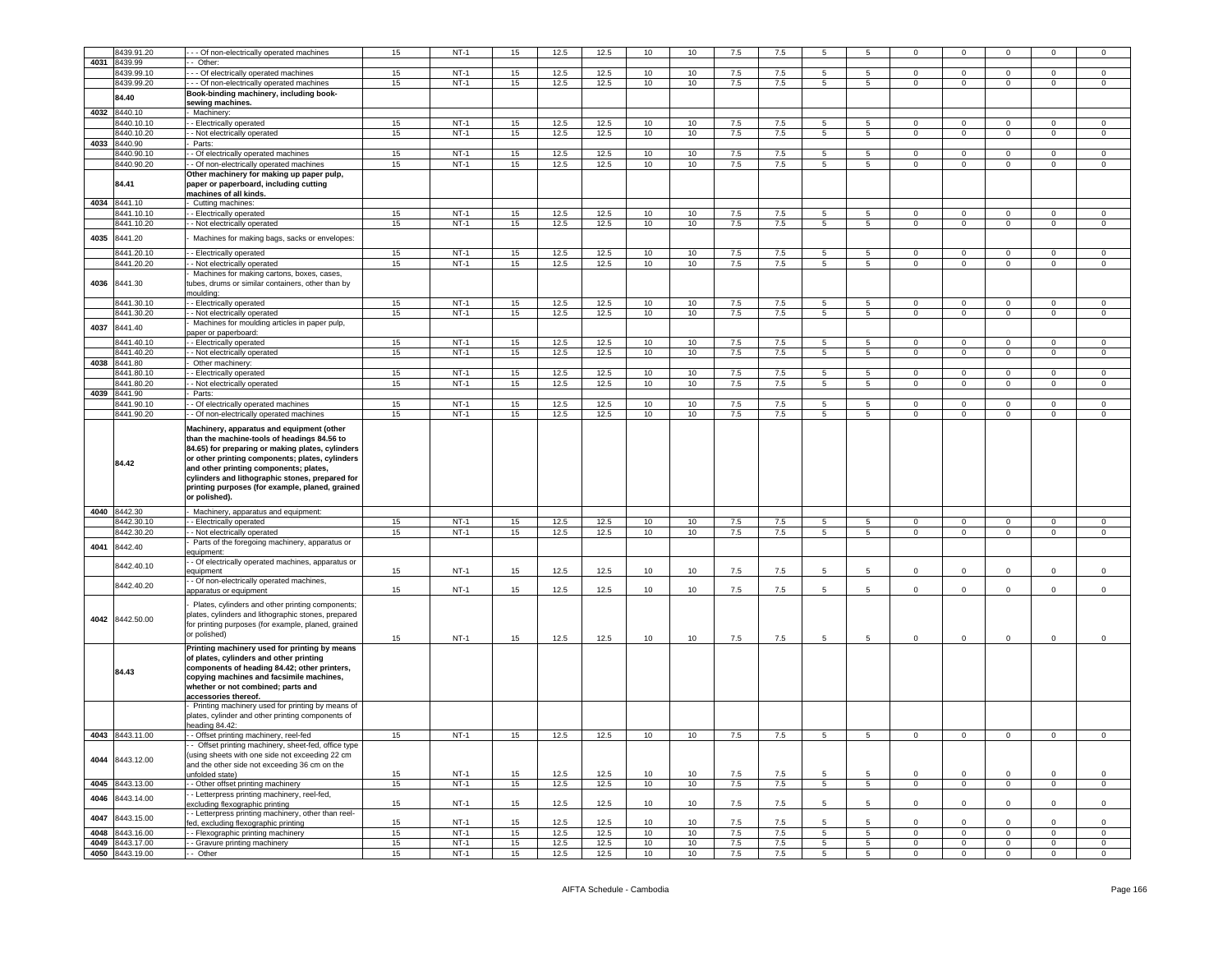|      |                          | Other printers, copying machines and facsimile<br>nachines, whether or not combined:                                                                                                                                                                                                                       |    |        |                  |      |      |    |    |         |     |                 |                 |                |              |              |              |                |
|------|--------------------------|------------------------------------------------------------------------------------------------------------------------------------------------------------------------------------------------------------------------------------------------------------------------------------------------------------|----|--------|------------------|------|------|----|----|---------|-----|-----------------|-----------------|----------------|--------------|--------------|--------------|----------------|
| 4051 | 8443.31                  | - Machines which perform two or more of the<br>functions of printing, copying or facsimile<br>transmission, capable of connecting to an<br>automatic data processing machine or to a<br>network:                                                                                                           |    |        |                  |      |      |    |    |         |     |                 |                 |                |              |              |              |                |
|      | 8443.31.10               | - - Printer-copiers, printing by the ink-jet process                                                                                                                                                                                                                                                       | 15 | $NT-1$ | 15               | 12.5 | 12.5 | 10 | 10 | 7.5     | 7.5 | 5               | 5               | $\mathbf 0$    | $\mathsf 0$  | 0            | $\mathbf 0$  | $\mathbf 0$    |
|      | 8443.31.20               | - - Printer-copiers, printing by the laser process                                                                                                                                                                                                                                                         | 15 | $NT-1$ | 15 <sub>1</sub>  | 12.5 | 12.5 | 10 | 10 | 7.5     | 7.5 | 5               | 5               | $\mathbf 0$    | $\mathsf 0$  | $\Omega$     | $\Omega$     | $\Omega$       |
|      | 8443.31.30               | - - Combination printer-copier-facsimile machines                                                                                                                                                                                                                                                          | 15 | $NT-1$ | 15               | 12.5 | 12.5 | 10 | 10 | 7.5     | 7.5 | 5               | 5               | $\mathbf 0$    | $\mathsf 0$  | $\mathbf 0$  | $\mathbf 0$  | $\Omega$       |
|      | 8443.31.90               | - - Other                                                                                                                                                                                                                                                                                                  | 15 | $NT-1$ | 15               | 12.5 | 12.5 | 10 | 10 | 7.5     | 7.5 | 5               | $5\overline{5}$ | $\mathbf 0$    | $\mathsf 0$  | $\mathsf 0$  | $\mathsf 0$  | $\mathbf 0$    |
| 4052 | 8443.32                  | - Other, capable of connecting to an automatic<br>data processing machine or to a network:                                                                                                                                                                                                                 |    |        |                  |      |      |    |    |         |     |                 |                 |                |              |              |              |                |
|      | 8443.32.10               | - - - Dot matrix printers                                                                                                                                                                                                                                                                                  | 15 | $NT-1$ | 15               | 12.5 | 12.5 | 10 | 10 | 7.5     | 7.5 | 5               | 5               | $\mathbf{0}$   | $\mathbf 0$  | 0            | $\mathbf{0}$ | $\mathbf 0$    |
|      | 8443.32.20               | - - - Ink-jet printers                                                                                                                                                                                                                                                                                     | 15 | $NT-1$ | 15               | 12.5 | 12.5 | 10 | 10 | 7.5     | 7.5 | 5               | 5               | $\mathbf{0}$   | $\mathbf 0$  | $\mathbf 0$  | $\mathbf 0$  | $\mathbf 0$    |
|      | 8443.32.30               | - - - Laser printers                                                                                                                                                                                                                                                                                       | 15 | $NT-1$ | 15               | 12.5 | 12.5 | 10 | 10 | 7.5     | 7.5 | 5               | 5 <sup>5</sup>  | $\mathbf{0}$   | $\mathbf 0$  | $\mathbf{0}$ | $\mathbf 0$  | $\mathbf 0$    |
|      | 8443.32.40               | -- Facsimile machines                                                                                                                                                                                                                                                                                      | 15 | $NT-1$ | 15               | 12.5 | 12.5 | 10 | 10 | $7.5\,$ | 7.5 | 5               | 5               | $\mathsf 0$    | $\mathsf 0$  | $\mathbf 0$  | $\mathbf 0$  | $\mathbf 0$    |
|      | 8443.32.50               | - - Screen printing machinery for the manufacture<br>of printed circuit boards or printed wiring boards                                                                                                                                                                                                    | 15 | $NT-1$ | 15               | 12.5 | 12.5 | 10 | 10 | 7.5     | 7.5 | 5               | 5               | $\mathbf 0$    | $\mathsf 0$  | $\mathbf 0$  | $\mathbf 0$  | $\mathbf 0$    |
|      | 8443.32.90               | $-$ - Other                                                                                                                                                                                                                                                                                                | 15 | $NT-1$ | 15               | 12.5 | 12.5 | 10 | 10 | 7.5     | 7.5 | 5               | 5               | $\mathbf{0}$   | $\mathbf{0}$ | $\mathbf 0$  | $\mathbf 0$  | $\overline{0}$ |
|      | 4053 8443.39             | - Other:                                                                                                                                                                                                                                                                                                   |    |        |                  |      |      |    |    |         |     |                 |                 |                |              |              |              |                |
|      |                          | - Electrostatic photocopying apparatus operating<br>by reproducing the original image directly onto the<br>copy (direct process):                                                                                                                                                                          |    |        |                  |      |      |    |    |         |     |                 |                 |                |              |              |              |                |
|      | 8443.39.11               | - - - - Colour                                                                                                                                                                                                                                                                                             | 15 | $NT-1$ | 15               | 12.5 | 12.5 | 10 | 10 | $7.5\,$ | 7.5 | 5               | 5               | 0              | $\mathsf 0$  | 0            | 0            | $\mathsf 0$    |
|      | 8443.39.19<br>8443.39.20 | - - - - Other<br>- - Electrostatic photocopying apparatus,<br>operating by reproducing the original image via an<br>intermediate onto the copy (indirect process),                                                                                                                                         | 15 | $NT-1$ | 15               | 12.5 | 12.5 | 10 | 10 | 7.5     | 7.5 | 5               | 5               | $\mathbf 0$    | $\mathsf 0$  | 0            | $\mathbf 0$  | $\mathbf 0$    |
|      |                          | operating by converting the original document into<br>digital code<br>- - Other photocopying apparatus incorporating an                                                                                                                                                                                    | 15 | $NT-1$ | 15               | 12.5 | 12.5 | 10 | 10 | 7.5     | 7.5 | 5               | 5               | $\mathbf 0$    | $\mathsf 0$  | $\mathbf 0$  | $\mathbf 0$  | $\mathbf 0$    |
|      | 8443.39.30               | optical system                                                                                                                                                                                                                                                                                             | 15 | $NT-1$ | 15               | 12.5 | 12.5 | 10 | 10 | 7.5     | 7.5 | 5               |                 | $\Omega$       | $\mathbf 0$  | $\Omega$     | $\Omega$     | $\Omega$       |
|      | 8443.39.40               | - - - Ink-jet printers                                                                                                                                                                                                                                                                                     | 15 | $NT-1$ | 15               | 12.5 | 12.5 | 10 | 10 | 7.5     | 7.5 | 5               | 5               | $\circ$        | $\mathbf 0$  | $\mathbf{0}$ | $\mathbf 0$  | $\mathbf 0$    |
|      | 8443.39.90               | - - Other                                                                                                                                                                                                                                                                                                  | 15 | $NT-1$ | 15               | 12.5 | 12.5 | 10 | 10 | 7.5     | 7.5 | 5               | 5 <sup>5</sup>  | $\mathbf{0}$   | $\mathbf 0$  | $\mathbf 0$  | $\mathbf 0$  | $\mathbf 0$    |
|      |                          | Parts and accessories:                                                                                                                                                                                                                                                                                     |    |        |                  |      |      |    |    |         |     |                 |                 |                |              |              |              |                |
| 4054 | 8443.91.00               | - Parts and accessories of printing machinery<br>used for printing by means of plates, cylinders and<br>other printing components of heading 84.42                                                                                                                                                         | 15 | $NT-1$ | 15               | 12.5 | 12.5 | 10 | 10 | 7.5     | 7.5 | 5               | 5               | 0              | $\mathsf 0$  | 0            | $\mathbf{0}$ | $\mathbf 0$    |
|      | 4055 8443.99             | - Other                                                                                                                                                                                                                                                                                                    |    |        |                  |      |      |    |    |         |     |                 |                 |                |              |              |              |                |
|      | 8443.99.10               | - - Of screen printing machinery for the<br>manufacture of printed circuit boards or printed<br>wiring boards                                                                                                                                                                                              | 15 | $NT-1$ | 15               | 12.5 | 12.5 | 10 | 10 | 7.5     | 7.5 | 5               | -5              | $\mathbf{0}$   | $\mathsf 0$  | $\Omega$     | $\Omega$     | $\mathbf 0$    |
|      | 8443.99.20               | -- Ink-filled printer cartridges                                                                                                                                                                                                                                                                           | 15 | $NT-1$ | 15               | 12.5 | 12.5 | 10 | 10 | 7.5     | 7.5 | 5               | 5 <sup>5</sup>  | $\mathbf 0$    | $\mathsf 0$  | $\mathbf 0$  | $\mathbf 0$  | $\mathbf 0$    |
|      | 8443.99.30               | --- Paper feeders and sorters                                                                                                                                                                                                                                                                              | 15 | $NT-1$ | 15               | 12.5 | 12.5 | 10 | 10 | 7.5     | 7.5 | 5               | 5 <sub>5</sub>  | $\mathbf{0}$   | $\mathsf 0$  | $\mathbf 0$  | $\mathbf 0$  | $\mathsf 0$    |
|      | 8443.99.90               | - - Other                                                                                                                                                                                                                                                                                                  | 15 | $NT-1$ | 15               | 12.5 | 12.5 | 10 | 10 | 7.5     | 7.5 | 5               | 5               | $\mathbf 0$    | $\mathbf{0}$ | $\mathbf{0}$ | $\mathbf 0$  | 0              |
| 4056 | 84.44                    | Machines for extruding, drawing, texturing or<br>cutting man-made textile materials.                                                                                                                                                                                                                       |    |        |                  |      |      |    |    |         |     |                 |                 |                |              |              |              |                |
|      | 8444.00.10               | - Electrically operated                                                                                                                                                                                                                                                                                    | 15 | $NT-1$ | 15               | 12.5 | 12.5 | 10 | 10 | 7.5     | 7.5 | 5               | 5               | $\circ$        | $\mathbf 0$  | $\circ$      | $\mathbf 0$  | $\mathbf 0$    |
|      | 8444.00.20               | - Not electrically operated                                                                                                                                                                                                                                                                                | 15 | $NT-1$ | 15               | 12.5 | 12.5 | 10 | 10 | 7.5     | 7.5 | $5^{\circ}$     | 5               | $\circ$        | $\mathbf 0$  | $\circ$      | $\mathbf 0$  | $\mathbf 0$    |
|      | 84.45                    | Machines for preparing textile fibres; spinning,<br>doubling or twisting machines and other<br>machinery for producing textile yarns; textile<br>reeling or winding (including weft-winding)<br>machines and machines for preparing textile<br>yarns for use on the machines of heading 84.46<br>or 84.47. |    |        |                  |      |      |    |    |         |     |                 |                 |                |              |              |              |                |
|      | 4057 8445.11             | Machines for preparing textile fibres:<br>- Carding machines:                                                                                                                                                                                                                                              |    |        |                  |      |      |    |    |         |     |                 |                 |                |              |              |              |                |
|      | 8445.11.10               | - - Electrically operated                                                                                                                                                                                                                                                                                  | 15 | $NT-1$ | 15               | 12.5 | 12.5 | 10 | 10 | 7.5     | 7.5 | 5               | 5               | $\mathbf 0$    | $\mathsf 0$  | $\mathbf 0$  | $\mathbf 0$  | $\mathsf 0$    |
|      | 8445.11.20               | - - Not electrically operated                                                                                                                                                                                                                                                                              | 15 | $NT-1$ | 15               | 12.5 | 12.5 | 10 | 10 | 7.5     | 7.5 | 5               | 5 <sub>5</sub>  | $\overline{0}$ | $\mathbf 0$  | 0            | $\mathbf 0$  | $\mathsf 0$    |
| 4058 | 8445.12                  | - Combing machines:                                                                                                                                                                                                                                                                                        |    |        |                  |      |      |    |    |         |     |                 |                 |                |              |              |              |                |
|      | 8445.12.10               | - - Electrically operated                                                                                                                                                                                                                                                                                  | 15 | $NT-1$ | 15               | 12.5 | 12.5 | 10 | 10 | 7.5     | 7.5 | 5               | 5               | $\Omega$       | $\mathbf 0$  | $\mathbf 0$  | $\mathbf 0$  | $\Omega$       |
|      | 3445.12.20               |                                                                                                                                                                                                                                                                                                            |    |        |                  |      | 12.5 |    |    |         |     |                 |                 |                |              |              |              |                |
|      | 4059 8445.13             | - Drawing or roving machines:                                                                                                                                                                                                                                                                              |    |        |                  |      |      |    |    |         |     |                 |                 |                |              |              |              |                |
|      | 8445.13.10               | - - Electrically operated                                                                                                                                                                                                                                                                                  | 15 | $NT-1$ | 15               | 12.5 | 12.5 | 10 | 10 | 7.5     | 7.5 | $5\overline{5}$ | 5               | $\mathbf{0}$   | $\mathbf 0$  | $\mathbf{0}$ | $\mathbf{0}$ | $\mathbf 0$    |
|      | 8445.13.20               | - - Not electrically operated                                                                                                                                                                                                                                                                              | 15 | $NT-1$ | 15 <sub>1</sub>  | 12.5 | 12.5 | 10 | 10 | 7.5     | 7.5 | 5               | 5               | $\mathbf 0$    | $\mathbf 0$  | $\mathbf 0$  | $\mathbf{0}$ | $\mathbf 0$    |
|      | 4060 8445.19             | - Other:                                                                                                                                                                                                                                                                                                   |    |        |                  |      |      |    |    |         |     |                 |                 |                |              |              |              |                |
|      | 8445.19.10               | --- Electrically operated                                                                                                                                                                                                                                                                                  | 15 | $NT-1$ | 15               | 12.5 | 12.5 | 10 | 10 | 7.5     | 7.5 | 5               | 5               | $\circ$        | $\mathsf 0$  | $\Omega$     | $\mathbf 0$  | $\mathbf 0$    |
|      | 8445.19.20               | - - Not electrically operated                                                                                                                                                                                                                                                                              | 15 | $NT-1$ | 15               | 12.5 | 12.5 | 10 | 10 | 7.5     | 7.5 | 5               | 5               | $\mathbf 0$    | $\mathsf 0$  | $\mathbf 0$  | $\mathbf 0$  | $\mathbf 0$    |
|      | 4061 8445.20             | Textile spinning machines:                                                                                                                                                                                                                                                                                 |    |        |                  |      |      |    |    |         |     |                 |                 |                |              |              |              |                |
|      | 8445.20.10               | - Electrically operated                                                                                                                                                                                                                                                                                    | 15 | $NT-1$ | 15               | 12.5 | 12.5 | 10 | 10 | 7.5     | 7.5 | 5               | 5               | $\mathbf 0$    | $\mathbf 0$  | $\mathbf 0$  | $\mathbf{0}$ | $\mathbf 0$    |
| 4062 | 8445.20.20               | - Not electrically operated<br>Textile doubling or twisting machines:                                                                                                                                                                                                                                      | 15 | $NT-1$ | 15               | 12.5 | 12.5 | 10 | 10 | 7.5     | 7.5 | 5               | 5               | $\mathbf{0}$   | $\mathsf 0$  | $\mathbf{0}$ | $\mathbf{0}$ | $\circ$        |
|      | 8445.30<br>8445.30.10    | - Electrically operated                                                                                                                                                                                                                                                                                    | 15 | $NT-1$ | 15               | 12.5 | 12.5 | 10 | 10 | 7.5     | 7.5 | 5               | 5               | $\mathbf 0$    | $\mathsf 0$  | $\mathbf 0$  | $\mathbf 0$  | $\mathbf 0$    |
|      | 8445.30.20               | - Not electrically operated                                                                                                                                                                                                                                                                                | 15 | NT-1   | 15 <sub>15</sub> | 12.5 | 12.5 | 10 | 10 | 7.5     | 7.5 | 5               | 5               | $\mathbf{0}$   | $\mathbf 0$  | $\mathbf 0$  | 0            | $\mathsf 0$    |
|      |                          |                                                                                                                                                                                                                                                                                                            |    |        |                  |      |      |    |    |         |     |                 |                 |                |              |              |              |                |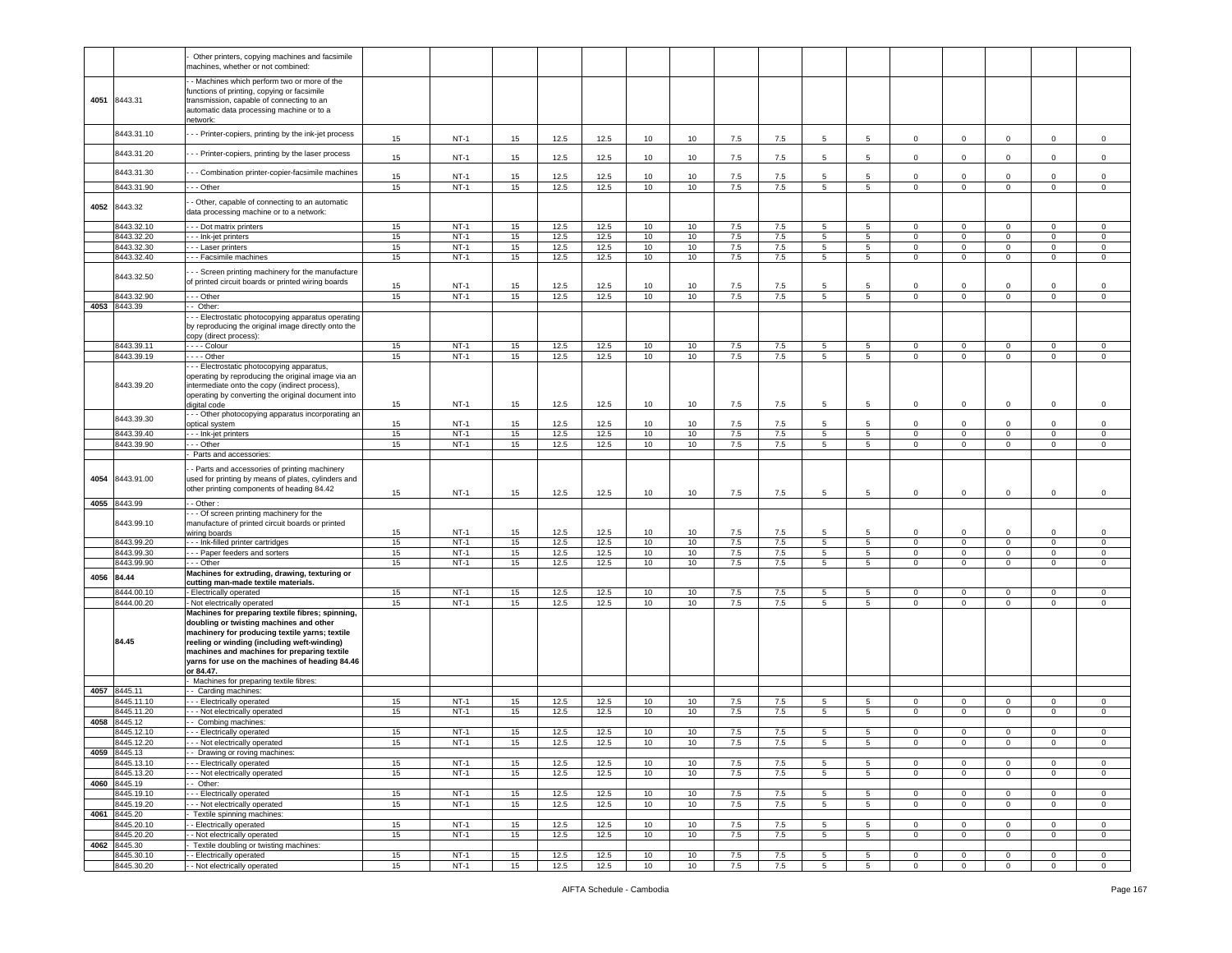|      |                          | Textile winding (including weft-winding) or reeling                                                                                                                                                                                                                                                                                        |    |        |    |              |              |          |                  |            |            |                 |                 |                |                               |                |                     |             |
|------|--------------------------|--------------------------------------------------------------------------------------------------------------------------------------------------------------------------------------------------------------------------------------------------------------------------------------------------------------------------------------------|----|--------|----|--------------|--------------|----------|------------------|------------|------------|-----------------|-----------------|----------------|-------------------------------|----------------|---------------------|-------------|
| 4063 | 8445.40                  | nachines:                                                                                                                                                                                                                                                                                                                                  |    |        |    |              |              |          |                  |            |            |                 |                 |                |                               |                |                     |             |
|      | 445.40.10                | - Electrically operated                                                                                                                                                                                                                                                                                                                    | 15 | $NT-1$ | 15 | 12.5         | 12.5         | 10       | 10               | 7.5        | 7.5        | 5               | 5               | $\mathbf 0$    | $\mathbf 0$                   | 0              | $\mathbf 0$         | $\mathsf 0$ |
|      | 445.40.20                | - Not electrically operated                                                                                                                                                                                                                                                                                                                | 15 | $NT-1$ | 15 | 12.5         | 12.5         | 10       | 10               | 7.5        | 7.5        | 5               | $5\overline{)}$ | $\circ$        | $\mathbf 0$                   | $\circ$        | $\mathbf 0$         | $\mathbf 0$ |
| 4064 | 8445.90                  | Other:                                                                                                                                                                                                                                                                                                                                     |    |        |    |              |              |          |                  |            |            |                 |                 |                |                               |                |                     |             |
|      | 8445.90.10               | - Electrically operated                                                                                                                                                                                                                                                                                                                    | 15 | $NT-1$ | 15 | 12.5         | 12.5         | 10       | 10               | 7.5        | 7.5        | $5^{\circ}$     | $5^{\circ}$     | $\mathbf 0$    | $\mathbf 0$                   | 0              | $\mathbf 0$         | 0           |
|      | 8445.90.20               | - Not electrically operated                                                                                                                                                                                                                                                                                                                | 15 | $NT-1$ | 15 | 12.5         | 12.5         | 10       | 10               | 7.5        | 7.5        | 5               | 5               | $\circ$        | $\overline{0}$                | $\circ$        | $\overline{0}$      | $\mathsf 0$ |
|      | 84.46                    | Weaving machines (looms).                                                                                                                                                                                                                                                                                                                  |    |        |    |              |              |          |                  |            |            |                 |                 |                |                               |                |                     |             |
|      |                          | For weaving fabrics of a width not exceeding 30                                                                                                                                                                                                                                                                                            |    |        |    |              |              |          |                  |            |            |                 |                 |                |                               |                |                     |             |
| 4065 | 8446.10                  |                                                                                                                                                                                                                                                                                                                                            |    |        |    |              |              |          |                  |            |            |                 |                 |                |                               |                |                     |             |
|      | 8446.10.10               | - - Electrically operated                                                                                                                                                                                                                                                                                                                  | 15 | $NT-1$ | 15 | 12.5         | 12.5         | 10       | 10               | 7.5        | 7.5        | 5               | 5               | $\mathbf{0}$   | $\overline{0}$                | $^{\circ}$     | $\mathbf{0}$        | $\mathbf 0$ |
|      | 8446.10.20               | - Not electrically operated                                                                                                                                                                                                                                                                                                                | 15 | $NT-1$ | 15 | 12.5         | 12.5         | 10       | 10               | 7.5        | 7.5        | $5^{\circ}$     | 5 <sub>5</sub>  | $\mathbf{0}$   | $\mathbf 0$                   | $\circ$        | $\mathbf 0$         | $\mathbf 0$ |
|      |                          | For weaving fabrics of a width exceeding 30 cm,                                                                                                                                                                                                                                                                                            |    |        |    |              |              |          |                  |            |            |                 |                 |                |                               |                |                     |             |
|      |                          | shuttle type:                                                                                                                                                                                                                                                                                                                              |    |        |    |              |              |          |                  |            |            |                 |                 |                |                               |                |                     |             |
| 4066 | 8446.21.00               | - Power looms                                                                                                                                                                                                                                                                                                                              | 15 | $NT-1$ | 15 | 12.5         | 12.5         | 10       | 10               | 7.5        | 7.5        | $5\phantom{.0}$ | $5\phantom{.0}$ | $\mathbf 0$    | $\mathsf 0$                   | $\mathbf 0$    | $\mathbf 0$         | 0           |
| 4067 | 3446.29.00               | Other                                                                                                                                                                                                                                                                                                                                      | 15 | $NT-1$ | 15 | 12.5         | 12.5         | 10       | 10               | 7.5        | 7.5        | 5               | $5^{\circ}$     | 0              | $\mathbf 0$                   | $\circ$        | $\mathbf 0$         | $\mathsf 0$ |
| 4068 | 3446.30.00               | For weaving fabrics of a width exceeding 30 cm,                                                                                                                                                                                                                                                                                            |    |        |    |              |              |          |                  |            |            |                 |                 |                |                               |                |                     |             |
|      |                          | huttleless type                                                                                                                                                                                                                                                                                                                            | 15 | $NT-1$ | 15 | 12.5         | 12.5         | 10       | 10               | 7.5        | 7.5        | 5               | 5               | $\mathbf 0$    | $\mathbf 0$                   | $\mathbf 0$    | $\mathsf 0$         | $\mathsf 0$ |
|      | 84.47                    | Knitting machines, stitch-bonding machines<br>and machines for making gimped yarn, tulle,<br>lace, embroidery, trimmings, braid or net and<br>machines for tufting.                                                                                                                                                                        |    |        |    |              |              |          |                  |            |            |                 |                 |                |                               |                |                     |             |
|      |                          | Circular knitting machines:                                                                                                                                                                                                                                                                                                                |    |        |    |              |              |          |                  |            |            |                 |                 |                |                               |                |                     |             |
| 4069 | 8447.11                  | - With cylinder diameter not exceeding 165 mm:                                                                                                                                                                                                                                                                                             |    |        |    |              |              |          |                  |            |            |                 |                 |                |                               |                |                     |             |
|      |                          | --- Electrically operated                                                                                                                                                                                                                                                                                                                  |    | $NT-1$ |    |              |              |          |                  |            |            |                 |                 |                |                               |                |                     |             |
|      | 8447.11.10<br>8447.11.20 |                                                                                                                                                                                                                                                                                                                                            | 15 | $NT-1$ | 15 | 12.5<br>12.5 | 12.5<br>12.5 | 10<br>10 | 10               | 7.5<br>7.5 | 7.5<br>7.5 | 5               | 5               | 0              | $\mathbf 0$<br>$\overline{0}$ | $^{\circ}$     | 0<br>$\overline{0}$ | 0           |
| 4070 |                          | - - Not electrically operated                                                                                                                                                                                                                                                                                                              | 15 |        | 15 |              |              |          | 10               |            |            | $5\overline{)}$ | $5\overline{)}$ | $\overline{0}$ |                               | $\overline{0}$ |                     | $\mathsf 0$ |
|      | 8447.12<br>8447.12.10    | - With cylinder diameter exceeding 165 mm:<br>--- Electrically operated                                                                                                                                                                                                                                                                    | 15 | $NT-1$ | 15 | 12.5         | 12.5         | 10       | 10               | 7.5        | 7.5        | $5^{\circ}$     | $5^{\circ}$     | $\mathbf 0$    | $\mathbf 0$                   | $\mathbf 0$    | $\mathbf 0$         | 0           |
|      |                          |                                                                                                                                                                                                                                                                                                                                            |    |        |    |              | 12.5         | 10       | 10 <sup>10</sup> |            |            | 5               | 5               | $\mathbf 0$    | $\mathbf 0$                   |                | $\Omega$            |             |
|      | 3447.12.20               | - - Not electrically operated                                                                                                                                                                                                                                                                                                              | 15 | $NT-1$ | 15 | 12.5         |              |          |                  | 7.5        | 7.5        |                 |                 |                |                               | $\mathbf 0$    |                     | $\mathsf 0$ |
| 4071 | 8447.20                  | Flat knitting machines; stitch-bonding machines:                                                                                                                                                                                                                                                                                           |    |        |    |              |              |          |                  |            |            |                 |                 |                |                               |                |                     |             |
|      | 3447.20.10               | - Electrically operated                                                                                                                                                                                                                                                                                                                    | 15 | $NT-1$ | 15 | 12.5         | 12.5         | 10       | 10               | 7.5        | 7.5        | 5               | -5              | $\mathbf 0$    | $\mathbf 0$                   | 0              | $\mathbf 0$         | 0           |
|      | 3447.20.20               | - Not electrically operated                                                                                                                                                                                                                                                                                                                | 15 | $NT-1$ | 15 | 12.5         | 12.5         | 10       | 10               | 7.5        | 7.5        | 5               | 5               | $\mathbf 0$    | $\overline{0}$                | $\mathbf{0}$   | $\mathbf 0$         | $\mathbf 0$ |
| 4072 | 8447.90                  | Other:                                                                                                                                                                                                                                                                                                                                     |    |        |    |              |              |          |                  |            |            |                 |                 |                |                               |                |                     |             |
|      | 8447.90.10               | - Electrically operated                                                                                                                                                                                                                                                                                                                    | 15 | $NT-1$ | 15 | 12.5         | 12.5         | 10       | 10               | 7.5        | 7.5        | 5 <sup>5</sup>  | $5^{\circ}$     | $\mathbf 0$    | $\mathbf 0$                   | $\circ$        | $\mathbf 0$         | $\,0\,$     |
|      | 8447.90.20               | - Not electrically operated                                                                                                                                                                                                                                                                                                                | 15 | $NT-1$ | 15 | 12.5         | 12.5         | 10       | 10               | 7.5        | 7.5        | 5               | $5\overline{5}$ | $\mathbf 0$    | $\mathbf 0$                   | $\mathbf 0$    | $\mathsf 0$         | $\mathsf 0$ |
|      | 84.48                    | Auxiliary machinery for use with machines of<br>heading 84.44, 84.45, 84.46 or 84.47 (for<br>example, dobbies, Jacquards, automatic stop<br>motions, shuttle changing mechanisms); parts<br>and accessories suitable for use solely or<br>principally with the machines of this heading or<br>of heading 84.44, 84.45, 84.46 or 84.47 (for |    |        |    |              |              |          |                  |            |            |                 |                 |                |                               |                |                     |             |
|      |                          | example, spindles and spindle flyers, card<br>clothing, combs, extruding nipples, shuttles,<br>healds and heald-frames, hosiery needles).                                                                                                                                                                                                  |    |        |    |              |              |          |                  |            |            |                 |                 |                |                               |                |                     |             |
| 4073 | 8448.11                  | Auxiliary machinery for machines of headings<br>34.44, 84.45, 84.46 or 84.47:<br>- Dobbies and Jacquards; card reducing,<br>copying, punching or assembling machines for use                                                                                                                                                               |    |        |    |              |              |          |                  |            |            |                 |                 |                |                               |                |                     |             |
|      |                          | herewith:                                                                                                                                                                                                                                                                                                                                  |    |        |    |              |              |          |                  |            |            |                 |                 |                |                               |                |                     |             |
|      | 8448.11.10               | - - Electrically operated                                                                                                                                                                                                                                                                                                                  | 15 | $NT-1$ | 15 | 12.5         | 12.5         | 10       | 10               | 7.5        | 7.5        | 5               | 5               | $\circ$        | $\mathbf 0$                   | $\mathbf{0}$   | $\mathbf 0$         | $\mathsf 0$ |
|      | 8448.11.20               | --- Not electrically operated                                                                                                                                                                                                                                                                                                              | 15 | $NT-1$ | 15 | 12.5         | 12.5         | 10       | 10               | 7.5        | 7.5        | 5               | 5 <sup>5</sup>  | $\mathbf 0$    | $\mathbf 0$                   | $\mathbf{0}$   | $\mathbf 0$         | $\circ$     |
| 4074 | 8448.19                  | - Other:                                                                                                                                                                                                                                                                                                                                   |    |        |    |              |              |          |                  |            |            |                 |                 |                |                               |                |                     |             |
|      | 3448.19.10               | - - Electrically operated                                                                                                                                                                                                                                                                                                                  | 15 | $NT-1$ | 15 | 12.5         | 12.5         | 10       | 10               | 7.5        | 7.5        | 5               | 5               | $\mathbf 0$    | $\,0\,$                       | 0              | $\Omega$            | 0           |
|      | 8448.19.20               | - - Not electrically operated                                                                                                                                                                                                                                                                                                              | 15 | $NT-1$ | 15 | 12.5         | 12.5         | 10       | 10               | 7.5        | 7.5        | 5               | $5\phantom{.0}$ | $\mathbf 0$    | $\mathbf 0$                   | $\mathbf 0$    | 0                   | 0           |
|      |                          | Parts and accessories of machines of heading                                                                                                                                                                                                                                                                                               |    |        |    |              |              |          |                  |            |            |                 |                 |                |                               |                |                     |             |
| 4075 | 8448.20.00               | 34.44 or of their auxiliary machinery                                                                                                                                                                                                                                                                                                      | 15 | $NT-1$ | 15 | 12.5         | 12.5         | 10       | 10               | 7.5        | 7.5        | 5               | 5               | $\mathbf 0$    | $\mathbf 0$                   | $\mathbf 0$    | $\mathbf 0$         | $\mathsf 0$ |
|      |                          | Parts and accessories of machines of heading                                                                                                                                                                                                                                                                                               |    |        |    |              |              |          |                  |            |            |                 |                 |                |                               |                |                     |             |
|      |                          | 34.45 or of their auxiliary machinery:                                                                                                                                                                                                                                                                                                     |    |        |    |              |              |          |                  |            |            |                 |                 |                |                               |                |                     |             |
| 4076 | 3448.31.00               | - Card clothing                                                                                                                                                                                                                                                                                                                            | 15 | $NT-1$ | 15 | 12.5         | 12.5         | 10       | 10               | 7.5        | 7.5        | $5^{\circ}$     | 5 <sup>5</sup>  | $\mathbf{0}$   | $\overline{0}$                | $\overline{0}$ | $\mathbf{0}$        | $\circ$     |
| 4077 | 3448.32.00               | - Of machines for preparing textile fibres, other                                                                                                                                                                                                                                                                                          | 15 | $NT-1$ | 15 | 12.5         | 12.5         | 10       | 10               | 7.5        | 7.5        | 5               | 5               | $\mathbf 0$    | $\mathbf 0$                   | $\mathbf 0$    | $\mathbf 0$         | $\mathsf 0$ |
|      |                          | than card clothing<br>- Spindles, spindle flyers, spinning rings and ring                                                                                                                                                                                                                                                                  |    |        |    |              |              |          |                  |            |            |                 |                 |                |                               |                |                     |             |
| 4078 | 8448.33.00               | ravellers                                                                                                                                                                                                                                                                                                                                  | 15 | $NT-1$ | 15 | 12.5         | 12.5         | 10       | 10               | 7.5        | 7.5        | 5               | 5               | $\mathbf 0$    | $\mathbf 0$                   | $\mathbf 0$    | $\mathbf 0$         | $\,0\,$     |
| 4079 | 8448.39.00               | - Other                                                                                                                                                                                                                                                                                                                                    | 15 | $NT-1$ | 15 | 12.5         | 12.5         | 10       | 10               | 7.5        | 7.5        | $5\overline{)}$ | $5\overline{)}$ | $\mathbf 0$    | $\,0\,$                       | $\mathsf 0$    | $\overline{0}$      | $\,0\,$     |
|      |                          | Parts and accessories of weaving machines<br>looms) or of their auxiliary machinery:                                                                                                                                                                                                                                                       |    |        |    |              |              |          |                  |            |            |                 |                 |                |                               |                |                     |             |
| 4080 | 8448.42.00               | - Reeds for looms, healds and heald-frames                                                                                                                                                                                                                                                                                                 |    |        |    |              |              |          |                  |            |            |                 |                 |                |                               |                |                     |             |
|      |                          |                                                                                                                                                                                                                                                                                                                                            | 15 | $NT-1$ | 15 | 12.5         | 12.5         | 10       | 10               | 7.5        | 7.5        | 5               | 5               | $\mathbf{0}$   | $\mathbf 0$                   | $\mathbf{0}$   | $\mathbf{0}$        | $\circ$     |
|      | 4081 8448.49             | - Other:                                                                                                                                                                                                                                                                                                                                   |    |        |    |              |              |          |                  |            |            |                 |                 |                |                               |                |                     |             |
|      | 8448.49.11               | --- Parts of electrically operated machines:                                                                                                                                                                                                                                                                                               |    |        |    |              |              |          |                  |            |            | 5               | 5               | $\mathbf 0$    |                               | $\Omega$       | $\mathbf 0$         |             |
|      |                          | - Shuttles                                                                                                                                                                                                                                                                                                                                 | 15 | $NT-1$ | 15 | 12.5         | 12.5         | 10       | 10               | $7.5\,$    | 7.5        |                 |                 |                | $\mathbf 0$                   |                |                     | $\,0\,$     |
|      | 8448.49.19               | $\cdots$ Other                                                                                                                                                                                                                                                                                                                             | 15 | $NT-1$ | 15 | 12.5         | 12.5         | 10       | 10               | 7.5        | 7.5        | $5\overline{5}$ | 5 <sub>5</sub>  | $\mathbf{0}$   | $\,0\,$                       | $\overline{0}$ | $\mathbf 0$         | 0           |
|      | 8448.49.20               | - - Parts of non-electrically operated machines                                                                                                                                                                                                                                                                                            | 15 | $NT-1$ | 15 | 12.5         | 12.5         | 10       | 10               | 7.5        | 7.5        | 5               | 5               | $\mathbf 0$    | $\mathbf 0$                   | $\mathbf 0$    | $\mathbf 0$         | $\mathsf 0$ |
| 4082 | 8448.51.00               | Parts and accessories of machines of heading<br>34.47 or of their auxiliary machinery:<br>- Sinkers, needles and other articles used in                                                                                                                                                                                                    |    |        |    |              |              |          |                  |            |            |                 |                 |                |                               |                |                     |             |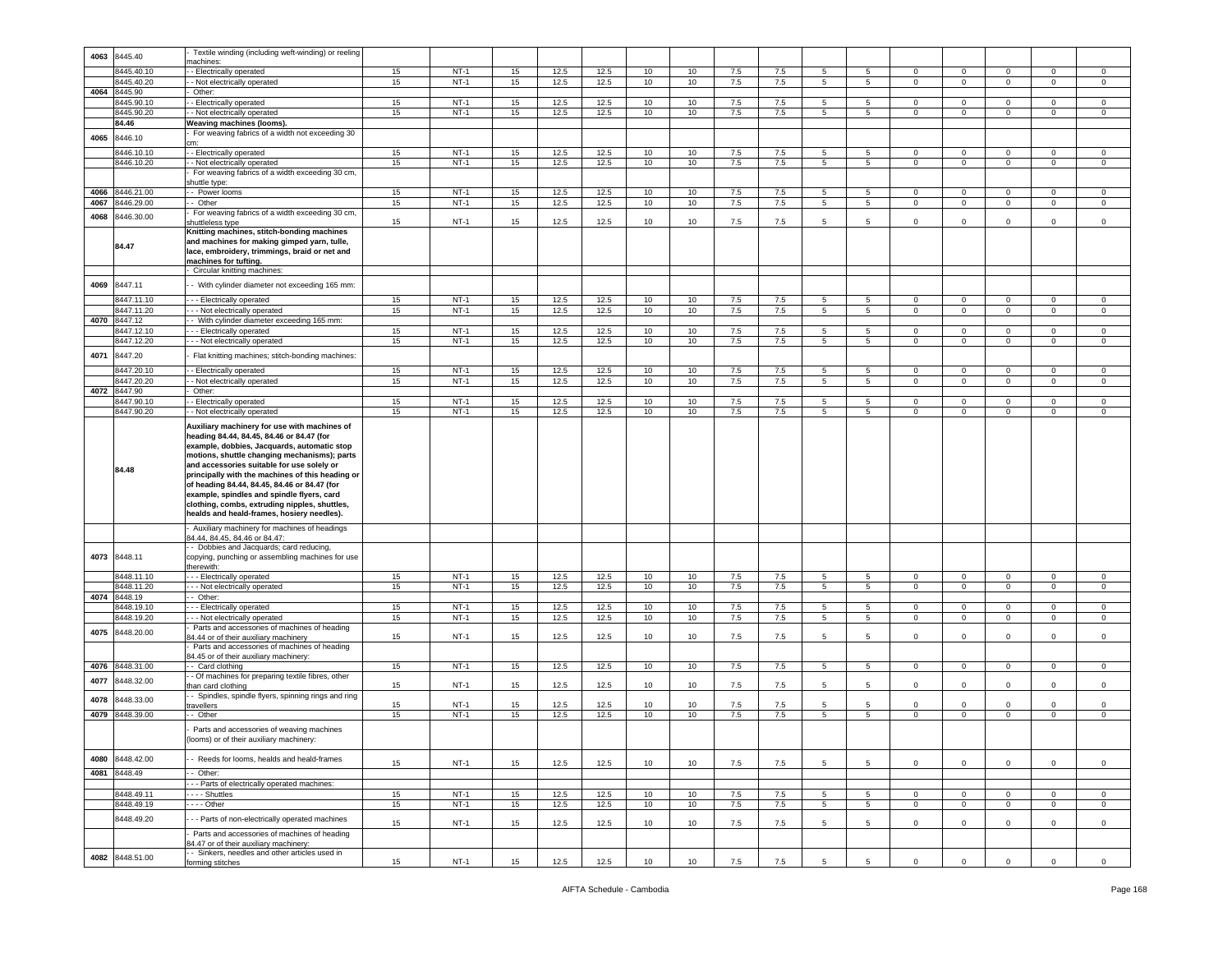| 4083       | 8448.59.00      | - Other                                                                  | 15             | NT-1        | 15       | 12.5 | 12.5 | 10 | 10              | 7.5     | 7.5 | 5               |                 |                | $^{\circ}$     |                |                | $\Omega$    |
|------------|-----------------|--------------------------------------------------------------------------|----------------|-------------|----------|------|------|----|-----------------|---------|-----|-----------------|-----------------|----------------|----------------|----------------|----------------|-------------|
|            |                 |                                                                          |                |             |          |      |      |    |                 |         |     |                 |                 |                |                |                |                |             |
|            |                 | Machinery for the manufacture or finishing of                            |                |             |          |      |      |    |                 |         |     |                 |                 |                |                |                |                |             |
| 4084 84.49 |                 | felt or nonwovens in the piece or in shapes,                             |                |             |          |      |      |    |                 |         |     |                 |                 |                |                |                |                |             |
|            |                 | including machinery for making felt hats;                                |                |             |          |      |      |    |                 |         |     |                 |                 |                |                |                |                |             |
|            |                 | blocks for making hats.                                                  |                |             |          |      |      |    |                 |         |     |                 |                 |                |                |                |                |             |
|            | 8449.00.10      | Electrically operated                                                    | 15             | <b>NT-1</b> | 15       | 12.5 | 12.5 | 10 | 10              | 7.5     | 7.5 | 5               | 5               | 0              | $\mathbf 0$    | 0              | 0              | $\mathbf 0$ |
|            | 8449.00.20      | Not electrically operated                                                | 15             | $NT-1$      | 15       | 12.5 | 12.5 | 10 | 10              | 7.5     | 7.5 | 5               | $5^{\circ}$     | $\circ$        | $\mathsf 0$    | $\mathbf 0$    | $\mathbf 0$    | $\mathbf 0$ |
|            |                 | Household or laundry-type washing machines,                              |                |             |          |      |      |    |                 |         |     |                 |                 |                |                |                |                |             |
|            | 84.50           | including machines which both wash and dry.                              |                |             |          |      |      |    |                 |         |     |                 |                 |                |                |                |                |             |
|            |                 |                                                                          |                |             |          |      |      |    |                 |         |     |                 |                 |                |                |                |                |             |
|            |                 | Machines, each of a dry linen capacity not                               |                |             |          |      |      |    |                 |         |     |                 |                 |                |                |                |                |             |
| 4085       | 8450.11         | exceeding 10 kg:<br>- Fully-automatic machines:                          |                |             |          |      |      |    |                 |         |     |                 |                 |                |                |                |                |             |
|            |                 |                                                                          |                |             |          |      |      |    |                 |         |     |                 |                 |                |                |                |                |             |
|            | 3450.11.10      | - - Each of a dry linen capacity not exceeding 6 kg                      | 15             | $NT-1$      | 15       | 12.5 | 12.5 | 10 | 10              | 7.5     | 7.5 | 5               | -5              | $\Omega$       | $\Omega$       | $\Omega$       | $\Omega$       | $\Omega$    |
|            | 8450.11.90      | - - Other                                                                | 15             | $NT-1$      | 15       | 12.5 | 12.5 | 10 | 10              | 7.5     | 7.5 | 5               | $5^{\circ}$     | $\overline{0}$ | $\mathbf{0}$   | $\mathbf 0$    | $\mathbf{0}$   | $\mathbf 0$ |
|            |                 |                                                                          |                |             |          |      |      |    |                 |         |     |                 |                 |                |                |                |                |             |
| 4086       | 8450.12.00      | Other machines, with built-in centrifugal drier                          | 15             | <b>NT-1</b> | 15       | 12.5 | 12.5 | 10 | 10              | 7.5     | 7.5 | 5               |                 | $\Omega$       | $\mathbf 0$    | $\Omega$       | $\Omega$       | $\Omega$    |
| 4087       | 3450.19.00      | - Other                                                                  | 15             | $NT-1$      | 15       | 12.5 | 12.5 | 10 | 10              | 7.5     | 7.5 | $5\phantom{.0}$ | $5\overline{)}$ | $\mathbf 0$    | $\,0\,$        | $\mathbf 0$    | $\mathbf 0$    | $\mathbf 0$ |
|            |                 | Machines, each of a dry linen capacity exceeding                         |                |             |          |      |      |    |                 |         |     |                 |                 |                |                |                |                |             |
| 4088       | 3450.20.00      | 0 kg                                                                     | 15             | $NT-1$      | 15       | 12.5 | 12.5 | 10 | 10              | 7.5     | 7.5 | 5               | 5               | $\mathsf 0$    | $\mathbf 0$    | $\mathbf 0$    | $\mathbf 0$    | $\mathsf 0$ |
| 4089       | 3450.90         | Parts:                                                                   |                |             |          |      |      |    |                 |         |     |                 |                 |                |                |                |                |             |
|            | 3450.90.10      | - Of goods of subheading 8450.20                                         | 15             | $NT-1$      | 15       | 12.5 | 12.5 | 10 | 10              | 7.5     | 7.5 | 5               | 5               | $\overline{0}$ | $\mathbf{0}$   | $\mathbf{0}$   | 0              | $\mathbf 0$ |
|            |                 | - Of goods of subheading 8450.11, 8450.12 or                             |                |             |          |      |      |    |                 |         |     |                 |                 |                |                |                |                |             |
|            | 8450.90.20      | 450.19                                                                   | 15             | NT-1        | 15       | 12.5 | 12.5 | 10 | 10              | 7.5     | 7.5 | 5               | 5               | 0              | $\mathbf 0$    | $\Omega$       | $\mathbf{0}$   | $\mathbf 0$ |
|            |                 | Machinery (other than machines of heading                                |                |             |          |      |      |    |                 |         |     |                 |                 |                |                |                |                |             |
|            |                 | 84.50) for washing, cleaning, wringing, drying,                          |                |             |          |      |      |    |                 |         |     |                 |                 |                |                |                |                |             |
|            |                 | ironing, pressing (including fusing presses),                            |                |             |          |      |      |    |                 |         |     |                 |                 |                |                |                |                |             |
|            |                 | bleaching, dyeing, dressing, finishing, coating                          |                |             |          |      |      |    |                 |         |     |                 |                 |                |                |                |                |             |
|            |                 | or impregnating textile yarns, fabrics or made                           |                |             |          |      |      |    |                 |         |     |                 |                 |                |                |                |                |             |
|            | 84.51           | up textile articles and machines for applying                            |                |             |          |      |      |    |                 |         |     |                 |                 |                |                |                |                |             |
|            |                 | the paste to the base fabric or other support                            |                |             |          |      |      |    |                 |         |     |                 |                 |                |                |                |                |             |
|            |                 | used in the manufacture of floor coverings                               |                |             |          |      |      |    |                 |         |     |                 |                 |                |                |                |                |             |
|            |                 | such as linoleum; machines for reeling,                                  |                |             |          |      |      |    |                 |         |     |                 |                 |                |                |                |                |             |
|            |                 | unreeling, folding, cutting or pinking textile                           |                |             |          |      |      |    |                 |         |     |                 |                 |                |                |                |                |             |
|            |                 | abrics.                                                                  |                |             |          |      |      |    |                 |         |     |                 |                 |                |                |                |                |             |
|            | 4090 8451.10.00 | Dry-cleaning machines                                                    | 15             | $NT-1$      | 15       | 12.5 | 12.5 | 10 | 10              | 7.5     | 7.5 | 5               | 5               | $\overline{0}$ | $\overline{0}$ | $\overline{0}$ | $\overline{0}$ | $\mathsf 0$ |
|            |                 | Drying machines:                                                         |                |             |          |      |      |    |                 |         |     |                 |                 |                |                |                |                |             |
| 4091       | 8451.21.00      | - Each of a dry linen capacity not exceeding 10                          |                | $NT-1$      |          | 12.5 | 12.5 | 10 | 10              | 7.5     | 7.5 | -5              | .5              | $\Omega$       | $\mathbf 0$    | $\Omega$       | $\Omega$       | $\Omega$    |
| 4092       | 8451.29.00      |                                                                          | 15<br>15       | $NT-1$      | 15<br>15 | 12.5 | 12.5 | 10 | 10              | 7.5     | 7.5 | 5               | 5               | 0              | $\mathbf 0$    | 0              | $\mathbf 0$    | $\mathbf 0$ |
|            |                 | - Other<br>Ironing machines and presses (including fusing                |                |             |          |      |      |    |                 |         |     |                 |                 |                |                |                |                |             |
| 4093       | 3451.30.00      | resses)                                                                  | 15             | ST          | 15       | 14   | 13   | 13 | 12              | 12      | 11  | 10              | 9               | 9              | 8              | $\overline{7}$ | $\overline{7}$ | 5           |
| 4094       | 8451.40.00      | Washing, bleaching or dyeing machines                                    | 15             | $NT-1$      | 15       | 12.5 | 12.5 | 10 | 10              | $7.5\,$ | 7.5 | $5\overline{5}$ | $5\overline{)}$ | $\overline{0}$ | $\mathbf 0$    | $\mathbf 0$    | $\mathbf{0}$   | $\mathsf 0$ |
|            |                 | Machines for reeling, unreeling, folding, cutting or                     |                |             |          |      |      |    |                 |         |     |                 |                 |                |                |                |                |             |
| 4095       | 3451.50.00      | vinking textile fabrics                                                  | 15             | $NT-1$      | 15       | 12.5 | 12.5 | 10 | 10              | 7.5     | 7.5 | 5               | -5              | 0              | $\mathsf 0$    | $\Omega$       | $\Omega$       | $\mathbf 0$ |
| 4096       | 8451.80         | Other machinery:                                                         |                |             |          |      |      |    |                 |         |     |                 |                 |                |                |                |                |             |
|            | 8451.80.10      | - For domestic use                                                       | 15             | $NT-1$      | 15       | 12.5 | 12.5 | 10 | 10              | 7.5     | 7.5 | 5               | 5 <sup>5</sup>  | $\circ$        | $\mathsf 0$    | $\circ$        | $\mathbf 0$    | $\circ$     |
|            | 3451.80.90      | - Other                                                                  | 15             | $NT-1$      | 15       | 12.5 | 12.5 | 10 | 10              | $7.5\,$ | 7.5 | 5               | 5 <sup>5</sup>  | $\mathbf 0$    | $\mathsf 0$    | 0              | $\mathbf 0$    | $\mathbf 0$ |
| 4097       | 8451.90         | Parts:                                                                   |                |             |          |      |      |    |                 |         |     |                 |                 |                |                |                |                |             |
|            |                 | - Of machines of a dry linen capacity not                                |                |             |          |      |      |    |                 |         |     |                 |                 |                |                |                |                |             |
|            | 8451.90.10      | exceeding 10 kg                                                          | 15             | $NT-1$      | 15       | 12.5 | 12.5 | 10 | 10 <sup>1</sup> | 7.5     | 7.5 | 5               | -5              | $\Omega$       | $\Omega$       | $\Omega$       | $\Omega$       | $\Omega$    |
|            | 8451.90.90      | - Other                                                                  | 15             | $NT-1$      | 15       | 12.5 | 12.5 | 10 | 10              | 7.5     | 7.5 | $5^{\circ}$     | $5^{\circ}$     | $\overline{0}$ | $\mathbf 0$    | $\mathbf 0$    | $\mathbf{0}$   | $\mathbf 0$ |
|            |                 | Sewing machines, other than book-sewing                                  |                |             |          |      |      |    |                 |         |     |                 |                 |                |                |                |                |             |
|            | 84.52           | machines of heading 84.40; furniture, bases                              |                |             |          |      |      |    |                 |         |     |                 |                 |                |                |                |                |             |
|            |                 | and covers specially designed for sewing                                 |                |             |          |      |      |    |                 |         |     |                 |                 |                |                |                |                |             |
|            |                 | machines; sewing machine needles                                         |                |             |          |      |      |    |                 |         |     |                 |                 |                |                |                |                |             |
| 4098       | 8452.10.00      | Sewing machines of the household type                                    | $\overline{7}$ | EL.         |          |      |      |    |                 |         |     |                 |                 |                |                |                |                |             |
|            |                 | Other sewing machines:                                                   |                |             |          |      |      |    |                 |         |     |                 |                 |                |                |                |                |             |
| 4099       | 8452.21.00      | - Automatic units                                                        | 15             | $NT-1$      | 15       | 12.5 | 12.5 | 10 | 10              | 7.5     | 7.5 | 5               | 5               | $^{\circ}$     | $\mathbf 0$    | $^{\circ}$     | $\mathbf{0}$   | 0           |
| 4100       | 8452.29.00      | Other                                                                    | 15             | $NT-1$      | 15       | 12.5 | 12.5 | 10 | 10              | 7.5     | 7.5 | 5               | 5               | $\mathbf{0}$   | $\mathsf 0$    | $\mathbf 0$    | $\mathbf 0$    | $\mathbf 0$ |
| 4101       | 8452.30.00      | Sewing machine needles                                                   | 15             | $NT-1$      | 15       | 12.5 | 12.5 | 10 | 10              | 7.5     | 7.5 | 5 <sub>5</sub>  | 5 <sup>5</sup>  | $\mathbf 0$    | $\mathsf 0$    | $\mathbf 0$    | $\mathbf 0$    | $\circ$     |
| 4102       | 3452.40.00      | Furniture, bases and covers for sewing machines                          |                |             |          |      |      |    |                 |         |     | 5               | -5              | $\mathbf 0$    |                | $\Omega$       | $\Omega$       | $\Omega$    |
| 4103       |                 | ind parts thereof                                                        | 15             | $NT-1$      | 15       | 12.5 | 12.5 | 10 | 10              | 7.5     | 7.5 |                 |                 |                | $\mathbf 0$    |                |                |             |
|            | 8452.90         | Other parts of sewing machines:<br>- Of machinery of subheading 8452.10: |                |             |          |      |      |    |                 |         |     |                 |                 |                |                |                |                |             |
|            |                 |                                                                          |                |             |          |      |      |    |                 |         |     |                 |                 |                |                |                |                |             |
|            | 8452.90.11      | - Arms and beds, stands with or without centre                           |                |             |          |      |      |    |                 |         |     |                 |                 |                |                |                |                |             |
|            |                 | frames; flywheels; belt guards; treadles or pedals                       | 15             | EL          |          |      |      |    |                 |         |     |                 |                 |                |                |                |                |             |
|            | 8452.90.19      | - - Other                                                                | 15             | EL.         |          |      |      |    |                 |         |     |                 |                 |                |                |                |                |             |
|            | 3452.90.9       |                                                                          |                |             |          |      |      |    |                 |         |     |                 |                 |                |                |                |                |             |
|            |                 |                                                                          |                |             |          |      |      |    |                 |         |     |                 |                 |                |                |                |                |             |
|            |                 | Machinery for preparing, tanning or working                              |                |             |          |      |      |    |                 |         |     |                 |                 |                |                |                |                |             |
|            | 84.53           | hides, skins or leather or for making or                                 |                |             |          |      |      |    |                 |         |     |                 |                 |                |                |                |                |             |
|            |                 | repairing footwear or other articles of hides,                           |                |             |          |      |      |    |                 |         |     |                 |                 |                |                |                |                |             |
|            |                 | skins or leather, other than sewing machines.                            |                |             |          |      |      |    |                 |         |     |                 |                 |                |                |                |                |             |
|            |                 | Machinery for preparing, tanning or working                              |                |             |          |      |      |    |                 |         |     |                 |                 |                |                |                |                |             |
| 4104       | 8453.10         | nides, skins or leather:                                                 |                |             |          |      |      |    |                 |         |     |                 |                 |                |                |                |                |             |
|            | 8453.10.10      | - Electrically operated                                                  | 15             | $NT-1$      | 15       | 12.5 | 12.5 | 10 | 10              | 7.5     | 7.5 | 5               | 5               | $\mathbf 0$    | $\mathbf 0$    | $^{\circ}$     | $\mathbf{0}$   | $\mathbf 0$ |
|            | 8453.10.20      | - Not electrically operated                                              | 15             | $NT-1$      | 15       | 12.5 | 12.5 | 10 | 10              | 7.5     | 7.5 | 5               | 5 <sup>5</sup>  | $\circ$        | $\mathbf 0$    | $\mathbf{0}$   | $\mathbf{0}$   | $\circ$     |
| 4105       | 8453.20         | Machinery for making or repairing footwear:                              |                |             |          |      |      |    |                 |         |     |                 |                 |                |                |                |                |             |
|            | 8453.20.10      | - Electrically operated                                                  | 15             | $NT-1$      | 15       | 12.5 | 12.5 | 10 | 10              | 7.5     | 7.5 | 5               | 5               | $\mathbf 0$    | $\mathbf 0$    | $\Omega$       | 0              | $\mathbf 0$ |
|            | 8453.20.20      | - Not electrically operated                                              | 15             | $NT-1$      | 15       | 12.5 | 12.5 | 10 | 10              | 7.5     | 7.5 | 5               | $5\overline{)}$ | $\circ$        | $\mathbf 0$    | $\mathbf 0$    | $\overline{0}$ | $\mathbf 0$ |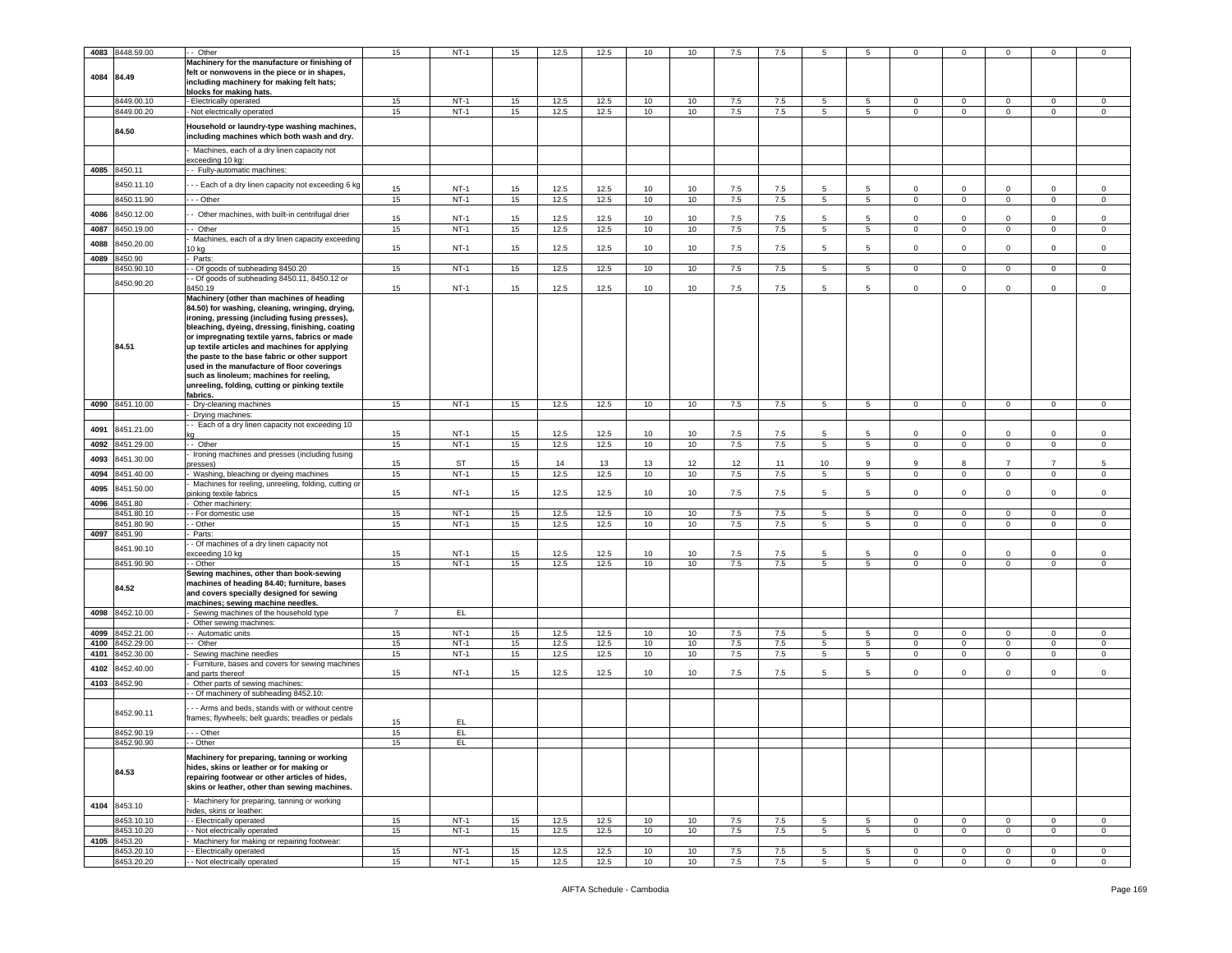| 4106 | 8453.80             | Other machinery:                                                                                                                                                                                                       |    |        |                  |      |      |                  |    |         |     |                 |                 |                |                |              |                |                     |
|------|---------------------|------------------------------------------------------------------------------------------------------------------------------------------------------------------------------------------------------------------------|----|--------|------------------|------|------|------------------|----|---------|-----|-----------------|-----------------|----------------|----------------|--------------|----------------|---------------------|
|      |                     |                                                                                                                                                                                                                        |    |        |                  |      |      |                  |    |         |     |                 |                 |                |                |              |                |                     |
|      | 3453.80.10          | - Electrically operated                                                                                                                                                                                                | 15 | $NT-1$ | 15               | 12.5 | 12.5 | 10               | 10 | 7.5     | 7.5 | 5               | 5               | $\mathbf 0$    | $\mathbf 0$    | $\Omega$     | 0              | $\mathbf 0$         |
|      | 8453.80.20          | - Not electrically operated                                                                                                                                                                                            | 15 | $NT-1$ | 15               | 12.5 | 12.5 | 10               | 10 | 7.5     | 7.5 | $5\overline{5}$ | 5               | $\mathbf 0$    | $\mathbf 0$    | $\mathbf 0$  | $\mathbf 0$    | $\mathsf 0$         |
|      | 4107 8453.90.00     | Parts                                                                                                                                                                                                                  | 15 | $NT-1$ | 15               | 12.5 | 12.5 | 10               | 10 | 7.5     | 7.5 | $5\overline{5}$ | 5               | $\mathbf{O}$   | $\mathbf 0$    | $\mathbf 0$  | $\mathbf 0$    | $\mathbf 0$         |
|      |                     | Converters, ladles, ingot moulds and casting                                                                                                                                                                           |    |        |                  |      |      |                  |    |         |     |                 |                 |                |                |              |                |                     |
|      | 84.54               | machines, of a kind used in metallurgy or in                                                                                                                                                                           |    |        |                  |      |      |                  |    |         |     |                 |                 |                |                |              |                |                     |
|      |                     | metal foundries.                                                                                                                                                                                                       |    |        |                  |      |      |                  |    |         |     |                 |                 |                |                |              |                |                     |
|      |                     |                                                                                                                                                                                                                        |    |        |                  |      |      |                  |    |         |     |                 |                 |                |                |              |                |                     |
| 4108 | 8454.10.00          | Converters                                                                                                                                                                                                             | 15 | $NT-1$ | 15               | 12.5 | 12.5 | 10               | 10 | 7.5     | 7.5 | 5               | 5               | $\mathbf{0}$   | $\mathsf 0$    | $\mathbf 0$  | 0              | $\mathbf 0$         |
| 4109 | 8454.20.00          | Ingot moulds and ladles                                                                                                                                                                                                | 15 | $NT-1$ | 15               | 12.5 | 12.5 | 10               | 10 | 7.5     | 7.5 | 5               | 5               | $\circ$        | $\mathsf 0$    | 0            | $\mathbf 0$    | $\mathsf 0$         |
| 4110 | 8454.30.00          | Casting machines                                                                                                                                                                                                       | 15 | $NT-1$ | 15               | 12.5 | 12.5 | 10               | 10 | $7.5\,$ | 7.5 | 5               | 5               | $\circ$        | $\mathbf 0$    | $\mathsf 0$  | $\mathbf 0$    | $\mathsf 0$         |
| 4111 | 8454.90.00          | Parts                                                                                                                                                                                                                  | 15 | $NT-1$ | 15               | 12.5 | 12.5 | 10               | 10 | 7.5     | 7.5 | $5^{\circ}$     | 5 <sup>5</sup>  | $\mathbf 0$    | $\mathsf 0$    | $\mathbf 0$  | $\mathbf 0$    | $\mathbf 0$         |
|      | 84.55               |                                                                                                                                                                                                                        |    |        |                  |      |      |                  |    |         |     |                 |                 |                |                |              |                |                     |
|      |                     | Metal-rolling mills and rolls therefor.                                                                                                                                                                                |    |        |                  |      |      |                  |    |         |     |                 |                 |                |                |              |                |                     |
| 4112 | 8455.10.00          | Tube mills                                                                                                                                                                                                             | 15 | $NT-1$ | 15               | 12.5 | 12.5 | 10               | 10 | 7.5     | 7.5 | $5\phantom{.0}$ | $5\overline{5}$ | $\mathbf 0$    | $\mathsf 0$    | $\mathbf 0$  | $\mathbf 0$    | $\mathbf 0$         |
|      |                     | Other rolling mills:                                                                                                                                                                                                   |    |        |                  |      |      |                  |    |         |     |                 |                 |                |                |              |                |                     |
| 4113 | 8455.21.00          | - Hot or combination hot and cold                                                                                                                                                                                      | 15 | $NT-1$ | 15               | 12.5 | 12.5 | 10               | 10 | 7.5     | 7.5 | 5               | 5               | $\mathbf{0}$   | $\mathbf 0$    | $\mathbf 0$  | $\mathbf{0}$   | $\mathbf 0$         |
| 4114 | 8455.22.00          | - Cold                                                                                                                                                                                                                 | 15 | $NT-1$ | 15               | 12.5 | 12.5 | 10               | 10 | 7.5     | 7.5 | $5^{\circ}$     | 5               | $\mathbf 0$    | $\mathsf 0$    | $\mathbf 0$  | $\mathbf 0$    | $\mathbf 0$         |
| 4115 |                     |                                                                                                                                                                                                                        |    | $NT-1$ |                  |      | 12.5 |                  | 10 |         | 7.5 | $5^{\circ}$     | 5 <sub>5</sub>  | $\mathbf 0$    |                | $\circ$      | $\mathbf 0$    | $\mathbf 0$         |
|      | 8455.30.00          | Rolls for rolling mills                                                                                                                                                                                                | 15 |        | 15               | 12.5 |      | 10               |    | 7.5     |     |                 |                 |                | $\mathbf 0$    |              |                |                     |
| 4116 | 8455.90.00          | Other parts                                                                                                                                                                                                            | 15 | $NT-1$ | 15               | 12.5 | 12.5 | 10               | 10 | 7.5     | 7.5 | 5               | 5               | $\mathbf 0$    | $\mathsf 0$    | $\mathbf 0$  | $\mathbf 0$    | $\mathbf 0$         |
|      | 84.56               | Machine-tools for working any material by<br>removal of material, by laser or other light or<br>photon beam, ultrasonic, electro-discharge,<br>electro-chemical, electron beam, ionic-beam or<br>plasma arc processes. |    |        |                  |      |      |                  |    |         |     |                 |                 |                |                |              |                |                     |
|      |                     | Operated by laser or other light or photon beam                                                                                                                                                                        |    |        |                  |      |      |                  |    |         |     |                 |                 |                |                |              |                |                     |
| 4117 | 8456.10.00          | <b>rocesses</b>                                                                                                                                                                                                        | 15 | $NT-1$ | 15               | 12.5 | 12.5 | 10               | 10 | 7.5     | 7.5 | 5               | -5              | 0              | $\mathsf 0$    | $\Omega$     | $\Omega$       | $\mathbf 0$         |
| 4118 | 8456.20.00          | Operated by ultrasonic processes                                                                                                                                                                                       | 15 | $NT-1$ | 15               | 12.5 | 12.5 | 10               | 10 | 7.5     | 7.5 | 5               | 5               | $\circ$        | $\mathsf 0$    | $\mathbf 0$  | $\mathbf 0$    | $\mathbf 0$         |
|      |                     |                                                                                                                                                                                                                        |    |        |                  |      |      |                  |    |         |     |                 |                 |                |                |              |                |                     |
| 4119 | 8456.30.00          | Operated by electro-discharge processes                                                                                                                                                                                | 15 | $NT-1$ | 15               | 12.5 | 12.5 | 10               | 10 | 7.5     | 7.5 | $5\phantom{.0}$ | 5               | $\circ$        | $\mathbf 0$    | $\mathbf 0$  | $\mathbf 0$    | $\mathbf 0$         |
|      | 4120 8456.90        | Other:                                                                                                                                                                                                                 |    |        |                  |      |      |                  |    |         |     |                 |                 |                |                |              |                |                     |
|      | 8456.90.10          | - Machine tools, numerically controlled, for<br>working any material by removal of material, by<br>plasma arc processes, for the manufacture of<br>printed circuit boards or printed wiring boards                     | 15 | $NT-1$ | 15               | 12.5 | 12.5 | 10               | 10 | 7.5     | 7.5 | 5               | 5               | $\mathbf 0$    | $\mathbf 0$    | 0            | $\mathbf{0}$   | $\mathsf 0$         |
|      | 8456.90.20          | - Wet processing equipment for the application by<br>immersion of electrochemical solutions, whether or<br>not for the purpose of removing material on printed<br>circuit boards or printed wiring boards              | 15 | $NT-1$ | 15               | 12.5 | 12.5 | 10               | 10 | 7.5     | 7.5 | 5               | 5               | $\mathbf 0$    | $\mathbf 0$    | $\Omega$     | 0              | $\mathbf 0$         |
|      | 8456.90.90          | - Other                                                                                                                                                                                                                | 15 | $NT-1$ | 15               | 12.5 | 12.5 | 10               | 10 | 7.5     | 7.5 | 5               | 5               | $\mathbf 0$    | $\mathsf 0$    | $\mathsf 0$  | $\mathsf 0$    | $\Omega$            |
|      |                     | Machining centres, unit construction machines                                                                                                                                                                          |    |        |                  |      |      |                  |    |         |     |                 |                 |                |                |              |                |                     |
|      | 84.57               | (single station) and multi-station transfer<br>machines, for working metal.                                                                                                                                            |    |        |                  |      |      |                  |    |         |     |                 |                 |                |                |              |                |                     |
|      |                     |                                                                                                                                                                                                                        |    |        |                  |      |      |                  |    |         |     |                 |                 |                |                |              |                |                     |
|      |                     |                                                                                                                                                                                                                        |    |        |                  |      |      |                  |    |         |     |                 |                 |                |                | $\Omega$     |                |                     |
|      | 4121 8457.10.00     | Machining centres                                                                                                                                                                                                      | 15 | $NT-1$ | 15               | 12.5 | 12.5 | 10               | 10 | 7.5     | 7.5 | 5               | 5               | $\mathbf{0}$   | $\mathbf 0$    |              | $\mathbf{0}$   | $\mathbf 0$         |
| 4122 | 8457.20.00          | Unit construction machines (single station)                                                                                                                                                                            | 15 | $NT-1$ | 15               | 12.5 | 12.5 | 10               | 10 | 7.5     | 7.5 | 5               | 5               | $\mathbf{0}$   | $\mathbf 0$    | $\mathbf 0$  | $\mathbf{0}$   | $\mathbf 0$         |
| 4123 | 8457.30.00          | Multi-station transfer machines                                                                                                                                                                                        | 15 | $NT-1$ | 15               | 12.5 | 12.5 | 10               | 10 | 7.5     | 7.5 | 5               | 5               | $\circ$        | $\mathbf 0$    | $\mathbf 0$  | $\mathbf 0$    | $\mathbf 0$         |
|      |                     | Lathes (including turning centres) for removing                                                                                                                                                                        |    |        |                  |      |      |                  |    |         |     |                 |                 |                |                |              |                |                     |
|      | 84.58               | metal.                                                                                                                                                                                                                 |    |        |                  |      |      |                  |    |         |     |                 |                 |                |                |              |                |                     |
|      |                     |                                                                                                                                                                                                                        |    |        |                  |      |      |                  |    |         |     |                 |                 |                |                |              |                |                     |
|      |                     | Horizontal lathes:                                                                                                                                                                                                     |    |        |                  |      |      |                  |    |         |     |                 |                 |                |                |              |                |                     |
| 4124 | 8458.11.00          | - Numerically controlled                                                                                                                                                                                               | 15 | $NT-1$ | 15               | 12.5 | 12.5 | 10               | 10 | 7.5     | 7.5 | 5               | 5               | $\mathbf 0$    | $\mathsf 0$    | 0            | $\mathbf 0$    | $\mathsf 0$         |
|      | 4125 8458.19.00     | - Other                                                                                                                                                                                                                | 15 | $NT-1$ | 15               | 12.5 | 12.5 | 10               | 10 | 7.5     | 7.5 | 5               | 5               | $\overline{0}$ | $\overline{0}$ | $\circ$      | $\mathbf 0$    | $\mathbf 0$         |
|      |                     | Other lathes:                                                                                                                                                                                                          |    |        |                  |      |      |                  |    |         |     |                 |                 |                |                |              |                |                     |
|      |                     |                                                                                                                                                                                                                        |    | $NT-1$ |                  |      |      |                  |    |         |     | 5               | 5               | $\circ$        |                | $\Omega$     | 0              | $\mathbf 0$         |
| 4126 | 8458.91.00          | - Numerically controlled                                                                                                                                                                                               | 15 |        | 15               | 12.5 | 12.5 | 10               | 10 | 7.5     | 7.5 |                 |                 | $\mathbf 0$    | $\mathbf 0$    |              |                |                     |
| 4127 | 8458.99.00<br>84.59 | - Other<br>Machine-tools (including way-type unit head<br>machines) for drilling, boring, milling, threading<br>or tapping by removing metal, other than lathes<br>(including turning centres) of heading 84.58.       | 15 | $NT-1$ | 15               | 12.5 | 12.5 | 10               | 10 | 7.5     | 7.5 | 5               | 5               |                | $\mathsf 0$    | $\mathbf 0$  | $\mathsf 0$    | $\mathsf{O}\xspace$ |
|      | 4128 8459.10        | Way-type unit head machines:                                                                                                                                                                                           |    |        |                  |      |      |                  |    |         |     |                 |                 |                |                |              |                |                     |
|      | 8459.10.10          | - Electrically operated                                                                                                                                                                                                | 15 | $NT-1$ | 15               | 12.5 | 12.5 | 10               | 10 | 7.5     | 7.5 | 5               | 5               | $\circ$        | $\mathsf 0$    | $\mathbf 0$  | $\mathbf 0$    | $\mathbf 0$         |
|      | 8459.10.20          | - Not electrically operated                                                                                                                                                                                            | 15 | $NT-1$ | 15               | 12.5 | 12.5 | 10               | 10 | 7.5     | 7.5 |                 | $5\phantom{.0}$ | $\circ$        | $\mathbf 0$    | $\mathbf 0$  | $\mathbf 0$    | $\mathbf 0$         |
|      |                     |                                                                                                                                                                                                                        |    |        |                  |      |      |                  |    |         |     | $5^{\circ}$     |                 |                |                |              |                |                     |
|      |                     | Other drilling machines:                                                                                                                                                                                               |    |        |                  |      |      |                  |    |         |     |                 |                 |                |                |              |                |                     |
|      | 4129 8459.21.00     | - Numerically controlled                                                                                                                                                                                               | 15 | $NT-1$ | 15               | 12.5 | 12.5 | 10               | 10 | 7.5     | 7.5 | $5\overline{5}$ | $5\phantom{.0}$ | $\circ$        | $\mathbf 0$    | $\mathbf 0$  | $\mathbf 0$    | $\mathbf 0$         |
|      | 4130 8459.29        | - Other:                                                                                                                                                                                                               |    |        |                  |      |      |                  |    |         |     |                 |                 |                |                |              |                |                     |
|      | 8459.29.10          | -- Electrically operated                                                                                                                                                                                               | 15 | $NT-1$ | 15               | 12.5 | 12.5 | 10               | 10 | 7.5     | 7.5 | 5               | 5               | $\mathbf 0$    | $\mathbf 0$    | $\Omega$     | 0              | $\mathbf 0$         |
|      | 8459.29.20          | - - - Not electrically operated                                                                                                                                                                                        | 15 | $NT-1$ | 15               | 12.5 | 12.5 | 10               | 10 | 7.5     | 7.5 | 5               | $\overline{5}$  | $\overline{0}$ | $\overline{0}$ | $\circ$      | $\overline{0}$ | $\overline{0}$      |
|      |                     | Other boring-milling machines:                                                                                                                                                                                         |    |        |                  |      |      |                  |    |         |     |                 |                 |                |                |              |                |                     |
|      |                     |                                                                                                                                                                                                                        |    |        |                  |      |      |                  |    |         |     |                 |                 |                |                |              |                |                     |
|      | 4131 8459.31.00     | - Numerically controlled                                                                                                                                                                                               | 15 | $NT-1$ | 15               | 12.5 | 12.5 | 10 <sup>10</sup> | 10 | 7.5     | 7.5 | $5\overline{5}$ | $5^{\circ}$     | $\overline{0}$ | $\mathbf 0$    | $\circ$      | $\mathbf 0$    | $\mathsf 0$         |
|      | 4132 8459.39        | - Other:                                                                                                                                                                                                               |    |        |                  |      |      |                  |    |         |     |                 |                 |                |                |              |                |                     |
|      | 8459.39.            | - Electrically operated                                                                                                                                                                                                | 15 | $NT-1$ | 15               | 12.5 | 12.5 | 10               | 10 | 7.5     | 7.5 |                 |                 |                |                |              |                |                     |
|      | 8459.39.20          | --- Not electrically operated                                                                                                                                                                                          | 15 | $NT-1$ | 15               | 12.5 | 12.5 | 10               | 10 | 7.5     | 7.5 | $\overline{5}$  | 5               | $\mathbf 0$    | $\mathsf 0$    | $\mathbf{0}$ | $\mathbf{0}$   | $\mathsf 0$         |
| 4133 | 8459.40             | Other boring machines:                                                                                                                                                                                                 |    |        |                  |      |      |                  |    |         |     |                 |                 |                |                |              |                |                     |
|      |                     |                                                                                                                                                                                                                        |    |        |                  |      |      |                  |    |         |     |                 |                 |                |                |              |                |                     |
|      | 8459.40.10          | - Electrically operated                                                                                                                                                                                                | 15 | $NT-1$ | 15               | 12.5 | 12.5 | 10               | 10 | 7.5     | 7.5 | $5^{\circ}$     | 5               | $\mathbf{0}$   | $\mathbf 0$    | $\mathbf 0$  | $\mathbf 0$    | $\mathsf 0$         |
|      | 8459.40.20          | - Not electrically operated                                                                                                                                                                                            | 15 | $NT-1$ | 15               | 12.5 | 12.5 | 10               | 10 | 7.5     | 7.5 | 5               | 5               | $\mathbf{0}$   | $\mathbf{0}$   | $\mathbf{0}$ | $\mathbf 0$    | $\mathbf 0$         |
|      |                     | Milling machines, knee-type:                                                                                                                                                                                           |    |        |                  |      |      |                  |    |         |     |                 |                 |                |                |              |                |                     |
|      | 4134 8459.51.00     | - Numerically controlled                                                                                                                                                                                               | 15 | $NT-1$ | 15               | 12.5 | 12.5 | 10               | 10 | 7.5     | 7.5 | 5               | 5               | $\circ$        | $\mathbf 0$    | $\mathbf 0$  | $\mathbf{0}$   | $\mathbf 0$         |
|      | 4135 8459.59        | - Other:                                                                                                                                                                                                               |    |        |                  |      |      |                  |    |         |     |                 |                 |                |                |              |                |                     |
|      |                     |                                                                                                                                                                                                                        |    |        |                  |      |      |                  |    |         |     |                 |                 |                |                | $\Omega$     |                |                     |
|      | 8459.59.10          | - Electrically operated                                                                                                                                                                                                | 15 | $NT-1$ | 15 <sub>15</sub> | 12.5 | 12.5 | 10               | 10 | 7.5     | 7.5 | $5^{\circ}$     | 5               | $\mathbf{0}$   | $\mathbf 0$    |              | $\mathbf{0}$   | $\mathsf 0$         |
|      | 8459.59.20          | - - Not electrically operated                                                                                                                                                                                          | 15 | $NT-1$ | 15               | 12.5 | 12.5 | 10               | 10 | 7.5     | 7.5 | 5               | 5               | $\mathbf 0$    | $\mathbf 0$    | $\mathbf 0$  | $\mathbf{0}$   | $\mathbf 0$         |
|      |                     | Other milling machines:                                                                                                                                                                                                |    |        |                  |      |      |                  |    |         |     |                 |                 |                |                |              |                |                     |
|      | 4136 8459.61.00     | - Numerically controlled                                                                                                                                                                                               | 15 | $NT-1$ | 15               | 12.5 | 12.5 | 10               | 10 | 7.5     | 7.5 | $5\overline{5}$ | $5^{\circ}$     | $\circ$        | $\mathbf 0$    | $\mathbf{0}$ | $\overline{0}$ | $\mathbf 0$         |
|      | 4137 8459.69        | - Other:                                                                                                                                                                                                               |    |        |                  |      |      |                  |    |         |     |                 |                 |                |                |              |                |                     |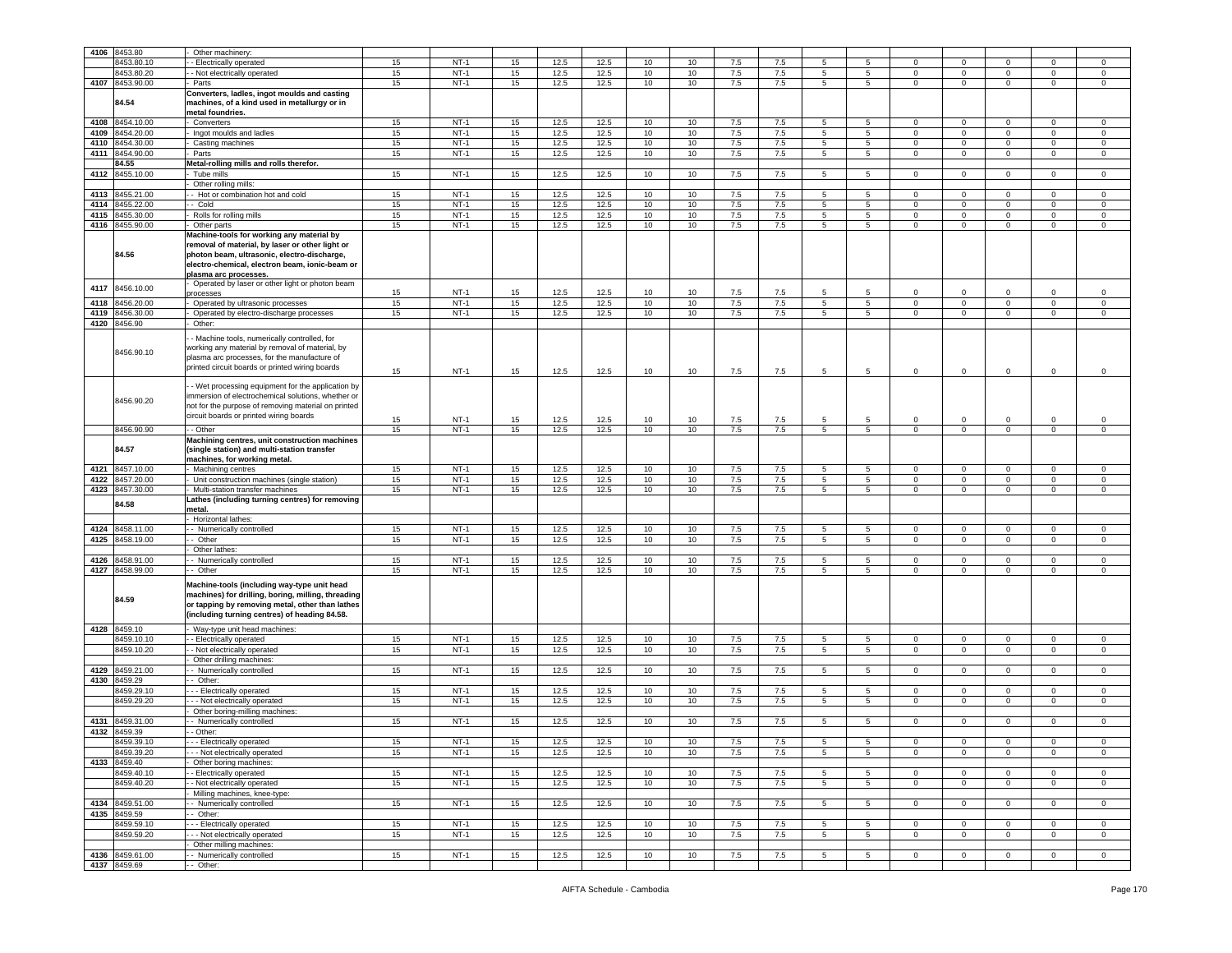|      | 8459.69.10                 | --- Electrically operated                                                                                                                                                                                                                                                                                                                         | 15 | $NT-1$ | 15 | 12.5 | 12.5 | 10 | 10 | 7.5 | 7.5 | 5               | 5               | $\mathbf 0$    | $\mathbf 0$             |                | $\Omega$       | $\mathbf 0$    |
|------|----------------------------|---------------------------------------------------------------------------------------------------------------------------------------------------------------------------------------------------------------------------------------------------------------------------------------------------------------------------------------------------|----|--------|----|------|------|----|----|-----|-----|-----------------|-----------------|----------------|-------------------------|----------------|----------------|----------------|
|      | 8459.69.20                 |                                                                                                                                                                                                                                                                                                                                                   | 15 | $NT-1$ | 15 | 12.5 | 12.5 | 10 | 10 | 7.5 | 7.5 | 5               | 5               | $\mathbf 0$    | $\mathbf 0$             | $\mathbf 0$    | $\mathbf 0$    | $\mathbf 0$    |
|      |                            | - - Not electrically operated                                                                                                                                                                                                                                                                                                                     |    |        |    |      |      |    |    |     |     |                 |                 |                |                         |                |                |                |
| 4138 | 8459.70                    | Other threading or tapping machines:                                                                                                                                                                                                                                                                                                              |    |        |    |      |      |    |    |     |     |                 |                 |                |                         |                |                |                |
|      | 8459.70.10                 | - Electrically operated                                                                                                                                                                                                                                                                                                                           | 15 | $NT-1$ | 15 | 12.5 | 12.5 | 10 | 10 | 7.5 | 7.5 | 5               | 5               | 0              | $\mathbf 0$             | 0              | 0              | $\mathbf 0$    |
|      | 8459.70.20                 | - - Not electrically operated                                                                                                                                                                                                                                                                                                                     | 15 | $NT-1$ | 15 | 12.5 | 12.5 | 10 | 10 | 7.5 | 7.5 | 5               | $5\overline{5}$ | $\mathbf 0$    | $\mathbf 0$             | $\mathbf 0$    | $\mathbf 0$    | $\mathsf 0$    |
|      | 84.60                      | Machine-tools for deburring, sharpening,<br>grinding, honing, lapping, polishing or<br>otherwise finishing metal or cermets by means<br>of grinding stones, abrasives or polishing<br>products, other than gear cutting, gear grinding<br>or gear finishing machines of heading 84.61.                                                            |    |        |    |      |      |    |    |     |     |                 |                 |                |                         |                |                |                |
|      |                            | Flat-surface grinding machines, in which the<br>positioning in any one axis can be set up to an<br>accuracy of at least 0.01 mm:                                                                                                                                                                                                                  |    |        |    |      |      |    |    |     |     |                 |                 |                |                         |                |                |                |
|      | 4139 8460.11.00            | - - Numerically controlled                                                                                                                                                                                                                                                                                                                        | 15 | $NT-1$ | 15 | 12.5 | 12.5 | 10 | 10 | 7.5 | 7.5 | 5               | -5              | $\mathbf 0$    | $\mathbf{0}$            | $\Omega$       | $\mathbf 0$    | $\circ$        |
| 4140 | 8460.19                    | - Other:                                                                                                                                                                                                                                                                                                                                          |    |        |    |      |      |    |    |     |     |                 |                 |                |                         |                |                |                |
|      | 8460.19.10                 | -- Electrically operated                                                                                                                                                                                                                                                                                                                          | 15 | NT-1   | 15 | 12.5 | 12.5 | 10 | 10 | 7.5 | 7.5 | 5               | 5               | $\mathbf 0$    | $\mathbf 0$             | $\mathbf 0$    | $\mathbf 0$    | $\mathbf 0$    |
|      | 8460.19.20                 | --- Not electrically operated                                                                                                                                                                                                                                                                                                                     | 15 | $NT-1$ | 15 | 12.5 | 12.5 | 10 | 10 | 7.5 | 7.5 | 5 <sup>5</sup>  | 5               | $\mathbf 0$    | $\overline{0}$          | $\overline{0}$ | $\mathbf 0$    | $\circ$        |
|      |                            |                                                                                                                                                                                                                                                                                                                                                   |    |        |    |      |      |    |    |     |     |                 |                 |                |                         |                |                |                |
|      |                            | Other grinding machines, in which the positioning<br>in any one axis can be set up to an accuracy of at<br>east 0.01 mm:                                                                                                                                                                                                                          |    |        |    |      |      |    |    |     |     |                 |                 |                |                         |                |                |                |
|      | 4141 8460.21.00            | - - Numerically controlled                                                                                                                                                                                                                                                                                                                        | 15 | $NT-1$ | 15 | 12.5 | 12.5 | 10 | 10 | 7.5 | 7.5 | -5              | -5              | $\Omega$       | $\Omega$                | $\Omega$       | $\Omega$       | $\Omega$       |
| 4142 | 8460.29                    | Other:                                                                                                                                                                                                                                                                                                                                            |    |        |    |      |      |    |    |     |     |                 |                 |                |                         |                |                |                |
|      | 8460.29.10                 | -- Electrically operated                                                                                                                                                                                                                                                                                                                          | 15 | $NT-1$ | 15 | 12.5 | 12.5 | 10 | 10 | 7.5 | 7.5 | 5               | 5               | 0              | $\overline{0}$          | $\mathbf 0$    | 0              | 0              |
|      | 8460.29.20                 | - - - Not electrically operated                                                                                                                                                                                                                                                                                                                   | 15 | $NT-1$ | 15 | 12.5 | 12.5 | 10 | 10 | 7.5 | 7.5 | 5               | $5\overline{)}$ | $\circ$        | $\mathbf 0$             | $\circ$        | $\mathbf{0}$   | $\mathbf 0$    |
|      |                            |                                                                                                                                                                                                                                                                                                                                                   |    |        |    |      |      |    |    |     |     |                 |                 |                |                         |                |                |                |
|      |                            | Sharpening (tool or cutter grinding) machines:                                                                                                                                                                                                                                                                                                    |    |        |    |      |      |    |    |     |     |                 |                 |                |                         |                |                |                |
|      | 4143 8460.31               | - - Numerically controlled:                                                                                                                                                                                                                                                                                                                       |    |        |    |      |      |    |    |     |     |                 |                 |                |                         |                |                |                |
|      | 8460.31.10                 | - - Machine tools, numerically controlled, for<br>sharpening carbide drilling bits with a shank<br>diameter not exceeding 3.175 mm, provided with<br>fixed collets and having a power not exceeding 0.74                                                                                                                                          |    |        |    |      |      |    |    |     |     |                 |                 |                |                         |                |                |                |
|      |                            | kW                                                                                                                                                                                                                                                                                                                                                | 15 | $NT-1$ | 15 | 12.5 | 12.5 | 10 | 10 | 7.5 | 7.5 | 5               | 5               | $\mathbf 0$    | $\mathbf 0$             | 0              | $\mathbf 0$    | $\,0\,$        |
|      | 8460.31.90                 | - - - Other                                                                                                                                                                                                                                                                                                                                       | 15 | $NT-1$ | 15 | 12.5 | 12.5 | 10 | 10 | 7.5 | 7.5 | 5               | 5               | $\mathbf 0$    | $\mathbf 0$             | $\circ$        | $\mathbf 0$    | $\mathsf 0$    |
| 4144 | 8460.39                    | - Other:                                                                                                                                                                                                                                                                                                                                          |    |        |    |      |      |    |    |     |     |                 |                 |                |                         |                |                |                |
|      | 8460.39.10                 | -- Electrically operated                                                                                                                                                                                                                                                                                                                          | 15 | $NT-1$ | 15 | 12.5 | 12.5 | 10 | 10 | 7.5 | 7.5 | 5               | 5               | $\mathbf 0$    | $\mathbf 0$             | 0              | 0              | $\mathbf 0$    |
|      | 8460.39.20                 | - - Not electrically operated                                                                                                                                                                                                                                                                                                                     | 15 | $NT-1$ | 15 | 12.5 | 12.5 | 10 | 10 | 7.5 | 7.5 | 5               | $5^{\circ}$     | $\circ$        | $\mathbf 0$             | $\mathbf{0}$   | $\mathbf 0$    | $\mathsf 0$    |
| 4145 | 8460.40                    | Honing or lapping machines:                                                                                                                                                                                                                                                                                                                       |    |        |    |      |      |    |    |     |     |                 |                 |                |                         |                |                |                |
|      | 8460.40.10                 | - Electrically operated                                                                                                                                                                                                                                                                                                                           | 15 | $NT-1$ | 15 | 12.5 | 12.5 | 10 | 10 | 7.5 | 7.5 | 5               | 5               | $\mathbf 0$    | $\mathbf 0$             | $\mathbf 0$    | $\mathbf 0$    | $\mathbf 0$    |
|      | 3460.40.20                 | - Not electrically operated                                                                                                                                                                                                                                                                                                                       | 15 | $NT-1$ | 15 | 12.5 | 12.5 | 10 | 10 | 7.5 | 7.5 | 5               | $5\overline{)}$ | $\circ$        | $\mathbf 0$             | $\circ$        | $\mathbf{O}$   | $\mathbf 0$    |
| 4146 |                            |                                                                                                                                                                                                                                                                                                                                                   |    |        |    |      |      |    |    |     |     |                 |                 |                |                         |                |                |                |
|      | 8460.90                    | Other:                                                                                                                                                                                                                                                                                                                                            |    |        |    |      |      |    |    |     |     |                 |                 |                |                         |                |                |                |
|      | 8460.90.10                 | - Electrically operated                                                                                                                                                                                                                                                                                                                           | 15 | $NT-1$ | 15 | 12.5 | 12.5 | 10 | 10 | 7.5 | 7.5 | 5               | 5               | $\mathbf 0$    | $\mathbf 0$             | 0              | $\mathbf 0$    | $\mathbf 0$    |
|      | 8460.90.20                 | - Not electrically operated                                                                                                                                                                                                                                                                                                                       | 15 | $NT-1$ | 15 | 12.5 | 12.5 | 10 | 10 | 7.5 | 7.5 | $\overline{5}$  | 5               | $\circ$        | $\overline{0}$          | $\mathbf 0$    | $\mathbf 0$    | $\mathsf 0$    |
|      | 84.61                      | Machine-tools for planing, shaping, slotting,<br>broaching, gear cutting, gear grinding or gear<br>finishing, sawing, cutting-off and other machine-<br>tools working by removing metal or cermets,<br>not elsewhere specified or included.                                                                                                       |    |        |    |      |      |    |    |     |     |                 |                 |                |                         |                |                |                |
|      | 4147 8461.20               | Shaping or slotting machines:                                                                                                                                                                                                                                                                                                                     |    |        |    |      |      |    |    |     |     |                 |                 |                |                         |                |                |                |
|      | 8461.20.10                 | - Electrically operated                                                                                                                                                                                                                                                                                                                           | 15 | $NT-1$ | 15 | 12.5 | 12.5 | 10 | 10 | 7.5 | 7.5 | 5               | 5               | $\mathbf 0$    | $\mathbf 0$             | 0              | $\Omega$       | $\mathbf 0$    |
|      | 8461.20.20                 | - Not electrically operated                                                                                                                                                                                                                                                                                                                       | 15 | $NT-1$ | 15 | 12.5 | 12.5 | 10 | 10 | 7.5 | 7.5 | 5               | 5               | $\circ$        | $\overline{\mathbf{0}}$ | $\circ$        | $\overline{0}$ | $\overline{0}$ |
| 4148 | 8461.30                    | Broaching machines:                                                                                                                                                                                                                                                                                                                               |    |        |    |      |      |    |    |     |     |                 |                 |                |                         |                |                |                |
|      | 3461.30.10                 | - Electrically operated                                                                                                                                                                                                                                                                                                                           | 15 | $NT-1$ | 15 | 12.5 | 12.5 | 10 | 10 | 7.5 | 7.5 | 5               | $5\overline{)}$ | $\circ$        | $\mathbf 0$             | $\overline{0}$ | $\mathbf{0}$   | $\mathbf{0}$   |
|      | 8461.30.20                 | - Not electrically operated                                                                                                                                                                                                                                                                                                                       | 15 | $NT-1$ | 15 | 12.5 | 12.5 | 10 | 10 | 7.5 | 7.5 | 5               | $5^{\circ}$     | $\mathbf 0$    | $\mathbf{0}$            | $\overline{0}$ | 0              | $\mathbf 0$    |
|      |                            | Gear cutting, gear grinding or gear finishing                                                                                                                                                                                                                                                                                                     |    |        |    |      |      |    |    |     |     |                 |                 |                |                         |                |                |                |
| 4149 | 8461.40                    | machines:                                                                                                                                                                                                                                                                                                                                         |    |        |    |      |      |    |    |     |     |                 |                 |                |                         |                |                |                |
|      | 8461.40.10                 | - Electrically operated                                                                                                                                                                                                                                                                                                                           | 15 | $NT-1$ | 15 | 12.5 | 12.5 | 10 | 10 | 7.5 | 7.5 | 5               | 5               | $\mathbf 0$    | $\mathbf 0$             | $\mathbf 0$    | $\mathbf 0$    | $\,0\,$        |
|      | 8461.40.20                 |                                                                                                                                                                                                                                                                                                                                                   |    |        |    |      |      |    |    |     |     |                 |                 | $\mathbf 0$    |                         |                | 0              | $\mathbf 0$    |
|      |                            | - Not electrically operated                                                                                                                                                                                                                                                                                                                       | 15 | $NT-1$ | 15 | 12.5 | 12.5 | 10 | 10 | 7.5 | 7.5 | $5\phantom{.0}$ | 5               |                | $\mathbf 0$             | $\mathbf 0$    |                |                |
| 4150 | 8461.50                    | Sawing or cutting-off machines:                                                                                                                                                                                                                                                                                                                   |    |        |    |      |      |    |    |     |     |                 |                 |                |                         |                |                |                |
|      | 8461.50.10                 | - Electrically operated                                                                                                                                                                                                                                                                                                                           | 15 | $NT-1$ | 15 | 12.5 | 12.5 | 10 | 10 | 7.5 | 7.5 | 5               | 5               | $\mathbf 0$    | $\mathbf 0$             | $\mathbf{0}$   | 0              | $\mathbf 0$    |
|      | 8461.50.20                 | - Not electrically operated                                                                                                                                                                                                                                                                                                                       | 15 | $NT-1$ | 15 | 12.5 | 12.5 | 10 | 10 | 7.5 | 7.5 | 5               | $5^{\circ}$     | $\mathbf 0$    | $\mathbf 0$             | $\mathbf 0$    | $\mathbf 0$    | $\mathsf 0$    |
| 4151 | 8461.90                    | Other:                                                                                                                                                                                                                                                                                                                                            |    |        |    |      |      |    |    |     |     |                 |                 |                |                         |                |                |                |
|      | 8461.90.10                 | - Electrically operated                                                                                                                                                                                                                                                                                                                           | 15 | $NT-1$ | 15 | 12.5 | 12.5 | 10 | 10 | 7.5 | 7.5 | 5               | 5               | $\mathbf 0$    | $\mathbf 0$             | 0              | 0              | 0              |
|      | 8461.90.90<br>84.62        | - Not electrically operated<br>Machine-tools (including presses) for working<br>metal by forging, hammering or die-stamping;<br>machine-tools (including presses) for working<br>metal by bending, folding, straightening,<br>flattening, shearing, punching or notching;<br>presses for working metal or metal carbides,<br>not specified above. | 15 | $NT-1$ | 15 | 12.5 | 12.5 | 10 | 10 | 7.5 | 7.5 | 5               | 5               | $\mathbf 0$    | $\mathbf 0$             | $\circ$        | $\mathbf 0$    | $\mathbf 0$    |
|      |                            | Forging or die-stamping machines (including                                                                                                                                                                                                                                                                                                       |    |        |    |      |      |    |    |     |     |                 |                 |                |                         |                |                |                |
|      | 4152 8462.10               | presses) and hammers:                                                                                                                                                                                                                                                                                                                             |    |        |    |      |      |    |    |     |     |                 |                 |                |                         |                |                |                |
|      | 8462.10.10                 | - Electrically operated                                                                                                                                                                                                                                                                                                                           | 15 | $NT-1$ | 15 | 12.5 | 12.5 | 10 | 10 | 7.5 | 7.5 | 5               | 5               | $\mathbf 0$    | $\mathbf 0$             | $\mathbf 0$    | $\mathbf 0$    | $\mathbf 0$    |
|      | 8462.10.20                 | - Not electrically operated                                                                                                                                                                                                                                                                                                                       | 15 | $NT-1$ | 15 | 12.5 | 12.5 | 10 | 10 | 7.5 | 7.5 | 5               | 5               | $\circ$        | $\mathbf 0$             | $\circ$        | $\mathbf 0$    | $\circ$        |
|      |                            | Bending, folding, straightening or flattening<br>machines (including presses):                                                                                                                                                                                                                                                                    |    |        |    |      |      |    |    |     |     |                 |                 |                |                         |                |                |                |
|      | 4153 8462.21.00            | -- Numerically controlled                                                                                                                                                                                                                                                                                                                         | 15 | $NT-1$ | 15 | 12.5 | 12.5 | 10 | 10 | 7.5 | 7.5 | 5               | 5               | $\mathbf 0$    | $\overline{0}$          | $\mathbf{0}$   | $\mathbf 0$    | $\mathbf{0}$   |
|      | 4154 8462.29<br>8462.29.10 | - - Other:<br>--- Electrically operated                                                                                                                                                                                                                                                                                                           | 15 | $NT-1$ | 15 | 12.5 | 12.5 | 10 | 10 | 7.5 | 7.5 | $5\overline{)}$ | 5               | $\overline{0}$ | $\overline{0}$          | $\mathbf 0$    | $\mathbf 0$    | $\overline{0}$ |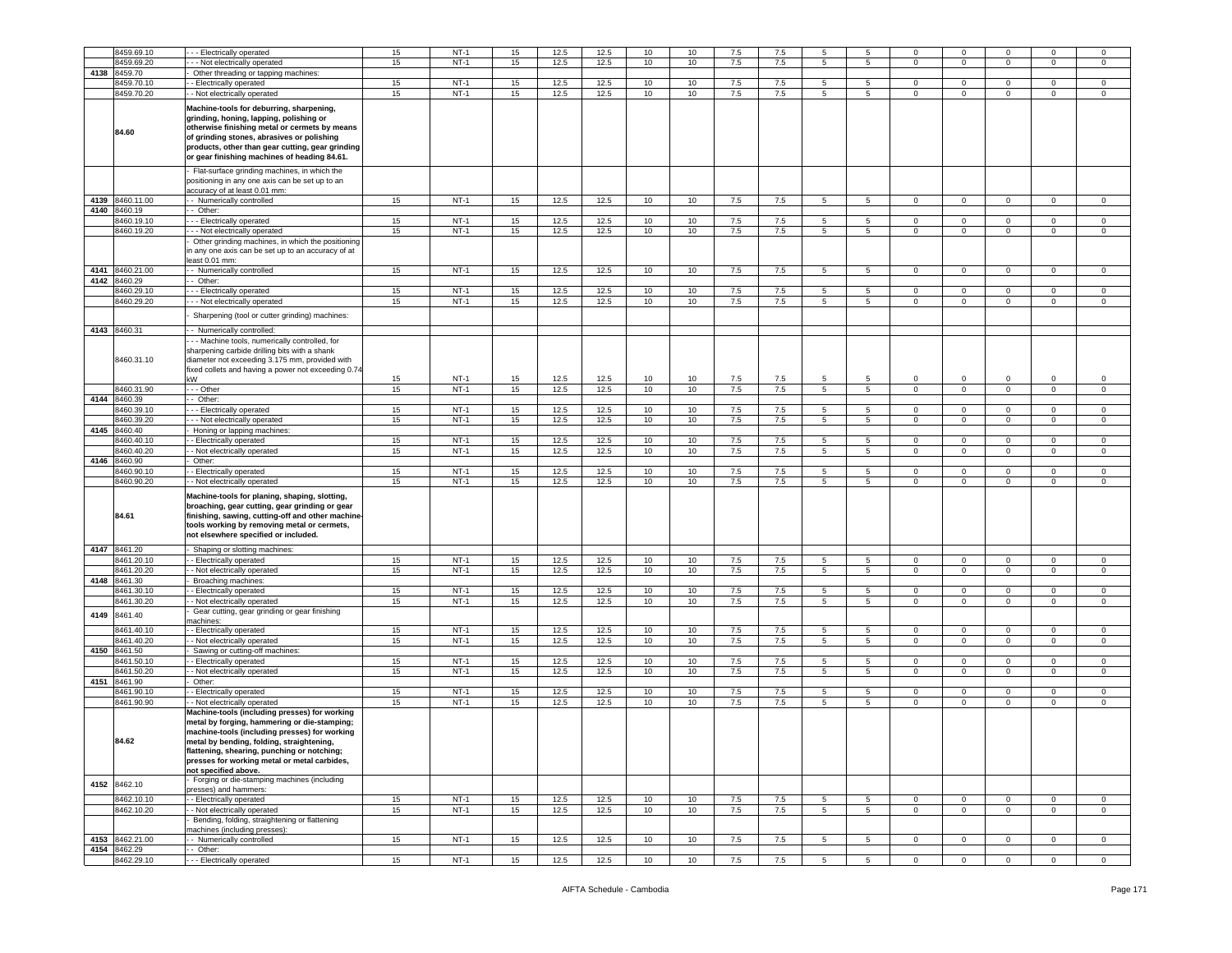|      | 8462.29.20                 | - - Not electrically operated                                                                                                                                                                                                                                                                                                                  | 15       | $NT-1$           | 15       | 12.5         | 12.5         | 10       | 10       | 7.5        | 7.5        | 5               | -5              | $\mathbf 0$    | $\mathbf 0$                   |                            |                            | $\mathbf 0$      |
|------|----------------------------|------------------------------------------------------------------------------------------------------------------------------------------------------------------------------------------------------------------------------------------------------------------------------------------------------------------------------------------------|----------|------------------|----------|--------------|--------------|----------|----------|------------|------------|-----------------|-----------------|----------------|-------------------------------|----------------------------|----------------------------|------------------|
|      |                            | Shearing machines (including presses), other<br>than combined punching and shearing machines:                                                                                                                                                                                                                                                  |          |                  |          |              |              |          |          |            |            |                 |                 |                |                               |                            |                            |                  |
|      | 4155 8462.31.00            | - Numerically controlled                                                                                                                                                                                                                                                                                                                       | 15       | $NT-1$           | 15       | 12.5         | 12.5         | 10       | 10       | 7.5        | 7.5        | 5               | 5               | $\circ$        | $\mathbf 0$                   | $\mathbf{0}$               | 0                          | $\circ$          |
| 4156 | 8462.39                    | - Other:                                                                                                                                                                                                                                                                                                                                       |          |                  |          |              |              |          |          |            |            |                 |                 |                |                               |                            |                            |                  |
|      | 8462.39.10                 | -- Electrically operated                                                                                                                                                                                                                                                                                                                       | 15       | $NT-1$           | 15       | 12.5         | 12.5         | 10       | 10       | 7.5        | 7.5        | 5               | 5               | $\mathbf 0$    | $\mathbf 0$                   | $\mathbf 0$                | $\mathbf 0$                | $\,0\,$          |
|      | 8462.39.20                 | - - Not electrically operated                                                                                                                                                                                                                                                                                                                  | 15       | $NT-1$           | 15       | 12.5         | 12.5         | 10       | 10       | 7.5        | 7.5        | 5               | $5\overline{5}$ | $\mathbf 0$    | $\mathbf 0$                   | $\mathbf 0$                | $\mathbf 0$                | $\mathsf 0$      |
|      |                            | Punching or notching machines (including<br>presses), including combined punching and                                                                                                                                                                                                                                                          |          |                  |          |              |              |          |          |            |            |                 |                 |                |                               |                            |                            |                  |
| 4157 | 8462.41.00                 | shearing machines:<br>- - Numerically controlled                                                                                                                                                                                                                                                                                               | 15       | $NT-1$           | 15       | 12.5         | 12.5         | 10       | 10       | 7.5        | 7.5        | $5\phantom{.0}$ | $5\overline{)}$ | $\overline{0}$ | $\circ$                       | $\mathbf{0}$               | $\mathbf{0}$               | $\circ$          |
| 4158 | 8462.49                    | -- Other:                                                                                                                                                                                                                                                                                                                                      |          |                  |          |              |              |          |          |            |            |                 |                 |                |                               |                            |                            |                  |
|      | 8462.49.10                 | --- Electrically operated                                                                                                                                                                                                                                                                                                                      | 15       | $NT-1$           | 15       | 12.5         | 12.5         | 10       | 10       | 7.5        | 7.5        | 5               | $5\overline{5}$ | $\circ$        | $\mathbf 0$                   | $\mathbf{0}$               | $\mathbf 0$                | $\mathsf 0$      |
|      | 8462.49.20                 | -- Not electrically operated                                                                                                                                                                                                                                                                                                                   | 15       | $NT-1$           | 15       | 12.5         | 12.5         | 10       | 10       | 7.5        | 7.5        | 5               | $5\overline{5}$ | $\mathbf 0$    | $\mathbf 0$                   | $\circ$                    | $\mathbf 0$                | $\mathsf 0$      |
|      |                            | Other:                                                                                                                                                                                                                                                                                                                                         |          |                  |          |              |              |          |          |            |            |                 |                 |                |                               |                            |                            |                  |
|      | 4159 8462.91.00            | - Hydraulic presses                                                                                                                                                                                                                                                                                                                            | 15       | $NT-1$           | 15       | 12.5         | 12.5         | 10       | 10       | 7.5        | 7.5        | 5               | 5               | $\circ$        | $\mathbf 0$                   | $\overline{0}$             | $\mathsf 0$                | $\mathbf 0$      |
|      | 4160 8462.99               | - Other:                                                                                                                                                                                                                                                                                                                                       |          |                  |          |              |              |          |          |            |            |                 |                 |                |                               |                            |                            |                  |
|      | 8462.99.10                 | - - Machines for the manufacture of boxes, cans<br>and similar containers of tin plate, electrically<br>operated                                                                                                                                                                                                                               | 15       | $NT-1$           | 15       | 12.5         | 12.5         | 10       | 10       | 7.5        | 7.5        | $5\overline{5}$ | 5               | $\mathbf 0$    | $\overline{0}$                | $\mathbf 0$                | $\Omega$                   | $\mathsf 0$      |
|      |                            | --- Machines for the manufacture of boxes, cans                                                                                                                                                                                                                                                                                                |          |                  |          |              |              |          |          |            |            |                 |                 |                |                               |                            |                            |                  |
|      | 8462.99.20                 | and similar containers of tin plate, not electrically                                                                                                                                                                                                                                                                                          |          |                  |          |              |              |          |          |            |            |                 | 5               |                |                               |                            |                            |                  |
|      | 8462.99.50                 | operated<br>-- Other, electrically operated                                                                                                                                                                                                                                                                                                    | 15<br>15 | $NT-1$<br>$NT-1$ | 15<br>15 | 12.5<br>12.5 | 12.5<br>12.5 | 10<br>10 | 10<br>10 | 7.5<br>7.5 | 7.5<br>7.5 | 5<br>5          | $5\overline{)}$ | 0<br>0         | $\mathbf 0$<br>$\overline{0}$ | 0<br>$\circ$               | $\mathbf 0$<br>$\mathbf 0$ | $\mathbf 0$<br>0 |
|      | 8462.99.60                 | - - Other, not electrically operated                                                                                                                                                                                                                                                                                                           | 15       | $NT-1$           | 15       | 12.5         | 12.5         | 10       | 10       | $7.5\,$    | $7.5\,$    | 5               | 5               | $\mathbf 0$    | $\mathsf 0$                   | $\mathbf 0$                | $\mathsf 0$                | $\mathsf 0$      |
|      | 84.63                      | Other machine-tools for working metal or                                                                                                                                                                                                                                                                                                       |          |                  |          |              |              |          |          |            |            |                 |                 |                |                               |                            |                            |                  |
| 4161 | 8463.10                    | cermets, without removing material.<br>Draw-benches for bars, tubes, profiles, wire or                                                                                                                                                                                                                                                         |          |                  |          |              |              |          |          |            |            |                 |                 |                |                               |                            |                            |                  |
|      | 8463.10.10                 | the like:<br>- Electrically operated                                                                                                                                                                                                                                                                                                           | 15       | $NT-1$           | 15       | 12.5         | 12.5         | 10       | 10       | 7.5        | 7.5        | 5               | 5               | $\circ$        | $\mathbf 0$                   | $\mathbf 0$                | $\mathbf 0$                | $\mathsf 0$      |
|      | 8463.10.20                 | - Not electrically operated                                                                                                                                                                                                                                                                                                                    | 15       | $NT-1$           | 15       | 12.5         | 12.5         | 10       | 10       | 7.5        | 7.5        | 5               | $5^{\circ}$     | $\mathbf 0$    | $\mathbf 0$                   | $\mathbf 0$                | 0                          | 0                |
| 4162 | 8463.20                    | Thread rolling machines:                                                                                                                                                                                                                                                                                                                       |          |                  |          |              |              |          |          |            |            |                 |                 |                |                               |                            |                            |                  |
|      | 8463.20.10                 | - Electrically operated                                                                                                                                                                                                                                                                                                                        | 15       | $NT-1$           | 15       | 12.5         | 12.5         | 10       | 10       | 7.5        | 7.5        | 5               | -5              | $\Omega$       | $\mathbf 0$                   | $^{\circ}$                 | 0                          | 0                |
|      | 8463.20.20                 | - Not electrically operated                                                                                                                                                                                                                                                                                                                    | 15       | $NT-1$           | 15       | 12.5         | 12.5         | 10       | 10       | 7.5        | 7.5        | 5               | $5^{\circ}$     | $\mathbf 0$    | $\mathbf 0$                   | $\mathbf 0$                | $\mathbf 0$                | $\mathsf 0$      |
| 4163 | 8463.30                    | Machines for working wire:                                                                                                                                                                                                                                                                                                                     |          |                  |          |              |              |          |          |            |            |                 |                 |                |                               |                            |                            |                  |
|      | 3463.30.10                 | - Electrically operated                                                                                                                                                                                                                                                                                                                        | 15       | $NT-1$           | 15       | 12.5         | 12.5         | 10       | 10       | 7.5        | 7.5        | 5               | 5               | $\mathbf 0$    | $\mathbf 0$                   | $\mathbf 0$                | 0                          | 0                |
|      | 3463.30.20                 | - Not electrically operated                                                                                                                                                                                                                                                                                                                    | 15       | $NT-1$           | 15       | 12.5         | 12.5         | 10       | 10       | 7.5        | 7.5        | 5               | 5               | $\circ$        | $\mathbf 0$                   | $\mathbf 0$                | $\mathbf 0$                | $\mathsf 0$      |
|      | 4164 8463.90<br>8463.90.10 | Other:<br>- Electrically operated                                                                                                                                                                                                                                                                                                              | 15       | $NT-1$           | 15       | 12.5         | 12.5         | 10       | 10       | 7.5        | 7.5        | 5               | 5               | $\mathbf 0$    | $\mathbf 0$                   | $\mathbf 0$                | $\mathbf 0$                | 0                |
|      | 8463.90.20                 | - Not electrically operated                                                                                                                                                                                                                                                                                                                    | 15       | $NT-1$           | 15       | 12.5         | 12.5         | 10       | 10       | 7.5        | 7.5        | 5               | 5               | $\mathbf 0$    | $\overline{0}$                | $\mathbf 0$                | $\mathbf 0$                | $\mathsf 0$      |
|      | 84.64                      | Machine-tools for working stone, ceramics,<br>concrete, asbestos-cement or like mineral                                                                                                                                                                                                                                                        |          |                  |          |              |              |          |          |            |            |                 |                 |                |                               |                            |                            |                  |
| 4165 | 8464.10                    | materials or for cold-working glass.<br>Sawing machines:                                                                                                                                                                                                                                                                                       |          |                  |          |              |              |          |          |            |            |                 |                 |                |                               |                            |                            |                  |
|      | 8464.10.10                 | - Electrically operated                                                                                                                                                                                                                                                                                                                        | 15       | $NT-1$           | 15       | 12.5         | 12.5         | 10       | 10       | 7.5        | 7.5        | 5               | 5               | $\circ$        | $\mathbf 0$                   | $\mathbf 0$                | 0                          | 0                |
|      | 8464.10.20                 | - Not electrically operated                                                                                                                                                                                                                                                                                                                    | 15       | $NT-1$           | 15       | 12.5         | 12.5         | 10       | 10       | 7.5        | 7.5        | 5               | $5^{\circ}$     | $\mathbf 0$    | $\mathbf 0$                   | $\mathbf 0$                | $\mathbf 0$                | $\mathsf 0$      |
| 4166 | 8464.20                    | Grinding or polishing machines:                                                                                                                                                                                                                                                                                                                |          |                  |          |              |              |          |          |            |            |                 |                 |                |                               |                            |                            |                  |
|      | 3464.20.10                 | - Electrically operated                                                                                                                                                                                                                                                                                                                        | 15       | $NT-1$           | 15       | 12.5         | 12.5         | 10       | 10       | 7.5        | 7.5        | 5               | 5               | $\mathbf 0$    | $\mathbf 0$                   | $\mathbf 0$                | 0                          | 0                |
|      | 3464.20.20                 | - Not electrically operated                                                                                                                                                                                                                                                                                                                    | 15       | $NT-1$           | 15       | 12.5         | 12.5         | 10       | 10       | 7.5        | 7.5        | 5               | 5               | $\mathbf 0$    | $\mathbf 0$                   | $\mathbf 0$                | $\mathbf 0$                | $\,0\,$          |
| 4167 | 8464.90<br>8464.90.10      | Other:                                                                                                                                                                                                                                                                                                                                         |          | $NT-1$           | 15       | 12.5         |              | 10       | 10       | 7.5        | 7.5        | 5               | 5               | $\mathbf 0$    | $\mathbf 0$                   |                            | $\mathbf 0$                |                  |
|      | 8464.90.20                 | - Electrically operated<br>- Not electrically operated                                                                                                                                                                                                                                                                                         | 15<br>15 | $NT-1$           | 15       | 12.5         | 12.5<br>12.5 | 10       | 10       | 7.5        | 7.5        | 5               | 5               | $\mathbf 0$    | $\overline{0}$                | $\mathbf 0$<br>$\mathbf 0$ | $\mathbf 0$                | 0<br>$\mathsf 0$ |
|      | 84.65                      | Machine-tools (including machines for nailing,<br>stapling, glueing or otherwise assembling) for<br>working wood, cork, bone, hard rubber, hard<br>plastics or similar hard materials.                                                                                                                                                         |          |                  |          |              |              |          |          |            |            |                 |                 |                |                               |                            |                            |                  |
| 4168 | 8465.10.00                 | Machines which can carry out different types of<br>machining operations without tool change between<br>such operations                                                                                                                                                                                                                         | 15       | $NT-1$           | 15       | 12.5         | 12.5         | 10       | 10       | 7.5        | 7.5        | 5               | 5               | $\mathbf 0$    | $\mathbf 0$                   | $\mathbf 0$                | 0                          | $\mathbf 0$      |
| 4169 | 8465.91                    | Other:<br>- - Sawing machines:                                                                                                                                                                                                                                                                                                                 |          |                  |          |              |              |          |          |            |            |                 |                 |                |                               |                            |                            |                  |
|      | 8465.91.10                 | -- For scoring printed circuit boards or printed<br>wiring boards or printed circuit boards or printed<br>wiring boards substrates, electrically operated                                                                                                                                                                                      | 15       | <b>NT-1</b>      | 15       |              |              |          | 10       |            |            | 5               | 5               | $\mathbf 0$    | $\mathbf 0$                   | $\Omega$                   | $\mathbf 0$                | $\mathbf 0$      |
|      | 8465.91.20                 | - - - Other, electrically operated                                                                                                                                                                                                                                                                                                             | 15       | $NT-1$           | 15       | 12.5<br>12.5 | 12.5<br>12.5 | 10<br>10 | 10       | 7.5<br>7.5 | 7.5<br>7.5 | 5               | $\overline{5}$  | $\mathbf 0$    | $\mathbf 0$                   | $\circ$                    | $\mathbf 0$                | $\mathsf 0$      |
|      | 8465.91.90                 | $- -$ Other                                                                                                                                                                                                                                                                                                                                    | 15       | $NT-1$           | 15       | 12.5         | 12.5         | 10       | 10       | 7.5        | 7.5        | 5               | 5               | $\mathbf 0$    | $\mathbf{0}$                  | $\mathbf{0}$               | 0                          | $\mathbf 0$      |
|      | 4170 8465.92               | Planing, milling or moulding (by cutting)<br>machines:                                                                                                                                                                                                                                                                                         |          |                  |          |              |              |          |          |            |            |                 |                 |                |                               |                            |                            |                  |
|      | 8465.92.10                 | --- For routing printed circuit boards or printed<br>wiring boards or printed circuit boards or printed<br>wiring boards substrates, accepting router bits with<br>a shank diameter not exceeding 3.175 mm, for<br>scoring printed circuit boards or printed wiring<br>boards or printed circuit boards or printed wiring<br>boards substrates | 15       | $NT-1$           | 15       | 12.5         | 12.5         | 10       | 10       | 7.5        | 7.5        | 5               | 5               | $\mathbf 0$    | $\overline{0}$                | $\mathbf 0$                | $\mathbf 0$                | $\mathsf 0$      |
|      | 8465.92.20                 | --- Other, electrically operated                                                                                                                                                                                                                                                                                                               | 15       | $NT-1$           | 15       | 12.5         | 12.5         | 10       | 10       | 7.5        | 7.5        | 5               | $5\overline{)}$ | $\mathbf{0}$   | $\mathbf 0$                   | $\circ$                    | $\mathbf{0}$               | $\circ$          |
|      | 8465.92.90<br>4171 8465.93 | --- Other<br>- Grinding, sanding or polishing machines:                                                                                                                                                                                                                                                                                        | 15       | $NT-1$           | 15       | 12.5         | 12.5         | 10       | 10       | 7.5        | 7.5        | 5               | 5 <sup>5</sup>  | $\mathbf{0}$   | $\overline{0}$                | $\mathbf{0}$               | $\overline{0}$             | $\overline{0}$   |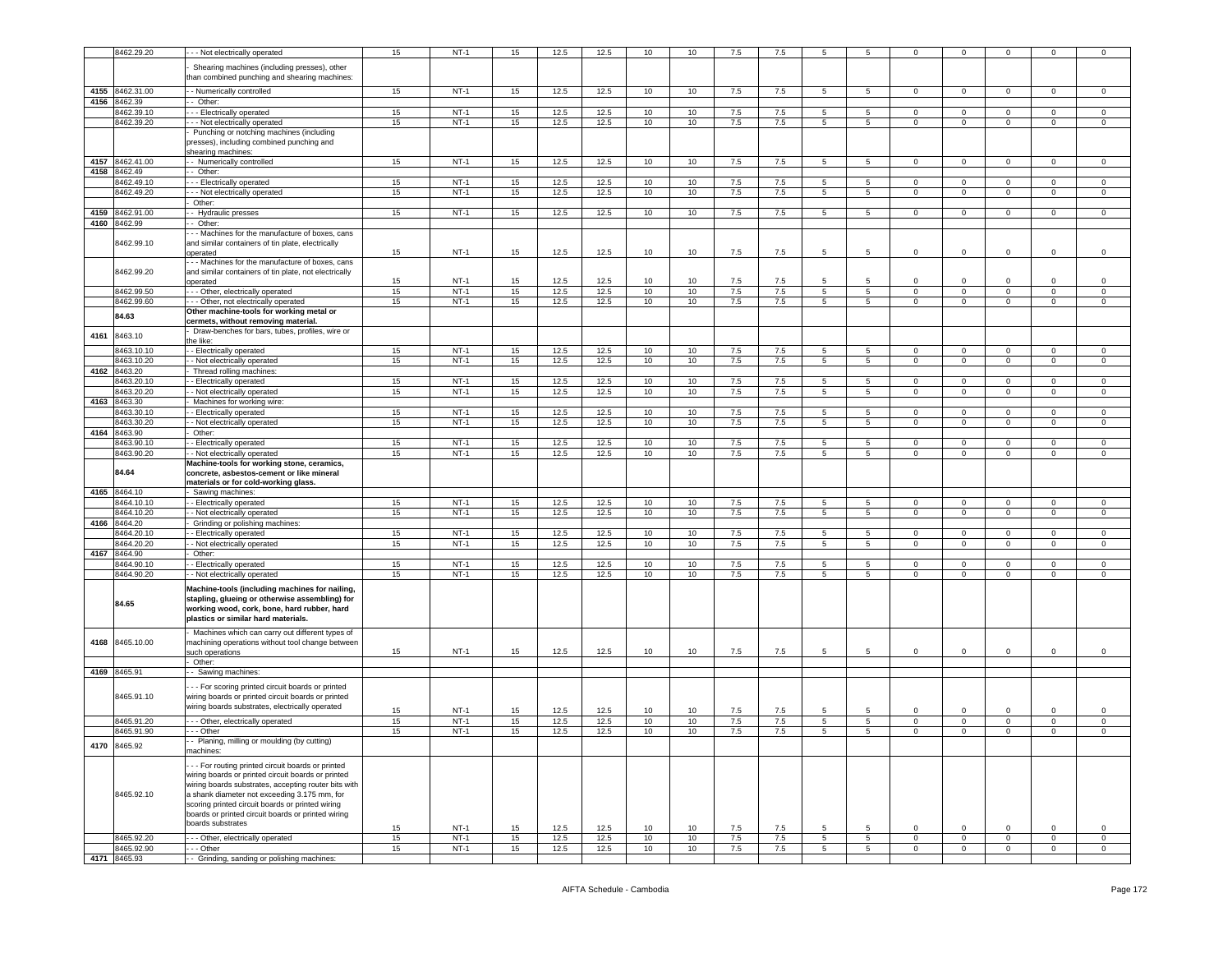|      | 8465.93.10               | --- Electrically operated                                                                                                                                                                                                                                                                                                                               | 15 | $NT-1$ | 15 | 12.5 | 12.5 | 10 | 10 | 7.5 | 7.5 | -5             | -5              | $\Omega$            | $\mathbf 0$    | $\Omega$       | $\Omega$       | $\mathbf 0$    |
|------|--------------------------|---------------------------------------------------------------------------------------------------------------------------------------------------------------------------------------------------------------------------------------------------------------------------------------------------------------------------------------------------------|----|--------|----|------|------|----|----|-----|-----|----------------|-----------------|---------------------|----------------|----------------|----------------|----------------|
|      |                          |                                                                                                                                                                                                                                                                                                                                                         |    |        |    |      |      |    |    |     |     |                |                 |                     |                |                |                |                |
|      | 8465.93.20               | - - Not electrically operated                                                                                                                                                                                                                                                                                                                           | 15 | $NT-1$ | 15 | 12.5 | 12.5 | 10 | 10 | 7.5 | 7.5 | 5              | 5               | $\circ$             | $\mathbf 0$    | $\mathbf{0}$   | 0              | $\mathbf 0$    |
| 4172 | 8465.94                  | - Bending or assembling machines:                                                                                                                                                                                                                                                                                                                       |    |        |    |      |      |    |    |     |     |                |                 |                     |                |                |                |                |
|      | 3465.94.10               | - - Electrically operated                                                                                                                                                                                                                                                                                                                               | 15 | $NT-1$ | 15 | 12.5 | 12.5 | 10 | 10 | 7.5 | 7.5 | 5              | 5               | $\circ$             | $\mathbf 0$    | $\mathbf 0$    | 0              | 0              |
|      | 3465.94.20               | - - Not electrically operated                                                                                                                                                                                                                                                                                                                           | 15 | $NT-1$ | 15 | 12.5 | 12.5 | 10 | 10 | 7.5 | 7.5 | 5              | $5\overline{)}$ | $\mathbf 0$         | $\mathbf 0$    | $\circ$        | $\mathbf 0$    | $\mathsf 0$    |
| 4173 | 8465.95                  | - Drilling or morticing machines:                                                                                                                                                                                                                                                                                                                       |    |        |    |      |      |    |    |     |     |                |                 |                     |                |                |                |                |
|      |                          |                                                                                                                                                                                                                                                                                                                                                         |    |        |    |      |      |    |    |     |     |                |                 |                     |                |                |                |                |
|      | 8465.95.10               | - - Drilling machines for the manufacture of<br>printed circuit boards or printed wiring boards, with<br>a spindle speed exceeding 50,000 rpm and<br>accepting drill bits of a shank diameter not<br>exceeding 3.175 mm                                                                                                                                 | 15 | $NT-1$ | 15 | 12.5 | 12.5 | 10 | 10 | 7.5 | 7.5 | 5              | 5               | 0                   | $\mathbf 0$    | 0              | 0              | 0              |
|      | 8465.95.30               |                                                                                                                                                                                                                                                                                                                                                         |    |        |    |      |      | 10 |    |     |     | 5              | 5               | $\mathsf{O}\xspace$ | $\mathbf 0$    | $\mathsf 0$    | $\mathsf 0$    |                |
|      |                          | - - Other, electrically operated                                                                                                                                                                                                                                                                                                                        | 15 | $NT-1$ | 15 | 12.5 | 12.5 |    | 10 | 7.5 | 7.5 |                |                 |                     |                |                |                | $\mathbf 0$    |
|      | 8465.95.90               | - - Other                                                                                                                                                                                                                                                                                                                                               | 15 | $NT-1$ | 15 | 12.5 | 12.5 | 10 | 10 | 7.5 | 7.5 | 5              | 5               | 0                   | $\mathbf 0$    | $\mathbf 0$    | 0              | 0              |
|      | 4174 8465.96             | Splitting, slicing or paring machines:                                                                                                                                                                                                                                                                                                                  |    |        |    |      |      |    |    |     |     |                |                 |                     |                |                |                |                |
|      | 8465.96.10               | - - Electrically operated                                                                                                                                                                                                                                                                                                                               | 15 | $NT-1$ | 15 | 12.5 | 12.5 | 10 | 10 | 7.5 | 7.5 | 5              | 5               | $\circ$             | $\mathbf 0$    | $\mathbf 0$    | 0              | $\mathbf 0$    |
|      | 8465.96.20               |                                                                                                                                                                                                                                                                                                                                                         | 15 | $NT-1$ | 15 | 12.5 | 12.5 | 10 | 10 | 7.5 | 7.5 | 5              | $5^{\circ}$     |                     | $\mathbf 0$    | $\circ$        | $\Omega$       | $\mathsf 0$    |
|      |                          | - - Not electrically operated                                                                                                                                                                                                                                                                                                                           |    |        |    |      |      |    |    |     |     |                |                 | $\circ$             |                |                |                |                |
| 4175 | 8465.99                  | - Other:                                                                                                                                                                                                                                                                                                                                                |    |        |    |      |      |    |    |     |     |                |                 |                     |                |                |                |                |
|      | 8465.99.30               | -- Lathes, electrically operated                                                                                                                                                                                                                                                                                                                        | 15 | $NT-1$ | 15 | 12.5 | 12.5 | 10 | 10 | 7.5 | 7.5 | 5              | 5               | $\mathbf 0$         | $\mathbf 0$    | $\mathbf 0$    | 0              | 0              |
|      | 8465.99.40               | - - Lathes, not electrically operated                                                                                                                                                                                                                                                                                                                   | 15 | $NT-1$ | 15 | 12.5 | 12.5 | 10 | 10 | 7.5 | 7.5 | 5              | $5\overline{)}$ | $\mathbf 0$         | $\mathbf{0}$   | $\overline{0}$ | $\mathbf 0$    | $\mathsf 0$    |
|      | 8465.99.50               | - - Machines for deburring the surfaces of printed<br>circuit boards or printed wiring boards during<br>manufacturing; for scoring printed circuit boards or<br>printed wiring boards or printed circuit boards or<br>printed wiring boards substrates; laminating<br>presses for the manufacture of printed circuit<br>boards or printed wiring boards | 15 | $NT-1$ | 15 | 12.5 | 12.5 | 10 | 10 | 7.5 | 7.5 | 5              | -5              | $\mathbf 0$         | $\mathbf 0$    | 0              | $\mathbf 0$    | 0              |
|      | 8465.99.60               | -- Other, electrically operated                                                                                                                                                                                                                                                                                                                         | 15 | $NT-1$ | 15 | 12.5 | 12.5 | 10 | 10 | 7.5 | 7.5 | 5              | 5               | 0                   | $\mathbf 0$    | $\mathbf 0$    | $\mathbf 0$    | 0              |
|      | 8465.99.90               | - - Other                                                                                                                                                                                                                                                                                                                                               | 15 | $NT-1$ | 15 | 12.5 | 12.5 | 10 | 10 | 7.5 | 7.5 | 5              | $\overline{5}$  | $\Omega$            | $\mathbf 0$    | $\mathbf 0$    | $\mathbf 0$    | $\mathsf 0$    |
|      | 84.66                    | Parts and accessories suitable for use solely or<br>principally with the machines of headings 84.56<br>to 84.65, including work or tool holders, self-<br>opening dieheads, dividing heads and other<br>special attachments for machine-tools; tool<br>holders for any type of tool for working in the<br>hand.                                         |    |        |    |      |      |    |    |     |     |                |                 |                     |                |                |                |                |
|      | 4176 8466.10             | Tool holders and self-opening dieheads:                                                                                                                                                                                                                                                                                                                 |    |        |    |      |      |    |    |     |     |                |                 |                     |                |                |                |                |
|      | 8466.10.10               | - For the machine-tools of subheading<br>3456.90.10, 8456.90.20, 8460.31.10, 8465.91.10,<br>8465.92.10, 8465.95.10 or 8465.99.50                                                                                                                                                                                                                        |    |        |    |      |      |    |    |     |     |                |                 |                     |                |                |                |                |
|      |                          |                                                                                                                                                                                                                                                                                                                                                         | 15 | $NT-1$ | 15 | 12.5 | 12.5 | 10 | 10 | 7.5 | 7.5 | 5              | 5               | 0                   | $\mathbf 0$    | 0              | 0              | 0              |
|      | 8466.10.90               | - Other                                                                                                                                                                                                                                                                                                                                                 | 15 | $NT-1$ | 15 | 12.5 | 12.5 | 10 | 10 | 7.5 | 7.5 | 5              | $\overline{5}$  | $\overline{0}$      | $\overline{0}$ | $\overline{0}$ | $\overline{0}$ | $\overline{0}$ |
|      |                          |                                                                                                                                                                                                                                                                                                                                                         |    |        |    |      |      |    |    |     |     |                |                 |                     |                |                |                |                |
|      |                          |                                                                                                                                                                                                                                                                                                                                                         |    |        |    |      |      |    |    |     |     |                |                 |                     |                |                |                |                |
| 4177 | 8466.20<br>8466.20.10    | Work holders:<br>- For the machine-tools of subheading<br>8456.90.10, 8456.90.20, 8460.31.10, 8465.91.10,<br>8465.92.10, 8465.95.10 or 8465.99.50                                                                                                                                                                                                       | 15 | $NT-1$ | 15 | 12.5 | 12.5 | 10 | 10 | 7.5 | 7.5 | 5              | 5               | $\mathbf 0$         | $\overline{0}$ | 0              | $\mathbf 0$    | 0              |
|      | 8466.20.90               | - Other                                                                                                                                                                                                                                                                                                                                                 | 15 | $NT-1$ | 15 | 12.5 | 12.5 | 10 | 10 | 7.5 | 7.5 | 5              | 5               | 0                   | $\mathbf 0$    | $\mathbf 0$    | 0              | $\mathbf 0$    |
|      |                          |                                                                                                                                                                                                                                                                                                                                                         |    |        |    |      |      |    |    |     |     |                |                 |                     |                |                |                |                |
| 4178 | 8466.30<br>8466.30.10    | Dividing heads and other special attachments for<br>nachine-tools:<br>- For the machine-tools of subheading<br>8456.90.10, 8456.90.20, 8460.31.10, 8465.91.10,                                                                                                                                                                                          |    |        |    |      |      |    |    |     |     |                |                 |                     |                |                |                |                |
|      |                          | 8465.92.10, 8465.95.10 or 8465.99.50                                                                                                                                                                                                                                                                                                                    | 15 | NT-1   | 15 | 12.5 | 12.5 | 10 | 10 | 7.5 | 7.5 | 5              | 5               | 0                   | $\mathbf 0$    | $\mathbf 0$    | $\mathbf 0$    | $\mathbf 0$    |
|      | 8466.30.90               | - Other                                                                                                                                                                                                                                                                                                                                                 | 15 | $NT-1$ | 15 | 12.5 | 12.5 | 10 | 10 | 7.5 | 7.5 | 5              | $5^{\circ}$     | $\circ$             | $\mathbf 0$    | $\circ$        | $\mathbf 0$    | $\mathbf 0$    |
|      |                          | Other:                                                                                                                                                                                                                                                                                                                                                  |    |        |    |      |      |    |    |     |     |                |                 |                     |                |                |                |                |
|      |                          |                                                                                                                                                                                                                                                                                                                                                         |    |        |    |      |      |    |    |     |     |                |                 |                     |                |                |                |                |
| 4179 | 8466.91.00               | - For machines of heading 84.64                                                                                                                                                                                                                                                                                                                         | 15 | $NT-1$ | 15 | 12.5 | 12.5 | 10 | 10 | 7.5 | 7.5 | 5              | $5\overline{5}$ | $\mathbf{0}$        | $\mathbf{0}$   | $\overline{0}$ | $\mathbf 0$    | $\mathbf 0$    |
|      | 4180 8466.92             | - For machines of heading 84.65:                                                                                                                                                                                                                                                                                                                        |    |        |    |      |      |    |    |     |     |                |                 |                     |                |                |                |                |
|      | 3466.92.10               | -- For machines of subheading 8465.91.10,                                                                                                                                                                                                                                                                                                               |    |        |    |      |      |    |    |     |     |                |                 |                     |                |                |                |                |
|      |                          | 3465.92.10, 8465.95.10 or 8465.99.50                                                                                                                                                                                                                                                                                                                    | 15 | $NT-1$ | 15 | 12.5 | 12.5 | 10 | 10 | 7.5 | 7.5 | 5              | 5               | $\Omega$            | $\mathsf 0$    | 0              | 0              | $\mathsf 0$    |
|      | 8466.92.90               | --- Other                                                                                                                                                                                                                                                                                                                                               | 15 | $NT-1$ | 15 | 12.5 | 12.5 | 10 | 10 | 7.5 | 7.5 | 5              | 5 <sub>5</sub>  | $\mathbf 0$         | $\mathbf 0$    | $\circ$        | $\mathbf 0$    | $\mathbf 0$    |
| 4181 | 8466.93                  | - For machines of headings 84.56 to 84.61:                                                                                                                                                                                                                                                                                                              |    |        |    |      |      |    |    |     |     |                |                 |                     |                |                |                |                |
|      |                          | -- For machines of subheading 8456.90.10,                                                                                                                                                                                                                                                                                                               |    |        |    |      |      |    |    |     |     |                |                 |                     |                |                |                |                |
|      | 3466.93.20               |                                                                                                                                                                                                                                                                                                                                                         | 15 | $NT-1$ | 15 | 12.5 | 12.5 | 10 | 10 | 7.5 | 7.5 | 5              | 5               | $\mathbf 0$         | $\mathbf 0$    | 0              | $\mathbf 0$    | $\mathsf 0$    |
|      |                          | 3456.90.20 or 8460.31.10                                                                                                                                                                                                                                                                                                                                |    |        |    |      |      |    |    |     |     |                |                 |                     |                |                |                |                |
|      | 8466.93.90               | - - Other                                                                                                                                                                                                                                                                                                                                               | 15 | $NT-1$ | 15 | 12.5 | 12.5 | 10 | 10 | 7.5 | 7.5 | 5              | 5               | $\mathbf 0$         | $\mathbf 0$    | $\mathbf 0$    | $\mathbf 0$    | $\mathsf 0$    |
|      | 4182 8466.94.00<br>84.67 | - For machines of heading 84.62 or 84.63<br>Tools for working in the hand, pneumatic,<br>hydraulic or with self-contained electric or<br>non-electric motor.                                                                                                                                                                                            | 15 | $NT-1$ | 15 | 12.5 | 12.5 | 10 | 10 | 7.5 | 7.5 | 5 <sup>5</sup> | 5               | $\mathbf 0$         | $\mathbf 0$    | $\circ$        | $\mathbf 0$    | $\mathbf 0$    |
|      |                          | Pneumatic:                                                                                                                                                                                                                                                                                                                                              |    |        |    |      |      |    |    |     |     |                |                 |                     |                |                |                |                |
|      |                          |                                                                                                                                                                                                                                                                                                                                                         |    |        |    |      |      |    |    |     |     |                |                 |                     |                |                |                |                |
|      | 4183 8467.11.00          | - Rotary type (including combined rotary-                                                                                                                                                                                                                                                                                                               |    |        |    |      |      |    |    |     |     | 5              | 5               | $\mathbf 0$         | $\mathbf 0$    | 0              | 0              |                |
|      |                          | ercussion)                                                                                                                                                                                                                                                                                                                                              | 15 | $NT-1$ | 15 | 12.5 | 12.5 | 10 | 10 | 7.5 | 7.5 |                |                 |                     |                |                |                | 0              |
|      | 4184 8467.19.00          | - Other                                                                                                                                                                                                                                                                                                                                                 | 15 | $NT-1$ | 15 | 12.5 | 12.5 | 10 | 10 | 7.5 | 7.5 | 5              | 5               | $\mathbf 0$         | $\mathbf 0$    | $\mathbf{0}$   | $\mathbf 0$    | $\mathbf 0$    |
|      |                          | With self-contained electric motor:                                                                                                                                                                                                                                                                                                                     |    |        |    |      |      |    |    |     |     |                |                 |                     |                |                |                |                |
|      | 4185 8467.21.00          | - Drills of all kinds                                                                                                                                                                                                                                                                                                                                   | 15 | $NT-1$ | 15 | 12.5 | 12.5 | 10 | 10 | 7.5 | 7.5 | 5              | 5               | $\mathbf 0$         | $\mathbf 0$    | $\mathbf{0}$   | $\mathbf 0$    | $\mathbf 0$    |
|      | 4186 8467.22.00          | - Saws                                                                                                                                                                                                                                                                                                                                                  | 15 | $NT-1$ | 15 | 12.5 | 12.5 | 10 | 10 | 7.5 | 7.5 | 5              | $5^{\circ}$     | $\mathbf 0$         | $\mathbf 0$    | $\mathbf 0$    | 0              | $\mathbf 0$    |
|      |                          |                                                                                                                                                                                                                                                                                                                                                         |    |        |    |      |      |    |    |     |     |                |                 |                     |                |                |                |                |
|      | 4187 8467.29.00          | - Other                                                                                                                                                                                                                                                                                                                                                 | 15 | $NT-1$ | 15 | 12.5 | 12.5 | 10 | 10 | 7.5 | 7.5 | 5 <sub>5</sub> | $5\overline{5}$ | $\overline{0}$      | $\mathbf 0$    | $\overline{0}$ | $\mathsf 0$    | $\mathsf 0$    |
|      |                          | Other tools:                                                                                                                                                                                                                                                                                                                                            |    |        |    |      |      |    |    |     |     |                |                 |                     |                |                |                |                |
|      | 4188 8467.81.00          | - Chain saws                                                                                                                                                                                                                                                                                                                                            | 15 | $NT-1$ | 15 | 12.5 | 12.5 | 10 | 10 | 7.5 | 7.5 | 5              | 5               | $\mathbf 0$         | $\mathbf 0$    | $\mathbf 0$    | $\mathbf 0$    | $\mathsf 0$    |
|      | 4189 8467.89.00          | - Other                                                                                                                                                                                                                                                                                                                                                 | 15 | $NT-1$ | 15 | 12.5 | 12.5 | 10 | 10 | 7.5 | 7.5 | $5^{\circ}$    | 5               | $\mathbf{0}$        | $\overline{0}$ | $\overline{0}$ | $\mathbf{0}$   | $\overline{0}$ |
|      |                          | Parts:                                                                                                                                                                                                                                                                                                                                                  |    |        |    |      |      |    |    |     |     |                |                 |                     |                |                |                |                |
|      | 4190 8467.91             | - Of chain saws:                                                                                                                                                                                                                                                                                                                                        |    |        |    |      |      |    |    |     |     |                |                 |                     |                |                |                |                |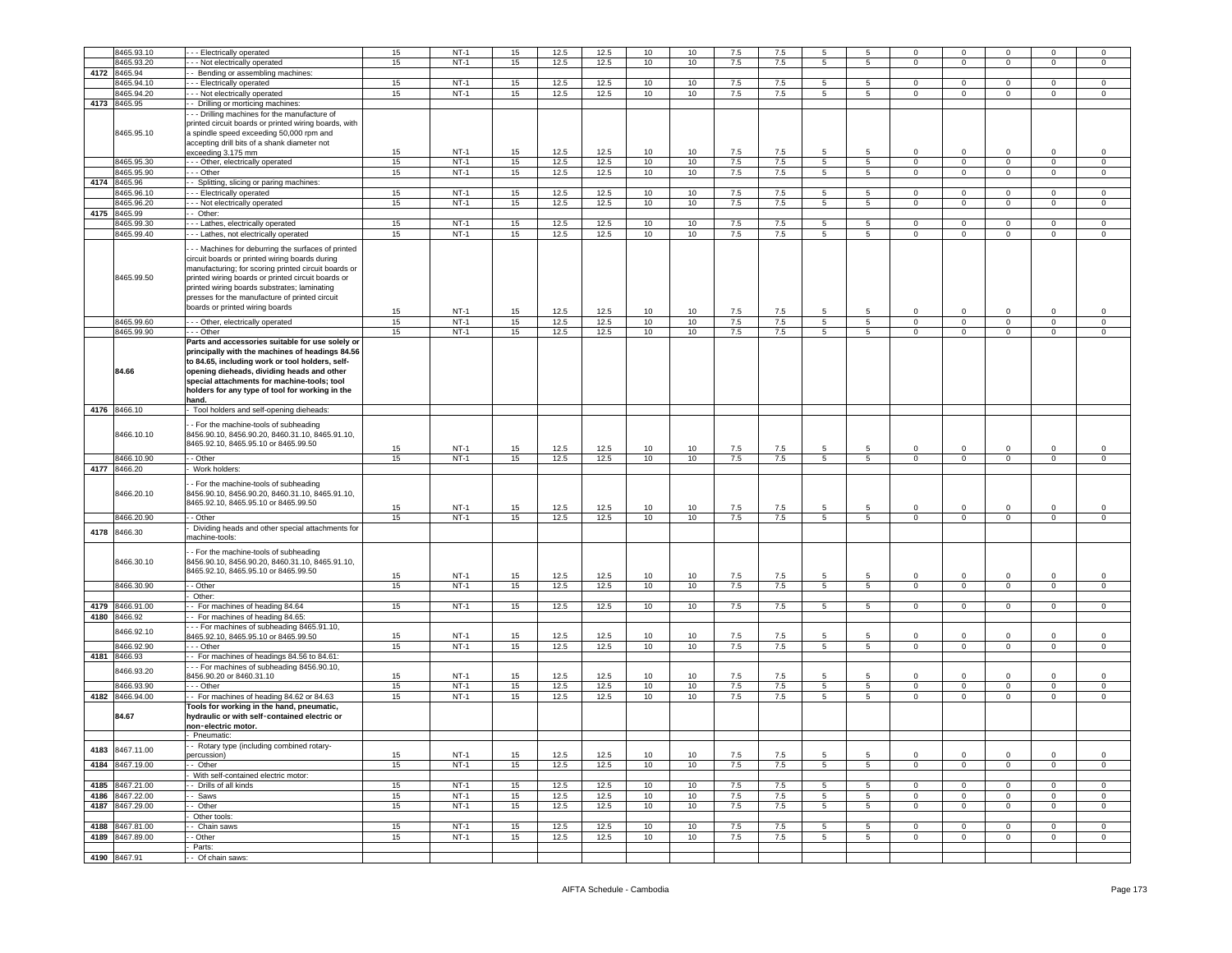|      | 8467.91.10                    | - - Of electro-mechanical tools for working in the                                                                                                                                                                                                                                       |          | $NT-1$           |          |              |              |          |          |            |                |                      |                                   |                            |                               |                               |                               |                               |
|------|-------------------------------|------------------------------------------------------------------------------------------------------------------------------------------------------------------------------------------------------------------------------------------------------------------------------------------|----------|------------------|----------|--------------|--------------|----------|----------|------------|----------------|----------------------|-----------------------------------|----------------------------|-------------------------------|-------------------------------|-------------------------------|-------------------------------|
|      | 3467.91.90                    | and, with self contained electric motor<br>- - Other                                                                                                                                                                                                                                     | 15<br>15 | $NT-1$           | 15<br>15 | 12.5<br>12.5 | 12.5<br>12.5 | 10<br>10 | 10<br>10 | 7.5<br>7.5 | 7.5<br>7.5     | 5                    | $5\phantom{.0}$                   | $\Omega$<br>$\mathbf 0$    | $\mathsf 0$                   | $\mathsf 0$                   | $\Omega$<br>$\mathbf 0$       | $\Omega$<br>$\,0\,$           |
| 4191 | 8467.92.00                    | - Of pneumatic tools                                                                                                                                                                                                                                                                     | 15       | $NT-1$           | 15       | 12.5         | 12.5         | 10       | 10       | 7.5        | 7.5            | 5                    | 5                                 | $\Omega$                   | $\overline{0}$                | $\overline{0}$                | $\circ$                       | $\mathbf 0$                   |
|      | 4192 8467.99                  | - Other:                                                                                                                                                                                                                                                                                 |          |                  |          |              |              |          |          |            |                |                      |                                   |                            |                               |                               |                               |                               |
|      | 8467.99.10                    | - - Of goods of subheading 8467.21, 8467.22 or                                                                                                                                                                                                                                           |          |                  |          |              |              |          |          |            |                |                      |                                   |                            |                               |                               |                               |                               |
|      | 8467.99.90                    | 467.29<br>- - Other                                                                                                                                                                                                                                                                      | 15<br>15 | $NT-1$<br>$NT-1$ | 15<br>15 | 12.5<br>12.5 | 12.5<br>12.5 | 10<br>10 | 10<br>10 | 7.5<br>7.5 | 7.5<br>7.5     | 5<br>$5\overline{)}$ | 5<br>$\overline{5}$               | $\Omega$<br>$\overline{0}$ | $\Omega$<br>$\overline{0}$    | $\Omega$<br>$\overline{0}$    | $^{\circ}$<br>$\overline{0}$  | $\mathbf 0$<br>$\overline{0}$ |
|      | 84.68                         | Machinery and apparatus for soldering, brazing<br>or welding, whether or not capable of cutting,<br>other than those of heading 85.15; gas-<br>operated surface tempering machines and                                                                                                   |          |                  |          |              |              |          |          |            |                |                      |                                   |                            |                               |                               |                               |                               |
| 4193 | 8468.10.00                    | appliances.<br>Hand-held blow pipes                                                                                                                                                                                                                                                      | 15       | $NT-1$           | 15       | 12.5         | 12.5         | 10       | 10       | 7.5        | 7.5            | 5                    | 5                                 | $\mathbf 0$                | $\mathbf 0$                   | $\mathsf{O}\xspace$           | $\mathsf 0$                   | $\mathbf 0$                   |
| 4194 | 8468.20                       | Other gas-operated machinery and apparatus:                                                                                                                                                                                                                                              |          |                  |          |              |              |          |          |            |                |                      |                                   |                            |                               |                               |                               |                               |
|      | 8468.20.10                    | - Hand-operated gas welding, brazing or cutting<br>appliances for metal                                                                                                                                                                                                                  | 15       | $NT-1$           | 15       | 12.5         | 12.5         | 10       | 10       | 7.5        | 7.5            | 5                    | 5                                 | $\Omega$                   | $\Omega$                      | $\Omega$                      | $\Omega$                      | $\Omega$                      |
|      | 8468.20.90                    | - Other                                                                                                                                                                                                                                                                                  | 15       | $NT-1$           | 15       | 12.5         | 12.5         | 10       | 10       | 7.5        | 7.5            | 5                    | $5\phantom{.0}$                   | $\mathbf 0$                | $\overline{0}$                | $\overline{0}$                | $\mathsf 0$                   | $\,0\,$                       |
|      | 4195 8468.80.00               | Other machinery and apparatus                                                                                                                                                                                                                                                            | 15       | $NT-1$           | 15       | 12.5         | 12.5         | 10       | 10       | 7.5        | 7.5            | 5                    | 5                                 | $\Omega$                   | $\mathsf 0$                   | $\mathbf 0$                   | $\mathbf 0$                   | $\mathsf 0$                   |
|      | 4196 8468.90                  | Parts:                                                                                                                                                                                                                                                                                   |          |                  |          |              |              |          |          |            |                |                      |                                   |                            |                               |                               |                               |                               |
|      |                               | - Of hand-operated gas welding, brazing or<br>cutting appliances for metal:                                                                                                                                                                                                              |          |                  |          |              |              |          |          |            |                |                      |                                   |                            |                               |                               |                               |                               |
|      | 8468.90.11                    | - - Of goods of subheading 8468.10                                                                                                                                                                                                                                                       | 15       | $NT-1$           | 15       | 12.5         | 12.5         | 10       | 10       | 7.5        | 7.5            | 5                    | $5\phantom{.0}$                   | $\mathbf 0$                | $\circ$                       | $\circ$                       | $\mathsf 0$                   | $\mathsf 0$                   |
|      | 8468.90.12                    | -- Of goods of subheading 8468.20.10                                                                                                                                                                                                                                                     | 15       | $NT-1$           | 15       | 12.5         | 12.5         | 10       | 10       | 7.5        | 7.5            | $\overline{5}$       | $\overline{5}$                    | $\overline{0}$             | $\overline{0}$                | $\overline{0}$                | $\overline{0}$                | $\overline{0}$                |
|      | 468.90.90                     | - Other                                                                                                                                                                                                                                                                                  | 15       | $NT-1$           | 15       | 12.5         | 12.5         | 10       | 10       | 7.5        | 7.5            | 5                    | $\overline{5}$                    | $\Omega$                   | $\Omega$                      | $\Omega$                      | $\Omega$                      | $\Omega$                      |
| 4197 | 84.69                         | ypewriters other than printers of heading<br>84.43; word-processing machines.                                                                                                                                                                                                            |          |                  |          |              |              |          |          |            |                |                      |                                   |                            |                               |                               |                               |                               |
|      | 8469.00.10                    | Word-processing machines                                                                                                                                                                                                                                                                 | 15       | $NT-1$           | 15       | 12.5         | 12.5         | 10       | 10       | 7.5        | 7.5            | 5                    | -5                                | $\Omega$                   | $\Omega$                      | $\Omega$                      | $\Omega$                      | $\Omega$                      |
|      | 8469.00.90                    | Other                                                                                                                                                                                                                                                                                    | 15       | $NT-1$           | 15       | 12.5         | 12.5         | 10       | 10       | 7.5        | 7.5            | 5                    | $5\overline{5}$                   | $\mathbf{0}$               | $\overline{0}$                | $\overline{0}$                | $\mathbf{0}$                  | $\mathbf{0}$                  |
|      | 84.70                         | Calculating machines and pocket-size data<br>recording, reproducing and displaying<br>machines with calculating functions;<br>accounting machines, postage-franking<br>machines, ticket-issuing machines and similar<br>machines, incorporating a calculating device;<br>cash registers. |          |                  |          |              |              |          |          |            |                |                      |                                   |                            |                               |                               |                               |                               |
|      | 4198 8470.10.00               | Electronic calculators capable of operation<br>without an external source of electric power and<br>pocket-size data recording, reproducing and<br>displaying machines with calculating functions                                                                                         | 15       | $NT-1$           | 15       | 12.5         | 12.5         | 10       | 10       | 7.5        | 7.5            | -5                   | 5                                 | $\mathbf 0$                | $\mathbf 0$                   | $\mathbf 0$                   | $\mathbf 0$                   | $\mathsf 0$                   |
|      |                               | Other electronic calculating machines:                                                                                                                                                                                                                                                   |          |                  |          |              |              |          |          |            |                |                      |                                   |                            |                               |                               |                               |                               |
| 4199 | 8470.21.00<br>4200 8470.29.00 | - Incorporating a printing device<br>- Other                                                                                                                                                                                                                                             | 15<br>15 | $NT-1$<br>$NT-1$ | 15<br>15 | 12.5<br>12.5 | 12.5<br>12.5 | 10<br>10 | 10<br>10 | 7.5<br>7.5 | 7.5<br>7.5     | 5<br>5               | 5<br>$5\phantom{.0}$              | $\mathsf 0$<br>$\mathbf 0$ | $\mathsf 0$<br>$\overline{0}$ | $\mathsf 0$<br>$\overline{0}$ | $\mathsf 0$<br>$\mathsf 0$    | $\mathsf 0$<br>$\overline{0}$ |
|      | 4201 8470.30.00               | Other calculating machines                                                                                                                                                                                                                                                               | 15       | $NT-1$           | 15       | 12.5         | 12.5         | 10       | 10       | 7.5        | 7.5            | 5 <sub>5</sub>       | $5\overline{5}$                   | $\overline{0}$             | $\overline{0}$                | $\overline{0}$                | $\mathbf{0}$                  | $\overline{0}$                |
| 4202 | 8470.50.00                    | Cash registers                                                                                                                                                                                                                                                                           | 15       | $NT-1$           | 15       | 12.5         | 12.5         | 10       | 10       | 7.5        | 7.5            | 5                    | $5\overline{ }$                   | $\mathbf 0$                | $\overline{0}$                | $\overline{0}$                | $\overline{0}$                | $\overline{0}$                |
| 4203 | 8470.90                       | Other:                                                                                                                                                                                                                                                                                   |          |                  |          |              |              |          |          |            |                |                      |                                   |                            |                               |                               |                               |                               |
|      | 470.90.10                     | - Postage-franking machines                                                                                                                                                                                                                                                              | 15       | $NT-1$           | 15       | 12.5         | 12.5         | 10       | 10       | 7.5        | 7.5            | 5                    | 5                                 | $\Omega$<br>$\Omega$       | $\mathbf 0$                   | $\mathbf 0$                   | $\mathbf 0$                   | $\mathsf 0$                   |
|      | 8470.90.20<br>8470.90.90      | - Accounting machines<br>- Other                                                                                                                                                                                                                                                         | 15<br>15 | $NT-1$<br>$NT-1$ | 15<br>15 | 12.5<br>12.5 | 12.5<br>12.5 | 10<br>10 | 10<br>10 | 7.5<br>7.5 | $7.5\,$<br>7.5 | 5<br>5               | $5\phantom{.0}$<br>$\overline{5}$ | $\Omega$                   | $\mathsf 0$<br>$\overline{0}$ | $\mathsf 0$<br>$\overline{0}$ | $\mathsf 0$<br>$\overline{0}$ | $\,0\,$<br>$\overline{0}$     |
|      | 84.71                         | Automatic data processing machines and units<br>thereof; magnetic or optical readers, machines<br>for transcribing data onto data media in coded<br>form and machines for processing such data,<br>not elsewhere specified or included.                                                  |          |                  |          |              |              |          |          |            |                |                      |                                   |                            |                               |                               |                               |                               |
| 4204 | 8471.30                       | Portable automatic data processing machines,<br>weighing not more than 10 kg, consisting of at least<br>a central processing unit, a keyboard and a display                                                                                                                              |          |                  |          |              |              |          |          |            |                |                      |                                   |                            |                               |                               |                               |                               |
|      | 8471.30.10                    | - Handheld computers including palmtops and<br>personal digital assistants (PDAs)                                                                                                                                                                                                        | 15       | $NT-2$           | 15       | 14           | 13           | 13       | 12       | 12         | 11             | 11                   | 10 <sup>10</sup>                  | 10                         | 8                             | 8                             | $\overline{7}$                | $\mathbf 0$                   |
|      | 8471.30.20                    | - Laptops including notebooks and subnotebooks                                                                                                                                                                                                                                           | 15       | $NT-2$           | 15       | 14           | 13           | 13       | 12       | 12         | 11             | 11                   | 10                                | 10                         | $\mathbf{8}$                  | 8                             | $\overline{7}$                | $\mathsf 0$                   |
|      | 8471.30.90                    | - Other                                                                                                                                                                                                                                                                                  | 15       | $NT-2$           | 15       | 14           | 13           | 13       | 12       | 12         | 11             | 11                   | 10                                | 10                         | $\overline{8}$                | $\overline{8}$                | $\overline{7}$                | $\overline{0}$                |
|      |                               | Other automatic data processing machines:                                                                                                                                                                                                                                                |          |                  |          |              |              |          |          |            |                |                      |                                   |                            |                               |                               |                               |                               |
| 4205 | 8471.41                       | - Comprising in the same housing at least a<br>central processing unit and an input and output<br>unit, whether or not combined:                                                                                                                                                         |          |                  |          |              |              |          |          |            |                |                      |                                   |                            |                               |                               |                               |                               |
|      | 8471.41.10                    | -- Personal computers excluding portable<br>computers of subheading 8471.30                                                                                                                                                                                                              | 15       | $NT-2$           | 15       | 14           | 13           | 13       | 12       | 12         | 11             | 11                   | 10                                | 10                         | 8                             |                               |                               | $\mathsf 0$                   |
|      | 8471.41.90                    | - - Other                                                                                                                                                                                                                                                                                | 15       | $NT-2$           | 15       | 14           | 13           | 13       | 12       | 12         | 11             | 11                   | 10                                | 10                         | 8                             | 8                             | $\overline{7}$                | $\overline{0}$                |
|      | 4206 8471.49                  | - Other, presented in the form of systems:                                                                                                                                                                                                                                               |          |                  |          |              |              |          |          |            |                |                      |                                   |                            |                               |                               |                               |                               |
|      | 8471.49.10                    | - - Personal computers excluding portable<br>omputers of subheading 8471.30                                                                                                                                                                                                              | 15       | $NT-2$           | 15       | 14           | 13           | 13       | 12       | 12         | 11             | 11                   | 10                                | 10 <sup>1</sup>            | R                             | 8                             | $\overline{7}$                | $\Omega$                      |
|      | 8471.49.90                    | -- Other                                                                                                                                                                                                                                                                                 | 15       | $NT-2$           | 15       | 14           | 13           | 13       | 12       | 12         | 11             | 11                   | 10                                | 10                         | $\mathbf{g}$                  | $\overline{8}$                | $\overline{7}$                | $\mathsf 0$                   |
| 4207 | 8471.50                       | Processing units other than those of subheading<br>3471.41 or 8471.49, whether or not containing in<br>the same housing one or two of the following types<br>of units: storage units, input units, output units:                                                                         |          |                  |          |              |              |          |          |            |                |                      |                                   |                            |                               |                               |                               |                               |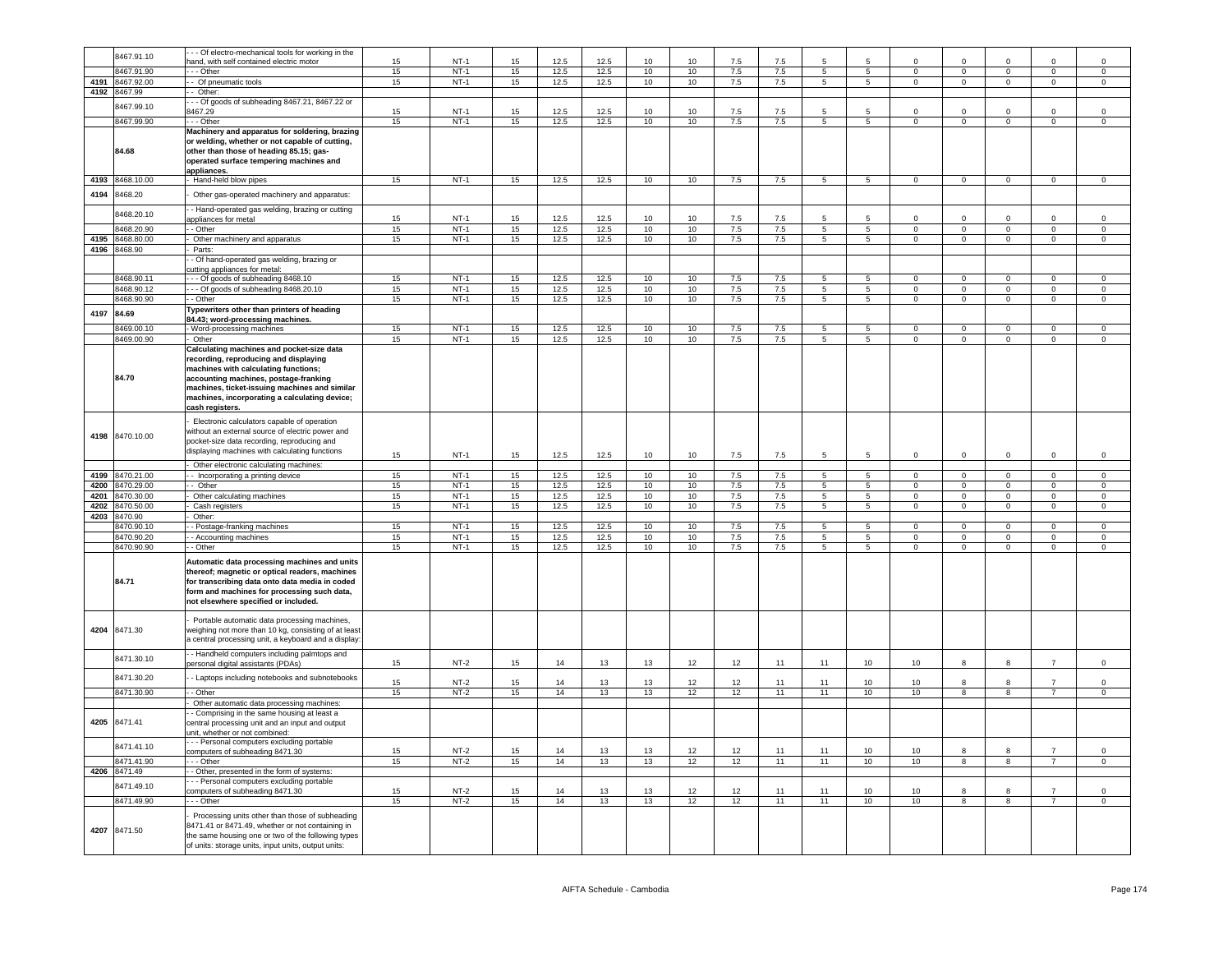|      | 8471.50.10               | - Processing units for personal (including                                                                                                                                                                                                                                    |          |                  |          |              |              |          |          |                |            |                      |                           |                        |                            |                           |                            |                            |
|------|--------------------------|-------------------------------------------------------------------------------------------------------------------------------------------------------------------------------------------------------------------------------------------------------------------------------|----------|------------------|----------|--------------|--------------|----------|----------|----------------|------------|----------------------|---------------------------|------------------------|----------------------------|---------------------------|----------------------------|----------------------------|
|      |                          | ortable) computers                                                                                                                                                                                                                                                            | 15       | $NT-2$           | 15       | 14           | 13           | 13       | 12       | 12             | 11         | 11                   | 10                        | 10                     | 8                          |                           |                            | 0                          |
|      | 8471.50.90               | - Other                                                                                                                                                                                                                                                                       | 15       | $NT-2$           | 15       | 14           | 13           | 13       | 12       | 12             | 11         | 11                   | 10                        | 10                     | 8                          | 8                         | $\overline{7}$             | $\mathbf 0$                |
| 4208 | 8471.60                  | Input or output units, whether or not containing                                                                                                                                                                                                                              |          |                  |          |              |              |          |          |                |            |                      |                           |                        |                            |                           |                            |                            |
|      |                          | storage units in the same housing:                                                                                                                                                                                                                                            |          |                  |          |              |              |          |          |                |            |                      |                           |                        |                            |                           |                            |                            |
|      | 8471.60.30               | - Computer keyboards                                                                                                                                                                                                                                                          | 15       | ST               | 15       | 14           | 13           | 13       | 12       | 12             | 11         | 10                   | 9                         | 9                      | 8                          |                           |                            | 5                          |
|      |                          | - X-Y coordinate input devices, including mouses                                                                                                                                                                                                                              |          |                  |          |              |              |          |          |                |            |                      |                           |                        |                            |                           |                            |                            |
|      | 8471.60.40               | light pens, joysticks, track balls, and touch sensitive                                                                                                                                                                                                                       |          |                  |          |              |              |          |          |                |            |                      |                           |                        |                            |                           |                            |                            |
|      |                          | creens                                                                                                                                                                                                                                                                        | 15       | ST               | 15       | 14           | 13           | 13       | 12       | 12             | 11         | 10                   | 9                         | 9                      | 8                          | $\overline{7}$            | $\overline{7}$             | -5                         |
|      | 8471.60.50               | - Plotters                                                                                                                                                                                                                                                                    | 15       | <b>ST</b>        | 15       | 14           | 13           | 13       | 12       | 12             | 11         | 10                   | 9                         | 9                      | 8                          | $\overline{7}$            | $\overline{7}$             | 5                          |
|      |                          |                                                                                                                                                                                                                                                                               |          |                  |          |              |              |          |          |                |            |                      |                           |                        |                            | $\overline{7}$            | $\overline{7}$             |                            |
|      | 8471.60.90               | - Other                                                                                                                                                                                                                                                                       | 15       | <b>ST</b>        | 15       | 14           | 13           | 13       | 12       | 12             | 11         | 10                   | 9                         | 9                      | 8                          |                           |                            | 5                          |
| 4209 | 8471.70                  | Storage units:                                                                                                                                                                                                                                                                |          |                  |          |              |              |          |          |                |            |                      |                           |                        |                            |                           |                            |                            |
|      | 8471.70.10               | - Floppy disk drives                                                                                                                                                                                                                                                          | 15       | $NT-2$           | 15       | 14           | 13           | 13       | 12       | 12             | 11         | 11                   | 10                        | 10                     | 8                          | 8                         | $\overline{7}$             | 0                          |
|      | 8471.70.20               | - Hard disk drives                                                                                                                                                                                                                                                            | 15       | $NT-2$           | 15       | 14           | 13           | 13       | 12       | 12             | 11         | 11                   | 10                        | 10                     | 8                          | 8                         | $\overline{7}$             | $\,0\,$                    |
|      | 8471.70.30               | - Tape drives                                                                                                                                                                                                                                                                 | 15       | $NT-2$           | 15       | 14           | 13           | 13       | 12       | 12             | 11         | 11                   | 10                        | 10                     | 8                          | 8                         | $\overline{7}$             | 0                          |
|      |                          | - Optical disk drives, including CD-ROM drives,                                                                                                                                                                                                                               |          |                  |          |              |              |          |          |                |            |                      |                           |                        |                            |                           |                            |                            |
|      | 8471.70.40               | DVD drives and CD-R drives                                                                                                                                                                                                                                                    | 15       | $NT-2$           | 15       | 14           | 13           | 13       | 12       | 12             | 11         | 11                   | 10                        | 10                     | 8                          | 8                         | $\overline{7}$             | $\mathsf 0$                |
|      |                          |                                                                                                                                                                                                                                                                               |          |                  |          |              |              |          |          |                |            |                      |                           |                        |                            |                           |                            |                            |
|      | 8471.70.50               | - Proprietary format storage devices including<br>media therefor for automatic data processing<br>machines, with or without removable media and<br>whether magnetic, optical or other technology                                                                              | 15       | NT-2             | 15       | 14           | 13           | 13       | 12       | 12             | 11         | 11                   | 10                        | 10                     | 8                          | 8                         | $\overline{7}$             | $\mathsf 0$                |
|      |                          | - Other:                                                                                                                                                                                                                                                                      |          |                  |          |              |              |          |          |                |            |                      |                           |                        |                            |                           |                            |                            |
|      | 8471.70.91               | - - Backup management systems                                                                                                                                                                                                                                                 | 15       | $NT-2$           | 15       | 14           | 13           | 13       | 12       | 12             | 11         | 11                   | 10                        | 10                     | 8                          | 8                         | $\overline{7}$             | 0                          |
|      | 8471.70.99               | - - Other                                                                                                                                                                                                                                                                     | 15       | $NT-2$           | 15       | 14           | 13           | 13       | 12       | 12             | 11         | 11                   | 10                        | 10                     | 8                          | 8                         | $\overline{7}$             | $\mathsf 0$                |
|      |                          | Other units of automatic data processing                                                                                                                                                                                                                                      |          |                  |          |              |              |          |          |                |            |                      |                           |                        |                            |                           |                            |                            |
| 4210 | 8471.80                  | machines:                                                                                                                                                                                                                                                                     |          |                  |          |              |              |          |          |                |            |                      |                           |                        |                            |                           |                            |                            |
|      | 8471.80.10               | - Control and adaptor units                                                                                                                                                                                                                                                   | 15       | $NT-2$           | 15       | 14           | 13           | 13       | 12       | 12             | 11         | 11                   | 10                        | 10                     | 8                          | 8                         | 7                          | $\mathbf 0$                |
|      |                          |                                                                                                                                                                                                                                                                               |          |                  |          |              |              |          |          |                |            |                      |                           |                        |                            |                           |                            |                            |
|      | 8471.80.70               | - Sound cards or video cards                                                                                                                                                                                                                                                  | 15       | $NT-2$           | 15       | 14           | 13           | 13       | 12       | 12             | 11         | 11                   | 10                        | 10                     | 8                          | 8                         | $\overline{7}$             | $\mathsf 0$                |
|      | 8471.80.90               | - Other                                                                                                                                                                                                                                                                       | 15       | $NT-2$           | 15       | 14           | 13           | 13       | 12       | 12             | 11         | 11                   | 10                        | 10                     | 8                          | 8                         | $\overline{7}$             | $\,0\,$                    |
| 4211 | 8471.90                  | Other:                                                                                                                                                                                                                                                                        |          |                  |          |              |              |          |          |                |            |                      |                           |                        |                            |                           |                            |                            |
|      | 8471.90.10               | - Bar code readers                                                                                                                                                                                                                                                            | 15       | $NT-2$           | 15       | 14           | 13           | 13       | 12       | 12             | 11         | 11                   | 10                        | 10                     | 8                          | 8                         | $\overline{7}$             | $\mathsf 0$                |
|      |                          | - Optical character readers, document or image                                                                                                                                                                                                                                |          |                  |          |              |              |          |          |                |            |                      |                           |                        |                            |                           |                            |                            |
|      | 8471.90.20               | scanners                                                                                                                                                                                                                                                                      | 15       | $NT-2$           | 15       | 14           | 13           | 13       | 12       | 12             | 11         | 11                   | 10                        | 10                     | 8                          | R                         | $\overline{7}$             | $\mathsf 0$                |
|      | 8471.90.90               | - - Other                                                                                                                                                                                                                                                                     | 15       | $NT-2$           | 15       | 14           | 13           | 13       | 12       | 12             | 11         | 11                   | 10                        | 10                     | 8                          | 8                         | $\overline{7}$             | $\circ$                    |
|      | 84.72                    | Other office machines (for example, hectograph<br>or stencil duplicating machines, addressing<br>machines, automatic banknote dispensers, coin-<br>sorting machines, coin-counting or wrapping<br>machines, pencil-sharpening machines,<br>perforating or stapling machines). |          |                  |          |              |              |          |          |                |            |                      |                           |                        |                            |                           |                            |                            |
|      | 4212 8472.10             | - Duplicating machines:                                                                                                                                                                                                                                                       |          |                  |          |              |              |          |          |                |            |                      |                           |                        |                            |                           |                            |                            |
|      |                          |                                                                                                                                                                                                                                                                               |          |                  |          |              |              |          |          |                |            |                      |                           |                        |                            |                           |                            |                            |
|      |                          |                                                                                                                                                                                                                                                                               |          |                  |          |              |              |          |          |                |            |                      |                           |                        |                            |                           |                            |                            |
|      | 8472.10.10               | - Electrically operated                                                                                                                                                                                                                                                       | 15       | NT-1             | 15       | 12.5         | 12.5         | 10       | 10       | 7.5            | 7.5        | 5                    | 5                         | $\mathbf{0}$           | $\mathbf{0}$               | $^{\circ}$                | 0                          | $^{\circ}$                 |
|      | 8472.10.20               | - Not electrically operated                                                                                                                                                                                                                                                   | 15       | $NT-1$           | 15       | 12.5         | 12.5         | 10       | 10       | 7.5            | 7.5        | 5                    | $5^{\circ}$               | $\mathbf 0$            | $\mathbf 0$                | $\mathbf{0}$              | $\mathbf{0}$               | $\mathbf 0$                |
|      | 4213 8472.30             | Machines for sorting or folding mail or for<br>inserting mail in envelopes or bands, machines for<br>opening, closing or sealing mail and machines for<br>affixing or cancelling postage stamps:                                                                              |          |                  |          |              |              |          |          |                |            |                      |                           |                        |                            |                           |                            |                            |
|      | 8472.30.10               | - Electrically operated                                                                                                                                                                                                                                                       | 15       | $NT-1$           | 15       | 12.5         | 12.5         | 10       | 10       | 7.5            | 7.5        | 5                    | 5                         | $\mathbf 0$            | $\mathbf 0$                | $\mathbf 0$               | $\mathbf 0$                | 0                          |
|      | 8472.30.20               | - Not electrically operated                                                                                                                                                                                                                                                   | 15       | $NT-1$           | 15       | 12.5         | 12.5         | 10       | 10       | 7.5            | 7.5        | $5\phantom{.0}$      | 5                         | $\mathbf 0$            | $\overline{0}$             | $\mathbf{0}$              | $\mathbf{0}$               | $\circ$                    |
|      | 4214 8472.90             | Other:                                                                                                                                                                                                                                                                        |          |                  |          |              |              |          |          |                |            |                      |                           |                        |                            |                           |                            |                            |
|      |                          |                                                                                                                                                                                                                                                                               | 15       | EL.              |          |              |              |          |          |                |            |                      |                           |                        |                            |                           |                            |                            |
|      | 8472.90.10               | - Automatic teller machines                                                                                                                                                                                                                                                   |          |                  |          |              |              |          |          |                |            |                      |                           |                        |                            |                           |                            |                            |
|      | 8472.90.20               | - Electronic fingerprint identification systems                                                                                                                                                                                                                               | 15       | E                |          |              |              |          |          |                |            |                      |                           |                        |                            |                           |                            |                            |
|      | 8472.90.30               | - Other, electrically operated                                                                                                                                                                                                                                                | 15       | EL.              |          |              |              |          |          |                |            |                      |                           |                        |                            |                           |                            |                            |
|      | 8472.90.90               | - Other, not electrically operated                                                                                                                                                                                                                                            | 15       | EL.              |          |              |              |          |          |                |            |                      |                           |                        |                            |                           |                            |                            |
|      | 84.73                    | Parts and accessories (other than covers,<br>carrying cases and the like) suitable for use<br>solely or principally with the machines of<br>headings 84.69 to 84.72.                                                                                                          |          |                  |          |              |              |          |          |                |            |                      |                           |                        |                            |                           |                            |                            |
| 4215 | 8473.10                  | Parts and accessories of the machines of                                                                                                                                                                                                                                      |          |                  |          |              |              |          |          |                |            |                      |                           |                        |                            |                           |                            |                            |
|      |                          | heading 84.69:                                                                                                                                                                                                                                                                |          |                  |          |              |              |          |          |                |            |                      |                           |                        |                            |                           |                            |                            |
|      | 8473.10.10               | - Printed circuit assemblies for word-processing                                                                                                                                                                                                                              | 15       | $NT-1$           | 15       | 12.5         | 12.5         | 10       | 10       | 7.5            | 7.5        | 5                    | 5                         | 0                      | $\mathbf 0$                | $^{\circ}$                | 0                          | 0                          |
|      |                          | - Other                                                                                                                                                                                                                                                                       |          |                  |          |              |              |          |          |                |            |                      |                           |                        |                            |                           |                            |                            |
|      | 8473.10.90               |                                                                                                                                                                                                                                                                               | 15       | $NT-1$           | 15       | 12.5         | 12.5         | 10       | 10       | 7.5            | 7.5        | 5                    | 5                         | 0                      | $\mathbf 0$                | $\mathbf 0$               | 0                          | 0                          |
|      |                          | Parts and accessories of the machines of                                                                                                                                                                                                                                      |          |                  |          |              |              |          |          |                |            |                      |                           |                        |                            |                           |                            |                            |
|      |                          | eading 84.70:                                                                                                                                                                                                                                                                 |          |                  |          |              |              |          |          |                |            |                      |                           |                        |                            |                           |                            |                            |
| 4216 | 8473.21.00               | - Of the electronic calculating machines of                                                                                                                                                                                                                                   |          |                  |          |              |              |          |          |                |            |                      |                           |                        |                            |                           |                            |                            |
|      |                          | subheading 8470.10, 8470.21 or 8470.29                                                                                                                                                                                                                                        | 15       | $NT-1$           | 15       | 12.5         | 12.5         | 10       | 10       | 7.5            | 7.5        | $5\overline{5}$      | 5                         | $\mathbf 0$            | $\mathsf 0$                | $\mathbf 0$               | $\Omega$                   | $\mathsf 0$                |
|      | 4217 8473.29.00          | - Other                                                                                                                                                                                                                                                                       | 15       | NT-1             | 15       | 12.5         | 12.5         | 10       | 10       | 7.5            | 7.5        | 5                    | 5                         |                        | 0                          | 0                         | $^{\circ}$                 | 0                          |
|      |                          | Parts and accessories of the machines of                                                                                                                                                                                                                                      |          |                  |          |              |              |          |          |                |            |                      |                           |                        |                            |                           |                            |                            |
|      | 4218 8473.30             | heading 84.71:                                                                                                                                                                                                                                                                |          |                  |          |              |              |          |          |                |            |                      |                           |                        |                            |                           |                            |                            |
|      | 8473.30.10               | - Assembled printed circuit boards                                                                                                                                                                                                                                            | 15       | <b>ST</b>        | 15       | 14           | 13           | 13       | 12       | 12             | 11         | 10                   | 9                         | 9                      | 8                          | $\overline{7}$            | $\overline{7}$             | $\sqrt{5}$                 |
|      |                          |                                                                                                                                                                                                                                                                               |          |                  |          |              |              |          |          |                |            |                      |                           |                        |                            |                           |                            |                            |
|      | 8473.30.90               | - Other                                                                                                                                                                                                                                                                       | 15       | <b>ST</b>        | 15       | 14           | 13           | 13       | 12       | 12             | 11         | 10                   | $\overline{9}$            | 9                      | 8                          | $\overline{7}$            | $\overline{7}$             | 5                          |
| 4219 | 8473.40                  | Parts and accessories of the machines of                                                                                                                                                                                                                                      |          |                  |          |              |              |          |          |                |            |                      |                           |                        |                            |                           |                            |                            |
|      |                          | heading 84.72:                                                                                                                                                                                                                                                                |          |                  |          |              |              |          |          |                |            |                      |                           |                        |                            |                           |                            |                            |
|      |                          | - For electrically operated machines:                                                                                                                                                                                                                                         |          |                  |          |              |              |          |          |                |            |                      |                           |                        |                            |                           |                            |                            |
|      |                          | -- Parts, including printed circuit assemblies for                                                                                                                                                                                                                            |          |                  |          |              |              |          |          |                |            |                      |                           |                        |                            |                           |                            |                            |
|      | 8473.40.11               | automatic teller machines                                                                                                                                                                                                                                                     | 15       | $NT-1$           | 15       | 12.5         | 12.5         | 10       | 10       | 7.5            | 7.5        | 5                    | 5                         | $\mathbf{0}$           | $\mathsf 0$                | 0                         | $\mathbf 0$                | $\mathbf 0$                |
|      | 8473.40.19<br>8473.40.20 | --- Other<br>- - For non-electrically operated machines                                                                                                                                                                                                                       | 15<br>15 | $NT-1$<br>$NT-1$ | 15<br>15 | 12.5<br>12.5 | 12.5<br>12.5 | 10<br>10 | 10<br>10 | 7.5<br>$7.5\,$ | 7.5<br>7.5 | 5<br>$5\phantom{.0}$ | $5^{\circ}$<br>$\sqrt{5}$ | $\mathbf 0$<br>$\circ$ | $\mathbf 0$<br>$\mathbf 0$ | $\circ$<br>$\overline{0}$ | $\mathbf 0$<br>$\mathbf 0$ | $\mathbf 0$<br>$\mathsf 0$ |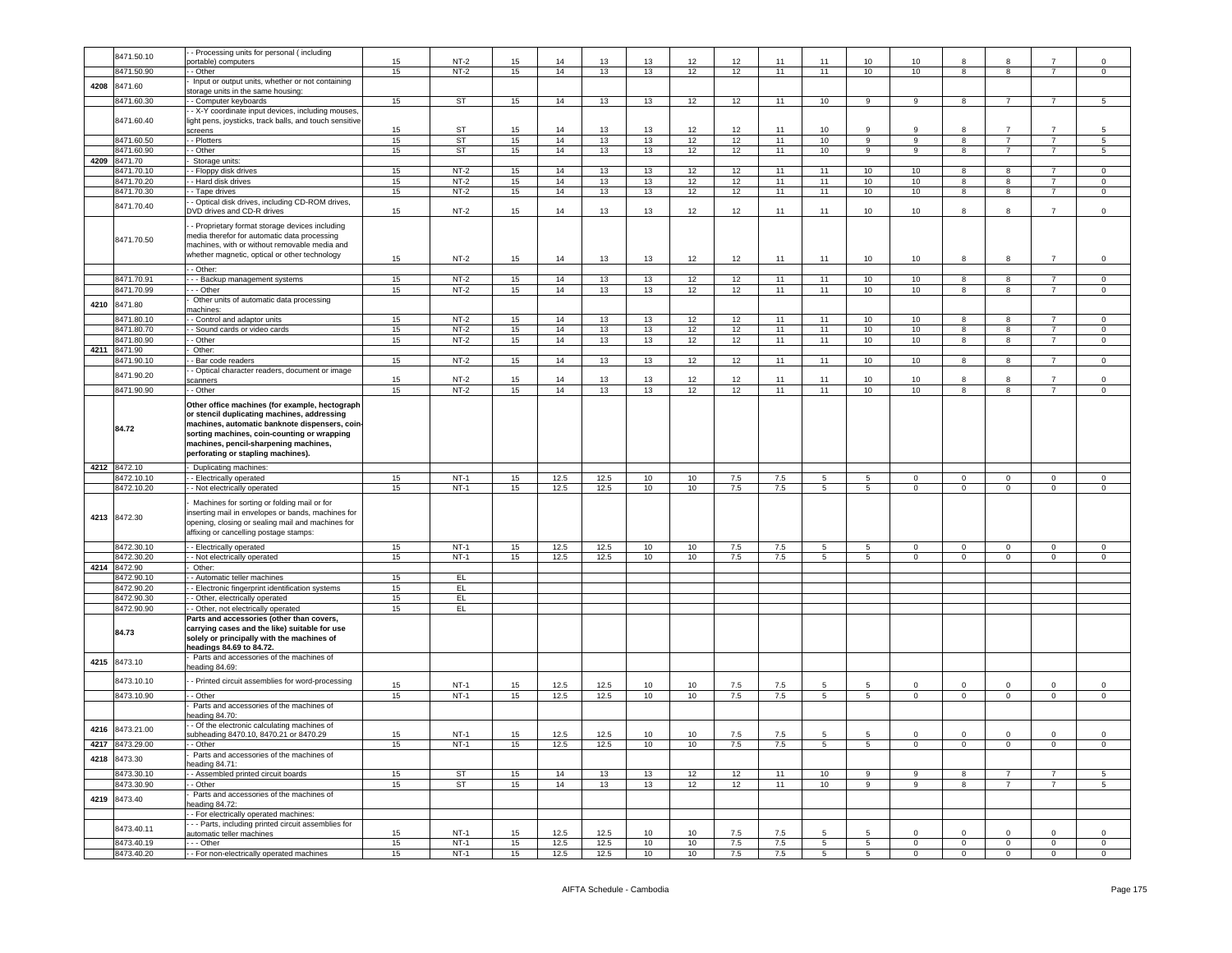|      |                 | Parts and accessories equally suitable for use    |          |             |          |              |      |                 |    |     |         |                 |                 |                |                |                |                |                |
|------|-----------------|---------------------------------------------------|----------|-------------|----------|--------------|------|-----------------|----|-----|---------|-----------------|-----------------|----------------|----------------|----------------|----------------|----------------|
| 4220 | 8473.50         | with machines of two or more of the headings      |          |             |          |              |      |                 |    |     |         |                 |                 |                |                |                |                |                |
|      |                 | 4.69 to 84.72                                     |          |             |          |              |      |                 |    |     |         |                 |                 |                |                |                |                |                |
|      |                 | - For electrically operated machines:             |          |             |          |              |      |                 |    |     |         |                 |                 |                |                |                |                |                |
|      |                 | - - Suitable for use with the machines of heading |          |             |          |              |      |                 |    |     |         |                 |                 |                |                |                |                |                |
|      | 8473.50.11      |                                                   |          |             |          |              |      |                 |    |     | 7.5     |                 |                 | $\Omega$       | $\Omega$       |                |                | $\Omega$       |
|      |                 | 34.71                                             | 15       | $NT-1$      | 15       | 12.5         | 12.5 | 10              | 10 | 7.5 |         |                 |                 |                |                | $\Omega$       |                |                |
|      | 8473.50.19      | - - Other                                         | 15       | $NT-1$      | 15       | 12.5         | 12.5 | 10              | 10 | 7.5 | 7.5     | 5               | 5               | $\mathbf 0$    | $\mathsf 0$    | $\mathbf 0$    | $\mathbf 0$    | $\mathbf 0$    |
|      | 8473.50.20      | - For non-electrically operated machines          | 15       | <b>NT-1</b> | 15       | 12.5         | 12.5 | 10              | 10 | 7.5 | 7.5     | $5\phantom{.0}$ | $5\overline{5}$ | $\circ$        | $\overline{0}$ | $\mathbf{0}$   | $\overline{0}$ | $\circ$        |
|      |                 |                                                   |          |             |          |              |      |                 |    |     |         |                 |                 |                |                |                |                |                |
|      |                 | Machinery for sorting, screening, separating,     |          |             |          |              |      |                 |    |     |         |                 |                 |                |                |                |                |                |
|      |                 | washing, crushing, grinding, mixing or            |          |             |          |              |      |                 |    |     |         |                 |                 |                |                |                |                |                |
|      |                 |                                                   |          |             |          |              |      |                 |    |     |         |                 |                 |                |                |                |                |                |
|      |                 | kneading earth, stone, ores or other mineral      |          |             |          |              |      |                 |    |     |         |                 |                 |                |                |                |                |                |
|      |                 | substances, in solid (including powder or         |          |             |          |              |      |                 |    |     |         |                 |                 |                |                |                |                |                |
|      |                 | paste) form; machinery for agglomerating,         |          |             |          |              |      |                 |    |     |         |                 |                 |                |                |                |                |                |
|      | 84.74           |                                                   |          |             |          |              |      |                 |    |     |         |                 |                 |                |                |                |                |                |
|      |                 | shaping or moulding solid mineral fuels,          |          |             |          |              |      |                 |    |     |         |                 |                 |                |                |                |                |                |
|      |                 | ceramic paste, unhardened cements, plastering     |          |             |          |              |      |                 |    |     |         |                 |                 |                |                |                |                |                |
|      |                 | materials or other mineral products in powder     |          |             |          |              |      |                 |    |     |         |                 |                 |                |                |                |                |                |
|      |                 |                                                   |          |             |          |              |      |                 |    |     |         |                 |                 |                |                |                |                |                |
|      |                 | or paste form; machines for forming foundry       |          |             |          |              |      |                 |    |     |         |                 |                 |                |                |                |                |                |
|      |                 | moulds of sand.                                   |          |             |          |              |      |                 |    |     |         |                 |                 |                |                |                |                |                |
|      |                 |                                                   |          |             |          |              |      |                 |    |     |         |                 |                 |                |                |                |                |                |
| 4221 | 8474.10         | Sorting, screening, separating or washing         |          |             |          |              |      |                 |    |     |         |                 |                 |                |                |                |                |                |
|      |                 | machines:                                         |          |             |          |              |      |                 |    |     |         |                 |                 |                |                |                |                |                |
|      | 8474.10.10      | - Electrically operated                           | 15       | $NT-1$      | 15       | 12.5         | 12.5 | 10              | 10 | 7.5 | 7.5     | 5               | $5\overline{)}$ | $\overline{0}$ | $\circ$        | $\circ$        | $\mathbf{0}$   | $\overline{0}$ |
|      |                 |                                                   |          | $NT-1$      | 15       | 12.5         | 12.5 |                 |    |     |         |                 | $\overline{5}$  |                | $\mathbf 0$    |                | $\mathbf{0}$   |                |
|      | 8474.10.20      | - Not electrically operated                       | 15       |             |          |              |      | 10              | 10 | 7.5 | 7.5     | 5               |                 | $\mathbf 0$    |                | $\mathbf 0$    |                | $\circ$        |
|      | 4222 8474.20    | Crushing or grinding machines:                    |          |             |          |              |      |                 |    |     |         |                 |                 |                |                |                |                |                |
|      |                 | Electrically operated:                            |          |             |          |              |      |                 |    |     |         |                 |                 |                |                |                |                |                |
|      | 8474.20.11      |                                                   | 15       | $NT-1$      | 15       | 12.5         | 12.5 | 10              | 10 |     |         | 5               | 5               | $\mathbf 0$    | $\mathbf 0$    | $\mathbf 0$    | $\mathbf 0$    | $\mathbf 0$    |
|      |                 | - - For stone                                     |          |             |          |              |      |                 |    | 7.5 | 7.5     |                 |                 |                |                |                |                |                |
|      | 8474.20.19      | - - Other                                         | 15       | $NT-1$      | 15       | 12.5         | 12.5 | 10              | 10 | 7.5 | 7.5     | $\overline{5}$  | 5               | $\overline{0}$ | $\overline{0}$ | $^{\circ}$     | $\Omega$       | $\mathbf{0}$   |
|      |                 | - Not electrically operated:                      |          |             |          |              |      |                 |    |     |         |                 |                 |                |                |                |                |                |
|      | 8474.20.21      | - - For stone                                     | 15       | $NT-1$      | 15       | 12.5         | 12.5 | 10              | 10 | 7.5 | 7.5     | $\overline{5}$  | 5               | $\overline{0}$ | $\overline{0}$ | $\overline{0}$ | $\overline{0}$ | $\overline{0}$ |
|      |                 |                                                   |          |             |          |              |      |                 |    |     |         |                 |                 |                |                |                |                |                |
|      | 8474.20.29      | - - Other                                         | 15       | $NT-1$      | 15       | 12.5         | 12.5 | 10              | 10 | 7.5 | $7.5\,$ | $\overline{5}$  | 5               | $\mathsf 0$    | $\Omega$       | $\Omega$       | $\Omega$       | $\Omega$       |
|      |                 | Mixing or kneading machines:                      |          |             |          |              |      |                 |    |     |         |                 |                 |                |                |                |                |                |
|      |                 |                                                   |          |             |          |              |      |                 |    |     |         |                 |                 |                |                |                |                |                |
|      | 4223 8474.31    | - Concrete or mortar mixers:                      |          |             |          |              |      |                 |    |     |         |                 |                 |                |                |                |                |                |
|      | 8474.31.10      | - - Electrically operated                         | 15       | $NT-1$      | 15       | 12.5         | 12.5 | 10              | 10 | 7.5 | 7.5     | 5               | 5               | $\Omega$       | $\Omega$       | $\overline{0}$ | $\Omega$       | $\Omega$       |
|      | 8474.31.20      | - - Not electrically operated                     | 15       | $NT-1$      | 15       | 12.5         | 12.5 | 10              | 10 | 7.5 | 7.5     | 5               | 5               | $\mathbf 0$    | 0              | $\mathbf 0$    | $\mathbf 0$    | $\circ$        |
|      |                 |                                                   |          |             |          |              |      |                 |    |     |         |                 |                 |                |                |                |                |                |
| 4224 | 8474.32         | - Machines for mixing mineral substances with     |          |             |          |              |      |                 |    |     |         |                 |                 |                |                |                |                |                |
|      |                 | bitumen:                                          |          |             |          |              |      |                 |    |     |         |                 |                 |                |                |                |                |                |
|      | 8474.32.10      | - - Electrically operated                         | 15       | $NT-1$      | 15       | 12.5         | 12.5 | 10              | 10 | 7.5 | 7.5     | $5\overline{5}$ | 5               | $\Omega$       | $\Omega$       | $\Omega$       | $\Omega$       | $\Omega$       |
|      |                 |                                                   |          |             |          |              |      |                 |    |     |         |                 |                 |                |                |                |                |                |
|      | 8474.32.20      | - - Not electrically operated                     | 15       | <b>NT-1</b> | 15       | 12.5         | 12.5 | 10              | 10 | 7.5 | 7.5     | 5               | $5\overline{5}$ | $\overline{0}$ | $\overline{0}$ | $\circ$        | $\overline{0}$ | $\overline{0}$ |
|      | 4225 8474.39    | - Other:                                          |          |             |          |              |      |                 |    |     |         |                 |                 |                |                |                |                |                |
|      | 8474.39.10      | - - Electrically operated                         | 15       | $NT-1$      | 15       | 12.5         | 12.5 | 10              | 10 | 7.5 | 7.5     | 5               | 5               | $\Omega$       | $\Omega$       | $\mathbf 0$    | $\Omega$       | $\Omega$       |
|      |                 |                                                   |          |             |          |              |      |                 |    |     |         |                 |                 |                |                |                |                |                |
|      | 3474.39.20      | - - Not electrically operated                     | 15       | $NT-1$      | 15       | 12.5         | 12.5 | 10              | 10 | 7.5 | 7.5     | 5               | 5               | $\mathbf 0$    | $\mathbf 0$    | $\mathbf 0$    | $\mathbf 0$    | $\circ$        |
| 4226 | 8474.80         | Other machinery:                                  |          |             |          |              |      |                 |    |     |         |                 |                 |                |                |                |                |                |
|      | 8474.80.1       | - Electrically operated                           | 15       | $NT-1$      | 15       | 12.5         | 12.5 | 10              | 10 | 7.5 | 7.5     | 5               | 5               | $\Omega$       | $\Omega$       | $\Omega$       | $\Omega$       | $\Omega$       |
|      |                 |                                                   |          |             |          |              |      |                 |    |     |         |                 |                 |                |                |                |                |                |
|      | 8474.80.20      | - Not electrically operated                       | 15       | $NT-1$      | 15       | 12.5         | 12.5 | 10              | 10 | 7.5 | 7.5     | $\overline{5}$  | 5               | $\overline{0}$ | $\overline{0}$ | $\overline{0}$ | $\overline{0}$ | $\overline{0}$ |
| 4227 | 8474.90         | Parts:                                            |          |             |          |              |      |                 |    |     |         |                 |                 |                |                |                |                |                |
|      | 8474.90.10      | - Of electrically operated machines               | 15       | $NT-1$      | 15       | 12.5         | 12.5 | 10              | 10 | 7.5 | 7.5     | 5               | 5               | $\mathbf 0$    | $\mathbf 0$    | 0              | $\mathbf 0$    | $\mathbf 0$    |
|      |                 |                                                   |          |             |          |              |      |                 |    |     |         |                 |                 |                |                |                |                |                |
|      | 8474.90.20      | - Of non-electrically operated machines           | 15       | $NT-1$      | 15       | 12.5         | 12.5 | 10              | 10 | 7.5 | 7.5     | 5               | 5               | $\circ$        | $\mathbf 0$    | $\mathbf 0$    | $\mathbf{0}$   | $\circ$        |
|      |                 |                                                   |          |             |          |              |      |                 |    |     |         |                 |                 |                |                |                |                |                |
|      |                 | Machines for assembling electric or electronic    |          |             |          |              |      |                 |    |     |         |                 |                 |                |                |                |                |                |
|      |                 | lamps, tubes or valves or flash-bulb, in glass    |          |             |          |              |      |                 |    |     |         |                 |                 |                |                |                |                |                |
|      | 84.75           | envelopes; machines for manufacturing or hot      |          |             |          |              |      |                 |    |     |         |                 |                 |                |                |                |                |                |
|      |                 |                                                   |          |             |          |              |      |                 |    |     |         |                 |                 |                |                |                |                |                |
|      |                 | working glass or glassware.                       |          |             |          |              |      |                 |    |     |         |                 |                 |                |                |                |                |                |
|      |                 | Machines for assembling electric or electronic    |          |             |          |              |      |                 |    |     |         |                 |                 |                |                |                |                |                |
|      |                 |                                                   |          |             |          |              |      |                 |    |     |         |                 |                 |                |                |                |                |                |
| 4228 | 8475.10         | amps, tubes or valves or flash-bulbs, in glass    |          |             |          |              |      |                 |    |     |         |                 |                 |                |                |                |                |                |
|      |                 | envelopes:                                        |          |             |          |              |      |                 |    |     |         |                 |                 |                |                |                |                |                |
|      | 8475.10.10      | - Electrically operated                           | 15       | $NT-1$      | 15       | 12.5         | 12.5 | 10              | 10 | 7.5 | 7.5     | $5\overline{5}$ | 5               | $\Omega$       | $\Omega$       | $\Omega$       | $\Omega$       | $\Omega$       |
|      | 8475.10.20      | - Not electrically operated                       | 15       | <b>NT-1</b> | 15       | 12.5         | 12.5 | 10              | 10 | 7.5 | 7.5     | 5               | $5\overline{5}$ | $\mathbf 0$    | $\overline{0}$ | $\overline{0}$ | $\overline{0}$ | $\overline{0}$ |
|      |                 |                                                   |          |             |          |              |      |                 |    |     |         |                 |                 |                |                |                |                |                |
|      |                 | Machines for manufacturing or hot working glass   |          |             |          |              |      |                 |    |     |         |                 |                 |                |                |                |                |                |
|      |                 | r glassware:                                      |          |             |          |              |      |                 |    |     |         |                 |                 |                |                |                |                |                |
|      |                 | - Machines for making optical fibres and          |          |             |          |              |      |                 |    |     |         |                 |                 |                |                |                |                |                |
| 4229 | 8475.21.00      | reforms thereof                                   | 15       | $NT-1$      | 15       | 12.5         | 12.5 | 10              | 10 | 7.5 | 7.5     |                 | 5               | $\Omega$       | $\Omega$       | $\Omega$       |                | $\Omega$       |
|      |                 |                                                   |          |             |          |              |      |                 |    |     |         |                 |                 |                |                |                |                |                |
|      | 4230 8475.29.00 | - Other                                           | 15       | $NT-1$      | 15       | 12.5         | 12.5 | 10              | 10 | 7.5 | 7.5     | 5               | $5\overline{5}$ | $\overline{0}$ | $\overline{0}$ | $\mathbf 0$    | $\overline{0}$ | $\overline{0}$ |
|      | 4231 8475.90    | Parts:                                            |          |             |          |              |      |                 |    |     |         |                 |                 |                |                |                |                |                |
|      | 8475.90.10      | - Of electrically operated machines               | 15       | $NT-1$      | 15       | 12.5         | 12.5 | 10              | 10 | 7.5 | 7.5     | -5              | 5               | $\Omega$       | $\Omega$       | $\Omega$       | $\Omega$       | $\Omega$       |
|      |                 |                                                   |          |             |          |              |      |                 |    |     |         |                 |                 |                |                |                |                |                |
|      | 8475.90.20      | - Of non-electrically operated machines           | 15       | $NT-1$      | 15       | 12.5         | 12.5 | 10              | 10 | 7.5 | 7.5     | 5               | 5               | $\mathsf 0$    | $\mathsf 0$    | $\mathsf 0$    | $\mathbf 0$    | $\mathbf 0$    |
|      |                 | Automatic goods-vending machines (for             |          |             |          |              |      |                 |    |     |         |                 |                 |                |                |                |                |                |
|      |                 | example, postage stamp, cigarette, food or        |          |             |          |              |      |                 |    |     |         |                 |                 |                |                |                |                |                |
|      | 84.76           |                                                   |          |             |          |              |      |                 |    |     |         |                 |                 |                |                |                |                |                |
|      |                 | beverage machines), including money-              |          |             |          |              |      |                 |    |     |         |                 |                 |                |                |                |                |                |
|      |                 | changing machines.                                |          |             |          |              |      |                 |    |     |         |                 |                 |                |                |                |                |                |
|      |                 | Automatic beverage-vending machines:              |          |             |          |              |      |                 |    |     |         |                 |                 |                |                |                |                |                |
|      |                 |                                                   |          |             |          |              |      |                 |    |     |         |                 |                 |                |                |                |                |                |
| 4232 | 8476.21.00      | - Incorporating heating or refrigerating devices  |          |             |          |              |      |                 |    |     |         |                 |                 |                |                |                |                |                |
|      |                 |                                                   | 15       | $NT-1$      | 15       | 12.5         | 12.5 | 10              | 10 | 7.5 | 7.5     |                 |                 | $\Omega$       | $\Omega$       | $\Omega$       | $\Omega$       | $\Omega$       |
| 4233 | 8476.29.00      | - Other                                           | 15       | $NT-1$      | 15       | 12.5         | 12.5 | 10              | 10 | 7.5 | 7.5     | 5               | $\overline{5}$  | $\overline{0}$ | $\overline{0}$ | $\mathbf 0$    | $\overline{0}$ | $\overline{0}$ |
|      |                 |                                                   |          |             |          |              |      |                 |    |     |         |                 |                 |                |                |                |                |                |
|      |                 | Other machines:                                   |          |             |          |              |      |                 |    |     |         |                 |                 |                |                |                |                |                |
|      |                 | - Incorporating heating or refrigerating devices  |          |             |          |              |      |                 |    |     |         |                 |                 |                |                |                |                |                |
|      |                 |                                                   | 15       | $NT-1$      | 15       | 12.5         | 12.5 | 10              | 10 | 7.5 | 7.5     |                 |                 | $\Omega$       | $\Omega$       |                |                | $\mathbf 0$    |
| 4234 | 8476.81.00      |                                                   |          |             |          |              |      |                 |    |     |         |                 |                 |                |                |                |                |                |
|      |                 |                                                   |          |             |          |              |      |                 |    |     |         | 5               |                 | $\Omega$       | $\Omega$       |                | $\Omega$       | $\Omega$       |
| 4235 | 8476.89.00      | - Other                                           | 15       | $NT-1$      | 15       | 12.5         | 12.5 | 10              | 10 | 7.5 | 7.5     |                 | 5               |                |                | $^{\circ}$     |                |                |
| 4236 | 8476.90         | Parts:                                            |          |             |          |              |      |                 |    |     |         |                 |                 |                |                |                |                |                |
|      |                 | - Of electrically operated machines incorporating |          |             |          |              |      |                 |    |     |         |                 |                 |                |                |                |                |                |
|      | 8476.90.10      |                                                   |          | $NT-1$      |          |              | 12.5 | 10 <sub>1</sub> | 10 | 7.5 | 7.5     | 5               | 5               | $\Omega$       | $\Omega$       | $\Omega$       | $\Omega$       | $\Omega$       |
|      | 8476.90.90      | eating or refrigerating devices<br>- Other        | 15<br>15 | $NT-1$      | 15<br>15 | 12.5<br>12.5 | 12.5 | 10              | 10 | 7.5 | 7.5     | 5               | $\overline{5}$  | $\overline{0}$ | $\overline{0}$ | $\overline{0}$ | $\overline{0}$ | $\mathbf 0$    |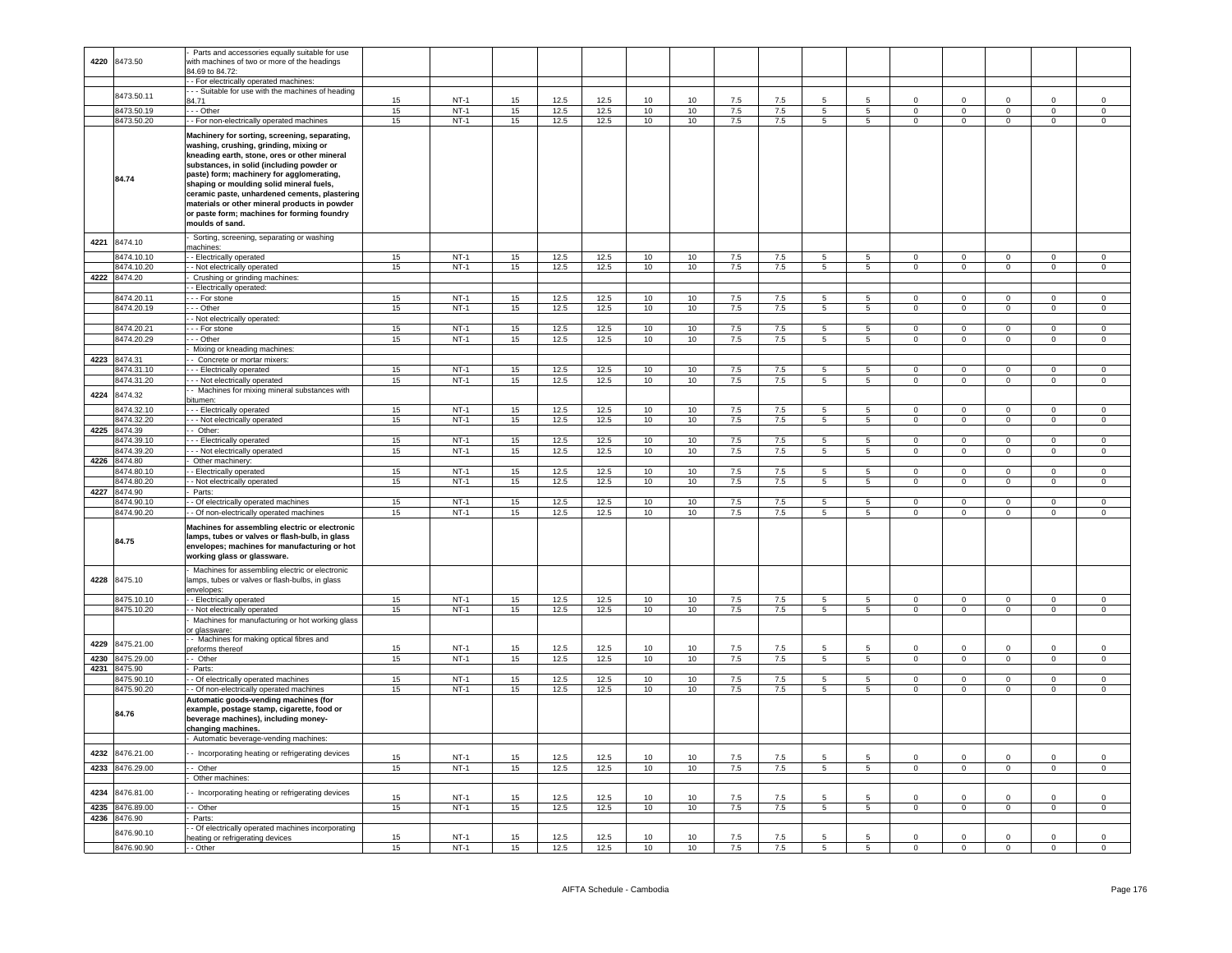|      |                          | Machinery for working rubber or plastics or for     |          |                        |          |          |          |          |          |          |          |                |                 |                |                         |                               |                                  |                                |
|------|--------------------------|-----------------------------------------------------|----------|------------------------|----------|----------|----------|----------|----------|----------|----------|----------------|-----------------|----------------|-------------------------|-------------------------------|----------------------------------|--------------------------------|
|      |                          | the manufacture of products from these              |          |                        |          |          |          |          |          |          |          |                |                 |                |                         |                               |                                  |                                |
|      | 84.77                    | naterials, not specified or included elsewhere      |          |                        |          |          |          |          |          |          |          |                |                 |                |                         |                               |                                  |                                |
|      |                          |                                                     |          |                        |          |          |          |          |          |          |          |                |                 |                |                         |                               |                                  |                                |
|      |                          | in this Chapter.                                    |          |                        |          |          |          |          |          |          |          |                |                 |                |                         |                               |                                  |                                |
|      | 4237 8477.10             | Injection-moulding machines:                        |          |                        |          |          |          |          |          |          |          |                |                 |                |                         |                               |                                  |                                |
|      | 8477.10.10               | - For moulding rubber                               | 15       | $NT-1$                 | 15       | 12.5     | 12.5     | 10       | 10       | 7.5      | 7.5      | $5^{\circ}$    | $5^{\circ}$     | $\circ$        | $\overline{0}$          | $\mathbf{0}$                  | $\mathbf 0$                      | $\mathbf 0$                    |
|      |                          |                                                     |          |                        |          |          |          |          |          |          |          |                |                 |                |                         |                               |                                  |                                |
|      |                          | - For moulding plastics:                            |          |                        |          |          |          |          |          |          |          |                |                 |                |                         |                               |                                  |                                |
|      |                          | - - Poly (vinyl chloride) injection moulding        |          |                        |          |          |          |          |          |          |          |                |                 |                |                         |                               |                                  |                                |
|      | 8477.10.31               |                                                     | 15       | $NT-1$                 | 15       | 12.5     | 12.5     |          |          | 7.5      |          | 5              | $5\overline{5}$ | $\mathbf 0$    | $\overline{0}$          | $\mathbf 0$                   | $\mathbf 0$                      | $\mathsf 0$                    |
|      |                          | nachines                                            |          |                        |          |          |          | 10       | 10       |          | 7.5      |                |                 |                |                         |                               |                                  |                                |
|      | 8477.10.39               | - - Other                                           | 15       | $NT-1$                 | 15       | 12.5     | 12.5     | 10       | 10       | 7.5      | 7.5      | 5              | $5\overline{)}$ | $\mathbf 0$    | $\mathbf 0$             | $\circ$                       | $\mathbf 0$                      | $\mathsf 0$                    |
| 4238 | 8477.20                  | Extruders:                                          |          |                        |          |          |          |          |          |          |          |                |                 |                |                         |                               |                                  |                                |
|      |                          |                                                     |          |                        |          |          |          |          |          |          |          |                |                 |                |                         |                               |                                  |                                |
|      | 8477.20.10               | - For extruding rubber                              | 15       | $NT-1$                 | 15       | 12.5     | 12.5     | 10       | 10       | 7.5      | 7.5      | 5              | 5               | $\circ$        | $\mathbf 0$             | $\mathbf 0$                   | 0                                | 0                              |
|      | 8477.20.20               | - For extruding plastics                            | 15       | $NT-1$                 | 15       | 12.5     | 12.5     | 10       | 10       | 7.5      | 7.5      | 5              | 5               | $\circ$        | $\mathbf 0$             | $\mathbf 0$                   | $\mathbf 0$                      | $\mathsf 0$                    |
|      |                          |                                                     |          |                        |          |          |          |          |          |          |          |                |                 |                |                         |                               |                                  |                                |
| 4239 | 8477.30.00               | Blow moulding machines                              | 15       | <b>ST</b>              | 15       | 14       | 13       | 13       | 12       | 12       | 11       | 10             | $\overline{9}$  | 9              | $\overline{\mathbf{8}}$ | $\overline{7}$                | $\overline{7}$                   | 5                              |
|      |                          | Vacuum moulding machines and other                  |          |                        |          |          |          |          |          |          |          |                |                 |                |                         |                               |                                  |                                |
| 4240 | 8477.40                  |                                                     |          |                        |          |          |          |          |          |          |          |                |                 |                |                         |                               |                                  |                                |
|      |                          | ermoforming machines:                               |          |                        |          |          |          |          |          |          |          |                |                 |                |                         |                               |                                  |                                |
|      | 3477.40.10               | - For moulding or forming rubber                    | 15       | $NT-1$                 | 15       | 12.5     | 12.5     | 10       | 10       | 7.5      | 7.5      | 5              | $\overline{5}$  | $\mathbf 0$    | $\mathbf 0$             | 0                             | $\mathbf 0$                      | $\mathsf 0$                    |
|      |                          |                                                     |          |                        |          |          |          |          |          |          |          |                |                 |                |                         |                               |                                  |                                |
|      | 8477.40.20               | - For moulding or forming plastics                  | 15       | $NT-1$                 | 15       | 12.5     | 12.5     | 10       | 10       | 7.5      | 7.5      | 5 <sup>5</sup> | 5               | $\circ$        | $\overline{0}$          | $\overline{0}$                | $\mathbf 0$                      | $\circ$                        |
|      |                          | Other machinery for moulding or otherwise           |          |                        |          |          |          |          |          |          |          |                |                 |                |                         |                               |                                  |                                |
|      |                          |                                                     |          |                        |          |          |          |          |          |          |          |                |                 |                |                         |                               |                                  |                                |
|      |                          | :primic                                             |          |                        |          |          |          |          |          |          |          |                |                 |                |                         |                               |                                  |                                |
|      |                          |                                                     |          |                        |          |          |          |          |          |          |          |                |                 |                |                         |                               |                                  |                                |
| 4241 | 8477.51.00               | - For moulding or retreading pneumatic tyres or     |          |                        |          |          |          |          |          |          |          |                |                 |                |                         |                               |                                  |                                |
|      |                          | for moulding or otherwise forming inner tubes       |          |                        |          |          |          |          |          |          |          |                |                 |                |                         |                               |                                  |                                |
|      |                          |                                                     | 15       | $NT-1$                 | 15       | 12.5     | 12.5     | 10       | 10       | 7.5      | 7.5      | 5              | 5               | $\circ$        | $\mathbf{0}$            | $\circ$                       | $\mathbf 0$                      | $\mathsf 0$                    |
| 4242 | 8477.59                  | - Other:                                            |          |                        |          |          |          |          |          |          |          |                |                 |                |                         |                               |                                  |                                |
|      |                          |                                                     |          |                        |          |          |          |          |          |          |          |                |                 |                |                         |                               |                                  |                                |
|      | 3477.59.10               | - - For rubber                                      | 15       | $NT-1$                 | 15       | 12.5     | 12.5     | 10       | 10       | 7.5      | 7.5      | 5              | 5               | $\mathbf 0$    | $\mathbf 0$             | $\mathbf 0$                   | $\mathbf 0$                      | $\mathsf 0$                    |
|      | 3477.59.20               | - - For plastics                                    | 15       | $NT-1$                 | 15       | 12.5     | 12.5     | 10       | 10       | 7.5      | 7.5      | 5              | $5\overline{)}$ | $\mathbf{O}$   | $\circ$                 | $\overline{0}$                | $\mathbf 0$                      | $\mathsf 0$                    |
|      |                          |                                                     |          |                        |          |          |          |          |          |          |          |                |                 |                |                         |                               |                                  |                                |
|      | 4243 8477.80             | Other machinery                                     |          |                        |          |          |          |          |          |          |          |                |                 |                |                         |                               |                                  |                                |
|      |                          | - For working rubber or for the manufacture of      |          |                        |          |          |          |          |          |          |          |                |                 |                |                         |                               |                                  |                                |
|      | 8477.80.10               |                                                     | 15       | $NT-1$                 | 15       | 12.5     | 12.5     | 10       | 10       | 7.5      | 7.5      | 5              | 5               | $\mathbf 0$    | $\mathbf 0$             | 0                             | $\mathbf 0$                      | $\mathsf 0$                    |
|      |                          | products from rubber, electrically operated         |          |                        |          |          |          |          |          |          |          |                |                 |                |                         |                               |                                  |                                |
|      |                          |                                                     |          |                        |          |          |          |          |          |          |          |                |                 |                |                         |                               |                                  |                                |
|      | 8477.80.20               | - For working rubber or for the manufacture of      |          |                        |          |          |          |          |          |          |          |                |                 |                |                         |                               |                                  |                                |
|      |                          | products from rubber, not electrically operated     |          |                        |          |          |          |          |          |          |          |                |                 |                |                         |                               |                                  |                                |
|      |                          |                                                     | 15       | $NT-1$                 | 15       | 12.5     | 12.5     | 10       | 10       | 7.5      | 7.5      | 5              | 5               | $\mathbf 0$    | $\,0\,$                 | $\mathbf 0$                   | $\mathbf 0$                      | $\,0\,$                        |
|      |                          |                                                     |          |                        |          |          |          |          |          |          |          |                |                 |                |                         |                               |                                  |                                |
|      |                          | - For working plastics or for the manufacture of    |          |                        |          |          |          |          |          |          |          |                |                 |                |                         |                               |                                  |                                |
|      |                          | products from plastics, electrically operated:      |          |                        |          |          |          |          |          |          |          |                |                 |                |                         |                               |                                  |                                |
|      |                          |                                                     |          |                        |          |          |          |          |          |          |          |                |                 |                |                         |                               |                                  |                                |
|      |                          |                                                     |          |                        |          |          |          |          |          |          |          |                |                 |                |                         |                               |                                  |                                |
|      |                          | - - Lamination presses for the manufacture of       |          |                        |          |          |          |          |          |          |          |                |                 |                |                         |                               |                                  |                                |
|      | 8477.80.31               |                                                     |          |                        |          |          |          |          |          |          |          |                |                 |                |                         |                               |                                  |                                |
|      |                          | printed circuit boards or printed wiring boards     | 15       | $NT-1$                 | 15       | 12.5     | 12.5     | 10       | 10       | 7.5      | 7.5      | 5              | -5              | $\circ$        | $\overline{0}$          | $\mathbf 0$                   | $\mathbf 0$                      | $\mathsf 0$                    |
|      |                          |                                                     |          |                        |          |          |          |          |          |          |          |                |                 |                |                         |                               |                                  |                                |
|      | 8477.80.39               | - - Other                                           | 15       | $NT-1$                 | 15       | 12.5     | 12.5     | 10       | 10       | 7.5      | 7.5      | 5              | 5               | $\mathbf 0$    | $\overline{0}$          | $\mathbf{0}$                  | 0                                | $\mathbf 0$                    |
|      |                          |                                                     |          |                        |          |          |          |          |          |          |          |                |                 |                |                         |                               |                                  |                                |
|      |                          | - For working plastics or for the manufacture of    |          |                        |          |          |          |          |          |          |          |                |                 |                |                         |                               |                                  |                                |
|      | 8477.80.40               | products from plastics, not electrically operated   |          |                        |          |          |          |          |          |          |          |                |                 |                |                         |                               |                                  |                                |
|      |                          |                                                     | 15       | $NT-1$                 | 15       | 12.5     | 12.5     | 10       | 10       | 7.5      | 7.5      | 5              | 5               | $\mathbf 0$    | $\mathbf 0$             | 0                             | 0                                | $\mathsf 0$                    |
|      |                          |                                                     |          |                        |          |          |          |          |          |          |          |                |                 |                |                         |                               |                                  |                                |
|      | 4244 8477.90             | Parts:                                              |          |                        |          |          |          |          |          |          |          |                |                 |                |                         |                               |                                  |                                |
|      |                          | - Of electrically operated machines for working     |          |                        |          |          |          |          |          |          |          |                |                 |                |                         |                               |                                  |                                |
|      | 8477.90.10               |                                                     |          |                        |          |          |          |          |          |          |          |                |                 |                |                         |                               |                                  |                                |
|      |                          | ubber or for the manufacture of products from       |          |                        |          |          |          |          |          |          |          |                |                 |                |                         |                               |                                  |                                |
|      |                          | ubber                                               | 15       | $NT-1$                 | 15       | 12.5     | 12.5     | 10       | 10       | 7.5      | 7.5      | 5              | 5               | 0              | $\mathbf 0$             | 0                             | $\mathbf 0$                      | $\mathsf 0$                    |
|      |                          | - Of non-electrically operated machines for         |          |                        |          |          |          |          |          |          |          |                |                 |                |                         |                               |                                  |                                |
|      |                          |                                                     |          |                        |          |          |          |          |          |          |          |                |                 |                |                         |                               |                                  |                                |
|      | 8477.90.20               | working rubber or for the manufacture of products   |          |                        |          |          |          |          |          |          |          |                |                 |                |                         |                               |                                  |                                |
|      |                          | rom rubber                                          | 15       | $NT-1$                 | 15       | 12.5     | 12.5     | 10       | 10       | 7.5      | 7.5      | 5              | 5               | $\circ$        | $\mathbf 0$             | $\mathbf 0$                   | $\mathbf 0$                      | $\mathsf 0$                    |
|      |                          |                                                     |          |                        |          |          |          |          |          |          |          |                |                 |                |                         |                               |                                  |                                |
|      |                          | - Of electrically operated machines for working     |          |                        |          |          |          |          |          |          |          |                |                 |                |                         |                               |                                  |                                |
|      |                          | plastics or for the manufacture of products from    |          |                        |          |          |          |          |          |          |          |                |                 |                |                         |                               |                                  |                                |
|      |                          | plastic materials:                                  |          |                        |          |          |          |          |          |          |          |                |                 |                |                         |                               |                                  |                                |
|      |                          |                                                     |          |                        |          |          |          |          |          |          |          |                |                 |                |                         |                               |                                  |                                |
|      |                          | - - Parts of lamination presses for the             |          |                        |          |          |          |          |          |          |          |                |                 |                |                         |                               |                                  |                                |
|      | 8477.90.32               | manufacture of printed circuit boards or printed    |          |                        |          |          |          |          |          |          |          |                |                 |                |                         |                               |                                  |                                |
|      |                          |                                                     | 15       | $NT-1$                 | 15       | 12.5     | 12.5     | 10       | 10       | 7.5      | 7.5      | 5              | 5               | 0              | $\mathbf 0$             | 0                             | 0                                | 0                              |
|      |                          | wiring boards                                       |          |                        |          |          |          |          |          |          |          |                |                 |                |                         |                               |                                  |                                |
|      | 8477.90.39               | - - Other                                           | 15       | $NT-1$                 | 15       | 12.5     | 12.5     | 10       | 10       | 7.5      | 7.5      | 5              | $5\overline{5}$ | $\mathbf 0$    | $\mathbf 0$             | $\mathsf 0$                   | $\mathbf 0$                      | $\mathsf 0$                    |
|      |                          | - Of non-electrically operated machines for         |          |                        |          |          |          |          |          |          |          |                |                 |                |                         |                               |                                  |                                |
|      |                          |                                                     |          |                        |          |          |          |          |          |          |          |                |                 |                |                         |                               |                                  |                                |
|      | 8477.90.40               | working plastics or for the manufacture of products |          |                        |          |          |          |          |          |          |          |                |                 |                |                         |                               |                                  |                                |
|      |                          | rom plastic materials                               | 15       | $NT-1$                 | 15       | 12.5     | 12.5     | 10       | 10       | 7.5      | 7.5      | 5              | 5               | $\mathsf 0$    | $\mathbf 0$             | $\mathbf 0$                   | 0                                | 0                              |
|      |                          | Machinery for preparing or making up tobacco,       |          |                        |          |          |          |          |          |          |          |                |                 |                |                         |                               |                                  |                                |
|      |                          |                                                     |          |                        |          |          |          |          |          |          |          |                |                 |                |                         |                               |                                  |                                |
|      | 84.78                    | not specified or included elsewhere in this         |          |                        |          |          |          |          |          |          |          |                |                 |                |                         |                               |                                  |                                |
|      |                          | Chapter.                                            |          |                        |          |          |          |          |          |          |          |                |                 |                |                         |                               |                                  |                                |
|      |                          |                                                     |          |                        |          |          |          |          |          |          |          |                |                 |                |                         |                               |                                  |                                |
|      | 4245 8478.10             | Machinery:                                          |          |                        |          |          |          |          |          |          |          |                |                 |                |                         |                               |                                  |                                |
|      | 8478.10.10               | - Electrically operated                             | 15       | $NT-1$                 | 15       | 12.5     | 12.5     | 10       | 10       | 7.5      | 7.5      | 5              | 5               | 0              | $\mathbf 0$             | $\mathbf 0$                   | $\Omega$                         | 0                              |
|      |                          |                                                     |          |                        |          |          |          |          |          |          |          |                |                 |                |                         |                               |                                  |                                |
|      |                          |                                                     |          |                        |          |          |          |          |          |          |          |                |                 |                |                         |                               |                                  |                                |
| 4246 | 8478.10.20               | - Not electrically operated                         | 15       | $NT-1$                 | 15       | 12.5     | 12.5     | 10       | 10       | $7.5\,$  | 7.5      | 5              | 5               | $\mathsf 0$    | $\mathbf 0$             | $\mathsf 0$                   | $\mathbf 0$                      | $\mathsf 0$                    |
|      | 8478.90                  | Parts:                                              |          |                        |          |          |          |          |          |          |          |                |                 |                |                         |                               |                                  |                                |
|      |                          |                                                     |          |                        |          |          |          |          |          |          |          |                |                 |                |                         |                               |                                  |                                |
|      | 8478.90.10               | - Of electrically operated machines                 | 15       | $NT-1$                 | 15       | 12.5     | 12.5     | 10       | 10       | 7.5      | 7.5      | 5              | 5               | $\circ$        | $\mathbf 0$             | $\circ$                       | $\mathbf 0$                      | $\mathsf 0$                    |
|      |                          |                                                     |          | $NT-1$                 |          | 12.5     | 12.5     | 10       | 10       |          |          | 5              | 5               | $\circ$        | $\mathbf{0}$            | $\mathbf{0}$                  | $\mathbf 0$                      | $\mathbf 0$                    |
|      | 8478.90.20               | - Of non-electrically operated machines             | 15       |                        | 15       |          |          |          |          | 7.5      | 7.5      |                |                 |                |                         |                               |                                  |                                |
|      |                          | Machines and mechanical appliances having           |          |                        |          |          |          |          |          |          |          |                |                 |                |                         |                               |                                  |                                |
|      | 84.79                    |                                                     |          |                        |          |          |          |          |          |          |          |                |                 |                |                         |                               |                                  |                                |
|      |                          | individual functions, not specified or included     |          |                        |          |          |          |          |          |          |          |                |                 |                |                         |                               |                                  |                                |
|      |                          | <b>Isewhere in this Chanter</b>                     |          |                        |          |          |          |          |          |          |          |                |                 |                |                         |                               |                                  |                                |
|      |                          |                                                     |          |                        |          |          |          |          |          |          |          |                |                 |                |                         |                               |                                  |                                |
| 4247 | 8479.10                  | Machinery for public works, building or the like:   |          |                        |          |          |          |          |          |          |          |                |                 |                |                         |                               |                                  |                                |
|      |                          |                                                     |          |                        |          |          |          |          |          |          |          |                |                 |                |                         |                               |                                  |                                |
|      | 8479.10.10               | - Electrically operated                             | 15       | $NT-1$                 | 15       | 12.5     | 12.5     | 10       | 10       | 7.5      | 7.5      | 5              | 5               | $\mathbf{0}$   | $\mathbf 0$             | $\mathbf 0$                   | $\mathbf 0$                      | $\mathbf 0$                    |
|      |                          |                                                     |          |                        |          |          |          |          |          |          |          |                |                 |                |                         |                               |                                  |                                |
|      | 8479.10.20               | - Not electrically operated                         | 15       | $NT-1$                 | 15       | 12.5     | 12.5     | 10       | 10       | 7.5      | 7.5      | 5              | 5               | $\mathbf 0$    | $\mathbf 0$             | $\mathbf 0$                   | $\mathbf 0$                      | $\mathbf 0$                    |
|      |                          | Machinery for the extraction or preparation of      |          |                        |          |          |          |          |          |          |          |                |                 |                |                         |                               |                                  |                                |
|      | 4248 8479.20             |                                                     |          |                        |          |          |          |          |          |          |          |                |                 |                |                         |                               |                                  |                                |
|      |                          | animal or fixed vegetable fats or oils:             |          |                        |          |          |          |          |          |          |          |                |                 |                |                         |                               |                                  |                                |
|      |                          | - Electrically operated:                            |          |                        |          |          |          |          |          |          |          |                |                 |                |                         |                               |                                  |                                |
|      |                          |                                                     |          |                        |          |          |          |          |          |          |          |                |                 |                | 8                       |                               |                                  |                                |
|      | 8479.20.11               | - - Machinery for making palm oil                   | 15       | ST                     | 15       | 14       | 13       | 13       | 12       | 12       | 11       | 10             | 9               | 9              |                         | $\overline{7}$                | $\overline{7}$                   | 5                              |
|      | 8479.20.19               | - - Other                                           | 15       | <b>ST</b>              | 15       | 14       | 13       | 13       | 12       | 12       | 11       | 10             | $\overline{9}$  | $\overline{9}$ | $\overline{\mathbf{8}}$ | $\overline{7}$                | $\overline{7}$                   | $\overline{5}$                 |
|      |                          |                                                     |          |                        |          |          |          |          |          |          |          |                |                 |                |                         |                               |                                  |                                |
|      |                          | - Not electrically operated:                        |          |                        |          |          |          |          |          |          |          |                |                 |                |                         |                               |                                  |                                |
|      | 8479.20.21<br>8479.20.29 | - - Machinery for making palm oil<br>- - Other      | 15<br>15 | <b>ST</b><br><b>ST</b> | 15<br>15 | 14<br>14 | 13<br>13 | 13<br>13 | 12<br>12 | 12<br>12 | 11<br>11 | 10<br>10       | 9<br>9          | 9<br>9         | 8<br>8                  | $7^{\circ}$<br>$\overline{7}$ | $\overline{7}$<br>$\overline{7}$ | $5\phantom{.0}$<br>$5^{\circ}$ |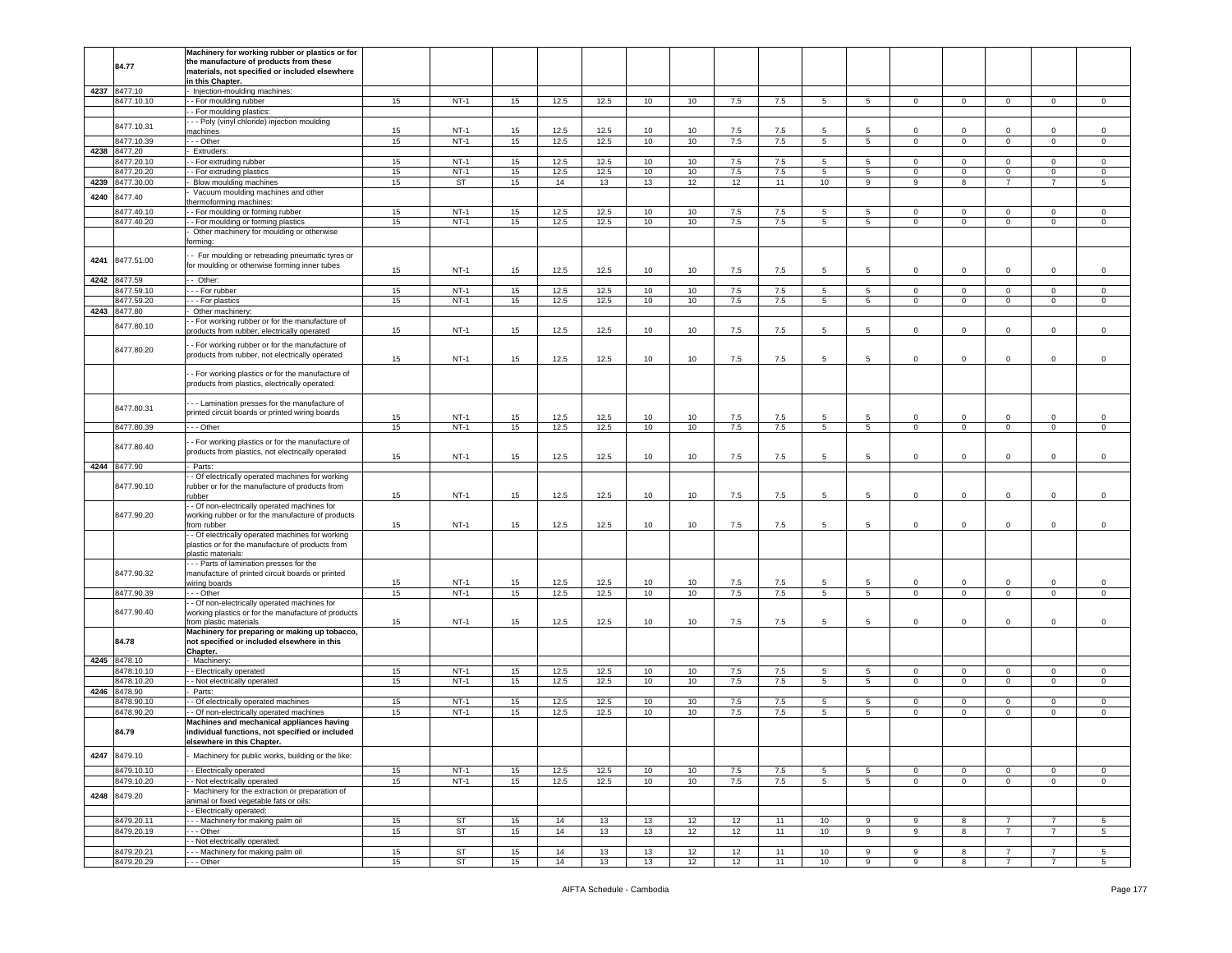|      |                            | Presses for the manufacture of particle board or      |    |           |    |      |      |    |    |       |     |                 |                 |                |                         |                |                |                |
|------|----------------------------|-------------------------------------------------------|----|-----------|----|------|------|----|----|-------|-----|-----------------|-----------------|----------------|-------------------------|----------------|----------------|----------------|
|      |                            |                                                       |    |           |    |      |      |    |    |       |     |                 |                 |                |                         |                |                |                |
| 4249 | 8479.30                    | ibre building board of wood or other ligneous         |    |           |    |      |      |    |    |       |     |                 |                 |                |                         |                |                |                |
|      |                            | materials and other machinery for treating wood or    |    |           |    |      |      |    |    |       |     |                 |                 |                |                         |                |                |                |
|      |                            | cork:                                                 |    |           |    |      |      |    |    |       |     |                 |                 |                |                         |                |                |                |
|      | 8479.30.10                 | - Electrically operated                               | 15 | $NT-1$    | 15 | 12.5 | 12.5 | 10 | 10 | 7.5   | 7.5 | 5               | 5               | $\circ$        | $\mathbf 0$             | $\mathbf 0$    | 0              | $\mathbf 0$    |
|      | 8479.30.20                 | - Not electrically operated                           | 15 | $NT-1$    | 15 | 12.5 | 12.5 | 10 | 10 | 7.5   | 7.5 | 5               | $5^{\circ}$     | $\mathbf 0$    | $\mathbf{0}$            | $\circ$        | $\circ$        | $\mathsf 0$    |
|      | 4250 8479.40               | Rope or cable-making machines:                        |    |           |    |      |      |    |    |       |     |                 |                 |                |                         |                |                |                |
|      | 3479.40.10                 | - Electrically operated                               | 15 | $NT-1$    | 15 | 12.5 | 12.5 | 10 | 10 | 7.5   | 7.5 | 5               | 5               | $\mathsf 0$    | $\mathbf 0$             | $\mathbf 0$    | $\mathbf 0$    | $\mathsf 0$    |
|      | 3479.40.20                 | - Not electrically operated                           | 15 | $NT-1$    | 15 | 12.5 | 12.5 | 10 | 10 | 7.5   | 7.5 | 5 <sub>5</sub>  | $5\overline{)}$ | $\circ$        | $\overline{0}$          | $\circ$        | $\mathsf 0$    | $\mathbf 0$    |
|      |                            | Industrial robots, not elsewhere specified or         |    |           |    |      |      |    |    |       |     |                 |                 |                |                         |                |                |                |
| 4251 | 8479.50.00                 | ncluded                                               | 15 | $NT-1$    | 15 | 12.5 | 12.5 | 10 | 10 | 7.5   | 7.5 | 5               | 5               | $\Omega$       | $\mathbf 0$             | $\Omega$       | $\Omega$       | $\mathsf 0$    |
| 4252 | 8479.60.00                 | Evaporative air coolers                               | 15 | $NT-1$    | 15 | 12.5 | 12.5 | 10 | 10 | 7.5   | 7.5 | 5               | $5^{\circ}$     | $\mathbf 0$    | $\mathbf 0$             | $\circ$        | $\mathbf 0$    | $\mathbf 0$    |
|      |                            |                                                       |    |           |    |      |      |    |    |       |     |                 |                 |                |                         |                |                |                |
|      |                            | Other machines and mechanical appliances:             |    |           |    |      |      |    |    |       |     |                 |                 |                |                         |                |                |                |
|      |                            | - For treating metal, including electric wire coil-   |    |           |    |      |      |    |    |       |     |                 |                 |                |                         |                |                |                |
| 4253 | 8479.81                    | vinders:                                              |    |           |    |      |      |    |    |       |     |                 |                 |                |                         |                |                |                |
|      | 8479.81.10                 | - - Electrically operated                             | 15 | $NT-1$    | 15 | 12.5 | 12.5 | 10 | 10 | 7.5   | 7.5 | 5               | 5               | $\mathbf{0}$   | $\mathbf 0$             | $\mathbf 0$    | $\mathbf 0$    | 0              |
|      |                            | -- Not electrically operated                          |    |           |    |      |      |    |    |       |     |                 |                 |                |                         |                |                |                |
|      | 8479.81.20                 |                                                       | 15 | $NT-1$    | 15 | 12.5 | 12.5 | 10 | 10 | 7.5   | 7.5 | 5               | 5               | $\mathbf 0$    | $\mathbf 0$             | $\circ$        | $\mathbf 0$    | $\mathbf 0$    |
|      |                            | - Mixing, kneading, crushing, grinding, screening,    |    |           |    |      |      |    |    |       |     |                 |                 |                |                         |                |                |                |
| 4254 | 8479.82                    | sifting, homogenising, emulsifying or stirring        |    |           |    |      |      |    |    |       |     |                 |                 |                |                         |                |                |                |
|      |                            | machines:                                             |    |           |    |      |      |    |    |       |     |                 |                 |                |                         |                |                |                |
|      | 8479.82.10                 | - - Electrically operated                             | 15 | $NT-1$    | 15 | 12.5 | 12.5 | 10 | 10 | 7.5   | 7.5 | -5              | -5              | $\Omega$       | $\Omega$                | $\Omega$       | $\Omega$       | 0              |
|      | 8479.82.20                 | - - Not electrically operated                         | 15 | $NT-1$    | 15 | 12.5 | 12.5 | 10 | 10 | $7.5$ | 7.5 | 5               | 5               | $\mathsf 0$    | $\mathbf 0$             | $\mathsf 0$    | $\mathbf 0$    | $\,0\,$        |
|      | 4255 8479.89               | - Other:                                              |    |           |    |      |      |    |    |       |     |                 |                 |                |                         |                |                |                |
|      |                            |                                                       |    |           |    |      |      |    |    |       |     |                 |                 |                |                         |                |                |                |
|      |                            | - - Machinery for assembling central processing       |    |           |    |      |      |    |    |       |     |                 |                 |                |                         |                |                |                |
|      |                            | unit (CPU) daughter boards in plastic cases or        |    |           |    |      |      |    |    |       |     |                 |                 |                |                         |                |                |                |
|      |                            | housings; apparatus for the regeneration of           |    |           |    |      |      |    |    |       |     |                 |                 |                |                         |                |                |                |
|      |                            | chemical solutions used in the manufacture of         |    |           |    |      |      |    |    |       |     |                 |                 |                |                         |                |                |                |
|      |                            | printed circuit boards or printed wiring boards;      |    |           |    |      |      |    |    |       |     |                 |                 |                |                         |                |                |                |
|      |                            | equipment for mechanically cleaning the surfaces      |    |           |    |      |      |    |    |       |     |                 |                 |                |                         |                |                |                |
|      |                            |                                                       |    |           |    |      |      |    |    |       |     |                 |                 |                |                         |                |                |                |
|      | 8479.89.20                 | of printed circuit boards or printed wiring boards    |    |           |    |      |      |    |    |       |     |                 |                 |                |                         |                |                |                |
|      |                            | during manufacturing; automated machines for the      |    |           |    |      |      |    |    |       |     |                 |                 |                |                         |                |                |                |
|      |                            | placement or the removal of components or             |    |           |    |      |      |    |    |       |     |                 |                 |                |                         |                |                |                |
|      |                            | contact elements on printed circuit boards or         |    |           |    |      |      |    |    |       |     |                 |                 |                |                         |                |                |                |
|      |                            | printed wiring boards or other substrates;            |    |           |    |      |      |    |    |       |     |                 |                 |                |                         |                |                |                |
|      |                            | registration equipment for the alignment of printed   |    |           |    |      |      |    |    |       |     |                 |                 |                |                         |                |                |                |
|      |                            | circuit boards or printed wiring boards or printed    |    |           |    |      |      |    |    |       |     |                 |                 |                |                         |                |                |                |
|      |                            | circuit assemblies in the manufacturing process       |    |           |    |      |      |    |    |       |     |                 |                 |                |                         |                |                |                |
|      |                            |                                                       | 15 | ST        | 15 | 14   | 13   | 13 | 12 | 12    | 11  | 10              | 9               | 9              | 8                       | $\overline{7}$ | $\overline{7}$ | 5              |
|      | 8479.89.30                 | - - Other, electrically operated                      | 15 | <b>ST</b> | 15 | 14   | 13   | 13 | 12 | 12    | 11  | 10 <sub>1</sub> | 9               | 9              | $\overline{\mathbf{8}}$ | $\overline{7}$ | $\overline{7}$ | $\overline{5}$ |
|      | 8479.89.40                 | - - Other, not electrically operated                  | 15 | ST        | 15 | 14   | 13   | 13 | 12 | 12    | 11  | 10              | 9               | 9              | 8                       | $\overline{7}$ | $\overline{7}$ | 5              |
| 4256 | 8479.90                    | Parts:                                                |    |           |    |      |      |    |    |       |     |                 |                 |                |                         |                |                |                |
|      | 8479.90.20                 | - Of goods of subheading 8479.89.20                   | 15 | $NT-1$    | 15 | 12.5 | 12.5 | 10 | 10 | 7.5   | 7.5 | 5               | 5               | 0              | $\mathbf 0$             | 0              | $\mathbf 0$    | 0              |
|      | 8479.90.30                 | - Of other electrically operated machines             | 15 | $NT-1$    | 15 | 12.5 | 12.5 | 10 | 10 | 7.5   | 7.5 | 5               | 5               | 0              | $\mathbf 0$             | 0              | $\mathbf 0$    | 0              |
|      | 8479.90.40                 | - Of non-electrically operated machines               | 15 | $NT-1$    | 15 | 12.5 | 12.5 | 10 | 10 | 7.5   | 7.5 | 5               | 5               | $\circ$        | $\mathbf 0$             | $\overline{0}$ | $\mathbf 0$    | $\mathbf 0$    |
|      |                            | Moulding boxes for metal foundry; mould               |    |           |    |      |      |    |    |       |     |                 |                 |                |                         |                |                |                |
|      |                            | bases; moulding patterns; moulds for metal            |    |           |    |      |      |    |    |       |     |                 |                 |                |                         |                |                |                |
|      | 84.80                      |                                                       |    |           |    |      |      |    |    |       |     |                 |                 |                |                         |                |                |                |
|      |                            | (other than ingot moulds), metal carbides,            |    |           |    |      |      |    |    |       |     |                 |                 |                |                         |                |                |                |
|      |                            |                                                       |    |           |    |      |      |    |    |       |     |                 |                 |                |                         |                |                |                |
| 4257 | 8480.10.00                 | glass, mineral materials, rubber or plastics.         |    |           |    |      |      |    |    |       |     |                 |                 |                |                         |                |                |                |
| 4258 |                            | Moulding boxes for metal foundry                      | 15 | $NT-1$    | 15 | 12.5 | 12.5 | 10 | 10 | 7.5   | 7.5 | 5               | 5               | $\circ$        | $\mathbf 0$             | $\mathbf 0$    | $\mathbf 0$    | $\,0\,$        |
|      | 8480.20.00                 | Mould bases                                           | 15 | $NT-1$    | 15 | 12.5 | 12.5 | 10 | 10 | 7.5   | 7.5 | 5               | 5               | 0              | $\overline{0}$          | $\mathbf 0$    | 0              | 0              |
|      | 4259 8480.30               | Moulding patterns:                                    |    |           |    |      |      |    |    |       |     |                 |                 |                |                         |                |                |                |
|      | 8480.30.10                 | - Of copper                                           | 15 | $NT-1$    | 15 | 12.5 | 12.5 | 10 | 10 | 7.5   | 7.5 | 5               | 5               | $\mathbf{0}$   | $\mathbf 0$             | 0              | 0              | $\mathbf 0$    |
|      | 8480.30.90                 | - Other                                               | 15 | $NT-1$    | 15 | 12.5 | 12.5 | 10 | 10 | 7.5   | 7.5 | 5               | $5^{\circ}$     | $\mathbf{0}$   | $\mathbf 0$             | $\overline{0}$ | 0              | $\mathsf 0$    |
|      |                            | Moulds for metal or metal carbides:                   |    |           |    |      |      |    |    |       |     |                 |                 |                |                         |                |                |                |
| 4260 | 8480.41.00                 | - Injection or compression types                      | 15 | $NT-1$    | 15 | 12.5 | 12.5 | 10 | 10 | 7.5   | 7.5 | 5               | 5               | $\mathbf 0$    | $\mathbf 0$             | $\mathbf 0$    | 0              | 0              |
| 4261 | 3480.49.00                 | - Other                                               | 15 | $NT-1$    | 15 | 12.5 |      | 10 | 10 | 7.5   | 7.5 | 5               |                 | $\mathbf 0$    | $\mathbf 0$             | $\mathbf 0$    | $\mathsf 0$    | $\mathsf 0$    |
|      |                            |                                                       |    |           |    |      | 12.5 |    |    |       |     |                 | $5\phantom{.0}$ |                |                         |                |                |                |
| 4262 | 3480.50.00                 | Moulds for glass                                      | 15 | $NT-1$    | 15 | 12.5 | 12.5 | 10 | 10 | 7.5   | 7.5 | 5               | 5               | $\mathbf{0}$   | $\mathbf 0$             | $\overline{0}$ | 0              | $\mathbf 0$    |
| 4263 | 8480.60.00                 | Moulds for mineral materials                          | 15 | $NT-1$    | 15 | 12.5 | 12.5 | 10 | 10 | 7.5   | 7.5 | 5               | 5 <sub>5</sub>  | 0              | $\mathbf 0$             | $\overline{0}$ | 0              | 0              |
|      |                            | Moulds for rubber or plastics:                        |    |           |    |      |      |    |    |       |     |                 |                 |                |                         |                |                |                |
| 4264 | 8480.71.00                 | - Injection or compression types                      | 15 | $NT-1$    | 15 | 12.5 | 12.5 | 10 | 10 | 7.5   | 7.5 | 5               | 5               | 0              | $\overline{0}$          | $\mathbf 0$    | 0              | 0              |
|      | 4265 8480.79.00            | - Other                                               | 15 | $NT-1$    | 15 | 12.5 | 12.5 | 10 | 10 | 7.5   | 7.5 | 5               | 5               | $\mathbf 0$    | $\mathbf 0$             | $\mathsf 0$    | $\mathbf 0$    | $\mathsf 0$    |
|      |                            | Taps, cocks, valves and similar appliances for        |    |           |    |      |      |    |    |       |     |                 |                 |                |                         |                |                |                |
|      | 84.81                      | pipes, boiler shells, tanks, vats or the like,        |    |           |    |      |      |    |    |       |     |                 |                 |                |                         |                |                |                |
|      |                            | including pressure-reducing valves and                |    |           |    |      |      |    |    |       |     |                 |                 |                |                         |                |                |                |
|      |                            | thermostatically controlled valves.                   |    |           |    |      |      |    |    |       |     |                 |                 |                |                         |                |                |                |
|      | 4266 8481.10               | Pressure-reducing valves:                             |    |           |    |      |      |    |    |       |     |                 |                 |                |                         |                |                |                |
|      |                            | - Of iron or steel:                                   |    |           |    |      |      |    |    |       |     |                 |                 |                |                         |                |                |                |
|      |                            | - - Manually operated sluice or gate valves with      |    |           |    |      |      |    |    |       |     |                 |                 |                |                         |                |                |                |
|      | 8481.10.11                 | inlets or outlets of an internal diameter exceeding   |    |           |    |      |      |    |    |       |     |                 |                 |                |                         |                |                |                |
|      |                            | 5cm but not exceeding 40cm                            | 15 | $NT-1$    | 15 | 12.5 | 12.5 | 10 | 10 | 7.5   | 7.5 | 5               | $5\overline{5}$ | 0              | $\mathbf 0$             | $\mathbf 0$    | 0              | 0              |
|      | 8481.10.19                 | - - Other                                             | 15 | $NT-1$    | 15 | 12.5 | 12.5 | 10 | 10 | 7.5   | 7.5 | 5               | $5\overline{5}$ | $\overline{0}$ | $\circ$                 | $\circ$        | $\mathbf{0}$   | $\circ$        |
|      | 8481.10.20                 |                                                       |    | $NT-1$    | 15 |      |      | 10 | 10 |       |     | 5               | 5               | $\mathbf 0$    | $\mathbf 0$             | $\overline{0}$ | 0              | $\mathbf 0$    |
|      |                            | - Of copper or copper alloys                          | 15 |           |    | 12.5 | 12.5 |    |    | 7.5   | 7.5 |                 |                 | $\circ$        |                         |                |                |                |
|      | 8481.10.90                 | - Other                                               | 15 | $NT-1$    | 15 | 12.5 | 12.5 | 10 | 10 | 7.5   | 7.5 | 5               | $5\overline{)}$ |                | $\mathbf 0$             | $\circ$        | $\mathbf 0$    | $\mathsf 0$    |
| 4267 | 8481.20                    | Valves for oleohydraulic or pneumatic                 |    |           |    |      |      |    |    |       |     |                 |                 |                |                         |                |                |                |
|      |                            | ransmissions:                                         |    |           |    |      |      |    |    |       |     |                 |                 |                |                         |                |                |                |
|      |                            | - Manually operated sluice or gate valves with        |    |           |    |      |      |    |    |       |     |                 |                 |                |                         |                |                |                |
|      | 8481.20.10                 | inlets or outlets of an internal diameter exceeding 5 |    |           |    |      |      |    |    |       |     |                 |                 |                |                         |                |                |                |
|      |                            | cm but not exceeding 40cm                             | 15 | $NT-1$    | 15 | 12.5 | 12.5 | 10 | 10 | 7.5   | 7.5 | 5               | 5               | $\mathbf 0$    | $\mathsf 0$             | $\mathbf 0$    | 0              | 0              |
|      | 8481.20.90<br>4268 8481.30 | - Other<br>Check (nonreturn) valves:                  | 15 | $NT-1$    | 15 | 12.5 | 12.5 | 10 | 10 | 7.5   | 7.5 | 5 <sub>5</sub>  | $5\overline{5}$ | $\mathbf{O}$   | $\overline{0}$          | $\overline{0}$ | $\overline{0}$ | $\overline{0}$ |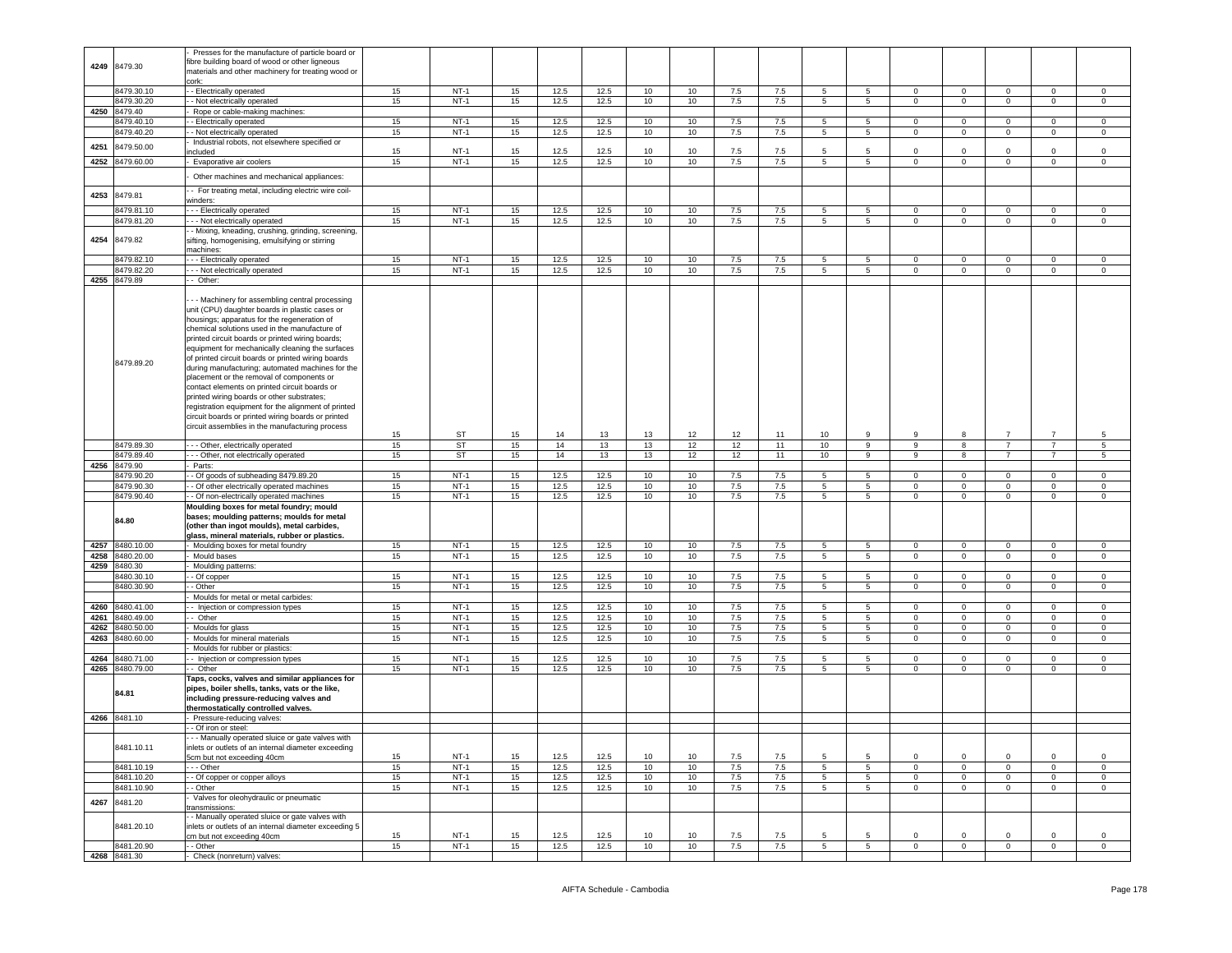|              | - Cast iron valves of the swing check-valve type      |    |        |    |      |      |    |    |       |     |                 |                 |                |                |                |                |                |
|--------------|-------------------------------------------------------|----|--------|----|------|------|----|----|-------|-----|-----------------|-----------------|----------------|----------------|----------------|----------------|----------------|
| 8481.30.10   | with an internal diameter of the valve inlets of 40   |    |        |    |      |      |    |    |       |     |                 |                 |                |                |                |                |                |
|              | nm to 600 mm                                          | 15 | $NT-1$ | 15 | 12.5 | 12.5 | 10 | 10 | 7.5   | 7.5 | 5               | 5               | $\mathbf 0$    | $\mathbf 0$    | $\mathbf 0$    | 0              | $\mathsf 0$    |
|              | - Of copper or copper alloys, with an internal        |    |        |    |      |      |    |    |       |     |                 |                 |                |                |                |                |                |
| 8481.30.20   |                                                       | 15 | $NT-1$ | 15 | 12.5 | 12.5 | 10 | 10 | 7.5   | 7.5 | 5               | 5               | $\circ$        | $\mathbf 0$    | $\mathbf 0$    | $\mathbf 0$    | $\mathbf 0$    |
|              | diameter of 25 mm or less                             |    |        |    |      |      |    |    |       |     |                 |                 |                |                |                |                |                |
| 8481.30.90   | - Other                                               | 15 | $NT-1$ | 15 | 12.5 | 12.5 | 10 | 10 | 7.5   | 7.5 | 5 <sub>5</sub>  | 5               | $\overline{0}$ | $\overline{0}$ | $\mathbf{0}$   | $\mathbf 0$    | $\circ$        |
| 4269 8481.40 | Safety or relief valves                               |    |        |    |      |      |    |    |       |     |                 |                 |                |                |                |                |                |
|              | - Of copper or copper alloys, with an internal        |    |        |    |      |      |    |    |       |     |                 |                 |                |                |                |                |                |
| 8481.40.10   | diameter of 25 mm or less                             | 15 | $NT-1$ | 15 | 12.5 | 12.5 | 10 | 10 | 7.5   | 7.5 | 5               | 5               | $\mathbf 0$    | $^{\circ}$     | $\mathbf 0$    | $\mathbf 0$    | $\mathsf 0$    |
|              |                                                       |    | $NT-1$ |    |      |      |    | 10 |       |     |                 | 5               | $\overline{0}$ |                |                |                |                |
| 8481.40.90   | $-$ Other                                             | 15 |        | 15 | 12.5 | 12.5 | 10 |    | 7.5   | 7.5 | $\overline{5}$  |                 |                | $\overline{0}$ | $\overline{0}$ | $\mathbf 0$    | $\mathsf 0$    |
| 4270 8481.80 | Other appliances:                                     |    |        |    |      |      |    |    |       |     |                 |                 |                |                |                |                |                |
|              | - Valves for inner tubes:                             |    |        |    |      |      |    |    |       |     |                 |                 |                |                |                |                |                |
| 8481.80.11   | - - Of copper or copper alloys                        | 15 | $NT-1$ | 15 | 12.5 | 12.5 | 10 | 10 | 7.5   | 7.5 | 5               | 5               | $\mathbf 0$    | $\mathbf 0$    | $\mathbf 0$    | $^{\circ}$     | $\mathbf 0$    |
|              |                                                       |    |        |    |      |      |    |    |       |     |                 |                 |                |                |                |                |                |
| 8481.80.12   | - - Of other materials                                | 15 | $NT-1$ | 15 | 12.5 | 12.5 | 10 | 10 | 7.5   | 7.5 | 5               | $5^{\circ}$     | $\circ$        | $\mathbf 0$    | $\mathbf 0$    | $\circ$        | $\mathsf 0$    |
|              | - Valves for tubeless tyres:                          |    |        |    |      |      |    |    |       |     |                 |                 |                |                |                |                |                |
| 8481.80.13   | - - Of copper or copper alloys                        | 15 | $NT-1$ | 15 | 12.5 | 12.5 | 10 | 10 | 7.5   | 7.5 | 5               | 5               | $\mathbf 0$    | $\mathbf 0$    | $\mathbf 0$    | $\mathbf 0$    | 0              |
| 8481.80.14   | - - Of other metals                                   | 15 | $NT-1$ | 15 | 12.5 | 12.5 | 10 | 10 | 7.5   | 7.5 | 5               | 5               | $\mathbf 0$    | $\circ$        | $\mathbf 0$    | $\mathbf 0$    | $\mathbf 0$    |
|              |                                                       |    |        |    |      |      |    |    |       |     |                 |                 |                |                |                |                |                |
|              | - LPG cylinder valves of copper or copper alloys,     |    |        |    |      |      |    |    |       |     |                 |                 |                |                |                |                |                |
|              | naving the following dimensions:                      |    |        |    |      |      |    |    |       |     |                 |                 |                |                |                |                |                |
| 8481.80.21   | - - Having inlet or outlet internal diameters not     |    |        |    |      |      |    |    |       |     |                 |                 |                |                |                |                |                |
|              | exceeding 2.5 cm                                      | 15 | $NT-1$ | 15 | 12.5 | 12.5 | 10 | 10 | 7.5   | 7.5 | 5               | 5               | $\mathbf{0}$   | $\mathbf 0$    | 0              | $\Omega$       | $\mathsf 0$    |
|              | -- Having inlet or outlet internal diameters          |    |        |    |      |      |    |    |       |     |                 |                 |                |                |                |                |                |
| 8481.80.22   | exceeding 2.5 cm                                      | 15 | $NT-1$ | 15 | 12.5 | 12.5 | 10 | 10 | 7.5   | 7.5 | 5               | 5               | $\circ$        | $\mathbf{0}$   | $\mathbf 0$    | $\mathbf 0$    | $\mathsf 0$    |
|              |                                                       |    |        |    |      |      |    |    |       |     |                 |                 |                |                |                |                |                |
|              | - Cocks and valves, whether or not fitted with        |    |        |    |      |      |    |    |       |     |                 |                 |                |                |                |                |                |
| 8481.80.30   | piezo-electric igniters, for gas stoves or ranges     |    |        |    |      |      |    |    |       |     |                 |                 |                |                |                |                |                |
|              |                                                       | 15 | $NT-1$ | 15 | 12.5 | 12.5 | 10 | 10 | 7.5   | 7.5 | 5               | 5               | $\mathbf 0$    | $\mathbf 0$    | $\mathbf 0$    | $\mathbf 0$    | $\,0\,$        |
|              | - Soda water bottle valves; gas operated beer         |    |        |    |      |      |    |    |       |     |                 |                 |                |                |                |                |                |
|              | dispensing units:                                     |    |        |    |      |      |    |    |       |     |                 |                 |                |                |                |                |                |
|              | - - Of plastics and of not less than 1 cm and not     |    |        |    |      |      |    |    |       |     |                 |                 |                |                |                |                |                |
| 8481.80.41   | more than 2.5 cm in internal diameter                 | 15 | $NT-1$ | 15 | 12.5 | 12.5 | 10 | 10 | 7.5   |     | 5               | 5               | 0              | $\mathbf 0$    | 0              | 0              | 0              |
|              |                                                       |    |        |    |      |      |    |    |       | 7.5 |                 |                 |                |                |                |                |                |
| 8481.80.49   | - - Other                                             | 15 | $NT-1$ | 15 | 12.5 | 12.5 | 10 | 10 | 7.5   | 7.5 | 5               | $5\overline{5}$ | $\circ$        | $\circ$        | $\mathbf{0}$   | $\mathsf 0$    | $\mathsf 0$    |
|              | - Mixing taps and valves:                             |    |        |    |      |      |    |    |       |     |                 |                 |                |                |                |                |                |
|              | - - Of plastics and of not less than 1 cm and not     |    |        |    |      |      |    |    |       |     |                 |                 |                |                |                |                |                |
| 8481.80.51   | more than 2.5 cm in internal diameter                 | 15 | $NT-1$ | 15 | 12.5 | 12.5 | 10 | 10 | 7.5   |     | 5               | 5               | $\mathbf 0$    | $\mathbf 0$    | 0              | 0              | 0              |
|              |                                                       |    |        |    |      |      |    |    |       | 7.5 |                 |                 |                |                |                |                |                |
| 8481.80.59   | - - Other                                             | 15 | $NT-1$ | 15 | 12.5 | 12.5 | 10 | 10 | $7.5$ | 7.5 | 5               | $5\overline{5}$ | $\mathbf 0$    | $\mathbf 0$    | $\mathbf 0$    | $\mathbf 0$    | $\mathbf 0$    |
|              | - Water pipeline valves:                              |    |        |    |      |      |    |    |       |     |                 |                 |                |                |                |                |                |
|              | - - Manually operated sluice or gate valves with      |    |        |    |      |      |    |    |       |     |                 |                 |                |                |                |                |                |
| 8481.80.61   | inlets or outlets of an internal diameter exceeding 5 |    |        |    |      |      |    |    |       |     |                 |                 |                |                |                |                |                |
|              |                                                       |    |        |    |      |      |    |    |       |     |                 |                 |                |                |                |                |                |
|              | cm but not exceeding 40 cm                            | 15 | $NT-1$ | 15 | 12.5 | 12.5 | 10 | 10 | 7.5   | 7.5 | 5               | 5               | $\circ$        | $\mathbf 0$    | $\mathbf 0$    | $\mathbf 0$    | $\,0\,$        |
|              | - - Cast iron gate valves with an inlet diameter of 4 |    |        |    |      |      |    |    |       |     |                 |                 |                |                |                |                |                |
|              |                                                       |    |        |    |      |      |    |    |       |     |                 |                 |                |                |                |                |                |
| 8481.80.62   | cm or more and cast iron butterfly valves with an     |    |        |    |      |      |    |    |       |     |                 |                 |                |                |                |                |                |
|              | inlet diameter of 8 cm or more                        | 15 | NT-1   | 15 | 12.5 | 12.5 | 10 | 10 | 7.5   | 7.5 | 5               | 5               | $\mathbf 0$    | $\mathbf 0$    | $\mathbf 0$    | $\mathbf 0$    | 0              |
|              |                                                       |    |        |    |      |      |    |    |       |     |                 |                 |                |                |                |                |                |
| 8481.80.63   | - - Other                                             | 15 | $NT-1$ | 15 | 12.5 | 12.5 | 10 | 10 | 7.5   | 7.5 | $5^{\circ}$     | $5\phantom{.0}$ | $\circ$        | $\mathbf 0$    | $\mathbf 0$    | $\mathsf 0$    | $\mathsf 0$    |
|              | - Hog nipple waterers:                                |    |        |    |      |      |    |    |       |     |                 |                 |                |                |                |                |                |
|              | - - Of plastics and of not less than 1 cm and not     |    |        |    |      |      |    |    |       |     |                 |                 |                |                |                |                |                |
| 8481.80.64   | nore than 2.5 cm in internal diameter                 | 15 | $NT-1$ | 15 | 12.5 | 12.5 | 10 | 10 | 7.5   | 7.5 | 5               | 5               | 0              | $\mathbf 0$    | 0              | $\mathbf 0$    | $\mathbf 0$    |
| 8481.80.65   | - - Other                                             | 15 | $NT-1$ | 15 | 12.5 | 12.5 | 10 |    | 7.5   | 7.5 |                 | 5               | $\mathbf 0$    | $\overline{0}$ | $\overline{0}$ | $\overline{0}$ |                |
|              |                                                       |    |        |    |      |      |    | 10 |       |     | $5^{\circ}$     |                 |                |                |                |                | $\mathsf 0$    |
|              | - Nipple joint valves:                                |    |        |    |      |      |    |    |       |     |                 |                 |                |                |                |                |                |
|              | - - Of plastics and of not less than 1 cm and not     |    |        |    |      |      |    |    |       |     |                 |                 |                |                |                |                |                |
| 8481.80.66   | more than 2.5 cm in internal diameter                 | 15 | $NT-1$ | 15 | 12.5 | 12.5 | 10 | 10 | 7.5   | 7.5 | 5               | 5               | $\mathbf 0$    | $\mathbf 0$    | 0              | 0              | 0              |
| 8481.80.67   | - - Other                                             | 15 | $NT-1$ | 15 | 12.5 | 12.5 | 10 | 10 | 7.5   | 7.5 | 5 <sup>5</sup>  | 5               | $\mathbf{0}$   | $\mathbf 0$    | $\overline{0}$ | $\overline{0}$ | $\mathsf 0$    |
|              |                                                       |    |        |    |      |      |    |    |       |     |                 |                 |                |                |                |                |                |
|              | - Other:                                              |    |        |    |      |      |    |    |       |     |                 |                 |                |                |                |                |                |
|              | - - Ball valves:                                      |    |        |    |      |      |    |    |       |     |                 |                 |                |                |                |                |                |
|              | --- Of plastics and of not less than 1 cm and not     |    |        |    |      |      |    |    |       |     |                 |                 |                |                |                |                |                |
| 8481.80.71   | nore than 2.5 cm in internal diameter                 | 15 | $NT-1$ | 15 | 12.5 | 12.5 | 10 | 10 | 7.5   | 7.5 | 5               | 5               | $\circ$        | $\mathbf 0$    | $\mathbf 0$    | $\mathbf 0$    | $\mathsf 0$    |
| 8481.80.72   | --- Other                                             | 15 | $NT-1$ | 15 | 12.5 | 12.5 | 10 | 10 | 7.5   | 7.5 | 5               | $5^{\circ}$     | $\mathbf{0}$   | $\mathbf 0$    | $\overline{0}$ | $\mathbf 0$    | $\mathbf 0$    |
|              |                                                       |    |        |    |      |      |    |    |       |     |                 |                 |                |                |                |                |                |
|              | - - Gate valves, manually operated, of iron or        |    |        |    |      |      |    |    |       |     |                 |                 |                |                |                |                |                |
|              | steel, having the following dimensions:               |    |        |    |      |      |    |    |       |     |                 |                 |                |                |                |                |                |
| 8481.80.73   | --- Having inlet and outlet internal diameters of     |    |        |    |      |      |    |    |       |     |                 |                 |                |                |                |                |                |
|              | more than 5 cm but not more than 40 cm                | 15 | $NT-1$ | 15 | 12.5 | 12.5 | 10 | 10 | 7.5   | 7.5 | 5               | 5               | $\circ$        | $\mathbf 0$    | $\mathbf 0$    | $\mathbf 0$    | $\mathsf 0$    |
|              | ---- Having inlet and outlet internal diameters of    |    |        |    |      |      |    |    |       |     |                 |                 |                |                |                |                |                |
| 8481.80.74   | more than 40 cm                                       | 15 | $NT-1$ | 15 | 12.5 | 12.5 | 10 | 10 | 7.5   | 7.5 | 5               | 5               | $\mathbf 0$    | $\mathbf 0$    | $\mathbf 0$    | $\mathbf 0$    | $\mathsf 0$    |
|              |                                                       |    |        |    |      |      |    |    |       |     |                 |                 |                |                |                |                |                |
|              | -- Manifold valves:                                   |    |        |    |      |      |    |    |       |     |                 |                 |                |                |                |                |                |
| 8481.80.75   | --- Of plastics and of not less than 1 cm and not     |    |        |    |      |      |    |    |       |     |                 |                 |                |                |                |                |                |
|              | more than 2.5 cm in internal diameter                 | 15 | $NT-1$ | 15 | 12.5 | 12.5 | 10 | 10 | 7.5   | 7.5 | 5               | 5               | 0              | $\mathbf 0$    | $\mathbf 0$    | 0              | 0              |
| 8481.80.76   | $- -$ - Other                                         | 15 | $NT-1$ | 15 | 12.5 | 12.5 | 10 | 10 | 7.5   | 7.5 | 5               | $5\overline{)}$ | $\mathbf 0$    | $\overline{0}$ | $\overline{0}$ | $\overline{0}$ | $\overline{0}$ |
|              | - - Pneumatically controlled valves:                  |    |        |    |      |      |    |    |       |     |                 |                 |                |                |                |                |                |
|              |                                                       |    |        |    |      |      |    |    |       |     |                 |                 |                |                |                |                |                |
| 8481.80.81   | --- Of plastics and of not less than 1 cm and not     |    |        |    |      |      |    |    |       |     |                 |                 |                |                |                |                |                |
|              | more than 2.5 cm in internal diameter                 | 15 | $NT-1$ | 15 | 12.5 | 12.5 | 10 | 10 | 7.5   | 7.5 | 5               | 5               | $\mathbf 0$    | $\mathbf 0$    | $\mathbf 0$    | $\mathsf 0$    | $\,0\,$        |
| 8481.80      |                                                       | 15 | NT-    | 15 |      |      |    |    |       |     |                 |                 |                |                |                |                |                |
|              | - - Other valves of plastics, having the following    |    |        |    |      |      |    |    |       |     |                 |                 |                |                |                |                |                |
|              | dimensions:                                           |    |        |    |      |      |    |    |       |     |                 |                 |                |                |                |                |                |
|              |                                                       |    |        |    |      |      |    |    |       |     |                 |                 |                |                |                |                |                |
|              | --- Having an inlet diameter of not less than 1 cm    |    |        |    |      |      |    |    |       |     |                 |                 |                |                |                |                |                |
| 8481.80.83   | and an outlet diameter of not more than 2.5 cm        |    |        |    |      |      |    |    |       |     |                 |                 |                |                |                |                |                |
|              |                                                       | 15 | $NT-1$ | 15 | 12.5 | 12.5 | 10 | 10 | 7.5   | 7.5 | 5               | 5               | $\mathbf 0$    | $\mathbf 0$    | $\mathbf 0$    | $\mathbf 0$    | $\mathsf 0$    |
|              |                                                       |    |        |    |      |      |    |    |       |     |                 |                 |                |                |                |                |                |
| 8481.80.84   | --- Having an inlet diameter of not less than 1 cm    |    |        |    |      |      |    |    |       |     |                 |                 |                |                |                |                |                |
|              | and an outlet diameter of more than 2.5 cm            |    | $NT-1$ |    |      |      |    |    |       |     | $5\overline{5}$ | $5\overline{5}$ |                | $\mathbf 0$    |                |                |                |
|              |                                                       | 15 |        | 15 | 12.5 | 12.5 | 10 | 10 | 7.5   | 7.5 |                 |                 | $\mathbf 0$    |                | $\mathbf 0$    | $\mathbf 0$    | $\mathbf 0$    |
| 8481.80.85   | $\cdots$ - Other                                      | 15 | $NT-1$ | 15 | 12.5 | 12.5 | 10 | 10 | 7.5   | 7.5 | 5               | 5 <sub>5</sub>  | $\mathbf{O}$   | $\overline{0}$ | $\circ$        | $\mathbf 0$    | $\circ$        |
|              | - - Other, manually operated, weighing less than 3    |    |        |    |      |      |    |    |       |     |                 |                 |                |                |                |                |                |
| 8481.80.86   | kg, surface treated or made of stainless steel or     |    |        |    |      |      |    |    |       |     |                 |                 |                |                |                |                |                |
|              |                                                       | 15 | $NT-1$ | 15 | 12.5 | 12.5 | 10 | 10 | 7.5   | 7.5 | 5               | 5               | $\mathsf 0$    | $\mathbf 0$    | $\mathbf 0$    | $\mathbf 0$    | $\mathsf 0$    |
|              | nickel                                                |    |        |    |      |      |    |    |       |     |                 |                 |                |                |                |                |                |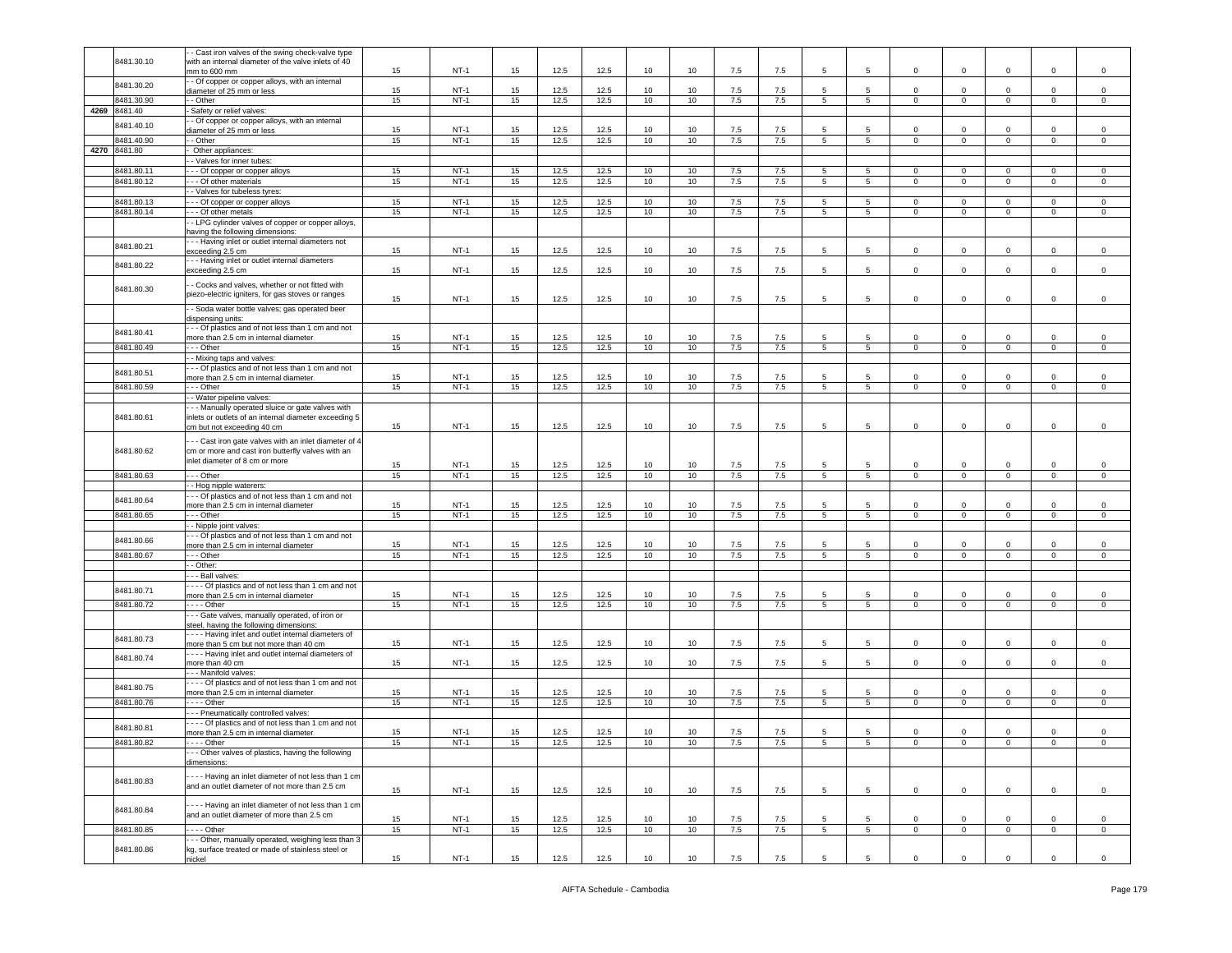|      |                 | - - Other:                                          |    |           |    |      |      |    |    |         |     |                  |                 |             |                |                |                |                 |
|------|-----------------|-----------------------------------------------------|----|-----------|----|------|------|----|----|---------|-----|------------------|-----------------|-------------|----------------|----------------|----------------|-----------------|
|      |                 | - - - Water taps of copper or copper alloy, with an |    |           |    |      |      |    |    |         |     |                  |                 |             |                |                |                |                 |
|      | 8481.80.91      | nternal diameter of 2.5 cm or less                  | 15 | $NT-1$    | 15 | 12.5 | 12.5 | 10 | 10 | 7.5     | 7.5 | 5                | 5               | $\mathbf 0$ | $^{\circ}$     | $\Omega$       | $\mathbf 0$    | $\Omega$        |
|      | 8481.80.99      | $- -$ Other                                         | 15 | $NT-1$    | 15 | 12.5 | 12.5 | 10 | 10 | 7.5     | 7.5 | $5^{\circ}$      | $5\overline{)}$ | $\mathbf 0$ | $\mathbf 0$    | $\mathbf 0$    | $\mathbf 0$    | $\circ$         |
|      | 4271 8481.90    | - Parts:                                            |    |           |    |      |      |    |    |         |     |                  |                 |             |                |                |                |                 |
|      |                 | - Housings for sluice or gate valves with inlet or  |    |           |    |      |      |    |    |         |     |                  |                 |             |                |                |                |                 |
|      | 8481.90.10      | outlet of an internal diameter exceeding 50 mm but  |    |           |    |      |      |    |    |         |     |                  |                 |             |                |                |                |                 |
|      |                 |                                                     | 15 | ST        | 15 | 14   | 13   | 13 | 12 | 12      | 11  | 10               | 9               | 9           | 8              | $\overline{7}$ | $\overline{7}$ | 5               |
|      |                 | not exceeding 400 mm                                |    |           |    |      |      |    |    |         |     |                  |                 |             |                |                |                |                 |
|      |                 | - For taps, cocks, valves (excluding inner tube     |    |           |    |      |      |    |    |         |     |                  |                 |             |                |                |                |                 |
|      |                 | valves and valves for tubeless tyres) and similar   |    |           |    |      |      |    |    |         |     |                  |                 |             |                |                |                |                 |
|      |                 | appliances of 25 mm or less in internal diameter:   |    |           |    |      |      |    |    |         |     |                  |                 |             |                |                |                |                 |
|      |                 |                                                     |    |           |    |      |      |    |    |         |     |                  |                 |             |                |                |                |                 |
|      | 8481.90.21      | -- Bodies, for water taps                           | 15 | ST        | 15 | 14   | 13   | 13 | 12 | 12      | 11  | 10               | 9               | 9           | 8              |                |                | 5               |
|      | 8481.90.23      | - - Bodies, other                                   | 15 | ST        | 15 | 14   | 13   | 13 | 12 | 12      | 11  | 10               | 9               | 9           | 8              | $\overline{7}$ | $\overline{7}$ | 5               |
|      | 8481.90.29      | - - Other                                           | 15 | ST        | 15 | 14   | 13   | 13 | 12 | 12      | 11  | 10               | 9               | 9           | 8              | $\overline{7}$ | $\overline{7}$ | 5               |
|      |                 | - Valves bodies or stems of inner tube or tubeless  |    |           |    |      |      |    |    |         |     |                  |                 |             |                |                |                |                 |
|      | 8481.90.30      | tyre valves                                         | 15 | ST        | 15 | 14   | 13   | 13 | 12 | 12      | 11  | 10               | 9               | 9           | 8              | $\overline{7}$ | $\overline{7}$ | 5               |
|      |                 | - Valves cores of inner tube or tubeless tyre       |    |           |    |      |      |    |    |         |     |                  |                 |             |                |                |                |                 |
|      | 8481.90.40      | valves                                              | 15 | <b>ST</b> | 15 | 14   | 13   | 13 | 12 | 12      | 11  | 10               | 9               | 9           | 8              | $\overline{7}$ | $\overline{7}$ | 5               |
|      | 8481.90.90      | - - Other                                           | 15 | <b>ST</b> | 15 | 14   | 13   | 13 | 12 | 12      | 11  | 10               | 9               | 9           | 8              | $\overline{7}$ | $\overline{7}$ | 5               |
|      |                 |                                                     |    |           |    |      |      |    |    |         |     |                  |                 |             |                |                |                |                 |
|      | 84.82           | Ball or roller bearings.                            |    |           |    |      |      |    |    |         |     |                  |                 |             |                |                |                |                 |
|      | 4272 8482.10.00 | <b>Ball bearings</b>                                | 15 | $NT-1$    | 15 | 12.5 | 12.5 | 10 | 10 | 7.5     | 7.5 | 5                | 5               | $\mathbf 0$ | $\overline{0}$ | $\mathbf 0$    | $\mathbf 0$    | 0               |
| 4273 | 8482.20.00      | Tapered roller bearings, including cone and         |    |           |    |      |      |    |    |         |     |                  |                 |             |                |                |                |                 |
|      |                 | apered roller assemblies                            | 15 | ST        | 15 | 14   | 13   | 13 | 12 | 12      | 11  | 10               | 9               | 9           | 8              |                | $\overline{7}$ | 5               |
| 4274 | 8482.30.00      | Spherical roller bearings                           | 15 | $NT-1$    | 15 | 12.5 | 12.5 | 10 | 10 | $7.5\,$ | 7.5 | 5 <sup>5</sup>   | 5 <sub>5</sub>  | $\mathbf 0$ | $\mathbf 0$    | $\mathbf 0$    | $\mathbf 0$    | $\mathbf 0$     |
| 4275 | 8482.40.00      | Needle roller bearings                              | 15 | $NT-1$    | 15 | 12.5 | 12.5 | 10 | 10 | 7.5     | 7.5 | $5\overline{)}$  | 5               | $\mathbf 0$ | $\overline{0}$ | $\mathbf 0$    | $\overline{0}$ | $\mathsf 0$     |
| 4276 | 8482.50.00      | Other cylindrical roller bearings                   | 15 | $NT-1$    | 15 | 12.5 | 12.5 | 10 | 10 | 7.5     | 7.5 | 5                | $5^{\circ}$     | $\mathbf 0$ | $\mathbf 0$    | $\mathbf 0$    | $\mathbf 0$    | 0               |
|      |                 |                                                     |    |           |    |      |      |    |    |         |     |                  |                 |             |                |                |                |                 |
| 4277 | 8482.80.00      | Other, including combined ball/roller bearings      | 15 | $NT-1$    | 15 | 12.5 | 12.5 | 10 | 10 | 7.5     | 7.5 | 5                | 5               | $\mathbf 0$ | $\Omega$       | $\mathbf 0$    | $\mathbf 0$    | $\mathbf 0$     |
|      |                 | Parts:                                              |    |           |    |      |      |    |    |         |     |                  |                 |             |                |                |                |                 |
|      |                 |                                                     |    |           |    |      |      |    |    |         |     |                  |                 |             |                |                |                |                 |
| 4278 | 8482.91.00      | - Balls, needles and rollers                        | 15 | $NT-1$    | 15 | 12.5 | 12.5 | 10 | 10 | 7.5     | 7.5 | 5                | $5^{\circ}$     | $\mathbf 0$ | $\mathbf 0$    | $\mathbf 0$    | $\mathbf 0$    | 0               |
|      | 4279 8482.99.00 | - Other                                             | 15 | <b>ST</b> | 15 | 14   | 13   | 13 | 12 | 12      | 11  | 10               | 9               | 9           | 8              | $\overline{7}$ | $\overline{7}$ | 5               |
|      |                 | Transmission shafts (including cam shafts and       |    |           |    |      |      |    |    |         |     |                  |                 |             |                |                |                |                 |
|      |                 | crank shafts) and cranks; bearing housings and      |    |           |    |      |      |    |    |         |     |                  |                 |             |                |                |                |                 |
|      |                 | plain shaft bearings; gears and gearing; ball or    |    |           |    |      |      |    |    |         |     |                  |                 |             |                |                |                |                 |
|      |                 | roller screws; gear boxes and other speed           |    |           |    |      |      |    |    |         |     |                  |                 |             |                |                |                |                 |
|      | 84.83           | changers, including torque converters;              |    |           |    |      |      |    |    |         |     |                  |                 |             |                |                |                |                 |
|      |                 | flywheels and pulleys, including pulley blocks;     |    |           |    |      |      |    |    |         |     |                  |                 |             |                |                |                |                 |
|      |                 |                                                     |    |           |    |      |      |    |    |         |     |                  |                 |             |                |                |                |                 |
|      |                 | clutches and shaft couplings (including             |    |           |    |      |      |    |    |         |     |                  |                 |             |                |                |                |                 |
|      |                 | universal joints).                                  |    |           |    |      |      |    |    |         |     |                  |                 |             |                |                |                |                 |
| 4280 | 8483.10         | Transmission shafts (including cam shafts and       |    |           |    |      |      |    |    |         |     |                  |                 |             |                |                |                |                 |
|      |                 | crank shafts) and cranks:                           |    |           |    |      |      |    |    |         |     |                  |                 |             |                |                |                |                 |
|      | 8483.10.10      | - For earth moving machinery                        | 15 | <b>ST</b> | 15 | 14   | 13   | 13 | 12 | 12      | 11  | 10               | 9               | 9           | 8              | $\overline{7}$ | $\overline{7}$ | 5               |
|      |                 | - For engines of vehicles of Chapter 87:            |    |           |    |      |      |    |    |         |     |                  |                 |             |                |                |                |                 |
|      |                 | - - For engines of vehicles of heading 87.01, other |    |           |    |      |      |    |    |         |     |                  |                 |             |                |                |                |                 |
|      | 8483.10.21      | than of vehicles of subheadings 8701.10 and         |    |           |    |      |      |    |    |         |     |                  |                 |             |                |                |                |                 |
|      |                 | 8701.90                                             | 15 | ST        | 15 | 14   | 13   | 13 | 12 | 12      | 11  | 10               | 9               | 9           | 8              | $\overline{7}$ | $\overline{7}$ | 5               |
|      |                 | - - For engines of agricultural vehicles of         |    |           |    |      |      |    |    |         |     |                  |                 |             |                |                |                |                 |
|      | 8483.10.22      | subheading 8701.10 or 8701.90                       | 15 | <b>ST</b> | 15 | 14   | 13   | 13 | 12 | 12      | 11  | 10               | 9               | 9           | 8              | $\overline{7}$ | $\overline{7}$ | 5               |
|      | 8483.10.23      | --- For engines of vehicles of heading 87.11        | 15 | ST        | 15 | 14   | 13   | 13 | 12 | 12      | 11  | 10               | 9               | 9           | 8              | $\overline{7}$ | $\overline{7}$ | 5               |
|      |                 |                                                     |    |           |    |      |      |    |    |         |     |                  |                 |             |                |                |                |                 |
|      | 8483.10.24      | - - For engines of other vehicles of Chapter 87     | 15 | ST        | 15 | 14   | 13   | 13 | 12 | 12      | 11  | 10               | 9               | 9           | 8              | $\overline{7}$ | $\overline{7}$ | 5               |
|      |                 |                                                     |    |           |    |      |      |    |    |         |     |                  |                 |             |                |                |                |                 |
|      |                 | - - For marine propulsion engines:                  |    |           |    |      |      |    |    |         |     |                  |                 |             |                |                |                |                 |
|      | 8483.10.31      | - - Of an output not exceeding 22.38 kW             | 15 | <b>ST</b> | 15 | 14   | 13   | 13 | 12 | 12      | 11  | 10               | 9               | 9           | 8              | $\overline{7}$ | $\overline{7}$ | 5               |
|      | 8483.10.39      | - - Other                                           | 15 | ST        | 15 | 14   | 13   | 13 | 12 | 12      | 11  | 10               | 9               | 9           | 8              | $\overline{7}$ | $\overline{7}$ | 5               |
|      | 8483.10.90      | - Other                                             | 15 | ST        | 15 | 14   | 13   | 13 | 12 | 12      | 11  | 10               | 9               | 9           | 8              | $\overline{7}$ | $\overline{7}$ | 5               |
| 4281 | 8483.20         | Bearing housings, incorporating ball or roller      |    |           |    |      |      |    |    |         |     |                  |                 |             |                |                |                |                 |
|      |                 | earings:                                            |    |           |    |      |      |    |    |         |     |                  |                 |             |                |                |                |                 |
|      |                 |                                                     |    |           |    |      |      |    |    |         |     |                  |                 |             |                |                |                |                 |
|      | 8483.20.10      | - For earth moving machinery or motor vehicles      | 15 | $NT-1$    | 15 | 12.5 | 12.5 | 10 | 10 | 7.5     | 7.5 | 5                |                 | $\Omega$    | $\mathbf 0$    | $\Omega$       | $\Omega$       | $^{\circ}$      |
|      | 8483.20.90      | - Other                                             | 15 | $NT-1$    | 15 | 12.5 | 12.5 | 10 | 10 | 7.5     | 7.5 | $5^{\circ}$      | $5\overline{5}$ | $\mathbf 0$ | $\mathbf 0$    | $\mathbf 0$    | $\circ$        | $\mathsf 0$     |
|      |                 | Bearing housings, not incorporating ball or roller  |    |           |    |      |      |    |    |         |     |                  |                 |             |                |                |                |                 |
| 4282 | 8483.30         |                                                     |    |           |    |      |      |    |    |         |     |                  |                 |             |                |                |                |                 |
|      |                 |                                                     |    |           |    |      |      |    |    |         |     |                  |                 |             |                |                |                |                 |
|      |                 | bearings, plain shaft bearings:                     |    |           |    |      |      |    |    |         |     |                  |                 |             |                |                |                |                 |
|      | 8483.30.10      | - For earth moving machinery or motor vehicles      |    |           |    |      |      |    |    |         |     |                  |                 |             |                |                |                |                 |
|      |                 |                                                     | 15 | ST        | 15 | 14   | 13   | 13 | 12 | 12      | 11  | 10               | 9               | 9           | 8              | $\overline{7}$ | $\overline{7}$ | 5               |
|      | 8483.30.90      | - Other                                             | 15 | ST        | 15 | 14   | 13   | 13 | 12 | 12      | 11  | 10               | 9               | 9           | 8              | $\overline{7}$ | $\overline{7}$ | 5               |
|      |                 |                                                     |    |           |    |      |      |    |    |         |     |                  |                 |             |                |                |                |                 |
|      |                 | Gears and gearing, other than toothed wheels,       |    |           |    |      |      |    |    |         |     |                  |                 |             |                |                |                |                 |
|      |                 | chain sprockets and other transmission elements     |    |           |    |      |      |    |    |         |     |                  |                 |             |                |                |                |                 |
|      | 4283 8483.40    | presented separately; ball or roller screws; gear   |    |           |    |      |      |    |    |         |     |                  |                 |             |                |                |                |                 |
|      |                 | boxes and other speed changers, including torque    |    |           |    |      |      |    |    |         |     |                  |                 |             |                |                |                |                 |
|      |                 | converters:                                         |    |           |    |      |      |    |    |         |     |                  |                 |             |                |                |                |                 |
|      |                 | - For engines of vehicles of Chapter 87:            |    |           |    |      |      |    |    |         |     |                  |                 |             |                |                |                |                 |
|      |                 |                                                     |    |           |    |      |      |    |    |         |     |                  |                 |             |                |                |                |                 |
|      |                 | - - For engines of vehicles of heading 87.01, other |    |           |    |      |      |    |    |         |     |                  |                 |             |                |                |                |                 |
|      | 8483.40.11      | than of vehicles of subheadings 8701.10 and         |    |           |    |      |      |    |    |         |     |                  |                 |             |                |                |                |                 |
|      |                 | 8701.90                                             | 15 | <b>ST</b> | 15 | 14   | 13   | 13 | 12 | 12      | 11  | 10               | 9               | 9           | 8              | $\overline{7}$ | $\overline{7}$ | 5               |
|      | 8483.40.13      | --- For engines of vehicles of heading 87.11        | 15 | ST        | 15 | 14   | 13   | 13 | 12 | 12      | 11  | 10 <sup>10</sup> | 9               | 9           | 8              | $\overline{7}$ | $\overline{7}$ | $5\overline{5}$ |
|      |                 |                                                     |    |           |    |      |      |    |    |         |     |                  |                 |             |                |                |                |                 |
|      | 8483.40.14      | - - For engines of other vehicles of Chapter 87     | 15 | <b>ST</b> | 15 | 14   | 13   | 13 | 12 | 12      | 11  | 10               | 9               | 9           | 8              | $\overline{7}$ | $\overline{7}$ | 5               |
|      |                 | - For marine propulsion engines:                    |    |           |    |      |      |    |    |         |     |                  |                 |             |                |                |                |                 |
|      | 8483.40.21      | - - Of an output not exceeding 22.38 kW             | 15 | <b>ST</b> | 15 | 14   | 13   | 13 | 12 | 12      | 11  | 10               | 9               | 9           | 8              | $\overline{7}$ | $\overline{7}$ | $5\overline{5}$ |
|      | 8483.40.29      | - - Other                                           | 15 | <b>ST</b> | 15 | 14   | 13   | 13 | 12 | 12      | 11  | 10               | 9               | 9           | 8              | $\overline{7}$ | $\overline{7}$ | 5               |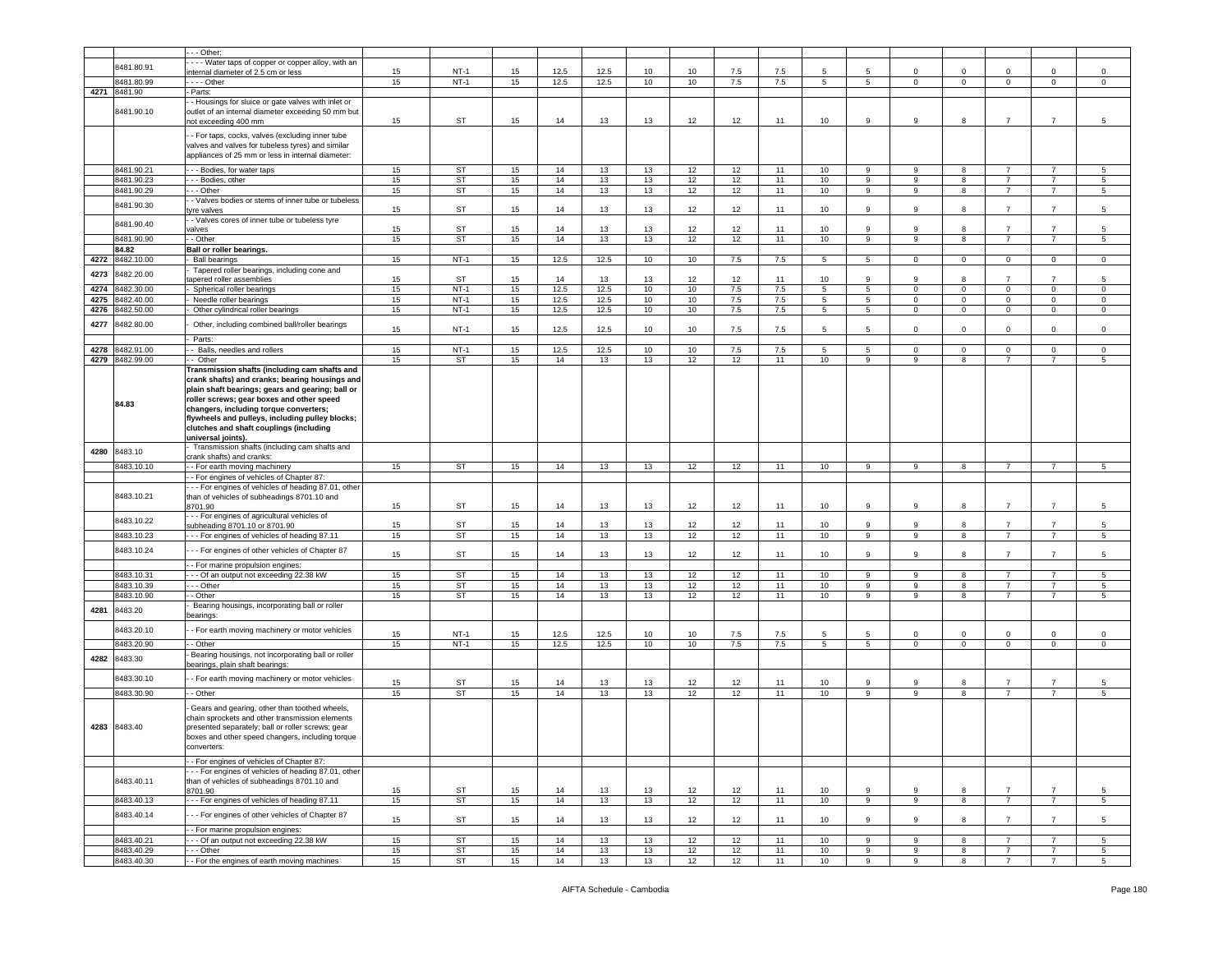|      | 8483.40.90            | - Other                                                                                                                                                                                                                                                                                                   | 15       | ST                    | 15       | 14           | 13           | 13       | 12       | 12         | 11         | 10              | 9                | 9                | 8                          |                |                            | 5                |
|------|-----------------------|-----------------------------------------------------------------------------------------------------------------------------------------------------------------------------------------------------------------------------------------------------------------------------------------------------------|----------|-----------------------|----------|--------------|--------------|----------|----------|------------|------------|-----------------|------------------|------------------|----------------------------|----------------|----------------------------|------------------|
| 4284 | 8483.50.00            | Flywheels and pulleys, including pulley blocks                                                                                                                                                                                                                                                            |          |                       |          |              |              |          |          |            |            |                 |                  |                  |                            |                |                            |                  |
|      |                       |                                                                                                                                                                                                                                                                                                           | 15       | $NT-1$                | 15       | 12.5         | 12.5         | 10       | 10       | 7.5        | 7.5        | 5               | 5                | $\circ$          | $\mathbf 0$                | $\mathbf 0$    | $\mathbf 0$                | $\mathbf 0$      |
| 4285 | 8483.60.00            | Clutches and shaft couplings (including universal<br>oints)                                                                                                                                                                                                                                               | 15       | $NT-1$                | 15       | 12.5         | 12.5         | 10       | 10       | 7.5        | 7.5        | 5               | -5               | $\mathbf 0$      | $\mathbf 0$                | $\mathbf 0$    | $\mathbf 0$                | $\mathsf 0$      |
| 4286 | 8483.90               | Toothed wheels, chain sprockets and other<br>transmission elements presented separately; parts:                                                                                                                                                                                                           |          |                       |          |              |              |          |          |            |            |                 |                  |                  |                            |                |                            |                  |
|      |                       |                                                                                                                                                                                                                                                                                                           |          |                       |          |              |              |          |          |            |            |                 |                  |                  |                            |                |                            |                  |
|      |                       | - - Parts of goods of subheading 8483.10:                                                                                                                                                                                                                                                                 |          |                       |          |              |              |          |          |            |            |                 |                  |                  |                            |                |                            |                  |
|      | 8483.90.11            | - - Of goods of subheading 8701.10 or 8701.90                                                                                                                                                                                                                                                             | 15       | ST                    | 15       | 14           | 13           | 13       | 12       | 12         | 11         | 10              | 9                | 9                | 8                          | $\overline{7}$ | $\overline{7}$             | 5                |
|      | 8483.90.13            | --- For other tractors of heading 87.01                                                                                                                                                                                                                                                                   | 15       | ST                    | 15       | 14           | 13           | 13       | 12       | 12         | 11         | 10              | 9                | 9                | 8                          | $\overline{7}$ | $\overline{7}$             | 5                |
|      | 8483.90.14            | --- For goods of heading 87.11                                                                                                                                                                                                                                                                            | 15       | ST                    | 15       | 14           | 13           | 13       | 12       | 12         | 11         | 10              | 9                | 9                | 8                          | $\overline{7}$ | $\overline{7}$             | 5                |
|      | 8483.90.15            | --- For other goods of Chapter 87                                                                                                                                                                                                                                                                         | 15       | ST                    | 15       | 14           | 13           | 13       | 12       | 12         | 11         | 10              | 9                | 9                | 8                          | $\overline{7}$ | $\overline{7}$             | 5                |
|      | 8483.90.19            | - - Other                                                                                                                                                                                                                                                                                                 | 15       | ST                    | 15       | 14           | 13           | 13       | 12       | 12         | 11         | 10              | 9                | 9                | 8                          | $\overline{7}$ | $\overline{7}$             | 5                |
|      |                       | - Other:                                                                                                                                                                                                                                                                                                  |          |                       |          |              |              |          |          |            |            |                 |                  |                  |                            |                |                            |                  |
|      | 8483.90.91            | -- For goods of subheading 8701.10 or 8701.90                                                                                                                                                                                                                                                             | 15       | ST                    | 15       | 14           | 13           | 13       | 12       | 12         | 11         | 10              | 9                | 9                | 8                          | $\overline{7}$ | $\overline{7}$             | 5                |
|      | 8483.90.93            | -- For other tractors of heading 87.01                                                                                                                                                                                                                                                                    | 15       | ST                    | 15       | 14           | 13           | 13       | 12       | 12         | 11         | 10              | 9                | 9                | 8                          | $\overline{7}$ |                            | 5                |
|      | 8483.90.94            | --- For goods of heading 87.11                                                                                                                                                                                                                                                                            | 15       | <b>ST</b>             | 15       | 14           | 13           | 13       | 12       | 12         | 11         | 10              | 9                | 9                | 8                          | $\overline{7}$ | 7                          | 5                |
|      | 8483.90.95            | --- For other goods of Chapter 87                                                                                                                                                                                                                                                                         | 15       | ST                    | 15       | 14           | 13           | 13       | 12       | 12         | 11         | 10              | 9                | 9                | 8                          | $\overline{7}$ | $\overline{7}$             | 5                |
|      | 8483.90.99            | - - - Other                                                                                                                                                                                                                                                                                               | 15       | ST                    | 15       | 14           | 13           | 13       | 12       | 12         | 11         | 10              | 9                | 9                | 8                          | $\overline{7}$ | $\overline{7}$             | 5                |
|      | 84.84                 | Gaskets and similar joints of metal sheeting<br>combined with other material or of two or more<br>layers of metal; sets or assortments of gaskets<br>and similar joints, dissimilar in composition, put<br>up in pouches, envelopes or similar packings;<br>mechanical seals.                             |          |                       |          |              |              |          |          |            |            |                 |                  |                  |                            |                |                            |                  |
| 4287 | 8484.10.00            | Gaskets and similar joints of metal sheeting<br>combined with other material or of two or more<br>layers of metal                                                                                                                                                                                         | 15       | $NT-1$                | 15       | 12.5         | 12.5         | 10       | 10       | 7.5        | 7.5        | 5               | 5                | $\Omega$         | $\Omega$                   | $\Omega$       | $\Omega$                   | $\mathsf 0$      |
| 4288 | 8484.20.00            | - Mechanical seals                                                                                                                                                                                                                                                                                        | 15       | $NT-1$                | 15       | 12.5         | 12.5         | 10       | 10       | 7.5        | 7.5        | 5               | $5^{\circ}$      | $\mathbf 0$      | $\mathbf 0$                | $\mathbf 0$    | $\mathbf 0$                | $\mathbf 0$      |
| 4289 | 8484.90.00            | Other                                                                                                                                                                                                                                                                                                     | 15       | $NT-1$                | 15       | 12.5         | 12.5         | 10       | 10       | 7.5        | 7.5        | 5               | $5^{\circ}$      | $\circ$          | $\mathbf{0}$               | $\mathbf{0}$   | $\mathbf 0$                | $\mathbf 0$      |
|      | 84.86                 | Machines and apparatus of a kind used solely<br>or principally for the manufacture of<br>semiconductor boules or wafers,<br>semiconductor devices, electronic integrated<br>circuits or flat panel displays; machines and<br>apparatus specified in Note 9 (C) to this<br>Chapter; parts and accessories. |          |                       |          |              |              |          |          |            |            |                 |                  |                  |                            |                |                            |                  |
| 4290 | 8486.10               | - Machines and apparatus for the manufacture of<br>boules or wafers:                                                                                                                                                                                                                                      |          |                       |          |              |              |          |          |            |            |                 |                  |                  |                            |                |                            |                  |
|      | 8486.10.10            | - Apparatus for rapid heating of semiconductor<br>wafers                                                                                                                                                                                                                                                  | 15       | $NT-1$                | 15       | 12.5         | 12.5         | 10       | 10       | 7.5        | 7.5        | 5               | 5                | $\mathbf{0}$     | $\mathsf 0$                | $\mathbf 0$    | $\mathbf 0$                | $\mathsf 0$      |
|      | 8486.10.20            | - Spin dryers for semiconductor wafer processing                                                                                                                                                                                                                                                          | 15       | $NT-1$                | 15       | 12.5         | 12.5         | 10       | 10       | 7.5        | 7.5        | 5               | 5                | $\mathbf 0$      | $\mathbf 0$                | 0              | $\mathbf 0$                | $\mathsf 0$      |
|      | 8486.10.30            | - Machines for working any material by removal of<br>material, by laser or other light or photon beam in<br>the production of semiconductor wafers                                                                                                                                                        | 15       | $NT-1$                | 15       | 12.5         | 12.5         | 10       | 10       | 7.5        | 7.5        | 5               | 5                | $\mathsf 0$      | $\overline{\mathbf{0}}$    | $\mathbf 0$    | $\mathbf 0$                | $\,0\,$          |
|      | 8486.10.40            | - Machines and apparatus for sawing monocrystal<br>semiconductor boules into slices, or wafers into<br>chips                                                                                                                                                                                              | 15       | $NT-1$                | 15       | 12.5         | 12.5         | 10       | 10       | 7.5        | 7.5        | 5               | 5                | $\mathbf 0$      | $\mathbf 0$                | $\mathbf 0$    | 0                          | $\mathsf 0$      |
|      | 8486.10.50            | - Grinding, polishing and lapping machines for<br>processing of semiconductor wafers                                                                                                                                                                                                                      | 15       | $NT-1$                | 15       | 12.5         | 12.5         | 10       | 10       | 7.5        | 7.5        | 5               | 5                | $\circ$          | $\mathbf 0$                | $\circ$        | $\mathbf{0}$               | $\mathbf 0$      |
|      | 8486.10.60            | - Apparatus for growing or pulling monocrystal                                                                                                                                                                                                                                                            |          |                       |          |              |              |          |          |            |            |                 |                  |                  |                            |                |                            |                  |
|      |                       | semiconductor boules                                                                                                                                                                                                                                                                                      | 15       | $NT-1$                | 15       | 12.5<br>12.5 | 12.5<br>12.5 | 10       | 10       | 7.5        | 7.5        | 5               | -5               | $\Omega$         | $\mathbf 0$                | $\Omega$       | $\Omega$                   | $\mathsf 0$      |
| 4291 | 8486.10.90<br>8486.20 | - Other<br>Machines and apparatus for the manufacture of<br>semiconductor devices or of electronic integrated<br>circuits:                                                                                                                                                                                | 15       | $NT-1$                | 15       |              |              | 10       | 10       | 7.5        | 7.5        | $5^{\circ}$     | $5^{\circ}$      | $\mathbf{0}$     | $\mathbf{0}$               | $\overline{0}$ | $\mathbf{0}$               | $\circ$          |
|      |                       | - - Film formation equipment:                                                                                                                                                                                                                                                                             |          |                       |          |              |              |          |          |            |            |                 |                  |                  |                            |                |                            |                  |
|      | 8486.20.11            | - - Chemical vapour deposition apparatus for<br>semiconductor production                                                                                                                                                                                                                                  | 15       | $NT-1$                | 15       | 12.5         | 12.5         | 10       | 10       | 7.5        | 7.5        | 5               | 5                | $\mathbf 0$      | $\mathbf 0$                | $\mathbf 0$    | $\mathbf 0$                | $\mathsf 0$      |
|      | 8486.20.12            | - - Epitaxial deposition machines for<br>semiconductor wafers; spinners for coating<br>photographic emulsions on semiconductor wafers                                                                                                                                                                     |          |                       |          |              |              |          |          |            |            |                 |                  |                  |                            |                |                            |                  |
|      | 8486.20.13            | -- Apparatus for physical deposition by sputtering<br>on semiconductor wafers; physical deposition<br>apparatus for semiconductor production                                                                                                                                                              | 15       | $NT-1$                | 15       | 12.5         | 12.5         | 10       | 10       | 7.5        | 7.5        | 5               | 5                | $\mathbf 0$      | $\mathsf 0$                | $\mathbf 0$    | $\mathbf 0$                | $\mathbf 0$      |
|      | 8486.20.19            | - - Other                                                                                                                                                                                                                                                                                                 | 15<br>15 | <b>NT-1</b><br>$NT-1$ | 15<br>15 | 12.5<br>12.5 | 12.5<br>12.5 | 10<br>10 | 10<br>10 | 7.5<br>7.5 | 7.5<br>7.5 | 5<br>5          | 5<br>$5^{\circ}$ | 0<br>$\mathbf 0$ | $\mathbf 0$<br>$\mathbf 0$ | 0<br>$\circ$   | $\mathbf 0$<br>$\mathbf 0$ | 0<br>$\mathsf 0$ |
|      |                       | - Doping equipment:                                                                                                                                                                                                                                                                                       |          |                       |          |              |              |          |          |            |            |                 |                  |                  |                            |                |                            |                  |
|      | 8486.20.21            | - - Ion implanters for doping semiconductor                                                                                                                                                                                                                                                               |          |                       |          |              |              |          |          |            |            |                 |                  |                  |                            |                |                            |                  |
|      |                       | naterials                                                                                                                                                                                                                                                                                                 | 15       | $NT-1$                | 15       | 12.5         | 12.5         | 10       | 10       | 7.5        | 7.5        | 5               | 5                | $\Omega$         | $\mathbf 0$                | $\mathbf 0$    | 0                          | 0                |
|      | 8486.20.29            | - - - Other                                                                                                                                                                                                                                                                                               | 15       | $NT-1$                | 15       | 12.5         | 12.5         | 10       | 10       | 7.5        | 7.5        | $5\phantom{.0}$ | $5\overline{5}$  | $\mathbf{0}$     | $\circ$                    | $\mathbf{0}$   | $\overline{0}$             | $\overline{0}$   |
|      | 8486.20.31            | - Etching and stripping equipment:<br>-- Deflash machines for cleaning and removing<br>contaminants from the metal leads of<br>semiconductor packages prior to the electroplating<br>process; spraying appliances for etching, stripping                                                                  |          |                       |          |              |              |          |          |            |            |                 |                  |                  |                            |                |                            |                  |
|      |                       | or cleaning semiconductor wafers                                                                                                                                                                                                                                                                          | 15       | <b>NT-1</b>           | 15       | 12.5         | 12.5         | 10       | 10       | 7.5        | 7.5        | 5               | 5                | $\mathsf 0$      | $\mathbf 0$                | $\mathbf 0$    | $\mathbf 0$                | $\mathsf 0$      |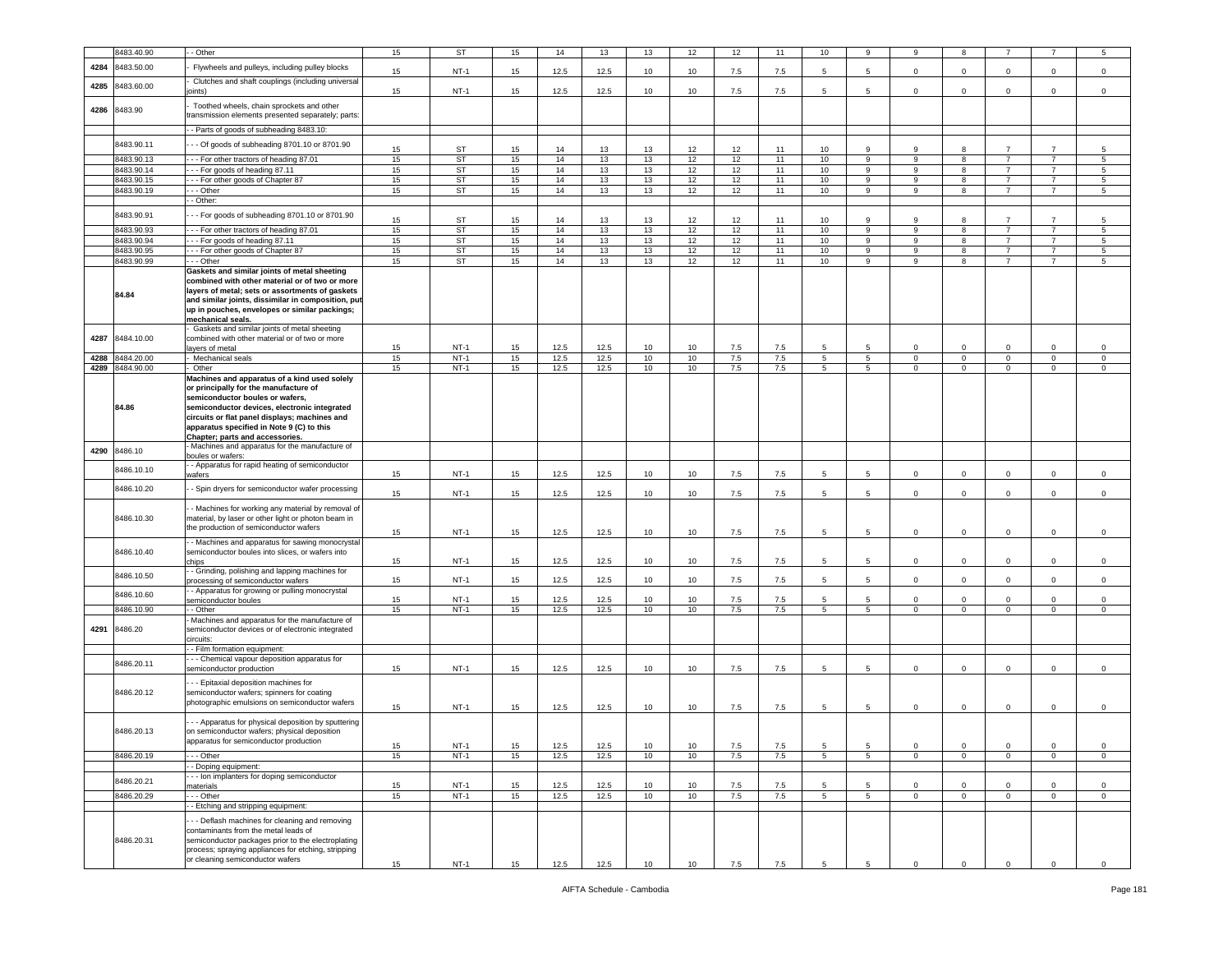|      | 8486.20.32   | - - Equipment for dry-etching patterns on                |    |        |    |      |      |    |                  |         |     | 5               | 5               | $\Omega$            | $\Omega$       |                     |                |                |
|------|--------------|----------------------------------------------------------|----|--------|----|------|------|----|------------------|---------|-----|-----------------|-----------------|---------------------|----------------|---------------------|----------------|----------------|
|      |              | semiconductor materials                                  | 15 | $NT-1$ | 15 | 12.5 | 12.5 | 10 | 10               | 7.5     | 7.5 |                 |                 |                     |                | $\mathbf 0$         | $\mathbf 0$    | $\mathbf 0$    |
|      | 8486.20.33   | - - Apparatus for wet etching, developing, stripping     |    |        |    |      |      |    |                  |         |     |                 |                 |                     |                |                     |                |                |
|      |              | or cleaning semiconductor wafers                         | 15 | $NT-1$ | 15 | 12.5 | 12.5 | 10 | 10               | 7.5     | 7.5 | 5               | $5\overline{5}$ | $\Omega$            | $\Omega$       | $\Omega$            | $\Omega$       | $\mathsf 0$    |
|      | 8486.20.39   | --- Other                                                | 15 | $NT-1$ | 15 | 12.5 | 12.5 | 10 | 10               | 7.5     | 7.5 | 5 <sup>5</sup>  | 5 <sup>5</sup>  | $\mathbf 0$         | $\overline{0}$ | $\overline{0}$      | $\mathbf 0$    | $\mathbf 0$    |
|      |              | - - Lithography equipment:                               |    |        |    |      |      |    |                  |         |     |                 |                 |                     |                |                     |                |                |
|      | 8486.20.41   | --- Direct write-on-wafer apparatus                      | 15 | $NT-1$ | 15 | 12.5 | 12.5 | 10 | 10               | 7.5     | 7.5 | 5               | 5               | $\Omega$            | $\mathbf 0$    | $\mathbf 0$         | $\Omega$       | $\mathbf 0$    |
|      | 8486.20.42   | --- Step and repeat aligners                             | 15 | $NT-1$ | 15 | 12.5 | 12.5 | 10 | 10               | 7.5     | 7.5 | 5               | 5               | $\Omega$            | $\Omega$       | $\mathbf 0$         | $\Omega$       | $\mathsf 0$    |
|      | 8486.20.49   | - Other                                                  | 15 | $NT-1$ | 15 | 12.5 | 12.5 | 10 | 10               | 7.5     | 7.5 | $\overline{5}$  | 5               | $^{\circ}$          | $\overline{0}$ | $\mathbf{0}$        | $\mathbf 0$    | $\mathbf{0}$   |
|      |              | - Equipment for developing exposed wafers:               |    |        |    |      |      |    |                  |         |     |                 |                 |                     |                |                     |                |                |
|      |              |                                                          |    |        |    |      |      |    |                  |         |     |                 |                 |                     |                |                     |                |                |
|      | 8486.20.51   | - - Dicing machines for scribing or scoring              | 15 | $NT-1$ | 15 | 12.5 | 12.5 | 10 | 10 <sup>10</sup> | 7.5     | 7.5 | 5               | 5               | $\Omega$            | $\Omega$       | $\Omega$            | $\Omega$       | $\Omega$       |
|      |              | emiconductor wafers                                      |    |        |    |      |      |    |                  |         |     |                 |                 |                     |                |                     |                |                |
|      | 8486.20.59   | - - - Other                                              | 15 | $NT-1$ | 15 | 12.5 | 12.5 | 10 | 10               | 7.5     | 7.5 | 5               | 5               | $\Omega$            | $\overline{0}$ | $\overline{0}$      | $\Omega$       | $\mathsf 0$    |
|      |              | - Other:                                                 |    |        |    |      |      |    |                  |         |     |                 |                 |                     |                |                     |                |                |
|      | 8486.20.91   | - - Lasercutters for cutting contacting tracks in        |    |        |    |      |      |    |                  |         |     |                 |                 |                     |                |                     |                |                |
|      |              | emiconductor production by laser beam                    | 15 | $NT-1$ | 15 | 12.5 | 12.5 | 10 | 10               | $7.5\,$ | 7.5 | 5               | 5               | $\mathsf{O}\xspace$ | $\mathbf 0$    | $\mathsf{O}\xspace$ | $\mathsf 0$    | $\mathsf 0$    |
|      | 8486.20.92   | - - Machines for bending, folding and straightening      |    |        |    |      |      |    |                  |         |     |                 |                 |                     |                |                     |                |                |
|      |              | emiconductor leads                                       | 15 | $NT-1$ | 15 | 12.5 | 12.5 | 10 | 10               | 7.5     | 7.5 | 5               | 5               | $\Omega$            | $\Omega$       | $\Omega$            | $\Omega$       | $\mathsf 0$    |
|      |              | - - Resistance heated furnaces and ovens for the         |    |        |    |      |      |    |                  |         |     |                 |                 |                     |                |                     |                |                |
|      | 8486.20.93   | manufacture of semiconductor devices on                  |    |        |    |      |      |    |                  |         |     |                 |                 |                     |                |                     |                |                |
|      |              | emiconductor wafers                                      | 15 | $NT-1$ | 15 | 12.5 | 12.5 | 10 | 10               | 7.5     | 7.5 | 5               | $\sqrt{5}$      | $\mathsf 0$         | $\mathbf 0$    | $\mathsf 0$         | $\mathsf 0$    | $\,0\,$        |
|      |              | - - Inductance or dielectric furnaces and ovens for      |    |        |    |      |      |    |                  |         |     |                 |                 |                     |                |                     |                |                |
|      | 8486.20.94   | the manufacture of semiconductor devices on              |    |        |    |      |      |    |                  |         |     |                 |                 |                     |                |                     |                |                |
|      |              | semiconductor wafers                                     | 15 | $NT-1$ | 15 | 12.5 | 12.5 | 10 | 10               | 7.5     | 7.5 | 5               | 5               | $\Omega$            | $\mathbf 0$    | $\mathbf 0$         | $\mathbf 0$    | $\mathbf 0$    |
|      |              | - - Automated machines for the placement or the          |    |        |    |      |      |    |                  |         |     |                 |                 |                     |                |                     |                |                |
|      | 8486.20.95   | removal of components or contact elements on             |    |        |    |      |      |    |                  |         |     |                 |                 |                     |                |                     |                |                |
|      |              | semiconductor materials                                  | 15 | $NT-1$ | 15 | 12.5 | 12.5 | 10 | 10 <sup>1</sup>  | 7.5     | 7.5 | 5               | 5               | $\Omega$            | $\Omega$       | $\Omega$            | $\Omega$       | $\Omega$       |
|      | 8486.20.99   | --- Other                                                | 15 | $NT-1$ | 15 | 12.5 | 12.5 | 10 | 10               | 7.5     | 7.5 | $5\overline{5}$ | 5               | $\overline{0}$      | $\overline{0}$ | $\overline{0}$      | $\overline{0}$ | $\overline{0}$ |
|      |              | Machines and apparatus for the manufacture of            |    |        |    |      |      |    |                  |         |     |                 |                 |                     |                |                     |                |                |
| 4292 | 8486.30      | flat panel displays:                                     |    |        |    |      |      |    |                  |         |     |                 |                 |                     |                |                     |                |                |
|      |              | - Apparatus for dry etching patterns on flat panel       |    |        |    |      |      |    |                  |         |     |                 |                 |                     |                |                     |                |                |
|      | 8486.30.10   | displav substrates                                       | 15 | $NT-1$ | 15 | 12.5 | 12.5 | 10 | 10               | 7.5     | 7.5 | 5               | 5               | $\Omega$            | $\Omega$       | $\Omega$            | $\Omega$       | $\mathsf 0$    |
|      |              | - Apparatus for wet etching, developing, stripping       |    |        |    |      |      |    |                  |         |     |                 |                 |                     |                |                     |                |                |
|      | 8486.30.20   |                                                          | 15 | $NT-1$ | 15 | 12.5 | 12.5 | 10 | 10               | 7.5     | 7.5 | 5               | 5               | $\mathsf 0$         | $\mathsf 0$    | $\mathsf 0$         | $\mathsf 0$    | $\mathsf 0$    |
|      |              | or cleaning flat panel displays                          |    |        |    |      |      |    |                  |         |     |                 |                 |                     |                |                     |                |                |
|      |              | - Chemical vapour deposition apparatus for flat          |    |        |    |      |      |    |                  |         |     |                 |                 |                     |                |                     |                |                |
|      |              | panel display production; spinners for coating           |    |        |    |      |      |    |                  |         |     |                 |                 |                     |                |                     |                |                |
|      | 8486.30.30   | photosensitive emulsions on flat panel display           |    |        |    |      |      |    |                  |         |     |                 |                 |                     |                |                     |                |                |
|      |              | substrates; apparatus for physical deposition on flat    |    |        |    |      |      |    |                  |         |     |                 |                 |                     |                |                     |                |                |
|      |              | panel display substrates                                 |    |        |    |      |      |    |                  |         |     |                 |                 |                     |                |                     |                |                |
|      |              |                                                          | 15 | $NT-1$ | 15 | 12.5 | 12.5 | 10 | 10               | 7.5     | 7.5 | 5               | 5               | $^{\circ}$          | $\mathbf 0$    | $^{\circ}$          | $\mathbf 0$    | 0              |
|      | 8486.30.90   | - - Other                                                | 15 | $NT-1$ | 15 | 12.5 | 12.5 | 10 | 10               | 7.5     | 7.5 | $\overline{5}$  | $\overline{5}$  | $\overline{0}$      | $\overline{0}$ | $\overline{0}$      | $\mathsf 0$    | $\mathsf 0$    |
| 4293 | 8486.40      | Machines and apparatus specified in Note 9 (C) to        |    |        |    |      |      |    |                  |         |     |                 |                 |                     |                |                     |                |                |
|      |              | this Chapter:                                            |    |        |    |      |      |    |                  |         |     |                 |                 |                     |                |                     |                |                |
|      |              |                                                          |    |        |    |      |      |    |                  |         |     |                 |                 |                     |                |                     |                |                |
|      |              | - Focused ion beam milling machines to produce           |    |        |    |      |      |    |                  |         |     |                 |                 |                     |                |                     |                |                |
|      | 8486.40.10   | or repair masks and reticles for patterns on             |    |        |    |      |      |    |                  |         |     |                 |                 |                     |                |                     |                |                |
|      |              | semiconductor devices                                    | 15 | $NT-1$ | 15 | 12.5 | 12.5 | 10 | 10               | 7.5     | 7.5 | 5               | 5               | $\mathsf 0$         | $\mathsf 0$    | $\mathsf 0$         | $\mathsf 0$    | $\mathsf 0$    |
|      |              |                                                          |    |        |    |      |      |    |                  |         |     |                 |                 |                     |                |                     |                |                |
|      |              | - Die attach apparatus, tape automated bonders,          |    |        |    |      |      |    |                  |         |     |                 |                 |                     |                |                     |                |                |
|      |              | wire bonders and encapsulation equipment for the         |    |        |    |      |      |    |                  |         |     |                 |                 |                     |                |                     |                |                |
|      |              | assembly of semiconductors; automated machines           |    |        |    |      |      |    |                  |         |     |                 |                 |                     |                |                     |                |                |
|      | 8486.40.20   | for transport, handling and storage of                   |    |        |    |      |      |    |                  |         |     |                 |                 |                     |                |                     |                |                |
|      |              | semiconductor wafers, wafer cassettes, wafer             |    |        |    |      |      |    |                  |         |     |                 |                 |                     |                |                     |                |                |
|      |              | boxes and other materials for semiconductor              |    |        |    |      |      |    |                  |         |     |                 |                 |                     |                |                     |                |                |
|      |              | devices                                                  | 15 | $NT-1$ | 15 | 12.5 | 12.5 | 10 | 10               | 7.5     | 7.5 | 5               | 5               | $\mathbf 0$         | $\mathsf 0$    | $\mathbf 0$         | $^{\circ}$     | $\mathbf 0$    |
|      |              | - - Moulds for manufacture of semiconductor              |    |        |    |      |      |    |                  |         |     |                 |                 |                     |                |                     |                |                |
|      | 8486.40.30   | devices                                                  | 15 | $NT-1$ | 15 | 12.5 | 12.5 | 10 | 10               | 7.5     | 7.5 | 5               | 5               | $\Omega$            | $\mathbf 0$    | $\mathbf 0$         | $\mathbf 0$    | $\mathbf 0$    |
|      |              |                                                          |    |        |    |      |      |    |                  |         |     |                 |                 |                     |                |                     |                |                |
|      |              | - Optical stereoscopic microscopes fitted with           |    |        |    |      |      |    |                  |         |     |                 |                 |                     |                |                     |                |                |
|      | 8486.40.40   | equipment specifically designed for the handling         |    |        |    |      |      |    |                  |         |     |                 |                 |                     |                |                     |                |                |
|      |              | and transport of semiconductor wafers or reticles        | 15 | $NT-1$ | 15 | 12.5 | 12.5 | 10 | 10               | 7.5     | 7.5 | 5               | 5               | $\mathsf 0$         | $\mathbf 0$    | $\mathsf 0$         | $\mathbf 0$    | $\mathsf 0$    |
|      |              |                                                          |    |        |    |      |      |    |                  |         |     |                 |                 |                     |                |                     |                |                |
|      |              | - Photomicrographic microscopes fitted with              |    |        |    |      |      |    |                  |         |     |                 |                 |                     |                |                     |                |                |
|      | 8486.40.50   | equipment specifically designed for the handling         |    |        |    |      |      |    |                  |         |     |                 |                 |                     |                |                     |                |                |
|      |              | and transport of semiconductor wafers or reticles        | 15 | $NT-1$ | 15 | 12.5 | 12.5 | 10 | 10               | 7.5     | 7.5 | -5              | 5               | $\Omega$            | $\mathbf 0$    | $\Omega$            | $\Omega$       | $\mathsf 0$    |
|      |              |                                                          |    |        |    |      |      |    |                  |         |     |                 |                 |                     |                |                     |                |                |
|      |              | - Electron beam microscopes fitted with                  |    |        |    |      |      |    |                  |         |     |                 |                 |                     |                |                     |                |                |
|      | 8486.40.60   | equipment specifically designed for the handling         |    |        |    |      |      |    |                  |         |     |                 |                 |                     |                |                     |                |                |
|      |              | and transport of semiconductor wafers or reticles        |    |        |    |      |      |    |                  |         |     | 5               | 5               |                     | $\mathbf 0$    |                     | $\mathbf 0$    |                |
|      |              |                                                          | 15 | $NT-1$ | 15 | 12.5 | 12.5 | 10 | 10               | 7.5     | 7.5 |                 |                 | $\mathbf 0$         |                | $\mathbf 0$         |                | $\mathsf 0$    |
|      |              | - Pattern generating apparatus of a kind used for        |    |        |    |      |      |    |                  |         |     |                 |                 |                     |                |                     |                |                |
|      | 8486.40.70   | producing masks or reticles from photoresist             | 15 |        | 15 |      |      |    | 10 <sup>1</sup>  |         |     | 5               | 5               | $\Omega$            | $\Omega$       | $\Omega$            | $\Omega$       |                |
|      |              | coated substrates                                        |    | $NT-1$ |    | 12.5 | 12.5 | 10 |                  | 7.5     | 7.5 |                 |                 |                     |                |                     |                | $\mathbf 0$    |
|      | 8486.40.90   | - Other                                                  | 15 | $NT-1$ | 15 | 12.5 | 12.5 | 10 | 10               | 7.5     | 7.5 | 5               | 5               | $\mathsf 0$         | $\mathbf{0}$   | $\circ$             | $\mathsf 0$    | $\mathsf 0$    |
|      | 4294 8486.90 | Parts and accessories:                                   |    |        |    |      |      |    |                  |         |     |                 |                 |                     |                |                     |                |                |
|      |              | - Of machines and apparatus for the manufacture          |    |        |    |      |      |    |                  |         |     |                 |                 |                     |                |                     |                |                |
|      |              | of boules or wafers:                                     |    |        |    |      |      |    |                  |         |     |                 |                 |                     |                |                     |                |                |
|      | 8486.90.11   | - - Of apparatus for rapid heating of                    |    |        |    |      |      |    |                  |         |     |                 |                 |                     |                |                     |                |                |
|      |              | semiconductor wafers                                     | 15 | $NT-1$ | 15 | 12.5 | 12.5 | 10 | 10               | 7.5     | 7.5 | 5               | 5               | $\mathsf 0$         | $\mathbf 0$    | $\mathsf 0$         | $\mathsf 0$    | $\mathsf 0$    |
|      | 8486.90.12   | - - Of spin dryers for semiconductor wafer               |    |        |    |      |      |    |                  |         |     |                 |                 |                     |                |                     |                |                |
|      |              | processing                                               | 15 | $NT-1$ | 15 | 12.5 | 12.5 | 10 | 10 <sup>10</sup> | 7.5     | 7.5 | 5               | 5               | $\mathsf 0$         | $\Omega$       | $\Omega$            | $\mathsf 0$    | $\mathsf 0$    |
|      |              | - - Of machines for working any material by              |    |        |    |      |      |    |                  |         |     |                 |                 |                     |                |                     |                |                |
|      |              | removal of material, by laser or other light or          |    |        |    |      |      |    |                  |         |     |                 |                 |                     |                |                     |                |                |
|      | 8486.90.13   | photon beam in the production of semiconductor<br>wafers | 15 | $NT-1$ | 15 | 12.5 | 12.5 | 10 | 10               | $7.5\,$ | 7.5 | 5               | 5               | $\mathsf 0$         | $\,0\,$        | $\mathbf 0$         | $\mathbf 0$    | $\mathbf 0$    |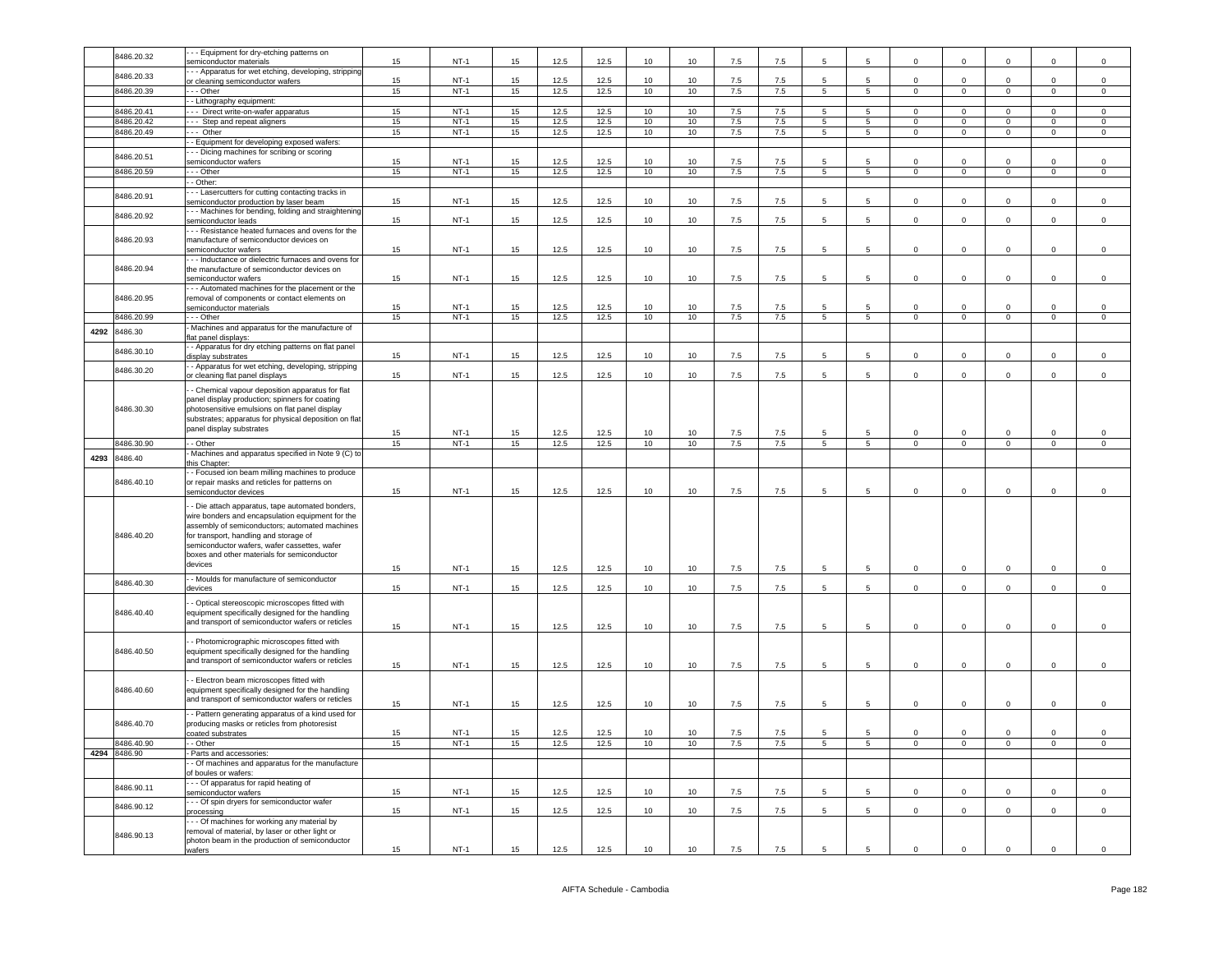|            | - - Of machines for sawing monocrystal<br>semiconductor boules into slices, or wafers into |          |                  |          |              |              |          |          |            |            |                     |                      |                            |                               |                               |                            |                        |
|------------|--------------------------------------------------------------------------------------------|----------|------------------|----------|--------------|--------------|----------|----------|------------|------------|---------------------|----------------------|----------------------------|-------------------------------|-------------------------------|----------------------------|------------------------|
|            | chips:                                                                                     |          |                  |          |              |              |          |          |            |            |                     |                      |                            |                               |                               |                            |                        |
| 8486.90.14 | --- Tool holders and self-opening dieheads; work                                           |          |                  |          |              |              |          |          |            |            |                     |                      |                            |                               |                               |                            |                        |
|            | holders; dividing heads and other special<br>attachments for machine tools                 | 15       | $NT-1$           | 15       | 12.5         | 12.5         | 10       | 10       | 7.5        | 7.5        | 5                   | 5                    | $\mathbf 0$                | $\mathbf 0$                   | $\mathbf 0$                   | 0                          | $\mathsf 0$            |
| 8486.90.15 | $- -$ Other                                                                                | 15       | $NT-1$           | 15       | 12.5         | 12.5         | 10       | 10       | 7.5        | 7.5        | 5                   | 5 <sub>5</sub>       | $\circ$                    | $\overline{0}$                | $\mathbf{0}$                  | $\mathbf 0$                | $\mathbf 0$            |
|            |                                                                                            |          |                  |          |              |              |          |          |            |            |                     |                      |                            |                               |                               |                            |                        |
| 8486.90.16 | - - Of grinding, polishing and lapping machines for<br>processing of semiconductor wafers  | 15       | $NT-1$           | 15       | 12.5         | 12.5         | 10       | 10       | 7.5        | 7.5        | 5                   | 5                    | $\mathsf 0$                | $\Omega$                      | $\mathbf 0$                   | $\mathbf 0$                | $\mathsf 0$            |
| 8486.90.17 | - - Of apparatus for growing or pulling<br>monocrystal semiconductor boules                | 15       | $NT-1$           | 15       | 12.5         | 12.5         | 10       | 10       | $7.5\,$    | 7.5        | 5                   | 5                    | $\mathsf 0$                | $\mathsf 0$                   | $\mathbf 0$                   | $\mathsf 0$                | $\,0\,$                |
| 8486.90.19 | - - Other                                                                                  | 15       | $NT-1$           | 15       | 12.5         | 12.5         | 10       | 10       | 7.5        | 7.5        | $5^{\circ}$         | 5 <sup>5</sup>       | $\mathbf 0$                | $\mathbf 0$                   | $\mathbf{0}$                  | $\mathbf 0$                | $\mathsf 0$            |
|            | - Of machines and apparatus for the manufacture                                            |          |                  |          |              |              |          |          |            |            |                     |                      |                            |                               |                               |                            |                        |
|            | of semiconductor devices or of electronic                                                  |          |                  |          |              |              |          |          |            |            |                     |                      |                            |                               |                               |                            |                        |
|            | ntegrated circuits:                                                                        |          |                  |          |              |              |          |          |            |            |                     |                      |                            |                               |                               |                            |                        |
| 8486.90.21 | - - Of chemical vapour deposition apparatus for                                            |          |                  |          |              |              |          |          |            |            |                     |                      |                            |                               |                               |                            |                        |
|            | semiconductor production                                                                   | 15       | $NT-1$           | 15       | 12.5         | 12.5         | 10       | 10       | 7.5        | 7.5        | 5                   | 5                    | $\mathbf 0$                | $\mathbf 0$                   | $\mathbf 0$                   | $\mathbf 0$                | $\mathbf 0$            |
|            | - - Of epitaxial deposition machines for                                                   |          |                  |          |              |              |          |          |            |            |                     |                      |                            |                               |                               |                            |                        |
| 8486.90.22 | semiconductor wafers; of spinners for coating                                              |          |                  |          |              |              |          |          |            |            |                     |                      |                            |                               |                               |                            |                        |
|            | photographic emulsions on semiconductor wafers                                             | 15       | $NT-1$           | 15       | 12.5         | 12.5         | 10       | 10       | 7.5        | 7.5        | 5                   | 5                    | $\mathbf 0$                | $\mathsf 0$                   | $\mathbf 0$                   | $\mathbf 0$                | $\,0\,$                |
|            |                                                                                            |          |                  |          |              |              |          |          |            |            |                     |                      |                            |                               |                               |                            |                        |
|            | - - Of ion implanters for doping semiconductor                                             |          |                  |          |              |              |          |          |            |            |                     |                      |                            |                               |                               |                            |                        |
|            | materials; of apparatus for physical deposition by                                         |          |                  |          |              |              |          |          |            |            |                     |                      |                            |                               |                               |                            |                        |
|            | sputtering on semiconductor wafers; of physical                                            |          |                  |          |              |              |          |          |            |            |                     |                      |                            |                               |                               |                            |                        |
| 8486.90.23 | deposition apparatus for semiconductor production;                                         |          |                  |          |              |              |          |          |            |            |                     |                      |                            |                               |                               |                            |                        |
|            | of direct write-on-wafer apparatus, step and repeat                                        |          |                  |          |              |              |          |          |            |            |                     |                      |                            |                               |                               |                            |                        |
|            | aligners and other lithography equipment                                                   |          |                  |          |              |              |          |          |            |            |                     |                      |                            |                               |                               |                            |                        |
|            |                                                                                            | 15       | $NT-1$           | 15       | 12.5         | 12.5         | 10       | 10       | 7.5        | 7.5        | 5                   | 5                    | $\mathbf 0$                | $\mathbf 0$                   | $\mathbf 0$                   | $\mathbf 0$                | $\mathbf 0$            |
|            | - - Of spraying appliances for etching, stripping or                                       |          |                  |          |              |              |          |          |            |            |                     |                      |                            |                               |                               |                            |                        |
|            | cleaning semiconductor wafers; of apparatus for                                            |          |                  |          |              |              |          |          |            |            |                     |                      |                            |                               |                               |                            |                        |
|            | wet etching, developing, stripping or cleaning                                             |          |                  |          |              |              |          |          |            |            |                     |                      |                            |                               |                               |                            |                        |
|            | semiconductor wafers; of dry-etching patterns on                                           |          |                  |          |              |              |          |          |            |            |                     |                      |                            |                               |                               |                            |                        |
|            | semiconductor materials:                                                                   |          |                  |          |              |              |          |          |            |            |                     |                      |                            |                               |                               |                            |                        |
|            | Tool holders and self-opening dieheads; work                                               |          |                  |          |              |              |          |          |            |            |                     |                      |                            |                               |                               |                            |                        |
| 8486.90.24 | holders; dividing heads and other special                                                  |          |                  |          |              |              |          |          |            |            |                     |                      |                            |                               |                               |                            |                        |
|            | attachments for machine tools                                                              | 15       | $NT-1$           | 15       | 12.5         | 12.5         | 10       | 10       | 7.5        | 7.5        | 5                   | 5                    | $\mathsf 0$                | $\mathsf 0$                   | $\mathbf 0$                   | $\mathbf 0$                | $\,0\,$                |
| 8486.90.25 | $- -$ Other                                                                                | 15       | $NT-1$           | 15       | 12.5         | 12.5         | 10       | 10       | 7.5        | 7.5        | 5                   | 5                    | $\mathsf 0$                | $\mathsf 0$                   | $\mathbf 0$                   | $\mathbf 0$                | $\mathsf 0$            |
|            | - - Of dicing machines for scribing or scoring                                             |          |                  |          |              |              |          |          |            |            |                     |                      |                            |                               |                               |                            |                        |
|            | semiconductor wafers; of lasercutters for cutting                                          |          |                  |          |              |              |          |          |            |            |                     |                      |                            |                               |                               |                            |                        |
|            | tracks in semiconductor production by laser beam;                                          |          |                  |          |              |              |          |          |            |            |                     |                      |                            |                               |                               |                            |                        |
|            | of machines for bending, folding and straightening                                         |          |                  |          |              |              |          |          |            |            |                     |                      |                            |                               |                               |                            |                        |
|            | semiconductor leads:                                                                       |          |                  |          |              |              |          |          |            |            |                     |                      |                            |                               |                               |                            |                        |
|            | - - - Tool holders and self-opening dieheads;                                              |          |                  |          |              |              |          |          |            |            |                     |                      |                            |                               |                               |                            |                        |
|            |                                                                                            |          |                  |          |              |              |          |          |            |            |                     |                      |                            |                               |                               |                            |                        |
| 8486.90.26 | workholders; dividing heads and other special                                              |          |                  |          |              |              |          |          |            |            |                     |                      |                            |                               |                               |                            |                        |
|            | attachments for machine tools                                                              | 15       | $NT-1$           | 15       | 12.5         | 12.5         | 10       | 10       | 7.5        | 7.5        | 5                   | 5                    | $\mathbf 0$                | $\mathbf 0$                   | $\mathbf 0$                   | 0                          | $\mathsf 0$            |
| 8486.90.27 | $- -$ - Other                                                                              | 15       | $NT-1$           | 15       | 12.5         | 12.5         | 10       | 10       | 7.5        | 7.5        | 5                   | 5                    | $\mathbf 0$                | $\mathbf 0$                   | $\mathsf 0$                   | $\mathsf 0$                | $\mathsf 0$            |
|            | - - Of resistance heated furnaces and ovens for                                            |          |                  |          |              |              |          |          |            |            |                     |                      |                            |                               |                               |                            |                        |
|            | the manufacture of semiconductor devices on                                                |          |                  |          |              |              |          |          |            |            |                     |                      |                            |                               |                               |                            |                        |
| 8486.90.28 | semiconductor wafers; of inductance or dielectric                                          |          |                  |          |              |              |          |          |            |            |                     |                      |                            |                               |                               |                            |                        |
|            | furnaces and ovens for the manufacture of                                                  |          |                  |          |              |              |          |          |            |            |                     |                      |                            |                               |                               |                            |                        |
|            | semiconductor devices on semiconductor wafers                                              |          |                  |          |              |              |          |          |            |            |                     |                      |                            |                               |                               |                            |                        |
| 8486.90.29 | - - Other                                                                                  | 15<br>15 | $NT-1$<br>$NT-1$ | 15<br>15 | 12.5<br>12.5 | 12.5<br>12.5 | 10<br>10 | 10<br>10 | 7.5<br>7.5 | 7.5<br>7.5 | 5<br>5 <sub>5</sub> | 5<br>$5\overline{5}$ | $\mathbf 0$<br>$\mathbf 0$ | $\mathbf 0$<br>$\overline{0}$ | $\mathbf 0$<br>$\overline{0}$ | $\mathbf 0$<br>$\mathbf 0$ | $\mathsf 0$<br>$\circ$ |
|            |                                                                                            |          |                  |          |              |              |          |          |            |            |                     |                      |                            |                               |                               |                            |                        |
|            | - Of machines and apparatus for the manufacture<br>of flat panel displays:                 |          |                  |          |              |              |          |          |            |            |                     |                      |                            |                               |                               |                            |                        |
|            | - - Of apparatus for dry etching patterns on flat                                          |          |                  |          |              |              |          |          |            |            |                     |                      |                            |                               |                               |                            |                        |
| 8486.90.31 | panel display substrates                                                                   | 15       | $NT-1$           | 15       | 12.5         | 12.5         | 10       | 10       | 7.5        | 7.5        | 5                   | 5                    | $\mathbf 0$                | $\mathbf 0$                   | $\mathbf 0$                   | $\mathbf 0$                | $\mathsf 0$            |
|            | - - Of apparatus for wet etching, developing,                                              |          |                  |          |              |              |          |          |            |            |                     |                      |                            |                               |                               |                            |                        |
|            | stripping or cleaning flat panel displays:                                                 |          |                  |          |              |              |          |          |            |            |                     |                      |                            |                               |                               |                            |                        |
|            | --- Tool holders and self-opening dieheads; work                                           |          |                  |          |              |              |          |          |            |            |                     |                      |                            |                               |                               |                            |                        |
| 8486.90.32 | holders; dividing heads and other special                                                  |          |                  |          |              |              |          |          |            |            | 5                   | 5                    |                            | $\overline{0}$                |                               | $\mathbf 0$                |                        |
| 8486.90.33 | attachments for machine tools<br>$- -$ Other                                               | 15       | $NT-1$<br>$NT-1$ | 15       | 12.5         | 12.5         | 10       | 10       | 7.5        | 7.5        |                     |                      | $\mathbf 0$<br>$\mathbf 0$ |                               | $\mathbf 0$<br>$\mathbf 0$    |                            | 0<br>$\mathsf 0$       |
|            |                                                                                            | 15       |                  | 15       | 12.5         | 12.5         | 10       | 10       | 7.5        | 7.5        | 5                   | $5\phantom{.0}$      |                            | $\mathbf 0$                   |                               | $\mathsf 0$                |                        |
| 8486.90.34 | - - Of chemical vapour deposition apparatus for<br>lat panel display production            | 15       | $NT-1$           | 15       | 12.5         | 12.5         | 10       | 10       | 7.5        | 7.5        | 5                   | 5                    | $\circ$                    | $\mathbf 0$                   | $\mathbf 0$                   | $\mathbf 0$                | $\mathsf 0$            |
|            | - - Of spinners for coating photosensitive                                                 |          |                  |          |              |              |          |          |            |            |                     |                      |                            |                               |                               |                            |                        |
| 8486.90.35 | emulsions on flat panel display substrates                                                 | 15       | $NT-1$           | 15       | 12.5         | 12.5         | 10       | 10       | 7.5        | 7.5        | 5                   | $5\phantom{.0}$      | $\mathbf 0$                | $\mathsf 0$                   | $\mathbf 0$                   | $\mathsf 0$                | $\mathsf 0$            |
|            | - - Of apparatus for physical deposition on flat                                           |          |                  |          |              |              |          |          |            |            |                     |                      |                            |                               |                               |                            |                        |
| 8486.90.36 | anel display substrates                                                                    | 15       | $NT-1$           | 15       | 12.5         | 12.5         | 10       | 10       | 7.5        | 7.5        | 5                   | 5                    | $\mathsf 0$                | $\mathbf 0$                   | $\mathbf 0$                   | $\mathbf 0$                | $\mathsf 0$            |
| 8486.90.39 | - - Other                                                                                  | 15       | $NT-1$           | 15       | 12.5         | 12.5         | 10       | 10       | 7.5        | 7.5        | 5                   | $5\overline{5}$      | $\mathbf 0$                | $\overline{\mathbf{0}}$       | $\mathbf{0}$                  | $\mathsf 0$                | $\,0\,$                |
|            | - Of machines or apparatus specified in Note 9 (                                           |          |                  |          |              |              |          |          |            |            |                     |                      |                            |                               |                               |                            |                        |
|            | C) to this Chapter:                                                                        |          |                  |          |              |              |          |          |            |            |                     |                      |                            |                               |                               |                            |                        |
|            | - - Of focused ion beam milling machine to                                                 |          |                  |          |              |              |          |          |            |            |                     |                      |                            |                               |                               |                            |                        |
| 8486.90.41 | produce or repair masks and reticles for patterns                                          |          |                  |          |              |              |          |          |            |            |                     |                      |                            |                               |                               |                            |                        |
|            | on semiconductor devices                                                                   | 15       | $NT-1$           | 15       | 12.5         | 12.5         | 10       | 10       | 7.5        | 7.5        | 5                   | $5\phantom{.0}$      | $\mathbf 0$                | $\mathbf 0$                   | $\mathbf{0}$                  | $\mathbf 0$                | $\,0\,$                |
|            | - - Of die attach apparatus, tape automated                                                |          |                  |          |              |              |          |          |            |            |                     |                      |                            |                               |                               |                            |                        |
| 8486.90.42 | bonders, wire bonders and of encapsulation<br>equipment for assembly of semiconductors     | 15       | $NT-1$           | 15       | 12.5         |              | 10       | 10       | 7.5        | 7.5        | 5                   | 5                    | $\mathbf 0$                | $\overline{0}$                | $\mathbf 0$                   | $\mathbf 0$                | $\overline{0}$         |
|            | - - Of automated machines for the transport,                                               |          |                  |          |              | 12.5         |          |          |            |            |                     |                      |                            |                               |                               |                            |                        |
|            | handling and storage of semiconductor wafers,                                              |          |                  |          |              |              |          |          |            |            |                     |                      |                            |                               |                               |                            |                        |
| 8486.90.43 | wafer cassettes, wafer boxes and other materials<br>for semiconductor devices              | 15       | $NT-1$           | 15       | 12.5         | 12.5         | 10       | 10       | 7.5        | 7.5        | 5                   | 5                    | $\mathbf 0$                | $\mathbf 0$                   | $\mathbf 0$                   | $\mathbf 0$                | $\circ$                |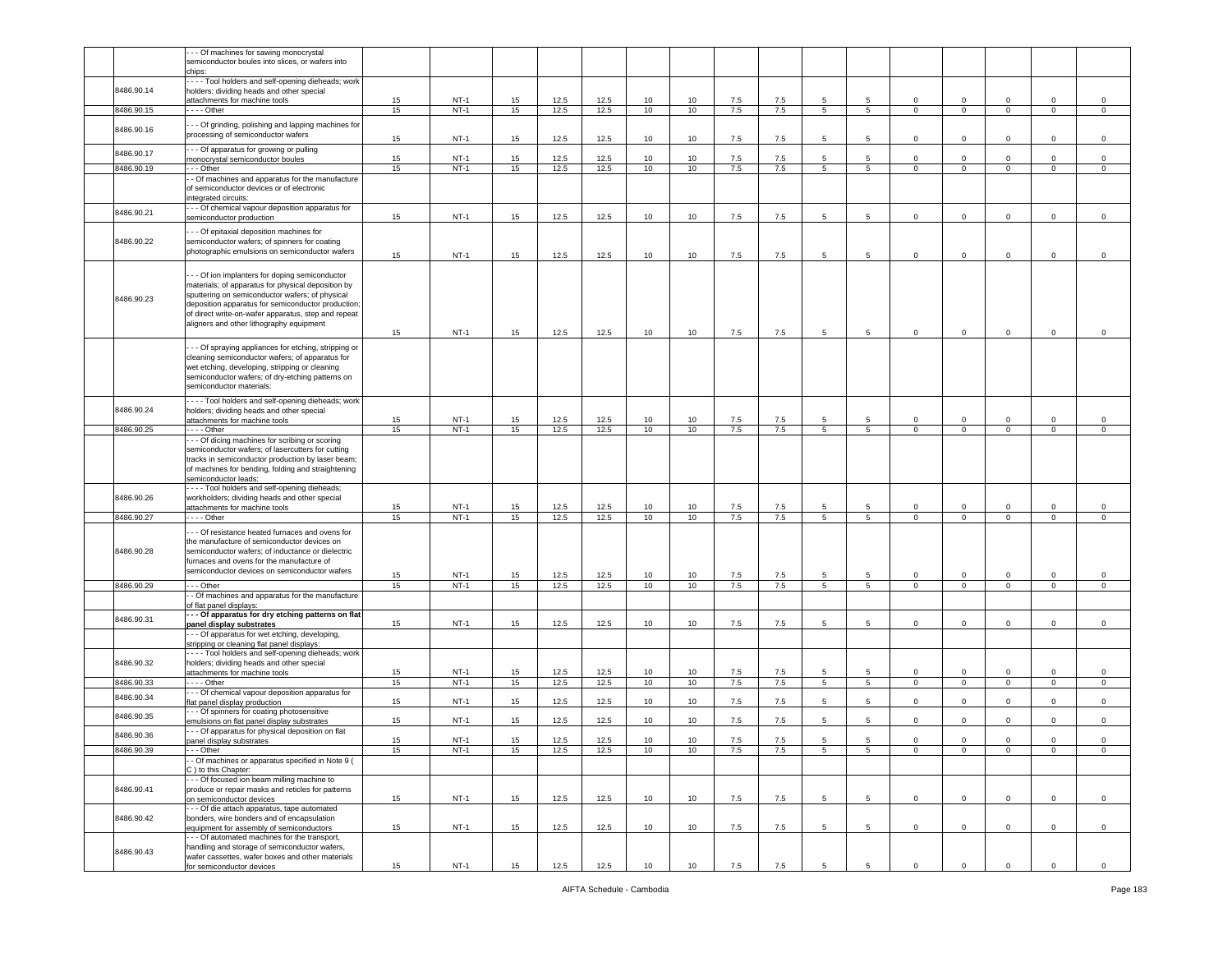|      | 8486.90.44      | - - Of optical stereoscopic and photomicrographic<br>microscopes fitted with equipment specifically<br>designed for the handling and transport of<br>semiconductor wafers or reticles | 15             | $NT-1$    | 15             | 12.5           | 12.5           | 10             | 10 | 7.5     | 7.5 | 5              | $\overline{5}$  | $\mathbf 0$    | $\overline{0}$ | $\mathsf 0$    | $\mathsf 0$    | $\mathsf 0$    |
|------|-----------------|---------------------------------------------------------------------------------------------------------------------------------------------------------------------------------------|----------------|-----------|----------------|----------------|----------------|----------------|----|---------|-----|----------------|-----------------|----------------|----------------|----------------|----------------|----------------|
|      | 8486.90.45      | - - Of electron beam microscopes fitted with<br>equipment specifically designed for the handling<br>and transport of semiconductor wafers or reticles                                 | 15             | $NT-1$    | 15             | 12.5           | 12.5           | 10             | 10 | 7.5     | 7.5 | 5              | 5               | $\mathbf 0$    | 0              | $\mathbf 0$    | $\mathbf 0$    | 0              |
|      | 8486.90.46      | - - Of pattern generating apparatus of a kind used<br>for producing masks or reticles from photoresist<br>coated substrates, including printed circuit<br>assemblies                  | 15             | $NT-1$    | 15             | 12.5           | 12.5           | 10             | 10 | 7.5     | 7.5 | 5              | 5               | $\Omega$       | $\Omega$       | $\Omega$       | $\Omega$       | $\mathbf 0$    |
|      | 8486.90.49      | - - - Other                                                                                                                                                                           | 15             | $NT-1$    | 15             | 12.5           | 12.5           | 10             | 10 | 7.5     | 7.5 | 5              | 5               | $\mathbf 0$    | $\mathbf 0$    | $\mathsf 0$    | $\mathbf 0$    | $\mathsf 0$    |
|      | 84.87           | Machinery parts, not containing electrical<br>connectors, insulators, coils, contacts or other<br>electrical features, not specified or included<br>elsewhere in this Chapter.        |                |           |                |                |                |                |    |         |     |                |                 |                |                |                |                |                |
| 4295 | 8487.10.00      | Ships' or boats' propellers and blades therefor                                                                                                                                       | 15             | $NT-1$    | 15             | 12.5           | 12.5           | 10             | 10 | 7.5     | 7.5 | 5              | 5               | $\Omega$       | $\Omega$       | $\Omega$       | 0              | $\mathbf 0$    |
| 4296 | 8487.90.00      | Other                                                                                                                                                                                 | 15             | $NT-1$    | 15             | 12.5           | 12.5           | 10             | 10 | 7.5     | 7.5 | $5^{\circ}$    | $5\overline{5}$ | $\mathbf 0$    | $\mathbf 0$    | $\mathbf{0}$   | $\mathbf 0$    | $\mathbf 0$    |
|      | 85.01           | Electric motors and generators (excluding<br>generating sets).                                                                                                                        |                |           |                |                |                |                |    |         |     |                |                 |                |                |                |                |                |
| 4297 | 8501.10         | Motors of an output not exceeding 37.5 W:                                                                                                                                             |                |           |                |                |                |                |    |         |     |                |                 |                |                |                |                |                |
|      |                 | - DC motors:                                                                                                                                                                          |                |           |                |                |                |                |    |         |     |                |                 |                |                |                |                |                |
|      | 8501.10.11      | - - Stepper motors                                                                                                                                                                    | 15             | <b>ST</b> | 15             | 14             | 13             | 13             | 12 | 12      | 11  | 10             | 9               | 9              | 8              | $\overline{7}$ | $\overline{7}$ | $\sqrt{5}$     |
|      | 8501.10.12      | - - Spindle motors                                                                                                                                                                    | 15             | <b>ST</b> | 15             | 14             | 13             | 13             | 12 | 12      | 11  | 10             | 9               | 9              | 8              | 7              | $\overline{7}$ | 5              |
|      | 8501.10.19      | - - Other                                                                                                                                                                             | 15             | <b>ST</b> | 15             | 14             | 13             | 13             | 12 | 12      | 11  | 10             | 9               | q              | 8              | $\overline{7}$ | $\overline{7}$ | 5              |
|      |                 | - Other motors including universal (AC/DC)                                                                                                                                            |                |           |                |                |                |                |    |         |     |                |                 |                |                |                |                |                |
|      |                 | notors:                                                                                                                                                                               |                |           |                |                |                |                |    |         |     |                |                 |                |                |                |                |                |
|      | 8501.10.91      | - - Stepper motors                                                                                                                                                                    | 15             | <b>ST</b> | 15             | 14             | 13             | 13             | 12 | 12      | 11  | 10             | 9               | 9              | 8              | 7              |                | -5             |
|      | 3501.10.92      | - - Spindle motors                                                                                                                                                                    | 15             | <b>ST</b> | 15             | 14             | 13             | 13             | 12 | 12      | 11  | 10             | 9               | 9              | 8              | $\overline{7}$ | $\overline{7}$ | $\sqrt{5}$     |
|      | 8501.10.99      | - - Other                                                                                                                                                                             | 15             | <b>ST</b> | 15             | 14             | 13             | 13             | 12 | 12      | 11  | 10             | 9               | 9              | 8              | $\overline{7}$ | $\overline{7}$ | 5              |
|      |                 | Universal AC/DC motors of an output exceeding                                                                                                                                         |                |           |                |                |                |                |    |         |     |                |                 |                |                |                |                |                |
| 4298 | 8501.20         | 37.5 W:                                                                                                                                                                               |                |           |                |                |                |                |    |         |     |                |                 |                |                |                |                |                |
|      |                 | - Of an output not exceeding 1 kW:                                                                                                                                                    |                |           |                |                |                |                |    |         |     |                |                 |                |                |                |                |                |
|      | 8501.20.11      | - - Of an output exceeding 746 W                                                                                                                                                      | 15             | $NT-2$    | 15             | 14             | 13             | 13             | 12 | 12      | 11  | 11             | 10              | 10             | 8              | 8              |                | 0              |
|      | 3501.20.19      | - - Other                                                                                                                                                                             | 15             | $NT-2$    | 15             | 14             | 13             | 13             | 12 | 12      | 11  | 11             | 10              | 10             | 8              | 8              | $\overline{7}$ | $\mathsf 0$    |
|      | 8501.20.20      | - Of an output exceeding 1 kW                                                                                                                                                         | 15             | $NT-2$    | 15             | 14             | 13             | 13             | 12 | 12      | 11  | 11             | 10              | 10             | 8              | 8              | $\overline{7}$ | $\circ$        |
|      |                 | Other DC motors; DC generators:                                                                                                                                                       |                |           |                |                |                |                |    |         |     |                |                 |                |                |                |                |                |
| 4299 | 8501.31         | - Of an output not exceeding 750 W:                                                                                                                                                   |                |           |                |                |                |                |    |         |     |                |                 |                |                |                |                |                |
|      | 8501.31.10      | - - Motors                                                                                                                                                                            | $\overline{7}$ | <b>ST</b> | $\overline{7}$ | $\overline{7}$ | $\overline{7}$ | $\overline{7}$ | 6  | 6       | 6   | 6              | $5\phantom{.0}$ | 5              | 5              | 5              | 5              | 5              |
|      | 3501.31.20      | - - Generators                                                                                                                                                                        | $\overline{7}$ | <b>ST</b> | $\overline{7}$ | $\overline{7}$ | $\overline{7}$ | $\overline{7}$ | 6  | 6       | 6   | 6              | 5               | 5              | 5              | 5              | 5              | 5              |
| 4300 | 8501.32.00      | - Of an output exceeding 750 W but not<br>xceeding 75 kW                                                                                                                              | $\overline{7}$ | $NT-2$    | $\overline{7}$ | $\overline{7}$ | $\overline{7}$ | 6              | 6  | 6       | 5   | 5              | 5               | 5              | $\overline{4}$ | 3              | 2              | $\mathsf 0$    |
| 4301 | 8501.33.00      | - Of an output exceeding 75 kW but not<br>exceeding 375 kW                                                                                                                            | $\overline{7}$ | $NT-2$    | $\overline{7}$ | $\overline{7}$ | -7             | 6              | 6  | 6       | 5   | 5              | 5               | -5             | $\Delta$       | 3              | $\overline{2}$ | $\mathsf 0$    |
| 4302 | 8501.34.00      | - Of an output exceeding 375 kW                                                                                                                                                       | $\overline{7}$ | $NT-2$    | $\overline{7}$ | $\overline{7}$ | $\overline{7}$ | 6              | 6  | 6       | 5   | $5^{\circ}$    | $5\overline{5}$ | 5              | $\overline{4}$ | 3              | 2              | $\mathbf 0$    |
| 4303 | 8501.40         | Other AC motors, single-phase:                                                                                                                                                        |                |           |                |                |                |                |    |         |     |                |                 |                |                |                |                |                |
|      | 3501.40.10      | - Of an output not exceeding 1 kW                                                                                                                                                     | 15             | <b>ST</b> | 15             | 14             | 13             | 13             | 12 | 12      | 11  | 10             | 9               | 9              | 8              | $\overline{7}$ | $\overline{7}$ | 5              |
|      | 3501.40.20      | - Of an output exceeding 1 kW                                                                                                                                                         | 15             | ST        | 15             | 14             | 13             | 13             | 12 | 12      | 11  | 10             | 9               | 9              | 8              | $\overline{7}$ |                | 5              |
|      |                 | Other AC motors, multi-phase:                                                                                                                                                         |                |           |                |                |                |                |    |         |     |                |                 |                |                |                |                |                |
| 4304 | 8501.51.00      | - Of an output not exceeding 750 W                                                                                                                                                    | 15             | $NT-2$    | 15             | 14             | 13             | 13             | 12 | 12      | 11  | 11             | 10              | 10             | 8              | 8              | $\overline{7}$ | $\mathbf 0$    |
|      |                 | - Of an output exceeding 750 W but not                                                                                                                                                |                |           |                |                |                |                |    |         |     |                |                 |                |                |                |                |                |
| 4305 | 8501.52         | exceeding 75 kW:                                                                                                                                                                      |                |           |                |                |                |                |    |         |     |                |                 |                |                |                |                |                |
|      | 8501.52.10      | - - Of an output not exceeding 1 kW                                                                                                                                                   | 15             | $NT-2$    | 15             | 14             | 13             | 13             | 12 | 12      | 11  | 11             | 10              | 10             | 8              | 8              | $\overline{7}$ | $\mathsf 0$    |
|      |                 | - - Of an output exceeding 1 kW but not exceeding                                                                                                                                     |                |           |                |                |                |                |    |         |     |                |                 |                |                |                |                |                |
|      | 8501.52.20      | 37.5 kW                                                                                                                                                                               | 15             | $NT-2$    | 15             | 14             | 13             | 13             | 12 | 12      | 11  | 11             | 10              | 10             | 8              | 8              | $\overline{7}$ | $\mathsf 0$    |
|      | 3501.52.30      | - - Of an output exceeding 37.5 kW                                                                                                                                                    | 15             | $NT-2$    | 15             | 14             | 13             | 13             | 12 | 12      | 11  | 11             | 10              | 10             | 8              | 8              | $\overline{7}$ | $\mathsf 0$    |
| 4306 | 8501.53.00      | - Of an output exceeding 75 kW                                                                                                                                                        | 15             | $NT-2$    | 15             | 14             | 13             | 13             | 12 | 12      | 11  | 11             | 10              | 10             | 8              | 8              | $\overline{7}$ | $\circ$        |
|      |                 | AC generators (alternators):                                                                                                                                                          |                |           |                |                |                |                |    |         |     |                |                 |                |                |                |                |                |
| 4307 | 8501.61         | - Of an output not exceeding 75 kVA:                                                                                                                                                  |                |           |                |                |                |                |    |         |     |                |                 |                |                |                |                |                |
|      | 501.61.10       | - - Of an output not exceeding 12.5 kVA                                                                                                                                               | 15             | $NT-2$    | 15             | 14             | 13             | 13             | 12 | 12      | 11  | 11             | 10              | 10             | 8              | 8              | $\overline{7}$ | $\mathbf 0$    |
|      | 3501.61.20      | - - Of an output exceeding 12.5 kVA                                                                                                                                                   | 15             | $NT-2$    | 15             | $14$           | 13             | 13             | 12 | 12      | 11  | 11             | 10              | 10             | 8              | 8              | $\overline{7}$ | $\,0\,$        |
| 4308 | 8501.62         | - Of an output exceeding 75 kVA but not<br>exceeding 375 kVA:                                                                                                                         |                |           |                |                |                |                |    |         |     |                |                 |                |                |                |                |                |
|      | 8501.62.10      | - - Of an output exceeding 75 kVA but not<br>exceeding 150 kVA                                                                                                                        | 15             | $NT-2$    | 15             | 14             | 13             | 13             | 12 | 12      | 11  | 11             | 10              | 10             | 8              |                |                | $\mathbf 0$    |
|      | 8501.62.90      | --- Of an output exceeding 150 kVA but not                                                                                                                                            |                |           |                |                |                |                |    |         |     |                |                 |                | 8              |                | $\overline{7}$ |                |
|      |                 | exceeding 375 kVA<br>- Of an output exceeding 375 kVA but not                                                                                                                         | 15             | $NT-2$    | 15             | 14             | 13             | 13             | 12 | 12      | 11  | 11             | 10              | 10             |                | 8              |                | $\mathbf 0$    |
| 4309 | 8501.63.00      | exceeding 750 kVA                                                                                                                                                                     | 15             | $NT-2$    | 15             | 14             | 13             | 13             | 12 | 12      | 11  | 11             | 10              | 10             | 8              | 8              | $\overline{7}$ | $\mathsf 0$    |
|      | 4310 8501.64.00 | - Of an output exceeding 750 kVA                                                                                                                                                      | 15             | $NT-2$    | 15             | 14             | 13             | 13             | 12 | 12      | 11  | 11             | 10              | 10             | 8              | 8              | $\overline{7}$ | $\mathsf 0$    |
|      | 85.02           | Electric generating sets and rotary converters.                                                                                                                                       |                |           |                |                |                |                |    |         |     |                |                 |                |                |                |                |                |
|      |                 | Generating sets with compression-ignition<br>internal combustion piston engines (diesel or semi-<br>diesel engines):                                                                  |                |           |                |                |                |                |    |         |     |                |                 |                |                |                |                |                |
|      | 4311 8502.11.00 | - Of an output not exceeding 75 kVA                                                                                                                                                   | 15             | $NT-1$    | 15             | 12.5           | 12.5           | 10             | 10 | 7.5     | 7.5 | 5 <sub>5</sub> | $5\overline{5}$ | $\overline{0}$ | $\overline{0}$ | $\overline{0}$ | $\overline{0}$ | $\overline{0}$ |
|      |                 | - Of an output exceeding 75 kVA but not                                                                                                                                               |                |           |                |                |                |                |    |         |     |                |                 |                |                |                |                |                |
| 4312 | 8502.12         | exceeding 375 kVA:                                                                                                                                                                    |                |           |                |                |                |                |    |         |     |                |                 |                |                |                |                |                |
|      | 8502.12.10      | - - Of an output not exceeding 125 kVA                                                                                                                                                | 15             | $NT-1$    | 15             | 12.5           | 12.5           | 10             | 10 | $7.5\,$ | 7.5 | 5              | 5               | $\circ$        | $\mathsf 0$    | $\mathbf 0$    | $\mathbf 0$    | $\,0\,$        |
|      | 8502.12.90      | - - Of an output exceeding 125 kVA                                                                                                                                                    | 15             | $NT-1$    | 15             | 12.5           | 12.5           | 10             | 10 | 7.5     | 7.5 | $5^{\circ}$    | $5\overline{)}$ | $\Omega$       | $\overline{0}$ | $\mathbf{0}$   | $\mathbf 0$    | $\mathbf 0$    |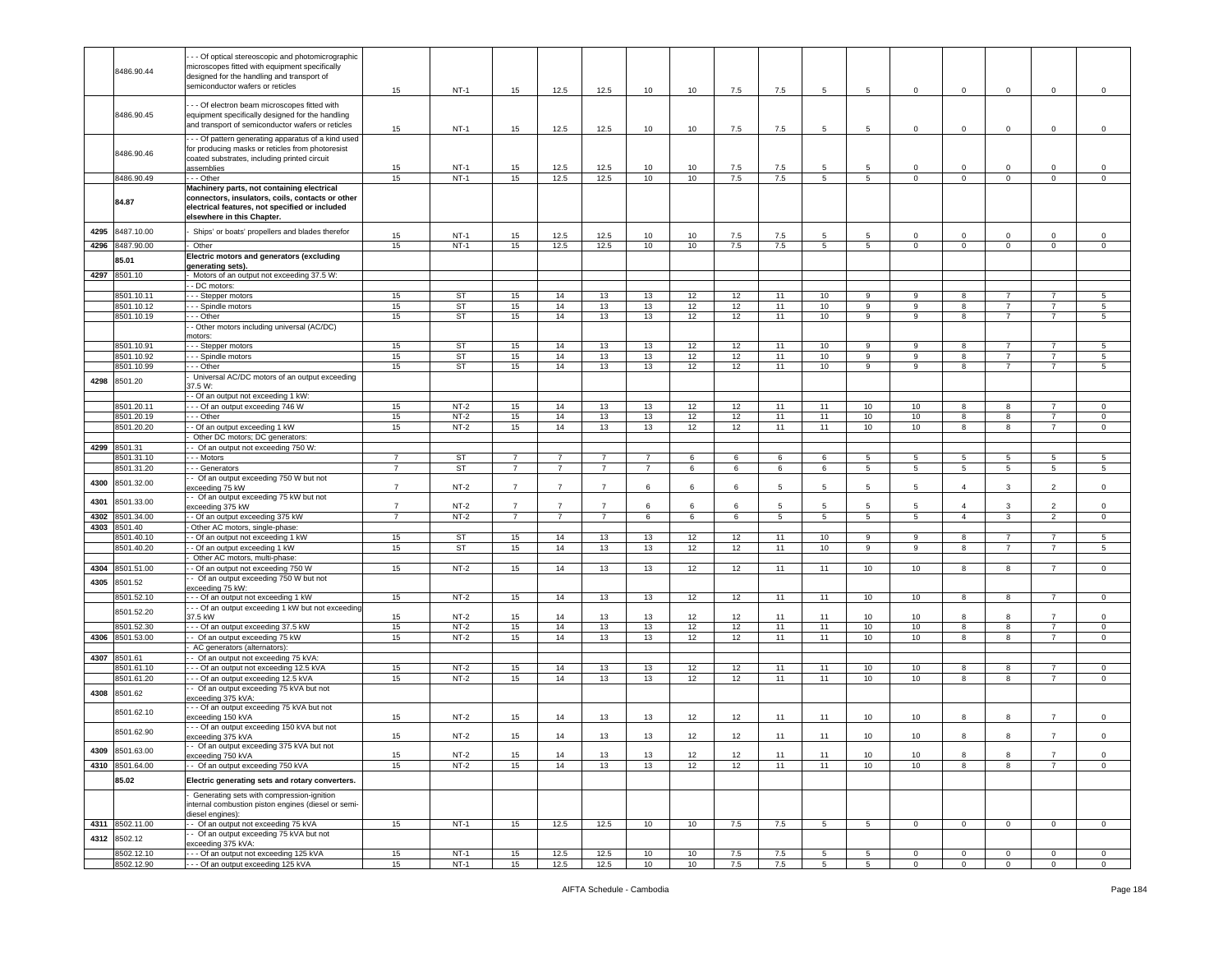| 4313 | 8502.13                  | Of an output exceeding 375 kVA:                                                    |          |                  |          |          |                 |          |          |          |          |                 |                 |              |                |                |                       |                            |
|------|--------------------------|------------------------------------------------------------------------------------|----------|------------------|----------|----------|-----------------|----------|----------|----------|----------|-----------------|-----------------|--------------|----------------|----------------|-----------------------|----------------------------|
|      |                          | - - Of an output of 12,500 kVA (10,000 kW) or                                      |          |                  |          |          |                 |          |          |          |          |                 |                 |              |                |                |                       |                            |
|      | 8502.13.10               | more                                                                               | 15       | $NT-1$           | 15       | 12.5     | 12.5            | 10       | 10       | 7.5      | 7.5      | 5               | -5              | $\Omega$     | $\mathsf 0$    | $\Omega$       | $\Omega$              | $\mathbf 0$                |
|      | 8502.13.90               | - - Other                                                                          | 15       | $NT-1$           | 15       | 12.5     | 12.5            | 10       | 10       | 7.5      | 7.5      | 5               | 5               | $\mathbf 0$  | $\overline{0}$ | $\mathbf{0}$   | 0                     | $\mathbf 0$                |
|      |                          | Generating sets with spark-ignition internal                                       |          |                  |          |          |                 |          |          |          |          |                 |                 |              |                |                |                       |                            |
| 4314 | 8502.20                  | ombustion piston engines:                                                          |          |                  |          |          |                 |          |          |          |          |                 |                 |              |                |                |                       |                            |
|      | 8502.20.10               | - Of an output not exceeding 75 kVA                                                | 15       | $NT-1$           | 15       | 12.5     | 12.5            | 10       | 10       | 7.5      | 7.5      | 5               | 5               | $\mathbf 0$  | $\mathbf 0$    | $\mathbf 0$    | $\Omega$              | $\mathsf 0$                |
|      | 8502.20.20               | - Of an output exceeding 75 kVA but not                                            |          |                  |          |          |                 |          |          |          |          |                 |                 |              |                |                |                       |                            |
|      |                          | xceeding 100 kVA                                                                   | 15       | $NT-1$           | 15       | 12.5     | 12.5            | 10       | 10       | 7.5      | 7.5      | 5               | 5               | $\mathbf 0$  | $\mathsf 0$    | 0              | 0                     | $\mathsf 0$                |
|      | 8502.20.30               | - Of an output exceeding 100 kVA but not                                           |          |                  |          |          |                 |          |          |          |          |                 |                 |              |                |                |                       |                            |
|      |                          | exceeding 10,000 kVA                                                               | 15       | $NT-1$           | 15       | 12.5     | 12.5            | 10       | 10       | 7.5      | 7.5      | 5               | 5               | 0            | $\mathbf 0$    | $\mathbf 0$    | 0                     | $\mathsf 0$                |
|      |                          | - Of an output exceeding 10,000 kVA:                                               |          |                  |          |          |                 |          |          |          |          |                 |                 |              |                |                |                       |                            |
|      | 8502.20.41               | - - Of an output of 12,500 kVA (10,000 kW) or                                      | 15       | $NT-1$           | 15       | 12.5     | 12.5            | 10       | 10       | 7.5      | 7.5      | 5               | 5               | $\Omega$     | $\mathsf 0$    | $\Omega$       | $\Omega$              | $\mathsf 0$                |
|      | 8502.20.49               | more<br>- - Other                                                                  | 15       | $NT-1$           | 15       | 12.5     | 12.5            | 10       | 10       | 7.5      | 7.5      | 5               | 5 <sup>5</sup>  | $\circ$      | $\mathbf 0$    | $\circ$        | $\mathbf 0$           | $\mathbf 0$                |
|      |                          |                                                                                    |          |                  |          |          |                 |          |          |          |          |                 |                 |              |                |                |                       |                            |
|      |                          | Other generating sets:                                                             |          |                  |          |          |                 |          |          |          |          |                 |                 |              |                |                |                       |                            |
| 4315 | 8502.31                  | - Wind-powered:                                                                    |          |                  |          |          |                 |          |          |          |          |                 |                 | $\Omega$     |                |                |                       |                            |
|      | 3502.31.10               | - - Of an output not exceeding 10,000 kVA<br>- - Of an output exceeding 10,000 kVA | 15       | $NT-1$<br>$NT-1$ | 15       | 12.5     | 12.5            | 10       | 10       | 7.5      | 7.5      | 5               | 5               |              | $\mathbf 0$    | $\mathbf 0$    | $\mathbf 0$           | $\mathsf 0$                |
|      | 8502.31.90               |                                                                                    | 15       |                  | 15       | 12.5     | 12.5            | 10       | 10       | 7.5      | 7.5      | $5\phantom{.0}$ | 5               | $\mathbf{0}$ | $\mathbf{0}$   | $\overline{0}$ | $\mathbf 0$           | $\circ$                    |
| 4316 | 8502.39                  | Other:                                                                             |          |                  |          |          |                 |          |          |          |          |                 |                 |              |                |                |                       |                            |
|      | 8502.39.10               | - Of an output not exceeding 10 kVA                                                | 15       | $NT-1$           | 15       | 12.5     | 12.5            | 10       | 10       | 7.5      | 7.5      | 5               | 5               | $\mathbf 0$  | $\mathbf 0$    | $\mathbf 0$    | $\Omega$              | $\mathbf 0$                |
|      | 8502.39.20               | - - Of an output exceeding 10 kVA but not                                          | 15       | $NT-1$           | 15       | 12.5     | 12.5            | 10       | 10       | 7.5      | 7.5      | 5               | 5               | $\mathbf 0$  | $\mathbf 0$    | $\mathbf 0$    | $\mathbf 0$           | $\,0\,$                    |
|      |                          | exceeding 10,000 kVA<br>-- Of an output exceeding 10,000 kVA:                      |          |                  |          |          |                 |          |          |          |          |                 |                 |              |                |                |                       |                            |
|      |                          | --- Of an output of 12,500 kVA (10,000 kW) or                                      |          |                  |          |          |                 |          |          |          |          |                 |                 |              |                |                |                       |                            |
|      | 8502.39.31               | more                                                                               | 15       | $NT-1$           | 15       | 12.5     | 12.5            | 10       | 10       | 7.5      | 7.5      | 5               | 5               | $\Omega$     | $\mathbf 0$    | $\Omega$       | $\Omega$              | $\mathsf 0$                |
|      | 8502.39.39               | $--$ Other                                                                         | 15       | $NT-1$           | 15       | 12.5     | 12.5            | 10       | 10       | 7.5      | 7.5      | 5               | $5\overline{)}$ | $\mathbf{0}$ | $\mathbf 0$    | $\mathbf 0$    | $\mathbf 0$           | $\mathbf 0$                |
| 4317 | 8502.40.00               | Electric rotary converters                                                         | 15       | $NT-1$           | 15       | 12.5     | 12.5            | 10       | 10       | 7.5      | 7.5      | 5               | $5^{\circ}$     | $\Omega$     | $\mathbf 0$    | $\mathbf 0$    | 0                     | $\mathbf 0$                |
|      |                          | Parts suitable for use solely or principally with                                  |          |                  |          |          |                 |          |          |          |          |                 |                 |              |                |                |                       |                            |
| 4318 | 85.03                    | the machines of heading 85.01 or 85.02.                                            |          |                  |          |          |                 |          |          |          |          |                 |                 |              |                |                |                       |                            |
|      |                          |                                                                                    |          |                  |          |          |                 |          |          |          |          |                 |                 |              |                |                |                       |                            |
|      |                          | Parts used in the manufacture of electric motors                                   |          |                  |          |          |                 |          |          |          |          |                 |                 |              |                |                |                       |                            |
|      |                          | of heading 85.01; parts of generators of heading                                   |          |                  |          |          |                 |          |          |          |          |                 |                 |              |                |                |                       |                            |
|      |                          | 85.01 or 85.02 of an output 10,000 kW or more:                                     |          |                  |          |          |                 |          |          |          |          |                 |                 |              |                |                |                       |                            |
|      | 8503.00.11               | - Stators for ceiling fans                                                         | 15       | $NT-1$           | 15       | 12.5     | 12.5            | 10       | 10       | 7.5      | 7.5      | 5               | 5               | $\mathbf{0}$ | $\overline{0}$ | $\overline{0}$ | $\mathbf{0}$          | $\mathsf 0$                |
|      |                          | - Parts of motors of less than 1.5 kW or more                                      |          |                  |          |          |                 |          |          |          |          |                 |                 |              |                |                |                       |                            |
|      | 8503.00.12               | han 75 kW                                                                          | 15       | $NT-1$           | 15       | 12.5     | 12.5            | 10       | 10       | 7.5      | 7.5      | 5               | 5               | $\mathbf 0$  | $\mathsf 0$    | $\mathbf 0$    | $\mathbf 0$           | $\mathsf 0$                |
|      | 8503.00.13               | - Parts of motors more than 1.5kW but not more                                     |          |                  |          |          |                 |          |          |          |          |                 |                 |              |                |                |                       |                            |
|      |                          | han 75 kW                                                                          | 15       | NT-1             | 15       | 12.5     | 12.5            | 10       | 10       | 7.5      | 7.5      | 5               | 5               | $\Omega$     | $\mathbf 0$    | $\mathbf 0$    | $\Omega$              | $\mathbf 0$                |
|      | 8503.00.19               | - Other                                                                            | 15       | $NT-1$           | 15       | 12.5     | 12.5            | 10       | 10       | 7.5      | 7.5      | 5               | $5^{\circ}$     | $\circ$      | $\mathbf 0$    | $\mathbf 0$    | $\circ$               | $\mathsf 0$                |
|      | 8503.00.90               | Other                                                                              | 15       |                  | 15       | 12.5     | 12.5            | 10       | 10       | 7.5      | 7.5      | $\overline{5}$  | 5               | $\mathbf 0$  | $\overline{0}$ | $\mathbf 0$    | $\mathbf 0$           | $\mathsf 0$                |
|      |                          |                                                                                    |          |                  |          |          |                 |          |          |          |          |                 |                 |              |                |                |                       |                            |
|      |                          | Electrical transformers, static converters (for                                    |          |                  |          |          |                 |          |          |          |          |                 |                 |              |                |                |                       |                            |
|      | 85.04                    | example, rectifiers) and inductors.                                                |          |                  |          |          |                 |          |          |          |          |                 |                 |              |                |                |                       |                            |
| 4319 | 8504.10.00               | Ballasts for discharge lamps or tubes                                              | 35       | $NT-2$           | 35       | 32       | 30              | 27       | 24       | 21       | 20       | 18              | 15              | 15           | 12             | 10             | 9                     | $\mathsf 0$                |
|      |                          | Liquid dielectric transformers:                                                    |          |                  |          |          |                 |          |          |          |          |                 |                 |              |                |                |                       |                            |
| 4320 | 8504.21                  | - Having a power handling capacity not exceeding                                   |          |                  |          |          |                 |          |          |          |          |                 |                 |              |                |                |                       |                            |
|      |                          | 350 kVA:                                                                           |          |                  |          |          |                 |          |          |          |          |                 |                 |              |                |                |                       |                            |
|      |                          | - - Step-voltage regulators; instrument                                            |          |                  |          |          |                 |          |          |          |          |                 |                 |              |                |                |                       |                            |
|      | 8504.21.10               | transformers with a power handling capacity not                                    |          |                  |          |          |                 |          |          |          |          |                 |                 |              |                |                |                       |                            |
|      |                          | exceeding 5 kVA                                                                    | 35       | $NT-2$           | 35       | 32       | 30              | 27       | 24       | 21       | 20       | 18              | 15              | 15           | 12             | 10             | 9                     | $\mathsf 0$                |
|      |                          | - - Other:                                                                         |          |                  |          |          |                 |          |          |          |          |                 |                 |              |                |                |                       |                            |
|      |                          | --- Having a power handling capacity exceeding                                     |          |                  |          |          |                 |          |          |          |          |                 |                 |              |                |                |                       |                            |
|      | 8504.21.91               | 10 kVA and of a high side voltage of 66,000 volts or<br>more                       | 35       | $NT-2$           | 35       | 32       | 30              | 27       | 24       | 21       | 20       | 18              | 15              | 15           | 12             | 10             | 9                     | $\mathbf 0$                |
|      |                          |                                                                                    |          |                  |          |          |                 |          |          |          |          |                 |                 |              |                |                |                       |                            |
|      | 8504.21.99               | $- -$ - Other                                                                      | 35       | $NT-2$           | 35       | 32       | 30              | 27       | 24       | 21       | 20       | 18              | 15              | 15           | 12             | 10             | 9                     | $\mathsf 0$                |
| 4321 | 8504.22                  | - Having a power handling capacity exceeding                                       |          |                  |          |          |                 |          |          |          |          |                 |                 |              |                |                |                       |                            |
|      |                          | 650 kVA but not exceeding 10,000 kVA:                                              |          |                  |          |          |                 |          |          |          |          |                 |                 |              |                |                |                       |                            |
|      |                          | - - Step-voltage regulators:                                                       |          |                  |          |          |                 |          |          |          |          |                 |                 |              |                |                |                       |                            |
|      |                          |                                                                                    |          |                  |          |          |                 |          |          |          |          |                 |                 |              |                |                |                       |                            |
|      | 8504.22.11               | - - - Of a high side voltage of 66,000 volts or more                               | 35       | $NT-2$           | 35       | 32       | 30              | 27       | 24       | 21       | 20       | 18              | 15              | 15           | 12             | 10             | 9                     | 0                          |
|      | 8504.22.19               | . - - - Other                                                                      | 35       | $NT-2$           | 35       | 32       | 30              | 27       | 24       | 21       | 20       | 18              | 15              | 15           | 12             | 10             | 9                     | $\mathbf 0$                |
|      |                          | - - Other:                                                                         |          |                  |          |          |                 |          |          |          |          |                 |                 |              |                |                |                       |                            |
|      |                          |                                                                                    |          |                  |          |          |                 |          |          |          |          |                 |                 |              |                |                |                       |                            |
|      | 8504.22.91               | - - - Of a high side voltage of 66,000 volts or more                               | 35       | $NT-2$           | 35       | 32       | 30              | 27       | 24       | 21       | 20       | 18              | 15              | 15           | 12             | 10             | 9                     | $\mathbf 0$                |
|      | 8504.22.99               | $\cdots$ - Other                                                                   | 35       | $NT-2$           | 35       | 32       | 30              | 27       | 24       | 21       | 20       | 18              | 15              | 15           | 12             | 10             | 9                     | $\mathsf 0$                |
|      |                          | - Having a power handling capacity exceeding                                       |          |                  |          |          |                 |          |          |          |          |                 |                 |              |                |                |                       |                            |
| 4322 | 8504.23                  | 10,000 kVA:                                                                        |          |                  |          |          |                 |          |          |          |          |                 |                 |              |                |                |                       |                            |
|      |                          | - - Having a power handling capacity not                                           |          |                  |          |          |                 |          |          |          |          |                 |                 |              |                |                |                       |                            |
|      | 8504.23.10               | exceeding                                                                          | 35       | $NT-2$           | 35       | 32       | 30              | 27       | 24       | 21       | 20       | 18              | 15              | 15           | 12             | 10             | 9                     | $\mathsf 0$                |
|      |                          | 15,000 kVA                                                                         |          |                  |          |          |                 |          |          |          |          |                 |                 |              |                |                |                       |                            |
|      |                          | -- Having a power handling capacity exceeding                                      |          |                  |          |          |                 |          |          |          |          |                 |                 |              |                |                |                       |                            |
|      |                          | 15.000 kVA:                                                                        |          |                  |          |          |                 |          |          |          |          |                 |                 |              |                |                |                       |                            |
|      | 8504.23.21               | --- Not exceeding 20,000 kVA                                                       | 35       | $NT-2$           | 35       | 32       | 30 <sup>°</sup> | 27       | 24       | 21       | 20       | 18              | 15              | 15           | 12             | 10             | 9                     | $\circ$                    |
|      | 8504.23.29               | . - - - Other                                                                      | 35       | $NT-2$           | 35       | 32       | 30 <sup>2</sup> | 27       | 24       | 21       | 20       | 18              | 15              | 15           | 12             | 10             | 9                     | $\mathbf{0}$               |
|      |                          | Other transformers:                                                                |          |                  |          |          |                 |          |          |          |          |                 |                 |              |                |                |                       |                            |
| 4323 | 8504.31                  | - Having a power handling capacity not exceeding                                   |          |                  |          |          |                 |          |          |          |          |                 |                 |              |                |                |                       |                            |
|      |                          | kVA:                                                                               |          |                  |          |          |                 |          |          |          |          |                 |                 |              |                |                |                       |                            |
|      | 8504.31.10               | - - Instrument potential transformers                                              | 35       | <b>ST</b>        | 35       | 32       | 30              | 28       | 26       | 24       | 22       | 20              | 18              | 18           | 16             | 14             | 10                    | 5                          |
|      | 8504.31.20               | - - Instrument current transformers                                                | 35       | <b>ST</b>        | 35       | 32       | 30 <sup>2</sup> | 28       | 26       | 24       | 22       | 20              | 18              | 18           | 16             | 14             | 10                    | 5 <sub>5</sub>             |
|      | 8504.31.30<br>8504.31.40 | - - Flyback transformers<br>- - Intermediate frequency transformers                | 35<br>35 | ST<br>ST         | 35<br>35 | 32<br>32 | 30<br>30        | 28<br>28 | 26<br>26 | 24<br>24 | 22<br>22 | 20<br>20        | 18<br>18        | 18<br>18     | 16<br>16       | 14<br>14       | 10<br>10 <sub>1</sub> | $5^{\circ}$<br>$5^{\circ}$ |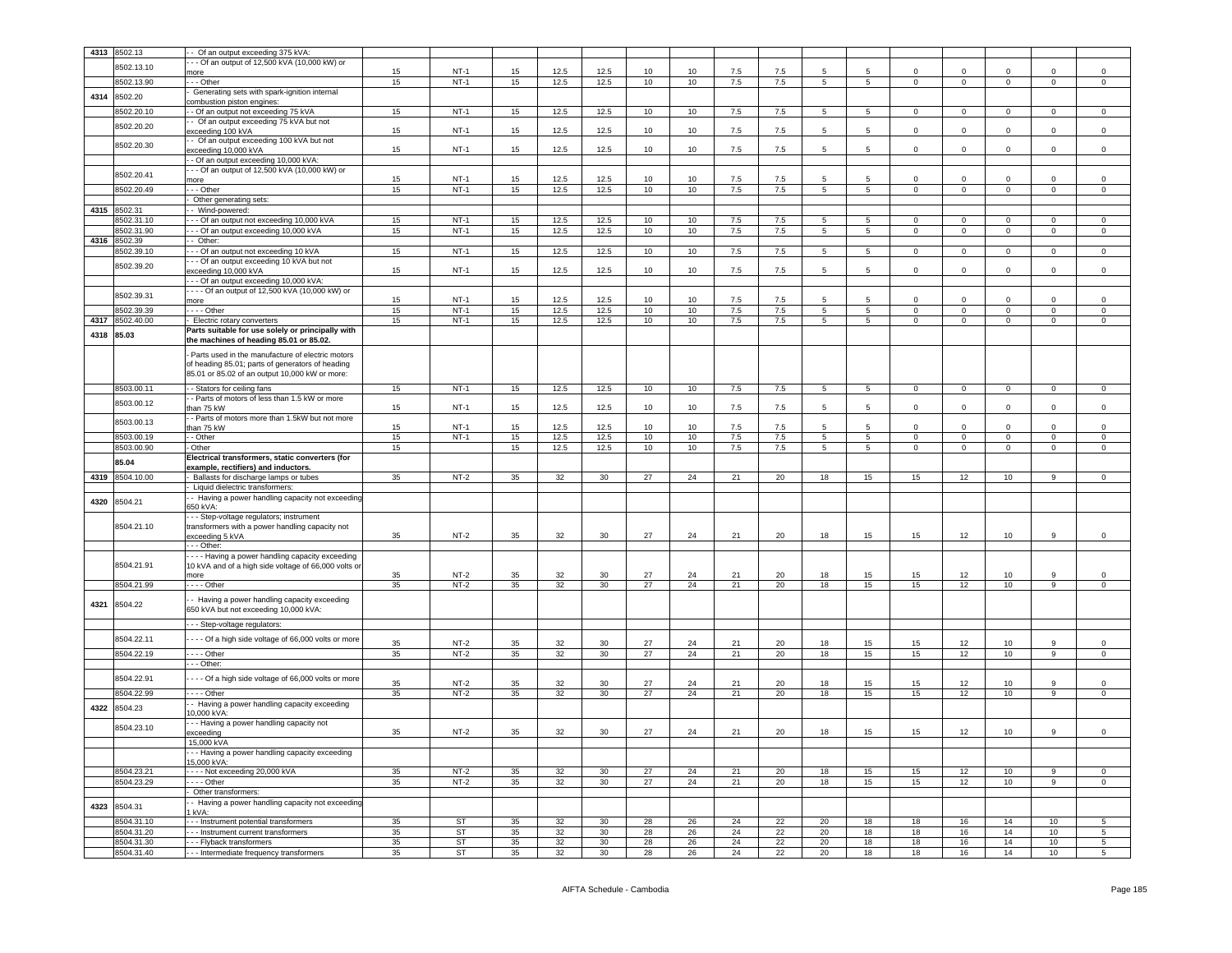|      | 8504.31.50                 | - - Step up/down transformers, slide regulators,                         |          |                        |          |          |          |          |          |          |          |          |          |          |          |                 |                |                |
|------|----------------------------|--------------------------------------------------------------------------|----------|------------------------|----------|----------|----------|----------|----------|----------|----------|----------|----------|----------|----------|-----------------|----------------|----------------|
|      |                            | stabilisers                                                              | 35       | ST                     | 35       | 32       | 30       | 28       | 26       | 24       | 22       | 20       | 18       | 18       | 16       | 14              | 10             |                |
|      | 8504.31.90                 | - - Other<br>- Having a power handling capacity exceeding 1              | 35       | <b>ST</b>              | 35       | 32       | 30       | 28       | 26       | 24       | 22       | 20       | 18       | 18       | 16       | 14              | 10             | 5 <sub>5</sub> |
| 4324 | 8504.32                    | VA but not exceeding 16 kVA:                                             |          |                        |          |          |          |          |          |          |          |          |          |          |          |                 |                |                |
|      |                            | - - Instrument transformers, (potential and                              |          |                        |          |          |          |          |          |          |          |          |          |          |          |                 |                |                |
|      |                            | current) of a power handling capacity not                                |          |                        |          |          |          |          |          |          |          |          |          |          |          |                 |                |                |
|      | 8504.32.11                 | exceeding 5 kVA:<br>--- Matching transformer                             | 35       | $NT-2$                 | 35       | 32       | 30       | 27       | 24       | 21       | 20       | 18       | 15       | 15       | 12       | 10              | 9              | $\Omega$       |
|      | 8504.32.19                 | - - - Other                                                              | 35       | $NT-2$                 | 35       | 32       | 30       | 27       | 24       | 21       | 20       | 18       | 15       | 15       | 12       | 10              | 9              | 0              |
|      |                            | - - Of a kind used with toys, scale models or                            |          |                        |          |          |          |          |          |          |          |          |          |          |          |                 |                |                |
|      | 8504.32.20                 | similar recreational models                                              | 35       | $NT-2$                 | 35       | 32       | 30       | 27       | 24       | 21       | 20       | 18       | 15       | 15       | 12       | 10              | 9              | $\mathbf 0$    |
|      | 8504.32.30                 | - - Other, high frequency                                                | 35       | $NT-2$                 | 35       | 32       | 30       | 27       | 24       | 21       | 20       | 18       | 15       | 15       | 12       | 10              | 9              | $\mathbf{0}$   |
|      |                            | - - Other, of a power handling capacity not<br>xceeding 10 kVA:          |          |                        |          |          |          |          |          |          |          |          |          |          |          |                 |                |                |
|      | 8504.32.41                 | --- Matching transformers                                                | 35       | $NT-2$                 | 35       | 32       | 30       | 27       | 24       | 21       | 20       | 18       | 15       | 15       | 12       | 10              | 9              | $\mathbf 0$    |
|      | 8504.32.49                 | $- - -$ Other                                                            | 35       | $NT-2$                 | 35       | 32       | 30       | 27       | 24       | 21       | 20       | 18       | 15       | 15       | 12       | 10 <sup>1</sup> | 9              | $\circ$        |
|      |                            | -- Other, of a power handling capacity exceeding                         |          |                        |          |          |          |          |          |          |          |          |          |          |          |                 |                |                |
|      | 8504.32.5                  | 10 kVA:                                                                  |          | $NT-2$                 | 35       |          | 30       | 27       | 24       | 21       | 20       |          |          |          | 12       |                 | 9              | $\Omega$       |
|      | 8504.32.59                 | - - - - Matching transformers                                            | 35<br>35 | $NT-2$                 | 35       | 32<br>32 | 30       | 27       | 24       | 21       | 20       | 18<br>18 | 15<br>15 | 15<br>15 | 12       | 10<br>10        | 9              | $\circ$        |
|      |                            | - Having a power handling capacity exceeding 16                          |          |                        |          |          |          |          |          |          |          |          |          |          |          |                 |                |                |
| 4325 | 8504.33                    | kVA but not exceeding 500 kVA:                                           |          |                        |          |          |          |          |          |          |          |          |          |          |          |                 |                |                |
|      |                            | - - Of a high side voltage of 66,000 volts or more:                      |          |                        |          |          |          |          |          |          |          |          |          |          |          |                 |                |                |
|      | 8504.33.11                 | --- Matching transformers                                                | 35       | $NT-2$                 | 35       | 32       | 30       | 27       | 24       | 21       | 20       | 18       | 15       | 15       | 12       | 10              | 9              | $\Omega$       |
|      | 8504.33.19                 |                                                                          | 35       | $NT-2$                 | 35       | 32       | 30       | 27       | 24       | 21       | 20       | 18       | 15       | 15       | 12       | 10              | 9              | $\mathbf 0$    |
|      |                            | - - Other:                                                               |          |                        |          |          |          |          |          |          |          |          |          |          |          |                 |                |                |
|      | 8504.33.91                 | - - - Matching transformers                                              | 35       | $NT-2$                 | 35       | 32       | $30\,$   | 27       | 24       | 21       | 20       | 18       | 15       | 15       | 12       | 10              | 9              | $\mathbf 0$    |
|      | 8504.33.99                 | . - - - Other                                                            | 35       | $NT-2$                 | 35       | 32       | 30       | 27       | 24       | 21       | 20       | 18       | 15       | 15       | 12       | 10              | 9              | $\mathbf 0$    |
| 4326 | 8504.34                    | - Having a power handling capacity exceeding<br>500 kVA:                 |          |                        |          |          |          |          |          |          |          |          |          |          |          |                 |                |                |
|      |                            | - - Having a power handling capacity not                                 |          |                        |          |          |          |          |          |          |          |          |          |          |          |                 |                |                |
|      |                            | exceeding 15,000 kVA:                                                    |          |                        |          |          |          |          |          |          |          |          |          |          |          |                 |                |                |
|      |                            | --- Having a power handling capacity exceeding                           |          |                        |          |          |          |          |          |          |          |          |          |          |          |                 |                |                |
|      |                            | 10,000 kVA, and of a high side voltage of 66,000                         |          |                        |          |          |          |          |          |          |          |          |          |          |          |                 |                |                |
|      | 8504.34.11                 | volts or more:<br>---- Matching transformers                             | 35       | $NT-2$                 | 35       | 32       | 30       | 27       | 24       | 21       | 20       | 18       | 15       | 15       | 12       | 10              | 9              | $\mathbf 0$    |
|      | 8504.34.12                 |                                                                          | 35       | $NT-2$                 | 35       | 32       | 30       | 27       | 24       | 21       | 20       | 18       | 15       | 15       | 12       | 10              | $\overline{9}$ | $\overline{0}$ |
|      |                            | - - - Other:                                                             |          |                        |          |          |          |          |          |          |          |          |          |          |          |                 |                |                |
|      | 8504.34.13                 | - - - - - Matching transformers                                          | 35       | $NT-2$                 | 35       | 32       | 30       | 27       | 24       | 21       | 20       | 18       | 15       | 15       | 12       | 10              | 9              | $\mathbf 0$    |
|      | 8504.34.14                 |                                                                          | 35       | $NT-2$                 | 35       | 32       | 30       | 27       | 24       | 21       | 20       | 18       | 15       | 15       | 12       | 10              | 9              | $\mathbf 0$    |
|      |                            | - - Having a power handling capacity exceeding<br>15,000 kVA:            |          |                        |          |          |          |          |          |          |          |          |          |          |          |                 |                |                |
|      | 8504.34.21                 | --- Matching transformers                                                | 35       | $NT-2$                 | 35       | 32       | 30       | 27       | 24       | 21       | 20       | 18       | 15       | 15       | 12       | 10              | 9              | $\mathbf 0$    |
|      | 8504.34.29                 | --- Other                                                                | 35       | $NT-2$                 | 35       | 32       | 30       | 27       | 24       | 21       | 20       | 18       | 15       | 15       | 12       | 10              | 9              | $\mathbf 0$    |
| 4327 | 8504.40                    | Static converters:                                                       |          |                        |          |          |          |          |          |          |          |          |          |          |          |                 |                |                |
|      |                            | - For automatic data processing machines and                             |          |                        |          |          |          |          |          |          |          |          |          |          |          |                 |                |                |
|      |                            | units thereof, and telecommunications apparatus:                         |          |                        |          |          |          |          |          |          |          |          |          |          |          |                 |                |                |
|      | 8504.40.1                  | --- Uninterrupted power supplies (UPS)                                   | 35       | ST                     | 35       | 32       | 30       | 28       | 26       | 24       | 22       | 20       | 18       | 18       | 16       | 14              | 10             | 5              |
|      | 8504.40.19                 | - - Other                                                                | 35       | ST                     | 35       | 32       | 30       | 28       | 26       | 24       | 22       | 20       | 18       | 18       | 16       | 14              | 10             | $5^{\circ}$    |
|      | 8504.40.20                 | - Battery chargers having a rating exceeding 100                         |          |                        |          |          |          |          |          |          |          |          |          |          |          |                 |                |                |
|      | 8504.40.30                 | :VA<br>- Other rectifiers                                                | 35<br>35 | <b>ST</b><br><b>ST</b> | 35<br>35 | 32<br>32 | 30<br>30 | 28<br>28 | 26<br>26 | 24<br>24 | 22<br>22 | 20<br>20 | 18<br>18 | 18<br>18 | 16<br>16 | 14<br>14        | 10<br>10       | 5<br>5         |
|      | 8504.40.40                 | - Inverters                                                              | 35       | <b>ST</b>              | 35       | 32       | 30       | 28       | 26       | 24       | 22       | 20       | 18       | 18       | 16       | 14              | 10             | 5              |
|      | 8504.40.90                 | - Other                                                                  | 35       | ST                     | 35       | 32       | 30       | 28       | 26       | 24       | 22       | 20       | 18       | 18       | 16       | 14              | 10             | 5              |
| 4328 | 8504.50                    | Other inductors:                                                         |          |                        |          |          |          |          |          |          |          |          |          |          |          |                 |                |                |
|      |                            | - Inductors for power supplies for automatic data                        |          |                        |          |          |          |          |          |          |          |          |          |          |          |                 |                |                |
|      | 8504.50.10                 | processing machines and units thereof, and<br>elecommunication apparatus | 35       | $NT-2$                 | 35       | 32       | 30       | 27       | 24       | 21       | 20       | 18       | 15       | 15       | 12       | 10              | 9              | $\Omega$       |
|      | 8504.50.20                 | - Chip type fixed inductors                                              | 35       | $NT-2$                 | 35       | 32       | 30       | 27       | 24       | 21       | 20       | 18       | 15       | 15       | 12       | 10              | 9              | $\mathbf 0$    |
|      |                            | - Other:                                                                 |          |                        |          |          |          |          |          |          |          |          |          |          |          |                 |                |                |
|      |                            | - - Having a power handling capacity exceeding                           |          |                        |          |          |          |          |          |          |          |          |          |          |          |                 |                |                |
|      | 8504.50.91                 | 2,500 kVA but not exceeding 10,000 kVA                                   |          |                        |          |          |          |          |          |          |          |          |          |          |          |                 |                |                |
|      |                            | - - Having a power handling capacity exceeding                           | 35       | $NT-2$                 | 35       | 32       | 30       | 27       | 24       | 21       | 20       | 18       | 15       | 15       | 12       | 10              | 9              | 0              |
|      | 8504.50.92                 | 0.000 kVA                                                                | 35       | $NT-2$                 | 35       | 32       | 30       | 27       | 24       | 21       | 20       | 18       | 15       | 15       | 12       | 10              | 9              | $\mathbf 0$    |
|      | 8504.50.93                 | -- Having a power handling capacity not                                  |          |                        |          |          |          |          |          |          |          |          |          |          |          |                 |                |                |
|      |                            | exceeding 2,500 kVA                                                      | 35       | $NT-2$                 | 35       | 32       | 30       | 27       | 24       | 21       | 20       | 18       | 15       | 15       | 12       | 10              | 9              | $\mathbf 0$    |
|      | 4329 8504.90<br>8504.90.10 | Parts:<br>- Of goods of subheading of 8504.10                            | 35       | $NT-2$                 | 35       | 32       | 30       | 27       | 24       | 21       | 20       | 18       | 15       | 15       | 12       | 10              | 9              | $\mathbf 0$    |
|      |                            |                                                                          |          |                        |          |          |          |          |          |          |          |          |          |          |          |                 |                |                |
|      | 8504.90.20                 | - Printed circuit assemblies for the goods of                            |          |                        |          |          |          |          |          |          |          |          |          |          |          |                 |                |                |
|      |                            | subheading 8504.40.11, 8504.40.19 or 8504.50.10                          | 35       | $NT-2$                 | 35       | 32       | 30       | 27       | 24       | 21       | 20       | 18       | 15       | 15       | 12       | 10              | 9              | $\circ$        |
|      |                            | - For electrical transformers of a capacity not                          |          |                        |          |          |          |          |          |          |          |          |          |          |          |                 |                |                |
|      |                            | exceeding 10,000 kVA:                                                    |          |                        |          |          |          |          |          |          |          |          |          |          |          |                 |                |                |
|      | 8504.90.31                 | - Radiator panels; flat tube radiator assemblies                         |          |                        |          |          |          |          |          |          |          |          |          |          |          |                 |                |                |
|      |                            | for distribution and power transformers                                  | 35       | $NT-2$                 | 35       | 32       | 30       | 27       | 24       | 21       | 20       | 18       | 15       | 15       | 12       | 10              | 9              | $\mathbf 0$    |
|      | 8504.90.39                 | --- Other                                                                | 35       | $NT-2$                 | 35       | 32       | 30       | 27       | 24       | 21       | 20       | 18       | 15       | 15       | 12       | 10              | $\overline{9}$ | $\overline{0}$ |
|      |                            | - For electrical transformers of a capacity<br>exceeding 10,000 kVA:     |          |                        |          |          |          |          |          |          |          |          |          |          |          |                 |                |                |
|      |                            |                                                                          |          |                        |          |          |          |          |          |          |          |          |          |          |          |                 |                |                |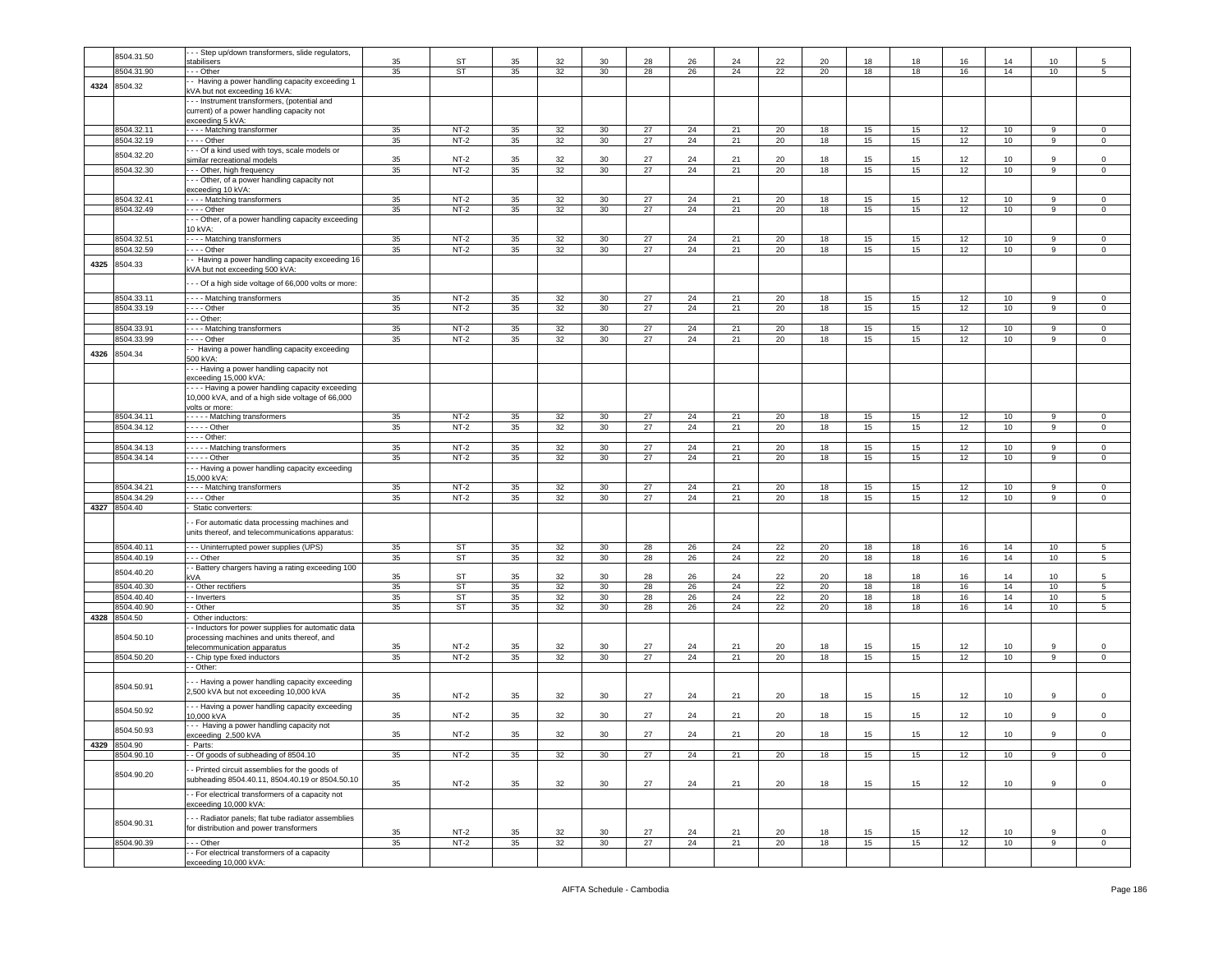|      |                 | - - Radiator panels; flat tube radiator assemblies     |                |           |                |                |                 |    |      |                |                 |             |                         |             |              |                |                 |                |
|------|-----------------|--------------------------------------------------------|----------------|-----------|----------------|----------------|-----------------|----|------|----------------|-----------------|-------------|-------------------------|-------------|--------------|----------------|-----------------|----------------|
|      | 8504.90.41      | for distribution and power transformers                |                |           |                |                |                 |    |      |                |                 |             |                         |             |              |                |                 |                |
|      |                 |                                                        | 35             | $NT-2$    | 35             | 32             | 30              | 27 | 24   | 21             | 20              | 18          | 15                      | 15          | 12           | 10             | 9               | $^{\circ}$     |
|      | 8504.90.49      | - Other                                                | 35             | $NT-2$    | 35             | 32             | 30              | 27 | 24   | 21             | 20              | 18          | 15                      | 15          | 12           | 10             | 9               | $\mathbf 0$    |
|      | 8504.90.50      | - Other, for inductors of a capacity not exceeding     |                |           |                |                |                 |    |      |                |                 |             |                         |             |              |                |                 |                |
|      |                 | ,500 kVA                                               | 35             | $NT-2$    | 35             | 32             | 30              | 27 | 24   | 21             | 20              | 18          | 15                      | 15          | 12           | 10             | 9               | $\mathbf 0$    |
|      |                 | - Other, for inductors of a capacity exceeding         |                |           |                |                |                 |    |      |                |                 |             |                         |             |              |                |                 |                |
|      | 8504.90.60      | .500 kVA                                               | 35             | $NT-2$    | 35             | 32             | 30              | 27 | 24   | 21             | 20              | 18          | 15                      | 15          | 12           | 10             | 9               | $\mathbf 0$    |
|      | 8504.90.90      | - Other                                                | 35             | $NT-2$    | 35             | 32             | 30              | 27 | 24   | 21             | 20              | 18          | 15                      | 15          | 12           | 10             | 9               | $\mathbf 0$    |
|      |                 |                                                        |                |           |                |                |                 |    |      |                |                 |             |                         |             |              |                |                 |                |
|      |                 | Electro-magnets; permanent magnets and                 |                |           |                |                |                 |    |      |                |                 |             |                         |             |              |                |                 |                |
|      |                 | articles intended to become permanent                  |                |           |                |                |                 |    |      |                |                 |             |                         |             |              |                |                 |                |
|      |                 | magnets after magnetisation; electro-magnetic          |                |           |                |                |                 |    |      |                |                 |             |                         |             |              |                |                 |                |
|      | 85.05           | or permanent magnet chucks, clamps and                 |                |           |                |                |                 |    |      |                |                 |             |                         |             |              |                |                 |                |
|      |                 | similar holding devices; electro-magnetic              |                |           |                |                |                 |    |      |                |                 |             |                         |             |              |                |                 |                |
|      |                 | couplings, clutches and brakes; electro-               |                |           |                |                |                 |    |      |                |                 |             |                         |             |              |                |                 |                |
|      |                 | magnetic lifting heads.                                |                |           |                |                |                 |    |      |                |                 |             |                         |             |              |                |                 |                |
|      |                 |                                                        |                |           |                |                |                 |    |      |                |                 |             |                         |             |              |                |                 |                |
|      |                 | Permanent magnets and articles intended to             |                |           |                |                |                 |    |      |                |                 |             |                         |             |              |                |                 |                |
|      |                 | become permanent magnets after magnetisation:          |                |           |                |                |                 |    |      |                |                 |             |                         |             |              |                |                 |                |
|      |                 |                                                        |                |           |                |                |                 |    |      |                |                 |             |                         |             |              |                |                 |                |
| 4330 | 8505.11.00      | - Of metal                                             | 35             | ST        | 35             | 32             | 30              | 28 | 26   | 24             | 22              | 20          | 18                      | 18          | 16           | 14             | 10              | 5              |
| 4331 | 8505.19.00      | - Other                                                | 35             | $NT-2$    | 35             | 32             | 30              | 27 | 24   | 21             | 20              | 18          | 15                      | 15          | 12           | 10             | 9               | $\mathbf 0$    |
|      |                 |                                                        |                |           |                |                |                 |    |      |                |                 |             |                         |             |              |                |                 |                |
| 4332 | 8505.20.00      | Electro-magnetic couplings, clutches and brakes        | 35             | $NT-2$    | 35             | 32             | 30              | 27 | 24   | 21             | 20              | 18          | 15                      | 15          | 12           | 10             | 9               | $\mathsf 0$    |
|      |                 |                                                        |                |           |                |                |                 |    |      |                |                 |             |                         |             |              |                |                 |                |
| 4333 | 8505.90         | Other, including parts:                                |                |           |                |                |                 |    |      |                |                 |             |                         |             |              |                |                 |                |
|      | 8505.90.10      | - Electro magnetic or permanent magnet chucks,         |                |           |                |                |                 |    |      |                |                 |             |                         |             |              |                |                 |                |
|      |                 | lamps and similar holding devices                      | 35             | $NT-2$    | 35             | 32             | 30              | 27 | 24   | 21             | 20              | 18          | 15                      | 15          | 12           | 10             | 9               | $\mathbf 0$    |
|      | 8505.90.20      | - Parts of goods of subheading 8505.20                 | 35             | $NT-2$    | 35             | 32             | 30              | 27 | 24   | 21             | 20              | 18          | 15                      | 15          | 12           | 10             | 9               | $\circ$        |
|      | 8505.90.90      | - Other                                                | 35             | $NT-2$    | 35             | 32             | 30              | 27 | 24   | 21             | 20              | 18          | 15                      | 15          | 12           | 10             | 9               | $\circ$        |
|      | 85.06           | Primary cells and primary batteries.                   |                |           |                |                |                 |    |      |                |                 |             |                         |             |              |                |                 |                |
| 4334 | 8506.10         | Manganese dioxide                                      |                |           |                |                |                 |    |      |                |                 |             |                         |             |              |                |                 |                |
|      |                 | - Having an external volume not exceeding 300          |                |           |                |                |                 |    |      |                |                 |             |                         |             |              |                |                 |                |
|      | 8506.10.10      | cm3                                                    | $\overline{7}$ | $NT-1$    | $\overline{7}$ | $\overline{7}$ | $\overline{7}$  | 6  | 6    | 5              | 5               | 5           | 3                       | 0           | 0            | $\mathbf 0$    | 0               | $^{\circ}$     |
|      |                 |                                                        |                |           |                |                |                 |    |      |                |                 |             |                         |             |              |                |                 |                |
|      | 8506.10.90      | - Other                                                | 35             | $NT-1$    | 35             | 30             | 27.5            | 25 | 22.5 | 20             | 17.5            | 15          | 10                      | $\mathbf 0$ | $\mathbf{0}$ | $\mathbf{0}$   | $\circ$         | $\circ$        |
| 4335 | 8506.30.00      | Mercuric oxide                                         | $\overline{7}$ | $NT-1$    | $\overline{7}$ | 7              | $\overline{7}$  | 6  | 6    | 5              | 5               | 5           | 3                       | 0           | 0            | $\mathbf{0}$   | $\circ$         | $\circ$        |
| 4336 | 8506.40.00      | Silver oxide                                           | $\overline{7}$ | $NT-1$    | $\overline{7}$ | $\overline{7}$ | $\overline{7}$  | 6  | 6    | 5              | 5               | 5.          | 3                       | 0           | 0            | $\mathbf 0$    | $\mathbf 0$     | 0              |
| 4337 | 8506.50.00      | Lithium                                                | $\overline{7}$ | $NT-1$    | $\overline{7}$ | $\overline{7}$ | $\overline{7}$  | 6  | 6    | 5              | $5\phantom{.0}$ | 5           | $\overline{\mathbf{3}}$ | $\Omega$    | $\mathbf{0}$ | $\mathsf 0$    | $\mathbf 0$     | $\mathbf 0$    |
| 4338 | 8506.60.00      | Air-zinc                                               | $\overline{7}$ | $NT-1$    | $\overline{7}$ | 7              | $\overline{7}$  | 6  | 6    | 5              | 5               | 5           | $\mathbf{3}$            | 0           | $\mathbf 0$  | $\mathsf 0$    | $\mathbf 0$     | 0              |
| 4339 | 8506.80         | Other primary cells and primary batteries:             |                |           |                |                |                 |    |      |                |                 |             |                         |             |              |                |                 |                |
|      |                 |                                                        |                |           |                |                |                 |    |      |                |                 |             |                         |             |              |                |                 |                |
|      | 8506.80.10      | - Zinc carbon, having an external volume not           | $\overline{7}$ | $NT-1$    | $\overline{7}$ | $\overline{7}$ | $\overline{7}$  | 6  | 6    | 5              | 5               | 5           | 3                       | 0           | 0            | $\mathbf 0$    | $\circ$         | $\mathsf 0$    |
|      |                 | exceeding 300 cm3                                      |                |           |                |                |                 |    |      |                |                 |             |                         |             |              |                |                 |                |
|      | 8506.80.20      | - Zinc carbon, having an external volume               |                |           |                |                |                 |    |      |                |                 |             |                         |             |              |                |                 |                |
|      |                 | exceeding 300 cm3                                      | $\overline{7}$ | $NT-1$    | $\overline{7}$ | $\overline{7}$ | $\overline{7}$  | 6  | 6    | 5              | 5               | 5           | 3                       | $^{\circ}$  | $\mathbf 0$  | 0              | $\mathbf 0$     | $\mathbf 0$    |
|      | 8506.80.90      | - Other                                                | $\overline{7}$ | $NT-1$    | $\overline{7}$ | $\overline{7}$ | $\overline{7}$  | 6  | 6    | 5              | 5               | $5^{\circ}$ | $\mathbf{3}$            | 0           | $\mathbf{0}$ | $\mathbf{0}$   | $\mathbf 0$     | $\circ$        |
|      | 4340 8506.90.00 | Parts                                                  | $\overline{7}$ | $NT-1$    | $\overline{7}$ | $\overline{7}$ | $\overline{7}$  | 6  | 6    | $\overline{5}$ | $\overline{5}$  | 5           | $\overline{3}$          | 0           | $\mathbf{0}$ | $\overline{0}$ | $\mathsf 0$     | $\mathsf 0$    |
|      |                 | Electric accumulators, including separators            |                |           |                |                |                 |    |      |                |                 |             |                         |             |              |                |                 |                |
|      | 85.07           | therefor, whether or not rectangular (including        |                |           |                |                |                 |    |      |                |                 |             |                         |             |              |                |                 |                |
|      |                 | square).                                               |                |           |                |                |                 |    |      |                |                 |             |                         |             |              |                |                 |                |
|      |                 | Lead-acid, of a kind used for starting piston          |                |           |                |                |                 |    |      |                |                 |             |                         |             |              |                |                 |                |
| 4341 | 8507.10         | engines:                                               |                |           |                |                |                 |    |      |                |                 |             |                         |             |              |                |                 |                |
|      | 8507.10.10      | - Of a kind used for aircraft                          | 35             | ST        | 35             | 32             | 30              | 28 | 26   | 24             | 22              | 20          | 18                      | 18          | 16           | 14             | 10 <sub>1</sub> | 5              |
|      | 8507.10.90      | - Other                                                | 35             | ST        | 35             | 32             | 30              | 28 | 26   | 24             | 22              | 20          | 18                      | 18          | 16           | 14             | 10              | 5              |
|      |                 |                                                        |                |           |                |                |                 |    |      |                |                 |             |                         |             |              |                |                 |                |
| 4342 | 8507.20         | Other lead-acid accumulators:                          |                |           |                |                |                 |    |      |                |                 |             |                         |             |              |                |                 |                |
|      | 8507.20.10      | - Of a kind used for aircraft                          | 35             | $NT-2$    | 35             | 32             | 30              | 27 | 24   | 21             | 20              | 18          | 15                      | 15          | 12           | 10             | 9               | $^{\circ}$     |
|      | 3507.20.90      | - Other                                                | 35             | $NT-2$    | 35             | 32             | 30              | 27 | 24   | 21             | 20              | 18          | 15                      | 15          | 12           | 10             | 9               | $\mathbf 0$    |
| 4343 | 8507.30.00      | Nickel-cadmium                                         | 35             | $NT-2$    | 35             | 32             | 30              | 27 | 24   | 21             | 20              | 18          | 15                      | 15          | 12           | 10             | 9               | $\circ$        |
| 4344 | 8507.40.00      | Nickel-iron                                            | 35             | $NT-2$    | 35             | 32             | 30              | 27 | 24   | 21             | 20              | 18          | 15                      | 15          | 12           | 10             | 9               | $\mathbf 0$    |
| 4345 | 8507.80         | Other accumulators                                     |                |           |                |                |                 |    |      |                |                 |             |                         |             |              |                |                 |                |
|      |                 |                                                        |                |           |                |                |                 |    |      |                |                 |             |                         |             |              |                |                 |                |
|      |                 | - Lithium ion accumulators                             |                |           |                |                |                 |    |      |                |                 |             |                         |             |              |                |                 |                |
|      | 8507.80.11      | - - Of a kind used for laptop (including notebook      |                |           |                |                |                 |    |      |                |                 |             |                         |             |              |                |                 |                |
|      |                 | and subnotebook) computers                             | 35             | $NT-2$    | 35             | 32             | 30              | 27 | 24   | 21             | 20              | 18          | 15                      | 15          | 12           | 10             | 9               | $\mathbf 0$    |
|      | 8507.80.19      | - - Other                                              | 35             | $NT-2$    | 35             | 32             | 30              | 27 | 24   | 21             | 20              | 18          | 15                      | 15          | 12           | 10             | 9               | $\mathbf 0$    |
|      | 8507.80.20      | - Other, of a kind used for aircraft                   | 35             | $NT-2$    | 35             | 32             | 30              | 27 | 24   | 21             | 20              | 18          | 15                      | 15          | 12           | 10             | 9               | $\circ$        |
|      | 8507.80.90      | - Other                                                | 35             | $NT-2$    | 35             | 32             | 30              | 27 | 24   | 21             | 20              | 18          | 15                      | 15          | 12           | 10             | 9               | $\mathbf 0$    |
| 4346 | 8507.90         | Parts:                                                 |                |           |                |                |                 |    |      |                |                 |             |                         |             |              |                |                 |                |
|      |                 |                                                        |                |           |                |                |                 |    |      |                |                 |             |                         |             |              |                |                 |                |
|      |                 | - Plates:                                              |                |           |                |                |                 |    |      |                |                 |             |                         |             |              |                |                 |                |
|      | 8507.90.11      | - - Of goods of subheading 8507.10.90                  | 35             | ST        | 35             | 32             | 30              | 28 | 26   | 24             | 22              | 20          | 18                      | 18          | 16           | 14             | 10 <sub>1</sub> | 5              |
|      | 8507.90.12      | -- Of a kind used for aircraft                         | 35             | ST        | 35             | 32             | 30              | 28 | 26   | 24             | 22              | 20          | 18                      | 18          | 16           | 14             | 10              | 5              |
|      | 8507.90.19      | - - Other                                              | 35             | ST        | 35             | 32             | 30              | 28 | 26   | 24             | 22              | 20          | 18                      | 18          | 16           | 14             | 10              | 5              |
|      |                 | - Other:                                               |                |           |                |                |                 |    |      |                |                 |             |                         |             |              |                |                 |                |
|      | 8507.90.91      | - - Of a kind used for aircraft                        | 35             | ST        | 35             | 32             | 30              | 28 | 26   | 24             | 22              | 20          | 18                      | 18          | 16           | 14             | 10              | 5              |
|      |                 |                                                        |                |           |                |                |                 |    |      |                |                 |             |                         |             |              |                |                 |                |
|      |                 | - - Battery separators in sheets, rolls or cut to size |                |           |                |                |                 |    |      |                |                 |             |                         |             |              |                |                 |                |
|      | 8507.90.92      | of materials other than poly (vinyl chloride)          |                |           |                |                |                 |    |      |                |                 |             |                         |             |              |                |                 |                |
|      |                 |                                                        | 35             | <b>ST</b> | 35             | 32             | 30              | 28 | 26   | 24             | 22              | 20          | 18                      | 18          | 16           | 14             | 10              | 5              |
|      | 8507.90.93      | --- Other, of goods of subheading 8507.10.90           | 35             | <b>ST</b> | 35             | 32             | 30              | 28 | 26   | 24             | 22              | 20          | 18                      | 18          | 16           | 14             | 10              | 5              |
|      | 8507.90.99      | - - - Other                                            | 35             | ST        | 35             | 32             | 30              | 28 | 26   | $24\,$         | 22              | 20          | 18                      | 18          | 16           | 14             | 10              | $5^{\circ}$    |
|      | 85.08           | Vacuum cleaners.                                       |                |           |                |                |                 |    |      |                |                 |             |                         |             |              |                |                 |                |
|      |                 | With self-contained electric motor:                    |                |           |                |                |                 |    |      |                |                 |             |                         |             |              |                |                 |                |
|      |                 | - Of a power not exceeding 1,500 W and having a        |                |           |                |                |                 |    |      |                |                 |             |                         |             |              |                |                 |                |
|      |                 |                                                        |                |           |                |                |                 |    |      |                |                 |             |                         |             |              |                |                 |                |
| 4347 | 8508.11.00      | dust bag or other receptacle capacity not              |                |           |                |                |                 |    |      |                |                 |             |                         |             |              |                |                 |                |
|      |                 | exceeding 20 l                                         | 35             | $NT-2$    | 35             | 32             | 30              | 27 | 24   | 21             | 20              | 18          | 15                      | 15          | 12           | 10             | 9               | $\mathbf 0$    |
|      | 4348 8508.19.00 | - - Other                                              | 35             | $NT-2$    | 35             | 32             | 30              | 27 | 24   | 21             | 20              | 18          | 15                      | 15          | 12           | 10             | 9               | $\mathbf{0}$   |
|      | 4349 8508.60.00 | - Other vacuum cleaners                                | 35             | $NT-2$    | 35             | 32             | 30 <sup>°</sup> | 27 | 24   | 21             | 20              | 18          | 15                      | 15          | 12           | 10             | 9               | $\overline{0}$ |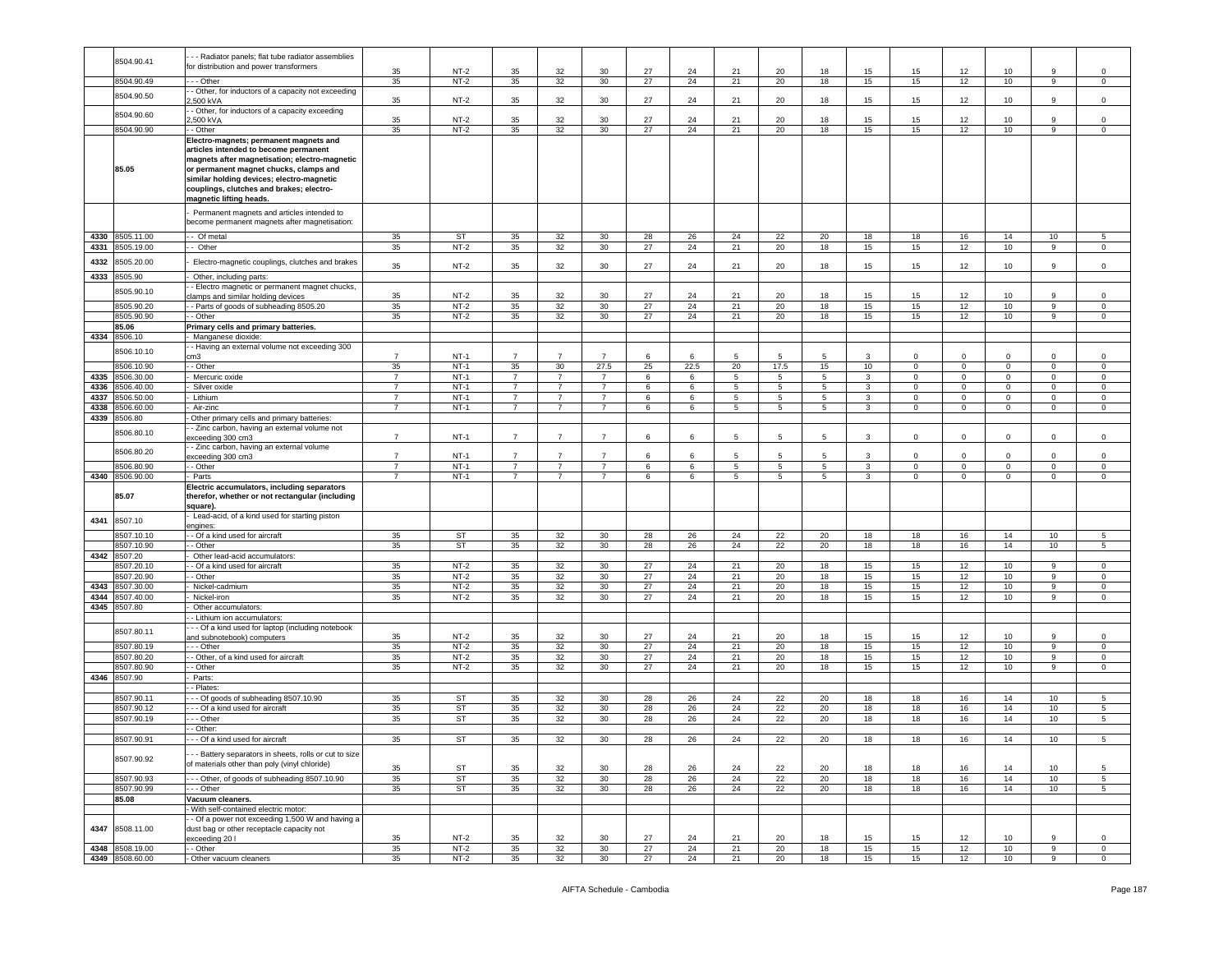|      |                 |                                                    |    |           |    |                 |      |    |      |    |      |    |                  |              |                | 10           |                |                     |
|------|-----------------|----------------------------------------------------|----|-----------|----|-----------------|------|----|------|----|------|----|------------------|--------------|----------------|--------------|----------------|---------------------|
|      | 4350 8508.70.00 | Parts                                              | 35 | $NT-2$    | 35 | 32              | 30   | 27 | 24   | 21 | 20   | 18 | 15               | 15           | 12             |              |                | $\Omega$            |
|      |                 | Electro-mechanical domestic appliances, with       |    |           |    |                 |      |    |      |    |      |    |                  |              |                |              |                |                     |
|      | 85.09           | self-contained electric motor, other than          |    |           |    |                 |      |    |      |    |      |    |                  |              |                |              |                |                     |
|      |                 | vacuum cleaners of heading 85.08.                  |    |           |    |                 |      |    |      |    |      |    |                  |              |                |              |                |                     |
| 4351 | 8509.40.00      | Food grinders and mixers; fruit or vegetable juice |    | $NT-1$    | 35 | 30              |      | 25 | 22.5 | 20 |      | 15 | 10               | $\mathbf{0}$ | $^{\circ}$     | $\Omega$     | 0              | 0                   |
| 4352 |                 | extractors                                         | 35 |           |    |                 | 27.5 |    |      |    | 17.5 |    |                  |              |                |              |                |                     |
|      | 509.80          | Other appliances:                                  |    |           |    |                 |      |    |      |    |      |    |                  |              |                |              |                |                     |
|      | 509.80.10       | - Floor polishers                                  | 35 | $NT-1$    | 35 | 30              | 27.5 | 25 | 22.5 | 20 | 17.5 | 15 | 10               | $\mathbf 0$  | $\mathsf 0$    | $^{\circ}$   | $\mathbf 0$    | 0                   |
|      | 509.80.90       | Other                                              | 35 | $NT-1$    | 35 | 30              | 27.5 | 25 | 22.5 | 20 | 17.5 | 15 | 10 <sup>10</sup> | 0            | $\mathbf 0$    | $\mathbf 0$  | $\mathbf 0$    | 0                   |
| 4353 | 8509.90         | Parts:                                             |    |           |    |                 |      |    |      |    |      |    |                  |              |                |              |                |                     |
|      | 8509.90.10      | - Of goods of subheading 8509.80.10                | 35 | $NT-1$    | 35 | 30              | 27.5 | 25 | 22.5 | 20 | 17.5 | 15 | 10               | $\mathbf 0$  | $\mathbf 0$    | $\mathbf 0$  | $\mathbf 0$    | 0                   |
|      | 8509.90.20      | - Of goods of subheading 8509.40.00 or             |    |           |    |                 |      |    |      |    |      |    |                  |              |                |              |                |                     |
|      |                 | 509.80.90                                          | 35 | $NT-1$    | 35 | 30              | 27.5 | 25 | 22.5 | 20 | 17.5 | 15 | 10 <sup>10</sup> | 0            | $\mathbf 0$    | 0            | 0              | 0                   |
|      |                 | Shavers, hair clippers and hair-removing           |    |           |    |                 |      |    |      |    |      |    |                  |              |                |              |                |                     |
|      | 85.10           | appliances, with self-contained electric motor.    |    |           |    |                 |      |    |      |    |      |    |                  |              |                |              |                |                     |
|      |                 |                                                    |    |           |    |                 |      |    |      |    |      |    |                  |              |                |              |                |                     |
| 4354 | 8510.10.00      | Shavers                                            | 35 | $NT-1$    | 35 | 30              | 27.5 | 25 | 22.5 | 20 | 17.5 | 15 | 10               | $\mathbf 0$  | $\mathbf 0$    | 0            | $\mathbf 0$    | 0                   |
| 4355 | 510.20.00       | Hair clippers                                      | 35 | $NT-1$    | 35 | 30              | 27.5 | 25 | 22.5 | 20 | 17.5 | 15 | 10               | $\Omega$     | $\mathbf 0$    | $\mathbf 0$  | $\mathbf 0$    | $\mathsf 0$         |
| 4356 | 1510.30.00      | Hair-removing appliances                           | 35 | $NT-1$    | 35 | 30              | 27.5 | 25 | 22.5 | 20 | 17.5 | 15 | 10               | $\mathbf 0$  | $\mathbf 0$    | 0            | $\mathbf{0}$   | 0                   |
| 4357 | 8510.90.00      | Parts                                              | 35 | $NT-1$    | 35 | 30              | 27.5 | 25 | 22.5 | 20 | 17.5 | 15 | 10               | $\Omega$     | $\mathbf 0$    | 0            | 0              | 0                   |
|      |                 |                                                    |    |           |    |                 |      |    |      |    |      |    |                  |              |                |              |                |                     |
|      |                 | Electrical ignition or starting equipment of a     |    |           |    |                 |      |    |      |    |      |    |                  |              |                |              |                |                     |
|      |                 | kind used for spark-ignition or compression-       |    |           |    |                 |      |    |      |    |      |    |                  |              |                |              |                |                     |
|      |                 | ignition internal combustion engines (for          |    |           |    |                 |      |    |      |    |      |    |                  |              |                |              |                |                     |
|      | 85.11           | example, ignition magnetos, magneto-               |    |           |    |                 |      |    |      |    |      |    |                  |              |                |              |                |                     |
|      |                 | dynamos, ignition coils, sparking plugs and        |    |           |    |                 |      |    |      |    |      |    |                  |              |                |              |                |                     |
|      |                 | glow plugs, starter motors); generators (for       |    |           |    |                 |      |    |      |    |      |    |                  |              |                |              |                |                     |
|      |                 | example, dynamos, alternators) and cut-outs of     |    |           |    |                 |      |    |      |    |      |    |                  |              |                |              |                |                     |
|      |                 | a kind used in conjunction with such engines.      |    |           |    |                 |      |    |      |    |      |    |                  |              |                |              |                |                     |
|      | 4358 8511.10    | Sparking plugs:                                    |    |           |    |                 |      |    |      |    |      |    |                  |              |                |              |                |                     |
|      | 3511.10.10      | - Of a kind suitable for aircraft engines          | 35 | $NT-2$    | 35 | 32              | 30   | 27 | 24   | 21 | 20   | 18 | 15               | 15           | 12             | 10           | 9              | $\mathbf 0$         |
|      | 1511.10.90      | - Other                                            | 35 | $NT-2$    | 35 | 32              | 30   | 27 | 24   | 21 | 20   | 18 | 15               | 15           | 12             | 10           | $\overline{9}$ | 0                   |
|      |                 | Ignition magnetos; magneto-dynamos; magnetic       |    |           |    |                 |      |    |      |    |      |    |                  |              |                |              |                |                     |
| 4359 | 8511.20.00      | ywheels                                            | 35 | $NT-2$    | 35 | 32              | 30   | 27 | 24   | 21 | 20   | 18 | 15               | 15           | 12             | 10           | 9              | 0                   |
|      | 4360 8511.30    | Distributors; ignition coils:                      |    |           |    |                 |      |    |      |    |      |    |                  |              |                |              |                |                     |
|      |                 |                                                    |    |           |    |                 |      |    |      |    |      |    |                  |              |                |              |                |                     |
|      | 8511.30.20      | - Unassembled distributors and unassembled         |    |           |    |                 |      |    |      |    |      |    |                  |              |                |              |                |                     |
|      |                 | gnition coils, excluding those of a kind used for  | 35 | $NT-2$    | 35 | 32              | 30   | 27 | 24   | 21 | 20   | 18 | 15               | 15           | 12             | 10           | 9              | $\Omega$            |
|      | 8511.30.90      | aircraft engines                                   | 35 | $NT-1$    | 35 | 30              | 27.5 | 25 | 22.5 | 20 | 17.5 | 15 | 10               | $\mathbf 0$  | $\mathbf 0$    | $\mathsf 0$  | $\mathbf 0$    | $\mathsf 0$         |
|      |                 | - Other                                            |    |           |    |                 |      |    |      |    |      |    |                  |              |                |              |                |                     |
| 4361 | 8511.40         | Starter motors and dual purpose starter-           |    |           |    |                 |      |    |      |    |      |    |                  |              |                |              |                |                     |
|      | 8511.40.10      | generators:                                        | 35 | <b>ST</b> | 35 | 32              | 30   | 28 | 26   | 24 | 22   | 20 | 18               | 18           | 16             | 14           | 10             | 5                   |
|      |                 | - Of a kind used for aircraft engines              |    |           |    |                 |      |    |      |    |      |    |                  |              |                |              |                |                     |
|      | 8511.40.20      | - Other unassembled starter motors                 | 35 | ST        | 35 | 32              | 30   | 28 | 26   | 24 | 22   | 20 | 18               | 18           | 16             | 14           | 10             | 5                   |
|      | 8511.40.30      | - Starter motors for vehicles of headings 87.01 to |    |           |    |                 |      |    |      |    |      |    |                  |              |                |              |                |                     |
|      |                 | 17.05                                              | 35 | <b>ST</b> | 35 | 32              | 30   | 28 | 26   | 24 | 22   | 20 | 18               | 18           | 16             | 14           | 10             | 5                   |
|      | 8511.40.90      | - Other                                            | 35 | ST        | 35 | 32              | 30   | 28 | 26   | 24 | 22   | 20 | 18               | 18           | 16             | 14           | 10             | 5                   |
| 4362 | 8511.50         | Other generators:                                  |    |           |    |                 |      |    |      |    |      |    |                  |              |                |              |                |                     |
|      | 8511.50.10      | Of a kind used for aircraft engines                | 35 | ST        | 35 | 32              | 30   | 28 | 26   | 24 | 22   | 20 | 18               | 18           | 16             | 14           | $10$           | 5                   |
|      | 8511.50.20      | - Other unassembled alternators                    | 35 | <b>ST</b> | 35 | 32              | 30   | 28 | 26   | 24 | 22   | 20 | 18               | 18           | 16             | 14           | 10             | 5                   |
|      | 8511.50.30      | - Other alternators for vehicles of headings 87.01 |    |           |    |                 |      |    |      |    |      |    |                  |              |                |              |                |                     |
|      |                 | ა 87.05                                            | 35 | ST        | 35 | 32              | 30   | 28 | 26   | 24 | 22   | 20 | 18               | 18           | 16             | 14           | 10             | 5                   |
|      | 8511.50.90      | - Other                                            | 35 | <b>ST</b> | 35 | 32              | 30   | 28 | 26   | 24 | 22   | 20 | 18               | 18           | 16             | 14           | 10             | 5                   |
| 4363 | 8511.80.00      | Other equipment                                    | 35 | $NT-1$    | 35 | 30              | 27.5 | 25 | 22.5 | 20 | 17.5 | 15 | 10               | $\mathbf 0$  | $\mathbf 0$    | 0            | 0              | $\mathsf 0$         |
|      | 4364 8511.90.00 | Parts                                              | 35 | <b>ST</b> | 35 | 32              | 30   | 28 | 26   | 24 | 22   | 20 | 18               | 18           | 16             | 14           | 10             | 5                   |
|      |                 | Electrical lighting or signalling equipment        |    |           |    |                 |      |    |      |    |      |    |                  |              |                |              |                |                     |
|      |                 | excluding articles of heading 85.39),              |    |           |    |                 |      |    |      |    |      |    |                  |              |                |              |                |                     |
|      | 85.12           |                                                    |    |           |    |                 |      |    |      |    |      |    |                  |              |                |              |                |                     |
|      |                 | windscreen wipers, defrosters and demisters,       |    |           |    |                 |      |    |      |    |      |    |                  |              |                |              |                |                     |
|      |                 | of a kind used for cycles or motor vehicles.       |    |           |    |                 |      |    |      |    |      |    |                  |              |                |              |                |                     |
| 4365 | 8512.10.00      | Lighting or visual signalling equipment of a kind  |    |           |    |                 |      |    |      |    |      |    |                  |              |                |              |                |                     |
|      |                 | used on bicycles                                   | 35 | $NT-1$    | 35 | 30              | 27.5 | 25 | 22.5 | 20 | 17.5 | 15 | 10               | $\mathbf 0$  | $\mathbf 0$    | $\mathbf 0$  | $\mathbf 0$    | $\mathsf 0$         |
| 4366 | 8512.20         | Other lighting or visual signalling equipment:     |    |           |    |                 |      |    |      |    |      |    |                  |              |                |              |                |                     |
|      |                 |                                                    |    |           |    |                 |      |    |      |    |      |    |                  |              |                |              |                |                     |
|      | 8512.20.10      | - For motor cars, assembled                        | 35 | $NT-1$    | 35 | 30              | 27.5 | 25 | 22.5 | 20 | 17.5 | 15 | 10               | $\mathbf{0}$ | $\overline{0}$ | $\mathbf 0$  | $\mathbf 0$    | $\circ$             |
|      | 8512.20.20      | - Unassembled lighting or visual signalling        |    |           |    |                 |      |    |      |    |      |    |                  |              |                |              |                |                     |
|      |                 | quipment                                           | 35 | NT-1      | 35 | 30              | 27.5 | 25 | 22.5 | 20 | 17.5 | 15 | 10               | $\Omega$     | $\Omega$       |              | $\Omega$       | $\Omega$            |
|      | 8512.20.90      | - Other                                            | 35 | $NT-1$    | 35 | 30              | 27.5 | 25 | 22.5 | 20 | 17.5 | 15 | 10               | $\mathbf 0$  | $\mathbf 0$    | $\Omega$     | $\Omega$       | $\Omega$            |
| 4367 | 8512.30         | Sound signalling equipment:                        |    |           |    |                 |      |    |      |    |      |    |                  |              |                |              |                |                     |
|      | 3512.30.10      | - Horns and sirens, assembled                      | 35 | $NT-1$    | 35 | 30              | 27.5 | 25 | 22.5 | 20 | 17.5 | 15 | 10               | $\Omega$     | 0              | 0            | $\mathbf 0$    | 0                   |
|      | 8512.30.20      | - Unassembled sound signalling equipment           | 35 | $NT-1$    | 35 | 30              | 27.5 | 25 | 22.5 | 20 | 17.5 | 15 | 10               | $\mathbf 0$  | $^{\circ}$     | 0            | $\mathbf 0$    | 0                   |
|      | 8512.30.90      | - Other                                            | 35 | NT-1      | 35 | 30              | 27.5 | 25 | 22.5 | 20 | 17.5 | 15 | 10               | 0            | $\mathbf 0$    | 0            | $\mathbf 0$    | 0                   |
|      |                 |                                                    |    |           |    |                 |      |    |      |    |      |    |                  |              |                |              |                |                     |
| 4368 | 8512.40.00      | Windscreen wipers, defrosters and demisters        | 35 | $NT-1$    | 35 | 30              | 27.5 | 25 | 22.5 | 20 | 17.5 | 15 | 10 <sub>1</sub>  | $\circ$      | $\mathbf 0$    | $\mathbf 0$  | $\mathbf 0$    | $\mathsf{O}\xspace$ |
| 4369 | 8512.90         | Parts:                                             |    |           |    |                 |      |    |      |    |      |    |                  |              |                |              |                |                     |
|      | 8512.90.10      | - Of goods of subheading 8512.10                   | 35 | $NT-1$    | 35 | 30 <sup>2</sup> | 27.5 | 25 | 22.5 | 20 | 17.5 | 15 | 10 <sup>10</sup> | $\mathbf 0$  | $\mathbf 0$    | $\mathbf{0}$ | $\mathbf 0$    | $\mathbf 0$         |
|      |                 | - Of goods of subheading 8512.20, 8512.30 or       |    |           |    |                 |      |    |      |    |      |    |                  |              |                |              |                |                     |
|      | 8512.90.20      | 3512.40                                            | 35 | $NT-1$    | 35 | 30 <sup>°</sup> | 27.5 | 25 | 22.5 | 20 | 17.5 | 15 | 10               | $\mathbf 0$  | $\mathbf 0$    | $\mathbf 0$  | $\mathsf 0$    | $\mathsf 0$         |
|      |                 |                                                    |    |           |    |                 |      |    |      |    |      |    |                  |              |                |              |                |                     |
|      |                 | Portable electric lamps designed to function by    |    |           |    |                 |      |    |      |    |      |    |                  |              |                |              |                |                     |
|      | 85.13           | their own source of energy (for example, dry       |    |           |    |                 |      |    |      |    |      |    |                  |              |                |              |                |                     |
|      |                 | batteries, accumulators, magnetos), other than     |    |           |    |                 |      |    |      |    |      |    |                  |              |                |              |                |                     |
|      |                 | lighting equipment of heading 85.12.               |    |           |    |                 |      |    |      |    |      |    |                  |              |                |              |                |                     |
|      | 4370 8513.10    | Lamps:                                             |    |           |    |                 |      |    |      |    |      |    |                  |              |                |              |                |                     |
|      |                 |                                                    |    |           |    |                 |      |    |      |    |      |    |                  |              |                |              |                |                     |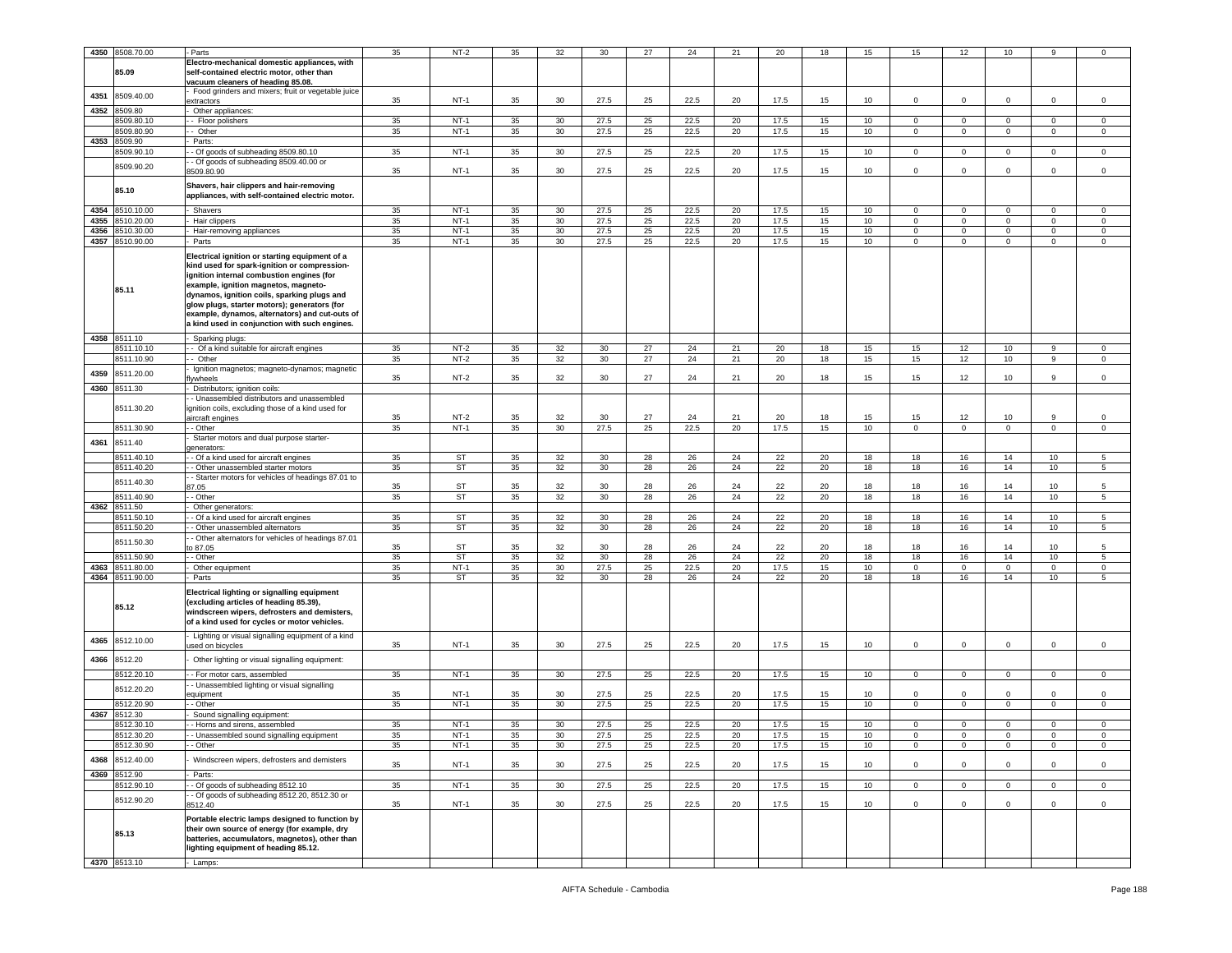|      | 8513.10.10      | - Miners' helmet lamps                                                                                                                                                                                                                                                                                                                                                                                                                               | $\overline{7}$ | $NT-1$ |                |                 |                | 6  | 6               | 5   | -5              | 5               |                 | $\Omega$       | $\mathbf 0$    |                | $\Omega$       |                |
|------|-----------------|------------------------------------------------------------------------------------------------------------------------------------------------------------------------------------------------------------------------------------------------------------------------------------------------------------------------------------------------------------------------------------------------------------------------------------------------------|----------------|--------|----------------|-----------------|----------------|----|-----------------|-----|-----------------|-----------------|-----------------|----------------|----------------|----------------|----------------|----------------|
|      |                 |                                                                                                                                                                                                                                                                                                                                                                                                                                                      |                |        |                |                 |                |    |                 |     |                 |                 |                 |                |                |                |                |                |
|      | 8513.10.20      | - Quarrymen's lamps                                                                                                                                                                                                                                                                                                                                                                                                                                  |                | $NT-1$ |                |                 |                | 6  | 6               | 5   | 5               | 5               | 3               | 0              | $^{\circ}$     | $\mathbf 0$    | $\mathbf 0$    | 0              |
|      | 8513.10.90      | - Other                                                                                                                                                                                                                                                                                                                                                                                                                                              | 7              | $NT-1$ | $\overline{7}$ | $\overline{7}$  | $\overline{7}$ | 6  | 6               | 5   | $5\phantom{.0}$ | $5^{\circ}$     | 3               | $\overline{0}$ | $\mathbf 0$    | $\mathbf 0$    | $\mathsf 0$    | $\mathbf 0$    |
|      | 4371 8513.90    | Parts:                                                                                                                                                                                                                                                                                                                                                                                                                                               |                |        |                |                 |                |    |                 |     |                 |                 |                 |                |                |                |                |                |
|      |                 |                                                                                                                                                                                                                                                                                                                                                                                                                                                      |                |        |                |                 |                |    |                 |     |                 |                 |                 |                |                |                |                |                |
|      | 8513.90.30      | - Flashlight reflectors; flashlight switch slides of                                                                                                                                                                                                                                                                                                                                                                                                 | $\overline{7}$ |        |                | $\overline{7}$  | $\overline{7}$ |    |                 |     |                 | 5               |                 |                |                |                |                |                |
|      |                 | <b>astics</b>                                                                                                                                                                                                                                                                                                                                                                                                                                        |                | $NT-1$ | $\overline{7}$ |                 |                | 6  | 6               | 5   | 5               |                 | 3               | $\mathbf 0$    | $\mathbf 0$    | $\Omega$       | $\mathbf 0$    | $\mathbf 0$    |
|      | 8513.90.90      | - - Other                                                                                                                                                                                                                                                                                                                                                                                                                                            |                | $NT-1$ | $\overline{7}$ | $\overline{7}$  | $\overline{7}$ | 6  | $6\overline{6}$ | 5   | $\overline{5}$  | 5               | 3               | $\overline{0}$ | $\overline{0}$ | $\overline{0}$ | $\overline{0}$ | $\overline{0}$ |
|      | 85.14           | Industrial or laboratory electric furnaces and<br>ovens (including those functioning by induction<br>or dielectric loss); other industrial or laboratory<br>equipment for the heat treatment of materials<br>by induction or dielectric loss.                                                                                                                                                                                                        |                |        |                |                 |                |    |                 |     |                 |                 |                 |                |                |                |                |                |
|      |                 |                                                                                                                                                                                                                                                                                                                                                                                                                                                      |                |        |                |                 |                |    |                 |     |                 |                 |                 |                |                |                |                |                |
|      | 4372 8514.10.00 | - Resistance heated furnaces and ovens                                                                                                                                                                                                                                                                                                                                                                                                               | 15             | $NT-1$ | 15             | 12.5            | 12.5           | 10 | 10              | 7.5 | 7.5             | 5 <sub>5</sub>  | 5 <sup>5</sup>  | $\overline{0}$ | $\overline{0}$ | $\mathbf 0$    | $\mathbf{O}$   | $\mathbf 0$    |
| 4373 | 8514.20         | Furnaces and ovens functioning by induction or<br>dielectric loss:                                                                                                                                                                                                                                                                                                                                                                                   |                |        |                |                 |                |    |                 |     |                 |                 |                 |                |                |                |                |                |
|      | 8514.20.20      | - Electric furnaces or ovens for the manufacture<br>of printed circuit boards/printed wiring boards or<br>printed circuits assemblies                                                                                                                                                                                                                                                                                                                | 15             | $NT-1$ | 15             | 12.5            | 12.5           | 10 | 10              | 7.5 | 7.5             | 5               | 5               | $\mathbf 0$    | $\mathbf 0$    | $\circ$        | $\mathbf 0$    | $\mathsf 0$    |
|      |                 |                                                                                                                                                                                                                                                                                                                                                                                                                                                      |                |        |                |                 |                |    |                 |     |                 |                 |                 |                |                |                |                |                |
|      | 8514.20.90      | - Other                                                                                                                                                                                                                                                                                                                                                                                                                                              | 15             | $NT-1$ | 15             | 12.5            | 12.5           | 10 | 10              | 7.5 | 7.5             | $5^{\circ}$     | 5               | $\mathbf 0$    | $\mathbf 0$    | $\mathbf 0$    | $\mathbf 0$    | 0              |
|      | 4374 8514.30    | Other furnaces and ovens:                                                                                                                                                                                                                                                                                                                                                                                                                            |                |        |                |                 |                |    |                 |     |                 |                 |                 |                |                |                |                |                |
|      | 8514.30.20      | - Electric furnaces or ovens for the manufacture<br>of printed circuit boards/printed wiring boards or<br>printed circuits assemblies                                                                                                                                                                                                                                                                                                                | 15             | $NT-1$ | 15             | 12.5            | 12.5           | 10 | 10              | 7.5 | 7.5             | 5               | 5               | $\Omega$       | $\mathbf 0$    | $\Omega$       | $\mathbf 0$    | $\Omega$       |
|      | 8514.30.90      | - Other                                                                                                                                                                                                                                                                                                                                                                                                                                              | 15             | $NT-1$ | 15             | 12.5            | 12.5           | 10 | 10              | 7.5 | 7.5             | $5\overline{5}$ | $5^{\circ}$     | $\mathbf 0$    | $\mathbf 0$    | $\mathsf 0$    | $\mathbf 0$    | $\mathsf 0$    |
| 4375 | 8514.40.00      | Other equipment for the heat treatment of                                                                                                                                                                                                                                                                                                                                                                                                            |                |        |                |                 |                |    |                 |     |                 |                 |                 |                |                |                |                |                |
|      |                 | naterials by induction or dielectric loss                                                                                                                                                                                                                                                                                                                                                                                                            | 15             | $NT-1$ | 15             | 12.5            | 12.5           | 10 | 10              | 7.5 | 7.5             | 5               | 5               | $\mathbf 0$    | $\mathbf 0$    | $\circ$        | $\circ$        | $\mathbf 0$    |
| 4376 | 8514.90         | Parts:                                                                                                                                                                                                                                                                                                                                                                                                                                               |                |        |                |                 |                |    |                 |     |                 |                 |                 |                |                |                |                |                |
|      | 8514.90.20      | - Parts of industrial or laboratory electric furnaces<br>or ovens for the manufacture of PCB/PWBs or                                                                                                                                                                                                                                                                                                                                                 |                |        |                |                 |                |    |                 |     |                 |                 |                 |                |                |                |                |                |
|      |                 | <b>PCAs</b>                                                                                                                                                                                                                                                                                                                                                                                                                                          | 15             | $NT-1$ | 15             | 12.5            | 12.5           | 10 | 10              | 7.5 | 7.5             | 5               | 5               | 0              | $\mathbf 0$    | $\mathbf 0$    | $\mathbf 0$    | 0              |
|      | 8514.90.90      | - Other                                                                                                                                                                                                                                                                                                                                                                                                                                              | 15             | $NT-1$ | 15             | 12.5            | 12.5           | 10 | 10              | 7.5 | 7.5             | $5\overline{5}$ | $5^{\circ}$     | $\mathbf 0$    | $\mathbf 0$    | $\mathbf 0$    | $\mathsf 0$    | $\mathbf 0$    |
|      | 85.15           | Electric (including electrically heated gas), laser<br>or other light or photon beam, ultrasonic,<br>electron beam, magnetic pulse or plasma arc<br>soldering, brazing or welding machines and<br>apparatus, whether or not capable of cutting;<br>electric machines and apparatus for hot<br>spraying of metals or cermets.                                                                                                                         |                |        |                |                 |                |    |                 |     |                 |                 |                 |                |                |                |                |                |
|      |                 | Brazing or soldering machines and apparatus:                                                                                                                                                                                                                                                                                                                                                                                                         |                |        |                |                 |                |    |                 |     |                 |                 |                 |                |                |                |                |                |
| 4377 | 8515.11.00      | - Soldering irons and guns                                                                                                                                                                                                                                                                                                                                                                                                                           | 35             | $NT-1$ | 35             | 30              | 27.5           | 25 | 22.5            | 20  | 17.5            | 15              | 10              | $\mathbf 0$    | $\mathbf 0$    | $\mathsf 0$    | $\mathbf 0$    | $\mathsf 0$    |
|      | 4378 8515.19    | - Other:                                                                                                                                                                                                                                                                                                                                                                                                                                             |                |        |                |                 |                |    |                 |     |                 |                 |                 |                |                |                |                |                |
|      |                 | - - Machines and apparatus for soldering                                                                                                                                                                                                                                                                                                                                                                                                             |                |        |                |                 |                |    |                 |     |                 |                 |                 |                |                |                |                |                |
|      | 8515.19.10      |                                                                                                                                                                                                                                                                                                                                                                                                                                                      |                |        |                |                 |                |    |                 |     |                 |                 |                 |                |                |                |                |                |
|      |                 | components on PCB/PWBs                                                                                                                                                                                                                                                                                                                                                                                                                               | 35             | $NT-1$ | 35             | 30              | 27.5           | 25 | 22.5            | 20  | 17.5            | 15              | 10              | 0              | $\mathbf 0$    |                | $\mathbf 0$    | $^{\circ}$     |
|      | 8515.19.90      | - - Other                                                                                                                                                                                                                                                                                                                                                                                                                                            | 35             | $NT-1$ | 35             | 30              | 27.5           | 25 | 22.5            | 20  | 17.5            | 15              | 10              | $\circ$        | $\mathbf 0$    | $\mathbf 0$    | $\mathbf 0$    | $\mathbf 0$    |
|      |                 | Machines and apparatus for resistance welding                                                                                                                                                                                                                                                                                                                                                                                                        |                |        |                |                 |                |    |                 |     |                 |                 |                 |                |                |                |                |                |
|      |                 | of metal:                                                                                                                                                                                                                                                                                                                                                                                                                                            |                |        |                |                 |                |    |                 |     |                 |                 |                 |                |                |                |                |                |
|      |                 |                                                                                                                                                                                                                                                                                                                                                                                                                                                      |                | $NT-1$ |                |                 | 27.5           |    |                 |     |                 |                 |                 |                |                |                |                |                |
|      | 4379 8515.21.00 | - Fully or partly automatic                                                                                                                                                                                                                                                                                                                                                                                                                          | 35             |        | 35             | 30              |                | 25 | 22.5            | 20  | 17.5            | 15              | 10              | $\mathbf{0}$   | $\mathbf 0$    | 0              | 0              | 0              |
|      | 4380 8515.29.00 | - Other                                                                                                                                                                                                                                                                                                                                                                                                                                              | 35             | $NT-1$ | 35             | 30              | 27.5           | 25 | 22.5            | 20  | 17.5            | 15              | 10              | $\mathbf 0$    | $\mathbf 0$    | $\overline{0}$ | $\overline{0}$ | $\mathsf 0$    |
|      |                 | Machines and apparatus for arc (including                                                                                                                                                                                                                                                                                                                                                                                                            |                |        |                |                 |                |    |                 |     |                 |                 |                 |                |                |                |                |                |
|      |                 | plasma arc) welding of metals:                                                                                                                                                                                                                                                                                                                                                                                                                       |                |        |                |                 |                |    |                 |     |                 |                 |                 |                |                |                |                |                |
|      |                 |                                                                                                                                                                                                                                                                                                                                                                                                                                                      |                |        |                |                 |                |    |                 |     |                 |                 |                 |                |                |                |                |                |
|      | 4381 8515.31.00 | - Fully or partly automatic                                                                                                                                                                                                                                                                                                                                                                                                                          | 35             | $NT-1$ | 35             | 30              | 27.5           | 25 | 22.5            | 20  | 17.5            | 15              | 10              | $\mathbf 0$    | $\mathbf 0$    | $\mathbf 0$    | $\mathbf 0$    | $\mathsf 0$    |
| 4382 | 8515.39         | - Other:                                                                                                                                                                                                                                                                                                                                                                                                                                             |                |        |                |                 |                |    |                 |     |                 |                 |                 |                |                |                |                |                |
|      | 3515.39.10      | - - AC arc welders, transformer type                                                                                                                                                                                                                                                                                                                                                                                                                 | 35             | $NT-1$ | 35             | 30 <sup>°</sup> | 27.5           | 25 | 22.5            | 20  | 17.5            | 15              | 10              | $\mathbf{0}$   | $\mathbf 0$    | $\mathbf 0$    | $\mathsf 0$    | 0              |
|      | 8515.39.90      | - Other                                                                                                                                                                                                                                                                                                                                                                                                                                              | 35             | $NT-1$ | 35             | 30              | 27.5           | 25 | 22.5            | 20  | 17.5            | 15              | 10              | 0              | $\mathbf 0$    | $\mathbf 0$    | $\mathbf 0$    | $\mathsf 0$    |
|      | 4383 8515.80    | Other machines and apparatus:                                                                                                                                                                                                                                                                                                                                                                                                                        |                |        |                |                 |                |    |                 |     |                 |                 |                 |                |                |                |                |                |
|      |                 |                                                                                                                                                                                                                                                                                                                                                                                                                                                      |                |        |                |                 |                |    |                 |     |                 |                 |                 |                |                |                |                |                |
|      | 8515.80.10      | - Electric machines and apparatus for hot                                                                                                                                                                                                                                                                                                                                                                                                            |                |        |                |                 |                |    |                 |     |                 |                 |                 |                |                |                |                |                |
|      |                 | praying of metals or sintered metal carbides                                                                                                                                                                                                                                                                                                                                                                                                         | 35             | $NT-1$ | 35             | 30              | 27.5           | 25 | 22.5            | 20  | 17.5            | 15              | 10              | 0              | $^{\circ}$     | $\Omega$       | $\mathbf 0$    | $^{\circ}$     |
|      | 8515.80.90      | - Other                                                                                                                                                                                                                                                                                                                                                                                                                                              | 35             | $NT-1$ | 35             | 30              | 27.5           | 25 | 22.5            | 20  | 17.5            | 15              | 10              | $\mathbf 0$    | $\mathbf 0$    | $\mathbf 0$    | $\mathbf 0$    | $\mathsf 0$    |
| 4384 | 8515.90         | Parts:                                                                                                                                                                                                                                                                                                                                                                                                                                               |                |        |                |                 |                |    |                 |     |                 |                 |                 |                |                |                |                |                |
|      | 8515.90.10      | - Of AC arc welders, transformer type                                                                                                                                                                                                                                                                                                                                                                                                                | 35             | $NT-1$ | 35             | 30              | 27.5           | 25 | 22.5            | 20  | 17.5            | 15              | 10              | $\mathbf 0$    | $\mathbf 0$    | $\mathbf 0$    | $\mathbf 0$    | 0              |
|      |                 |                                                                                                                                                                                                                                                                                                                                                                                                                                                      |                |        |                |                 |                |    |                 |     |                 |                 |                 |                |                |                |                |                |
|      | 8515.90.20      | - Parts of machine apparatus for soldering<br>components on printed circuit boards/printed wiring<br>boards                                                                                                                                                                                                                                                                                                                                          | 35             | $NT-1$ | 35             | 30              | 27.5           | 25 | 22.5            | 20  | 17.5            | 15              | 10              | $\Omega$       | $\Omega$       | $\Omega$       | $\Omega$       | 0              |
|      | 8515.90.90      | - Other                                                                                                                                                                                                                                                                                                                                                                                                                                              | 35             | $NT-1$ | 35             | 30              | 27.5           | 25 | 22.5            | 20  | 17.5            | 15              | 10 <sub>1</sub> | $\mathbf 0$    | $\mathbf 0$    | $\mathbf 0$    | $\mathbf 0$    | $\mathsf 0$    |
|      |                 |                                                                                                                                                                                                                                                                                                                                                                                                                                                      |                |        |                |                 |                |    |                 |     |                 |                 |                 |                |                |                |                |                |
|      | 85.16           | Electric instantaneous or storage water heaters<br>and immersion heaters; electric space heating<br>apparatus and soil heating apparatus; electro-<br>thermic hair-dressing apparatus (for example,<br>hair dryers, hair curlers, curling tong heaters)<br>and hand dryers; electric smoothing irons;<br>other electro-thermic appliances of a kind used<br>for domestic purposes; electric heating<br>resistors, other than those of heading 85.45. |                |        |                |                 |                |    |                 |     |                 |                 |                 |                |                |                |                |                |
| 4385 | 8516.10         | Electric instantaneous or storage water heaters<br>and immersion heaters:                                                                                                                                                                                                                                                                                                                                                                            |                |        |                |                 |                |    |                 |     |                 |                 |                 |                |                |                |                |                |
|      | 8516.10.10      | - Instantaneous or storage water heaters                                                                                                                                                                                                                                                                                                                                                                                                             | 35             | $NT-2$ | 35             | 32              | 30             | 27 | 24              | 21  | 20              | 18              | 15              | 15             | 12             | 10             | 9              | $\circ$        |
|      | 8516.10.30      | - Immersion water heaters                                                                                                                                                                                                                                                                                                                                                                                                                            | 35             | $NT-2$ | 35             | 32              | 30             | 27 | 24              | 21  | 20              | 18              | 15              | 15             | 12             | 10             | 9              | $\circ$        |
|      |                 | Electric space heating apparatus and electric soil<br>heating apparatus:                                                                                                                                                                                                                                                                                                                                                                             |                |        |                |                 |                |    |                 |     |                 |                 |                 |                |                |                |                |                |
|      |                 |                                                                                                                                                                                                                                                                                                                                                                                                                                                      |                |        |                |                 |                |    |                 |     |                 |                 |                 |                |                |                |                |                |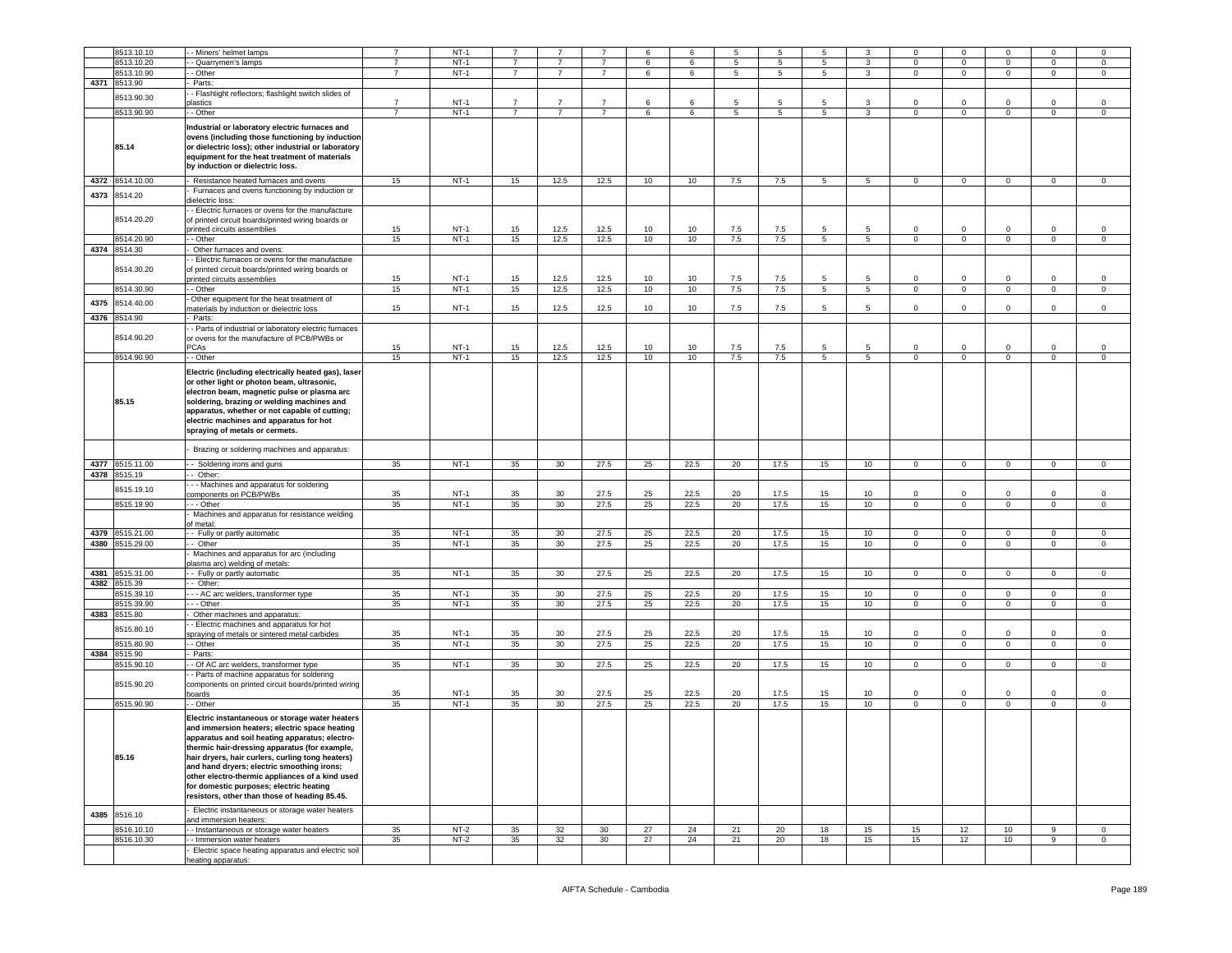| 4386 | 8516.21.00      | Storage heating radiators                            | 35 | $NT-2$    | 35 | 32   | 30              | 27 | 24 | 21  | 20  | 18 | 15           | 15 | 12          | 10             | 9              | $\Omega$            |
|------|-----------------|------------------------------------------------------|----|-----------|----|------|-----------------|----|----|-----|-----|----|--------------|----|-------------|----------------|----------------|---------------------|
|      | 4387 8516.29.00 | Other                                                | 35 | $NT-2$    | 35 | 32   | 30 <sup>2</sup> | 27 | 24 | 21  | 20  | 18 | 15           | 15 | 12          | 10             | 9              | 0                   |
|      |                 | Electro-thermic hair-dressing or hand-drying         |    |           |    |      |                 |    |    |     |     |    |              |    |             |                |                |                     |
|      |                 | apparatus:                                           |    |           |    |      |                 |    |    |     |     |    |              |    |             |                |                |                     |
| 4388 | 8516.31.00      | - Hair dryers                                        | 35 | $NT-2$    | 35 | 32   | 30              | 27 | 24 | 21  | 20  | 18 | 15           | 15 | 12          | 10             | 9              | $\Omega$            |
| 4389 | 8516.32.00      | - Other hair-dressing apparatus                      | 35 | $NT-2$    | 35 | 32   | 30              | 27 | 24 | 21  | 20  | 18 | 15           | 15 | 12          | 10             | $\overline{9}$ | $\mathsf 0$         |
| 4390 | 8516.33.00      |                                                      | 35 | $NT-2$    | 35 | 32   | 30              | 27 | 24 | 21  | 20  | 18 | 15           | 15 | 12          | 10             | 9              | $\mathbf 0$         |
|      |                 | Hand-drying apparatus                                |    |           |    |      |                 |    |    |     |     |    |              |    |             |                |                |                     |
|      | 4391 8516.40    | Electric smoothing irons:                            |    |           |    |      |                 |    |    |     |     |    |              |    |             |                |                |                     |
|      | 8516.40.10      | - Of a kind designed to use steam from industrial    |    |           |    |      |                 |    |    |     |     |    |              |    |             |                |                |                     |
|      |                 | oilers                                               | 35 | ST        | 35 | 32   | 30              | 28 | 26 | 24  | 22  | 20 | 18           | 18 | 16          | 14             | 10             | 5                   |
|      | 8516.40.90      | - Other                                              | 35 | ST        | 35 | 32   | 30              | 28 | 26 | 24  | 22  | 20 | 18           | 18 | 16          | 14             | 10             | 5                   |
| 4392 | 8516.50.00      | Microwave ovens                                      | 35 | $NT-2$    | 35 | 32   | 30              | 27 | 24 | 21  | 20  | 18 | 15           | 15 | 12          | 10             | 9              | $\mathbf 0$         |
|      |                 | Other ovens; cookers, cooking plates, boiling        |    |           |    |      |                 |    |    |     |     |    |              |    |             |                |                |                     |
| 4393 | 8516.60         | ngs, grillers and roasters:                          |    |           |    |      |                 |    |    |     |     |    |              |    |             |                |                |                     |
|      | 8516.60.10      | - Rice cookers                                       | 35 | $NT-2$    | 35 | 32   | 30              | 27 | 24 | 21  | 20  | 18 | 15           | 15 | 12          | 10             | 9              | $\mathbf 0$         |
|      |                 |                                                      |    |           |    |      |                 |    |    |     |     |    |              |    |             |                |                |                     |
|      | 8516.60.90      | - Other                                              | 35 | $NT-2$    | 35 | 32   | 30 <sup>2</sup> | 27 | 24 | 21  | 20  | 18 | 15           | 15 | 12          | 10             | 9              | $\mathbf 0$         |
|      |                 | Other electro-thermic appliances:                    |    |           |    |      |                 |    |    |     |     |    |              |    |             |                |                |                     |
| 4394 | 8516.71.00      | Coffee or tea makers                                 | 35 | $NT-2$    | 35 | 32   | 30              | 27 | 24 | 21  | 20  | 18 | 15           | 15 | 12          | 10             | 9              | $\mathbf 0$         |
| 4395 | 8516.72.00      | Toasters                                             | 35 | $NT-2$    | 35 | 32   | 30              | 27 | 24 | 21  | 20  | 18 | 15           | 15 | 12          | 10             | 9              | $\mathbf 0$         |
| 4396 | 8516.79         | Other:                                               |    |           |    |      |                 |    |    |     |     |    |              |    |             |                |                |                     |
|      | 8516.79.10      | - - Kettles                                          | 35 | $NT-2$    | 35 | 32   | 30              | 27 | 24 | 21  | 20  | 18 | 15           | 15 | 12          | 10             | 9              | $^{\circ}$          |
|      |                 |                                                      |    |           |    |      |                 |    |    |     |     |    |              |    |             |                |                |                     |
|      | 8516.79.90      | - - Other                                            | 35 | $NT-2$    | 35 | 32   | 30              | 27 | 24 | 21  | 20  | 18 | 15           | 15 | 12          | 10             | 9              | $\mathbf 0$         |
| 4397 | 8516.80         | Electric heating resistors:                          |    |           |    |      |                 |    |    |     |     |    |              |    |             |                |                |                     |
|      | 8516.80.10      | - For type-founding or type-setting machines; for    |    |           |    |      |                 |    |    |     |     |    |              |    |             |                |                |                     |
|      |                 | ndustrial furnaces                                   | 35 | $NT-2$    | 35 | 32   | 30              | 27 | 24 | 21  | 20  | 18 | 15           | 15 | 12          | 10             | 9              | $\Omega$            |
|      | 8516.80.20      | Sealed hotplates for domestic appliances             | 35 | $NT-2$    | 35 | 32   | 30              | 27 | 24 | 21  | 20  | 18 | 15           | 15 | 12          | 10             | 9              | $\mathsf 0$         |
|      | 8516.80.30      | - Other, for domestic appliances                     | 35 | $NT-2$    | 35 | 32   | 30              | 27 | 24 | 21  | 20  | 18 | 15           | 15 | 12          | 10             | 9              | $\mathsf 0$         |
|      | 8516.80.90      | - Other                                              | 35 | $NT-2$    | 35 | 32   | 30 <sup>°</sup> | 27 | 24 | 21  | 20  | 18 | 15           | 15 | 12          | 10             | 9              | $\mathbf 0$         |
|      |                 |                                                      |    |           |    |      |                 |    |    |     |     |    |              |    |             |                |                |                     |
| 4398 | 8516.90         | Parts:                                               |    |           |    |      |                 |    |    |     |     |    |              |    |             |                |                |                     |
|      | 8516.90.20      | - Of goods of subheading 8516.33, 8516.50,           |    |           |    |      |                 |    |    |     |     |    |              |    |             |                |                |                     |
|      |                 | 3516.60, 8516.71 or 8516.79.10                       | 35 | $NT-2$    | 35 | 32   | 30              | 27 | 24 | 21  | 20  | 18 | 15           | 15 | 12          | 10             | q              | $\Omega$            |
|      | 8516.90.30      | - Of goods of subheading 8516.10                     | 35 | $NT-2$    | 35 | 32   | 30              | 27 | 24 | 21  | 20  | 18 | 15           | 15 | 12          | 10             | 9              | $\mathbf 0$         |
|      | 3516.90.90      | - Other                                              | 35 | $NT-2$    | 35 | 32   | 30              | 27 | 24 | 21  | 20  | 18 | 15           | 15 | 12          | 10             | 9              | $\mathsf{O}\xspace$ |
|      |                 |                                                      |    |           |    |      |                 |    |    |     |     |    |              |    |             |                |                |                     |
|      |                 | Telephone sets, including telephones for             |    |           |    |      |                 |    |    |     |     |    |              |    |             |                |                |                     |
|      |                 | cellular networks or for other wireless              |    |           |    |      |                 |    |    |     |     |    |              |    |             |                |                |                     |
|      |                 | networks; other apparatus for the transmission       |    |           |    |      |                 |    |    |     |     |    |              |    |             |                |                |                     |
|      |                 | or reception of voice, images or other data          |    |           |    |      |                 |    |    |     |     |    |              |    |             |                |                |                     |
|      | 85.17           | including apparatus for communication in a           |    |           |    |      |                 |    |    |     |     |    |              |    |             |                |                |                     |
|      |                 | wired or wireless networks (such as a local or       |    |           |    |      |                 |    |    |     |     |    |              |    |             |                |                |                     |
|      |                 | wide area network), other than transmission or       |    |           |    |      |                 |    |    |     |     |    |              |    |             |                |                |                     |
|      |                 |                                                      |    |           |    |      |                 |    |    |     |     |    |              |    |             |                |                |                     |
|      |                 | reception apparatus of heading 84.43, 85.25,         |    |           |    |      |                 |    |    |     |     |    |              |    |             |                |                |                     |
|      |                 | 85.27 or 85.28.                                      |    |           |    |      |                 |    |    |     |     |    |              |    |             |                |                |                     |
|      |                 | Telephone sets, including telephones for cellular    |    |           |    |      |                 |    |    |     |     |    |              |    |             |                |                |                     |
|      |                 |                                                      |    |           |    |      |                 |    |    |     |     |    |              |    |             |                |                |                     |
|      |                 | networks or for other wireless networks:             |    |           |    |      |                 |    |    |     |     |    |              |    |             |                |                |                     |
| 4399 | 8517.11.00      |                                                      |    |           |    |      |                 |    |    |     |     |    |              |    |             |                |                |                     |
|      |                 | - Line telephone sets with cordless handsets         | 15 | $NT-2$    | 15 | 14   | 13              | 13 | 12 | 12  | 11  | 11 | 10           | 10 | 8           | 8              | $\overline{7}$ | $\circ$             |
|      |                 | - Telephones for cellular networks or for other      |    |           |    |      |                 |    |    |     |     |    |              |    |             |                |                |                     |
| 4400 | 8517.12.00      | vireless networks                                    | 15 | <b>ST</b> | 15 | 14   | 13              | 13 | 12 | 12  | 11  | 10 | <b>q</b>     | 9  | 8           | 7              | $\overline{7}$ | 5                   |
|      | 4401 8517.18.00 | - Other                                              | 15 | $NT-1$    | 15 | 12.5 | 12.5            | 10 | 10 | 7.5 | 7.5 | 5  | 5            | 0  | $\mathbf 0$ | $\mathbf 0$    | $\mathbf{0}$   | $\mathbf 0$         |
|      |                 |                                                      |    |           |    |      |                 |    |    |     |     |    |              |    |             |                |                |                     |
|      |                 | Other apparatus for transmission or reception of     |    |           |    |      |                 |    |    |     |     |    |              |    |             |                |                |                     |
|      |                 | voices, images or other data, including apparatus    |    |           |    |      |                 |    |    |     |     |    |              |    |             |                |                |                     |
|      |                 | or communication in a wired or wireless network      |    |           |    |      |                 |    |    |     |     |    |              |    |             |                |                |                     |
|      |                 | such as a local or wide area network):               |    |           |    |      |                 |    |    |     |     |    |              |    |             |                |                |                     |
|      |                 |                                                      |    |           |    |      |                 |    |    |     |     |    |              |    |             |                |                |                     |
|      | 4402 8517.61.00 | - Base stations                                      | 15 | $NT-2$    | 15 | 14   | 13              | 13 | 12 | 12  | 11  | 11 | 10           | 10 | 8           | 8              | $\overline{7}$ | 0                   |
|      |                 | - Machines for the reception, conversion and         |    |           |    |      |                 |    |    |     |     |    |              |    |             |                |                |                     |
|      | 4403 8517.62    | ransmission or regeneration of voice, images or      |    |           |    |      |                 |    |    |     |     |    |              |    |             |                |                |                     |
|      |                 | other data, including switching and routing          |    |           |    |      |                 |    |    |     |     |    |              |    |             |                |                |                     |
|      |                 | apparatus:                                           |    |           |    |      |                 |    |    |     |     |    |              |    |             |                |                |                     |
|      |                 | - - Radio transmitters and radio receivers of a kind |    |           |    |      |                 |    |    |     |     |    |              |    |             |                |                |                     |
|      | 8517.62.10      | used for simultaneous interpretation at multilingual |    |           |    |      |                 |    |    |     |     |    |              |    |             |                |                |                     |
|      |                 | conferences                                          | 15 | ST        | 15 | 14   | 13              | 13 | 12 | 12  | 11  | 10 | 9            | 9  | 8           | $\overline{7}$ | $\overline{7}$ | 5                   |
|      |                 | - - Units of automatic data processing machines      |    |           |    |      |                 |    |    |     |     |    |              |    |             |                |                |                     |
|      |                 | other than those of heading 84.71:                   |    |           |    |      |                 |    |    |     |     |    |              |    |             |                |                |                     |
|      |                 | --- Control and adaptor units, including             |    |           |    |      |                 |    |    |     |     |    |              |    |             |                |                |                     |
|      | 8517.62.21      | gateways, bridges and routers                        | 15 | <b>ST</b> | 15 | 14   | 13              | 13 | 12 | 12  | 11  | 10 | 9            | 9  | 8           | $\overline{7}$ | $\overline{7}$ | 5                   |
|      | 8517.62.29      | $--$ Other                                           | 15 | ST        | 15 | 14   | 13              | 13 | 12 | 12  | 11  | 10 | 9            | 9  | 8           | $\overline{7}$ | $\overline{7}$ | 5                   |
|      |                 |                                                      |    |           |    |      |                 |    |    |     |     |    |              |    |             |                |                |                     |
|      | 8517.62.30      | - - Telephonic or telegraphic switching apparatus    | 15 | ST        | 15 |      | 13              | 13 |    |     |     |    |              |    |             |                |                |                     |
|      |                 |                                                      |    |           |    | 14   |                 |    |    |     |     |    |              |    |             |                |                |                     |
|      |                 | - - Apparatus for carrier-current line systems or    |    |           |    |      |                 |    |    |     |     |    |              |    |             |                |                |                     |
|      |                 | or digital line systems:                             |    |           |    |      |                 |    |    |     |     |    |              |    |             |                |                |                     |
|      | 8517.62.41      | --- Modems including cable modems and                |    |           |    |      |                 |    |    |     |     |    |              |    |             |                |                |                     |
|      |                 | modem cards                                          | 15 | ST        | 15 | 14   | 13              | 13 | 12 | 12  | 11  | 10 | $\mathbf{Q}$ | 9  | 8           | $\overline{7}$ | $\overline{7}$ | 5                   |
|      | 8517.62.42      | ---- Concentrators or multiplexers                   | 15 | <b>ST</b> | 15 | 14   | 13              | 13 | 12 | 12  | 11  | 10 | 9            | 9  | 8           | 7              | 7              | $5\overline{)}$     |
|      | 8517.62.49      | $- -$ Other                                          | 15 | ST        | 15 | 14   | 13              | 13 | 12 | 12  | 11  | 10 | 9            | 9  | 8           | $\overline{7}$ | $\overline{7}$ | 5                   |
|      |                 | - - Other transmission apparatus incorporating       |    |           |    |      |                 |    |    |     |     |    |              |    |             |                |                |                     |
|      |                 | eception apparatus:                                  |    |           |    |      |                 |    |    |     |     |    |              |    |             |                |                |                     |
|      | 8517.62.51      |                                                      | 15 | <b>ST</b> |    | 14   | 13              | 13 |    |     |     |    |              |    |             |                |                |                     |
|      |                 | Wireless LANs                                        |    |           | 15 |      |                 |    | 12 | 12  | 11  | 10 | 9            | 9  | 8           | $\overline{7}$ | 7              | $5\overline{)}$     |
|      |                 | --- Transmission and reception apparatus of a        |    |           |    |      |                 |    |    |     |     |    |              |    |             |                |                |                     |
|      | 8517.62.52      | kind used for simultaneous interpretation at         |    |           |    |      |                 |    |    |     |     |    |              |    |             |                |                |                     |
|      |                 | multilingual conferences                             | 15 | <b>ST</b> | 15 | 14   | 13              | 13 | 12 | 12  | 11  | 10 | 9            | 9  | 8           | $\overline{7}$ | $\overline{7}$ | 5 <sup>5</sup>      |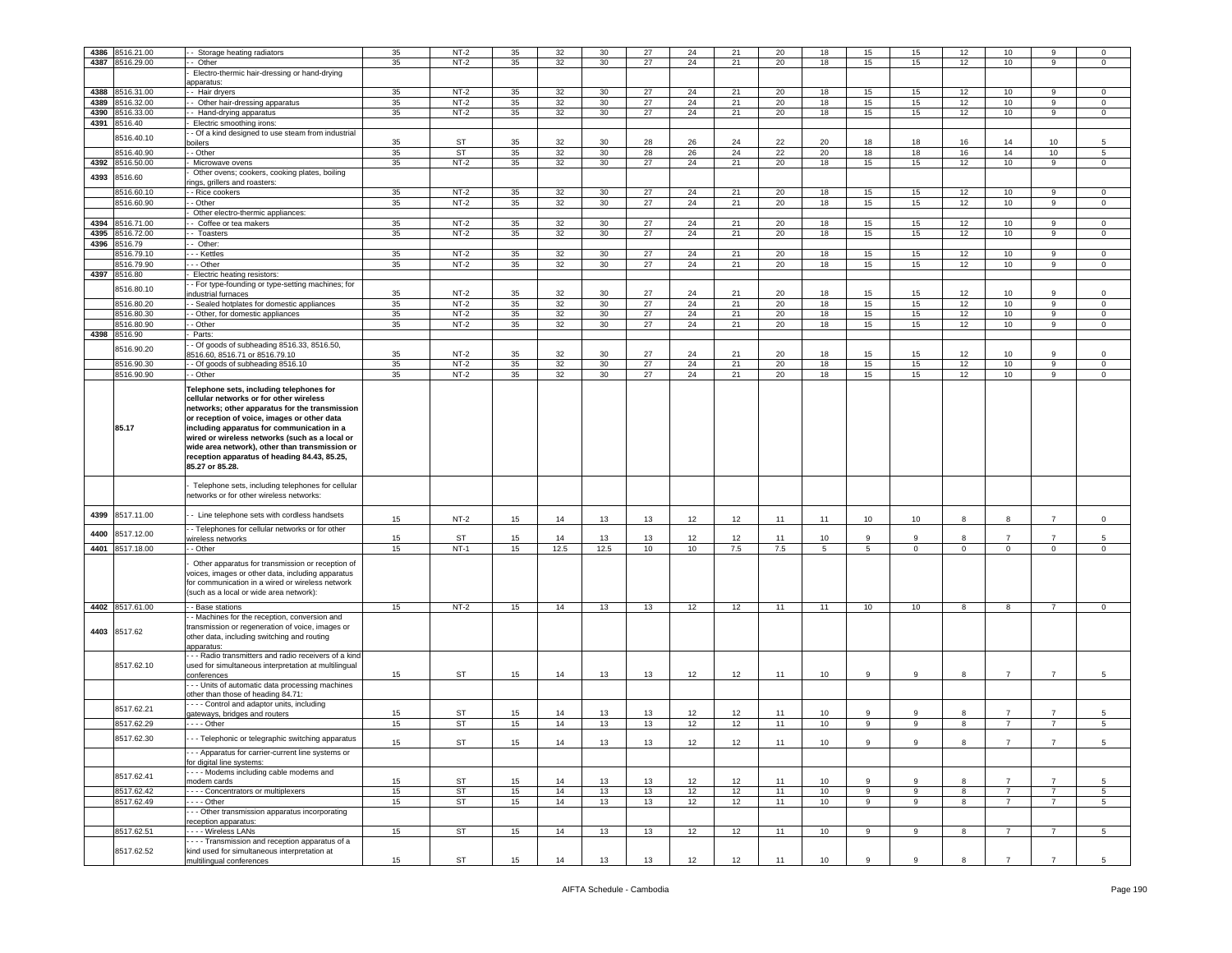|      |                                 | --- Other transmission apparatus for radio-            |    |           |    |    |                 |    |    |    |    |    |    |    |    |                |                |                |
|------|---------------------------------|--------------------------------------------------------|----|-----------|----|----|-----------------|----|----|----|----|----|----|----|----|----------------|----------------|----------------|
|      | 8517.62.53                      |                                                        | 15 | ST        | 15 | 14 | 13              | 13 | 12 | 12 | 11 | 10 | 9  | 9  | 8  |                |                | 5              |
|      |                                 | elephony or radio-telegraphy                           |    |           |    |    |                 |    |    |    |    |    |    |    |    |                |                |                |
|      | 8517.62.59                      | $- -$ - Other                                          | 15 | ST        | 15 | 14 | 13              | 13 | 12 | 12 | 11 | 10 | 9  | 9  | 8  | $\overline{7}$ | $\overline{7}$ | 5              |
|      |                                 | -- Other transmission apparatus:                       |    |           |    |    |                 |    |    |    |    |    |    |    |    |                |                |                |
|      | 8517.62.61                      | - - - For radio-telephony or radio-telegraphy          | 15 | <b>ST</b> | 15 | 14 | 13              | 13 | 12 | 12 | 11 | 10 | 9  | 9  | 8  | $\overline{7}$ |                | 5              |
|      | 8517.62.69                      | --- Other                                              | 15 | <b>ST</b> | 15 | 14 | 13              | 13 | 12 | 12 | 11 | 10 | 9  | 9  | 8  | $\overline{7}$ | $\overline{7}$ | $\sqrt{5}$     |
|      | 8517.62.90                      | - - Other                                              | 15 | ST        | 15 | 14 | 13              | 13 | 12 | 12 | 11 | 10 | 9  | 9  | 8  | $\overline{7}$ | $\overline{7}$ | 5              |
|      |                                 |                                                        |    |           |    |    |                 |    |    |    |    |    |    |    |    |                |                |                |
|      | 4404 8517.69                    | - Other:                                               |    |           |    |    |                 |    |    |    |    |    |    |    |    |                |                |                |
|      |                                 | - - Portable receivers for calling, alerting or paging |    |           |    |    |                 |    |    |    |    |    |    |    |    |                |                |                |
|      | 8517.69.10                      | and paging alert devices, including pagers             |    |           |    |    |                 |    |    |    |    |    |    |    |    |                |                |                |
|      |                                 |                                                        | 15 | $NT-2$    | 15 | 14 | 13              | 13 | 12 | 12 | 11 | 11 | 10 | 10 | 8  | 8              | $\overline{7}$ | 0              |
|      | 8517.69.20                      | - - For radio-telephony or radio-telegraphy            | 15 | $NT-2$    | 15 | 14 | 13              | 13 | 12 | 12 | 11 | 11 | 10 | 10 | 8  | 8              | $\overline{7}$ | $\mathsf 0$    |
|      | 8517.69.90                      | - - Other                                              | 15 | $NT-2$    | 15 | 14 | 13              | 13 | 12 | 12 | 11 | 11 | 10 | 10 | 8  | 8              | $\overline{7}$ | 0              |
| 4405 | 8517.70                         |                                                        |    |           |    |    |                 |    |    |    |    |    |    |    |    |                |                |                |
|      |                                 | Parts:                                                 |    |           |    |    |                 |    |    |    |    |    |    |    |    |                |                |                |
|      | 8517.70.10                      | - of control and adaptor units including gateways,     |    |           |    |    |                 |    |    |    |    |    |    |    |    |                |                |                |
|      |                                 | Bridges and routers                                    | 15 | ST        | 15 | 14 | 13              | 13 | 12 | 12 | 11 | 10 | 9  | 9  | 8  | $\overline{7}$ | $\overline{7}$ | 5              |
|      |                                 | - Of transmission apparatus, other than radio-         |    |           |    |    |                 |    |    |    |    |    |    |    |    |                |                |                |
|      |                                 |                                                        |    |           |    |    |                 |    |    |    |    |    |    |    |    |                |                |                |
|      |                                 | broadcasting or television transmission apparatus,     |    |           |    |    |                 |    |    |    |    |    |    |    |    |                |                |                |
|      |                                 | or of portable receivers for calling, alerting or      |    |           |    |    |                 |    |    |    |    |    |    |    |    |                |                |                |
|      |                                 | paging and paging alert devices, including pagers:     |    |           |    |    |                 |    |    |    |    |    |    |    |    |                |                |                |
|      | 8517.70.21                      | - - Of cellular telephones                             | 15 | ST        | 15 | 14 | 13              | 13 | 12 | 12 | 11 | 10 | 9  | 9  | 8  | $\overline{7}$ | $\overline{7}$ | $\sqrt{5}$     |
|      |                                 |                                                        |    |           |    |    |                 |    |    |    |    |    |    |    |    |                |                |                |
|      | 8517.70.29                      | - - Other                                              | 15 | <b>ST</b> | 15 | 14 | 13              | 13 | 12 | 12 | 11 | 10 | 9  | 9  | 8  | $\overline{7}$ | $\overline{7}$ | 5              |
|      |                                 | - Other printed circuit boards, assembled:             |    |           |    |    |                 |    |    |    |    |    |    |    |    |                |                |                |
|      | 8517.70.31                      | - - For line telephony or line telegraphy              | 15 | ST        | 15 | 14 | 13              | 13 | 12 | 12 | 11 | 10 | 9  | 9  | 8  | $\overline{7}$ | 7              | 5              |
|      | 8517.70.32                      | - - For radio-telephony or radio-telegraphy            | 15 | <b>ST</b> | 15 | 14 | 13              | 13 | 12 | 12 | 11 | 10 | 9  | 9  | 8  | $\overline{7}$ | $\overline{7}$ | 5              |
|      | 8517.70.39                      | - - Other                                              | 15 | ST        | 15 | 14 | 13              | 13 | 12 | 12 | 11 | 10 | 9  | 9  | 8  | $\overline{7}$ | $\overline{7}$ | 5              |
|      |                                 | - Antennae of a kind used with apparatus for radio-    |    |           |    |    |                 |    |    |    |    |    |    |    |    |                |                |                |
|      | 8517.70.40                      |                                                        | 15 | ST        | 15 | 14 | 13              | 13 | 12 | 12 | 11 | 10 | 9  | 9  | 8  | $\overline{7}$ | $\overline{7}$ | 5              |
|      |                                 | elephony or radio-telegraphy                           |    |           |    |    |                 |    |    |    |    |    |    |    |    |                |                |                |
|      |                                 | - Other:                                               |    |           |    |    |                 |    |    |    |    |    |    |    |    |                |                |                |
|      | 8517.70.91                      | - - For line telephony or line telegraphy              | 15 | ST        | 15 | 14 | 13              | 13 | 12 | 12 | 11 | 10 | 9  | 9  | 8  | $\overline{7}$ | $\overline{7}$ | $\sqrt{5}$     |
|      | 8517.70.92                      | - - For radio-telephony or radio-telegraphy            | 15 | ST        | 15 | 14 | 13              | 13 | 12 | 12 | 11 | 10 | 9  | 9  | 8  | $\overline{7}$ | 7              | 5              |
|      | 8517.70.99                      | - - Other                                              | 15 | <b>ST</b> | 15 | 14 | 13              | 13 | 12 | 12 | 11 | 10 | 9  | 9  | 8  | $\overline{7}$ | $\overline{7}$ | 5              |
|      |                                 |                                                        |    |           |    |    |                 |    |    |    |    |    |    |    |    |                |                |                |
|      |                                 | Microphones and stands therefor;                       |    |           |    |    |                 |    |    |    |    |    |    |    |    |                |                |                |
|      |                                 | loudspeakers, whether or not mounted in their          |    |           |    |    |                 |    |    |    |    |    |    |    |    |                |                |                |
|      |                                 | enclosures; headphones and earphones,                  |    |           |    |    |                 |    |    |    |    |    |    |    |    |                |                |                |
|      | 85.18                           | whether or not combined with a microphone,             |    |           |    |    |                 |    |    |    |    |    |    |    |    |                |                |                |
|      |                                 | and sets consisting of a microphone and one or         |    |           |    |    |                 |    |    |    |    |    |    |    |    |                |                |                |
|      |                                 | more loudspeakers; audio-frequency electric            |    |           |    |    |                 |    |    |    |    |    |    |    |    |                |                |                |
|      |                                 |                                                        |    |           |    |    |                 |    |    |    |    |    |    |    |    |                |                |                |
|      |                                 | amplifiers; electric sound amplifier sets.             |    |           |    |    |                 |    |    |    |    |    |    |    |    |                |                |                |
|      | 4406 8518.10                    | Microphones and stands therefor:                       |    |           |    |    |                 |    |    |    |    |    |    |    |    |                |                |                |
|      |                                 | - Microphones:                                         |    |           |    |    |                 |    |    |    |    |    |    |    |    |                |                |                |
|      |                                 |                                                        |    |           |    |    |                 |    |    |    |    |    |    |    |    |                |                |                |
|      |                                 |                                                        |    |           |    |    |                 |    |    |    |    |    |    |    |    |                |                |                |
|      |                                 | - - Microphones having a frequency range of 300        |    |           |    |    |                 |    |    |    |    |    |    |    |    |                |                |                |
|      | 8518.10.11                      | Hz to 3,400 Hz, with a diameter of not exceeding       |    |           |    |    |                 |    |    |    |    |    |    |    |    |                |                |                |
|      |                                 | 10 mm and a height not exceeding 3 mm, for             |    |           |    |    |                 |    |    |    |    |    |    |    |    |                |                |                |
|      |                                 | elecommunication use                                   | 35 | $NT-2$    | 35 | 32 | 30              | 27 | 24 | 21 | 20 | 18 | 15 | 15 | 12 | 10             | 9              | $\,0\,$        |
|      |                                 | - - Other microphones, whether or not with their       |    |           |    |    |                 |    |    |    |    |    |    |    |    |                |                |                |
|      | 8518.10.19                      | stands                                                 | 35 | $NT-2$    | 35 | 32 | 30              | 27 | 24 | 21 | 20 | 18 | 15 | 15 | 12 | 10             | 9              | $\mathsf 0$    |
|      | 8518.10.90                      | - - Other                                              | 35 | $NT-2$    | 35 | 32 | 30              | 27 | 24 | 21 | 20 | 18 | 15 | 15 | 12 | 10             | 9              | $\circ$        |
|      |                                 | Loudspeakers, whether or not mounted in their          |    |           |    |    |                 |    |    |    |    |    |    |    |    |                |                |                |
|      |                                 | enclosures:                                            |    |           |    |    |                 |    |    |    |    |    |    |    |    |                |                |                |
|      |                                 | - Single loudspeakers, mounted in their                |    |           |    |    |                 |    |    |    |    |    |    |    |    |                |                |                |
| 4407 | 8518.21.00                      |                                                        |    |           |    |    |                 |    |    |    |    |    |    |    |    |                | 9              |                |
|      |                                 | enclosures                                             | 35 | $NT-2$    | 35 | 32 | 30              | 27 | 24 | 21 | 20 | 18 | 15 | 15 | 12 | 10             |                | $\mathsf 0$    |
| 4408 | 8518.22.00                      | - Multiple loudspeakers, mounted in the same           |    |           |    |    |                 |    |    |    |    |    |    |    |    |                | 9              |                |
|      |                                 | enclosure                                              | 35 | $NT-2$    | 35 | 32 | 30              | 27 | 24 | 21 | 20 | 18 | 15 | 15 | 12 | 10             |                | $\mathsf 0$    |
| 4409 | 8518.29                         | - Other:                                               |    |           |    |    |                 |    |    |    |    |    |    |    |    |                |                |                |
|      | 8518.29.10                      | - - Box speaker assemblies                             | 35 | $NT-2$    | 35 | 32 | 30              | 27 | 24 | 21 | 20 | 18 | 15 | 15 | 12 | 10             | 9              | $\mathbf 0$    |
|      |                                 | - - Loudspeakers, without housing, having a            |    |           |    |    |                 |    |    |    |    |    |    |    |    |                |                |                |
|      |                                 | requency range of 300 Hz to 3,400 Hz, with a           |    |           |    |    |                 |    |    |    |    |    |    |    |    |                |                |                |
|      | 8518.29.20                      | diameter not exceeding 50 mm, for                      |    |           |    |    |                 |    |    |    |    |    |    |    |    |                |                |                |
|      |                                 | telecommunication use                                  | 35 | $NT-2$    | 35 | 32 | 30              | 27 | 24 | 21 | 20 | 18 | 15 | 15 | 12 | 10             | 9              | 0              |
|      | 8518.29.90                      | .-- Other                                              | 35 | $NT-2$    | 35 | 32 | 30              | 27 | 24 | 21 | 20 | 18 | 15 | 15 | 12 | 10             | 9              | $\circ$        |
|      |                                 |                                                        |    |           |    |    |                 |    |    |    |    |    |    |    |    |                |                |                |
|      |                                 | Headphones and earphones, whether or not               |    |           |    |    |                 |    |    |    |    |    |    |    |    |                |                |                |
|      | 4410 8518.30                    | combined with a microphone, and sets consisting        |    |           |    |    |                 |    |    |    |    |    |    |    |    |                |                |                |
|      |                                 | of a microphone and one or more loudspeakers:          |    |           |    |    |                 |    |    |    |    |    |    |    |    |                |                |                |
|      |                                 |                                                        |    |           |    |    |                 |    |    |    |    |    |    |    |    |                |                |                |
|      | 8518.30.10                      | - Headphones                                           | 35 | $NT-2$    | 35 | 32 | 30              | 27 | 24 | 21 | 20 | 18 | 15 | 15 | 12 | 10             | 9              | 0              |
|      | 8518.30.20                      | - Earphones                                            | 35 | $NT-2$    | 35 | 32 | 30              | 27 | 24 | 21 | 20 | 18 | 15 | 15 | 12 | 10             | 9              | 0              |
|      |                                 | - Combined microphone/speaker sets:                    |    |           |    |    |                 |    |    |    |    |    |    |    |    |                |                |                |
|      | 8518.30.31                      |                                                        | 35 | $NT-2$    | 35 | 32 | 30              | 27 | 24 | 21 | 20 | 18 | 15 | 15 | 12 | 10             | 9              | 0              |
|      |                                 | --- Handsets for telephonic apparatus                  |    |           |    |    |                 |    |    |    |    |    |    |    |    |                |                |                |
|      | 8518.30.39                      | - - Other                                              | 35 | $NT-2$    | 35 | 32 | 30              | 27 | 24 | 21 | 20 | 18 | 15 | 15 | 12 | 10             | 9              | $\mathsf 0$    |
|      | 8518.30.40                      | - Line telephone handsets                              | 35 | $NT-2$    | 35 | 32 | 30              | 27 | 24 | 21 | 20 | 18 | 15 | 15 | 12 | 10             | 9              | $\mathsf 0$    |
|      | 8518.30.90                      | - Other                                                | 35 | $NT-2$    | 35 | 32 | 30              | 27 | 24 | 21 | 20 | 18 | 15 | 15 | 12 | 10             | 9              | $\mathbf 0$    |
|      | 4411 8518.40                    | Audio-frequency electric amplifiers:                   |    |           |    |    |                 |    |    |    |    |    |    |    |    |                |                |                |
|      |                                 | - Having 6 or more input signal lines, with or         |    |           |    |    |                 |    |    |    |    |    |    |    |    |                |                |                |
|      | 8518.40.10                      | without elements for capacity amplifiers               | 35 | <b>ST</b> | 35 | 32 | 30              | 28 | 26 | 24 | 22 | 20 | 18 | 18 | 16 | 14             | 10             | 5              |
|      | 8518.40.20                      | - Used as repeaters in line telephony                  | 35 | <b>ST</b> | 35 |    | 30 <sup>°</sup> |    |    |    | 22 |    |    | 18 | 16 | 14             | 10             | 5              |
|      |                                 |                                                        |    |           |    | 32 |                 | 28 | 26 | 24 |    | 20 | 18 |    |    |                |                |                |
|      | 8518.40.30                      | - Used as repeaters in telephony other than line       |    |           |    |    |                 |    |    |    |    |    |    |    |    |                |                |                |
|      |                                 | elephony                                               | 35 | <b>ST</b> | 35 | 32 | 30              | 28 | 26 | 24 | 22 | 20 | 18 | 18 | 16 | 14             | 10             | 5              |
|      | 8518.40.90                      | - Other                                                | 35 | ST        | 35 | 32 | 30              | 28 | 26 | 24 | 22 | 20 | 18 | 18 | 16 | 14             | 10             | 5              |
|      | 4412 8518.50.00<br>4413 8518.90 | Electric sound amplifier sets<br>Parts:                | 35 | $NT-2$    | 35 | 32 | 30              | 27 | 24 | 21 | 20 | 18 | 15 | 15 | 12 | 10             | 9              | $\overline{0}$ |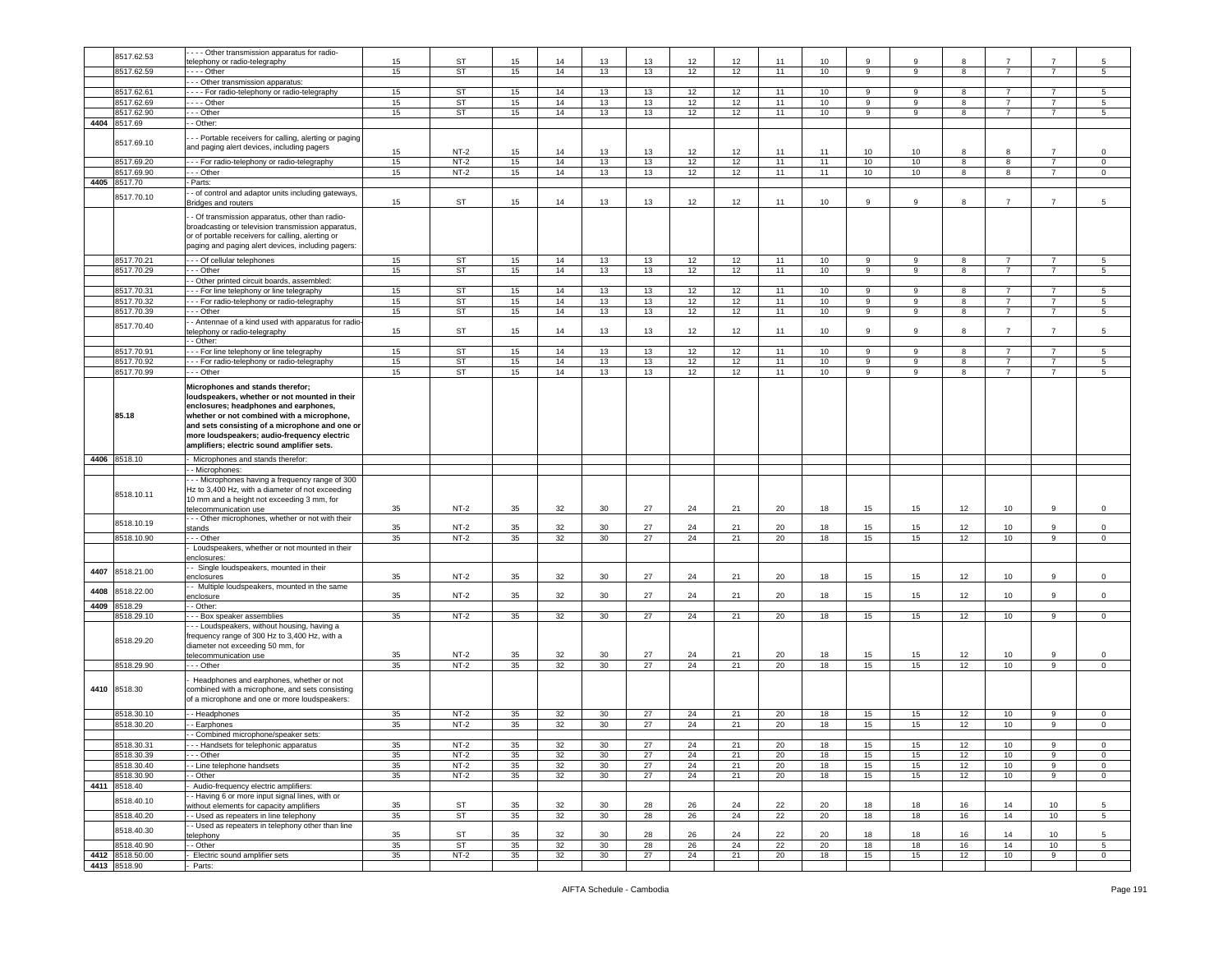|      |                          | - Of goods of subheading 8518.10.11,                                                         |          |                  |          |              |              |          |                 |            |            |                     |                 |                     |                               |                            |                        |                        |
|------|--------------------------|----------------------------------------------------------------------------------------------|----------|------------------|----------|--------------|--------------|----------|-----------------|------------|------------|---------------------|-----------------|---------------------|-------------------------------|----------------------------|------------------------|------------------------|
|      | 8518.90.10               | 8518.29.20, 8518.30.40 or 8518.40.20, including                                              |          |                  |          |              |              |          |                 |            |            |                     |                 |                     |                               |                            |                        |                        |
|      |                          | orinted circuit assemblies                                                                   | 35       | $NT-2$           | 35       | 32           | 30           | 27       | 24              | 21         | 20         | 18                  | 15              | 15                  | 12                            | 10                         | 9                      | $\mathsf 0$            |
|      | 8518.90.20<br>8518.90.90 | - Of goods of subheading 8518.40.10<br>- Other                                               | 35<br>35 | $NT-2$<br>$NT-2$ | 35<br>35 | 32<br>32     | 30<br>30     | 27<br>27 | 24<br>24        | 21<br>21   | 20<br>20   | 18<br>18            | 15<br>15        | 15<br>15            | 12<br>12                      | 10<br>10                   | 9<br>9                 | $\,0\,$<br>$\mathbf 0$ |
|      | 85.19                    | Sound recording or reproducing apparatus.                                                    |          |                  |          |              |              |          |                 |            |            |                     |                 |                     |                               |                            |                        |                        |
|      |                          |                                                                                              |          |                  |          |              |              |          |                 |            |            |                     |                 |                     |                               |                            |                        |                        |
| 4414 | 8519.20.00               | Apparatus operated by coins, banknotes, bank                                                 |          |                  |          |              |              |          |                 |            |            |                     |                 |                     |                               |                            |                        |                        |
|      |                          | cards, tokens or by other means of payment                                                   | 15       | NT-1             | 15       | 12.5         | 12.5         | 10       | 10              | 7.5        | 7.5        | 5                   | 5               | $\mathbf 0$         | $\mathbf 0$                   | 0                          | $\Omega$               | $\mathbf 0$            |
| 4415 | 8519.30.00               | Turntables (record-decks)                                                                    | 15       | $NT-1$           | 15       | 12.5         | 12.5         | 10       | 10              | $7.5\,$    | $7.5\,$    | 5                   | $5\overline{5}$ | $\mathbf 0$         | $\mathsf 0$                   | $\mathsf 0$                | $\mathbf 0$            | $\,0\,$                |
|      | 4416 8519.50.00          | Telephone answering machines                                                                 | 15       | $NT-1$           | 15       | 12.5         | 12.5         | 10       | 10              | 7.5        | 7.5        | $5\overline{)}$     | $5\overline{5}$ | $\mathbf 0$         | $\overline{0}$                | $\mathbf 0$                | $\mathbf 0$            | $\,0\,$                |
|      |                          | Other apparatus:                                                                             |          |                  |          |              |              |          |                 |            |            |                     |                 |                     |                               |                            |                        |                        |
| 4417 | 8519.81                  | - Using magnetic, optical or semiconductor                                                   |          |                  |          |              |              |          |                 |            |            |                     |                 |                     |                               |                            |                        |                        |
|      |                          | nedia:<br>- - Pocket size cassette recorders, the dimension:                                 |          |                  |          |              |              |          |                 |            |            |                     |                 |                     |                               |                            |                        |                        |
|      | 8519.81.10               | of which do not exceed 170 mm x 100 mm x 45                                                  |          |                  |          |              |              |          |                 |            |            |                     |                 |                     |                               |                            |                        |                        |
|      |                          | mm                                                                                           | 15       | $NT-1$           | 15       | 12.5         | 12.5         | 10       | 10              | 7.5        | 7.5        | 5                   | 5               | $\mathsf 0$         | $\mathbf 0$                   | $\mathbf 0$                | 0                      | $\mathsf 0$            |
|      |                          | - - Cassette recorders, with built in amplifiers and                                         |          |                  |          |              |              |          |                 |            |            |                     |                 |                     |                               |                            |                        |                        |
|      | 8519.81.20               | one or more built in loudspeakers, operating only                                            |          |                  |          |              |              |          |                 |            |            |                     |                 |                     |                               |                            |                        |                        |
|      |                          | with an external source of power                                                             |          |                  |          |              |              |          |                 |            |            |                     |                 |                     |                               |                            |                        |                        |
|      |                          |                                                                                              | 15       | $NT-1$           | 15       | 12.5         | 12.5         | 10       | 10              | 7.5        | 7.5        | 5<br>$\overline{5}$ | -5<br>5         | $\Omega$<br>$\circ$ | $\mathbf 0$<br>$\overline{0}$ | 0                          | $\mathbf 0$<br>$\circ$ | 0                      |
|      | 8519.81.30<br>8519.81.40 | -- Compact disc players                                                                      | 15<br>15 | $NT-1$<br>$NT-1$ | 15<br>15 | 12.5<br>12.5 | 12.5<br>12.5 | 10<br>10 | 10<br>10        | 7.5<br>7.5 | 7.5<br>7.5 | 5                   | 5               | $\mathsf 0$         | $\mathbf 0$                   | $\mathbf 0$<br>$\mathbf 0$ | $\mathbf 0$            | $\,0\,$<br>$\mathsf 0$ |
|      |                          | - - Transcribing machines<br>- - Dictating machines not capable of operating                 |          |                  |          |              |              |          |                 |            |            |                     |                 |                     |                               |                            |                        |                        |
|      | 8519.81.50               | without an external source of power                                                          | 15       | $NT-1$           | 15       | 12.5         | 12.5         | 10       | 10              | 7.5        | 7.5        | 5                   | 5               | $\circ$             | $\mathbf 0$                   | 0                          | $\mathbf 0$            | $\,0\,$                |
|      |                          |                                                                                              |          |                  |          |              |              |          |                 |            |            |                     |                 |                     |                               |                            |                        |                        |
|      | 8519.81.60               | - - Magnetic tape recorders incorporating sound<br>reproducing apparatus, digital audio type |          |                  |          |              |              |          |                 |            |            |                     |                 |                     |                               |                            |                        |                        |
|      |                          |                                                                                              | 15       | NT-1             | 15       | 12.5         | 12.5         | 10       | 10              | 7.5        | 7.5        | 5                   | 5               | $\Omega$            | $\mathbf 0$                   | 0                          | $\mathbf 0$            | 0                      |
|      | 8519.81.70               | - - Other sound reproducing apparatus, cassette                                              | 15       | NT-1             |          | 12.5         |              | 10       | 10              |            |            | 5                   | 5               | $\mathbf 0$         | $\mathbf 0$                   | 0                          | $\mathbf 0$            | 0                      |
|      | 8519.81.90               | vpe<br>- - Other                                                                             | 15       | $NT-1$           | 15<br>15 | 12.5         | 12.5<br>12.5 | 10       | 10              | 7.5<br>7.5 | 7.5<br>7.5 | 5                   | $5^{\circ}$     | $\circ$             | $\overline{0}$                | $\circ$                    | $\mathbf 0$            | $\mathsf 0$            |
| 4418 | 8519.89                  | - Other:                                                                                     |          |                  |          |              |              |          |                 |            |            |                     |                 |                     |                               |                            |                        |                        |
|      |                          | - - Cinematographic sound reproducers:                                                       |          |                  |          |              |              |          |                 |            |            |                     |                 |                     |                               |                            |                        |                        |
|      | 8519.89.11               | ---- For film of a width of less than 16 mm                                                  | 15       | $NT-1$           | 15       | 12.5         | 12.5         | 10       | 10              | 7.5        | 7.5        | 5                   | 5               | $^{\circ}$          | $\mathbf{0}$                  | $^{\circ}$                 | 0                      | $\mathbf 0$            |
|      | 8519.89.12               | ---- For film of a width of 16 mm or more                                                    | 15       | $NT-1$           | 15       | 12.5         | 12.5         | 10       | 10              | 7.5        | 7.5        | 5                   | 5               | $\overline{0}$      | $\mathbf{0}$                  | $\overline{0}$             | $\mathbf 0$            | $\mathbf 0$            |
|      | 8519.89.20               |                                                                                              |          |                  |          |              |              |          |                 |            |            |                     |                 |                     |                               |                            |                        |                        |
|      |                          | - - Record-players with or without loudspeakers                                              | 15       | $NT-1$           | 15       | 12.5         | 12.5         | 10       | 10              | 7.5        | 7.5        | 5                   | 5               | $\mathbf 0$         | $\mathbf 0$                   | $\mathbf 0$                | $\mathbf 0$            | $\mathsf 0$            |
|      | 8519.89.90               | - - Other                                                                                    | 15       | $NT-1$           | 15       | 12.5         | 12.5         | 10       | 10              | 7.5        | 7.5        | $\overline{5}$      | $\overline{5}$  | $\overline{0}$      | $\overline{0}$                | $\mathsf 0$                | $\mathbf 0$            | $\,0\,$                |
|      | 85.21                    | Video recording or reproducing apparatus,<br>whether or not incorporating a video tuner.     |          |                  |          |              |              |          |                 |            |            |                     |                 |                     |                               |                            |                        |                        |
| 4419 | 8521.10.00               | Magnetic tape-type                                                                           | 15       | $NT-1$           | 15       | 12.5         | 12.5         | 10       | 10              | 7.5        | 7.5        | 5                   | $\overline{5}$  | $\circ$             | $\mathbf 0$                   | $\mathbf 0$                | $\mathbf 0$            | $\mathsf 0$            |
|      | 4420 8521.90             | Other:                                                                                       |          |                  |          |              |              |          |                 |            |            |                     |                 |                     |                               |                            |                        |                        |
|      |                          | - Laser disc players:                                                                        |          |                  |          |              |              |          |                 |            |            |                     |                 |                     |                               |                            |                        |                        |
|      | 8521.90.11               | - - Of a kind used in cinematography, television o                                           |          |                  |          |              |              |          |                 |            |            |                     |                 |                     |                               |                            |                        |                        |
|      |                          | proadcasting                                                                                 | 15       | $NT-1$           | 15       | 12.5         | 12.5         | 10       | 10              | 7.5        | 7.5        | 5                   | 5               | $\mathbf 0$         | $\Omega$                      | $\Omega$                   | $\Omega$               | 0                      |
|      | 8521.90.19               | - - Other                                                                                    | 15       | $NT-1$           | 15       | 12.5         | 12.5         | 10       | 10              | 7.5        | 7.5        | $5\overline{)}$     | $\overline{5}$  | $\mathbf 0$         | $\overline{0}$                | $\overline{0}$             | $\mathbf 0$            | $\,0\,$                |
|      |                          | - Other:                                                                                     |          |                  |          |              |              |          |                 |            |            |                     |                 |                     |                               |                            |                        |                        |
|      | 8521.90.91               | - - Of a kind used in cinematography, television or<br>proadcasting                          | 15       | $NT-1$           | 15       | 12.5         | 12.5         | 10       | 10 <sup>1</sup> | 7.5        | 7.5        | 5                   | 5               | $\Omega$            | $\mathbf 0$                   | $\Omega$                   | 0                      | 0                      |
|      | 8521.90.99               | - - Other                                                                                    | 15       | $NT-1$           | 15       | 12.5         | 12.5         | 10       | 10              | 7.5        | 7.5        | 5 <sub>5</sub>      | $5\overline{)}$ | $\mathsf 0$         | $\overline{0}$                | $\overline{0}$             | $\mathsf 0$            | $\circ$                |
|      |                          | Parts and accessories suitable for use solely or                                             |          |                  |          |              |              |          |                 |            |            |                     |                 |                     |                               |                            |                        |                        |
|      | 85.22                    | principally with the apparatus of headings 85.19                                             |          |                  |          |              |              |          |                 |            |            |                     |                 |                     |                               |                            |                        |                        |
|      |                          | to 85.21.                                                                                    |          |                  |          |              |              |          |                 |            |            |                     |                 |                     |                               |                            |                        |                        |
| 4421 | 8522.10.00               | Pick-up cartridges                                                                           | 15       | $NT-1$           | 15       | 12.5         | 12.5         | 10       | 10              | 7.5        | 7.5        | $5\phantom{.0}$     | $5\phantom{.0}$ | $\mathsf 0$         | $\mathbf 0$                   | $\mathbf 0$                | $\mathbf 0$            | $\,0\,$                |
| 4422 | 8522.90                  | Other:                                                                                       |          |                  |          |              |              |          |                 |            |            |                     |                 |                     |                               |                            |                        |                        |
|      | 8522.90.10               | - Printed circuit board assemblies for television,                                           |          |                  |          |              |              |          |                 |            |            |                     |                 |                     |                               |                            |                        |                        |
|      |                          | proadcasting, cinematographic sound recorders<br>and reproducers                             | 15       | $NT-1$           | 15       | 12.5         | 12.5         | 10       | 10              | 7.5        | 7.5        | 5                   | 5               | $\mathbf 0$         | $\mathbf 0$                   | 0                          | 0                      | $\,0\,$                |
|      |                          | - Printed circuit board assemblies for telephone                                             |          |                  |          |              |              |          |                 |            |            |                     |                 |                     |                               |                            |                        |                        |
|      | 8522.90.20               | answering machines                                                                           | 15       | $NT-1$           | 15       | 12.5         | 12.5         | 10       | 10              | 7.5        | 7.5        | 5                   | 5               | $\mathbf 0$         | $\mathbf 0$                   | $\mathbf 0$                | $\mathbf 0$            | $\,0\,$                |
|      | 8522.90.40               | - Audio or video tapedecks and compact disc                                                  |          |                  |          |              |              |          |                 |            |            |                     |                 |                     |                               |                            |                        |                        |
|      |                          | nechanisms                                                                                   | 15       | <b>NT-1</b>      | 15       | 12.5         | 12.5         | 10       | 10              | 7.5        | 7.5        | 5                   | 5               | $\Omega$            | $\mathbf 0$                   | $\mathbf 0$                | 0                      | $\mathsf 0$            |
|      |                          |                                                                                              |          |                  |          |              |              |          |                 |            |            |                     |                 |                     |                               |                            |                        |                        |
|      |                          | - Audio or video reproduction heads, magnetic                                                |          |                  |          |              |              |          |                 |            |            |                     |                 |                     |                               |                            |                        |                        |
|      | 8522.90.50               | ype; magnetic erasing heads and rods                                                         | 15       | $NT-1$           | 15       | 12.5         | 12.5         | 10       | 10              | 7.5        | 7.5        | 5                   | $5\overline{5}$ | $\mathbf 0$         | $\overline{0}$                | 0                          | $\mathbf 0$            | $\mathsf 0$            |
|      |                          | - Other:                                                                                     |          |                  |          |              |              |          |                 |            |            |                     |                 |                     |                               |                            |                        |                        |
|      |                          |                                                                                              |          |                  |          |              |              |          |                 |            |            |                     |                 |                     |                               |                            |                        |                        |
|      | 8522.90.91               | - - Other parts and accessories of                                                           |          |                  |          |              |              |          |                 |            |            |                     |                 |                     |                               |                            |                        |                        |
|      |                          | cinematographic sound recorders or reproducers                                               | 15       | $NT-1$           | 15       | 12.5         | 12.5         | 10       | 10              | 7.5        | 7.5        | 5                   | 5               | 0                   | $\mathbf 0$                   | 0                          | 0                      | $\mathsf 0$            |
|      | 8522.90.92               | - - Other parts of telephone answering machines                                              |          |                  |          |              |              |          |                 |            |            |                     |                 |                     |                               |                            |                        |                        |
|      |                          | - - Other parts and accessories for goods of                                                 | 15       | $NT-1$           | 15       | 12.5         | 12.5         | 10       | 10              | 7.5        | $7.5\,$    | 5                   | 5               | $\mathbf 0$         | $\mathbf 0$                   | $\mathbf 0$                | $\mathbf 0$            | $\mathsf 0$            |
|      | 8522.90.93               | subheading 8519.81or heading 85.21                                                           | 15       | $NT-1$           | 15       | 12.5         | 12.5         | 10       | 10              | 7.5        | 7.5        | 5                   | 5               | $\Omega$            | $\mathbf 0$                   | $\Omega$                   | $\Omega$               | $\mathbf 0$            |
|      | 8522.90.99               | $\cdots$ Other                                                                               | 15       | $NT-1$           | 15       | 12.5         | 12.5         | 10       | 10              | 7.5        | 7.5        | $5^{\circ}$         | 5 <sup>5</sup>  | $\mathbf 0$         | $\mathbf{0}$                  | $\mathbf{0}$               | $\mathbf{0}$           | $\overline{0}$         |
|      |                          | Discs, tapes, solid-state non-volatile storage                                               |          |                  |          |              |              |          |                 |            |            |                     |                 |                     |                               |                            |                        |                        |
|      |                          | devices. "smart cards" and other media for the                                               |          |                  |          |              |              |          |                 |            |            |                     |                 |                     |                               |                            |                        |                        |
|      |                          | recording of sound or of other phenomena,                                                    |          |                  |          |              |              |          |                 |            |            |                     |                 |                     |                               |                            |                        |                        |
|      | 85.23                    | whether or not recorded, including matrices                                                  |          |                  |          |              |              |          |                 |            |            |                     |                 |                     |                               |                            |                        |                        |
|      |                          | and masters for the production of discs, but                                                 |          |                  |          |              |              |          |                 |            |            |                     |                 |                     |                               |                            |                        |                        |
|      |                          | excluding products of Chapter 37.                                                            |          |                  |          |              |              |          |                 |            |            |                     |                 |                     |                               |                            |                        |                        |
|      | 4423 8523.21             | Magnetic media:<br>- Cards incorporating a magnetic stripe:                                  |          |                  |          |              |              |          |                 |            |            |                     |                 |                     |                               |                            |                        |                        |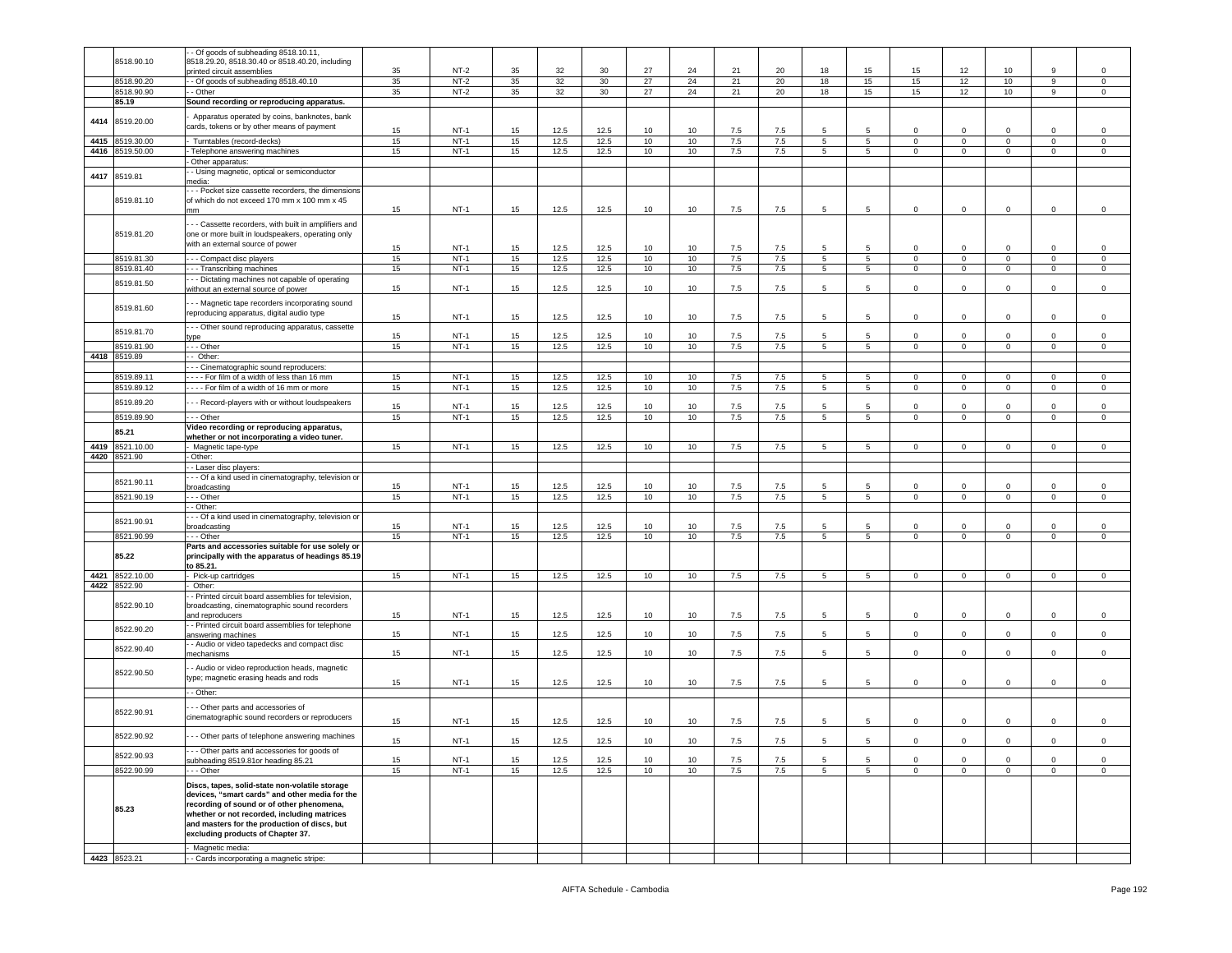|      | 8523.21.10   | - - Unrecorded                                                            | 15 | $NT-2$    | 15 | 14 | 13 | 13 | 12 | 12 | 11 | 11   | 10             | 10             | 8              | 8              |                | $\Omega$       |
|------|--------------|---------------------------------------------------------------------------|----|-----------|----|----|----|----|----|----|----|------|----------------|----------------|----------------|----------------|----------------|----------------|
|      | 8523.21.20   | - - Recorded                                                              | 15 | $NT-2$    | 15 | 14 | 13 | 13 | 12 | 12 | 11 | 11   | 10             | 10             | 8              | 8              | -7             | $\mathbf 0$    |
|      |              |                                                                           |    |           |    |    |    |    |    |    |    |      |                |                |                |                |                |                |
| 4424 | 8523.29      | - Other:                                                                  |    |           |    |    |    |    |    |    |    |      |                |                |                |                |                |                |
|      |              | - - Magnetic tapes, of a width not exceeding 4                            |    |           |    |    |    |    |    |    |    |      |                |                |                |                |                |                |
|      |              | mm:                                                                       |    |           |    |    |    |    |    |    |    |      |                |                |                |                |                |                |
|      | 8523.29.11   | ---- Computer tapes, unrecorded                                           | 15 | $NT-2$    | 15 | 14 | 13 | 13 | 12 | 12 | 11 | 11   | 10             | 10             | 8              | 8              | $\overline{7}$ | $\mathbf 0$    |
|      | 8523.29.12   | - - - Video tapes, recorded                                               | 15 | $NT-2$    | 15 | 14 | 13 | 13 | 12 | 12 | 11 | 11   | 10             | 10             | 8              | 8              | $\overline{7}$ | $\mathsf 0$    |
|      | 8523.29.19   | $- -$ - Other                                                             | 15 | $NT-2$    | 15 | 14 | 13 | 13 | 12 | 12 | 11 | 11   | 10             | 10             | 8              | 8              | $\overline{7}$ | $\circ$        |
|      |              | - - Magnetic tapes, of a width exceeding 4 mm but                         |    |           |    |    |    |    |    |    |    |      |                |                |                |                |                |                |
|      |              | not exceeding 6.5 mm:                                                     |    |           |    |    |    |    |    |    |    |      |                |                |                |                |                |                |
|      | 8523.29.21   | --- Video tapes, unrecorded                                               | 15 | $NT-2$    | 15 | 14 | 13 | 13 | 12 | 12 | 11 | 11   | 10             | 10             | 8              | 8              |                | 0              |
|      | 8523.29.22   | - - - Video tapes, recorded                                               | 15 | $NT-2$    | 15 | 14 | 13 | 13 | 12 | 12 | 11 | 11   | 10             | 10             | 8              | 8              | $\overline{7}$ | $\circ$        |
|      | 8523.29.29   | --- Other                                                                 | 15 | $NT-2$    | 15 | 14 | 13 | 13 | 12 | 12 | 11 | 11   | 10             | 10             | 8              | 8              | $\overline{7}$ | 0              |
|      |              |                                                                           |    |           |    |    |    |    |    |    |    |      |                |                |                |                |                |                |
|      |              | - - Magnetic tapes, of a width exceeding 6.5 mm:                          |    |           |    |    |    |    |    |    |    |      |                |                |                |                |                |                |
|      |              | - - - Computer tapes, in pancake or in jumbo                              |    |           |    |    |    |    |    |    |    |      |                |                |                |                |                |                |
|      | 8523.29.31   | orms, unrecorded                                                          | 15 | $NT-2$    | 15 | 14 | 13 | 13 | 12 | 12 | 11 | 11   | 10             | 10             | 8              | 8              | $\overline{7}$ | $\circ$        |
|      | 8523.29.32   | --- Other computer tapes, unrecorded                                      | 15 | $NT-2$    | 15 | 14 | 13 | 13 | 12 | 12 | 11 | 11   | 10             | 10             | 8              | 8              | $\overline{7}$ | $\mathbf 0$    |
|      |              | - - - Other, in pancake or in jumbo forms,                                |    |           |    |    |    |    |    |    |    |      |                |                |                |                |                |                |
|      | 8523.29.33   | unrecorded                                                                | 15 | NT-2      | 15 | 14 | 13 | 13 | 12 | 12 | 11 | 11   | 10             | 10             | 8              | 8              |                | $\mathsf 0$    |
|      | 8523.29.39   | --- Other                                                                 | 15 | $NT-2$    | 15 | 14 | 13 | 13 | 12 | 12 | 11 | 11   | $10$           | $10$           | 8              | 8              | $\overline{7}$ | $\mathbf 0$    |
|      |              | -- Magnetic discs:                                                        |    |           |    |    |    |    |    |    |    |      |                |                |                |                |                |                |
|      |              | --- Of a kind used for reproducing phenomena                              |    |           |    |    |    |    |    |    |    |      |                |                |                |                |                |                |
|      | 8523.29.41   | other than sound or image                                                 | 15 | $NT-2$    | 15 | 14 | 13 | 13 | 12 | 12 | 11 | 11   | 10             | 10             | 8              | 8              | $\overline{7}$ | $\mathsf 0$    |
|      |              |                                                                           |    |           |    |    |    |    |    |    |    |      |                |                |                |                |                |                |
|      |              | --- Of a kind used for reproducing                                        |    |           |    |    |    |    |    |    |    |      |                |                |                |                |                |                |
|      |              | representations of instructions, data, sound and                          |    |           |    |    |    |    |    |    |    |      |                |                |                |                |                |                |
|      |              | image, recorded in a machine readable binary                              |    |           |    |    |    |    |    |    |    |      |                |                |                |                |                |                |
|      | 8523.29.42   | form, and capable of being manipulated or                                 |    |           |    |    |    |    |    |    |    |      |                |                |                |                |                |                |
|      |              | providing interactivity to a user, by means of an                         |    |           |    |    |    |    |    |    |    |      |                |                |                |                |                |                |
|      |              | automatic data processing machine; proprietary                            |    |           |    |    |    |    |    |    |    |      |                |                |                |                |                |                |
|      |              | format storage (recorded) media                                           | 15 | $NT-2$    | 15 | 14 | 13 | 13 | 12 | 12 | 11 | 11   | 10             | 10             | 8              | 8              | $\overline{7}$ | $\mathbf 0$    |
|      | 8523.29.43   | ---- Other, unrecorded                                                    | 15 | $NT-2$    | 15 | 14 | 13 | 13 | 12 | 12 | 11 | 11   | 10             | 10             | 8              | 8              | $\overline{7}$ | $\circ$        |
|      | 8523.29.44   | --- Other, recorded                                                       | 15 | $NT-2$    | 15 | 14 | 13 | 13 | 12 | 12 | 11 | 11   | 10             | 10             | 8              | 8              | $\overline{7}$ | $\mathsf 0$    |
|      |              | - - Other:                                                                |    |           |    |    |    |    |    |    |    |      |                |                |                |                |                |                |
|      |              | ---- Of a kind suitable for computer use,                                 |    |           |    |    |    |    |    |    |    |      |                |                |                |                |                |                |
|      | 8523.29.91   | unrecorded                                                                | 15 | $NT-2$    | 15 | 14 | 13 | 13 | 12 | 12 | 11 | 11   | 10             | 10             | 8              | 8              | $\overline{7}$ | $\mathbf 0$    |
|      |              | --- Of a kind used for reproducing phenomena                              |    |           |    |    |    |    |    |    |    |      |                |                |                |                |                |                |
|      | 8523.29.92   | other than sound or image                                                 | 15 | $NT-2$    | 15 | 14 | 13 | 13 | 12 | 12 | 11 | 11   | 10             | 10             | 8              | 8              | $\overline{7}$ | $\mathsf 0$    |
|      |              |                                                                           |    |           |    |    |    |    |    |    |    |      |                |                |                |                |                |                |
|      |              | --- Of a kind used for reproducing                                        |    |           |    |    |    |    |    |    |    |      |                |                |                |                |                |                |
|      |              | representations of instructions, data, sound and                          |    |           |    |    |    |    |    |    |    |      |                |                |                |                |                |                |
|      |              | nage, recorded in a machine readable binary                               |    |           |    |    |    |    |    |    |    |      |                |                |                |                |                |                |
|      | 8523.29.93   | orm, and capable of being manipulated or                                  |    |           |    |    |    |    |    |    |    |      |                |                |                |                |                |                |
|      |              | providing interactivity to a user, by means of an                         |    |           |    |    |    |    |    |    |    |      |                |                |                |                |                |                |
|      |              | automatic data processing machine; proprietary                            |    |           |    |    |    |    |    |    |    |      |                |                |                |                |                |                |
|      |              | format storage (recorded) media                                           | 15 | $NT-2$    | 15 | 14 | 13 | 13 | 12 | 12 | 11 | 11   | 10             | 10             | 8              | 8              | $\overline{7}$ | 0              |
|      | 8523.29.99   | $- -$ Other                                                               | 15 | $NT-2$    | 15 | 14 | 13 | 13 | 12 | 12 | 11 | 11   | 10             | 10             | 8              | 8              | $\overline{7}$ | $\mathbf 0$    |
|      | 4425 8523.40 |                                                                           |    |           |    |    |    |    |    |    |    |      |                |                |                |                |                |                |
|      |              | Optical media:                                                            |    |           |    |    |    |    |    |    |    |      |                |                |                |                |                |                |
|      |              | - Discs for laser reading systems:                                        |    |           |    |    |    |    |    |    |    |      |                |                |                |                |                |                |
|      | 8523.40.11   | - - Of a kind suitable for computer use,                                  |    | ST        |    |    | 13 | 13 |    |    |    |      | 9              | 9              |                | $\overline{7}$ | $\overline{7}$ |                |
|      |              | unrecorded                                                                | 15 |           | 15 | 14 |    |    | 12 | 12 | 11 | $10$ |                |                | 8              |                |                | 5              |
|      | 8523.40.12   | - - Of a kind used for reproducing phenomena<br>other than sound or image | 15 | ST        | 15 | 14 | 13 | 13 | 12 | 12 | 11 | $10$ | 9              | 9              | 8              | $\overline{7}$ | $\overline{7}$ | 5              |
|      | 8523.40.13   | - - Of a kind used for reproducing sound only                             | 15 | <b>ST</b> | 15 | 14 | 13 | 13 | 12 | 12 | 11 | 10   | 9              | 9              | 8              | $\overline{7}$ | $\overline{7}$ | 5              |
|      |              |                                                                           |    |           |    |    |    |    |    |    |    |      |                |                |                |                |                |                |
|      |              | - - Of a kind used for reproducing representations                        |    |           |    |    |    |    |    |    |    |      |                |                |                |                |                |                |
|      |              | of instructions, data, sound and image, recorded in                       |    |           |    |    |    |    |    |    |    |      |                |                |                |                |                |                |
|      |              | a machine readable binary form, and capable of                            |    |           |    |    |    |    |    |    |    |      |                |                |                |                |                |                |
|      | 8523.40.14   | being manipulated or providing interactivity to a                         |    |           |    |    |    |    |    |    |    |      |                |                |                |                |                |                |
|      |              | user, by means of an automatic data processing                            |    |           |    |    |    |    |    |    |    |      |                |                |                |                |                |                |
|      |              | machine; proprietary format storage (recorded)                            |    |           |    |    |    |    |    |    |    |      |                |                |                |                |                |                |
|      |              | media                                                                     | 15 | ST        | 15 | 14 | 13 | 13 | 12 | 12 | 11 | $10$ | 9              | 9              | 8              | $\overline{7}$ | $\overline{7}$ | 5              |
|      | 8523.40.19   | $-$ Other                                                                 | 15 | ST        | 15 | 14 | 13 | 13 | 12 | 12 | 11 | 10   | $\overline{9}$ | $\overline{9}$ | $\overline{8}$ | $\overline{7}$ | $\overline{7}$ | $\overline{5}$ |
|      |              | - Other:                                                                  |    |           |    |    |    |    |    |    |    |      |                |                |                |                |                |                |
|      |              | - - Of a kind suitable for computer use,                                  |    |           |    |    |    |    |    |    |    |      |                |                |                |                |                |                |
|      | 8523.40.91   | unrecorded                                                                | 15 | <b>ST</b> | 15 | 14 | 13 | 13 | 12 | 12 | 11 | 10   | 9              | 9              | 8              | $\overline{7}$ | $\overline{7}$ | 5              |
|      |              | - - Of a kind used for reproducing phenomena                              |    |           |    |    |    |    |    |    |    |      |                |                |                |                |                |                |
|      | 8523.40.92   | other than sound or image                                                 | 15 | <b>ST</b> | 15 | 14 | 13 | 13 | 12 | 12 | 11 | 10   | -9             | 9              | 8              | $\overline{7}$ | $\overline{7}$ | 5              |
|      | 8523.40.93   | --- Of a kind used for reproducing sound only                             | 15 | ST        | 15 | 14 | 13 | 13 | 12 | 12 | 11 | 10   | 9              | 9              | 8              | 7              | 7              | 5              |
|      |              |                                                                           |    |           |    |    |    |    |    |    |    |      |                |                |                |                |                |                |
|      |              | - - Of a kind used for reproducing representations                        |    |           |    |    |    |    |    |    |    |      |                |                |                |                |                |                |
|      |              | of instructions, data, sound and image, recorded in                       |    |           |    |    |    |    |    |    |    |      |                |                |                |                |                |                |
|      |              | a machine readable binary form, and capable of                            |    |           |    |    |    |    |    |    |    |      |                |                |                |                |                |                |
|      | 8523.40.94   | being manipulated or providing interactivity to a                         |    |           |    |    |    |    |    |    |    |      |                |                |                |                |                |                |
|      |              | user, by means of an automatic data processing                            |    |           |    |    |    |    |    |    |    |      |                |                |                |                |                |                |
|      |              | machine; proprietary format storage (recorded)                            |    |           |    |    |    |    |    |    |    |      |                |                |                |                |                |                |
|      |              | media                                                                     | 15 | <b>ST</b> | 15 | 14 | 13 | 13 | 12 | 12 | 11 | 10   | 9              | 9              | 8              | $\overline{7}$ | $\overline{7}$ | 5              |
|      | 8523.40.99   | -- Other                                                                  | 15 | ST        | 15 | 14 | 13 | 13 | 12 | 12 | 11 | 10   | 9              | 9              | 8              | $\overline{7}$ | $\overline{7}$ | 5 <sub>5</sub> |
|      |              | Semiconductor media:                                                      |    |           |    |    |    |    |    |    |    |      |                |                |                |                |                |                |
|      | 4426 8523.51 | - Solid-state non-volatile storage devices:                               |    |           |    |    |    |    |    |    |    |      |                |                |                |                |                |                |
|      |              | - - Of a kind suitable for computer use,                                  |    |           |    |    |    |    |    |    |    |      |                |                |                |                |                |                |
|      | 8523.51.10   | unrecorded                                                                | 15 | $NT-2$    | 15 | 14 | 13 | 13 | 12 | 12 | 11 | 11   | 10             | 10             | 8              | 8              | $\overline{7}$ | $\mathsf 0$    |
|      |              |                                                                           |    |           |    |    |    |    |    |    |    |      |                |                |                |                |                |                |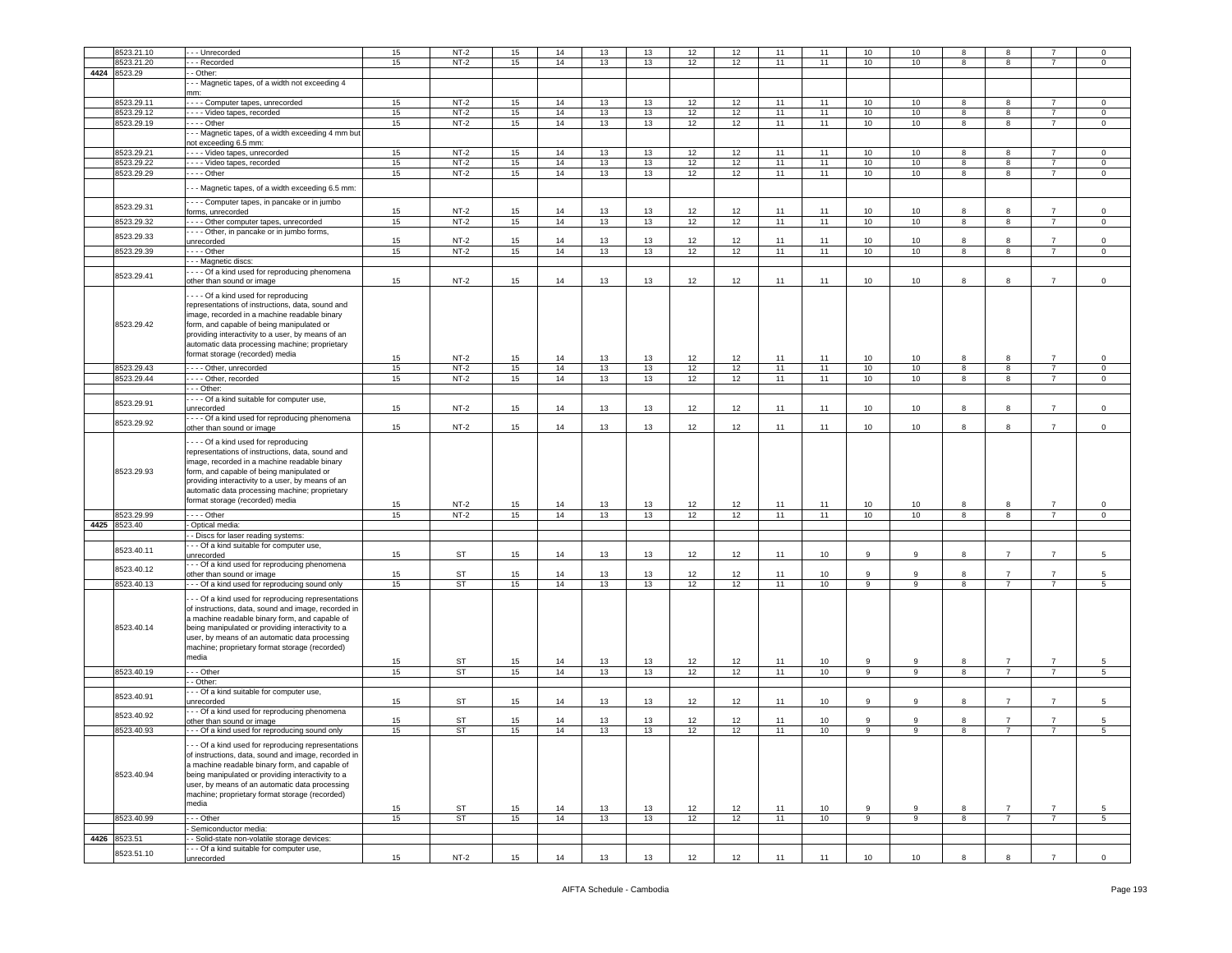|      | 8523.51.20                 | - - Of a kind used for reproducing phenomena<br>other than sound or image                                                                                                                                                                                                                                                            | 15       | $NT-2$           | 15       | 14           | 13         | 13       | 12       | 12         | 11         | 11             | 10              | 10           | 8                            | 8              | $\overline{7}$                   | $\mathsf 0$                   |
|------|----------------------------|--------------------------------------------------------------------------------------------------------------------------------------------------------------------------------------------------------------------------------------------------------------------------------------------------------------------------------------|----------|------------------|----------|--------------|------------|----------|----------|------------|------------|----------------|-----------------|--------------|------------------------------|----------------|----------------------------------|-------------------------------|
|      | 8523.51.30                 | - - - Of a kind used for reproducing representations<br>of instructions, data, sound and image, recorded in<br>a machine readable binary form, and capable of<br>being manipulated or providing interactivity to a<br>user, by means of an automatic data processing<br>machine; proprietary format storage (recorded)<br>media      |          |                  |          |              |            |          |          |            |            |                |                 |              |                              |                |                                  |                               |
|      | 8523.51.90                 | --- Other                                                                                                                                                                                                                                                                                                                            | 15<br>15 | $NT-1$<br>$NT-2$ | 15<br>15 | 12.5<br>14   | 12.5<br>13 | 10<br>13 | 10<br>12 | 7.5<br>12  | 7.5<br>11  | 5<br>11        | 5<br>10         | 0<br>10      | $\mathbf 0$<br>8             | 0<br>8         | 0<br>$\overline{7}$              | 0<br>$\mathbf 0$              |
| 4427 | 8523.52.00                 | - "Smart cards"                                                                                                                                                                                                                                                                                                                      | 15       | ST               | 15       | 14           | 13         | 13       | 12       | 12         | 11         | 10             | 9               | 9            | 8                            | $\overline{7}$ | $\overline{7}$                   | 5                             |
| 4428 | 8523.59                    | - Other:                                                                                                                                                                                                                                                                                                                             |          |                  |          |              |            |          |          |            |            |                |                 |              |                              |                |                                  |                               |
|      | 3523.59.10                 | - - Proximity cards and tags                                                                                                                                                                                                                                                                                                         | 15       | $NT-2$           | 15       | 14           | 13         | 13       | 12       | 12         | 11         | 11             | 10              | 10           | 8                            | 8              | $\overline{7}$                   | $\mathsf 0$                   |
|      | 8523.59.20                 | - - Other, of a kind suitable for computer use,<br>unrecorded                                                                                                                                                                                                                                                                        | 15       | $NT-2$           | 15       | 14           | 13         | 13       | 12       | 12         | 11         | 11             | 10              | 10           | 8                            | 8              | $\overline{7}$                   | $\mathsf 0$                   |
|      | 8523.59.30                 | -- Other, of a kind used for reproducing<br>phenomena other than sound or image                                                                                                                                                                                                                                                      | 15       | $NT-2$           | 15       | 14           | 13         | 13       | 12       | 12         | 11         | 11             | 10              | 10           | 8                            | 8              | $\overline{7}$                   | $\mathsf 0$                   |
|      | 8523.59.40                 | - - Other, of a kind used for reproducing<br>representations of instructions, data, sound and<br>image, recorded in a machine readable binary<br>form, and capable of being manipulated or<br>providing interactivity to a user, by means of an<br>automatic data processing machine; proprietary<br>format storage (recorded) media | 15       | $NT-2$           | 15       | 14           | 13         | 13       | 12       | 12         | 11         | 11             | 10              | 10           | 8                            | 8              | $\overline{7}$                   | 0                             |
|      | 8523.59.90                 | - - Other                                                                                                                                                                                                                                                                                                                            | 15       | $NT-2$           | 15       | 14           | 13         | 13       | 12       | 12         | 11         | 11             | 10              | 10           | 8                            | 8              | $\overline{7}$                   | 0                             |
|      | 4429 8523.80               | - Other:                                                                                                                                                                                                                                                                                                                             |          |                  |          |              |            |          |          |            |            |                |                 |              |                              |                |                                  |                               |
|      | 8523.80.10                 | - Of a kind suitable for computer use, unrecorded                                                                                                                                                                                                                                                                                    | 15       | $NT-2$           | 15       | 14           | 13         | 13       | 12       | 12         | 11         | 11             | 10              | 10           | 8                            | 8              |                                  | 0                             |
|      | 8523.80.20                 | - Of a kind used for reproducing phenomena<br>other than sound or image                                                                                                                                                                                                                                                              | 15       | $NT-2$           | 15       | 14           | 13         | 13       | 12       | 12         | 11         | 11             | 10              | 10           | 8                            | 8              | $\overline{7}$                   | $\mathsf 0$                   |
|      | 8523.80.30                 | - Of a kind used for reproducing representations<br>of instructions, data, sound and image, recorded in<br>a machine readable binary form, and capable of<br>being manipulated or providing interactivity to a<br>user, by means of an automatic data processing<br>machine; proprietary format storage (recorded)<br>media          | 15       | $NT-2$           | 15       | 14           | 13         | 13       | 12       | 12         | 11         | 11             | 10              | 10           | 8                            | 8              | $\overline{7}$                   | 0                             |
|      | 8523.80.40                 | - Gramophone records                                                                                                                                                                                                                                                                                                                 | 15       | $NT-2$           | 15       | 14           | 13         | 13       | 12       | 12         | 11         | 11             | 10              | 10           | 8                            | 8              | $\overline{7}$                   | $\mathsf 0$                   |
|      | 8523.80.90                 | - - Other                                                                                                                                                                                                                                                                                                                            | 15       | $NT-2$           | 15       | 14           | 13         | 13       | 12       | 12         | 11         | 11             | 10              | 10           | 8                            | 8              | $\overline{7}$                   | $\mathbf 0$                   |
|      |                            | Transmission apparatus for radio-broadcasting                                                                                                                                                                                                                                                                                        |          |                  |          |              |            |          |          |            |            |                |                 |              |                              |                |                                  |                               |
|      | 85.25                      | or television, whether or not incorporating<br>reception apparatus or sound recording or<br>reproducing apparatus; television cameras,<br>digital cameras and video camera recorders.                                                                                                                                                |          |                  |          |              |            |          |          |            |            |                |                 |              |                              |                |                                  |                               |
| 4430 | 8525.50.00                 | Transmission apparatus                                                                                                                                                                                                                                                                                                               | 15       | ST               | 15       | 14           | 13         | 13       | 12       | 12         | 11         | 10             | 9               | 9            | 8                            | $\overline{7}$ | $\overline{7}$                   | 5                             |
| 4431 | 8525.60.00                 | Transmission apparatus incorporating reception                                                                                                                                                                                                                                                                                       |          |                  |          |              |            |          |          |            |            |                |                 |              | 8                            |                | $\overline{7}$                   |                               |
| 4432 | 8525.80                    | apparatus<br>Television cameras, digital cameras and video                                                                                                                                                                                                                                                                           | 15       | $NT-2$           | 15       | 14           | 13         | 13       | 12       | 12         | 11         | 11             | 10              | 10           |                              | 8              |                                  | $\mathsf 0$                   |
|      |                            | camera recorders:                                                                                                                                                                                                                                                                                                                    |          | $NT-2$           |          |              |            |          |          |            |            | 11             |                 | 10           | -8                           | 8              |                                  | 0                             |
|      | 8525.80.10                 | - Web cameras                                                                                                                                                                                                                                                                                                                        | 15       |                  | 15       | 14           | 13         | 13       | 12       | 12         | 11         |                | 10              |              |                              |                |                                  |                               |
|      | 8525.80.20<br>8525.80.90   | - Digital cameras and video camera recorders<br>- Other                                                                                                                                                                                                                                                                              | 15<br>15 | $NT-2$<br>$NT-2$ | 15<br>15 | 14<br>14     | 13<br>13   | 13<br>13 | 12<br>12 | 12<br>12   | 11<br>11   | 11<br>11       | 10<br>10        | 10<br>10     | 8<br>$\overline{\mathbf{8}}$ | 8<br>8         | $\overline{7}$<br>$\overline{7}$ | $\mathsf 0$<br>$\overline{0}$ |
|      | 85.26                      | Radar apparatus, radio navigational aid<br>apparatus and radio remote control apparatus.                                                                                                                                                                                                                                             |          |                  |          |              |            |          |          |            |            |                |                 |              |                              |                |                                  |                               |
|      | 4433 8526.10               | Radar apparatus:                                                                                                                                                                                                                                                                                                                     |          |                  |          |              |            |          |          |            |            |                |                 |              |                              |                |                                  |                               |
|      | 8526.10.10                 | - Radar apparatus, ground based, or of a kind for<br>incorporation in civil aircraft, or of a kind used solely                                                                                                                                                                                                                       |          | NT-1             | 15       |              | 12.5       | 10       | 10       |            |            | 5              | 5               | 0            | $\mathbf 0$                  | $\mathbf 0$    | $\mathbf 0$                      | 0                             |
|      | 8526.10.90                 | on sea-going vessels<br>- - Other                                                                                                                                                                                                                                                                                                    | 15<br>15 | $NT-1$           | 15       | 12.5<br>12.5 | 12.5       | 10       | 10       | 7.5<br>7.5 | 7.5<br>7.5 | 5              | 5 <sup>5</sup>  | $\mathbf 0$  | $\mathbf 0$                  | $\circ$        | $\mathbf 0$                      | $\mathbf 0$                   |
|      |                            | Other:                                                                                                                                                                                                                                                                                                                               |          |                  |          |              |            |          |          |            |            |                |                 |              |                              |                |                                  |                               |
|      | 4434 8526.91               | Radio navigational aid apparatus:<br>- - Radio navigational aid apparatus, of a kind for                                                                                                                                                                                                                                             |          |                  |          |              |            |          |          |            |            |                |                 |              |                              |                |                                  |                               |
|      | 8526.91.10                 | used in civil aircraft, or of a kind used solely on sea-<br>going vessels                                                                                                                                                                                                                                                            | 15       | $NT-1$           | 15       | 12.5         | 12.5       | 10       | 10       | 7.5        | 7.5        | 5              | 5               | $\mathbf 0$  | $\mathbf 0$                  | $\Omega$       | $\Omega$                         | $\mathsf 0$                   |
|      | 8526.91.90                 | --- Other                                                                                                                                                                                                                                                                                                                            | 15       | $NT-1$           | 15       | 12.5         | 12.5       | 10       | 10       | 7.5        | 7.5        | 5              | 5               | 0            | $\mathbf 0$                  | $\mathbf 0$    | 0                                | $\mathbf 0$                   |
|      | 4435 8526.92.00<br>85.27   | - - Radio remote control apparatus<br>Reception apparatus for radio-broadcasting,<br>whether or not combined, in the same housing,<br>with sound recording or reproducing apparatus<br>or a clock.                                                                                                                                   | 15       | NT-1             | 15       | 12.5         | 12.5       | 10       | 10       | 7.5        | 7.5        | 5              | 5               | $\mathbf 0$  | $\circ$                      | 0              | 0                                | 0                             |
|      |                            | Radio-broadcast receivers capable of operating                                                                                                                                                                                                                                                                                       |          |                  |          |              |            |          |          |            |            |                |                 |              |                              |                |                                  |                               |
|      |                            | without an external source of power:                                                                                                                                                                                                                                                                                                 |          |                  |          |              |            |          |          |            |            |                |                 |              |                              |                |                                  |                               |
| 4437 | 4436 8527.12.00<br>8527.13 | - - Pocket-size radio cassette-players<br>- Other apparatus combined with sound recording                                                                                                                                                                                                                                            | 15       | $NT-1$           | 15       | 12.5         | 12.5       | 10       | 10       | 7.5        | 7.5        | 5 <sup>5</sup> | $5\overline{5}$ | $\mathbf{0}$ | $\mathbf{0}$                 | $\mathbf{0}$   | $\overline{0}$                   | $\overline{0}$                |
|      | 8527.13.10                 | or reproducing apparatus:<br>- - - Portable                                                                                                                                                                                                                                                                                          | 15       | $NT-1$           | 15       | 12.5         | 12.5       | 10       | 10       | 7.5        | 7.5        | 5              | 5               | $\mathbf 0$  | $\mathbf 0$                  | $\mathbf 0$    | $\mathbf{0}$                     | $\mathbf 0$                   |
|      | 8527.13.90<br>4438 8527.19 | - - Other<br>- - Other:                                                                                                                                                                                                                                                                                                              | 15       | $NT-1$           | 15       | 12.5         | 12.5       | 10       | 10       | 7.5        | 7.5        | 5              | $5\overline{5}$ | $\circ$      | $\mathbf 0$                  | $\mathbf 0$    | $\mathbf 0$                      | $\mathbf 0$                   |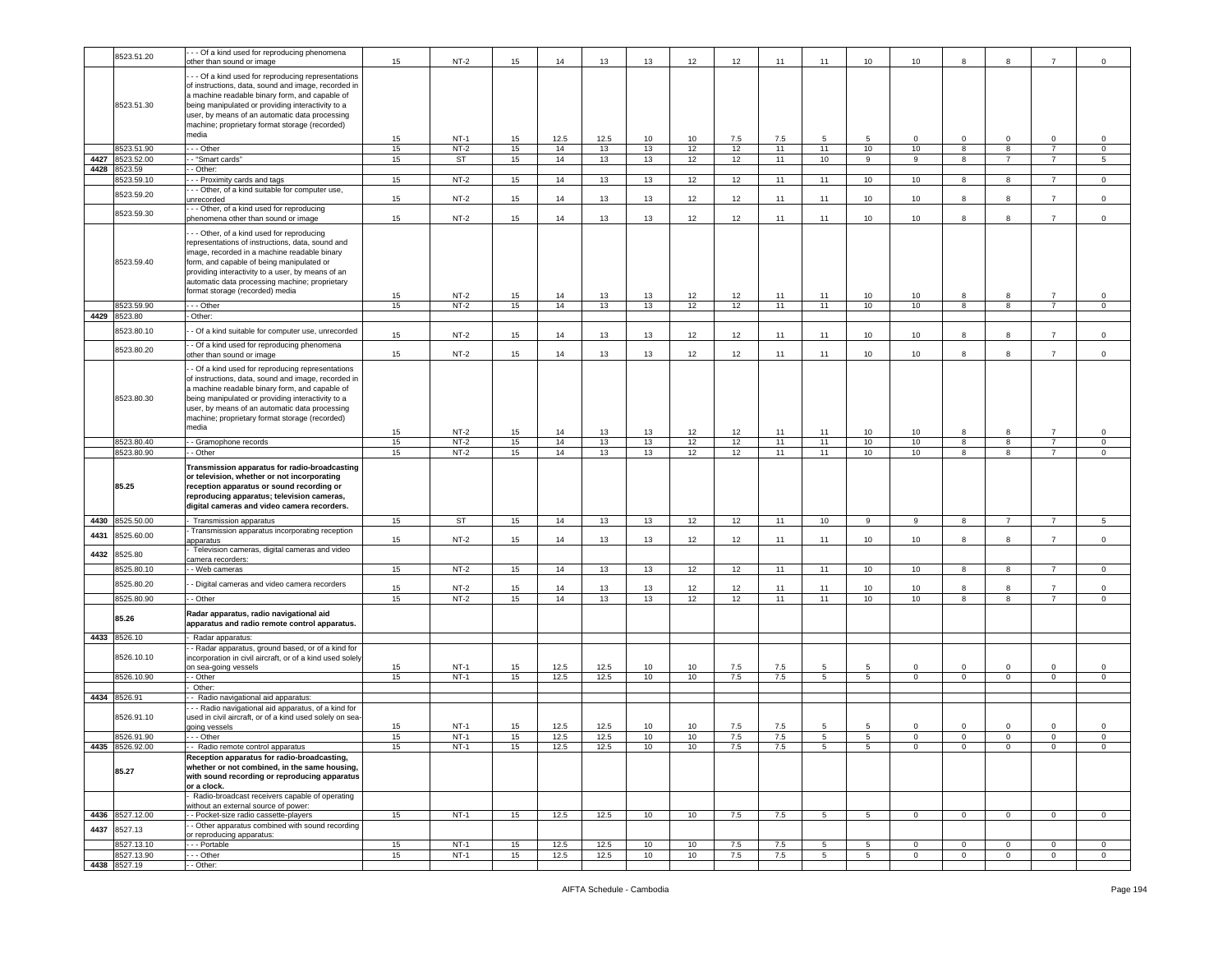|      |                            | - - Reception apparatus capable of planning,                                            |          |                  |          |          |          |          |          |          |          |                |                 |              |             |                |                                  |                        |
|------|----------------------------|-----------------------------------------------------------------------------------------|----------|------------------|----------|----------|----------|----------|----------|----------|----------|----------------|-----------------|--------------|-------------|----------------|----------------------------------|------------------------|
|      |                            | managing and monitoring the electromagnetic                                             |          |                  |          |          |          |          |          |          |          |                |                 |              |             |                |                                  |                        |
|      | 8527.19.11                 | spectrum:                                                                               | 15       | $NT-1$           | 15       | 12.5     | 12.5     | 10       | 10       | 7.5      | 7.5      | 5              |                 | $\mathbf 0$  | $\mathbf 0$ | $\mathbf 0$    | $\circ$                          | $\mathbf{0}$           |
|      | 3527.19.19                 | · - - - Portable<br>$- -$ Other                                                         | 15       | $NT-1$           | 15       | 12.5     | 12.5     | 10       | 10       | 7.5      | 7.5      | 5              | 5<br>5          | $\mathbf 0$  | 0           | $\mathbf 0$    | $\mathbf 0$                      | $\mathbf 0$            |
|      |                            | - - Other:                                                                              |          |                  |          |          |          |          |          |          |          |                |                 |              |             |                |                                  |                        |
|      | 8527.19.91                 | --- Portable                                                                            | 15       | $NT-1$           | 15       | 12.5     | 12.5     | 10       | 10       | 7.5      | 7.5      | 5              | 5               | 0            | 0           | $\mathbf 0$    | $^{\circ}$                       | $\mathbf 0$            |
|      | 8527.19.99                 | $- -$ Other                                                                             | 15       | $NT-1$           | 15       | 12.5     | 12.5     | 10       | 10       | 7.5      | 7.5      | 5              | 5               | $\mathbf 0$  | $\mathbf 0$ | $\mathbf 0$    | $\mathbf 0$                      | $\mathsf 0$            |
|      |                            | Radio-broadcast receivers not capable of                                                |          |                  |          |          |          |          |          |          |          |                |                 |              |             |                |                                  |                        |
|      |                            | operating without an external source of power, of a                                     |          |                  |          |          |          |          |          |          |          |                |                 |              |             |                |                                  |                        |
|      |                            | kind used in motor vehicles:                                                            |          |                  |          |          |          |          |          |          |          |                |                 |              |             |                |                                  |                        |
| 4439 | 3527.21.00                 | - Combined with sound recording or reproducing<br>apparatus                             | 15       | $NT-1$           | 15       | 12.5     | 12.5     | 10       | 10       | 7.5      | 7.5      | 5              | 5               | 0            | $\mathbf 0$ | $\mathbf 0$    | $\mathbf 0$                      | $\mathbf 0$            |
| 4440 | 8527.29.00                 | - Other                                                                                 | 15       | $NT-1$           | 15       | 12.5     | 12.5     | 10       | 10       | 7.5      | 7.5      | $\overline{5}$ | $5\phantom{.0}$ | $\mathbf 0$  | $\mathbf 0$ | $\mathsf 0$    | $\mathbf 0$                      | $\mathsf 0$            |
|      |                            | Other:                                                                                  |          |                  |          |          |          |          |          |          |          |                |                 |              |             |                |                                  |                        |
| 4441 | 8527.91                    | - Combined with sound recording or reproducing                                          |          |                  |          |          |          |          |          |          |          |                |                 |              |             |                |                                  |                        |
|      |                            | apparatus:                                                                              |          |                  |          |          |          |          |          |          |          |                |                 |              |             |                |                                  |                        |
|      | 3527.91.10                 | - - Portable                                                                            | 15       | $NT-1$           | 15       | 12.5     | 12.5     | 10       | 10       | 7.5      | 7.5      | 5              | 5               | $\mathbf 0$  | $\mathbf 0$ | $\mathbf 0$    | $\mathbf 0$                      | $\circ$                |
|      | 8527.91.90                 | - - Other                                                                               | 15       | $NT-1$           | 15       | 12.5     | 12.5     | 10       | 10       | 7.5      | 7.5      | $\overline{5}$ | $5\phantom{.0}$ | $\mathsf 0$  | $\mathbf 0$ | $\mathsf 0$    | $\mathbf 0$                      | $\mathbf 0$            |
| 4442 | 8527.92                    | - Not combined with sound recording or                                                  |          |                  |          |          |          |          |          |          |          |                |                 |              |             |                |                                  |                        |
|      |                            | reproducing apparatus but combined with a clock:                                        |          |                  |          |          |          |          |          |          |          |                |                 |              |             |                |                                  |                        |
|      | 8527.92.10                 | - - Portable                                                                            | 15       | $NT-1$           | 15       | 12.5     | 12.5     | 10       | 10       | 7.5      | 7.5      | 5              | $5\phantom{.0}$ | $\mathbf{0}$ | $\mathbf 0$ | $\mathbf{0}$   | $\mathbf 0$                      | $\mathbf 0$            |
|      | 8527.92.90                 | - - Other                                                                               | 15       | $NT-1$           | 15       | 12.5     | 12.5     | 10       | 10       | 7.5      | 7.5      | 5              | 5               | 0            | 0           | $\mathbf 0$    | $\mathbf 0$                      | $\mathbf 0$            |
| 4443 | 8527.99                    | - Other:                                                                                |          |                  |          |          |          |          |          |          |          |                |                 |              |             |                |                                  |                        |
|      | 8527.99.10                 | - - Portable                                                                            | 15       | $NT-1$           | 15       | 12.5     | 12.5     | 10       | 10       | 7.5      | 7.5      | 5              | 5               | 0            | $\mathbf 0$ | $\mathbf 0$    | $\mathbf 0$                      | $\mathbf 0$            |
|      | 3527.99.90                 | - - Other                                                                               | 15       | $NT-1$           | 15       | 12.5     | 12.5     | 10       | 10       | 7.5      | 7.5      | 5              | 5               | $\mathbf 0$  | $\mathbf 0$ | $\mathbf 0$    | $\mathbf{0}$                     | $\mathbf 0$            |
|      |                            | Monitors and projectors, not incorporating<br>television reception apparatus; reception |          |                  |          |          |          |          |          |          |          |                |                 |              |             |                |                                  |                        |
|      |                            | apparatus for television, whether or not                                                |          |                  |          |          |          |          |          |          |          |                |                 |              |             |                |                                  |                        |
|      | 85.28                      | incorporating radio-broadcast receivers or                                              |          |                  |          |          |          |          |          |          |          |                |                 |              |             |                |                                  |                        |
|      |                            | sound or video recording or reproducing                                                 |          |                  |          |          |          |          |          |          |          |                |                 |              |             |                |                                  |                        |
|      |                            | apparatus.                                                                              |          |                  |          |          |          |          |          |          |          |                |                 |              |             |                |                                  |                        |
|      |                            | Cathode-ray tube monitors:<br>- Of a kind solely or principally used in an              |          |                  |          |          |          |          |          |          |          |                |                 |              |             |                |                                  |                        |
| 4444 | 8528.41                    | automatic data processing system of heading                                             |          |                  |          |          |          |          |          |          |          |                |                 |              |             |                |                                  |                        |
|      |                            | 34.71:                                                                                  |          |                  |          |          |          |          |          |          |          |                |                 |              |             |                |                                  |                        |
|      | 3528.41.10                 | - - Colour                                                                              | 15       | $NT-2$           | 15       | 14       | 13       | 13       | 12       | 12       | 11       | 11             | 10              | 10           | 8           | 8              | $\overline{7}$                   | $\mathbf 0$            |
|      | 8528.41.20                 | - - Black and white or other monochrome                                                 | 15       | $NT-2$           | 15       | 14       | 13       | 13       | 12       | 12       | 11       | 11             | 10              | 10           | 8           | 8              | $\overline{7}$                   | $\mathbf{0}$           |
| 4445 | 8528.49                    | - Other:                                                                                |          |                  |          |          |          |          |          |          |          |                |                 |              |             |                |                                  |                        |
|      | 1528.49.10                 | - - Colour                                                                              | 15       | $NT-2$           | 15       | 14       | 13       | 13       | 12       | 12       | 11       | 11             | 10              | 10           | 8<br>8      | 8              | $\overline{7}$<br>$\overline{7}$ | $\mathbf 0$            |
|      | 3528.49.20                 | - - Black and white or other monochrome<br>Other monitors:                              | 15       | $NT-2$           | 15       | 14       | 13       | 13       | 12       | 12       | 11       | 11             | 10              | 10           |             | 8              |                                  | $\mathsf 0$            |
|      |                            | - Of a kind solely or principally used in an                                            |          |                  |          |          |          |          |          |          |          |                |                 |              |             |                |                                  |                        |
| 4446 | 8528.51                    | automatic data processing system of heading                                             |          |                  |          |          |          |          |          |          |          |                |                 |              |             |                |                                  |                        |
|      |                            | 84.71:                                                                                  |          |                  |          |          |          |          |          |          |          |                |                 |              |             |                |                                  |                        |
|      | 8528.51.10                 | - - Projection type flat panel display units                                            | 15       | $NT-2$           | 15       | 14       | 13       | 13       | 12       | 12       | 11       | 11             | 10              | 10           | 8           | 8              | 7                                | $\mathbf 0$            |
|      | 8528.51.20                 | - - Other, colour                                                                       | 15       | $NT-2$           | 15       | 14       | 13       | 13       | 12       | 12       | 11       | 11             | 10              | 10           | 8           | 8              | $\overline{7}$                   | $\mathbf 0$            |
|      | 8528.51.30                 | - - Other, black and white or other monochrome                                          | 15       | $NT-2$           | 15       | 14       | 13       | 13       | 12       | 12       | 11       | 11             | 10              | 10           | 8           | 8              | $\overline{7}$                   | $\mathsf 0$            |
| 4447 | 8528.59                    | - Other:                                                                                |          |                  |          |          |          |          |          |          |          |                |                 |              |             |                |                                  |                        |
|      | 3528.59.10                 | - - Colour                                                                              | 15       | $NT-2$           | 15       | 14       | 13       | 13       | 12       | 12       | 11       | 11             | 10              | 10           | 8           | 8              | $\overline{7}$                   | $\mathbf 0$            |
|      | 3528.59.20                 | - - Black and white or other monochrome                                                 | 15       | $NT-2$           | 15       | 14       | 13       | 13       | 12       | 12       | 11       | 11             | 10              | 10           | 8           | 8              | $\overline{7}$                   | $\mathbf 0$            |
|      |                            | Projectors:                                                                             |          |                  |          |          |          |          |          |          |          |                |                 |              |             |                |                                  |                        |
|      |                            | - Of a kind solely or principally used in an                                            |          |                  |          |          |          |          |          |          |          |                |                 |              |             |                |                                  |                        |
| 4448 | 8528.61                    | automatic data processing system of heading<br>84.71:                                   |          |                  |          |          |          |          |          |          |          |                |                 |              |             |                |                                  |                        |
|      | 3528.61.10                 | - - Flat panel display types                                                            | 15       | $NT-2$           | 15       | 14       | 13       | 13       | 12       | 12       | 11       | 11             | 10              | 10           | 8           | 8              | $\overline{7}$                   | $\mathbf 0$            |
|      | 3528.61.90                 | - - Other                                                                               | 15       | $NT-2$           | 15       | 14       | 13       | 13       | 12       | 12       | 11       | 11             | 10              | 10           | 8           | 8              | $7^{\circ}$                      | $\mathbf{0}$           |
| 4449 | 8528.69.00                 | - Other                                                                                 | 15       | $NT-2$           | 15       | 14       | 13       | 13       | 12       | 12       | 11       | 11             | 10              | 10           | 8           | 8              | $\overline{7}$                   | $\mathbf{0}$           |
|      |                            | Reception apparatus for television, whether or not                                      |          |                  |          |          |          |          |          |          |          |                |                 |              |             |                |                                  |                        |
|      |                            | incorporating radio-broadcast receivers or sound or                                     |          |                  |          |          |          |          |          |          |          |                |                 |              |             |                |                                  |                        |
|      |                            | video recording or reproducing apparatus:                                               |          |                  |          |          |          |          |          |          |          |                |                 |              |             |                |                                  |                        |
|      |                            | - Not designed to incorporate a video display or                                        |          |                  |          |          |          |          |          |          |          |                |                 |              |             |                |                                  |                        |
| 4450 | 8528.71                    | screen:                                                                                 |          |                  |          |          |          |          |          |          |          |                |                 |              |             |                |                                  |                        |
|      | 8528.71.10                 | - - Set top boxes which have a communication                                            |          |                  |          |          |          |          |          |          |          |                |                 |              |             |                |                                  |                        |
|      |                            | unction                                                                                 | 15       | ST               | 15       | 14       | 13       | 13       | 12       | 12       | 11       | 10             | 9               | 9            | 8           | $\overline{7}$ | $\overline{7}$                   | 5                      |
|      | 8528.71.90<br>4451 8528.72 | - - Other<br>- Other, colour:                                                           | 15       | ST               | 15       | 14       | 13       | 13       | 12       | 12       | 11       | 10             | 9               | 9            | 8           | $\overline{7}$ | $\overline{7}$                   | $\overline{5}$         |
|      | 8528.72.10                 | - - Receivers, battery operated                                                         | 15       | $NT-2$           | 15       | 14       | 13       | 13       | 12       | 12       | 11       | 11             | 10              | 10           | 8           | 8              |                                  | $\mathbf 0$            |
|      | 8528.72.90                 | - - Other                                                                               | 15       | $NT-2$           | 15       | 14       | 13       | 13       | 12       | 12       | 11       | 11             | 10              | 10           | 8           | 8              | $\overline{7}$                   | $\mathbf 0$            |
|      |                            |                                                                                         |          |                  |          |          |          |          |          |          |          |                |                 |              |             |                |                                  |                        |
| 4452 | 8528.73                    | Other, black and white or other monochrome:                                             |          |                  |          |          |          |          |          |          |          |                |                 |              |             |                |                                  |                        |
|      | 8528.73.10                 | - - Receivers, mains operated or battery operated                                       |          |                  |          |          |          |          |          |          |          |                |                 |              |             |                |                                  |                        |
|      | 8528.73.90                 | - - Other                                                                               | 15<br>15 | $NT-2$<br>$NT-2$ | 15<br>15 | 14<br>14 | 13<br>13 | 13<br>13 | 12<br>12 | 12<br>12 | 11<br>11 | 11<br>11       | 10<br>10        | 10<br>10     | 8<br>8      | 8<br>8         | $\overline{7}$<br>$\overline{7}$ | $\mathsf 0$<br>$\circ$ |
|      |                            |                                                                                         |          |                  |          |          |          |          |          |          |          |                |                 |              |             |                |                                  |                        |
|      |                            | Parts suitable for use solely or principally with                                       |          |                  |          |          |          |          |          |          |          |                |                 |              |             |                |                                  |                        |
|      | 85.29                      |                                                                                         |          |                  |          |          |          |          |          |          |          |                |                 |              |             |                |                                  |                        |
|      |                            | the apparatus of headings 85.25 to 85.28.                                               |          |                  |          |          |          |          |          |          |          |                |                 |              |             |                |                                  |                        |
| 4453 | 8529.10                    | Aerials and aerial reflectors of all kinds; parts<br>suitable for use therewith:        |          |                  |          |          |          |          |          |          |          |                |                 |              |             |                |                                  |                        |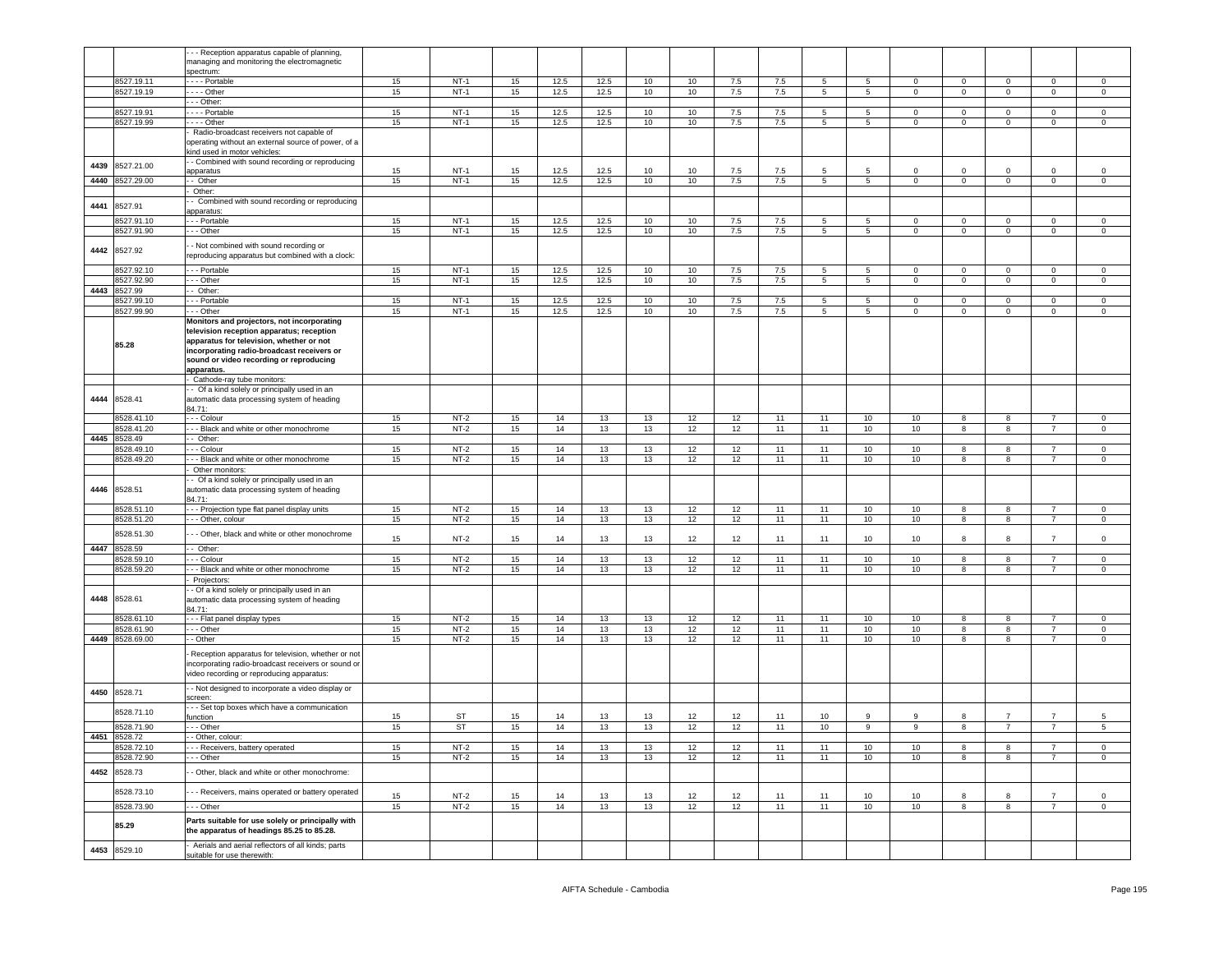|      | 8529.10.20                         | - Parabolic aerial reflector dishes for direct<br>proadcast multi-media systems and parts thereof                                                                          |                |                  |                |                |                |                  |          |            |                 |                      |                                    |                        |                                  |                                |                            |                            |
|------|------------------------------------|----------------------------------------------------------------------------------------------------------------------------------------------------------------------------|----------------|------------------|----------------|----------------|----------------|------------------|----------|------------|-----------------|----------------------|------------------------------------|------------------------|----------------------------------|--------------------------------|----------------------------|----------------------------|
|      |                                    | - Telescopic, rabbit and dipole antennae for                                                                                                                               | 15             | $NT-1$           | 15             | 12.5           | 12.5           | 10               | 10       | 7.5        | 7.5             | 5                    | 5                                  | $\mathbf 0$            | $\mathbf 0$                      | $\mathbf 0$                    | 0                          | $\mathsf 0$                |
|      | 8529.10.30                         | elevision or radio receivers                                                                                                                                               | 15             | $NT-1$           | 15             | 12.5           | 12.5           | 10               | 10       | 7.5        | 7.5             | 5                    | $5\overline{5}$                    | $\mathbf 0$            | $\mathbf 0$                      | $\mathbf 0$                    | $\Omega$                   | $\mathsf 0$                |
|      | 8529.10.40                         | - Aerial filters and separators                                                                                                                                            | 15             | $NT-1$           | 15             | 12.5           | 12.5           | 10               | 10       | 7.5        | 7.5             | 5                    | $5\phantom{.0}$                    | $\circ$                | $\overline{0}$                   | $\mathbf{0}$                   | $\mathbf 0$                | $\mathsf 0$                |
|      | 8529.10.60                         | - Feed horn (wave guide)                                                                                                                                                   | 15             | $NT-1$           | 15             | 12.5           | 12.5           | 10               | 10       | 7.5        | 7.5             | 5                    | 5                                  | $\circ$                | $\mathbf 0$                      | $\mathbf{0}$                   | 0                          | $\circ$                    |
|      |                                    | - Other:                                                                                                                                                                   |                |                  |                |                |                |                  |          |            |                 |                      |                                    |                        |                                  |                                |                            |                            |
|      | 8529.10.92                         | - - Of a kind used with transmission apparatus for<br>adio-broadcasting or television                                                                                      | 15             | $NT-1$           | 15             | 12.5           | 12.5           | 10               | 10       | 7.5        | 7.5             | 5                    | $5\overline{5}$                    | $\mathbf 0$            | $\Omega$                         | $\mathbf 0$                    | $\mathbf 0$                | $\mathsf 0$                |
|      | 8529.10.99                         | .-- Other                                                                                                                                                                  | 15             | $NT-1$           | 15             | 12.5           | 12.5           | 10               | 10       | 7.5        | 7.5             | 5                    | 5 <sup>5</sup>                     | $\mathbf 0$            | $\mathsf 0$                      | $\mathsf 0$                    | 0                          | $\mathsf 0$                |
| 4454 | 529.90                             | Other:                                                                                                                                                                     |                |                  |                |                |                |                  |          |            |                 |                      |                                    |                        |                                  |                                |                            |                            |
|      | 3529.90.20                         | - Of decoders                                                                                                                                                              | 15             | $NT-1$           | 15             | 12.5           | 12.5           | 10               | 10       | 7.5        | 7.5             | 5                    | 5                                  | $\mathbf{0}$           | $\mathbf{0}$                     | $\overline{0}$                 | $\overline{0}$             | $\circ$                    |
|      | 8529.90.40                         | - Of digital cameras or video camera recorders                                                                                                                             |                |                  |                |                |                |                  |          |            |                 |                      |                                    |                        |                                  |                                |                            |                            |
|      |                                    | - Other printed circuit boards, assembled:                                                                                                                                 | 15             | $NT-1$           | 15             | 12.5           | 12.5           | 10               | 10       | 7.5        | 7.5             | 5                    | 5                                  | $\mathbf 0$            | 0                                | $\mathbf 0$                    | 0                          | $\mathsf 0$                |
|      |                                    |                                                                                                                                                                            |                |                  |                |                |                |                  |          |            |                 |                      |                                    |                        |                                  |                                |                            |                            |
|      | 8529.90.51                         | -- For goods of subheading 8525.50 or 8525.60                                                                                                                              | 15             | $NT-1$           | 15             | 12.5           | 12.5           | 10               | 10       | 7.5        | 7.5             | 5                    | 5                                  | $\mathbf 0$            | $\mathbf 0$                      | $\mathbf 0$                    | $\mathbf 0$                | $\,0\,$                    |
|      | 8529.90.52                         | - - For goods of subheading 8527.13, 8527.19,<br>8527.21, 8527.29, 8527.91 or 8527.99                                                                                      |                |                  |                |                |                |                  |          |            |                 |                      |                                    |                        |                                  |                                |                            |                            |
|      |                                    |                                                                                                                                                                            | 15             | $NT-1$           | 15             | 12.5           | 12.5           | 10               | 10       | 7.5        | 7.5             | 5                    | 5                                  | $\mathbf 0$            | $\mathsf 0$                      | $\mathbf 0$                    | 0                          | $\mathsf 0$                |
|      |                                    | - - For goods of heading 85.28:                                                                                                                                            |                |                  |                |                |                |                  |          |            |                 |                      |                                    |                        |                                  |                                |                            |                            |
|      | 8529.90.53                         | - - - - For flat panel displays                                                                                                                                            | 15             | $NT-1$           | 15             | 12.5           | 12.5           | 10               | 10       | 7.5        | 7.5             | 5                    | 5                                  | $\mathbf 0$            | $\mathbf 0$                      | $\mathbf 0$                    | 0                          | $\mathbf 0$                |
|      | 8529.90.54                         | - - - - Other, for television receivers                                                                                                                                    | 15             | $NT-1$           | 15             | 12.5           | 12.5           | 10               | 10       | 7.5        | 7.5             | 5                    | 5                                  | $\Omega$               | $\mathsf 0$                      | $\mathbf{0}$                   | 0                          | $\mathbf 0$                |
|      | 8529.90.55                         | $- - -$ Other                                                                                                                                                              | 15             | $NT-1$           | 15             | 12.5           | 12.5           | 10               | 10       | $7.5\,$    | 7.5             | 5                    | $5\phantom{.0}$                    | $\circ$                | $\mathbf 0$                      | $\mathbf{0}$                   | $\mathbf 0$                | $\,0\,$                    |
|      | 8529.90.59                         | - - - Other<br>- Other:                                                                                                                                                    | 15             | $NT-1$           | 15             | 12.5           | 12.5           | 10               | 10       | 7.5        | 7.5             | 5                    | $5\phantom{.0}$                    | $\mathbf 0$            | $\mathbf 0$                      | $\mathsf 0$                    | 0                          | 0                          |
|      | 8529.90.91                         | - - - For television receivers                                                                                                                                             | 15             | $NT-1$           | 15             | 12.5           | 12.5           | 10               | 10       | 7.5        | 7.5             | 5                    | 5                                  | $\circ$                | $\mathbf 0$                      | $\mathbf 0$                    | 0                          | $\mathbf 0$                |
|      | 8529.90.94                         | --- For flat panel displays                                                                                                                                                | 15             | $NT-1$           | 15             | 12.5           | 12.5           | 10               | 10       | 7.5        | 7.5             | 5                    | 5                                  | $\mathbf 0$            | $\mathbf 0$                      | $\mathbf 0$                    | 0                          | $\mathbf 0$                |
|      | 8529.90.99                         | - - Other                                                                                                                                                                  | 15             | $NT-1$           | 15             | 12.5           | 12.5           | 10               | 10       | $7.5\,$    | 7.5             | 5                    | 5                                  | $\Omega$               | $\mathbf 0$                      | $\mathbf 0$                    | $\mathbf 0$                | $\mathsf 0$                |
|      |                                    | Electrical signalling, safety or traffic control                                                                                                                           |                |                  |                |                |                |                  |          |            |                 |                      |                                    |                        |                                  |                                |                            |                            |
|      | 85.30                              | equipment for railways, tramways, roads,<br>inland waterways, parking facilities, port<br>installations or airfields (other than those of                                  |                |                  |                |                |                |                  |          |            |                 |                      |                                    |                        |                                  |                                |                            |                            |
|      |                                    | heading 86.08)                                                                                                                                                             |                |                  |                |                |                |                  |          |            |                 |                      |                                    |                        |                                  |                                |                            |                            |
|      | 4455 8530.10.00                    | - Equipment for railways or tramways                                                                                                                                       | $\overline{7}$ | $NT-1$           | $\overline{7}$ | 7              | $\overline{7}$ | 6                | 6        | 5          | $5\phantom{.0}$ | 5                    | 3                                  | $\mathbf 0$            | $\mathbf 0$                      | $\mathbf 0$                    | 0                          | $\mathbf 0$                |
| 4456 | 8530.80.00                         | Other equipment                                                                                                                                                            | $\overline{7}$ | $NT-1$           | $\overline{7}$ | $\overline{7}$ | $\overline{7}$ | 6                | 6        | 5          | 5               | 5                    | 3                                  | $\mathbf 0$            | $\overline{0}$                   | $\mathbf 0$                    | $\mathbf 0$                | $\mathsf 0$                |
|      | 4457 8530.90.00                    | Parts                                                                                                                                                                      | $\overline{7}$ | $NT-1$           | $\overline{7}$ | $\overline{7}$ | $\overline{7}$ | 6                | 6        | 5          | 5               | 5                    | $\mathbf{3}$                       | $\Omega$               | $\mathbf 0$                      | $\mathbf{0}$                   | $\mathbf 0$                | $\mathsf 0$                |
|      | 85.31                              | Electric sound or visual signalling apparatus<br>(for example, bells, sirens, indicator panels,<br>burglar or fire alarms), other than those of<br>heading 85.12 or 85.30. |                |                  |                |                |                |                  |          |            |                 |                      |                                    |                        |                                  |                                |                            |                            |
| 4458 | 8531.10                            | Burglar or fire alarms and similar apparatus:                                                                                                                              |                |                  |                |                |                |                  |          |            |                 |                      |                                    |                        |                                  |                                |                            |                            |
|      | 8531.10.10                         | - Burglar alarms                                                                                                                                                           | 35             | $NT-1$           | 35             | 30             | 27.5           | 25               | 22.5     | 20         | 17.5            | 15                   | 10 <sub>1</sub>                    | $\mathbf 0$            | $\mathbf 0$                      | $\mathbf{0}$                   | $\mathbf 0$                | $\circ$                    |
|      | 8531.10.20                         | - Fire alarms                                                                                                                                                              | 35             | $NT-1$           | 35             | 30             | 27.5           | 25               | 22.5     | 20         | 17.5            | 15                   | 10 <sub>1</sub>                    | $\mathbf 0$            | $\overline{0}$                   | $\mathbf{0}$                   | $\circ$                    | $\mathbf 0$                |
|      | 8531.10.30                         | - Smoke alarms; portable personal alarms (shrill                                                                                                                           |                |                  |                |                |                |                  |          |            |                 |                      |                                    |                        |                                  |                                |                            |                            |
|      |                                    | alarms)                                                                                                                                                                    | 35             | $NT-1$           | 35             | 30             | 27.5           | 25               | 22.5     | 20         | 17.5            | 15                   | 10 <sub>1</sub>                    | 0                      | $\mathbf 0$                      | $\mathbf 0$                    | 0                          | $\mathsf 0$                |
|      | 8531.10.90                         | - Other                                                                                                                                                                    | 35             | $NT-1$           | 35             | 30             | 27.5           | 25               | 22.5     | 20         | 17.5            | 15                   | 10                                 | $\mathbf 0$            | $\overline{0}$                   | $\mathsf 0$                    | $\mathbf 0$                | $\mathsf 0$                |
| 4459 | 8531.20.00                         | Indicator panels incorporating liquid crystal<br>levices (LCD) or light emitting diodes (LED)                                                                              | 35             | $NT-1$           | 35             | 30             | 27.5           | 25               | 22.5     | 20         | 17.5            | 15                   | 10                                 | $\mathbf 0$            | $\mathbf 0$                      | $\mathbf 0$                    | $\mathbf 0$                | $\mathbf 0$                |
|      | 4460 8531.80                       | Other apparatus:                                                                                                                                                           |                |                  |                |                |                |                  |          |            |                 |                      |                                    |                        |                                  |                                |                            |                            |
|      |                                    | - Electronic bells and other sound signalling                                                                                                                              |                |                  |                |                |                |                  |          |            |                 |                      |                                    |                        |                                  |                                |                            |                            |
|      |                                    | apparatus:                                                                                                                                                                 |                |                  |                |                |                |                  |          |            |                 |                      |                                    |                        |                                  |                                |                            |                            |
|      | 8531.80.11                         | - - Door bells and other door sound signalling                                                                                                                             |                |                  |                |                |                |                  |          |            |                 |                      |                                    |                        |                                  |                                |                            |                            |
|      |                                    | apparatus                                                                                                                                                                  | 35             | <b>NT-1</b>      | 35             | 30             | 27.5           | 25               | 22.5     | 20         | 17.5            | 15                   | 10                                 | $\mathbf 0$            | $\Omega$                         | 0                              | $\mathbf 0$                | $\mathbf 0$                |
|      | 8531.80.19                         | - - - Other                                                                                                                                                                | 35             | $NT-1$           | 35             | 30             | 27.5           | 25               | 22.5     | 20         | 17.5            | 15                   | 10                                 | $\mathbf 0$            | $\overline{0}$                   | $\mathbf{0}$                   | $\mathbf 0$                | $\mathbf 0$                |
|      | 8531.80.20                         | - Flat panel displays (including electro<br>luminescence, plasma and other technologies)                                                                                   | 35             | $NT-1$           | 35             | 30             | 27.5           | 25               | 22.5     | 20         | 17.5            | 15                   | 10                                 | 0                      | $\mathbf 0$                      | $\mathbf 0$                    | $\mathbf 0$                | 0                          |
|      | 8531.80.90                         | - Other                                                                                                                                                                    | 35             | $NT-1$           | 35             | 30             | 27.5           | 25               | 22.5     | 20         | 17.5            | 15                   | 10 <sub>1</sub>                    | 0                      | $\overline{\mathbf{0}}$          | $\mathbf 0$                    | 0                          | 0                          |
|      | 4461 8531.90                       | Parts:                                                                                                                                                                     |                |                  |                |                |                |                  |          |            |                 |                      |                                    |                        |                                  |                                |                            |                            |
|      | 8531.90.10                         | - Parts including printed circuit assemblies of<br>subheading 8531.20 or 8531.80.20                                                                                        | 35             | $NT-1$           | 35             | 30             | 27.5           | 25               | 22.5     | 20         | 17.5            | 15                   | 10 <sub>1</sub>                    | $\mathbf 0$            | $\mathsf 0$                      | $\mathbf 0$                    | $\mathbf 0$                | $\mathsf 0$                |
|      | 8531.90.20                         | - Of door bells or other door sound signalling                                                                                                                             |                |                  |                |                |                |                  |          |            |                 |                      |                                    |                        |                                  |                                |                            |                            |
|      |                                    | apparatus                                                                                                                                                                  | 35             | <b>NT-1</b>      | 35             | 30             | 27.5           | 25               | 22.5     | 20         | 17.5            | 15                   | 10                                 | $\mathbf 0$<br>$\circ$ | $\mathbf 0$                      | 0                              | 0                          | 0                          |
|      | 8531.90.90<br>85.32                | - - Other<br>Electrical capacitors, fixed, variable or                                                                                                                     | 35             | $NT-1$           | 35             | 30             | 27.5           | 25               | 22.5     | 20         | 17.5            | 15                   | 10 <sub>1</sub>                    |                        | $\overline{0}$                   | $\mathbf{0}$                   | $\mathbf 0$                | $\mathbf 0$                |
|      |                                    | adjustable (pre-set).<br>Fixed capacitors designed for use in 50/60 Hz<br>ircuits and having a reactive power handling                                                     |                |                  |                |                |                |                  |          |            |                 |                      |                                    |                        |                                  |                                |                            |                            |
|      | 4462 8532.10.00                    | capacity of not less than 0.5 kvar (power<br>apacitors)                                                                                                                    | 15             | $NT-1$           | 15             | 12.5           | 12.5           | 10               | 10       | 7.5        | 7.5             | 5                    | 5                                  | $\circ$                | $\mathbf 0$                      | $\mathbf{0}$                   | $\mathbf{0}$               | $\mathbf 0$                |
|      |                                    | Other fixed capacitors:                                                                                                                                                    |                |                  |                |                |                |                  |          |            |                 |                      |                                    |                        |                                  |                                |                            |                            |
|      |                                    |                                                                                                                                                                            |                |                  |                |                | 12.5           | 10               |          |            | 7.5             | 5                    |                                    |                        | $\mathbf{0}$                     |                                |                            | $\circ$                    |
|      | 4463 8532.21.00                    | - Tantalum                                                                                                                                                                 | 15             | $NT-1$           | 15             | 12.5           |                |                  | 10       | 7.5        |                 |                      | 5                                  | $\mathbf 0$            |                                  | $\overline{0}$                 | $\mathbf 0$                |                            |
|      | 4464 8532.22.00                    | - Aluminium electrolytic                                                                                                                                                   | 15             | $NT-1$           | 15             | 12.5           | 12.5           | 10               | 10       | 7.5        | 7.5             | 5 <sub>5</sub>       | $5^{\circ}$                        | $\circ$                | $\overline{0}$                   | $\overline{0}$                 | $\circ$                    | $\mathbf 0$                |
|      | 4465 8532.23.00                    | - Ceramic dielectric, single layer                                                                                                                                         | 15             | $NT-1$           | 15             | 12.5           | 12.5           | 10               | 10       | 7.5        | 7.5             | $5\overline{)}$      | 5                                  | $\circ$                | $\overline{0}$                   | $\overline{0}$                 | $\overline{0}$             | $\mathsf 0$                |
|      | 4466 8532.24.00                    | - Ceramic dielectric, multilayer                                                                                                                                           | 15             | $NT-1$           | 15             | 12.5           | 12.5           | 10               | 10       | 7.5        | 7.5             | 5                    | $5\phantom{.0}$                    | $\mathbf 0$            | $\mathbf 0$                      | $\mathbf{0}$                   | $\circ$                    | $\mathbf 0$                |
|      | 4467 8532.25.00                    | - Dielectric of paper or plastics                                                                                                                                          | 15             | $NT-1$           | 15             | 12.5           | 12.5           | 10               | 10       | 7.5        | 7.5             | $5^{\circ}$          | $5\phantom{.0}$                    | $\circ$                | $\overline{0}$                   | $\mathbf 0$                    | $\mathbf 0$                | $\circ$                    |
|      | 4468 8532.29.00                    | - Other                                                                                                                                                                    | 15             | $NT-1$           | 15             | 12.5           | 12.5           | 10 <sup>10</sup> | 10       | 7.5        | 7.5             | 5                    | 5                                  | $\mathbf 0$            | $\mathbf{0}$                     | $\mathbf{0}$                   | $\mathbf{0}$               | $\mathbf 0$                |
|      | 4469 8532.30.00<br>4470 8532.90.00 | Variable or adjustable (pre-set) capacitors<br>Parts                                                                                                                       | 15<br>15       | $NT-1$<br>$NT-1$ | 15<br>15       | 12.5<br>12.5   | 12.5<br>12.5   | 10<br>10         | 10<br>10 | 7.5<br>7.5 | 7.5<br>7.5      | 5<br>$5\overline{)}$ | $5\phantom{.0}$<br>$5\overline{)}$ | $\circ$<br>$\circ$     | $\overline{0}$<br>$\overline{0}$ | $\mathbf{0}$<br>$\overline{0}$ | $\mathbf 0$<br>$\mathbf 0$ | $\mathbf 0$<br>$\mathbf 0$ |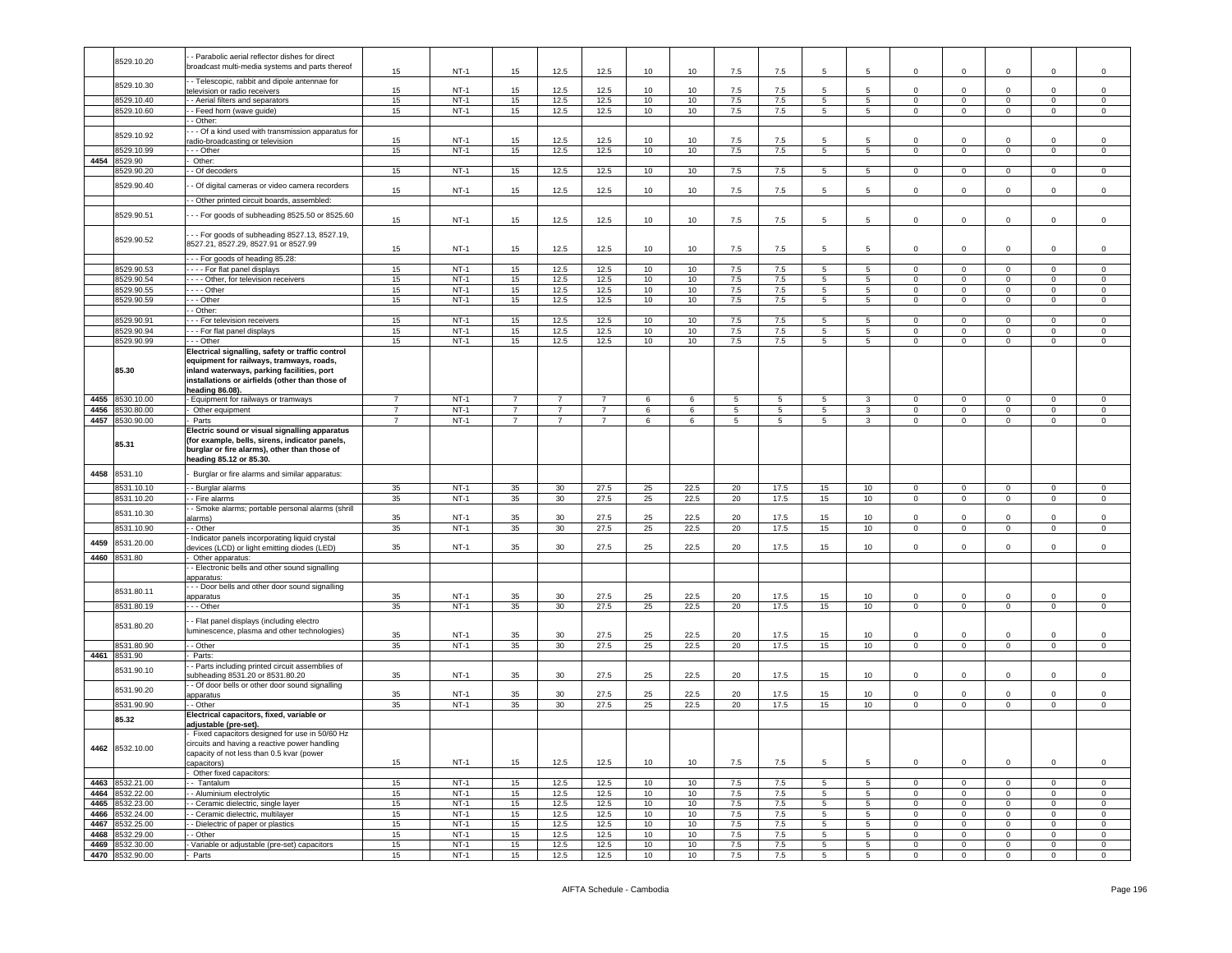|      | 85.33                      | Electrical resistors (including rheostats and<br>potentiometers), other than heating resistors.                                                                                                                                                                                                                                                                                          |                |                  |                                  |                                  |                                  |                                  |          |          |                 |                 |                                  |                                |                         |                                  |                                  |                                |
|------|----------------------------|------------------------------------------------------------------------------------------------------------------------------------------------------------------------------------------------------------------------------------------------------------------------------------------------------------------------------------------------------------------------------------------|----------------|------------------|----------------------------------|----------------------------------|----------------------------------|----------------------------------|----------|----------|-----------------|-----------------|----------------------------------|--------------------------------|-------------------------|----------------------------------|----------------------------------|--------------------------------|
| 4471 | 8533.10                    | Fixed carbon resistors, composition or film type:                                                                                                                                                                                                                                                                                                                                        |                |                  |                                  |                                  |                                  |                                  |          |          |                 |                 |                                  |                                |                         |                                  |                                  |                                |
|      | 8533.10.10                 | - Surface mounted                                                                                                                                                                                                                                                                                                                                                                        | 15             | $NT-1$           | 15                               | 12.5                             | 12.5                             | 10                               | 10       | 7.5      | 7.5             | 5 <sup>5</sup>  | $5^{\circ}$                      | $\Omega$                       | $\Omega$                | $\Omega$                         | $\Omega$                         | $\Omega$                       |
|      | 8533.10.90                 | - Other                                                                                                                                                                                                                                                                                                                                                                                  | 15             | $NT-1$           | 15                               | 12.5                             | 12.5                             | 10                               | 10       | 7.5      | 7.5             | $5\overline{5}$ | $5\phantom{.0}$                  | $\Omega$                       | $\mathsf 0$             | $\Omega$                         | $\mathsf 0$                      | $\mathbf 0$                    |
|      |                            | Other fixed resistors:<br>- For a power handling capacity not exceeding 20                                                                                                                                                                                                                                                                                                               |                |                  |                                  |                                  |                                  |                                  |          |          |                 |                 |                                  |                                |                         |                                  |                                  |                                |
| 4472 | 8533.21.00                 |                                                                                                                                                                                                                                                                                                                                                                                          | 15             | $NT-1$           | 15                               | 12.5                             | 12.5                             | 10                               | 10       | 7.5      | $7.5\,$         | 5               | 5                                | $\mathbf 0$                    | $\mathbf 0$             | $\mathsf 0$                      | $\mathsf 0$                      | $\mathsf 0$                    |
|      | 4473 8533.29.00            | - Other                                                                                                                                                                                                                                                                                                                                                                                  | 15             | $NT-1$           | 15                               | 12.5                             | 12.5                             | 10                               | 10       | 7.5      | 7.5             | 5 <sub>5</sub>  | 5 <sub>5</sub>                   | $\circ$                        | $\overline{0}$          | $\mathbf{0}$                     | $\mathbf 0$                      | $\mathbf{0}$                   |
|      |                            | Wirewound variable resistors, including rheostats                                                                                                                                                                                                                                                                                                                                        |                |                  |                                  |                                  |                                  |                                  |          |          |                 |                 |                                  |                                |                         |                                  |                                  |                                |
|      |                            | and potentiometers:<br>- For a power handling capacity not exceeding 20                                                                                                                                                                                                                                                                                                                  |                |                  |                                  |                                  |                                  |                                  |          |          |                 |                 |                                  |                                |                         |                                  |                                  |                                |
| 4474 | 8533.31.00                 |                                                                                                                                                                                                                                                                                                                                                                                          | 15             | $NT-1$           | 15                               | 12.5                             | 12.5                             | 10                               | 10       | 7.5      | 7.5             | 5               | 5                                | $\mathbf 0$                    | $\mathbf 0$             | $\mathbf 0$                      | $\mathsf 0$                      | $\mathbf 0$                    |
| 4475 | 8533.39.00                 | - Other                                                                                                                                                                                                                                                                                                                                                                                  | 15             | $NT-1$           | 15                               | 12.5                             | 12.5                             | 10                               | 10       | 7.5      | 7.5             | $5\overline{5}$ | $5\phantom{.0}$                  | $\Omega$                       | $\mathsf 0$             | $\mathbf{0}$                     | $\mathbf 0$                      | $\mathbb O$                    |
| 4476 | 8533.40.00                 | Other variable resistors, including rheostats and                                                                                                                                                                                                                                                                                                                                        | 15             | $NT-1$           | 15                               | 12.5                             | 12.5                             | 10                               | 10       | 7.5      | 7.5             | 5               | 5                                |                                | $\Omega$                | $\mathbf 0$                      | $\mathsf 0$                      | $\mathbf 0$                    |
|      | 4477 8533.90.00            | ootentiometers<br>Parts                                                                                                                                                                                                                                                                                                                                                                  | 15             | $NT-1$           | 15                               | 12.5                             | 12.5                             | 10                               | 10       | 7.5      | 7.5             | $5\overline{)}$ | $\overline{5}$                   | $\mathbf{0}$                   | $\overline{0}$          | $\overline{0}$                   | $\overline{0}$                   | $\overline{0}$                 |
|      | 4478 85.34                 | <b>Printed circuits.</b>                                                                                                                                                                                                                                                                                                                                                                 |                |                  |                                  |                                  |                                  |                                  |          |          |                 |                 |                                  |                                |                         |                                  |                                  |                                |
|      | 3534.00.10                 | Single-sided                                                                                                                                                                                                                                                                                                                                                                             |                | <b>ST</b>        | $\overline{7}$                   |                                  |                                  | $\overline{7}$                   | 6        | 6        | 6               | 6               | 5                                |                                | 5                       | 5                                | 5                                | $\overline{5}$                 |
|      | 8534.00.20                 | Double-sided                                                                                                                                                                                                                                                                                                                                                                             | $\overline{7}$ | <b>ST</b>        | $\overline{7}$                   | $\overline{7}$                   | $\overline{7}$                   | $\overline{7}$                   | 6        | 6        | 6               | 6               | 5                                | 5                              | 5                       | 5                                | 5                                | 5                              |
|      | 8534.00.30<br>8534.00.90   | Multi-layer<br>Other                                                                                                                                                                                                                                                                                                                                                                     | $\overline{7}$ | <b>ST</b><br>ST  | $\overline{7}$<br>$\overline{7}$ | $\overline{7}$<br>$\overline{7}$ | $\overline{7}$<br>$\overline{7}$ | $\overline{7}$<br>$\overline{7}$ | 6<br>6   | 6<br>6   | $\,6\,$<br>6    | 6<br>6          | $\overline{5}$<br>$\overline{5}$ | $\mathbf{r}$<br>$\overline{5}$ | 5<br>$\overline{5}$     | $\overline{5}$<br>$\overline{5}$ | $\sqrt{5}$<br>$\overline{5}$     | $\sqrt{5}$<br>$\overline{5}$   |
|      | 85.35                      | Electrical apparatus for switching or protecting<br>electrical circuits, or for making connections to<br>or in electrical circuits (for example, switches,<br>fuses, lightning arresters, voltage limiters,<br>surge suppressors, plugs and other<br>connectors, junction boxes), for a voltage<br>exceeding 1,000 volts.                                                                |                |                  |                                  |                                  |                                  |                                  |          |          |                 |                 |                                  |                                |                         |                                  |                                  |                                |
|      | 4479 8535.10.00            | - Fuses                                                                                                                                                                                                                                                                                                                                                                                  | 15             | $NT-2$           | 15                               | 14                               | 13                               | 13                               | 12       | 12       | 11              | 11              | 10                               | 10                             | $\overline{\mathbf{8}}$ | 8                                | $\overline{7}$                   | $\overline{0}$                 |
| 4480 | 8535.21                    | Automatic circuit breakers:<br>- For a voltage of less than 72.5 kV:                                                                                                                                                                                                                                                                                                                     |                |                  |                                  |                                  |                                  |                                  |          |          |                 |                 |                                  |                                |                         |                                  |                                  |                                |
|      | 8535.21.10                 | - - Moulded case type                                                                                                                                                                                                                                                                                                                                                                    | 15             | $NT-2$           | 15                               | 14                               | 13                               | 13                               | 12       | 12       | 11              | 11              | 10                               | 10                             | 8                       | 8                                | $\overline{7}$                   | $\mathbf{0}$                   |
|      | 8535.21.90                 | - - Other                                                                                                                                                                                                                                                                                                                                                                                | 15             | $NT-2$           | 15                               | 14                               | 13                               | 13                               | 12       | 12       | 11              | 11              | 10                               | 10                             | 8                       | 8                                | $\overline{7}$                   | $\overline{0}$                 |
| 4481 | 8535.29.00                 | - Other                                                                                                                                                                                                                                                                                                                                                                                  | 15             | $NT-2$           | 15                               | 14                               | 13                               | 13                               | 12       | 12       | 11              | 11              | 10                               | 10                             | $\overline{8}$          | $\overline{8}$                   | $\overline{7}$                   | $\overline{0}$                 |
| 4482 | 8535.30                    | Isolating switches and make-and-break switches                                                                                                                                                                                                                                                                                                                                           |                |                  |                                  |                                  |                                  |                                  |          |          |                 |                 |                                  |                                |                         |                                  |                                  |                                |
|      | 8535.30.10                 | - Suitable for a voltage exceeding 1kV but not                                                                                                                                                                                                                                                                                                                                           |                |                  |                                  |                                  |                                  |                                  |          |          |                 |                 |                                  |                                |                         |                                  |                                  |                                |
|      |                            | xceeding 40 kV                                                                                                                                                                                                                                                                                                                                                                           | 15             | $NT-2$           | 15                               | 14                               | 13                               | 13                               | 12       | 12       | 11              | 11              | 10 <sup>10</sup>                 | 10 <sup>1</sup>                | $\mathbf{R}$            | R                                | $\overline{7}$                   | $\Omega$                       |
|      | 8535.30.20<br>3535.30.90   | - For a voltage of 66 kV or more<br>- Other                                                                                                                                                                                                                                                                                                                                              | 15<br>15       | $NT-2$<br>$NT-2$ | 15<br>15                         | 14<br>14                         | 13<br>13                         | 13<br>13                         | 12<br>12 | 12<br>12 | 11<br>11        | 11<br>11        | 10<br>10                         | 10<br>10 <sub>1</sub>          | $\overline{8}$<br>8     | 8<br>$\mathbf{g}$                | $\overline{7}$<br>$\overline{7}$ | $\overline{0}$<br>$\mathbf{0}$ |
|      |                            | Lightning arresters, voltage limiters and surge                                                                                                                                                                                                                                                                                                                                          |                |                  |                                  |                                  |                                  |                                  |          |          |                 |                 |                                  |                                |                         |                                  |                                  |                                |
| 4483 | 8535.40.00                 | uppressors                                                                                                                                                                                                                                                                                                                                                                               | 15             | EL.              |                                  |                                  |                                  |                                  |          |          |                 |                 |                                  |                                |                         |                                  |                                  |                                |
| 4484 | 8535.90                    | Other:                                                                                                                                                                                                                                                                                                                                                                                   |                |                  |                                  |                                  |                                  |                                  |          |          |                 |                 |                                  |                                |                         |                                  |                                  |                                |
|      | 3535.90.10                 | - Bushing assemblies and tap changer<br>assemblies for electricity distribution or power                                                                                                                                                                                                                                                                                                 |                |                  |                                  |                                  |                                  |                                  |          |          |                 |                 |                                  |                                |                         |                                  |                                  |                                |
|      |                            | transformers                                                                                                                                                                                                                                                                                                                                                                             | 15             | $NT-2$           | 15                               | $14$                             | 13                               | 13                               | 12       | 12       | 11              | 11              | $10$                             | 10                             | 8                       | 8                                | $\overline{7}$                   | $\mathbf 0$                    |
|      | 8535.90.90                 | - Other                                                                                                                                                                                                                                                                                                                                                                                  | 15             | $NT-2$           | 15                               | 14                               | 13                               | 13                               | 12       | 12       | $\overline{11}$ | 11              | 10                               | 10                             | $\overline{8}$          | $_{8}$                           | $\overline{7}$                   | $\overline{0}$                 |
|      | 85.36                      | Electrical apparatus for switching or protecting<br>electrical circuits, or for making connections to<br>or in electrical circuits (for example, switches,<br>relays, fuses, surge suppressors, plugs,<br>sockets, lamp-holders and other connectors,<br>junction boxes), for a voltage not exceeding<br>1,000 volts; connectors for optical fibres,<br>optical fibre bundles or cables. |                |                  |                                  |                                  |                                  |                                  |          |          |                 |                 |                                  |                                |                         |                                  |                                  |                                |
|      | 4485 8536.10<br>8536.10.10 | Fuses<br>- Thermal fuses; glass type fuses                                                                                                                                                                                                                                                                                                                                               | 15             | $NT-2$           | 15                               | 14                               | 13                               | 13                               | 12       | 12       | 11              | 11              | 10                               | 10                             | 8                       | 8                                | $\overline{7}$                   | $\mathbf 0$                    |
|      | 8536.10.90                 | - Other                                                                                                                                                                                                                                                                                                                                                                                  | 15             | $NT-2$           | 15                               | 14                               | 13                               | 13                               | 12       | 12       | 11              | 11              | 10                               | 10                             | 8                       | 8                                | $\overline{7}$                   | $\overline{0}$                 |
|      | 4486 8536.20               | Automatic circuit breakers:                                                                                                                                                                                                                                                                                                                                                              |                |                  |                                  |                                  |                                  |                                  |          |          |                 |                 |                                  |                                |                         |                                  |                                  |                                |
|      | 8536.20.10                 | Moulded case type                                                                                                                                                                                                                                                                                                                                                                        | 15             | $NT-2$           | 15                               | 14                               | 13                               | 13                               | 12       | 12       | 11              | 11              | 10                               | 10                             | $\overline{\mathbf{8}}$ | $\overline{8}$                   | $\overline{7}$                   | $\overline{0}$                 |
|      | 8536.20.20                 | - Of a kind incorporated into electro-thermic<br>lomestic appliances of heading 85.16                                                                                                                                                                                                                                                                                                    | 15             | $NT-2$           | 15 <sub>15</sub>                 | 14                               | 13                               | 13                               | 12       | 12       | 11              | 11              | 10                               | 10                             | $\mathbf{R}$            | $\mathbf{R}$                     | $\overline{7}$                   | $\mathsf 0$                    |
|      | 8536.20.90                 | - Other                                                                                                                                                                                                                                                                                                                                                                                  | 15             | $NT-2$           | 15                               | 14                               | 13                               | 13                               | 12       | 12       | 11              | 11              | 10                               | 10                             | $\overline{8}$          | $\overline{8}$                   | $\overline{7}$                   | $\overline{0}$                 |
| 4487 | 8536.30.00                 | Other apparatus for protecting electrical circuits                                                                                                                                                                                                                                                                                                                                       | 15             | ST               | 15                               | 14                               | 13                               | 13                               | 12       | 12       | 11              | 10              | 9                                | $\mathsf g$                    | 8                       | $\overline{7}$                   | $\overline{7}$                   | 5                              |
|      | 4488 8536.41.00            | Relays:<br>- For a voltage not exceeding 60 V                                                                                                                                                                                                                                                                                                                                            | 15             | $NT-2$           | 15                               | 14                               | 13                               | 13                               | 12       | 12       | 11              | 11              | 10                               | 10                             | 8                       | 8                                | $\overline{7}$                   | $\mathbf 0$                    |
|      | 4489 8536.49.00            | - Other                                                                                                                                                                                                                                                                                                                                                                                  | 15             | ST               | 15                               | 14                               | 13                               | 13                               | 12       | 12       | 11              | 10              | $\overline{9}$                   | $\mathbf{Q}$                   | 8                       | $\overline{7}$                   | $\overline{7}$                   | $\sqrt{5}$                     |
|      | 4490 8536.50               | Other switches:                                                                                                                                                                                                                                                                                                                                                                          |                |                  |                                  |                                  |                                  |                                  |          |          |                 |                 |                                  |                                |                         |                                  |                                  |                                |
|      | 8536.50.20                 | - Over current and residual current automatic                                                                                                                                                                                                                                                                                                                                            |                |                  |                                  |                                  |                                  |                                  |          |          |                 |                 |                                  |                                |                         |                                  |                                  |                                |
|      |                            | witches<br>- High inrush switches and commutators for<br>stoves and ranges; microphone switches; power<br>switches for television or radio receivers; switches<br>for electric fans; rotary, slide, see-saw and<br>magnetic switches for air-conditioning machines:                                                                                                                      | 15             | <b>ST</b>        | 15                               | 14                               | 13                               | 13                               | 12       | 12       | 11              | 10              | 9                                | $\mathsf g$                    | 8                       | $\overline{7}$                   | $\overline{7}$                   | 5                              |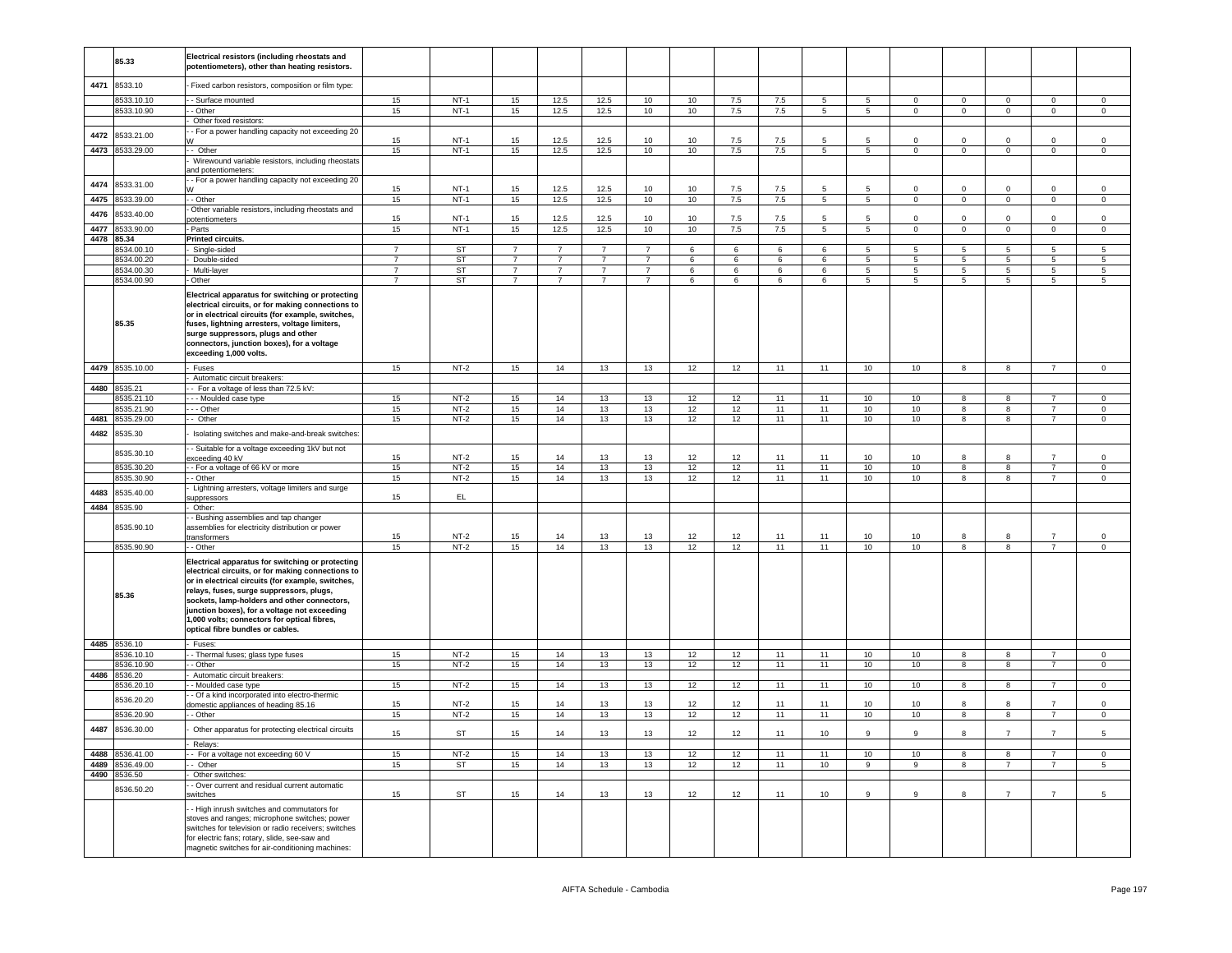|      |              | - - Of a kind suitable for domestic use, having a       |    |           |    |      |      |    |    |     |     |    |                |                |                         |                |                |                |
|------|--------------|---------------------------------------------------------|----|-----------|----|------|------|----|----|-----|-----|----|----------------|----------------|-------------------------|----------------|----------------|----------------|
|      | 8536.50.31   | rated current carrying capacity of less than 16         |    |           |    |      |      |    |    |     |     |    |                |                |                         |                |                |                |
|      |              | amps; of a kind suitable for use in electric fans or in |    |           |    |      |      |    |    |     |     |    |                |                |                         |                |                |                |
|      |              | radio equipment                                         | 15 | $NT-2$    | 15 | 14   | 13   | 13 | 12 | 12  | 11  | 11 | 10             | 10             | 8                       | 8              | $\overline{7}$ | $\mathbf 0$    |
|      | 8536.50.39   | - - Other                                               | 15 | $NT-2$    | 15 | 14   | 13   | 13 | 12 | 12  | 11  | 11 | 10             | 10             | 8                       | 8              | $\overline{7}$ | $\circ$        |
|      | 8536.50.40   | - Miniature switches for rice cookers or oven           |    |           |    |      |      |    |    |     |     |    |                |                |                         |                |                |                |
|      |              | oasters                                                 | 15 | $NT-2$    | 15 | 14   | 13   | 13 | 12 | 12  | 11  | 11 | 10             | 10             | 8                       | 8              | $\overline{7}$ | $\mathsf 0$    |
|      |              | - Electronic AC switches consisting of optically        |    |           |    |      |      |    |    |     |     |    |                |                |                         |                |                |                |
|      |              |                                                         |    |           |    |      |      |    |    |     |     |    |                |                |                         |                |                |                |
|      |              | coupled input and output circuits (insulated thyristor  |    |           |    |      |      |    |    |     |     |    |                |                |                         |                |                |                |
|      |              | AC switches); electronic switches, including            |    |           |    |      |      |    |    |     |     |    |                |                |                         |                |                |                |
|      | 8536.50.50   | temperature protected electronic switches,              |    |           |    |      |      |    |    |     |     |    |                |                |                         |                |                |                |
|      |              | consisting of a transistor and a logic chip (chip-on-   |    |           |    |      |      |    |    |     |     |    |                |                |                         |                |                |                |
|      |              | chip technology) for a voltage not exceeding 1000       |    |           |    |      |      |    |    |     |     |    |                |                |                         |                |                |                |
|      |              | volts; electromechanical snap-action switches for a     |    |           |    |      |      |    |    |     |     |    |                |                |                         |                |                |                |
|      |              | current not exceeding 11 amps                           |    |           |    |      |      |    |    |     |     |    |                |                |                         |                |                |                |
|      |              |                                                         | 15 | $NT-2$    | 15 | 14   | 13   | 13 | 12 | 12  | 11  | 11 | 10             | 10             | 8                       | 8              | $\overline{7}$ | $\mathsf 0$    |
|      |              | - Make and break switches of a kind used in             |    |           |    |      |      |    |    |     |     |    |                |                |                         |                |                |                |
|      |              | domestic electrical wiring not exceeding 500 V and      |    |           |    |      |      |    |    |     |     |    |                |                |                         |                |                |                |
|      |              | having a rated current carrying capacity not            |    |           |    |      |      |    |    |     |     |    |                |                |                         |                |                |                |
|      |              | exceeding 20 amps:                                      |    |           |    |      |      |    |    |     |     |    |                |                |                         |                |                |                |
|      |              | - - Of a kind suitable for domestic use, having a       |    |           |    |      |      |    |    |     |     |    |                |                |                         |                |                |                |
|      | 8536.50.61   | rated current carrying capacity of less than 16         |    |           |    |      |      |    |    |     |     |    |                |                |                         |                |                |                |
|      |              |                                                         |    |           |    |      |      |    |    |     |     |    |                |                |                         |                | $\overline{7}$ |                |
|      |              | ımps                                                    | 15 | $NT-2$    | 15 | 14   | 13   | 13 | 12 | 12  | 11  | 11 | 10             | 10             | 8                       | 8              |                | $\,0\,$        |
|      | 8536.50.69   | - - Other                                               | 15 | $NT-2$    | 15 | 14   | 13   | 13 | 12 | 12  | 11  | 11 | 10             | 10             | 8                       | $\overline{8}$ | $\overline{7}$ | $\mathsf 0$    |
|      |              | - Other:                                                |    |           |    |      |      |    |    |     |     |    |                |                |                         |                |                |                |
|      |              | - - Starters for electric motors or fuses switches      |    |           |    |      |      |    |    |     |     |    |                |                |                         |                |                |                |
|      | 8536.50.91   | and switch fuses of a kind suitable for use in          |    |           |    |      |      |    |    |     |     |    |                |                |                         |                |                |                |
|      |              | electric fans                                           | 15 | $NT-2$    | 15 | 14   | 13   | 13 | 12 | 12  | 11  | 11 | 10             | 10             | 8                       | 8              | $\overline{7}$ | $\mathsf 0$    |
|      | 8536.50.99   | - - Other                                               | 15 | $NT-2$    | 15 | 14   | 13   | 13 | 12 | 12  | 11  | 11 | 10             | 10             | 8                       | 8              | $\overline{7}$ | $\circ$        |
|      |              | Lamp-holders, plugs and sockets:                        |    |           |    |      |      |    |    |     |     |    |                |                |                         |                |                |                |
|      | 4491 8536.61 |                                                         |    |           |    |      |      |    |    |     |     |    |                |                |                         |                |                |                |
|      |              | - Lamp-holders:                                         |    |           |    |      |      |    |    |     |     |    |                |                |                         |                |                |                |
|      | 3536.61.10   | - - Of a kind used for compact lamps or halogen         |    |           |    |      |      |    |    |     |     |    |                |                |                         |                |                |                |
|      |              | amps                                                    | 15 | $NT-2$    | 15 | 14   | 13   | 13 | 12 | 12  | 11  | 11 | 10             | 10             | 8                       | 8              | $\overline{7}$ | $\mathsf 0$    |
|      | 8536.61.90   | - - Other                                               | 15 | $NT-2$    | 15 | 14   | 13   | 13 | 12 | 12  | 11  | 11 | 10             | 10             | 8                       | 8              | $\overline{7}$ | $\circ$        |
| 4492 | 8536.69      | - Other                                                 |    |           |    |      |      |    |    |     |     |    |                |                |                         |                |                |                |
|      |              | - - Telephone plugs:                                    |    |           |    |      |      |    |    |     |     |    |                |                |                         |                |                |                |
|      |              | - - - Of a kind suitable for domestic use, having a     |    |           |    |      |      |    |    |     |     |    |                |                |                         |                |                |                |
|      | 8536.69.11   | rated current carrying capacity of less than 16         |    |           |    |      |      |    |    |     |     |    |                |                |                         |                |                |                |
|      |              | <b>imps</b>                                             | 15 | ST        | 15 | 14   | 13   | 13 | 12 | 12  | 11  | 10 | 9              | 9              | 8                       | $\overline{7}$ | $\overline{7}$ | 5              |
|      | 8536.69.19   | $- -$ Other                                             | 15 | <b>ST</b> | 15 | 14   | 13   | 13 | 12 | 12  | 11  | 10 | 9              | 9              | 8                       | $\overline{7}$ | $\overline{7}$ | 5              |
|      |              | - - Audio / video sockets and cathode ray tube          |    |           |    |      |      |    |    |     |     |    |                |                |                         |                |                |                |
|      |              | sockets for television or radio receivers:              |    |           |    |      |      |    |    |     |     |    |                |                |                         |                |                |                |
|      |              |                                                         |    |           |    |      |      |    |    |     |     |    |                |                |                         |                |                |                |
|      |              | --- Of a kind suitable for domestic use, having a       |    |           |    |      |      |    |    |     |     |    |                |                |                         |                |                |                |
|      | 8536.69.21   | rated current carrying capacity of less than 16         |    |           |    |      |      |    |    |     |     |    |                |                |                         |                |                |                |
|      |              | amps; of a kind suitable for use in radio equipment     |    |           |    |      |      |    |    |     |     |    |                |                |                         |                |                |                |
|      |              |                                                         | 15 | ST        | 15 | 14   | 13   | 13 | 12 | 12  | 11  | 10 | 9              | 9              | 8                       | 7              | $\overline{7}$ | 5              |
|      | 8536.69.29   | $\cdots$ - Other                                        | 15 | ST        | 15 | 14   | 13   | 13 | 12 | 12  | 11  | 10 | 9              | 9              | 8                       |                | $\overline{7}$ | 5              |
|      |              | - - Sockets and plugs for co-axial cables and           |    |           |    |      |      |    |    |     |     |    |                |                |                         | $\overline{7}$ |                |                |
|      |              |                                                         |    |           |    |      |      |    |    |     |     |    |                |                |                         |                |                |                |
|      |              | printed circuits:                                       |    |           |    |      |      |    |    |     |     |    |                |                |                         |                |                |                |
|      |              |                                                         |    |           |    |      |      |    |    |     |     |    |                |                |                         |                |                |                |
|      |              | --- Of a kind suitable for domestic use, having a       |    |           |    |      |      |    |    |     |     |    |                |                |                         |                |                |                |
|      | 8536.69.31   | rated current carrying capacity of less than 16         |    |           |    |      |      |    |    |     |     |    |                |                |                         |                |                |                |
|      |              | amps; of a kind suitable for use in radio equipment     |    |           |    |      |      |    |    |     |     |    | 9              |                | 8                       |                | $\overline{7}$ |                |
|      |              |                                                         | 15 | ST        | 15 | 14   | 13   | 13 | 12 | 12  | 11  | 10 |                | 9              |                         |                |                | 5              |
|      | 8536.69.39   | $- -$ Other                                             | 15 | ST        | 15 | 14   | 13   | 13 | 12 | 12  | 11  | 10 | $\overline{9}$ | $\overline{9}$ | $\overline{\mathbf{8}}$ | $\overline{7}$ | $\overline{7}$ | 5              |
|      |              | - - Other:                                              |    |           |    |      |      |    |    |     |     |    |                |                |                         |                |                |                |
|      |              | --- Of a kind suitable for domestic use, having a       |    |           |    |      |      |    |    |     |     |    |                |                |                         |                |                |                |
|      | 8536.69.91   |                                                         |    |           |    |      |      |    |    |     |     |    |                |                |                         |                |                |                |
|      |              | rated current carrying capacity of less than 16         |    |           |    |      |      |    |    |     |     |    |                |                |                         |                |                |                |
|      |              | amps; of a kind suitable for use in radio equipment     | 15 | ST        | 15 | 14   | 13   | 13 | 12 | 12  | 11  | 10 | 9              | 9              | 8                       | $\overline{7}$ | $\overline{7}$ | 5              |
|      | 8536.69.99   | $\cdots$ - Other                                        | 15 | <b>ST</b> | 15 | 14   | 13   | 13 | 12 | 12  | 11  | 10 | $\overline{9}$ | 9              | 8                       | $\overline{7}$ | $\overline{7}$ | 5              |
|      |              | Connectors for optical fibres, optical fibres           |    |           |    |      |      |    |    |     |     |    |                |                |                         |                |                |                |
| 4493 | 3536.70.00   | oundles or cables                                       | 15 | $NT-1$    | 15 | 12.5 | 12.5 | 10 | 10 | 7.5 | 7.5 | 5  | 5              | $\mathbf 0$    | $\mathbf 0$             | $\mathbf{0}$   | $\mathsf 0$    | $\mathsf 0$    |
|      | 4494 8536.90 | Other apparatus:                                        |    |           |    |      |      |    |    |     |     |    |                |                |                         |                |                |                |
|      |              | - Connection and contact elements for wires and         |    |           |    |      |      |    |    |     |     |    |                |                |                         |                |                |                |
|      |              | ables; wafer probers:                                   |    |           |    |      |      |    |    |     |     |    |                |                |                         |                |                |                |
|      |              | - - Of a kind suitable for domestic use, having a       |    |           |    |      |      |    |    |     |     |    |                |                |                         |                |                |                |
|      |              | rated current carrying capacity of less than 16         |    |           |    |      |      |    |    |     |     |    |                |                |                         |                |                |                |
|      | 8536.90.11   |                                                         |    |           |    |      |      |    |    |     |     |    |                |                |                         |                |                |                |
|      |              | amps; of a kind suitable for use in electric fans or in |    |           |    |      |      |    |    |     |     |    | 9              | 9              | 8                       |                | $\overline{7}$ | 5              |
|      |              | radio equipment                                         | 15 | <b>ST</b> | 15 | 14   | 13   | 13 | 12 | 12  | 11  | 10 |                |                |                         |                |                |                |
|      | 8536.90.19   | - - Other                                               | 15 | <b>ST</b> | 15 | 14   | 13   | 13 | 12 | 12  | 11  | 10 | 9              | $\mathbf{9}$   | 8                       | $\overline{7}$ | $\overline{7}$ | 5              |
|      |              | - Junction boxes:                                       |    |           |    |      |      |    |    |     |     |    |                |                |                         |                |                |                |
|      |              | - - Of a kind suitable for domestic use, having a       |    |           |    |      |      |    |    |     |     |    |                |                |                         |                |                |                |
|      | 8536.90.21   | rated current carrying capacity of less than 16         |    |           |    |      |      |    |    |     |     |    |                |                |                         |                |                |                |
|      |              | amps; of a kind suitable for use in electric fans or in |    |           |    |      |      |    |    |     |     |    |                |                |                         |                |                |                |
|      |              | radio equipment                                         | 15 | ST        | 15 | 14   | 13   | 13 | 12 | 12  | 11  | 10 | 9              | -9             | 8                       | $\overline{7}$ | $\overline{7}$ | 5              |
|      | 8536.90.29   | - - - Other                                             | 15 | ST        | 15 | 14   | 13   | 13 | 12 | 12  | 11  | 10 | 9              | 9              | 8                       | $\overline{7}$ | $\overline{7}$ | 5 <sub>5</sub> |
|      |              | - Cable connectors consisting of a jack plug,           |    |           |    |      |      |    |    |     |     |    |                |                |                         |                |                |                |
|      |              | terminal with or without pin, connector and adaptor     |    |           |    |      |      |    |    |     |     |    |                |                |                         |                |                |                |
|      |              | for coaxial cable; commutators:                         |    |           |    |      |      |    |    |     |     |    |                |                |                         |                |                |                |
|      |              | --- Of a kind suitable for domestic use, having a       |    |           |    |      |      |    |    |     |     |    |                |                |                         |                |                |                |
|      |              | rated current carrying capacity of less than 16         |    |           |    |      |      |    |    |     |     |    |                |                |                         |                |                |                |
|      | 8536.90.31   | amps; of a kind suitable for use in electric fans or in |    |           |    |      |      |    |    |     |     |    |                |                |                         |                |                |                |
|      |              | adio equipment                                          | 15 | ST        | 15 | 14   | 13   | 13 | 12 | 12  | 11  | 10 | 9              | 9              | 8                       |                |                | 5              |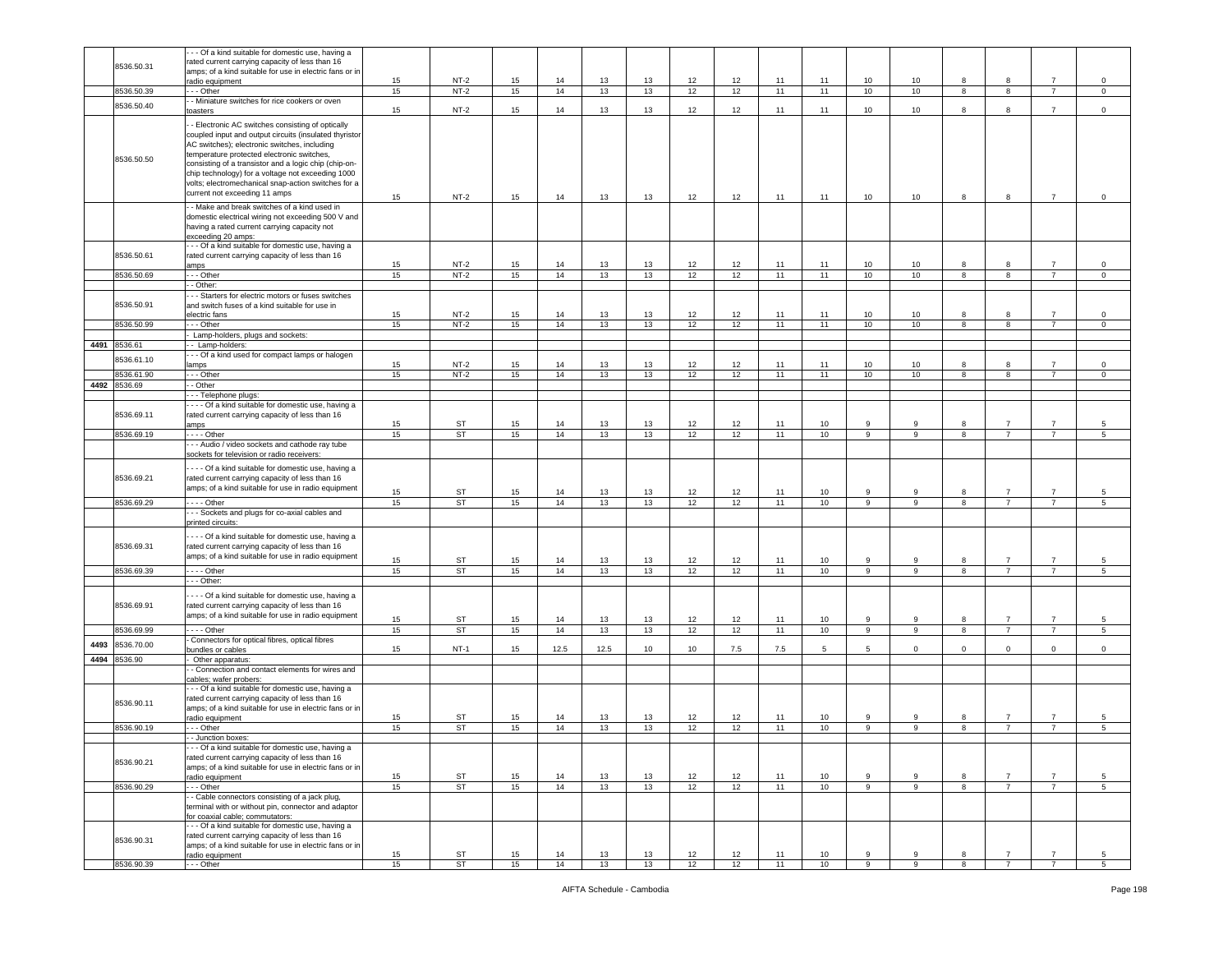|      |              | - Other:                                                |    |           |    |    |                 |    |    |    |    |    |                  |    |                         |                |                |                 |
|------|--------------|---------------------------------------------------------|----|-----------|----|----|-----------------|----|----|----|----|----|------------------|----|-------------------------|----------------|----------------|-----------------|
|      |              | - - Of a kind suitable for domestic use, having a       |    |           |    |    |                 |    |    |    |    |    |                  |    |                         |                |                |                 |
|      |              |                                                         |    |           |    |    |                 |    |    |    |    |    |                  |    |                         |                |                |                 |
|      | 8536.90.91   | rated current carrying capacity of less than 16         |    |           |    |    |                 |    |    |    |    |    |                  |    |                         |                |                |                 |
|      |              | amps; of a kind suitable for use in electric fans or in |    |           |    |    |                 |    |    |    |    |    | 9                | 9  | 8                       | $\overline{7}$ | $\overline{7}$ |                 |
|      |              | radio equipment                                         | 15 | ST        | 15 | 14 | 13              | 13 | 12 | 12 | 11 | 10 |                  |    |                         |                |                | 5               |
|      | 8536.90.99   | .-- Other                                               | 15 | ST        | 15 | 14 | 13              | 13 | 12 | 12 | 11 | 10 | 9                | 9  | 8                       | $\overline{7}$ | $\overline{7}$ | 5               |
|      |              | Boards, panels, consoles, desks, cabinets and           |    |           |    |    |                 |    |    |    |    |    |                  |    |                         |                |                |                 |
|      |              | other bases, equipped with two or more                  |    |           |    |    |                 |    |    |    |    |    |                  |    |                         |                |                |                 |
|      |              | apparatus of heading 85.35 or 85.36, for electric       |    |           |    |    |                 |    |    |    |    |    |                  |    |                         |                |                |                 |
|      |              | control or the distribution of electricity,             |    |           |    |    |                 |    |    |    |    |    |                  |    |                         |                |                |                 |
|      | 85.37        | including those incorporating instruments or            |    |           |    |    |                 |    |    |    |    |    |                  |    |                         |                |                |                 |
|      |              |                                                         |    |           |    |    |                 |    |    |    |    |    |                  |    |                         |                |                |                 |
|      |              | apparatus of Chapter 90, and numerical control          |    |           |    |    |                 |    |    |    |    |    |                  |    |                         |                |                |                 |
|      |              | apparatus, other than switching apparatus of            |    |           |    |    |                 |    |    |    |    |    |                  |    |                         |                |                |                 |
|      |              | heading 85.17.                                          |    |           |    |    |                 |    |    |    |    |    |                  |    |                         |                |                |                 |
|      | 4495 8537.10 | For a voltage not exceeding 1,000 V:                    |    |           |    |    |                 |    |    |    |    |    |                  |    |                         |                |                |                 |
|      | 8537.10.10   | - Switchboards and control panels                       | 15 | <b>ST</b> | 15 | 14 | 13              | 13 | 12 | 12 | 11 | 10 | 9                | 9  | 8                       | $\overline{7}$ | $\overline{7}$ | $5\phantom{.0}$ |
|      |              | - Distribution boards (including back panels and        |    |           |    |    |                 |    |    |    |    |    |                  |    |                         |                |                |                 |
|      | 8537.10.20   | back planes) for use solely or principally with goods   |    |           |    |    |                 |    |    |    |    |    |                  |    |                         |                |                |                 |
|      |              | of heading 84.71, 85.17 or 85.25                        | 15 | ST        | 15 | 14 | 13              | 13 | 12 | 12 | 11 | 10 | 9                | 9  | 8                       | $\overline{7}$ | $\overline{7}$ | 5               |
|      |              |                                                         |    |           |    |    |                 |    |    |    |    |    |                  |    |                         |                |                |                 |
|      |              | - Programmable logic controllers for automated          |    |           |    |    |                 |    |    |    |    |    |                  |    |                         |                |                |                 |
|      | 8537.10.30   | machines for transport, handling and storage of         |    |           |    |    |                 |    |    |    |    |    |                  |    |                         |                |                |                 |
|      |              | dies for semiconductor devices                          |    |           |    |    |                 |    |    |    |    |    |                  |    |                         |                |                |                 |
|      |              |                                                         | 15 | ST        | 15 | 14 | 13              | 13 | 12 | 12 | 11 | 10 | 9                | 9  | 8                       | 7              | $\overline{7}$ | 5               |
|      | 8537.10.90   | - Other                                                 | 15 | ST        | 15 | 14 | 13              | 13 | 12 | 12 | 11 | 10 | 9                | 9  | 8                       | $\overline{7}$ | $\overline{7}$ | 5               |
|      | 4496 8537.20 | For a voltage exceeding 1,000 V:                        |    |           |    |    |                 |    |    |    |    |    |                  |    |                         |                |                |                 |
|      |              | - Switchboards:                                         |    |           |    |    |                 |    |    |    |    |    |                  |    |                         |                |                |                 |
|      |              |                                                         |    |           |    |    |                 |    |    |    |    |    |                  |    |                         |                |                |                 |
|      |              | - - Incorporating electrical instruments for            |    |           |    |    |                 |    |    |    |    |    |                  |    |                         |                |                |                 |
|      | 8537.20.11   | breaking, connecting or protecting electrical circuits  |    |           |    |    |                 |    |    |    |    |    |                  |    |                         |                |                |                 |
|      |              | for a voltage of 66,000 volts or more                   | 15 | $NT-2$    | 15 | 14 | 13              | 13 | 12 | 12 | 11 | 11 | 10               | 10 | 8                       | 8              | $\overline{7}$ | 0               |
|      | 8537.20.19   | - - - Other                                             | 15 | $NT-2$    | 15 | 14 | 13              | 13 | 12 | 12 | 11 | 11 | 10               | 10 | $\overline{\mathbf{8}}$ | 8              | $\overline{7}$ | $\overline{0}$  |
|      |              | - Control panels:                                       |    |           |    |    |                 |    |    |    |    |    |                  |    |                         |                |                |                 |
|      |              | - - Incorporating electrical instruments for            |    |           |    |    |                 |    |    |    |    |    |                  |    |                         |                |                |                 |
|      | 8537.20.21   | breaking, connecting or protecting electrical circuits  |    |           |    |    |                 |    |    |    |    |    |                  |    |                         |                |                |                 |
|      |              | for a voltage of 66,000 volts or more                   | 15 | $NT-2$    | 15 | 14 | 13              | 13 | 12 | 12 | 11 | 11 | 10               | 10 | 8                       | 8              |                | 0               |
|      |              |                                                         | 15 | $NT-2$    |    | 14 | 13              | 13 |    | 12 | 11 | 11 | 10               |    | 8                       | 8              | $\overline{7}$ | $\mathbf 0$     |
|      | 8537.20.29   | - - - Other                                             |    |           | 15 |    |                 |    | 12 |    |    |    |                  | 10 |                         |                |                |                 |
|      | 8537.20.90   | - Other                                                 | 15 | $NT-2$    | 15 | 14 | 13              | 13 | 12 | 12 | 11 | 11 | 10 <sub>1</sub>  | 10 | 8                       | 8              | $\overline{7}$ | $\mathbf 0$     |
|      |              | Parts suitable for use solely or principally with       |    |           |    |    |                 |    |    |    |    |    |                  |    |                         |                |                |                 |
|      | 85.38        | the apparatus of heading 85.35, 85.36 or 85.37.         |    |           |    |    |                 |    |    |    |    |    |                  |    |                         |                |                |                 |
|      |              |                                                         |    |           |    |    |                 |    |    |    |    |    |                  |    |                         |                |                |                 |
|      |              | Boards, panels, consoles, desks, cabinets and           |    |           |    |    |                 |    |    |    |    |    |                  |    |                         |                |                |                 |
| 4497 | 8538.10      | other bases for the goods of heading 85.37, not         |    |           |    |    |                 |    |    |    |    |    |                  |    |                         |                |                |                 |
|      |              | equipped with their apparatus:                          |    |           |    |    |                 |    |    |    |    |    |                  |    |                         |                |                |                 |
|      |              | - - For a voltage not exceeding 1,000 V:                |    |           |    |    |                 |    |    |    |    |    |                  |    |                         |                |                |                 |
|      |              |                                                         |    |           |    |    |                 |    |    |    |    |    |                  |    |                         |                |                |                 |
|      |              | - - Parts of programmable logic controllers for         |    |           |    |    |                 |    |    |    |    |    |                  |    |                         |                |                |                 |
|      | 8538.10.11   | automated machines for transport, handling and          |    |           |    |    |                 |    |    |    |    |    |                  |    |                         |                |                |                 |
|      |              | storage of dies for semiconductor devices               |    |           |    |    |                 |    |    |    |    |    |                  |    |                         |                |                |                 |
|      |              |                                                         | 15 | $NT-2$    | 15 | 14 | 13              | 13 | 12 | 12 | 11 | 11 | 10               | 10 | 8                       |                | $\overline{7}$ | 0               |
|      | 8538.10.12   | --- Of a kind used in radio equipment                   | 15 | $NT-2$    | 15 | 14 | 13              | 13 | 12 | 12 | 11 | 11 | 10               | 10 | 8                       | 8              | $\overline{7}$ | $\mathsf 0$     |
|      | 8538.10.19   | .-- Other                                               | 15 | $NT-2$    | 15 | 14 | 13              | 13 | 12 | 12 | 11 | 11 | 10               | 10 | 8                       | 8              | $\overline{7}$ | $\mathsf 0$     |
|      |              | - For a voltage exceeding 1,000 V:                      |    |           |    |    |                 |    |    |    |    |    |                  |    |                         |                |                |                 |
|      |              |                                                         |    |           |    |    |                 |    |    |    |    |    |                  |    |                         |                |                |                 |
|      |              | - - Parts of programmable logic controllers for         |    |           |    |    |                 |    |    |    |    |    |                  |    |                         |                |                |                 |
|      | 8538.10.21   | automated machines for transport, handling and          |    |           |    |    |                 |    |    |    |    |    |                  |    |                         |                |                |                 |
|      |              | storage of dies for semiconductor devices               |    |           |    |    |                 |    |    |    |    |    |                  |    |                         |                |                |                 |
|      |              |                                                         | 15 | $NT-2$    | 15 | 14 | 13              | 13 | 12 | 12 | 11 | 11 | 10               | 10 | 8                       | 8              | $\overline{7}$ | 0               |
|      | 8538.10.22   | --- Of a kind used in radio equipment                   | 15 | $NT-2$    | 15 | 14 | 13              | 13 | 12 | 12 | 11 | 11 | 10               | 10 | 8                       | 8              | $\overline{7}$ | $\mathsf 0$     |
|      | 8538.10.29   | - - Other                                               | 15 | $NT-2$    | 15 | 14 | 13              | 13 | 12 | 12 | 11 | 11 | 10               | 10 | 8                       | 8              | $\overline{7}$ | $\mathsf 0$     |
|      | 4498 8538.90 | Other:                                                  |    |           |    |    |                 |    |    |    |    |    |                  |    |                         |                |                |                 |
|      |              | - For a voltage not exceeding 1,000 V:                  |    |           |    |    |                 |    |    |    |    |    |                  |    |                         |                |                |                 |
|      |              | - - Parts including printed circuit assemblies of       |    |           |    |    |                 |    |    |    |    |    |                  |    |                         |                |                |                 |
|      | 8538.90.11   | telephone plugs; connection and contact elements        |    |           |    |    |                 |    |    |    |    |    |                  |    |                         |                |                |                 |
|      |              |                                                         | 15 | ST        |    | 14 |                 |    |    | 12 | 11 |    | 9                | 9  | 8                       | $\overline{7}$ |                | 5               |
|      |              | for wires and cables; wafer probers                     |    |           | 15 |    | 13              | 13 | 12 |    |    | 10 |                  |    |                         |                |                |                 |
|      |              | -- Parts of goods of subheading 8536.50.50,             |    |           |    |    |                 |    |    |    |    |    |                  |    |                         |                |                |                 |
|      | 8538.90.12   | 8536.69.31, 8536.69.39, 8536.90.11 or 8536.90.19        |    |           |    |    |                 |    |    |    |    |    |                  |    |                         |                |                |                 |
|      |              |                                                         | 15 | ST        | 15 | 14 | 13              | 13 | 12 | 12 | 11 | 10 | 9                | 9  | 8                       |                | $\overline{7}$ | 5               |
|      | 8538.90.13   | -- Parts of goods of subheading 8537.10.20              | 15 | ST        | 15 | 14 | 13              | 13 | 12 | 12 | 11 | 10 | $\boldsymbol{9}$ | 9  | 8                       | $\overline{7}$ | $\overline{7}$ | $\,$ 5          |
|      | 8538.90.19   | - - Other                                               | 15 | <b>ST</b> | 15 | 14 | 13              | 13 | 12 | 12 | 11 | 10 | 9                | 9  | 8                       | $\overline{7}$ | $\overline{7}$ | $\sqrt{5}$      |
|      |              | - For a voltage exceeding 1,000 V:                      |    |           |    |    |                 |    |    |    |    |    |                  |    |                         |                |                |                 |
|      |              | - - Parts including printed circuit assemblies of       |    |           |    |    |                 |    |    |    |    |    |                  |    |                         |                |                |                 |
|      | 8538.90.21   | telephone plugs; connection and contact elements        |    |           |    |    |                 |    |    |    |    |    |                  |    |                         |                |                |                 |
|      |              |                                                         |    |           |    |    |                 |    |    |    |    |    | 9                | 9  | 8                       | $\overline{7}$ | $\overline{7}$ | 5               |
|      |              | for wires and cables; wafer probers                     | 15 | ST        | 15 | 14 | 13              | 13 | 12 | 12 | 11 | 10 |                  |    |                         |                |                |                 |
|      | 8538.90.29   | - - - Other                                             | 15 | <b>ST</b> | 15 | 14 | 13              | 13 | 12 | 12 | 11 | 10 | 9                | 9  | 8                       | $\overline{7}$ | $\overline{7}$ | 5               |
|      |              | Electric filament or discharge lamps, including         |    |           |    |    |                 |    |    |    |    |    |                  |    |                         |                |                |                 |
|      | 85.39        | sealed beam lamp units and ultra-violet or infra-       |    |           |    |    |                 |    |    |    |    |    |                  |    |                         |                |                |                 |
|      |              | red lamps; arc-lamps.                                   |    |           |    |    |                 |    |    |    |    |    |                  |    |                         |                |                |                 |
|      | 4499 8539.10 | Sealed beam lamp units:                                 |    |           |    |    |                 |    |    |    |    |    |                  |    |                         |                |                |                 |
|      | 8539.10.10   | - For motor vehicles of Chapter 87                      | 35 | $NT-2$    | 35 | 32 | 30              | 27 | 24 | 21 | 20 | 18 | 15               | 15 | 12                      | 10             | 9              | $\circ$         |
|      | 8539.10.90   | - Other                                                 | 35 | $NT-2$    | 35 | 32 | 30              | 27 | 24 | 21 | 20 | 18 | 15               | 15 | 12                      | 10             | 9              | $\circ$         |
|      |              | Other filament lamps, excluding ultra-violet or         |    |           |    |    |                 |    |    |    |    |    |                  |    |                         |                |                |                 |
|      |              | nfra-red lamps:                                         |    |           |    |    |                 |    |    |    |    |    |                  |    |                         |                |                |                 |
|      |              |                                                         |    |           |    |    |                 |    |    |    |    |    |                  |    |                         |                |                |                 |
|      | 4500 8539.21 | - Tungsten halogen:                                     |    |           |    |    |                 |    |    |    |    |    |                  |    |                         |                |                |                 |
|      | 8539.21.20   | Of a kind used in medical equipment                     | 35 | <b>ST</b> | 35 | 32 | 30              | 28 | 26 | 24 | 22 | 20 | 18               | 18 | 16                      | 14             | 10             | $\sqrt{5}$      |
|      | 8539.21.30   | - - Of a kind used for motor vehicles                   | 35 | ST        | 35 | 32 | 30              | 28 | 26 | 24 | 22 | 20 | 18               | 18 | 16                      | 14             | 10             | $\sqrt{5}$      |
|      | 8539.21.40   | --- Other reflector lamp bulbs                          | 35 | ST        | 35 | 32 | 30 <sup>°</sup> | 28 | 26 | 24 | 22 | 20 | 18               | 18 | 16                      | 14             | 10             | 5 <sub>5</sub>  |
|      |              |                                                         |    |           |    |    |                 |    |    |    |    |    |                  |    |                         |                |                |                 |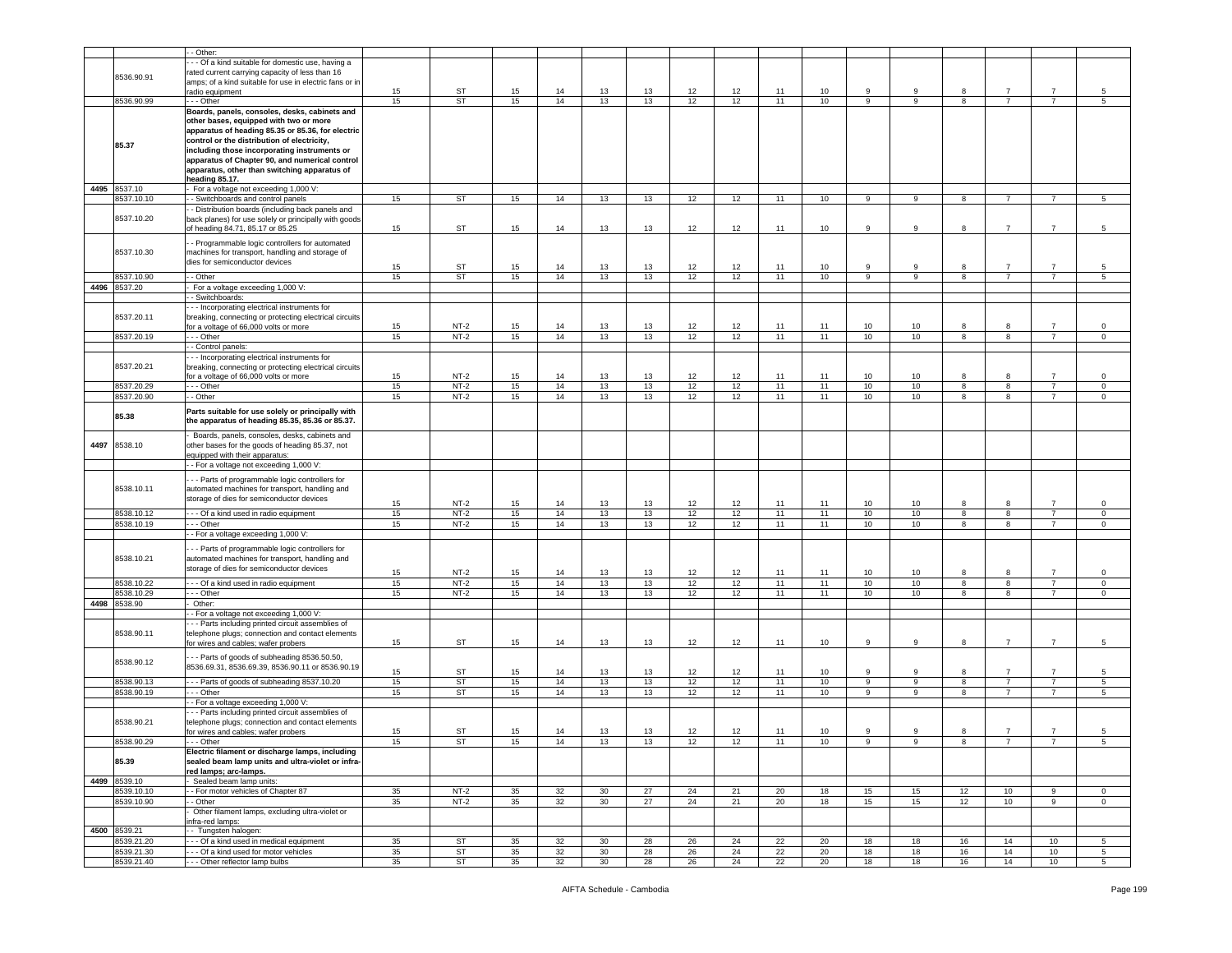|      | 3539.21.90      | - - Other                                                                                       | 35             | <b>ST</b> | 35             | 32              | 30             | 28 | 26   | 24 | 22              | 20 | 18              | 18          | 16                      | 14             | 10             | 5              |
|------|-----------------|-------------------------------------------------------------------------------------------------|----------------|-----------|----------------|-----------------|----------------|----|------|----|-----------------|----|-----------------|-------------|-------------------------|----------------|----------------|----------------|
|      |                 | Other, of a power not exceeding 200 W and for                                                   |                |           |                |                 |                |    |      |    |                 |    |                 |             |                         |                |                |                |
| 4501 | 8539.22         | voltage exceeding 100 V:                                                                        |                |           |                |                 |                |    |      |    |                 |    |                 |             |                         |                |                |                |
|      | 3539.22.20      |                                                                                                 | 35             | $NT-2$    | 35             | 32              | 30             | 27 | 24   | 21 | 20              | 18 |                 | 15          | 12                      | 10             | 9              | $\mathbf 0$    |
|      |                 | - - Of a kind used in medical equipment                                                         |                |           |                |                 |                |    |      |    |                 |    | 15              |             |                         |                |                |                |
|      | 8539.22.30      | - - Other reflector lamp bulbs                                                                  | 35             | $NT-2$    | 35             | 32              | 30             | 27 | 24   | 21 | 20              | 18 | 15              | 15          | 12                      | 10             | 9              | $\mathbf 0$    |
|      | 8539.22.90      | - - Other                                                                                       | 35             | $NT-2$    | 35             | 32              | 30             | 27 | 24   | 21 | 20              | 18 | 15              | 15          | 12                      | 10             | 9              | 0              |
| 4502 | 8539.29         | - Other:                                                                                        |                |           |                |                 |                |    |      |    |                 |    |                 |             |                         |                |                |                |
|      | 539.29.10       | - - Of a kind used in medical equipment                                                         | $\overline{7}$ | $NT-2$    | $\overline{7}$ | 7               | $\overline{7}$ | 6  | 6    | 6  | 5               | 5  | 5               | 5           | 4                       | 3              | 2              | 0              |
|      | 1539.29.20      | - - Of a kind used for motor vehicles                                                           | $\overline{7}$ | $NT-2$    | $7^{\circ}$    | $\overline{7}$  | $\overline{7}$ | 6  | 6    | 6  | $\overline{5}$  | 5  | $5\overline{5}$ | 5           | $\overline{4}$          | $\mathbf{3}$   | $\overline{2}$ | $\mathsf 0$    |
|      | 8539.29.30      | - - Other reflector lamp bulbs                                                                  | $\overline{7}$ | $NT-2$    | $\overline{7}$ | $\overline{7}$  | $\overline{7}$ | 6  | 6    | 6  | $5\phantom{.0}$ | 5  | $5\overline{5}$ | 5           | $\overline{4}$          | 3              | $\overline{2}$ | $\mathbf 0$    |
|      |                 | - - Flashlight bulbs; miniature indicator bulbs,                                                |                |           |                |                 |                |    |      |    |                 |    |                 |             |                         |                |                |                |
|      | 8539.29.40      | ated up to 2.25 V                                                                               | $\overline{7}$ | $NT-2$    | $\overline{7}$ | $\overline{7}$  | $\overline{7}$ | 6  | 6    | 6  | 5               | 5  | 5               | 5           | $\overline{4}$          | 3              | 2              | $\mathsf 0$    |
|      |                 | - - Other, having a capacity exceeding 200 W but                                                |                |           |                |                 |                |    |      |    |                 |    |                 |             |                         |                |                |                |
|      | 8539.29.50      | not exceeding 300 W and a voltage exceeding 100                                                 |                |           |                |                 |                |    |      |    |                 |    |                 |             |                         |                |                |                |
|      |                 |                                                                                                 | $\overline{7}$ | $NT-2$    | $\overline{7}$ | $\overline{7}$  | $\overline{7}$ | 6  | 6    | 6  | 5               | 5  | $5\phantom{.0}$ | 5           | $\overline{4}$          | 3              | 2              | $\,0\,$        |
|      |                 | - - Other, having a capacity not exceeding 200 W                                                |                |           |                |                 |                |    |      |    |                 |    |                 |             |                         |                |                |                |
|      | 8539.29.60      | ind a voltage not exceeding 100 V                                                               | $\overline{7}$ | NT-2      | $\overline{7}$ | $\overline{7}$  | $\overline{7}$ | 6  | 6    | 6  | 5               | 5  | 5               | 5           | $\overline{4}$          | 3              | 2              | 0              |
|      | 8539.29.90      | - - Other                                                                                       | $\overline{7}$ | $NT-2$    | $\overline{7}$ | $\overline{7}$  | $\overline{7}$ | 6  | 6    | 6  | 5               | 5  | 5               | 5           | $\overline{a}$          | 3              | $\overline{2}$ | 0              |
|      |                 |                                                                                                 |                |           |                |                 |                |    |      |    |                 |    |                 |             |                         |                |                |                |
|      |                 | Discharge lamps, other than ultra-violet lamps:                                                 |                |           |                |                 |                |    |      |    |                 |    |                 |             |                         |                |                |                |
|      |                 |                                                                                                 |                |           |                |                 |                |    |      |    |                 |    |                 |             |                         |                |                |                |
| 4503 | 8539.31         | - Fluorescent, hot cathode:                                                                     |                |           |                |                 |                |    |      |    |                 |    |                 |             |                         |                |                |                |
|      | 3539.31.10      | - - Tubes for compact fluorescent lamps                                                         | $\overline{7}$ | $NT-2$    | $\overline{7}$ |                 | $\overline{7}$ | 6  | 6    | 6  | 5               | 5  | -5              | 5           | $\overline{4}$          | 3              | $\overline{2}$ | $\Omega$       |
|      | 8539.31.90      | - - Other                                                                                       | $\overline{7}$ | $NT-2$    | $\overline{7}$ | $\overline{7}$  | $\overline{7}$ | 6  | 6    | 6  | $\sqrt{5}$      | 5  | $5\phantom{.0}$ | 5           | $\overline{4}$          | 3              | $\overline{2}$ | $\mathsf 0$    |
| 4504 | 3539.32.00      | - Mercury or sodium vapour lamps; metal halide                                                  |                |           |                |                 |                |    |      |    |                 |    |                 |             |                         |                |                |                |
|      |                 | amps                                                                                            | $\overline{7}$ | <b>ST</b> | $\overline{7}$ | $\overline{7}$  | $\overline{7}$ | 7  | 6    | 6  | 6               | 6  | 5               | 5           | 5                       | 5              | 5              | 5              |
| 4505 | 539.39          | - Other:                                                                                        |                |           |                |                 |                |    |      |    |                 |    |                 |             |                         |                |                |                |
|      | 1539.39.10      | - - Tubes for compact fluorescent lamps                                                         | 35             | $NT-2$    | 35             | 32              | 30             | 27 | 24   | 21 | 20              | 18 | 15              | 15          | 12                      | 10             | 9              | $\overline{0}$ |
|      |                 | - - Discharge lamps for decorative or publicity                                                 |                |           |                |                 |                |    |      |    |                 |    |                 |             |                         |                |                |                |
|      | 8539.39.20      | ourposes                                                                                        | 35             | $NT-2$    | 35             | 32              | 30             | 27 | 24   | 21 | 20              | 18 | 15              | 15          | 12                      | 10             | 9              | 0              |
|      | 8539.39.30      | - - Other fluorescent cold cathode types                                                        | 35             | $NT-2$    | 35             | 32              | 30             | 27 | 24   | 21 | 20              | 18 | 15              | 15          | 12                      | 10             | 9              | $\mathsf 0$    |
|      | 8539.39.40      | -- Lamps for motor vehicles or cycles                                                           | 35             | $NT-2$    | 35             | 32              | 30             | 27 | 24   | 21 | 20              | 18 | 15              | 15          | 12                      | 10             | 9              | $\mathsf 0$    |
|      | 8539.39.90      | - - Other                                                                                       | 35             | $NT-2$    | 35             | 32              | 30             | 27 | 24   | 21 | 20              | 18 | 15              | 15          | 12                      | 10             | 9              | 0              |
|      |                 | Ultra-violet or infra-red lamps; arc-lamps:                                                     |                |           |                |                 |                |    |      |    |                 |    |                 |             |                         |                |                |                |
|      |                 |                                                                                                 |                |           |                |                 |                |    |      |    |                 |    |                 |             |                         |                | 9              |                |
| 4506 | 539.41.00       | - Arc-lamps                                                                                     | 35             | $NT-2$    | 35             | 32              | 30             | 27 | 24   | 21 | 20              | 18 | 15              | 15          | 12                      | 10             |                | 0              |
| 4507 | 539.49.00       | - Other                                                                                         | 35             | $NT-2$    | 35             | 32              | 30             | 27 | 24   | 21 | 20              | 18 | 15              | 15          | 12                      | 10             | 9              | 0              |
| 4508 | 3539.90         | Parts:                                                                                          |                |           |                |                 |                |    |      |    |                 |    |                 |             |                         |                |                |                |
|      |                 | Aluminium end caps for fluorescent lamps;                                                       |                |           |                |                 |                |    |      |    |                 |    |                 |             |                         |                |                |                |
|      | 8539.90.10      | aluminium screw caps for incandescent lamps                                                     |                |           |                |                 |                |    |      |    |                 |    |                 |             |                         |                |                |                |
|      |                 |                                                                                                 | 35             | $NT-2$    | 35             | 32              | 30             | 27 | 24   | 21 | 20              | 18 | 15              | 15          | 12                      | 10             | 9              | 0              |
|      | 8539.90.20      | - Other, suitable for lamps of vehicles of all kinds                                            |                |           |                |                 |                |    |      |    |                 |    |                 |             |                         |                |                |                |
|      |                 |                                                                                                 | 35             | $NT-2$    | 35             | 32              | 30             | 27 | 24   | 21 | 20              | 18 | 15              | 15          | 12                      | 10             | 9              | 0              |
|      | 8539.90.90      | - Other                                                                                         | 35             | $NT-2$    | 35             | 32              |                |    |      |    |                 |    |                 |             |                         |                | 9              |                |
|      |                 |                                                                                                 |                |           |                |                 | 30             | 27 | 24   | 21 | 20              | 18 | 15              | 15          | 12                      | 10             |                | $\circ$        |
|      |                 | Thermionic, cold cathode or photo-cathode                                                       |                |           |                |                 |                |    |      |    |                 |    |                 |             |                         |                |                |                |
|      |                 | valves and tubes (for example, vacuum or                                                        |                |           |                |                 |                |    |      |    |                 |    |                 |             |                         |                |                |                |
|      | 85.40           |                                                                                                 |                |           |                |                 |                |    |      |    |                 |    |                 |             |                         |                |                |                |
|      |                 | vapour or gas- filled valves and tubes, mercury<br>arc rectifying valves and tubes, cathode-ray |                |           |                |                 |                |    |      |    |                 |    |                 |             |                         |                |                |                |
|      |                 | tubes, television camera tubes).                                                                |                |           |                |                 |                |    |      |    |                 |    |                 |             |                         |                |                |                |
|      |                 | Cathode-ray television picture tubes, including                                                 |                |           |                |                 |                |    |      |    |                 |    |                 |             |                         |                |                |                |
|      |                 | rideo monitor cathode-ray tubes:                                                                |                |           |                |                 |                |    |      |    |                 |    |                 |             |                         |                |                |                |
| 4509 | 8540.11.00      | - Colour                                                                                        | 35             | NT-1      | 35             | 30              | 27.5           | 25 | 22.5 | 20 | 17.5            | 15 | 10              | $\mathbf 0$ | $\overline{0}$          | $^{\circ}$     | $\mathbf 0$    | $\mathbf 0$    |
|      |                 |                                                                                                 |                |           |                |                 |                |    |      |    |                 |    |                 |             |                         |                |                |                |
| 4510 | 1540.12.00      | - Black and white or other monochrome                                                           | 35             | $NT-1$    | 35             | 30              | 27.5           | 25 | 22.5 | 20 | 17.5            | 15 | 10              | $\mathbf 0$ | $\overline{0}$          | $\overline{0}$ | $\mathsf 0$    | $\mathsf 0$    |
| 4511 | 8540.20.00      | Television camera tubes; image converters and                                                   | 35             | $NT-1$    | 35             | 30              | 27.5           | 25 | 22.5 | 20 | 17.5            | 15 | 10              | $\mathbf 0$ | 0                       | $\mathbf 0$    | $\mathbf 0$    | $\,0\,$        |
|      |                 | ntensifiers; other photo-cathode tubes                                                          |                |           |                |                 |                |    |      |    |                 |    |                 |             |                         |                |                |                |
|      |                 | Data/graphic display tubes, colour, with a                                                      |                |           |                |                 |                |    |      |    |                 |    |                 |             |                         |                |                |                |
| 4512 | 8540.40         | phosphor dot screen pitch smaller than 0.4 mm:                                                  |                |           |                |                 |                |    |      |    |                 |    |                 |             |                         |                |                |                |
|      |                 |                                                                                                 |                |           |                |                 |                |    |      |    |                 |    |                 | $\circ$     | $\overline{0}$          |                | $\Omega$       |                |
|      | 8540.40.10      | - For use with articles of heading 85.25                                                        | 35             | $NT-1$    | 35             | 30              | 27.5           | 25 | 22.5 | 20 | 17.5            | 15 | 10              |             |                         | $\mathbf 0$    |                | $\mathsf 0$    |
|      | 6540.40.90      | - Other                                                                                         | 35             | $NT-1$    | 35             | 30 <sup>°</sup> | 27.5           | 25 | 22.5 | 20 | 17.5            | 15 | 10              | $\mathbf 0$ | $\mathsf 0$             | $\mathbf 0$    | $\mathbf 0$    | $\mathsf 0$    |
| 4513 | 8540.50.00      | Data/graphic display tubes, black and white or                                                  |                |           |                |                 |                |    |      |    |                 |    |                 |             |                         |                |                |                |
|      |                 | other monochrome                                                                                | 35             | $NT-1$    | 35             | 30              | 27.5           | 25 | 22.5 | 20 | 17.5            | 15 | 10              | $\mathbf 0$ | $\mathbf 0$             | $\mathbf 0$    | $^{\circ}$     | 0              |
|      | 4514 8540.60.00 | Other cathode-ray tubes                                                                         | 35             | $NT-1$    | 35             | 30              | 27.5           | 25 | 22.5 | 20 | 17.5            | 15 | 10              | $\mathbf 0$ | $\overline{0}$          | $\overline{0}$ | $\mathbf{0}$   | $\circ$        |
|      |                 | Microwave tubes (for example, magnetrons,                                                       |                |           |                |                 |                |    |      |    |                 |    |                 |             |                         |                |                |                |
|      |                 | klystrons, travelling wave tubes, carcinotrons),                                                |                |           |                |                 |                |    |      |    |                 |    |                 |             |                         |                |                |                |
|      |                 | excluding grid-controlled tubes:                                                                |                |           |                |                 |                |    |      |    |                 |    |                 |             |                         |                |                |                |
| 4515 | 8540.71.00      | - Magnetrons                                                                                    | 35             | $NT-1$    | 35             | 30              | 27.5           | 25 | 22.5 | 20 | 17.5            | 15 | 10              | $\mathbf 0$ | $\overline{0}$          | $\mathbf 0$    | 0              | 0              |
| 4516 | 1540.72.00      | - Klystrons                                                                                     | 35             | $NT-1$    | 35             | 30              | 27.5           | 25 | 22.5 | 20 | 17.5            | 15 | 10              | $\mathbf 0$ | $\overline{\mathbf{0}}$ | $\mathbf 0$    | 0              | 0              |
| 4517 | 8540.79.00      | Other                                                                                           | 35             | $NT-1$    | 35             | 30              | 27.5           | 25 | 22.5 | 20 | 17.5            | 15 | 10              | $\mathbf 0$ | $\mathbf 0$             | $\mathbf 0$    | 0              | $\mathsf 0$    |
|      |                 | Other valves and tubes:                                                                         |                |           |                |                 |                |    |      |    |                 |    |                 |             |                         |                |                |                |
| 4518 | 8540.81.00      | Receiver or amplifier valves and tubes                                                          | 35             | $NT-1$    | 35             | 30              | 27.5           | 25 | 22.5 | 20 | 17.5            | 15 | 10              | 0           | $\mathbf 0$             | 0              |                | $\mathbf 0$    |
| 4519 | 8540.89.00      | Other                                                                                           | 35             | $NT-1$    | 35             | 30              | 27.5           | 25 | 22.5 | 20 | 17.5            | 15 | 10              | $\Omega$    | $\mathbf 0$             | $\mathbf 0$    | $\Omega$       | $\Omega$       |
|      |                 | Parts:                                                                                          |                |           |                |                 |                |    |      |    |                 |    |                 |             |                         |                |                |                |
|      |                 |                                                                                                 |                |           |                |                 |                |    |      |    |                 |    |                 |             |                         |                |                |                |
|      | 4520 8540.91.00 | - Of cathode-ray tubes                                                                          | 35             | $NT-1$    | 35             | 30              | 27.5           | 25 | 22.5 | 20 | 17.5            | 15 | 10              | $\mathbf 0$ | $\mathbf 0$             | $\mathbf 0$    | $\mathbf 0$    | 0              |
|      | 4521 8540.99    | - Other:                                                                                        |                |           |                |                 |                |    |      |    |                 |    |                 |             |                         |                |                |                |
|      | 8540.99.10      | - - Of microwave tubes                                                                          | 35             | $NT-1$    | 35             | 30              | 27.5           | 25 | 22.5 | 20 | 17.5            | 15 | 10              | $\mathbf 0$ | 0                       | $\mathbf{0}$   | $\mathbf 0$    | $\mathbf 0$    |
|      | 8540.99.90      | - - Other                                                                                       | 35             | $NT-1$    | 35             | 30              | 27.5           | 25 | 22.5 | 20 | 17.5            | 15 | 10              | $\mathbf 0$ | $\overline{0}$          | $\mathbf{0}$   | $\mathbf 0$    | $\mathbf 0$    |
|      |                 | Diodes, transistors and similar semiconductor                                                   |                |           |                |                 |                |    |      |    |                 |    |                 |             |                         |                |                |                |
|      |                 | devices; photosensitive semiconductor                                                           |                |           |                |                 |                |    |      |    |                 |    |                 |             |                         |                |                |                |
|      |                 |                                                                                                 |                |           |                |                 |                |    |      |    |                 |    |                 |             |                         |                |                |                |
|      | 85.41           | devices, including photovoltaic cells whether or<br>not assembled in modules or made up into    |                |           |                |                 |                |    |      |    |                 |    |                 |             |                         |                |                |                |
|      |                 |                                                                                                 |                |           |                |                 |                |    |      |    |                 |    |                 |             |                         |                |                |                |
|      |                 | panels; light emitting diodes; mounted piezo-<br>electric crystals.                             |                |           |                |                 |                |    |      |    |                 |    |                 |             |                         |                |                |                |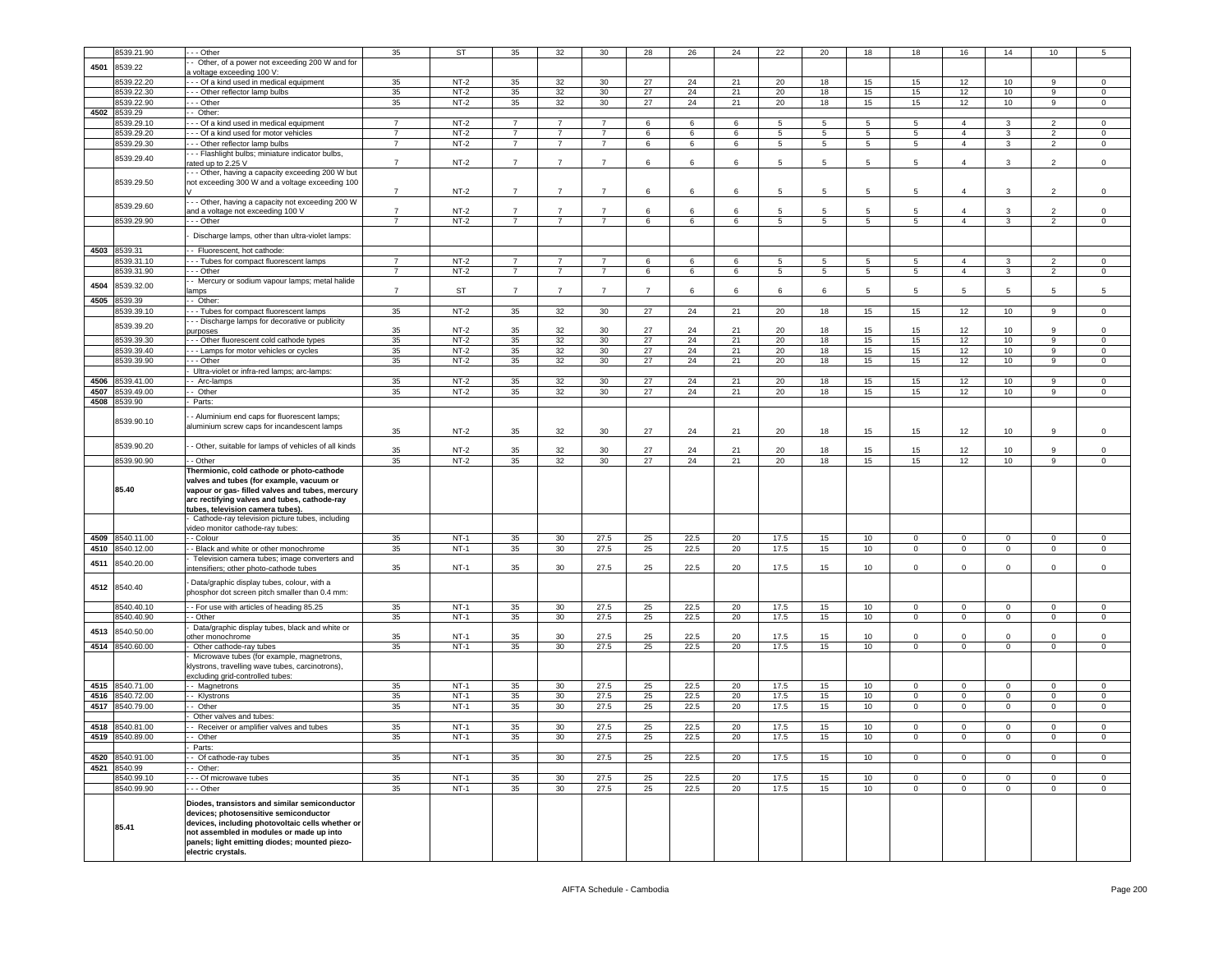|      |                 | Diodes, other than photosensitive or light emitting                                |                |           |                |                 |                 |    |      |                 |         |                |                |              |                |                |                 |                |
|------|-----------------|------------------------------------------------------------------------------------|----------------|-----------|----------------|-----------------|-----------------|----|------|-----------------|---------|----------------|----------------|--------------|----------------|----------------|-----------------|----------------|
| 4522 | 8541.10.00      | diodes                                                                             | 35             | $NT-2$    | 35             | 32              | 30              | 27 | 24   | 21              | 20      | 18             | 15             | 15           | 12             | 10             | 9               | $\mathsf 0$    |
|      |                 |                                                                                    |                |           |                |                 |                 |    |      |                 |         |                |                |              |                |                |                 |                |
|      |                 | Transistors, other than photosensitive transistors                                 |                |           |                |                 |                 |    |      |                 |         |                |                |              |                |                |                 |                |
|      |                 |                                                                                    |                |           |                |                 |                 |    |      |                 |         |                |                |              |                |                |                 |                |
|      | 4523 8541.21.00 | - With a dissipation rate of less than 1 W                                         | 35             | $NT-2$    | 35             | 32              | 30              | 27 | 24   | 21              | 20      | 18             | 15             | 15           | 12             | 10             | 9               | $\mathbf{0}$   |
|      | 4524 8541.29.00 | - Other                                                                            | 35             | $NT-2$    | 35             | 32              | 30              | 27 | 24   | 21              | 20      | 18             | 15             | 15           | 12             | 10             | 9               | $\mathbf 0$    |
|      |                 | Thyristors, diacs and triacs, other than                                           |                |           |                |                 |                 |    |      |                 |         |                |                |              |                |                |                 |                |
| 4525 | 8541.30.00      | ohotosensitive devices                                                             | 35             | $NT-2$    | 35             | 32              | 30              | 27 | 24   | 21              | 20      | 18             | 15             | 15           | 12             | 10             | 9               | $\mathsf 0$    |
|      |                 | Photosensitive semiconductor devices, including                                    |                |           |                |                 |                 |    |      |                 |         |                |                |              |                |                |                 |                |
|      |                 | photovoltaic cells whether or not assembled in                                     |                |           |                |                 |                 |    |      |                 |         |                |                |              |                |                |                 |                |
|      | 4526 8541.40    |                                                                                    |                |           |                |                 |                 |    |      |                 |         |                |                |              |                |                |                 |                |
|      |                 | modules or made up into panels; light emitting                                     |                |           |                |                 |                 |    |      |                 |         |                |                |              |                |                |                 |                |
|      |                 | diodes:                                                                            |                |           |                |                 |                 |    |      |                 |         |                |                |              |                |                |                 |                |
|      | 8541.40.10      | - Light emitting diodes                                                            | 35             | <b>ST</b> | 35             | 32              | 30              | 28 | 26   | 24              | 22      | 20             | 18             | 18           | 16             | 14             | 10 <sub>1</sub> | 5              |
|      | 8541.40.20      | - Photocells, including photodiodes and                                            |                |           |                |                 |                 |    |      |                 |         |                |                |              |                |                |                 |                |
|      |                 | phototransistors                                                                   | 35             | <b>ST</b> | 35             | 32              | 30              | 28 | 26   | 24              | 22      | 20             | 18             | 18           | 16             | 14             | 10              | 5              |
|      | 8541.40.90      | - Other                                                                            | 35             | <b>ST</b> | 35             | 32              | 30              | 28 | 26   | 24              | 22      | 20             | 18             | 18           | 16             | 14             | 10              | 5              |
| 4527 | 8541.50.00      | Other semiconductor devices                                                        | 35             | $NT-2$    | 35             | 32              | 30              | 27 | 24   | 21              | 20      | 18             | 15             | 15           | 12             | 10             | 9               | $\mathbf 0$    |
| 4528 | 8541.60.00      | Mounted piezo-electric crystals                                                    | 35             | $NT-2$    | 35             | 32              | 30              | 27 | 24   | 21              | 20      | 18             | 15             | 15           | 12             | 10             | 9               | $\mathsf 0$    |
|      |                 |                                                                                    |                |           |                |                 |                 |    |      |                 |         |                |                |              |                |                |                 |                |
| 4529 | 8541.90.00      | Parts                                                                              | 35             | $NT-2$    | 35             | 32              | 30 <sup>2</sup> | 27 | 24   | 21              | 20      | 18             | 15             | 15           | 12             | 10             | 9               | $\mathbf 0$    |
|      | 85.42           | Electronic integrated circuits.                                                    |                |           |                |                 |                 |    |      |                 |         |                |                |              |                |                |                 |                |
|      |                 | Electronic integrated circuits:                                                    |                |           |                |                 |                 |    |      |                 |         |                |                |              |                |                |                 |                |
|      |                 |                                                                                    |                |           |                |                 |                 |    |      |                 |         |                |                |              |                |                |                 |                |
|      |                 | - Processors and controllers, whether or not                                       |                |           |                |                 |                 |    |      |                 |         |                |                |              |                |                |                 |                |
|      | 4530 8542.31.00 | combined with memories, converters, logic circuits,                                |                |           |                |                 |                 |    |      |                 |         |                |                |              |                |                |                 |                |
|      |                 | amplifiers, clock and timing circuits, or other circuits                           | $\overline{7}$ | $NT-1$    | $\overline{7}$ | $\overline{7}$  | $\overline{7}$  | 6  | 6    | 5               | -5      | 5              | 3              | $\mathsf 0$  | $\mathbf{0}$   | $\mathbf 0$    | $\mathbf 0$     | $\mathbf 0$    |
| 4531 | 8542.32.00      | - Memories                                                                         | $\overline{7}$ | $NT-1$    | $\overline{7}$ | $\overline{7}$  | $\overline{7}$  | 6  | 6    | $\overline{5}$  | 5       | $\overline{5}$ | $\overline{3}$ | $\mathbf 0$  | $\overline{0}$ | $\pmb{0}$      | $\mathbf 0$     | $\mathsf 0$    |
|      |                 |                                                                                    |                |           |                |                 |                 |    |      |                 |         |                |                |              |                |                |                 |                |
| 4532 | 8542.33.00      | - Amplifiers                                                                       | $\overline{7}$ | $NT-1$    | $\overline{7}$ | $\overline{7}$  | $\overline{7}$  | 6  | 6    | 5               | 5       | 5              | 3              | $\mathbf 0$  | $\mathbf 0$    | $\mathbf 0$    | 0               | $\mathsf 0$    |
| 4533 | 8542.39.00      | Other                                                                              | $\overline{7}$ | $NT-1$    | $\overline{7}$ | $\overline{7}$  | $\overline{7}$  | 6  | 6    | $5\phantom{.0}$ | 5       | 5              | 3              | $\mathbf 0$  | $\mathbf{0}$   | $\mathbf 0$    | $\mathsf 0$     | $\mathsf 0$    |
| 4534 | 8542.90.00      | Parts                                                                              | -7             | NT-1      | 7              | 7               | $\overline{7}$  | 6  | 6    | 5               | 5       | 5              | 3              | $\mathbf{0}$ | $\mathbf{0}$   | $\mathbf 0$    | 0               | $\mathbf 0$    |
|      |                 | Electrical machines and apparatus, having                                          |                |           |                |                 |                 |    |      |                 |         |                |                |              |                |                |                 |                |
|      | 85.43           | individual functions, not specified or included                                    |                |           |                |                 |                 |    |      |                 |         |                |                |              |                |                |                 |                |
|      |                 | elsewhere in this Chapter.                                                         |                |           |                |                 |                 |    |      |                 |         |                |                |              |                |                |                 |                |
| 4535 | 8543.10.00      |                                                                                    | 15             | $NT-1$    | 15             | 12.5            | 12.5            | 10 | 10   | 7.5             | 7.5     | $\sqrt{5}$     | $\overline{5}$ | $\mathbf{0}$ | $\mathbf 0$    | $\mathbf 0$    | $\mathbf 0$     | $\mathbf 0$    |
|      |                 | Particle accelerators                                                              |                |           |                |                 |                 |    |      |                 |         |                |                |              |                |                |                 |                |
| 4536 | 8543.20.00      | Signal generators                                                                  | 15             | $NT-1$    | 15             | 12.5            | 12.5            | 10 | 10   | 7.5             | 7.5     | 5              | 5              | $\circ$      | 0              | $\mathbf 0$    | 0               | $\mathsf 0$    |
| 4537 | 8543.30         | Machines and apparatus for electroplating,                                         |                |           |                |                 |                 |    |      |                 |         |                |                |              |                |                |                 |                |
|      |                 | electrolysis or electrophoresis:                                                   |                |           |                |                 |                 |    |      |                 |         |                |                |              |                |                |                 |                |
|      |                 | - Wet processing equipment for the application by                                  |                |           |                |                 |                 |    |      |                 |         |                |                |              |                |                |                 |                |
|      |                 | mmersion of chemical or electrochemical                                            |                |           |                |                 |                 |    |      |                 |         |                |                |              |                |                |                 |                |
|      | 8543.30.20      |                                                                                    |                |           |                |                 |                 |    |      |                 |         |                |                |              |                |                |                 |                |
|      |                 | solutions, whether or not for the purpose of                                       |                |           |                |                 |                 |    |      |                 |         |                |                |              |                |                |                 |                |
|      |                 | removing material on PCB/PWB substrates                                            | 15             | $NT-1$    | 15             | 12.5            | 12.5            | 10 | 10   | 7.5             | 7.5     | 5              | 5              | $\Omega$     | 0              | $\Omega$       | $\Omega$        | $\Omega$       |
|      | 8543.30.90      | $-$ Other                                                                          | 15             | $NT-1$    | 15             | 12.5            | 12.5            | 10 | 10   | 7.5             | 7.5     | 5              | 5              | $\mathbf 0$  | $\overline{0}$ | $\mathbf 0$    | $\mathbf 0$     | $\mathsf 0$    |
|      |                 |                                                                                    |                |           |                |                 |                 |    |      |                 |         |                |                |              |                |                |                 |                |
|      | 8543.70         | Other machines and apparatus:                                                      |                |           |                |                 |                 |    |      |                 |         |                |                |              |                |                |                 |                |
| 4538 |                 |                                                                                    |                |           |                |                 |                 |    |      |                 |         |                |                |              |                |                |                 |                |
|      | 8543.70.10      | - Electric fence energisers                                                        | 15             | $NT-1$    | 15             | 12.5            | 12.5            | 10 | 10   | 7.5             | 7.5     | 5              | 5              | $\circ$      | $\mathbf{0}$   | $\mathbf 0$    | 0               | $\mathsf 0$    |
|      |                 | - Remote control apparatus, other than radio                                       |                |           |                |                 |                 |    |      |                 |         |                |                |              |                |                |                 |                |
|      | 8543.70.20      | emote control apparatus                                                            | 15             | $NT-1$    | 15             | 12.5            | 12.5            | 10 | 10   | 7.5             | 7.5     | 5              | 5              | $\mathbf 0$  | $\mathbf 0$    | $\mathbf 0$    | $\mathbf 0$     | $\mathbf 0$    |
|      |                 | - Electrical machines with translation or dictionary                               |                |           |                |                 |                 |    |      |                 |         |                |                |              |                |                |                 |                |
|      | 8543.70.30      | unctions                                                                           | 15             | $NT-1$    | 15             | 12.5            | 12.5            | 10 | 10   | 7.5             | 7.5     | 5              | 5              | $\mathsf 0$  | $\mathbf 0$    | $\mathbf 0$    | 0               | $\mathsf 0$    |
|      |                 |                                                                                    |                |           |                |                 |                 |    |      |                 |         |                |                |              |                |                |                 |                |
|      |                 | - Equipment for the removal of dust particles or                                   |                |           |                |                 |                 |    |      |                 |         |                |                |              |                |                |                 |                |
|      |                 | the elimination of electrostatic charge during the                                 |                |           |                |                 |                 |    |      |                 |         |                |                |              |                |                |                 |                |
|      | 8543.70.40      | manufacture of PCB/PWBs or PCAs; Machines for                                      |                |           |                |                 |                 |    |      |                 |         |                |                |              |                |                |                 |                |
|      |                 | curing material by ultra-violet light for the                                      |                |           |                |                 |                 |    |      |                 |         |                |                |              |                |                |                 |                |
|      |                 | manufacture of PCB/PWBs or PCAs                                                    |                |           |                |                 |                 |    |      |                 |         |                |                |              |                |                |                 |                |
|      |                 |                                                                                    | 15             | $NT-1$    | 15             | 12.5            | 12.5            | 10 | 10   | 7.5             | 7.5     | 5              | 5              | $\mathsf 0$  | $\mathbf 0$    | $\pmb{0}$      | $\mathbf 0$     | $\mathsf 0$    |
|      | 8543.70.50      | - Integrated receivers / decoders (IRD) for direct                                 |                |           |                |                 |                 |    |      |                 |         |                |                |              |                |                |                 |                |
|      |                 | roadcast multimedia systems                                                        | 15             | $NT-1$    | 15             | 12.5            | 12.5            | 10 | 10   | 7.5             | 7.5     | 5              | 5              | $\mathbf 0$  | $\mathbf 0$    | $\mathbf 0$    | 0               | $\mathbf 0$    |
|      | 8543.70.90      | - Other                                                                            | 15             | $NT-1$    | 15             | 12.5            | 12.5            | 10 | 10   | 7.5             | 7.5     | 5              | 5              | $\mathbf 0$  | $\mathbf 0$    | $\mathbf 0$    | 0               | $\mathbf 0$    |
|      | 4539 8543.90    | Parts:                                                                             |                |           |                |                 |                 |    |      |                 |         |                |                |              |                |                |                 |                |
|      |                 |                                                                                    |                |           |                |                 |                 |    |      |                 |         |                |                |              |                |                |                 |                |
|      | 8543.90.10      | - Of goods of subheading 8543.10 or 8543.20                                        | 15             | NT-1      | 15             | 12.5            | 12.5            | 10 | 10   | 7.5             | 7.5     | 5              | 5              | $\mathbf 0$  | 0              | $\mathbf 0$    | $\mathbf 0$     | $\mathbf 0$    |
|      | 8543.90.20      | - Of goods of subheading 8543.30.20                                                | 15             | $NT-1$    | 15             | 12.5            | 12.5            | 10 | 10   | 7.5             | 7.5     | 5              | 5              | $\circ$      | $\mathbf{0}$   | $\mathbf 0$    | $\mathbf 0$     | $\mathsf 0$    |
|      |                 |                                                                                    |                | $NT-1$    |                |                 |                 |    |      |                 |         | 5              | 5              | $\mathsf 0$  | $\mathbf 0$    | $\mathbf 0$    | $\mathbf 0$     | $\mathsf 0$    |
|      | 8543.90.30      | - Of goods of subheading 8543.70.30                                                | 15             |           | 15             | 12.5            | 12.5            | 10 | 10   | $7.5\,$         | $7.5\,$ |                |                |              |                |                |                 |                |
|      | 8543.90.40      | - Of goods of subheading 8543.70.40                                                | 15             | $NT-1$    | 15             | 12.5            | 12.5            | 10 | 10   | 7.5             | 7.5     | 5              | 5              | $\mathbf 0$  | 0              | $\overline{0}$ | 0               | $\mathbf 0$    |
|      | 8543.90.50      | - Of goods of subheading 8543.70.50                                                | 15             | $NT-1$    | 15             | 12.5            | 12.5            | 10 | 10   | 7.5             | 7.5     | 5              | 5              | $\circ$      | $\mathbf 0$    | $\mathbf 0$    | $\mathbf 0$     | $\mathsf 0$    |
|      | 8543.90.90      | - Other                                                                            | 15             | $NT-1$    | 15             | 12.5            | 12.5            | 10 | 10   | $7.5\,$         | 7.5     | 5              | 5              | $\mathbf{0}$ | $\mathbf{0}$   | $\mathbf 0$    | 0               | $\mathbf 0$    |
|      |                 |                                                                                    |                |           |                |                 |                 |    |      |                 |         |                |                |              |                |                |                 |                |
|      |                 | Insulated (including enamelled or anodised)                                        |                |           |                |                 |                 |    |      |                 |         |                |                |              |                |                |                 |                |
|      |                 | wire, cable (including co-axial cable) and other                                   |                |           |                |                 |                 |    |      |                 |         |                |                |              |                |                |                 |                |
|      |                 | insulated electric conductors, whether or not                                      |                |           |                |                 |                 |    |      |                 |         |                |                |              |                |                |                 |                |
|      | 85.44           | fitted with connectors; optical fibre cables,                                      |                |           |                |                 |                 |    |      |                 |         |                |                |              |                |                |                 |                |
|      |                 | made up of individually sheathed fibres,                                           |                |           |                |                 |                 |    |      |                 |         |                |                |              |                |                |                 |                |
|      |                 | whether or not assembled with electric                                             |                |           |                |                 |                 |    |      |                 |         |                |                |              |                |                |                 |                |
|      |                 | conductors or fitted with connectors.                                              |                |           |                |                 |                 |    |      |                 |         |                |                |              |                |                |                 |                |
|      |                 |                                                                                    |                |           |                |                 |                 |    |      |                 |         |                |                |              |                |                |                 |                |
|      |                 | Winding wire:                                                                      |                |           |                |                 |                 |    |      |                 |         |                |                |              |                |                |                 |                |
|      | 4540 8544.11.00 | - Of copper                                                                        | 35             | $NT-1$    | 35             | 30 <sup>2</sup> | 27.5            | 25 | 22.5 | 20              | 17.5    | 15             | 10             | $\mathbf{0}$ | $\overline{0}$ | $\overline{0}$ | $\mathbf 0$     | $\overline{0}$ |
|      | 4541 8544.19    | - Other:                                                                           |                |           |                |                 |                 |    |      |                 |         |                |                |              |                |                |                 |                |
|      | 8544.19.10      | - - Lacquered or enamelled                                                         | 35             | $NT-1$    | 35             | 30              | 27.5            | 25 | 22.5 | 20              | 17.5    | 15             | 10             | $\circ$      | $\overline{0}$ | $\mathbf{0}$   | $\mathbf 0$     | $\mathbf 0$    |
|      | 8544.19.20      | -- Manganese resistance wire                                                       | 35             | $NT-1$    | 35             | 30              | 27.5            | 25 | 22.5 | 20              | 17.5    | 15             | 10             | $\mathbf 0$  | $\mathbf 0$    | $\mathbf{0}$   | 0               | $\mathsf 0$    |
|      |                 |                                                                                    |                |           |                |                 |                 |    |      |                 |         |                |                |              |                |                |                 |                |
|      | 8544.19.90      | - - Other                                                                          | 35             | $NT-1$    | 35             | 30              | 27.5            | 25 | 22.5 | 20              | 17.5    | 15             | 10             | $\mathbf 0$  | $\mathbf 0$    | $\mathbf 0$    | $\mathbf 0$     | $\mathbf 0$    |
| 4542 | 8544.20         | Co-axial cable and other co-axial electric                                         |                |           |                |                 |                 |    |      |                 |         |                |                |              |                |                |                 |                |
|      |                 | conductors:                                                                        |                |           |                |                 |                 |    |      |                 |         |                |                |              |                |                |                 |                |
|      | 8544.20.10      | - Insulated cables fitted with connectors, for a<br>voltage not exceeding 66,000 V | 35             | $NT-1$    | 35             | 30              | 27.5            | 25 | 22.5 | 20              | 17.5    | 15             | 10             | $\mathbf{0}$ | $\mathbf 0$    | $\mathbf 0$    | $\mathbf 0$     | $\mathbf 0$    |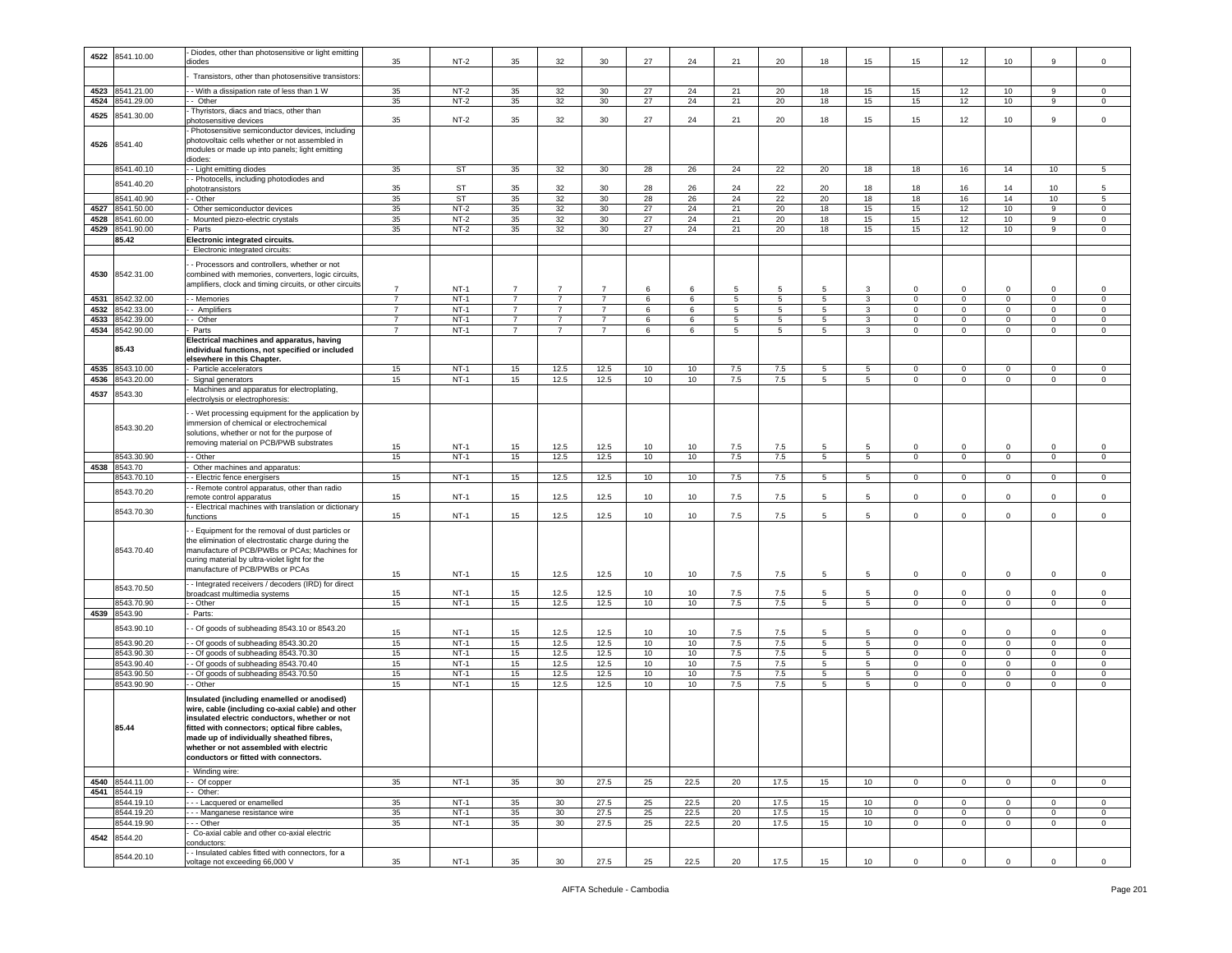|      |                                 | - Insulated cables not fitted with connectors, for a               |                                  |           |                                  |                                  |                                  |                |         |                |                 |             |                 |                |                |                 |                |                |
|------|---------------------------------|--------------------------------------------------------------------|----------------------------------|-----------|----------------------------------|----------------------------------|----------------------------------|----------------|---------|----------------|-----------------|-------------|-----------------|----------------|----------------|-----------------|----------------|----------------|
|      | 8544.20.20                      | voltage not exceeding 66,000 V                                     | 35                               | $NT-1$    | 35                               | 30                               | 27.5                             | 25             | 22.5    | 20             | 17.5            | 15          | 10              | $\mathbf 0$    | $\mathbf 0$    | 0               | $\mathbf 0$    | $\mathbf 0$    |
|      |                                 | - Insulated cables fitted with connectors, for a                   |                                  |           |                                  |                                  |                                  |                |         |                |                 |             |                 |                |                |                 |                |                |
|      | 8544.20.30                      | voltage exceeding 66,000 V                                         | 35                               | $NT-1$    | 35                               | 30                               | 27.5                             | 25             | 22.5    | 20             | 17.5            | 15          | 10              | $\mathbf 0$    | $\mathbf 0$    | $\mathsf 0$     | $\mathbf 0$    | $\mathbf 0$    |
|      |                                 | - Insulated cables not fitted with connectors, for a               |                                  |           |                                  |                                  |                                  |                |         |                |                 |             |                 |                |                |                 |                |                |
|      | 8544.20.40                      | voltage exceeding 66,000 V                                         | 35                               | $NT-1$    | 35                               | 30                               | 27.5                             | 25             | 22.5    | 20             | 17.5            | 15          | 10              | $\mathbf 0$    | $\mathbf 0$    | $\mathbf 0$     | $\mathbf 0$    | $\mathsf 0$    |
|      |                                 | Ignition wiring sets and other wiring sets of a kind               |                                  |           |                                  |                                  |                                  |                |         |                |                 |             |                 |                |                |                 |                |                |
| 4543 | 8544.30                         | used in vehicles, aircraft or ships:                               |                                  |           |                                  |                                  |                                  |                |         |                |                 |             |                 |                |                |                 |                |                |
|      | 8544.30.10                      | - Wiring harnesses for motor vehicles                              | 35                               | $NT-1$    | 35                               | 30                               | 27.5                             | 25             | 22.5    | 20             | 17.5            | 15          | 10              | $\mathbf 0$    | $\mathbf{0}$   | $\mathbf 0$     | $\circ$        | $\mathbf 0$    |
|      | 8544.30.90                      | - Other                                                            | 35                               | $NT-1$    | 35                               | 30                               | 27.5                             | 25             | 22.5    | 20             | 17.5            | 15          | 10              | 0              | $\mathbf{0}$   | $\mathbf{0}$    | $\mathbf 0$    | $\circ$        |
|      |                                 |                                                                    |                                  |           |                                  |                                  |                                  |                |         |                |                 |             |                 |                |                |                 |                |                |
|      |                                 | Other electric conductors, for a voltage not                       |                                  |           |                                  |                                  |                                  |                |         |                |                 |             |                 |                |                |                 |                |                |
|      |                                 | exceeding 1,000 V:                                                 |                                  |           |                                  |                                  |                                  |                |         |                |                 |             |                 |                |                |                 |                |                |
|      | 4544 8544.42                    | - Fitted with connectors:                                          |                                  |           |                                  |                                  |                                  |                |         |                |                 |             |                 |                |                |                 |                |                |
|      |                                 | -- Of a kind used for telecommunications, for a                    |                                  |           |                                  |                                  |                                  |                |         |                |                 |             |                 |                |                |                 |                |                |
|      |                                 | voltage not exceeding 80 V:                                        |                                  |           |                                  |                                  |                                  |                |         |                |                 |             |                 |                |                |                 |                |                |
|      | 8544.42.11                      | --- Telephone, telegraph and radio relay cables,                   |                                  |           |                                  | $\overline{7}$                   |                                  | 6              |         |                |                 |             |                 |                |                |                 |                |                |
|      |                                 | submarine                                                          | 7                                | $NT-1$    | $\overline{7}$                   |                                  |                                  |                | 6       | 5              | 5               | 5           | 3               | 0              | $\mathbf 0$    | 0               | $\mathbf 0$    | $\mathbf 0$    |
|      | 8544.42.19                      | - - - - Other                                                      | $\overline{7}$                   | $NT-1$    | $7^{\circ}$                      | $\overline{7}$                   | $\overline{7}$                   | 6              | 6       | 5              | $5\phantom{.0}$ | 5           | $\overline{3}$  | $\circ$        | $\mathbf{0}$   | $\overline{0}$  | $\overline{0}$ | $\mathbf{0}$   |
|      |                                 | - - Of a kind used for telecommunications, for a                   |                                  |           |                                  |                                  |                                  |                |         |                |                 |             |                 |                |                |                 |                |                |
|      | 8544.42.20                      | voltage exceeding 80 V but not exceeding 1,000 V                   | $\overline{7}$                   | $NT-1$    | $\overline{7}$                   | $\overline{7}$                   | $\overline{7}$                   | 6              | 6       | 5              | 5               | 5           | 3               |                | $\mathbf 0$    | 0               |                | $\mathbf 0$    |
|      |                                 |                                                                    |                                  |           |                                  |                                  |                                  |                |         |                |                 |             |                 |                |                |                 | $\mathbf 0$    |                |
|      | 8544.42.30                      | - - - Battery cables                                               | $\overline{7}$<br>$\overline{7}$ | $NT-1$    | $\overline{7}$<br>$\overline{7}$ | $\overline{7}$<br>$\overline{7}$ | $\overline{7}$<br>$\overline{7}$ | 6              | 6       | 5              | 5               | 5           | $\mathbf{3}$    | 0              | $\mathbf{0}$   | $\circ$         | $\mathbf 0$    | $\mathsf 0$    |
|      | 8544.42.90                      | - - - Other                                                        |                                  | $NT-1$    |                                  |                                  |                                  | 6              | 6       | $\overline{5}$ | 5               | 5           | $\overline{3}$  | $\mathbf 0$    | $\overline{0}$ | $\overline{0}$  | $\overline{0}$ | $\overline{0}$ |
| 4545 | 8544.49                         | - Other:                                                           |                                  |           |                                  |                                  |                                  |                |         |                |                 |             |                 |                |                |                 |                |                |
|      |                                 | - - Of a kind used for telecommunications, for a                   |                                  |           |                                  |                                  |                                  |                |         |                |                 |             |                 |                |                |                 |                |                |
|      |                                 | voltage not exceeding 80 V:                                        |                                  |           |                                  |                                  |                                  |                |         |                |                 |             |                 |                |                |                 |                |                |
|      | 8544.49.11                      | --- Telephone, telegraph and radio relay cables                    | $\overline{7}$                   | $NT-1$    | $\overline{7}$                   | $\overline{7}$                   | $\overline{7}$                   | 6              | 6       | 5              | 5               | 5           | 3               | $\Omega$       | $\Omega$       | 0               | $\mathbf 0$    | $\mathbf 0$    |
|      | 8544.49.19                      | submarine                                                          | 7                                | $NT-1$    | $\overline{7}$                   | $\overline{7}$                   | $\overline{7}$                   |                |         |                | 5               |             |                 |                |                |                 | $\circ$        |                |
|      |                                 | - - - - Other                                                      |                                  |           |                                  |                                  |                                  | 6              | 6       | 5              |                 | 5           | 3               | 0              | $\mathbf{0}$   | $\mathbf{0}$    |                | $\circ$        |
|      |                                 | -- Of a kind not used for telecommunications, for                  |                                  |           |                                  |                                  |                                  |                |         |                |                 |             |                 |                |                |                 |                |                |
|      |                                 | a voltage not exceeding 80 V:                                      |                                  |           |                                  |                                  |                                  |                |         |                |                 |             |                 |                |                |                 |                |                |
|      |                                 | ---- Shielded wire of a kind used in the                           |                                  |           |                                  |                                  |                                  |                |         |                |                 |             |                 |                |                |                 |                |                |
|      | 8544.49.21                      | manufacture of automotive wiring harnesses                         | $\overline{7}$                   | $NT-1$    | $\overline{7}$                   | $\overline{7}$                   | $\overline{7}$                   | 6              | 6       | 5              | 5               | 5           | 3               | $\Omega$       | $\mathbf 0$    | $\mathbf 0$     | $\mathsf 0$    | $\mathbf 0$    |
|      | 8544.49.29                      | - - - - Other                                                      | $\overline{7}$                   | $NT-1$    | $\overline{7}$                   | $\overline{7}$                   | $\overline{7}$                   | 6              | 6       | 5              | $5\phantom{.0}$ | $5^{\circ}$ | $\mathbf{3}$    | 0              | $\mathbf 0$    | $\mathbf{0}$    | $\mathbf 0$    | 0              |
|      |                                 |                                                                    |                                  |           |                                  |                                  |                                  |                |         |                |                 |             |                 |                |                |                 |                |                |
|      |                                 | - - Of a kind used for telecommunications, for a                   |                                  |           |                                  |                                  |                                  |                |         |                |                 |             |                 |                |                |                 |                |                |
|      |                                 | voltage exceeding 80 V but not exceeding 1,000 V:                  |                                  |           |                                  |                                  |                                  |                |         |                |                 |             |                 |                |                |                 |                |                |
|      |                                 | - - - - Telephone, telegraph and radio relay cables,               |                                  |           |                                  |                                  |                                  |                |         |                |                 |             |                 |                |                |                 |                |                |
|      | 8544.49.31                      | submarine                                                          | 7                                | $NT-1$    | $\overline{7}$                   | $\overline{7}$                   | $\overline{7}$                   | 6              | 6       | 5              | 5               | 5           | 3               | $\Omega$       | $\Omega$       | $\mathbf 0$     | $\mathbf 0$    | $\mathsf 0$    |
|      | 8544.49.39                      | $---$ Other                                                        | $\overline{7}$                   | $NT-1$    | $\overline{7}$                   | $\overline{7}$                   | $\overline{7}$                   | 6              | 6       | 5              | $5\overline{5}$ | 5           | $\mathbf{3}$    | $\mathbf 0$    | $\mathbf{0}$   | $\overline{0}$  | $\overline{0}$ | $\circ$        |
|      |                                 | -- Of a kind not used for telecommunications, for                  |                                  |           |                                  |                                  |                                  |                |         |                |                 |             |                 |                |                |                 |                |                |
|      | 8544.49.40                      | a voltage exceeding 80 V but not exceeding 1,000                   |                                  |           |                                  |                                  |                                  |                |         |                |                 |             |                 |                |                |                 |                |                |
|      |                                 |                                                                    | $\overline{7}$                   | $NT-1$    | $\overline{7}$                   | $\overline{7}$                   | $\overline{7}$                   | 6              | 6       | 5              | $5\phantom{.0}$ | 5           | 3               | $\mathbf 0$    | $\mathbf 0$    | $\mathbf 0$     | $\mathsf 0$    | $\mathsf 0$    |
|      |                                 | Other electric conductors, for a voltage                           |                                  |           |                                  |                                  |                                  |                |         |                |                 |             |                 |                |                |                 |                |                |
| 4546 | 8544.60                         | xceeding 1,000 V:                                                  |                                  |           |                                  |                                  |                                  |                |         |                |                 |             |                 |                |                |                 |                |                |
|      |                                 | - For a voltage exceeding 1 kV but not exceeding                   |                                  |           |                                  |                                  |                                  |                |         |                |                 |             |                 |                |                |                 |                |                |
|      | 8544.60.10                      | 36 kV                                                              | $\overline{7}$                   | $NT-1$    | $\overline{7}$                   | $\overline{7}$                   | $\overline{7}$                   | 6              | 6       | 5              | 5               | 5           | 3               | $\mathbf 0$    | 0              | $\mathbf 0$     | $\mathbf 0$    | $\mathsf 0$    |
|      |                                 | - For a voltage exceeding 36 kV but not exceeding                  |                                  |           |                                  |                                  |                                  |                |         |                |                 |             |                 |                |                |                 |                |                |
|      |                                 | 6 kV:                                                              |                                  |           |                                  |                                  |                                  |                |         |                |                 |             |                 |                |                |                 |                |                |
|      | 8544.60.21                      | - - Plastic insulated electric cables having a cross               |                                  |           |                                  |                                  |                                  |                |         |                |                 |             |                 |                |                |                 |                |                |
|      |                                 | section not exceeding 400 mm <sup>2</sup>                          | $\overline{7}$                   | $NT-1$    | $\overline{7}$                   | $\overline{7}$                   | $\overline{7}$                   | 6              | 6       | 5              | 5               | 5           | 3               | $\circ$        | $\mathbf 0$    | $\Omega$        | $\circ$        | $\mathsf 0$    |
|      | 8544.60.29                      | - - Other                                                          | 7                                | $NT-1$    | $\overline{7}$                   | 7                                | $\overline{7}$                   | 6              | 6       | 5              | $5\phantom{.0}$ | 5           | 3               | $\mathbf 0$    | $\mathbf{0}$   | $\overline{0}$  | $\circ$        | $\mathbf 0$    |
|      | 8544.60.30                      | - For a voltage exceeding 66 kV                                    | $\overline{7}$                   | $NT-1$    | $\overline{7}$                   | $\overline{7}$                   | $\overline{7}$                   | 6              | 6       | 5              | 5               | $5^{\circ}$ | $\mathbf{3}$    | 0              | $\mathbf 0$    | $\circ$         | $\mathbf 0$    | $\mathbf 0$    |
| 4547 | 8544.70                         | Optical fibre cables:                                              |                                  |           |                                  |                                  |                                  |                |         |                |                 |             |                 |                |                |                 |                |                |
|      | 8544.70.10                      | - Telephone, telegraph and radio relay cables,                     |                                  |           |                                  |                                  |                                  |                |         |                |                 |             |                 |                |                |                 |                |                |
|      |                                 | submarine                                                          | $\overline{7}$                   | $NT-1$    | $\overline{7}$                   | $\overline{7}$                   | $\overline{7}$                   | 6              | 6       | 5              | 5               | 5           | 3               | $\mathbf 0$    | $\mathbf 0$    | 0               | 0              | $\mathbf 0$    |
|      | 8544.70.90                      | - Other                                                            | $\overline{7}$                   | $NT-1$    | $\overline{7}$                   | $\overline{7}$                   | $\overline{7}$                   | 6              | 6       | 5              | 5               | 5           | $\mathbf{3}$    | $\mathbf 0$    | $\mathbf{0}$   | $\circ$         | $\circ$        | $\circ$        |
|      |                                 | Carbon electrodes, carbon brushes, lamp                            |                                  |           |                                  |                                  |                                  |                |         |                |                 |             |                 |                |                |                 |                |                |
|      | 85.45                           | carbons, battery carbons and other articles of                     |                                  |           |                                  |                                  |                                  |                |         |                |                 |             |                 |                |                |                 |                |                |
|      |                                 | graphite or other carbon, with or without metal,                   |                                  |           |                                  |                                  |                                  |                |         |                |                 |             |                 |                |                |                 |                |                |
|      |                                 | of a kind used for electrical purposes.                            |                                  |           |                                  |                                  |                                  |                |         |                |                 |             |                 |                |                |                 |                |                |
|      |                                 | - Electrodes:                                                      |                                  |           |                                  |                                  |                                  |                |         |                |                 |             |                 |                |                |                 |                |                |
| 4548 | 8545.11.00                      | Of a kind used for furnaces                                        | $\overline{7}$                   | <b>ST</b> | $\overline{7}$                   | $\overline{7}$                   | $\overline{7}$                   | $\overline{7}$ | $\,6\,$ | 6              | $\,6\,$         | 6           | $5\phantom{.0}$ | 5              | $\sqrt{5}$     | $5\phantom{.0}$ | $\,$ 5 $\,$    | $\overline{5}$ |
| 4549 | 8545.19.00                      | - Other                                                            | $\overline{7}$                   | $NT-2$    | $\overline{7}$                   | $\overline{7}$                   | $\overline{7}$                   | 6              | 6       | 6              | $5\phantom{.0}$ | 5           | 5               | 5              | $\overline{4}$ | $\mathbf{3}$    | $\overline{2}$ | $\mathbf 0$    |
| 4550 | 3545.20.00                      | <b>Brushes</b>                                                     | 35                               | $NT-2$    | 35                               | 32                               | 30                               | 27             | 24      | 21             | 20              | 18          | 15              | 15             | 12             | 10              | 9              | $\mathbf 0$    |
| 4551 | 8545.90.00                      | Other                                                              | 35                               | $NT-2$    | 35                               | 32                               | 30                               | 27             | 24      | 21             | 20              | 18          | 15              | 15             | 12             | 10              | 9              | $\circ$        |
|      | 85.46                           | Electrical insulators of any material.                             |                                  |           |                                  |                                  |                                  |                |         |                |                 |             |                 |                |                |                 |                |                |
| 4552 | 8546.10.00                      | Of glass                                                           | 15                               | $NT-2$    | 15                               | 14                               | 13                               | 13             | 12      | 12             | 11              | 11          | 10              | 10             | 8              | 8               | $\overline{7}$ | $\mathbf 0$    |
| 4553 | 8546.20.00                      | Of ceramics                                                        | 15                               | <b>ST</b> | 15                               | 14                               | 13                               | 13             | 12      | 12             | 11              | 10          | 9               | 9              | 8              | $\overline{7}$  | $\overline{7}$ | 5              |
|      | 4554 8546.90.00                 | Other                                                              | 15                               | $NT-2$    | 15                               | 14                               | 13                               | 13             | 12      | 12             | 11              | 11          | 10 <sub>1</sub> | 10             | 8              | 8               |                | $\mathbf 0$    |
|      |                                 | Insulating fittings for electrical machines,                       |                                  |           |                                  |                                  |                                  |                |         |                |                 |             |                 |                |                |                 |                |                |
|      |                                 | appliances or equipment, being fittings wholly                     |                                  |           |                                  |                                  |                                  |                |         |                |                 |             |                 |                |                |                 |                |                |
|      |                                 | of insulating material apart from any minor                        |                                  |           |                                  |                                  |                                  |                |         |                |                 |             |                 |                |                |                 |                |                |
|      |                                 | components of metal (for example, threaded                         |                                  |           |                                  |                                  |                                  |                |         |                |                 |             |                 |                |                |                 |                |                |
|      | 85.47                           | sockets) incorporated during moulding solely                       |                                  |           |                                  |                                  |                                  |                |         |                |                 |             |                 |                |                |                 |                |                |
|      |                                 | for purposes of assembly, other than insulators                    |                                  |           |                                  |                                  |                                  |                |         |                |                 |             |                 |                |                |                 |                |                |
|      |                                 | of heading 85.46; electrical conduit tubing and                    |                                  |           |                                  |                                  |                                  |                |         |                |                 |             |                 |                |                |                 |                |                |
|      |                                 | joints therefor, of base metal lined with                          |                                  |           |                                  |                                  |                                  |                |         |                |                 |             |                 |                |                |                 |                |                |
|      |                                 | insulating material.                                               |                                  |           |                                  |                                  |                                  |                |         |                |                 |             |                 |                |                |                 |                |                |
|      | 4555 8547.10.00                 | Insulating fittings of ceramics<br>Insulating fittings of plastics | 15                               | $NT-1$    | 15                               | 12.5                             | 12.5                             | 10             | 10      | 7.5            | 7.5             | 5           | $5^{\circ}$     | $\mathbf 0$    | $\mathbf 0$    | $\circ$         | $\mathbf 0$    | $\mathbf 0$    |
|      |                                 |                                                                    | 15                               | $NT-1$    | 15 <sub>15</sub>                 | 12.5                             | 12.5                             | 10             | 10      | 7.5            | 7.5             | $5^{\circ}$ | 5 <sub>5</sub>  | $\overline{0}$ | $\mathbf 0$    | $\mathbf{0}$    | $\overline{0}$ | $\circ$        |
|      | 4556 8547.20.00<br>4557 8547.90 | Other:                                                             |                                  |           |                                  |                                  |                                  |                |         |                |                 |             |                 |                |                |                 |                |                |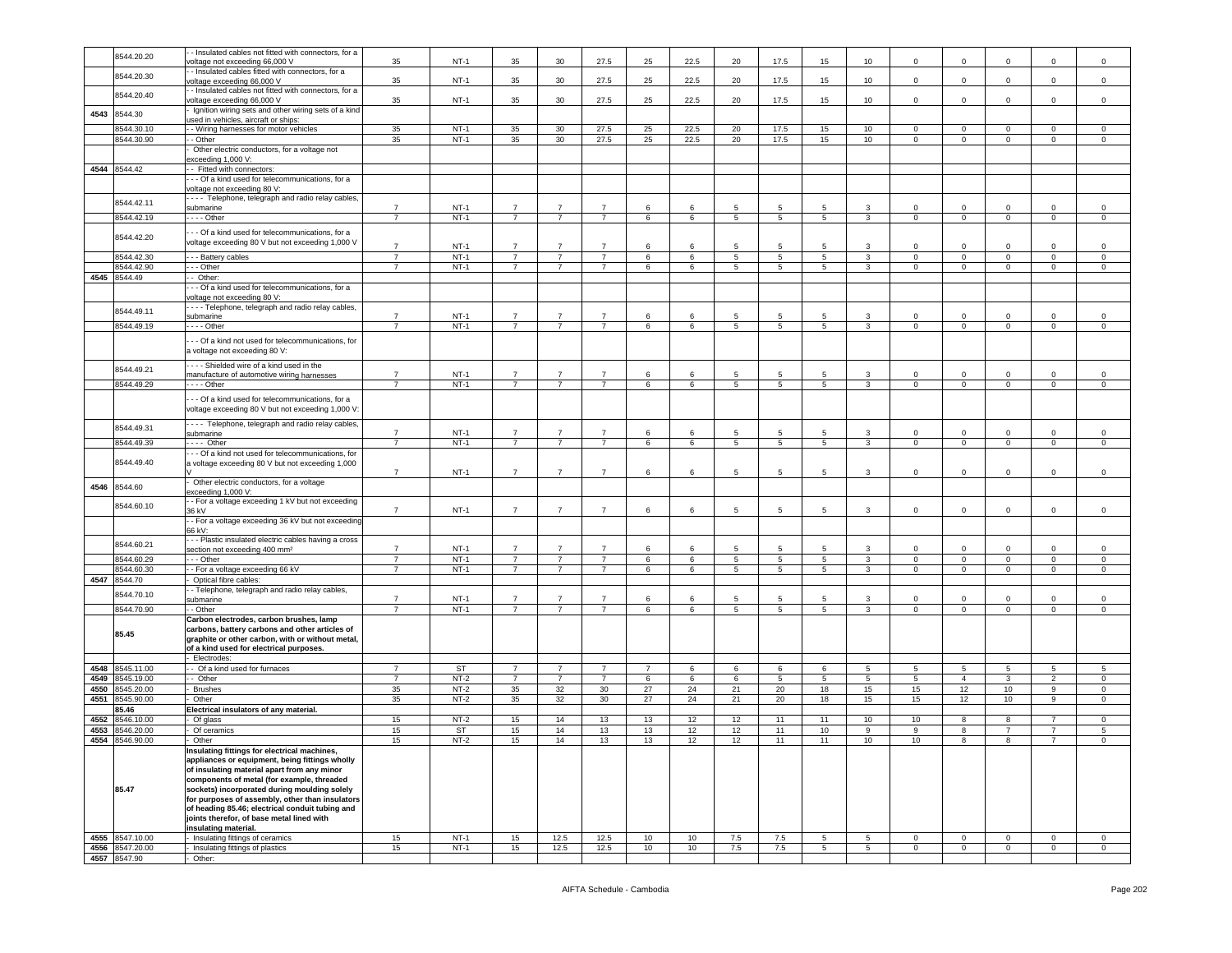|      |                 | - Electric conduit and joints therefor, of base                                                                                                                                                                      |    |        |    |              |              |    |                 |     |     |                 |                 |                |                |                |                |                     |
|------|-----------------|----------------------------------------------------------------------------------------------------------------------------------------------------------------------------------------------------------------------|----|--------|----|--------------|--------------|----|-----------------|-----|-----|-----------------|-----------------|----------------|----------------|----------------|----------------|---------------------|
|      | 8547.90.10      | metal lined with insulating material                                                                                                                                                                                 | 15 | $NT-1$ | 15 | 12.5         | 12.5         | 10 | 10 <sup>1</sup> | 7.5 | 7.5 | 5               |                 | $\Omega$       | $\Omega$       | $\Omega$       | $\Omega$       | $\Omega$            |
|      | 8547.90.90      | - Other                                                                                                                                                                                                              | 15 | $NT-1$ | 15 | 12.5         | 12.5         | 10 | 10              | 7.5 | 7.5 | $\overline{5}$  | 5               | $\overline{0}$ | $\overline{0}$ | $\overline{0}$ | $\overline{0}$ | $\overline{0}$      |
|      |                 |                                                                                                                                                                                                                      |    |        |    |              |              |    |                 |     |     |                 |                 |                |                |                |                |                     |
|      | 85.48           | Waste and scrap of primary cells, primary<br>batteries and electric accumulators; spent<br>primary cells, spent primary batteries and spent                                                                          |    |        |    |              |              |    |                 |     |     |                 |                 |                |                |                |                |                     |
|      |                 | electric accumulators; electrical parts of<br>machinery or apparatus, not specified or                                                                                                                               |    |        |    |              |              |    |                 |     |     |                 |                 |                |                |                |                |                     |
|      |                 | included elsewhere in this Chapter.                                                                                                                                                                                  |    |        |    |              |              |    |                 |     |     |                 |                 |                |                |                |                |                     |
|      |                 | - Waste and scrap of primary cells, primary                                                                                                                                                                          |    |        |    |              |              |    |                 |     |     |                 |                 |                |                |                |                |                     |
| 4558 | 8548.10         | batteries and electric accumulators: spent primary<br>cells, spent primary batteries and spent electric<br>accumulators:                                                                                             |    |        |    |              |              |    |                 |     |     |                 |                 |                |                |                |                |                     |
|      |                 | - Lead acid scrap storage batteries, drained or                                                                                                                                                                      |    |        |    |              |              |    |                 |     |     |                 |                 |                |                |                |                |                     |
|      |                 | undrained:                                                                                                                                                                                                           |    |        |    |              |              |    |                 |     |     |                 |                 |                |                |                |                |                     |
|      |                 | - - Primary cells and primary batteries or electric                                                                                                                                                                  |    |        |    |              |              |    |                 |     |     |                 |                 |                |                |                |                |                     |
|      | 8548.10.11      | accumulators of a kind used in aircraft                                                                                                                                                                              | 15 | $NT-1$ | 15 | 12.5         | 12.5         | 10 | 10 <sup>1</sup> | 7.5 | 7.5 | 5               | $5\overline{5}$ | $\Omega$       | $\mathbf 0$    | $\Omega$       | $\Omega$       | $\Omega$            |
|      | 8548.10.19      | - - Other                                                                                                                                                                                                            | 15 | $NT-1$ | 15 | 12.5         | 12.5         | 10 | 10              | 7.5 | 7.5 | 5               | 5               | $\mathbf 0$    | $\mathsf 0$    | $\circ$        | $\mathsf 0$    | $\mathsf{O}\xspace$ |
|      |                 |                                                                                                                                                                                                                      |    |        |    |              |              |    |                 |     |     |                 |                 |                |                |                |                |                     |
|      |                 | - Waste and scrap containing mainly iron:                                                                                                                                                                            |    |        |    |              |              |    |                 |     |     |                 |                 |                |                |                |                |                     |
|      | 8548.10.21      | - - Primary cells and primary batteries or electric                                                                                                                                                                  |    |        |    |              |              |    |                 |     |     |                 |                 |                |                |                |                |                     |
|      |                 | accumulators of a kind used in aircraft                                                                                                                                                                              | 15 | $NT-1$ | 15 | 12.5         | 12.5         | 10 | 10              | 7.5 | 7.5 |                 |                 | 0              | $\mathbf 0$    |                | $\mathbf 0$    | $\mathbf 0$         |
|      | 8548.10.29      | --- Other                                                                                                                                                                                                            | 15 | $NT-1$ | 15 | 12.5         | 12.5         | 10 | 10              | 7.5 | 7.5 | $5\overline{5}$ | 5 <sub>5</sub>  | $\overline{0}$ | $\overline{0}$ | $\mathbf{0}$   | $\mathbf{0}$   | $\mathbf 0$         |
|      |                 | - - Waste and scrap containing mainly copper:                                                                                                                                                                        |    |        |    |              |              |    |                 |     |     |                 |                 |                |                |                |                |                     |
|      | 8548.10.31      | - - Primary cells and primary batteries or electric                                                                                                                                                                  |    |        |    |              |              |    |                 |     |     |                 |                 |                |                |                |                |                     |
|      |                 | accumulators of a kind used in aircraft                                                                                                                                                                              | 15 | $NT-1$ | 15 | 12.5         | 12.5         | 10 | 10              | 7.5 | 7.5 | 5               | $5^{\circ}$     | $\Omega$       | $\mathsf 0$    | $\Omega$       | $\Omega$       | $\Omega$            |
|      | 8548.10.39      | $- -$ Other                                                                                                                                                                                                          | 15 | $NT-1$ | 15 | 12.5         | 12.5         | 10 | 10              | 7.5 | 7.5 | $5\overline{)}$ | $5\overline{)}$ | $\Omega$       | $\overline{0}$ | $\overline{0}$ | $\overline{0}$ | $\overline{0}$      |
|      | 8548.10.90      | - - Other                                                                                                                                                                                                            | 15 | $NT-1$ | 15 | 12.5         | 12.5         | 10 | 10              | 7.5 | 7.5 | $\overline{5}$  | $\overline{5}$  | $\overline{0}$ | $\overline{0}$ | $\overline{0}$ | $\overline{0}$ | $\Omega$            |
|      | 4559 8548.90    | - Other:                                                                                                                                                                                                             |    |        |    |              |              |    |                 |     |     |                 |                 |                |                |                |                |                     |
|      | 8548.90.10      | - Image sensors of the contact type comprising a<br>photo-conductive sensor element, an electric<br>charge storage condenser, a light source of light                                                                |    |        |    |              |              |    |                 |     |     |                 |                 |                |                |                |                |                     |
|      |                 | emitting diodes, thin-film transistor matrix and a                                                                                                                                                                   |    |        |    |              |              |    |                 |     |     |                 |                 |                |                |                |                |                     |
|      |                 | scanning condenser, capable of scanning text                                                                                                                                                                         | 15 | $NT-1$ | 15 | 12.5         | 12.5         | 10 | 10              | 7.5 | 7.5 | 5               | 5               | $\circ$        | $\mathbf 0$    | $\mathsf 0$    | $\mathsf 0$    | $\mathsf 0$         |
|      |                 | - Printed circuit assemblies including such                                                                                                                                                                          |    |        |    |              |              |    |                 |     |     |                 |                 |                |                |                |                |                     |
|      | 8548.90.20      | assemblies for external connections                                                                                                                                                                                  | 15 | $NT-1$ | 15 | 12.5         | 12.5         | 10 | 10              | 7.5 | 7.5 | 5               | 5.              | $\Omega$       | $\mathsf 0$    | $\Omega$       | $\Omega$       | $\mathsf{O}\xspace$ |
|      | 8548.90.90      | - - Other                                                                                                                                                                                                            | 15 | $NT-1$ | 15 | 12.5         | 12.5         | 10 | 10              | 7.5 | 7.5 | $5\overline{)}$ | 5               | $\overline{0}$ | $\overline{0}$ | $\overline{0}$ | $\overline{0}$ | $\overline{0}$      |
|      |                 | Rail locomotives powered from an external                                                                                                                                                                            |    |        |    |              |              |    |                 |     |     |                 |                 |                |                |                |                |                     |
|      | 86.01           | source of electricity or by electric<br>accumulators.                                                                                                                                                                |    |        |    |              |              |    |                 |     |     |                 |                 |                |                |                |                |                     |
| 4560 | 8601.10.00      | Powered from an external source of electricity                                                                                                                                                                       | 15 | $NT-1$ | 15 | 12.5         | 12.5         | 10 | 10              | 7.5 | 7.5 | 5               | -5              | $\Omega$       | $\mathbf 0$    | $\Omega$       | $\Omega$       | $\Omega$            |
|      |                 |                                                                                                                                                                                                                      |    | $NT-1$ |    |              |              |    |                 |     |     |                 |                 | $\Omega$       | $\overline{0}$ | $\overline{0}$ | $\overline{0}$ | $\overline{0}$      |
| 4561 | 8601.20.00      | - Powered by electric accumulators                                                                                                                                                                                   | 15 |        | 15 | 12.5         | 12.5         | 10 | 10              | 7.5 | 7.5 | $5\overline{)}$ | $5\overline{)}$ |                |                |                |                |                     |
|      | 86.02           | Other rail locomotives; locomotive tenders.                                                                                                                                                                          |    |        |    |              |              |    |                 |     |     |                 |                 |                |                |                |                |                     |
| 4562 | 8602.10.00      | - Diesel-electric locomotives                                                                                                                                                                                        | 15 | $NT-1$ | 15 | 12.5         | 12.5         | 10 | 10              | 7.5 | 7.5 | 5               | 5               | $\Omega$       | $\mathbf 0$    | $\mathbf{0}$   | $\mathbf 0$    | $^{\circ}$          |
| 4563 | 8602.90.00      | Other                                                                                                                                                                                                                | 15 | $NT-1$ | 15 | 12.5         | 12.5         | 10 | 10              | 7.5 | 7.5 | 5               | $5\phantom{.0}$ | $\Omega$       | $\overline{0}$ | $\overline{0}$ | $\overline{0}$ | $\mathsf 0$         |
|      | 86.03           | Self-propelled railway or tramway coaches,<br>vans and trucks, other than those of heading<br>86.04.                                                                                                                 |    |        |    |              |              |    |                 |     |     |                 |                 |                |                |                |                |                     |
| 4564 | 8603.10.00      | Powered from an external source of electricity                                                                                                                                                                       | 15 | $NT-1$ | 15 | 12.5         | 12.5         | 10 | 10              | 7.5 | 7.5 | 5               | $5\overline{5}$ | $\mathsf 0$    | $\mathsf 0$    | $\mathsf 0$    | $\mathbf 0$    | $\mathsf{O}\xspace$ |
| 4565 | 8603.90.00      | Other                                                                                                                                                                                                                | 15 | $NT-1$ | 15 | 12.5         | 12.5         | 10 | 10              | 7.5 | 7.5 | 5               | 5 <sub>5</sub>  | $\mathbf 0$    | $\mathsf 0$    | $\overline{0}$ | $\overline{0}$ | $\mathsf 0$         |
| 4566 | 8604.00.00      | Railway or tramway maintenance or service<br>vehicles, whether or not self-propelled (for<br>example, workshops, cranes, ballast tampers,<br>trackliners, testing coaches and track                                  |    |        |    |              |              |    |                 |     |     |                 |                 |                |                |                |                |                     |
|      |                 | inspection vehicles).                                                                                                                                                                                                | 15 | $NT-1$ | 15 | 12.5         | 12.5         | 10 | 10              | 7.5 | 7.5 | 5               | 5               | $\mathsf 0$    | $\mathsf 0$    | $\mathsf 0$    | $\mathbf 0$    | $\mathbf 0$         |
| 4567 | 8605.00.00      | Railway or tramway passenger coaches, not<br>self-propelled; luggage vans, post office<br>coaches and other special purpose railway or<br>tramway coaches, not self-propelled (excluding<br>those of heading 86.04). | 15 | $NT-1$ | 15 | 12.5         | 12.5         | 10 | 10              | 7.5 | 7.5 | 5               | 5               | $\circ$        | $\mathbf 0$    | $\mathsf 0$    | $\mathsf 0$    | $\mathsf{O}\xspace$ |
|      | 86.06           | Railway or tramway goods vans and wagons,                                                                                                                                                                            |    |        |    |              |              |    |                 |     |     |                 |                 |                |                |                |                |                     |
|      |                 | not self-propelled.                                                                                                                                                                                                  |    |        |    |              |              |    |                 |     |     |                 |                 |                |                |                |                |                     |
| 4568 | 8606.10.00      | - Tank wagons and the like                                                                                                                                                                                           | 15 | $NT-1$ | 15 | 12.5         | 12.5         | 10 | 10              | 7.5 | 7.5 | $5^{\circ}$     | 5 <sub>5</sub>  | $\overline{0}$ | $\mathbf{0}$   | $\mathbf{0}$   | $\overline{0}$ | $\mathbf 0$         |
| 4569 | 8606.30.00      | Self-discharging vans and wagons, other than                                                                                                                                                                         |    |        |    |              |              |    |                 |     |     |                 |                 |                |                |                |                |                     |
|      |                 | those of subheading 8606.10                                                                                                                                                                                          | 15 | $NT-1$ | 15 | 12.5         | 12.5         | 10 | 10              | 7.5 | 7.5 | 5               | 5               | $\mathbf 0$    | $\mathbf 0$    | $\Omega$       | $\Omega$       | $\Omega$            |
|      |                 | - Other                                                                                                                                                                                                              |    |        |    |              |              |    |                 |     |     |                 |                 |                |                |                |                |                     |
| 4570 | 8606.91.00      | - Covered and closed                                                                                                                                                                                                 | 15 | $NT-1$ | 15 | 12.5         | 12.5         | 10 | 10              | 7.5 | 7.5 | $\overline{5}$  | $\overline{5}$  | $\overline{0}$ | $\overline{0}$ | $\overline{0}$ | $\overline{0}$ | $\Omega$            |
| 4571 | 8606.92.00      | - Open, with non-removable sides of a height                                                                                                                                                                         |    |        |    |              |              |    |                 |     |     |                 |                 |                |                |                |                |                     |
| 4572 | 8606.99.00      | exceeding 60 cm                                                                                                                                                                                                      | 15 | $NT-1$ | 15 | 12.5<br>12.5 | 12.5<br>12.5 | 10 | 10              | 75  | 75  | 5               | 5               | $\Omega$       | $\Omega$       | $\Omega$       | $\Omega$       | $\Omega$            |
|      |                 | - Other<br>Parts of railway or tramway locomotives or                                                                                                                                                                | 15 | $NT-1$ | 15 |              |              | 10 | 10              | 7.5 | 7.5 | $\overline{5}$  | 5               | $\overline{0}$ | $\overline{0}$ | $\overline{0}$ | $\overline{0}$ | $\overline{0}$      |
|      | 86.07           | rolling-stock.<br>Bogies, bissel-bogies, axles and wheels, and                                                                                                                                                       |    |        |    |              |              |    |                 |     |     |                 |                 |                |                |                |                |                     |
|      |                 | parts thereof:                                                                                                                                                                                                       |    |        |    |              |              |    |                 |     |     |                 |                 |                |                |                |                |                     |
| 4573 | 8607.11.00      | - Driving bogies and bissel-bogies                                                                                                                                                                                   | 15 | $NT-1$ | 15 | 12.5         | 12.5         | 10 | 10              | 7.5 | 7.5 | $\overline{5}$  | $5 -$           | $\Omega$       | $\overline{0}$ | $\Omega$       | $\overline{0}$ | $\overline{0}$      |
| 4574 | 8607.12.00      | Other bogies and bissel-bogies                                                                                                                                                                                       | 15 | $NT-1$ | 15 | 12.5         | 12.5         | 10 | 10 <sup>1</sup> | 7.5 | 7.5 | 5               | 5               | $\mathsf 0$    | $\mathsf 0$    | $\mathsf 0$    | $\mathsf 0$    | $\mathsf{O}\xspace$ |
| 4575 | 8607.19.00      |                                                                                                                                                                                                                      | 15 | $NT-1$ | 15 | 12.5         | 12.5         | 10 | 10              | 7.5 | 7.5 | 5               | 5               | $\mathbf 0$    | $\mathsf 0$    | $\mathbf 0$    | $\mathbf 0$    | $\Omega$            |
|      |                 | - Other, including parts                                                                                                                                                                                             |    |        |    |              |              |    |                 |     |     |                 |                 |                |                |                |                |                     |
|      |                 | Brakes and parts thereof:                                                                                                                                                                                            |    |        |    |              |              |    |                 |     |     |                 |                 |                |                |                |                |                     |
| 4576 | 8607.21.00      | -- Air brakes and parts thereof                                                                                                                                                                                      | 15 | $NT-1$ | 15 | 12.5         | 12.5         | 10 | 10              | 7.5 | 7.5 | $\overline{5}$  | $\overline{5}$  | $\overline{0}$ | $\overline{0}$ | $\Omega$       | $\overline{0}$ | $\Omega$            |
|      | 4577 8607.29.00 | - Other                                                                                                                                                                                                              | 15 | $NT-1$ | 15 | 12.5         | 12.5         | 10 | 10              | 7.5 | 7.5 | $\overline{5}$  | 5               | $\overline{0}$ | $\overline{0}$ | $\overline{0}$ | $\overline{0}$ | $\overline{0}$      |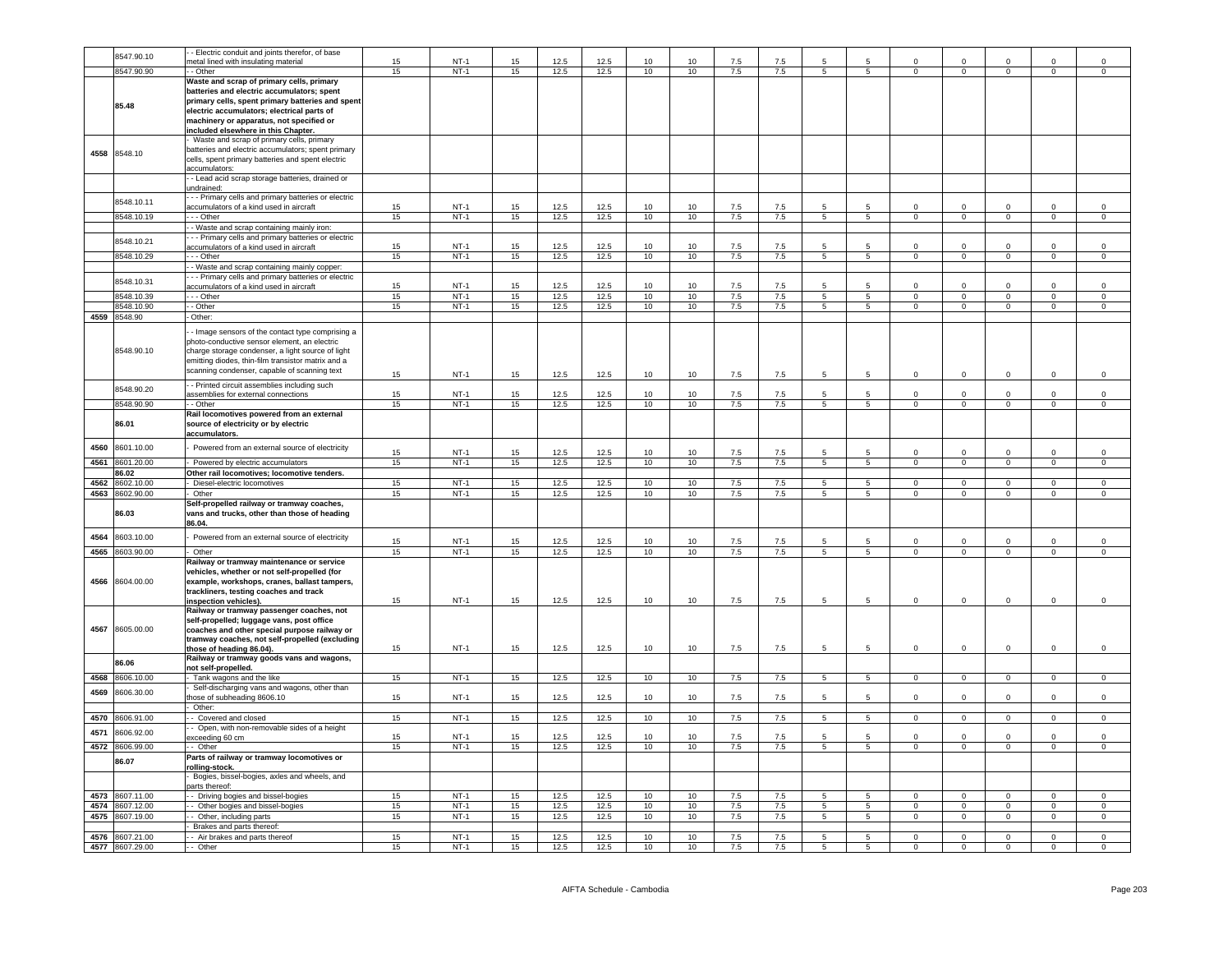| 4578       | 8607.30.00   | Hooks and other coupling devices, buffers, and                                                                                                                                                                                                                                         |             |        |                |                |                |                |                 |                |                |                 |                 |                |                |                |                |                |
|------------|--------------|----------------------------------------------------------------------------------------------------------------------------------------------------------------------------------------------------------------------------------------------------------------------------------------|-------------|--------|----------------|----------------|----------------|----------------|-----------------|----------------|----------------|-----------------|-----------------|----------------|----------------|----------------|----------------|----------------|
|            |              | arts thereof                                                                                                                                                                                                                                                                           | 15          | $NT-1$ | 15             | 12.5           | 12.5           | 10             | 10              | 7.5            | 7.5            | 5               | 5               | $\Omega$       | $\Omega$       | $\mathsf 0$    | $\Omega$       | $\Omega$       |
|            |              | Other parts:                                                                                                                                                                                                                                                                           |             |        |                |                |                |                |                 |                |                |                 |                 |                |                |                |                |                |
| 4579       | 3607.91.00   | - Of locomotives                                                                                                                                                                                                                                                                       | 15          | $NT-1$ | 15             | 12.5           | 12.5           | 10             | 10              | 7.5            | 7.5            | 5               | $5\overline{5}$ | $\circ$        | $\overline{0}$ | $\overline{0}$ | $\overline{0}$ | $\overline{0}$ |
| 4580       | 8607.99.00   | Other                                                                                                                                                                                                                                                                                  | 15          | $NT-1$ | 15             | 12.5           | 12.5           | 10             | 10              | 7.5            | 7.5            | 5               | 5               | $\mathbf 0$    | $\mathbf 0$    | $\mathbf 0$    | $\mathsf 0$    | $\mathbf 0$    |
|            |              |                                                                                                                                                                                                                                                                                        |             |        |                |                |                |                |                 |                |                |                 |                 |                |                |                |                |                |
| 4581       | 86.08        | Railway or tramway track fixtures and fittings;<br>mechanical (including electro-mechanical)<br>signalling, safety or traffic control equipment<br>for railways, tramways, roads, inland<br>waterways, parking facilities, port installations<br>or airfields; parts of the foregoing. |             |        |                |                |                |                |                 |                |                |                 |                 |                |                |                |                |                |
|            | 8608.00.20   | Electro-mechanical equipment                                                                                                                                                                                                                                                           | 15          | $NT-1$ | 15             | 12.5           | 12.5           | 10             | 10              | 7.5            | 7.5            | 5               | 5               | $\mathbf 0$    | $\mathbf 0$    | $\mathbf 0$    | $\mathbf 0$    | $\mathbf 0$    |
|            |              |                                                                                                                                                                                                                                                                                        |             |        |                |                |                |                |                 |                |                |                 |                 |                |                |                |                |                |
|            | 8608.00.90   | Other                                                                                                                                                                                                                                                                                  | 15          | $NT-1$ | 15             | 12.5           | 12.5           | 10             | 10              | 7.5            | 7.5            | 5 <sub>5</sub>  | 5               | $\mathbf{0}$   | $\mathbf{0}$   | $\mathbf{0}$   | $\mathbf{0}$   | $\circ$        |
| 4582 86.09 |              | Containers (including containers for the<br>transport of fluids) specially designed and<br>equipped for carriage by one or more modes of<br>transport.                                                                                                                                 |             |        |                |                |                |                |                 |                |                |                 |                 |                |                |                |                |                |
|            | 8609.00.10   | Of metal                                                                                                                                                                                                                                                                               | 15          | $NT-1$ | 15             | 12.5           | 12.5           | 10             | 10 <sup>1</sup> | 7.5            | 7.5            | 5               | 5               | $\Omega$       | $\Omega$       |                | $\Omega$       | $\Omega$       |
|            | 8609.00.20   | Of wood                                                                                                                                                                                                                                                                                | 15          | $NT-1$ | 15             | 12.5           | 12.5           | 10             | 10              | 7.5            | 7.5            | $5\overline{)}$ | $5\overline{5}$ | $\mathbf 0$    | $\Omega$       | $\mathbf{0}$   | $\mathbf 0$    | $\overline{0}$ |
|            |              |                                                                                                                                                                                                                                                                                        |             |        |                |                |                |                |                 |                |                |                 |                 |                |                |                |                |                |
|            | 8609.00.90   | Other                                                                                                                                                                                                                                                                                  | 15          | $NT-1$ | 15             | 12.5           | 12.5           | 10             | 10              | 7.5            | 7.5            | 5               | $5\overline{5}$ | $\mathbf{0}$   | $\overline{0}$ | $\overline{0}$ | $\overline{0}$ | $\overline{0}$ |
|            | 87.01        | Tractors (other than tractors of heading 87.09).                                                                                                                                                                                                                                       |             |        |                |                |                |                |                 |                |                |                 |                 |                |                |                |                |                |
| 4583       |              |                                                                                                                                                                                                                                                                                        |             |        |                |                |                |                |                 |                |                |                 |                 |                |                |                |                |                |
|            | 8701.10      | Pedestrian controlled tractors:                                                                                                                                                                                                                                                        |             |        |                |                |                |                |                 |                |                |                 |                 |                |                |                |                |                |
|            |              | - Of a power not exceeding 22.5 kW:                                                                                                                                                                                                                                                    |             |        |                |                |                |                |                 |                |                |                 |                 |                |                |                |                |                |
|            | 8701.10.1    | - - For agricultural use                                                                                                                                                                                                                                                               | $\Omega$    | $NT-1$ | $\mathbf 0$    | $\mathbf 0$    | $\Omega$       | $\Omega$       | $\Omega$        | $\Omega$       | $\Omega$       | $\Omega$        | $\Omega$        | $\Omega$       | $\Omega$       | $\Omega$       | $\Omega$       | $\Omega$       |
|            | 8701.10.19   | -- Other                                                                                                                                                                                                                                                                               | $\mathbf 0$ | $NT-1$ | $\overline{0}$ | $\mathbf 0$    | $\overline{0}$ | $\overline{0}$ | $\mathbf{0}$    | $\mathbf 0$    | $\mathbf{0}$   | $\mathbf{0}$    | $\mathbf{0}$    | $\mathbf{0}$   | $\mathbf{0}$   | $\mathbf{0}$   | $\mathbf{0}$   | $\overline{0}$ |
|            |              | - Of a power exceeding 22.5 kW:                                                                                                                                                                                                                                                        |             |        |                |                |                |                |                 |                |                |                 |                 |                |                |                |                |                |
|            |              |                                                                                                                                                                                                                                                                                        |             |        |                |                |                |                |                 |                |                |                 |                 |                |                |                |                |                |
|            | 8701.10.21   | - - For agricultural use                                                                                                                                                                                                                                                               | $\mathbf 0$ | $NT-1$ | $\mathbf 0$    | $\mathbf 0$    | $\mathsf 0$    | $\mathbf 0$    | $\mathbf 0$     | $^{\circ}$     | $^{\circ}$     | $\mathbf{0}$    | $\mathbf 0$     | $\Omega$       | $\mathbf 0$    | $\mathbf 0$    | $\mathsf 0$    | $\mathbf 0$    |
|            | 8701.10.29   | - - Other                                                                                                                                                                                                                                                                              | $\mathbf 0$ | $NT-1$ | $\overline{0}$ | $\overline{0}$ | $\overline{0}$ | $\overline{0}$ | $\mathbf 0$     | $\overline{0}$ | $\overline{0}$ | $\mathbf{0}$    | $\overline{0}$  | $\mathbf 0$    | $\overline{0}$ | $\overline{0}$ | $\overline{0}$ | $\overline{0}$ |
| 4584       | 8701.20      | Road tractors for semi-trailers:                                                                                                                                                                                                                                                       |             |        |                |                |                |                |                 |                |                |                 |                 |                |                |                |                |                |
|            | 3701.20.10   | - CKD                                                                                                                                                                                                                                                                                  | 15          | $NT-1$ | 15             | 12.5           | 12.5           | 10             | 10              | 7.5            | 7.5            | 5               | 5               | $\mathbf 0$    | $\mathbf 0$    | $\mathbf 0$    | $\mathbf 0$    | $\mathbf 0$    |
|            |              |                                                                                                                                                                                                                                                                                        |             |        |                |                |                |                |                 |                |                |                 |                 |                |                |                |                |                |
|            | 8701.20.90   | - Other                                                                                                                                                                                                                                                                                | 15          | $NT-1$ | 15             | 12.5           | 12.5           | 10             | 10              | 7.5            | $7.5\,$        | 5               | $5\phantom{.0}$ | $\mathbf 0$    | $\mathbf 0$    | $\mathbf 0$    | $\mathbf 0$    | $\mathsf 0$    |
| 4585       | 8701.30      | Track-laying tractors:                                                                                                                                                                                                                                                                 |             |        |                |                |                |                |                 |                |                |                 |                 |                |                |                |                |                |
|            | 8701.30.10   |                                                                                                                                                                                                                                                                                        |             |        |                |                |                |                |                 |                |                |                 |                 |                |                |                |                |                |
|            |              | - Of a cylinder capacity not exceeding 1,100 cc                                                                                                                                                                                                                                        | 15          | $NT-1$ | 15             | 12.5           | 12.5           | 10             | 10              | 7.5            | 7.5            |                 | 5               |                | $\Omega$       | 0              | $\mathsf 0$    | $\mathbf 0$    |
|            | 8701.30.20   | - Of a cylinder capacity exceeding 1,100 cc                                                                                                                                                                                                                                            | 15          | $NT-1$ | 15             | 12.5           | 12.5           | 10             | 10              | 7.5            | 7.5            | $5^{\circ}$     | $5^{\circ}$     | $\mathbf{0}$   | $\overline{0}$ | $\overline{0}$ | $\overline{0}$ | $\overline{0}$ |
|            | 4586 8701.90 | Other:                                                                                                                                                                                                                                                                                 |             |        |                |                |                |                |                 |                |                |                 |                 |                |                |                |                |                |
|            |              |                                                                                                                                                                                                                                                                                        |             |        |                |                |                |                |                 |                |                |                 |                 |                |                |                |                |                |
|            |              | - Agricultural tractors:                                                                                                                                                                                                                                                               |             |        |                |                |                |                |                 |                |                |                 |                 |                |                |                |                |                |
|            | 8701.90.11   | - - Of a cylinder capacity not exceeding 1,100 cc                                                                                                                                                                                                                                      |             |        |                |                |                |                |                 |                |                |                 |                 |                |                |                |                |                |
|            |              |                                                                                                                                                                                                                                                                                        | $\Omega$    | $NT-1$ | $\Omega$       | $\Omega$       | $\mathbf 0$    | $\Omega$       | $\mathbf 0$     | $\Omega$       | $^{\circ}$     | $\Omega$        | $\mathbf 0$     | $\Omega$       | $\Omega$       | $\mathbf 0$    | $\mathbf 0$    | $\mathbf 0$    |
|            | 8701.90.19   | - - Of a cylinder capacity exceeding 1,100 cc                                                                                                                                                                                                                                          | $\Omega$    | $NT-1$ | $\overline{0}$ | $\overline{0}$ | $\overline{0}$ | $\overline{0}$ | $\overline{0}$  | $\overline{0}$ | $\overline{0}$ | $\overline{0}$  | $\overline{0}$  | $\Omega$       | $\overline{0}$ | $\overline{0}$ | $\overline{0}$ | $\overline{0}$ |
|            |              | - Other:                                                                                                                                                                                                                                                                               |             |        |                |                |                |                |                 |                |                |                 |                 |                |                |                |                |                |
|            |              |                                                                                                                                                                                                                                                                                        |             |        |                |                |                |                |                 |                |                |                 |                 |                |                |                |                |                |
|            | 8701.90.91   | - - Of a cylinder capacity not exceeding 1,100 cc                                                                                                                                                                                                                                      |             |        |                |                |                |                |                 |                |                |                 |                 |                |                |                |                |                |
|            |              |                                                                                                                                                                                                                                                                                        | 15          | $NT-1$ | 15             | 12.5           | 12.5           | 10             | 10              | 7.5            | 7.5            | 5               | 5               | $\mathbf 0$    | $\mathbf 0$    | $\mathbf 0$    | $\mathsf 0$    | $\mathsf 0$    |
|            | 8701.90.99   | - - Of a cylinder capacity exceeding 1,100 cc                                                                                                                                                                                                                                          | 15          | $NT-1$ | 15             | 12.5           | 12.5           | 10             | 10              | 7.5            | 7.5            | 5               | $5\overline{5}$ | $\overline{0}$ | $\overline{0}$ | $\overline{0}$ | $\overline{0}$ | $\overline{0}$ |
|            |              | Motor vehicles for the transport of ten or more                                                                                                                                                                                                                                        |             |        |                |                |                |                |                 |                |                |                 |                 |                |                |                |                |                |
|            | 87.02        | persons, including the driver                                                                                                                                                                                                                                                          |             |        |                |                |                |                |                 |                |                |                 |                 |                |                |                |                |                |
| 4587       | 8702.10      | With compression-ignition internal combustion<br>oiston engine (diesel or semi-diesel):                                                                                                                                                                                                |             |        |                |                |                |                |                 |                |                |                 |                 |                |                |                |                |                |
|            |              | CKD:                                                                                                                                                                                                                                                                                   |             |        |                |                |                |                |                 |                |                |                 |                 |                |                |                |                |                |
|            | 8702.10.11   | - Of a gross vehicle weight of less than 6 t                                                                                                                                                                                                                                           | 15          | $NT-1$ | 15             | 12.5           | 12.5           | 10             | 10              | $7.5\,$        | 7.5            | $5\overline{5}$ | $5\phantom{.0}$ | $\mathbf 0$    | $\mathsf 0$    | $\mathbf 0$    | $\mathsf 0$    | $\mathbb O$    |
|            |              | - - Of a gross vehicle weight of at least 6 t but not                                                                                                                                                                                                                                  |             |        |                |                |                |                |                 |                |                |                 |                 |                |                |                |                |                |
|            | 8702.10.12   | xceeding 18 t                                                                                                                                                                                                                                                                          | 15          | $NT-1$ | 15             | 12.5           | 12.5           | 10             | 10              | 7.5            | 7.5            | 5               | 5               | $\mathbf 0$    | $\mathbf 0$    | $\mathbf 0$    | $\mathsf 0$    | $\mathsf 0$    |
|            |              | - - Of a gross vehicle weight exceeding 18 t but                                                                                                                                                                                                                                       |             |        |                |                |                |                |                 |                |                |                 |                 |                |                |                |                |                |
|            | 8702.10.13   |                                                                                                                                                                                                                                                                                        | 15          | $NT-1$ | 15             | 12.5           | 12.5           | 10             | 10              | 7.5            | 7.5            | 5               | 5               | $\Omega$       | $\mathbf 0$    | $\mathsf 0$    | $\Omega$       | $\mathbf 0$    |
|            |              | ot exceeding 24 t                                                                                                                                                                                                                                                                      |             |        |                |                |                |                |                 |                |                |                 |                 |                |                |                |                |                |
|            | 8702.10.14   | - - Of a gross vehicle weight exceeding 24 t                                                                                                                                                                                                                                           | 15          | $NT-1$ | 15             | 12.5           | 12.5           | 10             | 10              | 7.5            | 7.5            | $5\overline{5}$ | $5\overline{5}$ | $\mathsf 0$    | $\overline{0}$ | $\overline{0}$ | $\mathsf 0$    | $\overline{0}$ |
|            |              | - Other:                                                                                                                                                                                                                                                                               |             |        |                |                |                |                |                 |                |                |                 |                 |                |                |                |                |                |
|            | 8702.10.21   | - - Of a gross vehicle weight of less than 6 t                                                                                                                                                                                                                                         | 15          | $NT-1$ | 15             | 12.5           | 12.5           | 10             | 10              | 7.5            | 7.5            | 5               | $\overline{5}$  | $\Omega$       | $\overline{0}$ | $\overline{0}$ | $\overline{0}$ | $\overline{0}$ |
|            |              | - - Of a gross vehicle weight of at least 6 t but not                                                                                                                                                                                                                                  |             |        |                |                |                |                |                 |                |                |                 |                 |                |                |                |                |                |
|            | 8702.10.22   | exceeding 18 t                                                                                                                                                                                                                                                                         | 15          | $NT-1$ | 15             | 12.5           | 12.5           | 10             | 10              | $7.5\,$        | 7.5            | 5               | 5               | $\Omega$       | $\mathsf 0$    | $\mathbf 0$    | $\mathbf 0$    | $\mathbf 0$    |
|            |              | - - Of a gross vehicle weight exceeding 18 t but                                                                                                                                                                                                                                       |             |        |                |                |                |                |                 |                |                |                 |                 |                |                |                |                |                |
|            | 3702.10.23   | ot exceeding 24 t                                                                                                                                                                                                                                                                      | 15          | $NT-1$ | 15             | 12.5           | 12.5           | 10             | 10              | 7.5            | 7.5            | 5               | 5               | $\Omega$       | $^{\circ}$     | $\mathbf 0$    | $\mathbf 0$    | $\mathbf 0$    |
|            |              |                                                                                                                                                                                                                                                                                        | 15          | $NT-1$ | 15             | 12.5           | 12.5           |                |                 | 7.5            | 7.5            | 5               | $5\overline{)}$ | $\Omega$       | $\mathbf 0$    |                | $\Omega$       | $\overline{0}$ |
|            | 8702.10.24   | - - Of a gross vehicle weight exceeding 24 t                                                                                                                                                                                                                                           |             |        |                |                |                | 10             | 10              |                |                |                 |                 |                |                | $\circ$        |                |                |
| 4588       | 8702.90      | Other                                                                                                                                                                                                                                                                                  |             |        |                |                |                |                |                 |                |                |                 |                 |                |                |                |                |                |
|            |              | - For the transport of 30 persons or more and                                                                                                                                                                                                                                          |             |        |                |                |                |                |                 |                |                |                 |                 |                |                |                |                |                |
|            |              | designed specially for use in airports:                                                                                                                                                                                                                                                |             |        |                |                |                |                |                 |                |                |                 |                 |                |                |                |                |                |
|            | 8702.90.11   | - - CKD                                                                                                                                                                                                                                                                                | 15          | $NT-1$ | 15             | 12.5           | 12.5           | 10             | 10 <sup>1</sup> | 7.5            | 7.5            | -5              | $5^{\circ}$     | $\Omega$       | $\Omega$       | $\Omega$       | $\Omega$       | $\Omega$       |
|            | 8702.90.19   | - - Other                                                                                                                                                                                                                                                                              | 15          | $NT-1$ | 15             | 12.5           | 12.5           | 10             | 10              | 7.5            | 7.5            | 5               | $5\phantom{.0}$ | $\mathsf 0$    | $\mathbf 0$    | $\mathbf 0$    | $\mathsf 0$    | $\mathbf 0$    |
|            |              |                                                                                                                                                                                                                                                                                        |             |        |                |                |                |                |                 |                |                |                 |                 |                |                |                |                |                |
|            |              | Other:                                                                                                                                                                                                                                                                                 |             |        |                |                |                |                |                 |                |                |                 |                 |                |                |                |                |                |
|            | 8702.90.9    | - - CKD                                                                                                                                                                                                                                                                                | 15          | $NT-1$ | 15             | 12.5           | 12.5           | 10             | 10              | $7.5\,$        | $7.5\,$        | 5               | 5               | $\mathbf 0$    | $\mathbf 0$    | $\mathbf 0$    | $\mathbf 0$    | $\mathsf{O}$   |
|            | 8702.90.99   | - - Other                                                                                                                                                                                                                                                                              | 15          | $NT-1$ | 15             | 12.5           | 12.5           | 10             | 10              | 7.5            | 7.5            | $5\overline{5}$ | $\overline{5}$  | $\mathbf 0$    | $\mathsf 0$    | $\mathbf 0$    | $\mathbf 0$    | $\overline{0}$ |
|            |              | Motor cars and other motor vehicles principally                                                                                                                                                                                                                                        |             |        |                |                |                |                |                 |                |                |                 |                 |                |                |                |                |                |
|            | 87.03        | designed for the transport of persons (other<br>than those of heading 87.02), including station<br>wagons and racing cars.                                                                                                                                                             |             |        |                |                |                |                |                 |                |                |                 |                 |                |                |                |                |                |
| 4589       | 8703.10      | Vehicles specially designed for travelling on                                                                                                                                                                                                                                          |             |        |                |                |                |                |                 |                |                |                 |                 |                |                |                |                |                |
|            |              | snow; golf cars and similar vehicles:                                                                                                                                                                                                                                                  |             |        |                |                |                |                |                 |                |                |                 |                 |                |                |                |                |                |
|            | 8703.10.10   | - Golf cars, including golf buggies                                                                                                                                                                                                                                                    | 35          | $NT-1$ | 35             | 30             | 27.5           | 25             | 22.5            | 20             | 17.5           | 15              | 10              | $\mathbf 0$    | $\mathbf 0$    | $\mathbf 0$    | $\mathbf 0$    | $\mathbf 0$    |
|            | 8703.10.90   | - Other                                                                                                                                                                                                                                                                                | 35          | $NT-1$ | 35             | 30             | 27.5           | 25             | 22.5            | 20             | 17.5           | 15              | 10 <sup>1</sup> | $\Omega$       |                | $\Omega$       | $\Omega$       | $\Omega$       |
|            |              |                                                                                                                                                                                                                                                                                        |             |        |                |                |                |                |                 |                |                |                 |                 |                |                |                |                |                |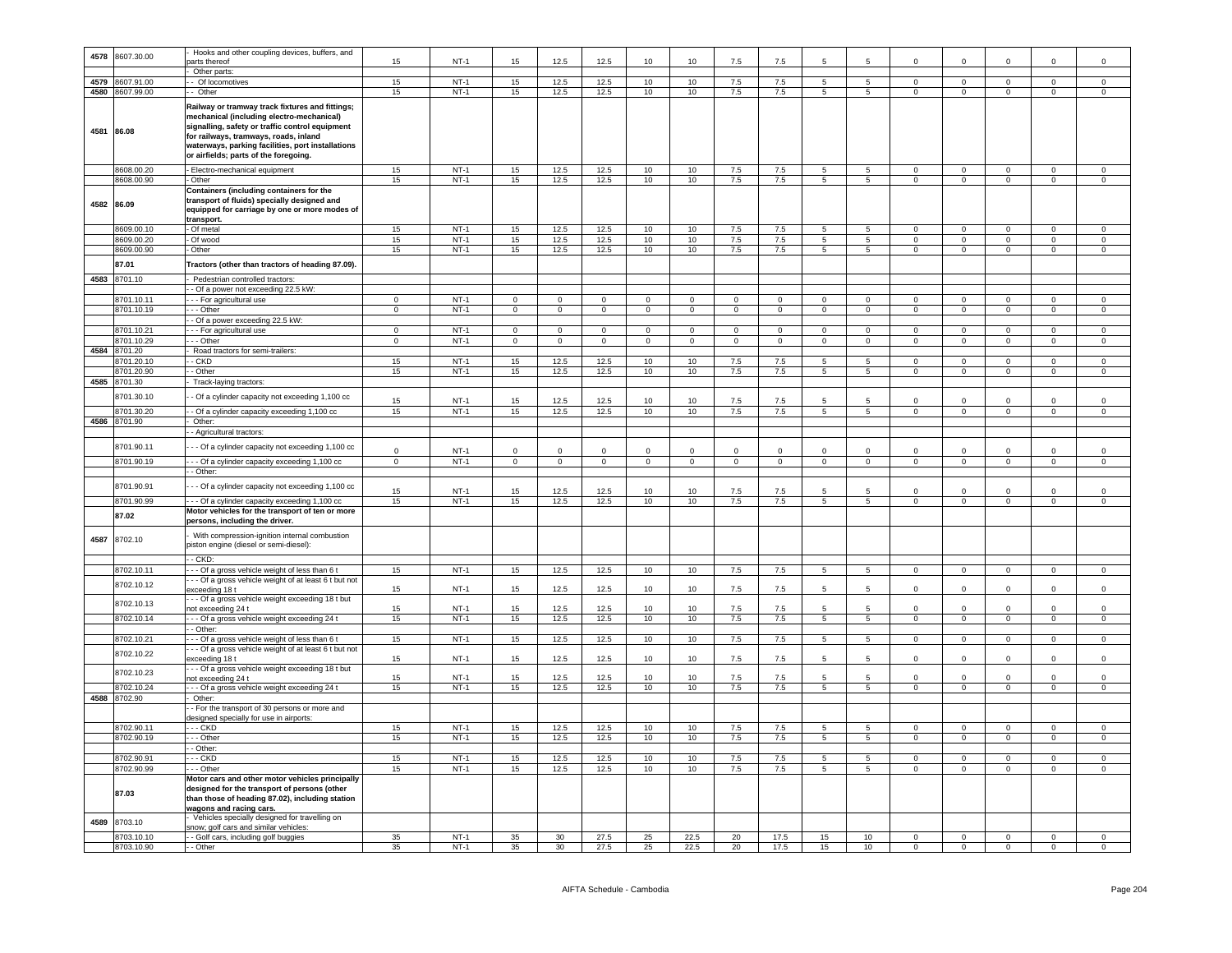|      |                          | - Other vehicles, with spark-ignition internal                                                          |                  |                  |                               |                  |                            |                            |                            |                        |             |                        |                 |                          |                               |              |                  |                            |
|------|--------------------------|---------------------------------------------------------------------------------------------------------|------------------|------------------|-------------------------------|------------------|----------------------------|----------------------------|----------------------------|------------------------|-------------|------------------------|-----------------|--------------------------|-------------------------------|--------------|------------------|----------------------------|
|      |                          | combustion reciprocating piston engine:                                                                 |                  |                  |                               |                  |                            |                            |                            |                        |             |                        |                 |                          |                               |              |                  |                            |
| 4590 | 8703.21                  | - Of a cylinder capacity not exceeding 1,000 cc:                                                        |                  |                  |                               |                  |                            |                            |                            |                        |             |                        |                 |                          |                               |              |                  |                            |
|      | 8703.21.10               | - - Go-karts                                                                                            | 35               | <b>ST</b>        | 35                            | 32               | 30                         | 28                         | 26                         | 24                     | 22          | 20                     | 18              | 18                       | 16                            | 14           | 10               | $\sqrt{5}$                 |
|      |                          | - - Motor cars (including station wagons, SUVs                                                          |                  |                  |                               |                  |                            |                            |                            |                        |             |                        |                 |                          |                               |              |                  |                            |
|      |                          | and sports cars, but not including vans):                                                               |                  |                  |                               |                  |                            |                            |                            |                        |             |                        |                 |                          |                               |              |                  |                            |
|      | 8703.21.21               | - - - - CKD                                                                                             | 35               | ST               | 35                            | 32               | 30                         | 28                         | 26                         | 24                     | 22          | 20                     | 18              | 18                       | 16                            | 14           | 10               | 5                          |
|      | 8703.21.29               | $\cdots$ - Other                                                                                        | 35               | <b>ST</b>        | 35                            | 32               | 30                         | 28                         | 26                         | 24                     | 22          | 20                     | 18              | 18                       | 16                            | 14           | 10               | 5                          |
|      | 8703.21.30<br>8703.21.90 | --- Other vehicles, CKD<br>- - Other                                                                    | 35<br>35         | <b>ST</b><br>ST  | 35<br>35                      | 32<br>32         | 30<br>30                   | 28<br>28                   | 26<br>26                   | 24<br>24               | 22<br>22    | 20<br>20               | 18<br>18        | 18<br>18                 | 16<br>16                      | 14<br>14     | 10<br>10         | 5<br>5                     |
|      |                          | - Of a cylinder capacity exceeding 1,000 cc but                                                         |                  |                  |                               |                  |                            |                            |                            |                        |             |                        |                 |                          |                               |              |                  |                            |
| 4591 | 8703.22                  | not exceeding 1,500 cc:                                                                                 |                  |                  |                               |                  |                            |                            |                            |                        |             |                        |                 |                          |                               |              |                  |                            |
|      |                          | - - - Motor cars (including station wagons, SUVs                                                        |                  |                  |                               |                  |                            |                            |                            |                        |             |                        |                 |                          |                               |              |                  |                            |
|      |                          | and sports cars, but not including vans):                                                               |                  |                  |                               |                  |                            |                            |                            |                        |             |                        |                 |                          |                               |              |                  |                            |
|      | 8703.22.11<br>8703.22.19 | - - - - CKD                                                                                             | 35<br>35         | ST<br>ST         | 35<br>35                      | 32<br>32         | 30<br>30                   | 28                         | 26<br>26                   | 24<br>24               | 22          | 20<br>20               | 18<br>18        | 18<br>18                 | 16<br>16                      | 14<br>14     | 10<br>10         | 5                          |
|      | 8703.22.20               | - - - - Other<br>--- Other vehicles, CKD                                                                | 35               | <b>ST</b>        | 35                            | 32               | 30                         | 28<br>28                   | 26                         | 24                     | 22<br>22    | 20                     | 18              | 18                       | 16                            | 14           | 10               | $\sqrt{5}$<br>$\,$ 5       |
|      | 8703.22.90               | - - Other                                                                                               | 35               | ST               | 35                            | 32               | 30                         | 28                         | 26                         | 24                     | 22          | 20                     | 18              | 18                       | 16                            | 14           | 10               | 5                          |
| 4592 | 8703.23                  | - Of a cylinder capacity exceeding 1,500 cc but                                                         |                  |                  |                               |                  |                            |                            |                            |                        |             |                        |                 |                          |                               |              |                  |                            |
|      |                          | not exceeding 3,000 cc:                                                                                 |                  |                  |                               |                  |                            |                            |                            |                        |             |                        |                 |                          |                               |              |                  |                            |
|      | 8703.23.10               | --- Ambulances                                                                                          | 0                | $NT-1$           | $\mathbf 0$                   | 0                | $\mathbf 0$                | $\mathbf 0$                | $\mathbf 0$                | 0                      | $\mathbf 0$ | 0                      | $\mathbf 0$     | 0                        | $\mathbf 0$                   | $\mathbf 0$  | $\Omega$         | 0                          |
|      | 8703.23.20               | --- Hearses                                                                                             | 0                | $NT-1$<br>$NT-1$ | $\mathbf 0$<br>$\overline{0}$ | $\mathbf 0$      | $\mathbf 0$                | $\mathbf 0$                | $\mathbf 0$                | 0                      | $\mathbf 0$ | 0                      | 0               | 0<br>$\mathbf 0$         | $\mathbf 0$<br>$\overline{0}$ | $\mathbf 0$  | 0                | $\mathsf 0$                |
|      | 8703.23.30               | - - - Prison vans                                                                                       | $\mathbf 0$      |                  |                               | $\mathbf 0$      | $\mathsf 0$                | $\mathbf 0$                | $\mathbf 0$                | $\mathbf 0$            | $\mathsf 0$ | $\circ$                | $\mathsf 0$     |                          |                               | $\mathsf 0$  | $\mathbf 0$      | $\,0\,$                    |
|      |                          | - - Motor cars (including station wagons, SUVs<br>and sports cars, but not including vans), CKD:        |                  |                  |                               |                  |                            |                            |                            |                        |             |                        |                 |                          |                               |              |                  |                            |
|      | 8703.23.41               | - - - Of a cylinder capacity not exceeding 1,800 cc                                                     | 35               | <b>ST</b>        | 35                            | 32               | 30                         | 28                         | 26                         | 24                     | 22          | 20                     | 18              | 18                       | 16                            | 14           | 10 <sub>1</sub>  | 5                          |
|      | 8703.23.42               | - - - Of a cylinder capacity exceeding 1,800 cc but                                                     |                  |                  |                               |                  |                            |                            |                            |                        |             |                        |                 |                          |                               |              |                  |                            |
|      |                          | not exceeding 2,000 cc                                                                                  | 35               | ST               | 35                            | 32               | 30                         | 28                         | 26                         | 24                     | 22          | 20                     | 18              | 18                       | 16                            | 14           | 10               | 5                          |
|      | 8703.23.43               | - - - - Of a cylinder capacity exceeding 2,000 cc but<br>not exceeding 2,500 cc                         | 35               | ST               | 35                            | 32               | 30                         | 28                         | 26                         | 24                     | 22          | 20                     | 18              | 18                       | 16                            | 14           | 10               | 5                          |
|      | 8703.23.44               | ---- Of a cylinder capacity exceeding 2,500 cc                                                          | 35               | ST               | 35                            | 32               | 30                         | 28                         | 26                         | 24                     | 22          | 20                     | 18              | 18                       | 16                            | 14           | 10 <sub>1</sub>  | 5                          |
|      |                          | --- Motor cars (including station wagons, SUVs                                                          |                  |                  |                               |                  |                            |                            |                            |                        |             |                        |                 |                          |                               |              |                  |                            |
|      |                          | and sports cars, but not including vans), other:                                                        |                  |                  |                               |                  |                            |                            |                            |                        |             |                        |                 |                          |                               |              |                  |                            |
|      | 8703.23.51               | - - - Of a cylinder capacity not exceeding 1,800 cc                                                     | 35               | ST               | 35                            | 32               | 30                         | 28                         | 26                         | 24                     | 22          | 20                     | 18              | 18                       | 16                            | 14           | 10 <sub>1</sub>  | 5                          |
|      | 8703.23.52               | - - - Of a cylinder capacity exceeding 1,800 cc but                                                     |                  |                  |                               |                  |                            |                            |                            |                        |             |                        |                 |                          |                               |              |                  |                            |
|      |                          | not exceeding 2,000 cc<br>--- Of a cylinder capacity exceeding 2,000 cc but                             | 35               | ST               | 35                            | 32               | 30                         | 28                         | 26                         | 24                     | 22          | 20                     | 18              | 18                       | 16                            | 14           | 10               | 5                          |
|      | 8703.23.53               | not exceeding 2,500 cc                                                                                  | 35               | <b>ST</b>        | 35                            | 32               | 30                         | 28                         | 26                         | 24                     | 22          | 20                     | 18              | 18                       | 16                            | 14           | 10               | 5                          |
|      | 8703.23.54               | - - - - Of a cylinder capacity exceeding 2,500 cc<br>- - Other vehicles, CKD:                           | 35               | <b>ST</b>        | 35                            | 32               | 30 <sup>2</sup>            | 28                         | 26                         | 24                     | 22          | 20                     | 18              | 18                       | 16                            | 14           | 10               | 5                          |
|      | 8703.23.61               | - - - - Of a cylinder capacity not exceeding 1,800 cc                                                   | 35               | <b>ST</b>        | 35                            | 32               | 30                         | 28                         | 26                         | 24                     | 22          | 20                     | 18              | 18                       | 16                            | 14           | 10               | 5                          |
|      | 8703.23.62               | - - - - Of a cylinder capacity exceeding 1,800 cc but<br>not exceeding 2,000 cc                         | 35               | <b>ST</b>        | 35                            | 32               | 30                         | 28                         | 26                         | 24                     | 22          | 20                     | 18              | 18                       | 16                            | 14           | 10               | 5                          |
|      | 8703.23.63               | ---- Of a cylinder capacity exceeding 2,000 cc but                                                      |                  |                  |                               |                  |                            |                            |                            |                        |             |                        |                 |                          |                               |              |                  |                            |
|      |                          | not exceeding 2,500 cc                                                                                  | 35<br>35         | ST<br>ST         | 35<br>35                      | 32               | 30<br>30                   | 28<br>28                   | 26                         | 24                     | 22<br>22    | 20<br>20               | 18              | 18<br>18                 | 16<br>16                      | 14<br>14     | 10<br>10         | 5<br>5                     |
|      | 8703.23.64               | ---- Of a cylinder capacity exceeding 2,500 cc<br>- - Other:                                            |                  |                  |                               | 32               |                            |                            | 26                         | 24                     |             |                        | 18              |                          |                               |              |                  |                            |
|      |                          |                                                                                                         |                  |                  |                               |                  |                            |                            |                            |                        |             |                        |                 |                          |                               |              |                  |                            |
|      | 8703.23.91               | - - - Of a cylinder capacity not exceeding 1,800 cc                                                     | 35               | ST               | 35                            | 32               | 30                         | 28                         | 26                         | 24                     | 22          | 20                     | 18              | 18                       | 16                            | 14           | 10               | 5                          |
|      | 8703.23.92               | - - - Of a cylinder capacity exceeding 1,800 cc but                                                     |                  |                  |                               |                  |                            |                            |                            |                        |             |                        |                 |                          |                               |              |                  |                            |
|      |                          | not exceeding 2,000 cc<br>- - - Of a cylinder capacity exceeding 2,000 cc but                           | 35               | ST               | 35                            | 32               | 30                         | 28                         | 26                         | 24                     | 22          | 20                     | 18              | 18                       | 16                            | 14           | 10               | 5                          |
|      | 8703.23.93               | not exceeding 2,500 cc                                                                                  | 35               | <b>ST</b>        | 35                            | 32               | 30                         | 28                         | 26                         | 24                     | 22          | 20                     | 18              | 18                       | 16                            | 14           | 10               | 5                          |
|      | 8703.23.94               | - - - - Of a cylinder capacity exceeding 2,500 cc                                                       | 35               | <b>ST</b>        | 35                            | 32               | 30                         | 28                         | 26                         | 24                     | 22          | 20                     | 18              | 18                       | 16                            | 14           | 10               | $\sqrt{5}$                 |
| 4593 | 8703.24                  | - Of a cylinder capacity exceeding 3,000 cc:                                                            |                  |                  |                               |                  |                            |                            |                            |                        |             |                        |                 |                          |                               |              |                  |                            |
|      | 8703.24.10               | --- Ambulances                                                                                          | 0                | $NT-1$           | 0                             | $\mathbf{0}$     | $\mathbf 0$                | $\mathbf 0$                | $\mathbf 0$                | $\circ$                | $\mathbf 0$ | $\Omega$               | $\mathbf 0$     | $\mathbf{0}$             | $\mathbf 0$                   | $\mathbf 0$  | 0                | $\mathbf 0$                |
|      | 8703.24.20               | - - - Hearses                                                                                           | 0<br>$\mathbf 0$ | $NT-1$<br>$NT-1$ | $\mathbf{0}$<br>$\mathbf 0$   | 0<br>$\mathbf 0$ | $\mathbf 0$<br>$\mathsf 0$ | $\mathbf 0$<br>$\mathbf 0$ | $\mathbf 0$<br>$\mathsf 0$ | $\circ$<br>$\mathbf 0$ | $\mathbf 0$ | $\circ$<br>$\mathbf 0$ | $\mathbf 0$     | $\mathbf{0}$<br>$\Omega$ | $\mathbf{0}$<br>$\mathsf 0$   | $\mathbf{0}$ | 0<br>$\mathbf 0$ | $\mathbf 0$<br>$\mathsf 0$ |
|      | 8703.24.30               | - Prison vans                                                                                           |                  |                  |                               |                  |                            |                            |                            |                        | $\mathsf 0$ |                        | $\mathbf 0$     |                          |                               | $\mathsf 0$  |                  |                            |
|      | 8703.24.40               | - - Motor cars (including station wagons, SUVs<br>and sports cars, but not including vans), CKD         | 35               | ST               | 35                            | 32               | 30                         | 28                         | 26                         | 24                     | 22          | 20                     | 18              | 18                       | 16                            | 14           | 10               | $\sqrt{5}$                 |
|      | 8703.24.50               | - - Motor cars (including station wagons, SUVs<br>and sports cars, but not including vans), other       |                  |                  |                               |                  |                            |                            |                            |                        |             |                        |                 |                          |                               |              |                  |                            |
|      |                          |                                                                                                         | 35               | ST               | 35                            | 32               | 30                         | 28                         | 26                         | 24                     | 22          | 20                     | 18              | 18                       | 16                            | 14           | 10               | 5                          |
|      | 8703.24.60<br>8703.24.90 | - - - Other vehicles, CKD<br>- - - Other                                                                | 35<br>35         | ST<br>ST         | 35<br>35                      | 32<br>32         | 30<br>30                   | 28<br>28                   | 26<br>26                   | 24<br>24               | 22<br>22    | 20<br>20               | 18<br>18        | 18<br>18                 | 16<br>16                      | 14<br>14     | 10<br>10         | $\sqrt{5}$<br>$5^{\circ}$  |
|      |                          |                                                                                                         |                  |                  |                               |                  |                            |                            |                            |                        |             |                        |                 |                          |                               |              |                  |                            |
|      |                          | Other vehicles, with compression-ignition internal<br>combustion piston engine (diesel or semi-diesel): |                  |                  |                               |                  |                            |                            |                            |                        |             |                        |                 |                          |                               |              |                  |                            |
| 4594 | 8703.31                  | - Of a cylinder capacity not exceeding 1,500 cc:                                                        |                  |                  |                               |                  |                            |                            |                            |                        |             |                        |                 |                          |                               |              |                  |                            |
|      | 8703.31.10               | - - Motor cars (including station wagons, SUVs<br>and sports cars, but not including vans), CKD         | 35               | $NT-1$           | 35                            | 30               | 27.5                       | 25                         | 22.5                       | 20                     | 17.5        | 15                     | 10 <sub>1</sub> | $\mathbf 0$              | $\mathbf 0$                   | $\mathbf 0$  | 0                | $\,0\,$                    |
|      | 8703.31.20               | - - Motor cars (including station wagons, SUVs<br>and sports cars, but not including vans), other       | 35               | $NT-1$           | 35                            | 30               | 27.5                       | 25                         | 22.5                       | 20                     | 17.5        | 15                     | 10              | $\mathbf{0}$             | $\overline{0}$                | $\mathbf{0}$ | $\mathbf{0}$     | $\circ$                    |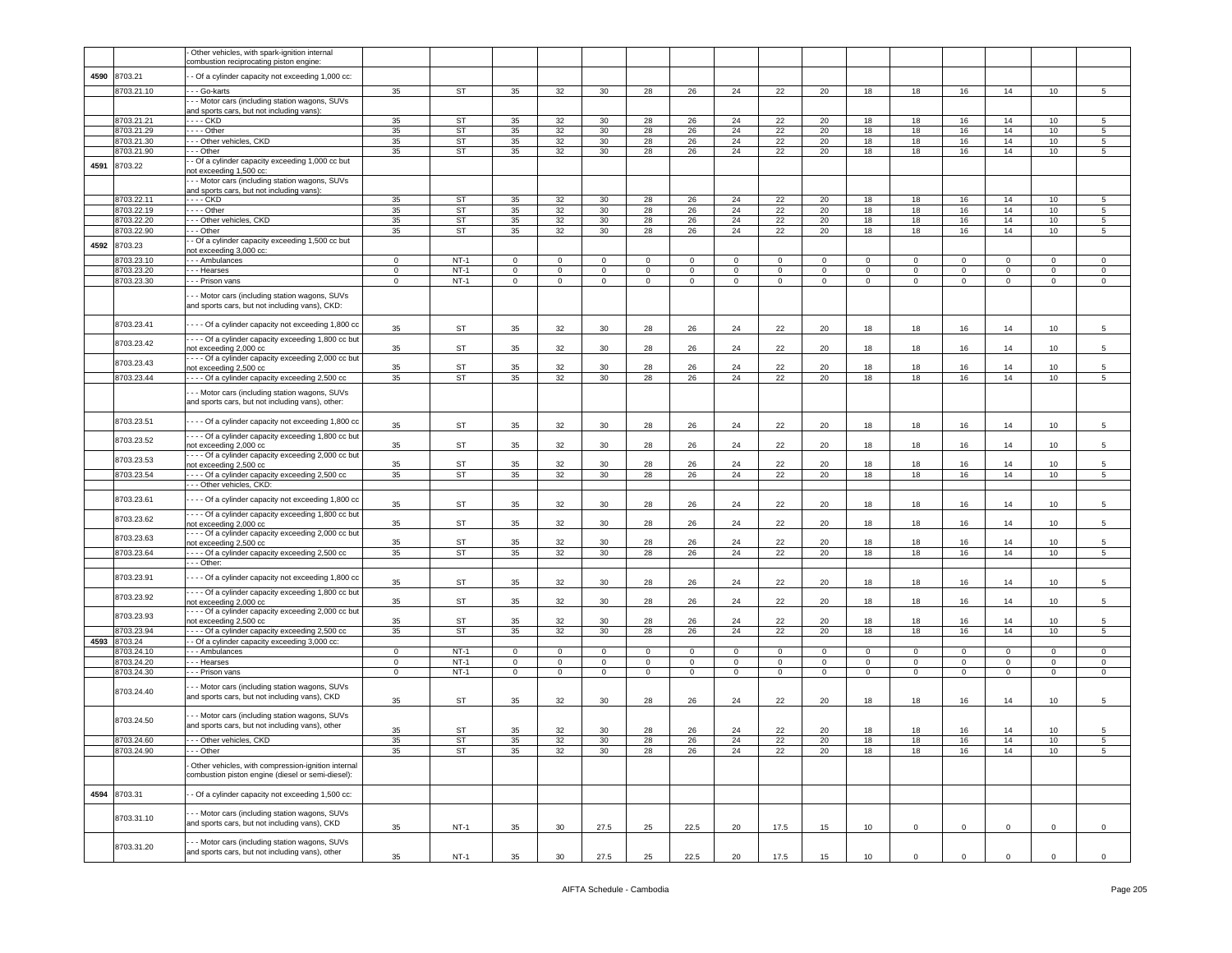|      | 8703.31.30   | - - Other vehicles, CKD                                                                            | 35           | $NT-1$      | 35             | 30             | 27.5         | 25             | 22.5           | 20             | 17.5        | 15             | 10              | $\circ$        | $^{\circ}$     |                | $\Omega$       | $\circ$         |
|------|--------------|----------------------------------------------------------------------------------------------------|--------------|-------------|----------------|----------------|--------------|----------------|----------------|----------------|-------------|----------------|-----------------|----------------|----------------|----------------|----------------|-----------------|
|      | 8703.31.90   | - - Other                                                                                          | 35           | $NT-1$      | 35             | 30             | 27.5         | 25             | 22.5           | 20             | 17.5        | 15             | 10              | $\mathbf{0}$   | $\mathbf 0$    | $^{\circ}$     | $\mathbf{0}$   | 0               |
|      |              | - Of a cylinder capacity exceeding 1,500 cc but                                                    |              |             |                |                |              |                |                |                |             |                |                 |                |                |                |                |                 |
| 4595 | 8703.32      | ot exceeding 2,500 cc:                                                                             |              |             |                |                |              |                |                |                |             |                |                 |                |                |                |                |                 |
|      | 8703.32.10   | - - Ambulances                                                                                     | $\mathsf 0$  | $NT-1$      | $\mathbf{0}$   | $\mathbf{0}$   | $\mathbf 0$  | $\mathbf 0$    | $\Omega$       | $\circ$        | 0           | $\mathbf 0$    | 0               | 0              | $\mathbf 0$    | $\Omega$       | $\Omega$       | $\mathbf 0$     |
|      |              |                                                                                                    |              | $NT-1$      |                |                |              |                |                |                |             |                |                 |                |                |                |                |                 |
|      | 8703.32.20   | - - Hearses                                                                                        | $\mathbf{0}$ |             | $\mathbf{0}$   | $\mathbf 0$    | $\mathbf{0}$ | $\overline{0}$ | $\mathbf 0$    | $\mathbf 0$    | 0           | $\mathbf 0$    | $\mathbf 0$     | $\mathbf 0$    | $\mathbf 0$    | $\mathbf 0$    | 0              | $\mathsf 0$     |
|      | 8703.32.30   | - - Prison vans                                                                                    | $\circ$      | $NT-1$      | $\mathbf{0}$   | $\overline{0}$ | $\mathbf 0$  | $\overline{0}$ | $\overline{0}$ | $\overline{0}$ | $\mathbf 0$ | $\overline{0}$ | $\overline{0}$  | $\overline{0}$ | $\overline{0}$ | $\mathbf 0$    | $\overline{0}$ | $\mathsf 0$     |
|      |              | - - Motor cars (including station wagons, SUVs<br>and sports cars, but not including vans), CKD:   |              |             |                |                |              |                |                |                |             |                |                 |                |                |                |                |                 |
|      | 8703.32.41   | --- Of a cylinder capacity not exceeding 2,000 cc                                                  | 35           | ST          | 35             | 32             | 30           | 28             | 26             | 24             | 22          | 20             | 18              | 18             | 16             | 14             | 10             | 5               |
|      | 8703.32.49   | $--$ Other                                                                                         | 35           | <b>ST</b>   | 35             | 32             | 30           | 28             | 26             | 24             | 22          | 20             | 18              | 18             | 16             | 14             | 10             | 5               |
|      |              |                                                                                                    |              |             |                |                |              |                |                |                |             |                |                 |                |                |                |                |                 |
|      |              | - - Motor cars (including station wagons, SUVs<br>and sports cars, but not including vans), other: |              |             |                |                |              |                |                |                |             |                |                 |                |                |                |                |                 |
|      | 8703.32.51   | - - - Of a cylinder capacity not exceeding 2,000 cc                                                |              |             |                |                |              |                |                |                |             |                |                 |                |                |                |                |                 |
|      |              |                                                                                                    | 35           | ST          | 35             | 32             | 30           | 28             | 26             | 24             | 22          | 20             | 18              | 18             | 16             | 14             | 10             | 5               |
|      | 8703.32.59   | $- -$ Other                                                                                        | 35           | ST          | 35             | 32             | 30           | 28             | 26             | 24             | 22          | 20             | 18              | 18             | 16             | 14             | 10             | 5               |
|      |              | - - Other vehicles, CKD:                                                                           |              |             |                |                |              |                |                |                |             |                |                 |                |                |                |                |                 |
|      | 8703.32.61   |                                                                                                    |              |             |                |                |              |                |                |                |             |                |                 |                |                |                |                |                 |
|      |              | - - - Of a cylinder capacity not exceeding 2,000 cc                                                | 35           | ST          | 35             | 32             | 30           | 28             | 26             | 24             | 22          | 20             | 18              | 18             | 16             | 14             | 10             | 5               |
|      | 8703.32.69   | $--$ Other                                                                                         | 35           | ST          | 35             | 32             | 30           | 28             | 26             | 24             | 22          | 20             | 18              | 18             | 16             | 14             | $10$           | 5               |
|      |              | - - Other:                                                                                         |              |             |                |                |              |                |                |                |             |                |                 |                |                |                |                |                 |
|      |              |                                                                                                    |              |             |                |                |              |                |                |                |             |                |                 |                |                |                |                |                 |
|      | 8703.32.91   | -- Of a cylinder capacity not exceeding 2,000 cc                                                   | 35           | ST          | 35             | 32             | 30           | 28             | 26             | 24             | 22          | 20             | 18              | 18             | 16             | 14             | 10             | 5               |
|      | 8703.32.99   | - - - Other                                                                                        | 35           | ST          | 35             | 32             | 30           | 28             | 26             | 24             | 22          | 20             | 18              | 18             | 16             | 14             | 10             | $5\overline{)}$ |
| 4596 | 8703.33      | - Of a cylinder capacity exceeding 2,500 cc:                                                       |              |             |                |                |              |                |                |                |             |                |                 |                |                |                |                |                 |
|      | 8703.33.10   |                                                                                                    | $\mathbf{0}$ | $NT-1$      | $\circ$        | $\circ$        | $\mathbf{0}$ | $\mathbf{0}$   | $\circ$        | $\mathbf{0}$   | $\Omega$    | $\mathbf 0$    | $\circ$         | $\circ$        | $\mathsf 0$    | $\Omega$       | $\mathbf 0$    | $\circ$         |
|      |              | - - Ambulances                                                                                     |              |             |                |                |              |                |                |                |             |                |                 |                |                |                |                |                 |
|      | 8703.33.20   | - - Hearses                                                                                        | $\mathbf 0$  | $NT-1$      | $\mathbf 0$    | $\circ$        | $\mathbf 0$  | $\mathbf 0$    | 0              | 0              | $\mathbf 0$ | $\mathbf 0$    | $\mathbf 0$     | $\mathbf 0$    | $\mathbf 0$    | 0              | $\mathbf 0$    | $\mathsf 0$     |
|      | 8703.33.30   | - - Prison vans                                                                                    | $\mathbf 0$  | $NT-1$      | 0              | $\mathbf 0$    | $\mathbf 0$  | $\mathbf 0$    | 0              | $\mathbf 0$    | 0           | 0              | $\mathbf 0$     | 0              | $\mathbf 0$    | $\mathbf 0$    | $\mathbf 0$    | $\mathbf 0$     |
|      |              | - - Motor cars (including station wagons, SUVs<br>and sports cars, but not including vans), CKD:   |              |             |                |                |              |                |                |                |             |                |                 |                |                |                |                |                 |
|      |              | - - - Of a cylinder capacity exceeding 2,500 cc but                                                |              |             |                |                |              |                |                |                |             |                |                 |                |                |                |                |                 |
|      | 8703.33.41   | not exceeding 3,000 cc                                                                             | 35           | <b>NT-1</b> | 35             | 30             | 27.5         | 25             | 22.5           | 20             | 17.5        | 15             | 10              | $\mathbf 0$    | $\mathbf 0$    |                | 0              | $\mathbf 0$     |
|      | 8703.33.42   | --- Of a cylinder capacity exceeding 3,000 cc                                                      | 35           | $NT-1$      | 35             | 30             | 27.5         | 25             | 22.5           | 20             | 17.5        | 15             | 10              | $\mathbf 0$    | $\mathbf 0$    | $\mathbf 0$    | $\mathbf 0$    | $\mathbf 0$     |
|      |              | - - Motor cars (including station wagons, SUVs<br>and sports cars, but not including vans), other: |              |             |                |                |              |                |                |                |             |                |                 |                |                |                |                |                 |
|      | 8703.33.51   | - - - - Of a cylinder capacity exceeding 2,500 cc but                                              |              |             |                |                |              |                |                |                |             |                |                 |                |                |                |                |                 |
|      |              | ot exceeding 3,000 cc                                                                              | 35           | <b>NT-1</b> | 35             | 30             | 27.5         | 25             | 22.5           | 20             | 17.5        | 15             | 10              | 0              | $\mathbf 0$    | $\mathbf 0$    | 0              | $\mathbf 0$     |
|      | 8703.33.52   | --- Of a cylinder capacity exceeding 3,000 cc                                                      | 35           | $NT-1$      | 35             | 30             | 27.5         | 25             | 22.5           | 20             | 17.5        | 15             | 10              | $\mathbf{0}$   | $\mathbf 0$    | $\mathbf 0$    | 0              | $\mathsf 0$     |
|      | 8703.33.60   | - - Other vehicles, CKD                                                                            | 35           | $NT-1$      | 35             | 30             | 27.5         | 25             | 22.5           | 20             | 17.5        | 15             | 10              | $\mathbf{0}$   | $\mathbf 0$    | $\mathbf 0$    | $\mathbf{0}$   | $\mathsf 0$     |
|      | 8703.33.90   | - - Other                                                                                          | 35           | $NT-1$      | 35             | 30             | 27.5         | 25             | 22.5           | 20             | 17.5        | 15             | 10              | $\mathbf 0$    | $\mathbf 0$    | $\mathbf 0$    | $\mathbf{0}$   | $\mathbf 0$     |
| 4597 | 8703.90      | Other:                                                                                             |              |             |                |                |              |                |                |                |             |                |                 |                |                |                |                |                 |
|      | 8703.90.10   |                                                                                                    | $\mathbf 0$  | $NT-1$      |                | $\circ$        | $\mathbf 0$  | $\mathbf 0$    |                | $\mathbf 0$    |             |                | $\mathbf 0$     |                |                |                |                |                 |
|      |              | - Ambulances                                                                                       |              |             | $\overline{0}$ |                |              |                | $\mathbf 0$    |                | $\mathbf 0$ | $\mathbf 0$    |                 | 0              | $\mathbf 0$    | 0              | 0              | $\mathbf 0$     |
|      | 8703.90.20   | - Hearses                                                                                          | $\mathbf 0$  | $NT-1$      | 0              | $\mathbf 0$    | $\mathbf 0$  | $\mathbf 0$    | 0              | 0              | $\mathbf 0$ | $\mathbf 0$    | $\mathbf 0$     | $\mathbf 0$    | $\mathbf 0$    | $\mathbf 0$    | 0              | $\mathbf 0$     |
|      | 8703.90.30   | - Prison vans                                                                                      | $\mathbf{0}$ | $NT-1$      | $\mathbf{0}$   | $\overline{0}$ | $\mathsf 0$  | $\overline{0}$ | $\mathbf{0}$   | $\mathbf{0}$   | $\mathbf 0$ | $\mathbf{0}$   | $\overline{0}$  | $\overline{0}$ | $\mathbf 0$    | $\overline{0}$ | 0              | 0               |
|      |              | - Motor cars (including station wagons, SUVs and<br>sports cars, but not including vans), CKD:     |              |             |                |                |              |                |                |                |             |                |                 |                |                |                |                |                 |
|      | 8703.90.41   | - Of a cylinder capacity not exceeding 1,800 cc                                                    | 35           | $NT-1$      | 35             | 30             | 27.5         | 25             | 22.5           | 20             | 17.5        | 15             | 10              | 0              | $\mathbf 0$    | $\Omega$       | 0              | $\Omega$        |
|      | 8703.90.42   | -- Of a cylinder capacity exceeding 1,800 cc but                                                   |              |             |                |                |              |                |                |                |             |                |                 |                |                |                |                | $\Omega$        |
|      |              | not exceeding 2,000 cc<br>- - Of a cylinder capacity exceeding 2,000 cc but                        | 35           | $NT-1$      | 35             | 30             | 27.5         | 25             | 22.5           | 20             | 17.5        | 15             | 10              | $\circ$        | $\mathbf 0$    | $\Omega$       | $\mathbf 0$    |                 |
|      | 8703.90.43   | not exceeding 2,500 cc                                                                             | 35           | $NT-1$      | 35             | 30             | 27.5         | 25             | 22.5           | 20             | 17.5        | 15             | 10              | $\mathbf 0$    | $\mathbf 0$    | $\Omega$       | $\Omega$       | $\mathbf 0$     |
|      | 8703.90.44   | - - Of a cylinder capacity exceeding 2,500 cc                                                      | 35           | $NT-1$      | 35             | 30             | 27.5         | 25             | 22.5           | 20             | 17.5        | 15             | 10              | 0              | $\mathbf 0$    | $\mathbf 0$    | 0              | $\mathbf 0$     |
|      |              | - Motor cars (including station wagons, SUVs and<br>sports cars, but not including vans), other    |              |             |                |                |              |                |                |                |             |                |                 |                |                |                |                |                 |
|      | 8703.90.51   | - - Of a cylinder capacity not exceeding 1,800 cc                                                  | 35           | $NT-1$      | 35             | 30             | 27.5         | 25             | 22.5           | 20             | 17.5        | 15             | 10              | $\mathbf 0$    | $\mathsf 0$    | $\mathbf 0$    | $\mathbf 0$    | $\mathbf 0$     |
|      | 8703.90.52   | - - Of a cylinder capacity exceeding 1,800 cc but<br>not exceeding 2,000 cc                        | 35           | $NT-1$      | 35             | 30             | 27.5         | 25             | 22.5           | 20             | 17.5        | 15             | 10              | $\mathbf{0}$   | $\mathbf 0$    | $\mathbf 0$    | $\mathbf{0}$   | $\mathsf 0$     |
|      | 8703.90.53   | - - Of a cylinder capacity exceeding 2,000 cc but<br>ot exceeding 2,500 cc                         | 35           | <b>NT-1</b> | 35             | 30             | 27.5         | 25             | 22.5           | 20             | 17.5        | 15             | 10              | $\mathbf 0$    | $\mathbf 0$    | $\Omega$       | $\Omega$       | $\Omega$        |
|      | 8703.90.54   | - Of a cylinder capacity exceeding 2,500 cc                                                        | 35           | $NT-1$      | 35             | 30             | 27.5         | 25             | 22.5           | 20             | 17.5        | 15             | 10              | $\Omega$       | $\mathsf 0$    | $\mathbf 0$    | $\mathbf 0$    | $\Omega$        |
|      | 8703.90.60   | Other vehicles, CKD                                                                                | 35           | $NT-1$      | 35             | 30             | 27.5         | 25             | 22.5           | 20             | 17.5        | 15             | 10              | $\mathbf 0$    | $\mathbf 0$    | $\mathbf 0$    | 0              | $\mathbf 0$     |
|      | 8703.90.90   | - Other                                                                                            | 35           | $NT-1$      | 35             | 30             | 27.5         | 25             | 22.5           | 20             | 17.5        | 15             | 10              | $\mathbf 0$    | $\mathbf 0$    | $\mathbf 0$    | 0              | $\mathbf 0$     |
|      |              |                                                                                                    |              |             |                |                |              |                |                |                |             |                |                 |                |                |                |                |                 |
|      | 87.04        | Motor vehicles for the transport of goods.                                                         |              |             |                |                |              |                |                |                |             |                |                 |                |                |                |                |                 |
|      | 4598 8704.10 | Dumpers designed for off-highway use:                                                              |              |             |                |                |              |                |                |                |             |                |                 |                |                |                |                |                 |
|      |              | - G.v.w. not exceeding 24 t:                                                                       |              |             |                |                |              |                |                |                |             |                |                 |                |                |                |                |                 |
|      | 8704.10.11   | $-$ CKD                                                                                            | 15           | $NT-1$      | 15             | 12.5           | 12.5         | 10             | 10             | 7.5            | 7.5         | 5              | $5\overline{5}$ | $\mathbf 0$    | $\mathbf 0$    | $\mathbf 0$    | $\mathbf 0$    | $\mathbf 0$     |
|      | 8704.10.12   | $-$ Other                                                                                          | 15           | $NT-1$      | 15             | 12.5           | 12.5         | 10             | 10             | 7.5            | 7.5         | 5              | 5 <sup>5</sup>  | $\overline{0}$ | $\mathsf 0$    | $\mathbf 0$    | $\mathbf 0$    | $\mathbf 0$     |
|      |              | - G.v.w. exceeding 24 t:                                                                           |              |             |                |                |              |                |                |                |             |                |                 |                |                |                |                |                 |
|      | 8704.10.21   | $-CKD$                                                                                             | 15           | $NT-1$      | 15             | 12.5           | 12.5         | 10             | 10             | 7.5            | 7.5         | 5              | 5               | $\mathbf 0$    | $\mathbf 0$    | $\mathbf 0$    | $\mathbf{0}$   | $\overline{0}$  |
|      | 8704.10.22   | - - Other                                                                                          | 15           | $NT-1$      | 15             | 12.5           | 12.5         | 10             | 10             | 7.5            | 7.5         | 5              | 5 <sub>5</sub>  | $\circ$        | $\mathsf 0$    | $\mathbf{0}$   | $\mathbf 0$    | $\circ$         |
|      |              | Other, with compression-ignition internal<br>combustion piston engine (diesel or semi-diesel):     |              |             |                |                |              |                |                |                |             |                |                 |                |                |                |                |                 |
|      | 4599 8704.21 | - G.v.w. not exceeding 5 t:                                                                        |              |             |                |                |              |                |                |                |             |                |                 |                |                |                |                |                 |
|      |              | - - CKD:                                                                                           |              |             |                |                |              |                |                |                |             |                |                 |                |                |                |                |                 |
|      | 8704.21.11   | ---- Refrigerated vans                                                                             | 15           | ST          | 15             | 14             | 13           | 13             | 12             | 12             | 11          | 10             | 9               | 9              | 8              | $\overline{7}$ | $\overline{7}$ | 5               |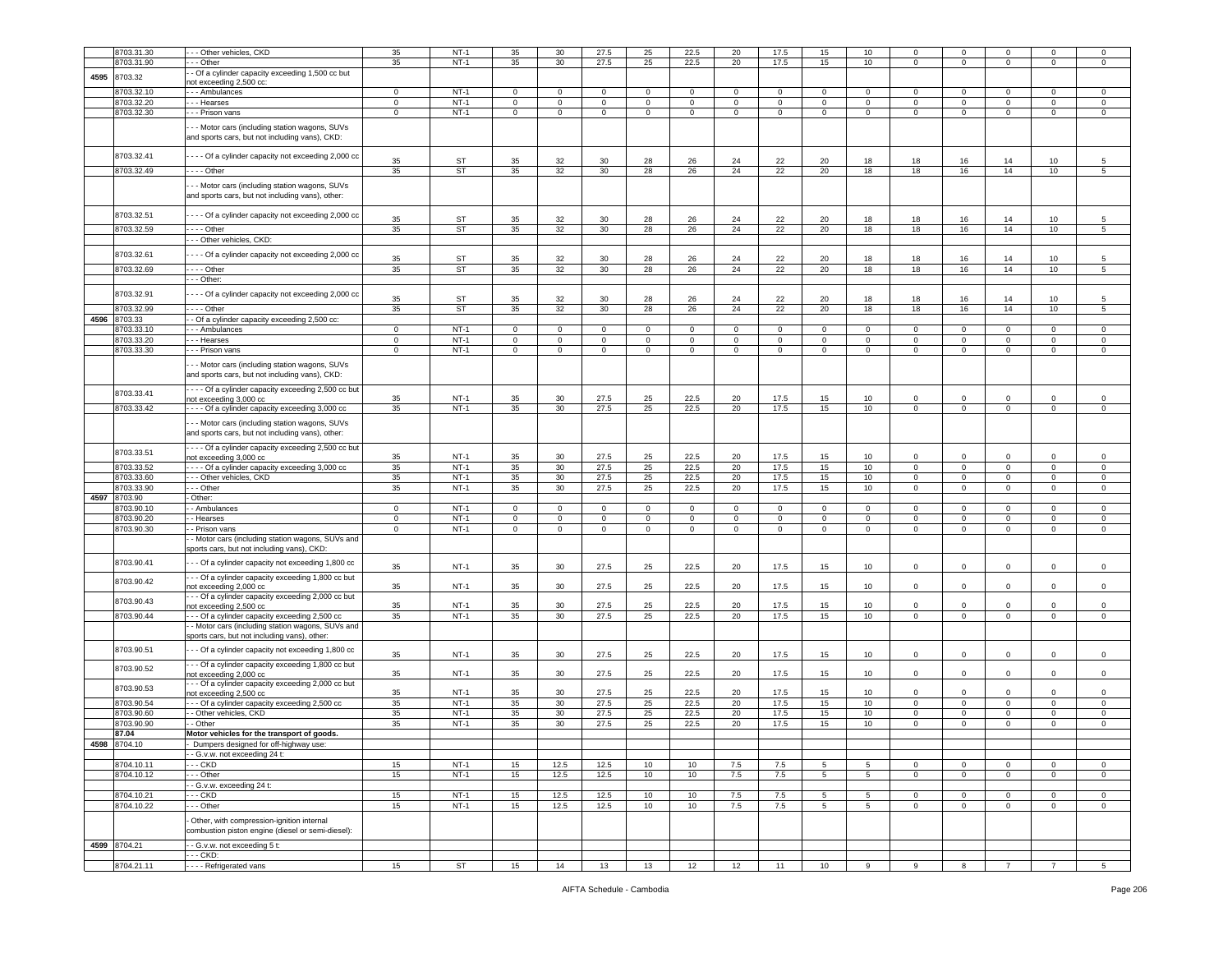| 8704.21.19   | $- -$ Other                                        | 15 | ST        | 15 | 14   | 13   | 13 | 12     | 12      | 11      | 10               | 9               | $\mathbf{Q}$   |                         |                |                     | 5                   |
|--------------|----------------------------------------------------|----|-----------|----|------|------|----|--------|---------|---------|------------------|-----------------|----------------|-------------------------|----------------|---------------------|---------------------|
|              | - - Other:                                         |    |           |    |      |      |    |        |         |         |                  |                 |                |                         |                |                     |                     |
|              |                                                    |    |           |    |      |      |    |        |         |         |                  |                 |                |                         |                |                     |                     |
| 8704.21.21   | --- Refrigerated vans                              | 15 | ST        | 15 | 14   | 13   | 13 | 12     | 12      | 11      | 10               | 9               | 9              | $\mathbf{g}$            |                |                     | 5                   |
| 8704.21.22   | --- Refuse collection vehicles having a refuse     |    |           |    |      |      |    |        |         |         |                  |                 |                |                         |                |                     |                     |
|              | compressing device                                 | 15 | ST        | 15 | 14   | 13   | 13 | 12     | 12      | 11      | 10               | 9               | 9              | 8                       |                |                     |                     |
| 8704.21.23   | - - - - Tanker vehicles                            | 15 | ST        | 15 | 14   | 13   | 13 | 12     | 12      | 11      | 10               | 9               | 9              | 8                       | $\overline{7}$ | $\overline{7}$      | 5                   |
| 8704.21.29   | $--$ Other                                         | 15 | <b>ST</b> | 15 | 14   | 13   | 13 | 12     | 12      | 11      | 10               | $\overline{9}$  | $\mathbf{Q}$   | 8                       | $\overline{7}$ | $\overline{7}$      | $\overline{5}$      |
| 4600 8704.22 |                                                    |    |           |    |      |      |    |        |         |         |                  |                 |                |                         |                |                     |                     |
|              | - - G.v.w. exceeding 5 t but not exceeding 20 t:   |    |           |    |      |      |    |        |         |         |                  |                 |                |                         |                |                     |                     |
|              | - - - G.v.w. not exceeding 6 t:                    |    |           |    |      |      |    |        |         |         |                  |                 |                |                         |                |                     |                     |
|              | - CKD:                                             |    |           |    |      |      |    |        |         |         |                  |                 |                |                         |                |                     |                     |
| 8704.22.11   | ----- Refrigerated vans                            | 15 | ST        | 15 | 14   | 13   | 13 | 12     | 12      | 11      | 10 <sup>10</sup> | 9               | 9              | 8                       | $\overline{7}$ | 7                   | 5                   |
| 8704.22.19   | $---$ Other                                        | 15 | <b>ST</b> | 15 | 14   | 13   | 13 | 12     | 12      | 11      | 10               | 9               | 9              | 8                       | $\overline{7}$ | $\overline{7}$      | $5\phantom{.0}$     |
|              | $- -$ Other:                                       |    |           |    |      |      |    |        |         |         |                  |                 |                |                         |                |                     |                     |
|              |                                                    |    |           |    |      |      |    |        |         |         |                  |                 |                |                         |                |                     |                     |
| 8704.22.21   | ----- Refrigerated vans                            | 15 | <b>ST</b> | 15 | 14   | 13   | 13 | 12     | 12      | 11      | 10               | 9               | 9              | 8                       |                |                     | 5                   |
| 8704.22.22   | - - - - Refuse collection vehicles having a refuse |    |           |    |      |      |    |        |         |         |                  |                 |                |                         |                |                     |                     |
|              | compressing device                                 | 15 | <b>ST</b> | 15 | 14   | 13   | 13 | 12     | 12      | 11      | 10 <sup>1</sup>  | 9               | q              |                         |                |                     |                     |
| 8704.22.23   | - - - - - Tanker vehicles                          | 15 | ST        | 15 | 14   | 13   | 13 | 12     | 12      | 11      | 10               | 9               | 9              | 8                       | $\overline{7}$ | $\overline{7}$      | 5                   |
| 8704.22.29   | $---$ Other                                        | 15 | ST        | 15 | 14   | 13   | 13 | 12     | 12      | 11      | 10               | 9               | 9              | 8                       | $\overline{7}$ | $\overline{7}$      | $5\overline{)}$     |
|              |                                                    |    |           |    |      |      |    |        |         |         |                  |                 |                |                         |                |                     |                     |
|              | - - G.v.w. exceeding 6 t but not exceeding 20 t:   |    |           |    |      |      |    |        |         |         |                  |                 |                |                         |                |                     |                     |
|              |                                                    |    |           |    |      |      |    |        |         |         |                  |                 |                |                         |                |                     |                     |
|              | - - - - CKD:                                       |    |           |    |      |      |    |        |         |         |                  |                 |                |                         |                |                     |                     |
| 8704.22.31   | Refrigerated vans                                  | 15 | <b>ST</b> | 15 | 14   | 13   | 13 | 12     | 12      | 11      | 10               | 9               | 9              | -8                      |                | $\overline{7}$      | 5                   |
| 8704.22.39   | $---$ Other                                        | 15 | <b>ST</b> | 15 | 14   | 13   | 13 | 12     | 12      | 11      | 10               | $\overline{9}$  | $\overline{9}$ | $\overline{\mathbf{8}}$ | $\overline{7}$ | $\overline{7}$      | $5\overline{)}$     |
|              | $- -$ Other:                                       |    |           |    |      |      |    |        |         |         |                  |                 |                |                         |                |                     |                     |
| 8704.22.41   |                                                    |    | <b>ST</b> |    | 14   |      |    |        |         | 11      | 10               |                 | 9              |                         | $\overline{7}$ | 7                   |                     |
|              | ----- Refrigerated vans                            | 15 |           | 15 |      | 13   | 13 | 12     | 12      |         |                  | 9               |                | 8                       |                |                     | 5                   |
| 8704.22.42   | - - - - Refuse collection vehicles having a refuse |    |           |    |      |      |    |        |         |         |                  |                 |                |                         |                |                     |                     |
|              | compressing device                                 | 15 | <b>ST</b> | 15 | 14   | 13   | 13 | 12     | 12      | 11      | 10               | 9               | $\mathbf{Q}$   | 8                       | $\overline{7}$ | $\overline{7}$      | 5                   |
| 8704.22.43   | - - - - - Tanker vehicles                          | 15 | ST        | 15 | 14   | 13   | 13 | 12     | 12      | 11      | 10               | $\overline{9}$  | $\overline{9}$ | $\overline{\mathbf{8}}$ | $\overline{7}$ | $\overline{7}$      | $\overline{5}$      |
| 8704.22.49   | $--$ Other                                         | 15 | <b>ST</b> | 15 | 14   | 13   | 13 | 12     | 12      | 11      | 10 <sup>10</sup> | 9               | $\mathsf{Q}$   | 8                       | $\overline{7}$ | $\overline{7}$      | 5                   |
| 4601 8704.23 | - - G.v.w. exceeding 20 t:                         |    |           |    |      |      |    |        |         |         |                  |                 |                |                         |                |                     |                     |
|              | - - G.v.w. not exceeding 24 t:                     |    |           |    |      |      |    |        |         |         |                  |                 |                |                         |                |                     |                     |
|              |                                                    |    |           |    |      |      |    |        |         |         |                  |                 |                |                         |                |                     |                     |
|              | $---$ CKD:                                         |    |           |    |      |      |    |        |         |         |                  |                 |                |                         |                |                     |                     |
| 8704.23.11   | ---- Refrigerated vans                             | 15 | $NT-1$    | 15 | 12.5 | 12.5 | 10 | 10     | 7.5     | 7.5     | 5                | $5\overline{)}$ | $\Omega$       | $\overline{0}$          | $\Omega$       | $\Omega$            | $\Omega$            |
| 8704.23.19   | $---$ Other                                        | 15 | $NT-1$    | 15 | 12.5 | 12.5 | 10 | 10     | 7.5     | 7.5     | $5\overline{)}$  | 5               | $\mathsf 0$    | $\mathbf 0$             | $\mathbf 0$    | $\mathsf 0$         | $\mathsf 0$         |
|              | $- -$ Other:                                       |    |           |    |      |      |    |        |         |         |                  |                 |                |                         |                |                     |                     |
|              |                                                    | 15 | $NT-1$    |    |      |      |    |        |         |         |                  |                 |                |                         |                |                     |                     |
| 8704.23.21   | - - - - - Refrigerated vans                        |    |           | 15 | 12.5 | 12.5 | 10 | 10     | 7.5     | 7.5     | $5\overline{5}$  | 5 <sub>5</sub>  | $\overline{0}$ | $\mathbf 0$             | $\mathbf 0$    | $\mathsf{O}\xspace$ | $\mathsf 0$         |
| 8704.23.22   | - - - - Refuse collection vehicles having a refuse |    |           |    |      |      |    |        |         |         |                  |                 |                |                         |                |                     |                     |
|              | compressing device                                 | 15 | $NT-1$    | 15 | 12.5 | 12.5 | 10 | 10     | 7.5     | 7.5     | 5                | 5               | $\Omega$       | $\mathbf 0$             | $\Omega$       | $\mathbf 0$         | $^{\circ}$          |
| 8704.23.23   | Tanker vehicles                                    | 15 | $NT-1$    | 15 | 12.5 | 12.5 | 10 | 10     | 7.5     | 7.5     | $5\overline{5}$  | $5\overline{)}$ | $\Omega$       | $\overline{0}$          | $\overline{0}$ | $\overline{0}$      | $\overline{0}$      |
| 8704.23.29   | - - - - Other                                      | 15 | $NT-1$    | 15 | 12.5 | 12.5 | 10 | 10     | 7.5     | 7.5     | 5                | 5               | $\circ$        | $\mathbf 0$             | $\mathbf 0$    | $\mathsf 0$         | $\mathsf 0$         |
|              | - - G.v.w. exceeding 24 t:                         |    |           |    |      |      |    |        |         |         |                  |                 |                |                         |                |                     |                     |
|              | - - - CKD:                                         |    |           |    |      |      |    |        |         |         |                  |                 |                |                         |                |                     |                     |
|              |                                                    |    |           |    |      |      |    |        |         |         |                  |                 |                |                         |                |                     |                     |
|              |                                                    |    |           |    |      |      |    |        |         |         |                  |                 |                |                         |                |                     |                     |
| 8704.23.31   | - - - - Refrigerated vans                          | 15 | $NT-1$    | 15 | 12.5 | 12.5 | 10 | 10     | 7.5     | 7.5     | 5                | 5               | $\Omega$       | $\mathbf 0$             | $\mathbf 0$    | $\mathsf 0$         | $^{\circ}$          |
| 8704.23.39   | $\cdots$ - Other                                   | 15 | $NT-1$    | 15 | 12.5 | 12.5 | 10 | 10     | 7.5     | 7.5     | $5\overline{5}$  | 5               | $\Omega$       | $\overline{0}$          | $\overline{0}$ | $\overline{0}$      | $\overline{0}$      |
|              | - - - - Other:                                     |    |           |    |      |      |    |        |         |         |                  |                 |                |                         |                |                     |                     |
|              |                                                    |    |           |    |      |      |    |        |         |         |                  |                 |                |                         |                |                     |                     |
| 8704.23.41   | - - - - Refrigerated vans                          | 15 | $NT-1$    | 15 | 12.5 | 12.5 | 10 | 10     | 7.5     | 7.5     | $5\phantom{.0}$  | 5 <sub>5</sub>  | $\mathbf 0$    | $\overline{0}$          | $\mathbf 0$    | $\mathbf 0$         | $\mathbf 0$         |
| 8704.23.42   | Refuse collection vehicles having a refuse         |    |           |    |      |      |    |        |         |         |                  |                 |                |                         |                |                     |                     |
|              | compressing device                                 | 15 | $NT-1$    | 15 | 12.5 | 12.5 | 10 | 10     | 7.5     | $7.5\,$ | 5                | 5               | $\mathbf 0$    | $\mathbf 0$             | $\mathbf 0$    | $\mathbf 0$         | $\mathbf 0$         |
| 8704.23.43   | - - - - - Tanker vehicles                          | 15 | $NT-1$    | 15 | 12.5 | 12.5 | 10 | 10     | 7.5     | 7.5     | $5\overline{5}$  | 5               | $\overline{0}$ | $\overline{0}$          | $\overline{0}$ | $\mathbf 0$         | $\mathsf 0$         |
| 8704.23.49   | $- - - -$ Other                                    | 15 | $NT-1$    | 15 | 12.5 | 12.5 | 10 | $10\,$ | 7.5     | 7.5     | $\overline{5}$   | $\overline{5}$  | $\Omega$       | $\overline{0}$          | $\mathbf 0$    | $\overline{0}$      | $\mathbf 0$         |
|              | Other, with spark-ignition internal combustion     |    |           |    |      |      |    |        |         |         |                  |                 |                |                         |                |                     |                     |
|              |                                                    |    |           |    |      |      |    |        |         |         |                  |                 |                |                         |                |                     |                     |
|              | viston engine:                                     |    |           |    |      |      |    |        |         |         |                  |                 |                |                         |                |                     |                     |
| 4602 8704.31 | - G.v.w. not exceeding 5 t:                        |    |           |    |      |      |    |        |         |         |                  |                 |                |                         |                |                     |                     |
|              | - - CKD:                                           |    |           |    |      |      |    |        |         |         |                  |                 |                |                         |                |                     |                     |
| 8704.31.11   | --- Refrigerated vans                              | 15 | $NT-1$    | 15 | 12.5 | 12.5 | 10 | 10     | $7.5\,$ | $7.5\,$ | $\overline{5}$   | 5               | $\mathsf 0$    | $\mathbf 0$             | $\mathbf 0$    | $\mathbf 0$         | $^{\circ}$          |
| 8704.31.19   | $- -$ Other                                        | 15 | $NT-1$    | 15 | 12.5 | 12.5 | 10 | 10     | 7.5     | 7.5     | 5                | $\overline{5}$  | $\mathbf 0$    | $\overline{0}$          | $\overline{0}$ | $\overline{0}$      | $\mathbf 0$         |
|              | - - - Other:                                       |    |           |    |      |      |    |        |         |         |                  |                 |                |                         |                |                     |                     |
| 8704.31.21   | --- Refrigerated vans                              | 15 | $NT-1$    | 15 | 12.5 | 12.5 | 10 | 10     | 7.5     | 7.5     | 5                | 5               | $\overline{0}$ | $\overline{0}$          | $\overline{0}$ | $\overline{0}$      | $\overline{0}$      |
|              |                                                    |    |           |    |      |      |    |        |         |         |                  |                 |                |                         |                |                     |                     |
| 8704.31.22   | - - - Refuse collection vehicles having a refuse   |    |           |    |      |      |    | 10     |         | 7.5     | 5                | 5               | $\mathbf 0$    | $\overline{0}$          | $\mathbf 0$    | $\mathbf 0$         | $\mathbf 0$         |
|              | compressing device                                 | 15 | $NT-1$    | 15 | 12.5 | 12.5 | 10 |        | 7.5     |         |                  |                 |                |                         |                |                     |                     |
| 8704.31.23   | --- Tanker vehicles                                | 15 | $NT-1$    | 15 | 12.5 | 12.5 | 10 | 10     | 7.5     | 7.5     | $5\overline{)}$  | $\overline{5}$  | $\mathbf 0$    | $\mathbf 0$             | $\mathbf 0$    | $\mathbf 0$         | $\mathsf 0$         |
| 8704.31.29   | $- -$ - Other                                      | 15 | $NT-1$    | 15 | 12.5 | 12.5 | 10 | 10     | 7.5     | 7.5     | $5\overline{)}$  | $5\overline{5}$ | $\mathbf 0$    | $\,0\,$                 | $\mathbf 0$    | $\mathsf 0$         | 0                   |
| 4603 8704.32 | - G.v.w. exceeding 5 t:                            |    |           |    |      |      |    |        |         |         |                  |                 |                |                         |                |                     |                     |
|              | - - - G.v.w. not exceeding 6 t:                    |    |           |    |      |      |    |        |         |         |                  |                 |                |                         |                |                     |                     |
|              | --- CKD:                                           |    |           |    |      |      |    |        |         |         |                  |                 |                |                         |                |                     |                     |
|              |                                                    |    |           |    |      |      |    |        |         |         |                  |                 |                |                         |                |                     |                     |
| 8704.32.11   | ---- Refrigerated vans                             | 15 | $NT-1$    | 15 | 12.5 | 12.5 | 10 | 10     | 7.5     | 7.5     | 5                | $5\overline{5}$ | $\mathbf 0$    | $\overline{0}$          | $\mathbf 0$    | $\mathbf 0$         | $\mathbf 0$         |
| 8704.32.19   | - - - - - Other                                    | 15 | $NT-1$    | 15 | 12.5 | 12.5 | 10 | 10     | 7.5     | 7.5     | $5\overline{5}$  | $5^{\circ}$     | $\mathbf{0}$   | $\overline{0}$          | $\overline{0}$ | $\mathbf 0$         | $\mathbf{0}$        |
|              | $--$ Other:                                        |    |           |    |      |      |    |        |         |         |                  |                 |                |                         |                |                     |                     |
| 8704.32.21   | - - - - Refrigerated vans                          | 15 | $NT-1$    | 15 | 12.5 | 12.5 | 10 | 10     | 7.5     | 7.5     | 5                | 5               | $\Omega$       | $\overline{0}$          | $\Omega$       | $\Omega$            | $\mathbf 0$         |
|              |                                                    |    |           |    |      |      |    |        |         |         |                  |                 |                |                         |                |                     |                     |
| 8704.32.22   | - - - - Refuse collection vehicles having a refuse | 15 |           | 15 | 12.5 |      | 10 | 10     | 7.5     | 7.5     | 5                | -5              | $\Omega$       | $\Omega$                | $\Omega$       | $\Omega$            | $\Omega$            |
|              | compressing device                                 |    | $NT-1$    |    |      | 12.5 |    |        |         |         |                  |                 |                |                         |                |                     |                     |
| 8704.32.23   | - - - - - Tanker vehicles                          | 15 | $NT-1$    | 15 | 12.5 | 12.5 | 10 | 10     | 7.5     | 7.5     | 5                | $5\phantom{.0}$ | $\Omega$       | $\,0\,$                 | $\mathsf 0$    | $\mathsf 0$         | $\mathsf 0$         |
| 8704.32.29   | - - - - - Other                                    | 15 | $NT-1$    | 15 | 12.5 | 12.5 | 10 | 10     | 7.5     | 7.5     | $5\phantom{.0}$  | $5\overline{5}$ | $\mathsf 0$    | $\circ$                 | $\mathbf{0}$   | $\mathsf 0$         | $\mathsf{O}\xspace$ |
|              |                                                    |    |           |    |      |      |    |        |         |         |                  |                 |                |                         |                |                     |                     |
|              | - - G.v.w. exceeding 6 t but not exceeding 20 t:   |    |           |    |      |      |    |        |         |         |                  |                 |                |                         |                |                     |                     |
|              | ---- CKD:                                          |    |           |    |      |      |    |        |         |         |                  |                 |                |                         |                |                     |                     |
|              |                                                    |    |           |    |      |      |    |        |         |         | 5 <sup>1</sup>   | 5 <sup>5</sup>  | $\Omega$       |                         | $\Omega$       | $\Omega$            | $\Omega$            |
| 8704.32.31   | ----- Refrigerated vans                            | 15 | $NT-1$    | 15 | 12.5 | 12.5 | 10 | 10     | 7.5     | 7.5     |                  |                 |                | $\mathbf 0$             |                |                     |                     |
| 8704.32.39   | $\cdots$ - Other                                   | 15 | $NT-1$    | 15 | 12.5 | 12.5 | 10 | 10     | 7.5     | 7.5     | $\overline{5}$   | $\overline{5}$  | $\Omega$       | $\overline{0}$          | $\Omega$       | $\overline{0}$      | $\overline{0}$      |
| 8704.32.41   | $---$ Other:<br>- - - - - Refrigerated vans        | 15 | $NT-1$    | 15 | 12.5 | 12.5 | 10 | 10     | 7.5     | 7.5     | 5                | 5               | $\Omega$       | $\mathbf 0$             |                | $\Omega$            |                     |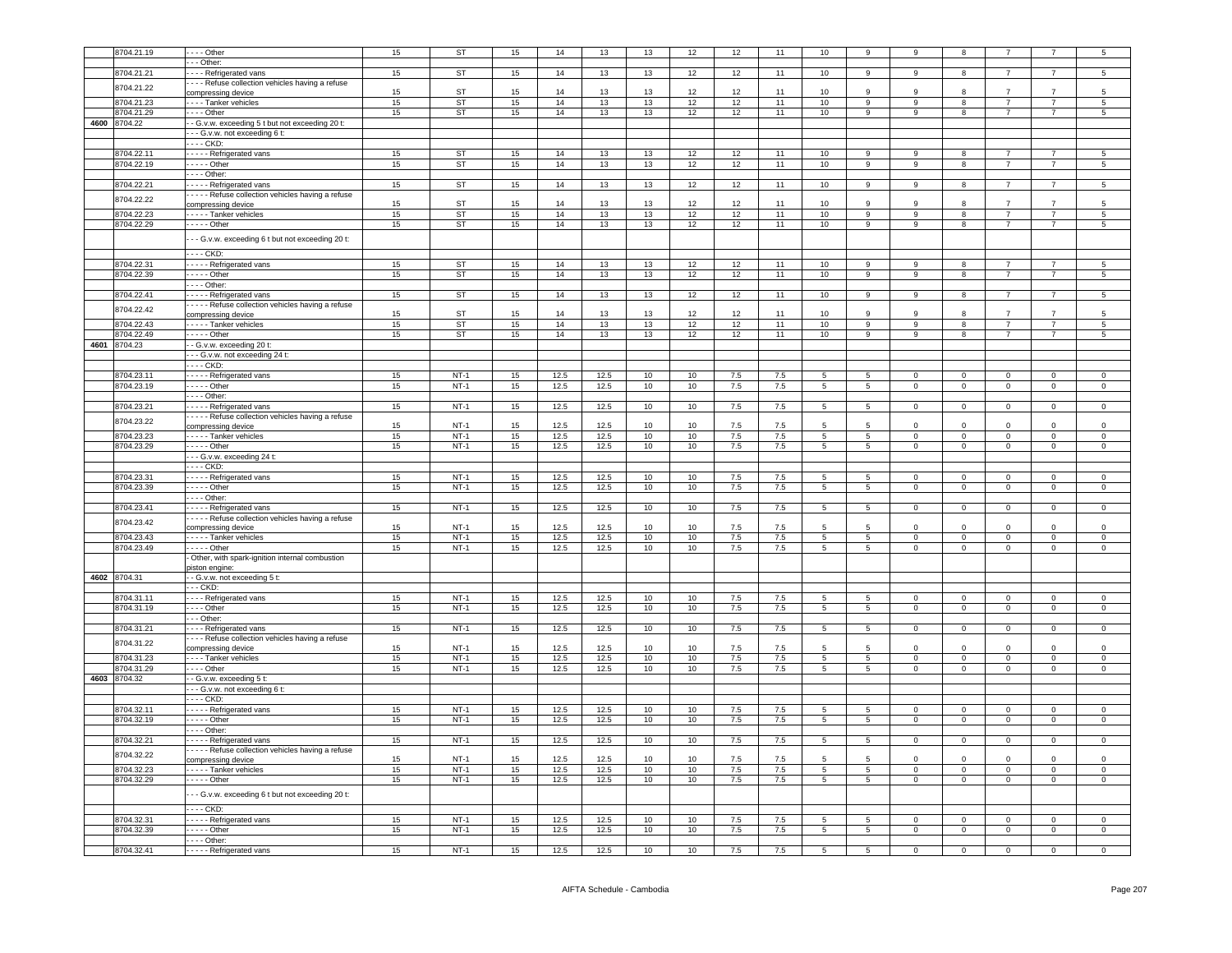|            |              | - - - - Refuse collection vehicles having a refuse      |             |             |              |                |                |              |              |         |                |                  |                 |                |                |                |                |                 |
|------------|--------------|---------------------------------------------------------|-------------|-------------|--------------|----------------|----------------|--------------|--------------|---------|----------------|------------------|-----------------|----------------|----------------|----------------|----------------|-----------------|
|            | 8704.32.42   | ompressing device                                       | 15          | $NT-1$      | 15           | 12.5           | 12.5           | 10           | 10           | 7.5     | 7.5            | 5                |                 | $\Omega$       | $\Omega$       | $\Omega$       | $\Omega$       | $\overline{0}$  |
|            | 8704.32.43   | - - - - Tanker vehicles                                 | 15          | $NT-1$      | 15           | 12.5           | 12.5           | 10           | 10           | 7.5     | 7.5            | 5                | 5               | 0              | $\mathbf 0$    | $\mathbf 0$    | $\mathbf 0$    | $\mathsf 0$     |
|            |              |                                                         |             | $NT-1$      |              |                |                | 10           | 10           |         | 7.5            | 5                |                 | $\mathbf 0$    | $\mathbf 0$    | $\circ$        | $\mathbf 0$    | $\mathbf 0$     |
|            | 8704.32.49   | . - - - - Other                                         | 15          |             | 15           | 12.5           | 12.5           |              |              | 7.5     |                |                  | 5               |                |                |                |                |                 |
|            |              | - - G.v.w. exceeding 20 t but not exceeding 24 t:       |             |             |              |                |                |              |              |         |                |                  |                 |                |                |                |                |                 |
|            |              |                                                         |             |             |              |                |                |              |              |         |                |                  |                 |                |                |                |                |                 |
|            |              | --- CKD:                                                |             |             |              |                |                |              |              |         |                |                  |                 |                |                |                |                |                 |
|            | 8704.32.51   | ---- Refrigerated vans                                  | 15          | $NT-1$      | 15           | 12.5           | 12.5           | 10           | 10           | 7.5     | 7.5            | 5                | 5               | $\circ$        | $\mathbf 0$    | $\mathbf 0$    | $\mathbf 0$    | 0               |
|            | 8704.32.59   | . - - - - Other                                         | 15          | $NT-1$      | 15           | 12.5           | 12.5           | 10           | 10           | 7.5     | 7.5            | 5                | $5^{\circ}$     | $\mathbf{0}$   | $\mathbf 0$    | $\mathbf 0$    | 0              | $\mathsf 0$     |
|            |              | --- Other:                                              |             |             |              |                |                |              |              |         |                |                  |                 |                |                |                |                |                 |
|            | 8704.32.61   | - Refrigerated vans                                     | 15          | $NT-1$      | 15           | 12.5           | 12.5           | 10           | 10           | 7.5     | 7.5            | 5                | 5               | $\overline{0}$ | $\overline{0}$ | $\overline{0}$ | $\overline{0}$ | $\mathbf 0$     |
|            |              | - - - - Refuse collection vehicles having a refuse      |             |             |              |                |                |              |              |         |                |                  |                 |                |                |                |                |                 |
|            | 8704.32.62   | compressing device                                      | 15          | <b>NT-1</b> | 15           | 12.5           | 12.5           | 10           | 10           | 7.5     | 7.5            | 5                | 5               | $\Omega$       | $\mathbf 0$    | 0              | $\mathbf 0$    | $\mathbf 0$     |
|            | 8704.32.63   | ---- Tanker vehicles                                    | 15          | $NT-1$      | 15           | 12.5           | 12.5           | 10           | 10           | 7.5     | 7.5            | 5                | $5^{\circ}$     | $\circ$        | $\mathbf 0$    | $\mathbf 0$    | $\mathbf 0$    | $\mathsf 0$     |
|            | 8704.32.69   | . - - - - Other                                         | 15          | $NT-1$      | 15           | 12.5           | 12.5           | 10           | 10           | 7.5     | 7.5            | $\overline{5}$   | $\overline{5}$  | $\mathbf 0$    | $\,0\,$        | $\mathsf 0$    | $\mathbf 0$    | 0               |
|            |              | - - G.v.w. exceeding 24 t:                              |             |             |              |                |                |              |              |         |                |                  |                 |                |                |                |                |                 |
|            |              | --- CKD:                                                |             |             |              |                |                |              |              |         |                |                  |                 |                |                |                |                |                 |
|            |              |                                                         |             |             |              |                |                |              |              |         |                |                  |                 |                |                |                |                |                 |
|            | 8704.32.71   | ---- Refrigerated vans                                  | 15          | $NT-1$      | 15           | 12.5           | 12.5           | 10           | 10           | 7.5     | 7.5            | 5                | -5              | $\mathbf 0$    | $\mathbf 0$    | $\mathbf{0}$   | $^{\circ}$     | 0               |
|            | 8704.32.79   | $--$ Other                                              | 15          | $NT-1$      | 15           | 12.5           | 12.5           | 10           | 10           | 7.5     | 7.5            | 5                | $5\overline{)}$ | $\circ$        | $\mathbf 0$    | $\mathsf 0$    | $\mathbf 0$    | $\mathsf 0$     |
|            |              | - - - Other:                                            |             |             |              |                |                |              |              |         |                |                  |                 |                |                |                |                |                 |
|            | 8704.32.81   | - - - - Refrigerated vans                               | 15          | $NT-1$      | 15           | 12.5           | 12.5           | 10           | 10           | 7.5     | 7.5            | 5                | 5               | 0              | $\mathbf 0$    | $\circ$        | $\mathbf 0$    | 0               |
|            |              | - - - - Refuse collection vehicles having a refuse      |             |             |              |                |                |              |              |         |                |                  |                 |                |                |                |                |                 |
|            | 8704.32.82   | compressing device                                      | 15          | $NT-1$      | 15           | 12.5           | 12.5           | 10           | 10           | 7.5     | 7.5            | $5\overline{5}$  | 5               | $\mathbf 0$    | $\Omega$       | $\mathbf 0$    | $\mathbf 0$    | $\mathsf 0$     |
|            | 8704.32.83   | ---- Tanker vehicles                                    | 15          | $NT-1$      | 15           | 12.5           | 12.5           | 10           | 10           | 7.5     | 7.5            | 5                | $5\overline{)}$ | $\mathbf 0$    | $\mathbf 0$    | $\overline{0}$ | 0              | $\mathbf 0$     |
|            | 8704.32.89   | $---$ Other                                             | 15          | $NT-1$      | 15           | 12.5           | 12.5           | 10           | 10           | 7.5     | 7.5            | 5                | $5^{\circ}$     | $\Omega$       | $\mathbf 0$    | $\circ$        | $\Omega$       | 0               |
| 4604       | 8704.90      | Other:                                                  |             |             |              |                |                |              |              |         |                |                  |                 |                |                |                |                |                 |
|            | 8704.90.10   | - CKD                                                   | 15          | $NT-1$      | 15           | 12.5           | 12.5           | 10           | 10           | 7.5     | 7.5            | 5                | 5               | 0              | $\mathbf 0$    | $\mathbf 0$    | 0              | 0               |
|            | 8704.90.90   | - Other                                                 | 15          | $NT-1$      | 15           | 12.5           | 12.5           | 10           | 10           | 7.5     | 7.5            | 5                | 5               | $\mathbf 0$    | $\mathbf 0$    | $\mathbf 0$    | $\mathbf 0$    | $\mathbf 0$     |
|            |              |                                                         |             |             |              |                |                |              |              |         |                |                  |                 |                |                |                |                |                 |
|            |              | Special purpose motor vehicles, other than              |             |             |              |                |                |              |              |         |                |                  |                 |                |                |                |                |                 |
|            |              | those principally designed for the transport of         |             |             |              |                |                |              |              |         |                |                  |                 |                |                |                |                |                 |
|            |              | persons or goods (for example, breakdown                |             |             |              |                |                |              |              |         |                |                  |                 |                |                |                |                |                 |
|            | 87.05        | lorries, crane lorries, fire fighting vehicles,         |             |             |              |                |                |              |              |         |                |                  |                 |                |                |                |                |                 |
|            |              | concrete-mixer lorries, road sweeper lorries,           |             |             |              |                |                |              |              |         |                |                  |                 |                |                |                |                |                 |
|            |              | spraying lorries, mobile workshops, mobile              |             |             |              |                |                |              |              |         |                |                  |                 |                |                |                |                |                 |
|            |              | radiological units).                                    |             |             |              |                |                |              |              |         |                |                  |                 |                |                |                |                |                 |
|            |              |                                                         |             |             |              |                |                |              |              |         |                |                  |                 |                |                |                |                |                 |
| 4605       | 8705.10.00   | Crane lorries                                           | 15          | $NT-1$      | 15           | 12.5           | 12.5           | 10           | 10           | 7.5     | 7.5            | 5                | 5               | $\mathbf{0}$   | $\mathbf 0$    | $\mathbf 0$    | 0              | 0               |
| 4606       | 8705.20.00   | Mobile drilling derricks                                | 15          | $NT-1$      | 15           | 12.5           | 12.5           | 10           | 10           | $7.5\,$ | 7.5            | 5                | $\overline{5}$  | $\mathbf 0$    | $\,0\,$        | $\mathbf 0$    | $\mathbf 0$    | $\,0\,$         |
| 4607       | 8705.30.00   | Fire fighting vehicles                                  | $\mathbf 0$ | $NT-1$      | $\mathbf{0}$ | $\overline{0}$ | $\overline{0}$ | $\mathbf{0}$ | $\mathbf{0}$ | $\circ$ | $\overline{0}$ | $\mathbf 0$      | $\circ$         | $\mathbf{0}$   | $\overline{0}$ | $\mathbf{0}$   | $\circ$        | $\circ$         |
| 4608       | 8705.40.00   | Concrete-mixer lorries                                  | 15          | $NT-1$      | 15           | 12.5           | 12.5           | 10           | 10           | 7.5     | 7.5            | 5                | $5^{\circ}$     | $\circ$        | $\mathbf 0$    | $\mathbf 0$    | $\mathbf 0$    | 0               |
| 4609       | 8705.90      | Other:                                                  |             |             |              |                |                |              |              |         |                |                  |                 |                |                |                |                |                 |
|            |              |                                                         |             |             |              |                |                |              |              |         |                |                  |                 |                |                |                |                |                 |
|            |              |                                                         |             |             |              |                |                |              |              |         |                |                  |                 |                |                |                |                |                 |
|            |              | - Street cleaning vehicles, including cesspit           |             |             |              |                |                |              |              |         |                |                  |                 |                |                |                |                |                 |
|            | 8705.90.50   | emptiers; mobile clinics; spraying lorries of all kinds |             |             |              |                |                |              |              |         |                |                  |                 |                |                |                |                |                 |
|            |              |                                                         | 15          | $NT-1$      | 15           | 12.5           | 12.5           | 10           | 10           | 7.5     | 7.5            | 5                | 5               | 0              | $\mathsf 0$    | 0              | $\mathbf 0$    | 0               |
|            | 8705.90.90   | - Other                                                 | 15          | $NT-1$      | 15           | 12.5           | 12.5           | 10           | 10           | 7.5     | 7.5            | 5                | $\overline{5}$  | $\mathbf 0$    | $\mathbf 0$    | $\mathbf 0$    | $\mathbf 0$    | $\mathsf 0$     |
| 4610 87.06 |              | Chassis fitted with engines, for the motor              |             |             |              |                |                |              |              |         |                |                  |                 |                |                |                |                |                 |
|            |              | vehicles of headings 87.01 to 87.05.                    |             |             |              |                |                |              |              |         |                |                  |                 |                |                |                |                |                 |
|            |              | For vehicles of heading 87.01:                          |             |             |              |                |                |              |              |         |                |                  |                 |                |                |                |                |                 |
|            | 8706.00.11   | - For agricultural tractors of subheading 8701.10       |             |             |              |                |                |              |              |         |                |                  |                 |                |                |                |                |                 |
|            |              | or 8701.90                                              | 15          | ST          | 15           | 14             | 13             | 13           | 12           | 12      | 11             | 10               | 9               | 9              | 8              |                |                | 5               |
|            | 8706.00.19   | - Other                                                 | 15          | ST          | 15           | 14             | 13             | 13           | 12           | 12      | 11             | 10               | 9               | 9              | 8              | $\overline{7}$ | $\overline{7}$ | $\,$ 5          |
|            | 8706.00.20   | For vehicles of heading 87.02                           | 15          | ST          | 15           | 14             | 13             | 13           | 12           | 12      | 11             | 10               | 9               | 9              | 8              | $\overline{7}$ | $\overline{7}$ | 5               |
|            | 8706.00.30   | For vehicles of heading 87.03                           | 35          | ST          | 35           | 32             | 30             | 28           | 26           | 24      | 22             | 20               | 18              | 18             | 16             | 14             | 10             | 5               |
|            | 8706.00.40   | For vehicles of heading 87.04                           | 35          | ST          | 35           | 32             | 30             | 28           | 26           | 24      | 22             | 20               | 18              | 18             | 16             | 14             | 10             | 5               |
|            | 8706.00.50   | For vehicles of heading 87.05                           | 35          | ST          | 35           | 32             | 30             | 28           | 26           | 24      | 22             | 20               | 18              | 18             | 16             | 14             | 10             | 5               |
|            |              | Bodies (including cabs), for the motor vehicles         |             |             |              |                |                |              |              |         |                |                  |                 |                |                |                |                |                 |
|            | 87.07        | of headings 87.01 to 87.05.                             |             |             |              |                |                |              |              |         |                |                  |                 |                |                |                |                |                 |
| 4611       | 8707.10.00   | For the vehicles of heading 87.03                       | 15          | $NT-1$      | 15           | 12.5           | 12.5           | 10           | 10           | 7.5     | 7.5            | 5                | $5\overline{5}$ | $\mathbf{0}$   | $\mathsf 0$    | $\circ$        | $\mathbf 0$    | $\mathsf 0$     |
| 4612       | 8707.90      | Other:                                                  |             |             |              |                |                |              |              |         |                |                  |                 |                |                |                |                |                 |
|            | 8707.90.10   | - For vehicles of heading 87.01                         | 15          | $NT-1$      | 15           | 12.5           | 12.5           | 10           | 10           | 7.5     | 7.5            | 5                | 5               | $\circ$        | $\mathbf 0$    | $\mathbf 0$    | 0              | $\mathsf 0$     |
|            |              |                                                         |             |             |              |                |                |              |              |         |                |                  |                 |                |                |                |                |                 |
|            | 8707.90.30   | - For vehicles of heading 87.05                         | 15          | $NT-1$      | 15           | 12.5           | 12.5           | 10           | 10           | 7.5     | 7.5            | 5                | 5               | $\mathsf 0$    | $\mathbf 0$    | $\mathbf 0$    | $\mathbf 0$    | $\mathsf 0$     |
|            | 8707.90.90   | - Other                                                 | 15          | $NT-1$      | 15           | 12.5           | 12.5           | 10           | 10           | 7.5     | 7.5            | 5                | $5\overline{)}$ | $\mathbf 0$    | $\mathbf 0$    | $\mathbf 0$    | $\mathbf 0$    | $\mathsf 0$     |
|            | 87.08        | Parts and accessories of the motor vehicles of          |             |             |              |                |                |              |              |         |                |                  |                 |                |                |                |                |                 |
|            |              | eadings 87.01 to 87.05.                                 |             |             |              |                |                |              |              |         |                |                  |                 |                |                |                |                |                 |
| 4613       | 8708.10      | Bumpers and parts thereof:                              |             |             |              |                |                |              |              |         |                |                  |                 |                |                |                |                |                 |
|            | 8708.10.10   | - For vehicles of heading 87.01                         | 15          | ST          | 15           | 14             | 13             | 13           | 12           | 12      | 11             | 10               | 9               | 9              | 8              | $\overline{7}$ | $\overline{7}$ | 5               |
|            | 8708.10.90   | - Other                                                 | 15          | ST          | 15           | 14             | 13             | 13           | 12           | 12      | 11             | 10               | 9               | 9              | 8              | $\overline{7}$ | $\overline{7}$ | 5               |
|            |              | Other parts and accessories of bodies (including        |             |             |              |                |                |              |              |         |                |                  |                 |                |                |                |                |                 |
|            |              | cabs):                                                  |             |             |              |                |                |              |              |         |                |                  |                 |                |                |                |                |                 |
|            | 4614 8708.21 | Safety seat helts:                                      |             |             |              |                |                |              |              |         |                |                  |                 |                |                |                |                |                 |
|            | 8708.21.10   | --- For vehicles of heading 87.01                       | 15          | $NT-1$      | 15           | 12.5           | 12.5           | 10           | 10           | 7.5     | 7.5            | 5                | 5               | $\circ$        | $\mathbf 0$    | 0              | $\mathbf 0$    | $\mathbf 0$     |
|            | 8708.21.90   | - - Other                                               | 15          | $NT-1$      | 15           | 12.5           | 12.5           | 10           | 10           | 7.5     | 7.5            | 5                | 5               | $\mathbf 0$    | $\overline{0}$ | $\mathbf{0}$   | $\circ$        | $\mathbf 0$     |
|            | 4615 8708.29 | - Other:                                                |             |             |              |                |                |              |              |         |                |                  |                 |                |                |                |                |                 |
|            |              |                                                         |             |             |              |                |                |              |              |         |                |                  |                 |                |                |                |                |                 |
|            |              | - - Components of door trim assemblies:                 |             |             |              |                |                |              |              |         |                |                  |                 | 9              |                | $\overline{7}$ | $\overline{7}$ |                 |
|            | 8708.29.11   | ---- For vehicles of heading 87.01                      | 15          | ST          | 15           | 14             | 13             | 13           | 12           | 12      | 11             | 10 <sup>10</sup> | 9               |                | 8              |                |                | 5               |
|            | 8708.29.12   | ---- For vehicles of heading 87.03                      | 15          | <b>ST</b>   | 15           | 14             | 13             | 13           | 12           | 12      | 11             | 10               | $\overline{9}$  | 9              | 8              | $\overline{7}$ | $\overline{7}$ | $5\phantom{.0}$ |
|            | 8708.29.13   | --- For vehicles of subheading 8704.10 or               |             |             |              |                |                |              |              |         |                |                  |                 |                |                |                |                |                 |
|            |              | eading 87.05                                            | 15          | ST          | 15           | 14             | 13             | 13           | 12           | 12      | 11             | 10               | 9               | 9              | 8              |                |                | 5               |
|            | 8708.29.19   | $\cdots$ Other                                          | 15          | ST          | 15           | 14             | 13             | 13           | 12           | 12      | 11             | 10               | 9               | 9              | 8              | $7^{\circ}$    | $\overline{7}$ | $5\phantom{.0}$ |
|            | 8708.29.20   | -- Parts of safety seat belts<br>- - Other:             | 15          | ST          | 15           | 14             | 13             | 13           | 12           | 12      | 11             | 10 <sup>1</sup>  | 9               | 9              | 8              | 7              | $\overline{7}$ | 5               |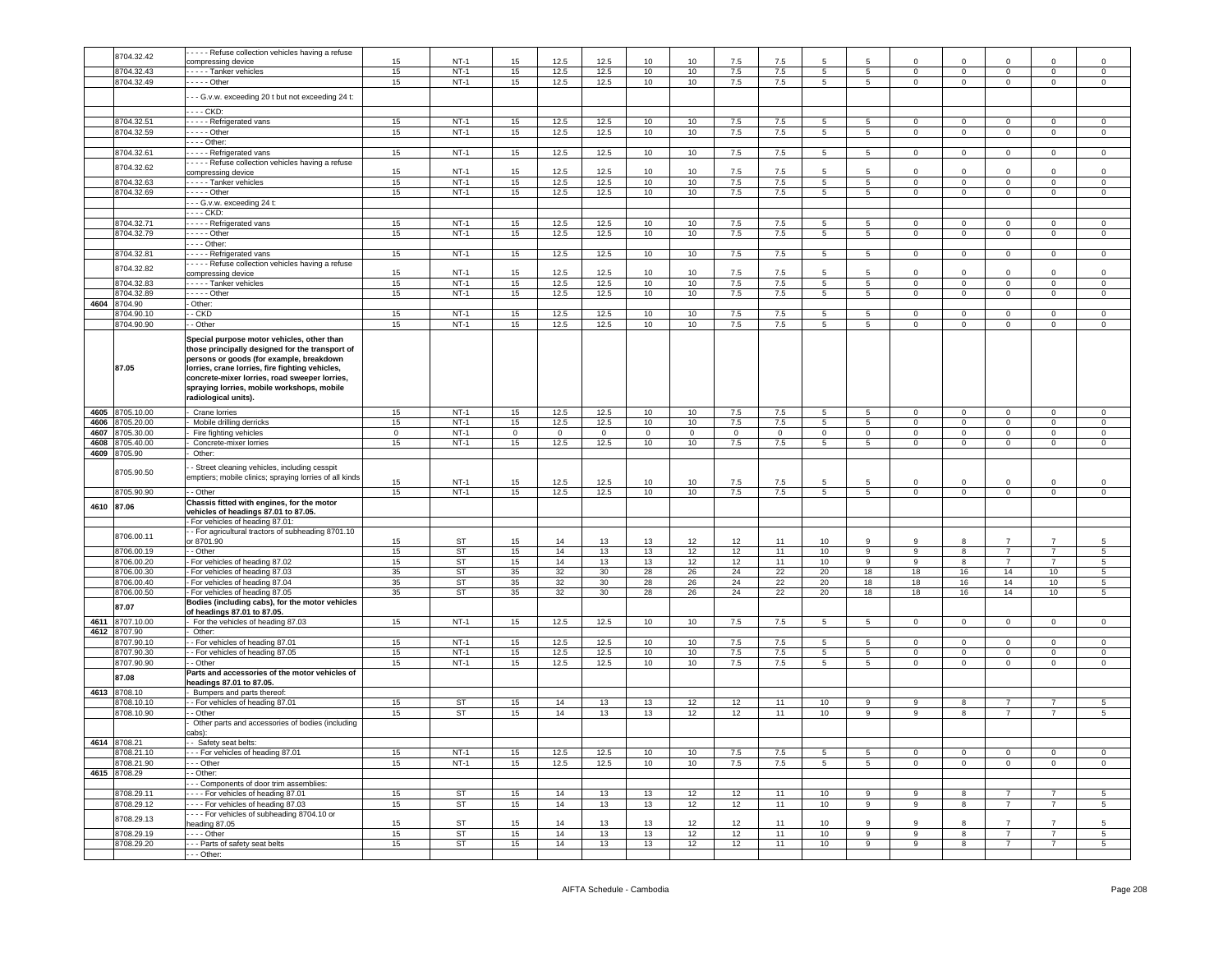|      | 8708.29.91   | - - - For agricultural tractors of subheading                                                                                          |    |             |    |      |      |    |      |         |     |                  |                  |                |              |                |                |                 |
|------|--------------|----------------------------------------------------------------------------------------------------------------------------------------|----|-------------|----|------|------|----|------|---------|-----|------------------|------------------|----------------|--------------|----------------|----------------|-----------------|
|      |              | 3701.10 or 8701.90                                                                                                                     | 15 | <b>ST</b>   | 15 | 14   | 13   | 13 | 12   | 12      | 11  | 10               | 9                | 9              |              |                |                | 5               |
|      | 8708.29.92   | --- For other vehicles of heading 87.01                                                                                                |    | <b>ST</b>   |    |      |      |    |      |         | 11  |                  | 9                |                | 8            | $\overline{7}$ | $\overline{7}$ |                 |
|      |              |                                                                                                                                        | 15 |             | 15 | 14   | 13   | 13 | 12   | 12      |     | 10               |                  | 9              |              |                |                | 5               |
|      | 8708.29.93   | ---- For vehicles of heading 87.03                                                                                                     | 15 | <b>ST</b>   | 15 | 14   | 13   | 13 | 12   | 12      | 11  | 10               | 9                | -9             | 8            | $\overline{7}$ | $\overline{7}$ | $5\phantom{.0}$ |
|      | 8708.29.99   | $- -$ Other                                                                                                                            | 15 | <b>ST</b>   | 15 | 14   | 13   | 13 | 12   | 12      | 11  | 10               | 9                | 9              | 8            | $\overline{7}$ | $\overline{7}$ | 5               |
|      |              |                                                                                                                                        |    |             |    |      |      |    |      |         |     |                  |                  |                |              |                |                |                 |
| 4616 | 8708.30      | Brakes and servo-brakes; parts thereof:                                                                                                |    |             |    |      |      |    |      |         |     |                  |                  |                |              |                |                |                 |
|      | 3708.30.10   | - For vehicles of heading 87.01                                                                                                        | 15 | <b>ST</b>   | 15 | 14   | 13   | 13 | 12   | 12      | 11  | 10               | 9                | 9              | 8            | $\overline{7}$ |                | 5               |
|      |              |                                                                                                                                        |    |             |    |      |      |    |      |         |     |                  |                  |                |              |                |                |                 |
|      | 8708.30.20   | - For vehicles of heading 87.03                                                                                                        | 15 | <b>ST</b>   | 15 | 14   | 13   | 13 | 12   | 12      | 11  | 10               | 9                | 9              | 8            | $\overline{7}$ | $\overline{7}$ | 5               |
|      | 8708.30.90   | - Other                                                                                                                                | 15 | <b>ST</b>   | 15 | 14   | 13   | 13 | 12   | 12      | 11  | 10               | 9                | 9              | 8            | 7              | -7             | $5\overline{5}$ |
|      |              |                                                                                                                                        |    |             |    |      |      |    |      |         |     |                  |                  |                |              |                |                |                 |
| 4617 | 8708.40      | Gear boxes and parts thereof:                                                                                                          |    |             |    |      |      |    |      |         |     |                  |                  |                |              |                |                |                 |
|      |              | - Gear boxes, unassembled:                                                                                                             |    |             |    |      |      |    |      |         |     |                  |                  |                |              |                |                |                 |
|      |              |                                                                                                                                        |    |             |    |      |      |    |      |         |     |                  |                  |                |              |                |                |                 |
|      | 8708.40.11   | - - For vehicles of heading 87.03                                                                                                      | 15 | <b>ST</b>   | 15 | 14   | 13   | 13 | 12   | 12      | 11  | 10               | 9                | 9              | 8            | 7              |                | 5               |
|      |              | - - For vehicles of subheading 8704.10 or heading                                                                                      |    |             |    |      |      |    |      |         |     |                  |                  |                |              |                |                |                 |
|      | 8708.40.12   | 37.05                                                                                                                                  | 15 | <b>ST</b>   | 15 | 14   | 13   | 13 | 12   | 12      | 11  | 10               | 9                | 9              | 8            | $\overline{7}$ | $\overline{7}$ | 5               |
|      |              |                                                                                                                                        |    |             |    |      |      |    |      |         |     |                  |                  |                |              |                |                |                 |
|      | 8708.40.19   | - - Other                                                                                                                              | 15 | <b>ST</b>   | 15 | 14   | 13   | 13 | 12   | 12      | 11  | 10               | 9                | 9              | 8            | $\overline{7}$ | $\overline{7}$ | $5\phantom{.0}$ |
|      |              | - Gear boxes, assembled:                                                                                                               |    |             |    |      |      |    |      |         |     |                  |                  |                |              |                |                |                 |
|      |              |                                                                                                                                        |    |             |    |      |      |    |      |         |     |                  |                  |                |              |                |                |                 |
|      | 8708.40.21   | - - For agricultural tractors of subheading 8701.10                                                                                    |    |             |    |      |      |    |      |         |     |                  |                  |                |              |                |                |                 |
|      |              | or 8701.90                                                                                                                             | 15 | <b>ST</b>   | 15 | 14   | 13   | 13 | 12   | 12      | 11  | 10               | 9                | 9              | 8            | $\overline{7}$ | 7              | 5               |
|      | 8708.40.22   | - - For other vehicles of heading 87.01                                                                                                | 15 | <b>ST</b>   | 15 | 14   | 13   | 13 | 12   | 12      | 11  | 10               | $\boldsymbol{9}$ | 9              | 8            | $\overline{7}$ | $\overline{7}$ | $\sqrt{5}$      |
|      |              |                                                                                                                                        |    |             |    |      |      |    |      |         |     |                  |                  |                |              |                |                |                 |
|      | 8708.40.23   | - - For vehicles of heading 87.03                                                                                                      | 15 | <b>ST</b>   | 15 | 14   | 13   | 13 | 12   | 12      | 11  | 10               | 9                | 9              | 8            | $\overline{7}$ | $\overline{7}$ | 5               |
|      |              | - - For vehicles of subheading 8704.10 or heading                                                                                      |    |             |    |      |      |    |      |         |     |                  |                  |                |              |                |                |                 |
|      | 8708.40.24   |                                                                                                                                        | 15 | <b>ST</b>   | 15 | 14   | 13   | 13 | 12   | 12      | 11  | 10               | 9                | 9              | 8            | $\overline{7}$ | -7             | 5               |
|      |              | 37.05                                                                                                                                  |    |             |    |      |      |    |      |         |     |                  |                  |                |              |                |                |                 |
|      | 8708.40.29   | - - Other                                                                                                                              | 15 | <b>ST</b>   | 15 | 14   | 13   | 13 | 12   | 12      | 11  | 10               | 9                | 9              | 8            | $\overline{7}$ | $\overline{7}$ | $5\overline{5}$ |
|      | 8708.40.90   | - Parts                                                                                                                                | 15 | <b>ST</b>   | 15 | 14   | 13   | 13 | 12   | 12      | 11  | 10               | 9                | 9              | 8            | $\overline{7}$ | $\overline{7}$ | 5               |
|      |              |                                                                                                                                        |    |             |    |      |      |    |      |         |     |                  |                  |                |              |                |                |                 |
|      | 4618 8708.50 | Drive-axles with differential, whether or not<br>provided with other transmission components, and<br>non-driving axles; parts thereof: |    |             |    |      |      |    |      |         |     |                  |                  |                |              |                |                |                 |
|      |              | - Unassembled:                                                                                                                         |    |             |    |      |      |    |      |         |     |                  |                  |                |              |                |                |                 |
|      | 8708.50.11   | - - For vehicles of heading 87.03                                                                                                      | 15 | ST          | 15 | 14   | 13   | 13 | 12   | 12      | 11  | 10               | 9                | 9              | 8            | $\overline{7}$ | $\overline{7}$ | $5\phantom{.0}$ |
|      |              |                                                                                                                                        |    |             |    |      |      |    |      |         |     |                  |                  |                |              |                |                |                 |
|      | 8708.50.12   | - - For vehicles of subheading 8704.10 or heading                                                                                      |    |             |    |      |      |    |      |         |     |                  |                  |                |              |                |                |                 |
|      |              | 37.05                                                                                                                                  | 15 | <b>ST</b>   | 15 | 14   | 13   | 13 | 12   | 12      | 11  | 10               | 9                | 9              | 8            | 7              | -7             | 5               |
|      | 8708.50.19   | - - Other                                                                                                                              | 15 | <b>ST</b>   | 15 | 14   | 13   | 13 | 12   | 12      | 11  | 10               | 9                | 9              | 8            | $\overline{7}$ | $\overline{7}$ | 5               |
|      |              |                                                                                                                                        |    |             |    |      |      |    |      |         |     |                  |                  |                |              |                |                |                 |
|      |              | - Assembled:                                                                                                                           |    |             |    |      |      |    |      |         |     |                  |                  |                |              |                |                |                 |
|      |              | --- For agricultural tractors of subheading 8701.10                                                                                    |    |             |    |      |      |    |      |         |     |                  |                  |                |              |                |                |                 |
|      | 8708.50.21   |                                                                                                                                        |    |             |    |      |      |    |      |         |     |                  |                  |                |              |                |                |                 |
|      |              | or 8701.90                                                                                                                             | 15 | <b>ST</b>   | 15 | 14   | 13   | 13 | 12   | 12      | 11  | 10               | 9                | 9              | 8            | $\overline{7}$ | $\overline{7}$ | 5               |
|      | 8708.50.22   | - - For other vehicles of heading 87.01                                                                                                | 15 | <b>ST</b>   | 15 | 14   | 13   | 13 | 12   | 12      | 11  | 10               | 9                | 9              | 8            | $\overline{7}$ | $\overline{7}$ | 5               |
|      |              |                                                                                                                                        |    |             |    |      |      |    |      |         |     |                  |                  |                |              |                |                |                 |
|      | 8708.50.23   | --- For vehicles of heading 87.03                                                                                                      | 15 | ST          | 15 | 14   | 13   | 13 | 12   | 12      | 11  | 10 <sup>10</sup> | 9                | 9              | 8            | $\overline{7}$ | $\overline{7}$ | $5\overline{5}$ |
|      |              | - - For vehicles of subheading 8704.10 or heading                                                                                      |    |             |    |      |      |    |      |         |     |                  |                  |                |              |                |                |                 |
|      | 8708.50.24   | 87.05                                                                                                                                  | 15 | ST          | 15 | 14   | 13   | 13 | 12   | 12      | 11  | 10               | 9                | -9             | 8            | -7             | 7              | 5               |
|      |              |                                                                                                                                        |    |             |    |      |      |    |      |         |     |                  |                  |                |              |                |                |                 |
|      | 8708.50.29   | --- Other                                                                                                                              | 15 | <b>ST</b>   | 15 | 14   | 13   | 13 | 12   | 12      | 11  | 10               | 9                | 9              | 8            | $\overline{7}$ | $\overline{7}$ | 5               |
|      | 8708.50.90   | - Parts                                                                                                                                | 15 | <b>ST</b>   | 15 | 14   | 13   | 13 | 12   | 12      | 11  | 10               | 9                | 9              | 8            | $\overline{7}$ | $\overline{7}$ | $5\phantom{.0}$ |
|      |              |                                                                                                                                        |    |             |    |      |      |    |      |         |     |                  |                  |                |              |                |                |                 |
|      |              |                                                                                                                                        |    |             |    |      |      |    |      |         |     |                  |                  |                |              |                |                |                 |
|      |              |                                                                                                                                        |    |             |    |      |      |    |      |         |     |                  |                  |                |              |                |                |                 |
| 4619 | 8708.70      | Road wheels and parts and accessories thereof:                                                                                         |    |             |    |      |      |    |      |         |     |                  |                  |                |              |                |                |                 |
|      |              |                                                                                                                                        |    |             |    |      |      |    |      |         |     |                  |                  |                |              |                |                |                 |
|      |              | - Wheel centre discs and caps:                                                                                                         |    |             |    |      |      |    |      |         |     |                  |                  |                |              |                |                |                 |
|      |              | - - For agricultural tractors of subheading 8701.10                                                                                    |    |             |    |      |      |    |      |         |     |                  |                  |                |              |                |                |                 |
|      | 8708.70.11   |                                                                                                                                        |    | <b>ST</b>   |    |      |      |    |      |         |     |                  | 9                | 9              | 8            | $\overline{7}$ | $\overline{7}$ | 5               |
|      |              | or 8701.90                                                                                                                             | 15 |             | 15 | 14   | 13   | 13 | 12   | 12      | 11  | 10               |                  |                |              |                |                |                 |
|      | 8708.70.12   | --- For other vehicles of heading 87.01                                                                                                | 15 | <b>ST</b>   | 15 | 14   | 13   | 13 | 12   | 12      | 11  | 10               | 9                | 9              | 8            | $\overline{7}$ | $\overline{7}$ | 5               |
|      | 8708.70.13   | - - For vehicles of heading 87.03                                                                                                      | 15 | ST          | 15 | 14   | 13   | 13 | 12   | 12      | 11  | 10               | 9                | 9              | 8            | $\overline{7}$ |                | 5               |
|      |              |                                                                                                                                        |    |             |    |      |      |    |      |         |     |                  |                  |                |              |                |                |                 |
|      |              | - - For vehicles of subheading 8704.10 or heading                                                                                      |    |             |    |      |      |    |      |         |     |                  |                  |                |              |                |                |                 |
|      | 8708.70.14   | 87.05                                                                                                                                  | 15 | ST          | 15 | 14   | 13   | 13 | 12   | 12      | 11  | 10               | 9                | 9              | 8            | $\overline{7}$ | $\overline{7}$ | 5               |
|      |              |                                                                                                                                        |    |             |    |      |      |    |      |         |     |                  |                  |                |              |                | $\overline{7}$ | 5               |
|      | 8708.70.19   | - - - Other                                                                                                                            | 15 | <b>ST</b>   | 15 | $14$ | 13   | 13 | 12   | 12      | 11  | 10               | 9                | 9              | 8            | $\overline{7}$ |                |                 |
|      |              | - Other:                                                                                                                               |    |             |    |      |      |    |      |         |     |                  |                  |                |              |                |                |                 |
|      |              | - - For agricultural tractors of subheading 8701.10                                                                                    |    |             |    |      |      |    |      |         |     |                  |                  |                |              |                |                |                 |
|      | 8708.70.91   |                                                                                                                                        |    |             |    |      |      |    |      |         |     |                  |                  |                |              |                |                |                 |
|      |              | or 8701.90                                                                                                                             | 15 | ST          | 15 | 14   | 13   | 13 | 12   | 12      | 11  | 10               | 9                | 9              | 8            | $\overline{7}$ | $\overline{7}$ | 5               |
|      | 8708.70.92   | --- For other vehicles of heading 87.01                                                                                                | 15 | ST          | 15 | 14   | 13   | 13 | 12   | 12      | 11  | 10               | 9                | 9              | 8            | $\overline{7}$ | $\overline{7}$ | 5               |
|      |              |                                                                                                                                        |    |             |    |      |      |    |      |         |     |                  |                  | 9              | 8            | $\overline{7}$ | $\overline{7}$ | 5               |
|      | 8708.70.93   | --- For vehicles of heading 87.03                                                                                                      | 15 | <b>ST</b>   | 15 | 14   | 13   | 13 | 12   | 12      | 11  | 10               | 9                |                |              |                |                |                 |
|      |              | · - - For vehicles of subheading 8704.10 or heading                                                                                    |    |             |    |      |      |    |      |         |     |                  |                  |                |              |                |                |                 |
|      | 8708.70.94   | 87.05                                                                                                                                  | 15 | <b>ST</b>   | 15 | 14   | 13   | 13 | 12   | 12      | 11  | 10               | 9                | 9              | 8            | $\overline{7}$ | $\overline{7}$ | 5               |
|      |              | - - Other                                                                                                                              |    |             |    |      |      |    |      |         |     |                  |                  | 9              |              | $\overline{7}$ | $\overline{7}$ | 5               |
|      | 8708.70.99   |                                                                                                                                        | 15 | <b>ST</b>   | 15 | 14   | 13   | 13 | 12   | 12      | 11  | 10               | 9                |                | 8            |                |                |                 |
|      |              | Suspension systems and parts thereof (including                                                                                        |    |             |    |      |      |    |      |         |     |                  |                  |                |              |                |                |                 |
| 4620 | 8708.80      | shock-absorbers):                                                                                                                      |    |             |    |      |      |    |      |         |     |                  |                  |                |              |                |                |                 |
|      |              |                                                                                                                                        |    |             |    |      |      |    |      |         |     |                  |                  |                |              |                |                |                 |
|      |              | - Suspension systems:                                                                                                                  |    |             |    |      |      |    |      |         |     |                  |                  |                |              |                |                |                 |
|      |              | - - For agricultural tractors of subheading 8701.10                                                                                    |    |             |    |      |      |    |      |         |     |                  |                  |                |              |                |                |                 |
|      | 8708.80.11   | or 8701.90                                                                                                                             | 15 | NT-1        | 15 | 12.5 | 12.5 | 10 | 10   | 7.5     | 7.5 |                  | 5                | $^{\circ}$     | 0            | 0              | $^{\circ}$     | $\Omega$        |
|      |              |                                                                                                                                        |    |             |    |      |      |    |      |         |     |                  |                  |                |              |                |                |                 |
|      | 8708.80.12   | --- For other vehicles of heading 87.01                                                                                                | 15 | $NT-1$      | 15 | 12.5 | 12.5 | 10 | 10   | 7.5     | 7.5 | 5                | 5                | 0              | 0            | $\mathbf 0$    | $\mathbf 0$    | $\mathbf 0$     |
|      | 8708.80.13   | - - For vehicles of heading 87.03                                                                                                      | 15 | $NT-1$      | 15 | 12.5 | 12.5 | 10 | $10$ | $7.5\,$ | 7.5 | 5                | 5                | $\mathsf 0$    | $\mathbf 0$  | $\mathsf 0$    | $\mathbf 0$    | $\mathbf 0$     |
|      |              |                                                                                                                                        |    |             |    |      |      |    |      |         |     |                  |                  |                |              |                |                |                 |
|      | 8708.80.14   | - - For vehicles of subheading 8704.10 or heading                                                                                      |    |             |    |      |      |    |      |         |     |                  |                  |                |              |                |                |                 |
|      |              | 37.05                                                                                                                                  | 15 | NT-1        | 15 | 12.5 | 12.5 | 10 | 10   | 7.5     | 7.5 | 5                | 5                | $\mathbf 0$    | $\mathbf 0$  | 0              | $\mathbf 0$    | $\mathbf 0$     |
|      | 8708.80.19   | - - Other                                                                                                                              | 15 | $NT-1$      | 15 | 12.5 | 12.5 | 10 | 10   | 7.5     | 7.5 | 5                | 5                | $\mathbf 0$    | $\mathbf 0$  | $\mathbf 0$    | $\mathbf 0$    | $\mathbf 0$     |
|      |              |                                                                                                                                        |    |             |    |      |      |    |      |         |     |                  |                  |                |              |                |                |                 |
|      | 8708.80.90   | - Parts                                                                                                                                | 15 | <b>NT-1</b> | 15 | 12.5 | 12.5 | 10 | 10   | 7.5     | 7.5 | 5                | 5 <sub>5</sub>   | $\overline{0}$ | $\mathbf{0}$ | $\overline{0}$ | $\overline{0}$ | $\overline{0}$  |
|      |              | Other parts and accessories:                                                                                                           |    |             |    |      |      |    |      |         |     |                  |                  |                |              |                |                |                 |
|      |              |                                                                                                                                        |    |             |    |      |      |    |      |         |     |                  |                  |                |              |                |                |                 |
|      | 4621 8708.91 | - Radiators and parts thereof:                                                                                                         |    |             |    |      |      |    |      |         |     |                  |                  |                |              |                |                |                 |
|      |              | - - Radiators:                                                                                                                         |    |             |    |      |      |    |      |         |     |                  |                  |                |              |                |                |                 |
|      |              |                                                                                                                                        |    |             |    |      |      |    |      |         |     |                  |                  |                |              |                |                |                 |
|      | 8708.91.11   | - - - For agricultural tractors of subheading                                                                                          |    |             |    |      |      |    |      |         |     |                  |                  |                |              |                |                |                 |
|      |              | 3701.10 or 8701.90                                                                                                                     | 15 | $NT-1$      | 15 | 12.5 | 12.5 | 10 | 10   | 7.5     | 7.5 | 5                | 5                | $\mathbf 0$    | $\mathbf 0$  | $\mathbf 0$    | $\mathbf 0$    | 0               |
|      | 8708.91.12   | ---- For other vehicles of heading 87.01                                                                                               | 15 | $NT-1$      | 15 | 12.5 | 12.5 | 10 | 10   | 7.5     | 7.5 | $5\overline{5}$  | $5\phantom{.0}$  | $\mathbf{0}$   | $\circ$      | $\mathbf{0}$   | $\mathbf 0$    | $\circ$         |
|      |              |                                                                                                                                        |    |             |    |      |      |    |      |         |     |                  |                  |                |              |                |                |                 |
|      | 8708.91.13   | ---- For vehicles of heading 87.03                                                                                                     | 15 | $NT-1$      | 15 | 12.5 | 12.5 | 10 | 10   | 7.5     | 7.5 | 5                | 5                | $\mathbf 0$    | $\mathbf{0}$ | $\mathbf{0}$   | $\mathbf{0}$   | $\circ$         |
|      |              | For vehicles of subheading 8704.10 or                                                                                                  |    |             |    |      |      |    |      |         |     |                  |                  |                |              |                |                |                 |
|      | 8708.91.14   | heading 87.05                                                                                                                          | 15 | $NT-1$      | 15 | 12.5 | 12.5 | 10 | 10   | 7.5     | 7.5 |                  | 5                | $\Omega$       | $\Omega$     | $\Omega$       | $\Omega$       | $\mathbf 0$     |
|      |              |                                                                                                                                        |    |             |    |      |      |    |      |         |     |                  |                  |                |              |                |                |                 |
|      | 8708.91.19   | - - - - Other                                                                                                                          | 15 | $NT-1$      | 15 | 12.5 | 12.5 | 10 | 10   | 7.5     | 7.5 | $5\overline{5}$  | 5                | $\mathbf 0$    | $\circ$      | $\mathsf 0$    | $\mathbf 0$    | $\mathbf 0$     |
|      | 8708.91.90   | $--$ Parts                                                                                                                             | 15 | $NT-1$      | 15 | 12.5 | 12.5 | 10 | 10   | 7.5     | 7.5 | $5^{\circ}$      | 5 <sub>5</sub>   | $\mathbf 0$    | $\mathsf 0$  | $\overline{0}$ | $\mathbf 0$    | $\overline{0}$  |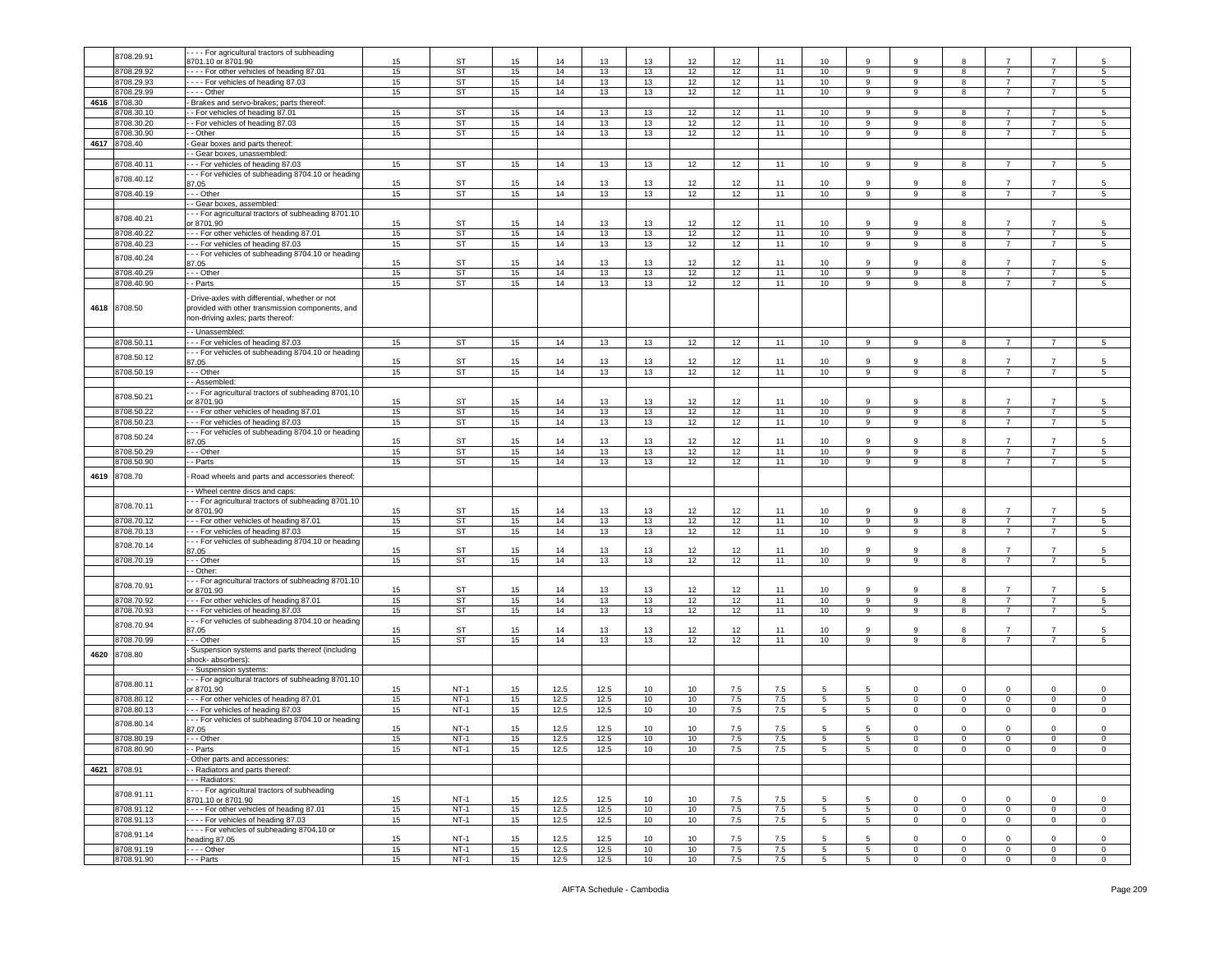| 4622 | 8708.92      | - Silencers (mufflers) and exhaust pipes; parts                          |    |        |              |      |      |    |                 |             |             |                |                 |              |                |                |                |                 |
|------|--------------|--------------------------------------------------------------------------|----|--------|--------------|------|------|----|-----------------|-------------|-------------|----------------|-----------------|--------------|----------------|----------------|----------------|-----------------|
|      |              | ereof:                                                                   |    |        |              |      |      |    |                 |             |             |                |                 |              |                |                |                |                 |
|      | 8708.92.10   | -- For vehicles of heading 87.01                                         | 15 | $NT-1$ | 15           | 12.5 | 12.5 | 10 | 10              | 7.5         | 7.5         | 5              | 5               | $\circ$      | $\mathbf 0$    | $\mathbf 0$    | 0              | $\circ$         |
|      | 8708.92.20   | - - For vehicles of heading 87.03                                        | 15 | $NT-1$ | 15           | 12.5 | 12.5 | 10 | 10              | 7.5         | 7.5         | $5^{\circ}$    | 5               | $\mathbf 0$  | $\overline{0}$ | $\overline{0}$ | 0              | $\mathbf 0$     |
|      |              | -- For vehicles of subheading 8704.10 or heading                         |    |        |              |      |      |    |                 |             |             |                |                 |              |                |                |                |                 |
|      | 8708.92.30   | 37.05                                                                    | 15 | $NT-1$ | 15           | 12.5 | 12.5 | 10 | 10              | 7.5         | 7.5         | 5              | 5               | $\Omega$     | $\mathbf 0$    | 0              | $\Omega$       | 0               |
|      | 8708.92.90   | - - Other                                                                | 15 | $NT-1$ | 15           | 12.5 | 12.5 | 10 | 10              | 7.5         | 7.5         | 5              | 5               | $\mathbf 0$  | $\mathbf 0$    | $\mathbf 0$    | $\Omega$       | $\mathsf 0$     |
| 4623 |              |                                                                          |    |        |              |      |      |    |                 |             |             |                |                 |              |                |                |                |                 |
|      | 8708.93      | - Clutches and parts thereof:                                            |    |        |              |      |      |    |                 |             |             |                |                 |              |                |                |                |                 |
|      | 3708.93.10   | -- For agricultural tractors of subheading 8701.10                       |    |        |              |      |      |    |                 |             |             |                |                 |              |                |                |                |                 |
|      |              | or 8701.90                                                               | 15 | $NT-1$ | 15           | 12.5 | 12.5 | 10 | 10              | 7.5         | 7.5         | 5              | $5\overline{5}$ | 0            | $\Omega$       | $\mathbf 0$    | 0              | 0               |
|      | 8708.93.20   | --- For other vehicles of heading 87.01                                  | 15 | $NT-1$ | 15           | 12.5 | 12.5 | 10 | 10              | 7.5         | 7.5         | 5              | 5               | $\mathbf{0}$ | $\mathbf 0$    | $\overline{0}$ | $\circ$        | $\mathbf 0$     |
|      | 8708.93.30   | - - For vehicles of heading 87.03                                        | 15 | $NT-1$ | 15           | 12.5 | 12.5 | 10 | 10              | 7.5         | 7.5         | 5              | $5^{\circ}$     | $\circ$      | $\mathbf 0$    | $\mathbf 0$    | $\mathbf 0$    | $\mathsf 0$     |
|      |              | -- For vehicles of subheading 8704.10 or heading                         |    |        |              |      |      |    |                 |             |             |                |                 |              |                |                |                |                 |
|      | 8708.93.40   | 87.05                                                                    | 15 | $NT-1$ | 15           | 12.5 | 12.5 | 10 | 10              | 7.5         | 7.5         | 5              | 5               | $\mathbf 0$  | $^{\circ}$     | $\mathbf 0$    | $\mathbf 0$    | $\mathsf 0$     |
|      | 8708.93.90   | - - Other                                                                | 15 | $NT-1$ | 15           | 12.5 | 12.5 | 10 | 10              | 7.5         | 7.5         | $\overline{5}$ | 5               | $\circ$      | $\overline{0}$ | $\mathbf 0$    | $\mathbf 0$    | $\mathsf 0$     |
|      |              | - Steering wheels, steering columns and steering                         |    |        |              |      |      |    |                 |             |             |                |                 |              |                |                |                |                 |
| 4624 | 8708.94      | oxes; parts thereof:                                                     |    |        |              |      |      |    |                 |             |             |                |                 |              |                |                |                |                 |
|      |              |                                                                          |    | $NT-1$ |              |      |      |    |                 |             |             |                |                 |              |                |                |                |                 |
|      | 3708.94.10   | - - Steering wheels with airbag assemblies                               | 15 |        | 15           | 12.5 | 12.5 | 10 | 10              | 7.5         | 7.5         | 5              | 5               | $\mathsf 0$  | $\mathbf 0$    | $\mathbf 0$    | $\mathbf 0$    | $\,0\,$         |
|      |              | - - Other:                                                               |    |        |              |      |      |    |                 |             |             |                |                 |              |                |                |                |                 |
|      | 8708.94.91   | --- For agricultural tractors of subheading                              |    |        |              |      |      |    |                 |             |             |                |                 |              |                |                |                |                 |
|      |              | 3701.10 or 8701.90                                                       | 15 | $NT-1$ | 15           | 12.5 | 12.5 | 10 | 10              | 7.5         | 7.5         | 5              | 5               | $\mathbf 0$  | $\Omega$       | $\Omega$       | $\Omega$       | 0               |
|      | 8708.94.92   | --- For other vehicles of heading 87.01                                  | 15 | $NT-1$ | 15           | 12.5 | 12.5 | 10 | 10              | $7.5\,$     | 7.5         | 5              | $5\overline{5}$ | $\mathbf 0$  | $\mathbf 0$    | $\circ$        | $\mathbf 0$    | $\,0\,$         |
|      | 8708.94.93   | --- For vehicles of heading 87.03                                        | 15 | $NT-1$ | 15           | 12.5 | 12.5 | 10 | 10              | 7.5         | 7.5         | 5              | 5               | $\mathbf 0$  | $\mathsf 0$    | $\mathbf 0$    | $\mathbf 0$    | $\,0\,$         |
|      | 3708.94.99   | $- -$ Other                                                              | 15 | $NT-1$ | 15           | 12.5 | 12.5 | 10 | 10              | 7.5         | 7.5         | 5              | $5^{\circ}$     | $\mathbf 0$  | $\mathbf 0$    | $\circ$        | $\mathbf 0$    | 0               |
|      |              |                                                                          |    |        |              |      |      |    |                 |             |             |                |                 |              |                |                |                |                 |
| 4625 | 8708.95      | - Safety airbags with inflater system; parts thereof.                    |    |        |              |      |      |    |                 |             |             |                |                 |              |                |                |                |                 |
|      | 8708.95.10   | - - Safety airbags with inflater system                                  | 15 | $NT-1$ | 15           | 12.5 | 12.5 | 10 | 10              | 7.5         | 7.5         | 5              | 5               | $\mathbf{0}$ | $\mathbf 0$    | $\mathbf 0$    | 0              | $\mathbf 0$     |
|      | 8708.95.90   | - - Parts                                                                | 15 | $NT-1$ | 15           | 12.5 | 12.5 | 10 | 10              | 7.5         | 7.5         | 5              | $5^{\circ}$     | $\Omega$     | $\mathbf 0$    | $\mathbf{0}$   | $\mathbf 0$    | 0               |
| 4626 | 8708.99      | - Other:                                                                 |    |        |              |      |      |    |                 |             |             |                |                 |              |                |                |                |                 |
|      |              |                                                                          |    |        |              |      |      |    |                 |             |             |                |                 |              |                |                |                |                 |
|      |              | - - Unassembled fuel tanks; engine brackets:                             |    |        |              |      |      |    |                 |             |             |                |                 |              |                |                |                |                 |
|      | 8708.99.11   | --- For vehicles of heading 87.01                                        | 15 | ST     | 15           | 14   | 13   | 13 | 12              | 12          | 11          | 10             | 9               | 9            | 8              |                |                |                 |
|      |              |                                                                          |    |        |              |      |      |    |                 |             |             |                |                 |              |                |                |                | 5               |
|      | 8708.99.12   | ---- For vehicles of heading 87.03                                       | 15 | ST     | 15           | 14   | 13   | 13 | 12              | 12          | 11          | 10             | 9               | 9            | 8              | $\overline{7}$ | $\overline{7}$ | $\sqrt{5}$      |
|      | 8708.99.19   | $- -$ Other                                                              | 15 | ST     | 15           | 14   | 13   | 13 | 12              | 12          | 11          | 10             | 9               | 9            | 8              | $\overline{7}$ | $\overline{7}$ | 5               |
|      |              | - - Other:                                                               |    |        |              |      |      |    |                 |             |             |                |                 |              |                |                |                |                 |
|      | 8708.99.91   | - - - For agricultural tractors of subheading                            |    |        |              |      |      |    |                 |             |             |                |                 |              |                |                |                |                 |
|      |              | 3701.10 or 8701.90                                                       | 15 | ST     | 15           | 14   | 13   | 13 | 12              | 12          | 11          | 10             | 9               | 9            | 8              | $\overline{7}$ | $\overline{7}$ | -5              |
|      | 8708.99.92   | --- For other vehicles of heading 87.01                                  | 15 | ST     | 15           | 14   | 13   | 13 | 12              | 12          | 11          | 10             | 9               | 9            | 8              | $\overline{7}$ | $\overline{7}$ | 5               |
|      | 8708.99.93   | ---- For vehicles of heading 87.03                                       | 15 | ST     | 15           | 14   | 13   | 13 | 12              | 12          | 11          | 10             | 9               | 9            | 8              | $\overline{7}$ | $\overline{7}$ | 5               |
|      | 8708.99.99   | - - - - Other                                                            | 15 | ST     | 15           | 14   | 13   | 13 | 12              | 12          | 11          | 10             | 9               | 9            | 8              | $\overline{7}$ | $\overline{7}$ | 5               |
|      |              |                                                                          |    |        |              |      |      |    |                 |             |             |                |                 |              |                |                |                |                 |
|      |              | Works trucks, self-propelled, not fitted with                            |    |        |              |      |      |    |                 |             |             |                |                 |              |                |                |                |                 |
|      |              | lifting or handling equipment, of the type used                          |    |        |              |      |      |    |                 |             |             |                |                 |              |                |                |                |                 |
|      |              |                                                                          |    |        |              |      |      |    |                 |             |             |                |                 |              |                |                |                |                 |
|      |              | in factories, warehouses, dock areas or airports                         |    |        |              |      |      |    |                 |             |             |                |                 |              |                |                |                |                 |
|      | 87.09        | for short distance transport of goods; tractors                          |    |        |              |      |      |    |                 |             |             |                |                 |              |                |                |                |                 |
|      |              | of the type used on railway station platforms;                           |    |        |              |      |      |    |                 |             |             |                |                 |              |                |                |                |                 |
|      |              | parts of the foregoing vehicles.                                         |    |        |              |      |      |    |                 |             |             |                |                 |              |                |                |                |                 |
|      |              |                                                                          |    |        |              |      |      |    |                 |             |             |                |                 |              |                |                |                |                 |
|      |              | Vehicles:                                                                |    |        |              |      |      |    |                 |             |             |                |                 |              |                |                |                |                 |
| 4627 | 8709.11.00   | - Electrical                                                             | 15 | $NT-1$ | 15           | 12.5 | 12.5 | 10 | 10              | 7.5         | 7.5         | 5              | 5               | $^{\circ}$   | $\mathbf{0}$   | $^{\circ}$     | $^{\circ}$     | 0               |
| 4628 | 8709.19.00   | - Other                                                                  | 15 | $NT-1$ | 15           | 12.5 | 12.5 | 10 | 10              | 7.5         | 7.5         | 5              | $5^{\circ}$     | $\mathbf 0$  | $\mathbf 0$    | $\mathbf 0$    | $\mathbf 0$    | $\mathsf 0$     |
| 4629 | 8709.90.00   | Parts                                                                    | 15 | $NT-1$ | 15           | 12.5 | 12.5 | 10 | 10              | 7.5         | 7.5         | 5 <sub>5</sub> | $5\overline{5}$ | $\circ$      | $\mathbf 0$    | $\mathbf 0$    | $\mathbf 0$    | $\,0\,$         |
|      |              | Tanks and other armoured fighting vehicles,                              |    |        |              |      |      |    |                 |             |             |                |                 |              |                |                |                |                 |
| 4630 | 8710.00.00   | motorised, whether or not fitted with weapons,                           |    |        |              |      |      |    |                 |             |             |                |                 |              |                |                |                |                 |
|      |              | and parts of such vehicles.                                              | 0  | $NT-1$ | $\mathbf{0}$ | 0    | 0    | 0  | $\mathbf 0$     | $\mathbf 0$ | $\mathbf 0$ | $\mathbf 0$    | $\mathbf 0$     | 0            | $\mathbf 0$    | 0              | 0              | 0               |
|      |              | Motorcycles (including mopeds) and cycles                                |    |        |              |      |      |    |                 |             |             |                |                 |              |                |                |                |                 |
|      | 87.11        | fitted with an auxiliary motor, with or without                          |    |        |              |      |      |    |                 |             |             |                |                 |              |                |                |                |                 |
|      |              | side-cars; side-cars.                                                    |    |        |              |      |      |    |                 |             |             |                |                 |              |                |                |                |                 |
|      |              |                                                                          |    |        |              |      |      |    |                 |             |             |                |                 |              |                |                |                |                 |
| 4631 | 8711.10      | With reciprocating internal combustion piston                            |    |        |              |      |      |    |                 |             |             |                |                 |              |                |                |                |                 |
|      |              | engine of a cylinder capacity not exceeding 50 cc:                       |    |        |              |      |      |    |                 |             |             |                |                 |              |                |                |                |                 |
|      |              | - CKD:                                                                   |    |        |              |      |      |    |                 |             |             |                |                 |              |                |                |                |                 |
|      |              | - - Motorcycles, including mopeds and motor                              |    |        |              |      |      |    |                 |             |             |                |                 |              |                |                |                |                 |
|      | 8711.10.11   | scooters                                                                 | 15 | $NT-1$ | 15           | 12.5 | 12.5 | 10 | 10              | 7.5         | 7.5         | -5             | -5              | $\circ$      | $\mathbf{0}$   | $\mathbf 0$    | $\mathbf 0$    | $\mathsf 0$     |
|      | 8711.10.19   | - - Other                                                                | 15 | $NT-1$ | 15           | 12.5 | 12.5 | 10 | 10              | 7.5         | 7.5         | $\overline{5}$ | 5               | $\mathbf{0}$ | $\mathbf 0$    | $\circ$        | $\mathbf 0$    | 0               |
|      |              | - Other:                                                                 |    |        |              |      |      |    |                 |             |             |                |                 |              |                |                |                |                 |
|      |              |                                                                          |    |        |              |      |      |    |                 |             |             |                |                 |              |                |                |                |                 |
|      | 8711.10.91   | - - Motorcycles, including mopeds and motor<br>scooters                  | 15 | $NT-1$ | 15           | 12.5 | 12.5 | 10 | 10 <sup>1</sup> | 7.5         | 7.5         | 5              | 5               | $\mathbf 0$  | $\Omega$       | $\Omega$       | $\Omega$       | $\mathsf 0$     |
|      | 8711.10.99   | - - Other                                                                | 15 | $NT-1$ | 15           | 12.5 | 12.5 | 10 | 10              | 7.5         | 7.5         | $5^{\circ}$    | 5               | $\mathbf 0$  | $\overline{0}$ | $\overline{0}$ | $\mathbf 0$    | $\circ$         |
|      |              |                                                                          |    |        |              |      |      |    |                 |             |             |                |                 |              |                |                |                |                 |
|      |              | With reciprocating internal combustion piston                            |    |        |              |      |      |    |                 |             |             |                |                 |              |                |                |                |                 |
|      | 4632 8711.20 | engine of a cylinder capacity exceeding 50 cc but                        |    |        |              |      |      |    |                 |             |             |                |                 |              |                |                |                |                 |
|      |              | not exceeding 250 cc:                                                    |    |        |              |      |      |    |                 |             |             |                |                 |              |                |                | $\overline{7}$ |                 |
|      | 8711.20.10   | - Motocross motorcycles                                                  | 15 | ST     | 15           | 14   | 13   | 13 | 12              | 12          | 11          | 10             | 9               | 9            | 8              | $\overline{7}$ |                | 5               |
|      |              | - Other, CKD:                                                            |    |        |              |      |      |    |                 |             |             |                |                 |              |                |                |                |                 |
|      |              | - - Motorcycles (with or without side-cars),                             |    |        |              |      |      |    |                 |             |             |                |                 |              |                |                |                |                 |
|      |              | ncluding motor scooters:                                                 |    |        |              |      |      |    |                 |             |             |                |                 |              |                |                |                |                 |
|      | 8711.20.21   | --- Of a cylinder capacity not exceeding 125 cc                          |    |        |              |      |      |    |                 |             |             |                |                 |              |                |                |                |                 |
|      |              |                                                                          | 15 | ST     | 15           | 14   | 13   | 13 | 12              | 12          | 11          | 10             | $\mathsf g$     | 9            | 8              | $\overline{7}$ | $\overline{7}$ | $\sqrt{5}$      |
|      | 8711.20.22   | --- Of a cylinder capacity exceeding 125 cc but                          |    |        |              |      |      |    |                 |             |             |                |                 |              |                |                |                |                 |
|      |              | not exceeding 150 cc                                                     | 15 | ST     | 15           | 14   | 13   | 13 | 12              | 12          | 11          | 10             | $\mathsf g$     | 9            | 8              | $\overline{7}$ | $\overline{7}$ | $\sqrt{5}$      |
|      | 8711.20.23   | --- Of a cylinder capacity exceeding 150 cc but                          |    |        |              |      |      |    |                 |             |             |                |                 |              |                |                |                |                 |
|      |              | not exceeding 200 cc                                                     | 15 | ST     | 15           | 14   | 13   | 13 | 12              | 12          | 11          | 10             | 9               | 9            | 8              | $\overline{7}$ | $7^{\circ}$    | $5\phantom{.0}$ |
|      | 8711.20.24   | - - - Of a cylinder capacity exceeding 200 cc but<br>ot exceeding 250 cc | 15 | ST     | 15           | 14   | 13   | 13 | 12              | 12          | 11          | 10             | 9               | 9            | 8              | $\overline{7}$ | $\overline{7}$ | 5 <sub>5</sub>  |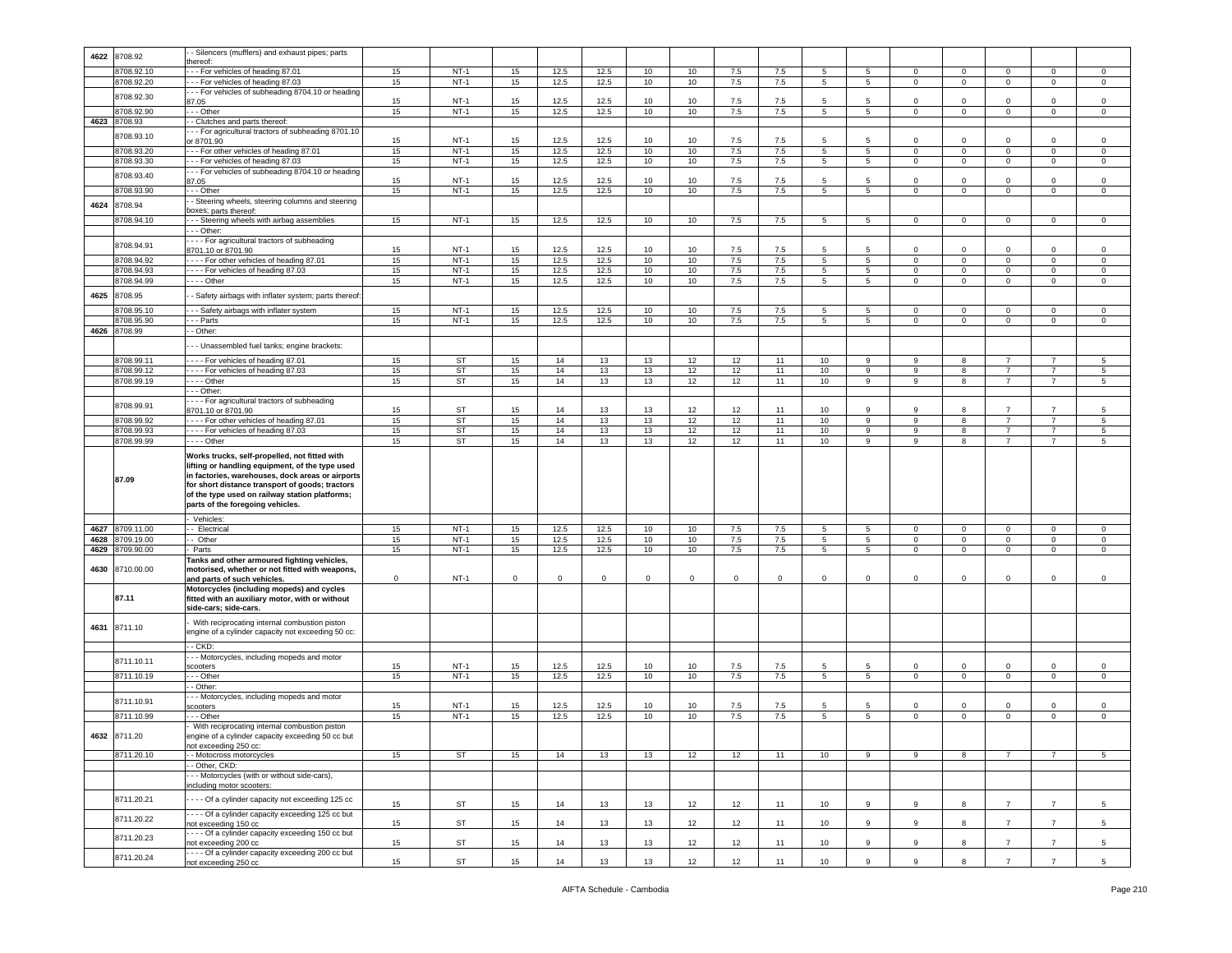|      | 8711.20.30      | - - Other                                             | 15             | ST        | 15             | 14             | 13             | 13          | 12           | 12             | 11              | 10             | 9               |                |                |                     |                | 5              |
|------|-----------------|-------------------------------------------------------|----------------|-----------|----------------|----------------|----------------|-------------|--------------|----------------|-----------------|----------------|-----------------|----------------|----------------|---------------------|----------------|----------------|
|      |                 |                                                       |                |           |                |                |                |             |              |                |                 |                |                 |                |                |                     |                |                |
|      |                 | - Other:                                              |                |           |                |                |                |             |              |                |                 |                |                 |                |                |                     |                |                |
|      |                 | - - Motorcycles (with or without side-cars),          |                |           |                |                |                |             |              |                |                 |                |                 |                |                |                     |                |                |
|      |                 | including motor scooters:                             |                |           |                |                |                |             |              |                |                 |                |                 |                |                |                     |                |                |
|      |                 |                                                       |                |           |                |                |                |             |              |                |                 |                |                 |                |                |                     |                |                |
|      | 8711.20.41      | --- Of a cylinder capacity not exceeding 125 cc       | 15             | ST        | 15             | 14             | 13             | 13          | 12           | 12             | 11              | 10             | 9               | 9              | 8              | $\overline{7}$      | $\overline{7}$ | $\sqrt{5}$     |
|      |                 | - - - - Of a cylinder capacity exceeding 125 cc but   |                |           |                |                |                |             |              |                |                 |                |                 |                |                |                     |                |                |
|      | 8711.20.42      |                                                       | 15             | ST        |                | 14             |                | 13          |              | 12             |                 |                | 9               | 9              | 8              | $\overline{7}$      | $\overline{7}$ | 5              |
|      |                 | not exceeding 150 cc                                  |                |           | 15             |                | 13             |             | 12           |                | 11              | 10             |                 |                |                |                     |                |                |
|      | 8711.20.43      | ---- Of a cylinder capacity exceeding 150 cc but      |                |           |                |                |                |             |              |                |                 |                |                 |                |                |                     |                |                |
|      |                 | not exceeding 200 cc                                  | 15             | ST        | 15             | 14             | 13             | 13          | 12           | 12             | 11              | 10             | 9               | 9              | 8              | $\overline{7}$      | $\overline{7}$ | 5              |
|      | 8711.20.44      | - - - - Of a cylinder capacity exceeding 200 cc but   |                |           |                |                |                |             |              |                |                 |                |                 |                |                |                     |                |                |
|      |                 | not exceeding 250 cc                                  | 15             | <b>ST</b> | 15             | 14             | 13             | 13          | 12           | 12             | 11              | 10             | 9               | 9              | 8              | $\overline{7}$      | $\overline{7}$ | $\sqrt{5}$     |
|      | 8711.20.90      | - - - Other                                           | 15             | <b>ST</b> | 15             | 14             | 13             | 13          | 12           | 12             | 11              | 10             | $\overline{9}$  | 9              | 8              | $\overline{7}$      | $\overline{7}$ | 5              |
|      |                 | With reciprocating internal combustion piston         |                |           |                |                |                |             |              |                |                 |                |                 |                |                |                     |                |                |
|      |                 |                                                       |                |           |                |                |                |             |              |                |                 |                |                 |                |                |                     |                |                |
| 4633 | 8711.30         | engine of a cylinder capacity exceeding 250 cc but    |                |           |                |                |                |             |              |                |                 |                |                 |                |                |                     |                |                |
|      |                 | not exceeding 500 cc:                                 |                |           |                |                |                |             |              |                |                 |                |                 |                |                |                     |                |                |
|      | 8711.30.10      | - Motocross motorcycles                               | 15             | $NT-1$    | 15             | 12.5           | 12.5           | 10          | 10           | 7.5            | 7.5             | 5 <sub>5</sub> | $5^{\circ}$     | $\overline{0}$ | $\overline{0}$ | $\overline{0}$      | $\overline{0}$ | $\mathbf{0}$   |
|      |                 | - Three-wheeled light vehicles of a cylinder          |                |           |                |                |                |             |              |                |                 |                |                 |                |                |                     |                |                |
|      | 8711.30.20      | capacity not exceeding 356 cc and a payload           |                |           |                |                |                |             |              |                |                 |                |                 |                |                |                     |                |                |
|      |                 | apacity not exceeding 350 kg                          | 15             | $NT-1$    | 15             | 12.5           | 12.5           | 10          | 10           | 7.5            | 7.5             | 5              | 5               | $\Omega$       | $\Omega$       | $\Omega$            | $\Omega$       | 0              |
|      |                 | - Other, CKD                                          |                |           |                |                |                |             |              |                |                 |                |                 |                |                |                     |                |                |
|      | 8711.30.30      |                                                       | 15             | $NT-1$    | 15             | 12.5           | 12.5           | 10          | 10           | 7.5            | 7.5             | 5              | $5\phantom{.0}$ | $\circ$        | $\mathbf 0$    | $\mathsf 0$         | $\mathbf 0$    | $\,0\,$        |
|      | 8711.30.90      | - Other                                               | 15             | $NT-1$    | 15             | 12.5           | 12.5           | 10          | 10           | 7.5            | 7.5             | 5              | 5               | $\mathsf 0$    | $\mathbf 0$    | $\mathsf{O}\xspace$ | $\mathbf 0$    | $\mathsf 0$    |
|      |                 | With reciprocating internal combustion piston         |                |           |                |                |                |             |              |                |                 |                |                 |                |                |                     |                |                |
| 4634 | 8711.40         | engine of a cylinder capacity exceeding 500 cc but    |                |           |                |                |                |             |              |                |                 |                |                 |                |                |                     |                |                |
|      |                 | not exceeding 800 cc:                                 |                |           |                |                |                |             |              |                |                 |                |                 |                |                |                     |                |                |
|      | 8711.40.10      |                                                       | 15             | $NT-1$    |                | 12.5           | 12.5           | 10          |              | 7.5            |                 |                |                 |                | $\mathbf{0}$   |                     |                | $\mathbf 0$    |
|      |                 | - Motocross motorcycles                               |                |           | 15             |                |                |             | 10           |                | 7.5             | 5              | 5               | $\mathbf 0$    |                | $\mathbf{0}$        | 0              |                |
|      | 8711.40.20      | - Other, CKD                                          | 15             | $NT-1$    | 15             | 12.5           | 12.5           | 10          | 10           | 7.5            | 7.5             | 5              | $5^{\circ}$     | $\mathbf 0$    | $\overline{0}$ | $\mathbf{0}$        | $\mathbf 0$    | $\mathbf 0$    |
|      | 8711.40.90      | - Other                                               | 15             | $NT-1$    | 15             | 12.5           | 12.5           | 10          | 10           | 7.5            | 7.5             | $5^{\circ}$    | $5\overline{5}$ | $\circ$        | $\overline{0}$ | $\mathbf{0}$        | $\mathbf 0$    | $\mathsf 0$    |
|      |                 |                                                       |                |           |                |                |                |             |              |                |                 |                |                 |                |                |                     |                |                |
| 4635 | 8711.50         | With reciprocating internal combustion piston         |                |           |                |                |                |             |              |                |                 |                |                 |                |                |                     |                |                |
|      |                 | engine of a cylinder capacity exceeding 800 cc:       |                |           |                |                |                |             |              |                |                 |                |                 |                |                |                     |                |                |
|      | 8711.50.20      | $-CKD$                                                | 15             | $NT-1$    | 15             |                |                | 10          |              |                |                 |                |                 |                |                |                     |                |                |
|      |                 |                                                       |                |           |                | 12.5           | 12.5           |             | 10           | 7.5            | 7.5             | 5              | 5               | $\mathbf 0$    | $\mathbf 0$    | $\mathbf 0$         | 0              | 0              |
|      | 8711.50.90      | - Other                                               | 15             | $NT-1$    | 15             | 12.5           | 12.5           | 10          | 10           | 7.5            | 7.5             | 5              | $5\phantom{.0}$ | $\mathsf 0$    | $\mathbf 0$    | $\mathbf{0}$        | $\mathbf 0$    | $\mathsf 0$    |
| 4636 | 8711.90         | Other:                                                |                |           |                |                |                |             |              |                |                 |                |                 |                |                |                     |                |                |
|      | 8711.90.40      | - Side-cars                                           | 15             | $NT-1$    | 15             | 12.5           | 12.5           | 10          | 10           | 7.5            | 7.5             | 5              | $5\phantom{.0}$ | $\circ$        | $\overline{0}$ | $\mathbf 0$         | $\mathbf 0$    | $\mathsf 0$    |
|      | 8711.90.50      |                                                       | 15             | $NT-1$    | 15             | 12.5           | 12.5           |             | 10           | $7.5\,$        | $7.5\,$         |                | $\sqrt{5}$      | $\mathbf 0$    |                | $\mathbf 0$         | $\mathbf 0$    |                |
|      |                 | - Other, CKD                                          |                |           |                |                |                | 10          |              |                |                 | 5              |                 |                | $\mathbf 0$    |                     |                | $\,0\,$        |
|      | 8711.90.90      | - Other                                               | 15             | $NT-1$    | 15             | 12.5           | 12.5           | 10          | 10           | 7.5            | 7.5             | 5              | 5               | 0              | $\overline{0}$ | $\mathbf{0}$        | $\mathbf 0$    | $\mathsf 0$    |
| 4637 | 87.12           | Bicycles and other cycles (including delivery         |                |           |                |                |                |             |              |                |                 |                |                 |                |                |                     |                |                |
|      |                 | tricycles), not motorised.                            |                |           |                |                |                |             |              |                |                 |                |                 |                |                |                     |                |                |
|      | 8712.00.10      | - Racing bicycles                                     | 7              | $NT-1$    | $\overline{7}$ | $\overline{7}$ | $\overline{7}$ | 6           | 6            | 5              | 5               | 5              | 3               | $\mathbf{0}$   | $\mathbf 0$    | $\mathbf 0$         | $\mathbf 0$    | 0              |
|      | 8712.00.20      | Bicycles designed to be ridden by children            | $\overline{7}$ | $NT-1$    | $\overline{7}$ | $\overline{7}$ | $\overline{7}$ | 6           | 6            | 5              | $5\phantom{.0}$ | 5              | 3               | $\mathbf{0}$   | $\mathbf 0$    | $\mathbf{0}$        | $\mathbf 0$    | $\mathsf 0$    |
|      |                 |                                                       |                |           |                |                |                |             |              |                |                 |                |                 |                |                |                     |                |                |
|      | 8712.00.30      | Other bicycles                                        | $\overline{7}$ | $NT-1$    | $\overline{7}$ | $\overline{7}$ | $\overline{7}$ | 6           | 6            | $\overline{5}$ | 5               | 5              | $\overline{3}$  | $\overline{0}$ | $\overline{0}$ | $\overline{0}$      | $\overline{0}$ | $\overline{0}$ |
|      | 8712.00.90      | Other                                                 | $\overline{7}$ | $NT-1$    | $\overline{7}$ | $\overline{7}$ | $\overline{7}$ | 6           | 6            | 5              | 5               | 5              | $\mathbf{3}$    | $\mathbf 0$    | $\mathbf 0$    | $\mathbf{0}$        | $\mathbf 0$    | $\mathsf 0$    |
|      |                 |                                                       |                |           |                |                |                |             |              |                |                 |                |                 |                |                |                     |                |                |
|      | 87.13           | Carriages for disabled persons, whether or not        |                |           |                |                |                |             |              |                |                 |                |                 |                |                |                     |                |                |
|      |                 | motorised or otherwise mechanically propelled.        |                |           |                |                |                |             |              |                |                 |                |                 |                |                |                     |                |                |
|      |                 |                                                       |                | $NT-1$    |                |                |                |             |              |                |                 |                |                 |                |                |                     |                |                |
|      | 4638 8713.10.00 | Not mechanically propelled                            | $\mathbf 0$    |           | $\mathbf 0$    | 0              | $\mathbf{0}$   | $\mathbf 0$ | $\mathbf 0$  | 0              | $\mathbf 0$     | 0              | $\mathbf 0$     | $\mathbf{0}$   | $\mathbf 0$    | $\mathbf{0}$        | 0              | $\mathbf 0$    |
| 4639 | 8713.90.00      | Other                                                 | $\mathbf 0$    | $NT-1$    | $\mathbf{0}$   | $\mathbf 0$    | $\mathsf 0$    | $\circ$     | $\mathbf{0}$ | $\mathbf 0$    | $\mathbf 0$     | $\mathbf 0$    | $\circ$         | $\mathbf{O}$   | $\mathbf{0}$   | $\mathbf{0}$        | $\mathbf 0$    | $\mathbf 0$    |
|      | 87.14           | Parts and accessories of vehicles of headings         |                |           |                |                |                |             |              |                |                 |                |                 |                |                |                     |                |                |
|      |                 | 87.11 to 87.13.                                       |                |           |                |                |                |             |              |                |                 |                |                 |                |                |                     |                |                |
|      |                 | Of motorcycles (including mopeds):                    |                |           |                |                |                |             |              |                |                 |                |                 |                |                |                     |                |                |
| 4640 | 8714.11.00      | - Saddles                                             | 15             | $NT-1$    | 15             | 12.5           | 12.5           | 10          | 10           | 7.5            | 7.5             | 5              | 5               | $\mathbf 0$    | $\mathbf 0$    | $\mathbf 0$         | $\mathbf 0$    | $\,0\,$        |
|      |                 |                                                       |                | $NT-1$    |                |                |                |             |              |                |                 |                |                 |                | $\overline{0}$ |                     |                |                |
| 4641 | 8714.19.00      | - Other                                               | 15             |           | 15             | 12.5           | 12.5           | 10          | 10           | 7.5            | 7.5             | $5^{\circ}$    | 5               | $\mathbf 0$    |                | $\overline{0}$      | $\mathbf 0$    | $\circ$        |
|      | 4642 8714.20    | Of carriages for disabled persons:                    |                |           |                |                |                |             |              |                |                 |                |                 |                |                |                     |                |                |
|      |                 | - Castors:                                            |                |           |                |                |                |             |              |                |                 |                |                 |                |                |                     |                |                |
|      |                 | - - Of a diameter (including tyres) exceeding 75      |                |           |                |                |                |             |              |                |                 |                |                 |                |                |                     |                |                |
|      |                 | mm but not exceeding 100 mm, provided that the        |                |           |                |                |                |             |              |                |                 |                |                 |                |                |                     |                |                |
|      | 8714.20.11      | width of any wheel or tyre fitted thereto is not less |                |           |                |                |                |             |              |                |                 |                |                 |                |                |                     |                |                |
|      |                 | than 30 mm                                            | $\overline{7}$ | $NT-1$    | $\overline{7}$ | $\overline{7}$ | $\overline{7}$ | 6           | 6            | 5              | 5               | 5              | 3               | $\mathbf 0$    | $\mathbf 0$    | $\mathbf 0$         | $\mathbf 0$    | $\mathbf 0$    |
|      |                 | - - Of a diameter (including tyres) exceeding 100     |                |           |                |                |                |             |              |                |                 |                |                 |                |                |                     |                |                |
|      |                 |                                                       |                |           |                |                |                |             |              |                |                 |                |                 |                |                |                     |                |                |
|      | 8714.20.12      | mm but not exceeding 250 mm, provided that the        |                |           |                |                |                |             |              |                |                 |                |                 |                |                |                     |                |                |
|      |                 | width of any wheel or tyre fitted thereto is not less |                |           |                |                |                |             |              |                |                 |                |                 |                |                |                     |                |                |
|      |                 | than 30 mm                                            | $\overline{7}$ | $NT-1$    | $\overline{7}$ | $\overline{7}$ | $\overline{7}$ | 6           | 6            | 5              | 5               | 5              | 3               | $\Omega$       | $\mathbf 0$    | $\Omega$            | $\Omega$       | 0              |
|      | 8714.20.19      | - - - Other                                           | $\overline{7}$ | $NT-1$    | $\overline{7}$ | $\overline{7}$ | $\overline{7}$ | 6           | 6            | 5              | 5               | 5              | 3               | $\mathbf 0$    | $\overline{0}$ | $\mathbf 0$         | $\mathbf 0$    | $\mathbf 0$    |
|      | 8714.20.90      | - Other                                               | $\overline{7}$ | $NT-1$    | $\overline{7}$ | $\overline{7}$ | $\overline{7}$ | 6           | 6            | 5              | $5\phantom{.0}$ | $5^{\circ}$    | $\mathbf{3}$    | $\circ$        | $\overline{0}$ | $\mathbf{0}$        | $\mathbf 0$    | $\mathsf 0$    |
|      |                 | Other:                                                |                |           |                |                |                |             |              |                |                 |                |                 |                |                |                     |                |                |
|      |                 |                                                       |                |           |                |                |                |             |              |                |                 |                |                 |                |                |                     |                |                |
|      | 4643 8714.91    | - Frames and forks, and parts thereof.                |                |           |                |                |                |             |              |                |                 |                |                 |                |                |                     |                |                |
|      | 8714.91.10      | - - For bicycles of subheading 8712.00.20             | 15             | EL        |                |                |                |             |              |                |                 |                |                 |                |                |                     |                |                |
|      | 8714.91.90      | - - Other parts of forks                              | 15             | EL.       |                |                |                |             |              |                |                 |                |                 |                |                |                     |                |                |
|      | 4644 8714.92    | - - Wheel rims and spokes:                            |                |           |                |                |                |             |              |                |                 |                |                 |                |                |                     |                |                |
|      |                 |                                                       |                |           |                |                |                |             |              |                |                 |                |                 |                |                |                     |                |                |
|      | 8714.92.10      | --- For bicycles of subheading 8712.00.20             | 15             | EL        |                |                |                |             |              |                |                 |                |                 |                |                |                     |                |                |
|      | 8714.92.90      | - - Other                                             | 15             | EL.       |                |                |                |             |              |                |                 |                |                 |                |                |                     |                |                |
|      |                 | - Hubs, other than coaster braking hubs and hub       |                |           |                |                |                |             |              |                |                 |                |                 |                |                |                     |                |                |
| 4645 | 8714.93         | brakes, and free-wheel sprocket-wheels:               |                |           |                |                |                |             |              |                |                 |                |                 |                |                |                     |                |                |
|      | 8714.93.10      | --- For bicycles of subheading 8712.00.20             | 15             | ST        | 15             | 14             | 13             | 13          | 12           | 12             | 11              | 10             | 9               | 9              | 8              | $\overline{7}$      | $\overline{7}$ | 5              |
|      | 8714.93.90      | -- Other                                              | 15             |           |                | 14             |                |             |              |                | 11              |                | 9               | 9              |                | $\overline{7}$      | $\overline{7}$ | 5              |
|      |                 |                                                       |                | ST        | 15             |                | 13             | 13          | 12           | 12             |                 | 10             |                 |                | 8              |                     |                |                |
|      | 4646 8714.94    | - Brakes, including coaster braking hubs and hub      |                |           |                |                |                |             |              |                |                 |                |                 |                |                |                     |                |                |
|      |                 | brakes, and parts thereof:                            |                |           |                |                |                |             |              |                |                 |                |                 |                |                |                     |                |                |
|      | 8714.94.10      | --- For bicycles of subheading 8712.00.20             | 15             | $NT-1$    | 15             | 12.5           | 12.5           | 10          | 10           | 7.5            | 7.5             | 5              | 5               | $\circ$        | $\mathbf 0$    | $\mathbf 0$         | $\mathbf 0$    | $\mathbf 0$    |
|      | 8714.94.90      | - - Other                                             | 15             | $NT-1$    | 15             | 12.5           | 12.5           | 10          | 10           | 7.5            | 7.5             | 5              | 5               | $\mathbf{O}$   | $\overline{0}$ | $\mathsf 0$         | $\mathsf 0$    | $\mathsf 0$    |
|      | 4647 8714.95    | - - Saddles:                                          |                |           |                |                |                |             |              |                |                 |                |                 |                |                |                     |                |                |
|      | 8714.95.10      | --- For bicycles of subheading 8712.00.20             |                |           |                |                |                |             |              |                |                 |                |                 |                |                |                     |                |                |
|      |                 |                                                       | 15             | $NT-1$    | 15             | 12.5           | 12.5           | 10          | 10           | 7.5            | 7.5             | 5              | $5\overline{5}$ | $\circ$        | $\mathbf{0}$   | $\mathbf{0}$        | $\mathbf 0$    | $\mathbf{0}$   |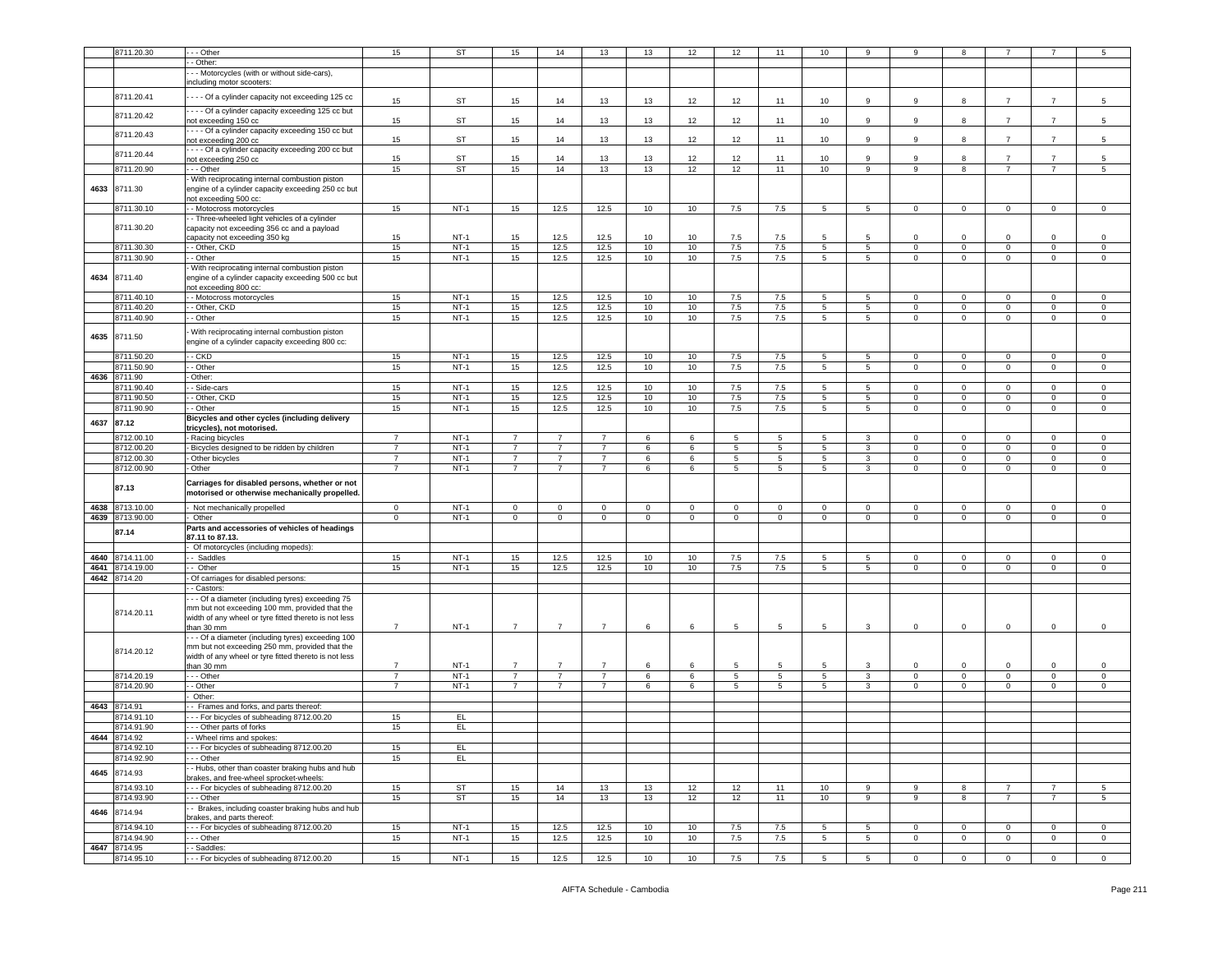|      | 8714.95.90 | - - - Other                                                                                                                                   | 15           | $NT-1$    | 15                      | 12.5        | 12.5         | 10             | 10             | 7.5            | 7.5          | 5               |                 |                         |             |                |                | $\Omega$     |
|------|------------|-----------------------------------------------------------------------------------------------------------------------------------------------|--------------|-----------|-------------------------|-------------|--------------|----------------|----------------|----------------|--------------|-----------------|-----------------|-------------------------|-------------|----------------|----------------|--------------|
|      |            |                                                                                                                                               |              |           |                         |             |              |                |                |                |              |                 |                 |                         |             |                |                |              |
| 4648 | 8714.96    | - Pedals and crank-gear, and parts thereof                                                                                                    |              |           |                         |             |              |                |                |                |              |                 |                 |                         |             |                |                |              |
|      | 8714.96.10 | - - For bicycles of subheading 8712.00.20                                                                                                     | 15           | $NT-1$    | 15                      | 12.5        | 12.5         | 10             | 10             | 7.5            | 7.5          | $5\overline{5}$ | 5               | $\mathbf{0}$            | 0           | $\Omega$       | $\mathbf{0}$   | $\mathbf 0$  |
|      | 8714.96.90 | --- Other                                                                                                                                     | 15           | $NT-1$    | 15                      | 12.5        | 12.5         | 10             | 10             | 7.5            | 7.5          | $5\overline{5}$ | $5^{\circ}$     | $\mathbf 0$             | $\mathbf 0$ | $\mathsf 0$    | $\mathbf 0$    | $\mathbf 0$  |
| 4649 | 8714.99    | - Other:                                                                                                                                      |              |           |                         |             |              |                |                |                |              |                 |                 |                         |             |                |                |              |
|      |            |                                                                                                                                               |              |           |                         |             |              |                |                |                |              |                 |                 |                         |             |                | $\overline{7}$ |              |
|      | 8714.99.10 | --- For bicycles of subheading 8712.00.20                                                                                                     | 15           | ST        | 15                      | 14          | 13           | 13             | 12             | 12             | 11           | 10              | 9               | 9                       | 8           | $\overline{7}$ |                | 5            |
|      | 8714.99.90 | - - Other                                                                                                                                     | 15           | ST        | 15                      | 14          | 13           | 13             | 12             | 12             | 11           | 10              | 9               | 9                       | 8           | $\overline{7}$ | $\overline{7}$ | 5            |
| 4650 | 8715.00.00 | Baby carriages and parts thereof.                                                                                                             | 15           | $NT-1$    | 15                      | 12.5        | 12.5         | 10             | 10             | $7.5\,$        | 7.5          | $\sqrt{5}$      | $5\phantom{.0}$ | $\mathsf 0$             | $\mathbf 0$ | $\mathbf 0$    | $\mathbf 0$    | $\mathsf 0$  |
|      |            | Trailers and semi-trailers; other vehicles, not                                                                                               |              |           |                         |             |              |                |                |                |              |                 |                 |                         |             |                |                |              |
|      | 87.16      |                                                                                                                                               |              |           |                         |             |              |                |                |                |              |                 |                 |                         |             |                |                |              |
|      |            | mechanically propelled; parts thereof.                                                                                                        |              |           |                         |             |              |                |                |                |              |                 |                 |                         |             |                |                |              |
| 4651 | 8716.10.00 | - Trailers and semi-trailers of the caravan type, for                                                                                         |              |           |                         |             |              |                |                |                |              |                 |                 |                         |             |                |                |              |
|      |            | housing or camping                                                                                                                            | 35           | $NT-1$    | 35                      | 30          | 27.5         | 25             | 22.5           | 20             | 17.5         | 15              | 10              | $\mathbf 0$             | 0           | $\Omega$       | $\mathbf 0$    | $\mathbf 0$  |
| 4652 | 8716.20.00 | Self-loading or self-unloading trailers and semi-                                                                                             |              |           |                         |             |              |                |                |                |              |                 |                 |                         |             |                |                |              |
|      |            | trailers for agricultural purposes                                                                                                            | $\mathbf 0$  | $NT-1$    | $\mathbf 0$             | $\circ$     | $\mathbf{O}$ | $\mathbf 0$    | $\circ$        | $\circ$        | $\mathbf 0$  | $\mathbf 0$     | $\circ$         | $\overline{0}$          | $\mathbf 0$ | $\mathbf{0}$   | $\mathbf{0}$   | $\circ$      |
|      |            | Other trailers and semi-trailers for the transport of                                                                                         |              |           |                         |             |              |                |                |                |              |                 |                 |                         |             |                |                |              |
|      |            | goods:                                                                                                                                        |              |           |                         |             |              |                |                |                |              |                 |                 |                         |             |                |                |              |
|      |            |                                                                                                                                               |              |           |                         |             |              |                |                |                |              |                 |                 |                         |             |                |                |              |
| 4653 | 8716.31.00 | - Tanker trailers and tanker semi-trailers                                                                                                    | 15           | $NT-1$    | 15                      | 12.5        | 12.5         | 10             | 10             | 7.5            | 7.5          | 5               | 5               | $\overline{0}$          | 0           | $\mathbf 0$    | $\mathbf{0}$   | $\mathbf 0$  |
| 4654 | 8716.39    | - Other:                                                                                                                                      |              |           |                         |             |              |                |                |                |              |                 |                 |                         |             |                |                |              |
|      | 8716.39.40 | --- Agricultural trailers and semi-trailers                                                                                                   | 15           | $NT-1$    | 15                      | 12.5        | 12.5         | 10             | 10             | 7.5            | 7.5          | 5               | 5               | $\mathbf 0$             | 0           | $\Omega$       | 0              | $\mathbf 0$  |
|      | 8716.39.90 | - - Other                                                                                                                                     | 15           | $NT-1$    | 15                      | 12.5        | 12.5         | 10             | 10             | 7.5            | 7.5          | 5               | 5               | 0                       | 0           | $\Omega$       | 0              | $\mathbf 0$  |
| 4655 | 8716.40.00 | Other trailers and semi-trailers                                                                                                              | 15           | $NT-1$    | 15                      | 12.5        | 12.5         | $10$           | 10             | $7.5\,$        | $7.5\,$      | $\overline{5}$  | 5               | $\mathsf 0$             | $\mathbf 0$ | $\mathsf 0$    | $\mathsf 0$    | $\mathbf 0$  |
|      |            |                                                                                                                                               |              |           |                         |             |              |                |                |                |              |                 |                 |                         |             |                |                |              |
| 4656 | 8716.80    | Other vehicles:                                                                                                                               |              |           |                         |             |              |                |                |                |              |                 |                 |                         |             |                |                |              |
|      |            |                                                                                                                                               |              |           |                         |             |              |                |                |                |              |                 |                 |                         |             |                |                |              |
|      |            | - Carts and wagons, sack trucks, hand trolleys                                                                                                |              |           |                         |             |              |                |                |                |              |                 |                 |                         |             |                |                |              |
|      | 8716.80.10 | and similar hand-propelled vehicles of a kind used                                                                                            |              |           |                         |             |              |                |                |                |              |                 |                 |                         |             |                |                |              |
|      |            | in factories or workshops, except wheelbarrows                                                                                                | 15           | $NT-1$    | 15                      | 12.5        | 12.5         | 10             | 10             | 7.5            | 7.5          | 5               | 5               | $^{\circ}$              | $^{\circ}$  | $\Omega$       | $\Omega$       | $\Omega$     |
|      |            |                                                                                                                                               |              |           |                         |             |              |                |                |                |              |                 |                 |                         |             |                |                |              |
|      | 8716.80.20 | - - Wheelbarrows                                                                                                                              | 15           | $NT-1$    | 15                      | 12.5        | 12.5         | 10             | 10             | 7.5            | 7.5          | 5               | 5               | $\mathbf 0$             | 0           | $\mathbf{0}$   | $\mathbf{0}$   | $\mathbf 0$  |
|      | 8716.80.90 | - Other                                                                                                                                       | 15           | $NT-1$    | 15                      | 12.5        | 12.5         | 10             | 10             | 7.5            | 7.5          | 5               | 5               | $\mathbf 0$             | $\mathbf 0$ | $\mathbf 0$    | $\mathbf 0$    | $\Omega$     |
| 4657 | 8716.90    | - Parts:                                                                                                                                      |              |           |                         |             |              |                |                |                |              |                 |                 |                         |             |                |                |              |
|      |            | - For trailers and semi-trailers:                                                                                                             |              |           |                         |             |              |                |                |                |              |                 |                 |                         |             |                |                |              |
|      | 8716.90.11 | - - Wheels                                                                                                                                    |              | <b>ST</b> |                         |             |              |                |                |                |              |                 |                 |                         |             |                |                |              |
|      |            |                                                                                                                                               | 15           |           | 15                      | 14          | 13           | 13             | 12             | 12             | 11           | 10              | 9               | 9                       | 8           |                | 7              | 5            |
|      | 8716.90.13 | --- Other, for goods of subheading 8716.20                                                                                                    | 15           | ST        | 15                      | 14          | 13           | 13             | 12             | 12             | 11           | 10              | 9               | 9                       | 8           | 7              | 7              | 5            |
|      | 8716.90.19 | - - - Other                                                                                                                                   | 15           | <b>ST</b> | 15                      | 14          | 13           | 13             | 12             | 12             | 11           | 10              | 9               | 9                       | 8           | $\overline{7}$ | $\overline{7}$ | 5            |
|      |            | - For other vehicles:                                                                                                                         |              |           |                         |             |              |                |                |                |              |                 |                 |                         |             |                |                |              |
|      |            | -- For goods of subheading 8716.80.10 or                                                                                                      |              |           |                         |             |              |                |                |                |              |                 |                 |                         |             |                |                |              |
|      | 8716.90.91 |                                                                                                                                               |              | <b>ST</b> |                         |             |              |                |                |                |              |                 | 9               | 9                       | 8           |                | 7              | 5            |
|      |            | 8716.80.20                                                                                                                                    | 15           |           | 15                      | 14          | 13           | 13             | 12             | 12             | 11           | 10              |                 |                         |             |                |                |              |
|      | 8716.90.99 | --- Other                                                                                                                                     | 15           | $NT-1$    | 15                      | 12.5        | 12.5         | 10             | 10             | 7.5            | 7.5          | $5\phantom{.0}$ | 5               | $\overline{0}$          | $\mathbf 0$ | $\mathbf{0}$   | $\mathbf 0$    | $\mathbf 0$  |
|      |            | Balloons and dirigibles; gliders, hang gliders                                                                                                |              |           |                         |             |              |                |                |                |              |                 |                 |                         |             |                |                |              |
| 4658 | 8801.00.00 | and other non-powered aircraft.                                                                                                               | 15           | $NT-1$    | 15                      | 12.5        | 12.5         | 10             | 10             | 7.5            | 7.5          | 5               | 5               | $\mathbf 0$             | 0           | $\mathbf{0}$   | $\mathbf{0}$   | $\mathbf 0$  |
|      |            |                                                                                                                                               |              |           |                         |             |              |                |                |                |              |                 |                 |                         |             |                |                |              |
|      | 88.02      | Other aircraft (for example, helicopters,<br>aeroplanes); spacecraft (including satellites)<br>and suborbital and spacecraft launch vehicles. |              |           |                         |             |              |                |                |                |              |                 |                 |                         |             |                |                |              |
|      |            | Helicopters:                                                                                                                                  |              |           |                         |             |              |                |                |                |              |                 |                 |                         |             |                |                |              |
|      |            |                                                                                                                                               |              |           |                         |             |              |                |                |                |              |                 |                 |                         |             |                |                |              |
| 4659 | 8802.11.00 | - Of an unladen weight not exceeding 2,000 kg                                                                                                 |              |           |                         |             |              |                |                |                |              |                 |                 |                         |             |                |                |              |
|      |            |                                                                                                                                               | 15           | $NT-1$    | 15                      | 12.5        | 12.5         | 10             | 10             | 7.5            | 7.5          | 5               | 5               | $\mathbf 0$             | $^{\circ}$  | $\mathbf 0$    | 0              | $\mathbf 0$  |
| 4660 | 8802.12.00 | - Of an unladen weight exceeding 2,000 kg                                                                                                     | 15           | $NT-1$    | 15                      | 12.5        | 12.5         | 10             | 10             | 7.5            | 7.5          | 5               | 5               | 0                       | 0           | 0              | 0              | $\mathbf 0$  |
|      |            | Aeroplanes and other aircraft, of an unladen                                                                                                  |              |           |                         |             |              |                |                |                |              |                 |                 |                         |             |                |                |              |
| 4661 | 8802.20    | veight not exceeding 2,000 kg:                                                                                                                |              |           |                         |             |              |                |                |                |              |                 |                 |                         |             |                |                |              |
|      | 8802.20.10 | - Aeroplanes                                                                                                                                  |              |           |                         |             |              |                |                |                |              |                 |                 |                         |             |                |                |              |
|      |            |                                                                                                                                               |              |           |                         |             |              |                |                |                |              |                 |                 |                         |             |                |                |              |
|      | 8802.20.90 |                                                                                                                                               | 15           | $NT-1$    | 15                      | 12.5        | 12.5         | 10             | 10             | 7.5            | 7.5          | 5               | 5               | 0                       | 0           | 0              | 0              | $\mathbf 0$  |
|      |            | - Other                                                                                                                                       | $\mathbf 0$  | $NT-1$    | $\mathbf 0$             | $\mathbf 0$ | $\mathbf{O}$ | $\mathbf 0$    | $\mathbf 0$    | $\mathbf 0$    | $\mathbf 0$  | $\mathbf 0$     | $\mathbf 0$     | $\mathbf 0$             | $\mathbf 0$ | $\mathbf{0}$   | $\mathbf 0$    | $\mathbf 0$  |
|      |            | Aeroplanes and other aircraft, of an unladen                                                                                                  |              |           |                         |             |              |                |                |                |              |                 |                 |                         |             |                |                |              |
| 4662 | 8802.30    | weight exceeding 2,000 kg but not exceeding                                                                                                   |              |           |                         |             |              |                |                |                |              |                 |                 |                         |             |                |                |              |
|      |            | 15,000 kg:                                                                                                                                    |              |           |                         |             |              |                |                |                |              |                 |                 |                         |             |                |                |              |
|      |            |                                                                                                                                               |              |           |                         |             |              |                |                |                |              |                 |                 |                         |             |                |                |              |
|      | 8802.30.10 | - - Aeroplanes                                                                                                                                | 15           | $NT-1$    | 15                      | 12.5        | 12.5         | 10             | 10             | 7.5            | 7.5          | 5               | 5               | $\mathbf 0$             | 0           | 0              | $\mathbf 0$    | $\mathbf 0$  |
|      | 8802.30.90 | - Other                                                                                                                                       | $\mathbf{0}$ | $NT-1$    | $\overline{0}$          | $\circ$     | $\mathbf 0$  | $\overline{0}$ | $\overline{0}$ | $\overline{0}$ | $\mathbf 0$  | $\overline{0}$  | $\overline{0}$  | $\overline{0}$          | $\mathbf 0$ | $\mathbf{0}$   | $\mathbf 0$    | $\mathbf 0$  |
| 4663 | 8802.40    | Aeroplanes and other aircraft, of an unladen                                                                                                  |              |           |                         |             |              |                |                |                |              |                 |                 |                         |             |                |                |              |
|      |            | weight exceeding 15,000 kg:                                                                                                                   |              |           |                         |             |              |                |                |                |              |                 |                 |                         |             |                |                |              |
|      | 8802.40.10 | - - Aeroplanes                                                                                                                                | 15           | $NT-1$    | 15                      | 12.5        | 12.5         | 10             | 10             | 7.5            | 7.5          | 5               | 5               | $\mathbf{0}$            | $\mathbf 0$ | 0              | $\mathbf{0}$   | $\mathbf 0$  |
|      | 8802.40.90 | - - Other                                                                                                                                     | $\mathbf 0$  | $NT-1$    | $\overline{\mathbf{0}}$ | $\mathsf 0$ | $\mathbf{O}$ | $\mathsf 0$    | $\mathbf{0}$   | $\mathbf 0$    | $\mathbf 0$  | $\mathsf 0$     | $\circ$         | $\overline{\mathbf{0}}$ | $\mathbf 0$ | $\mathbf 0$    | $\mathbf 0$    | $\mathsf 0$  |
|      |            |                                                                                                                                               |              |           |                         |             |              |                |                |                |              |                 |                 |                         |             |                |                |              |
| 4664 | 8802.60.00 | Spacecraft (including satellites) and suborbital                                                                                              |              |           |                         |             |              |                |                |                |              | 5               | 5               | $\mathbf 0$             | $\mathbf 0$ | 0              | $\mathbf{0}$   | $\mathbf 0$  |
|      |            | and spacecraft launch vehicles                                                                                                                | 15           | $NT-1$    | 15                      | 12.5        | 12.5         | 10             | 10             | 7.5            | 7.5          |                 |                 |                         |             |                |                |              |
|      | 88.03      | Parts of goods of heading 88.01 or 88.02.                                                                                                     |              |           |                         |             |              |                |                |                |              |                 |                 |                         |             |                |                |              |
| 4665 | 8803.10.00 | Propellers and rotors and parts thereof                                                                                                       | 15           | $NT-1$    | 15                      | 12.5        | 12.5         | 10             | 10             | 7.5            | 7.5          | $5\overline{5}$ | 5               | $\overline{0}$          | 0           | $\Omega$       | $\mathbf{0}$   | $\mathbf 0$  |
| 4666 | 8803.20.00 | Under-carriages and parts thereof                                                                                                             | 15           | $NT-1$    | 15                      | 12.5        | 12.5         | 10             | 10             | 7.5            | 7.5          | $5\overline{5}$ | 5               | $\mathbf 0$             | 0           | $\mathbf{0}$   | $\mathbf{0}$   | $\mathbf 0$  |
| 4667 | 8803.30.00 | Other parts of aeroplanes or helicopters                                                                                                      | 15           | ST        | 15                      | 14          | 13           | 13             | 12             | 12             | 11           | 10              | 9               | 9                       | 8           | $\overline{7}$ | $\overline{7}$ | 5            |
|      |            |                                                                                                                                               |              |           |                         |             |              |                |                |                |              |                 |                 |                         |             |                |                |              |
| 4668 | 8803.90    | Other:                                                                                                                                        |              |           |                         |             |              |                |                |                |              |                 |                 |                         |             |                |                |              |
|      | 3803.90.10 | - Of telecommunication satellites                                                                                                             | 15           | $NT-1$    | 15                      | 12.5        | 12.5         | 10             | 10             | 7.5            | 7.5          | 5               | 5               | 0                       | 0           | 0              | 0              | $\mathbf 0$  |
|      | 8803.90.20 | - Of balloons, gliders or kites                                                                                                               | 15           | $NT-1$    | 15                      | 12.5        | 12.5         | 10             | 10             | $7.5\,$        | 7.5          | $\sqrt{5}$      | 5               | $\mathsf 0$             | $\mathbf 0$ | $\mathsf 0$    | $\mathbf 0$    | $\mathsf 0$  |
|      | 8803.90.90 | - Other                                                                                                                                       | 0            | $NT-1$    | 0                       | $^{\circ}$  | 0            | $^{\circ}$     | 0              | 0              | 0            | 0               | 0               | 0                       | 0           | 0              | 0              |              |
|      |            |                                                                                                                                               |              |           |                         |             |              |                |                |                |              |                 |                 |                         |             |                |                |              |
|      |            | Parachutes (including dirigible parachutes and                                                                                                |              |           |                         |             |              |                |                |                |              |                 |                 |                         |             |                |                |              |
| 4669 | 8804.00.00 | paragliders) and rotochutes; parts thereof and                                                                                                |              |           |                         |             |              |                |                |                |              |                 |                 |                         |             |                |                |              |
|      |            | accessories thereto.                                                                                                                          | $\mathbf{0}$ | $NT-1$    | $\overline{0}$          | $\circ$     | $\mathbf{O}$ | $\mathsf 0$    | $\circ$        | $\circ$        | $\mathbf{0}$ | $\mathbf 0$     | $\circ$         | $\overline{0}$          | $\mathbf 0$ | $\mathbf{0}$   | $\mathbf{0}$   | $\mathbf 0$  |
|      |            | Aircraft launching gear; deck-arrestor or similar                                                                                             |              |           |                         |             |              |                |                |                |              |                 |                 |                         |             |                |                |              |
|      | 88.05      | gear; ground flying trainers; parts of the                                                                                                    |              |           |                         |             |              |                |                |                |              |                 |                 |                         |             |                |                |              |
|      |            | foregoing articles.                                                                                                                           |              |           |                         |             |              |                |                |                |              |                 |                 |                         |             |                |                |              |
|      |            |                                                                                                                                               |              |           |                         |             |              |                |                |                |              |                 |                 |                         |             |                |                |              |
| 4670 | 8805.10.00 | Aircraft launching gear and parts thereof; deck-                                                                                              |              |           |                         |             |              |                |                |                |              |                 |                 |                         |             |                |                |              |
|      |            | arrestor or similar gear and parts thereof                                                                                                    | 15           | $NT-1$    | 15                      | 12.5        | 12.5         | 10             | 10             | 7.5            | 7.5          | 5               | 5               | $\mathbf 0$             | $\mathbf 0$ | $\mathbf 0$    | $\mathbf 0$    | $\mathbf 0$  |
|      |            | Ground flying trainers and parts thereof:                                                                                                     |              |           |                         |             |              |                |                |                |              |                 |                 |                         |             |                |                |              |
| 4671 | 8805.21.00 | - Air combat simulators and parts thereof                                                                                                     | 15           | $NT-1$    | 15                      | 12.5        | 12.5         | 10             | 10             | 7.5            | 7.5          | 5               | 5               | $\mathbf{0}$            | 0           | $\mathbf{0}$   | $\mathbf{0}$   | $\mathbf{0}$ |
| 4672 | 8805.29    | - Other:                                                                                                                                      |              |           |                         |             |              |                |                |                |              |                 |                 |                         |             |                |                |              |
|      | 8805.29.10 | - - Ground flying trainers                                                                                                                    | 15           | $NT-1$    | 15                      | 12.5        | 12.5         | 10             | 10             | 7.5            | 7.5          | $\sqrt{5}$      | 5               | $\mathbf 0$             | $\mathbf 0$ | $\mathbf 0$    | $\mathsf 0$    | $\mathsf 0$  |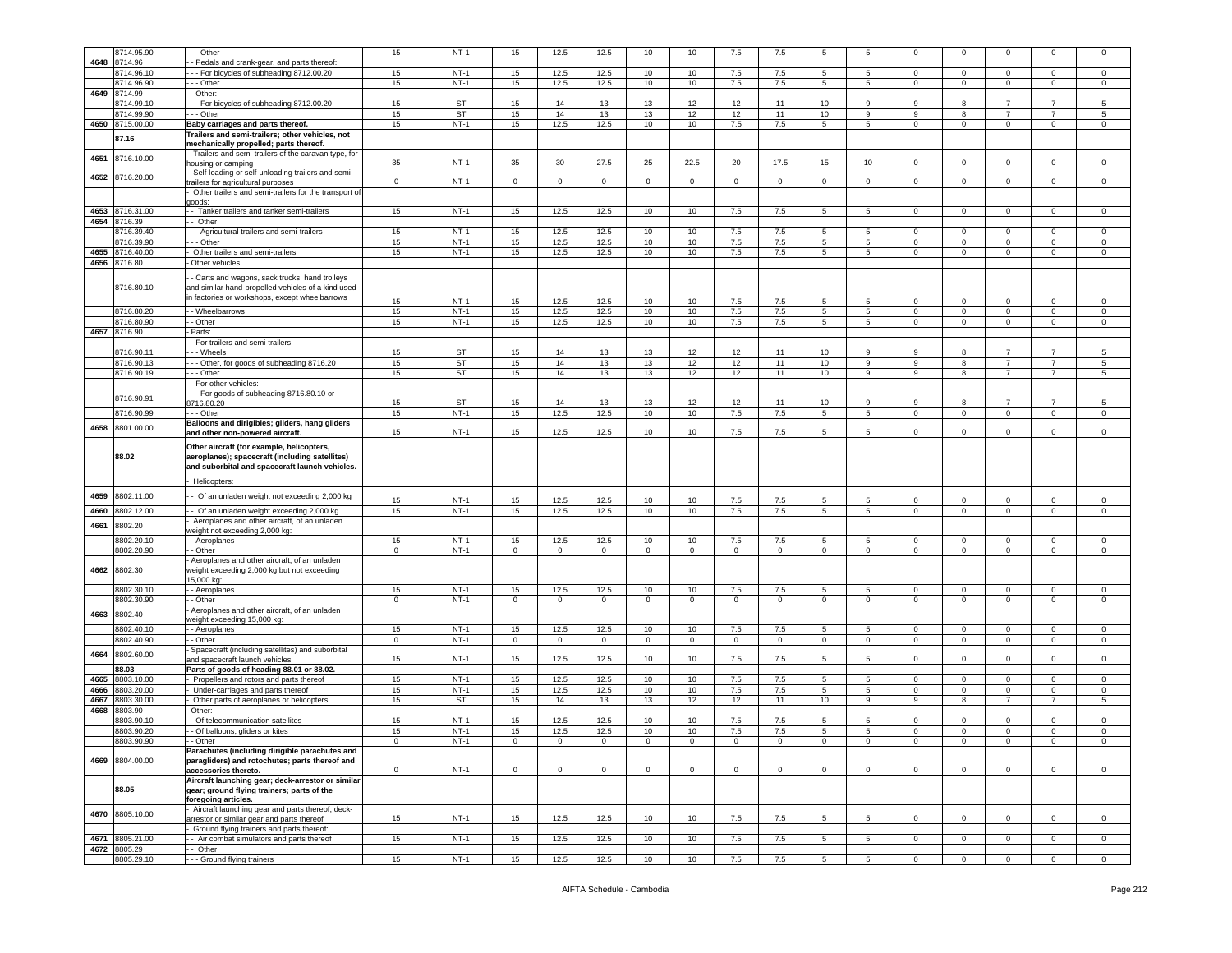|              | 8805.29.90               | --- Other                                                                                                                           | $^{\circ}$ | $NT-1$           | $\mathbf 0$      | $\mathbf 0$  | $\mathbf 0$  | $^{\circ}$      | $\mathbf 0$      | $^{\circ}$     | $\mathbf 0$  | $\mathbf 0$     | $^{\circ}$       | $\mathbf 0$                   | $\mathbf 0$                   | $\mathbf 0$                   | 0                             | $^{\circ}$                    |
|--------------|--------------------------|-------------------------------------------------------------------------------------------------------------------------------------|------------|------------------|------------------|--------------|--------------|-----------------|------------------|----------------|--------------|-----------------|------------------|-------------------------------|-------------------------------|-------------------------------|-------------------------------|-------------------------------|
|              |                          | Cruise ships, excursion boats, ferry-boats,                                                                                         |            |                  |                  |              |              |                 |                  |                |              |                 |                  |                               |                               |                               |                               |                               |
|              | 89.01                    | cargo ships, barges and similar vessels for the<br>transport of persons or goods.                                                   |            |                  |                  |              |              |                 |                  |                |              |                 |                  |                               |                               |                               |                               |                               |
| 4673         | 8901.10                  | Cruise ships, excursion boats and similar vessels<br>principally designed for the transport of persons;<br>erry-boats of all kinds: |            |                  |                  |              |              |                 |                  |                |              |                 |                  |                               |                               |                               |                               |                               |
|              | 8901.10.10               | - Of a gross tonnage not exceeding 26                                                                                               | 15         | $NT-1$           | 15               | 12.5         | 12.5         | 10              | $10\,$           | $7.5\,$        | $7.5\,$      | 5               | 5                | $\mathbf 0$                   | $\mathbf 0$                   | $\mathbf{0}$                  | $\Omega$                      | $\Omega$                      |
|              | 8901.10.20               | - Of a gross tonnage exceeding 26 but not<br>xceeding 500                                                                           | 15         | $NT-1$           | 15               | 12.5         | 12.5         | 10              | 10               | 7.5            | 7.5          | 5               | 5                | $\mathsf 0$                   | $\mathbf 0$                   | $\mathsf 0$                   | $\mathsf 0$                   | $\mathsf 0$                   |
|              | 8901.10.30               | - Of a gross tonnage exceeding 500 but not<br>exceeding 4000                                                                        | 15         | $NT-1$           | 15               | 12.5         | 12.5         | 10              | 10               | 7.5            | 7.5          | 5               | $\,$ 5 $\,$      | $\Omega$                      | $\mathbf 0$                   | $\mathsf 0$                   | $\mathbf{0}$                  | $\mathsf 0$                   |
|              | 8901.10.50               | - Of a gross tonnage exceeding 4000 but not<br>xceeding 5000                                                                        | 15         | $NT-1$           | 15               | 12.5         | 12.5         | 10              | 10               | 7.5            | 7.5          | 5               | 5                | $\Omega$                      | $\Omega$                      | $\Omega$                      | $\Omega$                      | $\mathsf 0$                   |
|              | 8901.10.60               | - - Of a gross tonnage exceeding 5000                                                                                               | 15         | $NT-1$           | 15               | 12.5         | 12.5         | 10              | 10               | 7.5            | 7.5          | 5               | $\overline{5}$   | $\overline{0}$                | $\overline{0}$                | $\overline{0}$                | $\overline{0}$                | $\overline{0}$                |
| 4674         | 8901.20                  | Tankers:                                                                                                                            |            |                  |                  |              |              |                 |                  |                |              |                 |                  |                               |                               |                               |                               |                               |
|              | 8901.20.50               | - Of a gross tonnage not exceeding 5000                                                                                             | 15         | $NT-1$           | 15               | 12.5         | 12.5         | 10              | 10               | 7.5            | 7.5          | $5^{\circ}$     | 5                | $\Omega$                      | $\Omega$                      | $\mathbf 0$                   | $\Omega$                      | $\Omega$                      |
|              | 8901.20.60               | - Of a gross tonnage exceeding 5000                                                                                                 | 15         | $NT-1$           | 15               | 12.5         | 12.5         | 10              | 10               | 7.5            | 7.5          | $5^{\circ}$     | 5 <sup>5</sup>   | $\Omega$                      | $\mathbf{0}$                  | $\Omega$                      | $\Omega$                      | $\Omega$                      |
| 4675         | 8901.30                  | Refrigerated vessels, other than those of<br>ubheading 8901.20:                                                                     |            |                  |                  |              |              |                 |                  |                |              |                 |                  |                               |                               |                               |                               |                               |
|              | 3901.30.50               | - Of a gross tonnage not exceeding 5000                                                                                             | 15         | $NT-1$           | 15               | 12.5         | 12.5         | 10              | 10               | 7.5            | 7.5          | 5               | 5                | $^{\circ}$                    | $\mathbf 0$                   | $^{\circ}$                    | $^{\circ}$                    | $\mathbf 0$                   |
|              | 8901.30.60               | - Of a gross tonnage exceeding 5000                                                                                                 | 15         | $NT-1$           | 15               | 12.5         | 12.5         | 10              | 10               | $7.5\,$        | 7.5          | 5               | 5                | $\mathsf 0$                   | $\mathbf 0$                   | $\mathsf 0$                   | $\mathsf 0$                   | $\,0\,$                       |
| 4676         | 8901.90                  | Other vessels for the transport of goods and<br>other vessels for the transport of both persons and<br>goods:<br>- Not motorised:   |            |                  |                  |              |              |                 |                  |                |              |                 |                  |                               |                               |                               |                               |                               |
|              | 8901.90.11               | - - Of a gross tonnage not exceeding 26                                                                                             | 15         | $NT-1$           | 15               | 12.5         | 12.5         | 10              | 10               | 7.5            | 7.5          | 5               | 5                | $\mathsf 0$                   | $\mathbf 0$                   | $\mathsf 0$                   | $\mathsf 0$                   | $\mathsf 0$                   |
|              | 8901.90.12               | - - Of a gross tonnage exceeding 26 but not<br>xceeding 500                                                                         | 15         | $NT-1$           | 15               | 12.5         | 12.5         | 10              | 10 <sup>10</sup> | 7.5            | 7.5          | 5               | $5\overline{5}$  | $\Omega$                      | $\Omega$                      | $\Omega$                      | $\Omega$                      | $\Omega$                      |
|              | 8901.90.14               | --- Of a gross tonnage exceeding 500                                                                                                | 15         | $NT-1$           | 15               | 12.5         | 12.5         | 10              | 10               | 7.5            | 7.5          | -5              | $5^{\circ}$      | $\Omega$                      | $\Omega$                      | $\Omega$                      | $\Omega$                      | $\mathbf 0$                   |
|              |                          | - Motorised:                                                                                                                        |            |                  |                  |              |              |                 |                  |                |              |                 |                  |                               |                               |                               |                               |                               |
|              | 8901.90.21               | - - Of a gross tonnage not exceeding 26                                                                                             | 15         | $NT-1$           | 15               | 12.5         | 12.5         | 10              | 10               | 7.5            | 7.5          | 5               | 5                | $\mathbf 0$                   | $\mathbf 0$                   | $\mathbf 0$                   | $\mathbf 0$                   | $\mathbf 0$                   |
|              |                          | - - Of a gross tonnage exceeding 26 but not                                                                                         |            |                  |                  |              |              |                 |                  |                |              |                 |                  |                               |                               |                               |                               |                               |
|              | 8901.90.22               | xceeding 250<br>- - Of a gross tonnage exceeding 250 but not                                                                        | 15         | $NT-1$           | 15               | 12.5         | 12.5         | 10              | 10               | $7.5\,$        | 7.5          | 5               | 5                | $\mathsf 0$                   | $\mathsf 0$                   | $\mathsf 0$                   | $\mathsf 0$                   | $\mathsf 0$                   |
|              | 8901.90.23               | exceeding 500<br>- - Of a gross tonnage exceeding 500 but not                                                                       | 15         | $NT-1$           | 15               | 12.5         | 12.5         | 10              | 10               | 7.5            | 7.5          | 5               | 5                | $\Omega$                      | $\Omega$                      | $\Omega$                      | $\Omega$                      | $\mathbf 0$                   |
|              | 8901.90.24               | exceeding 4000<br>- - Of a gross tonnage exceeding 4000 but not                                                                     | 15         | $NT-1$           | 15               | 12.5         | 12.5         | 10              | 10               | 7.5            | 7.5          | 5               | 5                | $\mathsf 0$                   | $\mathsf 0$                   | $\mathsf 0$                   | $\mathbf 0$                   | $\mathsf 0$                   |
|              | 8901.90.25<br>8901.90.26 | exceeding 5000<br>--- Of a gross tonnage exceeding 5000                                                                             | 15<br>15   | $NT-1$<br>$NT-1$ | 15<br>15         | 12.5<br>12.5 | 12.5<br>12.5 | 10<br>10        | 10<br>10         | $7.5\,$<br>7.5 | 7.5<br>7.5   | -5<br>5         | -5<br>5          | $\Omega$<br>$\overline{0}$    | $\mathsf 0$<br>$\overline{0}$ | $\mathsf 0$<br>$\overline{0}$ | $\Omega$<br>$\overline{0}$    | $\mathsf 0$<br>$\overline{0}$ |
|              |                          | Fishing vessels; factory ships and other                                                                                            |            |                  |                  |              |              |                 |                  |                |              |                 |                  |                               |                               |                               |                               |                               |
| 4677         | 89.02                    | vessels for processing or preserving fishery<br>products.<br>Fishing vessels:                                                       |            |                  |                  |              |              |                 |                  |                |              |                 |                  |                               |                               |                               |                               |                               |
|              | 8902.00.11               | - Of a gross tonnage not exceeding 26                                                                                               | 15         | $NT-1$           | 15               | 12.5         | 12.5         | 10              | 10               | 7.5            | 7.5          | $5\phantom{.0}$ | 5                | $\mathbf 0$                   | $\overline{\mathbf{0}}$       | $\mathsf 0$                   | $\mathsf 0$                   | $\mathsf 0$                   |
|              | 8902.00.12               | - Of a gross tonnage exceeding 26 but less than<br>40                                                                               | 15         | $NT-1$           | 15               | 12.5         | 12.5         | 10              | 10               | $7.5\,$        | 7.5          | 5               | 5                | $\mathbf 0$                   | $\mathbf 0$                   | $\mathbf 0$                   | $\mathbf 0$                   | $\mathsf 0$                   |
|              | 8902.00.13               | - Of a gross tonnage of 40 or more but less than<br>00                                                                              | 15         | $NT-1$           | 15 <sub>1</sub>  | 12.5         | 12.5         | 10              | 10               | 7.5            | 7.5          | 5               | 5                | $\mathbf 0$                   | $\mathbf 0$                   | $\mathbf 0$                   | $\Omega$                      | $\mathsf 0$                   |
|              | 8902.00.14               | - Of a gross tonnage of 100 or more but not<br>exceeding 250                                                                        | 15         | $NT-1$           | 15 <sup>15</sup> | 12.5         | 12.5         | 10              | 10 <sup>1</sup>  | 7.5            | 7.5          | 5               | $5\overline{5}$  | $\Omega$                      | $\Omega$                      | $\Omega$                      | $\Omega$                      | $\mathbf 0$                   |
|              | 8902.00.15               | - Of a gross tonnage exceeding 250 but not<br>xceeding 4000                                                                         | 15         | $NT-1$           | 15               | 12.5         | 12.5         | 10              | 10 <sup>1</sup>  | 7.5            | 7.5          | 5               | $5\overline{5}$  | $\Omega$                      | $\mathsf 0$                   | $\Omega$                      | $\Omega$                      | $\mathsf 0$                   |
|              | 8902.00.16               | - Of a gross tonnage exceeding 4000<br>Other:                                                                                       | 15         | $NT-1$           | 15               | 12.5         | 12.5         | 10              | 10               | 7.5            | 7.5          | $\overline{5}$  | 5                | $\overline{0}$                | $\overline{0}$                | $\overline{0}$                | $\overline{0}$                | $\overline{0}$                |
|              | 8902.00.91               | - Of a gross tonnage not exceeding 26                                                                                               | 15         | $NT-1$           | 15               | 12.5         | 12.5         | 10              | 10               | 7.5            | 7.5          | 5               | 5                | $\Omega$                      | $\mathbf 0$                   | $\mathsf 0$                   | $\mathsf 0$                   | $\,0\,$                       |
|              | 8902.00.92               | - Of a gross tonnage exceeding 26 but less than<br>40                                                                               | 15         | $NT-1$           | 15               | 12.5         | 12.5         | 10              | 10               | $7.5\,$        | 7.5          | 5               | 5                | $\mathbf 0$                   | $\mathbf 0$                   | $\mathsf 0$                   | $\mathsf 0$                   | $\mathsf 0$                   |
|              | 8902.00.93               | - Of a gross tonnage of 40 or more but less than<br>00                                                                              | 15         | $NT-1$           | 15               | 12.5         | 12.5         | 10              | 10               | 7.5            | 7.5          | 5               | 5                | $\Omega$                      | $\mathbf 0$                   | $\Omega$                      | $\Omega$                      | $\mathbf 0$                   |
|              | 8902.00.94               | - Of a gross tonnage of 100 or more but not<br>exceeding 250                                                                        | 15         | $NT-1$           | 15               | 12.5         | 12.5         | 10              | 10               | 7.5            | 7.5          | 5.              | $5\overline{2}$  | $\Omega$                      | $\Omega$                      | $\Omega$                      | $\Omega$                      | $\mathsf 0$                   |
|              | 8902.00.95               | - Of a gross tonnage exceeding 250 but not<br>xceeding 4000                                                                         | 15         | $NT-1$           | 15               | 12.5         | 12.5         | 10              | 10 <sup>10</sup> | 7.5            | 7.5          | $\overline{5}$  | $5\overline{5}$  | $\Omega$                      | $\Omega$                      | $\Omega$                      | $\Omega$                      | $\Omega$                      |
|              | 8902.00.96               | - Of a gross tonnage exceeding 4000                                                                                                 | 15         | $NT-1$           | 15               | 12.5         | 12.5         | 10              | 10 <sup>10</sup> | 7.5            | 7.5          | 5               | 5                | $\Omega$                      | $\mathbf 0$                   | $\mathsf 0$                   | $\mathsf 0$                   | $\mathsf 0$                   |
|              | 89.03                    | achts and other vessels for pleasure or                                                                                             |            |                  |                  |              |              |                 |                  |                |              |                 |                  |                               |                               |                               |                               |                               |
| 4678         | 8903.10.00               | sports; rowing boats and canoes.<br>- Inflatable                                                                                    | 35         | $NT-1$           | 35               | 30           | 27.5         | 25              | 22.5             | 20             | 17.5         | 15              | 10               | $\overline{0}$                | $\overline{0}$                | $\overline{0}$                | $\overline{0}$                | $\overline{0}$                |
|              |                          | Other:                                                                                                                              |            |                  |                  |              |              |                 |                  |                |              |                 |                  |                               |                               |                               |                               |                               |
| 4679         | 8903.91.00               | - Sailboats, with or without auxiliary motor                                                                                        | 35         | $NT-1$           | 35               | 30           | 27.5         | 25              | 22.5             | 20             | 17.5         | 15              | 10 <sub>10</sub> | $\Omega$                      | $\mathbf 0$                   | $\Omega$                      | $\Omega$                      | $\Omega$                      |
|              |                          |                                                                                                                                     |            |                  |                  |              |              |                 |                  |                |              |                 |                  |                               |                               |                               |                               |                               |
| 4680<br>4681 | 8903.92.00<br>8903.99.00 | - Motorboats, other than outboard motorboats<br>$-$ Other                                                                           | 35<br>35   | $NT-1$<br>$NT-1$ | 35<br>35         | 30<br>30     | 27.5<br>27.5 | 25<br>25        | 22.5<br>22.5     | 20<br>20       | 17.5<br>17.5 | 15<br>15        | 10<br>10         | $\mathsf 0$<br>$\overline{0}$ | $\mathbf 0$<br>$\overline{0}$ | $\Omega$<br>$\overline{0}$    | $\mathsf 0$<br>$\overline{0}$ | $\mathsf 0$<br>$\overline{0}$ |
|              | 4682 89.04               | Tugs and pusher craft.                                                                                                              |            |                  |                  |              |              |                 |                  |                |              |                 |                  |                               |                               |                               |                               |                               |
|              |                          | - Tugs:                                                                                                                             |            |                  |                  |              |              |                 |                  |                |              |                 |                  |                               |                               |                               |                               |                               |
|              | 8904.00.1                | - Of a gross tonnage not exceeding 26                                                                                               | 15         | $NT-1$           | 15               | 12.5         | 12.5         | 10              | 10               | 7.5            | 7.5          | $\overline{5}$  | $\overline{5}$   | $\overline{0}$                | $\overline{0}$                | $\Omega$                      | $\Omega$                      | $\overline{0}$                |
|              | 8904.00.19               | - Of gross tonnage exceeding 26                                                                                                     | 15         | $NT-1$           | 15 <sup>15</sup> | 12.5         | 12.5         | 10              | 10               | 7.5            | 7.5          | $5^{\circ}$     | 5.               | $\Omega$                      | $\Omega$                      | $\Omega$                      | $\Omega$                      | $\Omega$                      |
|              |                          | - Pusher craft:                                                                                                                     |            |                  |                  |              |              |                 |                  |                |              |                 |                  |                               |                               |                               |                               |                               |
|              | 8904.00.21               | - - Of a gross tonnage not exceeding 26                                                                                             | 15         | $NT-1$           | 15               | 12.5         | 12.5         | 10              | 10               | 7.5            | 7.5          | 5               | 5                | $\Omega$                      | $\Omega$                      | $^{\circ}$                    |                               | $\Omega$                      |
|              | 8904.00.29               | - - Of a gross tonnage exceeding 26                                                                                                 | 15         | $NT-1$           | 15               | 12.5         | 12.5         | 10 <sup>1</sup> | 10               | 7.5            | 7.5          | 5               | 5                | $\mathbf{0}$                  | $\mathbf{0}$                  | $\mathbf{0}$                  | $^{\circ}$                    | $\mathbf{0}$                  |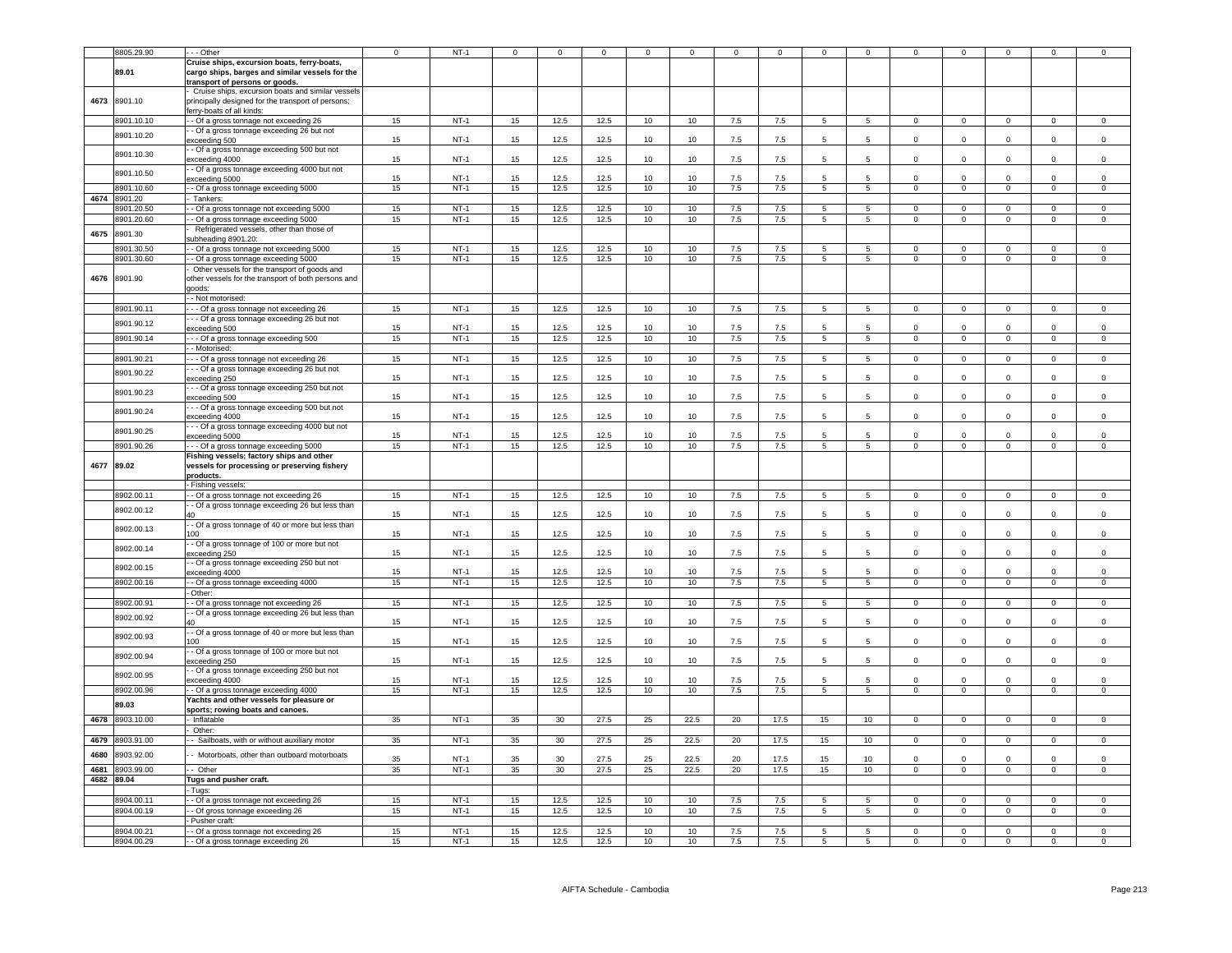|      |                 | Light-vessels, fire-floats, dredgers, floating    |                |           |                |                 |                |                  |              |             |             |                 |                 |                |              |              |                 |             |
|------|-----------------|---------------------------------------------------|----------------|-----------|----------------|-----------------|----------------|------------------|--------------|-------------|-------------|-----------------|-----------------|----------------|--------------|--------------|-----------------|-------------|
|      |                 | cranes, and other vessels the navigability of     |                |           |                |                 |                |                  |              |             |             |                 |                 |                |              |              |                 |             |
|      | 89.05           | which is subsidiary to their main function;       |                |           |                |                 |                |                  |              |             |             |                 |                 |                |              |              |                 |             |
|      |                 |                                                   |                |           |                |                 |                |                  |              |             |             |                 |                 |                |              |              |                 |             |
|      |                 | floating docks; floating or submersible drilling  |                |           |                |                 |                |                  |              |             |             |                 |                 |                |              |              |                 |             |
|      |                 | or production platforms.                          |                |           |                |                 |                |                  |              |             |             |                 |                 |                |              |              |                 |             |
|      | 4683 8905.10.00 | - Dredgers                                        | 15             | $NT-1$    | 15             | 12.5            | 12.5           | 10 <sup>1</sup>  | 10           | 7.5         | 7.5         | 5               | 5               | $\overline{0}$ | $\mathbf 0$  | $^{\circ}$   | $\mathbf{0}$    | $\mathbf 0$ |
|      |                 | Floating or submersible drilling or production    |                |           |                |                 |                |                  |              |             |             |                 |                 |                |              |              |                 |             |
| 4684 | 8905.20.00      | latforms                                          | 15             | $NT-1$    | 15             | 12.5            | 12.5           | 10               | 10           | 7.5         | 7.5         | 5               | 5               | $\mathbf 0$    | $\mathsf 0$  | $\Omega$     | $\Omega$        | $\Omega$    |
|      |                 |                                                   |                |           |                |                 |                |                  |              |             |             |                 |                 |                |              |              |                 |             |
| 4685 | 8905.90         | Other:                                            |                |           |                |                 |                |                  |              |             |             |                 |                 |                |              |              |                 |             |
|      | 3905.90.10      | - Floating docks                                  | 15             | $NT-1$    | 15             | 12.5            | 12.5           | 10               | 10           | 7.5         | 7.5         | 5               | 5               | 0              | $\mathbf 0$  | 0            | 0               | 0           |
|      |                 |                                                   |                | $NT-1$    |                |                 |                |                  |              |             |             |                 |                 |                |              |              |                 |             |
|      | 8905.90.90      | - Other                                           | 15             |           | 15             | 12.5            | 12.5           | 10               | 10           | 7.5         | 7.5         | $5^{\circ}$     | 5 <sub>5</sub>  | $\mathbf{O}$   | $\mathbf 0$  | $\mathbf 0$  | $\mathbf 0$     | $\mathbf 0$ |
|      | 89.06           | Other vessels, including warships and lifeboats   |                |           |                |                 |                |                  |              |             |             |                 |                 |                |              |              |                 |             |
|      |                 | other than rowing boats.                          |                |           |                |                 |                |                  |              |             |             |                 |                 |                |              |              |                 |             |
| 4686 | 8906.10.00      | - Warships                                        | $\mathbf 0$    | $NT-1$    | $\mathbf 0$    | $\mathbf 0$     | $\mathbf{0}$   | $\mathbf{0}$     | $\mathbf{0}$ | $\mathbf 0$ | $\mathbf 0$ | $\circ$         | $\circ$         | $\circ$        | $\mathbf 0$  | $\mathbf 0$  | $\mathbf 0$     | $\mathbf 0$ |
|      |                 |                                                   |                |           |                |                 |                |                  |              |             |             |                 |                 |                |              |              |                 |             |
| 4687 | 8906.90         | Other:                                            |                |           |                |                 |                |                  |              |             |             |                 |                 |                |              |              |                 |             |
|      | 8906.90.10      | - Of a displacement not exceeding 30 t            | 15             | $NT-1$    | 15             | 12.5            | 12.5           | 10               | 10           | $7.5\,$     | 7.5         | 5               | 5               | $\circ$        | $\mathsf 0$  | $\mathbf 0$  | $\mathbf 0$     | $\mathbf 0$ |
|      | 8906.90.90      | - Other                                           | 15             | $NT-1$    | 15             | 12.5            | 12.5           | 10               | 10           | 7.5         | 7.5         | 5               | 5               | 0              | $\mathbf 0$  | $\mathbf 0$  | $\mathbf 0$     | $\mathbf 0$ |
|      |                 |                                                   |                |           |                |                 |                |                  |              |             |             |                 |                 |                |              |              |                 |             |
|      |                 | Other floating structures (for example, rafts,    |                |           |                |                 |                |                  |              |             |             |                 |                 |                |              |              |                 |             |
|      | 89.07           | tanks, coffer-dams, landing-stages, buoys and     |                |           |                |                 |                |                  |              |             |             |                 |                 |                |              |              |                 |             |
|      |                 | beacons).                                         |                |           |                |                 |                |                  |              |             |             |                 |                 |                |              |              |                 |             |
| 4688 | 8907.10.00      | - Inflatable rafts                                | 15             | $NT-1$    | 15             | 12.5            | 12.5           | 10               | 10           | 7.5         | 7.5         | -5              | -5              | $\circ$        | $\mathsf 0$  | $\Omega$     | $\mathbf 0$     | $\mathbf 0$ |
|      |                 |                                                   |                |           |                |                 |                |                  |              |             |             |                 |                 |                |              |              |                 |             |
|      | 4689 8907.90    | Other:                                            |                |           |                |                 |                |                  |              |             |             |                 |                 |                |              |              |                 |             |
|      | 907.90.10       | - Buoys                                           | 15             | $NT-1$    | 15             | 12.5            | 12.5           | 10               | 10           | $7.5\,$     | 7.5         | 5               | 5               | $\mathbf 0$    | $\mathsf 0$  | $\mathbf 0$  | $\mathbf 0$     | $\mathsf 0$ |
|      | 8907.90.90      | - Other                                           | 15             | $NT-1$    | 15             | 12.5            | 12.5           | 10               | 10           | 7.5         | 7.5         | 5               | 5               | $\mathbf 0$    | $\mathsf 0$  | $\mathbf 0$  | $\mathbf 0$     | $\mathbf 0$ |
|      |                 |                                                   |                |           |                |                 |                |                  |              |             |             |                 |                 |                |              |              |                 |             |
| 4690 | 8908.00.00      | Vessels and other floating structures for         |                |           |                |                 |                |                  |              |             |             |                 |                 |                |              |              |                 |             |
|      |                 | breaking up.                                      | 15             | $NT-1$    | 15             | 12.5            | 12.5           | 10               | 10           | 7.5         | 7.5         | 5               | 5               | $\mathbf 0$    | $\mathsf 0$  | $\circ$      | $\mathbf 0$     | $\mathbf 0$ |
|      |                 |                                                   |                |           |                |                 |                |                  |              |             |             |                 |                 |                |              |              |                 |             |
|      |                 | Optical fibres and optical fibre bundles; optical |                |           |                |                 |                |                  |              |             |             |                 |                 |                |              |              |                 |             |
|      |                 | fibre cables other than those of heading 85.44;   |                |           |                |                 |                |                  |              |             |             |                 |                 |                |              |              |                 |             |
|      |                 | sheets and plates of polarising material; lenses  |                |           |                |                 |                |                  |              |             |             |                 |                 |                |              |              |                 |             |
|      |                 |                                                   |                |           |                |                 |                |                  |              |             |             |                 |                 |                |              |              |                 |             |
|      | 90.01           | (including contact lenses), prisms, mirrors and   |                |           |                |                 |                |                  |              |             |             |                 |                 |                |              |              |                 |             |
|      |                 | other optical elements, of any material,          |                |           |                |                 |                |                  |              |             |             |                 |                 |                |              |              |                 |             |
|      |                 | unmounted, other than such elements of glass      |                |           |                |                 |                |                  |              |             |             |                 |                 |                |              |              |                 |             |
|      |                 | not optically worked.                             |                |           |                |                 |                |                  |              |             |             |                 |                 |                |              |              |                 |             |
|      |                 |                                                   |                |           |                |                 |                |                  |              |             |             |                 |                 |                |              |              |                 |             |
|      |                 |                                                   |                |           |                |                 |                |                  |              |             |             |                 |                 |                |              |              |                 |             |
| 4691 | 9001.10         | Optical fibres, optical fibre bundles and cables: |                |           |                |                 |                |                  |              |             |             |                 |                 |                |              |              |                 |             |
|      |                 |                                                   |                |           |                |                 |                |                  |              |             |             |                 |                 |                |              |              |                 |             |
|      | 9001.10.10      | - For telecommunications and other electrical     |                |           |                |                 |                |                  |              |             |             |                 |                 |                |              |              |                 |             |
|      |                 | <b>ISes</b>                                       | 35             | $NT-1$    | 35             | 30              | 27.5           | 25               | 22.5         | 20          | 17.5        | 15              | 10              | $\mathbf 0$    | $\mathbf 0$  | $\Omega$     | $\Omega$        | $\mathbf 0$ |
|      | 9001.10.90      | - Other                                           | 35             | $NT-1$    | 35             | 30              | 27.5           | 25               | 22.5         | 20          | 17.5        | 15              | 10              | $\mathbf 0$    | $\mathbf 0$  | $\mathbf 0$  | $\mathbf 0$     | $\mathsf 0$ |
|      |                 |                                                   |                |           |                |                 |                |                  |              |             |             |                 |                 |                |              |              |                 |             |
| 4692 | 9001.20.00      | Sheets and plates of polarising material          | 35             | $NT-1$    | 35             | 30              | 27.5           | 25               | 22.5         | 20          | 17.5        | 15              | 10              | $\circ$        | $\mathbf 0$  | $\mathbf 0$  | $\mathbf{0}$    | $\mathbf 0$ |
| 4693 | 9001.30.00      | Contact lenses                                    | $\overline{7}$ | EL.       |                |                 |                |                  |              |             |             |                 |                 |                |              |              |                 |             |
| 4694 | 9001.40.00      | Spectacle lenses of glass                         | 15             | <b>ST</b> | 15             | 14              | 13             | 13               | 12           | 12          | 11          | 10              | 9               | $\overline{9}$ | 8            | 7            | $\overline{7}$  | -5          |
|      |                 |                                                   |                |           |                |                 |                |                  |              |             |             |                 |                 |                |              |              |                 |             |
| 4695 | 9001.50.00      | Spectacle lenses of other materials               | 15             | $NT-1$    | 15             | 12.5            | 12.5           | 10               | 10           | 7.5         | 7.5         | 5               | 5               | $\mathbf 0$    | $\mathsf 0$  | $\mathbf 0$  | $\mathbf 0$     | $\mathbf 0$ |
| 4696 | 9001.90         | Other:                                            |                |           |                |                 |                |                  |              |             |             |                 |                 |                |              |              |                 |             |
|      |                 | - For photographic or cinematographic cameras     |                |           |                |                 |                |                  |              |             |             |                 |                 |                |              |              |                 |             |
|      | 9001.90.10      |                                                   | 35             | ST        | 35             | 32              | 30             | 28               | 26           | 24          | 22          | 20              | 18              | 18             | 16           | 14           | 10              | 5           |
|      |                 | or projectors                                     |                |           |                |                 |                |                  |              |             |             |                 |                 |                |              |              |                 |             |
|      | 9001.90.90      | - Other                                           | 35             | ST        | 35             | 32              | 30             | 28               | 26           | 24          | 22          | 20              | 18              | 18             | 16           | 14           | 10 <sub>1</sub> | 5           |
|      |                 | Lenses, prisms, mirrors and other optical         |                |           |                |                 |                |                  |              |             |             |                 |                 |                |              |              |                 |             |
|      |                 | elements, of any material, mounted, being parts   |                |           |                |                 |                |                  |              |             |             |                 |                 |                |              |              |                 |             |
|      | 90.02           | of or fittings for instruments or apparatus,      |                |           |                |                 |                |                  |              |             |             |                 |                 |                |              |              |                 |             |
|      |                 |                                                   |                |           |                |                 |                |                  |              |             |             |                 |                 |                |              |              |                 |             |
|      |                 | other than such elements of glass not optically   |                |           |                |                 |                |                  |              |             |             |                 |                 |                |              |              |                 |             |
|      |                 | vorked.                                           |                |           |                |                 |                |                  |              |             |             |                 |                 |                |              |              |                 |             |
|      |                 | Objective lenses:                                 |                |           |                |                 |                |                  |              |             |             |                 |                 |                |              |              |                 |             |
|      |                 |                                                   |                |           |                |                 |                |                  |              |             |             |                 |                 |                |              |              |                 |             |
| 4697 | 9002.11         | - For cameras, projectors or photographic         |                |           |                |                 |                |                  |              |             |             |                 |                 |                |              |              |                 |             |
|      |                 | enlargers or reducers:                            |                |           |                |                 |                |                  |              |             |             |                 |                 |                |              |              |                 |             |
|      | 9002.11.10      | - - For cinematographic projectors                | 35             | $NT-1$    | 35             | 30              | 27.5           | 25               | 22.5         | 20          | 17.5        | 15              | 10              | $\circ$        | $\mathbf 0$  | 0            | 0               | $\mathbf 0$ |
|      | 9002.11.90      | - - Other                                         | 35             | $NT-1$    | 35             | 30              | 27.5           | 25               | 22.5         | 20          | 17.5        | 15              | 10              | 0              | $\mathsf 0$  | $\mathbf 0$  | $\mathbf 0$     | $\mathbf 0$ |
| 4698 | 9002.19.00      | - Other                                           | 35             | $NT-1$    | 35             | 30 <sup>°</sup> | 27.5           | 25               | 22.5         | 20          | 17.5        | 15              | 10              | $\mathbf 0$    | $\mathsf 0$  | $\mathsf 0$  | $\mathsf 0$     | $\mathsf 0$ |
|      |                 |                                                   |                |           |                |                 |                |                  |              |             |             |                 |                 |                |              |              |                 |             |
| 4699 | 9002.20         | Filters:                                          |                |           |                |                 |                |                  |              |             |             |                 |                 |                |              |              |                 |             |
|      | 9002.20.10      | - For cinematographic projectors                  | 35             | $NT-1$    | 35             | 30 <sup>°</sup> | 27.5           | 25               | 22.5         | 20          | 17.5        | 15              | 10 <sub>1</sub> | $\overline{0}$ | $\mathbf 0$  | $\mathbf 0$  | $\mathbf{0}$    | $\mathsf 0$ |
|      |                 | - For cinematographic cameras, photographic       |                |           |                |                 |                |                  |              |             |             |                 |                 |                |              |              |                 |             |
|      | 9002.20.20      | ameras and other projectors                       | 35             | $NT-1$    | 35             | 30              | 27.5           | 25               | 22.5         | 20          | 17.5        | 15              | 10              | 0              | $\mathbf 0$  | $\Omega$     | $\Omega$        | $\Omega$    |
|      |                 |                                                   |                |           |                |                 |                |                  |              |             |             |                 |                 |                |              |              |                 |             |
|      | 9002.20.30      | - For telescopes or microscopes                   | 35             | $NT-1$    | 35             | 30              | 27.5           | 25               | 22.5         | 20          | 17.5        | 15              | 10              | $\mathbf 0$    | $\mathsf 0$  | $\mathbf 0$  | $\mathbf 0$     | $\mathbf 0$ |
|      | 9002.20.90      | - Other                                           | 35             | $NT-1$    | 35             | 30              | 27.5           | 25               | 22.5         | 20          | 17.5        | 15              | 10              | $\mathbf 0$    | $\mathsf 0$  | $\mathbf{0}$ | $\mathbf{0}$    | $\Omega$    |
| 4700 | 9002.90         | Other:                                            |                |           |                |                 |                |                  |              |             |             |                 |                 |                |              |              |                 |             |
|      |                 |                                                   |                |           |                |                 |                |                  |              |             |             |                 |                 |                |              |              |                 |             |
|      | 9002.90.10      | - Lenses and prisms for lighthouses or beacons    |                |           |                |                 |                |                  |              |             |             |                 |                 |                |              |              |                 |             |
|      |                 |                                                   | 35             | $NT-1$    | 35             | 30              | 27.5           | 25               | 22.5         | 20          | 17.5        | 15              | 10              | $\mathbf 0$    | $\mathbf 0$  | $\Omega$     | $\Omega$        | $\mathbf 0$ |
|      | 9002.90.20      | - For cinematographic projectors                  | 35             | $NT-1$    | 35             | 30              | 27.5           | 25               | 22.5         | 20          | 17.5        | 15              | 10              | $\circ$        | $\mathbf 0$  | $\mathbf 0$  | $\mathbf 0$     | $\mathsf 0$ |
|      |                 |                                                   |                |           |                |                 |                |                  |              |             |             |                 |                 |                |              |              |                 |             |
|      | 9002.90.30      | - For cinematographic cameras, photographic       |                |           |                |                 |                |                  |              |             |             |                 |                 |                |              |              |                 | $\Omega$    |
|      |                 | cameras and other projectors                      | 35             | $NT-1$    | 35             | 30              | 27.5           | 25               | 22.5         | 20          | 17.5        | 15              | 10              | $\Omega$       | $\mathsf 0$  | $\Omega$     | $\Omega$        |             |
|      | 9002.90.40      | - - For medical and surgical instruments          | 35             | NT-1      | 35             | 30              | 27.5           | 25               | 22.5         | 20          | 17.5        | 15              | 10              | 0              | $\mathbf 0$  | 0            | 0               | $\mathbf 0$ |
|      | 9002.90.90      | - Other                                           | 35             | $NT-1$    | 35             | 30 <sup>°</sup> | 27.5           | 25               | 22.5         | 20          | 17.5        | 15              | 10              | $\mathbf 0$    | $\mathsf 0$  | $\mathsf 0$  | $\mathbf 0$     | $\mathbf 0$ |
|      |                 |                                                   |                |           |                |                 |                |                  |              |             |             |                 |                 |                |              |              |                 |             |
|      | 90.03           | Frames and mountings for spectacles, goggles      |                |           |                |                 |                |                  |              |             |             |                 |                 |                |              |              |                 |             |
|      |                 | or the like, and parts thereof.                   |                |           |                |                 |                |                  |              |             |             |                 |                 |                |              |              |                 |             |
|      |                 | Frames and mountings:                             |                |           |                |                 |                |                  |              |             |             |                 |                 |                |              |              |                 |             |
|      | 4701 9003.11.00 | - Of plastics                                     | 15             | $NT-1$    | 15             | 12.5            | 12.5           | 10               | 10           | 7.5         | 7.5         | 5               | 5               | $\mathbf{0}$   | $\mathbf{0}$ | $\mathbf 0$  | $\mathbf{0}$    | $\mathbf 0$ |
|      |                 |                                                   |                |           |                |                 |                |                  |              |             |             |                 |                 |                |              |              |                 |             |
|      | 4702 9003.19.00 | -- Of other materials                             | 15             | $NT-1$    | 15             | 12.5            | 12.5           | 10 <sup>10</sup> | 10           | 7.5         | 7.5         | 5               | $5^{\circ}$     | $\mathbf{0}$   | $\mathbf 0$  | $\mathbf{0}$ | $\mathbf{0}$    | $\mathbf 0$ |
|      | 4703 9003.90.00 | Parts                                             | 15             | $NT-1$    | 15             | 12.5            | 12.5           | 10               | 10           | 7.5         | 7.5         | $5\overline{5}$ | 5 <sub>5</sub>  | $\overline{0}$ | $\mathsf 0$  | $\circ$      | $\mathbf{0}$    | $\circ$     |
|      |                 | Spectacles, goggles and the like, corrective,     |                |           |                |                 |                |                  |              |             |             |                 |                 |                |              |              |                 |             |
|      | 90.04           |                                                   |                |           |                |                 |                |                  |              |             |             |                 |                 |                |              |              |                 |             |
|      |                 | protective or other.                              |                |           |                |                 |                |                  |              |             |             |                 |                 |                |              |              |                 |             |
|      | 4704 9004.10.00 | Sunglasses                                        | 15             | $NT-1$    | 15             | 12.5            | 12.5           | 10               | 10           | 7.5         | 7.5         | 5               | 5               | $\mathbf{0}$   | $\mathbf 0$  | $\mathbf 0$  | 0               | $\mathbf 0$ |
|      |                 |                                                   |                |           |                |                 |                |                  |              |             |             |                 |                 |                |              |              |                 |             |
|      | 4705 9004.90    | Other:                                            |                |           |                |                 |                |                  |              |             |             |                 |                 |                |              |              |                 |             |
|      | 9004.90.10      | - - Corrective spectacles                         | $\overline{7}$ | $NT-1$    | $\overline{7}$ | $\overline{7}$  | $\overline{7}$ | 6                | 6            | 5           | 5           | 5               | 3               | $\overline{0}$ | $\mathbf 0$  | $\mathbf 0$  | $\mathbf{0}$    | $\mathbf 0$ |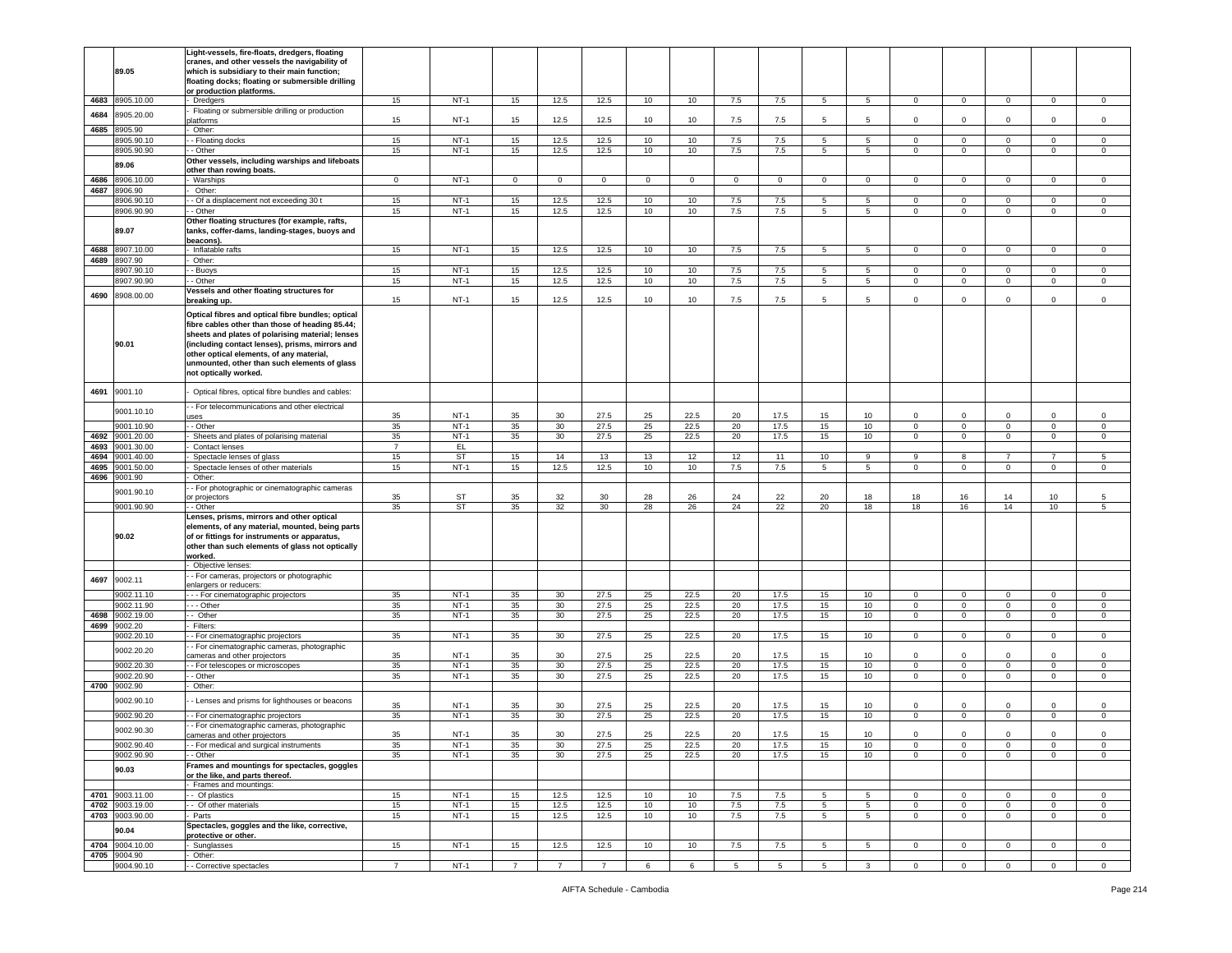|      | 9004.90.20      | - Corrective goggles                                                                                                                                                                             |                | $NT-1$    |                |                 |                | 6  |      | 5   | -5   | 5           |             |                | $\Omega$     |                |                | $\Omega$    |
|------|-----------------|--------------------------------------------------------------------------------------------------------------------------------------------------------------------------------------------------|----------------|-----------|----------------|-----------------|----------------|----|------|-----|------|-------------|-------------|----------------|--------------|----------------|----------------|-------------|
|      | 9004.90.50      | - Protective goggles                                                                                                                                                                             | $\overline{7}$ | $NT-1$    | $\overline{7}$ | $\overline{7}$  | $\overline{7}$ | 6  | 6    | 5   | 5    | 5           | 3           | $\Omega$       | $\mathbf 0$  | $\Omega$       | $\Omega$       | $\mathbf 0$ |
|      | 9004.90.90      | - Other                                                                                                                                                                                          | 15             | $NT-1$    | 15             | 12.5            | 12.5           | 10 | 10   | 7.5 | 7.5  | $5^{\circ}$ | 5           | $\mathbf{0}$   | $\mathbf 0$  | $\mathbf 0$    | $\mathbf{0}$   | $\mathbf 0$ |
|      | 90.05           | Binoculars, monoculars, other optical<br>telescopes, and mountings therefor; other<br>astronomical instruments and mountings<br>therefor, but not including instruments for radio-<br>astronomy. |                |           |                |                 |                |    |      |     |      |             |             |                |              |                |                |             |
| 4706 | 9005.10.00      | Binoculars                                                                                                                                                                                       | 35             | <b>ST</b> | 35             | 32              | 30             | 28 | 26   | 24  | 22   | 20          | 18          | 18             | 16           | 14             | 10             | 5           |
|      |                 |                                                                                                                                                                                                  |                |           |                |                 |                |    |      |     |      |             |             |                |              |                |                |             |
| 4707 | 9005.80         | Other instruments:                                                                                                                                                                               |                |           |                |                 |                |    |      |     |      |             |             |                |              |                |                |             |
|      |                 | - Astronomical instruments, excluding instruments                                                                                                                                                |                |           |                |                 |                |    |      |     |      |             |             |                |              |                |                |             |
|      | 9005.80.10      | for radio-astronomy                                                                                                                                                                              | 35             | NT-1      | 35             | 30              | 27.5           | 25 | 22.5 | 20  | 17.5 | 15          | 10          | $^{\circ}$     | $^{\circ}$   | $\Omega$       | $\Omega$       | $\mathbf 0$ |
|      |                 |                                                                                                                                                                                                  |                |           |                |                 |                |    |      |     |      |             |             |                |              |                |                |             |
|      | 9005.80.90      | - - Other                                                                                                                                                                                        | 35             | $NT-1$    | 35             | 30              | 27.5           | 25 | 22.5 | 20  | 17.5 | 15          | 10          | $\mathbf{0}$   | $\mathbf{0}$ | $\mathbf 0$    | $\mathbf{0}$   | $\mathbf 0$ |
|      |                 |                                                                                                                                                                                                  |                |           |                |                 |                |    |      |     |      |             |             |                |              |                |                |             |
| 4708 | 9005.90         | Parts and accessories (including mountings):                                                                                                                                                     |                |           |                |                 |                |    |      |     |      |             |             |                |              |                |                |             |
|      |                 |                                                                                                                                                                                                  |                |           |                |                 |                |    |      |     |      |             |             |                |              |                |                |             |
|      | 9005.90.10      | - For astronomical instruments, excluding                                                                                                                                                        |                |           |                |                 |                |    |      |     |      |             |             |                |              |                |                |             |
|      |                 | nstruments for radio-astronomy                                                                                                                                                                   | 35             | $NT-1$    | 35             | 30              | 27.5           | 25 | 22.5 | 20  | 17.5 | 15          | 10          | $\mathbf 0$    | $\Omega$     | $\Omega$       | $\Omega$       | $\Omega$    |
|      | 9005.90.90      | - Other                                                                                                                                                                                          | 35             | $NT-1$    | 35             | 30 <sup>°</sup> | 27.5           | 25 | 22.5 | 20  | 17.5 | 15          | 10          | $\mathbf 0$    | $\mathbf 0$  | 0              | $\mathbf 0$    | $\mathbf 0$ |
|      | 90.06           | Photographic (other than cinematographic)<br>cameras; photographic flashlight apparatus<br>and flashbulbs other than discharge lamps of<br>heading 85.39.                                        |                |           |                |                 |                |    |      |     |      |             |             |                |              |                |                |             |
| 4709 | 9006.10         | Cameras of a kind used for preparing printing                                                                                                                                                    |                |           |                |                 |                |    |      |     |      |             |             |                |              |                |                |             |
|      |                 | blates or cylinders:                                                                                                                                                                             |                |           |                |                 |                |    |      |     |      |             |             |                |              |                |                |             |
|      | 9006.10.10      | - Laser photo plotters                                                                                                                                                                           | 35             | $NT-1$    | 35             | 30              | 27.5           | 25 | 22.5 | 20  | 17.5 | 15          | 10          | $\mathbf 0$    | $\mathbf 0$  | 0              | 0              | $\mathbf 0$ |
|      | 9006.10.90      | - Other                                                                                                                                                                                          | 35             | $NT-1$    | 35             | 30              | 27.5           | 25 | 22.5 | 20  | 17.5 | 15          | 10          | $\mathbf 0$    | $\mathsf 0$  | $\mathbf{0}$   | $\mathbf{0}$   | $\circ$     |
|      | 4710 9006.30.00 | Cameras specially designed for underwater use,<br>or aerial survey or for medical or surgical<br>examination of internal organs; comparison<br>cameras for forensic or criminological purposes   | 35             | NT-1      | 35             | 30              | 27.5           |    | 22.5 | 20  | 17.5 | 15          | 10          | $\mathbf 0$    | $\mathbf 0$  | 0              | 0              | $\mathbf 0$ |
|      |                 |                                                                                                                                                                                                  |                |           |                |                 |                | 25 |      |     |      |             |             |                |              |                |                |             |
|      | 4711 9006.40.00 | - Instant print cameras                                                                                                                                                                          | 35             | $NT-1$    | 35             | 30 <sup>°</sup> | 27.5           | 25 | 22.5 | 20  | 17.5 | 15          | 10          | $\overline{0}$ | $\mathbf 0$  | $\overline{0}$ | $\mathbf 0$    | $\mathsf 0$ |
|      |                 | Other cameras:                                                                                                                                                                                   |                |           |                |                 |                |    |      |     |      |             |             |                |              |                |                |             |
|      | 4712 9006.51.00 | - With a through-the-lens viewfinder (single lens<br>reflex (SLR)), for roll film of a width not exceeding<br>35 mm                                                                              | 35             | $NT-1$    | 35             | 30 <sup>°</sup> | 27.5           | 25 | 22.5 | 20  | 17.5 | 15          | 10          | $\mathbf{0}$   | $\mathbf 0$  | $\mathbf 0$    | $\mathbf 0$    | $\mathbf 0$ |
| 4713 | 9006.52.00      | Other, for roll film of a width of less than 35 mm                                                                                                                                               |                |           |                |                 |                |    |      |     |      |             |             |                |              |                |                |             |
|      |                 |                                                                                                                                                                                                  | 35             | $NT-1$    | 35             | 30              | 27.5           | 25 | 22.5 | 20  | 17.5 | 15          | 10          | $\mathbf 0$    | $\mathbf 0$  | $\Omega$       | $\Omega$       | $\mathbf 0$ |
| 4714 | 9006.53.00      | - Other, for roll film of a width of 35 mm                                                                                                                                                       | 35             | NT-1      | 35             | 30 <sup>°</sup> | 27.5           | 25 | 22.5 | 20  | 17.5 | 15          | 10          | 0              | $\mathbf 0$  | $\mathbf 0$    | 0              | $\mathbf 0$ |
|      |                 |                                                                                                                                                                                                  |                |           |                |                 |                |    |      |     |      |             |             |                |              |                |                |             |
| 4715 | 9006.59         | Other:                                                                                                                                                                                           |                |           |                |                 |                |    |      |     |      |             |             |                |              |                |                |             |
|      |                 | - - Laser photo plotters or image setters with a                                                                                                                                                 |                |           |                |                 |                |    |      |     |      |             |             |                |              |                |                |             |
|      | 9006.59.10      | raster image processor                                                                                                                                                                           | 35             | $NT-1$    | 35             | 30              | 27.5           | 25 | 22.5 | 20  | 17.5 | 15          | 10          | 0              | $\mathbf 0$  | $\Omega$       | $\Omega$       | $\mathbf 0$ |
|      |                 |                                                                                                                                                                                                  |                |           | 35             |                 |                |    |      |     |      |             |             |                |              |                |                |             |
|      | 9006.59.90      | --- Other                                                                                                                                                                                        | 35             | $NT-1$    |                | 30              | 27.5           | 25 | 22.5 | 20  | 17.5 | 15          | 10          | $\mathbf{0}$   | $\mathbf 0$  | $\mathbf 0$    | $\mathbf{0}$   | $\mathbf 0$ |
|      |                 | Photographic flashlight apparatus and flashbulbs:<br>- Discharge lamp ("electronic") flashlight                                                                                                  |                |           |                |                 |                |    |      |     |      |             |             |                |              |                |                |             |
| 4716 | 9006.61.00      | pparatus                                                                                                                                                                                         | 35             | $NT-1$    | 35             | 30              | 27.5           | 25 | 22.5 | 20  | 17.5 | 15          | 10          | $\mathbf 0$    | $\mathbf 0$  | $\Omega$       | $\Omega$       | $\Omega$    |
|      |                 |                                                                                                                                                                                                  |                |           |                |                 |                |    |      |     |      |             |             |                |              |                |                |             |
| 4717 | 006.69.00       | - Other                                                                                                                                                                                          | 35             | $NT-1$    | 35             | 30 <sup>°</sup> | 27.5           | 25 | 22.5 | 20  | 17.5 | 15          | 10          | $\circ$        | $\mathbf 0$  | $\mathbf 0$    | $\mathbf 0$    | $\mathsf 0$ |
|      |                 | Parts and accessories:                                                                                                                                                                           |                |           |                |                 |                |    |      |     |      |             |             |                |              |                |                |             |
| 4718 | 9006.91         | - For cameras:                                                                                                                                                                                   |                |           |                |                 |                |    |      |     |      |             |             |                |              |                |                |             |
|      |                 |                                                                                                                                                                                                  |                |           |                |                 |                |    |      |     |      |             |             |                |              |                |                |             |
|      | 9006.91.10      | - - For laser photo plotters of subheading                                                                                                                                                       |                |           |                |                 |                |    |      |     |      |             |             |                |              |                |                |             |
|      |                 | 9006.10.10                                                                                                                                                                                       | 35             | NT-1      | 35             | 30              | 27.5           | 25 | 22.5 | 20  | 17.5 | 15          | 10          | 0              | $\mathbf 0$  | 0              | 0              | $\mathbf 0$ |
|      |                 | - - Other, for cameras of subheadings 9006.40 to                                                                                                                                                 |                |           |                |                 |                |    |      |     |      |             |             |                |              |                |                |             |
|      | 9006.91.30      | 9006.53                                                                                                                                                                                          | 35             | $NT-1$    | 35             | 30              | 27.5           | 25 | 22.5 | 20  | 17.5 | 15          | 10          | 0              | $\mathbf 0$  | $\Omega$       | $\Omega$       | $\Omega$    |
|      | 9006.91.90      | - - Other                                                                                                                                                                                        |                |           |                |                 |                |    |      |     |      |             |             | $\mathbf 0$    | $\mathsf 0$  | $\Omega$       | $\mathbf 0$    | $\mathbf 0$ |
|      |                 |                                                                                                                                                                                                  | 35             | $NT-1$    | 35             | 30              | 27.5           | 25 | 22.5 | 20  | 17.5 | 15          | 10          |                |              |                |                |             |
| 4719 | 9006.99         | - Other:                                                                                                                                                                                         |                |           |                |                 |                |    |      |     |      |             |             |                |              |                |                |             |
|      | 9006.99.10      | - - For photographic flashlight apparatus                                                                                                                                                        | 35             | $NT-1$    | 35             | 30              | 27.5           | 25 | 22.5 | 20  | 17.5 | 15          | 10          | $\,0\,$        | $\mathbf 0$  | $\Omega$       | $\mathbf 0$    | $\mathbf 0$ |
|      | 9006.99.90      | - - - Other                                                                                                                                                                                      | 35             | $NT-1$    | 35             | 30 <sup>°</sup> | 27.5           | 25 | 22.5 | 20  | 17.5 | 15          | 10          | $\mathbf{0}$   | $\mathbf{0}$ | $\mathbf 0$    | $\mathbf{0}$   | $\mathbf 0$ |
|      | 90.07           | Cinematographic cameras and projectors,<br>whether or not incorporating sound recording<br>or reproducing apparatus.<br>- Cameras:                                                               |                |           |                |                 |                |    |      |     |      |             |             |                |              |                |                |             |
|      |                 |                                                                                                                                                                                                  |                |           |                |                 |                |    |      |     |      |             |             |                |              |                |                |             |
| 4720 | 9007.11.00      | - For film of less than 16 mm width or for double-                                                                                                                                               |                |           |                |                 |                |    |      |     |      |             |             |                |              |                |                |             |
|      |                 | mm film                                                                                                                                                                                          | 15             | NT-1      | 15             | 12.5            | 12.5           | 10 | 10   | 7.5 | 7.5  | 5           | 5           | $\mathbf 0$    | $\mathbf 0$  | 0              | $\Omega$       | $\mathbf 0$ |
| 4721 | 9007.19.00      | - Other                                                                                                                                                                                          | 15             | $NT-1$    | 15             | 12.5            | 12.5           | 10 | 10   | 7.5 | 7.5  | 5           | $5^{\circ}$ | $\mathbf 0$    | $\mathsf 0$  | $\mathbf 0$    | $\mathbf 0$    | $\mathbf 0$ |
| 4722 | 9007.20         | Projectors:                                                                                                                                                                                      |                |           |                |                 |                |    |      |     |      |             |             |                |              |                |                |             |
|      |                 |                                                                                                                                                                                                  |                |           |                |                 |                |    |      |     |      |             |             |                |              |                |                |             |
|      | 9007.20.10      | - For film of less than 16 mm in width                                                                                                                                                           | 15             | ST        | 15             | 14              | 13             | 13 | 12   | 12  | 11   | 10          | 9           | 9              | 8            |                | 7              | 5           |
|      | 9007.20.90      | - Other                                                                                                                                                                                          | 15             | ST        | 15             | 14              | 13             | 13 | 12   | 12  | 11   | 10          | 9           | 9              | 8            | $\overline{7}$ | $\overline{7}$ | 5           |
|      |                 | Parts and accessories:                                                                                                                                                                           |                |           |                |                 |                |    |      |     |      |             |             |                |              |                |                |             |
|      |                 |                                                                                                                                                                                                  |                |           |                |                 |                |    |      |     |      |             |             |                |              |                |                |             |
| 4723 | 9007.91.00      | - For cameras                                                                                                                                                                                    | 15             | ST        | 15             | 14              | 13             | 13 | 12   | 12  | 11   | 10          | 9           | 9              | 8            |                |                | 5           |
|      | 4724 9007.92.00 | -- For projectors                                                                                                                                                                                | 15             | SТ        | 15             | 14              | 13             | 13 | 12   | 12  | 11   | 10          |             |                |              |                |                |             |
|      | 90.08           | Image projectors, other than cinematographic;<br>photographic (other than cinematographic)<br>enlargers and reducers.                                                                            |                |           |                |                 |                |    |      |     |      |             |             |                |              |                |                |             |
|      | 4725 9008.10.00 | - Slide projectors                                                                                                                                                                               | 15             | $NT-1$    | 15             | 12.5            | 12.5           | 10 | 10   | 7.5 | 7.5  | 5           | $5^{\circ}$ | $\mathbf{0}$   | $\mathsf 0$  | $\mathbf{0}$   | $\mathbf 0$    | $\mathbf 0$ |
|      |                 |                                                                                                                                                                                                  |                |           |                |                 |                |    |      |     |      |             |             |                |              |                |                |             |
|      |                 | Microfilm, microfiche or other microform readers,                                                                                                                                                |                |           |                |                 |                |    |      |     |      |             |             |                |              |                |                |             |
| 4726 | 9008.20.00      | whether or not capable of producing copies                                                                                                                                                       |                |           |                |                 |                |    |      |     |      |             |             |                |              |                |                |             |
|      |                 |                                                                                                                                                                                                  | 15             | $NT-1$    | 15             | 12.5            | 12.5           | 10 | 10   | 7.5 | 7.5  | 5           | 5           | $\mathbf 0$    | $\mathsf 0$  | $\Omega$       | $\mathbf{0}$   | $\mathsf 0$ |
| 4727 | 9008.30.00      | Other image projectors                                                                                                                                                                           | 15             | $NT-1$    | 15             | 12.5            | 12.5           | 10 | 10   | 7.5 | 7.5  | 5           | $5^{\circ}$ | $\circ$        | $\mathsf 0$  | $\mathbf 0$    | $\mathbf 0$    | $\mathbf 0$ |
|      |                 | Photographic (other than cinematographic)                                                                                                                                                        |                |           |                |                 |                |    |      |     |      |             |             |                |              |                |                |             |
| 4728 | 9008.40         |                                                                                                                                                                                                  |                |           |                |                 |                |    |      |     |      |             |             |                |              |                |                |             |
|      | 9008.40.10      | enlargers and reducers:<br>- Specialised equipment for use in the printing                                                                                                                       |                |           |                |                 |                |    |      |     |      |             |             |                |              |                |                |             |
|      |                 | industry                                                                                                                                                                                         | 15             | $NT-1$    | 15             | 12.5            | 12.5           | 10 | 10   | 7.5 | 7.5  | 5           | 5           | $\mathsf 0$    | $\mathsf 0$  | $\mathbf{0}$   | $\overline{0}$ | $\mathsf 0$ |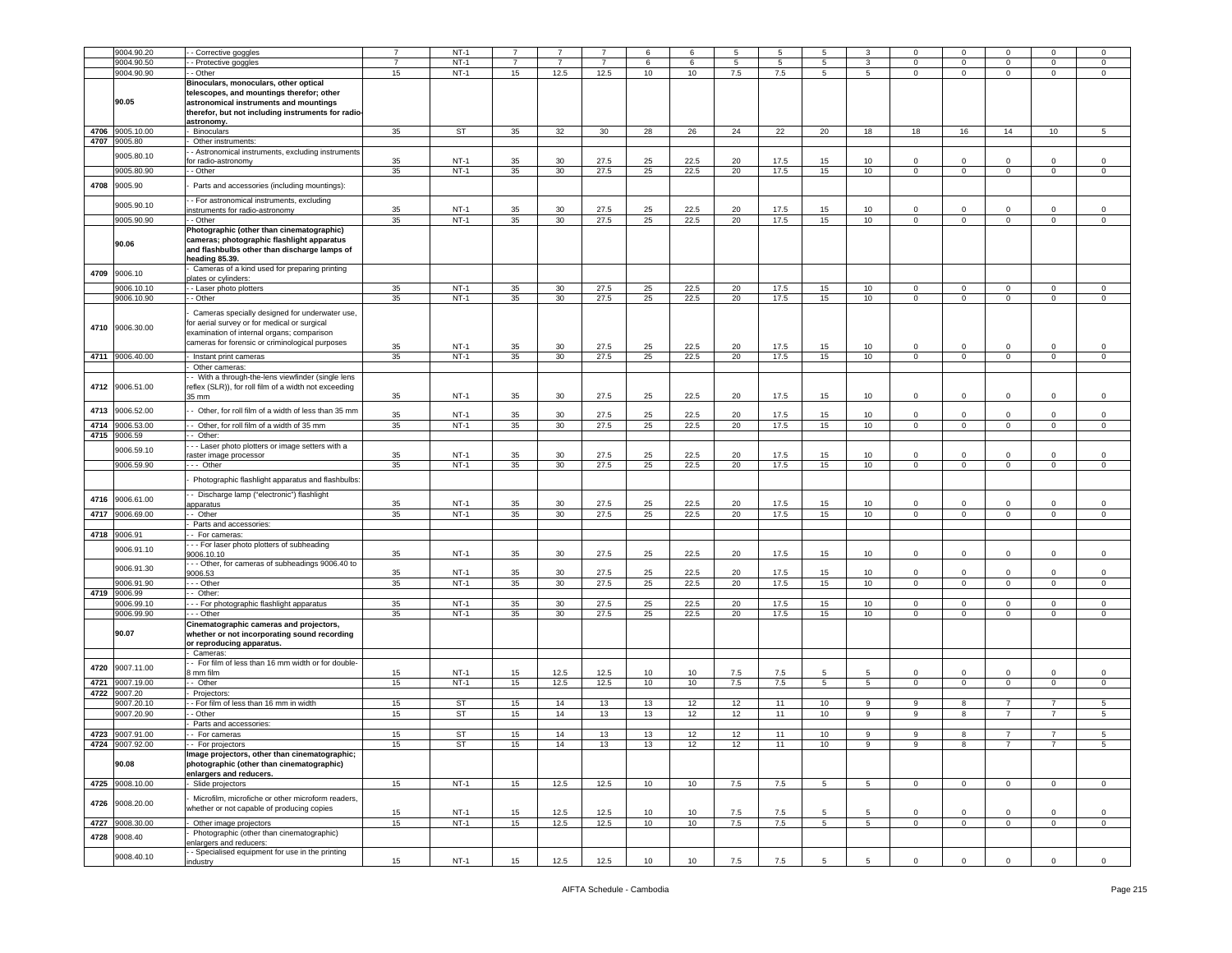|      | 9008.40.90                      | - Other                                                                                                                                                                                                                                        | 15             | $NT-1$           | 15                               | 12.5                             | 12.5                             | 10                  | 10           | 7.5             | 7.5             | 5               |                 | $\Omega$               | $\Omega$                                  |                               | $\Omega$         | 0                      |
|------|---------------------------------|------------------------------------------------------------------------------------------------------------------------------------------------------------------------------------------------------------------------------------------------|----------------|------------------|----------------------------------|----------------------------------|----------------------------------|---------------------|--------------|-----------------|-----------------|-----------------|-----------------|------------------------|-------------------------------------------|-------------------------------|------------------|------------------------|
| 4729 | 9008.90                         | Parts and accessories:                                                                                                                                                                                                                         |                |                  |                                  |                                  |                                  |                     |              |                 |                 |                 |                 |                        |                                           |                               |                  |                        |
|      |                                 |                                                                                                                                                                                                                                                |                |                  |                                  |                                  |                                  |                     |              |                 |                 |                 |                 |                        |                                           |                               |                  |                        |
|      | 9008.90.10                      | - Of goods of subheading 9008.20                                                                                                                                                                                                               | 15             | $NT-1$           | 15                               | 12.5                             | 12.5                             | 10                  | 10           | 7.5             | 7.5             | 5               | 5               | $\mathbf 0$            | $\mathbf{0}$                              | $\mathbf{0}$                  | 0                | $\mathbf 0$            |
|      | 9008.90.90                      | - Other                                                                                                                                                                                                                                        | 15             | $NT-1$           | 15                               | 12.5                             | 12.5                             | 10                  | 10           | 7.5             | 7.5             | $5^{\circ}$     | 5 <sub>5</sub>  | $\circ$                | $\mathbf{0}$                              | $\mathbf{0}$                  | $\mathbf 0$      | $\mathbf 0$            |
|      | 90.10                           | Apparatus and equipment for photographic<br>(including cinematographic) laboratories, not<br>specified or included elsewhere in this Chapter;<br>negatoscopes; projection screens.                                                             |                |                  |                                  |                                  |                                  |                     |              |                 |                 |                 |                 |                        |                                           |                               |                  |                        |
| 4730 | 9010.10.00                      | Apparatus and equipment for automatically<br>developing photographic (including<br>cinematographic) film or paper in rolls or for<br>automatically exposing developed film to rolls of<br>photographic paper                                   | 15             | $NT-1$           | 15                               | 12.5                             | 12.5                             | 10                  | 10           | 7.5             | 7.5             | 5               | 5               | $\mathbf 0$            | $\mathbf 0$                               | $\mathbf 0$                   | $\mathbf 0$      | 0                      |
| 4731 | 9010.50                         | Other apparatus and equipment for photographic<br>(including cinematographic) laboratories;<br>negatoscopes:                                                                                                                                   |                |                  |                                  |                                  |                                  |                     |              |                 |                 |                 |                 |                        |                                           |                               |                  |                        |
|      | 9010.50.10                      | - Apparatus for the projection or drawing of circuit<br>patterns on sensitized substrates for the<br>manufacture of PCB/PWBs                                                                                                                   | 15             | $NT-1$           | 15                               | 12.5                             | 12.5                             | 10                  | 10           | 7.5             | 7.5             | 5               | 5               | 0                      | $\mathbf 0$                               | $\mathbf 0$                   | 0                | 0                      |
|      | 9010.50.90                      | - Other                                                                                                                                                                                                                                        | 15             | $NT-1$           | 15                               | 12.5                             | 12.5                             | 10                  | 10           | 7.5             | 7.5             | 5               | 5               | $\circ$                | $\overline{0}$                            | $\mathbf{0}$                  | $\circ$          | $\mathsf 0$            |
| 4732 | 9010.60.00                      | Projection screens                                                                                                                                                                                                                             | 15             | $NT-1$           | 15                               | 12.5                             | 12.5                             | 10                  | 10           | $7.5\,$         | 7.5             | 5               | 5               | 0                      | $\mathbf 0$                               | $\mathbf 0$                   | 0                | $\mathsf 0$            |
|      | 4733 9010.90                    | Parts and accessories:                                                                                                                                                                                                                         |                |                  |                                  |                                  |                                  |                     |              |                 |                 |                 |                 |                        |                                           |                               |                  |                        |
|      | 9010.90.10                      | - For projection screens, or for articles of<br>subheading 9010.10                                                                                                                                                                             | 15             | $NT-1$           | 15                               | 12.5                             | 12.5                             | 10                  | 10           | 7.5             | 7.5             | 5               | 5               | $\circ$                | $\overline{0}$                            | $\mathbf 0$                   | $\circ$          | $\mathsf 0$            |
|      | 9010.90.30                      | - Parts and accessories of apparatus for the<br>projection or drawing of circuit patterns on<br>sensitized substrates for the manufacture of<br>PCB/PWBs                                                                                       | 15             | $NT-1$           | 15                               | 12.5                             | 12.5                             | 10                  | 10           | 7.5             | 7.5             | 5               | 5               | $\Omega$               | $\mathbf 0$                               | $\Omega$                      | $\Omega$         | $\mathbf 0$            |
|      | 9010.90.90                      | - Other                                                                                                                                                                                                                                        | 15             | $NT-1$           | 15                               | 12.5                             | 12.5                             | 10                  | 10           | 7.5             | 7.5             | $5\overline{5}$ | 5               | $\circ$                | $\mathbf 0$                               | $\mathsf 0$                   | $\mathbf 0$      | $\mathsf 0$            |
|      | 90.11                           | Compound optical microscopes, including<br>those for photomicrography,<br>cinephotomicrography or microprojection.                                                                                                                             |                |                  |                                  |                                  |                                  |                     |              |                 |                 |                 |                 |                        |                                           |                               |                  |                        |
| 4734 | 9011.10.00                      | Stereoscopic microscopes                                                                                                                                                                                                                       | $\overline{7}$ | $NT-1$           | $\overline{7}$                   | $\overline{7}$                   | $\overline{7}$                   | 6                   | 6            | 5               | 5               | 5               | 3               | $\mathbf 0$            | $\overline{0}$                            | $\mathbf{0}$                  | $\mathbf 0$      | $\mathsf 0$            |
| 4735 | 9011.20.00                      | Other microscopes, for photomicrography,<br>cinephotomicrography or microprojection                                                                                                                                                            | $\overline{7}$ | $NT-1$           | $\overline{7}$                   | $\overline{7}$                   | $\overline{7}$                   | 6                   | 6            | $5\overline{5}$ | 5               | 5               | 3               | $\mathbf 0$            | $\mathbf 0$                               | $\mathbf 0$                   | $\mathbf 0$      | $\mathbf 0$            |
| 4736 | 9011.80.00                      | Other microscopes                                                                                                                                                                                                                              | 7              | $NT-1$           | $\overline{7}$                   | 7                                | $\overline{7}$                   | 6                   | 6            | 5               | $5\phantom{.0}$ | 5               | 3               | $\mathbf{0}$           | $\overline{0}$                            | $\mathbf{0}$                  | $\mathbf 0$      | $\mathbf 0$            |
| 4737 | 9011.90.00                      | Parts and accessories                                                                                                                                                                                                                          | $\overline{7}$ | $NT-1$           | $\overline{7}$                   | $\overline{7}$                   | $\overline{7}$                   | 6                   | 6            | 5               | 5               | 5               | 3               | $\mathbf{0}$           | $\overline{0}$                            | $\mathbf 0$                   | $\mathbf 0$      | 0                      |
|      |                                 | Microscopes other than optical microscopes;                                                                                                                                                                                                    |                |                  |                                  |                                  |                                  |                     |              |                 |                 |                 |                 |                        |                                           |                               |                  |                        |
| 4738 | 90.12<br>9012.10.00             | diffraction apparatus.<br>Microscopes other than optical microscopes;                                                                                                                                                                          |                |                  |                                  |                                  |                                  |                     |              |                 |                 |                 |                 |                        |                                           |                               |                  |                        |
|      | 4739 9012.90.00                 | diffraction apparatus<br>Parts and accessories                                                                                                                                                                                                 | $\overline{7}$ | ST<br>$NT-1$     | $\overline{7}$<br>$\overline{7}$ | $\overline{7}$<br>$\overline{7}$ | $\overline{7}$<br>$\overline{7}$ | $\overline{7}$<br>6 | 6<br>6       | 6<br>5          | 6<br>5          | 6<br>5          | 5<br>3          | 5<br>$\Omega$          | 5<br>$\mathsf 0$                          | 5<br>$\mathbf{0}$             | 5<br>$\mathbf 0$ | 5<br>$\mathbf 0$       |
|      | 90.13                           | Liquid crystal devices not constituting articles<br>provided for more specifically in other<br>headings; lasers, other than laser diodes; other<br>optical appliances and instruments, not<br>specified or included elsewhere in this Chapter. |                |                  |                                  |                                  |                                  |                     |              |                 |                 |                 |                 |                        |                                           |                               |                  |                        |
| 4741 | 4740 9013.10.00<br>9013.20.00   | Telescopic sights for fitting to arms; periscopes;<br>telescopes designed to form parts of machines,<br>appliances, instruments or apparatus of this<br>Chapter or Section XVI<br>Lasers, other than laser diodes                              | 35<br>35       | $NT-1$<br>$NT-1$ | 35<br>35                         | 30<br>30                         | 27.5<br>27.5                     | 25<br>25            | 22.5<br>22.5 | 20<br>20        | 17.5<br>17.5    | 15<br>15        | 10<br>10        | $\mathbf 0$<br>$\circ$ | $\overline{\mathbf{0}}$<br>$\overline{0}$ | $\mathbf 0$<br>$\overline{0}$ | $\mathbf 0$<br>0 | $\,0\,$<br>$\mathbf 0$ |
|      | 4742 9013.80                    | Other devices, appliances and instruments:                                                                                                                                                                                                     |                |                  |                                  |                                  |                                  |                     |              |                 |                 |                 |                 |                        |                                           |                               |                  |                        |
|      | 9013.80.10                      | - Optical error verification and repair apparatus for<br>PCB/PWBs and PCAs                                                                                                                                                                     | 35             | $NT-1$           | 35                               | 30                               | 27.5                             | 25                  | 22.5         | 20              | 17.5            | 15              | 10 <sub>1</sub> | $\Omega$               | $\mathbf 0$                               | $\Omega$                      | $\Omega$         | $\mathsf 0$            |
|      | 9013.80.20                      | - - Liquid crystal devices                                                                                                                                                                                                                     | 35             | $NT-1$           | 35                               | 30 <sup>2</sup>                  | 27.5                             | 25                  | 22.5         | 20              | 17.5            | 15              | 10 <sub>1</sub> | $\mathbf{0}$           | $\mathbf{0}$                              | $\overline{0}$                | $\mathbf{0}$     | $\mathbf{0}$           |
|      | 9013.80.90                      | - Other                                                                                                                                                                                                                                        | 35             | $NT-1$           | 35                               | 30                               | 27.5                             | 25                  | 22.5         | 20              | 17.5            | 15              | 10              | $\circ$                | $\overline{0}$                            | $\mathbf{0}$                  | $\mathbf 0$      | $\mathsf 0$            |
| 4743 | 9013.90                         | Parts and accessories:                                                                                                                                                                                                                         |                |                  |                                  |                                  |                                  |                     |              |                 |                 |                 |                 |                        |                                           |                               |                  |                        |
|      | 9013.90.10                      | - Parts and accessories of goods of subheading<br>9013.20                                                                                                                                                                                      | 35             | $NT-1$           | 35                               | 30                               | 27.5                             | 25                  | 22.5         | 20              | 17.5            | 15              | 10              | $\mathbf{0}$           | $\mathbf 0$                               | $\mathbf 0$                   | 0                | $\mathbf 0$            |
|      | 9013.90.30                      | - Other, of goods of subheading 9013.10 or<br>9013.80                                                                                                                                                                                          | 35             | $NT-1$           | 35                               | 30                               | 27.5                             | 25                  | 22.5         | 20              | 17.5            | 15              | 10              | $\mathbf 0$            | $\overline{0}$                            | $\mathbf 0$                   | $\mathbf 0$      | $\mathsf 0$            |
|      | 9013.90.40                      | - Parts and accessories of optical error verification<br>and repair apparatus for PCB/PWBs and PCAs                                                                                                                                            | 35             | $NT-1$           | 35                               | 30                               | 27.5                             | 25                  | 22.5         | 20              | 17.5            | 15              | 10              | $\Omega$               | $\mathbf 0$                               | $\Omega$                      | $\Omega$         | $\mathbf 0$            |
|      | 9013.90.90                      | - Other                                                                                                                                                                                                                                        | 35             | $NT-1$           | 35                               | 30                               | 27.5                             | 25                  | 22.5         | 20              | 17.5            | 15              | 10 <sub>1</sub> | $\mathbf 0$            | $\overline{0}$                            | $\mathbf{0}$                  | $\mathbf 0$      | $\mathsf 0$            |
|      |                                 | Direction finding compasses; other                                                                                                                                                                                                             |                |                  |                                  |                                  |                                  |                     |              |                 |                 |                 |                 |                        |                                           |                               |                  |                        |
|      | 90.14                           | navigational instruments and appliances.                                                                                                                                                                                                       |                |                  |                                  |                                  |                                  |                     |              |                 |                 |                 |                 |                        |                                           |                               |                  |                        |
|      | 4744 9014.10.00                 | Direction finding compasses                                                                                                                                                                                                                    | 15             | $NT-1$           | 15                               | 12.5                             | 12.5                             | 10                  | 10           | 7.5             | 7.5             | 5               | 5               | $\mathbf 0$            | $\overline{0}$                            | $\mathbf 0$                   | $\Omega$         | $\mathbf 0$            |
|      |                                 | Instruments and appliances for aeronautical or                                                                                                                                                                                                 |                |                  |                                  |                                  |                                  |                     |              |                 |                 |                 |                 |                        |                                           |                               |                  |                        |
|      | 4745 9014.20.00<br>4746 9014.80 | space navigation (other than compasses)<br>Other instruments and appliances:                                                                                                                                                                   | 15             | $NT-1$           | 15                               | 12.5                             | 12.5                             | 10                  | 10           | 7.5             | 7.5             | 5               | 5               | $\mathbf 0$            | $\mathbf{0}$                              | $\mathbf 0$                   | 0                | $\mathbf{0}$           |
|      | 9014.80.10                      | - Of a kind used on ships, incorporating or working<br>in conjunction with an automatic data processing                                                                                                                                        |                |                  |                                  | 12.5                             | 12.5                             | 10                  |              | 7.5             |                 |                 |                 |                        | $\mathbf 0$                               |                               |                  |                        |
|      |                                 |                                                                                                                                                                                                                                                |                |                  |                                  |                                  |                                  |                     | 10           |                 | 7.5             | -5              | 5               | $\mathbf 0$            |                                           |                               |                  |                        |
|      |                                 | machines                                                                                                                                                                                                                                       | 15             | $NT-1$           | 15                               |                                  |                                  |                     |              |                 |                 |                 |                 |                        |                                           | $\mathbf 0$                   | $\mathbf 0$      | $\mathbf 0$            |
|      | 9014.80.90                      | - Other                                                                                                                                                                                                                                        | 15             | $NT-1$           | 15                               | 12.5                             | 12.5                             | 10                  | 10           | 7.5             | 7.5             | 5 <sup>5</sup>  | $5\overline{5}$ | $\mathbf{0}$           | $\mathbf{0}$                              | $\overline{0}$                | $\mathbf 0$      | $\circ$                |
|      | 4747 9014.90<br>9014.90.10      | Parts and accessories:<br>- Of instruments and apparatus incorporating or<br>working in conjunction with an automatic data                                                                                                                     |                |                  |                                  |                                  |                                  |                     |              |                 |                 |                 |                 |                        |                                           |                               |                  |                        |
|      | 9014.90.90                      | processing machines of a kind used on ships<br>- - Other                                                                                                                                                                                       | 15             | $NT-1$<br>$NT-1$ | 15                               | 12.5<br>12.5                     | 12.5                             | 10                  | 10           | 7.5             | 7.5             | 5               | 5               | $\mathbf 0$            | $\mathsf 0$                               | $\mathbf 0$                   | 0                | $\mathbf 0$            |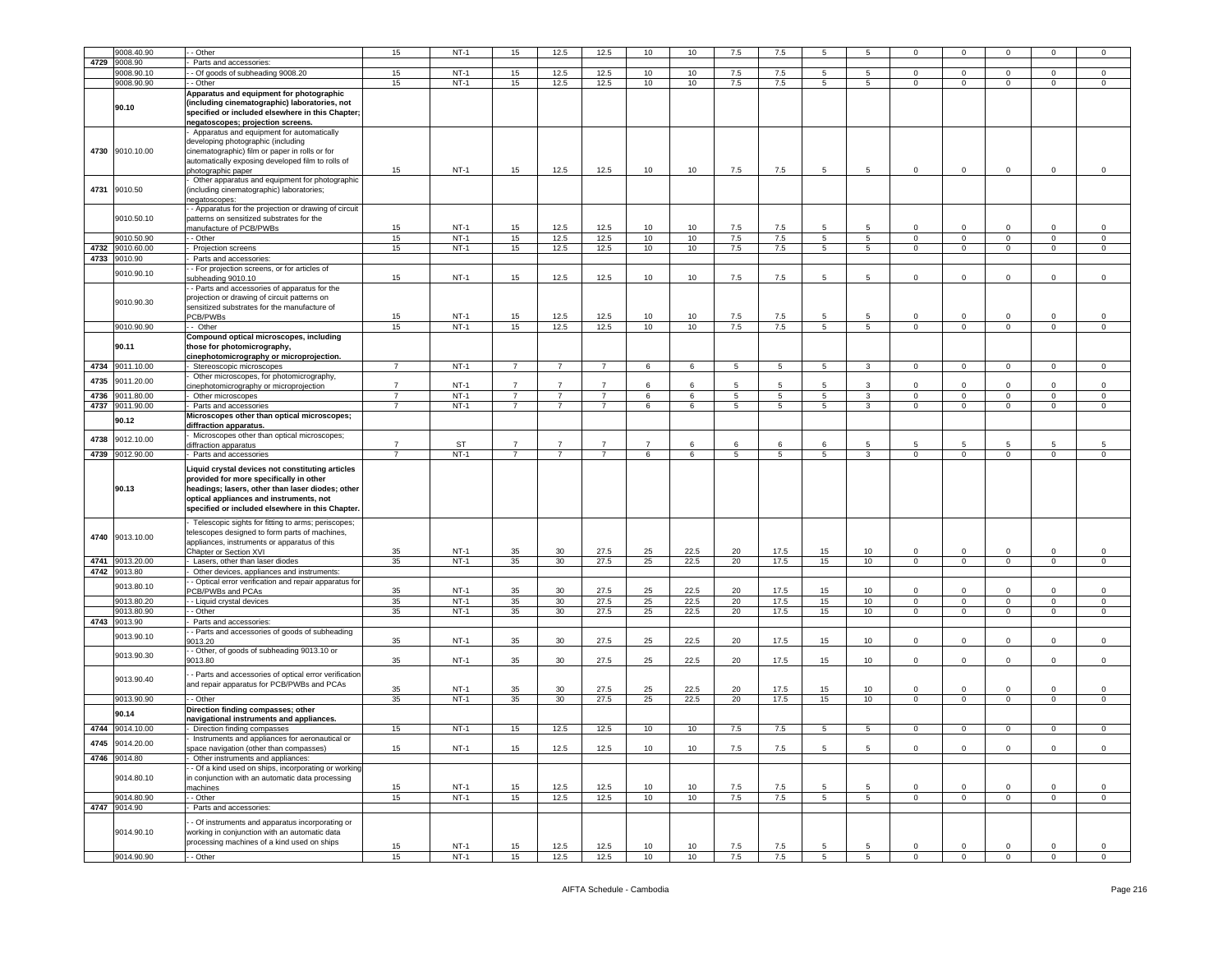| Surveying (including photogrammetrical<br>surveying), hydrographic, oceanographic,<br>90.15<br>hydrological, meteorological or geophysical<br>instruments and appliances, excluding<br>compasses; rangefinders.<br>4748 9015.10<br>Rangefinders:<br>- Of a kind used in photography or<br>9015.10.10<br>$NT-1$<br>12.5<br>12.5<br>cinematography<br>15<br>15<br>10<br>10<br>7.5<br>7.5<br>5<br>5<br>0<br>$\mathbf 0$<br>0<br>$\Omega$<br>$\Omega$<br>9015.10.90<br>$NT-1$<br>15<br>12.5<br>12.5<br>10<br>10<br>7.5<br>7.5<br>5<br>$\mathbf 0$<br>$\mathbf 0$<br>- Other<br>15<br>5 <sup>5</sup><br>$\mathbf{0}$<br>$\mathbf 0$<br>$\mathbf{0}$<br>4749<br>9015.20.00<br>Theodolites and tachymeters (tacheometers)<br>$NT-1$<br>12.5<br>12.5<br>15<br>15<br>10<br>10<br>7.5<br>7.5<br>5<br>$\mathbf 0$<br>$\mathbf 0$<br>$\mathbf 0$<br>$\Omega$<br>5<br>$\Omega$<br>$NT-1$<br>15<br>12.5<br>12.5<br>7.5<br>7.5<br>4750<br>10<br>10<br>5<br>9015.30.00<br>Levels<br>15<br>5<br>0<br>$\mathbf 0$<br>0<br>0<br>$\mathbf 0$<br>Photogrammetrical surveying instruments and<br>4751<br>9015.40.00<br>15<br>$NT-1$<br>15<br>12.5<br>12.5<br>10<br>7.5<br>7.5<br>5<br>$\mathbf 0$<br>$\mathbf 0$<br>$\mathbf 0$<br>$\mathbf 0$<br>$\mathbf 0$<br>10<br>5<br>appliances<br>4752<br>9015.80<br>Other instruments and appliances:<br>9015.80.10<br>- Radio-sonde and radio wind apparatus<br>15<br>$NT-1$<br>15<br>12.5<br>12.5<br>10<br>10<br>7.5<br>7.5<br>5<br>$\mathbf{0}$<br>$\mathbf 0$<br>5<br>$\mathbf 0$<br>$\mathbf 0$<br>$\mathbf{0}$<br>12.5<br>9015.80.90<br>- Other<br>15<br>$NT-1$<br>15<br>12.5<br>10<br>10<br>7.5<br>7.5<br>5<br>5<br>$\Omega$<br>$\mathsf 0$<br>$\mathbf 0$<br>$\mathbf 0$<br>$\mathbf 0$<br>15<br>12.5<br>$NT-1$<br>12.5<br>10<br>7.5<br>7.5<br>5<br>$5\overline{5}$<br>4753<br>9015.90.00<br>15<br>10<br>$\mathbf 0$<br>$\mathsf 0$<br>$\mathbf 0$<br>$\mathbf 0$<br>$\mathsf 0$<br>Parts and accessories<br>Balances of a sensitivity of 5 cg or better, with<br>4754<br>90.16<br>or without weights.<br>9016.00.10<br>- Electronic<br>15<br>$NT-1$<br>15<br>12.5<br>12.5<br>10<br>10<br>7.5<br>7.5<br>5<br>$\mathsf 0$<br>$\mathbf 0$<br>5<br>$\mathbf 0$<br>$\Omega$<br>$\Omega$<br>9016.00.90<br>12.5<br>- Other<br>$NT-1$<br>15<br>12.5<br>10<br>7.5<br>15<br>10<br>7.5<br>5<br>5<br>$\mathbf{0}$<br>$\mathbf 0$<br>$\mathbf 0$<br>$\mathbf{0}$<br>$\mathbf 0$<br>Drawing, marking-out or mathematical<br>calculating instruments (for example, drafting<br>machines, pantographs, protractors, drawing<br>sets, slide rules, disc calculators); instruments<br>90.17<br>for measuring length, for use in the hand (for<br>example, measuring rods and tapes,<br>micrometers, callipers), not specified or<br>included elsewhere in this Chapter.<br>Drafting tables and machines, whether or not<br>4755<br>9017.10<br>automatic:<br>9017.10.10<br>$NT-1$<br>15<br>12.5<br>12.5<br>- Plotters<br>15<br>10<br>10<br>7.5<br>7.5<br>5<br>5<br>$\mathbf{0}$<br>$\mathbf 0$<br>$\mathbf 0$<br>$\mathbf{0}$<br>$\mathbf 0$<br>9017.10.90<br>- Other<br>15<br>$NT-1$<br>15<br>12.5<br>12.5<br>10<br>10<br>7.5<br>7.5<br>5<br>5<br>$\mathbf 0$<br>$\mathsf 0$<br>$\mathbf 0$<br>$\mathbf 0$<br>$\Omega$<br>Other drawing, marking-out or mathematical<br>4756<br>9017.20<br>calculating instruments:<br>12.5<br>9017.20.10<br>$NT-1$<br>15<br>12.5<br>10<br>7.5<br>7.5<br>15<br>10<br>5<br>$5^{\circ}$<br>$\mathsf 0$<br>$\mathbf 0$<br>$\mathbf 0$<br>- Rulers<br>$\mathbf 0$<br>$\mathbf 0$<br>- Apparatus for the projection or drawing of circuit<br>9017.20.30<br>patterns on sensitized substrates for the<br>15<br>$NT-1$<br>15<br>12.5<br>12.5<br>10<br>10<br>7.5<br>7.5<br>5<br>$\mathsf 0$<br>$\mathbf 0$<br>$\mathsf 0$<br>manufacture of PCB/PWBs<br>5<br>$\mathbf 0$<br>0<br>- Photo plotters for the manufacture of<br>9017.20.40<br>$NT-1$<br>15<br>12.5<br>12.5<br>5<br>PCB/PWBs<br>15<br>10<br>10<br>7.5<br>7.5<br>5<br>$\circ$<br>$\mathbf 0$<br>$\mathbf 0$<br>$\mathbf 0$<br>$\mathbf 0$<br>$NT-1$<br>15<br>12.5<br>12.5<br>9017.20.50<br>- Other plotters<br>15<br>10<br>10<br>7.5<br>7.5<br>5<br>$\mathsf 0$<br>$\mathsf 0$<br>5<br>$\mathbf{0}$<br>0<br>0<br>9017.20.90<br>$NT-1$<br>15<br>12.5<br>12.5<br>7.5<br>7.5<br>- Other<br>15<br>10<br>10<br>5<br>5 <sup>5</sup><br>$\mathbf 0$<br>$\mathsf 0$<br>$\mathbf 0$<br>$\mathbf 0$<br>$\mathbf 0$<br>$NT-1$<br>15<br>12.5<br>12.5<br>10<br>7.5<br>7.5<br>$5\overline{)}$<br>5<br>4757<br>9017.30.00<br>Micrometers, callipers and gauges<br>15<br>10<br>$\mathsf 0$<br>$\mathbf 0$<br>$\mathbf 0$<br>$\mathbf 0$<br>$\mathbf 0$<br>$NT-1$<br>15<br>12.5<br>12.5<br>$7.5$<br>$7.5\,$<br>4758<br>9017.80.00<br>Other instruments<br>15<br>10<br>10<br>5<br>5<br>$\mathbf 0$<br>$\mathsf 0$<br>$\mathbf 0$<br>$\mathbf 0$<br>$\mathbf 0$<br>4759<br>9017.90<br>Parts and accessories:<br>- Parts and accessories of apparatus for the<br>projection or drawing of circuit patterns on<br>9017.90.20<br>sensitized substrates for the manufacture of<br>15<br>$NT-1$<br>15<br>12.5<br>12.5<br>10<br>10<br>7.5<br>7.5<br>5<br>$\mathbf 0$<br>$\mathsf 0$<br>$\mathbf 0$<br>$\mathbf 0$<br>PCB/PWBs<br>5<br>0<br>- Parts and accessories of photo plotters for the<br>9017.90.30<br>12.5<br>manufacture of PCB/PWBs<br>15<br>$NT-1$<br>15<br>12.5<br>10<br>10<br>7.5<br>7.5<br>5<br>5<br>$\mathbf{0}$<br>$\mathbf 0$<br>$\mathbf 0$<br>$\mathbf{0}$<br>$\circ$<br>- Parts and accessories including printed circuit<br>9017.90.40<br>15<br>$NT-1$<br>15<br>12.5<br>12.5<br>10<br>10<br>7.5<br>7.5<br>$5\overline{5}$<br>$\mathbf 0$<br>$\mathsf 0$<br>$\mathbf 0$<br>$\mathbf 0$<br>5<br>$\Omega$<br>assemblies of plotters<br>12.5<br>$NT-1$<br>15<br>12.5<br>9017.90.90<br>15<br>10<br>7.5<br>7.5<br>5<br>- Other<br>10<br>5<br>0<br>$\mathbf 0$<br>0<br>0<br>$\mathbf 0$<br>Instruments and appliances used in medical,<br>surgical, dental or veterinary sciences,<br>90.18<br>including scintigraphic apparatus, other electro-<br>medical apparatus and sight-testing<br>instruments.<br>Electro-diagnostic apparatus (including<br>apparatus for functional exploratory examination or<br>for checking physiological parameters):<br>4760<br>9018.11.00<br>- Electro-cardiographs<br>$\mathbf 0$<br>$NT-1$<br>$\mathbf 0$<br>$\mathbf 0$<br>$\circ$<br>$\mathbf 0$<br>$\circ$<br>$\mathbf 0$<br>$\mathbf 0$<br>$\mathbf 0$<br>$\circ$<br>$\mathbf 0$<br>$\mathsf 0$<br>$\mathbf 0$<br>$\circ$<br>$\Omega$<br>4761<br>9018.12.00<br>$NT-1$<br>$\circ$<br>$\mathsf 0$<br>$\mathsf 0$<br>$\mathsf 0$<br>- Ultrasonic scanning apparatus<br>0<br>0<br>$\mathbf 0$<br>$\mathbf 0$<br>$\mathbf 0$<br>$\mathbf 0$<br>$\mathbf 0$<br>0<br>$\mathbf 0$<br>0<br>0<br>4762<br>$NT-1$<br>9018.13.00<br>- Magnetic resonance imaging apparatus<br>$\mathbf 0$<br>$\mathbf 0$<br>$\mathbf 0$<br>$\mathbf 0$<br>$\mathbf 0$<br>$\mathbf 0$<br>$\mathbf 0$<br>$\mathbf 0$<br>$\mathsf 0$<br>$\circ$<br>$\circ$<br>$\mathsf 0$<br>$\mathbf 0$<br>$\mathbf{0}$<br>$\mathsf 0$<br>4763 9018.14.00<br>$NT-1$<br>$\mathbf 0$<br>$\overline{0}$<br>- Scintigraphic apparatus<br>$\mathbf 0$<br>$\mathbf{0}$<br>$\mathbf 0$<br>$\mathbf 0$<br>0<br>$\mathbf 0$<br>0<br>$\mathbf 0$<br>$\mathbf{0}$<br>$\mathbf 0$<br>$\mathbf 0$<br>$\mathbf{0}$<br>0<br>4764 9018.19.00<br>Other<br>$NT-1$<br>$\Omega$<br>0<br>$\Omega$<br>$\Omega$<br>$\Omega$<br>$\Omega$<br>$\Omega$<br>$\Omega$<br>$\Omega$<br>4765 9018.20.00<br>Ultra-violet or infra-red ray apparatus<br>$\mathbf 0$<br>$NT-1$<br>$\mathbf 0$<br>$\mathbf 0$<br>$\mathbf 0$<br>$\mathsf 0$<br>$\mathbf 0$<br>$\mathbf 0$<br>$\mathbf 0$<br>$\mathbf 0$<br>$\mathbf 0$<br>$\mathbf 0$<br>$\mathbf 0$<br>$\mathbf 0$<br>$\mathbf 0$<br>$\mathbf 0$<br>Syringes, needles, catheters, cannulae and the<br>ike:<br>- Syringes, with or without needles:<br>4766 9018.31<br>9018.31.10<br>- - Disposable syringes<br>$NT-1$<br>$\mathbf 0$<br>$\circ$<br>$\mathbf{0}$<br>$\mathsf 0$<br>$\overline{0}$<br>$\mathbf{0}$<br>$\overline{0}$<br>$\mathbf{0}$<br>$\circ$<br>$\mathbf 0$<br>$\mathsf 0$<br>$\mathbf 0$<br>$\mathbf 0$<br>$\mathbf{0}$<br>$\mathbf 0$<br>$NT-1$<br>9018.31.90<br>- - Other<br>$\mathbf 0$<br>$\mathbf 0$<br>$\overline{0}$<br>$\overline{0}$<br>$\overline{0}$<br>$\mathbf{0}$<br>$\overline{0}$<br>$\mathbf 0$<br>$\mathbf{0}$<br>$\mathbf{0}$<br>$\mathbf{0}$<br>$\mathbf 0$<br>$\mathbf 0$<br>$\mathbf{0}$<br>$\mathbf 0$<br>4767<br>9018.32.00<br>- Tubular metal needles and needles for sutures<br>$\mathbf 0$<br>$NT-1$<br>$\mathbf 0$<br>$\mathbf 0$<br>$\mathbf 0$<br>$\mathbf 0$<br>$\mathbf 0$<br>$\mathbf 0$<br>0<br>$\mathbf 0$<br>$^{\circ}$<br>$\Omega$<br>$\mathbf 0$<br>$\mathbf 0$<br>$\Omega$<br>$\mathbf 0$<br>4768<br>9018.39<br>- Other:<br>$NT-1$<br>9018.39.10<br>-- Catheters<br>$\mathbf{0}$<br>0<br>$\mathbf{0}$<br>$\mathbf 0$<br>$\mathbf 0$<br>$\mathbf 0$<br>$\mathbf{0}$<br>$\mathbf 0$<br>$\overline{\mathbf{0}}$<br>$\mathbf 0$<br>0<br>$\mathbf 0$<br>0<br>0<br>$\mathbf 0$<br>- - Tubular metal needles and needles for<br>9018.39.20<br>$\mathbf 0$<br>$NT-1$<br>$\mathbf{O}$<br>$\circ$<br>$\mathbf 0$<br>$\mathbf{0}$<br>$\mathbf 0$<br>$\mathbf 0$<br>$\mathbf 0$<br>$\mathbf 0$<br>$\mathbf 0$<br>$\mathbf 0$<br>$\mathsf 0$<br>$\mathbf 0$<br>$\mathbf 0$<br>$\mathbf 0$<br>sutures |  |  |  |  |  |  |  |  |  |  |
|----------------------------------------------------------------------------------------------------------------------------------------------------------------------------------------------------------------------------------------------------------------------------------------------------------------------------------------------------------------------------------------------------------------------------------------------------------------------------------------------------------------------------------------------------------------------------------------------------------------------------------------------------------------------------------------------------------------------------------------------------------------------------------------------------------------------------------------------------------------------------------------------------------------------------------------------------------------------------------------------------------------------------------------------------------------------------------------------------------------------------------------------------------------------------------------------------------------------------------------------------------------------------------------------------------------------------------------------------------------------------------------------------------------------------------------------------------------------------------------------------------------------------------------------------------------------------------------------------------------------------------------------------------------------------------------------------------------------------------------------------------------------------------------------------------------------------------------------------------------------------------------------------------------------------------------------------------------------------------------------------------------------------------------------------------------------------------------------------------------------------------------------------------------------------------------------------------------------------------------------------------------------------------------------------------------------------------------------------------------------------------------------------------------------------------------------------------------------------------------------------------------------------------------------------------------------------------------------------------------------------------------------------------------------------------------------------------------------------------------------------------------------------------------------------------------------------------------------------------------------------------------------------------------------------------------------------------------------------------------------------------------------------------------------------------------------------------------------------------------------------------------------------------------------------------------------------------------------------------------------------------------------------------------------------------------------------------------------------------------------------------------------------------------------------------------------------------------------------------------------------------------------------------------------------------------------------------------------------------------------------------------------------------------------------------------------------------------------------------------------------------------------------------------------------------------------------------------------------------------------------------------------------------------------------------------------------------------------------------------------------------------------------------------------------------------------------------------------------------------------------------------------------------------------------------------------------------------------------------------------------------------------------------------------------------------------------------------------------------------------------------------------------------------------------------------------------------------------------------------------------------------------------------------------------------------------------------------------------------------------------------------------------------------------------------------------------------------------------------------------------------------------------------------------------------------------------------------------------------------------------------------------------------------------------------------------------------------------------------------------------------------------------------------------------------------------------------------------------------------------------------------------------------------------------------------------------------------------------------------------------------------------------------------------------------------------------------------------------------------------------------------------------------------------------------------------------------------------------------------------------------------------------------------------------------------------------------------------------------------------------------------------------------------------------------------------------------------------------------------------------------------------------------------------------------------------------------------------------------------------------------------------------------------------------------------------------------------------------------------------------------------------------------------------------------------------------------------------------------------------------------------------------------------------------------------------------------------------------------------------------------------------------------------------------------------------------------------------------------------------------------------------------------------------------------------------------------------------------------------------------------------------------------------------------------------------------------------------------------------------------------------------------------------------------------------------------------------------------------------------------------------------------------------------------------------------------------------------------------------------------------------------------------------------------------------------------------------------------------------------------------------------------------------------------------------------------------------------------------------------------------------------------------------------------------------------------------------------------------------------------------------------------------------------------------------------------------------------------------------------------------------------------------------------------------------------------------------------------------------------------------------------------------------------------------------------------------------------------------------------------------------------------------------------------------------------------------------------------------------------------------------------------------------------------------------------------------------------------------------------------------------------------------------------------------------------------------------------------------------------------------------------------------------------------------------------------------------------------------------------------------------------------------------------------------------------------------------------------------------------------------------------------------------------------------------------------------------------------------------------------------------------------------------------------------------------------------------------------------------------------------------------------------------------------------------------------------------------------------------------------------------------------------------------------------------------------------------------------------------------------------------------------------------------------------------------------------------------------------------------------------------------------------------------------------------------------------------------------------------------------------------------------------------------------------------------------------------------------------------------------------------------------------------------------------------------------------------------------------------------------------------------------------------------------------------------------------------------------------------------------------------|--|--|--|--|--|--|--|--|--|--|
|                                                                                                                                                                                                                                                                                                                                                                                                                                                                                                                                                                                                                                                                                                                                                                                                                                                                                                                                                                                                                                                                                                                                                                                                                                                                                                                                                                                                                                                                                                                                                                                                                                                                                                                                                                                                                                                                                                                                                                                                                                                                                                                                                                                                                                                                                                                                                                                                                                                                                                                                                                                                                                                                                                                                                                                                                                                                                                                                                                                                                                                                                                                                                                                                                                                                                                                                                                                                                                                                                                                                                                                                                                                                                                                                                                                                                                                                                                                                                                                                                                                                                                                                                                                                                                                                                                                                                                                                                                                                                                                                                                                                                                                                                                                                                                                                                                                                                                                                                                                                                                                                                                                                                                                                                                                                                                                                                                                                                                                                                                                                                                                                                                                                                                                                                                                                                                                                                                                                                                                                                                                                                                                                                                                                                                                                                                                                                                                                                                                                                                                                                                                                                                                                                                                                                                                                                                                                                                                                                                                                                                                                                                                                                                                                                                                                                                                                                                                                                                                                                                                                                                                                                                                                                                                                                                                                                                                                                                                                                                                                                                                                                                                                                                                                                                                                                                                                                                                                                                                                                                                                                                                                                                                                                                                                                                                                                                                                                                                                                                                                                                                                                                                                                                                                                                                                                                                                                                                        |  |  |  |  |  |  |  |  |  |  |
|                                                                                                                                                                                                                                                                                                                                                                                                                                                                                                                                                                                                                                                                                                                                                                                                                                                                                                                                                                                                                                                                                                                                                                                                                                                                                                                                                                                                                                                                                                                                                                                                                                                                                                                                                                                                                                                                                                                                                                                                                                                                                                                                                                                                                                                                                                                                                                                                                                                                                                                                                                                                                                                                                                                                                                                                                                                                                                                                                                                                                                                                                                                                                                                                                                                                                                                                                                                                                                                                                                                                                                                                                                                                                                                                                                                                                                                                                                                                                                                                                                                                                                                                                                                                                                                                                                                                                                                                                                                                                                                                                                                                                                                                                                                                                                                                                                                                                                                                                                                                                                                                                                                                                                                                                                                                                                                                                                                                                                                                                                                                                                                                                                                                                                                                                                                                                                                                                                                                                                                                                                                                                                                                                                                                                                                                                                                                                                                                                                                                                                                                                                                                                                                                                                                                                                                                                                                                                                                                                                                                                                                                                                                                                                                                                                                                                                                                                                                                                                                                                                                                                                                                                                                                                                                                                                                                                                                                                                                                                                                                                                                                                                                                                                                                                                                                                                                                                                                                                                                                                                                                                                                                                                                                                                                                                                                                                                                                                                                                                                                                                                                                                                                                                                                                                                                                                                                                                                                        |  |  |  |  |  |  |  |  |  |  |
|                                                                                                                                                                                                                                                                                                                                                                                                                                                                                                                                                                                                                                                                                                                                                                                                                                                                                                                                                                                                                                                                                                                                                                                                                                                                                                                                                                                                                                                                                                                                                                                                                                                                                                                                                                                                                                                                                                                                                                                                                                                                                                                                                                                                                                                                                                                                                                                                                                                                                                                                                                                                                                                                                                                                                                                                                                                                                                                                                                                                                                                                                                                                                                                                                                                                                                                                                                                                                                                                                                                                                                                                                                                                                                                                                                                                                                                                                                                                                                                                                                                                                                                                                                                                                                                                                                                                                                                                                                                                                                                                                                                                                                                                                                                                                                                                                                                                                                                                                                                                                                                                                                                                                                                                                                                                                                                                                                                                                                                                                                                                                                                                                                                                                                                                                                                                                                                                                                                                                                                                                                                                                                                                                                                                                                                                                                                                                                                                                                                                                                                                                                                                                                                                                                                                                                                                                                                                                                                                                                                                                                                                                                                                                                                                                                                                                                                                                                                                                                                                                                                                                                                                                                                                                                                                                                                                                                                                                                                                                                                                                                                                                                                                                                                                                                                                                                                                                                                                                                                                                                                                                                                                                                                                                                                                                                                                                                                                                                                                                                                                                                                                                                                                                                                                                                                                                                                                                                                        |  |  |  |  |  |  |  |  |  |  |
|                                                                                                                                                                                                                                                                                                                                                                                                                                                                                                                                                                                                                                                                                                                                                                                                                                                                                                                                                                                                                                                                                                                                                                                                                                                                                                                                                                                                                                                                                                                                                                                                                                                                                                                                                                                                                                                                                                                                                                                                                                                                                                                                                                                                                                                                                                                                                                                                                                                                                                                                                                                                                                                                                                                                                                                                                                                                                                                                                                                                                                                                                                                                                                                                                                                                                                                                                                                                                                                                                                                                                                                                                                                                                                                                                                                                                                                                                                                                                                                                                                                                                                                                                                                                                                                                                                                                                                                                                                                                                                                                                                                                                                                                                                                                                                                                                                                                                                                                                                                                                                                                                                                                                                                                                                                                                                                                                                                                                                                                                                                                                                                                                                                                                                                                                                                                                                                                                                                                                                                                                                                                                                                                                                                                                                                                                                                                                                                                                                                                                                                                                                                                                                                                                                                                                                                                                                                                                                                                                                                                                                                                                                                                                                                                                                                                                                                                                                                                                                                                                                                                                                                                                                                                                                                                                                                                                                                                                                                                                                                                                                                                                                                                                                                                                                                                                                                                                                                                                                                                                                                                                                                                                                                                                                                                                                                                                                                                                                                                                                                                                                                                                                                                                                                                                                                                                                                                                                                        |  |  |  |  |  |  |  |  |  |  |
|                                                                                                                                                                                                                                                                                                                                                                                                                                                                                                                                                                                                                                                                                                                                                                                                                                                                                                                                                                                                                                                                                                                                                                                                                                                                                                                                                                                                                                                                                                                                                                                                                                                                                                                                                                                                                                                                                                                                                                                                                                                                                                                                                                                                                                                                                                                                                                                                                                                                                                                                                                                                                                                                                                                                                                                                                                                                                                                                                                                                                                                                                                                                                                                                                                                                                                                                                                                                                                                                                                                                                                                                                                                                                                                                                                                                                                                                                                                                                                                                                                                                                                                                                                                                                                                                                                                                                                                                                                                                                                                                                                                                                                                                                                                                                                                                                                                                                                                                                                                                                                                                                                                                                                                                                                                                                                                                                                                                                                                                                                                                                                                                                                                                                                                                                                                                                                                                                                                                                                                                                                                                                                                                                                                                                                                                                                                                                                                                                                                                                                                                                                                                                                                                                                                                                                                                                                                                                                                                                                                                                                                                                                                                                                                                                                                                                                                                                                                                                                                                                                                                                                                                                                                                                                                                                                                                                                                                                                                                                                                                                                                                                                                                                                                                                                                                                                                                                                                                                                                                                                                                                                                                                                                                                                                                                                                                                                                                                                                                                                                                                                                                                                                                                                                                                                                                                                                                                                                        |  |  |  |  |  |  |  |  |  |  |
|                                                                                                                                                                                                                                                                                                                                                                                                                                                                                                                                                                                                                                                                                                                                                                                                                                                                                                                                                                                                                                                                                                                                                                                                                                                                                                                                                                                                                                                                                                                                                                                                                                                                                                                                                                                                                                                                                                                                                                                                                                                                                                                                                                                                                                                                                                                                                                                                                                                                                                                                                                                                                                                                                                                                                                                                                                                                                                                                                                                                                                                                                                                                                                                                                                                                                                                                                                                                                                                                                                                                                                                                                                                                                                                                                                                                                                                                                                                                                                                                                                                                                                                                                                                                                                                                                                                                                                                                                                                                                                                                                                                                                                                                                                                                                                                                                                                                                                                                                                                                                                                                                                                                                                                                                                                                                                                                                                                                                                                                                                                                                                                                                                                                                                                                                                                                                                                                                                                                                                                                                                                                                                                                                                                                                                                                                                                                                                                                                                                                                                                                                                                                                                                                                                                                                                                                                                                                                                                                                                                                                                                                                                                                                                                                                                                                                                                                                                                                                                                                                                                                                                                                                                                                                                                                                                                                                                                                                                                                                                                                                                                                                                                                                                                                                                                                                                                                                                                                                                                                                                                                                                                                                                                                                                                                                                                                                                                                                                                                                                                                                                                                                                                                                                                                                                                                                                                                                                                        |  |  |  |  |  |  |  |  |  |  |
|                                                                                                                                                                                                                                                                                                                                                                                                                                                                                                                                                                                                                                                                                                                                                                                                                                                                                                                                                                                                                                                                                                                                                                                                                                                                                                                                                                                                                                                                                                                                                                                                                                                                                                                                                                                                                                                                                                                                                                                                                                                                                                                                                                                                                                                                                                                                                                                                                                                                                                                                                                                                                                                                                                                                                                                                                                                                                                                                                                                                                                                                                                                                                                                                                                                                                                                                                                                                                                                                                                                                                                                                                                                                                                                                                                                                                                                                                                                                                                                                                                                                                                                                                                                                                                                                                                                                                                                                                                                                                                                                                                                                                                                                                                                                                                                                                                                                                                                                                                                                                                                                                                                                                                                                                                                                                                                                                                                                                                                                                                                                                                                                                                                                                                                                                                                                                                                                                                                                                                                                                                                                                                                                                                                                                                                                                                                                                                                                                                                                                                                                                                                                                                                                                                                                                                                                                                                                                                                                                                                                                                                                                                                                                                                                                                                                                                                                                                                                                                                                                                                                                                                                                                                                                                                                                                                                                                                                                                                                                                                                                                                                                                                                                                                                                                                                                                                                                                                                                                                                                                                                                                                                                                                                                                                                                                                                                                                                                                                                                                                                                                                                                                                                                                                                                                                                                                                                                                                        |  |  |  |  |  |  |  |  |  |  |
|                                                                                                                                                                                                                                                                                                                                                                                                                                                                                                                                                                                                                                                                                                                                                                                                                                                                                                                                                                                                                                                                                                                                                                                                                                                                                                                                                                                                                                                                                                                                                                                                                                                                                                                                                                                                                                                                                                                                                                                                                                                                                                                                                                                                                                                                                                                                                                                                                                                                                                                                                                                                                                                                                                                                                                                                                                                                                                                                                                                                                                                                                                                                                                                                                                                                                                                                                                                                                                                                                                                                                                                                                                                                                                                                                                                                                                                                                                                                                                                                                                                                                                                                                                                                                                                                                                                                                                                                                                                                                                                                                                                                                                                                                                                                                                                                                                                                                                                                                                                                                                                                                                                                                                                                                                                                                                                                                                                                                                                                                                                                                                                                                                                                                                                                                                                                                                                                                                                                                                                                                                                                                                                                                                                                                                                                                                                                                                                                                                                                                                                                                                                                                                                                                                                                                                                                                                                                                                                                                                                                                                                                                                                                                                                                                                                                                                                                                                                                                                                                                                                                                                                                                                                                                                                                                                                                                                                                                                                                                                                                                                                                                                                                                                                                                                                                                                                                                                                                                                                                                                                                                                                                                                                                                                                                                                                                                                                                                                                                                                                                                                                                                                                                                                                                                                                                                                                                                                                        |  |  |  |  |  |  |  |  |  |  |
|                                                                                                                                                                                                                                                                                                                                                                                                                                                                                                                                                                                                                                                                                                                                                                                                                                                                                                                                                                                                                                                                                                                                                                                                                                                                                                                                                                                                                                                                                                                                                                                                                                                                                                                                                                                                                                                                                                                                                                                                                                                                                                                                                                                                                                                                                                                                                                                                                                                                                                                                                                                                                                                                                                                                                                                                                                                                                                                                                                                                                                                                                                                                                                                                                                                                                                                                                                                                                                                                                                                                                                                                                                                                                                                                                                                                                                                                                                                                                                                                                                                                                                                                                                                                                                                                                                                                                                                                                                                                                                                                                                                                                                                                                                                                                                                                                                                                                                                                                                                                                                                                                                                                                                                                                                                                                                                                                                                                                                                                                                                                                                                                                                                                                                                                                                                                                                                                                                                                                                                                                                                                                                                                                                                                                                                                                                                                                                                                                                                                                                                                                                                                                                                                                                                                                                                                                                                                                                                                                                                                                                                                                                                                                                                                                                                                                                                                                                                                                                                                                                                                                                                                                                                                                                                                                                                                                                                                                                                                                                                                                                                                                                                                                                                                                                                                                                                                                                                                                                                                                                                                                                                                                                                                                                                                                                                                                                                                                                                                                                                                                                                                                                                                                                                                                                                                                                                                                                                        |  |  |  |  |  |  |  |  |  |  |
|                                                                                                                                                                                                                                                                                                                                                                                                                                                                                                                                                                                                                                                                                                                                                                                                                                                                                                                                                                                                                                                                                                                                                                                                                                                                                                                                                                                                                                                                                                                                                                                                                                                                                                                                                                                                                                                                                                                                                                                                                                                                                                                                                                                                                                                                                                                                                                                                                                                                                                                                                                                                                                                                                                                                                                                                                                                                                                                                                                                                                                                                                                                                                                                                                                                                                                                                                                                                                                                                                                                                                                                                                                                                                                                                                                                                                                                                                                                                                                                                                                                                                                                                                                                                                                                                                                                                                                                                                                                                                                                                                                                                                                                                                                                                                                                                                                                                                                                                                                                                                                                                                                                                                                                                                                                                                                                                                                                                                                                                                                                                                                                                                                                                                                                                                                                                                                                                                                                                                                                                                                                                                                                                                                                                                                                                                                                                                                                                                                                                                                                                                                                                                                                                                                                                                                                                                                                                                                                                                                                                                                                                                                                                                                                                                                                                                                                                                                                                                                                                                                                                                                                                                                                                                                                                                                                                                                                                                                                                                                                                                                                                                                                                                                                                                                                                                                                                                                                                                                                                                                                                                                                                                                                                                                                                                                                                                                                                                                                                                                                                                                                                                                                                                                                                                                                                                                                                                                                        |  |  |  |  |  |  |  |  |  |  |
|                                                                                                                                                                                                                                                                                                                                                                                                                                                                                                                                                                                                                                                                                                                                                                                                                                                                                                                                                                                                                                                                                                                                                                                                                                                                                                                                                                                                                                                                                                                                                                                                                                                                                                                                                                                                                                                                                                                                                                                                                                                                                                                                                                                                                                                                                                                                                                                                                                                                                                                                                                                                                                                                                                                                                                                                                                                                                                                                                                                                                                                                                                                                                                                                                                                                                                                                                                                                                                                                                                                                                                                                                                                                                                                                                                                                                                                                                                                                                                                                                                                                                                                                                                                                                                                                                                                                                                                                                                                                                                                                                                                                                                                                                                                                                                                                                                                                                                                                                                                                                                                                                                                                                                                                                                                                                                                                                                                                                                                                                                                                                                                                                                                                                                                                                                                                                                                                                                                                                                                                                                                                                                                                                                                                                                                                                                                                                                                                                                                                                                                                                                                                                                                                                                                                                                                                                                                                                                                                                                                                                                                                                                                                                                                                                                                                                                                                                                                                                                                                                                                                                                                                                                                                                                                                                                                                                                                                                                                                                                                                                                                                                                                                                                                                                                                                                                                                                                                                                                                                                                                                                                                                                                                                                                                                                                                                                                                                                                                                                                                                                                                                                                                                                                                                                                                                                                                                                                                        |  |  |  |  |  |  |  |  |  |  |
|                                                                                                                                                                                                                                                                                                                                                                                                                                                                                                                                                                                                                                                                                                                                                                                                                                                                                                                                                                                                                                                                                                                                                                                                                                                                                                                                                                                                                                                                                                                                                                                                                                                                                                                                                                                                                                                                                                                                                                                                                                                                                                                                                                                                                                                                                                                                                                                                                                                                                                                                                                                                                                                                                                                                                                                                                                                                                                                                                                                                                                                                                                                                                                                                                                                                                                                                                                                                                                                                                                                                                                                                                                                                                                                                                                                                                                                                                                                                                                                                                                                                                                                                                                                                                                                                                                                                                                                                                                                                                                                                                                                                                                                                                                                                                                                                                                                                                                                                                                                                                                                                                                                                                                                                                                                                                                                                                                                                                                                                                                                                                                                                                                                                                                                                                                                                                                                                                                                                                                                                                                                                                                                                                                                                                                                                                                                                                                                                                                                                                                                                                                                                                                                                                                                                                                                                                                                                                                                                                                                                                                                                                                                                                                                                                                                                                                                                                                                                                                                                                                                                                                                                                                                                                                                                                                                                                                                                                                                                                                                                                                                                                                                                                                                                                                                                                                                                                                                                                                                                                                                                                                                                                                                                                                                                                                                                                                                                                                                                                                                                                                                                                                                                                                                                                                                                                                                                                                                        |  |  |  |  |  |  |  |  |  |  |
|                                                                                                                                                                                                                                                                                                                                                                                                                                                                                                                                                                                                                                                                                                                                                                                                                                                                                                                                                                                                                                                                                                                                                                                                                                                                                                                                                                                                                                                                                                                                                                                                                                                                                                                                                                                                                                                                                                                                                                                                                                                                                                                                                                                                                                                                                                                                                                                                                                                                                                                                                                                                                                                                                                                                                                                                                                                                                                                                                                                                                                                                                                                                                                                                                                                                                                                                                                                                                                                                                                                                                                                                                                                                                                                                                                                                                                                                                                                                                                                                                                                                                                                                                                                                                                                                                                                                                                                                                                                                                                                                                                                                                                                                                                                                                                                                                                                                                                                                                                                                                                                                                                                                                                                                                                                                                                                                                                                                                                                                                                                                                                                                                                                                                                                                                                                                                                                                                                                                                                                                                                                                                                                                                                                                                                                                                                                                                                                                                                                                                                                                                                                                                                                                                                                                                                                                                                                                                                                                                                                                                                                                                                                                                                                                                                                                                                                                                                                                                                                                                                                                                                                                                                                                                                                                                                                                                                                                                                                                                                                                                                                                                                                                                                                                                                                                                                                                                                                                                                                                                                                                                                                                                                                                                                                                                                                                                                                                                                                                                                                                                                                                                                                                                                                                                                                                                                                                                                                        |  |  |  |  |  |  |  |  |  |  |
|                                                                                                                                                                                                                                                                                                                                                                                                                                                                                                                                                                                                                                                                                                                                                                                                                                                                                                                                                                                                                                                                                                                                                                                                                                                                                                                                                                                                                                                                                                                                                                                                                                                                                                                                                                                                                                                                                                                                                                                                                                                                                                                                                                                                                                                                                                                                                                                                                                                                                                                                                                                                                                                                                                                                                                                                                                                                                                                                                                                                                                                                                                                                                                                                                                                                                                                                                                                                                                                                                                                                                                                                                                                                                                                                                                                                                                                                                                                                                                                                                                                                                                                                                                                                                                                                                                                                                                                                                                                                                                                                                                                                                                                                                                                                                                                                                                                                                                                                                                                                                                                                                                                                                                                                                                                                                                                                                                                                                                                                                                                                                                                                                                                                                                                                                                                                                                                                                                                                                                                                                                                                                                                                                                                                                                                                                                                                                                                                                                                                                                                                                                                                                                                                                                                                                                                                                                                                                                                                                                                                                                                                                                                                                                                                                                                                                                                                                                                                                                                                                                                                                                                                                                                                                                                                                                                                                                                                                                                                                                                                                                                                                                                                                                                                                                                                                                                                                                                                                                                                                                                                                                                                                                                                                                                                                                                                                                                                                                                                                                                                                                                                                                                                                                                                                                                                                                                                                                                        |  |  |  |  |  |  |  |  |  |  |
|                                                                                                                                                                                                                                                                                                                                                                                                                                                                                                                                                                                                                                                                                                                                                                                                                                                                                                                                                                                                                                                                                                                                                                                                                                                                                                                                                                                                                                                                                                                                                                                                                                                                                                                                                                                                                                                                                                                                                                                                                                                                                                                                                                                                                                                                                                                                                                                                                                                                                                                                                                                                                                                                                                                                                                                                                                                                                                                                                                                                                                                                                                                                                                                                                                                                                                                                                                                                                                                                                                                                                                                                                                                                                                                                                                                                                                                                                                                                                                                                                                                                                                                                                                                                                                                                                                                                                                                                                                                                                                                                                                                                                                                                                                                                                                                                                                                                                                                                                                                                                                                                                                                                                                                                                                                                                                                                                                                                                                                                                                                                                                                                                                                                                                                                                                                                                                                                                                                                                                                                                                                                                                                                                                                                                                                                                                                                                                                                                                                                                                                                                                                                                                                                                                                                                                                                                                                                                                                                                                                                                                                                                                                                                                                                                                                                                                                                                                                                                                                                                                                                                                                                                                                                                                                                                                                                                                                                                                                                                                                                                                                                                                                                                                                                                                                                                                                                                                                                                                                                                                                                                                                                                                                                                                                                                                                                                                                                                                                                                                                                                                                                                                                                                                                                                                                                                                                                                                                        |  |  |  |  |  |  |  |  |  |  |
|                                                                                                                                                                                                                                                                                                                                                                                                                                                                                                                                                                                                                                                                                                                                                                                                                                                                                                                                                                                                                                                                                                                                                                                                                                                                                                                                                                                                                                                                                                                                                                                                                                                                                                                                                                                                                                                                                                                                                                                                                                                                                                                                                                                                                                                                                                                                                                                                                                                                                                                                                                                                                                                                                                                                                                                                                                                                                                                                                                                                                                                                                                                                                                                                                                                                                                                                                                                                                                                                                                                                                                                                                                                                                                                                                                                                                                                                                                                                                                                                                                                                                                                                                                                                                                                                                                                                                                                                                                                                                                                                                                                                                                                                                                                                                                                                                                                                                                                                                                                                                                                                                                                                                                                                                                                                                                                                                                                                                                                                                                                                                                                                                                                                                                                                                                                                                                                                                                                                                                                                                                                                                                                                                                                                                                                                                                                                                                                                                                                                                                                                                                                                                                                                                                                                                                                                                                                                                                                                                                                                                                                                                                                                                                                                                                                                                                                                                                                                                                                                                                                                                                                                                                                                                                                                                                                                                                                                                                                                                                                                                                                                                                                                                                                                                                                                                                                                                                                                                                                                                                                                                                                                                                                                                                                                                                                                                                                                                                                                                                                                                                                                                                                                                                                                                                                                                                                                                                                        |  |  |  |  |  |  |  |  |  |  |
|                                                                                                                                                                                                                                                                                                                                                                                                                                                                                                                                                                                                                                                                                                                                                                                                                                                                                                                                                                                                                                                                                                                                                                                                                                                                                                                                                                                                                                                                                                                                                                                                                                                                                                                                                                                                                                                                                                                                                                                                                                                                                                                                                                                                                                                                                                                                                                                                                                                                                                                                                                                                                                                                                                                                                                                                                                                                                                                                                                                                                                                                                                                                                                                                                                                                                                                                                                                                                                                                                                                                                                                                                                                                                                                                                                                                                                                                                                                                                                                                                                                                                                                                                                                                                                                                                                                                                                                                                                                                                                                                                                                                                                                                                                                                                                                                                                                                                                                                                                                                                                                                                                                                                                                                                                                                                                                                                                                                                                                                                                                                                                                                                                                                                                                                                                                                                                                                                                                                                                                                                                                                                                                                                                                                                                                                                                                                                                                                                                                                                                                                                                                                                                                                                                                                                                                                                                                                                                                                                                                                                                                                                                                                                                                                                                                                                                                                                                                                                                                                                                                                                                                                                                                                                                                                                                                                                                                                                                                                                                                                                                                                                                                                                                                                                                                                                                                                                                                                                                                                                                                                                                                                                                                                                                                                                                                                                                                                                                                                                                                                                                                                                                                                                                                                                                                                                                                                                                                        |  |  |  |  |  |  |  |  |  |  |
|                                                                                                                                                                                                                                                                                                                                                                                                                                                                                                                                                                                                                                                                                                                                                                                                                                                                                                                                                                                                                                                                                                                                                                                                                                                                                                                                                                                                                                                                                                                                                                                                                                                                                                                                                                                                                                                                                                                                                                                                                                                                                                                                                                                                                                                                                                                                                                                                                                                                                                                                                                                                                                                                                                                                                                                                                                                                                                                                                                                                                                                                                                                                                                                                                                                                                                                                                                                                                                                                                                                                                                                                                                                                                                                                                                                                                                                                                                                                                                                                                                                                                                                                                                                                                                                                                                                                                                                                                                                                                                                                                                                                                                                                                                                                                                                                                                                                                                                                                                                                                                                                                                                                                                                                                                                                                                                                                                                                                                                                                                                                                                                                                                                                                                                                                                                                                                                                                                                                                                                                                                                                                                                                                                                                                                                                                                                                                                                                                                                                                                                                                                                                                                                                                                                                                                                                                                                                                                                                                                                                                                                                                                                                                                                                                                                                                                                                                                                                                                                                                                                                                                                                                                                                                                                                                                                                                                                                                                                                                                                                                                                                                                                                                                                                                                                                                                                                                                                                                                                                                                                                                                                                                                                                                                                                                                                                                                                                                                                                                                                                                                                                                                                                                                                                                                                                                                                                                                                        |  |  |  |  |  |  |  |  |  |  |
|                                                                                                                                                                                                                                                                                                                                                                                                                                                                                                                                                                                                                                                                                                                                                                                                                                                                                                                                                                                                                                                                                                                                                                                                                                                                                                                                                                                                                                                                                                                                                                                                                                                                                                                                                                                                                                                                                                                                                                                                                                                                                                                                                                                                                                                                                                                                                                                                                                                                                                                                                                                                                                                                                                                                                                                                                                                                                                                                                                                                                                                                                                                                                                                                                                                                                                                                                                                                                                                                                                                                                                                                                                                                                                                                                                                                                                                                                                                                                                                                                                                                                                                                                                                                                                                                                                                                                                                                                                                                                                                                                                                                                                                                                                                                                                                                                                                                                                                                                                                                                                                                                                                                                                                                                                                                                                                                                                                                                                                                                                                                                                                                                                                                                                                                                                                                                                                                                                                                                                                                                                                                                                                                                                                                                                                                                                                                                                                                                                                                                                                                                                                                                                                                                                                                                                                                                                                                                                                                                                                                                                                                                                                                                                                                                                                                                                                                                                                                                                                                                                                                                                                                                                                                                                                                                                                                                                                                                                                                                                                                                                                                                                                                                                                                                                                                                                                                                                                                                                                                                                                                                                                                                                                                                                                                                                                                                                                                                                                                                                                                                                                                                                                                                                                                                                                                                                                                                                                        |  |  |  |  |  |  |  |  |  |  |
|                                                                                                                                                                                                                                                                                                                                                                                                                                                                                                                                                                                                                                                                                                                                                                                                                                                                                                                                                                                                                                                                                                                                                                                                                                                                                                                                                                                                                                                                                                                                                                                                                                                                                                                                                                                                                                                                                                                                                                                                                                                                                                                                                                                                                                                                                                                                                                                                                                                                                                                                                                                                                                                                                                                                                                                                                                                                                                                                                                                                                                                                                                                                                                                                                                                                                                                                                                                                                                                                                                                                                                                                                                                                                                                                                                                                                                                                                                                                                                                                                                                                                                                                                                                                                                                                                                                                                                                                                                                                                                                                                                                                                                                                                                                                                                                                                                                                                                                                                                                                                                                                                                                                                                                                                                                                                                                                                                                                                                                                                                                                                                                                                                                                                                                                                                                                                                                                                                                                                                                                                                                                                                                                                                                                                                                                                                                                                                                                                                                                                                                                                                                                                                                                                                                                                                                                                                                                                                                                                                                                                                                                                                                                                                                                                                                                                                                                                                                                                                                                                                                                                                                                                                                                                                                                                                                                                                                                                                                                                                                                                                                                                                                                                                                                                                                                                                                                                                                                                                                                                                                                                                                                                                                                                                                                                                                                                                                                                                                                                                                                                                                                                                                                                                                                                                                                                                                                                                                        |  |  |  |  |  |  |  |  |  |  |
|                                                                                                                                                                                                                                                                                                                                                                                                                                                                                                                                                                                                                                                                                                                                                                                                                                                                                                                                                                                                                                                                                                                                                                                                                                                                                                                                                                                                                                                                                                                                                                                                                                                                                                                                                                                                                                                                                                                                                                                                                                                                                                                                                                                                                                                                                                                                                                                                                                                                                                                                                                                                                                                                                                                                                                                                                                                                                                                                                                                                                                                                                                                                                                                                                                                                                                                                                                                                                                                                                                                                                                                                                                                                                                                                                                                                                                                                                                                                                                                                                                                                                                                                                                                                                                                                                                                                                                                                                                                                                                                                                                                                                                                                                                                                                                                                                                                                                                                                                                                                                                                                                                                                                                                                                                                                                                                                                                                                                                                                                                                                                                                                                                                                                                                                                                                                                                                                                                                                                                                                                                                                                                                                                                                                                                                                                                                                                                                                                                                                                                                                                                                                                                                                                                                                                                                                                                                                                                                                                                                                                                                                                                                                                                                                                                                                                                                                                                                                                                                                                                                                                                                                                                                                                                                                                                                                                                                                                                                                                                                                                                                                                                                                                                                                                                                                                                                                                                                                                                                                                                                                                                                                                                                                                                                                                                                                                                                                                                                                                                                                                                                                                                                                                                                                                                                                                                                                                                                        |  |  |  |  |  |  |  |  |  |  |
|                                                                                                                                                                                                                                                                                                                                                                                                                                                                                                                                                                                                                                                                                                                                                                                                                                                                                                                                                                                                                                                                                                                                                                                                                                                                                                                                                                                                                                                                                                                                                                                                                                                                                                                                                                                                                                                                                                                                                                                                                                                                                                                                                                                                                                                                                                                                                                                                                                                                                                                                                                                                                                                                                                                                                                                                                                                                                                                                                                                                                                                                                                                                                                                                                                                                                                                                                                                                                                                                                                                                                                                                                                                                                                                                                                                                                                                                                                                                                                                                                                                                                                                                                                                                                                                                                                                                                                                                                                                                                                                                                                                                                                                                                                                                                                                                                                                                                                                                                                                                                                                                                                                                                                                                                                                                                                                                                                                                                                                                                                                                                                                                                                                                                                                                                                                                                                                                                                                                                                                                                                                                                                                                                                                                                                                                                                                                                                                                                                                                                                                                                                                                                                                                                                                                                                                                                                                                                                                                                                                                                                                                                                                                                                                                                                                                                                                                                                                                                                                                                                                                                                                                                                                                                                                                                                                                                                                                                                                                                                                                                                                                                                                                                                                                                                                                                                                                                                                                                                                                                                                                                                                                                                                                                                                                                                                                                                                                                                                                                                                                                                                                                                                                                                                                                                                                                                                                                                                        |  |  |  |  |  |  |  |  |  |  |
|                                                                                                                                                                                                                                                                                                                                                                                                                                                                                                                                                                                                                                                                                                                                                                                                                                                                                                                                                                                                                                                                                                                                                                                                                                                                                                                                                                                                                                                                                                                                                                                                                                                                                                                                                                                                                                                                                                                                                                                                                                                                                                                                                                                                                                                                                                                                                                                                                                                                                                                                                                                                                                                                                                                                                                                                                                                                                                                                                                                                                                                                                                                                                                                                                                                                                                                                                                                                                                                                                                                                                                                                                                                                                                                                                                                                                                                                                                                                                                                                                                                                                                                                                                                                                                                                                                                                                                                                                                                                                                                                                                                                                                                                                                                                                                                                                                                                                                                                                                                                                                                                                                                                                                                                                                                                                                                                                                                                                                                                                                                                                                                                                                                                                                                                                                                                                                                                                                                                                                                                                                                                                                                                                                                                                                                                                                                                                                                                                                                                                                                                                                                                                                                                                                                                                                                                                                                                                                                                                                                                                                                                                                                                                                                                                                                                                                                                                                                                                                                                                                                                                                                                                                                                                                                                                                                                                                                                                                                                                                                                                                                                                                                                                                                                                                                                                                                                                                                                                                                                                                                                                                                                                                                                                                                                                                                                                                                                                                                                                                                                                                                                                                                                                                                                                                                                                                                                                                                        |  |  |  |  |  |  |  |  |  |  |
|                                                                                                                                                                                                                                                                                                                                                                                                                                                                                                                                                                                                                                                                                                                                                                                                                                                                                                                                                                                                                                                                                                                                                                                                                                                                                                                                                                                                                                                                                                                                                                                                                                                                                                                                                                                                                                                                                                                                                                                                                                                                                                                                                                                                                                                                                                                                                                                                                                                                                                                                                                                                                                                                                                                                                                                                                                                                                                                                                                                                                                                                                                                                                                                                                                                                                                                                                                                                                                                                                                                                                                                                                                                                                                                                                                                                                                                                                                                                                                                                                                                                                                                                                                                                                                                                                                                                                                                                                                                                                                                                                                                                                                                                                                                                                                                                                                                                                                                                                                                                                                                                                                                                                                                                                                                                                                                                                                                                                                                                                                                                                                                                                                                                                                                                                                                                                                                                                                                                                                                                                                                                                                                                                                                                                                                                                                                                                                                                                                                                                                                                                                                                                                                                                                                                                                                                                                                                                                                                                                                                                                                                                                                                                                                                                                                                                                                                                                                                                                                                                                                                                                                                                                                                                                                                                                                                                                                                                                                                                                                                                                                                                                                                                                                                                                                                                                                                                                                                                                                                                                                                                                                                                                                                                                                                                                                                                                                                                                                                                                                                                                                                                                                                                                                                                                                                                                                                                                                        |  |  |  |  |  |  |  |  |  |  |
|                                                                                                                                                                                                                                                                                                                                                                                                                                                                                                                                                                                                                                                                                                                                                                                                                                                                                                                                                                                                                                                                                                                                                                                                                                                                                                                                                                                                                                                                                                                                                                                                                                                                                                                                                                                                                                                                                                                                                                                                                                                                                                                                                                                                                                                                                                                                                                                                                                                                                                                                                                                                                                                                                                                                                                                                                                                                                                                                                                                                                                                                                                                                                                                                                                                                                                                                                                                                                                                                                                                                                                                                                                                                                                                                                                                                                                                                                                                                                                                                                                                                                                                                                                                                                                                                                                                                                                                                                                                                                                                                                                                                                                                                                                                                                                                                                                                                                                                                                                                                                                                                                                                                                                                                                                                                                                                                                                                                                                                                                                                                                                                                                                                                                                                                                                                                                                                                                                                                                                                                                                                                                                                                                                                                                                                                                                                                                                                                                                                                                                                                                                                                                                                                                                                                                                                                                                                                                                                                                                                                                                                                                                                                                                                                                                                                                                                                                                                                                                                                                                                                                                                                                                                                                                                                                                                                                                                                                                                                                                                                                                                                                                                                                                                                                                                                                                                                                                                                                                                                                                                                                                                                                                                                                                                                                                                                                                                                                                                                                                                                                                                                                                                                                                                                                                                                                                                                                                                        |  |  |  |  |  |  |  |  |  |  |
|                                                                                                                                                                                                                                                                                                                                                                                                                                                                                                                                                                                                                                                                                                                                                                                                                                                                                                                                                                                                                                                                                                                                                                                                                                                                                                                                                                                                                                                                                                                                                                                                                                                                                                                                                                                                                                                                                                                                                                                                                                                                                                                                                                                                                                                                                                                                                                                                                                                                                                                                                                                                                                                                                                                                                                                                                                                                                                                                                                                                                                                                                                                                                                                                                                                                                                                                                                                                                                                                                                                                                                                                                                                                                                                                                                                                                                                                                                                                                                                                                                                                                                                                                                                                                                                                                                                                                                                                                                                                                                                                                                                                                                                                                                                                                                                                                                                                                                                                                                                                                                                                                                                                                                                                                                                                                                                                                                                                                                                                                                                                                                                                                                                                                                                                                                                                                                                                                                                                                                                                                                                                                                                                                                                                                                                                                                                                                                                                                                                                                                                                                                                                                                                                                                                                                                                                                                                                                                                                                                                                                                                                                                                                                                                                                                                                                                                                                                                                                                                                                                                                                                                                                                                                                                                                                                                                                                                                                                                                                                                                                                                                                                                                                                                                                                                                                                                                                                                                                                                                                                                                                                                                                                                                                                                                                                                                                                                                                                                                                                                                                                                                                                                                                                                                                                                                                                                                                                                        |  |  |  |  |  |  |  |  |  |  |
|                                                                                                                                                                                                                                                                                                                                                                                                                                                                                                                                                                                                                                                                                                                                                                                                                                                                                                                                                                                                                                                                                                                                                                                                                                                                                                                                                                                                                                                                                                                                                                                                                                                                                                                                                                                                                                                                                                                                                                                                                                                                                                                                                                                                                                                                                                                                                                                                                                                                                                                                                                                                                                                                                                                                                                                                                                                                                                                                                                                                                                                                                                                                                                                                                                                                                                                                                                                                                                                                                                                                                                                                                                                                                                                                                                                                                                                                                                                                                                                                                                                                                                                                                                                                                                                                                                                                                                                                                                                                                                                                                                                                                                                                                                                                                                                                                                                                                                                                                                                                                                                                                                                                                                                                                                                                                                                                                                                                                                                                                                                                                                                                                                                                                                                                                                                                                                                                                                                                                                                                                                                                                                                                                                                                                                                                                                                                                                                                                                                                                                                                                                                                                                                                                                                                                                                                                                                                                                                                                                                                                                                                                                                                                                                                                                                                                                                                                                                                                                                                                                                                                                                                                                                                                                                                                                                                                                                                                                                                                                                                                                                                                                                                                                                                                                                                                                                                                                                                                                                                                                                                                                                                                                                                                                                                                                                                                                                                                                                                                                                                                                                                                                                                                                                                                                                                                                                                                                                        |  |  |  |  |  |  |  |  |  |  |
|                                                                                                                                                                                                                                                                                                                                                                                                                                                                                                                                                                                                                                                                                                                                                                                                                                                                                                                                                                                                                                                                                                                                                                                                                                                                                                                                                                                                                                                                                                                                                                                                                                                                                                                                                                                                                                                                                                                                                                                                                                                                                                                                                                                                                                                                                                                                                                                                                                                                                                                                                                                                                                                                                                                                                                                                                                                                                                                                                                                                                                                                                                                                                                                                                                                                                                                                                                                                                                                                                                                                                                                                                                                                                                                                                                                                                                                                                                                                                                                                                                                                                                                                                                                                                                                                                                                                                                                                                                                                                                                                                                                                                                                                                                                                                                                                                                                                                                                                                                                                                                                                                                                                                                                                                                                                                                                                                                                                                                                                                                                                                                                                                                                                                                                                                                                                                                                                                                                                                                                                                                                                                                                                                                                                                                                                                                                                                                                                                                                                                                                                                                                                                                                                                                                                                                                                                                                                                                                                                                                                                                                                                                                                                                                                                                                                                                                                                                                                                                                                                                                                                                                                                                                                                                                                                                                                                                                                                                                                                                                                                                                                                                                                                                                                                                                                                                                                                                                                                                                                                                                                                                                                                                                                                                                                                                                                                                                                                                                                                                                                                                                                                                                                                                                                                                                                                                                                                                                        |  |  |  |  |  |  |  |  |  |  |
|                                                                                                                                                                                                                                                                                                                                                                                                                                                                                                                                                                                                                                                                                                                                                                                                                                                                                                                                                                                                                                                                                                                                                                                                                                                                                                                                                                                                                                                                                                                                                                                                                                                                                                                                                                                                                                                                                                                                                                                                                                                                                                                                                                                                                                                                                                                                                                                                                                                                                                                                                                                                                                                                                                                                                                                                                                                                                                                                                                                                                                                                                                                                                                                                                                                                                                                                                                                                                                                                                                                                                                                                                                                                                                                                                                                                                                                                                                                                                                                                                                                                                                                                                                                                                                                                                                                                                                                                                                                                                                                                                                                                                                                                                                                                                                                                                                                                                                                                                                                                                                                                                                                                                                                                                                                                                                                                                                                                                                                                                                                                                                                                                                                                                                                                                                                                                                                                                                                                                                                                                                                                                                                                                                                                                                                                                                                                                                                                                                                                                                                                                                                                                                                                                                                                                                                                                                                                                                                                                                                                                                                                                                                                                                                                                                                                                                                                                                                                                                                                                                                                                                                                                                                                                                                                                                                                                                                                                                                                                                                                                                                                                                                                                                                                                                                                                                                                                                                                                                                                                                                                                                                                                                                                                                                                                                                                                                                                                                                                                                                                                                                                                                                                                                                                                                                                                                                                                                                        |  |  |  |  |  |  |  |  |  |  |
|                                                                                                                                                                                                                                                                                                                                                                                                                                                                                                                                                                                                                                                                                                                                                                                                                                                                                                                                                                                                                                                                                                                                                                                                                                                                                                                                                                                                                                                                                                                                                                                                                                                                                                                                                                                                                                                                                                                                                                                                                                                                                                                                                                                                                                                                                                                                                                                                                                                                                                                                                                                                                                                                                                                                                                                                                                                                                                                                                                                                                                                                                                                                                                                                                                                                                                                                                                                                                                                                                                                                                                                                                                                                                                                                                                                                                                                                                                                                                                                                                                                                                                                                                                                                                                                                                                                                                                                                                                                                                                                                                                                                                                                                                                                                                                                                                                                                                                                                                                                                                                                                                                                                                                                                                                                                                                                                                                                                                                                                                                                                                                                                                                                                                                                                                                                                                                                                                                                                                                                                                                                                                                                                                                                                                                                                                                                                                                                                                                                                                                                                                                                                                                                                                                                                                                                                                                                                                                                                                                                                                                                                                                                                                                                                                                                                                                                                                                                                                                                                                                                                                                                                                                                                                                                                                                                                                                                                                                                                                                                                                                                                                                                                                                                                                                                                                                                                                                                                                                                                                                                                                                                                                                                                                                                                                                                                                                                                                                                                                                                                                                                                                                                                                                                                                                                                                                                                                                                        |  |  |  |  |  |  |  |  |  |  |
|                                                                                                                                                                                                                                                                                                                                                                                                                                                                                                                                                                                                                                                                                                                                                                                                                                                                                                                                                                                                                                                                                                                                                                                                                                                                                                                                                                                                                                                                                                                                                                                                                                                                                                                                                                                                                                                                                                                                                                                                                                                                                                                                                                                                                                                                                                                                                                                                                                                                                                                                                                                                                                                                                                                                                                                                                                                                                                                                                                                                                                                                                                                                                                                                                                                                                                                                                                                                                                                                                                                                                                                                                                                                                                                                                                                                                                                                                                                                                                                                                                                                                                                                                                                                                                                                                                                                                                                                                                                                                                                                                                                                                                                                                                                                                                                                                                                                                                                                                                                                                                                                                                                                                                                                                                                                                                                                                                                                                                                                                                                                                                                                                                                                                                                                                                                                                                                                                                                                                                                                                                                                                                                                                                                                                                                                                                                                                                                                                                                                                                                                                                                                                                                                                                                                                                                                                                                                                                                                                                                                                                                                                                                                                                                                                                                                                                                                                                                                                                                                                                                                                                                                                                                                                                                                                                                                                                                                                                                                                                                                                                                                                                                                                                                                                                                                                                                                                                                                                                                                                                                                                                                                                                                                                                                                                                                                                                                                                                                                                                                                                                                                                                                                                                                                                                                                                                                                                                                        |  |  |  |  |  |  |  |  |  |  |
|                                                                                                                                                                                                                                                                                                                                                                                                                                                                                                                                                                                                                                                                                                                                                                                                                                                                                                                                                                                                                                                                                                                                                                                                                                                                                                                                                                                                                                                                                                                                                                                                                                                                                                                                                                                                                                                                                                                                                                                                                                                                                                                                                                                                                                                                                                                                                                                                                                                                                                                                                                                                                                                                                                                                                                                                                                                                                                                                                                                                                                                                                                                                                                                                                                                                                                                                                                                                                                                                                                                                                                                                                                                                                                                                                                                                                                                                                                                                                                                                                                                                                                                                                                                                                                                                                                                                                                                                                                                                                                                                                                                                                                                                                                                                                                                                                                                                                                                                                                                                                                                                                                                                                                                                                                                                                                                                                                                                                                                                                                                                                                                                                                                                                                                                                                                                                                                                                                                                                                                                                                                                                                                                                                                                                                                                                                                                                                                                                                                                                                                                                                                                                                                                                                                                                                                                                                                                                                                                                                                                                                                                                                                                                                                                                                                                                                                                                                                                                                                                                                                                                                                                                                                                                                                                                                                                                                                                                                                                                                                                                                                                                                                                                                                                                                                                                                                                                                                                                                                                                                                                                                                                                                                                                                                                                                                                                                                                                                                                                                                                                                                                                                                                                                                                                                                                                                                                                                                        |  |  |  |  |  |  |  |  |  |  |
|                                                                                                                                                                                                                                                                                                                                                                                                                                                                                                                                                                                                                                                                                                                                                                                                                                                                                                                                                                                                                                                                                                                                                                                                                                                                                                                                                                                                                                                                                                                                                                                                                                                                                                                                                                                                                                                                                                                                                                                                                                                                                                                                                                                                                                                                                                                                                                                                                                                                                                                                                                                                                                                                                                                                                                                                                                                                                                                                                                                                                                                                                                                                                                                                                                                                                                                                                                                                                                                                                                                                                                                                                                                                                                                                                                                                                                                                                                                                                                                                                                                                                                                                                                                                                                                                                                                                                                                                                                                                                                                                                                                                                                                                                                                                                                                                                                                                                                                                                                                                                                                                                                                                                                                                                                                                                                                                                                                                                                                                                                                                                                                                                                                                                                                                                                                                                                                                                                                                                                                                                                                                                                                                                                                                                                                                                                                                                                                                                                                                                                                                                                                                                                                                                                                                                                                                                                                                                                                                                                                                                                                                                                                                                                                                                                                                                                                                                                                                                                                                                                                                                                                                                                                                                                                                                                                                                                                                                                                                                                                                                                                                                                                                                                                                                                                                                                                                                                                                                                                                                                                                                                                                                                                                                                                                                                                                                                                                                                                                                                                                                                                                                                                                                                                                                                                                                                                                                                                        |  |  |  |  |  |  |  |  |  |  |
|                                                                                                                                                                                                                                                                                                                                                                                                                                                                                                                                                                                                                                                                                                                                                                                                                                                                                                                                                                                                                                                                                                                                                                                                                                                                                                                                                                                                                                                                                                                                                                                                                                                                                                                                                                                                                                                                                                                                                                                                                                                                                                                                                                                                                                                                                                                                                                                                                                                                                                                                                                                                                                                                                                                                                                                                                                                                                                                                                                                                                                                                                                                                                                                                                                                                                                                                                                                                                                                                                                                                                                                                                                                                                                                                                                                                                                                                                                                                                                                                                                                                                                                                                                                                                                                                                                                                                                                                                                                                                                                                                                                                                                                                                                                                                                                                                                                                                                                                                                                                                                                                                                                                                                                                                                                                                                                                                                                                                                                                                                                                                                                                                                                                                                                                                                                                                                                                                                                                                                                                                                                                                                                                                                                                                                                                                                                                                                                                                                                                                                                                                                                                                                                                                                                                                                                                                                                                                                                                                                                                                                                                                                                                                                                                                                                                                                                                                                                                                                                                                                                                                                                                                                                                                                                                                                                                                                                                                                                                                                                                                                                                                                                                                                                                                                                                                                                                                                                                                                                                                                                                                                                                                                                                                                                                                                                                                                                                                                                                                                                                                                                                                                                                                                                                                                                                                                                                                                                        |  |  |  |  |  |  |  |  |  |  |
|                                                                                                                                                                                                                                                                                                                                                                                                                                                                                                                                                                                                                                                                                                                                                                                                                                                                                                                                                                                                                                                                                                                                                                                                                                                                                                                                                                                                                                                                                                                                                                                                                                                                                                                                                                                                                                                                                                                                                                                                                                                                                                                                                                                                                                                                                                                                                                                                                                                                                                                                                                                                                                                                                                                                                                                                                                                                                                                                                                                                                                                                                                                                                                                                                                                                                                                                                                                                                                                                                                                                                                                                                                                                                                                                                                                                                                                                                                                                                                                                                                                                                                                                                                                                                                                                                                                                                                                                                                                                                                                                                                                                                                                                                                                                                                                                                                                                                                                                                                                                                                                                                                                                                                                                                                                                                                                                                                                                                                                                                                                                                                                                                                                                                                                                                                                                                                                                                                                                                                                                                                                                                                                                                                                                                                                                                                                                                                                                                                                                                                                                                                                                                                                                                                                                                                                                                                                                                                                                                                                                                                                                                                                                                                                                                                                                                                                                                                                                                                                                                                                                                                                                                                                                                                                                                                                                                                                                                                                                                                                                                                                                                                                                                                                                                                                                                                                                                                                                                                                                                                                                                                                                                                                                                                                                                                                                                                                                                                                                                                                                                                                                                                                                                                                                                                                                                                                                                                                        |  |  |  |  |  |  |  |  |  |  |
|                                                                                                                                                                                                                                                                                                                                                                                                                                                                                                                                                                                                                                                                                                                                                                                                                                                                                                                                                                                                                                                                                                                                                                                                                                                                                                                                                                                                                                                                                                                                                                                                                                                                                                                                                                                                                                                                                                                                                                                                                                                                                                                                                                                                                                                                                                                                                                                                                                                                                                                                                                                                                                                                                                                                                                                                                                                                                                                                                                                                                                                                                                                                                                                                                                                                                                                                                                                                                                                                                                                                                                                                                                                                                                                                                                                                                                                                                                                                                                                                                                                                                                                                                                                                                                                                                                                                                                                                                                                                                                                                                                                                                                                                                                                                                                                                                                                                                                                                                                                                                                                                                                                                                                                                                                                                                                                                                                                                                                                                                                                                                                                                                                                                                                                                                                                                                                                                                                                                                                                                                                                                                                                                                                                                                                                                                                                                                                                                                                                                                                                                                                                                                                                                                                                                                                                                                                                                                                                                                                                                                                                                                                                                                                                                                                                                                                                                                                                                                                                                                                                                                                                                                                                                                                                                                                                                                                                                                                                                                                                                                                                                                                                                                                                                                                                                                                                                                                                                                                                                                                                                                                                                                                                                                                                                                                                                                                                                                                                                                                                                                                                                                                                                                                                                                                                                                                                                                                                        |  |  |  |  |  |  |  |  |  |  |
|                                                                                                                                                                                                                                                                                                                                                                                                                                                                                                                                                                                                                                                                                                                                                                                                                                                                                                                                                                                                                                                                                                                                                                                                                                                                                                                                                                                                                                                                                                                                                                                                                                                                                                                                                                                                                                                                                                                                                                                                                                                                                                                                                                                                                                                                                                                                                                                                                                                                                                                                                                                                                                                                                                                                                                                                                                                                                                                                                                                                                                                                                                                                                                                                                                                                                                                                                                                                                                                                                                                                                                                                                                                                                                                                                                                                                                                                                                                                                                                                                                                                                                                                                                                                                                                                                                                                                                                                                                                                                                                                                                                                                                                                                                                                                                                                                                                                                                                                                                                                                                                                                                                                                                                                                                                                                                                                                                                                                                                                                                                                                                                                                                                                                                                                                                                                                                                                                                                                                                                                                                                                                                                                                                                                                                                                                                                                                                                                                                                                                                                                                                                                                                                                                                                                                                                                                                                                                                                                                                                                                                                                                                                                                                                                                                                                                                                                                                                                                                                                                                                                                                                                                                                                                                                                                                                                                                                                                                                                                                                                                                                                                                                                                                                                                                                                                                                                                                                                                                                                                                                                                                                                                                                                                                                                                                                                                                                                                                                                                                                                                                                                                                                                                                                                                                                                                                                                                                                        |  |  |  |  |  |  |  |  |  |  |
|                                                                                                                                                                                                                                                                                                                                                                                                                                                                                                                                                                                                                                                                                                                                                                                                                                                                                                                                                                                                                                                                                                                                                                                                                                                                                                                                                                                                                                                                                                                                                                                                                                                                                                                                                                                                                                                                                                                                                                                                                                                                                                                                                                                                                                                                                                                                                                                                                                                                                                                                                                                                                                                                                                                                                                                                                                                                                                                                                                                                                                                                                                                                                                                                                                                                                                                                                                                                                                                                                                                                                                                                                                                                                                                                                                                                                                                                                                                                                                                                                                                                                                                                                                                                                                                                                                                                                                                                                                                                                                                                                                                                                                                                                                                                                                                                                                                                                                                                                                                                                                                                                                                                                                                                                                                                                                                                                                                                                                                                                                                                                                                                                                                                                                                                                                                                                                                                                                                                                                                                                                                                                                                                                                                                                                                                                                                                                                                                                                                                                                                                                                                                                                                                                                                                                                                                                                                                                                                                                                                                                                                                                                                                                                                                                                                                                                                                                                                                                                                                                                                                                                                                                                                                                                                                                                                                                                                                                                                                                                                                                                                                                                                                                                                                                                                                                                                                                                                                                                                                                                                                                                                                                                                                                                                                                                                                                                                                                                                                                                                                                                                                                                                                                                                                                                                                                                                                                                                        |  |  |  |  |  |  |  |  |  |  |
|                                                                                                                                                                                                                                                                                                                                                                                                                                                                                                                                                                                                                                                                                                                                                                                                                                                                                                                                                                                                                                                                                                                                                                                                                                                                                                                                                                                                                                                                                                                                                                                                                                                                                                                                                                                                                                                                                                                                                                                                                                                                                                                                                                                                                                                                                                                                                                                                                                                                                                                                                                                                                                                                                                                                                                                                                                                                                                                                                                                                                                                                                                                                                                                                                                                                                                                                                                                                                                                                                                                                                                                                                                                                                                                                                                                                                                                                                                                                                                                                                                                                                                                                                                                                                                                                                                                                                                                                                                                                                                                                                                                                                                                                                                                                                                                                                                                                                                                                                                                                                                                                                                                                                                                                                                                                                                                                                                                                                                                                                                                                                                                                                                                                                                                                                                                                                                                                                                                                                                                                                                                                                                                                                                                                                                                                                                                                                                                                                                                                                                                                                                                                                                                                                                                                                                                                                                                                                                                                                                                                                                                                                                                                                                                                                                                                                                                                                                                                                                                                                                                                                                                                                                                                                                                                                                                                                                                                                                                                                                                                                                                                                                                                                                                                                                                                                                                                                                                                                                                                                                                                                                                                                                                                                                                                                                                                                                                                                                                                                                                                                                                                                                                                                                                                                                                                                                                                                                                        |  |  |  |  |  |  |  |  |  |  |
|                                                                                                                                                                                                                                                                                                                                                                                                                                                                                                                                                                                                                                                                                                                                                                                                                                                                                                                                                                                                                                                                                                                                                                                                                                                                                                                                                                                                                                                                                                                                                                                                                                                                                                                                                                                                                                                                                                                                                                                                                                                                                                                                                                                                                                                                                                                                                                                                                                                                                                                                                                                                                                                                                                                                                                                                                                                                                                                                                                                                                                                                                                                                                                                                                                                                                                                                                                                                                                                                                                                                                                                                                                                                                                                                                                                                                                                                                                                                                                                                                                                                                                                                                                                                                                                                                                                                                                                                                                                                                                                                                                                                                                                                                                                                                                                                                                                                                                                                                                                                                                                                                                                                                                                                                                                                                                                                                                                                                                                                                                                                                                                                                                                                                                                                                                                                                                                                                                                                                                                                                                                                                                                                                                                                                                                                                                                                                                                                                                                                                                                                                                                                                                                                                                                                                                                                                                                                                                                                                                                                                                                                                                                                                                                                                                                                                                                                                                                                                                                                                                                                                                                                                                                                                                                                                                                                                                                                                                                                                                                                                                                                                                                                                                                                                                                                                                                                                                                                                                                                                                                                                                                                                                                                                                                                                                                                                                                                                                                                                                                                                                                                                                                                                                                                                                                                                                                                                                                        |  |  |  |  |  |  |  |  |  |  |
|                                                                                                                                                                                                                                                                                                                                                                                                                                                                                                                                                                                                                                                                                                                                                                                                                                                                                                                                                                                                                                                                                                                                                                                                                                                                                                                                                                                                                                                                                                                                                                                                                                                                                                                                                                                                                                                                                                                                                                                                                                                                                                                                                                                                                                                                                                                                                                                                                                                                                                                                                                                                                                                                                                                                                                                                                                                                                                                                                                                                                                                                                                                                                                                                                                                                                                                                                                                                                                                                                                                                                                                                                                                                                                                                                                                                                                                                                                                                                                                                                                                                                                                                                                                                                                                                                                                                                                                                                                                                                                                                                                                                                                                                                                                                                                                                                                                                                                                                                                                                                                                                                                                                                                                                                                                                                                                                                                                                                                                                                                                                                                                                                                                                                                                                                                                                                                                                                                                                                                                                                                                                                                                                                                                                                                                                                                                                                                                                                                                                                                                                                                                                                                                                                                                                                                                                                                                                                                                                                                                                                                                                                                                                                                                                                                                                                                                                                                                                                                                                                                                                                                                                                                                                                                                                                                                                                                                                                                                                                                                                                                                                                                                                                                                                                                                                                                                                                                                                                                                                                                                                                                                                                                                                                                                                                                                                                                                                                                                                                                                                                                                                                                                                                                                                                                                                                                                                                                                        |  |  |  |  |  |  |  |  |  |  |
|                                                                                                                                                                                                                                                                                                                                                                                                                                                                                                                                                                                                                                                                                                                                                                                                                                                                                                                                                                                                                                                                                                                                                                                                                                                                                                                                                                                                                                                                                                                                                                                                                                                                                                                                                                                                                                                                                                                                                                                                                                                                                                                                                                                                                                                                                                                                                                                                                                                                                                                                                                                                                                                                                                                                                                                                                                                                                                                                                                                                                                                                                                                                                                                                                                                                                                                                                                                                                                                                                                                                                                                                                                                                                                                                                                                                                                                                                                                                                                                                                                                                                                                                                                                                                                                                                                                                                                                                                                                                                                                                                                                                                                                                                                                                                                                                                                                                                                                                                                                                                                                                                                                                                                                                                                                                                                                                                                                                                                                                                                                                                                                                                                                                                                                                                                                                                                                                                                                                                                                                                                                                                                                                                                                                                                                                                                                                                                                                                                                                                                                                                                                                                                                                                                                                                                                                                                                                                                                                                                                                                                                                                                                                                                                                                                                                                                                                                                                                                                                                                                                                                                                                                                                                                                                                                                                                                                                                                                                                                                                                                                                                                                                                                                                                                                                                                                                                                                                                                                                                                                                                                                                                                                                                                                                                                                                                                                                                                                                                                                                                                                                                                                                                                                                                                                                                                                                                                                                        |  |  |  |  |  |  |  |  |  |  |
|                                                                                                                                                                                                                                                                                                                                                                                                                                                                                                                                                                                                                                                                                                                                                                                                                                                                                                                                                                                                                                                                                                                                                                                                                                                                                                                                                                                                                                                                                                                                                                                                                                                                                                                                                                                                                                                                                                                                                                                                                                                                                                                                                                                                                                                                                                                                                                                                                                                                                                                                                                                                                                                                                                                                                                                                                                                                                                                                                                                                                                                                                                                                                                                                                                                                                                                                                                                                                                                                                                                                                                                                                                                                                                                                                                                                                                                                                                                                                                                                                                                                                                                                                                                                                                                                                                                                                                                                                                                                                                                                                                                                                                                                                                                                                                                                                                                                                                                                                                                                                                                                                                                                                                                                                                                                                                                                                                                                                                                                                                                                                                                                                                                                                                                                                                                                                                                                                                                                                                                                                                                                                                                                                                                                                                                                                                                                                                                                                                                                                                                                                                                                                                                                                                                                                                                                                                                                                                                                                                                                                                                                                                                                                                                                                                                                                                                                                                                                                                                                                                                                                                                                                                                                                                                                                                                                                                                                                                                                                                                                                                                                                                                                                                                                                                                                                                                                                                                                                                                                                                                                                                                                                                                                                                                                                                                                                                                                                                                                                                                                                                                                                                                                                                                                                                                                                                                                                                                        |  |  |  |  |  |  |  |  |  |  |
|                                                                                                                                                                                                                                                                                                                                                                                                                                                                                                                                                                                                                                                                                                                                                                                                                                                                                                                                                                                                                                                                                                                                                                                                                                                                                                                                                                                                                                                                                                                                                                                                                                                                                                                                                                                                                                                                                                                                                                                                                                                                                                                                                                                                                                                                                                                                                                                                                                                                                                                                                                                                                                                                                                                                                                                                                                                                                                                                                                                                                                                                                                                                                                                                                                                                                                                                                                                                                                                                                                                                                                                                                                                                                                                                                                                                                                                                                                                                                                                                                                                                                                                                                                                                                                                                                                                                                                                                                                                                                                                                                                                                                                                                                                                                                                                                                                                                                                                                                                                                                                                                                                                                                                                                                                                                                                                                                                                                                                                                                                                                                                                                                                                                                                                                                                                                                                                                                                                                                                                                                                                                                                                                                                                                                                                                                                                                                                                                                                                                                                                                                                                                                                                                                                                                                                                                                                                                                                                                                                                                                                                                                                                                                                                                                                                                                                                                                                                                                                                                                                                                                                                                                                                                                                                                                                                                                                                                                                                                                                                                                                                                                                                                                                                                                                                                                                                                                                                                                                                                                                                                                                                                                                                                                                                                                                                                                                                                                                                                                                                                                                                                                                                                                                                                                                                                                                                                                                                        |  |  |  |  |  |  |  |  |  |  |
|                                                                                                                                                                                                                                                                                                                                                                                                                                                                                                                                                                                                                                                                                                                                                                                                                                                                                                                                                                                                                                                                                                                                                                                                                                                                                                                                                                                                                                                                                                                                                                                                                                                                                                                                                                                                                                                                                                                                                                                                                                                                                                                                                                                                                                                                                                                                                                                                                                                                                                                                                                                                                                                                                                                                                                                                                                                                                                                                                                                                                                                                                                                                                                                                                                                                                                                                                                                                                                                                                                                                                                                                                                                                                                                                                                                                                                                                                                                                                                                                                                                                                                                                                                                                                                                                                                                                                                                                                                                                                                                                                                                                                                                                                                                                                                                                                                                                                                                                                                                                                                                                                                                                                                                                                                                                                                                                                                                                                                                                                                                                                                                                                                                                                                                                                                                                                                                                                                                                                                                                                                                                                                                                                                                                                                                                                                                                                                                                                                                                                                                                                                                                                                                                                                                                                                                                                                                                                                                                                                                                                                                                                                                                                                                                                                                                                                                                                                                                                                                                                                                                                                                                                                                                                                                                                                                                                                                                                                                                                                                                                                                                                                                                                                                                                                                                                                                                                                                                                                                                                                                                                                                                                                                                                                                                                                                                                                                                                                                                                                                                                                                                                                                                                                                                                                                                                                                                                                                        |  |  |  |  |  |  |  |  |  |  |
|                                                                                                                                                                                                                                                                                                                                                                                                                                                                                                                                                                                                                                                                                                                                                                                                                                                                                                                                                                                                                                                                                                                                                                                                                                                                                                                                                                                                                                                                                                                                                                                                                                                                                                                                                                                                                                                                                                                                                                                                                                                                                                                                                                                                                                                                                                                                                                                                                                                                                                                                                                                                                                                                                                                                                                                                                                                                                                                                                                                                                                                                                                                                                                                                                                                                                                                                                                                                                                                                                                                                                                                                                                                                                                                                                                                                                                                                                                                                                                                                                                                                                                                                                                                                                                                                                                                                                                                                                                                                                                                                                                                                                                                                                                                                                                                                                                                                                                                                                                                                                                                                                                                                                                                                                                                                                                                                                                                                                                                                                                                                                                                                                                                                                                                                                                                                                                                                                                                                                                                                                                                                                                                                                                                                                                                                                                                                                                                                                                                                                                                                                                                                                                                                                                                                                                                                                                                                                                                                                                                                                                                                                                                                                                                                                                                                                                                                                                                                                                                                                                                                                                                                                                                                                                                                                                                                                                                                                                                                                                                                                                                                                                                                                                                                                                                                                                                                                                                                                                                                                                                                                                                                                                                                                                                                                                                                                                                                                                                                                                                                                                                                                                                                                                                                                                                                                                                                                                                        |  |  |  |  |  |  |  |  |  |  |
|                                                                                                                                                                                                                                                                                                                                                                                                                                                                                                                                                                                                                                                                                                                                                                                                                                                                                                                                                                                                                                                                                                                                                                                                                                                                                                                                                                                                                                                                                                                                                                                                                                                                                                                                                                                                                                                                                                                                                                                                                                                                                                                                                                                                                                                                                                                                                                                                                                                                                                                                                                                                                                                                                                                                                                                                                                                                                                                                                                                                                                                                                                                                                                                                                                                                                                                                                                                                                                                                                                                                                                                                                                                                                                                                                                                                                                                                                                                                                                                                                                                                                                                                                                                                                                                                                                                                                                                                                                                                                                                                                                                                                                                                                                                                                                                                                                                                                                                                                                                                                                                                                                                                                                                                                                                                                                                                                                                                                                                                                                                                                                                                                                                                                                                                                                                                                                                                                                                                                                                                                                                                                                                                                                                                                                                                                                                                                                                                                                                                                                                                                                                                                                                                                                                                                                                                                                                                                                                                                                                                                                                                                                                                                                                                                                                                                                                                                                                                                                                                                                                                                                                                                                                                                                                                                                                                                                                                                                                                                                                                                                                                                                                                                                                                                                                                                                                                                                                                                                                                                                                                                                                                                                                                                                                                                                                                                                                                                                                                                                                                                                                                                                                                                                                                                                                                                                                                                                                        |  |  |  |  |  |  |  |  |  |  |
|                                                                                                                                                                                                                                                                                                                                                                                                                                                                                                                                                                                                                                                                                                                                                                                                                                                                                                                                                                                                                                                                                                                                                                                                                                                                                                                                                                                                                                                                                                                                                                                                                                                                                                                                                                                                                                                                                                                                                                                                                                                                                                                                                                                                                                                                                                                                                                                                                                                                                                                                                                                                                                                                                                                                                                                                                                                                                                                                                                                                                                                                                                                                                                                                                                                                                                                                                                                                                                                                                                                                                                                                                                                                                                                                                                                                                                                                                                                                                                                                                                                                                                                                                                                                                                                                                                                                                                                                                                                                                                                                                                                                                                                                                                                                                                                                                                                                                                                                                                                                                                                                                                                                                                                                                                                                                                                                                                                                                                                                                                                                                                                                                                                                                                                                                                                                                                                                                                                                                                                                                                                                                                                                                                                                                                                                                                                                                                                                                                                                                                                                                                                                                                                                                                                                                                                                                                                                                                                                                                                                                                                                                                                                                                                                                                                                                                                                                                                                                                                                                                                                                                                                                                                                                                                                                                                                                                                                                                                                                                                                                                                                                                                                                                                                                                                                                                                                                                                                                                                                                                                                                                                                                                                                                                                                                                                                                                                                                                                                                                                                                                                                                                                                                                                                                                                                                                                                                                                        |  |  |  |  |  |  |  |  |  |  |
|                                                                                                                                                                                                                                                                                                                                                                                                                                                                                                                                                                                                                                                                                                                                                                                                                                                                                                                                                                                                                                                                                                                                                                                                                                                                                                                                                                                                                                                                                                                                                                                                                                                                                                                                                                                                                                                                                                                                                                                                                                                                                                                                                                                                                                                                                                                                                                                                                                                                                                                                                                                                                                                                                                                                                                                                                                                                                                                                                                                                                                                                                                                                                                                                                                                                                                                                                                                                                                                                                                                                                                                                                                                                                                                                                                                                                                                                                                                                                                                                                                                                                                                                                                                                                                                                                                                                                                                                                                                                                                                                                                                                                                                                                                                                                                                                                                                                                                                                                                                                                                                                                                                                                                                                                                                                                                                                                                                                                                                                                                                                                                                                                                                                                                                                                                                                                                                                                                                                                                                                                                                                                                                                                                                                                                                                                                                                                                                                                                                                                                                                                                                                                                                                                                                                                                                                                                                                                                                                                                                                                                                                                                                                                                                                                                                                                                                                                                                                                                                                                                                                                                                                                                                                                                                                                                                                                                                                                                                                                                                                                                                                                                                                                                                                                                                                                                                                                                                                                                                                                                                                                                                                                                                                                                                                                                                                                                                                                                                                                                                                                                                                                                                                                                                                                                                                                                                                                                                        |  |  |  |  |  |  |  |  |  |  |
|                                                                                                                                                                                                                                                                                                                                                                                                                                                                                                                                                                                                                                                                                                                                                                                                                                                                                                                                                                                                                                                                                                                                                                                                                                                                                                                                                                                                                                                                                                                                                                                                                                                                                                                                                                                                                                                                                                                                                                                                                                                                                                                                                                                                                                                                                                                                                                                                                                                                                                                                                                                                                                                                                                                                                                                                                                                                                                                                                                                                                                                                                                                                                                                                                                                                                                                                                                                                                                                                                                                                                                                                                                                                                                                                                                                                                                                                                                                                                                                                                                                                                                                                                                                                                                                                                                                                                                                                                                                                                                                                                                                                                                                                                                                                                                                                                                                                                                                                                                                                                                                                                                                                                                                                                                                                                                                                                                                                                                                                                                                                                                                                                                                                                                                                                                                                                                                                                                                                                                                                                                                                                                                                                                                                                                                                                                                                                                                                                                                                                                                                                                                                                                                                                                                                                                                                                                                                                                                                                                                                                                                                                                                                                                                                                                                                                                                                                                                                                                                                                                                                                                                                                                                                                                                                                                                                                                                                                                                                                                                                                                                                                                                                                                                                                                                                                                                                                                                                                                                                                                                                                                                                                                                                                                                                                                                                                                                                                                                                                                                                                                                                                                                                                                                                                                                                                                                                                                                        |  |  |  |  |  |  |  |  |  |  |
|                                                                                                                                                                                                                                                                                                                                                                                                                                                                                                                                                                                                                                                                                                                                                                                                                                                                                                                                                                                                                                                                                                                                                                                                                                                                                                                                                                                                                                                                                                                                                                                                                                                                                                                                                                                                                                                                                                                                                                                                                                                                                                                                                                                                                                                                                                                                                                                                                                                                                                                                                                                                                                                                                                                                                                                                                                                                                                                                                                                                                                                                                                                                                                                                                                                                                                                                                                                                                                                                                                                                                                                                                                                                                                                                                                                                                                                                                                                                                                                                                                                                                                                                                                                                                                                                                                                                                                                                                                                                                                                                                                                                                                                                                                                                                                                                                                                                                                                                                                                                                                                                                                                                                                                                                                                                                                                                                                                                                                                                                                                                                                                                                                                                                                                                                                                                                                                                                                                                                                                                                                                                                                                                                                                                                                                                                                                                                                                                                                                                                                                                                                                                                                                                                                                                                                                                                                                                                                                                                                                                                                                                                                                                                                                                                                                                                                                                                                                                                                                                                                                                                                                                                                                                                                                                                                                                                                                                                                                                                                                                                                                                                                                                                                                                                                                                                                                                                                                                                                                                                                                                                                                                                                                                                                                                                                                                                                                                                                                                                                                                                                                                                                                                                                                                                                                                                                                                                                                        |  |  |  |  |  |  |  |  |  |  |
|                                                                                                                                                                                                                                                                                                                                                                                                                                                                                                                                                                                                                                                                                                                                                                                                                                                                                                                                                                                                                                                                                                                                                                                                                                                                                                                                                                                                                                                                                                                                                                                                                                                                                                                                                                                                                                                                                                                                                                                                                                                                                                                                                                                                                                                                                                                                                                                                                                                                                                                                                                                                                                                                                                                                                                                                                                                                                                                                                                                                                                                                                                                                                                                                                                                                                                                                                                                                                                                                                                                                                                                                                                                                                                                                                                                                                                                                                                                                                                                                                                                                                                                                                                                                                                                                                                                                                                                                                                                                                                                                                                                                                                                                                                                                                                                                                                                                                                                                                                                                                                                                                                                                                                                                                                                                                                                                                                                                                                                                                                                                                                                                                                                                                                                                                                                                                                                                                                                                                                                                                                                                                                                                                                                                                                                                                                                                                                                                                                                                                                                                                                                                                                                                                                                                                                                                                                                                                                                                                                                                                                                                                                                                                                                                                                                                                                                                                                                                                                                                                                                                                                                                                                                                                                                                                                                                                                                                                                                                                                                                                                                                                                                                                                                                                                                                                                                                                                                                                                                                                                                                                                                                                                                                                                                                                                                                                                                                                                                                                                                                                                                                                                                                                                                                                                                                                                                                                                                        |  |  |  |  |  |  |  |  |  |  |
|                                                                                                                                                                                                                                                                                                                                                                                                                                                                                                                                                                                                                                                                                                                                                                                                                                                                                                                                                                                                                                                                                                                                                                                                                                                                                                                                                                                                                                                                                                                                                                                                                                                                                                                                                                                                                                                                                                                                                                                                                                                                                                                                                                                                                                                                                                                                                                                                                                                                                                                                                                                                                                                                                                                                                                                                                                                                                                                                                                                                                                                                                                                                                                                                                                                                                                                                                                                                                                                                                                                                                                                                                                                                                                                                                                                                                                                                                                                                                                                                                                                                                                                                                                                                                                                                                                                                                                                                                                                                                                                                                                                                                                                                                                                                                                                                                                                                                                                                                                                                                                                                                                                                                                                                                                                                                                                                                                                                                                                                                                                                                                                                                                                                                                                                                                                                                                                                                                                                                                                                                                                                                                                                                                                                                                                                                                                                                                                                                                                                                                                                                                                                                                                                                                                                                                                                                                                                                                                                                                                                                                                                                                                                                                                                                                                                                                                                                                                                                                                                                                                                                                                                                                                                                                                                                                                                                                                                                                                                                                                                                                                                                                                                                                                                                                                                                                                                                                                                                                                                                                                                                                                                                                                                                                                                                                                                                                                                                                                                                                                                                                                                                                                                                                                                                                                                                                                                                                                        |  |  |  |  |  |  |  |  |  |  |
|                                                                                                                                                                                                                                                                                                                                                                                                                                                                                                                                                                                                                                                                                                                                                                                                                                                                                                                                                                                                                                                                                                                                                                                                                                                                                                                                                                                                                                                                                                                                                                                                                                                                                                                                                                                                                                                                                                                                                                                                                                                                                                                                                                                                                                                                                                                                                                                                                                                                                                                                                                                                                                                                                                                                                                                                                                                                                                                                                                                                                                                                                                                                                                                                                                                                                                                                                                                                                                                                                                                                                                                                                                                                                                                                                                                                                                                                                                                                                                                                                                                                                                                                                                                                                                                                                                                                                                                                                                                                                                                                                                                                                                                                                                                                                                                                                                                                                                                                                                                                                                                                                                                                                                                                                                                                                                                                                                                                                                                                                                                                                                                                                                                                                                                                                                                                                                                                                                                                                                                                                                                                                                                                                                                                                                                                                                                                                                                                                                                                                                                                                                                                                                                                                                                                                                                                                                                                                                                                                                                                                                                                                                                                                                                                                                                                                                                                                                                                                                                                                                                                                                                                                                                                                                                                                                                                                                                                                                                                                                                                                                                                                                                                                                                                                                                                                                                                                                                                                                                                                                                                                                                                                                                                                                                                                                                                                                                                                                                                                                                                                                                                                                                                                                                                                                                                                                                                                                                        |  |  |  |  |  |  |  |  |  |  |
|                                                                                                                                                                                                                                                                                                                                                                                                                                                                                                                                                                                                                                                                                                                                                                                                                                                                                                                                                                                                                                                                                                                                                                                                                                                                                                                                                                                                                                                                                                                                                                                                                                                                                                                                                                                                                                                                                                                                                                                                                                                                                                                                                                                                                                                                                                                                                                                                                                                                                                                                                                                                                                                                                                                                                                                                                                                                                                                                                                                                                                                                                                                                                                                                                                                                                                                                                                                                                                                                                                                                                                                                                                                                                                                                                                                                                                                                                                                                                                                                                                                                                                                                                                                                                                                                                                                                                                                                                                                                                                                                                                                                                                                                                                                                                                                                                                                                                                                                                                                                                                                                                                                                                                                                                                                                                                                                                                                                                                                                                                                                                                                                                                                                                                                                                                                                                                                                                                                                                                                                                                                                                                                                                                                                                                                                                                                                                                                                                                                                                                                                                                                                                                                                                                                                                                                                                                                                                                                                                                                                                                                                                                                                                                                                                                                                                                                                                                                                                                                                                                                                                                                                                                                                                                                                                                                                                                                                                                                                                                                                                                                                                                                                                                                                                                                                                                                                                                                                                                                                                                                                                                                                                                                                                                                                                                                                                                                                                                                                                                                                                                                                                                                                                                                                                                                                                                                                                                                        |  |  |  |  |  |  |  |  |  |  |
|                                                                                                                                                                                                                                                                                                                                                                                                                                                                                                                                                                                                                                                                                                                                                                                                                                                                                                                                                                                                                                                                                                                                                                                                                                                                                                                                                                                                                                                                                                                                                                                                                                                                                                                                                                                                                                                                                                                                                                                                                                                                                                                                                                                                                                                                                                                                                                                                                                                                                                                                                                                                                                                                                                                                                                                                                                                                                                                                                                                                                                                                                                                                                                                                                                                                                                                                                                                                                                                                                                                                                                                                                                                                                                                                                                                                                                                                                                                                                                                                                                                                                                                                                                                                                                                                                                                                                                                                                                                                                                                                                                                                                                                                                                                                                                                                                                                                                                                                                                                                                                                                                                                                                                                                                                                                                                                                                                                                                                                                                                                                                                                                                                                                                                                                                                                                                                                                                                                                                                                                                                                                                                                                                                                                                                                                                                                                                                                                                                                                                                                                                                                                                                                                                                                                                                                                                                                                                                                                                                                                                                                                                                                                                                                                                                                                                                                                                                                                                                                                                                                                                                                                                                                                                                                                                                                                                                                                                                                                                                                                                                                                                                                                                                                                                                                                                                                                                                                                                                                                                                                                                                                                                                                                                                                                                                                                                                                                                                                                                                                                                                                                                                                                                                                                                                                                                                                                                                                        |  |  |  |  |  |  |  |  |  |  |
|                                                                                                                                                                                                                                                                                                                                                                                                                                                                                                                                                                                                                                                                                                                                                                                                                                                                                                                                                                                                                                                                                                                                                                                                                                                                                                                                                                                                                                                                                                                                                                                                                                                                                                                                                                                                                                                                                                                                                                                                                                                                                                                                                                                                                                                                                                                                                                                                                                                                                                                                                                                                                                                                                                                                                                                                                                                                                                                                                                                                                                                                                                                                                                                                                                                                                                                                                                                                                                                                                                                                                                                                                                                                                                                                                                                                                                                                                                                                                                                                                                                                                                                                                                                                                                                                                                                                                                                                                                                                                                                                                                                                                                                                                                                                                                                                                                                                                                                                                                                                                                                                                                                                                                                                                                                                                                                                                                                                                                                                                                                                                                                                                                                                                                                                                                                                                                                                                                                                                                                                                                                                                                                                                                                                                                                                                                                                                                                                                                                                                                                                                                                                                                                                                                                                                                                                                                                                                                                                                                                                                                                                                                                                                                                                                                                                                                                                                                                                                                                                                                                                                                                                                                                                                                                                                                                                                                                                                                                                                                                                                                                                                                                                                                                                                                                                                                                                                                                                                                                                                                                                                                                                                                                                                                                                                                                                                                                                                                                                                                                                                                                                                                                                                                                                                                                                                                                                                                                        |  |  |  |  |  |  |  |  |  |  |
|                                                                                                                                                                                                                                                                                                                                                                                                                                                                                                                                                                                                                                                                                                                                                                                                                                                                                                                                                                                                                                                                                                                                                                                                                                                                                                                                                                                                                                                                                                                                                                                                                                                                                                                                                                                                                                                                                                                                                                                                                                                                                                                                                                                                                                                                                                                                                                                                                                                                                                                                                                                                                                                                                                                                                                                                                                                                                                                                                                                                                                                                                                                                                                                                                                                                                                                                                                                                                                                                                                                                                                                                                                                                                                                                                                                                                                                                                                                                                                                                                                                                                                                                                                                                                                                                                                                                                                                                                                                                                                                                                                                                                                                                                                                                                                                                                                                                                                                                                                                                                                                                                                                                                                                                                                                                                                                                                                                                                                                                                                                                                                                                                                                                                                                                                                                                                                                                                                                                                                                                                                                                                                                                                                                                                                                                                                                                                                                                                                                                                                                                                                                                                                                                                                                                                                                                                                                                                                                                                                                                                                                                                                                                                                                                                                                                                                                                                                                                                                                                                                                                                                                                                                                                                                                                                                                                                                                                                                                                                                                                                                                                                                                                                                                                                                                                                                                                                                                                                                                                                                                                                                                                                                                                                                                                                                                                                                                                                                                                                                                                                                                                                                                                                                                                                                                                                                                                                                                        |  |  |  |  |  |  |  |  |  |  |
|                                                                                                                                                                                                                                                                                                                                                                                                                                                                                                                                                                                                                                                                                                                                                                                                                                                                                                                                                                                                                                                                                                                                                                                                                                                                                                                                                                                                                                                                                                                                                                                                                                                                                                                                                                                                                                                                                                                                                                                                                                                                                                                                                                                                                                                                                                                                                                                                                                                                                                                                                                                                                                                                                                                                                                                                                                                                                                                                                                                                                                                                                                                                                                                                                                                                                                                                                                                                                                                                                                                                                                                                                                                                                                                                                                                                                                                                                                                                                                                                                                                                                                                                                                                                                                                                                                                                                                                                                                                                                                                                                                                                                                                                                                                                                                                                                                                                                                                                                                                                                                                                                                                                                                                                                                                                                                                                                                                                                                                                                                                                                                                                                                                                                                                                                                                                                                                                                                                                                                                                                                                                                                                                                                                                                                                                                                                                                                                                                                                                                                                                                                                                                                                                                                                                                                                                                                                                                                                                                                                                                                                                                                                                                                                                                                                                                                                                                                                                                                                                                                                                                                                                                                                                                                                                                                                                                                                                                                                                                                                                                                                                                                                                                                                                                                                                                                                                                                                                                                                                                                                                                                                                                                                                                                                                                                                                                                                                                                                                                                                                                                                                                                                                                                                                                                                                                                                                                                                        |  |  |  |  |  |  |  |  |  |  |
|                                                                                                                                                                                                                                                                                                                                                                                                                                                                                                                                                                                                                                                                                                                                                                                                                                                                                                                                                                                                                                                                                                                                                                                                                                                                                                                                                                                                                                                                                                                                                                                                                                                                                                                                                                                                                                                                                                                                                                                                                                                                                                                                                                                                                                                                                                                                                                                                                                                                                                                                                                                                                                                                                                                                                                                                                                                                                                                                                                                                                                                                                                                                                                                                                                                                                                                                                                                                                                                                                                                                                                                                                                                                                                                                                                                                                                                                                                                                                                                                                                                                                                                                                                                                                                                                                                                                                                                                                                                                                                                                                                                                                                                                                                                                                                                                                                                                                                                                                                                                                                                                                                                                                                                                                                                                                                                                                                                                                                                                                                                                                                                                                                                                                                                                                                                                                                                                                                                                                                                                                                                                                                                                                                                                                                                                                                                                                                                                                                                                                                                                                                                                                                                                                                                                                                                                                                                                                                                                                                                                                                                                                                                                                                                                                                                                                                                                                                                                                                                                                                                                                                                                                                                                                                                                                                                                                                                                                                                                                                                                                                                                                                                                                                                                                                                                                                                                                                                                                                                                                                                                                                                                                                                                                                                                                                                                                                                                                                                                                                                                                                                                                                                                                                                                                                                                                                                                                                                        |  |  |  |  |  |  |  |  |  |  |
|                                                                                                                                                                                                                                                                                                                                                                                                                                                                                                                                                                                                                                                                                                                                                                                                                                                                                                                                                                                                                                                                                                                                                                                                                                                                                                                                                                                                                                                                                                                                                                                                                                                                                                                                                                                                                                                                                                                                                                                                                                                                                                                                                                                                                                                                                                                                                                                                                                                                                                                                                                                                                                                                                                                                                                                                                                                                                                                                                                                                                                                                                                                                                                                                                                                                                                                                                                                                                                                                                                                                                                                                                                                                                                                                                                                                                                                                                                                                                                                                                                                                                                                                                                                                                                                                                                                                                                                                                                                                                                                                                                                                                                                                                                                                                                                                                                                                                                                                                                                                                                                                                                                                                                                                                                                                                                                                                                                                                                                                                                                                                                                                                                                                                                                                                                                                                                                                                                                                                                                                                                                                                                                                                                                                                                                                                                                                                                                                                                                                                                                                                                                                                                                                                                                                                                                                                                                                                                                                                                                                                                                                                                                                                                                                                                                                                                                                                                                                                                                                                                                                                                                                                                                                                                                                                                                                                                                                                                                                                                                                                                                                                                                                                                                                                                                                                                                                                                                                                                                                                                                                                                                                                                                                                                                                                                                                                                                                                                                                                                                                                                                                                                                                                                                                                                                                                                                                                                                        |  |  |  |  |  |  |  |  |  |  |
|                                                                                                                                                                                                                                                                                                                                                                                                                                                                                                                                                                                                                                                                                                                                                                                                                                                                                                                                                                                                                                                                                                                                                                                                                                                                                                                                                                                                                                                                                                                                                                                                                                                                                                                                                                                                                                                                                                                                                                                                                                                                                                                                                                                                                                                                                                                                                                                                                                                                                                                                                                                                                                                                                                                                                                                                                                                                                                                                                                                                                                                                                                                                                                                                                                                                                                                                                                                                                                                                                                                                                                                                                                                                                                                                                                                                                                                                                                                                                                                                                                                                                                                                                                                                                                                                                                                                                                                                                                                                                                                                                                                                                                                                                                                                                                                                                                                                                                                                                                                                                                                                                                                                                                                                                                                                                                                                                                                                                                                                                                                                                                                                                                                                                                                                                                                                                                                                                                                                                                                                                                                                                                                                                                                                                                                                                                                                                                                                                                                                                                                                                                                                                                                                                                                                                                                                                                                                                                                                                                                                                                                                                                                                                                                                                                                                                                                                                                                                                                                                                                                                                                                                                                                                                                                                                                                                                                                                                                                                                                                                                                                                                                                                                                                                                                                                                                                                                                                                                                                                                                                                                                                                                                                                                                                                                                                                                                                                                                                                                                                                                                                                                                                                                                                                                                                                                                                                                                                        |  |  |  |  |  |  |  |  |  |  |
|                                                                                                                                                                                                                                                                                                                                                                                                                                                                                                                                                                                                                                                                                                                                                                                                                                                                                                                                                                                                                                                                                                                                                                                                                                                                                                                                                                                                                                                                                                                                                                                                                                                                                                                                                                                                                                                                                                                                                                                                                                                                                                                                                                                                                                                                                                                                                                                                                                                                                                                                                                                                                                                                                                                                                                                                                                                                                                                                                                                                                                                                                                                                                                                                                                                                                                                                                                                                                                                                                                                                                                                                                                                                                                                                                                                                                                                                                                                                                                                                                                                                                                                                                                                                                                                                                                                                                                                                                                                                                                                                                                                                                                                                                                                                                                                                                                                                                                                                                                                                                                                                                                                                                                                                                                                                                                                                                                                                                                                                                                                                                                                                                                                                                                                                                                                                                                                                                                                                                                                                                                                                                                                                                                                                                                                                                                                                                                                                                                                                                                                                                                                                                                                                                                                                                                                                                                                                                                                                                                                                                                                                                                                                                                                                                                                                                                                                                                                                                                                                                                                                                                                                                                                                                                                                                                                                                                                                                                                                                                                                                                                                                                                                                                                                                                                                                                                                                                                                                                                                                                                                                                                                                                                                                                                                                                                                                                                                                                                                                                                                                                                                                                                                                                                                                                                                                                                                                                                        |  |  |  |  |  |  |  |  |  |  |
|                                                                                                                                                                                                                                                                                                                                                                                                                                                                                                                                                                                                                                                                                                                                                                                                                                                                                                                                                                                                                                                                                                                                                                                                                                                                                                                                                                                                                                                                                                                                                                                                                                                                                                                                                                                                                                                                                                                                                                                                                                                                                                                                                                                                                                                                                                                                                                                                                                                                                                                                                                                                                                                                                                                                                                                                                                                                                                                                                                                                                                                                                                                                                                                                                                                                                                                                                                                                                                                                                                                                                                                                                                                                                                                                                                                                                                                                                                                                                                                                                                                                                                                                                                                                                                                                                                                                                                                                                                                                                                                                                                                                                                                                                                                                                                                                                                                                                                                                                                                                                                                                                                                                                                                                                                                                                                                                                                                                                                                                                                                                                                                                                                                                                                                                                                                                                                                                                                                                                                                                                                                                                                                                                                                                                                                                                                                                                                                                                                                                                                                                                                                                                                                                                                                                                                                                                                                                                                                                                                                                                                                                                                                                                                                                                                                                                                                                                                                                                                                                                                                                                                                                                                                                                                                                                                                                                                                                                                                                                                                                                                                                                                                                                                                                                                                                                                                                                                                                                                                                                                                                                                                                                                                                                                                                                                                                                                                                                                                                                                                                                                                                                                                                                                                                                                                                                                                                                                                        |  |  |  |  |  |  |  |  |  |  |
|                                                                                                                                                                                                                                                                                                                                                                                                                                                                                                                                                                                                                                                                                                                                                                                                                                                                                                                                                                                                                                                                                                                                                                                                                                                                                                                                                                                                                                                                                                                                                                                                                                                                                                                                                                                                                                                                                                                                                                                                                                                                                                                                                                                                                                                                                                                                                                                                                                                                                                                                                                                                                                                                                                                                                                                                                                                                                                                                                                                                                                                                                                                                                                                                                                                                                                                                                                                                                                                                                                                                                                                                                                                                                                                                                                                                                                                                                                                                                                                                                                                                                                                                                                                                                                                                                                                                                                                                                                                                                                                                                                                                                                                                                                                                                                                                                                                                                                                                                                                                                                                                                                                                                                                                                                                                                                                                                                                                                                                                                                                                                                                                                                                                                                                                                                                                                                                                                                                                                                                                                                                                                                                                                                                                                                                                                                                                                                                                                                                                                                                                                                                                                                                                                                                                                                                                                                                                                                                                                                                                                                                                                                                                                                                                                                                                                                                                                                                                                                                                                                                                                                                                                                                                                                                                                                                                                                                                                                                                                                                                                                                                                                                                                                                                                                                                                                                                                                                                                                                                                                                                                                                                                                                                                                                                                                                                                                                                                                                                                                                                                                                                                                                                                                                                                                                                                                                                                                                        |  |  |  |  |  |  |  |  |  |  |
|                                                                                                                                                                                                                                                                                                                                                                                                                                                                                                                                                                                                                                                                                                                                                                                                                                                                                                                                                                                                                                                                                                                                                                                                                                                                                                                                                                                                                                                                                                                                                                                                                                                                                                                                                                                                                                                                                                                                                                                                                                                                                                                                                                                                                                                                                                                                                                                                                                                                                                                                                                                                                                                                                                                                                                                                                                                                                                                                                                                                                                                                                                                                                                                                                                                                                                                                                                                                                                                                                                                                                                                                                                                                                                                                                                                                                                                                                                                                                                                                                                                                                                                                                                                                                                                                                                                                                                                                                                                                                                                                                                                                                                                                                                                                                                                                                                                                                                                                                                                                                                                                                                                                                                                                                                                                                                                                                                                                                                                                                                                                                                                                                                                                                                                                                                                                                                                                                                                                                                                                                                                                                                                                                                                                                                                                                                                                                                                                                                                                                                                                                                                                                                                                                                                                                                                                                                                                                                                                                                                                                                                                                                                                                                                                                                                                                                                                                                                                                                                                                                                                                                                                                                                                                                                                                                                                                                                                                                                                                                                                                                                                                                                                                                                                                                                                                                                                                                                                                                                                                                                                                                                                                                                                                                                                                                                                                                                                                                                                                                                                                                                                                                                                                                                                                                                                                                                                                                                        |  |  |  |  |  |  |  |  |  |  |
|                                                                                                                                                                                                                                                                                                                                                                                                                                                                                                                                                                                                                                                                                                                                                                                                                                                                                                                                                                                                                                                                                                                                                                                                                                                                                                                                                                                                                                                                                                                                                                                                                                                                                                                                                                                                                                                                                                                                                                                                                                                                                                                                                                                                                                                                                                                                                                                                                                                                                                                                                                                                                                                                                                                                                                                                                                                                                                                                                                                                                                                                                                                                                                                                                                                                                                                                                                                                                                                                                                                                                                                                                                                                                                                                                                                                                                                                                                                                                                                                                                                                                                                                                                                                                                                                                                                                                                                                                                                                                                                                                                                                                                                                                                                                                                                                                                                                                                                                                                                                                                                                                                                                                                                                                                                                                                                                                                                                                                                                                                                                                                                                                                                                                                                                                                                                                                                                                                                                                                                                                                                                                                                                                                                                                                                                                                                                                                                                                                                                                                                                                                                                                                                                                                                                                                                                                                                                                                                                                                                                                                                                                                                                                                                                                                                                                                                                                                                                                                                                                                                                                                                                                                                                                                                                                                                                                                                                                                                                                                                                                                                                                                                                                                                                                                                                                                                                                                                                                                                                                                                                                                                                                                                                                                                                                                                                                                                                                                                                                                                                                                                                                                                                                                                                                                                                                                                                                                                        |  |  |  |  |  |  |  |  |  |  |
|                                                                                                                                                                                                                                                                                                                                                                                                                                                                                                                                                                                                                                                                                                                                                                                                                                                                                                                                                                                                                                                                                                                                                                                                                                                                                                                                                                                                                                                                                                                                                                                                                                                                                                                                                                                                                                                                                                                                                                                                                                                                                                                                                                                                                                                                                                                                                                                                                                                                                                                                                                                                                                                                                                                                                                                                                                                                                                                                                                                                                                                                                                                                                                                                                                                                                                                                                                                                                                                                                                                                                                                                                                                                                                                                                                                                                                                                                                                                                                                                                                                                                                                                                                                                                                                                                                                                                                                                                                                                                                                                                                                                                                                                                                                                                                                                                                                                                                                                                                                                                                                                                                                                                                                                                                                                                                                                                                                                                                                                                                                                                                                                                                                                                                                                                                                                                                                                                                                                                                                                                                                                                                                                                                                                                                                                                                                                                                                                                                                                                                                                                                                                                                                                                                                                                                                                                                                                                                                                                                                                                                                                                                                                                                                                                                                                                                                                                                                                                                                                                                                                                                                                                                                                                                                                                                                                                                                                                                                                                                                                                                                                                                                                                                                                                                                                                                                                                                                                                                                                                                                                                                                                                                                                                                                                                                                                                                                                                                                                                                                                                                                                                                                                                                                                                                                                                                                                                                                        |  |  |  |  |  |  |  |  |  |  |
|                                                                                                                                                                                                                                                                                                                                                                                                                                                                                                                                                                                                                                                                                                                                                                                                                                                                                                                                                                                                                                                                                                                                                                                                                                                                                                                                                                                                                                                                                                                                                                                                                                                                                                                                                                                                                                                                                                                                                                                                                                                                                                                                                                                                                                                                                                                                                                                                                                                                                                                                                                                                                                                                                                                                                                                                                                                                                                                                                                                                                                                                                                                                                                                                                                                                                                                                                                                                                                                                                                                                                                                                                                                                                                                                                                                                                                                                                                                                                                                                                                                                                                                                                                                                                                                                                                                                                                                                                                                                                                                                                                                                                                                                                                                                                                                                                                                                                                                                                                                                                                                                                                                                                                                                                                                                                                                                                                                                                                                                                                                                                                                                                                                                                                                                                                                                                                                                                                                                                                                                                                                                                                                                                                                                                                                                                                                                                                                                                                                                                                                                                                                                                                                                                                                                                                                                                                                                                                                                                                                                                                                                                                                                                                                                                                                                                                                                                                                                                                                                                                                                                                                                                                                                                                                                                                                                                                                                                                                                                                                                                                                                                                                                                                                                                                                                                                                                                                                                                                                                                                                                                                                                                                                                                                                                                                                                                                                                                                                                                                                                                                                                                                                                                                                                                                                                                                                                                                                        |  |  |  |  |  |  |  |  |  |  |
|                                                                                                                                                                                                                                                                                                                                                                                                                                                                                                                                                                                                                                                                                                                                                                                                                                                                                                                                                                                                                                                                                                                                                                                                                                                                                                                                                                                                                                                                                                                                                                                                                                                                                                                                                                                                                                                                                                                                                                                                                                                                                                                                                                                                                                                                                                                                                                                                                                                                                                                                                                                                                                                                                                                                                                                                                                                                                                                                                                                                                                                                                                                                                                                                                                                                                                                                                                                                                                                                                                                                                                                                                                                                                                                                                                                                                                                                                                                                                                                                                                                                                                                                                                                                                                                                                                                                                                                                                                                                                                                                                                                                                                                                                                                                                                                                                                                                                                                                                                                                                                                                                                                                                                                                                                                                                                                                                                                                                                                                                                                                                                                                                                                                                                                                                                                                                                                                                                                                                                                                                                                                                                                                                                                                                                                                                                                                                                                                                                                                                                                                                                                                                                                                                                                                                                                                                                                                                                                                                                                                                                                                                                                                                                                                                                                                                                                                                                                                                                                                                                                                                                                                                                                                                                                                                                                                                                                                                                                                                                                                                                                                                                                                                                                                                                                                                                                                                                                                                                                                                                                                                                                                                                                                                                                                                                                                                                                                                                                                                                                                                                                                                                                                                                                                                                                                                                                                                                                        |  |  |  |  |  |  |  |  |  |  |
|                                                                                                                                                                                                                                                                                                                                                                                                                                                                                                                                                                                                                                                                                                                                                                                                                                                                                                                                                                                                                                                                                                                                                                                                                                                                                                                                                                                                                                                                                                                                                                                                                                                                                                                                                                                                                                                                                                                                                                                                                                                                                                                                                                                                                                                                                                                                                                                                                                                                                                                                                                                                                                                                                                                                                                                                                                                                                                                                                                                                                                                                                                                                                                                                                                                                                                                                                                                                                                                                                                                                                                                                                                                                                                                                                                                                                                                                                                                                                                                                                                                                                                                                                                                                                                                                                                                                                                                                                                                                                                                                                                                                                                                                                                                                                                                                                                                                                                                                                                                                                                                                                                                                                                                                                                                                                                                                                                                                                                                                                                                                                                                                                                                                                                                                                                                                                                                                                                                                                                                                                                                                                                                                                                                                                                                                                                                                                                                                                                                                                                                                                                                                                                                                                                                                                                                                                                                                                                                                                                                                                                                                                                                                                                                                                                                                                                                                                                                                                                                                                                                                                                                                                                                                                                                                                                                                                                                                                                                                                                                                                                                                                                                                                                                                                                                                                                                                                                                                                                                                                                                                                                                                                                                                                                                                                                                                                                                                                                                                                                                                                                                                                                                                                                                                                                                                                                                                                                                        |  |  |  |  |  |  |  |  |  |  |
|                                                                                                                                                                                                                                                                                                                                                                                                                                                                                                                                                                                                                                                                                                                                                                                                                                                                                                                                                                                                                                                                                                                                                                                                                                                                                                                                                                                                                                                                                                                                                                                                                                                                                                                                                                                                                                                                                                                                                                                                                                                                                                                                                                                                                                                                                                                                                                                                                                                                                                                                                                                                                                                                                                                                                                                                                                                                                                                                                                                                                                                                                                                                                                                                                                                                                                                                                                                                                                                                                                                                                                                                                                                                                                                                                                                                                                                                                                                                                                                                                                                                                                                                                                                                                                                                                                                                                                                                                                                                                                                                                                                                                                                                                                                                                                                                                                                                                                                                                                                                                                                                                                                                                                                                                                                                                                                                                                                                                                                                                                                                                                                                                                                                                                                                                                                                                                                                                                                                                                                                                                                                                                                                                                                                                                                                                                                                                                                                                                                                                                                                                                                                                                                                                                                                                                                                                                                                                                                                                                                                                                                                                                                                                                                                                                                                                                                                                                                                                                                                                                                                                                                                                                                                                                                                                                                                                                                                                                                                                                                                                                                                                                                                                                                                                                                                                                                                                                                                                                                                                                                                                                                                                                                                                                                                                                                                                                                                                                                                                                                                                                                                                                                                                                                                                                                                                                                                                                                        |  |  |  |  |  |  |  |  |  |  |
|                                                                                                                                                                                                                                                                                                                                                                                                                                                                                                                                                                                                                                                                                                                                                                                                                                                                                                                                                                                                                                                                                                                                                                                                                                                                                                                                                                                                                                                                                                                                                                                                                                                                                                                                                                                                                                                                                                                                                                                                                                                                                                                                                                                                                                                                                                                                                                                                                                                                                                                                                                                                                                                                                                                                                                                                                                                                                                                                                                                                                                                                                                                                                                                                                                                                                                                                                                                                                                                                                                                                                                                                                                                                                                                                                                                                                                                                                                                                                                                                                                                                                                                                                                                                                                                                                                                                                                                                                                                                                                                                                                                                                                                                                                                                                                                                                                                                                                                                                                                                                                                                                                                                                                                                                                                                                                                                                                                                                                                                                                                                                                                                                                                                                                                                                                                                                                                                                                                                                                                                                                                                                                                                                                                                                                                                                                                                                                                                                                                                                                                                                                                                                                                                                                                                                                                                                                                                                                                                                                                                                                                                                                                                                                                                                                                                                                                                                                                                                                                                                                                                                                                                                                                                                                                                                                                                                                                                                                                                                                                                                                                                                                                                                                                                                                                                                                                                                                                                                                                                                                                                                                                                                                                                                                                                                                                                                                                                                                                                                                                                                                                                                                                                                                                                                                                                                                                                                                                        |  |  |  |  |  |  |  |  |  |  |
|                                                                                                                                                                                                                                                                                                                                                                                                                                                                                                                                                                                                                                                                                                                                                                                                                                                                                                                                                                                                                                                                                                                                                                                                                                                                                                                                                                                                                                                                                                                                                                                                                                                                                                                                                                                                                                                                                                                                                                                                                                                                                                                                                                                                                                                                                                                                                                                                                                                                                                                                                                                                                                                                                                                                                                                                                                                                                                                                                                                                                                                                                                                                                                                                                                                                                                                                                                                                                                                                                                                                                                                                                                                                                                                                                                                                                                                                                                                                                                                                                                                                                                                                                                                                                                                                                                                                                                                                                                                                                                                                                                                                                                                                                                                                                                                                                                                                                                                                                                                                                                                                                                                                                                                                                                                                                                                                                                                                                                                                                                                                                                                                                                                                                                                                                                                                                                                                                                                                                                                                                                                                                                                                                                                                                                                                                                                                                                                                                                                                                                                                                                                                                                                                                                                                                                                                                                                                                                                                                                                                                                                                                                                                                                                                                                                                                                                                                                                                                                                                                                                                                                                                                                                                                                                                                                                                                                                                                                                                                                                                                                                                                                                                                                                                                                                                                                                                                                                                                                                                                                                                                                                                                                                                                                                                                                                                                                                                                                                                                                                                                                                                                                                                                                                                                                                                                                                                                                                        |  |  |  |  |  |  |  |  |  |  |
|                                                                                                                                                                                                                                                                                                                                                                                                                                                                                                                                                                                                                                                                                                                                                                                                                                                                                                                                                                                                                                                                                                                                                                                                                                                                                                                                                                                                                                                                                                                                                                                                                                                                                                                                                                                                                                                                                                                                                                                                                                                                                                                                                                                                                                                                                                                                                                                                                                                                                                                                                                                                                                                                                                                                                                                                                                                                                                                                                                                                                                                                                                                                                                                                                                                                                                                                                                                                                                                                                                                                                                                                                                                                                                                                                                                                                                                                                                                                                                                                                                                                                                                                                                                                                                                                                                                                                                                                                                                                                                                                                                                                                                                                                                                                                                                                                                                                                                                                                                                                                                                                                                                                                                                                                                                                                                                                                                                                                                                                                                                                                                                                                                                                                                                                                                                                                                                                                                                                                                                                                                                                                                                                                                                                                                                                                                                                                                                                                                                                                                                                                                                                                                                                                                                                                                                                                                                                                                                                                                                                                                                                                                                                                                                                                                                                                                                                                                                                                                                                                                                                                                                                                                                                                                                                                                                                                                                                                                                                                                                                                                                                                                                                                                                                                                                                                                                                                                                                                                                                                                                                                                                                                                                                                                                                                                                                                                                                                                                                                                                                                                                                                                                                                                                                                                                                                                                                                                                        |  |  |  |  |  |  |  |  |  |  |
|                                                                                                                                                                                                                                                                                                                                                                                                                                                                                                                                                                                                                                                                                                                                                                                                                                                                                                                                                                                                                                                                                                                                                                                                                                                                                                                                                                                                                                                                                                                                                                                                                                                                                                                                                                                                                                                                                                                                                                                                                                                                                                                                                                                                                                                                                                                                                                                                                                                                                                                                                                                                                                                                                                                                                                                                                                                                                                                                                                                                                                                                                                                                                                                                                                                                                                                                                                                                                                                                                                                                                                                                                                                                                                                                                                                                                                                                                                                                                                                                                                                                                                                                                                                                                                                                                                                                                                                                                                                                                                                                                                                                                                                                                                                                                                                                                                                                                                                                                                                                                                                                                                                                                                                                                                                                                                                                                                                                                                                                                                                                                                                                                                                                                                                                                                                                                                                                                                                                                                                                                                                                                                                                                                                                                                                                                                                                                                                                                                                                                                                                                                                                                                                                                                                                                                                                                                                                                                                                                                                                                                                                                                                                                                                                                                                                                                                                                                                                                                                                                                                                                                                                                                                                                                                                                                                                                                                                                                                                                                                                                                                                                                                                                                                                                                                                                                                                                                                                                                                                                                                                                                                                                                                                                                                                                                                                                                                                                                                                                                                                                                                                                                                                                                                                                                                                                                                                                                                        |  |  |  |  |  |  |  |  |  |  |
|                                                                                                                                                                                                                                                                                                                                                                                                                                                                                                                                                                                                                                                                                                                                                                                                                                                                                                                                                                                                                                                                                                                                                                                                                                                                                                                                                                                                                                                                                                                                                                                                                                                                                                                                                                                                                                                                                                                                                                                                                                                                                                                                                                                                                                                                                                                                                                                                                                                                                                                                                                                                                                                                                                                                                                                                                                                                                                                                                                                                                                                                                                                                                                                                                                                                                                                                                                                                                                                                                                                                                                                                                                                                                                                                                                                                                                                                                                                                                                                                                                                                                                                                                                                                                                                                                                                                                                                                                                                                                                                                                                                                                                                                                                                                                                                                                                                                                                                                                                                                                                                                                                                                                                                                                                                                                                                                                                                                                                                                                                                                                                                                                                                                                                                                                                                                                                                                                                                                                                                                                                                                                                                                                                                                                                                                                                                                                                                                                                                                                                                                                                                                                                                                                                                                                                                                                                                                                                                                                                                                                                                                                                                                                                                                                                                                                                                                                                                                                                                                                                                                                                                                                                                                                                                                                                                                                                                                                                                                                                                                                                                                                                                                                                                                                                                                                                                                                                                                                                                                                                                                                                                                                                                                                                                                                                                                                                                                                                                                                                                                                                                                                                                                                                                                                                                                                                                                                                                        |  |  |  |  |  |  |  |  |  |  |
|                                                                                                                                                                                                                                                                                                                                                                                                                                                                                                                                                                                                                                                                                                                                                                                                                                                                                                                                                                                                                                                                                                                                                                                                                                                                                                                                                                                                                                                                                                                                                                                                                                                                                                                                                                                                                                                                                                                                                                                                                                                                                                                                                                                                                                                                                                                                                                                                                                                                                                                                                                                                                                                                                                                                                                                                                                                                                                                                                                                                                                                                                                                                                                                                                                                                                                                                                                                                                                                                                                                                                                                                                                                                                                                                                                                                                                                                                                                                                                                                                                                                                                                                                                                                                                                                                                                                                                                                                                                                                                                                                                                                                                                                                                                                                                                                                                                                                                                                                                                                                                                                                                                                                                                                                                                                                                                                                                                                                                                                                                                                                                                                                                                                                                                                                                                                                                                                                                                                                                                                                                                                                                                                                                                                                                                                                                                                                                                                                                                                                                                                                                                                                                                                                                                                                                                                                                                                                                                                                                                                                                                                                                                                                                                                                                                                                                                                                                                                                                                                                                                                                                                                                                                                                                                                                                                                                                                                                                                                                                                                                                                                                                                                                                                                                                                                                                                                                                                                                                                                                                                                                                                                                                                                                                                                                                                                                                                                                                                                                                                                                                                                                                                                                                                                                                                                                                                                                                                        |  |  |  |  |  |  |  |  |  |  |
|                                                                                                                                                                                                                                                                                                                                                                                                                                                                                                                                                                                                                                                                                                                                                                                                                                                                                                                                                                                                                                                                                                                                                                                                                                                                                                                                                                                                                                                                                                                                                                                                                                                                                                                                                                                                                                                                                                                                                                                                                                                                                                                                                                                                                                                                                                                                                                                                                                                                                                                                                                                                                                                                                                                                                                                                                                                                                                                                                                                                                                                                                                                                                                                                                                                                                                                                                                                                                                                                                                                                                                                                                                                                                                                                                                                                                                                                                                                                                                                                                                                                                                                                                                                                                                                                                                                                                                                                                                                                                                                                                                                                                                                                                                                                                                                                                                                                                                                                                                                                                                                                                                                                                                                                                                                                                                                                                                                                                                                                                                                                                                                                                                                                                                                                                                                                                                                                                                                                                                                                                                                                                                                                                                                                                                                                                                                                                                                                                                                                                                                                                                                                                                                                                                                                                                                                                                                                                                                                                                                                                                                                                                                                                                                                                                                                                                                                                                                                                                                                                                                                                                                                                                                                                                                                                                                                                                                                                                                                                                                                                                                                                                                                                                                                                                                                                                                                                                                                                                                                                                                                                                                                                                                                                                                                                                                                                                                                                                                                                                                                                                                                                                                                                                                                                                                                                                                                                                                        |  |  |  |  |  |  |  |  |  |  |
|                                                                                                                                                                                                                                                                                                                                                                                                                                                                                                                                                                                                                                                                                                                                                                                                                                                                                                                                                                                                                                                                                                                                                                                                                                                                                                                                                                                                                                                                                                                                                                                                                                                                                                                                                                                                                                                                                                                                                                                                                                                                                                                                                                                                                                                                                                                                                                                                                                                                                                                                                                                                                                                                                                                                                                                                                                                                                                                                                                                                                                                                                                                                                                                                                                                                                                                                                                                                                                                                                                                                                                                                                                                                                                                                                                                                                                                                                                                                                                                                                                                                                                                                                                                                                                                                                                                                                                                                                                                                                                                                                                                                                                                                                                                                                                                                                                                                                                                                                                                                                                                                                                                                                                                                                                                                                                                                                                                                                                                                                                                                                                                                                                                                                                                                                                                                                                                                                                                                                                                                                                                                                                                                                                                                                                                                                                                                                                                                                                                                                                                                                                                                                                                                                                                                                                                                                                                                                                                                                                                                                                                                                                                                                                                                                                                                                                                                                                                                                                                                                                                                                                                                                                                                                                                                                                                                                                                                                                                                                                                                                                                                                                                                                                                                                                                                                                                                                                                                                                                                                                                                                                                                                                                                                                                                                                                                                                                                                                                                                                                                                                                                                                                                                                                                                                                                                                                                                                                        |  |  |  |  |  |  |  |  |  |  |
|                                                                                                                                                                                                                                                                                                                                                                                                                                                                                                                                                                                                                                                                                                                                                                                                                                                                                                                                                                                                                                                                                                                                                                                                                                                                                                                                                                                                                                                                                                                                                                                                                                                                                                                                                                                                                                                                                                                                                                                                                                                                                                                                                                                                                                                                                                                                                                                                                                                                                                                                                                                                                                                                                                                                                                                                                                                                                                                                                                                                                                                                                                                                                                                                                                                                                                                                                                                                                                                                                                                                                                                                                                                                                                                                                                                                                                                                                                                                                                                                                                                                                                                                                                                                                                                                                                                                                                                                                                                                                                                                                                                                                                                                                                                                                                                                                                                                                                                                                                                                                                                                                                                                                                                                                                                                                                                                                                                                                                                                                                                                                                                                                                                                                                                                                                                                                                                                                                                                                                                                                                                                                                                                                                                                                                                                                                                                                                                                                                                                                                                                                                                                                                                                                                                                                                                                                                                                                                                                                                                                                                                                                                                                                                                                                                                                                                                                                                                                                                                                                                                                                                                                                                                                                                                                                                                                                                                                                                                                                                                                                                                                                                                                                                                                                                                                                                                                                                                                                                                                                                                                                                                                                                                                                                                                                                                                                                                                                                                                                                                                                                                                                                                                                                                                                                                                                                                                                                                        |  |  |  |  |  |  |  |  |  |  |
|                                                                                                                                                                                                                                                                                                                                                                                                                                                                                                                                                                                                                                                                                                                                                                                                                                                                                                                                                                                                                                                                                                                                                                                                                                                                                                                                                                                                                                                                                                                                                                                                                                                                                                                                                                                                                                                                                                                                                                                                                                                                                                                                                                                                                                                                                                                                                                                                                                                                                                                                                                                                                                                                                                                                                                                                                                                                                                                                                                                                                                                                                                                                                                                                                                                                                                                                                                                                                                                                                                                                                                                                                                                                                                                                                                                                                                                                                                                                                                                                                                                                                                                                                                                                                                                                                                                                                                                                                                                                                                                                                                                                                                                                                                                                                                                                                                                                                                                                                                                                                                                                                                                                                                                                                                                                                                                                                                                                                                                                                                                                                                                                                                                                                                                                                                                                                                                                                                                                                                                                                                                                                                                                                                                                                                                                                                                                                                                                                                                                                                                                                                                                                                                                                                                                                                                                                                                                                                                                                                                                                                                                                                                                                                                                                                                                                                                                                                                                                                                                                                                                                                                                                                                                                                                                                                                                                                                                                                                                                                                                                                                                                                                                                                                                                                                                                                                                                                                                                                                                                                                                                                                                                                                                                                                                                                                                                                                                                                                                                                                                                                                                                                                                                                                                                                                                                                                                                                                        |  |  |  |  |  |  |  |  |  |  |
|                                                                                                                                                                                                                                                                                                                                                                                                                                                                                                                                                                                                                                                                                                                                                                                                                                                                                                                                                                                                                                                                                                                                                                                                                                                                                                                                                                                                                                                                                                                                                                                                                                                                                                                                                                                                                                                                                                                                                                                                                                                                                                                                                                                                                                                                                                                                                                                                                                                                                                                                                                                                                                                                                                                                                                                                                                                                                                                                                                                                                                                                                                                                                                                                                                                                                                                                                                                                                                                                                                                                                                                                                                                                                                                                                                                                                                                                                                                                                                                                                                                                                                                                                                                                                                                                                                                                                                                                                                                                                                                                                                                                                                                                                                                                                                                                                                                                                                                                                                                                                                                                                                                                                                                                                                                                                                                                                                                                                                                                                                                                                                                                                                                                                                                                                                                                                                                                                                                                                                                                                                                                                                                                                                                                                                                                                                                                                                                                                                                                                                                                                                                                                                                                                                                                                                                                                                                                                                                                                                                                                                                                                                                                                                                                                                                                                                                                                                                                                                                                                                                                                                                                                                                                                                                                                                                                                                                                                                                                                                                                                                                                                                                                                                                                                                                                                                                                                                                                                                                                                                                                                                                                                                                                                                                                                                                                                                                                                                                                                                                                                                                                                                                                                                                                                                                                                                                                                                                        |  |  |  |  |  |  |  |  |  |  |
|                                                                                                                                                                                                                                                                                                                                                                                                                                                                                                                                                                                                                                                                                                                                                                                                                                                                                                                                                                                                                                                                                                                                                                                                                                                                                                                                                                                                                                                                                                                                                                                                                                                                                                                                                                                                                                                                                                                                                                                                                                                                                                                                                                                                                                                                                                                                                                                                                                                                                                                                                                                                                                                                                                                                                                                                                                                                                                                                                                                                                                                                                                                                                                                                                                                                                                                                                                                                                                                                                                                                                                                                                                                                                                                                                                                                                                                                                                                                                                                                                                                                                                                                                                                                                                                                                                                                                                                                                                                                                                                                                                                                                                                                                                                                                                                                                                                                                                                                                                                                                                                                                                                                                                                                                                                                                                                                                                                                                                                                                                                                                                                                                                                                                                                                                                                                                                                                                                                                                                                                                                                                                                                                                                                                                                                                                                                                                                                                                                                                                                                                                                                                                                                                                                                                                                                                                                                                                                                                                                                                                                                                                                                                                                                                                                                                                                                                                                                                                                                                                                                                                                                                                                                                                                                                                                                                                                                                                                                                                                                                                                                                                                                                                                                                                                                                                                                                                                                                                                                                                                                                                                                                                                                                                                                                                                                                                                                                                                                                                                                                                                                                                                                                                                                                                                                                                                                                                                                        |  |  |  |  |  |  |  |  |  |  |
|                                                                                                                                                                                                                                                                                                                                                                                                                                                                                                                                                                                                                                                                                                                                                                                                                                                                                                                                                                                                                                                                                                                                                                                                                                                                                                                                                                                                                                                                                                                                                                                                                                                                                                                                                                                                                                                                                                                                                                                                                                                                                                                                                                                                                                                                                                                                                                                                                                                                                                                                                                                                                                                                                                                                                                                                                                                                                                                                                                                                                                                                                                                                                                                                                                                                                                                                                                                                                                                                                                                                                                                                                                                                                                                                                                                                                                                                                                                                                                                                                                                                                                                                                                                                                                                                                                                                                                                                                                                                                                                                                                                                                                                                                                                                                                                                                                                                                                                                                                                                                                                                                                                                                                                                                                                                                                                                                                                                                                                                                                                                                                                                                                                                                                                                                                                                                                                                                                                                                                                                                                                                                                                                                                                                                                                                                                                                                                                                                                                                                                                                                                                                                                                                                                                                                                                                                                                                                                                                                                                                                                                                                                                                                                                                                                                                                                                                                                                                                                                                                                                                                                                                                                                                                                                                                                                                                                                                                                                                                                                                                                                                                                                                                                                                                                                                                                                                                                                                                                                                                                                                                                                                                                                                                                                                                                                                                                                                                                                                                                                                                                                                                                                                                                                                                                                                                                                                                                                        |  |  |  |  |  |  |  |  |  |  |
|                                                                                                                                                                                                                                                                                                                                                                                                                                                                                                                                                                                                                                                                                                                                                                                                                                                                                                                                                                                                                                                                                                                                                                                                                                                                                                                                                                                                                                                                                                                                                                                                                                                                                                                                                                                                                                                                                                                                                                                                                                                                                                                                                                                                                                                                                                                                                                                                                                                                                                                                                                                                                                                                                                                                                                                                                                                                                                                                                                                                                                                                                                                                                                                                                                                                                                                                                                                                                                                                                                                                                                                                                                                                                                                                                                                                                                                                                                                                                                                                                                                                                                                                                                                                                                                                                                                                                                                                                                                                                                                                                                                                                                                                                                                                                                                                                                                                                                                                                                                                                                                                                                                                                                                                                                                                                                                                                                                                                                                                                                                                                                                                                                                                                                                                                                                                                                                                                                                                                                                                                                                                                                                                                                                                                                                                                                                                                                                                                                                                                                                                                                                                                                                                                                                                                                                                                                                                                                                                                                                                                                                                                                                                                                                                                                                                                                                                                                                                                                                                                                                                                                                                                                                                                                                                                                                                                                                                                                                                                                                                                                                                                                                                                                                                                                                                                                                                                                                                                                                                                                                                                                                                                                                                                                                                                                                                                                                                                                                                                                                                                                                                                                                                                                                                                                                                                                                                                                                        |  |  |  |  |  |  |  |  |  |  |
|                                                                                                                                                                                                                                                                                                                                                                                                                                                                                                                                                                                                                                                                                                                                                                                                                                                                                                                                                                                                                                                                                                                                                                                                                                                                                                                                                                                                                                                                                                                                                                                                                                                                                                                                                                                                                                                                                                                                                                                                                                                                                                                                                                                                                                                                                                                                                                                                                                                                                                                                                                                                                                                                                                                                                                                                                                                                                                                                                                                                                                                                                                                                                                                                                                                                                                                                                                                                                                                                                                                                                                                                                                                                                                                                                                                                                                                                                                                                                                                                                                                                                                                                                                                                                                                                                                                                                                                                                                                                                                                                                                                                                                                                                                                                                                                                                                                                                                                                                                                                                                                                                                                                                                                                                                                                                                                                                                                                                                                                                                                                                                                                                                                                                                                                                                                                                                                                                                                                                                                                                                                                                                                                                                                                                                                                                                                                                                                                                                                                                                                                                                                                                                                                                                                                                                                                                                                                                                                                                                                                                                                                                                                                                                                                                                                                                                                                                                                                                                                                                                                                                                                                                                                                                                                                                                                                                                                                                                                                                                                                                                                                                                                                                                                                                                                                                                                                                                                                                                                                                                                                                                                                                                                                                                                                                                                                                                                                                                                                                                                                                                                                                                                                                                                                                                                                                                                                                                                        |  |  |  |  |  |  |  |  |  |  |
|                                                                                                                                                                                                                                                                                                                                                                                                                                                                                                                                                                                                                                                                                                                                                                                                                                                                                                                                                                                                                                                                                                                                                                                                                                                                                                                                                                                                                                                                                                                                                                                                                                                                                                                                                                                                                                                                                                                                                                                                                                                                                                                                                                                                                                                                                                                                                                                                                                                                                                                                                                                                                                                                                                                                                                                                                                                                                                                                                                                                                                                                                                                                                                                                                                                                                                                                                                                                                                                                                                                                                                                                                                                                                                                                                                                                                                                                                                                                                                                                                                                                                                                                                                                                                                                                                                                                                                                                                                                                                                                                                                                                                                                                                                                                                                                                                                                                                                                                                                                                                                                                                                                                                                                                                                                                                                                                                                                                                                                                                                                                                                                                                                                                                                                                                                                                                                                                                                                                                                                                                                                                                                                                                                                                                                                                                                                                                                                                                                                                                                                                                                                                                                                                                                                                                                                                                                                                                                                                                                                                                                                                                                                                                                                                                                                                                                                                                                                                                                                                                                                                                                                                                                                                                                                                                                                                                                                                                                                                                                                                                                                                                                                                                                                                                                                                                                                                                                                                                                                                                                                                                                                                                                                                                                                                                                                                                                                                                                                                                                                                                                                                                                                                                                                                                                                                                                                                                                                        |  |  |  |  |  |  |  |  |  |  |
|                                                                                                                                                                                                                                                                                                                                                                                                                                                                                                                                                                                                                                                                                                                                                                                                                                                                                                                                                                                                                                                                                                                                                                                                                                                                                                                                                                                                                                                                                                                                                                                                                                                                                                                                                                                                                                                                                                                                                                                                                                                                                                                                                                                                                                                                                                                                                                                                                                                                                                                                                                                                                                                                                                                                                                                                                                                                                                                                                                                                                                                                                                                                                                                                                                                                                                                                                                                                                                                                                                                                                                                                                                                                                                                                                                                                                                                                                                                                                                                                                                                                                                                                                                                                                                                                                                                                                                                                                                                                                                                                                                                                                                                                                                                                                                                                                                                                                                                                                                                                                                                                                                                                                                                                                                                                                                                                                                                                                                                                                                                                                                                                                                                                                                                                                                                                                                                                                                                                                                                                                                                                                                                                                                                                                                                                                                                                                                                                                                                                                                                                                                                                                                                                                                                                                                                                                                                                                                                                                                                                                                                                                                                                                                                                                                                                                                                                                                                                                                                                                                                                                                                                                                                                                                                                                                                                                                                                                                                                                                                                                                                                                                                                                                                                                                                                                                                                                                                                                                                                                                                                                                                                                                                                                                                                                                                                                                                                                                                                                                                                                                                                                                                                                                                                                                                                                                                                                                                        |  |  |  |  |  |  |  |  |  |  |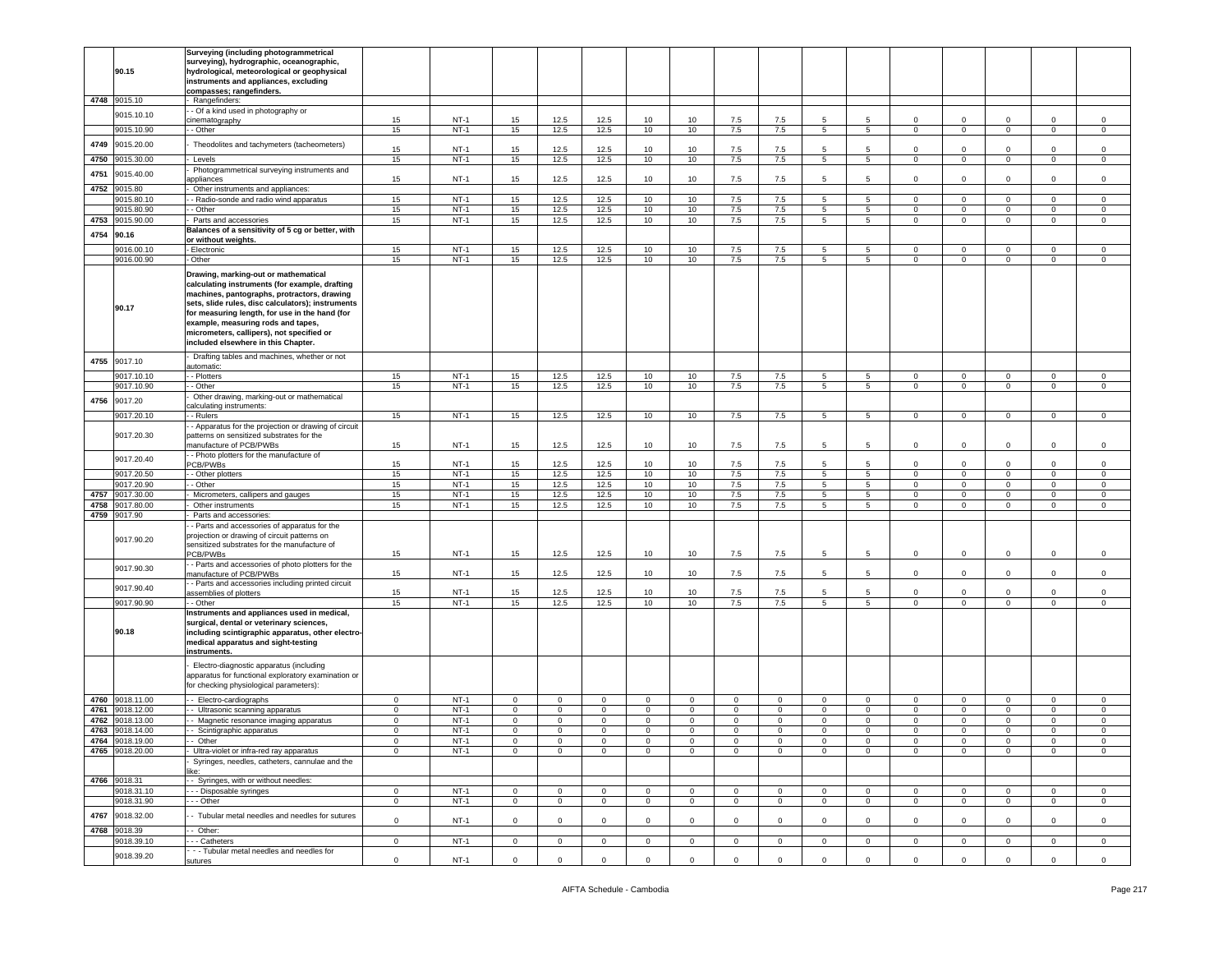|      | 9018.39.90      | - - Other                                                                                           | $\mathbf 0$                      | $NT-1$          | $\Omega$                         | 0                                | $\Omega$                         | $\mathbf 0$                      | $\Omega$    | $\Omega$        |                 |                 |              | $\Omega$       | $\Omega$             |                 |                | $\mathbf 0$ |
|------|-----------------|-----------------------------------------------------------------------------------------------------|----------------------------------|-----------------|----------------------------------|----------------------------------|----------------------------------|----------------------------------|-------------|-----------------|-----------------|-----------------|--------------|----------------|----------------------|-----------------|----------------|-------------|
|      |                 |                                                                                                     |                                  |                 |                                  |                                  |                                  |                                  |             |                 |                 |                 |              |                |                      |                 |                |             |
|      |                 | Other instruments and appliances, used in dental                                                    |                                  |                 |                                  |                                  |                                  |                                  |             |                 |                 |                 |              |                |                      |                 |                |             |
|      |                 | sciences:                                                                                           |                                  |                 |                                  |                                  |                                  |                                  |             |                 |                 |                 |              |                |                      |                 |                |             |
|      |                 | - Dental drill engines, whether or not combined                                                     |                                  |                 |                                  |                                  |                                  |                                  |             |                 |                 |                 |              |                |                      |                 |                |             |
| 4769 | 9018.41.00      | on a single base with other dental equipment                                                        |                                  |                 |                                  |                                  |                                  |                                  |             |                 |                 |                 |              |                |                      |                 |                |             |
|      |                 |                                                                                                     | 0                                | $NT-1$          | 0                                | 0                                | $\mathbf 0$                      | $\mathbf 0$                      | $\Omega$    | 0               | $^{\circ}$      | $\Omega$        | $\Omega$     | 0              | $\mathbf 0$          |                 | $\Omega$       | 0           |
| 4770 | 9018.49.00      | - Other                                                                                             | $\mathbf{0}$                     | $NT-1$          | $\mathbf 0$                      | $\mathbf 0$                      | $\mathbf 0$                      | $\mathsf 0$                      | $\circ$     | $\mathsf 0$     | $\mathbf 0$     | $\mathbf 0$     | $\mathbf 0$  | $\mathbf{0}$   | $\mathbf 0$          | $\mathbf 0$     | $\mathbf 0$    | $\mathsf 0$ |
| 4771 | 9018.50.00      | Other ophthalmic instruments and appliances                                                         |                                  |                 |                                  |                                  |                                  |                                  |             |                 |                 |                 |              |                |                      |                 |                |             |
|      |                 |                                                                                                     | $\mathsf 0$                      | $NT-1$          | $\mathbf 0$                      | $\mathbf 0$                      | $\mathbf 0$                      | $\mathsf 0$                      | $\circ$     | $\mathsf 0$     | $\mathbf 0$     | $\mathbf 0$     | $\mathsf 0$  | $\mathbf 0$    | $\mathbf 0$          | $\mathbf 0$     | $\mathbf 0$    | $\mathsf 0$ |
| 4772 | 9018.90         | Other instruments and appliances:                                                                   |                                  |                 |                                  |                                  |                                  |                                  |             |                 |                 |                 |              |                |                      |                 |                |             |
|      | 9018.90.20      | - Intravenous administration sets                                                                   | $\mathbf{0}$                     | $NT-1$          | $\mathbf 0$                      | $\mathbf 0$                      | $\mathbf 0$                      | $\mathbf{0}$                     | $\mathbf 0$ | $\mathbf{0}$    | $\mathbf 0$     | $\mathbf{0}$    | $\mathbf 0$  | $\mathbf{0}$   | $\mathbf 0$          | $\circ$         | $\mathbf{0}$   | $\mathbf 0$ |
|      | 9018.90.30      | - Electronic instruments and appliances                                                             | $\mathbf{0}$                     | $NT-1$          | 0                                | $\mathbf{0}$                     | $\mathbf 0$                      | $\mathbf 0$                      | 0           | $\circ$         | 0               | 0               | 0            | $\mathbf 0$    | $\mathbf 0$          | 0               | $\mathbf 0$    | $\mathbf 0$ |
|      | 9018.90.90      | - Other                                                                                             | $\mathbf 0$                      | $NT-1$          | $\mathbf 0$                      | $\mathbf{0}$                     | $\mathbf 0$                      | $\mathbf 0$                      | 0           | $\circ$         | 0               | 0               | $\circ$      | $\mathbf 0$    | $\mathbf 0$          | $\mathbf 0$     | $\mathbf 0$    | 0           |
|      |                 | Mechano-therapy appliances; massage                                                                 |                                  |                 |                                  |                                  |                                  |                                  |             |                 |                 |                 |              |                |                      |                 |                |             |
|      |                 | apparatus; psychological aptitude-testing                                                           |                                  |                 |                                  |                                  |                                  |                                  |             |                 |                 |                 |              |                |                      |                 |                |             |
|      | 90.19           | apparatus; ozone therapy, oxygen therapy,                                                           |                                  |                 |                                  |                                  |                                  |                                  |             |                 |                 |                 |              |                |                      |                 |                |             |
|      |                 | aerosol therapy, artificial respiration or other                                                    |                                  |                 |                                  |                                  |                                  |                                  |             |                 |                 |                 |              |                |                      |                 |                |             |
|      |                 | therapeutic respiration apparatus.                                                                  |                                  |                 |                                  |                                  |                                  |                                  |             |                 |                 |                 |              |                |                      |                 |                |             |
|      |                 | Mechano-therapy appliances; massage                                                                 |                                  |                 |                                  |                                  |                                  |                                  |             |                 |                 |                 |              |                |                      |                 |                |             |
| 4773 | 9019.10         | apparatus; psychological aptitude-testing                                                           |                                  |                 |                                  |                                  |                                  |                                  |             |                 |                 |                 |              |                |                      |                 |                |             |
|      |                 | apparatus:                                                                                          |                                  |                 |                                  |                                  |                                  |                                  |             |                 |                 |                 |              |                |                      |                 |                |             |
|      | 9019.10.10      | - Electronic                                                                                        | $\overline{7}$                   | $NT-1$          | 7                                | 7                                | $\overline{7}$                   | 6                                | 6           | 5               | -5              | 5               | 3            | $\mathbf 0$    | $\mathbf 0$          | $\Omega$        | $\mathbf 0$    | $\mathbf 0$ |
|      | 9019.10.90      | - Other                                                                                             | $\overline{7}$                   | $NT-1$          | $\overline{7}$                   | $\overline{7}$                   | $\overline{7}$                   | 6                                | 6           | 5               | 5               | $5\overline{5}$ | 3            | $\circ$        | $\mathbf 0$          | $\mathbf 0$     | $\mathbf 0$    | $\mathbf 0$ |
|      |                 | Ozone therapy, oxygen therapy, aerosol therapy                                                      |                                  |                 |                                  |                                  |                                  |                                  |             |                 |                 |                 |              |                |                      |                 |                |             |
| 4774 | 9019.20.00      | artificial respiration or other therapeutic respiration                                             |                                  |                 |                                  |                                  |                                  |                                  |             |                 |                 |                 |              |                |                      |                 |                |             |
|      |                 | apparatus                                                                                           | $\overline{7}$                   | $NT-1$          | $\overline{7}$                   | $\overline{7}$                   | $\overline{7}$                   | 6                                | 6           | 5               | 5               | 5               | 3            | $\mathbf 0$    | $\mathbf 0$          | $\mathbf 0$     | $\mathbf 0$    | $\mathsf 0$ |
|      |                 | Other breathing appliances and gas masks,                                                           |                                  |                 |                                  |                                  |                                  |                                  |             |                 |                 |                 |              |                |                      |                 |                |             |
| 4775 | 9020.00.00      | excluding protective masks having neither                                                           |                                  |                 |                                  |                                  |                                  |                                  |             |                 |                 |                 |              |                |                      |                 |                |             |
|      |                 | mechanical parts nor replaceable filters.                                                           | $\overline{7}$                   | $NT-1$          | $\overline{7}$                   | $\overline{7}$                   | $\overline{7}$                   | 6                                | 6           | 5               | 5               | 5               | 3            | 0              | $\mathbf 0$          | 0               | $\mathbf 0$    | $\mathsf 0$ |
|      |                 |                                                                                                     |                                  |                 |                                  |                                  |                                  |                                  |             |                 |                 |                 |              |                |                      |                 |                |             |
|      |                 | Orthopaedic appliances, including crutches,                                                         |                                  |                 |                                  |                                  |                                  |                                  |             |                 |                 |                 |              |                |                      |                 |                |             |
|      |                 | surgical belts and trusses; splints and other                                                       |                                  |                 |                                  |                                  |                                  |                                  |             |                 |                 |                 |              |                |                      |                 |                |             |
|      | 90.21           | fracture appliances; artificial parts of the body;                                                  |                                  |                 |                                  |                                  |                                  |                                  |             |                 |                 |                 |              |                |                      |                 |                |             |
|      |                 | hearing aids and other appliances which are                                                         |                                  |                 |                                  |                                  |                                  |                                  |             |                 |                 |                 |              |                |                      |                 |                |             |
|      |                 | worn or carried, or implanted in the body, to                                                       |                                  |                 |                                  |                                  |                                  |                                  |             |                 |                 |                 |              |                |                      |                 |                |             |
|      |                 | compensate for a defect or disability.                                                              |                                  |                 |                                  |                                  |                                  |                                  |             |                 |                 |                 |              |                |                      |                 |                |             |
|      | 4776 9021.10.00 | Orthopaedic or fracture appliances                                                                  | $\overline{7}$                   | ST              | $\overline{7}$                   | $\overline{7}$                   | $\overline{7}$                   | $\overline{7}$                   | 6           | 6               | 6               | 6               | $5^{\circ}$  | 5              | 5                    | $5\overline{5}$ | 5              | 5           |
|      |                 | Artificial teeth and dental fittings:                                                               |                                  |                 |                                  |                                  |                                  |                                  |             |                 |                 |                 |              |                |                      |                 |                |             |
| 4777 | 9021.21.00      | - Artificial teeth                                                                                  | $\overline{7}$                   | $NT-1$          | $\overline{7}$                   | $\overline{7}$                   | $\overline{7}$                   | 6                                | 6           | 5               | 5               | $5\overline{5}$ | 3            | $\mathbf{0}$   | $\mathbf 0$          | $\mathbf 0$     | $\mathbf 0$    | 0           |
| 4778 | 9021.29.00      | Other                                                                                               | $\overline{7}$                   | $NT-1$          | $\overline{7}$                   | $\overline{7}$                   | $\overline{7}$                   | 6                                | 6           | 5               | $5\phantom{.0}$ | 5               | 3            | $\circ$        | $\mathbf 0$          | $\mathbf 0$     | $\mathbf 0$    | $\mathsf 0$ |
|      |                 | Other artificial parts of the body:                                                                 |                                  |                 |                                  |                                  |                                  |                                  |             |                 |                 |                 |              |                |                      |                 |                |             |
| 4779 | 9021.31.00      | - Artificial joints                                                                                 | $\overline{7}$                   | ST              | $\overline{7}$                   | $\overline{7}$                   | $\overline{7}$                   | $\overline{7}$                   | 6           | 6               | 6               | 6               | -5           | -5             | 5                    | -5              | 5              | -5          |
| 4780 | 9021.39.00      | - Other                                                                                             | $\overline{7}$                   | <b>ST</b>       | $\overline{7}$                   | $\overline{7}$                   | $\overline{7}$                   | $\overline{7}$                   | 6           | 6               | 6               | 6               | 5            | 5              | 5                    | 5               | 5              | 5           |
|      |                 |                                                                                                     |                                  |                 |                                  |                                  |                                  |                                  |             |                 |                 |                 |              |                |                      |                 |                |             |
| 4781 | 9021.40.00      | Hearing aids, excluding parts and accessories                                                       | $\overline{7}$                   | $NT-1$          | $\overline{7}$                   | $\overline{7}$                   | $\overline{7}$                   | 6                                | 6           | 5               | 5               | 5               | 3            | $\mathbf 0$    | $\mathbf 0$          | $\mathbf 0$     | $\mathbf 0$    | $\mathsf 0$ |
| 4782 | 9021.50.00      | Pacemakers for stimulating heart muscles,                                                           |                                  |                 |                                  |                                  |                                  |                                  |             |                 |                 |                 |              |                |                      |                 |                |             |
|      |                 | xcluding parts and accessories                                                                      | $\overline{7}$                   | $NT-1$          | $\overline{7}$                   | $\overline{7}$                   | $\overline{7}$                   | 6                                | 6           | 5               | -5              | 5               | 3            | 0              | $\mathbf 0$          | 0               | $\mathbf 0$    | 0           |
| 4783 | 9021.90.00      | Other                                                                                               | $\overline{7}$                   | $NT-1$          | $\overline{7}$                   | $\overline{7}$                   | $\overline{7}$                   | 6                                | 6           | 5               | 5               | $5^{\circ}$     | 3            | $\mathbf 0$    | $\mathbf 0$          | $\circ$         | $\mathbf{0}$   | $\mathbf 0$ |
|      |                 | Apparatus based on the use of X-rays or of                                                          |                                  |                 |                                  |                                  |                                  |                                  |             |                 |                 |                 |              |                |                      |                 |                |             |
|      |                 | alpha, beta or gamma radiations, whether or not                                                     |                                  |                 |                                  |                                  |                                  |                                  |             |                 |                 |                 |              |                |                      |                 |                |             |
|      |                 | for medical, surgical, dental or veterinary uses,                                                   |                                  |                 |                                  |                                  |                                  |                                  |             |                 |                 |                 |              |                |                      |                 |                |             |
|      |                 | including radiography or radiotherapy                                                               |                                  |                 |                                  |                                  |                                  |                                  |             |                 |                 |                 |              |                |                      |                 |                |             |
|      | 90.22           | apparatus, X-ray tubes and other X-ray                                                              |                                  |                 |                                  |                                  |                                  |                                  |             |                 |                 |                 |              |                |                      |                 |                |             |
|      |                 | generators, high tension generators, control                                                        |                                  |                 |                                  |                                  |                                  |                                  |             |                 |                 |                 |              |                |                      |                 |                |             |
|      |                 | panels and desks, screens, examination or                                                           |                                  |                 |                                  |                                  |                                  |                                  |             |                 |                 |                 |              |                |                      |                 |                |             |
|      |                 | treatment tables, chairs and the like.                                                              |                                  |                 |                                  |                                  |                                  |                                  |             |                 |                 |                 |              |                |                      |                 |                |             |
|      |                 |                                                                                                     |                                  |                 |                                  |                                  |                                  |                                  |             |                 |                 |                 |              |                |                      |                 |                |             |
|      |                 | Apparatus based on the use of X-rays, whether<br>or not for medical, surgical, dental or veterinary |                                  |                 |                                  |                                  |                                  |                                  |             |                 |                 |                 |              |                |                      |                 |                |             |
|      |                 | uses, including radiography or radiotherapy                                                         |                                  |                 |                                  |                                  |                                  |                                  |             |                 |                 |                 |              |                |                      |                 |                |             |
|      |                 | apparatus:                                                                                          |                                  |                 |                                  |                                  |                                  |                                  |             |                 |                 |                 |              |                |                      |                 |                |             |
|      | 4784 9022.12.00 | - Computed tomography apparatus                                                                     | $\overline{7}$                   | $NT-1$          | $\overline{7}$                   | 7                                | $\overline{7}$                   | 6                                | 6           | 5               | -5              | 5               | 3            | $\mathbf 0$    | $\mathbf 0$          | $\Omega$        | $\mathbf 0$    | $\mathbf 0$ |
| 4785 | 9022.13.00      | - Other, for dental uses                                                                            | $\overline{7}$                   | $NT-1$          | $\overline{7}$                   | $\overline{7}$                   | $\overline{7}$                   | 6                                | 6           | 5               | 5               | $5\overline{5}$ | 3            | $\circ$        | $\mathbf 0$          | $\mathbf 0$     | $\mathbf 0$    | $\mathbf 0$ |
|      |                 |                                                                                                     |                                  |                 |                                  |                                  |                                  |                                  |             |                 |                 |                 |              |                |                      |                 |                |             |
| 4786 | 9022.14.00      | - Other, for medical, surgical or veterinary uses                                                   | $\overline{7}$                   | $NT-1$          | $\overline{7}$                   | $\overline{7}$                   | $\overline{7}$                   | 6                                | 6           | 5               | 5               | 5               | $\mathbf{3}$ | $\mathbf 0$    | $\mathbf{0}$         | $\mathbf 0$     | $\mathbf 0$    | $\mathbf 0$ |
| 4787 | 9022.19         | - For other uses:                                                                                   |                                  |                 |                                  |                                  |                                  |                                  |             |                 |                 |                 |              |                |                      |                 |                |             |
|      |                 | - - X-ray apparatus for the physical inspection of                                                  |                                  |                 |                                  |                                  |                                  |                                  |             |                 |                 |                 |              |                |                      |                 |                |             |
|      | 9022.19.10      | older joints on PCB/PWB assemblies                                                                  | $\overline{7}$                   | $NT-1$          | $\overline{7}$                   | $\overline{7}$                   | $\overline{7}$                   | 6                                | 6           | 5               | 5               | 5               | 3            | 0              | $\mathbf 0$          | $^{\circ}$      | $\mathbf 0$    | 0           |
|      | 9022.19.90      | - - Other                                                                                           | $\overline{7}$                   | $NT-1$          | $\overline{7}$                   | $\overline{7}$                   | $\overline{7}$                   | 6                                | 6           | $5\phantom{.0}$ | 5               | $5^{\circ}$     | 3            | $\mathbf{0}$   | $\mathbf 0$          | $\mathbf{0}$    | $\overline{0}$ | $\mathbf 0$ |
|      |                 |                                                                                                     |                                  |                 |                                  |                                  |                                  |                                  |             |                 |                 |                 |              |                |                      |                 |                |             |
|      |                 | Apparatus based on the use of alpha, beta or                                                        |                                  |                 |                                  |                                  |                                  |                                  |             |                 |                 |                 |              |                |                      |                 |                |             |
|      |                 | gamma radiations, whether or not for medical,                                                       |                                  |                 |                                  |                                  |                                  |                                  |             |                 |                 |                 |              |                |                      |                 |                |             |
|      |                 | surgical, dental or veterinary uses, including                                                      |                                  |                 |                                  |                                  |                                  |                                  |             |                 |                 |                 |              |                |                      |                 |                |             |
|      |                 | radiography or radiotherapy apparatus:                                                              |                                  |                 |                                  |                                  |                                  |                                  |             |                 |                 |                 |              |                |                      |                 |                |             |
| 4788 | 9022.21.00      | - For medical, surgical, dental or veterinary uses                                                  |                                  |                 |                                  |                                  |                                  |                                  |             |                 |                 |                 |              |                |                      |                 |                |             |
|      |                 |                                                                                                     | $\overline{7}$                   | $NT-1$          | $\overline{7}$                   | $\overline{7}$                   | $\overline{7}$                   | 6                                | 6           | 5               | -5              | 5               | 3            | $\mathbf{0}$   | $\mathbf{0}$         | $\circ$         | $\mathbf{0}$   | $\mathsf 0$ |
| 4789 | 9022.29.00      | - For other uses                                                                                    | $\overline{7}$                   | $NT-1$          | $\overline{7}$                   | $\overline{7}$                   | $\overline{7}$                   | $6\overline{6}$                  | 6           | $\overline{5}$  | 5               | $\overline{5}$  | $\mathbf{3}$ | $\overline{0}$ | $\overline{0}$       | $\mathbf 0$     | $\mathbf 0$    | 0           |
| 4790 | 9022.30.00      | X-ray tubes                                                                                         | $\overline{7}$                   | <b>ST</b>       | $\overline{7}$                   | $\overline{7}$                   | $\overline{7}$                   | $\overline{7}$                   | 6           | 6               | 6               | 6               | 5            | 5              | 5                    | 5               | 5              | 5           |
|      | 4791 9022.90    | Other, including parts and accessories:                                                             |                                  |                 |                                  |                                  |                                  |                                  |             |                 |                 |                 |              |                |                      |                 |                |             |
|      |                 |                                                                                                     |                                  |                 |                                  |                                  |                                  |                                  |             |                 |                 |                 |              |                |                      |                 |                |             |
|      |                 |                                                                                                     |                                  |                 |                                  |                                  |                                  |                                  |             |                 |                 |                 |              |                |                      |                 |                |             |
|      | 9022.90.10      | - Parts and accessories of X-ray apparatus for the                                                  |                                  |                 |                                  |                                  |                                  |                                  |             |                 |                 |                 |              |                |                      |                 |                |             |
|      | 9022.90.90      | physical inspection of solder joints on PCAs<br>- Other                                             | $\overline{7}$<br>$\overline{7}$ | ST<br><b>ST</b> | $\overline{7}$<br>$\overline{7}$ | $\overline{7}$<br>$\overline{7}$ | $\overline{7}$<br>$\overline{7}$ | $\overline{7}$<br>$\overline{7}$ | 6<br>-6     | 6<br>6          | 6<br>6          | 6<br>6          | 5<br>5       | 5<br>5         | 5<br>$5\phantom{.0}$ | 5<br>5          | 5<br>5         | 5<br>5      |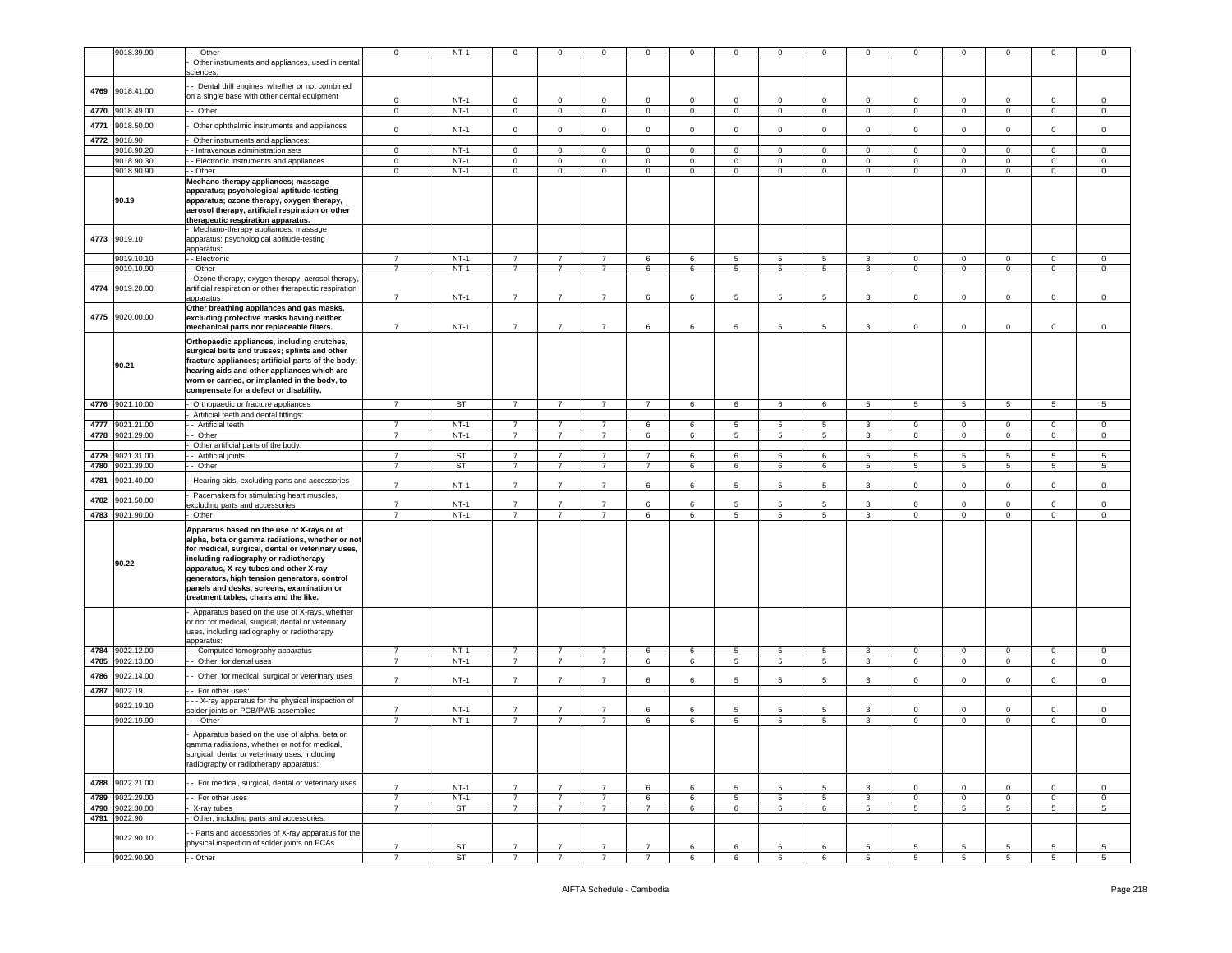|      |                            | Instruments, apparatus and models, designed                                                      |                |                  |                |                |                |                |          |            |            |                  |                  |                            |                             |                             |                               |                            |
|------|----------------------------|--------------------------------------------------------------------------------------------------|----------------|------------------|----------------|----------------|----------------|----------------|----------|------------|------------|------------------|------------------|----------------------------|-----------------------------|-----------------------------|-------------------------------|----------------------------|
|      | 4792 9023.00.00            | for demonstrational purposes (for example, in<br>education or exhibitions), unsuitable for other |                |                  |                |                |                |                |          |            |            |                  |                  |                            |                             |                             |                               |                            |
|      |                            | uses.                                                                                            | $\overline{7}$ | ST               | $\overline{7}$ | $\overline{7}$ | $\overline{7}$ | $\overline{7}$ | 6        | 6          | 6          | 6                | 5                | 5                          | 5                           | 5                           | $\overline{5}$                | 5                          |
|      |                            | Machines and appliances for testing the<br>hardness, strength, compressibility, elasticity       |                |                  |                |                |                |                |          |            |            |                  |                  |                            |                             |                             |                               |                            |
|      | 90.24                      | or other mechanical properties of materials (for                                                 |                |                  |                |                |                |                |          |            |            |                  |                  |                            |                             |                             |                               |                            |
|      |                            | example, metals, wood, textiles, paper,                                                          |                |                  |                |                |                |                |          |            |            |                  |                  |                            |                             |                             |                               |                            |
|      | 4793 9024.10               | plastics).<br>Machines and appliances for testing metals:                                        |                |                  |                |                |                |                |          |            |            |                  |                  |                            |                             |                             |                               |                            |
|      | 9024.10.10                 | - Electrically operated                                                                          | 15             | $NT-1$           | 15             | 12.5           | 12.5           | 10             | 10       | 7.5        | 7.5        | $5^{\circ}$      | $5^{\circ}$      | $\circ$                    | $\mathbf{0}$                | $\circ$                     | $\mathbf 0$                   | $\mathbf 0$                |
|      | 9024.10.90                 | - Other                                                                                          | 15             | $NT-1$           | 15             | 12.5           | 12.5           | 10             | 10       | 7.5        | 7.5        | 5                | $5\overline{5}$  | 0                          | $\mathbf 0$                 | $\mathbf 0$                 | $\mathsf 0$                   | $\mathsf 0$                |
|      | 4794 9024.80<br>9024.80.10 | Other machines and appliances:<br>- Electrically operated                                        | 15             | $NT-1$           | 15             | 12.5           | 12.5           | 10             | 10       | 7.5        | 7.5        | 5                | $5\overline{)}$  | $\mathbf 0$                | $\mathbf{0}$                | $\circ$                     | $\mathbf{0}$                  | $\overline{0}$             |
|      | 9024.80.90                 | - Other                                                                                          | 15             | $NT-1$           | 15             | 12.5           | 12.5           | 10             | 10       | 7.5        | 7.5        | 5                | $5^{\circ}$      | 0                          | $\circ$                     | $\circ$                     | $\mathbf 0$                   | $\mathbf 0$                |
| 4795 | 9024.90                    | Parts and accessories:                                                                           |                |                  |                |                |                |                |          |            |            |                  |                  |                            |                             |                             |                               |                            |
|      | 9024.90.10                 | - For electrically operated machines and                                                         |                |                  |                |                |                |                |          |            |            | 5                | 5                |                            |                             |                             |                               |                            |
|      |                            | appliances<br>- For non-electrically operated machines and                                       | 15             | $NT-1$           | 15             | 12.5           | 12.5           | 10             | 10       | 7.5        | 7.5        |                  |                  | $\mathbf 0$                | $\mathbf 0$                 | $\mathbf 0$                 | $\mathsf 0$                   | $\mathbf 0$                |
|      | 9024.90.20                 | appliances                                                                                       | 15             | $NT-1$           | 15             | 12.5           | 12.5           | 10             | 10       | 7.5        | 7.5        | 5                | 5                | $\mathbf 0$                | 0                           | $\mathbf 0$                 | $\mathsf 0$                   | $\mathsf 0$                |
|      |                            | Hydrometers and similar floating instruments,                                                    |                |                  |                |                |                |                |          |            |            |                  |                  |                            |                             |                             |                               |                            |
|      | 90.25                      | thermometers, pyrometers, barometers,                                                            |                |                  |                |                |                |                |          |            |            |                  |                  |                            |                             |                             |                               |                            |
|      |                            | hygrometers and psychrometers, recording or<br>not, and any combination of these instruments.    |                |                  |                |                |                |                |          |            |            |                  |                  |                            |                             |                             |                               |                            |
|      |                            |                                                                                                  |                |                  |                |                |                |                |          |            |            |                  |                  |                            |                             |                             |                               |                            |
|      |                            | Thermometers and pyrometers, not combined<br>with other instruments:                             |                |                  |                |                |                |                |          |            |            |                  |                  |                            |                             |                             |                               |                            |
| 4796 | 9025.11.00                 | - Liquid-filled, for direct reading                                                              | 15             | $NT-1$           | 15             | 12.5           | 12.5           | 10             | 10       | 7.5        | 7.5        | -5               | 5                | $\Omega$                   | 0                           | $\Omega$                    | $\Omega$                      | $\Omega$                   |
| 4797 | 9025.19<br>9025.19.10      | - Other:<br>- - Electrically operated                                                            | 15             | $NT-1$           | 15             | 12.5           | 12.5           | 10             | 10       | 7.5        | 7.5        | 5                | 5                | $\mathbf 0$                | $\mathbf 0$                 | $\mathbf 0$                 | $\mathbf 0$                   | $\mathbf 0$                |
|      | 9025.19.20                 | - - Not electrically operated                                                                    | 15             | $NT-1$           | 15             | 12.5           | 12.5           | 10             | 10       | 7.5        | 7.5        | $5^{\circ}$      | $5\phantom{.0}$  | $\mathsf 0$                | $\mathbf{O}$                | $\overline{0}$              | $\mathbf 0$                   | $\overline{0}$             |
| 4798 | 9025.80                    | Other instruments:                                                                               |                |                  |                |                |                |                |          |            |            |                  |                  |                            |                             |                             |                               |                            |
|      | 9025.80.10                 | - Temperature gauges for motor vehicles                                                          | 15             | $NT-1$           | 15             | 12.5           | 12.5           | 10             | 10       | 7.5        | 7.5        | 5                | 5                | $\Omega$                   | $\mathbf{0}$                | $\mathbf 0$                 | $\mathbf 0$                   | $\mathbf 0$                |
|      | 9025.80.20                 | - Other, electrically operated                                                                   | 15             | $NT-1$           | 15<br>15       | 12.5<br>12.5   | 12.5<br>12.5   | 10             | $10$     | 7.5        | $7.5\,$    | 5                | 5                | $\Omega$                   | $\mathbf 0$                 | $\mathbf 0$                 | $\mathsf 0$                   | $\mathbf 0$                |
|      | 9025.80.30<br>4799 9025.90 | - Other, not electrically operated<br>Parts and accessories:                                     | 15             | $NT-1$           |                |                |                | 10             | 10       | 7.5        | 7.5        | 5                | 5                | $\mathbf 0$                | 0                           | $\mathbf 0$                 | $\mathbf 0$                   | $\mathbf 0$                |
|      | 9025.90.10                 | - For electrically operated instruments                                                          | 15             | $NT-1$           | 15             | 12.5           | 12.5           | 10             | 10       | 7.5        | 7.5        | 5                | 5                | 0                          | $\mathbf{0}$                | $\mathbf 0$                 | $\mathbf 0$                   | $\circ$                    |
|      | 9025.90.20                 | - For not electrically operated instruments                                                      | 15             | $NT-1$           | 15             | 12.5           | 12.5           | 10             | 10       | 7.5        | 7.5        | 5                | $5^{\circ}$      | $\Omega$                   | $\mathbf 0$                 | $\mathbf{0}$                | $\mathbf 0$                   | $\mathbf 0$                |
|      |                            | Instruments and apparatus for measuring or                                                       |                |                  |                |                |                |                |          |            |            |                  |                  |                            |                             |                             |                               |                            |
|      |                            | checking the flow, level, pressure or other<br>variables of liquids or gases (for example, flow  |                |                  |                |                |                |                |          |            |            |                  |                  |                            |                             |                             |                               |                            |
|      | 90.26                      | meters, level gauges, manometers, heat                                                           |                |                  |                |                |                |                |          |            |            |                  |                  |                            |                             |                             |                               |                            |
|      |                            | meters), excluding instruments and apparatus                                                     |                |                  |                |                |                |                |          |            |            |                  |                  |                            |                             |                             |                               |                            |
|      |                            | of heading 90.14, 90.15, 90.28 or 90.32.                                                         |                |                  |                |                |                |                |          |            |            |                  |                  |                            |                             |                             |                               |                            |
| 4800 | 9026.10                    | For measuring or checking the flow or level of<br>iauids:                                        |                |                  |                |                |                |                |          |            |            |                  |                  |                            |                             |                             |                               |                            |
|      | 9026.10.10                 | - Level gauges for motor vehicles, electrically                                                  |                |                  |                |                |                |                |          |            |            |                  |                  |                            |                             |                             |                               |                            |
|      |                            | operated                                                                                         | 15             | $NT-1$           | 15             | 12.5           | 12.5           | 10             | 10       | 7.5        | 7.5        | -5               | 5                | $\mathbf 0$                | $\mathbf 0$                 | $\mathbf 0$                 | $\mathsf 0$                   | $\mathsf 0$                |
|      | 9026.10.20                 | - Level gauges for motor vehicles, not electrically<br>operated                                  | 15             | $NT-1$           | 15             | 12.5           | 12.5           | 10             | 10       | 7.5        | 7.5        | 5                | 5                | 0                          | $\Omega$                    | $\mathbf 0$                 | $\mathbf 0$                   | $\mathsf 0$                |
|      | 9026.10.30                 | - Other, electrically operated                                                                   | 15             | $NT-1$           | 15             | 12.5           | 12.5           | 10             | 10       | 7.5        | 7.5        | 5                | $5^{\circ}$      | $\Omega$                   | $\mathbf 0$                 | $\circ$                     | $\mathsf 0$                   | $\mathbf 0$                |
|      | 9026.10.90                 | - Other, not electrically operated                                                               | 15             | $NT-1$           | 15             | 12.5           | 12.5           | 10             | 10       | 7.5        | 7.5        | 5                | $5\overline{5}$  | $\mathbf 0$                | $\overline{0}$              | $\overline{0}$              | $\mathsf 0$                   | $\overline{0}$             |
|      | 4801 9026.20               | For measuring or checking pressure:<br>- Pressure gauges for motor vehicles, electrically        |                |                  |                |                |                |                |          |            |            |                  |                  |                            |                             |                             |                               |                            |
|      | 9026.20.10                 | operated                                                                                         | 15             | $NT-1$           | 15             | 12.5           | 12.5           | 10             | 10       | 7.5        | 7.5        | 5                | 5                | $\mathbf 0$                | $\circ$                     | $\mathbf 0$                 | $\mathbf 0$                   | $\mathbf 0$                |
|      | 9026.20.20                 | - Pressure gauges for motor vehicles, not                                                        |                |                  |                |                |                |                |          |            |            |                  |                  |                            |                             |                             |                               |                            |
|      | 9026.20.30                 | electrically operated<br>- Other, electrically operated                                          | 15<br>15       | $NT-1$<br>$NT-1$ | 15<br>15       | 12.5<br>12.5   | 12.5<br>12.5   | 10<br>10       | 10<br>10 | 7.5<br>7.5 | 7.5<br>7.5 | 5<br>$5^{\circ}$ | 5<br>5           | $\mathbf 0$<br>$\mathbf 0$ | $\Omega$<br>$\mathbf{0}$    | $\mathbf 0$<br>$\mathbf{0}$ | $\mathbf 0$<br>$\mathbf{0}$   | $\mathsf 0$<br>$\mathbf 0$ |
|      | 9026.20.40                 | - Other, not electrically operated                                                               | 15             | $NT-1$           | 15             | 12.5           | 12.5           | 10             | 10       | 7.5        | 7.5        | 5 <sup>5</sup>   | $5\overline{5}$  | $\mathbf 0$                | $\mathbf 0$                 | $\mathbf 0$                 | $\mathbf 0$                   | $\circ$                    |
| 4802 | 9026.80                    | Other instruments or apparatus:                                                                  |                |                  |                |                |                |                |          |            |            |                  |                  |                            |                             |                             |                               |                            |
|      | 026.80.10<br>9026.80.20    | - Electrically operated<br>- Not electrically operated                                           | 15<br>15       | $NT-1$<br>$NT-1$ | 15<br>15       | 12.5<br>12.5   | 12.5<br>12.5   | 10<br>10       | 10<br>10 | 7.5<br>7.5 | 7.5<br>7.5 | 5<br>$5^{\circ}$ | 5<br>$5^{\circ}$ | $\mathbf 0$<br>$\circ$     | $\mathbf 0$<br>$\mathbf{0}$ | $\mathbf 0$<br>$\mathbf{0}$ | $\mathsf 0$<br>$\overline{0}$ | $\mathbf 0$<br>$\mathbf 0$ |
|      | 4803 9026.90               | Parts and accessories:                                                                           |                |                  |                |                |                |                |          |            |            |                  |                  |                            |                             |                             |                               |                            |
|      | 9026.90.10                 | - For electrically operated instruments and                                                      |                |                  |                |                |                |                |          |            |            |                  |                  |                            |                             |                             |                               |                            |
|      |                            | apparatus                                                                                        | 15             | $NT-1$           | 15             | 12.5           | 12.5           | 10             | 10       | 7.5        | 7.5        | 5                | 5                | 0                          | $\mathbf 0$                 | $\mathbf 0$                 | $\mathbf 0$                   | $\mathsf 0$                |
|      | 9026.90.20                 | - Not electrically operated instruments and<br>apparatus                                         | 15             | $NT-1$           | 15             | 12.5           | 12.5           | 10             | 10       | 7.5        | 7.5        | 5                | 5                | $\circ$                    | $\mathbf 0$                 | $\mathbf{0}$                | $\mathbf 0$                   | $\mathbf 0$                |
|      |                            | Instruments and apparatus for physical or                                                        |                |                  |                |                |                |                |          |            |            |                  |                  |                            |                             |                             |                               |                            |
|      |                            | chemical analysis (for example, polarimeters,                                                    |                |                  |                |                |                |                |          |            |            |                  |                  |                            |                             |                             |                               |                            |
|      |                            | refractometers, spectrometers, gas or smoke                                                      |                |                  |                |                |                |                |          |            |            |                  |                  |                            |                             |                             |                               |                            |
|      | 90.27                      | analysis apparatus); instruments and<br>apparatus for measuring or checking viscosity,           |                |                  |                |                |                |                |          |            |            |                  |                  |                            |                             |                             |                               |                            |
|      |                            | porosity, expansion, surface tension or the like;                                                |                |                  |                |                |                |                |          |            |            |                  |                  |                            |                             |                             |                               |                            |
|      |                            | instruments and apparatus for measuring or                                                       |                |                  |                |                |                |                |          |            |            |                  |                  |                            |                             |                             |                               |                            |
|      |                            | checking quantities of heat, sound or light<br>(including exposure meters); microtomes.          |                |                  |                |                |                |                |          |            |            |                  |                  |                            |                             |                             |                               |                            |
|      |                            | Gas or smoke analysis apparatus:                                                                 |                |                  |                |                |                |                |          |            |            |                  |                  |                            |                             |                             |                               |                            |
|      | 4804 9027.10<br>9027.10.10 | - Electrically operated                                                                          | 15             | $NT-1$           | 15             | 12.5           | 12.5           | 10             | 10       | 7.5        | $7.5\,$    | 5                | 5                | $\mathbf 0$                | $\mathbf 0$                 | $\mathbf{0}$                | $\mathsf 0$                   | $\mathbf 0$                |
|      | 9027.10.20                 | - Not electrically operated                                                                      | 15             | $NT-1$           | 15             | 12.5           | 12.5           | 10             | 10       | 7.5        | 7.5        | 5                | $5\overline{)}$  | $\mathbf 0$                | 0                           | $\mathbf 0$                 | $\mathbf 0$                   | $\mathbf 0$                |
| 4805 | 9027.20                    | Chromatographs and electrophoresis                                                               |                |                  |                |                |                |                |          |            |            |                  |                  |                            |                             |                             |                               |                            |
|      |                            | instruments:                                                                                     |                |                  |                |                |                |                |          |            |            |                  |                  |                            |                             |                             |                               |                            |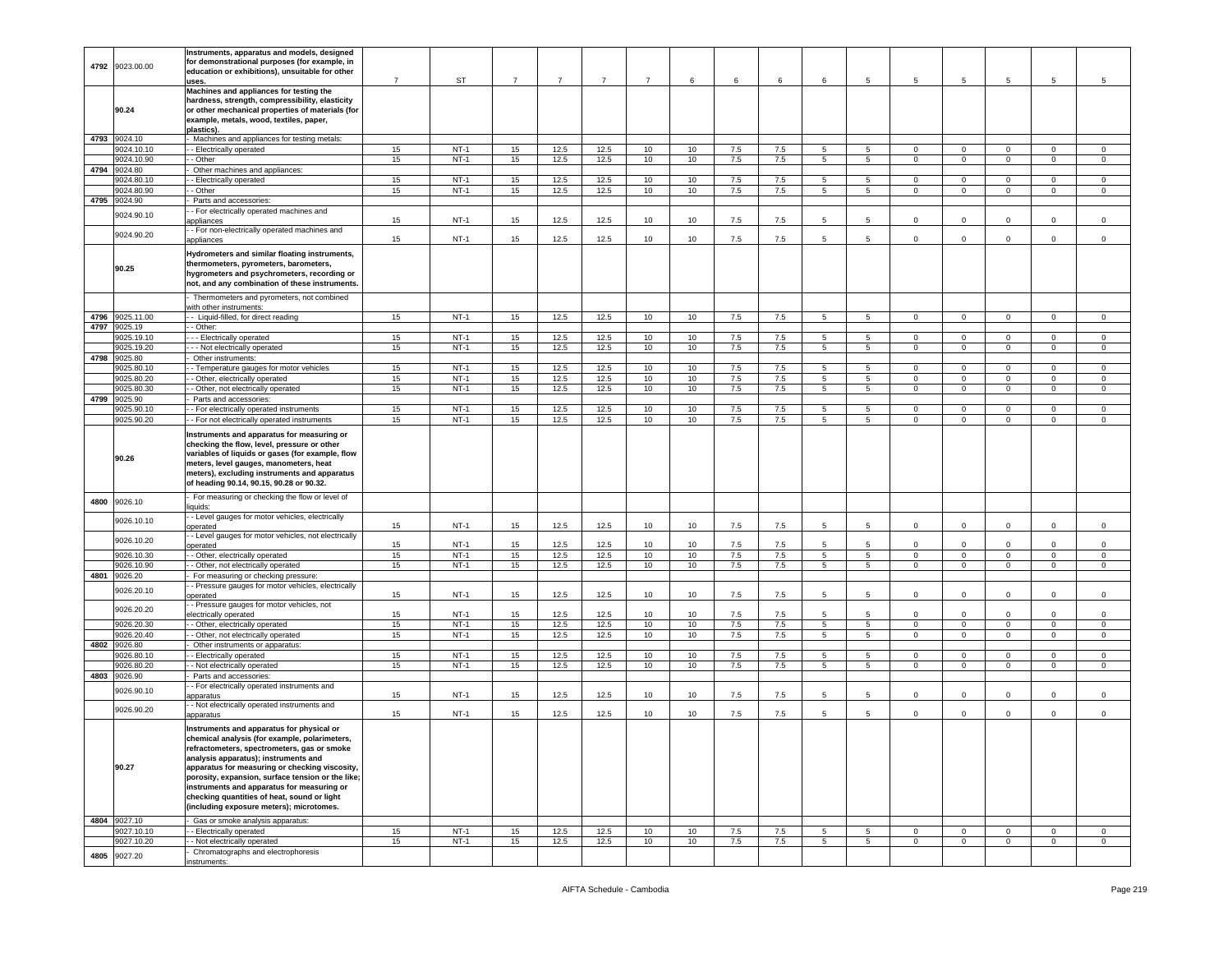|      | 9027.20.10      |                                                                                                 | 15 | $NT-1$ | 15 | 12.5 | 12.5 | 10 | 10 | 7.5     | 7.5 | 5               | 5               | $\Omega$       | $\Omega$       | $\Omega$       | $\Omega$            | $\Omega$            |
|------|-----------------|-------------------------------------------------------------------------------------------------|----|--------|----|------|------|----|----|---------|-----|-----------------|-----------------|----------------|----------------|----------------|---------------------|---------------------|
|      |                 | - Electrically operated                                                                         | 15 | $NT-1$ | 15 | 12.5 | 12.5 | 10 |    | 7.5     | 7.5 |                 |                 |                |                | $\Omega$       |                     |                     |
|      | 9027.20.20      | - Not electrically operated                                                                     |    |        |    |      |      |    | 10 |         |     | 5               | 5               | $\mathbf 0$    | $\mathbf 0$    |                | $\mathbf 0$         | $\mathsf 0$         |
|      |                 | Spectrometers, spectrophotometers and                                                           |    |        |    |      |      |    |    |         |     |                 |                 |                |                |                |                     |                     |
| 4806 | 9027.30         | spectrographs using optical radiations (UV, visible                                             |    |        |    |      |      |    |    |         |     |                 |                 |                |                |                |                     |                     |
|      |                 |                                                                                                 |    |        |    |      |      |    |    |         |     |                 |                 |                |                |                |                     |                     |
|      | 9027.30.10      | - - Electrically operated                                                                       | 15 | $NT-1$ | 15 | 12.5 | 12.5 | 10 | 10 | 7.5     | 7.5 | 5               | $\overline{5}$  | $\Omega$       | $\Omega$       | $\Omega$       | $\Omega$            | $\Omega$            |
|      | 9027.30.20      | - - Not electrically operated                                                                   | 15 | $NT-1$ | 15 | 12.5 | 12.5 | 10 | 10 | 7.5     | 7.5 | $5\overline{5}$ | 5 <sub>5</sub>  | $\mathbf{0}$   | $\mathbf 0$    | $\overline{0}$ | $\mathbf 0$         | $\mathbf 0$         |
| 4807 | 9027.50         | Other instruments and apparatus using optical                                                   |    |        |    |      |      |    |    |         |     |                 |                 |                |                |                |                     |                     |
|      |                 | adiations (UV, visible, IR):                                                                    |    |        |    |      |      |    |    |         |     |                 |                 |                |                |                |                     |                     |
|      | 9027.50.10      | - Electrically operated                                                                         | 15 | $NT-1$ | 15 | 12.5 | 12.5 | 10 | 10 | 7.5     | 7.5 | 5               | 5               | $\mathsf 0$    | $\mathsf 0$    | $\mathsf 0$    | $\mathsf 0$         | $\mathsf{O}\xspace$ |
|      | 9027.50.20      | - Not electrically operated                                                                     | 15 | $NT-1$ | 15 | 12.5 | 12.5 | 10 | 10 | 7.5     | 7.5 | $\overline{5}$  | 5               | $\overline{0}$ | $\overline{0}$ | $\overline{0}$ | $\overline{0}$      | $^{\circ}$          |
| 4808 | 9027.80         | Other instruments and apparatus:                                                                |    |        |    |      |      |    |    |         |     |                 |                 |                |                |                |                     |                     |
|      | 9027.80.10      | - Exposure meters                                                                               | 15 | $NT-1$ | 15 | 12.5 | 12.5 | 10 | 10 | 7.5     | 7.5 | 5               | 5               | $\mathbf 0$    | $\mathbf 0$    | $\Omega$       | $^{\circ}$          | $^{\circ}$          |
|      | 9027.80.20      | - Coagulometers                                                                                 | 15 | $NT-1$ | 15 | 12.5 | 12.5 | 10 | 10 | 7.5     | 7.5 | 5               | $\overline{5}$  | $\mathbf{0}$   | $\overline{0}$ | $\mathbf 0$    | $\mathbf 0$         | 0                   |
|      | 9027.80.30      | - Other, electrically operated                                                                  | 15 | $NT-1$ | 15 | 12.5 | 12.5 | 10 | 10 | 7.5     | 7.5 | $\overline{5}$  | 5               | $\mathbf 0$    | $\overline{0}$ | $\overline{0}$ | $\overline{0}$      | $\mathsf 0$         |
|      | 9027.80.40      | - Other, not electrically operated                                                              | 15 | $NT-1$ | 15 | 12.5 | 12.5 | 10 | 10 | 7.5     | 7.5 | $\overline{5}$  | $\overline{5}$  | $\overline{0}$ | $\overline{0}$ | $\overline{0}$ | $\overline{0}$      | $\mathsf 0$         |
| 4809 | 9027.90         | Microtomes; parts and accessories                                                               |    |        |    |      |      |    |    |         |     |                 |                 |                |                |                |                     |                     |
|      |                 | - Parts and accessories, including printed circuit                                              |    |        |    |      |      |    |    |         |     |                 |                 |                |                |                |                     |                     |
|      |                 |                                                                                                 |    |        |    |      |      |    |    |         |     |                 |                 |                |                |                |                     |                     |
|      | 9027.90.10      | assemblies for products of heading 90.27, other                                                 |    |        |    |      |      |    |    |         |     |                 |                 |                |                |                |                     |                     |
|      |                 | than for gas or smoke analysis apparatus or<br>nicrotomes                                       |    | $NT-1$ |    | 12.5 | 12.5 | 10 |    |         |     | 5               | $\overline{5}$  |                |                | $\Omega$       | $\Omega$            |                     |
|      |                 |                                                                                                 | 15 |        | 15 |      |      |    | 10 | 7.5     | 7.5 |                 |                 | $\mathbf 0$    | $\mathsf 0$    |                |                     | $\mathsf 0$         |
|      |                 | - Other:                                                                                        |    |        |    |      |      |    |    |         |     |                 |                 |                |                |                |                     |                     |
|      | 9027.90.91      | - - Electrically operated                                                                       | 15 | $NT-1$ | 15 | 12.5 | 12.5 | 10 | 10 | 7.5     | 7.5 | $5\phantom{.0}$ | $5^{\circ}$     | $\Omega$       | $\mathbf 0$    | $\Omega$       | $\mathsf 0$         | $\mathsf 0$         |
|      | 9027.90.99      | - - Other                                                                                       | 15 | $NT-1$ | 15 | 12.5 | 12.5 | 10 | 10 | $7.5$   | 7.5 | $5\phantom{.0}$ | $5\phantom{.0}$ | $\Omega$       | $\mathbf 0$    | $\mathsf 0$    | $\mathsf{O}\xspace$ | $\mathsf 0$         |
|      |                 | Gas, liquid or electricity supply or production                                                 |    |        |    |      |      |    |    |         |     |                 |                 |                |                |                |                     |                     |
|      | 90.28           | meters, including calibrating meters therefor.                                                  |    |        |    |      |      |    |    |         |     |                 |                 |                |                |                |                     |                     |
|      |                 |                                                                                                 |    |        |    |      |      |    |    |         |     |                 |                 |                |                |                |                     |                     |
|      | 4810 9028.10    | - Gas meters:                                                                                   |    |        |    |      |      |    |    |         |     |                 |                 |                |                |                |                     |                     |
|      | 9028.10.10      | - Gas meters of a kind mounted on gas                                                           |    |        |    |      |      |    |    |         |     |                 |                 |                |                |                |                     |                     |
|      |                 | ontainers                                                                                       | 15 | $NT-1$ | 15 | 12.5 | 12.5 | 10 | 10 | 7.5     | 7.5 | 5               |                 | $\mathbf 0$    | $\overline{0}$ | $\mathbf 0$    | $\mathbf 0$         | $^{\circ}$          |
|      | 9028.10.90      | - Other                                                                                         | 15 | $NT-1$ | 15 | 12.5 | 12.5 | 10 | 10 | $7.5$   | 7.5 | 5               | 5               | $\mathbf 0$    | $\mathsf 0$    | $\mathbf 0$    | $\mathbf 0$         | $\mathsf 0$         |
|      | 4811 9028.20    | Liquid meters                                                                                   |    |        |    |      |      |    |    |         |     |                 |                 |                |                |                |                     |                     |
|      | 9028.20.10      | - Totalizing water meters                                                                       | 15 | $NT-1$ | 15 | 12.5 | 12.5 | 10 | 10 | 7.5     | 7.5 | 5               | 5               | $\mathbf 0$    | $\mathsf 0$    | $\mathbf 0$    | $\mathbf 0$         | $\mathsf 0$         |
|      | 9028.20.90      | - Other                                                                                         | 15 | $NT-1$ | 15 | 12.5 | 12.5 | 10 | 10 | 7.5     | 7.5 | $\overline{5}$  | $5^{\circ}$     | $\mathbf{O}$   | $\overline{0}$ | $\overline{0}$ | $\overline{0}$      | $\mathsf 0$         |
| 4812 | 9028.30         | Electricity meters                                                                              |    |        |    |      |      |    |    |         |     |                 |                 |                |                |                |                     |                     |
|      | 9028.30.10      | - Kilowatt hour meters                                                                          | 15 | $NT-1$ | 15 | 12.5 | 12.5 | 10 | 10 | 7.5     | 7.5 | $\overline{5}$  | 5               | $\Omega$       | $\Omega$       | $\Omega$       | $\Omega$            | $\Omega$            |
|      | 028.30.90       | - Other                                                                                         | 15 | $NT-1$ | 15 | 12.5 | 12.5 | 10 | 10 | 7.5     | 7.5 | $5^{\circ}$     | $5 -$           | $\Omega$       | $\Omega$       | $\Omega$       | $\Omega$            | $\Omega$            |
| 4813 | 9028.90         | Parts and accessories                                                                           |    |        |    |      |      |    |    |         |     |                 |                 |                |                |                |                     |                     |
|      | 9028.90.10      | - Water meter housings or bodies                                                                | 15 | $NT-1$ | 15 | 12.5 | 12.5 | 10 | 10 | 7.5     | 7.5 | 5               | 5               | $\Omega$       | $\mathbf 0$    | $\Omega$       | $\Omega$            | $\Omega$            |
|      |                 |                                                                                                 |    |        |    |      |      |    |    |         |     |                 |                 |                |                |                |                     |                     |
|      |                 |                                                                                                 |    |        |    |      |      |    |    |         |     |                 |                 |                |                |                |                     |                     |
|      | 9028.90.90      | - Other                                                                                         | 15 | $NT-1$ | 15 | 12.5 | 12.5 | 10 | 10 | 7.5     | 7.5 | 5               | 5               | $\mathbf 0$    | $\mathbf 0$    | $\mathbf{0}$   | $\mathbf 0$         | $\mathsf 0$         |
|      |                 | Revolution counters, production counters,                                                       |    |        |    |      |      |    |    |         |     |                 |                 |                |                |                |                     |                     |
|      |                 | taximeters, mileometers, pedometers and the                                                     |    |        |    |      |      |    |    |         |     |                 |                 |                |                |                |                     |                     |
|      | 90.29           | like; speed indicators and tachometers, other                                                   |    |        |    |      |      |    |    |         |     |                 |                 |                |                |                |                     |                     |
|      |                 | than those of heading 90.14 or 90.15;                                                           |    |        |    |      |      |    |    |         |     |                 |                 |                |                |                |                     |                     |
|      |                 | stroboscopes.                                                                                   |    |        |    |      |      |    |    |         |     |                 |                 |                |                |                |                     |                     |
|      |                 | Revolution counters, production counters,                                                       |    |        |    |      |      |    |    |         |     |                 |                 |                |                |                |                     |                     |
| 4814 | 9029.10         | taximeters, mileometers, pedometers and the like:                                               |    |        |    |      |      |    |    |         |     |                 |                 |                |                |                |                     |                     |
|      |                 |                                                                                                 |    |        |    |      |      |    |    |         |     |                 |                 |                |                |                |                     |                     |
|      | 029.10.20       | - Taximeters                                                                                    | 15 | $NT-1$ | 15 | 12.5 | 12.5 | 10 | 10 | 7.5     | 7.5 | 5               | $\overline{5}$  | $\mathbf 0$    | $\mathsf 0$    | $\Omega$       | $\mathbf 0$         | $\mathsf 0$         |
|      | 9029.10.90      | - - Other                                                                                       | 15 | $NT-1$ | 15 | 12.5 | 12.5 | 10 | 10 | 7.5     | 7.5 | 5               | 5               | $\mathbf 0$    | $\mathsf 0$    | $\mathbf 0$    | $\mathbf 0$         | $^{\circ}$          |
| 4815 | 9029.20         | Speed indicators and tachometers;                                                               |    |        |    |      |      |    |    |         |     |                 |                 |                |                |                |                     |                     |
|      |                 | stroboscopes                                                                                    |    |        |    |      |      |    |    |         |     |                 |                 |                |                |                |                     |                     |
|      | 029.20.1        | - Speedometers for motor vehicles                                                               | 15 | $NT-1$ | 15 | 12.5 | 12.5 | 10 | 10 | 7.5     | 7.5 | 5               | $5\overline{5}$ | $\Omega$       | $\Omega$       | $\Omega$       | $\Omega$            | $\Omega$            |
|      | 9029.20.20      | - Tachometers for motor vehicles                                                                | 15 | $NT-1$ | 15 | 12.5 | 12.5 | 10 | 10 | 7.5     | 7.5 | 5               | $5 -$           | $\mathbf 0$    | $\mathsf 0$    | $\Omega$       | $\Omega$            | $\Omega$            |
|      | 9029.20.90      | - - Other                                                                                       | 15 | $NT-1$ | 15 | 12.5 | 12.5 | 10 | 10 | 7.5     | 7.5 | $5^{\circ}$     | 5 <sup>5</sup>  | $\mathbf{O}$   | $\mathbf 0$    | $\mathbf{0}$   | $\mathbf 0$         | $\mathsf 0$         |
|      | 4816 9029.90    | Parts and accessories:                                                                          |    |        |    |      |      |    |    |         |     |                 |                 |                |                |                |                     |                     |
|      | 9029.90.10      | - Of goods of subheading 9029.10 or of                                                          |    |        |    |      |      |    |    |         |     |                 |                 |                |                |                |                     |                     |
|      |                 | stroboscopes of subheading 9029.20                                                              | 15 | $NT-1$ | 15 | 12.5 | 12.5 | 10 | 10 | 7.5     | 7.5 | 5               | 5               | $\mathbf 0$    | $\mathsf 0$    | $\mathbf 0$    | $\mathbf 0$         | $^{\circ}$          |
|      | 9029.90.20      | - Of other goods of subheading 9029.20                                                          | 15 | $NT-1$ | 15 | 12.5 | 12.5 | 10 | 10 | 7.5     | 7.5 | $\overline{5}$  | $\overline{5}$  | $\mathbf 0$    | $\overline{0}$ | $\overline{0}$ | $\overline{0}$      | 0                   |
|      |                 | Oscilloscopes, spectrum analysers and other                                                     |    |        |    |      |      |    |    |         |     |                 |                 |                |                |                |                     |                     |
|      |                 | instruments and apparatus for measuring or                                                      |    |        |    |      |      |    |    |         |     |                 |                 |                |                |                |                     |                     |
|      |                 | checking electrical quantities, excluding meters                                                |    |        |    |      |      |    |    |         |     |                 |                 |                |                |                |                     |                     |
|      | 90.30           | of heading 90.28; instruments and apparatus                                                     |    |        |    |      |      |    |    |         |     |                 |                 |                |                |                |                     |                     |
|      |                 | for measuring or detecting alpha, beta, gamma,                                                  |    |        |    |      |      |    |    |         |     |                 |                 |                |                |                |                     |                     |
|      |                 | X-ray, cosmic or other ionising radiations.                                                     |    |        |    |      |      |    |    |         |     |                 |                 |                |                |                |                     |                     |
|      |                 |                                                                                                 |    |        |    |      |      |    |    |         |     |                 |                 |                |                |                |                     |                     |
| 4817 | 9030.10.00      | Instruments and apparatus for measuring or                                                      |    |        |    |      |      |    |    |         |     |                 |                 |                |                |                |                     |                     |
|      |                 | letecting ionising radiations                                                                   | 15 | $NT-1$ | 15 | 12.5 | 12.5 | 10 | 10 | 7.5     | 7.5 |                 |                 | 0              | $\mathbf 0$    |                | $\mathbf 0$         | $^{\circ}$          |
|      | 4818 9030.20.00 | - Oscilloscopes and oscillographs                                                               | 15 | $NT-1$ | 15 | 12.5 | 12.5 | 10 | 10 | 7.5     | 7.5 | $5\overline{5}$ | 5 <sup>5</sup>  | $\mathbf{0}$   | $\mathbf{0}$   | $\mathbf{0}$   | $\mathbf{0}$        | $\mathsf 0$         |
|      |                 | Other instruments and apparatus, for measuring                                                  |    |        |    |      |      |    |    |         |     |                 |                 |                |                |                |                     |                     |
|      |                 | or checking voltage, current, resistance or power:                                              |    |        |    |      |      |    |    |         |     |                 |                 |                |                |                |                     |                     |
|      |                 |                                                                                                 |    |        |    |      |      |    |    |         |     |                 |                 |                |                |                |                     |                     |
|      | 4819 9030.31.00 | - Multimeters without a recording device                                                        | 15 | $NT-1$ | 15 | 12.5 | 12.5 | 10 | 10 | 7.5     | 7.5 | $5\phantom{.0}$ | 5               | $\mathbf 0$    | $\mathbf 0$    | $\Omega$       | $\Omega$            | 0                   |
|      | 4820 9030.32.00 | - Multimeters with a recording device                                                           | 15 | $NT-1$ | 15 | 12.5 | 12.5 | 10 | 10 | $7.5\,$ | 7.5 | $\,$ 5 $\,$     | $\sqrt{5}$      | $\circ$        | $\mathbf 0$    | $\mathsf 0$    | $\mathsf 0$         | $\mathbf 0$         |
|      | 4821 9030.33    | - Other, without a recording device                                                             |    |        |    |      |      |    |    |         |     |                 |                 |                |                |                |                     |                     |
|      |                 |                                                                                                 |    |        |    |      |      |    |    |         |     |                 |                 |                |                |                |                     |                     |
|      |                 | - - Instruments and apparatus for measuring or                                                  |    |        |    |      |      |    |    |         |     |                 |                 |                |                |                |                     |                     |
|      | 9030.33.10      | checking voltage, current, resistance or power on<br>PCB/PWBs or PCAs, without recording device | 15 | $NT-1$ | 15 | 12.5 | 12.5 | 10 | 10 | 7.5     | 7.5 | 5               | 5               | $\mathbf 0$    | $\mathsf 0$    | $\Omega$       | $\mathsf 0$         | $\mathbf 0$         |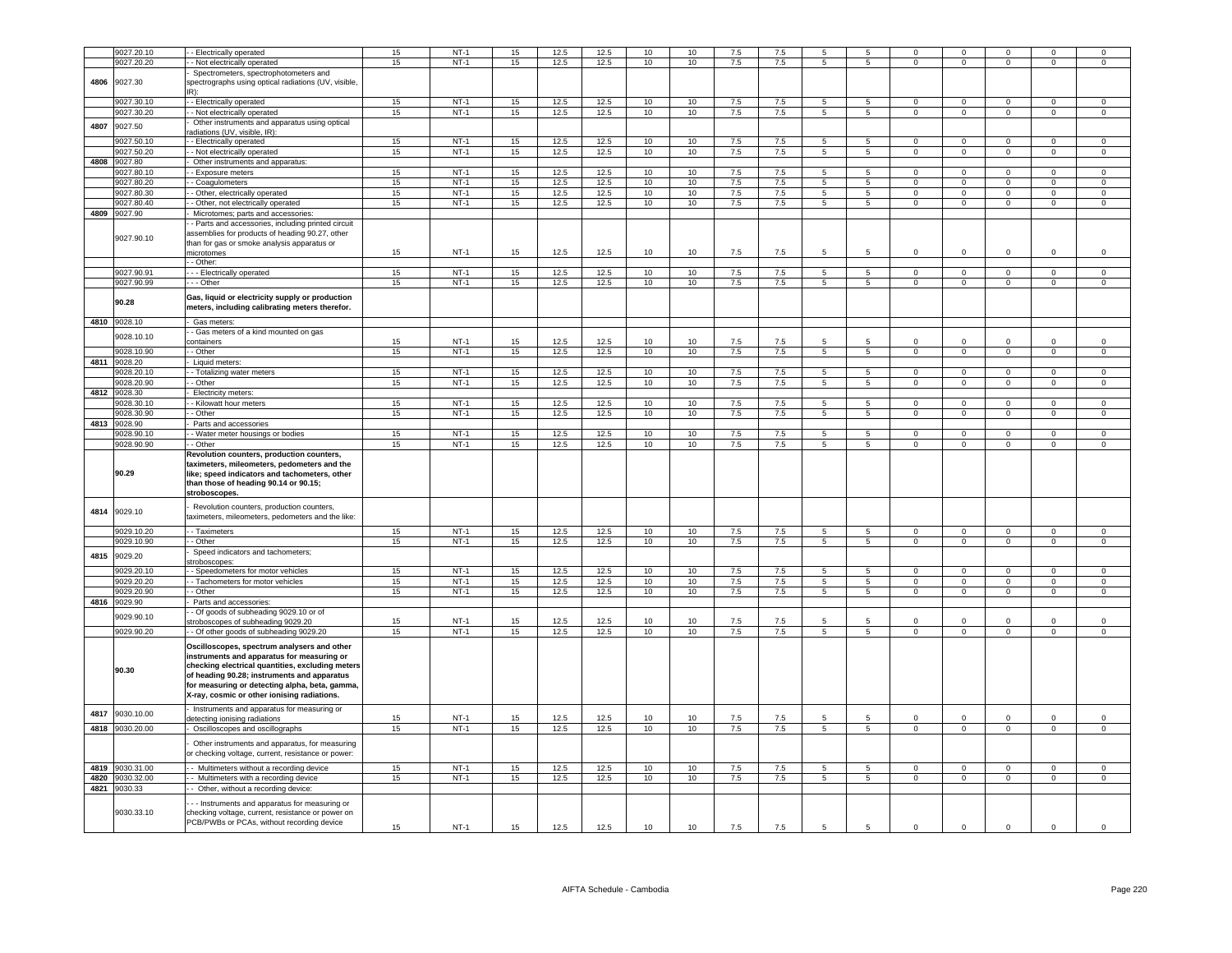|      | 9030.33.20                 | - - Impedance-measuring instruments and<br>apparatus designed to provide visual and/or audible<br>warning of electrostatic discharge conditions that<br>can damage electronic circuits; apparatus for<br>testing electrostatic control equipment and<br>electrostatic grounding devices/fixtures |          | $NT-1$           | 15       | 12.5         | 12.5         | 10       |                                     | 7.5        | 7.5        | -5                   | 5                    | $\Omega$                 |                          |                          |                             |                         |
|------|----------------------------|--------------------------------------------------------------------------------------------------------------------------------------------------------------------------------------------------------------------------------------------------------------------------------------------------|----------|------------------|----------|--------------|--------------|----------|-------------------------------------|------------|------------|----------------------|----------------------|--------------------------|--------------------------|--------------------------|-----------------------------|-------------------------|
|      | 9030.33.30                 | - - Ammeters and voltmeters for motor vehicles                                                                                                                                                                                                                                                   | 15       |                  |          |              |              |          | 10                                  |            |            |                      |                      |                          | $\mathbf 0$              | $\mathbf 0$              | $\mathsf 0$                 | $\mathsf 0$             |
|      | 9030.33.90                 | - - Other                                                                                                                                                                                                                                                                                        | 15<br>15 | $NT-1$<br>$NT-1$ | 15<br>15 | 12.5<br>12.5 | 12.5<br>12.5 | 10<br>10 | 10 <sup>1</sup><br>10 <sup>10</sup> | 7.5<br>7.5 | 7.5<br>7.5 | 5<br>$5\overline{5}$ | 5<br>$5\phantom{.0}$ | $\Omega$<br>$\mathbf{0}$ | $\Omega$<br>$\mathbf{0}$ | $\Omega$<br>$\mathbf{0}$ | $\mathbf 0$<br>$\mathbf{0}$ | $\Omega$<br>$\mathbf 0$ |
|      | 4822 9030.39.00            | - Other, with a recording device                                                                                                                                                                                                                                                                 | 15       | $NT-1$           | 15       | 12.5         | 12.5         | 10       | 10                                  | 7.5        | 7.5        | 5 <sup>5</sup>       | $5\overline{5}$      | $\mathbf 0$              | $\mathbf{0}$             | $\mathbf{0}$             | $\mathbf 0$                 | $\mathbf{0}$            |
| 4823 | 9030.40.00                 | Other instruments and apparatus, specially<br>designed for telecommunications (for example<br>cross-talk meters, gain measuring instruments,<br>distortion factor meters, psophometers)                                                                                                          | 15       | $NT-1$           | 15       | 12.5         | 12.5         | 10       | 10                                  | 7.5        | 7.5        | 5                    | $5\phantom{.0}$      | $\mathbf 0$              | $\mathbf 0$              | $\pmb{0}$                | $\mathbf 0$                 | $\mathbf 0$             |
|      |                            | Other instruments and apparatus:                                                                                                                                                                                                                                                                 |          |                  |          |              |              |          |                                     |            |            |                      |                      |                          |                          |                          |                             |                         |
| 4824 | 9030.82                    | - For measuring or checking semiconductor<br>wafers or devices:                                                                                                                                                                                                                                  |          |                  |          |              |              |          |                                     |            |            |                      |                      |                          |                          |                          |                             |                         |
|      | 9030.82.10                 | -- Wafer probers                                                                                                                                                                                                                                                                                 | 15       | $NT-1$           | 15       | 12.5         | 12.5         | 10       | 10                                  | 7.5        | 7.5        | 5                    | 5                    | $^{\circ}$               | $\mathbf 0$              | $\mathbf 0$              | $\mathbf{0}$                | $\mathbf 0$             |
|      | 9030.82.90                 | $-$ - Other                                                                                                                                                                                                                                                                                      | 15       | $NT-1$           | 15       | 12.5         | 12.5         | 10       | 10                                  | 7.5        | 7.5        | $5^{\circ}$          | $5\overline{5}$      | $\overline{0}$           | $\overline{0}$           | $\overline{0}$           | $\overline{0}$              | $\overline{0}$          |
|      | 4825 9030.84<br>9030.84.10 | - Other, with a recording device:<br>- - Instruments and apparatus, with a recording<br>device, for measuring or checking electrical<br>uantities on PCB/PWBs and PCAs                                                                                                                           | 15       | $NT-1$           | 15       | 12.5         | 12.5         | 10       | 10                                  | 7.5        | 7.5        | 5                    | 5                    | $\Omega$                 | $\Omega$                 | $\Omega$                 | $\Omega$                    | $\Omega$                |
|      | 9030.84.90                 | - - Other                                                                                                                                                                                                                                                                                        | 15       | $NT-1$           | 15       | 12.5         | 12.5         | 10       | 10                                  | 7.5        | 7.5        | 5                    | $5\overline{5}$      | $\mathbf 0$              | $\mathbf 0$              | $\mathbf{0}$             | $\mathsf 0$                 | $\mathbf 0$             |
| 4826 | 9030.89                    | - Other:                                                                                                                                                                                                                                                                                         |          |                  |          |              |              |          |                                     |            |            |                      |                      |                          |                          |                          |                             |                         |
|      | 9030.89.10                 | - - Instruments and apparatus, without a recording<br>device, for measuring or checking electrical<br>quantities on PCB/PWBs and PCAs, other than<br>those covered within subheading 9030.39                                                                                                     | 15       | $NT-1$           | 15       | 12.5         | 12.5         | 10       | 10                                  | $7.5\,$    | 7.5        | 5                    | 5                    | $^{\circ}$               | $\mathbf 0$              | $\overline{0}$           | $\mathsf 0$                 | $\mathbf 0$             |
|      | 9030.89.90                 | $-$ Other                                                                                                                                                                                                                                                                                        | 15       | $NT-1$           | 15       | 12.5         | 12.5         | 10       | 10                                  | 7.5        | 7.5        | $5\overline{)}$      | $5\overline{)}$      | $\overline{0}$           | $\overline{0}$           | $\overline{0}$           | $\overline{0}$              | $\overline{0}$          |
|      | 4827 9030.90               | Parts and accessories:                                                                                                                                                                                                                                                                           |          |                  |          |              |              |          |                                     |            |            |                      |                      |                          |                          |                          |                             |                         |
|      | 9030.90.10                 | - Parts and accessories including printed circuit<br>assemblies of goods of subheading 9030.40 or<br>9030.82                                                                                                                                                                                     | 15       | $NT-1$           | 15       | 12.5         | 12.5         | 10       | 10                                  | 7.5        | 7.5        | 5                    | 5                    | $\mathbf 0$              | $^{\circ}$               | $\mathbf 0$              | $\mathsf 0$                 | $\mathsf 0$             |
|      | 9030.90.20                 | - Parts and accessories of instruments and<br>apparatus for measuring or checking electrical<br>quantities on PCB/PWBs and PCAs                                                                                                                                                                  | 15       | $NT-1$           | 15       | 12.5         | 12.5         | 10       | 10                                  | 7.5        | 7.5        | 5                    | 5                    | $\mathbf 0$              | $\mathbf 0$              | $\mathbf{0}$             | $\mathsf 0$                 | $\mathsf 0$             |
|      | 9030.90.30                 | - Parts and accessories of optical instruments and<br>appliances for measuring or checking PCB/PWBs<br>and PCAs                                                                                                                                                                                  | 15       | $NT-1$           | 15       | 12.5         | 12.5         | 10       | 10                                  | 7.5        | 7.5        | 5                    | 5                    | $\mathsf 0$              | $\mathbf 0$              | $\mathbf 0$              | $\mathsf 0$                 | $\mathsf 0$             |
|      | 9030.90.90                 | - Other                                                                                                                                                                                                                                                                                          | 15       | $NT-1$           | 15       | 12.5         | 12.5         | 10       | 10                                  | 7.5        | 7.5        | 5                    | $5\overline{5}$      | $\overline{0}$           | $\overline{0}$           | $\overline{0}$           | $\overline{0}$              | $\overline{0}$          |
|      | 90.31                      | Measuring or checking instruments, appliances<br>and machines, not specified or included<br>elsewhere in this Chapter; profile projectors.                                                                                                                                                       |          |                  |          |              |              |          |                                     |            |            |                      |                      |                          |                          |                          |                             |                         |
|      | 4828 9031.10               | Machines for balancing mechanical parts:                                                                                                                                                                                                                                                         |          |                  |          |              |              |          |                                     |            |            |                      |                      |                          |                          |                          |                             |                         |
|      | 9031.10.10                 | - Electrically operated                                                                                                                                                                                                                                                                          | 15       | $NT-1$           | 15       | 12.5         | 12.5         | 10       | 10                                  | 7.5        | 7.5        | 5                    | $5\overline{5}$      | $\mathsf 0$              | $\Omega$                 | $\Omega$                 | $\mathbf 0$                 | $\mathbf 0$             |
|      | 9031.10.20<br>4829 9031.20 | - Not electrically operated<br>Test benches:                                                                                                                                                                                                                                                     | 15       | $NT-1$           | 15       | 12.5         | 12.5         | 10       | 10                                  | 7.5        | 7.5        | 5 <sub>5</sub>       | $5\overline{5}$      | $\circ$                  | $\overline{0}$           | $\mathbf{0}$             | $\mathbf{0}$                | $\mathbf{0}$            |
|      | 9031.20.10                 | - Electrically operated                                                                                                                                                                                                                                                                          | 15       | $NT-1$           | 15       | 12.5         | 12.5         | 10       | 10                                  | 7.5        | 7.5        | 5                    | 5                    | $\Omega$                 | $\mathbf{0}$             | $\mathbf{0}$             | $^{\circ}$                  | $\mathbf{0}$            |
|      | 9031.20.20                 | - Not electrically operated<br>Other optical instruments and appliances:                                                                                                                                                                                                                         | 15       | $NT-1$           | 15       | 12.5         | 12.5         | 10       | 10                                  | 7.5        | 7.5        | $5\overline{5}$      | $5\overline{5}$      | $\overline{0}$           | $\overline{0}$           | $\overline{0}$           | $\overline{0}$              | $\mathbf 0$             |
| 4830 | 9031.41.00                 | - For inspecting semiconductor wafers or devices<br>or for inspecting photomasks or reticles used in<br>manufacturing semiconductor devices                                                                                                                                                      | 15       | $NT-1$           | 15       | 12.5         | 12.5         | 10       | 10                                  | 7.5        | 7.5        | 5                    | $5\phantom{.0}$      | $\mathbf 0$              | $\mathbf 0$              | $\mathbf{0}$             | $\mathbf 0$                 | $\mathbf{0}$            |
| 4831 | 9031.49                    | - Other:                                                                                                                                                                                                                                                                                         |          |                  |          |              |              |          |                                     |            |            |                      |                      |                          |                          |                          |                             |                         |
|      | 9031.49.10                 | - - Optical instruments and appliances for<br>measuring surface particulate contamination on<br>semiconductor wafers                                                                                                                                                                             | 15       | $NT-1$           | 15       | 12.5         | 12.5         | 10       | 10                                  | 7.5        | 7.5        | 5                    | 5                    | $\mathbf 0$              | $\mathbf 0$              | $\mathbf{0}$             | $\mathsf 0$                 | $\mathbf 0$             |
|      | 9031.49.20                 | - - Optical error verification and repair apparatus<br>or PCB/PWBs and PCAs                                                                                                                                                                                                                      | 15       | $NT-1$           | 15       | 12.5         | 12.5         | 10       | 10 <sup>10</sup>                    | 7.5        | $7.5\,$    | 5                    | 5                    | $\mathsf 0$              | $\mathbf 0$              | $\mathbf 0$              | $\mathsf 0$                 | $\mathsf 0$             |
|      | 9031.49.30                 | - - Optical instruments and appliances for<br>neasuring or checking PCB/PWBs and PCAs                                                                                                                                                                                                            | 15       | $NT-1$           | 15       | 12.5         | 12.5         | 10       | 10                                  | 7.5        | 7.5        | 5                    | 5                    | $\Omega$                 | $\mathbf 0$              | $\mathbf 0$              | $\mathsf 0$                 | $\mathbf 0$             |
|      | 9031.49.90                 | --- Other                                                                                                                                                                                                                                                                                        | 15       | $NT-1$           | 15       | 12.5         | 12.5         | 10       | 10                                  | 7.5        | 7.5        | 5                    | $\overline{5}$       | $\overline{0}$           | $\overline{0}$           | $\overline{0}$           | $\overline{0}$              | $\overline{0}$          |
| 4832 | 9031.80                    | Other instruments, appliances and machines:                                                                                                                                                                                                                                                      |          |                  |          |              |              |          |                                     |            |            |                      |                      |                          |                          |                          |                             |                         |
|      |                            | - Cable test equipment:                                                                                                                                                                                                                                                                          |          |                  |          |              |              |          |                                     |            |            |                      |                      |                          |                          |                          |                             |                         |
|      | 9031.80.11                 | - - Electrically operated                                                                                                                                                                                                                                                                        | 15       | $NT-1$           | 15       | 12.5         | 12.5         | 10       | 10 <sup>1</sup>                     | 7.5        | 7.5        | 5                    | 5                    | $\Omega$                 | $\Omega$                 | $\Omega$                 | $\Omega$                    | $\Omega$                |
|      | 9031.80.19                 | - - Not electrically operated<br>- Other:                                                                                                                                                                                                                                                        | 15       | $NT-1$           | 15       | 12.5         | 12.5         | 10       | 10                                  | 7.5        | 7.5        | 5 <sub>5</sub>       | 5 <sub>5</sub>       | $\circ$                  | $\overline{0}$           | $\overline{0}$           | $\overline{0}$              | $\circ$                 |
|      | 9031.80.92                 | - - Other, electrically operated                                                                                                                                                                                                                                                                 | 15       | $NT-1$           | 15       | 12.5         | 12.5         | 10       | 10                                  | 7.5        | 7.5        | 5                    | 5                    | $\Omega$                 | $\Omega$                 | $\mathbf 0$              | $\mathbf 0$                 | $\mathbf 0$             |
|      | 9031.80.99                 | - - Not electrically operated                                                                                                                                                                                                                                                                    | 15       | $NT-1$           | 15       | 12.5         | 12.5         | 10       | 10                                  | 7.5        | 7.5        | $5^{\circ}$          | $5\overline{5}$      | $\circ$                  | $\overline{0}$           | $\mathbf{0}$             | $\mathbf{0}$                | $\mathbf{0}$            |
|      | 4833 9031.90               | Parts and accessories:                                                                                                                                                                                                                                                                           |          |                  |          |              |              |          |                                     |            |            |                      |                      |                          |                          |                          |                             |                         |
|      |                            | - - For electrically operated equipment:                                                                                                                                                                                                                                                         |          |                  |          |              |              |          |                                     |            |            |                      |                      |                          |                          |                          |                             |                         |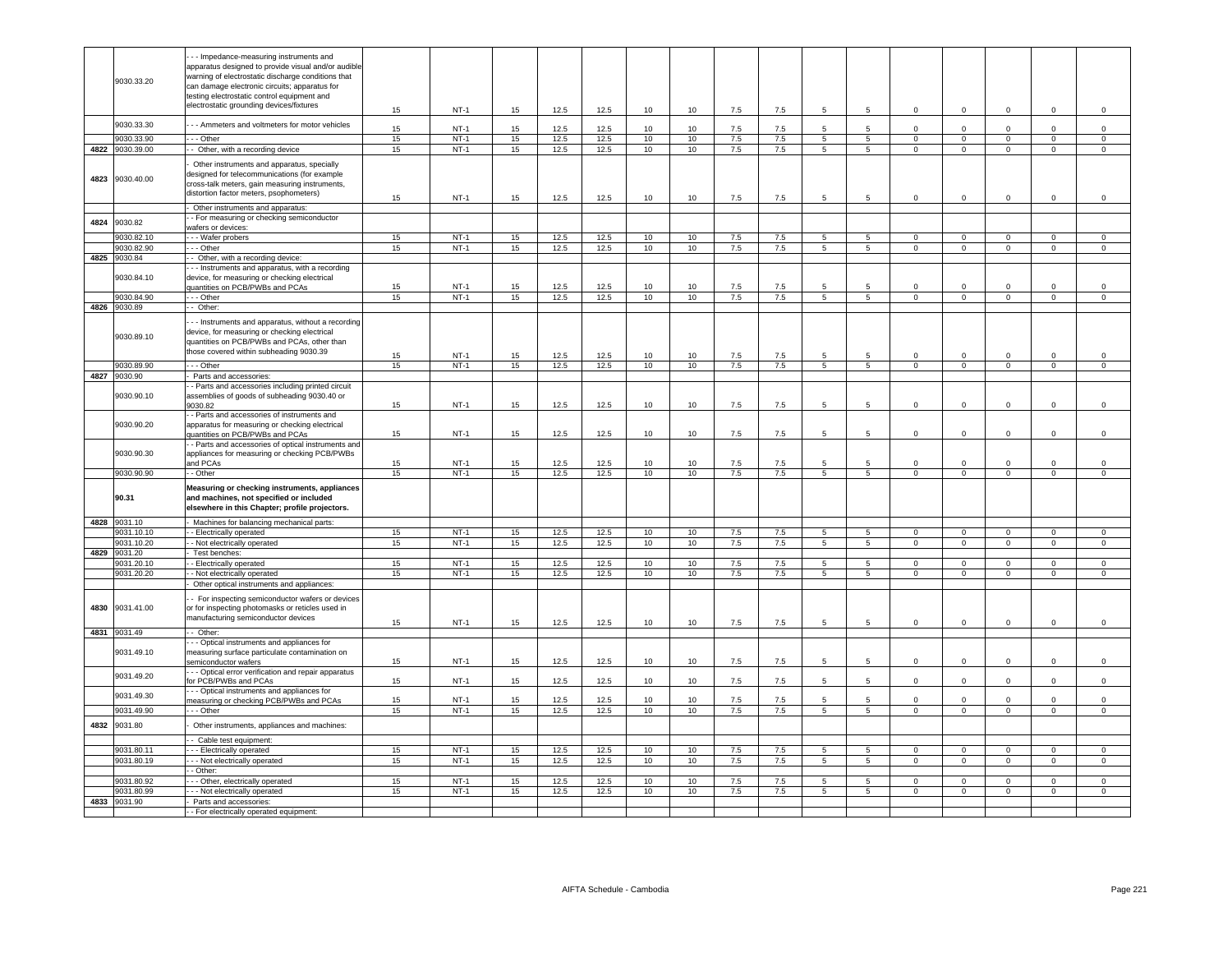|      |                          | - - Parts and accessories including printed circuit                                       |          |                  |                  |              |              |          |          |            |            |                                    |                               |                                |                               |                               |                               |                            |
|------|--------------------------|-------------------------------------------------------------------------------------------|----------|------------------|------------------|--------------|--------------|----------|----------|------------|------------|------------------------------------|-------------------------------|--------------------------------|-------------------------------|-------------------------------|-------------------------------|----------------------------|
|      |                          | assemblies of optical instruments and appliances                                          |          |                  |                  |              |              |          |          |            |            |                                    |                               |                                |                               |                               |                               |                            |
|      |                          | for inspecting semiconductor wafers or devices or                                         |          |                  |                  |              |              |          |          |            |            |                                    |                               |                                |                               |                               |                               |                            |
|      | 9031.90.11               | for inspecting masks, photomasks or reticles used                                         |          |                  |                  |              |              |          |          |            |            |                                    |                               |                                |                               |                               |                               |                            |
|      |                          | in manufacturing semiconductor devices;<br>measuring surface particulate contamination on |          |                  |                  |              |              |          |          |            |            |                                    |                               |                                |                               |                               |                               |                            |
|      |                          | semiconductor wafers                                                                      |          |                  |                  |              |              |          |          |            |            |                                    |                               |                                |                               |                               |                               |                            |
|      |                          |                                                                                           | 15       | $NT-1$           | 15               | 12.5         | 12.5         | 10       | 10       | 7.5        | 7.5        | 5                                  | 5                             | $\overline{0}$                 | $\mathbf 0$                   | $\pmb{0}$                     | $\mathsf 0$                   | $\mathsf 0$                |
|      | 9031.90.12               | - - Of optical error verification and repair                                              |          |                  |                  |              |              |          |          |            |            |                                    |                               |                                |                               |                               |                               |                            |
|      |                          | apparatus for PCB/PWBs and PCAs                                                           | 15       | $NT-1$           | 15               | 12.5         | 12.5         | 10       | 10       | 7.5        | 7.5        | 5                                  | 5                             | $\mathbf{0}$                   | $\mathsf 0$                   | $\mathsf 0$                   | $\mathbf 0$                   | $\mathsf 0$                |
|      | 9031.90.13               | - - Of optical instruments and appliances for<br>measuring or checking PCB/PWBs and PCAs  |          | $NT-1$           | 15               | 12.5         | 12.5         | 10       | 10       |            |            | 5                                  | 5                             | 0                              | $\mathbf 0$                   | $\Omega$                      | $\Omega$                      | $^{\circ}$                 |
|      | 9031.90.19               | - - Other                                                                                 | 15<br>15 | $NT-1$           | 15               | 12.5         | 12.5         | 10       | 10       | 7.5<br>7.5 | 7.5<br>7.5 | $5^{\circ}$                        | 5 <sub>5</sub>                | $\mathbf 0$                    | $\mathbf 0$                   | $\mathbf 0$                   | $\mathbf 0$                   | $\mathsf 0$                |
|      | 9031.90.20               | - For non-electrically operated equipment                                                 | 15       | $NT-1$           | 15               | 12.5         | 12.5         | 10       | 10       | 7.5        | 7.5        | 5                                  | 5                             | $\mathsf 0$                    | $\,0\,$                       | $\mathsf 0$                   | $\mathsf 0$                   | $\mathbf 0$                |
|      |                          | Automatic regulating or controlling instruments                                           |          |                  |                  |              |              |          |          |            |            |                                    |                               |                                |                               |                               |                               |                            |
|      | 90.32                    | and apparatus.                                                                            |          |                  |                  |              |              |          |          |            |            |                                    |                               |                                |                               |                               |                               |                            |
| 4834 | 9032.10                  | Thermostats:                                                                              |          |                  |                  |              |              |          |          |            |            |                                    |                               |                                |                               |                               |                               |                            |
|      | 9032.10.10               | - Electrically operated                                                                   | 15       | $NT-1$           | 15               | 12.5         | 12.5         | 10       | 10       | 7.5        | 7.5        | 5                                  | 5                             | $\overline{0}$                 | $\mathbf 0$                   | 0                             | $\mathbf 0$                   | 0                          |
|      | 9032.10.20               | - Not electrically operated                                                               | 15       | $NT-1$           | 15               | 12.5         | 12.5         | 10       | 10       | 7.5        | 7.5        | 5                                  | 5                             | $\mathbf{0}$                   | $\mathbf 0$                   | 0                             | $\mathbf{0}$                  | 0                          |
| 4835 | 9032.20                  | Manostats:                                                                                |          |                  |                  |              |              |          |          |            |            |                                    |                               |                                |                               |                               |                               |                            |
|      | 9032.20.10               | - Electrically operated                                                                   | 15       | $NT-1$           | 15               | 12.5         | 12.5         | 10       | 10       | $7.5\,$    | 7.5        | 5                                  | 5                             | $\mathbf 0$                    | $\mathbf 0$                   | $\mathbf 0$                   | $\mathbf 0$                   | $^{\circ}$                 |
|      | 9032.20.20               | - Not electrically operated                                                               | 15       | $NT-1$           | 15               | 12.5         | 12.5         | 10       | 10       | 7.5        | 7.5        | 5                                  | 5                             | 0                              | $\mathbf 0$                   | $\mathsf 0$                   | $\mathbf 0$                   | 0                          |
|      |                          | Other instruments and apparatus:                                                          |          |                  |                  |              |              |          |          |            |            |                                    |                               |                                |                               |                               |                               |                            |
| 4836 | 9032.81.00               | - Hydraulic or pneumatic                                                                  | 15       | $NT-1$           | 15               | 12.5         | 12.5         | 10       | 10       | 7.5        | 7.5        | 5                                  | 5                             | $\mathbf{0}$                   | $\mathbf 0$                   | $\mathbf 0$                   | $\mathbf{0}$                  | 0                          |
| 4837 | 9032.89                  | - Other:                                                                                  |          |                  |                  |              |              |          |          |            |            |                                    |                               |                                |                               |                               |                               |                            |
|      |                          | - - Instruments and apparatus incorporating or                                            |          |                  |                  |              |              |          |          |            |            |                                    |                               |                                |                               |                               |                               |                            |
|      |                          | working in conjunction with an automatic data                                             |          |                  |                  |              |              |          |          |            |            |                                    |                               |                                |                               |                               |                               |                            |
|      | 9032.89.10               | processing machine, for automatically regulating or                                       |          |                  |                  |              |              |          |          |            |            |                                    |                               |                                |                               |                               |                               |                            |
|      |                          | controlling the propulsion, ballast or cargo handling                                     |          |                  |                  |              |              |          |          |            |            |                                    |                               |                                |                               |                               |                               |                            |
|      |                          | systems of ships                                                                          | 15       | $NT-1$           | 15               | 12.5         | 12.5         | 10       | 10       | 7.5        | 7.5        | 5                                  | 5                             | $\mathbf 0$                    | $\mathbf 0$                   | $\mathbf 0$                   | $\mathbf 0$                   | 0                          |
|      |                          | - - Automatic instruments and apparatus for                                               |          |                  |                  |              |              |          |          |            |            |                                    |                               |                                |                               |                               |                               |                            |
|      | 9032.89.20               | regulating or controlling chemical or<br>electrochemical solutions in the manufacture of  |          |                  |                  |              |              |          |          |            |            |                                    |                               |                                |                               |                               |                               |                            |
|      |                          | PCA/PWBs                                                                                  | 15       | $NT-1$           | 15               | 12.5         | 12.5         | 10       | 10       | 7.5        | 7.5        | 5                                  | 5                             | $\mathbf{0}$                   | $\mathbf 0$                   | $\mathbf 0$                   | $\mathbf 0$                   | $\mathsf 0$                |
|      |                          | --- Other, electrically operated:                                                         |          |                  |                  |              |              |          |          |            |            |                                    |                               |                                |                               |                               |                               |                            |
|      |                          |                                                                                           |          |                  |                  |              |              |          |          |            |            |                                    |                               |                                |                               |                               |                               |                            |
|      | 9032.89.31               | - - - Automatic regulating voltage units (stabilizers)                                    | 15       | $NT-1$           | 15               | 12.5         | 12.5         | 10       | 10       | 7.5        | 7.5        | 5                                  | -5                            | $\mathbf 0$                    | $\mathbf 0$                   | $\mathbf 0$                   | $\mathbf 0$                   | $\mathsf 0$                |
|      | 9032.89.39               | $\overline{\cdots}$ - Other                                                               | 15       | $NT-1$           | 15               | 12.5         | 12.5         | 10       | 10       | 7.5        | 7.5        | $\overline{5}$                     | 5                             | $\circ$                        | $\overline{0}$                | $\circ$                       | $\overline{0}$                | $\mathsf 0$                |
|      | 9032.89.90               | - - Other                                                                                 | 15       | $NT-1$           | 15               | 12.5         | 12.5         | 10       | 10       | 7.5        | 7.5        | 5                                  | $5^{\circ}$                   | $\mathbf 0$                    | $\mathbf 0$                   | $\mathbf 0$                   | $\mathbf 0$                   | $\mathsf 0$                |
| 4838 | 9032.90                  | Parts and accessories:                                                                    |          |                  |                  |              |              |          |          |            |            |                                    |                               |                                |                               |                               |                               |                            |
|      | 9032.90.10               | - Of goods of subheading 9032.89.10                                                       | 15       | $NT-1$           | 15               | 12.5         | 12.5         | 10       | 10       | 7.5        | 7.5        | 5                                  | 5                             | 0                              | $\mathbf 0$                   | 0                             | 0                             | 0                          |
|      | 9032.90.20<br>9032.90.30 | - Of goods of subheading 9032.89.20<br>- Of other electrically operated goods             | 15<br>15 | $NT-1$<br>$NT-1$ | 15<br>15         | 12.5<br>12.5 | 12.5<br>12.5 | 10<br>10 | 10<br>10 | 7.5<br>7.5 | 7.5<br>7.5 | $5\overline{5}$<br>$5\overline{)}$ | 5 <sub>5</sub><br>$5^{\circ}$ | $\circ$<br>$\circ$             | $\mathbf 0$<br>$\overline{0}$ | $\mathbf 0$<br>$\overline{0}$ | $\mathbf 0$<br>$\overline{0}$ | $\mathsf 0$<br>$\mathsf 0$ |
|      | 9032.90.90               | - Other                                                                                   | 15       | $NT-1$           | 15 <sub>15</sub> | 12.5         | 12.5         | 10       | 10       | $7.5\,$    | 7.5        | 5                                  | 5                             | $\mathbf 0$                    |                               |                               | $\mathbf 0$                   | $\mathsf 0$                |
|      |                          |                                                                                           |          |                  |                  |              |              |          |          |            |            |                                    |                               |                                |                               |                               |                               |                            |
|      |                          |                                                                                           |          |                  |                  |              |              |          |          |            |            |                                    |                               |                                | $\mathbf 0$                   | $\mathsf 0$                   |                               |                            |
|      |                          | Parts and accessories (not specified or                                                   |          |                  |                  |              |              |          |          |            |            |                                    |                               |                                |                               |                               |                               |                            |
|      | 4839 90.33               | included elsewhere in this Chapter) for                                                   |          |                  |                  |              |              |          |          |            |            |                                    |                               |                                |                               |                               |                               |                            |
|      |                          | machines, appliances, instruments or<br>apparatus of Chapter 90.                          |          |                  |                  |              |              |          |          |            |            |                                    |                               |                                |                               |                               |                               |                            |
|      | 9033.00.10               | - For electrically operated equipment                                                     | 15       | $NT-1$           | 15               | 12.5         | 12.5         | 10       | 10       | 7.5        | 7.5        | 5                                  | 5                             | $\mathbf{0}$                   | $\mathbf{0}$                  | $\mathbf 0$                   | $\mathbf 0$                   | 0                          |
|      | 9033.00.20               | For non-electrically operated equipment                                                   | 15       | $NT-1$           | 15               | 12.5         | 12.5         | 10       | 10       | 7.5        | 7.5        | $5^{\circ}$                        | $5^{\circ}$                   | $\circ$                        | $\mathbf 0$                   | $\mathbf 0$                   | $\mathbf 0$                   | $\mathsf 0$                |
|      |                          | Wrist-watches, pocket-watches and other                                                   |          |                  |                  |              |              |          |          |            |            |                                    |                               |                                |                               |                               |                               |                            |
|      | 91.01                    | watches, including stop-watches, with case of                                             |          |                  |                  |              |              |          |          |            |            |                                    |                               |                                |                               |                               |                               |                            |
|      |                          | precious metal or of metal clad with precious                                             |          |                  |                  |              |              |          |          |            |            |                                    |                               |                                |                               |                               |                               |                            |
|      |                          | metal.                                                                                    |          |                  |                  |              |              |          |          |            |            |                                    |                               |                                |                               |                               |                               |                            |
|      |                          | Wrist-watches, electrically operated, whether or                                          |          |                  |                  |              |              |          |          |            |            |                                    |                               |                                |                               |                               |                               |                            |
|      |                          | not incorporating a stop-watch facility:                                                  |          |                  |                  |              |              |          |          |            |            |                                    |                               |                                |                               |                               |                               |                            |
|      | 4840 9101.11.00          | - With mechanical display only                                                            | 15       | $NT-1$           | 15               | 12.5         | 12.5         | 10       | 10       | 7.5        | 7.5        | 5                                  | 5                             | 0                              | $\mathbf 0$                   | 0                             | $\mathbf{0}$                  | 0                          |
|      | 4841 9101.19.00          | - Other                                                                                   | 15       | $NT-1$           | 15               | 12.5         | 12.5         | 10       | 10       | 7.5        | 7.5        | $5\overline{5}$                    | 5 <sub>5</sub>                | $\mathbf 0$                    | $\mathbf 0$                   | $\mathbf 0$                   | $\mathbf 0$                   | $\mathsf 0$                |
|      |                          | Other wrist-watches, whether or not incorporating                                         |          |                  |                  |              |              |          |          |            |            |                                    |                               |                                |                               |                               |                               |                            |
|      |                          | stop-watch facility                                                                       |          |                  |                  |              |              |          |          |            |            |                                    |                               |                                |                               |                               |                               |                            |
| 4842 | 9101.21.00               | - With automatic winding                                                                  | 15       | $NT-1$           | 15               | 12.5         | 12.5         | 10       | 10       | 7.5        | 7.5        | 5                                  | 5                             | $\mathbf 0$                    | $\mathbf 0$                   | $\mathbf 0$                   | $\mathbf 0$                   | $^{\circ}$                 |
| 4843 | 9101.29.00               | - Other                                                                                   | 15       | $NT-1$           | 15               | 12.5         | 12.5         | 10       | 10       | 7.5        | 7.5        | 5                                  | $5^{\circ}$                   | $\mathbf{0}$                   | $\mathbf 0$                   | $\mathbf 0$                   | $\mathbf 0$                   | $\mathsf 0$                |
| 4844 |                          | Other:                                                                                    |          |                  |                  |              |              |          | 10       |            |            |                                    |                               | $\mathbf{0}$                   |                               | $^{\circ}$                    | $\mathbf 0$                   | 0                          |
|      | 9101.91.00               | - Electrically operated                                                                   | 15       | NT-1             | 15               | 12.5         | 12.5         | 10       |          | 7.5        | 7.5        | 5                                  | 5                             |                                | $\mathbf 0$                   |                               |                               | $\Omega$                   |
| 4845 | 9101.99.00               | - Other                                                                                   | 15       | $NT-1$           | 15               | 12.5         | 12.5         | 10       | 10       | 7.5        | 7.5        | 5 <sup>5</sup>                     | $5^{\circ}$                   | $\circ$                        | $\mathbf 0$                   | $\mathbf 0$                   | $\circ$                       |                            |
|      | 91.02                    | Wrist-watches, pocket-watches and other<br>watches, including stop-watches, other than    |          |                  |                  |              |              |          |          |            |            |                                    |                               |                                |                               |                               |                               |                            |
|      |                          | those of heading 91.01.                                                                   |          |                  |                  |              |              |          |          |            |            |                                    |                               |                                |                               |                               |                               |                            |
|      |                          |                                                                                           |          |                  |                  |              |              |          |          |            |            |                                    |                               |                                |                               |                               |                               |                            |
|      |                          | Wrist-watches, electrically operated, whether or                                          |          |                  |                  |              |              |          |          |            |            |                                    |                               |                                |                               |                               |                               |                            |
|      |                          | not incorporating a stop-watch facility:                                                  |          |                  |                  |              |              |          |          |            |            |                                    |                               |                                |                               |                               |                               |                            |
|      | 4846 9102.11.00          | - With mechanical display only                                                            | 15       | $NT-1$           | 15               | 12.5         | 12.5         | 10       | 10       | 7.5        | 7.5        | 5                                  | 5                             | $\circ$                        | $\mathbf 0$                   | 0                             | $\mathbf 0$                   | $\mathbf 0$                |
|      | 4847 9102.12.00          | - With opto-electronic display only                                                       | 15       | $NT-1$           | 15               | 12.5         | 12.5         | 10       | 10       | 7.5        | 7.5        | 5                                  | 5                             | $\mathbf{0}$                   | $\mathbf 0$                   | 0                             | $\mathbf 0$                   | 0                          |
|      | 4848 9102.19.00          | - Other                                                                                   | 15       | $NT-1$           | 15               | 12.5         | 12.5         | 10       | 10       | 7.5        | 7.5        | 5 <sup>5</sup>                     | $5^{\circ}$                   | $\mathbf 0$                    | $\mathbf 0$                   | $\mathbf 0$                   | $\circ$                       | $\mathsf 0$                |
|      |                          | Other wrist-watches, whether or not incorporating                                         |          |                  |                  |              |              |          |          |            |            |                                    |                               |                                |                               |                               |                               |                            |
|      | 4849 9102.21.00          | stop-watch facility:<br>- With automatic winding                                          | 15       | $NT-1$           | 15               | 12.5         | 12.5         | 10       | 10       | 7.5        | 7.5        | 5                                  | 5                             | $\mathbf 0$                    | $\mathbf 0$                   | 0                             | 0                             | $\circ$                    |
|      | 4850 9102.29.00          | - Other                                                                                   | 15       | $NT-1$           | 15               | 12.5         | 12.5         | 10       | 10       | 7.5        | 7.5        | $5\overline{5}$                    | $5\overline{5}$               | $\mathbf{0}$                   | $\mathbf 0$                   | $\mathbf 0$                   | $\circ$                       | $\mathbf{0}$               |
|      |                          | Other:                                                                                    |          |                  |                  |              |              |          |          |            |            |                                    |                               |                                |                               |                               |                               |                            |
| 4851 | 9102.91                  | - Electrically operated:                                                                  |          |                  |                  |              |              |          |          |            |            |                                    |                               |                                |                               |                               |                               |                            |
|      | 9102.91.10<br>9102.91.90 | - - Stop-watches<br>- - Other                                                             | 15<br>15 | $NT-1$<br>$NT-1$ | 15<br>15         | 12.5<br>12.5 | 12.5<br>12.5 | 10<br>10 | 10<br>10 | 7.5<br>7.5 | 7.5<br>7.5 | 5<br>$5\overline{5}$               | 5<br>$5\overline{5}$          | $\overline{0}$<br>$\mathbf{0}$ | $\mathbf 0$<br>$\overline{0}$ | $\mathbf 0$<br>$\mathbf 0$    | $\mathbf 0$<br>$\mathbf 0$    | 0<br>$\circ$               |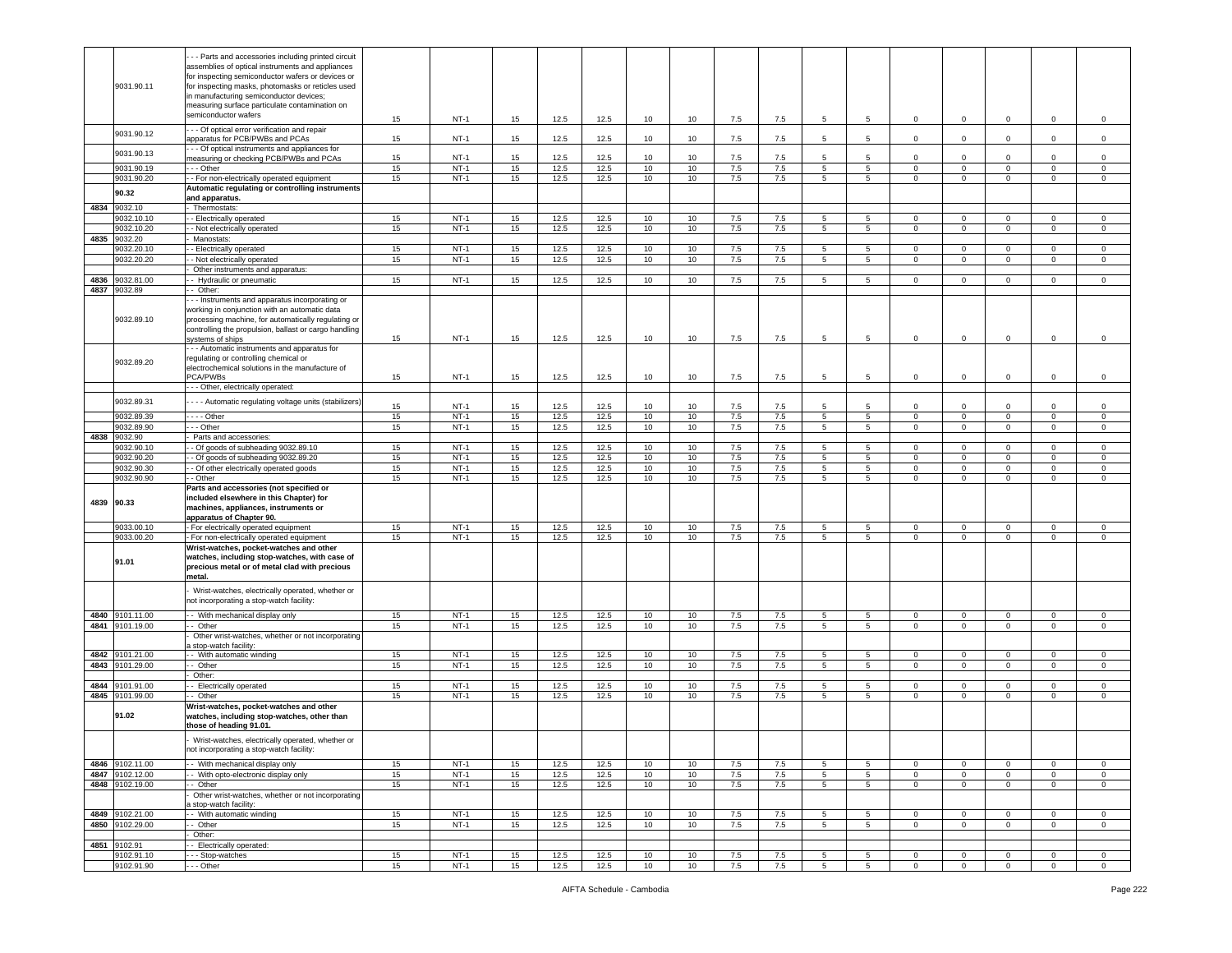| 4852 | 9102.99.00      | - Other                                            | 15 | $NT-1$ | 15 | 12.5 | 12.5 | 10              | 10              | 7.5     | 7.5 | 5              | 5               | $\mathbf 0$    | 0              | 0              | $\mathbf 0$    | 0              |
|------|-----------------|----------------------------------------------------|----|--------|----|------|------|-----------------|-----------------|---------|-----|----------------|-----------------|----------------|----------------|----------------|----------------|----------------|
|      |                 | Clocks with watch movements, excluding             |    |        |    |      |      |                 |                 |         |     |                |                 |                |                |                |                |                |
|      | 91.03           | clocks of heading 91.04.                           |    |        |    |      |      |                 |                 |         |     |                |                 |                |                |                |                |                |
| 4853 | 9103.10.00      | - Electrically operated                            | 15 | $NT-1$ | 15 | 12.5 | 12.5 | 10              | 10              | 7.5     | 7.5 | 5              | 5               | $\Omega$       | 0              | $\Omega$       | $\mathbf{0}$   | $\circ$        |
|      |                 |                                                    |    |        |    |      |      |                 |                 |         |     |                |                 |                |                |                |                |                |
| 4854 | 9103.90.00      | Other                                              | 15 | $NT-1$ | 15 | 12.5 | 12.5 | 10              | 10              | 7.5     | 7.5 | 5              | 5               | 0              | $\mathbf 0$    | $\mathbf 0$    | $\mathbf{0}$   | 0              |
|      |                 | Instrument panel clocks and clocks of a similar    |    |        |    |      |      |                 |                 |         |     |                |                 |                |                |                |                |                |
|      | 4855 91.04      | type for vehicles, aircraft, spacecraft or         |    |        |    |      |      |                 |                 |         |     |                |                 |                |                |                |                |                |
|      |                 | vessels.                                           |    |        |    |      |      |                 |                 |         |     |                |                 |                |                |                |                |                |
|      | 9104.00.10      | - For vehicles                                     | 15 | $NT-1$ | 15 | 12.5 | 12.5 | 10              | 10              | 7.5     | 7.5 | 5              | 5               | $\mathbf 0$    | $\mathbf 0$    | $\Omega$       | 0              | 0              |
|      | 9104.00.20      | For aircraft                                       | 15 | $NT-1$ | 15 | 12.5 | 12.5 | 10              | 10              | 7.5     | 7.5 | 5              | 5               | $\mathbf 0$    | $\mathsf 0$    | $\mathbf 0$    | $\mathbf 0$    | $\mathsf 0$    |
|      | 9104.00.30      | - For vessels                                      | 15 | $NT-1$ | 15 | 12.5 | 12.5 | 10              | 10              | 7.5     | 7.5 | 5              | 5               | $\mathbf{0}$   | $\mathbf 0$    | $\mathbf 0$    | $\mathsf 0$    | $\mathsf 0$    |
|      | 9104.00.90      | - Other                                            | 15 | $NT-1$ | 15 | 12.5 | 12.5 | 10              | 10              | 7.5     | 7.5 | 5              | 5               | $\mathbf{0}$   | $\mathbf 0$    | $\mathbf 0$    | $\mathbf{0}$   | 0              |
|      | 91.05           | Other clock.                                       |    |        |    |      |      |                 |                 |         |     |                |                 |                |                |                |                |                |
|      |                 | Alarm clocks                                       |    |        |    |      |      |                 |                 |         |     |                |                 |                |                |                |                |                |
| 4856 | 9105.11.00      | Electrically operated                              | 15 | $NT-1$ | 15 | 12.5 | 12.5 | 10              | 10              | 7.5     | 7.5 | 5              |                 |                |                |                | $\mathbf 0$    |                |
|      |                 |                                                    |    |        |    |      |      |                 |                 |         |     |                | 5               | 0              | 0              | $\mathbf 0$    |                | 0              |
| 4857 | 9105.19.00      | - Other                                            | 15 | $NT-1$ | 15 | 12.5 | 12.5 | 10              | 10              | 7.5     | 7.5 | 5              | 5               | $\mathbf{0}$   | $\mathbf 0$    | $\mathbf 0$    | $\mathbf 0$    | $\mathsf 0$    |
|      |                 | Wall clocks                                        |    |        |    |      |      |                 |                 |         |     |                |                 |                |                |                |                |                |
| 4858 | 9105.21.00      | - Electrically operated                            | 15 | $NT-1$ | 15 | 12.5 | 12.5 | 10              | 10              | 7.5     | 7.5 | 5              | 5               | 0              | 0              | $\mathbf 0$    | $\mathbf 0$    | $^{\circ}$     |
| 4859 | 9105.29.00      | - Other                                            | 15 | $NT-1$ | 15 | 12.5 | 12.5 | 10              | 10              | 7.5     | 7.5 | $\overline{5}$ | $\overline{5}$  | $\circ$        | $\mathsf 0$    | $\mathbf{0}$   | $\overline{0}$ | $\Omega$       |
|      |                 | Other:                                             |    |        |    |      |      |                 |                 |         |     |                |                 |                |                |                |                |                |
| 4860 | 105.91.00       | - Electrically operated                            | 15 | $NT-1$ | 15 | 12.5 | 12.5 | 10              | 10              | 7.5     | 7.5 | 5              | 5               | $\mathbf{0}$   | $\mathbf 0$    | $\mathbf 0$    | $\mathbf 0$    | 0              |
| 4861 | 9105.99.00      | - Other                                            | 15 | $NT-1$ | 15 | 12.5 | 12.5 | 10              | 10              | 7.5     | 7.5 | 5              | 5               | $\mathbf{0}$   | $\mathbf 0$    | $\mathbf 0$    | $\mathbf{0}$   | 0              |
|      |                 |                                                    |    |        |    |      |      |                 |                 |         |     |                |                 |                |                |                |                |                |
|      |                 | Time of day recording apparatus and apparatus      |    |        |    |      |      |                 |                 |         |     |                |                 |                |                |                |                |                |
|      | 91.06           | for measuring, recording or otherwise              |    |        |    |      |      |                 |                 |         |     |                |                 |                |                |                |                |                |
|      |                 | indicating intervals of time, with clock or watch  |    |        |    |      |      |                 |                 |         |     |                |                 |                |                |                |                |                |
|      |                 | movement or with synchronous motor (for            |    |        |    |      |      |                 |                 |         |     |                |                 |                |                |                |                |                |
|      |                 | example, time-registers, time-recorders).          |    |        |    |      |      |                 |                 |         |     |                |                 |                |                |                |                |                |
| 4862 | 9106.10.00      | Time-registers; time-recorders                     | 15 | $NT-1$ | 15 | 12.5 | 12.5 | 10              | 10              | 7.5     | 7.5 | 5              | 5               | $\mathbf 0$    | $\mathsf 0$    | $\mathbf 0$    | $\mathbf 0$    | $\mathbf 0$    |
| 4863 | 9106.90.00      | Other                                              | 15 | $NT-1$ | 15 | 12.5 | 12.5 | 10              | 10              | 7.5     | 7.5 | 5              | $5\overline{5}$ | $\overline{0}$ | $\mathbf 0$    | $\mathsf 0$    | $\mathsf 0$    | $\mathsf 0$    |
|      |                 | Time switches with clock or watch movement         |    |        |    |      |      |                 |                 |         |     |                |                 |                |                |                |                |                |
| 4864 | 9107.00.00      | or with synchronous motor.                         | 15 | $NT-1$ | 15 | 12.5 | 12.5 | 10              | 10              | 7.5     | 7.5 | 5              | 5               | 0              | $\mathbf 0$    | $\mathbf 0$    | $\mathbf 0$    | $\mathsf 0$    |
|      |                 |                                                    |    |        |    |      |      |                 |                 |         |     |                |                 |                |                |                |                |                |
|      | 91.08           | Watch movements, complete and assembled.           |    |        |    |      |      |                 |                 |         |     |                |                 |                |                |                |                |                |
|      |                 | - Electrically operated:                           |    |        |    |      |      |                 |                 |         |     |                |                 |                |                |                |                |                |
|      |                 |                                                    |    |        |    |      |      |                 |                 |         |     |                |                 |                |                |                |                |                |
| 4865 | 9108.11.00      | - With mechanical display only or with a device to |    |        |    |      |      |                 |                 |         |     |                |                 |                |                |                |                |                |
|      |                 | which a mechanical display can be incorporated     |    |        |    |      |      |                 |                 |         |     | 5              |                 |                |                |                | $\mathbf 0$    |                |
|      |                 |                                                    | 15 | $NT-1$ | 15 | 12.5 | 12.5 | 10              | 10              | 7.5     | 7.5 |                | 5               | $\mathbf 0$    | $\mathbf 0$    | $\mathbf 0$    |                | $\mathsf 0$    |
| 4866 | 108.12.00       | - With opto-electronic display only                | 15 | $NT-1$ | 15 | 12.5 | 12.5 | 10              | 10              | 7.5     | 7.5 | 5              | 5               | $\mathbf 0$    | $\mathsf 0$    | $\mathbf 0$    | $\mathbf{0}$   | $\mathsf 0$    |
| 4867 | 9108.19.00      | - Other                                            | 15 | $NT-1$ | 15 | 12.5 | 12.5 | 10              | 10              | $7.5\,$ | 7.5 | 5              | 5               | $\mathbf{0}$   | $\mathbf 0$    | $\mathbf 0$    | $\mathsf 0$    | $\mathsf 0$    |
| 4868 | 9108.20.00      | With automatic winding                             | 15 | NT-1   | 15 | 12.5 | 12.5 | 10              | 10              | 7.5     | 7.5 | 5              | 5               | $\mathbf{0}$   | $\mathbf 0$    | $\mathbf 0$    | $\mathbf{0}$   | 0              |
| 4869 | 108.90.00       | Other                                              | 15 | $NT-1$ | 15 | 12.5 | 12.5 | 10              | 10              | 7.5     | 7.5 | 5              | 5               | $\mathbf 0$    | $\mathsf 0$    | $\mathbf 0$    | $\mathbf 0$    | $\mathbf 0$    |
|      |                 |                                                    |    |        |    |      |      |                 |                 |         |     |                |                 |                |                |                |                |                |
|      | 91.09           | Clock movements, complete and assembled.           |    |        |    |      |      |                 |                 |         |     |                |                 |                |                |                |                |                |
|      |                 | Electrically operated:                             |    |        |    |      |      |                 |                 |         |     |                |                 |                |                |                |                |                |
| 4870 | 9109.11.00      | - Of alarm clocks                                  | 15 | $NT-1$ | 15 | 12.5 | 12.5 | 10              | 10              | 7.5     | 7.5 | 5              | 5               | $\Omega$       |                |                |                |                |
| 4871 | 9109.19.00      | - Other                                            |    |        |    | 12.5 |      | 10              | 10              |         |     |                |                 |                |                | $\Omega$       |                |                |
| 4872 | 9109.90.00      |                                                    |    |        |    |      |      |                 |                 |         |     |                |                 |                | $\mathsf 0$    |                | $\mathbf 0$    | $\mathbf 0$    |
|      |                 |                                                    | 15 | $NT-1$ | 15 |      | 12.5 |                 |                 | 7.5     | 7.5 | 5              | 5               | 0              | $\mathbf 0$    | $\mathbf 0$    | $\mathbf{0}$   | 0              |
|      |                 | Other                                              | 15 | $NT-1$ | 15 | 12.5 | 12.5 | 10              | 10              | 7.5     | 7.5 | $5^{\circ}$    | 5               | $\Omega$       | $\mathbf 0$    | $\mathbf 0$    | $\mathbf 0$    | $\mathsf 0$    |
|      |                 | Complete watch or clock movements,                 |    |        |    |      |      |                 |                 |         |     |                |                 |                |                |                |                |                |
|      |                 | unassembled or partly assembled (movement          |    |        |    |      |      |                 |                 |         |     |                |                 |                |                |                |                |                |
|      | 91.10           | sets); incomplete watch or clock movements,        |    |        |    |      |      |                 |                 |         |     |                |                 |                |                |                |                |                |
|      |                 | assembled; rough watch or clock movements.         |    |        |    |      |      |                 |                 |         |     |                |                 |                |                |                |                |                |
|      |                 |                                                    |    |        |    |      |      |                 |                 |         |     |                |                 |                |                |                |                |                |
|      |                 | Of watches:                                        |    |        |    |      |      |                 |                 |         |     |                |                 |                |                |                |                |                |
| 4873 | 9110.11.00      | - Complete movements, unassembled or partly        |    |        |    |      |      |                 |                 |         |     |                |                 |                |                |                |                |                |
|      |                 | assembled (movement sets)                          | 15 | $NT-1$ | 15 | 12.5 | 12.5 | 10              | 10 <sup>1</sup> | 7.5     | 7.5 | 5              | 5               | $\Omega$       | $\mathbf 0$    | $\Omega$       | $\Omega$       | $\Omega$       |
| 4874 | 9110.12.00      | - - Incomplete movements, assembled                | 15 | $NT-1$ | 15 | 12.5 | 12.5 | 10              | 10              | 7.5     | 7.5 | 5              | 5               | $\mathbf 0$    | 0              | $\mathbf 0$    | $\mathbf 0$    | 0              |
| 4875 | 9110.19.00      | - - Rough movements                                | 15 | $NT-1$ | 15 | 12.5 | 12.5 | 10              | 10              | 7.5     | 7.5 | 5              | 5               | $\mathbf 0$    | 0              | $\mathbf 0$    | $\mathbf 0$    | 0              |
| 4876 | 9110.90.00      | Other                                              | 15 | $NT-1$ | 15 | 12.5 | 12.5 | 10              | 10              | 7.5     | 7.5 | 5              | $\overline{5}$  | $\mathbf 0$    | $\mathsf 0$    | $\mathbf 0$    | $\mathbf 0$    | $^{\circ}$     |
|      | 91.11           | Watch cases and parts thereof.                     |    |        |    |      |      |                 |                 |         |     |                |                 |                |                |                |                |                |
|      |                 | Cases of precious metal or of metal clad with      |    |        |    |      |      |                 |                 |         |     |                |                 |                |                |                |                |                |
| 4877 | 9111.10.00      | precious metal                                     | 15 | $NT-1$ | 15 | 12.5 | 12.5 | 10              | 10              | 7.5     | 7.5 | 5              | -5              | $\circ$        | $\mathsf 0$    | $\mathbf{0}$   | $\mathbf 0$    | $\mathbf 0$    |
|      |                 | Cases of base metal, whether or not gold- or       |    |        |    |      |      |                 |                 |         |     |                |                 |                |                |                |                |                |
| 4878 | 9111.20.00      | silver-plated                                      | 15 | $NT-1$ | 15 | 12.5 | 12.5 | 10              | 10              | 7.5     | 7.5 | 5              | -5              | $\Omega$       | $\mathsf 0$    | $\Omega$       | $\Omega$       | $\mathbf 0$    |
| 4879 | 9111.80.00      | Other cases                                        | 15 | $NT-1$ | 15 | 12.5 | 12.5 | 10              | 10              | 7.5     | 7.5 | 5              | 5               | $\mathbf{0}$   | $\mathbf 0$    | $\mathbf 0$    | $\mathbf{0}$   | 0              |
| 4880 | 9111.90.00      | Parts                                              | 15 | $NT-1$ | 15 | 12.5 | 12.5 | 10              | 10              | $7.5\,$ | 7.5 | 5              | 5               | $\mathbf 0$    | $\mathsf 0$    | $\mathbf 0$    | $\mathbf 0$    | $\mathbf 0$    |
|      |                 |                                                    |    |        |    |      |      |                 |                 |         |     |                |                 |                |                |                |                |                |
|      | 91.12           | Clock cases and cases of a similar type for        |    |        |    |      |      |                 |                 |         |     |                |                 |                |                |                |                |                |
|      |                 | other goods of this Chapter, and parts thereof.    |    |        |    |      |      |                 |                 |         |     |                |                 |                |                |                |                |                |
|      |                 |                                                    |    |        |    |      |      |                 |                 |         |     |                | 5               |                | $\mathbf 0$    | $\Omega$       | $\mathbf 0$    | $^{\circ}$     |
|      | 4881 9112.20.00 | Cases                                              | 15 | $NT-1$ | 15 | 12.5 | 12.5 | 10              | 10              | 7.5     | 7.5 | 5              |                 | 0              |                |                |                |                |
|      | 4882 9112.90.00 | Parts                                              | 15 | $NT-1$ | 15 | 12.5 | 12.5 | 10 <sub>1</sub> | 10 <sup>1</sup> | 7.5     | 7.5 | 5              | 5               | $\overline{0}$ | $\overline{0}$ | $\mathbf{0}$   | $\overline{0}$ | $\overline{0}$ |
|      | 91.13           | Watch straps, watch bands and watch                |    |        |    |      |      |                 |                 |         |     |                |                 |                |                |                |                |                |
|      |                 | bracelets, and parts thereof.                      |    |        |    |      |      |                 |                 |         |     |                |                 |                |                |                |                |                |
| 4883 | 9113.10.00      | Of precious metal or of metal clad with precious   |    |        |    |      |      |                 |                 |         |     |                |                 |                |                |                |                |                |
|      |                 | metal                                              | 15 | $NT-1$ | 15 | 12.5 | 12.5 | 10              | 10              | 7.5     | 7.5 | 5              | 5               | $\mathbf{0}$   | $\mathsf 0$    | $\mathbf 0$    | $\mathbf 0$    | $\mathsf 0$    |
| 4884 | 9113.20.00      | Of base metal, whether or not gold- or silver-     |    |        |    |      |      |                 |                 |         |     |                |                 |                |                |                |                |                |
|      |                 | plated                                             | 15 | $NT-1$ | 15 | 12.5 | 12.5 | 10              | 10              | 7.5     | 7.5 | 5              | 5               | $\mathbf{0}$   | $\mathsf 0$    | $\mathbf 0$    | $\mathbf 0$    | $\mathsf 0$    |
|      | 4885 9113.90.00 | Other                                              | 15 | $NT-1$ | 15 | 12.5 | 12.5 | 10              | 10              | 7.5     | 7.5 | $\overline{5}$ | 5               | $\mathbf{0}$   | $\overline{0}$ | $\overline{0}$ | $\overline{0}$ | $\mathsf 0$    |
|      | 91.14           | Other clock or watch parts.                        |    |        |    |      |      |                 |                 |         |     |                |                 |                |                |                |                |                |
| 4886 | 9114.10.00      | Springs, including hair-springs                    | 15 | $NT-1$ | 15 | 12.5 | 12.5 | 10              | 10              | 7.5     | 7.5 | 5              | 5               | $\mathbf{0}$   | $\mathbf 0$    | $\mathbf 0$    | $\mathbf 0$    | $\mathbf 0$    |
| 4887 | 9114.20.00      | Jewels                                             | 15 | $NT-1$ | 15 | 12.5 | 12.5 | 10              | 10              | 7.5     | 7.5 | 5              | 5               | $\mathbf{0}$   | $\mathbf 0$    | $\mathbf 0$    | $\mathbf 0$    | $\mathbf 0$    |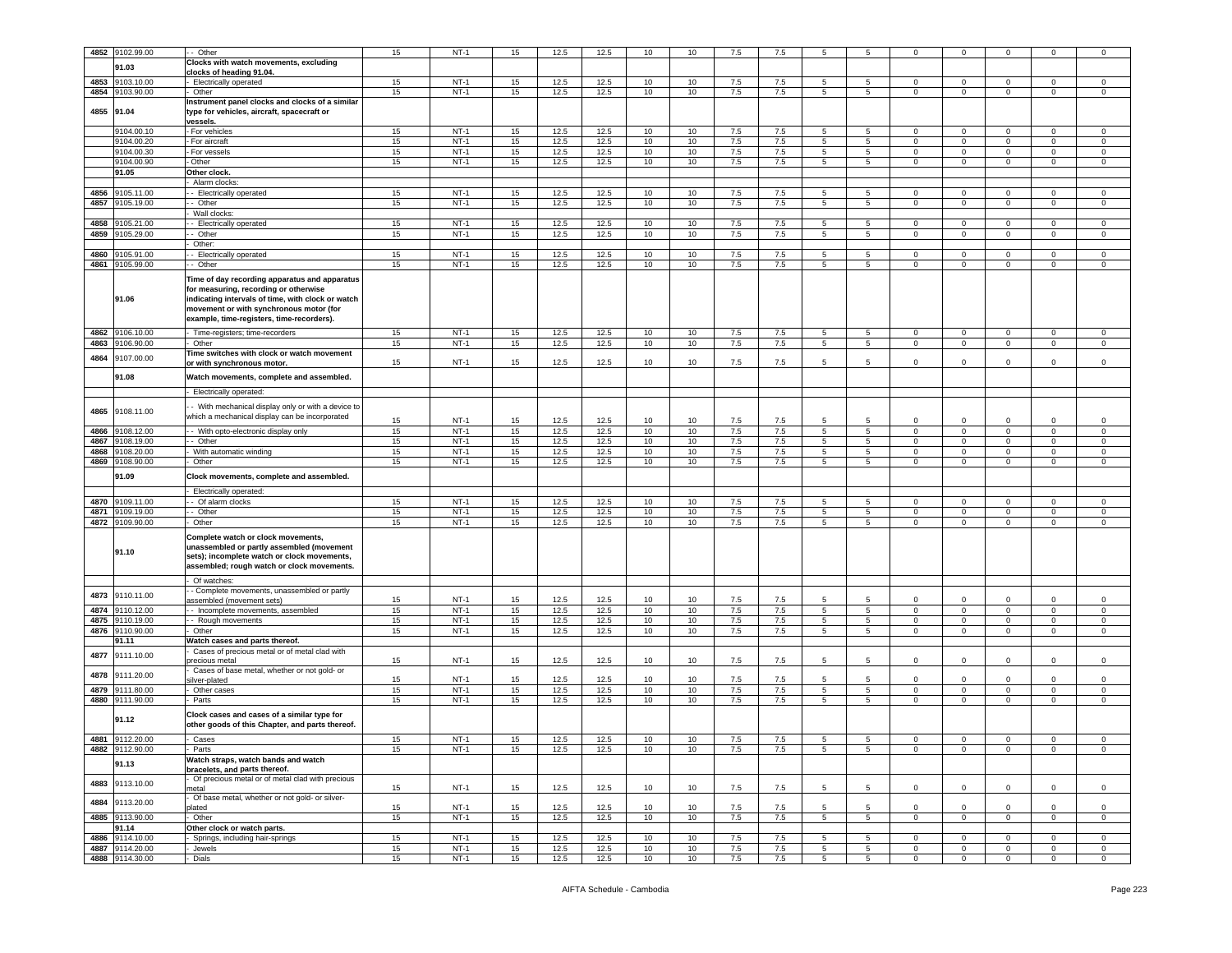|      | 4889 9114.40.00 | Plates and bridges                                                      | 15             | $NT-1$ | 15             | 12.5            | 12.5           | 10             | 10             | 7.5             | 7.5             | 5               |                 | $\Omega$       | $\mathbf 0$    |                | $\Omega$     | $\Omega$       |
|------|-----------------|-------------------------------------------------------------------------|----------------|--------|----------------|-----------------|----------------|----------------|----------------|-----------------|-----------------|-----------------|-----------------|----------------|----------------|----------------|--------------|----------------|
|      | 4890 9114.90.00 | Other                                                                   | 15             | $NT-1$ | 15             | 12.5            | 12.5           | 10             | 10             | 7.5             | 7.5             | 5               | 5               | $\overline{0}$ | $\mathbf{0}$   | $\mathbf 0$    | $\mathbf{0}$ | $\mathbf 0$    |
|      |                 | Pianos, including automatic pianos;                                     |                |        |                |                 |                |                |                |                 |                 |                 |                 |                |                |                |              |                |
|      | 92.01           | harpsichords and other keyboard stringed                                |                |        |                |                 |                |                |                |                 |                 |                 |                 |                |                |                |              |                |
|      |                 | instruments.                                                            |                |        |                |                 |                |                |                |                 |                 |                 |                 |                |                |                |              |                |
| 4891 | 9201.10.00      | Upright pianos                                                          | $\overline{7}$ | $NT-1$ | $\overline{7}$ | $\overline{7}$  | $\overline{7}$ | 6              | 6              | 5               | 5               | 5               | 3               | $\mathbf 0$    | $\mathsf 0$    | $\mathbf 0$    | $\mathbf 0$  | $\mathsf 0$    |
| 4892 | 9201.20.00      | Grand pianos                                                            | $\overline{7}$ | $NT-1$ | $\overline{7}$ | $\overline{7}$  | $\overline{7}$ | 6              | 6              | 5               | 5               | 5               | 3               | $\mathbf{0}$   | $\mathbf 0$    | $\mathbf 0$    | 0            | $\mathbf 0$    |
| 4893 | 9201.90.00      | Other                                                                   | $\overline{7}$ | $NT-1$ | $\overline{7}$ | $\overline{7}$  | $\overline{7}$ | 6              | 6              | 5               | $\overline{5}$  | 5               | 3               | $\mathbf 0$    | $\mathbf 0$    | $\mathsf 0$    | $\mathbf 0$  | $\mathsf 0$    |
|      |                 |                                                                         |                |        |                |                 |                |                |                |                 |                 |                 |                 |                |                |                |              |                |
|      | 92.02           | Other string musical instruments (for example,                          |                |        |                |                 |                |                |                |                 |                 |                 |                 |                |                |                |              |                |
|      |                 | guitars, violins, harps).                                               |                |        |                |                 |                |                |                |                 |                 |                 |                 |                |                |                |              |                |
| 4894 | 9202.10.00      | - Played with a bow                                                     | $\overline{7}$ | $NT-1$ | 7              | 7               | $\overline{7}$ | 6              | 6              | 5               | 5               | 5               | 3               | $\mathbf 0$    | $\mathbf 0$    | $\mathbf 0$    | $\mathbf{0}$ | $\mathbf 0$    |
| 4895 | 9202.90.00      | Other                                                                   | $\overline{7}$ | $NT-1$ | $\overline{7}$ | $\overline{7}$  | $\overline{7}$ | 6              | 6              | 5               | 5               | 5               | 3               | $\mathbf{0}$   | $\mathsf 0$    | $\circ$        | $\mathbf 0$  | $\circ$        |
|      | 92.05           | Other wind musical instruments (for example,                            |                |        |                |                 |                |                |                |                 |                 |                 |                 |                |                |                |              |                |
|      |                 | clarinets, trumpets, bagpipes).                                         |                |        |                |                 |                |                |                |                 |                 |                 |                 |                |                |                |              |                |
| 4896 | 9205.10.00      | Brass-wind instruments                                                  | $\overline{7}$ | $NT-1$ | $\overline{7}$ | $\overline{7}$  | $\overline{7}$ | 6              | 6              | 5               | 5               | 5               | 3               | $\mathbf 0$    | $\mathbf 0$    | $\mathbf 0$    | 0            | $\mathbf 0$    |
|      | 4897 9205.90    | Other:                                                                  |                |        |                |                 |                |                |                |                 |                 |                 |                 |                |                |                |              |                |
|      |                 |                                                                         |                |        |                |                 |                |                |                |                 |                 |                 |                 |                |                |                |              |                |
|      | 9205.90.10      | - Keyboard pipe organs; harmoniums and similar                          |                |        |                |                 |                |                |                |                 |                 |                 |                 |                |                |                |              |                |
|      |                 | keyboard instruments with free metal reeds                              | $\overline{7}$ | NT-1   | $\overline{7}$ | 7               | $\overline{7}$ | 6              | 6              | 5               | -5              | 5               |                 | 0              | $\mathbf 0$    | $\Omega$       | 0            | $\mathbf 0$    |
|      | 9205.90.90      | - Other                                                                 | $\overline{7}$ | $NT-1$ | $\overline{7}$ | $\overline{7}$  | $\overline{7}$ | 6              | 6              | 5               | 5               | 5               | 3               | $\mathbf 0$    | $\mathsf 0$    | $\mathbf 0$    | $\mathbf 0$  | $\circ$        |
|      |                 | Percussion musical instruments (for example,                            |                |        |                |                 |                |                |                |                 |                 |                 |                 |                |                |                |              |                |
| 4898 | 9206.00.00      |                                                                         |                |        |                |                 |                |                |                |                 |                 |                 |                 |                |                |                |              |                |
|      |                 | drums, xylophones, cymbals, castanets,<br>maracas).                     | $\overline{7}$ | $NT-1$ | $\overline{7}$ | $\overline{7}$  | $\overline{7}$ | 6              | 6              | 5               | 5               | 5               | 3               | $\mathbf 0$    | $\mathbf 0$    | 0              | 0            | $\mathsf 0$    |
|      |                 |                                                                         |                |        |                |                 |                |                |                |                 |                 |                 |                 |                |                |                |              |                |
|      | 92.07           | Musical instruments, the sound of which is                              |                |        |                |                 |                |                |                |                 |                 |                 |                 |                |                |                |              |                |
|      |                 | produced, or must be amplified, electrically (for                       |                |        |                |                 |                |                |                |                 |                 |                 |                 |                |                |                |              |                |
|      |                 | example, organs, guitars, accordions).                                  |                |        |                |                 |                |                |                |                 |                 |                 |                 |                |                |                |              |                |
| 4899 | 9207.10.00      | Keyboard instruments, other than accordions                             | $\overline{7}$ | $NT-1$ | $\overline{7}$ | $\overline{7}$  | $\overline{7}$ | 6              | 6              | 5               | 5               | 5               | 3               | 0              | $\mathbf 0$    | 0              | 0            | $\mathbf 0$    |
|      |                 |                                                                         |                |        |                |                 |                |                |                |                 |                 |                 |                 |                |                |                |              |                |
|      | 4900 9207.90.00 | Other                                                                   | $\overline{7}$ | $NT-1$ | $7^{\circ}$    | $\overline{7}$  | $\overline{7}$ | 6              | 6              | $5\overline{)}$ | $5\phantom{.0}$ | $5\overline{)}$ | $\mathbf{3}$    | $\mathbf{0}$   | $\overline{0}$ | $\overline{0}$ | $\mathbf{0}$ | $\overline{0}$ |
|      |                 | Musical boxes, fairground organs, mechanical                            |                |        |                |                 |                |                |                |                 |                 |                 |                 |                |                |                |              |                |
|      |                 | street organs, mechanical singing birds,                                |                |        |                |                 |                |                |                |                 |                 |                 |                 |                |                |                |              |                |
|      |                 | musical saws and other musical instruments                              |                |        |                |                 |                |                |                |                 |                 |                 |                 |                |                |                |              |                |
|      | 92.08           | not falling within any other heading of this                            |                |        |                |                 |                |                |                |                 |                 |                 |                 |                |                |                |              |                |
|      |                 | Chapter; decoy calls of all kinds; whistles, call                       |                |        |                |                 |                |                |                |                 |                 |                 |                 |                |                |                |              |                |
|      |                 | horns and other mouth-blown sound signalling                            |                |        |                |                 |                |                |                |                 |                 |                 |                 |                |                |                |              |                |
|      |                 | instruments.                                                            |                |        |                |                 |                |                |                |                 |                 |                 |                 |                |                |                |              |                |
| 4901 | 9208.10.00      | Musical boxes:                                                          | $\overline{7}$ | $NT-1$ | $\overline{7}$ | $\overline{7}$  | $\overline{7}$ | 6              | 6              | 5               | 5               | 5               | 3               | $\mathbf{0}$   | $\mathbf 0$    | $\mathbf 0$    | 0            | $\mathbf 0$    |
|      | 4902 9208.90    | Other:                                                                  |                |        |                |                 |                |                |                |                 |                 |                 |                 |                |                |                |              |                |
|      |                 | - Decoy calls, call horns and other mouth-blown                         |                |        |                |                 |                |                |                |                 |                 |                 |                 |                |                |                |              |                |
|      | 9208.90.10      | sound signalling instruments                                            | $\overline{7}$ | $NT-1$ | $\overline{7}$ | 7               | $\overline{7}$ | 6              | -6             | 5               | -5              | 5               | 3               | 0              | $\mathbf 0$    | $\Omega$       | $\Omega$     | $\mathbf 0$    |
|      | 9208.90.90      | - Other                                                                 | $\overline{7}$ | $NT-1$ | $\overline{7}$ | $\overline{7}$  | $\overline{7}$ | 6              | 6              | 5               | 5               | 5               | 3               | $\mathbf 0$    | $\mathbf 0$    | $\mathbf 0$    | $\mathbf 0$  | $\mathbf 0$    |
|      |                 |                                                                         |                |        |                |                 |                |                |                |                 |                 |                 |                 |                |                |                |              |                |
|      |                 | Parts (for example, mechanisms for musical                              |                |        |                |                 |                |                |                |                 |                 |                 |                 |                |                |                |              |                |
|      |                 | boxes) and accessories (for example, cards,                             |                |        |                |                 |                |                |                |                 |                 |                 |                 |                |                |                |              |                |
|      |                 |                                                                         |                |        |                |                 |                |                |                |                 |                 |                 |                 |                |                |                |              |                |
|      | 92.09           | discs and rolls for mechanical instruments) of                          |                |        |                |                 |                |                |                |                 |                 |                 |                 |                |                |                |              |                |
|      |                 | musical instruments; metronomes, tuning forks                           |                |        |                |                 |                |                |                |                 |                 |                 |                 |                |                |                |              |                |
|      |                 | and pitch pipes of all kinds.                                           |                |        |                |                 |                |                |                |                 |                 |                 |                 |                |                |                |              |                |
|      |                 |                                                                         |                |        |                |                 |                |                |                |                 |                 |                 |                 |                |                |                |              |                |
|      | 4903 9209.30.00 | Musical instrument strings                                              | $\overline{7}$ | $NT-1$ | $\overline{7}$ | $\overline{7}$  | $\overline{7}$ | 6              | 6              | $5\phantom{.0}$ | 5               | 5               | 3               | $\mathbf{0}$   | $\mathbf 0$    | $\mathbf 0$    | $\mathbf{0}$ | $\mathbf 0$    |
|      |                 | Other:                                                                  |                |        |                |                 |                |                |                |                 |                 |                 |                 |                |                |                |              |                |
| 4904 | 9209.91         | - Parts and accessories for pianos:                                     |                |        |                |                 |                |                |                |                 |                 |                 |                 |                |                |                |              |                |
|      |                 | - - Strung backs, keyboards and metal frames for                        |                |        |                |                 |                |                |                |                 |                 |                 |                 |                |                |                |              |                |
|      | 9209.91.10      | upright pianos                                                          | $\overline{7}$ | $NT-1$ | $\overline{7}$ | $\overline{7}$  | $\overline{7}$ | 6              | 6              | 5               | -5              | -5              | 3               | $\circ$        | $\mathsf 0$    | $\Omega$       | $\mathbf{0}$ | $\mathbf 0$    |
|      | 9209.91.90      | - - - Other                                                             | $\overline{7}$ | $NT-1$ | $\overline{7}$ | $\overline{7}$  | $\overline{7}$ | 6              | 6              | $\overline{5}$  | 5               | $\overline{5}$  | $\overline{3}$  | $\circ$        | $\,0\,$        | $\mathbf 0$    | $\mathbf 0$  | $\mathbf 0$    |
|      |                 | - Parts and accessories for the musical                                 |                |        |                |                 |                |                |                |                 |                 |                 |                 |                |                |                |              |                |
| 4905 | 9209.92.00      | struments of heading 92.02                                              | $\overline{7}$ | $NT-1$ | $\overline{7}$ | $\overline{7}$  | $\overline{7}$ | 6              | 6              | 5               | 5               | 5               | 3               | 0              | $\mathbf 0$    | 0              | 0            | $\mathsf 0$    |
|      |                 | - Parts and accessories for the musical                                 |                |        |                |                 |                |                |                |                 |                 |                 |                 |                |                |                |              |                |
| 4906 | 9209.94.00      | instruments of heading 92.07                                            | $\overline{7}$ | $NT-1$ | $\overline{7}$ | $\overline{7}$  | $\overline{7}$ | 6              | 6              | 5               | 5               | 5               | 3               | $\mathbf 0$    | $\mathbf 0$    | 0              | 0            | $\mathbf 0$    |
|      | 4907 9209.99.00 | - Other                                                                 | $\overline{7}$ | $NT-1$ | $\overline{7}$ | $\overline{7}$  | $\overline{7}$ | 6              | 6              | 5               | 5               | $5\phantom{.0}$ | 3               | $\overline{0}$ | $\mathbf{0}$   | $\mathbf{0}$   | $\mathbf 0$  | $\mathsf 0$    |
|      |                 | Military weapons, other than revolvers, pistols                         |                |        |                |                 |                |                |                |                 |                 |                 |                 |                |                |                |              |                |
|      | 93.01           | and the arms of heading 93.07.                                          |                |        |                |                 |                |                |                |                 |                 |                 |                 |                |                |                |              |                |
|      |                 | Artillery weapons (for example, guns, howitzers                         |                |        |                |                 |                |                |                |                 |                 |                 |                 |                |                |                |              |                |
|      |                 | and mortars):                                                           |                |        |                |                 |                |                |                |                 |                 |                 |                 |                |                |                |              |                |
|      | 4908 9301.11.00 | - Self-propelled                                                        | $\mathbf 0$    | $NT-1$ | $\circ$        | $\circ$         | $\circ$        | $\mathbf{0}$   | $\circ$        | $\mathbf{0}$    | $\mathbf 0$     | $\circ$         | $\circ$         | $\mathbf{0}$   | $\mathsf 0$    | $\mathbf{0}$   | $\mathbf 0$  | $\circ$        |
|      |                 | - Other                                                                 | $\mathbf 0$    | $NT-1$ | $\mathbf 0$    | $\mathsf 0$     | $\mathbf 0$    | $\mathsf 0$    | $\mathbf 0$    | $\mathbf 0$     | 0               | $\mathsf 0$     | $\mathbf 0$     | 0              | $\mathsf 0$    | $\mathbf 0$    | $\mathbf 0$  | $\mathsf 0$    |
| 4909 | 9301.19.00      |                                                                         |                |        |                |                 |                |                |                |                 |                 |                 |                 |                |                |                |              |                |
|      |                 | Rocket launchers; flame-throwers; grenade                               |                |        |                |                 |                |                |                |                 |                 |                 |                 |                |                |                |              |                |
| 4910 | 9301.20.00      | launchers; torpedo tubes and similar projectors                         | $\mathbf 0$    | $NT-1$ | 0              | $\mathbf 0$     | $\mathbf 0$    | $\mathbf 0$    | 0              | $\mathbf 0$     | 0               | $\mathbf 0$     | $\mathbf 0$     | 0              | $\mathsf 0$    | 0              | 0            | $\mathbf 0$    |
|      |                 |                                                                         |                |        |                |                 |                |                |                |                 |                 |                 |                 |                |                |                |              |                |
| 4911 | 9301.90.00      | Other                                                                   | $\mathsf 0$    | $NT-1$ | $\mathbf 0$    | $\mathbf{0}$    | $\mathbf 0$    | $\overline{0}$ | $\overline{0}$ | $\mathbf{0}$    | $\pmb{0}$       | $\mathbf 0$     | $\mathbf{0}$    | $\overline{0}$ | $\mathbf 0$    | $\mathbf 0$    | $\mathbf{0}$ | $\mathsf 0$    |
| 4912 | 9302.00.00      | Revolvers and pistols, other than those of                              |                |        |                |                 |                |                |                |                 |                 |                 |                 |                |                |                |              |                |
|      |                 | heading 93.03 or 93.04.                                                 | 35             | $NT-1$ | 35             | 30              | 27.5           | 25             | 22.5           | 20              | 17.5            | 15              | 10              | 0              | $\mathbf 0$    | $\Omega$       | $\mathbf{0}$ | $\mathbf 0$    |
|      |                 | Other firearms and similar devices which                                |                |        |                |                 |                |                |                |                 |                 |                 |                 |                |                |                |              |                |
|      |                 | operate by the firing of an explosive charge (for                       |                |        |                |                 |                |                |                |                 |                 |                 |                 |                |                |                |              |                |
|      |                 | example, sporting shotguns and rifles, muzzle-                          |                |        |                |                 |                |                |                |                 |                 |                 |                 |                |                |                |              |                |
|      | 93.03           | loading firearms, Very pistols and other devices                        |                |        |                |                 |                |                |                |                 |                 |                 |                 |                |                |                |              |                |
|      |                 | designed to project only signal flares, pistols                         |                |        |                |                 |                |                |                |                 |                 |                 |                 |                |                |                |              |                |
|      |                 | and revolvers for firing blank ammunition,                              |                |        |                |                 |                |                |                |                 |                 |                 |                 |                |                |                |              |                |
|      |                 | captive-bolt humane killers, line-throwing                              |                |        |                |                 |                |                |                |                 |                 |                 |                 |                |                |                |              |                |
|      |                 | guns).                                                                  |                |        |                |                 |                |                |                |                 |                 |                 |                 |                |                |                |              |                |
|      | 4913 9303.10.00 | Muzzle-loading firearms                                                 | 35             | $NT-1$ | 35             | 30 <sup>°</sup> | 27.5           | 25             | 22.5           | 20              | 17.5            | 15              | 10 <sub>1</sub> | $\circ$        | $\overline{0}$ | $\mathbf{0}$   | $\mathbf 0$  | $\mathbf 0$    |
|      |                 |                                                                         |                |        |                |                 |                |                |                |                 |                 |                 |                 |                |                |                |              |                |
|      | 4914 9303.20    | Other sporting, hunting or target-shooting                              |                |        |                |                 |                |                |                |                 |                 |                 |                 |                |                |                |              |                |
|      | 9303.20.10      | shotguns, including combination shotgun-rifles:<br>- - Hunting shotguns | 35             | $NT-1$ | 35             | 30              | 27.5           | 25             | 22.5           | 20              | 17.5            | 15              | 10              | $\Omega$       | $\mathbf 0$    |                | $\Omega$     | $\mathbf 0$    |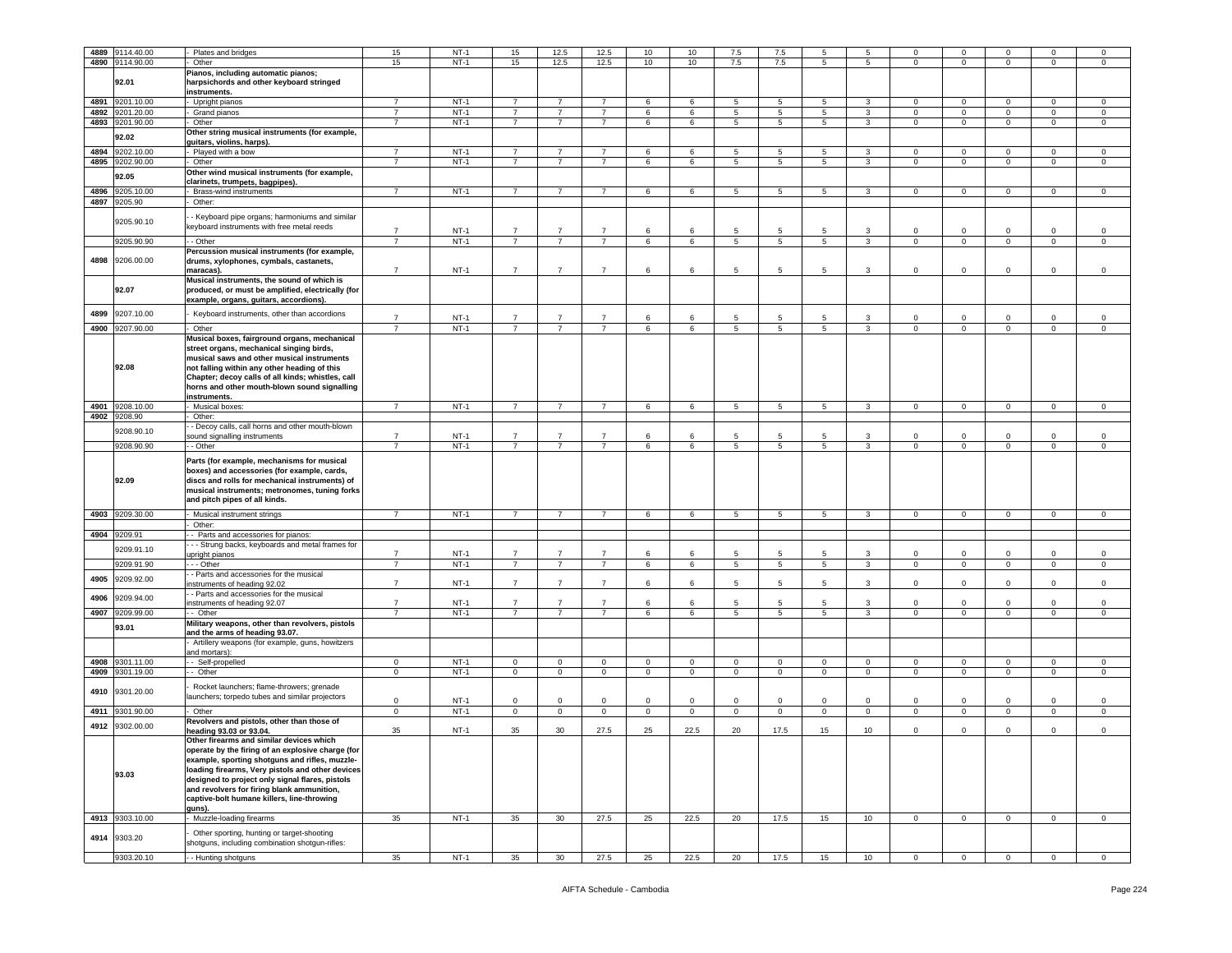|      | 9303.20.90      | - Other                                                                                           | 35          | $NT-1$           | 35           | 30              | 27.5           | 25           | 22.5           | 20          | 17.5        | 15           | 10               | $\mathbf 0$          | $\mathbf 0$                |                            | $\mathbf 0$                | $\mathbf 0$          |
|------|-----------------|---------------------------------------------------------------------------------------------------|-------------|------------------|--------------|-----------------|----------------|--------------|----------------|-------------|-------------|--------------|------------------|----------------------|----------------------------|----------------------------|----------------------------|----------------------|
|      |                 |                                                                                                   |             |                  |              |                 |                |              |                |             |             |              |                  |                      |                            |                            |                            |                      |
| 4915 | 9303.30         | Other sporting, hunting or target-shooting rifles:                                                |             |                  |              |                 |                |              |                |             |             |              |                  |                      |                            |                            |                            |                      |
|      | 9303.30.10      | - Hunting rifles                                                                                  | 35          | $NT-1$           | 35           | 30              | 27.5           | 25           | 22.5           | 20          | 17.5        | 15           | 10 <sup>10</sup> | $\mathbf{0}$         | $\mathbf{0}$               | $\mathbf{0}$               | $\mathbf{0}$               | $\mathbf{0}$         |
|      | 9303.30.90      | - Other                                                                                           | 35          | $NT-1$           | 35           | 30              | 27.5           | 25           | 22.5           | 20          | 17.5        | 15           | 10               | $\Omega$             | $\overline{0}$             | $\overline{0}$             | $\overline{0}$             | $\mathbf 0$          |
|      | 4916 9303.90.00 | Other                                                                                             | 35          | $NT-1$           | 35           | 30              | 27.5           | 25           | 22.5           | 20          | 17.5        | 15           | 10               | $\mathbf 0$          | $\mathbf 0$                | $\mathsf 0$                | $\mathbf 0$                | $\mathsf 0$          |
|      |                 | Other arms (for example, spring, air or gas                                                       |             |                  |              |                 |                |              |                |             |             |              |                  |                      |                            |                            |                            |                      |
|      | 4917 93.04      | guns and pistols, truncheons), excluding those                                                    |             |                  |              |                 |                |              |                |             |             |              |                  |                      |                            |                            |                            |                      |
|      |                 | of heading 93.07.                                                                                 |             |                  |              |                 |                |              |                |             |             |              |                  |                      |                            |                            |                            |                      |
|      | 9304.00.10      | Air guns, operating at a pressure of less than 7<br>:gf/cm2                                       | 35          | $NT-1$           | 35           | 30              | 27.5           | 25           | 22.5           | 20          | 17.5        | 15           | 10               | $\Omega$             | $\Omega$                   | $\Omega$                   | $\Omega$                   | $\Omega$             |
|      | 9304.00.90      | Other                                                                                             | 35          | $NT-1$           | 35           | 30              | 27.5           | 25           | 22.5           | 20          | 17.5        | 15           | 10 <sub>1</sub>  | $\mathsf 0$          | $\mathbf 0$                | $\mathbf 0$                | $\mathsf 0$                | $\mathsf{O}\xspace$  |
|      |                 | Parts and accessories of articles of headings                                                     |             |                  |              |                 |                |              |                |             |             |              |                  |                      |                            |                            |                            |                      |
|      | 93.05           | 93.01 to 93.04.                                                                                   |             |                  |              |                 |                |              |                |             |             |              |                  |                      |                            |                            |                            |                      |
|      | 4918 9305.10.00 | Of revolvers or pistols                                                                           | 35          | $NT-1$           | 35           | 30 <sup>2</sup> | 27.5           | 25           | 22.5           | 20          | 17.5        | 15           | 10               | $\overline{0}$       | $\overline{0}$             | $\overline{0}$             | $\overline{0}$             | $\mathbf{0}$         |
|      |                 | Of shotguns or rifles of heading 93.03:                                                           |             |                  |              |                 |                |              |                |             |             |              |                  |                      |                            |                            |                            |                      |
| 4919 | 9305.21         | - Shotqun barrels:                                                                                |             |                  |              |                 |                |              |                |             |             |              |                  |                      |                            |                            |                            |                      |
|      | 305.21.10       | - - Of hunting shotguns                                                                           | 35          | $NT-1$           | 35           | 30              | 27.5           | 25           | 22.5           | 20          | 17.5        | 15           | 10               | $\mathbf 0$          | $\mathbf 0$                | $\mathsf 0$                | $\mathbf 0$                | $\mathsf 0$          |
|      | 305.21.90       | - - Other                                                                                         | 35          | $NT-1$           | 35           | 30              | 27.5           | 25           | 22.5           | 20          | 17.5        | 15           | 10               | $\Omega$             | $\Omega$                   | $\Omega$                   | $\Omega$                   | $\Omega$             |
|      | 4920 9305.29    | - Other:                                                                                          |             |                  |              |                 |                |              |                |             |             |              |                  |                      |                            |                            |                            |                      |
|      | 9305.29.10      | - - Of hunting shotguns                                                                           | 35          | $NT-1$           | 35           | 30              | 27.5           | 25           | 22.5           | 20          | 17.5        | 15           | 10               | $\Omega$             | $\,0\,$                    | $\Omega$                   | $\mathbf 0$                | $\Omega$             |
|      | 9305.29.90      | $-$ Other                                                                                         | 35          | $NT-1$           | 35           | 30              | 27.5           | 25           | 22.5           | 20          | 17.5        | 15           | 10               | $\overline{0}$       | $\overline{0}$             | $\overline{0}$             | $\overline{0}$             | $\overline{0}$       |
|      |                 | Other:                                                                                            |             |                  |              |                 |                |              |                |             |             |              |                  |                      |                            |                            |                            |                      |
| 4921 | 9305.91.00      | - Of military weapons of heading 93.01                                                            | $\mathbf 0$ | $NT-1$           | $\mathbf{0}$ | $\mathbf 0$     | $\mathbf 0$    | $\mathbf 0$  | $\circ$        | $\mathbf 0$ | $\mathbf 0$ | $\mathbf{0}$ | $\circ$          | $\mathbf 0$          | $\mathbf 0$                | $\mathbf 0$                | $\mathbf 0$                | $\mathbf 0$          |
|      | 4922 9305.99    | - Other:                                                                                          |             |                  |              |                 |                |              |                |             |             |              |                  |                      |                            |                            |                            |                      |
|      | 9305.99.10      | - - Of goods of subheading 9304.00.90                                                             | 35          | $NT-1$           | 35           | 30 <sup>°</sup> | 27.5           | 25           | 22.5           | 20          | 17.5        | 15           | 10               | $\Omega$             | $\mathbf 0$                | $\Omega$                   | $\Omega$                   | $\mathsf 0$          |
|      | 9305.99.90      | - Other                                                                                           | 35          | $NT-1$           | 35           | 30              | 27.5           | 25           | 22.5           | 20          | 17.5        | 15           | 10               | $\overline{0}$       | $\overline{0}$             | $\overline{0}$             | $\overline{0}$             | $\overline{0}$       |
|      |                 | Bombs, grenades, torpedoes, mines, missiles,                                                      |             |                  |              |                 |                |              |                |             |             |              |                  |                      |                            |                            |                            |                      |
|      | 93.06           | and similar munitions of war and parts thereof;<br>cartridges and other ammunition and            |             |                  |              |                 |                |              |                |             |             |              |                  |                      |                            |                            |                            |                      |
|      |                 | projectiles and parts thereof, including shot                                                     |             |                  |              |                 |                |              |                |             |             |              |                  |                      |                            |                            |                            |                      |
|      |                 | and cartridge wads.                                                                               |             |                  |              |                 |                |              |                |             |             |              |                  |                      |                            |                            |                            |                      |
|      |                 | Shotgun cartridges and parts thereof; air gun                                                     |             |                  |              |                 |                |              |                |             |             |              |                  |                      |                            |                            |                            |                      |
|      |                 | ellets <sup>.</sup>                                                                               |             |                  |              |                 |                |              |                |             |             |              |                  |                      |                            |                            |                            |                      |
|      | 4923 9306.21.00 | - Cartridges                                                                                      | 35          | $NT-1$           | 35           | 30              | 27.5           | 25           | 22.5           | 20          | 17.5        | 15           | 10               | $\mathsf 0$          | $\mathbf 0$                | $\Omega$                   | $\Omega$                   | $\mathsf{O}\xspace$  |
|      | 4924 9306.29.00 | - Other                                                                                           | 35          | $NT-1$           | 35           | 30              | 27.5           | 25           | 22.5           | 20          | 17.5        | 15           | 10               | $\mathsf 0$          | $\mathbf 0$                | $\mathbf 0$                | $\mathsf 0$                | $\mathbf 0$          |
|      | 4925 9306.30    | Other cartridges and parts thereof:                                                               |             |                  |              |                 |                |              |                |             |             |              |                  |                      |                            |                            |                            |                      |
|      | 9306.30.10      | - For revolvers and pistols of heading 93.02                                                      | $\Omega$    | $NT-1$           | $\Omega$     | $\Omega$        | $\overline{0}$ | $\mathbf{0}$ | $\overline{0}$ | $\Omega$    | $\mathbf 0$ | $\Omega$     | $\Omega$         | $\Omega$             | $\overline{0}$             | $\Omega$                   | $\Omega$                   | $\Omega$             |
|      | 9306.30.20      | - Cartridges for riveting or similar tools or for                                                 |             |                  |              |                 |                |              |                |             |             |              |                  |                      |                            |                            |                            |                      |
|      |                 | aptive-bolt humane killers and parts thereof                                                      | 35          | $NT-1$           | 35           | 30              | 27.5           | 25           | 22.5           | 20          | 17.5        | 15           | 10               | $\Omega$             | $\Omega$                   | $\Omega$                   | $\Omega$                   | $\Omega$             |
|      | 9306.30.90      | - Other<br>Other                                                                                  | 35          | $NT-1$<br>$NT-1$ | 35<br>35     | 30              | 27.5           | 25           | 22.5           | 20          | 17.5        | 15           | 10               | $\Omega$<br>$\Omega$ | $\overline{0}$<br>$\Omega$ | $\overline{0}$<br>$\Omega$ | $\overline{0}$<br>$\Omega$ | $\Omega$<br>$\Omega$ |
| 4926 | 9306.90.00      |                                                                                                   | 35          |                  |              | 30              | 27.5           | 25           | 22.5           | 20          | 17.5        | 15           | 10               |                      |                            |                            |                            |                      |
| 4927 | 9307.00.00      | Swords, cutlasses, bayonets, lances and<br>similar arms and parts thereof and scabbards           |             |                  |              |                 |                |              |                |             |             |              |                  |                      |                            |                            |                            |                      |
|      |                 | and sheaths therefor.                                                                             | 35          | $NT-1$           | 35           | 30              | 27.5           | 25           | 22.5           | 20          | 17.5        | 15           | 10               | $\mathbf 0$          | $\mathbf 0$                | $\mathsf 0$                | $\mathbf 0$                | $\mathbf 0$          |
|      |                 | Seats (other than those of heading 94.02),                                                        |             |                  |              |                 |                |              |                |             |             |              |                  |                      |                            |                            |                            |                      |
|      | 94.01           | whether or not convertible into beds, and parts                                                   |             |                  |              |                 |                |              |                |             |             |              |                  |                      |                            |                            |                            |                      |
|      |                 | thereof.                                                                                          |             |                  |              |                 |                |              |                |             |             |              |                  |                      |                            |                            |                            |                      |
| 4928 | 9401.10.00      | Seats of a kind used for aircraft                                                                 | 35          | $NT-1$           | 35           | 30              | 27.5           | 25           | 22.5           | 20          | 17.5        | 15           | 10               | $\Omega$             | $\overline{0}$             | $\Omega$                   | $\Omega$                   | $\Omega$             |
| 4929 | 401.20.00       | Seats of a kind used for motor vehicles                                                           | 35          | $NT-1$           | 35           | 30              | 27.5           | 25           | 22.5           | 20          | 17.5        | 15           | 10               | $\mathbf 0$          | $\overline{0}$             | $\mathsf 0$                | $\mathbf 0$                | $\mathbf 0$          |
| 4930 | 9401.30.00      | Swivel seats with variable height adjustment                                                      | 35          | $NT-1$           | 35           | 30              | 27.5           | 25           | 22.5           | 20          | 17.5        | 15           | 10               | $^{\circ}$           | $\mathbf 0$                | $\mathbf 0$                | $\mathbf 0$                | $^{\circ}$           |
| 4931 | 9401.40.00      | Seats other than garden seats or camping                                                          |             | $NT-1$           |              |                 |                |              |                |             |             |              |                  | $\mathsf 0$          | $\mathbf 0$                | $\mathbf 0$                | $\mathbf 0$                | $\mathsf{O}\xspace$  |
|      |                 | equipment, convertible into beds<br>Seats of cane, osier, bamboo or similar                       | 35          |                  | 35           | 30              | 27.5           | 25           | 22.5           | 20          | 17.5        | 15           | 10               |                      |                            |                            |                            |                      |
|      |                 | naterials::                                                                                       |             |                  |              |                 |                |              |                |             |             |              |                  |                      |                            |                            |                            |                      |
| 4932 | 9401.51.00      | - Of bamboo or rattan                                                                             | 35          | $NT-1$           | 35           | 30 <sup>2</sup> | 27.5           | 25           | 22.5           | 20          | 17.5        | 15           | 10               | $\mathbf 0$          | $\,0\,$                    | $\mathbf 0$                | $\mathbf 0$                | $\mathsf 0$          |
| 4933 | 9401.59.00      | - Other                                                                                           | 35          | $NT-1$           | 35           | 30              | 27.5           | 25           | 22.5           | 20          | 17.5        | 15           | 10               | $\mathbf 0$          | $\mathbf 0$                | $\mathsf 0$                | $\mathbf 0$                | $^{\circ}$           |
|      |                 | Other seats, with wooden frames:                                                                  |             |                  |              |                 |                |              |                |             |             |              |                  |                      |                            |                            |                            |                      |
| 4934 | 9401.61.00      | - Upholstered                                                                                     | 35          | $NT-1$           | 35           | 30              | 27.5           | 25           | 22.5           | 20          | 17.5        | 15           | 10               | $\Omega$             | $\overline{0}$             | $\Omega$                   | $\Omega$                   | $\Omega$             |
|      | 4935 9401.69.00 | - Other                                                                                           | 35          | $NT-1$           | 35           | 30              | 27.5           | 25           | 22.5           | 20          | 17.5        | 15           | 10               | $\Omega$             | $\Omega$                   | $\Omega$                   | $\Omega$                   | $\Omega$             |
|      |                 | Other seats, with metal frames:                                                                   |             |                  |              |                 |                |              |                |             |             |              |                  |                      |                            |                            |                            |                      |
|      | 4936 9401.71.00 | - Upholstered                                                                                     | 35          | $NT-1$           | 35           | 30              | 27.5           | 25           | 22.5           | 20          | 17.5        | 15           | 10               | $\circ$              | $\mathbf 0$                | $\Omega$                   | $\mathbf 0$                | $\mathsf 0$          |
|      | 4937 9401.79.00 | - Other                                                                                           | 35          | $NT-1$           | 35           | 30 <sup>2</sup> | 27.5           | 25           | 22.5           | 20          | 17.5        | 15           | 10               | $\mathsf 0$          | $\overline{0}$             | $\overline{0}$             | $\mathbf 0$                | $\mathsf{O}$         |
| 4938 | 9401.80         | Other seats:                                                                                      |             |                  |              |                 |                |              |                |             |             |              |                  |                      |                            |                            |                            |                      |
|      | 401.80.10       | Baby walkers                                                                                      | 35          | $NT-1$           | 35           | 30              | 27.5           | 25           | 22.5           | 20          | 17.5        | 15           | 10               | $\mathbf 0$          | $\mathbf 0$                | $\mathsf 0$                | $\mathbf 0$                | $\mathsf 0$          |
|      | 9401.80.90      | - Other                                                                                           | 35          | $NT-1$           | 35           | 30              | 27.5           | 25           | 22.5           | 20          | 17.5        | 15           | 10               | $\mathsf 0$          | $\mathbf 0$                | $\pmb{0}$                  | $\mathbf 0$                | $\mathsf 0$          |
| 4939 | 9401.90         | Parts:                                                                                            |             |                  |              |                 |                |              |                |             |             |              |                  |                      |                            |                            |                            |                      |
|      | 9401.90.10      | - Of aircraft seats                                                                               | 35          | $NT-1$           | 35           | 30              | 27.5           | 25           | 22.5           | 20          | 17.5        | 15           | 10               | $\Omega$             | $\Omega$                   | $\Omega$                   | $\overline{0}$             | $\Omega$             |
|      | 9401.90.20      | - Of baby walkers                                                                                 | 35          | $NT-1$           | 35           | 30              | 27.5           | 25           | 22.5           | 20          | 17.5        | 15           | 10               | $\Omega$             | $\overline{0}$             | $\overline{0}$             | $\overline{0}$             | $\Omega$             |
|      |                 | - Other:                                                                                          |             |                  |              |                 |                |              |                |             |             |              |                  |                      |                            |                            |                            |                      |
|      | 9401.90.91      | - - Of goods of subheading 9401.20 or 9401.30                                                     | 35          | $NT-1$           | 35           | 30              | 27.5           | 25           | 22.5           | 20          | 17.5        | 15           | 10               | $\mathsf 0$          | $\overline{0}$             | $\mathbf 0$                | $\mathbf 0$                | $\mathbf 0$          |
|      | 9401.90.99      | $- -$ Other                                                                                       | 35          | $NT-1$           | 35           | 30              | 27.5           | 25           | 22.5           | 20          | 17.5        | 15           | 10               | $\mathbf 0$          | $\mathbf 0$                | $\mathbf 0$                | $\overline{0}$             | $\Omega$             |
|      |                 |                                                                                                   |             |                  |              |                 |                |              |                |             |             |              |                  |                      |                            |                            |                            |                      |
|      |                 | Medical, surgical, dental or veterinary furniture                                                 |             |                  |              |                 |                |              |                |             |             |              |                  |                      |                            |                            |                            |                      |
|      |                 | (for example, operating tables, examination                                                       |             |                  |              |                 |                |              |                |             |             |              |                  |                      |                            |                            |                            |                      |
|      | 94.02           | tables, hospital beds with mechanical fittings,<br>dentists' chairs); barbers' chairs and similar |             |                  |              |                 |                |              |                |             |             |              |                  |                      |                            |                            |                            |                      |
|      |                 | chairs, having rotating as well as both reclining                                                 |             |                  |              |                 |                |              |                |             |             |              |                  |                      |                            |                            |                            |                      |
|      |                 | and elevating movements; parts of the                                                             |             |                  |              |                 |                |              |                |             |             |              |                  |                      |                            |                            |                            |                      |
|      |                 | foregoing articles.                                                                               |             |                  |              |                 |                |              |                |             |             |              |                  |                      |                            |                            |                            |                      |
|      |                 |                                                                                                   |             |                  |              |                 |                |              |                |             |             |              |                  |                      |                            |                            |                            |                      |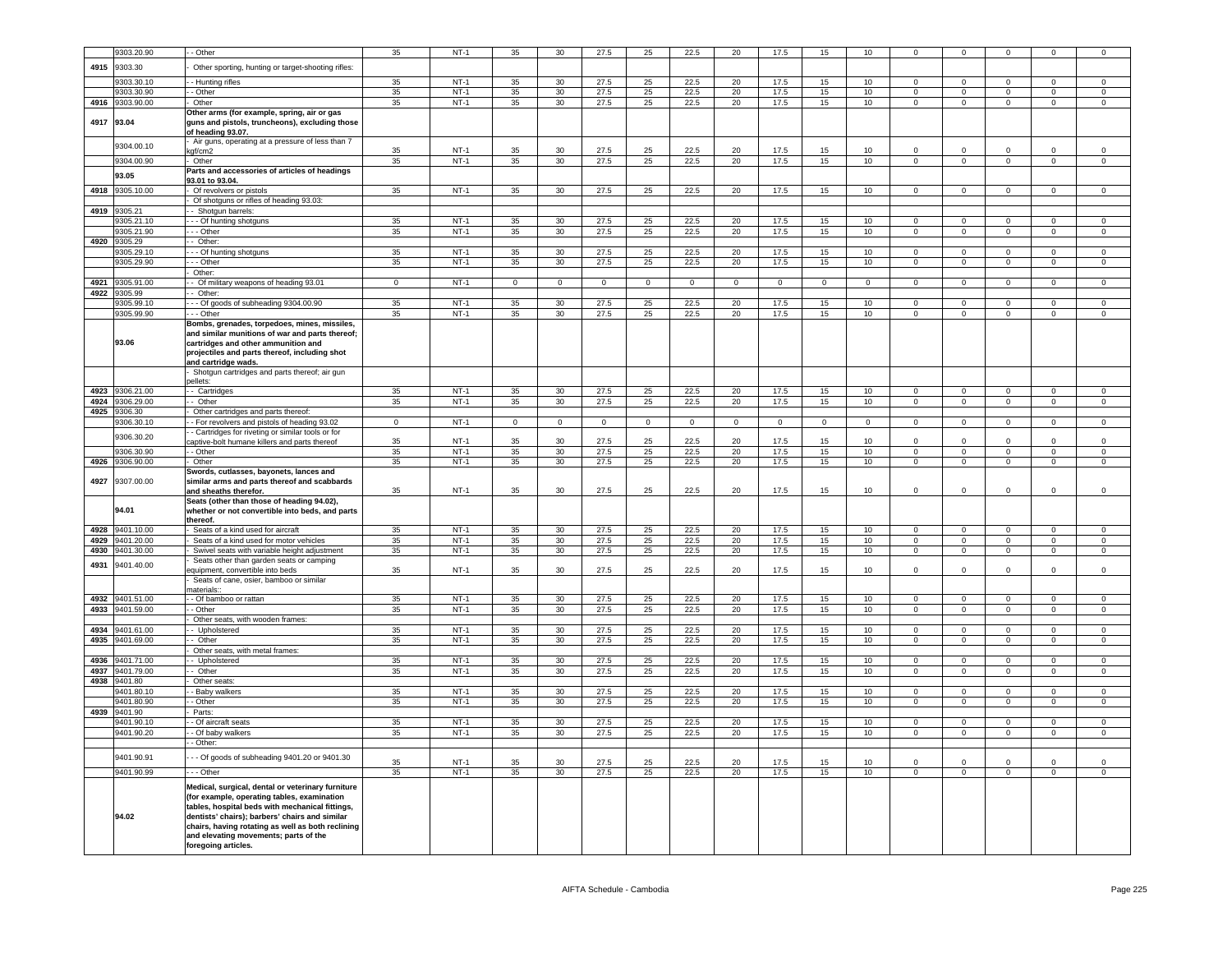| 4940 | 9402.10                  | Dentists', barbers' or similar chairs and parts                   |                |                        |                |                 |                |          |          |          |                |                  |                  |                |                |                                  |                |                      |
|------|--------------------------|-------------------------------------------------------------------|----------------|------------------------|----------------|-----------------|----------------|----------|----------|----------|----------------|------------------|------------------|----------------|----------------|----------------------------------|----------------|----------------------|
|      |                          | ereof:                                                            |                |                        |                |                 |                |          |          |          |                |                  |                  |                |                |                                  |                |                      |
|      | 9402.10.10               | - Dentists' chairs and parts thereof                              | $\overline{7}$ | $NT-1$                 | $\overline{7}$ | 7               | $\overline{7}$ | 6        | 6        | 5        | 5              | 5                | 3                | $\mathbf{0}$   | $\mathbf 0$    | $\mathbf{0}$                     | 0              | $\circ$              |
|      |                          | - Barbers' chairs and similar chairs and parts                    |                |                        |                |                 |                |          |          |          |                |                  |                  |                |                |                                  |                |                      |
|      | 9402.10.30               | nereof                                                            | $\overline{7}$ | <b>NT-1</b>            | $\overline{7}$ | $\overline{7}$  | $\overline{7}$ | 6        | 6        | 5        | 5              | 5                | 3                | $\Omega$       | $\Omega$       | $\mathbf 0$                      | $\Omega$       | 0                    |
|      | 9402.10.90               | - Other                                                           | $\overline{7}$ | $NT-1$                 | $\overline{7}$ | $\overline{7}$  | $\overline{7}$ | 6        | 6        | 5        | 5              | 5 <sup>5</sup>   | $\mathbf{3}$     | $\mathbf 0$    | $\mathbf 0$    | $\circ$                          | $\mathbf 0$    | $\mathbf 0$          |
| 4941 | 9402.90                  |                                                                   |                |                        |                |                 |                |          |          |          |                |                  |                  |                |                |                                  |                |                      |
|      |                          | Other:                                                            |                |                        |                |                 |                |          |          |          |                |                  |                  |                |                |                                  |                |                      |
|      |                          | - Furniture specially designed for medical,                       |                |                        |                |                 |                |          |          |          |                |                  |                  |                |                |                                  |                |                      |
|      | 9402.90.10               | surgical or veterinary purposes and parts thereof                 |                |                        |                |                 |                |          |          |          |                |                  |                  |                |                |                                  |                |                      |
|      |                          |                                                                   | $\overline{7}$ | $NT-1$                 | $\overline{7}$ | $\overline{7}$  | $\overline{7}$ | 6        | 6        | 5        | 5              | 5                | 3                | 0              | $\mathbf 0$    | 0                                | $\mathbf 0$    | $\mathbf 0$          |
|      | 9402.90.90               | - Other                                                           | $\overline{7}$ | $NT-1$                 | $\overline{7}$ | $\overline{7}$  | $\overline{7}$ | 6        | 6        | 5        | $\overline{5}$ | 5                | $\mathbf{3}$     | $\mathbf 0$    | $\mathbf 0$    | $\circ$                          | $\mathbf 0$    | $\mathbf 0$          |
|      | 94.03                    | Other furniture and parts thereof.                                |                |                        |                |                 |                |          |          |          |                |                  |                  |                |                |                                  |                |                      |
| 4942 | 9403.10.00               | Metal furniture of a kind used in offices                         | 35             | $NT-1$                 | 35             | 30              | 27.5           | 25       | 22.5     | 20       | 17.5           | 15               | 10               | $\Omega$       | $\mathbf 0$    | $\mathbf 0$                      | $\Omega$       | 0                    |
|      |                          |                                                                   |                |                        |                |                 |                |          |          |          |                |                  |                  |                |                |                                  |                |                      |
| 4943 | 9403.20.00               | Other metal furniture                                             | 35             | $NT-1$                 | 35             | 30              | 27.5           | 25       | 22.5     | 20       | 17.5           | 15               | 10               | $\mathbf 0$    | $\overline{0}$ | $\mathbf 0$                      | $\Omega$       | 0                    |
| 4944 | 9403.30.00               | Wooden furniture of a kind used in offices                        | 35             | $NT-1$                 | 35             | 30              | 27.5           | 25       | 22.5     | 20       | 17.5           | 15               | 10               | 0              | $\mathbf 0$    | $\mathbf 0$                      | 0              | 0                    |
|      |                          |                                                                   |                |                        |                |                 |                |          |          |          |                |                  |                  |                |                |                                  |                |                      |
| 4945 | 9403.40.00               | Wooden furniture of a kind used in the kitchen                    | 35             | $NT-1$                 | 35             | 30              | 27.5           | 25       | 22.5     | 20       | 17.5           | 15               | 10               | $\mathbf 0$    | $\mathbf 0$    | $\mathbf 0$                      | $\mathbf 0$    | $\mathsf 0$          |
|      |                          |                                                                   |                |                        |                |                 |                |          |          |          |                |                  |                  |                |                |                                  |                |                      |
| 4946 | 9403.50.00               | Wooden furniture of a kind used in the bedroom                    | 35             | $NT-1$                 | 35             | 30              | 27.5           | 25       | 22.5     | 20       | 17.5           | 15               | 10               | $\mathbf 0$    | $\mathbf 0$    | $\mathbf 0$                      | $\mathbf 0$    | $\mathsf 0$          |
| 4947 | 9403.60.00               | Other wooden furniture                                            | 35             | ST                     | 35             | 32              | 30             | 28       | 26       | 24       | 22             | 20               | 18               | 18             | 16             | 14                               | 10             | 5                    |
|      | 9403.70.00               |                                                                   |                | $NT-1$                 |                |                 |                |          | 22.5     |          |                |                  |                  | $\mathbf 0$    |                |                                  | $\mathbf 0$    |                      |
| 4948 |                          | Furniture of plastics                                             | 35             |                        | 35             | 30              | 27.5           | 25       |          | 20       | 17.5           | 15               | 10               |                | $\mathbf 0$    | $\mathbf 0$                      |                | $\mathsf 0$          |
|      |                          | Furniture of other materials, including cane, osier               |                |                        |                |                 |                |          |          |          |                |                  |                  |                |                |                                  |                |                      |
|      |                          | pamboo or similar materials:                                      |                |                        |                |                 |                |          |          |          |                |                  |                  |                |                |                                  |                |                      |
| 4949 | 9403.81.00               | - Of bamboo or rattan                                             | 35             | $NT-1$                 | 35             | 30              | 27.5           | 25       | 22.5     | 20       | 17.5           | 15               | 10               | 0              | $\mathbf 0$    | $\mathbf 0$                      | 0              | 0                    |
| 4950 | 9403.89.00               | - Other                                                           | 35             | $NT-1$                 | 35             | 30              | 27.5           | 25       | 22.5     | 20       | 17.5           | 15               | 10 <sup>10</sup> | $\circ$        | $\mathbf 0$    | $\mathbf 0$                      | $\mathbf 0$    | $\mathsf 0$          |
| 4951 | 9403.90.00               | Parts                                                             | 35             | $NT-1$                 | 35             | 30              | 27.5           | 25       | 22.5     | 20       | 17.5           | 15               | 10               | $\mathbf{0}$   | $\overline{0}$ | $\mathbf{0}$                     | $\mathbf 0$    | $\circ$              |
|      |                          |                                                                   |                |                        |                |                 |                |          |          |          |                |                  |                  |                |                |                                  |                |                      |
|      |                          | Mattress supports; articles of bedding and                        |                |                        |                |                 |                |          |          |          |                |                  |                  |                |                |                                  |                |                      |
|      |                          | similar furnishing (for example, mattresses,                      |                |                        |                |                 |                |          |          |          |                |                  |                  |                |                |                                  |                |                      |
|      |                          | quilts, eider-downs, cushions, pouffes and                        |                |                        |                |                 |                |          |          |          |                |                  |                  |                |                |                                  |                |                      |
|      | 94.04                    | pillows) fitted with springs or stuffed or                        |                |                        |                |                 |                |          |          |          |                |                  |                  |                |                |                                  |                |                      |
|      |                          |                                                                   |                |                        |                |                 |                |          |          |          |                |                  |                  |                |                |                                  |                |                      |
|      |                          | internally fitted with any material or of cellular                |                |                        |                |                 |                |          |          |          |                |                  |                  |                |                |                                  |                |                      |
|      |                          | rubber or plastics, whether or not covered.                       |                |                        |                |                 |                |          |          |          |                |                  |                  |                |                |                                  |                |                      |
| 4952 | 9404.10.00               | Mattress supports                                                 | 35             | $NT-1$                 | 35             | 30              | 27.5           | 25       | 22.5     | 20       | 17.5           | 15               | 10               | $\circ$        | $\mathbf 0$    | $\mathbf{0}$                     | $\mathbf 0$    | $\mathbf 0$          |
|      |                          | Mattresses:                                                       |                |                        |                |                 |                |          |          |          |                |                  |                  |                |                |                                  |                |                      |
|      |                          | - Of cellular rubber or plastics, whether or not                  |                |                        |                |                 |                |          |          |          |                |                  |                  |                |                |                                  |                |                      |
| 4953 | 9404.21.00               |                                                                   | 35             | $NT-1$                 | 35             | 30 <sup>°</sup> | 27.5           | 25       | 22.5     | 20       | 17.5           | 15               | 10               | $\mathbf 0$    | $\mathbf 0$    | $\mathbf 0$                      | $\mathbf 0$    | $\mathsf 0$          |
|      |                          | overed                                                            |                |                        |                |                 |                |          |          |          |                |                  |                  |                |                |                                  |                |                      |
| 4954 | 9404.29                  | - Of other materials:                                             |                |                        |                |                 |                |          |          |          |                |                  |                  |                |                |                                  |                |                      |
|      | 9404.29.10               | - - Mattress springs                                              | 35             | $NT-1$                 | 35             | 30              | 27.5           | 25       | 22.5     | 20       | 17.5           | 15               | 10               | $\mathbf 0$    | $\mathbf 0$    | $\mathbf 0$                      | $\mathbf 0$    | $\,0\,$              |
|      | 9404.29.20               | - - Other, hyperthermia / hypothermia type                        | 35             | $NT-1$                 | 35             | 30              | 27.5           | 25       | 22.5     | 20       | 17.5           | 15               | 10               | 0              | $\mathbf 0$    | $\overline{0}$                   | 0              | 0                    |
|      | 9404.29.90               | - - Other                                                         | 35             | $NT-1$                 | 35             | 30              | 27.5           | 25       | 22.5     | 20       | 17.5           | 15               | 10               | $\mathbf 0$    | $\mathsf 0$    | $\mathbf 0$                      | $\mathbf 0$    | $\,0\,$              |
| 4955 | 9404.30.00               | Sleeping bags                                                     | 35             | $NT-1$                 | 35             | 30              | 27.5           | 25       | 22.5     | 20       | 17.5           | 15 <sub>15</sub> | 10               | $\mathbf{0}$   | $\overline{0}$ | $\overline{0}$                   | $\mathbf 0$    | $\circ$              |
|      |                          |                                                                   |                |                        |                |                 |                |          |          |          |                |                  |                  |                |                |                                  |                |                      |
| 4956 | 9404.90                  | Other:                                                            |                |                        |                |                 |                |          |          |          |                |                  |                  |                |                |                                  |                |                      |
|      |                          |                                                                   |                |                        |                |                 |                |          |          |          |                |                  |                  |                |                |                                  |                |                      |
|      |                          |                                                                   |                |                        |                |                 |                |          |          |          |                |                  |                  |                |                |                                  |                |                      |
|      | 9404.90.10               | - Quilts, bedspreads and mattress-protectors                      | 35             | $NT-1$                 | 35             | 30              | 27.5           | 25       | 22.5     | 20       | 17.5           | 15               | 10               | $\mathbf 0$    | $\overline{0}$ | 0                                | $\mathbf 0$    | $\,0\,$              |
|      | 9404.90.90               | $-$ Other                                                         | 35             | $NT-1$                 | 35             | 30              | 27.5           | 25       | 22.5     | 20       | 17.5           | 15               | 10               | $\mathbf 0$    | $\,0\,$        | $\mathsf 0$                      | $\overline{0}$ | $\mathsf 0$          |
|      |                          | Lamps and lighting fittings including                             |                |                        |                |                 |                |          |          |          |                |                  |                  |                |                |                                  |                |                      |
|      |                          | searchlights and spotlights and parts thereof,                    |                |                        |                |                 |                |          |          |          |                |                  |                  |                |                |                                  |                |                      |
|      |                          | not elsewhere specified or included; illuminated                  |                |                        |                |                 |                |          |          |          |                |                  |                  |                |                |                                  |                |                      |
|      | 94.05                    |                                                                   |                |                        |                |                 |                |          |          |          |                |                  |                  |                |                |                                  |                |                      |
|      |                          | signs, illuminated name-plates and the like,                      |                |                        |                |                 |                |          |          |          |                |                  |                  |                |                |                                  |                |                      |
|      |                          | having a permanently fixed light source, and                      |                |                        |                |                 |                |          |          |          |                |                  |                  |                |                |                                  |                |                      |
|      |                          | parts thereof not elsewhere specified or                          |                |                        |                |                 |                |          |          |          |                |                  |                  |                |                |                                  |                |                      |
|      |                          | included.                                                         |                |                        |                |                 |                |          |          |          |                |                  |                  |                |                |                                  |                |                      |
|      |                          | Chandeliers and other electric ceiling or wall                    |                |                        |                |                 |                |          |          |          |                |                  |                  |                |                |                                  |                |                      |
| 4957 | 9405.10                  | ighting fittings, excluding those of a kind used for              |                |                        |                |                 |                |          |          |          |                |                  |                  |                |                |                                  |                |                      |
|      |                          |                                                                   |                |                        |                |                 |                |          |          |          |                |                  |                  |                |                |                                  |                |                      |
|      |                          | lighting public open spaces or thoroughfares:                     |                |                        |                |                 |                |          |          |          |                |                  |                  |                |                |                                  |                |                      |
|      | 9405.10.20               | - Surgical lamps                                                  | 15             | $NT-1$                 | 15             | 12.5            | 12.5           | 10       | 10       | 7.5      | 7.5            | 5                | 5                | $\mathbf{0}$   | $\,0\,$        | $\mathbf 0$                      | $\mathbf 0$    | 0                    |
|      | 9405.10.30               | - Spotlights                                                      | 15             | $NT-1$                 | 15             | 12.5            | 12.5           | 10       | 10       | 7.5      | 7.5            | 5                | $5\overline{)}$  | $\mathsf 0$    | $\mathbf 0$    | $\circ$                          | $\mathbf 0$    | $\mathsf 0$          |
|      | 9405.10.90               | - Other                                                           | 15             | $NT-1$                 | 15             | 12.5            | 12.5           | 10       | 10       | 7.5      | 7.5            | 5                | $5\overline{)}$  | $\mathbf{O}$   | $\overline{0}$ | $\circ$                          | $\mathbf 0$    | $\mathbf 0$          |
|      |                          | Electric table, desk, bedside or floor-standing                   |                |                        |                |                 |                |          |          |          |                |                  |                  |                |                |                                  |                |                      |
| 4958 | 9405.20                  | amps:                                                             |                |                        |                |                 |                |          |          |          |                |                  |                  |                |                |                                  |                |                      |
|      | 9405.20.10               |                                                                   |                | $NT-1$                 |                |                 |                | 10       | 10       | 7.5      |                | 5                | 5                | $\circ$        | $\mathbf 0$    | $\mathbf 0$                      | $\mathbf 0$    | 0                    |
|      |                          | - Surgical lamps                                                  | 15             |                        | 15             | 12.5            | 12.5           |          |          |          | 7.5            |                  |                  |                |                |                                  |                |                      |
|      | 9405.20.90               | - Other                                                           | 15             | $NT-1$                 | 15             | 12.5            | 12.5           | 10       | 10       | $7.5$    | 7.5            | 5                | 5                | $\mathbf 0$    | $\mathbf 0$    | $\mathsf 0$                      | $\mathbf 0$    | $\mathsf 0$          |
| 4959 | 9405.30.00               | Lighting sets of a kind used for Christmas trees                  |                |                        |                |                 |                |          |          |          |                |                  |                  |                |                |                                  |                |                      |
|      |                          |                                                                   | 15             | $NT-1$                 | 15             | 12.5            | 12.5           | 10       | 10       | 7.5      | 7.5            | 5                | 5                | $\mathbf 0$    | $\overline{0}$ | $\mathbf 0$                      | $\mathbf 0$    | $\,0\,$              |
| 4960 | 9405.40                  | Other electric lamps and lighting fittings:                       |                |                        |                |                 |                |          |          |          |                |                  |                  |                |                |                                  |                |                      |
|      | 9405.40.10               | Surgical lamps                                                    | 15             | $NT-1$                 | 15             | 12.5            | 12.5           | 10       | 10       | 7.5      | 7.5            | 5                | 5                | $\Omega$       | $\mathbf 0$    | $\mathbf 0$                      | 0              | $\mathsf 0$          |
|      | 9405.40.20               | - Searchlights                                                    | 15             | $NT-1$                 | 15             | 12.5            | 12.5           | 10       | 10       | 7.5      | 7.5            | 5                | 5                | 0              | $\mathbf 0$    | $\mathbf 0$                      | $\mathbf 0$    | 0                    |
|      | 9405.40.40               | - Spotlights                                                      | 15             | $NT-1$                 | 15             | 12.5            | 12.5           | 10       | 10       | 7.5      | 7.5            | 5                | 5                | $\Omega$       | $\Omega$       | $\Omega$                         | $\Omega$       | $\Omega$             |
|      |                          |                                                                   |                |                        |                |                 |                |          |          |          |                |                  |                  |                |                |                                  |                |                      |
|      | 9405.40.50               | - Of a kind used for lighting public open spaces or               |                |                        |                |                 |                |          |          |          |                |                  |                  |                |                |                                  |                |                      |
|      |                          | horoughfares                                                      | 15             | $NT-1$                 | 15             | 12.5            | 12.5           | 10       | 10       | 7.5      | 7.5            | 5                | 5                | $\mathbf 0$    | $\mathbf 0$    | $\mathbf 0$                      | $\mathbf 0$    | $\,0\,$              |
|      | 9405.40.60               | - Other exterior lighting                                         | 15             | $NT-1$                 | 15             | 12.5            | 12.5           | 10       | 10       | 7.5      | 7.5            | 5                | 5                | 0              | $\mathbf 0$    | $\mathbf 0$                      | 0              | 0                    |
|      |                          | - Non-flashing aerodrome beacons; lamps for                       |                |                        |                |                 |                |          |          |          |                |                  |                  |                |                |                                  |                |                      |
|      | 9405.40.70               | railway rolling stock, locomotives, aircraft, ships, or           |                |                        |                |                 |                |          |          |          |                |                  |                  |                |                |                                  |                |                      |
|      |                          | ighthouses, of base metal                                         | 15             | $NT-1$                 | 15             | 12.5            | 12.5           | 10       | 10       | 7.5      | 7.5            | 5                | 5                | $\mathbf{0}$   | $\mathbf 0$    | $\mathbf 0$                      | $\mathbf{0}$   | $\circ$              |
|      |                          | - Pilot lamp assemblies for electro-thermic                       |                |                        |                |                 |                |          |          |          |                |                  |                  |                |                |                                  |                |                      |
|      | 9405.40.80               | domestic appliances of heading 85.16                              | 15             | $NT-1$                 | 15             | 12.5            | 12.5           | 10       | 10       | 7.5      | 7.5            | 5                | 5                | $\circ$        | $\mathsf 0$    | $\circ$                          | $\mathbf{0}$   | $\mathbf 0$          |
|      | 9405.40.90               | - Other                                                           | 15             | $NT-1$                 | 15             | 12.5            | 12.5           | 10       | 10       | 7.5      | 7.5            | 5                | $5^{\circ}$      | $\overline{0}$ | $\overline{0}$ | $\circ$                          | $\mathbf 0$    | $\circ$              |
|      |                          |                                                                   |                |                        |                |                 |                |          |          |          |                |                  |                  |                |                |                                  |                |                      |
| 4961 | 9405.50                  | Non-electrical lamps and lighting fittings:                       |                |                        |                |                 |                |          |          |          |                |                  |                  |                |                |                                  |                |                      |
|      |                          | - Of oil-burning type:                                            |                |                        |                |                 |                |          |          |          |                |                  |                  |                |                |                                  |                |                      |
|      | 9405.50.11<br>9405.50.19 | - - Of brass of a kind used for religious rites<br>$\cdots$ Other | 15<br>15       | <b>ST</b><br><b>ST</b> | 15<br>15       | 14<br>14        | 13<br>13       | 13<br>13 | 12<br>12 | 12<br>12 | 11<br>11       | 10<br>10         | 9<br>9           | 9<br>9         | 8<br>8         | $\overline{7}$<br>$\overline{7}$ | 7              | 5<br>$5\overline{5}$ |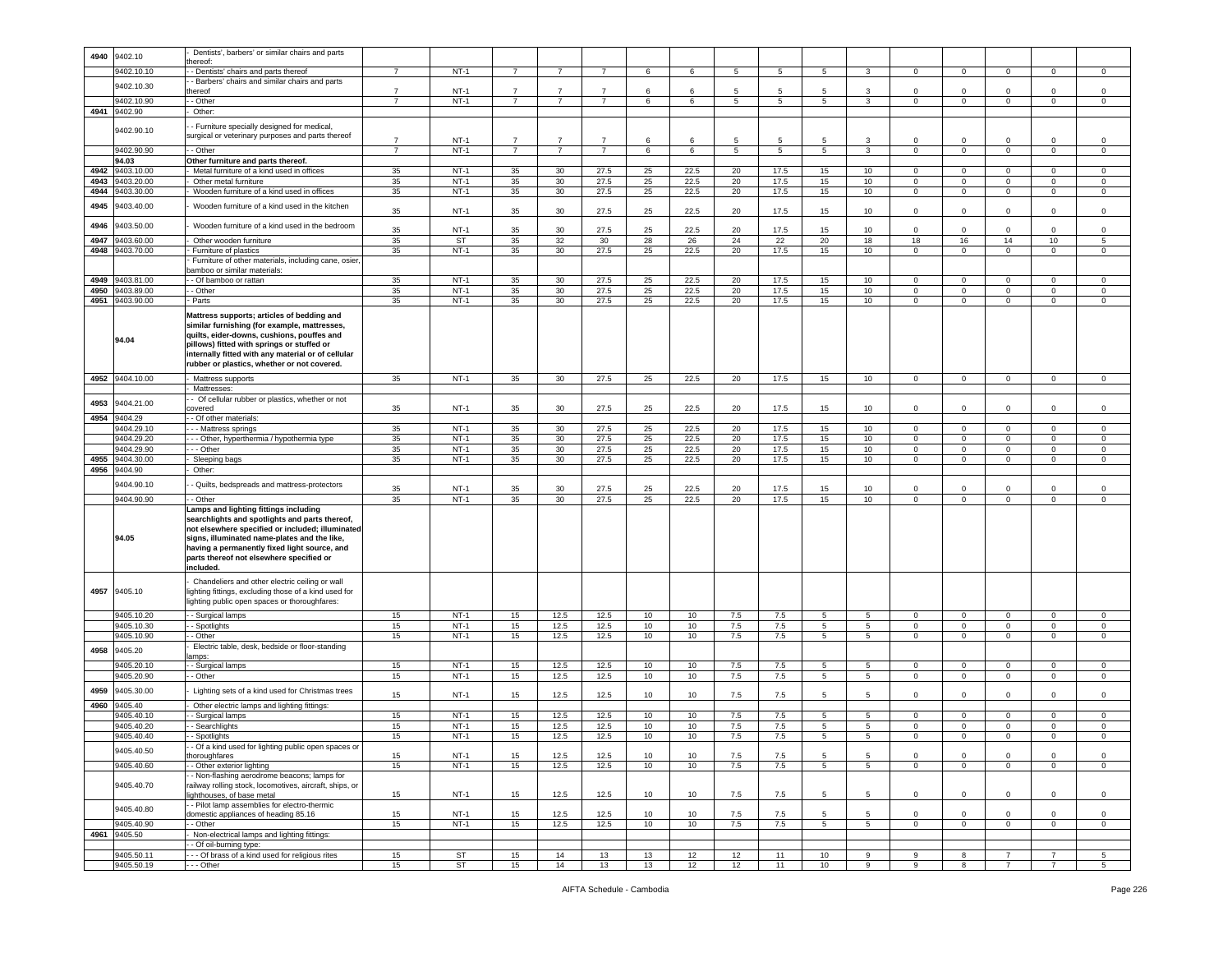|      | 9405.50.40      | - Hurricane lamps                                      | 15             | ST            | 15 | 14              | 13   | 13 | 12   | 12      | 11      | 10             | 9               | 9              | 8              |                |                | 5              |
|------|-----------------|--------------------------------------------------------|----------------|---------------|----|-----------------|------|----|------|---------|---------|----------------|-----------------|----------------|----------------|----------------|----------------|----------------|
|      | 9405.50.90      | - Other                                                | 15             | ST            | 15 | 14              | 13   | 13 | 12   | 12      | 11      | 10             | $\overline{9}$  | $\overline{9}$ | 8              | $\overline{7}$ | $\overline{7}$ | $\overline{5}$ |
|      |                 | Illuminated signs, illuminated name-plates and         |                |               |    |                 |      |    |      |         |         |                |                 |                |                |                |                |                |
| 4962 | 9405.60         | he like:                                               |                |               |    |                 |      |    |      |         |         |                |                 |                |                |                |                |                |
|      |                 | - Property protection warning signs, street name       |                |               |    |                 |      |    |      |         |         |                |                 |                |                |                |                |                |
|      | 9405.60.10      |                                                        |                |               |    |                 |      |    |      |         |         |                |                 |                |                |                |                |                |
|      |                 | igns, road and traffic signs                           | 15             | $NT-1$        | 15 | 12.5            | 12.5 | 10 | 10   | $7.5\,$ | 7.5     | 5              | 5               | $\Omega$       | $\mathbf 0$    | $\Omega$       | $\Omega$       | $\mathbf 0$    |
|      | 9405.60.90      | - - Other                                              | 15             | $NT-1$        | 15 | 12.5            | 12.5 | 10 | 10   | 7.5     | 7.5     | $\overline{5}$ | $\overline{5}$  | $\overline{0}$ | $\overline{0}$ | $\overline{0}$ | $\mathbf 0$    | $\mathbf 0$    |
|      |                 | Parts:                                                 |                |               |    |                 |      |    |      |         |         |                |                 |                |                |                |                |                |
|      |                 |                                                        |                |               |    |                 |      |    |      |         |         |                |                 |                |                |                |                |                |
|      | 4963 9405.91    | - Of glass:                                            |                |               |    |                 |      |    |      |         |         |                |                 |                |                |                |                |                |
|      | 9405.91.10      | --- For surgical lamps                                 | 15             | $NT-1$        | 15 | 12.5            | 12.5 | 10 | 10   | 7.5     | $7.5\,$ | 5              | 5               | $\mathbf 0$    | $\mathbf 0$    | $\circ$        | $\mathbf 0$    | $\mathbf 0$    |
|      | 9405.91.20      | - - For spotlights                                     | 15             | $NT-1$        | 15 | 12.5            | 12.5 | 10 | 10   | 7.5     | 7.5     | $5^{\circ}$    | 5               | $\overline{0}$ | $\overline{0}$ | $\overline{0}$ | $\overline{0}$ | $\overline{0}$ |
|      |                 |                                                        |                |               |    |                 |      |    |      |         |         |                |                 |                |                |                |                |                |
|      | 9405.91.40      | - - Glass globes and chimneys for other lamps or       |                |               |    |                 |      |    |      |         |         |                |                 |                |                |                |                |                |
|      |                 | anterns                                                | 15             | $NT-1$        | 15 | 12.5            | 12.5 | 10 | 10   | 7.5     | 7.5     | 5              | 5               | $\mathbf 0$    | $\mathbf 0$    | $\mathsf 0$    | $\Omega$       | $\,0\,$        |
|      | 9405.91.90      | - - Other                                              | 15             | $NT-1$        | 15 | 12.5            | 12.5 | 10 | 10   | 7.5     | 7.5     | $\overline{5}$ | $\overline{5}$  | $\Omega$       | $\mathbf 0$    | $\overline{0}$ | $\Omega$       | $\mathsf 0$    |
| 4964 | 9405.92         | - Of plastics:                                         |                |               |    |                 |      |    |      |         |         |                |                 |                |                |                |                |                |
|      |                 |                                                        |                |               |    |                 |      |    |      |         |         |                |                 |                |                |                |                |                |
|      | 9405.92.10      | - - For surgical lamps                                 | 15             | $NT-1$        | 15 | 12.5            | 12.5 | 10 | 10   | 7.5     | 7.5     | $\overline{5}$ | $\overline{5}$  | $\overline{0}$ | $\overline{0}$ | $\overline{0}$ | $\overline{0}$ | $\overline{0}$ |
|      | 9405.92.20      | - - For spotlights                                     | 15             | $NT-1$        | 15 | 12.5            | 12.5 | 10 | 10   | 7.5     | 7.5     | 5              | $\overline{5}$  | $\Omega$       | $\mathbf 0$    | $\mathbf 0$    | $\mathbf 0$    | $\mathbf 0$    |
|      | 9405.92.90      | - - Other                                              | 15             | $NT-1$        | 15 | 12.5            | 12.5 | 10 | 10   | 7.5     | 7.5     | $5^{\circ}$    | $5\overline{5}$ | $\overline{0}$ | $\overline{0}$ | $\overline{0}$ | $\Omega$       | $\overline{0}$ |
|      |                 |                                                        |                |               |    |                 |      |    |      |         |         |                |                 |                |                |                |                |                |
|      | 4965 9405.99    | - Other:                                               |                |               |    |                 |      |    |      |         |         |                |                 |                |                |                |                |                |
|      | 9405.99.10      | - - Lampshades of textile materials                    | 15             | $NT-1$        | 15 | 12.5            | 12.5 | 10 | 10   | 7.5     | 7.5     | $5^{\circ}$    | 5               | $\Omega$       | $\overline{0}$ | $\mathbf{0}$   | $\Omega$       | $\Omega$       |
|      | 1405.99.90      | - - Other                                              | 15             | $NT-1$        | 15 | 12.5            | 12.5 | 10 | 10   | 7.5     | 7.5     | $\overline{5}$ | $\overline{5}$  | $\overline{0}$ | $\overline{0}$ | $\overline{0}$ | $\overline{0}$ | $\overline{0}$ |
|      |                 |                                                        |                |               |    |                 |      |    |      |         |         |                |                 |                |                |                |                |                |
| 4966 | 94.06           | Prefabricated buildings.                               |                |               |    |                 |      |    |      |         |         |                |                 |                |                |                |                |                |
|      |                 | Greenhouses fitted with mechanical or thermal          |                |               |    |                 |      |    |      |         |         |                |                 |                |                |                |                |                |
|      | 9406.00.10      | equipment                                              | 15             | $NT-1$        | 15 | 12.5            | 12.5 | 10 | 10   | 7.5     | 7.5     | 5              | 5               | $\Omega$       | $\Omega$       | $\Omega$       | $\Omega$       | $\mathsf 0$    |
|      |                 | - Other prefabricated buildings:                       |                |               |    |                 |      |    |      |         |         |                |                 |                |                |                |                |                |
|      |                 |                                                        |                |               |    |                 |      |    |      |         |         |                |                 |                |                |                |                |                |
|      | 9406.00.92      | - Of wood                                              | 15             | $NT-1$        | 15 | 12.5            | 12.5 | 10 | 10   | 7.5     | 7.5     | 5              | 5               | $\Omega$       | $\mathbf 0$    | $\mathsf 0$    | $\Omega$       | $\mathsf 0$    |
|      | 9406.00.94      | - Of iron or steel                                     | 15             | $NT-1$        | 15 | 12.5            | 12.5 | 10 | 10   | 7.5     | 7.5     | 5 <sub>5</sub> | $5\phantom{.0}$ | $^{\circ}$     | $\overline{0}$ | $\overline{0}$ | $\circ$        | $\mathsf 0$    |
|      | 9406.00.99      | - Other                                                | 15             | $NT-1$        | 15 | 12.5            | 12.5 | 10 | 10   | 7.5     | 7.5     | 5              | 5               | $\Omega$       | $\overline{0}$ | $\mathbf{0}$   | $\mathbf 0$    | $\mathbf 0$    |
|      |                 |                                                        |                |               |    |                 |      |    |      |         |         |                |                 |                |                |                |                |                |
|      |                 | Tricycles, scooters, pedal cars and similar            |                |               |    |                 |      |    |      |         |         |                |                 |                |                |                |                |                |
|      |                 | wheeled toys; dolls' carriages; dolls; other           |                |               |    |                 |      |    |      |         |         |                |                 |                |                |                |                |                |
| 4967 | 95.03           | toys; reduced-size ("scale") models and similar        |                |               |    |                 |      |    |      |         |         |                |                 |                |                |                |                |                |
|      |                 | recreational models, working or not; puzzles of        |                |               |    |                 |      |    |      |         |         |                |                 |                |                |                |                |                |
|      |                 |                                                        |                |               |    |                 |      |    |      |         |         |                |                 |                |                |                |                |                |
|      |                 | all kinds.                                             |                |               |    |                 |      |    |      |         |         |                |                 |                |                |                |                |                |
|      | 9503.00.10      | Tricycles, scooters, pedal cars and similar            |                |               |    |                 |      |    |      |         |         |                |                 |                |                |                |                |                |
|      |                 | wheeled toys; dolls' carriages                         | $\overline{7}$ | EL.           |    |                 |      |    |      |         |         |                |                 |                |                |                |                |                |
|      |                 | - Dolls:                                               |                |               |    |                 |      |    |      |         |         |                |                 |                |                |                |                |                |
|      |                 |                                                        |                |               |    |                 |      |    |      |         |         |                |                 |                |                |                |                |                |
|      | 9503.00.21      | - Dolls, whether or not dressed                        | $\overline{7}$ | EL.           |    |                 |      |    |      |         |         |                |                 |                |                |                |                |                |
|      |                 | - Parts and accessories:                               |                |               |    |                 |      |    |      |         |         |                |                 |                |                |                |                |                |
|      |                 | - - Garments and garments accessories; footwear        |                |               |    |                 |      |    |      |         |         |                |                 |                |                |                |                |                |
|      | 9503.00.22      | and headgear                                           | $\overline{7}$ | EL.           |    |                 |      |    |      |         |         |                |                 |                |                |                |                |                |
|      |                 |                                                        | $\overline{7}$ |               |    |                 |      |    |      |         |         |                |                 |                |                |                |                |                |
|      | 9503.00.29      | · - - Other                                            |                | EL            |    |                 |      |    |      |         |         |                |                 |                |                |                |                |                |
|      | 9503.00.30      | Electric trains, including tracks, signals and other   |                |               |    |                 |      |    |      |         |         |                |                 |                |                |                |                |                |
|      |                 | accessories therefor                                   | $\overline{7}$ | EL.           |    |                 |      |    |      |         |         |                |                 |                |                |                |                |                |
|      |                 | Reduced size ("scale") models and similar              |                |               |    |                 |      |    |      |         |         |                |                 |                |                |                |                |                |
|      |                 |                                                        |                |               |    |                 |      |    |      |         |         |                |                 |                |                |                |                |                |
|      |                 | ecreational models, working or not:                    |                |               |    |                 |      |    |      |         |         |                |                 |                |                |                |                |                |
|      | 9503.00.41      | - - Model aircraft assembly kits                       | $\overline{7}$ | EL.           |    |                 |      |    |      |         |         |                |                 |                |                |                |                |                |
|      | 9503.00.49      | - Other                                                | $\overline{7}$ | EL            |    |                 |      |    |      |         |         |                |                 |                |                |                |                |                |
|      |                 | Other construction sets and constructional toys,       |                |               |    |                 |      |    |      |         |         |                |                 |                |                |                |                |                |
|      | 9503.00.50      |                                                        | $\overline{7}$ |               |    |                 |      |    |      |         |         |                |                 |                |                |                |                |                |
|      |                 | of materials other than plastics                       |                | $\mathsf{EL}$ |    |                 |      |    |      |         |         |                |                 |                |                |                |                |                |
|      |                 | Stuffed toys representing animals or non-human         |                |               |    |                 |      |    |      |         |         |                |                 |                |                |                |                |                |
|      | 9503.00.60      | reatures                                               | $\overline{7}$ | EL            |    |                 |      |    |      |         |         |                |                 |                |                |                |                |                |
|      |                 | Puzzles of all kinds:                                  |                |               |    |                 |      |    |      |         |         |                |                 |                |                |                |                |                |
|      |                 |                                                        |                |               |    |                 |      |    |      |         |         |                |                 |                |                |                |                |                |
|      | 9503.00.71      | - Jigsaw or picture puzzles                            | $\overline{7}$ | EL            |    |                 |      |    |      |         |         |                |                 |                |                |                |                |                |
|      | 9503.00.79      | - Other                                                | $\overline{7}$ | EL.           |    |                 |      |    |      |         |         |                |                 |                |                |                |                |                |
|      |                 | Other:                                                 |                |               |    |                 |      |    |      |         |         |                |                 |                |                |                |                |                |
|      |                 |                                                        |                |               |    |                 |      |    |      |         |         |                |                 |                |                |                |                |                |
|      |                 | - Numerical, alphabetical or animal blocks or cut-     |                |               |    |                 |      |    |      |         |         |                |                 |                |                |                |                |                |
|      |                 | outs; word builder sets; word making and talking       |                |               |    |                 |      |    |      |         |         |                |                 |                |                |                |                |                |
|      | 9503.00.91      |                                                        |                |               |    |                 |      |    |      |         |         |                |                 |                |                |                |                |                |
|      |                 | sets; toy printing sets ; toy counting frames (abaci); |                |               |    |                 |      |    |      |         |         |                |                 |                |                |                |                |                |
|      |                 | toy sewing machines; toy typewriters                   | $\overline{7}$ | EL.           |    |                 |      |    |      |         |         |                |                 |                |                |                |                |                |
|      |                 |                                                        |                |               |    |                 |      |    |      |         |         |                |                 |                |                |                |                |                |
|      | 9503.00.92      | - Skipping ropes                                       | $\overline{7}$ | EL            |    |                 |      |    |      |         |         |                |                 |                |                |                |                |                |
|      | 3503.00.93      | - Marbles                                              | $\overline{7}$ | EL            |    |                 |      |    |      |         |         |                |                 |                |                |                |                |                |
|      | 9503.00.99      | - Other                                                | $\overline{7}$ | EL            |    |                 |      |    |      |         |         |                |                 |                |                |                |                |                |
|      |                 |                                                        |                |               |    |                 |      |    |      |         |         |                |                 |                |                |                |                |                |
|      |                 | Articles for funfair, table or parlour games,          |                |               |    |                 |      |    |      |         |         |                |                 |                |                |                |                |                |
|      | 95.04           | including pintables, billiards, special tables for     |                |               |    |                 |      |    |      |         |         |                |                 |                |                |                |                |                |
|      |                 | casino games and automatic bowling alley               |                |               |    |                 |      |    |      |         |         |                |                 |                |                |                |                |                |
|      |                 | equipment.                                             |                |               |    |                 |      |    |      |         |         |                |                 |                |                |                |                |                |
|      |                 |                                                        |                |               |    |                 |      |    |      |         |         |                |                 |                |                |                |                |                |
| 4968 | 9504.10.00      | Video games of a kind used with a television           |                |               |    |                 |      |    |      |         |         |                |                 |                |                |                |                |                |
|      |                 | eceiver                                                | 35             | $NT-1$        | 35 | 30              | 27.5 | 25 | 22.5 | 20      | 17.5    | 15             | 10              | $\Omega$       | $\mathsf 0$    | $\Omega$       | $\mathbf{0}$   | $\mathsf 0$    |
|      | 9504.20         |                                                        |                |               |    |                 |      |    |      |         |         |                |                 |                |                |                |                |                |
| 4969 |                 | Articles and accessories for billards of all kinds:    |                |               |    |                 |      |    |      |         |         |                |                 |                |                |                |                |                |
|      | 9504.20.20      | - Tables for billiards of all kinds                    | 35             | $NT-1$        | 35 | 30              | 27.5 | 25 | 22.5 | 20      | 17.5    | 15             | 10              | $\overline{0}$ | $\overline{0}$ | $\overline{0}$ | $\overline{0}$ | $\overline{0}$ |
|      |                 |                                                        |                |               |    |                 |      |    |      |         |         |                |                 |                |                |                |                |                |
|      | 9504.20.90      | - Other                                                | 35             | $NT-1$        | 35 | 30              | 27.5 | 25 | 22.5 | 20      | 17.5    | 15             | 10              | $\overline{0}$ | $\overline{0}$ | $\overline{0}$ | $\overline{0}$ | $\overline{0}$ |
|      |                 | Other games, operated by coins, banknotes              |                |               |    |                 |      |    |      |         |         |                |                 |                |                |                |                |                |
| 4970 | 9504.30.00      | bank cards, tokens or by other means of payment,       |                |               |    |                 |      |    |      |         |         |                |                 |                |                |                |                |                |
|      |                 |                                                        | 35             | $NT-1$        | 35 | 30              | 27.5 | 25 | 22.5 | 20      | 17.5    | 15             | 10              |                | $\mathbf 0$    | 0              |                | $\mathbf 0$    |
|      |                 | other than bowling alley equipment                     |                |               |    |                 |      |    |      |         |         |                |                 |                |                |                |                |                |
|      | 4971 9504.40.00 | · Playing cards                                        | 35             | $NT-1$        | 35 | 30              | 27.5 | 25 | 22.5 | 20      | 17.5    | 15             | 10              | $\mathbf{0}$   | $\overline{0}$ | $\overline{0}$ | $\mathbf 0$    | $\mathbf 0$    |
|      | 4972 9504.90    | Other:                                                 |                |               |    |                 |      |    |      |         |         |                |                 |                |                |                |                |                |
|      | 1504.90.10      | - Bowling requisites of all kinds                      | 35             | $NT-1$        | 35 | 30 <sup>2</sup> | 27.5 | 25 | 22.5 | 20      | 17.5    | 15             | 10              | $\overline{0}$ | $\overline{0}$ | $\overline{0}$ | $\overline{0}$ | $\overline{0}$ |
|      |                 |                                                        |                |               |    |                 |      |    |      |         |         |                |                 |                |                |                |                |                |
|      | 3504.90.20      | - Darts and parts and accessories of darts             | 35             | $NT-1$        | 35 | 30              | 27.5 | 25 | 22.5 | 20      | 17.5    | 15             | 10              | $\mathbf 0$    | $\overline{0}$ | $\mathsf 0$    | $\mathsf 0$    | $\mathsf 0$    |
|      |                 | - Gambling equipment and paraphernalia:                |                |               |    |                 |      |    |      |         |         |                |                 |                |                |                |                |                |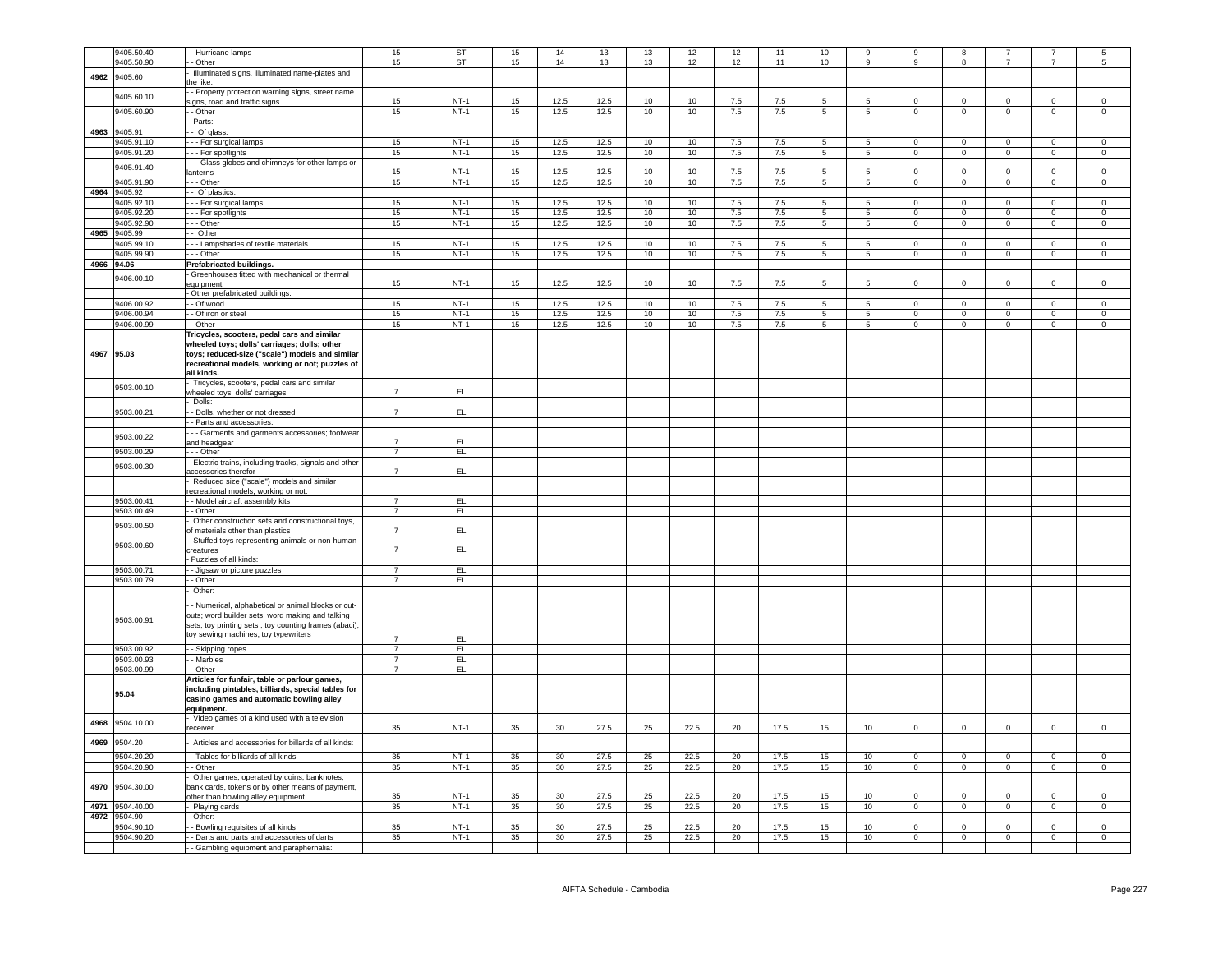|      | 9504.90.31      | - - Tables designed for use with casino games                                                                                                                                                                                            |                |                  |                | 30             | 27.5           | 25                  |                | 20             | 17.5           | 15             | 10               |                            |                            |                |                         |                     |
|------|-----------------|------------------------------------------------------------------------------------------------------------------------------------------------------------------------------------------------------------------------------------------|----------------|------------------|----------------|----------------|----------------|---------------------|----------------|----------------|----------------|----------------|------------------|----------------------------|----------------------------|----------------|-------------------------|---------------------|
|      | 9504.90.39      | . - - Other                                                                                                                                                                                                                              | 35<br>35       | $NT-1$<br>$NT-1$ | 35<br>35       | 30             | 27.5           | 25                  | 22.5<br>22.5   | 20             | 17.5           | 15             | 10               | $\Omega$<br>$\mathbf{0}$   | $\mathbf{0}$               | $\Omega$       | $\overline{0}$          | $\Omega$            |
|      |                 | - Other:                                                                                                                                                                                                                                 |                |                  |                |                |                |                     |                |                |                |                |                  |                            |                            |                |                         |                     |
|      | 9504.90.91      | --- Tables designed for games                                                                                                                                                                                                            | 35             | $NT-1$           | 35             | 30             | 27.5           | 25                  | 22.5           | 20             | 17.5           | 15             | 10               | $\overline{0}$             | $\overline{0}$             | $\mathbf 0$    | $\mathbf 0$             | $\mathbf 0$         |
|      | 9504.90.99      | - - - Other                                                                                                                                                                                                                              | 35             | $NT-1$           | 35             | 30             | 27.5           | 25                  | 22.5           | 20             | 17.5           | 15             | 10               | $\mathbf 0$                | $^{\circ}$                 | $\overline{0}$ | $\overline{0}$          | $^{\circ}$          |
|      | 95.05           | Festive, carnival or other entertainment articles,<br>including conjuring tricks and novelty jokes.                                                                                                                                      |                |                  |                |                |                |                     |                |                |                |                |                  |                            |                            |                |                         |                     |
| 4973 | 9505.10.00      | Articles for Christmas festivities                                                                                                                                                                                                       | 35             | ST               | 35             | 32             | 30             | 28                  | 26             | 24             | 22             | 20             | 18               | 18                         | 16                         | 14             | 10                      | 5 <sup>5</sup>      |
| 4974 | 9505.90.00      | Other                                                                                                                                                                                                                                    | 35             | $NT-1$           | 35             | 30             | 27.5           | 25                  | 22.5           | 20             | 17.5           | 15             | 10               | $\overline{0}$             | $\overline{0}$             | $\overline{0}$ | $\overline{0}$          | $\overline{0}$      |
|      | 95.06           | Articles and equipment for general physical<br>exercise, gymnastics, athletics, other sports<br>(including table-tennis) or outdoor games, not<br>specified or included elsewhere in this Chapter;<br>swimming pools and paddling pools. |                |                  |                |                |                |                     |                |                |                |                |                  |                            |                            |                |                         |                     |
|      |                 | - Snow-skis and other snow-ski equipment:                                                                                                                                                                                                |                |                  |                |                |                |                     |                |                |                |                |                  |                            |                            |                |                         |                     |
| 4975 | 9506.11.00      | -- Skis                                                                                                                                                                                                                                  | $\mathbf 0$    | $NT-1$           | $\circ$        | $\mathbf 0$    | $\mathbf{0}$   | $\mathbf 0$         | $\mathbf 0$    | $\mathbf 0$    | $\mathbf 0$    | $\mathbf 0$    | $\circ$          | $\mathbf 0$                | $\mathbf 0$                | $\mathbf 0$    | $\mathbf 0$             | $\mathbf 0$         |
|      | 4976 9506.12.00 | - - Ski-fastenings (ski-bindings)                                                                                                                                                                                                        | $\overline{0}$ | <b>NT-1</b>      | $\overline{0}$ | $\overline{0}$ | $\overline{0}$ | $\mathbf{0}$        | $\overline{0}$ | $\mathbf{0}$   | $\overline{0}$ | $\mathsf 0$    | $\overline{0}$   | $\overline{0}$             | $\overline{0}$             | $\circ$        | $\overline{0}$          | $\mathbf{0}$        |
|      | 4977 9506.19.00 | - Other                                                                                                                                                                                                                                  | $\mathbf 0$    | $NT-1$           | $\mathbf{0}$   | $\circ$        | $\overline{0}$ | $\mathsf{O}\xspace$ | $\overline{0}$ | $\mathbf{0}$   | $\overline{0}$ | $\mathsf 0$    | $\mathbf{0}$     | $\mathsf 0$                | $^{\circ}$                 | $\mathbf 0$    | $\mathbf 0$             | $\mathbf{0}$        |
|      | 4978 9506.21.00 | Water-skis, surf-boards, sailboards and other<br>vater-sport equipment:<br>-- Sailboards                                                                                                                                                 | $\overline{0}$ | $NT-1$           | $\mathbf 0$    | $\Omega$       | $^{\circ}$     | $\mathbf{0}$        | $\overline{0}$ | $\mathbf{0}$   | $\overline{0}$ | $\mathbf 0$    | $\mathbf 0$      | $^{\circ}$                 | $\overline{0}$             | $^{\circ}$     | $\Omega$                | $\Omega$            |
| 4979 | 9506.29.00      | - Other                                                                                                                                                                                                                                  | $\mathbf 0$    | $NT-1$           | $\overline{0}$ | $\overline{0}$ | $\overline{0}$ | $\overline{0}$      | $\overline{0}$ | $\overline{0}$ | $\overline{0}$ | $\overline{0}$ | $\overline{0}$   | $\overline{0}$             | $\overline{0}$             | $\mathbf 0$    | $\Omega$                | $\circ$             |
|      |                 | Golf clubs and other golf equipment:                                                                                                                                                                                                     |                |                  |                |                |                |                     |                |                |                |                |                  |                            |                            |                |                         |                     |
| 4980 | 3506.31.00      | - Clubs, complete                                                                                                                                                                                                                        | $\overline{0}$ | $NT-1$           | $\overline{0}$ | $\Omega$       | $\overline{0}$ | $\overline{0}$      | $\overline{0}$ | $\overline{0}$ | $\overline{0}$ | $\Omega$       | $\Omega$         | $\overline{0}$             | $\overline{0}$             | $\Omega$       | $\Omega$                | $\Omega$            |
| 4981 | 3506.32.00      | - Balls                                                                                                                                                                                                                                  | $\mathbf 0$    | $NT-1$           | $\mathbf 0$    | $\mathbf 0$    | $\mathbf 0$    | $\mathbf 0$         | $\mathbf 0$    | $\mathbf 0$    | $\mathbf 0$    | $\mathbf 0$    | $\Omega$         | $\mathbf{0}$               | $\mathbf 0$                | $\Omega$       | $\mathbf 0$             | $\circ$             |
| 4982 | 9506.39.00      | -- Other                                                                                                                                                                                                                                 | $\overline{0}$ | $NT-1$           | $\Omega$       | $\Omega$       | $\mathbf 0$    | $\overline{0}$      | $\mathbf 0$    | $\overline{0}$ | $\mathsf 0$    | $\mathsf 0$    | $\Omega$         | $\overline{0}$             | $\mathbf 0$                | $\Omega$       | $\Omega$                | $\mathbf 0$         |
| 4983 | 9506.40         | Articles and equipment for table-tennis                                                                                                                                                                                                  |                |                  |                |                |                |                     |                |                |                |                |                  |                            |                            |                |                         |                     |
|      | 9506.40.10      | - Tables                                                                                                                                                                                                                                 | $\mathsf 0$    | $NT-1$           | $\mathsf 0$    | $\mathbf 0$    | $\mathsf 0$    | $\mathsf 0$         | $\mathbf 0$    | $\mathsf 0$    | $\mathbf 0$    | $\mathbf 0$    | $\mathbf 0$      | $\mathbf 0$                | $\mathbf 0$                | $\mathbf 0$    | $\mathbf 0$             | $\mathbf 0$         |
|      | 9506.40.90      | - Other                                                                                                                                                                                                                                  | $\mathbf{0}$   | <b>NT-1</b>      | $\overline{0}$ | $\circ$        | $\mathbf{0}$   | $\mathbf 0$         | $\overline{0}$ | $\overline{0}$ | $\overline{0}$ | $\mathsf 0$    | $\overline{0}$   | $\mathbf{0}$               | $\overline{0}$             | $\mathbf{0}$   | $\circ$                 | $\overline{0}$      |
|      |                 | Tennis, badminton or similar rackets, whether or                                                                                                                                                                                         |                |                  |                |                |                |                     |                |                |                |                |                  |                            |                            |                |                         |                     |
|      |                 | ot strung:                                                                                                                                                                                                                               |                |                  |                |                |                |                     |                |                |                |                |                  |                            |                            |                |                         |                     |
| 4984 | 9506.51.00      | - Lawn-tennis rackets, whether or not strung                                                                                                                                                                                             | $\mathsf 0$    | $NT-1$           | $\mathsf 0$    | $\mathsf 0$    | $\mathbf 0$    | $\mathsf 0$         | $\,0\,$        | $\mathsf 0$    | $\mathbf 0$    | $\mathsf 0$    | $\mathsf 0$      | $\mathsf 0$                | $\mathsf 0$                | $^{\circ}$     | $\mathsf 0$             | $\mathbf 0$         |
|      | 4985 9506.59.00 | - Other                                                                                                                                                                                                                                  | $\mathbf 0$    | $NT-1$           | $\overline{0}$ | $\mathbf 0$    | $\overline{0}$ | $\overline{0}$      | $\overline{0}$ | $\mathbf{0}$   | $\overline{0}$ | $\mathbf{0}$   | $\overline{0}$   | $\overline{0}$             | $^{\circ}$                 | $^{\circ}$     | $^{\circ}$              | $\mathbf{0}$        |
|      |                 | Balls, other than golf balls and table-tennis balls:                                                                                                                                                                                     |                |                  |                |                |                |                     |                |                |                |                |                  |                            |                            |                |                         |                     |
| 4986 | 3506.61.00      | - - Lawn-tennis balls                                                                                                                                                                                                                    | $\mathbf 0$    | $NT-1$           | $\mathbf 0$    | $^{\circ}$     | $\mathbf{0}$   | $\mathbf 0$         | $\overline{0}$ | $\mathbf{0}$   | $\overline{0}$ | $\mathbf 0$    | $^{\circ}$       | $\mathbf{0}$               | $^{\circ}$                 | $^{\circ}$     | $\mathbf 0$             | $\mathbf{0}$        |
| 4987 | 9506.62.00      | - Inflatable                                                                                                                                                                                                                             | $\overline{0}$ | $NT-1$           | $\mathbf 0$    | $\circ$        | $\overline{0}$ | $\circ$             | $\overline{0}$ | $\circ$        | $\overline{0}$ | $\mathbf 0$    | $\circ$          | $\mathbf{0}$               | $\mathbf{0}$               | $\mathbf 0$    | $\mathbf{0}$            | $\circ$             |
| 4988 | 9506.69.00      | -- Other                                                                                                                                                                                                                                 | $\overline{0}$ | $NT-1$           | $\overline{0}$ | $\overline{0}$ | $\overline{0}$ | $\overline{0}$      | $\overline{0}$ | $\overline{0}$ | $\overline{0}$ | $\mathsf 0$    | $\overline{0}$   | $\overline{0}$             | $\overline{0}$             | $\overline{0}$ | $\overline{0}$          | $\overline{0}$      |
| 4989 | 9506.70.00      | Ice skates and roller skates, including skating<br>oots with skates attached                                                                                                                                                             | $\mathbf 0$    | $NT-1$           | $\mathsf 0$    | $\mathbf 0$    | $\mathbf 0$    | $\mathbf 0$         | $\mathbf 0$    | $\mathsf 0$    | $\mathbf 0$    | $\mathbf 0$    | $\mathsf 0$      | $\mathbf 0$                | $\mathbf 0$                | $\mathbf 0$    | $\mathbf 0$             | $\mathsf 0$         |
|      |                 | Other:                                                                                                                                                                                                                                   |                |                  |                |                |                |                     |                |                |                |                |                  |                            |                            |                |                         |                     |
| 4990 | 9506.91.00      | - Articles and equipment for general physical<br>exercise, gymnastics or athletics                                                                                                                                                       | $\Omega$       | $NT-1$           | $\Omega$       |                | $\Omega$       | $\Omega$            | $\Omega$       | $\Omega$       | $\Omega$       | $\Omega$       | $\Omega$         | $\Omega$                   | $\Omega$                   | $\Omega$       |                         | $\Omega$            |
| 4991 | 9506.99         | - Other:                                                                                                                                                                                                                                 |                |                  |                |                |                |                     |                |                |                |                |                  |                            |                            |                |                         |                     |
|      | 9506.99.20      | -- Bows and arrows for archery; crossbows                                                                                                                                                                                                | $\mathsf 0$    | $NT-1$           | $\overline{0}$ | $\mathsf 0$    | $\overline{0}$ | $\mathbf 0$         | $\overline{0}$ | $\mathsf 0$    | $\overline{0}$ | $\mathsf 0$    | $\mathbf 0$      | $\mathbf 0$                | $\overline{0}$             | $\mathbf 0$    | $\mathbf 0$             | $\mathsf 0$         |
|      | 9506.99.30      | - - Nets, cricket pads and shin guards                                                                                                                                                                                                   | $\Omega$       | $NT-1$           | $\overline{0}$ | $\overline{0}$ | $\overline{0}$ | $\mathbf 0$         | $\overline{0}$ | $\circ$        | $\mathbf{0}$   | 0              | $\overline{0}$   | $\mathbf 0$                | $^{\circ}$                 | $^{\circ}$     | $\mathbf{0}$            | $\mathbf{0}$        |
|      |                 | - - Other articles and equipment for football, field                                                                                                                                                                                     |                |                  |                |                |                |                     |                |                |                |                |                  |                            |                            |                |                         |                     |
|      | 9506.99.50      | nockey, tennis, badminton, deck tennis, volleyball,                                                                                                                                                                                      |                |                  |                |                |                |                     |                |                |                |                |                  |                            |                            |                |                         |                     |
|      |                 | basketball or cricket                                                                                                                                                                                                                    | $\Omega$       | $NT-1$           | $\mathbf 0$    | $\Omega$       | $\Omega$       | $\Omega$            | $\mathbf{0}$   | $\Omega$       | $\Omega$       | $\Omega$       | $\mathsf 0$      | $\Omega$                   | $\Omega$                   | $\Omega$       | $\Omega$                | $\Omega$            |
|      | 9506.99.90      | --- Other                                                                                                                                                                                                                                | $\Omega$       | $NT-1$           | $\mathbf 0$    | $\mathsf 0$    | $\overline{0}$ | $\overline{0}$      | $\overline{0}$ | $\overline{0}$ | $\overline{0}$ | $\mathsf 0$    | $\,0\,$          | $\Omega$                   | $\overline{0}$             | $\Omega$       | $\mathbf 0$             | $\mathsf{O}\xspace$ |
|      | 95.07           | Fishing rods, fish-hooks and other line fishing<br>tackle; fish landing nets, butterfly nets and<br>similar nets; decoy "birds" (other than those of<br>heading 92.08 or 97.05) and similar hunting or<br>shooting requisites.           |                |                  |                |                |                |                     |                |                |                |                |                  |                            |                            |                |                         |                     |
| 4992 | 9507.10.00      | - Fishing rods                                                                                                                                                                                                                           | 15             | $NT-1$           | 15             | 12.5           | 12.5           | 10                  | 10             | 7.5            | 7.5            | 5              | 5                | $\Omega$                   | $\overline{0}$             | $\Omega$       | $\Omega$                | $\mathsf 0$         |
| 4993 | 9507.20.00      | Fish-hooks, whether or not snelled                                                                                                                                                                                                       | 15             | $NT-1$           | 15             | 12.5           | 12.5           | 10                  | 10             | 7.5            | 7.5            | 5              | 5                | $\overline{0}$             | $\overline{0}$             | $\overline{0}$ | $\overline{0}$          | $\overline{0}$      |
| 4994 | 3507.30.00      | Fishing reels                                                                                                                                                                                                                            | 15             | $NT-1$           | 15             | 12.5           | 12.5           | 10                  | 10             | 7.5            | 7.5            | 5              | $\overline{5}$   | $\overline{0}$             | $\overline{0}$             | $\overline{0}$ | $\overline{0}$          | $\overline{0}$      |
| 4995 | 9507.90.00      | Other                                                                                                                                                                                                                                    | 15             | $NT-1$           | 15             | 12.5           | 12.5           | 10                  | 10             | 7.5            | 7.5            | 5              | 5                | $\mathsf 0$                | $\mathbf 0$                | $\Omega$       | $\mathsf 0$             | $\Omega$            |
|      | 95.08           | Roundabouts, swings, shooting galleries and<br>other fairground amusements; travelling<br>circuses and travelling menageries; travelling<br>theatres.                                                                                    |                |                  |                |                |                |                     |                |                |                |                |                  |                            |                            |                |                         |                     |
| 4996 | 9508.10.00      | Travelling circuses and travelling menageries                                                                                                                                                                                            | 35             | $NT-1$           | 35             | 30             | 27.5           | 25                  | 22.5           | 20             | 17.5           | 15             | 10               | $\mathbf 0$                | $\mathbf 0$                |                |                         | $\mathbf 0$         |
|      | 4997 9508.90.00 | Other                                                                                                                                                                                                                                    | 35             | <b>NT-1</b>      | 35             | 30             | 27.5           | 25                  | 22.5           | 20             | 17.5           | 15             | 10 <sup>10</sup> | $\overline{0}$             | $\overline{0}$             | $\overline{0}$ | $\overline{0}$          | $\overline{0}$      |
|      | 96.01           | Worked ivory, bone, tortoise-shell, horn,<br>antlers, coral, mother-of-pearl and other animal<br>carving material, and articles of these materials<br>(including articles obtained by moulding).                                         |                |                  |                |                |                |                     |                |                |                |                |                  |                            |                            |                |                         |                     |
|      | 4998 9601.10.00 | - Worked ivory and articles of ivory                                                                                                                                                                                                     | 15             | $NT-1$           | 15             | 12.5           | 12.5           | 10                  | 10             | 7.5            | 7.5            | 5              | 5                | $\mathbf 0$                | $\circ$                    | $\mathbf 0$    | $\mathbf 0$             | $\mathbf 0$         |
|      | 4999 9601.90    | Other:                                                                                                                                                                                                                                   |                |                  |                |                |                |                     |                |                |                |                |                  |                            |                            |                |                         |                     |
|      | 9601.90.10      | - Worked mother-of-pearl or tortoise-shell and                                                                                                                                                                                           |                |                  |                |                |                |                     |                |                |                |                |                  |                            |                            |                |                         |                     |
|      |                 | rticles of the foregoing                                                                                                                                                                                                                 | 15             | $NT-1$           | 15             | 12.5           | 12.5           | 10                  | $10$           | 7.5            | 7.5            | 5              | 5                | $\mathbf 0$<br>$\mathbf 0$ | $\mathbf 0$<br>$\mathbf 0$ | $\mathbf 0$    | $\mathbf 0$<br>$\Omega$ | $\mathbf 0$         |
|      | 9601.90.90      | - Other                                                                                                                                                                                                                                  | 15             | $NT-1$           | 15             | 12.5           | 12.5           | 10                  | 10             | 7.5            | 7.5            |                | 5                |                            |                            | $^{\circ}$     |                         |                     |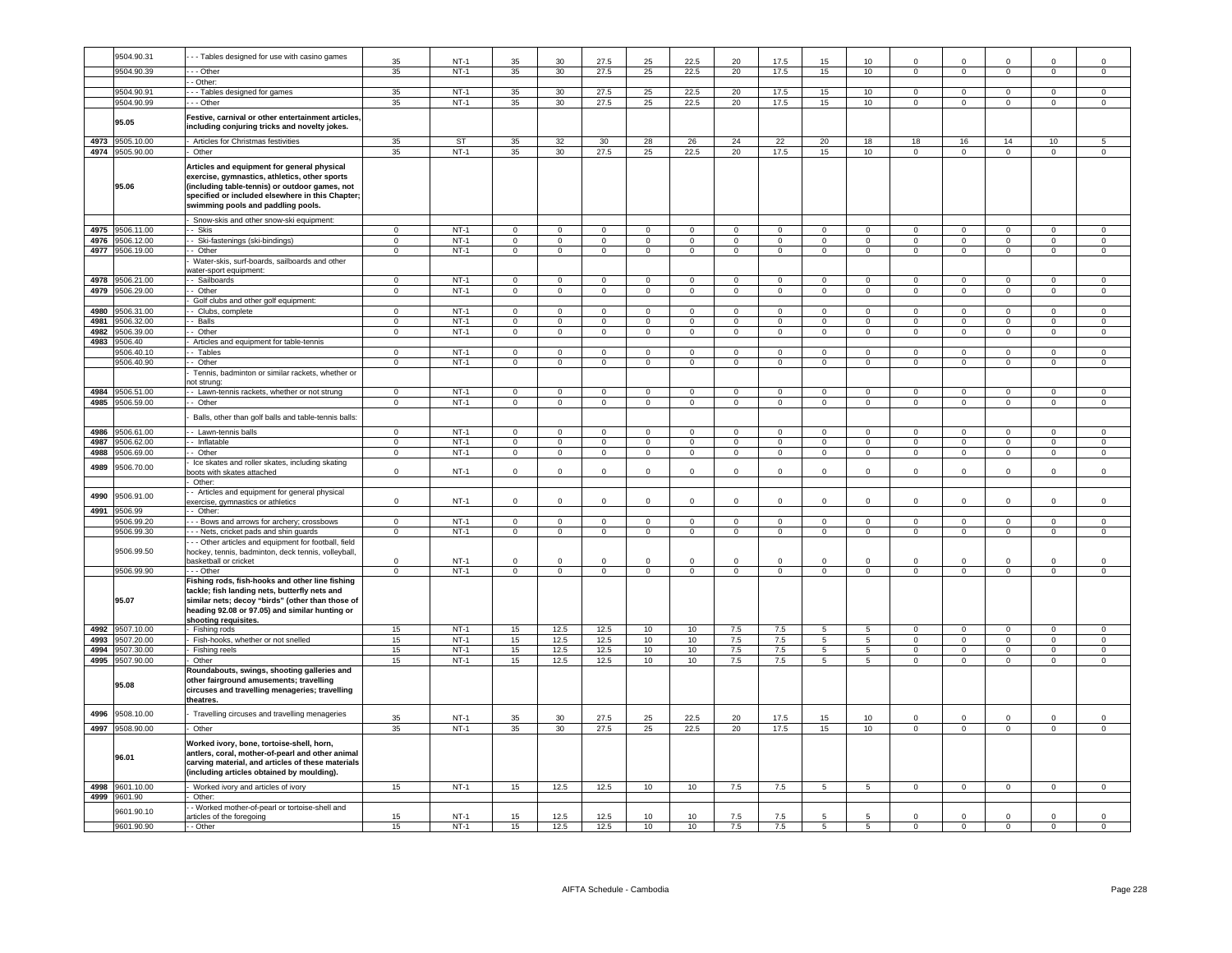|            | 5000 96.02               | Worked vegetable or mineral carving material<br>and articles of these materials; moulded or<br>carved articles of wax, of stearin, of natural<br>gums or natural resins or of modelling pastes,<br>and other moulded or carved articles, not<br>elsewhere specified or included; worked,<br>unhardened gelatin (except gelatin of heading<br>35.03) and articles of unhardened gelatin. |                                  |                     |                                  |                                  |                                  |                |                  |                 |                      |                               |                                  |                            |                               |                               |                               |                               |
|------------|--------------------------|-----------------------------------------------------------------------------------------------------------------------------------------------------------------------------------------------------------------------------------------------------------------------------------------------------------------------------------------------------------------------------------------|----------------------------------|---------------------|----------------------------------|----------------------------------|----------------------------------|----------------|------------------|-----------------|----------------------|-------------------------------|----------------------------------|----------------------------|-------------------------------|-------------------------------|-------------------------------|-------------------------------|
|            | 9602.00.10               | Gelatin capsules for pharmaceutical products                                                                                                                                                                                                                                                                                                                                            | 15                               | EL.                 |                                  |                                  |                                  |                |                  |                 |                      |                               |                                  |                            |                               |                               |                               |                               |
|            | 9602.00.20               | Cigar or cigarette cases, tobacco jars and                                                                                                                                                                                                                                                                                                                                              |                                  |                     |                                  |                                  |                                  |                |                  |                 |                      |                               |                                  |                            |                               |                               |                               |                               |
|            | 9602.00.90               | nousehold ornamental articles<br>Other                                                                                                                                                                                                                                                                                                                                                  | 15<br>15                         | EL.<br>EL.          |                                  |                                  |                                  |                |                  |                 |                      |                               |                                  |                            |                               |                               |                               |                               |
|            | 96.03                    | Brooms, brushes (including brushes<br>constituting parts of machines, appliances or<br>vehicles), hand-operated mechanical floor<br>sweepers, not motorised, mops and feather<br>dusters; prepared knots and tufts for broom or<br>brush making; paint pads and rollers;<br>squeegees (other than roller squeegees).                                                                    |                                  |                     |                                  |                                  |                                  |                |                  |                 |                      |                               |                                  |                            |                               |                               |                               |                               |
| 5001       | 9603.10                  | Brooms and brushes, consisting of twigs or other<br>vegetable materials bound together, with or without<br>andles:                                                                                                                                                                                                                                                                      |                                  |                     |                                  |                                  |                                  |                |                  |                 |                      |                               |                                  |                            |                               |                               |                               |                               |
|            | 9603.10.10<br>9603.10.20 | - Brushes<br>- Brooms                                                                                                                                                                                                                                                                                                                                                                   | 15<br>15                         | $NT-1$<br>$NT-1$    | 15<br>15                         | 12.5<br>12.5                     | 12.5<br>12.5                     | 10<br>10       | 10<br>10         | 7.5<br>7.5      | $7.5\,$<br>7.5       | 5<br>5                        | -5<br>$5\overline{)}$            | $^{\circ}$<br>$\Omega$     | $\mathbf 0$<br>$\overline{0}$ | $\mathbf 0$<br>$\overline{0}$ | 0<br>$\circ$                  | 0<br>$\circ$                  |
|            |                          | Tooth brushes, shaving brushes, hair brushes,<br>hail brushes, eyelash brushes and other toilet<br>brushes for use on the person, including such<br>brushes constituting parts of appliances:                                                                                                                                                                                           |                                  |                     |                                  |                                  |                                  |                |                  |                 |                      |                               |                                  |                            |                               |                               |                               |                               |
| 5002       | 9603.21.00               | - Tooth brushes, including dental-plate brushes                                                                                                                                                                                                                                                                                                                                         | $\overline{7}$                   | $NT-1$              | $\overline{7}$                   | $\overline{7}$                   | $\overline{7}$                   | 6              | 6                | 5.              | $5^{\circ}$          | 5.                            | $\mathbf{3}$                     | $\Omega$                   | $\Omega$                      | $\Omega$                      | $\Omega$                      | $\mathbf 0$                   |
| 5003       | 0603.29.00               | - Other<br>Artists' brushes, writing brushes and similar                                                                                                                                                                                                                                                                                                                                | 15                               | $NT-1$              | 15                               | 12.5                             | 12.5                             | 10             | 10               | 7.5             | 7.5                  | $\overline{5}$                | 5                                | $\overline{0}$             | $\overline{0}$                | $\overline{0}$                | $\overline{0}$                | $\overline{0}$                |
| 5004       | 9603.30.00               | rushes for the application of cosmetics                                                                                                                                                                                                                                                                                                                                                 | $\overline{7}$                   | $NT-1$              | $\overline{7}$                   | $\overline{7}$                   | $\overline{7}$                   | 6              | 6                | 5               | 5                    | 5                             | $\mathbf{3}$                     | $\mathbf 0$                | $\mathbf 0$                   | $\mathbf{0}$                  | $\mathbf 0$                   | $\mathbf 0$                   |
| 5005       | 9603.40.00               | Paint, distemper, varnish or similar brushes<br>(other than brushes of subheading 9603.30); paint<br>bads and rollers                                                                                                                                                                                                                                                                   | $\overline{7}$                   | $NT-1$              | $\overline{7}$                   | $\overline{7}$                   | $\overline{7}$                   | 6              | 6                | 5               | 5                    | 5                             | 3                                | $\mathsf 0$                | $\mathsf 0$                   | $\mathsf 0$                   | $\Omega$                      | $\mathsf 0$                   |
| 5006       | 9603.50.00               | Other brushes constituting parts of machines,                                                                                                                                                                                                                                                                                                                                           |                                  |                     |                                  |                                  |                                  |                |                  |                 |                      |                               |                                  |                            |                               |                               |                               |                               |
|            | 5007 9603.90             | appliances or vehicles<br>Other:                                                                                                                                                                                                                                                                                                                                                        | 15                               | $NT-1$              | 15                               | 12.5                             | 12.5                             | 10             | 10               | 7.5             | 7.5                  |                               | 5                                | $\Omega$                   | $\Omega$                      | $\Omega$                      | $\Omega$                      | $\Omega$                      |
|            | 9603.90.10               | - Prepared knots and tufts for broom or brush                                                                                                                                                                                                                                                                                                                                           |                                  |                     |                                  |                                  |                                  |                |                  |                 |                      |                               |                                  |                            |                               |                               |                               |                               |
|            | 9603.90.20               | naking<br>- Hand-operated mechanical floor sweepers, not                                                                                                                                                                                                                                                                                                                                | 15                               | $NT-1$              | 15 <sub>15</sub>                 | 12.5                             | 12.5                             | 10             | 10               | $7.5\,$         | $7.5\,$              | 5                             | $5\phantom{.0}$                  | $\mathbf 0$                | $\mathbf 0$                   | $\mathbf{0}$                  | $\mathbf 0$                   | $\mathbf 0$                   |
|            | 9603.90.40               | notorised<br>- Other brushes                                                                                                                                                                                                                                                                                                                                                            | $\overline{7}$<br>$\overline{7}$ | $NT-1$<br>$NT-1$    | $\overline{7}$<br>$\overline{7}$ | $\overline{7}$<br>$7^{\circ}$    | $\overline{7}$<br>7              | 6              | 6                | $5\phantom{.0}$ | 5<br>$5\overline{5}$ | 5 <sub>5</sub>                | 3<br>$\overline{3}$              | $\Omega$<br>$\overline{0}$ | $\Omega$<br>$\overline{0}$    | $\Omega$<br>$\overline{0}$    | $\Omega$<br>$\overline{0}$    | $\mathsf 0$<br>$\overline{0}$ |
|            |                          | - Other:                                                                                                                                                                                                                                                                                                                                                                                |                                  |                     |                                  |                                  |                                  |                |                  |                 |                      |                               |                                  |                            |                               |                               |                               |                               |
|            | 603.90.92<br>603.90.99   | - - Parts for goods of subheading 9603.90.20<br>- - Other                                                                                                                                                                                                                                                                                                                               | 15<br>15                         | $NT-1$<br>$NT-1$    | 15<br>15                         | 12.5<br>12.5                     | 12.5<br>12.5                     | 10<br>10       | 10<br>10         | 7.5<br>7.5      | 7.5<br>7.5           | $5^{\circ}$<br>$\overline{5}$ | $5\overline{5}$<br>5             | $\Omega$<br>$\mathsf 0$    | $\overline{0}$<br>$\mathsf 0$ | $\overline{0}$<br>$\circ$     | $\overline{0}$<br>$\mathsf 0$ | $\overline{0}$<br>$\mathsf 0$ |
| 5008 96.04 |                          | Hand sieves and hand riddles.                                                                                                                                                                                                                                                                                                                                                           |                                  |                     |                                  |                                  |                                  |                |                  |                 |                      |                               |                                  |                            |                               |                               |                               |                               |
|            | 9604.00.10               | - Of metal                                                                                                                                                                                                                                                                                                                                                                              | 15                               | $NT-1$              | 15                               | 12.5                             | 12.5                             | 10             | 10               | 7.5             | 7.5                  | 5                             | $\overline{5}$                   | $\Omega$                   | $\mathsf 0$                   | $\mathsf 0$                   | $\mathsf 0$                   | 0                             |
|            | 9604.00.90               | Other<br>Travel sets for personal toilet, sewing or shoe                                                                                                                                                                                                                                                                                                                                | 15                               | $NT-1$              | 15                               | 12.5                             | 12.5                             | 10             | 10               | 7.5             | 7.5                  | 5                             | $5\overline{)}$                  | $\overline{0}$             | $\overline{0}$                | $\overline{0}$                | $\overline{0}$                | $\overline{0}$                |
| 5009       | 96.05                    | or clothes cleaning.                                                                                                                                                                                                                                                                                                                                                                    |                                  |                     |                                  |                                  |                                  |                |                  |                 |                      |                               |                                  |                            |                               |                               |                               |                               |
|            | 9605.00.10<br>9605.00.90 | Personal toilet sets<br>Other                                                                                                                                                                                                                                                                                                                                                           | 15<br>15                         | $NT-1$<br>$NT-1$    | 15<br>15                         | 12.5<br>12.5                     | 12.5<br>12.5                     | 10<br>10       | 10<br>10         | 7.5<br>7.5      | 7.5<br>7.5           | 5<br>5                        | 5<br>$5^{\circ}$                 | $\circ$<br>$\Omega$        | $\overline{0}$<br>$\mathbf 0$ | $\overline{0}$<br>$\mathbf 0$ | $\overline{0}$<br>$\mathbf 0$ | $\overline{0}$<br>$\mathbf 0$ |
|            | 96.06                    | Buttons, press-fasteners, snap-fasteners and<br>press-studs, button moulds and other parts of                                                                                                                                                                                                                                                                                           |                                  |                     |                                  |                                  |                                  |                |                  |                 |                      |                               |                                  |                            |                               |                               |                               |                               |
|            |                          | these articles; button blanks.<br>Press-fasteners, snap-fasteners and press-studs                                                                                                                                                                                                                                                                                                       |                                  |                     |                                  |                                  |                                  |                |                  |                 |                      |                               |                                  |                            |                               |                               |                               |                               |
| 5010       | 9606.10.00               | ind parts therefor                                                                                                                                                                                                                                                                                                                                                                      | $\overline{7}$                   | EL.                 |                                  |                                  |                                  |                |                  |                 |                      |                               |                                  |                            |                               |                               |                               |                               |
| 5011       | 9606.21.00               | Buttons:<br>- Of plastics, not covered with textile material                                                                                                                                                                                                                                                                                                                            | $\overline{7}$                   | $NT-1$              | $\overline{7}$                   | $\overline{7}$                   | $\overline{7}$                   | 6              | 6                | $\overline{5}$  | $\overline{5}$       | $\overline{5}$                | $\overline{\mathbf{3}}$          | $\overline{0}$             | $\overline{0}$                | $\overline{0}$                | $\overline{0}$                | $\overline{0}$                |
|            |                          |                                                                                                                                                                                                                                                                                                                                                                                         |                                  |                     |                                  |                                  |                                  |                |                  |                 |                      |                               |                                  |                            |                               |                               |                               |                               |
| 5012       | 9606.22.00<br>9606.29.00 | - Of base metal, not covered with textile material<br>- Other                                                                                                                                                                                                                                                                                                                           | $\overline{7}$<br>$\overline{7}$ | $NT-1$<br>$NT-1$    | $\overline{7}$                   | $\overline{7}$                   | $\overline{7}$                   | 6              | 6                | 5               | 5                    | 5                             | $\mathbf{3}$                     | $\mathsf 0$                | $\mathsf 0$                   | $\mathsf 0$                   | $\mathsf 0$                   | $\mathsf 0$                   |
| 5013       |                          | Button moulds and other parts of buttons; button                                                                                                                                                                                                                                                                                                                                        |                                  |                     | $\overline{7}$                   | $\overline{7}$                   | $\overline{7}$                   | 6              | 6                | 5               | 5                    | 5                             | 3                                | $\mathbf 0$                | $\mathbf 0$                   | $\mathbf{0}$                  | $\mathbf 0$                   | $\mathbf 0$                   |
| 5014       | 9606.30.00               | <b>Janks</b>                                                                                                                                                                                                                                                                                                                                                                            | $\overline{7}$                   | $NT-1$              | $\overline{7}$                   | $\overline{7}$                   | $\overline{7}$                   | 6              | 6                | 5               | $\overline{5}$       | 5                             | $\mathbf{3}$                     | $\Omega$                   | $\Omega$                      | $\Omega$                      | $\mathbf{0}$                  | $\mathsf 0$                   |
|            | 96.07                    | Slide fasteners and parts thereof.<br>Slide fasteners:                                                                                                                                                                                                                                                                                                                                  |                                  |                     |                                  |                                  |                                  |                |                  |                 |                      |                               |                                  |                            |                               |                               |                               |                               |
| 5015       | 9607.11.00               | - Fitted with chain scoops of base metal                                                                                                                                                                                                                                                                                                                                                | $\overline{7}$                   | $NT-1$              | $\overline{7}$                   | $\overline{7}$                   | $\overline{7}$                   | 6              | 6                | 5               | 5                    | -5                            | 3                                | $\Omega$                   | $\Omega$                      | $\mathbf{0}$                  | $\mathsf 0$                   | $\overline{0}$                |
| 5016       | 9607.19.00               | - Other                                                                                                                                                                                                                                                                                                                                                                                 | $\overline{7}$<br>$\overline{7}$ | <b>ST</b><br>$NT-1$ | $\overline{7}$<br>$\overline{7}$ | $\overline{7}$<br>$\overline{7}$ | $\overline{7}$<br>$\overline{7}$ | $\overline{7}$ | 6<br>$6^{\circ}$ | 6<br>5          | 6                    | 6<br>$5^{\circ}$              | $\overline{5}$<br>$\overline{3}$ | 5<br>$\Omega$              | $\overline{5}$                | $5\overline{)}$               | $\overline{5}$                | $\overline{5}$<br>$\mathbf 0$ |
|            | 5017 9607.20.00          | Parts<br>Ball point pens; felt tipped and other porous-                                                                                                                                                                                                                                                                                                                                 |                                  |                     |                                  |                                  |                                  | 6              |                  |                 | $\sqrt{5}$           |                               |                                  |                            | $\mathsf{O}\xspace$           | $\mathsf 0$                   | $\mathsf{O}\xspace$           |                               |
|            | 96.08                    | tipped pens and markers; fountain pens,<br>stylograph pens and other pens; duplicating<br>stylos; propelling or sliding pencils; pen-<br>holders, pencil-holders and similar holders;<br>parts (including caps and clips) of the<br>foregoing articles, other than those of heading<br>96.09.                                                                                           |                                  |                     |                                  |                                  |                                  |                |                  |                 |                      |                               |                                  |                            |                               |                               |                               |                               |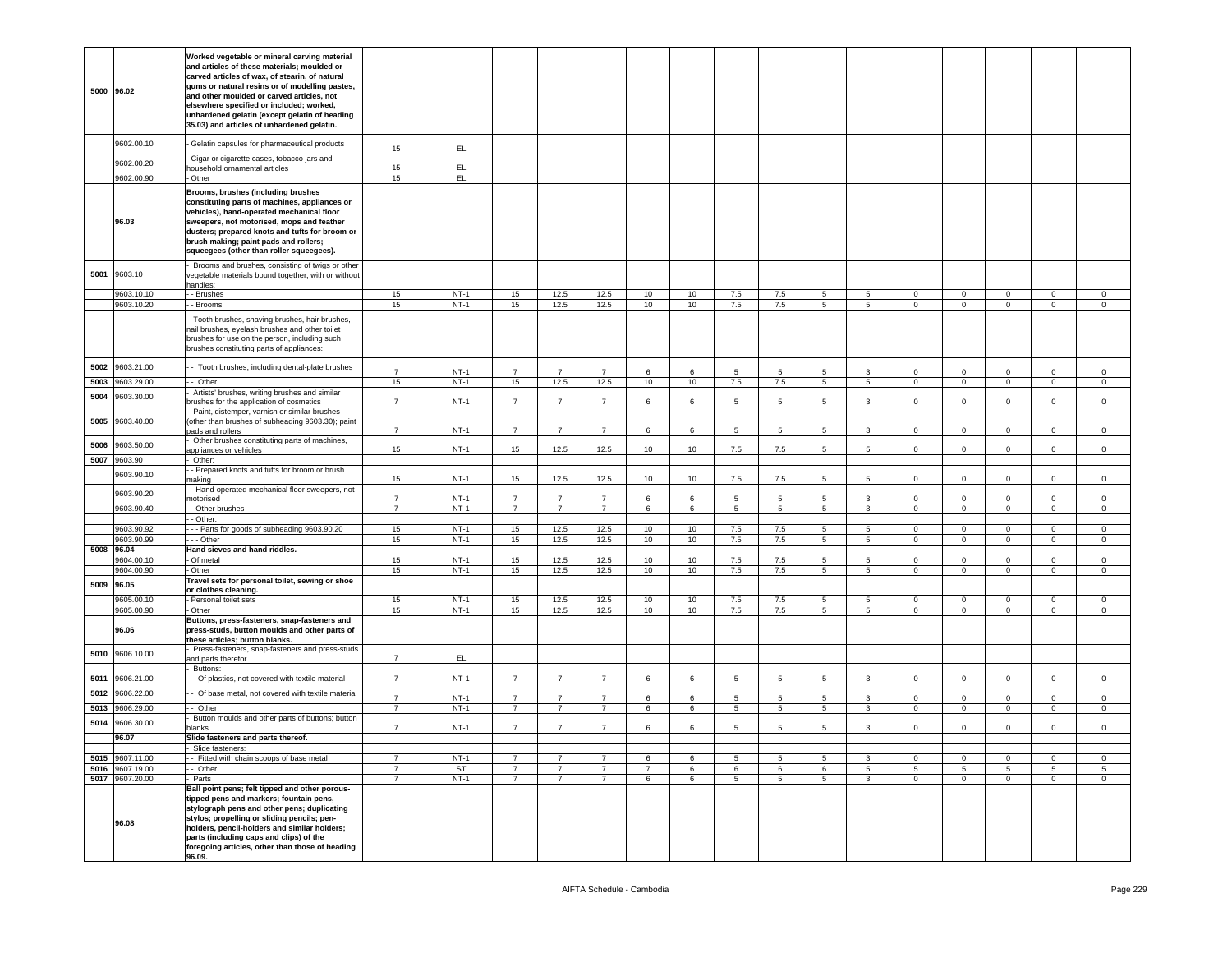| 5018 | 9608.10      | Ball point pens:                                                                           |                |        |                         |                     |                |                |                |                |                 |                 |                |                |                |                |                |                |
|------|--------------|--------------------------------------------------------------------------------------------|----------------|--------|-------------------------|---------------------|----------------|----------------|----------------|----------------|-----------------|-----------------|----------------|----------------|----------------|----------------|----------------|----------------|
|      | 9608.10.10   | - Of plastics                                                                              | $^{\circ}$     | NT-1   | $^{\circ}$              | $\circ$             | $\mathbf 0$    | $\mathbf 0$    | $^{\circ}$     | $\circ$        | $\mathbf 0$     | $^{\circ}$      | $^{\circ}$     | $\mathbf{0}$   | $\mathbf 0$    | $^{\circ}$     | $\mathbf 0$    | 0              |
|      | 9608.10.90   | Other                                                                                      | $\mathbf 0$    | $NT-1$ | $\mathbf 0$             | $\mathbf 0$         | $\mathbf 0$    | $\circ$        | $\mathbf{0}$   | $\mathbf 0$    | $\mathbf 0$     | $\mathbf 0$     | $\mathbf 0$    | $\mathbf{0}$   | $\mathbf 0$    | $\mathbf 0$    | $\mathbf 0$    | $\mathsf 0$    |
|      |              | Felt tipped and other porous-tipped pens and                                               |                |        |                         |                     |                |                |                |                |                 |                 |                |                |                |                |                |                |
| 5019 | 9608.20.00   | narkers                                                                                    | $\mathsf 0$    | $NT-1$ | $\mathbf 0$             | $\circ$             | $\circ$        | $\mathbf 0$    | $\mathbf 0$    | $\Omega$       | $\mathbf 0$     | $\mathbf 0$     | $\mathsf 0$    | $\mathbf 0$    | $\mathbf 0$    | $\circ$        | $\circ$        | $\mathbf 0$    |
|      |              |                                                                                            |                |        |                         |                     |                |                |                |                |                 |                 |                |                |                |                |                |                |
|      |              | Fountain pens, stylograph pens and other pens:                                             |                |        |                         |                     |                |                |                |                |                 |                 |                |                |                |                |                |                |
|      |              |                                                                                            |                |        |                         |                     |                |                |                |                |                 |                 |                |                |                |                |                |                |
| 5020 | 9608.31.00   | - Indian ink drawing pens                                                                  | $\mathbf 0$    | $NT-1$ | $\mathbf{0}$            | $\mathbf{0}$        | $\mathbf 0$    | $\mathbf{0}$   | $\mathbf 0$    | 0              | $\mathbf 0$     | $\mathbf 0$     | $\mathbf 0$    | $\mathbf{0}$   | $\mathbf{0}$   | $\mathbf 0$    | $\mathbf 0$    | 0              |
| 5021 | 9608.39      | - Other:                                                                                   |                |        |                         |                     |                |                |                |                |                 |                 |                |                |                |                |                |                |
|      | 9608.39.10   | - - Fountain pens                                                                          | $\mathbf 0$    | $NT-1$ | $\mathbf 0$             | $\circ$             | $\mathbf{0}$   | $\mathbf 0$    | $\mathbf 0$    | 0              | 0               | 0               | $\circ$        | $\mathbf{0}$   | $\mathbf 0$    | 0              | $\mathbf 0$    | 0              |
|      | 9608.39.90   | - - Other                                                                                  | $\mathbf 0$    | $NT-1$ | $\mathbf 0$             | $\mathbf 0$         | $\mathbf 0$    | $\mathbf 0$    | $\mathbf 0$    | 0              | 0               | 0               | $\circ$        | 0              | $\mathbf 0$    | 0              | $\mathbf 0$    | 0              |
|      |              |                                                                                            |                |        |                         |                     |                |                |                |                |                 |                 |                |                |                |                |                |                |
| 5022 | 9608.40.00   | Propelling or sliding pencils                                                              | $\mathbf 0$    | $NT-1$ | $\mathsf 0$             | $\mathsf{O}\xspace$ | $\mathbf 0$    | $\mathsf 0$    | $\mathbf 0$    | 0              | $\mathbf 0$     | $\mathbf 0$     | $\mathbf 0$    | $\mathbf 0$    | $\mathbf 0$    | $\pmb{0}$      | $\mathsf 0$    | 0              |
| 5023 | 0608.50.00   | Sets of articles from two or more of the foregoing                                         |                |        |                         |                     |                |                |                |                |                 |                 |                |                |                |                |                |                |
|      |              | ubheadings                                                                                 | $\mathbf 0$    | $NT-1$ | $\mathbf 0$             | $\mathbf 0$         | $\mathbf 0$    | $\circ$        | 0              | $\mathbf 0$    | 0               | 0               | 0              | $\mathbf 0$    | $\mathbf 0$    | $\mathbf 0$    | $\mathbf 0$    | $^{\circ}$     |
|      |              | Refills for ball point pens, comprising the ball                                           |                |        |                         |                     |                |                |                |                |                 |                 |                |                |                |                |                |                |
| 5024 | 9608.60      | oint and ink-reservoir:                                                                    |                |        |                         |                     |                |                |                |                |                 |                 |                |                |                |                |                |                |
|      | 9608.60.10   | - Of plastics                                                                              | $\mathbf 0$    | $NT-1$ | $\mathbf 0$             | $\circ$             | $\mathbf 0$    | $\circ$        | $\mathbf 0$    | $\mathbf 0$    | $\mathbf 0$     | $\mathbf 0$     | $\mathbf 0$    | $\mathbf{0}$   | $\mathbf 0$    | $\mathbf 0$    | $\mathbf 0$    | $\mathbf 0$    |
|      |              |                                                                                            |                |        |                         |                     |                |                |                |                |                 |                 |                |                |                |                |                |                |
|      | 9608.60.90   | - Other                                                                                    | $\mathbf 0$    | $NT-1$ | $\mathbf 0$             | $\circ$             | $\mathbf 0$    | $\mathbf 0$    | $\mathbf 0$    | 0              | 0               | $\mathbf{0}$    | $\circ$        | $\mathbf{0}$   | $\mathbf 0$    | $\mathbf 0$    | $\mathbf 0$    | 0              |
|      |              | Other:                                                                                     |                |        |                         |                     |                |                |                |                |                 |                 |                |                |                |                |                |                |
|      | 5025 9608.91 | - Pen nibs and nib points:                                                                 |                |        |                         |                     |                |                |                |                |                 |                 |                |                |                |                |                |                |
|      | 9608.91.10   | - - Of gold or gold-plated                                                                 | $\mathbf 0$    | $NT-1$ | $\mathbf 0$             | 0                   | $\mathbf 0$    | $\mathbf 0$    | 0              | $\mathbf 0$    | 0               | 0               | 0              | 0              | $\mathbf 0$    | 0              | $\mathbf 0$    | 0              |
|      |              |                                                                                            |                |        |                         |                     |                |                |                |                |                 |                 |                |                |                |                |                |                |
|      | 9608.91.90   | - - Other                                                                                  | $\mathbf 0$    | $NT-1$ | $\mathbf 0$             | $\mathbf 0$         | $\mathbf 0$    | $\overline{0}$ | $\overline{0}$ | 0              | $\mathbf 0$     | $\mathbf 0$     | $\circ$        | $\mathbf{0}$   | $\mathbf 0$    | $\mathbf 0$    | $\mathsf 0$    | $\mathsf 0$    |
| 5026 | 9608.99      | - Other:                                                                                   |                |        |                         |                     |                |                |                |                |                 |                 |                |                |                |                |                |                |
|      | 9608.99.10   | - - Duplicating stylos                                                                     | $\circ$        | $NT-1$ | $\mathbf 0$             | $\circ$             | $\circ$        | $\overline{0}$ | $\circ$        | $\circ$        | $\mathbf 0$     | $\circ$         | $\mathbf 0$    | $\circ$        | $\mathbf 0$    | $\circ$        | $\circ$        | $\mathbf 0$    |
|      | 9608.99.90   | - - Other                                                                                  | $\mathbf 0$    | $NT-1$ | $\mathbf 0$             | $\overline{0}$      | $\mathbf 0$    | $\mathsf 0$    | 0              | $\mathbf 0$    | $\mathbf 0$     | $\mathbf 0$     | $\mathsf 0$    | $\mathbf 0$    | $\mathbf 0$    | $\mathsf 0$    | $\overline{0}$ | $\mathsf 0$    |
|      |              | Pencils (other than pencils of heading 96.08),                                             |                |        |                         |                     |                |                |                |                |                 |                 |                |                |                |                |                |                |
|      |              |                                                                                            |                |        |                         |                     |                |                |                |                |                 |                 |                |                |                |                |                |                |
|      | 96.09        | crayons, pencil leads, pastels, drawing                                                    |                |        |                         |                     |                |                |                |                |                 |                 |                |                |                |                |                |                |
|      |              | charcoals, writing or drawing chalks and                                                   |                |        |                         |                     |                |                |                |                |                 |                 |                |                |                |                |                |                |
|      |              | ailors' chalks.                                                                            |                |        |                         |                     |                |                |                |                |                 |                 |                |                |                |                |                |                |
|      |              | Pencils and crayons, with lead encased in a rigid                                          |                |        |                         |                     |                |                |                |                |                 |                 |                |                |                |                |                |                |
| 5027 | 9609.10      | sheath:                                                                                    |                |        |                         |                     |                |                |                |                |                 |                 |                |                |                |                |                |                |
|      | 9609.10.10   | - Black pencils                                                                            | $\mathbf 0$    | $NT-1$ | $\mathbf 0$             | $\circ$             | $\mathbf 0$    | $\mathbf 0$    | $\mathbf 0$    | 0              | 0               | 0               | $^{\circ}$     | $\mathbf{0}$   | $\mathbf 0$    | $^{\circ}$     | $\mathbf 0$    | 0              |
|      | 9609.10.90   | - Other                                                                                    | $\mathbf 0$    | $NT-1$ | $\mathbf 0$             | $\mathbf 0$         | $\mathbf 0$    | $\mathbf 0$    | $\mathbf 0$    | $\mathbf 0$    | $\mathbf 0$     | $\mathbf 0$     | $\mathbf 0$    | $\circ$        | $\mathbf 0$    | $\mathsf 0$    | $\circ$        | $\mathsf 0$    |
|      |              |                                                                                            |                |        |                         |                     |                |                |                |                |                 |                 |                |                |                |                |                |                |
| 5028 | 9609.20.00   | Pencil leads, black or coloured                                                            | $\mathbf 0$    | $NT-1$ | $\overline{0}$          | $\overline{0}$      | $\overline{0}$ | $\overline{0}$ | $\overline{0}$ | $\overline{0}$ | $\mathbf 0$     | $\overline{0}$  | $\overline{0}$ | $\overline{0}$ | $\overline{0}$ | $\overline{0}$ | $\overline{0}$ | $\mathsf 0$    |
| 5029 | 9609.90      | Other:                                                                                     |                |        |                         |                     |                |                |                |                |                 |                 |                |                |                |                |                |                |
|      | 9609.90.10   | - Slate pencils for school slates                                                          | $\mathbf 0$    | $NT-1$ | $\mathbf{0}$            | $\overline{0}$      | $\overline{0}$ | $\overline{0}$ | $\overline{0}$ | $\circ$        | $\mathbf{0}$    | $\overline{0}$  | $\overline{0}$ | $\overline{0}$ | $\mathbf 0$    | $\overline{0}$ | $\mathbf 0$    | $\mathbf{0}$   |
|      |              | - Pencils and crayons other than those of                                                  |                |        |                         |                     |                |                |                |                |                 |                 |                |                |                |                |                |                |
|      | 9609.90.30   |                                                                                            | $\mathbf 0$    | $NT-1$ | $\mathbf 0$             | $\mathbf 0$         | $\circ$        | $\mathbf 0$    | $\Omega$       | $\Omega$       | $\Omega$        | $\Omega$        | $\Omega$       | $\Omega$       | $\mathbf 0$    | $\Omega$       | $\Omega$       | $\mathbf 0$    |
|      |              | subheading 9609.10                                                                         |                |        |                         |                     |                |                |                |                |                 |                 |                |                |                |                |                |                |
|      | 9609.90.90   | - Other                                                                                    | $\mathbf 0$    | $NT-1$ | $\mathbf 0$             | $\circ$             | $\mathbf{0}$   | $\circ$        | $\mathbf{0}$   | $\mathbf 0$    | $\mathbf 0$     | $\circ$         | $\circ$        | $\mathbf{0}$   | $\mathbf 0$    | $\mathbf 0$    | $\mathbf 0$    | $\mathsf 0$    |
| 5030 | 96.10        | Slates and boards, with writing or drawing                                                 |                |        |                         |                     |                |                |                |                |                 |                 |                |                |                |                |                |                |
|      |              | surfaces, whether or not framed.                                                           |                |        |                         |                     |                |                |                |                |                 |                 |                |                |                |                |                |                |
|      | 9610.00.10   | School slates                                                                              | $\mathbf 0$    | $NT-1$ | $\overline{\mathbf{0}}$ | 0                   | $\mathbf 0$    | $\mathbf 0$    | $\mathbf 0$    | 0              | 0               | $\mathbf 0$     | $^{\circ}$     | $\mathbf 0$    | $\mathbf 0$    | $\mathbf 0$    | $\mathbf 0$    | 0              |
|      | 9610.00.90   | Other                                                                                      | $\mathbf 0$    | $NT-1$ | $\mathbf 0$             | $\mathbf 0$         | $\mathbf 0$    | $\circ$        | $\mathbf 0$    | 0              | 0               | 0               | $\mathbf 0$    | 0              | $\mathbf 0$    | $\mathbf 0$    | $\mathbf 0$    | 0              |
|      |              |                                                                                            |                |        |                         |                     |                |                |                |                |                 |                 |                |                |                |                |                |                |
|      |              | Date, sealing or numbering stamps, and the like                                            |                |        |                         |                     |                |                |                |                |                 |                 |                |                |                |                |                |                |
|      |              |                                                                                            |                |        |                         |                     |                |                |                |                |                 |                 |                |                |                |                |                |                |
|      |              | (including devices for printing or embossing                                               |                |        |                         |                     |                |                |                |                |                 |                 |                |                |                |                |                |                |
|      |              | labels), designed for operating in the hand;                                               |                |        |                         |                     |                |                |                |                |                 |                 |                |                |                |                |                |                |
| 5031 | 9611.00.00   | hand-operated composing sticks, and hand                                                   |                |        |                         |                     |                |                |                |                |                 |                 |                |                |                |                |                |                |
|      |              |                                                                                            |                |        |                         |                     |                |                |                |                |                 |                 |                |                |                |                |                |                |
|      |              | printing sets incorporating such composing                                                 | 15             | NT-1   |                         | 12.5                |                |                |                |                |                 | 5               | 5              | 0              | $\mathbf 0$    | $\mathbf 0$    | $\mathbf{0}$   | 0              |
|      |              | sticks.                                                                                    |                |        | 15                      |                     | 12.5           | 10             | 10             | 7.5            | 7.5             |                 |                |                |                |                |                |                |
|      |              | Typewriter or similar ribbons, inked or                                                    |                |        |                         |                     |                |                |                |                |                 |                 |                |                |                |                |                |                |
|      |              | otherwise prepared for giving impressions,                                                 |                |        |                         |                     |                |                |                |                |                 |                 |                |                |                |                |                |                |
|      | 96.12        | whether or not on spools or in cartridges; ink-                                            |                |        |                         |                     |                |                |                |                |                 |                 |                |                |                |                |                |                |
|      |              | pads, whether or not inked, with or without                                                |                |        |                         |                     |                |                |                |                |                 |                 |                |                |                |                |                |                |
|      |              | boxes.                                                                                     |                |        |                         |                     |                |                |                |                |                 |                 |                |                |                |                |                |                |
| 5032 | 9612.10      | Ribbons:                                                                                   |                |        |                         |                     |                |                |                |                |                 |                 |                |                |                |                |                |                |
|      | 9612.10.10   | - Of textile fabric                                                                        | 15             | $NT-1$ | 15                      |                     |                | 10             | 10             | 7.5            | 7.5             | 5               | 5              | $\mathbf{0}$   | $\mathbf 0$    | $\mathbf 0$    | $\mathbf 0$    | $\mathbf 0$    |
|      |              |                                                                                            |                |        |                         | 12.5                | 12.5           |                |                |                |                 |                 |                |                |                |                |                |                |
|      | 9612.10.90   | - Other                                                                                    | 15             | $NT-1$ | 15                      | 12.5                | 12.5           | 10             | 10             | 7.5            | 7.5             | 5               | 5              | $\mathbf{0}$   | $\mathbf{0}$   | 0              | $\mathbf 0$    | 0              |
| 5033 | 9612.20.00   | Ink-pads                                                                                   | 15             | $NT-1$ | 15                      | 12.5                | 12.5           | 10             | 10             | 7.5            | 7.5             | 5               | $5^{\circ}$    | 0              | $\mathbf 0$    | 0              | $\mathbf 0$    | 0              |
|      |              | Cigarette lighters and other lighters, whether or                                          |                |        |                         |                     |                |                |                |                |                 |                 |                |                |                |                |                |                |
|      | 96.13        | not mechanical or electrical, and parts thereof                                            |                |        |                         |                     |                |                |                |                |                 |                 |                |                |                |                |                |                |
|      |              | other than flints and wicks.                                                               |                |        |                         |                     |                |                |                |                |                 |                 |                |                |                |                |                |                |
| 5034 | 9613.10      | Pocket lighters, gas fuelled, non-refillable:                                              |                |        |                         |                     |                |                |                |                |                 |                 |                |                |                |                |                |                |
|      | 9613.10.10   |                                                                                            | $\overline{7}$ | $NT-1$ | $\overline{7}$          | $\overline{7}$      | $\overline{7}$ |                | 6              |                |                 | $5^{\circ}$     | 3              | $\mathbf{0}$   |                | $\mathbf 0$    | $\mathbf 0$    | $\mathbf 0$    |
|      |              | - Of plastics                                                                              |                |        |                         |                     |                | 6              |                | 5              | $5\phantom{.0}$ |                 |                |                | $\mathbf 0$    |                |                |                |
|      | 9613.10.90   | - Other                                                                                    | $\overline{7}$ | $NT-1$ | $\overline{7}$          | $\overline{7}$      | $\overline{7}$ | 6              | 6              | 5              | 5               | 5               | 3              | $\mathbf{0}$   | $\mathbf 0$    | $\mathbf 0$    | $\mathbf 0$    | 0              |
| 5035 | 9613.20      | Pocket lighters, gas fuelled, refillable:                                                  |                |        |                         |                     |                |                |                |                |                 |                 |                |                |                |                |                |                |
|      | 9613.20.10   | - Of plastics                                                                              | $\overline{7}$ | $NT-1$ | $\overline{7}$          | $\overline{7}$      | $\overline{7}$ | 6              | 6              | 5              | 5               | 5               | 3              | $\mathbf 0$    | $\mathbf 0$    | $\Omega$       | $\circ$        | $^{\circ}$     |
|      | 9613.20.90   | - Other                                                                                    | $\overline{7}$ | $NT-1$ | $\overline{7}$          | $\overline{7}$      | $\overline{7}$ | 6              | 6              | 5              | 5               | 5               | 3              | 0              | $\mathbf 0$    | $\mathbf 0$    | $\mathbf 0$    | $^{\circ}$     |
|      |              |                                                                                            |                |        |                         |                     |                |                |                |                |                 |                 |                |                |                |                |                |                |
| 5036 | 9613.80      | Other lighters:                                                                            |                |        |                         |                     |                |                |                |                |                 |                 |                |                |                |                |                |                |
|      | 9613.80.10   | - Piezo-electric lighters for stoves and ranges                                            |                |        |                         |                     |                |                |                |                |                 |                 |                |                |                |                |                |                |
|      |              |                                                                                            | 7              | $NT-1$ | $\overline{7}$          | $\overline{7}$      | $\overline{7}$ | 6              | 6              | 5              | 5               | 5               | 3              | $\mathsf 0$    | $\mathbf 0$    | $\mathbf 0$    | $\mathbf 0$    | 0              |
|      |              |                                                                                            |                |        |                         |                     |                |                |                |                |                 |                 |                |                |                |                |                |                |
|      | 9613.80.20   | - Cigarette lighters or table lighters of plastics                                         | $\overline{7}$ | $NT-1$ | $\overline{7}$          | $\overline{7}$      | $\overline{7}$ | 6              | 6              | 5              | 5               | 5               | 3              | $\mathbf{0}$   | $\mathbf 0$    | $\mathsf 0$    | $\mathbf 0$    | $\mathsf 0$    |
|      |              | - Cigarette lighters or table lighters, other than of                                      |                |        |                         |                     |                |                |                |                |                 |                 |                |                |                |                |                |                |
|      | 9613.80.30   |                                                                                            | $\overline{7}$ | $NT-1$ | $\overline{7}$          | 7                   | $\overline{7}$ | 6              | 6              | 5              | 5               | 5               | 3              | $\mathbf 0$    | $\mathbf 0$    | $\mathbf 0$    | 0              | 0              |
|      |              | lastics                                                                                    |                |        |                         |                     |                |                |                |                |                 |                 |                |                |                |                |                |                |
|      | 9613.80.90   | - Other                                                                                    | $\overline{7}$ | $NT-1$ | $\overline{7}$          | $\overline{7}$      | $\overline{7}$ | 6              | 6              | 5              | $5\phantom{.0}$ | 5               | $\mathbf{3}$   | $\mathsf 0$    | $\,0\,$        | $\mathsf 0$    | $\mathsf 0$    | $\mathbf 0$    |
| 5037 | 9613.90      | Parts:                                                                                     |                |        |                         |                     |                |                |                |                |                 |                 |                |                |                |                |                |                |
|      |              | - Refillable cartridges or other receptacles, which                                        |                |        |                         |                     |                |                |                |                |                 |                 |                |                |                |                |                |                |
|      | 9613.90.10   | constitute parts of mechanical lighters, containing                                        |                |        |                         |                     |                |                |                |                |                 |                 |                |                |                |                |                |                |
|      |              | iquid fuel                                                                                 | $\overline{7}$ | $NT-1$ | $\overline{7}$          | $\overline{7}$      | $\overline{7}$ | 6              | 6              | 5              | 5               | 5               | 3              | $\mathbf{0}$   | $\mathbf 0$    | $\mathbf 0$    | $\mathbf 0$    | $\mathbf 0$    |
|      |              |                                                                                            | $\overline{7}$ |        |                         |                     |                |                |                |                |                 |                 |                |                |                |                |                |                |
|      | 9613.90.90   | - Other                                                                                    |                | $NT-1$ | $\overline{7}$          | 7                   | $\overline{7}$ | 6              | 6              | 5              | $5\phantom{.0}$ | $5\overline{)}$ | 3              | $\mathbf{0}$   | $\overline{0}$ | $\mathbf 0$    | $\mathbf 0$    | $\overline{0}$ |
|      | 5038 96.14   | Smoking pipes (including pipe bowls) and cigar<br>or cigarette holders, and parts thereof. |                |        |                         |                     |                |                |                |                |                 |                 |                |                |                |                |                |                |